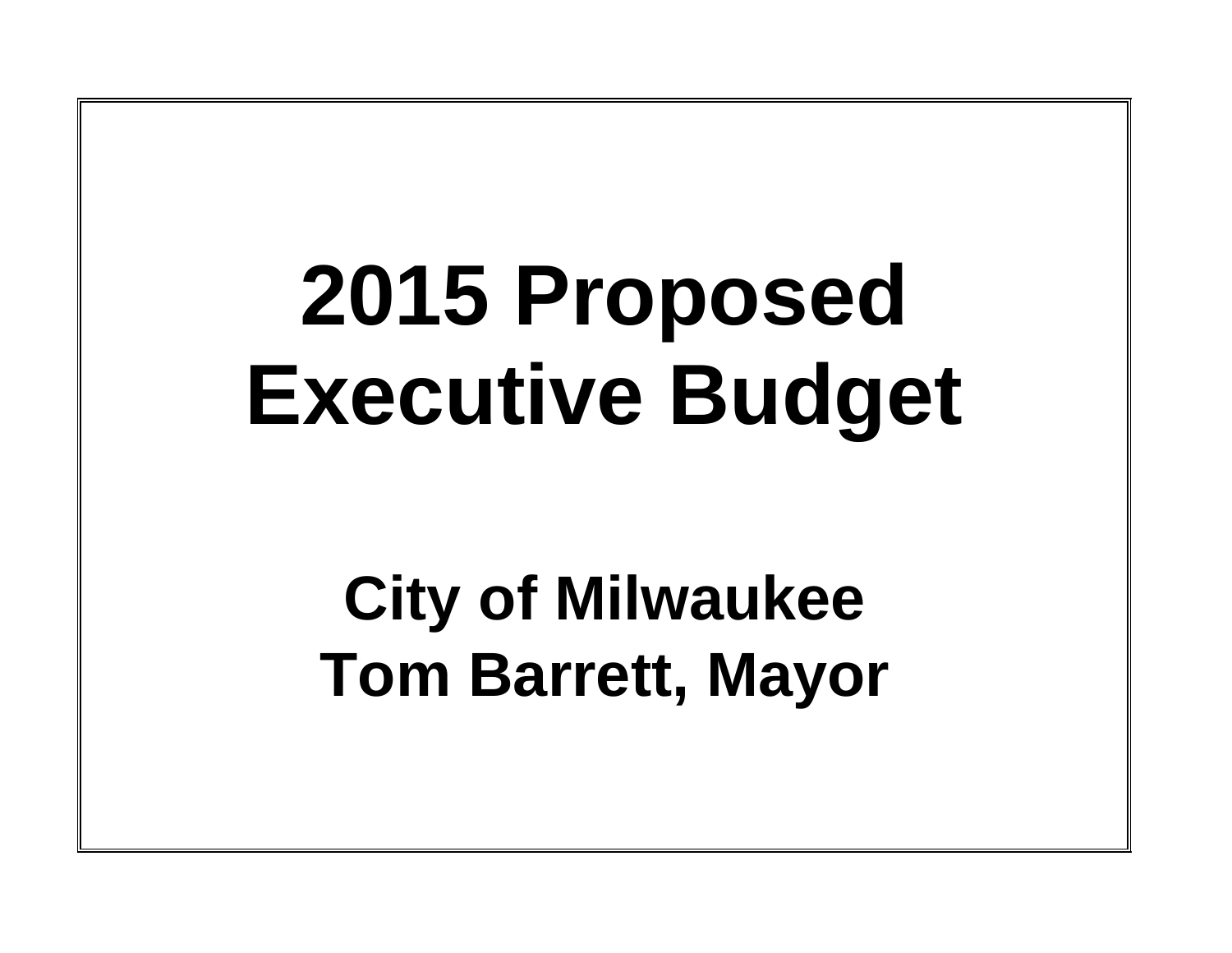# **2015 PROPOSED EXECUTIVE BUDGET**

# **TABLE OF CONTENTS**

DEPARTMENT/DIVISION

# DEPARTMENT/DIVISION

# PAGE NO.

| Borrowing Authorizations, Proposed (Section II)  570.1           |
|------------------------------------------------------------------|
|                                                                  |
|                                                                  |
|                                                                  |
|                                                                  |
|                                                                  |
|                                                                  |
|                                                                  |
|                                                                  |
|                                                                  |
|                                                                  |
|                                                                  |
|                                                                  |
|                                                                  |
|                                                                  |
|                                                                  |
|                                                                  |
| Funding Sources-Detailed Revenue for General City Purposes 400.1 |
|                                                                  |
|                                                                  |
|                                                                  |
|                                                                  |

| Public Works, Department of                             |  |
|---------------------------------------------------------|--|
|                                                         |  |
|                                                         |  |
|                                                         |  |
|                                                         |  |
|                                                         |  |
|                                                         |  |
|                                                         |  |
|                                                         |  |
|                                                         |  |
| Special Purpose Accounts                                |  |
|                                                         |  |
|                                                         |  |
|                                                         |  |
|                                                         |  |
| Total Budgets Under Control of the Common Council 560.1 |  |
|                                                         |  |
|                                                         |  |

PAGE NO.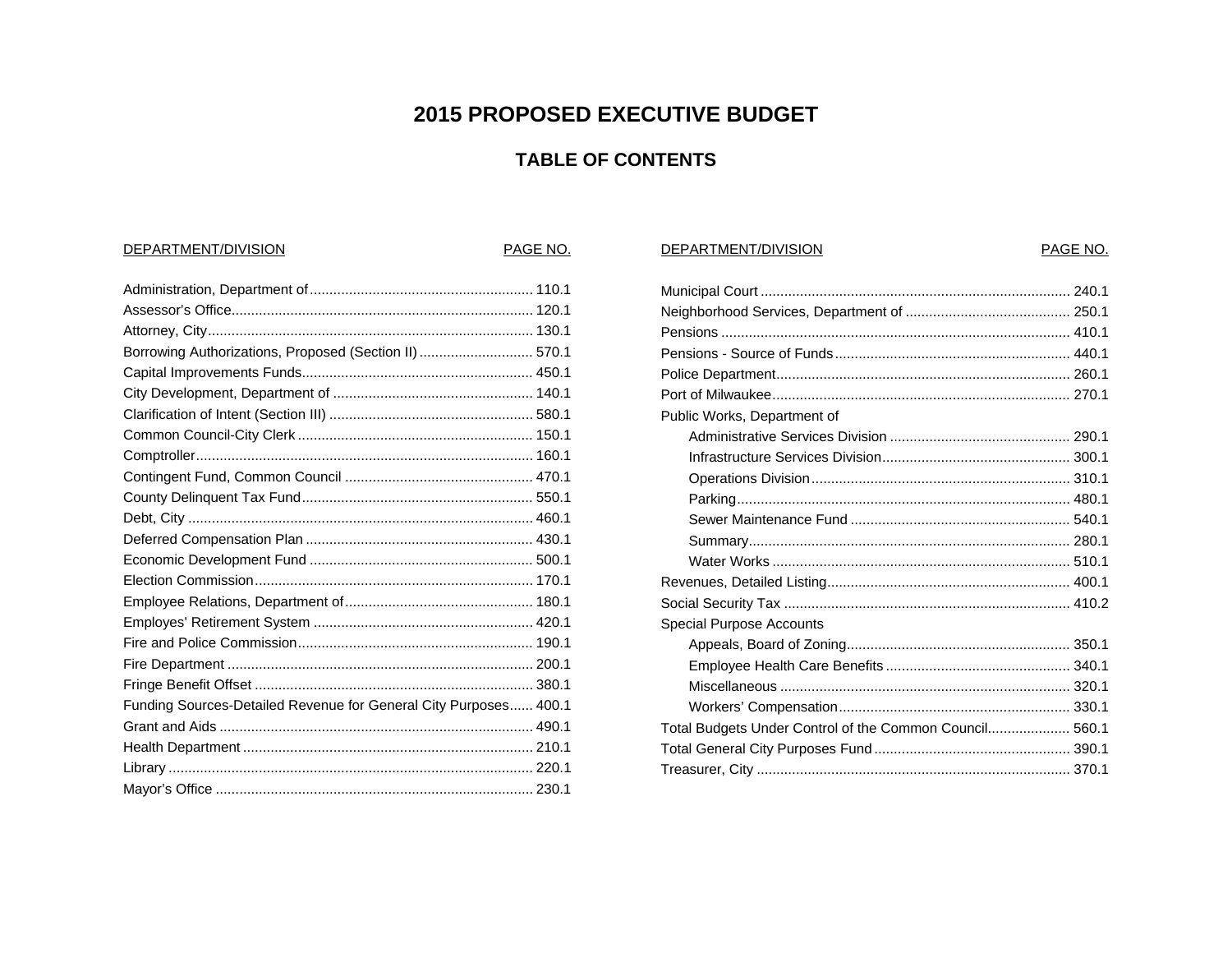# SECTION I. CITY BUDGET UNDER THE CONTROL OF THE COMMON COUNCIL

A. GENERAL CITY PURPOSES FUND

1. BUDGETS FOR GENERAL CITY PURPOSES

2015 salary amounts are at 2013 rates of pay with the exception of MPA, MPSO, and Local 215, which are at 2012 rates of pay. 2014 salary amounts are at 2012 rates of pay.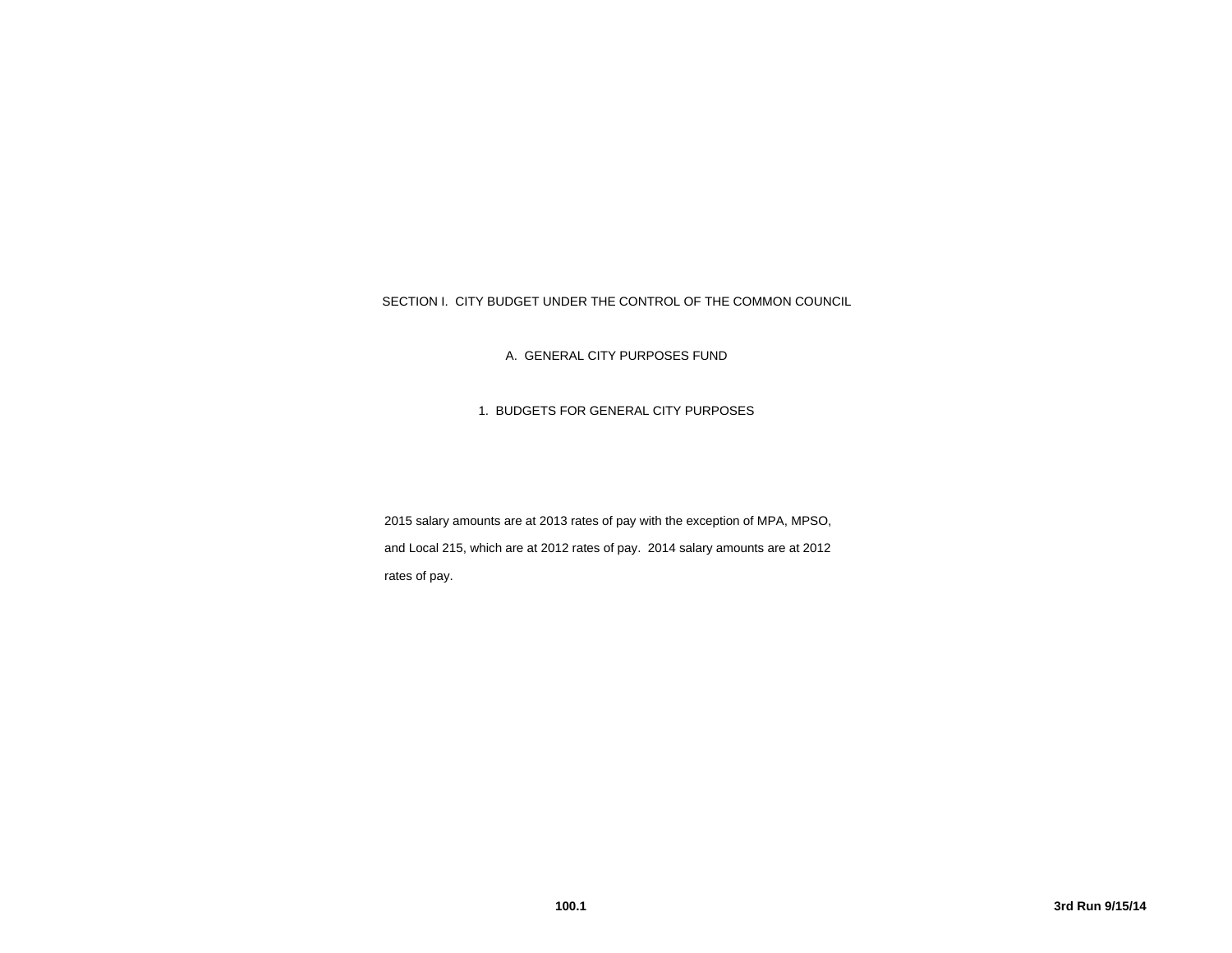|             |      |                       |                                     | 2013               |              | 2014           |                                                          |       |       | 2015             |              | 2015            |
|-------------|------|-----------------------|-------------------------------------|--------------------|--------------|----------------|----------------------------------------------------------|-------|-------|------------------|--------------|-----------------|
|             |      | <b>ACCOUNT NUMBER</b> |                                     | <b>EXPENDITURE</b> |              | <b>BUDGET</b>  |                                                          | PAY   |       | REQUESTED BUDGET |              | PROPOSED BUDGET |
| <b>FUND</b> | ORG  | SBCL                  | <b>ACCOUNT</b>                      | <b>DOLLARS</b>     | <b>UNITS</b> | <b>DOLLARS</b> | LINE DESCRIPTION                                         | RANGE | UNITS | <b>DOLLARS</b>   | <b>UNITS</b> | <b>DOLLARS</b>  |
|             |      |                       |                                     |                    |              |                | DEPARTMENT OF ADMINISTRATION                             |       |       |                  |              |                 |
|             |      |                       |                                     |                    |              |                | OPERATING BUDGETARY CONTROL UNIT                         |       |       |                  |              |                 |
|             |      |                       |                                     |                    |              |                | SUMMARY (1 BCU = $6$ DU)                                 |       |       |                  |              |                 |
|             |      |                       |                                     |                    |              |                | SALARIES & WAGES                                         |       |       |                  |              |                 |
|             |      |                       |                                     |                    |              |                | Overtime Compensated*                                    |       |       |                  |              |                 |
|             |      |                       |                                     |                    |              |                | All Other Salaries & Wages                               |       |       |                  |              |                 |
| 0001        | 1510 | R999                  | 006000                              | 5,386,659          |              | 5,622,079      | NET SALARIES & WAGES TOTAL*                              |       |       | 6,073,458        |              | 5,982,654       |
|             |      |                       |                                     |                    | 146          |                | TOTAL NUMBER OF POSITIONS AUTHORIZED                     |       | 147   |                  | 148          |                 |
|             |      |                       |                                     |                    | 98.37        |                | O&M FTE'S                                                |       | 98.87 |                  | 99.37        |                 |
|             |      |                       |                                     |                    | 37.47        |                | NON-O&M FTE'S                                            |       | 37.97 |                  | 38.47        |                 |
| 0001        | 1510 | R999                  | 006100                              | 2,478,549          |              | 2,642,377      | ESTIMATED EMPLOYEE FRINGE BENEFITS                       |       |       | 2,733,056        |              | 2,692,193       |
|             |      |                       |                                     |                    |              |                | (Involves Revenue Offset-No Transfers from this Account) |       |       |                  |              |                 |
|             |      |                       |                                     |                    |              |                | OPERATING EXPENDITURES                                   |       |       |                  |              |                 |
| 0001        | 1510 | R999                  | 630100                              | 42,650             |              | 57,934         | <b>General Office Expense</b>                            |       |       | 58,334           |              | 58,334          |
| 0001        | 1510 | R999                  | 630500                              |                    |              |                | Tools & Machinery Parts                                  |       |       |                  |              |                 |
| 0001        | 1510 | R999                  | 631000                              |                    |              | 180            | <b>Construction Supplies</b>                             |       |       | 180              |              | 180             |
| 0001        | 1510 | R999                  | 631500                              | 288                |              | 100            | Energy                                                   |       |       | 2,000            |              | 2,000           |
| 0001        | 1510 | R999                  | 632000                              | 3,602              |              | 18,000         | <b>Other Operating Supplies</b>                          |       |       | 18,000           |              | 18,000          |
| 0001        | 1510 | R999                  | 632500                              |                    |              |                | <b>Facility Rental</b>                                   |       |       |                  |              |                 |
|             |      |                       | <b>DEPARTMENT OF ADMINISTRATION</b> |                    |              |                | 110.1                                                    |       |       |                  |              | 3rd Run 9/15/14 |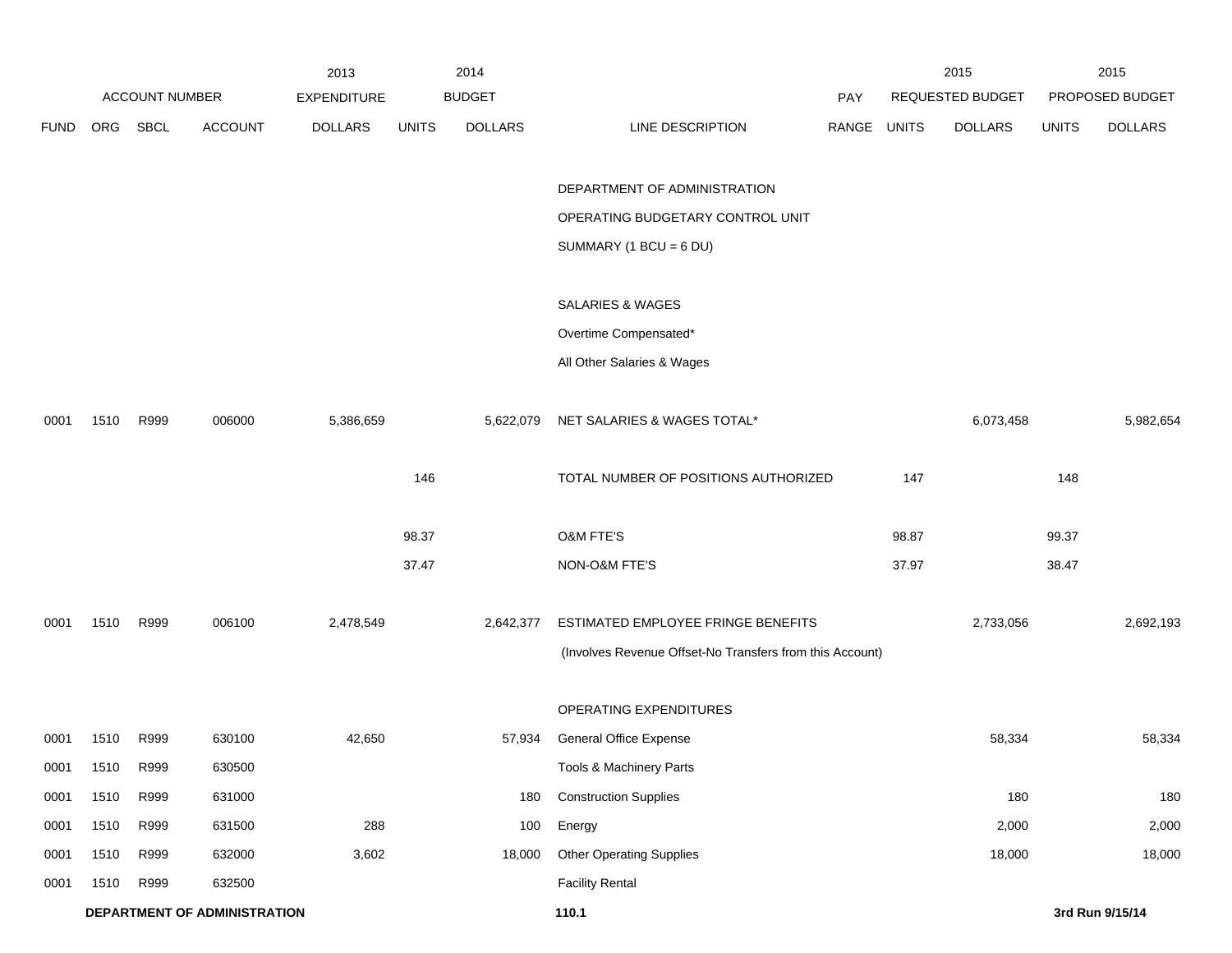|             |      | 2013                  |                | 2014               |              |                |                                    | 2015       |              | 2015             |              |                 |
|-------------|------|-----------------------|----------------|--------------------|--------------|----------------|------------------------------------|------------|--------------|------------------|--------------|-----------------|
|             |      | <b>ACCOUNT NUMBER</b> |                | <b>EXPENDITURE</b> |              | <b>BUDGET</b>  |                                    | <b>PAY</b> |              | REQUESTED BUDGET |              | PROPOSED BUDGET |
| <b>FUND</b> | ORG  | <b>SBCL</b>           | <b>ACCOUNT</b> | <b>DOLLARS</b>     | <b>UNITS</b> | <b>DOLLARS</b> | LINE DESCRIPTION                   | RANGE      | <b>UNITS</b> | <b>DOLLARS</b>   | <b>UNITS</b> | <b>DOLLARS</b>  |
|             |      |                       |                |                    |              |                |                                    |            |              |                  |              |                 |
| 0001        | 1510 | R999                  | 633000         |                    |              | 1,200          | <b>Vehicle Rental</b>              |            |              | 1,200            |              | 1,200           |
| 0001        | 1510 | R999                  | 633500         | 24,837             |              | 10,000         | Non-Vehicle Equipment Rental       |            |              | 12,400           |              | 12,400          |
| 0001        | 1510 | R999                  | 634000         | 361,856            |              | 100,000        | <b>Professional Services</b>       |            |              | 103,000          |              | 113,000         |
| 0001        | 1510 | R999                  | 634500         | 512,865            |              | 835,915        | Information Technology Services    |            |              | 872,343          |              | 872,343         |
| 0001        | 1510 | R999                  | 635000         | 11,928             |              |                | <b>Property Services</b>           |            |              |                  |              |                 |
| 0001        | 1510 | R999                  | 635500         |                    |              |                | <b>Infrastructure Services</b>     |            |              |                  |              |                 |
| 0001        | 1510 | R999                  | 636000         |                    |              |                | Vehicle Repair Services            |            |              |                  |              |                 |
| 0001        | 1510 | R999                  | 636500         | 48,907             |              | 93,225         | <b>Other Operating Services</b>    |            |              | 91,225           |              | 80,225          |
| 0001        | 1510 | R999                  | 637000         |                    |              |                | Loans and Grants                   |            |              |                  |              |                 |
| 0001        | 1510 | R999                  | 637501         | 44,360             |              | 47,907         | Reimburse Other Departments        |            |              | 59,217           |              | 54,217          |
|             |      |                       |                |                    |              |                |                                    |            |              |                  |              |                 |
| 0001        | 1510 | R999                  | 006300         | 1,051,293          |              | 1,164,461      | OPERATING EXPENDITURES TOTAL*      |            |              | 1,217,899        |              | 1,211,899       |
|             |      |                       |                |                    |              |                |                                    |            |              |                  |              |                 |
| 0001        | 1510 | R999                  | 006800         | 19,960             |              | 50,600         | EQUIPMENT PURCHASES TOTAL*         |            |              | 25,300           |              | 25,300          |
|             |      |                       |                |                    |              |                |                                    |            |              |                  |              |                 |
|             |      |                       |                | 1,288,665          |              | 1,500,701      | <b>SPECIAL FUNDS</b>               |            |              | 1,802,965        |              | 1,722,965       |
|             |      |                       |                |                    |              |                |                                    |            |              |                  |              |                 |
|             |      |                       |                |                    |              |                | DEPARTMENT OF ADMINISTRATION       |            |              |                  |              |                 |
|             |      |                       |                |                    |              |                | (OPERATING) BUDGETARY CONTROL UNIT |            |              |                  |              |                 |
|             |      |                       |                | 10,225,126         |              | 10,980,218     | TOTAL (1 BCU=6 DU)                 |            |              | 11,852,678       |              | 11,635,011      |
|             |      |                       |                |                    |              |                |                                    |            |              |                  |              |                 |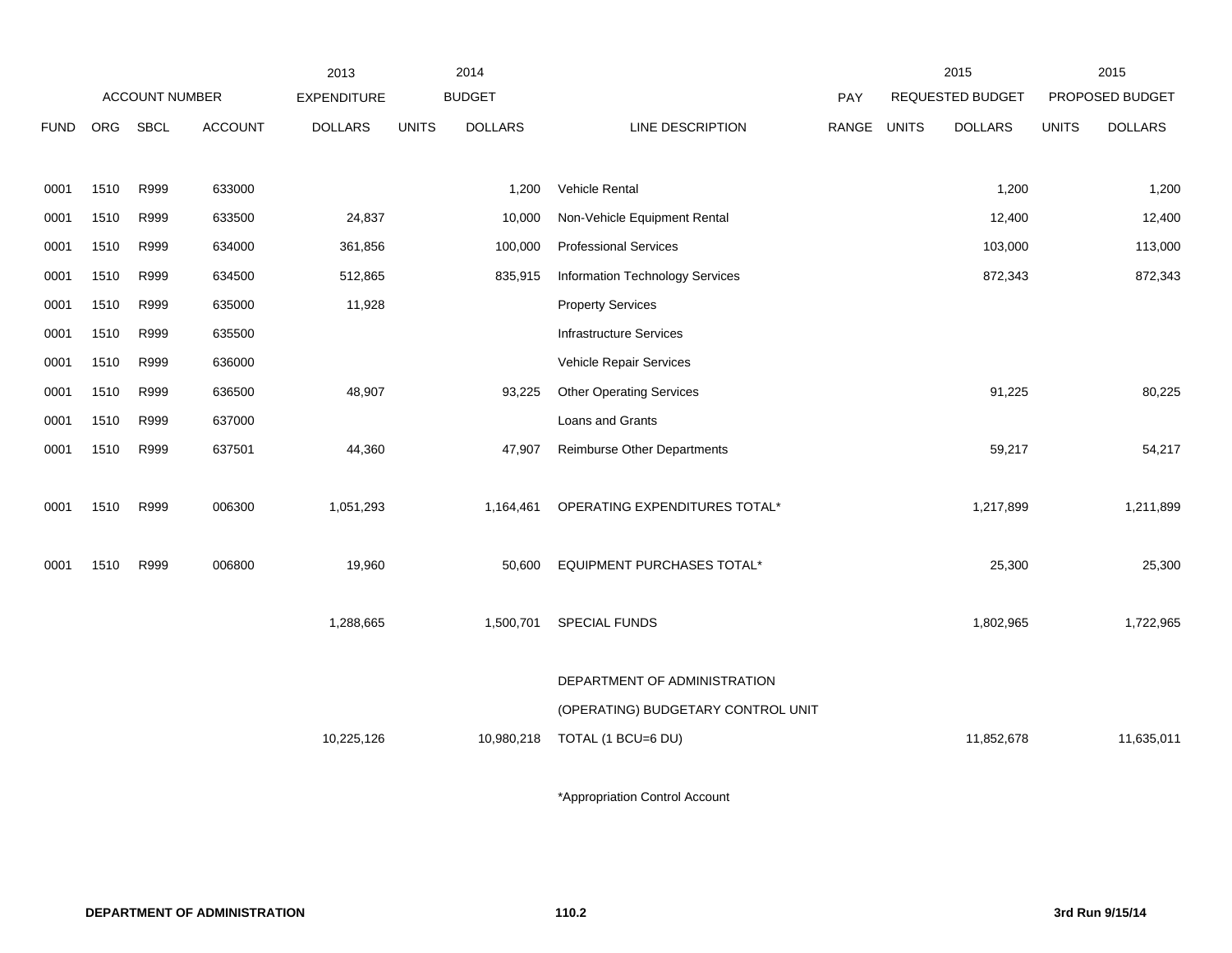|             |                       |             |                    | 2013           |               | 2014           |                                  |       | 2015                   | 2015         |                |
|-------------|-----------------------|-------------|--------------------|----------------|---------------|----------------|----------------------------------|-------|------------------------|--------------|----------------|
|             | <b>ACCOUNT NUMBER</b> |             | <b>EXPENDITURE</b> |                | <b>BUDGET</b> | PAY            | <b>REQUESTED BUDGET</b>          |       | <b>PROPOSED BUDGET</b> |              |                |
| <b>FUND</b> | <b>ORG</b>            | <b>SBCL</b> | <b>ACCOUNT</b>     | <b>DOLLARS</b> | <b>UNITS</b>  | <b>DOLLARS</b> | <b>RANGE</b><br>LINE DESCRIPTION | UNITS | <b>DOLLARS</b>         | <b>UNITS</b> | <b>DOLLARS</b> |

DEPARTMENT OF ADMINISTRATION -

BUDGET AND MANAGEMENT DIVISION

# SALARIES & WAGES

# OFFICE OF THE DIRECTOR

| 133.733 | <b>Administration Director (Y)</b> | 1OX | 135.739 | 135,739 |
|---------|------------------------------------|-----|---------|---------|
| 51.455  | Program Assistant III              | 5IN | 52.227  | 52,227  |
| 48.502  | Graphic Designer II                | 2BN | 49.229  | 49,229  |
|         | <b>Public Information Officer</b>  | 1FX |         | 62,338  |

# BUDGET AND MANAGEMENT DIVISION

|   | 133.372 | Budget & Management Director (Y)          | 1NX |   | 135,373 |   | 135,373 |
|---|---------|-------------------------------------------|-----|---|---------|---|---------|
| 3 | 230.807 | <b>Fiscal Planning Specialist-Senior</b>  | 2KX | 3 | 221,713 | 3 | 221,713 |
| 1 | 51.106  | <b>Administrative Services Specialist</b> | 2BN |   | 51,872  |   | 51,872  |
| 1 | 103.077 | Budget & Policy Manager-Senior (Y)        | 11X |   | 104.623 |   | 104,623 |
|   | 90.969  | Budget & Policy Manager (Y)               | 2LX |   | 92,334  |   | 92,334  |
| 3 | 175.514 | Budget & Mgmt. Special Asst.              | 2IX | 3 | 177.256 | 3 | 177,256 |
| 1 | 54,455  | <b>Administrative Specialist</b>          | 2CN |   | 55.272  |   | 55,272  |

#### AUXILIARY PERSONNEL

|    |           | <b>Fiscal Planning Specialist-Senior</b> | 2KX |    |           |    |           |
|----|-----------|------------------------------------------|-----|----|-----------|----|-----------|
|    |           | <b>Fiscal Planning Specialist</b>        | 21X |    |           |    |           |
| 15 | 1,072,990 | <b>Total Before Adjustments</b>          |     | 15 | 1,075,638 | 16 | 1,137,976 |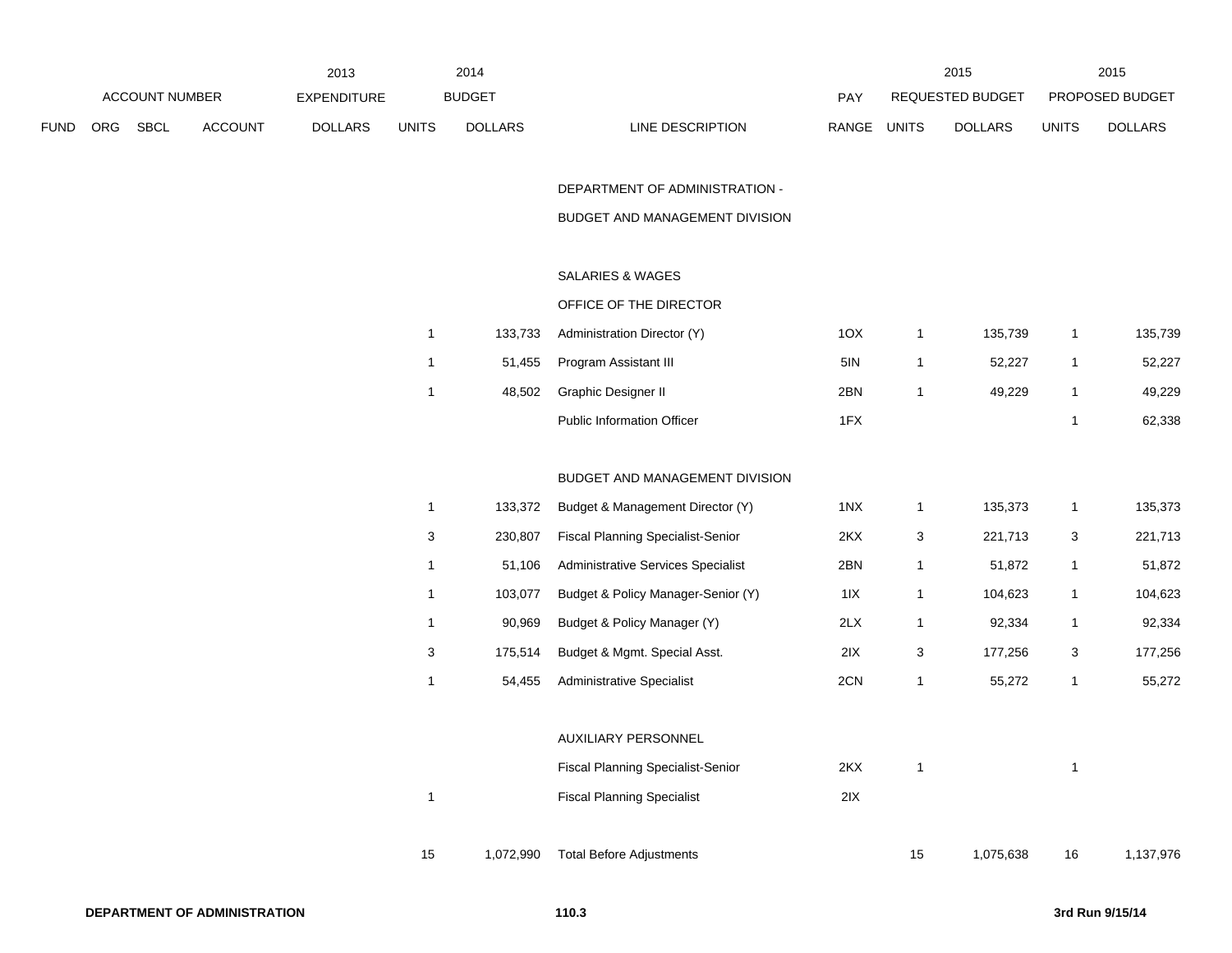|             |      |                |                              | 2013               |              | 2014           |                                                                           |       |              | 2015             |              | 2015            |
|-------------|------|----------------|------------------------------|--------------------|--------------|----------------|---------------------------------------------------------------------------|-------|--------------|------------------|--------------|-----------------|
|             |      | ACCOUNT NUMBER |                              | <b>EXPENDITURE</b> |              | <b>BUDGET</b>  |                                                                           | PAY   |              | REQUESTED BUDGET |              | PROPOSED BUDGET |
| <b>FUND</b> | ORG  | SBCL           | <b>ACCOUNT</b>               | <b>DOLLARS</b>     | <b>UNITS</b> | <b>DOLLARS</b> | LINE DESCRIPTION                                                          | RANGE | <b>UNITS</b> | <b>DOLLARS</b>   | <b>UNITS</b> | <b>DOLLARS</b>  |
|             |      |                |                              |                    |              |                |                                                                           |       |              |                  |              |                 |
|             |      |                |                              |                    |              |                | Salary & Wage Rate Changes                                                |       |              |                  |              |                 |
|             |      |                |                              |                    |              |                | Overtime Compensated                                                      |       |              |                  |              |                 |
|             |      |                |                              |                    |              | (45, 424)      | Personnel Cost Adjustment                                                 |       |              | (21, 513)        |              | (61, 513)       |
|             |      |                |                              |                    |              | 6,000          | Other                                                                     |       |              | 6,000            |              | 6,000           |
|             |      |                |                              |                    |              | (12, 381)      | Furlough                                                                  |       |              | (8,870)          |              |                 |
|             |      |                |                              |                    |              |                |                                                                           |       |              |                  |              |                 |
|             |      |                |                              |                    | 15           | 1,021,185      | Gross Salaries & Wages Total                                              |       | 15           | 1,051,255        | 16           | 1,082,463       |
|             |      |                |                              |                    |              |                |                                                                           |       |              |                  |              |                 |
|             |      |                |                              |                    |              |                | Reimbursable Services Deduction                                           |       |              |                  |              |                 |
|             |      |                |                              |                    |              |                | <b>Capital Improvements Deduction</b>                                     |       |              |                  |              |                 |
|             |      |                |                              |                    |              |                | Grants and Aids Deduction                                                 |       |              |                  |              |                 |
|             |      |                |                              |                    |              |                |                                                                           |       |              |                  |              |                 |
| 0001        | 1512 | R999           | 006000                       | 1,014,296          | 15           | 1,021,185      | NET SALARIES & WAGES TOTAL                                                |       | 15           | 1,051,255        | 16           | 1,082,463       |
|             |      |                |                              |                    | 14.00        |                | O&M FTE'S                                                                 |       | 14.00        |                  | 15.00        |                 |
|             |      |                |                              |                    |              |                | NON-O&M FTE'S                                                             |       |              |                  |              |                 |
|             |      |                |                              |                    |              |                |                                                                           |       |              |                  |              |                 |
|             |      |                |                              |                    |              |                | (Y) Required to file a statement of economic interests in accordance with |       |              |                  |              |                 |
|             |      |                |                              |                    |              |                | the Milwaukee Code of Ordinances Chapter 303-Code of Ethics.              |       |              |                  |              |                 |
|             |      |                |                              |                    |              |                |                                                                           |       |              |                  |              |                 |
| 0001        | 1512 | R999           | 006100                       | 474,824            |              | 479,957        | ESTIMATED EMPLOYEE FRINGE BENEFITS                                        |       |              | 473,065          |              | 487,108         |
|             |      |                |                              |                    |              |                | (Involves Revenue Offset-No Transfers from this Account)                  |       |              |                  |              |                 |
|             |      |                |                              |                    |              |                |                                                                           |       |              |                  |              |                 |
|             |      |                |                              |                    |              |                | OPERATING EXPENDITURES                                                    |       |              |                  |              |                 |
| 0001        | 1512 | R999           | 630100                       | 2,496              |              | 3,600          | <b>General Office Expense</b>                                             |       |              | 3,000            |              | 3,000           |
|             |      |                | DEPARTMENT OF ADMINISTRATION |                    |              |                | 110.4                                                                     |       |              |                  |              | 3rd Run 9/15/14 |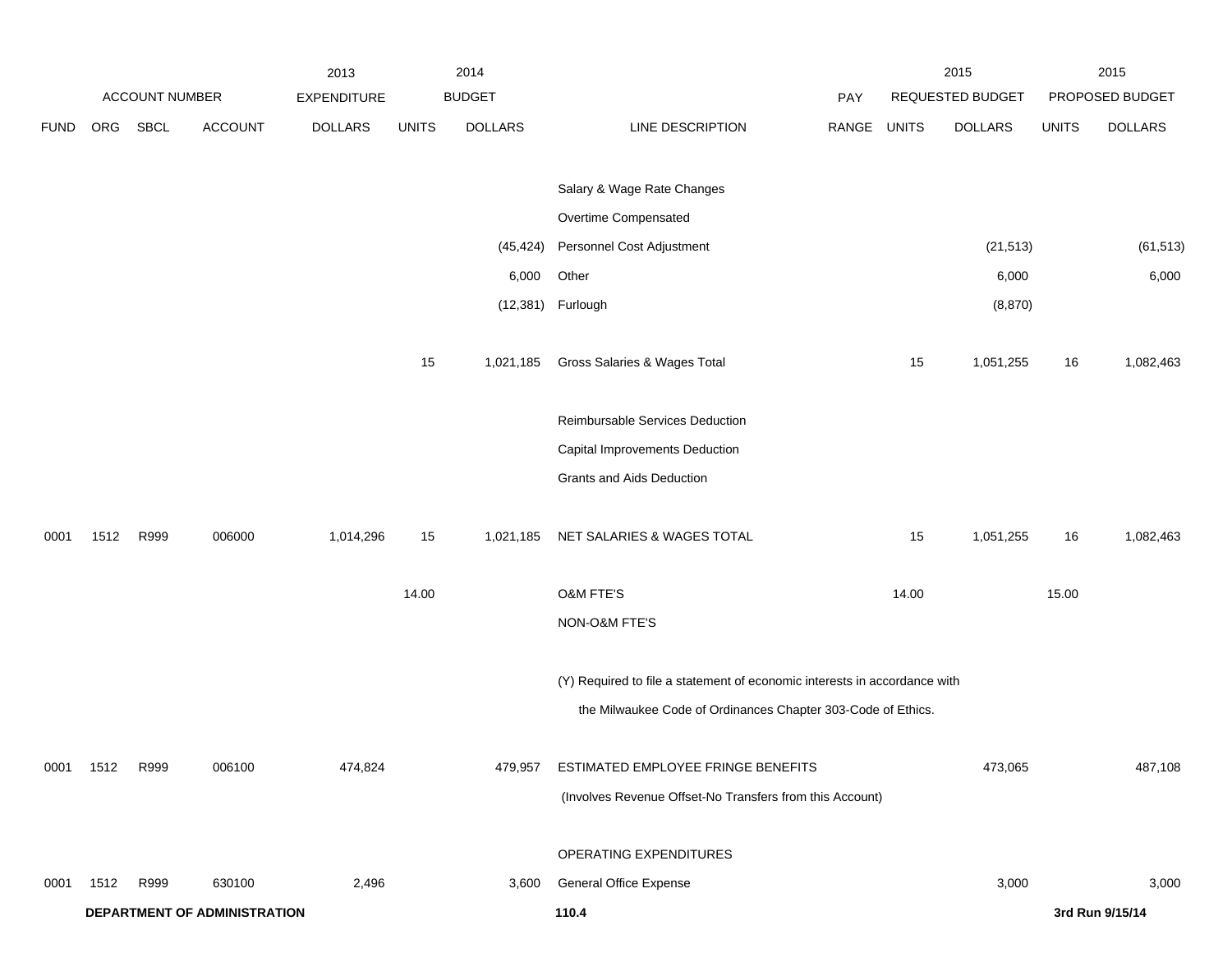|      |             |                | 2013               |              | 2014           |                                    |       |              | 2015           |                  | 2015            |
|------|-------------|----------------|--------------------|--------------|----------------|------------------------------------|-------|--------------|----------------|------------------|-----------------|
|      |             |                | <b>EXPENDITURE</b> |              |                |                                    | PAY   |              |                |                  | PROPOSED BUDGET |
| ORG  | <b>SBCL</b> | <b>ACCOUNT</b> | <b>DOLLARS</b>     | <b>UNITS</b> | <b>DOLLARS</b> | LINE DESCRIPTION                   | RANGE | <b>UNITS</b> | <b>DOLLARS</b> | <b>UNITS</b>     | <b>DOLLARS</b>  |
|      |             |                |                    |              |                |                                    |       |              |                |                  |                 |
| 1512 | R999        | 630500         |                    |              |                | Tools & Machinery Parts            |       |              |                |                  |                 |
| 1512 | R999        | 631000         |                    |              |                | <b>Construction Supplies</b>       |       |              |                |                  |                 |
| 1512 | R999        | 631500         |                    |              |                | Energy                             |       |              |                |                  |                 |
| 1512 | R999        | 632000         |                    |              | 1,000          | <b>Other Operating Supplies</b>    |       |              | 1,000          |                  | 1,000           |
| 1512 | R999        | 632500         |                    |              |                | <b>Facility Rental</b>             |       |              |                |                  |                 |
| 1512 | R999        | 633000         |                    |              |                | Vehicle Rental                     |       |              |                |                  |                 |
| 1512 | R999        | 633500         | 4,294              |              | 5,000          | Non-Vehicle Equipment Rental       |       |              | 5,000          |                  | 5,000           |
| 1512 | R999        | 634000         | 123,420            |              | 12,000         | <b>Professional Services</b>       |       |              | 15,000         |                  | 25,000          |
| 1512 | R999        | 634500         |                    |              |                | Information Technology Services    |       |              |                |                  |                 |
| 1512 | R999        | 635000         |                    |              |                | <b>Property Services</b>           |       |              |                |                  |                 |
| 1512 | R999        | 635500         |                    |              |                | <b>Infrastructure Services</b>     |       |              |                |                  |                 |
| 1512 | R999        | 636000         |                    |              |                | Vehicle Repair Services            |       |              |                |                  |                 |
| 1512 | R999        | 636500         | 14,675             |              | 21,900         | <b>Other Operating Services</b>    |       |              | 19,900         |                  | 19,900          |
| 1512 | R999        | 637000         |                    |              |                | Loans and Grants                   |       |              |                |                  |                 |
| 1512 | R999        | 637501         | 2,888              |              | 5,900          | <b>Reimburse Other Departments</b> |       |              | 4,400          |                  | 4,400           |
|      |             |                |                    |              |                |                                    |       |              |                |                  |                 |
|      |             |                | 147,773            |              | 49,400         | OPERATING EXPENDITURES TOTAL       |       |              | 48,300         |                  | 58,300          |
|      |             |                |                    |              |                |                                    |       |              |                |                  |                 |
|      |             |                |                    |              |                | <b>EQUIPMENT PURCHASES</b>         |       |              |                |                  |                 |
|      |             |                |                    |              |                |                                    |       |              |                |                  |                 |
|      |             |                |                    |              |                | <b>Additional Equipment</b>        |       |              |                |                  |                 |
|      |             |                | ACCOUNT NUMBER     |              |                | <b>BUDGET</b>                      |       |              |                | REQUESTED BUDGET |                 |

Subtotal - Additional Equipment

Replacement Equipment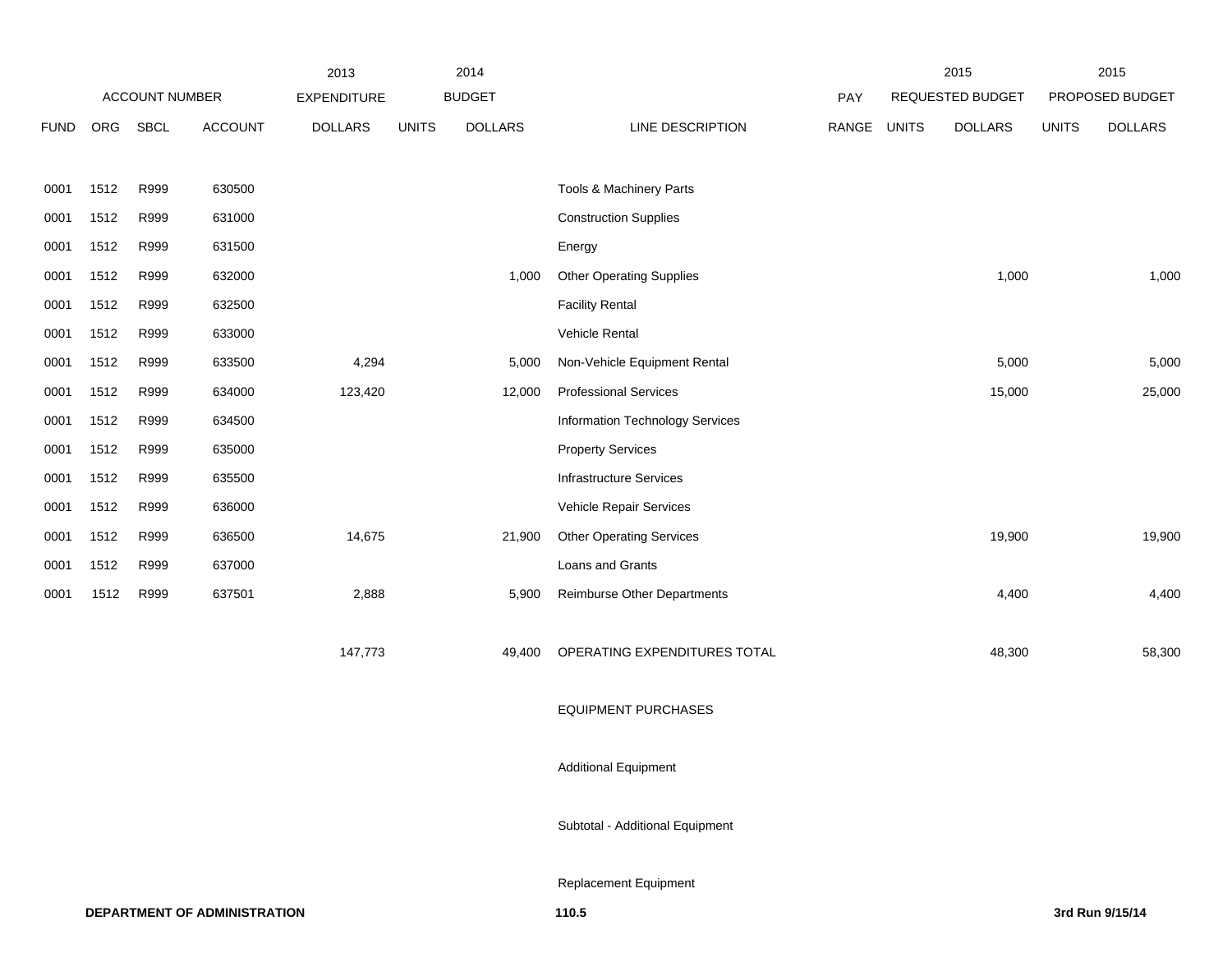|             |      |                |                | 2013               |                | 2014           |                                      |             | 2015             |              | 2015            |
|-------------|------|----------------|----------------|--------------------|----------------|----------------|--------------------------------------|-------------|------------------|--------------|-----------------|
|             |      | ACCOUNT NUMBER |                | <b>EXPENDITURE</b> |                | <b>BUDGET</b>  |                                      | PAY         | REQUESTED BUDGET |              | PROPOSED BUDGET |
| <b>FUND</b> | ORG  | SBCL           | <b>ACCOUNT</b> | <b>DOLLARS</b>     | <b>UNITS</b>   | <b>DOLLARS</b> | LINE DESCRIPTION                     | RANGE UNITS | <b>DOLLARS</b>   | <b>UNITS</b> | <b>DOLLARS</b>  |
| 0001        | 1512 | R999           |                |                    | $\overline{a}$ | 2,800          | <b>Desktop Computers</b>             |             |                  |              |                 |
|             |      |                |                |                    | $\overline{c}$ | 3,300          | Laptop Computer                      |             |                  |              |                 |
|             |      |                |                |                    | 4              | 6,100          | Subtotal - Replacement Equipment     |             |                  |              |                 |
| 0001        | 1512 | R999           | 006800         | 1,334              | 4              | 6,100          | EQUIPMENT PURCHASES TOTAL            |             |                  |              |                 |
|             |      |                |                |                    |                |                | SPECIAL FUNDS                        |             |                  |              |                 |
|             |      |                |                |                    |                |                | SPECIAL FUNDS TOTAL                  |             |                  |              |                 |
|             |      |                |                |                    |                |                | DEPARTMENT OF ADMINISTRATION -       |             |                  |              |                 |
|             |      |                |                | 1,638,227          |                | 1,556,642      | BUDGET AND MANAGEMENT DIVISION TOTAL |             | 1,572,620        |              | 1,627,871       |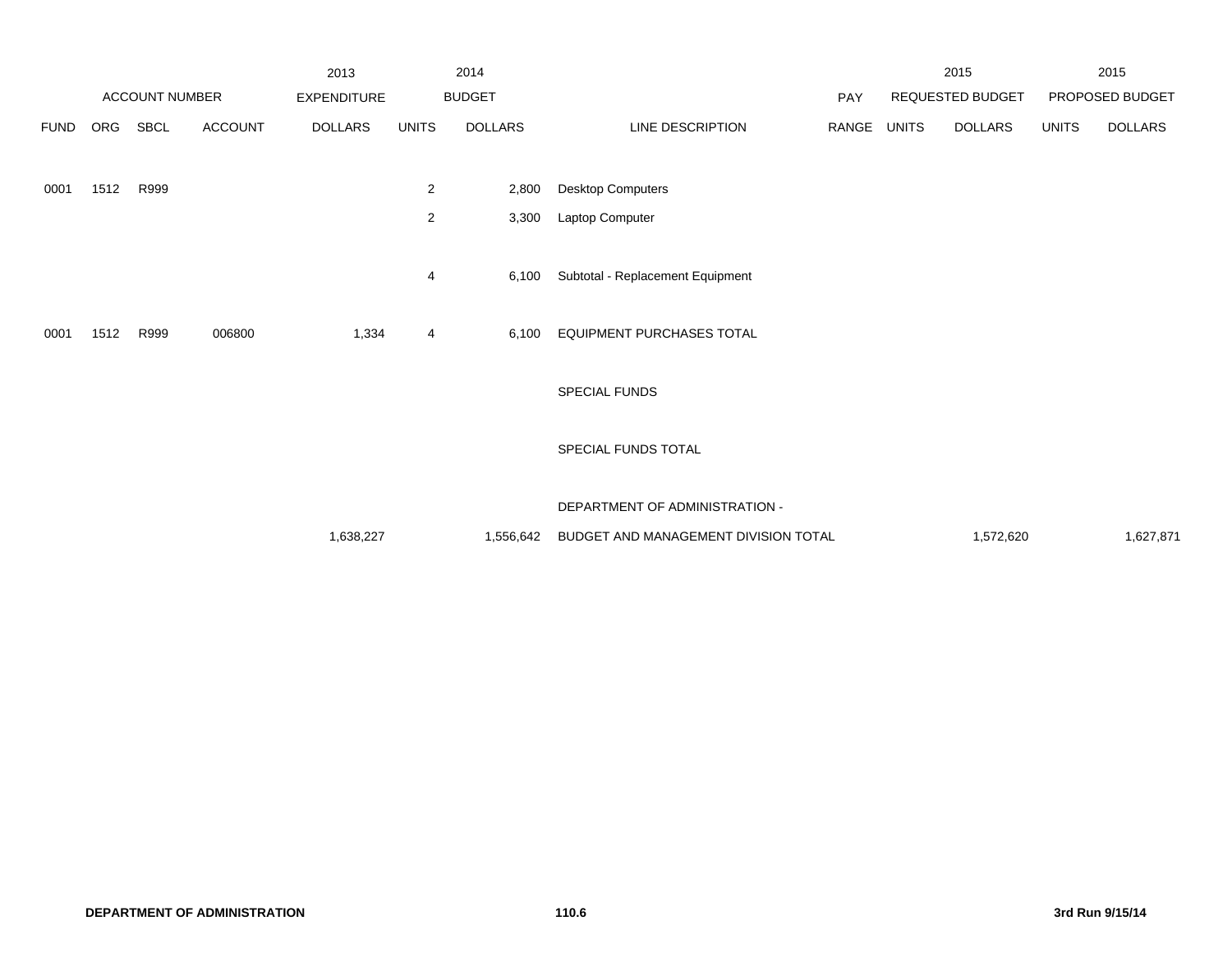|             |                       |             |                    | 2013           |               | 2014           |                                  |       | 2015                   | 2015         |                |
|-------------|-----------------------|-------------|--------------------|----------------|---------------|----------------|----------------------------------|-------|------------------------|--------------|----------------|
|             | <b>ACCOUNT NUMBER</b> |             | <b>EXPENDITURE</b> |                | <b>BUDGET</b> | PAY            | REQUESTED BUDGET                 |       | <b>PROPOSED BUDGET</b> |              |                |
| <b>FUND</b> | ORG                   | <b>SBCL</b> | <b>ACCOUNT</b>     | <b>DOLLARS</b> | <b>UNITS</b>  | <b>DOLLARS</b> | LINE DESCRIPTION<br><b>RANGE</b> | UNITS | <b>DOLLARS</b>         | <b>UNITS</b> | <b>DOLLARS</b> |

#### DEPARTMENT OF ADMINISTRATION -

#### SUSTAINABILITY DIVISION

# SALARIES & WAGES

| DEPARTMENT OF ADMINISTRATION |              |           | 110.7                                         |     |              |           | 3rd Run 9/15/14 |            |
|------------------------------|--------------|-----------|-----------------------------------------------|-----|--------------|-----------|-----------------|------------|
|                              |              | (50, 206) | Grants and Aids Deduction                     |     |              | (53, 617) |                 | (103, 617) |
|                              |              |           | Capital Improvements Deduction                |     |              |           |                 |            |
|                              |              | (28, 528) | Reimbursable Services Deduction               |     |              |           |                 |            |
|                              | $\sqrt{5}$   | 274,077   | Gross Salaries & Wages Total                  |     | 5            | 277,570   | $\,$ 5 $\,$     | 280,751    |
|                              |              | (2,525)   | Furlough                                      |     |              | (3, 181)  |                 |            |
|                              |              |           | Other                                         |     |              |           |                 |            |
|                              |              |           | Personnel Cost Adjustment                     |     |              |           |                 |            |
|                              |              |           | Overtime Compensated                          |     |              |           |                 |            |
|                              |              |           | Salary & Wage Rate Changes                    |     |              |           |                 |            |
|                              | $\sqrt{5}$   | 276,602   | <b>Total Before Adjustments</b>               |     | 5            | 280,751   | $\mathbf 5$     | 280,751    |
|                              | $\mathbf{1}$ |           | Graduate Intern (0.5 FTE)                     | 9PN | $\mathbf{1}$ |           | $\mathbf{1}$    |            |
|                              | $\mathbf{1}$ | 50,206    | Grant Monitor (X)(Y)(B)                       | 2GX | $\mathbf{1}$ | 50,959    | $\mathbf{1}$    | 50,959     |
|                              | $\mathbf{1}$ | 57,028    | Project Mgr.-Milwaukee Shines (X)(Y)(A)       | 2IX |              |           |                 |            |
|                              |              |           | Environ. Sustainability Program Coord. (X)(Y) | 2IX | $\mathbf{1}$ | 57,883    | 1               | 57,883     |
|                              | $\mathbf{1}$ | 73,368    | Env. Sustainability Prog. Mgr. (X)(Y)         | 2LX | $\mathbf{1}$ | 74,469    | 1               | 74,469     |
|                              | $\mathbf{1}$ | 96,000    | Environ. Sustainability Director (X)(Y)       | 11X | 1            | 97,440    | $\mathbf{1}$    | 97,440     |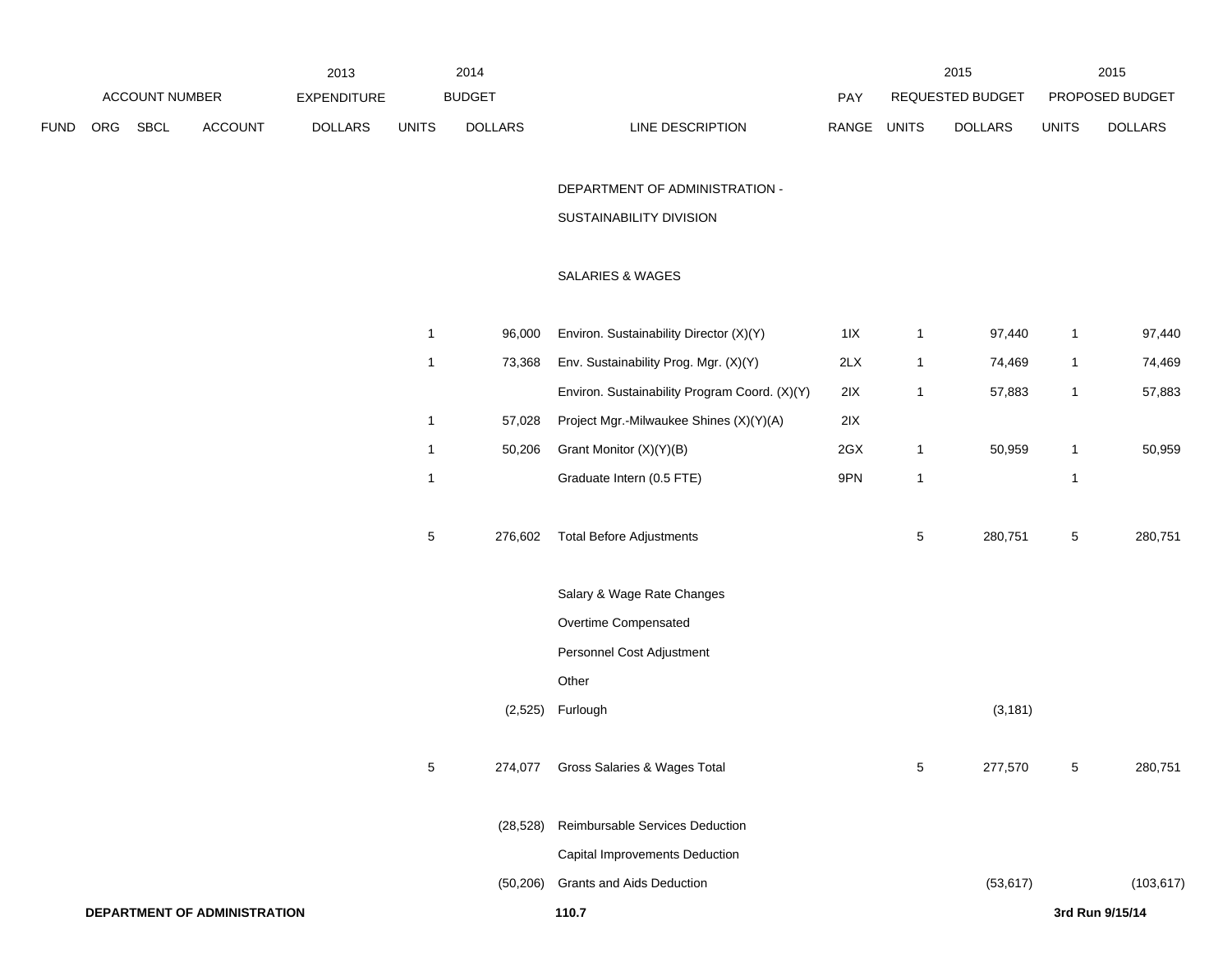|             |      |                       |                              | 2013               |              | 2014           |                                                                           |            |              | 2015             |                | 2015            |
|-------------|------|-----------------------|------------------------------|--------------------|--------------|----------------|---------------------------------------------------------------------------|------------|--------------|------------------|----------------|-----------------|
|             |      | <b>ACCOUNT NUMBER</b> |                              | <b>EXPENDITURE</b> |              | <b>BUDGET</b>  |                                                                           | <b>PAY</b> |              | REQUESTED BUDGET |                | PROPOSED BUDGET |
| <b>FUND</b> | ORG  | SBCL                  | <b>ACCOUNT</b>               | <b>DOLLARS</b>     | <b>UNITS</b> | <b>DOLLARS</b> | LINE DESCRIPTION                                                          | RANGE      | <b>UNITS</b> | <b>DOLLARS</b>   | <b>UNITS</b>   | <b>DOLLARS</b>  |
|             |      |                       |                              |                    |              |                |                                                                           |            |              |                  |                |                 |
| 0001        | 1517 | R999                  | 006000                       | 31,125             | 5            | 195,343        | NET SALARIES & WAGES TOTAL                                                |            | 5            | 223,953          | $\overline{5}$ | 177,134         |
|             |      |                       |                              |                    |              |                |                                                                           |            |              |                  |                |                 |
|             |      |                       |                              |                    | 2.50         |                | O&M FTE'S                                                                 |            | 3.00         |                  | 2.50           |                 |
|             |      |                       |                              |                    | 1.50         |                | NON-O&M FTE'S                                                             |            | 1.00         |                  | 1.50           |                 |
|             |      |                       |                              |                    |              |                | (A) 0.5 FTE is reimburse by Sewer Maintenance Fund.                       |            |              |                  |                |                 |
|             |      |                       |                              |                    |              |                |                                                                           |            |              |                  |                |                 |
|             |      |                       |                              |                    |              |                | (B) Position is funded 100% by grant funds.                               |            |              |                  |                |                 |
|             |      |                       |                              |                    |              |                | (X) Private Auto Allowance may be paid pursuant to Section 350-183        |            |              |                  |                |                 |
|             |      |                       |                              |                    |              |                | of the Milwaukee Code.                                                    |            |              |                  |                |                 |
|             |      |                       |                              |                    |              |                | (Y) Required to file a statement of economic interests in accordance with |            |              |                  |                |                 |
|             |      |                       |                              |                    |              |                | the Milwaukee Code of Ordinances Chapter 303-Code of Ethics.              |            |              |                  |                |                 |
| 0001        | 1517 | R999                  | 006100                       | 19,710             |              | 91,811         | ESTIMATED EMPLOYEE FRINGE BENEFITS                                        |            |              | 100,779          |                | 79,710          |
|             |      |                       |                              |                    |              |                | (Involves Revenue Offset-No Transfers from this Account)                  |            |              |                  |                |                 |
|             |      |                       |                              |                    |              |                |                                                                           |            |              |                  |                |                 |
|             |      |                       |                              |                    |              |                | <b>OPERATING EXPENDITURES</b>                                             |            |              |                  |                |                 |
| 0001        | 1517 | R999                  | 630100                       | 42                 |              | 2,000          | <b>General Office Expense</b>                                             |            |              | 4,000            |                | 4,000           |
| 0001        | 1517 | R999                  | 630500                       |                    |              |                | Tools & Machinery Parts                                                   |            |              |                  |                |                 |
| 0001        | 1517 | R999                  | 631000                       |                    |              |                | <b>Construction Supplies</b>                                              |            |              |                  |                |                 |
| 0001        | 1517 | R999                  | 631500                       | 288                |              | 100            | Energy                                                                    |            |              | 2,000            |                | 2,000           |
| 0001        | 1517 | R999                  | 632000                       |                    |              |                | <b>Other Operating Supplies</b>                                           |            |              |                  |                |                 |
|             |      |                       | DEPARTMENT OF ADMINISTRATION |                    |              |                | 110.8                                                                     |            |              |                  |                | 3rd Run 9/15/14 |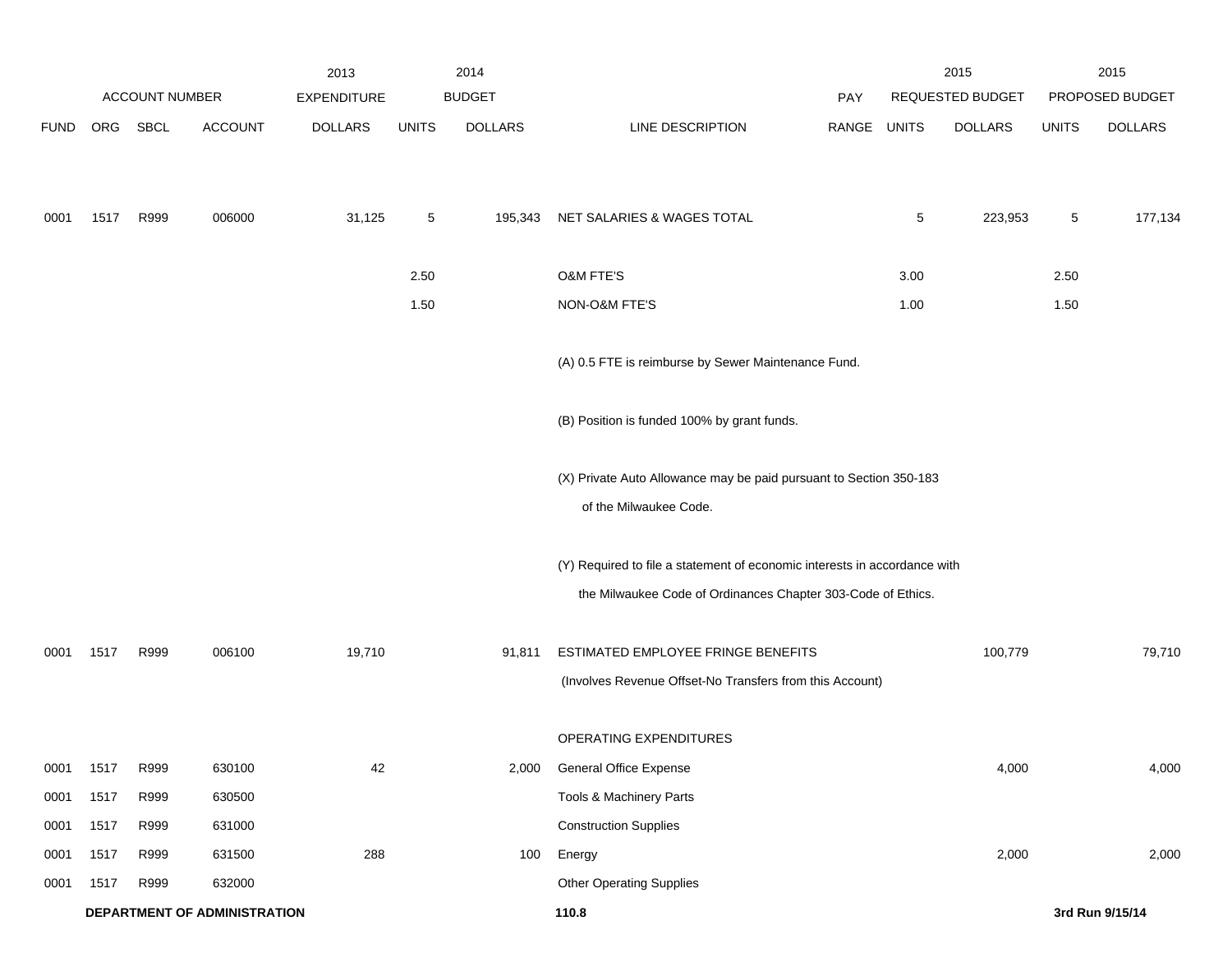|             |      |                       |                              | 2013               |              | 2014           |                                    |       |              | 2015             |              | 2015            |
|-------------|------|-----------------------|------------------------------|--------------------|--------------|----------------|------------------------------------|-------|--------------|------------------|--------------|-----------------|
|             |      | <b>ACCOUNT NUMBER</b> |                              | <b>EXPENDITURE</b> |              | <b>BUDGET</b>  |                                    | PAY   |              | REQUESTED BUDGET |              | PROPOSED BUDGET |
| <b>FUND</b> | ORG  | SBCL                  | <b>ACCOUNT</b>               | <b>DOLLARS</b>     | <b>UNITS</b> | <b>DOLLARS</b> | LINE DESCRIPTION                   | RANGE | <b>UNITS</b> | <b>DOLLARS</b>   | <b>UNITS</b> | <b>DOLLARS</b>  |
|             |      |                       |                              |                    |              |                |                                    |       |              |                  |              |                 |
| 0001        | 1517 | R999                  | 632500                       |                    |              |                | <b>Facility Rental</b>             |       |              |                  |              |                 |
| 0001        | 1517 | R999                  | 633000                       |                    |              | 400            | Vehicle Rental                     |       |              | 400              |              | 400             |
| 0001        | 1517 | R999                  | 633500                       |                    |              |                | Non-Vehicle Equipment Rental       |       |              |                  |              |                 |
| 0001        | 1517 | R999                  | 634000                       |                    |              |                | <b>Professional Services</b>       |       |              |                  |              |                 |
| 0001        | 1517 | R999                  | 634500                       |                    |              |                | Information Technology Services    |       |              |                  |              |                 |
| 0001        | 1517 | R999                  | 635000                       |                    |              |                | <b>Property Services</b>           |       |              |                  |              |                 |
| 0001        | 1517 | R999                  | 635500                       |                    |              |                | <b>Infrastructure Services</b>     |       |              |                  |              |                 |
| 0001        | 1517 | R999                  | 636000                       |                    |              |                | Vehicle Repair Services            |       |              |                  |              |                 |
| 0001        | 1517 | R999                  | 636500                       | 305                |              | 2,500          | <b>Other Operating Services</b>    |       |              | 2,500            |              | 1,500           |
| 0001        | 1517 | R999                  | 637000                       |                    |              | $\bullet$      | Loans and Grants                   |       |              |                  |              |                 |
| 0001        | 1517 | R999                  | 637501                       | 1,205              |              | 4,000          | <b>Reimburse Other Departments</b> |       |              | 4,000            |              | 4,000           |
|             |      |                       |                              |                    |              |                |                                    |       |              |                  |              |                 |
|             |      |                       |                              | 1,840              |              | 9,000          | OPERATING EXPENDITURES TOTAL       |       |              | 12,900           |              | 11,900          |
|             |      |                       |                              |                    |              |                |                                    |       |              |                  |              |                 |
|             |      |                       |                              |                    |              |                | <b>EQUIPMENT PURCHASES</b>         |       |              |                  |              |                 |
|             |      |                       |                              |                    |              |                |                                    |       |              |                  |              |                 |
|             |      |                       |                              |                    |              |                | <b>Additional Equipment</b>        |       |              |                  |              |                 |
|             |      |                       |                              |                    |              |                |                                    |       |              |                  |              |                 |
|             |      |                       |                              |                    |              |                | Subtotal - Additional Equipment    |       |              |                  |              |                 |
|             |      |                       |                              |                    |              |                |                                    |       |              |                  |              |                 |
|             |      |                       |                              |                    |              |                | Replacement Equipment              |       |              |                  |              |                 |
|             |      |                       |                              |                    |              |                |                                    |       |              |                  |              |                 |
|             |      |                       |                              |                    |              |                | Subtotal - Replacement Equipment   |       |              |                  |              |                 |
|             |      |                       |                              |                    |              |                |                                    |       |              |                  |              |                 |
| 0001        | 1517 | R999                  | 006800                       |                    |              |                | EQUIPMENT PURCHASES TOTAL          |       |              |                  |              |                 |
|             |      |                       | DEPARTMENT OF ADMINISTRATION |                    |              |                | 110.9                              |       |              |                  |              | 3rd Run 9/15/14 |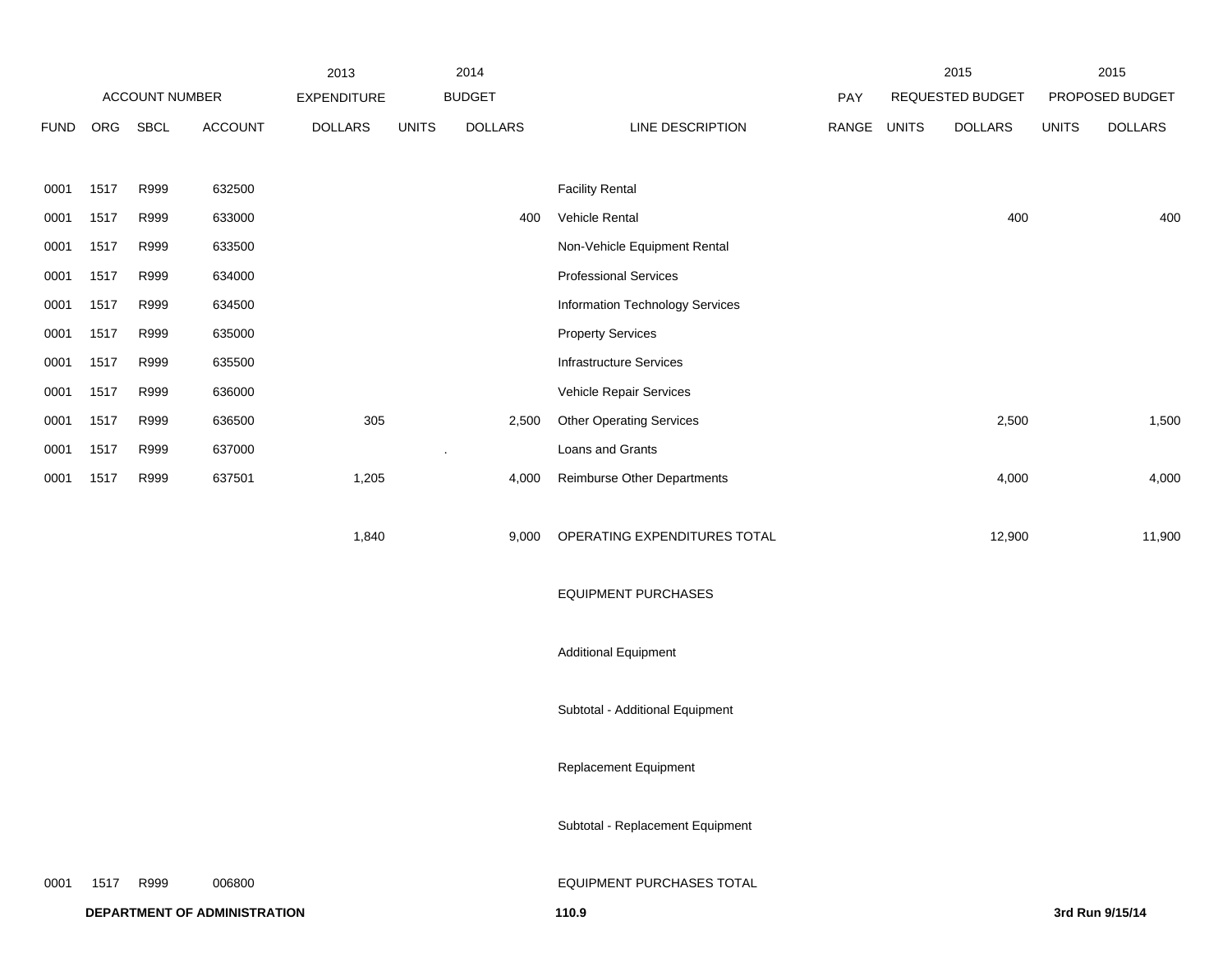|             |                       |                  |                    | 2013           |              | 2014           |                                        |       |                  | 2015           |                 | 2015           |
|-------------|-----------------------|------------------|--------------------|----------------|--------------|----------------|----------------------------------------|-------|------------------|----------------|-----------------|----------------|
|             | <b>ACCOUNT NUMBER</b> |                  | <b>EXPENDITURE</b> | <b>BUDGET</b>  |              |                | PAY                                    |       | REQUESTED BUDGET |                | PROPOSED BUDGET |                |
| <b>FUND</b> | ORG                   | SBCL             | <b>ACCOUNT</b>     | <b>DOLLARS</b> | <b>UNITS</b> | <b>DOLLARS</b> | LINE DESCRIPTION                       | RANGE | <b>UNITS</b>     | <b>DOLLARS</b> | <b>UNITS</b>    | <b>DOLLARS</b> |
|             |                       |                  |                    |                |              |                |                                        |       |                  |                |                 |                |
|             |                       |                  |                    |                |              |                |                                        |       |                  |                |                 |                |
|             |                       |                  |                    |                |              |                | <b>SPECIAL FUNDS</b>                   |       |                  |                |                 |                |
| 0001        | 1517                  | R <sub>147</sub> | 006300             |                |              | 75,000         | ME3 Sustainable Manufacturing Program* |       |                  | 75,000         |                 | 75,000         |
|             |                       |                  |                    |                |              |                | HOME GROWN*                            |       |                  | 30,000         |                 |                |
|             |                       |                  |                    |                |              | 75,000         | SPECIAL FUNDS TOTAL                    |       |                  | 105,000        |                 | 75,000         |
|             |                       |                  |                    |                |              |                |                                        |       |                  |                |                 |                |
|             |                       |                  |                    |                |              |                | DEPARTMENT OF ADMINISTRATION -         |       |                  |                |                 |                |
|             |                       |                  |                    | 52,675         |              |                | 371,154 SUSTAINABILITY DIVISION TOTAL  |       |                  | 442,632        |                 | 343,744        |
|             |                       |                  |                    |                |              |                |                                        |       |                  |                |                 |                |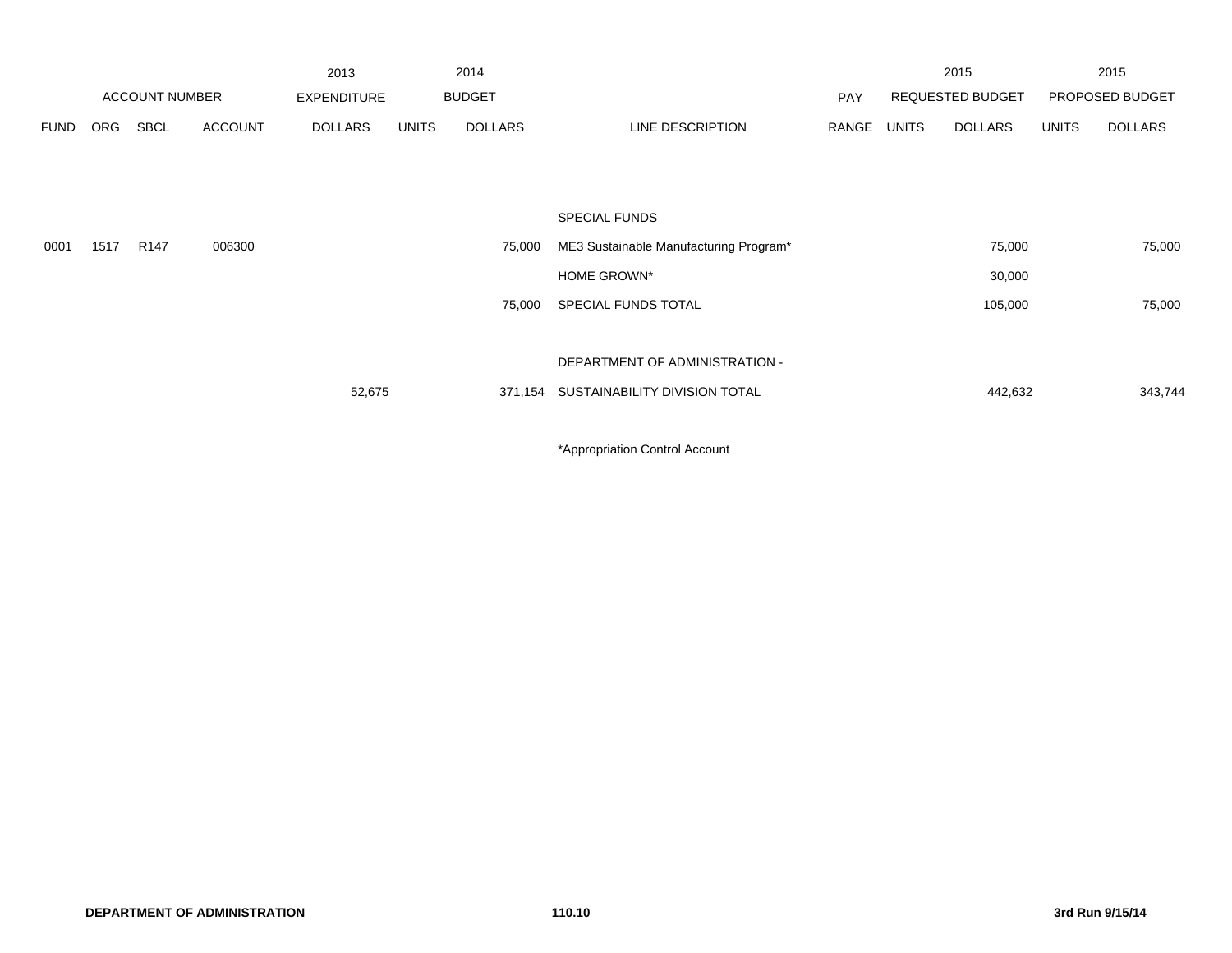|             |            |                       |                | 2013               |              | 2014           |                                  | 2015                           |       | 2015                   |
|-------------|------------|-----------------------|----------------|--------------------|--------------|----------------|----------------------------------|--------------------------------|-------|------------------------|
|             |            | <b>ACCOUNT NUMBER</b> |                | <b>EXPENDITURE</b> |              | <b>BUDGET</b>  | PAY                              | REQUESTED BUDGET               |       | <b>PROPOSED BUDGET</b> |
| <b>FUND</b> | <b>ORG</b> | <b>SBCL</b>           | <b>ACCOUNT</b> | <b>DOLLARS</b>     | <b>UNITS</b> | <b>DOLLARS</b> | LINE DESCRIPTION<br><b>RANGE</b> | <b>UNITS</b><br><b>DOLLARS</b> | UNITS | <b>DOLLARS</b>         |

DEPARTMENT OF ADMINISTRATION - COMMUNITY DEVELOPMENT GRANTS

# ADMINISTRATION DIVISION

#### SALARIES & WAGES

| 1            | 110,433 | Block Grant Director (A)(X)(Y)         | 1LX | 1            | 112,089   | 1              | 112,089   |
|--------------|---------|----------------------------------------|-----|--------------|-----------|----------------|-----------|
| 1            | 96,722  | Associate Director (A)(X)(Y)           | 1HX | 1            | 98,173    | $\mathbf{1}$   | 98,173    |
| 1            | 85,130  | Grant Compliance Manager (A)(X)(Y)     | 2JX | 1            | 86,406    | 1              | 86,406    |
| 1            | 68,159  | Grant Compliance Manager (E)(X)(Y)     | 2JX | 1            | 71,566    | 1              | 71,566    |
| 1            | 60,809  | Grant Compliance Manager (Y)           | 2JX | 1            | 61,721    | 1              | 61,721    |
| 6            | 357,918 | Grant Monitor (A)(X)(Y)                | 2GX | 6            | 350,911   | 6              | 350,911   |
| $\mathbf{1}$ | 36,902  | Administrative Assistant I (A)(X)      | 6GN | $\mathbf{1}$ | 37,456    | 1              | 37,456    |
| 1            | 40,836  | Office Assistant IV (A)                | 6HN | 1            | 41,449    | 1              | 41,449    |
| 1            | 42,660  | Program Assistant I (A)                | 5EN | 1            | 43,300    | $\mathbf{1}$   | 43,300    |
| 2            | 95,999  | Business Services Specialist (A)(X)(Y) | 2DN | $\mathbf{2}$ | 97,439    | $\overline{c}$ | 97,439    |
| 16           | 995,568 | <b>Total Before Adjustments</b>        |     | 16           | 1,000,510 | 16             | 1,000,510 |
|              |         | Salary & Wage Rate Changes             |     |              |           |                |           |
|              |         | Overtime Compensated                   |     |              |           |                |           |
|              |         | Personnel Cost Adjustment              |     |              |           |                |           |
|              |         | Other                                  |     |              |           |                |           |
|              | (699)   | Furlough                               |     |              | (712)     |                |           |
| 16           | 994,869 | Gross Salaries & Wages Total           |     | 16           | 999,798   | 16             | 1,000,510 |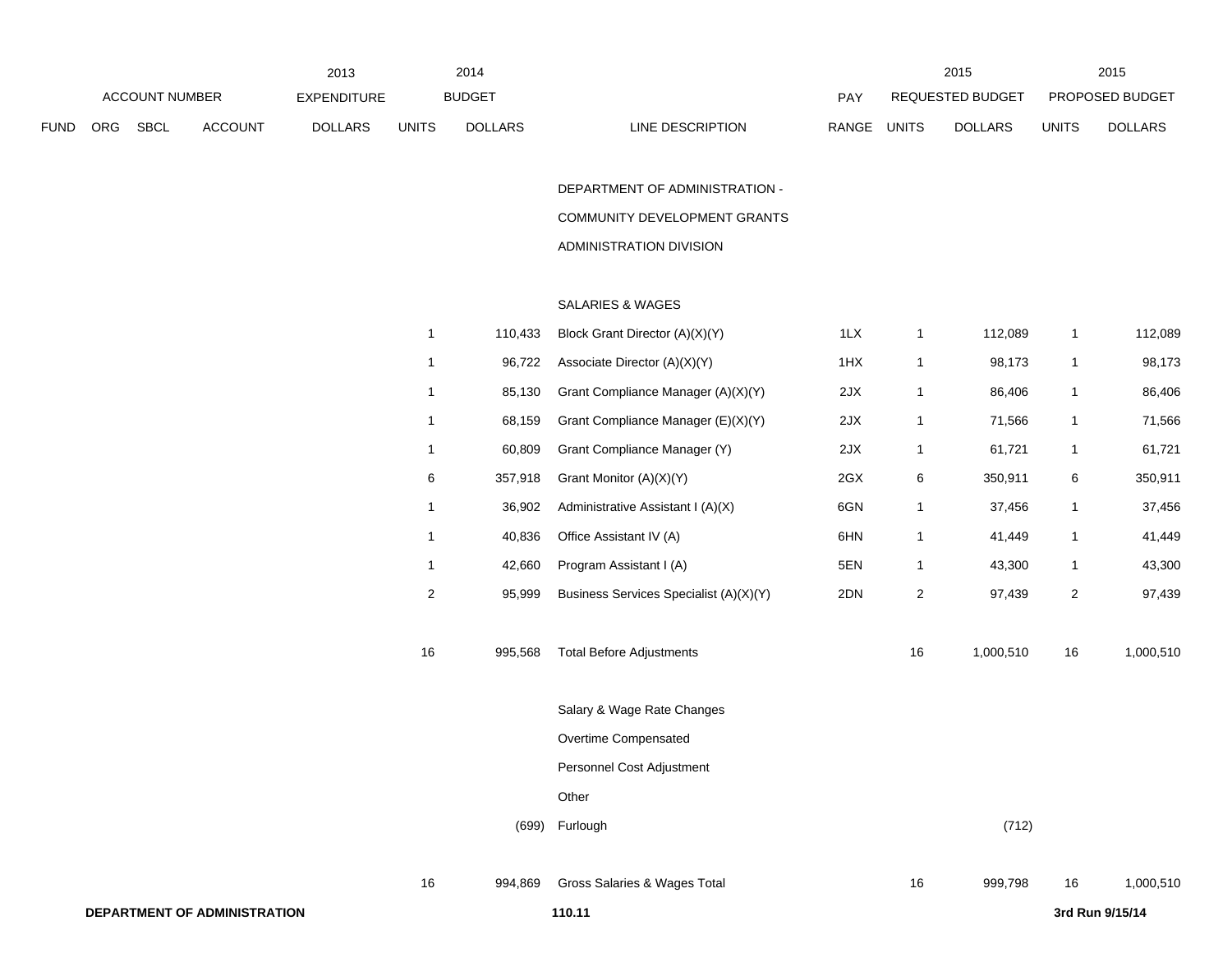|             |      | ACCOUNT NUMBER |                              | 2013                                 |              | 2014<br><b>BUDGET</b> |                                                                           |                     |              | 2015<br>REQUESTED BUDGET |              | 2015<br>PROPOSED BUDGET |
|-------------|------|----------------|------------------------------|--------------------------------------|--------------|-----------------------|---------------------------------------------------------------------------|---------------------|--------------|--------------------------|--------------|-------------------------|
| <b>FUND</b> | ORG  | SBCL           | <b>ACCOUNT</b>               | <b>EXPENDITURE</b><br><b>DOLLARS</b> | <b>UNITS</b> | <b>DOLLARS</b>        | LINE DESCRIPTION                                                          | <b>PAY</b><br>RANGE | <b>UNITS</b> | <b>DOLLARS</b>           | <b>UNITS</b> | <b>DOLLARS</b>          |
|             |      |                |                              |                                      |              |                       |                                                                           |                     |              |                          |              |                         |
|             |      |                |                              |                                      |              |                       | Reimbursable Services Deduction                                           |                     |              |                          |              |                         |
|             |      |                |                              |                                      |              |                       | Capital Improvements Deduction                                            |                     |              |                          |              |                         |
|             |      |                |                              |                                      |              | (934, 759)            | <b>Grants and Aids Deduction</b>                                          |                     |              | (938, 789)               |              | (938, 789)              |
| 0001        | 1511 | R999           | 006000                       | 95,708                               | 16           | 60,110                | NET SALARIES & WAGES TOTAL                                                |                     | 16           | 61,009                   | 16           | 61,721                  |
|             |      |                |                              |                                      | 1.00         |                       | O&M FTE'S                                                                 |                     | 1.00         |                          | 1.00         |                         |
|             |      |                |                              |                                      | 15.00        |                       | NON-O&M FTE'S                                                             |                     | 15.00        |                          | 15.00        |                         |
|             |      |                |                              |                                      |              |                       | (A) To terminate upon expiration of the Community Development             |                     |              |                          |              |                         |
|             |      |                |                              |                                      |              |                       | Block Grant Program year unless grant agreement is renewed or             |                     |              |                          |              |                         |
|             |      |                |                              |                                      |              |                       | fiscal year is altered by Common Council action.                          |                     |              |                          |              |                         |
|             |      |                |                              |                                      |              |                       | (E) To terminate upon expiration of the Continuum of Care Program         |                     |              |                          |              |                         |
|             |      |                |                              |                                      |              |                       | unless the grant agreement is renewed.                                    |                     |              |                          |              |                         |
|             |      |                |                              |                                      |              |                       | (X) Private Auto Allowance may be paid pursuant to Section 350-183        |                     |              |                          |              |                         |
|             |      |                |                              |                                      |              |                       | of the Milwaukee Code.                                                    |                     |              |                          |              |                         |
|             |      |                |                              |                                      |              |                       | (Y) Required to file a statement of economic interests in accordance with |                     |              |                          |              |                         |
|             |      |                |                              |                                      |              |                       | the Milwaukee Code of Ordinances Chapter 303-Code of Ethics.              |                     |              |                          |              |                         |
| 0001        | 1511 | R999           | 006100                       | 27,955                               |              | 28,252                | ESTIMATED EMPLOYEE FRINGE BENEFITS                                        |                     |              | 27,454                   |              | 27,774                  |
|             |      |                |                              |                                      |              |                       | (Involves Revenue Offset-No Transfers from this Account)                  |                     |              |                          |              |                         |
|             |      |                | DEPARTMENT OF ADMINISTRATION |                                      |              |                       | 110.12                                                                    |                     |              |                          |              | 3rd Run 9/15/14         |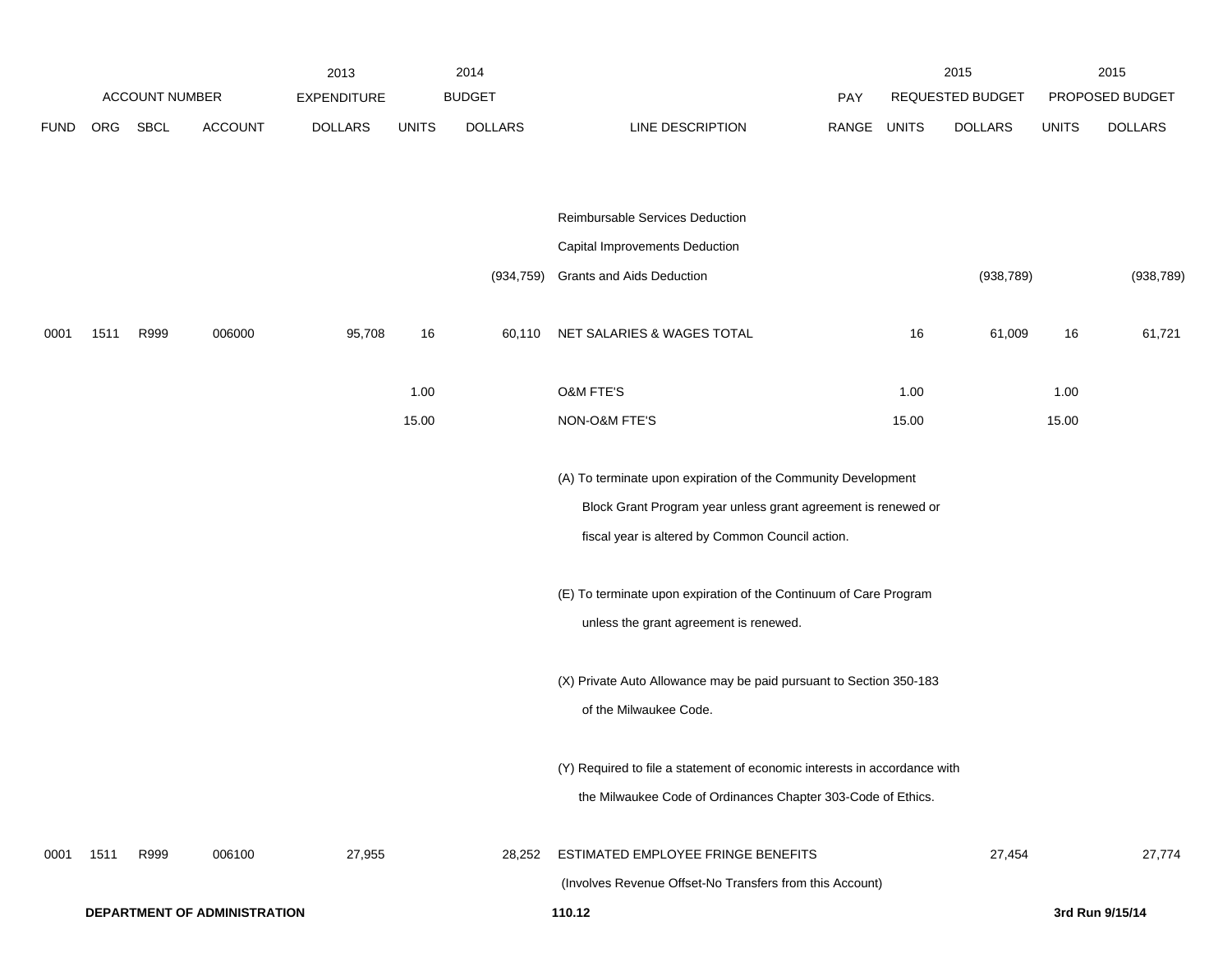|             |     |                       |                | 2013               |              | 2014           |                  |       |              | 2015             |       | 2015                   |
|-------------|-----|-----------------------|----------------|--------------------|--------------|----------------|------------------|-------|--------------|------------------|-------|------------------------|
|             |     | <b>ACCOUNT NUMBER</b> |                | <b>EXPENDITURE</b> |              | <b>BUDGET</b>  |                  | PAY   |              | REQUESTED BUDGET |       | <b>PROPOSED BUDGET</b> |
| <b>FUND</b> | ORG | <b>SBCL</b>           | <b>ACCOUNT</b> | <b>DOLLARS</b>     | <b>UNITS</b> | <b>DOLLARS</b> | LINE DESCRIPTION | RANGE | <b>UNITS</b> | <b>DOLLARS</b>   | UNITS | <b>DOLLARS</b>         |

#### OPERATING EXPENDITURES

| 630100 | <b>General Office Expense</b>   |
|--------|---------------------------------|
| 630500 | Tools & Machinery Parts         |
| 631000 | <b>Construction Supplies</b>    |
| 631500 | Energy                          |
| 632000 | <b>Other Operating Supplies</b> |
| 632500 | <b>Facility Rental</b>          |
| 633000 | <b>Vehicle Rental</b>           |
| 633500 | Non-Vehicle Equipment Rental    |
| 634000 | <b>Professional Services</b>    |
| 634500 | Information Technology Services |
| 635000 | <b>Property Services</b>        |
| 635500 | <b>Infrastructure Services</b>  |
| 636000 | Vehicle Repair Services         |
| 636500 | <b>Other Operating Services</b> |
| 637000 | Loans and Grants                |
| 637501 | Reimburse Other Departments     |

#### OPERATING EXPENDITURES TOTAL

#### EQUIPMENT PURCHASES

# Additional Equipment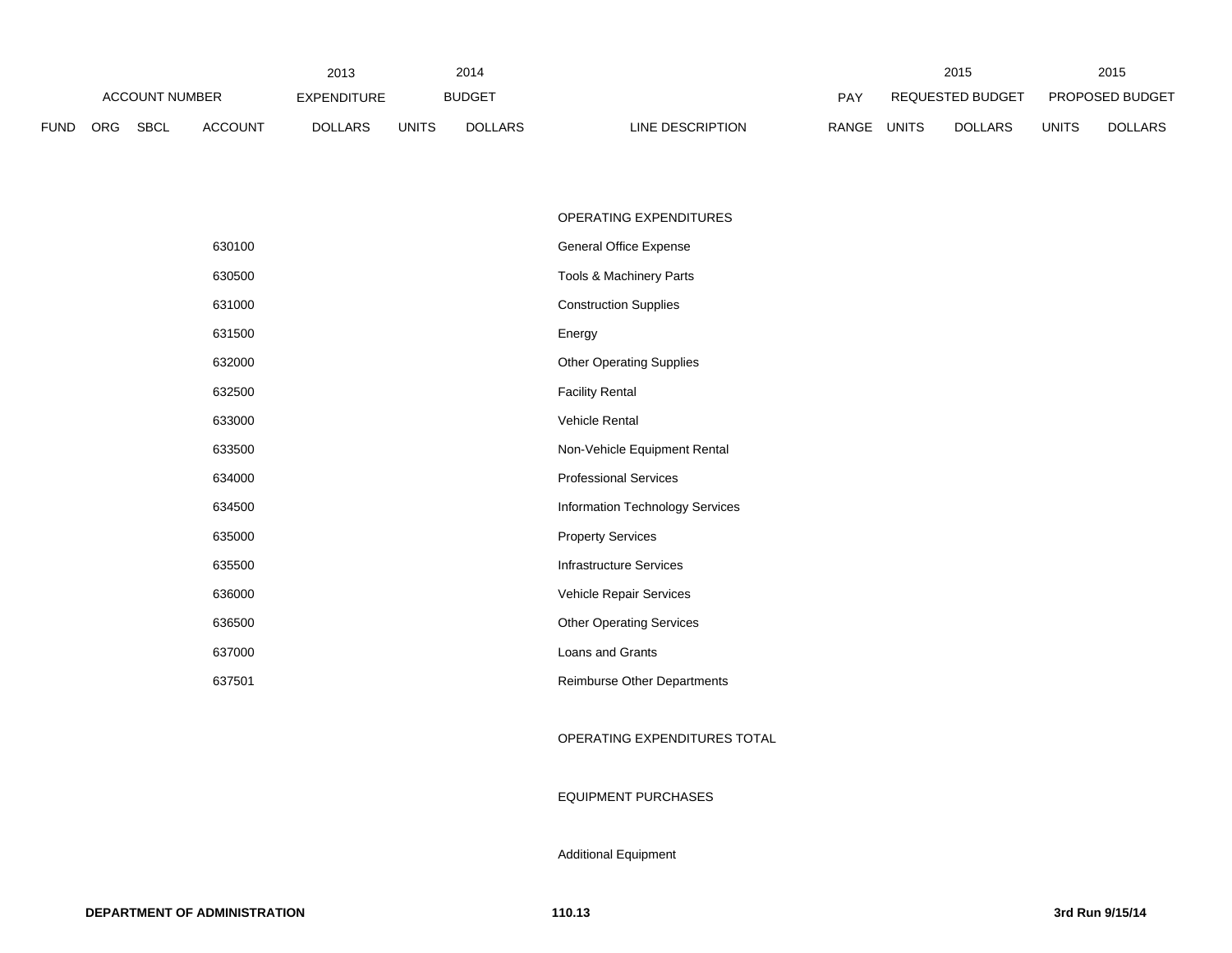| PROPOSED BUDGET<br><b>DOLLARS</b> |
|-----------------------------------|
|                                   |
|                                   |
|                                   |
|                                   |
|                                   |
|                                   |
|                                   |
| 50,000                            |
|                                   |
| 50,000                            |
|                                   |
| 139,495                           |
|                                   |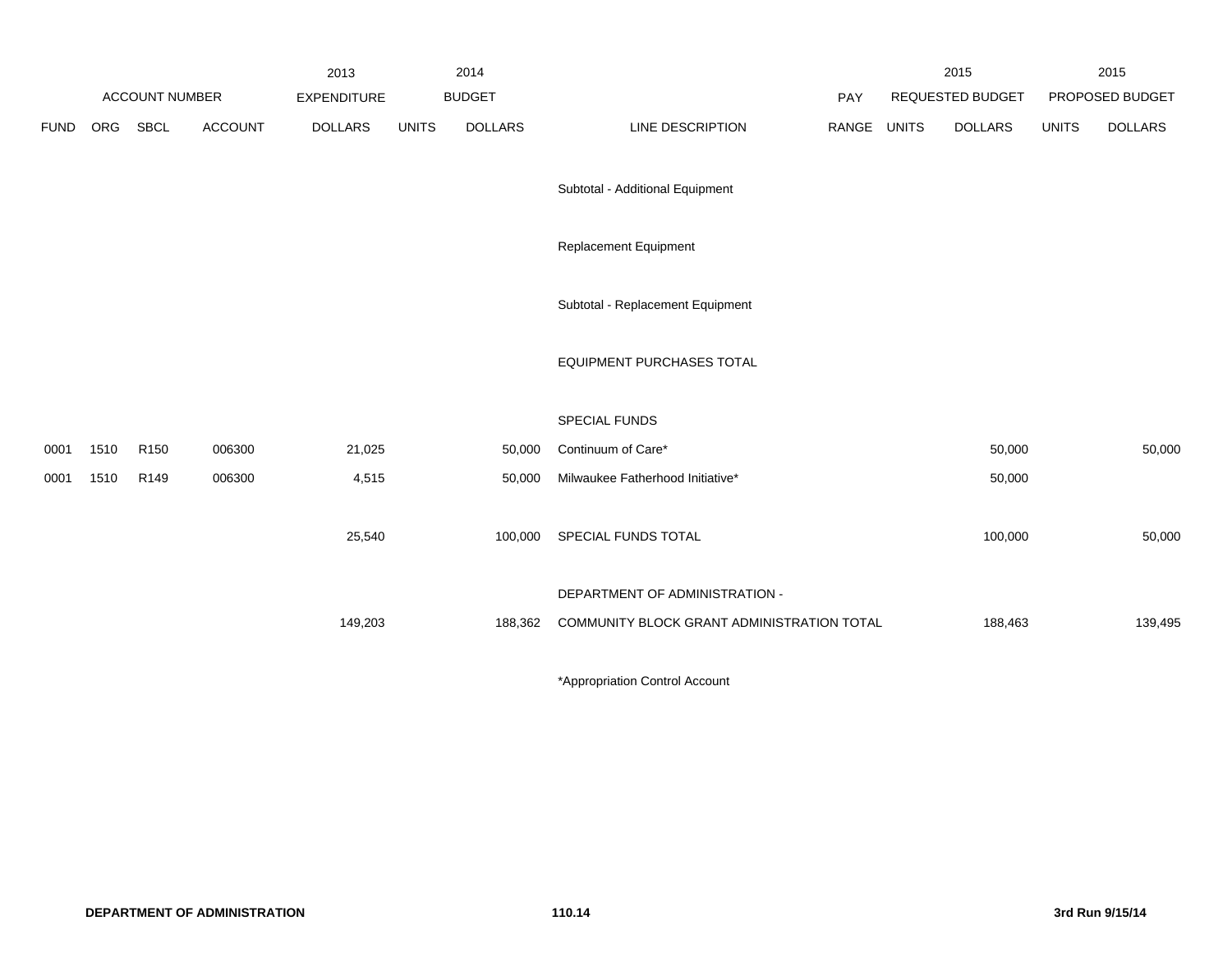|             |            |                       |                | 2013               |              | 2014           |                                  |       | 2015             |              | 2015                   |
|-------------|------------|-----------------------|----------------|--------------------|--------------|----------------|----------------------------------|-------|------------------|--------------|------------------------|
|             |            | <b>ACCOUNT NUMBER</b> |                | <b>EXPENDITURE</b> |              | <b>BUDGET</b>  | PAY                              |       | REQUESTED BUDGET |              | <b>PROPOSED BUDGET</b> |
| <b>FUND</b> | <b>ORG</b> | SBCL                  | <b>ACCOUNT</b> | <b>DOLLARS</b>     | <b>UNITS</b> | <b>DOLLARS</b> | <b>RANGE</b><br>LINE DESCRIPTION | UNITS | <b>DOLLARS</b>   | <b>UNITS</b> | <b>DOLLARS</b>         |

# DEPARTMENT OF ADMINISTRATION-

# BUSINESS OPERATIONS DIVISION

# SALARIES & WAGES

# ADMINISTRATIVE SERVICES

| 100.860 | City Purchasing Director (Y)                | 1LX | 102.373 | 102.373 |
|---------|---------------------------------------------|-----|---------|---------|
|         | 44,194 Administrative Specialist-Senior (Y) | 2EX | 44.857  | 44,857  |
| 44,277  | Program Assistant II                        | 5FN | 44.941  | 44,941  |

#### PROCUREMENT SERVICES

|   | 50.206 | Procurement Administrator (Y)         | 1CX | 50.959  | 50,959  |
|---|--------|---------------------------------------|-----|---------|---------|
| 4 |        | 190,857 Purchasing Agent - Senior (Y) | 2EX | 193.721 | 193.721 |
|   | 65,957 | Procurement Specialist (Y)            | 2FX | 66.946  | 66,946  |

# EMERGING BUSINESS ENTERPRISE PROGRAM

| 54.360 | Emerging Bus. Enterprise Mgr.(A) (Y)  | 1EX | 57.884 | 57.884 |
|--------|---------------------------------------|-----|--------|--------|
| 88.389 | Emerging Business Analyst-Sr. (A) (Y) | 2EX | 89.715 | 89.715 |
| 50.206 | Contract Compliance Officer (Y)       | 2GX | 50.959 | 50,959 |

#### DOCUMENT SERVICES

|   | 74.922  | Document Services Manager (Y)    | 1DX | 76.046  |   | 76.046  |
|---|---------|----------------------------------|-----|---------|---|---------|
|   | 54.455  | Document Services Supervisor (Y) | 2CN | 55.272  |   | 55.272  |
| 5 | 154.670 | Document Technician              | 3CN | 196.844 | 5 | 186,844 |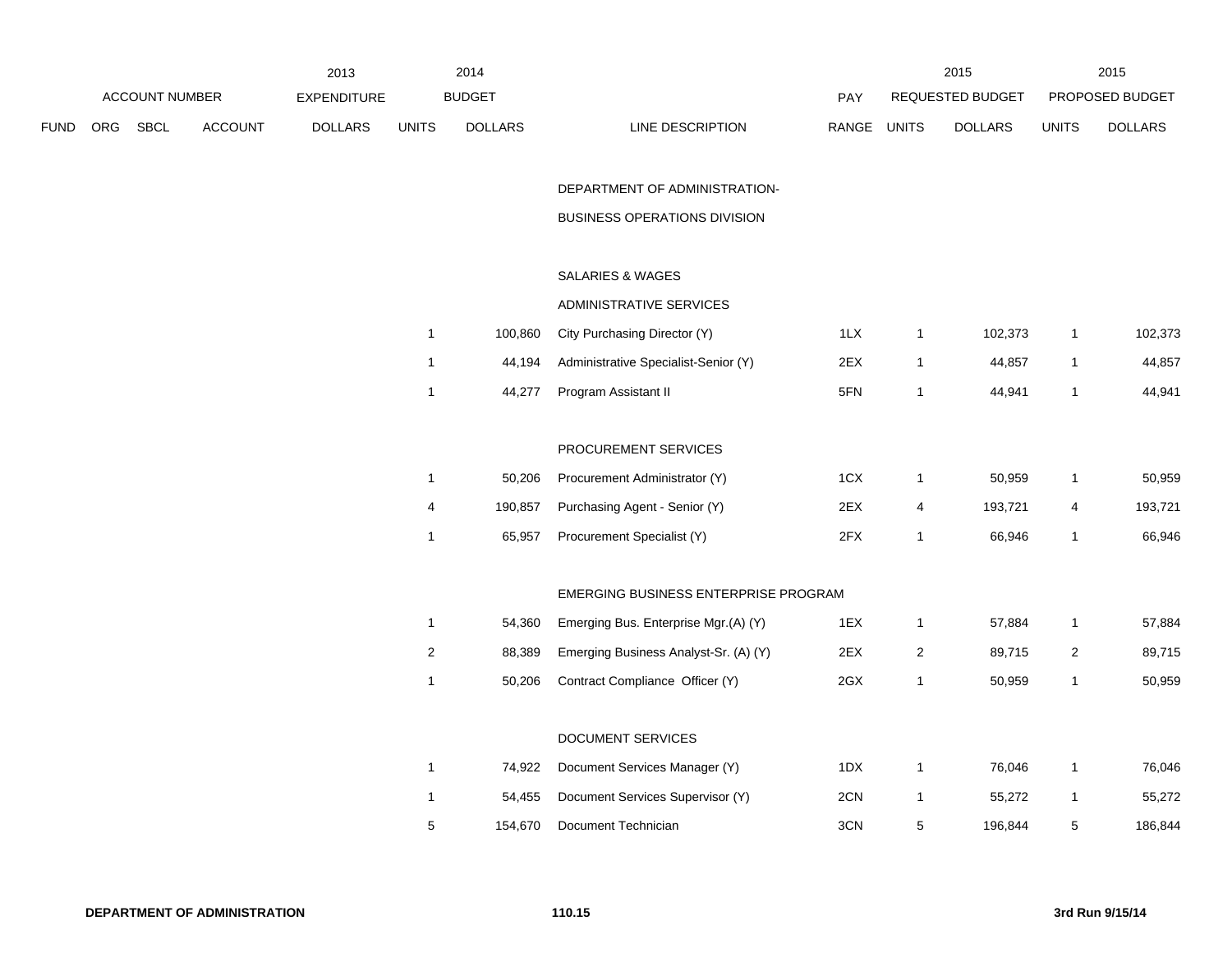|             |      |                |                              | 2013               |              | 2014           |                                                                  |             |       | 2015             |                         | 2015            |
|-------------|------|----------------|------------------------------|--------------------|--------------|----------------|------------------------------------------------------------------|-------------|-------|------------------|-------------------------|-----------------|
|             |      | ACCOUNT NUMBER |                              | <b>EXPENDITURE</b> |              | <b>BUDGET</b>  |                                                                  | PAY         |       | REQUESTED BUDGET |                         | PROPOSED BUDGET |
| <b>FUND</b> | ORG  | SBCL           | ACCOUNT                      | <b>DOLLARS</b>     | <b>UNITS</b> | <b>DOLLARS</b> | LINE DESCRIPTION                                                 | RANGE UNITS |       | <b>DOLLARS</b>   | <b>UNITS</b>            | <b>DOLLARS</b>  |
|             |      |                |                              |                    |              |                |                                                                  |             |       |                  |                         |                 |
|             |      |                |                              |                    |              |                | AUXILIARY PERSONNEL                                              |             |       |                  |                         |                 |
|             |      |                |                              |                    | 4            | 10,862         | Document Services Assistant (0.25 FTE)                           | 9EN         | 4     | 9,455            | $\overline{\mathbf{4}}$ | 9,455           |
|             |      |                |                              |                    | 24           | 984,215        | <b>Total Before Adjustments</b>                                  |             | 24    | 1,039,972        | 24                      | 1,029,972       |
|             |      |                |                              |                    |              |                |                                                                  |             |       |                  |                         |                 |
|             |      |                |                              |                    |              |                | Salary & Wage Rate Change                                        |             |       |                  |                         |                 |
|             |      |                |                              |                    |              |                | Overtime Compensated                                             |             |       |                  |                         |                 |
|             |      |                |                              |                    |              | (20, 044)      | Personnel Cost Adjustment                                        |             |       | (20, 799)        |                         | (20, 799)       |
|             |      |                |                              |                    |              |                | Other                                                            |             |       |                  |                         |                 |
|             |      |                |                              |                    |              |                | (11,820) Furlough                                                |             |       | (11, 891)        |                         |                 |
|             |      |                |                              |                    |              |                |                                                                  |             |       |                  |                         |                 |
|             |      |                |                              |                    | 24           | 952,351        | Gross Salaries & Wages Total                                     |             | 24    | 1,007,282        | 24                      | 1,009,173       |
|             |      |                |                              |                    |              | (74,900)       | Reimbursable Services Deduction                                  |             |       | (75,030)         |                         | (75,030)        |
|             |      |                |                              |                    |              |                | Capital Improvements Deduction                                   |             |       |                  |                         |                 |
|             |      |                |                              |                    |              | (146, 382)     | <b>Grants &amp; Aids Deduction</b>                               |             |       | (146, 521)       |                         | (146, 521)      |
|             |      |                |                              |                    |              |                |                                                                  |             |       |                  |                         |                 |
| 0001        | 1513 | R999           | 006000                       | 786,704            | 24           | 731,069        | NET SALARIES & WAGES TOTAL                                       |             | 24    | 785,731          | 24                      | 787,622         |
|             |      |                |                              |                    | 16.00        |                | <b>O&amp;M FTE'S</b>                                             |             | 16.00 |                  | 16.00                   |                 |
|             |      |                |                              |                    | 4.50         |                | NON-O&M FTE'S                                                    |             | 4.50  |                  | 4.50                    |                 |
|             |      |                |                              |                    |              |                |                                                                  |             |       |                  |                         |                 |
|             |      |                |                              |                    |              |                | (A) To terminate upon expiration of the CDBG program year unless |             |       |                  |                         |                 |
|             |      |                |                              |                    |              |                | grant agreement is renewed or fiscal year is altered by Common   |             |       |                  |                         |                 |
|             |      |                |                              |                    |              |                | Council action.                                                  |             |       |                  |                         |                 |
|             |      |                | DEPARTMENT OF ADMINISTRATION |                    |              |                | 110.16                                                           |             |       |                  |                         | 3rd Run 9/15/14 |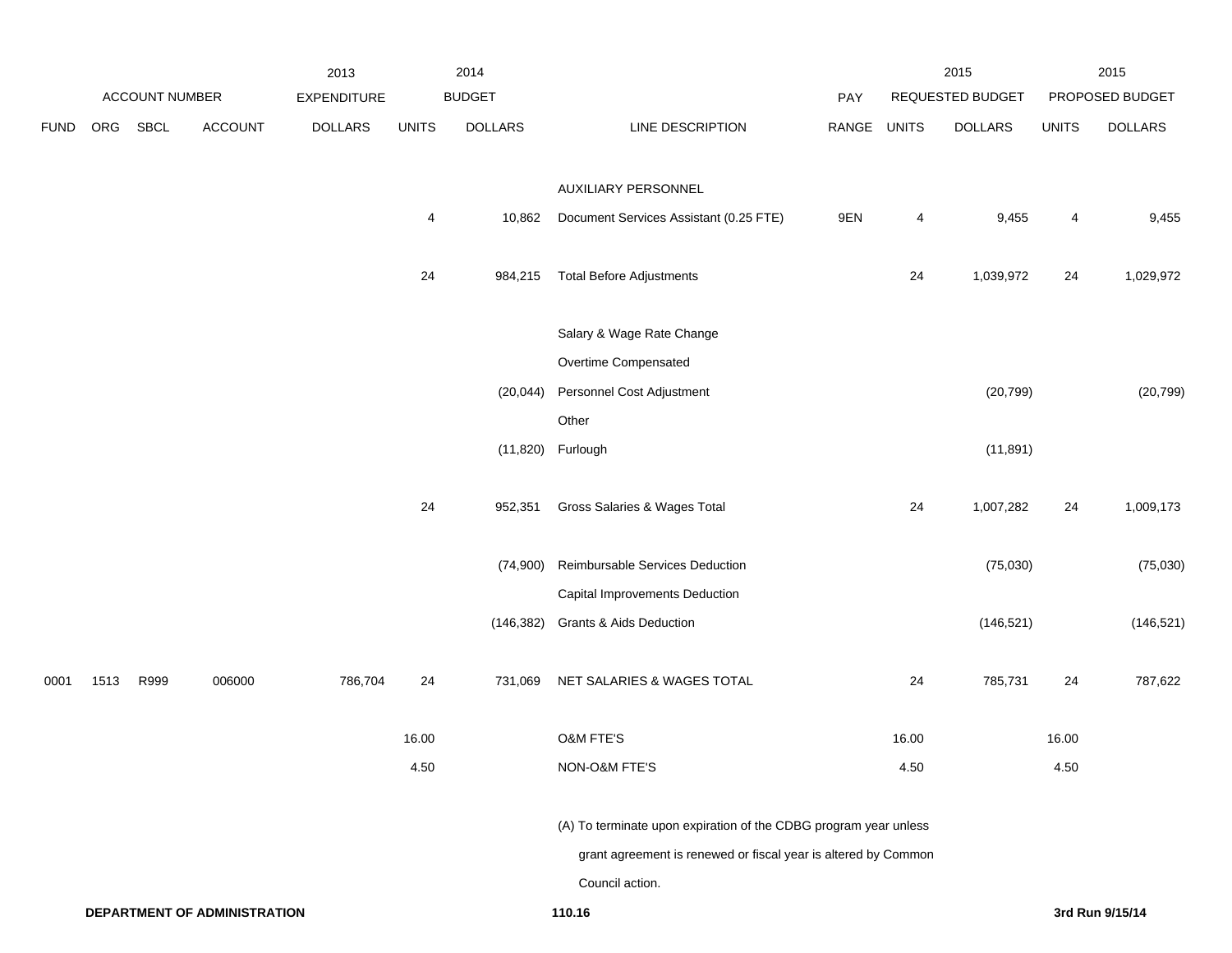|             |            |                       |                | 2013               |              | 2014           |                                                                           |            |       | 2015             |              | 2015            |
|-------------|------------|-----------------------|----------------|--------------------|--------------|----------------|---------------------------------------------------------------------------|------------|-------|------------------|--------------|-----------------|
|             |            | <b>ACCOUNT NUMBER</b> |                | <b>EXPENDITURE</b> |              | <b>BUDGET</b>  |                                                                           | <b>PAY</b> |       | REQUESTED BUDGET |              | PROPOSED BUDGET |
| <b>FUND</b> | <b>ORG</b> | SBCL                  | <b>ACCOUNT</b> | <b>DOLLARS</b>     | <b>UNITS</b> | <b>DOLLARS</b> | <b>LINE DESCRIPTION</b>                                                   | RANGE      | UNITS | <b>DOLLARS</b>   | <b>UNITS</b> | <b>DOLLARS</b>  |
|             |            |                       |                |                    |              |                |                                                                           |            |       |                  |              |                 |
|             |            |                       |                |                    |              |                |                                                                           |            |       |                  |              |                 |
|             |            |                       |                |                    |              |                | (Y) Required to file a statement of economic interests in accordance with |            |       |                  |              |                 |
|             |            |                       |                |                    |              |                | the Milwaukee Code of Ordinances Chapter 303-Code of Ethics.              |            |       |                  |              |                 |
| 0001        | 1513       | R999                  | 006100         | 346,204            |              | 343,602        | ESTIMATED EMPLOYEE FRINGE BENEFITS                                        |            |       | 353,579          |              | 354,430         |
|             |            |                       |                |                    |              |                |                                                                           |            |       |                  |              |                 |
|             |            |                       |                |                    |              |                | (Involves Revenue Offset-No Transfers from this Account)                  |            |       |                  |              |                 |
|             |            |                       |                |                    |              |                | OPERATING EXPENDITURES                                                    |            |       |                  |              |                 |
| 0001        | 1513       | R999                  | 630100         | 37,446             |              | 43,334         | General Office Expense                                                    |            |       | 43,334           |              | 43,334          |
| 0001        | 1513       | R999                  | 630500         |                    |              |                | Tools & Machinery Parts                                                   |            |       |                  |              |                 |
| 0001        | 1513       | R999                  | 631000         |                    |              | 180            | <b>Construction Supplies</b>                                              |            |       | 180              |              | 180             |
| 0001        | 1513       | R999                  | 631500         |                    |              |                | Energy                                                                    |            |       |                  |              |                 |
| 0001        | 1513       | R999                  | 632000         |                    |              |                | <b>Other Operating Supplies</b>                                           |            |       |                  |              |                 |
| 0001        | 1513       | R999                  | 632500         |                    |              |                | <b>Facility Rental</b>                                                    |            |       |                  |              |                 |
| 0001        | 1513       | R999                  | 633000         |                    |              | 800            | Vehicle Rental                                                            |            |       | 800              |              | 800             |
| 0001        | 1513       | R999                  | 633500         | 12,029             |              |                | Non-Vehicle Equipment Rental                                              |            |       |                  |              |                 |
| 0001        | 1513       | R999                  | 634000         |                    |              | 9,000          | <b>Professional Services</b>                                              |            |       | 9,000            |              | 9,000           |
| 0001        | 1513       | R999                  | 634500         | 22,369             |              | 2,000          | Information Technology Services                                           |            |       | 2,000            |              | 2,000           |
| 0001        | 1513       | R999                  | 635000         |                    |              |                | <b>Property Services</b>                                                  |            |       |                  |              |                 |
| 0001        | 1513       | R999                  | 635500         |                    |              |                | <b>Infrastructure Services</b>                                            |            |       |                  |              |                 |
| 0001        | 1513       | R999                  | 636000         |                    |              |                | Vehicle Repair Services                                                   |            |       |                  |              |                 |
| 0001        | 1513       | R999                  | 636500         | 14,614             |              | 31,825         | <b>Other Operating Services</b>                                           |            |       | 31,825           |              | 26,825          |
| 0001        | 1513       | R999                  | 637000         |                    |              |                | Loans and Grants                                                          |            |       |                  |              |                 |
| 0001        | 1513       | R999                  | 637501         | 12,998             |              | 22,317         | Reimburse Other Departments                                               |            |       | 22,317           |              | 17,317          |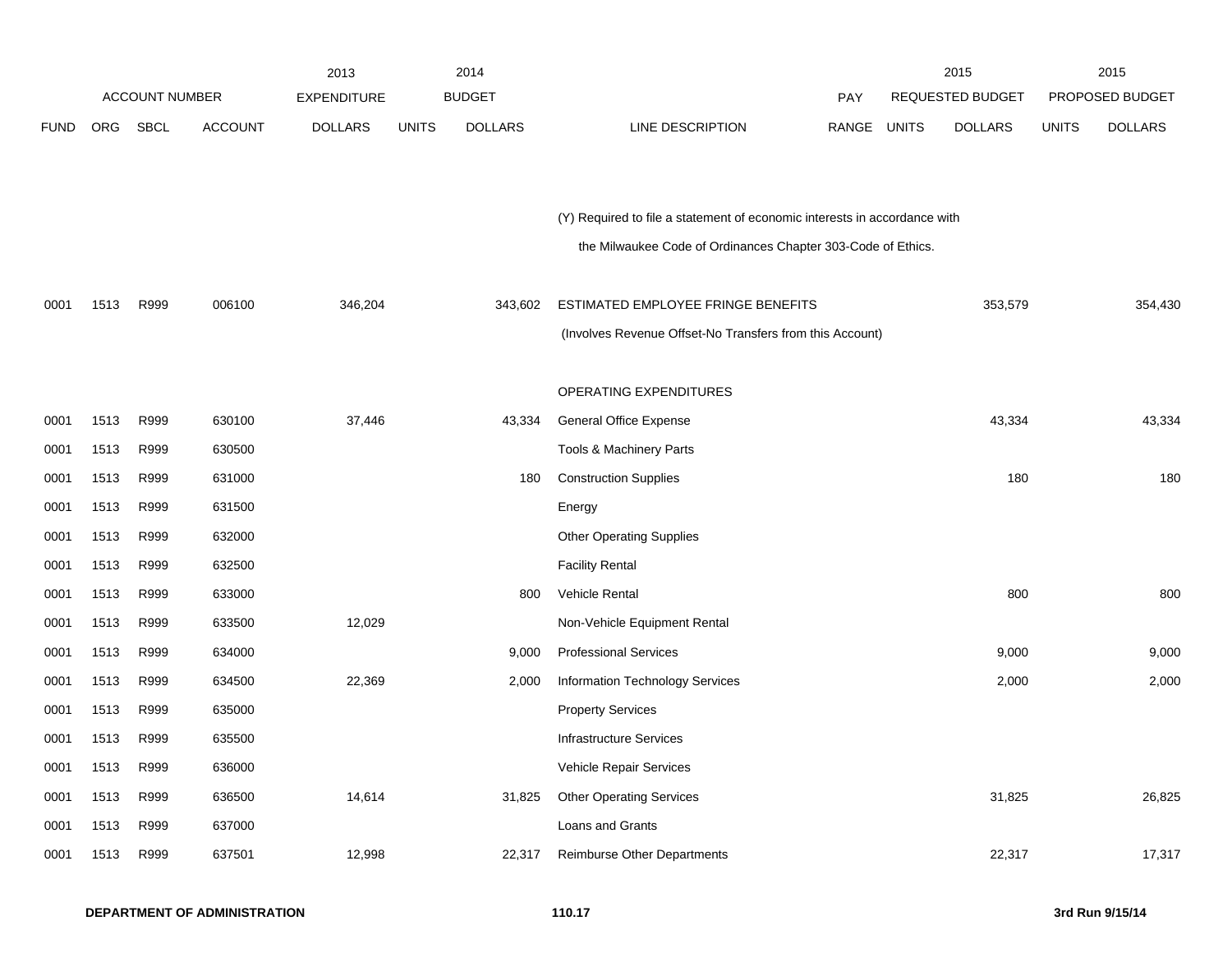|             |      |                        |                              | 2013                          |              | 2014                            |                                              |              |              | 2015                               |              | 2015                              |
|-------------|------|------------------------|------------------------------|-------------------------------|--------------|---------------------------------|----------------------------------------------|--------------|--------------|------------------------------------|--------------|-----------------------------------|
| <b>FUND</b> | ORG  | ACCOUNT NUMBER<br>SBCL | <b>ACCOUNT</b>               | EXPENDITURE<br><b>DOLLARS</b> | <b>UNITS</b> | <b>BUDGET</b><br><b>DOLLARS</b> | LINE DESCRIPTION                             | PAY<br>RANGE | <b>UNITS</b> | REQUESTED BUDGET<br><b>DOLLARS</b> | <b>UNITS</b> | PROPOSED BUDGET<br><b>DOLLARS</b> |
|             |      |                        |                              |                               |              |                                 |                                              |              |              |                                    |              |                                   |
| 0001        | 1513 | R999                   | 006300                       | 99,456                        |              | 109,456                         | OPERATING EXPENDITURES TOTAL                 |              |              | 109,456                            |              | 99,456                            |
|             |      |                        |                              |                               |              |                                 | <b>EQUIPMENT PURCHASES</b>                   |              |              |                                    |              |                                   |
|             |      |                        |                              |                               |              |                                 | <b>Additional Equipment</b>                  |              |              |                                    |              |                                   |
|             |      |                        |                              |                               |              |                                 | Subtotal - Additional Equipment              |              |              |                                    |              |                                   |
|             |      |                        |                              |                               |              |                                 | Replacement Equipment                        |              |              |                                    |              |                                   |
|             |      |                        |                              |                               |              |                                 | Subtotal - Replacement Equipment             |              |              |                                    |              |                                   |
| 0001        | 1513 | R999                   | 006800                       | 995                           |              |                                 | EQUIPMENT PURCHASES TOTAL                    |              |              |                                    |              |                                   |
|             |      |                        |                              |                               |              |                                 | SPECIAL FUNDS                                |              |              |                                    |              |                                   |
|             |      |                        |                              |                               |              |                                 | City of Milw. Emerging Bus. Enterprise Prog. |              |              |                                    |              |                                   |
| 0001        | 1513 | R <sub>157</sub>       | 006300                       | 9,275                         |              |                                 | OSBD-Certification Processing*               |              |              | 10,000                             |              | 10,000                            |
|             |      |                        |                              |                               |              |                                 | Workforce Compliance Software Module         |              |              |                                    |              |                                   |
| 0001        | 1513 | R146                   | 006300                       |                               |              | 40,000                          | Compliance Audit*                            |              |              |                                    |              |                                   |
|             |      |                        |                              | 9,275                         |              |                                 | 40,000 SPECIAL FUNDS TOTAL                   |              |              | 10,000                             |              | 10,000                            |
|             |      |                        |                              | 1,242,634                     |              | 1,224,127                       | DOA-BUSINESS OPERATIONS DIVISION TOTAL       |              |              | 1,258,766                          |              | 1,251,508                         |
|             |      |                        |                              |                               |              |                                 | *Appropriation Control Account               |              |              |                                    |              |                                   |
|             |      |                        | DEPARTMENT OF ADMINISTRATION |                               |              |                                 | 110.18                                       |              |              |                                    |              | 3rd Run 9/15/14                   |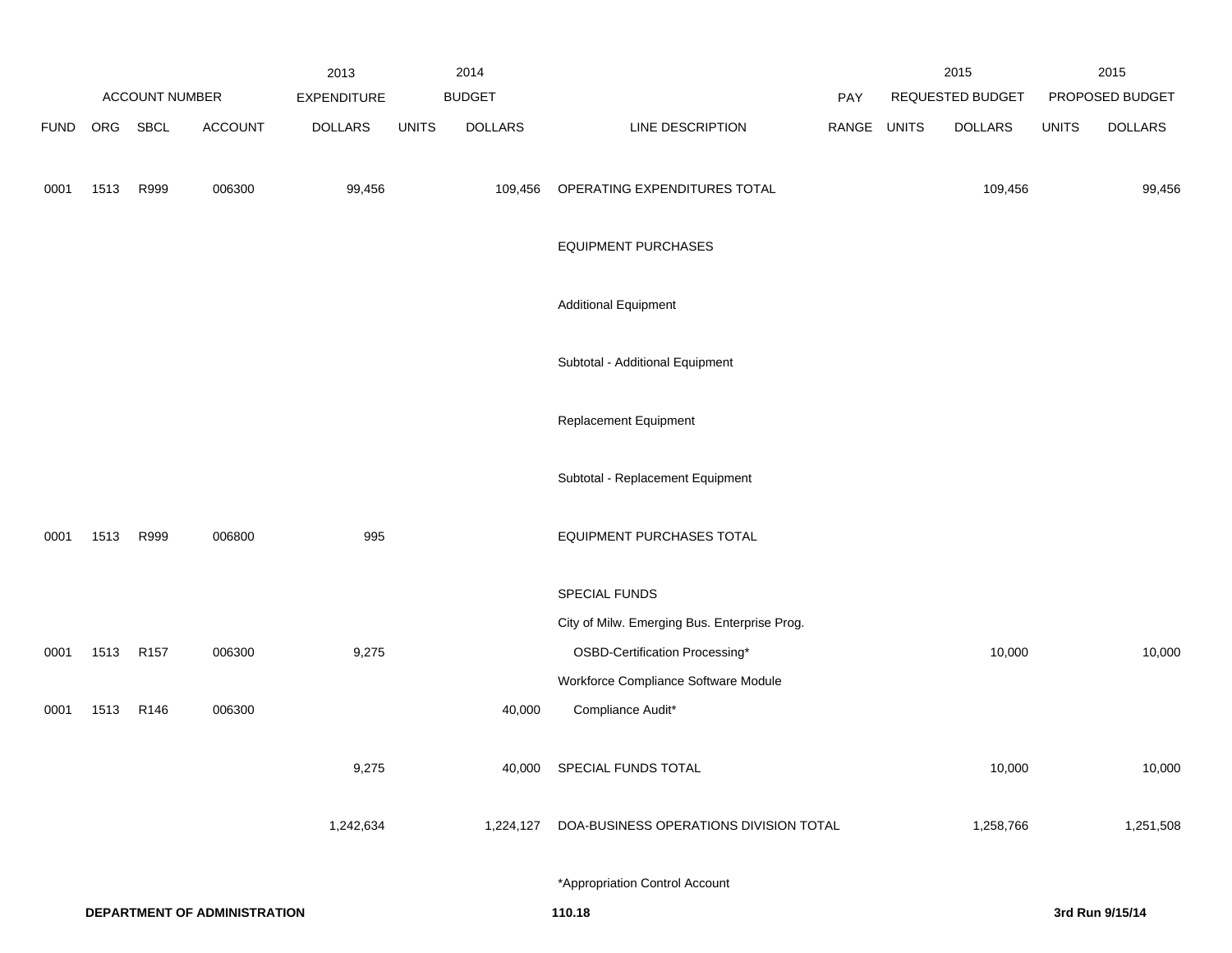|             |      |                |                              | 2013               |              | 2014           |                                       |             |              | 2015             |              | 2015            |
|-------------|------|----------------|------------------------------|--------------------|--------------|----------------|---------------------------------------|-------------|--------------|------------------|--------------|-----------------|
|             |      | ACCOUNT NUMBER |                              | <b>EXPENDITURE</b> |              | <b>BUDGET</b>  |                                       | PAY         |              | REQUESTED BUDGET |              | PROPOSED BUDGET |
| <b>FUND</b> | ORG  | <b>SBCL</b>    | <b>ACCOUNT</b>               | <b>DOLLARS</b>     | <b>UNITS</b> | <b>DOLLARS</b> | LINE DESCRIPTION                      | RANGE UNITS |              | <b>DOLLARS</b>   | <b>UNITS</b> | <b>DOLLARS</b>  |
|             |      |                |                              |                    |              |                |                                       |             |              |                  |              |                 |
|             |      |                |                              |                    |              |                | DEPARTMENT OF ADMINISTRATION -        |             |              |                  |              |                 |
|             |      |                |                              |                    |              |                | INTERGOVERNMENTAL RELATIONS           |             |              |                  |              |                 |
|             |      |                |                              |                    |              |                | <b>DIVISION</b>                       |             |              |                  |              |                 |
|             |      |                |                              |                    |              |                | SALARIES & WAGES                      |             |              |                  |              |                 |
|             |      |                |                              |                    | $\mathbf{1}$ | 101,294        | Legislative Liaison Director (Y)      | 1NX         | 1            | 102,813          | $\mathbf{1}$ | 102,813         |
|             |      |                |                              |                    | $\mathbf{1}$ | 89,385         | Legislative Fiscal Manager-Senior (Y) | 2MX         | $\mathbf{1}$ | 90,726           | $\mathbf{1}$ | 90,726          |
|             |      |                |                              |                    | $\mathbf{1}$ | 66,453         | Legislative Fiscal Manager (Y)        | 2LX         | $\mathbf{1}$ | 70,126           | $\mathbf{1}$ | 70,126          |
|             |      |                |                              |                    | $\mathbf{1}$ | 51,762         | Administrative Services Coordinator   | 5JN         | $\mathbf{1}$ | 52,538           | $\mathbf{1}$ | 52,538          |
|             |      |                |                              |                    |              |                |                                       |             |              |                  |              |                 |
|             |      |                |                              |                    | 4            | 308,894        | <b>Total Before Adjustments</b>       |             | 4            | 316,203          | 4            | 316,203         |
|             |      |                |                              |                    |              |                | Salary & Wage Rate Changes            |             |              |                  |              |                 |
|             |      |                |                              |                    |              |                | Overtime Compensated                  |             |              |                  |              |                 |
|             |      |                |                              |                    |              | (6, 380)       | Personnel Cost Adjustment             |             |              |                  |              |                 |
|             |      |                |                              |                    |              |                | Other                                 |             |              |                  |              |                 |
|             |      |                |                              |                    |              |                | (3,681) Furlough                      |             |              | (3,636)          |              |                 |
|             |      |                |                              |                    |              |                |                                       |             |              |                  |              |                 |
|             |      |                |                              |                    | 4            | 298,833        | Gross Salaries & Wages Total          |             | 4            | 312,567          | 4            | 316,203         |
|             |      |                |                              |                    |              |                | Reimbursable Services Deduction       |             |              |                  |              |                 |
|             |      |                |                              |                    |              |                | Capital Improvements Deduction        |             |              |                  |              |                 |
|             |      |                |                              |                    |              |                | <b>Grants &amp; Aids Deduction</b>    |             |              |                  |              |                 |
|             |      |                |                              |                    |              |                |                                       |             |              |                  |              |                 |
| 0001        | 1514 | R999           | 006000                       | 321,196            | 4            | 298,833        | NET SALARIES & WAGES TOTAL            |             | 4            | 312,567          | 4            | 316,203         |
|             |      |                | DEPARTMENT OF ADMINISTRATION |                    |              |                | 110.19                                |             |              |                  |              | 3rd Run 9/15/14 |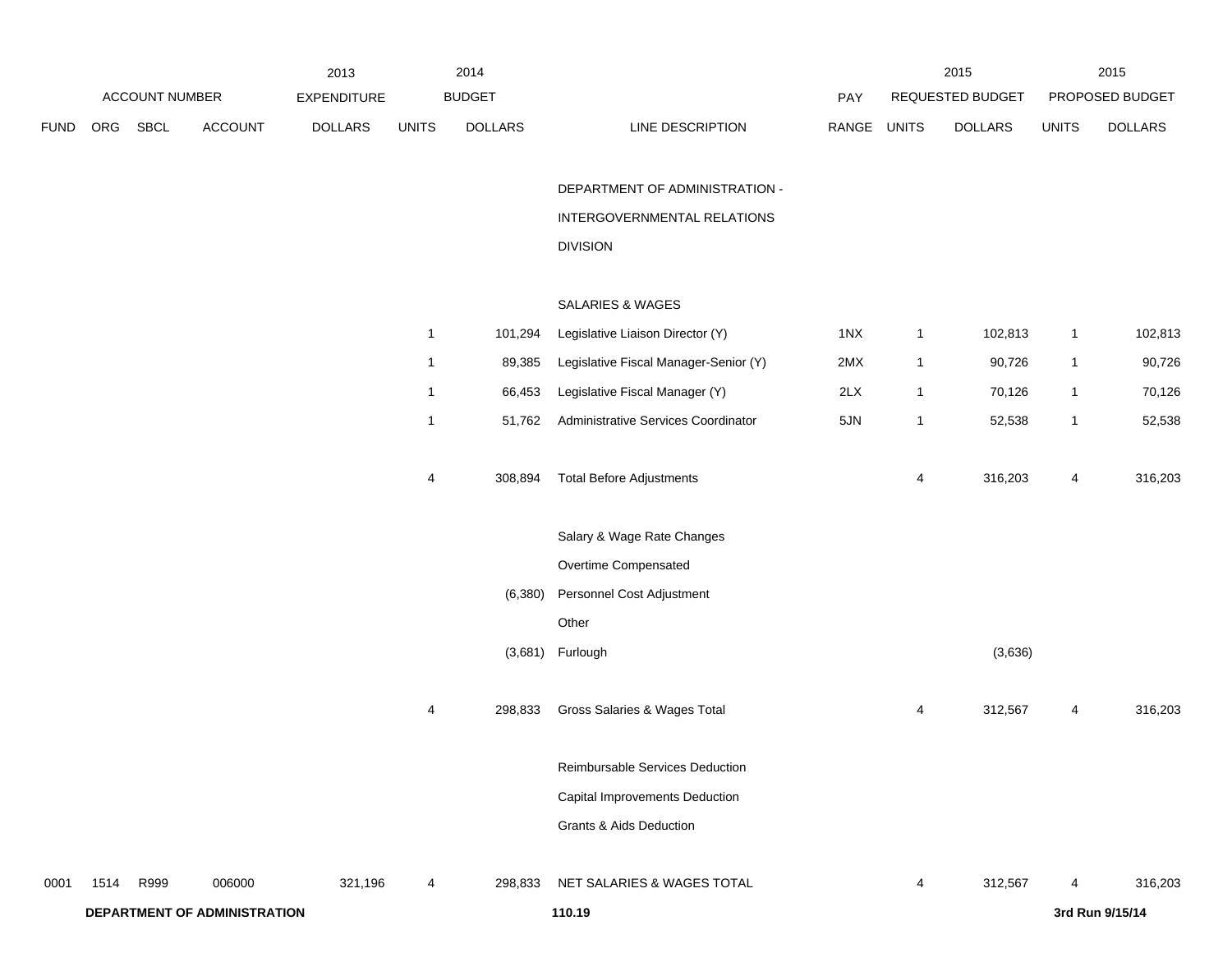|             |      |                       |                              | 2013               |              | 2014           |                                                                           |       |              | 2015             |              | 2015            |
|-------------|------|-----------------------|------------------------------|--------------------|--------------|----------------|---------------------------------------------------------------------------|-------|--------------|------------------|--------------|-----------------|
|             |      | <b>ACCOUNT NUMBER</b> |                              | <b>EXPENDITURE</b> |              | <b>BUDGET</b>  |                                                                           | PAY   |              | REQUESTED BUDGET |              | PROPOSED BUDGET |
| <b>FUND</b> | ORG  | <b>SBCL</b>           | <b>ACCOUNT</b>               | <b>DOLLARS</b>     | <b>UNITS</b> | <b>DOLLARS</b> | LINE DESCRIPTION                                                          | RANGE | <b>UNITS</b> | <b>DOLLARS</b>   | <b>UNITS</b> | <b>DOLLARS</b>  |
|             |      |                       |                              |                    |              |                |                                                                           |       |              |                  |              |                 |
|             |      |                       |                              |                    |              |                |                                                                           |       |              |                  |              |                 |
|             |      |                       |                              |                    | 4.00         |                | O&M FTE'S                                                                 |       | 4.00         |                  | 4.00         |                 |
|             |      |                       |                              |                    |              |                | NON-O&M FTE'S                                                             |       |              |                  |              |                 |
|             |      |                       |                              |                    |              |                | (Y) Required to file a statement of economic interests in accordance with |       |              |                  |              |                 |
|             |      |                       |                              |                    |              |                | the Milwaukee Code of Ordinances Chapter 303-Code of Ethics.              |       |              |                  |              |                 |
|             |      |                       |                              |                    |              |                |                                                                           |       |              |                  |              |                 |
| 0001        | 1514 | R999                  | 006100                       | 148,946            |              | 140,452        | ESTIMATED EMPLOYEE FRINGE BENEFITS                                        |       |              | 140,655          |              | 142,291         |
|             |      |                       |                              |                    |              |                | (Involves Revenue Offset-No Transfers from this Account)                  |       |              |                  |              |                 |
|             |      |                       |                              |                    |              |                |                                                                           |       |              |                  |              |                 |
|             |      |                       |                              |                    |              |                | OPERATING EXPENDITURES                                                    |       |              |                  |              |                 |
| 0001        | 1514 | R999                  | 630100                       | 747                |              | 2,000          | <b>General Office Expense</b>                                             |       |              | 2,000            |              | 2,000           |
| 0001        | 1514 | R999                  | 630500                       |                    |              |                | Tools & Machinery Parts                                                   |       |              |                  |              |                 |
| 0001        | 1514 | R999                  | 631000                       |                    |              |                | <b>Construction Supplies</b>                                              |       |              |                  |              |                 |
| 0001        | 1514 | R999                  | 631500                       |                    |              |                | Energy                                                                    |       |              |                  |              |                 |
| 0001        | 1514 | R999                  | 632000                       | 94                 |              |                | <b>Other Operating Supplies</b>                                           |       |              |                  |              |                 |
| 0001        | 1514 | R999                  | 632500                       |                    |              |                | <b>Facility Rental</b>                                                    |       |              |                  |              |                 |
| 0001        | 1514 | R999                  | 633000                       |                    |              |                | Vehicle Rental                                                            |       |              |                  |              |                 |
| 0001        | 1514 | R999                  | 633500                       | 4,345              |              | 2,000          | Non-Vehicle Equipment Rental                                              |       |              | 2,000            |              | 2,000           |
| 0001        | 1514 | R999                  | 634000                       | 31,625             |              | 17,000         | <b>Professional Services</b>                                              |       |              | 17,000           |              | 17,000          |
| 0001        | 1514 | R999                  | 634500                       |                    |              |                | Information Technology Services                                           |       |              |                  |              |                 |
| 0001        | 1514 | R999                  | 635000                       |                    |              |                | <b>Property Services</b>                                                  |       |              |                  |              |                 |
| 0001        | 1514 | R999                  | 635500                       |                    |              |                | Infrastructure Services                                                   |       |              |                  |              |                 |
| 0001        | 1514 | R999                  | 636000                       |                    |              |                | Vehicle Repair Services                                                   |       |              |                  |              |                 |
| 0001        | 1514 | R999                  | 636500                       | 10,373             |              | 10,000         | <b>Other Operating Services</b>                                           |       |              | 10,000           |              | 10,000          |
|             |      |                       | DEPARTMENT OF ADMINISTRATION |                    |              |                | 110.20                                                                    |       |              |                  |              | 3rd Run 9/15/14 |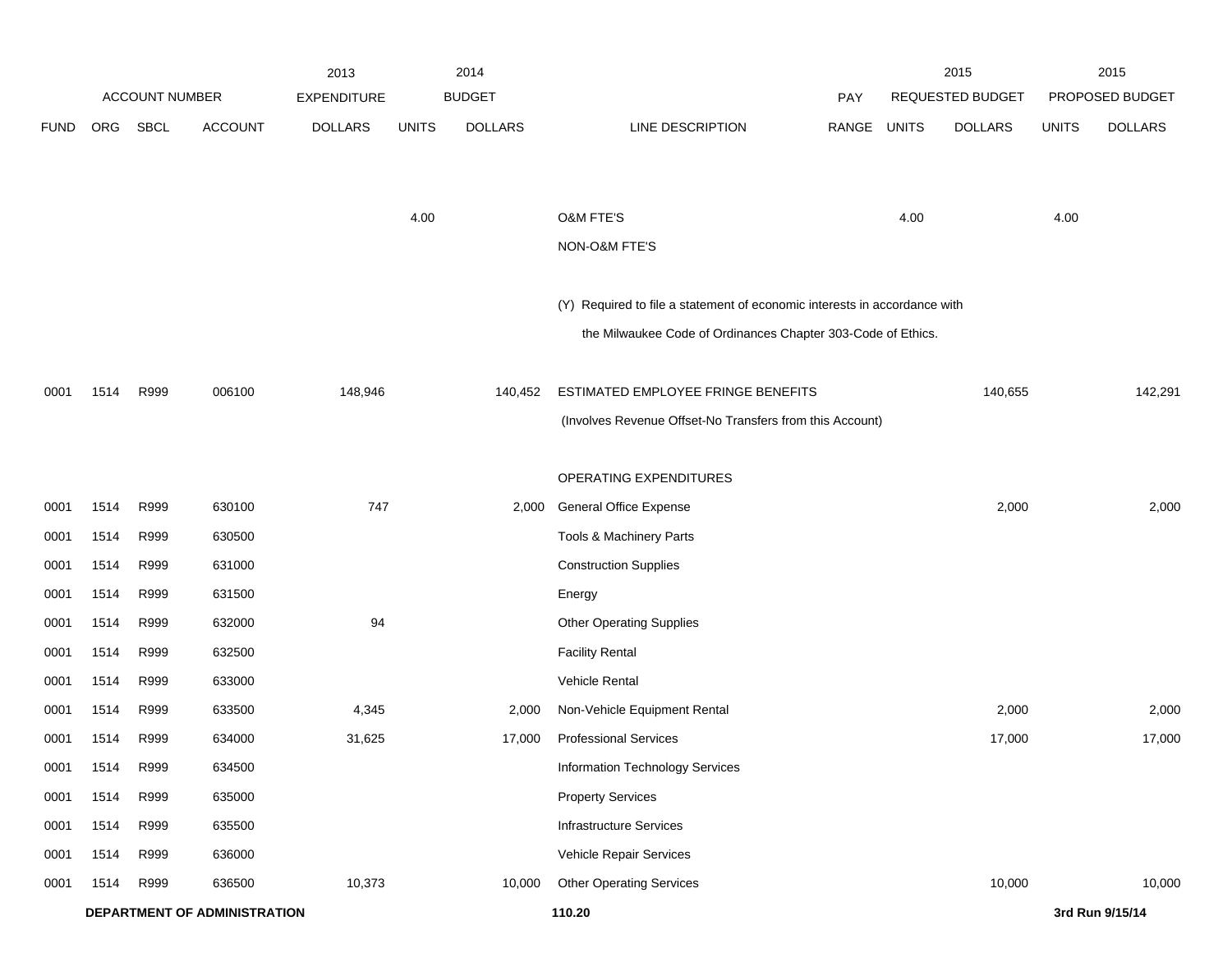|             |      |                |                | 2013               |              | 2014           |                                    |             | 2015             |              | 2015            |
|-------------|------|----------------|----------------|--------------------|--------------|----------------|------------------------------------|-------------|------------------|--------------|-----------------|
|             |      | ACCOUNT NUMBER |                | <b>EXPENDITURE</b> |              | <b>BUDGET</b>  |                                    | PAY         | REQUESTED BUDGET |              | PROPOSED BUDGET |
| <b>FUND</b> | ORG  | <b>SBCL</b>    | <b>ACCOUNT</b> | <b>DOLLARS</b>     | <b>UNITS</b> | <b>DOLLARS</b> | LINE DESCRIPTION                   | RANGE UNITS | <b>DOLLARS</b>   | <b>UNITS</b> | <b>DOLLARS</b>  |
|             |      |                |                |                    |              |                |                                    |             |                  |              |                 |
| 0001        | 1514 | R999           | 637000         |                    |              |                | Loans and Grants                   |             |                  |              |                 |
| 0001        | 1514 | R999           | 637501         | 2,109              |              | 3,000          | <b>Reimburse Other Departments</b> |             | 3,000            |              | 3,000           |
|             |      |                |                |                    |              |                |                                    |             |                  |              |                 |
| 0001        | 1514 | R999           | 006300         | 49,293             |              | 34,000         | OPERATING EXPENDITURES TOTAL       |             | 34,000           |              | 34,000          |
|             |      |                |                |                    |              |                |                                    |             |                  |              |                 |
|             |      |                |                |                    |              |                | <b>EQUIPMENT PURCHASES</b>         |             |                  |              |                 |
|             |      |                |                |                    |              |                |                                    |             |                  |              |                 |
|             |      |                |                |                    |              | 900            | <b>Additional Equipment</b>        |             |                  |              |                 |
|             |      |                |                |                    |              |                |                                    |             |                  |              |                 |
|             |      |                |                |                    |              | 900            | Subtotal - Additional Equipment    |             |                  |              |                 |
|             |      |                |                |                    |              |                |                                    |             | 300              |              | 300             |
|             |      |                |                |                    |              |                | Replacement Equipment              |             |                  |              |                 |
|             |      |                |                |                    |              |                | Subtotal - Replacement Equipment   |             | 300              |              | 300             |
|             |      |                |                |                    |              |                |                                    |             |                  |              |                 |
| 0001        | 1514 | R999           | 006800         | 989                |              | 900            | EQUIPMENT PURCHASES TOTAL          |             | 300              |              | 300             |
|             |      |                |                |                    |              |                |                                    |             |                  |              |                 |
|             |      |                |                |                    |              |                | SPECIAL FUNDS                      |             |                  |              |                 |
|             |      |                |                |                    |              |                |                                    |             |                  |              |                 |
|             |      |                |                |                    |              |                | SPECIAL FUNDS TOTAL                |             |                  |              |                 |
|             |      |                |                |                    |              |                |                                    |             |                  |              |                 |
|             |      |                |                |                    |              |                | DOA-INTERGOVERNMENTAL RELATIONS    |             |                  |              |                 |
|             |      |                |                | 520,424            |              | 474,185        | <b>DIVISION TOTAL</b>              |             | 487,522          |              | 492,794         |
|             |      |                |                |                    |              |                |                                    |             |                  |              |                 |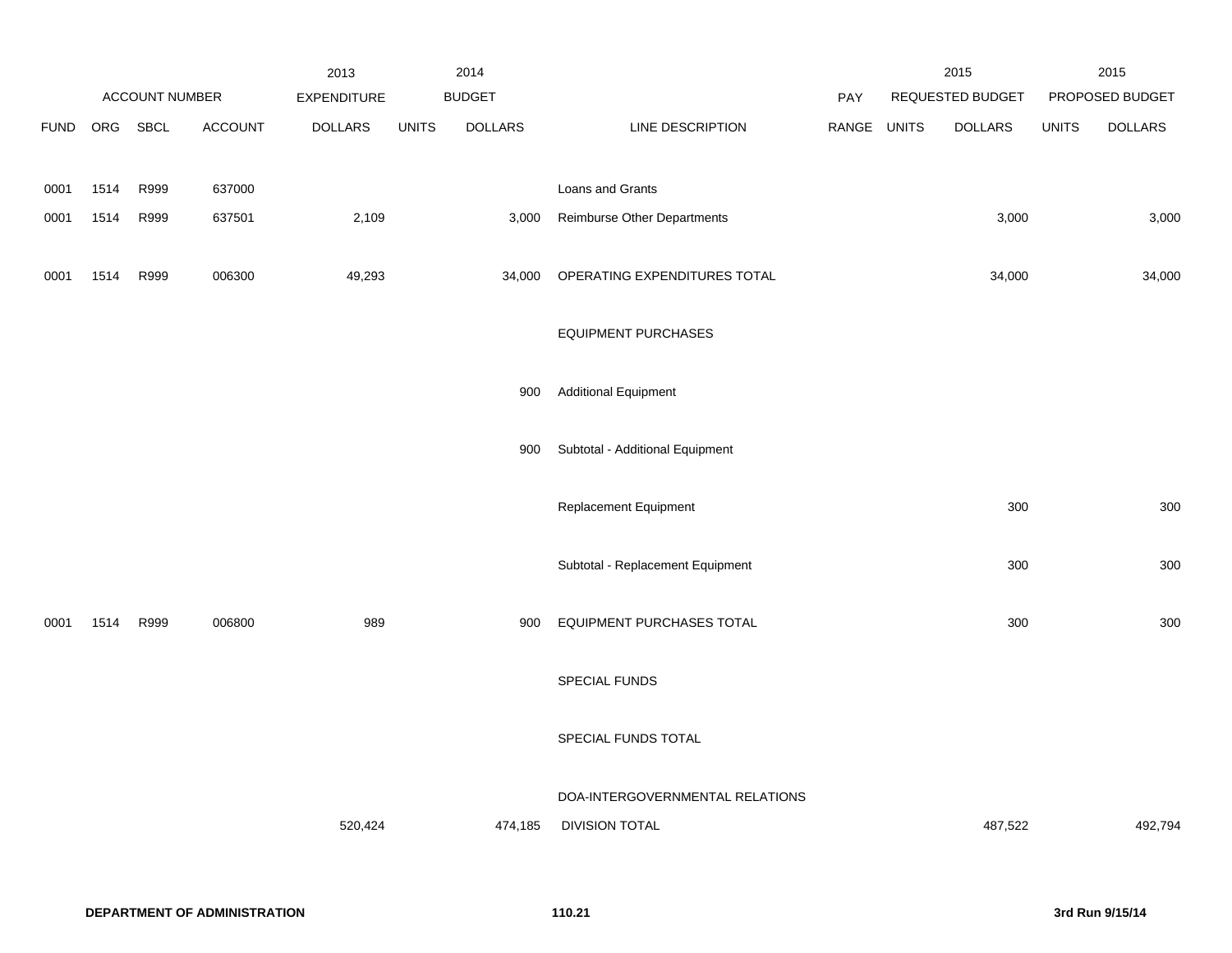|             |            |                       |                | 2013               |              | 2014           |                                  |                  | 2015           |              | 2015                   |
|-------------|------------|-----------------------|----------------|--------------------|--------------|----------------|----------------------------------|------------------|----------------|--------------|------------------------|
|             |            | <b>ACCOUNT NUMBER</b> |                | <b>EXPENDITURE</b> |              | <b>BUDGET</b>  | PAY                              | REQUESTED BUDGET |                |              | <b>PROPOSED BUDGET</b> |
| <b>FUND</b> | <b>ORG</b> | <b>SBCL</b>           | <b>ACCOUNT</b> | <b>DOLLARS</b>     | <b>UNITS</b> | <b>DOLLARS</b> | LINE DESCRIPTION<br><b>RANGE</b> | <b>UNITS</b>     | <b>DOLLARS</b> | <b>UNITS</b> | <b>DOLLARS</b>         |

#### DEPARTMENT OF ADMINISTRATION-INFORMATION

#### AND TECHNOLOGY MANAGEMENT DIVISION

# SALARIES & WAGES

#### POLICY AND ADMINISTRATION SECTION

| 1 | 113,695 | Chief Information Officer (Y)                                        | 1NX | 1              | 115,401 |   | 115,401 |
|---|---------|----------------------------------------------------------------------|-----|----------------|---------|---|---------|
| 1 | 69,090  | Policy and Administration Manager (Y)                                | 2LX | 1              | 70,126  | 1 | 70,126  |
|   |         | <b>Project Coordinator</b>                                           | 2EX | 1              | 44,858  |   | 44,858  |
| 1 | 53,661  | Administrative Specialist - Senior                                   | 2EX | 1              | 54,467  | 1 | 54,467  |
| 1 | 38,869  | Administrative Assistant II                                          | 6HN | 1              | 39,454  | 1 | 39,454  |
|   |         |                                                                      |     |                |         |   |         |
|   |         | NETWORK AND TELECOMMUNICATIONS SECTION                               |     |                |         |   |         |
| 1 | 89,851  | Telecommunications Manager (Y)                                       | 11X | 1              | 91,199  | 1 | 91,199  |
| 1 | 90,728  | <b>Telecommunications Engineer</b>                                   | 2KX | 1              | 92,089  | 1 | 92,089  |
| 1 | 69,090  | Telecomm. Analyst - Proj. Leader                                     | 2LX | 1              | 70,126  | 1 | 70,126  |
| 2 | 135,182 | <b>Communications Facilities Coordinator</b>                         | 3SN | 2              | 137,211 | 2 | 137,211 |
| 2 | 123,922 | Telecommunications Analyst - Sr.                                     | 2IX | $\overline{2}$ | 125,781 | 2 | 125,781 |
|   |         |                                                                      |     |                |         |   |         |
|   |         | $\lambda$ DDU IO $\lambda$ TIONIC $\lambda$ NID DEVELODMENT OF OTHER |     |                |         |   |         |

# APPLICATIONS AND DEVELOPMENT SECTION

| 103.077 | Applications Development Manager (Y) | 11X | 104.623 |   | 104,623 |
|---------|--------------------------------------|-----|---------|---|---------|
| 82.231  | Systems Analyst/Project Leader       | 2LX | 83.465  |   | 83,465  |
| 159.672 | Systems Analyst - Sr.                | 2IX | 162.062 | 2 | 162,062 |
| 411.386 | <b>Programmer Analyst</b>            | 2GN | 417.557 |   | 405,507 |
| 72,432  | Programmer II                        | 3NN | 75.356  | 2 | 75,356  |
|         |                                      |     |         |   |         |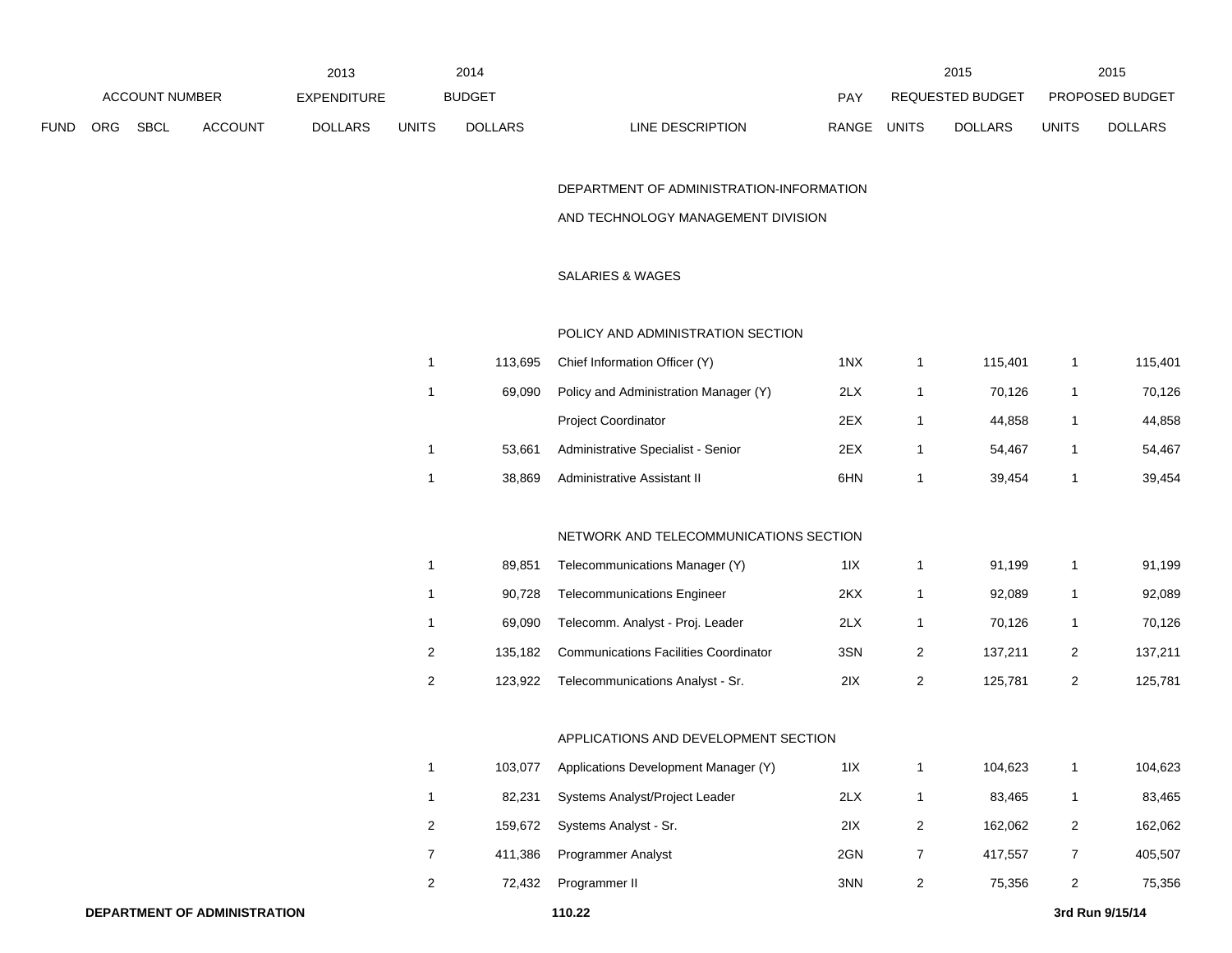|             |     |                       |                | 2013               |              | 2014           |                                       |             |                | 2015             |                | 2015            |
|-------------|-----|-----------------------|----------------|--------------------|--------------|----------------|---------------------------------------|-------------|----------------|------------------|----------------|-----------------|
|             |     | <b>ACCOUNT NUMBER</b> |                | <b>EXPENDITURE</b> |              | <b>BUDGET</b>  |                                       | PAY         |                | REQUESTED BUDGET |                | PROPOSED BUDGET |
| <b>FUND</b> | ORG | <b>SBCL</b>           | <b>ACCOUNT</b> | <b>DOLLARS</b>     | <b>UNITS</b> | <b>DOLLARS</b> | LINE DESCRIPTION                      | RANGE UNITS |                | <b>DOLLARS</b>   | <b>UNITS</b>   | <b>DOLLARS</b>  |
|             |     |                       |                |                    | $\mathbf{1}$ | 68,754         | Internet Services Coordinator         | 2GX         | $\overline{1}$ | 69,786           | $\mathbf{1}$   | 69,786          |
|             |     |                       |                |                    | $\mathbf{1}$ | 40,857         | Internet Analyst - Sr.                | 5FN         | $\overline{1}$ | 41,470           | $\mathbf{1}$   | 41,470          |
|             |     |                       |                |                    |              |                | <b>GEOGRAPHIC INFORMATION SYSTEMS</b> |             |                |                  |                |                 |
|             |     |                       |                |                    | $\mathbf{1}$ | 83,828         | GIS Developer - Project Leader        | 1HX         | $\mathbf{1}$   | 85,086           | $\mathbf{1}$   | 85,086          |
|             |     |                       |                |                    | $\mathbf{1}$ | 72,827         | GIS Developer - Sr.                   | $2IX$       | $\mathbf{1}$   | 73,920           | $\mathbf{1}$   | 73,920          |
|             |     |                       |                |                    | $\mathbf{1}$ | 42,305         | Geographic Info. Tech. II             | 3FN         | $\overline{1}$ | 42,940           | $\mathbf{1}$   | 42,940          |
|             |     |                       |                |                    | $\mathbf{1}$ | 55,374         | <b>GIS Analyst</b>                    | 2GN         | $\overline{1}$ | 56,205           | $\mathbf{1}$   | 56,205          |
|             |     |                       |                |                    | $\mathbf{1}$ | 57,169         | GIS Analyst (A)                       | 2GN         | $\overline{1}$ | 58,027           | $\mathbf{1}$   | 58,027          |
|             |     |                       |                |                    |              |                | INFORMATION SERVICES SECTION          |             |                |                  |                |                 |
|             |     |                       |                |                    | $\mathbf{1}$ | 81,976         | Information Services Manager (Y)      | 11X         | $\overline{1}$ | 83,206           | $\mathbf{1}$   | 83,206          |
|             |     |                       |                |                    | $\mathbf{1}$ | 70,621         | IT Support Services Supervisor        | 2KX         | $\overline{1}$ | 71,680           | 1              | 71,680          |
|             |     |                       |                |                    | $\mathbf{3}$ | 203,413        | IT Support Specialist - Lead          | 2HN         | 3              | 206,464          | 3              | 206,464         |
|             |     |                       |                |                    | 1            | 96,772         | Systems Analyst/Project Leader        | 2LX         | $\mathbf{1}$   | 98,173           | $\mathbf{1}$   | 98,173          |
|             |     |                       |                |                    | 4            | 239,238        | IT Support Specialist - Senior        | 2GN         | 5              | 314,176          | $\sqrt{5}$     | 304,676         |
|             |     |                       |                |                    | 6            | 294,271        | <b>IT Support Specialist</b>          | 2EN         | $\overline{7}$ | 369,517          | $\overline{7}$ | 369,517         |
|             |     |                       |                |                    | 3            | 122,155        | IT Support Associate                  | 5GN         | 3              | 125,641          | 3              | 125,641         |
|             |     |                       |                |                    | $\mathbf{1}$ | 79,836         | Network Administrator                 | $2IX$       | $\overline{1}$ | 81,034           | $\mathbf{1}$   | 81,034          |
|             |     |                       |                |                    | $\mathbf{1}$ | 96,722         | Data Base Administrator               | 1HX         | $\overline{1}$ | 98,174           | $\mathbf{1}$   | 98,174          |
|             |     |                       |                |                    | $\mathbf{1}$ | 60,251         | Data Base Associate                   | 2GX         | $\overline{1}$ | 61,155           | $\mathbf{1}$   | 61,155          |
|             |     |                       |                |                    | $\mathbf{1}$ | 70,295         | Network Coordinator- Sr.              | 2GX         |                |                  |                |                 |
|             |     |                       |                |                    | 1            | 49,472         | Network Analyst Assistant             | 2EN         |                |                  |                |                 |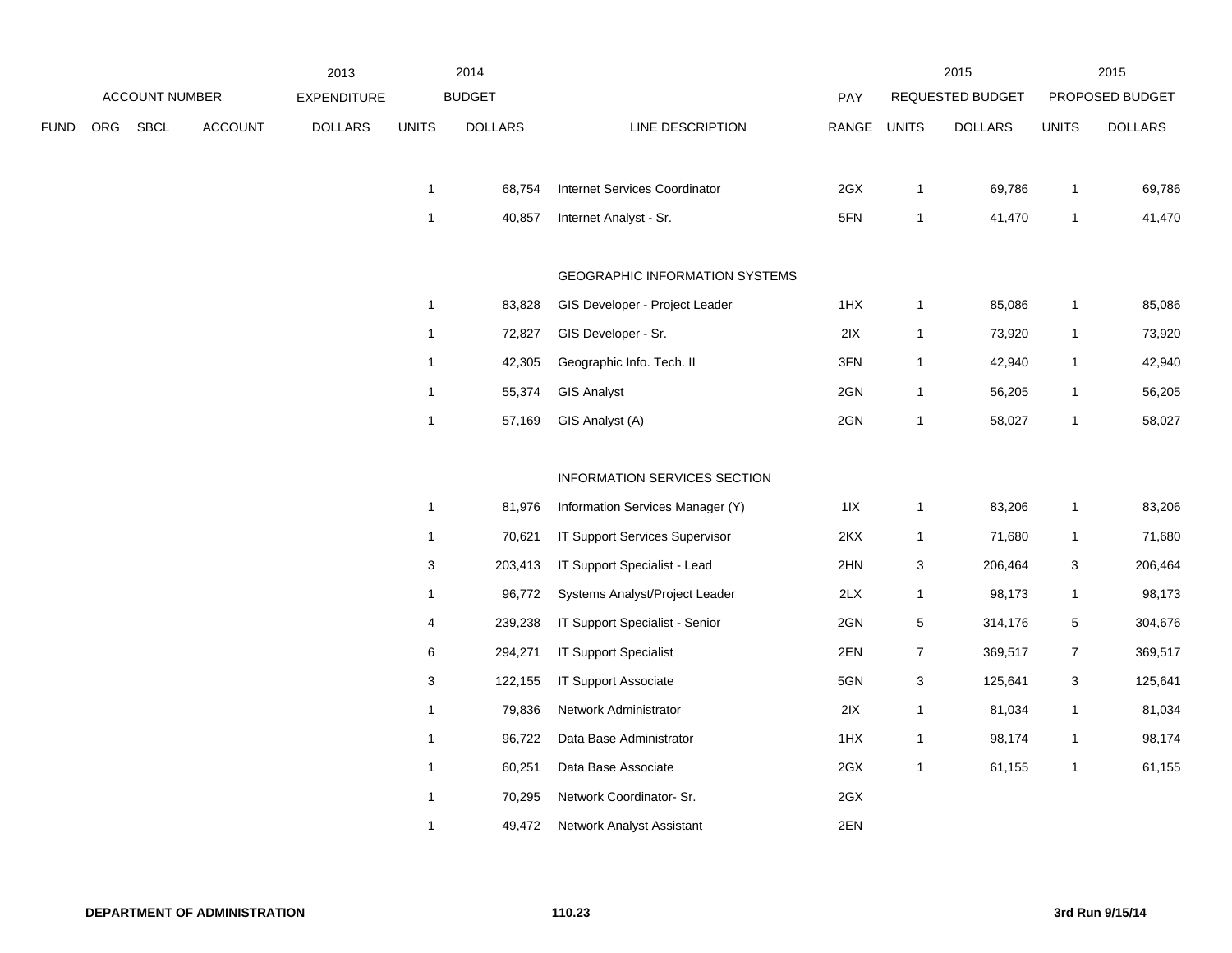|             |     |                |                              | 2013               |                  | 2014           |                                         |               |                         | 2015             |                | 2015            |
|-------------|-----|----------------|------------------------------|--------------------|------------------|----------------|-----------------------------------------|---------------|-------------------------|------------------|----------------|-----------------|
|             |     | ACCOUNT NUMBER |                              | <b>EXPENDITURE</b> |                  | <b>BUDGET</b>  |                                         | PAY           |                         | REQUESTED BUDGET |                | PROPOSED BUDGET |
| <b>FUND</b> | ORG | <b>SBCL</b>    | <b>ACCOUNT</b>               | <b>DOLLARS</b>     | <b>UNITS</b>     | <b>DOLLARS</b> | LINE DESCRIPTION                        | RANGE         | <b>UNITS</b>            | <b>DOLLARS</b>   | <b>UNITS</b>   | <b>DOLLARS</b>  |
|             |     |                |                              |                    |                  |                | <b>ENTERPRISE SYSTEMS SECTION</b>       |               |                         |                  |                |                 |
|             |     |                |                              |                    | $\mathbf{1}$     | 109,864        | Enterprise Systems Manager (Y)          | 11X           | $\mathbf{1}$            | 103,070          | $\mathbf{1}$   | 103,070         |
|             |     |                |                              |                    | $\boldsymbol{2}$ | 180,861        | Systems Analyst/Project Leader          | 2LX           | $\mathbf 2$             | 155,050          | $\overline{c}$ | 155,050         |
|             |     |                |                              |                    | $\mathbf{1}$     | 52,998         | Programmer Analyst                      | 2GN           | 1                       | 56,205           | $\mathbf{1}$   | 56,205          |
|             |     |                |                              |                    | $\overline{1}$   | 79,836         | Systems Analyst - Sr.                   | 2IX           | $\mathbf{1}$            | 81,034           | $\mathbf{1}$   | 57,884          |
|             |     |                |                              |                    | $\mathbf{1}$     | 43,674         | Information Technology Specialist       | $3\mathsf{G}$ | $\mathbf{1}$            | 44,329           | $\mathbf{1}$   | 44,329          |
|             |     |                |                              |                    |                  |                | UNIFIED CALL CENTER                     |               |                         |                  |                |                 |
|             |     |                |                              |                    | $\mathbf{1}$     | 90,000         | Call Center Oper. and Analytics Mgr.    | 11X           | $\mathbf{1}$            | 91,350           | $\mathbf{1}$   | 91,350          |
|             |     |                |                              |                    | $\boldsymbol{2}$ | 91,389         | Call Center Supervisor                  | 1AX           | $\mathbf 2$             | 91,958           | $\overline{c}$ | 91,958          |
|             |     |                |                              |                    | $\mathbf{1}$     | 36,793         | Administrative Assistant II             | 6HN           | 1                       | 37,345           | $\mathbf{1}$   | 37,345          |
|             |     |                |                              |                    | $\overline{2}$   | 79,015         | UCC Customer Service Rep. IV            | 6JN           | $\overline{\mathbf{c}}$ | 80,200           | $\overline{c}$ | 80,200          |
|             |     |                |                              |                    | $\mathbf{1}$     | 45,939         | UCC Customer Service Rep. IV (D)        | 6JN           | 1                       | 46,628           | $\mathbf{1}$   | 46,628          |
|             |     |                |                              |                    | 9                | 300,919        | UCC Customer Service Rep. III           | 6HN           | 9                       | 305,433          | 9              | 305,433         |
|             |     |                |                              |                    | $\mathbf{1}$     | 45,939         | Program Assistant III (D)               |               | $\mathbf{1}$            | 46,628           | $\mathbf{1}$   | 46,628          |
|             |     |                |                              |                    |                  |                | AUXILIARY PERSONNEL                     |               |                         |                  |                |                 |
|             |     |                |                              |                    | $\overline{1}$   |                | Systems Analyst - Sr.                   | 2IX           | $\mathbf{1}$            |                  | $\mathbf{1}$   |                 |
|             |     |                |                              |                    | 3                |                | UCC Customer Service Representative III | 6HN           | 3                       |                  | 3              |                 |
|             |     |                |                              |                    | 82               |                | 4,656,249 Total Before Adjustments      |               | 83                      | 4,759,659        | 83             | 4,714,959       |
|             |     |                |                              |                    |                  |                | Salary & Wage Rate Change               |               |                         |                  |                |                 |
|             |     |                |                              |                    |                  |                | Overtime Compensated                    |               |                         |                  |                |                 |
|             |     |                |                              |                    |                  |                | (114,631) Personnel Cost Adjustment     |               |                         | (95, 193)        |                | (95, 193)       |
|             |     |                | DEPARTMENT OF ADMINISTRATION |                    |                  |                | 110.24                                  |               |                         |                  |                | 3rd Run 9/15/14 |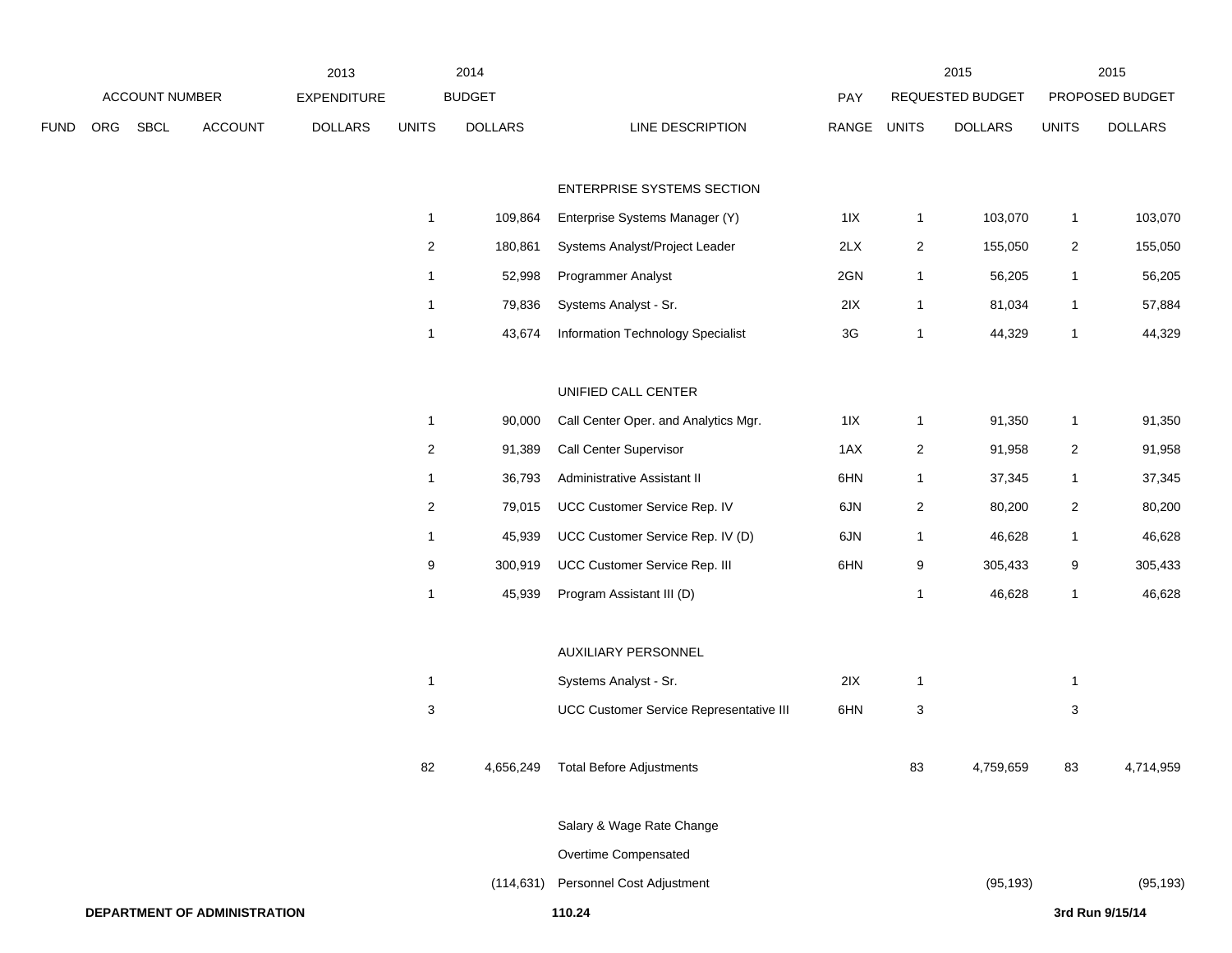|             |      |                |                              | 2013               |              | 2014           |                                                                           |             |           | 2015             |              | 2015            |
|-------------|------|----------------|------------------------------|--------------------|--------------|----------------|---------------------------------------------------------------------------|-------------|-----------|------------------|--------------|-----------------|
|             |      | ACCOUNT NUMBER |                              | <b>EXPENDITURE</b> |              | <b>BUDGET</b>  |                                                                           | <b>PAY</b>  |           | REQUESTED BUDGET |              | PROPOSED BUDGET |
| <b>FUND</b> | ORG  | SBCL           | ACCOUNT                      | <b>DOLLARS</b>     | <b>UNITS</b> | <b>DOLLARS</b> | LINE DESCRIPTION                                                          | RANGE UNITS |           | <b>DOLLARS</b>   | <b>UNITS</b> | <b>DOLLARS</b>  |
|             |      |                |                              |                    |              |                |                                                                           |             |           |                  |              |                 |
|             |      |                |                              |                    |              |                | Other                                                                     |             |           |                  |              |                 |
|             |      |                |                              |                    |              | (65, 163)      | Furlough                                                                  |             |           | (66, 768)        |              |                 |
|             |      |                |                              |                    | 82           | 4,476,455      | Gross Salaries & Wages Total                                              |             | 83        | 4,597,698        | 83           | 4,619,766       |
|             |      |                |                              |                    |              |                |                                                                           |             |           |                  |              |                 |
|             |      |                |                              |                    |              | (823, 628)     | Reimbursable Services Deduction                                           |             |           | (718,090)        |              | (748,090)       |
|             |      |                |                              |                    |              | (242, 023)     | Capital Improvements Deduction                                            |             |           | (145, 400)       |              | (218,900)       |
|             |      |                |                              |                    |              | (95, 265)      | <b>Grants &amp; Aids Deduction</b>                                        |             | (95, 265) |                  |              | (95, 265)       |
| 0001        | 1515 | R999           | 006000                       | 3,137,630          | 82           | 3,315,539      | NET SALARIES & WAGES TOTAL                                                |             | 83        | 3,638,943        | 83           | 3,557,511       |
|             |      |                |                              |                    | 60.87        |                | O&M FTE'S                                                                 |             | 60.87     |                  | 60.87        |                 |
|             |      |                |                              |                    | 16.47        |                | NON-O&M FTE'S                                                             |             | 17.47     |                  | 17.47        |                 |
|             |      |                |                              |                    |              |                | (A) To expire 12/31/2014 unless the Milwaukee County Automated            |             |           |                  |              |                 |
|             |      |                |                              |                    |              |                | Mapping and Land Information Systems Agreement is extended.               |             |           |                  |              |                 |
|             |      |                |                              |                    |              |                | Position is authorized only as reflected in the agreement as              |             |           |                  |              |                 |
|             |      |                |                              |                    |              |                | approved by the Steering Committee of MCAMLIS.                            |             |           |                  |              |                 |
|             |      |                |                              |                    |              |                | (D) Positions 100% reimbursed by Parking Fund                             |             |           |                  |              |                 |
|             |      |                |                              |                    |              |                | (Y) Required to file a statement of economic interests in accordance with |             |           |                  |              |                 |
|             |      |                |                              |                    |              |                | the Milwaukee Code of Ordinances Chapter 303-Code of Ethics.              |             |           |                  |              |                 |
| 0001        | 1515 | R999           | 006100                       | 1,460,910          |              | 1,558,303      | ESTIMATED EMPLOYEE FRINGE BENEFITS                                        |             |           | 1,637,524        |              | 1,600,880       |
|             |      |                | DEPARTMENT OF ADMINISTRATION |                    |              |                | 110.25                                                                    |             |           |                  |              | 3rd Run 9/15/14 |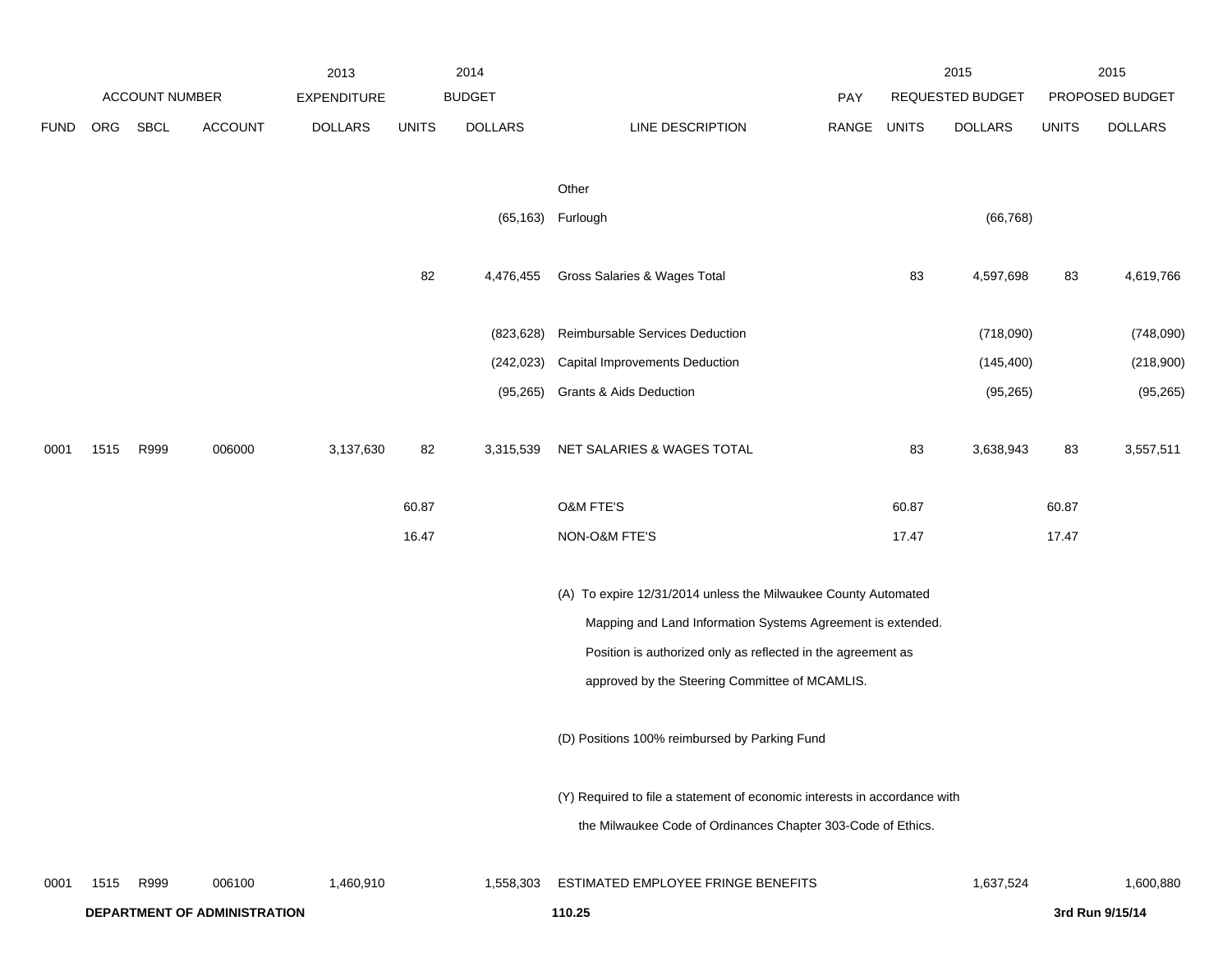|             |      |                       |                | 2013               |              | 2014           |                                                          |            |              | 2015             |              | 2015            |
|-------------|------|-----------------------|----------------|--------------------|--------------|----------------|----------------------------------------------------------|------------|--------------|------------------|--------------|-----------------|
|             |      | <b>ACCOUNT NUMBER</b> |                | <b>EXPENDITURE</b> |              | <b>BUDGET</b>  |                                                          | <b>PAY</b> |              | REQUESTED BUDGET |              | PROPOSED BUDGET |
| <b>FUND</b> | ORG  | <b>SBCL</b>           | <b>ACCOUNT</b> | <b>DOLLARS</b>     | <b>UNITS</b> | <b>DOLLARS</b> | LINE DESCRIPTION                                         | RANGE      | <b>UNITS</b> | <b>DOLLARS</b>   | <b>UNITS</b> | <b>DOLLARS</b>  |
|             |      |                       |                |                    |              |                |                                                          |            |              |                  |              |                 |
|             |      |                       |                |                    |              |                | (Involves Revenue Offset-No Transfers from this Account) |            |              |                  |              |                 |
|             |      |                       |                |                    |              |                |                                                          |            |              |                  |              |                 |
|             |      |                       |                |                    |              |                | OPERATING EXPENDITURES                                   |            |              |                  |              |                 |
| 0001        | 1515 | R999                  | 630100         | 1,919              |              | 7,000          | <b>General Office Expense</b>                            |            |              | 6,000            |              | 6,000           |
| 0001        | 1515 | R999                  | 630500         |                    |              |                | Tools & Machinery Parts                                  |            |              |                  |              |                 |
| 0001        | 1515 | R999                  | 631000         |                    |              |                | <b>Construction Supplies</b>                             |            |              |                  |              |                 |
| 0001        | 1515 | R999                  | 631500         |                    |              |                | Energy                                                   |            |              |                  |              |                 |
| 0001        | 1515 | R999                  | 632000         | 3,508              |              | 17,000         | <b>Other Operating Supplies</b>                          |            |              | 17,000           |              | 17,000          |
| 0001        | 1515 | R999                  | 632500         |                    |              |                | <b>Facility Rental</b>                                   |            |              |                  |              |                 |
| 0001        | 1515 | R999                  | 633000         |                    |              |                | Vehicle Rental                                           |            |              |                  |              |                 |
| 0001        | 1515 | R999                  | 633500         | 4,169              |              | 3,000          | Non-Vehicle Equipment Rental                             |            |              | 5,400            |              | 5,400           |
| 0001        | 1515 | R999                  | 634000         | 206,811            |              | 62,000         | <b>Professional Services</b>                             |            |              | 62,000           |              | 62,000          |
| 0001        | 1515 | R999                  | 634500         | 490,496            |              | 833,915        | Information Technology Services                          |            |              | 870,343          |              | 870,343         |
| 0001        | 1515 | R999                  | 635000         | 11,928             |              |                | <b>Property Services</b>                                 |            |              |                  |              |                 |
| 0001        | 1515 | R999                  | 635500         |                    |              |                | Infrastructure Services                                  |            |              |                  |              |                 |
| 0001        | 1515 | R999                  | 636000         |                    |              |                | Vehicle Repair Services                                  |            |              |                  |              |                 |
| 0001        | 1515 | R999                  | 636500         | 8,940              |              | 27,000         | <b>Other Operating Services</b>                          |            |              | 27,000           |              | 22,000          |
| 0001        | 1515 | R999                  | 637000         |                    |              |                | Loans and Grants                                         |            |              |                  |              |                 |
| 0001        | 1515 | R999                  | 637501         | 25,160             |              | 12,690         | Reimburse Other Departments                              |            |              | 25,500           |              | 25,500          |
|             |      |                       |                |                    |              |                |                                                          |            |              |                  |              |                 |
| 0001        | 1515 | R999                  | 006300         | 752,931            |              | 962,605        | OPERATING EXPENDITURES TOTAL                             |            |              | 1,013,243        |              | 1,008,243       |
|             |      |                       |                |                    |              |                |                                                          |            |              |                  |              |                 |

EQUIPMENT PURCHASES

Additional Equipment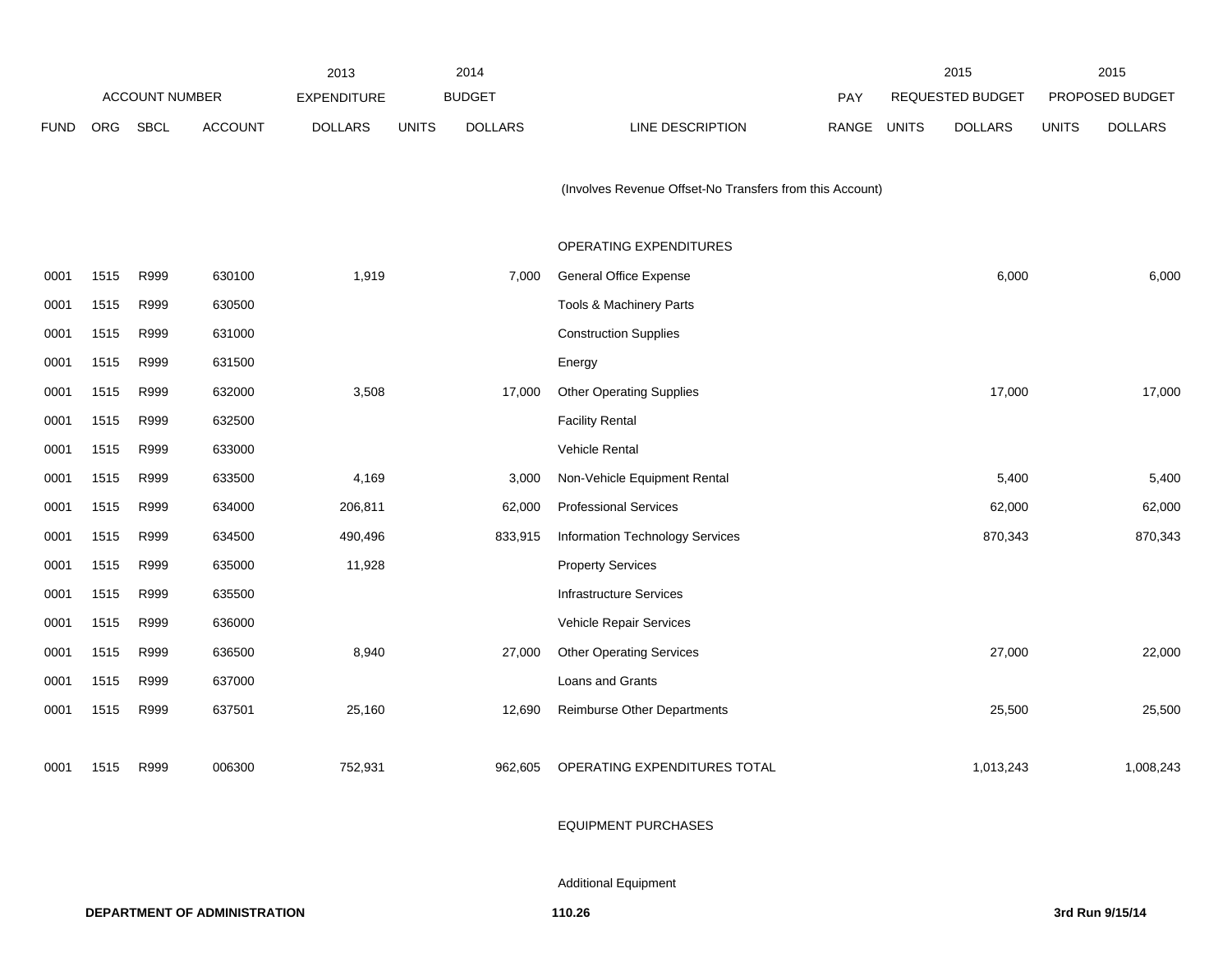|             |      |                |                | 2013               |              | 2014           |                                  |       |                | 2015             |                | 2015            |
|-------------|------|----------------|----------------|--------------------|--------------|----------------|----------------------------------|-------|----------------|------------------|----------------|-----------------|
|             |      | ACCOUNT NUMBER |                | <b>EXPENDITURE</b> |              | <b>BUDGET</b>  |                                  | PAY   |                | REQUESTED BUDGET |                | PROPOSED BUDGET |
| <b>FUND</b> | ORG  | SBCL           | <b>ACCOUNT</b> | <b>DOLLARS</b>     | <b>UNITS</b> | <b>DOLLARS</b> | LINE DESCRIPTION                 | RANGE | <b>UNITS</b>   | <b>DOLLARS</b>   | <b>UNITS</b>   | <b>DOLLARS</b>  |
|             |      |                |                |                    | 37           | 43,600         | <b>Computer Equipment</b>        |       | $\overline{2}$ | 25,000           | $\mathbf{2}$   | 25,000          |
|             |      |                |                |                    |              | 43,600         | Subtotal - Additional Equipment  |       | $\overline{2}$ | 25,000           | $\mathbf{2}$   | 25,000          |
|             |      |                |                |                    |              |                | Replacement Equipment            |       |                |                  |                |                 |
|             |      |                |                |                    |              |                | Subtotal - Replacement Equipment |       |                |                  |                |                 |
| 0001        | 1515 | R999           | 006800         | 16,642             |              | 43,600         | EQUIPMENT PURCHASES TOTAL        |       | $\overline{2}$ | 25,000           | $\overline{2}$ | 25,000          |
|             |      |                |                |                    |              |                | SPECIAL FUNDS                    |       |                |                  |                |                 |
| 0001        | 1510 | R158           | 006300         | 1,199,122          |              | 1,285,701      | Enterprise Resource Management*  |       |                | 1,357,765        |                | 1,357,765       |
| 0001        | 1510 | R148           | 006300         | 54,728             |              |                | Computer Maintenance/Upgrade*    |       |                | 230,200          |                | 230,200         |
|             |      |                |                | 1,253,850          |              | 1,285,701      | SPECIAL FUNDS TOTAL              |       |                | 1,587,965        |                | 1,587,965       |
|             |      |                |                |                    |              |                | DEPARTMENT OF ADMINISTRATION     |       |                |                  |                |                 |
|             |      |                |                |                    |              |                | INFORMATION AND TECHNOLOGY       |       |                |                  |                |                 |
|             |      |                |                | 6,621,963          |              | 7,165,748      | MANAGEMENT DIVISION TOTAL        |       |                | 7,902,675        |                | 7,779,599       |
|             |      |                |                |                    |              |                |                                  |       |                |                  |                |                 |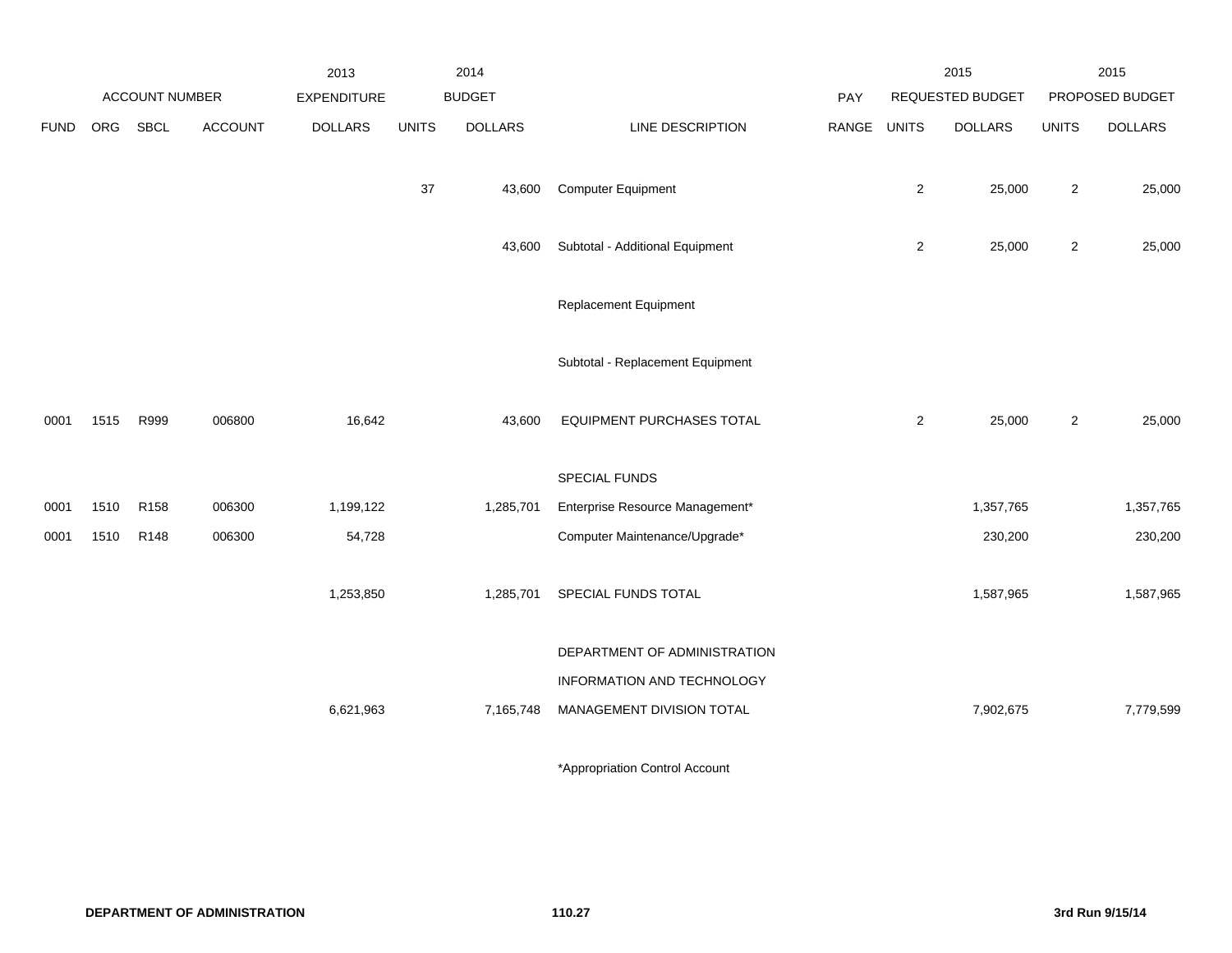|      |     |                |                | 2013               |                | 2014                           |                                       |                |                | 2015             |                  | 2015            |
|------|-----|----------------|----------------|--------------------|----------------|--------------------------------|---------------------------------------|----------------|----------------|------------------|------------------|-----------------|
|      |     | ACCOUNT NUMBER |                | <b>EXPENDITURE</b> |                | <b>BUDGET</b>                  |                                       | PAY            |                | REQUESTED BUDGET |                  | PROPOSED BUDGET |
| FUND | ORG | SBCL           | <b>ACCOUNT</b> | <b>DOLLARS</b>     | <b>UNITS</b>   | <b>DOLLARS</b>                 | LINE DESCRIPTION                      | RANGE UNITS    |                | <b>DOLLARS</b>   | <b>UNITS</b>     | <b>DOLLARS</b>  |
|      |     |                |                |                    |                |                                |                                       |                |                |                  |                  |                 |
|      |     |                |                |                    |                |                                | ASSESSOR'S OFFICE                     |                |                |                  |                  |                 |
|      |     |                |                |                    |                |                                | BUDGETARY CONTROL UNIT (1BCU=1DU)     |                |                |                  |                  |                 |
|      |     |                |                |                    |                |                                |                                       |                |                |                  |                  |                 |
|      |     |                |                |                    |                |                                | SALARIES & WAGES                      |                |                |                  |                  |                 |
|      |     |                |                |                    | $\mathbf{1}$   | 147,336                        | Commissioner of Assessments (Y)       | 1OX            | $\overline{1}$ | 147,336          | $\mathbf{1}$     | 147,336         |
|      |     |                |                |                    |                |                                |                                       |                |                |                  |                  |                 |
|      |     |                |                |                    |                |                                | SYSTEMS AND ADMINISTRATION DIVISION   |                |                |                  |                  |                 |
|      |     |                |                |                    | $\mathbf{1}$   | 96,721                         | Systems Analyst Project Leader Mgr.   | 2LX            | $\overline{1}$ | 98,172           | $\mathbf{1}$     | 98,172          |
|      |     |                |                | $\mathbf{1}$       |                | <b>Accounting Assistant II</b> | 6HN                                   | $\overline{1}$ |                | $\mathbf{1}$     |                  |                 |
|      |     |                |                |                    | $\mathbf{1}$   | 58,949                         | Administrative Services Supervisor    | 1BX            | $\mathbf{1}$   | 59,834           | $\mathbf{1}$     | 59,834          |
|      |     |                |                |                    | $\mathbf{1}$   | 42,660                         | Program Assistant II                  | 5FN            | $\overline{1}$ | 43,300           | $\mathbf{1}$     | 43,300          |
|      |     |                |                |                    | $\,6\,$        | 222,724                        | Office Assistant III                  | 6FN            | 6              | 228,156          | 6                | 228,156         |
|      |     |                |                |                    | $\mathbf{1}$   | 58,142                         | Property Systems Administrator        | 2IX            | $\overline{1}$ | 59,015           | $\mathbf{1}$     | 59,015          |
|      |     |                |                |                    |                |                                |                                       |                |                |                  |                  |                 |
|      |     |                |                |                    |                |                                | ASSESSMENT DIVISION                   |                |                |                  |                  |                 |
|      |     |                |                |                    | $\mathbf{1}$   | 124,822                        | Chief Assessor (X) (Y)                | 1LX            | $\overline{1}$ | 110,558          | $\mathbf{1}$     | 110,558         |
|      |     |                |                |                    |                |                                |                                       |                |                |                  |                  |                 |
|      |     |                |                |                    |                |                                | REAL PROPERTY                         |                |                |                  |                  |                 |
|      |     |                |                |                    | 3              | 250,340                        | Assessment Division Manager (X) (Y)   | 1FX            | 3              | 254,095          | $\mathbf{3}$     | 254,095         |
|      |     |                |                |                    | 19             | 1,238,804                      | Senior Property Appraiser             | 2HN            | 19             | 1,218,333        | 19               | 1,218,333       |
|      |     |                |                |                    | 9              | 378,978                        | Senior Property Appraiser (A)         | 2AN            | 9              | 441,689          | $\boldsymbol{9}$ | 441,689         |
|      |     |                |                |                    | $\overline{2}$ | 74,928                         | <b>Office Assistant III</b>           | 6FN            | $\overline{c}$ | 73,429           | $\overline{2}$   | 73,429          |
|      |     |                |                |                    |                |                                | <b>Assessment Operations Director</b> | 1JX            |                |                  | $\mathbf{1}$     | 80,441          |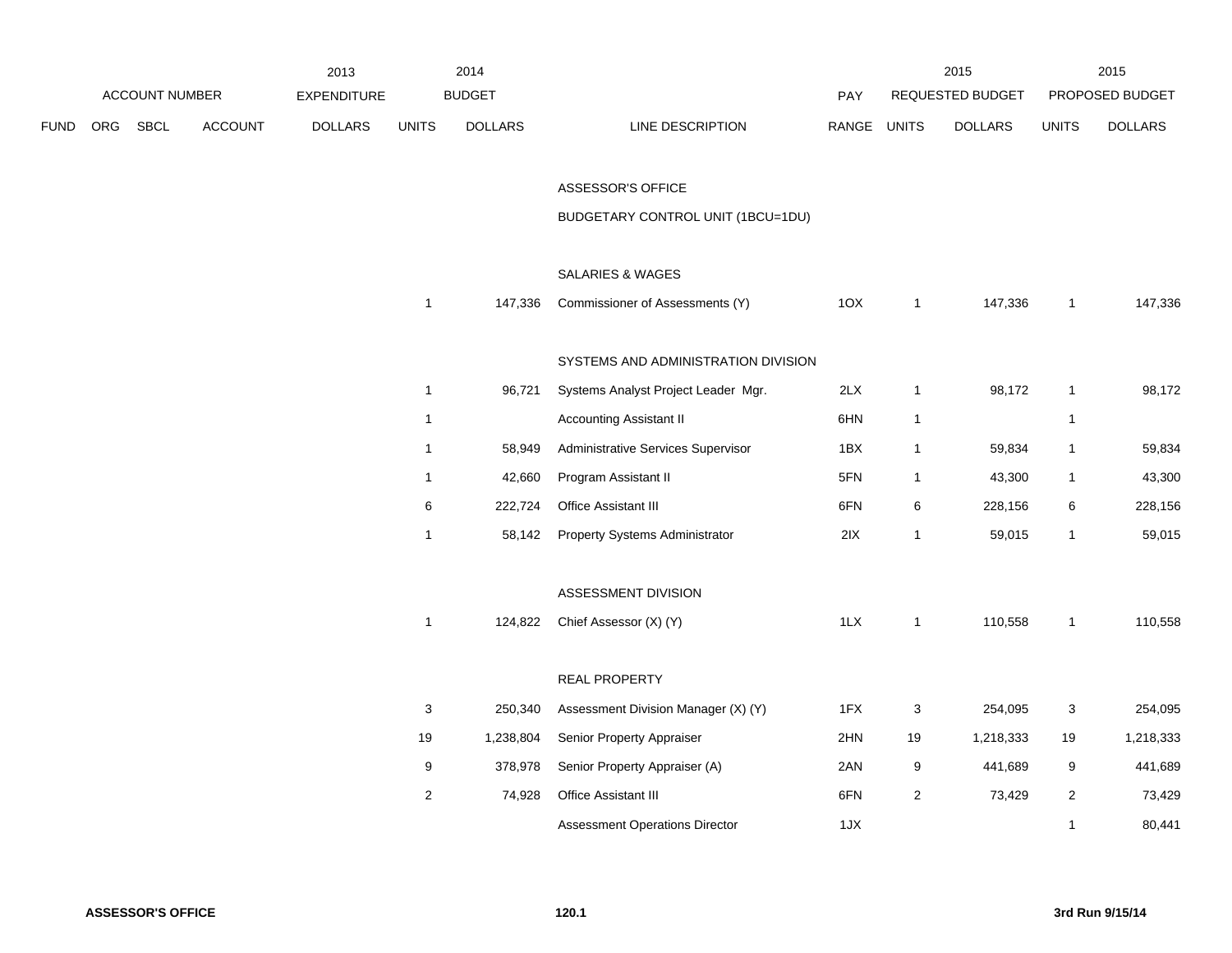|             |      |                |                | 2013           |                | 2014           |                                       |             |              | 2015             |              | 2015            |
|-------------|------|----------------|----------------|----------------|----------------|----------------|---------------------------------------|-------------|--------------|------------------|--------------|-----------------|
|             |      | ACCOUNT NUMBER |                | EXPENDITURE    |                | <b>BUDGET</b>  |                                       | PAY         |              | REQUESTED BUDGET |              | PROPOSED BUDGET |
| <b>FUND</b> | ORG  | SBCL           | <b>ACCOUNT</b> | <b>DOLLARS</b> | <b>UNITS</b>   | <b>DOLLARS</b> | LINE DESCRIPTION                      | RANGE UNITS |              | <b>DOLLARS</b>   | <b>UNITS</b> | <b>DOLLARS</b>  |
|             |      |                |                |                |                |                |                                       |             |              |                  |              |                 |
|             |      |                |                |                |                |                | <b>AUXILIARY POSITIONS</b>            |             |              |                  |              |                 |
|             |      |                |                |                | $\overline{1}$ |                | Senior Property Appraiser             | 2HN         | $\mathbf{1}$ |                  | $\mathbf{1}$ |                 |
|             |      |                |                |                |                |                | <b>BOARD OF REVIEW</b>                |             |              |                  |              |                 |
|             |      |                |                |                | 9              | 44,450         | Member, Board of Review (Y)           | BC1         | 9            | 44,450           | 9            | 44,450          |
|             |      |                |                |                |                |                | (NOTE: 2 positions unfunded for 2013) |             |              |                  |              |                 |
|             |      |                |                |                |                |                |                                       |             |              |                  |              |                 |
|             |      |                |                |                | 56             | 2,738,854      | <b>Total Before Adjustments</b>       |             | 56           | 2,778,367        | 57           | 2,858,808       |
|             |      |                |                |                |                |                |                                       |             |              |                  |              |                 |
|             |      |                |                |                |                |                | Salary & Wage Rate Changes            |             |              |                  |              |                 |
|             |      |                |                |                |                |                | Overtime Compensated*                 |             |              |                  |              |                 |
|             |      |                |                |                |                | (68, 888)      | Personnel Cost Adjustment             |             |              | (55, 567)        |              | (125, 567)      |
|             |      |                |                |                |                |                | Other                                 |             |              |                  |              |                 |
|             |      |                |                |                |                |                | (30,986) Furlough                     |             |              | (32,058)         |              |                 |
|             |      |                |                |                |                |                |                                       |             |              |                  |              |                 |
|             |      |                |                |                | 56             | 2,638,980      | Gross Salaries & Wages Total          |             | 56           | 2,690,742        | 57           | 2,733,241       |
|             |      |                |                |                |                |                |                                       |             |              |                  |              |                 |
|             |      |                |                |                |                |                | Reimbursable Services Deduction       |             |              |                  |              |                 |
|             |      |                |                |                |                |                | Capital Improvements Deduction        |             |              |                  |              | (55, 261)       |
|             |      |                |                |                |                |                | <b>Grants &amp; Aids Deduction</b>    |             |              |                  |              |                 |
|             |      |                |                |                |                |                |                                       |             |              |                  |              |                 |
| 0001        | 2300 | R999           | 006000         | 2,624,822      | 56             |                | 2,638,980 NET SALARIES & WAGES TOTAL* |             | 56           | 2,690,742        | 57           | 2,677,980       |
|             |      |                |                |                |                |                |                                       |             |              |                  |              |                 |
|             |      |                |                |                | 45.00          |                | O&M FTE'S                             |             | 40.55        |                  | 45.39        |                 |
|             |      |                |                |                |                |                | NON-O&M FTE'S                         |             |              |                  | 0.61         |                 |
|             |      |                |                |                |                |                |                                       |             |              |                  |              |                 |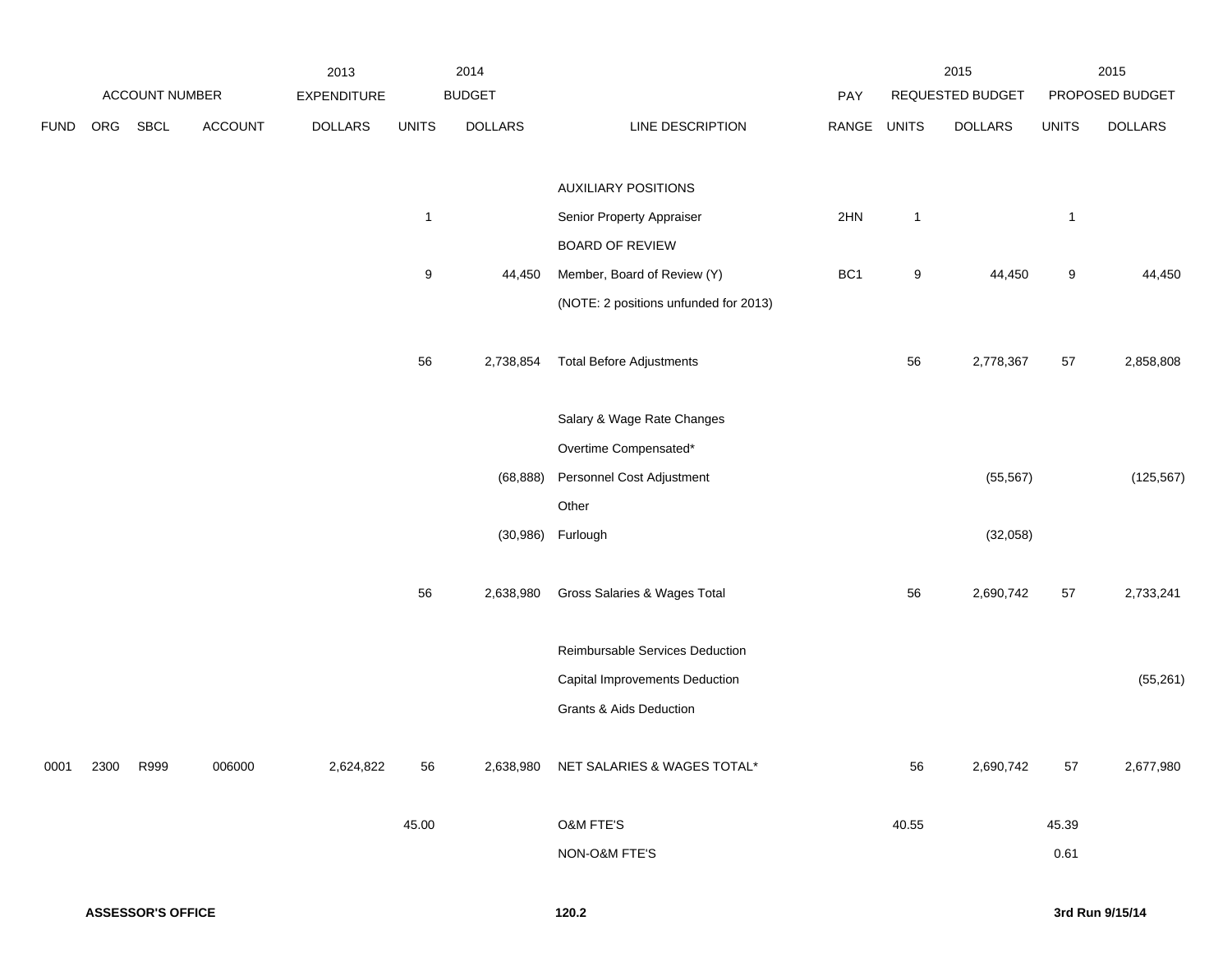|             |      |                          |                | 2013               |              | 2014           |                                                                      |            |              | 2015             |              | 2015            |
|-------------|------|--------------------------|----------------|--------------------|--------------|----------------|----------------------------------------------------------------------|------------|--------------|------------------|--------------|-----------------|
|             |      | <b>ACCOUNT NUMBER</b>    |                | <b>EXPENDITURE</b> |              | <b>BUDGET</b>  |                                                                      | <b>PAY</b> |              | REQUESTED BUDGET |              | PROPOSED BUDGET |
| <b>FUND</b> | ORG  | <b>SBCL</b>              | <b>ACCOUNT</b> | <b>DOLLARS</b>     | <b>UNITS</b> | <b>DOLLARS</b> | LINE DESCRIPTION                                                     | RANGE      | <b>UNITS</b> | <b>DOLLARS</b>   | <b>UNITS</b> | <b>DOLLARS</b>  |
|             |      |                          |                |                    |              |                |                                                                      |            |              |                  |              |                 |
|             |      |                          |                |                    |              |                | (X) Private Auto Allowance May Be Paid Pursuant to                   |            |              |                  |              |                 |
|             |      |                          |                |                    |              |                | Section 350-183 of the Milwaukee Code.                               |            |              |                  |              |                 |
|             |      |                          |                |                    |              |                | (Y) Required to file a statement of economic interests in accordance |            |              |                  |              |                 |
|             |      |                          |                |                    |              |                | with the Milwaukee Code of Ordinances Chapter 303-Code of Ethics.    |            |              |                  |              |                 |
|             |      |                          |                |                    |              |                |                                                                      |            |              |                  |              |                 |
| 0001        | 2300 | R999                     | 006100         | 1,182,202          |              | 1,271,320      | ESTIMATED EMPLOYEE FRINGE BENEFITS                                   |            |              | 1,250,265        |              | 1,205,091       |
|             |      |                          |                |                    |              |                | (Involves Revenue Offset - No Transfers from this Account)           |            |              |                  |              |                 |
|             |      |                          |                |                    |              |                | OPERATING EXPENDITURES                                               |            |              |                  |              |                 |
| 0001        | 2300 | R999                     | 630100         | 124,916            |              | 116,200        | General Office Expense                                               |            |              | 129,700          |              | 129,700         |
| 0001        | 2300 | R999                     | 630500         |                    |              |                | Tools & Machinery Parts                                              |            |              |                  |              |                 |
| 0001        | 2300 | R999                     | 631000         |                    |              |                | <b>Construction Supplies</b>                                         |            |              |                  |              |                 |
| 0001        | 2300 | R999                     | 631500         |                    |              |                | Energy                                                               |            |              |                  |              |                 |
| 0001        | 2300 | R999                     | 632000         |                    |              |                | <b>Other Operating Supplies</b>                                      |            |              |                  |              |                 |
| 0001        | 2300 | R999                     | 632500         |                    |              |                | <b>Facility Rental</b>                                               |            |              |                  |              |                 |
| 0001        | 2300 | R999                     | 633000         | 22,742             |              | 33,000         | Vehicle Rental                                                       |            |              | 33,000           |              | 33,000          |
| 0001        | 2300 | R999                     | 633500         | 8,947              |              | 9,700          | Non-Vehicle Equipment Rental                                         |            |              | 9,700            |              | 9,700           |
| 0001        | 2300 | R999                     | 634000         | 165,436            |              | 164,400        | <b>Professional Services</b>                                         |            |              | 175,000          |              | 175,000         |
| 0001        | 2300 | R999                     | 634500         | 6,214              |              | 10,500         | Information Technology Services                                      |            |              | 10,500           |              | 10,500          |
| 0001        | 2300 | R999                     | 635000         |                    |              |                | <b>Property Services</b>                                             |            |              |                  |              |                 |
| 0001        | 2300 | R999                     | 635500         |                    |              | 5,600          | <b>Infrastructure Services</b>                                       |            |              | 5,600            |              | 5,600           |
| 0001        | 2300 | R999                     | 636000         |                    |              |                | Vehicle Repair Services                                              |            |              |                  |              |                 |
| 0001        | 2300 | R999                     | 636500         | 568                |              |                | <b>Other Operating Services</b>                                      |            |              |                  |              |                 |
| 0001        | 2300 | R999                     | 637000         |                    |              |                | Loans and Grants                                                     |            |              |                  |              |                 |
|             |      | <b>ASSESSOR'S OFFICE</b> |                |                    |              |                | 120.3                                                                |            |              |                  |              | 3rd Run 9/15/14 |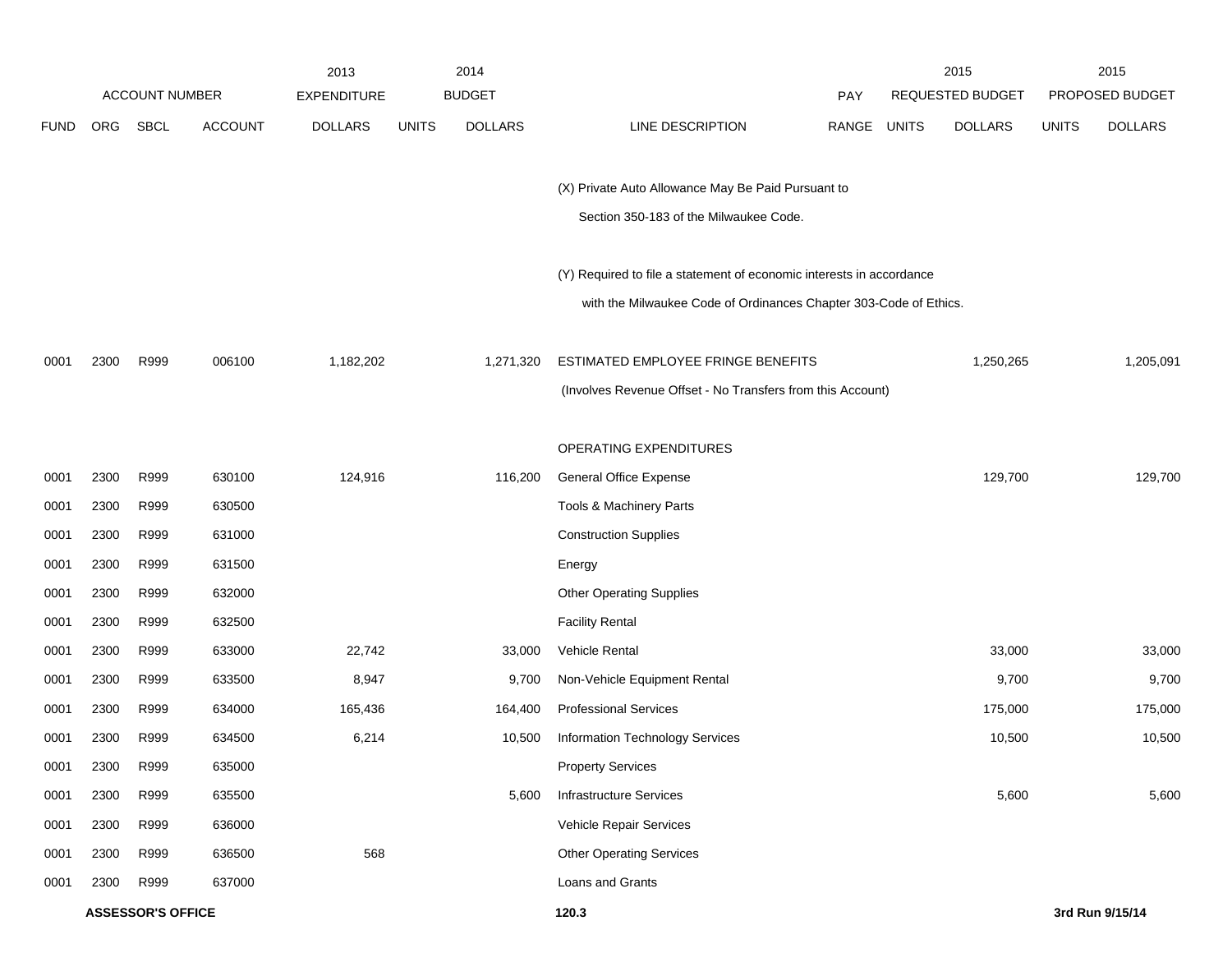|             |      |                          |                | 2013           |              | 2014           |                                         |       |              | 2015             |              | 2015            |
|-------------|------|--------------------------|----------------|----------------|--------------|----------------|-----------------------------------------|-------|--------------|------------------|--------------|-----------------|
|             |      | ACCOUNT NUMBER           |                | EXPENDITURE    |              | <b>BUDGET</b>  |                                         | PAY   |              | REQUESTED BUDGET |              | PROPOSED BUDGET |
| <b>FUND</b> | ORG  | <b>SBCL</b>              | <b>ACCOUNT</b> | <b>DOLLARS</b> | <b>UNITS</b> | <b>DOLLARS</b> | LINE DESCRIPTION                        | RANGE | <b>UNITS</b> | <b>DOLLARS</b>   | <b>UNITS</b> | <b>DOLLARS</b>  |
|             |      |                          |                |                |              |                |                                         |       |              |                  |              |                 |
| 0001        | 2300 | R999                     | 637501         | 16,010         |              | 30,000         | <b>Reimburse Other Departments</b>      |       |              | 30,000           |              | 30,000          |
|             |      |                          |                |                |              |                |                                         |       |              |                  |              |                 |
| 0001        | 2300 | R999                     | 006300         | 344,833        |              | 369,400        | OPERATING EXPENDITURES TOTAL*           |       |              | 393,500          |              | 393,500         |
|             |      |                          |                |                |              |                |                                         |       |              |                  |              |                 |
|             |      |                          |                |                |              |                | <b>EQUIPMENT PURCHASES</b>              |       |              |                  |              |                 |
|             |      |                          |                |                |              |                |                                         |       |              |                  |              |                 |
|             |      |                          |                |                |              |                | <b>Additional Equipment</b>             |       |              |                  |              |                 |
|             |      |                          |                |                |              |                |                                         |       |              |                  |              |                 |
|             |      |                          |                |                |              |                | Subtotal - Additional Equipment         |       |              |                  |              |                 |
|             |      |                          |                |                |              |                |                                         |       |              |                  |              |                 |
|             |      |                          |                |                |              |                | Replacement Equipment                   |       |              |                  |              |                 |
|             |      |                          |                |                | 23           | 15,100         | <b>Computer Workstations</b>            |       | 15,100       |                  |              | 15,100          |
|             |      |                          |                |                |              |                |                                         |       |              |                  |              |                 |
|             |      |                          |                |                | 23           | 15,100         | Subtotal - Replacement Equipment        |       |              | 15,100           |              | 15,100          |
|             |      |                          |                |                |              |                |                                         |       |              |                  |              |                 |
| 0001        | 2300 | R999                     | 006800         |                | 23           | 15,100         | EQUIPMENT PURCHASES TOTAL*              |       |              | 15,100           |              | 15,100          |
|             |      |                          |                |                |              |                |                                         |       |              |                  |              |                 |
|             |      |                          |                |                |              |                | SPECIAL FUNDS                           |       |              |                  |              |                 |
| 0001        | 2300 | R239                     | 006300         | 67,329         |              | 86,000         | State Manufacturing Assessment Payment* |       |              | 86,000           |              | 86,000          |
| 0001        | 2300 | R248                     | 006300         | 69,905         |              | 70,000         | Valuation System Maintenance*           |       |              | 70,000           |              | 40,000          |
|             |      |                          |                |                |              |                |                                         |       |              |                  |              |                 |
|             |      |                          |                | 137,234        |              | 156,000        | SPECIAL FUNDS TOTAL                     |       |              | 156,000          |              | 126,000         |
|             |      |                          |                |                |              |                |                                         |       |              |                  |              |                 |
|             |      |                          |                |                |              |                | ASSESSOR'S OFFICE BUDGETARY             |       |              |                  |              |                 |
|             |      |                          |                | 4,289,091      |              | 4,450,800      | CONTROL UNIT TOTAL (1BCU=1DU)           |       |              | 4,505,607        |              | 4,417,671       |
|             |      | <b>ASSESSOR'S OFFICE</b> |                |                |              |                | 120.4                                   |       |              |                  |              | 3rd Run 9/15/14 |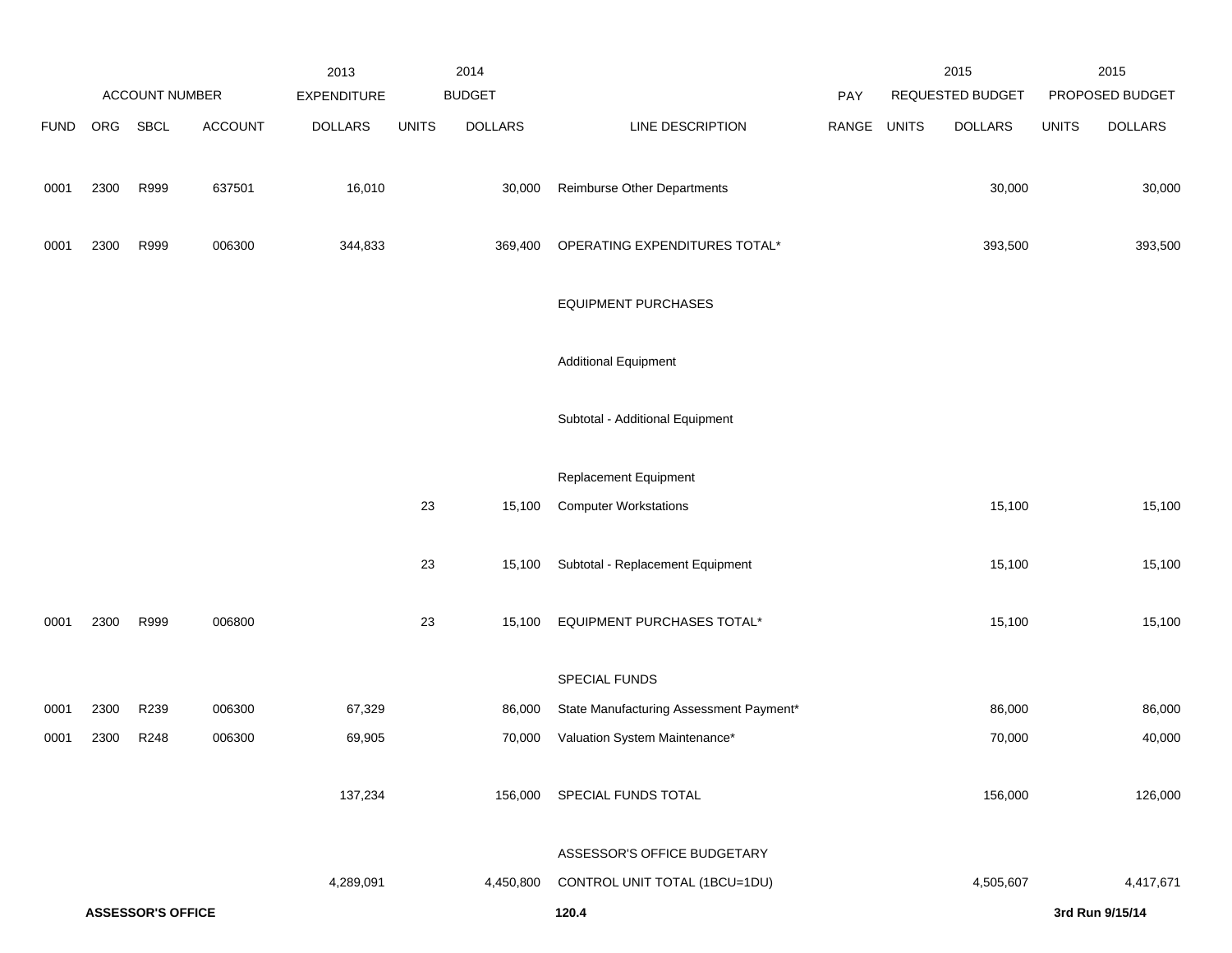|      |                           |  |                | 2013           |               | 2014           |                           |                  | 2015           |                        | 2015           |
|------|---------------------------|--|----------------|----------------|---------------|----------------|---------------------------|------------------|----------------|------------------------|----------------|
|      | <b>ACCOUNT NUMBER</b>     |  | EXPENDITURE    |                | <b>BUDGET</b> | <b>PAY</b>     |                           | REQUESTED BUDGET |                | <b>PROPOSED BUDGET</b> |                |
| FUND | <b>SBCL</b><br><b>ORG</b> |  | <b>ACCOUNT</b> | <b>DOLLARS</b> | <b>UNITS</b>  | <b>DOLLARS</b> | LINE DESCRIPTION<br>RANGE | <b>UNITS</b>     | <b>DOLLARS</b> | <b>UNITS</b>           | <b>DOLLARS</b> |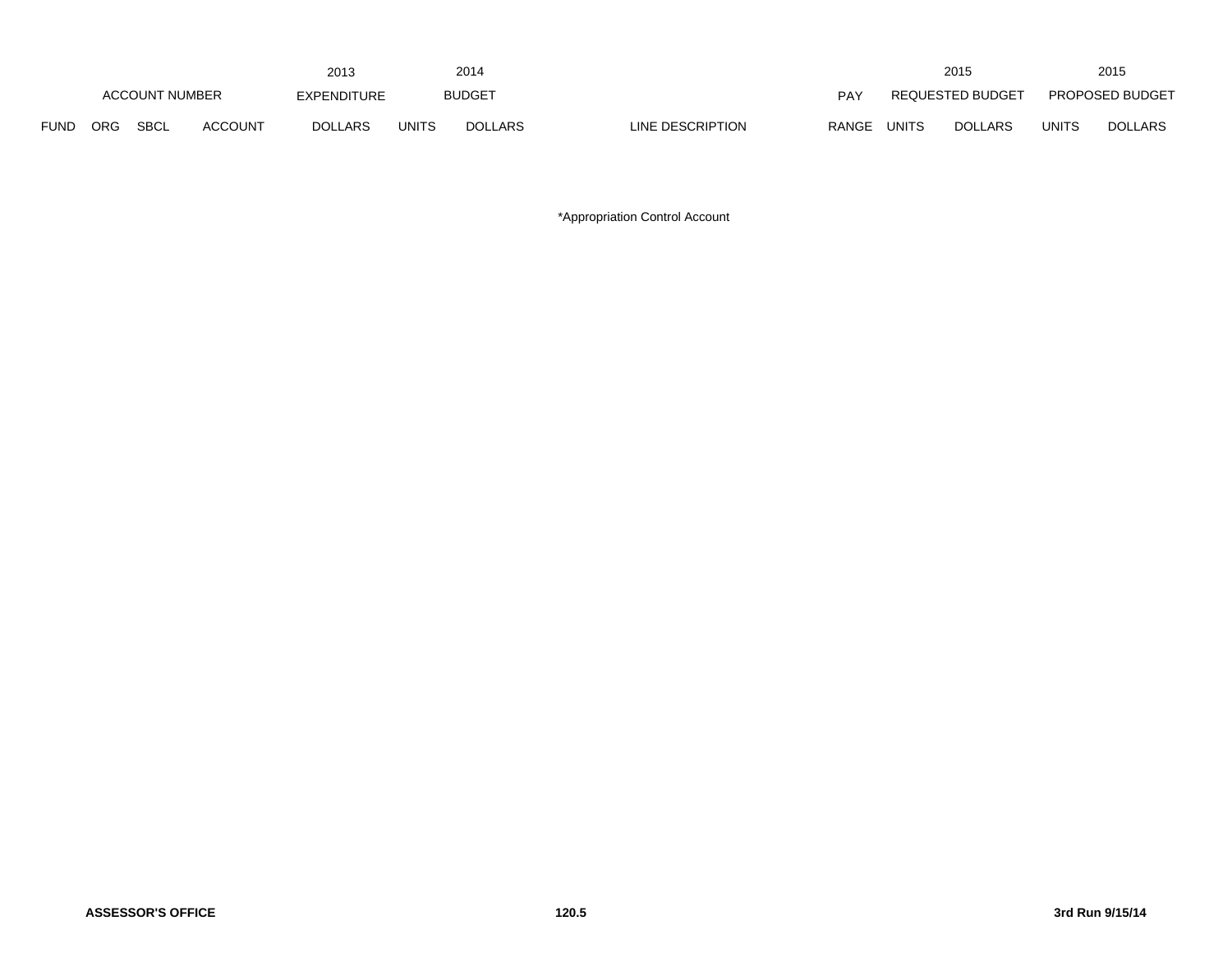|      |                |      |                | 2013           |               | 2014           |                           | 2015                    |                        | 2015           |
|------|----------------|------|----------------|----------------|---------------|----------------|---------------------------|-------------------------|------------------------|----------------|
|      | ACCOUNT NUMBER |      | EXPENDITURE    |                | <b>BUDGET</b> | PAY            | REQUESTED BUDGET          |                         | <b>PROPOSED BUDGET</b> |                |
| FUND | <b>ORG</b>     | SBCL | <b>ACCOUNT</b> | <b>DOLLARS</b> | <b>UNITS</b>  | <b>DOLLARS</b> | RANGE<br>LINE DESCRIPTION | UNITS<br><b>DOLLARS</b> | <b>UNITS</b>           | <b>DOLLARS</b> |

# CITY ATTORNEY

# BUDGETARY CONTROL UNIT (1BCU=1DU)

# SALARIES & WAGES

|  | 147,336 City Attorney (Y)                   | <b>EOE</b> | 147.336 |   | 147,336 |
|--|---------------------------------------------|------------|---------|---|---------|
|  | 566,838 Deputy City Attorney (A) (Y)        | 1OX        | 560.444 | 4 | 560,444 |
|  | 63,000 Spec. Asst. to the City Attorney (Y) | 1FX        | 64,000  |   | 64,000  |

#### LEGAL DIVISION

| 34 |         | 3,148,383 Asst. City Attorney III (A)(Y) | 2NX | 34 | 3.117.688 | 34 | 3,117,688 |
|----|---------|------------------------------------------|-----|----|-----------|----|-----------|
| 2  | 204,496 | Asst. City Attorney III (0.8 FTE) (Y)    | 2NX |    | 207.563   |    | 207,563   |
| 3  | 158.576 | Paralegal                                | 5JN |    | 160.110   |    | 160,110   |

# ADMINISTRATIVE DIVISION

|                | 70,275  | <b>Parking Citation Review Manager</b> | 2GX |   | 62,017  |                | 62,017  |
|----------------|---------|----------------------------------------|-----|---|---------|----------------|---------|
| $\overline{2}$ | 121,867 | Administrative Specialist-Senior       | 2EX | 2 | 123,695 | $\overline{2}$ | 123,695 |
| $\overline{2}$ | 115,443 | Investigator/Adjuster (Y)              | 2EN | 2 | 117,175 | $\overline{2}$ | 117,175 |
| 3              | 136,401 | Legal Office Assistant IV              | 6MN | 3 | 141,501 | $\overline{2}$ | 84,734  |
|                |         | IT Support Specialist-Senior           | 2GN |   |         |                | 56,767  |
|                | 296,096 | Legal Office Assistant III             | 6KN | 7 | 287,304 | 7              | 287,304 |
|                | 37,464  | <b>Office Assistant III</b>            | 6FN |   | 38,026  |                | 38,026  |
| 2              | 64,821  | <b>Office Assistant II</b>             | 6EN | 2 | 65,793  | 2              | 65,793  |

# DOCKET UNIT

|  | 44,238 Docketing Specialist<br>.<br>. | 6KN |  | 44,902 |  | 44,902 |
|--|---------------------------------------|-----|--|--------|--|--------|
|--|---------------------------------------|-----|--|--------|--|--------|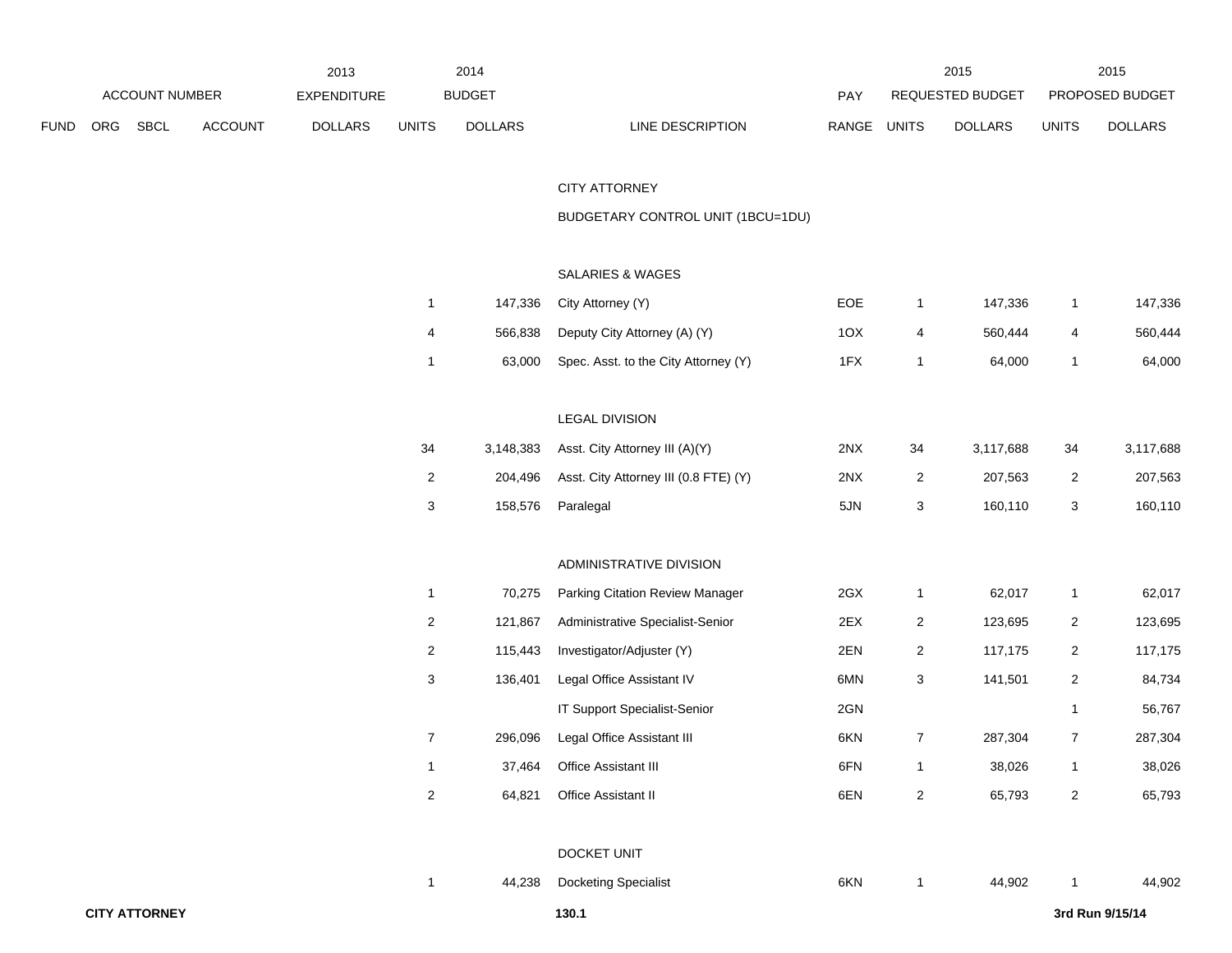|             |      |                      |                | 2013           |              | 2014           |                                                                      |       |              | 2015             |              | 2015            |
|-------------|------|----------------------|----------------|----------------|--------------|----------------|----------------------------------------------------------------------|-------|--------------|------------------|--------------|-----------------|
|             |      | ACCOUNT NUMBER       |                | EXPENDITURE    |              | <b>BUDGET</b>  |                                                                      | PAY   |              | REQUESTED BUDGET |              | PROPOSED BUDGET |
| <b>FUND</b> | ORG  | <b>SBCL</b>          | <b>ACCOUNT</b> | <b>DOLLARS</b> | <b>UNITS</b> | <b>DOLLARS</b> | LINE DESCRIPTION                                                     | RANGE | <b>UNITS</b> | <b>DOLLARS</b>   | <b>UNITS</b> | <b>DOLLARS</b>  |
|             |      |                      |                |                |              |                |                                                                      |       |              |                  |              |                 |
|             |      |                      |                | 4,847,236      | 64           | 5,175,234      | <b>Total Before Adjustments</b>                                      |       | 64           | 5,137,554        | 64           | 5, 137, 554     |
|             |      |                      |                |                |              |                | Salary & Wage Rate Changes                                           |       |              |                  |              |                 |
|             |      |                      |                |                |              |                | Overtime Compensated*                                                |       |              |                  |              |                 |
|             |      |                      |                |                |              | (221, 246)     | Personnel Cost Adjustment                                            |       |              | (101, 725)       |              | (101, 725)      |
|             |      |                      |                |                |              |                | Other                                                                |       |              |                  |              |                 |
|             |      |                      |                |                |              | (58, 995)      | Furlough                                                             |       |              | (57, 981)        |              |                 |
|             |      |                      |                | 4,847,236      | 64           | 4,894,993      | Gross Salaries & Wages Total                                         |       | 64           | 4,977,849        | 64           | 5,035,829       |
|             |      |                      |                |                |              | (172, 254)     | Reimbursable Services Deduction                                      |       |              | (165, 799)       |              | (165, 799)      |
|             |      |                      |                |                |              |                | Capital Improvements Deduction                                       |       |              |                  |              |                 |
|             |      |                      |                |                |              |                | <b>Grant &amp; Aids Deduction</b>                                    |       |              |                  |              |                 |
| 0001        | 1490 | R999                 | 006000         | 4,847,236      | 64           | 4,722,739      | NET SALARIES & WAGES TOTAL*                                          |       | 64           | 4,812,050        | 64           | 4,870,030       |
|             |      |                      |                |                | 58.60        |                | O&M FTE'S                                                            |       | 58.60        |                  | 58.60        |                 |
|             |      |                      |                |                | 2.00         |                | NON-O&M FTE'S                                                        |       | 2.00         |                  | 2.00         |                 |
|             |      |                      |                |                |              |                | (A) One Position of Assistant City Attorney to be vacant             |       |              |                  |              |                 |
|             |      |                      |                |                |              |                | for each of up to two filled Deputy City Attorney positions.         |       |              |                  |              |                 |
|             |      |                      |                |                |              |                | (Y) Required to file a statement of economic interests in accordance |       |              |                  |              |                 |
|             |      |                      |                |                |              |                | with the Milwaukee Code of Ordinances Chapter 303-Code of Ethics.    |       |              |                  |              |                 |
|             |      | <b>CITY ATTORNEY</b> |                |                |              |                | 130.2                                                                |       |              |                  |              | 3rd Run 9/15/14 |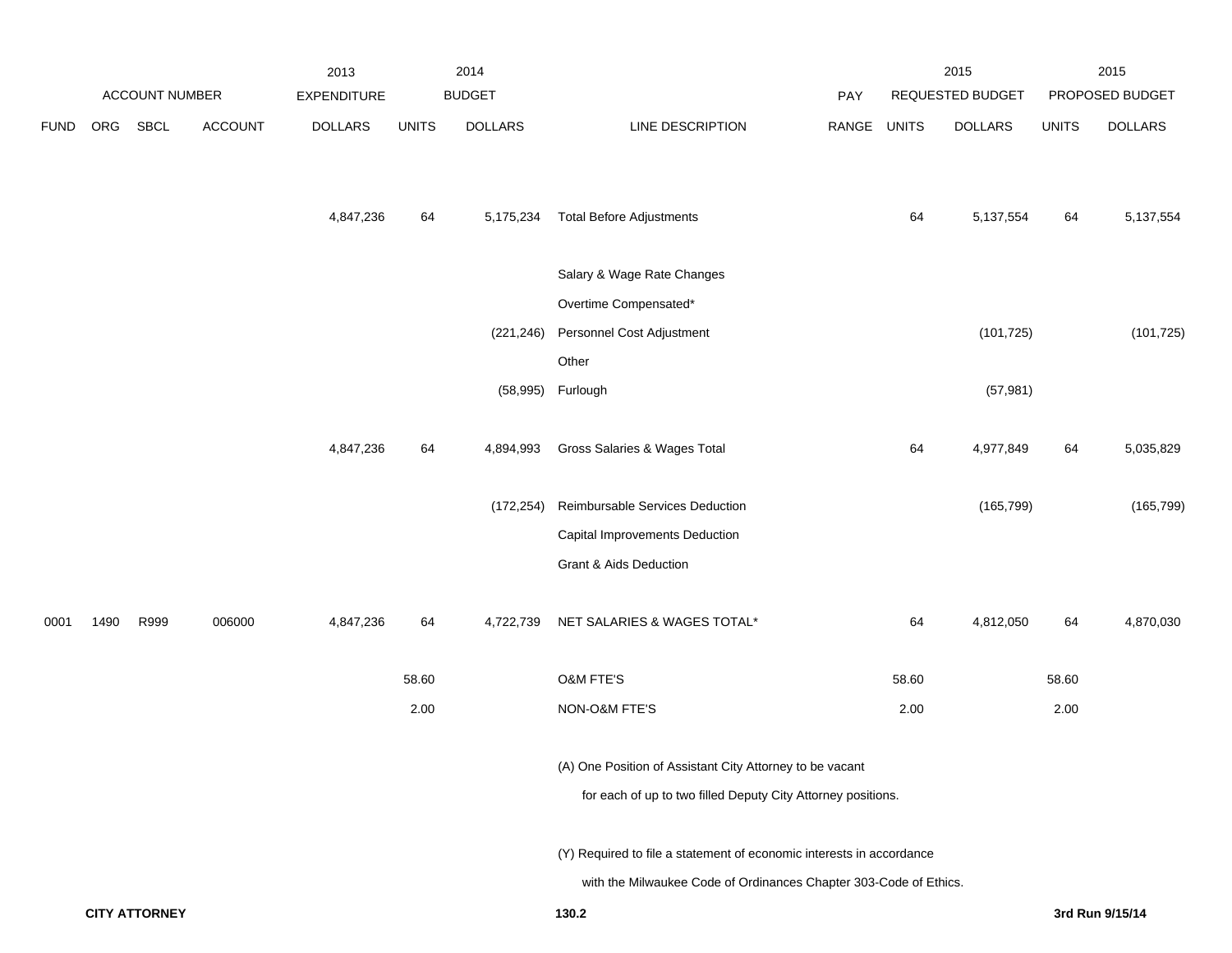|             |      |                       |                | 2013               |              | 2014           |                                                          |            |              | 2015                    |              | 2015            |
|-------------|------|-----------------------|----------------|--------------------|--------------|----------------|----------------------------------------------------------|------------|--------------|-------------------------|--------------|-----------------|
|             |      | <b>ACCOUNT NUMBER</b> |                | <b>EXPENDITURE</b> |              | <b>BUDGET</b>  |                                                          | <b>PAY</b> |              | <b>REQUESTED BUDGET</b> |              | PROPOSED BUDGET |
| <b>FUND</b> | ORG  | <b>SBCL</b>           | <b>ACCOUNT</b> | <b>DOLLARS</b>     | <b>UNITS</b> | <b>DOLLARS</b> | LINE DESCRIPTION                                         | RANGE      | <b>UNITS</b> | <b>DOLLARS</b>          | <b>UNITS</b> | <b>DOLLARS</b>  |
|             |      |                       |                |                    |              |                |                                                          |            |              |                         |              |                 |
|             |      |                       |                |                    |              |                |                                                          |            |              |                         |              |                 |
| 0001        | 1490 | R999                  | 006100         | 2,278,200          |              | 2,219,687      | ESTIMATED EMPLOYEE FRINGE BENEFITS                       |            |              | 2,165,422               |              | 2,191,513       |
|             |      |                       |                |                    |              |                | (Involves Revenue Offset-No Transfers from this Account) |            |              |                         |              |                 |
|             |      |                       |                |                    |              |                |                                                          |            |              |                         |              |                 |
|             |      |                       |                |                    |              |                | OPERATING EXPENDITURES                                   |            |              |                         |              |                 |
| 0001        | 1490 | R999                  | 630100         | 46,492             |              | 34,000         | <b>General Office Expense</b>                            |            |              | 34,000                  |              | 34,000          |
| 0001        | 1490 | R999                  | 630500         |                    |              |                | Tools & Machinery Parts                                  |            |              |                         |              |                 |
| 0001        | 1490 | R999                  | 631000         |                    |              |                | <b>Construction Supplies</b>                             |            |              |                         |              |                 |
| 0001        | 1490 | R999                  | 631500         |                    |              |                | Energy                                                   |            |              |                         |              |                 |
| 0001        | 1490 | R999                  | 632000         |                    |              |                | <b>Other Operating Supplies</b>                          |            |              |                         |              |                 |
| 0001        | 1490 | R999                  | 632500         |                    |              |                | <b>Facility Rental</b>                                   |            |              |                         |              |                 |
| 0001        | 1490 | R999                  | 633000         | 523                |              | 500            | Vehicle Rental                                           |            |              | 500                     |              | 500             |
| 0001        | 1490 | R999                  | 633500         | 15,536             |              | 16,600         | Non-Vehicle Equipment Rental                             |            |              | 16,600                  |              | 16,600          |
| 0001        | 1490 | R999                  | 634000         | 222,303            |              | 216,000        | <b>Professional Services</b>                             |            |              | 216,000                 |              | 216,000         |
| 0001        | 1490 | R999                  | 634500         | 83,963             |              | 95,000         | <b>Information Technology Services</b>                   |            |              | 95,000                  |              | 90,000          |
| 0001        | 1490 | R999                  | 635000         | 1,200              |              | 1,200          | <b>Property Services</b>                                 |            |              | 1,200                   |              | 1,200           |
| 0001        | 1490 | R999                  | 635500         |                    |              |                | Infrastructure Services                                  |            |              |                         |              |                 |
| 0001        | 1490 | R999                  | 636000         |                    |              |                | Vehicle Repair Services                                  |            |              |                         |              |                 |
| 0001        | 1490 | R999                  | 636500         | 14,376             |              | 13,600         | <b>Other Operating Services</b>                          |            |              | 13,600                  |              | 13,600          |
| 0001        | 1490 | R999                  | 637000         |                    |              |                | Loans and Grants                                         |            |              |                         |              |                 |
| 0001        | 1490 | R999                  | 637501         | 29,053             |              | 22,000         | Reimburse Other Departments                              |            |              | 22,000                  |              | 22,000          |
|             |      |                       |                |                    |              |                |                                                          |            |              |                         |              |                 |
| 0001        | 1490 | R999                  | 006300         | 413,446            |              | 398,900        | OPERATING EXPENDITURES TOTAL*                            |            |              | 398,900                 |              | 393,900         |
|             |      |                       |                |                    |              |                |                                                          |            |              |                         |              |                 |

## EQUIPMENT PURCHASES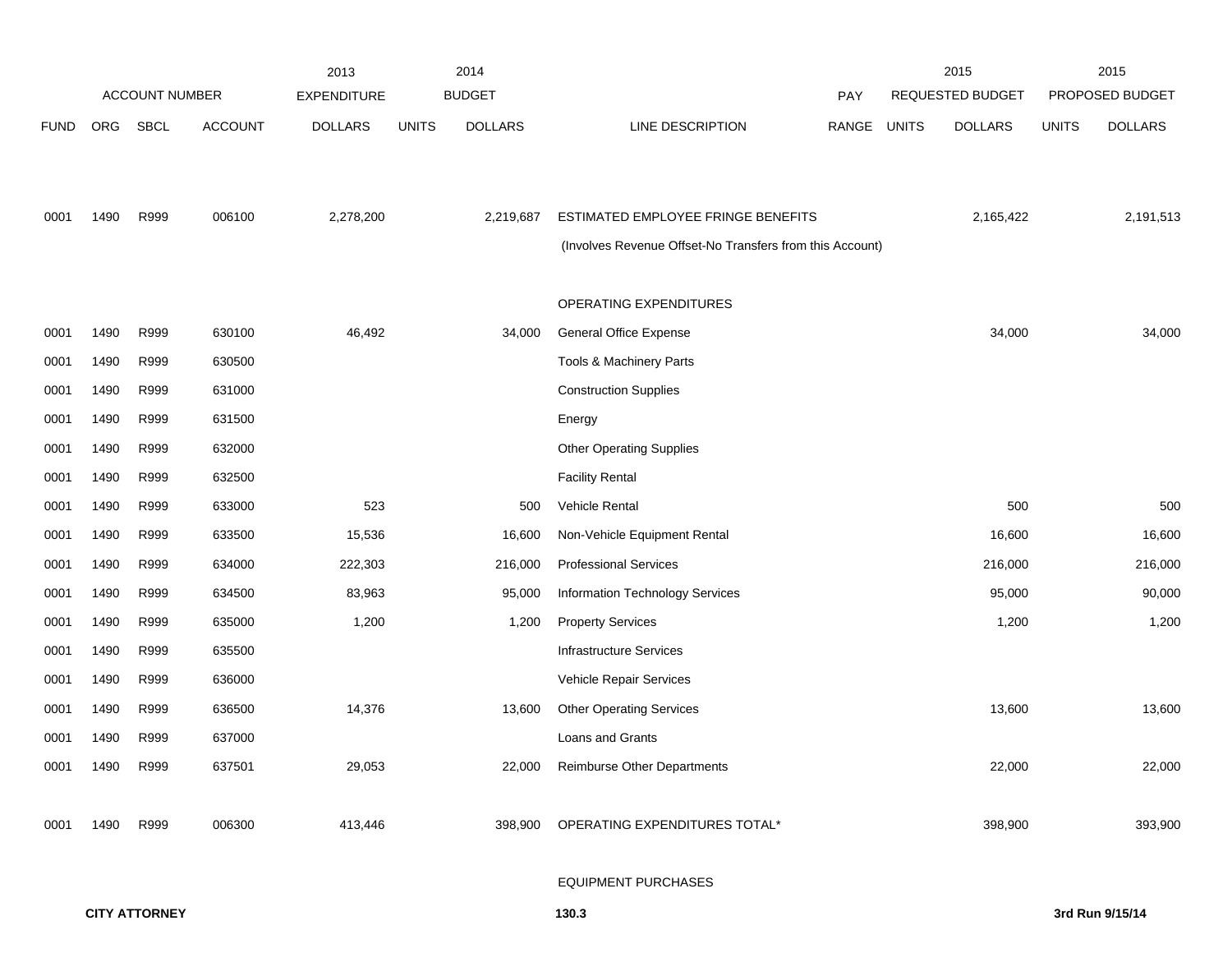|             |      |                |                | 2013           |              | 2014           |                                  |       |              | 2015             |              | 2015            |
|-------------|------|----------------|----------------|----------------|--------------|----------------|----------------------------------|-------|--------------|------------------|--------------|-----------------|
|             |      | ACCOUNT NUMBER |                | EXPENDITURE    |              | <b>BUDGET</b>  |                                  | PAY   |              | REQUESTED BUDGET |              | PROPOSED BUDGET |
| <b>FUND</b> | ORG  | SBCL           | <b>ACCOUNT</b> | <b>DOLLARS</b> | <b>UNITS</b> | <b>DOLLARS</b> | LINE DESCRIPTION                 | RANGE | <b>UNITS</b> | <b>DOLLARS</b>   | <b>UNITS</b> | <b>DOLLARS</b>  |
|             |      |                |                |                |              |                |                                  |       |              |                  |              |                 |
|             |      |                |                |                |              |                |                                  |       |              |                  |              |                 |
|             |      |                |                |                |              |                | <b>Additional Equipment</b>      |       |              |                  |              |                 |
|             |      |                |                | 40,032         |              | 32,500         | Books, Law, Lot                  |       |              | 32,500           |              | 27,500          |
|             |      |                |                |                |              |                |                                  |       |              |                  |              |                 |
|             |      |                |                | 40,032         |              | 32,500         | Subtotal - Additional Equipment  |       |              | 32,500           |              | 27,500          |
|             |      |                |                |                |              |                |                                  |       |              |                  |              |                 |
|             |      |                |                |                |              |                | Replacement Equipment            |       |              |                  |              |                 |
|             |      |                |                |                |              | 2,000          | Office Furniture                 |       |              | 2,000            |              | 2,000           |
|             |      |                |                |                |              |                | Electronic Equipment             |       |              | 74,500           |              | 39,500          |
|             |      |                |                |                |              | 1,000          | <b>Computer Peripherals</b>      |       |              | 1,000            |              | 1,000           |
|             |      |                |                | 13,221         |              | 3,000          | <b>Computer Software</b>         |       |              | 26,000           |              | 20,000          |
|             |      |                |                |                |              |                |                                  |       |              |                  |              |                 |
|             |      |                |                | 13,221         |              | 6,000          | Subtotal - Replacement Equipment |       |              | 103,500          |              | 62,500          |
|             |      |                |                |                |              |                |                                  |       |              |                  |              |                 |
| 0001        | 1490 | R999           | 006800         | 53,253         |              | 38,500         | EQUIPMENT PURCHASES TOTAL*       |       |              | 136,000          |              | 90,000          |
|             |      |                |                |                |              |                | SPECIAL FUNDS                    |       |              |                  |              |                 |
|             |      |                |                |                |              |                |                                  |       |              |                  |              |                 |
|             |      |                |                |                |              |                | SPECIAL FUNDS TOTAL              |       |              |                  |              |                 |
|             |      |                |                |                |              |                | CITY ATTORNEY BUDGETARY CONTROL  |       |              |                  |              |                 |
|             |      |                |                | 7,592,135      |              | 7,379,826      | UNIT TOTAL (1BCU=1DU)            |       |              | 7,512,372        |              | 7,545,443       |
|             |      |                |                |                |              |                |                                  |       |              |                  |              |                 |
|             |      |                |                |                |              |                |                                  |       |              |                  |              |                 |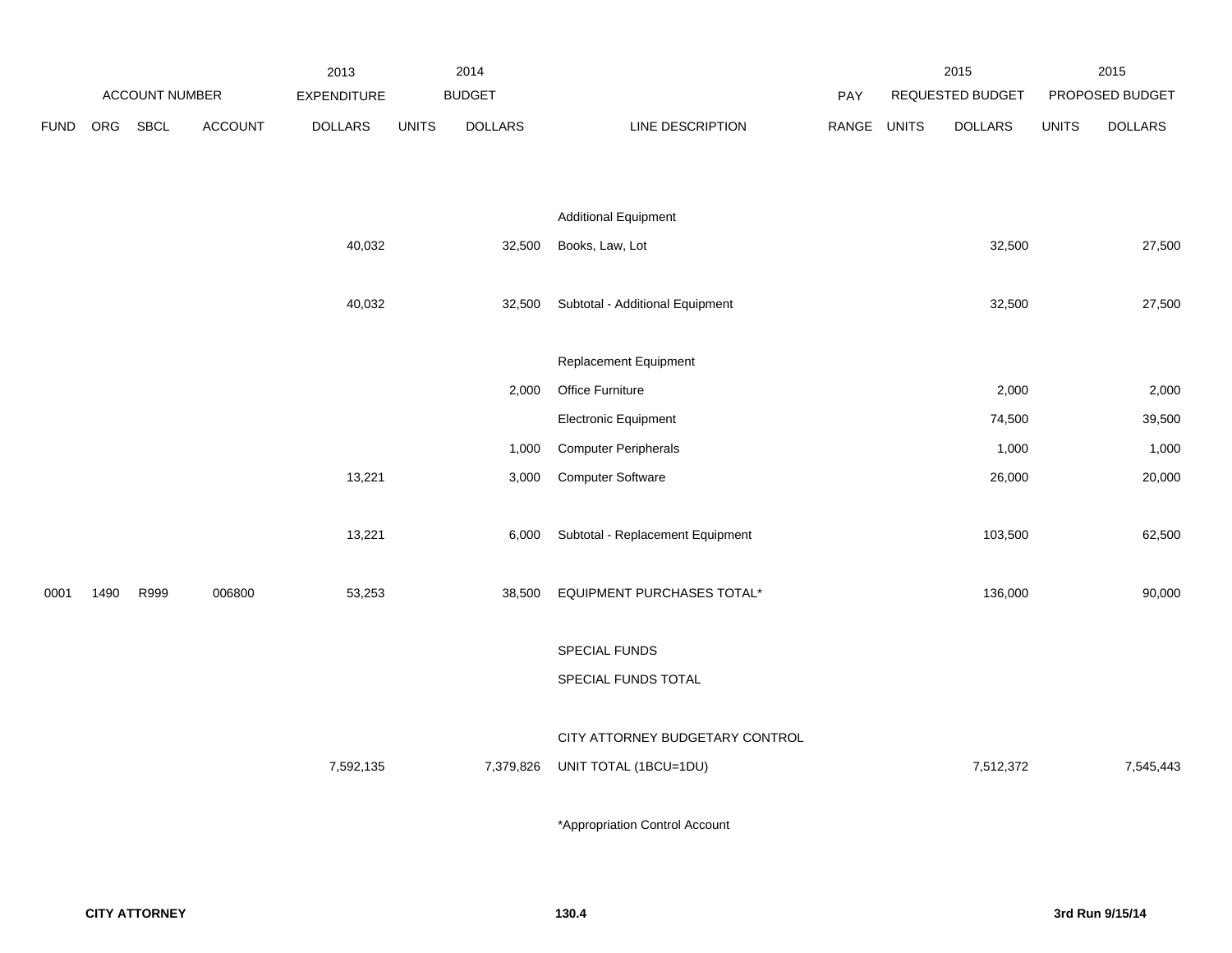|             |      |                       |                                | 2013               |              | 2014           |                                                          |             |       | 2015             |              | 2015            |
|-------------|------|-----------------------|--------------------------------|--------------------|--------------|----------------|----------------------------------------------------------|-------------|-------|------------------|--------------|-----------------|
|             |      | <b>ACCOUNT NUMBER</b> |                                | <b>EXPENDITURE</b> |              | <b>BUDGET</b>  |                                                          | PAY         |       | REQUESTED BUDGET |              | PROPOSED BUDGET |
| <b>FUND</b> | ORG  | <b>SBCL</b>           | <b>ACCOUNT</b>                 | <b>DOLLARS</b>     | <b>UNITS</b> | <b>DOLLARS</b> | LINE DESCRIPTION                                         | RANGE UNITS |       | <b>DOLLARS</b>   | <b>UNITS</b> | <b>DOLLARS</b>  |
|             |      |                       |                                |                    |              |                |                                                          |             |       |                  |              |                 |
|             |      |                       |                                |                    |              |                | DEPARTMENT OF CITY DEVELOPMENT                           |             |       |                  |              |                 |
|             |      |                       |                                |                    |              |                | BUDGETARY CONTROL UNIT                                   |             |       |                  |              |                 |
|             |      |                       |                                |                    |              |                | (SUMMARY 1BCU=2DU)                                       |             |       |                  |              |                 |
|             |      |                       |                                |                    |              |                | SALARIES & WAGES                                         |             |       |                  |              |                 |
|             |      |                       |                                | 33,812             |              |                | Overtime Compensated*                                    |             |       |                  |              |                 |
|             |      |                       |                                | 2,081,674          |              | 2,267,250      | All Other Salaries & Wages                               |             |       | 2,514,063        |              | 2,456,728       |
| 0001        | 1910 | R999                  | 006000                         | 2,115,486          |              | 2,267,250      | NET SALARIES & WAGES TOTAL*                              |             |       | 2,514,063        |              | 2,456,728       |
|             |      |                       |                                |                    |              |                |                                                          |             |       |                  |              |                 |
|             |      |                       |                                |                    | 134          |                | TOTAL NUMBER OF POSITIONS AUTHORIZED                     |             | 135   |                  | 135          |                 |
|             |      |                       |                                |                    | 34.40        |                | <b>O&amp;M FTE'S</b>                                     |             | 38.70 |                  | 36.70        |                 |
|             |      |                       |                                |                    | 68.60        |                | NON-O&M FTE'S                                            |             | 65.30 |                  | 67.30        |                 |
| 0001        | 1910 | R999                  | 006100                         | 913,063            |              | 1,065,608      | ESTIMATED EMPLOYEE FRINGE BENEFITS                       |             |       | 1,131,328        |              | 1,105,528       |
|             |      |                       |                                |                    |              |                | (Involves Revenue Offset-No Transfers from this Account) |             |       |                  |              |                 |
|             |      |                       |                                |                    |              |                |                                                          |             |       |                  |              |                 |
|             |      |                       |                                |                    |              |                | OPERATING EXPENDITURES                                   |             |       |                  |              |                 |
| 0001        | 1910 | R999                  | 630100                         | 21,280             |              | 32,850         | <b>General Office Expense</b>                            |             |       | 32,850           |              | 32,850          |
| 0001        | 1910 | R999                  | 630500                         |                    |              |                | Tools & Machinery Parts                                  |             |       |                  |              |                 |
| 0001        | 1910 | R999                  | 631000                         |                    |              |                | <b>Construction Supplies</b>                             |             |       |                  |              |                 |
| 0001        | 1910 | R999                  | 631500                         | 73                 |              |                | Energy                                                   |             |       |                  |              |                 |
| 0001        | 1910 | R999                  | 632000                         | 3,234              |              | 11,100         | <b>Other Operating Supplies</b>                          |             |       | 11,100           |              | 11,100          |
| 0001        | 1910 | R999                  | 632500                         | 1,000              |              |                | <b>Facility Rental</b>                                   |             |       |                  |              |                 |
|             |      |                       | DEPARTMENT OF CITY DEVELOPMENT |                    |              |                | 140.1                                                    |             |       |                  |              | 3rd Run 9/15/14 |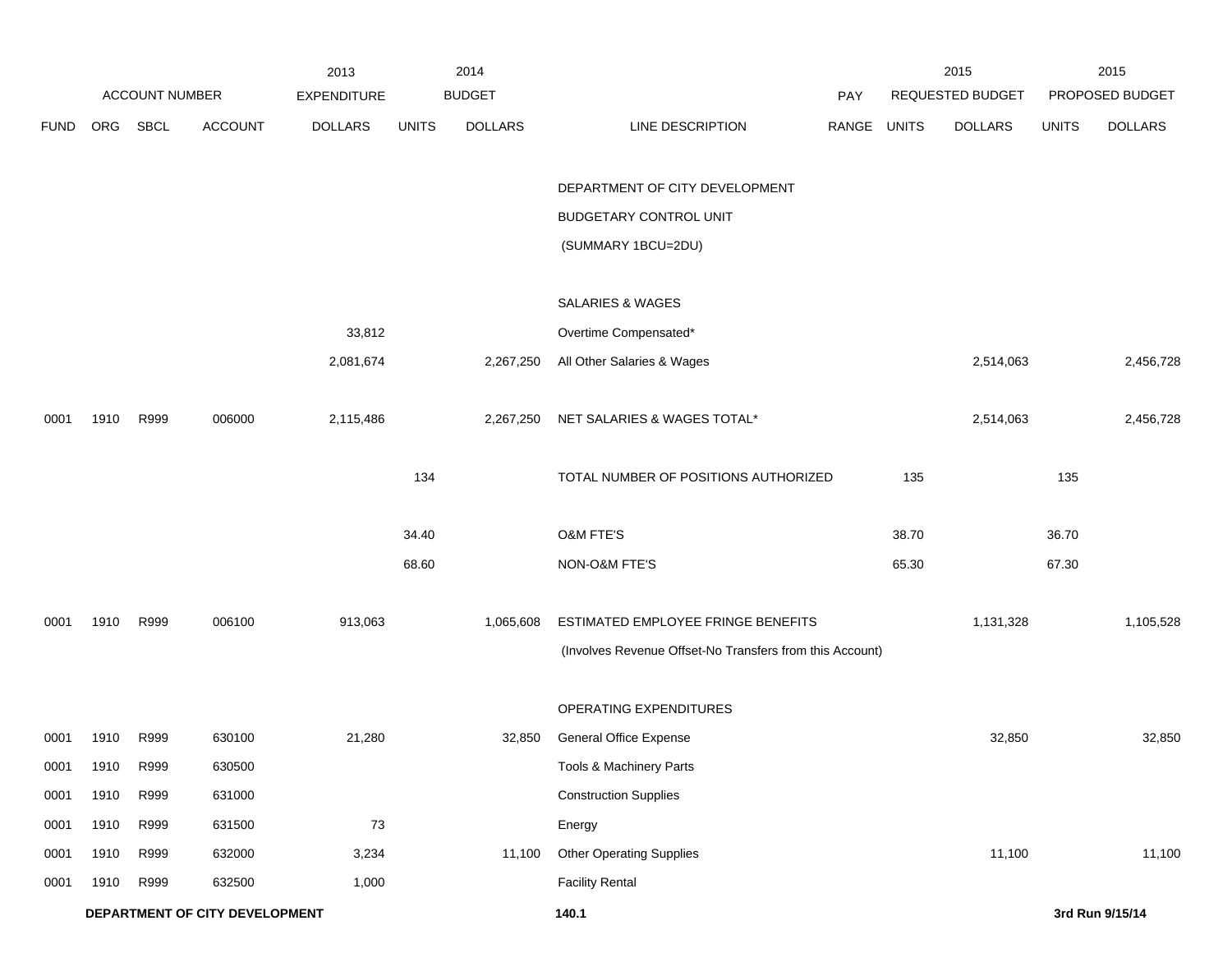|             |      |                |                | 2013               |              | 2014           |                                   |            |              | 2015             |              | 2015            |
|-------------|------|----------------|----------------|--------------------|--------------|----------------|-----------------------------------|------------|--------------|------------------|--------------|-----------------|
|             |      | ACCOUNT NUMBER |                | <b>EXPENDITURE</b> |              | <b>BUDGET</b>  |                                   | <b>PAY</b> |              | REQUESTED BUDGET |              | PROPOSED BUDGET |
| <b>FUND</b> | ORG  | SBCL           | <b>ACCOUNT</b> | <b>DOLLARS</b>     | <b>UNITS</b> | <b>DOLLARS</b> | LINE DESCRIPTION                  | RANGE      | <b>UNITS</b> | <b>DOLLARS</b>   | <b>UNITS</b> | <b>DOLLARS</b>  |
|             |      |                |                |                    |              |                |                                   |            |              |                  |              |                 |
| 0001        | 1910 | R999           | 633000         | 1,638              |              | 4,400          | Vehicle Rental                    |            |              | 4,400            |              | 4,400           |
| 0001        | 1910 | R999           | 633500         | 4,364              |              | 6,000          | Non-Vehicle Equipment Rental      |            |              | 6,000            |              | 6,000           |
| 0001        | 1910 | R999           | 634000         | 4,851              |              | 4,000          | <b>Professional Services</b>      |            |              | 4,000            |              | 4,000           |
| 0001        | 1910 | R999           | 634500         | 795                |              | 1,800          | Information Technology Services   |            |              | 1,800            |              | 1,800           |
| 0001        | 1910 | R999           | 635000         | 1,028              |              |                | <b>Property Services</b>          |            |              |                  |              |                 |
| 0001        | 1910 | R999           | 635500         |                    |              |                | <b>Infrastructure Services</b>    |            |              |                  |              |                 |
| 0001        | 1910 | R999           | 636000         |                    |              |                | Vehicle Repair Services           |            |              |                  |              |                 |
| 0001        | 1910 | R999           | 636500         | 9,848              |              | 30,300         | <b>Other Operating Services</b>   |            |              | 30,300           |              | 30,300          |
| 0001        | 1910 | R999           | 637000         | 42,895             |              |                | Loans and Grants                  |            |              |                  |              |                 |
| 0001        | 1910 | R999           | 637501         | 26,316             |              | 48,500         | Reimburse Other Departments       |            |              | 48,500           |              | 48,500          |
|             |      |                |                |                    |              |                |                                   |            |              |                  |              |                 |
| 0001        | 1910 | R999           | 006300         | 117,322            |              | 138,950        | OPERATING EXPENDITURES TOTAL*     |            |              | 138,950          |              | 138,950         |
|             |      |                |                |                    |              |                |                                   |            |              |                  |              |                 |
| 0001        | 1910 | R999           | 006800         |                    |              |                | <b>EQUIPMENT PURCHASES TOTAL*</b> |            |              |                  |              |                 |
|             |      |                |                |                    |              |                |                                   |            |              |                  |              |                 |
|             |      |                |                | 88,732             |              | 125,000        | SPECIAL FUNDS TOTAL               |            |              | 150,000          |              | 150,000         |
|             |      |                |                |                    |              |                |                                   |            |              |                  |              |                 |
|             |      |                |                |                    |              |                | DEPARTMENT OF CITY DEVELOPMENT    |            |              |                  |              |                 |
|             |      |                |                |                    |              |                | BUDGETARY CONTROL UNIT TOTAL      |            |              |                  |              |                 |
|             |      |                |                | 3,234,603          |              | 3,596,808      | $(1BCU=2DU)$                      |            |              | 3,934,341        |              | 3,851,206       |
|             |      |                |                |                    |              |                |                                   |            |              |                  |              |                 |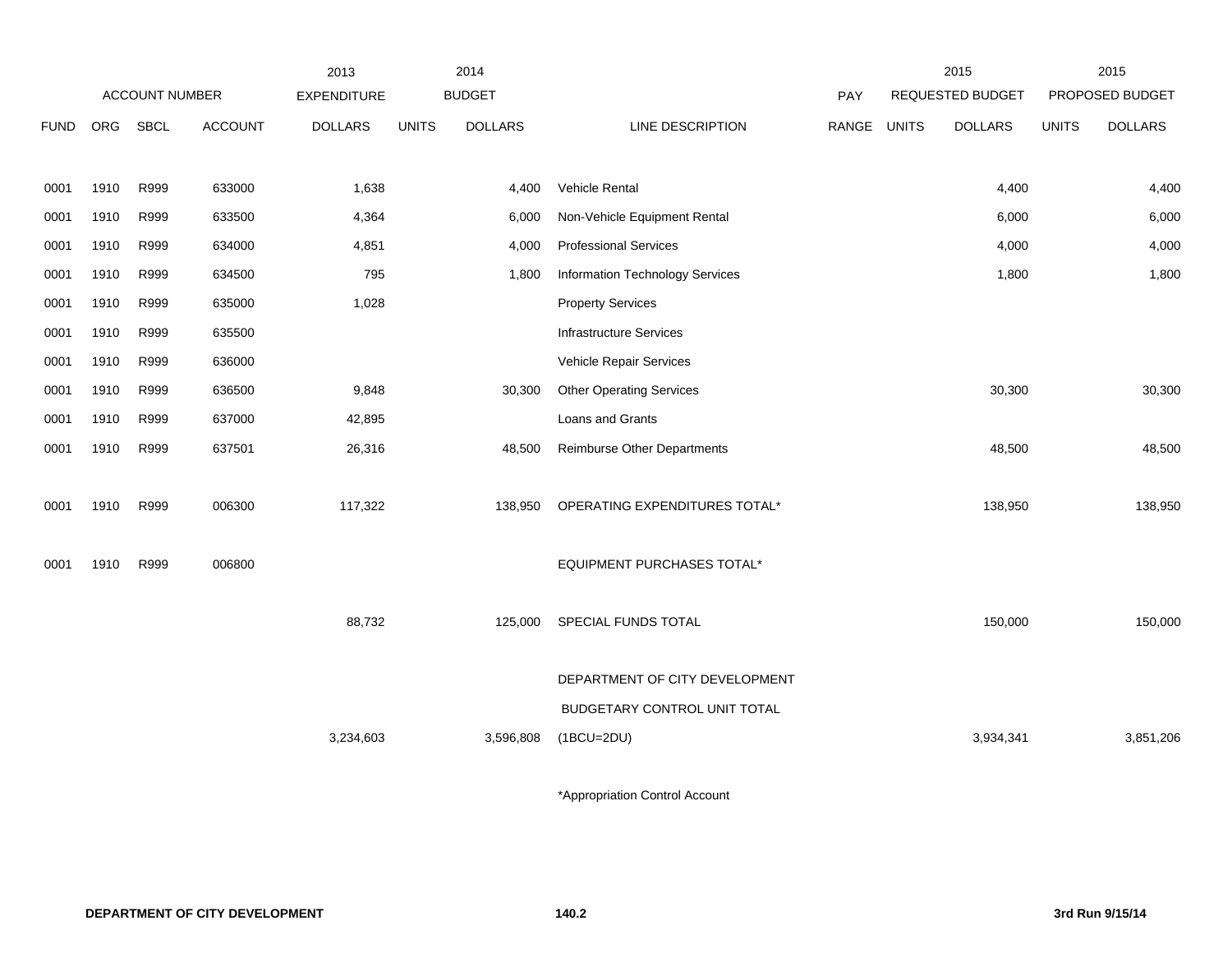|             |     |                       |         | 2013               |              | 2014           |                                  | 2015                           | 2015  |                        |
|-------------|-----|-----------------------|---------|--------------------|--------------|----------------|----------------------------------|--------------------------------|-------|------------------------|
|             |     | <b>ACCOUNT NUMBER</b> |         | <b>EXPENDITURE</b> |              | <b>BUDGET</b>  | PAY                              | REQUESTED BUDGET               |       | <b>PROPOSED BUDGET</b> |
| <b>FUND</b> | ORG | <b>SBCL</b>           | ACCOUNT | <b>DOLLARS</b>     | <b>UNITS</b> | <b>DOLLARS</b> | LINE DESCRIPTION<br><b>RANGE</b> | <b>UNITS</b><br><b>DOLLARS</b> | UNITS | <b>DOLLARS</b>         |

DEPARTMENT OF CITY DEVELOPMENT-

# GENERAL MANAGEMENT & POLICY

## DEVELOPMENT DECISION UNIT

## SALARIES & WAGES

### OFFICE OF THE COMMISSIONER

| 7 |         | Member Redevelopment Authority         | SP  | 7 |         | 7            |         |
|---|---------|----------------------------------------|-----|---|---------|--------------|---------|
| 1 | 142,167 | Commissioner-City Development (X)(Y)   | 1OX | 1 | 144,299 | 1            | 144,299 |
| 1 | 118,017 | Deputy Commissioner-City Develop.(Y)   | 1NX | 1 | 119,787 | 1            | 119,787 |
| 1 | 60,778  | Administrative Services Supervisor     | 1BX | 1 | 61,689  | 1            | 61,689  |
| 1 | 54,958  | Administrative Services Coordinator    | 5JN | 1 | 55,783  | 1            | 55,783  |
|   |         | Administrative Services Assistant      | 6KN | 1 | 44,941  | 1            | 44,941  |
| 1 | 60,619  | Youth Development Coordinator (C)(Y)   | 2IX | 1 | 61,528  | 1            | 61,528  |
|   |         | Commercial Corridor Manager (X)(Y)     | 1EX |   |         | 1            | 57,884  |
| 1 | 60,809  | Communications and Outreach Manager    | 2JX |   |         |              |         |
|   |         | Events & Outreach Coordinator          | 2FX | 1 | 47,816  | 1            | 47,816  |
| 1 |         | Graduate Intern                        | 9PN | 1 |         | 1            |         |
| 2 |         | College Intern                         | 9IN | 2 |         | $\mathbf{2}$ |         |
|   |         |                                        |     |   |         |              |         |
|   |         | NEIGHBORHOOD & BUSINESS DEVELOPMENT    |     |   |         |              |         |
| 1 | 103,057 | Neighborhoods Business Dev. Mgr (X)(Y) | 11X | 1 | 104,603 | 1            | 104,603 |
|   |         | Commercial Corridor Manager (X)(Y)     | 1EX | 1 | 57,884  |              |         |
| 1 | 55,024  | Economic Development Spec. (X) (Y)     | 2GX | 2 | 106,808 | 3            | 157,964 |
| 1 |         | Graduate Intern (0.5 FTE)              | 9PN | 1 |         | 1            |         |
| 1 |         | College Intern (0.5 FTE)               | 9IN | 1 |         | 1            |         |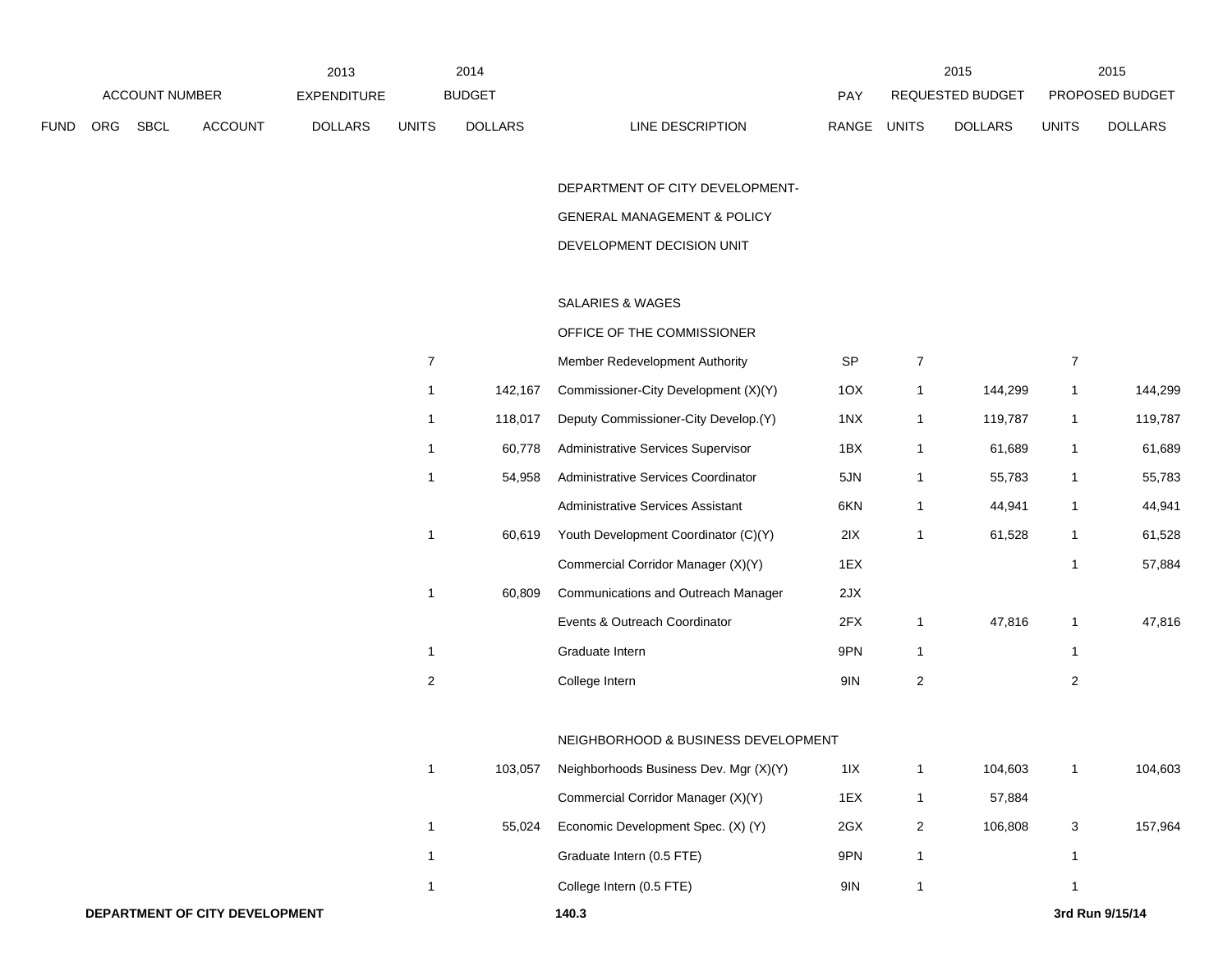|             |                       |             |                | 2013           |              | 2014           |                           |              | 2015             |              | 2015                   |
|-------------|-----------------------|-------------|----------------|----------------|--------------|----------------|---------------------------|--------------|------------------|--------------|------------------------|
|             | <b>ACCOUNT NUMBER</b> |             |                | EXPENDITURE    |              | <b>BUDGET</b>  | PAY                       |              | REQUESTED BUDGET |              | <b>PROPOSED BUDGET</b> |
| <b>FUND</b> | <b>ORG</b>            | <b>SBCL</b> | <b>ACCOUNT</b> | <b>DOLLARS</b> | <b>UNITS</b> | <b>DOLLARS</b> | RANGE<br>LINE DESCRIPTION | <b>UNITS</b> | <b>DOLLARS</b>   | <b>UNITS</b> | <b>DOLLARS</b>         |

#### REAL ESTATE & DEVELOPMENT

| 1 | 73,810  | In Rem Property Disposition Manager (Y)   | 1FX | $\mathbf{1}$   | 74,914  | 1              | 74,914  |
|---|---------|-------------------------------------------|-----|----------------|---------|----------------|---------|
| 1 | 70,295  | Real Estate Specialist (X) (Y)            | 2GX | 2              | 134,465 | $\overline{c}$ | 134,465 |
|   |         | Real Estate Analyst (X) (Y)               | 2EX | 1              | 55,558  | 1              | 55,558  |
| 1 | 41,457  | Real Estate Coordinator II (X) (Y)        | 2DN | 1              | 45,888  | 1              | 45,888  |
| 2 | 103,767 | Economic Development Specialist (X)(Y)    | 2GX | $\overline{c}$ | 105,324 | 1              | 54,168  |
| 1 | 55,273  | Property Manager (X)(Y)                   | 2DN | 1              | 56,102  | 1              | 56,102  |
| 1 | 41,495  | Program Assistant II (X)                  | 5FN | 1              | 42,118  | 1              | 42,118  |
| 1 | 37,464  | <b>Office Assistant III</b>               | 6FN | $\overline{2}$ | 82,967  | 2              | 82,967  |
| 1 | 48,502  | Data Base Specialist                      | 5GN | 1              | 49,229  | 1              | 49,229  |
| 1 | 70,295  | Program Manager (Y)                       | 2GX | $\mathbf{1}$   | 71,349  | 1              | 71,349  |
| 1 | 38,595  | Office Assistant IV                       | 6HN | 1              | 39,174  | 1              | 39,174  |
| 1 | 96,722  | Real Estate Development Services Mgr. (Y) | 1HX | 1              | 98,173  | 1              | 98,173  |
| 1 | 39,522  | Program Assistant II                      | 5FN |                |         |                |         |
|   |         | Program Assistant I                       | 5EN | 1              | 40,100  | 1              | 40,100  |
| 1 | 40,133  | Community Outreach Liaison (Y)            | 2EX | 1              | 49,672  | 1              | 49,672  |
|   |         | HOUSING DEVELOPMENT                       |     |                |         |                |         |
| 1 | 69,000  | Commercial & Res. Rehab. Mgr. (X)(Y)      | 1FX | $\mathbf{1}$   | 70,036  | 1              | 70,036  |
| 1 | 103,077 | Redevelopment & Special Project Mgr. (Y)  | 11X | 1              | 104,623 | 1              | 104,623 |
| 1 | 48,435  | Community Outreach Liaison (C)(Y)         | 2EX | 1              | 49,161  | 1              | 49,161  |
| 1 | 55,742  | <b>Housing Services Specialist</b>        | 2DN | 1              | 56,578  | 1              | 56,578  |
| 5 | 317,046 | Housing Rehab Specialist (X)(Y)           | 2EN | 5              | 328,147 | 5              | 328,147 |
| 3 | 99,671  | Housing Program Specialist (Y)            | 2DN | 3              | 104,974 | 3              | 104,974 |
|   |         |                                           |     |                |         |                |         |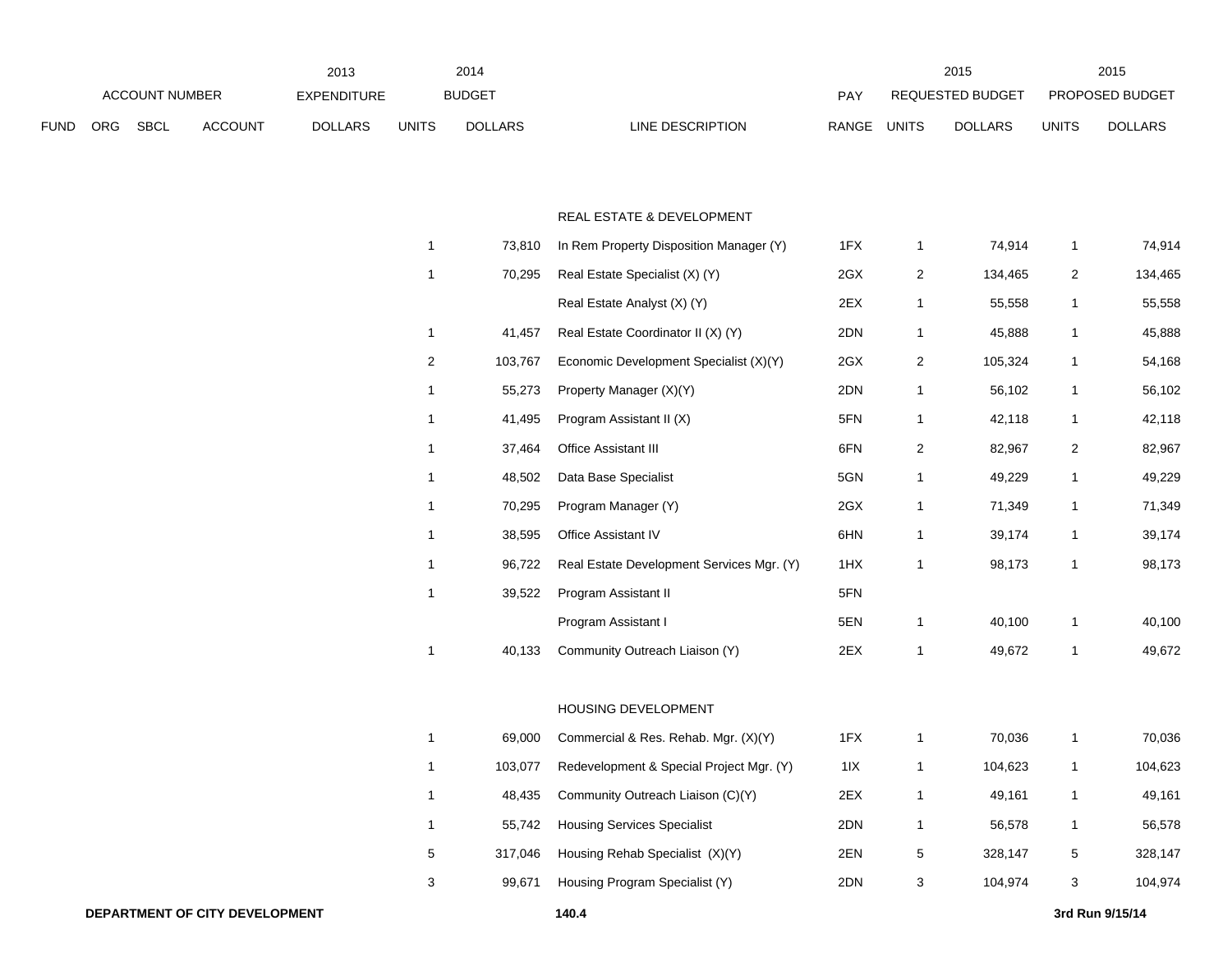|     |             |                | 2013                  |                | 2014           |                                           |     |                         | 2015           |                         | 2015            |
|-----|-------------|----------------|-----------------------|----------------|----------------|-------------------------------------------|-----|-------------------------|----------------|-------------------------|-----------------|
|     |             |                | <b>EXPENDITURE</b>    |                |                |                                           | PAY |                         |                |                         | PROPOSED BUDGET |
| ORG | <b>SBCL</b> | <b>ACCOUNT</b> | <b>DOLLARS</b>        | <b>UNITS</b>   | <b>DOLLARS</b> | LINE DESCRIPTION                          |     |                         | <b>DOLLARS</b> | <b>UNITS</b>            | <b>DOLLARS</b>  |
|     |             |                |                       | $\mathbf{1}$   | 44,277         | Program Assistant I (Y)                   | 5EN | $\mathbf{1}$            | 44,941         | 1                       | 44,941          |
|     |             |                |                       | $\mathbf{1}$   | 38,963         | <b>Accounting Assistant II</b>            | 6HN | $\mathbf{1}$            | 39,547         | $\mathbf{1}$            | 39,547          |
|     |             |                |                       | $\mathbf{1}$   | 60,000         | Housing Rehab Manager (X)(Y)              | 1DX | $\mathbf{1}$            | 54,322         | 1                       | 54,322          |
|     |             |                |                       |                |                | PLANNING SECTION                          |     |                         |                |                         |                 |
|     |             |                |                       | $\overline{7}$ | 24,188         | Member City Plan Commission (Y)           | BC1 | $\overline{7}$          | 24,188         | $\overline{7}$          | 24,188          |
|     |             |                |                       | $\mathbf{1}$   | 83,198         | City Planning Manager (Y)                 | 11X | $\mathbf{1}$            | 84,446         | 1                       | 84,446          |
|     |             |                |                       | $\mathbf{1}$   | 40,836         | Administrative Assistant II               | 6HN | $\mathbf{1}$            | 41,449         | $\mathbf{1}$            | 41,449          |
|     |             |                |                       | $\mathbf{1}$   | 80,266         | Long Range Planning Manager (Y)           | 2KX | $\mathbf{1}$            | 81,470         | 1                       | 81,470          |
|     |             |                |                       | $\overline{c}$ | 132,242        | Principal Planner (Y)                     | 2HX | $\overline{2}$          | 134,226        | $\overline{a}$          | 134,226         |
|     |             |                |                       | $\mathbf{1}$   | 64,598         | Senior Planner - Architectural Design     | 2FN | 1                       | 65,567         | $\mathbf{1}$            | 65,567          |
|     |             |                |                       | 3              | 177,977        | Senior Planner                            | 2FN | 3                       | 180,647        | 3                       | 180,647         |
|     |             |                |                       | $\mathbf{1}$   |                | Associate Planner                         | 2DN | $\mathbf{1}$            |                | 1                       |                 |
|     |             |                |                       | $\mathbf{1}$   | 14,487         | Graduate Intern                           | 9PX | $\mathbf{1}$            | 14,487         | 1                       | 14,487          |
|     |             |                |                       | $\mathbf{1}$   | 77,655         | Strategic Development Manager (Y)         | 2JX | $\mathbf{1}$            | 78,820         | 1                       | 78,820          |
|     |             |                |                       |                |                | FINANCE & ADMINISTRATION                  |     |                         |                |                         |                 |
|     |             |                |                       | $\mathbf{1}$   | 96,943         | Finance & Administration Manager (Y)      | 11X | $\mathbf{1}$            | 98,397         | 1                       | 98,397          |
|     |             |                |                       | $\mathbf{1}$   | 79,279         | Budget & Mgmt. Reporting Manager (Y)      | 1HX | $\mathbf{1}$            | 80,468         | 1                       | 80,468          |
|     |             |                |                       | $\mathbf{1}$   | 83,828         | Accounting Manager - City Development (Y) | 1GX | $\mathbf{1}$            | 85,086         | 1                       | 85,086          |
|     |             |                |                       | $\mathbf{1}$   | 60,809         | Lead Accountant - Senior                  | 2HX | $\mathbf{1}$            | 54,322         | $\mathbf{1}$            | 54,322          |
|     |             |                |                       | $\mathbf{1}$   | 77,655         | <b>Grant Budget Specialist</b>            | 2IX | $\mathbf{1}$            | 78,820         | $\mathbf{1}$            | 78,820          |
|     |             |                |                       | $\overline{a}$ | 94,942         | Accountant II                             | 2DN | $\overline{c}$          | 96,366         | $\overline{c}$          | 96,366          |
|     |             |                |                       | $\overline{c}$ | 93,546         | Accountant I                              | 2CN | $\overline{\mathbf{c}}$ | 99,260         | $\overline{\mathbf{c}}$ | 99,260          |
|     |             |                |                       | $\mathbf{1}$   | 40,837         | <b>Accounting Assistant II</b>            | 6HN | $\mathbf{1}$            | 41,449         | $\mathbf{1}$            | 41,449          |
|     |             |                | <b>ACCOUNT NUMBER</b> |                |                | <b>BUDGET</b>                             |     |                         | RANGE UNITS    | REQUESTED BUDGET        |                 |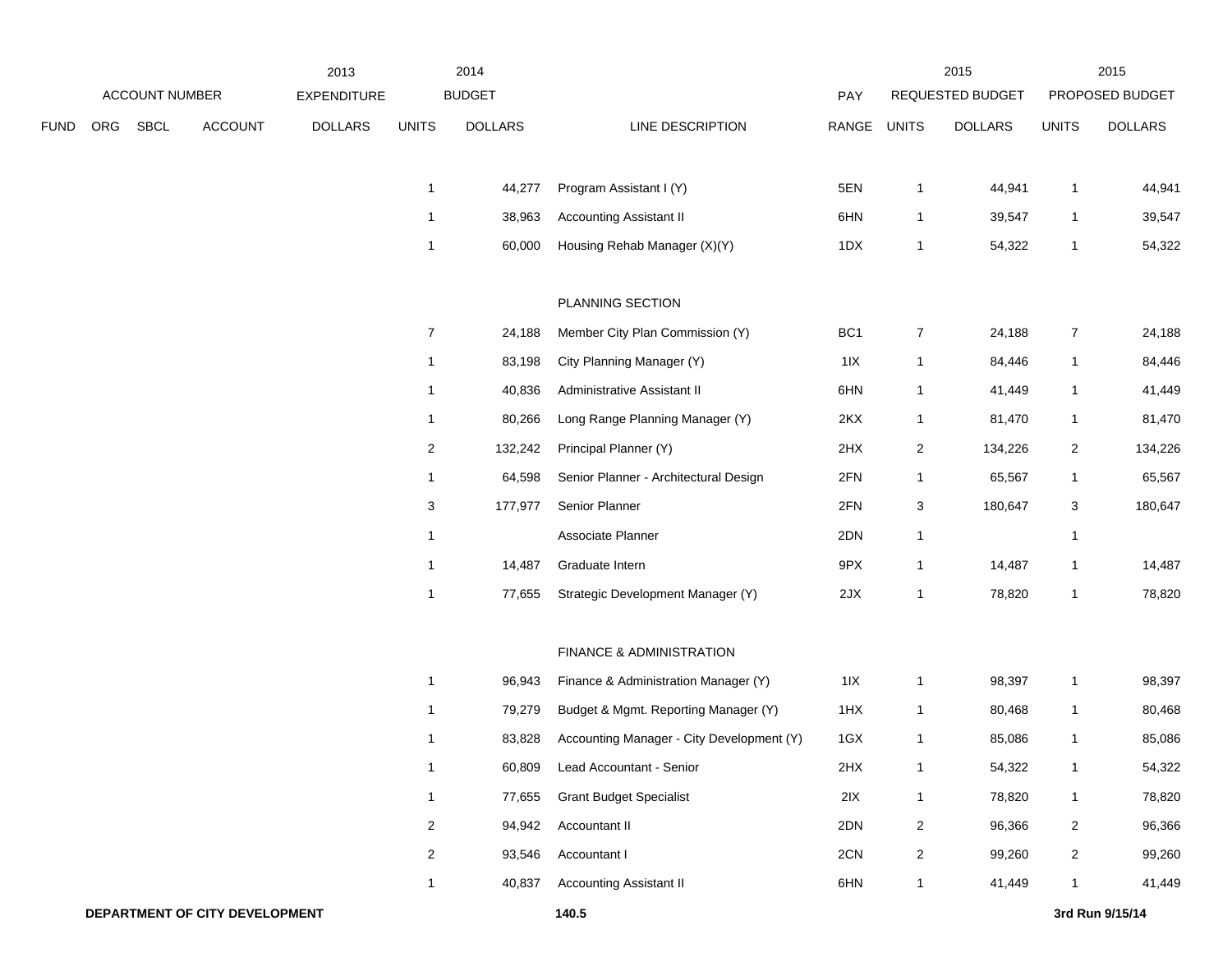|             |                                |                |         | 2013               |                | 2014           |                                      | 2015        |              |                  | 2015         |                 |
|-------------|--------------------------------|----------------|---------|--------------------|----------------|----------------|--------------------------------------|-------------|--------------|------------------|--------------|-----------------|
|             |                                | ACCOUNT NUMBER |         | <b>EXPENDITURE</b> |                | <b>BUDGET</b>  |                                      | PAY         |              | REQUESTED BUDGET |              | PROPOSED BUDGET |
| <b>FUND</b> |                                | ORG SBCL       | ACCOUNT | <b>DOLLARS</b>     | <b>UNITS</b>   | <b>DOLLARS</b> | LINE DESCRIPTION                     | RANGE UNITS |              | <b>DOLLARS</b>   | <b>UNITS</b> | <b>DOLLARS</b>  |
|             |                                |                |         |                    |                |                |                                      |             |              |                  |              |                 |
|             |                                |                |         |                    | $\overline{1}$ | 60,187         | Program Assistant II                 | 5FN         | $\mathbf{1}$ | 61,089           | $\mathbf{1}$ | 61,089          |
|             |                                |                |         |                    | $\overline{1}$ | 42,660         | Program Assistant I                  | 5EN         | $\mathbf{1}$ | 43,300           | $\mathbf{1}$ | 43,300          |
|             |                                |                |         |                    | $\overline{1}$ | 61,588         | Procurement & Compliance Manager (Y) | 1EX         | $\mathbf{1}$ | 62,511           | $\mathbf{1}$ | 62,511          |
|             |                                |                |         |                    | $\overline{1}$ | 56,437         | Purchasing Agent - Senior (Y)        | 2EX         | $\mathbf{1}$ | 57,283           | $\mathbf{1}$ | 57,283          |
|             |                                |                |         |                    | $\overline{1}$ | 80,067         | Human Resources Manager              | 1FX         | $\mathbf{1}$ | 81,268           | $\mathbf{1}$ | 81,268          |
|             |                                |                |         |                    | $\overline{1}$ | 44,277         | Personnel Payroll Assistant III      | 5EN         | $\mathbf{1}$ | 44,941           | $\mathbf{1}$ | 44,941          |
|             |                                |                |         | 1,941,984          | 84             | 3,917,472      | <b>Total Before Adjustments</b>      |             | $90\,$       | 4,292,360        | 90           | 4,292,360       |
|             |                                |                |         |                    |                |                | Salary & Wage Rate Change            |             |              |                  |              |                 |
|             |                                |                |         | 703                |                |                | Overtime Compensated                 |             |              |                  |              |                 |
|             |                                |                |         |                    |                | (46, 857)      | Personnel Cost Adjustment            |             |              | (51, 762)        |              | (51, 762)       |
|             |                                |                |         |                    |                |                | Other                                |             |              |                  |              |                 |
|             |                                |                |         |                    |                |                | (26,943) Furlough                    |             |              | (29, 168)        |              |                 |
|             |                                |                |         | 1,942,687          | 84             | 3,843,672      | Gross Salaries & Wages Total         |             | $90\,$       | 4,211,430        | 90           | 4,240,598       |
|             |                                |                |         |                    |                | (185, 480)     | Reimbursable Services Deduction      |             |              | (188, 261)       |              | (188, 261)      |
|             |                                |                |         |                    |                | (99, 383)      | Capital Improvements Deduction       |             |              | (144, 172)       |              | (229, 030)      |
|             |                                |                |         |                    |                | (1, 291, 559)  | <b>Grants &amp; Aids Deduction</b>   |             |              | (1,364,934)      |              | (1,366,579)     |
| 0001        | 1911                           | R999           | 006000  | 1,942,687          | 84             | 2,267,250      | NET SALARIES & WAGES TOTAL           |             | 90           | 2,514,063        | 90           | 2,456,728       |
|             |                                |                |         |                    | 34.40          |                | <b>O&amp;M FTE'S</b>                 |             | 38.70        |                  | 36.70        |                 |
|             |                                |                |         |                    | 25.60          |                | NON-O&M FTE'S                        |             | 27.30        |                  | 29.30        |                 |
|             | DEPARTMENT OF CITY DEVELOPMENT |                |         |                    |                |                | 140.6                                |             |              |                  |              | 3rd Run 9/15/14 |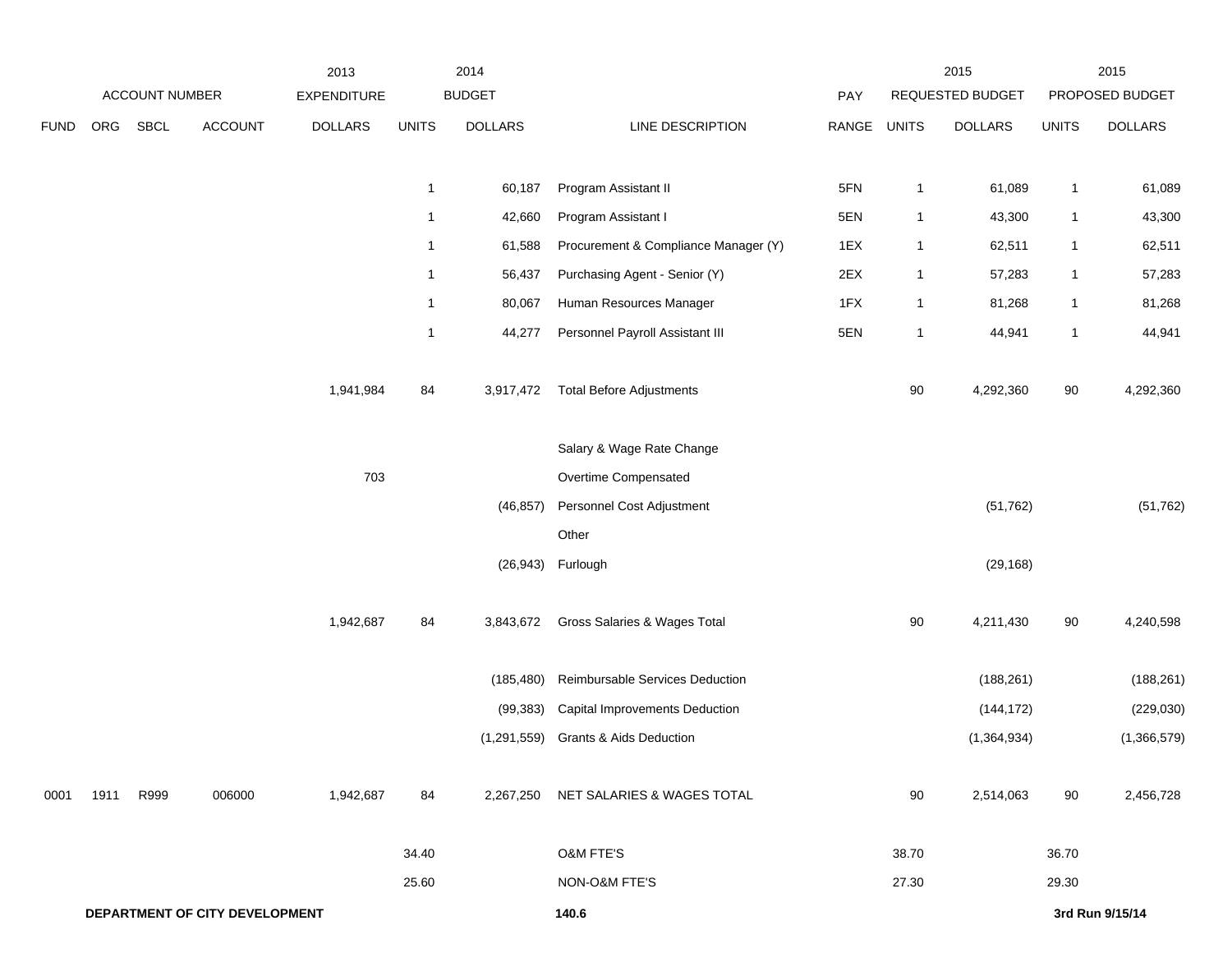|             |      |                |                                | 2013               |              | 2014           |                                                                           |            |              | 2015             |              | 2015            |
|-------------|------|----------------|--------------------------------|--------------------|--------------|----------------|---------------------------------------------------------------------------|------------|--------------|------------------|--------------|-----------------|
|             |      | ACCOUNT NUMBER |                                | <b>EXPENDITURE</b> |              | <b>BUDGET</b>  |                                                                           | <b>PAY</b> |              | REQUESTED BUDGET |              | PROPOSED BUDGET |
| <b>FUND</b> | ORG  | <b>SBCL</b>    | <b>ACCOUNT</b>                 | <b>DOLLARS</b>     | <b>UNITS</b> | <b>DOLLARS</b> | LINE DESCRIPTION                                                          | RANGE      | <b>UNITS</b> | <b>DOLLARS</b>   | <b>UNITS</b> | <b>DOLLARS</b>  |
|             |      |                |                                |                    |              |                |                                                                           |            |              |                  |              |                 |
|             |      |                |                                |                    |              |                | (C) Position subject to the availability of Community                     |            |              |                  |              |                 |
|             |      |                |                                |                    |              |                | Block Grant funding.                                                      |            |              |                  |              |                 |
|             |      |                |                                |                    |              |                |                                                                           |            |              |                  |              |                 |
|             |      |                |                                |                    |              |                | (X) Private Auto Allowance May Be Paid Pursuant to Section                |            |              |                  |              |                 |
|             |      |                |                                |                    |              |                | 350-183 of the Milwaukee Code.                                            |            |              |                  |              |                 |
|             |      |                |                                |                    |              |                |                                                                           |            |              |                  |              |                 |
|             |      |                |                                |                    |              |                | (Y) Required to file a statement of economic interests in accordance with |            |              |                  |              |                 |
|             |      |                |                                |                    |              |                | the Milwaukee Code of Ordinances Chapter 303-Code of Ethics.              |            |              |                  |              |                 |
| 0001        | 1911 | R999           | 006100                         | 913,063            |              | 1,065,608      | ESTIMATED EMPLOYEE FRINGE BENEFITS                                        |            |              | 1,131,328        |              | 1,105,528       |
|             |      |                |                                |                    |              |                | (Involves Revenue Offset-No Transfers from this Account)                  |            |              |                  |              |                 |
|             |      |                |                                |                    |              |                |                                                                           |            |              |                  |              |                 |
|             |      |                |                                |                    |              |                | OPERATING EXPENDITURES                                                    |            |              |                  |              |                 |
| 0001        | 1911 | R999           | 630100                         | 21,280             |              | 32,850         | <b>General Office Expense</b>                                             |            |              | 32,850           |              | 32,850          |
| 0001        | 1911 | R999           | 630500                         |                    |              |                | Tools & Machinery Parts                                                   |            |              |                  |              |                 |
| 0001        | 1911 | R999           | 631000                         |                    |              |                | <b>Construction Supplies</b>                                              |            |              |                  |              |                 |
| 0001        | 1911 | R999           | 631500                         | 73                 |              |                | Energy                                                                    |            |              |                  |              |                 |
| 0001        | 1911 | R999           | 632000                         | 3,234              |              | 11,100         | <b>Other Operating Supplies</b>                                           |            |              | 11,100           |              | 11,100          |
| 0001        | 1911 | R999           | 632500                         | 1,000              |              |                | <b>Facility Rental</b>                                                    |            |              |                  |              |                 |
| 0001        | 1911 | R999           | 633000                         | 1,638              |              | 4,400          | Vehicle Rental                                                            |            |              | 4,400            |              | 4,400           |
| 0001        | 1911 | R999           | 633500                         | 4,364              |              | 6,000          | Non-Vehicle Equipment Rental                                              |            |              | 6,000            |              | 6,000           |
| 0001        | 1911 | R999           | 634000                         | 4,851              |              | 4,000          | <b>Professional Services</b>                                              |            |              | 4,000            |              | 4,000           |
| 0001        | 1911 | R999           | 634500                         | 795                |              | 1,800          | Information Technology Services                                           |            |              | 1,800            |              | 1,800           |
| 0001        | 1911 | R999           | 635000                         | 1,028              |              |                | <b>Property Services</b>                                                  |            |              |                  |              |                 |
|             |      |                | DEPARTMENT OF CITY DEVELOPMENT |                    |              |                | 140.7                                                                     |            |              |                  |              | 3rd Run 9/15/14 |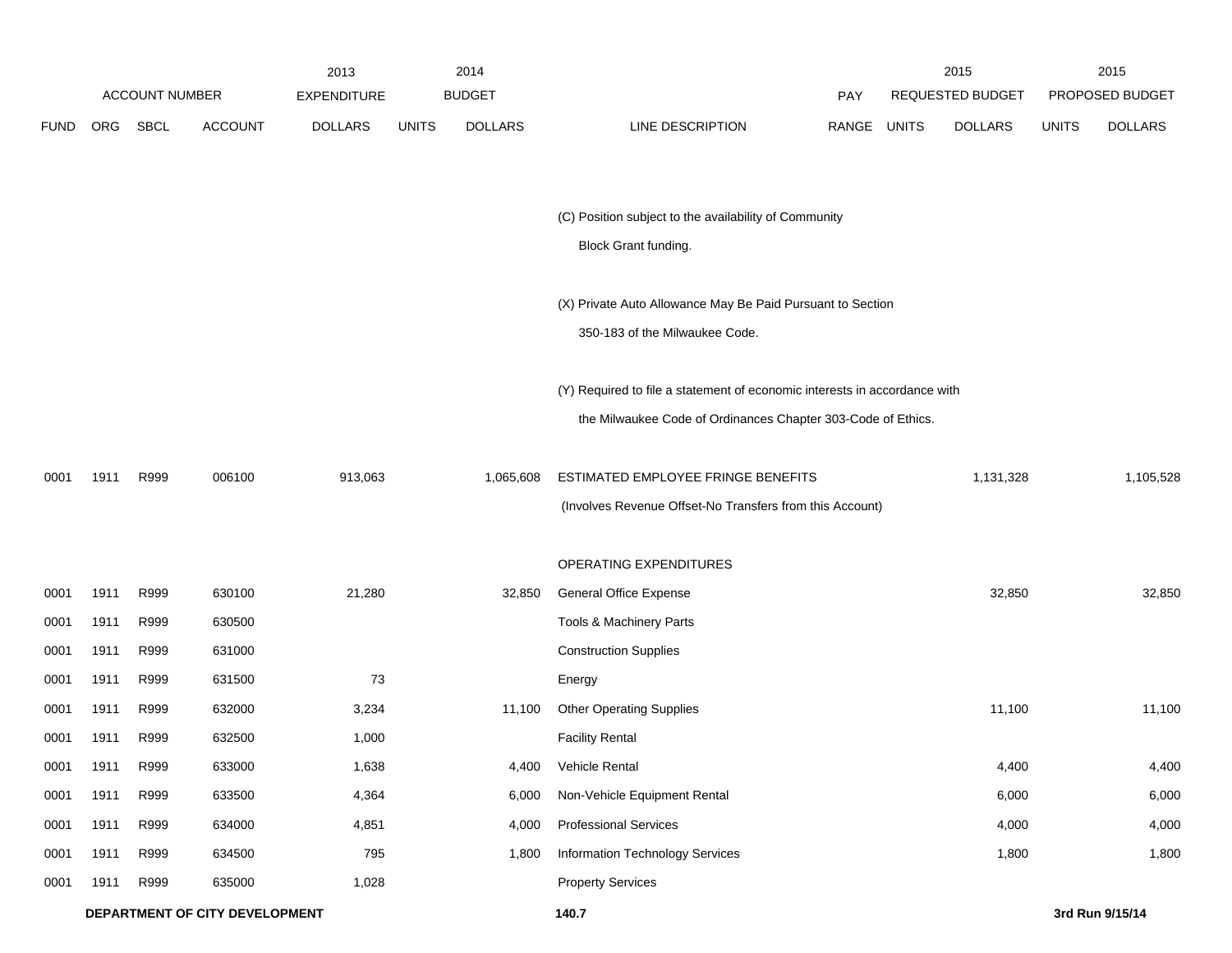|             |            |                  |                | 2013               |              | 2014           |                                    |       |       | 2015             |              | 2015            |
|-------------|------------|------------------|----------------|--------------------|--------------|----------------|------------------------------------|-------|-------|------------------|--------------|-----------------|
|             |            | ACCOUNT NUMBER   |                | <b>EXPENDITURE</b> |              | <b>BUDGET</b>  |                                    | PAY   |       | REQUESTED BUDGET |              | PROPOSED BUDGET |
| <b>FUND</b> | <b>ORG</b> | SBCL             | <b>ACCOUNT</b> | <b>DOLLARS</b>     | <b>UNITS</b> | <b>DOLLARS</b> | LINE DESCRIPTION                   | RANGE | UNITS | <b>DOLLARS</b>   | <b>UNITS</b> | <b>DOLLARS</b>  |
|             |            |                  |                |                    |              |                |                                    |       |       |                  |              |                 |
| 0001        | 1911       | R999             | 635500         |                    |              |                | <b>Infrastructure Services</b>     |       |       |                  |              |                 |
| 0001        | 1911       | R999             | 636000         |                    |              |                | Vehicle Repair Services            |       |       |                  |              |                 |
| 0001        | 1911       | R999             | 636500         | 9,848              |              | 30,300         | <b>Other Operating Services</b>    |       |       | 30,300           |              | 30,300          |
| 0001        | 1911       | R999             | 637000         | 42,895             |              |                | Loans and Grants                   |       |       |                  |              |                 |
| 0001        | 1911       | R999             | 637501         | 26,316             |              | 48,500         | <b>Reimburse Other Departments</b> |       |       | 48,500           |              | 48,500          |
|             |            |                  |                |                    |              |                |                                    |       |       |                  |              |                 |
| 0001        | 1911       | R999             | 006300         | 117,322            |              | 138,950        | OPERATING EXPENDITURES TOTAL       |       |       | 138,950          |              | 138,950         |
|             |            |                  |                |                    |              |                |                                    |       |       |                  |              |                 |
|             |            |                  |                |                    |              |                | <b>EQUIPMENT PURCHASES</b>         |       |       |                  |              |                 |
|             |            |                  |                |                    |              |                |                                    |       |       |                  |              |                 |
|             |            |                  |                |                    |              |                | <b>Additional Equipment</b>        |       |       |                  |              |                 |
|             |            |                  |                |                    |              |                |                                    |       |       |                  |              |                 |
|             |            |                  |                |                    |              |                | Subtotal - Additional Equipment    |       |       |                  |              |                 |
|             |            |                  |                |                    |              |                | Replacement Equipment              |       |       |                  |              |                 |
|             |            |                  |                |                    |              |                |                                    |       |       |                  |              |                 |
|             |            |                  |                |                    |              |                | Subtotal - Replacement Equipment   |       |       |                  |              |                 |
|             |            |                  |                |                    |              |                |                                    |       |       |                  |              |                 |
| 0001        | 1911       | R999             | 006800         |                    |              |                | EQUIPMENT PURCHASES TOTAL          |       |       |                  |              |                 |
|             |            |                  |                |                    |              |                |                                    |       |       |                  |              |                 |
|             |            |                  |                |                    |              |                | SPECIAL FUNDS                      |       |       |                  |              |                 |
| 0001        | 1911       | R194             | 006300         | 22,526             |              | 25,000         | Economic Development Marketing*    |       |       | 50,000           |              | 50,000          |
| 0001        | 1911       | R <sub>199</sub> | 006300         | 16,206             |              | 50,000         | In REM Property Management*        |       |       | 50,000           |              | 50,000          |
| 0001        | 1911       | R200             | 006300         | 50,000             |              | 50,000         | Milwaukee 7 Contribution*          |       |       | 50,000           |              | 50,000          |
|             |            |                  |                |                    |              |                |                                    |       |       |                  |              |                 |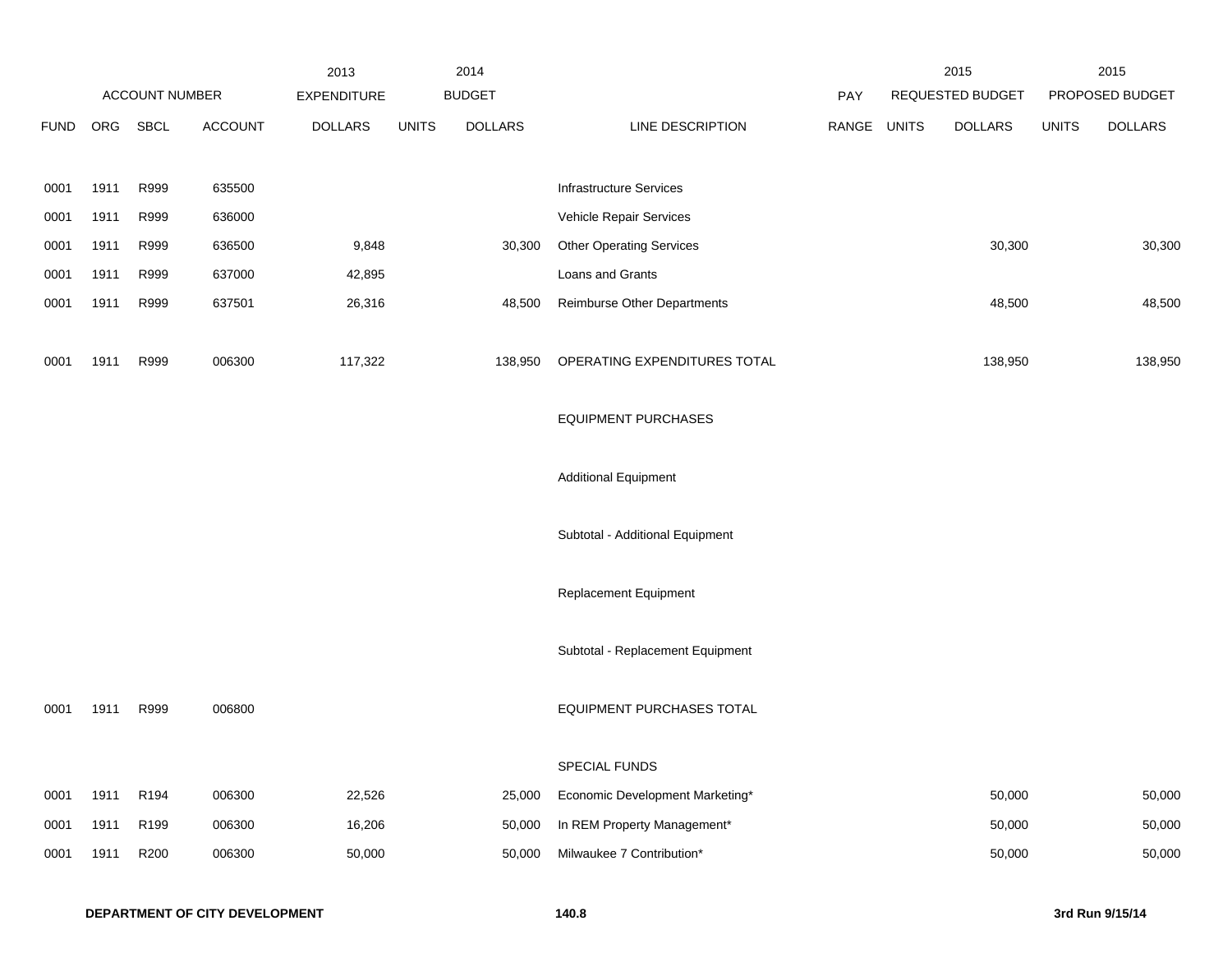|             |            |                       |                | 2013               |              | 2014           |                                        |            |       | 2015                    |              | 2015            |
|-------------|------------|-----------------------|----------------|--------------------|--------------|----------------|----------------------------------------|------------|-------|-------------------------|--------------|-----------------|
|             |            | <b>ACCOUNT NUMBER</b> |                | <b>EXPENDITURE</b> |              | <b>BUDGET</b>  |                                        | <b>PAY</b> |       | <b>REQUESTED BUDGET</b> |              | PROPOSED BUDGET |
| <b>FUND</b> | <b>ORG</b> | <b>SBCL</b>           | <b>ACCOUNT</b> | <b>DOLLARS</b>     | <b>UNITS</b> | <b>DOLLARS</b> | LINE DESCRIPTION                       | RANGE      | UNITS | <b>DOLLARS</b>          | <b>UNITS</b> | <b>DOLLARS</b>  |
|             |            |                       |                |                    |              |                |                                        |            |       |                         |              |                 |
|             |            |                       |                | 88,732             |              | 125,000        | SPECIAL FUNDS TOTAL                    |            |       | 150,000                 |              | 150,000         |
|             |            |                       |                |                    |              |                |                                        |            |       |                         |              |                 |
|             |            |                       |                |                    |              |                | DEPARTMENT OF CITY DEVELOPMENT-        |            |       |                         |              |                 |
|             |            |                       |                |                    |              |                | <b>GENERAL MANAGEMENT &amp; POLICY</b> |            |       |                         |              |                 |
|             |            |                       |                |                    |              |                |                                        |            |       |                         |              |                 |
|             |            |                       |                | 3,061,804          |              | 3,596,808      | DEVELOPMENT DECISION UNIT TOTAL        |            |       | 3,934,341               |              | 3,851,206       |
|             |            |                       |                |                    |              |                |                                        |            |       |                         |              |                 |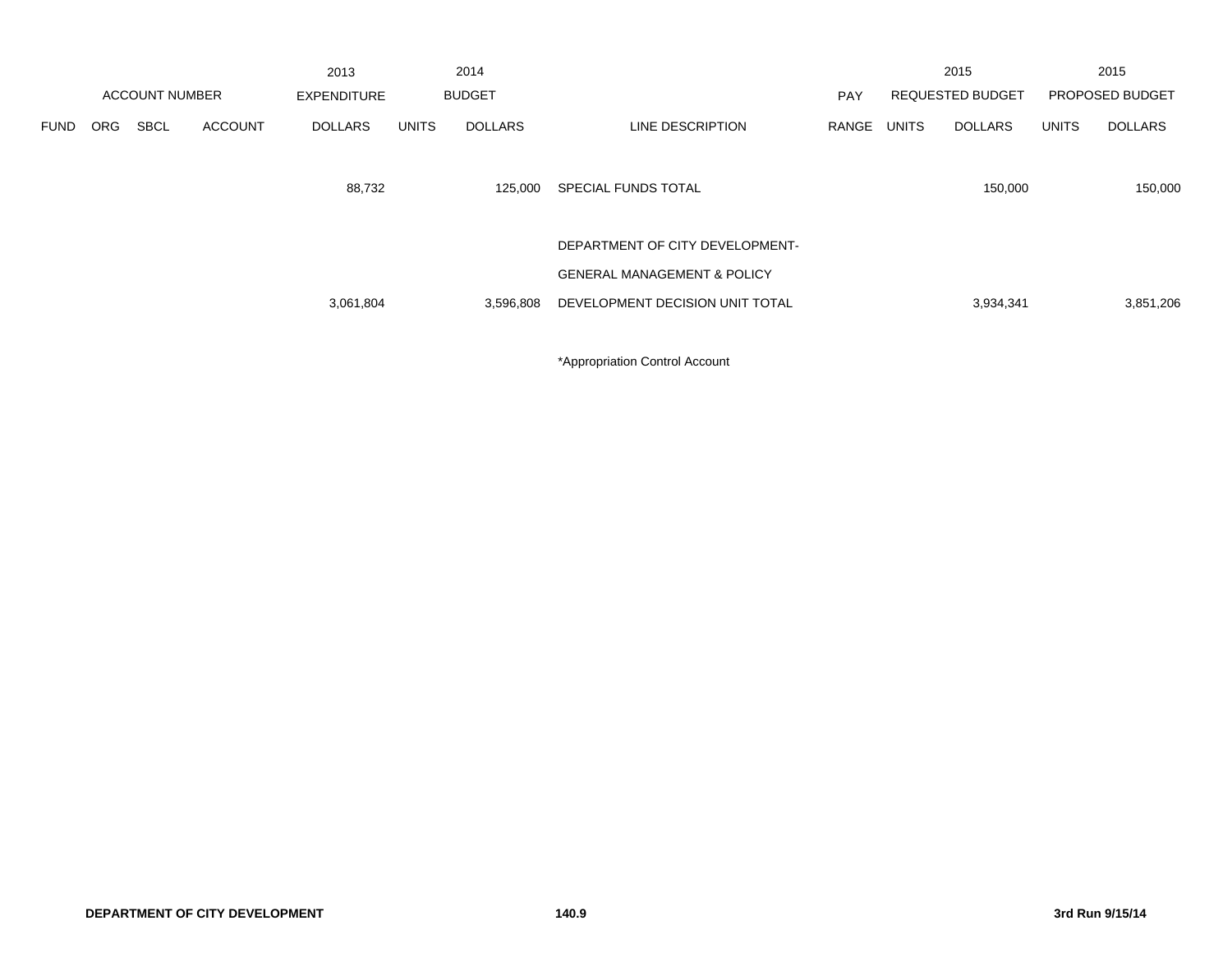|             |     |                       |         | 2013               |              | 2014           |                           |              | 2015             |              | 2015                   |
|-------------|-----|-----------------------|---------|--------------------|--------------|----------------|---------------------------|--------------|------------------|--------------|------------------------|
|             |     | <b>ACCOUNT NUMBER</b> |         | <b>EXPENDITURE</b> |              | <b>BUDGET</b>  | PAY                       |              | REQUESTED BUDGET |              | <b>PROPOSED BUDGET</b> |
| <b>FUND</b> | ORG | <b>SBCL</b>           | ACCOUNT | <b>DOLLARS</b>     | <b>UNITS</b> | <b>DOLLARS</b> | LINE DESCRIPTION<br>RANGE | <b>UNITS</b> | <b>DOLLARS</b>   | <b>UNITS</b> | <b>DOLLARS</b>         |

DEPARTMENT OF CITY DEVELOPMENT-

PUBLIC HOUSING PROGRAMS DECISION UNIT

## SALARIES & WAGES

|    |         | FAMILY HOUSING UNIT                     |           |                |         |                |         |
|----|---------|-----------------------------------------|-----------|----------------|---------|----------------|---------|
| 7  |         | Member, Housing Authority               | <b>SP</b> | 7              |         | 7              |         |
| 1  | 65,952  | Housing Manager III (X)(Y)              | 1BX       | 1              | 66,941  | 1              | 66,941  |
| 1  | 61,871  | Housing Manager II (X)(Y)               | 1AX       | $\mathbf{1}$   | 62,799  | 1              | 62,799  |
| 1  | 39,023  | Custodial Worker II-City Laborer        | 8DN       | 1              | 39,608  | 1              | 39,608  |
| 11 | 481,616 | Building Maintenance Mechanic II (X)    | 7CN       | $\overline{7}$ | 311,080 | 7              | 311,080 |
| 1  | 39,507  | Office Assistant IV                     | 6HN       |                |         |                |         |
| 1  | 41,311  | Building Maintenance Mechanic I (X)     | 7BN       | 1              | 41,931  | 1              | 41,931  |
|    |         |                                         |           |                |         |                |         |
|    |         | ELDERLY & DISABLED HOUSING              |           |                |         |                |         |
| 3  | 185,612 | Housing Manager II (X)(Y)               | 1AX       | 2              | 125,597 | $\overline{2}$ | 125,597 |
| 2  | 78,047  | <b>Custodial Worker II-City Laborer</b> | 8DN       | 2              | 79,218  | $\overline{2}$ | 79,218  |
| 5  | 217,690 | Building Maintenance Mechanic II (X)    | 7CN       | 5              | 220,955 | 5              | 220,955 |
| 5  | 204,182 | Office Assistant IV                     | 6HN       | 6              | 248,694 | 6              | 248,694 |
|    |         |                                         |           |                |         |                |         |
|    |         | FIELD SUPPORT SERVICES                  |           |                |         |                |         |
| 2  | 90,849  | Heating & Ventilating Mechanic II       | 7DN       | $\overline{2}$ | 92,212  | 2              | 92,212  |
| 4  | 176,379 | <b>Building Maintenance Mechanic II</b> | 7CN       | 4              | 179,025 | 4              | 179,025 |
|    |         |                                         |           |                |         |                |         |
|    |         |                                         |           |                |         |                |         |

#### RENTAL ASSISTANCE PROGRAM-SECTION 8 HOUSING

|  |  | 60,023 Rent Assistance Specialist III (B)(Y)<br>. | 2DN |  | 60.923 |  | 60,923 |
|--|--|---------------------------------------------------|-----|--|--------|--|--------|
|--|--|---------------------------------------------------|-----|--|--------|--|--------|

**DEPARTMENT OF CITY DEVELOPMENT 140.10 3rd Run 9/15/14**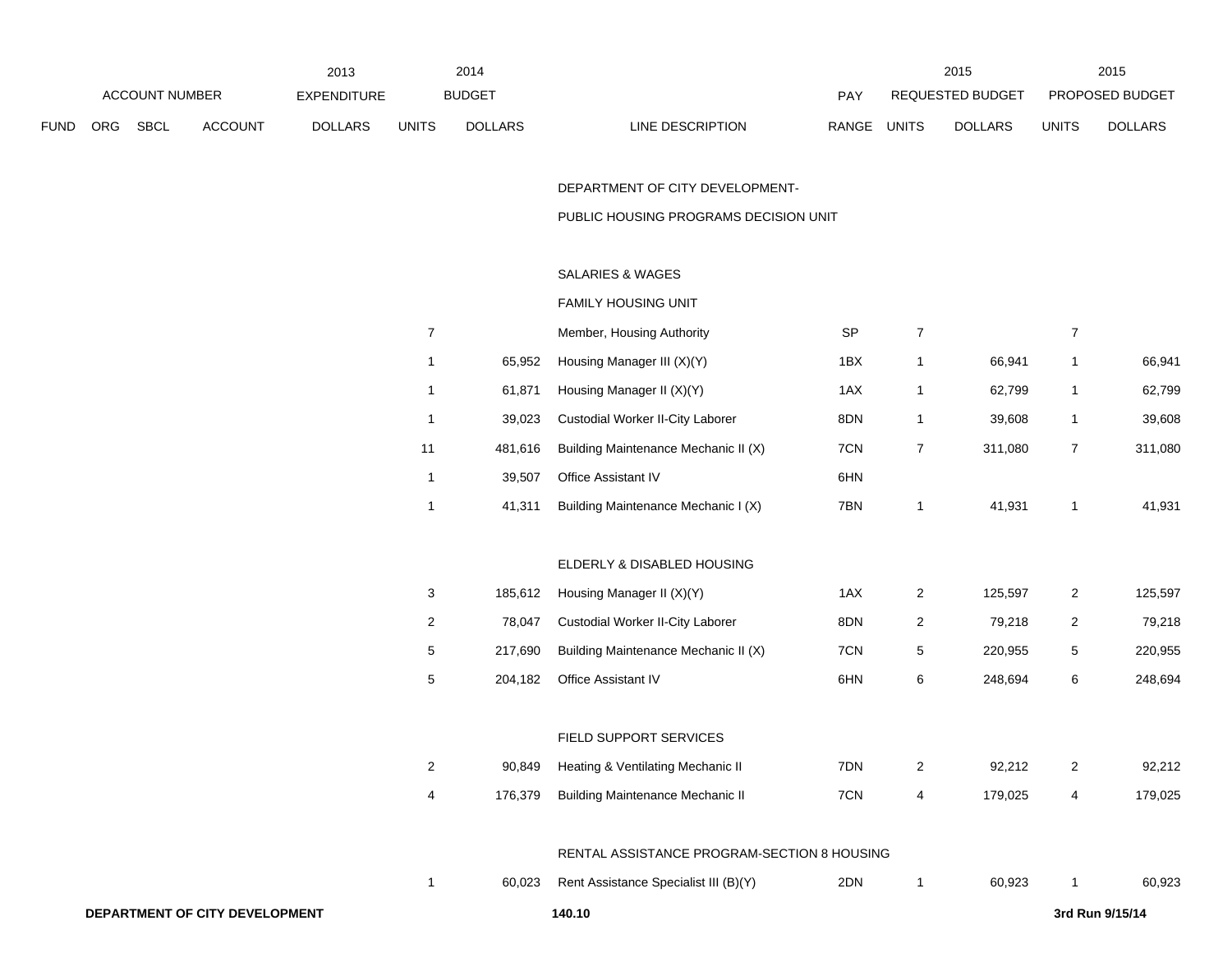|             |      |                |         | 2013               |                | 2014           |                                       |             |                | 2015             |                | 2015            |
|-------------|------|----------------|---------|--------------------|----------------|----------------|---------------------------------------|-------------|----------------|------------------|----------------|-----------------|
|             |      | ACCOUNT NUMBER |         | <b>EXPENDITURE</b> |                | <b>BUDGET</b>  |                                       | PAY         |                | REQUESTED BUDGET |                | PROPOSED BUDGET |
| <b>FUND</b> | ORG  | SBCL           | ACCOUNT | <b>DOLLARS</b>     | <b>UNITS</b>   | <b>DOLLARS</b> | LINE DESCRIPTION                      | RANGE UNITS |                | <b>DOLLARS</b>   | <b>UNITS</b>   | <b>DOLLARS</b>  |
|             |      |                |         |                    |                |                |                                       |             |                |                  |                |                 |
|             |      |                |         |                    |                |                | LEASE & CONTRACT-SECTION 8            |             |                |                  |                |                 |
|             |      |                |         |                    | $\overline{a}$ | 120,045        | Rent Assistance Specialist III (B)(Y) | 2DN         | $\mathbf{1}$   | 60,923           | $\mathbf{1}$   | 60,923          |
|             |      |                |         |                    | $\mathbf{1}$   | 56,318         | Rent Assistance Inspector (B)(X)(Y)   | 2CN         | $\mathbf{1}$   | 57,163           | $\mathbf{1}$   | 57,163          |
|             |      |                |         |                    |                |                | CERTIFICATION-SECTION 8               |             |                |                  |                |                 |
|             |      |                |         |                    | $\mathbf{1}$   | 60,012         | Rent Assistance Specialist III (B)(Y) | 2DN         | $\overline{2}$ | 121,824          | $\overline{c}$ | 121,824         |
|             |      |                |         |                    | $\mathbf{1}$   | 37,464         | Office Assistant III (B)              | 6FN         | $\mathbf{1}$   | 38,026           | $\mathbf{1}$   | 38,026          |
|             |      |                |         | 139,690            | 50             | 2,015,901      | <b>Total Before Adjustments</b>       |             | 45             | 1,806,919        | 45             | 1,806,919       |
|             |      |                |         |                    |                |                | Salary & Wage Rate Change             |             |                |                  |                |                 |
|             |      |                |         | 33,109             |                |                | Overtime Compensated                  |             |                |                  |                |                 |
|             |      |                |         |                    |                |                | Personnel Cost Adjustment             |             |                |                  |                |                 |
|             |      |                |         |                    |                |                | Other                                 |             |                |                  |                |                 |
|             |      |                |         |                    |                |                | Furlough                              |             |                |                  |                |                 |
|             |      |                |         |                    | 50             | 2,015,901      | Gross Salaries & Wages Total          |             | 45             | 1,806,919        | 45             | 1,806,919       |
|             |      |                |         |                    |                | (2,015,901)    | Reimbursable Services Deduction       |             |                | (1,806,919)      |                | (1,806,919)     |
|             |      |                |         |                    |                |                | Capital Improvements Deduction        |             |                |                  |                |                 |
|             |      |                |         |                    |                |                | <b>Grants &amp; Aids Deduction</b>    |             |                |                  |                |                 |
| 0001        | 1912 | R999           | 006000  | 172,799            |                |                | NET SALARIES & WAGES TOTAL            |             |                |                  |                |                 |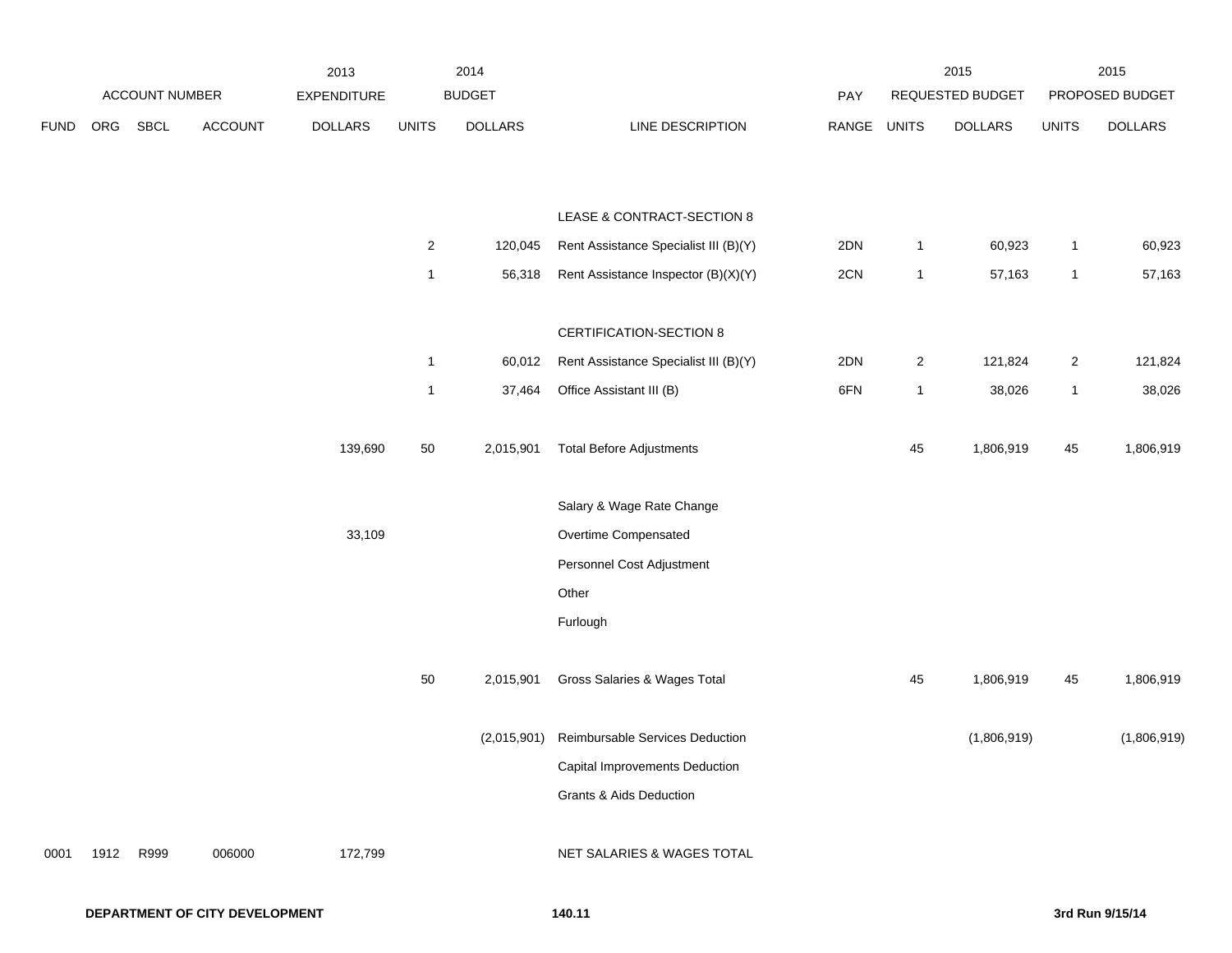|             |      |                |                                | 2013               |              | 2014           |                                                                           |             |       | 2015             |              | 2015            |
|-------------|------|----------------|--------------------------------|--------------------|--------------|----------------|---------------------------------------------------------------------------|-------------|-------|------------------|--------------|-----------------|
|             |      | ACCOUNT NUMBER |                                | <b>EXPENDITURE</b> |              | <b>BUDGET</b>  |                                                                           | PAY         |       | REQUESTED BUDGET |              | PROPOSED BUDGET |
| <b>FUND</b> | ORG  | SBCL           | <b>ACCOUNT</b>                 | <b>DOLLARS</b>     | <b>UNITS</b> | <b>DOLLARS</b> | LINE DESCRIPTION                                                          | RANGE UNITS |       | <b>DOLLARS</b>   | <b>UNITS</b> | <b>DOLLARS</b>  |
|             |      |                |                                |                    |              |                |                                                                           |             |       |                  |              |                 |
|             |      |                |                                |                    |              |                | <b>O&amp;M FTE'S</b>                                                      |             |       |                  |              |                 |
|             |      |                |                                |                    | 43.00        |                | NON-O&M FTE'S                                                             |             | 38.00 |                  | 38.00        |                 |
|             |      |                |                                |                    |              |                |                                                                           |             |       |                  |              |                 |
|             |      |                |                                |                    |              |                | (B) Housing Assistance Payments Program Positions                         |             |       |                  |              |                 |
|             |      |                |                                |                    |              |                | Authorized Concurrently with Section 8 Funding.                           |             |       |                  |              |                 |
|             |      |                |                                |                    |              |                | (X) Private Auto Allowance May Be Paid Pursuant to                        |             |       |                  |              |                 |
|             |      |                |                                |                    |              |                | Section 350-183 of the Milwaukee Code.                                    |             |       |                  |              |                 |
|             |      |                |                                |                    |              |                |                                                                           |             |       |                  |              |                 |
|             |      |                |                                |                    |              |                | (Y) Required to file a statement of economic interests in accordance with |             |       |                  |              |                 |
|             |      |                |                                |                    |              |                | the Milwaukee Code of Ordinances Chapter 303-Code of Ethics.              |             |       |                  |              |                 |
|             |      |                |                                |                    |              |                |                                                                           |             |       |                  |              |                 |
| 0001        | 1912 | R999           | 006100                         |                    |              |                | ESTIMATED EMPLOYEE FRINGE BENEFITS                                        |             |       |                  |              |                 |
|             |      |                |                                |                    |              |                | (Involves Revenue Offset-No Transfers from this Account)                  |             |       |                  |              |                 |
|             |      |                |                                |                    |              |                |                                                                           |             |       |                  |              |                 |
|             |      |                |                                |                    |              |                | OPERATING EXPENDITURES                                                    |             |       |                  |              |                 |
| 0001        | 1912 | R999           | 630100                         |                    |              |                | General Office Expense                                                    |             |       |                  |              |                 |
| 0001        | 1912 | R999           | 630500                         |                    |              |                | Tools & Machinery Parts                                                   |             |       |                  |              |                 |
| 0001        | 1912 | R999           | 631000                         |                    |              |                | <b>Construction Supplies</b>                                              |             |       |                  |              |                 |
| 0001        | 1912 | R999           | 631500                         |                    |              |                | Energy                                                                    |             |       |                  |              |                 |
| 0001        | 1912 | R999           | 632000                         |                    |              |                | <b>Other Operating Supplies</b>                                           |             |       |                  |              |                 |
| 0001        | 1912 | R999           | 632500                         |                    |              |                | <b>Facility Rental</b>                                                    |             |       |                  |              |                 |
| 0001        | 1912 | R999           | 633000                         |                    |              |                | Vehicle Rental                                                            |             |       |                  |              |                 |
| 0001        | 1912 | R999           | 633500                         |                    |              |                | Non-Vehicle Equipment Rental                                              |             |       |                  |              |                 |
| 0001        | 1912 | R999           | 634000                         |                    |              |                | <b>Professional Services</b>                                              |             |       |                  |              |                 |
|             |      |                | DEPARTMENT OF CITY DEVELOPMENT |                    |              |                | 140.12                                                                    |             |       |                  |              | 3rd Run 9/15/14 |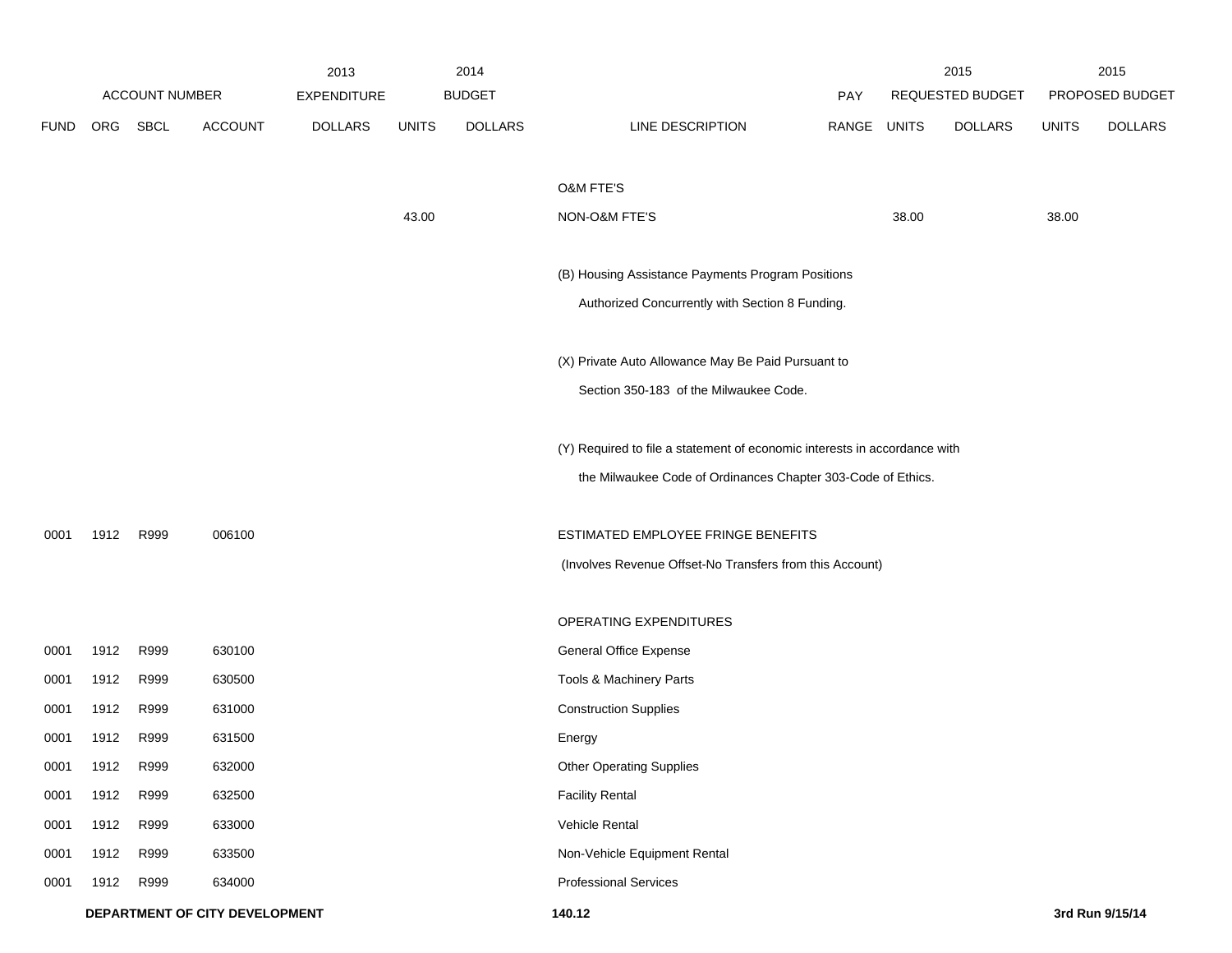|             |                |                |         | 2013           |              | 2014           |                                    |       |              | 2015             |              | 2015            |
|-------------|----------------|----------------|---------|----------------|--------------|----------------|------------------------------------|-------|--------------|------------------|--------------|-----------------|
|             |                | ACCOUNT NUMBER |         | EXPENDITURE    |              | <b>BUDGET</b>  |                                    | PAY   |              | REQUESTED BUDGET |              | PROPOSED BUDGET |
| <b>FUND</b> | ORG            | <b>SBCL</b>    | ACCOUNT | <b>DOLLARS</b> | <b>UNITS</b> | <b>DOLLARS</b> | LINE DESCRIPTION                   | RANGE | <b>UNITS</b> | <b>DOLLARS</b>   | <b>UNITS</b> | <b>DOLLARS</b>  |
| 0001        | 1912           | R999           | 634500  |                |              |                | Information Technology Services    |       |              |                  |              |                 |
| 0001        | 1912           | R999           | 635000  |                |              |                | <b>Property Services</b>           |       |              |                  |              |                 |
| 0001        | 1912           | R999           | 635500  |                |              |                | Infrastructure Services            |       |              |                  |              |                 |
| 0001        | 1912           | R999           | 636000  |                |              |                | Vehicle Repair Services            |       |              |                  |              |                 |
| 0001        | 1912           | R999           | 636500  |                |              |                | <b>Other Operating Services</b>    |       |              |                  |              |                 |
| 0001        | 1912           | R999           | 637000  |                |              |                | Loans and Grants                   |       |              |                  |              |                 |
| 0001        | 1912           | R999           | 637501  |                |              |                | <b>Reimburse Other Departments</b> |       |              |                  |              |                 |
| 0001        | 1912           | R999           | 006300  |                |              |                | OPERATING EXPENDITURES TOTAL       |       |              |                  |              |                 |
|             |                |                |         |                |              |                | <b>EQUIPMENT PURCHASES</b>         |       |              |                  |              |                 |
|             |                |                |         |                |              |                | <b>Additional Equipment</b>        |       |              |                  |              |                 |
|             |                |                |         |                |              |                | Subtotal - Additional Equipment    |       |              |                  |              |                 |
|             |                |                |         |                |              |                | Replacement Equipment              |       |              |                  |              |                 |
|             |                |                |         |                |              |                | Subtotal - Replacement Equipment   |       |              |                  |              |                 |
|             | 0001 1912 R999 |                | 006800  |                |              |                | EQUIPMENT PURCHASES TOTAL          |       |              |                  |              |                 |
|             |                |                |         |                |              |                | SPECIAL FUNDS                      |       |              |                  |              |                 |
|             |                |                |         |                |              |                | SPECIAL FUNDS TOTAL                |       |              |                  |              |                 |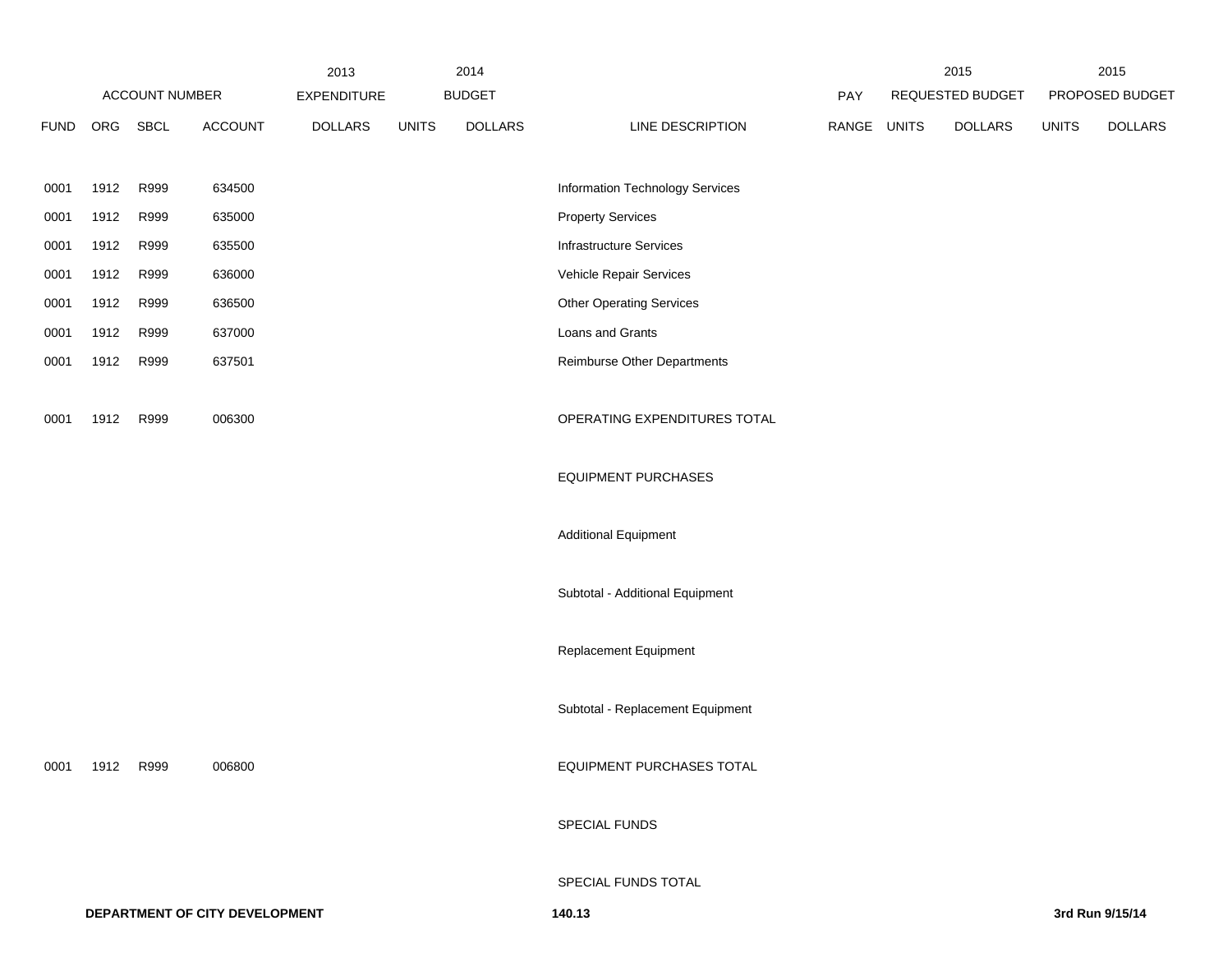|             |            |                       |                | 2013           |              | 2014           |                                  | 2015                           |              | 2015                   |
|-------------|------------|-----------------------|----------------|----------------|--------------|----------------|----------------------------------|--------------------------------|--------------|------------------------|
|             |            | <b>ACCOUNT NUMBER</b> |                | EXPENDITURE    |              | <b>BUDGET</b>  | PAY                              | <b>REQUESTED BUDGET</b>        |              | <b>PROPOSED BUDGET</b> |
| <b>FUND</b> | <b>ORG</b> | <b>SBCL</b>           | <b>ACCOUNT</b> | <b>DOLLARS</b> | <b>UNITS</b> | <b>DOLLARS</b> | LINE DESCRIPTION<br><b>RANGE</b> | <b>UNITS</b><br><b>DOLLARS</b> | <b>UNITS</b> | <b>DOLLARS</b>         |

DEPARTMENT OF CITY DEVELOPMENT-

PUBLIC HOUSING PROGRAMS

172,799 DECISION UNIT TOTAL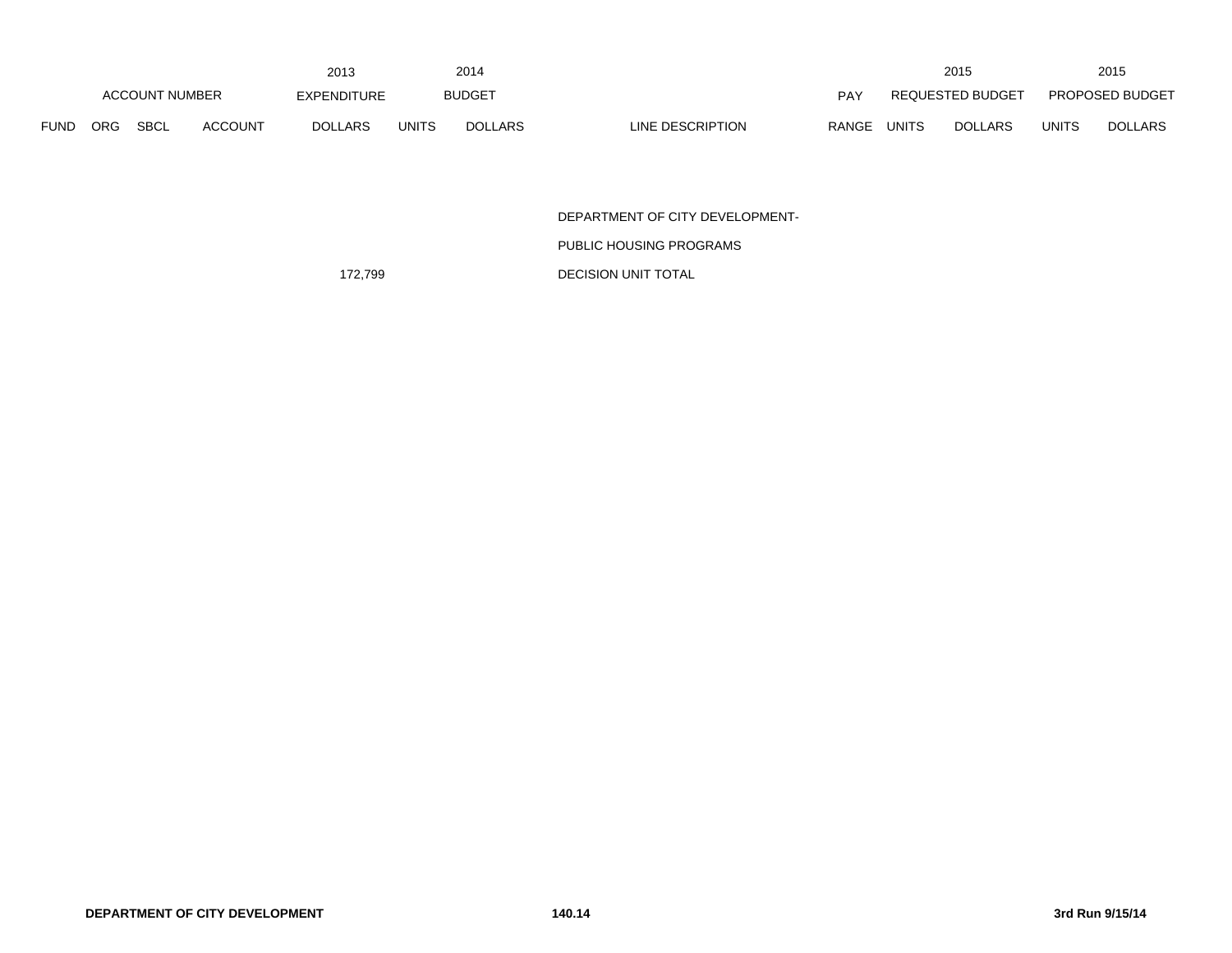|             |            |                       |                | 2013               |              | 2014           |                                  |       | 2015             |              | 2015                   |
|-------------|------------|-----------------------|----------------|--------------------|--------------|----------------|----------------------------------|-------|------------------|--------------|------------------------|
|             |            | <b>ACCOUNT NUMBER</b> |                | <b>EXPENDITURE</b> |              | <b>BUDGET</b>  | PAY                              |       | REQUESTED BUDGET |              | <b>PROPOSED BUDGET</b> |
| <b>FUND</b> | <b>ORG</b> | <b>SBCL</b>           | <b>ACCOUNT</b> | <b>DOLLARS</b>     | <b>UNITS</b> | <b>DOLLARS</b> | <b>RANGE</b><br>LINE DESCRIPTION | UNITS | <b>DOLLARS</b>   | <b>UNITS</b> | <b>DOLLARS</b>         |

COMMON COUNCIL-CITY CLERK

BUDGETARY CONTROL UNIT (1BCU=1DU)

## SALARIES & WAGES

| 15 |        | 1,106,144 Alderman $(X) (Y)$ | EO  | 15 | 1.106.144 | 15 | 1,106,144 |
|----|--------|------------------------------|-----|----|-----------|----|-----------|
|    |        | 92,376 City Clerk (Y)        | 1LX |    | 93.761    |    | 93,761    |
|    | 89,479 | Deputy City Clerk (Y)        | 1JX |    | 90.821    |    | 90,821    |

## CENTRAL ADMINISTRATION DIVISION

| 1  | 66,841  | Legislative Coordinator-Senior        | 2KX |    | 67,843  |    | 52,844  |
|----|---------|---------------------------------------|-----|----|---------|----|---------|
| 1  | 53,519  | Staff Asst. to Council President (Y)  | 2HX | 1  | 54,322  | 1  | 61,000  |
| 1  | 60,487  | Mgmt. & Acct. Officer                 | 2GX | 1  | 61,394  | 1  | 61,394  |
| 15 | 673,847 | Legislative Assistant (Y)             | 2CN | 15 | 684,059 | 15 | 684,059 |
| 1  | 52,268  | Administrative Services Coordinator   | 5JN | 1  | 53,051  | 1  | 53,051  |
| 1  | 43,521  | Program Assistant I                   | 5EN | 1  | 43,521  | 1  | 43,521  |
| 1  | 54,455  | Executive Administrative Assistant II | 2CN | 1  | 55,272  | 1  | 55,272  |
| 1  | 54,455  | <b>Administrative Specialist</b>      | 2CN | 1  | 55,272  | 1  | 55,272  |
| 1  | 73,110  | Network Coordinator Sr.               | 2GX | 1  | 74,206  | 1  | 74,206  |
| 1  | 40,836  | Administrative Assistant II           | 6HN | 1  | 41,449  | 1  | 41,449  |
| 1  | 38,963  | <b>Communications Assistant II</b>    | 6GN | 1  | 39,547  | 1  | 39,547  |
|    |         | <b>Office Assistant IV</b>            | 6HN | 1  | 41,449  | 1  | 41,449  |
| 1  | 73,260  | Council Administration Manager        | 1FX | 1  | 74,359  | 1  | 74,359  |
| 1  | 63,495  | <b>Fiscal Planning Specialist</b>     | 2IX |    |         |    |         |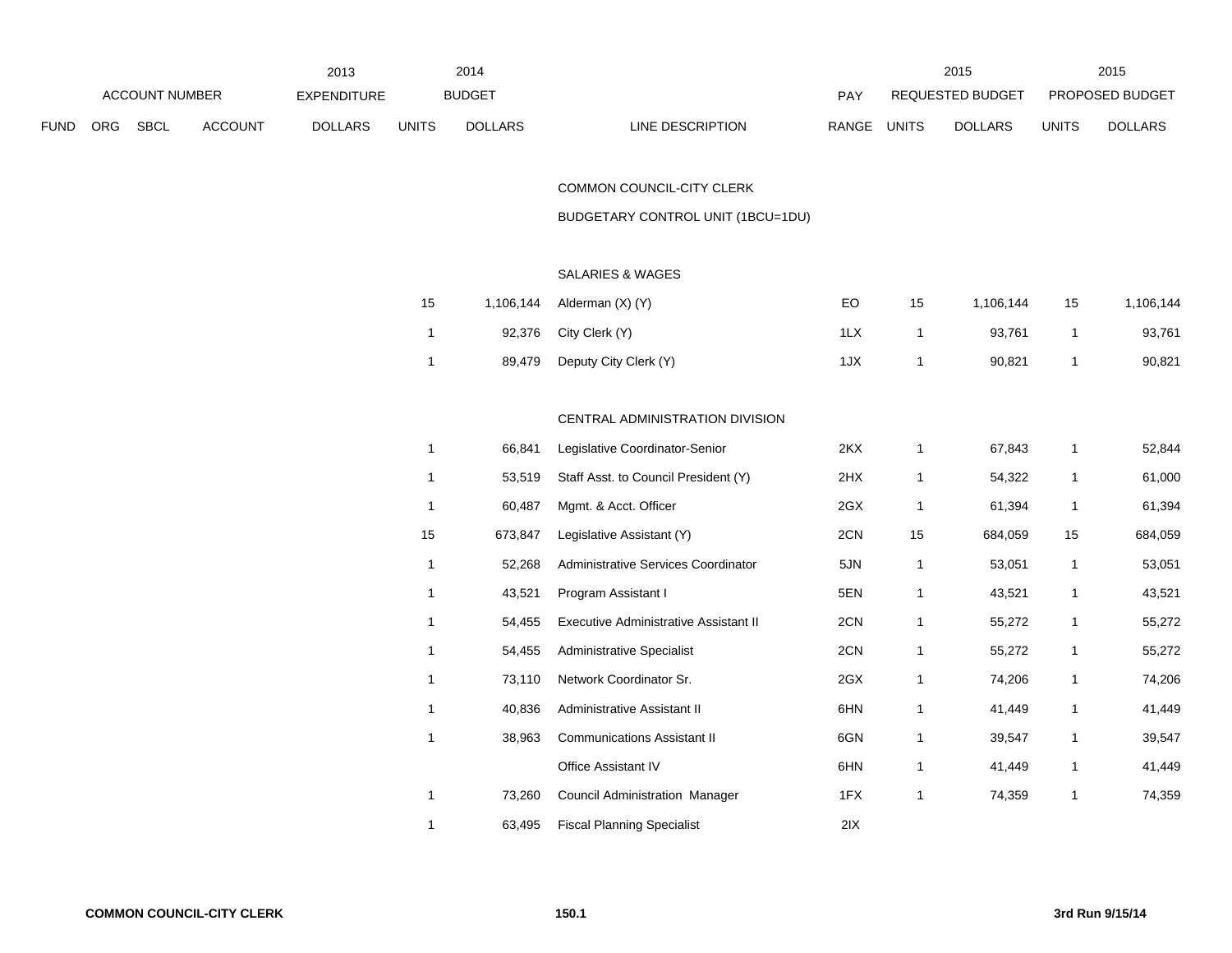|      |     |                       |                | 2013               |                | 2014           |                                            |       |                         | 2015             |                         | 2015            |
|------|-----|-----------------------|----------------|--------------------|----------------|----------------|--------------------------------------------|-------|-------------------------|------------------|-------------------------|-----------------|
|      |     | <b>ACCOUNT NUMBER</b> |                | <b>EXPENDITURE</b> |                | <b>BUDGET</b>  |                                            | PAY   |                         | REQUESTED BUDGET |                         | PROPOSED BUDGET |
| FUND | ORG | <b>SBCL</b>           | <b>ACCOUNT</b> | <b>DOLLARS</b>     | <b>UNITS</b>   | <b>DOLLARS</b> | LINE DESCRIPTION                           | RANGE | <b>UNITS</b>            | <b>DOLLARS</b>   | <b>UNITS</b>            | <b>DOLLARS</b>  |
|      |     |                       |                |                    |                |                |                                            |       |                         |                  |                         |                 |
|      |     |                       |                |                    |                |                | HISTORIC PRESERVATION                      |       |                         |                  |                         |                 |
|      |     |                       |                |                    | $\mathbf{1}$   | 64,598         | Senior Planner                             | 2FN   | $\mathbf{1}$            | 65,567           | $\mathbf{1}$            | 65,567          |
|      |     |                       |                |                    | $\mathbf{1}$   | 57,254         | Associate Planner                          | 2DN   | $\overline{1}$          | 58,113           | $\mathbf{1}$            | 58,113          |
|      |     |                       |                |                    |                |                | <b>AUXILIARY POSITIONS</b>                 |       |                         |                  |                         |                 |
|      |     |                       |                |                    | $\overline{5}$ | 35,000         | Legislative Assistant                      | 2CN   | $\,$ 5 $\,$             | 35,000           | $\,$ 5 $\,$             | 35,000          |
|      |     |                       |                |                    | 15             |                | Legislative Services Aide (A)              | 9GN   | $15\,$                  |                  | 15                      |                 |
|      |     |                       |                |                    |                |                |                                            |       |                         |                  |                         |                 |
|      |     |                       |                |                    |                |                | COUNCIL RECORDS SECTION                    |       |                         |                  |                         |                 |
|      |     |                       |                |                    | $\mathbf{1}$   |                | Council Records Manager                    | 1FX   | $\mathbf{1}$            |                  | $\mathbf{1}$            |                 |
|      |     |                       |                |                    | 4              | 220,913        | <b>Staff Assistant</b>                     | 2GX   | 4                       | 224,227          | 4                       | 224,227         |
|      |     |                       |                |                    | $\mathbf{1}$   | 51,106         | Administrative Services Specialist         | 2BN   | $\mathbf{1}$            | 51,872           | $\mathbf{1}$            | 51,872          |
|      |     |                       |                |                    |                |                | PUBLIC INFORMATION DIVISION                |       |                         |                  |                         |                 |
|      |     |                       |                |                    |                |                | PUBLIC RELATIONS SECTION                   |       |                         |                  |                         |                 |
|      |     |                       |                |                    | $\mathbf{1}$   | 77,957         | <b>Public Information Manager</b>          | 1FX   | $\overline{1}$          | 79,125           | $\mathbf{1}$            | 79,125          |
|      |     |                       |                |                    | $\mathbf{1}$   | 50,206         | <b>Public Relations Supervisor</b>         | 1CX   | $\overline{1}$          | 50,959           | $\mathbf{1}$            | 50,959          |
|      |     |                       |                |                    | $\mathbf{3}$   | 115,606        | Graphic Designer II                        | 2BN   |                         | 118,677          |                         | 118,677         |
|      |     |                       |                |                    |                |                |                                            |       | 3                       |                  | 3                       |                 |
|      |     |                       |                |                    |                |                | TELEVISION SERVICES SECTION                |       |                         |                  |                         |                 |
|      |     |                       |                |                    | $\mathbf{1}$   | 70,295         | <b>City Channel Manager</b>                | 1CX   | $\mathbf{1}$            | 71,349           | $\mathbf{1}$            | 71,349          |
|      |     |                       |                |                    | $\overline{c}$ | 88,554         | <b>Television Production Specialist II</b> | 3EN   | $\overline{\mathbf{c}}$ | 89,882           | $\overline{\mathbf{c}}$ | 89,882          |
|      |     |                       |                |                    | 2              | 78,564         | <b>Production Technician</b>               | 3CN   | 2                       | 79,741           | 2                       | 79,741          |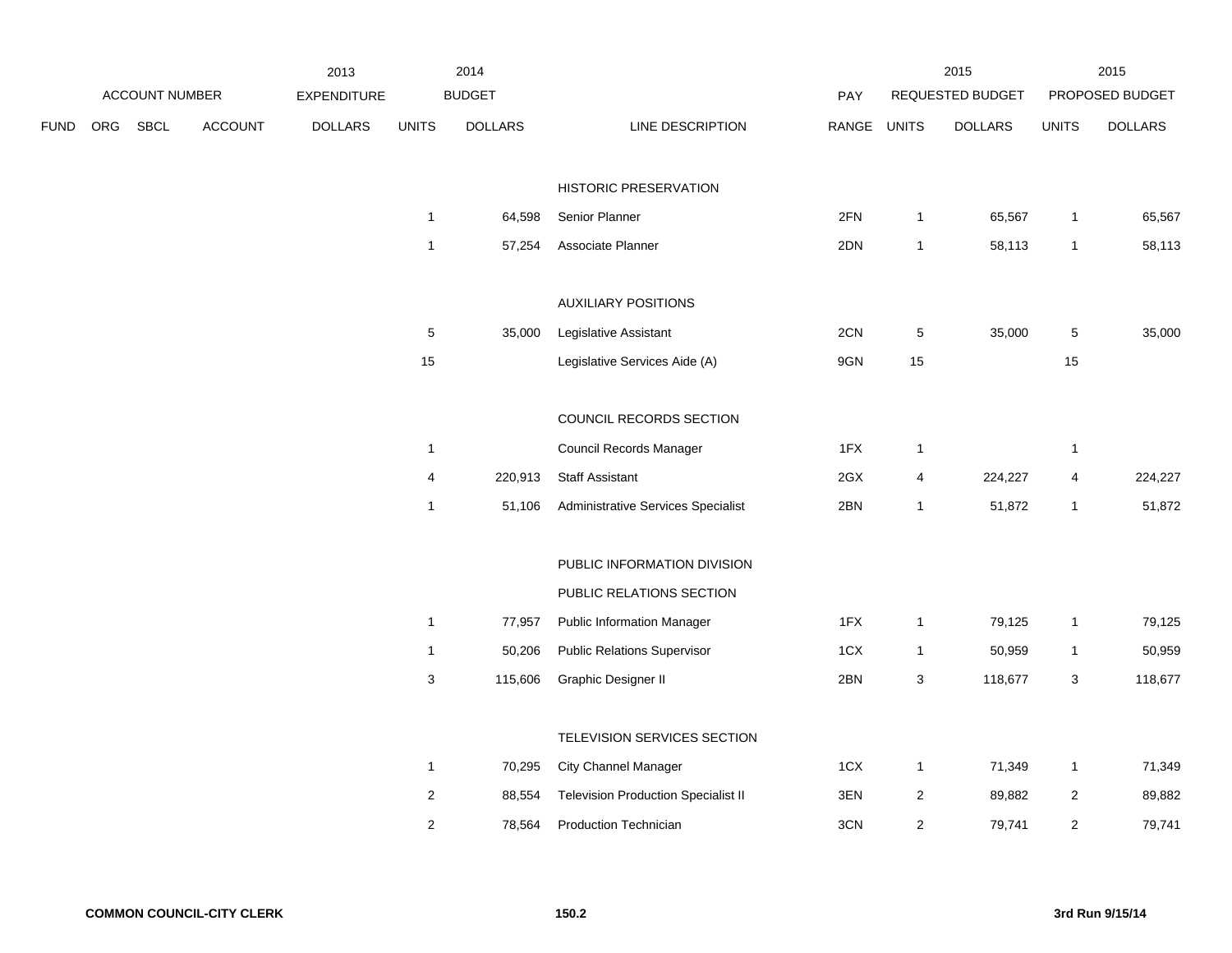|             |     |                |                | 2013               |                | 2014           |                                        |             |                | 2015             |                         | 2015            |
|-------------|-----|----------------|----------------|--------------------|----------------|----------------|----------------------------------------|-------------|----------------|------------------|-------------------------|-----------------|
|             |     | ACCOUNT NUMBER |                | <b>EXPENDITURE</b> |                | <b>BUDGET</b>  |                                        | PAY         |                | REQUESTED BUDGET |                         | PROPOSED BUDGET |
| <b>FUND</b> | ORG | <b>SBCL</b>    | <b>ACCOUNT</b> | <b>DOLLARS</b>     | <b>UNITS</b>   | <b>DOLLARS</b> | LINE DESCRIPTION                       | RANGE UNITS |                | <b>DOLLARS</b>   | <b>UNITS</b>            | <b>DOLLARS</b>  |
|             |     |                |                |                    |                |                |                                        |             |                |                  |                         |                 |
|             |     |                |                |                    |                |                | LICENSE DIVISION                       |             |                |                  |                         |                 |
|             |     |                |                |                    | $\mathbf{1}$   | 80,102         | License Division Manager (Y)           | 1HX         | $\mathbf{1}$   | 81,305           | $\mathbf{1}$            | 81,305          |
|             |     |                |                |                    | $\mathbf{1}$   | 76,288         | License Division Assistant Mgr. (Y)    | 1FX         | $\mathbf{1}$   | 77,433           | $\mathbf{1}$            | 77,433          |
|             |     |                |                |                    | $\mathbf{1}$   | 49,194         | License Coordinator (Y)                | 1CX         | $\mathbf{1}$   | 52,428           | $\mathbf{1}$            | 52,428          |
|             |     |                |                |                    | 8              | 306,946        | License Specialist (Y)                 | 6JN         |                |                  |                         |                 |
|             |     |                |                |                    |                |                | License Specialist III                 | 5GN         | $\overline{2}$ | 101,386          | $\overline{\mathbf{c}}$ | 101,386         |
|             |     |                |                |                    |                |                | License Specialist II                  | 5EN         | 6              | 254,389          | $\,6$                   | 251,059         |
|             |     |                |                |                    | $\mathbf{1}$   | 38,963         | Customer Service Representative II (Y) | 6GN         | $\mathbf{1}$   | 39,547           | $\mathbf{1}$            | 39,547          |
|             |     |                |                |                    |                |                | <b>Enforcement Coordinator</b>         | 1CX         |                |                  | $\mathbf{1}$            | 51,469          |
|             |     |                |                |                    |                |                |                                        |             |                |                  |                         |                 |
|             |     |                |                |                    |                |                | LEGISLATIVE REFERENCE BUREAU DIVISION  |             |                |                  |                         |                 |
|             |     |                |                |                    | $\mathbf{1}$   | 75,000         | Legislative Reference Bureau Mgr.      | 1HX         | $\mathbf{1}$   | 76,125           | $\mathbf{1}$            | 82,844          |
|             |     |                |                |                    |                |                |                                        |             |                |                  |                         |                 |
|             |     |                |                |                    |                |                | ADMINISTRATIVE SERVICES SECTION        |             |                |                  |                         |                 |
|             |     |                |                |                    | $\mathbf{1}$   | 40,836         | Office Assistant IV                    | 6HN         |                |                  |                         |                 |
|             |     |                |                |                    | $\mathbf{1}$   | 43,909         | <b>Code Information Specialist</b>     | 6NN         |                |                  |                         |                 |
|             |     |                |                |                    |                |                | RESEARCH AND ANALYSIS SECTION          |             |                |                  |                         |                 |
|             |     |                |                |                    | $\mathbf{1}$   |                | Research and Analysis Manager          | 1GX         |                |                  |                         |                 |
|             |     |                |                |                    |                |                |                                        | 1EX         |                | 160,882          |                         |                 |
|             |     |                |                |                    | $\mathbf{1}$   | 79,836         | Legislative Research Supervisor        |             | $\sqrt{2}$     |                  | $\sqrt{2}$              | 160,882         |
|             |     |                |                |                    | $\overline{7}$ | 432,960        | Legislative Fiscal Analyst Lead        | 2HX         | $\,6\,$        | 417,666          | $\,6$                   | 353,281         |
|             |     |                |                |                    |                |                | <b>Fiscal Planning Specialist</b>      | 2IX         | $\sqrt{2}$     | 145,419          | $\sqrt{2}$              | 145,419         |
|             |     |                |                |                    |                |                | Graduate Intern                        | 9PN         | $\sqrt{2}$     |                  | $\sqrt{2}$              |                 |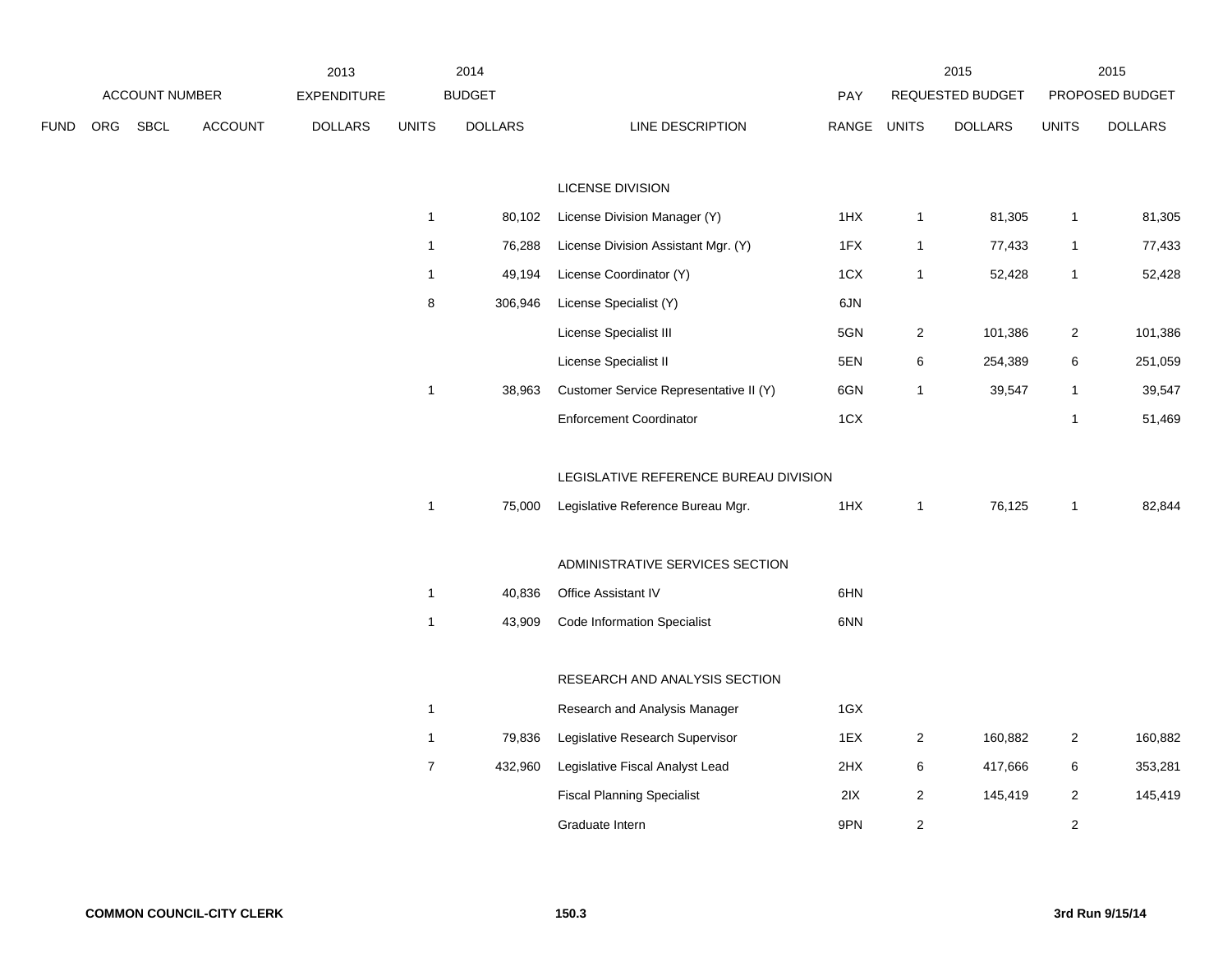|             |      |                |                                  | 2013               |                | 2014           |                                       |             |                | 2015             |                           | 2015            |
|-------------|------|----------------|----------------------------------|--------------------|----------------|----------------|---------------------------------------|-------------|----------------|------------------|---------------------------|-----------------|
|             |      | ACCOUNT NUMBER |                                  | <b>EXPENDITURE</b> |                | <b>BUDGET</b>  |                                       | PAY         |                | REQUESTED BUDGET |                           | PROPOSED BUDGET |
| <b>FUND</b> | ORG  | <b>SBCL</b>    | <b>ACCOUNT</b>                   | <b>DOLLARS</b>     | <b>UNITS</b>   | <b>DOLLARS</b> | LINE DESCRIPTION                      | RANGE UNITS |                | <b>DOLLARS</b>   | <b>UNITS</b>              | <b>DOLLARS</b>  |
|             |      |                |                                  |                    |                |                |                                       |             |                |                  |                           |                 |
|             |      |                |                                  |                    |                |                | <b>LIBRARY SECTION</b>                |             |                |                  |                           |                 |
|             |      |                |                                  |                    | $\overline{2}$ | 105,722        | Librarian II                          | 2CN         | $\overline{2}$ | 107,307          | $\overline{a}$            | 107,307         |
|             |      |                |                                  |                    | $\overline{1}$ | 65,957         | Legislative Library Manager           | 1BX         | $\mathbf{1}$   | 66,946           | $\mathbf{1}$              | 66,946          |
|             |      |                |                                  |                    |                |                | <b>Code Information Specialist</b>    | 6NN         | $\mathbf{1}$   | 44,567           | $\mathbf{1}$              | 44,567          |
|             |      |                |                                  |                    |                |                | MPA LIAISON OFFICERS                  |             |                |                  |                           |                 |
|             |      |                |                                  |                    | 3              | 218,875        | Police Liaison Officer (B)            | 4F          | 3              | 219,805          | $\ensuremath{\mathsf{3}}$ | 219,805         |
|             |      |                |                                  |                    | 112            | 5,161,697      | <b>Total Before Adjustments</b>       |             | 114            | 5,406,187        | 115                       | 5,388,339       |
|             |      |                |                                  |                    |                |                | Salary & Wage Rate Change             |             |                |                  |                           |                 |
|             |      |                |                                  |                    |                |                | Overtime Compensated*                 |             |                |                  |                           |                 |
|             |      |                |                                  |                    |                | (62, 489)      | Personnel Cost Adjustment             |             |                | (66, 837)        |                           | (66, 837)       |
|             |      |                |                                  |                    |                |                | Other                                 |             |                |                  |                           |                 |
|             |      |                |                                  |                    | 112            | 5,099,208      | Gross Salaries & Wages Total          |             | 114            | 5,339,350        | 115                       | 5,321,502       |
|             |      |                |                                  |                    |                |                | Reimbursable Services Deduction       |             |                |                  |                           |                 |
|             |      |                |                                  |                    |                | (63, 495)      | <b>Capital Improvements Deduction</b> |             |                | (64, 385)        |                           | (64, 385)       |
|             |      |                |                                  |                    |                |                | <b>Grants &amp; Aids Deduction</b>    |             |                |                  |                           |                 |
|             |      |                |                                  |                    |                |                | (58,455) Furlough                     |             |                | (61, 636)        |                           |                 |
| 0001        | 1310 | R999           | 006000                           | 4,900,607          | 112            | 4,977,258      | NET SALARIES & WAGES TOTAL*           |             | 114            | 5,213,329        | 115                       | 5,257,117       |
|             |      |                |                                  |                    | 91.63          |                | O&M FTE'S                             |             | 91.63          |                  | 94.00                     |                 |
|             |      |                | <b>COMMON COUNCIL-CITY CLERK</b> |                    |                |                | 150.4                                 |             |                |                  |                           | 3rd Run 9/15/14 |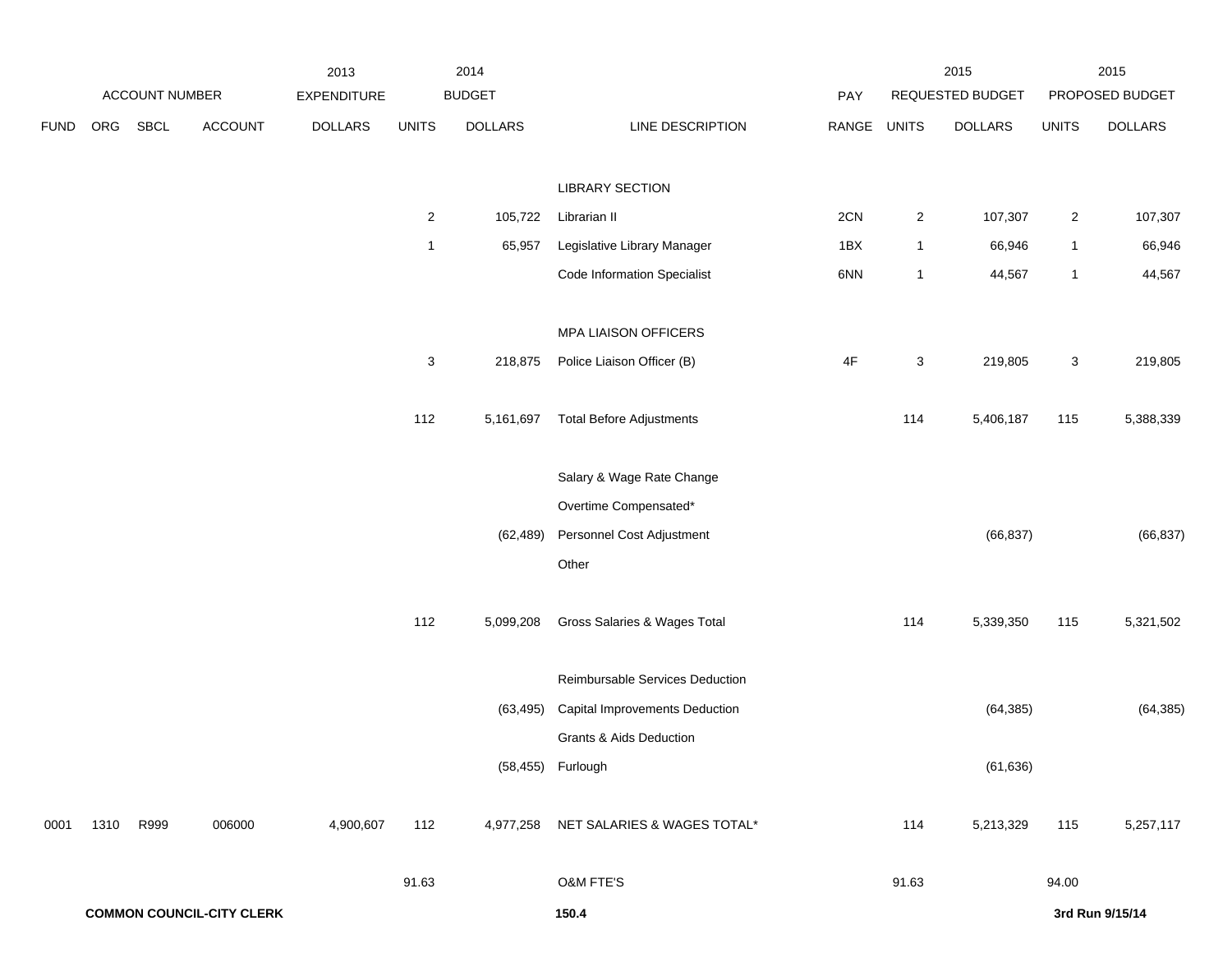|             |      |                       |                                  | 2013               |              | 2014           |                                                                                              |             |      | 2015             |              | 2015            |
|-------------|------|-----------------------|----------------------------------|--------------------|--------------|----------------|----------------------------------------------------------------------------------------------|-------------|------|------------------|--------------|-----------------|
|             |      | <b>ACCOUNT NUMBER</b> |                                  | <b>EXPENDITURE</b> |              | <b>BUDGET</b>  |                                                                                              | <b>PAY</b>  |      | REQUESTED BUDGET |              | PROPOSED BUDGET |
| <b>FUND</b> | ORG  | SBCL                  | <b>ACCOUNT</b>                   | <b>DOLLARS</b>     | <b>UNITS</b> | <b>DOLLARS</b> | LINE DESCRIPTION                                                                             | RANGE UNITS |      | <b>DOLLARS</b>   | <b>UNITS</b> | <b>DOLLARS</b>  |
|             |      |                       |                                  |                    |              |                |                                                                                              |             |      |                  |              |                 |
|             |      |                       |                                  |                    | 1.00         |                | NON-O&M FTE'S                                                                                |             | 1.00 |                  | 1.00         |                 |
|             |      |                       |                                  |                    |              |                | (A) No more than one Auxiliary Legislative Service Aide position                             |             |      |                  |              |                 |
|             |      |                       |                                  |                    |              |                | may be assigned to any aldermanic office at any one time.                                    |             |      |                  |              |                 |
|             |      |                       |                                  |                    |              |                |                                                                                              |             |      |                  |              |                 |
|             |      |                       |                                  |                    |              |                | (B) Position salaries are partially offset by revenue from the MPA in                        |             |      |                  |              |                 |
|             |      |                       |                                  |                    |              |                | accordance with the labor contract agreement.                                                |             |      |                  |              |                 |
|             |      |                       |                                  |                    |              |                |                                                                                              |             |      |                  |              |                 |
|             |      |                       |                                  |                    |              |                | (X) Private Auto Allowance May Be Paid Pursuant to Section<br>350-183 of the Milwaukee Code. |             |      |                  |              |                 |
|             |      |                       |                                  |                    |              |                |                                                                                              |             |      |                  |              |                 |
|             |      |                       |                                  |                    |              |                | (Y) Required to file a statement of economic interests in accordance                         |             |      |                  |              |                 |
|             |      |                       |                                  |                    |              |                | with the Milwaukee Code of Ordinances Chapter 303-Code of Ethics.                            |             |      |                  |              |                 |
|             |      |                       |                                  |                    |              |                |                                                                                              |             |      |                  |              |                 |
| 0001        | 1310 | R999                  | 006100                           | 2,330,148          |              | 2,396,628      | ESTIMATED EMPLOYEE FRINGE BENEFITS                                                           |             |      | 2,402,708        |              | 2,394,676       |
|             |      |                       |                                  |                    |              |                | (Involves Revenue Offset-No Transfers from this Account)                                     |             |      |                  |              |                 |
|             |      |                       |                                  |                    |              |                | OPERATING EXPENDITURES                                                                       |             |      |                  |              |                 |
| 0001        | 1310 | R999                  | 630100                           | 198,733            |              | 210,000        | General Office Expense                                                                       |             |      | 292,100          |              | 296,300         |
| 0001        | 1310 | R999                  | 630500                           |                    |              |                | Tools & Machinery Parts                                                                      |             |      |                  |              |                 |
| 0001        | 1310 | R999                  | 631000                           |                    |              |                | <b>Construction Supplies</b>                                                                 |             |      |                  |              |                 |
| 0001        | 1310 | R999                  | 631500                           |                    |              |                | Energy                                                                                       |             |      |                  |              |                 |
| 0001        | 1310 | R999                  | 632000                           | 25,998             |              | 20,000         | <b>Other Operating Supplies</b>                                                              |             |      | 25,000           |              | 25,300          |
| 0001        | 1310 | R999                  | 632500                           | 6,738              |              | 15,000         | <b>Facility Rental</b>                                                                       |             |      | 15,000           |              | 15,000          |
| 0001        | 1310 | R999                  | 633000                           | 70,020             |              | 73,000         | Vehicle Rental                                                                               |             |      | 75,000           |              | 75,000          |
|             |      |                       | <b>COMMON COUNCIL-CITY CLERK</b> |                    |              |                | 150.5                                                                                        |             |      |                  |              | 3rd Run 9/15/14 |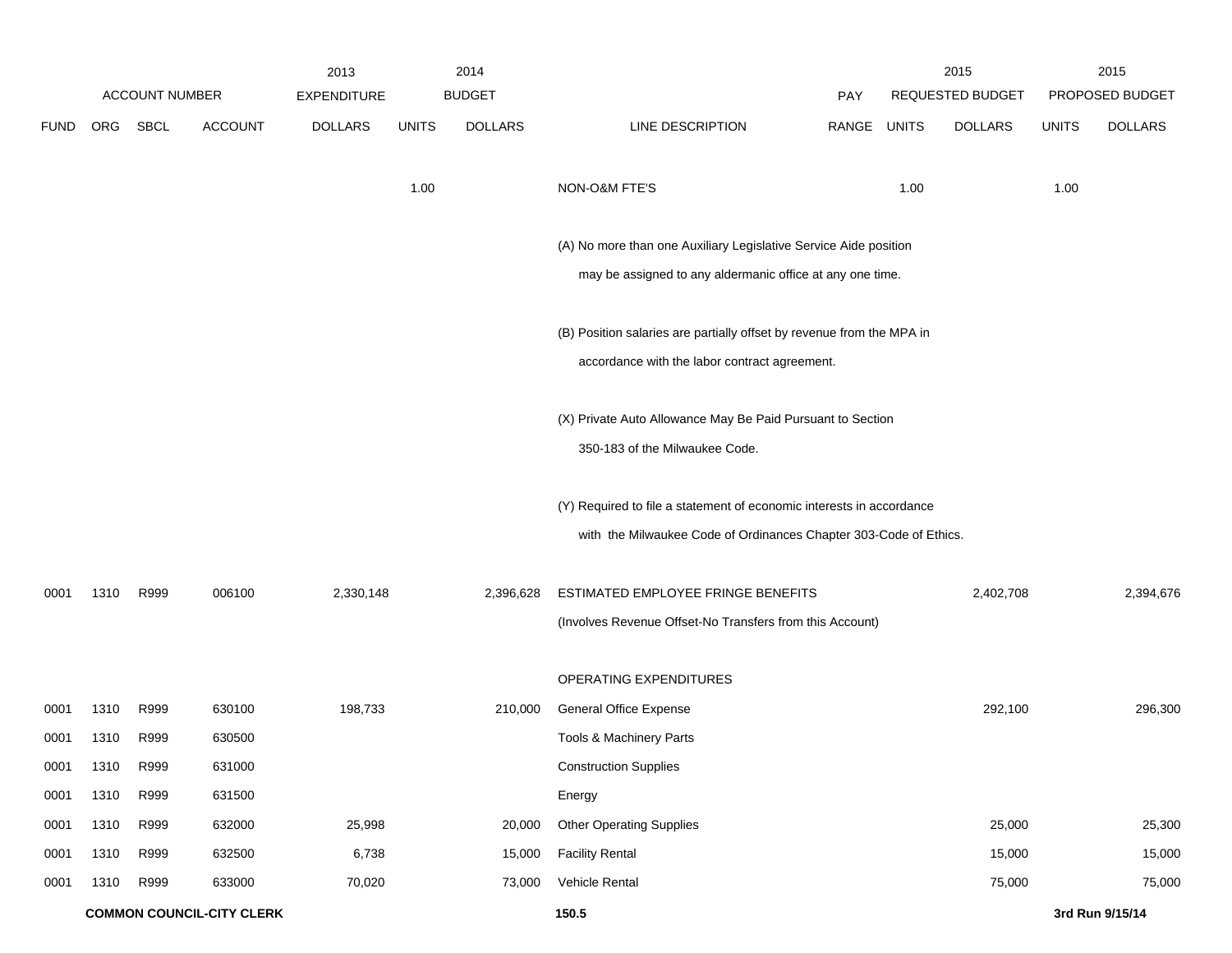|             |      |                |                                  | 2013           |              | 2014           |                                    |       |              | 2015             |              | 2015            |
|-------------|------|----------------|----------------------------------|----------------|--------------|----------------|------------------------------------|-------|--------------|------------------|--------------|-----------------|
|             |      | ACCOUNT NUMBER |                                  | EXPENDITURE    |              | <b>BUDGET</b>  |                                    | PAY   |              | REQUESTED BUDGET |              | PROPOSED BUDGET |
| <b>FUND</b> | ORG  | SBCL           | <b>ACCOUNT</b>                   | <b>DOLLARS</b> | <b>UNITS</b> | <b>DOLLARS</b> | LINE DESCRIPTION                   | RANGE | <b>UNITS</b> | <b>DOLLARS</b>   | <b>UNITS</b> | <b>DOLLARS</b>  |
|             |      |                |                                  |                |              |                |                                    |       |              |                  |              |                 |
| 0001        | 1310 | R999           | 633500                           | 61,667         |              | 65,600         | Non-Vehicle Equipment Rental       |       |              | 64,300           |              | 64,300          |
| 0001        | 1310 | R999           | 634000                           | 23,174         |              | 46,500         | <b>Professional Services</b>       |       |              | 49,500           |              | 39,500          |
| 0001        | 1310 | R999           | 634500                           | 104,233        |              | 106,500        | Information Technology Services    |       |              | 110,900          |              | 110,900         |
| 0001        | 1310 | R999           | 635000                           |                |              |                | <b>Property Services</b>           |       |              |                  |              |                 |
| 0001        | 1310 | R999           | 635500                           |                |              |                | <b>Infrastructure Services</b>     |       |              |                  |              |                 |
| 0001        | 1310 | R999           | 636000                           |                |              |                | Vehicle Repair Services            |       |              |                  |              |                 |
| 0001        | 1310 | R999           | 636500                           | 142,993        |              | 200,000        | <b>Other Operating Services</b>    |       |              | 195,000          |              | 175,000         |
| 0001        | 1310 | R999           | 637000                           |                |              |                | Loans and Grants                   |       |              |                  |              |                 |
| 0001        | 1310 | R999           | 637501                           | 87,818         |              | 116,000        | <b>Reimburse Other Departments</b> |       |              | 116,000          |              | 107,825         |
|             |      |                |                                  |                |              |                |                                    |       |              |                  |              |                 |
| 0001        | 1310 | R999           | 006300                           | 721,374        |              | 852,600        | OPERATING EXPENDITURES TOTAL*      |       |              | 942,800          |              | 909,125         |
|             |      |                |                                  |                |              |                |                                    |       |              |                  |              |                 |
|             |      |                |                                  |                |              |                | <b>EQUIPMENT PURCHASES</b>         |       |              |                  |              |                 |
|             |      |                |                                  |                |              |                |                                    |       |              |                  |              |                 |
|             |      |                |                                  |                |              |                | <b>Additional Equipment</b>        |       |              |                  |              |                 |
| 0001        | 1310 | R999           | 681500                           | 11,101         |              | 15,000         | Books & Maps                       |       |              | 12,000           |              | 12,000          |
|             |      |                |                                  |                |              |                |                                    |       |              |                  |              |                 |
|             |      |                |                                  | 11,101         |              | 15,000         | Subtotal - Additional Equipment    |       |              | 12,000           |              | 12,000          |
|             |      |                |                                  |                |              |                |                                    |       |              |                  |              |                 |
|             |      |                |                                  |                |              |                | Replacement Equipment              |       |              |                  |              |                 |
|             |      |                |                                  |                |              | 3,500          | Prompter-studio                    |       |              |                  |              |                 |
|             |      |                |                                  |                |              | 3,500          | Encoder for ATT U-Verse Feed       |       |              |                  |              |                 |
|             |      |                |                                  |                |              | 900            | Modulator T-9                      |       |              |                  |              |                 |
|             |      |                |                                  |                |              | 1,900          | Computer replacement-studio area   |       |              |                  |              |                 |
|             |      |                |                                  |                |              | 2,300          | Field monitor & Camera Support     |       |              |                  |              |                 |
|             |      |                | <b>COMMON COUNCIL-CITY CLERK</b> |                |              |                | 150.6                              |       |              |                  |              | 3rd Run 9/15/14 |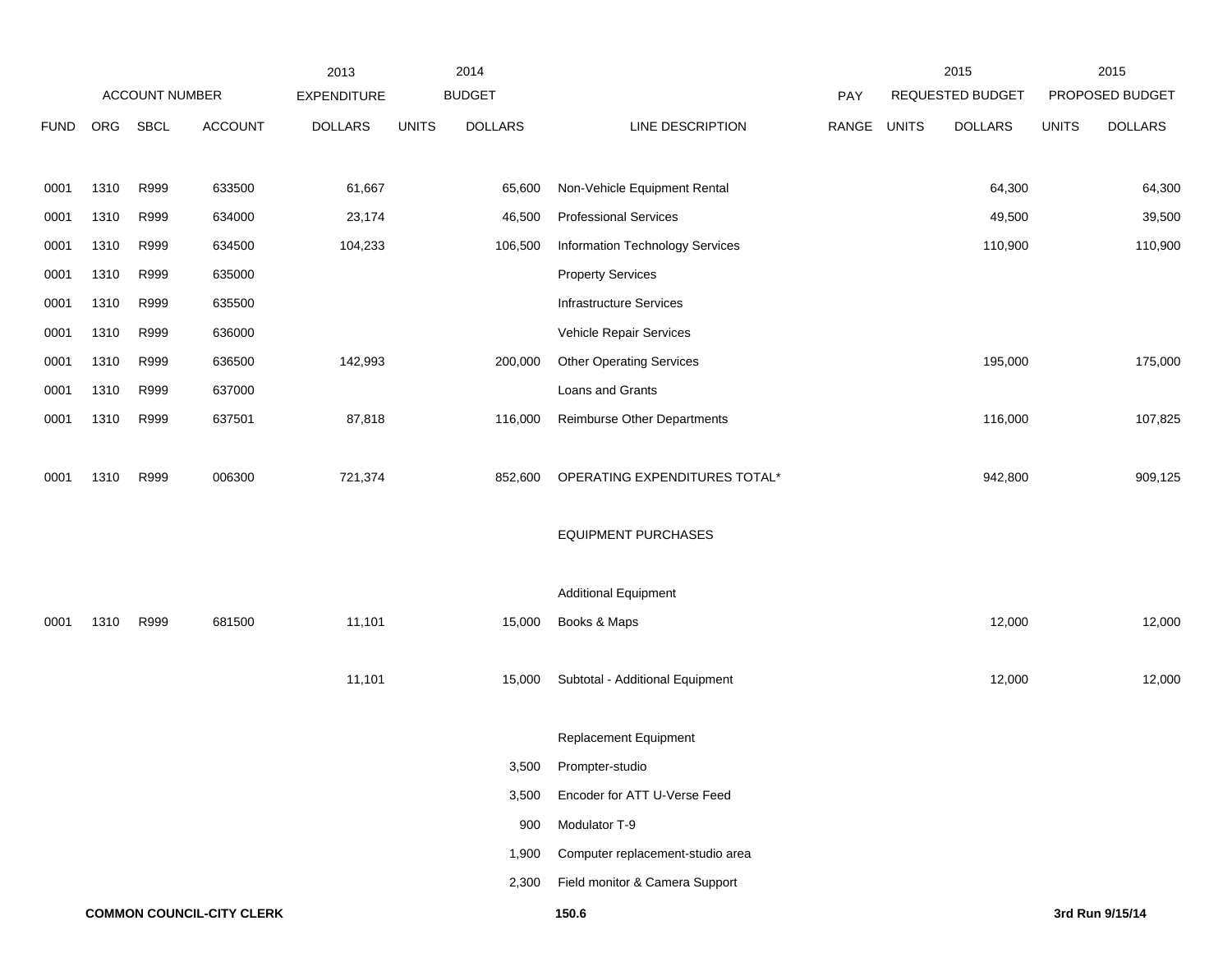|             |                                  |                  |                | 2013               |              | 2014           |                                                                  |             |                | 2015             |              | 2015            |
|-------------|----------------------------------|------------------|----------------|--------------------|--------------|----------------|------------------------------------------------------------------|-------------|----------------|------------------|--------------|-----------------|
|             |                                  | ACCOUNT NUMBER   |                | <b>EXPENDITURE</b> |              | <b>BUDGET</b>  |                                                                  | PAY         |                | REQUESTED BUDGET |              | PROPOSED BUDGET |
| <b>FUND</b> | ORG                              | SBCL             | <b>ACCOUNT</b> | <b>DOLLARS</b>     | <b>UNITS</b> | <b>DOLLARS</b> | LINE DESCRIPTION                                                 | RANGE UNITS |                | <b>DOLLARS</b>   | <b>UNITS</b> | <b>DOLLARS</b>  |
|             |                                  |                  |                |                    |              |                |                                                                  |             |                |                  |              |                 |
|             |                                  |                  |                |                    |              | 4,500          | Audio equipment room 301-B                                       |             |                |                  |              |                 |
|             |                                  |                  |                |                    |              | 450            | Computer in CH rotunda for History display                       |             |                |                  |              |                 |
|             |                                  |                  |                |                    |              | 5,600          | LED light in 301-B                                               |             |                |                  |              |                 |
|             |                                  |                  |                |                    |              |                | Optical disk archive system                                      |             | $\overline{1}$ | 9,500            | $\mathbf{1}$ | 9,500           |
|             |                                  |                  |                |                    |              |                | Security System Studio area                                      |             | $\overline{1}$ | 2,000            | $\mathbf{1}$ | 2,000           |
|             |                                  |                  |                |                    |              |                | Audio equipment replacement in Council Chambers                  |             | $\overline{1}$ | 5,500            | $\mathbf{1}$ | 5,500           |
|             |                                  |                  |                |                    |              |                | TV replacement 301-A & Hallway                                   |             | $\overline{1}$ | 2,100            | $\mathbf{1}$ | 2,100           |
|             |                                  |                  |                | 14,277             |              | 22,650         | Subtotal - Replacement Equipment                                 |             | 4              | 19,100           | 4            | 19,100          |
|             |                                  |                  |                |                    |              |                |                                                                  |             |                |                  |              |                 |
| 0001        | 1310                             | R999             | 006800         | 25,378             |              | 37,650         | EQUIPMENT PURCHASES TOTAL*                                       |             | 4              | 31,100           | 4            | 31,100          |
|             |                                  |                  |                |                    |              |                | SPECIAL FUNDS                                                    |             |                |                  |              |                 |
| 0001        | 1310                             | R <sub>121</sub> | 006300         | 384                |              | 3,035          | Expense Fund for Common Council President*                       |             |                | 3,035            |              | 3,035           |
| 0001        | 1310                             | R122             | 006300         | 4,000              |              | 4,000          | Legislative Expense Fund*                                        |             |                | 4,000            |              | 4,000           |
| 0001        | 1310                             | R <sub>129</sub> | 006800         | 20,597             |              | 30,000         | Computer System Upgrades*                                        |             |                | 20,000           |              | 20,000          |
| 0001        | 1310                             | R <sub>130</sub> | 006300         | 14,125             |              |                | Aldermanic Travel*                                               |             |                |                  |              |                 |
|             |                                  |                  |                |                    |              |                | Intergovernmental Services*                                      |             |                | 1                |              | 15,000          |
|             |                                  |                  |                |                    |              |                |                                                                  |             |                |                  |              |                 |
|             |                                  |                  |                | 39,106             |              | 37,035         | SPECIAL FUNDS TOTAL                                              |             |                | 27,036           |              | 42,035          |
|             |                                  |                  |                |                    |              |                |                                                                  |             |                |                  |              |                 |
|             |                                  |                  |                |                    |              |                | COMMON COUNCIL-CITY CLERK BUDGETARY                              |             |                |                  |              |                 |
|             |                                  |                  |                | 8,016,613          |              | 8,301,171      | CONTROL UNIT TOTAL (1BCU=1DU)                                    |             |                | 8,616,973        |              | 8,634,053       |
|             |                                  |                  |                |                    |              |                | Oversight of Cable Television Production functions will be under |             |                |                  |              |                 |
|             |                                  |                  |                |                    |              |                | the jurisdiction of the appropriate Common Council committee.    |             |                |                  |              |                 |
|             |                                  |                  |                |                    |              |                | *Appropriation Control Account                                   |             |                |                  |              |                 |
|             | <b>COMMON COUNCIL-CITY CLERK</b> |                  |                |                    |              |                | 150.7                                                            |             |                |                  |              | 3rd Run 9/15/14 |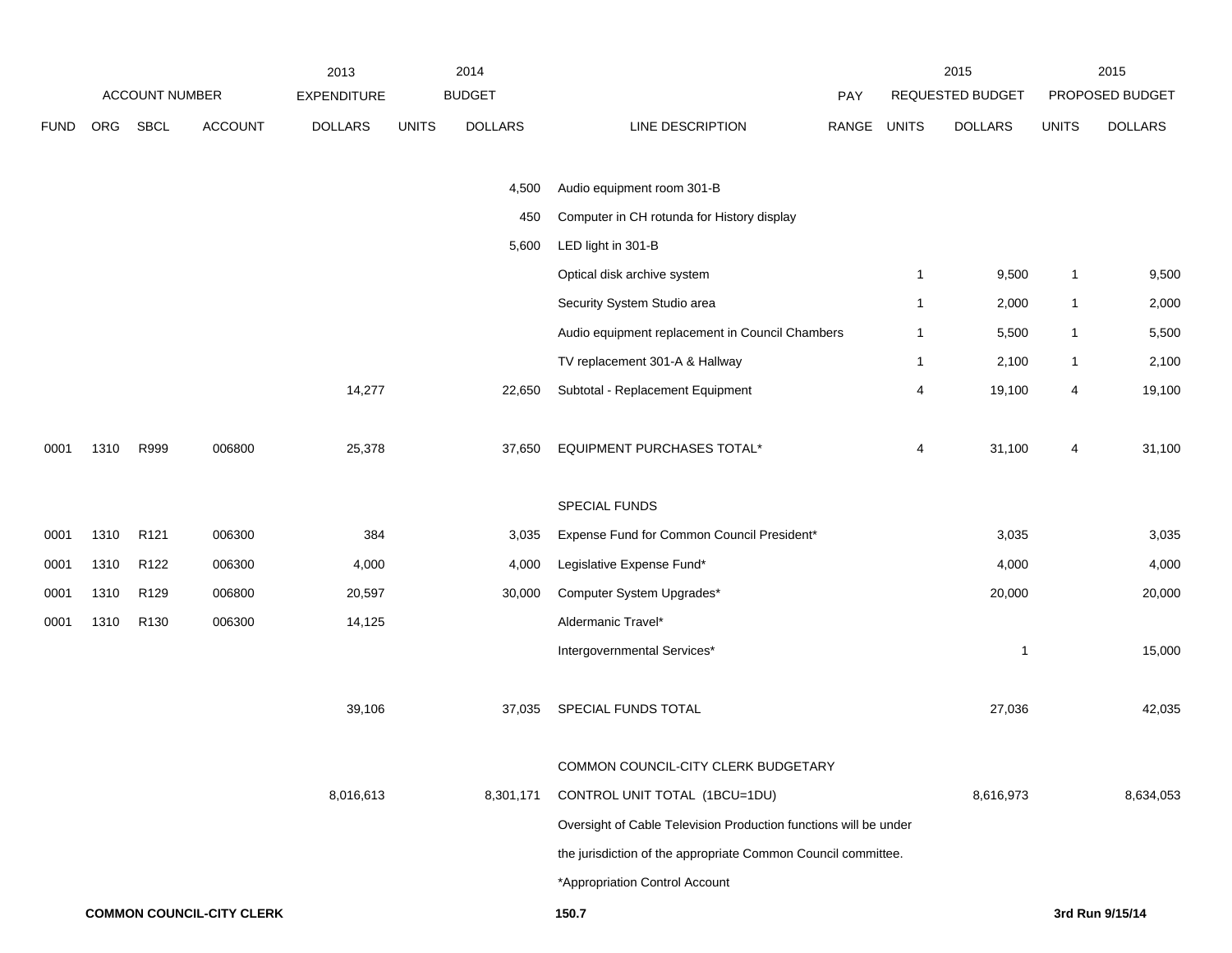|      |     |                |                | 2013               |                | 2014           |                                         |             |              | 2015             |                | 2015            |
|------|-----|----------------|----------------|--------------------|----------------|----------------|-----------------------------------------|-------------|--------------|------------------|----------------|-----------------|
|      |     | ACCOUNT NUMBER |                | <b>EXPENDITURE</b> |                | <b>BUDGET</b>  |                                         | PAY         |              | REQUESTED BUDGET |                | PROPOSED BUDGET |
| FUND | ORG | <b>SBCL</b>    | <b>ACCOUNT</b> | <b>DOLLARS</b>     | <b>UNITS</b>   | <b>DOLLARS</b> | LINE DESCRIPTION                        | RANGE UNITS |              | <b>DOLLARS</b>   | <b>UNITS</b>   | <b>DOLLARS</b>  |
|      |     |                |                |                    |                |                |                                         |             |              |                  |                |                 |
|      |     |                |                |                    |                |                | <b>COMPTROLLER</b>                      |             |              |                  |                |                 |
|      |     |                |                |                    |                |                | BUDGETARY CONTROL UNIT (1BCU=1DU)       |             |              |                  |                |                 |
|      |     |                |                |                    |                |                | SALARIES & WAGES                        |             |              |                  |                |                 |
|      |     |                |                |                    |                |                |                                         |             |              |                  |                |                 |
|      |     |                |                |                    | $\overline{1}$ | 125,607        | Comptroller (Y)                         | EOE         | $\mathbf{1}$ | 125,607          | $\mathbf{1}$   | 125,607         |
|      |     |                |                |                    | $\overline{1}$ | 121,514        | Deputy Comptroller (Y)                  | 1LX         | $\mathbf{1}$ | 123,336          | $\mathbf{1}$   | 108,600         |
|      |     |                |                |                    |                |                | ADMINISTRATION DIVISION                 |             |              |                  |                |                 |
|      |     |                |                |                    | $\overline{1}$ | 101,558        | Accounts Director (Y)                   | 1KX         | $\mathbf{1}$ | 103,081          | $\mathbf{1}$   | 103,081         |
|      |     |                |                |                    | $\mathbf{1}$   | 91,503         | Financial Services Director (Y)         | 1KX         | $\mathbf{1}$ | 92,875           | $\mathbf{1}$   | 92,875          |
|      |     |                |                |                    | $\mathbf{1}$   | 80,067         | Special Assistant to Comptroller (Y)    | 1FX         | $\mathbf{1}$ | 80,067           | $\mathbf{1}$   | 80,067          |
|      |     |                |                |                    | $\mathbf{1}$   |                | Executive Administrative Assistant II   | 2CN         | $\mathbf{1}$ |                  | $\mathbf{1}$   |                 |
|      |     |                |                |                    | $\mathbf{1}$   | 36,902         | Administrative Assistant II             | 6HN         | $\mathbf{1}$ | 37,456           | 1              | 37,456          |
|      |     |                |                |                    |                |                |                                         |             |              |                  |                |                 |
|      |     |                |                |                    |                |                | FINANCIAL ADVISORY DIVISION             |             |              |                  |                |                 |
|      |     |                |                |                    | $\overline{1}$ | 89,500         | Revenue & Financial Services Specialist | 11X         | $\mathbf{1}$ | 90,727           | $\mathbf{1}$   | 90,727          |
|      |     |                |                |                    | $\mathbf{1}$   | 58,000         | Revenue & Financial Services Assistant  | 2GX         | $\mathbf{1}$ | 56,840           | $\mathbf{1}$   | 56,840          |
|      |     |                |                |                    | $\mathbf{1}$   | 57,443         | <b>Accounting Specialist</b>            | 2GX         | $\mathbf{1}$ | 58,305           | $\mathbf{1}$   | 58,305          |
|      |     |                |                |                    |                |                |                                         |             |              |                  |                |                 |
|      |     |                |                |                    |                |                | GENERAL ACCOUNTING DIVISION             |             |              |                  |                |                 |
|      |     |                |                |                    | $\mathbf{1}$   | 90,728         | <b>Accounting Manager</b>               | 1GX         | 1            | 92,089           | 1              | 81,570          |
|      |     |                |                |                    | $\mathbf{1}$   | 71,762         | <b>Assistant Accounting Manager</b>     | 2IX         | $\mathbf{1}$ | 72,839           | $\mathbf{1}$   | 72,839          |
|      |     |                |                |                    | $\mathbf{1}$   | 69,410         | <b>Accounting Supervisor</b>            | 2HX         | $\mathbf{1}$ | 70,451           | $\mathbf{1}$   | 70,451          |
|      |     |                |                |                    | 4              | 233,093        | <b>Accounting Specialist</b>            | 2GX         | 4            | 236,590          | $\overline{4}$ | 236,590         |
|      |     |                |                |                    | 3              | 127,563        | Accounting Program Assistant II         | 6KN         | 3            | 129,476          | 3              | 129,476         |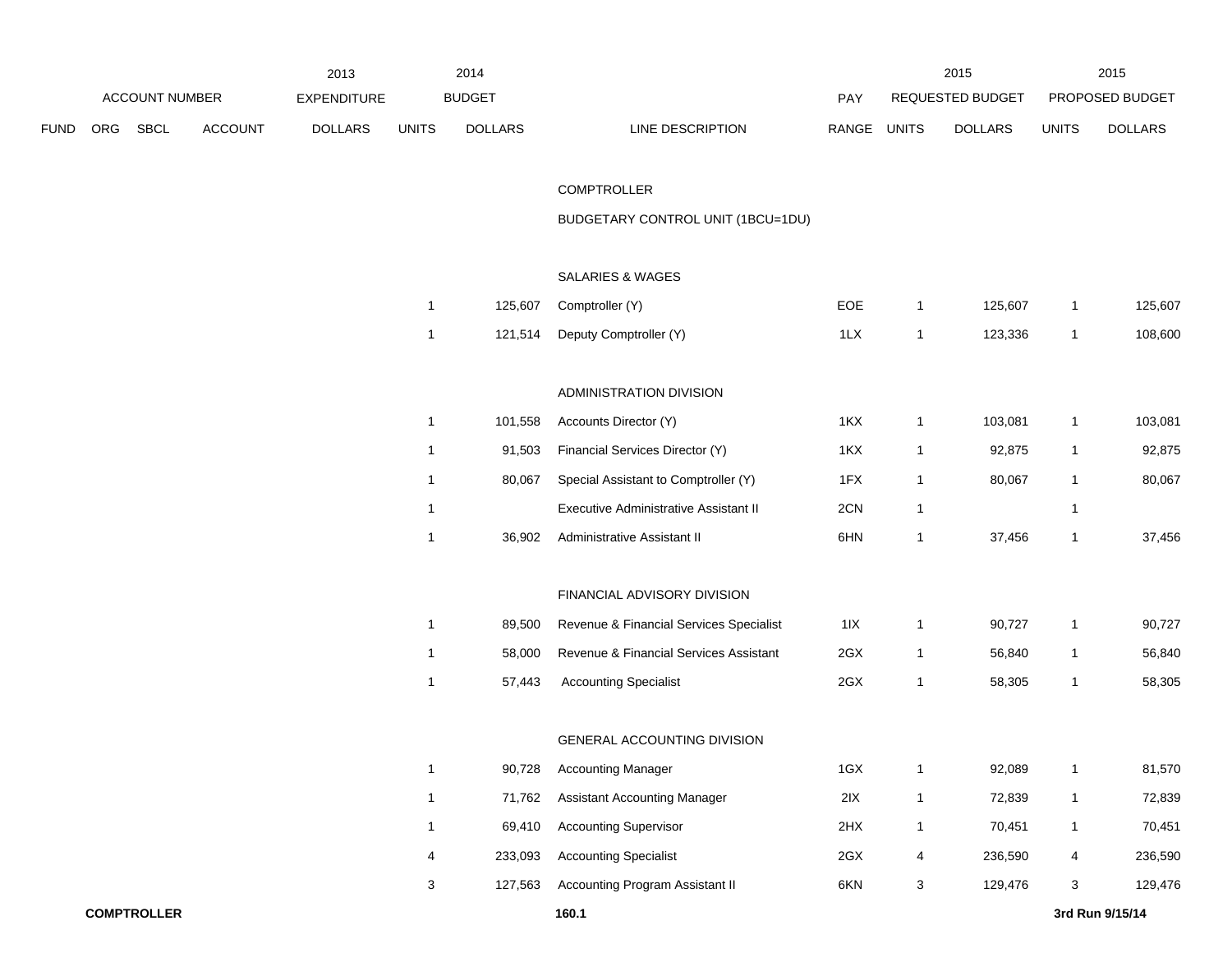|      |     |                |                | 2013               |                           | 2014           |                                         |             |                         | 2015             |                | 2015            |
|------|-----|----------------|----------------|--------------------|---------------------------|----------------|-----------------------------------------|-------------|-------------------------|------------------|----------------|-----------------|
|      |     | ACCOUNT NUMBER |                | <b>EXPENDITURE</b> |                           | <b>BUDGET</b>  |                                         | PAY         |                         | REQUESTED BUDGET |                | PROPOSED BUDGET |
| FUND | ORG | SBCL           | <b>ACCOUNT</b> | <b>DOLLARS</b>     | <b>UNITS</b>              | <b>DOLLARS</b> | LINE DESCRIPTION                        | RANGE UNITS |                         | <b>DOLLARS</b>   | <b>UNITS</b>   | <b>DOLLARS</b>  |
|      |     |                |                |                    | $\,$ 5 $\,$               | 234,143        | <b>Accounting Program Assistant III</b> | 5GN         | $\mathbf 5$             | 237,654          | $\overline{5}$ | 237,654         |
|      |     |                |                |                    |                           |                | PAYROLL ADMINISTRATION DIVISION         |             |                         |                  |                |                 |
|      |     |                |                |                    | $\mathbf{1}$              | 78,072         | City Payroll Manager                    | 1HX         | $\mathbf{1}$            | 79,243           | $\mathbf{1}$   | 79,243          |
|      |     |                |                |                    | $\mathbf{1}$              | 69,411         | Assistant City Payroll Manager          | 2IX         | $\mathbf{1}$            | 70,452           | $\mathbf{1}$   | 70,452          |
|      |     |                |                |                    | $\overline{a}$            | 130,448        | <b>City Payroll Specialist</b>          | 2HX         | 2                       | 132,404          | $\overline{2}$ | 132,404         |
|      |     |                |                |                    | $\overline{a}$            | 97,442         | City Payroll Assistant - Sr.            | 5GN         | $\boldsymbol{2}$        | 98,902           | $\overline{2}$ | 98,902          |
|      |     |                |                |                    | $\mathbf{1}$              | 41,639         | City Payroll Assistant                  | 6KN         |                         |                  |                |                 |
|      |     |                |                |                    |                           |                | <b>AUDITING DIVISION</b>                |             |                         |                  |                |                 |
|      |     |                |                |                    | $\mathbf{1}$              | 77,000         | <b>Auditing Manager</b>                 | 1GX         | $\mathbf{1}$            | 78,155           | $\mathbf{1}$   | 78,155          |
|      |     |                |                |                    | $\overline{a}$            | 75,401         | <b>Information Systems Auditor</b>      | 2JX         | $\overline{\mathbf{c}}$ | 75,401           | $\overline{2}$ | 75,401          |
|      |     |                |                |                    | $\overline{a}$            | 130,416        | Auditor Lead (X)                        | 2HX         | 2                       | 129,236          | $\overline{2}$ | 129,236         |
|      |     |                |                |                    | $\ensuremath{\mathsf{3}}$ | 180,034        | Auditor                                 | 2GX         | 4                       | 245,928          | $\mathbf{3}$   | 180,034         |
|      |     |                |                |                    | $\mathbf{1}$              | 44,277         | Accounting Program Assistant II         | 6KN         | 1                       | 44,941           | $\mathbf{1}$   | 44,941          |
|      |     |                |                |                    |                           |                | <b>AUXILIARY POSITIONS</b>              |             |                         |                  |                |                 |
|      |     |                |                |                    | $\overline{c}$            |                | Auditor                                 | 2GX         | $\mathbf{1}$            |                  | $\mathbf{1}$   |                 |
|      |     |                |                |                    |                           |                | <b>City Payroll Assistant</b>           | 6KN         | $\mathbf{1}$            |                  | $\mathbf{1}$   |                 |
|      |     |                |                |                    |                           |                | REVENUE AND COST DIVISION               |             |                         |                  |                |                 |
|      |     |                |                |                    | $\mathbf{1}$              | 90,728         | Grant-In-Aid Fiscal Coordinator         | 1GX         | $\mathbf{1}$            | 92,089           | $\mathbf{1}$   | 92,089          |
|      |     |                |                |                    |                           |                | <b>Accounting Supervisor</b>            | 2HX         | $\mathbf{1}$            | 72,243           | $\mathbf{1}$   | 65,200          |
|      |     |                |                |                    | 4                         | 258,652        | <b>Accounting Specialist</b>            | 2GX         | 4                       | 229,012          | 4              | 229,012         |
|      |     |                |                |                    | $\mathbf{1}$              | 50,835         | Office Assistant IV                     | 6HN         | $\mathbf{1}$            | 41,449           | $\mathbf{1}$   | 41,449          |
|      |     |                |                |                    |                           |                |                                         |             |                         |                  |                |                 |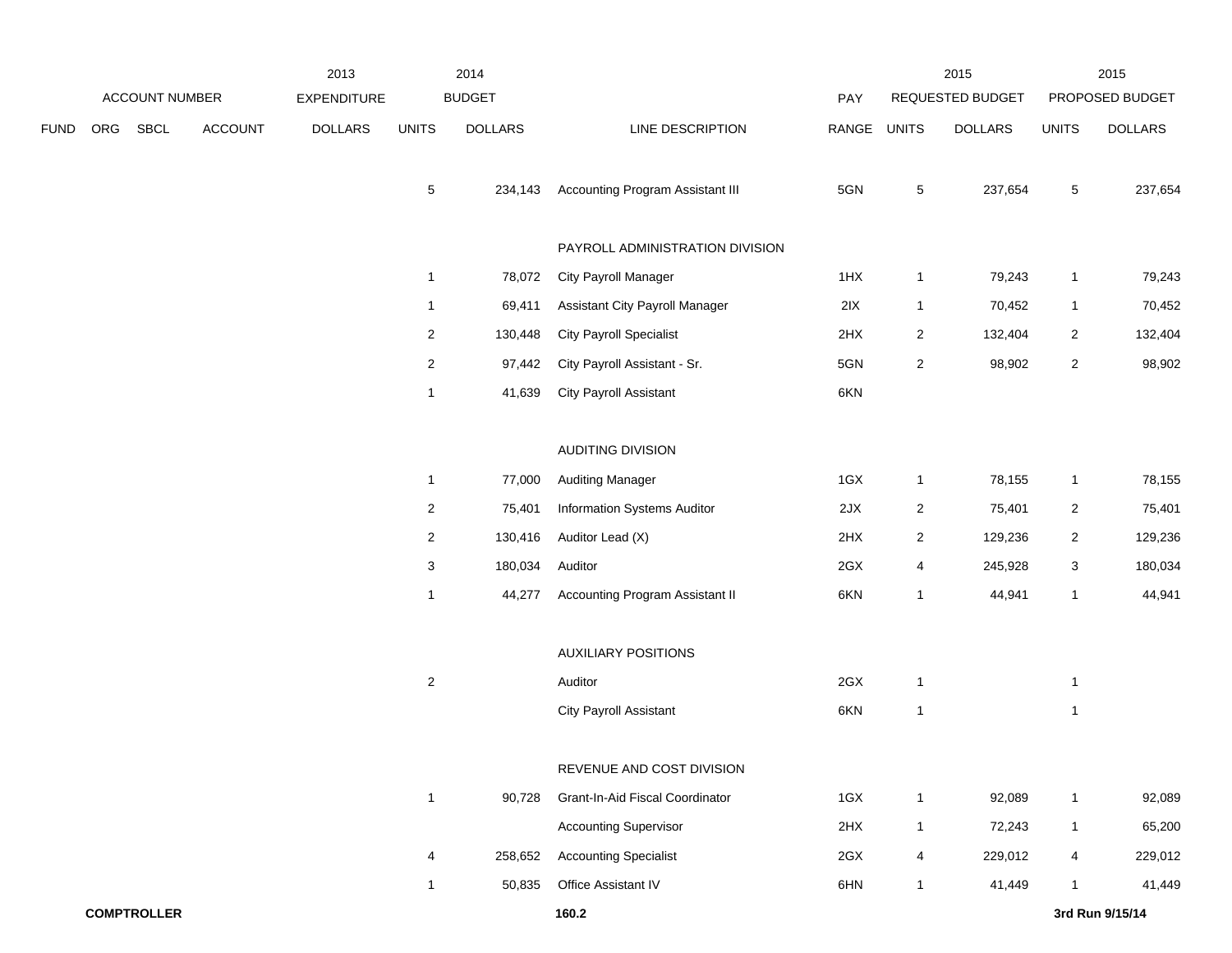|      |            |                       |                | 2013           |                | 2014           |                                                |             |                           | 2015             |                           | 2015            |
|------|------------|-----------------------|----------------|----------------|----------------|----------------|------------------------------------------------|-------------|---------------------------|------------------|---------------------------|-----------------|
|      |            | <b>ACCOUNT NUMBER</b> |                | EXPENDITURE    |                | <b>BUDGET</b>  |                                                | PAY         |                           | REQUESTED BUDGET |                           | PROPOSED BUDGET |
| FUND | <b>ORG</b> | <b>SBCL</b>           | <b>ACCOUNT</b> | <b>DOLLARS</b> | <b>UNITS</b>   | <b>DOLLARS</b> | LINE DESCRIPTION                               | RANGE UNITS |                           | <b>DOLLARS</b>   | <b>UNITS</b>              | <b>DOLLARS</b>  |
|      |            |                       |                |                | $\mathbf{1}$   | 40,836         | <b>Accounting Specialist</b>                   | 2GX         | $\mathbf{1}$              | 40,836           | $\mathbf{1}$              | 40,836          |
|      |            |                       |                |                |                |                | COMMUNITY DEVELOPMENT ACT GRANT ACCOUNTING (B) |             |                           |                  |                           |                 |
|      |            |                       |                |                | $\mathbf{1}$   | 79,836         | Assistant Grant Fiscal Manager (B)             | 2IX         | $\mathbf{1}$              | 81,034           | $\mathbf{1}$              | 81,034          |
|      |            |                       |                |                |                |                | Auditor Lead (B)                               | 2HX         | $\mathbf{1}$              | 72,243           | $\mathbf{1}$              | 72,243          |
|      |            |                       |                |                | $\mathbf{1}$   | 55,684         | Auditor (B)                                    | 2GX         |                           |                  |                           |                 |
|      |            |                       |                |                | $\overline{2}$ | 121,382        | Accounting Specialist (B)                      | 2GX         | $\overline{2}$            | 116,769          | $\overline{2}$            | 116,769         |
|      |            |                       |                |                | $\overline{2}$ | 95,823         | Accounting Program Assistant III (B)           | 5GX         | $\sqrt{2}$                | 97,259           | $\overline{2}$            | 97,259          |
|      |            |                       |                |                | $\mathbf{1}$   | 16,728         | Accounting Intern (0.5 FTE)(C)                 | 9PX         |                           |                  |                           |                 |
|      |            |                       |                |                | $\mathbf{1}$   | 56,318         | Accountant II (B)                              | 2DN         | $\mathbf{1}$              | 57,163           | $\mathbf{1}$              | 57,163          |
|      |            |                       |                |                |                |                | FINANCIAL SYSTEMS SUPPORT DIVISION             |             |                           |                  |                           |                 |
|      |            |                       |                |                | $\mathbf{1}$   | 89,386         | FMIS Project Mgr.-Application Specialist       | 2LX         | $\mathbf{1}$              | 90,727           | $\mathbf{1}$              | 90,727          |
|      |            |                       |                |                | $\mathbf{1}$   | 103,077        | <b>Functional Applications Manager</b>         | 11X         | $\mathbf{1}$              | 104,623          | $\mathbf{1}$              | 89,700          |
|      |            |                       |                |                | $\mathbf{1}$   | 71,176         | Network Analyst                                | 2GX         | $\mathbf{1}$              | 72,243           | 1                         | 72,243          |
|      |            |                       |                |                | $\mathbf{1}$   | 69,012         | <b>Financial Systems Analyst</b>               | 2GX         | $\mathbf{1}$              | 70,047           | $\mathbf{1}$              | 70,047          |
|      |            |                       |                |                |                |                | Functional Applications Analyst Sr.            | 2JX         | $\mathbf{1}$              | 74,063           |                           |                 |
|      |            |                       |                |                |                |                | PUBLIC DEBT COMMISSION                         |             |                           |                  |                           |                 |
|      |            |                       |                |                | $\sqrt{3}$     |                | Public Debt Commissioner (Y)                   |             | $\ensuremath{\mathsf{3}}$ |                  | $\ensuremath{\mathsf{3}}$ |                 |
|      |            |                       |                |                | $\mathbf{1}$   | 101,215        | <b>Public Debt Specialist</b>                  | 2MX         | $\mathbf{1}$              | 102,733          | $\mathbf{1}$              | 102,733         |
|      |            |                       |                |                |                |                | <b>AUXILIARY POSITIONS</b>                     |             |                           |                  |                           |                 |
|      |            |                       |                |                | $\mathbf{1}$   |                | Functional Applications Analyst Sr.            | 2JX         |                           |                  |                           |                 |
|      |            |                       |                |                |                |                |                                                |             |                           |                  |                           |                 |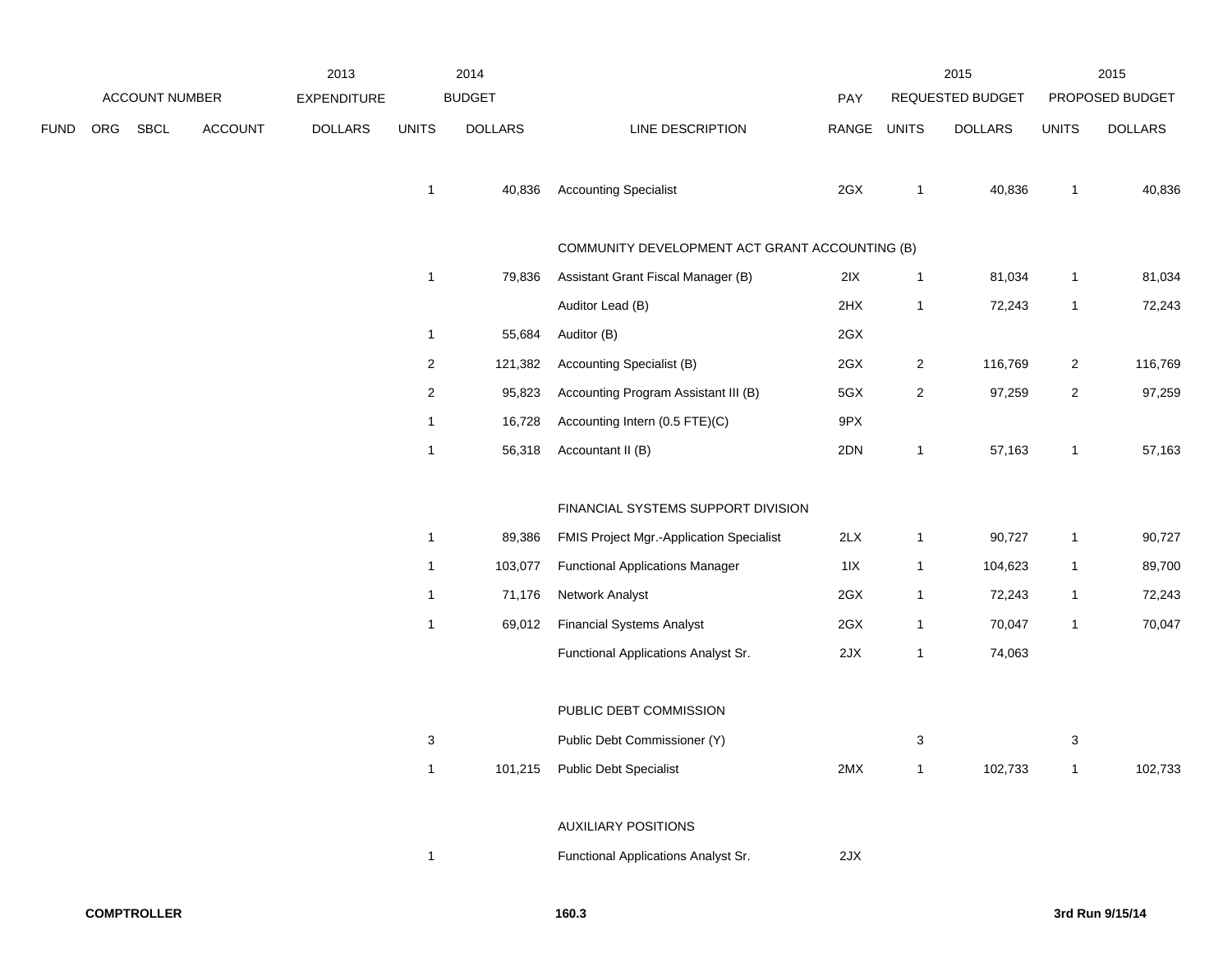|             |      |                       |                | 2013           |              | 2014           |                                                                                                                                                       |       |              | 2015             |              | 2015            |
|-------------|------|-----------------------|----------------|----------------|--------------|----------------|-------------------------------------------------------------------------------------------------------------------------------------------------------|-------|--------------|------------------|--------------|-----------------|
|             |      | <b>ACCOUNT NUMBER</b> |                | EXPENDITURE    |              | <b>BUDGET</b>  |                                                                                                                                                       | PAY   |              | REQUESTED BUDGET |              | PROPOSED BUDGET |
| <b>FUND</b> | ORG  | SBCL                  | <b>ACCOUNT</b> | <b>DOLLARS</b> | <b>UNITS</b> | <b>DOLLARS</b> | LINE DESCRIPTION                                                                                                                                      | RANGE | <b>UNITS</b> | <b>DOLLARS</b>   | <b>UNITS</b> | <b>DOLLARS</b>  |
|             |      |                       |                |                | 67           | 3,813,621      | <b>Total Before Adjustments</b>                                                                                                                       |       | 67           | 3,976,588        | 65           | 3,789,410       |
|             |      |                       |                |                |              |                | Salary & Wage Rate Changes                                                                                                                            |       |              |                  |              |                 |
|             |      |                       |                |                |              | 500            | Overtime Compensated*                                                                                                                                 |       |              | 500              |              | 500             |
|             |      |                       |                |                |              | (77, 214)      | Personnel Cost Adjustment                                                                                                                             |       |              | (80, 526)        |              | (88,900)        |
|             |      |                       |                |                |              | 1,400          | Other                                                                                                                                                 |       |              | 1,400            |              | 1,400           |
|             |      |                       |                |                |              |                | (43,421) Furlough                                                                                                                                     |       |              | (45, 884)        |              |                 |
|             |      |                       |                | 3,111,636      | 67           | 3,694,886      | Gross Salaries & Wages Total                                                                                                                          |       | 67           | 3,852,078        | 65           | 3,702,410       |
|             |      |                       |                |                |              | (7,000)        | Reimbursable Services Deduction                                                                                                                       |       |              | (109, 733)       |              | (109, 733)      |
|             |      |                       |                |                |              |                | Capital Improvements Deduction                                                                                                                        |       |              |                  |              |                 |
|             |      |                       |                |                |              | (410,000)      | <b>Grants &amp; Aids Deduction</b>                                                                                                                    |       |              | (410,000)        |              | (410,000)       |
| 0001        | 2110 | R999                  | 006000         | 3,111,636      | 67           | 3,277,886      | NET SALARIES & WAGES TOTAL*                                                                                                                           |       | 67           | 3,332,345        | 65           | 3,182,677       |
|             |      |                       |                |                | 49.84        |                | O&M FTE'S                                                                                                                                             |       | 50.34        |                  | 48.34        |                 |
|             |      |                       |                |                | 8.66         |                | NON-O&M FTE'S                                                                                                                                         |       | 9.66         |                  | 9.66         |                 |
|             |      |                       |                |                |              |                | (B) To terminate upon expiration of the CDBG Program<br>year unless grant agreement is renewed or fiscal year<br>is altered by Common Council action. |       |              |                  |              |                 |
|             |      |                       |                |                |              |                | (C) Positions not to be paid out of local property tax revenue.                                                                                       |       |              |                  |              |                 |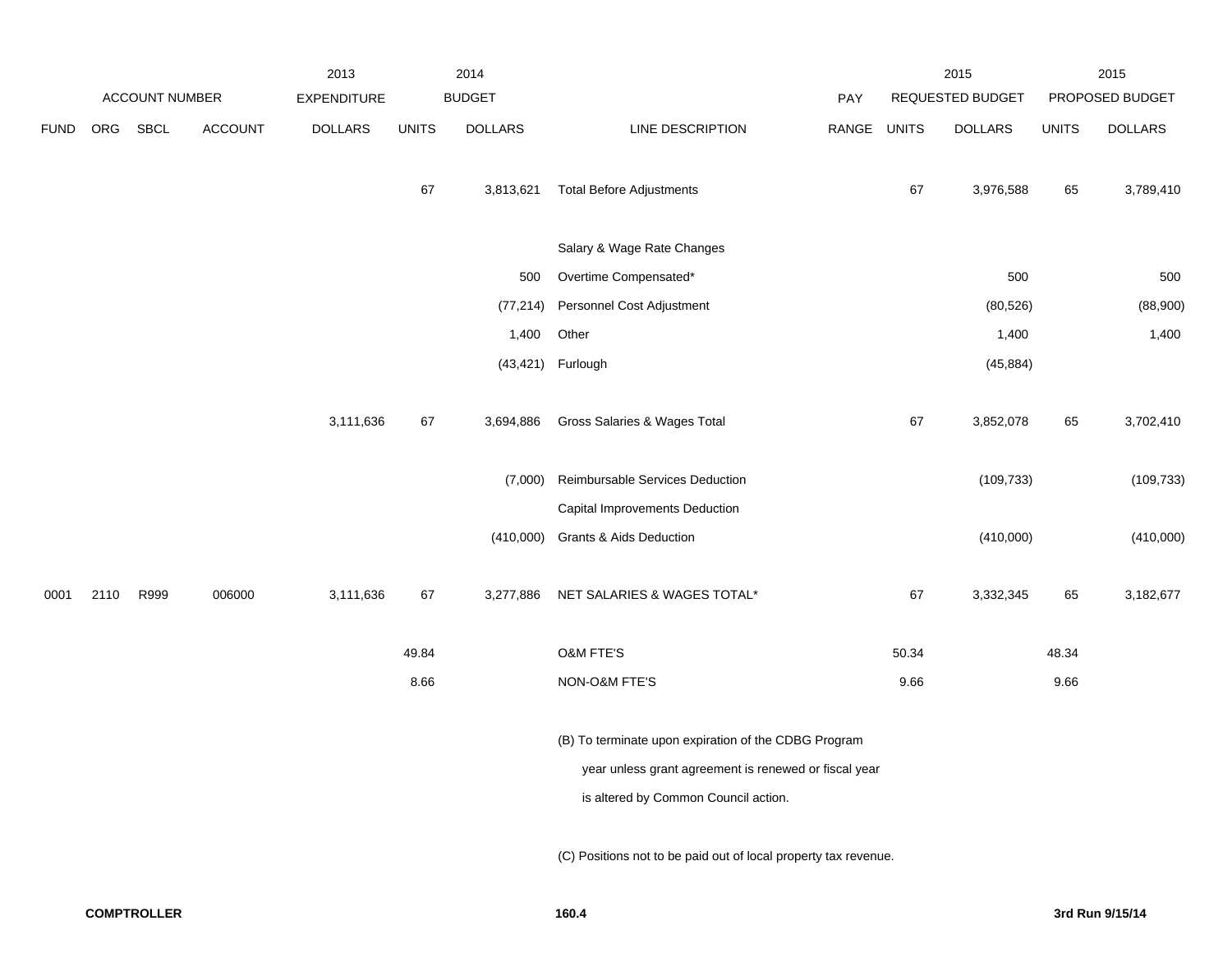|             |      |                       |                | 2013               |              | 2014           |                                                                           |       |              | 2015                    |              | 2015            |
|-------------|------|-----------------------|----------------|--------------------|--------------|----------------|---------------------------------------------------------------------------|-------|--------------|-------------------------|--------------|-----------------|
|             |      | <b>ACCOUNT NUMBER</b> |                | <b>EXPENDITURE</b> |              | <b>BUDGET</b>  |                                                                           | PAY   |              | <b>REQUESTED BUDGET</b> |              | PROPOSED BUDGET |
| <b>FUND</b> | ORG  | <b>SBCL</b>           | <b>ACCOUNT</b> | <b>DOLLARS</b>     | <b>UNITS</b> | <b>DOLLARS</b> | LINE DESCRIPTION                                                          | RANGE | <b>UNITS</b> | <b>DOLLARS</b>          | <b>UNITS</b> | <b>DOLLARS</b>  |
|             |      |                       |                |                    |              |                |                                                                           |       |              |                         |              |                 |
|             |      |                       |                |                    |              |                | (X) Private Auto Allowance May Be Paid Pursuant to Section                |       |              |                         |              |                 |
|             |      |                       |                |                    |              |                | 350-183 of the Milwaukee Code.                                            |       |              |                         |              |                 |
|             |      |                       |                |                    |              |                | (Y) Required to file a statement of economic interests in accordance with |       |              |                         |              |                 |
|             |      |                       |                |                    |              |                | the Milwaukee Code of Ordinances Chapter 303-Code of Ethics.              |       |              |                         |              |                 |
|             |      |                       |                |                    |              |                |                                                                           |       |              |                         |              |                 |
| 0001        | 2110 | R999                  | 006100         | 1,451,822          |              | 1,540,606      | ESTIMATED EMPLOYEE FRINGE BENEFITS                                        |       |              | 1,499,555               |              | 1,432,205       |
|             |      |                       |                |                    |              |                | (Involves Revenue Offset-No Transfers from this Account)                  |       |              |                         |              |                 |
|             |      |                       |                |                    |              |                | <b>OPERATING EXPENDITURES</b>                                             |       |              |                         |              |                 |
| 0001        | 2110 | R999                  | 630100         | 31,778             |              | 35,000         | General Office Expense                                                    |       |              | 35,000                  |              | 35,000          |
| 0001        | 2110 | R999                  | 630500         |                    |              |                | Tools & Machinery Parts                                                   |       |              |                         |              |                 |
| 0001        | 2110 | R999                  | 631000         | 366                |              |                | <b>Construction Supplies</b>                                              |       |              |                         |              |                 |
| 0001        | 2110 | R999                  | 631500         |                    |              |                | Energy                                                                    |       |              |                         |              |                 |
| 0001        | 2110 | R999                  | 632000         |                    |              |                | Other Operating Supplies                                                  |       |              |                         |              |                 |
| 0001        | 2110 | R999                  | 632500         |                    |              |                | <b>Facility Rental</b>                                                    |       |              |                         |              |                 |
| 0001        | 2110 | R999                  | 633000         |                    |              |                | Vehicle Rental                                                            |       |              |                         |              |                 |
| 0001        | 2110 | R999                  | 633500         | 178                |              |                | Non-Vehicle Equipment Rental                                              |       |              |                         |              |                 |
| 0001        | 2110 | R999                  | 634000         | 339,496            |              | 219,900        | <b>Professional Services</b>                                              |       |              | 220,000                 |              | 220,000         |
| 0001        | 2110 | R999                  | 634500         |                    |              |                | Information Technology Services                                           |       |              |                         |              |                 |
| 0001        | 2110 | R999                  | 635000         |                    |              |                | <b>Property Services</b>                                                  |       |              |                         |              |                 |
| 0001        | 2110 | R999                  | 635500         |                    |              |                | Infrastructure Services                                                   |       |              |                         |              |                 |
| 0001        | 2110 | R999                  | 636000         |                    |              |                | Vehicle Repair Services                                                   |       |              |                         |              |                 |
| 0001        | 2110 | R999                  | 636500         | 48,755             |              | 59,000         | <b>Other Operating Services</b>                                           |       |              | 59,000                  |              | 59,000          |
| 0001        | 2110 | R999                  | 637000         |                    |              |                | Loans and Grants                                                          |       |              |                         |              |                 |
|             |      | <b>COMPTROLLER</b>    |                |                    |              |                | 160.5                                                                     |       |              |                         |              | 3rd Run 9/15/14 |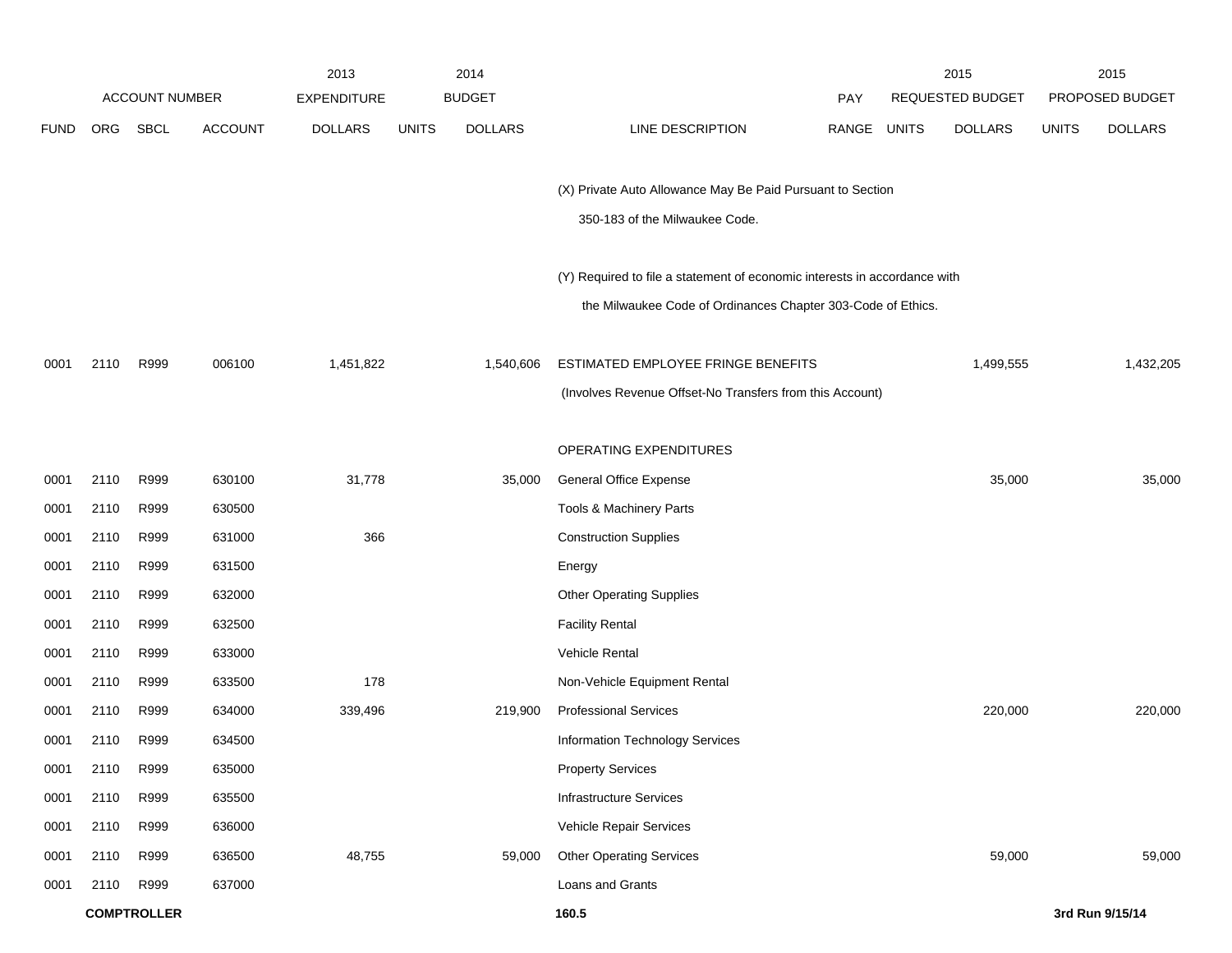|             |      |                |                | 2013           |              | 2014           |                                     |             | 2015             |              | 2015            |
|-------------|------|----------------|----------------|----------------|--------------|----------------|-------------------------------------|-------------|------------------|--------------|-----------------|
|             |      | ACCOUNT NUMBER |                | EXPENDITURE    |              | <b>BUDGET</b>  |                                     | PAY         | REQUESTED BUDGET |              | PROPOSED BUDGET |
| <b>FUND</b> |      | ORG SBCL       | <b>ACCOUNT</b> | <b>DOLLARS</b> | <b>UNITS</b> | <b>DOLLARS</b> | LINE DESCRIPTION                    | RANGE UNITS | <b>DOLLARS</b>   | <b>UNITS</b> | <b>DOLLARS</b>  |
| 0001        | 2110 | R999           | 637501         | 34,859         |              | 27,000         | <b>Reimburse Other Departments</b>  |             | 27,000           |              | 27,000          |
| 0001        | 2110 | R999           | 006300         | 455,432        |              | 340,900        | OPERATING EXPENDITURES TOTAL*       |             | 341,000          |              | 341,000         |
|             |      |                |                |                |              |                | <b>EQUIPMENT PURCHASES</b>          |             |                  |              |                 |
|             |      |                |                |                |              |                | <b>Additional Equipment</b>         |             |                  |              |                 |
|             |      |                |                |                |              |                | Subtotal - Additional Equipment     |             |                  |              |                 |
|             |      |                |                |                |              |                | Replacement Equipment               |             |                  |              |                 |
|             |      |                |                | 3,145          |              | 25,000         | Technology & Equipment Replacements |             | 25,000           |              | 10,000          |
|             |      |                |                | 3,145          |              | 25,000         | Subtotal - Replacement Equipment    |             | 25,000           |              | 10,000          |
| 0001        | 2110 | R999           | 006800         | 3,145          |              | 25,000         | EQUIPMENT PURCHASES TOTAL*          |             | 25,000           |              | 10,000          |
|             |      |                |                |                |              |                | SPECIAL FUNDS                       |             |                  |              |                 |
|             |      |                |                |                |              |                | SPECIAL FUNDS TOTAL                 |             |                  |              |                 |
|             |      |                |                |                |              |                | COMPTROLLER BUDGETARY CONTROL       |             |                  |              |                 |
|             |      |                |                | 5,022,035      |              | 5,184,392      | UNIT TOTAL (1BCU=1DU)               |             | 5,197,900        |              | 4,965,882       |
|             |      |                |                |                |              |                | *Appropriation Control Account      |             |                  |              |                 |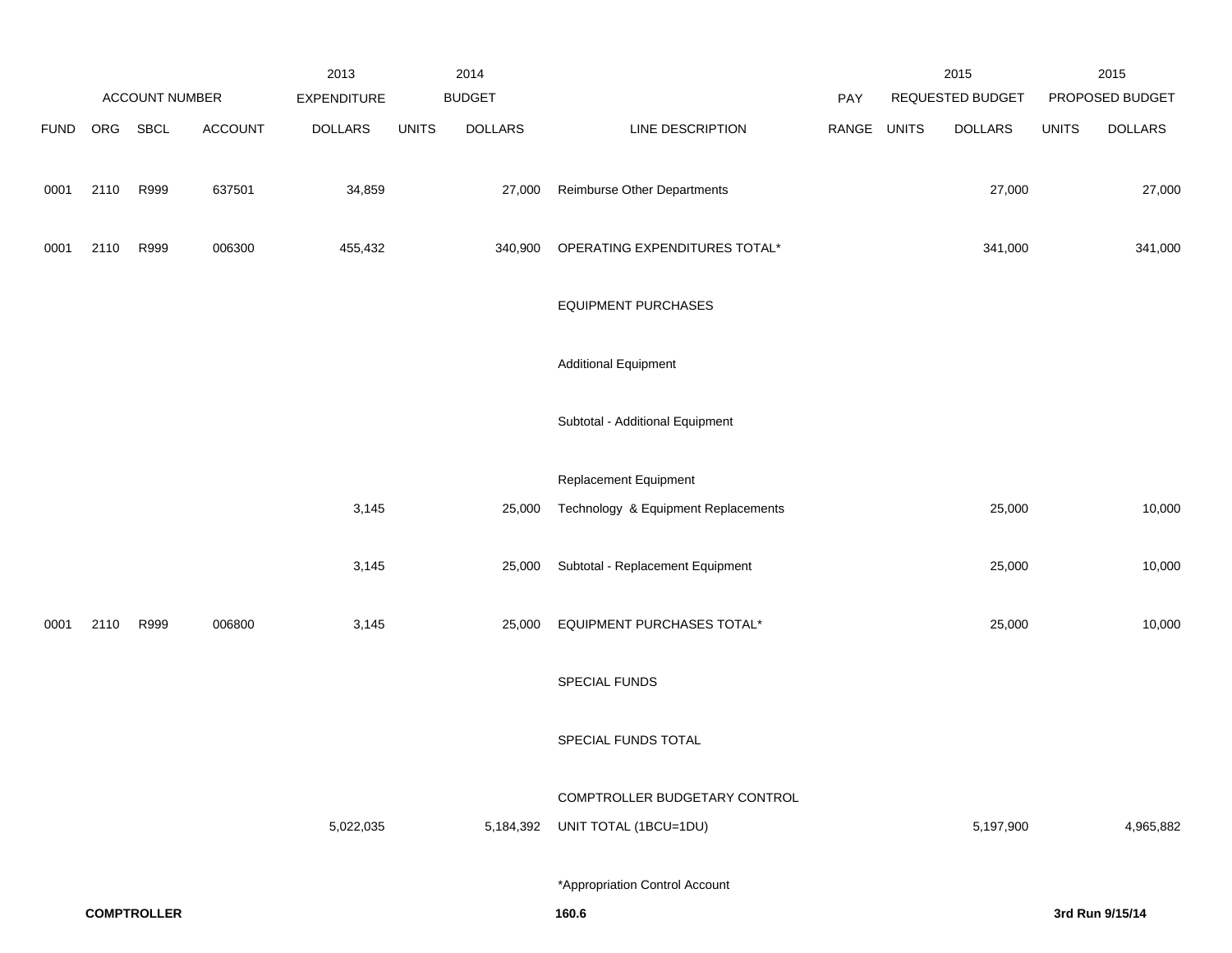|             |     |      | 2013           |                |                | 2014           |                                          |                    | 2015           |                | 2015                    |                |  |                  |  |                 |
|-------------|-----|------|----------------|----------------|----------------|----------------|------------------------------------------|--------------------|----------------|----------------|-------------------------|----------------|--|------------------|--|-----------------|
|             |     |      |                | ACCOUNT NUMBER |                |                |                                          | <b>EXPENDITURE</b> |                | <b>BUDGET</b>  |                         | PAY            |  | REQUESTED BUDGET |  | PROPOSED BUDGET |
| <b>FUND</b> | ORG | SBCL | <b>ACCOUNT</b> | <b>DOLLARS</b> | <b>UNITS</b>   | <b>DOLLARS</b> | LINE DESCRIPTION                         | RANGE UNITS        |                | <b>DOLLARS</b> | <b>UNITS</b>            | <b>DOLLARS</b> |  |                  |  |                 |
|             |     |      |                |                |                |                | ELECTION COMMISSION                      |                    |                |                |                         |                |  |                  |  |                 |
|             |     |      |                |                |                |                | BUDGETARY CONTROL UNIT (1BCU=1DU)        |                    |                |                |                         |                |  |                  |  |                 |
|             |     |      |                |                |                |                | SALARIES & WAGES                         |                    |                |                |                         |                |  |                  |  |                 |
|             |     |      |                |                | $\mathbf{3}$   | 500            | Commissioner of Election (Y)             |                    | 3              | 1,000          | 3                       | 500            |  |                  |  |                 |
|             |     |      |                |                | $\mathbf{1}$   | 91,000         | Election Commission - Exec. Dir. (Y)     | 11X                | 1              | 91,000         | $\mathbf{1}$            | 91,000         |  |                  |  |                 |
|             |     |      |                |                |                |                | <b>GENERAL OFFICE</b>                    |                    |                |                |                         |                |  |                  |  |                 |
|             |     |      |                |                | $\overline{2}$ | 83,783         | Program Assistant I                      | 5EN                | $\mathbf{2}$   | 83,783         | $\overline{2}$          | 83,783         |  |                  |  |                 |
|             |     |      |                |                |                |                | <b>REGISTRATION DIVISION</b>             |                    |                |                |                         |                |  |                  |  |                 |
|             |     |      |                |                | 13             | 323,028        | Temporary Office Assistant II (0.39 FTE) | 9KN                | 24             | 101,500        | 24                      | 98,000         |  |                  |  |                 |
|             |     |      |                |                | $\mathbf{1}$   | 48,133         | Election Services Coordinator (X)        | 5HN                | $\mathbf{1}$   | 48,133         | $\mathbf{1}$            | 48,133         |  |                  |  |                 |
|             |     |      |                |                | $\sqrt{5}$     | 120,432        | Temporary Election Laborer (0.73 FTE)    | 9LN                | $\overline{c}$ | 49,493         | $\overline{\mathbf{c}}$ | 49,493         |  |                  |  |                 |
|             |     |      |                |                | 2,361          | 1,031,270      | Election Inspector (0.26 FTE)            | 9AN                | 787            | 356,250        | 787                     | 353,000        |  |                  |  |                 |
|             |     |      |                |                |                |                | ELECTION SERVICE DIVISION                |                    |                |                |                         |                |  |                  |  |                 |
|             |     |      |                |                | $\mathbf{1}$   | 64,890         | Election Services Manager (Y)            | 1FX                | $\mathbf{1}$   | 64,980         | 1                       | 64,980         |  |                  |  |                 |
|             |     |      |                |                | $\overline{c}$ | 97,324         | <b>Election Services Specialist</b>      | 2DN                | $\overline{a}$ | 98,783         | $\overline{2}$          | 98,783         |  |                  |  |                 |
|             |     |      |                |                | 2,389          | 1,860,360      | <b>Total Before Adjustments</b>          |                    | 823            | 894,922        | 823                     | 887,672        |  |                  |  |                 |
|             |     |      |                |                |                |                | Salary & Wage Rate Changes               |                    |                |                |                         |                |  |                  |  |                 |
|             |     |      |                |                |                | 8,266          | Overtime Compensated*                    |                    |                |                |                         |                |  |                  |  |                 |
|             |     |      |                |                |                |                | Personnel Cost Adjustment                |                    |                |                |                         |                |  |                  |  |                 |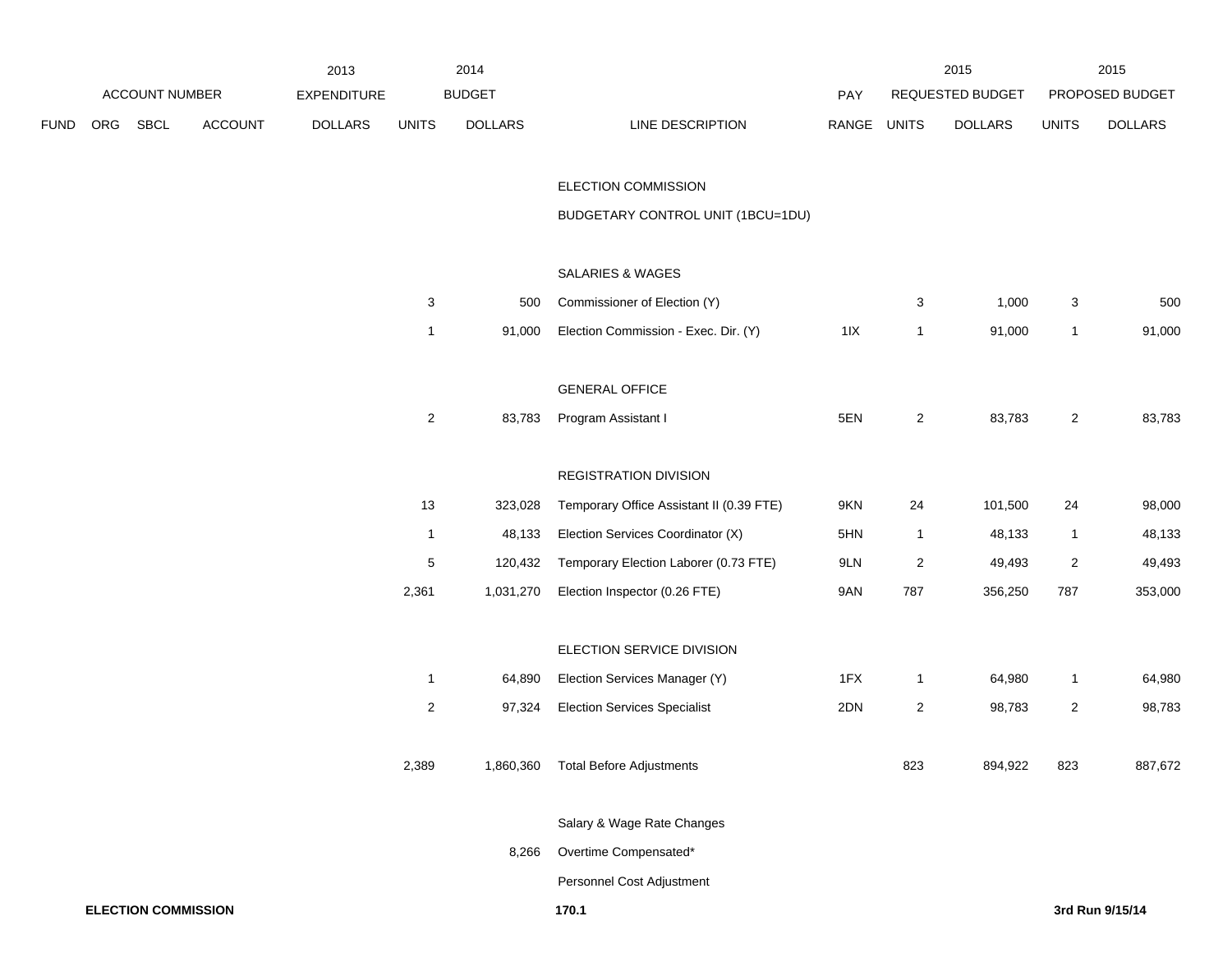|             |      |                            |                | 2013               |              | 2014           |                                                                           |             |       | 2015             |              | 2015            |
|-------------|------|----------------------------|----------------|--------------------|--------------|----------------|---------------------------------------------------------------------------|-------------|-------|------------------|--------------|-----------------|
|             |      | <b>ACCOUNT NUMBER</b>      |                | <b>EXPENDITURE</b> |              | <b>BUDGET</b>  |                                                                           | PAY         |       | REQUESTED BUDGET |              | PROPOSED BUDGET |
| <b>FUND</b> | ORG  | <b>SBCL</b>                | <b>ACCOUNT</b> | <b>DOLLARS</b>     | <b>UNITS</b> | <b>DOLLARS</b> | LINE DESCRIPTION                                                          | RANGE UNITS |       | <b>DOLLARS</b>   | <b>UNITS</b> | <b>DOLLARS</b>  |
|             |      |                            |                |                    |              |                |                                                                           |             |       |                  |              |                 |
|             |      |                            |                |                    |              |                | Other                                                                     |             |       |                  |              |                 |
|             |      |                            |                |                    |              |                | (4,442) Furlough                                                          |             |       | (4, 442)         |              |                 |
|             |      |                            |                |                    |              |                |                                                                           |             |       |                  |              |                 |
|             |      |                            |                |                    | 2,389        | 1,864,184      | Gross Salaries & Wages Total                                              |             | 823   | 890,480          | 823          | 887,672         |
|             |      |                            |                |                    |              |                |                                                                           |             |       |                  |              |                 |
|             |      |                            |                |                    |              |                | Reimbursable Service Deduction                                            |             |       |                  |              |                 |
|             |      |                            |                |                    |              |                | Capital Improvements Deduction                                            |             |       |                  |              |                 |
|             |      |                            |                |                    |              |                | Grants & Aids Deduction                                                   |             |       |                  |              |                 |
|             |      |                            |                |                    |              |                |                                                                           |             |       |                  |              |                 |
| 0001        | 1700 | R999                       | 006000         | 741,309            | 2,389        | 1,864,184      | NET SALARIES & WAGES TOTAL*                                               |             | 823   | 890,480          | 823          | 887,672         |
|             |      |                            |                |                    | 38.64        |                | O&M FTE'S                                                                 |             | 11.66 |                  | 17.86        |                 |
|             |      |                            |                |                    |              |                | NON-O&M FTE'S                                                             |             |       |                  |              |                 |
|             |      |                            |                |                    |              |                |                                                                           |             |       |                  |              |                 |
|             |      |                            |                |                    |              |                | (X) Private auto allowance may be for a maximum of five months per        |             |       |                  |              |                 |
|             |      |                            |                |                    |              |                | year pursuant to section 350-183 of the Milwaukee Code.                   |             |       |                  |              |                 |
|             |      |                            |                |                    |              |                |                                                                           |             |       |                  |              |                 |
|             |      |                            |                |                    |              |                | (Y) Required to file a statement of economic interests in accordance with |             |       |                  |              |                 |
|             |      |                            |                |                    |              |                | the Milwaukee Code of Ordinances Chapter 303-Code of Ethics.              |             |       |                  |              |                 |
|             |      |                            |                |                    |              |                |                                                                           |             |       |                  |              |                 |
| 0001        | 1700 | R999                       | 006100         | 229,811            |              | 181,011        | ESTIMATED EMPLOYEE FRINGE BENEFITS                                        |             |       | 181,739          |              | 174,006         |
|             |      |                            |                |                    |              |                | (Involves Revenue Offset-No Transfers from this Account)                  |             |       |                  |              |                 |
|             |      |                            |                |                    |              |                |                                                                           |             |       |                  |              |                 |
|             |      |                            |                |                    |              |                | OPERATING EXPENDITURES                                                    |             |       |                  |              |                 |
| 0001        | 1700 | R999                       | 630100         | 65,033             |              | 28,000         | <b>General Office Expense</b>                                             |             |       | 12,000           |              | 10,000          |
|             |      | <b>ELECTION COMMISSION</b> |                |                    |              |                | 170.2                                                                     |             |       |                  |              | 3rd Run 9/15/14 |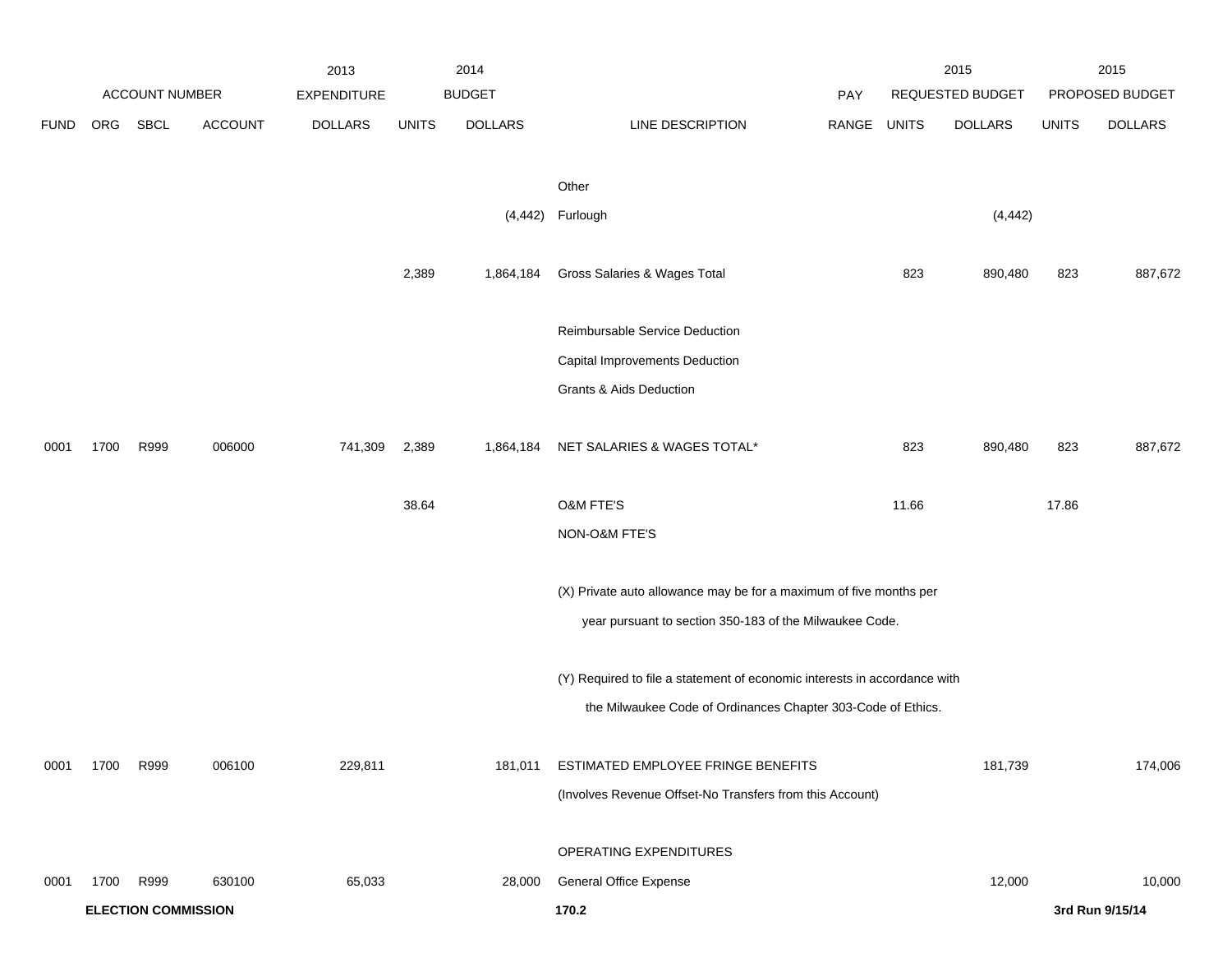|             |            |                       |                | 2013               |              | 2014           |                                    |            |              | 2015             |              | 2015            |
|-------------|------------|-----------------------|----------------|--------------------|--------------|----------------|------------------------------------|------------|--------------|------------------|--------------|-----------------|
|             |            | <b>ACCOUNT NUMBER</b> |                | <b>EXPENDITURE</b> |              | <b>BUDGET</b>  |                                    | <b>PAY</b> |              | REQUESTED BUDGET |              | PROPOSED BUDGET |
| <b>FUND</b> | <b>ORG</b> | SBCL                  | <b>ACCOUNT</b> | <b>DOLLARS</b>     | <b>UNITS</b> | <b>DOLLARS</b> | LINE DESCRIPTION                   | RANGE      | <b>UNITS</b> | <b>DOLLARS</b>   | <b>UNITS</b> | <b>DOLLARS</b>  |
|             |            |                       |                |                    |              |                |                                    |            |              |                  |              |                 |
| 0001        | 1700       | R999                  | 630500         |                    |              |                | Tools & Machinery Parts            |            |              |                  |              |                 |
| 0001        | 1700       | R999                  | 631000         |                    |              |                | <b>Construction Supplies</b>       |            |              |                  |              |                 |
| 0001        | 1700       | R999                  | 631500         | 9,434              |              | 14,000         | Energy                             |            |              | 25,000           |              | 20,000          |
| 0001        | 1700       | R999                  | 632000         | 7,675              |              |                | <b>Other Operating Supplies</b>    |            |              | 16,750           |              | 11,000          |
| 0001        | 1700       | R999                  | 632500         | 59,125             |              | 60,000         | <b>Facility Rental</b>             |            |              | 75,000           |              | 70,000          |
| 0001        | 1700       | R999                  | 633000         |                    |              | 23,000         | Vehicle Rental                     |            |              | 12,000           |              | 11,000          |
| 0001        | 1700       | R999                  | 633500         | 4,025              |              | 9,000          | Non-Vehicle Equipment Rental       |            |              | 3,000            |              | 3,000           |
| 0001        | 1700       | R999                  | 634000         | 98,579             |              | 100,000        | <b>Professional Services</b>       |            |              | 76,000           |              | 70,000          |
| 0001        | 1700       | R999                  | 634500         | 51,411             |              | 10,000         | Information Technology Services    |            |              | 12,000           |              | 10,000          |
| 0001        | 1700       | R999                  | 635000         |                    |              |                | <b>Property Services</b>           |            |              |                  |              |                 |
| 0001        | 1700       | R999                  | 635500         |                    |              |                | <b>Infrastructure Services</b>     |            |              |                  |              |                 |
| 0001        | 1700       | R999                  | 636000         |                    |              |                | Vehicle Repair Services            |            |              |                  |              |                 |
| 0001        | 1700       | R999                  | 636500         | 6,540              |              | 387,000        | <b>Other Operating Services</b>    |            |              | 135,000          |              | 127,000         |
| 0001        | 1700       | R999                  | 637000         |                    |              |                | Loans and Grants                   |            |              |                  |              |                 |
| 0001        | 1700       | R999                  | 637501         | 56,569             |              |                | <b>Reimburse Other Departments</b> |            |              |                  |              |                 |
|             |            |                       |                |                    |              |                |                                    |            |              |                  |              |                 |
| 0001        | 1700       | R999                  | 006300         | 358,391            |              | 631,000        | OPERATING EXPENDITURES TOTAL*      |            |              | 366,750          |              | 332,000         |
|             |            |                       |                |                    |              |                |                                    |            |              |                  |              |                 |
|             |            |                       |                |                    |              |                | <b>EQUIPMENT PURCHASES</b>         |            |              |                  |              |                 |
|             |            |                       |                |                    |              |                |                                    |            |              |                  |              |                 |
|             |            |                       |                |                    |              |                | <b>Additional Equipment</b>        |            |              |                  |              |                 |
|             |            |                       |                |                    |              |                |                                    |            |              |                  |              |                 |
|             |            |                       |                |                    |              |                | Subtotal - Additional Equipment    |            |              |                  |              |                 |
|             |            |                       |                |                    |              |                |                                    |            |              |                  |              |                 |
|             |            |                       |                |                    |              |                |                                    |            |              |                  |              |                 |

Replacement Equipment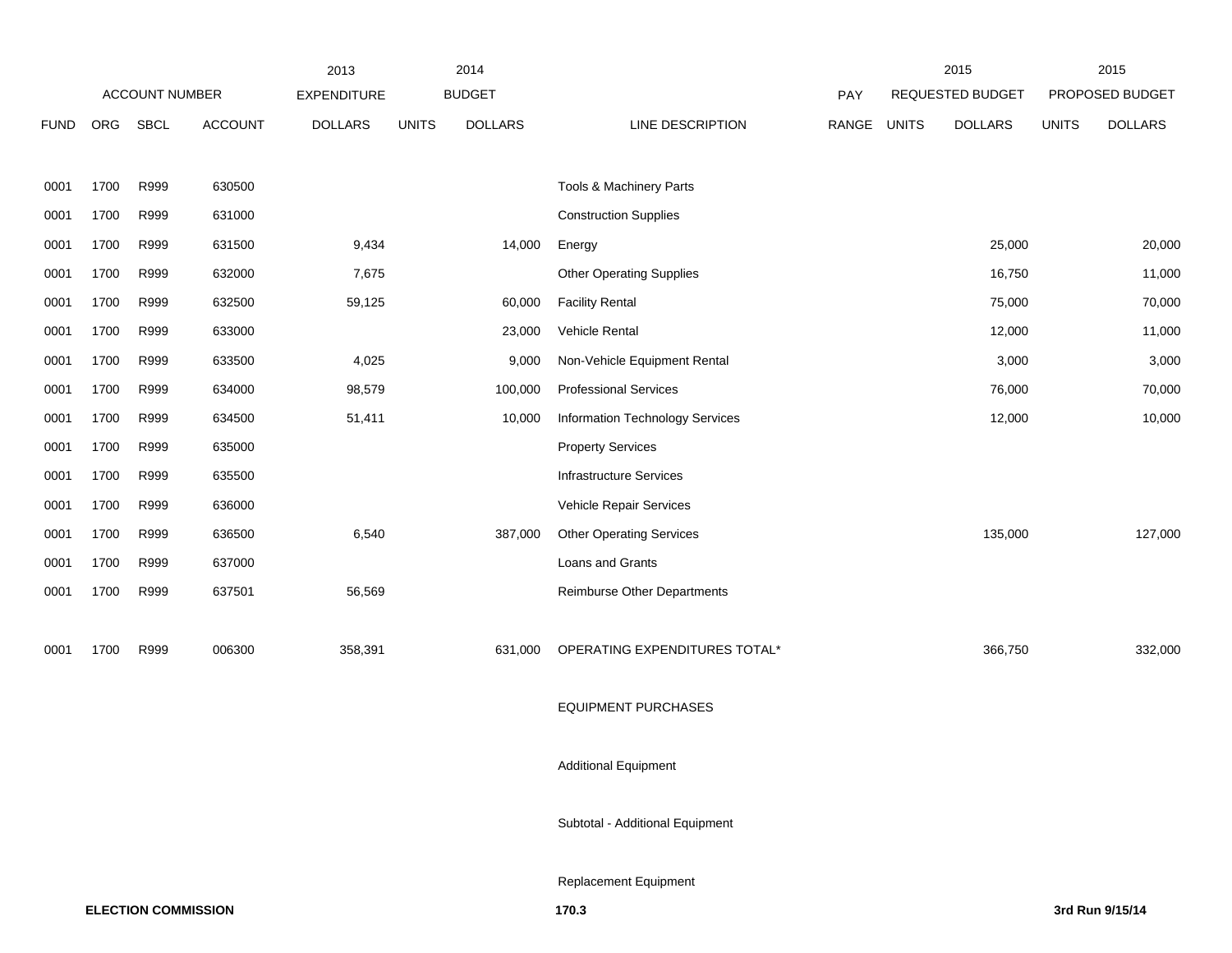|             |      |                       |                | 2013               |              | 2014           |                                   |             | 2015             |                |                 | 2015           |
|-------------|------|-----------------------|----------------|--------------------|--------------|----------------|-----------------------------------|-------------|------------------|----------------|-----------------|----------------|
|             |      | <b>ACCOUNT NUMBER</b> |                | <b>EXPENDITURE</b> |              | <b>BUDGET</b>  |                                   | PAY         | REQUESTED BUDGET |                | PROPOSED BUDGET |                |
| <b>FUND</b> | ORG  | SBCL                  | <b>ACCOUNT</b> | <b>DOLLARS</b>     | <b>UNITS</b> | <b>DOLLARS</b> | LINE DESCRIPTION                  | RANGE UNITS |                  | <b>DOLLARS</b> | UNITS           | <b>DOLLARS</b> |
|             |      |                       |                |                    |              |                | Subtotal - Replacement Equipment  |             |                  |                |                 |                |
| 0001        | 1700 | R999                  | 006800         |                    |              |                | <b>EQUIPMENT PURCHASES TOTAL*</b> |             |                  |                |                 |                |
|             |      |                       |                |                    |              |                | <b>SPECIAL FUNDS</b>              |             |                  |                |                 |                |
|             |      |                       |                |                    |              |                | SPECIAL FUNDS TOTAL               |             |                  |                |                 |                |
|             |      |                       |                |                    |              |                | ELECTION COMMISSION BUDGETARY     |             |                  |                |                 |                |
|             |      |                       |                | 1,329,511          |              | 2,676,195      | CONTROL UNIT TOTAL (1BCU=1DU)     |             |                  | 1,438,969      |                 | 1,393,678      |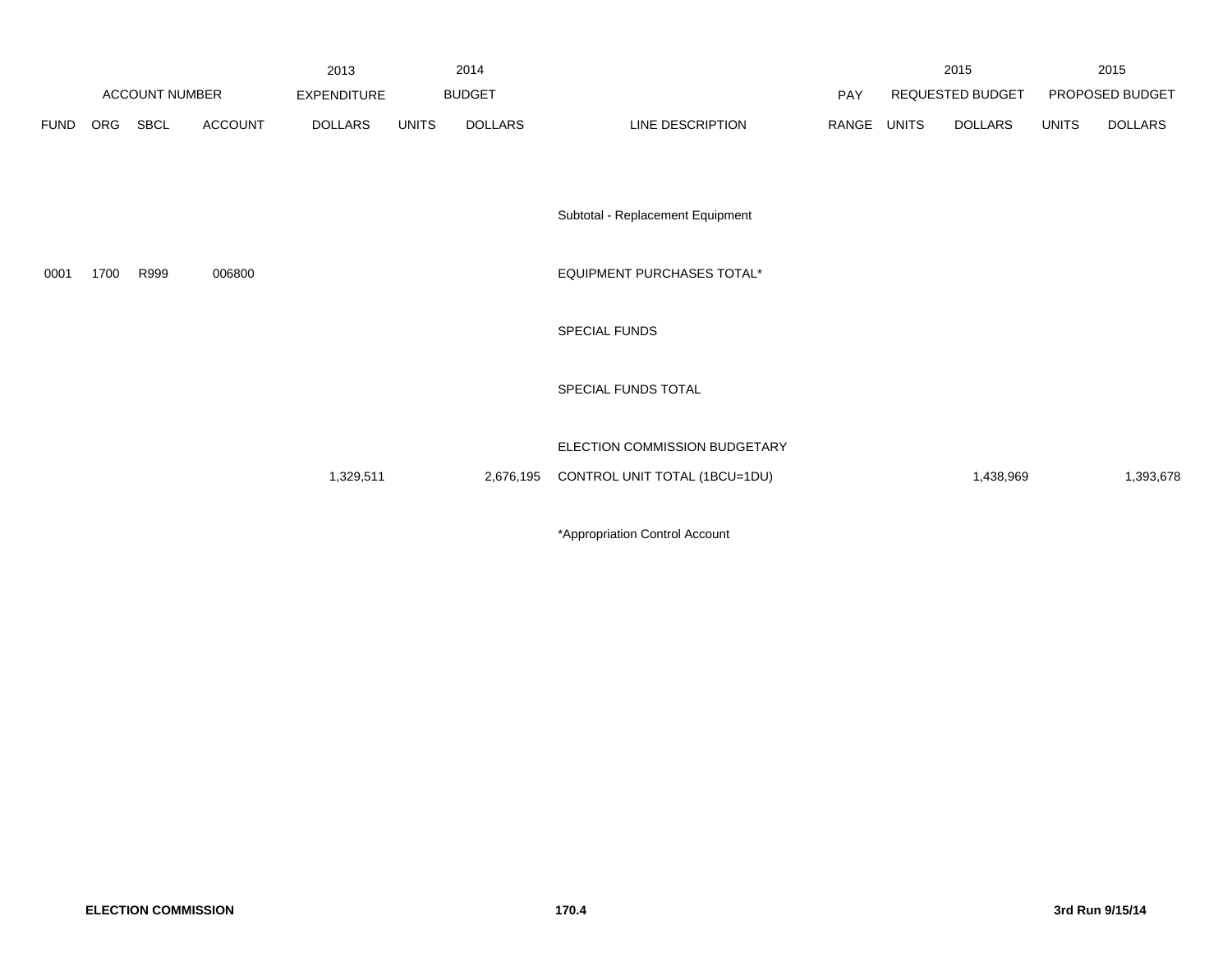|             |      |                       |                                         | 2013               |              | 2014           |                                                          |             |       | 2015             |              | 2015            |
|-------------|------|-----------------------|-----------------------------------------|--------------------|--------------|----------------|----------------------------------------------------------|-------------|-------|------------------|--------------|-----------------|
|             |      | <b>ACCOUNT NUMBER</b> |                                         | <b>EXPENDITURE</b> |              | <b>BUDGET</b>  |                                                          | <b>PAY</b>  |       | REQUESTED BUDGET |              | PROPOSED BUDGET |
| <b>FUND</b> | ORG  | SBCL                  | <b>ACCOUNT</b>                          | <b>DOLLARS</b>     | <b>UNITS</b> | <b>DOLLARS</b> | LINE DESCRIPTION                                         | RANGE UNITS |       | <b>DOLLARS</b>   | <b>UNITS</b> | <b>DOLLARS</b>  |
|             |      |                       |                                         |                    |              |                |                                                          |             |       |                  |              |                 |
|             |      |                       |                                         |                    |              |                | DEPARTMENT OF EMPLOYEE RELATIONS                         |             |       |                  |              |                 |
|             |      |                       |                                         |                    |              |                | SUMMARY (1BCU=3DU)                                       |             |       |                  |              |                 |
|             |      |                       |                                         |                    |              |                | <b>SALARIES &amp; WAGES</b>                              |             |       |                  |              |                 |
|             |      |                       |                                         |                    |              |                | Overtime Compensated*                                    |             |       |                  |              |                 |
|             |      |                       |                                         | 2,669,641          |              | 2,805,667      | All Other Salaries & Wages                               |             |       | 2,942,751        |              | 2,887,554       |
|             |      |                       |                                         |                    |              |                |                                                          |             |       |                  |              |                 |
| 0001        | 1650 | R999                  | 006000                                  | 2,669,641          |              | 2,805,667      | NET SALARIES & WAGES TOTAL*                              |             |       | 2,942,751        |              | 2,887,554       |
|             |      |                       |                                         |                    | 80           |                | TOTAL NUMBER OF POSITIONS AUTHORIZED                     |             | 80    |                  | 80           |                 |
|             |      |                       |                                         |                    |              |                | O&M FTE'S**                                              |             |       |                  |              |                 |
|             |      |                       |                                         |                    | 49.67        |                |                                                          |             | 49.68 |                  | 49.68        |                 |
|             |      |                       |                                         |                    | 5.71         |                | NON-O&M FTE'S                                            |             | 5.66  |                  | 5.66         |                 |
| 0001        | 1650 | R999                  | 006100                                  | 1,251,259          |              | 1,318,663      | ESTIMATED EMPLOYEE FRINGE BENEFITS                       |             |       | 1,324,238        |              | 1,299,399       |
|             |      |                       |                                         |                    |              |                | (Involves Revenue Offset-No Transfers from this Account) |             |       |                  |              |                 |
|             |      |                       |                                         |                    |              |                | OPERATING EXPENDITURES                                   |             |       |                  |              |                 |
| 0001        | 1650 | R999                  | 630100                                  | 45,837             |              | 31,900         | General Office Expense                                   |             |       | 47,400           |              | 47,400          |
| 0001        | 1650 | R999                  | 630500                                  |                    |              |                | Tools & Machinery Parts                                  |             |       |                  |              |                 |
| 0001        | 1650 | R999                  | 631000                                  |                    |              |                | <b>Construction Supplies</b>                             |             |       |                  |              |                 |
| 0001        | 1650 | R999                  | 631500                                  |                    |              |                | Energy                                                   |             |       |                  |              |                 |
| 0001        | 1650 | R999                  | 632000                                  | 12,011             |              | 4,000          | <b>Other Operating Supplies</b>                          |             |       | 4,100            |              | 4,100           |
| 0001        | 1650 | R999                  | 632500                                  | 400                |              | 500            | <b>Facility Rental</b>                                   |             |       | 400              |              | 400             |
| 0001        | 1650 | R999                  | 633000                                  |                    |              |                | Vehicle Rental                                           |             |       |                  |              |                 |
|             |      |                       | <b>DEPARTMENT OF EMPLOYEE RELATIONS</b> |                    |              |                | 180.1                                                    |             |       |                  |              | 3rd Run 9/15/14 |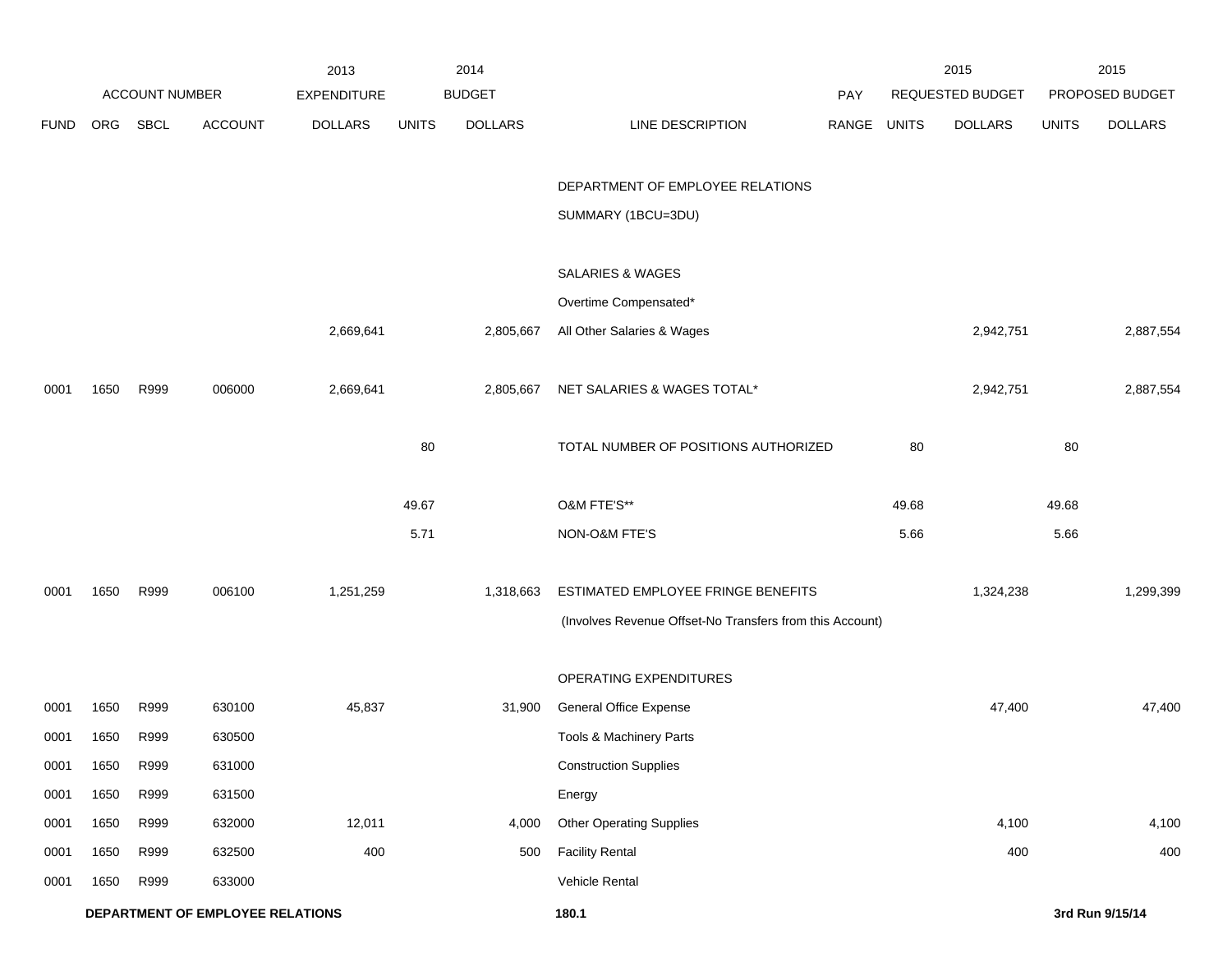|             |            |                       |                | 2013               |              | 2014           |                                                          |             | 2015             |              | 2015            |
|-------------|------------|-----------------------|----------------|--------------------|--------------|----------------|----------------------------------------------------------|-------------|------------------|--------------|-----------------|
|             |            | <b>ACCOUNT NUMBER</b> |                | <b>EXPENDITURE</b> |              | <b>BUDGET</b>  |                                                          | <b>PAY</b>  | REQUESTED BUDGET |              | PROPOSED BUDGET |
| <b>FUND</b> | <b>ORG</b> | <b>SBCL</b>           | <b>ACCOUNT</b> | <b>DOLLARS</b>     | <b>UNITS</b> | <b>DOLLARS</b> | LINE DESCRIPTION                                         | RANGE UNITS | <b>DOLLARS</b>   | <b>UNITS</b> | <b>DOLLARS</b>  |
|             |            |                       |                |                    |              |                |                                                          |             |                  |              |                 |
| 0001        | 1650       | R999                  | 633500         | 11,871             |              | 11,000         | Non-Vehicle Equipment Rental                             |             | 12,800           |              | 12,800          |
| 0001        | 1650       | R999                  | 634000         | 67,420             |              | 63,500         | <b>Professional Services</b>                             |             | 49,500           |              | 49,500          |
| 0001        | 1650       | R999                  | 634500         | 170,244            |              | 186,000        | Information Technology Services                          |             | 193,500          |              | 193,500         |
| 0001        | 1650       | R999                  | 635000         | 2,520              |              | 5,000          | <b>Property Services</b>                                 |             | 5,000            |              | 5,000           |
| 0001        | 1650       | R999                  | 635500         |                    |              |                | <b>Infrastructure Services</b>                           |             |                  |              |                 |
| 0001        | 1650       | R999                  | 636000         |                    |              |                | Vehicle Repair Services                                  |             |                  |              |                 |
| 0001        | 1650       | R999                  | 636500         | 19,303             |              | 27,100         | <b>Other Operating Services</b>                          |             | 24,200           |              | 24,200          |
| 0001        | 1650       | R999                  | 637000         |                    |              |                | Loans and Grants                                         |             |                  |              |                 |
| 0001        | 1650       | R999                  | 637501         | 46,321             |              | 58,000         | Reimburse Other Departments                              |             | 50,100           |              | 50,100          |
|             |            |                       |                |                    |              |                |                                                          |             |                  |              |                 |
| 0001        | 1650       | R999                  | 006300         | 375,927            |              | 387,000        | OPERATING EXPENDITURES TOTAL*                            |             | 387,000          |              | 387,000         |
|             |            |                       |                |                    |              |                |                                                          |             |                  |              |                 |
| 0001        | 1650       | R999                  | 006800         | 8,356              |              | 20,000         | EQUIPMENT PURCHASES TOTAL*                               |             | 2,000            |              | 2,000           |
|             |            |                       |                |                    |              |                |                                                          |             |                  |              |                 |
|             |            |                       |                | 66,119             |              | 82,000         | SPECIAL FUNDS TOTAL                                      |             | 82,000           |              | 82,000          |
|             |            |                       |                |                    |              |                |                                                          |             |                  |              |                 |
|             |            |                       |                |                    |              |                | DEPARTMENT OF EMPLOYEE RELATIONS                         |             |                  |              |                 |
|             |            |                       |                | 4,371,302          |              | 4,613,330      | SUMMARY (1BCU=3DU)                                       |             | 4,737,989        |              | 4,657,953       |
|             |            |                       |                |                    |              |                |                                                          |             |                  |              |                 |
|             |            |                       |                |                    |              |                | *Appropriation Control Account                           |             |                  |              |                 |
|             |            |                       |                |                    |              |                |                                                          |             |                  |              |                 |
|             |            |                       |                |                    |              |                | **Totals do not include FTE counts for members of the    |             |                  |              |                 |
|             |            |                       |                |                    |              |                | City Service Commission and the Equal Rights Commission. |             |                  |              |                 |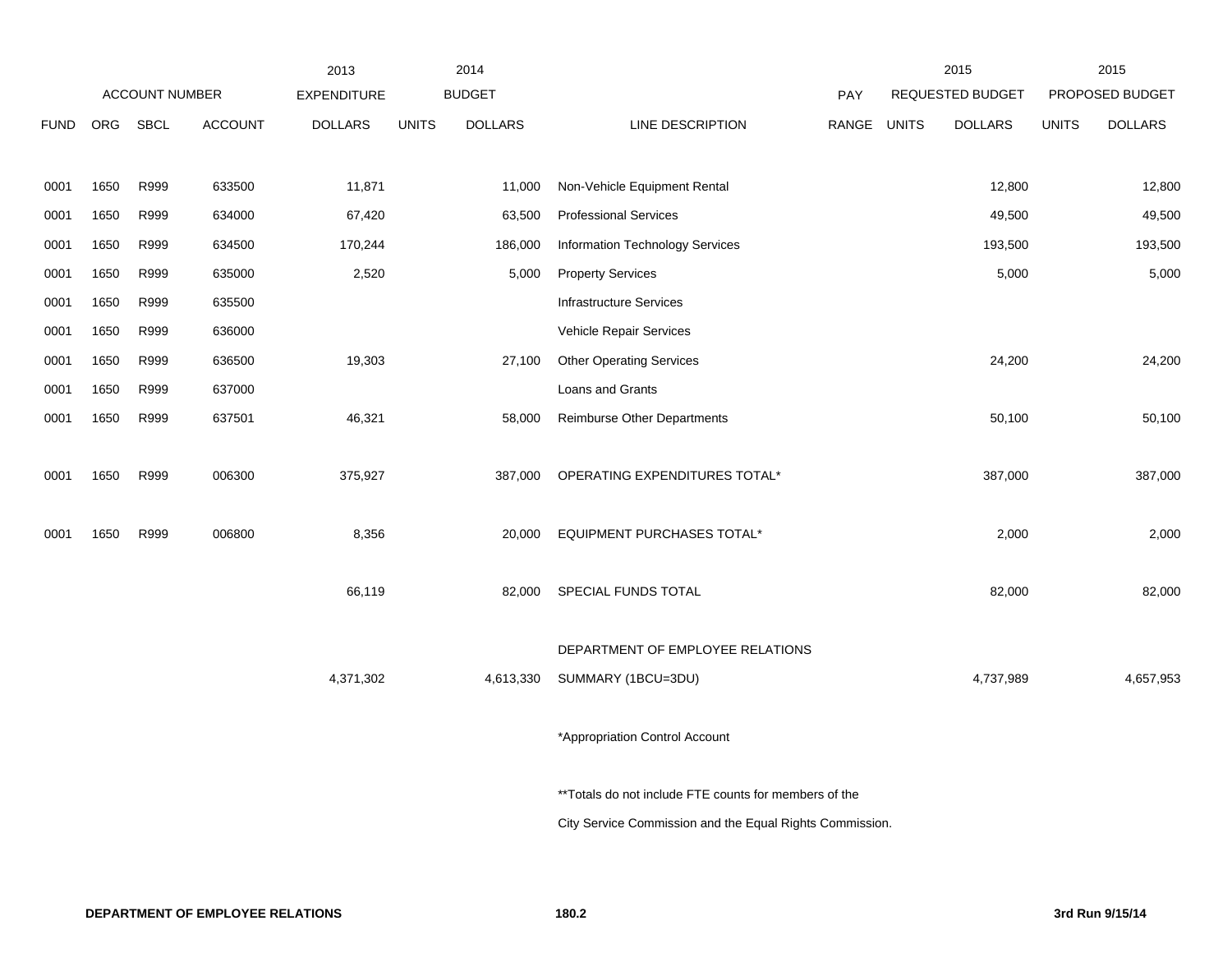|             |     |                |                                  | 2013           |                | 2014           |                                        |                 |                  | 2015             |                | 2015            |
|-------------|-----|----------------|----------------------------------|----------------|----------------|----------------|----------------------------------------|-----------------|------------------|------------------|----------------|-----------------|
|             |     | ACCOUNT NUMBER |                                  | EXPENDITURE    |                | <b>BUDGET</b>  |                                        | PAY             |                  | REQUESTED BUDGET |                | PROPOSED BUDGET |
| <b>FUND</b> | ORG | <b>SBCL</b>    | <b>ACCOUNT</b>                   | <b>DOLLARS</b> | <b>UNITS</b>   | <b>DOLLARS</b> | LINE DESCRIPTION                       | RANGE           | <b>UNITS</b>     | <b>DOLLARS</b>   | <b>UNITS</b>   | <b>DOLLARS</b>  |
|             |     |                |                                  |                |                |                | DEPARTMENT OF EMPLOYEE RELATIONS       |                 |                  |                  |                |                 |
|             |     |                |                                  |                |                |                | ADMINISTRATION DIVISION                |                 |                  |                  |                |                 |
|             |     |                |                                  |                |                |                | SALARIES & WAGES                       |                 |                  |                  |                |                 |
|             |     |                |                                  |                | $\mathbf{1}$   | 125,798        | Employee Relations Director (Y)        | 1OX             | $\mathbf{1}$     | 127,685          | $\mathbf{1}$   | 127,685         |
|             |     |                |                                  |                | $\mathbf{1}$   | 45,210         | Administrative Assistant IV            | 5IN             | $\mathbf{1}$     | 45,888           | $\mathbf{1}$   | 45,888          |
|             |     |                |                                  |                | $\,$ 5 $\,$    | 21,000         | City Service Commissioner (Y)          | BC <sub>1</sub> | $\mathbf 5$      | 21,000           | $\,$ 5 $\,$    | 21,000          |
|             |     |                |                                  |                | $\overline{7}$ |                | Equal Rights Commissioner (Y)          |                 | $\boldsymbol{7}$ |                  | $\overline{7}$ |                 |
|             |     |                |                                  |                |                |                | <b>BUSINESS SECTION</b>                |                 |                  |                  |                |                 |
|             |     |                |                                  |                | $\mathbf{1}$   | 57,293         | Fiscal and Risk Manager                | 2KX             | $\mathbf{1}$     | 58,152           | $\mathbf{1}$   | 58,152          |
|             |     |                |                                  |                | $\mathbf{1}$   | 63,024         | <b>Business Operations Analyst</b>     | 2FX             | $\mathbf{1}$     | 63,969           | $\mathbf{1}$   | 63,969          |
|             |     |                |                                  |                |                |                | OFFICE OF DIVERSITY & OUTREACH         |                 |                  |                  |                |                 |
|             |     |                |                                  |                | $\mathbf{1}$   | 61,203         | Human Resources Compliance Officer (Y) | 2JX             | $\mathbf{1}$     | 69,679           | $\mathbf{1}$   | 69,679          |
|             |     |                |                                  |                | $17$           | 373,528        | <b>Total Before Adjustments</b>        |                 | 17               | 386,373          | 17             | 386,373         |
|             |     |                |                                  |                |                |                | Salary & Wage Rate Changes             |                 |                  |                  |                |                 |
|             |     |                |                                  |                |                |                | Overtime Compensated                   |                 |                  |                  |                |                 |
|             |     |                |                                  |                |                |                | (7,390) Personnel Cost Adjustment      |                 |                  | (7, 643)         |                | (7, 643)        |
|             |     |                |                                  |                |                | 1,793          | Other                                  |                 |                  | 1,816            |                | 1,816           |
|             |     |                |                                  |                |                |                | (4,052) Furlough                       |                 |                  | (4,200)          |                |                 |
|             |     |                |                                  |                | 17             | 363,879        | Gross Salaries & Wages Total           |                 | 17               | 376,346          | 17             | 380,546         |
|             |     |                | DEPARTMENT OF EMPLOYEE RELATIONS |                |                |                | 180.3                                  |                 |                  |                  |                | 3rd Run 9/15/14 |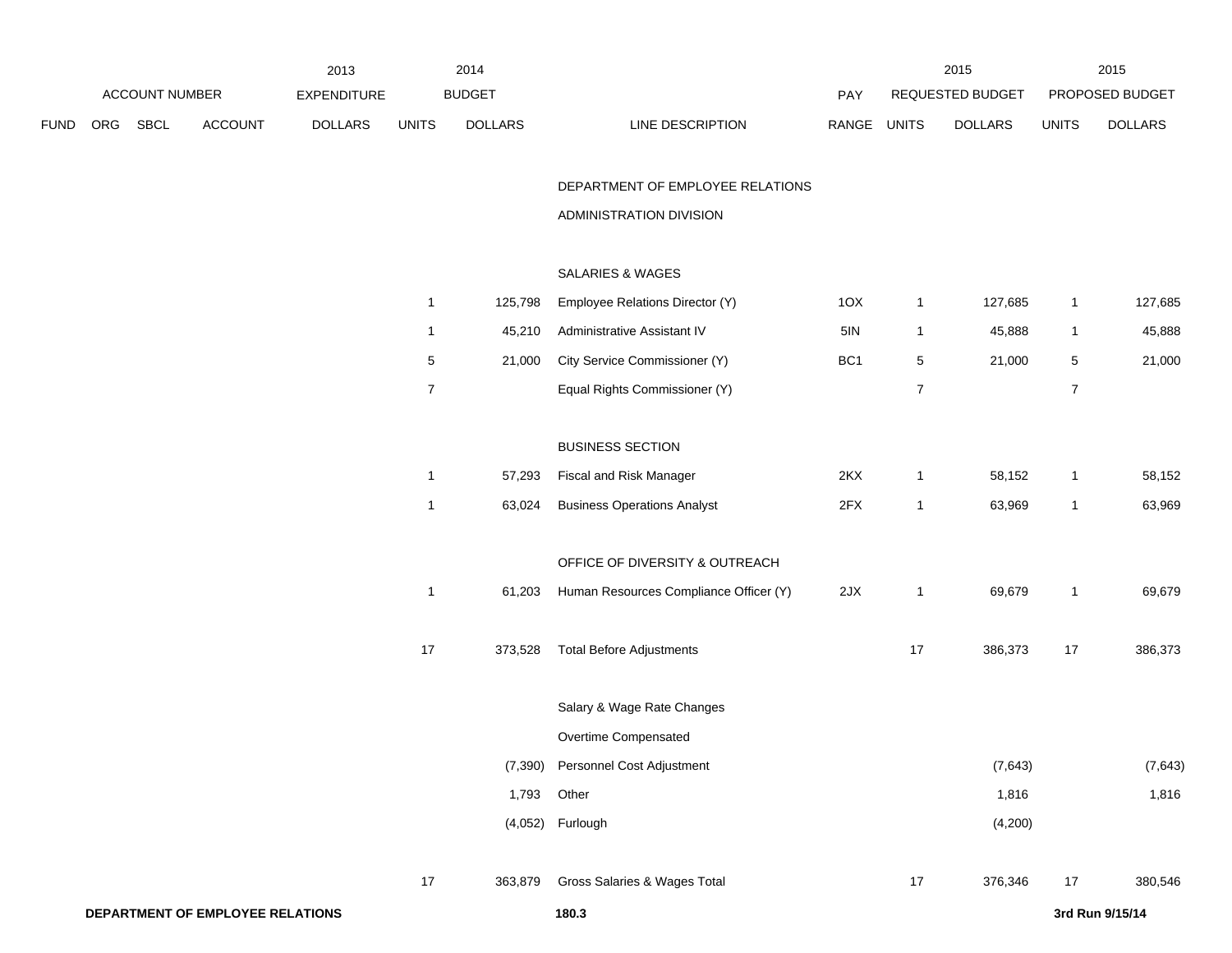|             |                                  |                |                | 2013               |              | 2014           |                                                                      |             |      | 2015             |              | 2015            |
|-------------|----------------------------------|----------------|----------------|--------------------|--------------|----------------|----------------------------------------------------------------------|-------------|------|------------------|--------------|-----------------|
|             |                                  | ACCOUNT NUMBER |                | <b>EXPENDITURE</b> |              | <b>BUDGET</b>  |                                                                      | <b>PAY</b>  |      | REQUESTED BUDGET |              | PROPOSED BUDGET |
| <b>FUND</b> | ORG                              | <b>SBCL</b>    | <b>ACCOUNT</b> | <b>DOLLARS</b>     | <b>UNITS</b> | <b>DOLLARS</b> | LINE DESCRIPTION                                                     | RANGE UNITS |      | <b>DOLLARS</b>   | <b>UNITS</b> | <b>DOLLARS</b>  |
|             |                                  |                |                |                    |              |                |                                                                      |             |      |                  |              |                 |
|             |                                  |                |                |                    |              |                | Reimbursable Services Deduction                                      |             |      |                  |              |                 |
|             |                                  |                |                |                    |              |                | Capital Improvements Deduction                                       |             |      |                  |              |                 |
|             |                                  |                |                |                    |              |                | <b>Grants and Aids Deduction</b>                                     |             |      |                  |              |                 |
| 0001        | 1651                             | R999           | 006000         | 370,777            | 17           | 363,879        | NET SALARIES & WAGES TOTAL                                           |             | 17   | 376,346          | 17           | 380,546         |
|             |                                  |                |                |                    | 4.70         |                | O&M FTE'S**                                                          |             | 4.70 |                  | 4.70         |                 |
|             |                                  |                |                |                    |              |                | NON-O&M FTE'S                                                        |             |      |                  |              |                 |
|             |                                  |                |                |                    |              |                | (Y) Required to file a statement of economic interests in accordance |             |      |                  |              |                 |
|             |                                  |                |                |                    |              |                | with the Milwaukee Code of Ordinances Chapter 303-Code of Ethics.    |             |      |                  |              |                 |
| 0001        | 1651                             | R999           | 006100         | 171,922            |              | 171,023        | ESTIMATED EMPLOYEE FRINGE BENEFITS                                   |             |      | 169,356          |              | 171,246         |
|             |                                  |                |                |                    |              |                | (Involves Revenue Offset-No Transfers from this Account)             |             |      |                  |              |                 |
|             |                                  |                |                |                    |              |                | OPERATING EXPENDITURES                                               |             |      |                  |              |                 |
| 0001        | 1651                             | R999           | 630100         | 7,052              |              | 6,600          | <b>General Office Expense</b>                                        |             |      | 7,100            |              | 7,100           |
| 0001        | 1651                             | R999           | 630500         |                    |              |                | Tools & Machinery Parts                                              |             |      |                  |              |                 |
| 0001        | 1651                             | R999           | 631000         |                    |              |                | <b>Construction Supplies</b>                                         |             |      |                  |              |                 |
| 0001        | 1651                             | R999           | 631500         |                    |              |                | Energy                                                               |             |      |                  |              |                 |
| 0001        | 1651                             | R999           | 632000         | 1,092              |              | 2,500          | <b>Other Operating Supplies</b>                                      |             |      | 1,100            |              | 1,100           |
| 0001        | 1651                             | R999           | 632500         |                    |              |                | <b>Facility Rental</b>                                               |             |      |                  |              |                 |
| 0001        | 1651                             | R999           | 633000         |                    |              |                | Vehicle Rental                                                       |             |      |                  |              |                 |
| 0001        | 1651                             | R999           | 633500         |                    |              |                | Non-Vehicle Equipment Rental                                         |             |      |                  |              |                 |
|             | DEPARTMENT OF EMPLOYEE RELATIONS |                |                |                    |              |                | 180.4                                                                |             |      |                  |              | 3rd Run 9/15/14 |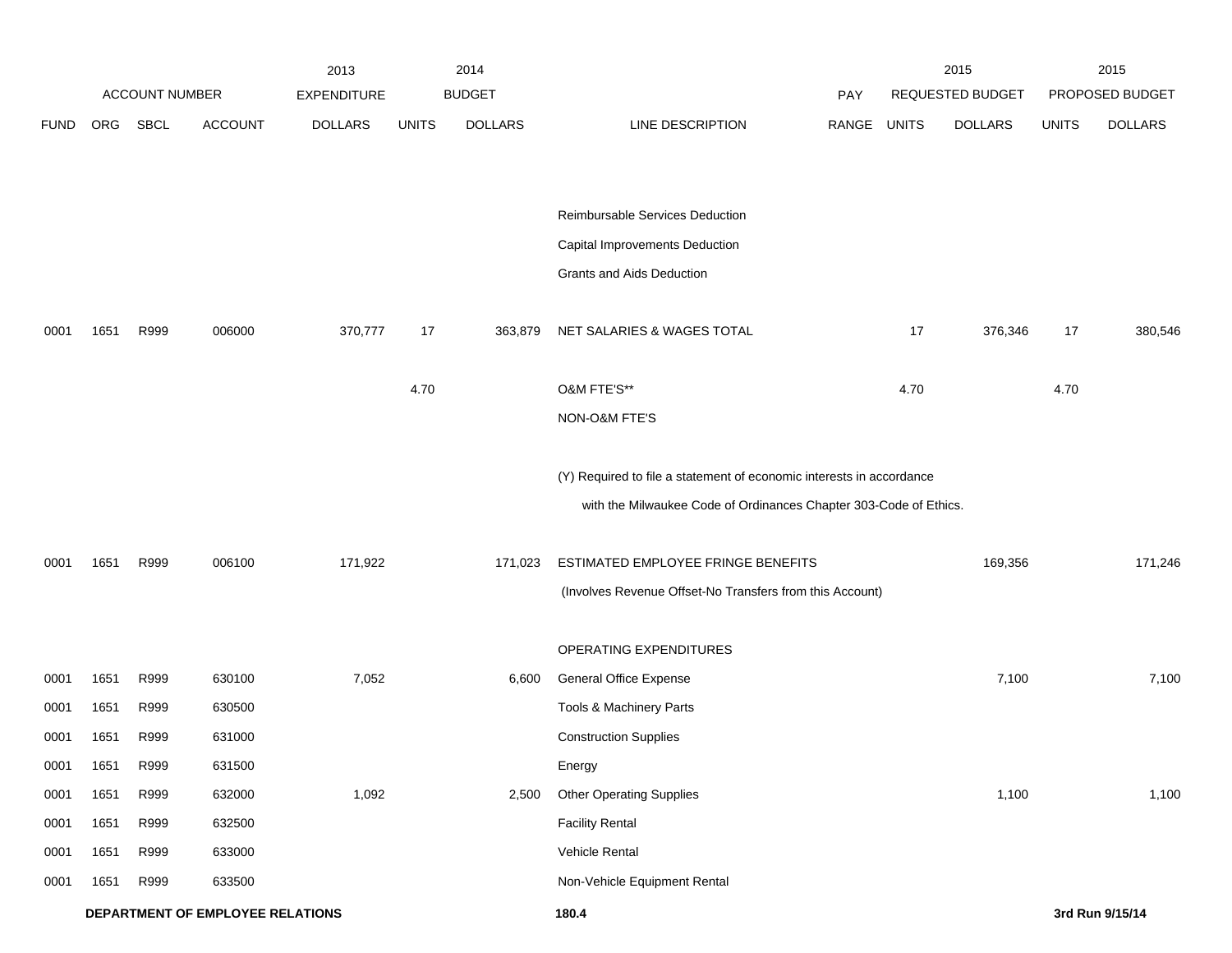|             |      |                |         | 2013               |              | 2014           |                                             |       |              | 2015             |              | 2015            |
|-------------|------|----------------|---------|--------------------|--------------|----------------|---------------------------------------------|-------|--------------|------------------|--------------|-----------------|
|             |      | ACCOUNT NUMBER |         | <b>EXPENDITURE</b> |              | <b>BUDGET</b>  |                                             | PAY   |              | REQUESTED BUDGET |              | PROPOSED BUDGET |
| <b>FUND</b> | ORG  | <b>SBCL</b>    | ACCOUNT | <b>DOLLARS</b>     | <b>UNITS</b> | <b>DOLLARS</b> | LINE DESCRIPTION                            | RANGE | <b>UNITS</b> | <b>DOLLARS</b>   | <b>UNITS</b> | <b>DOLLARS</b>  |
|             |      |                |         |                    |              |                |                                             |       |              |                  |              |                 |
| 0001        | 1651 | R999           | 634000  | 2,005              |              | 4,500          | <b>Professional Services</b>                |       |              | 2,500            |              | 2,500           |
| 0001        | 1651 | R999           | 634500  |                    |              |                | Information Technology Services             |       |              |                  |              |                 |
| 0001        | 1651 | R999           | 635000  |                    |              |                | <b>Property Services</b>                    |       |              |                  |              |                 |
| 0001        | 1651 | R999           | 635500  |                    |              |                | Infrastructure Services                     |       |              |                  |              |                 |
| 0001        | 1651 | R999           | 636000  |                    |              |                | Vehicle Repair Services                     |       |              |                  |              |                 |
| 0001        | 1651 | R999           | 636500  | 477                |              | 2,500          | <b>Other Operating Services</b>             |       |              | 2,100            |              | 2,100           |
| 0001        | 1651 | R999           | 637000  |                    |              |                | Loans and Grants                            |       |              |                  |              |                 |
| 0001        | 1651 | R999           | 637501  | 7,009              |              | 19,000         | <b>Reimburse Other Departments</b>          |       |              | 12,900           |              | 12,900          |
|             |      |                |         |                    |              |                |                                             |       |              |                  |              |                 |
| 0001        | 1651 | R999           | 006300  | 17,635             |              | 35,100         | OPERATING EXPENDITURES TOTAL                |       |              | 25,700           |              | 25,700          |
|             |      |                |         |                    |              |                |                                             |       |              |                  |              |                 |
|             |      |                |         |                    |              |                | <b>EQUIPMENT PURCHASES</b>                  |       |              |                  |              |                 |
|             |      |                |         |                    |              |                |                                             |       |              |                  |              |                 |
|             |      |                |         |                    |              |                | <b>Additional Equipment</b>                 |       |              |                  |              |                 |
|             |      |                |         |                    |              |                |                                             |       |              |                  |              |                 |
|             |      |                |         |                    |              |                | Subtotal - Additional Equipment             |       |              |                  |              |                 |
|             |      |                |         |                    |              |                |                                             |       |              |                  |              |                 |
|             |      |                |         |                    |              |                | Replacement Equipment<br>Computer Equipment |       |              |                  |              |                 |
|             |      |                |         | 3,942              |              |                |                                             |       |              |                  |              |                 |
|             |      |                |         | 3,942              |              |                | Subtotal - Replacement Equipment            |       |              |                  |              |                 |
| 0001        | 1651 | R999           | 006800  | 3,942              |              |                | EQUIPMENT PURCHASES TOTAL                   |       |              |                  |              |                 |
|             |      |                |         |                    |              |                |                                             |       |              |                  |              |                 |
|             |      |                |         |                    |              |                | SPECIAL FUNDS                               |       |              |                  |              |                 |
|             |      |                |         |                    |              |                |                                             |       |              |                  |              |                 |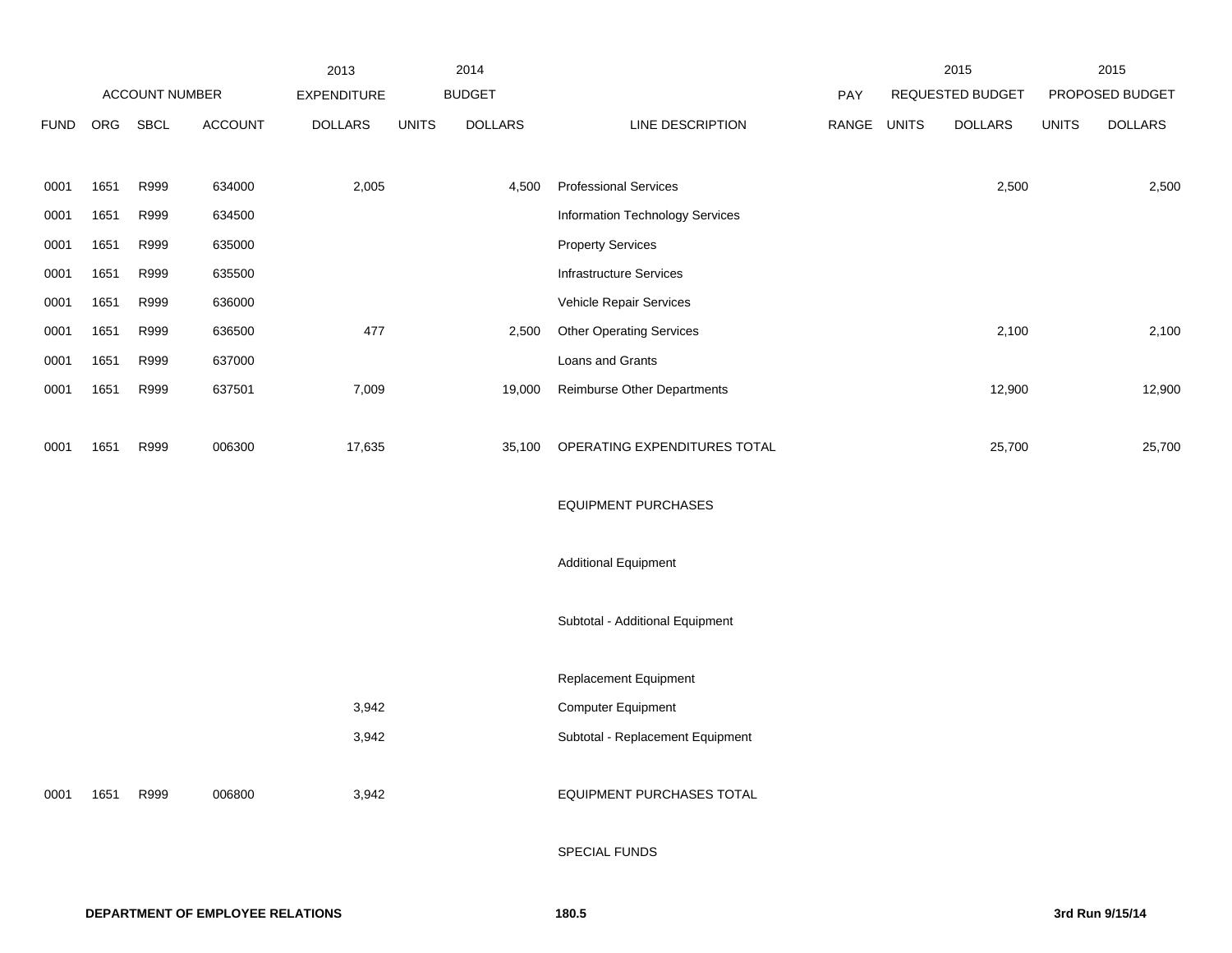|             |     |                       |                | 2013                                           |       | 2014           |                                                     |            |       | 2015                    |              | 2015            |
|-------------|-----|-----------------------|----------------|------------------------------------------------|-------|----------------|-----------------------------------------------------|------------|-------|-------------------------|--------------|-----------------|
|             |     | <b>ACCOUNT NUMBER</b> |                | <b>EXPENDITURE</b>                             |       | <b>BUDGET</b>  |                                                     | <b>PAY</b> |       | <b>REQUESTED BUDGET</b> |              | PROPOSED BUDGET |
| <b>FUND</b> | ORG | <b>SBCL</b>           | <b>ACCOUNT</b> | <b>DOLLARS</b>                                 | UNITS | <b>DOLLARS</b> | LINE DESCRIPTION                                    | RANGE      | UNITS | <b>DOLLARS</b>          | <b>UNITS</b> | <b>DOLLARS</b>  |
|             |     |                       |                |                                                |       |                |                                                     |            |       |                         |              |                 |
|             |     |                       |                |                                                |       |                | SPECIAL FUNDS TOTAL                                 |            |       |                         |              |                 |
|             |     |                       |                |                                                |       |                |                                                     |            |       |                         |              |                 |
|             |     |                       |                |                                                |       |                | DEPARTMENT OF EMPLOYEE RELATIONS -                  |            |       |                         |              |                 |
|             |     |                       |                | 564,276                                        |       | 570,002        | ADMINISTRATION DIVISION TOTAL                       |            |       | 571,402                 |              | 577,492         |
|             |     |                       |                |                                                |       |                |                                                     |            |       |                         |              |                 |
|             |     |                       |                | **Totals do not include FTE counts for members |       |                |                                                     |            |       |                         |              |                 |
|             |     |                       |                |                                                |       |                | of the City Service Commission and the Equal Rights |            |       |                         |              |                 |
|             |     |                       |                |                                                |       |                | Commission.                                         |            |       |                         |              |                 |
|             |     |                       |                |                                                |       |                |                                                     |            |       |                         |              |                 |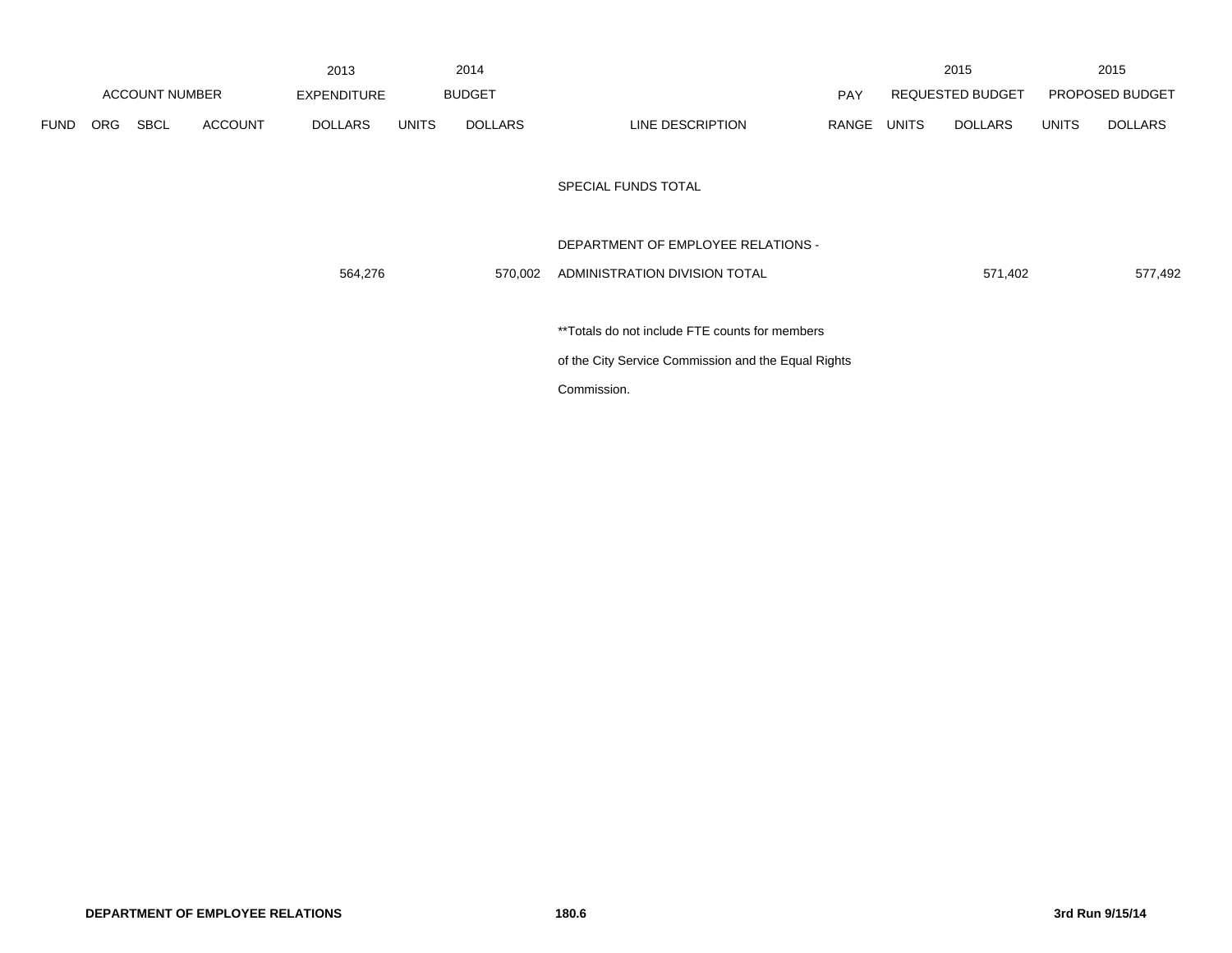|             |     |                |                | 2013               |                           | 2014           |                                          |             |                           | 2015             |                           | 2015            |
|-------------|-----|----------------|----------------|--------------------|---------------------------|----------------|------------------------------------------|-------------|---------------------------|------------------|---------------------------|-----------------|
|             |     | ACCOUNT NUMBER |                | <b>EXPENDITURE</b> |                           | <b>BUDGET</b>  |                                          | PAY         |                           | REQUESTED BUDGET |                           | PROPOSED BUDGET |
| <b>FUND</b> | ORG | <b>SBCL</b>    | <b>ACCOUNT</b> | <b>DOLLARS</b>     | <b>UNITS</b>              | <b>DOLLARS</b> | LINE DESCRIPTION                         | RANGE UNITS |                           | <b>DOLLARS</b>   | <b>UNITS</b>              | <b>DOLLARS</b>  |
|             |     |                |                |                    |                           |                |                                          |             |                           |                  |                           |                 |
|             |     |                |                |                    |                           |                | DEPARTMENT OF EMPLOYEE RELATIONS         |             |                           |                  |                           |                 |
|             |     |                |                |                    |                           |                | EMPLOYEE BENEFITS DIVISION               |             |                           |                  |                           |                 |
|             |     |                |                |                    |                           |                |                                          |             |                           |                  |                           |                 |
|             |     |                |                |                    |                           |                | SALARIES & WAGES                         |             |                           |                  |                           |                 |
|             |     |                |                |                    | $\mathbf{1}$              | 117,118        | Employee Benefits Director (Y)           | 1KX         | $\mathbf{1}$              | 118,875          | $\mathbf{1}$              | 118,875         |
|             |     |                |                |                    | $\mathbf{1}$              | 44,194         | Employee Assistance Coordinator          | 2EX         |                           |                  |                           |                 |
|             |     |                |                |                    |                           |                | Employee Assistance Coordinator          | 2FX         | $\mathbf{1}$              | 50,644           | $\mathbf{1}$              | 50,644          |
|             |     |                |                |                    |                           |                |                                          |             |                           |                  |                           |                 |
|             |     |                |                |                    |                           |                | MEDICAL BENEFITS SECTION                 |             |                           |                  |                           |                 |
|             |     |                |                |                    | $\mathbf{1}$              | 61,123         | <b>Benefits Services Analyst</b>         | 2EX         | $\mathbf{1}$              | 62,040           | $\mathbf{1}$              | 62,040          |
|             |     |                |                |                    | $\mathbf 2$               | 100,987        | <b>Benefits Services Specialist II</b>   | 5HN         | $\sqrt{2}$                | 102,502          | $\sqrt{2}$                | 102,502         |
|             |     |                |                |                    |                           |                |                                          |             |                           |                  |                           |                 |
|             |     |                |                |                    |                           |                | <b>WORKERS' COMPENSATION SECTION</b>     |             |                           |                  |                           |                 |
|             |     |                |                |                    | $\mathbf{1}$              | 103,077        | Workers' Comp. & Safety Manager (Y)      | 11X         | $\mathbf{1}$              | 104,623          | $\mathbf{1}$              | 104,623         |
|             |     |                |                |                    | $\mathbf{1}$              | 54,213         | Management Services Adjuster             | 1DX         | $\mathbf{1}$              | 55,025           | $\mathbf{1}$              | 55,025          |
|             |     |                |                |                    | $\overline{\mathbf{c}}$   | 120,299        | Claims Adjuster Specialist               | 2FX         | $\boldsymbol{2}$          | 105,801          | $\sqrt{2}$                | 105,801         |
|             |     |                |                |                    | $\overline{\mathbf{c}}$   | 102,894        | Claims Adjuster-Senior                   | 2EX         | $\overline{c}$            | 113,408          | $\overline{2}$            | 113,408         |
|             |     |                |                |                    | $\ensuremath{\mathsf{3}}$ | 147,950        | Claims Adjuster                          | 2CN         | $\ensuremath{\mathsf{3}}$ | 150,170          | $\ensuremath{\mathsf{3}}$ | 150,170         |
|             |     |                |                |                    | $\mathbf{1}$              | 39,522         | Claims Representative                    | 5FN         | $\mathbf{1}$              | 42,118           | $\mathbf{1}$              | 42,118          |
|             |     |                |                |                    | $\mathbf{1}$              | 39,507         | <b>Administrative Services Assistant</b> | 6KN         | $\mathbf{1}$              | 40,100           | $\mathbf{1}$              | 40,100          |
|             |     |                |                |                    | $\mathbf{1}$              | 35,665         | Office Assistant III                     | 6FN         | $\mathbf{1}$              | 26,037           | $\mathbf{1}$              | 26,037          |
|             |     |                |                |                    | $\mathbf 2$               | 83,784         | Claims Processor II                      | 6KN         | $\sqrt{2}$                | 80,197           | $\overline{2}$            | 80,197          |
|             |     |                |                |                    |                           |                |                                          |             |                           |                  |                           |                 |
|             |     |                |                |                    | 19                        | 1,050,333      | <b>Total Before Adjustments</b>          |             | 19                        | 1,051,540        | 19                        | 1,051,540       |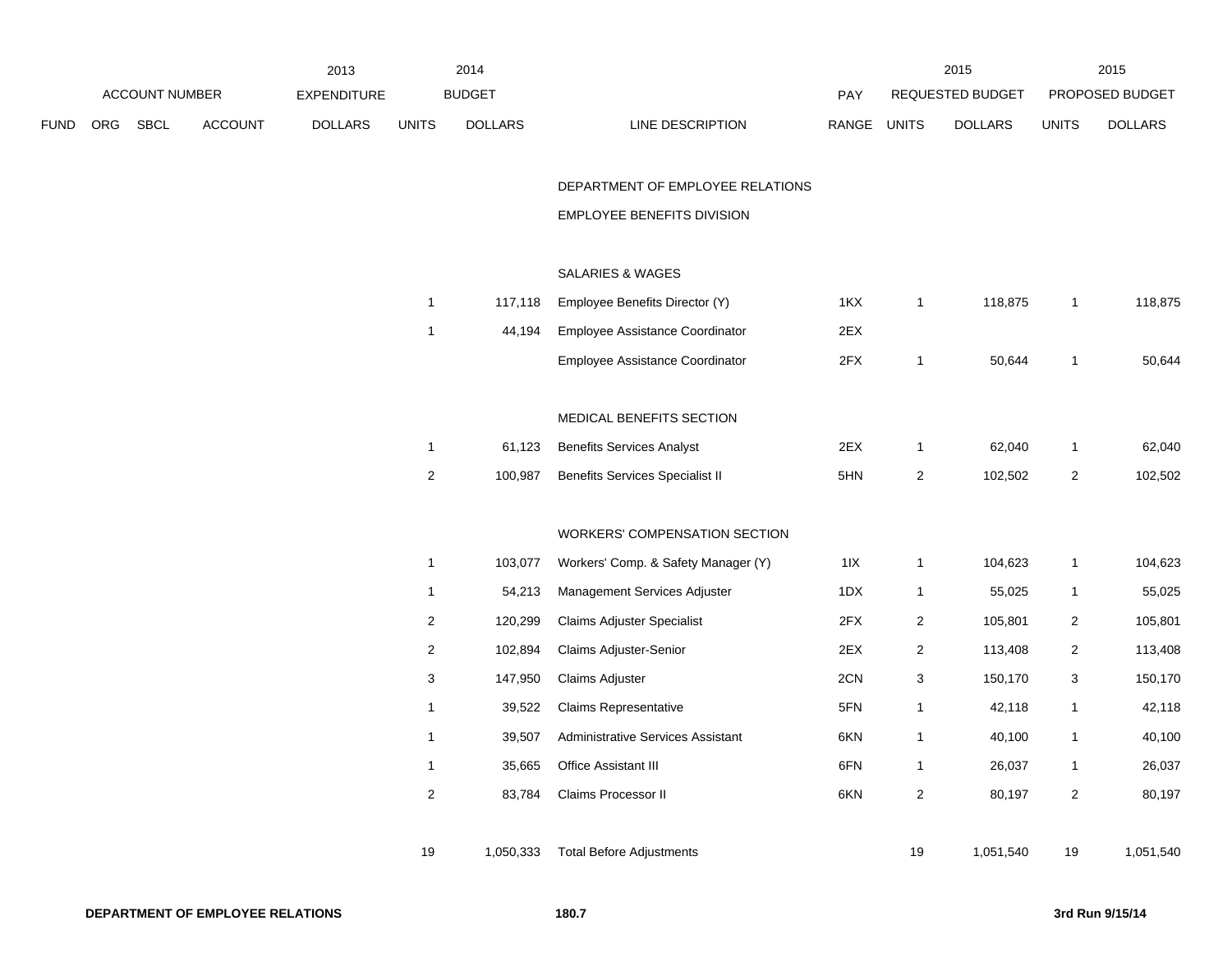|             |                                  |                |                | 2013               |              | 2014           |                                                                           |             |       | 2015             |              | 2015            |
|-------------|----------------------------------|----------------|----------------|--------------------|--------------|----------------|---------------------------------------------------------------------------|-------------|-------|------------------|--------------|-----------------|
|             |                                  | ACCOUNT NUMBER |                | <b>EXPENDITURE</b> |              | <b>BUDGET</b>  |                                                                           | PAY         |       | REQUESTED BUDGET |              | PROPOSED BUDGET |
| <b>FUND</b> | ORG                              | SBCL           | <b>ACCOUNT</b> | <b>DOLLARS</b>     | <b>UNITS</b> | <b>DOLLARS</b> | LINE DESCRIPTION                                                          | RANGE UNITS |       | <b>DOLLARS</b>   | <b>UNITS</b> | <b>DOLLARS</b>  |
|             |                                  |                |                |                    |              |                |                                                                           |             |       |                  |              |                 |
|             |                                  |                |                |                    |              |                | Salary & Wage Rate Change                                                 |             |       |                  |              |                 |
|             |                                  |                |                |                    |              |                | Overtime Compensated                                                      |             |       |                  |              |                 |
|             |                                  |                |                |                    |              | (20, 627)      | Personnel Cost Adjustment                                                 |             |       | (20, 690)        |              | (20, 690)       |
|             |                                  |                |                |                    |              | 5,882          | Other                                                                     |             |       | 5,573            |              | 5,573           |
|             |                                  |                |                |                    |              |                | (11,992) Furlough                                                         |             |       | (12,030)         |              |                 |
|             |                                  |                |                |                    |              |                |                                                                           |             |       |                  |              |                 |
|             |                                  |                |                |                    | 19           | 1,023,596      | Gross Salaries & Wages Total                                              |             | 19    | 1,024,393        | 19           | 1,036,423       |
|             |                                  |                |                |                    |              |                |                                                                           |             |       |                  |              |                 |
|             |                                  |                |                |                    |              | (7,000)        | Reimbursable Services Deduction                                           |             |       | (5,000)          |              | (5,000)         |
|             |                                  |                |                |                    |              |                | Capital Improvements Deduction                                            |             |       |                  |              |                 |
|             |                                  |                |                |                    |              |                | <b>Grants &amp; Aids Deduction</b>                                        |             |       |                  |              |                 |
|             |                                  |                |                |                    |              |                |                                                                           |             |       |                  |              |                 |
| 0001        | 1654                             | R999           | 006000         | 980,838            | 19           | 1,016,596      | NET SALARIES & WAGES TOTAL                                                |             | 19    | 1,019,393        | 19           | 1,031,423       |
|             |                                  |                |                |                    | 18.47        |                | O&M FTE'S                                                                 |             | 18.52 |                  | 18.52        |                 |
|             |                                  |                |                |                    | 0.15         |                | NON-O&M FTE'S                                                             |             | 0.10  |                  | 0.10         |                 |
|             |                                  |                |                |                    |              |                |                                                                           |             |       |                  |              |                 |
|             |                                  |                |                |                    |              |                | (Y) Required to file a statement of economic interests in accordance with |             |       |                  |              |                 |
|             |                                  |                |                |                    |              |                | the Milwaukee Code of Ordinances Chapter 303-Code of Ethics.              |             |       |                  |              |                 |
|             |                                  |                |                |                    |              |                |                                                                           |             |       |                  |              |                 |
| 0001        | 1654                             | R999           | 006100         | 459,544            |              | 477,800        | ESTIMATED EMPLOYEE FRINGE BENEFITS                                        |             |       | 458,727          |              | 464,140         |
|             |                                  |                |                |                    |              |                | (Involves Revenue Offset-No Transfers from this Account)                  |             |       |                  |              |                 |
|             |                                  |                |                |                    |              |                |                                                                           |             |       |                  |              |                 |
|             |                                  |                |                |                    |              |                | OPERATING EXPENDITURES                                                    |             |       |                  |              |                 |
| 0001        | 1654                             | R999           | 630100         | 23,098             |              | 14,200         | <b>General Office Expense</b>                                             |             |       | 24,500           |              | 24,500          |
|             | DEPARTMENT OF EMPLOYEE RELATIONS |                |                |                    |              |                | 180.8                                                                     |             |       |                  |              | 3rd Run 9/15/14 |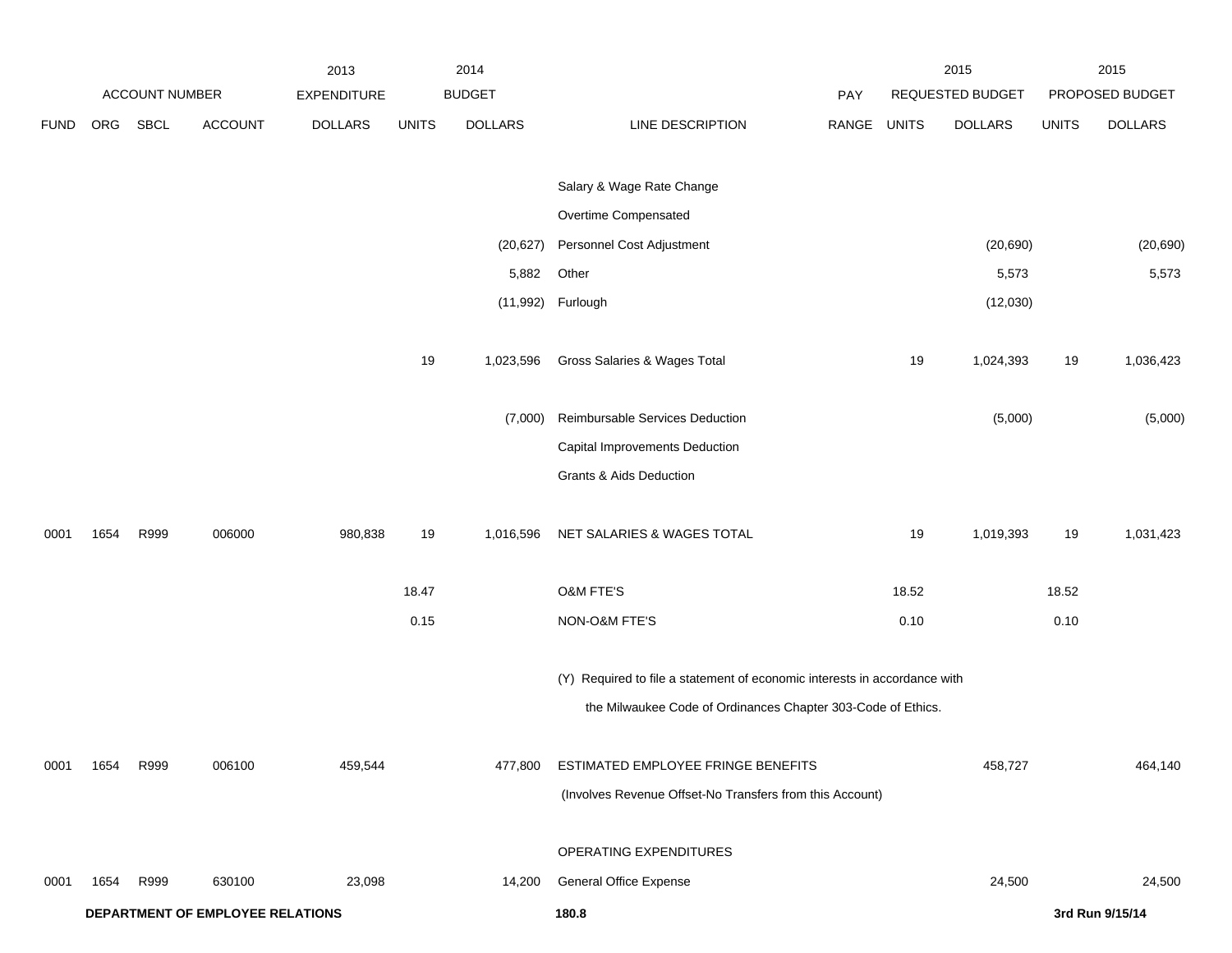|             |      |                |                | 2013               |              | 2014           |                                    |       |              | 2015             |              | 2015            |
|-------------|------|----------------|----------------|--------------------|--------------|----------------|------------------------------------|-------|--------------|------------------|--------------|-----------------|
|             |      | ACCOUNT NUMBER |                | <b>EXPENDITURE</b> |              | <b>BUDGET</b>  |                                    | PAY   |              | REQUESTED BUDGET |              | PROPOSED BUDGET |
| <b>FUND</b> | ORG  | <b>SBCL</b>    | <b>ACCOUNT</b> | <b>DOLLARS</b>     | <b>UNITS</b> | <b>DOLLARS</b> | LINE DESCRIPTION                   | RANGE | <b>UNITS</b> | <b>DOLLARS</b>   | <b>UNITS</b> | <b>DOLLARS</b>  |
|             |      |                |                |                    |              |                |                                    |       |              |                  |              |                 |
| 0001        | 1654 | R999           | 630500         |                    |              |                | Tools & Machinery Parts            |       |              |                  |              |                 |
| 0001        | 1654 | R999           | 631000         |                    |              |                | <b>Construction Supplies</b>       |       |              |                  |              |                 |
| 0001        | 1654 | R999           | 631500         |                    |              |                | Energy                             |       |              |                  |              |                 |
| 0001        | 1654 | R999           | 632000         | 1,105              |              | 500            | <b>Other Operating Supplies</b>    |       |              | 1,100            |              | 1,100           |
| 0001        | 1654 | R999           | 632500         | 400                |              |                | <b>Facility Rental</b>             |       |              | 400              |              | 400             |
| 0001        | 1654 | R999           | 633000         |                    |              |                | Vehicle Rental                     |       |              |                  |              |                 |
| 0001        | 1654 | R999           | 633500         | 4,384              |              | 3,700          | Non-Vehicle Equipment Rental       |       |              | 5,100            |              | 5,100           |
| 0001        | 1654 | R999           | 634000         | 58,565             |              | 25,000         | <b>Professional Services</b>       |       |              | 26,000           |              | 26,000          |
| 0001        | 1654 | R999           | 634500         | 141,030            |              | 141,300        | Information Technology Services    |       |              | 148,500          |              | 148,500         |
| 0001        | 1654 | R999           | 635000         |                    |              |                | <b>Property Services</b>           |       |              |                  |              |                 |
| 0001        | 1654 | R999           | 635500         |                    |              |                | Infrastructure Services            |       |              |                  |              |                 |
| 0001        | 1654 | R999           | 636000         |                    |              |                | Vehicle Repair Services            |       |              |                  |              |                 |
| 0001        | 1654 | R999           | 636500         | 4,350              |              | 3,500          | <b>Other Operating Services</b>    |       |              | 3,600            |              | 3,600           |
| 0001        | 1654 | R999           | 637000         |                    |              |                | Loans and Grants                   |       |              |                  |              |                 |
| 0001        | 1654 | R999           | 637501         | 11,159             |              | 19,000         | <b>Reimburse Other Departments</b> |       |              | 11,800           |              | 11,800          |
|             |      |                |                |                    |              |                |                                    |       |              |                  |              |                 |
| 0001        | 1654 | R999           | 006300         | 244,091            |              | 207,200        | OPERATING EXPENDITURES TOTAL       |       |              | 221,000          |              | 221,000         |
|             |      |                |                |                    |              |                |                                    |       |              |                  |              |                 |
|             |      |                |                |                    |              |                | <b>EQUIPMENT PURCHASES</b>         |       |              |                  |              |                 |
|             |      |                |                |                    |              |                |                                    |       |              |                  |              |                 |
|             |      |                |                |                    |              |                | <b>Additional Equipment</b>        |       |              |                  |              |                 |

Subtotal - Additional Equipment

Replacement Equipment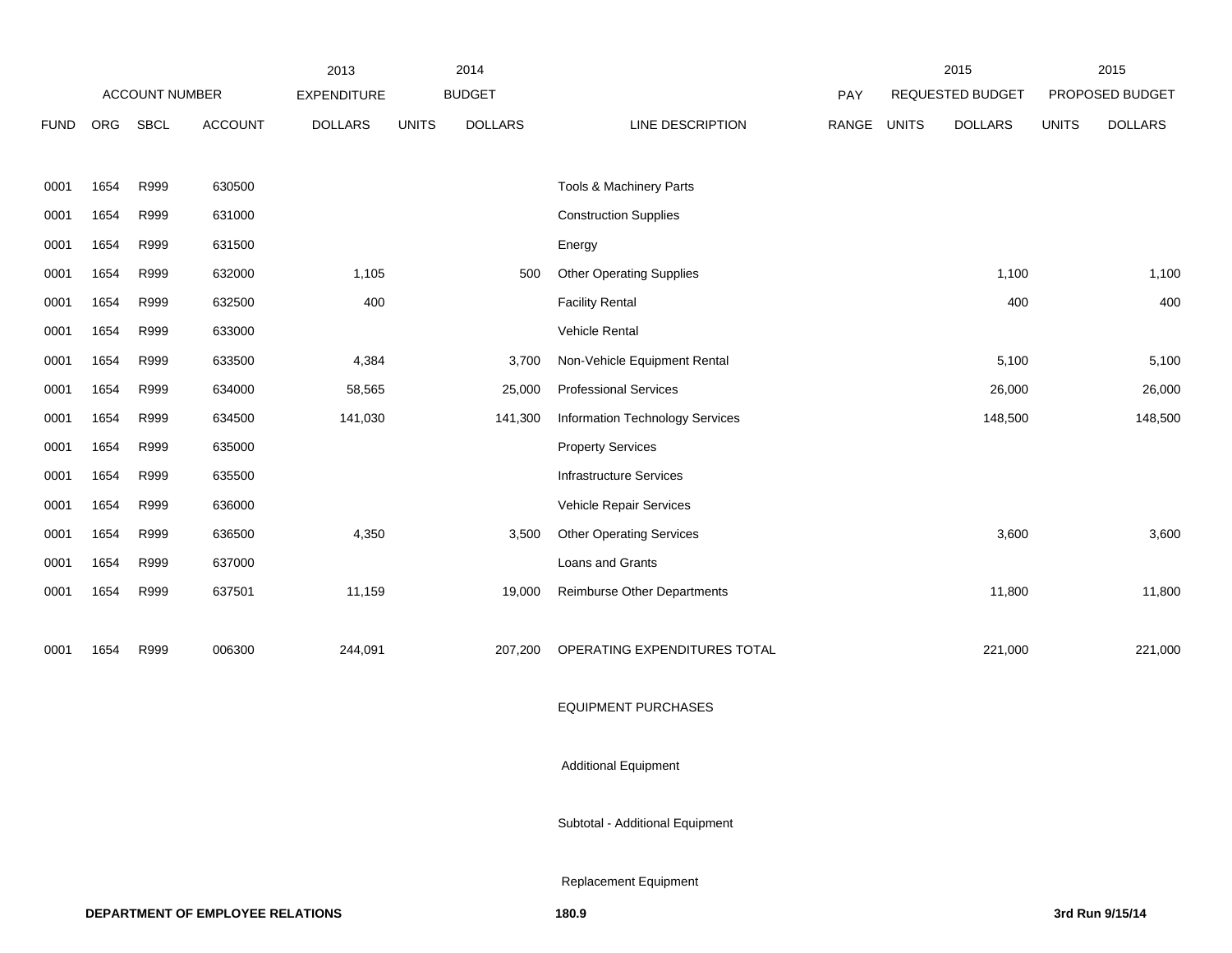|             |            |                       |                | 2013           |              | 2014           |                                   |            |       | 2015             |              | 2015            |
|-------------|------------|-----------------------|----------------|----------------|--------------|----------------|-----------------------------------|------------|-------|------------------|--------------|-----------------|
|             |            | <b>ACCOUNT NUMBER</b> |                | EXPENDITURE    |              | <b>BUDGET</b>  |                                   | <b>PAY</b> |       | REQUESTED BUDGET |              | PROPOSED BUDGET |
| <b>FUND</b> | <b>ORG</b> | SBCL                  | <b>ACCOUNT</b> | <b>DOLLARS</b> | <b>UNITS</b> | <b>DOLLARS</b> | LINE DESCRIPTION                  | RANGE      | UNITS | <b>DOLLARS</b>   | <b>UNITS</b> | <b>DOLLARS</b>  |
|             |            |                       |                |                |              |                |                                   |            |       |                  |              |                 |
|             |            |                       |                |                |              |                | Subtotal - Replacement Equipment  |            |       |                  |              |                 |
| 0001        | 1654       | R999                  | 006800         |                |              |                | EQUIPMENT PURCHASES TOTAL         |            |       |                  |              |                 |
|             |            |                       |                |                |              |                | SPECIAL FUNDS                     |            |       |                  |              |                 |
| 0001        | 1654       | R163                  | 006300         | 26,629         |              | 35,000         | Safety Glasses*                   |            |       | 35,000           |              | 35,000          |
|             |            |                       |                | 26,629         |              | 35,000         | SPECIAL FUNDS TOTAL               |            |       | 35,000           |              | 35,000          |
|             |            |                       |                |                |              |                | DEPARTMENT OF EMPLOYEE RELATIONS- |            |       |                  |              |                 |
|             |            |                       |                | 1,711,102      |              | 1,736,596      | EMPLOYEE BENEFITS DIVISION TOTAL  |            |       | 1,734,120        |              | 1,751,563       |
|             |            |                       |                |                |              |                |                                   |            |       |                  |              |                 |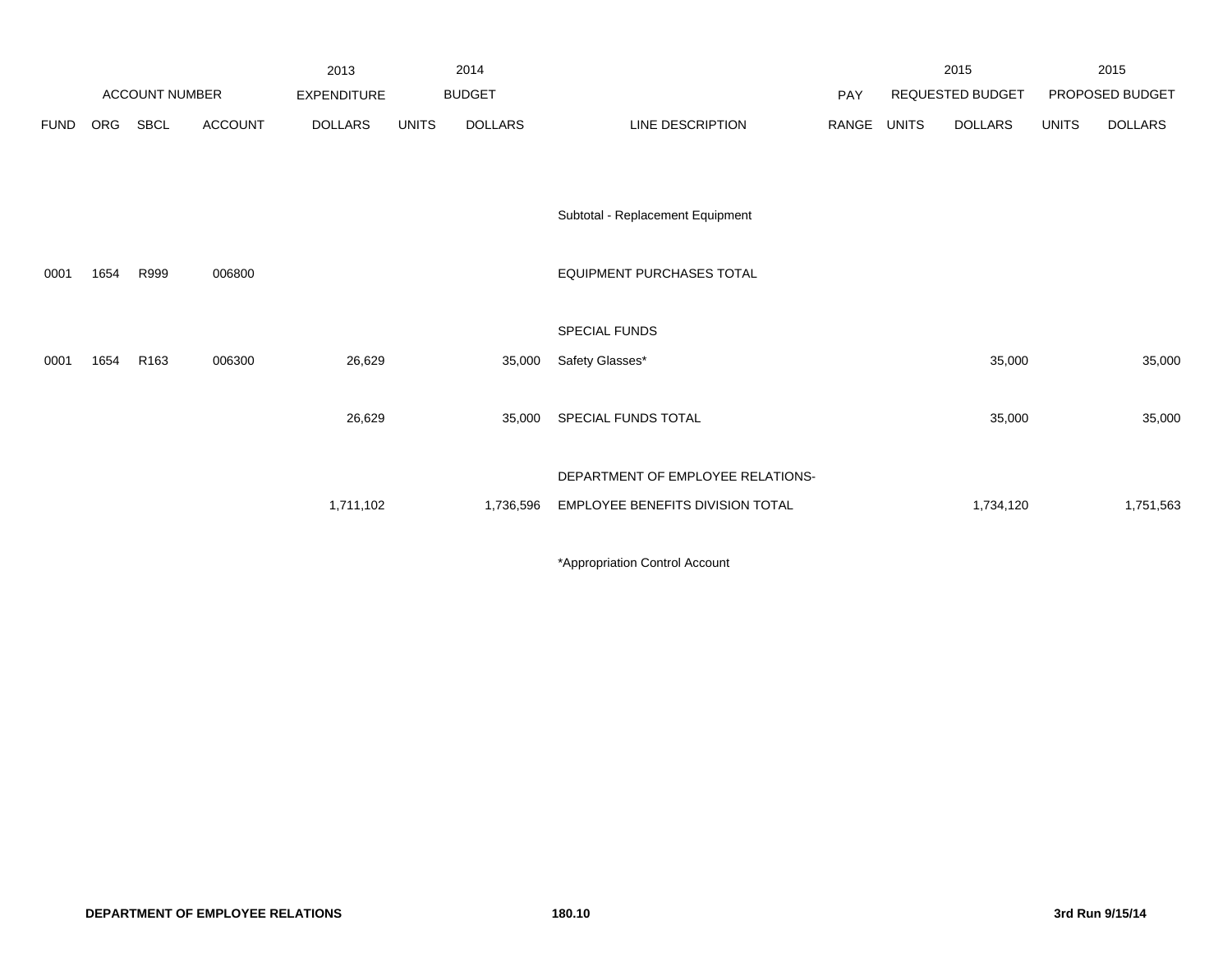|      |     |                       |                | 2013               |                | 2014           |                                        |             |                | 2015             |                | 2015            |
|------|-----|-----------------------|----------------|--------------------|----------------|----------------|----------------------------------------|-------------|----------------|------------------|----------------|-----------------|
|      |     | <b>ACCOUNT NUMBER</b> |                | <b>EXPENDITURE</b> |                | <b>BUDGET</b>  |                                        | PAY         |                | REQUESTED BUDGET |                | PROPOSED BUDGET |
| FUND | ORG | SBCL                  | <b>ACCOUNT</b> | <b>DOLLARS</b>     | <b>UNITS</b>   | <b>DOLLARS</b> | LINE DESCRIPTION                       | RANGE UNITS |                | <b>DOLLARS</b>   | <b>UNITS</b>   | <b>DOLLARS</b>  |
|      |     |                       |                |                    |                |                | DEPARTMENT OF EMPLOYEE RELATIONS       |             |                |                  |                |                 |
|      |     |                       |                |                    |                |                | OPERATIONS DIVISION                    |             |                |                  |                |                 |
|      |     |                       |                |                    |                |                | SALARIES & WAGES                       |             |                |                  |                |                 |
|      |     |                       |                |                    |                |                | LABOR RELATIONS SECTION                |             |                |                  |                |                 |
|      |     |                       |                |                    | $\mathbf{1}$   | 100,386        | Labor Negotiator (X)(Y)                | 1KX         | 1              | 100,386          | $\mathbf{1}$   | 100,386         |
|      |     |                       |                |                    | $\mathbf{1}$   | 60,809         | <b>Labor Relations Officer</b>         | 2JX         | $\mathbf{1}$   | 61,721           | $\mathbf{1}$   | 61,721          |
|      |     |                       |                |                    |                |                | STAFFING SERVICES SECTION              |             |                |                  |                |                 |
|      |     |                       |                |                    | $\mathbf{1}$   | 80,000         | Human Resources Manager                | 11X         | $\mathbf{1}$   | 81,200           | $\mathbf{1}$   | 81,200          |
|      |     |                       |                |                    | 3              | 204,844        | Human Resources Representative         | 2HX         | 4              | 272,914          | 4              | 272,914         |
|      |     |                       |                |                    | $\mathbf{1}$   | 55,589         | Human Resources Analyst-Sr.            | 2FX         |                |                  |                |                 |
|      |     |                       |                |                    | $\mathbf{1}$   | 46,975         | Program Assistant II                   | 5FN         | $\mathbf{1}$   | 47,680           | $\mathbf{1}$   | 47,680          |
|      |     |                       |                |                    |                |                | SELECTION SERVICES                     |             |                |                  |                |                 |
|      |     |                       |                |                    | $\mathbf{1}$   | 54,397         | <b>Test Administration Coordinator</b> | 2DN         | $\mathbf{1}$   | 55,213           | $\mathbf{1}$   | 55,213          |
|      |     |                       |                |                    | $\mathbf{1}$   | 41,495         | Program Assistant I                    | 5EN         | 1              | 42,118           | $\mathbf{1}$   | 42,118          |
|      |     |                       |                |                    |                |                | COMPENSATION SERVICES SECTION          |             |                |                  |                |                 |
|      |     |                       |                |                    | $\mathbf{1}$   | 103,077        | Human Resources Manager (Y)            | 11X         | 1              | 104,623          | $\mathbf{1}$   | 104,623         |
|      |     |                       |                |                    | $\overline{2}$ | 149,844        | Human Resources Representative         | 2HX         | $\overline{2}$ | 152,091          | $\overline{2}$ | 152,091         |
|      |     |                       |                |                    | $\mathbf{1}$   | 46,975         | Program Assistant II                   | 5FN         | 1              | 47,680           | $\mathbf{1}$   | 47,680          |
|      |     |                       |                |                    |                |                | TRAINING & DEVELOPMENT SERVICES        |             |                |                  |                |                 |
|      |     |                       |                |                    | $\mathbf{1}$   | 46,975         | Program Assistant II                   | 5FN         | $\mathbf{1}$   | 47,680           | $\mathbf{1}$   | 47,680          |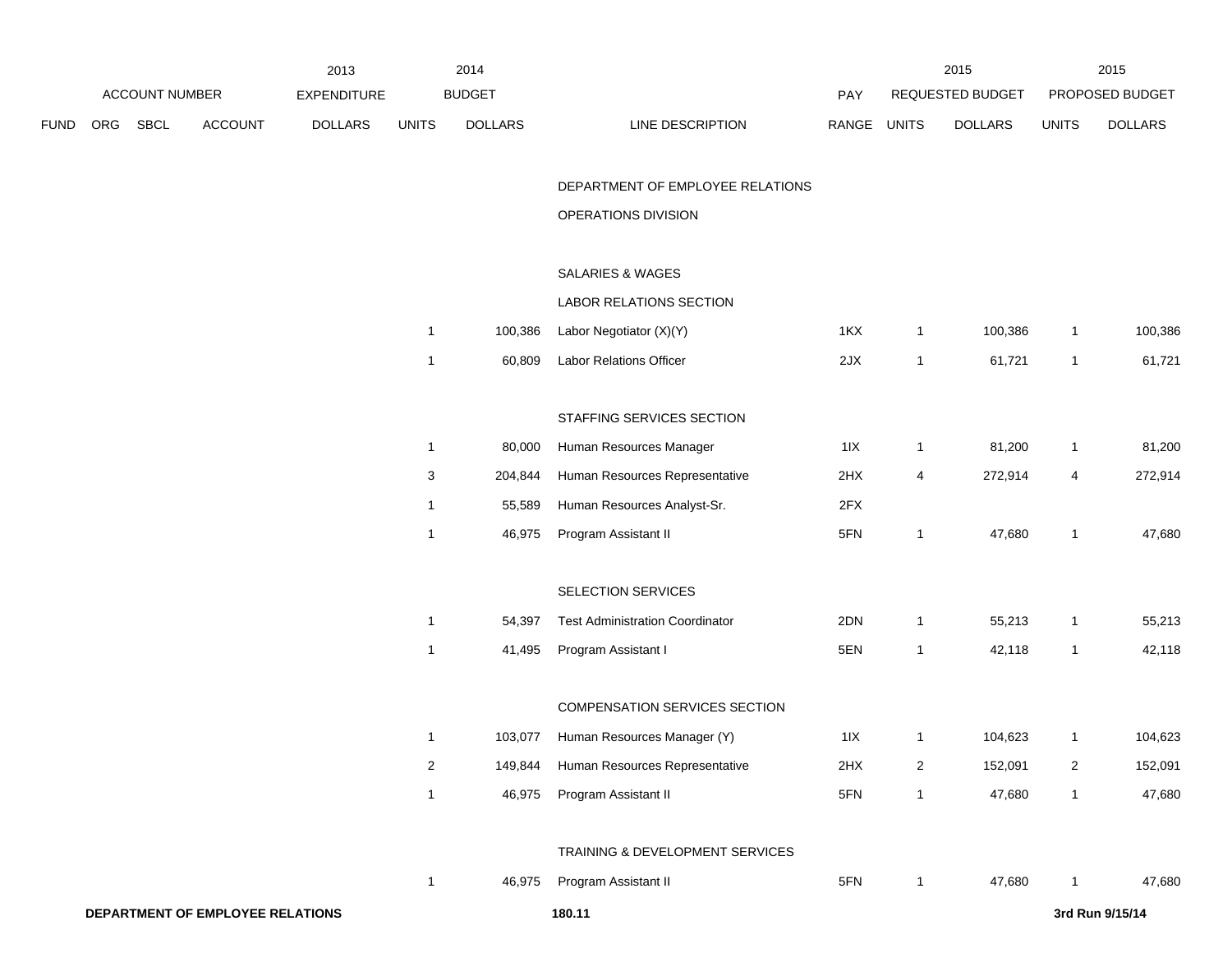|             |                |             |                    | 2013           |               | 2014           |                           | 2015         |                        | 2015         |                |
|-------------|----------------|-------------|--------------------|----------------|---------------|----------------|---------------------------|--------------|------------------------|--------------|----------------|
|             | ACCOUNT NUMBER |             | <b>EXPENDITURE</b> |                | <b>BUDGET</b> | PAY            | REQUESTED BUDGET          |              | <b>PROPOSED BUDGET</b> |              |                |
| <b>FUND</b> | ORG            | <b>SBCL</b> | <b>ACCOUNT</b>     | <b>DOLLARS</b> | <b>UNITS</b>  | <b>DOLLARS</b> | RANGE<br>LINE DESCRIPTION | <b>UNITS</b> | <b>DOLLARS</b>         | <b>UNITS</b> | <b>DOLLARS</b> |

#### CERTIFICATION & SALARY SERVICES

|             |           | 180.12                                    |     |              |           |              | 3rd Run 9/15/14 |
|-------------|-----------|-------------------------------------------|-----|--------------|-----------|--------------|-----------------|
|             | (16, 951) | Furlough                                  |     |              | (18, 287) |              |                 |
|             | 3,543     | Other                                     |     |              | 5,781     |              | 5,781           |
|             | (36, 156) | Personnel Cost Adjustment                 |     |              | (31, 454) |              | (31, 454)       |
|             |           | Overtime Compensated                      |     |              |           |              |                 |
|             |           | Salary & Wage Rate Change                 |     |              |           |              |                 |
| 44          | 1,687,256 | <b>Total Before Adjustments</b>           |     | 44           | 1,806,672 | 44           | 1,716,958       |
| 17          | 212,500   | <b>Auxiliary Resource Positions</b>       | 2EX | 17           | 215,700   | 17           | 215,700         |
|             |           | <b>AUXILIARY POSITIONS</b>                |     |              |           |              |                 |
| 5           | 132,582   | <b>Management Training Positions</b>      | 2EX | $\sqrt{5}$   | 224,286   | $\mathbf 5$  | 134,572         |
|             |           | MANAGEMENT TRAINING PROGRAM               |     |              |           |              |                 |
| 1           | 29,780    | Office Assistant II                       | 6EN | $\mathbf{1}$ | 30,227    | $\mathbf{1}$ | 30,227          |
|             |           | Program Assistant I                       | 5EN | $\mathbf{1}$ | 40,100    | 1            | 40,100          |
| 1           | 44,617    | Program Assistant III                     | 5GN |              |           |              |                 |
| 1           | 37,252    | Program Assistant II                      | 5FN | 1            | 42,118    | 1            | 42,118          |
| 1           | 48,133    | <b>Certification Services Specialist</b>  | 5HN | 1            | 48,855    | 1            | 48,855          |
| 1           | 50,147    | Pay Services Specialist                   | 5HN | $\mathbf{1}$ | 45,286    | $\mathbf{1}$ | 45,286          |
| 1           | 65,957    | Human Resources Analyst-Sr.               | 2FX | 1            | 66,946    | 1            | 66,946          |
|             |           | Certification & Salary Sys. Manager       | 1EX | 1            | 79,848    | 1            | 79,848          |
| $\mathbf 1$ | 74,922    | Certification & Salary Sys. Administrator | 1DX |              |           |              |                 |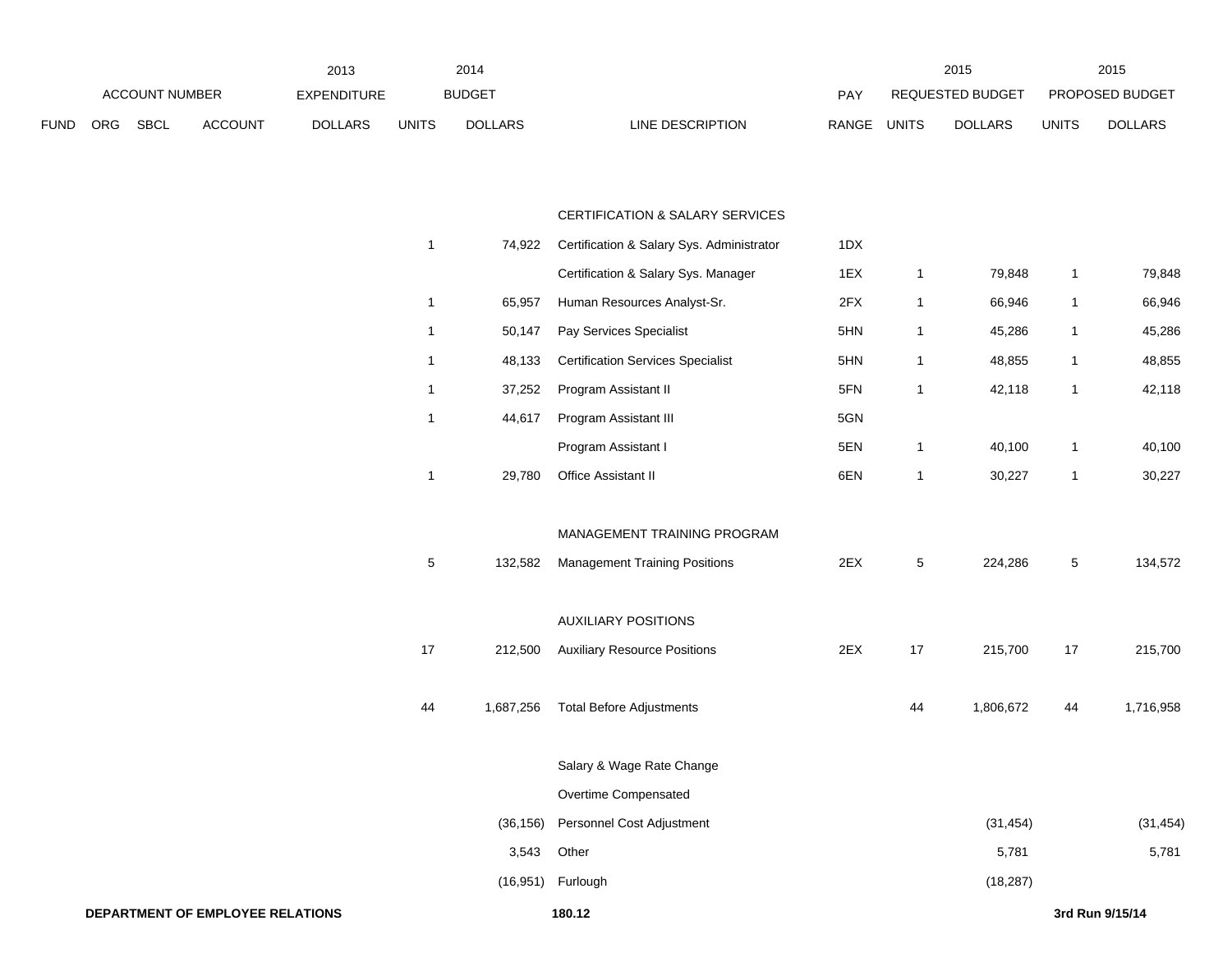|             |                        |                |                                  | 2013               |              | 2014           |                                                                           |            |              | 2015             |              | 2015            |
|-------------|------------------------|----------------|----------------------------------|--------------------|--------------|----------------|---------------------------------------------------------------------------|------------|--------------|------------------|--------------|-----------------|
|             |                        | ACCOUNT NUMBER |                                  | <b>EXPENDITURE</b> |              | <b>BUDGET</b>  |                                                                           | <b>PAY</b> |              | REQUESTED BUDGET |              | PROPOSED BUDGET |
| <b>FUND</b> | ORG                    | SBCL           | <b>ACCOUNT</b>                   | <b>DOLLARS</b>     | <b>UNITS</b> | <b>DOLLARS</b> | LINE DESCRIPTION                                                          | RANGE      | <b>UNITS</b> | <b>DOLLARS</b>   | <b>UNITS</b> | <b>DOLLARS</b>  |
|             |                        |                |                                  |                    |              |                |                                                                           |            |              |                  |              |                 |
|             |                        |                |                                  |                    |              |                |                                                                           |            |              |                  |              |                 |
|             |                        |                |                                  |                    | 44           | 1,637,692      | Gross Salaries & Wages Total                                              |            | 44           | 1,762,712        | 44           | 1,691,285       |
|             |                        |                |                                  |                    |              |                |                                                                           |            |              |                  |              |                 |
|             |                        |                |                                  |                    |              | (212,500)      | Reimbursable Services Deduction                                           |            |              | (215, 700)       |              | (215, 700)      |
|             |                        |                |                                  |                    |              |                | Capital Improvements Deduction                                            |            |              |                  |              |                 |
|             |                        |                |                                  |                    |              |                | Grants & Aids Deduction                                                   |            |              |                  |              |                 |
| 0001        | 1652                   | R999           | 006000                           | 1,318,026          | 44           | 1,425,192      | NET SALARIES & WAGES TOTAL                                                |            | 44           | 1,547,012        | 44           | 1,475,585       |
|             |                        |                |                                  |                    |              |                |                                                                           |            |              |                  |              |                 |
|             |                        |                |                                  |                    | 26.50        |                | O&M FTE'S                                                                 |            | 26.46        |                  | 26.46        |                 |
|             |                        |                |                                  |                    | 5.56         |                | NON-O&M FTE'S                                                             |            | 5.56         |                  | 5.56         |                 |
|             |                        |                |                                  |                    |              |                |                                                                           |            |              |                  |              |                 |
|             |                        |                |                                  |                    |              |                | (X) Private automobile allowance may be paid pursuant to                  |            |              |                  |              |                 |
|             |                        |                |                                  |                    |              |                | Section 350-183 of the Milwaukee Code.                                    |            |              |                  |              |                 |
|             |                        |                |                                  |                    |              |                | (Y) Required to file a statement of economic interests in accordance with |            |              |                  |              |                 |
|             |                        |                |                                  |                    |              |                | the Milwaukee Code of Ordinances Chapter 303-Code of Ethics.              |            |              |                  |              |                 |
|             |                        |                |                                  |                    |              |                |                                                                           |            |              |                  |              |                 |
| 0001        | 1652                   | R999           | 006100                           | 619,793            |              | 669,840        | ESTIMATED EMPLOYEE FRINGE BENEFITS                                        |            |              | 696,155          |              | 664,013         |
|             |                        |                |                                  |                    |              |                | (Involves Revenue Offset-No Transfers from this Account)                  |            |              |                  |              |                 |
|             |                        |                |                                  |                    |              |                | OPERATING EXPENDITURES                                                    |            |              |                  |              |                 |
| 0001        | 1652                   | R999           | 630100                           | 15,687             |              | 11,100         | <b>General Office Expense</b>                                             |            |              | 15,800           |              | 15,800          |
|             | 1652                   | R999           |                                  |                    |              |                | Tools & Machinery Parts                                                   |            |              |                  |              |                 |
| 0001        |                        |                | 630500                           |                    |              |                |                                                                           |            |              |                  |              |                 |
| 0001        | 1652<br>R999<br>631000 |                |                                  |                    |              |                | <b>Construction Supplies</b>                                              |            |              |                  |              |                 |
|             |                        |                | DEPARTMENT OF EMPLOYEE RELATIONS |                    |              |                | 180.13                                                                    |            |              |                  |              | 3rd Run 9/15/14 |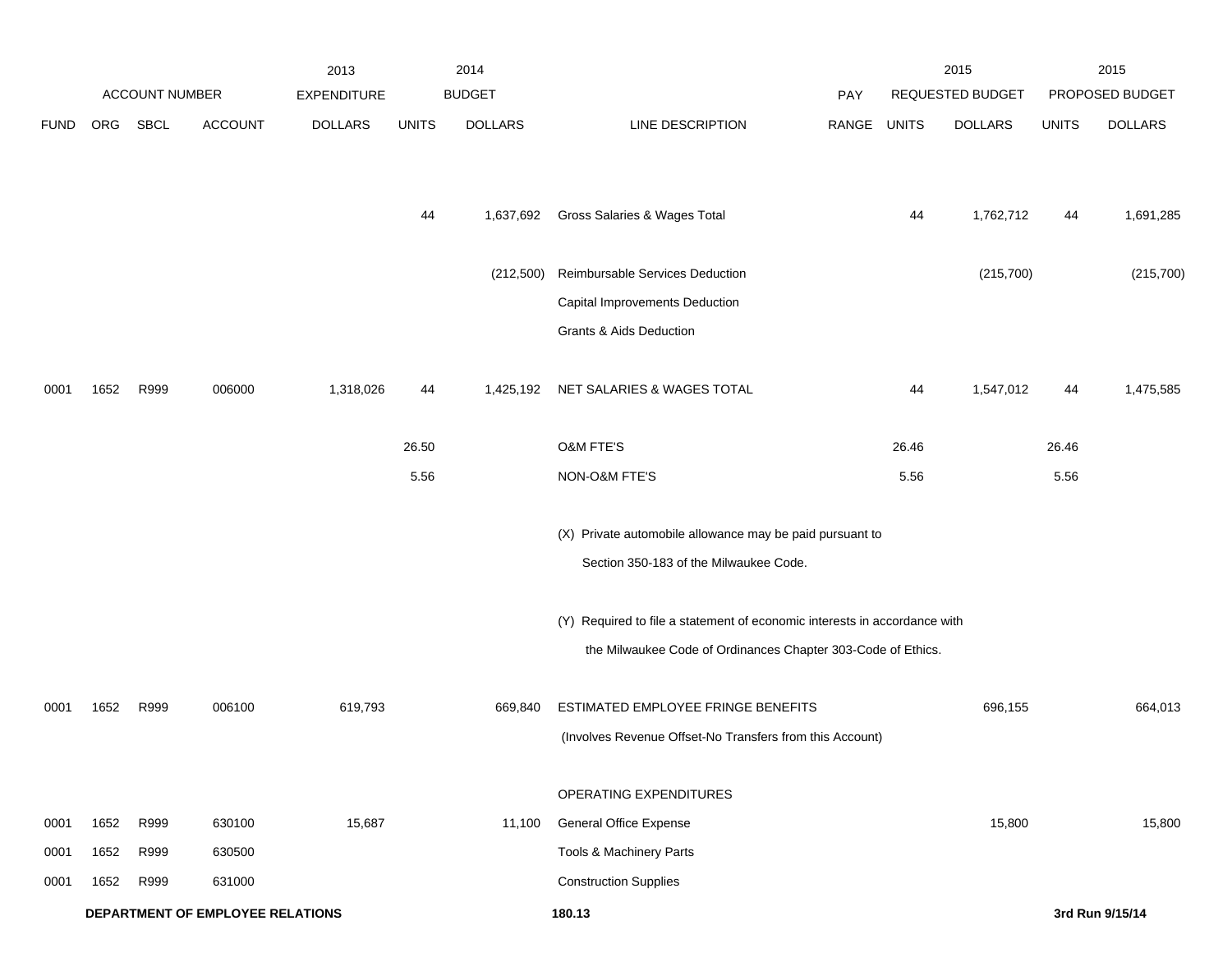|             |      |                       |                | 2013               |              | 2014           |                                    |             | 2015             |              | 2015            |
|-------------|------|-----------------------|----------------|--------------------|--------------|----------------|------------------------------------|-------------|------------------|--------------|-----------------|
|             |      | <b>ACCOUNT NUMBER</b> |                | <b>EXPENDITURE</b> |              | <b>BUDGET</b>  |                                    | PAY         | REQUESTED BUDGET |              | PROPOSED BUDGET |
| <b>FUND</b> | ORG  | SBCL                  | <b>ACCOUNT</b> | <b>DOLLARS</b>     | <b>UNITS</b> | <b>DOLLARS</b> | LINE DESCRIPTION                   | RANGE UNITS | <b>DOLLARS</b>   | <b>UNITS</b> | <b>DOLLARS</b>  |
|             |      |                       |                |                    |              |                |                                    |             |                  |              |                 |
| 0001        | 1652 | R999                  | 631500         |                    |              |                | Energy                             |             |                  |              |                 |
| 0001        | 1652 | R999                  | 632000         | 9,814              |              | 1,000          | <b>Other Operating Supplies</b>    |             | 1,900            |              | 1,900           |
| 0001        | 1652 | R999                  | 632500         |                    |              | 500            | <b>Facility Rental</b>             |             |                  |              |                 |
| 0001        | 1652 | R999                  | 633000         |                    |              |                | Vehicle Rental                     |             |                  |              |                 |
| 0001        | 1652 | R999                  | 633500         | 7,487              |              | 7,300          | Non-Vehicle Equipment Rental       |             | 7,700            |              | 7,700           |
| 0001        | 1652 | R999                  | 634000         | 6,850              |              | 34,000         | <b>Professional Services</b>       |             | 21,000           |              | 21,000          |
| 0001        | 1652 | R999                  | 634500         | 29,214             |              | 44,700         | Information Technology Services    |             | 45,000           |              | 45,000          |
| 0001        | 1652 | R999                  | 635000         | 2,520              |              | 5,000          | <b>Property Services</b>           |             | 5,000            |              | 5,000           |
| 0001        | 1652 | R999                  | 635500         |                    |              |                | <b>Infrastructure Services</b>     |             |                  |              |                 |
| 0001        | 1652 | R999                  | 636000         |                    |              |                | Vehicle Repair Services            |             |                  |              |                 |
| 0001        | 1652 | R999                  | 636500         | 14,476             |              | 21,100         | <b>Other Operating Services</b>    |             | 18,500           |              | 18,500          |
| 0001        | 1652 | R999                  | 637000         |                    |              |                | Loans and Grants                   |             |                  |              |                 |
| 0001        | 1652 | R999                  | 637501         | 28,153             |              | 20,000         | <b>Reimburse Other Departments</b> |             | 25,400           |              | 25,400          |
|             |      |                       |                |                    |              |                |                                    |             |                  |              |                 |
| 0001        | 1652 | R999                  | 006300         | 114,201            |              | 144,700        | OPERATING EXPENDITURES TOTAL       |             | 140,300          |              | 140,300         |
|             |      |                       |                |                    |              |                |                                    |             |                  |              |                 |
|             |      |                       |                |                    |              |                | <b>EQUIPMENT PURCHASES</b>         |             |                  |              |                 |
|             |      |                       |                |                    |              |                |                                    |             |                  |              |                 |
|             |      |                       |                |                    |              |                | <b>Additional Equipment</b>        |             | 2,000            |              | 2,000           |
|             |      |                       |                |                    |              |                |                                    |             |                  |              |                 |
|             |      |                       |                |                    |              |                | Subtotal - Additional Equipment    |             | 2,000            |              | 2,000           |
|             |      |                       |                |                    |              |                |                                    |             |                  |              |                 |
|             |      |                       |                |                    |              |                | Replacement Equipment              |             |                  |              |                 |
|             |      |                       |                | 4,414              |              | 20,000         | <b>Computer Equipment</b>          |             |                  |              |                 |
|             |      |                       |                |                    |              |                |                                    |             |                  |              |                 |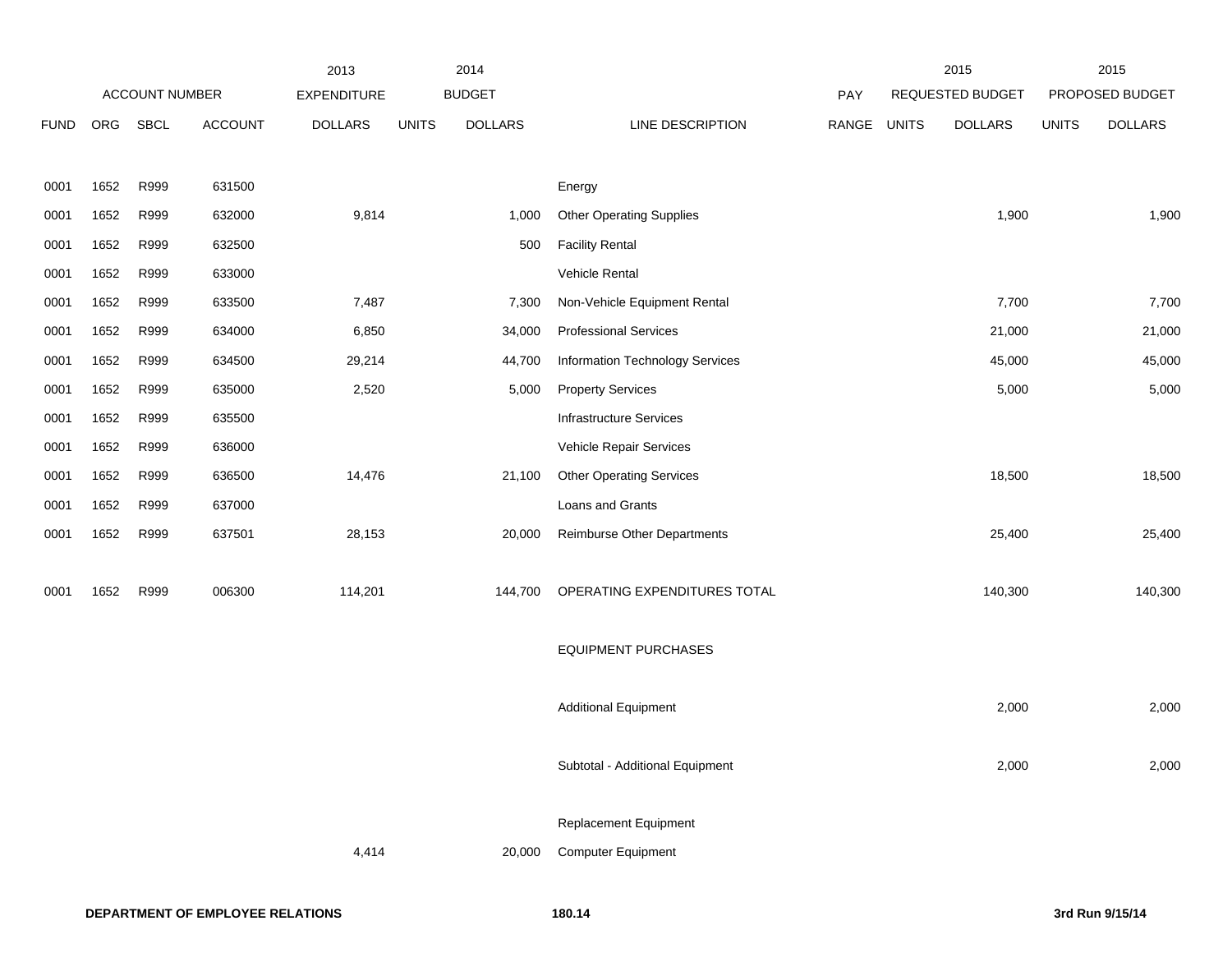|             |            |                       |                | 2013               |              | 2014           |                                   |       |              | 2015             |              | 2015            |
|-------------|------------|-----------------------|----------------|--------------------|--------------|----------------|-----------------------------------|-------|--------------|------------------|--------------|-----------------|
|             |            | <b>ACCOUNT NUMBER</b> |                | <b>EXPENDITURE</b> |              | <b>BUDGET</b>  |                                   | PAY   |              | REQUESTED BUDGET |              | PROPOSED BUDGET |
| <b>FUND</b> | <b>ORG</b> | SBCL                  | <b>ACCOUNT</b> | <b>DOLLARS</b>     | <b>UNITS</b> | <b>DOLLARS</b> | LINE DESCRIPTION                  | RANGE | <b>UNITS</b> | <b>DOLLARS</b>   | <b>UNITS</b> | <b>DOLLARS</b>  |
|             |            |                       |                | 4,414              |              | 20,000         | Subtotal - Replacement Equipment  |       |              |                  |              |                 |
|             |            |                       |                |                    |              |                |                                   |       |              |                  |              |                 |
| 0001        | 1652       | R999                  | 006800         | 4,414              |              | 20,000         | <b>EQUIPMENT PURCHASES TOTAL</b>  |       |              | 2,000            |              | 2,000           |
|             |            |                       |                |                    |              |                | SPECIAL FUNDS                     |       |              |                  |              |                 |
| 0001        | 1652       | R <sub>164</sub>      | 006300         | 7,717              |              | 12,000         | Drug Testing*                     |       |              | 12,000           |              | 12,000          |
| 0001        | 1652       | R <sub>165</sub>      | 006300         | 31,773             |              | 35,000         | Preplacement Exams*               |       |              | 35,000           |              | 35,000          |
|             |            |                       |                |                    |              |                |                                   |       |              |                  |              |                 |
|             |            |                       |                | 39,490             |              | 47,000         | SPECIAL FUNDS TOTAL               |       |              | 47,000           |              | 47,000          |
|             |            |                       |                |                    |              |                |                                   |       |              |                  |              |                 |
|             |            |                       |                |                    |              |                | DEPARTMENT OF EMPLOYEE RELATIONS- |       |              |                  |              |                 |
|             |            |                       |                | 2,095,924          |              | 2,306,732      | OPERATIONS DIVISION TOTAL         |       |              | 2,432,467        |              | 2,328,898       |
|             |            |                       |                |                    |              |                |                                   |       |              |                  |              |                 |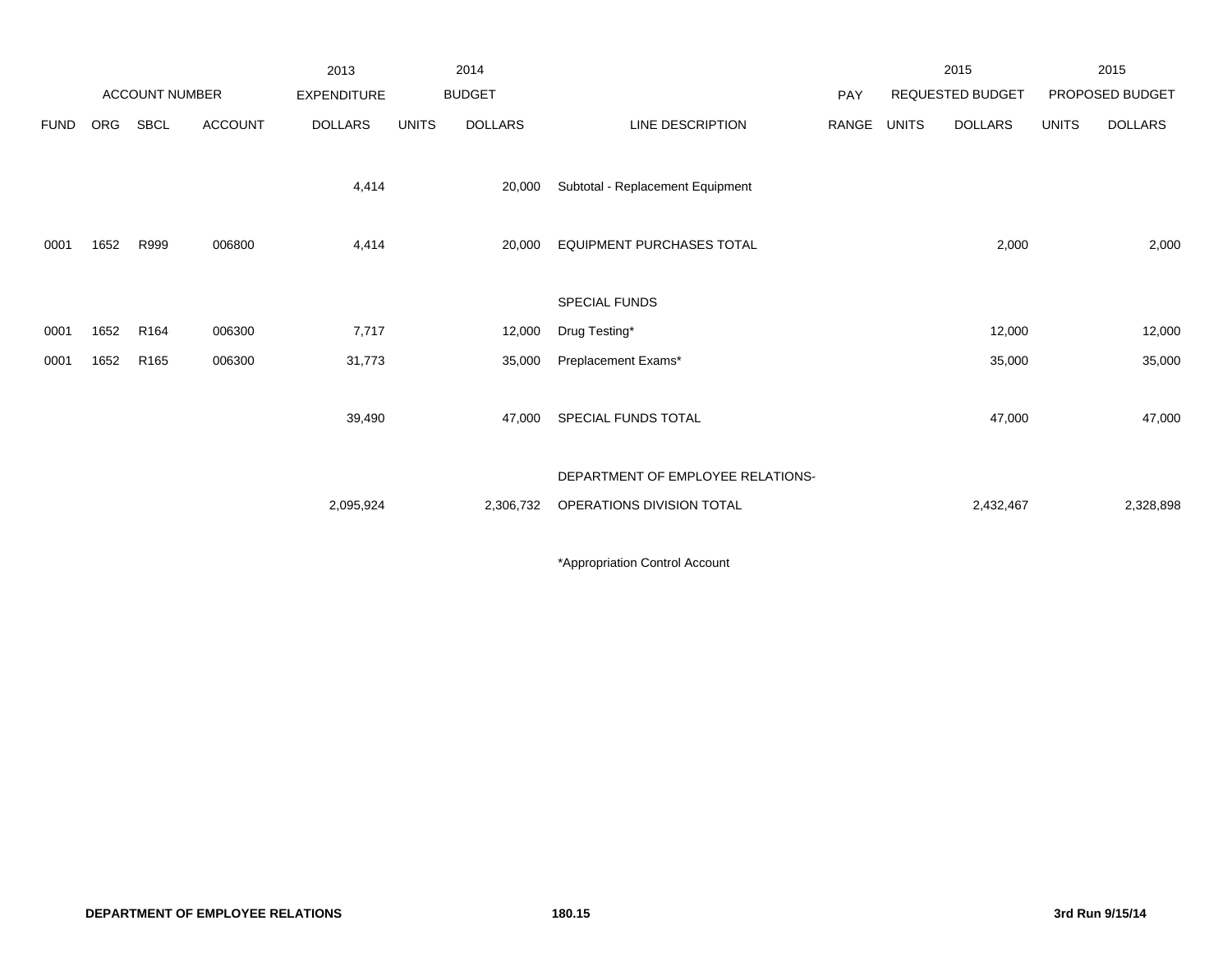|             |     |                |                | 2013               |       | 2014           |                                  | 2015                    |              | 2015                   |
|-------------|-----|----------------|----------------|--------------------|-------|----------------|----------------------------------|-------------------------|--------------|------------------------|
|             |     | ACCOUNT NUMBER |                | <b>EXPENDITURE</b> |       | <b>BUDGET</b>  | PAY                              | REQUESTED BUDGET        |              | <b>PROPOSED BUDGET</b> |
| <b>FUND</b> | ORG | SBCL           | <b>ACCOUNT</b> | <b>DOLLARS</b>     | UNITS | <b>DOLLARS</b> | <b>RANGE</b><br>LINE DESCRIPTION | UNITS<br><b>DOLLARS</b> | <b>UNITS</b> | <b>DOLLARS</b>         |

FIRE AND POLICE COMMISSION

BUDGETARY CONTROL UNIT (1BCU=1DU)

### SALARIES & WAGES

# FIRE & POLICE COMMISSION

| FIRE AND POLICE COMMISSION |                           | 190.1                                    |                 |                |         | 3rd Run 9/15/14 |         |
|----------------------------|---------------------------|------------------------------------------|-----------------|----------------|---------|-----------------|---------|
|                            | 1,436                     | Overtime Compensated*                    |                 |                | 4,000   |                 | 4,000   |
|                            |                           | Salary & Wage Rate Changes               |                 |                |         |                 |         |
|                            | 21<br>840,672             | <b>Total Before Adjustments</b>          |                 | 21             | 859,025 | 21              | 859,025 |
|                            | 91,089<br>1               | Homeland Security Director (C)(Y)        | 11X             | $\mathbf{1}$   | 92,455  | 1               | 92,455  |
|                            |                           | HOMELAND SECURITY                        |                 |                |         |                 |         |
|                            | $\mathbf{1}$<br>11,144    | Auxiliary Personnel/Graduate Intern      | 9PN             | $\mathbf{1}$   | 11,304  | $\mathbf{1}$    | 11,304  |
|                            | 46,201<br>$\overline{7}$  | Fire and Police Commissioner (Y)         | BC <sub>1</sub> | $\overline{7}$ | 46,201  | $\overline{7}$  | 46,201  |
|                            | 49,728<br>$\mathbf{1}$    | Recruiter (X)                            | 2FX             | $\mathbf{1}$   | 50,474  | $\mathbf{1}$    | 50,474  |
|                            | $\overline{a}$<br>111,887 | Human Resources Representative           | 2HX             | $\overline{c}$ | 120,683 | $\overline{c}$  | 120,683 |
|                            | 29,780<br>$\mathbf{1}$    | Office Assistant II                      | 6EN             | $\mathbf{1}$   | 29,773  | 1               | 29,773  |
|                            | 49,779<br>$\mathbf{1}$    | Program Assistant III                    | 5IN             | $\mathbf{1}$   | 50,525  | 1               | 50,525  |
|                            | 41,495<br>$\mathbf{1}$    | Program Assistant II                     | 5FN             | $\mathbf{1}$   | 42,118  | $\mathbf{1}$    | 42,118  |
|                            | 49,472<br>$\mathbf{1}$    | Paralegal                                | 5JN             | $\mathbf{1}$   | 50,214  | $\mathbf{1}$    | 50,214  |
|                            | 47,109<br>$\mathbf{1}$    | Research & Policy Analyst                | 2FX             | $\mathbf{1}$   | 47,816  | $\mathbf{1}$    | 47,816  |
|                            | $\overline{2}$<br>114,048 | Investigator/Auditor                     | 2HX             | $\overline{2}$ | 115,758 | $\overline{c}$  | 115,758 |
|                            | 71,130<br>1               | Community Relations Mgr. (X)(Y)          | 2JX             | 1              | 71,977  | 1               | 71,977  |
|                            | $\mathbf{1}$<br>127,810   | Fire & Police Comm. Exec. Dir. (B)(X)(Y) | 1KX             | $\mathbf 1$    | 129,727 | $\mathbf{1}$    | 129,727 |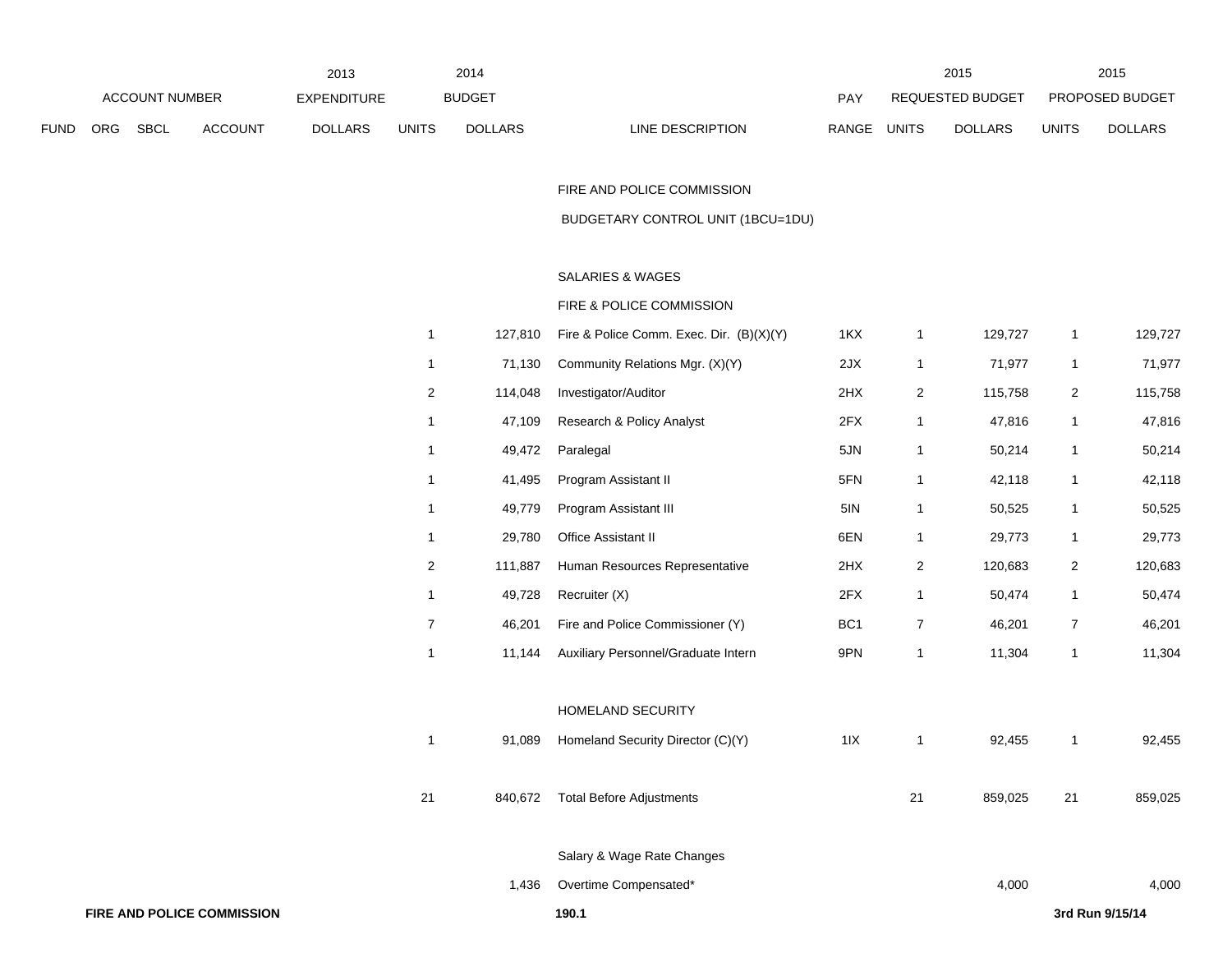|             |      |                |                            | 2013               |              | 2014           |                                                                                                            |             |       | 2015             |              | 2015            |
|-------------|------|----------------|----------------------------|--------------------|--------------|----------------|------------------------------------------------------------------------------------------------------------|-------------|-------|------------------|--------------|-----------------|
|             |      | ACCOUNT NUMBER |                            | <b>EXPENDITURE</b> |              | <b>BUDGET</b>  |                                                                                                            | PAY         |       | REQUESTED BUDGET |              | PROPOSED BUDGET |
| <b>FUND</b> | ORG  | SBCL           | <b>ACCOUNT</b>             | <b>DOLLARS</b>     | <b>UNITS</b> | <b>DOLLARS</b> | LINE DESCRIPTION                                                                                           | RANGE UNITS |       | <b>DOLLARS</b>   | <b>UNITS</b> | <b>DOLLARS</b>  |
|             |      |                |                            |                    |              | (15, 372)      | Personnel Cost Adjustment                                                                                  |             |       | (15, 773)        |              | (15, 773)       |
|             |      |                |                            |                    |              | 7,677          | Other                                                                                                      |             |       | 8,097            |              | 8,097           |
|             |      |                |                            |                    |              |                | (8,310) Furlough                                                                                           |             |       | (8,508)          |              |                 |
|             |      |                |                            |                    | $21$         | 826,103        | Gross Salaries & Wages Total                                                                               |             | 21    | 846,841          | 21           | 855,349         |
|             |      |                |                            |                    |              |                | Reimbursable Services Deduction                                                                            |             |       |                  |              |                 |
|             |      |                |                            |                    |              |                | Capital Improvements Deduction                                                                             |             |       |                  |              |                 |
|             |      |                |                            |                    |              | (72, 871)      | <b>Grants &amp; Aids Deduction</b>                                                                         |             |       | (73,964)         |              | (73, 964)       |
| 0001        | 3100 | R999           | 006000                     | 761,246            | 21           | 753,232        | NET SALARIES & WAGES TOTAL*                                                                                |             | 21    | 772,877          | 21           | 781,385         |
|             |      |                |                            |                    | 12.60        |                | O&M FTE'S                                                                                                  |             | 12.60 |                  | 12.60        |                 |
|             |      |                |                            |                    | 0.80         |                | NON-O&M FTE'S                                                                                              |             | 0.80  |                  | 0.80         |                 |
|             |      |                |                            |                    |              |                | (B) While occupying this title, Michael G. Tobin, shall be paid at rates<br>consistent with Pay Range 2QX. |             |       |                  |              |                 |
|             |      |                |                            |                    |              |                |                                                                                                            |             |       |                  |              |                 |
|             |      |                |                            |                    |              |                | (C) To expire 12/31/15, unless the Wisconsin Emergency Management                                          |             |       |                  |              |                 |
|             |      |                |                            |                    |              |                | Grant is extended.                                                                                         |             |       |                  |              |                 |
|             |      |                |                            |                    |              |                | (X) Private automobile allowance may be paid pursuant to                                                   |             |       |                  |              |                 |
|             |      |                |                            |                    |              |                | Section 350-183 of the Milwaukee Code.                                                                     |             |       |                  |              |                 |
|             |      |                |                            |                    |              |                | (Y) Required to file a statement of economic interests in accordance with                                  |             |       |                  |              |                 |
|             |      |                | FIRE AND POLICE COMMISSION |                    |              |                | 190.2                                                                                                      |             |       |                  |              | 3rd Run 9/15/14 |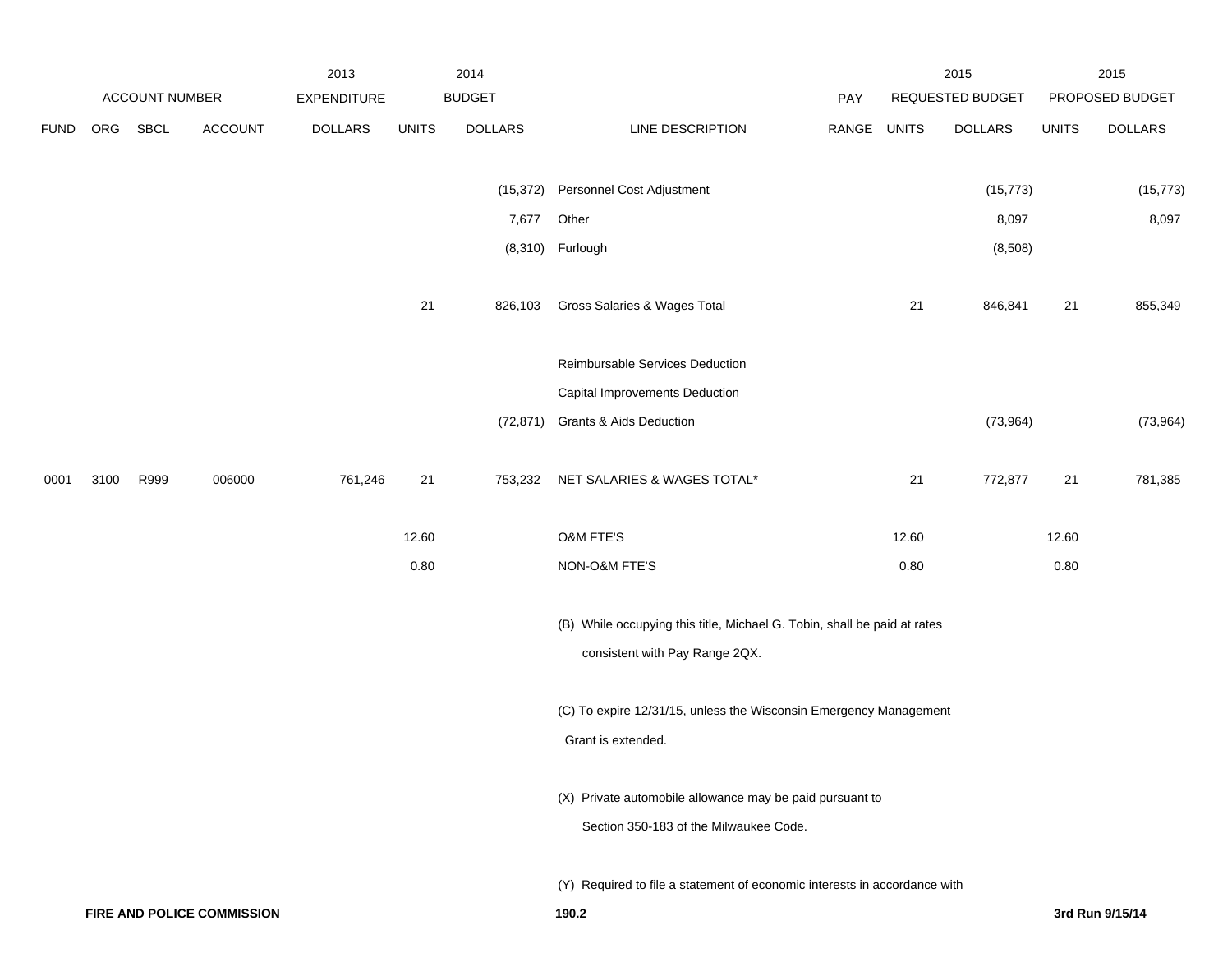|             |      |                       |                | 2013               |              | 2014           |                                                              |             | 2015             |              | 2015            |
|-------------|------|-----------------------|----------------|--------------------|--------------|----------------|--------------------------------------------------------------|-------------|------------------|--------------|-----------------|
|             |      | <b>ACCOUNT NUMBER</b> |                | <b>EXPENDITURE</b> |              | <b>BUDGET</b>  |                                                              | PAY         | REQUESTED BUDGET |              | PROPOSED BUDGET |
| <b>FUND</b> | ORG  | SBCL                  | <b>ACCOUNT</b> | <b>DOLLARS</b>     | <b>UNITS</b> | <b>DOLLARS</b> | LINE DESCRIPTION                                             | RANGE UNITS | <b>DOLLARS</b>   | <b>UNITS</b> | <b>DOLLARS</b>  |
|             |      |                       |                |                    |              |                |                                                              |             |                  |              |                 |
|             |      |                       |                |                    |              |                | the Milwaukee Code of Ordinances Chapter 303-Code of Ethics. |             |                  |              |                 |
|             |      |                       |                |                    |              |                |                                                              |             |                  |              |                 |
| 0001        | 3100 | R999                  | 006100         | 345,053            |              | 354,019        | ESTIMATED EMPLOYEE FRINGE BENEFITS                           |             | 347,794          |              | 351,623         |
|             |      |                       |                |                    |              |                | (Involves Revenue Offset-No transfers from this account)     |             |                  |              |                 |
|             |      |                       |                |                    |              |                |                                                              |             |                  |              |                 |
|             |      |                       |                |                    |              |                | OPERATING EXPENDITURES                                       |             |                  |              |                 |
| 0001        | 3100 | R999                  | 630100         | 9,735              |              | 8,350          | General Office Expense                                       |             | 7,000            |              | 7,000           |
| 0001        | 3100 | R999                  | 630500         |                    |              |                | Tools & Machinery Parts                                      |             |                  |              |                 |
| 0001        | 3100 | R999                  | 631000         |                    |              |                | <b>Construction Supplies</b>                                 |             |                  |              |                 |
| 0001        | 3100 | R999                  | 631500         |                    |              |                | Energy                                                       |             |                  |              |                 |
| 0001        | 3100 | R999                  | 632000         | 817                |              | 2,000          | <b>Other Operating Supplies</b>                              |             | 2,000            |              | 2,000           |
| 0001        | 3100 | R999                  | 632500         | 1,145              |              | 4,669          | <b>Facility Rental</b>                                       |             | 10,450           |              | 6,537           |
| 0001        | 3100 | R999                  | 633000         | 2,298              |              | 2,000          | Vehicle Rental                                               |             | 2,300            |              | 2,300           |
| 0001        | 3100 | R999                  | 633500         | 4,083              |              | 3,200          | Non-Vehicle Equipment Rental                                 |             | 3,200            |              | 3,200           |
| 0001        | 3100 | R999                  | 634000         | 218,450            |              | 169,473        | <b>Professional Services</b>                                 |             | 323,000          |              | 179,473         |
| 0001        | 3100 | R999                  | 634500         | 8,224              |              | 22,736         | Information Technology Services                              |             | 22,736           |              | 22,736          |
| 0001        | 3100 | R999                  | 635000         | 85                 |              |                | <b>Property Services</b>                                     |             |                  |              |                 |
| 0001        | 3100 | R999                  | 635500         |                    |              |                | <b>Infrastructure Services</b>                               |             |                  |              |                 |
| 0001        | 3100 | R999                  | 636000         |                    |              |                | Vehicle Repair Services                                      |             |                  |              |                 |
| 0001        | 3100 | R999                  | 636500         | 96,020             |              | 50,440         | <b>Other Operating Services</b>                              |             | 108,000          |              | 55,440          |
| 0001        | 3100 | R999                  | 637000         |                    |              |                | Loans and Grants                                             |             |                  |              |                 |
| 0001        | 3100 | R999                  | 637501         | 10,166             |              | 7,000          | <b>Reimburse Other Departments</b>                           |             | 6,300            |              | 6,300           |
|             |      |                       |                |                    |              |                |                                                              |             |                  |              |                 |
| 0001        | 3100 | R999                  | 006300         | 351,023            |              | 269,868        | OPERATING EXPENDITURES TOTAL*                                |             | 484,986          |              | 284,986         |
|             |      |                       |                |                    |              |                |                                                              |             |                  |              |                 |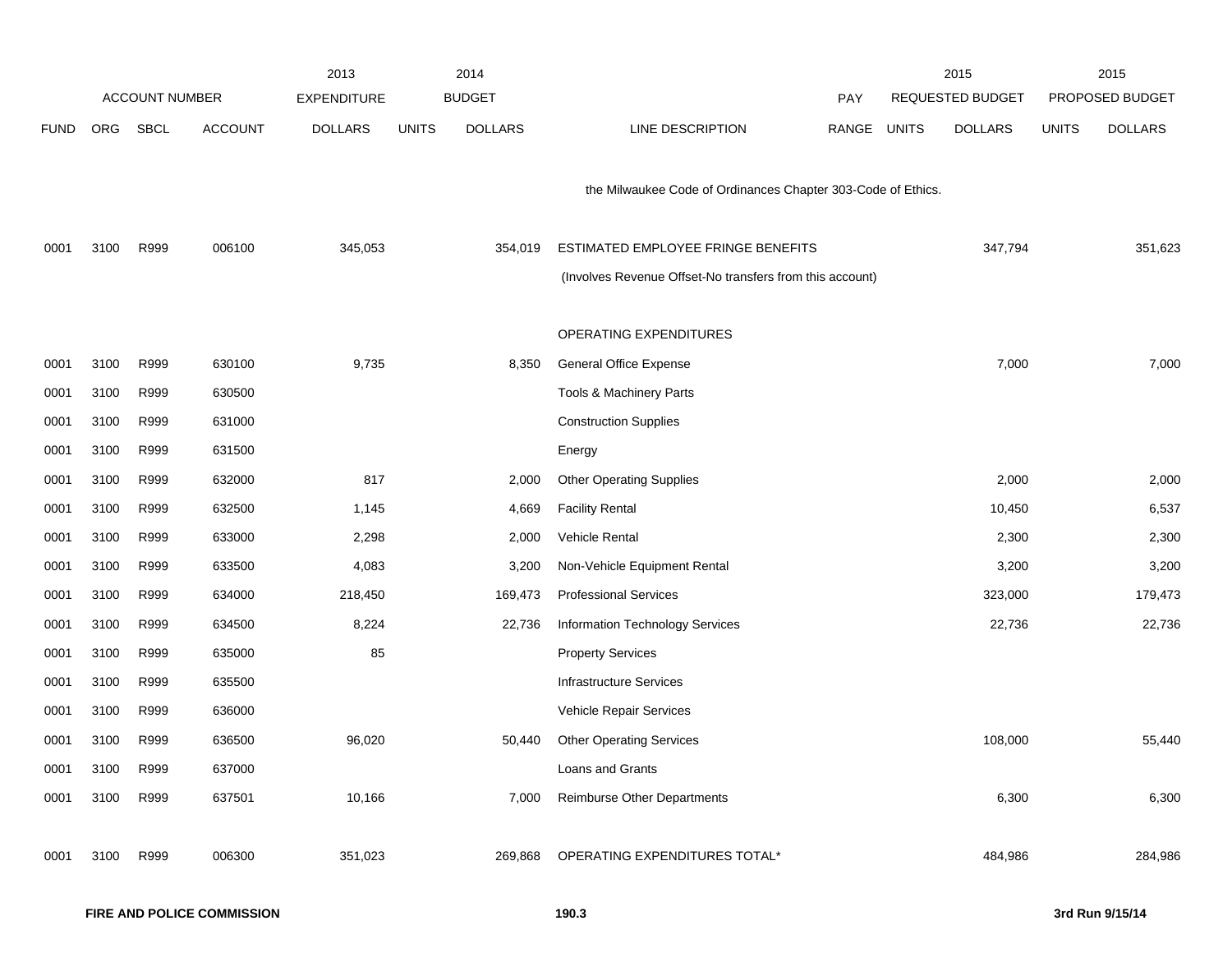|             |      |                |                | 2013               |              | 2014           |                                                        |             | 2015             |              | 2015            |
|-------------|------|----------------|----------------|--------------------|--------------|----------------|--------------------------------------------------------|-------------|------------------|--------------|-----------------|
|             |      | ACCOUNT NUMBER |                | <b>EXPENDITURE</b> |              | <b>BUDGET</b>  |                                                        | <b>PAY</b>  | REQUESTED BUDGET |              | PROPOSED BUDGET |
| <b>FUND</b> | ORG  | <b>SBCL</b>    | <b>ACCOUNT</b> | <b>DOLLARS</b>     | <b>UNITS</b> | <b>DOLLARS</b> | LINE DESCRIPTION                                       | RANGE UNITS | <b>DOLLARS</b>   | <b>UNITS</b> | <b>DOLLARS</b>  |
|             |      |                |                |                    |              |                | <b>EQUIPMENT PURCHASES</b>                             |             |                  |              |                 |
|             |      |                |                |                    |              |                | <b>Additional Equipment</b>                            |             |                  |              |                 |
|             |      |                |                |                    |              |                | Subtotal - Additional Equipment                        |             |                  |              |                 |
|             |      |                |                |                    |              |                | Replacement Equipment                                  |             |                  |              |                 |
|             |      |                |                | 490                |              | 1,200          | Office chairs and cabinets                             |             | 750              |              | 750             |
|             |      |                |                | 1,194              | $\mathbf{1}$ | 1,200          | <b>Computer Workstations</b>                           |             | 1,420            |              | 1,420           |
|             |      |                |                | 1,347              |              | 500            | <b>Computer Software</b>                               |             | 500              |              | 500             |
|             |      |                |                | 3,031              | $\mathbf{1}$ | 2,900          | Subtotal - Replacement Equipment                       |             | 2,670            |              | 2,670           |
| 0001        | 3100 | R999           | 006800         | 3,031              | $\mathbf{1}$ | 2,900          | EQUIPMENT PURCHASES TOTAL*                             |             | 2,670            |              | 2,670           |
|             |      |                |                |                    |              |                | SPECIAL FUNDS                                          |             |                  |              |                 |
| 0001        | 3100 | R312           | 006300         | 126,545            |              | 155,000        | Pre-Employment Screening*                              |             | 155,000          |              | 155,000         |
| 0001        | 3100 | R313           | 006300         |                    |              | 25,000         | Operational Efficiency Study* (A)                      |             |                  |              |                 |
|             |      |                |                | 126,545            |              | 180,000        | SPECIAL FUNDS TOTAL                                    |             | 155,000          |              | 155,000         |
|             |      |                |                |                    |              |                | (A) Funds shall only be released when a Common Council |             |                  |              |                 |

resolution directs a study.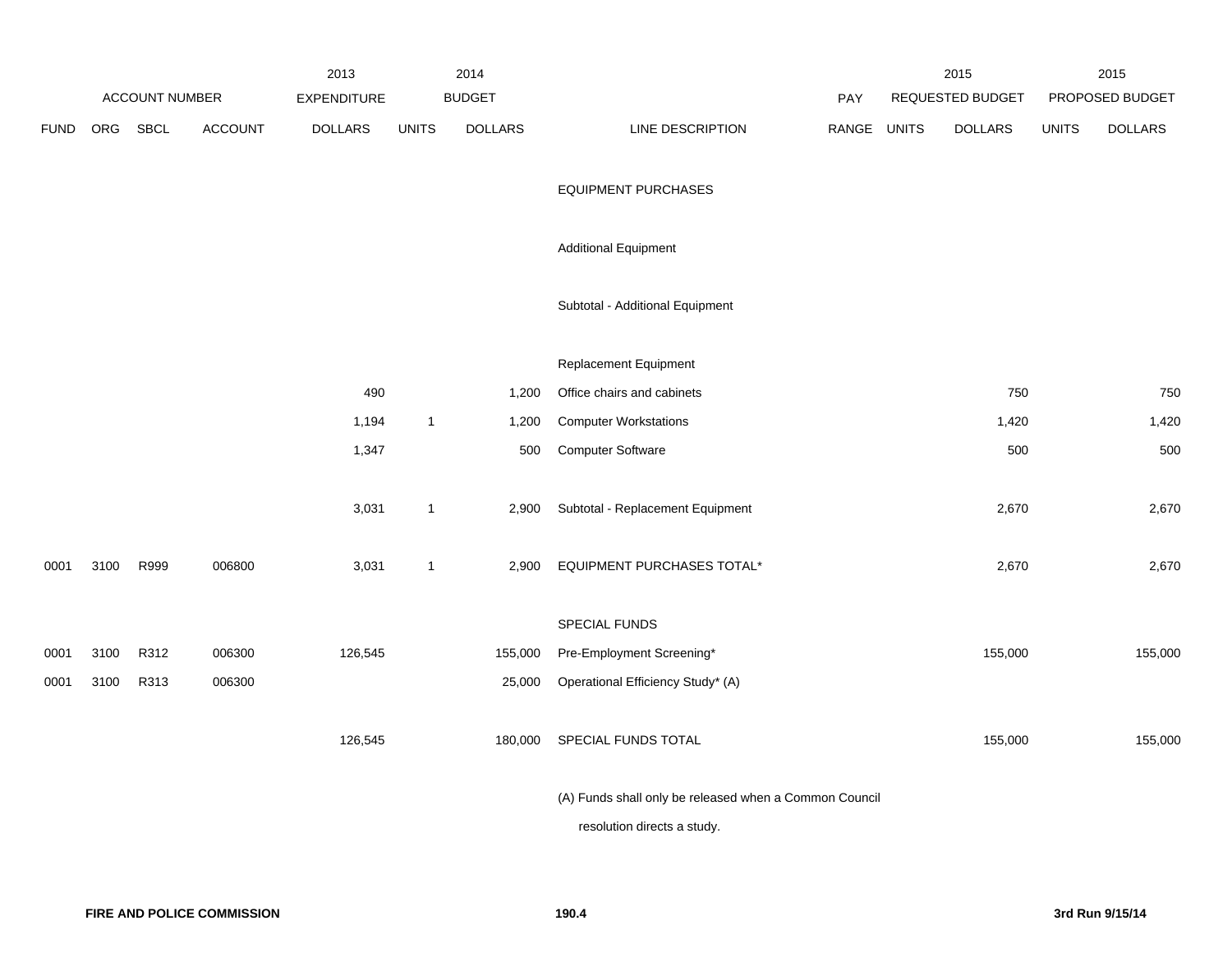|             |            |                       |         | 2013           |              | 2014           |                                    |            |              | 2015             |              | 2015            |
|-------------|------------|-----------------------|---------|----------------|--------------|----------------|------------------------------------|------------|--------------|------------------|--------------|-----------------|
|             |            | <b>ACCOUNT NUMBER</b> |         | EXPENDITURE    |              | <b>BUDGET</b>  |                                    | <b>PAY</b> |              | REQUESTED BUDGET |              | PROPOSED BUDGET |
| <b>FUND</b> | <b>ORG</b> | <b>SBCL</b>           | ACCOUNT | <b>DOLLARS</b> | <b>UNITS</b> | <b>DOLLARS</b> | LINE DESCRIPTION                   | RANGE      | <b>UNITS</b> | DOLLARS          | <b>UNITS</b> | <b>DOLLARS</b>  |
|             |            |                       |         |                |              |                | FIRE & POLICE COMMISSION BUDGETARY |            |              |                  |              |                 |

|  | 1,586,898 |  | 1.560.019 CONTROL UNIT TOTAL (1BCU=1DU) | ,763,327 | 1,575,664 |
|--|-----------|--|-----------------------------------------|----------|-----------|
|--|-----------|--|-----------------------------------------|----------|-----------|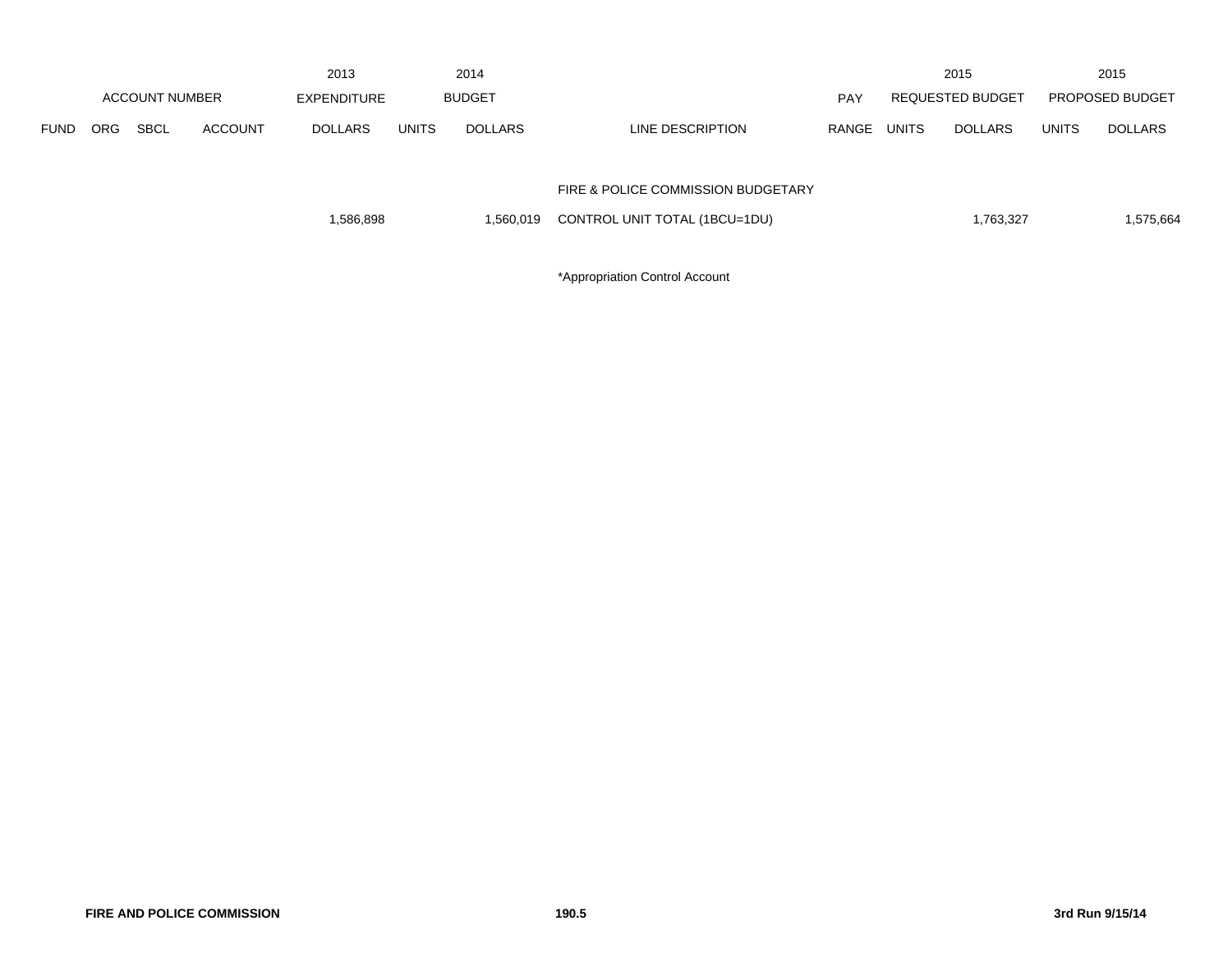|             |      |                        |                | 2013               |              | 2014           |                                                          |            |              | 2015             |              | 2015            |
|-------------|------|------------------------|----------------|--------------------|--------------|----------------|----------------------------------------------------------|------------|--------------|------------------|--------------|-----------------|
|             |      | <b>ACCOUNT NUMBER</b>  |                | <b>EXPENDITURE</b> |              | <b>BUDGET</b>  |                                                          | <b>PAY</b> |              | REQUESTED BUDGET |              | PROPOSED BUDGET |
| <b>FUND</b> | ORG  | <b>SBCL</b>            | <b>ACCOUNT</b> | <b>DOLLARS</b>     | <b>UNITS</b> | <b>DOLLARS</b> | LINE DESCRIPTION                                         | RANGE      | <b>UNITS</b> | <b>DOLLARS</b>   | <b>UNITS</b> | <b>DOLLARS</b>  |
|             |      |                        |                |                    |              |                |                                                          |            |              |                  |              |                 |
|             |      |                        |                |                    |              |                | FIRE DEPARTMENT                                          |            |              |                  |              |                 |
|             |      |                        |                |                    |              |                | <b>BUDGETARY CONTROL UNIT</b>                            |            |              |                  |              |                 |
|             |      |                        |                |                    |              |                | (SUMMARY 1BCU=3DU)                                       |            |              |                  |              |                 |
|             |      |                        |                |                    |              |                | SALARIES & WAGES                                         |            |              |                  |              |                 |
|             |      |                        |                |                    |              | 2,413,187      | Overtime Compensated (Spec. Duty)*                       |            |              | 2,561,018        |              | 1,969,018       |
|             |      |                        |                | 69,242,628         |              | 65,621,586     | All Other Salaries & Wages                               |            |              | 65,893,176       |              | 65,014,148      |
| 0001        | 3280 | R999                   | 006000         | 69,242,628         |              | 68,034,773     | NET SALARIES & WAGES TOTAL*                              |            |              | 68,454,194       |              | 66,983,166      |
|             |      |                        |                |                    | 1,012        |                | TOTAL NUMBER OF POSITIONS AUTHORIZED                     |            | 996          |                  | 993          |                 |
|             |      |                        |                |                    | 1004.99      |                | O&M FTE'S                                                |            | 994.50       |                  | 1004.49      |                 |
|             |      |                        |                |                    | 1.80         |                | NON-O&M FTE'S                                            |            | 1.50         |                  | 2.80         |                 |
| 0001        | 3280 | R999                   | 006100         | 30,466,757         |              | 29,935,301     | ESTIMATED EMPLOYEE FRINGE BENEFITS                       |            |              | 28,066,219       |              | 27,463,099      |
|             |      |                        |                |                    |              |                | (Involves Revenue Offset-No Transfers from this Account) |            |              |                  |              |                 |
|             |      |                        |                |                    |              |                | OPERATING EXPENDITURES                                   |            |              |                  |              |                 |
| 0001        | 3280 | R999                   | 630100         | 320,848            |              | 289,000        | <b>General Office Expense</b>                            |            |              | 289,000          |              | 289,000         |
| 0001        | 3280 | R999                   | 630500         | 623,078            |              | 602,000        | Tools & Machinery Parts                                  |            |              | 602,000          |              | 602,000         |
| 0001        | 3280 | R999                   | 631000         | 105,235            |              | 90,000         | <b>Construction Supplies</b>                             |            |              | 90,000           |              | 90,000          |
| 0001        | 3280 | R999                   | 631500         | 1,476,823          |              | 1,490,812      | Energy                                                   |            |              | 1,486,140        |              | 1,486,140       |
| 0001        | 3280 | R999                   | 632000         | 952,849            |              | 866,000        | <b>Other Operating Supplies</b>                          |            |              | 866,000          |              | 602,500         |
| 0001        | 3280 | R999                   | 632500         | $\mathbf{1}$       |              | $\overline{1}$ | <b>Facility Rental</b>                                   |            |              | $\mathbf{1}$     |              | $\mathbf 1$     |
|             |      | <b>FIRE DEPARTMENT</b> |                |                    |              |                | 200.1                                                    |            |              |                  |              | 3rd Run 9/15/14 |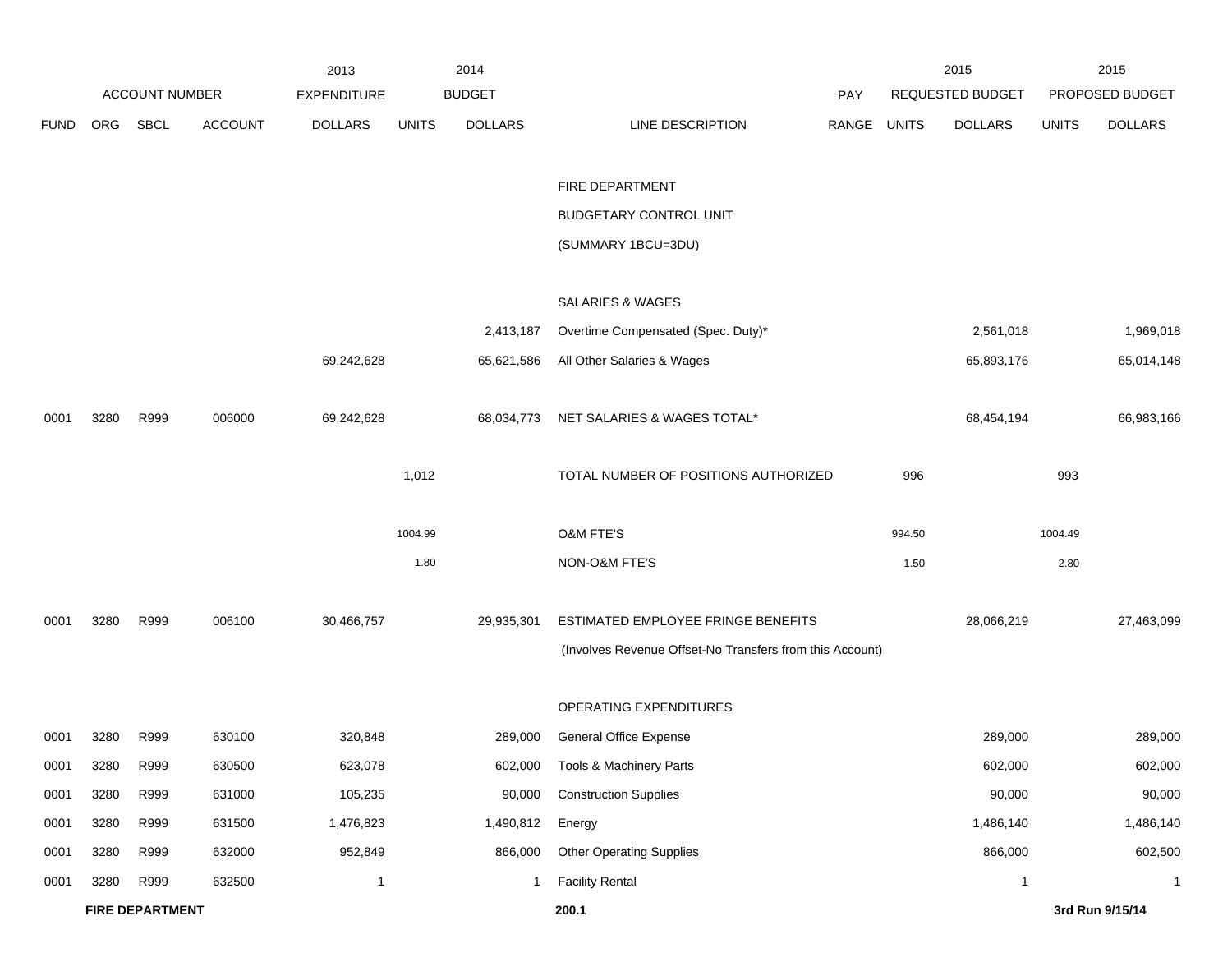|             |            |                |                | 2013               |              | 2014           |                                     |       |              | 2015                    |              | 2015            |
|-------------|------------|----------------|----------------|--------------------|--------------|----------------|-------------------------------------|-------|--------------|-------------------------|--------------|-----------------|
|             |            | ACCOUNT NUMBER |                | <b>EXPENDITURE</b> |              | <b>BUDGET</b>  |                                     | PAY   |              | <b>REQUESTED BUDGET</b> |              | PROPOSED BUDGET |
| <b>FUND</b> | <b>ORG</b> | <b>SBCL</b>    | <b>ACCOUNT</b> | <b>DOLLARS</b>     | <b>UNITS</b> | <b>DOLLARS</b> | LINE DESCRIPTION                    | RANGE | <b>UNITS</b> | <b>DOLLARS</b>          | <b>UNITS</b> | <b>DOLLARS</b>  |
|             |            |                |                |                    |              |                |                                     |       |              |                         |              |                 |
| 0001        | 3280       | R999           | 633000         |                    |              |                | <b>Vehicle Rental</b>               |       |              |                         |              |                 |
| 0001        | 3280       | R999           | 633500         | 25,190             |              | 24,000         | Non-Vehicle Equipment Rental        |       |              | 24,000                  |              | 24,000          |
| 0001        | 3280       | R999           | 634000         | 752,654            |              | 798,700        | <b>Professional Services</b>        |       |              | 1,178,500               |              | 1,174,500       |
| 0001        | 3280       | R999           | 634500         | 210,888            |              | 630,000        | Information Technology Services     |       |              | 600,500                 |              | 600,500         |
| 0001        | 3280       | R999           | 635000         | 263,632            |              | 362,000        | <b>Property Services</b>            |       |              | 362,000                 |              | 362,000         |
| 0001        | 3280       | R999           | 635500         | 6,518              |              | 5,000          | Infrastructure Services             |       |              | 5,000                   |              | 5,000           |
| 0001        | 3280       | R999           | 636000         | 129,332            |              | 234,000        | Vehicle Repair Services             |       |              | 234,000                 |              | 234,000         |
| 0001        | 3280       | R999           | 636500         | 127,451            |              | 102,000        | <b>Other Operating Services</b>     |       |              | 102,000                 |              | 102,000         |
| 0001        | 3280       | R999           | 637000         |                    |              |                | Loans and Grants                    |       |              |                         |              |                 |
| 0001        | 3280       | R999           | 637501         | 25,241             |              | 100,000        | <b>Reimburse Other Departments</b>  |       |              | 100,000                 |              | 100,000         |
|             |            |                |                |                    |              |                |                                     |       |              |                         |              |                 |
| 0001        | 3280       | R999           | 006300         | 5,019,740          |              | 5,593,513      | OPERATING EXPENDITURES TOTAL*       |       |              | 5,939,141               |              | 5,671,641       |
|             |            |                |                |                    |              |                |                                     |       |              |                         |              |                 |
| 0001        | 3280       | R999           | 006800         | 304,279            |              | 739,220        | EQUIPMENT PURCHASES TOTAL*          |       |              | 745,500                 |              | 671,100         |
|             |            |                |                |                    |              |                |                                     |       |              |                         |              |                 |
|             |            |                |                | 472,281            |              | 234,100        | SPECIAL FUNDS TOTAL                 |       |              | 245,000                 |              | 245,000         |
|             |            |                |                |                    |              |                |                                     |       |              |                         |              |                 |
|             |            |                |                |                    |              |                | FIRE DEPARTMENT - BUDGETARY CONTROL |       |              |                         |              |                 |
|             |            |                |                | 105,505,685        |              | 104,536,907    | UNIT TOTAL (1BCU=3DU)               |       |              | 103,450,054             |              | 101,034,006     |
|             |            |                |                |                    |              |                |                                     |       |              |                         |              |                 |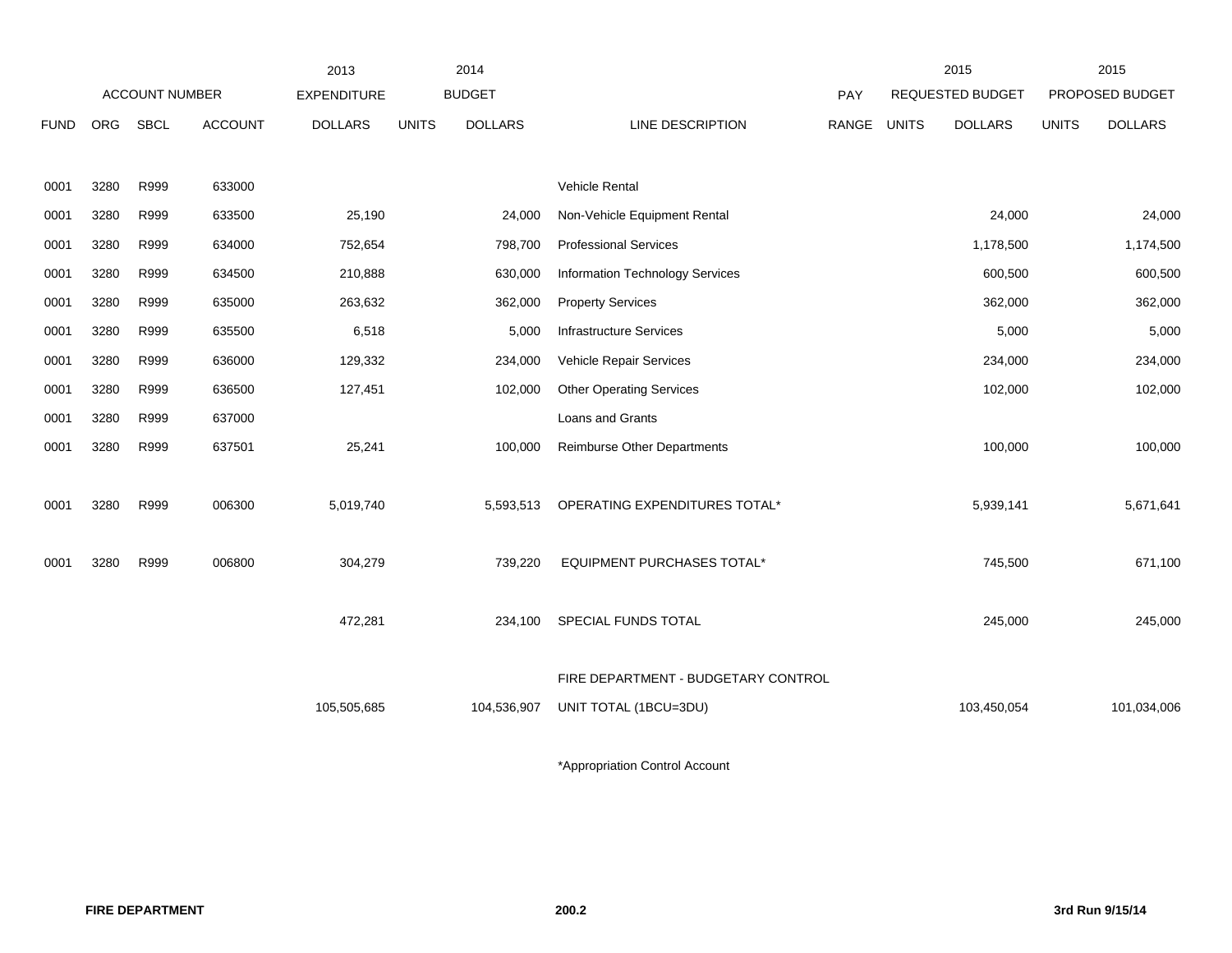|             |     |                        |                | 2013           |              | 2014           |                                                       |               |                | 2015             |                | 2015            |
|-------------|-----|------------------------|----------------|----------------|--------------|----------------|-------------------------------------------------------|---------------|----------------|------------------|----------------|-----------------|
|             |     | ACCOUNT NUMBER         |                | EXPENDITURE    |              | <b>BUDGET</b>  |                                                       | PAY           |                | REQUESTED BUDGET |                | PROPOSED BUDGET |
| <b>FUND</b> | ORG | SBCL                   | <b>ACCOUNT</b> | <b>DOLLARS</b> | <b>UNITS</b> | <b>DOLLARS</b> | LINE DESCRIPTION                                      | RANGE         | <b>UNITS</b>   | <b>DOLLARS</b>   | <b>UNITS</b>   | <b>DOLLARS</b>  |
|             |     |                        |                |                |              |                | FIRE DEPARTMENT                                       |               |                |                  |                |                 |
|             |     |                        |                |                |              |                | OPERATIONS BUREAU DECISION UNIT                       |               |                |                  |                |                 |
|             |     |                        |                |                |              |                | <b>SALARIES &amp; WAGES</b>                           |               |                |                  |                |                 |
|             |     |                        |                |                |              |                | FIREFIGHTING DIVISION AND SPECIAL OPERATIONS DIVISION |               |                |                  |                |                 |
|             |     |                        |                |                | $\mathbf{1}$ | 95,030         | Assistant Fire Chief (Y)                              | 4RX           | $\overline{1}$ | 96,456           | $\mathbf{1}$   | 96,456          |
|             |     |                        |                |                |              |                | SPECIAL OPERATIONS DIVISION                           |               |                |                  |                |                 |
|             |     |                        |                |                | $\mathbf{1}$ | 89,304         | <b>Battalion Chief, Fire</b>                          | 4MX           | $\overline{1}$ | 91,550           | $\mathbf{1}$   | 91,550          |
|             |     |                        |                |                |              |                | FIREFIGHTER SERVICE                                   |               |                |                  |                |                 |
|             |     |                        |                |                | 3            | 278,748        | Deputy Chief, Fire                                    | 4OX           | 3              | 288,588          | 3              | 288,588         |
|             |     |                        |                |                | 15           | 1,312,429      | Battalion Chief, Fire                                 | 4MX           | 15             | 1,367,840        | 15             | 1,367,840       |
|             |     |                        |                |                | 48           | 4,172,897      | Fire Captain                                          | 4J            | 46             | 3,900,709        | 46             | 4,032,729       |
|             |     |                        |                |                | 150          | 11,146,709     | Fire Lieutenant                                       | 4E            | 144            | 10,861,156       | 146            | 11,241,297      |
|             |     |                        |                |                | 414          | 24,620,253     | Firefighter                                           | 4A            | 414            | 24,938,289       | 412            | 24,938,289      |
|             |     |                        |                |                | 171          | 11,978,250     | Heavy Equipment Operator                              | 4D            | 162            | 11,431,284       | 162            | 11,958,346      |
|             |     |                        |                |                | 3            | 249,744        | Fire Captain, Incident Safety Officer                 | 4J            | 3              | 257,706          | 3              | 257,706         |
|             |     |                        |                |                |              |                | PARAMEDIC SERVICE                                     |               |                |                  |                |                 |
|             |     |                        |                |                | 53           |                | 3,205,867 Firefighter/Paramedic (H)                   | 4A            | 53             | 3,255,451        | 53             | 3,255,451       |
|             |     |                        |                |                | $\,$ 5 $\,$  | 353,576        | Para. Field Lieut/Fire Para. Field Lieut. (I)         | $4\mathsf{E}$ | 5              | 374,919          | $\overline{a}$ | 149,968         |
|             |     |                        |                |                |              |                | FIRE CAUSE INVESTIGATION UNIT                         |               |                |                  |                |                 |
|             |     |                        |                |                | $\mathbf{1}$ | 79,033         | Fire Captain                                          | 4J            | $\overline{1}$ | 83,904           |                | 83,904          |
|             |     | <b>FIRE DEPARTMENT</b> |                |                |              |                | 200.3                                                 |               |                |                  |                | 3rd Run 9/15/14 |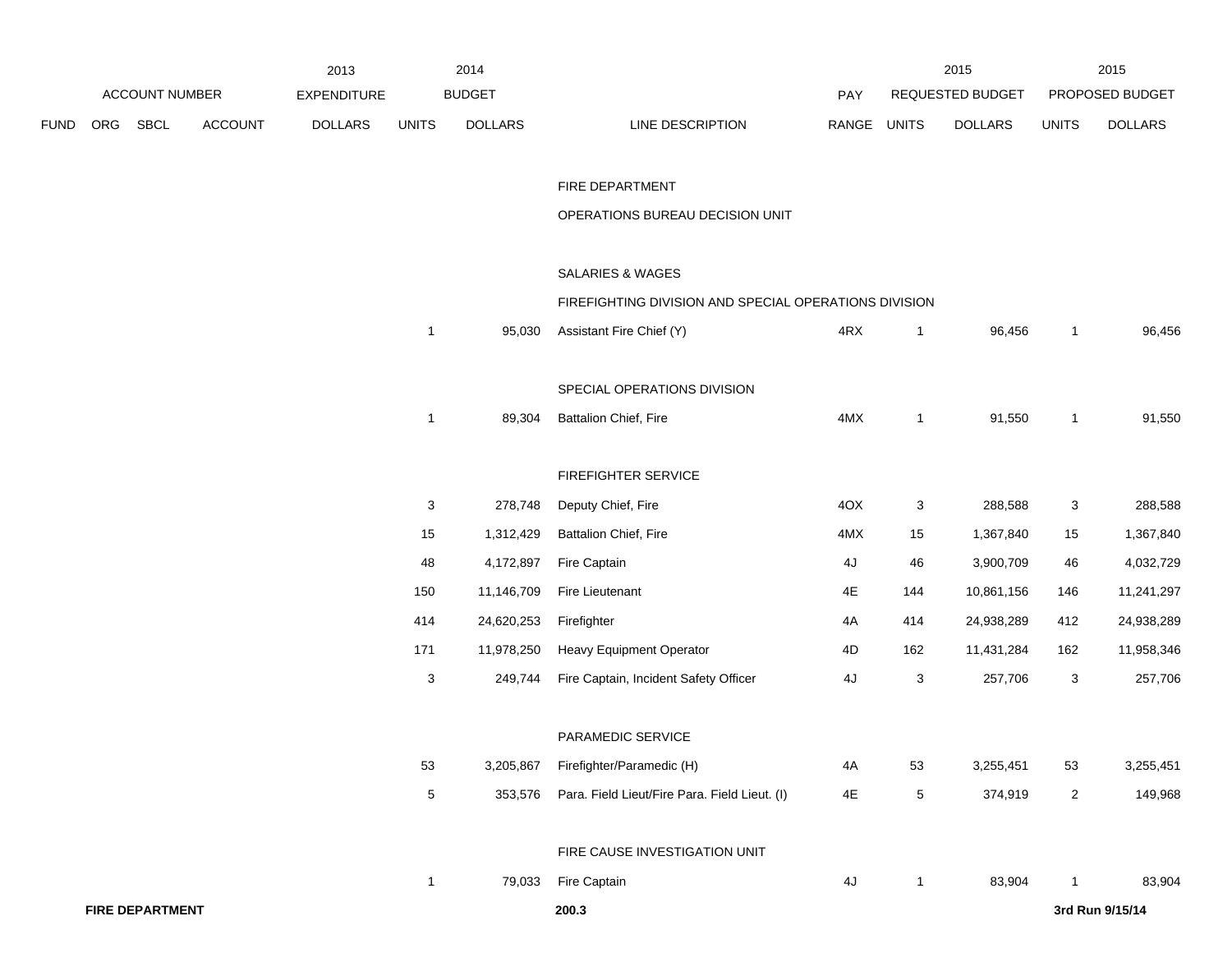|             |     |                |         | 2013               |                | 2014           |                                                                      |       |                         | 2015             |                | 2015            |
|-------------|-----|----------------|---------|--------------------|----------------|----------------|----------------------------------------------------------------------|-------|-------------------------|------------------|----------------|-----------------|
|             |     | ACCOUNT NUMBER |         | <b>EXPENDITURE</b> |                | <b>BUDGET</b>  |                                                                      | PAY   |                         | REQUESTED BUDGET |                | PROPOSED BUDGET |
| <b>FUND</b> | ORG | <b>SBCL</b>    | ACCOUNT | <b>DOLLARS</b>     | <b>UNITS</b>   | <b>DOLLARS</b> | LINE DESCRIPTION                                                     | RANGE | <b>UNITS</b>            | <b>DOLLARS</b>   | <b>UNITS</b>   | <b>DOLLARS</b>  |
|             |     |                |         |                    | $\overline{2}$ | 148,641        | Fire Lieutenant                                                      | 4E    | $\overline{\mathbf{c}}$ | 150,442          | $\overline{c}$ | 150,442         |
|             |     |                |         |                    | 867            |                | 57,730,482 Total Before Adjustments                                  |       | 850                     | 57,098,294       | 847            | 57,912,566      |
|             |     |                |         |                    |                |                | Salary & Wage Rate Change                                            |       |                         |                  |                |                 |
|             |     |                |         |                    |                | 2,181,187      | Overtime Compensated (Special Duty)                                  |       |                         | 2,329,018        |                | 1,761,018       |
|             |     |                |         |                    |                |                | Personnel Cost Adjustment                                            |       |                         |                  |                |                 |
|             |     |                |         |                    |                | 1,394,054      | Other                                                                |       |                         | 2,027,953        |                | 277,920         |
|             |     |                |         |                    | 867            | 61,305,723     | Gross Salaries & Wages Total                                         |       | 850                     | 61,455,265       | 847            | 59,951,504      |
|             |     |                |         |                    |                |                | Reimbursable Services Deduction                                      |       |                         |                  |                |                 |
|             |     |                |         |                    |                |                | Capital Improvements Deduction                                       |       |                         |                  |                |                 |
|             |     |                |         |                    |                | (72, 578)      | Grants & Aids Deduction                                              |       |                         | (73, 607)        |                | (173, 607)      |
|             |     |                |         |                    |                |                | (20,062) Furlough                                                    |       |                         | (21, 298)        |                |                 |
|             |     |                |         | 62,722,604         | 867            | 61,213,083     | NET SALARIES & WAGES TOTAL                                           |       | 850                     | 61,360,360       | 847            | 59,777,897      |
|             |     |                |         |                    | 863.67         |                | O&M FTE'S                                                            |       | 849.00                  |                  | 860.17         |                 |
|             |     |                |         |                    | 1.00           |                | NON-O&M FTE'S                                                        |       | 1.00                    |                  | 2.50           |                 |
|             |     |                |         |                    |                |                | (H) These positions may be filled under either the position          |       |                         |                  |                |                 |
|             |     |                |         |                    |                |                | title of Firefighter or Paramedic.                                   |       |                         |                  |                |                 |
|             |     |                |         |                    |                |                | (I) These positions may be filled under either the position title of |       |                         |                  |                |                 |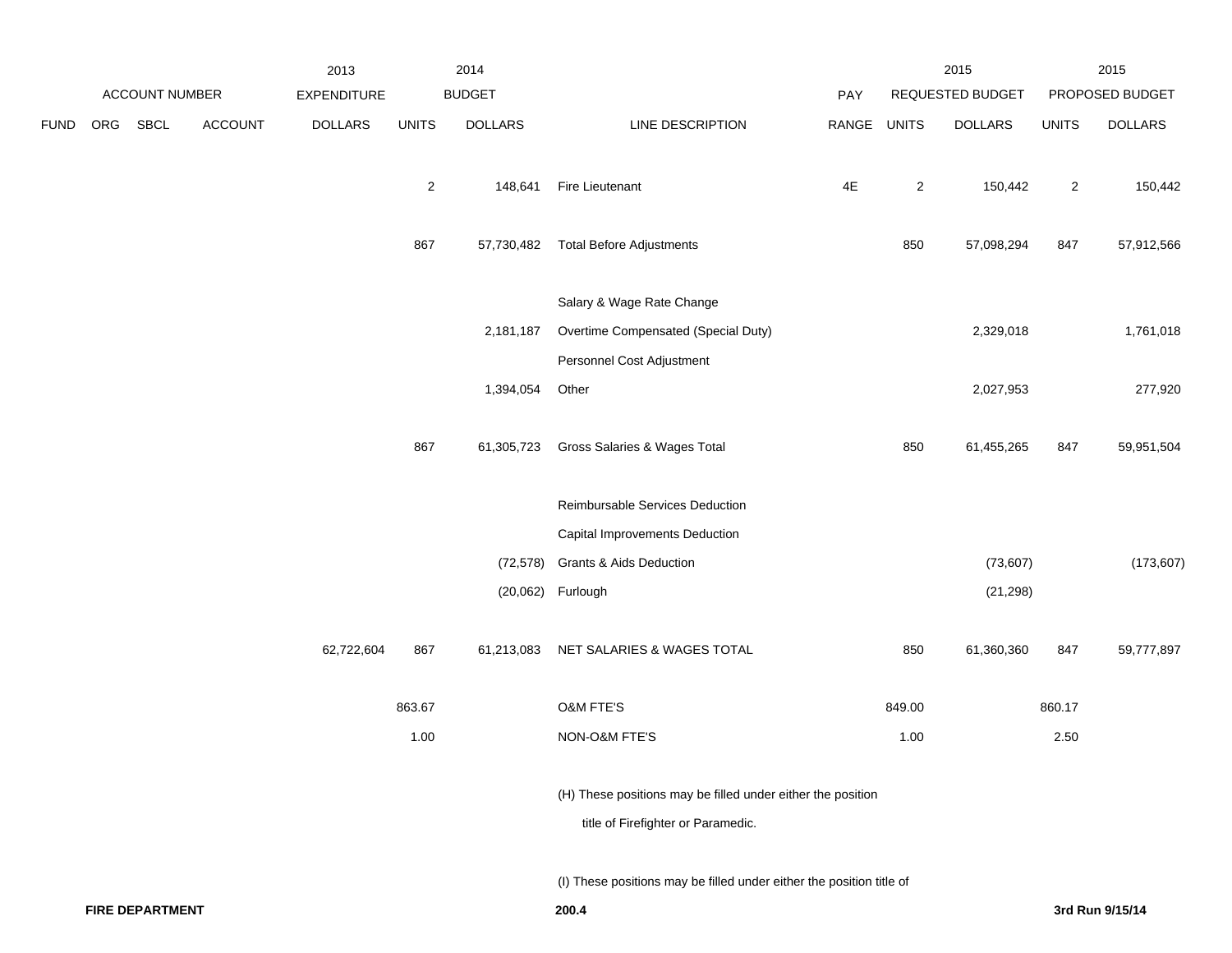|             |      |                        |                | 2013               |              | 2014           |                                                                      |            |              | 2015             |              | 2015            |
|-------------|------|------------------------|----------------|--------------------|--------------|----------------|----------------------------------------------------------------------|------------|--------------|------------------|--------------|-----------------|
|             |      | <b>ACCOUNT NUMBER</b>  |                | <b>EXPENDITURE</b> |              | <b>BUDGET</b>  |                                                                      | <b>PAY</b> |              | REQUESTED BUDGET |              | PROPOSED BUDGET |
| <b>FUND</b> | ORG  | <b>SBCL</b>            | <b>ACCOUNT</b> | <b>DOLLARS</b>     | <b>UNITS</b> | <b>DOLLARS</b> | LINE DESCRIPTION                                                     | RANGE      | <b>UNITS</b> | <b>DOLLARS</b>   | <b>UNITS</b> | <b>DOLLARS</b>  |
|             |      |                        |                |                    |              |                |                                                                      |            |              |                  |              |                 |
|             |      |                        |                |                    |              |                | Paramedic Field Lieutenant or Fire Paramedic Field Lieutenant.       |            |              |                  |              |                 |
|             |      |                        |                |                    |              |                | (Y) Required to file a statement of economic interests in accordance |            |              |                  |              |                 |
|             |      |                        |                |                    |              |                | with the Milwaukee Code of Ordinances Chapter 303-Code of Ethics.    |            |              |                  |              |                 |
|             |      |                        |                |                    |              |                |                                                                      |            |              |                  |              |                 |
|             |      |                        |                | 27,597,946         |              | 26,933,757     | ESTIMATED EMPLOYEE FRINGE BENEFITS                                   |            |              | 25, 157, 748     |              | 24,508,938      |
|             |      |                        |                |                    |              |                | (Involves Revenue Offset-No Transfers from this Account)             |            |              |                  |              |                 |
|             |      |                        |                |                    |              |                | OPERATING EXPENDITURES                                               |            |              |                  |              |                 |
| 0001        | 3281 | R999                   | 630100         | 262,529            |              | 251,000        | <b>General Office Expense</b>                                        |            |              | 251,000          |              | 251,000         |
| 0001        | 3281 | R999                   | 630500         | 540,885            |              | 602,000        | Tools & Machinery Parts                                              |            |              | 602,000          |              | 602,000         |
| 0001        | 3281 | R999                   | 631000         | 75,601             |              | 90,000         | <b>Construction Supplies</b>                                         |            |              | 90,000           |              | 90,000          |
| 0001        | 3281 | R999                   | 631500         | 1,438,468          |              | 1,444,812      | Energy                                                               |            |              | 1,437,340        |              | 1,437,340       |
| 0001        | 3281 | R999                   | 632000         | 780,467            |              | 547,500        | <b>Other Operating Supplies</b>                                      |            |              | 547,500          |              | 296,500         |
| 0001        | 3281 | R999                   | 632500         | $\mathbf{1}$       |              | -1             | <b>Facility Rental</b>                                               |            |              | $\overline{1}$   |              | 1               |
| 0001        | 3281 | R999                   | 633000         |                    |              |                | Vehicle Rental                                                       |            |              |                  |              |                 |
| 0001        | 3281 | R999                   | 633500         | 4,983              |              | 5,000          | Non-Vehicle Equipment Rental                                         |            |              | 5,000            |              | 5,000           |
| 0001        | 3281 | R999                   | 634000         | 607,317            |              | 37,000         | <b>Professional Services</b>                                         |            |              | 37,000           |              | 37,000          |
| 0001        | 3281 | R999                   | 634500         | 215                |              |                | Information Technology Services                                      |            |              |                  |              |                 |
| 0001        | 3281 | R999                   | 635000         | 201,222            |              | 287,000        | <b>Property Services</b>                                             |            |              | 287,000          |              | 287,000         |
| 0001        | 3281 | R999                   | 635500         | 6,637              |              | 5,000          | <b>Infrastructure Services</b>                                       |            |              | 5,000            |              | 5,000           |
| 0001        | 3281 | R999                   | 636000         | 128,207            |              | 234,000        | Vehicle Repair Services                                              |            |              | 234,000          |              | 234,000         |
| 0001        | 3281 | R999                   | 636500         | 68,775             |              | 68,300         | <b>Other Operating Services</b>                                      |            |              | 68,300           |              | 68,300          |
| 0001        | 3281 | R999                   | 637000         |                    |              |                | Loans and Grants                                                     |            |              |                  |              |                 |
| 0001        | 3281 | R999                   | 637501         | 8,953              |              | 40,000         | Reimburse Other Departments                                          |            |              | 40,000           |              | 40,000          |
|             |      | <b>FIRE DEPARTMENT</b> |                |                    |              |                | 200.5                                                                |            |              |                  |              | 3rd Run 9/15/14 |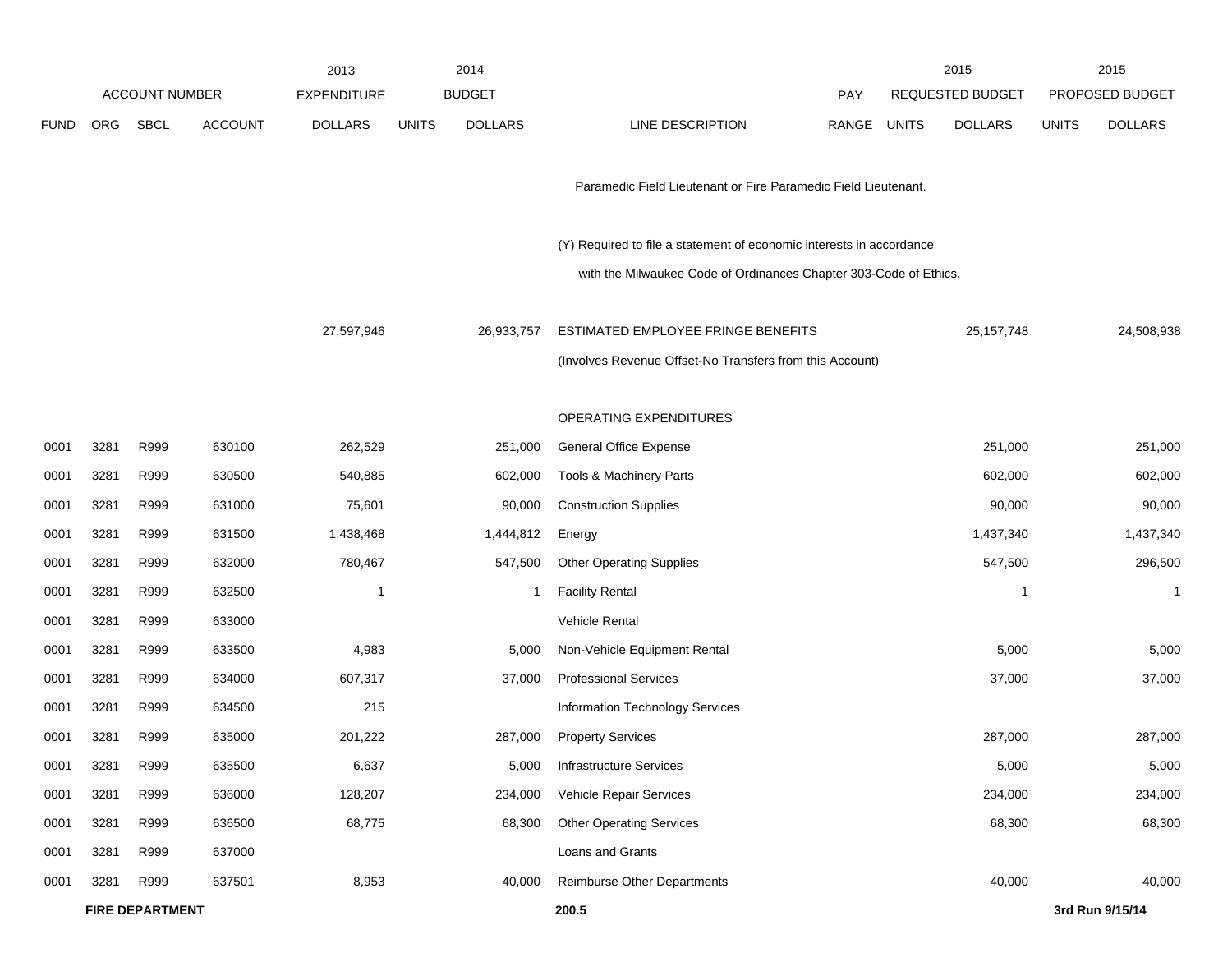|             |      |                        |                | 2013               |                | 2014           |                                                   |             |                | 2015             |                | 2015            |
|-------------|------|------------------------|----------------|--------------------|----------------|----------------|---------------------------------------------------|-------------|----------------|------------------|----------------|-----------------|
|             |      | ACCOUNT NUMBER         |                | <b>EXPENDITURE</b> |                | <b>BUDGET</b>  |                                                   | PAY         |                | REQUESTED BUDGET |                | PROPOSED BUDGET |
| <b>FUND</b> | ORG  | <b>SBCL</b>            | <b>ACCOUNT</b> | <b>DOLLARS</b>     | <b>UNITS</b>   | <b>DOLLARS</b> | LINE DESCRIPTION                                  | RANGE UNITS |                | <b>DOLLARS</b>   | <b>UNITS</b>   | <b>DOLLARS</b>  |
|             |      |                        |                |                    |                |                |                                                   |             |                |                  |                |                 |
| 0001        | 3281 | R999                   | 006300         | 4,124,260          |                | 3,611,613      | OPERATING EXPENDITURES TOTAL                      |             |                | 3,604,141        |                | 3,353,141       |
|             |      |                        |                |                    |                |                | <b>EQUIPMENT PURCHASES</b>                        |             |                |                  |                |                 |
|             |      |                        |                |                    |                |                | <b>Additional Equipment</b>                       |             |                |                  |                |                 |
|             |      |                        |                |                    |                |                | Air Hoses and Controls, Paratech brand            |             | $\overline{a}$ | 2,400            | $\overline{c}$ | 2,400           |
|             |      |                        |                |                    | $\mathbf{1}$   | 5,895          | <b>Bullex Hazardous Gas Trainer</b>               |             |                |                  |                |                 |
|             |      |                        |                |                    |                |                | Camera, Handheld night vision, Flir brand         |             | 1              | 6,300            | $\mathbf{1}$   | 6,300           |
|             |      |                        |                |                    | $\mathbf{1}$   | 500            | Cart, Wheeled Foldit Collapsible                  |             |                |                  |                |                 |
|             |      |                        |                |                    |                |                | Elevator Rescue Kit, Paratech brand               |             | $\overline{a}$ | 9,000            | $\overline{c}$ | 9,000           |
|             |      |                        |                |                    | $\mathbf{1}$   | 1,127          | Fan, Mobile Industrial                            |             |                |                  |                |                 |
|             |      |                        |                |                    | $\overline{2}$ | 1,240          | Furniture                                         |             |                |                  |                |                 |
|             |      |                        |                |                    | $\overline{2}$ | 4,238          | Ice Rescue Extrication Sled, model IRS Kit B      |             |                |                  |                |                 |
|             |      |                        |                |                    | $\mathbf{1}$   | 990            | Manikin, Rescue                                   |             |                |                  |                |                 |
|             |      |                        |                |                    |                |                | Mercury Recovery Vacuum                           |             | $\mathbf{1}$   | 3,700            | $\mathbf{1}$   | 3,700           |
|             |      |                        |                |                    |                |                | OTS Buddy Line Intercom System, MK-7              |             | 1              | 1,300            | $\mathbf{1}$   | 1,300           |
|             |      |                        |                |                    | $\overline{1}$ | 3,815          | OTS Communication System                          |             |                |                  |                |                 |
|             |      |                        |                |                    |                |                | OTS Communication System Rope                     |             | $\mathbf{1}$   | 800              | $\mathbf{1}$   | 800             |
|             |      |                        |                |                    | $\mathbf{1}$   | 4,465          | Raymarine Autopilot System                        |             |                |                  |                |                 |
|             |      |                        |                |                    |                |                | Smartboard TV                                     |             | $\mathbf{1}$   | 7,000            |                |                 |
|             |      |                        |                |                    |                |                | Tool Power System w/accessories, Cordless Robopak |             | $\overline{a}$ | 1,700            | $\overline{a}$ | 1,700           |
|             |      |                        |                |                    | $\mathbf{1}$   | 500            | <b>ToxiRAE Pro</b>                                |             |                |                  |                |                 |
|             |      |                        |                |                    |                |                | Trace Detector, Smith Sabre 5000 meter brand      |             | $\mathbf{1}$   | 25,000           |                |                 |
|             |      |                        |                |                    | $\mathbf{1}$   | 500            | Trash Pump, Gas Powered                           |             |                |                  |                |                 |
|             |      | <b>FIRE DEPARTMENT</b> |                |                    |                |                | 200.6                                             |             |                |                  |                | 3rd Run 9/15/14 |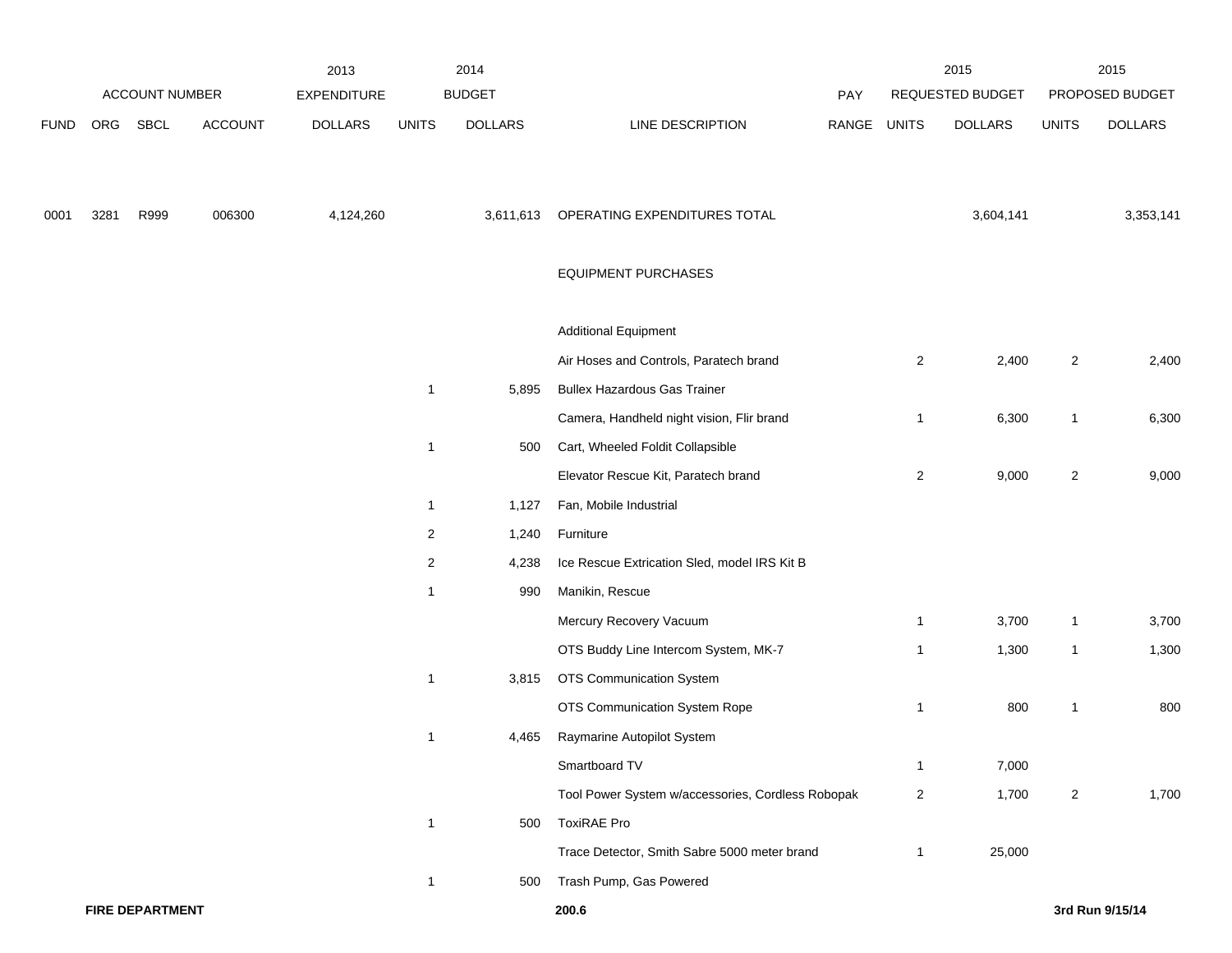|             |     |                |         | 2013               |                 | 2014           |                                            |             |                 | 2015             |                | 2015            |
|-------------|-----|----------------|---------|--------------------|-----------------|----------------|--------------------------------------------|-------------|-----------------|------------------|----------------|-----------------|
|             |     | ACCOUNT NUMBER |         | <b>EXPENDITURE</b> |                 | <b>BUDGET</b>  |                                            | PAY         |                 | REQUESTED BUDGET |                | PROPOSED BUDGET |
| <b>FUND</b> | ORG | SBCL           | ACCOUNT | <b>DOLLARS</b>     | <b>UNITS</b>    | <b>DOLLARS</b> | LINE DESCRIPTION                           | RANGE UNITS |                 | <b>DOLLARS</b>   | <b>UNITS</b>   | <b>DOLLARS</b>  |
|             |     |                |         |                    | 12              | 23,270         | Subtotal - Additional Equipment            |             | 12              | 57,200           | 10             | 25,200          |
|             |     |                |         |                    |                 |                | Replacement Equipment                      |             |                 |                  |                |                 |
|             |     |                |         |                    | $\bf8$          | 4,000          | Air Conditioner                            |             | 8               | 4,000            | 8              | 4,000           |
|             |     |                |         |                    | $\mathbf{1}$    | 1,000          | Altair 4 Meter                             |             |                 |                  |                |                 |
|             |     |                |         |                    | $\overline{c}$  | 1,000          | Altair Pro CO Meter                        |             |                 |                  |                |                 |
|             |     |                |         |                    |                 |                | <b>Bicycles</b>                            |             | 10              | 10,000           |                |                 |
|             |     |                |         |                    | $\mathbf{1}$    | 15,000         | Confined space rescue communication system |             |                 |                  |                |                 |
|             |     |                |         |                    | 12              | 10,800         | Cot Power Packs                            |             | $\overline{5}$  | 5,000            | 5              | 5,000           |
|             |     |                |         |                    |                 |                | Drill, Cordless Hammer, Milwaukee brand    |             | $\overline{2}$  | 1,000            | $\overline{a}$ | 1,000           |
|             |     |                |         |                    | $\overline{c}$  | 2,400          | Generator, Portable                        |             | $\overline{2}$  | 2,400            | $\overline{a}$ | 2,400           |
|             |     |                |         |                    | $\mathbf{1}$    | 600            | High Angle Bridle, Pro Series              |             |                 |                  |                |                 |
|             |     |                |         |                    | 30              | 15,000         | Hose (various)                             |             | 40              | 23,500           | $40\,$         | 23,500          |
|             |     |                |         |                    | $10$            | 8,500          | Hose (large diameter)                      |             |                 |                  |                |                 |
|             |     |                |         |                    |                 |                | Ice Auger, Jiff Propane 10" Pro4 model     |             | $\mathbf{1}$    | 600              | $\mathbf{1}$   | 600             |
|             |     |                |         |                    |                 |                | Impact Driver, Cordless, Milwaukee brand   |             | $\mathbf{1}$    | 700              | $\mathbf{1}$   | 700             |
|             |     |                |         |                    | 5               | 4,000          | Ladder, Portable (various)                 |             | 5               | 4,000            | 5              | 4,000           |
|             |     |                |         |                    | $\overline{c}$  | 1,000          | Lawnmower                                  |             | $\overline{c}$  | 1,000            | $\overline{c}$ | 1,000           |
|             |     |                |         |                    |                 |                | Level A Protection Ensembles               |             | 10              | 9,500            | $10$           | 9,500           |
|             |     |                |         |                    | $\mathbf{1}$    | 500            | Mercury Canister, MSA                      |             |                 |                  |                |                 |
|             |     |                |         |                    | $\,$ 5 $\,$     | 2,500          | Nozzles, various                           |             | $5\phantom{.0}$ | 2,500            | $\overline{5}$ | 2,500           |
|             |     |                |         |                    |                 |                | Petroleum Pump, Wilden brand               |             | $\mathbf{1}$    | 1,300            | $\mathbf{1}$   | 1,300           |
|             |     |                |         |                    | $\overline{a}$  | 1,000          | Saw, Chain                                 |             | $\overline{a}$  | 1,000            | $\overline{a}$ | 1,000           |
|             |     |                |         |                    | $5\phantom{.0}$ | 2,500          | Saw, Cordless Circular                     |             |                 |                  |                |                 |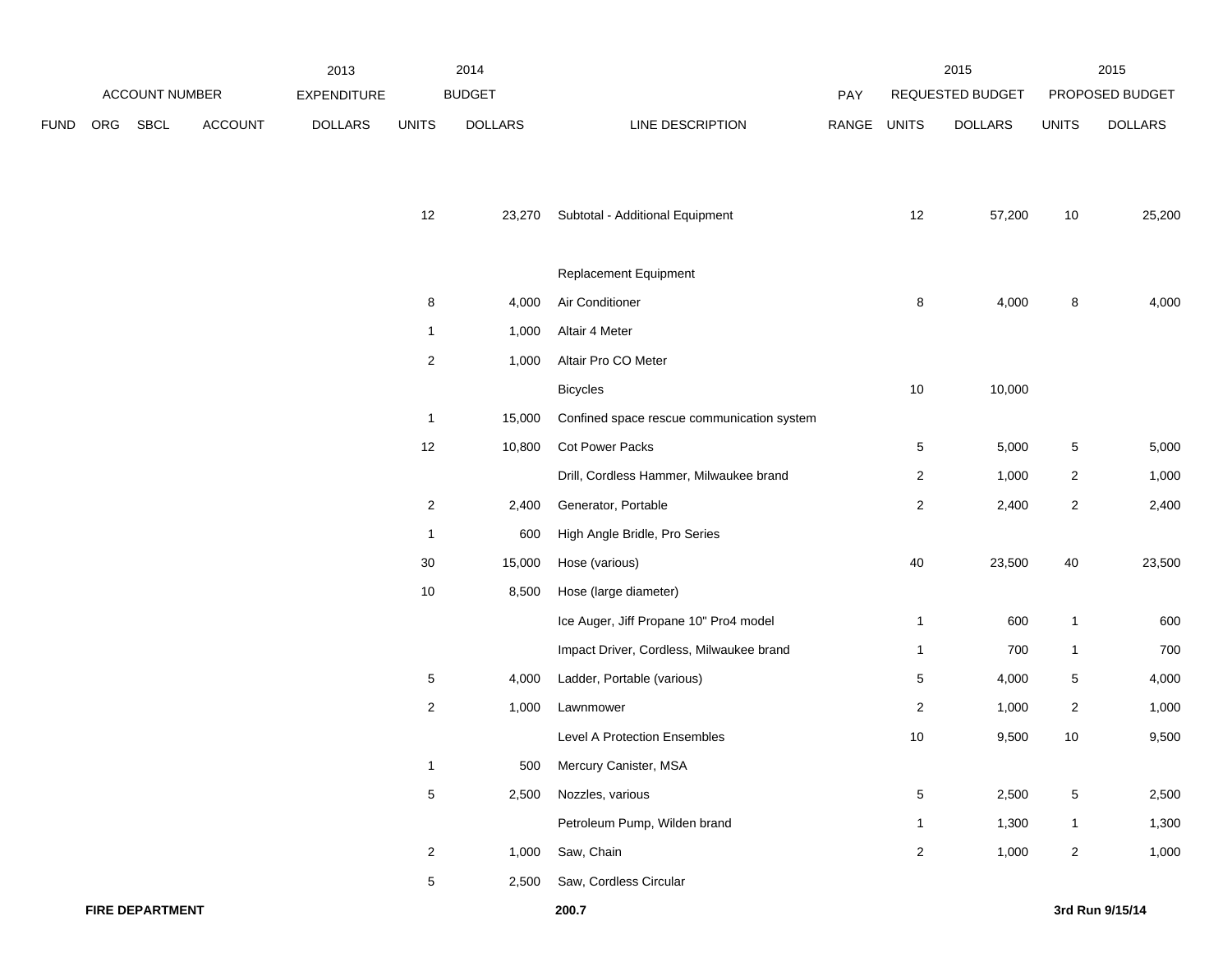|      |             |                | 2013               |              | 2014           |                                  |                                                                                                     | 2015                    |                |                  | 2015            |
|------|-------------|----------------|--------------------|--------------|----------------|----------------------------------|-----------------------------------------------------------------------------------------------------|-------------------------|----------------|------------------|-----------------|
|      |             |                | <b>EXPENDITURE</b> |              |                |                                  | PAY                                                                                                 |                         |                |                  | PROPOSED BUDGET |
| ORG  | <b>SBCL</b> | <b>ACCOUNT</b> | <b>DOLLARS</b>     | <b>UNITS</b> | <b>DOLLARS</b> | LINE DESCRIPTION                 | RANGE                                                                                               | <b>UNITS</b>            | <b>DOLLARS</b> | <b>UNITS</b>     | <b>DOLLARS</b>  |
|      |             |                |                    |              |                |                                  |                                                                                                     |                         |                |                  |                 |
|      |             |                |                    |              |                |                                  |                                                                                                     | $\mathbf{1}$            | 600            | $\mathbf{1}$     | 600             |
|      |             |                |                    | $\,$ 5 $\,$  | 5,500          | Saw, Roof                        |                                                                                                     | $\mathbf 5$             | 5,500          | $\,$ 5 $\,$      | 5,500           |
|      |             |                |                    | 35           | 18,375         | <b>SCBA ICM</b>                  |                                                                                                     | 190                     | 95,000         | 190              | 95,000          |
|      |             |                |                    | 4            | 3,600          | Snowblowers                      |                                                                                                     | $\overline{\mathbf{4}}$ | 3,600          | $\overline{4}$   | 3,600           |
|      |             |                |                    | $\mathbf{1}$ | 13,000         | Tech Rescue Air Supply Cart      |                                                                                                     |                         |                |                  |                 |
|      |             |                |                    | $\mathbf{1}$ | 10,000         | Thermal Imaging Cameras          |                                                                                                     |                         |                |                  |                 |
|      |             |                |                    | $\mathbf{1}$ | 27,000         | Vehicles, Sport Utility Response |                                                                                                     | $\mathbf{1}$            | 30,000         | $\mathbf{1}$     | 30,000          |
|      |             |                | 208,805            |              |                | Other Previous Experience        |                                                                                                     |                         |                |                  |                 |
|      |             |                |                    |              |                |                                  |                                                                                                     |                         |                |                  |                 |
|      |             |                | 208,805            | 134          | 147,275        | Subtotal - Replacement Equipment |                                                                                                     | 295                     | 201,200        | 285              | 191,200         |
|      |             |                |                    |              |                |                                  |                                                                                                     |                         |                |                  |                 |
| 3281 | R999        | 006800         | 208,805            | 146          | 170,545        | EQUIPMENT PURCHASES TOTAL        |                                                                                                     | 307                     | 258,400        | 295              | 216,400         |
|      |             |                |                    |              |                |                                  |                                                                                                     |                         |                |                  |                 |
|      |             |                |                    |              |                | SPECIAL FUNDS                    |                                                                                                     |                         |                |                  |                 |
|      |             |                |                    |              |                |                                  |                                                                                                     |                         |                |                  |                 |
|      |             |                |                    |              |                |                                  |                                                                                                     |                         |                |                  |                 |
|      |             |                |                    |              |                |                                  |                                                                                                     |                         |                |                  |                 |
|      |             |                |                    |              |                |                                  |                                                                                                     |                         |                |                  |                 |
|      |             |                | ACCOUNT NUMBER     |              |                | <b>BUDGET</b>                    | Saw, Cordless Reciprocating, Milwaukee brand<br>SPECIAL FUNDS TOTAL<br>FIRE DEPARTMENT - OPERATIONS |                         |                | REQUESTED BUDGET |                 |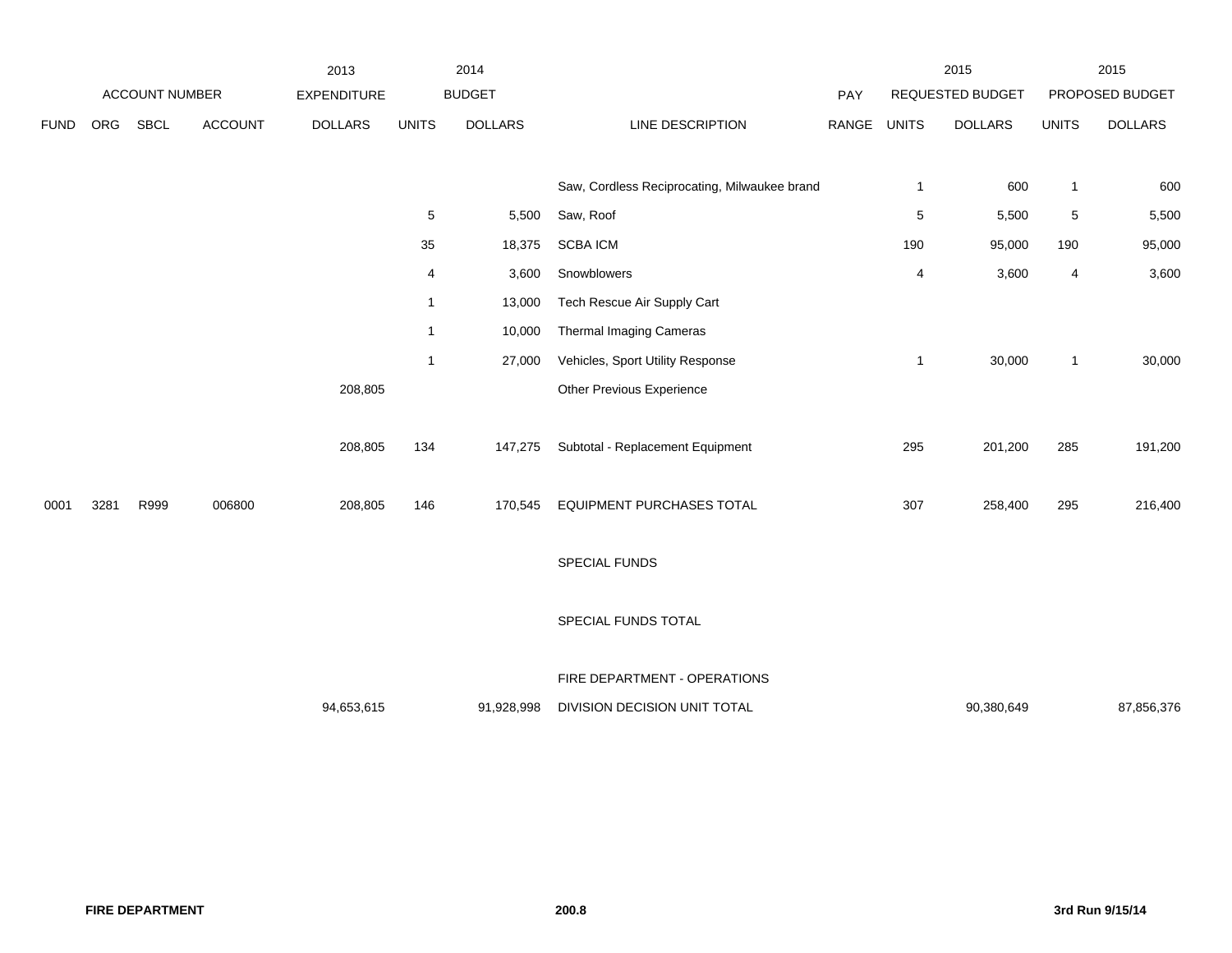|             |     |                       |         | 2013               |              | 2014           |                                  | 2015                           |       | 2015                   |
|-------------|-----|-----------------------|---------|--------------------|--------------|----------------|----------------------------------|--------------------------------|-------|------------------------|
|             |     | <b>ACCOUNT NUMBER</b> |         | <b>EXPENDITURE</b> |              | <b>BUDGET</b>  | PAY                              | REQUESTED BUDGET               |       | <b>PROPOSED BUDGET</b> |
| <b>FUND</b> | ORG | <b>SBCL</b>           | ACCOUNT | <b>DOLLARS</b>     | <b>UNITS</b> | <b>DOLLARS</b> | LINE DESCRIPTION<br><b>RANGE</b> | <b>UNITS</b><br><b>DOLLARS</b> | UNITS | <b>DOLLARS</b>         |

#### FIRE DEPARTMENT

#### SUPPORT SERVICES BUREAU DECISION UNIT

#### SALARIES & WAGES

|  |        | 133,885    Fire Chief (Y)        | 4SX | 135.893 | 135,893 |
|--|--------|----------------------------------|-----|---------|---------|
|  |        | 48,636 Fire Medical Officer      | 9RX | 49,370  | 49,370  |
|  |        | 103,448 Assistant Fire Chief (Y) | 4RX | 105.000 | 105,000 |
|  | 49,779 | Administrative Assistant IV      | 5I  | 50,525  | 50,525  |

# BUSINESS AND FINANCE SECTION

| 70.848 | <b>Business Finance Manager</b> | 1FX | 71.911 | 71,911 |
|--------|---------------------------------|-----|--------|--------|
| 39.507 | <b>Accounting Assistant III</b> | 5EN | 40.100 | 40,100 |
| 37.131 | Personnel Payroll Assistant II  | 6HN | 37.688 | 37,688 |
| 41,495 | Program Assistant II            | 5FN | 42.118 | 42,118 |

#### ADMINISTRATION DIVISION

| 2 | 157,453 | Fire Captain                     | 4J  | 2 | 161.446 | 2 | 161,446 |
|---|---------|----------------------------------|-----|---|---------|---|---------|
|   | 55.994  | Fire Personnel Officer           | 1DX |   | 56,834  |   | 56,834  |
|   | 44.277  | Microcomputer Services Assistant | 6KN |   | 44.941  |   | 44,941  |
|   | 39.024  | Custodial Worker II/City Laborer | 8DN |   | 39.609  |   | 39,609  |
|   | 20.868  | <b>Office Assistant II</b>       | 6EN |   |         |   |         |
| 2 | 73.691  | <b>Office Assistant III</b>      | 6FN | 3 | 109.169 | 3 | 109.169 |

## TECHNICAL SERVICES/DISPATCH DIVISION

|  | 85,902 Administrative Fire Captain | 4. | 85.902 | 85,902 |
|--|------------------------------------|----|--------|--------|
|  |                                    |    |        |        |

 $\ddot{\phantom{a}}$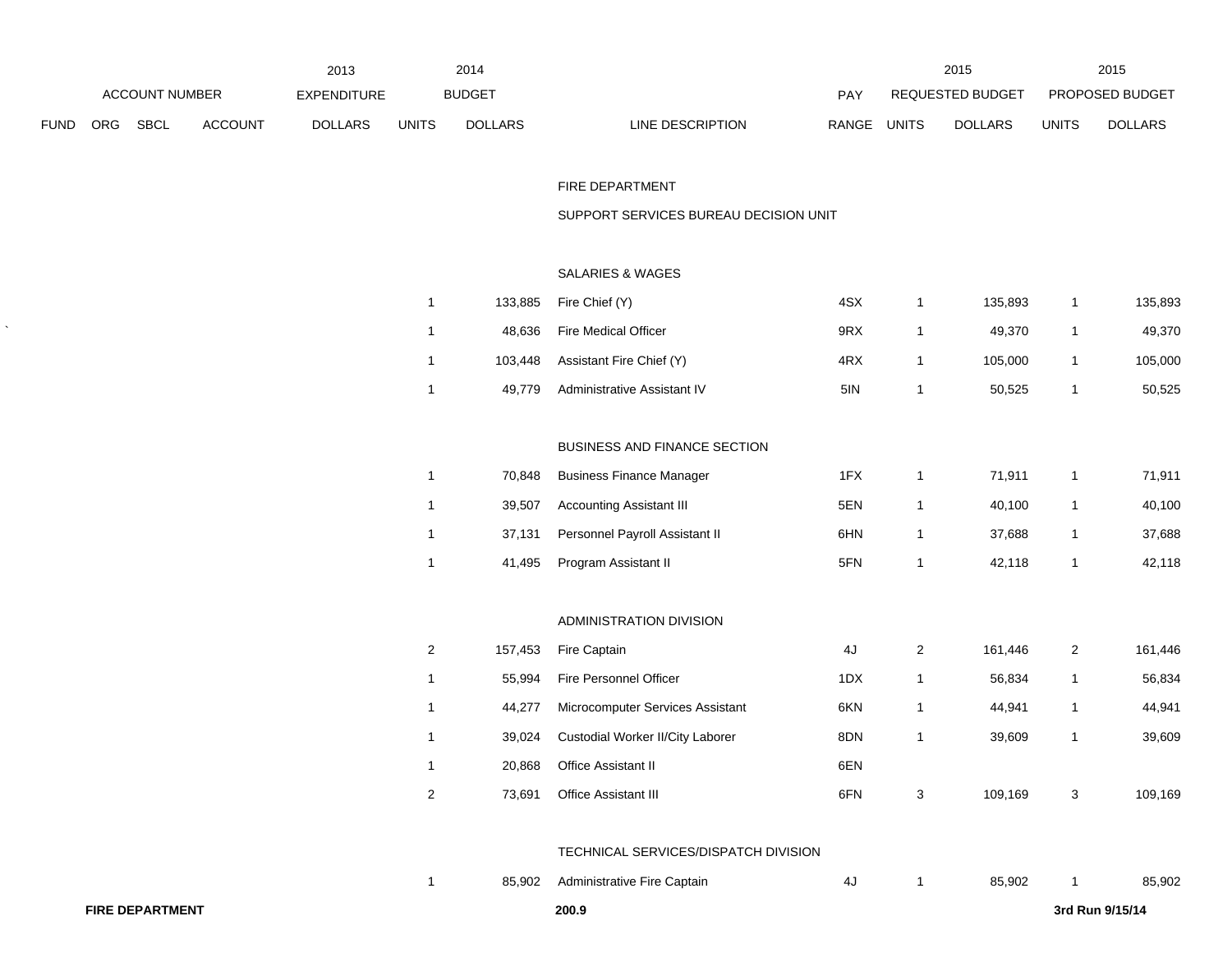|             |                |             |                | 2013           |       | 2014           |                  |       |              | 2015                    |              | 2015                   |
|-------------|----------------|-------------|----------------|----------------|-------|----------------|------------------|-------|--------------|-------------------------|--------------|------------------------|
|             | ACCOUNT NUMBER |             |                | EXPENDITURE    |       | <b>BUDGET</b>  |                  | PAY   |              | <b>REQUESTED BUDGET</b> |              | <b>PROPOSED BUDGET</b> |
| <b>FUND</b> | ORG            | <b>SBCL</b> | <b>ACCOUNT</b> | <b>DOLLARS</b> | UNITS | <b>DOLLARS</b> | LINE DESCRIPTION | RANGE | <b>UNITS</b> | <b>DOLLARS</b>          | <b>UNITS</b> | <b>DOLLARS</b>         |

|    | 74.797  | Administrative Fire Lieutenant         | 4E  |    | 75.545  |    | 75,545  |
|----|---------|----------------------------------------|-----|----|---------|----|---------|
| 2  | 97.595  | Network Coordinator-Associate          | 2EX | 2  | 99,059  | 2  | 99,059  |
| 2  | 89.652  | Data Base Specialist                   | 5GN | 2  | 90.997  | 2  | 90,997  |
|    | 77.478  | <b>Fire Technical Services Manager</b> | 1GX |    | 78.640  |    | 78,640  |
| 1  | 66.978  | <b>Network Coordinator Senior</b>      | 2GX |    | 67,983  | 4  | 67,983  |
| 1  | 74.912  | Fire Dispatch Manager                  | 1DX |    | 76.036  | 1  | 76,036  |
| 4  | 240.391 | Fire Dispatch Supervisor               | 1AX | 4  | 243.997 | 4  | 243,997 |
| 21 | 888.360 | Fire Equipment Dispatcher              | 6NN | 21 | 890.112 | 21 | 890,112 |
| 2  | 37.681  | Fire Equipment Dispatcher (0.5 FTE)    | 6NN | 2  | 38,246  | 2  | 38,246  |

## CONSTRUCTION AND MAINTENANCE DIVISION

| 1 | 82,683  | <b>Battalion Chief, Fire</b>           | 4MX |   | 91,550  |   | 91,550  |
|---|---------|----------------------------------------|-----|---|---------|---|---------|
| 1 | 61,398  | Fire Equipment Repairs Manager         | 1EX | 1 | 62,319  | 1 | 62,319  |
| 1 | 54,949  | Fire Equipment Repairs Supervisor      | 1DX | 1 | 55,773  | 1 | 55,773  |
| 1 | 50,277  | Fire Equipment Compressed Air Tech.    | 7HN | 1 | 51,031  | 1 | 51,031  |
| 9 | 411,513 | Fire Equipment Mechanic                | 7HN | 9 | 417,615 | 9 | 417,615 |
| 3 | 128,155 | Fire Equipment Repairer II             | 7GN | 3 | 130,077 | 3 | 130,077 |
| 1 | 44,820  | Fire Equipment Repairer I              | 7DN | 1 | 45,492  | 1 | 45,492  |
| 1 | 36,902  | Fire Mechanic Helper                   | 7BN | 1 | 37,456  | 1 | 37,456  |
| 1 | 50,772  | Fire Equipment Welder                  | 7HN | 1 | 51,534  | 1 | 51,534  |
| 1 | 47,809  | Fire Equipment Machinist               | 7HN | 1 | 48,526  | 1 | 48,526  |
| 1 | 50,277  | Fire Bldg. & Equip. Maint. Spec.       | 7HN | 1 | 51,031  | 1 | 51,031  |
| 1 | 39,507  | <b>Office Coordinator</b>              | 5EN | 1 | 40,100  | 1 | 40,100  |
| 1 | 40,836  | <b>Inventory Control Assistant III</b> | 6HN | 1 | 41,449  |   | 41,449  |
|   | 54,974  | Painter                                | 71  |   | 55,806  |   | 55,806  |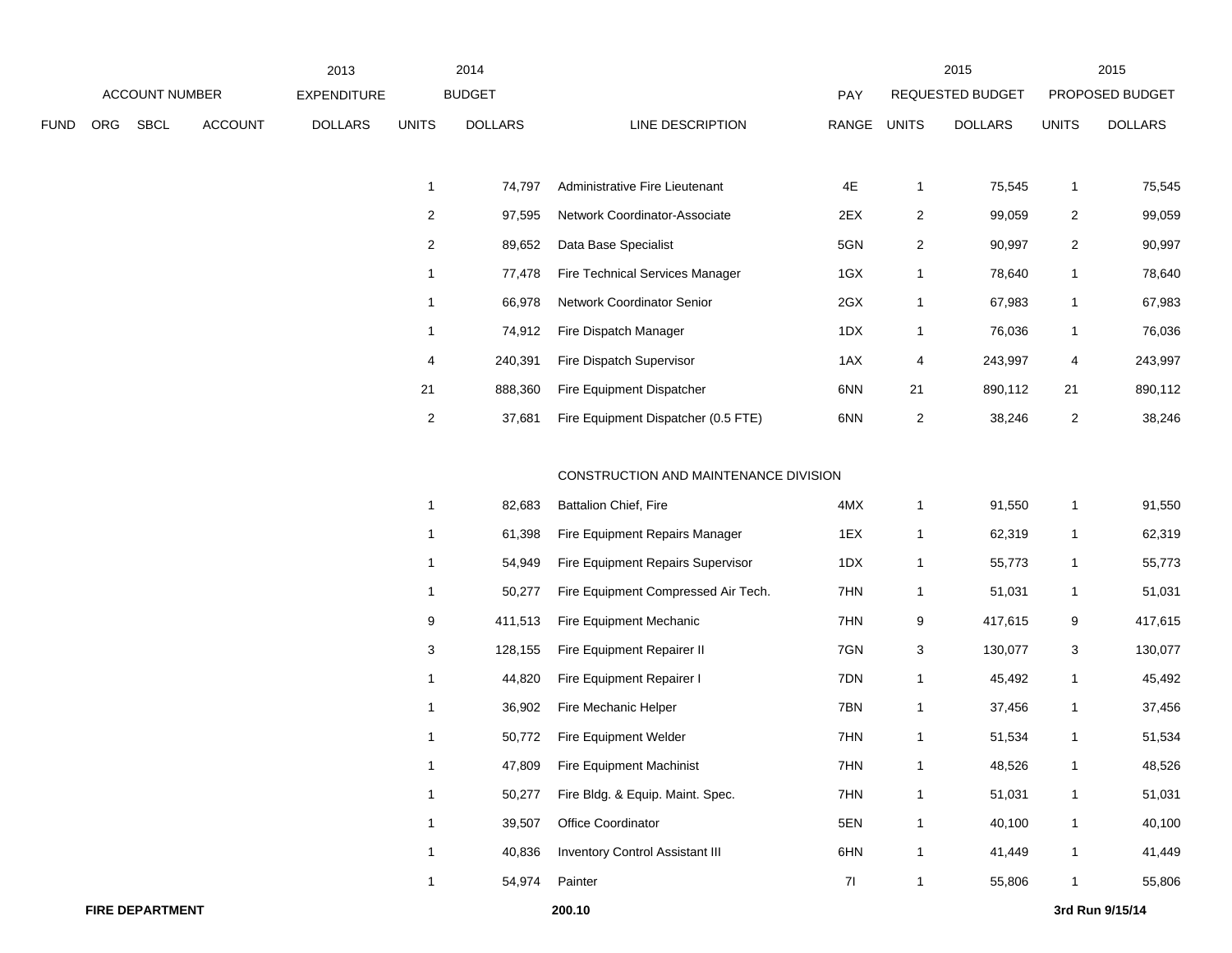|             |     |                        |         | 2013               |                | 2014           |                                                                      |               |                | 2015             |                | 2015            |
|-------------|-----|------------------------|---------|--------------------|----------------|----------------|----------------------------------------------------------------------|---------------|----------------|------------------|----------------|-----------------|
|             |     | <b>ACCOUNT NUMBER</b>  |         | <b>EXPENDITURE</b> |                | <b>BUDGET</b>  |                                                                      | PAY           |                | REQUESTED BUDGET |                | PROPOSED BUDGET |
| <b>FUND</b> | ORG | SBCL                   | ACCOUNT | <b>DOLLARS</b>     | <b>UNITS</b>   | <b>DOLLARS</b> | LINE DESCRIPTION                                                     | RANGE UNITS   |                | <b>DOLLARS</b>   | <b>UNITS</b>   | <b>DOLLARS</b>  |
|             |     |                        |         |                    | $\overline{c}$ | 115,856        | Carpenter                                                            | $7\mathsf{K}$ | $\overline{2}$ | 117,603          | $\overline{2}$ | 117,603         |
|             |     |                        |         |                    | 78             | 3,920,510      | <b>Total Before Adjustments</b>                                      |               | 78             | 3,988,483        | 78             | 3,988,483       |
|             |     |                        |         |                    |                |                | Salary & Wage Rate Change                                            |               |                |                  |                |                 |
|             |     |                        |         |                    |                | 130,000        | Overtime Compensated (Special Duty)                                  |               |                | 130,000          |                | 130,000         |
|             |     |                        |         |                    |                |                | Personnel Cost Adjustment                                            |               |                |                  |                |                 |
|             |     |                        |         |                    |                | 28,245         | Other                                                                |               |                | 28,850           |                | 28,850          |
|             |     |                        |         |                    | 78             | 4,078,755      | Gross Salaries & Wages Total                                         |               | 78             | 4,147,333        | 78             | 4,147,333       |
|             |     |                        |         |                    |                |                | Reimbursable Services Deduction                                      |               |                |                  |                |                 |
|             |     |                        |         |                    |                |                | Capital Improvements Deduction                                       |               |                |                  |                |                 |
|             |     |                        |         |                    |                |                | <b>Grants &amp; Aids Deduction</b>                                   |               |                |                  |                |                 |
|             |     |                        |         |                    |                |                | (41,531) Furlough                                                    |               |                | (42, 854)        |                |                 |
|             |     |                        |         | 4,019,356          | 78             | 4,037,224      | NET SALARIES & WAGES TOTAL                                           |               | 78             | 4,104,479        | 78             | 4,147,333       |
|             |     |                        |         |                    | 78.00          |                | O&M FTE'S                                                            |               | 78.00          |                  | 78.00          |                 |
|             |     |                        |         |                    |                |                | NON-O&M FTE'S                                                        |               |                |                  |                |                 |
|             |     |                        |         |                    |                |                | (Y) Required to file a statement of economic interests in accordance |               |                |                  |                |                 |
|             |     |                        |         |                    |                |                | with the Milwaukee Code of Ordinances Chapter 303-Code of Ethics.    |               |                |                  |                |                 |
|             |     |                        |         | 1,768,517          |                | 1,776,379      | ESTIMATED EMPLOYEE FRINGE BENEFITS                                   |               |                | 1,682,836        |                | 1,700,407       |
|             |     | <b>FIRE DEPARTMENT</b> |         |                    |                |                |                                                                      |               |                |                  |                | 3rd Run 9/15/14 |
|             |     |                        |         |                    |                |                | 200.11                                                               |               |                |                  |                |                 |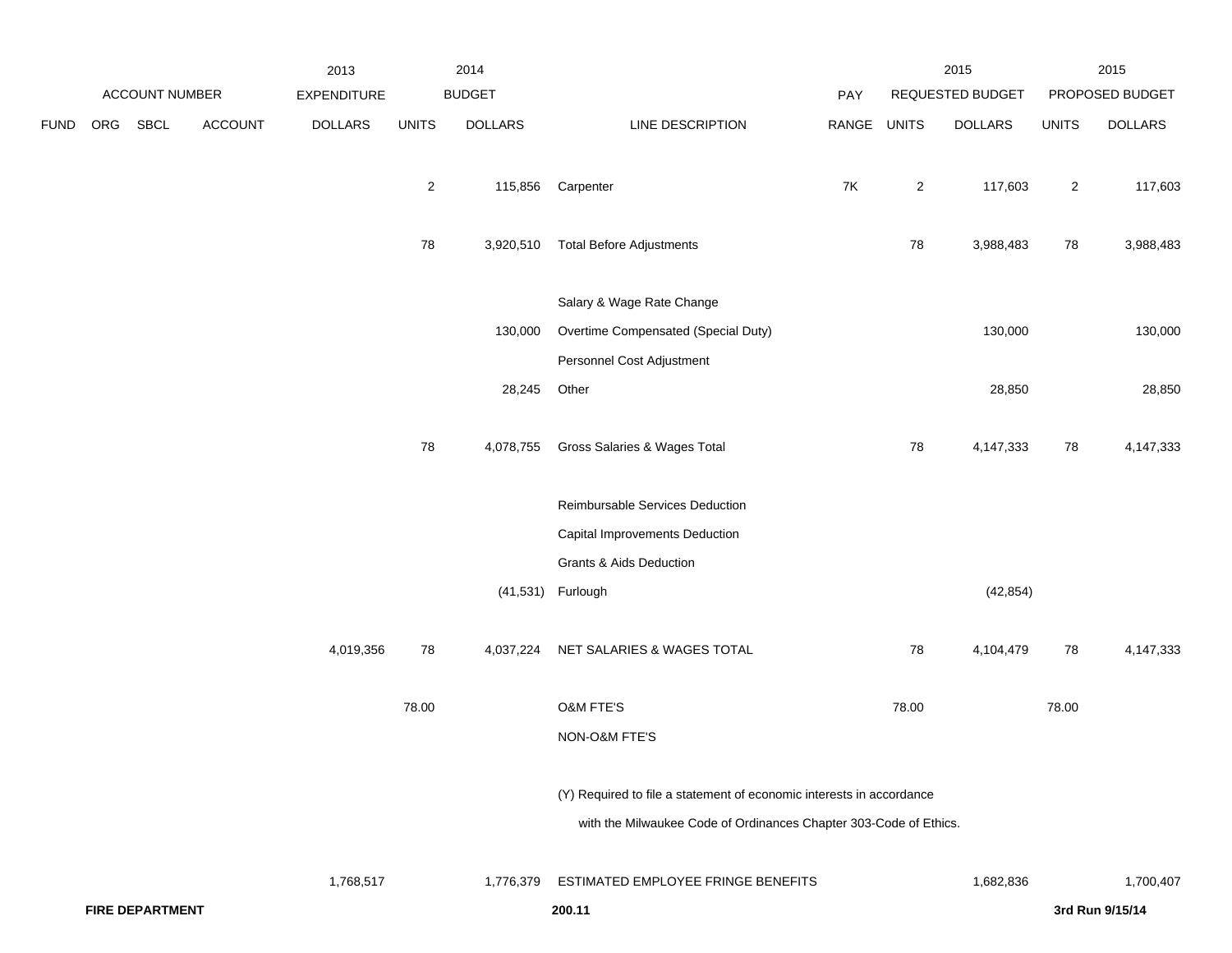|             |            |                       |                | 2013               |              | 2014           |                                                          |            | 2015         |                  | 2015         |                 |
|-------------|------------|-----------------------|----------------|--------------------|--------------|----------------|----------------------------------------------------------|------------|--------------|------------------|--------------|-----------------|
|             |            | <b>ACCOUNT NUMBER</b> |                | <b>EXPENDITURE</b> |              | <b>BUDGET</b>  |                                                          | <b>PAY</b> |              | REQUESTED BUDGET |              | PROPOSED BUDGET |
| <b>FUND</b> | <b>ORG</b> | <b>SBCL</b>           | <b>ACCOUNT</b> | <b>DOLLARS</b>     | <b>UNITS</b> | <b>DOLLARS</b> | LINE DESCRIPTION                                         | RANGE      | <b>UNITS</b> | <b>DOLLARS</b>   | <b>UNITS</b> | <b>DOLLARS</b>  |
|             |            |                       |                |                    |              |                |                                                          |            |              |                  |              |                 |
|             |            |                       |                |                    |              |                | (Involves Revenue Offset-No Transfers from this Account) |            |              |                  |              |                 |
|             |            |                       |                |                    |              |                |                                                          |            |              |                  |              |                 |
|             |            |                       |                |                    |              |                | <b>OPERATING EXPENDITURES</b>                            |            |              |                  |              |                 |
| 0001        | 3282       | R999                  | 630100         | 52,311             |              | 13,700         | <b>General Office Expense</b>                            |            |              | 13,700           |              | 13,700          |
| 0001        | 3282       | R999                  | 630500         | 62,118             |              |                | Tools & Machinery Parts                                  |            |              |                  |              |                 |
| 0001        | 3282       | R999                  | 631000         | 28,897             |              |                | <b>Construction Supplies</b>                             |            |              |                  |              |                 |
| 0001        | 3282       | R999                  | 631500         | 35,548             |              | 46,000         | Energy                                                   |            |              | 46,000           |              | 46,000          |
| 0001        | 3282       | R999                  | 632000         | 121,407            |              | 20,960         | <b>Other Operating Supplies</b>                          |            |              | 20,960           |              | 20,960          |
| 0001        | 3282       | R999                  | 632500         |                    |              |                | <b>Facility Rental</b>                                   |            |              |                  |              |                 |
| 0001        | 3282       | R999                  | 633000         |                    |              |                | Vehicle Rental                                           |            |              |                  |              |                 |
| 0001        | 3282       | R999                  | 633500         | 16,811             |              | 18,000         | Non-Vehicle Equipment Rental                             |            |              | 18,000           |              | 18,000          |
| 0001        | 3282       | R999                  | 634000         | 27,277             |              | 710,035        | <b>Professional Services</b>                             |            |              | 1,003,335        |              | 1,003,335       |
| 0001        | 3282       | R999                  | 634500         | 198,496            |              | 630,000        | Information Technology Services                          |            |              | 600,500          |              | 600,500         |
| 0001        | 3282       | R999                  | 635000         | 62,410             |              | 75,000         | <b>Property Services</b>                                 |            |              | 75,000           |              | 75,000          |
| 0001        | 3282       | R999                  | 635500         | (119)              |              |                | <b>Infrastructure Services</b>                           |            |              |                  |              |                 |
| 0001        | 3282       | R999                  | 636000         | 1,125              |              |                | Vehicle Repair Services                                  |            |              |                  |              |                 |
| 0001        | 3282       | R999                  | 636500         | 32,111             |              | 28,200         | <b>Other Operating Services</b>                          |            |              | 28,200           |              | 28,200          |
| 0001        | 3282       | R999                  | 637000         |                    |              |                | Loans and Grants                                         |            |              |                  |              |                 |
| 0001        | 3282       | R999                  | 637501         | 13,928             |              | 60,000         | Reimburse Other Departments                              |            |              | 60,000           |              | 60,000          |
|             |            |                       |                |                    |              |                |                                                          |            |              |                  |              |                 |
| 0001        | 3282       | R999                  | 006300         | 652,320            |              | 1,601,895      | OPERATING EXPENDITURES TOTAL                             |            |              | 1,865,695        |              | 1,865,695       |
|             |            |                       |                |                    |              |                |                                                          |            |              |                  |              |                 |

EQUIPMENT PURCHASES

Additional Equipment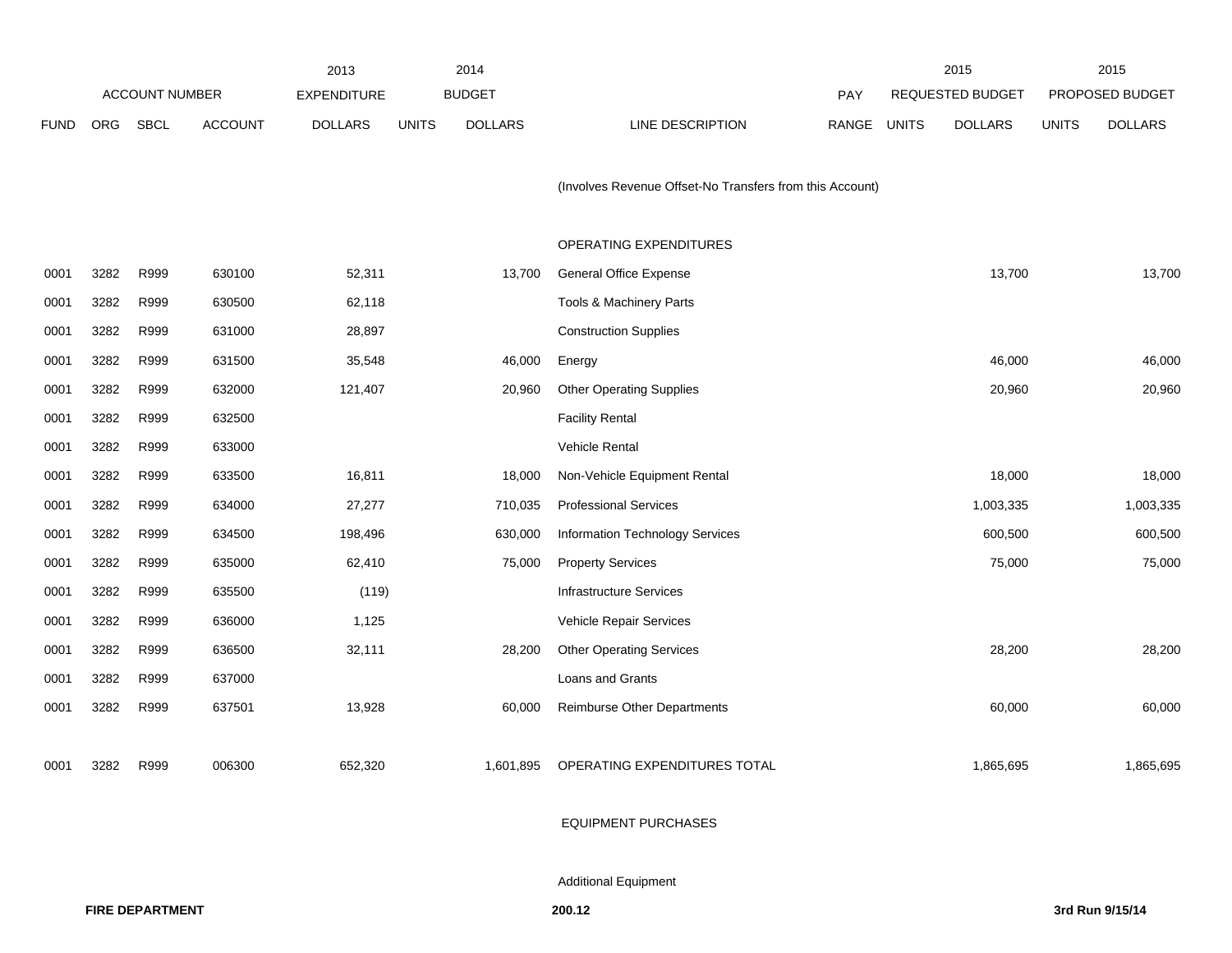|             |      |                        | 2013           | 2014               |                |                |                                    | 2015  |                | 2015             |                |                 |
|-------------|------|------------------------|----------------|--------------------|----------------|----------------|------------------------------------|-------|----------------|------------------|----------------|-----------------|
|             |      | <b>ACCOUNT NUMBER</b>  |                | <b>EXPENDITURE</b> |                | <b>BUDGET</b>  |                                    | PAY   |                | REQUESTED BUDGET |                | PROPOSED BUDGET |
| <b>FUND</b> | ORG  | <b>SBCL</b>            | <b>ACCOUNT</b> | <b>DOLLARS</b>     | <b>UNITS</b>   | <b>DOLLARS</b> | LINE DESCRIPTION                   | RANGE | <b>UNITS</b>   | <b>DOLLARS</b>   | <b>UNITS</b>   | <b>DOLLARS</b>  |
|             |      |                        |                |                    |                |                |                                    |       |                |                  |                |                 |
|             |      |                        |                |                    |                |                | Subtotal - Additional Equipment    |       |                |                  |                |                 |
|             |      |                        |                |                    |                |                | Replacement Equipment              |       |                |                  |                |                 |
|             |      |                        |                |                    | $\mathbf{1}$   | 1,500          | AllData online vehicle data access |       |                |                  |                |                 |
|             |      |                        |                |                    | 2              | 3,800          | Fans, PPV & NPV                    |       | $\overline{2}$ | 3,800            | $\overline{2}$ | 3,800           |
|             |      |                        |                |                    | $\mathbf{1}$   | 30,000         | Vehicles, Plowing                  |       |                |                  |                |                 |
|             |      |                        |                |                    | $\overline{2}$ | 38,000         | Vehicles, Staff                    |       | $\mathbf{1}$   | 19,000           | $\mathbf{1}$   | 19,000          |
|             |      |                        |                | 27,504             |                |                | Other Previous Experience          |       |                |                  |                |                 |
|             |      |                        |                |                    |                |                |                                    |       |                |                  |                |                 |
|             |      |                        |                | 27,504             | 6              | 73,300         | Subtotal - Replacement Equipment   |       | 3              | 22,800           | 3              | 22,800          |
|             |      |                        |                |                    |                |                |                                    |       |                |                  |                |                 |
| 0001        | 3282 | R999                   | 006800         | 27,504             | 6              | 73,300         | EQUIPMENT PURCHASES TOTAL          |       | 3              | 22,800           | 3              | 22,800          |
|             |      |                        |                |                    |                |                | SPECIAL FUNDS                      |       |                |                  |                |                 |
| 0001        | 3282 | R321                   | 006300         | 12,683             |                |                | Computer Enhancement*              |       |                |                  |                |                 |
| 0001        | 3282 | R321                   | 006800         | 206,378            |                | 23,500         | Computer Enhancement*              |       |                | 26,100           |                | 26,100          |
| 0001        | 3282 | R322                   | 006300         | 6,368              |                |                | Peripheral Equipment*              |       |                |                  |                |                 |
| 0001        | 3282 | R322                   | 006800         | 16,546             |                | 27,000         | Peripheral Equipment*              |       |                | 31,000           |                | 31,000          |
| 0001        | 3282 | R324                   | 006300         | 7,072              |                |                | Printer Replacement Program*       |       |                |                  |                |                 |
| 0001        | 3282 | R324                   | 006800         | 10,463             |                | 12,000         | Printer Replacement Program*       |       |                | 12,000           |                | 12,000          |
| 0001        | 3282 | R327                   | 006800         | 4,000              |                | 4,000          | Phone Replacement Program*         |       |                | 4,000            |                | 4,000           |
| 0001        | 3282 | R328                   | 006800         | 1,500              |                | 1,500          | Fax Replacement Program*           |       |                | 1,500            |                | 1,500           |
| 0001        | 3282 | R330                   | 006300         | 19,461             |                |                | Computer Replacement Program*      |       |                | 9,000            |                | 9,000           |
| 0001        | 3282 | R330                   | 006800         | 166,619            |                | 122,000        | Computer Replacement Program*      |       |                | 122,000          |                | 122,000         |
|             |      | <b>FIRE DEPARTMENT</b> |                |                    |                |                | 200.13                             |       |                |                  |                | 3rd Run 9/15/14 |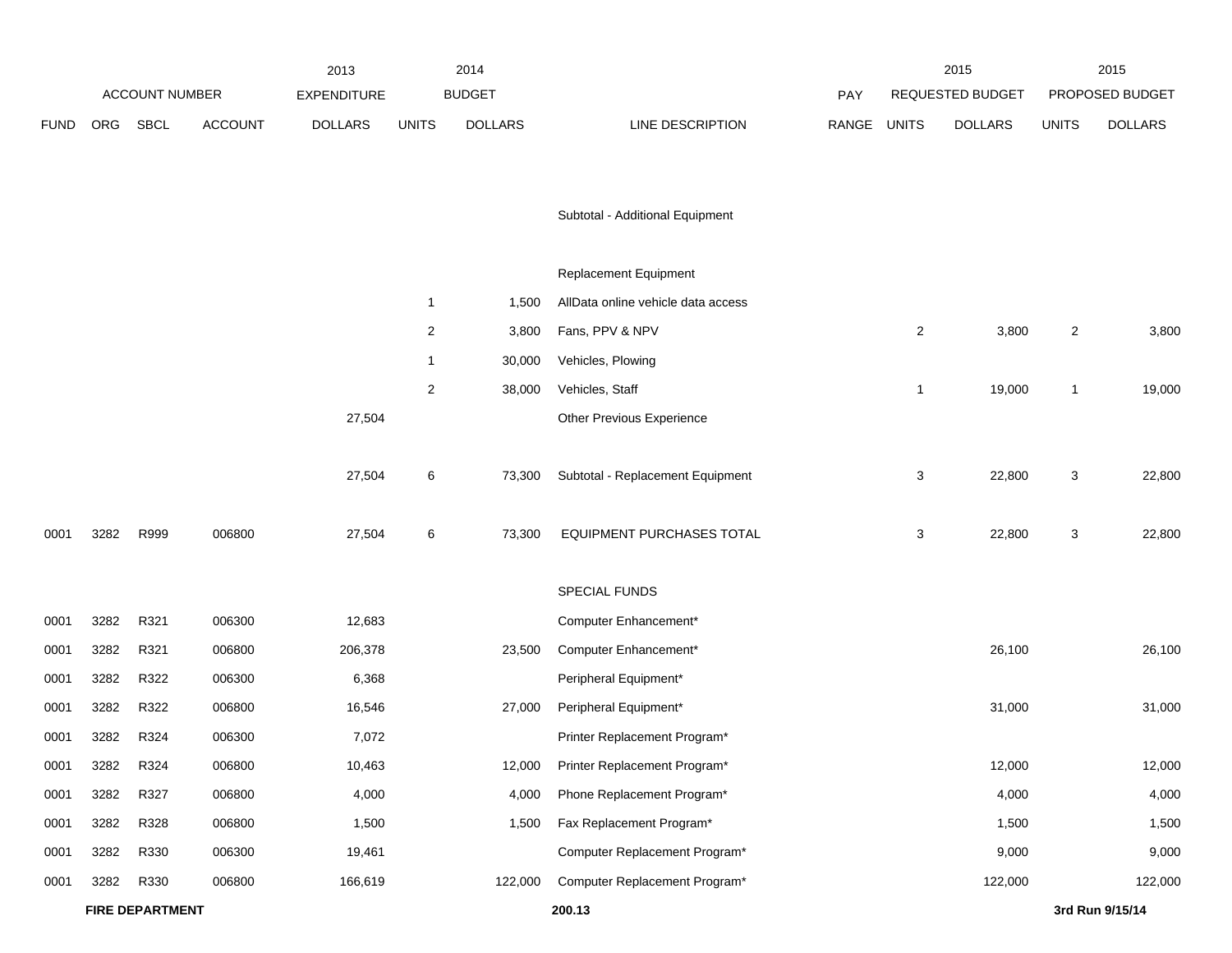|             |            |                       |                | 2013               |              | 2014           |                                     |       |              | 2015                    |              | 2015            |
|-------------|------------|-----------------------|----------------|--------------------|--------------|----------------|-------------------------------------|-------|--------------|-------------------------|--------------|-----------------|
|             |            | <b>ACCOUNT NUMBER</b> |                | <b>EXPENDITURE</b> |              | <b>BUDGET</b>  |                                     | PAY   |              | <b>REQUESTED BUDGET</b> |              | PROPOSED BUDGET |
| <b>FUND</b> | <b>ORG</b> | <b>SBCL</b>           | <b>ACCOUNT</b> | <b>DOLLARS</b>     | <b>UNITS</b> | <b>DOLLARS</b> | LINE DESCRIPTION                    | RANGE | <b>UNITS</b> | <b>DOLLARS</b>          | <b>UNITS</b> | <b>DOLLARS</b>  |
|             |            |                       |                |                    |              |                |                                     |       |              |                         |              |                 |
| 0001        | 3282       | R350                  | 006300         | 7,197              |              | 3,600          | C&M mechanic Software, Genisis*     |       |              | 3,600                   |              | 3,600           |
| 0001        | 3282       | R351                  | 006300         | 8,997              |              | 4,500          | C&M mechanic Software, Vehicle*     |       |              | 4,500                   |              | 4,500           |
| 0001        | 3282       | R352                  | 006800         | 4,997              |              | 10,000         | Radio Replacement*                  |       |              | 10,000                  |              | 10,000          |
|             |            |                       |                |                    |              |                |                                     |       |              |                         |              |                 |
|             |            |                       |                | 472,281            |              | 208,100        | SPECIAL FUNDS TOTAL                 |       |              | 223,700                 |              | 223,700         |
|             |            |                       |                |                    |              |                |                                     |       |              |                         |              |                 |
|             |            |                       |                |                    |              |                | FIRE DEPARTMENT-SUPPORTING SERVICES |       |              |                         |              |                 |
|             |            |                       |                | 6,939,978          |              | 7,696,898      | DECISION UNIT TOTAL                 |       |              | 7,899,510               |              | 7,959,935       |
|             |            |                       |                |                    |              |                |                                     |       |              |                         |              |                 |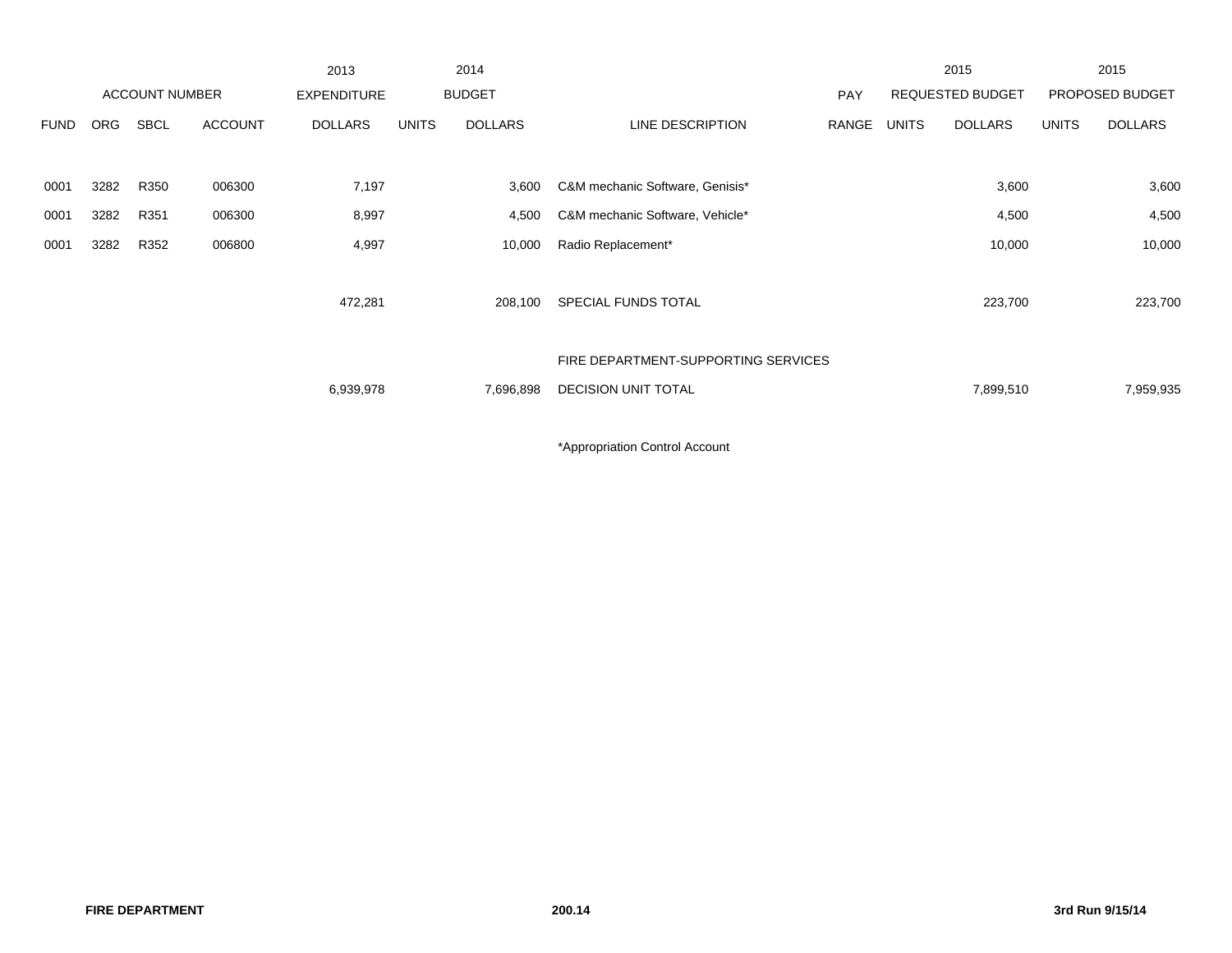|             |     |                        |                | 2013               |              | 2014           |                                               |             |              | 2015             |              | 2015            |
|-------------|-----|------------------------|----------------|--------------------|--------------|----------------|-----------------------------------------------|-------------|--------------|------------------|--------------|-----------------|
|             |     | ACCOUNT NUMBER         |                | <b>EXPENDITURE</b> |              | <b>BUDGET</b>  |                                               | PAY         |              | REQUESTED BUDGET |              | PROPOSED BUDGET |
| <b>FUND</b> | ORG | <b>SBCL</b>            | <b>ACCOUNT</b> | <b>DOLLARS</b>     | <b>UNITS</b> | <b>DOLLARS</b> | LINE DESCRIPTION                              | RANGE UNITS |              | <b>DOLLARS</b>   | <b>UNITS</b> | <b>DOLLARS</b>  |
|             |     |                        |                |                    |              |                |                                               |             |              |                  |              |                 |
|             |     |                        |                |                    |              |                | FIRE DEPARTMENT                               |             |              |                  |              |                 |
|             |     |                        |                |                    |              |                | EMS/TRAINING/EDUCATION BUREAU DECISION UNIT   |             |              |                  |              |                 |
|             |     |                        |                |                    |              |                | SALARIES & WAGES                              |             |              |                  |              |                 |
|             |     |                        |                |                    | $\mathbf{1}$ | 103,364        | Assistant Fire Chief (Y)                      | 4RX         | $\mathbf{1}$ | 96,456           | $\mathbf{1}$ | 96,456          |
|             |     |                        |                |                    | $\mathbf{1}$ | 55,024         | Health and Safety Officer                     | 2GX         | $\mathbf{1}$ | 55,849           | $\mathbf{1}$ | 55,849          |
|             |     |                        |                |                    |              |                | Athletic Trainer and Fitness Instructor       | TBD         | $\mathbf{1}$ | 50,000           | $\mathbf{1}$ | 50,000          |
|             |     |                        |                |                    |              |                |                                               |             |              |                  |              |                 |
|             |     |                        |                |                    |              |                | EMS (EMERGENCY MEDICAL SERVICES) DIVISION     |             |              |                  |              |                 |
|             |     |                        |                |                    |              |                | Battalion Chief, Fire-EMS                     | 4MX         | $\mathbf{1}$ | 91,550           | $\mathbf{1}$ | 91,550          |
|             |     |                        |                |                    | $\mathbf{3}$ | 257,706        | Fire Captain                                  | 4J          | 3            | 251,343          | 3            | 251,343         |
|             |     |                        |                |                    |              |                | Para. Field Lieut/Fire Para. Field Lieut. (I) | 4E          |              |                  | $\mathbf{1}$ | 74,984          |
|             |     |                        |                |                    | $\mathbf{1}$ | 40,836         | Office Assistant IV                           | 6HN         | -1           | 41,449           | $\mathbf{1}$ | 41,449          |
|             |     |                        |                |                    |              |                |                                               |             |              |                  |              |                 |
|             |     |                        |                |                    |              |                | METROPOLITAN MEDICAL SYSTEMS PROGRAM GRANT    |             |              |                  |              |                 |
|             |     |                        |                |                    | $\mathbf{1}$ | 85,963         | Battalion Chief, Fire-EMS (A)                 | 4MX         |              |                  |              |                 |
|             |     |                        |                |                    |              |                | <b>TRAINING DIVISION</b>                      |             |              |                  |              |                 |
|             |     |                        |                |                    | 1            | 89,304         | Battalion Chief, Fire                         | 4MX         | $\mathbf{1}$ | 90,197           | $\mathbf{1}$ | 90,197          |
|             |     |                        |                |                    | $\mathbf{1}$ | 85,902         | Fire Captain                                  | 4J          | $\mathbf{1}$ | 85,902           | $\mathbf{1}$ | 85,902          |
|             |     |                        |                |                    | 7            | 518,025        | Fire Lieutenant                               | 4E          | 8            | 604,355          | 7            | 528,811         |
|             |     |                        |                |                    | 39           | 845,009        | Fire Cadet                                    | 6BN         | 39           | 903,624          | 39           | 903,624         |
|             |     |                        |                |                    | $\mathbf{1}$ | 74,797         | Fire Lieut. Project Staying Alive Coord       | 4E          |              |                  |              |                 |
|             |     |                        |                |                    | $\mathbf{1}$ | 29,780         | Office Assistant II                           | 6EN         | $\mathbf{1}$ | 30,227           | $\mathbf{1}$ | 30,227          |
|             |     |                        |                |                    | $\mathbf{1}$ | 40,469         | Office Coordinator II                         | 5EN         | $\mathbf{1}$ | 41,076           | $\mathbf{1}$ | 41,076          |
|             |     | <b>FIRE DEPARTMENT</b> |                |                    |              |                | 200.15                                        |             |              |                  |              | 3rd Run 9/15/14 |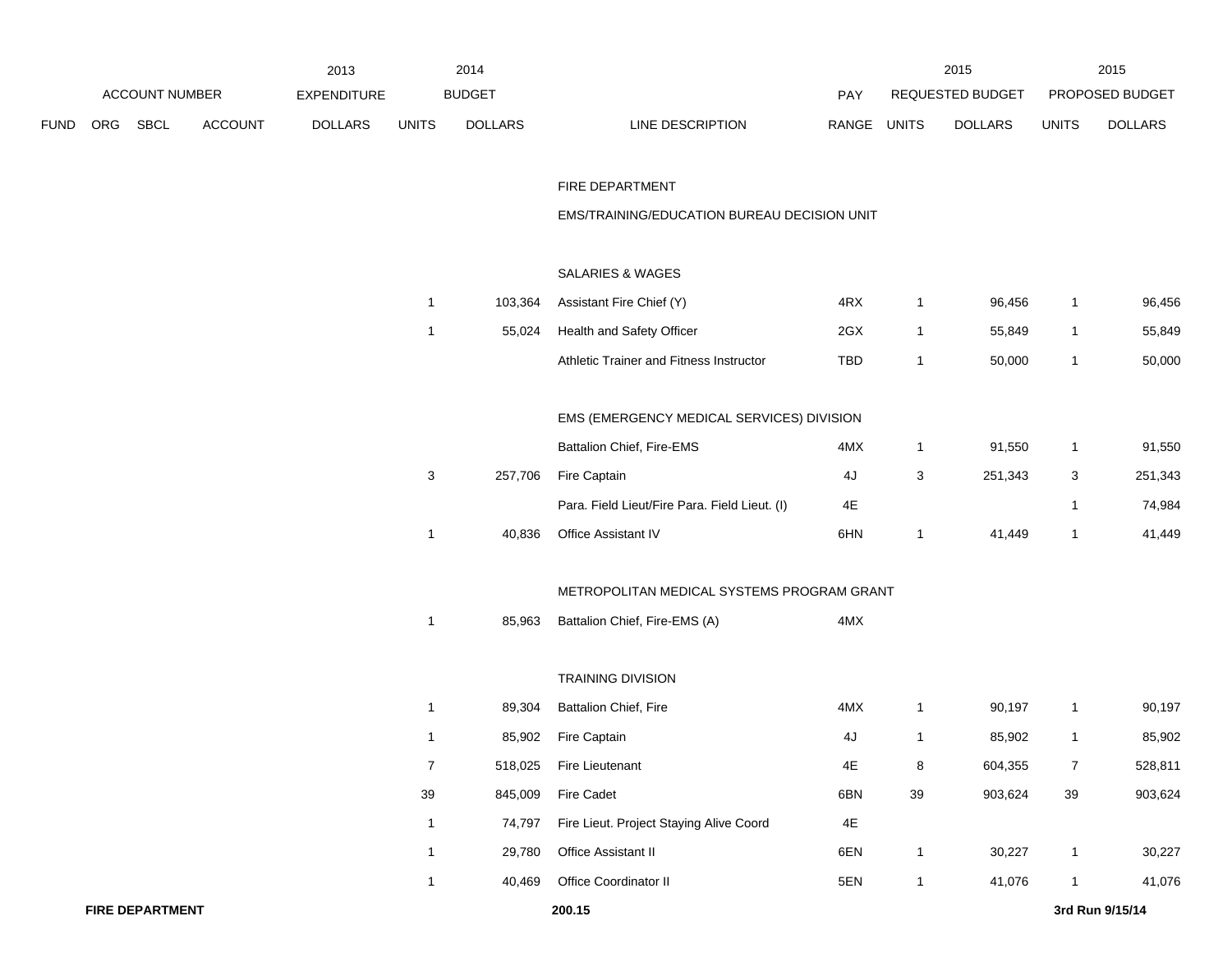|             |     |                        | 2014<br>2013   |                |                           |                |                                         | 2015  |              | 2015             |              |                 |
|-------------|-----|------------------------|----------------|----------------|---------------------------|----------------|-----------------------------------------|-------|--------------|------------------|--------------|-----------------|
|             |     | ACCOUNT NUMBER         |                | EXPENDITURE    |                           | <b>BUDGET</b>  |                                         | PAY   |              | REQUESTED BUDGET |              | PROPOSED BUDGET |
| <b>FUND</b> | ORG | SBCL                   | <b>ACCOUNT</b> | <b>DOLLARS</b> | <b>UNITS</b>              | <b>DOLLARS</b> | LINE DESCRIPTION                        | RANGE | <b>UNITS</b> | <b>DOLLARS</b>   | <b>UNITS</b> | <b>DOLLARS</b>  |
|             |     |                        |                |                |                           |                |                                         |       |              |                  |              |                 |
|             |     |                        |                |                | $\mathbf{1}$              | 38,869         | <b>Inventory Control Assistant III</b>  | 6HN   | $\mathbf{1}$ | 41,449           | $\mathbf{1}$ | 41,449          |
|             |     |                        |                |                | $\mathbf{1}$              | 74,797         | Vehicle Oper. Instructor                | 4E    | 1            | 75,545           | $\mathbf{1}$ | 75,545          |
|             |     |                        |                |                | $\mathbf{1}$              | 85,902         | Vehicle Operations Training Coordinator | 4J    | $\mathbf{1}$ | 85,902           | $\mathbf{1}$ | 85,902          |
|             |     |                        |                |                | $\mathbf{1}$              | 43,909         | Media Specialist                        | 2CN   | 1            | 44,567           | $\mathbf{1}$ | 44,567          |
|             |     |                        |                |                | $\mathbf{1}$              | 38,869         | Fire Equipment Repairer I               | 7DN   | $\mathbf{1}$ | 38,615           | $\mathbf{1}$ | 38,615          |
|             |     |                        |                |                |                           |                |                                         |       |              |                  |              |                 |
|             |     |                        |                |                |                           |                | COMMUNITY RELATIONS SECTION             |       |              |                  |              |                 |
|             |     |                        |                |                | $\mathbf{1}$              | 74,797         | Fire Lieutenant                         | 4E    | $\mathbf{1}$ | 75,545           | $\mathbf{1}$ | 75,545          |
|             |     |                        |                |                | $\ensuremath{\mathsf{3}}$ | 200,125        | Firefighter                             | 4A    | 3            | 200,125          | 3            | 200,125         |
|             |     |                        |                |                |                           |                |                                         |       |              |                  |              |                 |
|             |     |                        |                |                | 67                        | 2,783,447      | <b>Total Before Adjustments</b>         |       | 68           | 2,903,776        | 68           | 2,903,216       |
|             |     |                        |                |                |                           |                |                                         |       |              |                  |              |                 |
|             |     |                        |                |                |                           |                | Salary & Wage Rate Change               |       |              |                  |              |                 |
|             |     |                        |                |                |                           | 102,000        | Overtime Compensated (Special Duty)     |       |              | 102,000          |              | 78,000          |
|             |     |                        |                |                |                           |                | Personnel Cost Adjustment               |       |              |                  |              |                 |
|             |     |                        |                |                |                           | 11,819         | Other                                   |       |              | 66,590           |              | 142,134         |
|             |     |                        |                |                |                           |                |                                         |       |              |                  |              |                 |
|             |     |                        |                |                | 67                        | 2,897,266      | Gross Salaries & Wages Total            |       | 68           | 3,072,366        | 68           | 3,123,350       |
|             |     |                        |                |                |                           |                |                                         |       |              |                  |              |                 |
|             |     |                        |                |                |                           |                | Reimbursable Services Deduction         |       |              |                  |              |                 |
|             |     |                        |                |                |                           |                | Capital Improvements Deduction          |       |              |                  |              |                 |
|             |     |                        |                |                |                           |                | (96,515) Grants & Aids Deduction        |       |              | (65, 414)        |              | (65, 414)       |
|             |     |                        |                |                |                           |                | (16,285) Furlough                       |       |              | (17, 597)        |              |                 |
|             |     |                        |                |                |                           |                |                                         |       |              |                  |              |                 |
|             |     |                        |                | 2,500,668      | 67                        | 2,784,466      | NET SALARIES & WAGES TOTAL              |       | 68           | 2,989,355        | 68           | 3,057,936       |
|             |     | <b>FIRE DEPARTMENT</b> |                |                |                           |                | 200.16                                  |       |              |                  |              | 3rd Run 9/15/14 |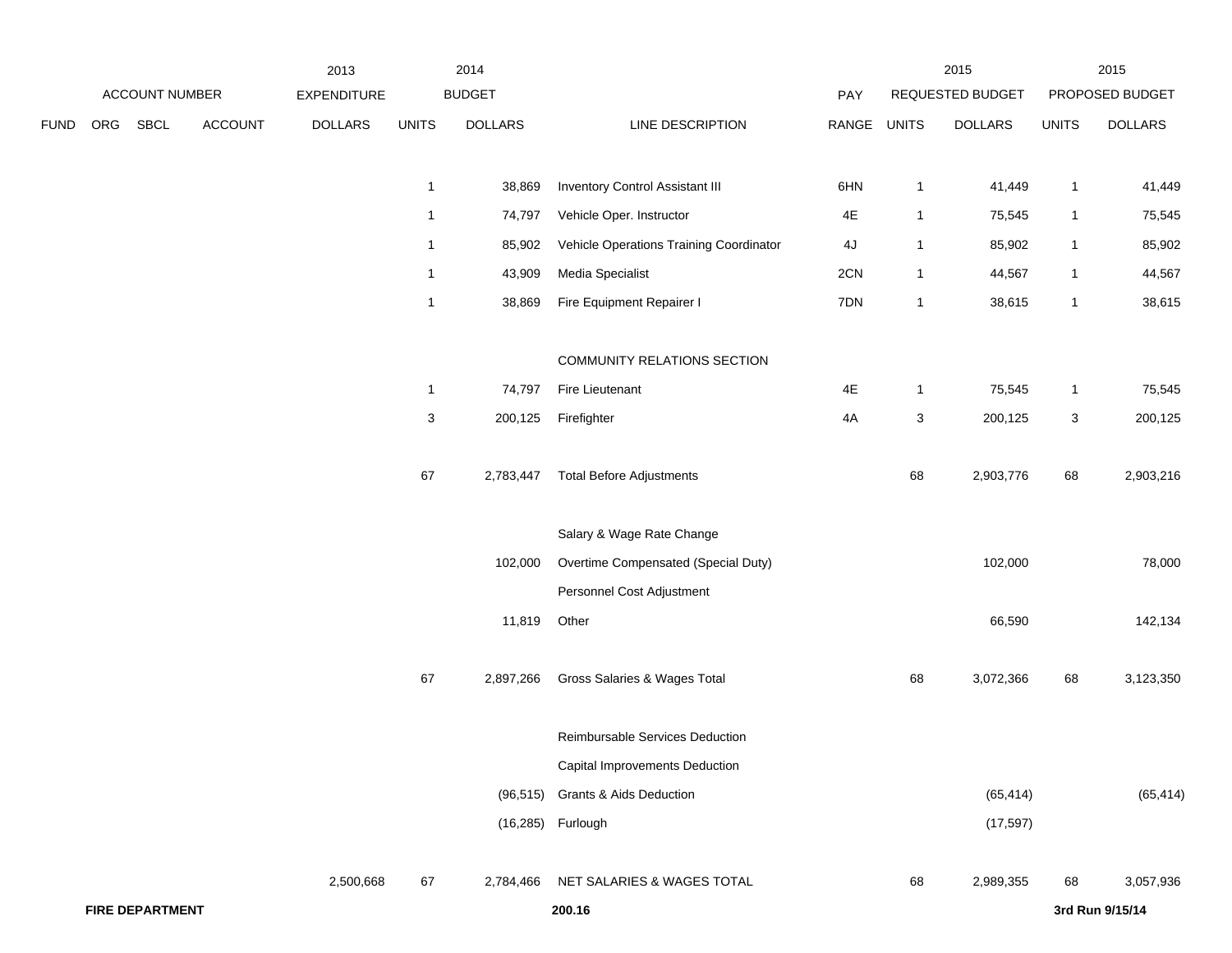|             |      |                        |                | 2013               |              | 2014           |                                                                      |       |              | 2015             |              | 2015            |
|-------------|------|------------------------|----------------|--------------------|--------------|----------------|----------------------------------------------------------------------|-------|--------------|------------------|--------------|-----------------|
|             |      | <b>ACCOUNT NUMBER</b>  |                | <b>EXPENDITURE</b> |              | <b>BUDGET</b>  |                                                                      | PAY   |              | REQUESTED BUDGET |              | PROPOSED BUDGET |
| <b>FUND</b> | ORG  | SBCL                   | <b>ACCOUNT</b> | <b>DOLLARS</b>     | <b>UNITS</b> | <b>DOLLARS</b> | LINE DESCRIPTION                                                     | RANGE | <b>UNITS</b> | <b>DOLLARS</b>   | <b>UNITS</b> | <b>DOLLARS</b>  |
|             |      |                        |                |                    |              |                |                                                                      |       |              |                  |              |                 |
|             |      |                        |                |                    |              |                |                                                                      |       |              |                  |              |                 |
|             |      |                        |                |                    | 63.32        |                | O&M FTE'S                                                            |       | 67.50        |                  | 66.32        |                 |
|             |      |                        |                |                    | 0.80         |                | NON-O&M FTE'S                                                        |       | 0.50         |                  | 0.30         |                 |
|             |      |                        |                |                    |              |                |                                                                      |       |              |                  |              |                 |
|             |      |                        |                |                    |              |                | (Y) Required to file a statement of economic interests in accordance |       |              |                  |              |                 |
|             |      |                        |                |                    |              |                | with the Milwaukee Code of Ordinances Chapter 303-Code of Ethics.    |       |              |                  |              |                 |
|             |      |                        |                | 1,100,294          |              | 1,225,165      | ESTIMATED EMPLOYEE FRINGE BENEFITS                                   |       |              | 1,225,635        |              | 1,253,754       |
|             |      |                        |                |                    |              |                | (Involves Revenue Offset-No Transfers from this Account)             |       |              |                  |              |                 |
|             |      |                        |                |                    |              |                |                                                                      |       |              |                  |              |                 |
|             |      |                        |                |                    |              |                | OPERATING EXPENDITURES                                               |       |              |                  |              |                 |
| 0001        | 3283 | R999                   | 630100         | 6,008              |              | 24,300         | <b>General Office Expense</b>                                        |       |              | 24,300           |              | 24,300          |
| 0001        | 3283 | R999                   | 630500         | 20,075             |              |                | Tools & Machinery Parts                                              |       |              |                  |              |                 |
| 0001        | 3283 | R999                   | 631000         | 737                |              |                | <b>Construction Supplies</b>                                         |       |              |                  |              |                 |
| 0001        | 3283 | R999                   | 631500         | 2,807              |              |                | Energy                                                               |       |              | 2,800            |              | 2,800           |
| 0001        | 3283 | R999                   | 632000         | 50,975             |              | 297,540        | <b>Other Operating Supplies</b>                                      |       |              | 297,540          |              | 285,040         |
| 0001        | 3283 | R999                   | 632500         |                    |              |                | <b>Facility Rental</b>                                               |       |              |                  |              |                 |
| 0001        | 3283 | R999                   | 633000         |                    |              |                | Vehicle Rental                                                       |       |              |                  |              |                 |
| 0001        | 3283 | R999                   | 633500         | 3,396              |              | 1,000          | Non-Vehicle Equipment Rental                                         |       |              | 1,000            |              | 1,000           |
| 0001        | 3283 | R999                   | 634000         | 118,060            |              | 51,665         | <b>Professional Services</b>                                         |       |              | 138,165          |              | 134,165         |
| 0001        | 3283 | R999                   | 634500         | 12,177             |              |                | Information Technology Services                                      |       |              |                  |              |                 |
| 0001        | 3283 | R999                   | 635000         |                    |              |                | <b>Property Services</b>                                             |       |              |                  |              |                 |
| 0001        | 3283 | R999                   | 635500         |                    |              |                | <b>Infrastructure Services</b>                                       |       |              |                  |              |                 |
| 0001        | 3283 | R999                   | 636000         |                    |              |                | Vehicle Repair Services                                              |       |              |                  |              |                 |
| 0001        | 3283 | R999                   | 636500         | 26,565             |              | 5,500          | <b>Other Operating Services</b>                                      |       |              | 5,500            |              | 5,500           |
|             |      | <b>FIRE DEPARTMENT</b> |                |                    |              |                | 200.17                                                               |       |              |                  |              | 3rd Run 9/15/14 |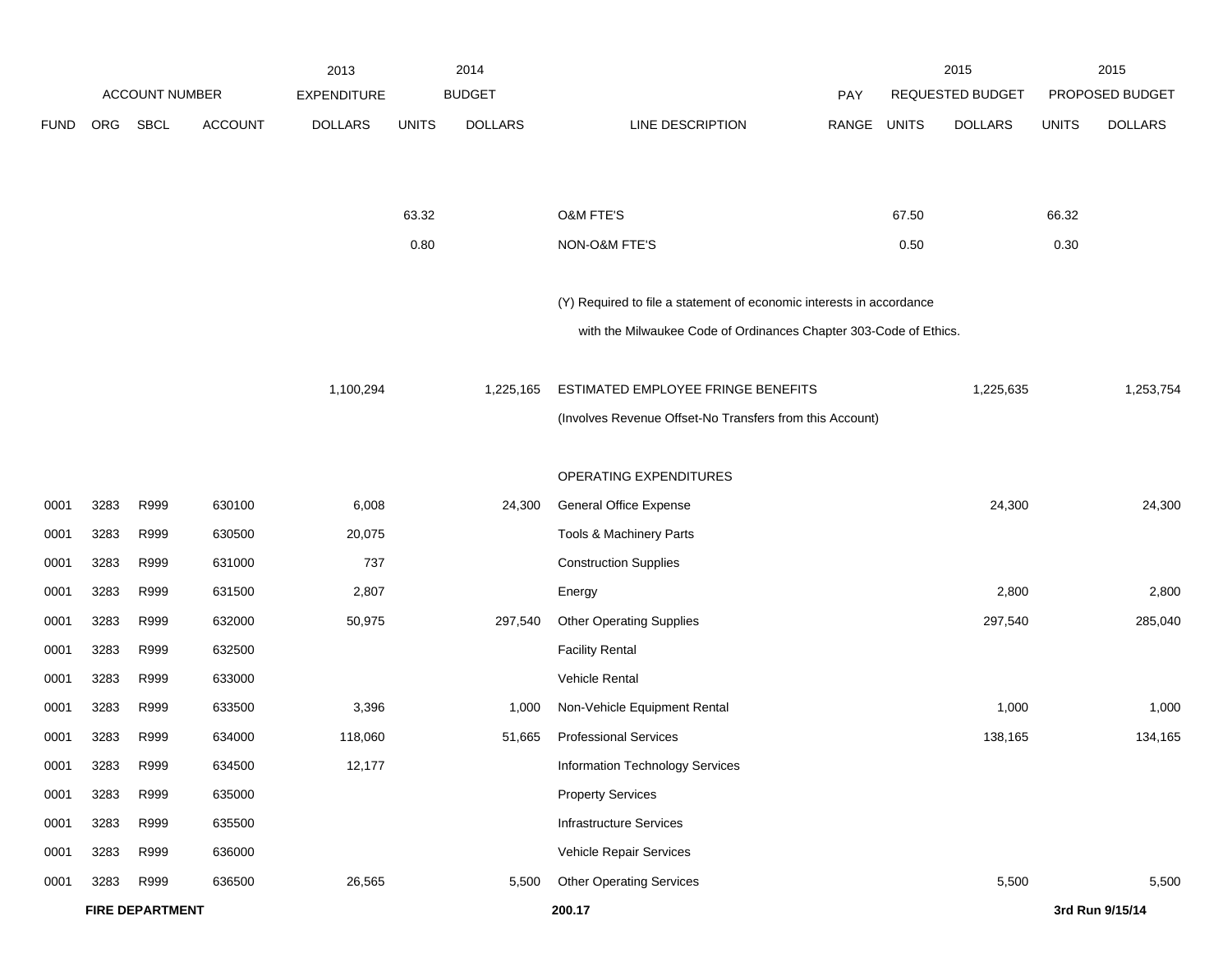|             |      |                        |                | 2013               |                | 2014           |                                            |       |              | 2015             |              | 2015            |  |
|-------------|------|------------------------|----------------|--------------------|----------------|----------------|--------------------------------------------|-------|--------------|------------------|--------------|-----------------|--|
|             |      | ACCOUNT NUMBER         |                | <b>EXPENDITURE</b> |                | <b>BUDGET</b>  |                                            | PAY   |              | REQUESTED BUDGET |              | PROPOSED BUDGET |  |
| <b>FUND</b> | ORG  | SBCL                   | <b>ACCOUNT</b> | <b>DOLLARS</b>     | <b>UNITS</b>   | <b>DOLLARS</b> | LINE DESCRIPTION                           | RANGE | <b>UNITS</b> | <b>DOLLARS</b>   | <b>UNITS</b> | <b>DOLLARS</b>  |  |
|             |      |                        |                |                    |                |                |                                            |       |              |                  |              |                 |  |
| 0001        | 3283 | R999                   | 637000         |                    |                |                | Loans and Grants                           |       |              |                  |              |                 |  |
| 0001        | 3283 | R999                   | 637501         | 2,360              |                |                | <b>Reimburse Other Departments</b>         |       |              |                  |              |                 |  |
| 0001        | 3283 | R999                   | 006300         | 243,160            |                | 380,005        | OPERATING EXPENDITURES TOTAL               |       |              | 469,305          |              | 452,805         |  |
|             |      |                        |                |                    |                |                | <b>EQUIPMENT PURCHASES</b>                 |       |              |                  |              |                 |  |
|             |      |                        |                |                    |                |                | <b>Additional Equipment</b>                |       |              |                  |              |                 |  |
|             |      |                        |                |                    |                |                | Dumbbells                                  |       |              | 30,400           |              |                 |  |
|             |      |                        |                |                    | $\mathbf{1}$   | 2,500          | HD Video Camera & Accessories              |       |              |                  |              |                 |  |
|             |      |                        |                |                    | 3              | 4,875          | Manikin, STAT                              |       |              |                  |              |                 |  |
|             |      |                        |                |                    | $\mathbf{1}$   | 4,000          | Smartboard                                 |       |              |                  |              |                 |  |
|             |      |                        |                |                    |                |                | Teleprompter                               |       | 1            | 2,000            |              |                 |  |
|             |      |                        |                |                    | $\mathbf{1}$   | 1,000          | <b>Training Tower Inspection</b>           |       |              |                  |              |                 |  |
|             |      |                        |                |                    | 6              |                | 12,375 Subtotal - Additional Equipment     |       | 1            | 32,400           |              |                 |  |
|             |      |                        |                |                    |                |                | Replacement Equipment                      |       |              |                  |              |                 |  |
|             |      |                        |                |                    | $\mathbf{1}$   | 15,000         | Peer Fitness Equipment                     |       |              | 18,000           |              | 18,000          |  |
|             |      |                        |                |                    | $\overline{c}$ | 5,000          | Projector                                  |       | 3            | 1,900            | 3            | 1,900           |  |
|             |      |                        |                |                    | 10             | 5,000          | Television                                 |       |              |                  |              |                 |  |
|             |      |                        |                |                    |                | 458,000        | Defibrillator Replacement & Repair Program |       | 28           | 412,000          | 28           | 412,000         |  |
|             |      |                        |                | 67,970             |                |                | Other Previous Experience                  |       |              |                  |              |                 |  |
|             |      |                        |                | 67,970             | 13             | 483,000        | Subtotal - Replacement Equipment           |       | 31           | 431,900          | 31           | 431,900         |  |
|             |      | <b>FIRE DEPARTMENT</b> |                |                    |                |                | 200.18                                     |       |              |                  |              | 3rd Run 9/15/14 |  |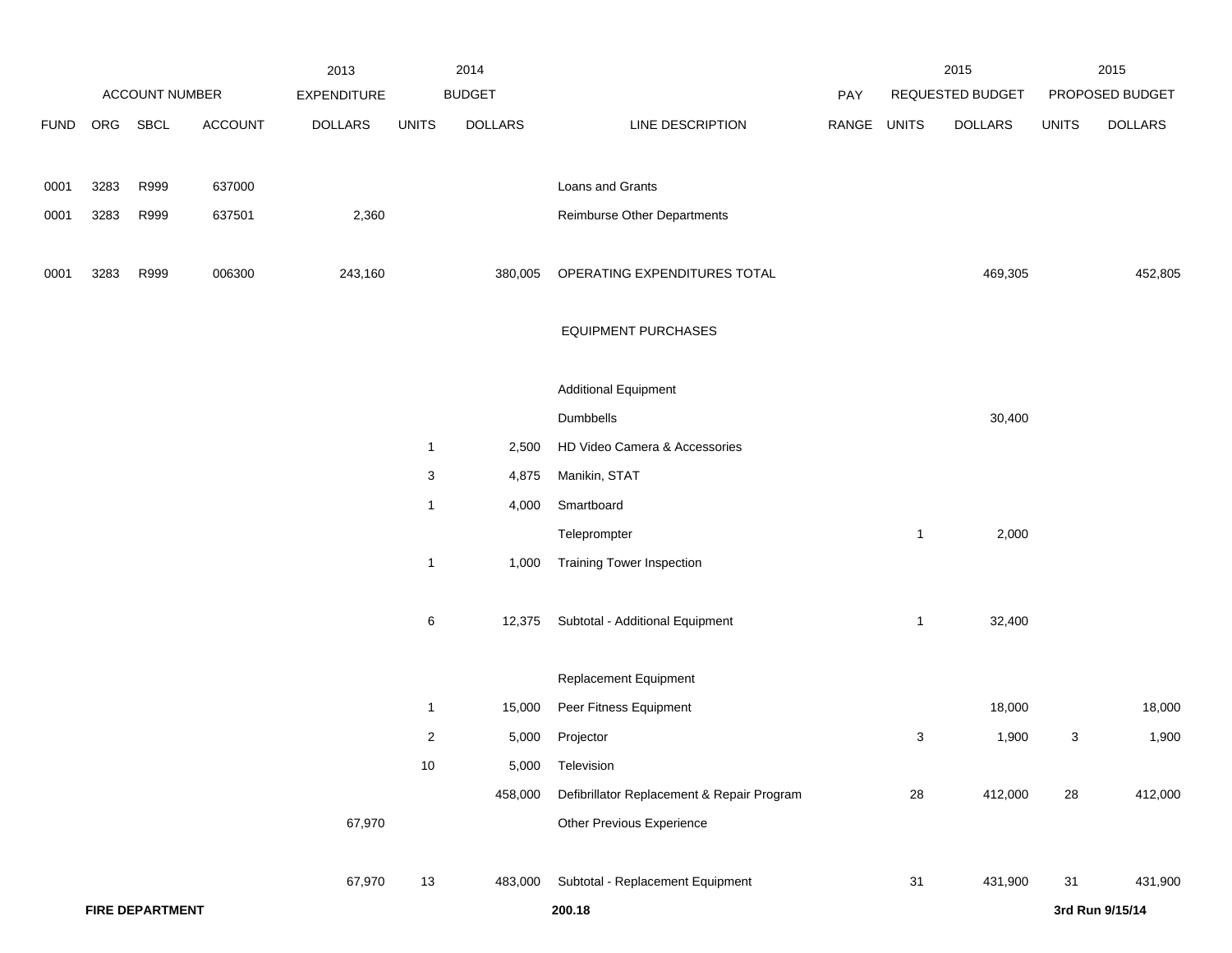|             |      |                       |         | 2013               |              | 2014           |                                                               |       |              | 2015             |              | 2015            |
|-------------|------|-----------------------|---------|--------------------|--------------|----------------|---------------------------------------------------------------|-------|--------------|------------------|--------------|-----------------|
|             |      | <b>ACCOUNT NUMBER</b> |         | <b>EXPENDITURE</b> |              | <b>BUDGET</b>  |                                                               | PAY   |              | REQUESTED BUDGET |              | PROPOSED BUDGET |
| <b>FUND</b> | ORG  | SBCL                  | ACCOUNT | <b>DOLLARS</b>     | <b>UNITS</b> | <b>DOLLARS</b> | LINE DESCRIPTION                                              | RANGE | <b>UNITS</b> | <b>DOLLARS</b>   | <b>UNITS</b> | <b>DOLLARS</b>  |
| 0001        | 3283 | R999                  | 006800  | 67,970             | 19           | 495,375        | <b>EQUIPMENT PURCHASES TOTAL</b>                              |       | 32           | 464,300          | 31           | 431,900         |
|             |      |                       |         |                    |              |                | SPECIAL FUNDS                                                 |       |              |                  |              |                 |
| 0001        | 3282 | R353                  | 006300  |                    |              | 26,000         | Fire inhouse Gear Repair Program*                             |       |              |                  |              |                 |
| 0001        | 3283 | R353                  | 006300  |                    |              |                | Fire inhouse Gear Repair Program*                             |       |              | 21,300           |              | 21,300          |
|             |      |                       |         |                    |              | 26,000         | SPECIAL FUNDS TOTAL*                                          |       |              | 21,300           |              | 21,300          |
|             |      |                       |         | 3,912,092          |              | 4,911,011      | FIRE DEPARTMENT-EMS/TRAINING/EDUCATION<br>DECISION UNIT TOTAL |       |              | 5,169,895        |              | 5,217,695       |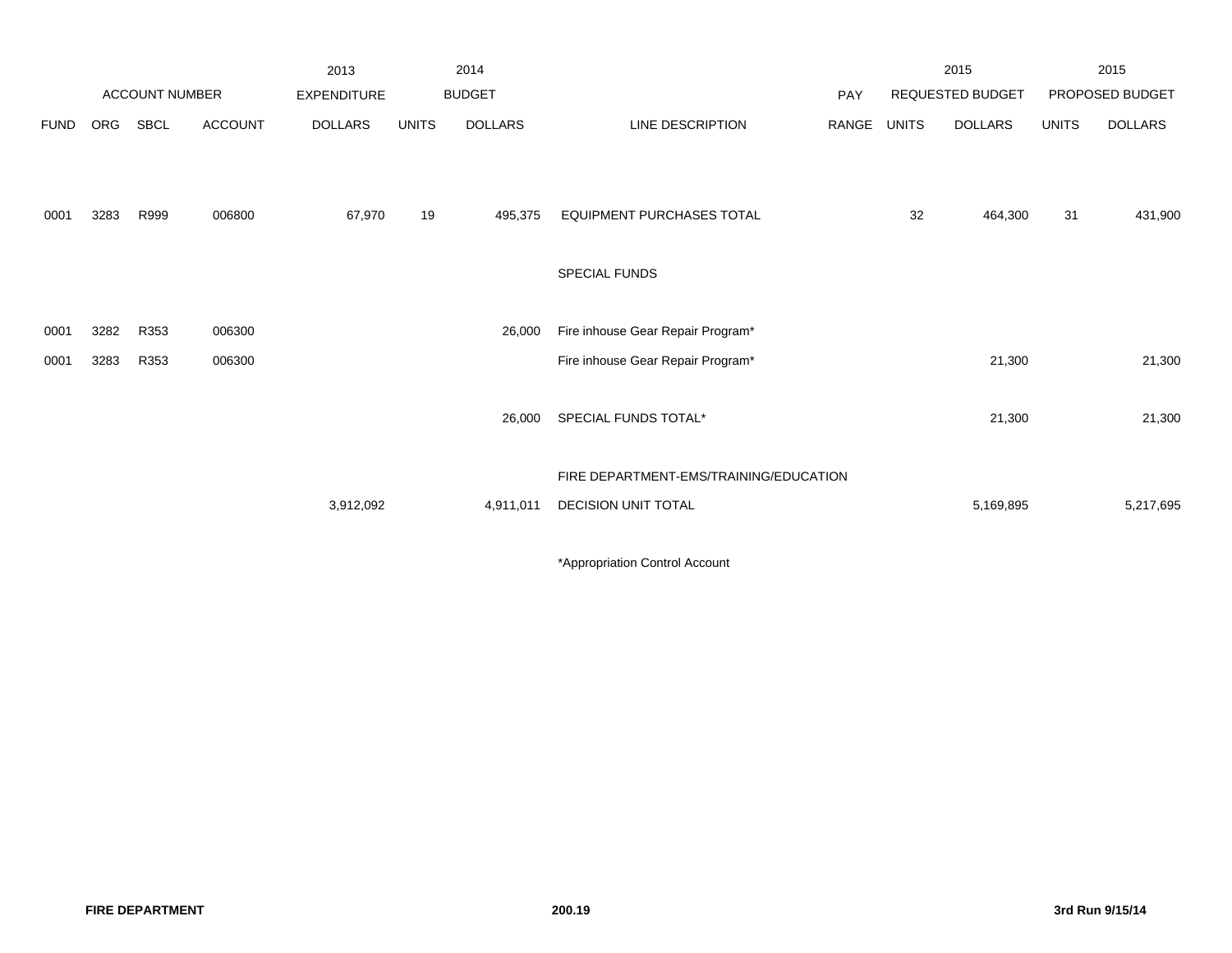|             |     |                |                | 2013           |              | 2014          |                           | 2015                    |              | 2015                   |
|-------------|-----|----------------|----------------|----------------|--------------|---------------|---------------------------|-------------------------|--------------|------------------------|
|             |     | ACCOUNT NUMBER |                | EXPENDITURE    |              | <b>BUDGET</b> | PAY                       | REQUESTED BUDGET        |              | <b>PROPOSED BUDGET</b> |
| <b>FUND</b> | ORG | <b>SBCL</b>    | <b>ACCOUNT</b> | <b>DOLLARS</b> | <b>UNITS</b> | DOLLARS       | RANGE<br>LINE DESCRIPTION | <b>DOLLARS</b><br>UNITS | <b>UNITS</b> | <b>DOLLARS</b>         |

#### HEALTH DEPARTMENT

# BUDGETARY CONTROL UNIT (1BCU=1DU)

## SALARIES & WAGES

| 146.967 | Commissioner - Health (X)(Y)                    | 1PX | 147.336 | 147.336 |
|---------|-------------------------------------------------|-----|---------|---------|
| 95.030  | Public Hith. Research & Pol. Dir. (X)(Y)(M)(NN) | 1MX | 96.456  | 96,456  |
| 83.920  | Health Operations Administrator (X)(Y)          | 1KX | 85.175  | 85,175  |
| 46.607  | Administrative Assistant IV                     | 51N | 47.306  | 47.306  |

## COMMUNICATIONS & PUBLIC RELATIONS

| 57.018 | Health Communications Officer (X)(Y) | 1EX | 57.884 | 57,884 |
|--------|--------------------------------------|-----|--------|--------|
|        | 11,812 Graphic Designer II (X)       | 2BN |        |        |
| 37.464 | Office Assistant III                 | 6FN | 38.026 | 38,026 |

## OFFICE OF VIOLENCE PREVENTION

| 77.853 | Violence Reduc/Prev Initiative Mgr. (X)(Y)   | 1GX | 79.020 | 79.020 |
|--------|----------------------------------------------|-----|--------|--------|
| 47.109 | Injury & Prevention Prog. Coord. $(X)(Y)(V)$ | 2FX | 47.816 | 47.816 |
|        | Violence Prevention Data Mgr. (X)(H)(OO)(PP) | 2HX | 60.060 | 60,060 |

## COMPLIANCE & FINANCE DIVISION

| 70,295 | Compliance Analyst (X)(Y)              | 2GX | 71.349 | 71,349 |
|--------|----------------------------------------|-----|--------|--------|
|        | <b>FINANCE</b>                         |     |        |        |
| 85.128 | Business Operations Mgr.-Health (X)(Y) | 1FX | 86,406 | 86,406 |
| 61,871 | Management Accountant - Senior (X)(Y)  | 2EX | 62,799 | 62,799 |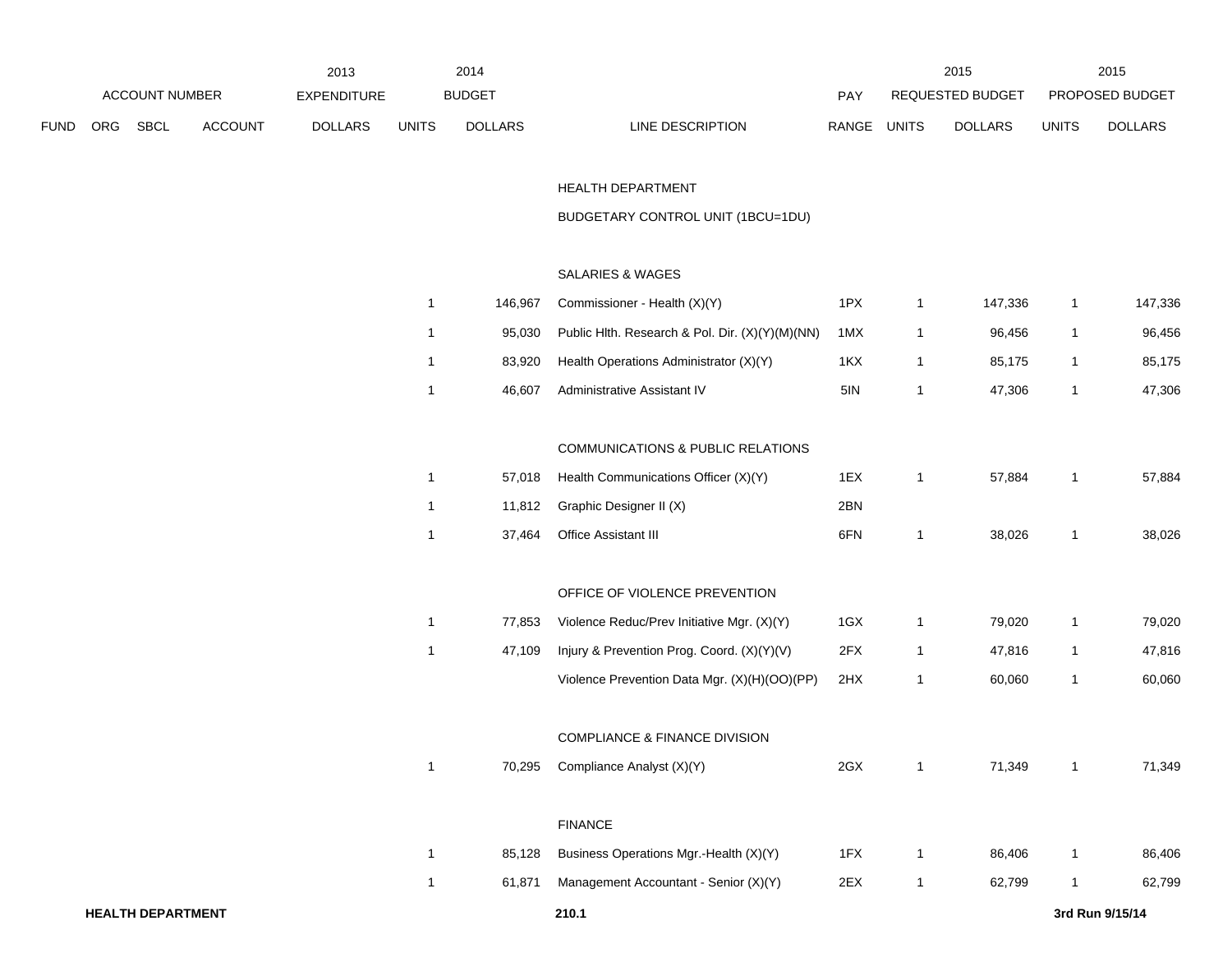|             |     |                          |                | 2013           |                | 2014           |                                            |             |                         | 2015             |                | 2015            |
|-------------|-----|--------------------------|----------------|----------------|----------------|----------------|--------------------------------------------|-------------|-------------------------|------------------|----------------|-----------------|
|             |     | ACCOUNT NUMBER           |                | EXPENDITURE    |                | <b>BUDGET</b>  |                                            | PAY         |                         | REQUESTED BUDGET |                | PROPOSED BUDGET |
| <b>FUND</b> | ORG | SBCL                     | <b>ACCOUNT</b> | <b>DOLLARS</b> | <b>UNITS</b>   | <b>DOLLARS</b> | LINE DESCRIPTION                           | RANGE UNITS |                         | <b>DOLLARS</b>   | <b>UNITS</b>   | <b>DOLLARS</b>  |
|             |     |                          |                |                | $\mathbf{2}$   | 98,649         | Administrative Specialist - Senior (X)(Y)  | 2EX         | $\overline{\mathbf{c}}$ | 97,521           | $\overline{a}$ | 97,521          |
|             |     |                          |                |                | -1             | 38,595         | <b>Accounting Assistant II</b>             | 6HN         | 1                       | 39,174           | $\mathbf{1}$   | 39,174          |
|             |     |                          |                |                | $\overline{1}$ | 36,170         | Inventory Control Assistant II (X)         | 6HN         | $\mathbf{1}$            | 38,293           | $\mathbf{1}$   | 38,293          |
|             |     |                          |                |                |                |                | PAYROLL SERVICES                           |             |                         |                  |                |                 |
|             |     |                          |                |                | $\overline{1}$ | 36,902         | Personnel Payroll Assistant II             | 6HN         | $\mathbf{1}$            | 37,455           | $\mathbf{1}$   | 37,455          |
|             |     |                          |                |                | $\overline{1}$ | 37,174         | <b>Accounting Assistant II</b>             | 6HN         | $\mathbf{1}$            | 37,732           | $\mathbf{1}$   | 37,732          |
|             |     |                          |                |                |                |                | HUMAN RESOURCES                            |             |                         |                  |                |                 |
|             |     |                          |                |                | $\mathbf{1}$   | 72,800         | Health Personnel Officer (X)               | 2HX         | $\mathbf{1}$            | 73,892           | $\mathbf{1}$   | 73,892          |
|             |     |                          |                |                | $\overline{1}$ | 41,458         | Human Resources Analyst                    | 2FX         | $\mathbf{1}$            | 47,816           | $\mathbf{1}$   | 47,816          |
|             |     |                          |                |                |                |                | <b>CLINIC OPERATIONS</b>                   |             |                         |                  |                |                 |
|             |     |                          |                |                | $\overline{1}$ | 40,836         | Accounting Assistant II (MM)               | 6HN         | $\mathbf{1}$            | 41,449           | $\mathbf{1}$   | 20,724          |
|             |     |                          |                |                | $\sqrt{2}$     | 73,804         | <b>Accounting Assistant II</b>             | 6HN         | $\mathbf{1}$            | 37,455           | $\mathbf{1}$   | 37,455          |
|             |     |                          |                |                |                |                | Program Assistant II                       | 5FN         | $\mathbf{1}$            | 42,118           | $\mathbf{1}$   | 42,118          |
|             |     |                          |                |                |                |                | <b>BUILDINGS &amp; GROUNDS DIVISION</b>    |             |                         |                  |                |                 |
|             |     |                          |                |                | $\overline{1}$ | 65,957         | Mechanical Maintenance Supv (X)(Y)         | 1BX         | $\mathbf{1}$            | 66,946           | $\mathbf{1}$   | 61,046          |
|             |     |                          |                |                |                |                | Mechanical Maint. Supv (X)(Y) (Transition) | 1BX         | $\mathbf{1}$            | 12,254           |                |                 |
|             |     |                          |                |                | $\mathbf{1}$   | 45,994         | Heating & Ventilating Mechanic III         | 7FN         | $\mathbf{1}$            | 46,684           | $\mathbf{1}$   | 46,684          |
|             |     |                          |                |                | $\overline{1}$ | 39,875         | <b>Delivery Driver</b>                     | 8EN         | $\mathbf{1}$            | 40,473           | $\mathbf{1}$   | 40,473          |
|             |     |                          |                |                |                |                | LABORATORY                                 |             |                         |                  |                |                 |
|             |     |                          |                |                | $\mathbf{1}$   | 39,024         | Custodial Worker II/City Laborer           | 8DN         | $\mathbf{1}$            | 39,609           |                | 39,609          |
|             |     | <b>HEALTH DEPARTMENT</b> |                |                |                |                | 210.2                                      |             |                         |                  |                | 3rd Run 9/15/14 |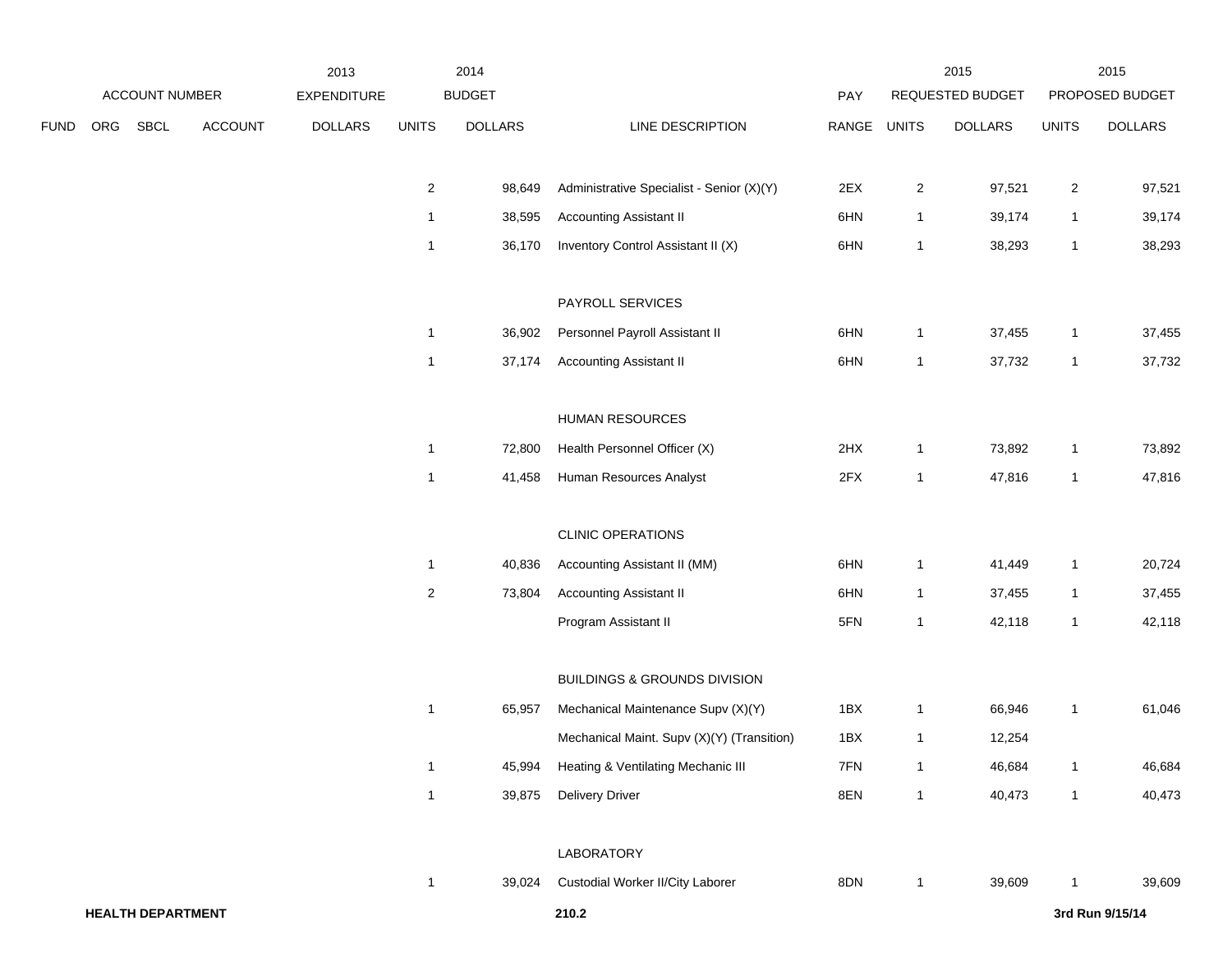|             |                       |                | 2013           |                | 2014           |                                                |             |                | 2015             |                | 2015            |
|-------------|-----------------------|----------------|----------------|----------------|----------------|------------------------------------------------|-------------|----------------|------------------|----------------|-----------------|
|             | <b>ACCOUNT NUMBER</b> |                | EXPENDITURE    |                | <b>BUDGET</b>  |                                                | <b>PAY</b>  |                | REQUESTED BUDGET |                | PROPOSED BUDGET |
| <b>FUND</b> | ORG SBCL              | <b>ACCOUNT</b> | <b>DOLLARS</b> | <b>UNITS</b>   | <b>DOLLARS</b> | LINE DESCRIPTION                               | RANGE UNITS |                | <b>DOLLARS</b>   | <b>UNITS</b>   | <b>DOLLARS</b>  |
|             |                       |                |                |                |                |                                                |             |                |                  |                |                 |
|             |                       |                |                |                |                | KEENAN HEALTH CENTER                           |             |                |                  |                |                 |
|             |                       |                |                | $\overline{2}$ | 74,608         | Custodial Worker II/ City Laborer              | 8DN         | $\overline{2}$ | 75,727           | $\mathbf{2}$   | 75,727          |
|             |                       |                |                |                |                | SOUTHSIDE HEALTH CENTER                        |             |                |                  |                |                 |
|             |                       |                |                | $\overline{a}$ | 78,047         | Custodial Worker II/ City Laborer              | 8DN         | $\overline{2}$ | 79,218           | $\overline{a}$ | 79,218          |
|             |                       |                |                |                |                | NORTHWEST HEALTH CENTER                        |             |                |                  |                |                 |
|             |                       |                |                | $\overline{2}$ | 74,608         | Custodial Worker II/ City Laborer              | 8DN         | $\sqrt{2}$     | 72,237           | $\overline{a}$ | 72,237          |
|             |                       |                |                |                |                |                                                |             |                |                  |                |                 |
|             |                       |                |                |                |                | FAMILY & COMMUNITY HEALTH SERVICES DIVISION    |             |                |                  |                |                 |
|             |                       |                |                | $\mathbf{1}$   | 73,627         | Family & Commun Health Serv Dir (X)(Y)         | 11X         | $\overline{1}$ | 74,731           | $\mathbf{1}$   | 74,731          |
|             |                       |                |                | $\mathbf{1}$   | 60,809         | Family & Commun Hlth Oper. Mgr. (X)(Y)(LL)     | 1FX         | $\overline{1}$ | 67,893           | $\mathbf{1}$   | 67,893          |
|             |                       |                |                | $\mathbf{1}$   | 37,464         | <b>Office Assistant III</b>                    | 6FN         | $\overline{1}$ | 40,100           | $\mathbf{1}$   | 40,100          |
|             |                       |                |                |                |                | MATERNAL AND CHILD HEALTH EPIDEMIOLOGY SECTION |             |                |                  |                |                 |
|             |                       |                |                | $\mathbf{1}$   | 60,809         | Epidemiologist (X)(Y)                          | 1FX         | $\overline{1}$ | 67,893           | $\mathbf{1}$   | 67,893          |
|             |                       |                |                | $\mathbf{1}$   | 69,255         | Vital Statistics and FIMR Manager(X)(Y)        | 1DX         | $\overline{1}$ | 70,293           | $\mathbf{1}$   | 70,293          |
|             |                       |                |                | $\overline{c}$ | 82,990         | Health Project Assistant (X)(D)                | 5FN         | $\overline{2}$ | 84,235           | $\overline{2}$ | 73,706          |
|             |                       |                |                | $\mathbf{1}$   | 40,836         | Office Assistant IV                            | 6HN         | $\overline{1}$ | 41,449           | $\mathbf{1}$   | 41,449          |
|             |                       |                |                | $\mathbf{1}$   | 37,464         | <b>Office Assistant III</b>                    | 6FN         | $\overline{1}$ | 38,026           | $\mathbf{1}$   | 38,026          |
|             |                       |                |                | $\mathbf{1}$   | 29,780         | Office Assistant II                            | 6EN         | $\overline{1}$ | 30,227           | $\mathbf{1}$   | 30,227          |
|             |                       |                |                |                |                | <b>MEN'S HEALTH PROGRAM</b>                    |             |                |                  |                |                 |

1 70,467 School Health Manager (X)(Y) 1DX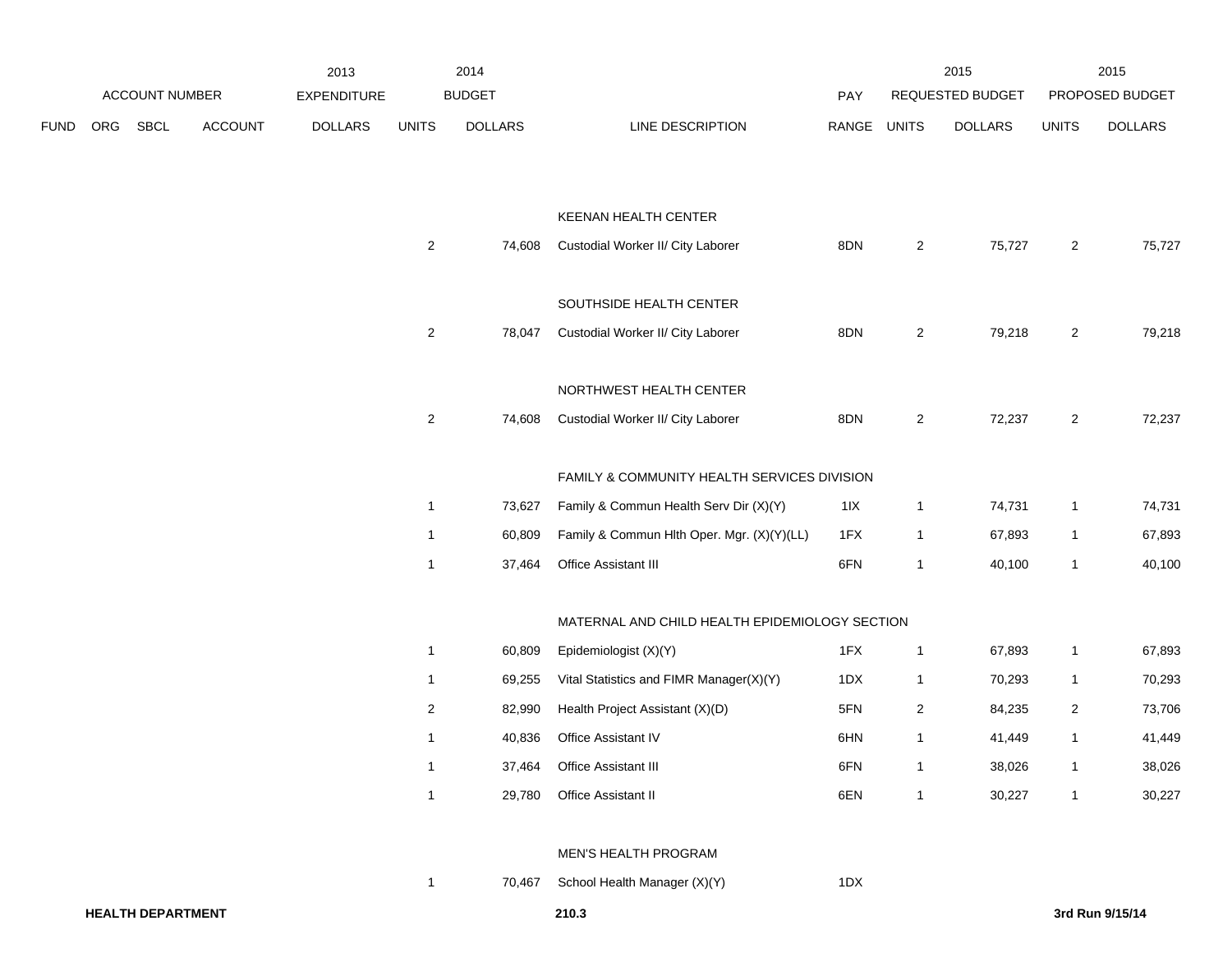|      |     |                       |                | 2013               |                | 2014           |                                          |       |                | 2015             |                         | 2015            |
|------|-----|-----------------------|----------------|--------------------|----------------|----------------|------------------------------------------|-------|----------------|------------------|-------------------------|-----------------|
|      |     | <b>ACCOUNT NUMBER</b> |                | <b>EXPENDITURE</b> |                | <b>BUDGET</b>  |                                          | PAY   |                | REQUESTED BUDGET |                         | PROPOSED BUDGET |
| FUND | ORG | SBCL                  | <b>ACCOUNT</b> | <b>DOLLARS</b>     | <b>UNITS</b>   | <b>DOLLARS</b> | LINE DESCRIPTION                         | RANGE | <b>UNITS</b>   | <b>DOLLARS</b>   | <b>UNITS</b>            | <b>DOLLARS</b>  |
|      |     |                       |                |                    |                |                |                                          |       |                |                  |                         |                 |
|      |     |                       |                |                    |                |                | Men's Health Manager (X) (Y)             | 1DX   | $\mathbf{1}$   | 71,524           | $\mathbf{1}$            | 71,524          |
|      |     |                       |                |                    | $\mathbf{1}$   | 53,697         | Public Health Educator II (X) (J)        | 2CN   | $\mathbf{1}$   | 54,502           | 1                       | 54,502          |
|      |     |                       |                |                    | $\mathbf{1}$   | 36,538         | Community Education Asst. (X)            | 5BN   | $\mathbf{1}$   | 30,228           | $\mathbf{1}$            | 30,228          |
|      |     |                       |                |                    | $\mathbf{1}$   | 46,019         | Public Health Nurse (X)(G)(O)            | 2DN   | $\mathbf{1}$   | 46,019           | $\mathbf{1}$            | 46,019          |
|      |     |                       |                |                    |                |                | SOUTHSIDE / NORTHWEST HEALTH CENTER      |       |                |                  |                         |                 |
|      |     |                       |                |                    | $\overline{a}$ | 115,277        | Public Health Nurse (X)(G)(O)            | 2DN   | $\overline{2}$ | 106,365          | $\overline{\mathbf{c}}$ | 106,365         |
|      |     |                       |                |                    | $\mathbf{1}$   | 46,975         | Program Assistant II (X)                 | 5FN   | $\mathbf{1}$   | 47,680           | $\mathbf{1}$            | 47,680          |
|      |     |                       |                |                    | $\mathbf{1}$   | 35,404         | Office Assistant III                     | 6FN   | $\mathbf{1}$   | 35,935           | $\mathbf{1}$            | 35,935          |
|      |     |                       |                |                    | $\mathbf{1}$   | 29,780         | Office Assistant II                      | 6EN   | $\mathbf{1}$   | 26,037           | $\mathbf{1}$            | 26,037          |
|      |     |                       |                |                    | $\overline{c}$ | 73,075         | Clinic Assistant (X)                     | 5BN   | $\overline{2}$ | 74,171           | $\overline{\mathbf{c}}$ | 74,171          |
|      |     |                       |                |                    |                |                |                                          |       |                |                  |                         |                 |
|      |     |                       |                |                    |                |                | EMPOWERING FAMILIES OF MILW. PROGRAM (E) |       |                |                  |                         |                 |
|      |     |                       |                |                    | $\mathbf{1}$   | 56,888         | MCHVP Program Manager (X)(E)(Y)          | 1DX   | $\mathbf{1}$   | 54,321           | $\mathbf{1}$            | 54,321          |
|      |     |                       |                |                    | $\overline{c}$ | 97,228         | Health Project Coord.-MCHVP (X)(E)(Y)    | 2EX   | $\overline{c}$ | 98,686           | $\boldsymbol{2}$        | 98,686          |
|      |     |                       |                |                    |                |                | Family & Community Wellness Mgr. (X)(E)  | 1DX   | $\mathbf{1}$   | 54,321           | 1                       | 54,321          |
|      |     |                       |                |                    | $\mathbf{1}$   | 51,387         | Hith Proj Coord-Childhd Wellness(X)      | 2EX   |                |                  |                         |                 |
|      |     |                       |                |                    | $\mathbf{1}$   | 49,472         | Health Information Specialist (E)        | 2CN   | $\mathbf{1}$   | 50,214           | $\mathbf{1}$            | 50,214          |
|      |     |                       |                |                    | $\mathbf{1}$   | 46,019         | Public Health Nurse (X)(E)(G)            | 2DN   | $\mathbf{1}$   | 46,710           | $\mathbf{1}$            | 46,710          |
|      |     |                       |                |                    | $\mathbf{1}$   | 35,041         | Office Assistant II (E)                  | 6EN   | $\mathbf{1}$   | 35,041           | $\mathbf{1}$            | 35,041          |
|      |     |                       |                |                    | $\,$ 5 $\,$    | 258,476        | Public Health Nurse (X)(G)               | 2DN   | 5              | 258,557          | $\mathbf 5$             | 247,952         |
|      |     |                       |                |                    | 3              | 141,726        | Public Health Nurse (X)(G)(O)            | 2DN   | 3              | 136,406          | 3                       | 136,406         |
|      |     |                       |                |                    | $\overline{c}$ | 79,616         | Public Health Nurse (X)(G)               | 2DN   | $\sqrt{2}$     | 81,742           | $\overline{\mathbf{c}}$ | 81,742          |
|      |     |                       |                |                    | $\mathbf{1}$   | 46,019         | Public Health Nurse (X)(G)(EEE)          | 2DN   | $\mathbf{1}$   | 46,710           | $\mathbf{1}$            | 46,710          |
|      |     |                       |                |                    | 3              | 137,819        | Public Health Social Worker (X)          | 2DN   | $\sqrt{3}$     | 139,886          | 3                       | 139,886         |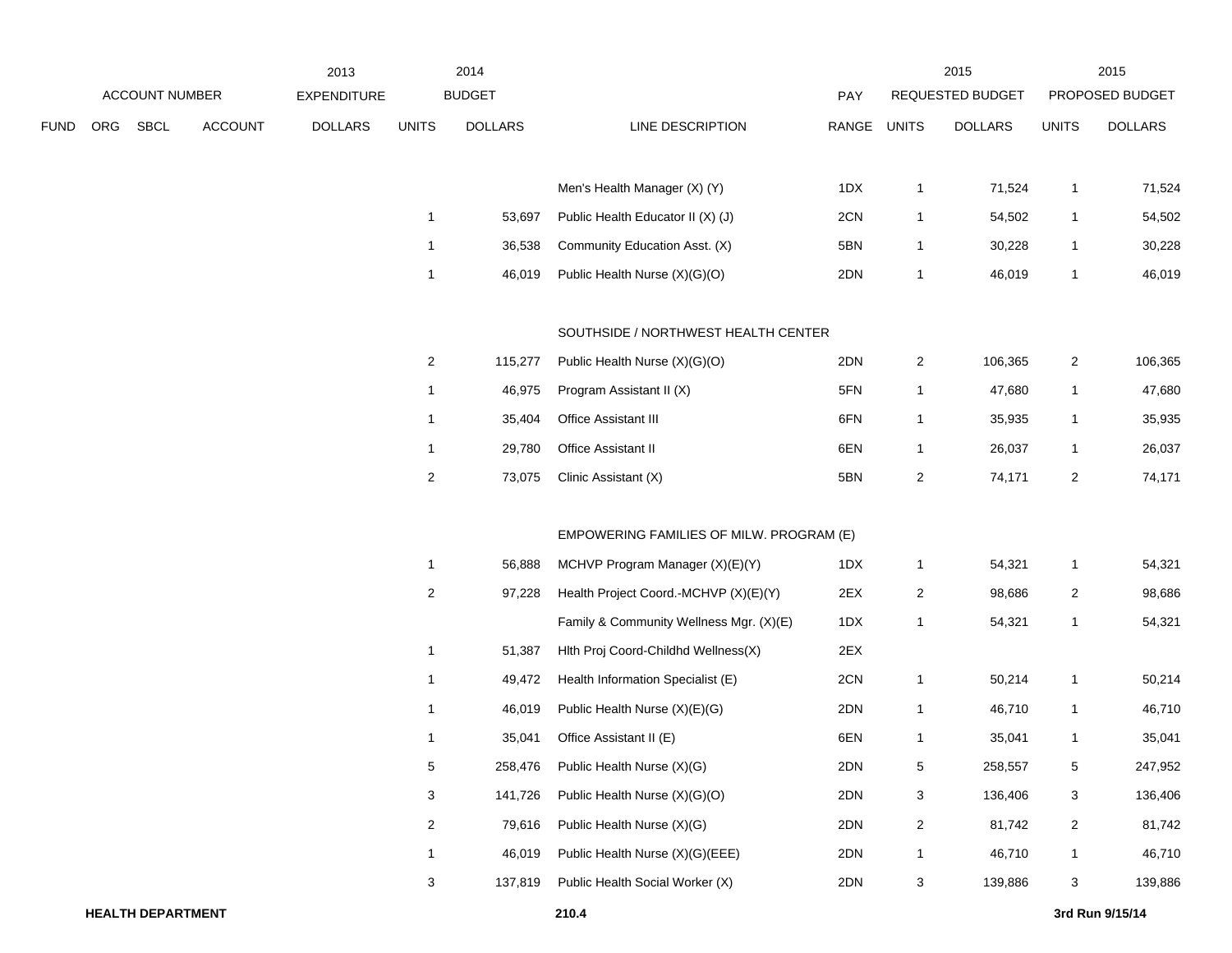|      |     |                       |                | 2013               |                | 2014           |                                          |       |                         | 2015             |                         | 2015            |
|------|-----|-----------------------|----------------|--------------------|----------------|----------------|------------------------------------------|-------|-------------------------|------------------|-------------------------|-----------------|
|      |     | <b>ACCOUNT NUMBER</b> |                | <b>EXPENDITURE</b> |                | <b>BUDGET</b>  |                                          | PAY   |                         | REQUESTED BUDGET |                         | PROPOSED BUDGET |
| FUND | ORG | <b>SBCL</b>           | <b>ACCOUNT</b> | <b>DOLLARS</b>     | <b>UNITS</b>   | <b>DOLLARS</b> | LINE DESCRIPTION                         | RANGE | <b>UNITS</b>            | <b>DOLLARS</b>   | <b>UNITS</b>            | <b>DOLLARS</b>  |
|      |     |                       |                |                    |                |                |                                          |       |                         |                  |                         |                 |
|      |     |                       |                |                    | $\mathbf{1}$   | 45,940         | Public Health Social Worker (X)(E)       | 2DN   | $\mathbf{1}$            | 46,629           | $\mathbf{1}$            | 46,629          |
|      |     |                       |                |                    |                |                | Health Project Asst.-DAD (X)(E)          | 5BN   | $\overline{2}$          | 60,456           | $\overline{\mathbf{c}}$ | 60,456          |
|      |     |                       |                |                    |                |                |                                          |       |                         |                  |                         |                 |
|      |     |                       |                |                    |                |                | NURSE FAMILY PARTNERSHIP PROGRAM         |       |                         |                  |                         |                 |
|      |     |                       |                |                    | $\mathbf{1}$   | 64,041         | Public Health Nurse Supv. (X)(Y)(J)      | 1DX   | $\mathbf{1}$            | 65,002           | $\mathbf{1}$            | 65,002          |
|      |     |                       |                |                    | 4              | 198,194        | Public Health Nurse (X)(G)(J)            | 2DN   | 4                       | 200,449          | 4                       | 200,449         |
|      |     |                       |                |                    | 3              | 138,058        | Public Health Nurse (X)(G)(O)            | 2DN   | 3                       | 140,129          | 3                       | 140,129         |
|      |     |                       |                |                    | 1              | 46,020         | Public Health Nurse (G)(X)               | 2DN   | $\mathbf{1}$            | 46,020           | $\mathbf{1}$            | 46,020          |
|      |     |                       |                |                    |                |                |                                          |       |                         |                  |                         |                 |
|      |     |                       |                |                    |                |                | PNCC/CCC/NEWBORN SCREENING PROGRAM (O)   |       |                         |                  |                         |                 |
|      |     |                       |                |                    | $\mathbf{1}$   | 55,178         | Public Health Nurse Supervisor (X)(O)    | 1DX   | $\mathbf{1}$            | 61,606           | $\mathbf{1}$            | 61,606          |
|      |     |                       |                |                    | 5              | 272,673        | Public Health Nurse (X)(G)(O)(N)         | 2DN   | $\overline{5}$          | 242,362          | 5                       | 242,362         |
|      |     |                       |                |                    | $\mathbf{1}$   | 23,010         | Public Health Nurse (G)(X)               | 2DN   | $\mathbf{1}$            | 23,010           | 1                       | 23,010          |
|      |     |                       |                |                    |                |                |                                          |       |                         |                  |                         |                 |
|      |     |                       |                |                    |                |                | WOMEN'S, INFANT'S & CHILDREN'S           |       |                         |                  |                         |                 |
|      |     |                       |                |                    |                |                | NUTRITION PROGRAM GRANT (C)              |       |                         |                  |                         |                 |
|      |     |                       |                |                    | $\mathbf{1}$   | 70,194         | WIC Program Manager (X)(C)(Y)            | 1DX   | $\mathbf{1}$            | 71,247           | $\mathbf{1}$            | 71,247          |
|      |     |                       |                |                    | $\mathbf{1}$   | 47,853         | Nutritionist (X)(C)(Q)                   | 2DN   | $\overline{2}$          | 93,257           | $\boldsymbol{2}$        | 93,257          |
|      |     |                       |                |                    | $\overline{a}$ | 106,763        | Health Project Coordinator-WIC (X)(C)(Q) | 1AX   | $\overline{\mathbf{c}}$ | 110,389          | $\boldsymbol{2}$        | 110,389         |
|      |     |                       |                |                    | 3              | 96,100         | Clinic Assistant (X)(C)                  | 5BN   | 3                       | 97,541           | 3                       | 97,541          |
|      |     |                       |                |                    | $\overline{a}$ | 61,663         | Clinic Assistant-Bilingual (X)(C)        | 5BN   | $\overline{a}$          | 60,456           | $\overline{\mathbf{c}}$ | 60,456          |
|      |     |                       |                |                    | 6              | 231,679        | Dietetic Technician (X)(C)(Q)            | 5CN   | 6                       | 222,045          | 6                       | 222,045         |
|      |     |                       |                |                    | $\mathbf{1}$   | 33,232         | Dietetic Technician -Bilingual (X)(C)(Q) | 5CN   | $\mathbf{1}$            | 33,232           | $\mathbf{1}$            | 33,232          |
|      |     |                       |                |                    | $\mathbf{1}$   | 33,865         | Office Assistant III (C)(X)              | 6FN   | $\mathbf{1}$            | 34,373           | $\mathbf{1}$            | 34,373          |
|      |     |                       |                |                    | $\mathbf{1}$   | 35,041         | Office Assistant II-Bilingual (C)(X)     | 6EN   | $\mathbf{1}$            | 35,567           | $\mathbf{1}$            | 35,567          |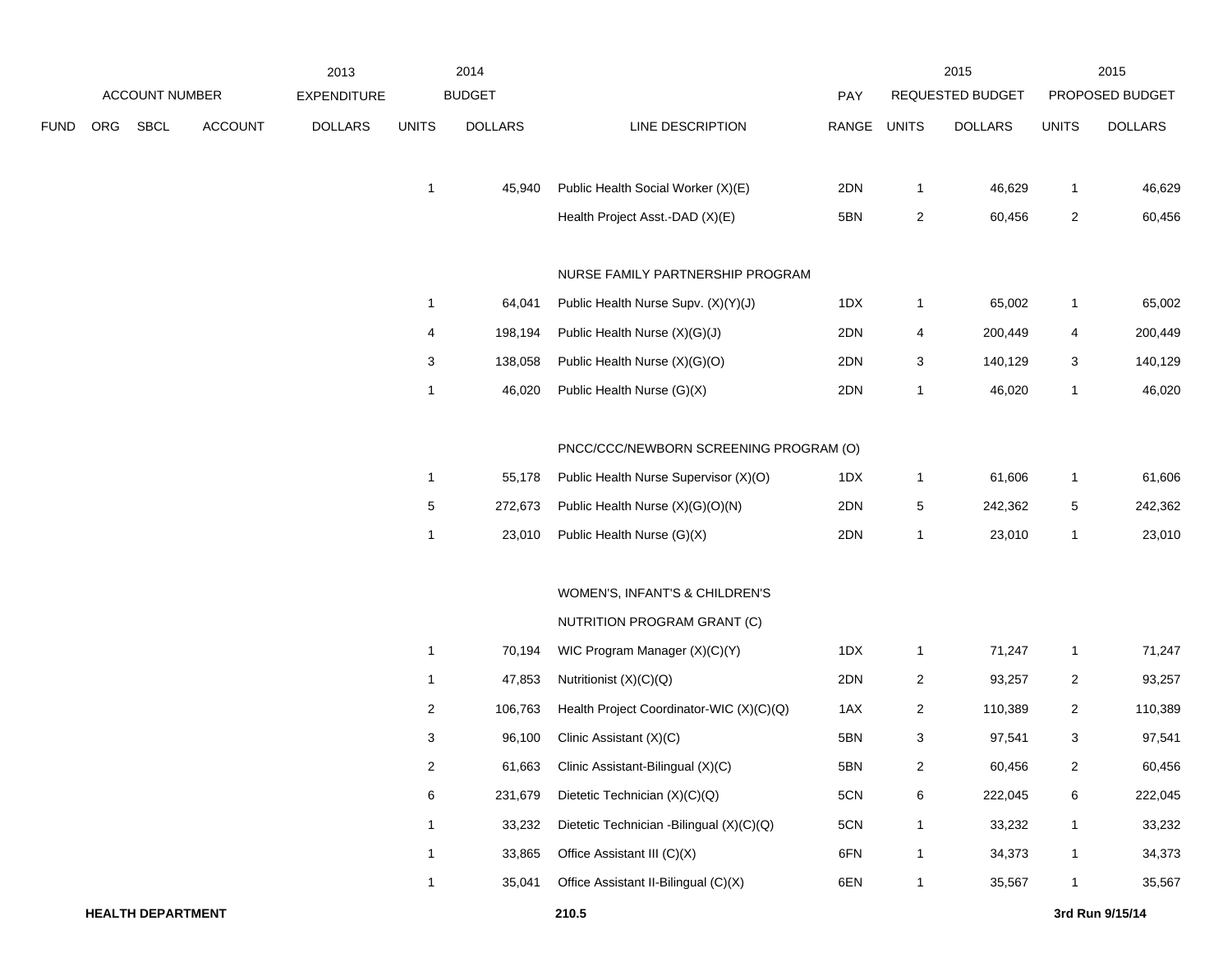|             |     |                          |                | 2013               |                         | 2014           |                                                 |             |                | 2015             |                | 2015            |
|-------------|-----|--------------------------|----------------|--------------------|-------------------------|----------------|-------------------------------------------------|-------------|----------------|------------------|----------------|-----------------|
|             |     | ACCOUNT NUMBER           |                | <b>EXPENDITURE</b> |                         | <b>BUDGET</b>  |                                                 | PAY         |                | REQUESTED BUDGET |                | PROPOSED BUDGET |
| <b>FUND</b> | ORG | <b>SBCL</b>              | <b>ACCOUNT</b> | <b>DOLLARS</b>     | <b>UNITS</b>            | <b>DOLLARS</b> | LINE DESCRIPTION                                | RANGE UNITS |                | <b>DOLLARS</b>   | <b>UNITS</b>   | <b>DOLLARS</b>  |
|             |     |                          |                |                    | $\mathbf{1}$            | 49,760         | Public Health Nurse (X)(C)(G)(Q)                | 2DN         | $\mathbf{1}$   | 50,507           | $\mathbf{1}$   | 50,507          |
|             |     |                          |                |                    |                         |                | PLAIN TALK INITIATIVE                           |             |                |                  |                |                 |
|             |     |                          |                |                    | $\overline{1}$          | 48,248         | Hith Proj Coord-Plain Tlk (X)(Y)(BBB)(PPP)      | 2EX         | $\mathbf{1}$   | 48,248           | $\mathbf{1}$   | 48,248          |
|             |     |                          |                |                    |                         |                | MILWAUKEE BREAST CANCER AWARENESS PROGRAM       |             |                |                  |                |                 |
|             |     |                          |                |                    | $\mathbf{1}$            | 68,969         | Well Women Program Mgr. (X)(Y)(GG)(JJ)          | 1DX         | $\mathbf{1}$   | 70,003           | $\mathbf{1}$   | 70,003          |
|             |     |                          |                |                    | $\overline{2}$          | 64,821         | Office Assistant II (JJ)(GG)                    | 6EN         | $\overline{2}$ | 67,682           | $\overline{a}$ | 67,682          |
|             |     |                          |                |                    | $\overline{\mathbf{c}}$ | 113,301        | Public Health Nurse (X)(G)(GG)(JJ)              | 2DN         | $\overline{2}$ | 103,586          | $\overline{2}$ | 103,586         |
|             |     |                          |                |                    |                         |                | COMMUNITY HEALTHCARE ACCESS PROGRAM             |             |                |                  |                |                 |
|             |     |                          |                |                    | $\mathbf{1}$            | 47,109         | Medical Asst Outreach Coord. (X)(Y)             | 1BX         | $\mathbf{1}$   | 54,322           | $\mathbf{1}$   | 54,322          |
|             |     |                          |                |                    | $\mathbf{1}$            | 53,697         | Public Health Educator II (X)(HHH)              | 2CN         | $\mathbf{1}$   | 43,434           | 1              | 43,434          |
|             |     |                          |                |                    | 8                       | 290,453        | Health Access Assistant II (X) (HHH)            | 6F          | 9              | 323,968          | 9              | 323,968         |
|             |     |                          |                |                    |                         |                | DISEASE CONTROL & ENVIRONMENTAL HEALTH DIVISION |             |                |                  |                |                 |
|             |     |                          |                |                    | $\mathbf{1}$            | 107,952        | Disease Cntrl & Env Hlth Serv Dir (X)(Y)        | 1JX         | $\mathbf{1}$   | 109,571          | $\mathbf{1}$   | 109,571         |
|             |     |                          |                |                    | 2                       | 99,376         | Environmental & Disease Control Spec.(X)        | 2DN         | $\overline{c}$ | 100,866          | $\overline{a}$ | 100,866         |
|             |     |                          |                |                    | $\mathbf{1}$            | 42,660         | Program Assistant II                            | 5FN         | 1              | 43,300           | $\mathbf{1}$   | 43,300          |
|             |     |                          |                |                    |                         |                | HOME ENVIRONMENTAL HEALTH                       |             |                |                  |                |                 |
|             |     |                          |                |                    | $\mathbf{1}$            | 76,288         | Home Environ. Health Mgr (X)(Y)(RR)(TT)         | 1FX         | $\mathbf{1}$   | 77,433           | $\mathbf{1}$   | 77,433          |
|             |     |                          |                |                    |                         |                | CHILDHOOD LEAD DETECTION PROGRAM (Z)            |             |                |                  |                |                 |
|             |     |                          |                |                    | $\mathbf{1}$            | 56,468         | Public Health Nurse (X)(G)(Z)                   | 2DN         | $\mathbf{1}$   | 57,315           | 1              | 57,315          |
|             |     | <b>HEALTH DEPARTMENT</b> |                |                    |                         |                | 210.6                                           |             |                |                  |                | 3rd Run 9/15/14 |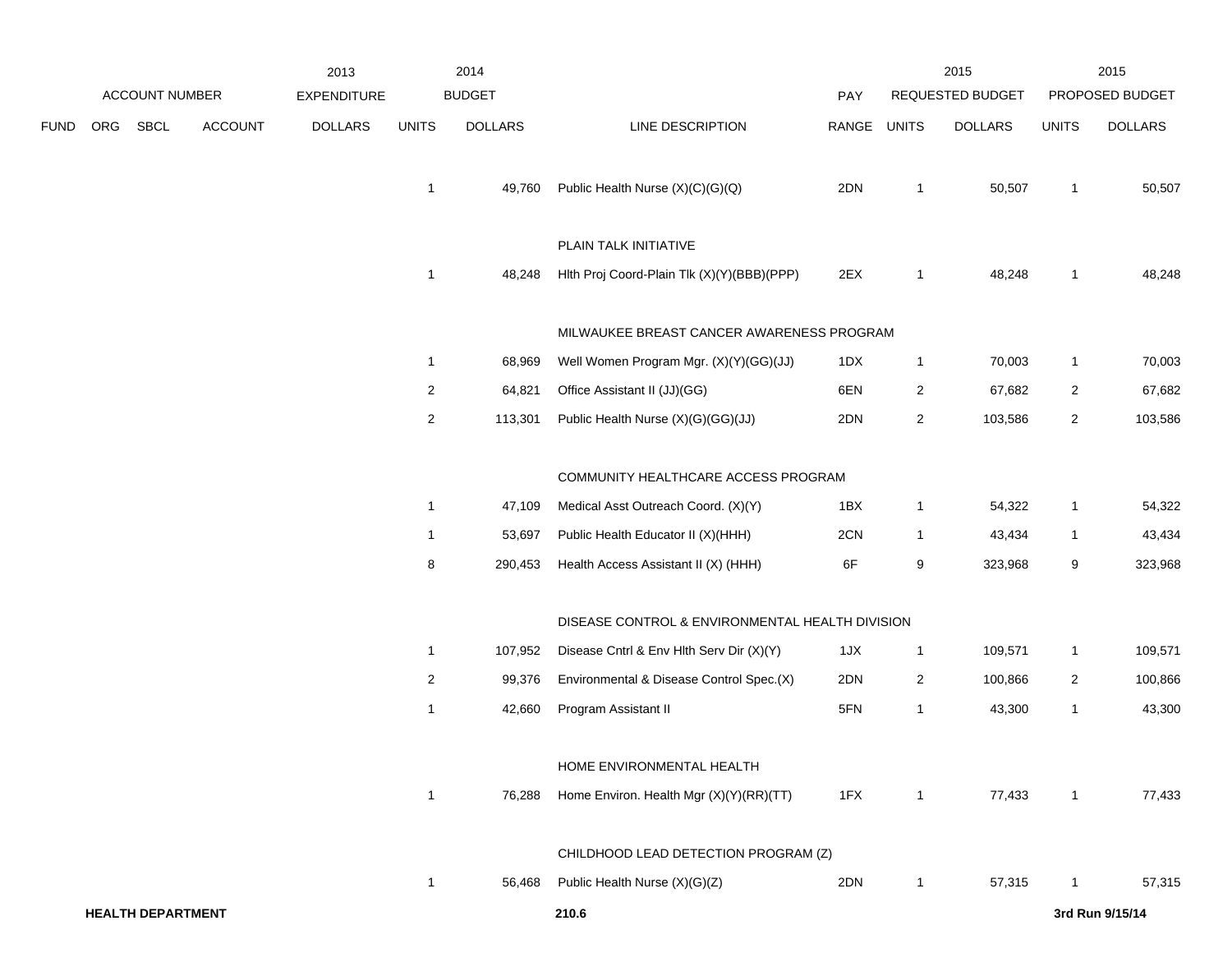|      |     |                       |         | 2013               |                         | 2014           |                                                      |             |                | 2015             |                         | 2015            |
|------|-----|-----------------------|---------|--------------------|-------------------------|----------------|------------------------------------------------------|-------------|----------------|------------------|-------------------------|-----------------|
|      |     | <b>ACCOUNT NUMBER</b> |         | <b>EXPENDITURE</b> |                         | <b>BUDGET</b>  |                                                      | <b>PAY</b>  |                | REQUESTED BUDGET |                         | PROPOSED BUDGET |
| FUND | ORG | <b>SBCL</b>           | ACCOUNT | <b>DOLLARS</b>     | <b>UNITS</b>            | <b>DOLLARS</b> | LINE DESCRIPTION                                     | RANGE UNITS |                | <b>DOLLARS</b>   | <b>UNITS</b>            | <b>DOLLARS</b>  |
|      |     |                       |         |                    | $\mathbf{1}$            | 52,960         | Environmental Hygienist (X)(Z)                       | 2DN         | $\mathbf{1}$   | 53,754           | 1                       | 53,754          |
|      |     |                       |         |                    | $\mathbf{1}$            | 37,464         | Health Services Assistant II (X)(Z)                  | 6FN         | $\mathbf{1}$   | 38,026           | $\mathbf{1}$            | 38,026          |
|      |     |                       |         |                    | $\mathbf{1}$            | 37,464         | Office Assistant III (Z)                             | 6FN         | $\mathbf{1}$   | 38,026           | 1                       | 38,026          |
|      |     |                       |         |                    |                         |                | LEAD POISONING CONTROL PROGRAM (CDBG)                |             |                |                  |                         |                 |
|      |     |                       |         |                    | $\overline{c}$          | 112,521        | Public Health Nurse (X)(G)(TT)                       | 2DN         | $\overline{2}$ | 115,801          | $\overline{\mathbf{c}}$ | 115,801         |
|      |     |                       |         |                    | $\mathbf{1}$            | 57,254         | Lead Program Information Specialist (TT)             | 2DN         | $\mathbf{1}$   | 58,113           | $\mathbf{1}$            | 58,113          |
|      |     |                       |         |                    |                         |                | CDBG LEAD GRANT (TT)                                 |             |                |                  |                         |                 |
|      |     |                       |         |                    | $\mathbf{1}$            | 51,272         | Lead Project Coord (CDBG)(TT)(X)(Y)                  | 2FX         | $\mathbf{1}$   | 52,041           | $\mathbf{1}$            | 52,041          |
|      |     |                       |         |                    | $\overline{\mathbf{4}}$ | 199,186        | Lead Risk Assessor II (TT)(X)                        | 3JN         | $\mathbf 5$    | 233,057          | 5                       | 233,057         |
|      |     |                       |         |                    | $\mathbf{1}$            | 56,292         | Chemist II (TT)                                      | 2DN         | 1              | 57,136           | $\mathbf{1}$            | 57,136          |
|      |     |                       |         |                    | $\sqrt{2}$              | 92,185         | Program Assistant II (TT)                            | 5FN         | $\sqrt{2}$     | 93,568           | $\overline{c}$          | 93,568          |
|      |     |                       |         |                    | $\mathbf{1}$            | 37,464         | Office Assistant III (TT)                            | 6FN         | 1              | 30,228           | 1                       | 30,228          |
|      |     |                       |         |                    | $\mathbf{1}$            | 36,170         | Lead Education Assistant (X)(TT)                     | 5CN         |                |                  |                         |                 |
|      |     |                       |         |                    | $\mathbf{1}$            | 16,933         | Office Assistant II (TT)                             | 6HN         | $\mathbf{1}$   | 17,187           | $\mathbf{1}$            | 17,187          |
|      |     |                       |         |                    |                         |                | LEAD HAZARD REDUCTION DEMONSTRATION GRANTS (HUD)(RR) |             |                |                  |                         |                 |
|      |     |                       |         |                    | $\mathbf{1}$            | 63,866         | Environmental Hlth Field Supv. (X)(Y)(RR)            | 1CX         | $\mathbf{1}$   | 70,293           | $\overline{\mathbf{1}}$ | 70,293          |
|      |     |                       |         |                    | $\overline{\mathbf{4}}$ | 205,329        | Lead Risk Assessor II (X)(RR)                        | 3JN         | 3              | 143,823          | 3                       | 143,823         |
|      |     |                       |         |                    | $\mathbf{1}$            | 56,292         | Chemist II (RR)                                      | 2DN         | $\mathbf{1}$   | 46,287           | -1                      | 46,287          |
|      |     |                       |         |                    |                         |                | LEAD ABATEMENT GRANT (HUD/SDC)                       |             |                |                  |                         |                 |
|      |     |                       |         |                    | $\mathbf{1}$            | 52,564         | Lead Risk Assessor II (X)(WW)                        | 3JN         |                |                  |                         |                 |

49,939 Chemist II (WW) 2DN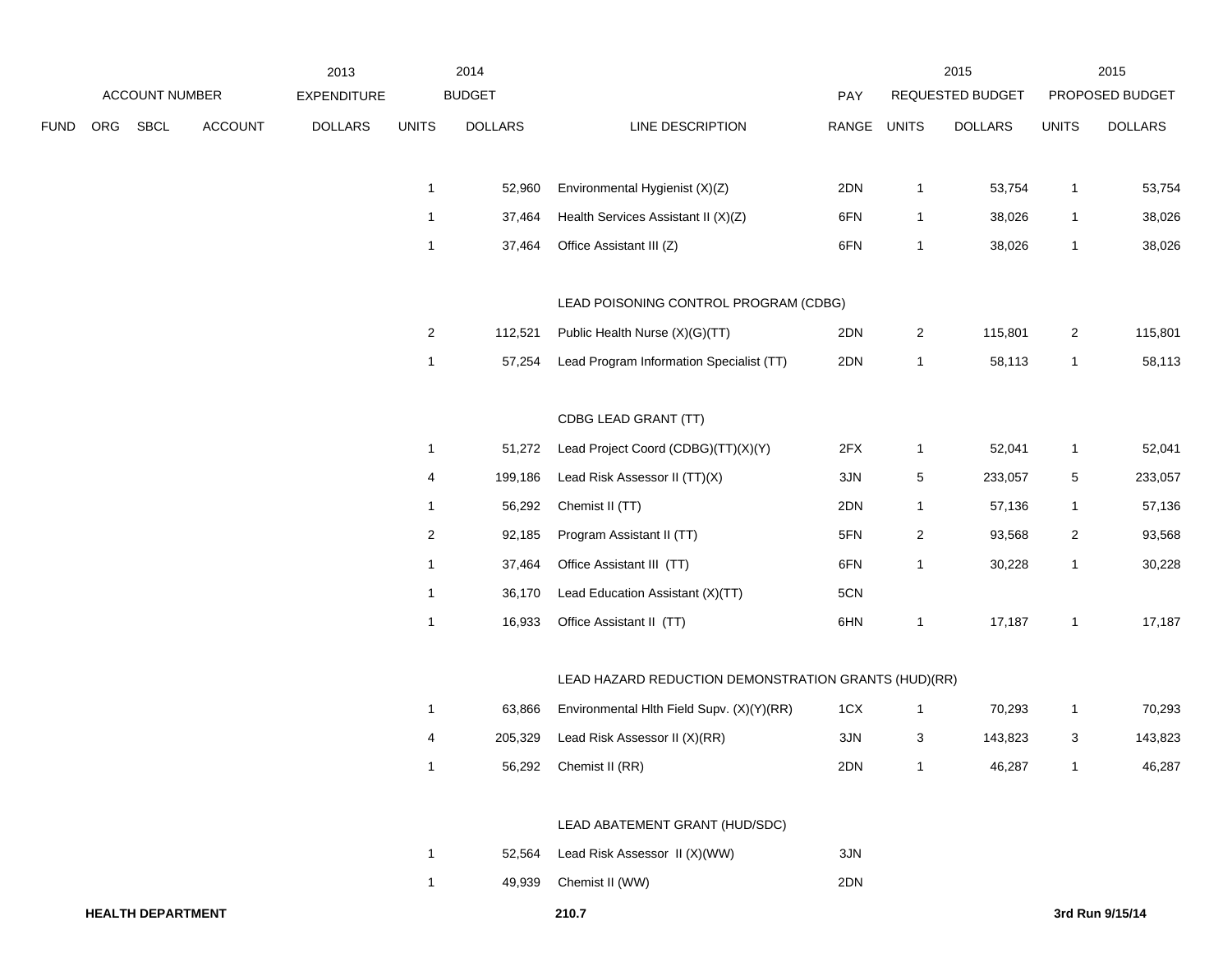|             |     |                       |                | 2013           |              | 2014           |                           |              | 2015                    |              | 2015                   |
|-------------|-----|-----------------------|----------------|----------------|--------------|----------------|---------------------------|--------------|-------------------------|--------------|------------------------|
|             |     | <b>ACCOUNT NUMBER</b> |                | EXPENDITURE    |              | <b>BUDGET</b>  | PAY                       |              | <b>REQUESTED BUDGET</b> |              | <b>PROPOSED BUDGET</b> |
| <b>FUND</b> | ORG | <b>SBCL</b>           | <b>ACCOUNT</b> | <b>DOLLARS</b> | <b>UNITS</b> | <b>DOLLARS</b> | LINE DESCRIPTION<br>RANGE | <b>UNITS</b> | <b>DOLLARS</b>          | <b>UNITS</b> | <b>DOLLARS</b>         |

### CONSUMER ENVIRONMENTAL HEALTH

|    | 74.916  | Consumer Environ. Health Mgr. (X)(Y)   | 1FX |
|----|---------|----------------------------------------|-----|
| 2  | 112.536 | Consumer Environ. Health Coord. (X)(Y) | 1DX |
| 1  | 55.192  | Consumer Environ. Health Supv. (X) (Y) | 1EX |
| 16 | 758.733 | Environmental Health Specialist (X)    | 2EN |
| 3  | 143.447 | Weights and Measures Specialist (X)    | 2EN |
| 1  | 39.507  | Program Assistant I                    | 5EN |
|    | 33.865  | <b>Office Assistant III</b>            | 6FN |

### BIOTERRORISM-CDC PUBLIC HEALTH

# PREPAREDNESS GRANT (A)

| 76.700 | Infect Dis Epidemiologist $(X)(Y)(A)(EE)(S)$ | 1GX | 65.777 | 65,777 |
|--------|----------------------------------------------|-----|--------|--------|
| 56.668 | Pub Hith Emer Res Pin Coord (X)(Y)(A)(P)     | 1DX | 61.915 | 61,915 |
| 47.109 | Hith Proj Coord-Pub Hith Surv $(X)(Y)(A)(P)$ | 2FX |        |        |
| 59.106 | Emer Prepar Coord-Wrkfce Dev. (X)(A)(P)      | 2FX | 59.992 | 59.992 |
| 53,519 | Commun Disease & Immun Supv (X)(Y)(A)(P)     | 1DX | 59.754 | 59,754 |

# SEXUALLY TRANSMITTED DISEASE CLINIC

|   | 71.484  | Commun & Infect. Dis. Prog. Mgr. (X)(Y) | 1FX |   | 72.556  |   | 72,556  |
|---|---------|-----------------------------------------|-----|---|---------|---|---------|
|   | 74.922  | Public Health Nurse Supervisor (X)(Y)   | 1DX |   | 54.321  |   | 54,321  |
| 5 | 272.121 | Public Health Nurse (X)(G)              | 2DN | 5 | 264.833 | 5 | 264,833 |
|   |         | Health Project Coord.-STD/HIV/TB (X)    | 1DX |   | 57.227  |   | 57,227  |
|   | 53.697  | Public Health Educator II (X)           | 2CN |   |         |   |         |
|   | 46.975  | Program Assistant II (X)                | 5FN |   | 47.680  |   | 47,680  |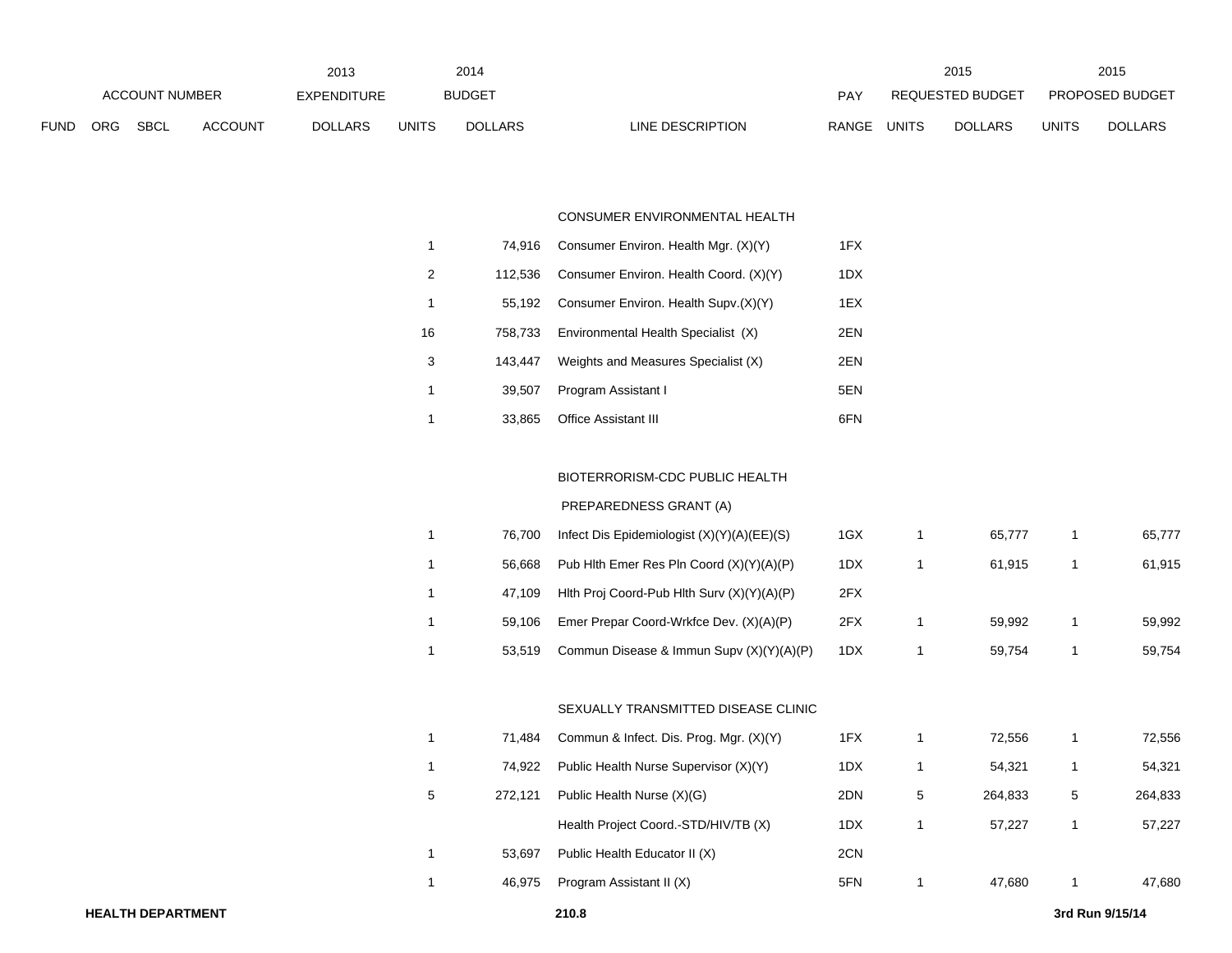|      |     |                |                | 2013           |              | 2014           |                                            |             |              | 2015             |                  | 2015            |  |
|------|-----|----------------|----------------|----------------|--------------|----------------|--------------------------------------------|-------------|--------------|------------------|------------------|-----------------|--|
|      |     | ACCOUNT NUMBER |                | EXPENDITURE    |              | <b>BUDGET</b>  |                                            | <b>PAY</b>  |              | REQUESTED BUDGET |                  | PROPOSED BUDGET |  |
| FUND | ORG | <b>SBCL</b>    | <b>ACCOUNT</b> | <b>DOLLARS</b> | <b>UNITS</b> | <b>DOLLARS</b> | LINE DESCRIPTION                           | RANGE UNITS |              | <b>DOLLARS</b>   | <b>UNITS</b>     | <b>DOLLARS</b>  |  |
|      |     |                |                |                |              |                |                                            |             |              |                  |                  |                 |  |
|      |     |                |                |                | 1            | 37,464         | Office Assistant III (F)                   | 6FN         | $\mathbf{1}$ | 38,026           | $\overline{1}$   | 38,026          |  |
|      |     |                |                |                | $\mathbf{1}$ | 26,281         | Office Assistant II                        | 6EN         | $\mathbf{1}$ | 21,340           | $\mathbf{1}$     | 21,340          |  |
|      |     |                |                |                | $\mathbf{1}$ | 37,464         | Office Assistant III                       | 6FN         | $\mathbf{1}$ | 38,026           | $\mathbf{1}$     | 38,026          |  |
|      |     |                |                |                | $\mathbf{1}$ | 56,292         | Microbiologist II (F)                      | 2DN         | $\mathbf{1}$ | 57,136           | $\mathbf{1}$     | 57,136          |  |
|      |     |                |                |                | $10$         | 439,387        | Communicable Dis Spec(X)(F)(BBB)(DDD)      | 2AN         | $10$         | 441,024          | 10               | 441,024         |  |
|      |     |                |                |                |              |                |                                            |             |              |                  |                  |                 |  |
|      |     |                |                |                |              |                | HIV WOMEN'S PROJECT (L)                    |             |              |                  |                  |                 |  |
|      |     |                |                |                | $\mathbf{1}$ | 46,019         | Public Health Nurse (X)(G)(L)(AAA)         | 2DN         | $\mathbf{1}$ | 46,710           | $\mathbf{1}$     | 46,710          |  |
|      |     |                |                |                |              |                |                                            |             |              |                  |                  |                 |  |
|      |     |                |                |                |              |                | TUBERCULOSIS CONTROL UNIT                  |             |              |                  |                  |                 |  |
|      |     |                |                |                | 4            | 213,703        | Public Health Nurse (X)(G)(BB)             | 2DN         | 3            | 164,372          | $\boldsymbol{2}$ | 115,801         |  |
|      |     |                |                |                | 1            | 32,445         | Office Assistant II                        | 6EN         | $\mathbf{1}$ | 32,932           | $\mathbf{1}$     | 32,932          |  |
|      |     |                |                |                | $\mathbf{1}$ | 23,488         | Radiologic Technologist (X)                | 3GN         | $\mathbf{1}$ | 23,840           | $\overline{1}$   | 23,840          |  |
|      |     |                |                |                | $\mathbf{1}$ | 30,107         | Public Hlth Aide Tuberculosis Cntrl(MM)(X) | 5AN         | $\mathbf{1}$ | 30,559           | $\overline{1}$   | 30,559          |  |
|      |     |                |                |                |              |                |                                            |             |              |                  |                  |                 |  |
|      |     |                |                |                |              |                | HEPATITIS B IMMUNIZATION GRANT (HH)        |             |              |                  |                  |                 |  |
|      |     |                |                |                | $\mathbf{1}$ | 34,313         | Health Interpreter Aide (X)(HH)            | 5AX         | $\mathbf{1}$ | 34,827           | $\mathbf{1}$     | 34,827          |  |
|      |     |                |                |                |              |                |                                            |             |              |                  |                  |                 |  |
|      |     |                |                |                |              |                | COMMUNICABLE DISEASE DIVISION              |             |              |                  |                  |                 |  |
|      |     |                |                |                | $\,$ 5 $\,$  | 285,852        | Public Health Nurse (X)(G)                 | 2DN         | $\,$ 5 $\,$  | 282,108          | $\,$ 5 $\,$      | 271,504         |  |
|      |     |                |                |                |              |                |                                            |             |              |                  |                  |                 |  |
|      |     |                |                |                |              |                | SURVNET GRANT                              |             |              |                  |                  |                 |  |
|      |     |                |                |                | 1            | 37,464         | Office Assistant III (T)                   | 6FN         | $\mathbf{1}$ | 38,026           | $\mathbf{1}$     | 38,026          |  |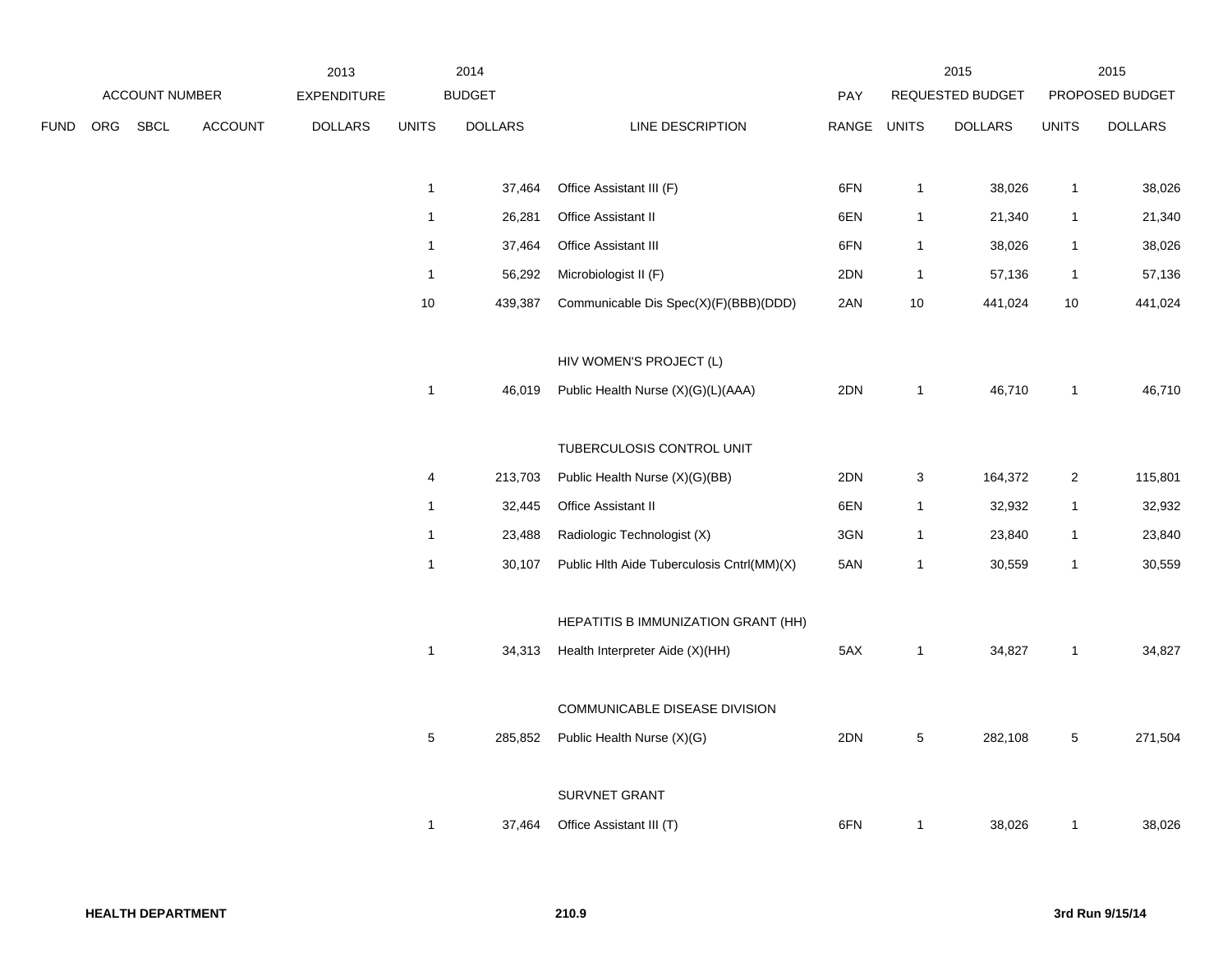|             |     |                          |                | 2013               |              | 2014           |                                            |             |                | 2015             |                | 2015            |
|-------------|-----|--------------------------|----------------|--------------------|--------------|----------------|--------------------------------------------|-------------|----------------|------------------|----------------|-----------------|
|             |     | <b>ACCOUNT NUMBER</b>    |                | <b>EXPENDITURE</b> |              | <b>BUDGET</b>  |                                            | PAY         |                | REQUESTED BUDGET |                | PROPOSED BUDGET |
| <b>FUND</b> | ORG | <b>SBCL</b>              | <b>ACCOUNT</b> | <b>DOLLARS</b>     | <b>UNITS</b> | <b>DOLLARS</b> | LINE DESCRIPTION                           | RANGE UNITS |                | <b>DOLLARS</b>   | <b>UNITS</b>   | <b>DOLLARS</b>  |
|             |     |                          |                |                    |              |                | IMMUNIZATION ACTION PLAN GRANT (DD)        |             |                |                  |                |                 |
|             |     |                          |                |                    | 3            | 173,695        | Public Health Nurse (X)(G)(DD)(FF)(P)      | 2DN         | 3              | 176,237          | 3              | 176,237         |
|             |     |                          |                |                    | $\mathbf{1}$ | 42,878         | Program Assistant I (DD)                   | 5EN         | $\overline{1}$ | 43,521           | $\mathbf{1}$   | 43,521          |
|             |     |                          |                |                    |              |                | SCHOOL READINESS IMMUNIZATION INITIATIVE   |             |                |                  |                |                 |
|             |     |                          |                |                    | $\mathbf{1}$ | 46,975         | Health Project Assistant (X)               | 5FN         | $\overline{1}$ | 47,680           | $\mathbf{1}$   | 47,680          |
|             |     |                          |                |                    | $\mathbf{1}$ | 56,468         | Public Health Nurse (G)(X)                 | 2DN         | $\overline{1}$ | 58,485           | 1              | 58,485          |
|             |     |                          |                |                    |              |                | HIV RISK REDUCTION GRANT (AAA)             |             |                |                  |                |                 |
|             |     |                          |                |                    | $\mathbf{1}$ | 67,624         | Nurse Practitioner (X)(BBB)(AAA)           | 2GN         | $\mathbf{1}$   | 68,639           | $\mathbf{1}$   | 68,639          |
|             |     |                          |                |                    |              |                | CONSUMER ENVIRONMENTAL HEALTH DIVISION     |             |                |                  |                |                 |
|             |     |                          |                |                    |              |                | Consumer Environ. Health Mgr. (X)(Y)       | 1FX         | $\overline{1}$ | 81,743           | 1              | 81,743          |
|             |     |                          |                |                    |              |                | Consumer Environ. Health Coord. (X)(Y)     | 1DX         | $\overline{2}$ | 119,935          | $\overline{2}$ | 119,935         |
|             |     |                          |                |                    |              |                | Consumer Environ. Health Supv.(X)(Y)       | 1EX         | $\overline{2}$ | 115,758          | 2              | 115,758         |
|             |     |                          |                |                    |              |                | Environmental Health Specialist (X)        | 2EN         | 19             | 990,487          | 19             | 990,487         |
|             |     |                          |                |                    |              |                | Program Assistant I                        | 5EN         | $\overline{1}$ | 40,100           | 1              | 40,100          |
|             |     |                          |                |                    |              |                | Office Assistant III                       | 6FN         | $\overline{1}$ | 36,770           | $\mathbf{1}$   | 36,770          |
|             |     |                          |                |                    |              |                | <b>LABORATORY SERVICES DIVISION</b>        |             |                |                  |                |                 |
|             |     |                          |                |                    | $\mathbf{1}$ | 124,823        | Public Health Laboratories Director (Y)    | 1LX         | $\mathbf{1}$   | 126,695          | $\mathbf{1}$   | 126,695         |
|             |     |                          |                |                    | $\mathbf{1}$ | 84,730         | Public Health Deputy Laboratories Dir. (Y) | 11X         | $\mathbf{1}$   | 85,998           | $\mathbf{1}$   | 85,998          |
|             |     |                          |                |                    | $\mathbf{1}$ | 57,028         | Public Health Laboratory Oper. Mgr. (Y)    | 1EX         | $\mathbf{1}$   | 57,884           | $\mathbf{1}$   | 57,884          |
|             |     |                          |                |                    | $\mathbf{1}$ | 71,785         | Lab Information Systems Specialist         | 2HN         | $\mathbf{1}$   | 72,862           | $\mathbf{1}$   | 72,862          |
|             |     |                          |                |                    | $\mathbf{1}$ | 37,109         | Medical Laboratory Technician              | 3DN         | $\mathbf{1}$   | 37,665           | $\mathbf{1}$   | 37,665          |
|             |     | <b>HEALTH DEPARTMENT</b> |                |                    |              |                | 210.10                                     |             |                |                  |                | 3rd Run 9/15/14 |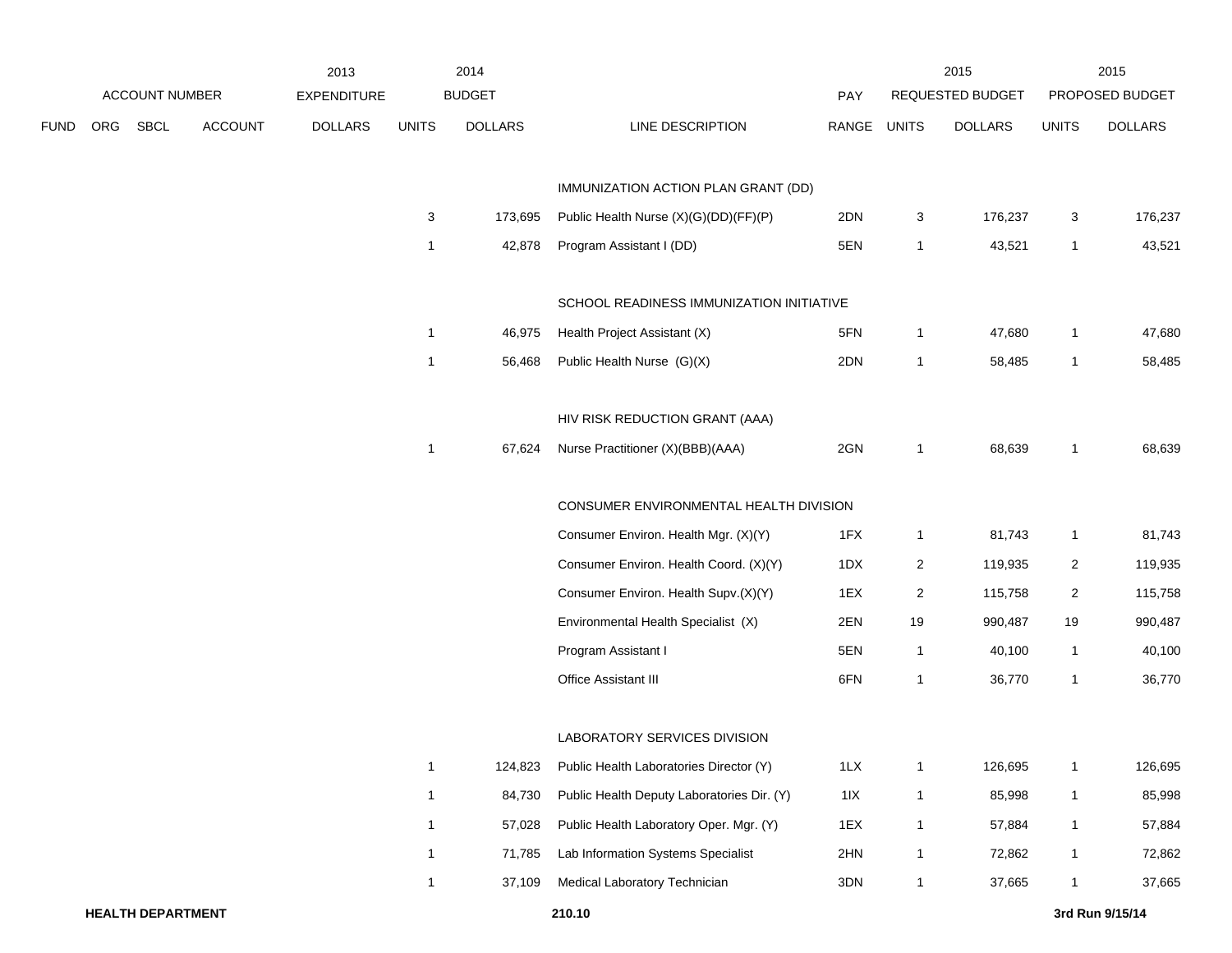|             |     |                          |         | 2013               |              | 2014           |                                  |       |                  | 2015             |                          | 2015            |
|-------------|-----|--------------------------|---------|--------------------|--------------|----------------|----------------------------------|-------|------------------|------------------|--------------------------|-----------------|
|             |     | ACCOUNT NUMBER           |         | <b>EXPENDITURE</b> |              | <b>BUDGET</b>  |                                  | PAY   |                  | REQUESTED BUDGET |                          | PROPOSED BUDGET |
| <b>FUND</b> | ORG | <b>SBCL</b>              | ACCOUNT | <b>DOLLARS</b>     | <b>UNITS</b> | <b>DOLLARS</b> | LINE DESCRIPTION                 | RANGE | <b>UNITS</b>     | <b>DOLLARS</b>   | <b>UNITS</b>             | <b>DOLLARS</b>  |
|             |     |                          |         |                    |              |                |                                  |       |                  |                  |                          |                 |
|             |     |                          |         |                    | $\mathbf{1}$ | 44,277         | Program Assistant I              | 5EN   | $\mathbf{1}$     | 40,100           | $\mathbf{1}$             | 40,100          |
|             |     |                          |         |                    |              |                | CHEMICAL DIVISION                |       |                  |                  |                          |                 |
|             |     |                          |         |                    | $\mathbf{1}$ | 65,123         | Chemist III                      | 2FN   | $\mathbf{1}$     | 66,100           | $\mathbf{1}$             | 66,100          |
|             |     |                          |         |                    |              |                |                                  |       |                  |                  |                          |                 |
|             |     |                          |         |                    |              |                | VIROLOGICAL DIVISION             |       |                  |                  |                          |                 |
|             |     |                          |         |                    | $\mathbf{1}$ | 59,851         | Virologist III                   | 2FN   | $\mathbf{1}$     | 59,851           | $\overline{1}$           | 59,851          |
|             |     |                          |         |                    | $\mathbf{1}$ | 53,594         | Virologist II                    | 2DN   | $\mathbf{1}$     | 47,117           | $\overline{1}$           | 47,117          |
|             |     |                          |         |                    |              |                | MICROBIOLOGICAL DIVISION         |       |                  |                  |                          |                 |
|             |     |                          |         |                    | $\mathbf{1}$ | 68,379         | Lead Microbiologist              | 2HN   | $\mathbf{1}$     | 69,405           | $\mathbf{1}$             | 69,405          |
|             |     |                          |         |                    | $\sqrt{2}$   | 109,886        | Microbiologist III               | 2FN   | $\boldsymbol{2}$ | 111,534          | $\sqrt{2}$               | 111,534         |
|             |     |                          |         |                    | 4            | 211,093        | Microbiologist II                | 2DN   | 4                | 228,544          | $\overline{\mathcal{A}}$ | 228,544         |
|             |     |                          |         |                    | $\sqrt{2}$   | 83,312         | Medical Laboratory Technician    | 3DN   | $\sqrt{2}$       | 84,561           | $\sqrt{2}$               | 84,561          |
|             |     |                          |         |                    |              |                | <b>AUXILIARY POSITIONS</b>       |       |                  |                  |                          |                 |
|             |     |                          |         |                    | $\mathbf{1}$ |                | Custodial Worker II/City Laborer | 8DN   | $\mathbf{1}$     |                  | $\mathbf{1}$             |                 |
|             |     |                          |         |                    |              |                |                                  |       |                  |                  |                          |                 |
|             |     |                          |         |                    | 252          | 12,398,699     | <b>Total Before Adjustments</b>  |       | 253              | 12,517,585       | 251                      | 12,398,397      |
|             |     |                          |         |                    |              |                | Salary & Wage Rate Changes       |       |                  |                  |                          |                 |
|             |     |                          |         |                    |              | 27,000         | Overtime Compensated*            |       |                  | 27,000           |                          | 27,000          |
|             |     |                          |         |                    |              | (422, 482)     | Personnel Cost Adjustment        |       |                  | (387, 028)       |                          | (385, 879)      |
|             |     |                          |         |                    |              | 7,412 Other    |                                  |       |                  |                  |                          |                 |
|             |     |                          |         |                    |              | (88, 399)      | Furlough Savings                 |       |                  | (89, 443)        |                          |                 |
|             |     | <b>HEALTH DEPARTMENT</b> |         |                    |              |                | 210.11                           |       |                  |                  |                          | 3rd Run 9/15/14 |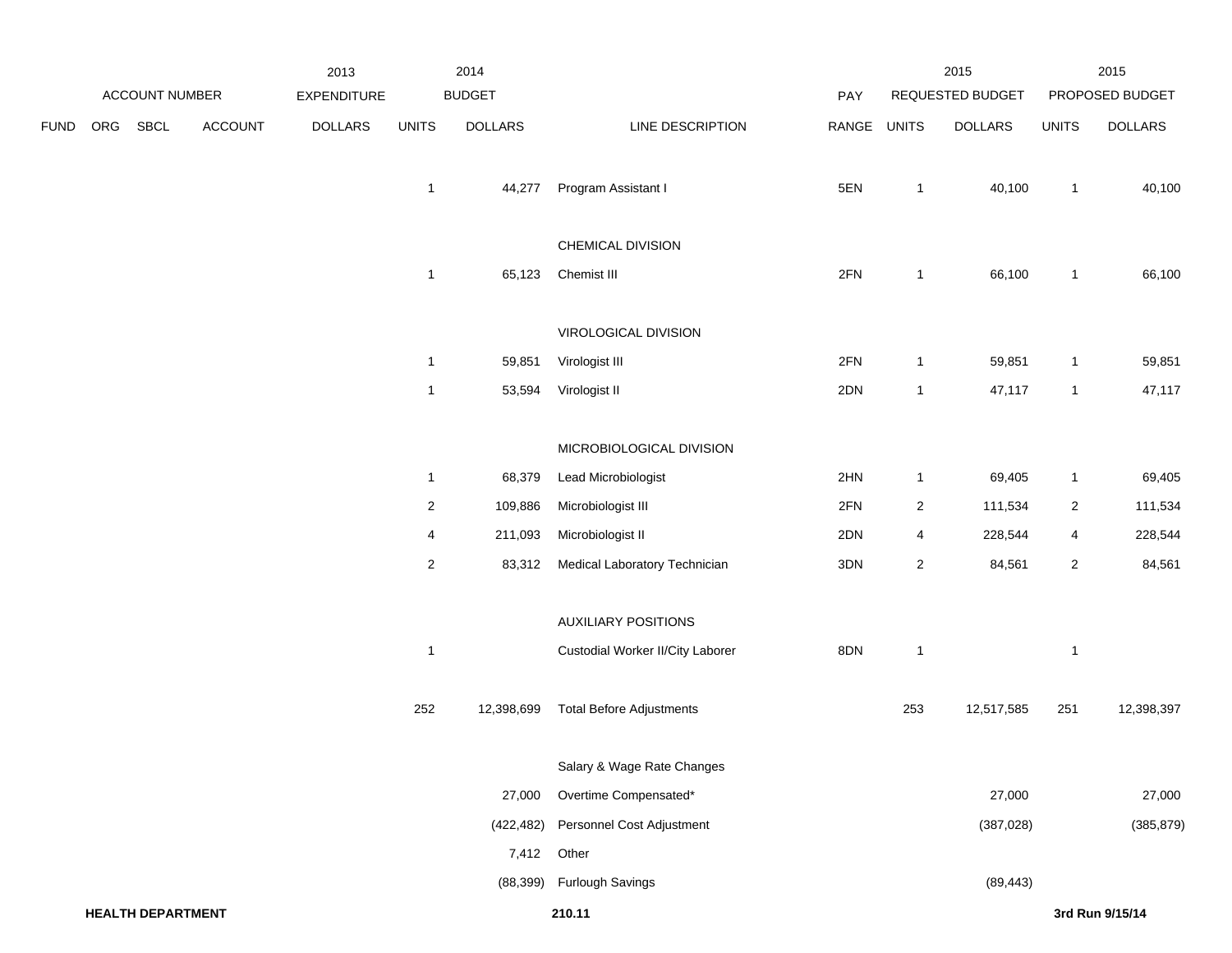|             |      |                          |                | 2013           |        | 2014           |                                                                     |            |              | 2015             |              | 2015            |
|-------------|------|--------------------------|----------------|----------------|--------|----------------|---------------------------------------------------------------------|------------|--------------|------------------|--------------|-----------------|
|             |      | ACCOUNT NUMBER           |                | EXPENDITURE    |        | <b>BUDGET</b>  |                                                                     | <b>PAY</b> |              | REQUESTED BUDGET |              | PROPOSED BUDGET |
| <b>FUND</b> | ORG  | SBCL                     | <b>ACCOUNT</b> | <b>DOLLARS</b> | UNITS  | <b>DOLLARS</b> | LINE DESCRIPTION                                                    | RANGE      | <b>UNITS</b> | <b>DOLLARS</b>   | <b>UNITS</b> | <b>DOLLARS</b>  |
|             |      |                          |                |                |        |                |                                                                     |            |              |                  |              |                 |
|             |      |                          |                |                |        |                |                                                                     |            |              |                  |              |                 |
|             |      |                          |                |                | 252    | 11,922,230     | Gross Salaries & Wages Total                                        |            | 253          | 12,068,114       | 251          | 12,039,518      |
|             |      |                          |                |                |        | (38, 146)      | Reimbursable Services Deduction                                     |            |              | (38, 146)        |              | (38, 146)       |
|             |      |                          |                |                |        |                | Capital Improvements Deduction                                      |            |              |                  |              |                 |
|             |      |                          |                |                |        | (4,757,441)    | <b>Grant and Aids Deduction</b>                                     |            |              | (4,765,888)      |              | (4,669,677)     |
| 0001        | 3810 | R999                     | 006000         | 7,236,352      | 252    | 7,126,643      | NET SALARIES & WAGES TOTAL*                                         |            | 253          | 7,264,080        | 251          | 7,331,695       |
|             |      |                          |                |                |        |                |                                                                     |            |              |                  |              |                 |
|             |      |                          |                |                | 139.30 |                | O&M FTE'S                                                           |            | 139.32       |                  | 139.79       |                 |
|             |      |                          |                |                | 101.45 |                | NON-O&M FTE'S                                                       |            | 102.45       |                  | 100.45       |                 |
|             |      |                          |                |                |        |                | (A) To expire 6/30/14 unless the CDC Public Health Preparedness     |            |              |                  |              |                 |
|             |      |                          |                |                |        |                | Grant is extended. Partially funds Health Project Coordinator.      |            |              |                  |              |                 |
|             |      |                          |                |                |        |                |                                                                     |            |              |                  |              |                 |
|             |      |                          |                |                |        |                | (C) To expire 12/31/14 unless the Women's Infant's & Children's     |            |              |                  |              |                 |
|             |      |                          |                |                |        |                | Grant available from the Wisconsin Dept. of Health and Family       |            |              |                  |              |                 |
|             |      |                          |                |                |        |                | Services is extended.                                               |            |              |                  |              |                 |
|             |      |                          |                |                |        |                | (D) To expire 3/31/15 unless the Preserving Infant and Child Health |            |              |                  |              |                 |
|             |      |                          |                |                |        |                | Grant is extended. Funds 0.75 FTE of one position of Health         |            |              |                  |              |                 |
|             |      |                          |                |                |        |                | Project Assistant.                                                  |            |              |                  |              |                 |
|             |      |                          |                |                |        |                | (E) To expire 09/30/15 unless the Family Foundations Comprehensive  |            |              |                  |              |                 |
|             |      |                          |                |                |        |                | Home Visiting grant is extended.                                    |            |              |                  |              |                 |
|             |      | <b>HEALTH DEPARTMENT</b> |                |                |        |                | 210.12                                                              |            |              |                  |              | 3rd Run 9/15/14 |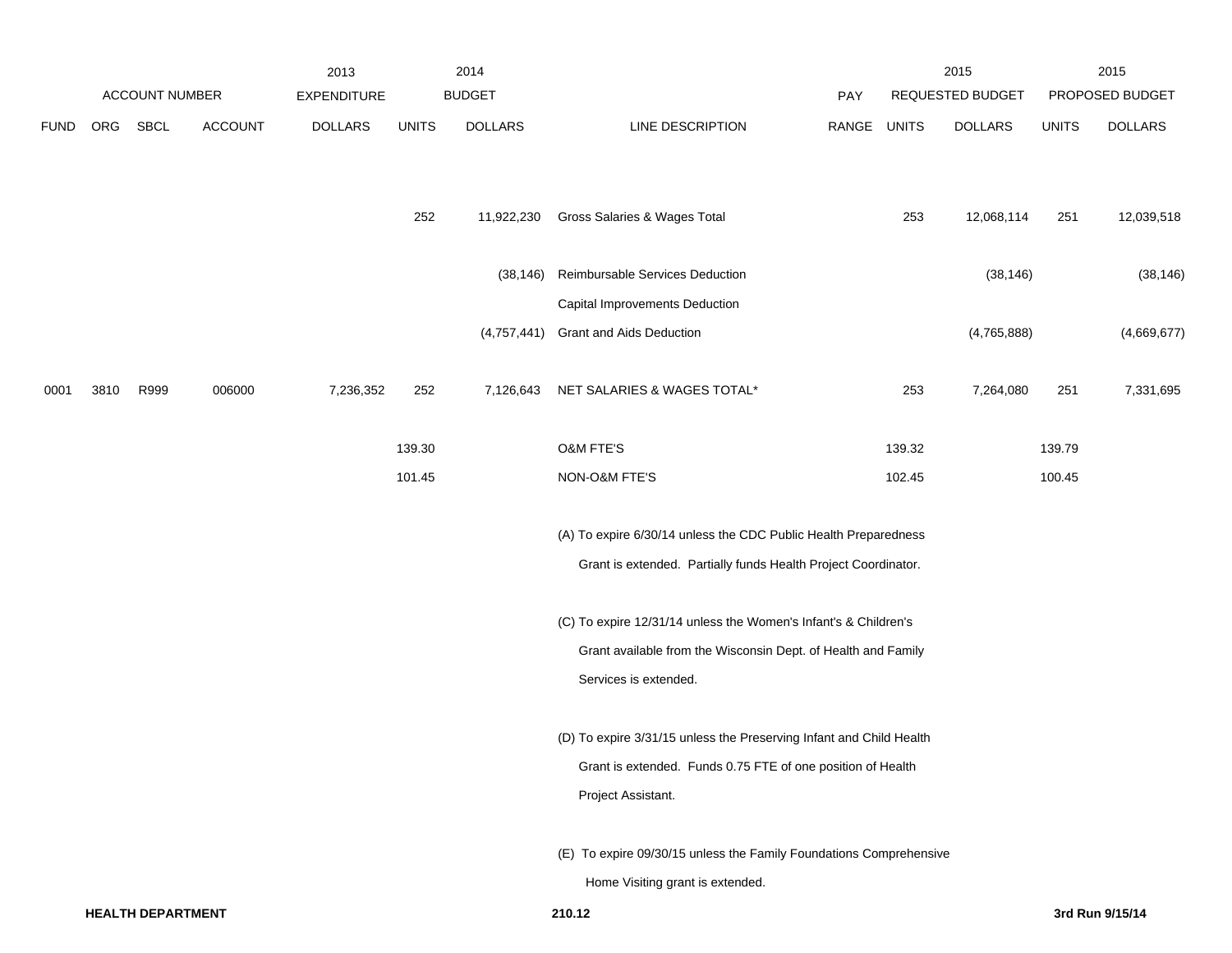|             |     |                       |                | 2013           |              | 2014           |                                  |              | 2015             |              | 2015                   |
|-------------|-----|-----------------------|----------------|----------------|--------------|----------------|----------------------------------|--------------|------------------|--------------|------------------------|
|             |     | <b>ACCOUNT NUMBER</b> |                | EXPENDITURE    |              | <b>BUDGET</b>  | PAY                              |              | REQUESTED BUDGET |              | <b>PROPOSED BUDGET</b> |
| <b>FUND</b> | ORG | <b>SBCL</b>           | <b>ACCOUNT</b> | <b>DOLLARS</b> | <b>UNITS</b> | <b>DOLLARS</b> | <b>RANGE</b><br>LINE DESCRIPTION | <b>UNITS</b> | <b>DOLLARS</b>   | <b>UNITS</b> | <b>DOLLARS</b>         |

(F) To expire 12/31/14 unless the Sexually Transmitted Disease Grant, available from the State of Wisconsin Division of Health andFamily Services, is extended.

- (G) The Health Department is authorized to underfill up to 10% of the authorized Public Health Nurse positions with Public Health Nurse Interns.
- (H) To expire 06/30/14 unless the Project Safe Neighborhood Prolific Offender/Call-In Evaluation Grant is extended. Partially funds one position of Violence Prevention Data Manager.
- (J) To expire 12/31/14 unless the Maternal and Child Health Grant is extended.
- (L) To expire 7/31/15 unless the HIV Women's Project Grant available from the Medical College of Wisconsin, is extended.
- (M) To expire 1/1/15 unless the Public Health 706 Grant from the UW-Milwaukee School of Public Health is extended.
- (N) To expire 3/31/15 unless the Newborn Hearing Screening Grant is extended. Partially funds one position of Public Health Nurse.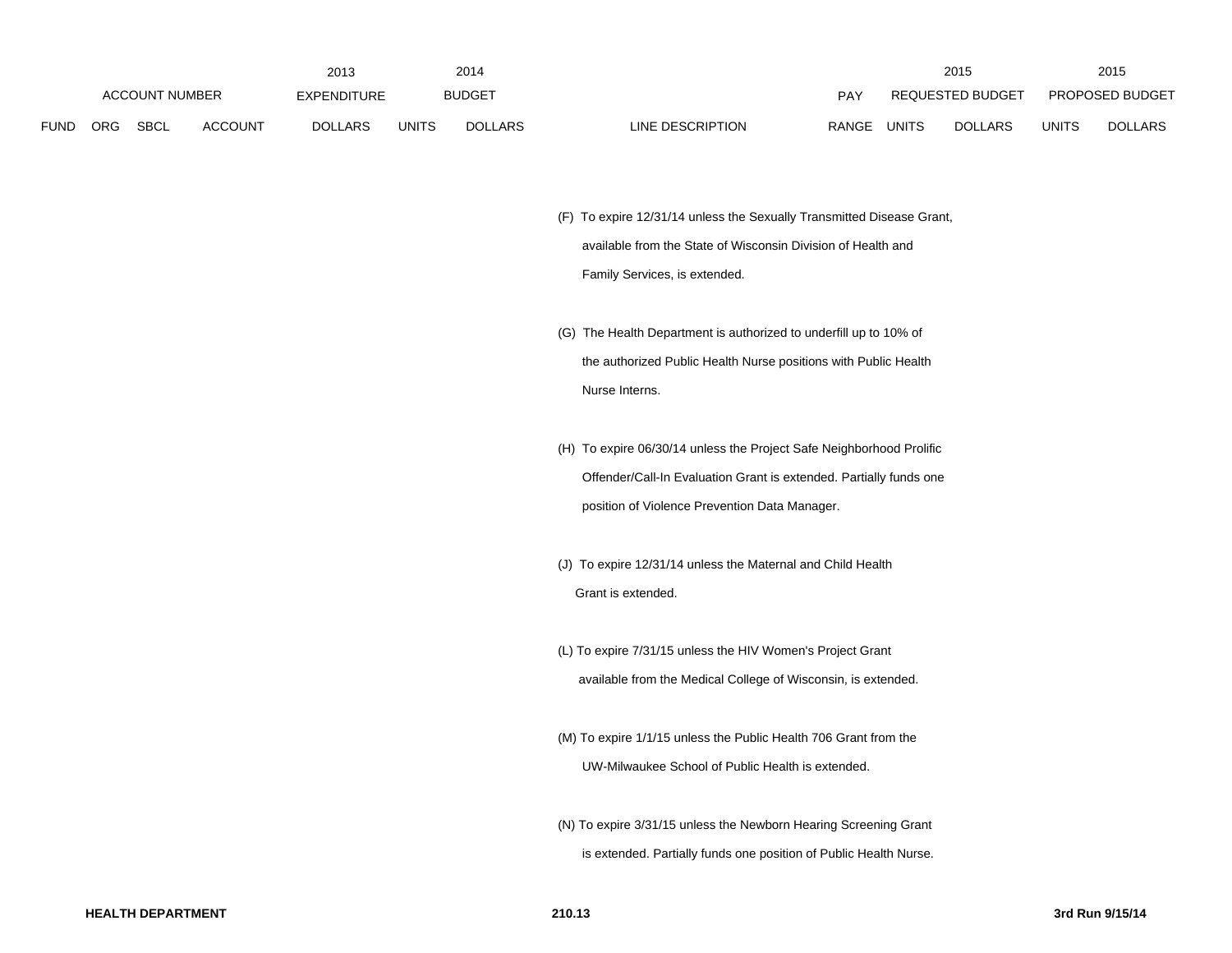|             |                       |                | 2013               |              | 2014           |                                                                      |             | 2015             |              | 2015            |
|-------------|-----------------------|----------------|--------------------|--------------|----------------|----------------------------------------------------------------------|-------------|------------------|--------------|-----------------|
|             | <b>ACCOUNT NUMBER</b> |                | <b>EXPENDITURE</b> |              | <b>BUDGET</b>  |                                                                      | PAY         | REQUESTED BUDGET |              | PROPOSED BUDGET |
| <b>FUND</b> | ORG SBCL              | <b>ACCOUNT</b> | <b>DOLLARS</b>     | <b>UNITS</b> | <b>DOLLARS</b> | LINE DESCRIPTION                                                     | RANGE UNITS | DOLLARS          | <b>UNITS</b> | <b>DOLLARS</b>  |
|             |                       |                |                    |              |                | (O) To expire 6/30/15 unless the Congenital Disorders Grant is       |             |                  |              |                 |
|             |                       |                |                    |              |                | extended. Also partially funds one position of Public Health Nurse.  |             |                  |              |                 |
|             |                       |                |                    |              |                | (P) To expire 6/30/15 unless the Bioterrorism-Focus CRI Grant        |             |                  |              |                 |
|             |                       |                |                    |              |                | is extended.                                                         |             |                  |              |                 |
|             |                       |                |                    |              |                | (Q) To expire 9/30/14 unless the FIT Families (WIC) Grant from the   |             |                  |              |                 |
|             |                       |                |                    |              |                | State of Wisconsin, Department of Health Services, is extended.      |             |                  |              |                 |
|             |                       |                |                    |              |                | (S) To expire 6/30/15 unless the FDA Standards Grant is extended.    |             |                  |              |                 |
|             |                       |                |                    |              |                | (T) To expire 7/31/15 unless the SURVNET ACA Grant from the          |             |                  |              |                 |
|             |                       |                |                    |              |                | Wisconsin Department of Health Services is extended.                 |             |                  |              |                 |
|             |                       |                |                    |              |                | (V) To expire 9/30/15 unless the Safe Havens: Supervised Visitation  |             |                  |              |                 |
|             |                       |                |                    |              |                | and Exchange Program from the Office on Violence Against             |             |                  |              |                 |
|             |                       |                |                    |              |                | Women (VAWA) at the Department of Justice is extended.               |             |                  |              |                 |
|             |                       |                |                    |              |                | (X) Private Auto Allowance May Be Paid Pursuant to Section           |             |                  |              |                 |
|             |                       |                |                    |              |                | 350-183 of The Milwaukee Code.                                       |             |                  |              |                 |
|             |                       |                |                    |              |                | (Y) Required to file a Statement of Economic Interests in accordance |             |                  |              |                 |
|             |                       |                |                    |              |                | with the Milwaukee Code of Ordinances Chapter 303-Code of Ethics.    |             |                  |              |                 |
|             |                       |                |                    |              |                | (Z) To expire 12/31/14 unless the Childhood Lead Detection           |             |                  |              |                 |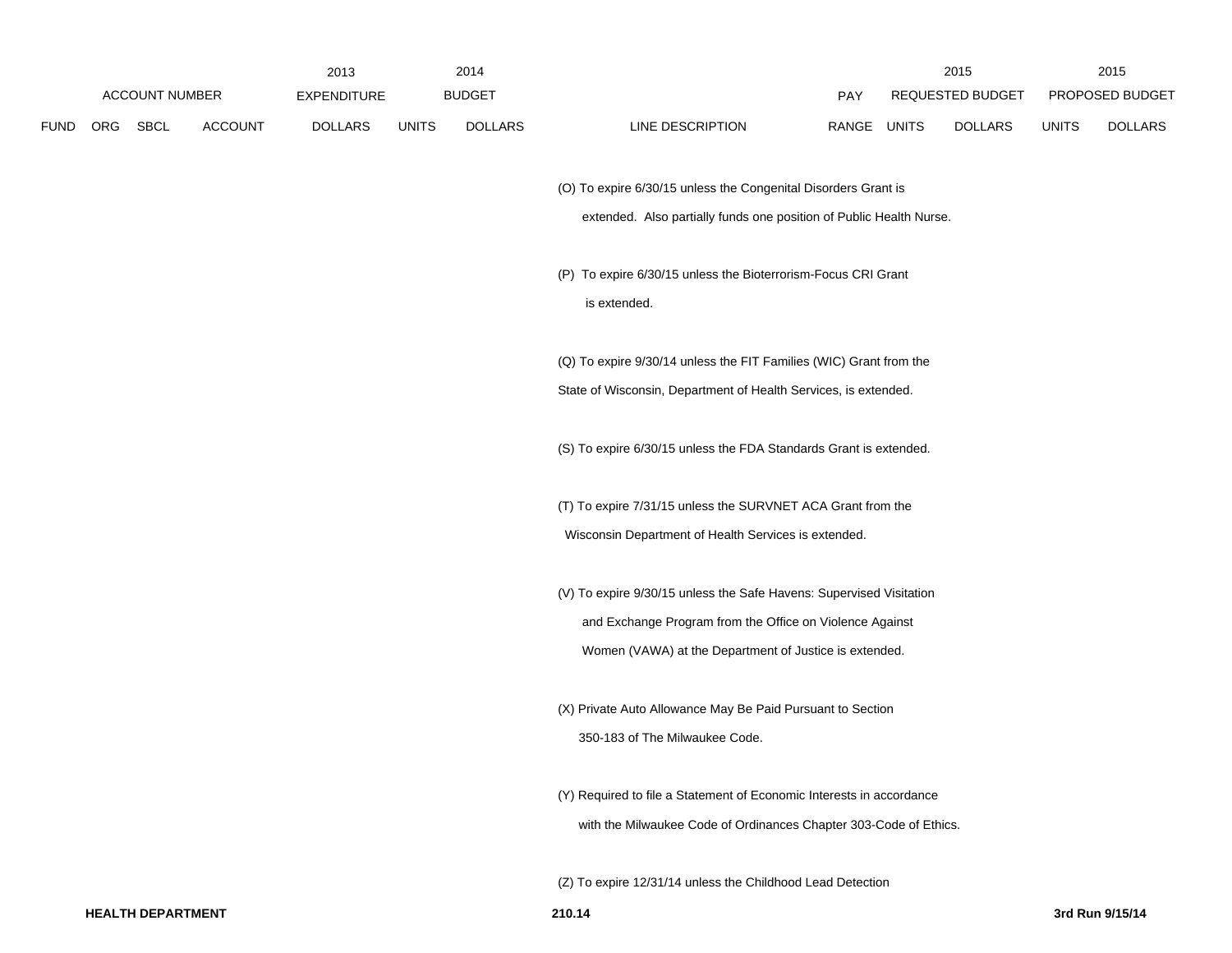|             |                       |                | 2013               |              | 2014           |                                                                       |             | 2015             |              | 2015            |
|-------------|-----------------------|----------------|--------------------|--------------|----------------|-----------------------------------------------------------------------|-------------|------------------|--------------|-----------------|
|             | <b>ACCOUNT NUMBER</b> |                | <b>EXPENDITURE</b> |              | <b>BUDGET</b>  |                                                                       | <b>PAY</b>  | REQUESTED BUDGET |              | PROPOSED BUDGET |
| <b>FUND</b> | ORG SBCL              | <b>ACCOUNT</b> | <b>DOLLARS</b>     | <b>UNITS</b> | <b>DOLLARS</b> | LINE DESCRIPTION                                                      | RANGE UNITS | <b>DOLLARS</b>   | <b>UNITS</b> | <b>DOLLARS</b>  |
|             |                       |                |                    |              |                | Grant available from the State of Wisconsin Division of Health        |             |                  |              |                 |
|             |                       |                |                    |              |                | and Family Services is extended.                                      |             |                  |              |                 |
|             |                       |                |                    |              |                | (BB) To expire 9/30/14 unless the Refugee Health Screening Grant      |             |                  |              |                 |
|             |                       |                |                    |              |                | is extended.                                                          |             |                  |              |                 |
|             |                       |                |                    |              |                | (DD) To expire 12/31/14 unless the Immunization Action Plan Grant     |             |                  |              |                 |
|             |                       |                |                    |              |                | is extended.                                                          |             |                  |              |                 |
|             |                       |                |                    |              |                | (EE) To expire 2/28/15 unless the Community Health Improvement in     |             |                  |              |                 |
|             |                       |                |                    |              |                | Metcalfe Park and Concordia Save Lives Immunize Grant from            |             |                  |              |                 |
|             |                       |                |                    |              |                | the Medical College of Wisconsin is extended. Partially funds         |             |                  |              |                 |
|             |                       |                |                    |              |                | one Public Health Nurse in the Immunizations Program.                 |             |                  |              |                 |
|             |                       |                |                    |              |                | (FF) To expire 06/30/14 unless the Health-Associated Infection        |             |                  |              |                 |
|             |                       |                |                    |              |                | Awareness (HAI) Grant is extended. Partially funds one position       |             |                  |              |                 |
|             |                       |                |                    |              |                | of Infectious Disease Epidemiologist.                                 |             |                  |              |                 |
|             |                       |                |                    |              |                | (GG) To expire 12/31/15 unless the Breast Cancer Awareness--Milwaukee |             |                  |              |                 |
|             |                       |                |                    |              |                | Foundation Grant from the Milwaukee Foundation is extended.           |             |                  |              |                 |
|             |                       |                |                    |              |                | (HH) To expire 12/31/14 unless the Hepatitis B Immunization Program   |             |                  |              |                 |
|             |                       |                |                    |              |                | Grant is extended. A portion of the Health Interpreter Aide may be    |             |                  |              |                 |
|             |                       |                |                    |              |                | funded by other sources.                                              |             |                  |              |                 |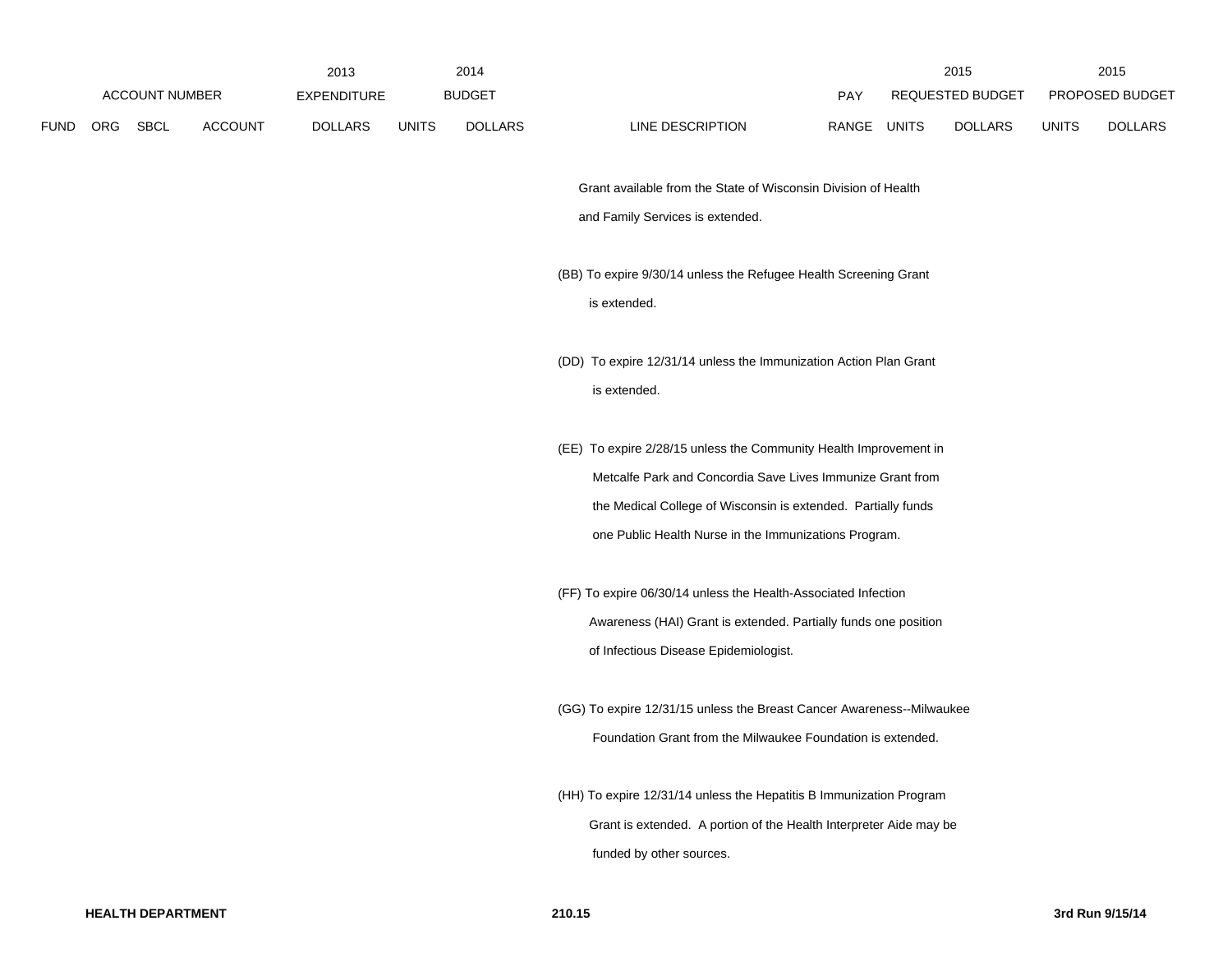|             |                       |                | 2013               |              | 2014           |                                                                          |                                        |  | 2015           |              | 2015            |
|-------------|-----------------------|----------------|--------------------|--------------|----------------|--------------------------------------------------------------------------|----------------------------------------|--|----------------|--------------|-----------------|
|             | <b>ACCOUNT NUMBER</b> |                | <b>EXPENDITURE</b> |              | <b>BUDGET</b>  |                                                                          | REQUESTED BUDGET<br>PAY<br>RANGE UNITS |  |                |              | PROPOSED BUDGET |
| <b>FUND</b> | ORG SBCL              | <b>ACCOUNT</b> | <b>DOLLARS</b>     | <b>UNITS</b> | <b>DOLLARS</b> | LINE DESCRIPTION                                                         |                                        |  | <b>DOLLARS</b> | <b>UNITS</b> | <b>DOLLARS</b>  |
|             |                       |                |                    |              |                | (JJ) To expire 6/30/14 unless the Well Woman Program Grant               |                                        |  |                |              |                 |
|             |                       |                |                    |              |                | available from the State of Wisconsin Department of Health               |                                        |  |                |              |                 |
|             |                       |                |                    |              |                | Services, is extended.                                                   |                                        |  |                |              |                 |
|             |                       |                |                    |              |                |                                                                          |                                        |  |                |              |                 |
|             |                       |                |                    |              |                | (LL) To expire 05/31/16 unless the Lifecourse Initiative for Healthy     |                                        |  |                |              |                 |
|             |                       |                |                    |              |                | Families (LIHF) Grant is extended.                                       |                                        |  |                |              |                 |
|             |                       |                |                    |              |                |                                                                          |                                        |  |                |              |                 |
|             |                       |                |                    |              |                | (MM) Position offset by Medicaid funding from the State of Wisconsin.    |                                        |  |                |              |                 |
|             |                       |                |                    |              |                |                                                                          |                                        |  |                |              |                 |
|             |                       |                |                    |              |                | (NN) To expire 06-30-16 unless the Community Safety Data Repository      |                                        |  |                |              |                 |
|             |                       |                |                    |              |                | Grant from the Wisconsin Partnership Program - University of             |                                        |  |                |              |                 |
|             |                       |                |                    |              |                | Wisconsin-School of Medicine and Public Health is extended.              |                                        |  |                |              |                 |
|             |                       |                |                    |              |                |                                                                          |                                        |  |                |              |                 |
|             |                       |                |                    |              |                | (OO) To expire 8/31/15 unless the Homicide Review Training and Technical |                                        |  |                |              |                 |
|             |                       |                |                    |              |                | Assistance Grant from the U.S. Department of Justice - Community         |                                        |  |                |              |                 |
|             |                       |                |                    |              |                | Oriented Policing Services (COPS) is extended.                           |                                        |  |                |              |                 |
|             |                       |                |                    |              |                |                                                                          |                                        |  |                |              |                 |
|             |                       |                |                    |              |                | (PP) To expire 6/30/16 unless the Community Safety Data Repository Grant |                                        |  |                |              |                 |
|             |                       |                |                    |              |                | from the Wisconsin Partnership Program is extended. Partially funds      |                                        |  |                |              |                 |
|             |                       |                |                    |              |                | one position of Violence Prevention Data Manager.                        |                                        |  |                |              |                 |
|             |                       |                |                    |              |                |                                                                          |                                        |  |                |              |                 |
|             |                       |                |                    |              |                | (RR) To expire 8/31/17 unless the Lead Hazard Reduction Demonstration    |                                        |  |                |              |                 |
|             |                       |                |                    |              |                | Grant 2010 from the U.S. Dept. of Housing and Urban Development          |                                        |  |                |              |                 |
|             |                       |                |                    |              |                | (HUD) is extended. Also partially funds position of Home                 |                                        |  |                |              |                 |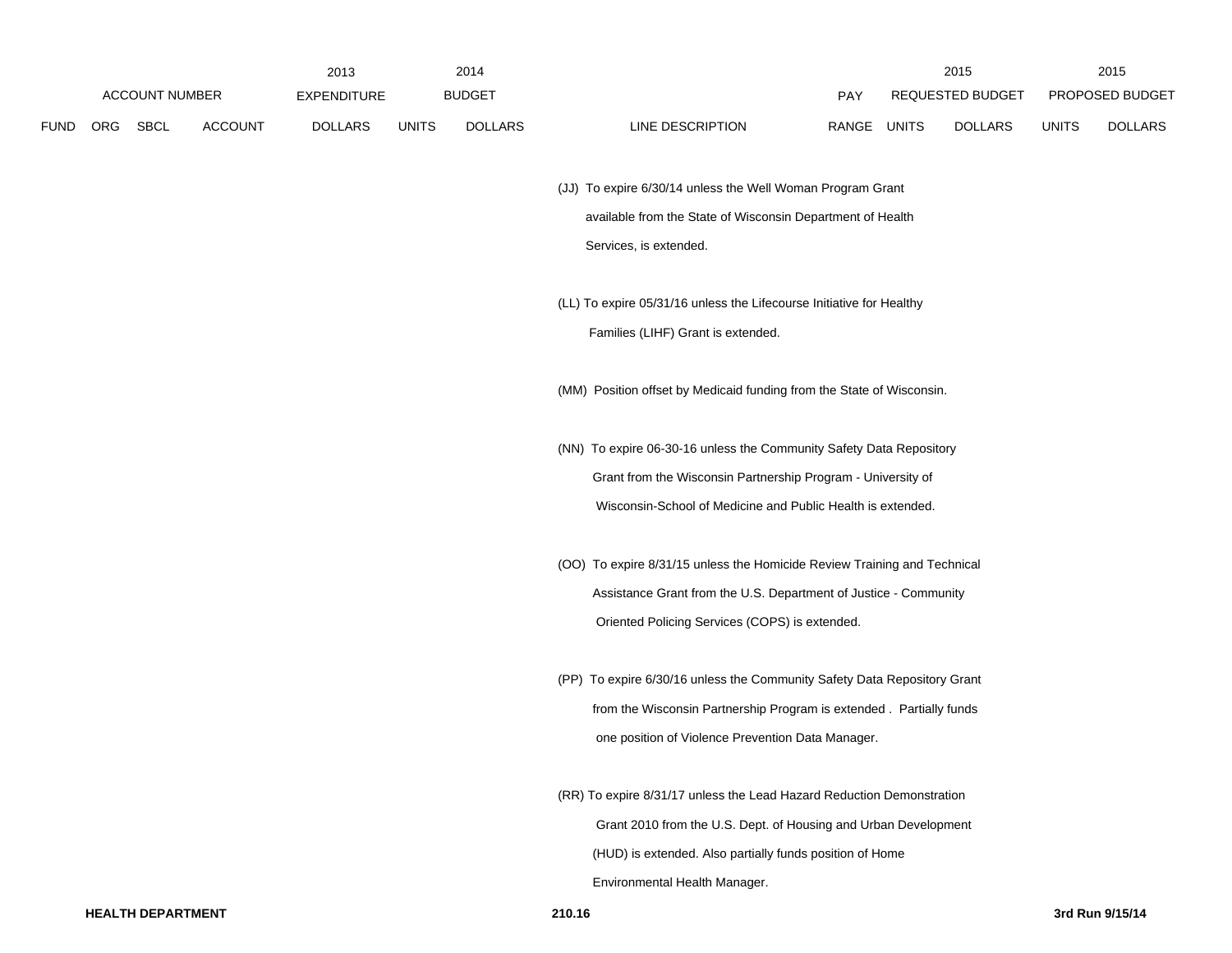|             |     |                |                | 2013               |              | 2014           |                  |       |       | 2015             |              | 2015                   |
|-------------|-----|----------------|----------------|--------------------|--------------|----------------|------------------|-------|-------|------------------|--------------|------------------------|
|             |     | ACCOUNT NUMBER |                | <b>EXPENDITURE</b> |              | <b>BUDGET</b>  | <b>PAY</b>       |       |       | REQUESTED BUDGET |              | <b>PROPOSED BUDGET</b> |
| <b>FUND</b> | ORG | <b>SBCL</b>    | <b>ACCOUNT</b> | <b>DOLLARS</b>     | <b>UNITS</b> | <b>DOLLARS</b> | LINE DESCRIPTION | RANGE | UNITS | <b>DOLLARS</b>   | <b>UNITS</b> | <b>DOLLARS</b>         |

(TT) To expire 12/31/14 unless the CDBG Lead Grant is extended.

(WW) To expire 6/30/15 unless the Lead Abatement Grant from the U.S. Department of Housing and Urban Development (HUD) through the Social Development Commission is extended.

(AAA) To expire 7/31/15 unless the HIV Risk Reduction Grant from the Medical College of Wisconsin is extended. A portion of the Nurse Practitioner Position may be funded by the Dual Protection Grant.

(BBB) To expire 12/31/14 unless the Dual Protection Partnership Initiative from the State of Wisconsin Division of Public Health-Family Planning Program and The Family Planning Health Services, Inc. is extended. Funds one position of Communicable Disease Specialist position in the STD Clinic. May partially fund one position of Nurse Practitioner.

(DDD) To expire 6/30/15 unless the Seek, Test, Treat (STT); Addressing HIV in the Criminal Justice System Grant available from the Medical College of Wisconsin's center for AIDS Intervention and Research (CAIR) is extended.

(EEE) To expire 7/31/2014 unless the Infant Mortality Reduction Initiative grant from the United Way of Greater Milwaukee is extended.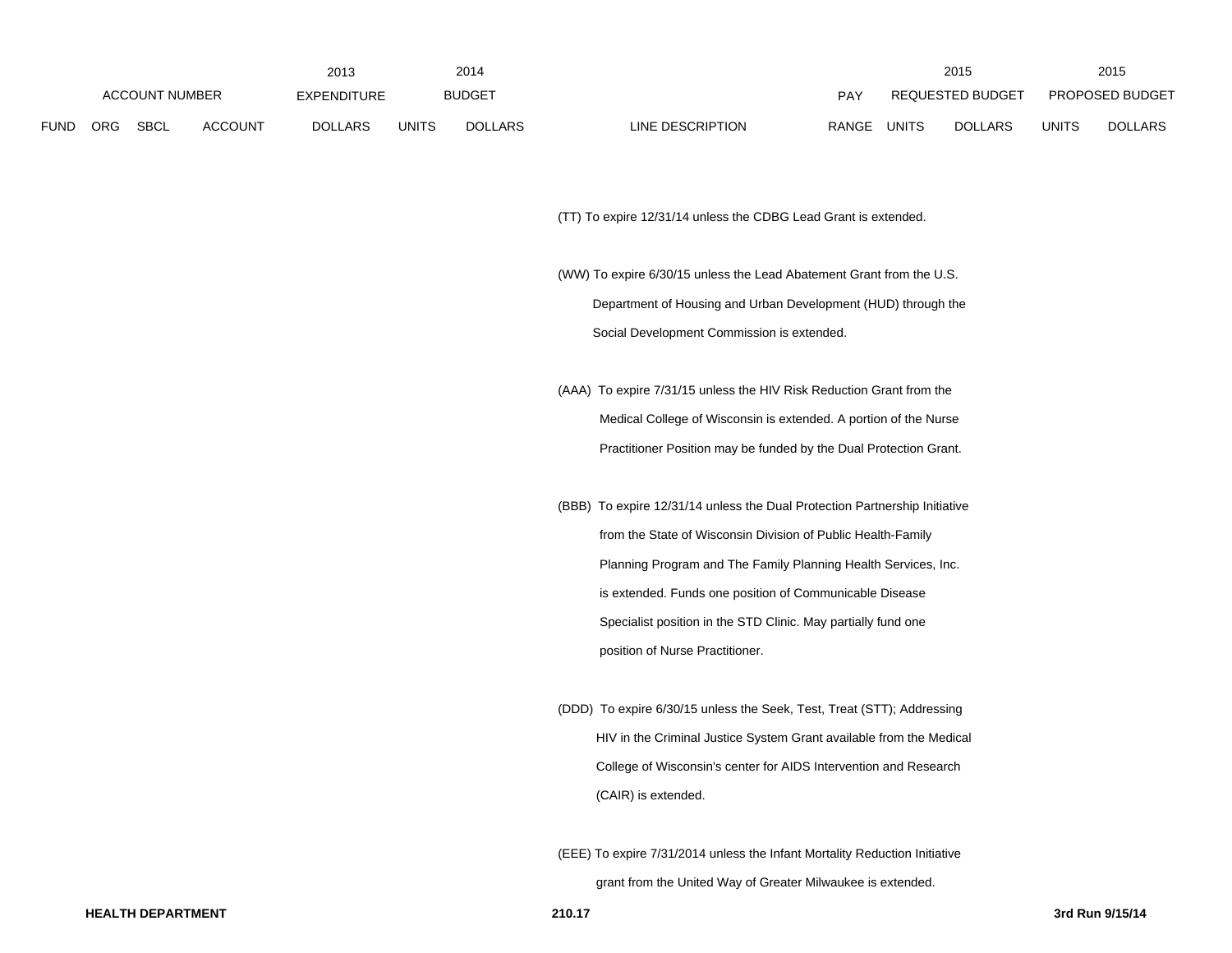|             |      |                          |                | 2013               |              | 2014           |                                                                       |            |              | 2015             |              | 2015            |
|-------------|------|--------------------------|----------------|--------------------|--------------|----------------|-----------------------------------------------------------------------|------------|--------------|------------------|--------------|-----------------|
|             |      | <b>ACCOUNT NUMBER</b>    |                | <b>EXPENDITURE</b> |              | <b>BUDGET</b>  |                                                                       | <b>PAY</b> |              | REQUESTED BUDGET |              | PROPOSED BUDGET |
| <b>FUND</b> | ORG  | SBCL                     | <b>ACCOUNT</b> | <b>DOLLARS</b>     | <b>UNITS</b> | <b>DOLLARS</b> | LINE DESCRIPTION                                                      | RANGE      | <b>UNITS</b> | <b>DOLLARS</b>   | <b>UNITS</b> | <b>DOLLARS</b>  |
|             |      |                          |                |                    |              |                |                                                                       |            |              |                  |              |                 |
|             |      |                          |                |                    |              |                | (HHH) To expire 12/31/14 unless the Medical Assistance (MA) Outreach  |            |              |                  |              |                 |
|             |      |                          |                |                    |              |                | Forward Health Grant from the State of Wisconsin Department           |            |              |                  |              |                 |
|             |      |                          |                |                    |              |                | of Health Services is extended. Partially funds one position of       |            |              |                  |              |                 |
|             |      |                          |                |                    |              |                | Public Health Educator II.                                            |            |              |                  |              |                 |
|             |      |                          |                |                    |              |                | (PPP) To expire 12/31/14 unless the Plain Talk Prep for Youth Grant   |            |              |                  |              |                 |
|             |      |                          |                |                    |              |                | from the State of Wisconsin Department of Health Services             |            |              |                  |              |                 |
|             |      |                          |                |                    |              |                | is extended.                                                          |            |              |                  |              |                 |
|             |      |                          |                |                    |              |                | Various positions to be reimbursed by the Department of               |            |              |                  |              |                 |
|             |      |                          |                |                    |              |                | Neighborhood Services for lab services.                               |            |              |                  |              |                 |
|             |      |                          |                |                    |              |                | Various positions to be reimbursed by the Department of Public Works- |            |              |                  |              |                 |
|             |      |                          |                |                    |              |                | Water Department for Environmental Water Testing.                     |            |              |                  |              |                 |
| 0001        | 3810 | R999                     | 006100         | 3,313,788          |              | 3,349,522      | ESTIMATED EMPLOYEE FRINGE BENEFITS                                    |            |              | 3,268,836        |              | 3,299,263       |
|             |      |                          |                |                    |              |                | (Involves Revenue Offset - No Transfers from this Account)            |            |              |                  |              |                 |
|             |      |                          |                |                    |              |                | OPERATING EXPENDITURES                                                |            |              |                  |              |                 |
| 0001        | 3810 | R999                     | 630100         | 428,455            |              | 373,937        | <b>General Office Expense</b>                                         |            |              | 393,937          |              | 393,937         |
| 0001        | 3810 | R999                     | 630500         | 427                |              | 500            | Tools & Machinery Parts                                               |            |              | 500              |              | 500             |
| 0001        | 3810 | R999                     | 631000         | 621                |              | 1,000          | <b>Construction Supplies</b>                                          |            |              | 1,000            |              | 1,000           |
| 0001        | 3810 | R999                     | 631500         | 64,183             |              | 86,000         | Energy                                                                |            |              | 86,000           |              | 76,000          |
| 0001        | 3810 | R999                     | 632000         | 68,042             |              | 92,801         | <b>Other Operating Supplies</b>                                       |            |              | 72,801           |              | 84,801          |
|             |      | <b>HEALTH DEPARTMENT</b> |                |                    |              |                | 210.18                                                                |            |              |                  |              | 3rd Run 9/15/14 |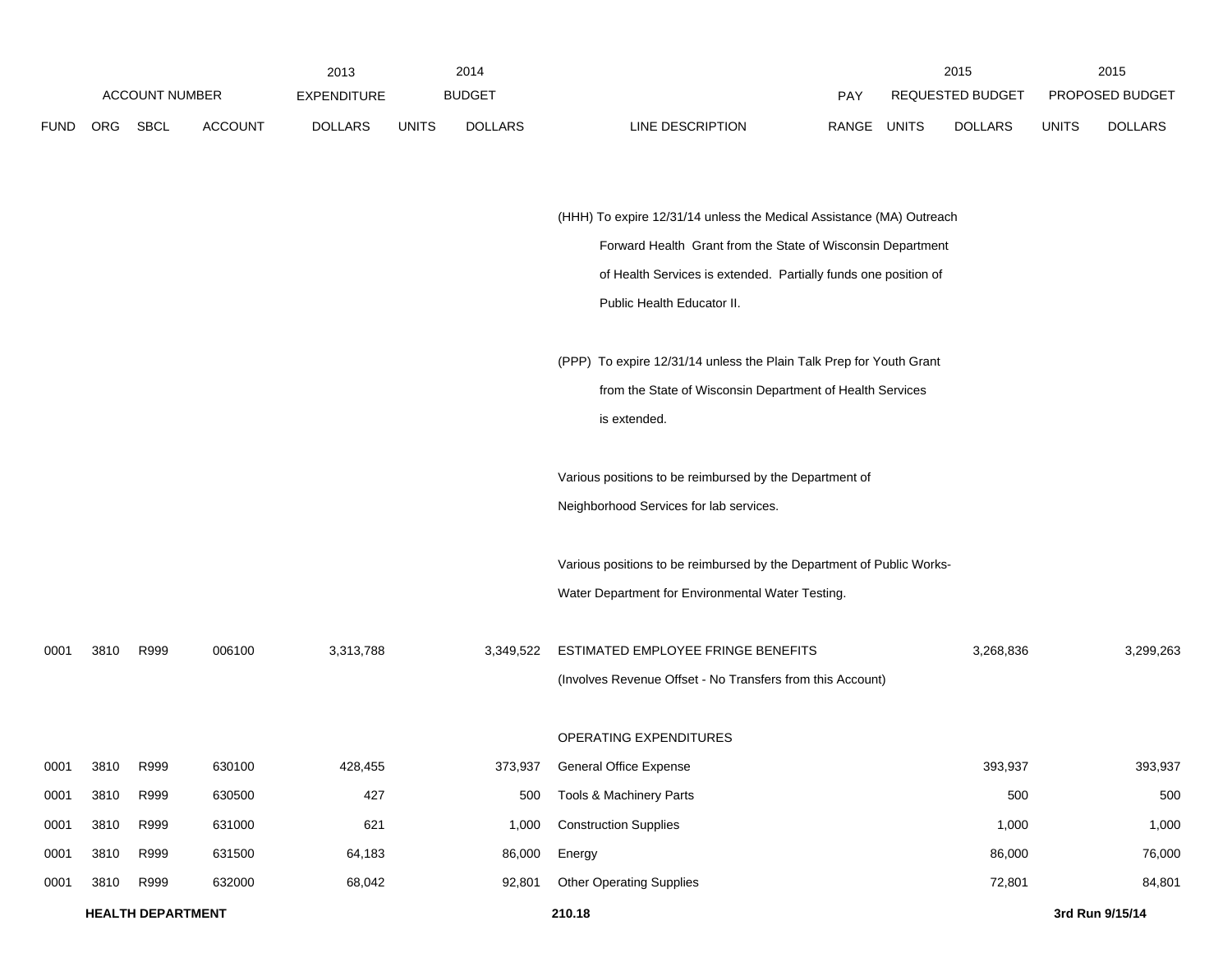|             |            |                       |                | 2013               |              | 2014           |                                 |             | 2015             |              | 2015            |
|-------------|------------|-----------------------|----------------|--------------------|--------------|----------------|---------------------------------|-------------|------------------|--------------|-----------------|
|             |            | <b>ACCOUNT NUMBER</b> |                | <b>EXPENDITURE</b> |              | <b>BUDGET</b>  |                                 | <b>PAY</b>  | REQUESTED BUDGET |              | PROPOSED BUDGET |
| <b>FUND</b> | <b>ORG</b> | SBCL                  | <b>ACCOUNT</b> | <b>DOLLARS</b>     | <b>UNITS</b> | <b>DOLLARS</b> | LINE DESCRIPTION                | RANGE UNITS | <b>DOLLARS</b>   | <b>UNITS</b> | <b>DOLLARS</b>  |
|             |            |                       |                |                    |              |                |                                 |             |                  |              |                 |
| 0001        | 3810       | R999                  | 632500         |                    |              |                | <b>Facility Rental</b>          |             |                  |              |                 |
| 0001        | 3810       | R999                  | 633000         | 64,343             |              | 65,216         | <b>Vehicle Rental</b>           |             | 65,216           |              | 65,216          |
| 0001        | 3810       | R999                  | 633500         | 26,377             |              | 26,200         | Non-Vehicle Equipment Rental    |             | 26,200           |              | 26,200          |
| 0001        | 3810       | R999                  | 634000         | 495,561            |              | 567,425        | <b>Professional Services</b>    |             | 583,345          |              | 623,601         |
| 0001        | 3810       | R999                  | 634500         | 70,928             |              | 77,750         | Information Technology Services |             | 77,750           |              | 77,750          |
| 0001        | 3810       | R999                  | 635000         | 131,508            |              | 161,100        | <b>Property Services</b>        |             | 161,100          |              | 151,100         |
| 0001        | 3810       | R999                  | 635500         | 54,034             |              | 50,000         | <b>Infrastructure Services</b>  |             | 75,000           |              | 65,000          |
| 0001        | 3810       | R999                  | 636000         |                    |              |                | Vehicle Repair Services         |             |                  |              |                 |
| 0001        | 3810       | R999                  | 636500         | 89,530             |              | 129,254        | <b>Other Operating Services</b> |             | 129,254          |              | 129,254         |
| 0001        | 3810       | R999                  | 637000         |                    |              |                | Loans and Grants                |             |                  |              |                 |
| 0001        | 3810       | R999                  | 637501         | 123,847            |              | 152,700        | Reimburse Other Departments     |             | 152,700          |              | 152,700         |
|             |            |                       |                |                    |              |                |                                 |             |                  |              |                 |
| 0001        | 3810       | R999                  | 006300         | 1,617,856          |              | 1,783,883      | OPERATING EXPENDITURES TOTAL*   |             | 1,824,803        |              | 1,847,059       |
|             |            |                       |                |                    |              |                |                                 |             |                  |              |                 |
|             |            |                       |                |                    |              |                | <b>EQUIPMENT PURCHASES</b>      |             |                  |              |                 |
|             |            |                       |                |                    |              |                | <b>Additional Equipment</b>     |             |                  |              |                 |
|             |            |                       |                |                    |              | 5,000          | <b>Center Furnishings</b>       |             | 5,000            |              | 5,000           |
|             |            |                       |                | 17,250             |              |                | Miscellaneous Equipment         |             |                  |              |                 |
|             |            |                       |                |                    |              |                | <b>Testing Apparatus</b>        |             | 35,000           |              | 35,000          |
|             |            |                       |                | 17,250             |              | 5,000          | Subtotal - Additional Equipment |             | 40,000           |              | 40,000          |
|             |            |                       |                |                    |              |                |                                 |             |                  |              |                 |

Replacement Equipment

Subtotal - Replacement Equipment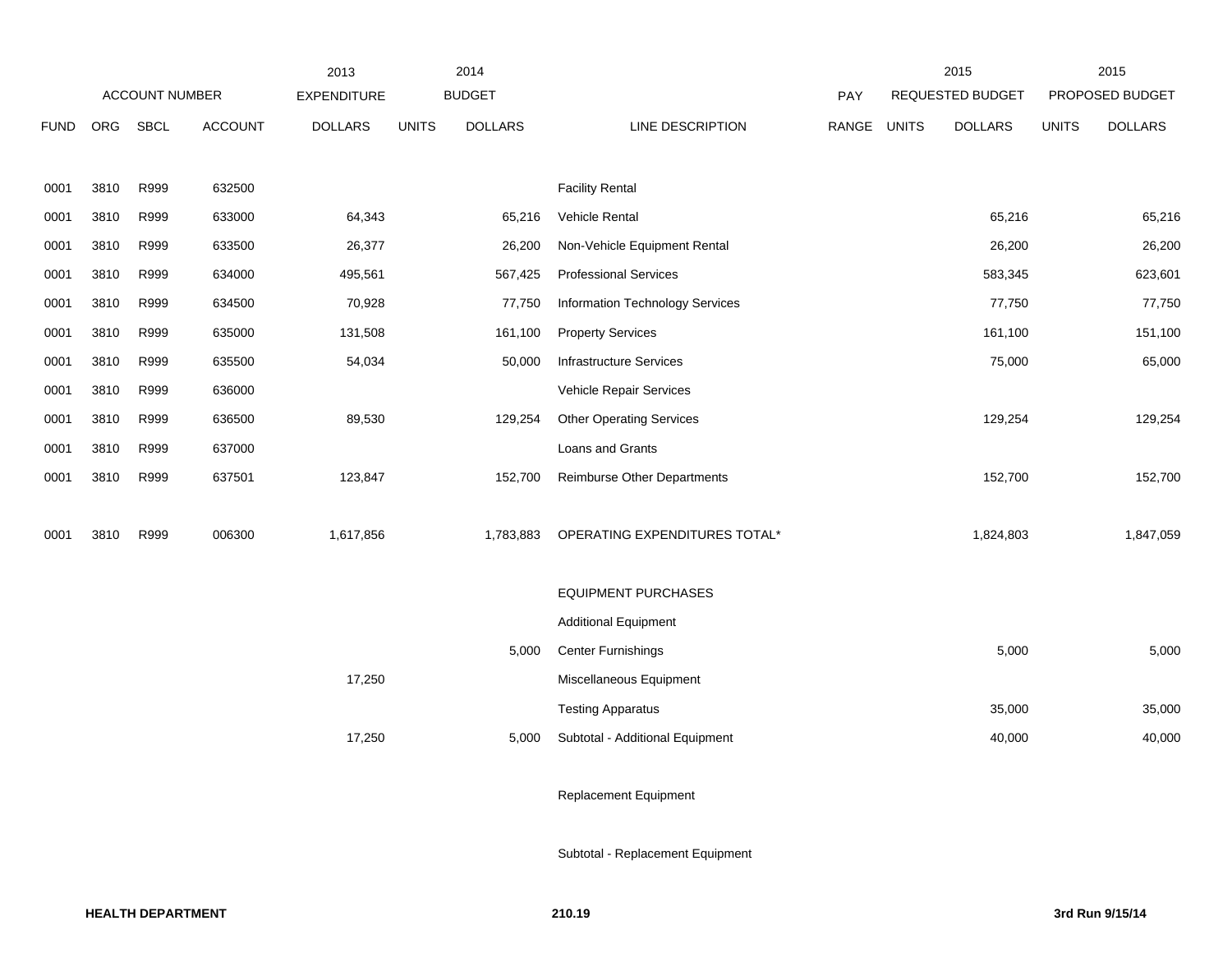|             |            |                       |                | 2013               |              | 2014           |                                                   |       |              | 2015                    |              | 2015            |
|-------------|------------|-----------------------|----------------|--------------------|--------------|----------------|---------------------------------------------------|-------|--------------|-------------------------|--------------|-----------------|
|             |            | <b>ACCOUNT NUMBER</b> |                | <b>EXPENDITURE</b> |              | <b>BUDGET</b>  |                                                   | PAY   |              | <b>REQUESTED BUDGET</b> |              | PROPOSED BUDGET |
| <b>FUND</b> | <b>ORG</b> | <b>SBCL</b>           | <b>ACCOUNT</b> | <b>DOLLARS</b>     | <b>UNITS</b> | <b>DOLLARS</b> | LINE DESCRIPTION                                  | RANGE | <b>UNITS</b> | <b>DOLLARS</b>          | <b>UNITS</b> | <b>DOLLARS</b>  |
| 0001        | 3810       | R999                  | 006800         | 17,250             |              | 5,000          | EQUIPMENT PURCHASES TOTAL*                        |       |              | 40,000                  |              | 40,000          |
|             |            |                       |                |                    |              |                | <b>SPECIAL FUNDS</b>                              |       |              |                         |              |                 |
| 0001        | 3810       | R391                  | 006300         | 49,245             |              |                | Computer Maintenance/Upgrade*                     |       |              |                         |              |                 |
| 0001        | 3810       | R387                  | 006300         | 34,864             |              | 46,424         | Task Force on Domestic Violence & Sexual Assault* |       |              | 46,424                  |              | 31,424          |
| 0001        | 3810       | R392                  | 006300         | 120,000            |              | 110,424        | AIDs Prevention*                                  |       |              | 110,424                 |              | 110,424         |
| 0001        | 3810       | R394                  | 006300         | 40,000             |              | 40,000         | UWM School of Public Health Payment*              |       |              | 40,000                  |              | 40,000          |
| 0001        | 3810       | R395                  | 006300         | 31,521             |              | 40,000         | Beach Water Quality and Advisory Program*         |       |              | 40,000                  |              | 40,000          |
| 0001        | 3810       | R396                  | 006300         |                    |              | 47,000         | Safe Sleep/Infant Mortality Initiative*           |       |              | 47,000                  |              | 47,000          |
| 0001        | 3810       | R397                  | 006300         |                    |              | 70,000         | <b>Facility Maintenance*</b>                      |       |              | 70,000                  |              | 55,000          |
|             |            |                       |                | 275,630            |              | 353,848        | SPECIAL FUNDS TOTAL                               |       |              | 353,848                 |              | 323,848         |
|             |            |                       |                |                    |              |                | <b>HEALTH DEPARTMENT BUDGETARY</b>                |       |              |                         |              |                 |
|             |            |                       |                | 12,460,876         |              | 12,618,896     | CONTROL UNIT TOTAL (1BCU=1DU)                     |       |              | 12,751,567              |              | 12,841,865      |
|             |            |                       |                |                    |              |                |                                                   |       |              |                         |              |                 |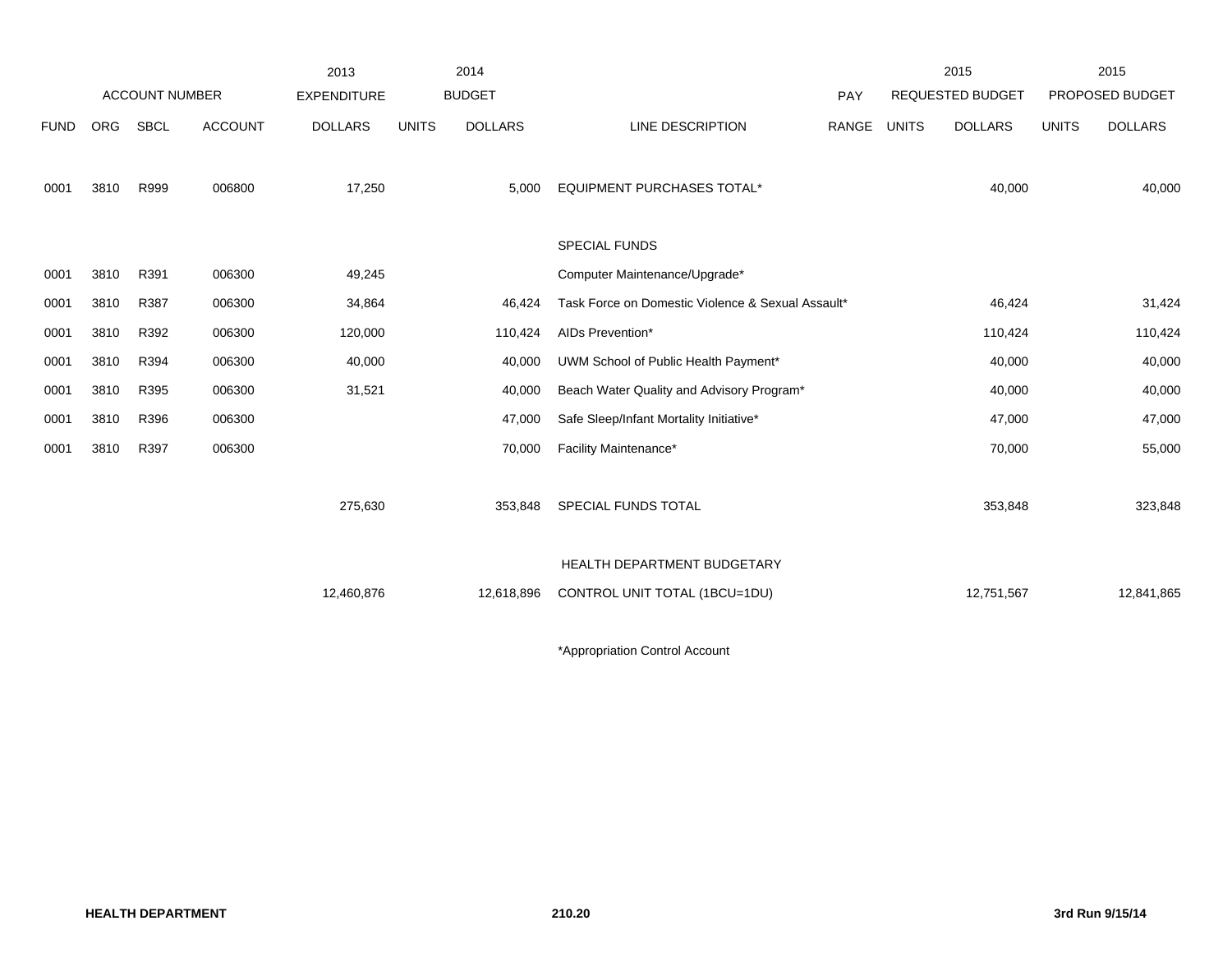|             |                |                       |                | 2013               |              | 2014           |                                                          |       |        | 2015             |              | 2015            |
|-------------|----------------|-----------------------|----------------|--------------------|--------------|----------------|----------------------------------------------------------|-------|--------|------------------|--------------|-----------------|
|             |                | <b>ACCOUNT NUMBER</b> |                | <b>EXPENDITURE</b> |              | <b>BUDGET</b>  |                                                          | PAY   |        | REQUESTED BUDGET |              | PROPOSED BUDGET |
| <b>FUND</b> | ORG            | <b>SBCL</b>           | <b>ACCOUNT</b> | <b>DOLLARS</b>     | <b>UNITS</b> | <b>DOLLARS</b> | LINE DESCRIPTION                                         | RANGE | UNITS  | <b>DOLLARS</b>   | <b>UNITS</b> | <b>DOLLARS</b>  |
|             |                |                       |                |                    |              |                |                                                          |       |        |                  |              |                 |
|             |                |                       |                |                    |              |                | LIBRARY BUDGETARY CONTROL                                |       |        |                  |              |                 |
|             |                |                       |                |                    |              |                | UNIT (SUMMARY 1BCU=3DU)                                  |       |        |                  |              |                 |
|             |                |                       |                |                    |              |                | <b>SALARIES &amp; WAGES</b>                              |       |        |                  |              |                 |
|             |                |                       |                | 94,150             |              | 71,000         | Overtime Compensated*                                    |       |        | 95,000           |              | 95,000          |
|             |                |                       |                | 11,559,248         |              | 11,665,357     | All Other Salaries & Wages                               |       |        | 11,872,865       |              | 11,843,460      |
|             |                |                       |                |                    |              |                |                                                          |       |        |                  |              |                 |
| 0001        | 8610           | R999                  | 006000         | 11,653,398         |              | 11,736,357     | NET SALARIES & WAGES TOTAL*                              |       |        | 11,967,865       |              | 11,938,460      |
|             |                |                       |                |                    | 370          |                | TOTAL NUMBER OF POSITIONS AUTHORIZED                     |       | 371    |                  | 371          |                 |
|             |                |                       |                |                    |              |                |                                                          |       |        |                  |              |                 |
|             |                |                       |                |                    | 292.15       |                | <b>O&amp;M FTE'S</b>                                     |       | 295.16 |                  | 291.18       |                 |
|             |                |                       |                |                    | 17.37        |                | Non-O&M FTE'S                                            |       | 17.37  |                  | 18.28        |                 |
| 0001        | 8610           | R999                  | 006100         | 5,460,608          |              | 5,516,088      | ESTIMATED EMPLOYEE FRINGE BENEFITS                       |       |        | 5,385,539        |              | 5,372,306       |
|             |                |                       |                |                    |              |                | (Involves Revenue Offset-No Transfers from this Account) |       |        |                  |              |                 |
|             |                |                       |                |                    |              |                |                                                          |       |        |                  |              |                 |
|             |                |                       |                |                    |              |                | OPERATING EXPENDITURES                                   |       |        |                  |              |                 |
| 0001        | 8610           | R999                  | 630100         | 111,861            |              | 162,500        | <b>General Office Expense</b>                            |       |        | 158,000          |              | 158,000         |
| 0001        | 8610           | R999                  | 630500         | 34,116             |              | 26,100         | Tools & Machinery Parts                                  |       |        | 31,000           |              | 31,000          |
| 0001        | 8610           | R999                  | 631000         | 31,125             |              | 40,900         | <b>Construction Supplies</b>                             |       |        | 37,400           |              | 37,400          |
| 0001        | 8610           | R999                  | 631500         | 755,937            |              | 743,658        | Energy                                                   |       |        | 759,551          |              | 759,551         |
| 0001        | 8610           | R999                  | 632000         | 277,411            |              | 216,334        | <b>Other Operating Supplies</b>                          |       |        | 226,880          |              | 211,200         |
| 0001        | 8610           | R999                  | 632500         |                    |              |                | <b>Facility Rental</b>                                   |       |        |                  |              |                 |
| 0001        | 8610           | R999                  | 633000         | 4,923              |              | 8,300          | Vehicle Rental                                           |       |        | 8,300            |              | 8,300           |
|             | <b>LIBRARY</b> |                       |                |                    |              |                | 220.1                                                    |       |        |                  |              | 3rd Run 9/15/14 |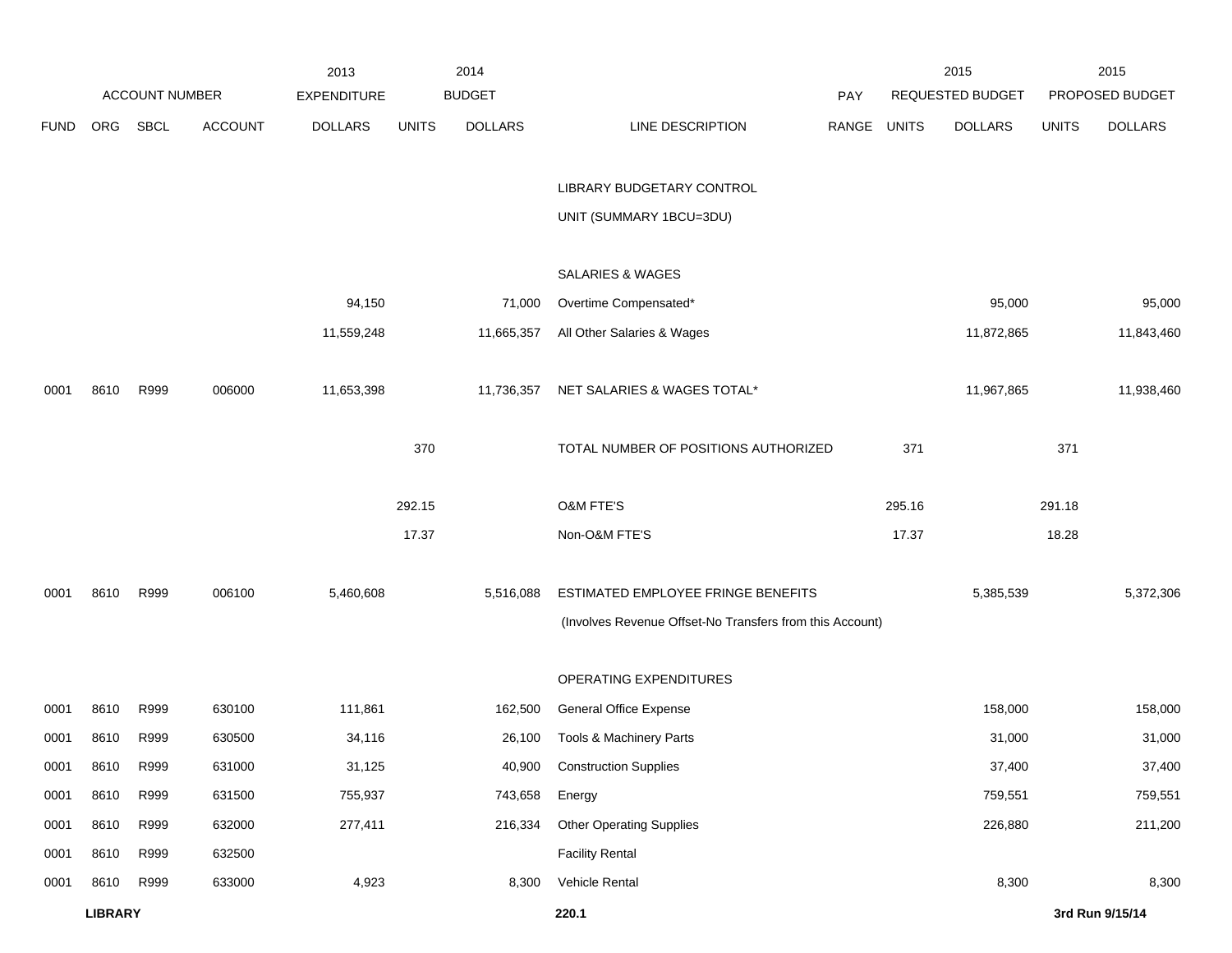|             |      |                |                | 2013               |              | 2014           |                                    |       |              | 2015             |              | 2015            |
|-------------|------|----------------|----------------|--------------------|--------------|----------------|------------------------------------|-------|--------------|------------------|--------------|-----------------|
|             |      | ACCOUNT NUMBER |                | <b>EXPENDITURE</b> |              | <b>BUDGET</b>  |                                    | PAY   |              | REQUESTED BUDGET |              | PROPOSED BUDGET |
| <b>FUND</b> | ORG  | <b>SBCL</b>    | <b>ACCOUNT</b> | <b>DOLLARS</b>     | <b>UNITS</b> | <b>DOLLARS</b> | LINE DESCRIPTION                   | RANGE | <b>UNITS</b> | <b>DOLLARS</b>   | <b>UNITS</b> | <b>DOLLARS</b>  |
|             |      |                |                |                    |              |                |                                    |       |              |                  |              |                 |
| 0001        | 8610 | R999           | 633500         | 31,077             |              | 31,800         | Non-Vehicle Equipment Rental       |       |              | 32,700           |              | 32,700          |
| 0001        | 8610 | R999           | 634000         | 103,119            |              | 59,000         | <b>Professional Services</b>       |       |              | 74,000           |              | 74,000          |
| 0001        | 8610 | R999           | 634500         | 233,340            |              | 290,000        | Information Technology Services    |       |              | 311,710          |              | 311,710         |
| 0001        | 8610 | R999           | 635000         | 659,407            |              | 811,137        | <b>Property Services</b>           |       |              | 886,900          |              | 886,900         |
| 0001        | 8610 | R999           | 635500         | 32,665             |              | 26,000         | <b>Infrastructure Services</b>     |       |              | 26,000           |              | 26,000          |
| 0001        | 8610 | R999           | 636000         | 226                |              | 500            | Vehicle Repair Services            |       |              | 500              |              | 500             |
| 0001        | 8610 | R999           | 636500         | 129,451            |              | 135,100        | <b>Other Operating Services</b>    |       |              | 137,600          |              | 117,600         |
| 0001        | 8610 | R999           | 637000         |                    |              |                | Loans and Grants                   |       |              |                  |              |                 |
| 0001        | 8610 | R999           | 637501         | 65,781             |              | 76,900         | <b>Reimburse Other Departments</b> |       |              | 76,900           |              | 76,900          |
|             |      |                |                |                    |              |                |                                    |       |              |                  |              |                 |
| 0001        | 8610 | R999           | 006300         | 2,470,439          |              | 2,628,229      | OPERATING EXPENDITURES TOTAL*      |       |              | 2,767,441        |              | 2,731,761       |
|             |      |                |                |                    |              |                |                                    |       |              |                  |              |                 |
| 0001        | 8610 | R999           | 006800         | 1,763,022          |              | 1,874,232      | EQUIPMENT PURCHASES TOTAL*         |       |              | 2,143,700        |              | 2,006,700       |
|             |      |                |                |                    |              |                |                                    |       |              |                  |              |                 |
|             |      |                |                | 13,182             |              | 13,182         | SPECIAL FUNDS TOTAL                |       |              | 13,182           |              | 13,182          |
|             |      |                |                |                    |              |                |                                    |       |              |                  |              |                 |
|             |      |                |                |                    |              |                | LIBRARY BUDGETARY CONTROL UNIT     |       |              |                  |              |                 |
|             |      |                |                | 21,360,649         |              | 21,768,088     | TOTAL (1BCU=3DU)                   |       |              | 22,277,727       |              | 22,062,409      |
|             |      |                |                |                    |              |                |                                    |       |              |                  |              |                 |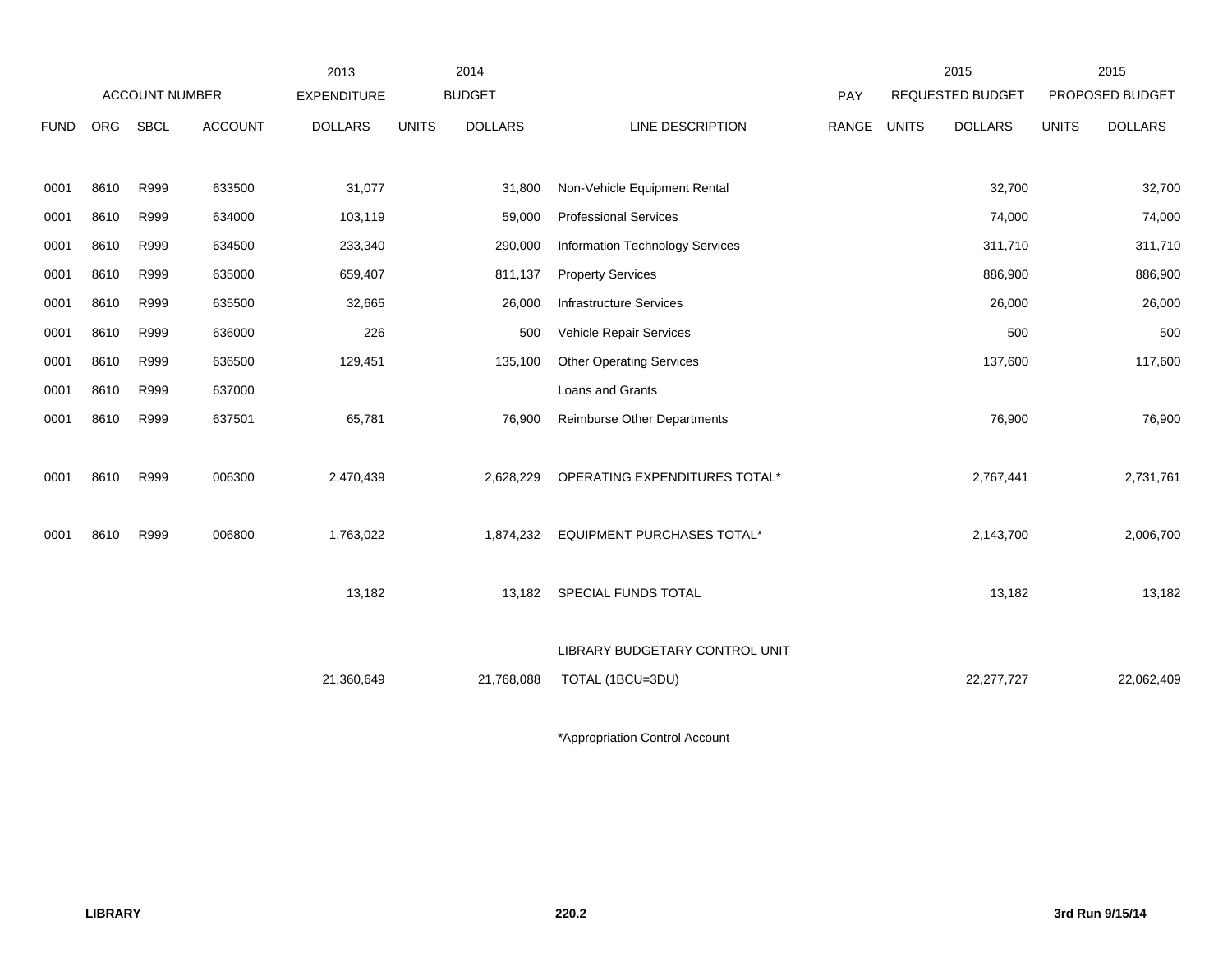|      |            |                |                | 2013           |              | 2014           |                                  |       | 2015             |              | 2015                   |
|------|------------|----------------|----------------|----------------|--------------|----------------|----------------------------------|-------|------------------|--------------|------------------------|
|      |            | ACCOUNT NUMBER |                | EXPENDITURE    |              | <b>BUDGET</b>  | PAY                              |       | REQUESTED BUDGET |              | <b>PROPOSED BUDGET</b> |
| FUND | <b>ORG</b> | SBCL           | <b>ACCOUNT</b> | <b>DOLLARS</b> | <b>UNITS</b> | <b>DOLLARS</b> | <b>RANGE</b><br>LINE DESCRIPTION | UNITS | <b>DOLLARS</b>   | <b>UNITS</b> | <b>DOLLARS</b>         |

#### LIBRARY

### ADMINISTRATIVE SERVICES DECISION UNIT

## SALARIES & WAGES

| 125.460 | Milwaukee Public Library Director (X) (Y)    | 1NX | 127.342 | 127,342 |
|---------|----------------------------------------------|-----|---------|---------|
| 97.823  | Deputy Library Dir. - Public Serv. (X)(Y)    | 1LX | 99,290  | 99,290  |
| 48.133  | Administrative Assistant IV                  | 5IN | 48,855  | 48,855  |
| 40.836  | <b>Office Assistant IV</b>                   | 6HN | 41.449  | 41,449  |
|         | Library Construction Project Manager (X) (Y) | 2IX | 57.883  | 80,000  |
|         | Librarian V (X)                              | 1FX |         | 61,721  |

### ADMINISTRATION BUREAU

## PERSONNEL SECTION

| 1 | 65.000 | Library Personnel Officer (X)     | 1DX |   |        |        |
|---|--------|-----------------------------------|-----|---|--------|--------|
| 1 | 47.109 | Personnel Analyst-Senior          | 2FX |   |        |        |
| 1 | 44.277 | Personnel Payroll Assistant III   | 5EN |   | 44.941 | 44.941 |
| 1 | 22.605 | Librarian III (0.50 FTE) $(X)$    | 2DN |   | 22.944 | 22.944 |
| 1 | 42.000 | <b>Personnel Analyst</b>          | 2DN |   |        |        |
|   |        | Human Resources Officer (X)       | 1FX |   | 69.274 | 69,274 |
|   |        | Personnel Analyst-Senior (X)      | 2FX | 1 | 47.816 | 47,816 |
|   |        | Library Volunteer Coordinator (X) | 2DN |   | 42.079 | 42.079 |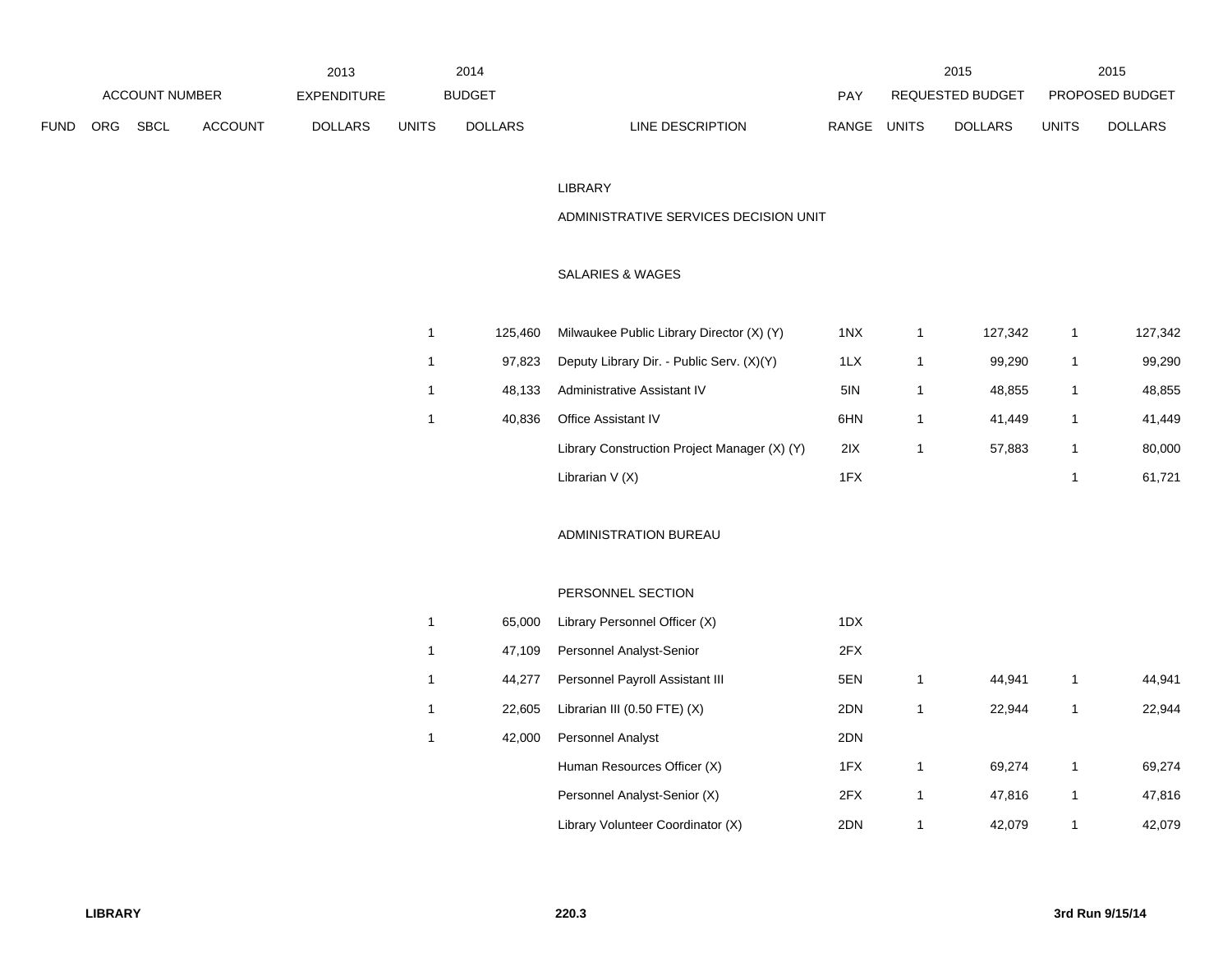|      |     |                       |         | 2013               |              | 2014           |                                              |       |                | 2015             |              | 2015            |
|------|-----|-----------------------|---------|--------------------|--------------|----------------|----------------------------------------------|-------|----------------|------------------|--------------|-----------------|
|      |     | <b>ACCOUNT NUMBER</b> |         | <b>EXPENDITURE</b> |              | <b>BUDGET</b>  |                                              | PAY   |                | REQUESTED BUDGET |              | PROPOSED BUDGET |
| FUND | ORG | <b>SBCL</b>           | ACCOUNT | <b>DOLLARS</b>     | <b>UNITS</b> | <b>DOLLARS</b> | LINE DESCRIPTION                             | RANGE | <b>UNITS</b>   | <b>DOLLARS</b>   | <b>UNITS</b> | <b>DOLLARS</b>  |
|      |     |                       |         |                    |              |                |                                              |       |                |                  |              |                 |
|      |     |                       |         |                    |              |                | COMMUNICATION/MARKETING SECTION              |       |                |                  |              |                 |
|      |     |                       |         |                    | $\mathbf{1}$ | 61,871         | Administrative Specialist-Senior             | 2EX   | $\overline{1}$ | 62,799           | $\mathbf{1}$ | 62,799          |
|      |     |                       |         |                    | $\mathbf{1}$ | 43,909         | Program Assistant II                         | 5FN   | $\mathbf{1}$   | 44,567           | $\mathbf{1}$ | 44,567          |
|      |     |                       |         |                    | $\mathbf{1}$ | 63,000         | Marketing & Public Relations Officer (X) (Y) | 1FX   | $\overline{1}$ | 63,945           | $\mathbf{1}$ | 63,945          |
|      |     |                       |         |                    |              |                |                                              |       |                |                  |              |                 |
|      |     |                       |         |                    |              |                | ADMINISTRATIVE SERVICES DIVISION             |       |                |                  |              |                 |
|      |     |                       |         |                    | -1           | 85,130         | Library Business Operations Mgr. (X)(Y)      | 1FX   | $\overline{1}$ | 86,406           | $\mathbf{1}$ | 86,406          |
|      |     |                       |         |                    |              |                | <b>BUSINESS SECTION</b>                      |       |                |                  |              |                 |
|      |     |                       |         |                    | $\mathbf{1}$ | 61,871         | Administrative Specialist Senior (Y)         | 2EX   | $\mathbf{1}$   | 62,799           | $\mathbf{1}$ | 62,799          |
|      |     |                       |         |                    | $\mathbf{1}$ | 39,507         | Office Assistant IV                          | 6HN   | $\overline{1}$ | 40,100           | $\mathbf{1}$ | 40,100          |
|      |     |                       |         |                    | $\mathbf{1}$ | 33,865         | Office Assistant III                         | 6FN   | $\overline{1}$ | 34,373           | $\mathbf{1}$ | 34,373          |
|      |     |                       |         |                    | $\mathbf{1}$ | 29,780         | Office Assistant II                          | 6EN   | $\mathbf{1}$   | 30,226           | $\mathbf{1}$ | 30,226          |
|      |     |                       |         |                    | $\mathbf 1$  | 41,495         | Program Assistant II (Y)                     | 5FN   | $\mathbf{1}$   | 42,118           | $\mathbf{1}$ | 42,118          |
|      |     |                       |         |                    |              |                |                                              |       |                |                  |              |                 |
|      |     |                       |         |                    |              |                | PAYROLL & ACCOUNTING SECTION                 |       |                |                  |              |                 |
|      |     |                       |         |                    | $\mathbf{1}$ | 74,922         | General Accounting Manager (Y)               | 1DX   | $\mathbf{1}$   | 76,046           | $\mathbf{1}$ | 76,046          |
|      |     |                       |         |                    | $\mathbf{1}$ | 39,507         | <b>Accounting Assistant III</b>              | 5EN   | $\overline{1}$ | 40,100           | $\mathbf{1}$ | 40,100          |
|      |     |                       |         |                    | $\mathbf{1}$ | 39,507         | Personnel Payroll Assistant II               | 6HN   | $\overline{1}$ | 40,100           | $\mathbf{1}$ | 40,100          |
|      |     |                       |         |                    | -1           | 35,361         | <b>Accounting Assistant I</b>                | 6GN   | $\overline{1}$ | 35,893           | $\mathbf{1}$ | 35,893          |
|      |     |                       |         |                    |              |                |                                              |       |                |                  |              |                 |
|      |     |                       |         |                    |              |                | FACILITIES & FLEET SECTION                   |       |                |                  |              |                 |
|      |     |                       |         |                    | $\mathbf{1}$ | 47,109         | Bldg. Maint. Supvr. II (X) (Y)               | 1BX   | $\mathbf{1}$   | 47,816           | $\mathbf{1}$ | 47,816          |
|      |     |                       |         |                    | $\mathbf{1}$ | 57,178         | Bldg. Services Supervisor II (X)             | 1AX   | $\mathbf{1}$   | 58,036           | $\mathbf{1}$ | 58,036          |
|      |     |                       |         |                    | $\mathbf{1}$ | 44,194         | <b>Bldg. Services Supervisor II</b>          | 1AX   | $\mathbf{1}$   | 52,475           | $\mathbf{1}$ | 52,475          |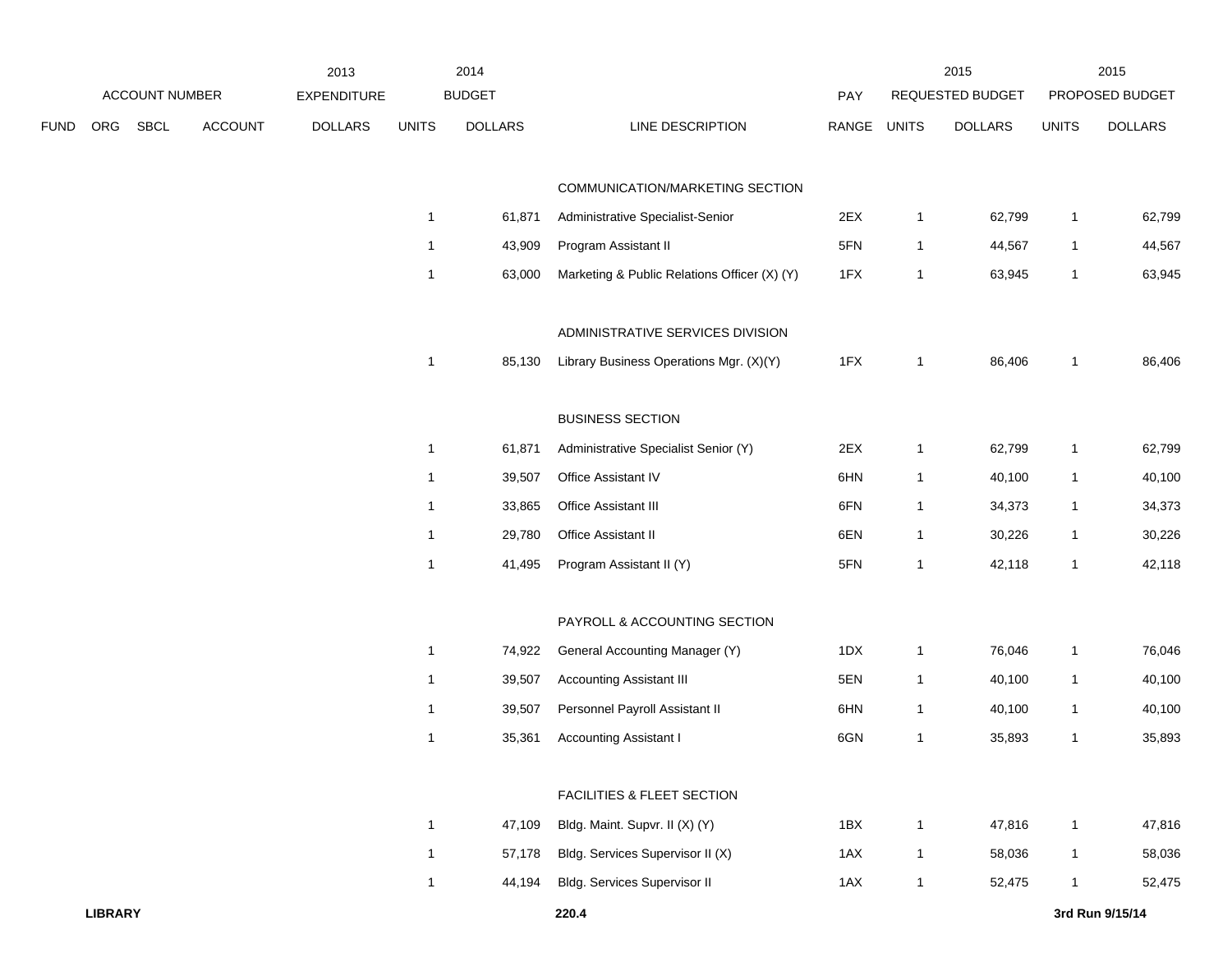|      |     |                |                | 2013               |                | 2014           |                                        |             |                | 2015             |                  | 2015            |
|------|-----|----------------|----------------|--------------------|----------------|----------------|----------------------------------------|-------------|----------------|------------------|------------------|-----------------|
|      |     | ACCOUNT NUMBER |                | <b>EXPENDITURE</b> |                | <b>BUDGET</b>  |                                        | PAY         |                | REQUESTED BUDGET |                  | PROPOSED BUDGET |
| FUND | ORG | SBCL           | <b>ACCOUNT</b> | <b>DOLLARS</b>     | <b>UNITS</b>   | <b>DOLLARS</b> | LINE DESCRIPTION                       | RANGE UNITS |                | <b>DOLLARS</b>   | <b>UNITS</b>     | <b>DOLLARS</b>  |
|      |     |                |                |                    |                |                |                                        |             |                |                  |                  |                 |
|      |     |                |                |                    | $\mathbf{1}$   | 65,000         | Library Facilities Manager (X) (Y)     | 1EX         | $\mathbf{1}$   | 65,975           | $\mathbf{1}$     | 65,975          |
|      |     |                |                |                    | $\mathbf{1}$   | 28,942         | <b>Facilities Project Coordinator</b>  | 2IN         |                |                  |                  |                 |
|      |     |                |                |                    |                |                |                                        |             |                |                  |                  |                 |
|      |     |                |                |                    |                |                | <b>FLEET UNIT</b>                      |             |                |                  |                  |                 |
|      |     |                |                |                    | $\mathbf{1}$   | 45,397         | <b>Library Driver</b>                  | 8I          | $\mathbf{1}$   | 46,077           | 1                | 46,077          |
|      |     |                |                |                    |                |                |                                        |             |                |                  |                  |                 |
|      |     |                |                |                    |                |                | <b>FACILITIES UNIT</b>                 |             |                |                  |                  |                 |
|      |     |                |                |                    | $\mathbf{1}$   | 47,663         | Heating & Ventilating Mechanic III     | 7FN         | $\mathbf{1}$   | 48,370           | $\mathbf{1}$     | 48,370          |
|      |     |                |                |                    | $\mathbf{2}$   | 90,849         | Heating & Ventilating Mechanic II      | 7DN         | $\overline{2}$ | 92,212           | $\boldsymbol{2}$ | 92,212          |
|      |     |                |                |                    | $\mathbf{1}$   | 64,584         | <b>Electrical Mechanic</b>             | 7MN         | $\mathbf{1}$   | 65,562           | $\mathbf{1}$     | 65,562          |
|      |     |                |                |                    | $\mathbf{1}$   | 57,928         | Carpenter                              | 7K          | $\mathbf{1}$   | 58,802           | $\mathbf{1}$     | 58,802          |
|      |     |                |                |                    | $\mathbf{1}$   | 77,914         | <b>Facilities Control Specialist</b>   | 3SN         | $\mathbf{1}$   | 79,083           | $\mathbf{1}$     | 79,083          |
|      |     |                |                |                    |                |                |                                        |             |                |                  |                  |                 |
|      |     |                |                |                    |                |                | CENTRAL CUSTODIAL UNIT                 |             |                |                  |                  |                 |
|      |     |                |                |                    | $\mathbf{1}$   | 40,287         | <b>Custodial Worker III</b>            | 8EN         | $\mathbf{1}$   | 40,891           | $\mathbf{1}$     | 40,891          |
|      |     |                |                |                    | 15             | 558,876        | Custodial Worker II - City Laborer     | 8DN         | 15             | 563,767          | 15               | 563,767         |
|      |     |                |                |                    |                |                |                                        |             |                |                  |                  |                 |
|      |     |                |                |                    |                |                | NEIGHBORHOOD CUSTODIAL UNIT            |             |                |                  |                  |                 |
|      |     |                |                |                    | 12             | 447,860        | Custodial Worker II - City Laborer (X) | 8DN         | 12             | 446,115          | 12               | 446,115         |
|      |     |                |                |                    |                |                |                                        |             |                |                  |                  |                 |
|      |     |                |                |                    |                |                | TECHNICAL SERVICES BUREAU              |             |                |                  |                  |                 |
|      |     |                |                |                    | $\mathbf{1}$   | 74,912         | Management Librarian (Y)               | 1DX         | $\mathbf{1}$   | 76,036           | $\mathbf 1$      | 76,036          |
|      |     |                |                |                    | $\mathbf{1}$   | 53,519         | Management Librarian                   | 1DX         |                |                  |                  |                 |
|      |     |                |                |                    | $\mathbf{1}$   | 96,943         | Lib. Tech. Serv. Mgr. (Y) (X)          | 11X         | $\mathbf{1}$   | 98,397           | $\mathbf{1}$     | 98,397          |
|      |     |                |                |                    | $\overline{a}$ | 109,530        | Librarian III                          | 2DN         | $\mathbf{2}$   | 111,173          | $\overline{2}$   | 111,173         |
|      |     |                |                |                    |                |                |                                        |             |                |                  |                  |                 |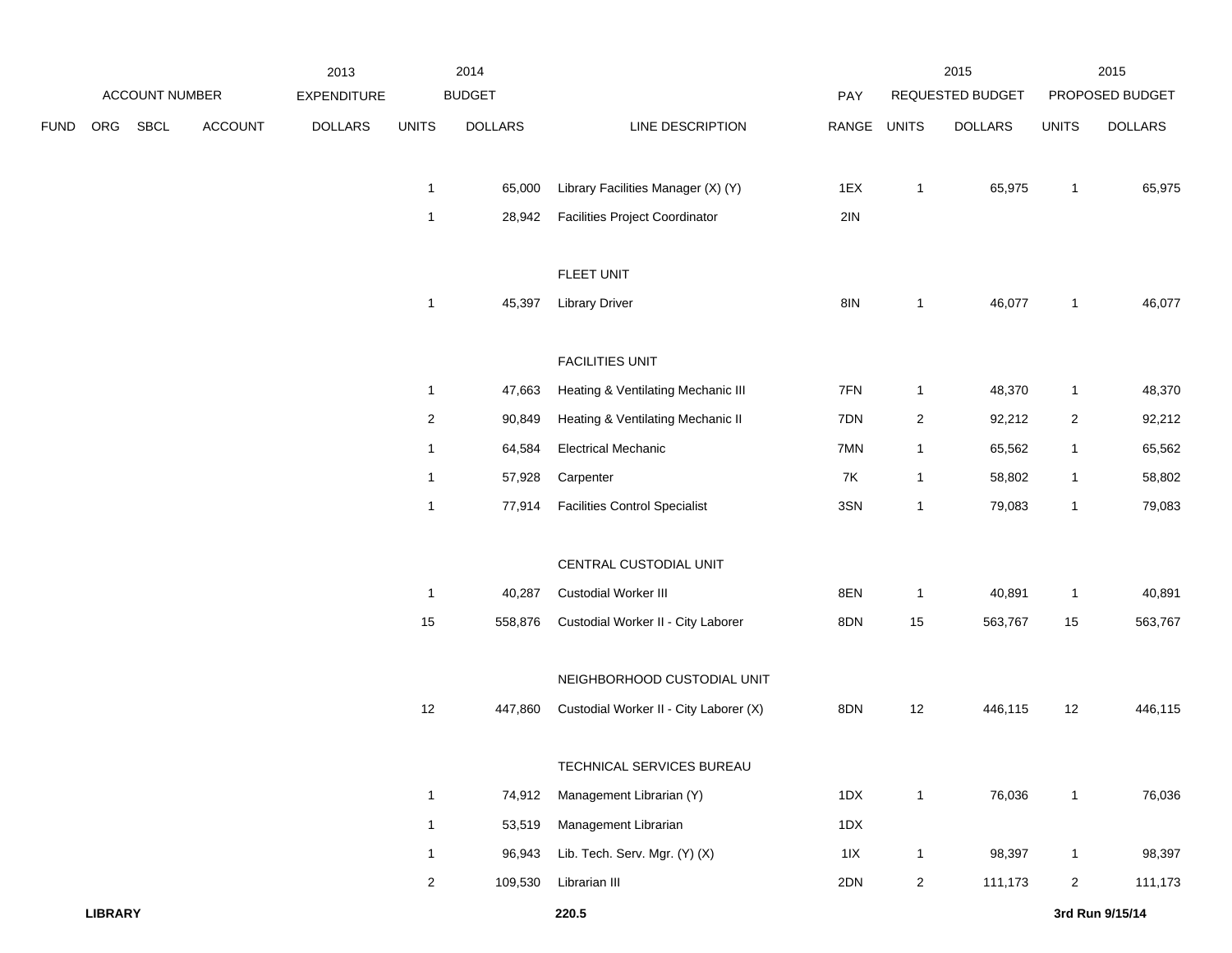|             |     |                       |                | 2013           |       | 2014           |                                  | 2015                           |              | 2015                   |
|-------------|-----|-----------------------|----------------|----------------|-------|----------------|----------------------------------|--------------------------------|--------------|------------------------|
|             |     | <b>ACCOUNT NUMBER</b> |                | EXPENDITURE    |       | <b>BUDGET</b>  | PAY                              | REQUESTED BUDGET               |              | <b>PROPOSED BUDGET</b> |
| <b>FUND</b> | ORG | SBCL                  | <b>ACCOUNT</b> | <b>DOLLARS</b> | UNITS | <b>DOLLARS</b> | <b>RANGE</b><br>LINE DESCRIPTION | <b>UNITS</b><br><b>DOLLARS</b> | <b>UNITS</b> | <b>DOLLARS</b>         |

#### AUTOMATION SECTION

| 1 | 75,346  | Network Analyst Senior (X)           | 2HN | $\mathbf{1}$ | 76,477  |   | 76,477  |
|---|---------|--------------------------------------|-----|--------------|---------|---|---------|
| 1 | 82,758  | Network Manager (X)(Y)               | 1GX | 1            | 84,000  | 1 | 84,000  |
| 1 | 60,079  | Network Analyst Assistant            | 2EN | 1            | 50,214  | 1 | 50,214  |
| 1 | 49,472  | Network Analyst Assistant (X)        | 2EN | 2            | 100,428 | 2 | 100,428 |
| 1 | 40,836  | Librarian III (X)                    | 2DN |              |         |   |         |
| 6 | 212,176 | <b>Library Technology Specialist</b> | 5DN |              |         |   |         |
|   |         | Library Technology Specialist (X)    | 5DN | 6            | 215,358 | 6 | 215,358 |
|   |         | Library Reference Assistant (X)      | 5DN | 1            | 41,449  | 1 | 41,449  |
|   |         |                                      |     |              |         |   |         |
|   |         | ACQUISITIONS & SERIALS SECTION       |     |              |         |   |         |
|   | 46,975  | Library Technician IV                | 5FN |              | 47,680  |   | 47,680  |

|   | 44.194  | Administrative Specialist Senior (Y) | 2EX | 44.857  |   | 44,857  |
|---|---------|--------------------------------------|-----|---------|---|---------|
| 2 | 72.868  | Library Technician III               | 6FN | 73.961  |   | 73,961  |
| 6 | 206.939 | Library Technician II                | 6EN | 210.043 | 6 | 210,043 |
|   | 7.750   | Library Circulation Aide (0.56 FTE)  | 9CN | 7.870   |   |         |

# ORIGINAL CATALOGING SECTION

|  | 106,353 Librarian III (B)           | 2DN | 107.948 | 107.948 |
|--|-------------------------------------|-----|---------|---------|
|  | 24,067 Librarian III (0.50 FTE) (B) | 2DN | 24.428  | 24,428  |

# COPY CATALOGING & DATABASE MANAGEMENT SECTION

|  | 46,975 Library Technician IV              | 5FN | 47.680  | 47,680  |
|--|-------------------------------------------|-----|---------|---------|
|  | 163,346 Copy Cataloging Technician II (B) | 6HN | 164.274 | 164,274 |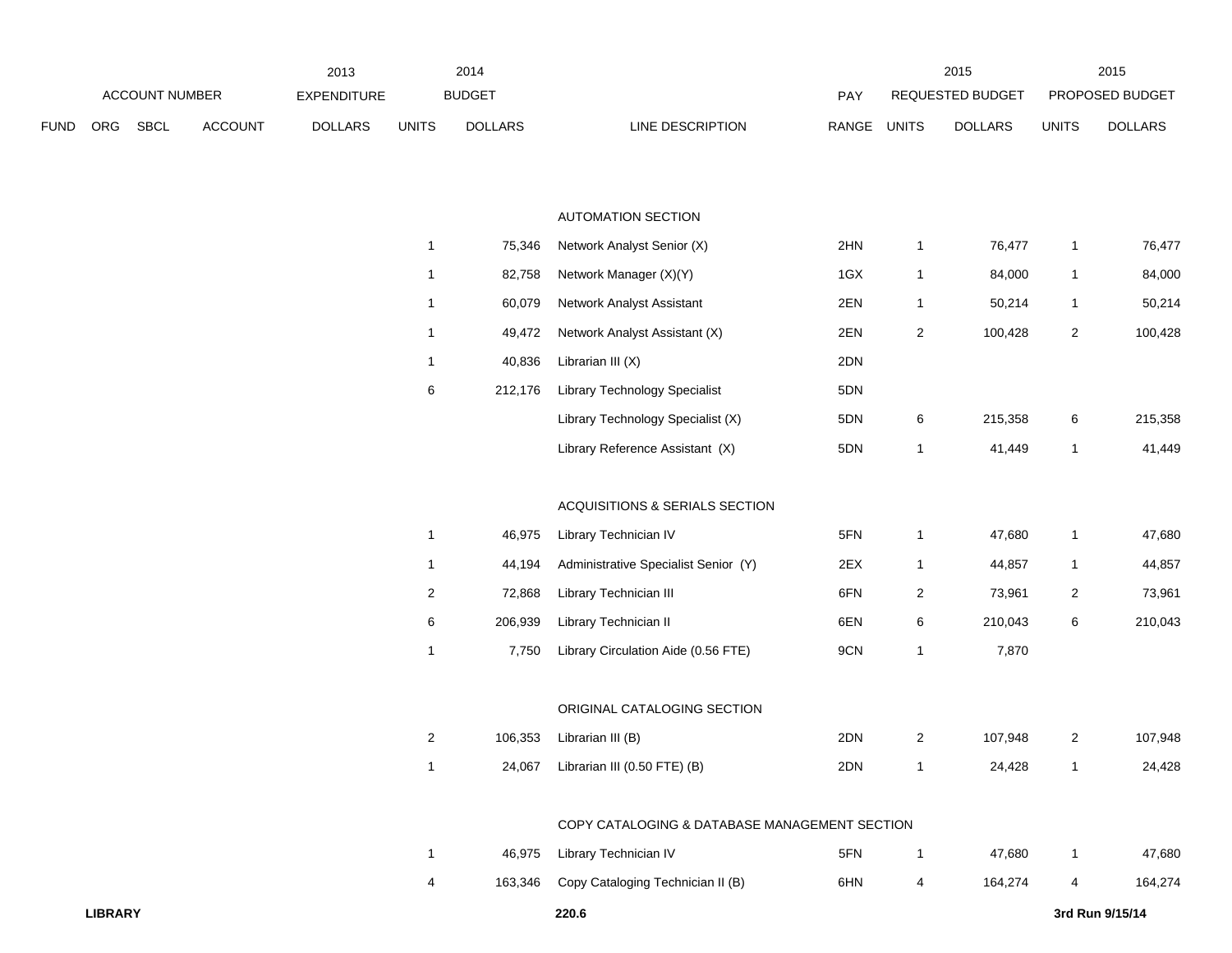|             |     |                |                | 2013               |              | 2014           |                                   |       |              | 2015             |                | 2015            |
|-------------|-----|----------------|----------------|--------------------|--------------|----------------|-----------------------------------|-------|--------------|------------------|----------------|-----------------|
|             |     | ACCOUNT NUMBER |                | <b>EXPENDITURE</b> |              | <b>BUDGET</b>  |                                   | PAY   |              | REQUESTED BUDGET |                | PROPOSED BUDGET |
| <b>FUND</b> | ORG | SBCL           | <b>ACCOUNT</b> | <b>DOLLARS</b>     | <b>UNITS</b> | <b>DOLLARS</b> | LINE DESCRIPTION                  | RANGE | <b>UNITS</b> | <b>DOLLARS</b>   | <b>UNITS</b>   | <b>DOLLARS</b>  |
|             |     |                |                |                    |              |                |                                   |       |              |                  |                |                 |
|             |     |                |                |                    | $\mathbf{1}$ | 37,464         | Library Technician III            | 6FN   | $\mathbf 1$  | 37,345           | $\mathbf{1}$   | 37,345          |
|             |     |                |                |                    | 5            | 171,398        | Library Technician II             | 6EN   | 4            | 135,733          | 4              | 135,733         |
|             |     |                |                |                    |              |                | Library Technician II (0.50 FTE)  | 6EN   | $\mathbf{1}$ | 17,783           | $\mathbf{1}$   | 17,783          |
|             |     |                |                |                    |              |                | CALL DIRECTOR SECTION             |       |              |                  |                |                 |
|             |     |                |                |                    | $\mathbf{1}$ | 37,271         | <b>Communications Assistant I</b> | 6FN   | $\mathbf{1}$ | 37,830           | $\mathbf{1}$   | 37,830          |
|             |     |                |                |                    |              |                |                                   |       |              |                  |                |                 |
|             |     |                |                |                    |              |                | SECURITY SECTION                  |       |              |                  |                |                 |
|             |     |                |                |                    | $\mathbf{1}$ | 50,206         | Library Security Manager (X)      | 1CX   | $\mathbf{1}$ | 50,959           | $\mathbf{1}$   | 50,959          |
|             |     |                |                |                    | $\mathbf{1}$ | 51,824         | Library Security Investigator (X) | 5IN   | $\mathbf{1}$ | 45,888           | $\mathbf{1}$   | 45,888          |
|             |     |                |                |                    |              |                |                                   |       |              |                  |                |                 |
|             |     |                |                |                    |              |                | <b>AUXILIARY POSITIONS</b>        |       |              |                  |                |                 |
|             |     |                |                |                    | $\sqrt{2}$   |                | Custodial Worker II-City Laborer  | 8DN   | $\sqrt{2}$   |                  | $\overline{2}$ |                 |
|             |     |                |                | 4,404,335          | 108          | 4,779,950      | <b>Total Before Adjustments</b>   |       | 108          | 4,834,337        | 108            | 4,910,305       |
|             |     |                |                |                    |              |                |                                   |       |              |                  |                |                 |
|             |     |                |                |                    |              |                | Salary & Wage Rate Change         |       |              |                  |                |                 |
|             |     |                |                | 25,970             |              | 18,000         | Overtime Compensated              |       |              | 27,000           |                | 27,000          |
|             |     |                |                |                    |              | (142, 633)     | Personnel Cost Adjustment         |       |              | (94, 587)        |                | (143, 972)      |
|             |     |                |                | 2,474              |              | 2,350          | Other (Shift)                     |       |              | 2,500            |                | 2,500           |
|             |     |                |                |                    |              |                | (54,371) Furlough                 |       |              | (55, 204)        |                |                 |
|             |     |                |                | 4,432,779          | 108          | 4,603,296      | Gross Salaries & Wages Total      |       | 108          | 4,714,046        | 108            | 4,795,833       |
|             |     |                |                |                    |              |                |                                   |       |              |                  |                |                 |

Reimbursable Services Deduction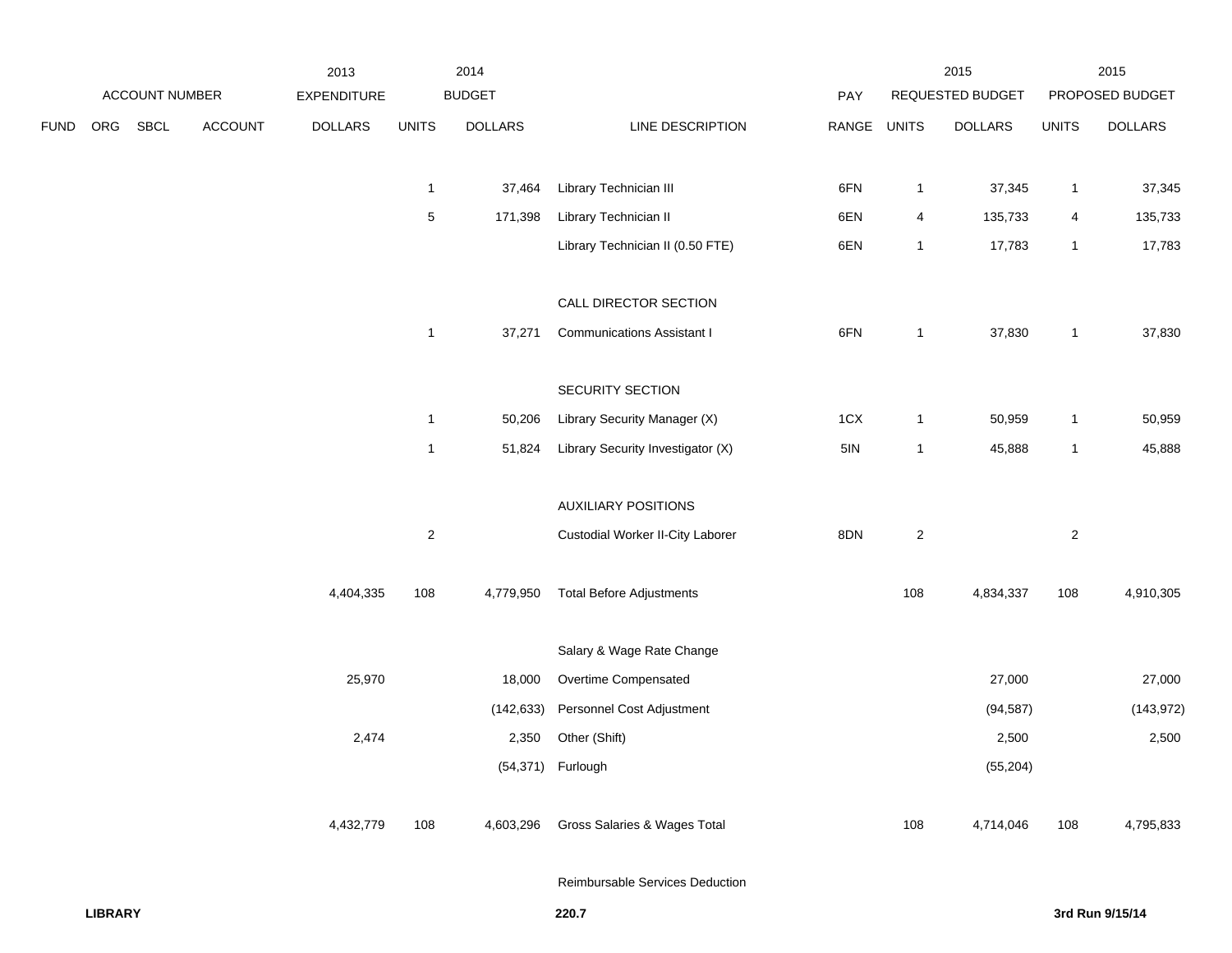|             |                |                       |                | 2013               |              | 2014           |                                                                           |            |              | 2015             |              | 2015            |
|-------------|----------------|-----------------------|----------------|--------------------|--------------|----------------|---------------------------------------------------------------------------|------------|--------------|------------------|--------------|-----------------|
|             |                | <b>ACCOUNT NUMBER</b> |                | <b>EXPENDITURE</b> |              | <b>BUDGET</b>  |                                                                           | <b>PAY</b> |              | REQUESTED BUDGET |              | PROPOSED BUDGET |
| <b>FUND</b> | ORG            | SBCL                  | <b>ACCOUNT</b> | <b>DOLLARS</b>     | <b>UNITS</b> | <b>DOLLARS</b> | LINE DESCRIPTION                                                          | RANGE      | <b>UNITS</b> | <b>DOLLARS</b>   | <b>UNITS</b> | <b>DOLLARS</b>  |
|             |                |                       |                |                    |              |                |                                                                           |            |              |                  |              |                 |
|             |                |                       |                |                    |              | (52, 899)      | Capital Improvements Deduction                                            |            |              | (79, 272)        |              | (99, 177)       |
|             |                |                       |                |                    |              |                | Grants & Aids Deduction                                                   |            |              |                  |              |                 |
|             |                |                       |                |                    |              |                |                                                                           |            |              |                  |              |                 |
| 0001        | 8611           | R999                  | 006000         | 4,432,779          | 108          | 4,550,397      | NET SALARIES & WAGES TOTAL                                                |            | 108          | 4,634,774        | 108          | 4,696,656       |
|             |                |                       |                |                    |              |                |                                                                           |            |              |                  |              |                 |
|             |                |                       |                |                    | 100.21       |                | O&M FTE'S                                                                 |            | 100.75       |                  | 100.15       |                 |
|             |                |                       |                |                    | 1.25         |                | NON-O&M FTE'S                                                             |            | 1.25         |                  | 1.25         |                 |
|             |                |                       |                |                    |              |                |                                                                           |            |              |                  |              |                 |
|             |                |                       |                |                    |              |                | (B) Position is funded 90% through revenue offset from the                |            |              |                  |              |                 |
|             |                |                       |                |                    |              |                | Milwaukee County Federated Library System.                                |            |              |                  |              |                 |
|             |                |                       |                |                    |              |                |                                                                           |            |              |                  |              |                 |
|             |                |                       |                |                    |              |                | (X) Private auto allowance may be paid pursuant to Section 350-183        |            |              |                  |              |                 |
|             |                |                       |                |                    |              |                | of the Milwaukee Code.                                                    |            |              |                  |              |                 |
|             |                |                       |                |                    |              |                |                                                                           |            |              |                  |              |                 |
|             |                |                       |                |                    |              |                | (Y) Required to file a statement of economic interests in accordance with |            |              |                  |              |                 |
|             |                |                       |                |                    |              |                | the Milwaukee Code of Ordinances Chapter 303-Code of Ethics.              |            |              |                  |              |                 |
|             |                |                       |                |                    |              |                |                                                                           |            |              |                  |              |                 |
| 0001        | 8611           | R999                  | 006100         | 2,048,554          |              | 2,138,687      | ESTIMATED EMPLOYEE FRINGE BENEFITS                                        |            |              | 2,085,648        |              | 2,113,495       |
|             |                |                       |                |                    |              |                | (Involves Revenue Offset-No Transfers from this Account)                  |            |              |                  |              |                 |
|             |                |                       |                |                    |              |                | OPERATING EXPENDITURES                                                    |            |              |                  |              |                 |
| 0001        | 8611           | R999                  | 630100         | 103,496            |              | 150,500        | <b>General Office Expense</b>                                             |            |              | 146,000          |              | 146,000         |
| 0001        | 8611           | R999                  | 630500         | 34,116             |              | 26,100         | Tools & Machinery Parts                                                   |            |              | 31,000           |              | 31,000          |
| 0001        | 8611           | R999                  | 631000         | 31,125             |              | 40,900         | <b>Construction Supplies</b>                                              |            |              | 37,400           |              | 37,400          |
| 0001        | 8611           | R999                  | 631500         | 8,997              |              | 11,025         | Energy                                                                    |            |              | 11,000           |              | 11,000          |
|             | <b>LIBRARY</b> |                       |                |                    |              |                | 220.8                                                                     |            |              |                  |              | 3rd Run 9/15/14 |
|             |                |                       |                |                    |              |                |                                                                           |            |              |                  |              |                 |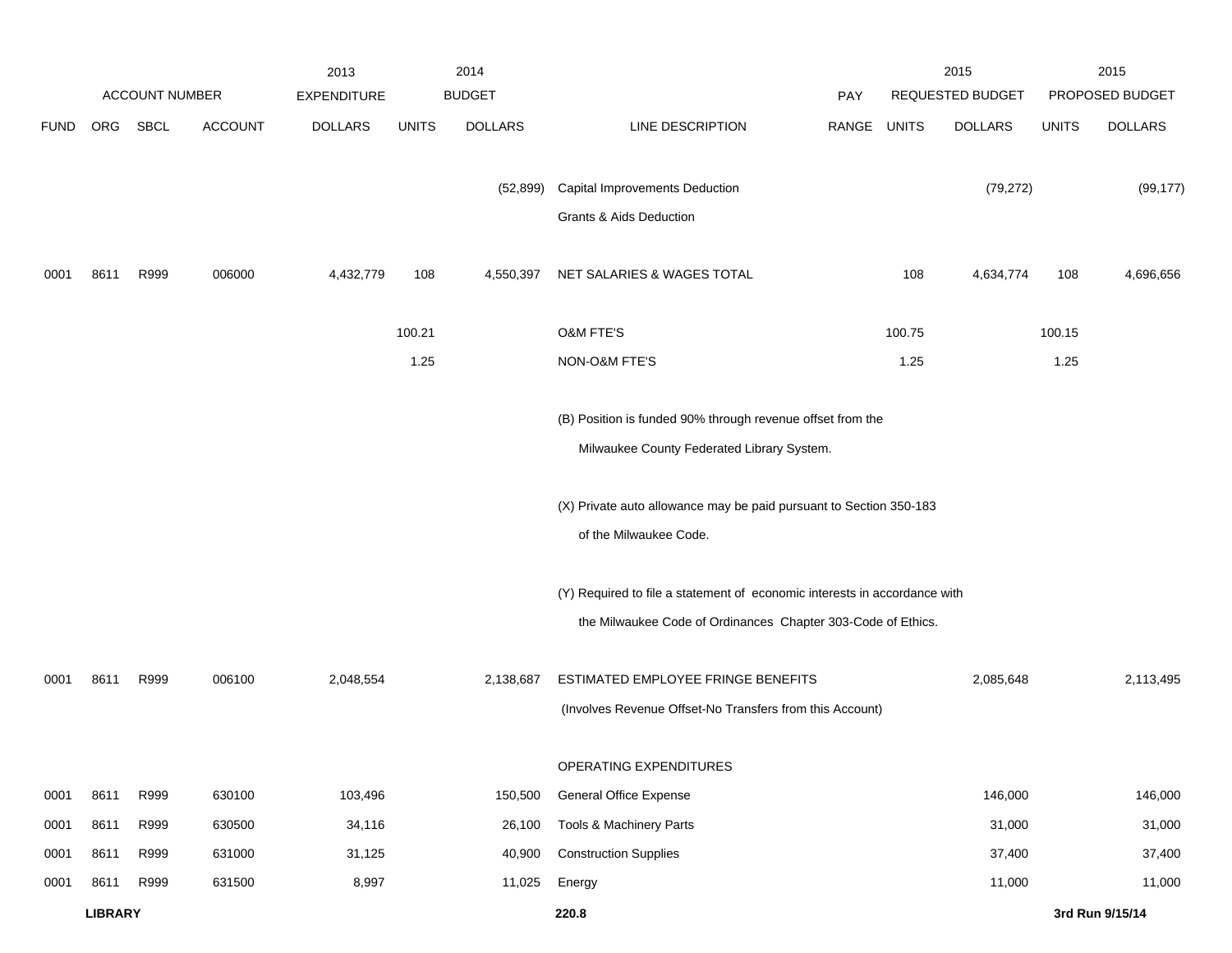|             |      |                       |                | 2013               |              | 2014           |                                     |       |                | 2015             |                | 2015            |
|-------------|------|-----------------------|----------------|--------------------|--------------|----------------|-------------------------------------|-------|----------------|------------------|----------------|-----------------|
|             |      | <b>ACCOUNT NUMBER</b> |                | <b>EXPENDITURE</b> |              | <b>BUDGET</b>  |                                     | PAY   |                | REQUESTED BUDGET |                | PROPOSED BUDGET |
| <b>FUND</b> | ORG  | SBCL                  | <b>ACCOUNT</b> | <b>DOLLARS</b>     | <b>UNITS</b> | <b>DOLLARS</b> | LINE DESCRIPTION                    | RANGE | <b>UNITS</b>   | <b>DOLLARS</b>   | <b>UNITS</b>   | <b>DOLLARS</b>  |
|             |      |                       |                |                    |              |                |                                     |       |                |                  |                |                 |
| 0001        | 8611 | R999                  | 632000         | 268,833            |              | 204,250        | <b>Other Operating Supplies</b>     |       |                | 196,905          |                | 196,905         |
| 0001        | 8611 | R999                  | 632500         |                    |              |                | <b>Facility Rental</b>              |       |                |                  |                |                 |
| 0001        | 8611 | R999                  | 633000         | 4,219              |              | 8,300          | Vehicle Rental                      |       |                | 8,300            |                | 8,300           |
| 0001        | 8611 | R999                  | 633500         | 30,900             |              | 31,800         | Non-Vehicle Equipment Rental        |       |                | 32,700           |                | 32,700          |
| 0001        | 8611 | R999                  | 634000         | 103,119            |              | 59,000         | <b>Professional Services</b>        |       |                | 74,000           |                | 74,000          |
| 0001        | 8611 | R999                  | 634500         | 233,340            |              | 290,000        | Information Technology Services     |       |                | 311,710          |                | 311,710         |
| 0001        | 8611 | R999                  | 635000         | 356,208            |              | 421,237        | <b>Property Services</b>            |       |                | 423,000          |                | 423,000         |
| 0001        | 8611 | R999                  | 635500         |                    |              |                | <b>Infrastructure Services</b>      |       |                |                  |                |                 |
| 0001        | 8611 | R999                  | 636000         | 226                |              | 500            | Vehicle Repair Services             |       |                | 500              |                | 500             |
| 0001        | 8611 | R999                  | 636500         | 122,111            |              | 129,500        | <b>Other Operating Services</b>     |       |                | 131,000          |                | 111,000         |
| 0001        | 8611 | R999                  | 637000         |                    |              |                | Loans and Grants                    |       |                |                  |                |                 |
| 0001        | 8611 | R999                  | 637501         | 65,770             |              | 75,400         | Reimburse Other Departments         |       |                | 75,400           |                | 75,400          |
|             |      |                       |                |                    |              |                |                                     |       |                |                  |                |                 |
| 0001        | 8611 | R999                  | 006300         | 1,362,460          |              | 1,448,512      | OPERATING EXPENDITURES TOTAL        |       |                | 1,478,915        |                | 1,458,915       |
|             |      |                       |                |                    |              |                |                                     |       |                |                  |                |                 |
|             |      |                       |                |                    |              |                | <b>EQUIPMENT PURCHASES</b>          |       |                |                  |                |                 |
|             |      |                       |                |                    |              |                |                                     |       |                |                  |                |                 |
|             |      |                       |                |                    |              |                | <b>Additional Equipment</b>         |       |                |                  |                |                 |
|             |      |                       |                | 1,545,173          |              | 1,566,653      | Library Materials - Books & Other   |       |                | 1,613,652        |                | 1,553,652       |
|             |      |                       |                |                    |              |                | <b>Cleaning Equipment</b>           |       | 1              | 3,074            | $\mathbf{1}$   | 3,074           |
|             |      |                       |                |                    | 5            | 2,500          | <b>Computer Mobile Devices</b>      |       | 5              | 2,500            | 5              | 2,500           |
|             |      |                       |                | 17,243             |              |                | <b>Computer Software</b>            |       |                | 15,000           |                | 15,000          |
|             |      |                       |                |                    |              |                | <b>HVAC Parts &amp; Accessories</b> |       | $\mathbf{1}$   | 8,500            | $\mathbf{1}$   | 8,500           |
|             |      |                       |                | 747                |              |                | Miscellaneous                       |       | $\overline{7}$ | 3,745            | $\overline{7}$ | 3,745           |
|             |      |                       |                |                    | $\mathbf{1}$ | 4,500          | Other Audio                         |       |                |                  |                |                 |
|             |      |                       |                |                    |              |                |                                     |       |                |                  |                |                 |

**LIBRARY 220.9 3rd Run 9/15/14**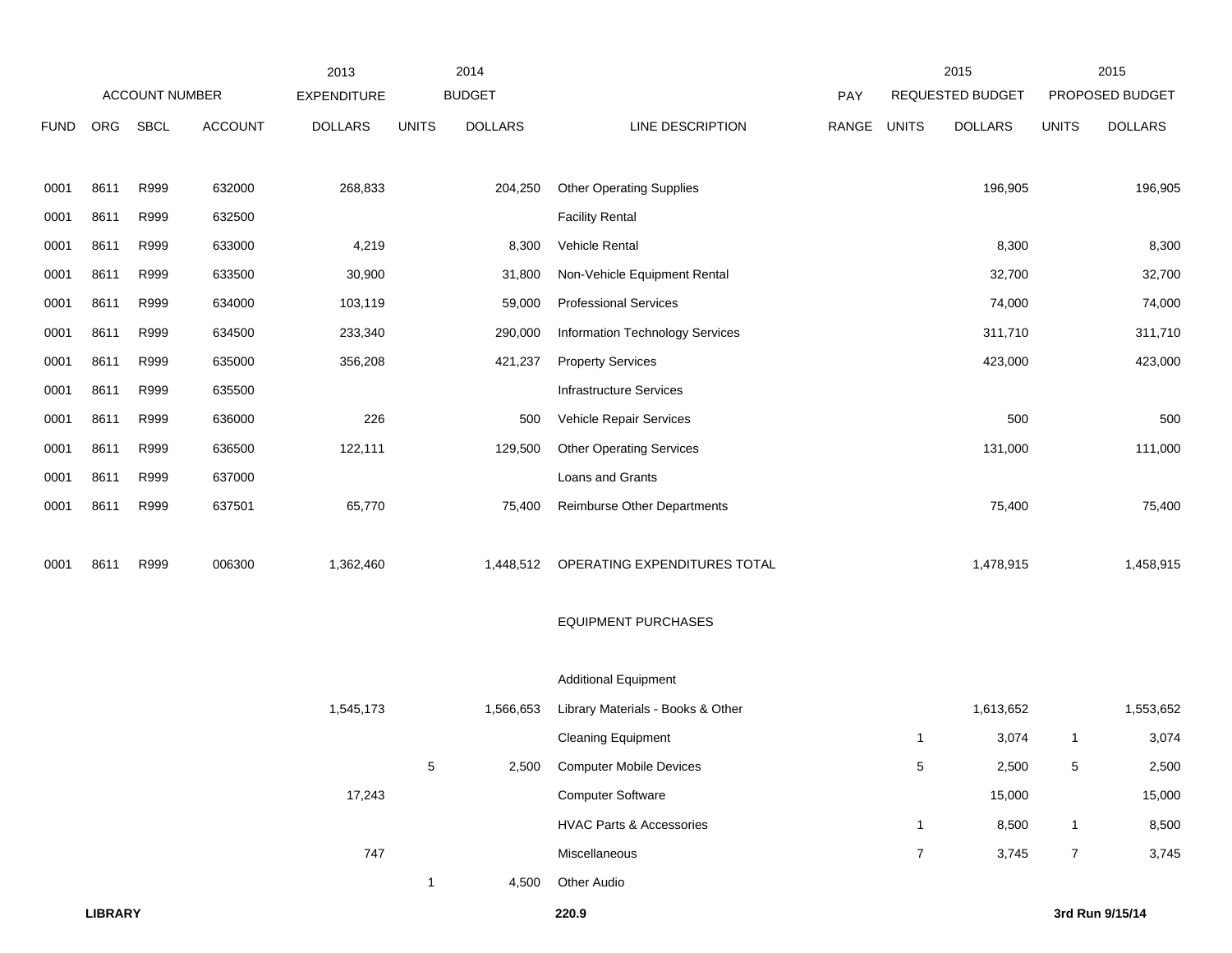|             |      |                |                | 2013               |                | 2014           |                                          |             |                | 2015             |                         | 2015            |
|-------------|------|----------------|----------------|--------------------|----------------|----------------|------------------------------------------|-------------|----------------|------------------|-------------------------|-----------------|
|             |      | ACCOUNT NUMBER |                | <b>EXPENDITURE</b> |                | <b>BUDGET</b>  |                                          | PAY         |                | REQUESTED BUDGET |                         | PROPOSED BUDGET |
| <b>FUND</b> | ORG  | SBCL           | <b>ACCOUNT</b> | <b>DOLLARS</b>     | <b>UNITS</b>   | <b>DOLLARS</b> | LINE DESCRIPTION                         | RANGE UNITS |                | <b>DOLLARS</b>   | <b>UNITS</b>            | <b>DOLLARS</b>  |
|             |      |                |                |                    |                |                |                                          |             |                |                  |                         |                 |
|             |      |                |                |                    | $\overline{1}$ | 784            | Saws & Shearing Tools                    |             |                |                  |                         |                 |
|             |      |                |                |                    | 3              | 6,231          | <b>Technical Tools</b>                   |             |                |                  |                         |                 |
|             |      |                |                | 747                |                |                | Other Previous Experience                |             |                |                  |                         |                 |
|             |      |                |                | 1,563,910          | 10             | 1,580,668      | Subtotal - Additional Equipment          |             | 14             | 1,646,471        | 14                      | 1,586,471       |
|             |      |                |                |                    |                |                | Replacement Equipment                    |             |                |                  |                         |                 |
|             |      |                |                | 5,466              | 60             | 15,000         | <b>Computer Monitors</b>                 |             | 25             | 6,250            | 25                      | 6,250           |
|             |      |                |                | 16,403             | 20             | 20,000         | <b>Computer Printing Equipment</b>       |             | 20             | 20,000           | 20                      | 20,000          |
|             |      |                |                | 129,587            | 153            | 110,000        | Computers                                |             | 318            | 246,500          | 221                     | 169,500         |
|             |      |                |                | 4,032              |                | 80,000         | <b>Computer Network</b>                  |             |                | 20,000           |                         | 20,000          |
|             |      |                |                | 4,471              |                | 16,210         | <b>Computer Peripherals</b>              |             |                | 30,000           |                         | 30,000          |
|             |      |                |                | 24,125             |                |                | <b>Computer Server &amp; Components</b>  |             |                | 140,000          |                         | 140,000         |
|             |      |                |                |                    | $\overline{2}$ | 10,000         | <b>Computer Software</b>                 |             |                |                  |                         |                 |
|             |      |                |                | 2,263              |                |                | Floor Maintenance Machines               |             | $\overline{a}$ | 6,419            | $\overline{\mathbf{c}}$ | 6,419           |
|             |      |                |                |                    | 4              | 4,446          | Lawn Maintenance Equipment               |             |                |                  |                         |                 |
|             |      |                |                | 1,650              | $\sqrt{2}$     | 1,995          | Miscellaneous                            |             | $\overline{2}$ | 5,531            | $\sqrt{2}$              | 5,531           |
|             |      |                |                | 1,929              |                |                | Office Furniture                         |             |                |                  |                         |                 |
|             |      |                |                | 1,498              |                |                | Other Previous Experience                |             |                |                  |                         |                 |
|             |      |                |                | 191,424            | 241            |                | 257,651 Subtotal - Replacement Equipment |             | 367            | 474,700          | 270                     | 397,700         |
| 0001        | 8611 | R999           | 006800         | 1,755,334          | 251            | 1,838,319      | EQUIPMENT PURCHASES TOTAL                |             | 381            | 2,121,171        | 284                     | 1,984,171       |
|             |      |                |                |                    |                |                | SPECIAL FUNDS                            |             |                |                  |                         |                 |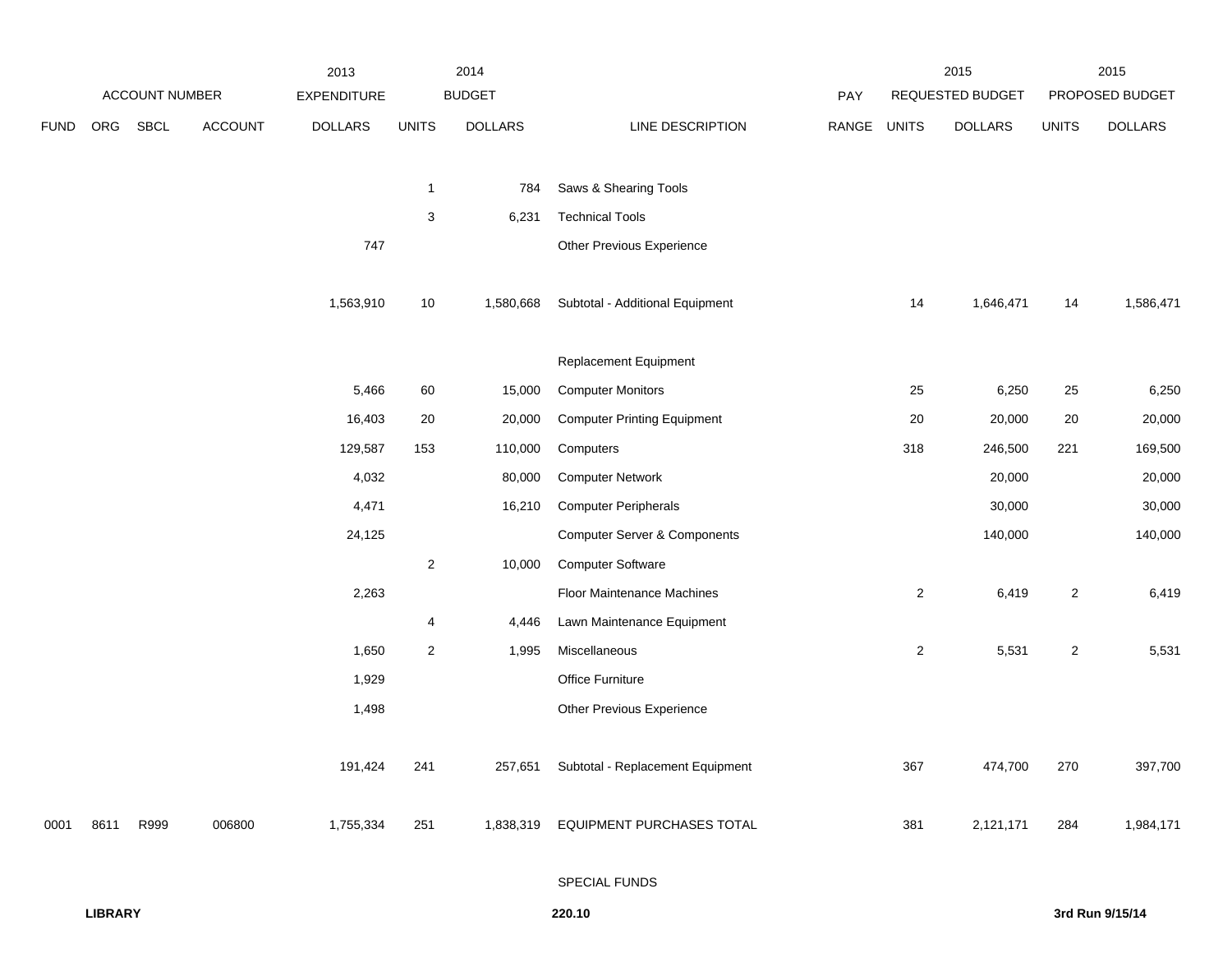|             |     |                       |                | 2013               |              | 2014           |                  |       |              | 2015             |              | 2015                   |
|-------------|-----|-----------------------|----------------|--------------------|--------------|----------------|------------------|-------|--------------|------------------|--------------|------------------------|
|             |     | <b>ACCOUNT NUMBER</b> |                | <b>EXPENDITURE</b> |              | <b>BUDGET</b>  |                  | PAY   |              | REQUESTED BUDGET |              | <b>PROPOSED BUDGET</b> |
| <b>FUND</b> | ORG | <b>SBCL</b>           | <b>ACCOUNT</b> | <b>DOLLARS</b>     | <b>UNITS</b> | <b>DOLLARS</b> | LINE DESCRIPTION | RANGE | <b>UNITS</b> | <b>DOLLARS</b>   | <b>UNITS</b> | <b>DOLLARS</b>         |

SPECIAL FUNDS TOTAL

| LIBRARY ADMINISTRATIVE SERVICES |
|---------------------------------|
|                                 |

9,599,127 9,975,915 DECISION UNIT TOTAL 10,320,508 10,320,508 10,253,237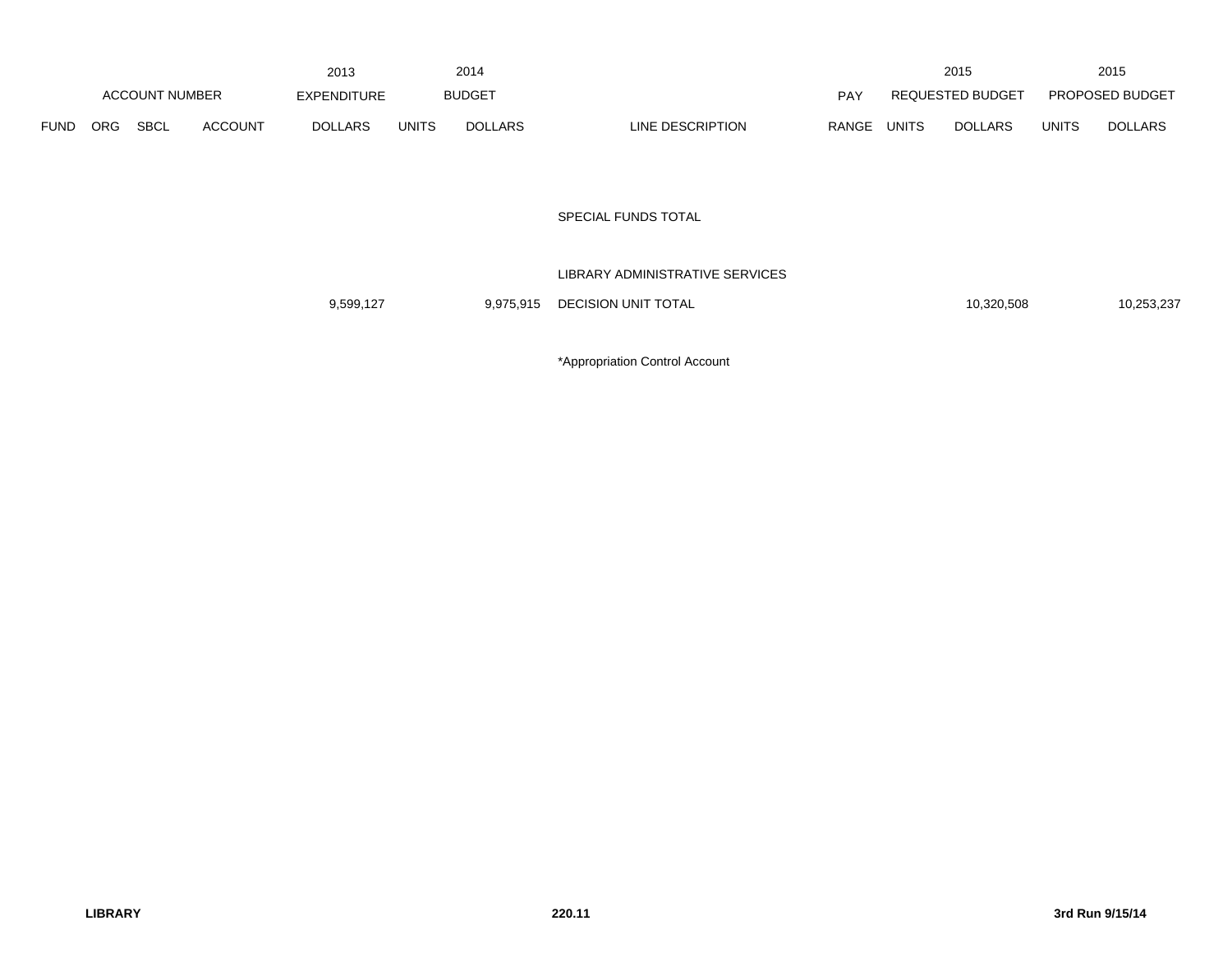|             |     |                       |                | 2013           |              | 2014           |                        |       |              | 2015                    |              | 2015                   |
|-------------|-----|-----------------------|----------------|----------------|--------------|----------------|------------------------|-------|--------------|-------------------------|--------------|------------------------|
|             |     | <b>ACCOUNT NUMBER</b> |                | EXPENDITURE    |              | <b>BUDGET</b>  |                        | PAY   |              | <b>REQUESTED BUDGET</b> |              | <b>PROPOSED BUDGET</b> |
| <b>FUND</b> | ORG | <b>SBCL</b>           | <b>ACCOUNT</b> | <b>DOLLARS</b> | <b>UNITS</b> | <b>DOLLARS</b> | LINE DESCRIPTION       | RANGE | <b>UNITS</b> | <b>DOLLARS</b>          | <b>UNITS</b> | <b>DOLLARS</b>         |
|             |     |                       |                |                |              |                |                        |       |              |                         |              |                        |
|             |     |                       |                |                |              |                | LIBRARY                |       |              |                         |              |                        |
|             |     |                       |                |                |              |                | <b>BRANCH LIBRARY</b>  |       |              |                         |              |                        |
|             |     |                       |                |                |              |                | SERVICES DECISION UNIT |       |              |                         |              |                        |
|             |     |                       |                |                |              |                |                        |       |              |                         |              |                        |
|             |     |                       |                |                |              |                | SALARIES & WAGES       |       |              |                         |              |                        |

# BRANCH SERVICES DIVISION

|  | 89,386 Library Public Services Area Mgr. (X)(Y) |  | 90.727 | 90,727 |
|--|-------------------------------------------------|--|--------|--------|
|  |                                                 |  |        |        |

### BRANCH LIBRARY SERVICES POOL

| 12 | 648.345   | Librarian III                              | 2DN | 12 | 660,102   | 12 | 660.102   |
|----|-----------|--------------------------------------------|-----|----|-----------|----|-----------|
| 1  | 37.464    | <b>Library Circulation Assistant II</b>    | 6FN |    |           |    |           |
| 33 | 1,019,359 | <b>Library Circulation Assistant I</b>     | 6EN | 33 | 1,007,809 | 33 | 1,007,809 |
| 1  | 16.611    | Library Circulation Assistant I (0.50 FTE) | 6EN | 1  | 17,783    | 1  | 17,783    |
| 35 | 274.670   | Library Circulation Aide (0.56 FTE)        | 9CN | 35 | 275,450   | 35 | 275,450   |
| 8  | 478.495   | Library Branch Manager (X)                 | 1DX | 8  | 476,705   | 8  | 476,705   |
| 8  | 298.899   | Library Reference Assistant                | 5DN | 8  | 307.762   | 8  | 307,762   |
| 5  | 211.572   | Librarian II                               | 2CN | 5  | 208,039   | 5  | 208,039   |
| 12 | 482.039   | Neighborhood Library Services Assistant    | 5EN |    |           |    |           |
|    |           | <b>Branch Library Services Assistant</b>   | 5EN | 12 | 489,269   | 12 | 489,269   |

### AUXILIARY POSITIONS

|   | Librarian III                       | 2DN |  |
|---|-------------------------------------|-----|--|
|   | Library Circulation Assistant I     | 6EN |  |
| 4 | Library Circulation Aide (0.56 FTE) | 9CN |  |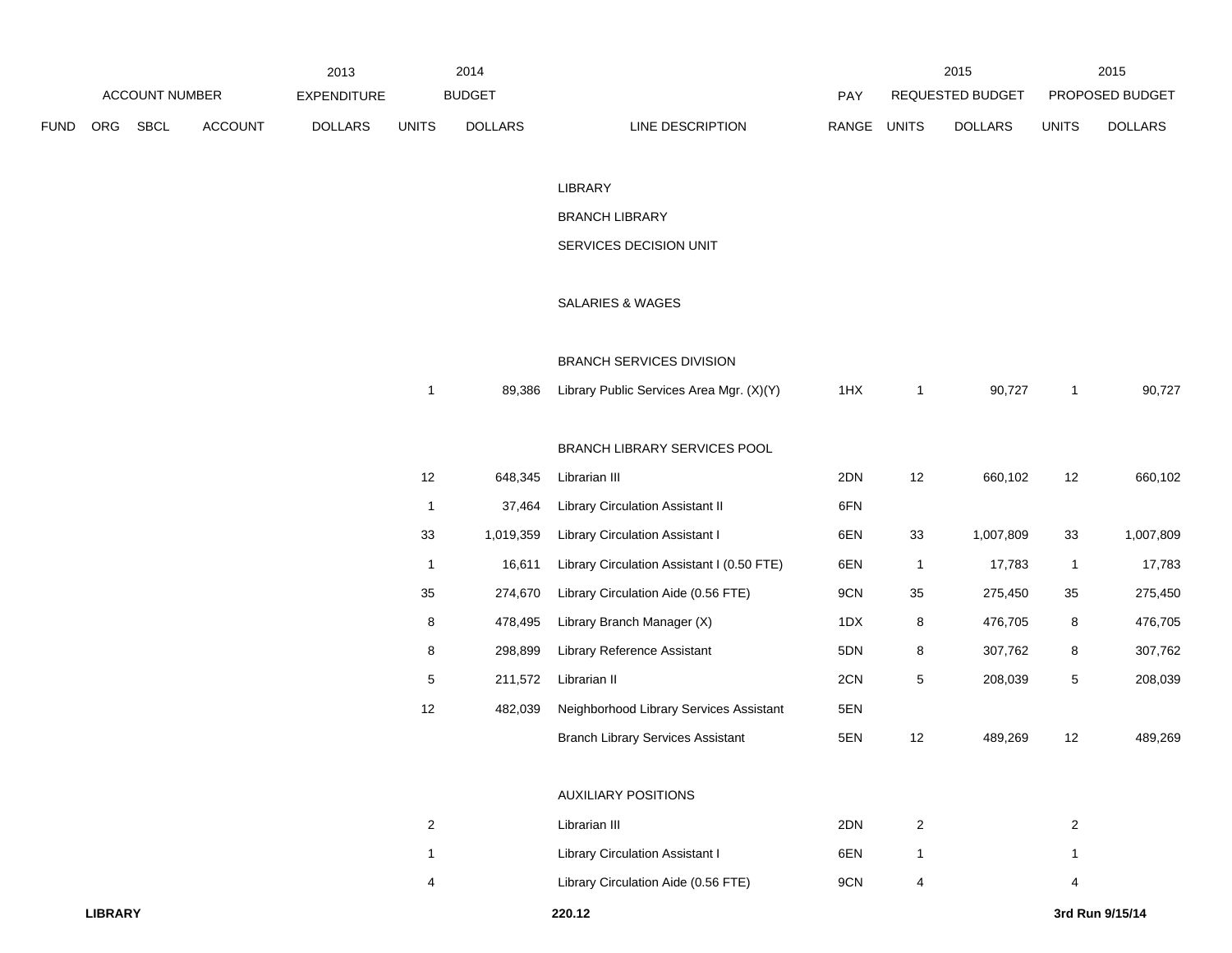|             |                |                |                | 2013               |              | 2014           |                                                                           |             |                  | 2015           |                 | 2015            |
|-------------|----------------|----------------|----------------|--------------------|--------------|----------------|---------------------------------------------------------------------------|-------------|------------------|----------------|-----------------|-----------------|
|             |                | ACCOUNT NUMBER |                | <b>EXPENDITURE</b> |              | <b>BUDGET</b>  |                                                                           | PAY         | REQUESTED BUDGET |                | PROPOSED BUDGET |                 |
| <b>FUND</b> | ORG            | SBCL           | <b>ACCOUNT</b> | <b>DOLLARS</b>     | <b>UNITS</b> | <b>DOLLARS</b> | LINE DESCRIPTION                                                          | RANGE UNITS |                  | <b>DOLLARS</b> | <b>UNITS</b>    | <b>DOLLARS</b>  |
|             |                |                |                |                    |              |                |                                                                           |             |                  |                |                 |                 |
|             |                |                |                | 3,351,671          | 123          | 3,556,840      | <b>Total Before Adjustments</b>                                           |             | 122              | 3,533,646      | 122             | 3,533,646       |
|             |                |                |                |                    |              |                |                                                                           |             |                  |                |                 |                 |
|             |                |                |                |                    |              |                | Salary & Wage Rate Change                                                 |             |                  |                |                 |                 |
|             |                |                |                | 25,190             |              | 20,000         | Overtime Compensated                                                      |             |                  | 25,000         |                 | 25,000          |
|             |                |                |                |                    |              | (106, 258)     | Personnel Cost Adjustment                                                 |             |                  | (70, 476)      |                 | (105, 714)      |
|             |                |                |                | 5,782              |              | 6,450          | Other (Shift)                                                             |             |                  | 6,300          |                 | 6,300           |
|             |                |                |                |                    |              |                | (41,344) Furlough                                                         |             |                  | (41, 132)      |                 |                 |
|             |                |                |                |                    |              |                |                                                                           |             |                  |                |                 |                 |
|             |                |                |                | 3,382,643          | 123          | 3,435,688      | Gross Salaries & Wages Total                                              |             | 122              | 3,453,338      | 122             | 3,459,232       |
|             |                |                |                |                    |              |                | Reimbursable Services Deduction                                           |             |                  |                |                 |                 |
|             |                |                |                |                    |              |                | Capital Improvements Deduction                                            |             |                  |                |                 |                 |
|             |                |                |                |                    |              |                | <b>Grants &amp; Aids Deduction</b>                                        |             |                  |                |                 |                 |
|             |                |                |                |                    |              |                |                                                                           |             |                  |                |                 |                 |
| 0001        | 8612           | R999           | 006000         | 3,382,643          | 123          | 3,435,688      | NET SALARIES & WAGES TOTAL                                                |             | 122              | 3,453,338      | 122             | 3,459,232       |
|             |                |                |                |                    | 96.94        |                | O&M FTE'S                                                                 |             | 96.96            |                | 95.97           |                 |
|             |                |                |                |                    |              |                | NON-O&M FTE'S                                                             |             |                  |                |                 |                 |
|             |                |                |                |                    |              |                |                                                                           |             |                  |                |                 |                 |
|             |                |                |                |                    |              |                | (X) Private auto allowance may be paid pursuant to Section                |             |                  |                |                 |                 |
|             |                |                |                |                    |              |                | 350-183 of the Milwaukee Code.                                            |             |                  |                |                 |                 |
|             |                |                |                |                    |              |                | (Y) Required to file a statement of economic interests in accordance with |             |                  |                |                 |                 |
|             |                |                |                |                    |              |                | the Milwaukee Code of Ordinances Chapter 303-Code of Ethics.              |             |                  |                |                 |                 |
|             | <b>LIBRARY</b> |                |                |                    |              |                | 220.13                                                                    |             |                  |                |                 | 3rd Run 9/15/14 |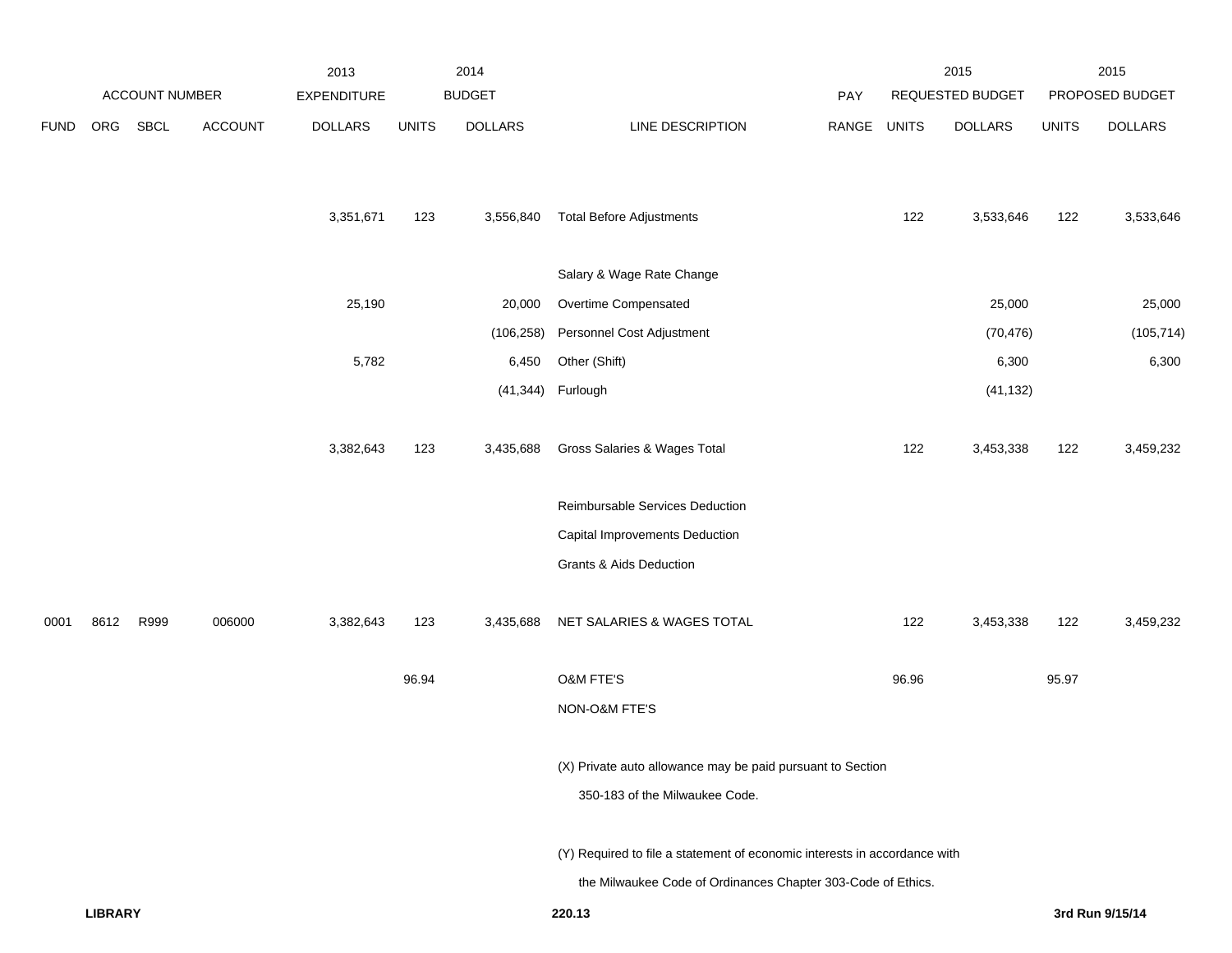|             |            |                |                | 2013               |              | 2014           |                                                          |       |              | 2015                    |              | 2015            |
|-------------|------------|----------------|----------------|--------------------|--------------|----------------|----------------------------------------------------------|-------|--------------|-------------------------|--------------|-----------------|
|             |            | ACCOUNT NUMBER |                | <b>EXPENDITURE</b> |              | <b>BUDGET</b>  |                                                          | PAY   |              | <b>REQUESTED BUDGET</b> |              | PROPOSED BUDGET |
| <b>FUND</b> | <b>ORG</b> | <b>SBCL</b>    | <b>ACCOUNT</b> | <b>DOLLARS</b>     | <b>UNITS</b> | <b>DOLLARS</b> | LINE DESCRIPTION                                         | RANGE | <b>UNITS</b> | <b>DOLLARS</b>          | <b>UNITS</b> | <b>DOLLARS</b>  |
|             |            |                |                |                    |              |                |                                                          |       |              |                         |              |                 |
|             |            |                |                |                    |              |                |                                                          |       |              |                         |              |                 |
| 0001        | 8612       | R999           | 006100         | 1,609,287          |              | 1,614,773      | ESTIMATED EMPLOYEE FRINGE BENEFITS                       |       |              | 1,554,002               |              | 1,556,654       |
|             |            |                |                |                    |              |                | (Involves Revenue Offset-No Transfers from this Account) |       |              |                         |              |                 |
|             |            |                |                |                    |              |                |                                                          |       |              |                         |              |                 |
|             |            |                |                |                    |              |                | <b>OPERATING EXPENDITURES</b>                            |       |              |                         |              |                 |
| 0001        | 8612       | R999           | 630100         | 8,365              |              | 12,000         | <b>General Office Expense</b>                            |       |              | 12,000                  |              | 12,000          |
| 0001        | 8612       | R999           | 630500         |                    |              |                | Tools & Machinery Parts                                  |       |              |                         |              |                 |
| 0001        | 8612       | R999           | 631000         |                    |              |                | <b>Construction Supplies</b>                             |       |              |                         |              |                 |
| 0001        | 8612       | R999           | 631500         | 338,183            |              | 349,875        | Energy                                                   |       |              | 364,426                 |              | 364,426         |
| 0001        | 8612       | R999           | 632000         | 4,645              |              | 8,803          | <b>Other Operating Supplies</b>                          |       |              | 5,921                   |              | 5,921           |
| 0001        | 8612       | R999           | 632500         |                    |              |                | <b>Facility Rental</b>                                   |       |              |                         |              |                 |
| 0001        | 8612       | R999           | 633000         | 683                |              |                | <b>Vehicle Rental</b>                                    |       |              |                         |              |                 |
| 0001        | 8612       | R999           | 633500         | 177                |              |                | Non-Vehicle Equipment Rental                             |       |              |                         |              |                 |
| 0001        | 8612       | R999           | 634000         |                    |              |                | <b>Professional Services</b>                             |       |              |                         |              |                 |
| 0001        | 8612       | R999           | 634500         |                    |              |                | Information Technology Services                          |       |              |                         |              |                 |
| 0001        | 8612       | R999           | 635000         | 278,102            |              | 361,900        | <b>Property Services</b>                                 |       |              | 435,900                 |              | 435,900         |
| 0001        | 8612       | R999           | 635500         | 32,665             |              | 26,000         | <b>Infrastructure Services</b>                           |       |              | 26,000                  |              | 26,000          |
| 0001        | 8612       | R999           | 636000         |                    |              |                | Vehicle Repair Services                                  |       |              |                         |              |                 |
| 0001        | 8612       | R999           | 636500         | 7,340              |              | 5,600          | <b>Other Operating Services</b>                          |       |              | 6,600                   |              | 6,600           |
| 0001        | 8612       | R999           | 637000         |                    |              |                | Loans and Grants                                         |       |              |                         |              |                 |
| 0001        | 8612       | R999           | 637501         | 11                 |              | 1,500          | <b>Reimburse Other Departments</b>                       |       |              | 1,500                   |              | 1,500           |
|             |            |                |                |                    |              |                |                                                          |       |              |                         |              |                 |
| 0001        | 8612       | R999           | 006300         | 670,171            |              | 765,678        | OPERATING EXPENDITURES TOTAL                             |       |              | 852,347                 |              | 852,347         |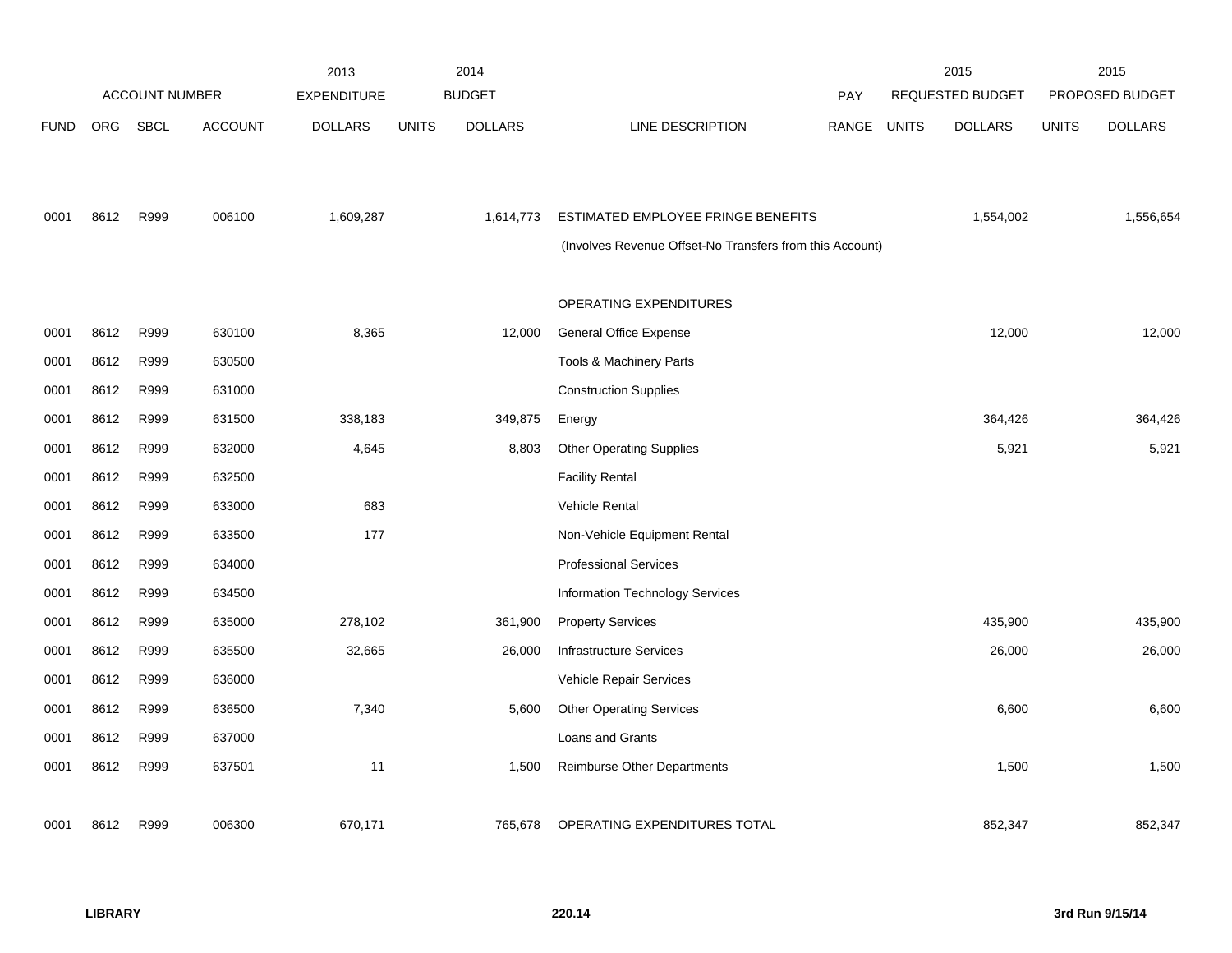|             |      |                |         | 2013               |                | 2014           |                                      |       |                | 2015             |                | 2015            |
|-------------|------|----------------|---------|--------------------|----------------|----------------|--------------------------------------|-------|----------------|------------------|----------------|-----------------|
|             |      | ACCOUNT NUMBER |         | <b>EXPENDITURE</b> |                | <b>BUDGET</b>  |                                      | PAY   |                | REQUESTED BUDGET |                | PROPOSED BUDGET |
| <b>FUND</b> | ORG  | <b>SBCL</b>    | ACCOUNT | <b>DOLLARS</b>     | <b>UNITS</b>   | <b>DOLLARS</b> | LINE DESCRIPTION                     | RANGE | <b>UNITS</b>   | <b>DOLLARS</b>   | <b>UNITS</b>   | <b>DOLLARS</b>  |
|             |      |                |         |                    |                |                |                                      |       |                |                  |                |                 |
|             |      |                |         |                    |                |                | <b>EQUIPMENT PURCHASES</b>           |       |                |                  |                |                 |
|             |      |                |         |                    |                |                |                                      |       |                |                  |                |                 |
|             |      |                |         |                    |                |                | <b>Additional Equipment</b>          |       |                |                  |                |                 |
|             |      |                |         | 3,086              | $\mathbf{1}$   | 2,500          | <b>Library Furniture</b>             |       |                |                  |                |                 |
|             |      |                |         |                    |                |                |                                      |       |                |                  |                |                 |
|             |      |                |         | 3,086              | $\mathbf{1}$   | 2,500          | <b>Additional Equipment Subtotal</b> |       |                |                  |                |                 |
|             |      |                |         |                    |                |                |                                      |       |                |                  |                |                 |
|             |      |                |         |                    |                |                | Replacement Equipment                |       |                |                  |                |                 |
|             |      |                |         | 1,513              | 4              | 3,488          | <b>Library Furniture</b>             |       |                |                  |                |                 |
|             |      |                |         |                    |                |                | Miscellaneous                        |       | $\overline{a}$ | 3,685            | $\sqrt{2}$     | 3,685           |
|             |      |                |         |                    |                |                | Other Previous Experience            |       |                |                  |                |                 |
|             |      |                |         |                    |                |                |                                      |       |                |                  |                |                 |
|             |      |                |         | 1,513              | $\overline{4}$ | 3,488          | Replacement Equipment Subtotal       |       | $\overline{a}$ | 3,685            | $\overline{2}$ | 3,685           |
|             |      |                |         |                    |                |                |                                      |       |                |                  |                |                 |
| 0001        | 8612 | R999           | 006800  | 4,599              | $\mathbf{5}$   | 5,988          | EQUIPMENT PURCHASES TOTAL            |       | $\overline{a}$ | 3,685            | $\overline{a}$ | 3,685           |
|             |      |                |         |                    |                |                |                                      |       |                |                  |                |                 |
|             |      |                |         |                    |                |                | SPECIAL FUNDS                        |       |                |                  |                |                 |
| 0001        | 8610 | R863           | 006300  | 13,182             |                | 13,182         | Villard Square Rent Payment*         |       |                | 13,182           |                | 13,182          |
|             |      |                |         | 13,182             |                |                | 13,182 SPECIAL FUNDS TOTAL           |       |                | 13,182           |                | 13,182          |
|             |      |                |         |                    |                |                |                                      |       |                |                  |                |                 |
|             |      |                |         |                    |                |                | <b>BRANCH LIBRARY</b>                |       |                |                  |                |                 |
|             |      |                |         | 5,679,882          |                | 5,835,309      | SERVICES DECISION UNIT TOTAL         |       |                | 5,876,554        |                | 5,885,100       |
|             |      |                |         |                    |                |                |                                      |       |                |                  |                |                 |
|             |      |                |         |                    |                |                | *Appropriation Control Account       |       |                |                  |                |                 |
|             |      |                |         |                    |                |                |                                      |       |                |                  |                |                 |

**LIBRARY 220.15 3rd Run 9/15/14**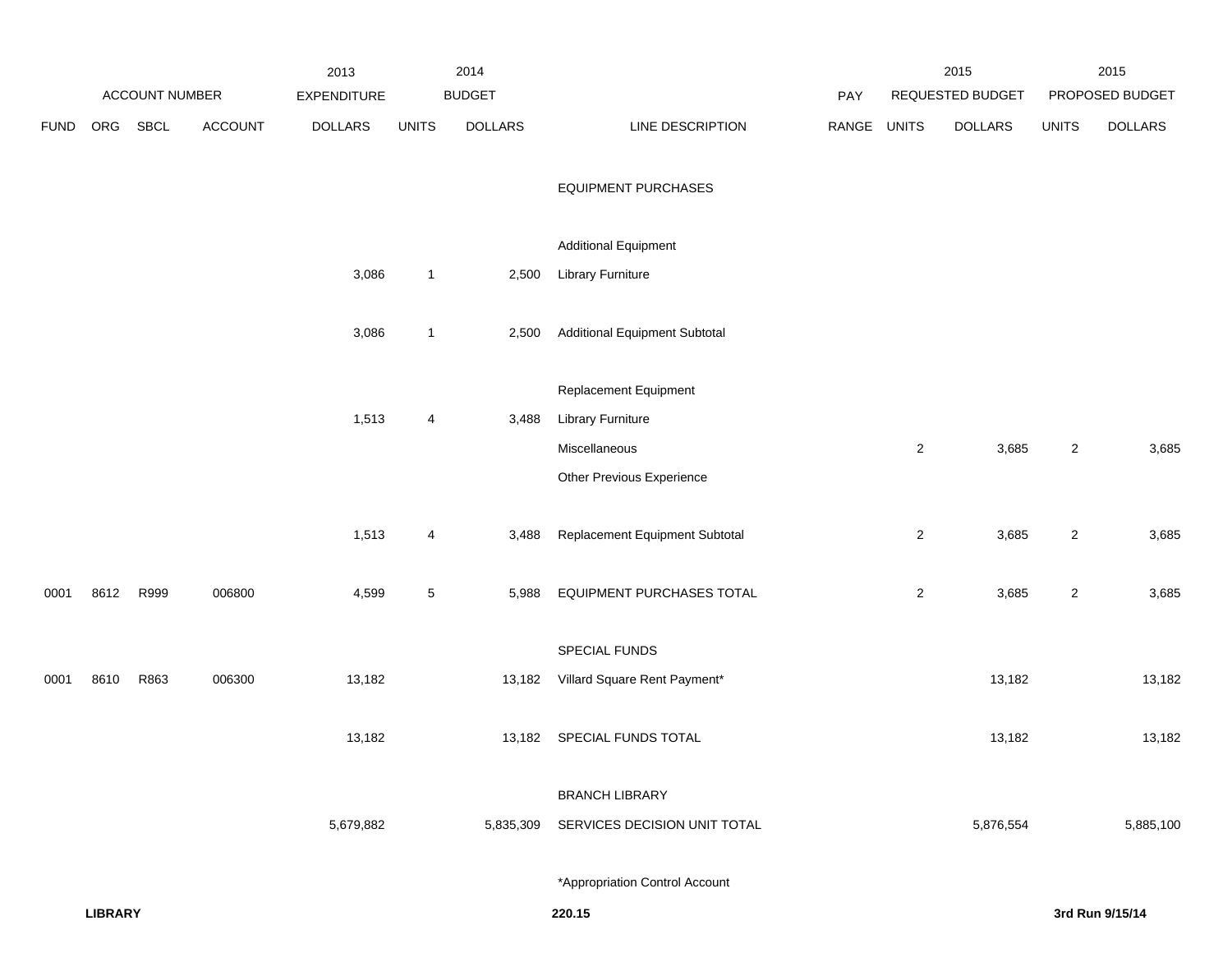|      |                |                |         | 2013           |              | 2014           |                                                     |             |              | 2015             |                | 2015            |
|------|----------------|----------------|---------|----------------|--------------|----------------|-----------------------------------------------------|-------------|--------------|------------------|----------------|-----------------|
|      |                | ACCOUNT NUMBER |         | EXPENDITURE    |              | <b>BUDGET</b>  |                                                     | PAY         |              | REQUESTED BUDGET |                | PROPOSED BUDGET |
| FUND | ORG            | SBCL           | ACCOUNT | <b>DOLLARS</b> | <b>UNITS</b> | <b>DOLLARS</b> | LINE DESCRIPTION                                    | RANGE UNITS |              | <b>DOLLARS</b>   | <b>UNITS</b>   | <b>DOLLARS</b>  |
|      |                |                |         |                |              |                |                                                     |             |              |                  |                |                 |
|      |                |                |         |                |              |                | LIBRARY                                             |             |              |                  |                |                 |
|      |                |                |         |                |              |                | CENTRAL LIBRARY DECISION UNIT                       |             |              |                  |                |                 |
|      |                |                |         |                |              |                | SALARIES & WAGES                                    |             |              |                  |                |                 |
|      |                |                |         |                |              |                | CENTRAL LIBRARY SERVICES BUREAU                     |             |              |                  |                |                 |
|      |                |                |         |                | $\mathbf{1}$ | 79,083         | Library Public Services Area Mgr. (X)(Y)            | 1HX         | $\mathbf{1}$ | 70,126           | $\mathbf{1}$   | 70,126          |
|      |                |                |         |                |              |                | ARTS & MEDIA SECTION                                |             |              |                  |                |                 |
|      |                |                |         |                | $\mathbf{1}$ | 74,922         | Management Librarian                                | 1DX         | 1            | 63,289           | $\overline{1}$ | 63,289          |
|      |                |                |         |                |              |                |                                                     |             |              |                  |                |                 |
|      |                |                |         |                |              |                | READY REFERENCE SECTION                             |             |              |                  |                |                 |
|      |                |                |         |                |              |                | Management Librarian                                | 1DX         | $\mathbf{1}$ | 54,321           | $\mathbf{1}$   | 54,321          |
|      |                |                |         |                |              |                | HUMANITIES & ARCHIVES SECTION                       |             |              |                  |                |                 |
|      |                |                |         |                | $\mathbf{1}$ | 60,809         | Librarian V                                         | 1FX         | $\mathbf{1}$ | 79,848           | $\mathbf{1}$   | 79,848          |
|      |                |                |         |                | $\mathbf{1}$ | 18,732         | Office Assistant III (0.5 FTE)                      | 6FN         | 1            | 19,013           | $\overline{1}$ | 19,013          |
|      |                |                |         |                | $\mathbf{1}$ | 13,787         | Library Circulation Asst. I (0.5 FTE)               | 6EN         | 1            | 13,993           | $\mathbf{1}$   | 13,993          |
|      |                |                |         |                |              |                | CITY ARCHIVES UNIT                                  |             |              |                  |                |                 |
|      |                |                |         |                | $\mathbf{1}$ | 40,836         | Archives Technician                                 | 6HN         | $\mathbf{1}$ | 41,449           | $\mathbf{1}$   | 41,449          |
|      |                |                |         |                |              |                |                                                     |             |              |                  |                |                 |
|      |                |                |         |                |              |                | BUSINESS, TECHNOLOGY, SCIENCE & PERIODICALS SECTION |             |              |                  |                |                 |
|      |                |                |         |                | $\mathbf{1}$ | 60,809         | Librarian V                                         | 1FX         | $\mathbf{1}$ | 61,721           | $\mathbf{1}$   | 61,721          |
|      |                |                |         |                | $\mathbf{1}$ | 31,734         | Office Assistant II                                 | 6EN         | $\mathbf{1}$ | 32,210           | $\mathbf{1}$   | 32,210          |
|      | <b>LIBRARY</b> |                |         |                |              |                | 220.16                                              |             |              |                  |                | 3rd Run 9/15/14 |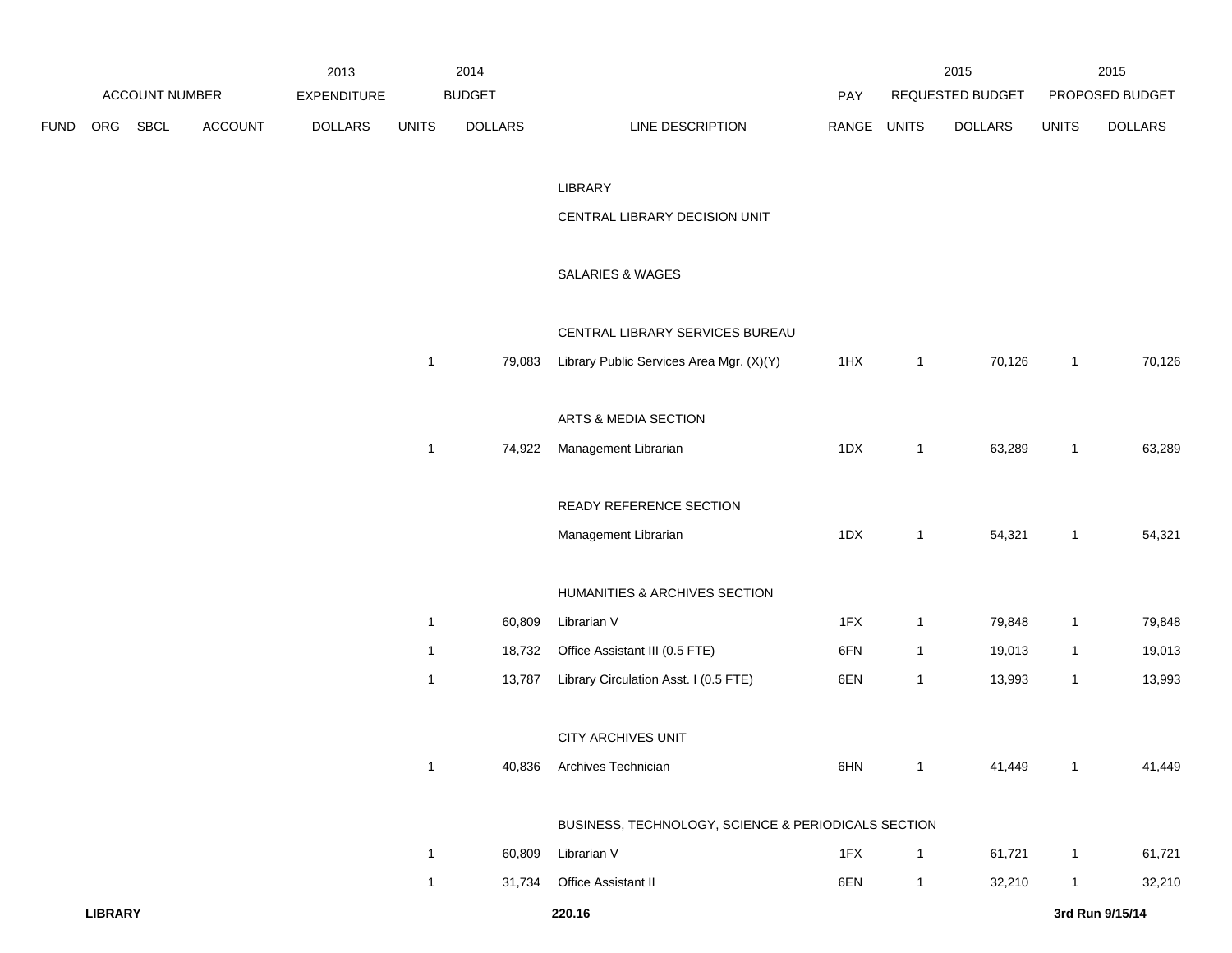|             |                |             |                | 2013           |               | 2014           |                           | 2015                           |                        | 2015           |
|-------------|----------------|-------------|----------------|----------------|---------------|----------------|---------------------------|--------------------------------|------------------------|----------------|
|             | ACCOUNT NUMBER |             | EXPENDITURE    |                | <b>BUDGET</b> | PAY            | <b>REQUESTED BUDGET</b>   |                                | <b>PROPOSED BUDGET</b> |                |
| <b>FUND</b> | <b>ORG</b>     | <b>SBCL</b> | <b>ACCOUNT</b> | <b>DOLLARS</b> | <b>UNITS</b>  | <b>DOLLARS</b> | LINE DESCRIPTION<br>RANGE | <b>UNITS</b><br><b>DOLLARS</b> | UNITS                  | <b>DOLLARS</b> |

### EDUCATION & OUTREACH SERVICES SECTION

| 1 | 77,655  | Librarian $V(X) (Y)$                       | 1FX |   | 78,820  | 1 | 78,820  |
|---|---------|--------------------------------------------|-----|---|---------|---|---------|
| 1 | 53.519  | Management Librarian                       | 1DX |   |         |   |         |
|   | 98.428  | Library Education Outreach Spec. (X)(Z)    | 2DN | 2 | 99.904  | 3 | 99,904  |
|   | 40.836  | Library Services Asst.                     | 5DN |   | 41.307  |   | 41,307  |
|   | 70.696  | Library Circulation Asst. II               | 6FN | 2 | 71,756  | 2 | 71,756  |
| 6 | 120.057 | Library Youth Educator (0.50 FTE) (X)      | 2BN | 6 | 121,858 | 6 | 121,858 |
|   |         | Management Librarian (X)                   | 1DX | 1 | 54,321  |   |         |
|   |         | Library Circulation Assistant I (0.50 FTE) | 6EN |   |         |   | 13.994  |

### CENTRAL LIBRARY SERVICES POOL

| 23 | 1.153.784 | Librarian III                      | 2DN | 24 | 1.208.558 | 23 | 1,158,606 |
|----|-----------|------------------------------------|-----|----|-----------|----|-----------|
| 1  | 62.123    | Librarian IV                       | 2FX |    |           |    |           |
| 6  | 223.935   | <b>Library Reference Assistant</b> | 5DN | 5  | 186.491   | 5  | 186,491   |
| 6  | 261.477   | Librarian II                       | 2CN | 6  | 270.737   | 6  | 270,737   |
|    |           | Management Librarian (X)           | 1DX |    |           |    | 54,321    |

# TALKING BOOK AND BRAILLE LIBRARY (D)

| 1 | 70.467  | Management Librarian (D)        | 1DX |   | 71.524  |   | 71,524  |
|---|---------|---------------------------------|-----|---|---------|---|---------|
|   | 45.211  | Librarian III (D)               | 2DN |   | 45.889  |   | 45,889  |
|   | 41.483  | Librarian II (D)                | 2CN |   | 42.105  |   | 42,105  |
|   | 36.395  | Library Services Assistant (D)  | 5DN |   | 39.927  |   | 39,927  |
| 3 | 113.658 | Library Reference Assistant (D) | 5DN | 3 | 115.362 | 3 | 115,362 |
| 2 | 73,859  | Audio Machine Technician (D)    | 6FN | 2 | 74.967  | 2 | 74,967  |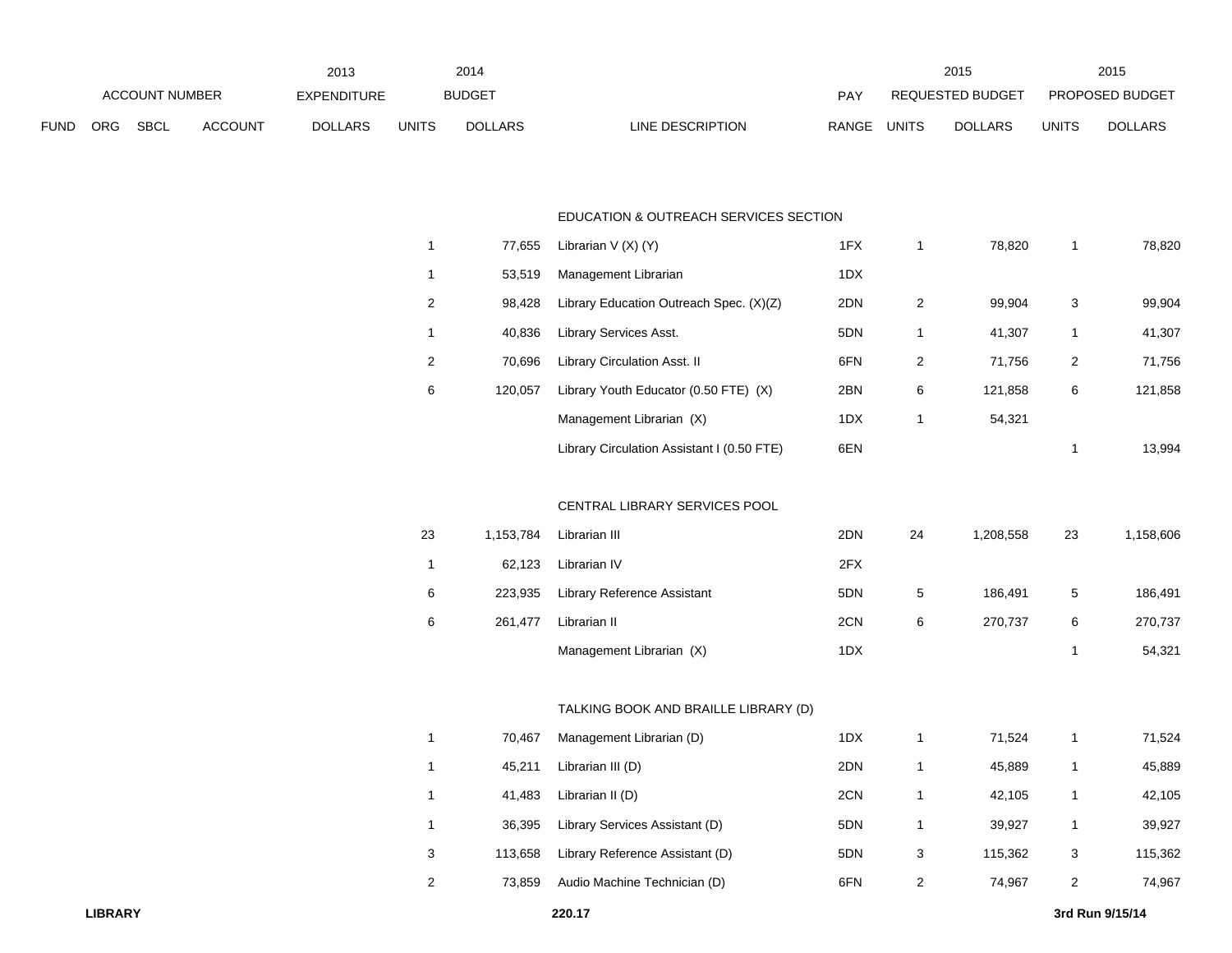|             |     |                       |         | 2013               |                  | 2014           |                                            |       |                | 2015             |                | 2015            |
|-------------|-----|-----------------------|---------|--------------------|------------------|----------------|--------------------------------------------|-------|----------------|------------------|----------------|-----------------|
|             |     | <b>ACCOUNT NUMBER</b> |         | <b>EXPENDITURE</b> |                  | <b>BUDGET</b>  |                                            | PAY   |                | REQUESTED BUDGET |                | PROPOSED BUDGET |
| <b>FUND</b> | ORG | SBCL                  | ACCOUNT | <b>DOLLARS</b>     | <b>UNITS</b>     | <b>DOLLARS</b> | LINE DESCRIPTION                           | RANGE | <b>UNITS</b>   | <b>DOLLARS</b>   | <b>UNITS</b>   | <b>DOLLARS</b>  |
|             |     |                       |         |                    |                  |                |                                            |       |                |                  |                |                 |
|             |     |                       |         |                    | $\mathbf{1}$     | 31,745         | Office Assistant II (D)                    | 6EN   | $\mathbf{1}$   | 32,221           | $\mathbf{1}$   | 32,221          |
|             |     |                       |         |                    | 4                | 129,608        | Library Circulation Assistant I (D)        | 6EN   | 4              | 134,688          | 4              | 134,688         |
|             |     |                       |         |                    | $\mathbf{1}$     | 7,750          | Library Circulation Aide (0.56 FTE) (D)    | 9CN   | $\mathbf{1}$   | 7,870            | $\mathbf{1}$   | 7,870           |
|             |     |                       |         |                    |                  |                | <b>CIRCULATION BUREAU</b>                  |       |                |                  |                |                 |
|             |     |                       |         |                    | $\mathbf{1}$     | 59,997         | Administrative Specialist Sr.              | 2EX   | $\mathbf{1}$   | 60,897           | $\mathbf{1}$   | 60,897          |
|             |     |                       |         |                    | $\mathbf{1}$     | 62,694         | Librarian $V(X)$                           | 1FX   | $\mathbf{1}$   | 61,721           |                |                 |
|             |     |                       |         |                    |                  |                | PUBLIC SERVICES SECTION                    |       |                |                  |                |                 |
|             |     |                       |         |                    |                  |                | TIER & BOOK HANDLING SECTION               |       |                |                  |                |                 |
|             |     |                       |         |                    | $\mathbf{1}$     | 36,902         | Library Circulation Assistant III          | 6HN   | $\mathbf{1}$   | 37,456           | $\mathbf{1}$   | 37,456          |
|             |     |                       |         |                    | $\boldsymbol{2}$ | 71,408         | <b>Library Circulation Assistant II</b>    | 6FN   | 3              | 104,237          | 3              | 104,237         |
|             |     |                       |         |                    |                  |                | REGISTRATION/BOOK RETURN SECTION           |       |                |                  |                |                 |
|             |     |                       |         |                    | $\mathbf{1}$     | 40,836         | Library Circulation Assistant III          | 6HN   | $\mathbf{1}$   | 41,449           | 1              | 41,449          |
|             |     |                       |         |                    | $\boldsymbol{2}$ | 68,636         | Library Circulation Assistant II           | 6FN   | $\overline{2}$ | 69,665           | $\overline{a}$ | 69,665          |
|             |     |                       |         |                    |                  |                |                                            |       |                |                  |                |                 |
|             |     |                       |         |                    |                  |                | CIRCULATION BUREAU POOL                    |       |                |                  |                |                 |
|             |     |                       |         |                    | 17               | 136,300        | Library Circulation Aide (0.56 FTE)        | 9CN   | 17             | 133,790          | 18             | 141,660         |
|             |     |                       |         |                    | $\mathbf{1}$     | 15,410         | Library Circulation Assistant I (0.50 FTE) | 6EN   | $\overline{2}$ | 29,635           | $\mathbf{1}$   | 15,641          |
|             |     |                       |         |                    | 27               | 835,785        | <b>Library Circulation Assistant I</b>     | 6EN   | 27             | 846,371          | 27             | 846,371         |
|             |     |                       |         |                    |                  |                | INTER LIBRARY SERVICES GRANT (H)           |       |                |                  |                |                 |
|             |     |                       |         |                    | $\mathbf{1}$     | 40,836         | Library Reference Assistant (H)            | 5DN   | $\mathbf{1}$   | 41,449           | $\mathbf{1}$   | 41,449          |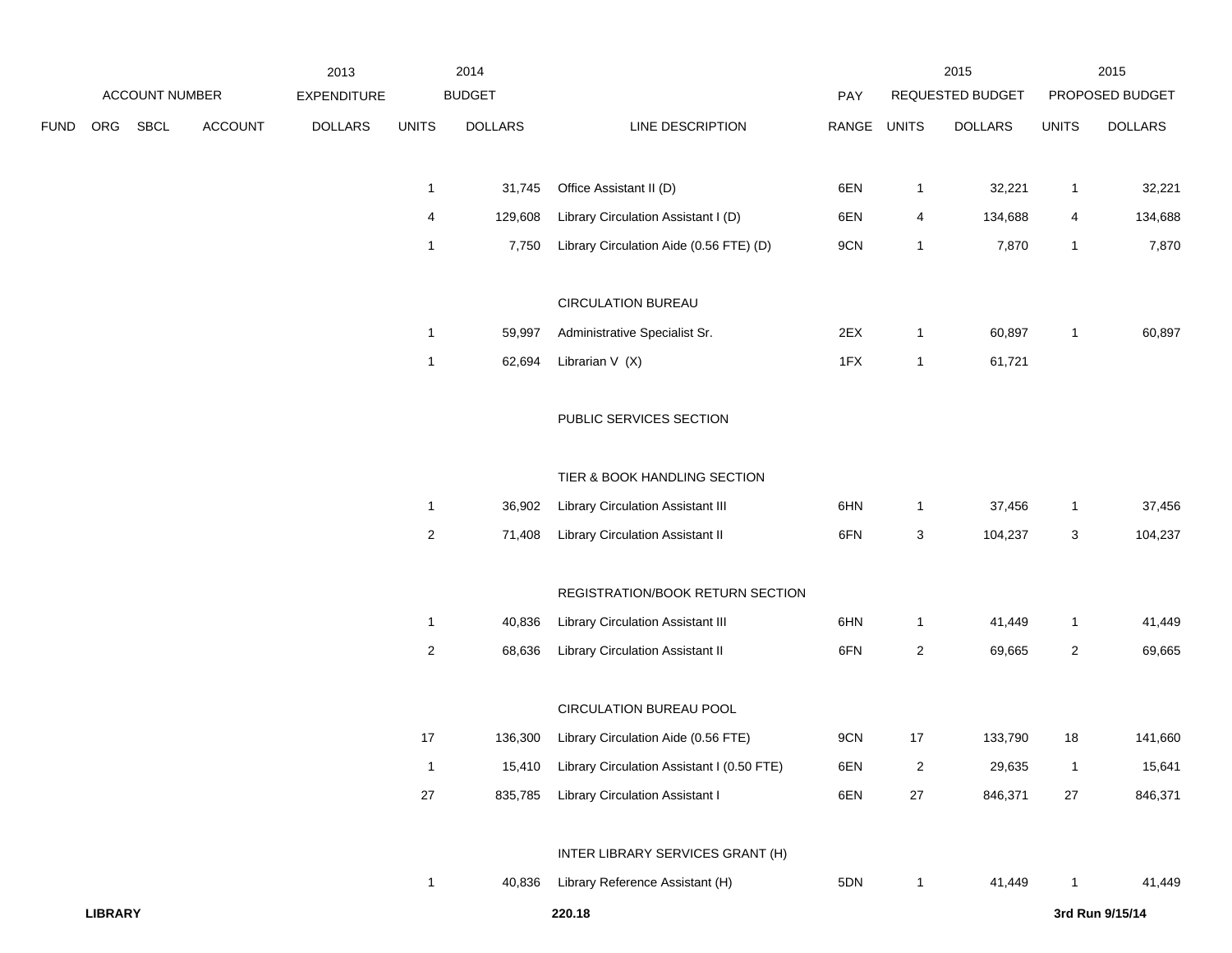|             |                |                |                | 2013           |                | 2014           |                                                |             |              | 2015             |              | 2015            |
|-------------|----------------|----------------|----------------|----------------|----------------|----------------|------------------------------------------------|-------------|--------------|------------------|--------------|-----------------|
|             |                | ACCOUNT NUMBER |                | EXPENDITURE    |                | <b>BUDGET</b>  |                                                | PAY         |              | REQUESTED BUDGET |              | PROPOSED BUDGET |
| <b>FUND</b> | ORG            | SBCL           | <b>ACCOUNT</b> | <b>DOLLARS</b> | <b>UNITS</b>   | <b>DOLLARS</b> | LINE DESCRIPTION                               | RANGE UNITS |              | <b>DOLLARS</b>   | <b>UNITS</b> | <b>DOLLARS</b>  |
|             |                |                |                |                | $\overline{1}$ | 7,750          | Library Circulation Aide (H) (0.56 FTE)        | 9CN         | $\mathbf{1}$ | 7,870            |              |                 |
|             |                |                |                |                |                |                | Library Circulation Assistant I (0.50 FTE) (H) |             |              |                  | $\mathbf{1}$ | 13,994          |
|             |                |                |                |                |                |                |                                                |             |              |                  |              |                 |
|             |                |                |                |                |                |                | <b>AUXILIARY POSITIONS</b>                     |             |              |                  |              |                 |
|             |                |                |                |                | $\overline{1}$ |                | Librarian III                                  | 2DN         | $\mathbf{1}$ |                  | $\mathbf{1}$ |                 |
|             |                |                |                |                | $\overline{1}$ |                | Library Circulation Assistant I                | 6EN         | $\mathbf{1}$ |                  | $\mathbf{1}$ |                 |
|             |                |                |                |                | $10\,$         |                | Library Circulation Aide (0.56 FTE)            | 9CN         | 10           |                  | $10$         |                 |
|             |                |                |                | 3,787,851      | 139            | 4,469,952      | <b>Total Before Adjustments</b>                |             | 141          | 4,568,815        | 141          | 4,471,136       |
|             |                |                |                |                |                |                | Salary & Wage Rate Change                      |             |              |                  |              |                 |
|             |                |                |                | 42,990         |                | 33,000         | Overtime Compensated                           |             |              | 43,000           |              | 43,000          |
|             |                |                |                |                |                | (115,988)      | Personnel Cost Adjustment                      |             |              | (79, 179)        |              | (118, 768)      |
|             |                |                |                | 7,135          |                | 7,200          | Other (Shift)                                  |             |              | 7,200            |              | 7,200           |
|             |                |                |                |                |                | (45, 130)      | Furlough                                       |             |              | (46, 211)        |              |                 |
|             |                |                |                | 3,837,976      | 139            | 4,349,034      | Gross Salaries & Wages Total                   |             | 141          | 4,493,625        | 141          | 4,402,568       |
|             |                |                |                |                |                |                | Reimbursable Services Deduction                |             |              |                  |              |                 |
|             |                |                |                |                |                |                | Capital Improvements Deduction                 |             |              |                  |              |                 |
|             |                |                |                |                |                |                | (598,762) Grants & Aids Deduction              |             |              | (613, 872)       |              | (619, 996)      |
| 0001        |                | 8613 R999      | 006000         | 3,837,976      | 139            |                | 3,750,272 NET SALARIES & WAGES TOTAL           |             | 141          | 3,879,753        | 141          | 3,782,572       |
|             |                |                |                |                | 95.00          |                | O&M FTE'S                                      |             | 97.45        |                  | 95.06        |                 |
|             | <b>LIBRARY</b> |                |                |                |                |                | 220.19                                         |             |              |                  |              | 3rd Run 9/15/14 |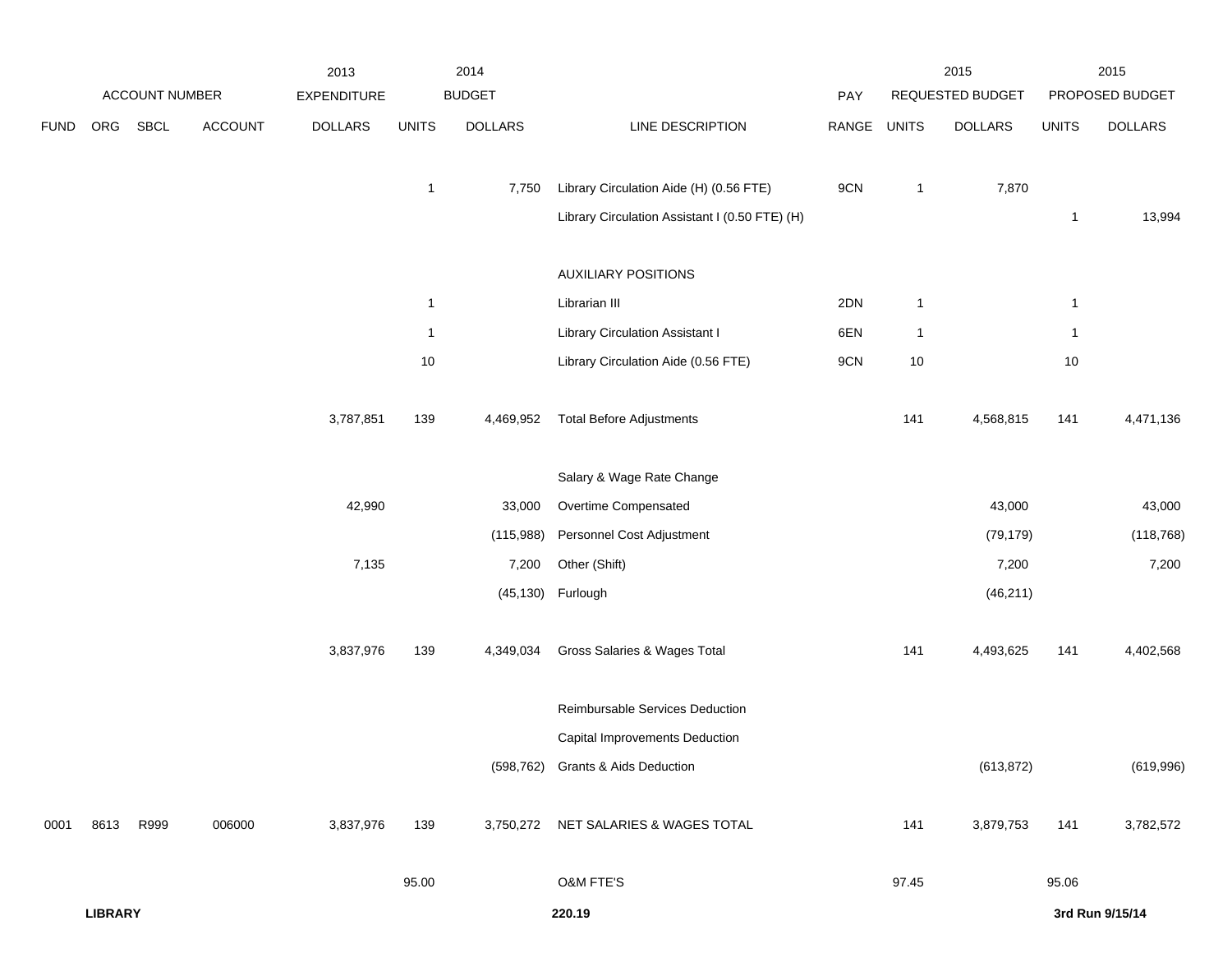|             |                |                       |                | 2013               |              | 2014           |                                                                           |       |              | 2015             |              | 2015            |
|-------------|----------------|-----------------------|----------------|--------------------|--------------|----------------|---------------------------------------------------------------------------|-------|--------------|------------------|--------------|-----------------|
|             |                | <b>ACCOUNT NUMBER</b> |                | <b>EXPENDITURE</b> |              | <b>BUDGET</b>  |                                                                           | PAY   |              | REQUESTED BUDGET |              | PROPOSED BUDGET |
| <b>FUND</b> |                | ORG SBCL              | <b>ACCOUNT</b> | <b>DOLLARS</b>     | <b>UNITS</b> | <b>DOLLARS</b> | LINE DESCRIPTION                                                          | RANGE | <b>UNITS</b> | <b>DOLLARS</b>   | <b>UNITS</b> | <b>DOLLARS</b>  |
|             |                |                       |                |                    |              |                |                                                                           |       |              |                  |              |                 |
|             |                |                       |                |                    | 16.12        |                | NON-O&M FTE'S                                                             |       | 16.12        |                  | 17.03        |                 |
|             |                |                       |                |                    |              |                |                                                                           |       |              |                  |              |                 |
|             |                |                       |                |                    |              |                | (D) Position Authority to expire 6/30/15 unless Talking                   |       |              |                  |              |                 |
|             |                |                       |                |                    |              |                | Book and Braille Library Grant is extended.                               |       |              |                  |              |                 |
|             |                |                       |                |                    |              |                |                                                                           |       |              |                  |              |                 |
|             |                |                       |                |                    |              |                | (H) Position authority to expire 6/30/15 unless                           |       |              |                  |              |                 |
|             |                |                       |                |                    |              |                | Interlibrary Services Grant is extended.                                  |       |              |                  |              |                 |
|             |                |                       |                |                    |              |                |                                                                           |       |              |                  |              |                 |
|             |                |                       |                |                    |              |                | (X) Private auto allowance may be paid pursuant to Section                |       |              |                  |              |                 |
|             |                |                       |                |                    |              |                | 350-183 of the Milwaukee Code.                                            |       |              |                  |              |                 |
|             |                |                       |                |                    |              |                |                                                                           |       |              |                  |              |                 |
|             |                |                       |                |                    |              |                | (Y) Required to file a statement of economic interests in accordance with |       |              |                  |              |                 |
|             |                |                       |                |                    |              |                | the Milwaukee Code of Ordinances Chapter 303-Code of Ethics.              |       |              |                  |              |                 |
|             |                |                       |                |                    |              |                |                                                                           |       |              |                  |              |                 |
|             |                |                       |                |                    |              |                | (Z) One position funded through a contribution from the Milwaukee         |       |              |                  |              |                 |
|             |                |                       |                |                    |              |                | Public Library Foundation.                                                |       |              |                  |              |                 |
| 0001        | 8613           | R999                  | 006100         | 1,802,767          |              | 1,762,628      | ESTIMATED EMPLOYEE FRINGE BENEFITS                                        |       |              | 1,745,889        |              | 1,702,157       |
|             |                |                       |                |                    |              |                | (Involves Revenue Offset-No Transfers from this Account)                  |       |              |                  |              |                 |
|             |                |                       |                |                    |              |                |                                                                           |       |              |                  |              |                 |
|             |                |                       |                |                    |              |                | OPERATING EXPENDITURES                                                    |       |              |                  |              |                 |
| 0001        | 8613           | R999                  | 630100         |                    |              |                | <b>General Office Expense</b>                                             |       |              |                  |              |                 |
| 0001        | 8613           | R999                  | 630500         |                    |              |                | Tools & Machinery Parts                                                   |       |              |                  |              |                 |
| 0001        | 8613           | R999                  | 631000         |                    |              |                | <b>Construction Supplies</b>                                              |       |              |                  |              |                 |
| 0001        | 8613           | R999                  | 631500         | 408,757            |              | 382,758        | Energy                                                                    |       |              | 384,125          |              | 384,125         |
|             | <b>LIBRARY</b> |                       |                |                    |              |                | 220.20                                                                    |       |              |                  |              | 3rd Run 9/15/14 |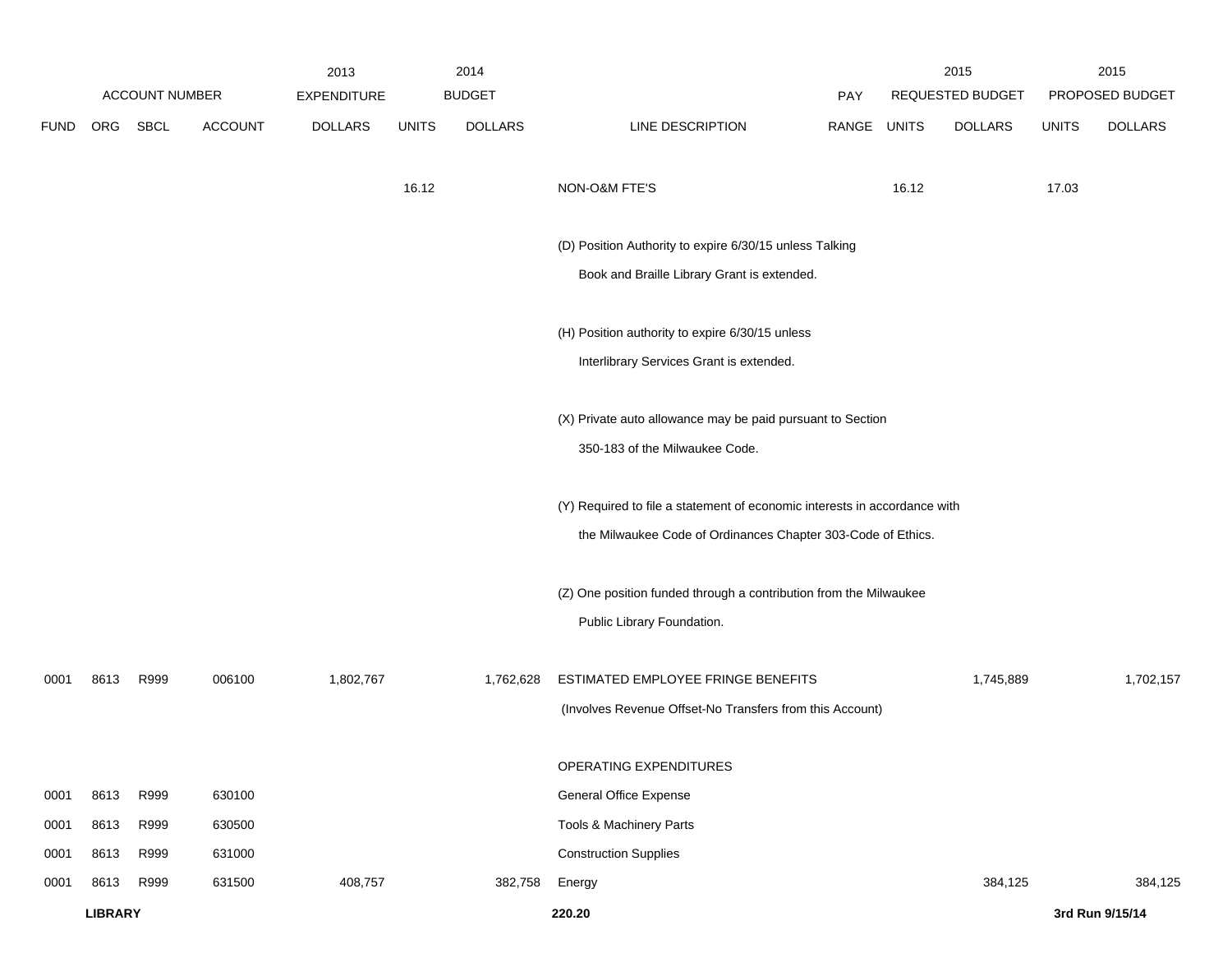|             |            |                |                | 2013               |                | 2014           |                                 |       |              | 2015             |              | 2015            |
|-------------|------------|----------------|----------------|--------------------|----------------|----------------|---------------------------------|-------|--------------|------------------|--------------|-----------------|
|             |            | ACCOUNT NUMBER |                | <b>EXPENDITURE</b> |                | <b>BUDGET</b>  |                                 | PAY   |              | REQUESTED BUDGET |              | PROPOSED BUDGET |
| <b>FUND</b> | <b>ORG</b> | <b>SBCL</b>    | <b>ACCOUNT</b> | <b>DOLLARS</b>     | <b>UNITS</b>   | <b>DOLLARS</b> | LINE DESCRIPTION                | RANGE | <b>UNITS</b> | <b>DOLLARS</b>   | <b>UNITS</b> | <b>DOLLARS</b>  |
| 0001        | 8613       | R999           | 632000         | 3,933              |                | 3,281          | <b>Other Operating Supplies</b> |       |              | 24,054           |              | 8,374           |
| 0001        | 8613       | R999           | 632500         |                    |                |                | <b>Facility Rental</b>          |       |              |                  |              |                 |
| 0001        | 8613       | R999           | 633000         | 21                 |                |                | Vehicle Rental                  |       |              |                  |              |                 |
| 0001        | 8613       | R999           | 633500         |                    |                |                | Non-Vehicle Equipment Rental    |       |              |                  |              |                 |
| 0001        | 8613       | R999           | 634000         |                    |                |                | <b>Professional Services</b>    |       |              |                  |              |                 |
| 0001        | 8613       | R999           | 634500         |                    |                |                | Information Technology Services |       |              |                  |              |                 |
| 0001        | 8613       | R999           | 635000         | 25,097             |                | 28,000         | <b>Property Services</b>        |       |              | 28,000           |              | 28,000          |
| 0001        | 8613       | R999           | 635500         |                    |                |                | <b>Infrastructure Services</b>  |       |              |                  |              |                 |
| 0001        | 8613       | R999           | 636000         |                    |                |                | Vehicle Repair Services         |       |              |                  |              |                 |
| 0001        | 8613       | R999           | 636500         |                    |                |                | <b>Other Operating Services</b> |       |              |                  |              |                 |
| 0001        | 8613       | R999           | 637000         |                    |                |                | Loans and Grants                |       |              |                  |              |                 |
| 0001        | 8613       | R999           | 637501         |                    |                |                | Reimburse Other Departments     |       |              |                  |              |                 |
|             |            |                |                |                    |                |                |                                 |       |              |                  |              |                 |
| 0001        | 8613       | R999           | 006300         | 437,808            |                | 414,039        | OPERATING EXPENDITURES TOTAL    |       |              | 436,179          |              | 420,499         |
|             |            |                |                |                    |                |                |                                 |       |              |                  |              |                 |
|             |            |                |                |                    |                |                | <b>EQUIPMENT PURCHASES</b>      |       |              |                  |              |                 |
|             |            |                |                |                    |                |                | <b>Additional Equipment</b>     |       |              |                  |              |                 |
|             |            |                |                |                    | $\overline{2}$ | 23,731         | <b>Library Furniture</b>        |       |              |                  |              |                 |
|             |            |                |                |                    | $\mathbf{1}$   | 6,194          | Miscellaneous                   |       |              |                  |              |                 |
|             |            |                |                |                    |                |                | Office Furniture                |       | 4            | 6,424            | 4            | 6,424           |
|             |            |                |                |                    |                |                |                                 |       |              |                  |              |                 |
|             |            |                |                |                    | 3              | 29,925         | Subtotal - Additional Equipment |       | 4            | 6,424            | 4            | 6,424           |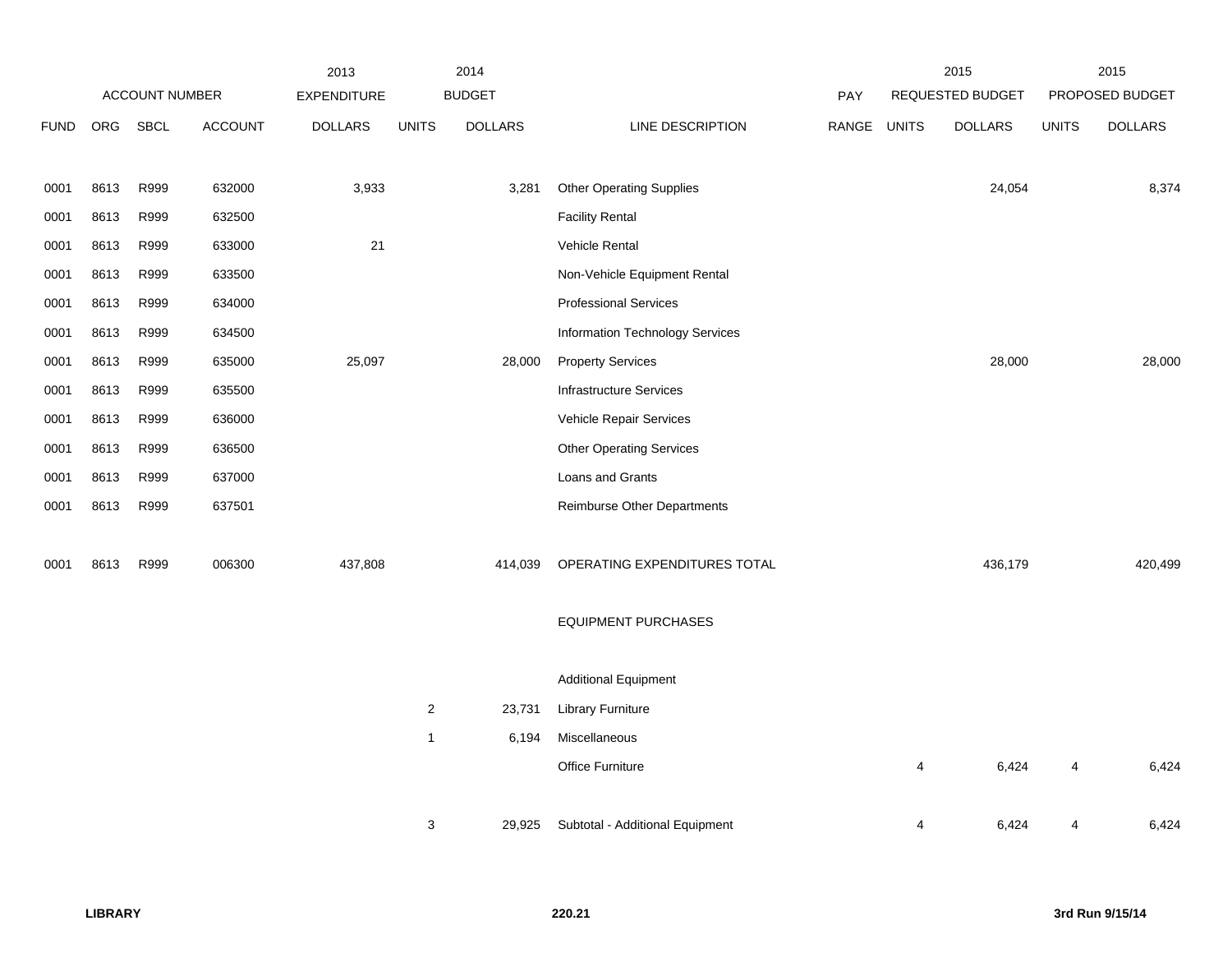|             |      |                       |                | 2013               |              | 2014           |                                  |       |                | 2015             |                  | 2015            |
|-------------|------|-----------------------|----------------|--------------------|--------------|----------------|----------------------------------|-------|----------------|------------------|------------------|-----------------|
|             |      | <b>ACCOUNT NUMBER</b> |                | <b>EXPENDITURE</b> |              | <b>BUDGET</b>  |                                  | PAY   |                | REQUESTED BUDGET |                  | PROPOSED BUDGET |
| <b>FUND</b> | ORG  | SBCL                  | <b>ACCOUNT</b> | <b>DOLLARS</b>     | <b>UNITS</b> | <b>DOLLARS</b> | LINE DESCRIPTION                 | RANGE | <b>UNITS</b>   | <b>DOLLARS</b>   | <b>UNITS</b>     | <b>DOLLARS</b>  |
|             |      |                       |                |                    |              |                | Replacement Equipment            |       |                |                  |                  |                 |
|             |      |                       |                | 3,089              |              |                | Library Furniture                |       | 6              | 3,442            | 6                | 3,442           |
|             |      |                       |                |                    |              |                | Miscellaneous                    |       | $\overline{1}$ | 1,000            | $\mathbf{1}$     | 1,000           |
|             |      |                       |                |                    |              |                | Office Furniture                 |       | $\overline{2}$ | 7,978            | $\overline{a}$   | 7,978           |
|             |      |                       |                |                    |              |                |                                  |       |                |                  |                  |                 |
|             |      |                       |                | 3,089              |              |                | Subtotal - Replacement Equipment |       | 9              | 12,420           | $\boldsymbol{9}$ | 12,420          |
|             |      |                       |                |                    |              |                |                                  |       |                |                  |                  |                 |
| 0001        | 8613 | R999                  | 006800         | 3,089              | 3            | 29,925         | EQUIPMENT PURCHASES TOTAL        |       | 13             | 18,844           | 13               | 18,844          |
|             |      |                       |                |                    |              |                |                                  |       |                |                  |                  |                 |
|             |      |                       |                |                    |              |                | SPECIAL FUNDS                    |       |                |                  |                  |                 |
|             |      |                       |                |                    |              |                |                                  |       |                |                  |                  |                 |
|             |      |                       |                |                    |              |                | SPECIAL FUNDS TOTAL              |       |                |                  |                  |                 |
|             |      |                       |                |                    |              |                |                                  |       |                |                  |                  |                 |
|             |      |                       |                |                    |              |                | LIBRARY-CENTRAL LIBRARY          |       |                |                  |                  |                 |
|             |      |                       |                | 6,081,640          |              | 5,956,864      | DECISION UNIT TOTAL              |       |                | 6,080,665        |                  | 5,924,072       |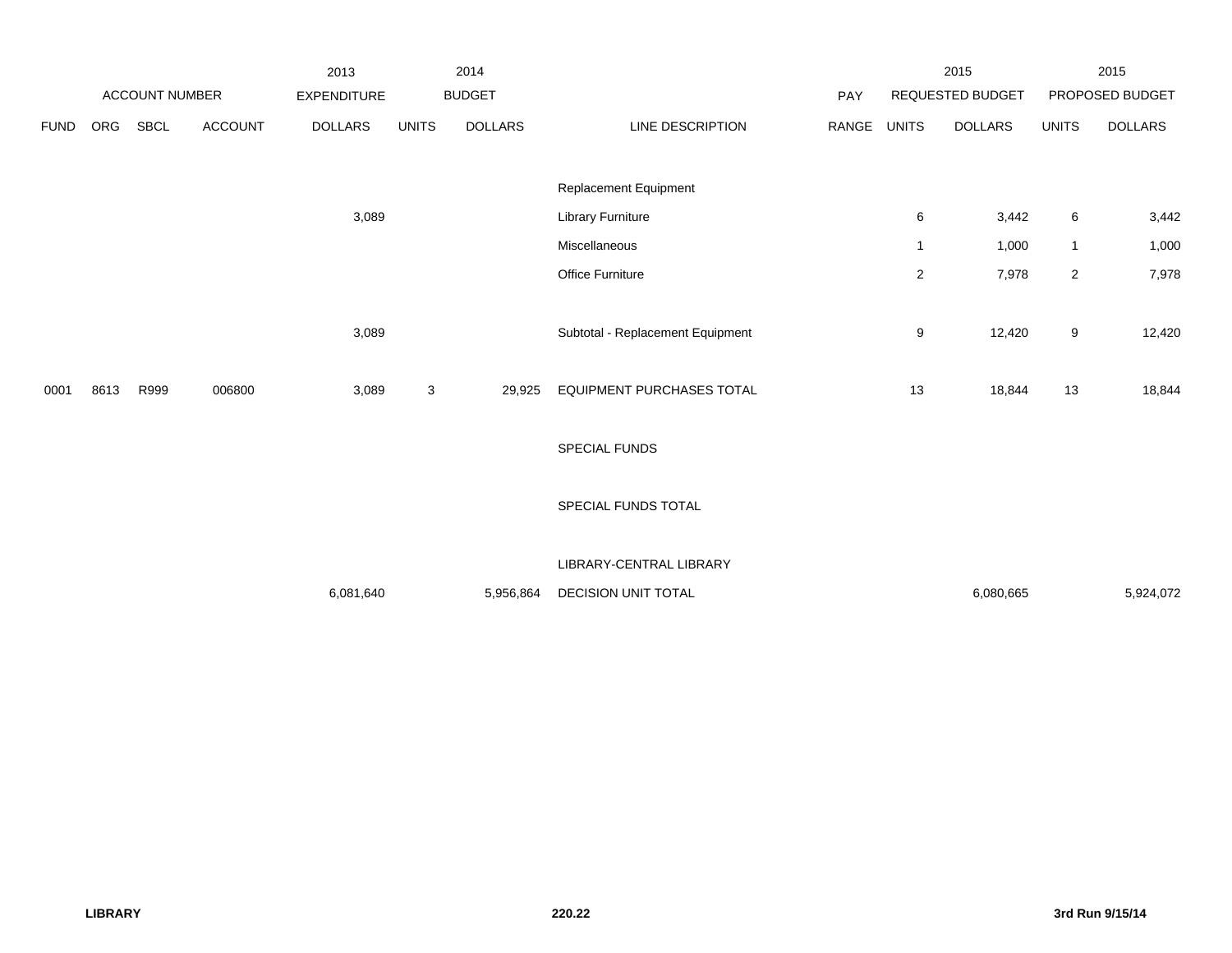|      |     |                |                | 2013               |                | 2014           |                                         |              |              | 2015             |              | 2015            |
|------|-----|----------------|----------------|--------------------|----------------|----------------|-----------------------------------------|--------------|--------------|------------------|--------------|-----------------|
|      |     | ACCOUNT NUMBER |                | <b>EXPENDITURE</b> |                | <b>BUDGET</b>  |                                         | PAY          |              | REQUESTED BUDGET |              | PROPOSED BUDGET |
| FUND | ORG | <b>SBCL</b>    | <b>ACCOUNT</b> | <b>DOLLARS</b>     | <b>UNITS</b>   | <b>DOLLARS</b> | LINE DESCRIPTION                        | RANGE UNITS  |              | <b>DOLLARS</b>   | <b>UNITS</b> | <b>DOLLARS</b>  |
|      |     |                |                |                    |                |                |                                         |              |              |                  |              |                 |
|      |     |                |                |                    |                |                | <b>MAYOR'S OFFICE</b>                   |              |              |                  |              |                 |
|      |     |                |                |                    |                |                | BUDGETARY CONTROL UNIT (1BCU = 1DU)     |              |              |                  |              |                 |
|      |     |                |                |                    |                |                | SALARIES & WAGES                        |              |              |                  |              |                 |
|      |     |                |                |                    |                |                |                                         | EOE          |              |                  |              |                 |
|      |     |                |                |                    | $\mathbf{1}$   | 147,336        | Mayor (Y)                               |              | $\mathbf{1}$ | 147,336          | $\mathbf{1}$ | 147,336         |
|      |     |                |                |                    | $\mathbf{1}$   | 110,075        | Chief of Staff (Y)                      | $1\text{MX}$ | $\mathbf{1}$ | 111,717          | $\mathbf{1}$ | 111,717         |
|      |     |                |                |                    |                |                | <b>ADMINISTRATION</b>                   |              |              |                  |              |                 |
|      |     |                |                |                    | $\overline{1}$ | 78,469         | Policy Planning Coordinator (Y)         | 1JX          | $\mathbf{1}$ | 79,643           | $\mathbf{1}$ | 79,643          |
|      |     |                |                |                    | $\mathbf{1}$   | 78,933         | Interagency Housing Coordinator (A) (Y) | 2LX          | $\mathbf{1}$ | 82,243           | $\mathbf{1}$ | 82,243          |
|      |     |                |                |                    | $\mathbf{1}$   | 70,318         | Special Assistant to The Mayor (Y)      | 2KX          | $\mathbf{1}$ | 71,365           | $\mathbf{1}$ | 71,365          |
|      |     |                |                |                    | $\mathbf{1}$   | 53,519         | Mayor's Liaison Officer (Y)             | 2JX          | $\mathbf{1}$ | 54,330           | $\mathbf{1}$ | 54,330          |
|      |     |                |                |                    | $\mathbf{1}$   | 72,977         | Staff Assistant - Manager (Y)           | 2JX          | $\mathbf{1}$ | 74,069           | $\mathbf{1}$ | 74,069          |
|      |     |                |                |                    | $\mathbf{1}$   | 54,000         | Staff Assistant to the Mayor-Senior (Y) | 2HX          |              |                  |              |                 |
|      |     |                |                |                    | $\mathbf{1}$   | 47,109         | Staff Assistant to the Mayor (Y)        | 2GX          | $\mathbf{1}$ | 54,808           | $\mathbf{1}$ | 54,808          |
|      |     |                |                |                    | $\mathbf{1}$   |                | Staff Assistant to the Mayor (Y)        | 2GX          | $\mathbf{1}$ | 47,819           | $\mathbf{1}$ | 47,819          |
|      |     |                |                |                    | $\mathbf{1}$   | 41,458         | Management Services Spec. (Y)           | 2DN          | $\mathbf{1}$ | 42,078           | $\mathbf{1}$ | 42,078          |
|      |     |                |                |                    | $\mathbf{1}$   | 41,496         | Program Assistant II                    | 5FN          | $\mathbf{1}$ | 42,120           | $\mathbf{1}$ | 42,120          |
|      |     |                |                |                    | $\mathbf{1}$   |                | Office Assistant III (0.5 FTE)          | 6FN          | $\mathbf{1}$ | 17,191           | $\mathbf{1}$ | 17,191          |
|      |     |                |                |                    | $\sqrt{2}$     | 12,137         | College Intern (0.25 FTE)               | 9IN          | $\mathbf{1}$ | 12,137           | $\mathbf{1}$ | 12,137          |
|      |     |                |                |                    |                |                | Housing Outreach Director               | 11X          | $\mathbf{1}$ | 72,000           | $\mathbf{1}$ | 72,000          |
|      |     |                |                |                    |                |                |                                         |              |              |                  |              |                 |
|      |     |                |                |                    | 15             | 807,827        | <b>Total Before Adjustments</b>         |              | 14           | 908,856          | 14           | 908,856         |

Salary & Wage Rate Changes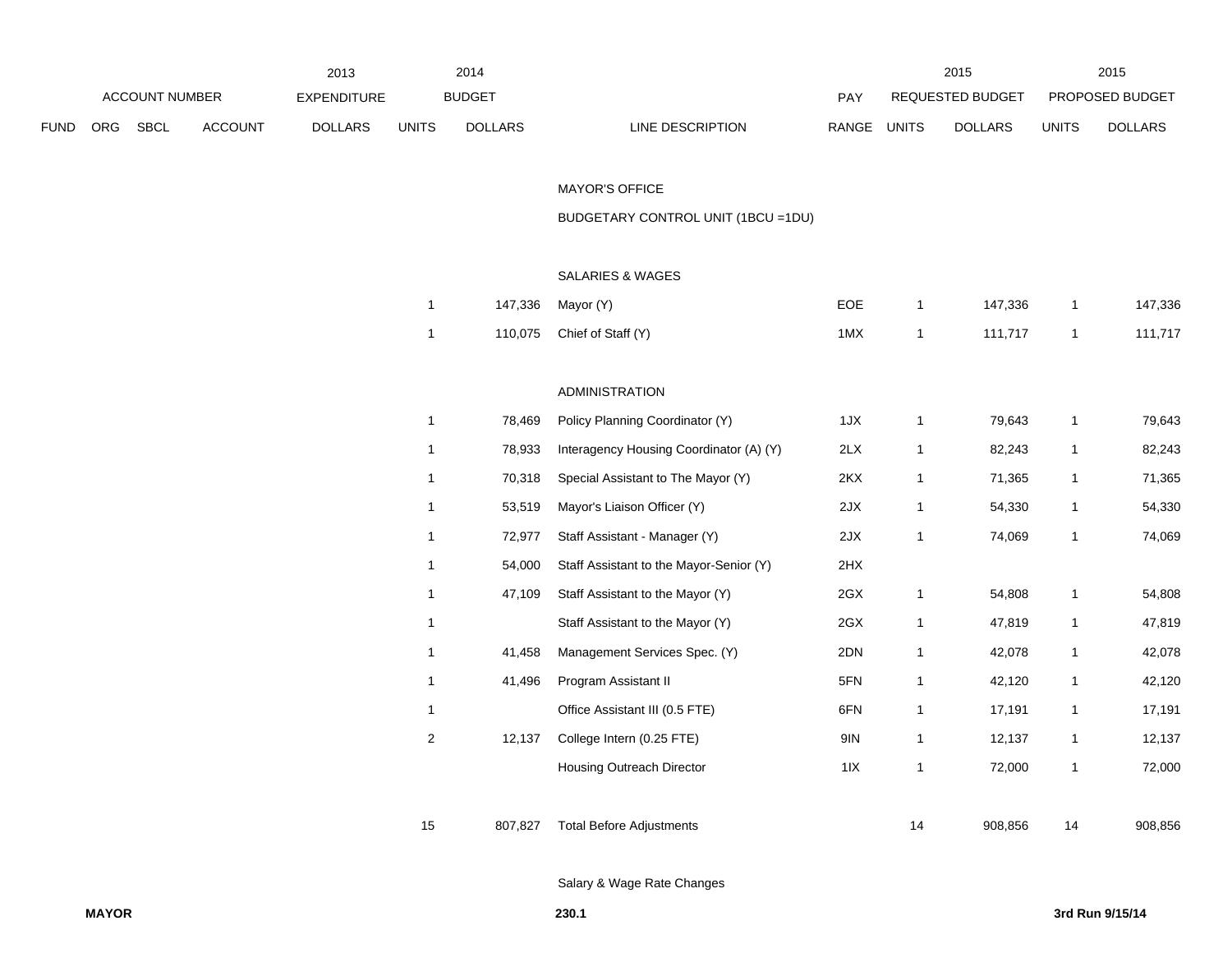|             |      |                       |                | 2013               |              | 2014           |                                                                           |            |       | 2015             |              | 2015            |
|-------------|------|-----------------------|----------------|--------------------|--------------|----------------|---------------------------------------------------------------------------|------------|-------|------------------|--------------|-----------------|
|             |      | <b>ACCOUNT NUMBER</b> |                | <b>EXPENDITURE</b> |              | <b>BUDGET</b>  |                                                                           | <b>PAY</b> |       | REQUESTED BUDGET |              | PROPOSED BUDGET |
| <b>FUND</b> | ORG  | <b>SBCL</b>           | <b>ACCOUNT</b> | <b>DOLLARS</b>     | <b>UNITS</b> | <b>DOLLARS</b> | LINE DESCRIPTION                                                          | RANGE      | UNITS | <b>DOLLARS</b>   | <b>UNITS</b> | <b>DOLLARS</b>  |
|             |      |                       |                |                    |              |                |                                                                           |            |       |                  |              |                 |
|             |      |                       |                |                    |              |                | Overtime Compensated*                                                     |            |       |                  |              |                 |
|             |      |                       |                |                    |              | (16, 388)      | Personnel Cost Adjustment                                                 |            |       | (16, 737)        |              | (16, 737)       |
|             |      |                       |                |                    |              |                | Other                                                                     |            |       |                  |              |                 |
|             |      |                       |                |                    |              |                | (10,348) Furlough                                                         |            |       | (9,586)          |              |                 |
|             |      |                       |                |                    | 15           | 781,091        | Gross Salaries & Wages Total                                              |            | 14    | 882,533          | 14           | 892,119         |
|             |      |                       |                |                    |              |                |                                                                           |            |       |                  |              |                 |
|             |      |                       |                |                    |              |                | Reimbursable Services Deduction                                           |            |       | (72,000)         |              | (72,000)        |
|             |      |                       |                |                    |              |                | Capital Improvements Deduction                                            |            |       |                  |              |                 |
|             |      |                       |                |                    |              |                | <b>Grants and Aids Deduction</b>                                          |            |       |                  |              |                 |
|             | 1110 | R999                  | 006000         |                    | 15           | 781,091        | NET SALARIES & WAGES TOTAL*                                               |            | 14    | 810,533          | 14           | 820,119         |
| 0001        |      |                       |                | 694,186            |              |                |                                                                           |            |       |                  |              |                 |
|             |      |                       |                |                    | 12.00        |                | O&M FTE'S                                                                 |            | 12.00 |                  | 12.00        |                 |
|             |      |                       |                |                    |              |                | NON-O&M FTE'S                                                             |            | 1.00  |                  | 1.00         |                 |
|             |      |                       |                |                    |              |                | (A) Common Council resolution requires that any                           |            |       |                  |              |                 |
|             |      |                       |                |                    |              |                | significant changes in the use of funding in the Strong                   |            |       |                  |              |                 |
|             |      |                       |                |                    |              |                | Neighborhoods Investment Plan, defined as a funding                       |            |       |                  |              |                 |
|             |      |                       |                |                    |              |                | change of 10% or \$100,000, whichever is less, shall require              |            |       |                  |              |                 |
|             |      |                       |                |                    |              |                | Common Council approval.                                                  |            |       |                  |              |                 |
|             |      |                       |                |                    |              |                |                                                                           |            |       |                  |              |                 |
|             |      |                       |                |                    |              |                | (Y) Required to file a statement of economic interests in accordance with |            |       |                  |              |                 |
|             |      |                       |                |                    |              |                | the Milwaukee Code of Ordinances Chapter 303-Code of Ethics.              |            |       |                  |              |                 |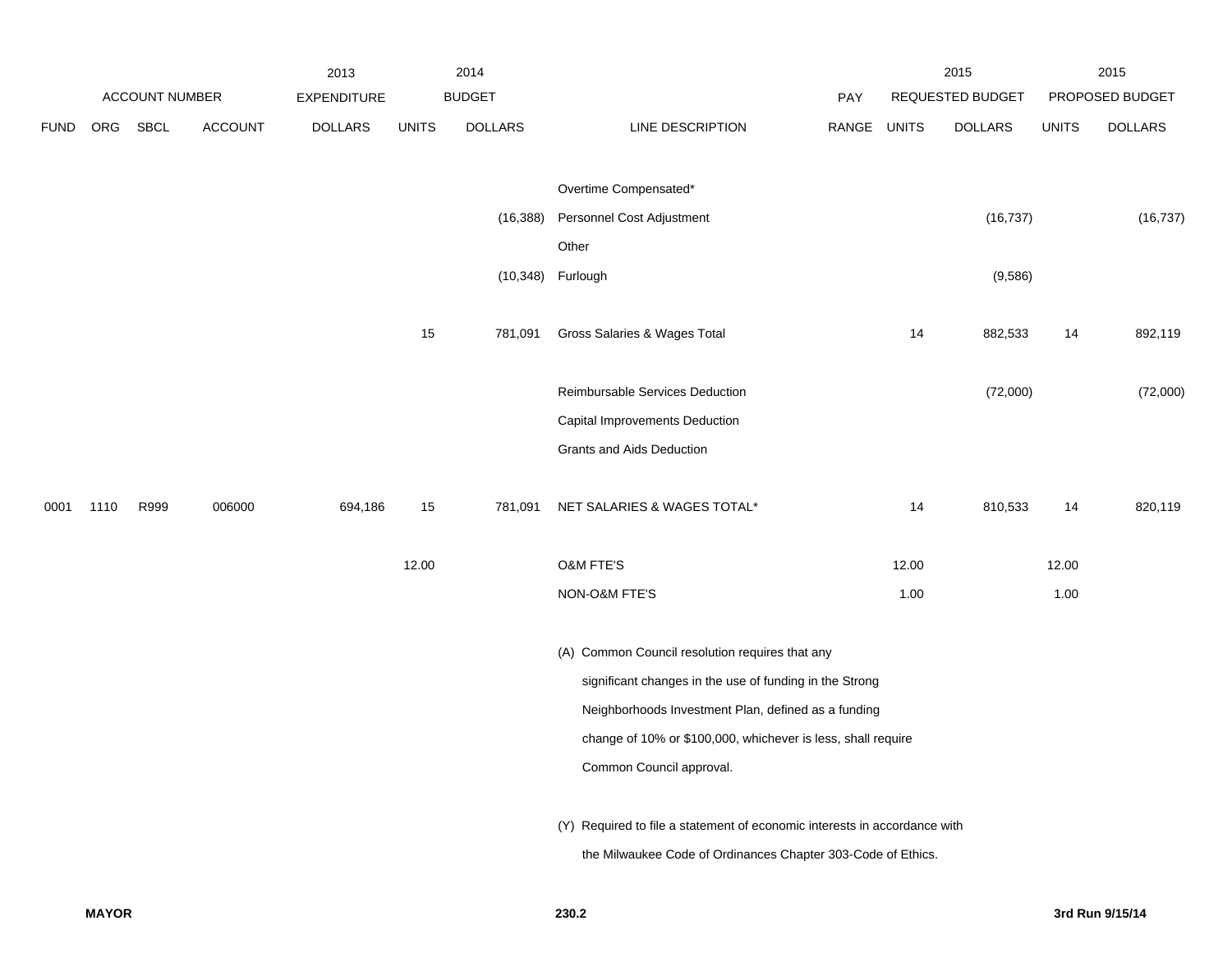|             |      |                       |                | 2013               |              | 2014           |                                                          |            |              | 2015                    |              | 2015            |
|-------------|------|-----------------------|----------------|--------------------|--------------|----------------|----------------------------------------------------------|------------|--------------|-------------------------|--------------|-----------------|
|             |      | <b>ACCOUNT NUMBER</b> |                | <b>EXPENDITURE</b> |              | <b>BUDGET</b>  |                                                          | <b>PAY</b> |              | <b>REQUESTED BUDGET</b> |              | PROPOSED BUDGET |
| <b>FUND</b> | ORG  | <b>SBCL</b>           | <b>ACCOUNT</b> | <b>DOLLARS</b>     | <b>UNITS</b> | <b>DOLLARS</b> | LINE DESCRIPTION                                         | RANGE      | <b>UNITS</b> | <b>DOLLARS</b>          | <b>UNITS</b> | <b>DOLLARS</b>  |
|             |      |                       |                |                    |              |                |                                                          |            |              |                         |              |                 |
| 0001        | 1110 | R999                  | 006100         | 339,084            |              | 367,113        | ESTIMATED EMPLOYEE FRINGE BENEFITS                       |            |              | 364,740                 |              | 369,054         |
|             |      |                       |                |                    |              |                | (Involves Revenue Offset-No Transfers From This Account) |            |              |                         |              |                 |
|             |      |                       |                |                    |              |                |                                                          |            |              |                         |              |                 |
|             |      |                       |                |                    |              |                | OPERATING EXPENDITURES                                   |            |              | 43,000                  |              | 43,000          |
| 0001        | 1110 | R999                  | 630100         | 8,586              |              | 11,000         | <b>General Office Expense</b>                            |            |              | 11,000                  |              | 11,000          |
| 0001        | 1110 | R999                  | 630500         |                    |              |                | Tools & Machinery Parts                                  |            |              |                         |              |                 |
| 0001        | 1110 | R999                  | 631000         |                    |              |                | <b>Construction Supplies</b>                             |            |              |                         |              |                 |
| 0001        | 1110 | R999                  | 631500         |                    |              |                | Energy                                                   |            |              |                         |              |                 |
| 0001        | 1110 | R999                  | 632000         |                    |              |                | <b>Other Operating Supplies</b>                          |            |              |                         |              |                 |
| 0001        | 1110 | R999                  | 632500         |                    |              |                | <b>Facility Rental</b>                                   |            |              |                         |              |                 |
| 0001        | 1110 | R999                  | 633000         |                    |              |                | Vehicle Rental                                           |            |              |                         |              |                 |
| 0001        | 1110 | R999                  | 633500         | 3,072              |              | 4,000          | Non-Vehicle Equipment Rental                             |            |              | 4,000                   |              | 4,000           |
| 0001        | 1110 | R999                  | 634000         |                    |              |                | <b>Professional Services</b>                             |            |              |                         |              |                 |
| 0001        | 1110 | R999                  | 634500         |                    |              |                | Information Technology Services                          |            |              |                         |              |                 |
| 0001        | 1110 | R999                  | 635000         |                    |              |                | <b>Property Services</b>                                 |            |              |                         |              |                 |
| 0001        | 1110 | R999                  | 635500         |                    |              |                | <b>Infrastructure Services</b>                           |            |              |                         |              |                 |
| 0001        | 1110 | R999                  | 636000         |                    |              |                | Vehicle Repair Services                                  |            |              |                         |              |                 |
| 0001        | 1110 | R999                  | 636500         | 10,115             |              | 10,000         | <b>Other Operating Services</b>                          |            |              | 10,000                  |              | 10,000          |
| 0001        | 1110 | R999                  | 637000         |                    |              |                | Loans and Grants                                         |            |              |                         |              |                 |
| 0001        | 1110 | R999                  | 637501         | 10,720             |              | 16,000         | <b>Reimburse Other Departments</b>                       |            |              | 16,000                  |              | 16,000          |
|             |      |                       |                |                    |              |                |                                                          |            |              |                         |              |                 |
| 0001        | 1110 | R999                  | 006300         | 32,493             |              | 41,000         | OPERATING EXPENDITURES TOTAL*                            |            |              | 41,000                  |              | 41,000          |
|             |      |                       |                |                    |              |                |                                                          |            |              |                         |              |                 |

EQUIPMENT PURCHASES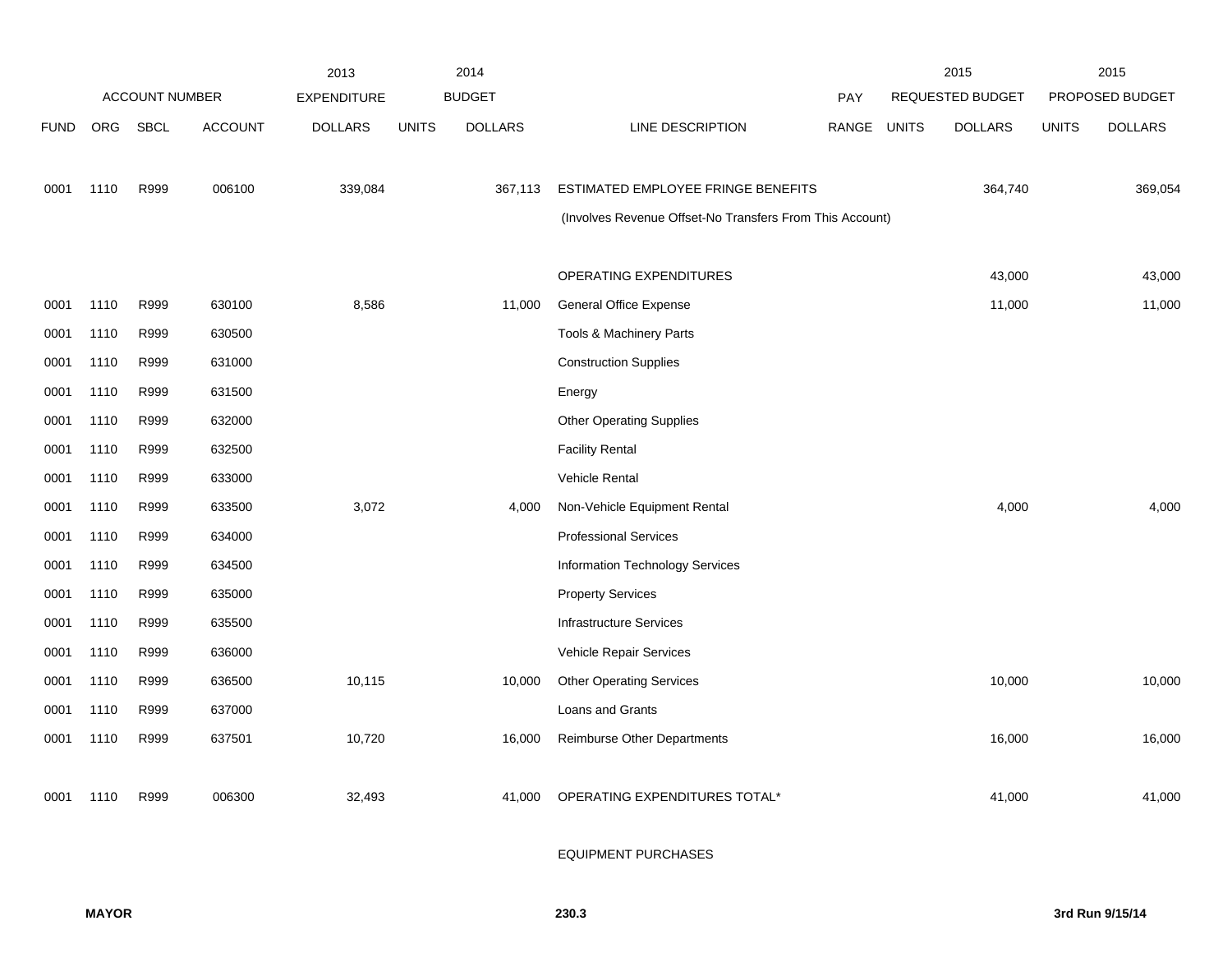|             |      |                       |                | 2013               |              | 2014           |                                  |             | 2015             |              | 2015            |
|-------------|------|-----------------------|----------------|--------------------|--------------|----------------|----------------------------------|-------------|------------------|--------------|-----------------|
|             |      | <b>ACCOUNT NUMBER</b> |                | <b>EXPENDITURE</b> |              | <b>BUDGET</b>  |                                  | PAY         | REQUESTED BUDGET |              | PROPOSED BUDGET |
| <b>FUND</b> | ORG  | SBCL                  | <b>ACCOUNT</b> | <b>DOLLARS</b>     | <b>UNITS</b> | <b>DOLLARS</b> | LINE DESCRIPTION                 | RANGE UNITS | <b>DOLLARS</b>   | <b>UNITS</b> | <b>DOLLARS</b>  |
|             |      |                       |                |                    |              |                | <b>Additional Equipment</b>      |             |                  |              |                 |
|             |      |                       |                |                    |              |                | Subtotal - Additional Equipment  |             |                  |              |                 |
|             |      |                       |                |                    |              |                | Replacement Equipment            |             |                  |              |                 |
|             |      |                       |                | 2,387              |              | 3,000          | Computers - Printers             |             | 1,000            |              | 1,000           |
|             |      |                       |                | 2,387              |              | 3,000          | Subtotal - Replacement Equipment |             | 1,000            |              | 1,000           |
| 0001        | 1110 | R999                  | 006800         | 2,387              |              | 3,000          | EQUIPMENT PURCHASES TOTAL*       |             | 1,000            |              | 1,000           |
|             |      |                       |                |                    |              |                | SPECIAL FUNDS                    |             |                  |              |                 |
|             |      |                       |                |                    |              |                | SPECIAL FUNDS TOTAL              |             |                  |              |                 |
|             |      |                       |                |                    |              |                | MAYOR'S OFFICE BUDGETARY         |             |                  |              |                 |
|             |      |                       |                | 1,068,150          |              | 1,192,204      | CONTROL UNIT TOTAL (1BCU = 1DU)  |             | 1,217,273        |              | 1,231,173       |
|             |      |                       |                |                    |              |                |                                  |             |                  |              |                 |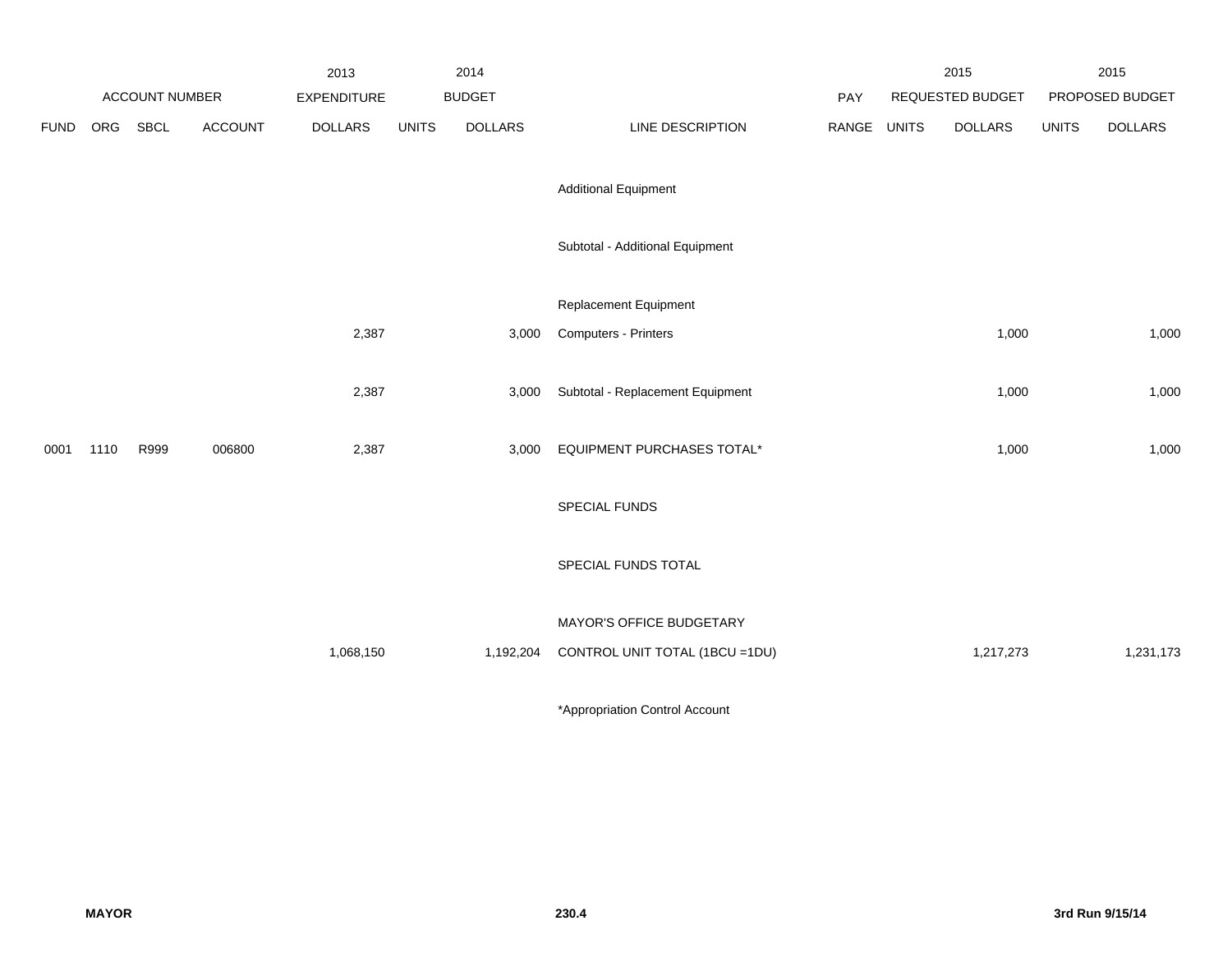|             |                                             |             |                | 2013           |              | 2014           |                           |              | 2015                   |              | 2015           |
|-------------|---------------------------------------------|-------------|----------------|----------------|--------------|----------------|---------------------------|--------------|------------------------|--------------|----------------|
|             | <b>ACCOUNT NUMBER</b><br><b>EXPENDITURE</b> |             |                | <b>BUDGET</b>  | PAY          |                | REQUESTED BUDGET          |              | <b>PROPOSED BUDGET</b> |              |                |
| <b>FUND</b> | ORG                                         | <b>SBCL</b> | <b>ACCOUNT</b> | <b>DOLLARS</b> | <b>UNITS</b> | <b>DOLLARS</b> | RANGE<br>LINE DESCRIPTION | <b>UNITS</b> | <b>DOLLARS</b>         | <b>UNITS</b> | <b>DOLLARS</b> |

#### MUNICIPAL COURT

BUDGETARY CONTROL UNIT (1BCU=1DU)

### SALARIES & WAGES

## COURTROOM PROCEEDINGS

| 3 | 399.147 | Municipal Judge (Y)              | <b>EOE</b> | 399.147 |   | 399.147 |
|---|---------|----------------------------------|------------|---------|---|---------|
|   | 51.455  | Municipal Court Clerk II         | 6ON        | 52.227  |   | 52,227  |
| 8 | 372.682 | <b>Municipal Court Clerk I</b>   | 6NN        | 378.272 | 8 | 378,272 |
| 5 | 38,734  | Municipal Court Commissioner (Y) | 9QX        | 40.000  |   | 40,000  |

### MANAGEMENT & ADMINISTRATION

| 1 | 92,000  | Chief Court Administrator (Y)        | 1KX |                | 93,380  |   | 93,380  |
|---|---------|--------------------------------------|-----|----------------|---------|---|---------|
| 1 | 90,617  | <b>Assistant Court Administrator</b> | 1GX | 1              | 91,976  | 1 | 91,976  |
| 1 |         | Legal Office Assistant IV            | 6FN | 1              |         | 1 |         |
| 1 | 40,836  | Court Services Assistant IV          | 6HN | $\overline{2}$ | 82,898  | 2 | 82,898  |
| 3 | 105,194 | <b>Court Services Assistant III</b>  | 6FN | 4              | 141,145 | 4 | 141,145 |
| 1 | 36,170  | Court Services Assistant IV (A)      | 6HN | 1              | 37,456  | 1 | 37,456  |
| 1 | 36,170  | <b>Accounting Assistant II</b>       | 6HN |                |         |   |         |
|   |         | Court Services Assistant II          | 6EN | 4              | 97,533  | 4 | 97,533  |
| 1 | 43,909  | Administrative Assistant III         | 5FN | 1              | 44,567  | 1 | 44,567  |
| 1 | 64,964  | Administrative Services Supervisor   | 1BX | 1              | 65,939  | 1 | 65,939  |
| 1 | 68,000  | Network Manager                      | 1GX | 1              | 64,805  | 1 | 64,805  |
| 2 | 112,009 | IT Support Specialist-Sr.            | 2HN | 2              | 112,410 | 2 | 112,410 |
| 1 | 55,374  | Programmer Analyst                   | 2GN |                | 55,374  |   | 55,374  |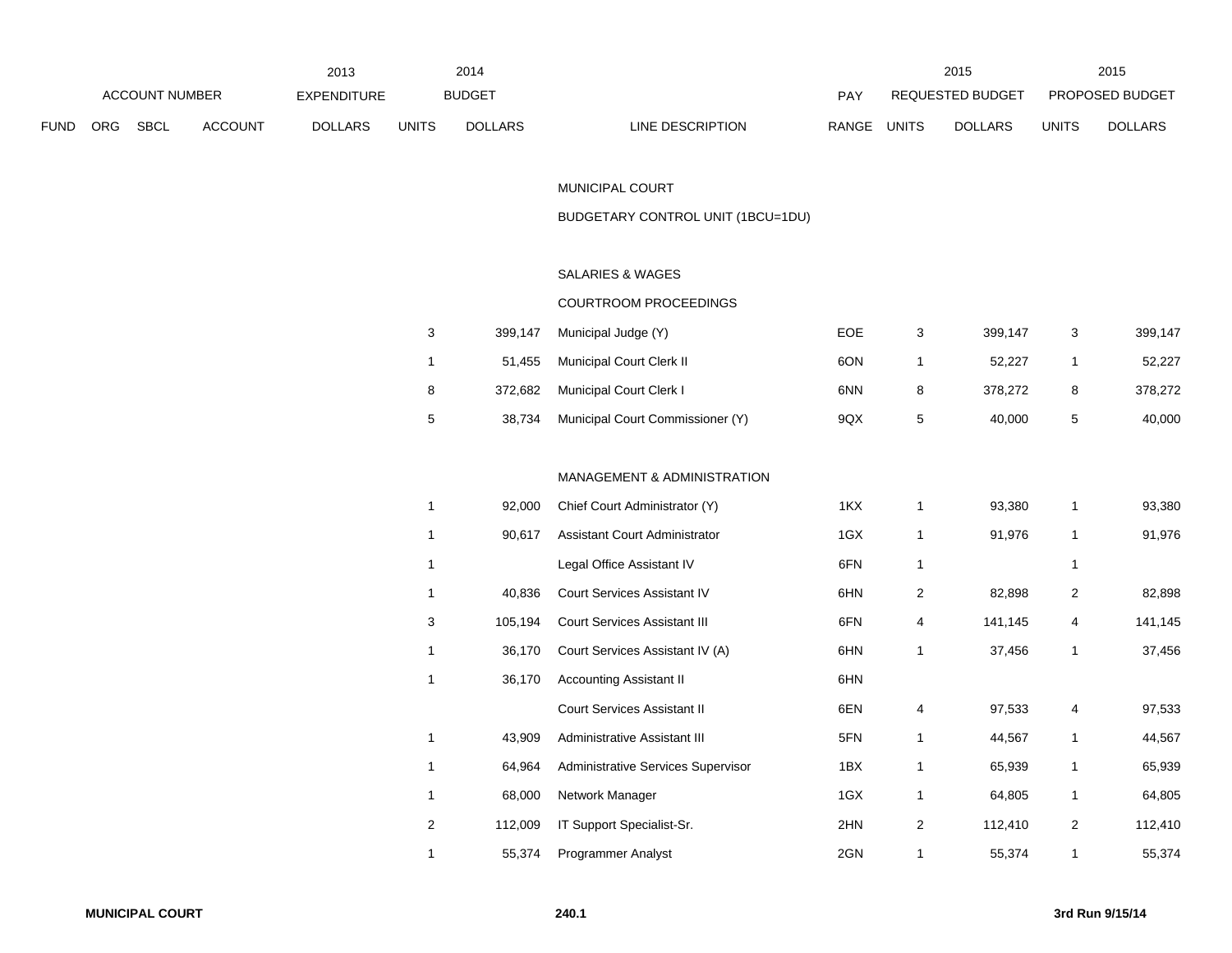|             |      |                        |                | 2013               |              | 2014           |                                         |             |              | 2015             |              | 2015            |
|-------------|------|------------------------|----------------|--------------------|--------------|----------------|-----------------------------------------|-------------|--------------|------------------|--------------|-----------------|
|             |      | ACCOUNT NUMBER         |                | <b>EXPENDITURE</b> |              | <b>BUDGET</b>  |                                         | PAY         |              | REQUESTED BUDGET |              | PROPOSED BUDGET |
| <b>FUND</b> | ORG  | <b>SBCL</b>            | <b>ACCOUNT</b> | <b>DOLLARS</b>     | <b>UNITS</b> | <b>DOLLARS</b> | LINE DESCRIPTION                        | RANGE UNITS |              | <b>DOLLARS</b>   | <b>UNITS</b> | <b>DOLLARS</b>  |
|             |      |                        |                |                    |              |                |                                         |             |              |                  |              |                 |
|             |      |                        |                |                    |              |                | CASH CONTROL & ACCOUNTING               |             |              |                  |              |                 |
|             |      |                        |                |                    | $\mathbf{1}$ | 50,406         | <b>Management Accounting Specialist</b> | 2FX         | $\mathbf{1}$ | 51,162           | $\mathbf{1}$ | 51,162          |
|             |      |                        |                |                    | $\mathbf{3}$ | 118,574        | <b>Accounting Assistant II</b>          | 6HN         | 4            | 157,809          | 4            | 157,809         |
|             |      |                        |                |                    | -1           | 41,495         | <b>Accounting Assistant III</b>         | 5EN         | $\mathbf 1$  | 42,118           | $\mathbf{1}$ | 42,118          |
|             |      |                        |                |                    |              |                |                                         |             |              |                  |              |                 |
|             |      |                        |                |                    |              |                | RECORDS AND CASE PREPARATION            |             |              |                  |              |                 |
|             |      |                        |                |                    | $\mathbf{1}$ | 40,836         | Court Services Assistant IV             | 6HN         |              |                  |              |                 |
|             |      |                        |                |                    | $\mathbf{1}$ | 33,865         | Court Services Assistant III            | 6FN         |              |                  |              |                 |
|             |      |                        |                |                    | 4            | 96,092         | Court Services Assistant II             | 6EN         |              |                  |              |                 |
|             |      |                        |                |                    |              |                |                                         |             |              |                  |              |                 |
|             |      |                        |                | 1,893,987          | 43           | 1,988,529      | <b>Total Before Adjustments</b>         |             | 43           | 2,008,218        | 43           | 2,008,218       |
|             |      |                        |                |                    |              |                |                                         |             |              |                  |              |                 |
|             |      |                        |                |                    |              |                | Salary & Wage Rate Changes              |             |              |                  |              |                 |
|             |      |                        |                |                    |              | 500            | Overtime Compensated*                   |             |              | 500              |              | 500             |
|             |      |                        |                |                    |              | (38, 108)      | Personnel Cost Adjustment               |             |              | (39, 364)        |              | (39, 364)       |
|             |      |                        |                |                    |              |                | Other                                   |             |              |                  |              |                 |
|             |      |                        |                |                    |              | (21, 921)      | Furlough                                |             |              | (22, 710)        |              |                 |
|             |      |                        |                |                    |              |                |                                         |             |              |                  |              |                 |
|             |      |                        |                | 1,893,987          | 43           | 1,929,000      | Gross Salaries & Wages Total            |             | 43           | 1,946,644        | 43           | 1,969,354       |
|             |      |                        |                |                    |              |                |                                         |             |              |                  |              |                 |
|             |      |                        |                |                    |              |                | Reimbursable Services Deduction         |             |              |                  |              |                 |
|             |      |                        |                |                    |              |                | Capital Improvements Deduction          |             |              |                  |              |                 |
|             |      |                        |                |                    |              |                | Grant and Aids Deduction                |             |              |                  |              |                 |
|             |      |                        |                |                    |              |                |                                         |             |              |                  |              |                 |
| 0001        | 1320 | R999                   | 006000         | 1,893,987          | 43           | 1,929,000      | NET SALARIES & WAGES TOTAL*             |             | 43           | 1,946,644        | 43           | 1,969,354       |
|             |      | <b>MUNICIPAL COURT</b> |                |                    |              |                | 240.2                                   |             |              |                  |              | 3rd Run 9/15/14 |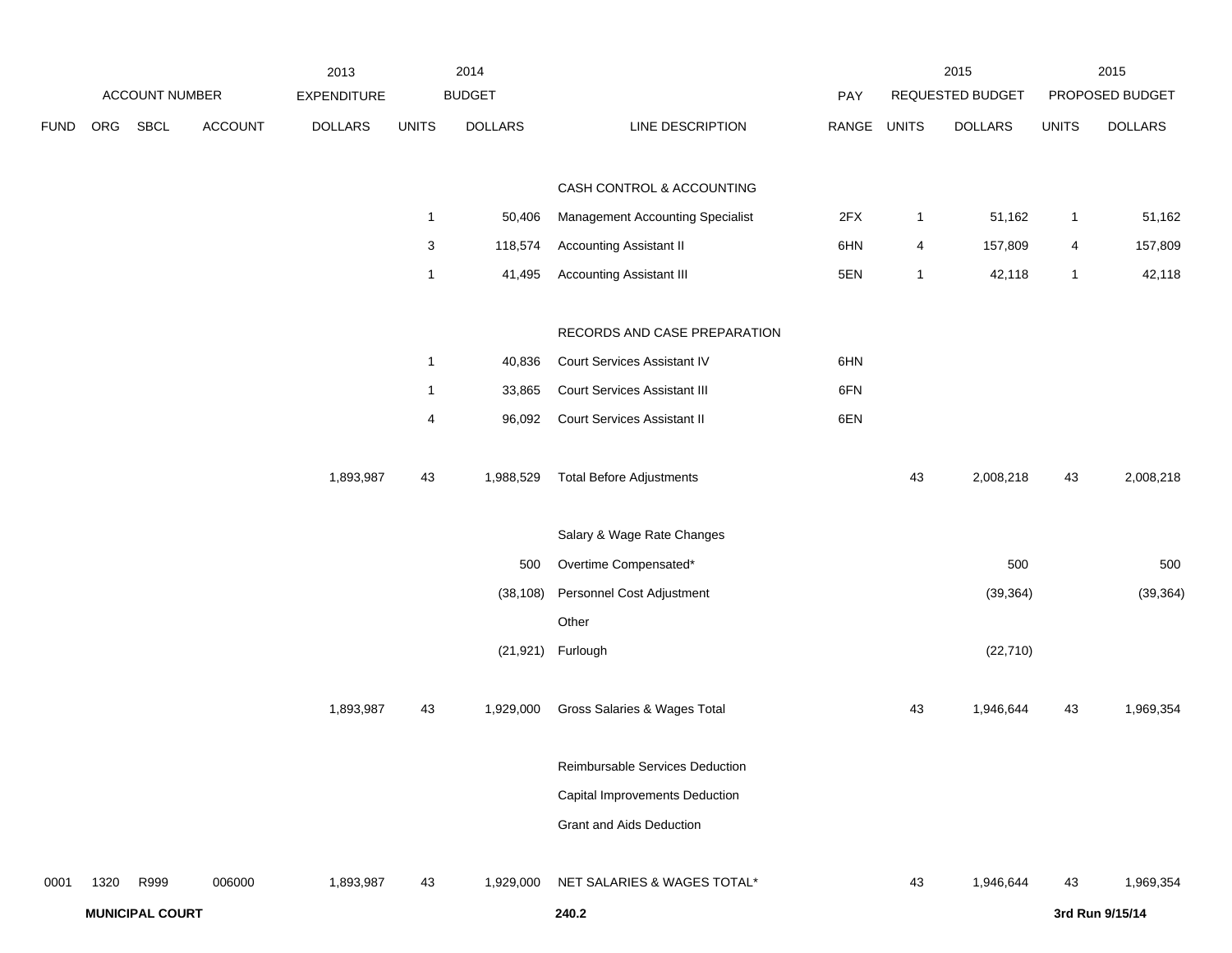|             |      |                        |                | 2013               |              | 2014           |                                                                           |            |              | 2015             |              | 2015            |
|-------------|------|------------------------|----------------|--------------------|--------------|----------------|---------------------------------------------------------------------------|------------|--------------|------------------|--------------|-----------------|
|             |      | <b>ACCOUNT NUMBER</b>  |                | <b>EXPENDITURE</b> |              | <b>BUDGET</b>  |                                                                           | <b>PAY</b> |              | REQUESTED BUDGET |              | PROPOSED BUDGET |
| <b>FUND</b> | ORG  | SBCL                   | <b>ACCOUNT</b> | <b>DOLLARS</b>     | <b>UNITS</b> | <b>DOLLARS</b> | LINE DESCRIPTION                                                          | RANGE      | <b>UNITS</b> | <b>DOLLARS</b>   | <b>UNITS</b> | <b>DOLLARS</b>  |
|             |      |                        |                |                    |              |                |                                                                           |            |              |                  |              |                 |
|             |      |                        |                |                    |              |                |                                                                           |            |              |                  |              |                 |
|             |      |                        |                |                    | 36.40        |                | O&M FTE'S                                                                 |            | 37.40        |                  | 36.40        |                 |
|             |      |                        |                |                    |              |                | NON-O&M FTE'S                                                             |            |              |                  |              |                 |
|             |      |                        |                |                    |              |                | (A) One position to require English-Spanish Interpreter skills.           |            |              |                  |              |                 |
|             |      |                        |                |                    |              |                | (Y) Required to file a statement of economic interests in accordance with |            |              |                  |              |                 |
|             |      |                        |                |                    |              |                | the Milwaukee Code of Ordinances Chapter 303-Code of Ethics.              |            |              |                  |              |                 |
|             |      |                        |                |                    |              |                |                                                                           |            |              |                  |              |                 |
| 0001        | 1320 | R999                   | 006100         | 882,365            |              | 906,630        | ESTIMATED EMPLOYEE FRINGE BENEFITS                                        |            |              | 875,990          |              | 886,209         |
|             |      |                        |                |                    |              |                | (Involves Revenue Offset-No Transfers from this Account)                  |            |              |                  |              |                 |
|             |      |                        |                |                    |              |                |                                                                           |            |              |                  |              |                 |
|             |      |                        |                |                    |              |                | OPERATING EXPENDITURES                                                    |            |              |                  |              |                 |
| 0001        | 1320 | R999                   | 630100         | 200,169            |              | 216,100        | General Office Expense                                                    |            |              | 218,000          |              | 218,000         |
| 0001        | 1320 | R999                   | 630500         |                    |              |                | Tools & Machinery Parts                                                   |            |              |                  |              |                 |
| 0001        | 1320 | R999                   | 631000         |                    |              |                | <b>Construction Supplies</b>                                              |            |              |                  |              |                 |
| 0001        | 1320 | R999                   | 631500         |                    |              |                | Energy                                                                    |            |              |                  |              |                 |
| 0001        | 1320 | R999                   | 632000         | 506                |              | 1,000          | <b>Other Operating Supplies</b>                                           |            |              | 1,000            |              | 1,000           |
| 0001        | 1320 | R999                   | 632500         |                    |              |                | <b>Facility Rental</b>                                                    |            |              |                  |              |                 |
| 0001        | 1320 | R999                   | 633000         |                    |              |                | <b>Vehicle Rental</b>                                                     |            |              |                  |              |                 |
| 0001        | 1320 | R999                   | 633500         | 1,427              |              | 1,000          | Non-Vehicle Equipment Rental                                              |            |              | 1,000            |              | 1,000           |
| 0001        | 1320 | R999                   | 634000         | 111,554            |              | 114,000        | <b>Professional Services</b>                                              |            |              | 116,000          |              | 116,000         |
| 0001        | 1320 | R999                   | 634500         | 72,044             |              | 117,500        | Information Technology Services                                           |            |              | 112,500          |              | 112,500         |
| 0001        | 1320 | R999                   | 635000         | 851                |              | 41,300         | <b>Property Services</b>                                                  |            |              | 41,300           |              | 41,300          |
| 0001        | 1320 | R999                   | 635500         |                    |              |                | <b>Infrastructure Services</b>                                            |            |              |                  |              |                 |
|             |      | <b>MUNICIPAL COURT</b> |                |                    |              |                | 240.3                                                                     |            |              |                  |              | 3rd Run 9/15/14 |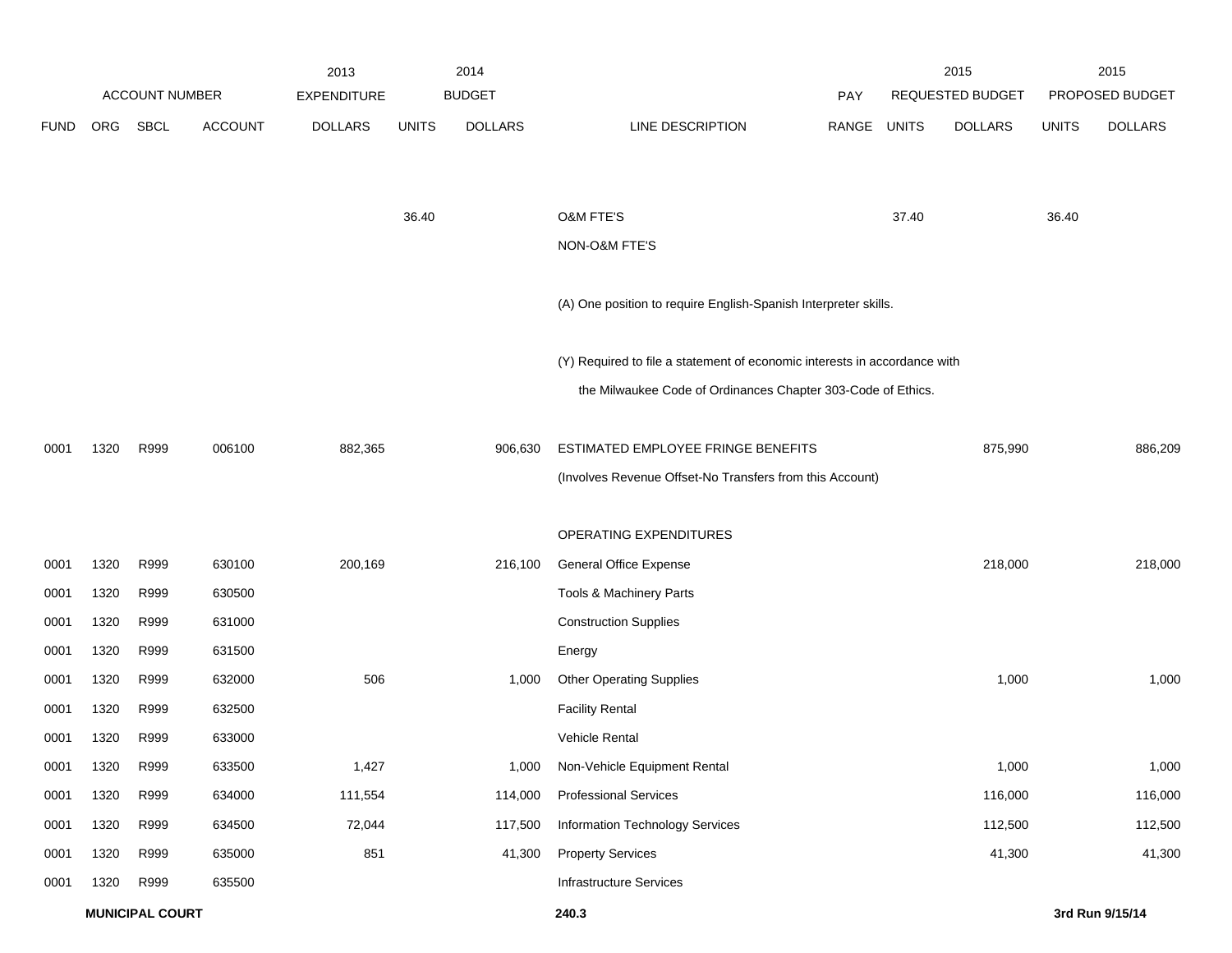|             |      |                        |         | 2013               |              | 2014           |                                     |             | 2015             |              | 2015            |
|-------------|------|------------------------|---------|--------------------|--------------|----------------|-------------------------------------|-------------|------------------|--------------|-----------------|
|             |      | ACCOUNT NUMBER         |         | <b>EXPENDITURE</b> |              | <b>BUDGET</b>  |                                     | PAY         | REQUESTED BUDGET |              | PROPOSED BUDGET |
| <b>FUND</b> | ORG  | <b>SBCL</b>            | ACCOUNT | <b>DOLLARS</b>     | <b>UNITS</b> | <b>DOLLARS</b> | LINE DESCRIPTION                    | RANGE UNITS | <b>DOLLARS</b>   | <b>UNITS</b> | <b>DOLLARS</b>  |
|             |      |                        |         |                    |              |                |                                     |             |                  |              |                 |
| 0001        | 1320 | R999                   | 636000  |                    |              |                | Vehicle Repair Services             |             |                  |              |                 |
| 0001        | 1320 | R999                   | 636500  | 13,815             |              | 15,000         | <b>Other Operating Services</b>     |             | 18,000           |              | 18,000          |
| 0001        | 1320 | R999                   | 637000  |                    |              |                | Loans and Grants                    |             |                  |              |                 |
| 0001        | 1320 | R999                   | 637501  | 141,471            |              | 18,100         | Reimburse Other Departments         |             | 17,600           |              | 17,600          |
|             |      |                        |         |                    |              |                |                                     |             |                  |              |                 |
| 0001        | 1320 | R999                   | 006300  | 541,837            |              | 524,000        | OPERATING EXPENDITURES TOTAL*       |             | 525,400          |              | 525,400         |
|             |      |                        |         |                    |              |                |                                     |             |                  |              |                 |
|             |      |                        |         |                    |              |                | <b>EQUIPMENT PURCHASES</b>          |             |                  |              |                 |
|             |      |                        |         |                    |              |                |                                     |             |                  |              |                 |
|             |      |                        |         |                    |              |                | <b>Additional Equipment</b>         |             |                  |              |                 |
|             |      |                        |         |                    |              |                |                                     |             |                  |              |                 |
|             |      |                        |         |                    |              |                | Subtotal - Additional Equipment     |             |                  |              |                 |
|             |      |                        |         |                    |              |                |                                     |             |                  |              |                 |
|             |      |                        |         |                    |              |                | <b>Replacement Equipment</b>        |             |                  |              |                 |
|             |      |                        |         |                    |              | 3,000          | Office Furniture                    |             | 6,000            |              | 6,000           |
|             |      |                        |         |                    |              |                |                                     |             |                  |              |                 |
|             |      |                        |         |                    |              | 3,000          | Subtotal - Replacement Equipment    |             | 6,000            |              | 6,000           |
|             |      |                        |         |                    |              |                |                                     |             |                  |              |                 |
| 0001        | 1320 | R999                   | 006800  | 2,987              |              | 3,000          | EQUIPMENT PURCHASES TOTAL*          |             | 6,000            |              | 6,000           |
|             |      |                        |         |                    |              |                |                                     |             |                  |              |                 |
|             |      |                        |         |                    |              |                | SPECIAL FUNDS                       |             |                  |              |                 |
| 0001        | 1320 | R132                   | 006300  | 19,998             |              | 10,000         | Minor Projects*                     |             | 10,000           |              | 10,000          |
| 0001        | 1320 | R134                   | 006300  | 24,993             |              | 30,000         | Court Hardware Replacement Project* |             | 30,000           |              | 30,000          |
|             |      |                        |         |                    |              |                |                                     |             |                  |              |                 |
|             |      |                        |         | 44,991             |              | 40,000         | SPECIAL FUNDS TOTAL                 |             | 40,000           |              | 40,000          |
|             |      | <b>MUNICIPAL COURT</b> |         |                    |              |                | 240.4                               |             |                  |              | 3rd Run 9/15/14 |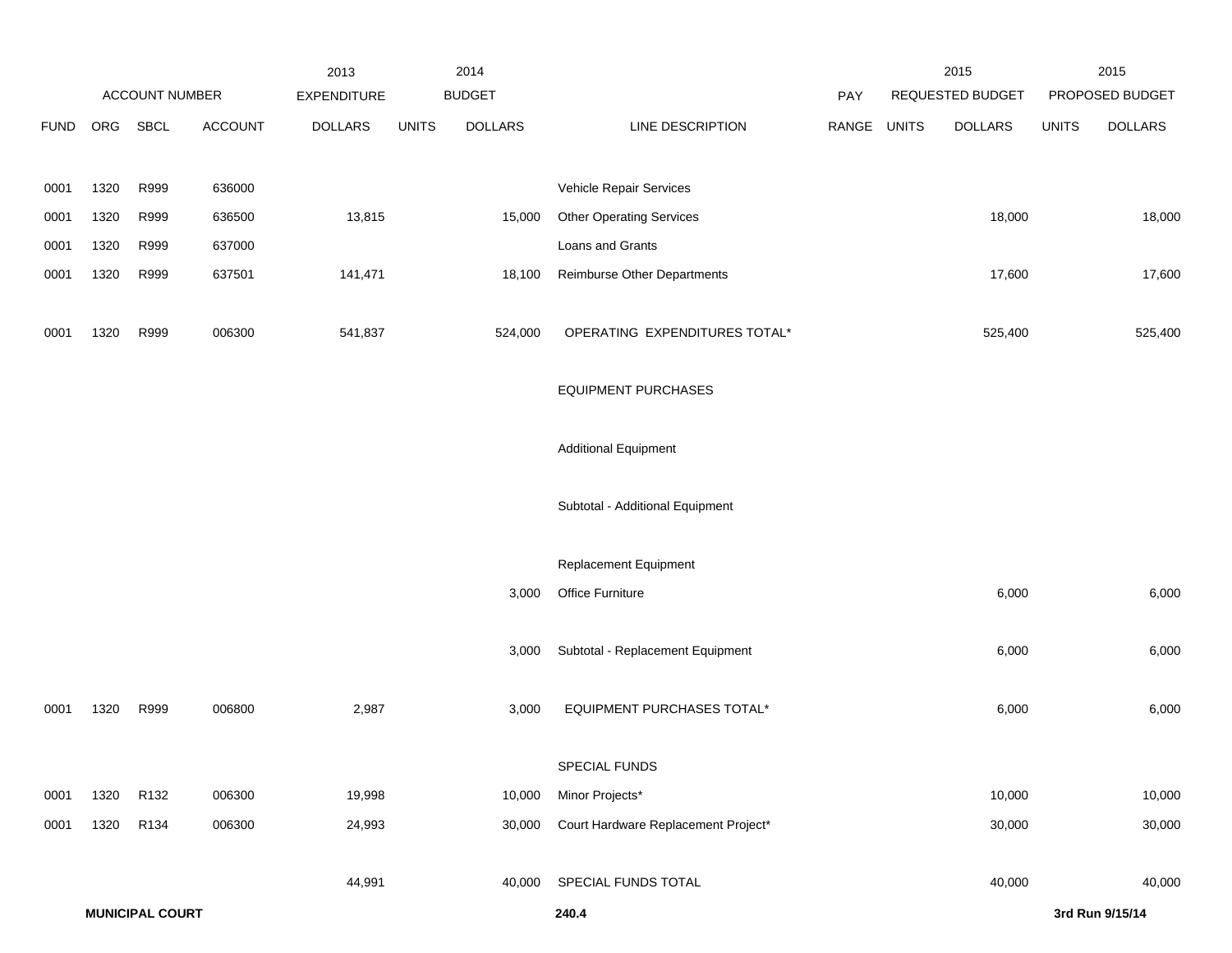|             |            |                               |                | 2013           |              | 2014           |                  |                  |       | 2015                   |              | 2015           |
|-------------|------------|-------------------------------|----------------|----------------|--------------|----------------|------------------|------------------|-------|------------------------|--------------|----------------|
|             |            | ACCOUNT NUMBER<br>EXPENDITURE |                | <b>BUDGET</b>  |              | <b>PAY</b>     |                  | REQUESTED BUDGET |       | <b>PROPOSED BUDGET</b> |              |                |
| <b>FUND</b> | <b>ORG</b> | <b>SBCL</b>                   | <b>ACCOUNT</b> | <b>DOLLARS</b> | <b>UNITS</b> | <b>DOLLARS</b> | LINE DESCRIPTION | RANGE            | UNITS | <b>DOLLARS</b>         | <b>UNITS</b> | <b>DOLLARS</b> |

MUNICIPAL COURT BUDGETARY

| 3,366,167 | 3,402,630 | CONTROL UNIT TOTAL (1BCU=1 DU) | 3,394,034 | 3,426,963 |
|-----------|-----------|--------------------------------|-----------|-----------|
|-----------|-----------|--------------------------------|-----------|-----------|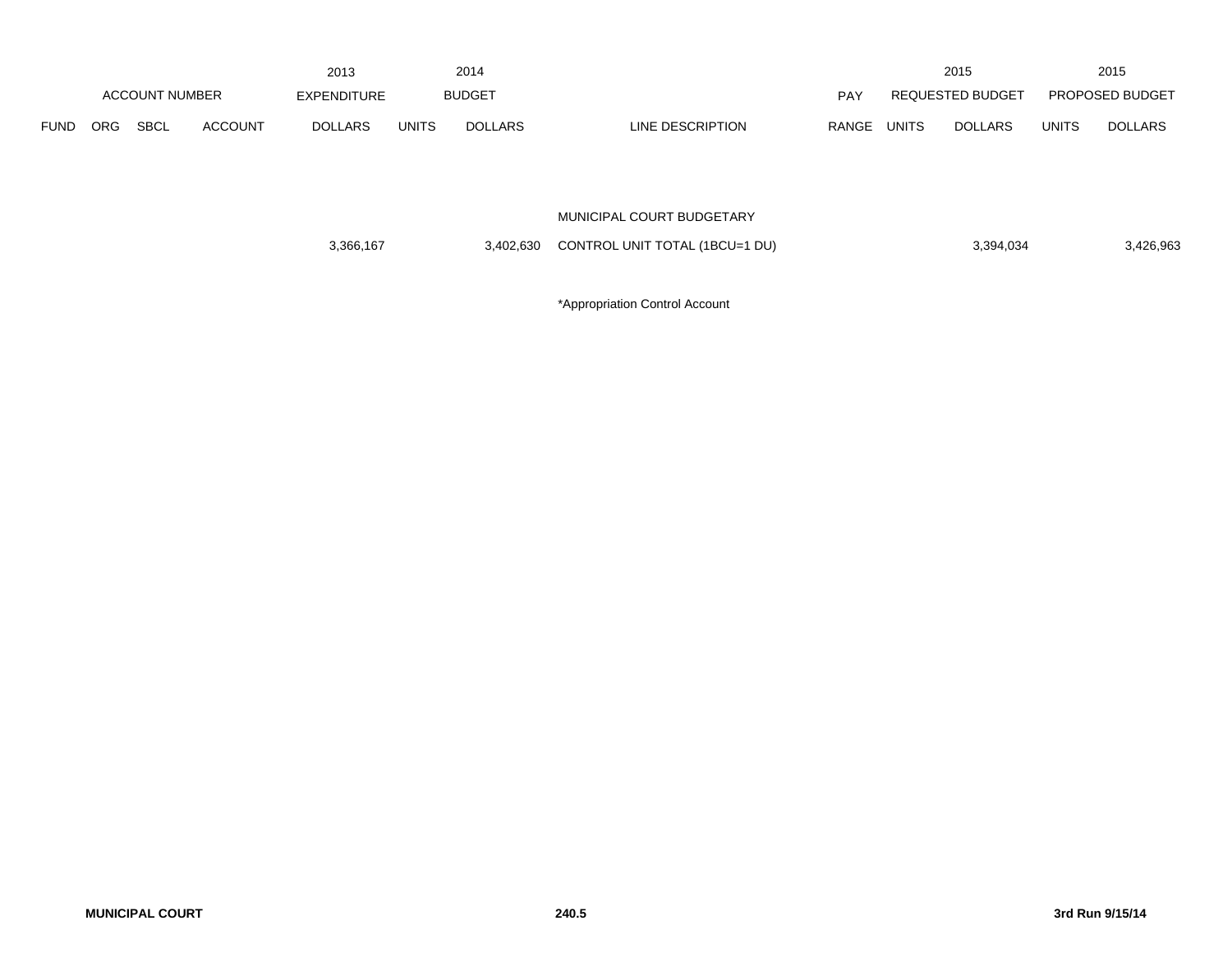|             |     |                       |                | 2013               |                | 2014           |                                             |       |              | 2015             |              | 2015            |
|-------------|-----|-----------------------|----------------|--------------------|----------------|----------------|---------------------------------------------|-------|--------------|------------------|--------------|-----------------|
|             |     | <b>ACCOUNT NUMBER</b> |                | <b>EXPENDITURE</b> |                | <b>BUDGET</b>  |                                             | PAY   |              | REQUESTED BUDGET |              | PROPOSED BUDGET |
| <b>FUND</b> | ORG | <b>SBCL</b>           | <b>ACCOUNT</b> | <b>DOLLARS</b>     | <b>UNITS</b>   | <b>DOLLARS</b> | LINE DESCRIPTION                            | RANGE | <b>UNITS</b> | <b>DOLLARS</b>   | <b>UNITS</b> | <b>DOLLARS</b>  |
|             |     |                       |                |                    |                |                |                                             |       |              |                  |              |                 |
|             |     |                       |                |                    |                |                | DEPARTMENT OF NEIGHBORHOOD                  |       |              |                  |              |                 |
|             |     |                       |                |                    |                |                | SERVICES BUDGETARY CONTROL                  |       |              |                  |              |                 |
|             |     |                       |                |                    |                |                | UNIT (1 BCU=1DU)                            |       |              |                  |              |                 |
|             |     |                       |                |                    |                |                | <b>SALARIES &amp; WAGES</b>                 |       |              |                  |              |                 |
|             |     |                       |                |                    |                |                | OFFICE OF THE COMMISSIONER                  |       |              |                  |              |                 |
|             |     |                       |                |                    | $\mathbf{1}$   |                | Commissioner - Bldg. Insp. (X) (Y)          | 1OX   | $\mathbf{1}$ | 135,893          | $\mathbf{1}$ | 135,893         |
|             |     |                       |                |                    |                | 133,885        |                                             |       |              |                  |              |                 |
|             |     |                       |                |                    | $\overline{1}$ | 88,920         | Neighborhood Services Ops. Mgr. (X)(Y)      | 1KX   |              |                  |              |                 |
|             |     |                       |                |                    |                |                | Neighborhood Services Ops. Director. (X)(Y) | 1LX   | $\mathbf{1}$ | 96,572           | $\mathbf{1}$ | 96,572          |
|             |     |                       |                |                    | $\overline{1}$ | 40,837         | Administrative Assistant II                 | 6HN   | $\mathbf{1}$ | 37,456           | $\mathbf{1}$ | 37,456          |
|             |     |                       |                |                    |                |                | INFORMATION TECHNOLOGY DIVISION             |       |              |                  |              |                 |
|             |     |                       |                |                    | $\mathbf{1}$   | 90,728         | Network Manager (X)                         | 1GX   | $\mathbf{1}$ | 92,089           | $\mathbf{1}$ | 92,089          |
|             |     |                       |                |                    | $\mathbf{1}$   | 75,089         | Network Administrator (X)                   | 2IX   | $\mathbf{1}$ | 76,215           | $\mathbf{1}$ | 76,215          |
|             |     |                       |                |                    | $\mathbf{1}$   | 55,374         | IT Support Specialist-Senior                | 2GN   | $\mathbf{1}$ | 56,205           | $\mathbf{1}$ | 56,205          |
|             |     |                       |                |                    |                |                |                                             |       |              |                  |              |                 |
|             |     |                       |                |                    |                |                | SUPPORT SERVICES DIVISION                   |       |              |                  |              |                 |
|             |     |                       |                |                    | $\overline{1}$ | 64,638         | Business Operations Mgr.-Neigh. Services    | 1FX   | $\mathbf{1}$ | 72,168           | $\mathbf{1}$ | 72,168          |
|             |     |                       |                |                    |                |                | ADMINISTRATIVE SERVICES SECTION             |       |              |                  |              |                 |
|             |     |                       |                |                    | 1              | 65,957         | Certification & Communications Coord. (X)   | 2FX   | 1            | 66,946           | $\mathbf{1}$ | 66,946          |
|             |     |                       |                |                    | $\mathbf{1}$   | 53,519         | Building Codes Enforcement Supv. (X)        | 1DX   | $\mathbf{1}$ | 54,322           | $\mathbf{1}$ | 54,322          |
|             |     |                       |                |                    | $\mathbf{1}$   | 47,109         | Administrative Services Supervisor          | 1BX   | $\mathbf{1}$ | 47,816           | $\mathbf{1}$ | 47,816          |
|             |     |                       |                |                    |                |                | Administrative Services Supervisor (X)      | 1BX   |              |                  | $\mathbf{1}$ | 39,485          |
|             |     |                       |                |                    |                |                |                                             |       |              |                  |              |                 |
|             |     |                       |                |                    | $\mathbf{1}$   | 38,902         | Admin. Specialist (X)                       | 2CN   | $\mathbf{1}$ | 39,485           |              |                 |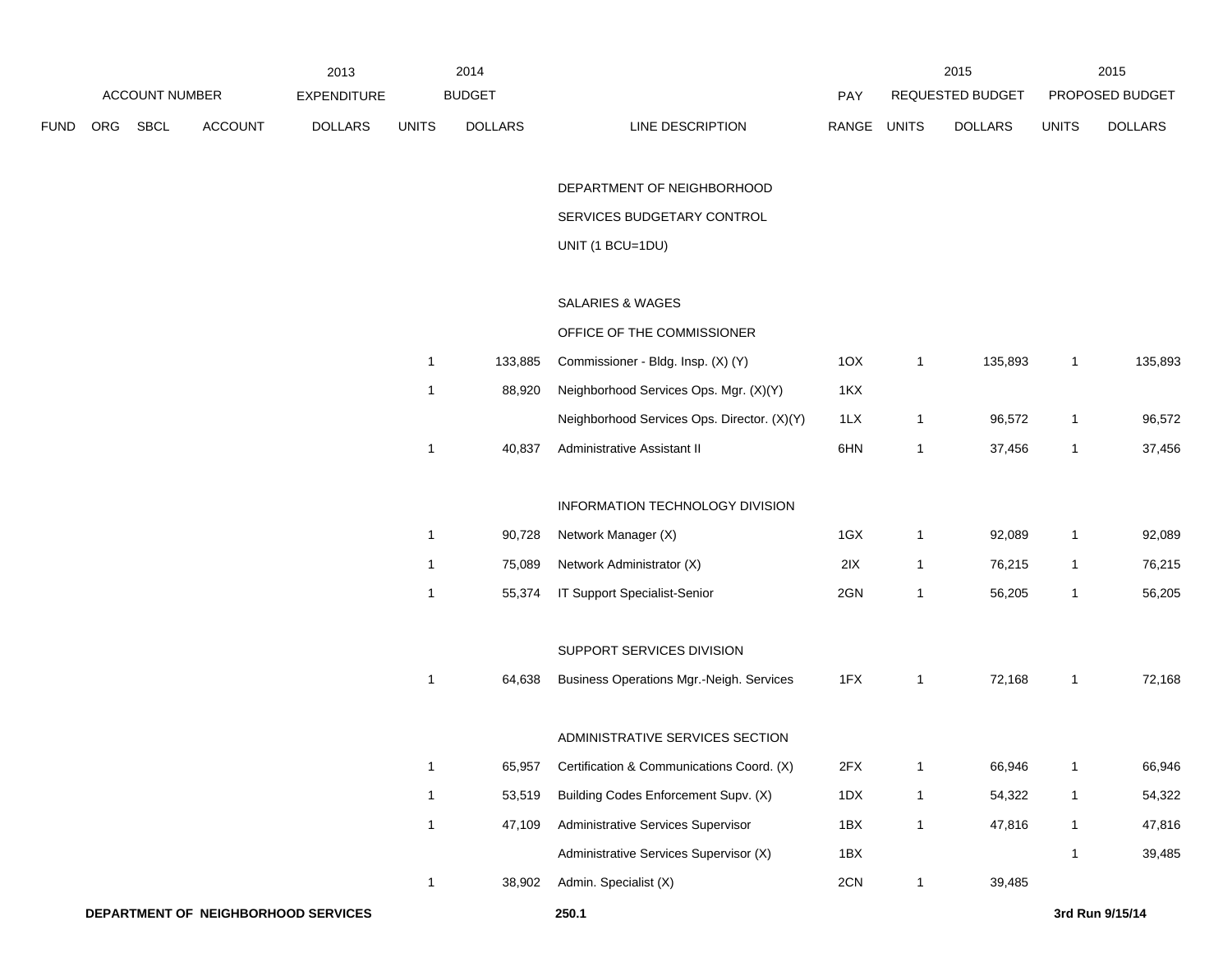|      |     |                |                | 2013               |                | 2014           |                                        |             |                  | 2015             |                         | 2015            |
|------|-----|----------------|----------------|--------------------|----------------|----------------|----------------------------------------|-------------|------------------|------------------|-------------------------|-----------------|
|      |     | ACCOUNT NUMBER |                | <b>EXPENDITURE</b> |                | <b>BUDGET</b>  |                                        | PAY         |                  | REQUESTED BUDGET |                         | PROPOSED BUDGET |
| FUND | ORG | <b>SBCL</b>    | <b>ACCOUNT</b> | <b>DOLLARS</b>     | <b>UNITS</b>   | <b>DOLLARS</b> | LINE DESCRIPTION                       | RANGE UNITS |                  | <b>DOLLARS</b>   | <b>UNITS</b>            | <b>DOLLARS</b>  |
|      |     |                |                |                    |                |                |                                        |             |                  |                  |                         |                 |
|      |     |                |                |                    | $\overline{2}$ | 98,141         | Program Assistant III                  | 5IN         | $\mathbf{1}$     | 48,855           | $\mathbf{1}$            | 48,855          |
|      |     |                |                |                    | $\mathbf{1}$   | 43,029         | Personnel Payroll Assistant II         | 6HN         | $\mathbf{1}$     | 43,674           | $\mathbf{1}$            | 43,674          |
|      |     |                |                |                    | $\overline{c}$ | 78,563         | <b>Accounting Assistant II</b>         | 6HN         | $\sqrt{2}$       | 79,741           | $\sqrt{2}$              | 79,741          |
|      |     |                |                |                    | $\mathbf{1}$   | 36,902         | Office Assistant IV                    | 6HN         | $\mathbf{1}$     | 37,456           | $\mathbf{1}$            | 37,456          |
|      |     |                |                |                    | $\overline{2}$ | 68,906         | Office Assistant III                   | 6FN         | $\overline{2}$   | 74,690           | $\overline{\mathbf{c}}$ | 74,690          |
|      |     |                |                |                    | $\overline{c}$ | 59,560         | Office Assistant II                    | 6EN         | $\overline{c}$   | 60,452           | $\overline{2}$          | 60,452          |
|      |     |                |                |                    | $\mathbf{1}$   |                | Graduate Intern (0.58 FTE) (X)         | 9PN         | $\mathbf{1}$     |                  | $\mathbf{1}$            |                 |
|      |     |                |                |                    | $\mathbf{1}$   | 49,747         | Anti-Graffiti Program Coordinator (X)  | 2DN         | $\mathbf{1}$     | 42,079           | $\mathbf{1}$            | 42,079          |
|      |     |                |                |                    | $\mathbf{1}$   | 40,911         | Program Assistant I                    | 5EN         | $\overline{1}$   | 41,524           | $\mathbf{1}$            | 41,524          |
|      |     |                |                |                    | $\mathbf{1}$   | 43,909         | Program Assistant II                   | 5FN         | $\mathbf{1}$     | 40,100           | $\mathbf{1}$            | 40,100          |
|      |     |                |                |                    |                |                |                                        |             |                  |                  |                         |                 |
|      |     |                |                |                    |                |                | <b>BOARDS &amp; COMMISSIONS</b>        |             |                  |                  |                         |                 |
|      |     |                |                |                    | $\overline{7}$ | 21,000         | Member, Stds and Appeals Comm. (Y)     | BC1         | $\boldsymbol{7}$ | 21,000           | $\overline{7}$          | 21,000          |
|      |     |                |                |                    |                |                |                                        |             |                  |                  |                         |                 |
|      |     |                |                |                    |                |                | CONSTRUCTION TRADES DIVISION           |             |                  |                  |                         |                 |
|      |     |                |                |                    | $\mathbf{1}$   | 88,446         | Bldg. Constr. Insp. Div. Mgr. (X)(Y)   | 11X         | 1                | 89,772           | $\mathbf{1}$            | 89,772          |
|      |     |                |                |                    |                |                | CONSTRUCTION SECTION                   |             |                  |                  |                         |                 |
|      |     |                |                |                    | $\mathbf{1}$   | 66,400         | Bldg. Constr. Insp. Supervisor (X)     | 1FX         | $\overline{1}$   | 67,396           | $\mathbf{1}$            | 67,396          |
|      |     |                |                |                    | 11             | 643,335        | Building Construction Inspector II (X) | 3QN         | 11               | 647,124          | 11                      | 647,124         |
|      |     |                |                |                    | 3              | 184,369        | Boiler Inspector II (X)                | 3QN         | 3                | 187,134          | 3                       | 187,134         |
|      |     |                |                |                    | $\mathbf{1}$   | 33,865         | Office Assistant III                   | 6FN         | $\mathbf{1}$     | 34,373           | $\mathbf{1}$            | 34,373          |
|      |     |                |                |                    | $\mathbf{1}$   | 29,780         | <b>Office Assistant II</b>             | 6EN         | $\mathbf{1}$     | 30,227           | $\mathbf{1}$            | 30,227          |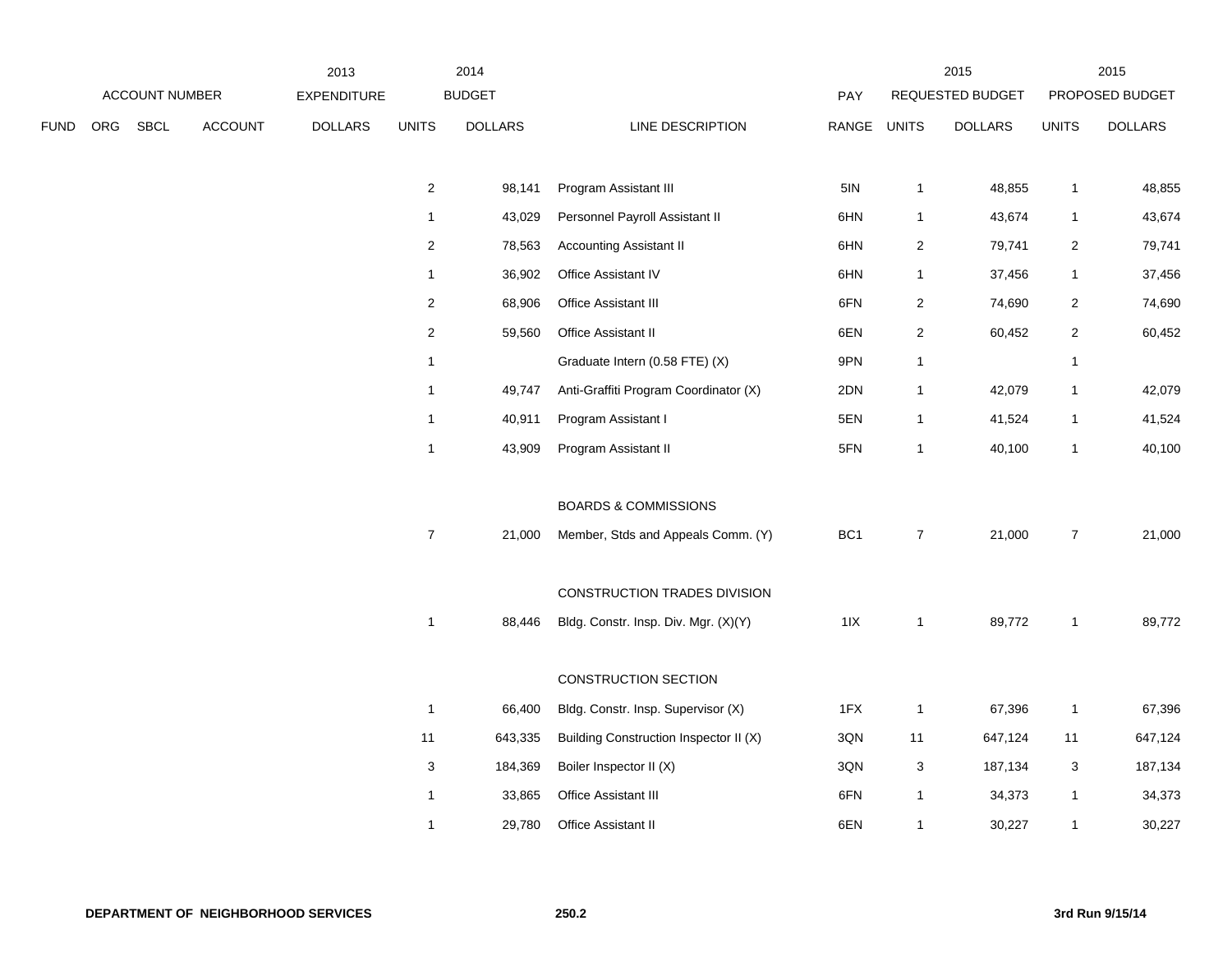|      |     |                |                | 2013               |              | 2014           |                                         |       |              | 2015             |              | 2015            |  |
|------|-----|----------------|----------------|--------------------|--------------|----------------|-----------------------------------------|-------|--------------|------------------|--------------|-----------------|--|
|      |     | ACCOUNT NUMBER |                | <b>EXPENDITURE</b> |              | <b>BUDGET</b>  |                                         | PAY   |              | REQUESTED BUDGET |              | PROPOSED BUDGET |  |
| FUND | ORG | <b>SBCL</b>    | <b>ACCOUNT</b> | <b>DOLLARS</b>     | <b>UNITS</b> | <b>DOLLARS</b> | LINE DESCRIPTION                        | RANGE | <b>UNITS</b> | <b>DOLLARS</b>   | <b>UNITS</b> | <b>DOLLARS</b>  |  |
|      |     |                |                |                    |              |                |                                         |       |              |                  |              |                 |  |
|      |     |                |                |                    |              |                | ELECTRICAL INSPECTION SECTION           |       |              |                  |              |                 |  |
|      |     |                |                |                    | $\mathbf{1}$ | 80,067         | Elect. Insp. Supervisor (X)             | 1FX   | $\mathbf{1}$ | 81,268           | $\mathbf{1}$ | 81,268          |  |
|      |     |                |                |                    | $\mathbf{1}$ | 77,134         | Fire Protection Engineer III            | 2IN   | $\mathbf{1}$ | 78,291           | $\mathbf{1}$ | 78,291          |  |
|      |     |                |                |                    | 8            | 483,872        | Electrical Inspector II (X)             | 3QN   | $\bf 8$      | 484,045          | $\bf 8$      | 484,045         |  |
|      |     |                |                |                    | 4            | 240,070        | Elevator Inspector II (X)               | 3QN   | 4            | 243,671          | 4            | 243,671         |  |
|      |     |                |                |                    | $\mathbf{1}$ |                | Office Assistant II                     | 6EN   | $\mathbf{1}$ |                  | $\mathbf{1}$ |                 |  |
|      |     |                |                |                    | $\mathbf{1}$ | 37,464         | Office Assistant III                    | 6FN   | $\mathbf{1}$ | 38,026           | $\mathbf{1}$ | 38,026          |  |
|      |     |                |                |                    |              |                |                                         |       |              |                  |              |                 |  |
|      |     |                |                |                    |              |                | PLUMBING INSPECTION SECTION             |       |              |                  |              |                 |  |
|      |     |                |                |                    | $\mathbf{1}$ | 70,848         | Plumbing Inspection Supervisor (X)      | 1FX   | $\mathbf{1}$ | 71,911           | $\mathbf{1}$ | 71,911          |  |
|      |     |                |                |                    | $10\,$       | 630,211        | Plumbing Inspector II                   | 3PN   | 10           | 630,836          | $10$         | 630,836         |  |
|      |     |                |                |                    | 4            | 236,601        | Sprinkler Construction Inspector II (X) | 3QN   | 4            | 236,128          | 4            | 236,128         |  |
|      |     |                |                |                    | $\mathbf{1}$ |                | Office Assistant II                     | 6EN   | $\mathbf{1}$ |                  | $\mathbf{1}$ |                 |  |
|      |     |                |                |                    | $\mathbf{1}$ | 33,865         | <b>Office Assistant III</b>             | 6FN   | $\mathbf{1}$ | 34,373           | $\mathbf{1}$ | 34,373          |  |
|      |     |                |                |                    |              |                |                                         |       |              |                  |              |                 |  |
|      |     |                |                |                    |              |                | CROSS CONNECTION SECTION                |       |              |                  |              |                 |  |
|      |     |                |                |                    | $\mathbf{1}$ | 77,655         | Plumbing Inspection Supervisor (X)      | 1FX   | $\mathbf{1}$ | 78,820           | $\mathbf{1}$ | 78,820          |  |
|      |     |                |                |                    | 6            | 351,921        | Plumbing Inspector II                   | 3PN   | 6            | 351,702          | 6            | 351,702         |  |
|      |     |                |                |                    | $\mathbf{1}$ | 35,404         | Office Assistant III                    | 6FN   | $\mathbf{1}$ | 35,935           | $\mathbf{1}$ | 35,935          |  |
|      |     |                |                |                    | $\mathbf{1}$ | 31,734         | Office Assistant II                     | 6EN   | $\mathbf{1}$ | 32,210           | $\mathbf{1}$ | 32,210          |  |
|      |     |                |                |                    |              |                |                                         |       |              |                  |              |                 |  |
|      |     |                |                |                    |              |                | COMMERCIAL INSPECTION DIVISION          |       |              |                  |              |                 |  |
|      |     |                |                |                    | $\mathbf{1}$ | 95,246         | Building Codes Enforcement Mgr. (X) (Y) | 1GX   | $\mathbf{1}$ | 96,674           | $\mathbf{1}$ | 96,674          |  |
|      |     |                |                |                    |              |                |                                         |       |              |                  |              |                 |  |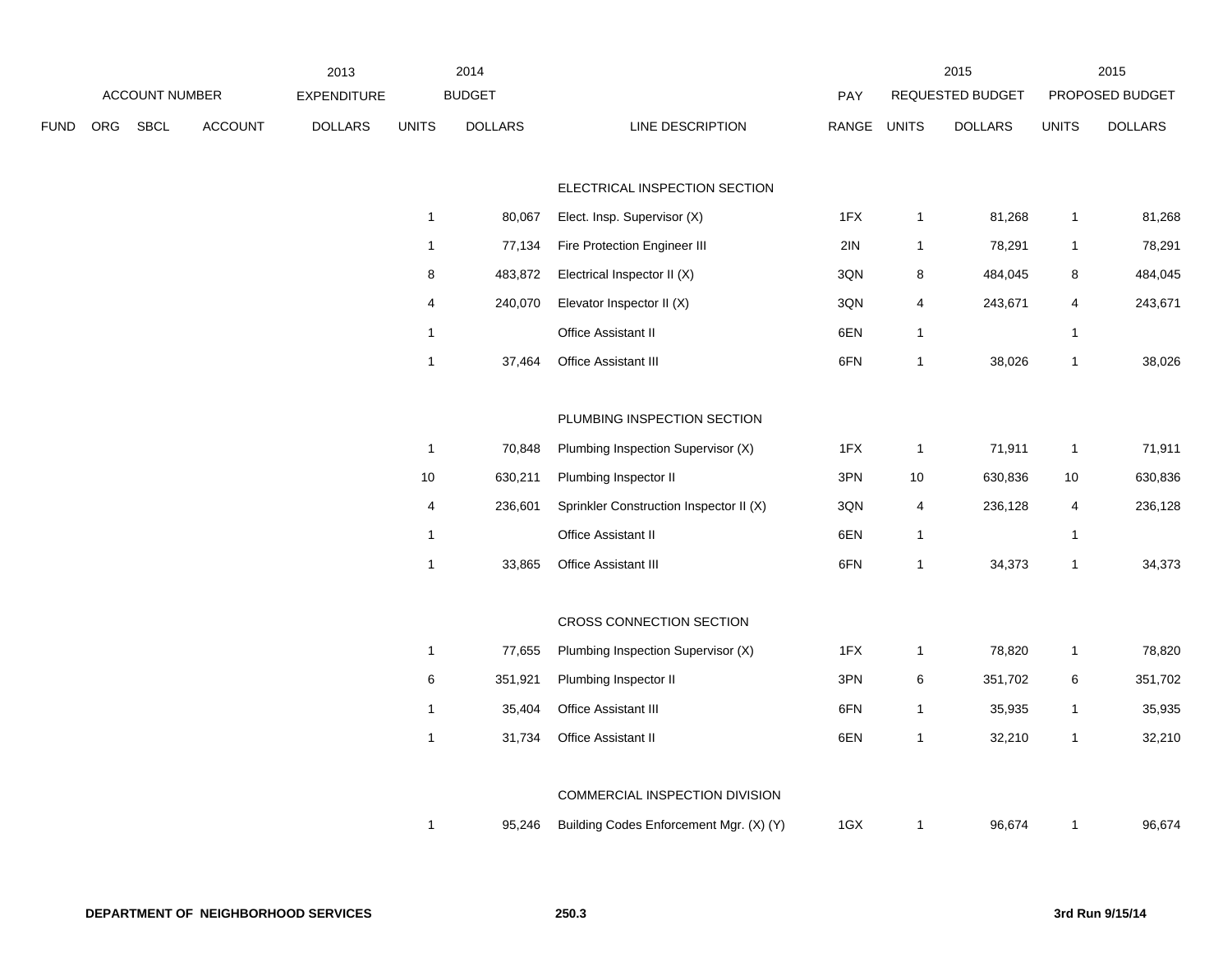|      |     |                       |                | 2013               |                | 2014           |                                         |       |                | 2015             |                | 2015            |
|------|-----|-----------------------|----------------|--------------------|----------------|----------------|-----------------------------------------|-------|----------------|------------------|----------------|-----------------|
|      |     | <b>ACCOUNT NUMBER</b> |                | <b>EXPENDITURE</b> |                | <b>BUDGET</b>  |                                         | PAY   |                | REQUESTED BUDGET |                | PROPOSED BUDGET |
| FUND | ORG | SBCL                  | <b>ACCOUNT</b> | <b>DOLLARS</b>     | <b>UNITS</b>   | <b>DOLLARS</b> | LINE DESCRIPTION                        | RANGE | <b>UNITS</b>   | <b>DOLLARS</b>   | <b>UNITS</b>   | <b>DOLLARS</b>  |
|      |     |                       |                |                    |                |                |                                         |       |                |                  |                |                 |
|      |     |                       |                |                    |                |                | COMMERCIAL INSPECTION SECTION           |       |                |                  |                |                 |
|      |     |                       |                |                    | $\overline{c}$ | 109,635        | Building Codes Enforcement Supv. (X)    | IDX   | $\overline{2}$ | 111,280          | $\overline{c}$ | 111,280         |
|      |     |                       |                |                    | 16             | 751,098        | Commercial Code Enforc. Inspector (X)   | 3JN   | 16             | 758,027          | 16             | 758,027         |
|      |     |                       |                |                    | $\mathbf{1}$   | 33,865         | Office Assistant III                    | 6FN   | $\mathbf{1}$   | 34,373           | $\mathbf{1}$   | 34,373          |
|      |     |                       |                |                    | $\mathbf{1}$   | 14,890         | Office Assistant II (0.5 FTE)           | 6EN   | $\mathbf{1}$   | 15,113           | $\mathbf{1}$   | 15,113          |
|      |     |                       |                |                    |                |                |                                         |       |                |                  |                |                 |
|      |     |                       |                |                    |                |                | CONDEMNATION INSPECTION SECTION         |       |                |                  |                |                 |
|      |     |                       |                |                    | $\mathbf{1}$   | 73,049         | Bldg. Construction Inspection Supv. (X) | 1FX   | $\mathbf{1}$   | 74,144           | $\mathbf{1}$   | 74,144          |
|      |     |                       |                |                    |                |                | <b>Condemnation Program Coordinator</b> | 2HX   | $\mathbf{1}$   | 59,688           | $\mathbf{1}$   | 59,688          |
|      |     |                       |                |                    | 3              | 193,600        | Building Construction Inspector II (X)  | 3QN   | 3              | 196,504          | 3              | 196,504         |
|      |     |                       |                |                    | $\overline{c}$ | 74,928         | Office Assistant III                    | 6FN   | $\sqrt{2}$     | 76,052           | $\overline{c}$ | 76,052          |
|      |     |                       |                |                    |                |                | Program Assistant II                    | 5FN   |                |                  | $\mathbf{1}$   | 42,118          |
|      |     |                       |                |                    |                |                |                                         |       |                |                  |                |                 |
|      |     |                       |                |                    |                |                | RESIDENTIAL INSPECTION DIVISION         |       |                |                  |                |                 |
|      |     |                       |                |                    | $\mathbf{1}$   | 87,978         | Building Codes Enforcement Mgr. (X) (Y) | 1GX   | $\mathbf{1}$   | 89,297           | $\mathbf{1}$   | 89,297          |
|      |     |                       |                |                    | $\mathbf{1}$   | 82,759         | Env. Code Enforcement Manager (X) (Y)   | 1GX   | $\mathbf{1}$   | 84,000           | $\mathbf{1}$   | 84,000          |
|      |     |                       |                |                    |                |                |                                         |       |                |                  |                |                 |
|      |     |                       |                |                    |                |                | CODE ENFORCEMENT SECTION                |       |                |                  |                |                 |
|      |     |                       |                |                    | 5              | 296,058        | Building Codes Enforcement Supv. (X)    | IDX   | $\,$ 5 $\,$    | 300,499          | 5              | 300,499         |
|      |     |                       |                |                    | 36             | 1,581,548      | Residential Code Enforc. Inspector (X)  | 3EN   | 36             | 1,600,530        | 36             | 1,600,530       |
|      |     |                       |                |                    | $\overline{c}$ |                | Residential Code Enforc. Inspector (X)  | 3EN   | $\overline{2}$ |                  | $\sqrt{2}$     |                 |
|      |     |                       |                |                    |                |                | Program Assistant III (X)               | 5IN   | $\mathbf{1}$   | 48,855           | $\mathbf{1}$   | 48,855          |
|      |     |                       |                |                    | $\mathbf{1}$   | 45,211         | Program Assistant II                    | 5FN   | $\mathbf{1}$   | 45,888           | $\mathbf{1}$   | 45,888          |
|      |     |                       |                |                    | $\mathbf{1}$   | 40,837         | Office Assistant IV                     | 6HN   | $\mathbf{1}$   | 41,449           | $\mathbf{1}$   | 41,449          |
|      |     |                       |                |                    | 3              |                | 115,652 Customer Service Rep. II        | 6GN   | $\mathbf{3}$   | 117,387          | $\sqrt{3}$     | 117,387         |
|      |     |                       |                |                    |                |                |                                         |       |                |                  |                |                 |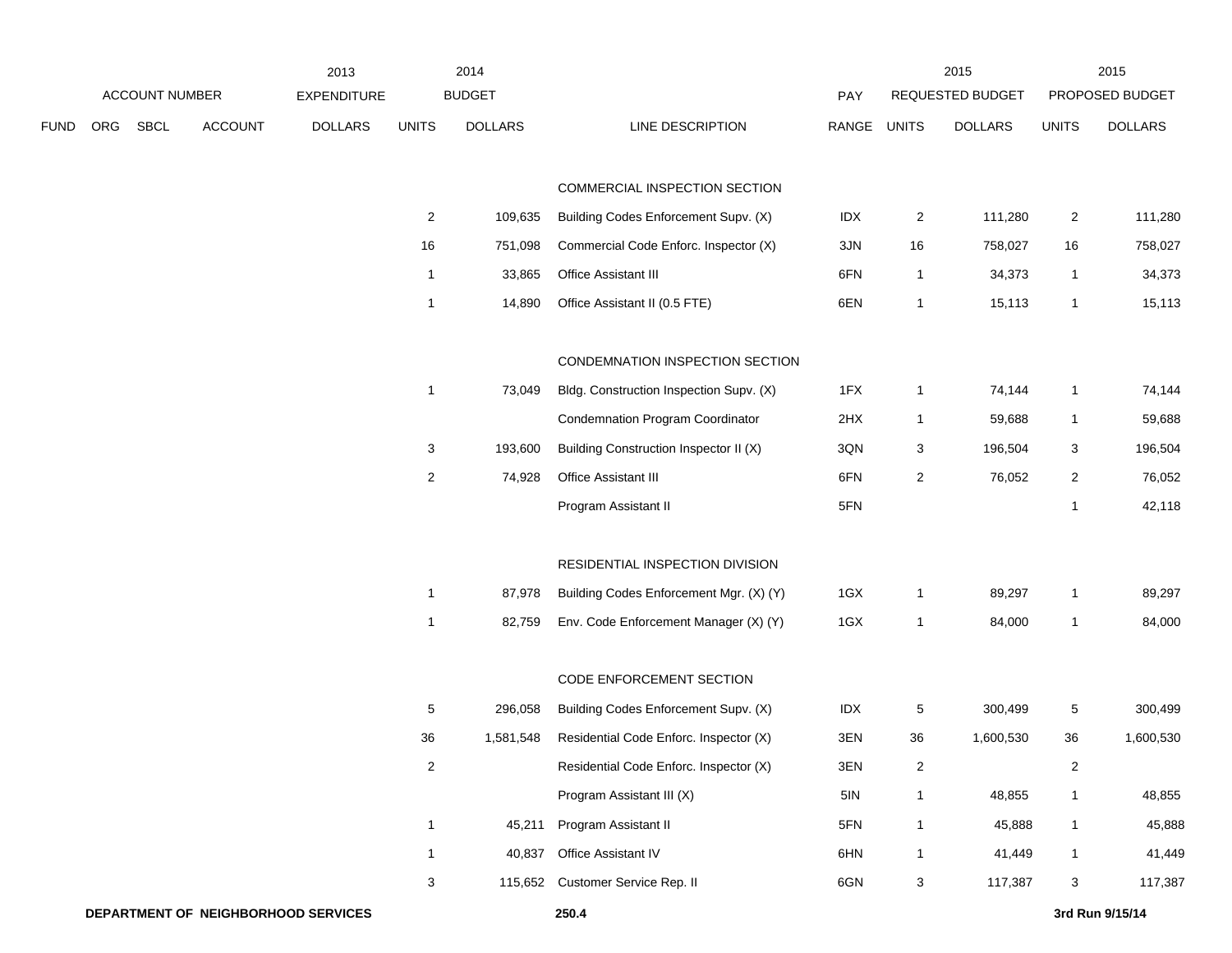|             |     |                |                | 2013               |                | 2014           |                                        |             |                | 2015             |                | 2015            |
|-------------|-----|----------------|----------------|--------------------|----------------|----------------|----------------------------------------|-------------|----------------|------------------|----------------|-----------------|
|             |     | ACCOUNT NUMBER |                | <b>EXPENDITURE</b> |                | <b>BUDGET</b>  |                                        | <b>PAY</b>  |                | REQUESTED BUDGET |                | PROPOSED BUDGET |
| <b>FUND</b> | ORG | SBCL           | <b>ACCOUNT</b> | <b>DOLLARS</b>     | <b>UNITS</b>   | <b>DOLLARS</b> | LINE DESCRIPTION                       | RANGE UNITS |                | <b>DOLLARS</b>   | <b>UNITS</b>   | <b>DOLLARS</b>  |
|             |     |                |                |                    |                |                |                                        |             |                |                  |                |                 |
|             |     |                |                |                    | $\mathbf{1}$   |                | 37,464 Customer Service Rep. I         | 6FN         | 1              | 34,373           | $\mathbf{1}$   | 34,373          |
|             |     |                |                |                    | 2              |                | 71,329 Office Assistant III            | 6FN         | $\overline{a}$ | 72,399           | $\overline{c}$ | 72,399          |
|             |     |                |                |                    | $\mathbf{1}$   |                | 35,041 Office Assistant II             | 6EN         | $\mathbf{1}$   | 35,566           | $\mathbf{1}$   | 35,566          |
|             |     |                |                |                    |                |                |                                        |             |                |                  |                |                 |
|             |     |                |                |                    |                |                | ENVIRONMENTAL HEALTH SECTION           |             |                |                  |                |                 |
|             |     |                |                |                    | $\mathbf{1}$   | 65,293         | Env. Code Enforcement Supv. (X) (Y)    | IDX         | $\mathbf{1}$   | 66,272           | $\mathbf{1}$   | 66,272          |
|             |     |                |                |                    | $\mathbf 5$    | 261,574        | <b>Environmental Risk Officer</b>      | 2DN         | $\sqrt{5}$     | 265,498          | $\sqrt{5}$     | 265,498         |
|             |     |                |                |                    | $\mathbf{1}$   | 37,727         | Office Assistant IV                    | 6HN         | 1              | 38,292           | $\mathbf{1}$   | 38,292          |
|             |     |                |                |                    |                |                |                                        |             |                |                  |                |                 |
|             |     |                |                |                    |                |                | VACANT BUILDING REGISTRATION PROGRAM   |             |                |                  |                |                 |
|             |     |                |                |                    | 4              | 186,135        | Residential Code Enforc. Inspector (X) | 3LN         | 4              | 177,803          | 4              | 177,803         |
|             |     |                |                |                    | $\mathbf{1}$   | 37,464         | <b>Office Assistant III</b>            | 6FN         | $\mathbf{1}$   | 38,026           | $\mathbf{1}$   | 38,026          |
|             |     |                |                |                    | 1              | 33,865         | Office Assistant III (A)               | 6FN         | 1              | 34,373           | $\mathbf{1}$   | 34,373          |
|             |     |                |                |                    |                |                |                                        |             |                |                  |                |                 |
|             |     |                |                |                    |                |                | RESIDENTIAL RENTAL INSPECTION PROGRAM  |             |                |                  |                |                 |
|             |     |                |                |                    | $\overline{c}$ | 89,628         | Residential Code Enforc. Inspector (X) | 3LN         | $\mathbf{2}$   | 89,797           | 4              | 179,917         |
|             |     |                |                |                    | $\overline{c}$ |                | Residential Code Enforc. Inspector (X) | 3LN         | $\overline{a}$ |                  | $\overline{2}$ |                 |
|             |     |                |                |                    |                |                |                                        |             |                |                  |                |                 |
|             |     |                |                |                    |                |                | SPECIAL ENFORCEMENT DIVISION           |             |                |                  |                |                 |
|             |     |                |                |                    | $\mathbf{1}$   | 82,595         | Special Enforcement Manager (A) (X)    | 11X         | $\mathbf{1}$   | 83,833           | $\mathbf{1}$   | 83,833          |
|             |     |                |                |                    | $\mathbf{1}$   | 62,925         | Special Enforcement Supervisor (X)     | 1FX         | $\mathbf{1}$   | 63,870           | $\mathbf{1}$   | 63,870          |
|             |     |                |                |                    | 4              | 226,957        | Special Enforcement Inspector (A) (X)  | 2EN         | 4              | 215,579          | 4              | 215,579         |
|             |     |                |                |                    | 10             | 554,659        | Special Enforcement Inspector (X)      | 2EN         | 10             | 557,635          | 12             | 671,335         |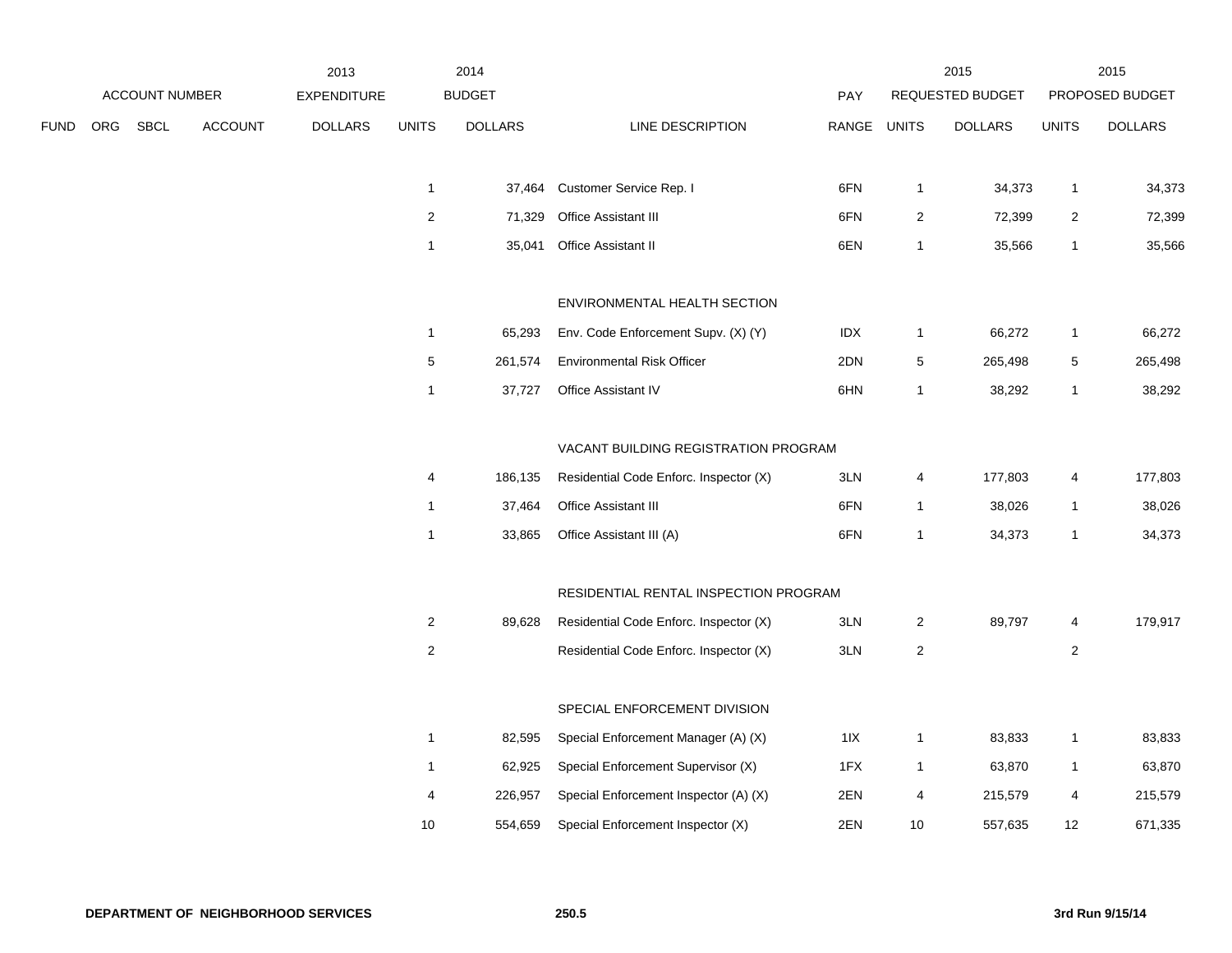|      |     |                |                | 2013               |              | 2014           |                                           |             |              | 2015             |                | 2015            |
|------|-----|----------------|----------------|--------------------|--------------|----------------|-------------------------------------------|-------------|--------------|------------------|----------------|-----------------|
|      |     | ACCOUNT NUMBER |                | <b>EXPENDITURE</b> |              | <b>BUDGET</b>  |                                           | PAY         |              | REQUESTED BUDGET |                | PROPOSED BUDGET |
| FUND | ORG | SBCL           | <b>ACCOUNT</b> | <b>DOLLARS</b>     | <b>UNITS</b> | <b>DOLLARS</b> | LINE DESCRIPTION                          | RANGE UNITS |              | <b>DOLLARS</b>   | <b>UNITS</b>   | <b>DOLLARS</b>  |
|      |     |                |                |                    |              |                | <b>COURT DIVISION</b>                     |             |              |                  |                |                 |
|      |     |                |                |                    | $\mathbf{1}$ | 75,350         | Bldg. Codes Court Administrator (X) (Y)   | 1GX         | $\mathbf{1}$ | 76,481           | $\mathbf{1}$   | 76,481          |
|      |     |                |                |                    | 4            | 211,441        | Special Enforcement Inspector (X)         | 2EN         | 4            | 218,221          | 4              | 218,221         |
|      |     |                |                |                    | $\mathbf{1}$ | 39,508         | Office Assistant IV                       | 6HN         |              |                  |                |                 |
|      |     |                |                |                    |              |                | Program Assistant II                      | 5FN         | $\mathbf{1}$ | 42,105           | $\mathbf{1}$   | 42,105          |
|      |     |                |                |                    | $\mathbf{1}$ | 37,464         | Office Assistant III                      | 6FN         | $\mathbf{2}$ | 68,746           | $\overline{2}$ | 68,746          |
|      |     |                |                |                    | $\mathbf{1}$ | 29,780         | Office Assistant II                       | 6EN         |              |                  |                |                 |
|      |     |                |                |                    |              |                | TARGETED ENFORCEMENT (A)                  |             |              |                  |                |                 |
|      |     |                |                |                    | $\mathbf{1}$ | 61,727         | Building Codes Enforcement Supv. (A)(X)   | IDX         | $\mathbf{1}$ | 62,653           | $\mathbf{1}$   | 62,653          |
|      |     |                |                |                    | $\mathbf{1}$ | 38,963         | Customer Service Rep. II (A) (X)          | 6GN         | $\mathbf{1}$ | 39,547           | $\mathbf{1}$   | 39,547          |
|      |     |                |                |                    | 8            | 209,727        | Residential Code Enf Inspector (A) (X)    | 3EN         | 8            | 212,871          | 8              | 212,871         |
|      |     |                |                |                    | $\mathbf{1}$ |                | Residential Code Enf Inspector (A) (X)    | 3EN         | $\mathbf{1}$ |                  | $\mathbf{1}$   |                 |
|      |     |                |                |                    | 1            | 17,521         | Office Assistant II (0.50 FTE) (A)        | 6EN         | $\mathbf{1}$ | 17,783           | $\mathbf{1}$   | 17,783          |
|      |     |                |                |                    | $\mathbf{1}$ | 53,519         | Property Mgmt. Prog. Coordinator (A) (X)  | 2HX         | $\mathbf{1}$ | 54,322           | $\mathbf{1}$   | 54,322          |
|      |     |                |                |                    | $\mathbf{1}$ | 39,507         | Program Assistant I (A) (X)               | 5EN         | $\mathbf{1}$ | 40,100           | $\mathbf{1}$   | 40,100          |
|      |     |                |                |                    |              |                | NEIGHBORHOOD IMPROVEMENT PROGRAM (NIP)    |             |              |                  |                |                 |
|      |     |                |                |                    | $\mathbf{1}$ | 79,829         | Neighborhood Improv. Proj. Mgr. (B) (X)   | IEX         | $\mathbf{1}$ | 81,026           | $\mathbf{1}$   | 81,026          |
|      |     |                |                |                    | 6            | 314,239        | Neighborhood Improve. Proj. Insp. (B) (X) | 3ON         | 6            | 318,953          | 6              | 318,953         |
|      |     |                |                |                    |              |                | Neighborhood Improve. Proj. Insp. (X) (C) | 3ON         |              |                  | $\mathbf{1}$   | 52,750          |
|      |     |                |                |                    | $\mathbf{1}$ | 46,977         | Administrative Specialist Sr. (B) (X)     | 2EX         | $\mathbf{1}$ | 47,682           | $\mathbf{1}$   | 47,682          |
|      |     |                |                |                    | $\mathbf{1}$ | 33,865         | Office Assistant III (B)                  | 6FN         | $\mathbf{1}$ | 34,373           | $\mathbf{1}$   | 34,373          |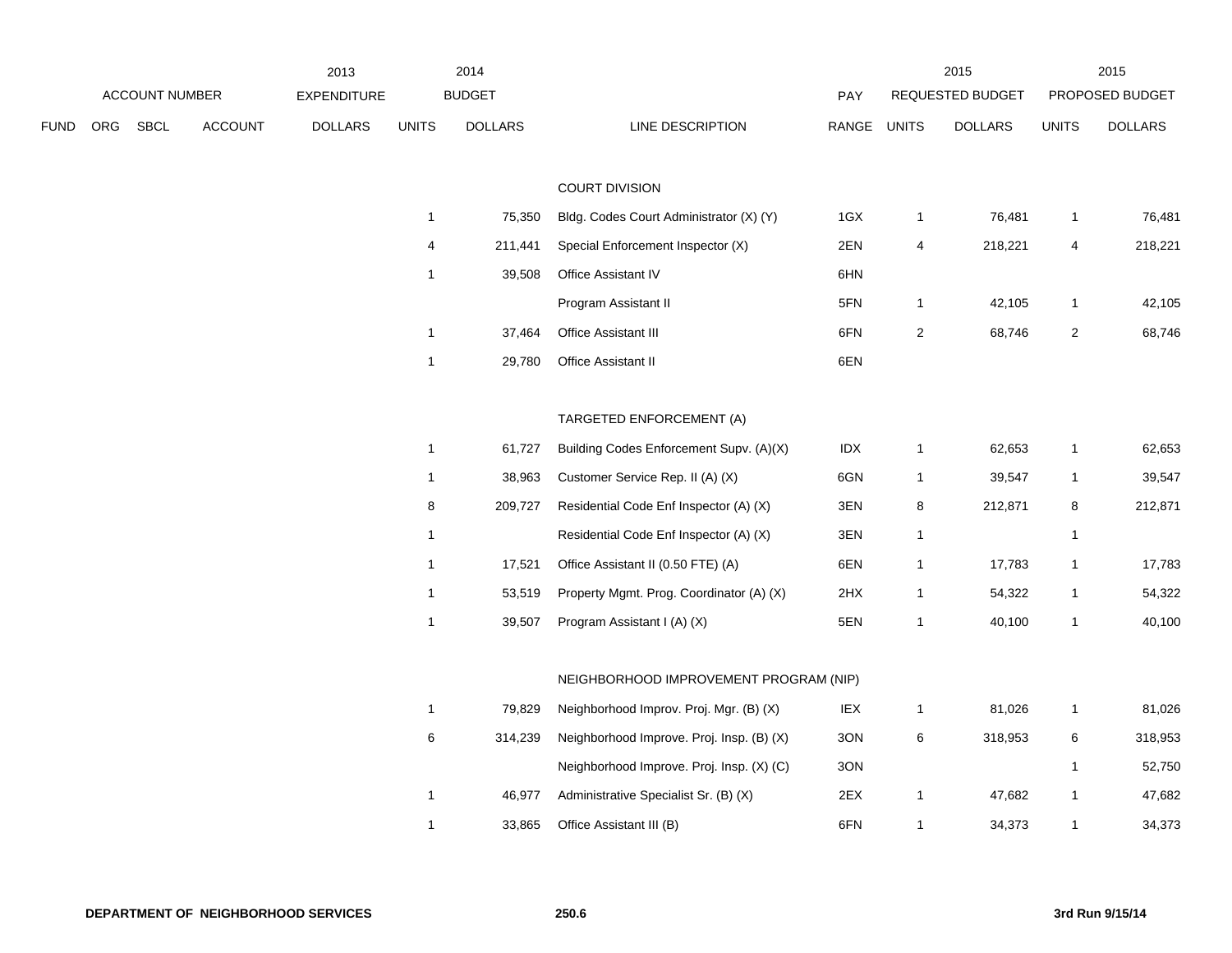|             |     |                |                | 2013           |                           | 2014           |                                              |             |                  | 2015             |                | 2015            |
|-------------|-----|----------------|----------------|----------------|---------------------------|----------------|----------------------------------------------|-------------|------------------|------------------|----------------|-----------------|
|             |     | ACCOUNT NUMBER |                | EXPENDITURE    |                           | <b>BUDGET</b>  |                                              | <b>PAY</b>  |                  | REQUESTED BUDGET |                | PROPOSED BUDGET |
| <b>FUND</b> | ORG | SBCL           | <b>ACCOUNT</b> | <b>DOLLARS</b> | <b>UNITS</b>              | <b>DOLLARS</b> | LINE DESCRIPTION                             | RANGE UNITS |                  | <b>DOLLARS</b>   | <b>UNITS</b>   | <b>DOLLARS</b>  |
|             |     |                |                |                |                           |                | OPERATION IMMEDIATE CLEAN-UP (A)             |             |                  |                  |                |                 |
|             |     |                |                |                | $\,$ 5 $\,$               | 88,410         | Resid Code Enforc Inspector (0.5 FTE) (A)(X) | 3EN         | 5                | 89,735           | $\sqrt{5}$     | 89,735          |
|             |     |                |                |                |                           |                | DEVELOPMENT CENTER DIVISION                  |             |                  |                  |                |                 |
|             |     |                |                |                | $\mathbf{1}$              | 99,953         | Permit & Development Center Mgr. (Y)         | 11X         | $\mathbf{1}$     | 101,453          | $\mathbf{1}$   | 101,453         |
|             |     |                |                |                | $\mathbf{1}$              | 85,116         | Operations Mgr.-Development Center (Y)       | 1FX         | 1                | 86,393           | $\mathbf{1}$   | 86,393          |
|             |     |                |                |                | $\sqrt{2}$                | 164,010        | Plan Examiner III                            | 2JN         | $\boldsymbol{2}$ | 166,470          | $\sqrt{2}$     | 166,470         |
|             |     |                |                |                | $\mathbf 5$               | 330,667        | Plan Examiner II                             | 2HN         | $\mathbf 5$      | 335,628          | $\,$ 5 $\,$    | 335,628         |
|             |     |                |                |                | $\mathbf{1}$              | 70,524         | Mechanical Plan Examiner III                 | 2JN         | $\mathbf{1}$     | 71,582           | $\mathbf{1}$   | 71,582          |
|             |     |                |                |                | $\mathbf{1}$              | 73,694         | Mechanical Plan Examiner II                  | 2HN         | $\mathbf{1}$     | 67,473           | $\mathbf{1}$   | 67,473          |
|             |     |                |                |                | $\boldsymbol{2}$          | 119,207        | Building Construction Inspector II (X)       | 3QN         | $\overline{c}$   | 108,052          | $\overline{2}$ | 108,052         |
|             |     |                |                |                | $\boldsymbol{2}$          | 115,899        | Plan Examiner Specialist                     | 2EN         | $\boldsymbol{2}$ | 116,273          | $\overline{2}$ | 116,273         |
|             |     |                |                |                | 3                         | 129,965        | Program Assistant II                         | 5FN         | 7                | 300,385          | $\overline{7}$ | 300,385         |
|             |     |                |                |                | $\ensuremath{\mathsf{3}}$ | 104,632        | Office Assistant III                         | 6FN         | $\mathbf{1}$     | 35,931           | $\mathbf{1}$   | 35,931          |
|             |     |                |                |                | $\sqrt{2}$                | 73,804         | Office Assistant IV                          | 6HN         |                  |                  |                |                 |
|             |     |                |                |                |                           |                | <b>AUXILIARY POSITIONS</b>                   |             |                  |                  |                |                 |
|             |     |                |                |                | $\ensuremath{\mathsf{3}}$ |                | Residential Code Enforc. Inspector (X)       | 3EN         | 3                | 42,118           | 3              |                 |
|             |     |                |                |                | $\sqrt{2}$                |                | Building Construction Inspector II (X)       | 3QN         | 2                |                  | $\overline{2}$ |                 |
|             |     |                |                |                | $\boldsymbol{2}$          |                | Special Enforcement Inspector (X)            | 2EN         | $\boldsymbol{2}$ |                  | $\overline{2}$ |                 |
|             |     |                |                |                | 272                       | 12,852,975     | <b>Total Before Adjustments</b>              |             | 273              | 13,077,412       | 279            | 13,333,982      |
|             |     |                |                |                |                           |                | Salary & Wage Pate Change                    |             |                  |                  |                |                 |

Salary & Wage Rate Change

Overtime Compensated\*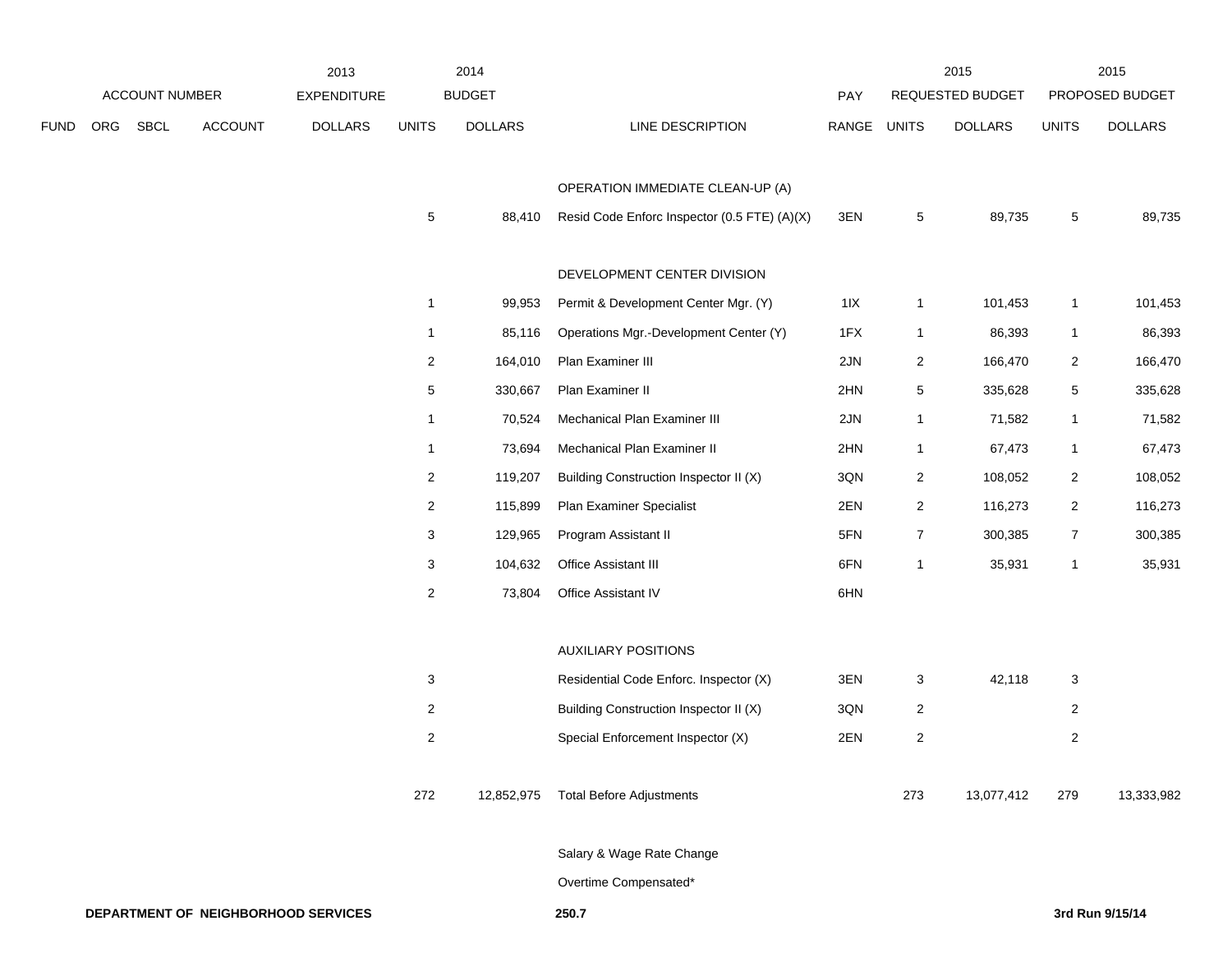|             |      |                |                                     | 2013               |              | 2014           |                                                                           |             |        | 2015             |              | 2015            |
|-------------|------|----------------|-------------------------------------|--------------------|--------------|----------------|---------------------------------------------------------------------------|-------------|--------|------------------|--------------|-----------------|
|             |      | ACCOUNT NUMBER |                                     | <b>EXPENDITURE</b> |              | <b>BUDGET</b>  |                                                                           | PAY         |        | REQUESTED BUDGET |              | PROPOSED BUDGET |
| <b>FUND</b> | ORG  | SBCL           | <b>ACCOUNT</b>                      | <b>DOLLARS</b>     | <b>UNITS</b> | <b>DOLLARS</b> | LINE DESCRIPTION                                                          | RANGE UNITS |        | <b>DOLLARS</b>   | <b>UNITS</b> | <b>DOLLARS</b>  |
|             |      |                |                                     |                    |              |                |                                                                           |             |        |                  |              |                 |
|             |      |                |                                     |                    |              | (219, 107)     | Personnel Cost Adjustment                                                 |             |        | (224, 918)       |              | (284, 918)      |
|             |      |                |                                     |                    |              | 155,852        | Other                                                                     |             |        | 110,000          |              | 110,000         |
|             |      |                |                                     |                    |              | (128, 346)     | Furlough                                                                  |             |        | (132, 252)       |              |                 |
|             |      |                |                                     |                    | 272          | 12,661,374     | Gross Salaries & Wages Total                                              |             | 273    | 12,830,242       | 279          | 13,159,064      |
|             |      |                |                                     |                    |              | (496, 714)     | Reimbursable Services Deduction                                           |             |        | (498, 667)       |              | (498, 667)      |
|             |      |                |                                     |                    |              |                | <b>Capital Improvements Deduction</b>                                     |             |        |                  |              | (134, 305)      |
|             |      |                |                                     |                    |              | (1,327,701)    | <b>Grants &amp; Aids Deduction</b>                                        |             |        | (1,332,830)      |              | (1,260,105)     |
| 0001        | 3600 | R999           | 006000                              | 10,629,734         | 272          | 10,836,959     | NET SALARIES & WAGES TOTAL*                                               |             | 273    | 10,998,745       | 279          | 11,265,987      |
|             |      |                |                                     |                    | 207.50       |                | O&M FTE'S                                                                 |             | 209.50 |                  | 213.35       |                 |
|             |      |                |                                     |                    | 39.00        |                | NON-O&M FTE'S                                                             |             | 39.00  |                  | 40.15        |                 |
|             |      |                |                                     |                    |              |                | (A) To Expire 12/31/14 Unless CDA Program is extended.                    |             |        |                  |              |                 |
|             |      |                |                                     |                    |              |                | (B) Positions partially grant funded.                                     |             |        |                  |              |                 |
|             |      |                |                                     |                    |              |                | (C) Position funded through capital.                                      |             |        |                  |              |                 |
|             |      |                |                                     |                    |              |                | (X) Private Auto Allowance May Be Paid Pursuant to Section                |             |        |                  |              |                 |
|             |      |                |                                     |                    |              |                | 350-183 of the Milwaukee Code.                                            |             |        |                  |              |                 |
|             |      |                |                                     |                    |              |                | (Y) Required to file a statement of economic interests in accordance with |             |        |                  |              |                 |
|             |      |                | DEPARTMENT OF NEIGHBORHOOD SERVICES |                    |              |                | 250.8                                                                     |             |        |                  |              | 3rd Run 9/15/14 |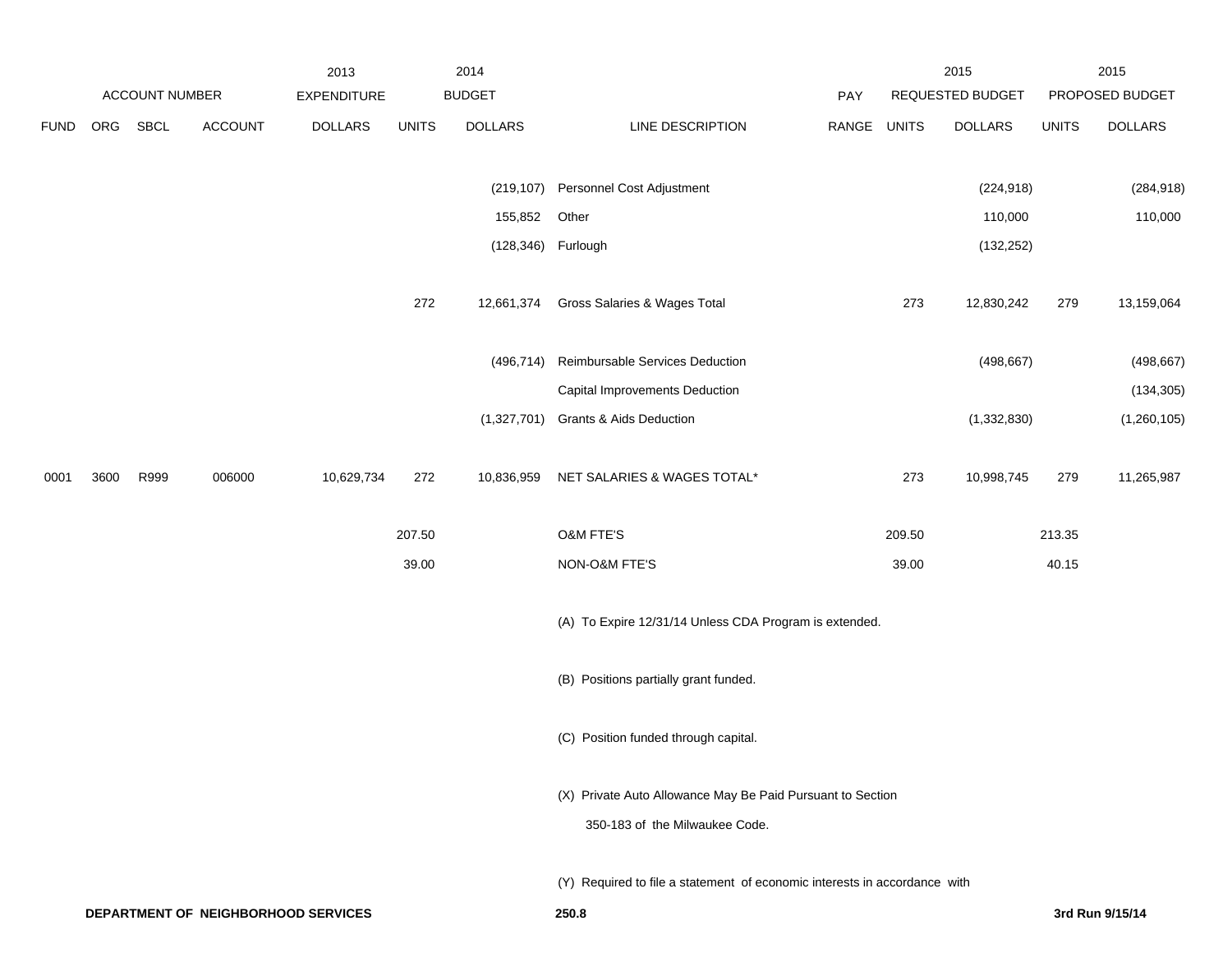|             |      |                       |                | 2013               |              | 2014           |                                                              |            |              | 2015             |              | 2015            |
|-------------|------|-----------------------|----------------|--------------------|--------------|----------------|--------------------------------------------------------------|------------|--------------|------------------|--------------|-----------------|
|             |      | <b>ACCOUNT NUMBER</b> |                | <b>EXPENDITURE</b> |              | <b>BUDGET</b>  |                                                              | <b>PAY</b> |              | REQUESTED BUDGET |              | PROPOSED BUDGET |
| <b>FUND</b> | ORG  | <b>SBCL</b>           | <b>ACCOUNT</b> | <b>DOLLARS</b>     | <b>UNITS</b> | <b>DOLLARS</b> | LINE DESCRIPTION                                             | RANGE      | <b>UNITS</b> | <b>DOLLARS</b>   | <b>UNITS</b> | <b>DOLLARS</b>  |
|             |      |                       |                |                    |              |                |                                                              |            |              |                  |              |                 |
|             |      |                       |                |                    |              |                | the Milwaukee Code of Ordinances Chapter 303-Code of Ethics. |            |              |                  |              |                 |
|             |      |                       |                |                    |              |                |                                                              |            |              |                  |              |                 |
| 0001        | 3600 | R999                  | 006100         | 4,952,533          |              | 5,093,371      | ESTIMATED EMPLOYEE FRINGE BENEFITS                           |            |              | 4,949,435        |              | 5,069,694       |
|             |      |                       |                |                    |              |                | (Involves Revenue Offset - No Transfers from this Account)   |            |              |                  |              |                 |
|             |      |                       |                |                    |              |                |                                                              |            |              |                  |              |                 |
|             |      |                       |                |                    |              |                | <b>OPERATING EXPENDITURES</b>                                |            |              |                  |              |                 |
| 0001        | 3600 | R999                  | 630100         | 209,280            |              | 330,000        | General Office Expense                                       |            |              | 277,000          |              | 281,800         |
| 0001        | 3600 | R999                  | 630500         | 574                |              | 400            | Tools & Machinery Parts                                      |            |              | 400              |              | 400             |
| 0001        | 3600 | R999                  | 631000         |                    |              |                | <b>Construction Supplies</b>                                 |            |              |                  |              |                 |
| 0001        | 3600 | R999                  | 631500         |                    |              |                | Energy                                                       |            |              |                  |              |                 |
| 0001        | 3600 | R999                  | 632000         | 34,777             |              | 39,750         | <b>Other Operating Supplies</b>                              |            |              | 40,000           |              | 40,900          |
| 0001        | 3600 | R999                  | 632500         |                    |              |                | <b>Facility Rental</b>                                       |            |              |                  |              |                 |
| 0001        | 3600 | R999                  | 633000         | 304,958            |              | 363,000        | Vehicle Rental                                               |            |              | 363,000          |              | 369,000         |
| 0001        | 3600 | R999                  | 633500         | 15,923             |              | 19,000         | Non-Vehicle Equipment Rental                                 |            |              | 19,000           |              | 19,000          |
| 0001        | 3600 | R999                  | 634000         | 308,642            |              | 201,500        | <b>Professional Services</b>                                 |            |              | 305,000          |              | 307,000         |
| 0001        | 3600 | R999                  | 634500         | 97,203             |              | 135,965        | Information Technology Services                              |            |              | 155,389          |              | 155,389         |
| 0001        | 3600 | R999                  | 635000         | 11,783             |              | 91,750         | <b>Property Services</b>                                     |            |              | 785,000          |              | 86,480          |
| 0001        | 3600 | R999                  | 635500         | 808,401            |              |                | Infrastructure Services                                      |            |              |                  |              |                 |
| 0001        | 3600 | R999                  | 636000         |                    |              |                | Vehicle Repair Services                                      |            |              |                  |              |                 |
| 0001        | 3600 | R999                  | 636500         | 64,249             |              | 172,800        | <b>Other Operating Services</b>                              |            |              | 172,500          |              | 172,500         |
| 0001        | 3600 | R999                  | 637000         |                    |              |                | Loans and Grants                                             |            |              |                  |              |                 |
| 0001        | 3600 | R999                  | 637501         | 214,499            |              |                | <b>Reimburse Other Departments</b>                           |            |              |                  |              |                 |
|             |      |                       |                |                    |              |                |                                                              |            |              |                  |              |                 |
| 0001        | 3600 | R999                  | 006300         | 2,070,289          |              | 1,354,165      | OPERATING EXPENDITURES TOTAL*                                |            |              | 2,117,289        |              | 1,432,469       |
|             |      |                       |                |                    |              |                |                                                              |            |              |                  |              |                 |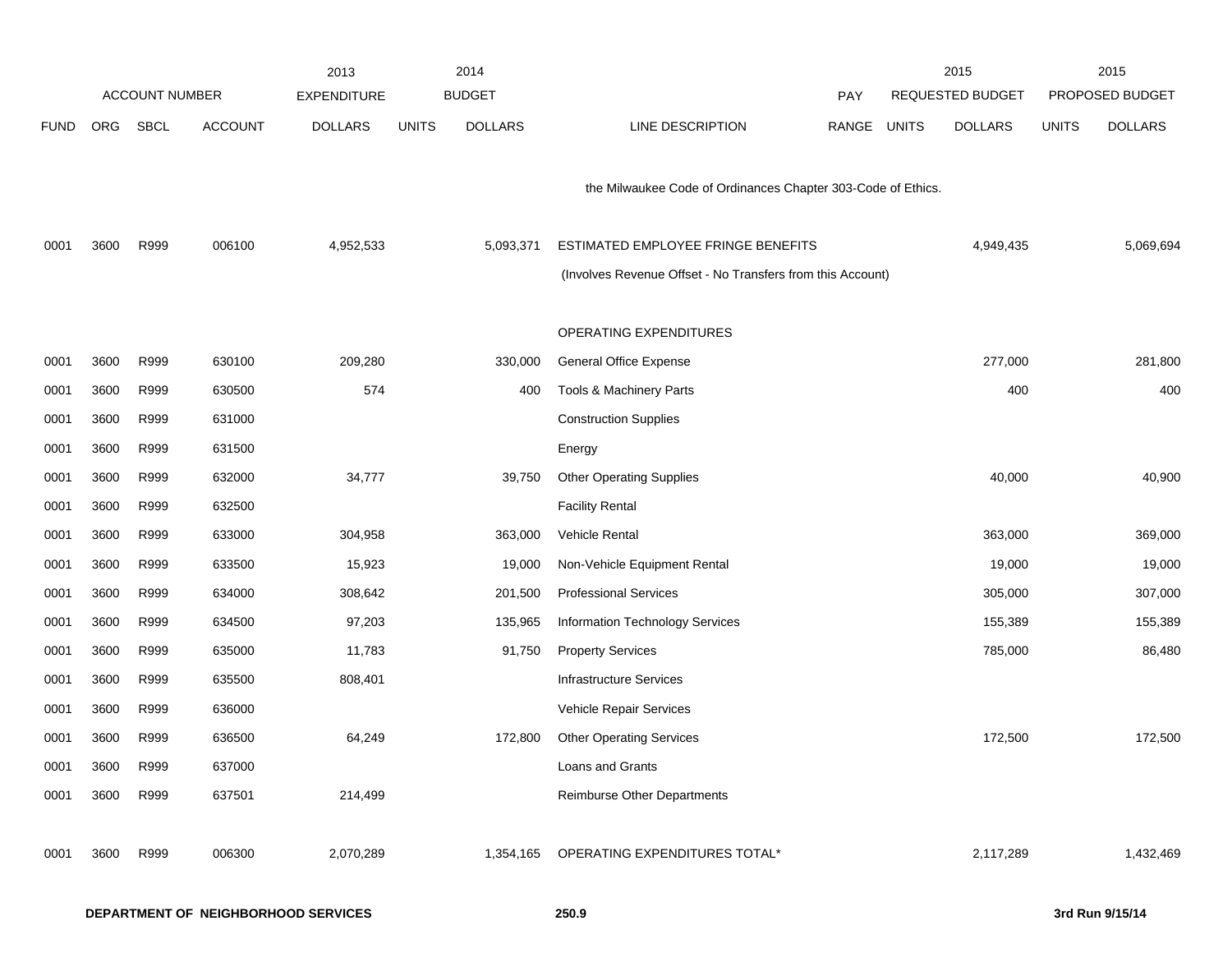|             |      |                       |                | 2013                                |              | 2014           |                                        |             |             | 2015             |              | 2015            |
|-------------|------|-----------------------|----------------|-------------------------------------|--------------|----------------|----------------------------------------|-------------|-------------|------------------|--------------|-----------------|
|             |      | <b>ACCOUNT NUMBER</b> |                | <b>EXPENDITURE</b>                  |              | <b>BUDGET</b>  |                                        | PAY         |             | REQUESTED BUDGET |              | PROPOSED BUDGET |
| <b>FUND</b> | ORG  | SBCL                  | <b>ACCOUNT</b> | <b>DOLLARS</b>                      | <b>UNITS</b> | <b>DOLLARS</b> | LINE DESCRIPTION                       | RANGE UNITS |             | <b>DOLLARS</b>   | <b>UNITS</b> | <b>DOLLARS</b>  |
|             |      |                       |                |                                     |              |                |                                        |             |             |                  |              |                 |
|             |      |                       |                |                                     |              |                | <b>EQUIPMENT PURCHASES</b>             |             |             |                  |              |                 |
|             |      |                       |                |                                     |              |                |                                        |             |             |                  |              |                 |
|             |      |                       |                |                                     |              |                | <b>Additional Equipment</b>            |             |             |                  |              |                 |
|             |      |                       |                |                                     |              | 89,895         | Network Hardware and Software          |             |             | 42,474           |              | 42,474          |
|             |      |                       |                |                                     | $\sqrt{5}$   | 14,000         | <b>Computer Equipment</b>              |             | 57          | 17,912           | 4            | 16,000          |
|             |      |                       |                |                                     | 73           | 60,444         | <b>Mobile Devices</b>                  |             |             |                  |              |                 |
|             |      |                       |                |                                     |              |                |                                        |             |             |                  |              |                 |
|             |      |                       |                |                                     | 78           | 164,339        | Subtotal - Additional Equipment        |             | 57          | 60,386           | 4            | 58,474          |
|             |      |                       |                |                                     |              |                | <b>Replacement Equipment</b>           |             |             |                  |              |                 |
|             |      |                       |                |                                     | 74           | 65,046         | <b>Computer Workstations</b>           |             | 34          | 37,720           | 32           | 35,520          |
|             |      |                       |                |                                     | 33           | 27,176         | <b>Mobile Devices</b>                  |             |             |                  |              |                 |
|             |      |                       |                |                                     |              |                | Printers                               |             | $7^{\circ}$ | 8,400            | $\,$ 5 $\,$  | 6,000           |
|             |      |                       |                |                                     |              |                |                                        |             |             |                  |              |                 |
|             |      |                       |                |                                     | 107          | 92,222         | Subtotal - Replacement Equipment       |             | 41          | 46,120           | $37\,$       | 41,520          |
|             |      |                       |                |                                     |              |                |                                        |             |             |                  |              |                 |
| 0001        | 3600 | R999                  | 006800         | 148,735                             | 185          | 256,561        | EQUIPMENT PURCHASES TOTAL*             |             | 98          | 106,506          | 41           | 99,994          |
|             |      |                       |                |                                     |              |                | SPECIAL FUNDS                          |             |             |                  |              |                 |
| 0001        | 3600 | R383                  | 006300         | 29,989                              |              | 30,000         | Community Sanitation Fund*             |             |             | 30,000           |              | 30,000          |
| 0001        | 3600 | R384                  | 006300         | 1,763,973                           |              | 1,770,000      | Animal Pound Contract*                 |             |             | 1,800,000        |              | 1,793,000       |
| 0001        | 3600 | R365                  | 006300         | 149,537                             |              | 175,000        | Anderson Lake Tower*                   |             |             | 175,000          |              | 170,000         |
| 0001        | 3600 | R366                  | 006300         | 1,000,908                           |              | 1,319,000      | Razing and Vacant Building Protection* |             |             | 1,319,000        |              |                 |
|             |      |                       |                |                                     |              |                |                                        |             |             |                  |              |                 |
|             |      |                       |                | 2,944,407                           |              | 3,294,000      | SPECIAL FUNDS TOTAL                    |             |             | 3,324,000        |              | 1,993,000       |
|             |      |                       |                | DEPARTMENT OF NEIGHBORHOOD SERVICES |              |                | 250.10                                 |             |             |                  |              | 3rd Run 9/15/14 |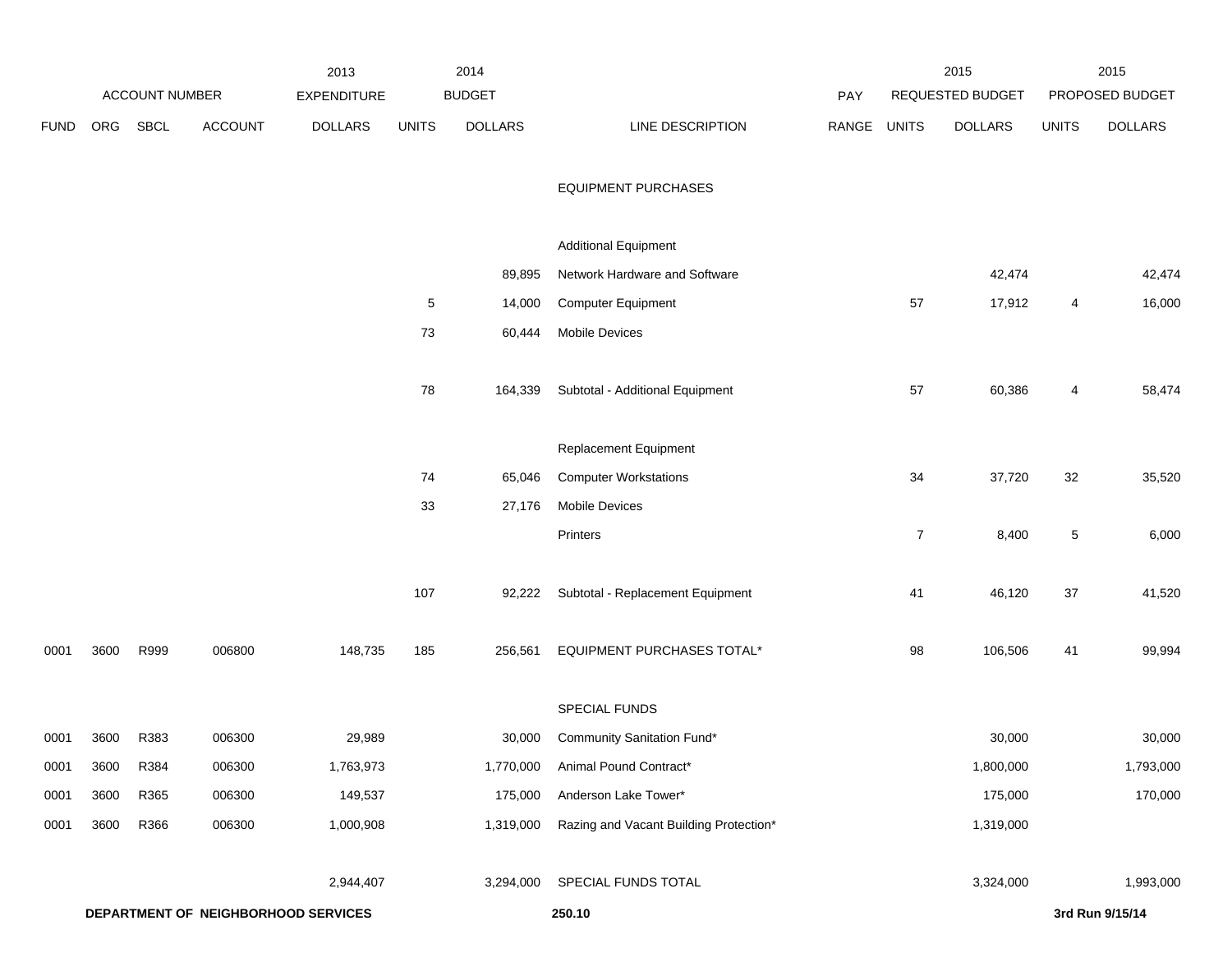|             | 2013<br><b>ACCOUNT NUMBER</b> |             |                | 2014           |                            |                |                  | 2015       |                                | 2015             |              |                        |
|-------------|-------------------------------|-------------|----------------|----------------|----------------------------|----------------|------------------|------------|--------------------------------|------------------|--------------|------------------------|
|             |                               |             |                | EXPENDITURE    |                            | <b>BUDGET</b>  |                  | <b>PAY</b> |                                | REQUESTED BUDGET |              | <b>PROPOSED BUDGET</b> |
| <b>FUND</b> | ORG                           | <b>SBCL</b> | <b>ACCOUNT</b> | <b>DOLLARS</b> | <b>UNITS</b>               | <b>DOLLARS</b> | LINE DESCRIPTION | RANGE      | <b>UNITS</b><br><b>DOLLARS</b> |                  | <b>UNITS</b> | <b>DOLLARS</b>         |
|             |                               |             |                |                | DEPARTMENT OF NEIGHBORHOOD |                |                  |            |                                |                  |              |                        |
|             |                               |             |                |                |                            |                |                  |            |                                |                  |              |                        |

SERVICES BUDGETARY CONTROL

20,745,698 20,835,056 UNIT TOTAL (1BCU=1DU) 21,495,975 21,495,975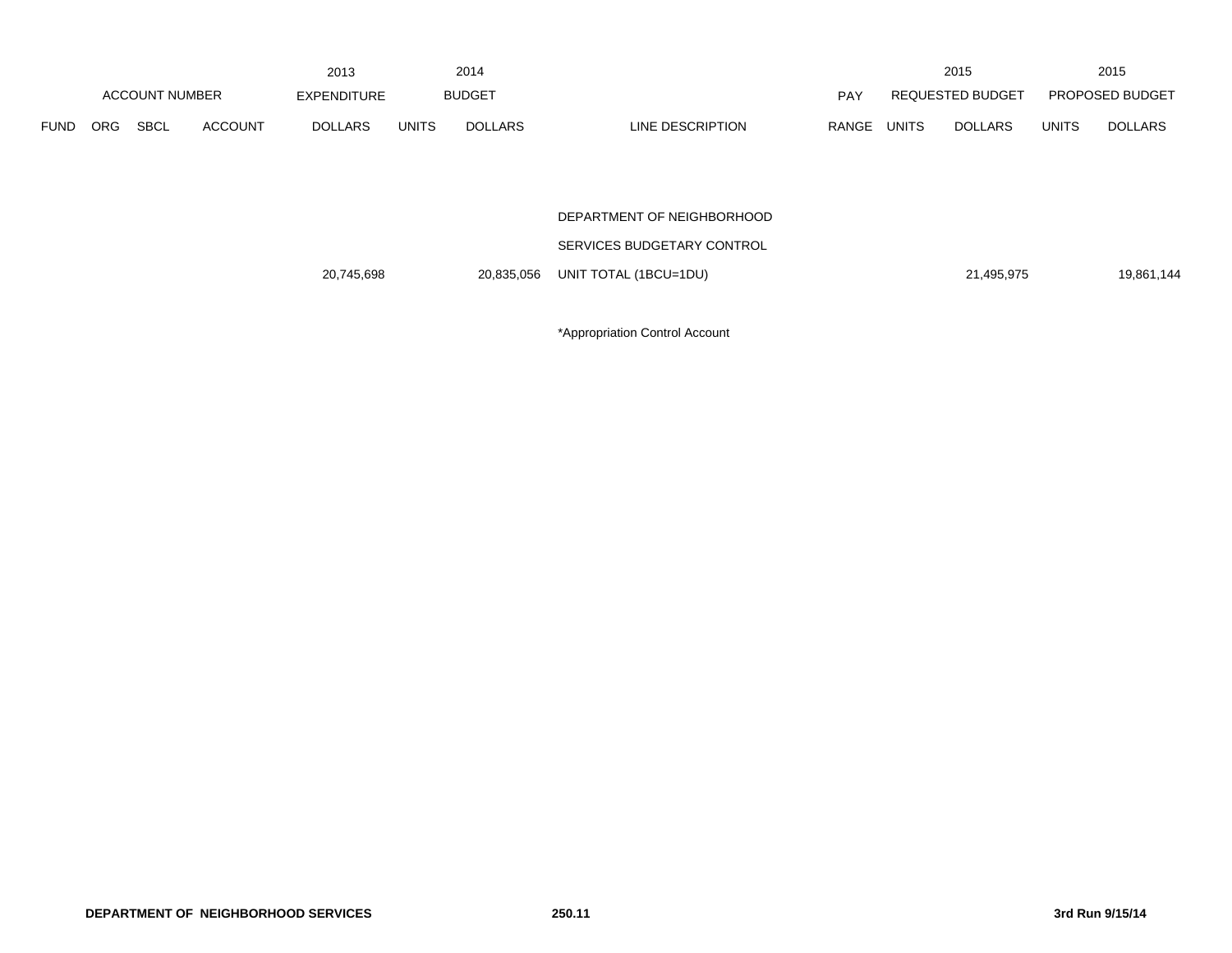|             |      |                          |                | 2013               |              | 2014           |                                                          |       |              | 2015             |              | 2015            |
|-------------|------|--------------------------|----------------|--------------------|--------------|----------------|----------------------------------------------------------|-------|--------------|------------------|--------------|-----------------|
|             |      | <b>ACCOUNT NUMBER</b>    |                | <b>EXPENDITURE</b> |              | <b>BUDGET</b>  |                                                          | PAY   |              | REQUESTED BUDGET |              | PROPOSED BUDGET |
| <b>FUND</b> | ORG  | SBCL                     | <b>ACCOUNT</b> | <b>DOLLARS</b>     | <b>UNITS</b> | <b>DOLLARS</b> | LINE DESCRIPTION                                         | RANGE | <b>UNITS</b> | <b>DOLLARS</b>   | <b>UNITS</b> | <b>DOLLARS</b>  |
|             |      |                          |                |                    |              |                |                                                          |       |              |                  |              |                 |
|             |      |                          |                |                    |              |                | POLICE DEPARTMENT                                        |       |              |                  |              |                 |
|             |      |                          |                |                    |              |                | <b>BUDGETARY CONTROL UNIT</b>                            |       |              |                  |              |                 |
|             |      |                          |                |                    |              |                | (SUMMARY 1BCU=1DU)                                       |       |              |                  |              |                 |
|             |      |                          |                |                    |              |                | <b>SALARIES &amp; WAGES</b>                              |       |              |                  |              |                 |
|             |      |                          |                | 13,310,247         |              | 12,514,156     | Overtime Compensated                                     |       |              | 12,514,156       |              | 12,514,156      |
|             |      |                          |                |                    |              |                | Contract-Reimbursed Overtime                             |       |              | 1,448,500        |              |                 |
|             |      |                          |                | 147,564,198        |              | 149,636,733    | All Other Salaries & Wages                               |       |              | 153,296,566      |              | 152,664,326     |
| 0001        | 3310 | R999                     | 006000         | 160,874,445        |              | 162,150,889    | NET SALARIES & WAGES TOTAL*                              |       |              | 167,259,222      |              | 165,178,482     |
|             |      |                          |                |                    | 2,848        |                | TOTAL NUMBER OF POSITIONS AUTHORIZED                     |       | 2,837        |                  | 2,789        |                 |
|             |      |                          |                |                    | 2704.73      |                | O&M FTE'S                                                |       | 2704.73      |                  | 2717.73      |                 |
|             |      |                          |                |                    | 43.23        |                | NON-O&M FTE'S                                            |       | 43.23        |                  | 38.23        |                 |
| 0001        | 3310 | R999                     | 006100         | 62,741,033         |              | 66,481,864     | ESTIMATED EMPLOYEE FRINGE BENEFITS                       |       |              | 66,903,689       |              | 66,071,393      |
|             |      |                          |                |                    |              |                | (Involves Revenue Offset-No Transfers from this Account) |       |              |                  |              |                 |
|             |      |                          |                |                    |              |                |                                                          |       |              |                  |              |                 |
|             |      |                          |                |                    |              |                | OPERATING EXPENDITURES                                   |       |              |                  |              |                 |
| 0001        | 3310 | R999                     | 630100         | 727,602            |              | 758,900        | <b>General Office Expense</b>                            |       |              | 808,900          |              | 808,900         |
| 0001        | 3310 | R999                     | 630500         | 212,874            |              | 125,600        | Tools & Machinery Parts                                  |       |              | 125,600          |              | 125,600         |
| 0001        | 3310 | R999                     | 631000         | 240,630            |              | 199,700        | <b>Construction Supplies</b>                             |       |              | 199,700          |              | 199,700         |
| 0001        | 3310 | R999                     | 631500         | 3,738,461          |              | 3,896,834      | Energy                                                   |       |              | 3,793,150        |              | 3,793,150       |
|             |      | <b>POLICE DEPARTMENT</b> |                |                    |              |                | 260.1                                                    |       |              |                  |              | 3rd Run 9/15/14 |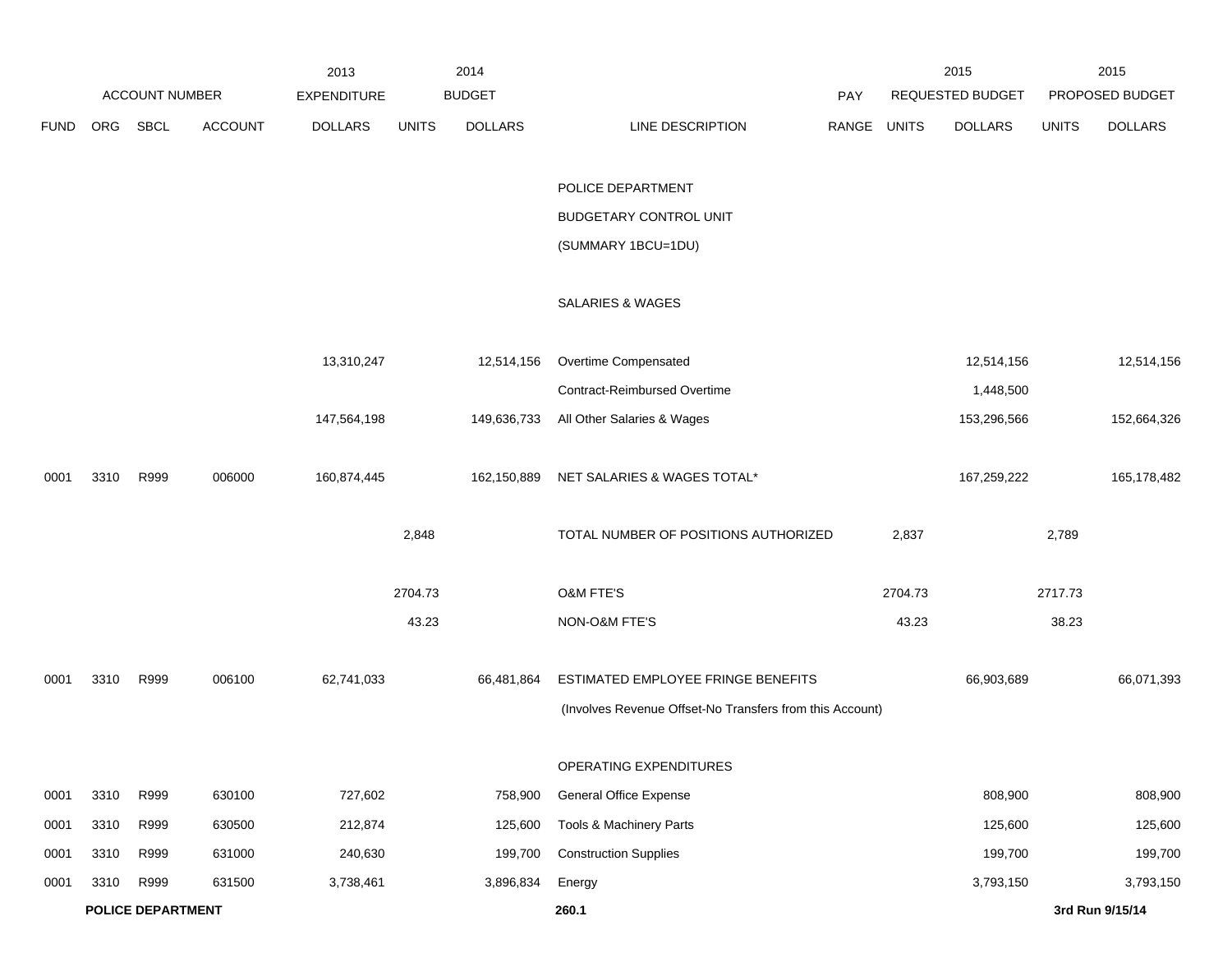|             |      |                       |         | 2013           |              | 2014           |                                    |            |              | 2015             |              | 2015            |
|-------------|------|-----------------------|---------|----------------|--------------|----------------|------------------------------------|------------|--------------|------------------|--------------|-----------------|
|             |      | <b>ACCOUNT NUMBER</b> |         | EXPENDITURE    |              | <b>BUDGET</b>  |                                    | <b>PAY</b> |              | REQUESTED BUDGET |              | PROPOSED BUDGET |
| <b>FUND</b> | ORG  | <b>SBCL</b>           | ACCOUNT | <b>DOLLARS</b> | <b>UNITS</b> | <b>DOLLARS</b> | LINE DESCRIPTION                   | RANGE      | <b>UNITS</b> | <b>DOLLARS</b>   | <b>UNITS</b> | <b>DOLLARS</b>  |
|             |      |                       |         |                |              |                |                                    |            |              |                  |              |                 |
| 0001        | 3310 | R999                  | 632000  | 1,719,129      |              | 971,017        | <b>Other Operating Supplies</b>    |            |              | 1,163,517        |              | 1,163,517       |
| 0001        | 3310 | R999                  | 632500  | 6,133          |              | 8,200          | <b>Facility Rental</b>             |            |              | 8,200            |              | 8,200           |
| 0001        | 3310 | R999                  | 633000  |                |              |                | Vehicle Rental                     |            |              |                  |              |                 |
| 0001        | 3310 | R999                  | 633500  | 412,324        |              | 526,100        | Non-Vehicle Equipment Rental       |            |              | 601,100          |              | 601,100         |
| 0001        | 3310 | R999                  | 634000  | 699,407        |              | 461,440        | <b>Professional Services</b>       |            |              | 511,440          |              | 511,440         |
| 0001        | 3310 | R999                  | 634500  | 1,607,333      |              | 2,047,128      | Information Technology Services    |            |              | 2,565,901        |              | 2,694,375       |
| 0001        | 3310 | R999                  | 635000  | 839,024        |              | 1,155,932      | <b>Property Services</b>           |            |              | 1,215,932        |              | 1,215,932       |
| 0001        | 3310 | R999                  | 635500  | 2,437          |              |                | Infrastructure Services            |            |              |                  |              |                 |
| 0001        | 3310 | R999                  | 636000  | 189,808        |              | 231,500        | Vehicle Repair Services            |            |              | 231,500          |              | 231,500         |
| 0001        | 3310 | R999                  | 636500  | 2,364,602      |              | 2,855,530      | <b>Other Operating Services</b>    |            |              | 3,165,530        |              | 3,270,530       |
| 0001        | 3310 | R999                  | 637000  |                |              |                | Loans and Grants                   |            |              |                  |              |                 |
| 0001        | 3310 | R999                  | 637501  | 1,612,858      |              | 163,000        | <b>Reimburse Other Departments</b> |            |              | 213,000          |              | 213,000         |
|             |      |                       |         |                |              |                |                                    |            |              |                  |              |                 |
| 0001        | 3310 | R999                  | 006300  | 14,372,622     |              | 13,400,881     | OPERATING EXPENDITURES TOTAL*      |            |              | 14,603,470       |              | 14,836,944      |
|             |      |                       |         |                |              |                |                                    |            |              |                  |              |                 |
| 0001        | 3310 | R999                  | 006800  | 3,002,864      |              | 1,996,739      | EQUIPMENT PURCHASES TOTAL*         |            |              | 5,259,734        |              | 2,838,500       |
|             |      |                       |         |                |              |                |                                    |            |              |                  |              |                 |
|             |      |                       |         |                |              |                | SPECIAL FUNDS TOTAL                |            |              |                  |              | 27,600          |
|             |      |                       |         |                |              |                |                                    |            |              |                  |              |                 |
|             |      |                       |         |                |              |                | POLICE DEPARTMENT BUDGETARY        |            |              |                  |              |                 |
|             |      |                       |         | 240,990,964    |              | 244,030,373    | CONTROL UNIT TOTAL (1BCU=1DU)      |            |              | 254,026,115      |              | 248,952,919     |
|             |      |                       |         |                |              |                |                                    |            |              |                  |              |                 |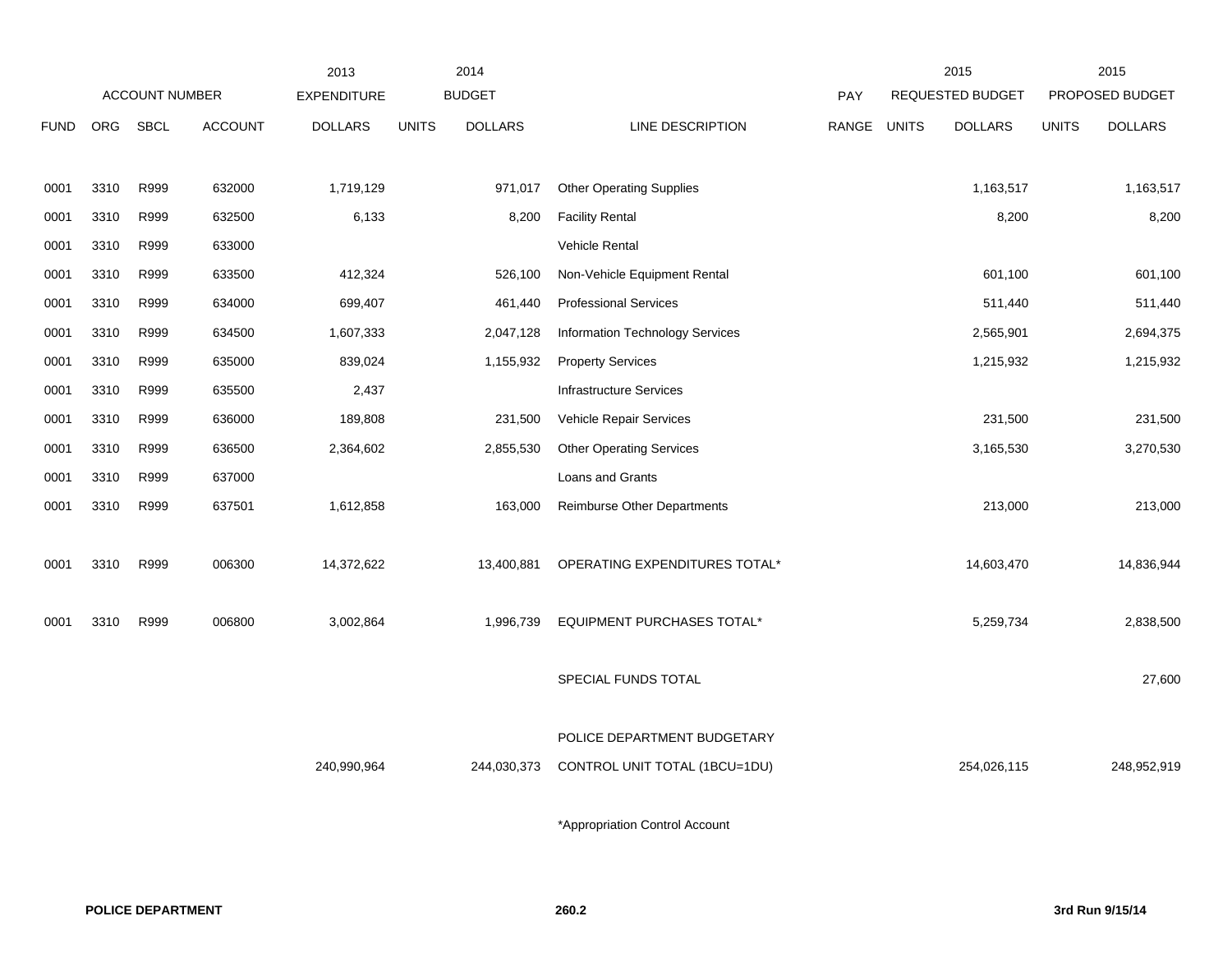|             |                |             |                | 2013           |              | 2014          |                           | 2015                    |              | 2015                   |
|-------------|----------------|-------------|----------------|----------------|--------------|---------------|---------------------------|-------------------------|--------------|------------------------|
|             | ACCOUNT NUMBER |             |                | EXPENDITURE    |              | <b>BUDGET</b> | PAY                       | REQUESTED BUDGET        |              | <b>PROPOSED BUDGET</b> |
| <b>FUND</b> | ORG            | <b>SBCL</b> | <b>ACCOUNT</b> | <b>DOLLARS</b> | <b>UNITS</b> | DOLLARS       | RANGE<br>LINE DESCRIPTION | UNITS<br><b>DOLLARS</b> | <b>UNITS</b> | <b>DOLLARS</b>         |

### POLICE DEPARTMENT ADMINISTRATION/

#### SERVICES DECISION UNIT

### OFFICE OF THE CHIEF

|              |         | 260.3                                |           |              |                  | 3rd Run 9/15/14 |         |
|--------------|---------|--------------------------------------|-----------|--------------|------------------|-----------------|---------|
| 1            | 66,105  | Accountant III                       | 2GX       | 1            | 67,097           | 1               | 67,097  |
| $\mathbf{1}$ | 81,291  | Police Finance & Planning Manager    | 2LX       |              |                  |                 |         |
| 1            | 83,815  | Police Budget & Admin. Manager       | 1HX       | 1            | 85,073           | 1               | 85,073  |
|              |         | <b>BUDGET &amp; FINANCE DIVISION</b> |           |              |                  |                 |         |
|              |         |                                      |           |              |                  |                 |         |
| 1            | 36,371  | Media Producer                       | 2EN       | 1            | 49,558           | 1               | 49,558  |
| 1            | 85,751  | <b>Police Audiovisual Specialist</b> | 4K        | 1            | 85,751           | 1               | 85,751  |
|              |         | AUDIO VISUAL SECTION                 |           |              |                  |                 |         |
| $\mathbf{1}$ | 77,500  | Police Sergeant                      |           |              |                  | 1               | 77,500  |
|              |         | Media Producer                       | 2EN<br>4G | 1<br>1       | 48,133<br>77,500 | 1               | 48,133  |
| 1            |         | <b>Public Relations Manager</b>      |           |              |                  |                 |         |
|              |         | PUBLIC RELATIONS                     |           |              |                  |                 |         |
|              |         |                                      |           |              |                  |                 |         |
| 1            | 45,695  | <b>Graphic Designer II</b>           | 2BN       | 1            | 47,048           | 1               | 47,048  |
| 1            | 38,355  | Administrative Assistant II          | 6HN       | 1            | 38,897           | 1               | 38,897  |
| 1            | 77,420  | Staff Assistant - Sr.                | 2IX       | 1            | 78,582           | 1               | 78,582  |
| 1            | 65,354  | Police Officer                       | 4B        | 1            | 65,354           | 1               | 65,354  |
| 1            | 53,328  | Administrative Assistant IV          | 5IN       | 1            | 54,128           | 1               | 54,128  |
| 1            | 97,306  | Chief of Staff - Police (Y)          | 1JX       | 1            | 108,642          | 1               | 108,642 |
| 1            | 147,336 | Chief of Police (Y)                  | 4SX       | $\mathbf{1}$ | 147,336          | 1               | 147,336 |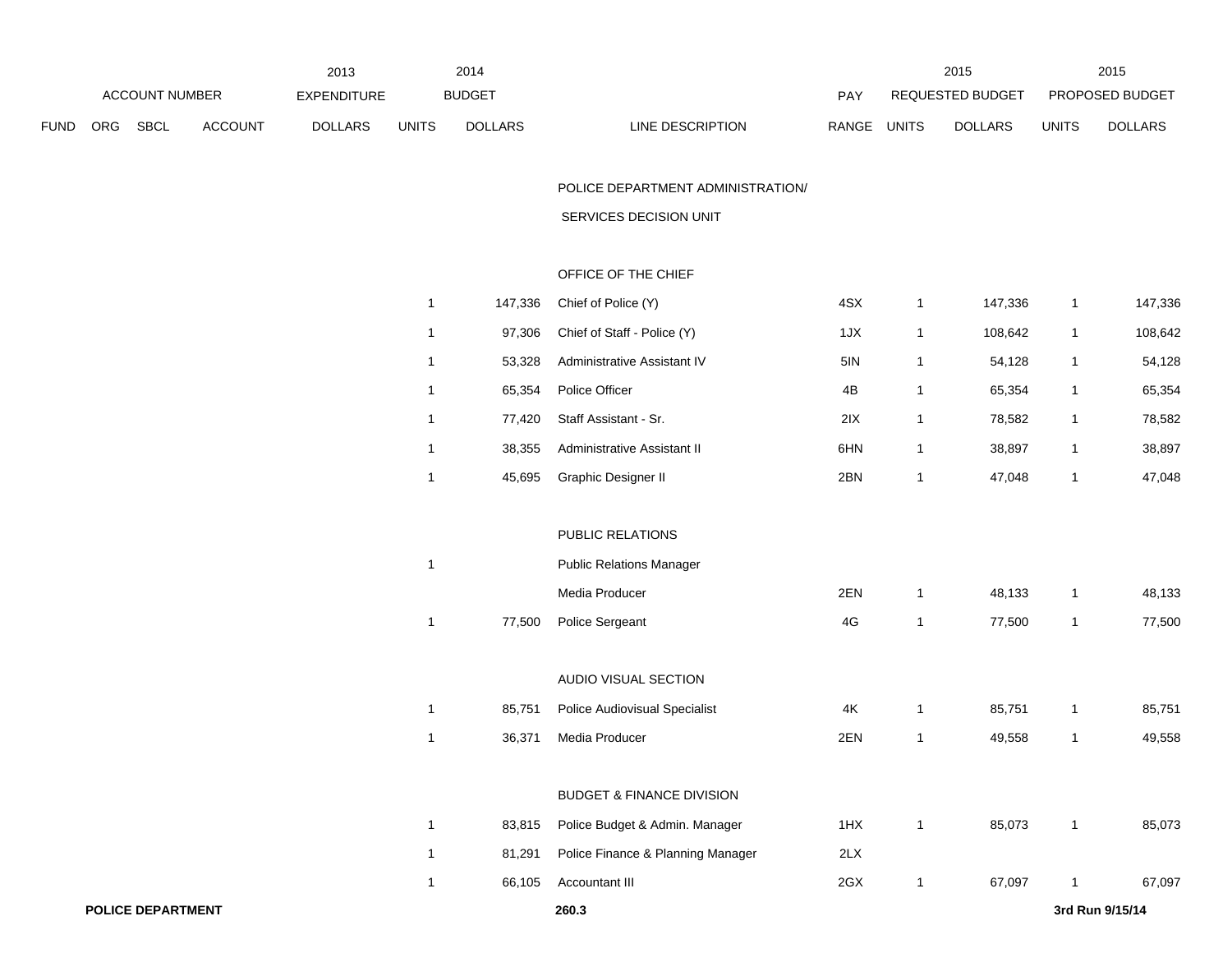|      |     |                |                | 2013               |                           | 2014           |                                         |               |                         | 2015             |                | 2015            |
|------|-----|----------------|----------------|--------------------|---------------------------|----------------|-----------------------------------------|---------------|-------------------------|------------------|----------------|-----------------|
|      |     | ACCOUNT NUMBER |                | <b>EXPENDITURE</b> |                           | <b>BUDGET</b>  |                                         | PAY           |                         | REQUESTED BUDGET |                | PROPOSED BUDGET |
| FUND | ORG | <b>SBCL</b>    | <b>ACCOUNT</b> | <b>DOLLARS</b>     | <b>UNITS</b>              | <b>DOLLARS</b> | LINE DESCRIPTION                        | RANGE         | <b>UNITS</b>            | <b>DOLLARS</b>   | <b>UNITS</b>   | <b>DOLLARS</b>  |
|      |     |                |                |                    | $\mathbf{1}$              | 42,594         | Accountant I                            | 2CN           | $\mathbf{1}$            | 43,855           | $\overline{1}$ | 43,855          |
|      |     |                |                |                    | $\overline{c}$            | 73,804         | <b>Accounting Assistant II</b>          | 6HN           | $\overline{\mathbf{c}}$ | 74,911           | $\overline{2}$ | 74,911          |
|      |     |                |                |                    | $\sqrt{2}$                | 59,097         | Office Assistant II                     | 6EN           | $\overline{\mathbf{c}}$ | 63,604           | 2              | 63,604          |
|      |     |                |                |                    |                           |                | SOUTH COMMAND                           |               |                         |                  |                |                 |
|      |     |                |                |                    | $\mathbf{1}$              | 120,632        | Assistant Chief of Police               | 4RX           | $\mathbf{1}$            | 122,442          | $\overline{1}$ | 122,442         |
|      |     |                |                |                    | $\mathbf{1}$              | 110,031        | Deputy Inspector of Police              | 4P            | $\mathbf{1}$            | 110,031          | $\overline{1}$ | 110,031         |
|      |     |                |                |                    | $\mathbf{1}$              | 38,355         | Administrative Assistant II             | 6HN           | $\mathbf{1}$            | 38,897           | $\overline{1}$ | 38,897          |
|      |     |                |                |                    | $\mathbf{1}$              | 65,354         | Police Officer                          | 4B            | $\mathbf{1}$            | 65,354           | $\overline{1}$ | 65,354          |
|      |     |                |                |                    |                           |                | <b>DISTRICT 1</b>                       |               |                         |                  |                |                 |
|      |     |                |                |                    | $\mathbf{1}$              | 96,761         | Captain of Police                       | 4N            | $\mathbf{1}$            | 96,761           | $\overline{1}$ | 96,761          |
|      |     |                |                |                    | $\ensuremath{\mathsf{3}}$ | 256,500        | Police Lieutenant                       | 4L            | 3                       | 256,500          | 3              | 256,500         |
|      |     |                |                |                    | 13                        | 1,007,500      | Police Sergeant                         | 4G            | 13                      | 1,007,500        | 13             | 1,007,500       |
|      |     |                |                |                    | 90                        | 5,881,847      | Police Officer                          | 4B            | 90                      | 5,881,847        | $90\,$         | 5,881,847       |
|      |     |                |                |                    | 10                        | 653,539        | Police Officer (P)                      | 4B            | $10$                    | 653,539          | 10             | 653,539         |
|      |     |                |                |                    | $\overline{c}$            | 130,708        | <b>Community Liaison Police Officer</b> | 4B            | $\overline{\mathbf{c}}$ | 130,708          | $\overline{c}$ | 130,708         |
|      |     |                |                |                    | $\,6\,$                   | 185,594        | <b>Police District Office Assistant</b> | 6EN           | 6                       | 195,981          | 6              | 195,981         |
|      |     |                |                |                    |                           |                | DISTRICT 2 AND WEED & SEED INITIATIVE   |               |                         |                  |                |                 |
|      |     |                |                |                    | $\mathbf{1}$              | 96,761         | Captain of Police                       | $4\mathrm{N}$ | $\mathbf{1}$            | 96,761           | $\mathbf{1}$   | 96,761          |
|      |     |                |                |                    | $\ensuremath{\mathsf{3}}$ | 256,500        | Police Lieutenant                       | 4L            | 3                       | 256,500          | $\sqrt{3}$     | 256,500         |
|      |     |                |                |                    | 17                        | 1,317,500      | Police Sergeant                         | 4G            | 17                      | 1,317,500        | 17             | 1,317,500       |
|      |     |                |                |                    | 160                       | 10,456,616     | Police Officer                          | 4B            | 160                     | 10,456,616       | 160            | 10,456,616      |
|      |     |                |                |                    | $\overline{a}$            | 130,708        | Community Liaison Police Officer        | 4B            | $\overline{2}$          | 130,708          | $\overline{2}$ | 130,708         |
|      |     |                |                |                    |                           |                |                                         |               |                         |                  |                |                 |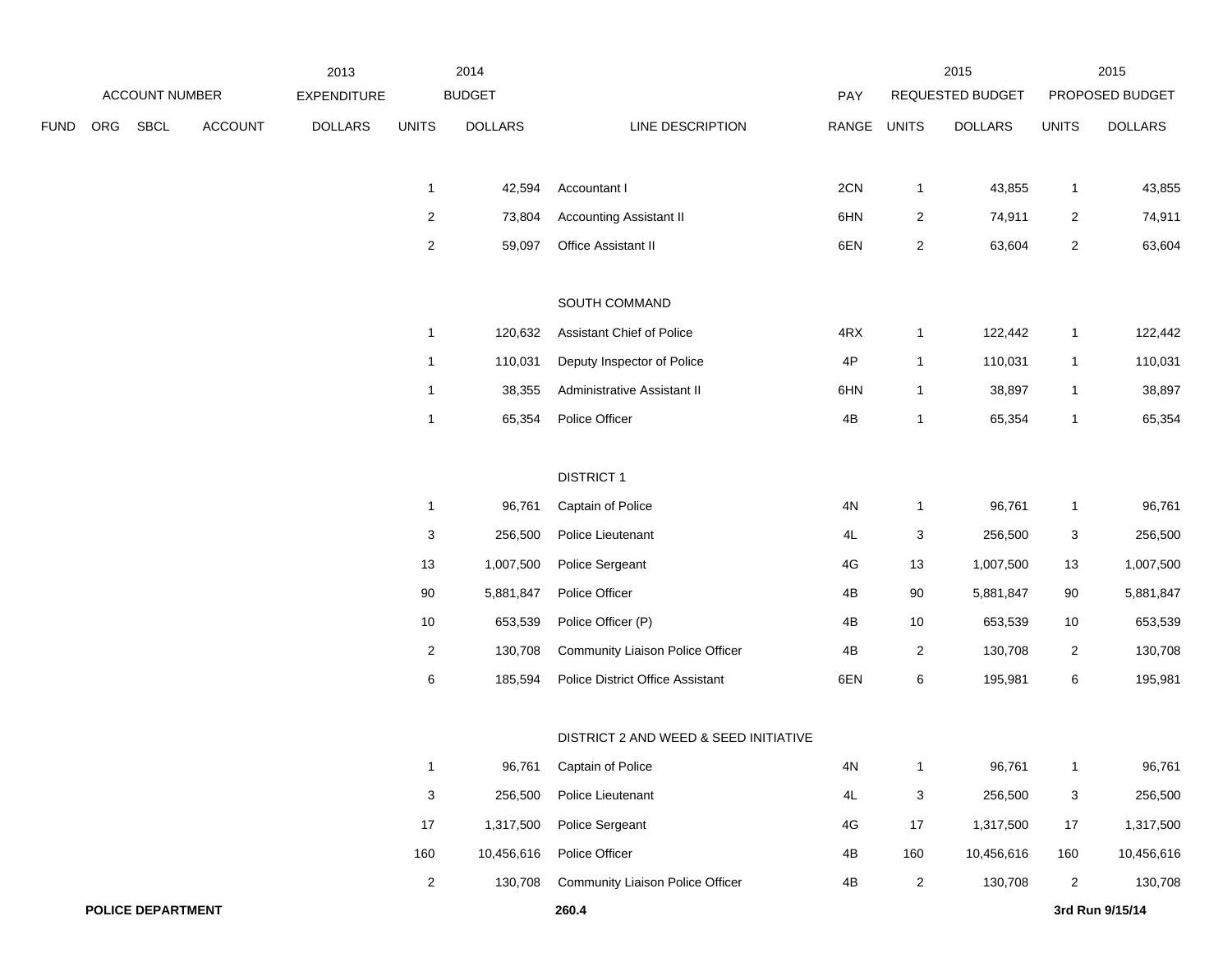|             |                       |                | 2013               |                           | 2014           |                                           |             |                  | 2015             |                           | 2015            |
|-------------|-----------------------|----------------|--------------------|---------------------------|----------------|-------------------------------------------|-------------|------------------|------------------|---------------------------|-----------------|
|             | <b>ACCOUNT NUMBER</b> |                | <b>EXPENDITURE</b> |                           | <b>BUDGET</b>  |                                           | PAY         |                  | REQUESTED BUDGET |                           | PROPOSED BUDGET |
| <b>FUND</b> | ORG SBCL              | <b>ACCOUNT</b> | <b>DOLLARS</b>     | <b>UNITS</b>              | <b>DOLLARS</b> | LINE DESCRIPTION                          | RANGE UNITS |                  | <b>DOLLARS</b>   | <b>UNITS</b>              | <b>DOLLARS</b>  |
|             |                       |                |                    |                           |                |                                           |             |                  |                  |                           |                 |
|             |                       |                |                    | $\overline{c}$            | 130,708        | Police Officer (S)                        | 4B          | $\overline{2}$   | 130,708          | $\overline{c}$            | 130,708         |
|             |                       |                |                    | $\boldsymbol{9}$          | 278,391        | <b>Police District Office Assistant</b>   | 6EN         | 9                | 293,973          | $\bf8$                    | 261,308         |
|             |                       |                |                    |                           |                | <b>DISTRICT 6</b>                         |             |                  |                  |                           |                 |
|             |                       |                |                    | $\mathbf{1}$              | 96,761         | Captain of Police                         | 4N          | $\mathbf{1}$     | 96,761           | $\mathbf{1}$              | 96,761          |
|             |                       |                |                    | $\ensuremath{\mathsf{3}}$ | 256,500        | Police Lieutenant                         | 4L          | $\sqrt{3}$       | 256,500          | $\ensuremath{\mathsf{3}}$ | 256,500         |
|             |                       |                |                    | 17                        | 1,317,500      | Police Sergeant                           | 4G          | 17               | 1,317,500        | $17$                      | 1,317,500       |
|             |                       |                |                    | $92\,$                    | 6,012,554      | Police Officer                            | 4B          | 92               | 6,012,554        | 92                        | 6,012,554       |
|             |                       |                |                    | $\sqrt{2}$                | 130,708        | Community Liaison Police Officer          | 4B          | $\overline{c}$   | 130,708          | $\overline{c}$            | 130,708         |
|             |                       |                |                    | $\boldsymbol{9}$          | 278,391        | Police District Office Assistant          | 6EN         | $\boldsymbol{9}$ | 293,973          | 8                         | 261,308         |
|             |                       |                |                    |                           |                |                                           |             |                  |                  |                           |                 |
|             |                       |                |                    |                           |                | SOUTH INVESTIGATIONS                      |             |                  |                  |                           |                 |
|             |                       |                |                    | $\mathbf{1}$              | 96,761         | Captain of Police                         | 4N          | $\mathbf{1}$     | 96,761           | 1                         | 96,761          |
|             |                       |                |                    | $\mathbf 5$               | 427,500        | Police Lieutenant                         | 4L          | $\,$ 5 $\,$      | 427,500          | $\sqrt{5}$                | 427,500         |
|             |                       |                |                    | 28                        | 2,069,200      | Detective                                 | 4F          | 28               | 2,069,200        | 22                        | 1,625,800       |
|             |                       |                |                    | $\mathbf{1}$              | 40,394         | Police Services Specialist - Investigator | 5EN         | $\mathbf{1}$     | 40,394           | $\mathbf{1}$              | 40,394          |
|             |                       |                |                    |                           |                | NEIGHBORHOOD TASK FORCE                   |             |                  |                  |                           |                 |
|             |                       |                |                    | $\mathbf{1}$              | 96,761         | Captain of Police                         | 4N          | $\mathbf{1}$     | 96,761           | 1                         | 96,761          |
|             |                       |                |                    | $\ensuremath{\mathsf{3}}$ | 256,500        | Police Lieutenant                         | 4L          | $\mathbf 3$      | 256,500          | 3                         | 256,500         |
|             |                       |                |                    | $\mathbf 5$               | 147,735        | Office Assistant II                       | 6EN         | $\,$ 5 $\,$      | 159,010          | 5                         | 159,010         |
|             |                       |                |                    | 4                         | 261,415        | Police Officer                            | 4B          | 4                | 261,415          | 4                         | 261,415         |
|             |                       |                |                    | $\mathbf{1}$              | 28,642         | Police Aide                               | 6BN         | $\mathbf{1}$     | 28,642           | $\mathbf{1}$              | 28,642          |
|             |                       |                |                    | $\,6\,$                   | 392,123        | Police Officer (F)                        | 4B          | $\,6$            | 392,123          | 6                         | 392,123         |
|             |                       |                |                    |                           |                |                                           |             |                  |                  |                           |                 |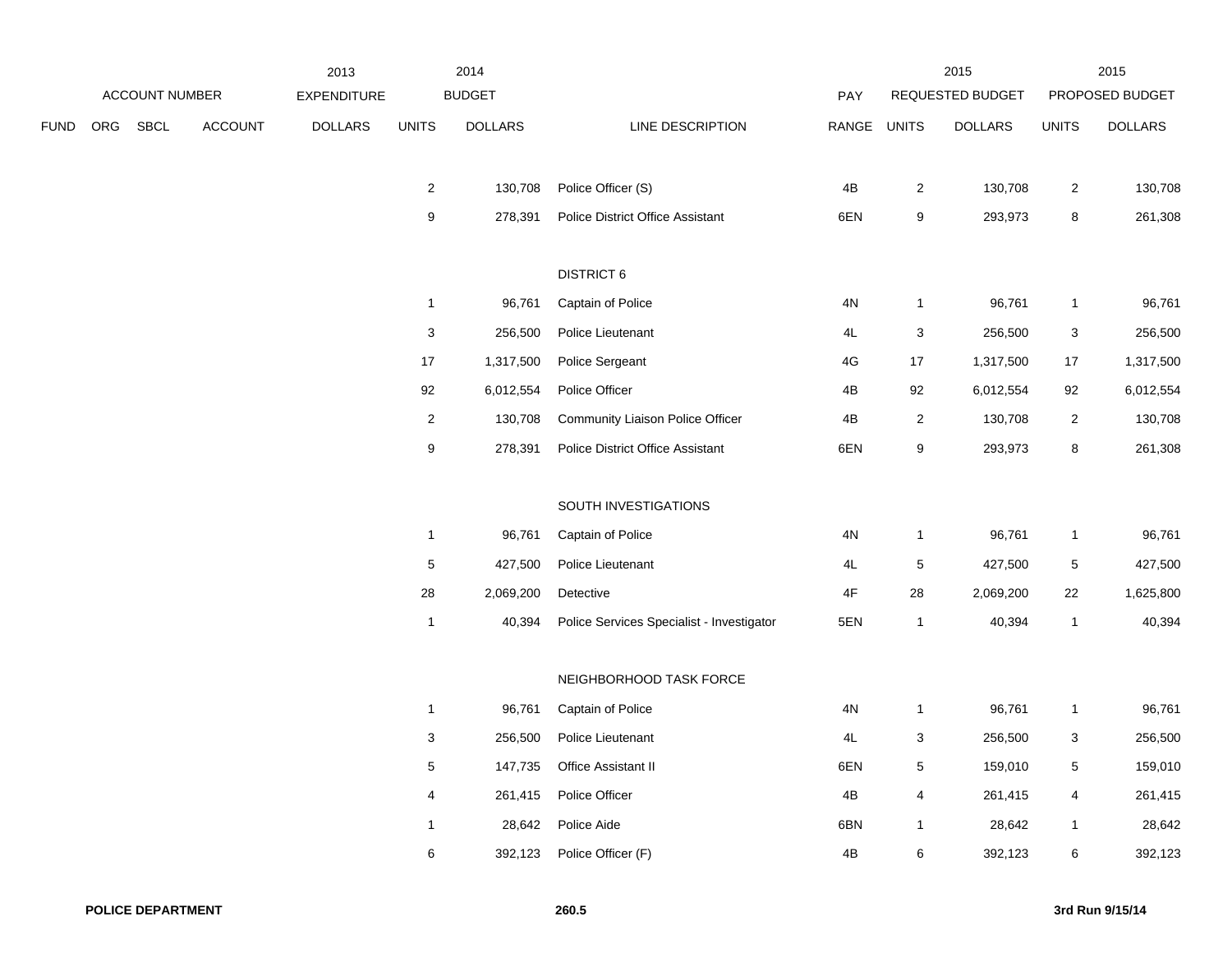|             |                          |                | 2013           |              | 2014           |                            |               |                  | 2015             |                 | 2015            |
|-------------|--------------------------|----------------|----------------|--------------|----------------|----------------------------|---------------|------------------|------------------|-----------------|-----------------|
|             | ACCOUNT NUMBER           |                | EXPENDITURE    |              | <b>BUDGET</b>  |                            | PAY           |                  | REQUESTED BUDGET |                 | PROPOSED BUDGET |
| <b>FUND</b> | ORG SBCL                 | <b>ACCOUNT</b> | <b>DOLLARS</b> | <b>UNITS</b> | <b>DOLLARS</b> | LINE DESCRIPTION           | RANGE         | <b>UNITS</b>     | <b>DOLLARS</b>   | <b>UNITS</b>    | <b>DOLLARS</b>  |
|             |                          |                |                |              |                | <b>CANINE UNIT</b>         |               |                  |                  |                 |                 |
|             |                          |                |                | 4            | 261,415        | Police Officer             | 4B            | 4                | 261,415          | 4               | 261,415         |
|             |                          |                |                |              |                | FUGITIVE APPREHENSION UNIT |               |                  |                  |                 |                 |
|             |                          |                |                | 19           | 1,241,723      | Police Officer             | 4B            | 19               | 1,241,723        | 19              | 1,241,723       |
|             |                          |                |                |              |                | <b>MARINE UNIT</b>         |               |                  |                  |                 |                 |
|             |                          |                |                | $\mathbf 1$  | 77,500         | Police Sergeant            | 4G            | $\mathbf{1}$     | 77,500           | $\mathbf{1}$    | 77,500          |
|             |                          |                |                | 12           | 784,246        | Police Officer             | 4B            | 12               | 784,246          | 12              | 784,246         |
|             |                          |                |                |              |                | MOTORCYCLE UNIT            |               |                  |                  |                 |                 |
|             |                          |                |                | 6            | 465,000        | Police Sergeant            | $4\mathsf{G}$ | $\,6\,$          | 465,000          | $\,6\,$         | 465,000         |
|             |                          |                |                | 42           | 2,744,862      | Police Officer             | 4B            | 42               | 2,744,862        | 42              | 2,744,862       |
|             |                          |                |                |              |                | MOUNTED PATROL             |               |                  |                  |                 |                 |
|             |                          |                |                | $\mathbf{1}$ | 77,500         | Police Sergeant            | 4G            | $\overline{1}$   | 77,500           | $\mathbf{1}$    | 77,500          |
|             |                          |                |                | $\,$ 5 $\,$  | 326,769        | Police Officer             | 4B            | $\overline{5}$   | 326,769          | $5\phantom{.0}$ | 326,769         |
|             |                          |                |                |              |                | STREET CRIMES UNIT         |               |                  |                  |                 |                 |
|             |                          |                |                | 6            | 465,000        | Police Sergeant            | 4G            | 6                | 465,000          | 6               | 465,000         |
|             |                          |                |                | 18           | 1,176,369      | Police Officer             | 4B            | 18               | 1,176,369        | 18              | 1,176,369       |
|             |                          |                |                |              |                | TACTICAL ENFORCEMENT       |               |                  |                  |                 |                 |
|             |                          |                |                | 9            | 697,500        | Police Sergeant            | 4G            | $\boldsymbol{9}$ | 697,500          | 9               | 697,500         |
|             |                          |                |                | 34           | 2,222,031      | Police Officer             | 4B            | 34               | 2,222,031        | 34              | 2,222,031       |
|             | <b>POLICE DEPARTMENT</b> |                |                |              |                | 260.6                      |               |                  |                  |                 | 3rd Run 9/15/14 |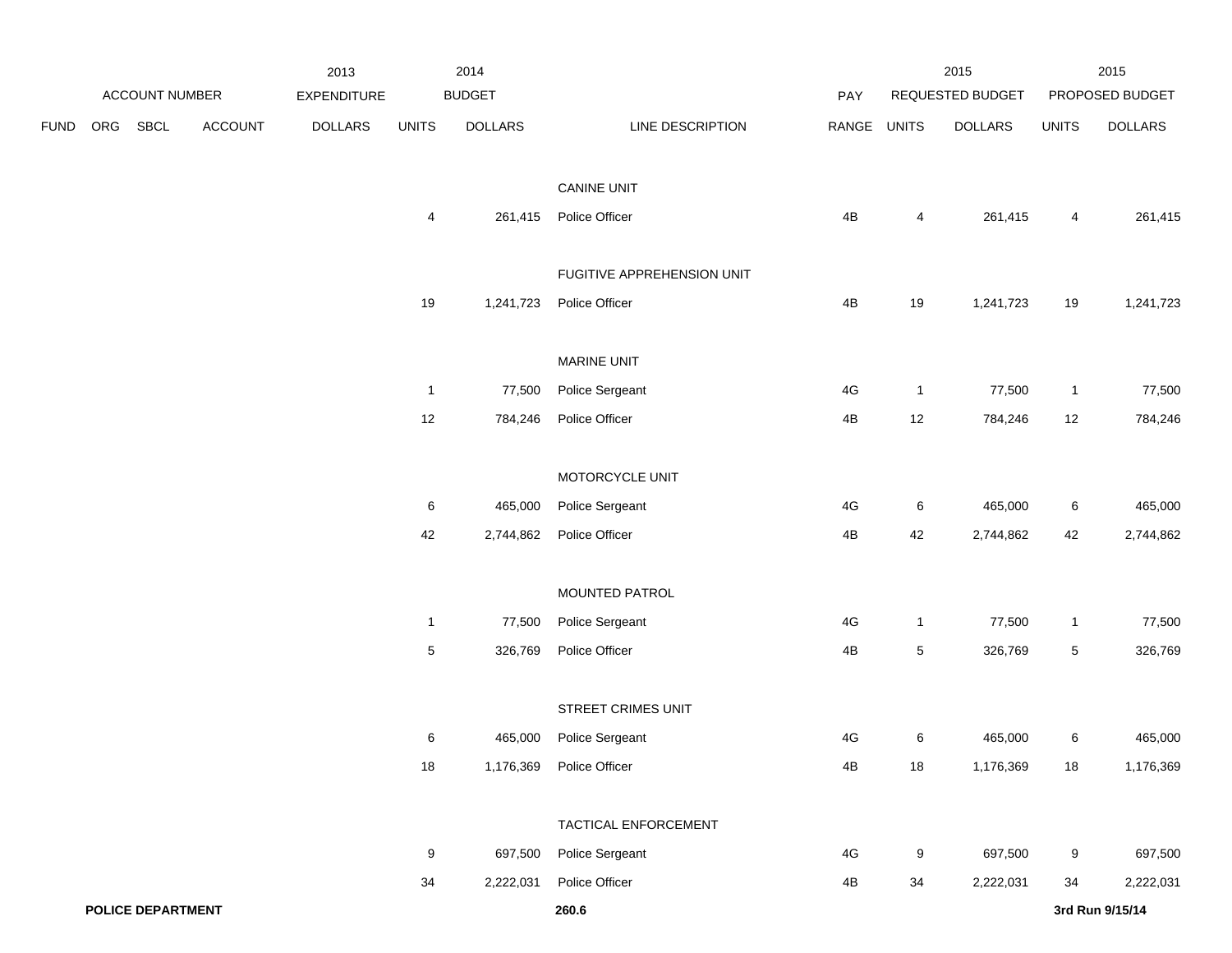|             |     |                          |         | 2013           |                | 2014           |                                   |               |                | 2015             |                         | 2015            |
|-------------|-----|--------------------------|---------|----------------|----------------|----------------|-----------------------------------|---------------|----------------|------------------|-------------------------|-----------------|
|             |     | <b>ACCOUNT NUMBER</b>    |         | EXPENDITURE    |                | <b>BUDGET</b>  |                                   | PAY           |                | REQUESTED BUDGET |                         | PROPOSED BUDGET |
| <b>FUND</b> | ORG | SBCL                     | ACCOUNT | <b>DOLLARS</b> | <b>UNITS</b>   | <b>DOLLARS</b> | LINE DESCRIPTION                  | RANGE UNITS   |                | <b>DOLLARS</b>   | <b>UNITS</b>            | <b>DOLLARS</b>  |
|             |     |                          |         |                |                |                |                                   |               |                |                  |                         |                 |
|             |     |                          |         |                |                |                | CENTRAL BOOKING                   |               |                |                  |                         |                 |
|             |     |                          |         |                | $\mathbf{1}$   | 85,500         | Police Lieutenant                 | 4L            | $\mathbf{1}$   | 85,500           | $\mathbf{1}$            | 85,500          |
|             |     |                          |         |                | 8              | 620,000        | Police Sergeant                   | 4G            | 8              | 620,000          | 8                       | 620,000         |
|             |     |                          |         |                | 51             | 3,333,046      | Police Officer                    | 4B            | 51             | 3,333,046        | 51                      | 3,333,046       |
|             |     |                          |         |                |                |                | COURT ADMINISTRATION SECTION      |               |                |                  |                         |                 |
|             |     |                          |         |                | $\mathbf{1}$   | 77,500         | Police Sergeant                   | 4G            | $\mathbf{1}$   | 77,500           | $\mathbf{1}$            | 77,500          |
|             |     |                          |         |                | $\overline{2}$ | 139,835        | Court Liaison Officer             | 4C            | $\overline{2}$ | 139,835          | $\overline{\mathbf{c}}$ | 139,835         |
|             |     |                          |         |                | 20             | 1,307,077      | Police Officer                    | 4B            | 20             | 1,307,077        | $20\,$                  | 1,307,077       |
|             |     |                          |         |                | $\mathbf{1}$   | 34,804         | Office Assistant III              | 6FN           | $\mathbf{1}$   | 35,737           | $\mathbf{1}$            | 35,737          |
|             |     |                          |         |                | $\mathbf{1}$   | 29,547         | Office Assistant II               | 6EN           | $\mathbf{1}$   | 31,802           | $\mathbf{1}$            | 31,802          |
|             |     |                          |         |                |                |                | COMMUNITY OUTREACH & EDUCATION    |               |                |                  |                         |                 |
|             |     |                          |         |                | $\mathbf{1}$   | 77,500         | Police Sergeant                   | 4G            | $\mathbf{1}$   | 77,500           | $\mathbf{1}$            | 77,500          |
|             |     |                          |         |                | $\mathbf{1}$   | 65,354         | Police Officer                    | 4B            | $\mathbf{1}$   | 65,354           | $\mathbf{1}$            | 65,354          |
|             |     |                          |         |                | 12             | 784,247        | Police Officer (L)                | 4B            | 12             | 784,247          | 12                      | 784,247         |
|             |     |                          |         |                | $\mathbf{1}$   | 38,612         | Office Assistant IV               | 6HN           | $\mathbf{1}$   | 39,415           | $\mathbf{1}$            | 39,415          |
|             |     |                          |         |                |                |                | CENTRAL COMMAND                   |               |                |                  |                         |                 |
|             |     |                          |         |                | $\mathbf{1}$   |                | 120,632 Assistant Chief of Police | 4RX           | $\mathbf{1}$   | 122,442          | $\mathbf{1}$            | 122,442         |
|             |     |                          |         |                | $\mathbf{1}$   | 38,355         | Administrative Assistant II       | 6HN           | $\mathbf{1}$   | 38,897           | $\mathbf{1}$            | 38,897          |
|             |     |                          |         |                |                |                | <b>DISTRICT 3</b>                 |               |                |                  |                         |                 |
|             |     |                          |         |                | $\mathbf{1}$   | 96,761         | Captain of Police                 | $4\mathrm{N}$ | $\mathbf{1}$   | 96,761           | 1                       | 96,761          |
|             |     | <b>POLICE DEPARTMENT</b> |         |                |                |                | 260.7                             |               |                |                  |                         | 3rd Run 9/15/14 |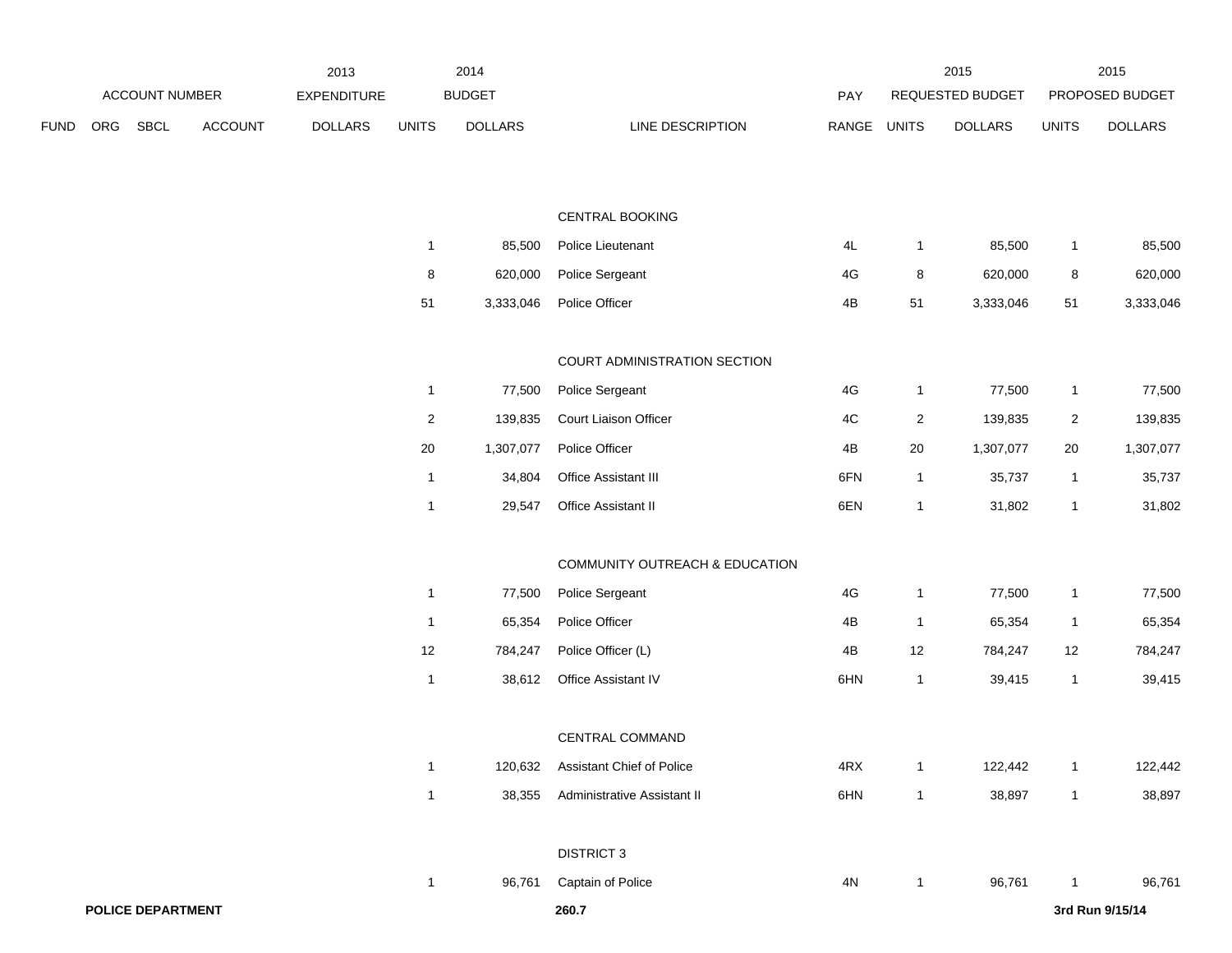|             |     |                          |                | 2013           |                | 2014           |                                  |               |                | 2015             |                | 2015            |
|-------------|-----|--------------------------|----------------|----------------|----------------|----------------|----------------------------------|---------------|----------------|------------------|----------------|-----------------|
|             |     | <b>ACCOUNT NUMBER</b>    |                | EXPENDITURE    |                | <b>BUDGET</b>  |                                  | PAY           |                | REQUESTED BUDGET |                | PROPOSED BUDGET |
| <b>FUND</b> | ORG | SBCL                     | <b>ACCOUNT</b> | <b>DOLLARS</b> | <b>UNITS</b>   | <b>DOLLARS</b> | LINE DESCRIPTION                 | RANGE         | <b>UNITS</b>   | <b>DOLLARS</b>   | <b>UNITS</b>   | <b>DOLLARS</b>  |
|             |     |                          |                |                | 4              | 342,000        | Police Lieutenant                | 4L            | 4              | 342,000          | 4              | 342,000         |
|             |     |                          |                |                | 20             | 1,550,000      | Police Sergeant                  | 4G            | 20             | 1,550,000        | 20             | 1,550,000       |
|             |     |                          |                |                | 176            | 11,502,278     | Police Officer                   | 4B            | 176            | 11,502,278       | 176            | 11,502,278      |
|             |     |                          |                |                | $\overline{2}$ | 130,708        | Community Liaison Police Officer | 4B            | $\overline{2}$ | 130,708          | 2              | 130,708         |
|             |     |                          |                |                | 9              | 278,391        | Police District Office Assistant | 6EN           | 9              | 293,973          | 8              | 261,309         |
|             |     |                          |                |                | 8              | 591,200        | Detective                        | $4\mathsf{F}$ | 8              | 591,200          | 8              | 591,200         |
|             |     |                          |                |                |                |                | <b>DISTRICT 5</b>                |               |                |                  |                |                 |
|             |     |                          |                |                | $\mathbf{1}$   | 96,761         | Captain of Police                | 4N            | $\mathbf{1}$   | 96,761           | 1              | 96,761          |
|             |     |                          |                |                | 3              | 256,500        | Police Lieutenant                | 4L            | 3              | 256,500          | 3              | 256,500         |
|             |     |                          |                |                | 18             | 1,395,000      | Police Sergeant                  | 4G            | 18             | 1,395,000        | 18             | 1,395,000       |
|             |     |                          |                |                | 176            | 11,502,278     | Police Officer                   | 4B            | 176            | 11,502,278       | 176            | 11,502,278      |
|             |     |                          |                |                | $\overline{2}$ | 130,708        | Community Liaison Police Officer | 4B            | $\overline{2}$ | 130,708          | $\overline{2}$ | 130,708         |
|             |     |                          |                |                | 9              | 278,391        | Police District Office Assistant | 6EN           | 9              | 293,973          | 8              | 261,309         |
|             |     |                          |                |                |                |                | CENTRAL INVESTIGATIONS           |               |                |                  |                |                 |
|             |     |                          |                |                | $\mathbf{1}$   | 96,761         | Captain of Police                | 4N            | $\mathbf{1}$   | 96,761           | $\mathbf{1}$   | 96,761          |
|             |     |                          |                |                | 5              | 427,500        | Police Lieutenant                | 4L            | 5              | 427,500          | 5              | 427,500         |
|             |     |                          |                |                | 33             | 2,438,700      | Detective                        | $4\mathsf{F}$ | 33             | 2,438,700        | 28             | 2,069,200       |
|             |     |                          |                |                |                |                | PROPERTY CONTROL SECTION         |               |                |                  |                |                 |
|             |     |                          |                |                | $\mathbf{1}$   | 77,500         | Police Sergeant                  | 4G            | $\mathbf{1}$   | 77,500           | $\mathbf{1}$   | 77,500          |
|             |     |                          |                |                |                |                | <b>Property Control Manager</b>  |               |                |                  | $\mathbf{1}$   | 40,000          |
|             |     |                          |                |                | 14             | 914,954        | Police Officer                   | 4B            | 14             | 914,954          | 14             | 914,954         |
|             |     |                          |                |                | $\mathbf{1}$   | 34,804         | Office Assistant III             | 6FN           | $\mathbf{1}$   | 35,737           | $\mathbf{1}$   | 35,737          |
|             |     | <b>POLICE DEPARTMENT</b> |                |                |                |                | 260.8                            |               |                |                  |                | 3rd Run 9/15/14 |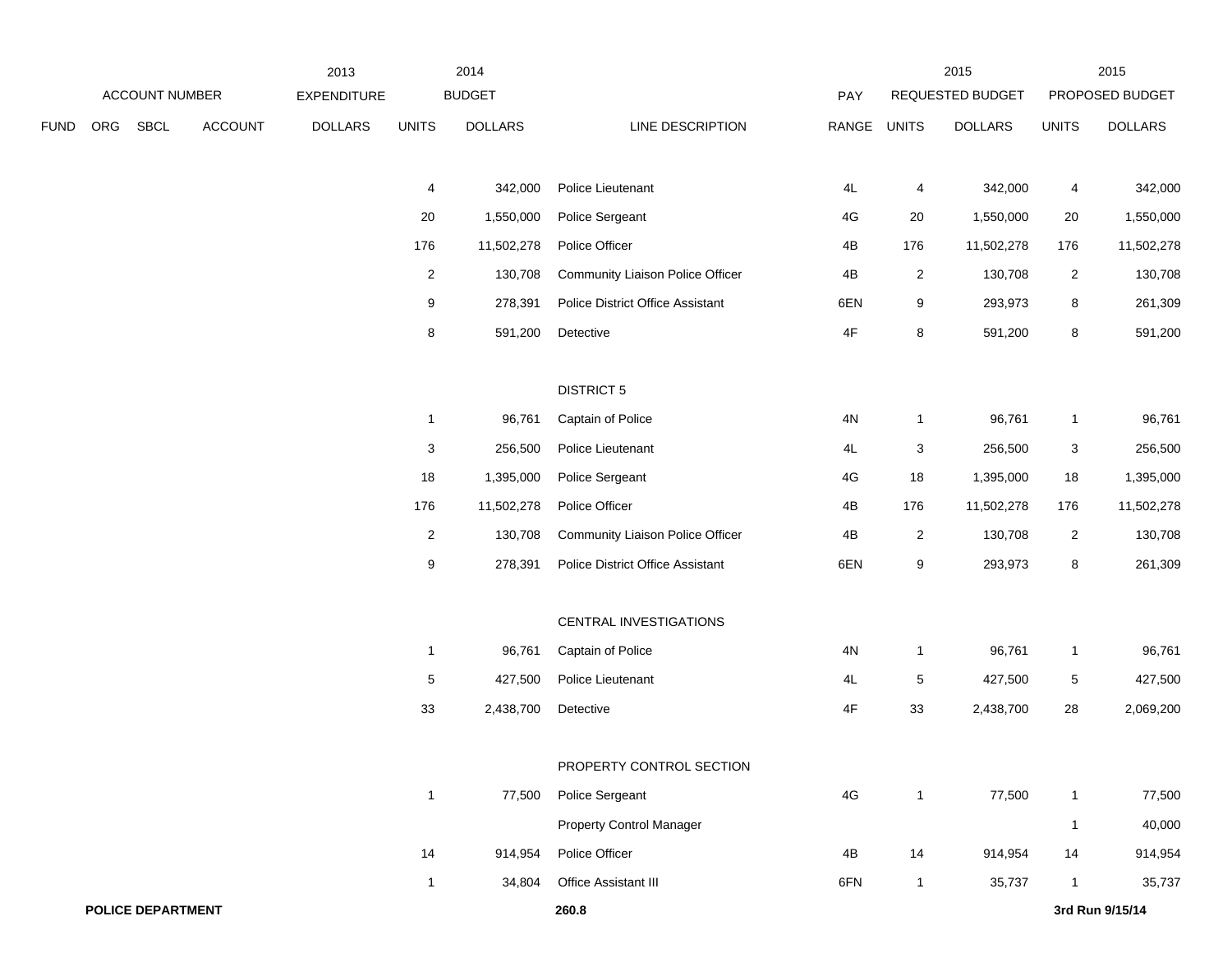|             |                |             |                | 2013               |                | 2014           |                                         |       |                | 2015             |                | 2015            |
|-------------|----------------|-------------|----------------|--------------------|----------------|----------------|-----------------------------------------|-------|----------------|------------------|----------------|-----------------|
|             | ACCOUNT NUMBER |             |                | <b>EXPENDITURE</b> |                | <b>BUDGET</b>  |                                         | PAY   |                | REQUESTED BUDGET |                | PROPOSED BUDGET |
| <b>FUND</b> | ORG            | <b>SBCL</b> | <b>ACCOUNT</b> | <b>DOLLARS</b>     | <b>UNITS</b>   | <b>DOLLARS</b> | LINE DESCRIPTION                        | RANGE | <b>UNITS</b>   | <b>DOLLARS</b>   | <b>UNITS</b>   | <b>DOLLARS</b>  |
|             |                |             |                |                    |                |                |                                         |       |                |                  |                |                 |
|             |                |             |                |                    | $\mathbf{1}$   | 85,500         | Police Lieutenant                       | 4L    | $\overline{1}$ | 85,500           | $\mathbf{1}$   | 85,500          |
|             |                |             |                |                    | $\mathbf{1}$   | 38,484         | Teller                                  | 6HN   | $\overline{1}$ | 39,623           | $\mathbf{1}$   | 39,623          |
|             |                |             |                |                    |                |                | TECHNICAL COMMUNICATIONS DIVISION       |       |                |                  |                |                 |
|             |                |             |                |                    | $\mathbf{1}$   | 96,761         | Captain of Police                       | 4N    | $\overline{1}$ | 96,761           | $\mathbf{1}$   | 96,761          |
|             |                |             |                |                    |                |                | <b>Technical Communications Manager</b> |       |                |                  | $\mathbf{1}$   | 48,000          |
|             |                |             |                |                    | $\overline{2}$ | 171,000        | Police Lieutenant                       | 4L    | $\overline{2}$ | 171,000          | $\overline{2}$ | 171,000         |
|             |                |             |                |                    | $\mathbf{1}$   | 57,631         | <b>Telecommunications Supervisor</b>    | 1CX   | $\mathbf{1}$   | 50,960           | $\mathbf{1}$   | 50,960          |
|             |                |             |                |                    | 5              | 346,696        | Police Alarm Operator (G)               | 4C    | $\sqrt{5}$     | 346,696          | $\overline{5}$ | 346,696         |
|             |                |             |                |                    | 9              | 697,500        | Police Sergeant                         | 4G    | 9              | 697,500          | 9              | 697,500         |
|             |                |             |                |                    | 8              | 522,831        | Police Officer                          | 4B    | 8              | 522,831          | $\bf 8$        | 522,831         |
|             |                |             |                |                    | 62             | 2,093,864      | Police Telecommunicator                 | 6FN   | 62             | 2,168,140        | 62             | 2,168,140       |
|             |                |             |                |                    | $\overline{7}$ | 258,820        | Police Telecommunicator-Lead            | 6HN   |                |                  |                |                 |
|             |                |             |                |                    |                |                | Lead Police Telecommunicator            | 6HN   | 6              | 230,316          | 6              | 230,316         |
|             |                |             |                |                    | 10             | 90,000         | Police Telecommunicator Seasonal        | 9MN   | 10             | 90,000           | 10             | 90,000          |
|             |                |             |                |                    | $\overline{1}$ | 34,803         | Office Assistant III                    | 6FN   | $\overline{1}$ | 35,737           | $\mathbf{1}$   | 35,737          |
|             |                |             |                |                    | $\overline{c}$ | 70,592         | Mail Processor                          | 6FN   | $\mathbf{2}$   | 72,680           | $\overline{a}$ | 72,680          |
|             |                |             |                |                    | $\mathbf{1}$   | 49,728         | <b>Telecommunications Specialist</b>    | 1BX   | $\overline{2}$ | 98,290           | $\overline{a}$ | 98,290          |
|             |                |             |                |                    | 54             | 2,363,727      | Police Dispatcher (G)                   | 6NN   | 54             | 2,478,762        | 54             | 2,478,762       |
|             |                |             |                |                    |                |                | NORTH COMMAND                           |       |                |                  |                |                 |
|             |                |             |                |                    | $\overline{1}$ |                | 120.632 Accident Chief of Police        | AD    | $\overline{1}$ | $122.442$        | $\overline{1}$ | $122A12$        |

| 120.632 | Assistant Chief of Police   | 4R  | 122.442 | 122.442 |
|---------|-----------------------------|-----|---------|---------|
| 38.355  | Administrative Assistant II | 6HN | 38.897  | 38,897  |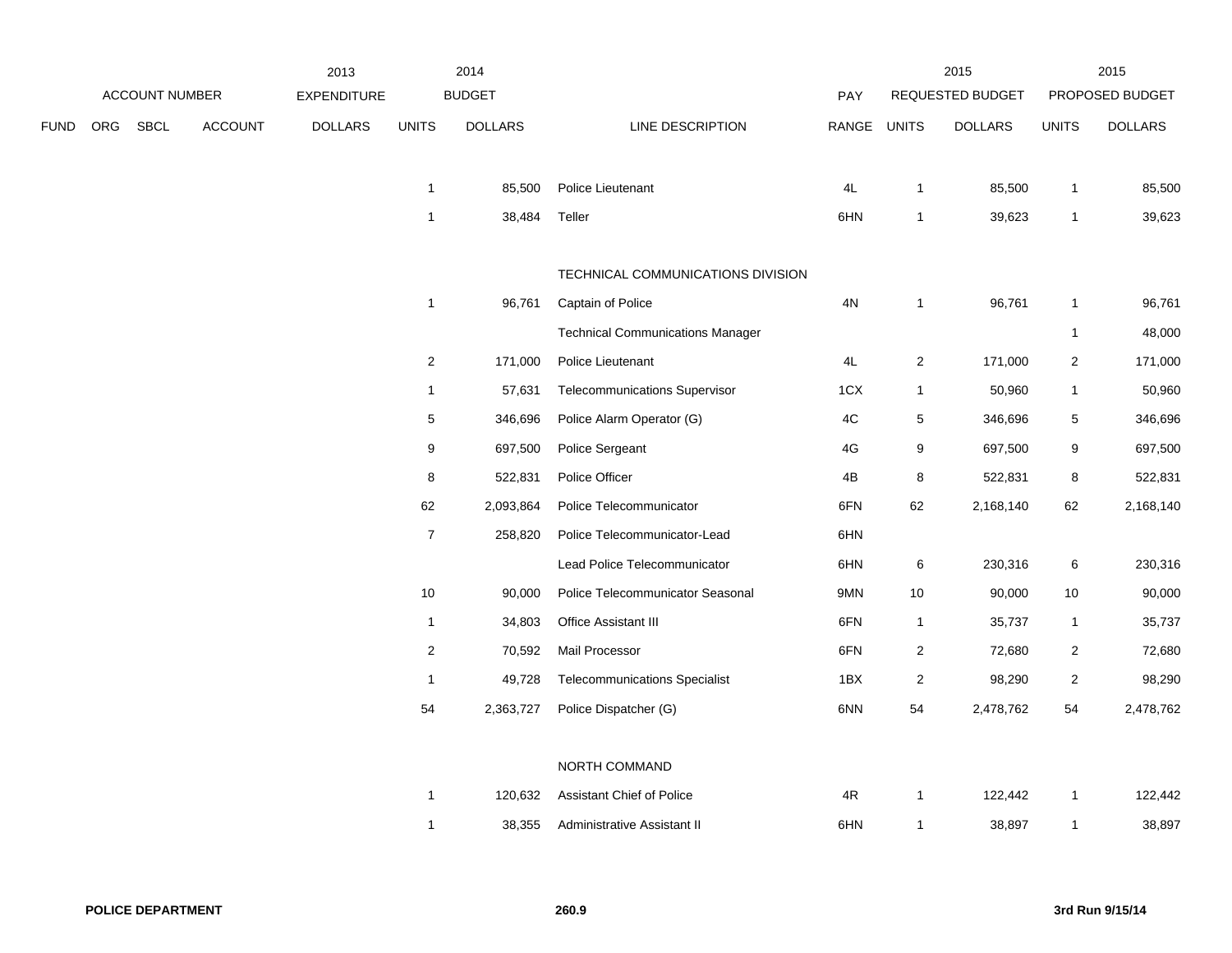|             |     |                          |                | 2013               |                           | 2014           |                                  |               |                | 2015             |                | 2015            |
|-------------|-----|--------------------------|----------------|--------------------|---------------------------|----------------|----------------------------------|---------------|----------------|------------------|----------------|-----------------|
|             |     | ACCOUNT NUMBER           |                | <b>EXPENDITURE</b> |                           | <b>BUDGET</b>  |                                  | PAY           |                | REQUESTED BUDGET |                | PROPOSED BUDGET |
| <b>FUND</b> | ORG | <b>SBCL</b>              | <b>ACCOUNT</b> | <b>DOLLARS</b>     | <b>UNITS</b>              | <b>DOLLARS</b> | LINE DESCRIPTION                 | RANGE         | <b>UNITS</b>   | <b>DOLLARS</b>   | <b>UNITS</b>   | <b>DOLLARS</b>  |
|             |     |                          |                |                    |                           |                |                                  |               |                |                  |                |                 |
|             |     |                          |                |                    |                           |                | <b>DISTRICT 4</b>                |               |                |                  |                |                 |
|             |     |                          |                |                    | $\mathbf{1}$              | 96,761         | Captain of Police                | 4N            | $\overline{1}$ | 96,761           | $\mathbf{1}$   | 96,761          |
|             |     |                          |                |                    | $\ensuremath{\mathsf{3}}$ | 256,500        | Police Lieutenant                | 4L            | 3              | 256,500          | 3              | 256,500         |
|             |     |                          |                |                    | 16                        | 1,240,000      | Police Sergeant                  | 4G            | 16             | 1,240,000        | 16             | 1,240,000       |
|             |     |                          |                |                    | 135                       | 8,822,770      | Police Officer                   | 4B            | 135            | 8,822,770        | 135            | 8,822,770       |
|             |     |                          |                |                    | $\overline{2}$            | 130,708        | Community Liaison Police Officer | 4B            | $\overline{2}$ | 130,708          | $\overline{2}$ | 130,708         |
|             |     |                          |                |                    | 9                         | 278,391        | Police District Office Assistant | 6EN           | 9              | 293,973          | 8              | 261,309         |
|             |     |                          |                |                    |                           |                | <b>DISTRICT 7</b>                |               |                |                  |                |                 |
|             |     |                          |                |                    |                           |                |                                  | $4N$          |                | 96,761           |                |                 |
|             |     |                          |                |                    | $\mathbf{1}$              | 96,761         | Captain of Police                |               | $\overline{1}$ |                  | $\mathbf{1}$   | 96,761          |
|             |     |                          |                |                    | $\mathbf{3}$              | 256,500        | Police Lieutenant                | 4L            | 3              | 256,500          | 3              | 256,500         |
|             |     |                          |                |                    | 16                        | 1,240,000      | Police Sergeant                  | 4G            | 16             | 1,240,000        | 16             | 1,240,000       |
|             |     |                          |                |                    | 177                       | 11,567,631     | Police Officer                   | 4B            | 177            | 11,567,631       | 177            | 11,567,631      |
|             |     |                          |                |                    | $\overline{2}$            | 130,708        | Community Liaison Police Officer | 4B            | $\overline{2}$ | 130,708          | $\overline{2}$ | 130,708         |
|             |     |                          |                |                    | $\boldsymbol{9}$          | 278,391        | Police District Office Assistant | 6EN           | 9              | 293,973          | 8              | 261,309         |
|             |     |                          |                |                    |                           |                | NORTH INVESTIGATIONS             |               |                |                  |                |                 |
|             |     |                          |                |                    | $\mathbf{1}$              | 96,761         | Captain of Police                | $4\mathrm{N}$ | $\mathbf{1}$   | 96,761           | $\mathbf{1}$   | 96,761          |
|             |     |                          |                |                    | $\,$ 5 $\,$               | 427,500        | Police Lieutenant                | 4L            | $\,$ 5 $\,$    | 427,500          | 5              | 427,500         |
|             |     |                          |                |                    | 24                        | 1,773,600      | Detective                        | 4F            | 24             | 1,773,600        | 18             | 1,330,200       |
|             |     |                          |                |                    |                           |                |                                  |               |                |                  |                |                 |
|             |     |                          |                |                    |                           |                | POLICE ACADEMY                   |               |                |                  |                |                 |
|             |     |                          |                |                    | $\mathbf{1}$              | 108,732        | Deputy Inspector of Police       | 4P            | $\mathbf{1}$   | 108,732          | $\mathbf{1}$   | 108,732         |
|             |     |                          |                |                    | $\mathbf{1}$              | 96,761         | Captain of Police                | 4N            | $\mathbf{1}$   | 96,761           | $\mathbf{1}$   | 96,761          |
|             |     |                          |                |                    | $\overline{2}$            | 171,000        | Police Lieutenant                | 4L            | $\sqrt{2}$     | 171,000          | $\overline{2}$ | 171,000         |
|             |     | <b>POLICE DEPARTMENT</b> |                |                    |                           |                | 260.10                           |               |                |                  |                | 3rd Run 9/15/14 |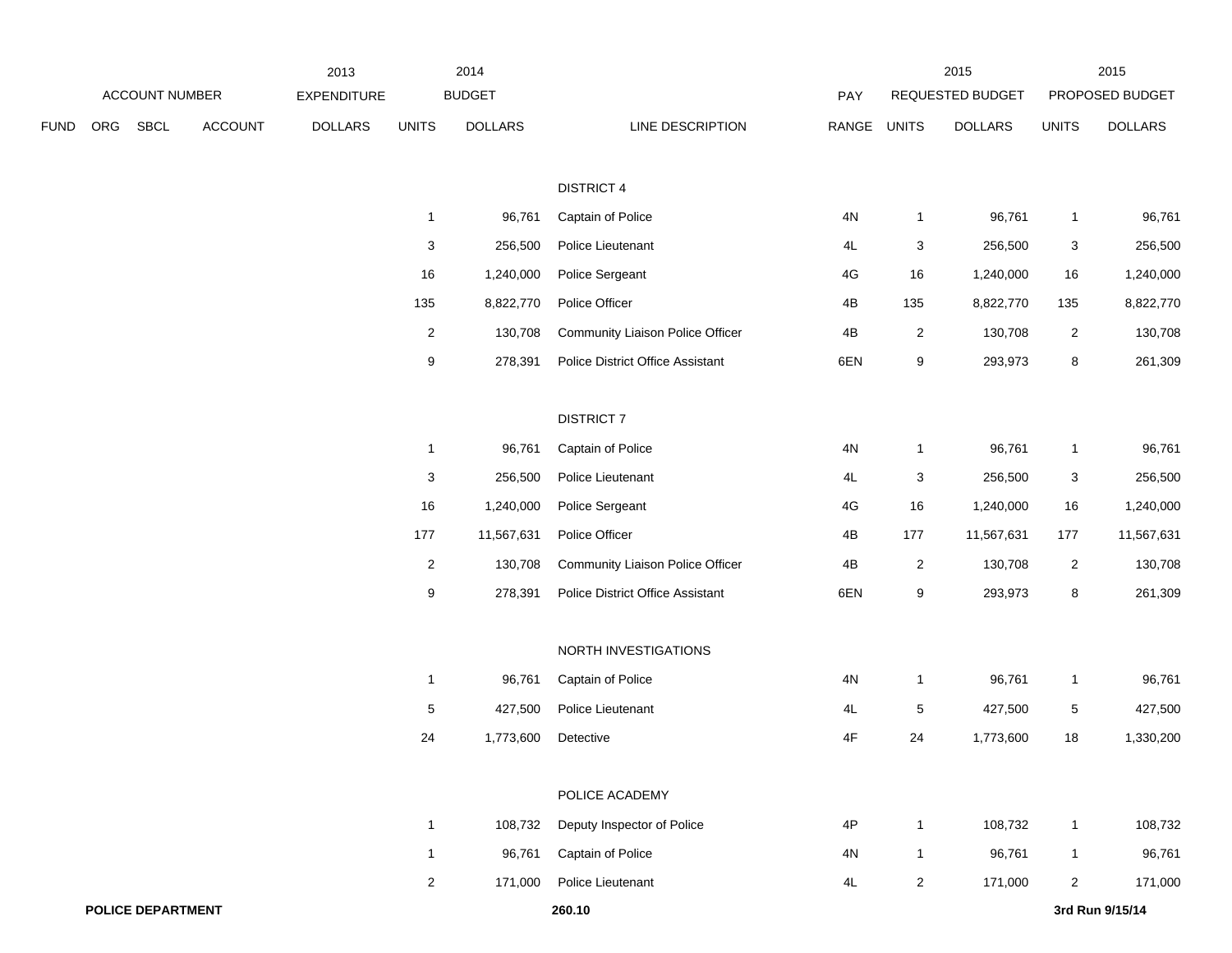|      |     |                       |                | 2013               |                  | 2014           |                                              |             |                | 2015             |                | 2015            |
|------|-----|-----------------------|----------------|--------------------|------------------|----------------|----------------------------------------------|-------------|----------------|------------------|----------------|-----------------|
|      |     | <b>ACCOUNT NUMBER</b> |                | <b>EXPENDITURE</b> |                  | <b>BUDGET</b>  |                                              | PAY         |                | REQUESTED BUDGET |                | PROPOSED BUDGET |
| FUND | ORG | <b>SBCL</b>           | <b>ACCOUNT</b> | <b>DOLLARS</b>     | <b>UNITS</b>     | <b>DOLLARS</b> | LINE DESCRIPTION                             | RANGE UNITS |                | <b>DOLLARS</b>   | <b>UNITS</b>   | <b>DOLLARS</b>  |
|      |     |                       |                |                    |                  |                |                                              |             |                |                  |                |                 |
|      |     |                       |                |                    | $\boldsymbol{7}$ | 542,500        | Police Sergeant                              | 4G          | $\bf 7$        | 542,500          | $\overline{7}$ | 542,500         |
|      |     |                       |                |                    | $20\,$           | 1,307,077      | Police Officer                               | 4B          | $20\,$         | 1,307,077        | 20             | 1,307,077       |
|      |     |                       |                |                    | $\overline{1}$   | 73,900         | Detective                                    | 4F          | $\mathbf{1}$   | 73,900           | $\mathbf{1}$   | 73,900          |
|      |     |                       |                |                    | $\mathbf{1}$     | 36,718         | <b>Accounting Assistant I</b>                | 6GN         | $\mathbf{1}$   | 34,312           | $\mathbf{1}$   | 34,312          |
|      |     |                       |                |                    | $\mathbf{1}$     | 38,355         | Administrative Assistant II                  | 6HN         | $\mathbf{1}$   | 39,623           | $\mathbf{1}$   | 39,623          |
|      |     |                       |                |                    | $\mathbf{1}$     | 29,547         | Office Assistant II                          | 6EN         | $\mathbf{1}$   | 31,802           | $\mathbf{1}$   | 31,802          |
|      |     |                       |                |                    |                  |                |                                              |             |                |                  |                |                 |
|      |     |                       |                |                    |                  |                | FACILITIES SERVICES SECTION                  |             |                |                  |                |                 |
|      |     |                       |                |                    | $\mathbf{1}$     | 70,000         | Police Facilities Manager                    | 1GN         | $\overline{1}$ | 71,050           | $\mathbf{1}$   | 71,050          |
|      |     |                       |                |                    | $\mathbf{1}$     | 70,295         | <b>Building Maintenance Asst. Manager</b>    | 1CN         |                |                  |                |                 |
|      |     |                       |                |                    |                  |                | Police Facilities Assistant Manager          | 1EX         | $\mathbf{1}$   | 70,295           | $\mathbf{1}$   | 70,295          |
|      |     |                       |                |                    | $\mathbf{1}$     | 56,533         | <b>Police Fleet Supervisor</b>               | 1BX         | $\mathbf{1}$   | 47,816           | $\mathbf{1}$   | 47,816          |
|      |     |                       |                |                    | 4                | 226,610        | <b>Building Maintenance Supervisor II</b>    | 1BN         | 4              | 224,459          | 4              | 224,459         |
|      |     |                       |                |                    | 6                | 279,742        | Heating & Ventilating Mechanic II            | 7DN         |                |                  |                |                 |
|      |     |                       |                |                    |                  |                | Maintenance Technician II                    |             | $\,6$          | 284,298          | $\,6$          | 284,298         |
|      |     |                       |                |                    | 6                | 262,311        | <b>Building Maintenance Mechanic II</b>      | 7CN         | 6              | 265,482          | 6              | 265,482         |
|      |     |                       |                |                    | 39               | 1,516,974      | Custodial Worker II-City Laborer             | 8DN         | 39             | 1,511,211        | 39             | 1,511,211       |
|      |     |                       |                |                    | $\overline{1}$   | 41,311         | Vehicle Services Assistant                   | 8FN         | $\mathbf{1}$   | 41,931           | $\mathbf{1}$   | 41,931          |
|      |     |                       |                |                    | $\overline{7}$   | 273,014        | Garage Attendant                             | 8DN         | $\overline{7}$ | 277,081          | $\overline{7}$ | 277,081         |
|      |     |                       |                |                    | $\sqrt{5}$       | 326,769        | Police Officer                               | 4B          | $\sqrt{5}$     | 326,769          | $\mathbf 5$    | 326,769         |
|      |     |                       |                |                    | $\mathbf{1}$     | 34,804         | Office Assistant III                         | 6FN         | $\mathbf{1}$   | 35,737           | $\mathbf{1}$   | 35,737          |
|      |     |                       |                |                    | $\mathbf{1}$     | 67,152         | Police Fleet Manager                         | 1DX         | $\mathbf{1}$   | 68,159           | $\mathbf{1}$   | 68,159          |
|      |     |                       |                |                    | $\mathbf{1}$     | 29,547         | Office Assistant II                          | 6EN         | $\mathbf{1}$   | 31,802           | $\mathbf{1}$   | 31,802          |
|      |     |                       |                |                    | 5                | 249,659        | <b>Emergency Vehicle Equipment Installer</b> | 3MN         | $\,$ 5 $\,$    | 215,025          | $\mathbf 5$    | 215,025         |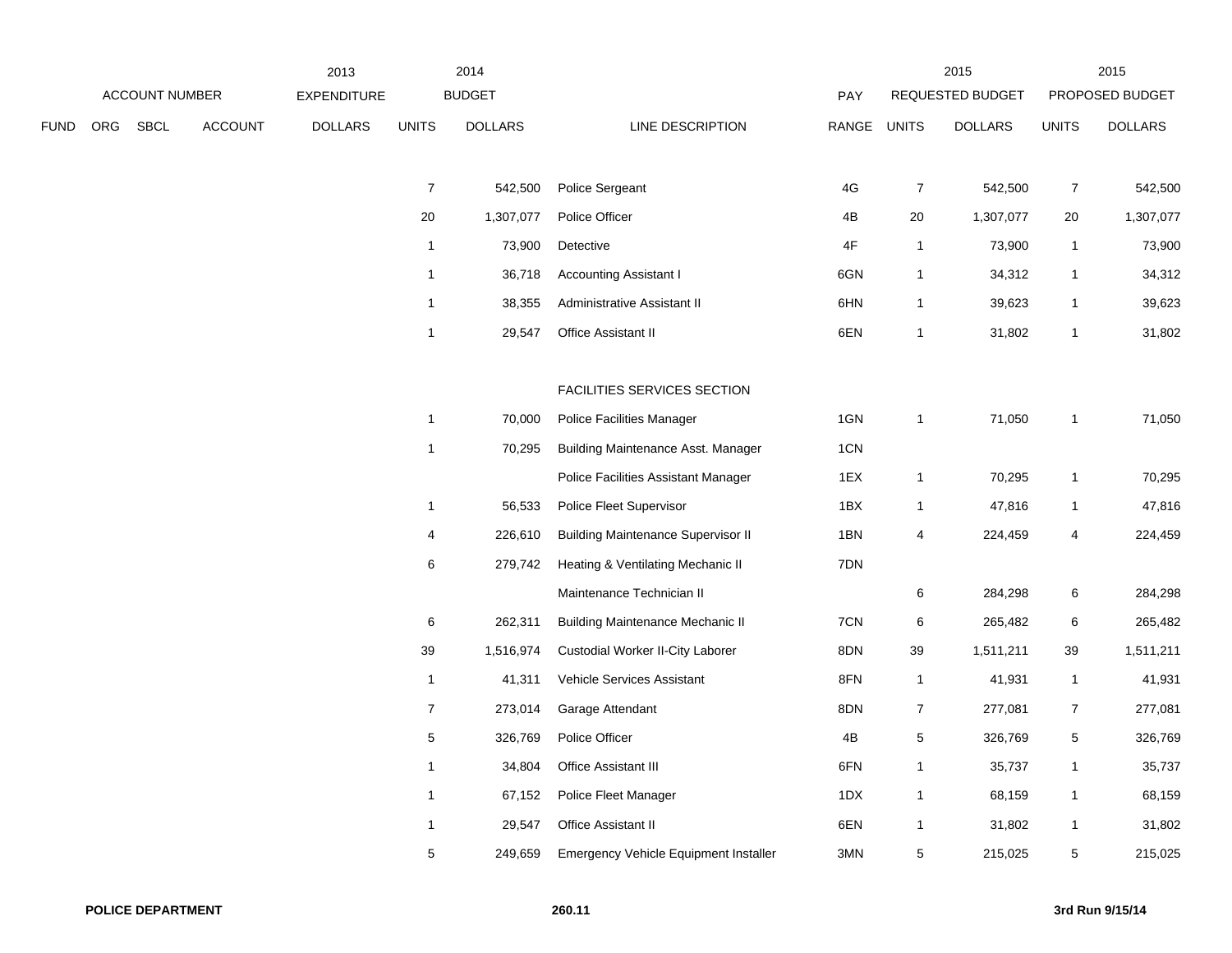|      |     |                          |                | 2013               |                | 2014           |                                             |               |                | 2015             |                         | 2015            |
|------|-----|--------------------------|----------------|--------------------|----------------|----------------|---------------------------------------------|---------------|----------------|------------------|-------------------------|-----------------|
|      |     | ACCOUNT NUMBER           |                | <b>EXPENDITURE</b> |                | <b>BUDGET</b>  |                                             | PAY           |                | REQUESTED BUDGET |                         | PROPOSED BUDGET |
| FUND | ORG | <b>SBCL</b>              | <b>ACCOUNT</b> | <b>DOLLARS</b>     | <b>UNITS</b>   | <b>DOLLARS</b> | LINE DESCRIPTION                            | RANGE         | <b>UNITS</b>   | <b>DOLLARS</b>   | <b>UNITS</b>            | <b>DOLLARS</b>  |
|      |     |                          |                |                    |                |                |                                             |               |                |                  |                         |                 |
|      |     |                          |                |                    |                |                | PRINTING & STORES SECTION                   |               |                |                  |                         |                 |
|      |     |                          |                |                    | $\mathbf{1}$   | 47,980         | Printing, Stores, & Building Services Supv. | 1BX           | $\mathbf{1}$   | 48,700           | $\mathbf{1}$            | 48,700          |
|      |     |                          |                |                    | $\mathbf{1}$   | 44,336         | Printer                                     | 7FN           | $\overline{1}$ | 45,649           | $\mathbf{1}$            | 45,649          |
|      |     |                          |                |                    | $\mathbf{1}$   | 42,660         | <b>Production Designer II</b>               | 7GN           | $\mathbf{1}$   | 42,660           |                         |                 |
|      |     |                          |                |                    | $\mathbf{1}$   | 37,568         | Inventory Control Assistant II              | 6HN           | $\overline{1}$ | 38,680           | $\mathbf{1}$            | 38,680          |
|      |     |                          |                |                    | $\mathbf{1}$   | 38,484         | <b>Inventory Control Assistant III</b>      | 6HN           | $\mathbf{1}$   | 39,623           | $\mathbf{1}$            | 39,623          |
|      |     |                          |                |                    |                |                | CROSSING GUARD DIVISION                     |               |                |                  |                         |                 |
|      |     |                          |                |                    | $\overline{2}$ | 123,742        | Safety Specialist-Senior                    | 2EX           | $\overline{2}$ | 123,695          | $\overline{\mathbf{c}}$ | 123,695         |
|      |     |                          |                |                    | 207            | 878,715        | <b>School Crossing Guard</b>                | 9GN           | 207            | 878,715          | 207                     | 878,715         |
|      |     |                          |                |                    |                |                |                                             |               |                |                  |                         |                 |
|      |     |                          |                |                    | 10             | 42,450         | School Crossing Guard (X)                   | 9GN           |                |                  |                         |                 |
|      |     |                          |                |                    | $\mathbf{1}$   | 4,245          | School Crossing Guard (W)                   | 9GN           | $\overline{1}$ | 4,245            | $\mathbf{1}$            | 4,245           |
|      |     |                          |                |                    | 28             | 118,860        | School Crossing Guard (Aux.)                | 9GN           | 28             | 118,860          | 28                      | 118,860         |
|      |     |                          |                |                    | $\mathbf{3}$   | 35,454         | School Crossing Guard - Operator            | 9GN           | 3              | 35,454           | 3                       | 35,454          |
|      |     |                          |                |                    | $\mathbf{3}$   | 35,454         | School Crossing Guard - Dispatcher          | 9GN           | 3              | 35,454           | 3                       | 35,454          |
|      |     |                          |                |                    |                |                | RISK MANAGEMENT                             |               |                |                  |                         |                 |
|      |     |                          |                |                    | 1              | 115,749        | Inspector of Police                         | 4QX           | $\overline{1}$ | 117,485          | $\mathbf{1}$            | 117,485         |
|      |     |                          |                |                    | $\mathbf{1}$   | 53,328         | Administrative Assistant IV                 | 5IN           | $\mathbf{1}$   | 54,128           | $\mathbf{1}$            | 54,128          |
|      |     |                          |                |                    |                |                |                                             |               |                |                  |                         |                 |
|      |     |                          |                |                    |                |                | INTERNAL AFFAIRS DIVISION                   |               |                |                  |                         |                 |
|      |     |                          |                |                    | $\mathbf{1}$   | 108,732        | Deputy Inspector of Police                  | $4\mathsf{P}$ | $\mathbf{1}$   | 108,732          | $\mathbf{1}$            | 108,732         |
|      |     |                          |                |                    | $\mathbf{1}$   | 96,761         | Captain of Police                           | 4N            | $\mathbf{1}$   | 96,761           | $\mathbf{1}$            | 96,761          |
|      |     |                          |                |                    | $\mathbf{3}$   | 256,500        | Police Lieutenant                           | 4L            | 3              | 256,500          | 3                       | 256,500         |
|      |     |                          |                |                    | 12             | 930,000        | Police Sergeant                             | 4G            | $12$           | 930,000          | 12                      | 930,000         |
|      |     | <b>POLICE DEPARTMENT</b> |                |                    |                |                | 260.12                                      |               |                |                  |                         | 3rd Run 9/15/14 |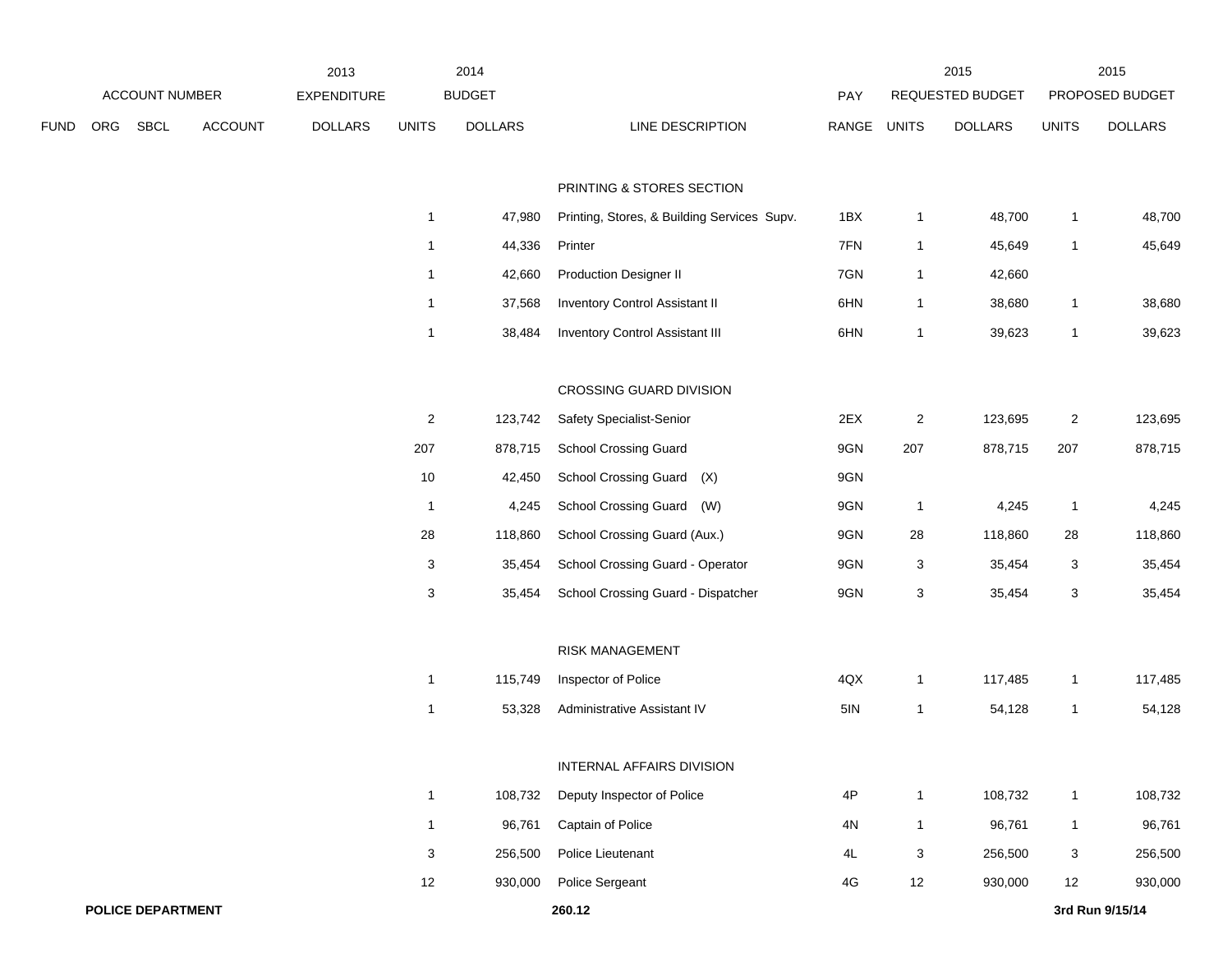|             |     |                   |         | 2013           |                | 2014           |                                  |               |                | 2015             |                | 2015            |
|-------------|-----|-------------------|---------|----------------|----------------|----------------|----------------------------------|---------------|----------------|------------------|----------------|-----------------|
|             |     | ACCOUNT NUMBER    |         | EXPENDITURE    |                | <b>BUDGET</b>  |                                  | PAY           |                | REQUESTED BUDGET |                | PROPOSED BUDGET |
| <b>FUND</b> | ORG | SBCL              | ACCOUNT | <b>DOLLARS</b> | <b>UNITS</b>   | <b>DOLLARS</b> | LINE DESCRIPTION                 | RANGE         | <b>UNITS</b>   | <b>DOLLARS</b>   | <b>UNITS</b>   | <b>DOLLARS</b>  |
|             |     |                   |         |                | 13             | 960,700        | Detective                        | $4\mathsf{F}$ | 13             | 960,700          | 11             | 812,900         |
|             |     |                   |         |                | $\mathbf{1}$   | 38,612         | Office Assistant IV              | 6HN           | $\mathbf{1}$   | 39,415           | $\mathbf{1}$   | 39,415          |
|             |     |                   |         |                | $\overline{2}$ | 69,606         | Office Assistant III             | 6FN           | $\overline{2}$ | 71,474           | $\overline{a}$ | 71,474          |
|             |     |                   |         |                | 5              | 147,735        | Office Assistant II              | 6EN           | $\sqrt{5}$     | 159,010          | 5              | 159,010         |
|             |     |                   |         |                | 4              | 261,415        | Police Officer                   | $4\mathsf{B}$ | 4              | 261,415          | 4              | 261,415         |
|             |     |                   |         |                |                |                | HUMAN RESOURCES DIVISION         |               |                |                  |                |                 |
|             |     |                   |         |                | $\mathbf{1}$   | 96,706         | Human Resources Administrator    | 1HX           | $\mathbf{1}$   | 98,157           | $\mathbf{1}$   | 98,157          |
|             |     |                   |         |                | $\mathbf{1}$   | 38,612         | Office Assistant IV              | 6HN           | $\mathbf{1}$   | 39,415           | $\mathbf{1}$   | 39,415          |
|             |     |                   |         |                | $\mathbf{1}$   | 34,803         | Office Assistant III             | 6FN           | $\mathbf{1}$   | 35,737           | $\mathbf{1}$   | 35,737          |
|             |     |                   |         |                | $\overline{2}$ | 59,094         | Office Assistant II              | 6EN           | $\overline{2}$ | 63,604           | $\overline{a}$ | 63,604          |
|             |     |                   |         |                | $\mathbf{1}$   | 70,295         | Human Resources Specialist       | 1CX           | $\mathbf{1}$   | 74,917           | $\mathbf{1}$   | 74,917          |
|             |     |                   |         |                | $\overline{c}$ | 105,458        | Human Resources Analyst - Senior | 2FX           | $\overline{c}$ | 127,883          | $\overline{c}$ | 127,883         |
|             |     |                   |         |                | $\overline{c}$ | 155,000        | Police Sergeant                  | 4G            | $\overline{2}$ | 155,000          | $\overline{a}$ | 155,000         |
|             |     |                   |         |                | $\overline{c}$ | 130,708        | Police Officer                   | $4\mathsf{B}$ | $\sqrt{2}$     | 130,708          | $\overline{a}$ | 130,708         |
|             |     |                   |         |                |                |                | MEDICAL SECTION                  |               |                |                  |                |                 |
|             |     |                   |         |                | $\mathbf{1}$   | 50,206         | Health & Safety Officer          | 2GX           | $\mathbf{1}$   | 50,206           | $\mathbf{1}$   | 50,206          |
|             |     |                   |         |                | $\mathbf{1}$   | 41,458         | Health & Safety Specialist       | 2DN           | $\mathbf{1}$   | 42,079           | $\mathbf{1}$   | 42,079          |
|             |     |                   |         |                | $\mathbf{1}$   | 38,612         | Office Assistant IV              | 6HN           | $\mathbf{1}$   | 39,415           | $\mathbf{1}$   | 39,415          |
|             |     |                   |         |                | $\mathbf{1}$   | 34,804         | Office Assistant III             | 6FN           | $\mathbf{1}$   | 35,737           | $\mathbf{1}$   | 35,737          |
|             |     |                   |         |                | $\mathbf{1}$   | 29,547         | Office Assistant II              | 6EN           | $\mathbf{1}$   | 31,802           | $\mathbf{1}$   | 31,802          |
|             |     |                   |         |                |                |                | BACKGROUND INVESTIGATION UNIT    |               |                |                  |                |                 |
|             |     |                   |         |                | $\mathbf{1}$   | 77,500         | Police Sergeant                  | 4G            | $\mathbf{1}$   | 77,500           | 1              | 77,500          |
|             |     | POLICE DEPARTMENT |         |                |                |                | 260.13                           |               |                |                  |                | 3rd Run 9/15/14 |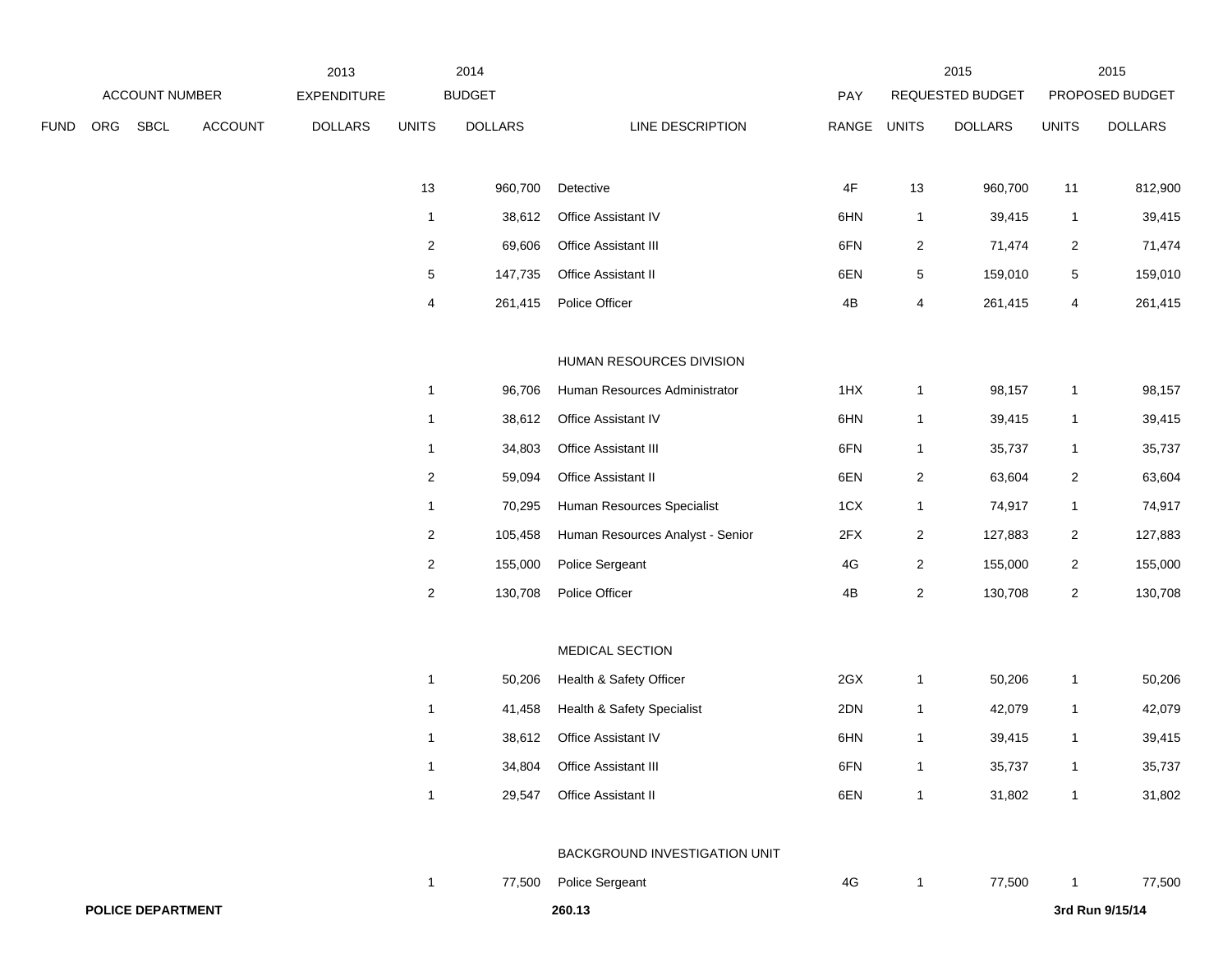|      |     |                |                | 2013               |                | 2014           |                                 |               |                | 2015             |                | 2015            |
|------|-----|----------------|----------------|--------------------|----------------|----------------|---------------------------------|---------------|----------------|------------------|----------------|-----------------|
|      |     | ACCOUNT NUMBER |                | <b>EXPENDITURE</b> |                | <b>BUDGET</b>  |                                 | PAY           |                | REQUESTED BUDGET |                | PROPOSED BUDGET |
| FUND | ORG | <b>SBCL</b>    | <b>ACCOUNT</b> | <b>DOLLARS</b>     | <b>UNITS</b>   | <b>DOLLARS</b> | LINE DESCRIPTION                | RANGE UNITS   |                | <b>DOLLARS</b>   | <b>UNITS</b>   | <b>DOLLARS</b>  |
|      |     |                |                |                    | $\overline{c}$ | 130,708        | Police Officer                  | 4B            | $\sqrt{2}$     | 130,708          | $\overline{a}$ | 130,708         |
|      |     |                |                |                    | $\mathbf{1}$   | 73,900         | Detective                       | 4F            | $\mathbf{1}$   | 73,900           | 1              | 73,900          |
|      |     |                |                |                    | $\mathbf{1}$   | 34,804         | Office Assistant III            | 6FN           | $\mathbf{1}$   | 35,737           | $\mathbf{1}$   | 35,737          |
|      |     |                |                |                    |                |                | PAYROLL SECTION                 |               |                |                  |                |                 |
|      |     |                |                |                    | $\mathbf{1}$   | 52,579         | Police Payroll Supervisor       | 1CN           | $\mathbf{1}$   | 53,368           | 1              | 53,368          |
|      |     |                |                |                    | $\overline{2}$ | 77,190         | Personnel Payroll Assistant II  | 6HN           | $\overline{2}$ | 77,190           | $\overline{2}$ | 77,190          |
|      |     |                |                |                    | $\mathbf{1}$   | 36,170         | Personnel Payroll Assistant I   | 6GN           | $\mathbf{1}$   | 36,170           |                |                 |
|      |     |                |                |                    | $\mathbf{1}$   | 41,495         | Personnel Payroll Assistant III | 5EN           | $\mathbf{1}$   | 41,133           | $\mathbf 1$    | 41,133          |
|      |     |                |                |                    |                |                | <b>INSPECTIONS</b>              |               |                |                  |                |                 |
|      |     |                |                |                    | $\mathbf{1}$   | 108,732        | Deputy Inspector of Police      | $4\mathsf{P}$ | $\mathbf{1}$   | 108,732          | $\mathbf{1}$   | 108,732         |
|      |     |                |                |                    | $\overline{2}$ | 193,523        | Captain of Police               | 4N            | $\overline{2}$ | 193,523          | $\overline{a}$ | 193,523         |
|      |     |                |                |                    |                |                | SPECIALIZED INVESTIGATIONS      |               |                |                  |                |                 |
|      |     |                |                |                    | $\mathbf{1}$   | 115,749        | Inspector of Police             | 4Q            | $\mathbf{1}$   | 117,485          | 1              | 117,485         |
|      |     |                |                |                    |                |                | INTELLIGENCE FUSION CENTER      |               |                |                  |                |                 |
|      |     |                |                |                    | $\mathbf{1}$   | 96,761         | Captain of Police               | $4N$          | $\mathbf{1}$   | 96,761           | 1              | 96,761          |
|      |     |                |                |                    | $\mathbf{1}$   | 85,500         | Police Lieutenant               | 4L            | $\mathbf{1}$   | 85,500           | $\mathbf{1}$   | 85,500          |
|      |     |                |                |                    | 16             | 1,182,400      | Detective                       | $4\mathsf{F}$ | 16             | 1,182,400        | 8              | 591,200         |
|      |     |                |                |                    | $\overline{7}$ | 457,477        | Police Officer                  | 4B            | $\overline{7}$ | 457,477          | $\overline{7}$ | 457,477         |
|      |     |                |                |                    | $\mathbf{1}$   | 77,500         | Police Sergeant                 | 4G            | $\mathbf{1}$   | 77,500           | $\mathbf 1$    | 77,500          |
|      |     |                |                |                    | 24             | 465,962        | <b>Crime Analyst</b>            | 2GN           | 24             | 747,722          | 24             | 607,722         |
|      |     |                |                |                    | $\mathbf{1}$   | 68,717         | Crime & Intelligence Specialist | 1FX           | $\mathbf{1}$   | 68,717           | $\mathbf{1}$   | 68,717          |
|      |     |                |                |                    |                |                |                                 |               |                |                  |                |                 |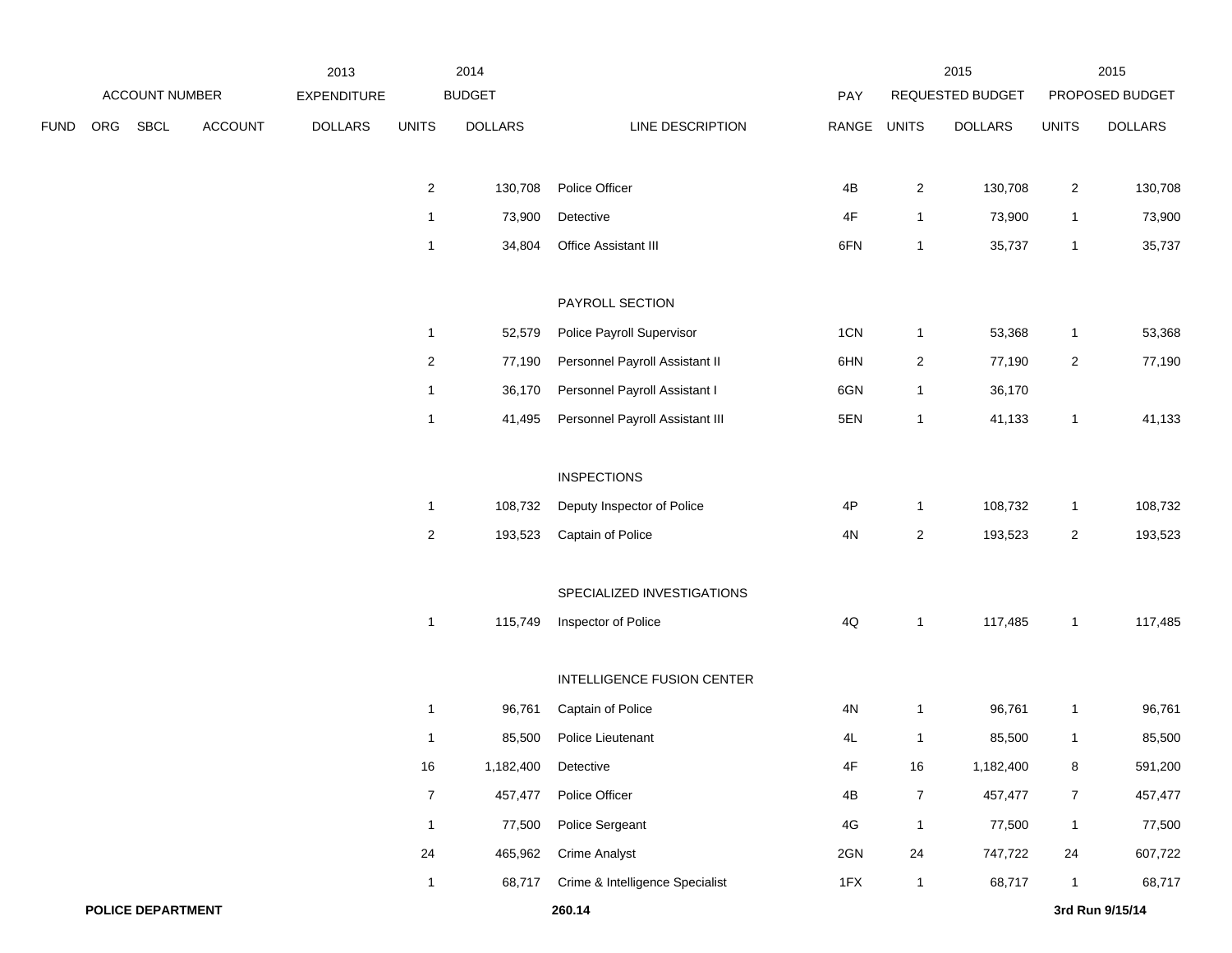|             |     |                |                | 2013           |                  | 2014           |                                           |               |                  | 2015             |                  | 2015            |
|-------------|-----|----------------|----------------|----------------|------------------|----------------|-------------------------------------------|---------------|------------------|------------------|------------------|-----------------|
|             |     | ACCOUNT NUMBER |                | EXPENDITURE    |                  | <b>BUDGET</b>  |                                           | PAY           |                  | REQUESTED BUDGET |                  | PROPOSED BUDGET |
| <b>FUND</b> | ORG | SBCL           | <b>ACCOUNT</b> | <b>DOLLARS</b> | <b>UNITS</b>     | <b>DOLLARS</b> | LINE DESCRIPTION                          | RANGE UNITS   |                  | <b>DOLLARS</b>   | <b>UNITS</b>     | <b>DOLLARS</b>  |
|             |     |                |                |                |                  |                |                                           |               |                  |                  |                  |                 |
|             |     |                |                |                | $\overline{a}$   | 59,094         | Office Assistant II                       | 6EN           | $\sqrt{2}$       | 63,604           | $\sqrt{2}$       | 63,604          |
|             |     |                |                |                |                  |                |                                           |               |                  |                  |                  |                 |
|             |     |                |                |                |                  |                | INVESTIGATIVE MANAGEMENT DIVISION         |               |                  |                  |                  |                 |
|             |     |                |                |                | $\mathbf{1}$     | 96,761         | Captain of Police                         | 4N            | $\mathbf{1}$     | 96,761           | $\mathbf{1}$     | 96,761          |
|             |     |                |                |                | $\mathbf{1}$     | 85,500         | Police Lieutenant                         | 4L            | $\mathbf{1}$     | 85,500           | $\mathbf{1}$     | 85,500          |
|             |     |                |                |                | $\mathbf{1}$     | 77,500         | Police Sergeant                           | 4G            | $\mathbf{1}$     | 77,500           | $\mathbf{1}$     | 77,500          |
|             |     |                |                |                | 3                | 221,700        | Detective                                 | $4\mathsf{F}$ | 3                | 221,700          | 3                | 221,700         |
|             |     |                |                |                | $\mathbf{3}$     | 196,062        | Police Officer                            | 4B            | 3                | 196,062          | 3                | 196,062         |
|             |     |                |                |                | $\mathbf{1}$     | 46,731         | Office Supervisor II                      | 2CN           | $\mathbf{1}$     | 41,972           | $\mathbf{1}$     | 41,972          |
|             |     |                |                |                | $\overline{2}$   | 77,224         | Office Assistant IV                       | 6HN           | $\overline{2}$   | 78,830           | $\boldsymbol{2}$ | 78,830          |
|             |     |                |                |                | 4                | 139,212        | Office Assistant III                      | 6FN           | 4                | 142,948          | 4                | 142,948         |
|             |     |                |                |                | $\boldsymbol{7}$ | 206,829        | Office Assistant II                       | 6EN           | $\boldsymbol{7}$ | 222,614          | $\overline{7}$   | 222,614         |
|             |     |                |                |                | $\overline{2}$   | 80,788         | Police Services Specialist - Investigator | 5EN           | $\overline{2}$   | 80,788           | $\boldsymbol{2}$ | 80,788          |
|             |     |                |                |                | $\mathbf{1}$     | 36,718         | Administrative Assistant I                | 6GN           | $\mathbf{1}$     | 37,805           | $\mathbf{1}$     | 37,805          |
|             |     |                |                |                |                  |                |                                           |               |                  |                  |                  |                 |
|             |     |                |                |                |                  |                | <b>NARCOTICS</b>                          |               |                  |                  |                  |                 |
|             |     |                |                |                | $\mathbf{1}$     | 96,761         | Captain of Police                         | $4N$          | $\mathbf{1}$     | 96,761           | $\mathbf{1}$     | 96,761          |
|             |     |                |                |                | $\overline{2}$   | 171,000        | Police Lieutenant                         | 4L            | $\overline{2}$   | 171,000          | $\boldsymbol{2}$ | 171,000         |
|             |     |                |                |                | $\mathbf{1}$     | 85,500         | Police Lieutenant (N)                     | 4L            | $\mathbf{1}$     | 85,500           | 1                | 85,500          |
|             |     |                |                |                | $\mathbf{1}$     | 85,500         | Police Lieutenant (K)                     | 4L            | $\mathbf{1}$     | 85,500           | $\mathbf{1}$     | 85,500          |
|             |     |                |                |                | 15               | 1,108,500      | Detective                                 | $4\mathsf{F}$ | $15\,$           | 1,108,500        | 13               | 960,700         |
|             |     |                |                |                | $\mathbf{1}$     | 73,900         | Detective (N)                             | $4\mathsf{F}$ | $\mathbf{1}$     | 73,900           | $\mathbf{1}$     | 73,900          |
|             |     |                |                |                | $11$             | 812,900        | Detective (K)                             | $4\mathsf{F}$ | 11               | 812,900          | 11               | 812,900         |
|             |     |                |                |                | $\mathbf{1}$     | 96,761         | Captain of Police                         | 4N            | $\mathbf{1}$     | 96,761           | $\mathbf{1}$     | 96,761          |
|             |     |                |                |                | $\mathbf{1}$     | 65,354         | Police Officer (N)                        | 4B            | $\mathbf{1}$     | 65,354           | $\mathbf{1}$     | 65,354          |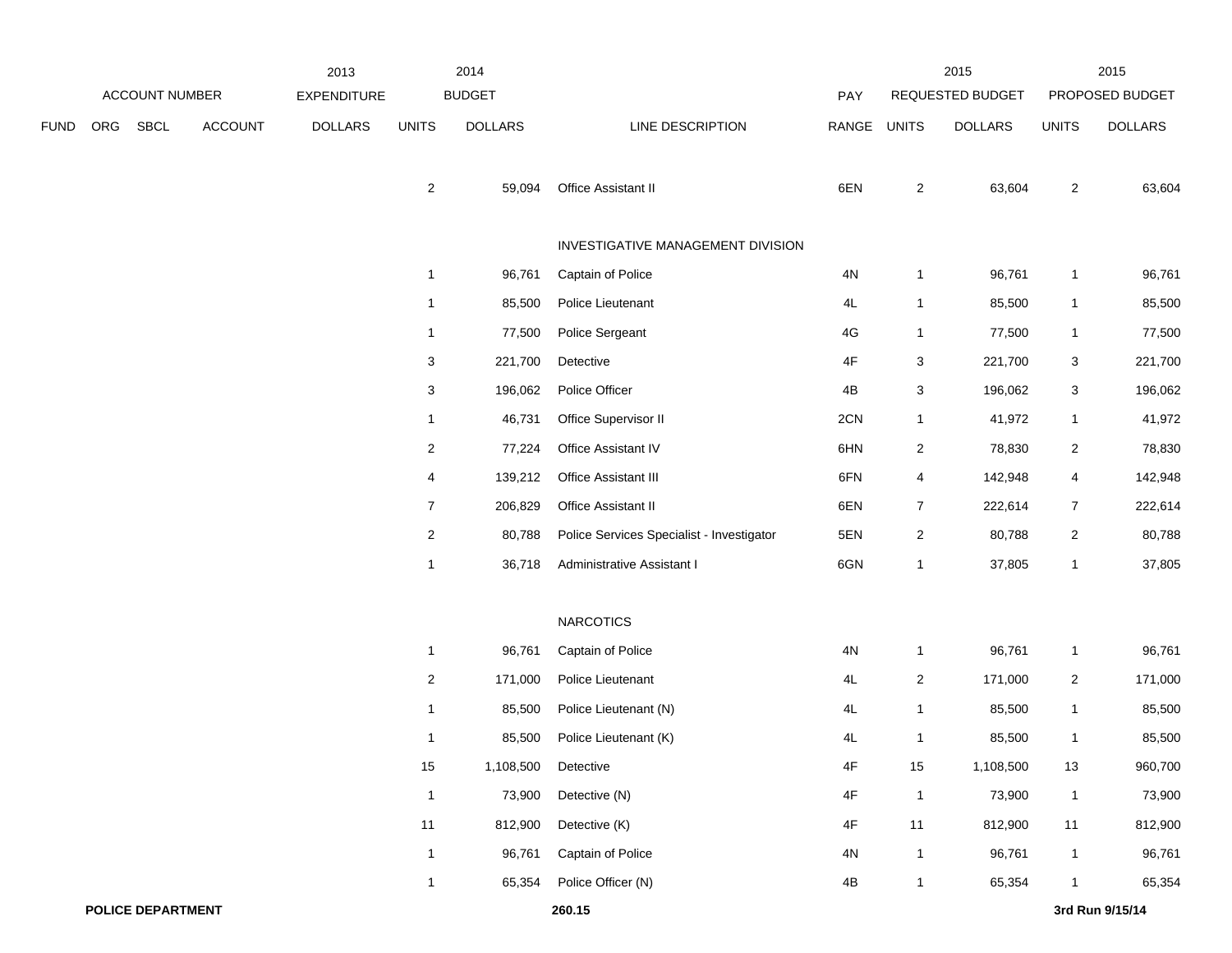|      |     |                          |                | 2013               |                         | 2014           |                                           |               |                 | 2015             |                 | 2015            |
|------|-----|--------------------------|----------------|--------------------|-------------------------|----------------|-------------------------------------------|---------------|-----------------|------------------|-----------------|-----------------|
|      |     | ACCOUNT NUMBER           |                | <b>EXPENDITURE</b> |                         | <b>BUDGET</b>  |                                           | PAY           |                 | REQUESTED BUDGET |                 | PROPOSED BUDGET |
| FUND | ORG | <b>SBCL</b>              | <b>ACCOUNT</b> | <b>DOLLARS</b>     | <b>UNITS</b>            | <b>DOLLARS</b> | LINE DESCRIPTION                          | RANGE         | <b>UNITS</b>    | <b>DOLLARS</b>   | <b>UNITS</b>    | <b>DOLLARS</b>  |
|      |     |                          |                |                    | 4                       |                | 261,415 Police Officer (K)                | 4B            | 4               | 261,415          | 4               | 261,415         |
|      |     |                          |                |                    |                         |                | SENSITIVE CRIMES DIVISION                 |               |                 |                  |                 |                 |
|      |     |                          |                |                    | $\mathbf{1}$            | 96,761         | Captain of Police                         | $4\mathrm{N}$ | $\mathbf{1}$    | 96,761           | $\mathbf{1}$    | 96,761          |
|      |     |                          |                |                    | 3                       | 256,500        | Police Lieutenant                         | 4L            | 3               | 256,500          | 3               | 256,500         |
|      |     |                          |                |                    | 3                       | 232,500        | Police Sergeant                           | 4G            | 3               | 232,500          | 3               | 232,500         |
|      |     |                          |                |                    | 16                      | 1,182,400      | Detective                                 | 4F            | 16              | 1,182,400        | 13              | 960,700         |
|      |     |                          |                |                    | 26                      | 1,699,200      | Police Officer                            | 4B            | 26              | 1,699,200        | $26\,$          | 1,699,200       |
|      |     |                          |                |                    | $\mathbf{1}$            | 43,854         | Administrative Services Specialist        | 2BN           | $\mathbf{1}$    | 43,854           | $\mathbf{1}$    | 43,854          |
|      |     |                          |                |                    | 3                       | 88,641         | Office Assistant II                       | 6EN           | 3               | 95,406           | 3               | 95,406          |
|      |     |                          |                |                    | $\overline{\mathbf{c}}$ | 80,788         | Police Services Specialist - Investigator | 5EN           | $\overline{2}$  | 80,788           | $\overline{c}$  | 80,788          |
|      |     |                          |                |                    | $\mathbf 1$             | 39,094         | Program Assistant II                      | 5FN           | $\mathbf{1}$    | 40,251           | $\mathbf{1}$    | 40,251          |
|      |     |                          |                |                    |                         |                | METROPOLITAN DIVISION                     |               |                 |                  |                 |                 |
|      |     |                          |                |                    | $\mathbf{1}$            | 96,761         | Captain of Police                         | $4N$          | $\mathbf{1}$    | 96,761           | $\mathbf{1}$    | 96,761          |
|      |     |                          |                |                    | 8                       | 684,000        | Police Lieutenant                         | 4L            | 8               | 684,000          | 8               | 684,000         |
|      |     |                          |                |                    | 51                      | 3,768,900      | Detective                                 | 4F            | 51              | 3,768,900        | 51              | 3,768,900       |
|      |     |                          |                |                    | 9                       | 588,185        | Police Officer                            | 4B            | 9               | 588,185          | 9               | 588,185         |
|      |     |                          |                |                    | $\overline{2}$          | 80,788         | Police Serv. Specialist - Investigator    | 5EN           | $\overline{2}$  | 80,788           | $\overline{c}$  | 80,788          |
|      |     |                          |                |                    | $\overline{2}$          | 59,094         | Office Assistant II                       | 6EN           | $\overline{2}$  | 63,604           | $\overline{2}$  | 63,604          |
|      |     |                          |                |                    |                         |                | <b>FORENSICS</b>                          |               |                 |                  |                 |                 |
|      |     |                          |                |                    | $\mathbf{1}$            | 96,761         | Captain of Police                         | 4N            | $\mathbf{1}$    | 96,761           | $\mathbf{1}$    | 96,761          |
|      |     |                          |                |                    | $\sqrt{5}$              | 396,032        | Police Identification Supervisor          | 41            | $5\phantom{.0}$ | 419,750          | $5\phantom{.0}$ | 419,750         |
|      |     |                          |                |                    | 37                      | 2,555,926      | Forensic Investigator                     | 4C            | $37\,$          | 2,568,614        | 37              | 2,568,614       |
|      |     | <b>POLICE DEPARTMENT</b> |                |                    |                         |                | 260.16                                    |               |                 |                  |                 | 3rd Run 9/15/14 |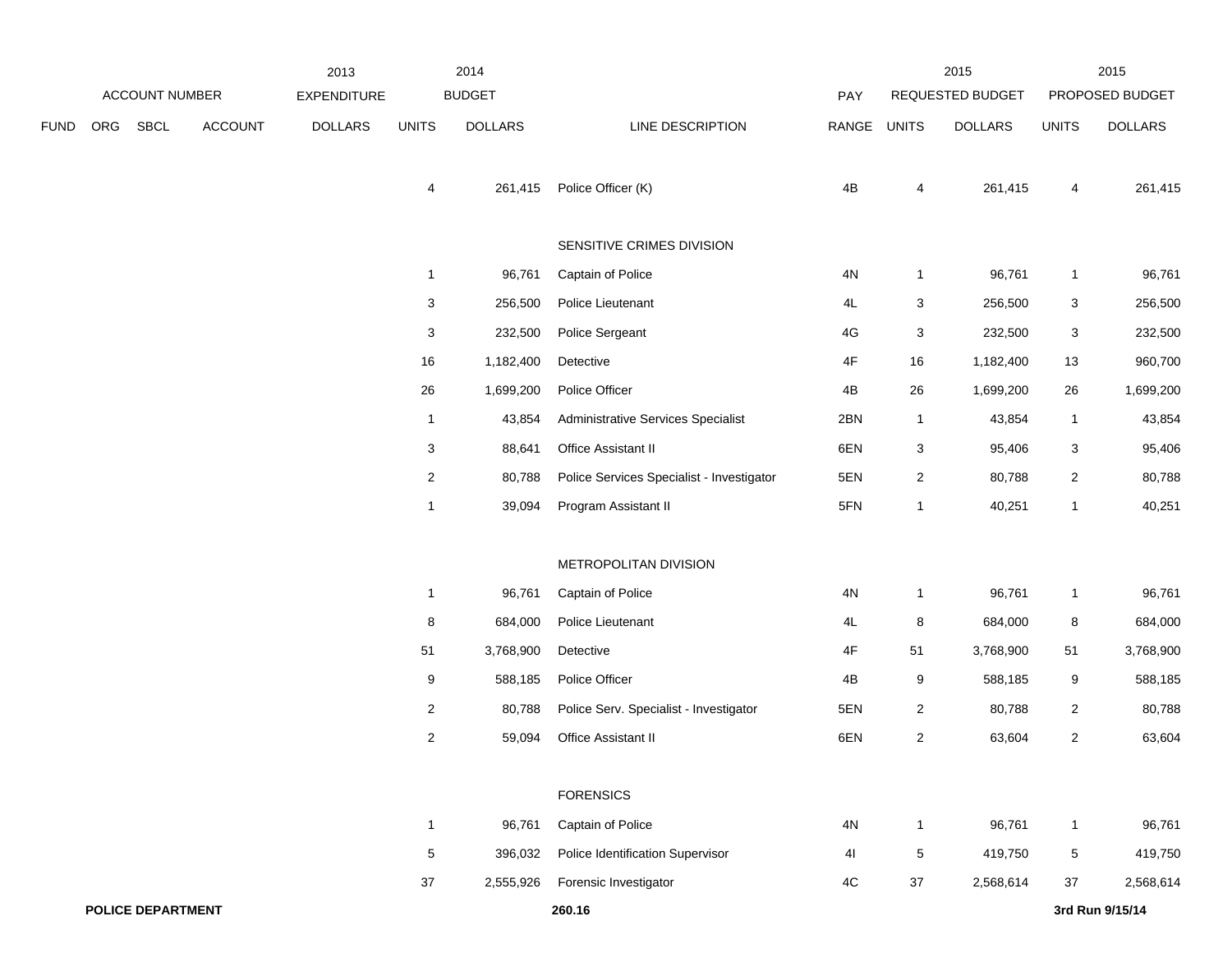|             |     |                          |                | 2013               |                           | 2014           |                                         |             |                | 2015             |                 | 2015            |
|-------------|-----|--------------------------|----------------|--------------------|---------------------------|----------------|-----------------------------------------|-------------|----------------|------------------|-----------------|-----------------|
|             |     | ACCOUNT NUMBER           |                | <b>EXPENDITURE</b> |                           | <b>BUDGET</b>  |                                         | PAY         |                | REQUESTED BUDGET |                 | PROPOSED BUDGET |
| <b>FUND</b> | ORG | SBCL                     | <b>ACCOUNT</b> | <b>DOLLARS</b>     | <b>UNITS</b>              | <b>DOLLARS</b> | LINE DESCRIPTION                        | RANGE UNITS |                | <b>DOLLARS</b>   | <b>UNITS</b>    | <b>DOLLARS</b>  |
|             |     |                          |                |                    | $\mathbf{1}$              | 78,474         | <b>Chief Latent Print Examiner</b>      | 4H          | $\overline{1}$ | 78,474           | $\mathbf{1}$    | 78,474          |
|             |     |                          |                |                    | $\overline{c}$            | 143,019        | Document Examiner                       | 4F          | $\overline{a}$ | 147,924          | $\overline{a}$  | 147,924         |
|             |     |                          |                |                    | $\overline{2}$            | 147,374        | Forensic Video Examiner                 | 4F          | $\overline{2}$ | 147,374          | $\overline{2}$  | 147,374         |
|             |     |                          |                |                    | 4                         | 295,953        | <b>Latent Print Examiner</b>            | 4F          | 4              | 296,468          | 4               | 296,468         |
|             |     |                          |                |                    | $\mathbf{1}$              | 36,718         | Administrative Assistant I              | 6GN         | $\overline{1}$ | 37,805           | $\mathbf{1}$    | 37,805          |
|             |     |                          |                |                    | 5                         | 147,735        | Office Assistant II                     | 6EN         | $\overline{5}$ | 159,010          | 5               | 159,010         |
|             |     |                          |                |                    | $\mathbf{1}$              | 78,474         | Identification Systems Spec.            | 4H          | $\overline{1}$ | 78,474           | $\mathbf{1}$    | 78,474          |
|             |     |                          |                |                    | $\ensuremath{\mathsf{3}}$ | 196,062        | Police Officer                          | 4B          | 3              | 196,062          | 3               | 196,062         |
|             |     |                          |                |                    |                           |                | STRATEGIC MANAGEMENT                    |             |                |                  |                 |                 |
|             |     |                          |                |                    | $\mathbf{1}$              | 115,749        | Inspector of Police                     | 4QX         | $\overline{1}$ | 117,485          | $\mathbf{1}$    | 117,485         |
|             |     |                          |                |                    |                           |                | OFFICE OF MANAGEMENT & PLANNING         |             |                |                  |                 |                 |
|             |     |                          |                |                    | $\mathbf{1}$              | 85,500         | Police Lieutenant                       | 4L          | $\overline{1}$ | 85,500           | $\mathbf{1}$    | 85,500          |
|             |     |                          |                |                    | 3                         | 232,500        | <b>Police Sergeant</b>                  | 4G          | 3              | 232,500          | 3               | 232,500         |
|             |     |                          |                |                    | $\mathbf{1}$              | 73,900         | Detective                               | 4F          | $\overline{1}$ | 73,900           | $\mathbf{1}$    | 73,900          |
|             |     |                          |                |                    | $\mathbf{1}$              | 34,803         | Office Assistant III                    | 6FN         | $\overline{1}$ | 35,737           | $\mathbf{1}$    | 35,737          |
|             |     |                          |                |                    | $\overline{2}$            | 130,708        | Police Officer                          | 4B          | $\overline{2}$ | 130,708          | $\overline{2}$  | 130,708         |
|             |     |                          |                |                    |                           |                | EXECUTIVE PROTECTION UNIT               |             |                |                  |                 |                 |
|             |     |                          |                |                    | $\mathbf{1}$              | 86,732         | Administrative Lieutenant of Police (D) | 4L          | $\mathbf{1}$   | 86,732           | $\mathbf{1}$    | 86,732          |
|             |     |                          |                |                    | $\,$ 5 $\,$               | 326,769        | Police Officer                          | 4B          | 5              | 326,769          | $5\overline{)}$ | 326,769         |
|             |     |                          |                |                    |                           |                | TACTICAL PLANNING & LOGISTICS           |             |                |                  |                 |                 |
|             |     |                          |                |                    | $\mathbf{1}$              | 65,354         | Police Officer                          | 4B          | $\mathbf{1}$   | 65,354           |                 | 65,354          |
|             |     | <b>POLICE DEPARTMENT</b> |                |                    |                           |                | 260.17                                  |             |                |                  |                 | 3rd Run 9/15/14 |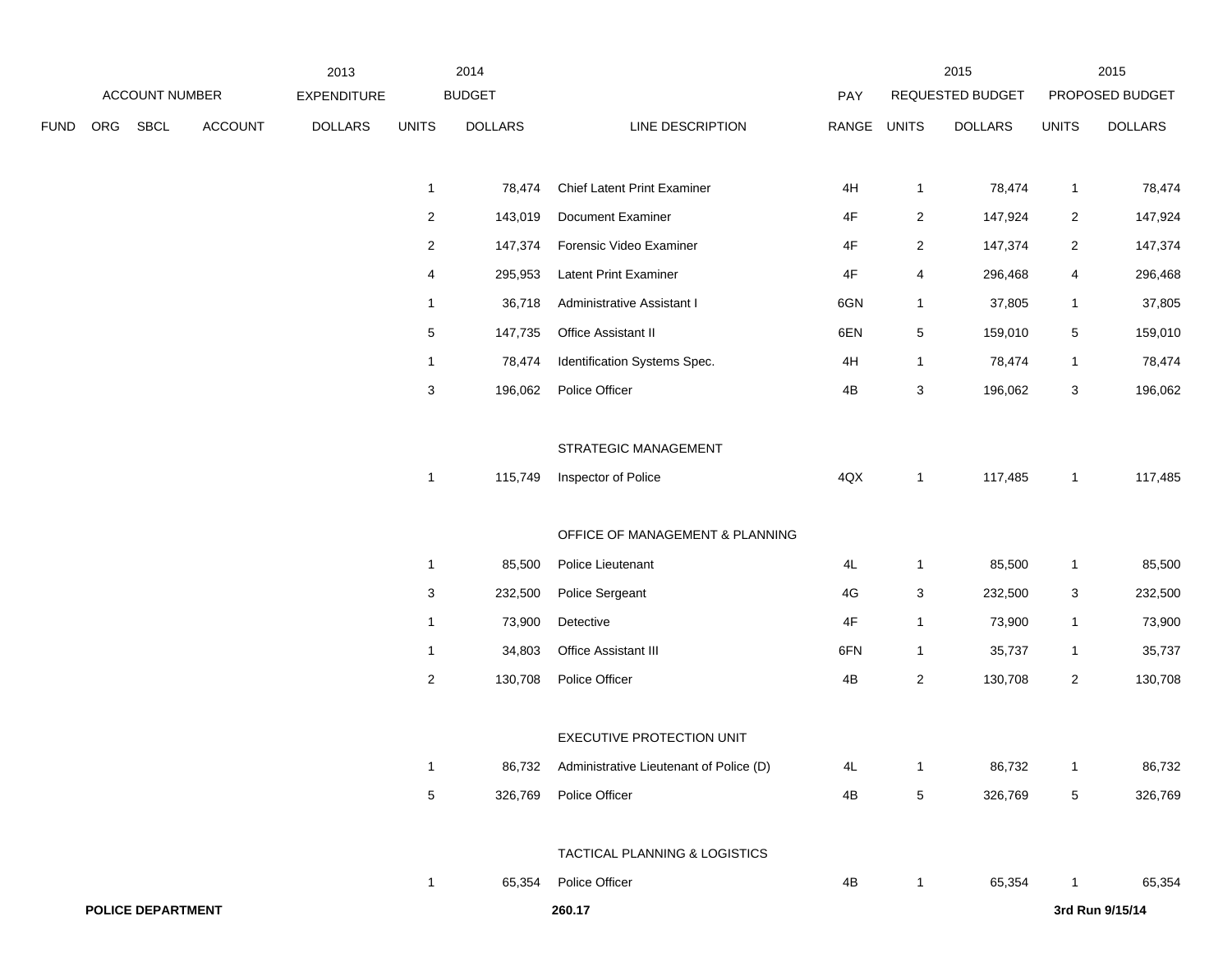|      |     |                |         | 2013               |                | 2014           |                                       |       |                | 2015             |                         | 2015            |
|------|-----|----------------|---------|--------------------|----------------|----------------|---------------------------------------|-------|----------------|------------------|-------------------------|-----------------|
|      |     | ACCOUNT NUMBER |         | <b>EXPENDITURE</b> |                | <b>BUDGET</b>  |                                       | PAY   |                | REQUESTED BUDGET |                         | PROPOSED BUDGET |
| FUND | ORG | SBCL           | ACCOUNT | <b>DOLLARS</b>     | <b>UNITS</b>   | <b>DOLLARS</b> | LINE DESCRIPTION                      | RANGE | <b>UNITS</b>   | <b>DOLLARS</b>   | <b>UNITS</b>            | <b>DOLLARS</b>  |
|      |     |                |         |                    |                |                |                                       |       |                |                  |                         |                 |
|      |     |                |         |                    | $\mathbf{1}$   | 85,500         | Police Lieutenant                     | 4L    | $\mathbf 1$    | 85,500           | $\mathbf{1}$            | 85,500          |
|      |     |                |         |                    |                |                |                                       |       |                |                  |                         |                 |
|      |     |                |         |                    |                |                | OPEN RECORDS SECTION                  |       |                |                  |                         |                 |
|      |     |                |         |                    | $\,$ 5 $\,$    | 326,769        | Police Officer                        | 4B    | $\,$ 5 $\,$    | 326,769          | $\,$ 5 $\,$             | 326,769         |
|      |     |                |         |                    | $\overline{c}$ | 59,094         | Office Assistant II                   | 6EN   | 2              | 63,604           | $\overline{2}$          | 63,604          |
|      |     |                |         |                    | $\mathbf{1}$   | 38,612         | Office Assistant IV                   | 6HN   | $\overline{1}$ | 39,415           | $\mathbf{1}$            | 39,415          |
|      |     |                |         |                    |                |                |                                       |       |                |                  |                         |                 |
|      |     |                |         |                    |                |                | INFORMATION TECHNOLOGY DIVISION       |       |                |                  |                         |                 |
|      |     |                |         |                    | 1              | 96,761         | Captain of Police                     | 4N    | $\mathbf{1}$   | 96,761           | $\mathbf{1}$            | 96,761          |
|      |     |                |         |                    | $\mathbf{1}$   | 77,500         | Police Sergeant                       | 4G    | $\mathbf{1}$   | 77,500           | $\mathbf{1}$            | 77,500          |
|      |     |                |         |                    | $\overline{c}$ | 130,708        | Police Officer                        | 4B    | $\overline{2}$ | 130,708          | $\overline{\mathbf{c}}$ | 130,708         |
|      |     |                |         |                    | $\mathbf{1}$   | 125,000        | Police Information Systems Director   | 1MX   | $\mathbf{1}$   | 126,875          | $\mathbf{1}$            | 126,875         |
|      |     |                |         |                    | $\mathbf{1}$   | 34,803         | Office Assistant III                  | 6FN   | $\overline{1}$ | 35,737           | $\mathbf{1}$            | 35,737          |
|      |     |                |         |                    | 9              | 378,848        | Helpdesk Specialist II                | 3IN   | 9              | 396,414          | 9                       | 396,414         |
|      |     |                |         |                    | $\mathbf{1}$   | 36,718         | <b>Accounting Assistant I</b>         | 6GN   | $\mathbf{1}$   | 37,805           | $\mathbf{1}$            | 37,805          |
|      |     |                |         |                    | $\mathbf{1}$   | 77,848         | Data Services Manager                 | 1GX   | $\mathbf{1}$   | 79,016           | $\mathbf{1}$            | 79,016          |
|      |     |                |         |                    | $\mathbf{1}$   | 80,266         | Network Manager                       | 1GX   | $\mathbf{1}$   | 81,470           | $\mathbf{1}$            | 81,470          |
|      |     |                |         |                    | 5              | 286,840        | Network Coordinator - Sr.             | 2GX   | 5              | 291,144          | 5                       | 231,031         |
|      |     |                |         |                    | $\mathbf{1}$   | 56,888         | Data Communications Specialist        | 2HX   | $\mathbf{1}$   | 57,742           | $\mathbf{1}$            |                 |
|      |     |                |         |                    | $\mathbf{1}$   | 72,827         | <b>Systems Security Administrator</b> | 2IX   | $\overline{1}$ | 73,920           | $\mathbf{1}$            | 73,920          |
|      |     |                |         |                    | $\mathbf{1}$   | 67,255         | Programmer Analyst                    | 2GN   | $\mathbf{1}$   | 68,267           | $\mathbf{1}$            | 68,267          |
|      |     |                |         |                    | $\mathbf{1}$   | 88,230         | Information Systems Manager-MPD       | 2LX   | 1              | 89,554           | $\mathbf{1}$            | 89,554          |
|      |     |                |         |                    | 1              | 60,619         | Systems Analyst-Sr.                   | 2IX   | $\mathbf{1}$   | 60,619           | $\mathbf{1}$            |                 |
|      |     |                |         |                    | $\mathbf{1}$   |                | Network Manager Assistant             |       | $\mathbf{1}$   |                  | $\mathbf{1}$            |                 |
|      |     |                |         |                    | $\mathbf{1}$   |                | Wireless Interface Manager            |       | $\mathbf{1}$   |                  | $\mathbf{1}$            |                 |
|      |     |                |         |                    |                |                |                                       |       |                |                  |                         |                 |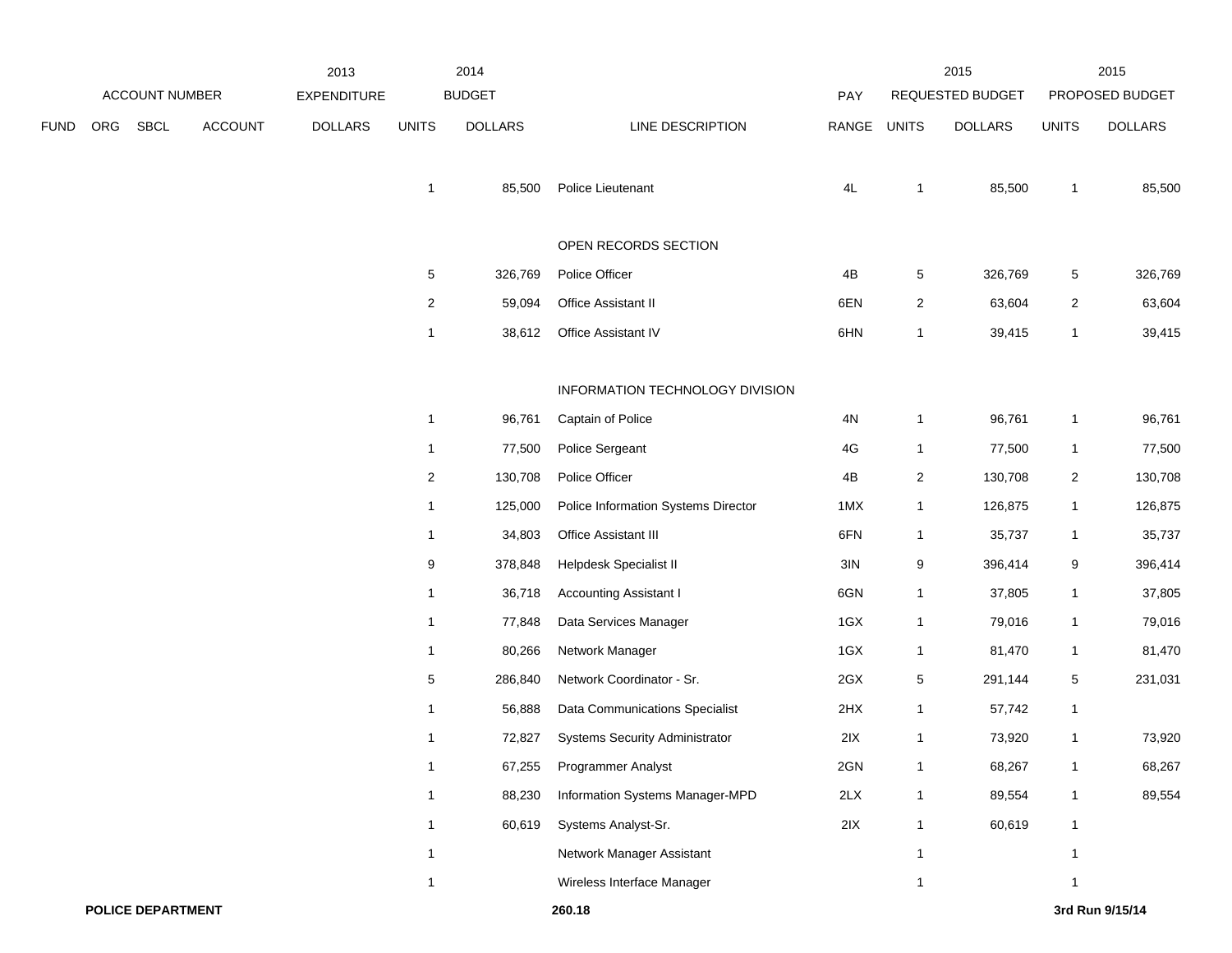|             |     |                |                | 2013               |                | 2014           |                                       |       |                  | 2015             |                  | 2015            |
|-------------|-----|----------------|----------------|--------------------|----------------|----------------|---------------------------------------|-------|------------------|------------------|------------------|-----------------|
|             |     | ACCOUNT NUMBER |                | <b>EXPENDITURE</b> |                | <b>BUDGET</b>  |                                       | PAY   |                  | REQUESTED BUDGET |                  | PROPOSED BUDGET |
| <b>FUND</b> | ORG | <b>SBCL</b>    | <b>ACCOUNT</b> | <b>DOLLARS</b>     | <b>UNITS</b>   | <b>DOLLARS</b> | LINE DESCRIPTION                      | RANGE | <b>UNITS</b>     | <b>DOLLARS</b>   | <b>UNITS</b>     | <b>DOLLARS</b>  |
|             |     |                |                |                    |                |                |                                       |       |                  |                  |                  |                 |
|             |     |                |                |                    | $\mathbf{1}$   |                | Systems Analyst-Project Leader        | 2LX   | $\mathbf{1}$     |                  | $\mathbf{1}$     |                 |
|             |     |                |                |                    | $\mathbf{1}$   | 58,682         | Video Electronic Technician           | 3MN   | $\mathbf{1}$     | 60,419           | $\mathbf{1}$     | 60,419          |
|             |     |                |                |                    |                |                |                                       |       |                  |                  |                  |                 |
|             |     |                |                |                    |                |                | RADIO COMMUNICATIONS                  |       |                  |                  |                  |                 |
|             |     |                |                |                    | $\mathbf{1}$   | 70,467         | Electronic Technician Supervisor      | 1DX   | $\mathbf{1}$     | 54,322           | $\mathbf{1}$     | 54,322          |
|             |     |                |                |                    | $\mathbf{1}$   | 60,809         | <b>Communications Systems Manager</b> | 1FX   | $\mathbf{1}$     | 84,000           | $\mathbf{1}$     | 84,000          |
|             |     |                |                |                    | $\overline{7}$ | 410,774        | Electronic Technician                 | 3MN   | $\boldsymbol{7}$ | 419,062          | $\boldsymbol{7}$ | 419,062         |
|             |     |                |                |                    | $\mathbf{1}$   | 38,612         | Office Assistant IV                   | 6HN   | $\mathbf{1}$     | 39,415           | $\mathbf{1}$     | 39,415          |
|             |     |                |                |                    |                |                |                                       |       |                  |                  |                  |                 |
|             |     |                |                |                    |                |                | RECORDS MANAGEMENT SECTION            |       |                  |                  |                  |                 |
|             |     |                |                |                    | $\mathbf{1}$   | 53,519         | Police Records Manager                | 1DX   | $\mathbf{1}$     | 54,322           | $\mathbf{1}$     | 67,139          |
|             |     |                |                |                    | $\overline{2}$ | 108,910        | Office Supervisor II                  | 2CN   | $\overline{2}$   | 83,943           | $\mathbf{1}$     | 39,881          |
|             |     |                |                |                    |                |                | Police Records Supervisor             | 1AX   |                  |                  | $\mathbf{1}$     | 48,798          |
|             |     |                |                |                    |                |                | Police Records Specialist III         | 5EN   |                  |                  | 18               | 758,124         |
|             |     |                |                |                    | $\overline{2}$ | 155,000        | Police Sergeant                       | 4G    | $\overline{2}$   | 155,000          | $\overline{2}$   | 155,000         |
|             |     |                |                |                    | 3              | 196,062        | Police Officer                        | 4B    | 3                | 196,062          | 3                | 196,062         |
|             |     |                |                |                    | 4              | 154,449        | Office Assistant IV                   | 6HN   | 4                | 157,660          | 3                | 111,240         |
|             |     |                |                |                    | 6              | 209,650        | Office Assistant III                  | 6FN   | 6                | 214,422          | $\mathbf{1}$     | 30,530          |
|             |     |                |                |                    | 25             | 748,581        | Office Assistant II                   | 6EN   | 25               | 795,050          | 14               |                 |
|             |     |                |                |                    |                |                | Police Records Assistant Manager      | 1CX   |                  |                  | 1                | 63,942          |
|             |     |                |                |                    | $\mathbf{1}$   | 59,997         | Administrative Specialist-Sr.         | 2EX   | $\mathbf{1}$     | 60,897           |                  |                 |

1 41,715 Office Coordinator 5EN 1 41,715

1 34,767 Microfilm Technician 3BN 1 35,796 1 35,796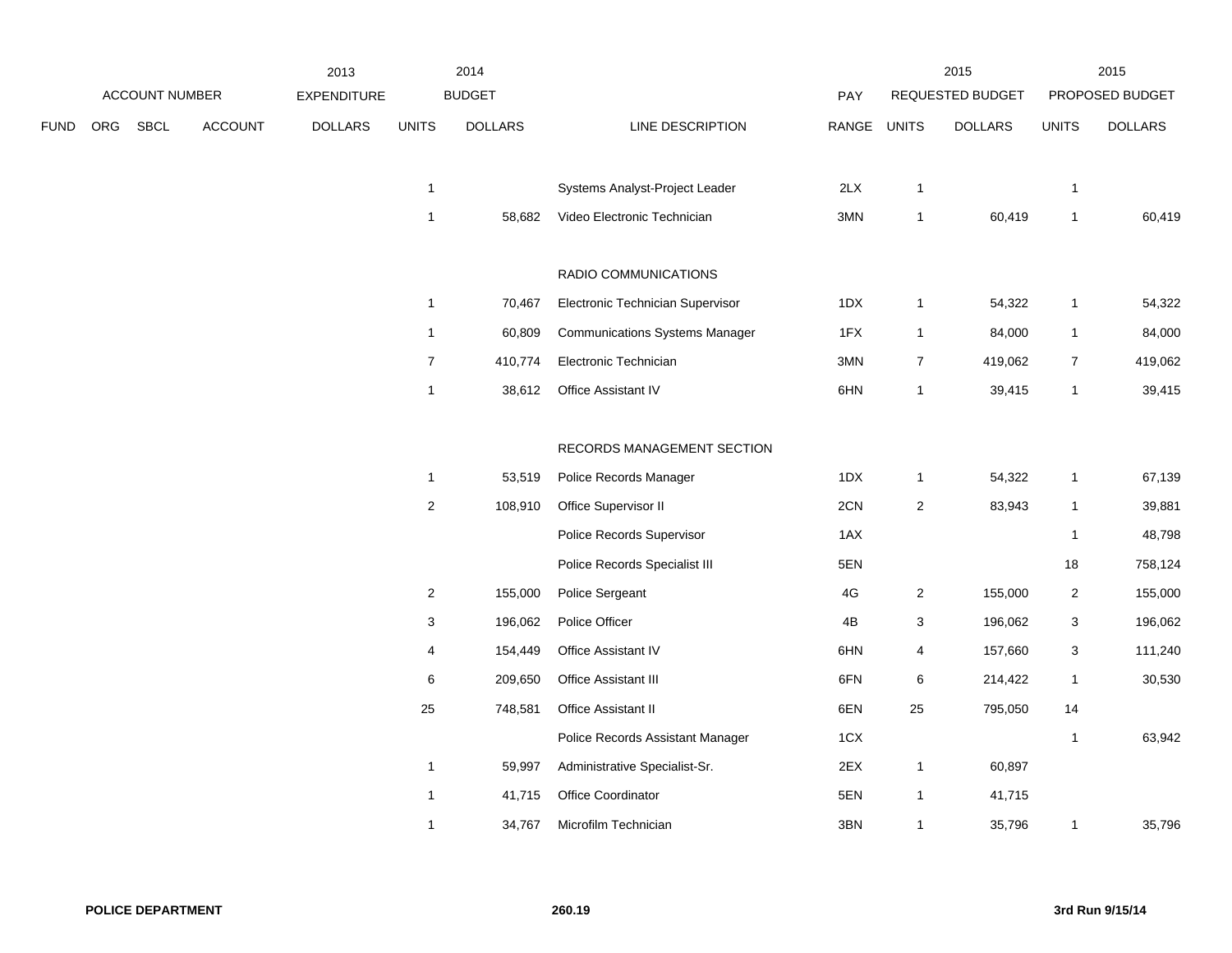|      |     |                       |                | 2013           |                | 2014                 |                                                |       |                | 2015              |                | 2015            |
|------|-----|-----------------------|----------------|----------------|----------------|----------------------|------------------------------------------------|-------|----------------|-------------------|----------------|-----------------|
|      |     | <b>ACCOUNT NUMBER</b> |                | EXPENDITURE    |                | <b>BUDGET</b>        |                                                | PAY   |                | REQUESTED BUDGET  |                | PROPOSED BUDGET |
| FUND | ORG | SBCL                  | <b>ACCOUNT</b> | <b>DOLLARS</b> | <b>UNITS</b>   | <b>DOLLARS</b>       | LINE DESCRIPTION                               | RANGE | <b>UNITS</b>   | <b>DOLLARS</b>    | <b>UNITS</b>   | <b>DOLLARS</b>  |
|      |     |                       |                |                |                |                      | LICENSE INVESTIGATION UNIT                     |       |                |                   |                |                 |
|      |     |                       |                |                | $\mathbf{1}$   | 77,500               | Police Sergeant                                | 4G    | $\mathbf{1}$   | 77,500            | $\mathbf{1}$   | 77,500          |
|      |     |                       |                |                |                |                      |                                                | 4B    |                | 392,123           |                |                 |
|      |     |                       |                |                | $\,6$          | 392,123              | Police Officer                                 |       | 6              |                   | $\,6$          | 392,123         |
|      |     |                       |                |                |                |                      | ASSIGNED AS NEEDED WITHIN DECISION UNIT        |       |                |                   |                |                 |
|      |     |                       |                |                | 66             | 1,890,372            | Police Aide                                    | 6BN   | 66             | 1,890,372         | 66             | 1,890,372       |
|      |     |                       |                |                | 18             | 273,228              | Police Serv. Spec. (0.5 FTE)(C)                | 6AN   | 18             | 273,228           | 18             | 273,228         |
|      |     |                       |                |                | 13             | 264,563              | Police Serv. Special Investigator (0.5 FTE)(C) | 5EN   | 13             | 264,563           | 13             | 264,563         |
|      |     |                       |                |                | 10             |                      | Police Serv. Special Investigator - PPD        | 5EN   | 10             |                   | 10             |                 |
|      |     |                       |                |                | $\,$ 5 $\,$    | 369,500              | Detective                                      | 4F    | 5              | 369,500           |                |                 |
|      |     |                       |                |                | $\bf 8$        | 323,152              | Police Services Specialist - Investigator      | 5EN   | $\bf8$         | 323,152           | 8              | 323,152         |
|      |     |                       |                |                | $10\,$         | 295,470              | Office Assistant II                            | 6EN   | 10             | 318,020           | 5              | 159,010         |
|      |     |                       |                |                | $\overline{7}$ | 243,621              | Office Assistant III                           | 6FN   | $\overline{7}$ | 250,159           | $\overline{7}$ | 250,159         |
|      |     |                       |                |                | 2,848          | 159,394,292          | <b>Total Before Adjustments</b>                |       | 2,837          | 160,210,791       | 2,789          | 156,523,838     |
|      |     |                       |                |                |                |                      |                                                |       |                |                   |                |                 |
|      |     |                       |                |                |                |                      | Salary & Wage Rate Change                      |       |                |                   |                |                 |
|      |     |                       |                |                |                | 12,514,156           | Overtime Compensated                           |       |                | 12,514,156        |                | 12,514,156      |
|      |     |                       |                |                |                |                      | <b>Contract-Reimbursed Overtime</b>            |       |                | 1,448,500         |                |                 |
|      |     |                       |                |                |                | (9,683,001)          | Personnel Cost Adjustment                      |       |                | (8,228,264)       |                | (4,517,551)     |
|      |     |                       |                |                |                | 3,501,017            | Other                                          |       |                | 3,856,879         |                | 3,856,879       |
|      |     |                       |                |                |                | (1,750,000) Furlough |                                                |       |                | (1,750,000)       |                | (1,500,000)     |
|      |     |                       |                |                | 2,848          | 163,976,464          | Gross Salaries & Wages Total                   |       | 2,837          | 168,052,062 2,789 |                | 166,877,322     |
|      |     |                       |                |                |                |                      |                                                |       |                |                   |                |                 |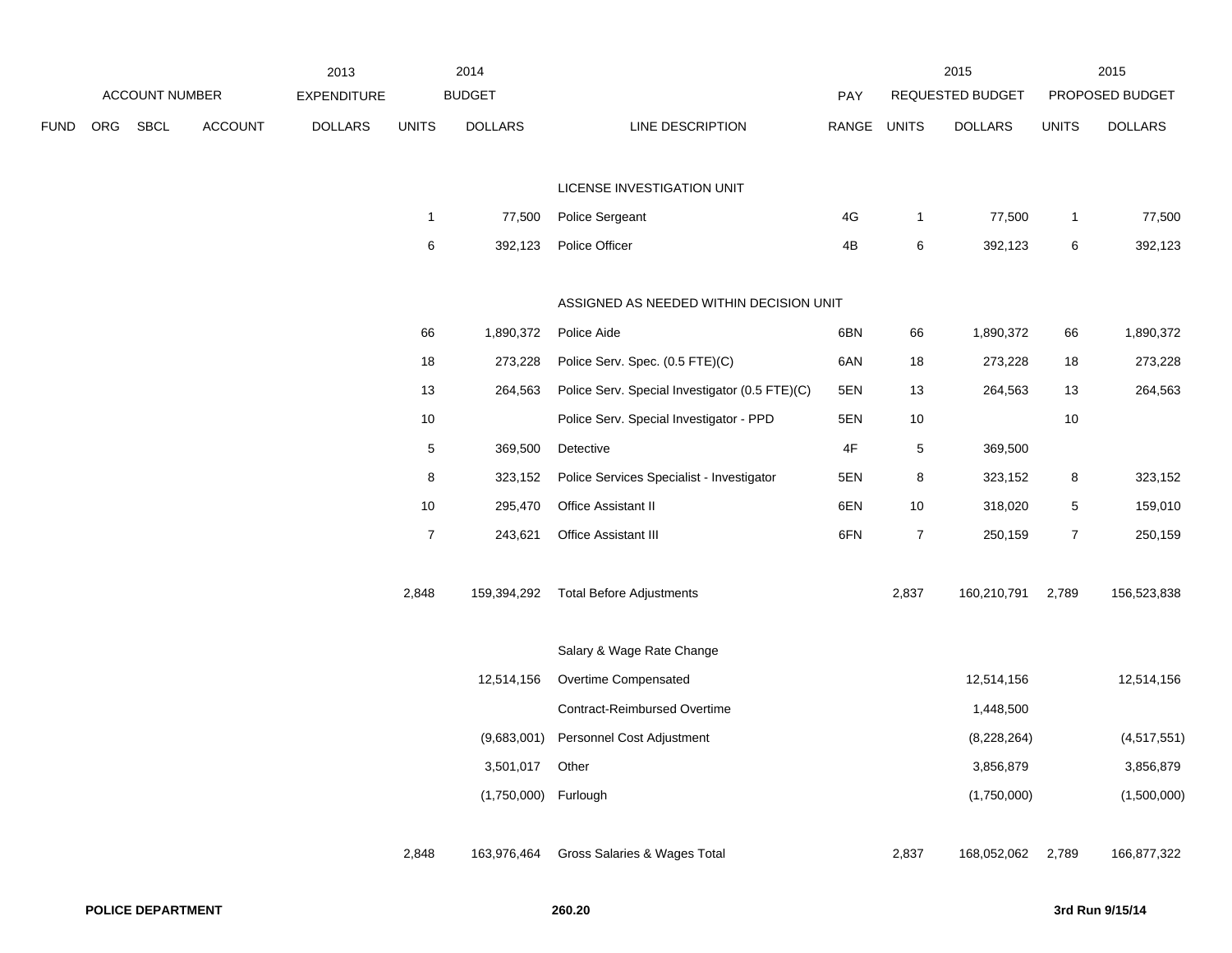|             |            | <b>ACCOUNT NUMBER</b> |                | 2013<br><b>EXPENDITURE</b> |              | 2014<br><b>BUDGET</b> |                                                                            | <b>PAY</b> |          | 2015<br>REQUESTED BUDGET |              | 2015<br>PROPOSED BUDGET |
|-------------|------------|-----------------------|----------------|----------------------------|--------------|-----------------------|----------------------------------------------------------------------------|------------|----------|--------------------------|--------------|-------------------------|
| <b>FUND</b> | <b>ORG</b> | SBCL                  | <b>ACCOUNT</b> | <b>DOLLARS</b>             | <b>UNITS</b> | <b>DOLLARS</b>        | LINE DESCRIPTION                                                           | RANGE      | UNITS    | <b>DOLLARS</b>           | <b>UNITS</b> | <b>DOLLARS</b>          |
|             |            |                       |                |                            |              |                       |                                                                            |            |          |                          |              |                         |
|             |            |                       |                |                            |              | (40,000)              | Reimbursable Services Deduction                                            |            |          | (40,000)                 |              | (40,000)                |
|             |            |                       |                |                            |              |                       | Capital Improvements Deduction                                             |            |          |                          |              |                         |
|             |            |                       |                |                            |              | (1,785,575)           | <b>Grants &amp; Aids Deduction</b>                                         |            |          | (752, 840)               |              | (1,658,840)             |
| 0001        | 3310       | R999                  | 006000         |                            | 2,848        | 162,150,889           | NET SALARIES & WAGES TOTAL                                                 |            | 2,837    | 167,259,222              | 2,789        | 165,178,482             |
|             |            |                       |                |                            | 2,704.73     |                       | O&M FTE'S                                                                  |            | 2,704.73 |                          | 2,717.73     |                         |
|             |            |                       |                |                            | 43.23        |                       | NON-O&M FTE'S                                                              |            | 43.23    |                          | 38.23        |                         |
|             |            |                       |                |                            |              |                       | (C) Administrative Positions to Allow Reallocation of Sworn                |            |          |                          |              |                         |
|             |            |                       |                |                            |              |                       | Personnel on a One For One Basis, to Patrol Related Activities.            |            |          |                          |              |                         |
|             |            |                       |                |                            |              |                       | (D) Incumbents assigned to the Mayor's office, who may be                  |            |          |                          |              |                         |
|             |            |                       |                |                            |              |                       | subsequently reassigned for whatever reason, shall revert to the           |            |          |                          |              |                         |
|             |            |                       |                |                            |              |                       | position title and ranking which they held at the time of appointment.     |            |          |                          |              |                         |
|             |            |                       |                |                            |              |                       | (F) Truancy Abatement Grant: Six positions to be reimbursed by             |            |          |                          |              |                         |
|             |            |                       |                |                            |              |                       | the Milwaukee School Board under the Truancy Abatement                     |            |          |                          |              |                         |
|             |            |                       |                |                            |              |                       | Agreement; position authority to expire 6/30/15 unless agreement           |            |          |                          |              |                         |
|             |            |                       |                |                            |              |                       | is extended.                                                               |            |          |                          |              |                         |
|             |            |                       |                |                            |              |                       | (G) Police Dispatchers to be administratively reclassified to Police Alarm |            |          |                          |              |                         |
|             |            |                       |                |                            |              |                       | Operator, as Police Dispatcher positions are vacated, to a maximum         |            |          |                          |              |                         |
|             |            |                       |                |                            |              |                       | of 15 positions. These positions will be earmarked for promotional         |            |          |                          |              |                         |
|             |            |                       |                |                            |              |                       | opportunities for officers currently eligible for the rank of Police Alarm |            |          |                          |              |                         |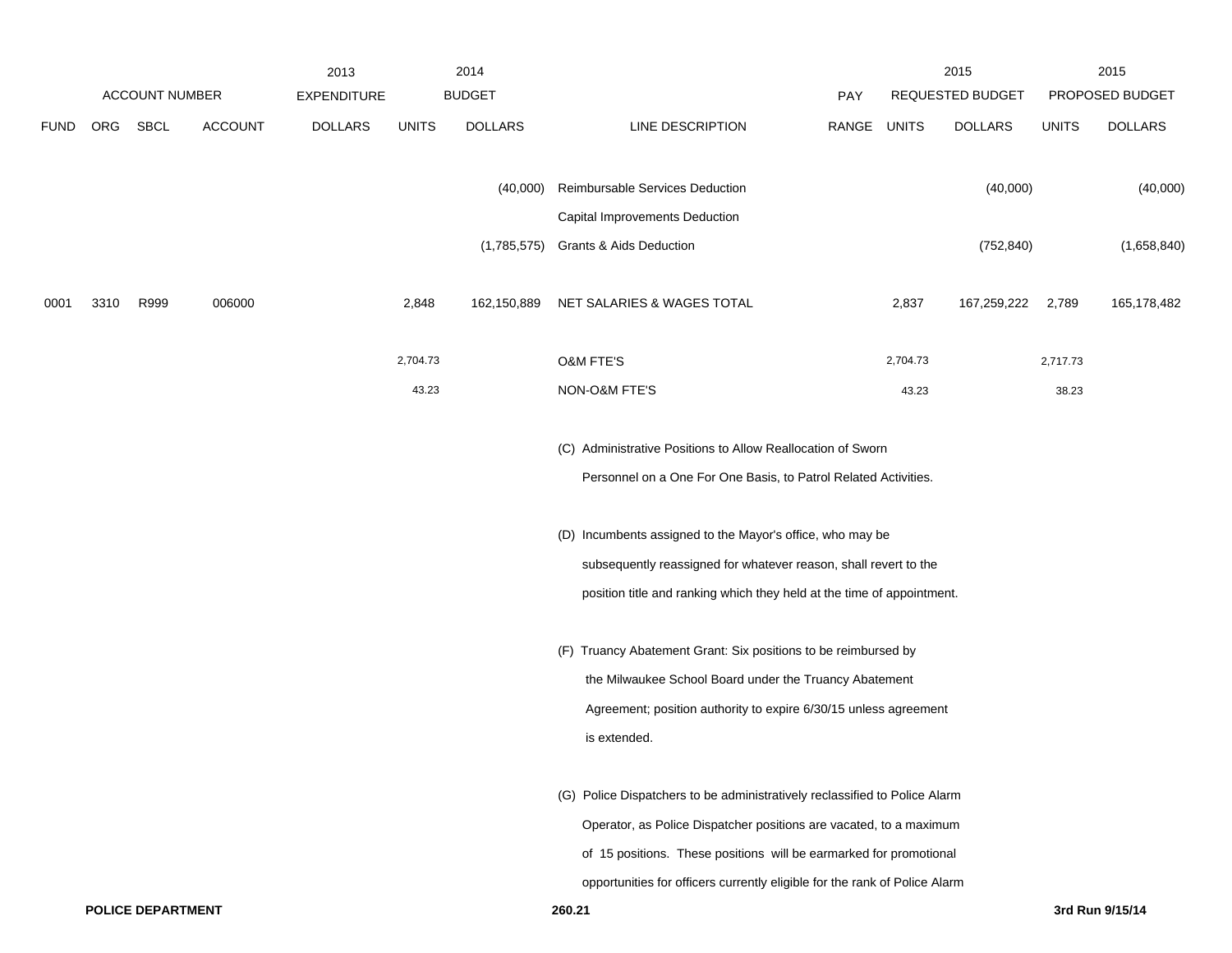|             |     |                       |                | 2013               |       | 2014           |                                                                         | 2015 |                               |                  | 2015 |                 |
|-------------|-----|-----------------------|----------------|--------------------|-------|----------------|-------------------------------------------------------------------------|------|-------------------------------|------------------|------|-----------------|
|             |     | <b>ACCOUNT NUMBER</b> |                | <b>EXPENDITURE</b> |       | <b>BUDGET</b>  |                                                                         | PAY  |                               | REQUESTED BUDGET |      | PROPOSED BUDGET |
| <b>FUND</b> | ORG | SBCL                  | <b>ACCOUNT</b> | <b>DOLLARS</b>     | UNITS | <b>DOLLARS</b> | LINE DESCRIPTION                                                        |      | RANGE UNITS<br><b>DOLLARS</b> |                  |      | <b>DOLLARS</b>  |
|             |     |                       |                |                    |       |                |                                                                         |      |                               |                  |      |                 |
|             |     |                       |                |                    |       |                | Operator, according to the specifications of settlement case No. 98-    |      |                               |                  |      |                 |
|             |     |                       |                |                    |       |                | CV-009353, effective October 1, 2004. At the conclusion of the          |      |                               |                  |      |                 |
|             |     |                       |                |                    |       |                | settlement, Police Alarm Operators to be administratively reclassified  |      |                               |                  |      |                 |
|             |     |                       |                |                    |       |                | to Police Dispatchers upon becoming vacant.                             |      |                               |                  |      |                 |
|             |     |                       |                |                    |       |                |                                                                         |      |                               |                  |      |                 |
|             |     |                       |                |                    |       |                | (K) High Intensity Drug Trafficking Area (HIDTA) Grant: Position        |      |                               |                  |      |                 |
|             |     |                       |                |                    |       |                | authority to expire 12/31/15 if HIDTA funding and the HIDTA             |      |                               |                  |      |                 |
|             |     |                       |                |                    |       |                | Project are discontinued.                                               |      |                               |                  |      |                 |
|             |     |                       |                |                    |       |                | (L) Security Resource Officers (SROs). MPS funds 6 positions.           |      |                               |                  |      |                 |
|             |     |                       |                |                    |       |                |                                                                         |      |                               |                  |      |                 |
|             |     |                       |                |                    |       |                | (N) Milwaukee Metropolitan Drug Enforcement Grant. Position authority   |      |                               |                  |      |                 |
|             |     |                       |                |                    |       |                | to expire 12/31/15 unless grant is extended.                            |      |                               |                  |      |                 |
|             |     |                       |                |                    |       |                |                                                                         |      |                               |                  |      |                 |
|             |     |                       |                |                    |       |                | (P) COPS Hiring Recovery Program (CHRP) Grant. Ten grant funded         |      |                               |                  |      |                 |
|             |     |                       |                |                    |       |                | Police Officer positions to expire 12/31/16 and maintained for a        |      |                               |                  |      |                 |
|             |     |                       |                |                    |       |                | period of not less than 12 months following the end of the grant unless |      |                               |                  |      |                 |
|             |     |                       |                |                    |       |                | the grant is extended                                                   |      |                               |                  |      |                 |
|             |     |                       |                |                    |       |                |                                                                         |      |                               |                  |      |                 |
|             |     |                       |                |                    |       |                | (S) Beat Patrol Grant: To expire 12/31/15 unless the Beat Patrol        |      |                               |                  |      |                 |
|             |     |                       |                |                    |       |                | Program Grant, available from the State of Wisconsin, Office of         |      |                               |                  |      |                 |
|             |     |                       |                |                    |       |                | Justice Assistance is extended.                                         |      |                               |                  |      |                 |
|             |     |                       |                |                    |       |                | (W) Position to expire on 12/31/15 unless the Zoo Interchange Project   |      |                               |                  |      |                 |
|             |     |                       |                |                    |       |                | Grant is extended.                                                      |      |                               |                  |      |                 |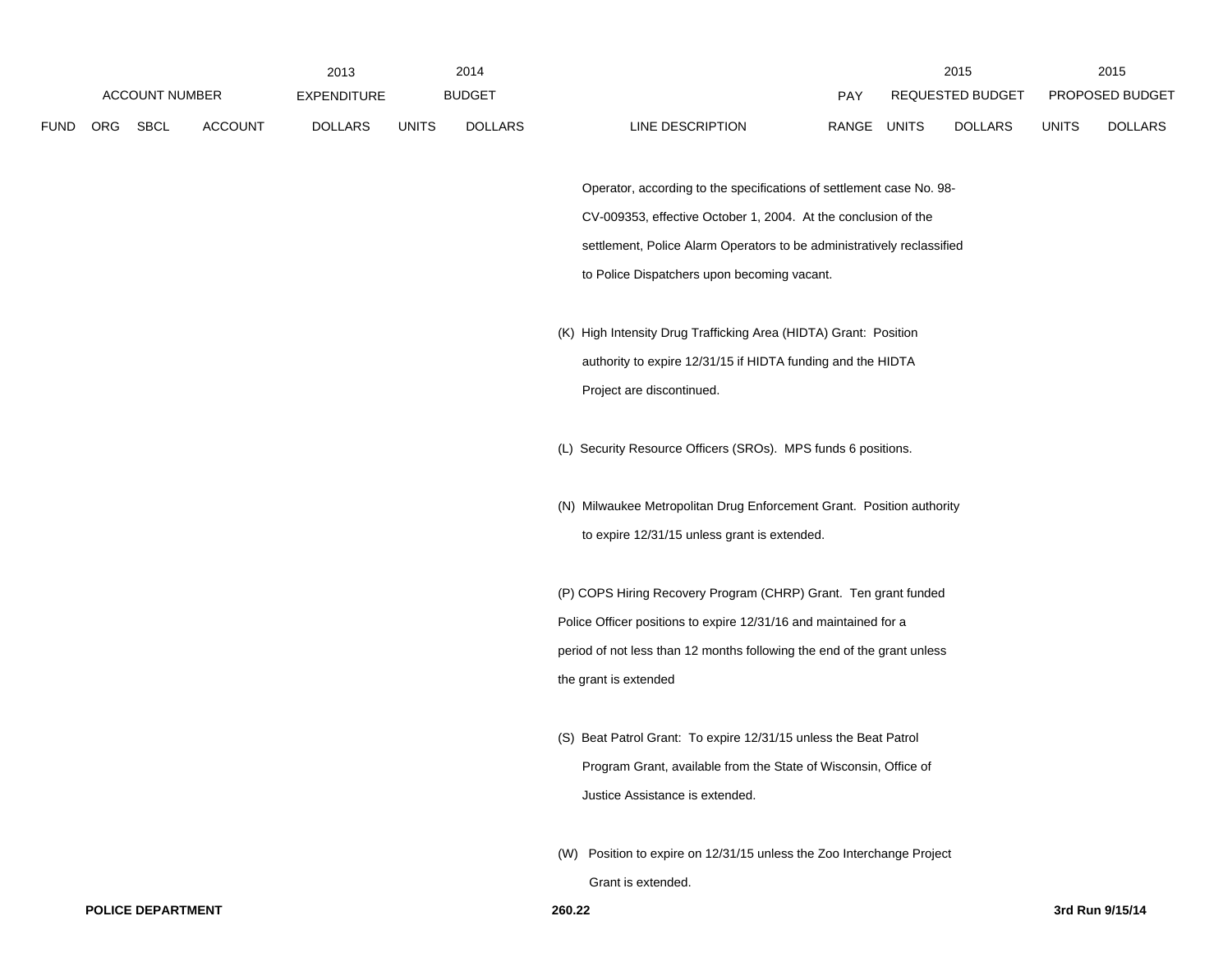|             |      |                          |                | 2013               |              | 2014           |                                                                      |             | 2015             |              | 2015            |
|-------------|------|--------------------------|----------------|--------------------|--------------|----------------|----------------------------------------------------------------------|-------------|------------------|--------------|-----------------|
|             |      | <b>ACCOUNT NUMBER</b>    |                | <b>EXPENDITURE</b> |              | <b>BUDGET</b>  |                                                                      | <b>PAY</b>  | REQUESTED BUDGET |              | PROPOSED BUDGET |
| <b>FUND</b> | ORG  | SBCL                     | <b>ACCOUNT</b> | <b>DOLLARS</b>     | <b>UNITS</b> | <b>DOLLARS</b> | LINE DESCRIPTION                                                     | RANGE UNITS | <b>DOLLARS</b>   | <b>UNITS</b> | <b>DOLLARS</b>  |
|             |      |                          |                |                    |              |                |                                                                      |             |                  |              |                 |
|             |      |                          |                |                    |              |                | (X) Positions to expire 12/01/14.                                    |             |                  |              |                 |
|             |      |                          |                |                    |              |                | (Y) Required to file a statement of economic interests in accordance |             |                  |              |                 |
|             |      |                          |                |                    |              |                | with the Milwaukee Code of Ordinances Chapter 303-Code of Ethics.    |             |                  |              |                 |
| 0001        | 3310 | R999                     | 006100         |                    |              | 66,481,864     | ESTIMATED EMPLOYEE FRINGE BENEFITS                                   |             | 66,903,689       |              | 66,071,393      |
|             |      |                          |                |                    |              |                | (Involves Revenue Offset-No Transfers from this Account)             |             |                  |              |                 |
|             |      |                          |                |                    |              |                | OPERATING EXPENDITURES                                               |             |                  |              |                 |
| 0001        | 3310 | R999                     | 630100         |                    |              | 758,900        | General Office Expense                                               |             | 808,900          |              | 808,900         |
| 0001        | 3310 | R999                     | 630500         |                    |              | 125,600        | Tools & Machinery Parts                                              |             | 125,600          |              | 125,600         |
| 0001        | 3310 | R999                     | 631000         |                    |              | 199,700        | <b>Construction Supplies</b>                                         |             | 199,700          |              | 199,700         |
| 0001        | 3310 | R999                     | 631500         |                    |              | 3,896,834      | Energy                                                               |             | 3,793,150        |              | 3,793,150       |
| 0001        | 3310 | R999                     | 632000         |                    |              | 971,017        | <b>Other Operating Supplies</b>                                      |             | 1,163,517        |              | 1,163,517       |
| 0001        | 3310 | R999                     | 632500         |                    |              | 8,200          | <b>Facility Rental</b>                                               |             | 8,200            |              | 8,200           |
| 0001        | 3310 | R999                     | 633000         |                    |              |                | Vehicle Rental                                                       |             |                  |              |                 |
| 0001        | 3310 | R999                     | 633500         |                    |              | 526,100        | Non-Vehicle Equipment Rental                                         |             | 601,100          |              | 601,100         |
| 0001        | 3310 | R999                     | 634000         |                    |              | 461,440        | <b>Professional Services</b>                                         |             | 511,440          |              | 511,440         |
| 0001        | 3310 | R999                     | 634500         |                    |              | 2,047,128      | Information Technology Services                                      |             | 2,565,901        |              | 2,694,375       |
| 0001        | 3310 | R999                     | 635000         |                    |              | 1,155,932      | <b>Property Services</b>                                             |             | 1,215,932        |              | 1,215,932       |
| 0001        | 3310 | R999                     | 635500         |                    |              |                | <b>Infrastructure Services</b>                                       |             |                  |              |                 |
| 0001        | 3310 | R999                     | 636000         |                    |              | 231,500        | Vehicle Repair Services                                              |             | 231,500          |              | 231,500         |
| 0001        | 3310 | R999                     | 636500         |                    |              | 2,855,530      | <b>Other Operating Services</b>                                      |             | 3,165,530        |              | 3,270,530       |
| 0001        | 3310 | R999                     | 637000         |                    |              |                | Loans and Grants                                                     |             |                  |              |                 |
|             |      | <b>POLICE DEPARTMENT</b> |                |                    |              |                | 260.23                                                               |             |                  |              | 3rd Run 9/15/14 |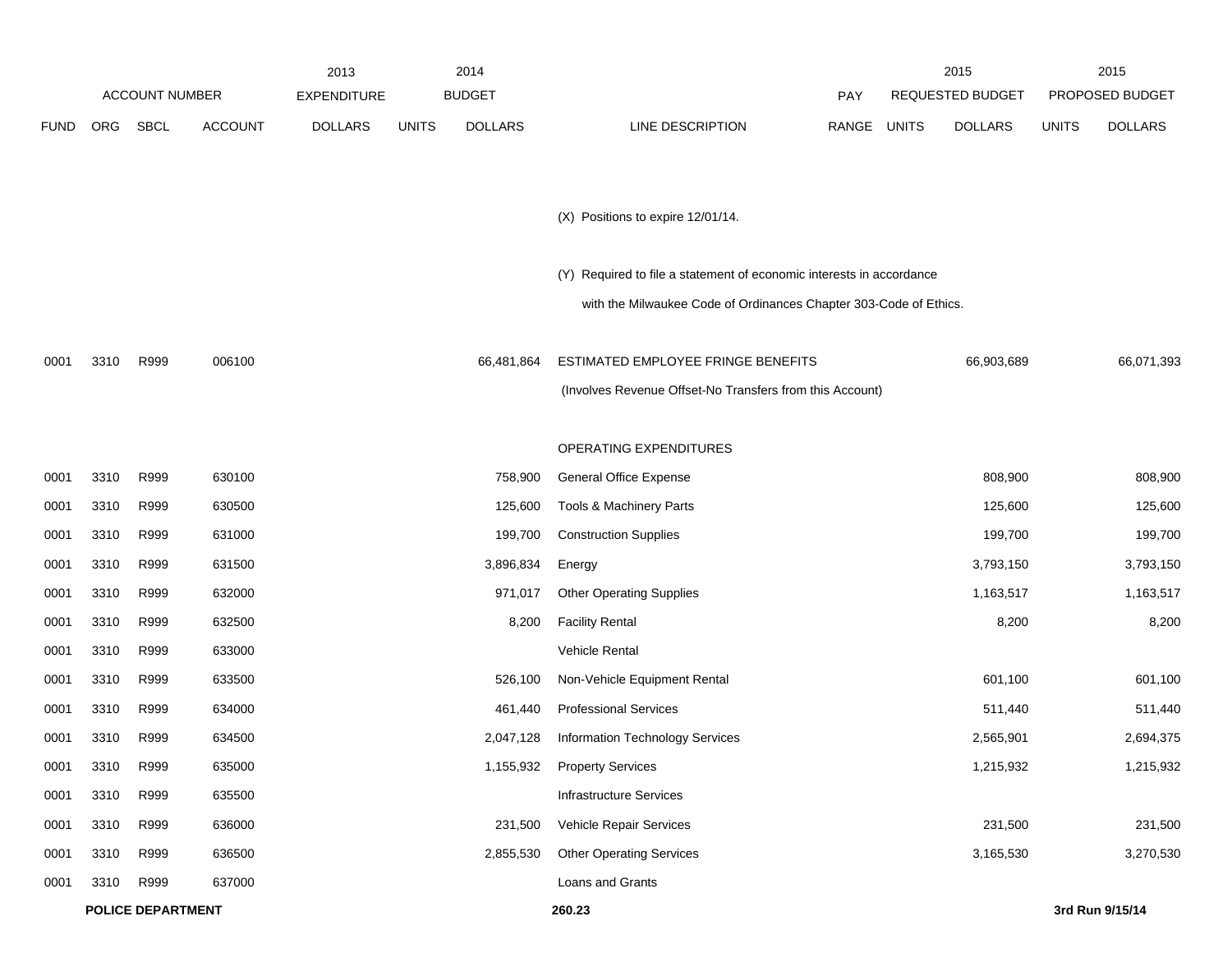|             |      |                       |                   | 2013           |              | 2014             |                                       |             |        | 2015              |              | 2015             |
|-------------|------|-----------------------|-------------------|----------------|--------------|------------------|---------------------------------------|-------------|--------|-------------------|--------------|------------------|
|             |      | <b>ACCOUNT NUMBER</b> |                   | EXPENDITURE    |              | <b>BUDGET</b>    |                                       | PAY         |        | REQUESTED BUDGET  |              | PROPOSED BUDGET  |
| <b>FUND</b> |      | ORG SBCL              | ACCOUNT           | <b>DOLLARS</b> | <b>UNITS</b> | <b>DOLLARS</b>   | LINE DESCRIPTION                      | RANGE UNITS |        | <b>DOLLARS</b>    | <b>UNITS</b> | <b>DOLLARS</b>   |
|             |      |                       |                   |                |              |                  |                                       |             |        |                   |              |                  |
| 0001        | 3310 | R999                  | 637501            |                |              | 163,000          | <b>Reimburse Other Departments</b>    |             |        | 213,000           |              | 213,000          |
|             |      |                       |                   |                |              |                  |                                       |             |        |                   |              |                  |
| 0001        | 3310 | R999                  | 006300            |                |              | 13,400,881       | OPERATING EXPENDITURES TOTAL          |             |        | 14,603,470        |              | 14,836,944       |
|             |      |                       |                   |                |              |                  |                                       |             |        |                   |              |                  |
|             |      |                       |                   |                |              |                  | <b>EQUIPMENT PURCHASES</b>            |             |        |                   |              |                  |
|             |      |                       |                   |                |              |                  | <b>Additional Equipment</b>           |             |        |                   |              |                  |
|             |      |                       |                   |                |              | 25,000           | Speed Boards                          |             |        |                   |              |                  |
|             |      |                       |                   |                |              |                  | In-Car Video Storage                  |             |        | 500,000           |              | 400,000          |
|             |      |                       |                   |                |              |                  | <b>Body Cameras</b>                   |             |        |                   |              | 100,000          |
|             |      |                       |                   |                |              |                  |                                       |             |        |                   |              |                  |
|             |      |                       |                   |                |              | 25,000           | Subtotal - Additional Equipment       |             |        | 500,000           |              | 500,000          |
|             |      |                       |                   |                |              |                  |                                       |             |        |                   |              |                  |
|             |      |                       |                   |                |              |                  | Replacement Equipment                 |             |        |                   |              |                  |
|             |      |                       |                   |                | 22           | 616,349          | Autos                                 |             | 50     | 1,500,000         | 22           | 660,000          |
|             |      |                       |                   |                | 22           | 30,800           | <b>Light Bars</b>                     |             | 37     | 51,800            | 22           | 30,800           |
|             |      |                       |                   |                | 11           | 104,500          | Motorcycle                            |             | 11     | 104,500           | 11           | 104,500          |
|             |      |                       |                   |                | 10           | 30,000           | Data switches                         |             |        |                   |              |                  |
|             |      |                       |                   |                |              | 200,000          | PC Hardware - Various                 |             |        | 500,000           |              | 500,000          |
|             |      |                       |                   |                | 22           | 1,430            | Shotgun Lock heads                    |             | $22\,$ | 1,430             | 22           | 1,430            |
|             |      |                       |                   |                | 22           | 6,600            | Shotgun Racks                         |             |        |                   |              |                  |
|             |      |                       |                   |                | 22           | 11,484           | Siren                                 |             | 37     | 18,500            | 22           | 11,000           |
|             |      |                       |                   |                | 22           | 15,000<br>29,920 | Software<br><b>Vehicle Partitions</b> |             | 30     | 165,000<br>40,800 | 22           | 27,000<br>29,920 |
|             |      |                       |                   |                | 22           |                  | 3,080 Siren Speaker                   |             | 68     | 9,520             | 25           | 3,500            |
|             |      |                       | POLICE DEPARTMENT |                |              |                  | 260.24                                |             |        |                   |              | 3rd Run 9/15/14  |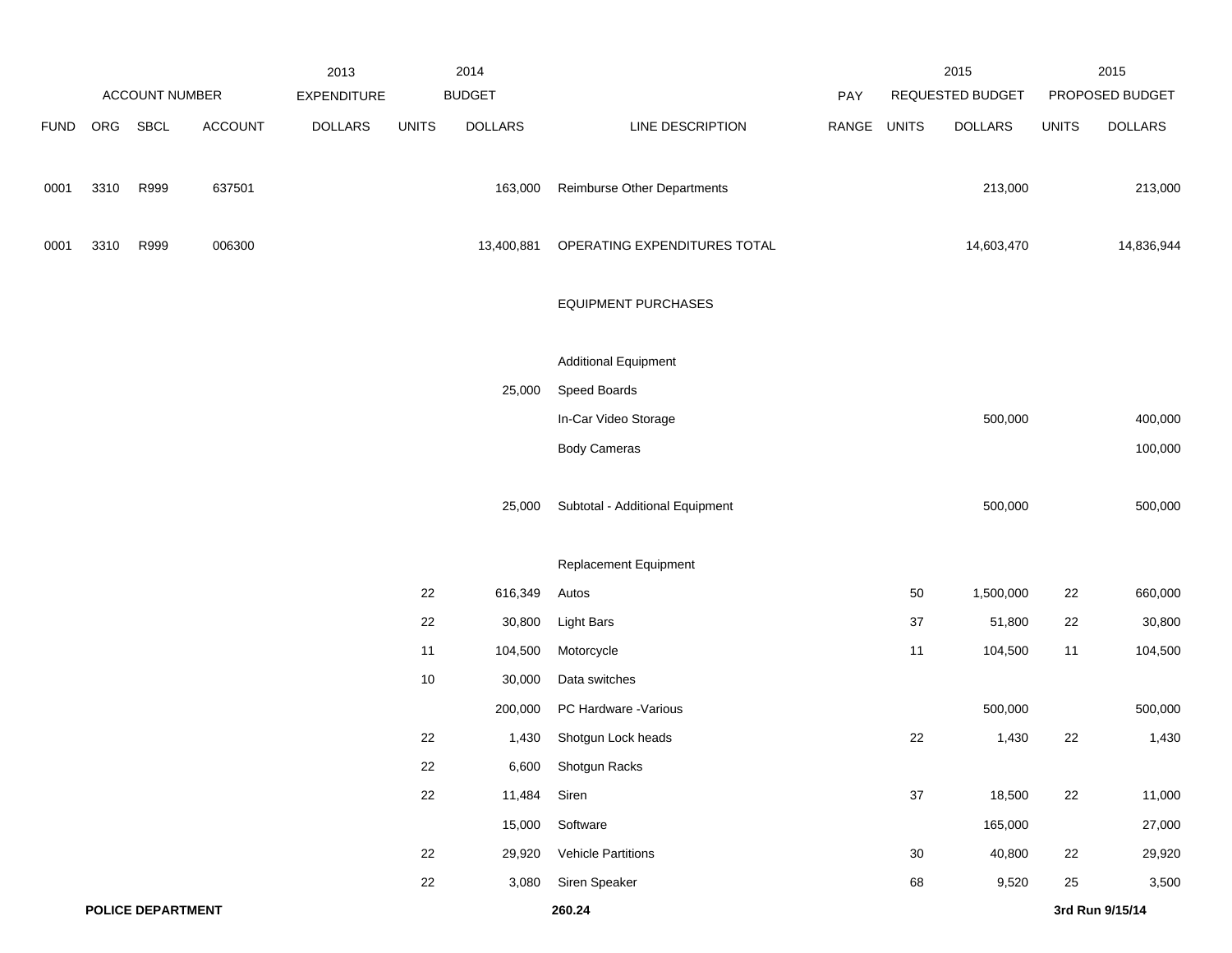|             |      |                          |         | 2013               |              | 2014           |                                    |             |                | 2015             |              | 2015            |
|-------------|------|--------------------------|---------|--------------------|--------------|----------------|------------------------------------|-------------|----------------|------------------|--------------|-----------------|
|             |      | ACCOUNT NUMBER           |         | <b>EXPENDITURE</b> |              | <b>BUDGET</b>  |                                    | PAY         |                | REQUESTED BUDGET |              | PROPOSED BUDGET |
| <b>FUND</b> | ORG  | <b>SBCL</b>              | ACCOUNT | <b>DOLLARS</b>     | <b>UNITS</b> | <b>DOLLARS</b> | LINE DESCRIPTION                   | RANGE UNITS |                | <b>DOLLARS</b>   | <b>UNITS</b> | <b>DOLLARS</b>  |
|             |      |                          |         |                    |              |                |                                    |             |                |                  |              |                 |
|             |      |                          |         |                    | 4            | 100,000        | Prisoner Conveyance Vehicle        |             | $\overline{7}$ | 172,200          |              |                 |
|             |      |                          |         |                    | 4            | 57,600         | Prisoner Inserts                   |             | $\overline{7}$ | 100,800          |              |                 |
|             |      |                          |         |                    |              |                | <b>SUV Explorers</b>               |             | 8              | 240,000          | 3            | 90,000          |
|             |      |                          |         |                    |              |                | Forensics Vans                     |             | $\overline{2}$ | 56,000           |              |                 |
|             |      |                          |         |                    |              |                | Arson Van                          |             | $\mathbf{1}$   | 28,000           |              |                 |
|             |      |                          |         |                    |              | 5,000          | <b>Tactical Equipment</b>          |             |                |                  |              |                 |
|             |      |                          |         |                    | 22           | 11,000         | <b>Rear Seats</b>                  |             | $30\,$         | 15,000           | 22           | 11,000          |
|             |      |                          |         |                    | 22           | 3,740          | <b>Window Armor</b>                |             | $30\,$         | 6,000            | 22           | 4,400           |
|             |      |                          |         |                    |              |                | Free-standing rifle & shotgun rack |             | $20\,$         | 20,000           | 22           | 22,000          |
|             |      |                          |         |                    | 22           | 22,000         | <b>LED lights</b>                  |             | 22             | 22,000           | 22           | 22,000          |
|             |      |                          |         |                    | 15           | 25,000         | Camera, Identification             |             |                |                  |              |                 |
|             |      |                          |         |                    |              | 40,000         | Camera, Booking Room               |             |                |                  |              |                 |
|             |      |                          |         |                    | 22           | 145,420        | Mobile Data Computers              |             | 68             | 449,480          | 25           | 165,250         |
|             |      |                          |         |                    | 22           | 24,200         | <b>MDC Vehicle Consoles</b>        |             | 68             | 74,800           | 25           | 27,500          |
|             |      |                          |         |                    | 22           | 138,820        | Digital Video Recorders            |             | 68             | 429,080          | 25           | 157,750         |
|             |      |                          |         |                    | 22           | 114,796        | <b>Digital Radio</b>               |             | 68             | 354,824          | 25           | 130,450         |
|             |      |                          |         |                    | 50           | 200,000        | Portable Digital Radios            |             | 100            | 400,000          | 85           | 340,000         |
|             |      |                          |         |                    |              | 35,000         | Facility Maintenance Equipment     |             |                |                  |              |                 |
|             |      |                          |         |                    | 402          | 1,971,739      | Subtotal - Replacement Equipment   |             | 754            | 4,759,734        | 422          | 2,338,500       |
| 0001        | 3310 | R999                     | 006800  |                    | 402          | 1,996,739      | EQUIPMENT PURCHASES TOTAL          |             | 754            | 5,259,734        | 422          | 2,838,500       |
|             |      |                          |         |                    |              |                | SPECIAL FUNDS                      |             |                |                  |              |                 |
|             |      |                          |         |                    |              |                | Sojourner Family Peace Center*     |             |                |                  |              | 27,600          |
|             |      | <b>POLICE DEPARTMENT</b> |         |                    |              |                | 260.25                             |             |                |                  |              | 3rd Run 9/15/14 |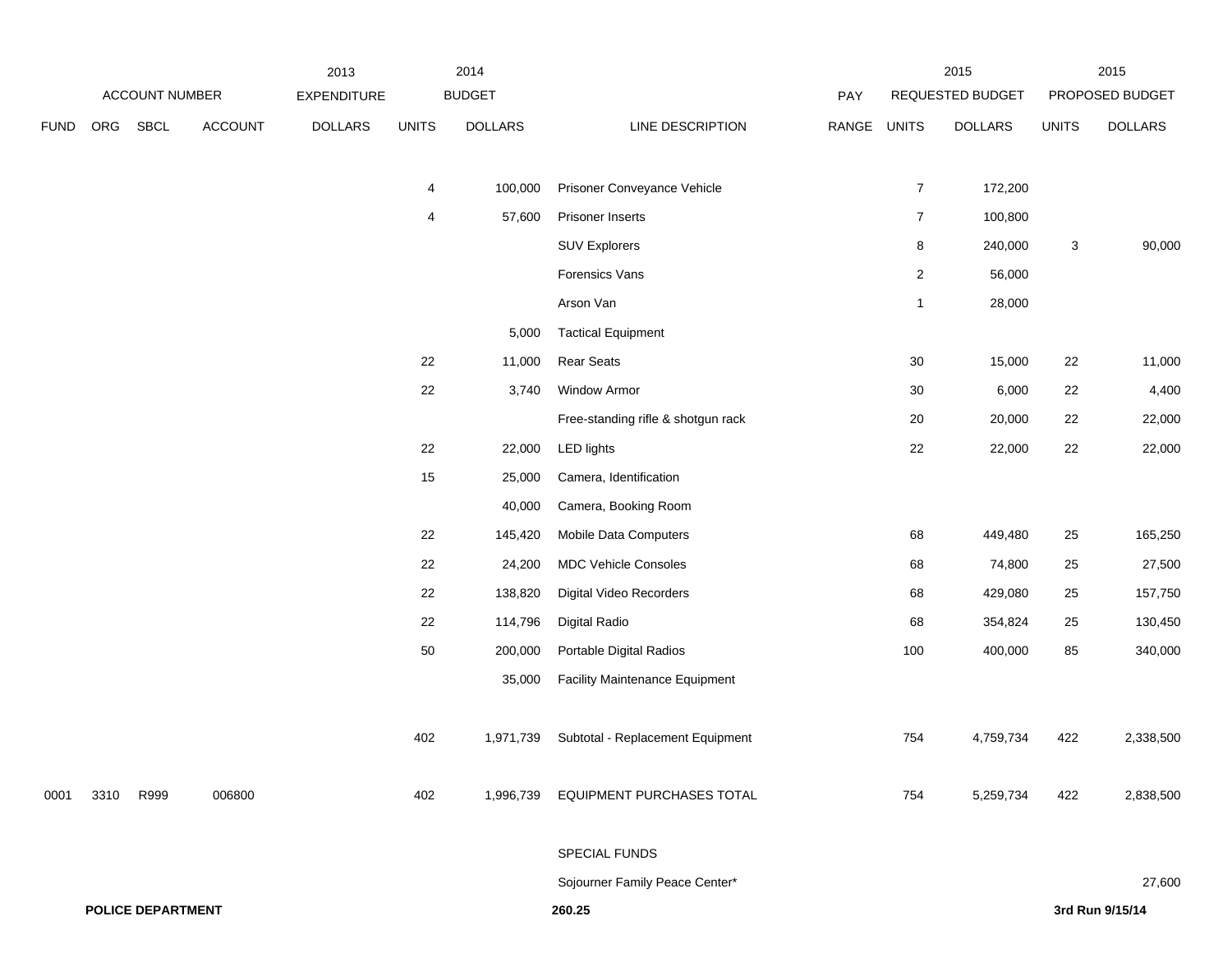|             |            |                |                | 2013           |              | 2014           |                           |              | 2015                    |              | 2015            |
|-------------|------------|----------------|----------------|----------------|--------------|----------------|---------------------------|--------------|-------------------------|--------------|-----------------|
|             |            | ACCOUNT NUMBER |                | EXPENDITURE    |              | <b>BUDGET</b>  | PAY                       |              | <b>REQUESTED BUDGET</b> |              | PROPOSED BUDGET |
| <b>FUND</b> | <b>ORG</b> | SBCL           | <b>ACCOUNT</b> | <b>DOLLARS</b> | <b>UNITS</b> | <b>DOLLARS</b> | RANGE<br>LINE DESCRIPTION | <b>UNITS</b> | <b>DOLLARS</b>          | <b>UNITS</b> | <b>DOLLARS</b>  |

SPECIAL FUNDS TOTAL

27,600

# POLICE DEPARTMENT ADMINISTRATION/

244,030,373 SERVICES DECISION UNIT TOTAL 254,026,115 248,952,919

\*Appropriation Control Account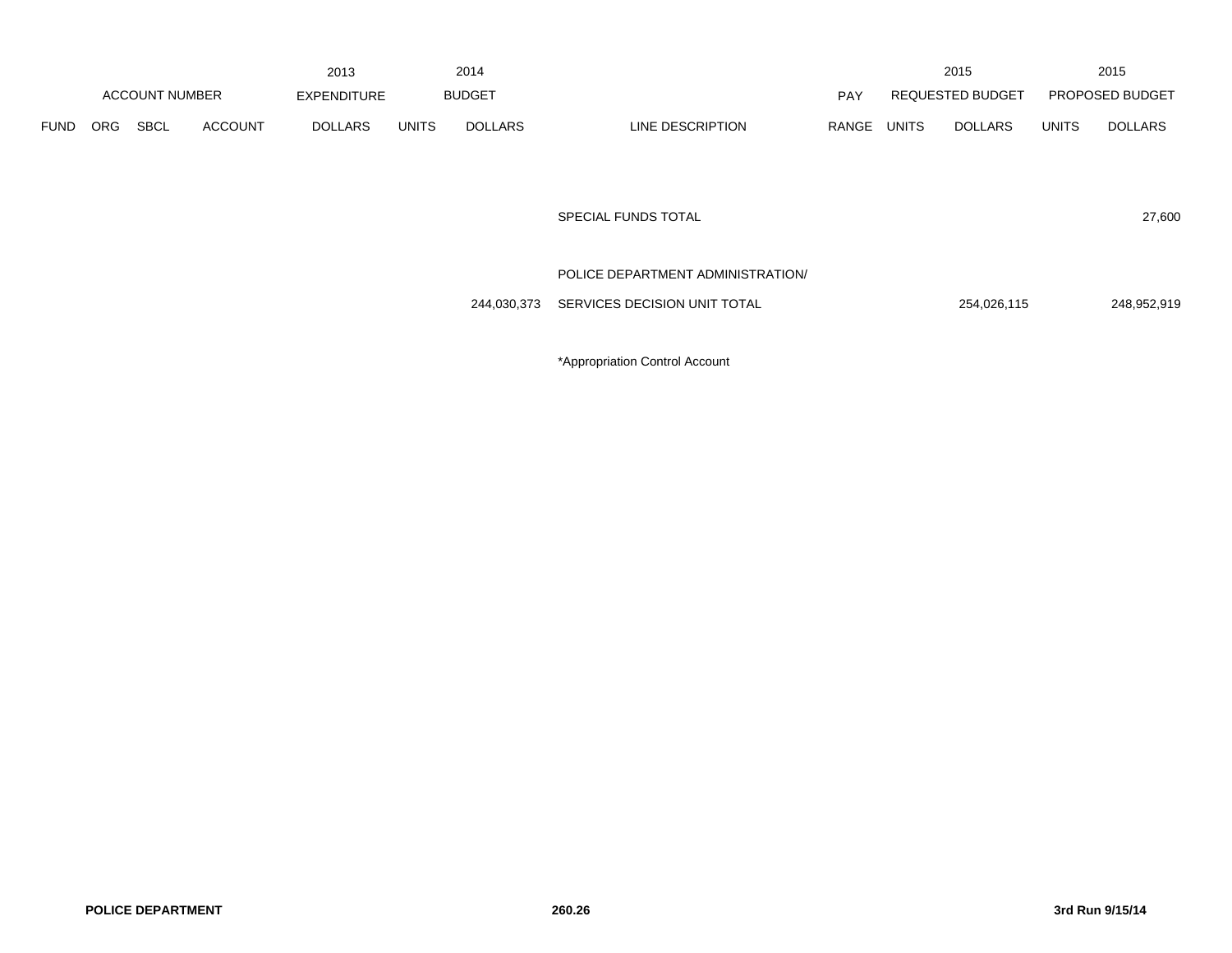|             |            |                       |                | 2013               |              | 2014           |                           |              | 2015             |              | 2015                   |
|-------------|------------|-----------------------|----------------|--------------------|--------------|----------------|---------------------------|--------------|------------------|--------------|------------------------|
|             |            | <b>ACCOUNT NUMBER</b> |                | <b>EXPENDITURE</b> |              | <b>BUDGET</b>  | PAY                       |              | REQUESTED BUDGET |              | <b>PROPOSED BUDGET</b> |
| <b>FUND</b> | <b>ORG</b> | <b>SBCL</b>           | <b>ACCOUNT</b> | <b>DOLLARS</b>     | <b>UNITS</b> | <b>DOLLARS</b> | RANGE<br>LINE DESCRIPTION | <b>UNITS</b> | <b>DOLLARS</b>   | <b>UNITS</b> | <b>DOLLARS</b>         |

POLICE DEPARTMENT ADMINISTRATION/

SERVICES DECISION UNIT

OFFICE OF THE CHIEF OF POLICE

SALARIES & WAGES

### OFFICE OF THE CHIEF

| Chief of Police (Y)         | 4SX |
|-----------------------------|-----|
| Chief of Staff - Police     | 1JX |
| Administrative Assistant IV | 5IN |
| Police Officer              | 4B  |
| Staff Assistant - Sr.       | 2IX |
| Administrative Assistant II | 6HN |

# MEDIA & COMMUNICATIONS

| <b>Public Relations Manager</b> | 2JX |
|---------------------------------|-----|
| <b>Police Sergeant</b>          | 4G  |

## BUDGET & FINANCE DIVISION

| Police Budget & Admin. Manager    | 1HX |
|-----------------------------------|-----|
| Police Finance & Planning Manager | 2LX |
| Accountant III                    | 2GX |
| Accountant I                      | 2CN |
| Accounting Assistant II           | 6HN |
| <b>Office Assistant II</b>        | 6FN |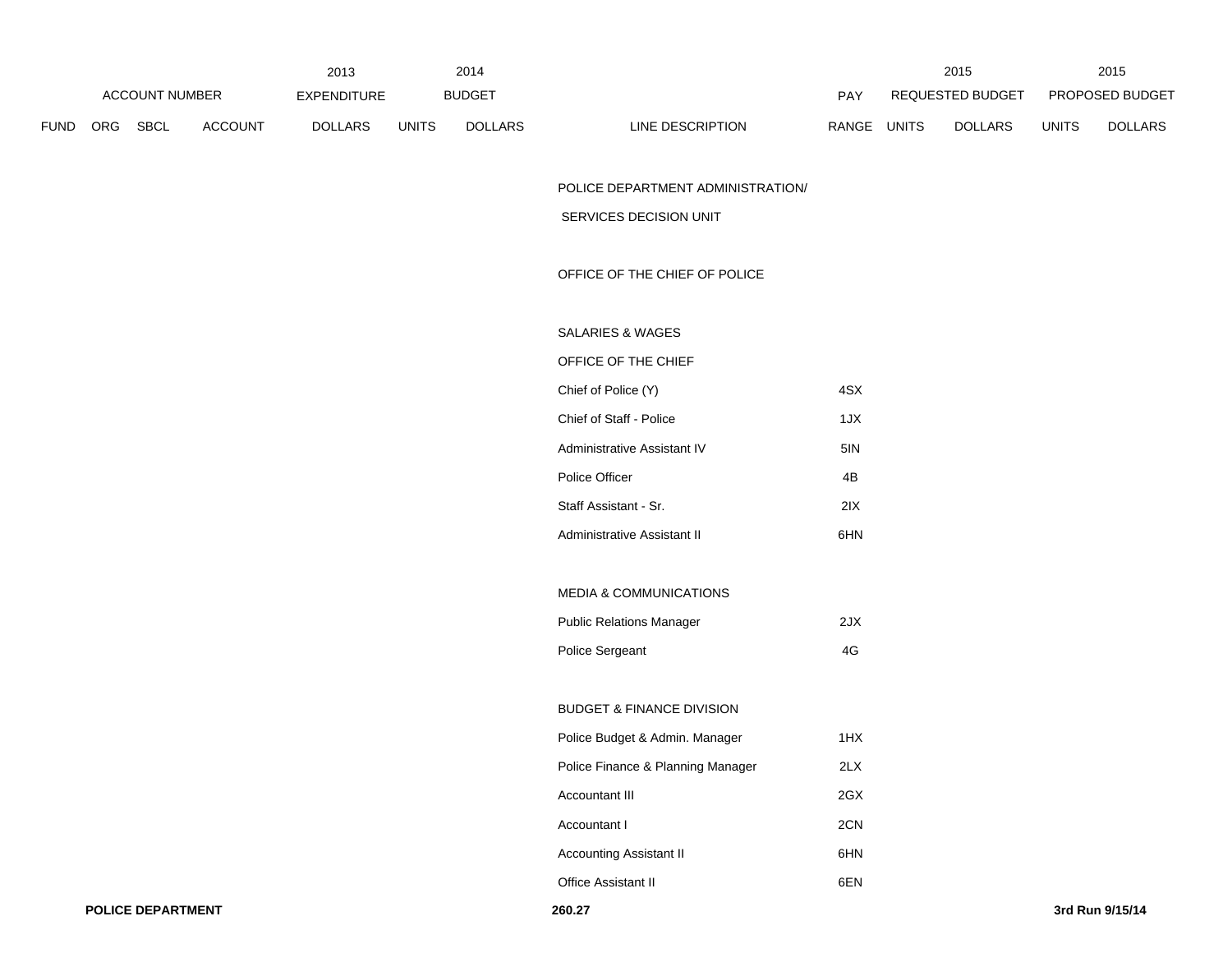|             |            |                |                | 2013               |       | 2014           |                  |            |              | 2015             |              | 2015                   |
|-------------|------------|----------------|----------------|--------------------|-------|----------------|------------------|------------|--------------|------------------|--------------|------------------------|
|             |            | ACCOUNT NUMBER |                | <b>EXPENDITURE</b> |       | <b>BUDGET</b>  |                  | <b>PAY</b> |              | REQUESTED BUDGET |              | <b>PROPOSED BUDGET</b> |
| <b>FUND</b> | <b>ORG</b> | <b>SBCL</b>    | <b>ACCOUNT</b> | <b>DOLLARS</b>     | UNITS | <b>DOLLARS</b> | LINE DESCRIPTION | RANGE      | <b>UNITS</b> | <b>DOLLARS</b>   | <b>UNITS</b> | <b>DOLLARS</b>         |

### OFFICE OF MANAGEMENT & PLANNING

| <b>Police Lieutenant</b> | 41  |
|--------------------------|-----|
| Police Sergeant          | 4G  |
| Detective                | 4F  |
| Office Assistant III     | 6FN |
| Police Officer           | 4Β  |

# PROFESSIONAL STANDARDS BUREAU

## OFFICE OF ASSISTANT CHIEF

| Administrative Assistant IV | $5I$ N |
|-----------------------------|--------|
|                             |        |

# FIELD INSPECTION DIVISION

| Deputy Inspector of Police | 4P |
|----------------------------|----|
| Captain of Police          | 4N |

## PROFESSIONAL PERFORMANCE DIVISION

| Deputy Inspector of Police           | 4P  |
|--------------------------------------|-----|
| Captain of Police                    | 4N  |
| Police Lieutenant                    | 4L  |
| <b>Police Sergeant</b>               | 4G  |
| Detective                            | 4F  |
| <b>Police Audiovisual Specialist</b> | 4K  |
| <b>Office Assistant IV</b>           | 6HN |
| <b>Office Assistant III</b>          | 6FN |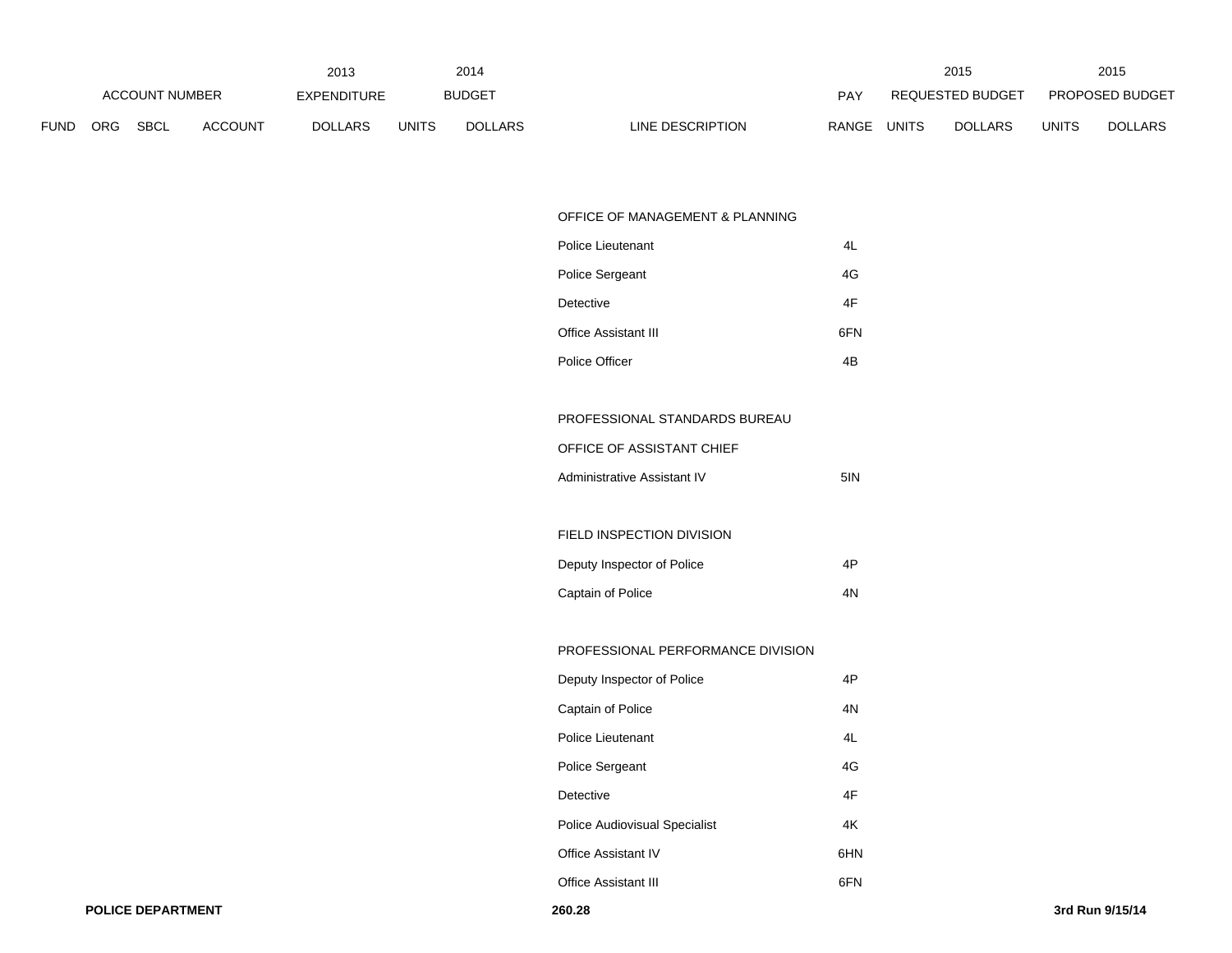|             |                               |             |         | 2013           |              | 2014           |                                     |               | 2015            |              | 2015           |
|-------------|-------------------------------|-------------|---------|----------------|--------------|----------------|-------------------------------------|---------------|-----------------|--------------|----------------|
|             | ACCOUNT NUMBER<br>EXPENDITURE |             |         | <b>BUDGET</b>  |              | PAY            | REQUESTED BUDGET                    |               | PROPOSED BUDGET |              |                |
| <b>FUND</b> | ORG                           | <b>SBCL</b> | ACCOUNT | <b>DOLLARS</b> | <b>UNITS</b> | <b>DOLLARS</b> | LINE DESCRIPTION                    | RANGE UNITS   | <b>DOLLARS</b>  | <b>UNITS</b> | <b>DOLLARS</b> |
|             |                               |             |         |                |              |                |                                     |               |                 |              |                |
|             |                               |             |         |                |              |                | Office Assistant II                 | 6EN           |                 |              |                |
|             |                               |             |         |                |              |                | Police Officer                      | 4B            |                 |              |                |
|             |                               |             |         |                |              |                |                                     |               |                 |              |                |
|             |                               |             |         |                |              |                | <b>TRAINING DIVISION</b>            |               |                 |              |                |
|             |                               |             |         |                |              |                | Deputy Inspector of Police          | $4\mathsf{P}$ |                 |              |                |
|             |                               |             |         |                |              |                | Captain of Police                   | $4\mathrm{N}$ |                 |              |                |
|             |                               |             |         |                |              |                | Police Lieutenant                   | $4\mathsf{L}$ |                 |              |                |
|             |                               |             |         |                |              |                | Police Sergeant                     | $4\mathsf{G}$ |                 |              |                |
|             |                               |             |         |                |              |                | Police Officer                      | 4B            |                 |              |                |
|             |                               |             |         |                |              |                | Detective                           | $4\mathsf{F}$ |                 |              |                |
|             |                               |             |         |                |              |                | Accounting Assistant I              | 6GN           |                 |              |                |
|             |                               |             |         |                |              |                | Administrative Assistant II         | 6HN           |                 |              |                |
|             |                               |             |         |                |              |                | Office Assistant II                 | 6EN           |                 |              |                |
|             |                               |             |         |                |              |                |                                     |               |                 |              |                |
|             |                               |             |         |                |              |                | AUDIO VISUAL SECTION                |               |                 |              |                |
|             |                               |             |         |                |              |                | Media Producer                      | 2EN           |                 |              |                |
|             |                               |             |         |                |              |                |                                     |               |                 |              |                |
|             |                               |             |         |                |              |                | EXECUTIVE PROTECTION UNIT           |               |                 |              |                |
|             |                               |             |         |                |              |                | Administrative Lieutenant of Police | $4\mathsf{L}$ |                 |              |                |
|             |                               |             |         |                |              |                | Police Officer                      | 4B            |                 |              |                |
|             |                               |             |         |                |              |                |                                     |               |                 |              |                |
|             |                               |             |         |                |              |                | LICENSE INVESTIGATION UNIT          |               |                 |              |                |
|             |                               |             |         |                |              |                | Police Sergeant                     | $4\mathsf{G}$ |                 |              |                |
|             |                               |             |         |                |              |                | Police Officer                      | $4\mathsf{B}$ |                 |              |                |
|             |                               |             |         |                |              |                |                                     |               |                 |              |                |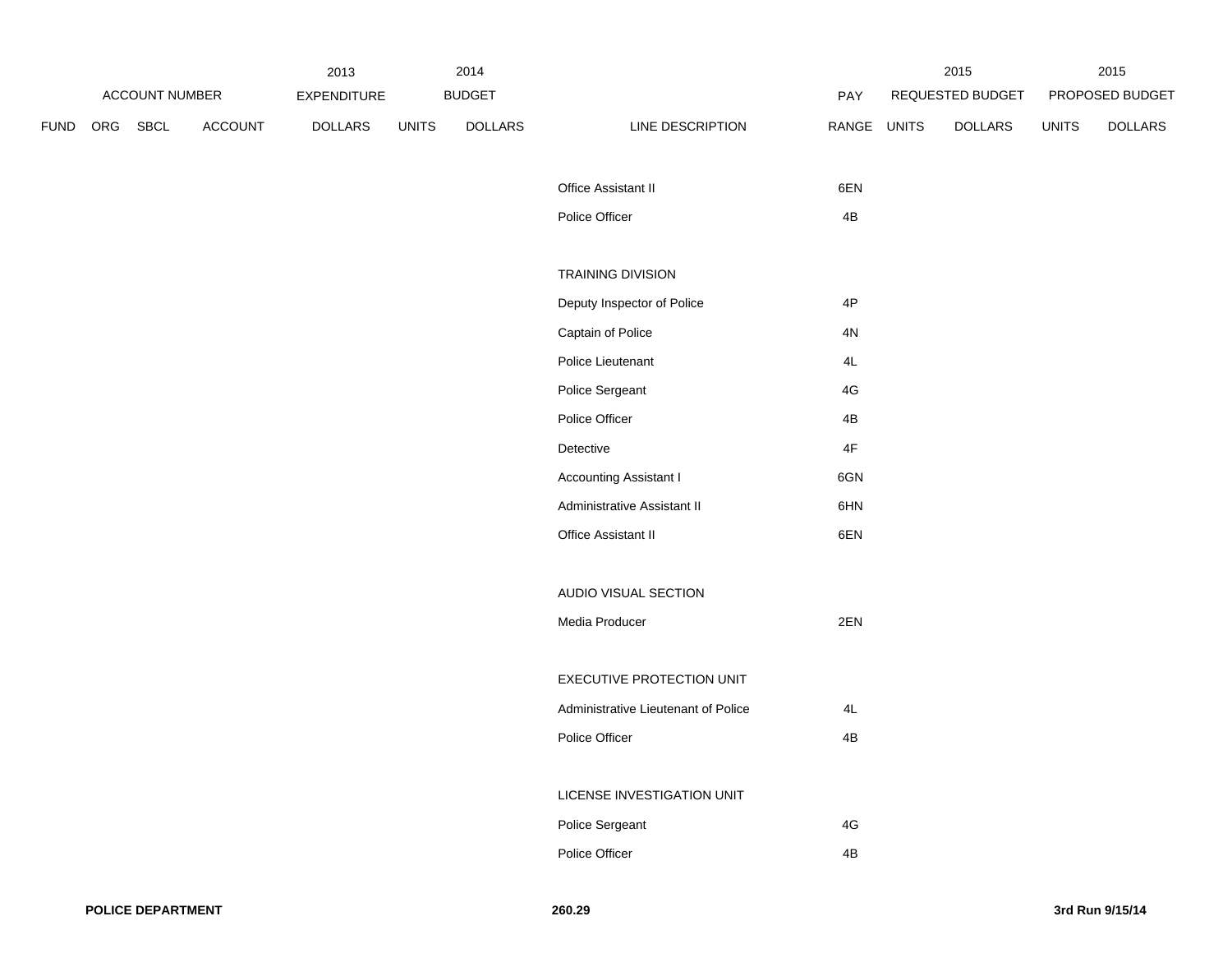|                       |            |             |                | 2013           |       | 2014           |                                  |              | 2015                   |              | 2015           |
|-----------------------|------------|-------------|----------------|----------------|-------|----------------|----------------------------------|--------------|------------------------|--------------|----------------|
| <b>ACCOUNT NUMBER</b> |            | EXPENDITURE |                | <b>BUDGET</b>  | PAY   |                | REQUESTED BUDGET                 |              | <b>PROPOSED BUDGET</b> |              |                |
| <b>FUND</b>           | <b>ORG</b> | <b>SBCL</b> | <b>ACCOUNT</b> | <b>DOLLARS</b> | UNITS | <b>DOLLARS</b> | LINE DESCRIPTION<br><b>RANGE</b> | <b>UNITS</b> | <b>DOLLARS</b>         | <b>UNITS</b> | <b>DOLLARS</b> |

#### ADMINISTRATION BUREAU

| Assistant Chief of Police   | 4RX        |
|-----------------------------|------------|
| Inspector of Police         | 4QX        |
| Deputy Inspector of Police  | 4P         |
| Police Officer              | 4B         |
| Administrative Assistant II | <b>RHN</b> |

# OFFICE OF POLICE INFORMATION SYSTEMS

| <b>Police Information Systems Director</b> | 1MX |
|--------------------------------------------|-----|
| <b>Office Assistant III</b>                | 6FN |

## OPEN RECORDS SECTION

| Police Officer             | 4B  |
|----------------------------|-----|
| Office Assistant II        | 6FN |
| <b>Office Assistant IV</b> | 6HN |

## RECORDS MANAGEMENT SECTION

| Office Supervisor II          | 2CN |
|-------------------------------|-----|
| <b>Police Sergeant</b>        | 4G  |
| Police Officer                | 4B  |
| Office Assistant IV           | 6HN |
| <b>Office Assistant III</b>   | 6FN |
| <b>Office Assistant II</b>    | 6EN |
| Administrative Specialist-Sr. | 2FX |
| Office Coordinator            | 5EN |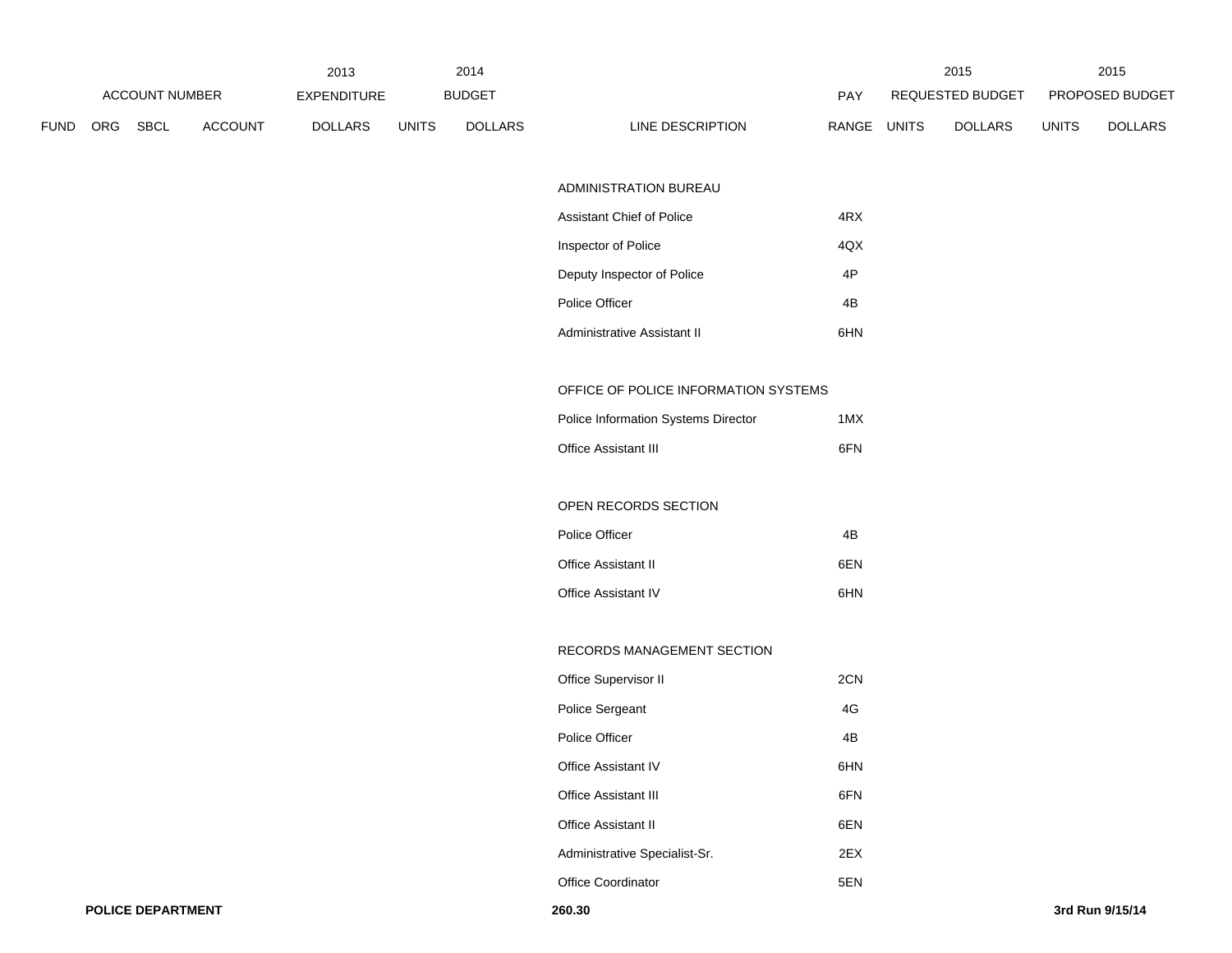|             |                       |      |                | 2013           |              | 2014           |                                       |               | 2015             |              | 2015            |
|-------------|-----------------------|------|----------------|----------------|--------------|----------------|---------------------------------------|---------------|------------------|--------------|-----------------|
|             | <b>ACCOUNT NUMBER</b> |      |                | EXPENDITURE    |              | <b>BUDGET</b>  |                                       | PAY           | REQUESTED BUDGET |              | PROPOSED BUDGET |
| <b>FUND</b> | ORG                   | SBCL | <b>ACCOUNT</b> | <b>DOLLARS</b> | <b>UNITS</b> | <b>DOLLARS</b> | LINE DESCRIPTION                      | RANGE UNITS   | <b>DOLLARS</b>   | <b>UNITS</b> | <b>DOLLARS</b>  |
|             |                       |      |                |                |              |                |                                       |               |                  |              |                 |
|             |                       |      |                |                |              |                | Microfilm Technician                  | 3BN           |                  |              |                 |
|             |                       |      |                |                |              |                |                                       |               |                  |              |                 |
|             |                       |      |                |                |              |                | <b>TRAFFIC SECTION</b>                |               |                  |              |                 |
|             |                       |      |                |                |              |                | Police Sergeant                       | $4\mathsf{G}$ |                  |              |                 |
|             |                       |      |                |                |              |                | Police Officer                        | $4\mathsf{B}$ |                  |              |                 |
|             |                       |      |                |                |              |                | Office Assistant III                  | 6FN           |                  |              |                 |
|             |                       |      |                |                |              |                | Office Assistant II                   | 6EN           |                  |              |                 |
|             |                       |      |                |                |              |                |                                       |               |                  |              |                 |
|             |                       |      |                |                |              |                | TECHNICAL COMMUNICATIONS DIVISION     |               |                  |              |                 |
|             |                       |      |                |                |              |                | Captain of Police                     | $4\mathrm{N}$ |                  |              |                 |
|             |                       |      |                |                |              |                | Police Lieutenant                     | $4\mathsf{L}$ |                  |              |                 |
|             |                       |      |                |                |              |                | <b>Telecommunications Supervisor</b>  | 1CX           |                  |              |                 |
|             |                       |      |                |                |              |                | Police Alarm Operator (G)             | $4\mathrm{C}$ |                  |              |                 |
|             |                       |      |                |                |              |                | Police Sergeant                       | 4G            |                  |              |                 |
|             |                       |      |                |                |              |                | Police Officer                        | $4\mathsf{B}$ |                  |              |                 |
|             |                       |      |                |                |              |                | Police Telecommunicator               | 6FN           |                  |              |                 |
|             |                       |      |                |                |              |                | Police Telecommunicator-Lead          | 6HN           |                  |              |                 |
|             |                       |      |                |                |              |                | Police Telecommunicator Seasonal      | $9\mbox{MN}$  |                  |              |                 |
|             |                       |      |                |                |              |                | Office Assistant III                  | 6FN           |                  |              |                 |
|             |                       |      |                |                |              |                | Mail Processor                        | 6FN           |                  |              |                 |
|             |                       |      |                |                |              |                | <b>Telecommunications Specialist</b>  | 1BX           |                  |              |                 |
|             |                       |      |                |                |              |                | Police Dispatcher (G)                 | 6NN           |                  |              |                 |
|             |                       |      |                |                |              |                | Electronic Technician Supervisor      | 1DX           |                  |              |                 |
|             |                       |      |                |                |              |                | <b>Communications Systems Manager</b> | 1FX           |                  |              |                 |
|             |                       |      |                |                |              |                | Electronic Technician                 | 3MN           |                  |              |                 |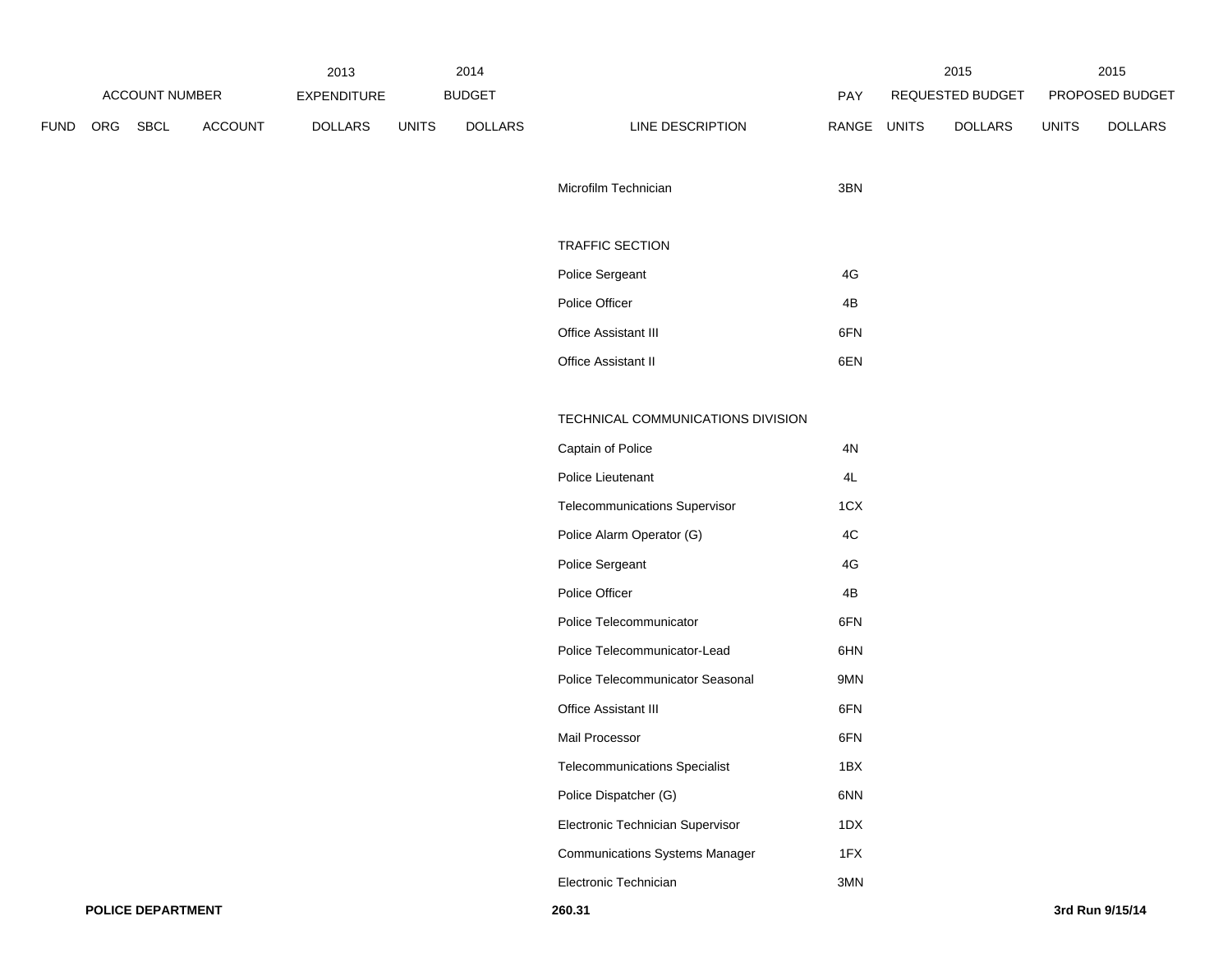|             |          |                |                | 2013           |              | 2014           |                                       |             | 2015             |              | 2015            |
|-------------|----------|----------------|----------------|----------------|--------------|----------------|---------------------------------------|-------------|------------------|--------------|-----------------|
|             |          | ACCOUNT NUMBER |                | EXPENDITURE    |              | <b>BUDGET</b>  |                                       | PAY         | REQUESTED BUDGET |              | PROPOSED BUDGET |
| <b>FUND</b> | ORG SBCL |                | <b>ACCOUNT</b> | <b>DOLLARS</b> | <b>UNITS</b> | <b>DOLLARS</b> | LINE DESCRIPTION                      | RANGE UNITS | <b>DOLLARS</b>   | <b>UNITS</b> | <b>DOLLARS</b>  |
|             |          |                |                |                |              |                |                                       |             |                  |              |                 |
|             |          |                |                |                |              |                | Office Assistant IV                   | 6HN         |                  |              |                 |
|             |          |                |                |                |              |                |                                       |             |                  |              |                 |
|             |          |                |                |                |              |                | INFORMATION TECHNOLOGY DIVISION       |             |                  |              |                 |
|             |          |                |                |                |              |                | Captain of Police                     | 4N          |                  |              |                 |
|             |          |                |                |                |              |                | Police Sergeant                       | 4G          |                  |              |                 |
|             |          |                |                |                |              |                | Police Officer                        | 4B          |                  |              |                 |
|             |          |                |                |                |              |                | Helpdesk Specialist II                | 3IN         |                  |              |                 |
|             |          |                |                |                |              |                | <b>Accounting Assistant I</b>         | 6GN         |                  |              |                 |
|             |          |                |                |                |              |                | Data Services Manager                 | 1GX         |                  |              |                 |
|             |          |                |                |                |              |                | Network Manager                       | 1GX         |                  |              |                 |
|             |          |                |                |                |              |                | Network Coordinator - Sr.             | 2GX         |                  |              |                 |
|             |          |                |                |                |              |                | <b>Data Communications Specialist</b> | 2HX         |                  |              |                 |
|             |          |                |                |                |              |                | Systems Security Administrator        | $2IX$       |                  |              |                 |
|             |          |                |                |                |              |                | Programmer Analyst                    | 2GN         |                  |              |                 |
|             |          |                |                |                |              |                | Information Systems Manager-MPD       | 2LX         |                  |              |                 |
|             |          |                |                |                |              |                | Systems Analyst-Sr.                   | 2IX         |                  |              |                 |
|             |          |                |                |                |              |                | Network Manager Assistant             |             |                  |              |                 |
|             |          |                |                |                |              |                | Wireless Interface Manager            |             |                  |              |                 |
|             |          |                |                |                |              |                | Systems Analyst-Project Leader        | 2LX         |                  |              |                 |
|             |          |                |                |                |              |                | Video Electronic Technician           | 3MN         |                  |              |                 |
|             |          |                |                |                |              |                |                                       |             |                  |              |                 |
|             |          |                |                |                |              |                | HUMAN RESOURCES DIVISION              |             |                  |              |                 |
|             |          |                |                |                |              |                | Human Resources Administrator         | 1HX         |                  |              |                 |
|             |          |                |                |                |              |                | Office Assistant IV                   | 6HN         |                  |              |                 |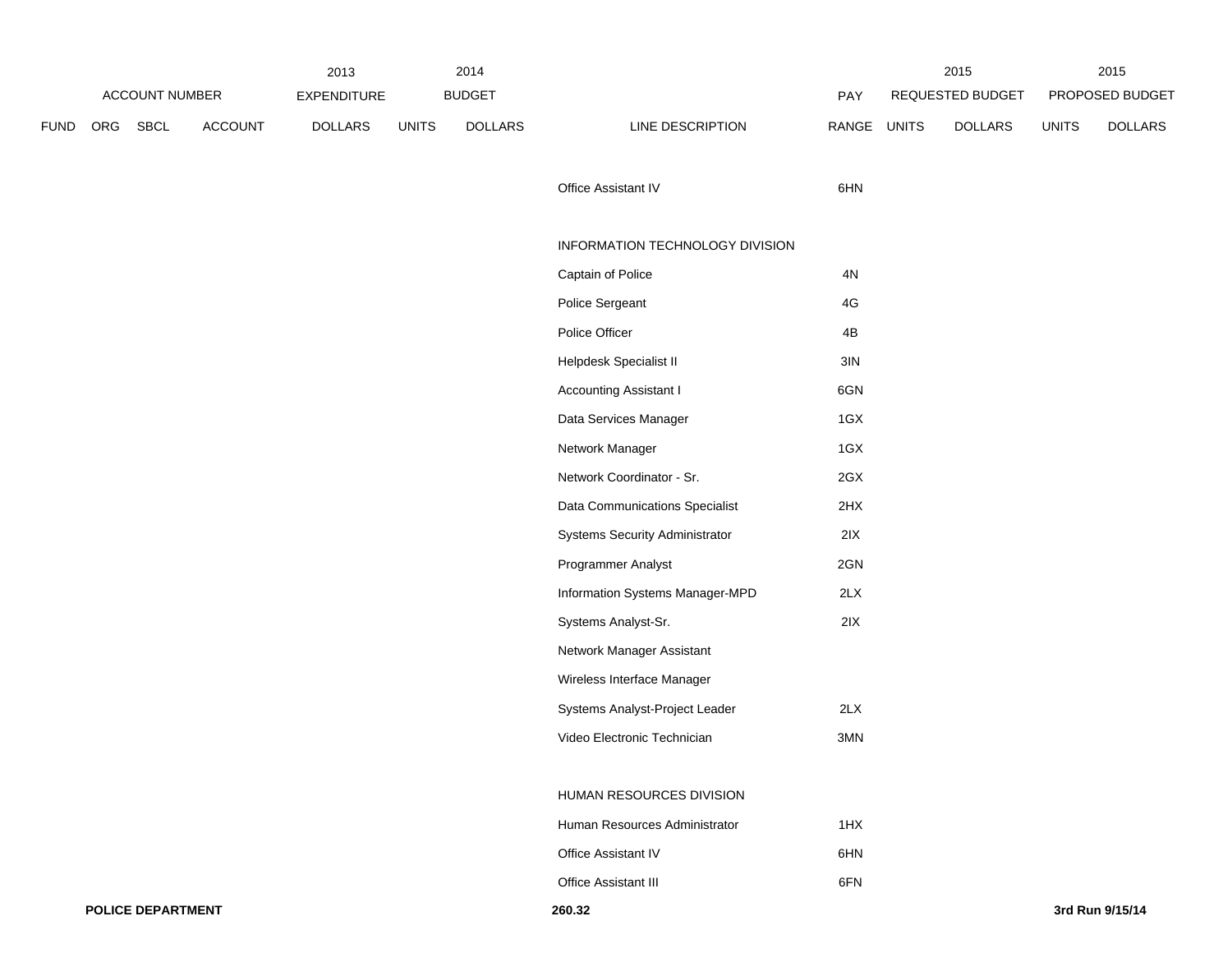|                       | 2013       |                    |                |                | 2014  |                |                  |                         | 2015         |                 | 2015         |                |
|-----------------------|------------|--------------------|----------------|----------------|-------|----------------|------------------|-------------------------|--------------|-----------------|--------------|----------------|
| <b>ACCOUNT NUMBER</b> |            | <b>EXPENDITURE</b> |                | <b>BUDGET</b>  |       | PAY            |                  | <b>REQUESTED BUDGET</b> |              | PROPOSED BUDGET |              |                |
| <b>FUND</b>           | <b>ORG</b> | <b>SBCL</b>        | <b>ACCOUNT</b> | <b>DOLLARS</b> | UNITS | <b>DOLLARS</b> | LINE DESCRIPTION | RANGE                   | <b>UNITS</b> | <b>DOLLARS</b>  | <b>UNITS</b> | <b>DOLLARS</b> |

| Office Assistant II              | 6FN |
|----------------------------------|-----|
| Human Resources Specialist       | 1CX |
| Human Resources Analyst - Senior | 2FX |
| <b>Police Sergeant</b>           | 4G. |
| Police Officer                   | 1Β  |

### MEDICAL SECTION

| Health & Safety Officer    | 2GX |
|----------------------------|-----|
| Health & Safety Specialist | 2DN |
| Office Assistant IV        | 6HN |
| Office Assistant III       | 6FN |
| Office Assistant II        | 6EN |

# BACKGROUND INVESTIGATION UNIT

| <b>Police Sergeant</b>      | 4G  |
|-----------------------------|-----|
| Police Officer              | 4B  |
| Detective                   | 4F  |
| <b>Office Assistant III</b> | 6FN |

## PAYROLL SECTION

| Police Payroll Supervisor       | 1CN |
|---------------------------------|-----|
| Personnel Payroll Assistant II  | 6HN |
| Personnel Payroll Assistant I   | 6GN |
| Personnel Payroll Assistant III | 5EN |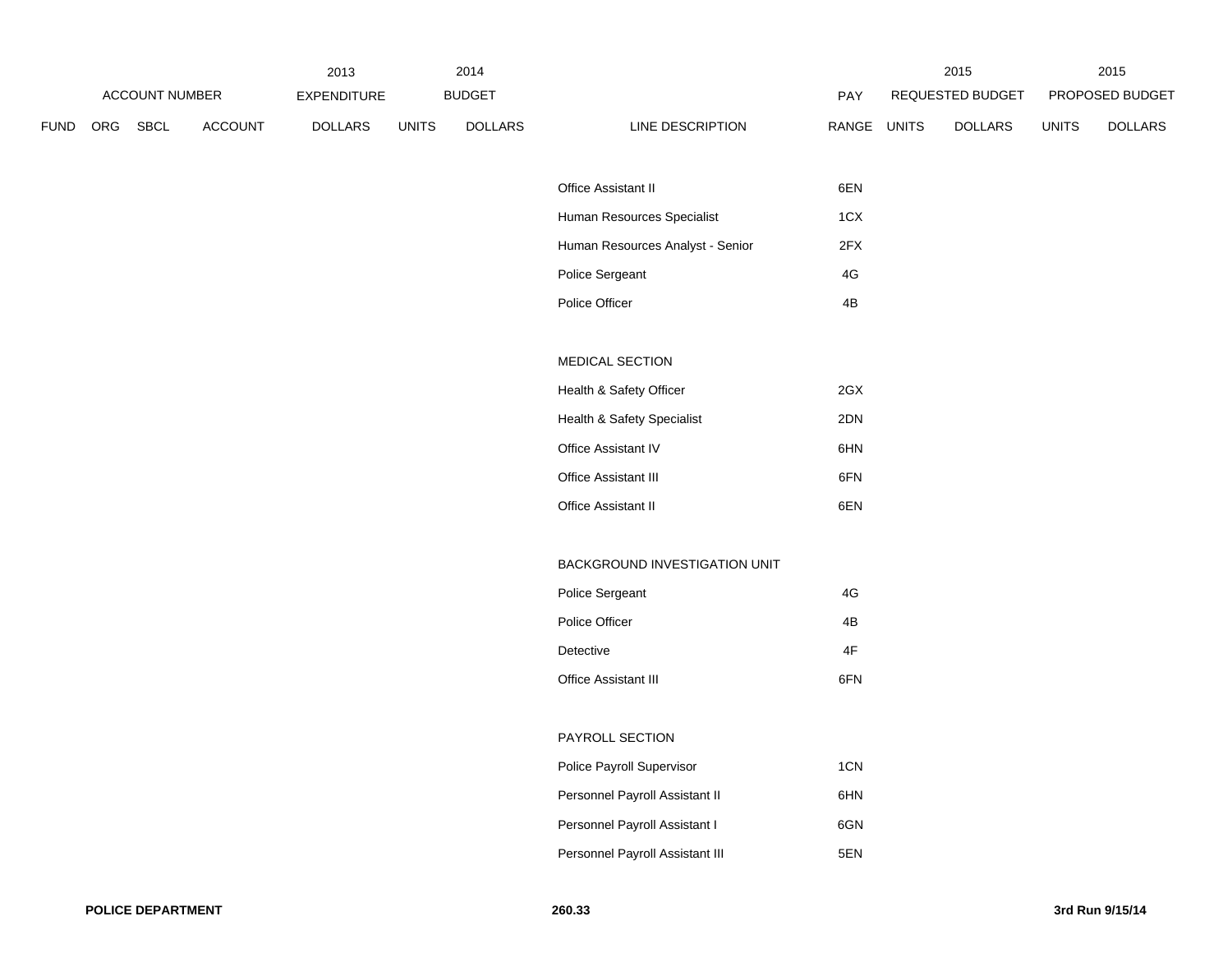|             |     |                       |                | 2013           |              | 2014           |                  |              |                  | 2015           |              | 2015                   |
|-------------|-----|-----------------------|----------------|----------------|--------------|----------------|------------------|--------------|------------------|----------------|--------------|------------------------|
|             |     | <b>ACCOUNT NUMBER</b> |                | EXPENDITURE    |              | <b>BUDGET</b>  |                  | PAY          | REQUESTED BUDGET |                |              | <b>PROPOSED BUDGET</b> |
| <b>FUND</b> | ORG | <b>SBCL</b>           | <b>ACCOUNT</b> | <b>DOLLARS</b> | <b>UNITS</b> | <b>DOLLARS</b> | LINE DESCRIPTION | <b>RANGE</b> | <b>UNITS</b>     | <b>DOLLARS</b> | <b>UNITS</b> | <b>DOLLARS</b>         |

INTEGRATED JUSTICE SERVICES DIVISION

PROPERTY CONTROL SECTION

| <b>Police Sergeant</b>      | 4G  |
|-----------------------------|-----|
| Police Officer              | 4B  |
| <b>Office Assistant III</b> | 6FN |
| Police Lieutenant           | 41  |
| Teller                      | 6HN |

## COURT ADMINISTRATION SECTION

| <b>Police Sergeant</b>     | 4G  |
|----------------------------|-----|
| Court Liaison Officer      | 4C  |
| Police Officer             | 4Β  |
| Office Assistant III       | 6FN |
| <b>Office Assistant II</b> | 6FN |

## IDENTIFICATION DIVISION

| Captain of Police                | 4N  |
|----------------------------------|-----|
| Police Identification Supervisor | 41  |
| Forensic Investigator            | 4C  |
| Chief Latent Print Examiner      | 4H  |
| Document Examiner                | 4F  |
| Forensic Video Examiner          | 4F  |
| Latent Print Examiner            | 4F  |
| Administrative Assistant I       | 6GN |
| Office Assistant II              | 6EN |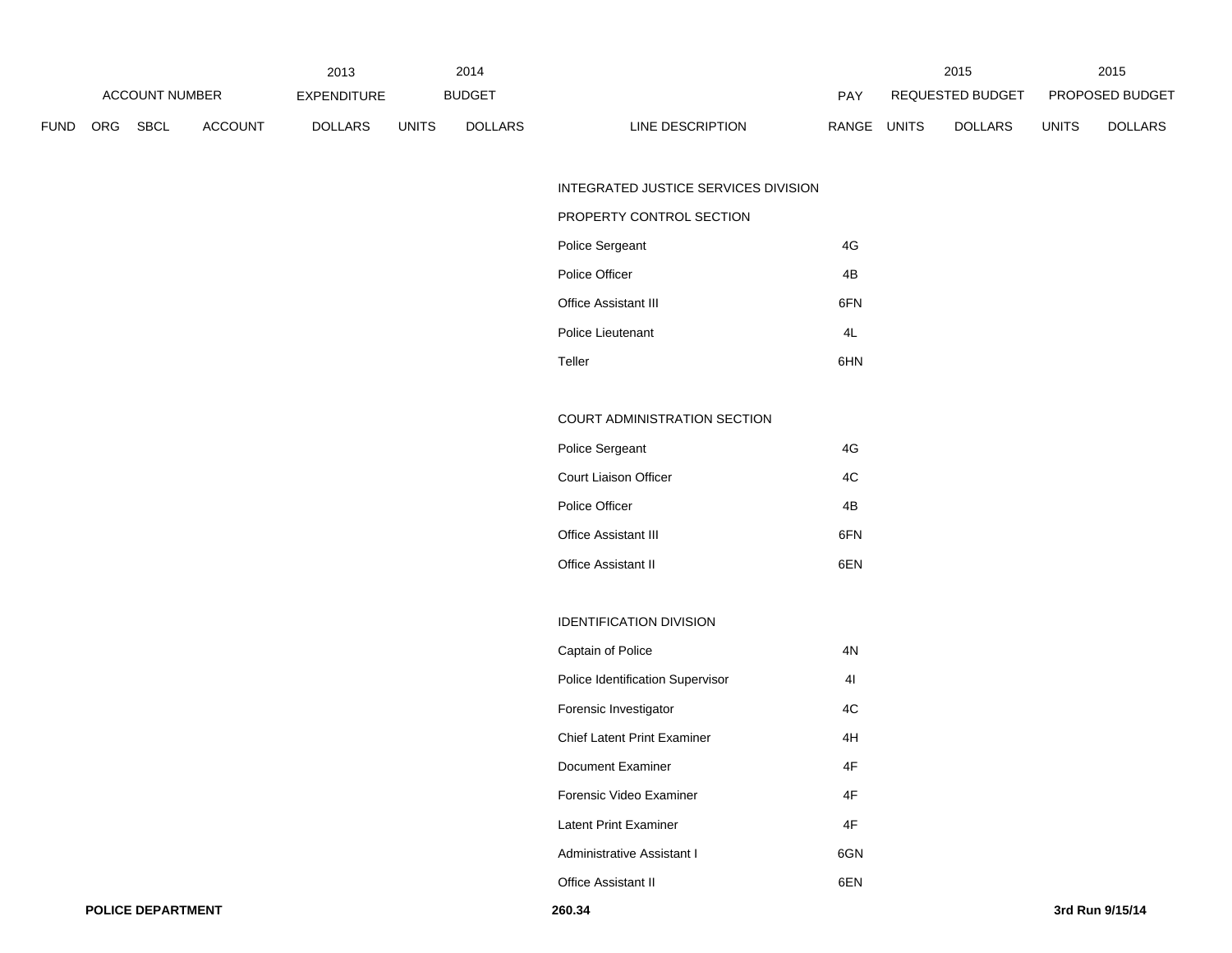|             |     |                       |         | 2013           |              | 2014           |                                           |               |                  | 2015           |              | 2015            |
|-------------|-----|-----------------------|---------|----------------|--------------|----------------|-------------------------------------------|---------------|------------------|----------------|--------------|-----------------|
|             |     | <b>ACCOUNT NUMBER</b> |         | EXPENDITURE    |              | <b>BUDGET</b>  |                                           | PAY           | REQUESTED BUDGET |                |              | PROPOSED BUDGET |
| <b>FUND</b> | ORG | SBCL                  | ACCOUNT | <b>DOLLARS</b> | <b>UNITS</b> | <b>DOLLARS</b> | LINE DESCRIPTION                          | RANGE         | <b>UNITS</b>     | <b>DOLLARS</b> | <b>UNITS</b> | <b>DOLLARS</b>  |
|             |     |                       |         |                |              |                |                                           |               |                  |                |              |                 |
|             |     |                       |         |                |              |                | Identification Systems Spec.              | 4H            |                  |                |              |                 |
|             |     |                       |         |                |              |                | Police Officer                            | 4B            |                  |                |              |                 |
|             |     |                       |         |                |              |                |                                           |               |                  |                |              |                 |
|             |     |                       |         |                |              |                | PRISONER PROCESSING SECTION               |               |                  |                |              |                 |
|             |     |                       |         |                |              |                | Police Lieutenant                         | 4L            |                  |                |              |                 |
|             |     |                       |         |                |              |                | Police Sergeant                           | $4\mathsf{G}$ |                  |                |              |                 |
|             |     |                       |         |                |              |                | Police Officer                            | 4B            |                  |                |              |                 |
|             |     |                       |         |                |              |                |                                           |               |                  |                |              |                 |
|             |     |                       |         |                |              |                | SAFETY DIVISION                           |               |                  |                |              |                 |
|             |     |                       |         |                |              |                | Safety Specialist-Senior                  | 2EX           |                  |                |              |                 |
|             |     |                       |         |                |              |                | School Crossing Guard                     | 9GN           |                  |                |              |                 |
|             |     |                       |         |                |              |                | School Crossing Guard (V)                 | 9GN           |                  |                |              |                 |
|             |     |                       |         |                |              |                | School Crossing Guard (Aux.)              | 9GN           |                  |                |              |                 |
|             |     |                       |         |                |              |                | School Crossing Guard - Operator          | 9GN           |                  |                |              |                 |
|             |     |                       |         |                |              |                | School Crossing Guard - Dispatcher        | 9GN           |                  |                |              |                 |
|             |     |                       |         |                |              |                |                                           |               |                  |                |              |                 |
|             |     |                       |         |                |              |                | FACILITIES SERVICES SECTION               |               |                  |                |              |                 |
|             |     |                       |         |                |              |                | Police Facilities Manager                 | 1GN           |                  |                |              |                 |
|             |     |                       |         |                |              |                | <b>Building Maintenance Asst. Manager</b> | 1CN           |                  |                |              |                 |
|             |     |                       |         |                |              |                | Police Fleet Supervisor                   | 1BX           |                  |                |              |                 |
|             |     |                       |         |                |              |                | <b>Building Maintenance Supervisor II</b> | 1BN           |                  |                |              |                 |
|             |     |                       |         |                |              |                | Heating & Ventilating Mechanic II         | 7DN           |                  |                |              |                 |
|             |     |                       |         |                |              |                | <b>Building Maintenance Mechanic II</b>   | 7CN           |                  |                |              |                 |
|             |     |                       |         |                |              |                | Custodial Worker II-City Laborer          | 8DN           |                  |                |              |                 |
|             |     |                       |         |                |              |                | Vehicle Services Assistant                | 8FN           |                  |                |              |                 |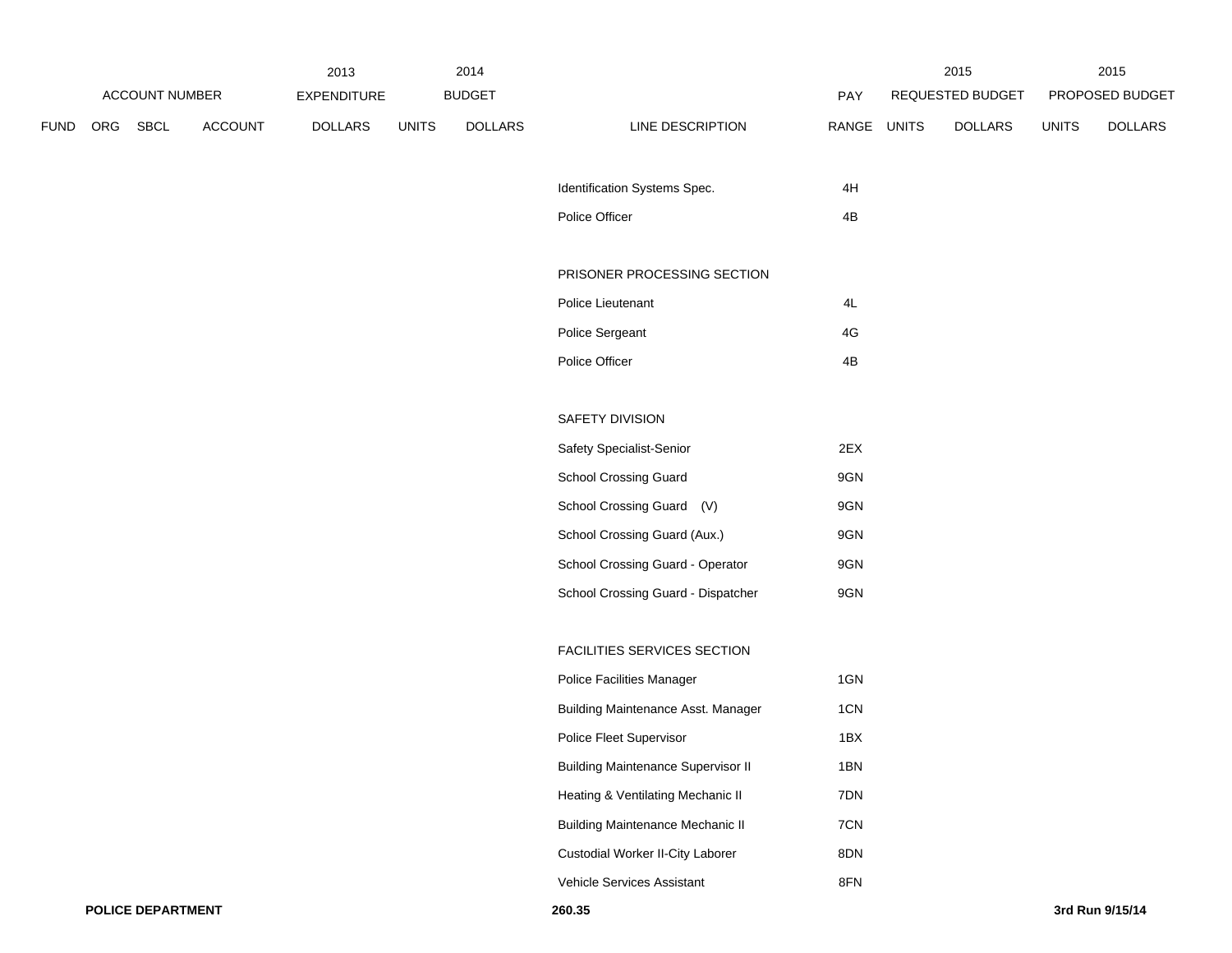|             |                                             |             |                | 2013           |       | 2014           |                  |                         |       | 2015            |       | 2015           |
|-------------|---------------------------------------------|-------------|----------------|----------------|-------|----------------|------------------|-------------------------|-------|-----------------|-------|----------------|
|             | <b>ACCOUNT NUMBER</b><br><b>EXPENDITURE</b> |             |                | <b>BUDGET</b>  |       | PAY            |                  | <b>REQUESTED BUDGET</b> |       | PROPOSED BUDGET |       |                |
| <b>FUND</b> | ORG                                         | <b>SBCL</b> | <b>ACCOUNT</b> | <b>DOLLARS</b> | UNITS | <b>DOLLARS</b> | LINE DESCRIPTION | RANGE                   | UNITS | <b>DOLLARS</b>  | UNITS | <b>DOLLARS</b> |

| Garage Attendant                | 8DN |
|---------------------------------|-----|
| Police Officer                  | 4B  |
| <b>Office Assistant III</b>     | 6FN |
| Police Fleet Manager            | 1DX |
| <b>Office Assistant II</b>      | 6EN |
| Electronic Technician           | 3MN |
| Electronic Technician Assistant | 3CN |

# PRINTING & STORES SECTION

| <b>Graphic Designer II</b>                  | 2BN |
|---------------------------------------------|-----|
| Printing, Stores, & Building Services Supv. | 1BX |
| Printer                                     | 7FN |
| <b>Production Designer II</b>               | 7GN |
| <b>Inventory Control Assistant II</b>       | 6HN |
| <b>Inventory Control Assistant III</b>      | 6HN |

### ASSIGNED AS NEEDED WITHIN DECISION UNIT

| Police Aide                                     | 6BN |
|-------------------------------------------------|-----|
| Police Serv. Spec. (0.5 FTE)(C)                 | 6AN |
| Police Serv. Special Investigator (0.5 FTE) (C) | 5EN |
| Police Serv. Special Investigator - PPD         | 5EN |

35,412,642 Total Before Adjustments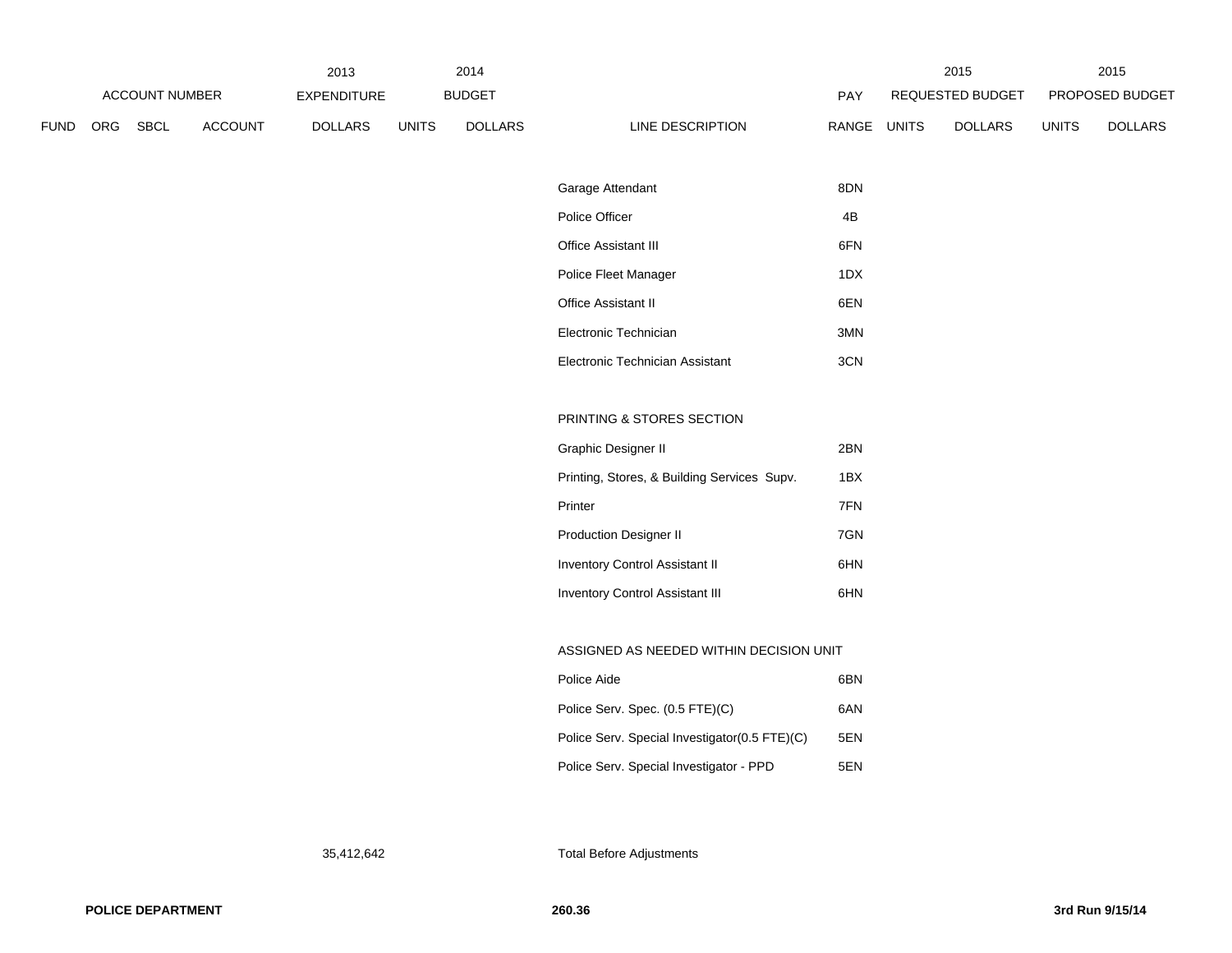|             |      |                          |                | 2013               |              | 2014           |                                                                            |       |              | 2015             |              | 2015            |
|-------------|------|--------------------------|----------------|--------------------|--------------|----------------|----------------------------------------------------------------------------|-------|--------------|------------------|--------------|-----------------|
|             |      | ACCOUNT NUMBER           |                | <b>EXPENDITURE</b> |              | <b>BUDGET</b>  |                                                                            | PAY   |              | REQUESTED BUDGET |              | PROPOSED BUDGET |
| <b>FUND</b> | ORG  | <b>SBCL</b>              | <b>ACCOUNT</b> | <b>DOLLARS</b>     | <b>UNITS</b> | <b>DOLLARS</b> | LINE DESCRIPTION                                                           | RANGE | <b>UNITS</b> | <b>DOLLARS</b>   | <b>UNITS</b> | <b>DOLLARS</b>  |
|             |      |                          |                |                    |              |                | Salary & Wage Rate Change                                                  |       |              |                  |              |                 |
|             |      |                          |                |                    |              |                | Overtime Compensated                                                       |       |              |                  |              |                 |
|             |      |                          |                |                    |              |                | <b>Grant Overtime Compensated</b>                                          |       |              |                  |              |                 |
|             |      |                          |                |                    |              |                | Personnel Cost Adjustment                                                  |       |              |                  |              |                 |
|             |      |                          |                |                    |              |                | Other                                                                      |       |              |                  |              |                 |
|             |      |                          |                |                    |              |                | Furlough                                                                   |       |              |                  |              |                 |
|             |      |                          |                | 35,412,642         |              |                | Gross Salaries & Wages Total                                               |       |              |                  |              |                 |
|             |      |                          |                |                    |              |                | Reimbursable Services Deduction                                            |       |              |                  |              |                 |
|             |      |                          |                |                    |              |                | Capital Improvements Deduction                                             |       |              |                  |              |                 |
|             |      |                          |                |                    |              |                | <b>Grants &amp; Aids Deduction</b>                                         |       |              |                  |              |                 |
| 0001        | 3311 | R999                     | 006000         | 35,412,642         |              |                | NET SALARIES & WAGES TOTAL                                                 |       |              |                  |              |                 |
|             |      |                          |                |                    |              |                | O&M FTE'S                                                                  |       |              |                  |              |                 |
|             |      |                          |                |                    |              |                | NON-O&M FTE'S                                                              |       |              |                  |              |                 |
|             |      |                          |                |                    |              |                | (C) Administrative Positions to Allow Reallocation of Sworn                |       |              |                  |              |                 |
|             |      |                          |                |                    |              |                | Personnel on a One For One Basis, to Patrol Related Activities.            |       |              |                  |              |                 |
|             |      |                          |                |                    |              |                | (G) Police Dispatchers to be administratively reclassified to Police Alarm |       |              |                  |              |                 |
|             |      |                          |                |                    |              |                | Operator, as Police Dispatcher positions are vacated, to a maximum         |       |              |                  |              |                 |
|             |      |                          |                |                    |              |                | of 15 positions. These positions will be earmarked for promotional         |       |              |                  |              |                 |
|             |      |                          |                |                    |              |                | opportunities for officers currently eligible for the rank of Police Alarm |       |              |                  |              |                 |
|             |      | <b>POLICE DEPARTMENT</b> |                |                    |              |                | 260.37                                                                     |       |              |                  |              | 3rd Run 9/15/14 |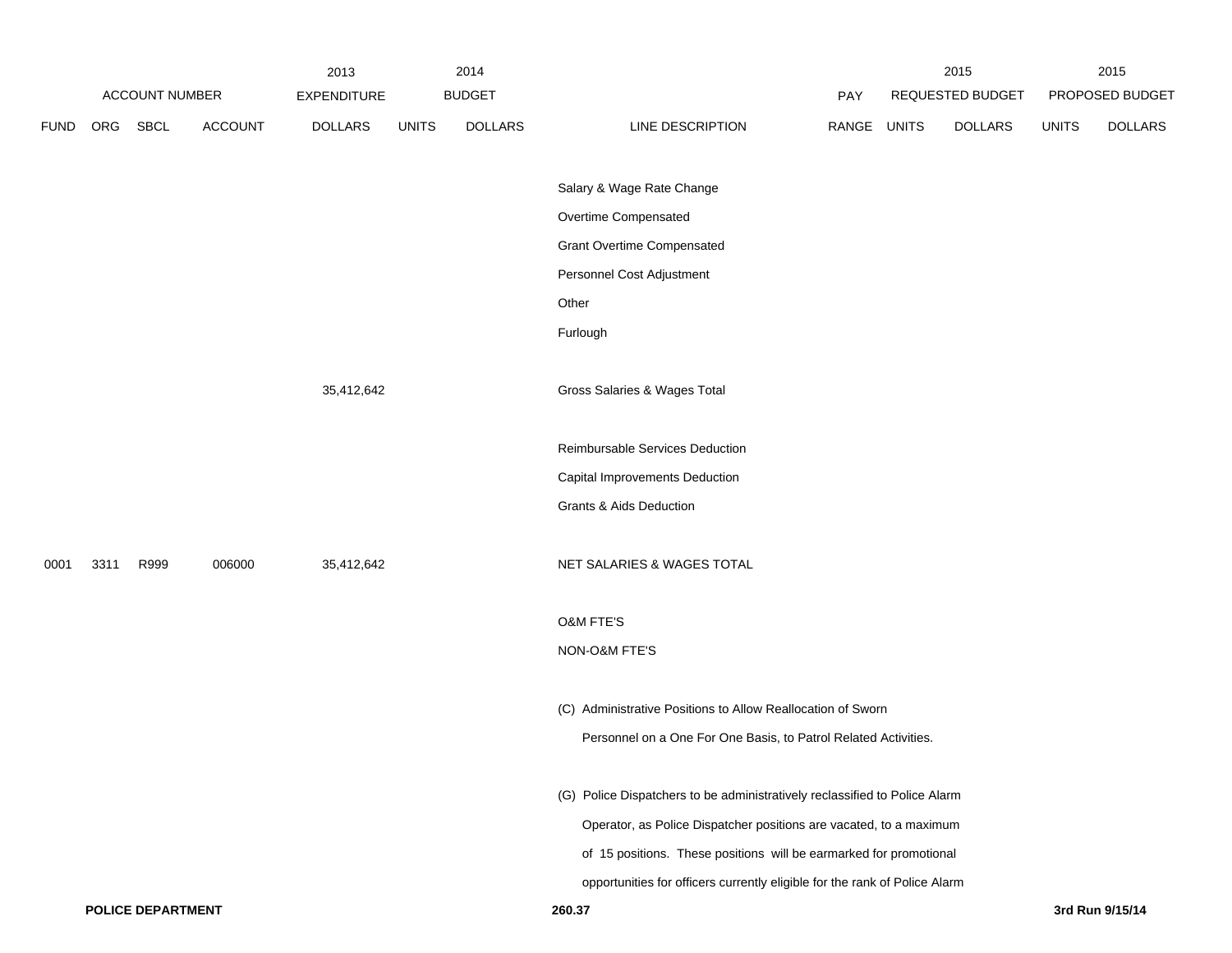|             |      |                          |                | 2013               |              | 2014           |                                                                          |            |       | 2015             |              | 2015            |
|-------------|------|--------------------------|----------------|--------------------|--------------|----------------|--------------------------------------------------------------------------|------------|-------|------------------|--------------|-----------------|
|             |      | <b>ACCOUNT NUMBER</b>    |                | <b>EXPENDITURE</b> |              | <b>BUDGET</b>  |                                                                          | <b>PAY</b> |       | REQUESTED BUDGET |              | PROPOSED BUDGET |
| <b>FUND</b> | ORG  | <b>SBCL</b>              | <b>ACCOUNT</b> | <b>DOLLARS</b>     | <b>UNITS</b> | <b>DOLLARS</b> | LINE DESCRIPTION                                                         | RANGE      | UNITS | <b>DOLLARS</b>   | <b>UNITS</b> | <b>DOLLARS</b>  |
|             |      |                          |                |                    |              |                | Operator, according to the specifications of settlement case No. 98-     |            |       |                  |              |                 |
|             |      |                          |                |                    |              |                | CV-009353, effective October 1, 2004. At the conclusion of the           |            |       |                  |              |                 |
|             |      |                          |                |                    |              |                | settlement, Police Alarm Operators to be administratively reclassified   |            |       |                  |              |                 |
|             |      |                          |                |                    |              |                | to Police Dispatchers upon becoming vacant.                              |            |       |                  |              |                 |
|             |      |                          |                |                    |              |                | (V) Positions to expire 12/01/12 unless the I-94 Corridor Reconstruction |            |       |                  |              |                 |
|             |      |                          |                |                    |              |                | Grant is extended.                                                       |            |       |                  |              |                 |
|             |      |                          |                |                    |              |                | (Y) Required to file a statement of economic interests in accordance     |            |       |                  |              |                 |
|             |      |                          |                |                    |              |                | with the Milwaukee Code of Ordinances Chapter 303-Code of Ethics.        |            |       |                  |              |                 |
| 0001        | 3311 | R999                     | 006100         | 13,810,930         |              |                | ESTIMATED EMPLOYEE FRINGE BENEFITS                                       |            |       |                  |              |                 |
|             |      |                          |                |                    |              |                | (Involves Revenue Offset-No Transfers from this Account)                 |            |       |                  |              |                 |
|             |      |                          |                |                    |              |                | OPERATING EXPENDITURES                                                   |            |       |                  |              |                 |
| 0001        | 3311 | R999                     | 630100         | 710,265            |              |                | General Office Expense                                                   |            |       |                  |              |                 |
| 0001        | 3311 | R999                     | 630500         | 211,761            |              |                | Tools & Machinery Parts                                                  |            |       |                  |              |                 |
| 0001        | 3311 | R999                     | 631000         | 240,128            |              |                | <b>Construction Supplies</b>                                             |            |       |                  |              |                 |
| 0001        | 3311 | R999                     | 631500         | 3,735,300          |              |                | Energy                                                                   |            |       |                  |              |                 |
| 0001        | 3311 | R999                     | 632000         | 1,604,497          |              |                | <b>Other Operating Supplies</b>                                          |            |       |                  |              |                 |
| 0001        | 3311 | R999                     | 632500         | 6,133              |              |                | <b>Facility Rental</b>                                                   |            |       |                  |              |                 |
| 0001        | 3311 | R999                     | 633000         |                    |              |                | Vehicle Rental                                                           |            |       |                  |              |                 |
| 0001        | 3311 | R999                     | 633500         | 288,318            |              |                | Non-Vehicle Equipment Rental                                             |            |       |                  |              |                 |
| 0001        | 3311 | R999                     | 634000         | 644,478            |              |                | <b>Professional Services</b>                                             |            |       |                  |              |                 |
| 0001        | 3311 | R999                     | 634500         | 1,579,850          |              |                | Information Technology Services                                          |            |       |                  |              |                 |
|             |      | <b>POLICE DEPARTMENT</b> |                |                    |              |                | 260.38                                                                   |            |       |                  |              | 3rd Run 9/15/14 |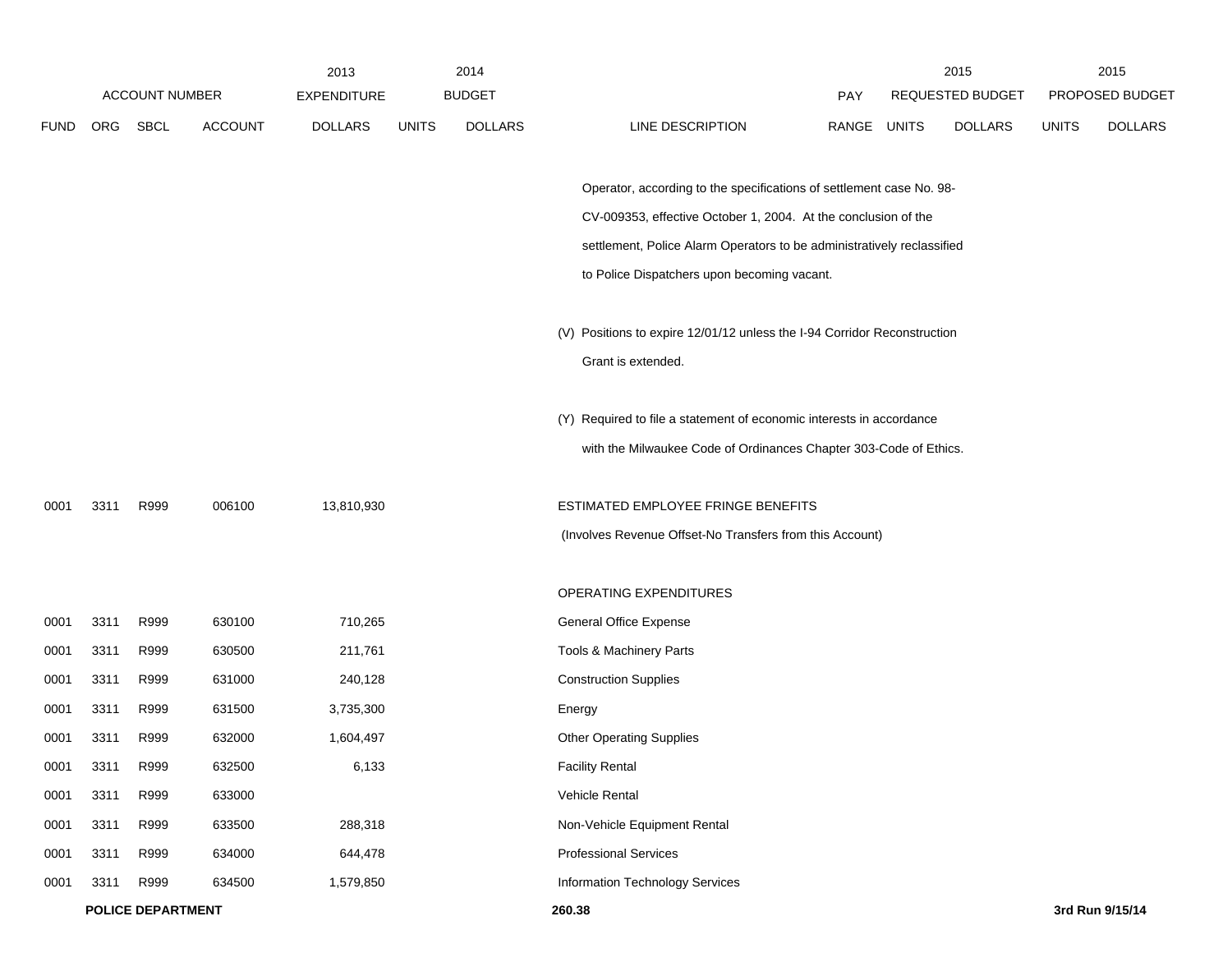|             |      |                |         | 2013           |              | 2014           |                                    |             | 2015             |              | 2015            |
|-------------|------|----------------|---------|----------------|--------------|----------------|------------------------------------|-------------|------------------|--------------|-----------------|
|             |      | ACCOUNT NUMBER |         | EXPENDITURE    |              | <b>BUDGET</b>  |                                    | PAY         | REQUESTED BUDGET |              | PROPOSED BUDGET |
| <b>FUND</b> | ORG  | SBCL           | ACCOUNT | <b>DOLLARS</b> | <b>UNITS</b> | <b>DOLLARS</b> | LINE DESCRIPTION                   | RANGE UNITS | <b>DOLLARS</b>   | <b>UNITS</b> | <b>DOLLARS</b>  |
|             |      |                |         |                |              |                |                                    |             |                  |              |                 |
| 0001        | 3311 | R999           | 635000  | 813,526        |              |                | <b>Property Services</b>           |             |                  |              |                 |
| 0001        | 3311 | R999           | 635500  | 2,437          |              |                | Infrastructure Services            |             |                  |              |                 |
| 0001        | 3311 | R999           | 636000  | 135,928        |              |                | Vehicle Repair Services            |             |                  |              |                 |
| 0001        | 3311 | R999           | 636500  | 1,251,395      |              |                | <b>Other Operating Services</b>    |             |                  |              |                 |
| 0001        | 3311 | R999           | 637000  |                |              |                | Loans and Grants                   |             |                  |              |                 |
| 0001        | 3311 | R999           | 637501  | 1,612,858      |              |                | <b>Reimburse Other Departments</b> |             |                  |              |                 |
|             |      |                |         |                |              |                |                                    |             |                  |              |                 |
| 0001        | 3311 | R999           | 006300  | 12,836,874     |              |                | OPERATING EXPENDITURES TOTAL       |             |                  |              |                 |
|             |      |                |         |                |              |                |                                    |             |                  |              |                 |
|             |      |                |         |                |              |                | <b>EQUIPMENT PURCHASES</b>         |             |                  |              |                 |
|             |      |                |         |                |              |                |                                    |             |                  |              |                 |
|             |      |                |         |                |              |                | <b>Additional Equipment</b>        |             |                  |              |                 |
|             |      |                |         |                |              |                |                                    |             |                  |              |                 |
|             |      |                |         |                |              |                | Subtotal - Additional Equipment    |             |                  |              |                 |
|             |      |                |         |                |              |                |                                    |             |                  |              |                 |
|             |      |                |         |                |              |                | Replacement Equipment              |             |                  |              |                 |
|             |      |                |         | 1,519,020      |              |                | Autos                              |             |                  |              |                 |
|             |      |                |         | 215            |              |                | Office Furniture & Equipment       |             |                  |              |                 |
|             |      |                |         | 1,151          |              |                | Data switches                      |             |                  |              |                 |
|             |      |                |         | 159,092        |              |                | PC Hardware - Various              |             |                  |              |                 |
|             |      |                |         | 506            |              |                | Software                           |             |                  |              |                 |
|             |      |                |         | 218,176        |              |                | Prisoner Conveyance Vehicle        |             |                  |              |                 |
|             |      |                |         | 4,479          |              |                | Camera, Identification             |             |                  |              |                 |
|             |      |                |         | 982,219        |              |                | Digital Video Recorders            |             |                  |              |                 |
|             |      |                |         | 14,540         |              |                | <b>Digital Radio</b>               |             |                  |              |                 |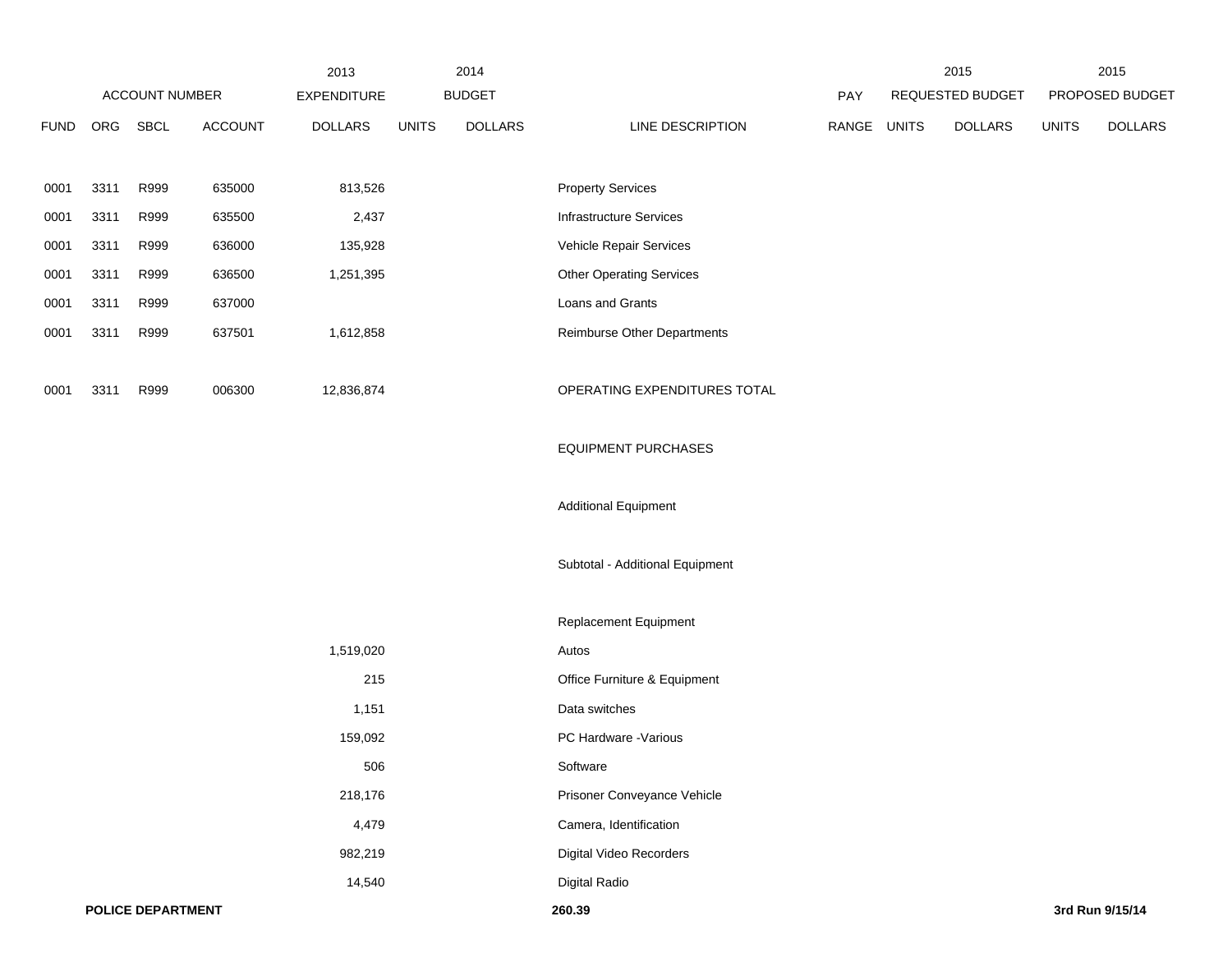|             |      |                       |                | 2013           |              | 2014           |                                   |       |       | 2015             |              | 2015            |
|-------------|------|-----------------------|----------------|----------------|--------------|----------------|-----------------------------------|-------|-------|------------------|--------------|-----------------|
|             |      | <b>ACCOUNT NUMBER</b> |                | EXPENDITURE    |              | <b>BUDGET</b>  |                                   | PAY   |       | REQUESTED BUDGET |              | PROPOSED BUDGET |
| <b>FUND</b> | ORG  | SBCL                  | <b>ACCOUNT</b> | <b>DOLLARS</b> | <b>UNITS</b> | <b>DOLLARS</b> | LINE DESCRIPTION                  | RANGE | UNITS | <b>DOLLARS</b>   | <b>UNITS</b> | <b>DOLLARS</b>  |
|             |      |                       |                |                |              |                |                                   |       |       |                  |              |                 |
|             |      |                       |                | 2,899,398      |              |                | Subtotal - Replacement Equipment  |       |       |                  |              |                 |
| 0001        | 3311 | R999                  | 006800         | 2,899,398      |              |                | EQUIPMENT PURCHASES TOTAL         |       |       |                  |              |                 |
|             |      |                       |                |                |              |                | SPECIAL FUNDS                     |       |       |                  |              |                 |
|             |      |                       |                |                |              |                | SPECIAL FUNDS TOTAL               |       |       |                  |              |                 |
|             |      |                       |                |                |              |                | POLICE DEPARTMENT ADMINISTRATION/ |       |       |                  |              |                 |
|             |      |                       |                | 64,959,844     |              |                | SERVICES DECISION UNIT TOTAL      |       |       |                  |              |                 |
|             |      |                       |                |                |              |                |                                   |       |       |                  |              |                 |

\*Appropriation Control Account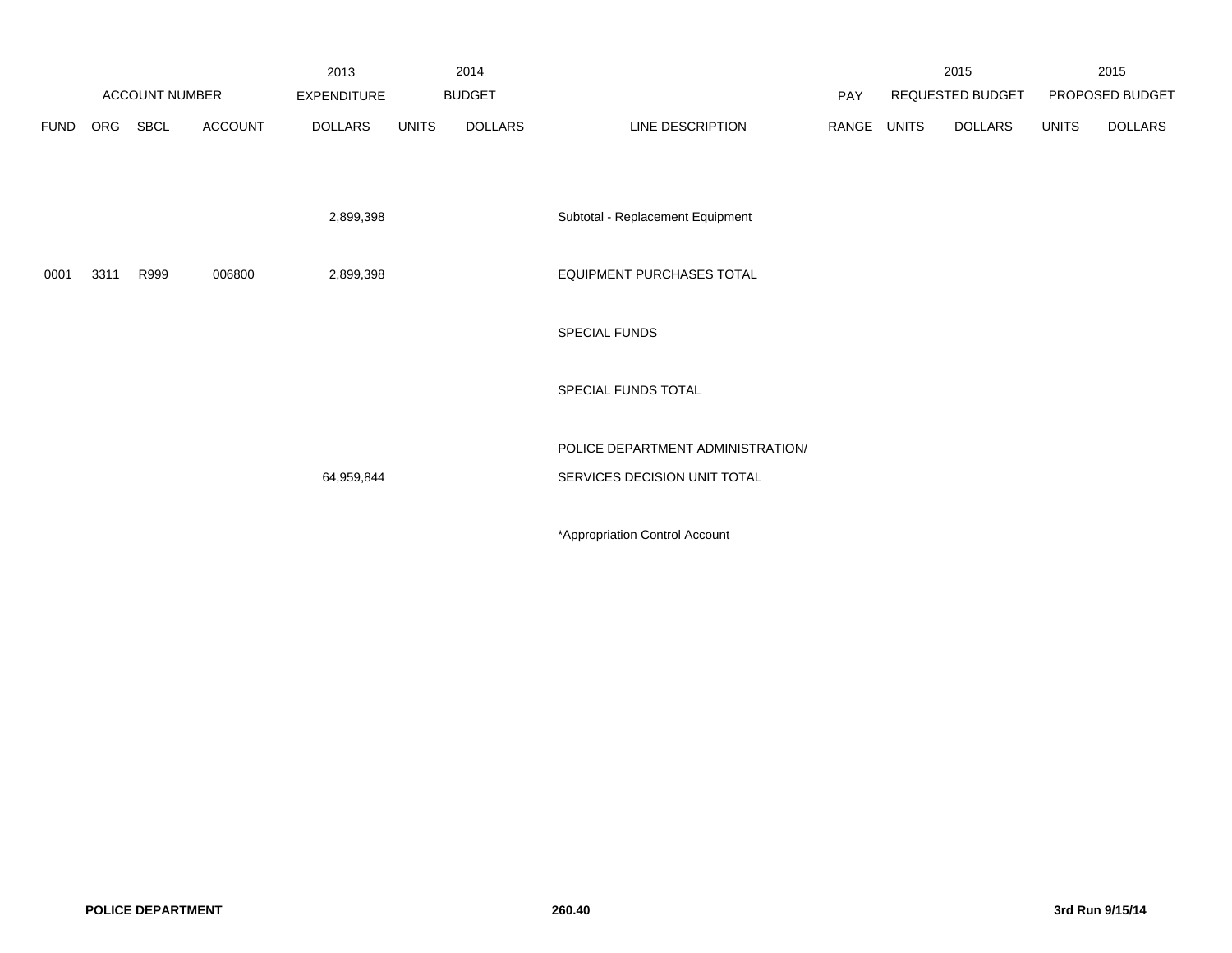|             | 2013       |                       |                | 2014           |              |                | 2015                      |              | 2015             |       |                        |
|-------------|------------|-----------------------|----------------|----------------|--------------|----------------|---------------------------|--------------|------------------|-------|------------------------|
|             |            | <b>ACCOUNT NUMBER</b> |                | EXPENDITURE    |              | <b>BUDGET</b>  | PAY                       |              | REQUESTED BUDGET |       | <b>PROPOSED BUDGET</b> |
| <b>FUND</b> | <b>ORG</b> | <b>SBCL</b>           | <b>ACCOUNT</b> | <b>DOLLARS</b> | <b>UNITS</b> | <b>DOLLARS</b> | LINE DESCRIPTION<br>RANGE | <b>UNITS</b> | <b>DOLLARS</b>   | UNITS | <b>DOLLARS</b>         |

#### POLICE DEPARTMENT

#### OPERATIONS DECISION UNIT

## SALARIES & WAGES

| NEIGHBORHOOD POLICING BUREAU |            |
|------------------------------|------------|
| Assistant Chief of Police    | 4R         |
| Inspector of Police          | 40         |
| Administrative Assistant II  | <b>GHN</b> |

### TACTICAL PLANNING & LOGISTICS

| Police Officer    | 4R |
|-------------------|----|
| Police Lieutenant | 41 |

## DISTRICT 1

| Captain of Police                       | 4N  |
|-----------------------------------------|-----|
| Police Lieutenant                       | 4L  |
| <b>Police Sergeant</b>                  | 4G  |
| Police Officer                          | 4B  |
| Police Officer (P)                      | 4B  |
| Community Liaison Police Officer        | 4B  |
| <b>Police District Office Assistant</b> | 6EN |

## DISTRICT 2 AND WEED & SEED INITIATIVE

| Captain of Police | 4N |
|-------------------|----|
| Police Lieutenant |    |

| <b>POLICE DEPARTMENT</b> | 260.41 | 3rd Run 9/15/14 |
|--------------------------|--------|-----------------|
|--------------------------|--------|-----------------|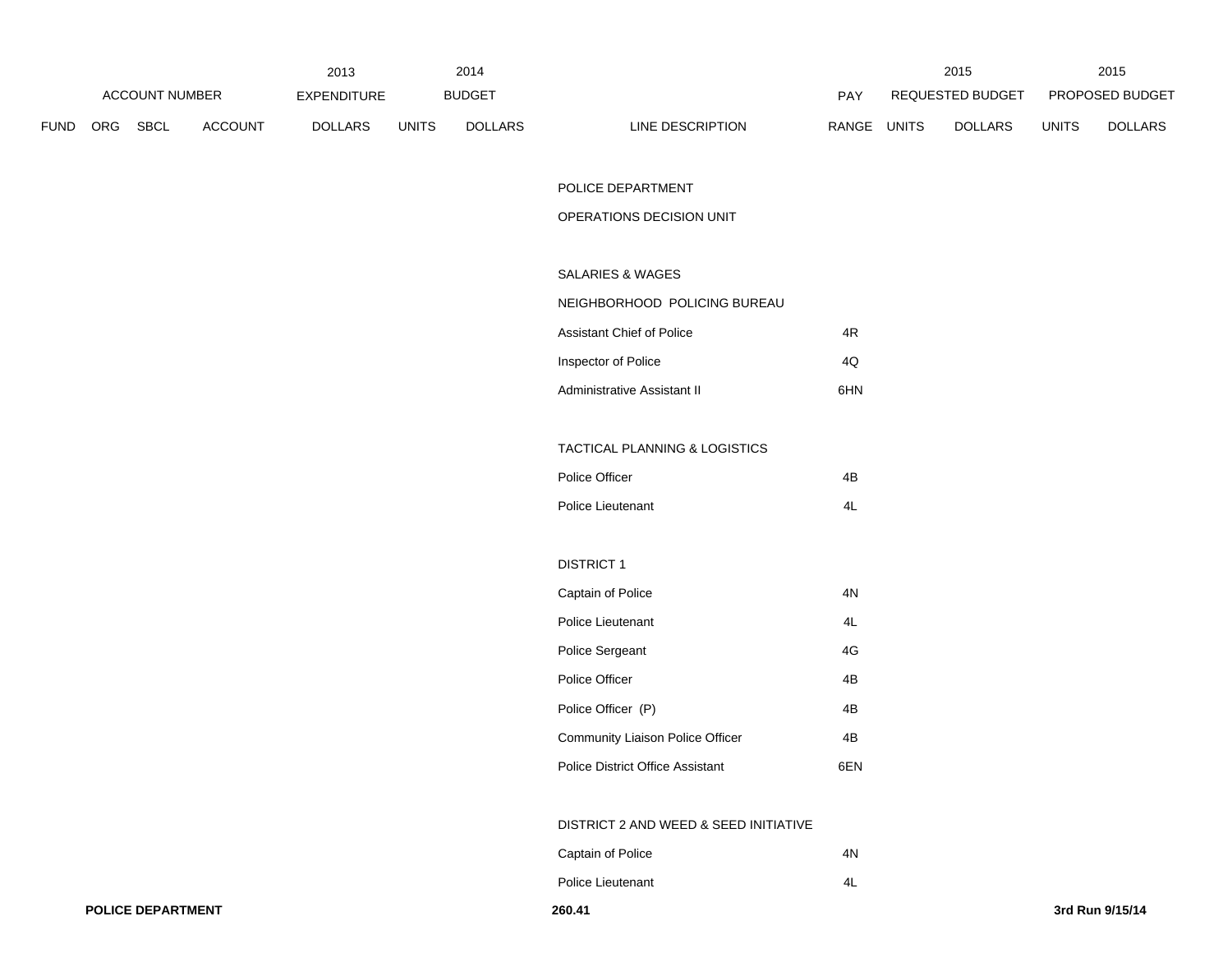|             | 2013       |                |                |                    | 2014  |                |                  |            | 2015         |                  | 2015         |                        |
|-------------|------------|----------------|----------------|--------------------|-------|----------------|------------------|------------|--------------|------------------|--------------|------------------------|
|             |            | ACCOUNT NUMBER |                | <b>EXPENDITURE</b> |       | <b>BUDGET</b>  |                  | <b>PAY</b> |              | REQUESTED BUDGET |              | <b>PROPOSED BUDGET</b> |
| <b>FUND</b> | <b>ORG</b> | <b>SBCL</b>    | <b>ACCOUNT</b> | <b>DOLLARS</b>     | UNITS | <b>DOLLARS</b> | LINE DESCRIPTION | RANGE      | <b>UNITS</b> | <b>DOLLARS</b>   | <b>UNITS</b> | <b>DOLLARS</b>         |

| <b>Police Sergeant</b>                  | 4G. |
|-----------------------------------------|-----|
| Police Officer                          | 4B  |
| Community Liaison Police Officer        | 4B  |
| Police Officer (S)                      | 4B. |
| <b>Police District Office Assistant</b> | 6FN |

## DISTRICT 3

| Captain of Police                | 4N  |
|----------------------------------|-----|
| Police Lieutenant                | 4L  |
| Police Sergeant                  | 4G  |
| Police Officer                   | 4B  |
| Community Liaison Police Officer | 4B  |
| Police District Office Assistant | 6EN |
| Detective                        | 4F  |

### DISTRICT 4

| Captain of Police                       | 4N  |
|-----------------------------------------|-----|
| Police Lieutenant                       | 4L  |
| <b>Police Sergeant</b>                  | 4G  |
| Police Officer                          | 4B  |
| Community Liaison Police Officer        | 4B  |
| <b>Police District Office Assistant</b> | 6FN |

#### DISTRICT 5

Captain of Police 4N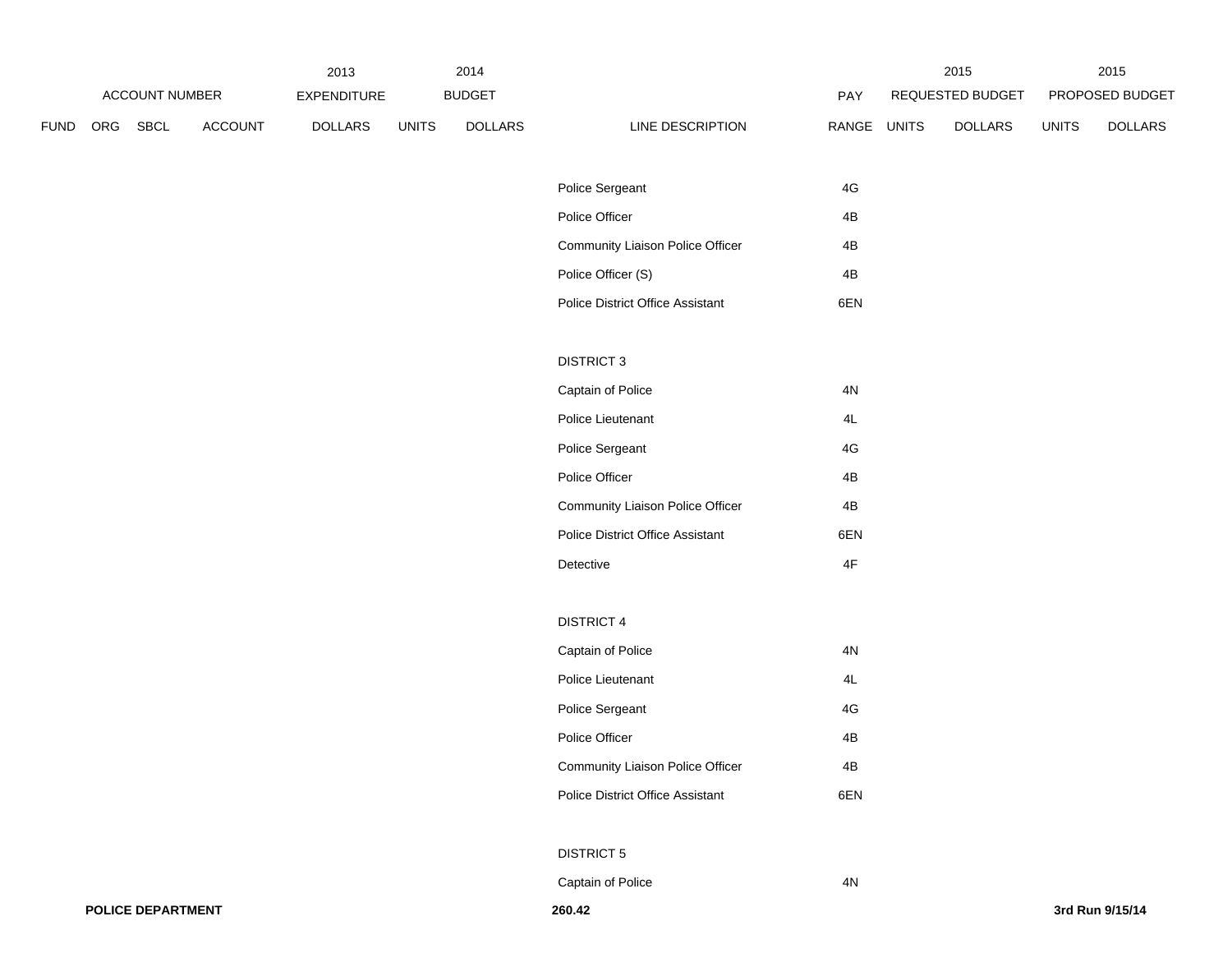|             | 2013                  |      |                    |                | 2014          |                |                  |              | 2015                    | 2015           |                        |                |
|-------------|-----------------------|------|--------------------|----------------|---------------|----------------|------------------|--------------|-------------------------|----------------|------------------------|----------------|
|             | <b>ACCOUNT NUMBER</b> |      | <b>EXPENDITURE</b> |                | <b>BUDGET</b> |                | PAY              |              | <b>REQUESTED BUDGET</b> |                | <b>PROPOSED BUDGET</b> |                |
| <b>FUND</b> | ORG                   | SBCL | <b>ACCOUNT</b>     | <b>DOLLARS</b> | UNITS         | <b>DOLLARS</b> | LINE DESCRIPTION | <b>RANGE</b> | UNITS                   | <b>DOLLARS</b> | <b>UNITS</b>           | <b>DOLLARS</b> |

| Police Lieutenant                       | 41   |
|-----------------------------------------|------|
| <b>Police Sergeant</b>                  | 4G.  |
| Police Officer                          | 4B   |
| <b>Community Liaison Police Officer</b> | 4B.  |
| <b>Police District Office Assistant</b> | 6F N |

### DISTRICT 6

| Captain of Police                | 4N  |
|----------------------------------|-----|
| Police Lieutenant                | 4L  |
| Police Sergeant                  | 4G  |
| Police Officer                   | 4B  |
| Community Liaison Police Officer | 4B  |
| Police District Office Assistant | 6EN |

### DISTRICT 7

| Captain of Police                       | 4N  |
|-----------------------------------------|-----|
| Police Lieutenant                       | 4L  |
| <b>Police Sergeant</b>                  | 4G  |
| Police Officer                          | 4B  |
| <b>Community Liaison Police Officer</b> | 4B  |
| <b>Police District Office Assistant</b> | 6EN |

# NEIGHBORHOOD TASK FORCE

| Captain of Police | 4N |
|-------------------|----|
|                   |    |

 $4L$ 

Police Lieutenant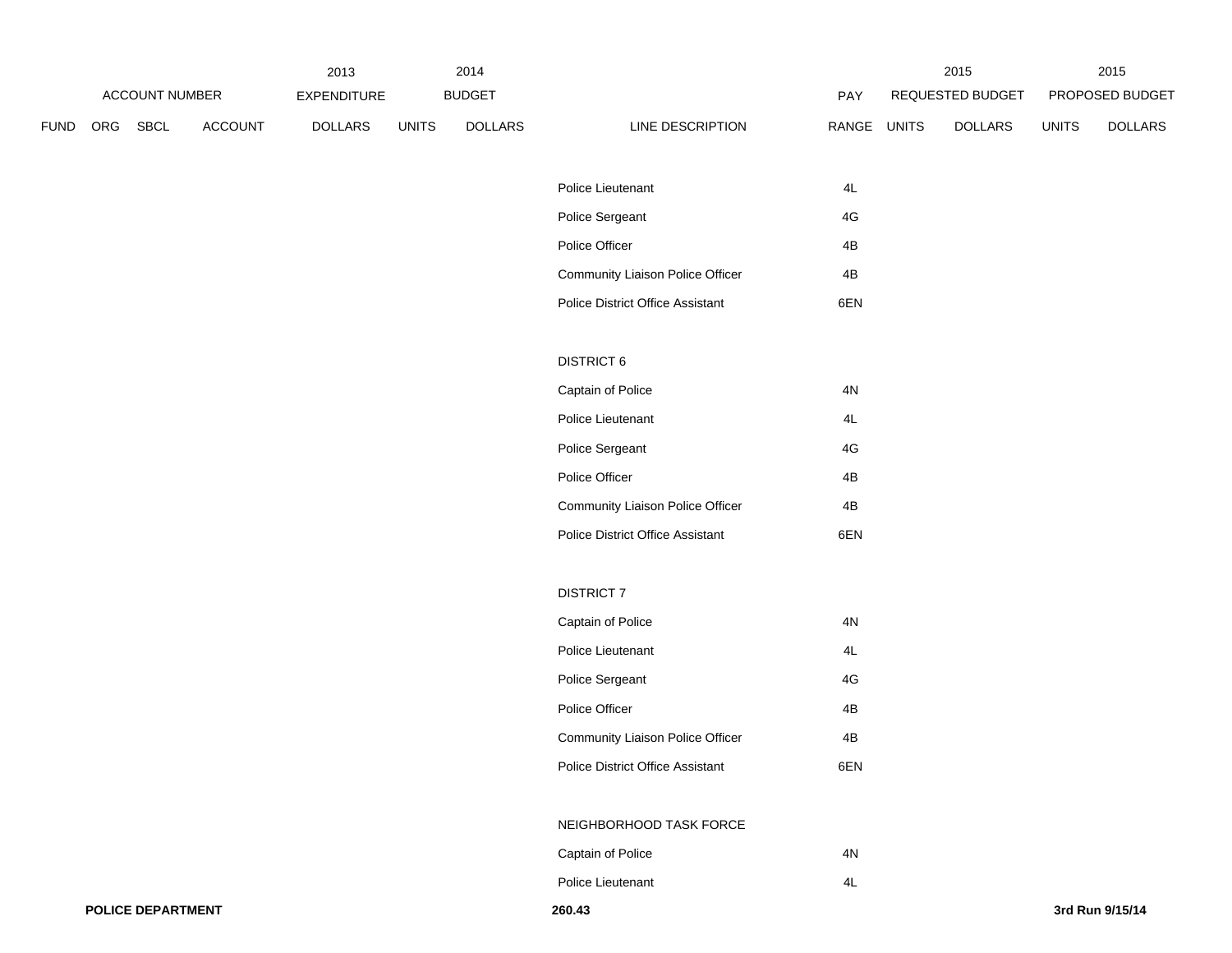|             |  |                | 2013    |                | 2014         |                |                            |               | 2015         |                  | 2015         |                 |
|-------------|--|----------------|---------|----------------|--------------|----------------|----------------------------|---------------|--------------|------------------|--------------|-----------------|
|             |  | ACCOUNT NUMBER |         | EXPENDITURE    |              | <b>BUDGET</b>  |                            | PAY           |              | REQUESTED BUDGET |              | PROPOSED BUDGET |
| <b>FUND</b> |  | ORG SBCL       | ACCOUNT | <b>DOLLARS</b> | <b>UNITS</b> | <b>DOLLARS</b> | LINE DESCRIPTION           | RANGE         | <b>UNITS</b> | <b>DOLLARS</b>   | <b>UNITS</b> | <b>DOLLARS</b>  |
|             |  |                |         |                |              |                |                            |               |              |                  |              |                 |
|             |  |                |         |                |              |                | Office Assistant II        | 6EN           |              |                  |              |                 |
|             |  |                |         |                |              |                | Police Officer             | $4\mathsf{B}$ |              |                  |              |                 |
|             |  |                |         |                |              |                | Police Aide                | 6BN           |              |                  |              |                 |
|             |  |                |         |                |              |                | Police Officer (F)         | 4B            |              |                  |              |                 |
|             |  |                |         |                |              |                |                            |               |              |                  |              |                 |
|             |  |                |         |                |              |                | <b>CANINE UNIT</b>         |               |              |                  |              |                 |
|             |  |                |         |                |              |                | Police Officer             | $4\mathsf{B}$ |              |                  |              |                 |
|             |  |                |         |                |              |                |                            |               |              |                  |              |                 |
|             |  |                |         |                |              |                | FUGITIVE APPREHENSION UNIT |               |              |                  |              |                 |
|             |  |                |         |                |              |                | Police Officer             | $4\mathsf{B}$ |              |                  |              |                 |
|             |  |                |         |                |              |                |                            |               |              |                  |              |                 |
|             |  |                |         |                |              |                | <b>MARINE UNIT</b>         |               |              |                  |              |                 |
|             |  |                |         |                |              |                | Police Sergeant            | $4\mathsf{G}$ |              |                  |              |                 |
|             |  |                |         |                |              |                | Police Officer             | 4B            |              |                  |              |                 |
|             |  |                |         |                |              |                |                            |               |              |                  |              |                 |
|             |  |                |         |                |              |                | MOTORCYCLE UNIT            |               |              |                  |              |                 |
|             |  |                |         |                |              |                | Police Sergeant            | $4\mathsf{G}$ |              |                  |              |                 |
|             |  |                |         |                |              |                | Police Officer             | $4\mathsf{B}$ |              |                  |              |                 |
|             |  |                |         |                |              |                |                            |               |              |                  |              |                 |
|             |  |                |         |                |              |                | MOUNTED PATROL             |               |              |                  |              |                 |
|             |  |                |         |                |              |                | Police Sergeant            | 4G            |              |                  |              |                 |
|             |  |                |         |                |              |                | Police Officer             | 4B            |              |                  |              |                 |
|             |  |                |         |                |              |                |                            |               |              |                  |              |                 |
|             |  |                |         |                |              |                | STREET CRIMES UNIT         |               |              |                  |              |                 |
|             |  |                |         |                |              |                | Police Sergeant            | $4\mathsf{G}$ |              |                  |              |                 |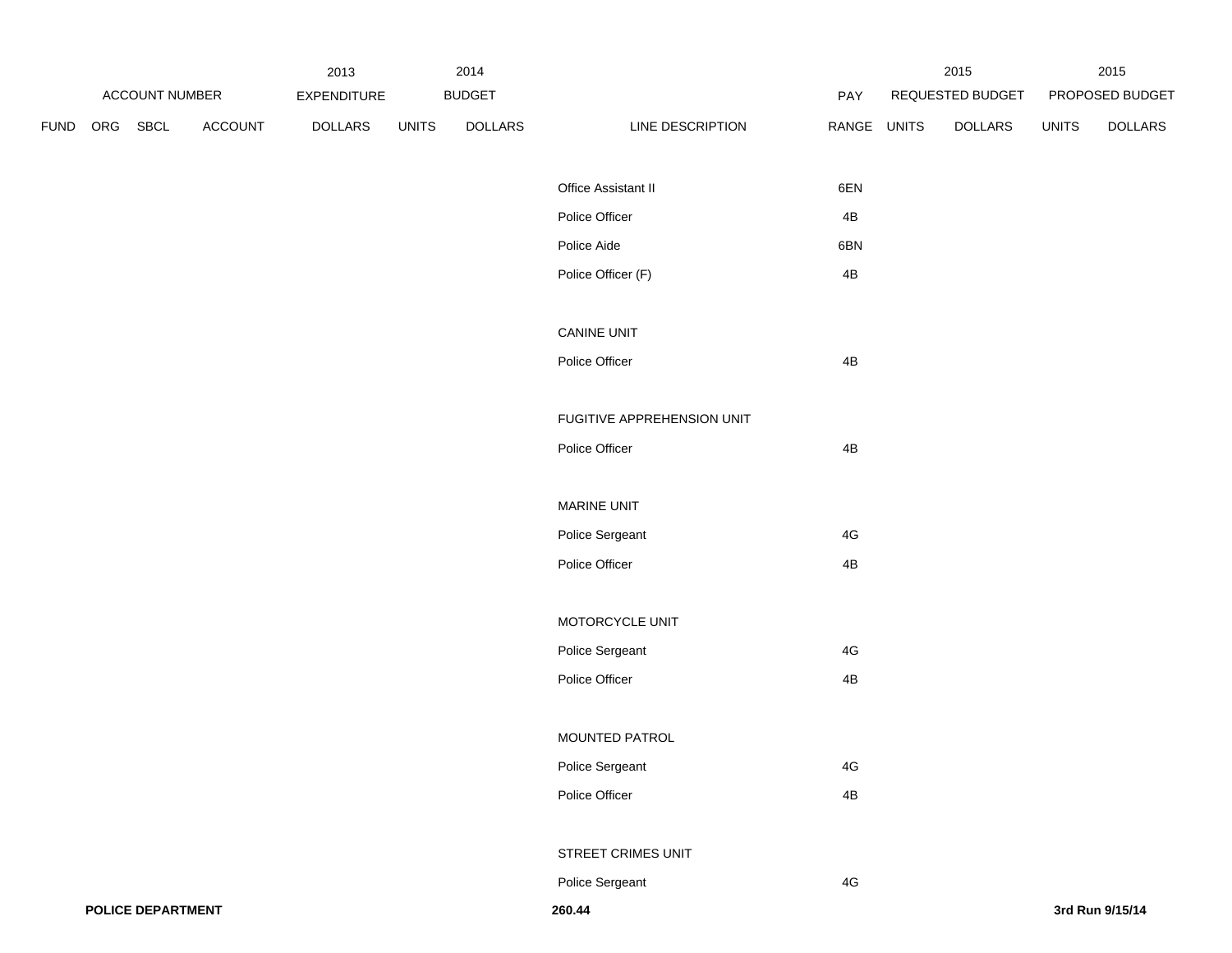|             |     |                |         | 2013           |              | 2014           |                               |               |              | 2015             |              | 2015            |
|-------------|-----|----------------|---------|----------------|--------------|----------------|-------------------------------|---------------|--------------|------------------|--------------|-----------------|
|             |     | ACCOUNT NUMBER |         | EXPENDITURE    |              | <b>BUDGET</b>  |                               | PAY           |              | REQUESTED BUDGET |              | PROPOSED BUDGET |
| <b>FUND</b> | ORG | <b>SBCL</b>    | ACCOUNT | <b>DOLLARS</b> | <b>UNITS</b> | <b>DOLLARS</b> | LINE DESCRIPTION              | RANGE         | <b>UNITS</b> | <b>DOLLARS</b>   | <b>UNITS</b> | <b>DOLLARS</b>  |
|             |     |                |         |                |              |                |                               |               |              |                  |              |                 |
|             |     |                |         |                |              |                | Police Officer                | 4B            |              |                  |              |                 |
|             |     |                |         |                |              |                |                               |               |              |                  |              |                 |
|             |     |                |         |                |              |                | TACTICAL ENFORCEMENT          |               |              |                  |              |                 |
|             |     |                |         |                |              |                | Police Sergeant               | $4\mathsf{G}$ |              |                  |              |                 |
|             |     |                |         |                |              |                | Police Officer                | 4B            |              |                  |              |                 |
|             |     |                |         |                |              |                |                               |               |              |                  |              |                 |
|             |     |                |         |                |              |                | COMMUNITY SERVICES DIVISION   |               |              |                  |              |                 |
|             |     |                |         |                |              |                | Police Sergeant               | 4G            |              |                  |              |                 |
|             |     |                |         |                |              |                | Police Officer (LL)           | $4\mathsf{B}$ |              |                  |              |                 |
|             |     |                |         |                |              |                | Police Officer (L)            | 4B            |              |                  |              |                 |
|             |     |                |         |                |              |                | Office Assistant IV           | 6HN           |              |                  |              |                 |
|             |     |                |         |                |              |                |                               |               |              |                  |              |                 |
|             |     |                |         |                |              |                | CRIMINAL INVESTIGATION BUREAU |               |              |                  |              |                 |
|             |     |                |         |                |              |                | Assistant Chief of Police     | 4RX           |              |                  |              |                 |
|             |     |                |         |                |              |                | Inspector of Police           | 4QX           |              |                  |              |                 |
|             |     |                |         |                |              |                | Administrative Assistant II   | 6HN           |              |                  |              |                 |
|             |     |                |         |                |              |                |                               |               |              |                  |              |                 |
|             |     |                |         |                |              |                | INTELLIGENCE FUSION CENTER    |               |              |                  |              |                 |
|             |     |                |         |                |              |                | Captain of Police             | 4N            |              |                  |              |                 |
|             |     |                |         |                |              |                | Police Lieutenant             | $4\mathsf{L}$ |              |                  |              |                 |
|             |     |                |         |                |              |                | Police Lieutenant (C)         | 4L            |              |                  |              |                 |
|             |     |                |         |                |              |                | Detective                     | $4\mathsf{F}$ |              |                  |              |                 |
|             |     |                |         |                |              |                | Police Officer                | $4\mathsf{B}$ |              |                  |              |                 |
|             |     |                |         |                |              |                | Police Officer (C)            | 4B            |              |                  |              |                 |
|             |     |                |         |                |              |                | Police Sergeant               | $4\mathsf{G}$ |              |                  |              |                 |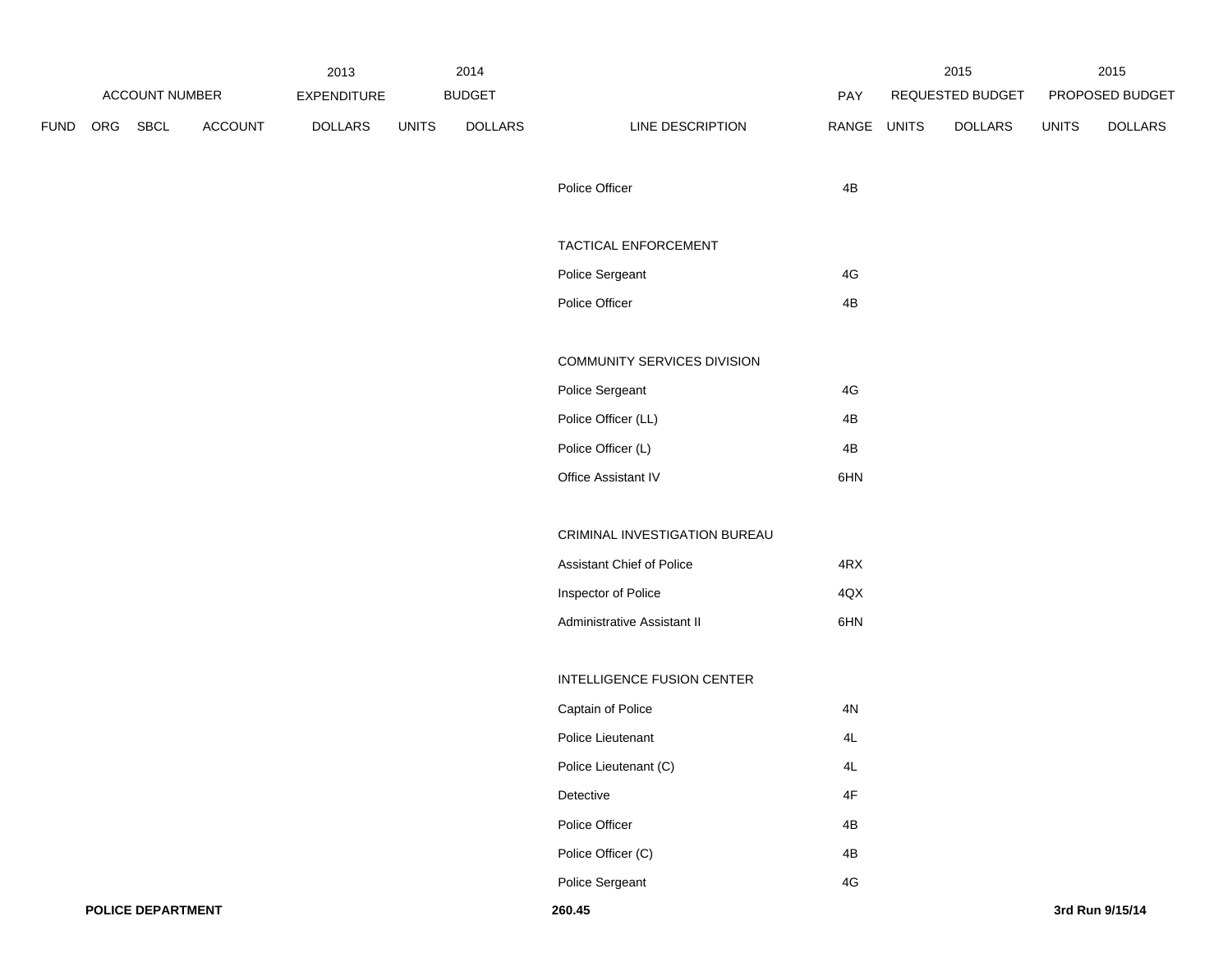|             | 2013           |             |                |                |               | 2014           |                  |       |                  | 2015           | 2015                   |                |
|-------------|----------------|-------------|----------------|----------------|---------------|----------------|------------------|-------|------------------|----------------|------------------------|----------------|
|             | ACCOUNT NUMBER |             | EXPENDITURE    |                | <b>BUDGET</b> |                | PAY              |       | REQUESTED BUDGET |                | <b>PROPOSED BUDGET</b> |                |
| <b>FUND</b> | <b>ORG</b>     | <b>SBCL</b> | <b>ACCOUNT</b> | <b>DOLLARS</b> | <b>UNITS</b>  | <b>DOLLARS</b> | LINE DESCRIPTION | RANGE | <b>UNITS</b>     | <b>DOLLARS</b> | <b>UNITS</b>           | <b>DOLLARS</b> |

| Crime Analyst                              | 2GN  |
|--------------------------------------------|------|
| Crime & Intelligence Specialist            | 1FX  |
| <b>Office Assistant II</b>                 | 6FN. |
| Police Serv. Specialist - Investigator (C) | 5FN. |

### INVESTIGATIVE MANAGEMENT DIVISION

| Captain of Police                         | 4N  |
|-------------------------------------------|-----|
| Police Lieutenant                         | 4L  |
| Police Sergeant                           | 4G  |
| Detective                                 | 4F  |
| Police Officer                            | 4B  |
| Office Supervisor II                      | 2CN |
| <b>Office Assistant IV</b>                | 6HN |
| <b>Office Assistant III</b>               | 6FN |
| <b>Office Assistant II</b>                | 6EN |
| Police Services Specialist - Investigator | 5EN |
| Administrative Assistant I                | 6GN |

# NARCOTICS

| Captain of Police     | 4N |
|-----------------------|----|
| Police Lieutenant     | 4L |
| Police Lieutenant (N) | 4L |
| Police Lieutenant (K) | 4L |
| Detective             | 4F |
| Detective (N)         | 4F |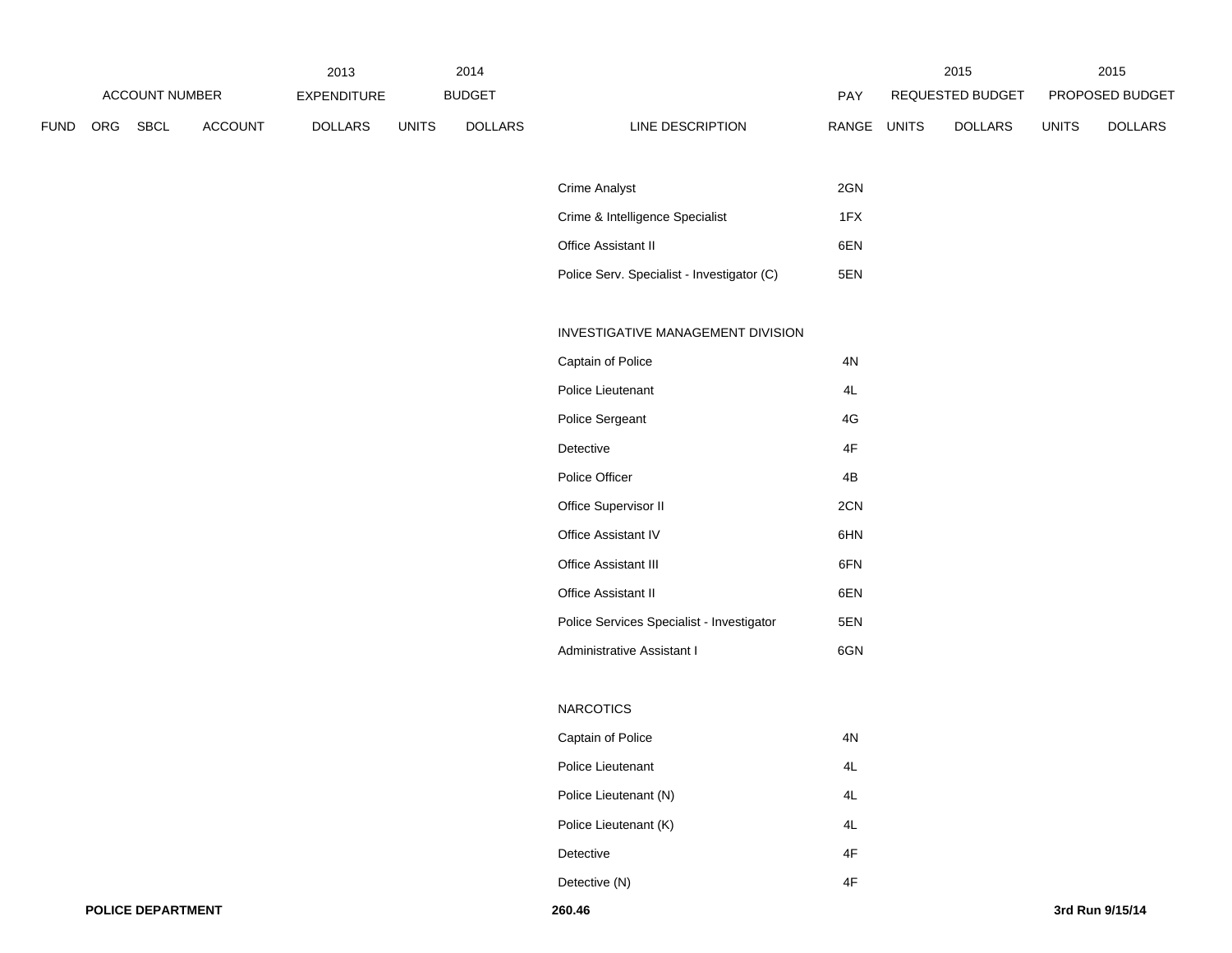|             |          |                | 2013<br>2014   |                |              |                |                                           | 2015          |  | 2015             |              |                 |
|-------------|----------|----------------|----------------|----------------|--------------|----------------|-------------------------------------------|---------------|--|------------------|--------------|-----------------|
|             |          | ACCOUNT NUMBER |                | EXPENDITURE    |              | <b>BUDGET</b>  |                                           | PAY           |  | REQUESTED BUDGET |              | PROPOSED BUDGET |
| <b>FUND</b> | ORG SBCL |                | <b>ACCOUNT</b> | <b>DOLLARS</b> | <b>UNITS</b> | <b>DOLLARS</b> | LINE DESCRIPTION                          | RANGE UNITS   |  | <b>DOLLARS</b>   | <b>UNITS</b> | <b>DOLLARS</b>  |
|             |          |                |                |                |              |                |                                           |               |  |                  |              |                 |
|             |          |                |                |                |              |                | Detective (K)                             | $4\mathsf{F}$ |  |                  |              |                 |
|             |          |                |                |                |              |                | Captain of Police                         | 4N            |  |                  |              |                 |
|             |          |                |                |                |              |                | Police Officer (N)                        | 4B            |  |                  |              |                 |
|             |          |                |                |                |              |                | Police Officer (K)                        | 4B            |  |                  |              |                 |
|             |          |                |                |                |              |                |                                           |               |  |                  |              |                 |
|             |          |                |                |                |              |                | SENSITIVE CRIMES DIVISION                 |               |  |                  |              |                 |
|             |          |                |                |                |              |                | Captain of Police                         | 4N            |  |                  |              |                 |
|             |          |                |                |                |              |                | Police Lieutenant                         | 4L            |  |                  |              |                 |
|             |          |                |                |                |              |                | Police Sergeant                           | $4\mathsf{G}$ |  |                  |              |                 |
|             |          |                |                |                |              |                | Detective                                 | $4\mathsf{F}$ |  |                  |              |                 |
|             |          |                |                |                |              |                | Police Officer                            | 4B            |  |                  |              |                 |
|             |          |                |                |                |              |                | Administrative Services Specialist        | 2BN           |  |                  |              |                 |
|             |          |                |                |                |              |                | Office Assistant II                       | 6EN           |  |                  |              |                 |
|             |          |                |                |                |              |                | Police Services Specialist - Investigator | 5EN           |  |                  |              |                 |
|             |          |                |                |                |              |                | Program Assistant II                      | 5FN           |  |                  |              |                 |
|             |          |                |                |                |              |                |                                           |               |  |                  |              |                 |
|             |          |                |                |                |              |                | METROPOLITAN DIVISION                     |               |  |                  |              |                 |
|             |          |                |                |                |              |                | Captain of Police                         | 4N            |  |                  |              |                 |
|             |          |                |                |                |              |                | Police Lieutenant                         | 4L            |  |                  |              |                 |
|             |          |                |                |                |              |                | Detective                                 | $4\mathsf{F}$ |  |                  |              |                 |
|             |          |                |                |                |              |                | Police Officer                            | $4\mathsf{B}$ |  |                  |              |                 |
|             |          |                |                |                |              |                | Police Serv. Specialist - Investigator    | 5EN           |  |                  |              |                 |
|             |          |                |                |                |              |                | Office Assistant II                       | 6EN           |  |                  |              |                 |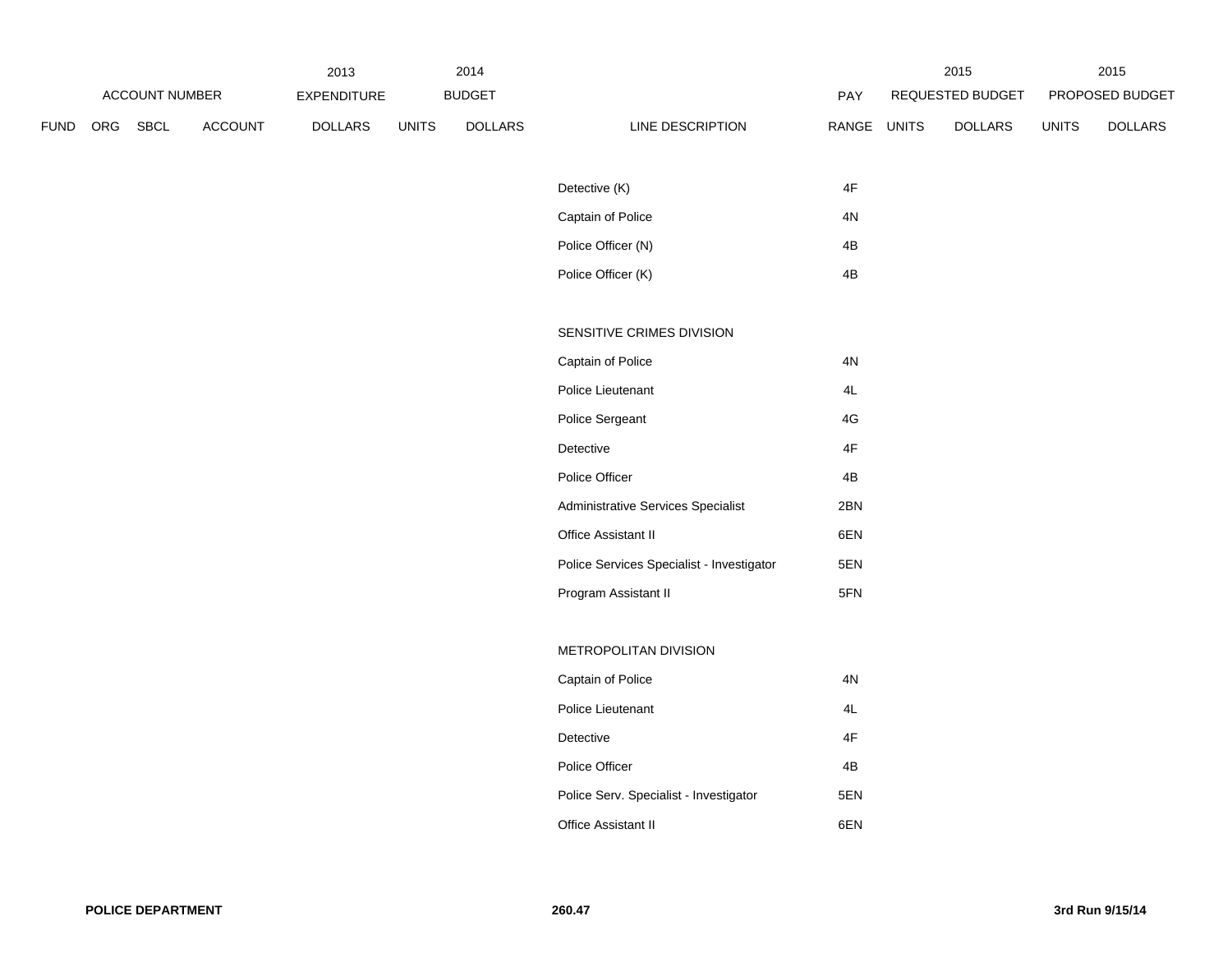|             |          |                | 2013           |                | 2014         |                |                                           | 2015          |  | 2015             |              |                 |
|-------------|----------|----------------|----------------|----------------|--------------|----------------|-------------------------------------------|---------------|--|------------------|--------------|-----------------|
|             |          | ACCOUNT NUMBER |                | EXPENDITURE    |              | <b>BUDGET</b>  |                                           | PAY           |  | REQUESTED BUDGET |              | PROPOSED BUDGET |
| <b>FUND</b> | ORG SBCL |                | <b>ACCOUNT</b> | <b>DOLLARS</b> | <b>UNITS</b> | <b>DOLLARS</b> | LINE DESCRIPTION                          | RANGE UNITS   |  | <b>DOLLARS</b>   | <b>UNITS</b> | <b>DOLLARS</b>  |
|             |          |                |                |                |              |                |                                           |               |  |                  |              |                 |
|             |          |                |                |                |              |                | <b>NORTH</b>                              |               |  |                  |              |                 |
|             |          |                |                |                |              |                | Captain of Police                         | $4\mathrm{N}$ |  |                  |              |                 |
|             |          |                |                |                |              |                | Police Lieutenant                         | $4\mathsf{L}$ |  |                  |              |                 |
|             |          |                |                |                |              |                | Detective                                 | $4\mathsf{F}$ |  |                  |              |                 |
|             |          |                |                |                |              |                |                                           |               |  |                  |              |                 |
|             |          |                |                |                |              |                | SOUTH                                     |               |  |                  |              |                 |
|             |          |                |                |                |              |                | Captain of Police                         | 4N            |  |                  |              |                 |
|             |          |                |                |                |              |                | Police Lieutenant                         | $4\mathsf{L}$ |  |                  |              |                 |
|             |          |                |                |                |              |                | Detective                                 | $4\mathsf{F}$ |  |                  |              |                 |
|             |          |                |                |                |              |                | Police Services Specialist - Investigator | 5EN           |  |                  |              |                 |
|             |          |                |                |                |              |                |                                           |               |  |                  |              |                 |
|             |          |                |                |                |              |                | CENTRAL                                   |               |  |                  |              |                 |
|             |          |                |                |                |              |                | Captain of Police                         | 4N            |  |                  |              |                 |
|             |          |                |                |                |              |                | Police Lieutenant                         | 4L            |  |                  |              |                 |
|             |          |                |                |                |              |                | Detective                                 | $4\mathsf{F}$ |  |                  |              |                 |
|             |          |                |                |                |              |                |                                           |               |  |                  |              |                 |
|             |          |                |                |                |              |                | ASSIGNED AS NEEDED WITHIN DECISION UNIT   |               |  |                  |              |                 |
|             |          |                |                |                |              |                | Detective                                 | $4\mathsf{F}$ |  |                  |              |                 |
|             |          |                |                |                |              |                | Police Officer (E)                        | $4\mathsf{B}$ |  |                  |              |                 |
|             |          |                |                |                |              |                | Police Aide                               | 6BN           |  |                  |              |                 |
|             |          |                |                |                |              |                | Police Services Specialist - Investigator | 5EN           |  |                  |              |                 |
|             |          |                |                |                |              |                | Office Assistant II                       | 6EN           |  |                  |              |                 |
|             |          |                |                |                |              |                | Office Assistant III                      | 6FN           |  |                  |              |                 |
|             |          |                |                |                |              |                |                                           |               |  |                  |              |                 |

112,151,556 Total Before Adjustments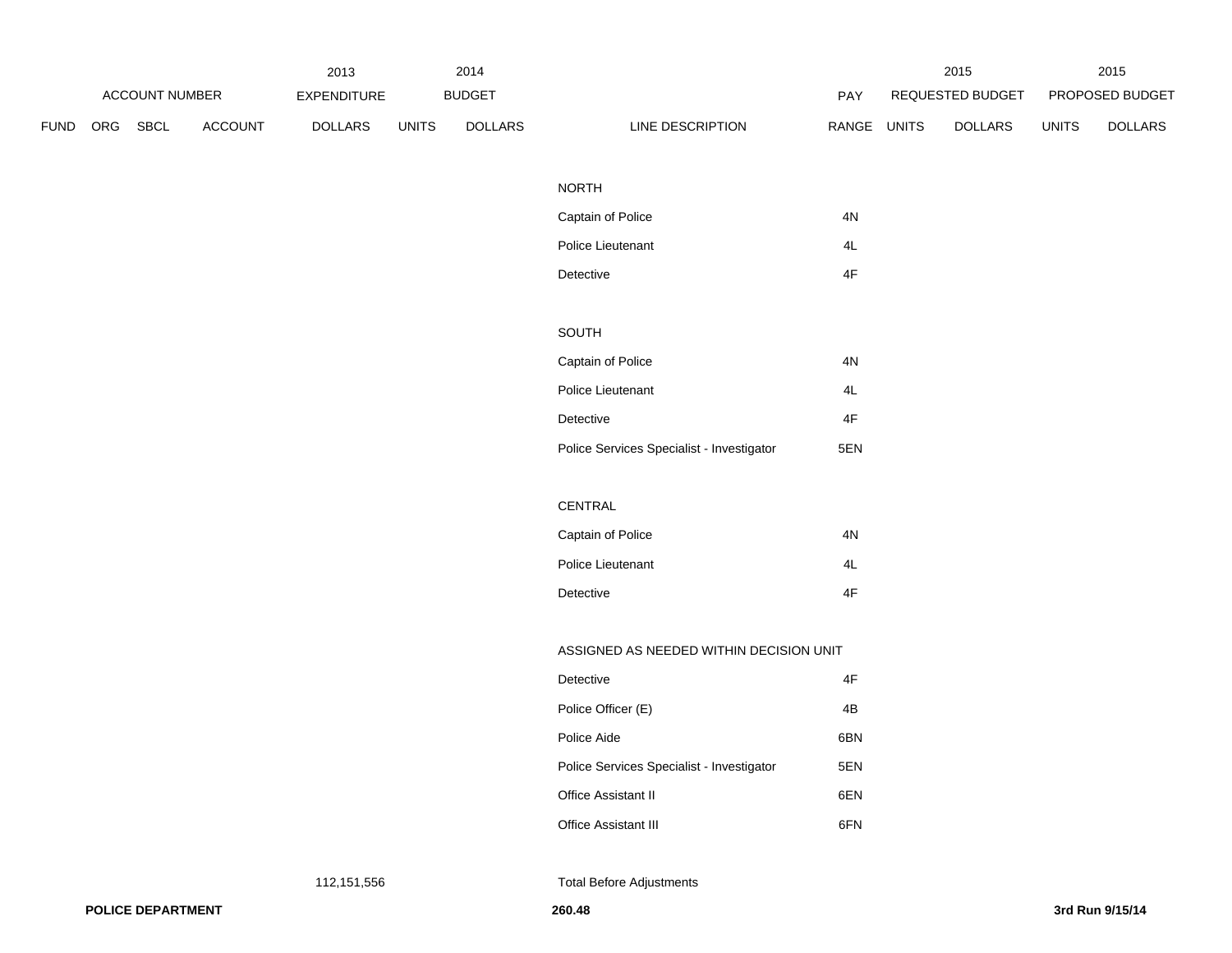|             |      |                          |                | 2013               |              | 2014           |                                                                          |       |              | 2015             |              | 2015            |
|-------------|------|--------------------------|----------------|--------------------|--------------|----------------|--------------------------------------------------------------------------|-------|--------------|------------------|--------------|-----------------|
|             |      | ACCOUNT NUMBER           |                | <b>EXPENDITURE</b> |              | <b>BUDGET</b>  |                                                                          | PAY   |              | REQUESTED BUDGET |              | PROPOSED BUDGET |
| <b>FUND</b> | ORG  | SBCL                     | <b>ACCOUNT</b> | <b>DOLLARS</b>     | <b>UNITS</b> | <b>DOLLARS</b> | LINE DESCRIPTION                                                         | RANGE | <b>UNITS</b> | <b>DOLLARS</b>   | <b>UNITS</b> | <b>DOLLARS</b>  |
|             |      |                          |                |                    |              |                |                                                                          |       |              |                  |              |                 |
|             |      |                          |                |                    |              |                | Salary & Wage Rate Change                                                |       |              |                  |              |                 |
|             |      |                          |                | 13,310,247         |              |                | Overtime Compensated                                                     |       |              |                  |              |                 |
|             |      |                          |                |                    |              |                | Grant overtime Compensated                                               |       |              |                  |              |                 |
|             |      |                          |                |                    |              |                | Personnel Cost Adjustment                                                |       |              |                  |              |                 |
|             |      |                          |                |                    |              |                | Other                                                                    |       |              |                  |              |                 |
|             |      |                          |                |                    |              |                | Furlough                                                                 |       |              |                  |              |                 |
|             |      |                          |                | 125,461,803        |              |                | Gross Salaries & Wages Total                                             |       |              |                  |              |                 |
|             |      |                          |                |                    |              |                | Reimbursable Services Deduction                                          |       |              |                  |              |                 |
|             |      |                          |                |                    |              |                | Capital Improvements Deduction                                           |       |              |                  |              |                 |
|             |      |                          |                |                    |              |                | <b>Grants &amp; Aids Deduction</b>                                       |       |              |                  |              |                 |
| 0001        | 3312 | R999                     | 006000         | 125,461,803        |              |                | NET SALARIES & WAGES TOTAL                                               |       |              |                  |              |                 |
|             |      |                          |                |                    |              |                | O&M FTE'S                                                                |       |              |                  |              |                 |
|             |      |                          |                |                    |              |                | NON-O&M FTE'S                                                            |       |              |                  |              |                 |
|             |      |                          |                |                    |              |                | (C) To expire 06/30/13 unless the Urban Areas Security Initiative        |       |              |                  |              |                 |
|             |      |                          |                |                    |              |                | Program Grant, available from the U.S. Department of Homeland            |       |              |                  |              |                 |
|             |      |                          |                |                    |              |                | Security, is extended.                                                   |       |              |                  |              |                 |
|             |      |                          |                |                    |              |                | (E) Twenty-seven positions to be utilized for foot beat patrol to combat |       |              |                  |              |                 |
|             |      |                          |                |                    |              |                | drug trafficking and prostitution. Thirty-two positions to be used for   |       |              |                  |              |                 |
|             |      | <b>POLICE DEPARTMENT</b> |                |                    |              |                | 260.49                                                                   |       |              |                  |              | 3rd Run 9/15/14 |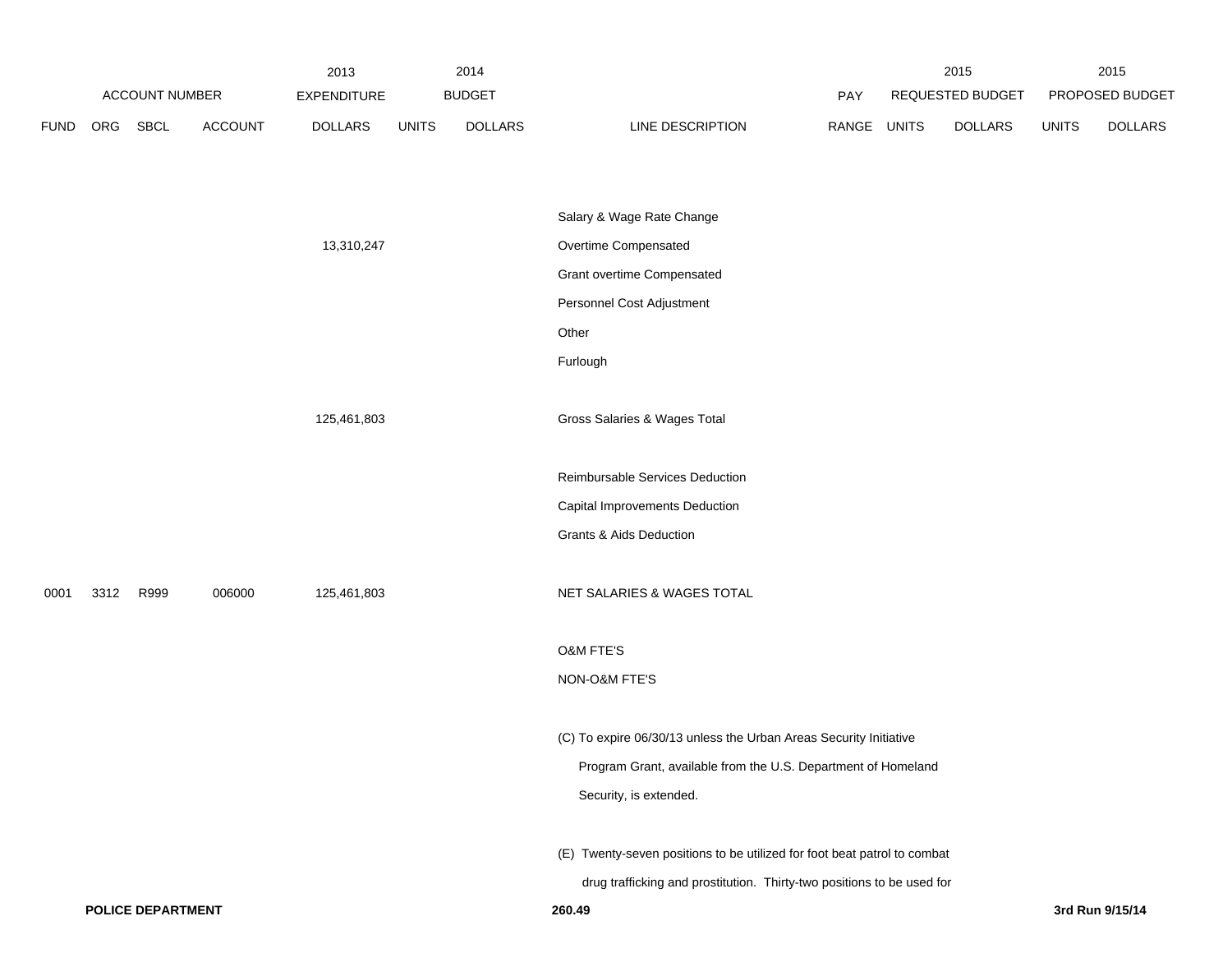|             |     |                       | 2014<br>2013   |                    |              |                |                                                                                                                                                                                                                                              | 2015  |                  | 2015           |                 |                |
|-------------|-----|-----------------------|----------------|--------------------|--------------|----------------|----------------------------------------------------------------------------------------------------------------------------------------------------------------------------------------------------------------------------------------------|-------|------------------|----------------|-----------------|----------------|
|             |     | <b>ACCOUNT NUMBER</b> |                | <b>EXPENDITURE</b> |              | <b>BUDGET</b>  |                                                                                                                                                                                                                                              |       | REQUESTED BUDGET |                | PROPOSED BUDGET |                |
| <b>FUND</b> | ORG | SBCL                  | <b>ACCOUNT</b> | <b>DOLLARS</b>     | <b>UNITS</b> | <b>DOLLARS</b> | LINE DESCRIPTION                                                                                                                                                                                                                             | RANGE | UNITS            | <b>DOLLARS</b> | <b>UNITS</b>    | <b>DOLLARS</b> |
|             |     |                       |                |                    |              |                | district patrol as needed.                                                                                                                                                                                                                   |       |                  |                |                 |                |
|             |     |                       |                |                    |              |                | (F) Truancy Abatement Grant: Six positions to be reimbursed by<br>the Milwaukee School Board under the Truancy Abatement<br>Grant Program; position authority to expire 6/30/12 unless grant<br>is extended.                                 |       |                  |                |                 |                |
|             |     |                       |                |                    |              |                | (K) High Intensity Drug Trafficking Area (HIDTA) Grant: Position<br>authority to expire 12/31/14 if HIDTA funding and the HIDTA<br>Project are discontinued.                                                                                 |       |                  |                |                 |                |
|             |     |                       |                |                    |              |                | (L) Security Resource Officers (SROs). MPS funds 5 positions.                                                                                                                                                                                |       |                  |                |                 |                |
|             |     |                       |                |                    |              |                | (LL) Security Resource Officers (SROs). MPS funds 1.3 positions.                                                                                                                                                                             |       |                  |                |                 |                |
|             |     |                       |                |                    |              |                | (N) Milwaukee Metropolitan Drug Enforcement Grant. Position authority<br>to expire 12/31/12 unless grant is extended.                                                                                                                        |       |                  |                |                 |                |
|             |     |                       |                |                    |              |                | (P) COPS Hiring Recovery Program (CHRP) grant. Fifty grant funded<br>police officer positions to expire 12/31/2013 and maintained for a<br>period of not less than 12 months following the end of the grant<br>unless the grant is extended. |       |                  |                |                 |                |
|             |     |                       |                |                    |              |                | (S) Beat Patrol Grant: To expire 12/31/14 unless the Beat Patrol                                                                                                                                                                             |       |                  |                |                 |                |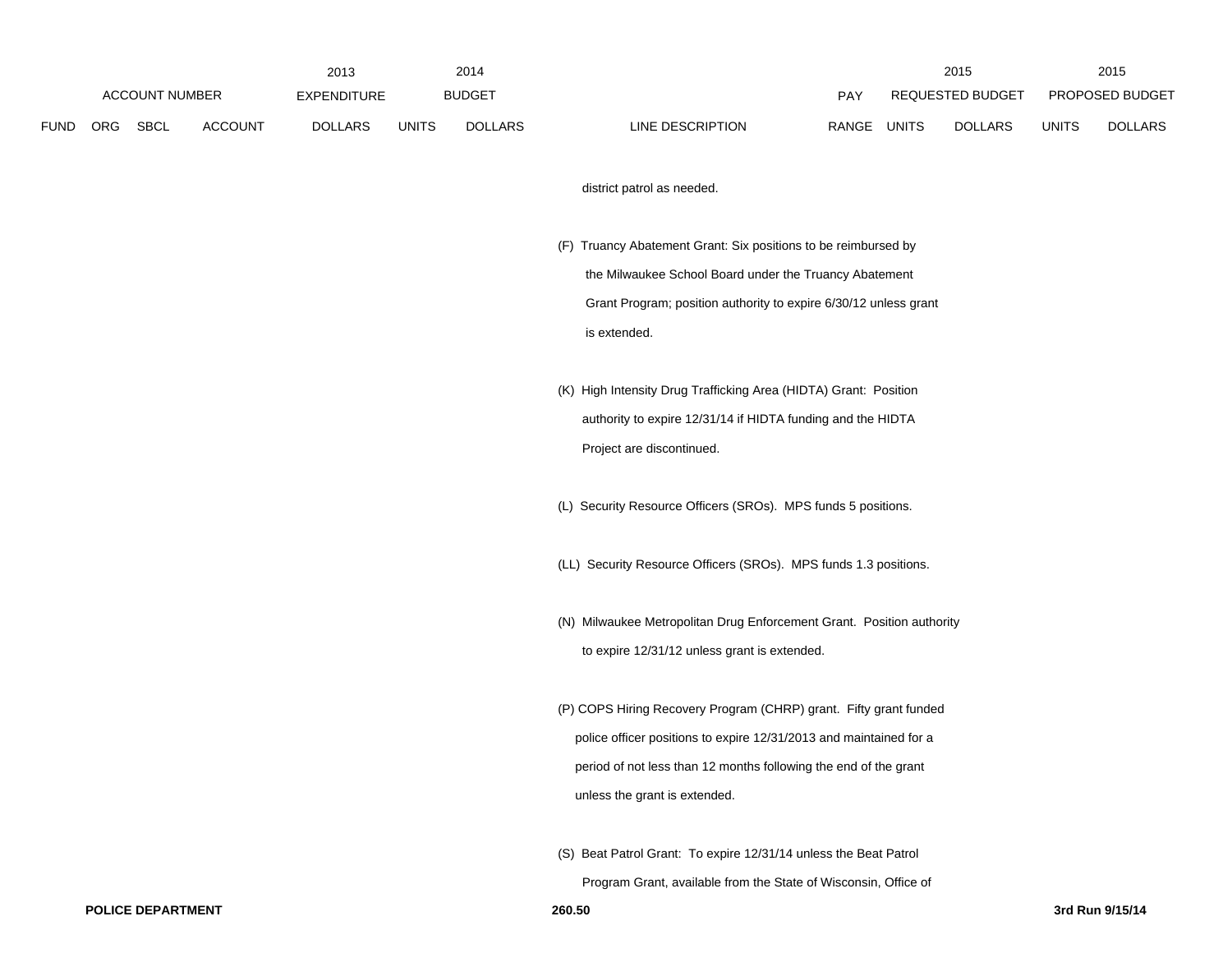|             |      |                          |                | 2013               |              | 2014           |                                                                                                |       |              | 2015             |                 | 2015            |  |
|-------------|------|--------------------------|----------------|--------------------|--------------|----------------|------------------------------------------------------------------------------------------------|-------|--------------|------------------|-----------------|-----------------|--|
|             |      | <b>ACCOUNT NUMBER</b>    |                | <b>EXPENDITURE</b> |              | <b>BUDGET</b>  |                                                                                                | PAY   |              | REQUESTED BUDGET | PROPOSED BUDGET |                 |  |
| <b>FUND</b> | ORG  | SBCL                     | <b>ACCOUNT</b> | <b>DOLLARS</b>     | <b>UNITS</b> | <b>DOLLARS</b> | LINE DESCRIPTION                                                                               | RANGE | <b>UNITS</b> | <b>DOLLARS</b>   | <b>UNITS</b>    | <b>DOLLARS</b>  |  |
|             |      |                          |                |                    |              |                | Justice Assistance is extended.                                                                |       |              |                  |                 |                 |  |
| 0001        | 3312 | R999                     | 006100         | 48,930,103         |              |                | ESTIMATED EMPLOYEE FRINGE BENEFITS<br>(Involves Revenue Offset-No Transfers from this Account) |       |              |                  |                 |                 |  |
|             |      |                          |                |                    |              |                |                                                                                                |       |              |                  |                 |                 |  |
|             |      |                          |                |                    |              |                | OPERATING EXPENDITURES                                                                         |       |              |                  |                 |                 |  |
| 0001        | 3312 | R999                     | 630100         | 17,337             |              |                | General Office Expense                                                                         |       |              |                  |                 |                 |  |
| 0001        | 3312 | R999                     | 630500         | 1,113              |              |                | Tools & Machinery Parts                                                                        |       |              |                  |                 |                 |  |
| 0001        | 3312 | R999                     | 631000         | 502                |              |                | <b>Construction Supplies</b>                                                                   |       |              |                  |                 |                 |  |
| 0001        | 3312 | R999                     | 631500         | 3,161              |              |                | Energy                                                                                         |       |              |                  |                 |                 |  |
| 0001        | 3312 | R999                     | 632000         | 114,632            |              |                | <b>Other Operating Supplies</b>                                                                |       |              |                  |                 |                 |  |
| 0001        | 3312 | R999                     | 632500         |                    |              |                | <b>Facility Rental</b>                                                                         |       |              |                  |                 |                 |  |
| 0001        | 3312 | R999                     | 633000         |                    |              |                | Vehicle Rental                                                                                 |       |              |                  |                 |                 |  |
| 0001        | 3312 | R999                     | 633500         | 124,006            |              |                | Non-Vehicle Equipment Rental                                                                   |       |              |                  |                 |                 |  |
| 0001        | 3312 | R999                     | 634000         | 54,929             |              |                | <b>Professional Services</b>                                                                   |       |              |                  |                 |                 |  |
| 0001        | 3312 | R999                     | 634500         | 27,483             |              |                | Information Technology Services                                                                |       |              |                  |                 |                 |  |
| 0001        | 3312 | R999                     | 635000         | 25,498             |              |                | <b>Property Services</b>                                                                       |       |              |                  |                 |                 |  |
| 0001        | 3312 | R999                     | 635500         |                    |              |                | Infrastructure Services                                                                        |       |              |                  |                 |                 |  |
| 0001        | 3312 | R999                     | 636000         | 53,880             |              |                | Vehicle Repair Services                                                                        |       |              |                  |                 |                 |  |
| 0001        | 3312 | R999                     | 636500         | 1,113,207          |              |                | <b>Other Operating Services</b>                                                                |       |              |                  |                 |                 |  |
| 0001        | 3312 | R999                     | 637000         |                    |              |                | Loans and Grants                                                                               |       |              |                  |                 |                 |  |
| 0001        | 3312 | R999                     | 637501         |                    |              |                | <b>Reimburse Other Departments</b>                                                             |       |              |                  |                 |                 |  |
| 0001        | 3312 | R999                     | 006300         | 1,535,748          |              |                | OPERATING EXPENDITURES TOTAL                                                                   |       |              |                  |                 |                 |  |
|             |      | <b>POLICE DEPARTMENT</b> |                |                    |              |                | 260.51                                                                                         |       |              |                  |                 | 3rd Run 9/15/14 |  |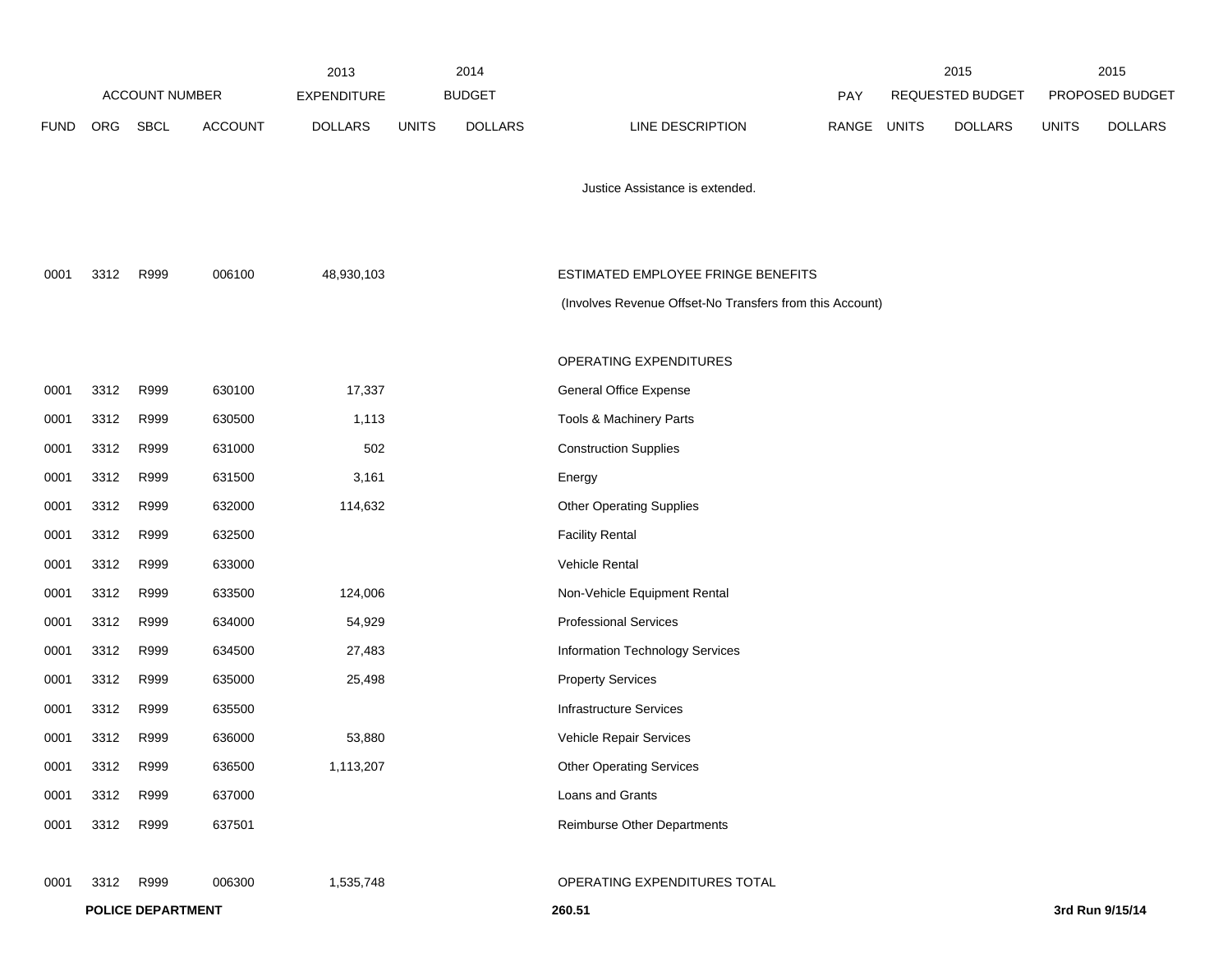|             |      |                | 2013    |                | 2014          |                |                                  | 2015        | 2015             |                 |                |
|-------------|------|----------------|---------|----------------|---------------|----------------|----------------------------------|-------------|------------------|-----------------|----------------|
|             |      | ACCOUNT NUMBER |         | EXPENDITURE    | <b>BUDGET</b> |                |                                  | PAY         | REQUESTED BUDGET | PROPOSED BUDGET |                |
| <b>FUND</b> | ORG  | <b>SBCL</b>    | ACCOUNT | <b>DOLLARS</b> | <b>UNITS</b>  | <b>DOLLARS</b> | LINE DESCRIPTION                 | RANGE UNITS | <b>DOLLARS</b>   | <b>UNITS</b>    | <b>DOLLARS</b> |
|             |      |                |         |                |               |                |                                  |             |                  |                 |                |
|             |      |                |         |                |               |                | <b>EQUIPMENT PURCHASES</b>       |             |                  |                 |                |
|             |      |                |         |                |               |                | <b>Additional Equipment</b>      |             |                  |                 |                |
|             |      |                |         |                |               |                | Subtotal - Additional Equipment  |             |                  |                 |                |
|             |      |                |         |                |               |                | Replacement Equipment            |             |                  |                 |                |
|             |      |                |         | 41,616         |               |                | Motorcycle                       |             |                  |                 |                |
|             |      |                |         | 25,717         |               |                | <b>Tactical Equipment</b>        |             |                  |                 |                |
|             |      |                |         | 36,133         |               |                | <b>VARDA Alarms</b>              |             |                  |                 |                |
|             |      |                |         | 103,466        |               |                | Subtotal - Replacement Equipment |             |                  |                 |                |
| 0001        | 3312 | R999           | 006800  | 103,466        |               |                | EQUIPMENT PURCHASES TOTAL        |             |                  |                 |                |
|             |      |                |         |                |               |                | SPECIAL FUNDS                    |             |                  |                 |                |
|             |      |                |         |                |               |                | SPECIAL FUNDS TOTAL              |             |                  |                 |                |
|             |      |                |         |                |               |                | POLICE DEPARTMENT-OPERATIONS     |             |                  |                 |                |
|             |      |                |         | 176,031,120    |               |                | DECISION UNIT TOTAL              |             |                  |                 |                |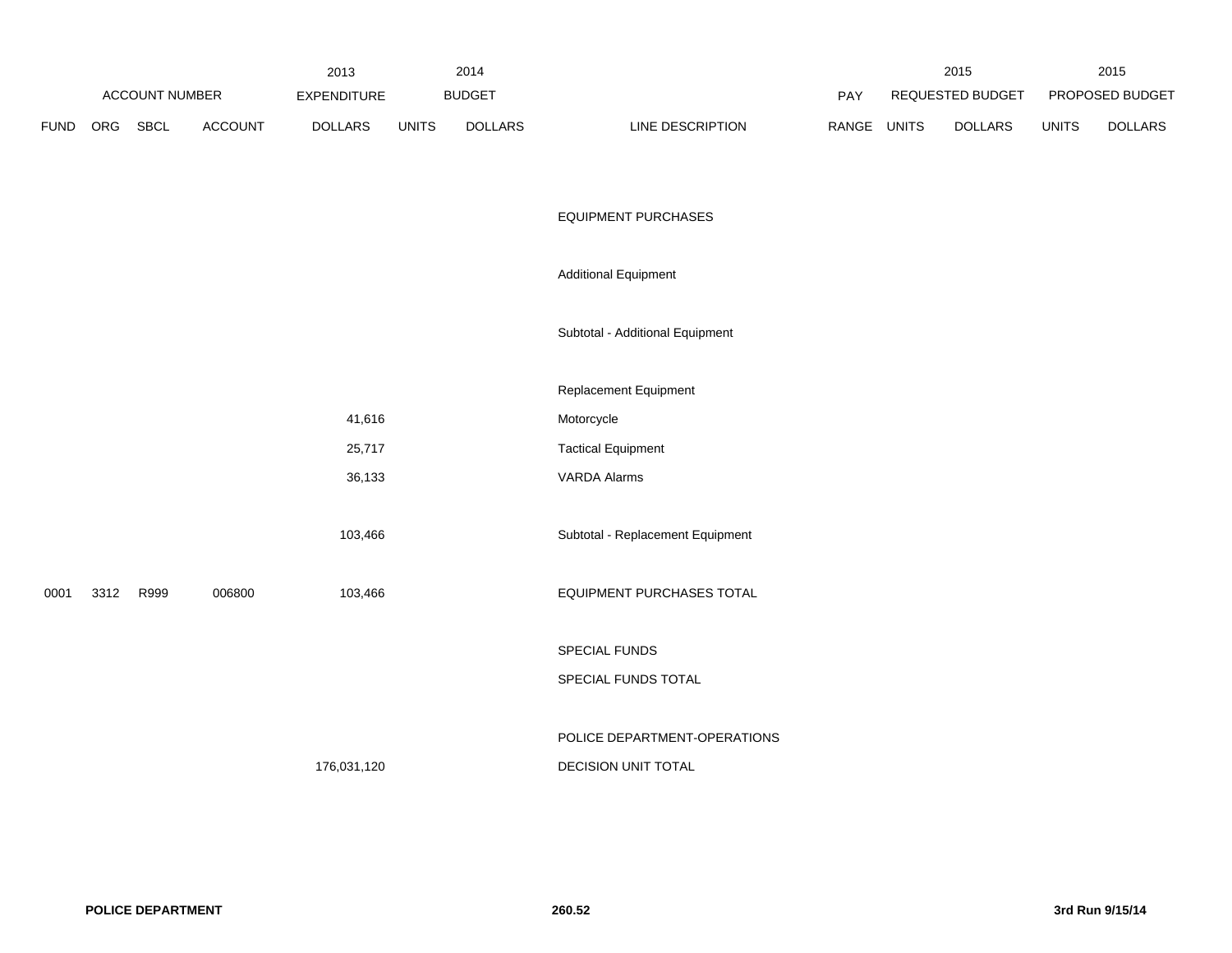|     |      | 2013<br>2014   |                    |              |                                                |                                              | 2015                                                                                                                                                                                                      |                                                 | 2015                                                          |                                                 |                                                |
|-----|------|----------------|--------------------|--------------|------------------------------------------------|----------------------------------------------|-----------------------------------------------------------------------------------------------------------------------------------------------------------------------------------------------------------|-------------------------------------------------|---------------------------------------------------------------|-------------------------------------------------|------------------------------------------------|
|     |      |                | <b>EXPENDITURE</b> |              |                                                |                                              | PAY                                                                                                                                                                                                       |                                                 |                                                               |                                                 | PROPOSED BUDGET                                |
| ORG | SBCL | <b>ACCOUNT</b> | <b>DOLLARS</b>     | <b>UNITS</b> | <b>DOLLARS</b>                                 | LINE DESCRIPTION                             |                                                                                                                                                                                                           |                                                 | <b>DOLLARS</b>                                                | <b>UNITS</b>                                    | <b>DOLLARS</b>                                 |
|     |      |                |                    |              |                                                |                                              |                                                                                                                                                                                                           |                                                 |                                                               |                                                 |                                                |
|     |      |                |                    |              |                                                | PORT OF MILWAUKEE                            |                                                                                                                                                                                                           |                                                 |                                                               |                                                 |                                                |
|     |      |                |                    |              |                                                | BUDGETARY CONTROL UNIT (1BCU=1DU)            |                                                                                                                                                                                                           |                                                 |                                                               |                                                 |                                                |
|     |      |                |                    |              |                                                |                                              |                                                                                                                                                                                                           |                                                 |                                                               |                                                 |                                                |
|     |      |                |                    |              |                                                |                                              |                                                                                                                                                                                                           |                                                 |                                                               |                                                 |                                                |
|     |      |                |                    |              |                                                |                                              |                                                                                                                                                                                                           |                                                 |                                                               |                                                 | 105,674                                        |
|     |      |                |                    |              |                                                |                                              |                                                                                                                                                                                                           |                                                 |                                                               |                                                 |                                                |
|     |      |                |                    |              |                                                | <b>GENERAL OFFICE</b>                        |                                                                                                                                                                                                           |                                                 |                                                               |                                                 |                                                |
|     |      |                |                    |              |                                                | MARKETING SECTION                            |                                                                                                                                                                                                           |                                                 |                                                               |                                                 |                                                |
|     |      |                |                    | $\mathbf{1}$ | 77,845                                         | Port Marketing Manager (X)                   | 1HX                                                                                                                                                                                                       | $\mathbf{1}$                                    | 79,012                                                        | $\mathbf{1}$                                    | 79,012                                         |
|     |      |                |                    | $\mathbf{1}$ | 47,109                                         | Trade Development Rep.                       | 2FX                                                                                                                                                                                                       | $\mathbf{1}$                                    | 47,816                                                        | $\mathbf{1}$                                    | 47,816                                         |
|     |      |                |                    | $\mathbf{1}$ | 53,519                                         | Trade Development Rep.-Sr                    | 2HX                                                                                                                                                                                                       | $\mathbf{1}$                                    | 54,322                                                        | $\mathbf{1}$                                    | 54,322                                         |
|     |      |                |                    | $\mathbf{1}$ |                                                | Port Operations and Trade Director(Y)        | 1JX                                                                                                                                                                                                       |                                                 |                                                               |                                                 |                                                |
|     |      |                |                    |              |                                                |                                              |                                                                                                                                                                                                           |                                                 |                                                               |                                                 |                                                |
|     |      |                |                    |              |                                                |                                              |                                                                                                                                                                                                           |                                                 |                                                               |                                                 |                                                |
|     |      |                |                    | $\mathbf{1}$ |                                                |                                              |                                                                                                                                                                                                           | $\mathbf{1}$                                    |                                                               | $\mathbf{1}$                                    | 81,031                                         |
|     |      |                |                    | $\mathbf{1}$ | 48,721                                         | Accounting Program Assistant III             | 5GN                                                                                                                                                                                                       | $\mathbf{1}$                                    | 49,451                                                        | $\mathbf{1}$                                    | 49,451                                         |
|     |      |                |                    |              |                                                |                                              |                                                                                                                                                                                                           |                                                 |                                                               |                                                 |                                                |
|     |      |                |                    |              |                                                |                                              |                                                                                                                                                                                                           |                                                 |                                                               |                                                 | 47,680                                         |
|     |      |                |                    |              |                                                |                                              |                                                                                                                                                                                                           |                                                 |                                                               |                                                 |                                                |
|     |      |                |                    |              |                                                | ENGINEERING DIVISION                         |                                                                                                                                                                                                           |                                                 |                                                               |                                                 |                                                |
|     |      |                |                    | $\mathbf{1}$ | 103,077                                        | Management Civil Engineer - Senior (Y)       | 11X                                                                                                                                                                                                       | $\mathbf{1}$                                    | 104,623                                                       | $\mathbf{1}$                                    | 104,623                                        |
|     |      |                | ACCOUNT NUMBER     |              | $\overline{7}$<br>$\mathbf{1}$<br>$\mathbf{1}$ | <b>BUDGET</b><br>105,674<br>79,834<br>46,975 | <b>SALARIES &amp; WAGES</b><br>Harbor Commissioner (Y)<br>Municipal Port Director (Y)<br><b>FINANCE SECTION</b><br>Port Finance Officer (Y)<br>ADMINISTRATIVE SECTION<br>Administrative Assistant III (Y) | $\ensuremath{\mathsf{SP}}$<br>1NX<br>2JX<br>5FN | RANGE UNITS<br>$\overline{7}$<br>$\mathbf{1}$<br>$\mathbf{1}$ | REQUESTED BUDGET<br>105,674<br>81,031<br>47,680 | $\overline{7}$<br>$\mathbf{1}$<br>$\mathbf{1}$ |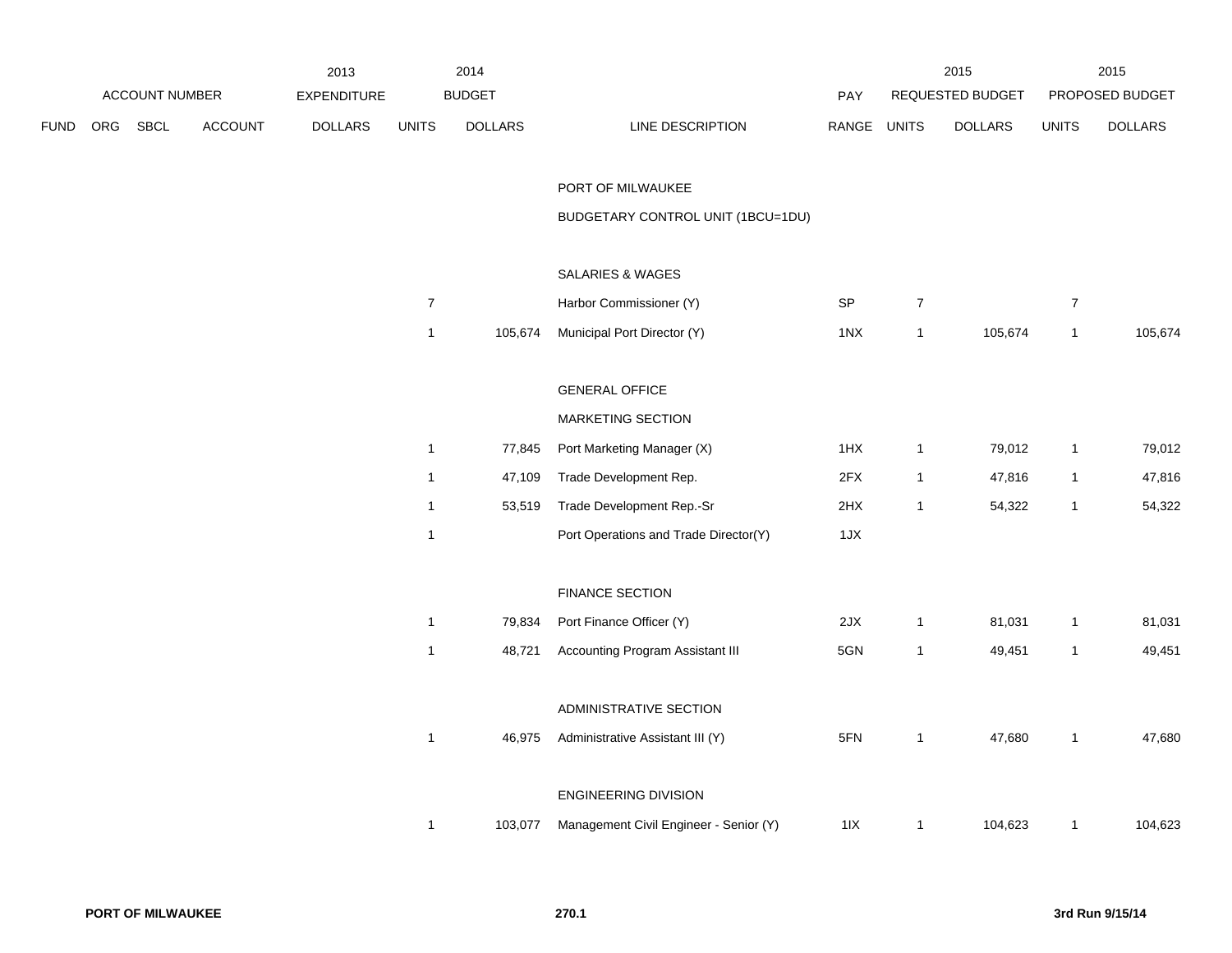|      | ACCOUNT NUMBER |      | 2013           |                    | 2014           |                |                                          | 2015        |                | 2015             |                  |                 |
|------|----------------|------|----------------|--------------------|----------------|----------------|------------------------------------------|-------------|----------------|------------------|------------------|-----------------|
|      |                |      |                | <b>EXPENDITURE</b> |                | <b>BUDGET</b>  |                                          | PAY         |                | REQUESTED BUDGET |                  | PROPOSED BUDGET |
| FUND | ORG            | SBCL | <b>ACCOUNT</b> | <b>DOLLARS</b>     | <b>UNITS</b>   | <b>DOLLARS</b> | LINE DESCRIPTION                         | RANGE UNITS |                | <b>DOLLARS</b>   | <b>UNITS</b>     | <b>DOLLARS</b>  |
|      |                |      |                |                    |                |                |                                          |             |                |                  |                  |                 |
|      |                |      |                |                    |                |                | DESIGN SECTION                           |             |                |                  |                  |                 |
|      |                |      |                |                    | $\mathbf{1}$   | 77,134         | Civil Engineer III (X)                   | 2IN         | $\mathbf{1}$   | 78,291           | $\mathbf{1}$     | 69,241          |
|      |                |      |                |                    | $\mathbf{1}$   | 37,564         | Engineering Tech II                      | 3FN         | $\mathbf{1}$   | 37,564           | $\mathbf{1}$     | 37,564          |
|      |                |      |                |                    |                |                |                                          |             |                |                  |                  |                 |
|      |                |      |                |                    |                |                | FIELD SECTION                            |             |                |                  |                  |                 |
|      |                |      |                |                    | $\mathbf{1}$   | 59,425         | Civil Engineer II                        | 2GN         | $\mathbf{1}$   | 60,316           | $\mathbf{1}$     | 60,316          |
|      |                |      |                |                    |                |                |                                          |             |                |                  |                  |                 |
|      |                |      |                |                    |                |                | OPERATIONS DIVISION                      |             |                |                  |                  |                 |
|      |                |      |                |                    | $\mathbf{1}$   | 73,627         | Port Operations Manager (X) (Y)          | 11X         | $\mathbf{1}$   | 74,731           | $\mathbf{1}$     | 74,731          |
|      |                |      |                |                    | $\mathbf{1}$   | 62,288         | Port Facilities Supervisor (X)           | 1EX         | $\mathbf{1}$   | 63,222           | $\mathbf{1}$     | 63,222          |
|      |                |      |                |                    |                |                |                                          |             |                |                  |                  |                 |
|      |                |      |                |                    |                |                | CARGO HANDLING-MAINT. AND REPAIR SECTION |             |                |                  |                  |                 |
|      |                |      |                |                    | $\overline{a}$ | 118,643        | Harbor Crane Operator                    | 8QN         | $\overline{2}$ | 119,512          | $\boldsymbol{2}$ | 119,512         |
|      |                |      |                |                    | $\mathbf{1}$   | 49,311         | Port Mechanic                            | 7GN         | $\mathbf{1}$   | 50,051           | $\mathbf{1}$     | 50,051          |
|      |                |      |                |                    | $\,6$          | 186,049        | Port Maintenance Technician              | 8JN         | $\,6\,$        | 186,049          | $\,6$            | 186,049         |
|      |                |      |                |                    |                |                |                                          |             |                |                  |                  |                 |
|      |                |      |                |                    |                |                | AUXILIARY POSITIONS                      |             |                |                  |                  |                 |
|      |                |      |                |                    | $\overline{a}$ |                | Inspector Docks & Dredging               | 3HN         | $\overline{2}$ |                  | $\overline{2}$   |                 |
|      |                |      |                |                    | $\mathbf{1}$   |                | Trade Development Rep.-Sr                | 2HX         | $\mathbf{1}$   |                  | $\mathbf{1}$     |                 |
|      |                |      |                |                    | $\mathbf{1}$   |                | Management Civil Engineer - Senior       | 11X         | $\mathbf{1}$   |                  | $\mathbf{1}$     |                 |
|      |                |      |                |                    | $\mathbf{1}$   |                | Civil Engineer III                       | 2IN         | $\mathbf{1}$   |                  | $\mathbf{1}$     |                 |
|      |                |      |                |                    | $\mathbf{1}$   |                | Port Operations Manager (X) (Y)          | 11X         | $\mathbf{1}$   |                  | $\mathbf{1}$     |                 |
|      |                |      |                |                    | $\mathbf{1}$   |                | Municipal Port Director (Y)              | 1NX         | $\mathbf{1}$   |                  | $\mathbf{1}$     |                 |
|      |                |      |                |                    |                |                | Port Operations and Trade Director(Y)    | 1JX         | $\mathbf{1}$   |                  | $\mathbf{1}$     |                 |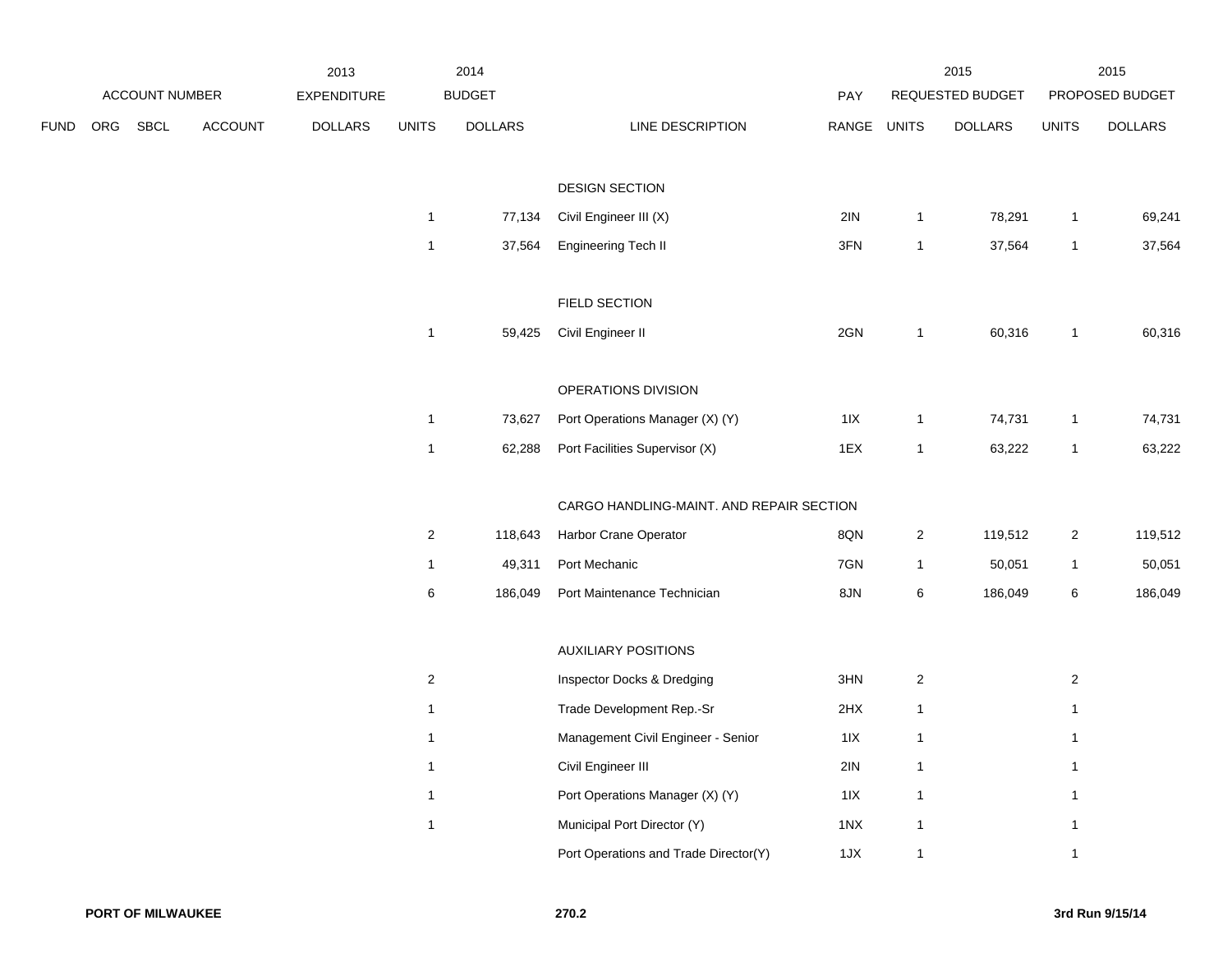|             |      |                |                | 2013               |              | 2014           |                                                                           |             |        | 2015             |              | 2015            |
|-------------|------|----------------|----------------|--------------------|--------------|----------------|---------------------------------------------------------------------------|-------------|--------|------------------|--------------|-----------------|
|             |      | ACCOUNT NUMBER |                | <b>EXPENDITURE</b> |              | <b>BUDGET</b>  |                                                                           | PAY         |        | REQUESTED BUDGET |              | PROPOSED BUDGET |
| <b>FUND</b> | ORG  | SBCL           | <b>ACCOUNT</b> | <b>DOLLARS</b>     | <b>UNITS</b> | <b>DOLLARS</b> | LINE DESCRIPTION                                                          | RANGE UNITS |        | <b>DOLLARS</b>   | <b>UNITS</b> | <b>DOLLARS</b>  |
|             |      |                |                |                    | $37\,$       | 1,226,795      | <b>Total Before Adjustments</b>                                           |             | $37\,$ | 1,239,345        | 37           | 1,230,295       |
|             |      |                |                |                    |              |                | Salary & Wage Rate Changes                                                |             |        |                  |              |                 |
|             |      |                |                |                    |              | 8,000          | Overtime Compensated*                                                     |             |        | 8,000            |              | 8,000           |
|             |      |                |                |                    |              | (24, 536)      | Personnel Cost Adjustment                                                 |             |        | (24, 787)        |              | (24, 606)       |
|             |      |                |                |                    |              |                | Other                                                                     |             |        |                  |              |                 |
|             |      |                |                |                    |              | (14, 108)      | Furlough                                                                  |             |        | (14,300)         |              |                 |
|             |      |                |                |                    | $37\,$       | 1,196,151      | Gross Salaries & Wages Total                                              |             | $37\,$ | 1,208,258        | $37\,$       | 1,213,689       |
|             |      |                |                |                    |              |                | Reimbursable Services Deduction                                           |             |        |                  |              |                 |
|             |      |                |                |                    |              |                | Capital Improvements Deduction                                            |             |        |                  |              |                 |
|             |      |                |                |                    |              |                | Grants and Aids Deduction                                                 |             |        |                  |              |                 |
| 0480        | 4280 | R999           | 006000         | 1,170,679          | $37\,$       | 1,196,151      | NET SALARIES & WAGES TOTAL*                                               |             | 37     | 1,208,258        | 37           | 1,213,689       |
|             |      |                |                |                    | 20.00        |                | O&M FTE'S                                                                 |             | 20.00  |                  | 20.00        |                 |
|             |      |                |                |                    |              |                | NON-O&M FTE'S                                                             |             |        |                  |              |                 |
|             |      |                |                |                    |              |                | (X) Private Auto Allowance May Be Paid Pursuant to Section                |             |        |                  |              |                 |
|             |      |                |                |                    |              |                | 350-183 of the Milwaukee Code.                                            |             |        |                  |              |                 |
|             |      |                |                |                    |              |                | (Y) Required to file a statement of economic interests in accordance with |             |        |                  |              |                 |
|             |      |                |                |                    |              |                | the Milwaukee Code of Ordinances Chapter 303-Code of Ethics.              |             |        |                  |              |                 |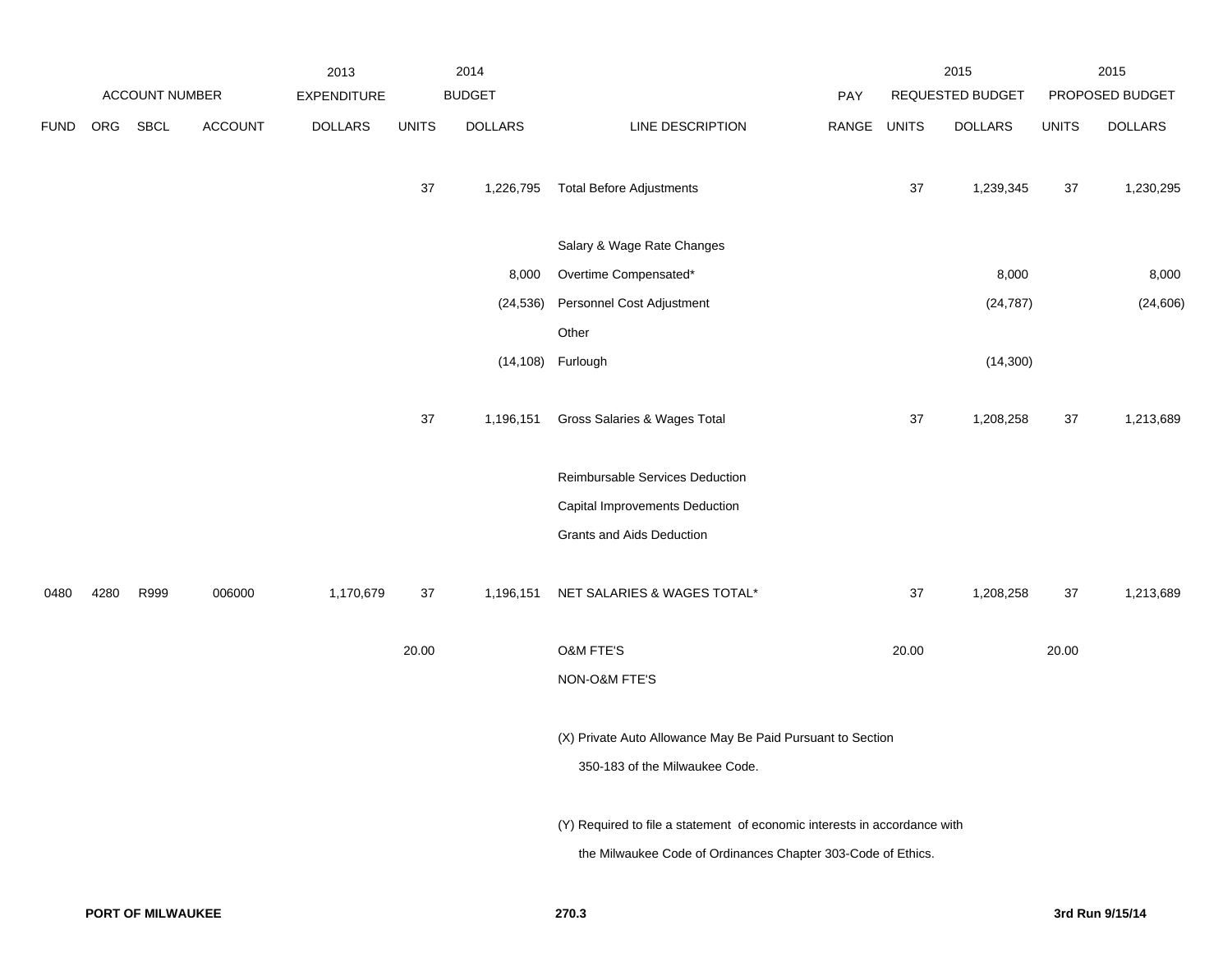|             |            |                       |                | 2013               |              | 2014           |                                                          |       |              | 2015                    |              | 2015            |
|-------------|------------|-----------------------|----------------|--------------------|--------------|----------------|----------------------------------------------------------|-------|--------------|-------------------------|--------------|-----------------|
|             |            | <b>ACCOUNT NUMBER</b> |                | <b>EXPENDITURE</b> |              | <b>BUDGET</b>  |                                                          | PAY   |              | <b>REQUESTED BUDGET</b> |              | PROPOSED BUDGET |
| <b>FUND</b> | <b>ORG</b> | <b>SBCL</b>           | <b>ACCOUNT</b> | <b>DOLLARS</b>     | <b>UNITS</b> | <b>DOLLARS</b> | LINE DESCRIPTION                                         | RANGE | <b>UNITS</b> | <b>DOLLARS</b>          | <b>UNITS</b> | <b>DOLLARS</b>  |
|             |            |                       |                |                    |              |                |                                                          |       |              |                         |              |                 |
| 0480        | 4280       | R999                  | 006180         | 574,056            |              | 574,152        | ESTIMATED EMPLOYEE FRINGE BENEFITS                       |       |              | 543,716                 |              | 546,160         |
|             |            |                       |                |                    |              |                | (Involves Revenue Offset-No Transfers from this Account) |       |              |                         |              |                 |
|             |            |                       |                |                    |              |                |                                                          |       |              |                         |              |                 |
|             |            |                       |                |                    |              |                | OPERATING EXPENDITURES                                   |       |              |                         |              |                 |
| 0480        | 4280       | R999                  | 630100         | 9,487              |              | 20,000         | General Office Expense                                   |       |              | 10,000                  |              | 10,000          |
| 0480        | 4280       | R999                  | 630500         | 7,534              |              | 9,000          | Tools & Machinery Parts                                  |       |              | 7,500                   |              | 7,500           |
| 0480        | 4280       | R999                  | 631000         | 15,163             |              | 2,000          | <b>Construction Supplies</b>                             |       |              | 6,000                   |              | 6,000           |
| 0480        | 4280       | R999                  | 631500         | 50,610             |              | 66,000         | Energy                                                   |       |              | 56,500                  |              | 56,500          |
| 0480        | 4280       | R999                  | 632000         | 44,791             |              | 32,000         | <b>Other Operating Supplies</b>                          |       |              | 45,000                  |              | 45,000          |
| 0480        | 4280       | R999                  | 632500         |                    |              |                | <b>Facility Rental</b>                                   |       |              |                         |              |                 |
| 0480        | 4280       | R999                  | 633000         |                    |              | 1,000          | Vehicle Rental                                           |       |              |                         |              |                 |
| 0480        | 4280       | R999                  | 633500         | 87,885             |              | 75,000         | Non-Vehicle Equipment Rental                             |       |              | 100,000                 |              | 100,000         |
| 0480        | 4280       | R999                  | 634000         | 110,183            |              | 175,000        | <b>Professional Services</b>                             |       |              | 112,000                 |              | 112,000         |
| 0480        | 4280       | R999                  | 634500         | 12,590             |              |                | Information Technology Services                          |       |              |                         |              |                 |
| 0480        | 4280       | R999                  | 635000         | 253,708            |              | 175,000        | <b>Property Services</b>                                 |       |              | 300,000                 |              | 275,000         |
| 0480        | 4280       | R999                  | 635500         | 140,753            |              | 185,000        | <b>Infrastructure Services</b>                           |       |              | 200,000                 |              | 160,000         |
| 0480        | 4280       | R999                  | 636000         | 581                |              | 1,000          | Vehicle Repair Services                                  |       |              | 1,000                   |              | 1,000           |
| 0480        | 4280       | R999                  | 636500         | 71,751             |              | 150,000        | <b>Other Operating Services</b>                          |       |              | 100,000                 |              | 100,000         |
| 0480        | 4280       | R999                  | 637000         |                    |              |                | Loans and Grants                                         |       |              |                         |              |                 |
| 0480        | 4280       | R999                  | 637501         | 37,303             |              | 100,000        | <b>Reimburse Other Departments</b>                       |       |              | 100,000                 |              | 50,000          |
|             |            |                       |                |                    |              |                |                                                          |       |              |                         |              |                 |
| 0480        | 4280       | R999                  | 006300         | 842,339            |              | 991,000        | OPERATING EXPENDITURES TOTAL*                            |       |              | 1,038,000               |              | 923,000         |
|             |            |                       |                |                    |              |                |                                                          |       |              |                         |              |                 |

EQUIPMENT PURCHASES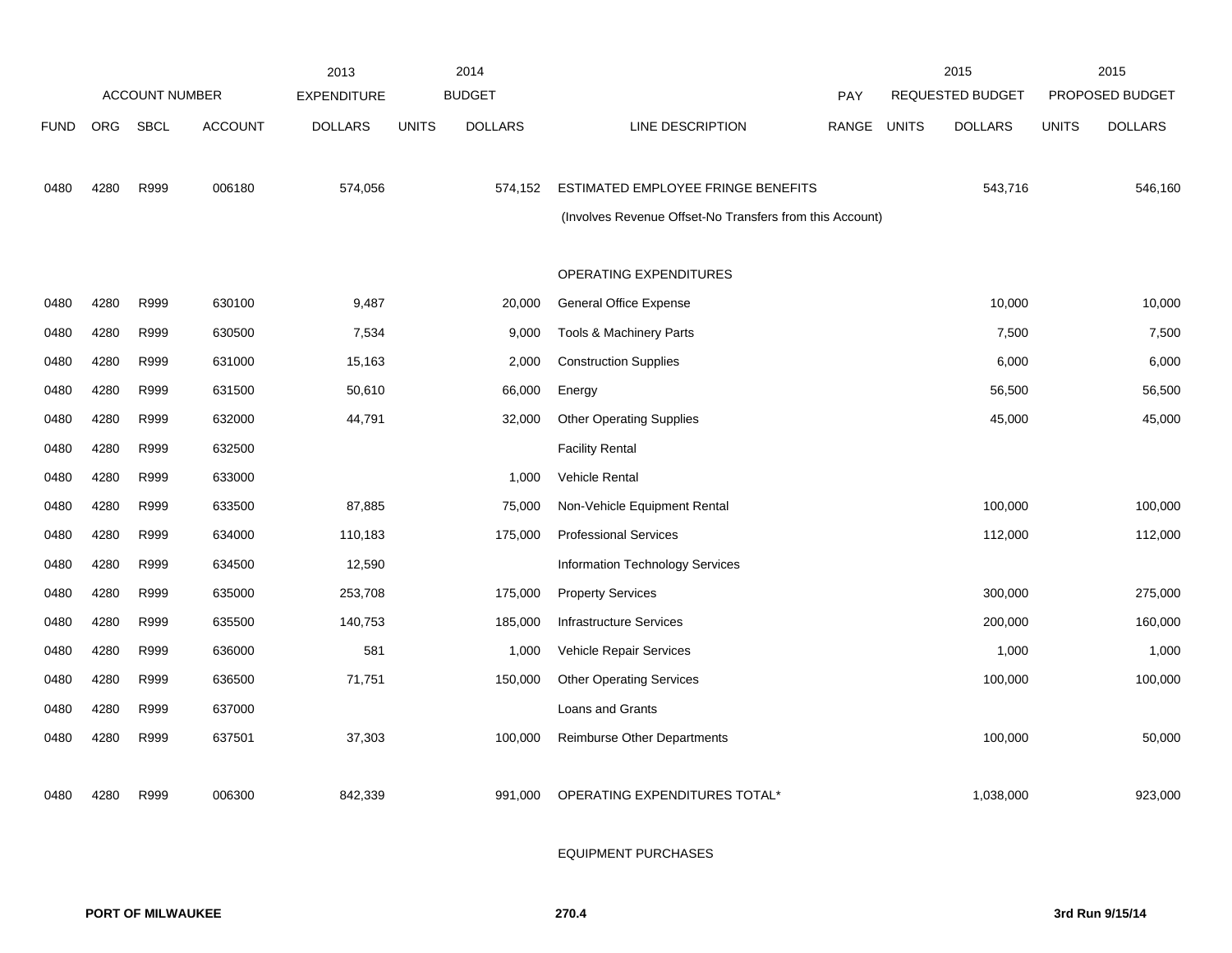|             |            |                       |                | 2013               |              | 2014           |                                           |            |              | 2015             |              | 2015            |
|-------------|------------|-----------------------|----------------|--------------------|--------------|----------------|-------------------------------------------|------------|--------------|------------------|--------------|-----------------|
|             |            | <b>ACCOUNT NUMBER</b> |                | <b>EXPENDITURE</b> |              | <b>BUDGET</b>  |                                           | <b>PAY</b> |              | REQUESTED BUDGET |              | PROPOSED BUDGET |
| <b>FUND</b> | <b>ORG</b> | SBCL                  | <b>ACCOUNT</b> | <b>DOLLARS</b>     | <b>UNITS</b> | <b>DOLLARS</b> | LINE DESCRIPTION                          | RANGE      | <b>UNITS</b> | <b>DOLLARS</b>   | <b>UNITS</b> | <b>DOLLARS</b>  |
|             |            |                       |                |                    |              |                |                                           |            |              |                  |              |                 |
|             |            |                       |                |                    |              |                | <b>Additional Equipment</b>               |            |              |                  |              |                 |
|             |            |                       |                |                    |              |                | Subtotal - Additional Equipment           |            |              |                  |              |                 |
|             |            |                       |                |                    |              |                |                                           |            |              |                  |              |                 |
|             |            |                       |                |                    |              |                | <b>Replacement Equipment</b>              |            |              |                  |              |                 |
|             |            |                       |                |                    |              |                |                                           |            |              |                  |              |                 |
|             |            |                       |                |                    |              |                | Subtotal - Replacement Equipment          |            |              |                  |              |                 |
| 0480        | 4280       | R999                  | 006800         |                    |              |                | <b>EQUIPMENT PURCHASES TOTAL*</b>         |            |              |                  |              |                 |
|             |            |                       |                |                    |              |                |                                           |            |              |                  |              |                 |
|             |            |                       |                |                    |              |                | <b>SPECIAL FUNDS</b>                      |            |              |                  |              |                 |
| 0480        | 4280       | R421                  | 006900         | 1,360,000          |              | 1,378,000      | Summerfest Revenue Transfer to Gen. Fund* |            |              | 1,580,000        |              | 1,580,000       |
| 0480        | 4280       | R422                  | 006300         | 56,053             |              | 125,000        | Major Maintenance-Terminals & Piers*      |            |              | 100,000          |              | 100,000         |
| 0480        | 4280       | R423                  | 006800         | 89,633             |              | 50,000         | Major Rehab. & Upgrades - Equipment*      |            |              | 50,000           |              | 50,000          |
| 0480        | 4280       | R425                  | 006300         | 48,217             |              |                | Environmental Cleanup Fund*               |            |              | 100,000          |              | 100,000         |
| 0480        | 4280       | R426                  | 006300         |                    |              | 25,000         | Harbor Maintenance Dredging*              |            |              | 25,000           |              | 25,000          |
| 0480        | 4280       | R429                  | 006300         | 157,663            |              | 100,000        | Equipment Rehab. and Upgrade*             |            |              | 75,000           |              | 75,000          |
| 0480        | 4280       | R420                  | 006300         | 61,146             |              | 100,000        | Dockwall and Breakwater Rehabilitation*   |            |              | 50,000           |              | 50,000          |
| 0480        | 4280       | R419                  | 006300         |                    |              | 50,000         | Energy Efficiency Upgrade*                |            |              |                  |              |                 |
| 0480        | 4280       | R418                  | 006300         |                    |              |                | Leasehold Demolition/Facilities Upgrade*  |            |              |                  |              | 150,000         |
| 0480        | 4280       | R417                  | 006300         | 5,651              |              | 50,000         | Sewer System Upgrade*                     |            |              |                  |              |                 |
| 0480        | 4280       | R428                  | 006300         |                    |              |                | Harbor Security Grant*                    |            |              |                  |              |                 |
|             |            |                       |                |                    |              |                |                                           |            |              |                  |              |                 |
|             |            |                       |                | 1,778,363          |              | 1,878,000      | SPECIAL FUNDS TOTAL                       |            |              | 1,980,000        |              | 2,130,000       |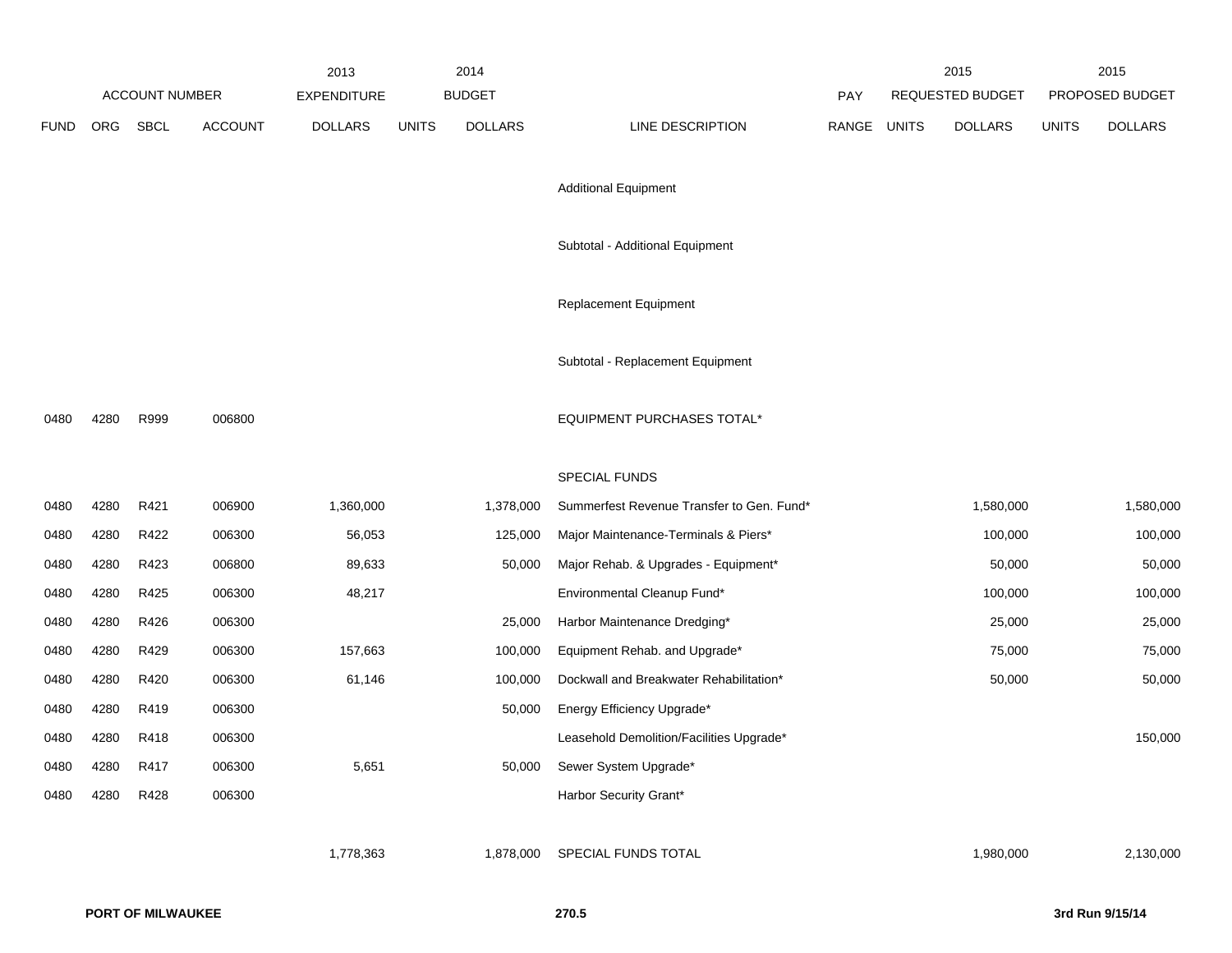|             |            |                       |                | 2013               |              | 2014           |                               |            |              | 2015             |              | 2015                   |
|-------------|------------|-----------------------|----------------|--------------------|--------------|----------------|-------------------------------|------------|--------------|------------------|--------------|------------------------|
|             |            | <b>ACCOUNT NUMBER</b> |                | <b>EXPENDITURE</b> |              | <b>BUDGET</b>  |                               | <b>PAY</b> |              | REQUESTED BUDGET |              | <b>PROPOSED BUDGET</b> |
| <b>FUND</b> | <b>ORG</b> | <b>SBCL</b>           | <b>ACCOUNT</b> | <b>DOLLARS</b>     | <b>UNITS</b> | <b>DOLLARS</b> | LINE DESCRIPTION              | RANGE      | <b>UNITS</b> | <b>DOLLARS</b>   | <b>UNITS</b> | <b>DOLLARS</b>         |
|             |            |                       |                |                    |              |                |                               |            |              |                  |              |                        |
|             |            |                       |                |                    |              |                | PORT OF MILWAUKEE BUDGETARY   |            |              |                  |              |                        |
|             |            |                       |                | 4,365,437          |              | 4,639,303      | CONTROL UNIT TOTAL (1BCU=1DU) |            |              | 4,769,974        |              | 4,812,849              |
|             |            |                       |                |                    |              |                |                               |            |              |                  |              |                        |

\*Appropriation Control Account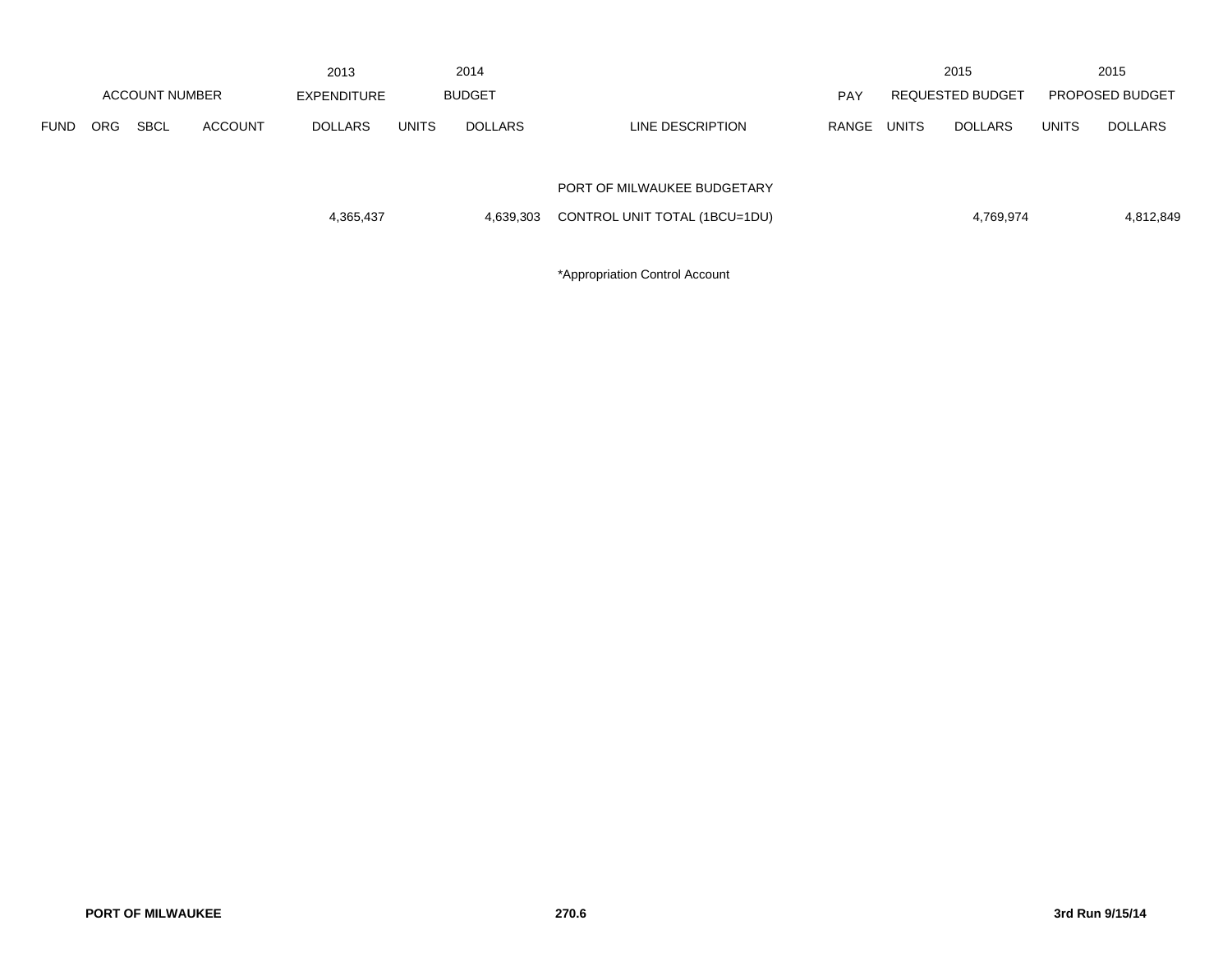|             |     |                       |                | 2013               |              | 2014           |                                                          |             |          | 2015             |              | 2015            |
|-------------|-----|-----------------------|----------------|--------------------|--------------|----------------|----------------------------------------------------------|-------------|----------|------------------|--------------|-----------------|
|             |     | <b>ACCOUNT NUMBER</b> |                | <b>EXPENDITURE</b> |              | <b>BUDGET</b>  |                                                          | PAY         |          | REQUESTED BUDGET |              | PROPOSED BUDGET |
| <b>FUND</b> | ORG | SBCL                  | <b>ACCOUNT</b> | <b>DOLLARS</b>     | <b>UNITS</b> | <b>DOLLARS</b> | LINE DESCRIPTION                                         | RANGE UNITS |          | <b>DOLLARS</b>   | <b>UNITS</b> | <b>DOLLARS</b>  |
|             |     |                       |                |                    |              |                | DEPARTMENT OF PUBLIC WORKS                               |             |          |                  |              |                 |
|             |     |                       |                |                    |              |                | SUMMARY (3 BCU'S)                                        |             |          |                  |              |                 |
|             |     |                       |                |                    |              |                | SALARIES & WAGES                                         |             |          |                  |              |                 |
|             |     |                       |                | 4,235,366          |              | 3,698,400      | Overtime Compensated                                     |             |          | 3,991,595        |              | 3,684,152       |
|             |     |                       |                | 47,817,198         |              | 47,252,701     | All Other Salaries & Wages                               |             |          | 48,848,567       |              | 48,819,996      |
|             |     |                       |                | 52,052,564         |              | 50,951,101     | NET SALARIES & WAGES TOTAL                               |             |          | 52,840,162       |              | 52,504,148      |
|             |     |                       |                |                    |              | 2,290          | TOTAL NUMBER OF POSITIONS AUTHORIZED                     |             | 2,290    |                  | 2,275        |                 |
|             |     |                       |                |                    | 1,022.84     |                | O&M FTE'S                                                |             | 1,073.47 |                  | 1,011.00     |                 |
|             |     |                       |                |                    | 384.22       |                | NON-O&M FTE'S                                            |             | 331.87   |                  | 369.88       |                 |
|             |     |                       |                | 23,822,453         |              | 23,947,019     | ESTIMATED EMPLOYEE FRINGE BENEFITS                       |             |          | 23,778,074       |              | 23,626,868      |
|             |     |                       |                |                    |              |                | (Involves Revenue Offset-No Transfers from this Account) |             |          |                  |              |                 |
|             |     |                       |                |                    |              |                | OPERATING EXPENDITURES                                   |             |          |                  |              |                 |
|             |     |                       |                | 170,387            |              | 184,500        | General Office Expense                                   |             |          | 189,000          |              | 171,000         |
|             |     |                       |                | 4,195,280          |              | 3,770,940      | Tools & Machinery Parts                                  |             |          | 4,325,000        |              | 3,920,000       |
|             |     |                       |                | 2,960,173          |              | 3,184,092      | <b>Construction Supplies</b>                             |             |          | 3,404,000        |              | 3,204,000       |
|             |     |                       |                | 7,829,516          |              | 7,589,510      | Energy                                                   |             |          | 8,006,572        |              | 7,516,572       |
|             |     |                       |                | 5,261,364          |              | 3,262,260      | <b>Other Operating Supplies</b>                          |             |          | 3,561,010        |              | 3,921,010       |
|             |     |                       |                | 6,300              |              | 8,000          | <b>Facility Rental</b>                                   |             |          | 7,000            |              | 7,000           |
|             |     |                       |                | 1,442,068          |              | 1,042,200      | Vehicle Rental                                           |             |          | 1,380,320        |              | 1,075,320       |
|             |     | <b>DPW-SUMMARY</b>    |                |                    |              |                | 280.1                                                    |             |          |                  |              | 3rd Run 9/15/14 |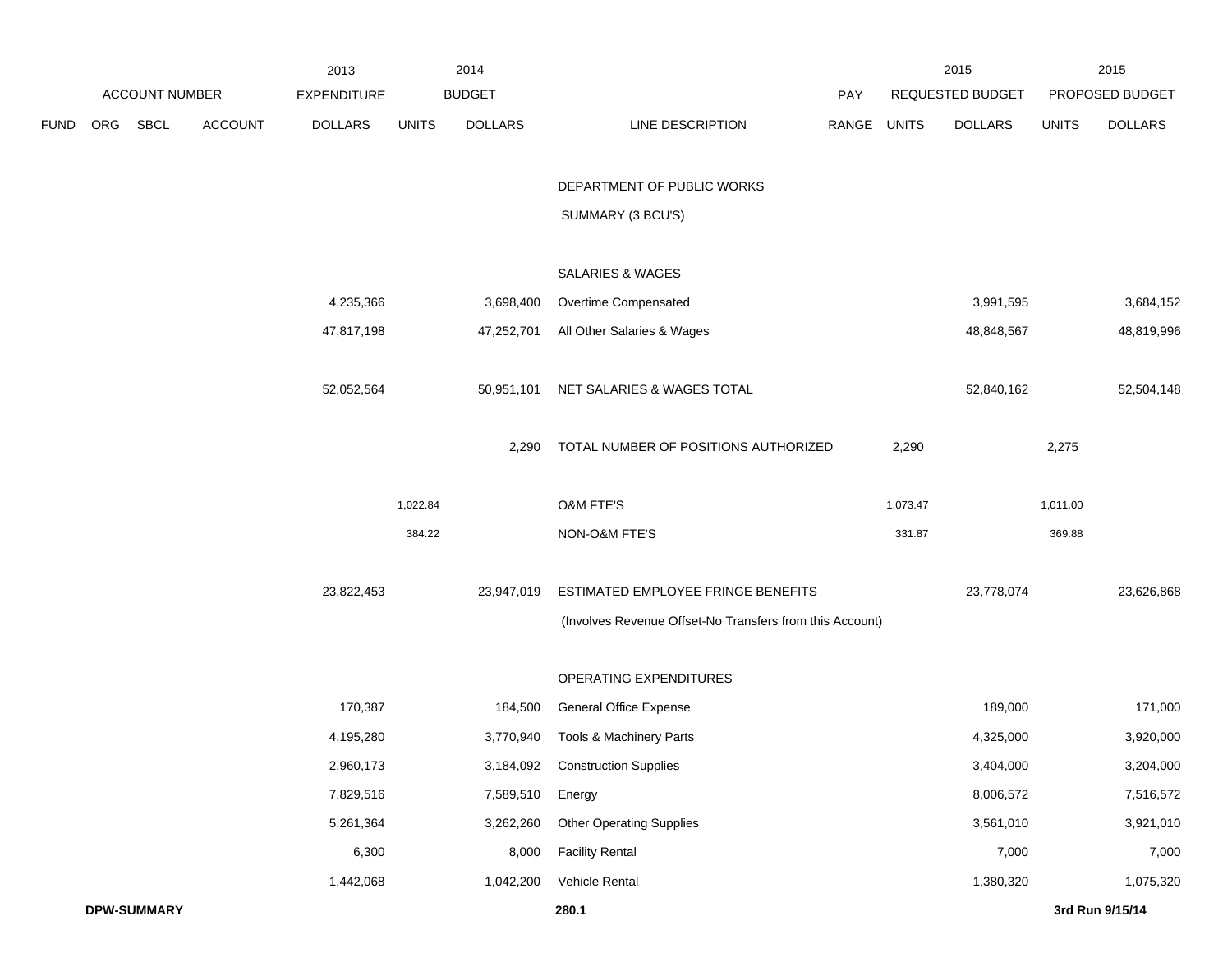|             |     |                       |                | 2013               |              | 2014           |                                    |             | 2015                    |              | 2015            |  |
|-------------|-----|-----------------------|----------------|--------------------|--------------|----------------|------------------------------------|-------------|-------------------------|--------------|-----------------|--|
|             |     | <b>ACCOUNT NUMBER</b> |                | <b>EXPENDITURE</b> |              | <b>BUDGET</b>  |                                    | PAY         | <b>REQUESTED BUDGET</b> |              | PROPOSED BUDGET |  |
| <b>FUND</b> | ORG | SBCL                  | <b>ACCOUNT</b> | <b>DOLLARS</b>     | <b>UNITS</b> | <b>DOLLARS</b> | LINE DESCRIPTION                   | RANGE UNITS | <b>DOLLARS</b>          | <b>UNITS</b> | <b>DOLLARS</b>  |  |
|             |     |                       |                |                    |              |                |                                    |             |                         |              |                 |  |
|             |     |                       |                | 105,995            |              | 99,500         | Non-Vehicle Equipment Rental       |             | 114,000                 |              | 99,000          |  |
|             |     |                       |                | 737,300            |              | 431,000        | <b>Professional Services</b>       |             | 456,000                 |              | 431,000         |  |
|             |     |                       |                | 100,140            |              | 210,000        | Information Technology Services    |             | 199,000                 |              | 170,000         |  |
|             |     |                       |                | 1,978,242          |              | 1,971,000      | <b>Property Services</b>           |             | 2,134,500               |              | 2,134,500       |  |
|             |     |                       |                | 645,296            |              | 302,000        | <b>Infrastructure Services</b>     |             | 320,000                 |              | 320,000         |  |
|             |     |                       |                | 1,132,407          |              | 1,200,000      | Vehicle Repair Services            |             | 1,364,000               |              | 1,200,000       |  |
|             |     |                       |                | 12,584,396         |              | 12,124,251     | <b>Other Operating Services</b>    |             | 13,070,583              |              | 13,811,583      |  |
|             |     |                       |                |                    |              |                | Loans and Grants                   |             |                         |              |                 |  |
|             |     |                       |                | 5,742,539          |              | 5,918,000      | <b>Reimburse Other Departments</b> |             | 6,127,000               |              | 6,064,000       |  |
|             |     |                       |                |                    |              |                |                                    |             |                         |              |                 |  |
|             |     |                       |                | 44,891,403         |              | 41,297,253     | OPERATING EXPENDITURES TOTAL       |             | 44,657,985              |              | 44,044,985      |  |
|             |     |                       |                |                    |              |                |                                    |             |                         |              |                 |  |
|             |     |                       |                | 1,740,348          |              | 2,260,200      | EQUIPMENT PURCHASES TOTAL          |             | 2,436,669               |              | 2,120,469       |  |
|             |     |                       |                |                    |              |                |                                    |             |                         |              |                 |  |
|             |     |                       |                | 1,275,662          |              | 3,005,500      | SPECIAL FUNDS TOTAL                |             | 3,401,500               |              | 2,642,400       |  |
|             |     |                       |                |                    |              |                |                                    |             |                         |              |                 |  |
|             |     |                       |                |                    |              |                | DEPARTMENT OF PUBLIC WORKS         |             |                         |              |                 |  |
|             |     |                       |                | 123,782,430        |              | 121,461,073    | SUMMARY (3 BCU'S)                  |             | 127,114,390             |              | 124,938,870     |  |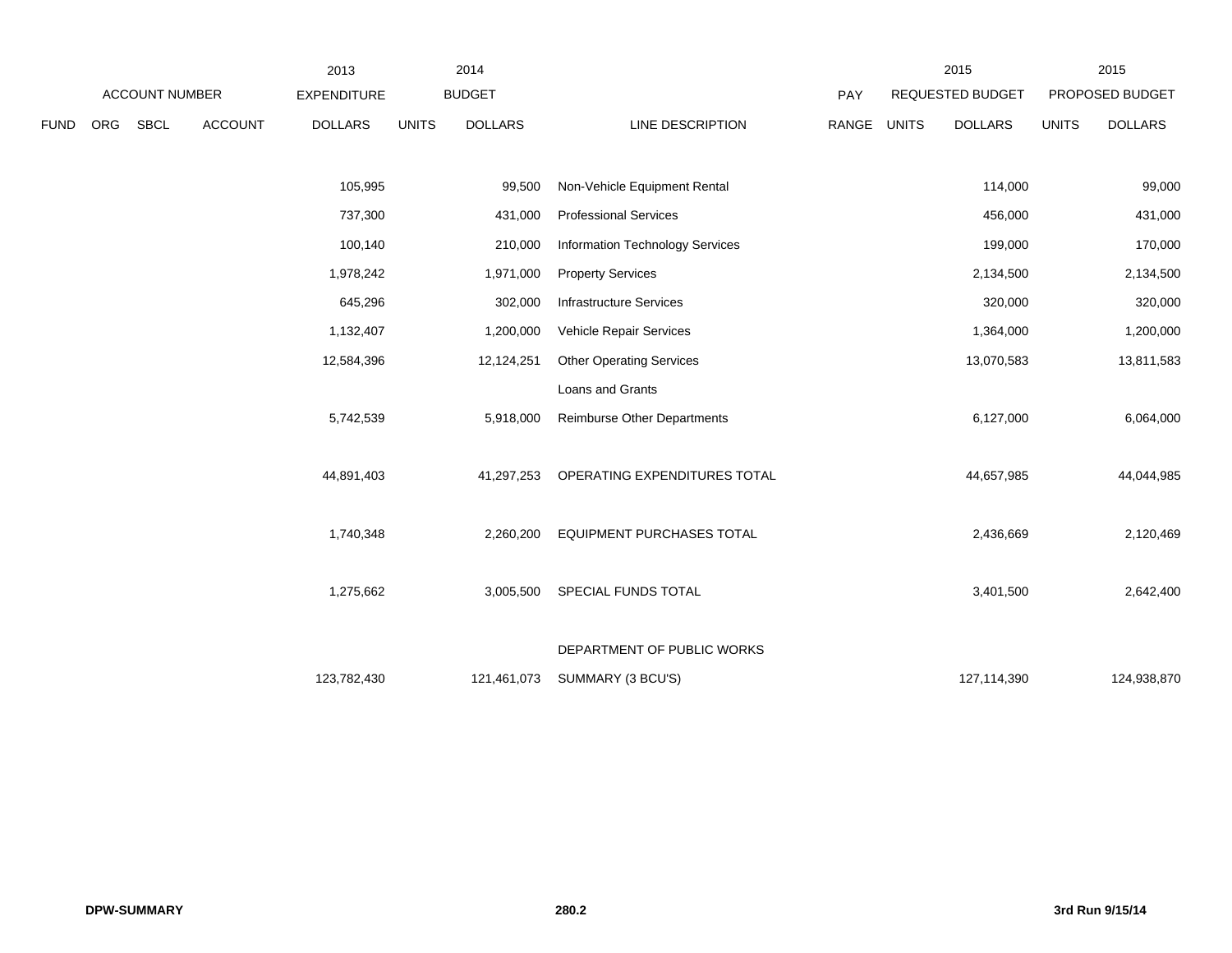|             |            |                       |                | 2013               |              | 2014           |                                  |       | 2015             |              | 2015                   |
|-------------|------------|-----------------------|----------------|--------------------|--------------|----------------|----------------------------------|-------|------------------|--------------|------------------------|
|             |            | <b>ACCOUNT NUMBER</b> |                | <b>EXPENDITURE</b> |              | <b>BUDGET</b>  | PAY                              |       | REQUESTED BUDGET |              | <b>PROPOSED BUDGET</b> |
| <b>FUND</b> | <b>ORG</b> | <b>SBCL</b>           | <b>ACCOUNT</b> | <b>DOLLARS</b>     | <b>UNITS</b> | <b>DOLLARS</b> | LINE DESCRIPTION<br><b>RANGE</b> | UNITS | <b>DOLLARS</b>   | <b>UNITS</b> | <b>DOLLARS</b>         |

DPW-ADMINISTRATIVE SERVICES DIVISION

BUDGETARY CONTROL UNIT (1BCU=1DU)

## SALARIES & WAGES

### OFFICE OF THE COMMISSIONER

| 142.702 | Commissioner-Public Works (Y) (X)          | 1PX | 144.843 | 144.843 |
|---------|--------------------------------------------|-----|---------|---------|
| 108.230 | Public Works Personnel and Compliance Mgr. | 1KX |         |         |
| 48.348  | Office Supervisor II                       | 2CN | 49.110  | 49,110  |
| 41.495  | Administrative Assistant II                | 6HN | 39.079  | 39.079  |

#### PLANNING AND DEVELOPMENT

|   | 95.995  | Coordination Manager (Y)                     | 1KX | 97.435  | 97,435  |
|---|---------|----------------------------------------------|-----|---------|---------|
|   | 73.809  | Marketing and Communications Officer         | 2JX | 74.917  | 74,917  |
|   | 63.954  | <b>Permits and Communications Specialist</b> | 2FX | 64.913  | 64,913  |
| 2 | 154.267 | Civil Engineer III                           | 2GN | 156.581 | 156.581 |
|   | 59,792  | Engineering Technician IV                    | 3NN | 60.869  | 60,869  |

### ADMINISTRATIVE SERVICES

|  | 95,030 Administrative Services Director (X) (Y) | 1MX | 117.544 | 117,544 |
|--|-------------------------------------------------|-----|---------|---------|
|  |                                                 |     |         |         |

#### FINANCE & PLANNING SECTION

|   | 69.340  | Finance & Planning Manager               | 1HX | 70.380  | 70,380  |
|---|---------|------------------------------------------|-----|---------|---------|
|   | 64.329  | Public Works Inventory & Purchasing Mgr. | 1EX | 65.294  | 65,294  |
| 2 | 142.001 | <b>Business Operations Manager</b>       | 1EX | 144.132 | 144,132 |
|   | 70.295  | Management and Accounting Officer        | 2GX | 71.349  | 71,349  |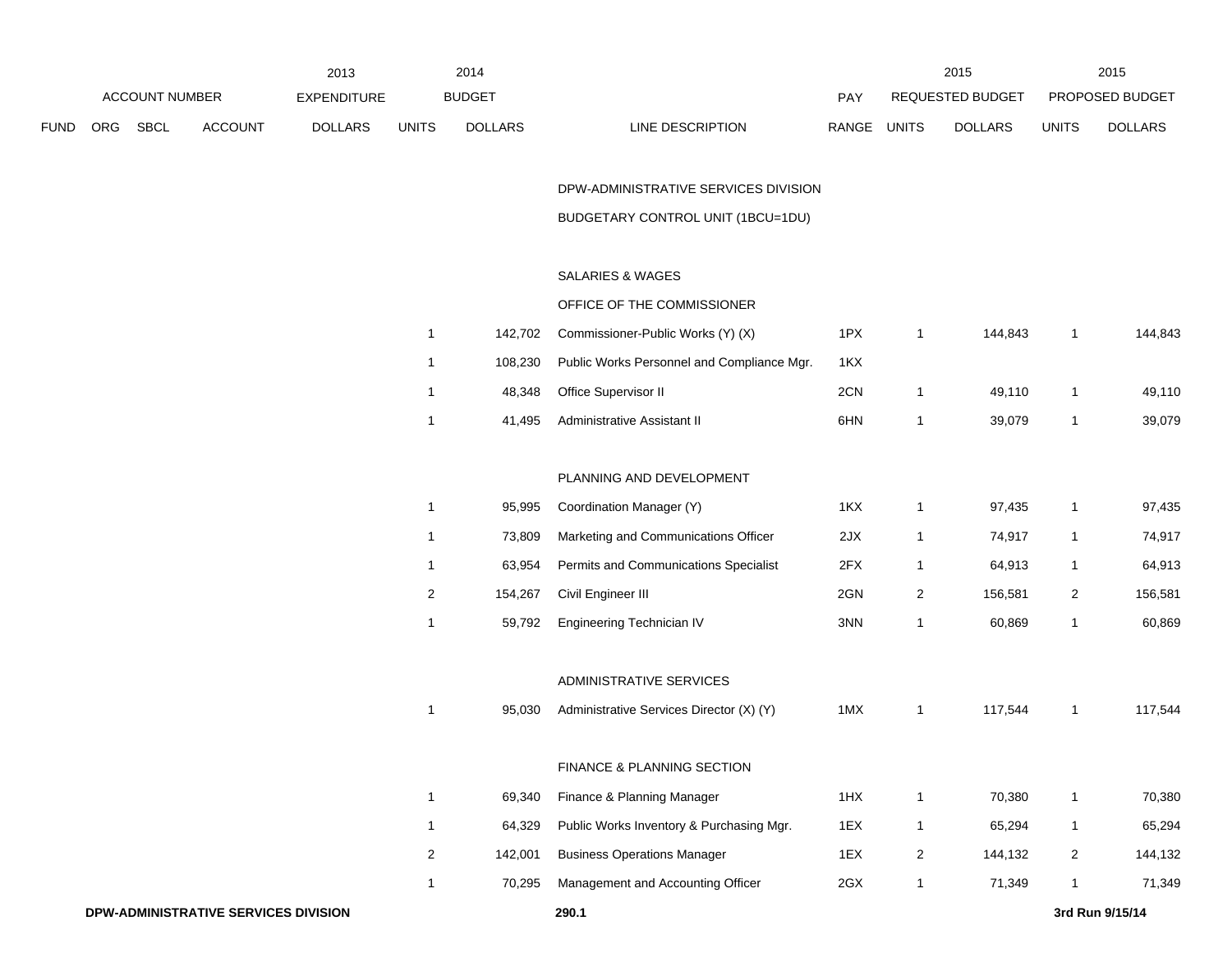|             |     |                |                | 2013               |                         | 2014           |                                            |             |                         | 2015             |                           | 2015            |
|-------------|-----|----------------|----------------|--------------------|-------------------------|----------------|--------------------------------------------|-------------|-------------------------|------------------|---------------------------|-----------------|
|             |     | ACCOUNT NUMBER |                | <b>EXPENDITURE</b> |                         | <b>BUDGET</b>  |                                            | PAY         |                         | REQUESTED BUDGET |                           | PROPOSED BUDGET |
| <b>FUND</b> | ORG | <b>SBCL</b>    | <b>ACCOUNT</b> | <b>DOLLARS</b>     | <b>UNITS</b>            | <b>DOLLARS</b> | LINE DESCRIPTION                           | RANGE UNITS |                         | <b>DOLLARS</b>   | <b>UNITS</b>              | <b>DOLLARS</b>  |
|             |     |                |                |                    | $\mathbf{1}$            | 61,870         | Management Accountant-Senior               | 2EX         | $\mathbf{1}$            | 62,799           | $\mathbf{1}$              | 62,799          |
|             |     |                |                |                    | $\mathbf{1}$            | 58,374         | <b>Business Services Specialist</b>        | 2DN         | $\mathbf{1}$            | 59,250           | $\overline{\mathbf{c}}$   | 104,250         |
|             |     |                |                |                    | $\mathbf{1}$            | 46,607         | Human Resources Assistant                  | 5IN         | $\mathbf{1}$            | 47,306           | $\mathbf{1}$              | 47,306          |
|             |     |                |                |                    | $\mathbf{1}$            | 53,328         | Program Assistant III                      | 5IN         | $\mathbf{1}$            | 54,128           | $\mathbf{1}$              | 54,128          |
|             |     |                |                |                    | 9                       | 396,926        | Personnel Payroll Assistant III            | 5EN         | $\boldsymbol{9}$        | 402,880          | 9                         | 402,880         |
|             |     |                |                |                    | $\overline{\mathbf{4}}$ | 163,345        | <b>Accounting Assistant II</b>             | 6HN         | $\overline{\mathbf{4}}$ | 161,802          | $\overline{4}$            | 161,802         |
|             |     |                |                |                    |                         |                | CONTRACT ADMINISTRATION                    |             |                         |                  |                           |                 |
|             |     |                |                |                    | $\mathbf{1}$            | 70,295         | <b>Contract Compliance Officer</b>         | 2GX         | $\mathbf{1}$            | 71,350           | $\mathbf{1}$              | 71,350          |
|             |     |                |                |                    | $\mathbf{1}$            | 36,902         | Office Assistant IV                        | 6HN         | $\mathbf{1}$            | 37,456           | $\mathbf{1}$              | 37,456          |
|             |     |                |                |                    | $\mathbf{1}$            | 44,277         | Program Assistant I                        | 5EN         | $\mathbf{1}$            | 40,100           | $\mathbf{1}$              | 40,100          |
|             |     |                |                |                    |                         |                | SAFETY SECTION                             |             |                         |                  |                           |                 |
|             |     |                |                |                    | $\mathbf{1}$            | 60,232         | Safety Supervisor                          | 1CX         | $\mathbf{1}$            | 65,813           | $\mathbf{1}$              | 65,813          |
|             |     |                |                |                    | 3                       | 164,112        | Safety Specialist - Sr.                    | 2EX         | $\sqrt{3}$              | 148,337          | $\ensuremath{\mathsf{3}}$ | 148,337         |
|             |     |                |                |                    |                         |                | Human Resources Representative             | 2HX         | $\mathbf{1}$            | 54,322           | $\mathbf{1}$              | 54,322          |
|             |     |                |                |                    | $\mathbf{1}$            | 47,109         | Human Resource Analyst - Sr.               | 2FX         |                         |                  |                           |                 |
|             |     |                |                |                    | $\mathbf 2$             | 110,000        | <b>Driver Training Instructor</b>          | 3LN         | $\overline{2}$          | 111,565          | $\overline{c}$            | 111,565         |
|             |     |                |                |                    |                         |                | <b>AUXILIARY POSITIONS</b>                 |             |                         |                  |                           |                 |
|             |     |                |                |                    |                         |                | Public Works Personnel and Compliance Mgr. | 1KX         | $\mathbf{1}$            |                  | 1                         |                 |
|             |     |                |                |                    | 4                       | 102,350        | <b>Driver Training Instructor</b>          | 3LN         | $\overline{\mathbf{4}}$ | 110,000          | 4                         | 110,000         |
|             |     |                |                | 2,636,084          | 47                      | 2,645,314      | <b>Total Before Adjustments</b>            |             | 47                      | 2,583,554        | 48                        | 2,628,554       |
|             |     |                |                |                    |                         |                |                                            |             |                         |                  |                           |                 |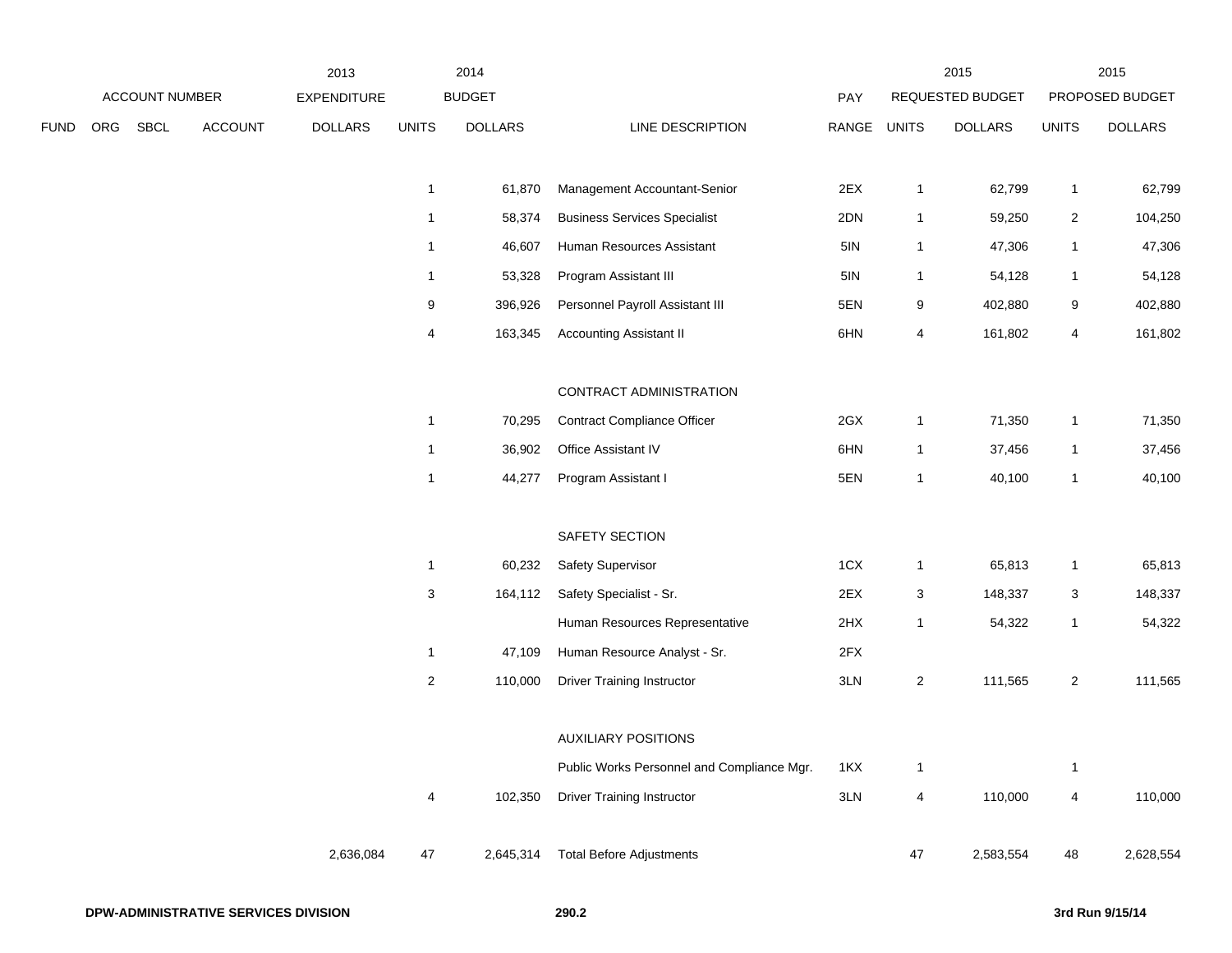|             |      |                       |                                      | 2013               |              | 2014           |                                                                           |             |        | 2015             |              | 2015            |
|-------------|------|-----------------------|--------------------------------------|--------------------|--------------|----------------|---------------------------------------------------------------------------|-------------|--------|------------------|--------------|-----------------|
|             |      | <b>ACCOUNT NUMBER</b> |                                      | <b>EXPENDITURE</b> |              | <b>BUDGET</b>  |                                                                           | PAY         |        | REQUESTED BUDGET |              | PROPOSED BUDGET |
| <b>FUND</b> | ORG  | SBCL                  | <b>ACCOUNT</b>                       | <b>DOLLARS</b>     | <b>UNITS</b> | <b>DOLLARS</b> | LINE DESCRIPTION                                                          | RANGE UNITS |        | <b>DOLLARS</b>   | <b>UNITS</b> | <b>DOLLARS</b>  |
|             |      |                       |                                      |                    |              |                |                                                                           |             |        |                  |              |                 |
|             |      |                       |                                      |                    |              |                | Salary & Wage Rate Changes                                                |             |        |                  |              |                 |
|             |      |                       |                                      | 26,579             |              | 10,000         | Overtime Compensated*                                                     |             |        | 10,000           |              | 10,000          |
|             |      |                       |                                      |                    |              | (52,906)       | Personnel Cost Adjustment                                                 |             |        | (51, 671)        |              | (52, 571)       |
|             |      |                       |                                      |                    |              |                | Other                                                                     |             |        |                  |              |                 |
|             |      |                       |                                      |                    |              | (31, 744)      | Furlough                                                                  |             |        | (29, 711)        |              |                 |
|             |      |                       |                                      |                    |              |                |                                                                           |             |        |                  |              |                 |
|             |      |                       |                                      | 2,662,663          | 47           | 2,570,664      | Gross Salaries & Wages Total                                              |             | $47\,$ | 2,512,172        | 48           | 2,585,983       |
|             |      |                       |                                      | (429, 273)         |              | (372, 339)     | Reimbursable Services Deduction                                           |             |        | (330, 763)       |              | (330, 763)      |
|             |      |                       |                                      | (6,013)            |              | (10,000)       | <b>Capital Improvements Deduction</b>                                     |             |        | (5,000)          |              | (5,000)         |
|             |      |                       |                                      |                    |              |                | Grants & Aids Deduction                                                   |             |        |                  |              |                 |
|             |      |                       |                                      |                    |              |                |                                                                           |             |        |                  |              |                 |
| 0001        | 5140 | R999                  | 006000                               | 2,227,378          | 47           | 2,188,325      | NET SALARIES & WAGES TOTAL*                                               |             | 47     | 2,176,409        | 48           | 2,250,220       |
|             |      |                       |                                      |                    |              |                |                                                                           |             |        |                  |              |                 |
|             |      |                       |                                      |                    | 41.38        |                | O&M FTE'S                                                                 |             | 41.00  |                  | 42.00        |                 |
|             |      |                       |                                      |                    | 4.80         |                | NON-O&M FTE'S                                                             |             | 4.70   |                  | 4.70         |                 |
|             |      |                       |                                      |                    |              |                |                                                                           |             |        |                  |              |                 |
|             |      |                       |                                      |                    |              |                | (X) Private Auto Allowance May Be Paid Pursuant to Section                |             |        |                  |              |                 |
|             |      |                       |                                      |                    |              |                | 350-183 of the Milwaukee Code.                                            |             |        |                  |              |                 |
|             |      |                       |                                      |                    |              |                | (Y) Required to file a statement of economic interests in accordance with |             |        |                  |              |                 |
|             |      |                       |                                      |                    |              |                | the Milwaukee Code of Ordinances Chapter 303-Code of Ethics.              |             |        |                  |              |                 |
| 0001        | 5140 | R999                  | 006100                               | 1,014,913          |              | 1,028,513      | ESTIMATED EMPLOYEE FRINGE BENEFITS                                        |             |        | 979,384          |              | 1,012,599       |
|             |      |                       |                                      |                    |              |                | (Involves Revenue Offset - No Transfers from this Account)                |             |        |                  |              |                 |
|             |      |                       | DPW-ADMINISTRATIVE SERVICES DIVISION |                    |              |                | 290.3                                                                     |             |        |                  |              | 3rd Run 9/15/14 |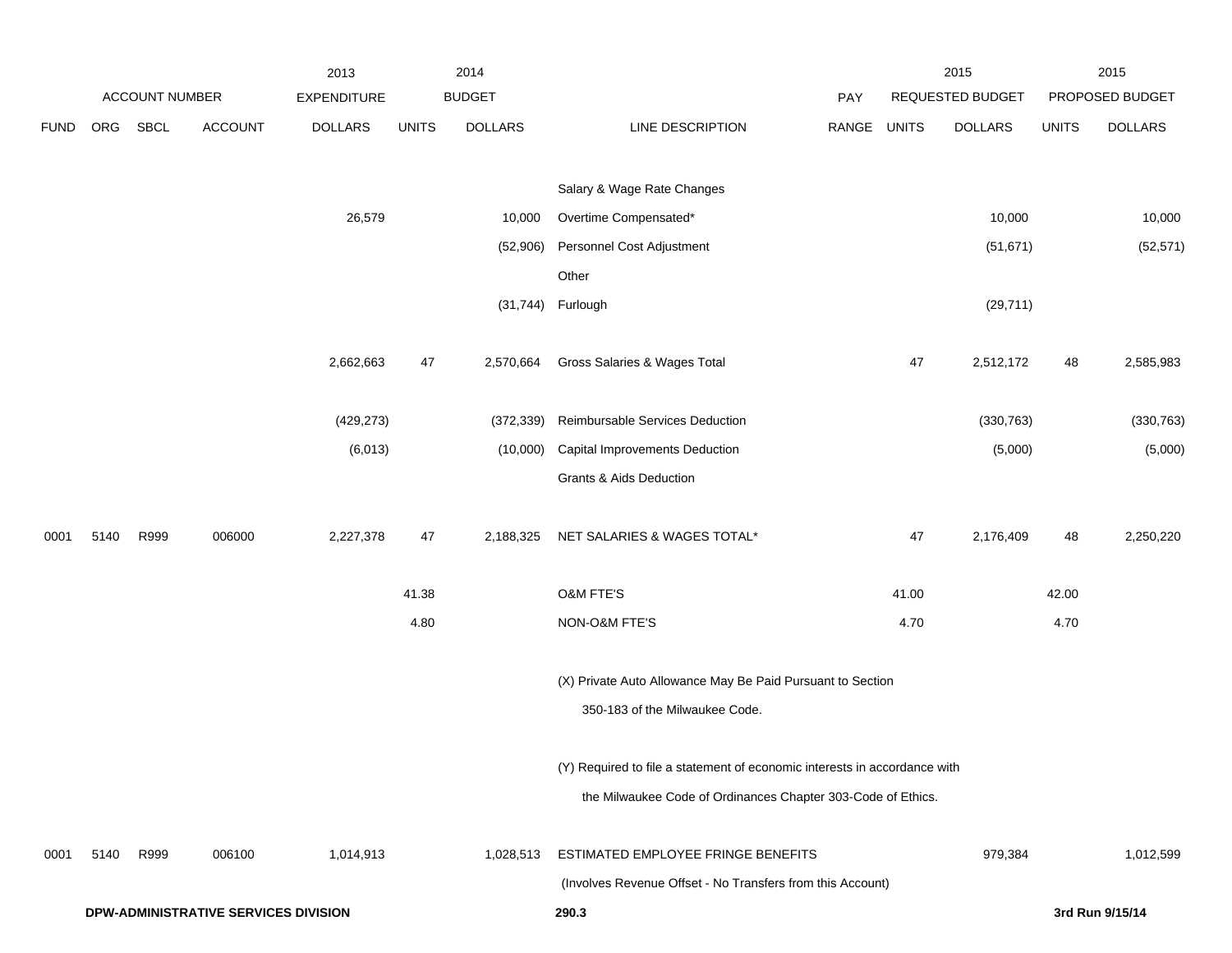|             |            |                       |                | 2013               |              | 2014           |                                 |       |              | 2015                    |              | 2015            |
|-------------|------------|-----------------------|----------------|--------------------|--------------|----------------|---------------------------------|-------|--------------|-------------------------|--------------|-----------------|
|             |            | <b>ACCOUNT NUMBER</b> |                | <b>EXPENDITURE</b> |              | <b>BUDGET</b>  |                                 | PAY   |              | <b>REQUESTED BUDGET</b> |              | PROPOSED BUDGET |
| <b>FUND</b> | <b>ORG</b> | <b>SBCL</b>           | <b>ACCOUNT</b> | <b>DOLLARS</b>     | <b>UNITS</b> | <b>DOLLARS</b> | LINE DESCRIPTION                | RANGE | <b>UNITS</b> | <b>DOLLARS</b>          | <b>UNITS</b> | <b>DOLLARS</b>  |
|             |            |                       |                |                    |              |                |                                 |       |              |                         |              |                 |
|             |            |                       |                |                    |              |                |                                 |       |              |                         |              |                 |
|             |            |                       |                |                    |              |                | OPERATING EXPENDITURES          |       |              |                         |              |                 |
| 0001        | 5140       | R999                  | 630100         | 17,602             |              | 30,000         | General Office Expense          |       |              | 30,000                  |              | 20,000          |
| 0001        | 5140       | R999                  | 630500         | 1,712              |              |                | Tools & Machinery Parts         |       |              |                         |              |                 |
| 0001        | 5140       | R999                  | 631000         |                    |              |                | <b>Construction Supplies</b>    |       |              |                         |              |                 |
| 0001        | 5140       | R999                  | 631500         |                    |              |                | Energy                          |       |              |                         |              |                 |
| 0001        | 5140       | R999                  | 632000         | 1,096              |              | 10,000         | <b>Other Operating Supplies</b> |       |              | 10,000                  |              | 10,000          |
| 0001        | 5140       | R999                  | 632500         |                    |              |                | <b>Facility Rental</b>          |       |              |                         |              |                 |
| 0001        | 5140       | R999                  | 633000         |                    |              |                | Vehicle Rental                  |       |              |                         |              |                 |
| 0001        | 5140       | R999                  | 633500         | 15,701             |              | 12,000         | Non-Vehicle Equipment Rental    |       |              | 15,000                  |              | 15,000          |
| 0001        | 5140       | R999                  | 634000         | 61,510             |              | 75,000         | <b>Professional Services</b>    |       |              | 75,000                  |              | 75,000          |
| 0001        | 5140       | R999                  | 634500         |                    |              | 15,000         | Information Technology Services |       |              |                         |              |                 |
| 0001        | 5140       | R999                  | 635000         | 296                |              |                | <b>Property Services</b>        |       |              |                         |              |                 |
| 0001        | 5140       | R999                  | 635500         | 198                |              |                | Infrastructure Services         |       |              |                         |              |                 |
| 0001        | 5140       | R999                  | 636000         |                    |              |                | Vehicle Repair Services         |       |              |                         |              |                 |
| 0001        | 5140       | R999                  | 636500         | 215,455            |              | 90,000         | <b>Other Operating Services</b> |       |              | 100,000                 |              | 100,000         |
| 0001        | 5140       | R999                  | 637000         |                    |              |                | Loans and Grants                |       |              |                         |              |                 |
| 0001        | 5140       | R999                  | 637501         | 42,983             |              | 80,000         | Reimburse Other Departments     |       |              | 60,000                  |              | 60,000          |
|             |            |                       |                |                    |              |                |                                 |       |              |                         |              |                 |
| 0001        | 5140       | R999                  | 006300         | 356,553            |              | 312,000        | OPERATING EXPENDITURES TOTAL*   |       |              | 290,000                 |              | 280,000         |
|             |            |                       |                |                    |              |                |                                 |       |              |                         |              |                 |

EQUIPMENT PURCHASES

Additional Equipment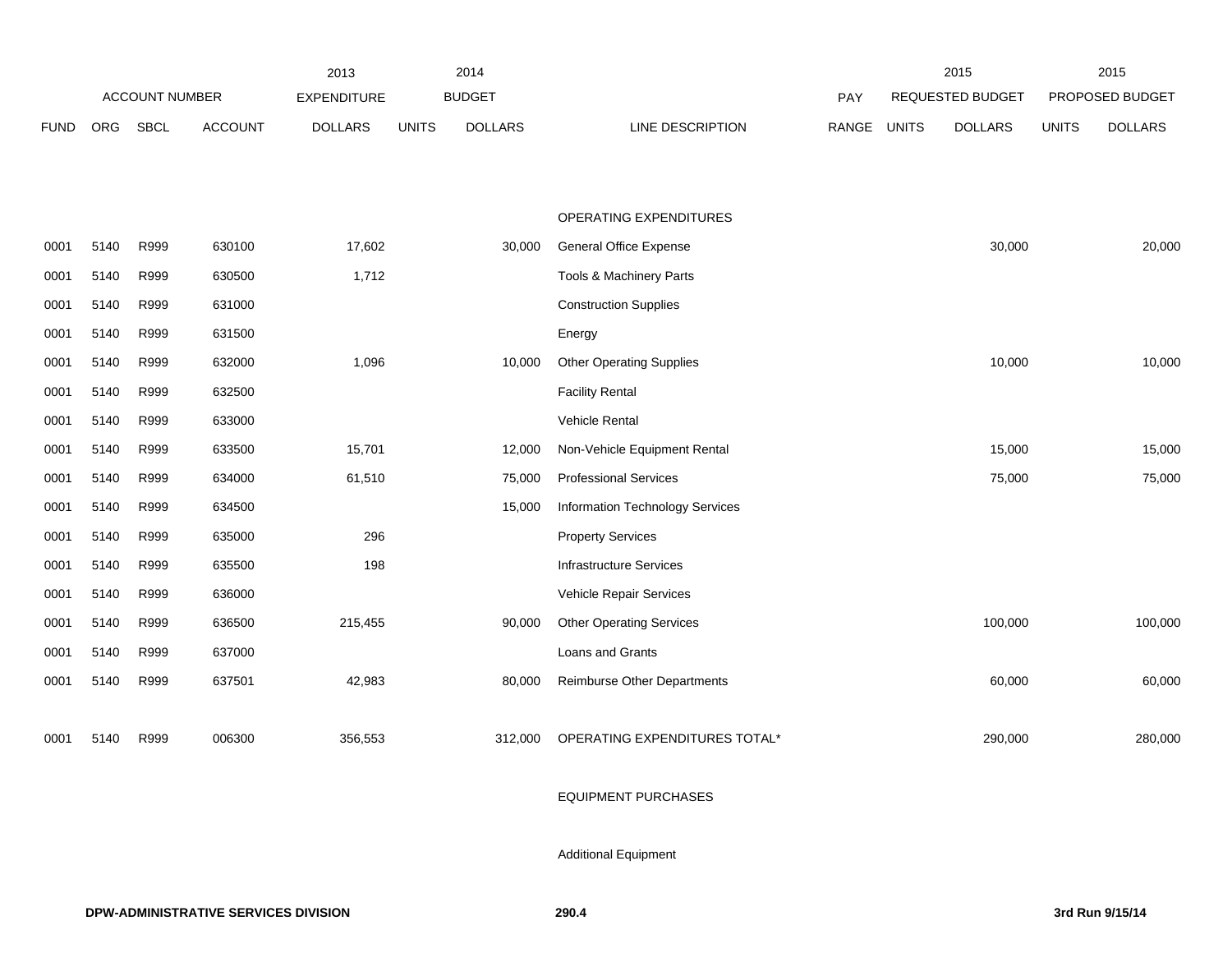|             |      |                       |                | 2013               |              | 2014           |                                      |             | 2015             |              | 2015            |
|-------------|------|-----------------------|----------------|--------------------|--------------|----------------|--------------------------------------|-------------|------------------|--------------|-----------------|
|             |      | <b>ACCOUNT NUMBER</b> |                | <b>EXPENDITURE</b> |              | <b>BUDGET</b>  |                                      | PAY         | REQUESTED BUDGET |              | PROPOSED BUDGET |
| <b>FUND</b> | ORG  | <b>SBCL</b>           | <b>ACCOUNT</b> | <b>DOLLARS</b>     | <b>UNITS</b> | <b>DOLLARS</b> | LINE DESCRIPTION                     | RANGE UNITS | <b>DOLLARS</b>   | <b>UNITS</b> | <b>DOLLARS</b>  |
|             |      |                       |                |                    |              |                |                                      |             |                  |              |                 |
|             |      |                       |                |                    |              |                | Subtotal - Additional Equipment      |             |                  |              |                 |
|             |      |                       |                |                    |              |                |                                      |             |                  |              |                 |
|             |      |                       |                |                    |              |                | Replacement Equipment                |             |                  |              |                 |
|             |      |                       |                |                    |              | 30,000         | Computers                            |             |                  |              |                 |
|             |      |                       |                |                    |              |                | Chairs                               |             | 10,000           |              | 2,000           |
|             |      |                       |                |                    |              |                |                                      |             |                  |              |                 |
|             |      |                       |                |                    |              | 30,000         | Subtotal - Replacement Equipment     |             | 10,000           |              | 2,000           |
|             |      |                       |                |                    |              |                |                                      |             |                  |              |                 |
| 0001        | 5140 | R999                  | 006800         | 19,121             |              | 30,000         | EQUIPMENT PURCHASES TOTAL*           |             | 10,000           |              | 2,000           |
|             |      |                       |                |                    |              |                |                                      |             |                  |              |                 |
|             |      |                       |                |                    |              |                | SPECIAL FUNDS                        |             |                  |              |                 |
|             |      |                       |                |                    |              |                | SPECIAL FUNDS TOTAL                  |             |                  |              |                 |
|             |      |                       |                |                    |              |                |                                      |             |                  |              |                 |
|             |      |                       |                |                    |              |                | DPW-ADMINISTRATIVE SERVICES DIVISION |             |                  |              |                 |
|             |      |                       |                | 3,617,965          |              | 3,558,838      | BUDGETARY CONTROL UNIT TOTAL         |             | 3,455,793        |              | 3,544,819       |
|             |      |                       |                |                    |              |                | $(1$ BCU=1 DU)                       |             |                  |              |                 |
|             |      |                       |                |                    |              |                |                                      |             |                  |              |                 |

\*Appropriation Control Account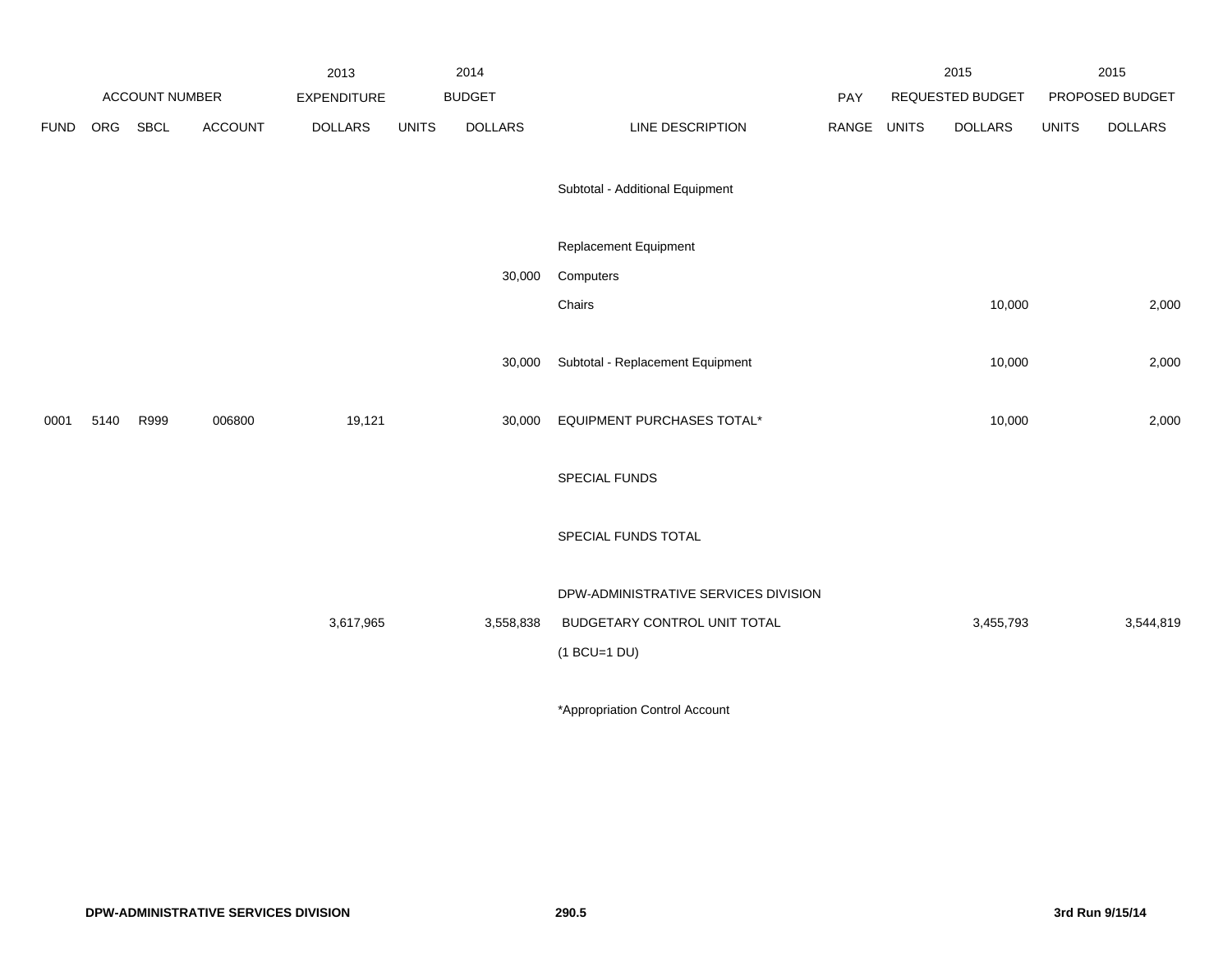|             |      |                       |                                      | 2013               |              | 2014           |                                                          |             | 2015             |              | 2015            |
|-------------|------|-----------------------|--------------------------------------|--------------------|--------------|----------------|----------------------------------------------------------|-------------|------------------|--------------|-----------------|
|             |      | <b>ACCOUNT NUMBER</b> |                                      | <b>EXPENDITURE</b> |              | <b>BUDGET</b>  |                                                          | PAY         | REQUESTED BUDGET |              | PROPOSED BUDGET |
| <b>FUND</b> | ORG  | SBCL                  | <b>ACCOUNT</b>                       | <b>DOLLARS</b>     | <b>UNITS</b> | <b>DOLLARS</b> | LINE DESCRIPTION                                         | RANGE UNITS | <b>DOLLARS</b>   | <b>UNITS</b> | <b>DOLLARS</b>  |
|             |      |                       |                                      |                    |              |                |                                                          |             |                  |              |                 |
|             |      |                       |                                      |                    |              |                | DPW-INFRASTRUCTURE SERVICES DIVISION                     |             |                  |              |                 |
|             |      |                       |                                      |                    |              |                | BUDGETARY CONTROL UNIT                                   |             |                  |              |                 |
|             |      |                       |                                      |                    |              |                | (SUMMARY 1BCU=4DU)                                       |             |                  |              |                 |
|             |      |                       |                                      |                    |              |                |                                                          |             |                  |              |                 |
|             |      |                       |                                      |                    |              |                | SALARIES & WAGES                                         |             |                  |              |                 |
|             |      |                       |                                      |                    |              |                | Overtime Compensated*                                    |             |                  |              | 955,000         |
|             |      |                       |                                      |                    |              |                | All Other Salaries & Wages                               |             |                  |              | 15,621,321      |
|             |      |                       |                                      |                    |              |                |                                                          |             |                  |              |                 |
| 0001        | 5230 | R999                  | 006000                               |                    |              |                | NET SALARIES & WAGES TOTAL*                              |             |                  |              | 16,576,321      |
|             |      |                       |                                      |                    |              |                |                                                          |             |                  |              |                 |
|             |      |                       |                                      |                    |              |                | TOTAL NUMBER OF POSITIONS AUTHORIZED                     |             |                  | 801          |                 |
|             |      |                       |                                      |                    |              |                |                                                          |             |                  |              |                 |
|             |      |                       |                                      |                    |              |                | O&M FTE'S                                                |             |                  | 312.41       |                 |
|             |      |                       |                                      |                    |              |                | NON-O&M FTE'S                                            |             |                  | 307.13       |                 |
|             |      |                       |                                      |                    |              |                |                                                          |             |                  |              |                 |
| 0001        | 5230 | R999                  | 006100                               |                    |              |                | ESTIMATED EMPLOYEE FRINGE BENEFITS                       |             |                  |              | 7,459,345       |
|             |      |                       |                                      |                    |              |                | (Involves Revenue Offset-No Transfers from this Account) |             |                  |              |                 |
|             |      |                       |                                      |                    |              |                |                                                          |             |                  |              |                 |
|             |      |                       |                                      |                    |              |                | OPERATING EXPENDITURES                                   |             |                  |              |                 |
| 0001        | 5230 | R999                  | 630100                               |                    |              |                | General Office Expense                                   |             |                  |              | 95,000          |
| 0001        | 5230 | R999                  | 630500                               |                    |              |                | Tools & Machinery Parts                                  |             |                  |              | 149,000         |
| 0001        | 5230 | R999                  | 631000                               |                    |              |                | <b>Construction Supplies</b>                             |             |                  |              | 3,134,000       |
| 0001        | 5230 | R999                  | 631500                               |                    |              |                | Energy                                                   |             |                  |              | 2,209,572       |
| 0001        | 5230 | R999                  | 632000                               |                    |              |                | <b>Other Operating Supplies</b>                          |             |                  |              | 710,000         |
| 0001        | 5230 | R999                  | 632500                               |                    |              |                | <b>Facility Rental</b>                                   |             |                  |              | 7,000           |
|             |      |                       | DPW-INFRASTRUCTURE SERVICES DIVISION |                    |              |                | 300.1                                                    |             |                  |              | 3rd Run 9/15/14 |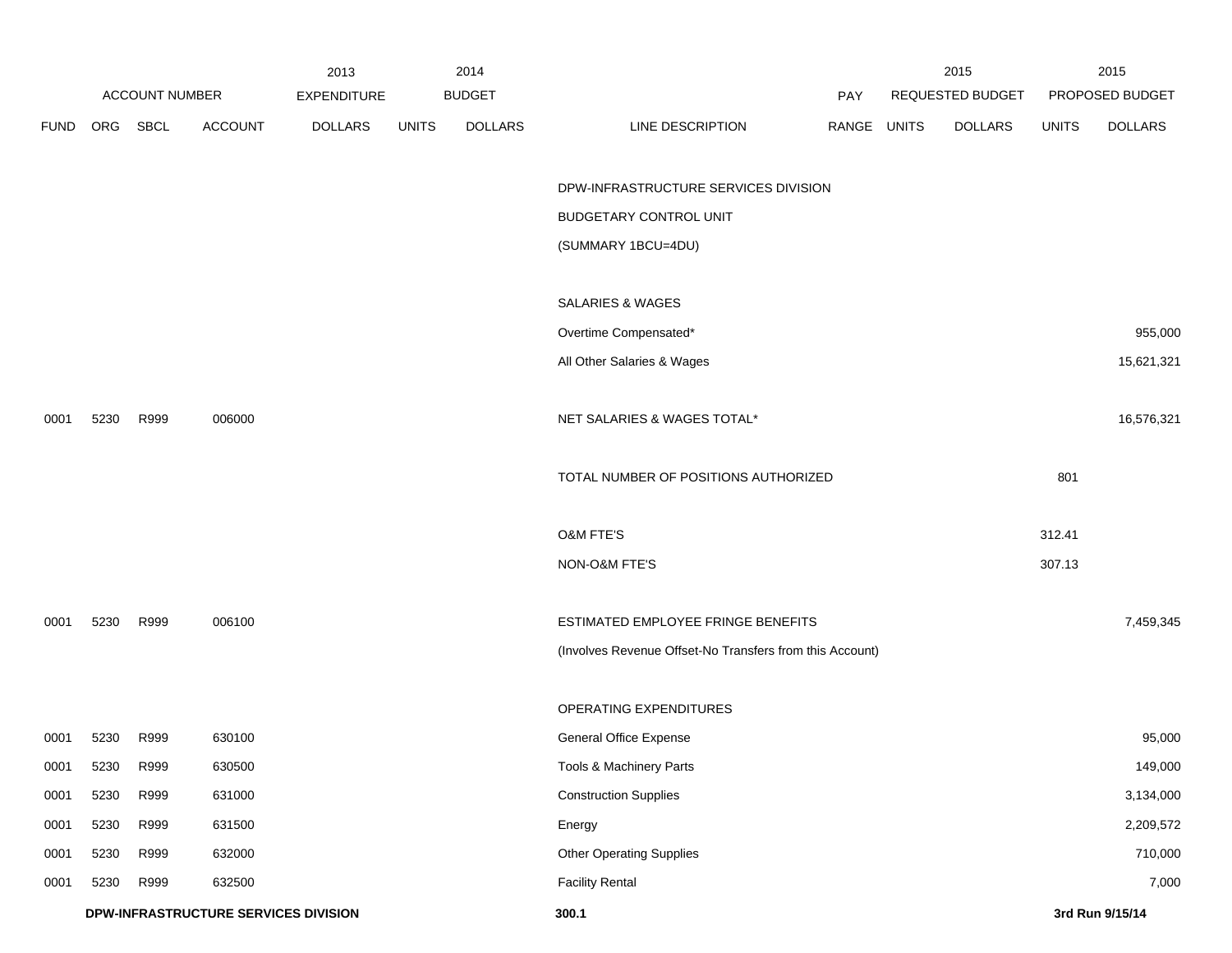|             |      |                       |                | 2013               |              | 2014           |                                         |       |              | 2015             |              | 2015            |
|-------------|------|-----------------------|----------------|--------------------|--------------|----------------|-----------------------------------------|-------|--------------|------------------|--------------|-----------------|
|             |      | <b>ACCOUNT NUMBER</b> |                | <b>EXPENDITURE</b> |              | <b>BUDGET</b>  |                                         | PAY   |              | REQUESTED BUDGET |              | PROPOSED BUDGET |
| <b>FUND</b> | ORG  | <b>SBCL</b>           | <b>ACCOUNT</b> | <b>DOLLARS</b>     | <b>UNITS</b> | <b>DOLLARS</b> | LINE DESCRIPTION                        | RANGE | <b>UNITS</b> | <b>DOLLARS</b>   | <b>UNITS</b> | <b>DOLLARS</b>  |
|             |      |                       |                |                    |              |                |                                         |       |              |                  |              |                 |
| 0001        | 5230 | R999                  | 633000         |                    |              |                | Vehicle Rental                          |       |              |                  |              | 80,000          |
| 0001        | 5230 | R999                  | 633500         |                    |              |                | Non-Vehicle Equipment Rental            |       |              |                  |              | 57,000          |
| 0001        | 5230 | R999                  | 634000         |                    |              |                | <b>Professional Services</b>            |       |              |                  |              | 171,000         |
| 0001        | 5230 | R999                  | 634500         |                    |              |                | Information Technology Services         |       |              |                  |              | 70,000          |
| 0001        | 5230 | R999                  | 635000         |                    |              |                | <b>Property Services</b>                |       |              |                  |              | 2,015,000       |
| 0001        | 5230 | R999                  | 635500         |                    |              |                | <b>Infrastructure Services</b>          |       |              |                  |              | 242,000         |
| 0001        | 5230 | R999                  | 636000         |                    |              |                | Vehicle Repair Services                 |       |              |                  |              |                 |
| 0001        | 5230 | R999                  | 636500         |                    |              |                | <b>Other Operating Services</b>         |       |              |                  |              | 207,000         |
| 0001        | 5230 | R999                  | 637000         |                    |              |                | Loans and Grants                        |       |              |                  |              |                 |
| 0001        | 5230 | R999                  | 637501         |                    |              |                | <b>Reimburse Other Departments</b>      |       |              |                  |              | 5,487,000       |
|             |      |                       |                |                    |              |                |                                         |       |              |                  |              |                 |
| 0001        | 5230 | R999                  | 006300         |                    |              |                | OPERATING EXPENDITURES TOTAL*           |       |              |                  |              | 14,633,572      |
|             |      |                       |                |                    |              |                |                                         |       |              |                  |              |                 |
| 0001        | 5230 | R999                  | 006800         |                    |              |                | EQUIPMENT PURCHASES TOTAL*              |       |              |                  |              | 382,500         |
|             |      |                       |                |                    |              |                |                                         |       |              |                  |              |                 |
|             |      |                       |                |                    |              |                | SPECIAL FUNDS TOTAL                     |       |              |                  |              |                 |
|             |      |                       |                |                    |              |                |                                         |       |              |                  |              |                 |
|             |      |                       |                |                    |              |                | DPW-INFRASTRUCTURE SERVICES DIVISION    |       |              |                  |              |                 |
|             |      |                       |                |                    |              |                | BUDGETARY CONTROL UNIT TOTAL (1BCU=4DU) |       |              |                  |              | 39,051,738      |
|             |      |                       |                |                    |              |                |                                         |       |              |                  |              |                 |
|             |      |                       |                |                    |              |                | *Appropriation Control Account          |       |              |                  |              |                 |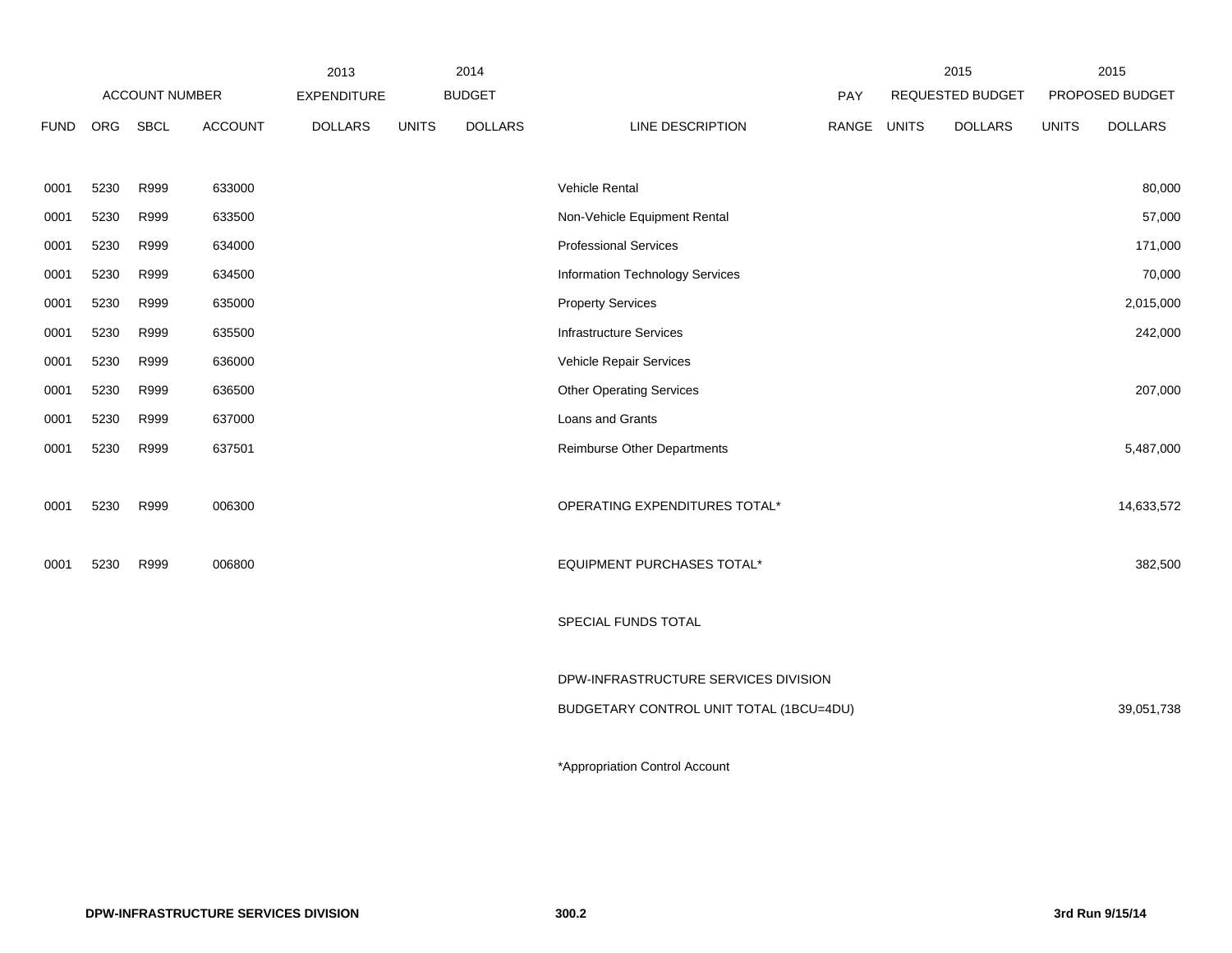|             |                       |                | 2013           |              | 2014           |                                           |             | 2015             |                | 2015            |
|-------------|-----------------------|----------------|----------------|--------------|----------------|-------------------------------------------|-------------|------------------|----------------|-----------------|
|             | <b>ACCOUNT NUMBER</b> |                | EXPENDITURE    |              | <b>BUDGET</b>  |                                           | PAY         | REQUESTED BUDGET |                | PROPOSED BUDGET |
| <b>FUND</b> | ORG SBCL              | <b>ACCOUNT</b> | <b>DOLLARS</b> | <b>UNITS</b> | <b>DOLLARS</b> | LINE DESCRIPTION                          | RANGE UNITS | <b>DOLLARS</b>   | <b>UNITS</b>   | <b>DOLLARS</b>  |
|             |                       |                |                |              |                | DPW-INFRASTRUCTURE SERVICES DIVISION      |             |                  |                |                 |
|             |                       |                |                |              |                | ADMINISTRATION & CENTRAL SERVICES         |             |                  |                |                 |
|             |                       |                |                |              |                | DECISION UNIT                             |             |                  |                |                 |
|             |                       |                |                |              |                |                                           |             |                  |                |                 |
|             |                       |                |                |              |                | SALARIES & WAGES                          |             |                  |                |                 |
|             |                       |                |                |              |                | City Engineer (X) (Y)                     | 10X         |                  | $\overline{1}$ | 139,954         |
|             |                       |                |                |              |                | ADMINISTRATION AND TRANSPORTATION SECTION |             |                  |                |                 |
|             |                       |                |                |              |                | Infrastructure Administration Mgr. (X)(Y) | 1MX         |                  | $\mathbf{1}$   | 111,947         |
|             |                       |                |                |              |                | <b>Traffic Control Engineer III</b>       | 2IN         |                  | $\mathbf{1}$   | 78,291          |
|             |                       |                |                |              |                |                                           |             |                  |                |                 |
|             |                       |                |                |              |                | CITY ENGINEER'S SECRETARY                 |             |                  |                |                 |
|             |                       |                |                |              |                | Administrative Assistant III              | 5FN         |                  | $\overline{1}$ | 42,118          |
|             |                       |                |                |              |                | <b>BUSINESS OPERATIONS</b>                |             |                  |                |                 |
|             |                       |                |                |              |                | <b>Business Operations Manager</b>        | 1EX         |                  | $\overline{1}$ | 71,341          |
|             |                       |                |                |              |                | Administrative Specialist-Senior          | 2EX         |                  | $\mathbf{1}$   | 61,853          |
|             |                       |                |                |              |                | Accountant III                            | 2GX         |                  | $\overline{2}$ | 104,105         |
|             |                       |                |                |              |                | <b>Accounting Assistant II</b>            | 6HN         |                  | $\mathbf{1}$   | 39,174          |
|             |                       |                |                |              |                | WORD PROCESSING                           |             |                  |                |                 |
|             |                       |                |                |              |                |                                           |             |                  |                |                 |
|             |                       |                |                |              |                | Office Assistant III                      | 6FN         |                  | $\overline{2}$ | 68,746          |
|             |                       |                |                |              |                | Office Assistant II                       | 6EN         |                  | $\mathbf{1}$   | 35,567          |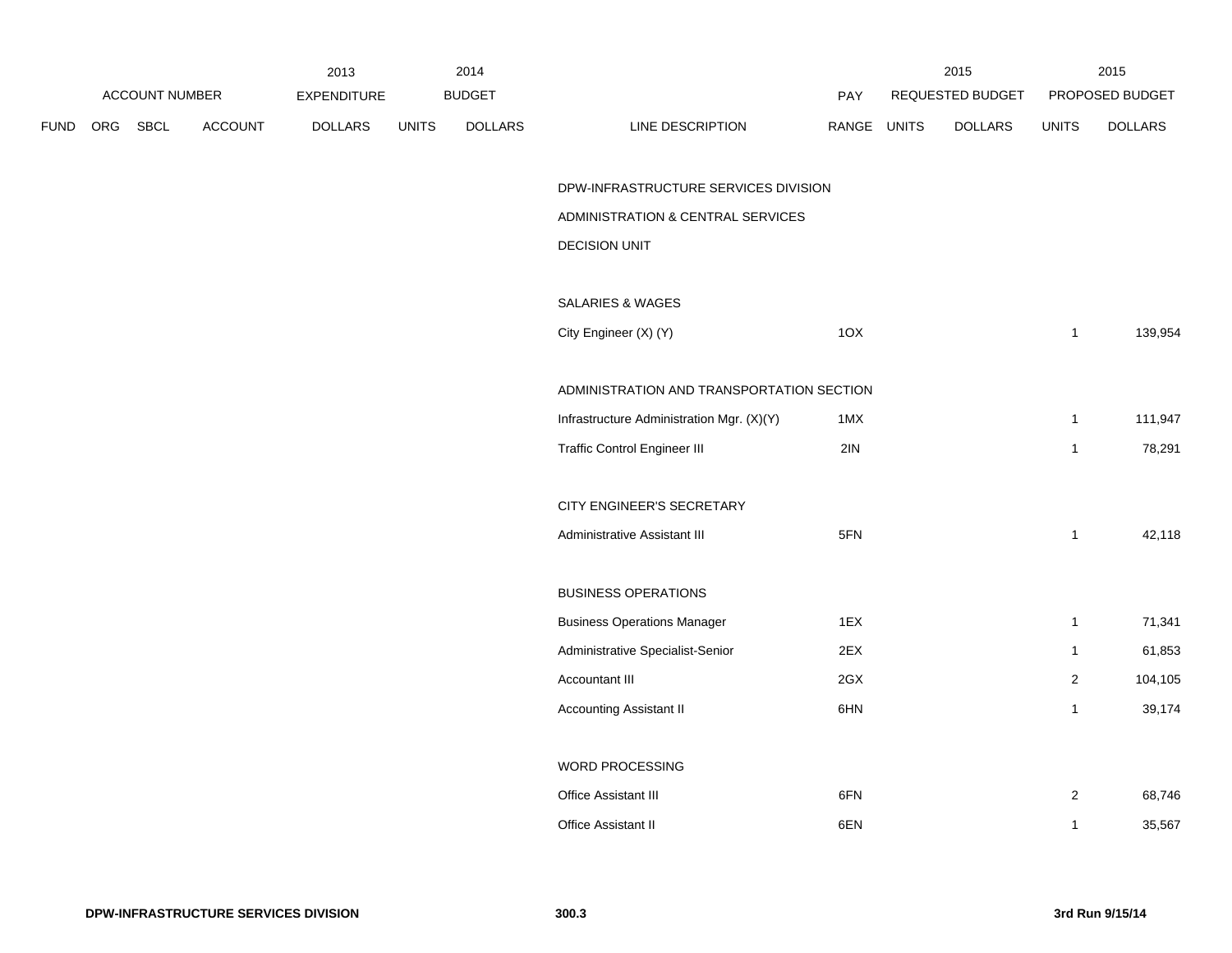|             |     |                |                                      | 2013               |              | 2014           |                                           |             | 2015             |                | 2015            |
|-------------|-----|----------------|--------------------------------------|--------------------|--------------|----------------|-------------------------------------------|-------------|------------------|----------------|-----------------|
|             |     | ACCOUNT NUMBER |                                      | <b>EXPENDITURE</b> |              | <b>BUDGET</b>  |                                           | PAY         | REQUESTED BUDGET |                | PROPOSED BUDGET |
| <b>FUND</b> | ORG | <b>SBCL</b>    | ACCOUNT                              | <b>DOLLARS</b>     | <b>UNITS</b> | <b>DOLLARS</b> | LINE DESCRIPTION                          | RANGE UNITS | <b>DOLLARS</b>   | <b>UNITS</b>   | <b>DOLLARS</b>  |
|             |     |                |                                      |                    |              |                |                                           |             |                  |                |                 |
|             |     |                |                                      |                    |              |                | CENTRAL DRAFTING AND RECORDS              |             |                  |                |                 |
|             |     |                |                                      |                    |              |                | Management Civil Engineer-Senior (X)      | 11X         |                  | $\mathbf{1}$   | 91,022          |
|             |     |                |                                      |                    |              |                | Engineering Drafting Technician V         | 3QN         |                  | 4              | 261,799         |
|             |     |                |                                      |                    |              |                | Engineering Drafting Technician IV        | 3NN         |                  | 15             | 765,291         |
|             |     |                |                                      |                    |              |                | <b>Engineering Drafting Technician II</b> | 3FN         |                  | 19             | 754,868         |
|             |     |                |                                      |                    |              |                | <b>Duplicating Equipment Operator II</b>  | 6GN         |                  | $\overline{1}$ | 35,893          |
|             |     |                |                                      |                    |              |                |                                           |             |                  |                |                 |
|             |     |                |                                      |                    |              |                | <b>AUXILIARY POSITIONS</b>                |             |                  |                |                 |
|             |     |                |                                      |                    |              |                | <b>Engineering Drafting Technician II</b> | 3FN         |                  | $\overline{1}$ |                 |
|             |     |                |                                      |                    |              |                |                                           |             |                  |                |                 |
|             |     |                |                                      |                    |              |                | AUXILIARY                                 |             |                  |                |                 |
|             |     |                |                                      |                    |              |                | Engineer-In-Charge                        | 1KX         |                  | $\mathbf{1}$   |                 |
|             |     |                |                                      |                    |              |                |                                           |             |                  |                |                 |
|             |     |                |                                      |                    |              |                | <b>Total Before Adjustments</b>           |             |                  | 54             | 2,661,969       |
|             |     |                |                                      |                    |              |                | Salary & Wage Rate Change                 |             |                  |                |                 |
|             |     |                |                                      |                    |              |                | Overtime Compensated                      |             |                  |                | 5,000           |
|             |     |                |                                      |                    |              |                | Personnel Cost Adjustment                 |             |                  |                | (109, 357)      |
|             |     |                |                                      |                    |              |                | Other                                     |             |                  |                |                 |
|             |     |                |                                      |                    |              |                | Furlough                                  |             |                  |                |                 |
|             |     |                |                                      |                    |              |                |                                           |             |                  |                |                 |
|             |     |                |                                      |                    |              |                | Gross Salaries & Wages Total              |             |                  | 54             | 2,557,612       |
|             |     |                |                                      |                    |              |                |                                           |             |                  |                |                 |
|             |     |                |                                      |                    |              |                | Reimbursable Services Deduction           |             |                  |                | (574, 135)      |
|             |     |                |                                      |                    |              |                | Capital Improvements Deduction            |             |                  |                | (1, 147, 000)   |
|             |     |                | DPW-INFRASTRUCTURE SERVICES DIVISION |                    |              |                | 300.4                                     |             |                  |                | 3rd Run 9/15/14 |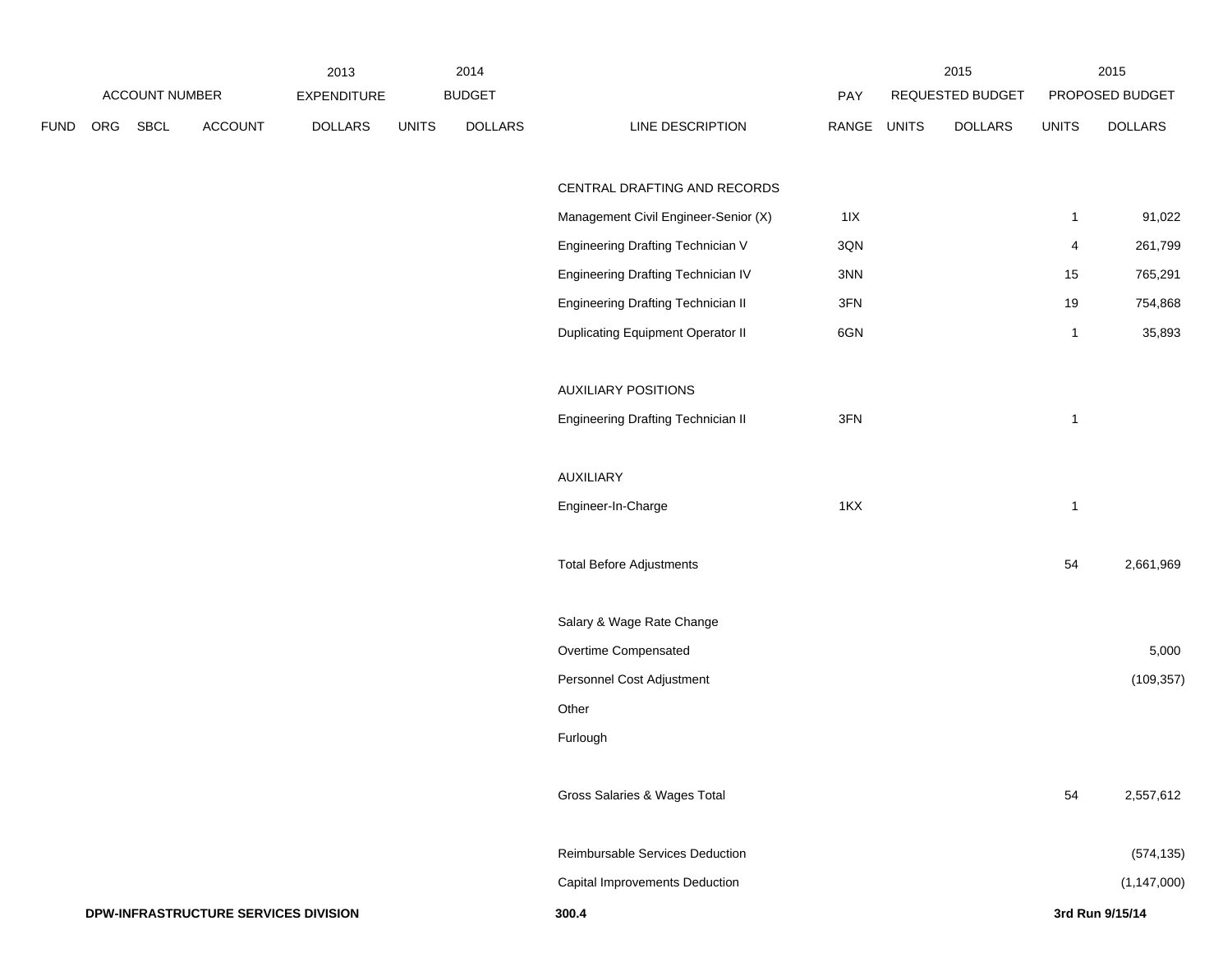|             |      |                       |                                      | 2013               |              | 2014           |                                                                           |             | 2015             |              | 2015            |
|-------------|------|-----------------------|--------------------------------------|--------------------|--------------|----------------|---------------------------------------------------------------------------|-------------|------------------|--------------|-----------------|
|             |      | <b>ACCOUNT NUMBER</b> |                                      | <b>EXPENDITURE</b> |              | <b>BUDGET</b>  |                                                                           | <b>PAY</b>  | REQUESTED BUDGET |              | PROPOSED BUDGET |
| <b>FUND</b> | ORG  | SBCL                  | <b>ACCOUNT</b>                       | <b>DOLLARS</b>     | <b>UNITS</b> | <b>DOLLARS</b> | LINE DESCRIPTION                                                          | RANGE UNITS | <b>DOLLARS</b>   | <b>UNITS</b> | <b>DOLLARS</b>  |
|             |      |                       |                                      |                    |              |                |                                                                           |             |                  |              |                 |
|             |      |                       |                                      |                    |              |                | Grants & Aids Deduction                                                   |             |                  |              |                 |
| 0001        | 5231 | R999                  | 006000                               |                    |              |                | NET SALARIES & WAGES TOTAL                                                |             |                  | 54           | 836,477         |
|             |      |                       |                                      |                    |              |                | O&M FTE'S                                                                 |             |                  | 18.95        |                 |
|             |      |                       |                                      |                    |              |                | NON-O&M FTE'S                                                             |             |                  | 33.05        |                 |
|             |      |                       |                                      |                    |              |                |                                                                           |             |                  |              |                 |
|             |      |                       |                                      |                    |              |                | (X) Private Auto Allowance May Be Paid Pursuant to                        |             |                  |              |                 |
|             |      |                       |                                      |                    |              |                | Section 350-183 of the Milwaukee Code.                                    |             |                  |              |                 |
|             |      |                       |                                      |                    |              |                | (Y) Required to file a statement of economic interests in accordance with |             |                  |              |                 |
|             |      |                       |                                      |                    |              |                | the Milwaukee Code of Ordinances Chapter 303-Code of Ethics.              |             |                  |              |                 |
| 0001        | 5231 | R999                  | 006100                               |                    |              |                | ESTIMATED EMPLOYEE FRINGE BENEFITS                                        |             |                  |              | 376,415         |
|             |      |                       |                                      |                    |              |                | (Involves Revenue Offset-No Transfers from this Account)                  |             |                  |              |                 |
|             |      |                       |                                      |                    |              |                |                                                                           |             |                  |              |                 |
|             |      |                       |                                      |                    |              |                | OPERATING EXPENDITURES                                                    |             |                  |              |                 |
| 0001        | 5231 | R999                  | 630100                               |                    |              |                | General Office Expense                                                    |             |                  |              | 20,000          |
| 0001        | 5231 | R999                  | 630500                               |                    |              |                | Tools & Machinery Parts                                                   |             |                  |              |                 |
| 0001        | 5231 | R999                  | 631000                               |                    |              |                | <b>Construction Supplies</b>                                              |             |                  |              |                 |
| 0001        | 5231 | R999                  | 631500                               |                    |              |                | Energy                                                                    |             |                  |              |                 |
| 0001        | 5231 | R999                  | 632000                               |                    |              |                | <b>Other Operating Supplies</b>                                           |             |                  |              |                 |
| 0001        | 5231 | R999                  | 632500                               |                    |              |                | <b>Facility Rental</b>                                                    |             |                  |              |                 |
| 0001        | 5231 | R999                  | 633000                               |                    |              |                | Vehicle Rental                                                            |             |                  |              |                 |
| 0001        | 5231 | R999                  | 633500                               |                    |              |                | Non-Vehicle Equipment Rental                                              |             |                  |              | 1,000           |
|             |      |                       | DPW-INFRASTRUCTURE SERVICES DIVISION |                    |              |                | 300.5                                                                     |             |                  |              | 3rd Run 9/15/14 |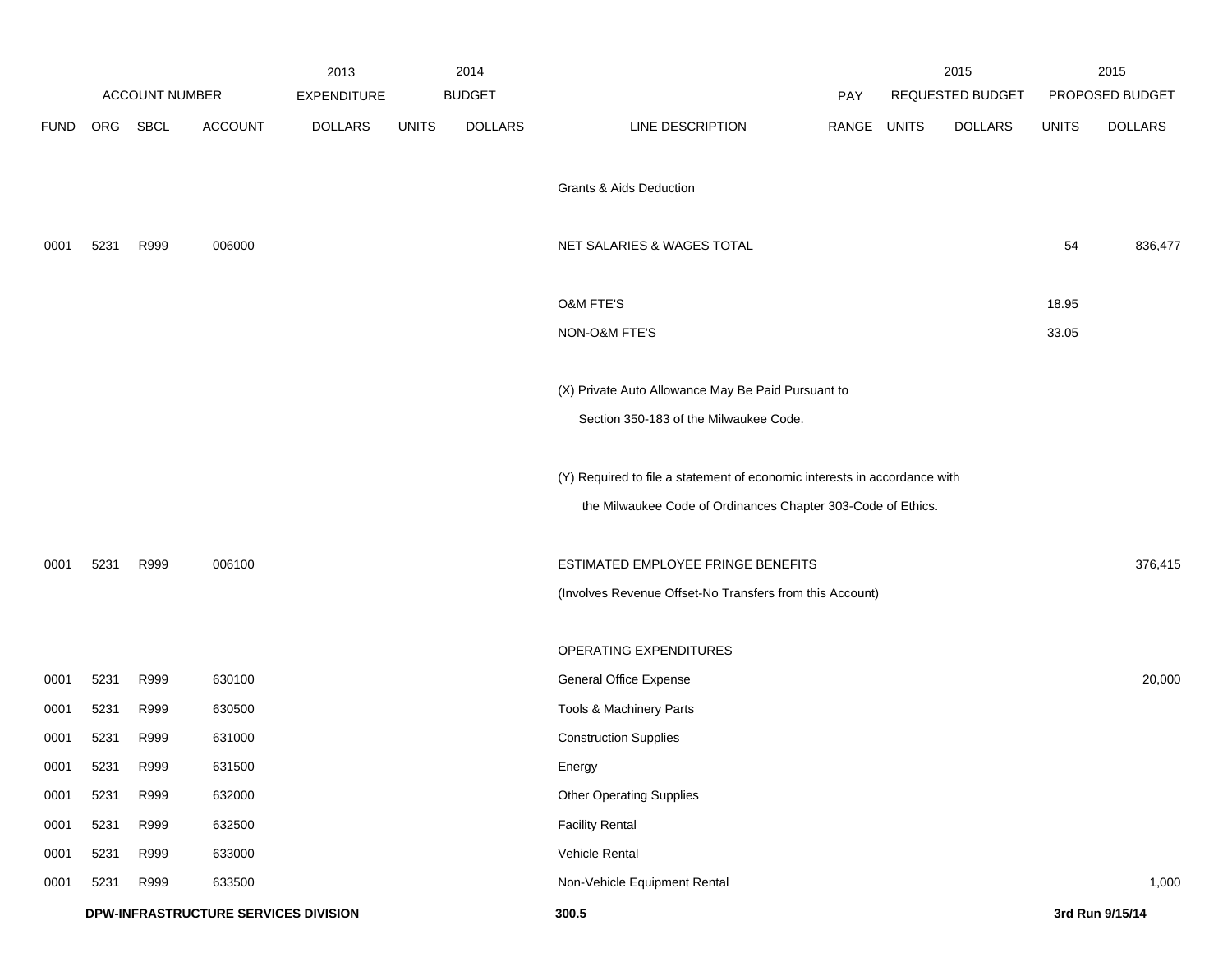|             |      |                |                | 2013               |              | 2014           |                                  |             | 2015             |              | 2015            |
|-------------|------|----------------|----------------|--------------------|--------------|----------------|----------------------------------|-------------|------------------|--------------|-----------------|
|             |      | ACCOUNT NUMBER |                | <b>EXPENDITURE</b> |              | <b>BUDGET</b>  |                                  | PAY         | REQUESTED BUDGET |              | PROPOSED BUDGET |
| <b>FUND</b> | ORG  | <b>SBCL</b>    | <b>ACCOUNT</b> | <b>DOLLARS</b>     | <b>UNITS</b> | <b>DOLLARS</b> | LINE DESCRIPTION                 | RANGE UNITS | <b>DOLLARS</b>   | <b>UNITS</b> | <b>DOLLARS</b>  |
|             |      |                |                |                    |              |                |                                  |             |                  |              |                 |
| 0001        | 5231 | R999           | 634000         |                    |              |                | <b>Professional Services</b>     |             |                  |              | 2,000           |
| 0001        | 5231 | R999           | 634500         |                    |              |                | Information Technology Services  |             |                  |              | 60,000          |
| 0001        | 5231 | R999           | 635000         |                    |              |                | <b>Property Services</b>         |             |                  |              |                 |
| 0001        | 5231 | R999           | 635500         |                    |              |                | <b>Infrastructure Services</b>   |             |                  |              |                 |
| 0001        | 5231 | R999           | 636000         |                    |              |                | Vehicle Repair Services          |             |                  |              |                 |
| 0001        | 5231 | R999           | 636500         |                    |              |                | <b>Other Operating Services</b>  |             |                  |              | 4,000           |
| 0001        | 5231 | R999           | 637000         |                    |              |                | Loans and Grants                 |             |                  |              |                 |
| 0001        | 5231 | R999           | 637501         |                    |              |                | Reimburse Other Departments      |             |                  |              | 225,000         |
|             |      |                |                |                    |              |                |                                  |             |                  |              |                 |
| 0001        | 5231 | R999           | 006300         |                    |              |                | OPERATING EXPENDITURES TOTAL     |             |                  |              | 312,000         |
|             |      |                |                |                    |              |                |                                  |             |                  |              |                 |
|             |      |                |                |                    |              |                | <b>EQUIPMENT PURCHASES</b>       |             |                  |              |                 |
|             |      |                |                |                    |              |                |                                  |             |                  |              |                 |
|             |      |                |                |                    |              |                | <b>Additional Equipment</b>      |             |                  |              |                 |
|             |      |                |                |                    |              |                |                                  |             |                  |              |                 |
|             |      |                |                |                    |              |                | Subtotal - Additional Equipment  |             |                  |              |                 |
|             |      |                |                |                    |              |                |                                  |             |                  |              |                 |
|             |      |                |                |                    |              |                | Replacement Equipment            |             |                  |              |                 |
|             |      |                |                |                    |              |                |                                  |             |                  |              |                 |
|             |      |                |                |                    |              |                | Subtotal - Replacement Equipment |             |                  |              |                 |
|             |      |                |                |                    |              |                |                                  |             |                  |              |                 |
| 0001        | 5231 | R999           | 006800         |                    |              |                | <b>EQUIPMENT PURCHASES TOTAL</b> |             |                  |              |                 |
|             |      |                |                |                    |              |                |                                  |             |                  |              |                 |
|             |      |                |                |                    |              |                | SPECIAL FUNDS                    |             |                  |              |                 |
|             |      |                |                |                    |              |                |                                  |             |                  |              |                 |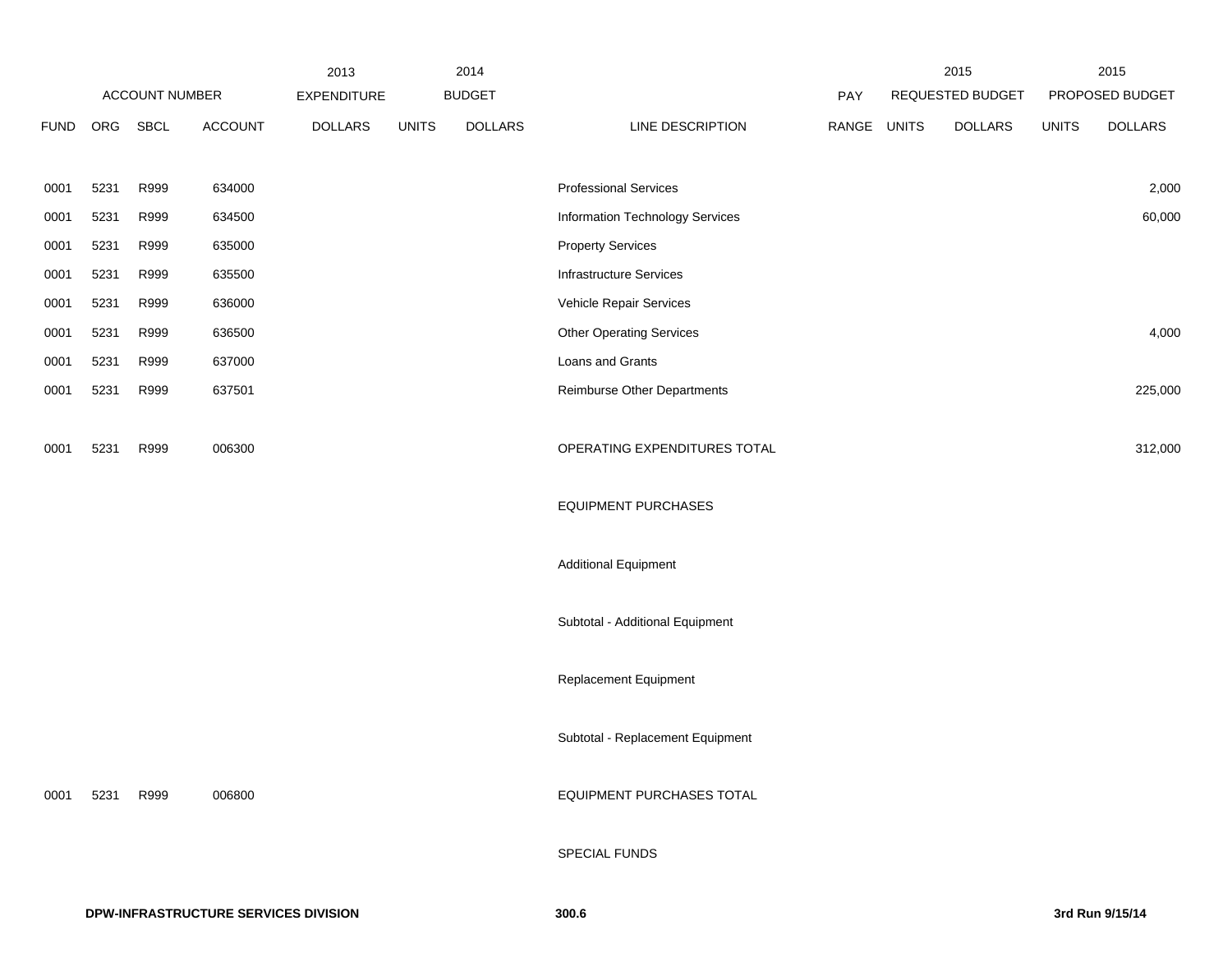|      |                                             |  |                | 2013         |                | 2014             |       |              |                | 2015             |                | 2015                   |
|------|---------------------------------------------|--|----------------|--------------|----------------|------------------|-------|--------------|----------------|------------------|----------------|------------------------|
|      | <b>ACCOUNT NUMBER</b>                       |  |                | EXPENDITURE  |                | <b>BUDGET</b>    |       | <b>PAY</b>   |                | REQUESTED BUDGET |                | <b>PROPOSED BUDGET</b> |
| FUND | <b>SBCL</b><br><b>ORG</b><br><b>ACCOUNT</b> |  | <b>DOLLARS</b> | <b>UNITS</b> | <b>DOLLARS</b> | LINE DESCRIPTION | RANGE | <b>UNITS</b> | <b>DOLLARS</b> | <b>UNITS</b>     | <b>DOLLARS</b> |                        |

SPECIAL FUNDS TOTAL

DPW-INFRASTRUCTURE SERVICES DIVISION-

ADMINISTRATION & CENTRAL SERVICES 1,524,892

DECISION UNIT TOTAL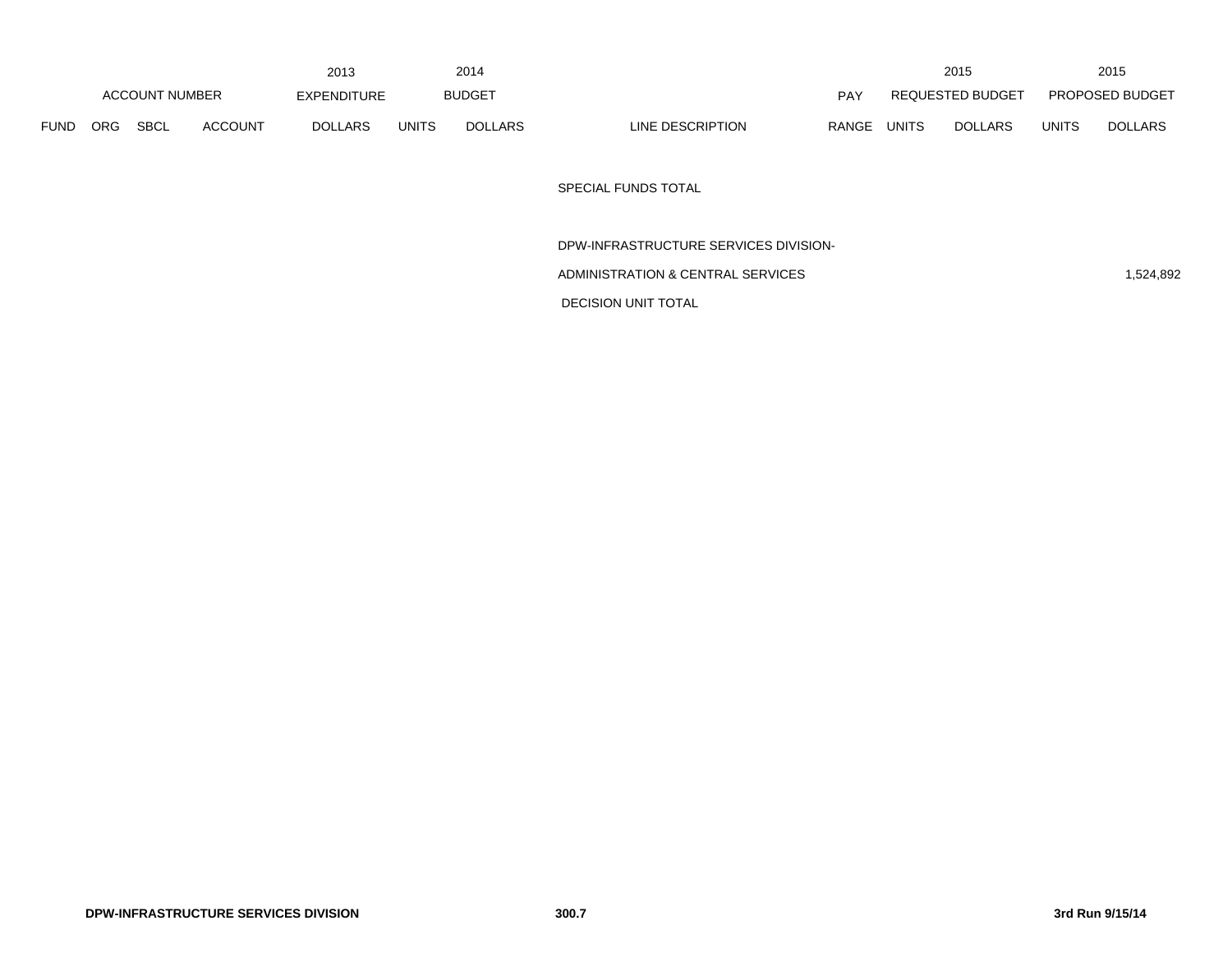|             |     |                |                | 2013               |              | 2014           |                                       |             | 2015             |              | 2015            |
|-------------|-----|----------------|----------------|--------------------|--------------|----------------|---------------------------------------|-------------|------------------|--------------|-----------------|
|             |     | ACCOUNT NUMBER |                | <b>EXPENDITURE</b> |              | <b>BUDGET</b>  |                                       | PAY         | REQUESTED BUDGET |              | PROPOSED BUDGET |
| <b>FUND</b> | ORG | <b>SBCL</b>    | <b>ACCOUNT</b> | <b>DOLLARS</b>     | <b>UNITS</b> | <b>DOLLARS</b> | LINE DESCRIPTION                      | RANGE UNITS | <b>DOLLARS</b>   | <b>UNITS</b> | <b>DOLLARS</b>  |
|             |     |                |                |                    |              |                |                                       |             |                  |              |                 |
|             |     |                |                |                    |              |                | DPW-INFRASTRUCTURE SERVICES DIVISION- |             |                  |              |                 |
|             |     |                |                |                    |              |                | TRANSPORTATION INFRASTRUCTURE         |             |                  |              |                 |
|             |     |                |                |                    |              |                | <b>DECISION UNIT</b>                  |             |                  |              |                 |
|             |     |                |                |                    |              |                | SALARIES & WAGES                      |             |                  |              |                 |
|             |     |                |                |                    |              |                | PROJECT PROGRAMMING                   |             |                  |              |                 |
|             |     |                |                |                    |              |                | Management Civil Engineer-Senior (X)  | 11X         |                  | $\mathbf{1}$ | 104,603         |
|             |     |                |                |                    |              |                |                                       |             |                  |              |                 |
|             |     |                |                |                    |              |                | <b>ESTIMATES</b>                      |             |                  |              |                 |
|             |     |                |                |                    |              |                | Civil Engineer III                    | 2IN         |                  | $\mathbf{1}$ | 71,542          |
|             |     |                |                |                    |              |                | Engineering Technician VI             | 2IN         |                  | $\mathbf{1}$ | 70,501          |
|             |     |                |                |                    |              |                | Engineering Technician IV             | 3NN         |                  | 3            | 159,837         |
|             |     |                |                |                    |              |                | Office Assistant IV                   | 6HN         |                  | 1            | 41,449          |
|             |     |                |                |                    |              |                |                                       |             |                  |              |                 |
|             |     |                |                |                    |              |                | ASSESSMENTS                           |             |                  |              |                 |
|             |     |                |                |                    |              |                | Assessment Technician II              | 3RN         |                  | $\mathbf{1}$ | 63,724          |
|             |     |                |                |                    |              |                | <b>MAJOR PROJECTS</b>                 |             |                  |              |                 |
|             |     |                |                |                    |              |                | Management Civil Engineer-Senior (X)  | 11X         |                  | $\mathbf{1}$ | 95,434          |
|             |     |                |                |                    |              |                | Civil Engineer III                    | 2IN         |                  | 3            | 228,957         |
|             |     |                |                |                    |              |                | Civil Engineer II                     | 2GN         |                  | 6            | 367,486         |
|             |     |                |                |                    |              |                | Business Support Liaison (X) (Y)      | 2HX         |                  | $\mathbf{1}$ | 76,046          |
|             |     |                |                |                    |              |                |                                       |             |                  |              |                 |
|             |     |                |                |                    |              |                | <b>AUXILIARY POSITIONS</b>            |             |                  |              |                 |
|             |     |                |                |                    |              |                | Civil Engineer II                     | 2GN         |                  | $\mathbf{1}$ |                 |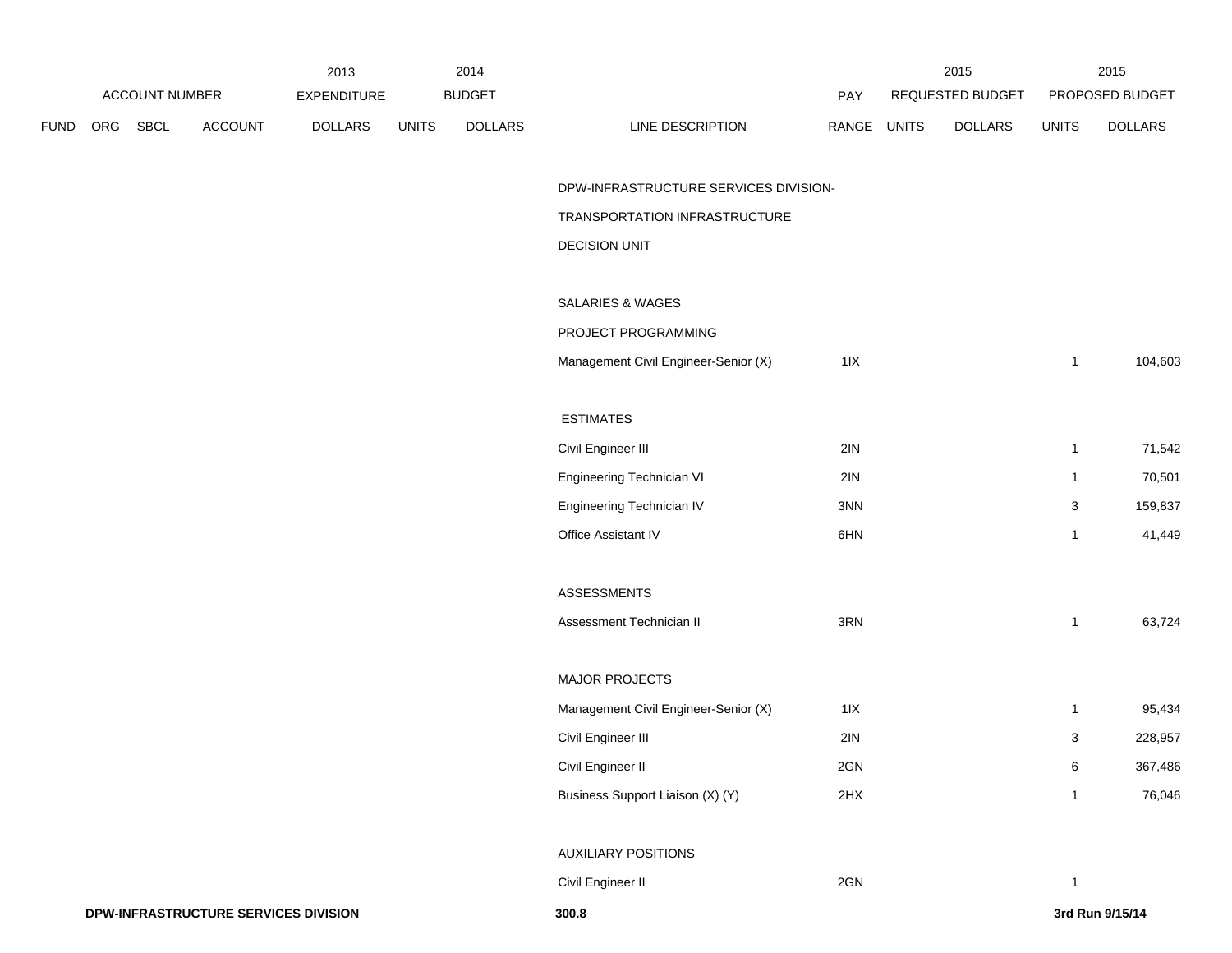|             |     |                |                | 2013               |              | 2014           |                                               |       |              | 2015             |                         | 2015            |
|-------------|-----|----------------|----------------|--------------------|--------------|----------------|-----------------------------------------------|-------|--------------|------------------|-------------------------|-----------------|
|             |     | ACCOUNT NUMBER |                | <b>EXPENDITURE</b> |              | <b>BUDGET</b>  |                                               | PAY   |              | REQUESTED BUDGET |                         | PROPOSED BUDGET |
| <b>FUND</b> | ORG | SBCL           | <b>ACCOUNT</b> | <b>DOLLARS</b>     | <b>UNITS</b> | <b>DOLLARS</b> | LINE DESCRIPTION                              | RANGE | <b>UNITS</b> | <b>DOLLARS</b>   | <b>UNITS</b>            | <b>DOLLARS</b>  |
|             |     |                |                |                    |              |                |                                               |       |              |                  |                         |                 |
|             |     |                |                |                    |              |                | Engineering Intern                            | 9PN   |              |                  | $\mathbf{1}$            |                 |
|             |     |                |                |                    |              |                | Engineer In Charge                            | 1KX   |              |                  | $\mathbf{1}$            | 115,325         |
|             |     |                |                |                    |              |                | CONTRACT ADMINISTRATION                       |       |              |                  |                         |                 |
|             |     |                |                |                    |              |                | <b>Field Operations Inspection Specialist</b> | 1BX   |              |                  | $\mathbf{1}$            | 58,174          |
|             |     |                |                |                    |              |                | Sidewalk Repair Specialist                    | 3NN   |              |                  | 1                       | 57,911          |
|             |     |                |                |                    |              |                | Public Works Inspector II (X)                 | 3LN   |              |                  | 5                       | 280,236         |
|             |     |                |                |                    |              |                | Program Assistant I                           | 5EN   |              |                  | $\mathbf{1}$            | 43,521          |
|             |     |                |                |                    |              |                | Administrative Assistant II                   | 6HN   |              |                  | $\mathbf{1}$            | 39,081          |
|             |     |                |                |                    |              |                |                                               |       |              |                  |                         |                 |
|             |     |                |                |                    |              |                | CONSTRUCTION MANAGEMENT                       |       |              |                  |                         |                 |
|             |     |                |                |                    |              |                | Civil Engineer V (X)                          | 1JX   |              |                  | $\mathbf{1}$            | 95,579          |
|             |     |                |                |                    |              |                | Management Civil Engineer Senior (X)          | 11X   |              |                  | 4                       | 336,732         |
|             |     |                |                |                    |              |                | Civil Engineer III                            | 2IN   |              |                  | 3                       | 222,250         |
|             |     |                |                |                    |              |                | Civil Engineer II (X)                         | 2GN   |              |                  | $\mathbf{1}$            | 68,929          |
|             |     |                |                |                    |              |                | Water Construction Coordinator (X)            | 7PN   |              |                  | $\mathbf{1}$            | 67,374          |
|             |     |                |                |                    |              |                | Public Works Inspector II (X)                 | 3LN   |              |                  | 32                      | 1,400,418       |
|             |     |                |                |                    |              |                | Engineering Inspection Assistant (X)          | 9NN   |              |                  | 6                       | 53,487          |
|             |     |                |                |                    |              |                |                                               |       |              |                  |                         |                 |
|             |     |                |                |                    |              |                | <b>AUXILIARY POSITIONS</b>                    |       |              |                  |                         |                 |
|             |     |                |                |                    |              |                | Civil Engineer III (X)                        | 2IN   |              |                  | $\mathbf{1}$            |                 |
|             |     |                |                |                    |              |                | Public Works Inspector II (X)                 | 3LN   |              |                  | $\overline{\mathbf{c}}$ |                 |
|             |     |                |                |                    |              |                | DESIGN AND FIELD ENGINEERING                  |       |              |                  |                         |                 |
|             |     |                |                |                    |              |                | Civil Engineer V (X)                          | 1JX   |              |                  | $\mathbf{1}$            | 109,854         |
|             |     |                |                |                    |              |                |                                               |       |              |                  |                         |                 |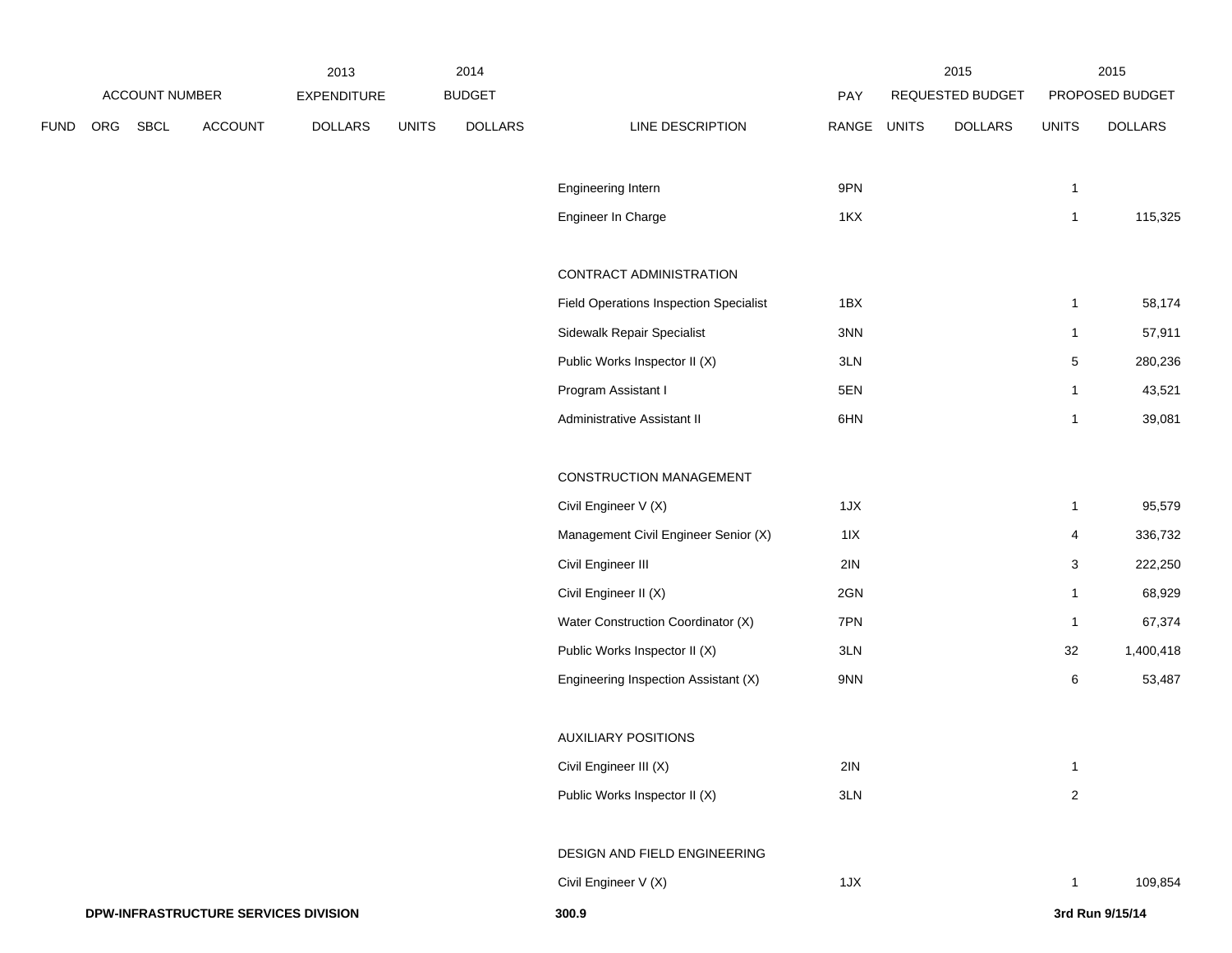|             |     |                | 2013    |                    | 2014         |                |                                       | 2015        |                  | 2015             |                 |
|-------------|-----|----------------|---------|--------------------|--------------|----------------|---------------------------------------|-------------|------------------|------------------|-----------------|
|             |     | ACCOUNT NUMBER |         | <b>EXPENDITURE</b> |              | <b>BUDGET</b>  |                                       | PAY         | REQUESTED BUDGET |                  | PROPOSED BUDGET |
| <b>FUND</b> | ORG | <b>SBCL</b>    | ACCOUNT | <b>DOLLARS</b>     | <b>UNITS</b> | <b>DOLLARS</b> | LINE DESCRIPTION                      | RANGE UNITS | <b>DOLLARS</b>   | <b>UNITS</b>     | <b>DOLLARS</b>  |
|             |     |                |         |                    |              |                |                                       |             |                  |                  |                 |
|             |     |                |         |                    |              |                | Engineering Technician VI             | 2IN         |                  | $\overline{2}$   | 136,085         |
|             |     |                |         |                    |              |                | Engineering Technician V              | 3RN         |                  | 10               | 642,626         |
|             |     |                |         |                    |              |                | Engineering Technician IV             | 3NN         |                  | 11               | 625,401         |
|             |     |                |         |                    |              |                | <b>Engineering Technician II</b>      | 3FN         |                  | 10               | 367,492         |
|             |     |                |         |                    |              |                | Engineering Technician II (0.33 FTE)  | 3FN         |                  | $\boldsymbol{9}$ | 123,434         |
|             |     |                |         |                    |              |                |                                       |             |                  |                  |                 |
|             |     |                |         |                    |              |                | <b>AUXILIARY POSITIONS</b>            |             |                  |                  |                 |
|             |     |                |         |                    |              |                | Engineering Technician V              | 3RN         |                  | $\mathbf{1}$     |                 |
|             |     |                |         |                    |              |                | Engineering Technician IV             | 3NN         |                  | $\mathbf{1}$     |                 |
|             |     |                |         |                    |              |                | <b>Engineering Technician II</b>      | 3FN         |                  | $\overline{2}$   |                 |
|             |     |                |         |                    |              |                |                                       |             |                  |                  |                 |
|             |     |                |         |                    |              |                | Street & Bridges Services Manager (X) | 1JX         |                  | $\mathbf{1}$     | 111,512         |
|             |     |                |         |                    |              |                |                                       |             |                  |                  |                 |
|             |     |                |         |                    |              |                | STREET MAINTENANCE                    |             |                  |                  |                 |
|             |     |                |         |                    |              |                | Street Area Manager                   | 1HX         |                  | $\overline{2}$   | 144,270         |
|             |     |                |         |                    |              |                | <b>Street District Manager</b>        | 1DX         |                  | $\,6\,$          | 310,784         |
|             |     |                |         |                    |              |                | Infrastructure Repair Worker          | 8FN         |                  | 42               | 1,300,000       |
|             |     |                |         |                    |              |                | Infrastructure Repair Crew Leader     | 8I          |                  | 15               | 645,052         |
|             |     |                |         |                    |              |                | <b>Cement Finisher</b>                | 7K          |                  | $\overline{7}$   | 405,787         |
|             |     |                |         |                    |              |                | Cement Finisher Helper                | 8FN         |                  | 8                | 153,600         |
|             |     |                |         |                    |              |                | City Laborer                          | 8DN         |                  | 32               | 871,000         |
|             |     |                |         |                    |              |                |                                       |             |                  |                  |                 |
|             |     |                |         |                    |              |                | <b>AUXILIARY POSITIONS</b>            |             |                  |                  |                 |
|             |     |                |         |                    |              |                | Street Area Manager                   | 1HX         |                  | $\mathbf{1}$     |                 |
|             |     |                |         |                    |              |                | <b>Street District Manager</b>        | 1DX         |                  | $\mathbf{1}$     |                 |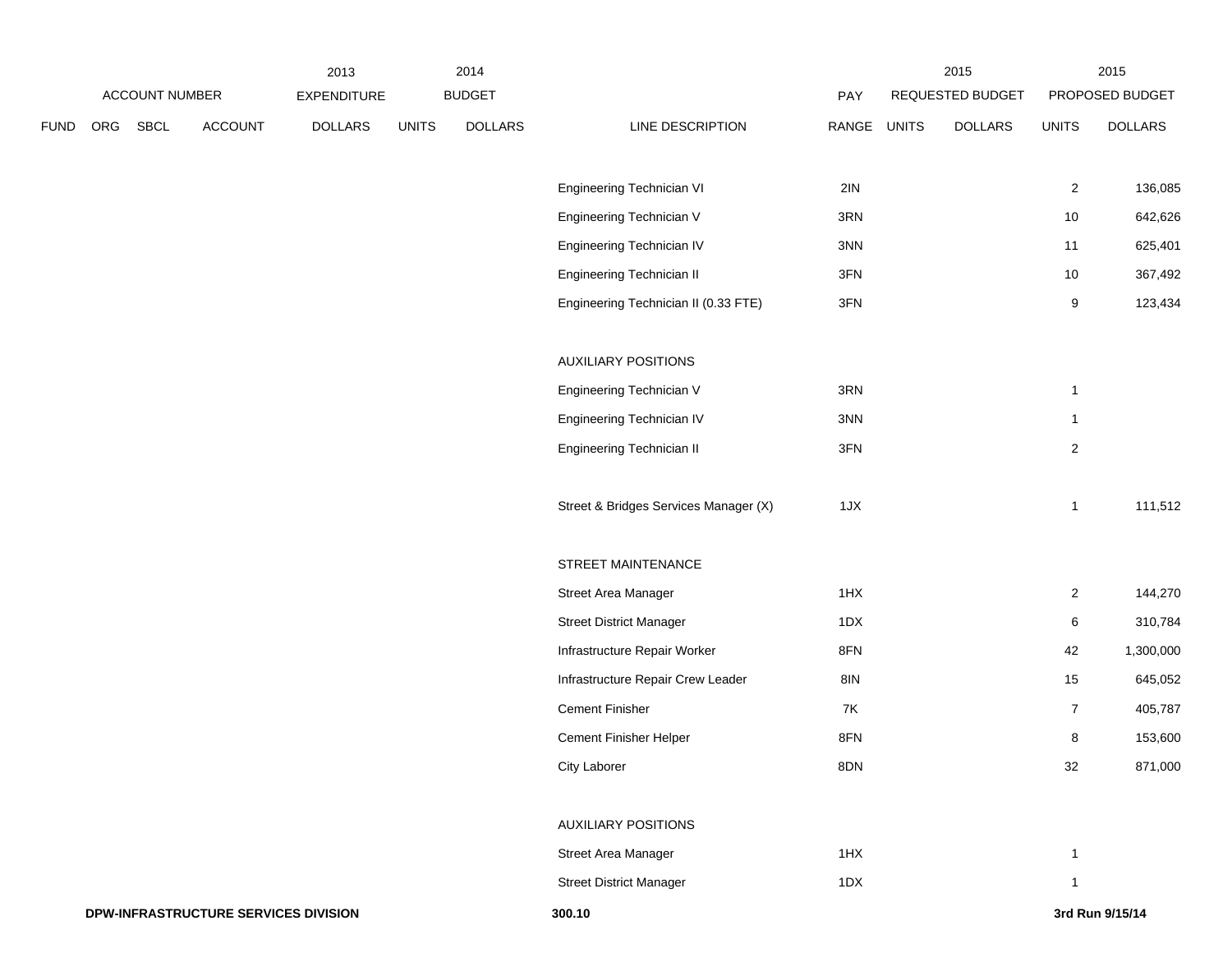|             |                |             | 2013           |                | 2014          |                |                                   | 2015          |  | 2015             |                |                 |
|-------------|----------------|-------------|----------------|----------------|---------------|----------------|-----------------------------------|---------------|--|------------------|----------------|-----------------|
|             | ACCOUNT NUMBER |             |                | EXPENDITURE    | <b>BUDGET</b> |                |                                   | <b>PAY</b>    |  | REQUESTED BUDGET |                | PROPOSED BUDGET |
| <b>FUND</b> | ORG            | <b>SBCL</b> | <b>ACCOUNT</b> | <b>DOLLARS</b> | <b>UNITS</b>  | <b>DOLLARS</b> | LINE DESCRIPTION                  | RANGE UNITS   |  | <b>DOLLARS</b>   | <b>UNITS</b>   | <b>DOLLARS</b>  |
|             |                |             |                |                |               |                |                                   |               |  |                  |                |                 |
|             |                |             |                |                |               |                | Infrastructure Repair Worker      | 8FN           |  |                  | 12             |                 |
|             |                |             |                |                |               |                | Infrastructure Repair Crew Leader | 8I            |  |                  | $\mathbf{3}$   |                 |
|             |                |             |                |                |               |                | <b>Cement Finisher</b>            | $7\mathsf{K}$ |  |                  | $\mathbf{1}$   |                 |
|             |                |             |                |                |               |                | Cement Finisher Helper            | 8FN           |  |                  | $\overline{2}$ |                 |
|             |                |             |                |                |               |                | City Laborer (Regular)            | 8DN           |  |                  | 15             |                 |
|             |                |             |                |                |               |                | <b>Operations Driver/Worker</b>   | 8KN           |  |                  | $\overline{4}$ |                 |
|             |                |             |                |                |               |                |                                   |               |  |                  |                |                 |
|             |                |             |                |                |               |                | PLANT & EQUIPMENT                 |               |  |                  |                |                 |
|             |                |             |                |                |               |                | Plant & Equip. Repair Supervisor  | 1DX           |  |                  | $\mathbf{1}$   | 59,296          |
|             |                |             |                |                |               |                | Program Assistant I               | 5EN           |  |                  | $\overline{2}$ | 85,041          |
|             |                |             |                |                |               |                | Lead Equipment Mechanic           | 7FN           |  |                  | $\mathbf 3$    | 132,593         |
|             |                |             |                |                |               |                | Infrastructure Repair Crew Leader | 8IN           |  |                  | $\mathbf{1}$   | 46,106          |
|             |                |             |                |                |               |                | <b>Equipment Mechanic IV</b>      | 7EN           |  |                  | $\mathbf{1}$   | 41,751          |
|             |                |             |                |                |               |                | Equipment Mechanic II             | 7CN           |  |                  | $\overline{2}$ | 83,054          |
|             |                |             |                |                |               |                | Equipment Mechanic I              | 7BN           |  |                  | $\mathbf{1}$   | 41,287          |
|             |                |             |                |                |               |                | Infrastructure Repair Worker      | 8FN           |  |                  | $\mathbf{3}$   | 118,847         |
|             |                |             |                |                |               |                |                                   |               |  |                  |                |                 |
|             |                |             |                |                |               |                | AUXILIARY PERSONNEL               |               |  |                  |                |                 |
|             |                |             |                |                |               |                | Asphalt Plant Oper. Eng.          | 7KN           |  |                  | $\mathbf{1}$   |                 |
|             |                |             |                |                |               |                | Office Assistant III              | 6FN           |  |                  | $\mathbf{1}$   |                 |
|             |                |             |                |                |               |                | Lead Equipment Mechanic           | 7FN           |  |                  | $\mathbf{1}$   |                 |
|             |                |             |                |                |               |                | Equipment Mechanic II             | 7CN           |  |                  | $\mathbf{1}$   |                 |
|             |                |             |                |                |               |                | Asphalt Plant Operator            | 8FN           |  |                  | $\mathbf{1}$   |                 |
|             |                |             |                |                |               |                | Equipment Mechanic I              | 7BN           |  |                  | $\mathbf{1}$   |                 |
|             |                |             |                |                |               |                |                                   |               |  |                  |                |                 |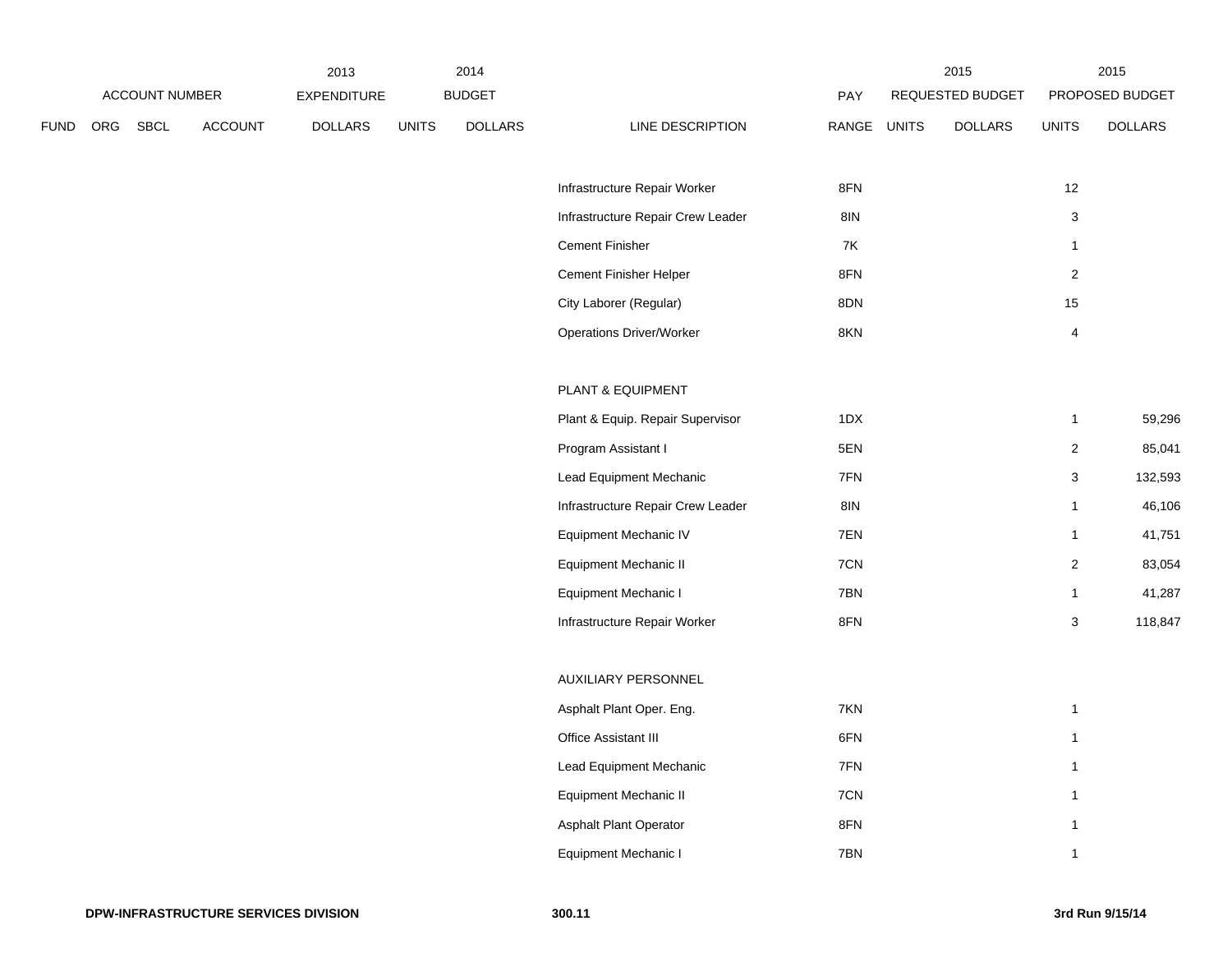|             |     |                | 2013    |                    | 2014         |                |                                      | 2015        |                  | 2015           |                 |
|-------------|-----|----------------|---------|--------------------|--------------|----------------|--------------------------------------|-------------|------------------|----------------|-----------------|
|             |     | ACCOUNT NUMBER |         | <b>EXPENDITURE</b> |              | <b>BUDGET</b>  |                                      | PAY         | REQUESTED BUDGET |                | PROPOSED BUDGET |
| <b>FUND</b> | ORG | <b>SBCL</b>    | ACCOUNT | <b>DOLLARS</b>     | <b>UNITS</b> | <b>DOLLARS</b> | LINE DESCRIPTION                     | RANGE UNITS | <b>DOLLARS</b>   | <b>UNITS</b>   | <b>DOLLARS</b>  |
|             |     |                |         |                    |              |                |                                      |             |                  |                |                 |
|             |     |                |         |                    |              |                | STORES UNIT                          |             |                  |                |                 |
|             |     |                |         |                    |              |                | <b>Inventory Services Manager</b>    | 1CX         |                  | $\mathbf{1}$   | 54,876          |
|             |     |                |         |                    |              |                | Inventory Manager (X)                | 1AX         |                  | $\mathbf{1}$   | 45,858          |
|             |     |                |         |                    |              |                | <b>Inventory Assistant V</b>         | 6LN         |                  | $\mathbf{1}$   | 44,941          |
|             |     |                |         |                    |              |                | Inventory Assistant IV               | 6JN         |                  | $\bf 8$        | 345,022         |
|             |     |                |         |                    |              |                | <b>Inventory Assistant II</b>        | 6HN         |                  | $\,6\,$        | 275,380         |
|             |     |                |         |                    |              |                | Special Laborer, Electrical Services | 8GN         |                  | $\mathbf{1}$   | 43,960          |
|             |     |                |         |                    |              |                |                                      |             |                  |                |                 |
|             |     |                |         |                    |              |                | AUXILIARY PERSONNEL                  |             |                  |                |                 |
|             |     |                |         |                    |              |                | <b>Inventory Services Manager</b>    | 1CX         |                  | $\mathbf{1}$   |                 |
|             |     |                |         |                    |              |                | <b>Inventory Supervisor</b>          | 2DN         |                  | $\mathbf{1}$   |                 |
|             |     |                |         |                    |              |                | <b>Inventory Assistant V</b>         | 6LN         |                  | $\mathbf{1}$   |                 |
|             |     |                |         |                    |              |                | Inventory Assistant IV               | 6JN         |                  | $\mathbf{1}$   |                 |
|             |     |                |         |                    |              |                | <b>Inventory Assistant III</b>       | 6IN         |                  | $\mathbf{1}$   |                 |
|             |     |                |         |                    |              |                | <b>Inventory Assistant II</b>        | 6HN         |                  | $\overline{2}$ |                 |
|             |     |                |         |                    |              |                |                                      |             |                  |                |                 |
|             |     |                |         |                    |              |                | <b>Total Before Adjustments</b>      |             |                  | 326            | 11,483,505      |
|             |     |                |         |                    |              |                |                                      |             |                  |                |                 |
|             |     |                |         |                    |              |                | Salary & Wage Rate Change            |             |                  |                |                 |
|             |     |                |         |                    |              |                | Overtime Compensated                 |             |                  |                | 450,000         |
|             |     |                |         |                    |              |                | Personnel Cost Adjustment            |             |                  |                | (229, 670)      |
|             |     |                |         |                    |              |                | Other                                |             |                  |                |                 |
|             |     |                |         |                    |              |                | Furlough                             |             |                  |                |                 |
|             |     |                |         |                    |              |                |                                      |             |                  |                |                 |
|             |     |                |         |                    |              |                | Gross Salaries & Wages Total         |             |                  | 326            | 11,703,835      |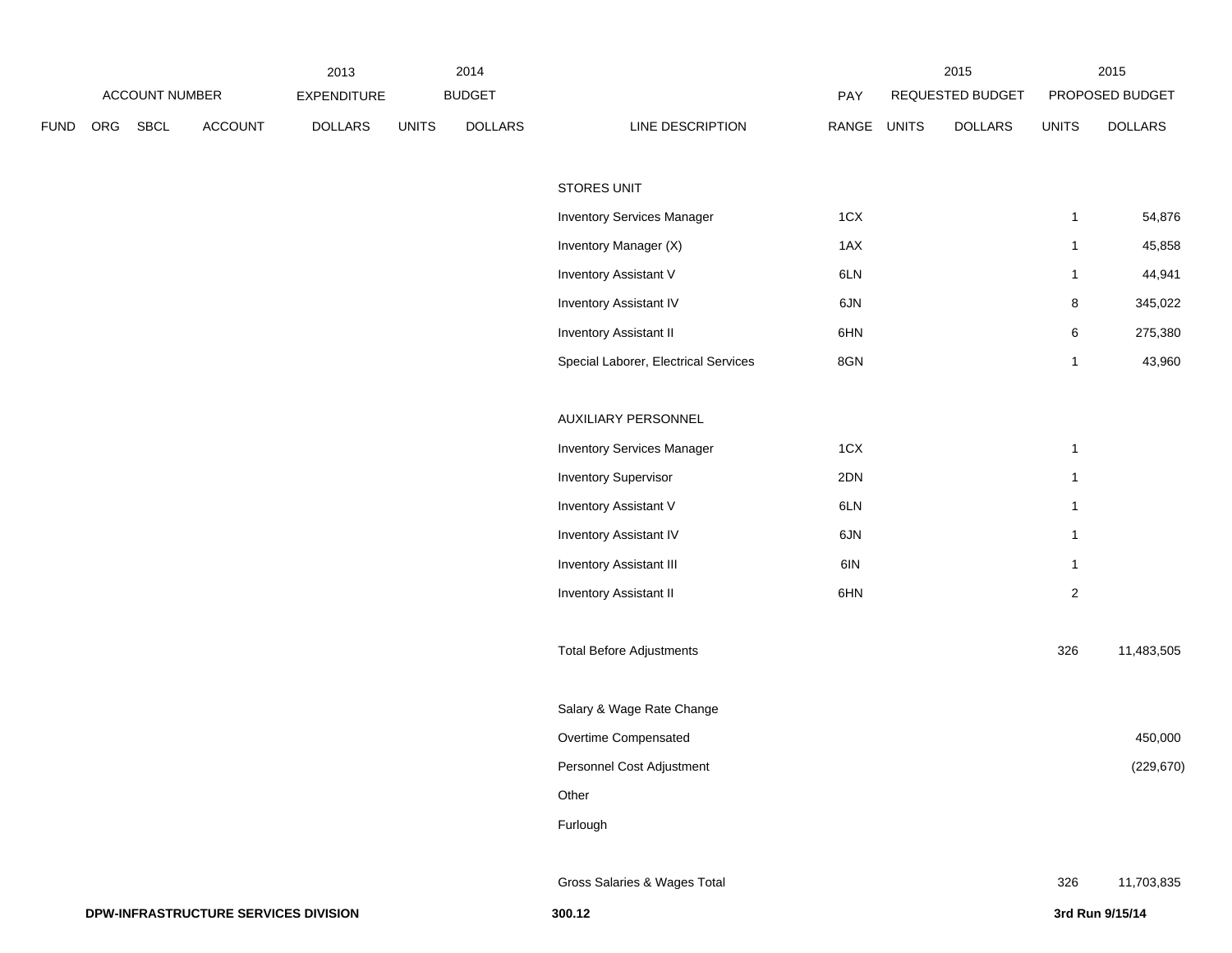|             |                                      |                       | 2013           |                | 2014         |                | 2015                                                                      |             |  | 2015             |              |                 |
|-------------|--------------------------------------|-----------------------|----------------|----------------|--------------|----------------|---------------------------------------------------------------------------|-------------|--|------------------|--------------|-----------------|
|             |                                      | <b>ACCOUNT NUMBER</b> |                | EXPENDITURE    |              | <b>BUDGET</b>  |                                                                           | <b>PAY</b>  |  | REQUESTED BUDGET |              | PROPOSED BUDGET |
| <b>FUND</b> | ORG                                  | SBCL                  | <b>ACCOUNT</b> | <b>DOLLARS</b> | <b>UNITS</b> | <b>DOLLARS</b> | LINE DESCRIPTION                                                          | RANGE UNITS |  | <b>DOLLARS</b>   | <b>UNITS</b> | <b>DOLLARS</b>  |
|             |                                      |                       |                |                |              |                |                                                                           |             |  |                  |              |                 |
|             |                                      |                       |                |                |              |                |                                                                           |             |  |                  |              |                 |
|             |                                      |                       |                |                |              |                | Reimbursable Services Deduction                                           |             |  |                  |              | (768,000)       |
|             |                                      |                       |                |                |              |                | Capital Improvements Deduction                                            |             |  |                  |              | (5,759,000)     |
|             |                                      |                       |                |                |              |                | <b>Grants &amp; Aids Deduction</b>                                        |             |  |                  |              |                 |
|             |                                      |                       |                |                |              |                |                                                                           |             |  |                  |              |                 |
| 0001        | 5235                                 | R999                  | 006000         |                |              |                | NET SALARIES & WAGES TOTAL                                                |             |  |                  | 326          | 5,176,835       |
|             |                                      |                       |                |                |              |                |                                                                           |             |  |                  |              |                 |
|             |                                      |                       |                |                |              |                | O&M FTE'S                                                                 |             |  |                  | 92.48        |                 |
|             |                                      |                       |                |                |              |                | NON-O&M FTE'S                                                             |             |  |                  | 112.64       |                 |
|             |                                      |                       |                |                |              |                |                                                                           |             |  |                  |              |                 |
|             |                                      |                       |                |                |              |                | (X) Private Auto Allowance May Be Paid Pursuant to Section 350-183        |             |  |                  |              |                 |
|             |                                      |                       |                |                |              |                | of the Milwaukee Code.                                                    |             |  |                  |              |                 |
|             |                                      |                       |                |                |              |                | (Y) Required to file a statement of economic interests in accordance with |             |  |                  |              |                 |
|             |                                      |                       |                |                |              |                | the Milwaukee Code of Ordinances Chapter 303-Code of Ethics.              |             |  |                  |              |                 |
|             |                                      |                       |                |                |              |                |                                                                           |             |  |                  |              |                 |
| 0001        | 5235                                 | R999                  | 006100         |                |              |                | ESTIMATED EMPLOYEE FRINGE BENEFITS                                        |             |  |                  |              | 2,329,576       |
|             |                                      |                       |                |                |              |                | (Involves Revenue Offset-No Transfers from this Account)                  |             |  |                  |              |                 |
|             |                                      |                       |                |                |              |                |                                                                           |             |  |                  |              |                 |
|             |                                      |                       |                |                |              |                | OPERATING EXPENDITURES                                                    |             |  |                  |              |                 |
| 0001        | 5235                                 | R999                  | 630100         |                |              |                | <b>General Office Expense</b>                                             |             |  |                  |              | 25,000          |
| 0001        | 5235                                 | R999                  | 630500         |                |              |                | Tools & Machinery Parts                                                   |             |  |                  |              | 74,000          |
| 0001        | 5235                                 | R999                  | 631000         |                |              |                | <b>Construction Supplies</b>                                              |             |  |                  |              | 1,725,000       |
| 0001        | 5235                                 | R999                  | 631500         |                |              |                | Energy                                                                    |             |  |                  |              | 170,000         |
| 0001        | 5235                                 | R999                  | 632000         |                |              |                | <b>Other Operating Supplies</b>                                           |             |  |                  |              | 325,000         |
|             | DPW-INFRASTRUCTURE SERVICES DIVISION |                       |                |                |              |                | 300.13                                                                    |             |  |                  |              | 3rd Run 9/15/14 |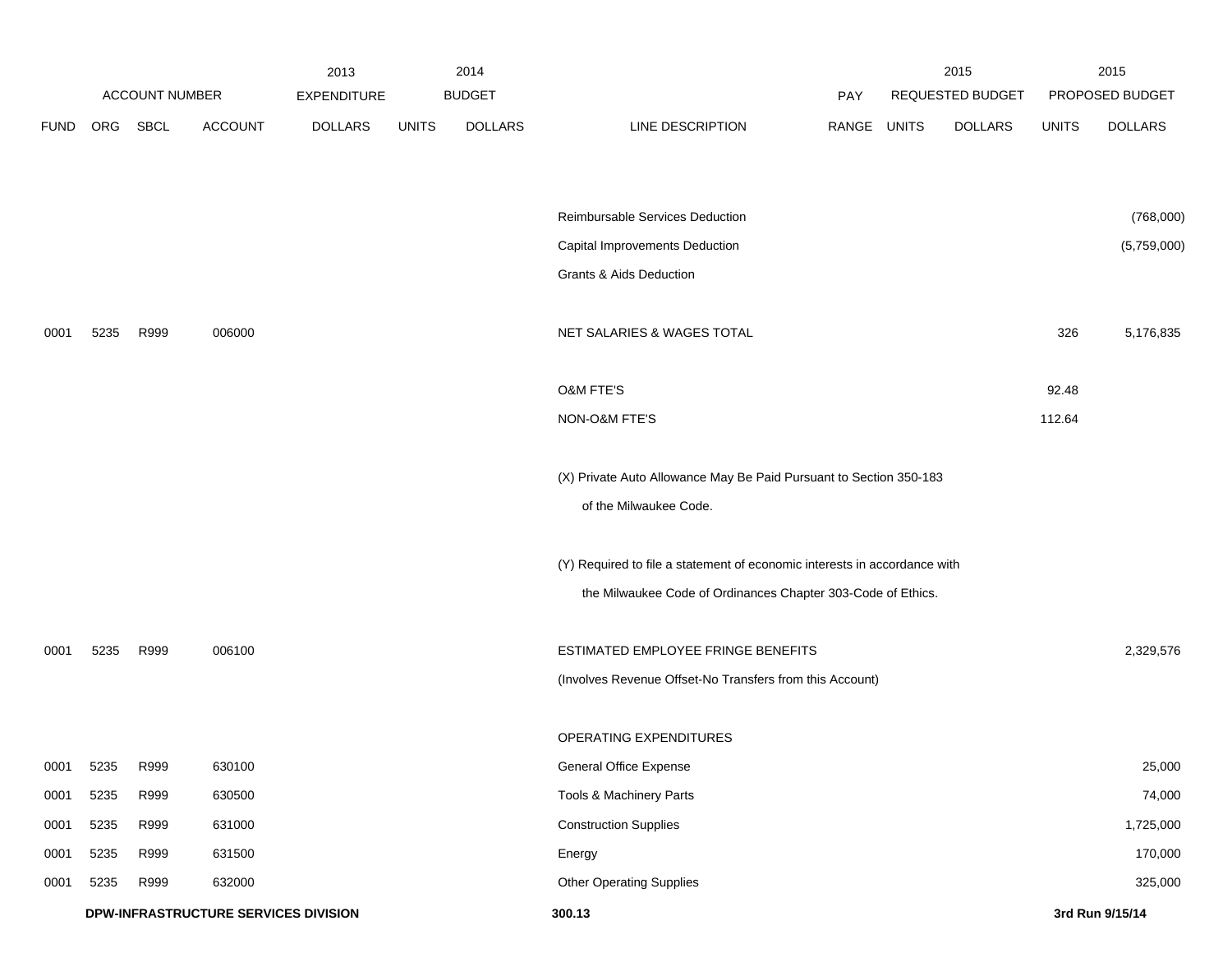|             |      |                | 2013                                 |                    | 2014         |                |                                    | 2015  |              | 2015             |              |                 |
|-------------|------|----------------|--------------------------------------|--------------------|--------------|----------------|------------------------------------|-------|--------------|------------------|--------------|-----------------|
|             |      | ACCOUNT NUMBER |                                      | <b>EXPENDITURE</b> |              | <b>BUDGET</b>  |                                    | PAY   |              | REQUESTED BUDGET |              | PROPOSED BUDGET |
| <b>FUND</b> | ORG  | <b>SBCL</b>    | <b>ACCOUNT</b>                       | <b>DOLLARS</b>     | <b>UNITS</b> | <b>DOLLARS</b> | LINE DESCRIPTION                   | RANGE | <b>UNITS</b> | <b>DOLLARS</b>   | <b>UNITS</b> | <b>DOLLARS</b>  |
|             |      |                |                                      |                    |              |                |                                    |       |              |                  |              |                 |
| 0001        | 5235 | R999           | 632500                               |                    |              |                | <b>Facility Rental</b>             |       |              |                  |              |                 |
| 0001        | 5235 | R999           | 633000                               |                    |              |                | Vehicle Rental                     |       |              |                  |              | 40,000          |
| 0001        | 5235 | R999           | 633500                               |                    |              |                | Non-Vehicle Equipment Rental       |       |              |                  |              | 25,000          |
| 0001        | 5235 | R999           | 634000                               |                    |              |                | <b>Professional Services</b>       |       |              |                  |              | 100,000         |
| 0001        | 5235 | R999           | 634500                               |                    |              |                | Information Technology Services    |       |              |                  |              |                 |
| 0001        | 5235 | R999           | 635000                               |                    |              |                | <b>Property Services</b>           |       |              |                  |              | 30,000          |
| 0001        | 5235 | R999           | 635500                               |                    |              |                | Infrastructure Services            |       |              |                  |              | 150,000         |
| 0001        | 5235 | R999           | 636000                               |                    |              |                | Vehicle Repair Services            |       |              |                  |              |                 |
| 0001        | 5235 | R999           | 636500                               |                    |              |                | <b>Other Operating Services</b>    |       |              |                  |              | 50,000          |
| 0001        | 5235 | R999           | 637000                               |                    |              |                | Loans and Grants                   |       |              |                  |              |                 |
| 0001        | 5235 | R999           | 637501                               |                    |              |                | <b>Reimburse Other Departments</b> |       |              |                  |              | 74,000          |
|             |      |                |                                      |                    |              |                |                                    |       |              |                  |              |                 |
| 0001        | 5235 | R999           | 006300                               |                    |              |                | OPERATING EXPENDITURES TOTAL       |       |              |                  |              | 2,788,000       |
|             |      |                |                                      |                    |              |                |                                    |       |              |                  |              |                 |
|             |      |                |                                      |                    |              |                | <b>EQUIPMENT PURCHASES</b>         |       |              |                  |              |                 |
|             |      |                |                                      |                    |              |                |                                    |       |              |                  |              |                 |
|             |      |                |                                      |                    |              |                | <b>Additional Equipment</b>        |       |              |                  |              |                 |
|             |      |                |                                      |                    |              |                |                                    |       |              |                  |              |                 |
|             |      |                |                                      |                    |              |                | Subtotal - Additional Equipment    |       |              |                  |              |                 |
|             |      |                |                                      |                    |              |                | Replacement Equipment              |       |              |                  |              |                 |
|             |      |                |                                      |                    |              |                | Plotters and monitors              |       |              |                  | 6            | 8,000           |
|             |      |                |                                      |                    |              |                | <b>Traffic Counters</b>            |       |              |                  |              |                 |
|             |      |                |                                      |                    |              |                |                                    |       |              |                  | $\sqrt{5}$   | 10,000          |
|             |      |                |                                      |                    |              |                | Desk top Computer                  |       |              |                  | 4            |                 |
|             |      |                |                                      |                    |              |                | Chair replacements                 |       |              |                  | 15           | 4,500           |
|             |      |                | DPW-INFRASTRUCTURE SERVICES DIVISION |                    |              |                | 300.14                             |       |              |                  |              | 3rd Run 9/15/14 |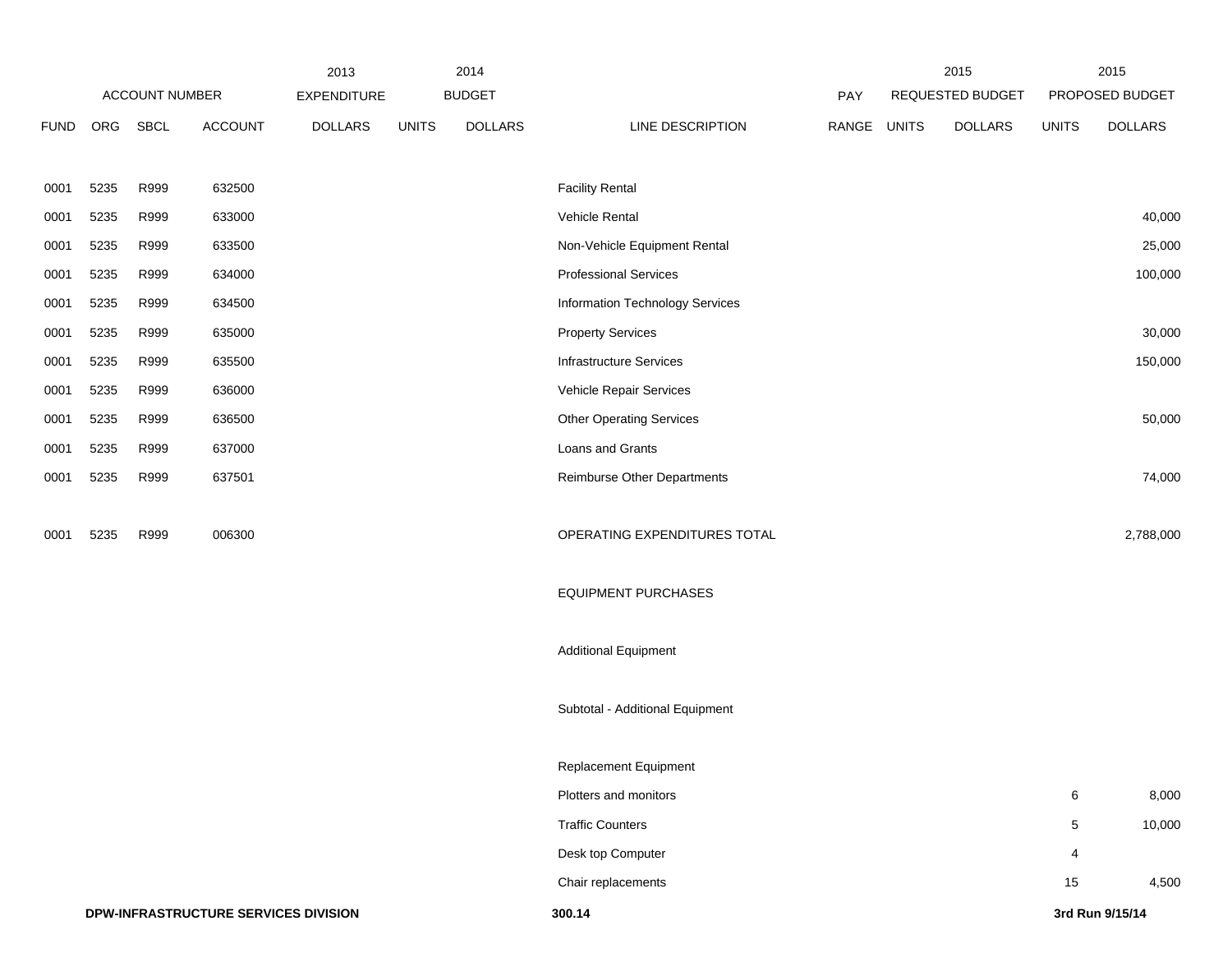|             |      |                       | 2014<br>2013   |                    |               |                |                                       | 2015        | 2015             |                |                 |
|-------------|------|-----------------------|----------------|--------------------|---------------|----------------|---------------------------------------|-------------|------------------|----------------|-----------------|
|             |      | <b>ACCOUNT NUMBER</b> |                | <b>EXPENDITURE</b> | <b>BUDGET</b> |                |                                       | PAY         | REQUESTED BUDGET |                | PROPOSED BUDGET |
| <b>FUND</b> | ORG  | SBCL                  | <b>ACCOUNT</b> | <b>DOLLARS</b>     | <b>UNITS</b>  | <b>DOLLARS</b> | LINE DESCRIPTION                      | RANGE UNITS | <b>DOLLARS</b>   | <b>UNITS</b>   | <b>DOLLARS</b>  |
|             |      |                       |                |                    |               |                |                                       |             |                  |                |                 |
|             |      |                       |                |                    |               |                | Concrete Saw with Trailer             |             |                  | $\mathbf{1}$   | 27,000          |
|             |      |                       |                |                    |               |                | Roller, Vibratory                     |             |                  | $\overline{2}$ | 24,000          |
|             |      |                       |                |                    |               |                | Sealant Melter                        |             |                  | $\overline{1}$ | 40,000          |
|             |      |                       |                |                    |               |                | <b>Pavement Grinding Accessories</b>  |             |                  | $\overline{1}$ | 25,000          |
|             |      |                       |                |                    |               |                | Asphalt Pellet Patcher                |             |                  | $\mathbf{1}$   | 30,000          |
|             |      |                       |                |                    |               |                | Asphalt Reclaimer                     |             |                  | $\mathbf{1}$   | 19,000          |
|             |      |                       |                |                    |               |                | Mini Infrared Heater                  |             |                  | $\mathbf{1}$   | 10,000          |
|             |      |                       |                |                    |               |                | Survey Equipment                      |             |                  |                | 30,000          |
|             |      |                       |                |                    |               |                |                                       |             |                  |                |                 |
|             |      |                       |                |                    |               |                | Subtotal - Replacement Equipment      |             |                  | 30             | 227,500         |
|             |      |                       |                |                    |               |                |                                       |             |                  |                |                 |
| 0001        | 5235 | R999                  | 006800         |                    |               |                | EQUIPMENT PURCHASES TOTAL             |             |                  | 30             | 227,500         |
|             |      |                       |                |                    |               |                |                                       |             |                  |                |                 |
|             |      |                       |                |                    |               |                | SPECIAL FUNDS                         |             |                  |                |                 |
|             |      |                       |                |                    |               |                |                                       |             |                  |                |                 |
|             |      |                       |                |                    |               |                | SPECIAL FUNDS TOTAL                   |             |                  |                |                 |
|             |      |                       |                |                    |               |                |                                       |             |                  |                |                 |
|             |      |                       |                |                    |               |                | DPW-INFRASTRUCTURE SERVICES DIVISION- |             |                  |                |                 |
|             |      |                       |                |                    |               |                | TRANSPORTATION INFRASTRUCTURE         |             |                  |                |                 |
|             |      |                       |                |                    |               |                | DECISION UNIT TOTAL                   |             |                  |                | 10,521,911      |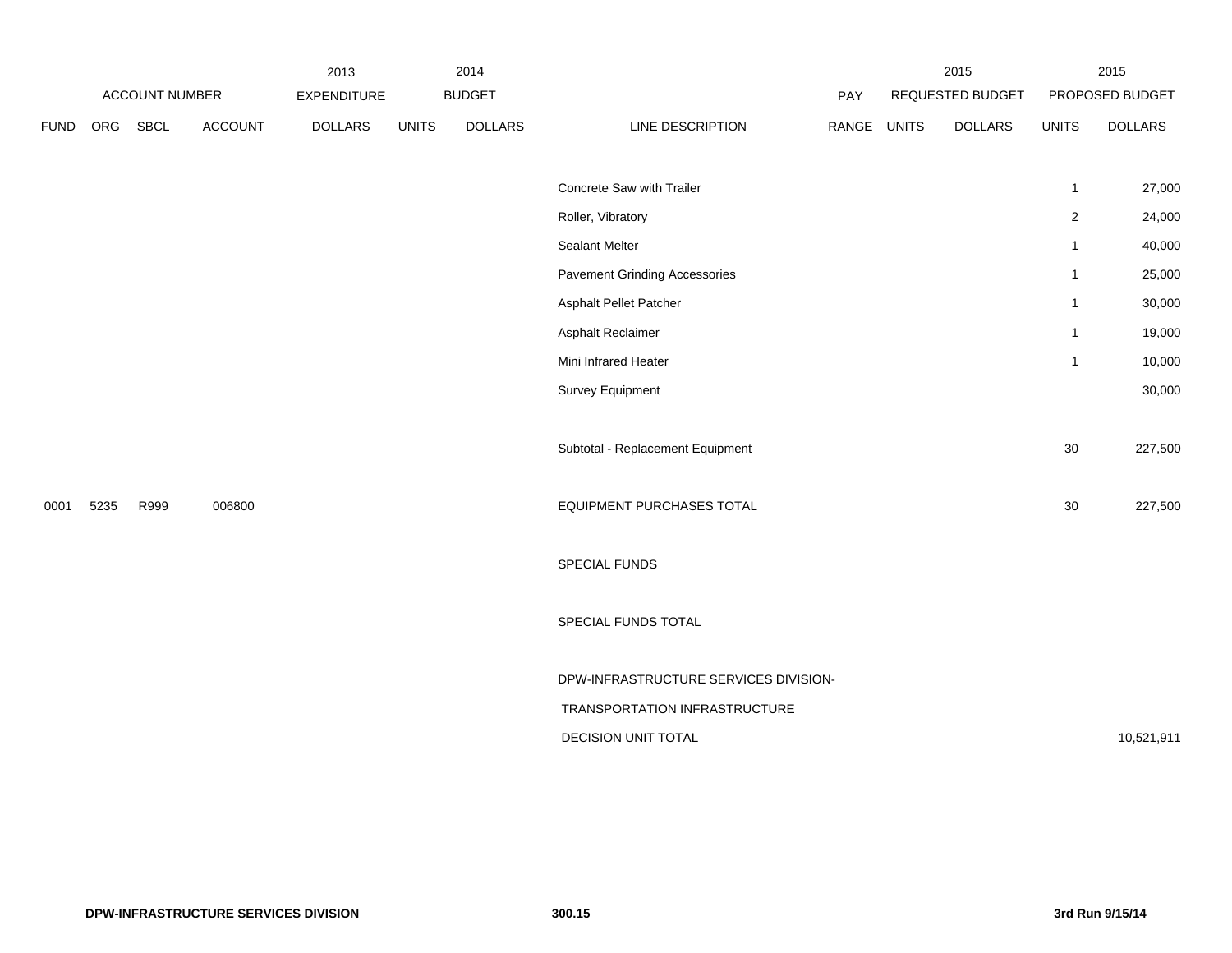|             |     |                | 2013           |                    | 2014         |                |                                         | 2015        |  | 2015             |                |                 |
|-------------|-----|----------------|----------------|--------------------|--------------|----------------|-----------------------------------------|-------------|--|------------------|----------------|-----------------|
|             |     | ACCOUNT NUMBER |                | <b>EXPENDITURE</b> |              | <b>BUDGET</b>  |                                         | PAY         |  | REQUESTED BUDGET |                | PROPOSED BUDGET |
| <b>FUND</b> | ORG | <b>SBCL</b>    | <b>ACCOUNT</b> | <b>DOLLARS</b>     | <b>UNITS</b> | <b>DOLLARS</b> | LINE DESCRIPTION                        | RANGE UNITS |  | <b>DOLLARS</b>   | <b>UNITS</b>   | <b>DOLLARS</b>  |
|             |     |                |                |                    |              |                |                                         |             |  |                  |                |                 |
|             |     |                |                |                    |              |                | DPW-INFRASTRUCTURE SERVICES DIVISION-   |             |  |                  |                |                 |
|             |     |                |                |                    |              |                | TRANSPORTATION OPERATIONS               |             |  |                  |                |                 |
|             |     |                |                |                    |              |                | <b>DECISION UNIT</b>                    |             |  |                  |                |                 |
|             |     |                |                |                    |              |                |                                         |             |  |                  |                |                 |
|             |     |                |                |                    |              |                | SALARIES & WAGES                        |             |  |                  |                |                 |
|             |     |                |                |                    |              |                | Electrical Services Operations Mgr. (X) | 1JX         |  |                  | $\mathbf{1}$   | 104,868         |
|             |     |                |                |                    |              |                |                                         |             |  |                  |                |                 |
|             |     |                |                |                    |              |                | SIGNAL SHOP                             |             |  |                  |                |                 |
|             |     |                |                |                    |              |                | <b>Electrical Services Manager</b>      | 1GX         |  |                  | $\mathbf{1}$   | 70,797          |
|             |     |                |                |                    |              |                | <b>Electrical Mechanic</b>              | 7MN         |  |                  | 13             | 810,927         |
|             |     |                |                |                    |              |                | <b>Electrical Worker</b>                | 7FN         |  |                  | $\overline{7}$ | 310,621         |
|             |     |                |                |                    |              |                | Laborer, Electrical Services            | 8EN         |  |                  | $\overline{2}$ | 81,782          |
|             |     |                |                |                    |              |                | Laborer, Electrical Services (0.67 FTE) | 8EN         |  |                  | 10             | 220,813         |
|             |     |                |                |                    |              |                | City Laborer (0.67 FTE)                 | 8DN         |  |                  | $\overline{2}$ | 43,254          |
|             |     |                |                |                    |              |                |                                         |             |  |                  |                |                 |
|             |     |                |                |                    |              |                | STREET LIGHTING                         |             |  |                  |                |                 |
|             |     |                |                |                    |              |                | Electrical Services Manager, Sr. (X)    | 1HX         |  |                  | $\mathbf{1}$   | 98,173          |
|             |     |                |                |                    |              |                | <b>Electrical Services Manager</b>      | 1GX         |  |                  | $\overline{2}$ | 166,403         |
|             |     |                |                |                    |              |                | Office Assistant IV                     | 6HX         |  |                  | $\mathbf{1}$   | 41,449          |
|             |     |                |                |                    |              |                | <b>Electrical Mechanic</b>              | 7MN         |  |                  | 47             | 2,903,472       |
|             |     |                |                |                    |              |                | <b>Electrical Worker</b>                | 7FN         |  |                  | 21             | 971,698         |
|             |     |                |                |                    |              |                | Special Laborer, Electrical Services    | 8GN         |  |                  | 12             | 497,722         |
|             |     |                |                |                    |              |                | Special Laborer, Elec. Serv. (0.67 FTE) | 8GN         |  |                  | $\overline{4}$ | 94,953          |
|             |     |                |                |                    |              |                | <b>Utility Worker</b>                   | 8GN         |  |                  | 3              | 128,259         |
|             |     |                |                |                    |              |                | Laborer, Electrical Services            | 8EN         |  |                  | 23             | 896,460         |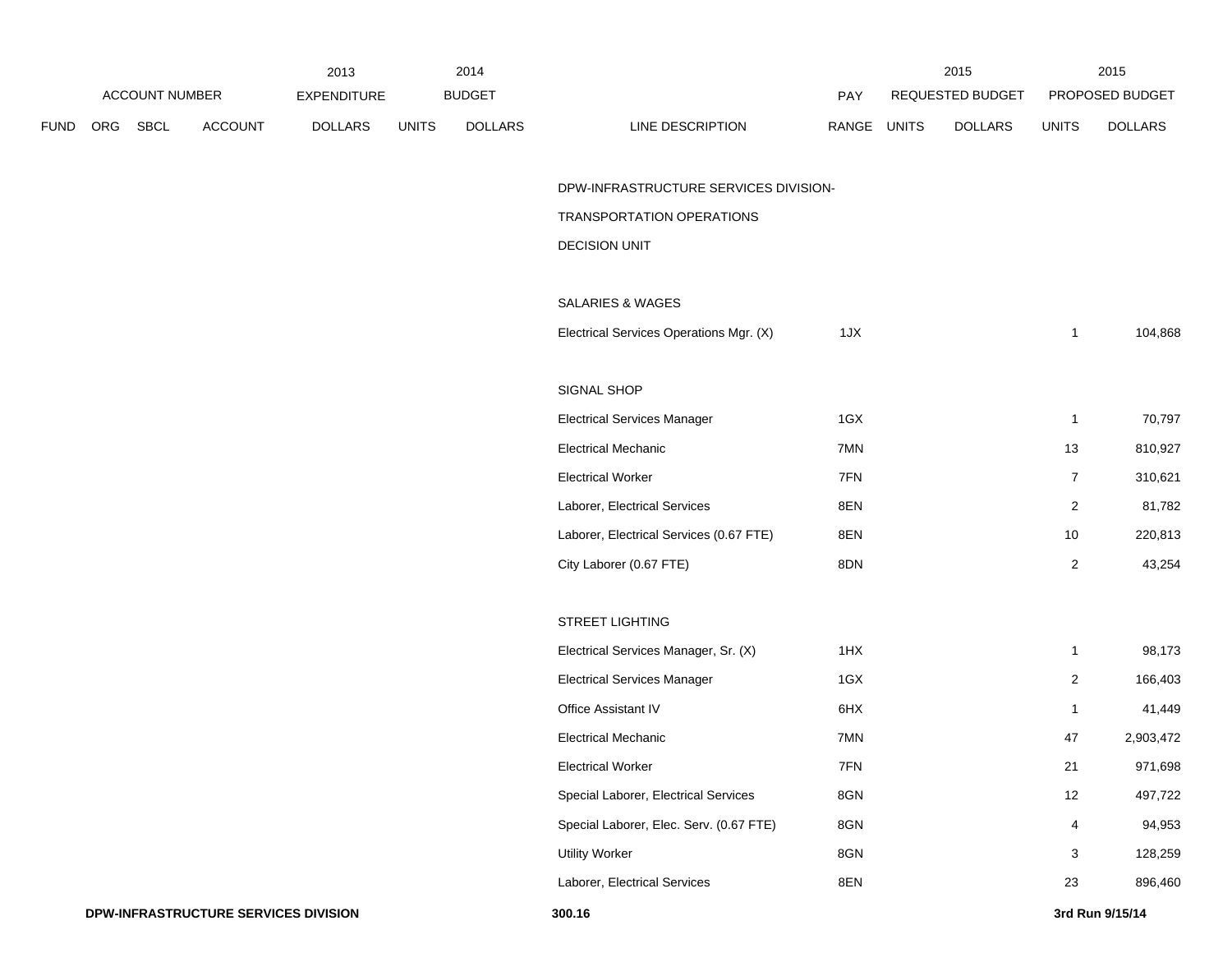|             |     |                |                | 2013               |              | 2014           |                                                        |             | 2015             |                              | 2015            |
|-------------|-----|----------------|----------------|--------------------|--------------|----------------|--------------------------------------------------------|-------------|------------------|------------------------------|-----------------|
|             |     | ACCOUNT NUMBER |                | <b>EXPENDITURE</b> |              | <b>BUDGET</b>  |                                                        | PAY         | REQUESTED BUDGET |                              | PROPOSED BUDGET |
| <b>FUND</b> | ORG | <b>SBCL</b>    | <b>ACCOUNT</b> | <b>DOLLARS</b>     | <b>UNITS</b> | <b>DOLLARS</b> | LINE DESCRIPTION                                       | RANGE UNITS | <b>DOLLARS</b>   | <b>UNITS</b>                 | <b>DOLLARS</b>  |
|             |     |                |                |                    |              |                |                                                        |             |                  |                              |                 |
|             |     |                |                |                    |              |                | Laborer, Electrical Services (0.67 FTE)                | 8EN         |                  | 11                           | 283,377         |
|             |     |                |                |                    |              |                | Directional Boring Machine Oper/Wrk                    | 8ON         |                  | $\overline{a}$               | 115,690         |
|             |     |                |                |                    |              |                | <b>Communications Assistant V</b>                      | 6KN         |                  | $\mathbf{1}$                 | 41,594          |
|             |     |                |                |                    |              |                | SIGN & PAINT SHOPS                                     |             |                  |                              |                 |
|             |     |                |                |                    |              |                | <b>Electrical Services Supervisor I</b>                | 1EX         |                  | $\mathbf{1}$                 | 81,022          |
|             |     |                |                |                    |              |                | Traffic Sign Worker II                                 | 8GN         |                  | 6                            | 255,991         |
|             |     |                |                |                    |              |                | Painter Leadworker, Bridge & Iron                      | 7K          |                  | $\mathbf{1}$                 | 57,678          |
|             |     |                |                |                    |              |                | Painter                                                | 71          |                  | $\overline{a}$               | 111,612         |
|             |     |                |                |                    |              |                | Laborer, Electrical Services                           | 8EN         |                  | $\mathbf{2}$                 | 77,866          |
|             |     |                |                |                    |              |                | MACHINE SHOP                                           |             |                  |                              |                 |
|             |     |                |                |                    |              |                | Machinist II                                           | 7LN         |                  | $\mathbf{1}$                 | 59,009          |
|             |     |                |                |                    |              |                | Electrical Services Mach. I                            | 7JN         |                  | 4                            | 220,753         |
|             |     |                |                |                    |              |                | Elec. Services Blacksmith                              | 7JN         |                  | $\mathbf{1}$                 | 57,025          |
|             |     |                |                |                    |              |                | <b>Electrical Services Welder</b>                      | 7HN         |                  | $\overline{2}$               | 96,570          |
|             |     |                |                |                    |              |                | Equipment Mechanic I                                   | 7BN         |                  | $\overline{2}$               | 83,864          |
|             |     |                |                |                    |              |                | AUXILIARY PERSONNEL                                    |             |                  |                              |                 |
|             |     |                |                |                    |              |                | <b>Electrical Services Manager</b>                     | 1GX         |                  | $\mathbf{1}$                 |                 |
|             |     |                |                |                    |              |                |                                                        | 7MM         |                  |                              |                 |
|             |     |                |                |                    |              |                | <b>Electrical Mechanic</b><br><b>Electrical Worker</b> | 7FN         |                  | 3                            |                 |
|             |     |                |                |                    |              |                | Painter                                                | 71          |                  | $\overline{2}$               |                 |
|             |     |                |                |                    |              |                | Traffic Sign Worker II                                 | 8GN         |                  | $\mathbf{1}$<br>$\mathbf{1}$ |                 |
|             |     |                |                |                    |              |                |                                                        |             |                  |                              |                 |
|             |     |                |                |                    |              |                | Special Laborer, Electrical Services                   | 8GN         |                  | $\mathbf{3}$                 |                 |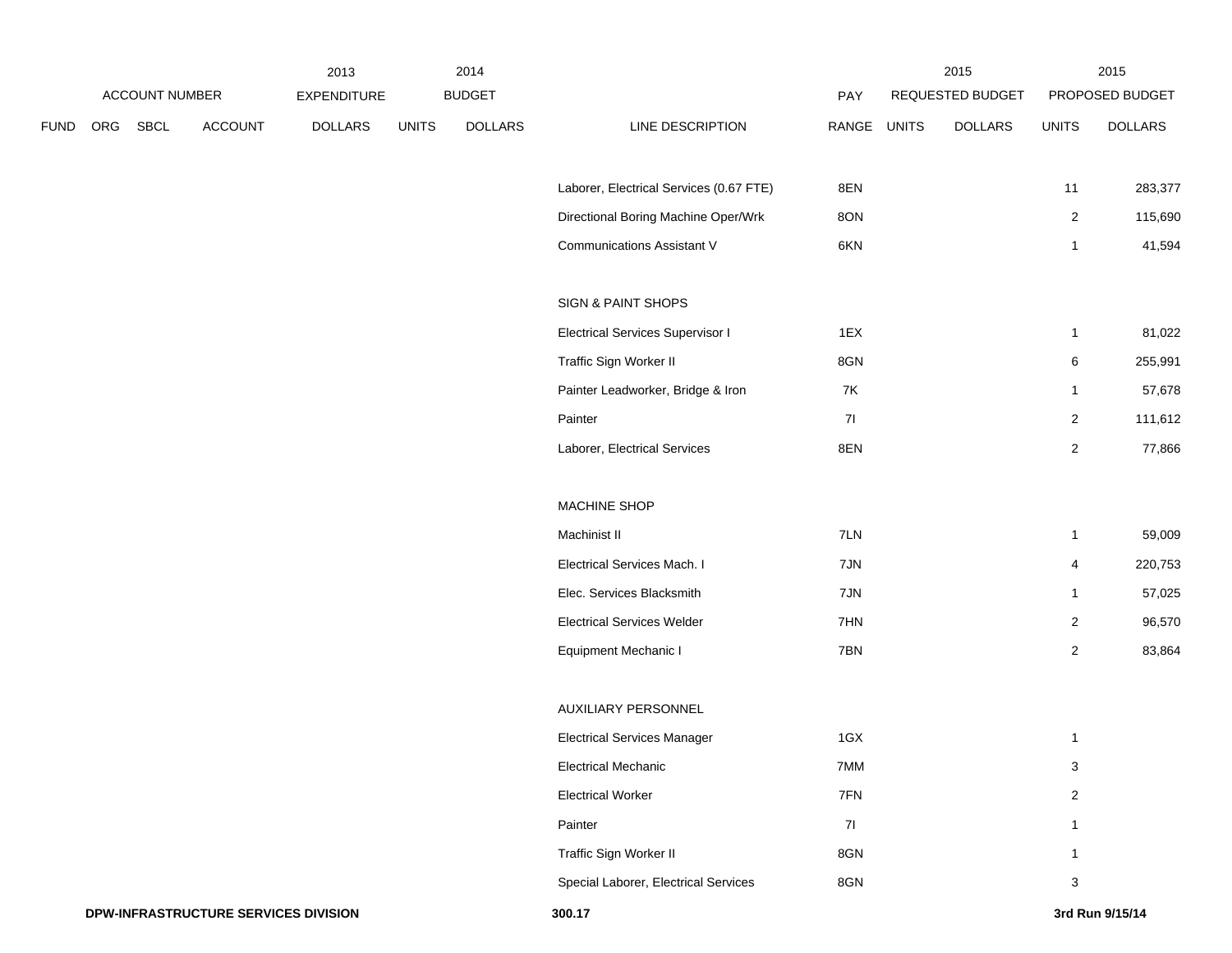|             |     |                |         | 2013               |              | 2014           |                                        |             | 2015             |                | 2015            |
|-------------|-----|----------------|---------|--------------------|--------------|----------------|----------------------------------------|-------------|------------------|----------------|-----------------|
|             |     | ACCOUNT NUMBER |         | <b>EXPENDITURE</b> |              | <b>BUDGET</b>  |                                        | PAY         | REQUESTED BUDGET |                | PROPOSED BUDGET |
| <b>FUND</b> | ORG | SBCL           | ACCOUNT | <b>DOLLARS</b>     | <b>UNITS</b> | <b>DOLLARS</b> | LINE DESCRIPTION                       | RANGE UNITS | <b>DOLLARS</b>   | <b>UNITS</b>   | <b>DOLLARS</b>  |
|             |     |                |         |                    |              |                |                                        |             |                  |                |                 |
|             |     |                |         |                    |              |                | Laborer, Electrical Services           | 8EN         |                  | $\,$ 5 $\,$    |                 |
|             |     |                |         |                    |              |                | ELECTRICAL SERVICES                    |             |                  |                |                 |
|             |     |                |         |                    |              |                | Electrical Services Supervisor II (X)  | 1GX         |                  | $\overline{a}$ | 184,178         |
|             |     |                |         |                    |              |                | <b>Electrical Mechanic</b>             | 7MN         |                  | 17             | 1,016,223       |
|             |     |                |         |                    |              |                | <b>Electrical Worker</b>               | 7FN         |                  | 3              | 134,596         |
|             |     |                |         |                    |              |                | Laborer/Electrical Services            | 8EN         |                  | $\overline{a}$ | 81,782          |
|             |     |                |         |                    |              |                | <b>Accounting Assistant II</b>         | 6HN         |                  | $\mathbf{1}$   | 41,449          |
|             |     |                |         |                    |              |                | Special Laborer E.S.                   | 8GN         |                  | $\mathbf{1}$   | 41,365          |
|             |     |                |         |                    |              |                |                                        |             |                  |                |                 |
|             |     |                |         |                    |              |                | <b>CONSTRUCTION &amp; REPAIRS</b>      |             |                  |                |                 |
|             |     |                |         |                    |              |                | Electrical Maintenance Program Manager | 1BX         |                  | $\mathbf{1}$   | 56,534          |
|             |     |                |         |                    |              |                | Infrastructure Repair Crew Leader      | 8IN         |                  | $\mathbf{1}$   | 45,926          |
|             |     |                |         |                    |              |                | Infrastructure Repair Worker           | 8FN         |                  | $\mathbf{1}$   | 45,922          |
|             |     |                |         |                    |              |                | <b>Bricklayer</b>                      | 7QN         |                  | $\mathbf{1}$   | 68,328          |
|             |     |                |         |                    |              |                |                                        |             |                  |                |                 |
|             |     |                |         |                    |              |                | TRAFFIC & LIGHTING DESIGN              |             |                  |                |                 |
|             |     |                |         |                    |              |                | Traffic Control Engineer V (X)         | 1JX         |                  | $\mathbf{1}$   | 108,124         |
|             |     |                |         |                    |              |                | <b>Traffic Control Engineer III</b>    | 2IN         |                  | $\mathbf{1}$   | 71,542          |
|             |     |                |         |                    |              |                | <b>Electrical Engineer III</b>         | 2IN         |                  | $\mathbf{1}$   | 78,291          |
|             |     |                |         |                    |              |                | <b>Electrical Engineer II</b>          | 2GN         |                  | $\mathbf{1}$   | 68,929          |
|             |     |                |         |                    |              |                | <b>Traffic Control Engineer II</b>     | 2GN         |                  | $\mathbf{1}$   | 57,795          |
|             |     |                |         |                    |              |                | Engineering Technician VI              | 2IN         |                  | 4              | 313,164         |
|             |     |                |         |                    |              |                | Engineering Technician V               | 3RN         |                  | 4              | 258,465         |
|             |     |                |         |                    |              |                | Engineering Technician IV              | 3NN         |                  | $\overline{5}$ | 275,427         |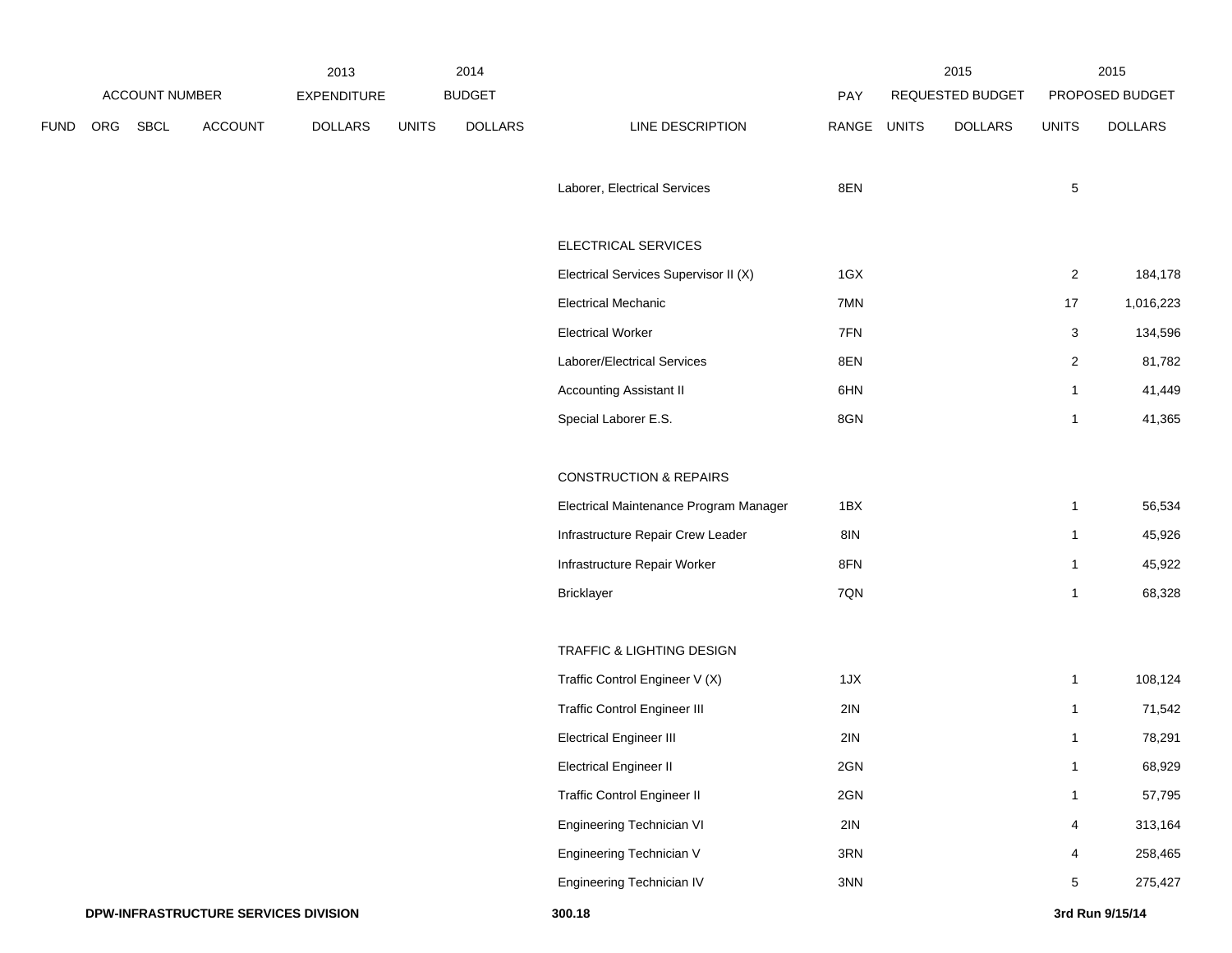|             |     |                |                                      | 2013               |              | 2014           |                                    |                | 2015             |                         | 2015            |
|-------------|-----|----------------|--------------------------------------|--------------------|--------------|----------------|------------------------------------|----------------|------------------|-------------------------|-----------------|
|             |     | ACCOUNT NUMBER |                                      | <b>EXPENDITURE</b> |              | <b>BUDGET</b>  |                                    | PAY            | REQUESTED BUDGET |                         | PROPOSED BUDGET |
| <b>FUND</b> | ORG | <b>SBCL</b>    | ACCOUNT                              | <b>DOLLARS</b>     | <b>UNITS</b> | <b>DOLLARS</b> | LINE DESCRIPTION                   | RANGE UNITS    | <b>DOLLARS</b>   | <b>UNITS</b>            | <b>DOLLARS</b>  |
|             |     |                |                                      |                    |              |                |                                    |                |                  |                         |                 |
|             |     |                |                                      |                    |              |                | Engineering Drafting Technician IV | $3\mathrm{NN}$ |                  | $\boldsymbol{2}$        | 119,182         |
|             |     |                |                                      |                    |              |                | Civil Engineer IV                  | 2KX            |                  | $\mathbf{1}$            | 88,936          |
|             |     |                |                                      |                    |              |                | Civil Engineer III                 | 2IN            |                  | $\mathbf{1}$            | 71,542          |
|             |     |                |                                      |                    |              |                | Civil Engineer II                  | 2GN            |                  | $\mathbf{1}$            | 60,316          |
|             |     |                |                                      |                    |              |                | Traffic Control Assistant (X)      | 9N             |                  | $\overline{\mathbf{4}}$ | 129,920         |
|             |     |                |                                      |                    |              |                | Engineering Intern                 | 9PN            |                  | $\overline{1}$          |                 |
|             |     |                |                                      |                    |              |                | Bicycle & Pedestrian Coordinator   | 2IN            |                  | $\overline{1}$          | 71,774          |
|             |     |                |                                      |                    |              |                |                                    |                |                  |                         |                 |
|             |     |                |                                      |                    |              |                | <b>AUXILIARY POSITIONS</b>         |                |                  |                         |                 |
|             |     |                |                                      |                    |              |                | <b>Traffic Control Engineer II</b> | 2GN            |                  | $\mathbf{1}$            |                 |
|             |     |                |                                      |                    |              |                | <b>Electrical Engineer II</b>      | 2GN            |                  | $\overline{1}$          |                 |
|             |     |                |                                      |                    |              |                | Civil Engineer II                  | 2GN            |                  | $\overline{1}$          |                 |
|             |     |                |                                      |                    |              |                | <b>Total Before Adjustments</b>    |                |                  | 264                     | 12,473,412      |
|             |     |                |                                      |                    |              |                |                                    |                |                  |                         |                 |
|             |     |                |                                      |                    |              |                | Salary & Wage Rate Change          |                |                  |                         |                 |
|             |     |                |                                      |                    |              |                | Overtime Compensated               |                |                  |                         | 400,000         |
|             |     |                |                                      |                    |              |                | Personnel Cost Adjustment          |                |                  |                         | (311, 835)      |
|             |     |                |                                      |                    |              |                | Other                              |                |                  |                         |                 |
|             |     |                |                                      |                    |              |                | Furlough                           |                |                  |                         |                 |
|             |     |                |                                      |                    |              |                | Gross Salaries & Wages Total       |                |                  | 264                     | 12,561,577      |
|             |     |                |                                      |                    |              |                |                                    |                |                  |                         |                 |
|             |     |                |                                      |                    |              |                | Reimbursable Services Deduction    |                |                  |                         | (1,656,000)     |
|             |     |                |                                      |                    |              |                | Capital Improvements Deduction     |                |                  |                         | (4,539,000)     |
|             |     |                | DPW-INFRASTRUCTURE SERVICES DIVISION |                    |              |                | 300.19                             |                |                  |                         | 3rd Run 9/15/14 |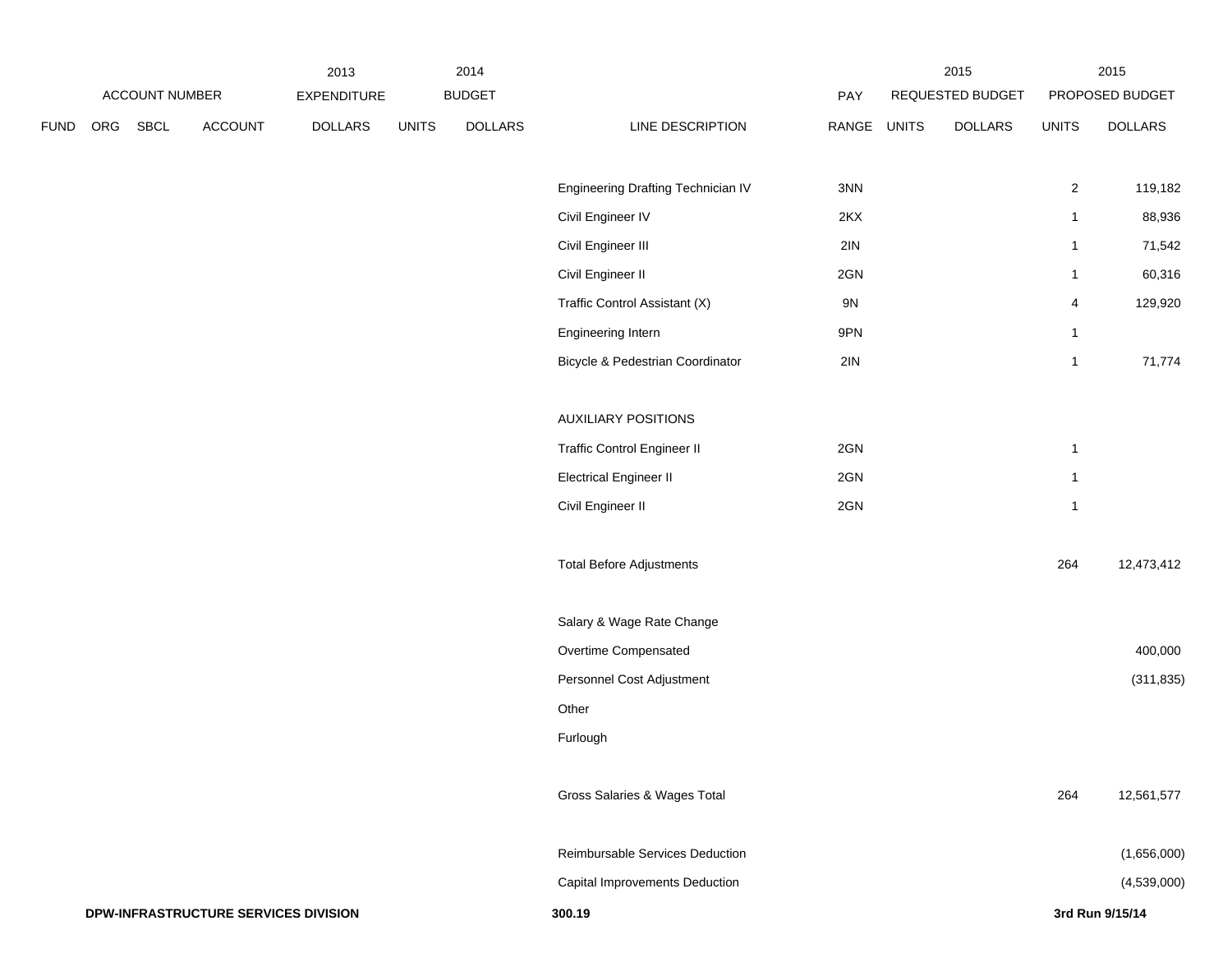|             |      |                       |                                      | 2013               |              | 2014           |                                                          |             | 2015             |              | 2015            |
|-------------|------|-----------------------|--------------------------------------|--------------------|--------------|----------------|----------------------------------------------------------|-------------|------------------|--------------|-----------------|
|             |      | <b>ACCOUNT NUMBER</b> |                                      | <b>EXPENDITURE</b> |              | <b>BUDGET</b>  |                                                          | <b>PAY</b>  | REQUESTED BUDGET |              | PROPOSED BUDGET |
| <b>FUND</b> | ORG  | SBCL                  | <b>ACCOUNT</b>                       | <b>DOLLARS</b>     | <b>UNITS</b> | <b>DOLLARS</b> | LINE DESCRIPTION                                         | RANGE UNITS | <b>DOLLARS</b>   | <b>UNITS</b> | <b>DOLLARS</b>  |
|             |      |                       |                                      |                    |              |                |                                                          |             |                  |              |                 |
|             |      |                       |                                      |                    |              |                | <b>Grants &amp; Aids Deduction</b>                       |             |                  |              | (62, 614)       |
|             |      |                       |                                      |                    |              |                |                                                          |             |                  |              |                 |
| 001         | 5237 | R999                  | 006000                               |                    |              |                | NET SALARIES & WAGES TOTAL                               |             |                  | 264          | 6,303,963       |
|             |      |                       |                                      |                    |              |                | <b>O&amp;M FTE'S</b>                                     |             |                  | 113.41       |                 |
|             |      |                       |                                      |                    |              |                | NON-O&M FTE'S                                            |             |                  | 117.32       |                 |
|             |      |                       |                                      |                    |              |                |                                                          |             |                  |              |                 |
|             |      |                       |                                      |                    |              |                | (X) Private Auto Allowance May Be Paid Pursuant to       |             |                  |              |                 |
|             |      |                       |                                      |                    |              |                | Section 350-183 of the Milwaukee Code.                   |             |                  |              |                 |
|             |      |                       |                                      |                    |              |                |                                                          |             |                  |              |                 |
| 001         | 5237 | R999                  | 006100                               |                    |              |                | ESTIMATED EMPLOYEE FRINGE BENEFITS                       |             |                  |              | 2,836,783       |
|             |      |                       |                                      |                    |              |                | (Involves Revenue Offset-No Transfers from this Account) |             |                  |              |                 |
|             |      |                       |                                      |                    |              |                |                                                          |             |                  |              |                 |
|             |      |                       |                                      |                    |              |                | OPERATING EXPENDITURES                                   |             |                  |              |                 |
| 0001        | 5237 | R999                  | 630100                               |                    |              |                | General Office Expense                                   |             |                  |              | 25,000          |
| 0001        | 5237 | R999                  | 630500                               |                    |              |                | Tools & Machinery Parts                                  |             |                  |              | 35,000          |
| 0001        | 5237 | R999                  | 631000                               |                    |              |                | <b>Construction Supplies</b>                             |             |                  |              | 1,150,000       |
| 0001        | 5237 | R999                  | 631500                               |                    |              |                | Energy                                                   |             |                  |              | 20,000          |
| 0001        | 5237 | R999                  | 632000                               |                    |              |                | <b>Other Operating Supplies</b>                          |             |                  |              | 230,000         |
| 0001        | 5237 | R999                  | 632500                               |                    |              |                | <b>Facility Rental</b>                                   |             |                  |              |                 |
| 0001        | 5237 | R999                  | 633000                               |                    |              |                | Vehicle Rental                                           |             |                  |              | 3,000           |
| 0001        | 5237 | R999                  | 633500                               |                    |              |                | Non-Vehicle Equipment Rental                             |             |                  |              | 8,000           |
| 0001        | 5237 | R999                  | 634000                               |                    |              |                | <b>Professional Services</b>                             |             |                  |              | 7,000           |
| 0001        | 5237 | R999                  | 634500                               |                    |              |                | Information Technology Services                          |             |                  |              |                 |
| 0001        | 5237 | R999                  | 635000                               |                    |              |                | <b>Property Services</b>                                 |             |                  |              | 85,000          |
|             |      |                       | DPW-INFRASTRUCTURE SERVICES DIVISION |                    |              |                | 300.20                                                   |             |                  |              | 3rd Run 9/15/14 |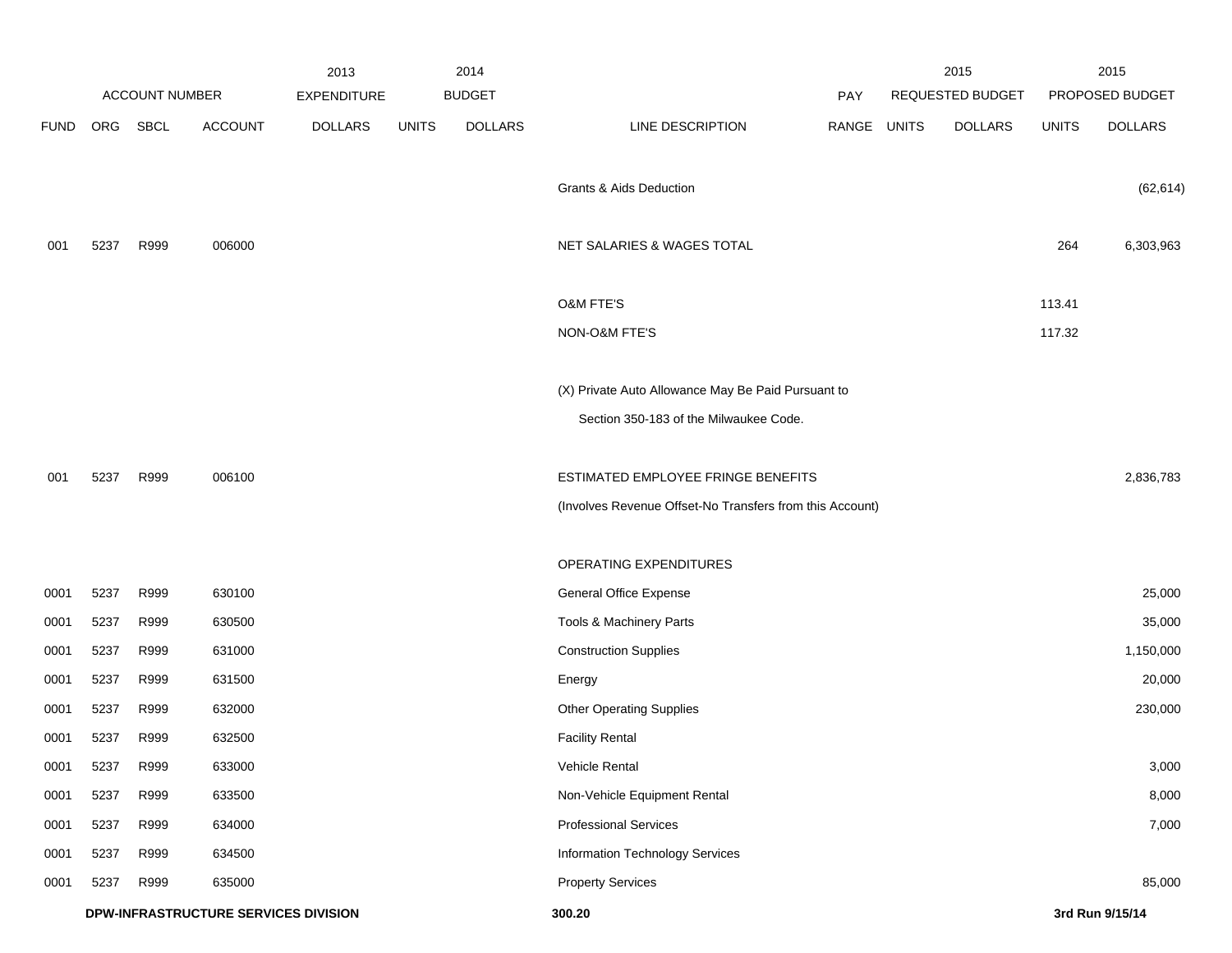|             |      |                |                                      | 2013           |              | 2014           |                                    |             | 2015             |                | 2015            |
|-------------|------|----------------|--------------------------------------|----------------|--------------|----------------|------------------------------------|-------------|------------------|----------------|-----------------|
|             |      | ACCOUNT NUMBER |                                      | EXPENDITURE    |              | <b>BUDGET</b>  |                                    | PAY         | REQUESTED BUDGET |                | PROPOSED BUDGET |
| <b>FUND</b> | ORG  | SBCL           | ACCOUNT                              | <b>DOLLARS</b> | <b>UNITS</b> | <b>DOLLARS</b> | LINE DESCRIPTION                   | RANGE UNITS | <b>DOLLARS</b>   | <b>UNITS</b>   | <b>DOLLARS</b>  |
|             |      |                |                                      |                |              |                |                                    |             |                  |                |                 |
| 0001        | 5237 | R999           | 635500                               |                |              |                | <b>Infrastructure Services</b>     |             |                  |                | 2,000           |
| 0001        | 5237 | R999           | 636000                               |                |              |                | Vehicle Repair Services            |             |                  |                |                 |
| 0001        | 5237 | R999           | 636500                               |                |              |                | <b>Other Operating Services</b>    |             |                  |                | 60,000          |
| 0001        | 5237 | R999           | 637000                               |                |              |                | Loans and Grants                   |             |                  |                |                 |
| 0001        | 5237 | R999           | 637501                               |                |              |                | <b>Reimburse Other Departments</b> |             |                  |                | 5,183,000       |
|             |      |                |                                      |                |              |                |                                    |             |                  |                |                 |
| 0001        | 5237 | R999           | 006300                               |                |              |                | OPERATING EXPENDITURES TOTAL       |             |                  |                | 6,808,000       |
|             |      |                |                                      |                |              |                |                                    |             |                  |                |                 |
|             |      |                |                                      |                |              |                | <b>EQUIPMENT PURCHASES</b>         |             |                  |                |                 |
|             |      |                |                                      |                |              |                |                                    |             |                  |                |                 |
|             |      |                |                                      |                |              |                | <b>Additional Equipment</b>        |             |                  |                |                 |
|             |      |                |                                      |                |              |                |                                    |             |                  |                |                 |
|             |      |                |                                      |                |              |                | Subtotal - Additional Equipment    |             |                  |                |                 |
|             |      |                |                                      |                |              |                |                                    |             |                  |                |                 |
|             |      |                |                                      |                |              |                | Replacement Equipment              |             |                  |                |                 |
|             |      |                |                                      |                |              |                | 10 ft Trailer                      |             |                  | $\mathbf{1}$   | 10,000          |
|             |      |                |                                      |                |              |                | <b>Trench Shield</b>               |             |                  | $\mathbf{1}$   | 8,000           |
|             |      |                |                                      |                |              |                | Triple Cable Cart                  |             |                  | $\mathbf{1}$   | 30,000          |
|             |      |                |                                      |                |              |                | Substation Duct Cart               |             |                  | $\mathbf{1}$   | 12,000          |
|             |      |                |                                      |                |              |                | Pick-Up Truck                      |             |                  | $\mathbf 2$    | 40,000          |
|             |      |                |                                      |                |              |                | <b>Trailers Boring Equipment</b>   |             |                  | $\overline{2}$ | 30,000          |
|             |      |                |                                      |                |              |                |                                    |             |                  |                |                 |
|             |      |                |                                      |                |              |                | Subtotal - Replacement Equipment   |             |                  | $\bf 8$        | 130,000         |
|             |      |                |                                      |                |              |                |                                    |             |                  |                |                 |
| 0001        | 5237 | R999           | 006800                               |                |              |                | EQUIPMENT PURCHASES TOTAL          |             |                  | 8              | 130,000         |
|             |      |                | DPW-INFRASTRUCTURE SERVICES DIVISION |                |              |                | 300.21                             |             |                  |                | 3rd Run 9/15/14 |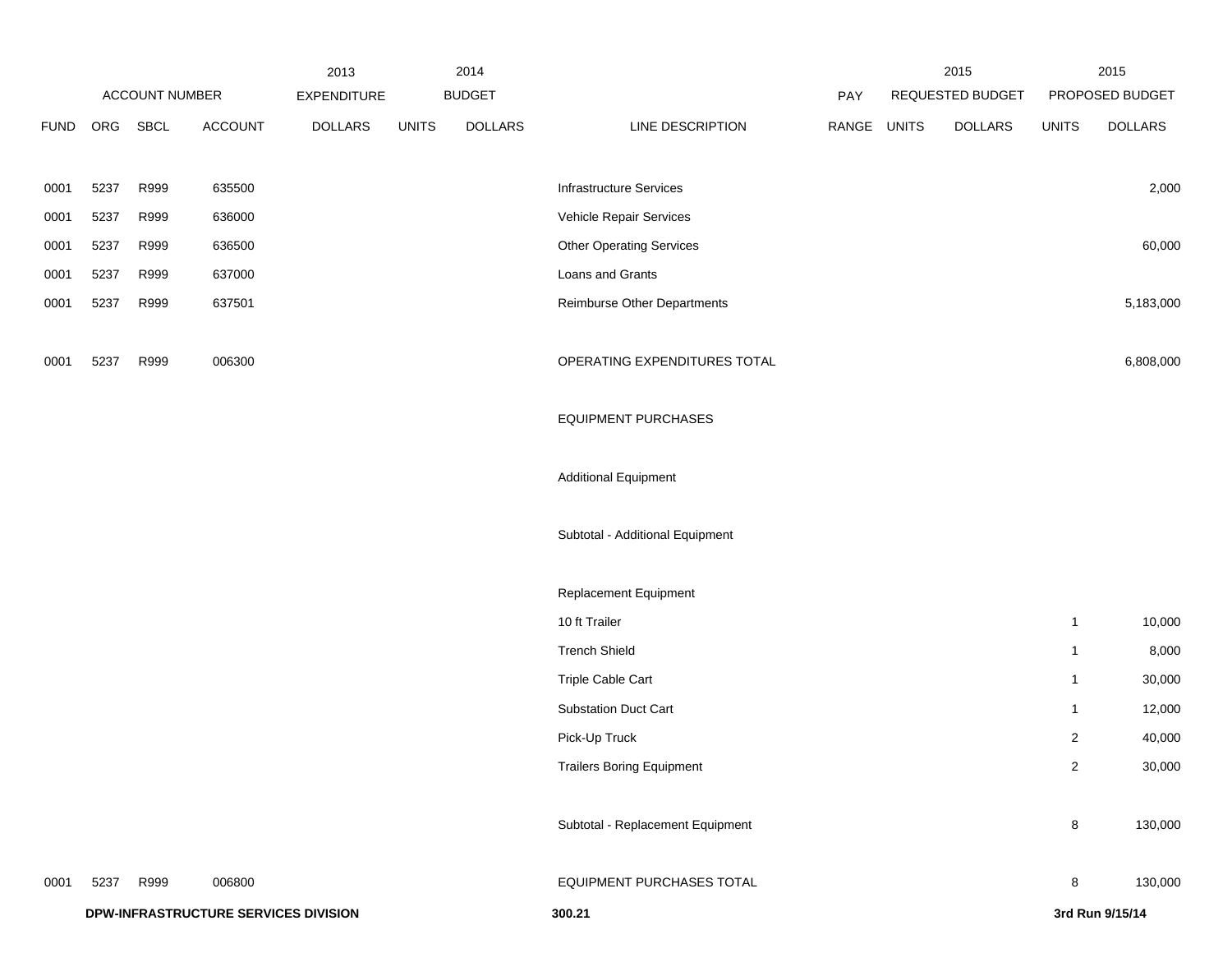|      |                                             |  |                | 2013         |                | 2014             |            |              |                  | 2015         |                        | 2015 |
|------|---------------------------------------------|--|----------------|--------------|----------------|------------------|------------|--------------|------------------|--------------|------------------------|------|
|      | <b>ACCOUNT NUMBER</b>                       |  | EXPENDITURE    |              | <b>BUDGET</b>  |                  | <b>PAY</b> |              | REQUESTED BUDGET |              | <b>PROPOSED BUDGET</b> |      |
| FUND | <b>SBCL</b><br><b>ORG</b><br><b>ACCOUNT</b> |  | <b>DOLLARS</b> | <b>UNITS</b> | <b>DOLLARS</b> | LINE DESCRIPTION | RANGE      | <b>UNITS</b> | <b>DOLLARS</b>   | <b>UNITS</b> | <b>DOLLARS</b>         |      |

SPECIAL FUNDS

SPECIAL FUNDS TOTAL

DPW-INFRASTRUCTURE SERVICES DIVISION-

TRANSPORTATION OPERATIONS

DECISION UNIT TOTAL

16,078,746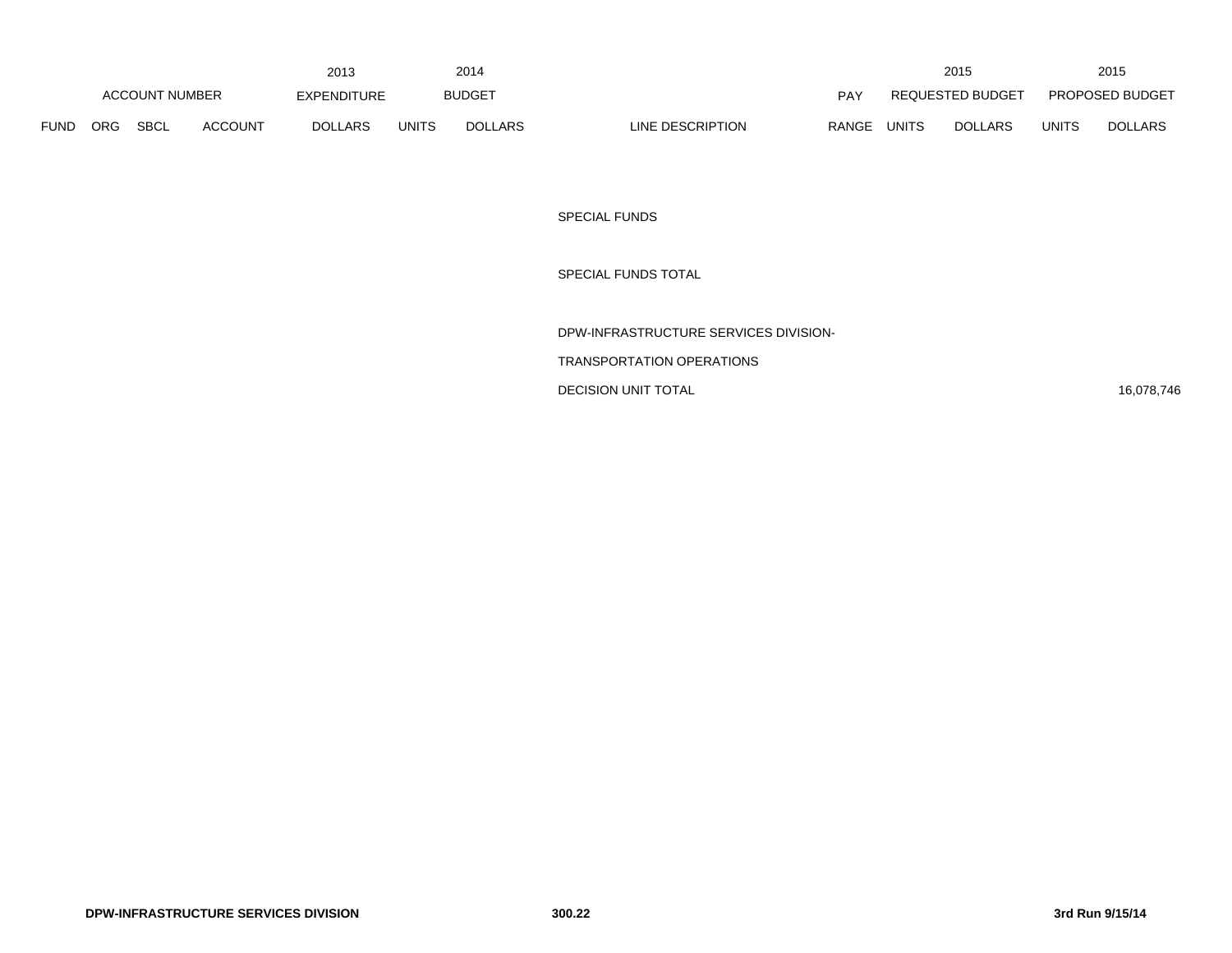|             |     |                       |         | 2013               |              | 2014           |                                           |       |              | 2015             |                | 2015            |
|-------------|-----|-----------------------|---------|--------------------|--------------|----------------|-------------------------------------------|-------|--------------|------------------|----------------|-----------------|
|             |     | <b>ACCOUNT NUMBER</b> |         | <b>EXPENDITURE</b> |              | <b>BUDGET</b>  |                                           | PAY   |              | REQUESTED BUDGET |                | PROPOSED BUDGET |
| <b>FUND</b> | ORG | <b>SBCL</b>           | ACCOUNT | <b>DOLLARS</b>     | <b>UNITS</b> | <b>DOLLARS</b> | LINE DESCRIPTION                          | RANGE | <b>UNITS</b> | <b>DOLLARS</b>   | <b>UNITS</b>   | <b>DOLLARS</b>  |
|             |     |                       |         |                    |              |                |                                           |       |              |                  |                |                 |
|             |     |                       |         |                    |              |                | DPW-INFRASTRUCTURE SERVICES DIVISION      |       |              |                  |                |                 |
|             |     |                       |         |                    |              |                | BRIDGES & BUILDINGS DECISION UNIT         |       |              |                  |                |                 |
|             |     |                       |         |                    |              |                | SALARIES & WAGES                          |       |              |                  |                |                 |
|             |     |                       |         |                    |              |                |                                           |       |              |                  |                |                 |
|             |     |                       |         |                    |              |                | Facilities Manager (X)(Y)                 | 1KX   |              |                  | $\overline{1}$ | 92,873          |
|             |     |                       |         |                    |              |                | <b>GENERAL OFFICE</b>                     |       |              |                  |                |                 |
|             |     |                       |         |                    |              |                | Program Assistant II                      | 5FN   |              |                  | $\mathbf{2}$   | 88,006          |
|             |     |                       |         |                    |              |                |                                           |       |              |                  |                |                 |
|             |     |                       |         |                    |              |                | <b>INFORMATION &amp; SECURITY</b>         |       |              |                  |                |                 |
|             |     |                       |         |                    |              |                | <b>Communications Assistant IV</b>        | 6JN   |              |                  | $\sqrt{5}$     | 203,252         |
|             |     |                       |         |                    |              |                | OPERATIONS AND MAINT. UNIT                |       |              |                  |                |                 |
|             |     |                       |         |                    |              |                |                                           |       |              |                  |                |                 |
|             |     |                       |         |                    |              |                | Facilities Manager (X)(Y)                 | 1KX   |              |                  | $\overline{1}$ | 103,392         |
|             |     |                       |         |                    |              |                | <b>CUSTODIAL SERVICES</b>                 |       |              |                  |                |                 |
|             |     |                       |         |                    |              |                | <b>Building Services Supervisor II</b>    | 1AX   |              |                  | $\mathbf{1}$   | 62,788          |
|             |     |                       |         |                    |              |                | Custodial Worker III                      | 8EN   |              |                  | 4              | 159,804         |
|             |     |                       |         |                    |              |                | Custodial Worker II/City Laborer          | 8DN   |              |                  | 12             | 441,762         |
|             |     |                       |         |                    |              |                |                                           |       |              |                  |                |                 |
|             |     |                       |         |                    |              |                | MECHANICAL SERVICES                       |       |              |                  |                |                 |
|             |     |                       |         |                    |              |                | Operations & Maintenance Manager          | 1GX   |              |                  | $\overline{1}$ | 65,777          |
|             |     |                       |         |                    |              |                | Facilities Maintenance Coordinator (X)    | 2HN   |              |                  | -1             | 62,945          |
|             |     |                       |         |                    |              |                | Facilities Construction Project Coord.(X) | 2HN   |              |                  | -1             | 65,690          |
|             |     |                       |         |                    |              |                | Engineering Technician IV                 | 3NN   |              |                  | $\mathbf 1$    | 53,067          |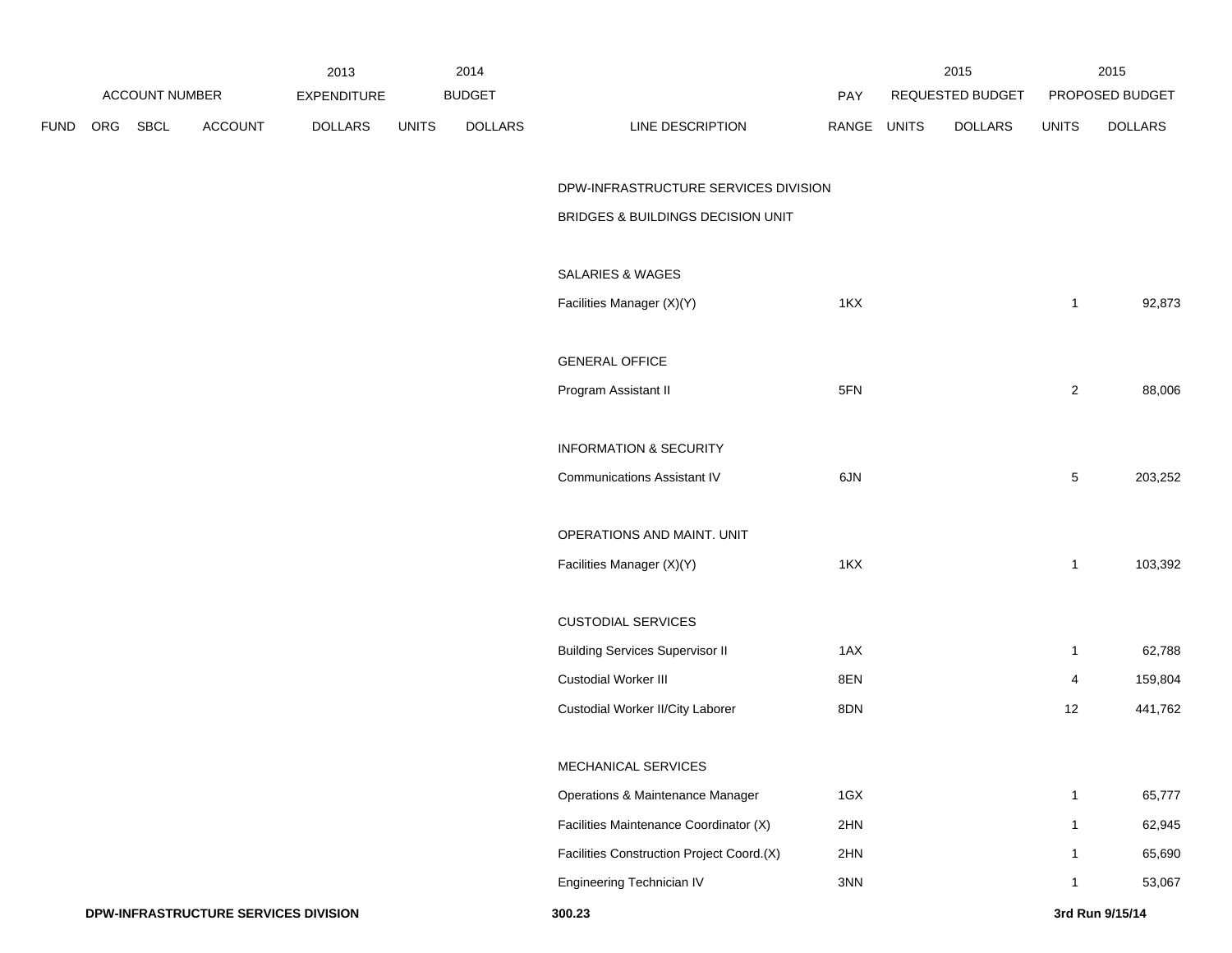|             |                |         | 2013               |              | 2014           |                                       |             | 2015             |                | 2015            |
|-------------|----------------|---------|--------------------|--------------|----------------|---------------------------------------|-------------|------------------|----------------|-----------------|
|             | ACCOUNT NUMBER |         | <b>EXPENDITURE</b> |              | <b>BUDGET</b>  |                                       | PAY         | REQUESTED BUDGET |                | PROPOSED BUDGET |
| <b>FUND</b> | ORG SBCL       | ACCOUNT | <b>DOLLARS</b>     | <b>UNITS</b> | <b>DOLLARS</b> | LINE DESCRIPTION                      | RANGE UNITS | <b>DOLLARS</b>   | <b>UNITS</b>   | <b>DOLLARS</b>  |
|             |                |         |                    |              |                |                                       |             |                  |                |                 |
|             |                |         |                    |              |                | <b>Facilities Control Specialist</b>  | 3SN         |                  | $\mathbf{1}$   | 79,083          |
|             |                |         |                    |              |                | Maintenance Technician III            | 3HN         |                  | $\overline{2}$ | 90,742          |
|             |                |         |                    |              |                | Maintenance Technician II             | 3GN         |                  | 4              | 185,373         |
|             |                |         |                    |              |                |                                       |             |                  |                |                 |
|             |                |         |                    |              |                |                                       |             |                  |                |                 |
|             |                |         |                    |              |                | AUXILIARY PERSONNEL                   |             |                  |                |                 |
|             |                |         |                    |              |                | Custodial Worker II-City Laborer      | 8DN         |                  | $\overline{1}$ |                 |
|             |                |         |                    |              |                | <b>General Auxiliary Positions</b>    |             |                  | $10$           |                 |
|             |                |         |                    |              |                | City Laborer                          | 8DN         |                  | $\overline{2}$ |                 |
|             |                |         |                    |              |                |                                       |             |                  |                |                 |
|             |                |         |                    |              |                | ARCHITECTURAL PLANNING & DESIGN UNIT  |             |                  |                |                 |
|             |                |         |                    |              |                | Architectural Project Manager (X)     | 11X         |                  | $\overline{1}$ | 93,383          |
|             |                |         |                    |              |                | Architect III                         | 2IN         |                  | $\overline{2}$ | 141,001         |
|             |                |         |                    |              |                | Architectural Designer II             | 2GN         |                  | $\mathbf{1}$   | 57,795          |
|             |                |         |                    |              |                | <b>Facilities Project Coordinator</b> | 2IN         |                  | $\mathbf{1}$   | 65,668          |
|             |                |         |                    |              |                |                                       |             |                  |                |                 |
|             |                |         |                    |              |                | MECHANICAL PLANNING & DESIGN UNIT     |             |                  |                |                 |
|             |                |         |                    |              |                | Mechanical Engineer IV (X)            | 11X         |                  | $\mathbf{1}$   | 84,811          |
|             |                |         |                    |              |                | <b>Mechanical Engineer II</b>         | 2GN         |                  | $\mathbf{1}$   | 68,929          |
|             |                |         |                    |              |                |                                       |             |                  |                |                 |
|             |                |         |                    |              |                | DRAFTING SERVICE UNIT                 |             |                  |                |                 |
|             |                |         |                    |              |                | Engineering Technician IV             | 3NN         |                  | $\mathbf{1}$   | 60,690          |
|             |                |         |                    |              |                | <b>Engineering Drafting Tech II</b>   | 3FN         |                  | $\mathbf{1}$   | 42,940          |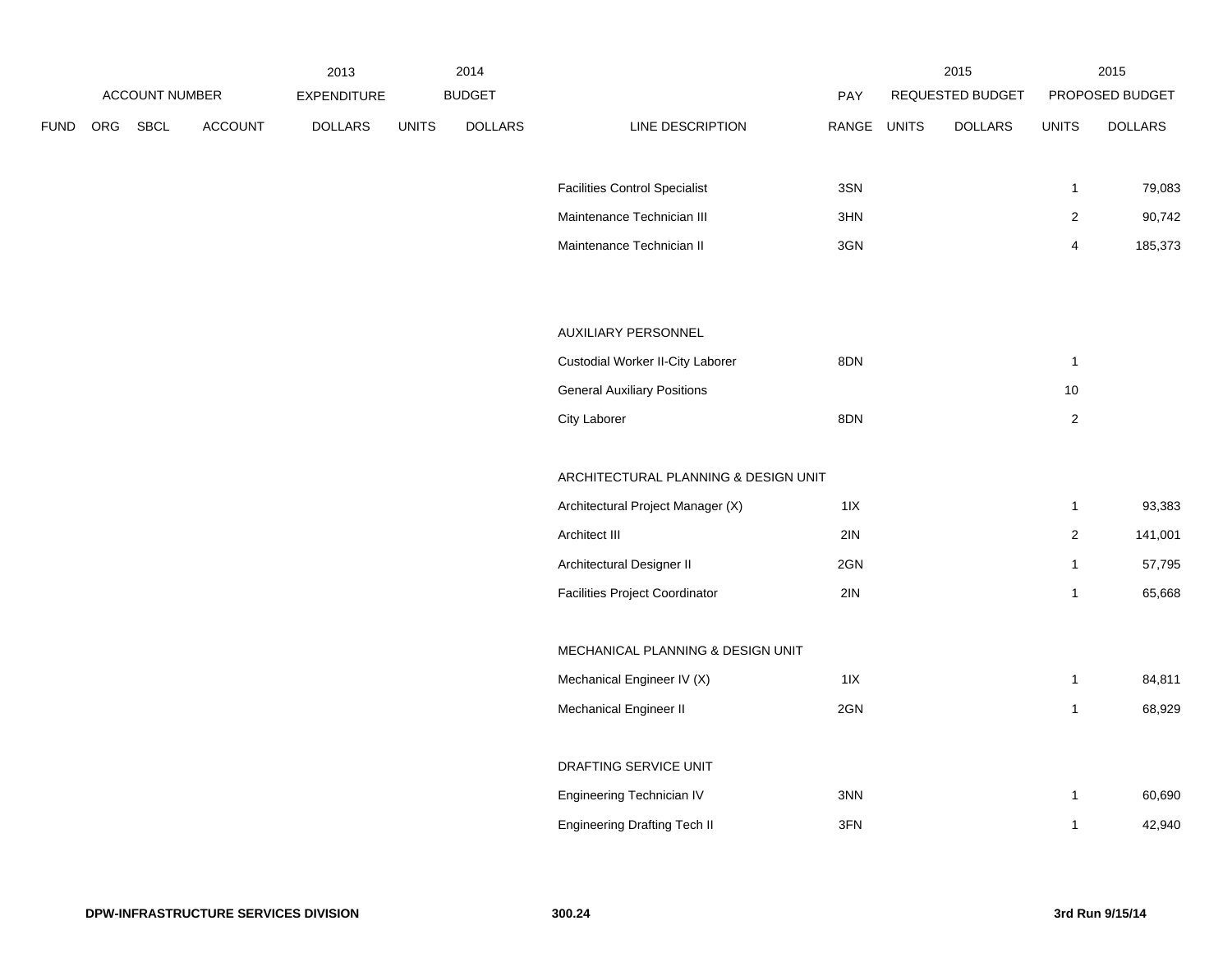|             |     |                |                | 2013           |              | 2014           |                                          |                |              | 2015             |                | 2015            |
|-------------|-----|----------------|----------------|----------------|--------------|----------------|------------------------------------------|----------------|--------------|------------------|----------------|-----------------|
|             |     | ACCOUNT NUMBER |                | EXPENDITURE    |              | <b>BUDGET</b>  |                                          | PAY            |              | REQUESTED BUDGET |                | PROPOSED BUDGET |
| <b>FUND</b> | ORG | SBCL           | <b>ACCOUNT</b> | <b>DOLLARS</b> | <b>UNITS</b> | <b>DOLLARS</b> | LINE DESCRIPTION                         | RANGE          | <b>UNITS</b> | <b>DOLLARS</b>   | <b>UNITS</b>   | <b>DOLLARS</b>  |
|             |     |                |                |                |              |                |                                          |                |              |                  |                |                 |
|             |     |                |                |                |              |                | CONSTRUCTION MANAGEMENT UNIT             |                |              |                  |                |                 |
|             |     |                |                |                |              |                | Bridges & Public Buildings Inspector (X) | 3LN            |              |                  | $\mathbf 3$    | 164,825         |
|             |     |                |                |                |              |                | STRUCTURAL DESIGN                        |                |              |                  |                |                 |
|             |     |                |                |                |              |                | Structural Design Manager (X)            | 11X            |              |                  | $\mathbf{1}$   | 104,608         |
|             |     |                |                |                |              |                | Civil Engineer IV                        | 2KX            |              |                  | $\overline{1}$ | 88,936          |
|             |     |                |                |                |              |                | Civil Engineer III                       | 2IN            |              |                  | $\sqrt{2}$     | 135,127         |
|             |     |                |                |                |              |                | Civil Engineer II                        | 2GN            |              |                  | 4              | 237,109         |
|             |     |                |                |                |              |                | Engineering Drafting Technician IV       | $3\mathrm{NN}$ |              |                  | $\overline{1}$ | 59,591          |
|             |     |                |                |                |              |                |                                          |                |              |                  |                |                 |
|             |     |                |                |                |              |                | BRIDGE OPERATIONS/MAINTENANCE            |                |              |                  |                |                 |
|             |     |                |                |                |              |                | Bridge Maintenance Manager (X)           | 1HX            |              |                  | $\mathbf{1}$   | 98,172          |
|             |     |                |                |                |              |                | <b>Bridge Operator Supervisor</b>        | 1BX            |              |                  | $\overline{1}$ | 57,381          |
|             |     |                |                |                |              |                | <b>Bridge Operator-Lead Worker</b>       | 8IN            |              |                  | 6              | 272,099         |
|             |     |                |                |                |              |                | <b>Bridge Operator</b>                   | 8GN            |              |                  | 22             | 918,076         |
|             |     |                |                |                |              |                | Carpentry Manager                        | $70\,$         |              |                  | $\mathbf{1}$   | 65,104          |
|             |     |                |                |                |              |                | Carpenter                                | <b>7K</b>      |              |                  | $10\,$         | 588,020         |
|             |     |                |                |                |              |                | <b>Bricklayer</b>                        | $7{\sf Q}$     |              |                  | $\overline{2}$ | 136,656         |
|             |     |                |                |                |              |                | <b>Electrical Mechanic</b>               | 7MN            |              |                  | $\overline{2}$ | 124,758         |
|             |     |                |                |                |              |                | Infrastructure Repair Crew Leader        | <b>8IN</b>     |              |                  | 3              | 138,318         |
|             |     |                |                |                |              |                | Infrastructure Repair Worker             | 8FN            |              |                  | $\overline{2}$ | 84,349          |
|             |     |                |                |                |              |                | City Laborer                             | 8DN            |              |                  | $\mathbf{3}$   | 116,578         |
|             |     |                |                |                |              |                | Ironworker Supervisor                    | 70             |              |                  | $\mathbf{1}$   | 65,187          |
|             |     |                |                |                |              |                | Ironworker                               | $7\mathrm{M}$  |              |                  | $\sqrt{5}$     | 304,970         |
|             |     |                |                |                |              |                | Painter Leadworker, Bridge and Iron      | $7\mathsf{K}$  |              |                  | $\mathbf{1}$   | 59,633          |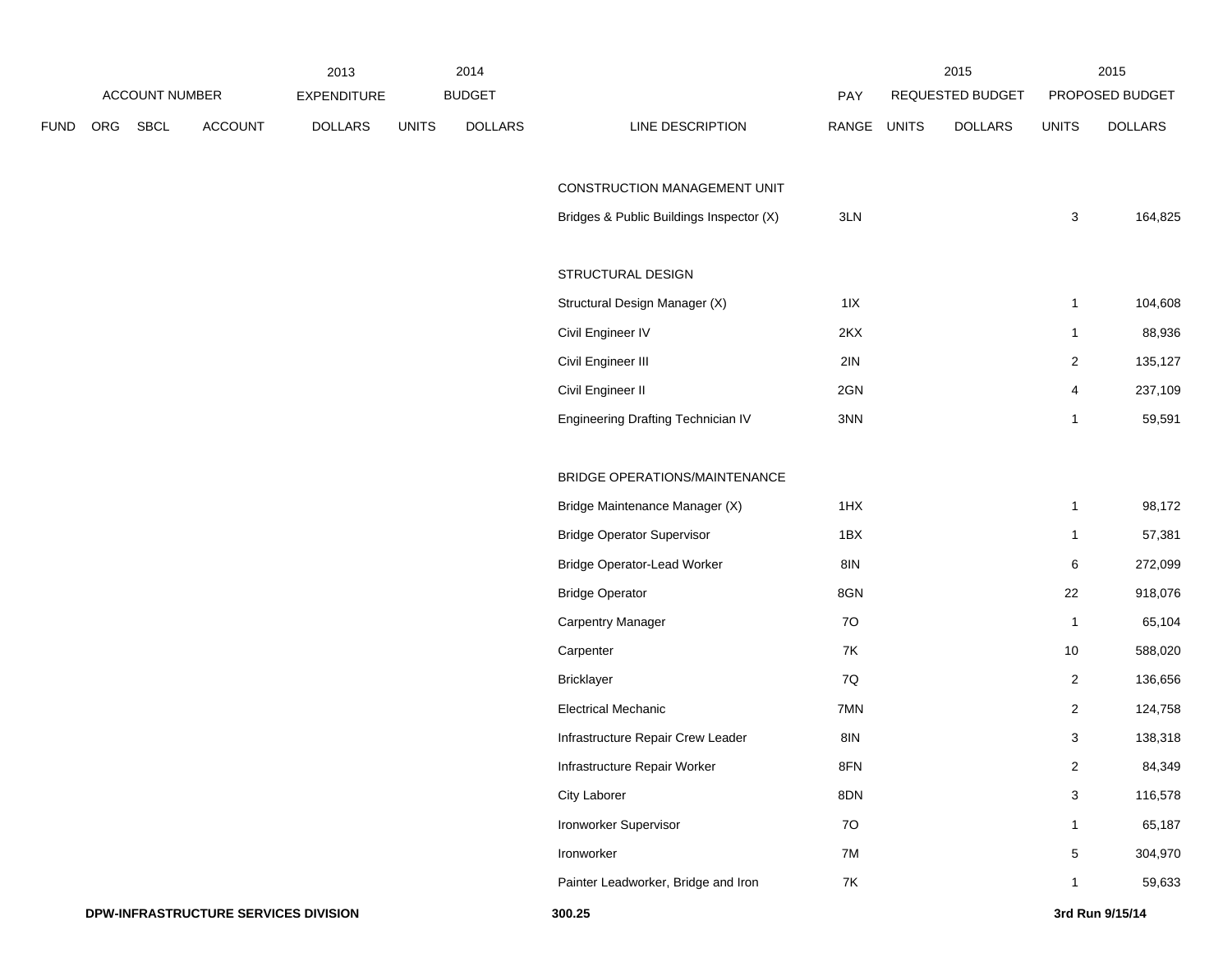|             |     |                |                                      | 2013           |              | 2014           |                                     |             | 2015             |                | 2015            |
|-------------|-----|----------------|--------------------------------------|----------------|--------------|----------------|-------------------------------------|-------------|------------------|----------------|-----------------|
|             |     | ACCOUNT NUMBER |                                      | EXPENDITURE    |              | <b>BUDGET</b>  |                                     | PAY         | REQUESTED BUDGET |                | PROPOSED BUDGET |
| <b>FUND</b> | ORG | <b>SBCL</b>    | ACCOUNT                              | <b>DOLLARS</b> | <b>UNITS</b> | <b>DOLLARS</b> | LINE DESCRIPTION                    | RANGE UNITS | <b>DOLLARS</b>   | <b>UNITS</b>   | <b>DOLLARS</b>  |
|             |     |                |                                      |                |              |                |                                     |             |                  |                |                 |
|             |     |                |                                      |                |              |                | Painter, Bridge and Iron            | 7J          |                  | $\overline{5}$ | 286,520         |
|             |     |                |                                      |                |              |                | Painter Leadworker, House           | $7J$        |                  | $\overline{2}$ | 113,194         |
|             |     |                |                                      |                |              |                | Painter                             | 71          |                  | $\sqrt{5}$     | 279,032         |
|             |     |                |                                      |                |              |                | <b>AUXILIARY POSITIONS</b>          |             |                  |                |                 |
|             |     |                |                                      |                |              |                | <b>Bridge Operator Supervisor</b>   | 1BX         |                  | $\mathbf{1}$   |                 |
|             |     |                |                                      |                |              |                | Bridge Operator-Leadworker          | 8IN         |                  | $\overline{2}$ |                 |
|             |     |                |                                      |                |              |                | <b>Bridge Operator</b>              | 8GN         |                  | $\overline{1}$ |                 |
|             |     |                |                                      |                |              |                | Carpenter Supervisor                | 70          |                  | $\overline{1}$ |                 |
|             |     |                |                                      |                |              |                | Carpenter                           | 7K          |                  | $\mathbf{1}$   |                 |
|             |     |                |                                      |                |              |                | <b>Cement Finisher</b>              | 7K          |                  | $\mathbf{1}$   |                 |
|             |     |                |                                      |                |              |                | Infrastructure Repair Crew leader   | 8IN         |                  | $\overline{2}$ |                 |
|             |     |                |                                      |                |              |                | City Laborer (Regular)              | 8DN         |                  | $\mathbf{1}$   |                 |
|             |     |                |                                      |                |              |                | Ironworker Supervisor               | 70          |                  | $\mathbf{1}$   |                 |
|             |     |                |                                      |                |              |                | Ironworker                          | 7M          |                  | $\overline{1}$ |                 |
|             |     |                |                                      |                |              |                | Painter Leadworker, Bridge and Iron | 7K          |                  | $\overline{1}$ |                 |
|             |     |                |                                      |                |              |                | Painter, Bridge and Iron            | $7J$        |                  | $\mathbf{1}$   |                 |
|             |     |                |                                      |                |              |                | <b>Total Before Adjustments</b>     |             |                  | 157            | 6,868,014       |
|             |     |                |                                      |                |              |                | Salary & Wage Rate Change           |             |                  |                |                 |
|             |     |                |                                      |                |              |                | Overtime Compensated                |             |                  |                | 100,000         |
|             |     |                |                                      |                |              |                | Personnel Cost Adjustment           |             |                  |                | (206, 040)      |
|             |     |                |                                      |                |              |                | Other                               |             |                  |                |                 |
|             |     |                |                                      |                |              |                | Furlough                            |             |                  |                |                 |
|             |     |                | DPW-INFRASTRUCTURE SERVICES DIVISION |                |              |                | 300.26                              |             |                  |                | 3rd Run 9/15/14 |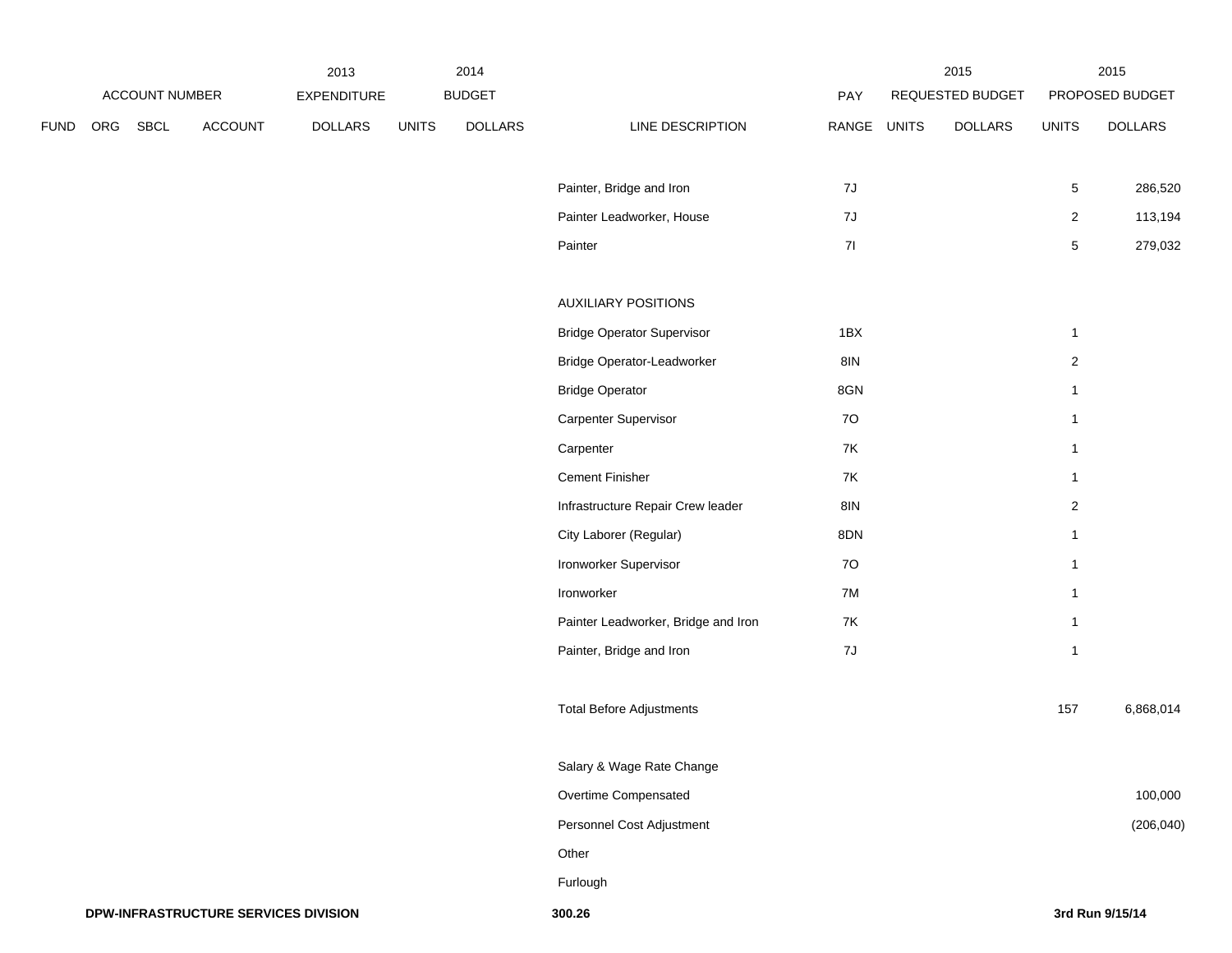|             |      |                |                                      | 2013               |              | 2014           |                                                                           |             | 2015             |              | 2015            |
|-------------|------|----------------|--------------------------------------|--------------------|--------------|----------------|---------------------------------------------------------------------------|-------------|------------------|--------------|-----------------|
|             |      | ACCOUNT NUMBER |                                      | <b>EXPENDITURE</b> |              | <b>BUDGET</b>  |                                                                           | PAY         | REQUESTED BUDGET |              | PROPOSED BUDGET |
| <b>FUND</b> | ORG  | SBCL           | <b>ACCOUNT</b>                       | <b>DOLLARS</b>     | <b>UNITS</b> | <b>DOLLARS</b> | LINE DESCRIPTION                                                          | RANGE UNITS | <b>DOLLARS</b>   | <b>UNITS</b> | <b>DOLLARS</b>  |
|             |      |                |                                      |                    |              |                |                                                                           |             |                  |              |                 |
|             |      |                |                                      |                    |              |                |                                                                           |             |                  |              |                 |
|             |      |                |                                      |                    |              |                | Gross Salaries & Wages Total                                              |             |                  | 157          | 6,761,974       |
|             |      |                |                                      |                    |              |                |                                                                           |             |                  |              |                 |
|             |      |                |                                      |                    |              |                | Reimbursable Services Deduction                                           |             |                  |              | (616,000)       |
|             |      |                |                                      |                    |              |                | Capital Improvements Deduction                                            |             |                  |              | (1,886,928)     |
|             |      |                |                                      |                    |              |                | Grants & Aids Deduction                                                   |             |                  |              |                 |
|             |      |                |                                      |                    |              |                |                                                                           |             |                  |              |                 |
| 0001        | 5239 | R999           | 006000                               |                    |              |                | NET SALARIES & WAGES TOTAL                                                |             |                  | 157          | 4,259,046       |
|             |      |                |                                      |                    |              |                |                                                                           |             |                  |              |                 |
|             |      |                |                                      |                    |              |                | O&M FTE'S                                                                 |             |                  | 87.57        |                 |
|             |      |                |                                      |                    |              |                | NON-O&M FTE'S                                                             |             |                  | 44.12        |                 |
|             |      |                |                                      |                    |              |                |                                                                           |             |                  |              |                 |
|             |      |                |                                      |                    |              |                | (X) Private Automobile allowance may be paid pursuant to                  |             |                  |              |                 |
|             |      |                |                                      |                    |              |                | section 350-183 of the Milwaukee Code.                                    |             |                  |              |                 |
|             |      |                |                                      |                    |              |                |                                                                           |             |                  |              |                 |
|             |      |                |                                      |                    |              |                | (Y) Required to file a statement of economic interests in accordance with |             |                  |              |                 |
|             |      |                |                                      |                    |              |                | the Milwaukee Code of Ordinances Chapter 303-Code of Ethics.              |             |                  |              |                 |
|             |      |                |                                      |                    |              |                | ESTIMATED EMPLOYEE FRINGE BENEFITS                                        |             |                  |              |                 |
| 0001        | 5239 | R999           | 006100                               |                    |              |                |                                                                           |             |                  |              | 1,916,571       |
|             |      |                |                                      |                    |              |                | (Involves Revenue Offset-No Transfers from this Account)                  |             |                  |              |                 |
|             |      |                |                                      |                    |              |                | OPERATING EXPENDITURES                                                    |             |                  |              |                 |
| 0001        | 5239 | R999           | 630100                               |                    |              |                | <b>General Office Expense</b>                                             |             |                  |              | 25,000          |
| 0001        | 5239 | R999           | 630500                               |                    |              |                | Tools & Machinery Parts                                                   |             |                  |              | 40,000          |
| 0001        | 5239 | R999           | 631000                               |                    |              |                | <b>Construction Supplies</b>                                              |             |                  |              | 259,000         |
|             |      |                | DPW-INFRASTRUCTURE SERVICES DIVISION |                    |              |                | 300.27                                                                    |             |                  |              | 3rd Run 9/15/14 |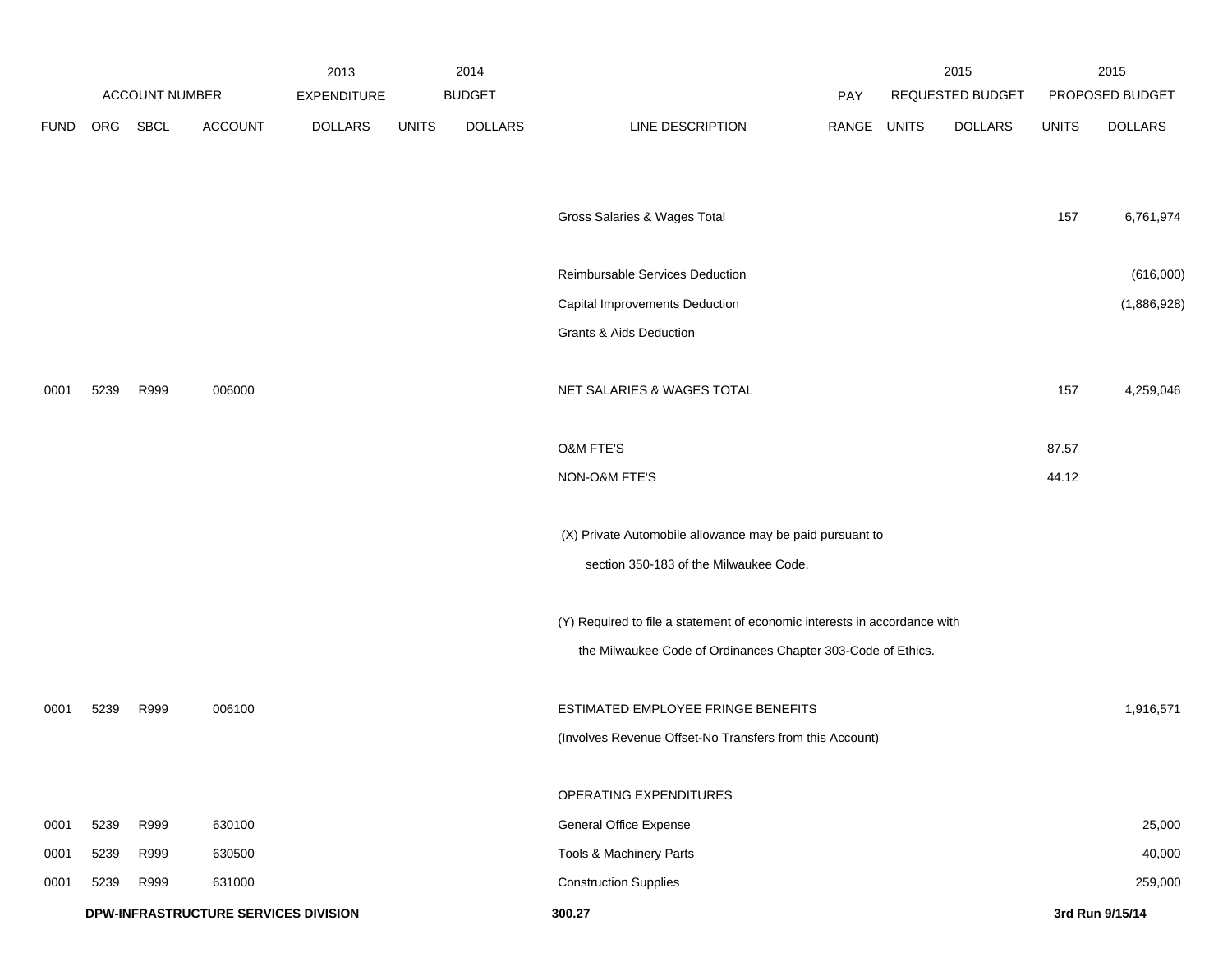|             |      |                       |                | 2013               |              | 2014           |                                 |       |              | 2015             |              | 2015            |
|-------------|------|-----------------------|----------------|--------------------|--------------|----------------|---------------------------------|-------|--------------|------------------|--------------|-----------------|
|             |      | <b>ACCOUNT NUMBER</b> |                | <b>EXPENDITURE</b> |              | <b>BUDGET</b>  |                                 | PAY   |              | REQUESTED BUDGET |              | PROPOSED BUDGET |
| <b>FUND</b> | ORG  | <b>SBCL</b>           | <b>ACCOUNT</b> | <b>DOLLARS</b>     | <b>UNITS</b> | <b>DOLLARS</b> | LINE DESCRIPTION                | RANGE | <b>UNITS</b> | <b>DOLLARS</b>   | <b>UNITS</b> | <b>DOLLARS</b>  |
|             |      |                       |                |                    |              |                |                                 |       |              |                  |              |                 |
| 0001        | 5239 | R999                  | 631500         |                    |              |                | Energy                          |       |              |                  |              | 2,019,572       |
| 0001        | 5239 | R999                  | 632000         |                    |              |                | <b>Other Operating Supplies</b> |       |              |                  |              | 155,000         |
| 0001        | 5239 | R999                  | 632500         |                    |              |                | <b>Facility Rental</b>          |       |              |                  |              | 7,000           |
| 0001        | 5239 | R999                  | 633000         |                    |              |                | Vehicle Rental                  |       |              |                  |              | 37,000          |
| 0001        | 5239 | R999                  | 633500         |                    |              |                | Non-Vehicle Equipment Rental    |       |              |                  |              | 23,000          |
| 0001        | 5239 | R999                  | 634000         |                    |              |                | <b>Professional Services</b>    |       |              |                  |              | 62,000          |
| 0001        | 5239 | R999                  | 634500         |                    |              |                | Information Technology Services |       |              |                  |              | 10,000          |
| 0001        | 5239 | R999                  | 635000         |                    |              |                | <b>Property Services</b>        |       |              |                  |              | 1,900,000       |
| 0001        | 5239 | R999                  | 635500         |                    |              |                | <b>Infrastructure Services</b>  |       |              |                  |              | 90,000          |
| 0001        | 5239 | R999                  | 636000         |                    |              |                | Vehicle Repair Services         |       |              |                  |              |                 |
| 0001        | 5239 | R999                  | 636500         |                    |              |                | <b>Other Operating Services</b> |       |              |                  |              | 93,000          |
| 0001        | 5239 | R999                  | 637000         |                    |              |                | Loans and Grants                |       |              |                  |              |                 |
| 0001        | 5239 | R999                  | 637501         |                    |              |                | Reimburse Other Departments     |       |              |                  |              | 5,000           |
|             |      |                       |                |                    |              |                |                                 |       |              |                  |              |                 |
| 0001        | 5239 | R999                  | 006300         |                    |              |                | OPERATING EXPENDITURES TOTAL    |       |              |                  |              | 4,725,572       |
|             |      |                       |                |                    |              |                |                                 |       |              |                  |              |                 |
|             |      |                       |                |                    |              |                | <b>EQUIPMENT PURCHASES</b>      |       |              |                  |              |                 |
|             |      |                       |                |                    |              |                |                                 |       |              |                  |              |                 |
|             |      |                       |                |                    |              |                | <b>Additional Equipment</b>     |       |              |                  |              |                 |
|             |      |                       |                |                    |              |                |                                 |       |              |                  |              |                 |
|             |      |                       |                |                    |              |                | Subtotal - Additional Equipment |       |              |                  |              |                 |
|             |      |                       |                |                    |              |                |                                 |       |              |                  |              |                 |
|             |      |                       |                |                    |              |                | Replacement Equipment           |       |              |                  |              |                 |
|             |      |                       |                |                    |              |                | Custodial Equipment (1 lot)     |       |              |                  |              | 25,000          |
|             |      |                       |                |                    |              |                |                                 |       |              |                  |              |                 |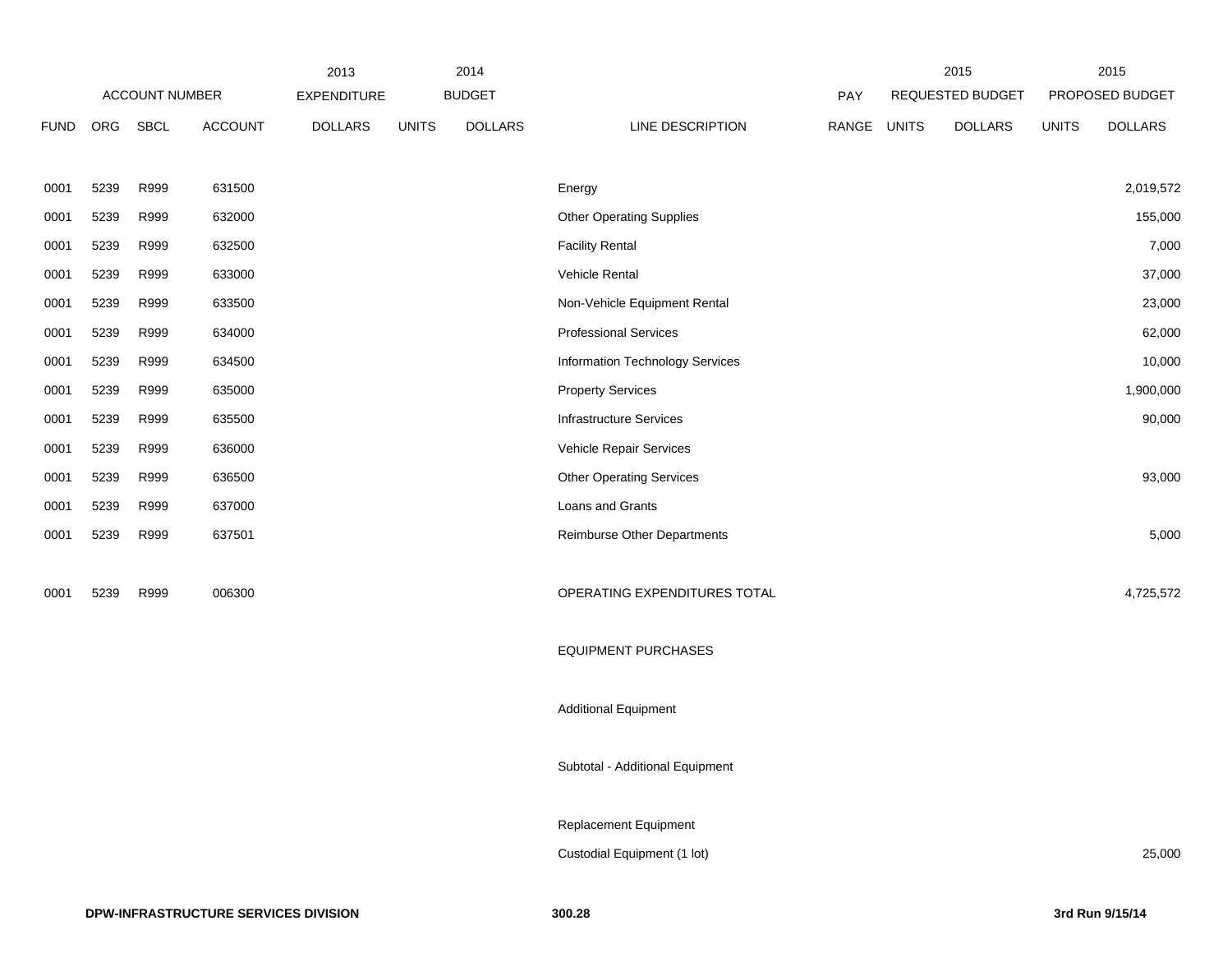|             |      |                       |                | 2013               |              | 2014           |                                         |       | 2015  |                  |              | 2015            |
|-------------|------|-----------------------|----------------|--------------------|--------------|----------------|-----------------------------------------|-------|-------|------------------|--------------|-----------------|
|             |      | <b>ACCOUNT NUMBER</b> |                | <b>EXPENDITURE</b> |              | <b>BUDGET</b>  |                                         | PAY   |       | REQUESTED BUDGET |              | PROPOSED BUDGET |
| <b>FUND</b> | ORG  | SBCL                  | <b>ACCOUNT</b> | <b>DOLLARS</b>     | <b>UNITS</b> | <b>DOLLARS</b> | LINE DESCRIPTION                        | RANGE | UNITS | DOLLARS          | <b>UNITS</b> | <b>DOLLARS</b>  |
|             |      |                       |                |                    |              |                | Subtotal - Replacement Equipment        |       |       |                  |              | 25,000          |
| 0001        | 5239 | R999                  | 006800         |                    |              |                | <b>EQUIPMENT PURCHASES TOTAL</b>        |       |       |                  |              | 25,000          |
|             |      |                       |                |                    |              |                | SPECIAL FUNDS                           |       |       |                  |              |                 |
|             |      |                       |                |                    |              |                | SPECIAL FUNDS TOTAL                     |       |       |                  |              |                 |
|             |      |                       |                |                    |              |                | DPW-INFRASTRUCTURE DIVISION             |       |       |                  |              |                 |
|             |      |                       |                |                    |              |                | BRIDGES & BUILDINGS DECISION UNIT TOTAL |       |       |                  |              | 10,926,189      |
|             |      |                       |                |                    |              |                | *Appropriation Control Account          |       |       |                  |              |                 |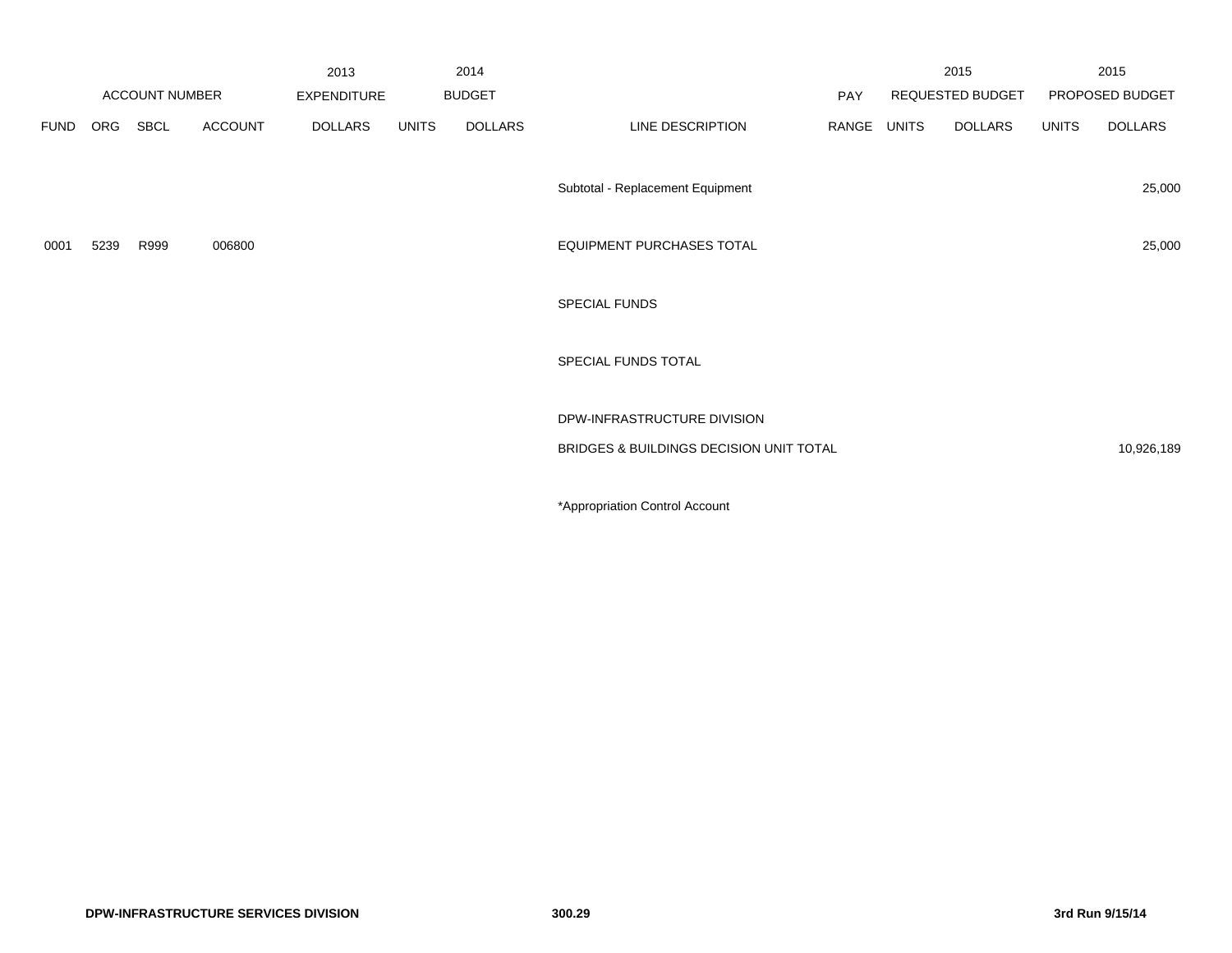|             |                                             |                |                | 2013               |              | 2014           |                                                          |             |        | 2015             |              | 2015            |
|-------------|---------------------------------------------|----------------|----------------|--------------------|--------------|----------------|----------------------------------------------------------|-------------|--------|------------------|--------------|-----------------|
|             |                                             | ACCOUNT NUMBER |                | <b>EXPENDITURE</b> |              | <b>BUDGET</b>  |                                                          | PAY         |        | REQUESTED BUDGET |              | PROPOSED BUDGET |
| <b>FUND</b> | <b>ORG</b>                                  | SBCL           | <b>ACCOUNT</b> | <b>DOLLARS</b>     | <b>UNITS</b> | <b>DOLLARS</b> | LINE DESCRIPTION                                         | RANGE UNITS |        | <b>DOLLARS</b>   | <b>UNITS</b> | <b>DOLLARS</b>  |
|             |                                             |                |                |                    |              |                |                                                          |             |        |                  |              |                 |
|             |                                             |                |                |                    |              |                | DPW-INFRASTRUCTURE SERVICES DIVISION                     |             |        |                  |              |                 |
|             |                                             |                |                |                    |              |                | BUDGETARY CONTROL UNIT                                   |             |        |                  |              |                 |
|             |                                             |                |                |                    |              |                | (SUMMARY 1BCU=6DU)                                       |             |        |                  |              |                 |
|             |                                             |                |                |                    |              |                |                                                          |             |        |                  |              |                 |
|             |                                             |                |                |                    |              |                | SALARIES & WAGES                                         |             |        |                  |              |                 |
|             |                                             |                |                | 1,189,650          |              | 695,000        | Overtime Compensated*                                    |             |        | 955,000          |              |                 |
|             |                                             |                |                | 14,946,184         |              | 15,078,773     | All Other Salaries & Wages                               |             |        | 15,733,111       |              |                 |
|             |                                             |                |                |                    |              |                |                                                          |             |        |                  |              |                 |
| 0001        | 5230                                        | R999           | 006000         | 16,135,834         |              | 15,773,773     | NET SALARIES & WAGES TOTAL*                              |             |        | 16,688,111       |              |                 |
|             |                                             |                |                |                    |              |                |                                                          |             |        |                  |              |                 |
|             |                                             |                |                |                    | 810          |                | TOTAL NUMBER OF POSITIONS AUTHORIZED                     |             | 810    |                  |              |                 |
|             |                                             |                |                |                    |              |                |                                                          |             |        |                  |              |                 |
|             |                                             |                |                |                    | 321.41       |                | O&M FTE'S                                                |             | 368.88 |                  |              |                 |
|             |                                             |                |                |                    | 307.13       |                | NON-O&M FTE'S                                            |             | 269.12 |                  |              |                 |
|             |                                             |                |                |                    |              |                |                                                          |             |        |                  |              |                 |
| 0001        | 5230                                        | R999           | 006100         | 7,436,065          |              | 7,413,674      | ESTIMATED EMPLOYEE FRINGE BENEFITS                       |             |        | 7,509,651        |              |                 |
|             |                                             |                |                |                    |              |                | (Involves Revenue Offset-No Transfers from this Account) |             |        |                  |              |                 |
|             |                                             |                |                |                    |              |                | OPERATING EXPENDITURES                                   |             |        |                  |              |                 |
| 0001        | 5230                                        | R999           | 630100         | 97,116             |              | 90,500         | <b>General Office Expense</b>                            |             |        | 95,000           |              |                 |
| 0001        | 5230                                        | R999           | 630500         | 198,157            |              | 120,500        | Tools & Machinery Parts                                  |             |        | 149,000          |              |                 |
| 0001        | 5230                                        | R999           | 631000         | 2,866,857          |              | 3,099,092      | <b>Construction Supplies</b>                             |             |        | 3,334,000        |              |                 |
| 0001        | 5230                                        | R999           | 631500         | 2,186,070          |              | 2,139,000      | Energy                                                   |             |        | 2,399,572        |              |                 |
| 0001        | 5230                                        | R999           | 632000         | 707,769            |              | 626,000        | <b>Other Operating Supplies</b>                          |             |        | 710,000          |              |                 |
| 0001        | 5230                                        | R999           | 632500         | 6,300              |              | 8,000          | <b>Facility Rental</b>                                   |             |        | 7,000            |              |                 |
|             | <b>DPW-INFRASTRUCTURE SERVICES DIVISION</b> |                |                |                    |              |                | 300.30                                                   |             |        |                  |              | 3rd Run 9/15/14 |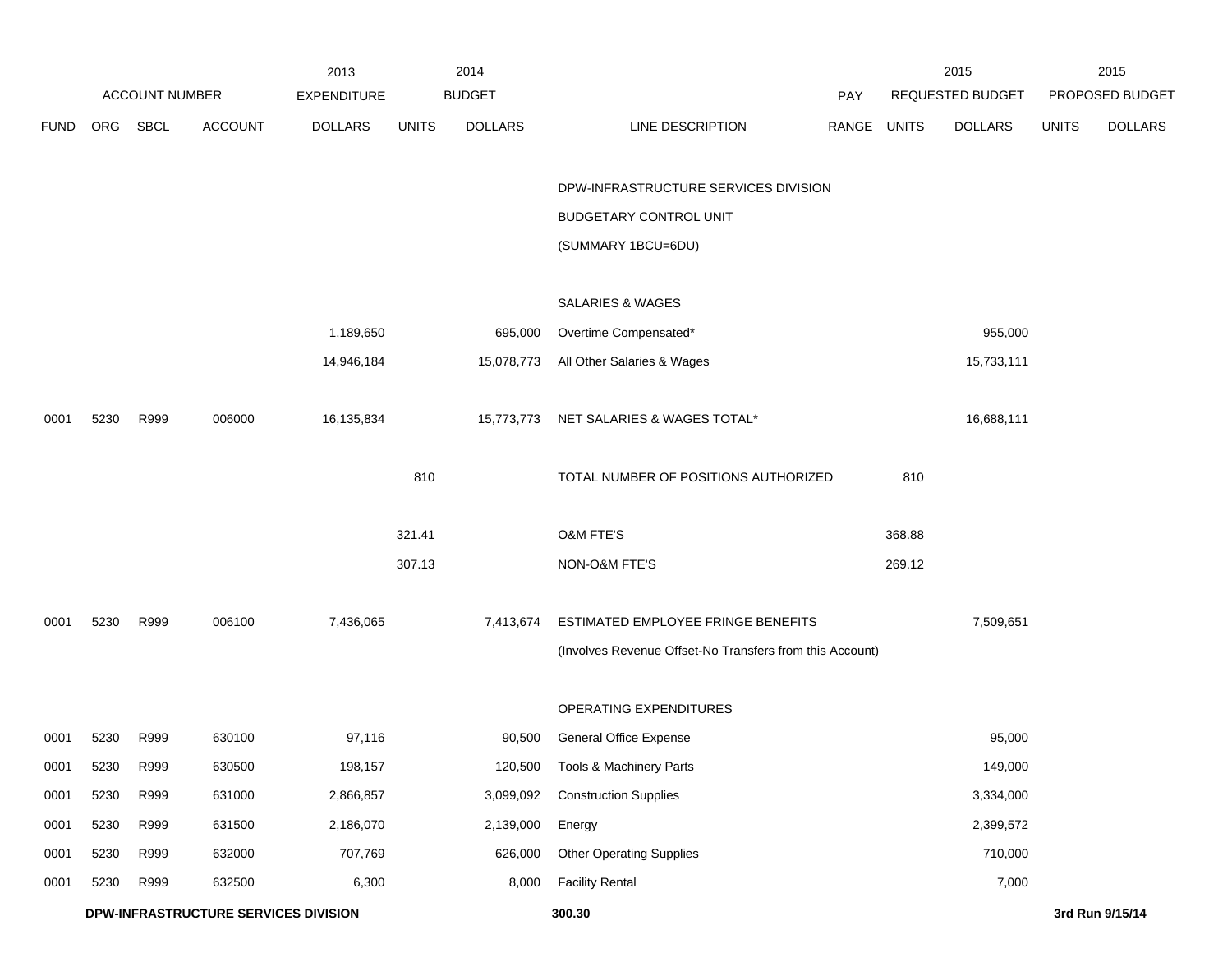|             |      |                       |                | 2013               |              | 2014           |                                         |       |              | 2015                    |              | 2015            |
|-------------|------|-----------------------|----------------|--------------------|--------------|----------------|-----------------------------------------|-------|--------------|-------------------------|--------------|-----------------|
|             |      | <b>ACCOUNT NUMBER</b> |                | <b>EXPENDITURE</b> |              | <b>BUDGET</b>  |                                         | PAY   |              | <b>REQUESTED BUDGET</b> |              | PROPOSED BUDGET |
| <b>FUND</b> | ORG  | <b>SBCL</b>           | <b>ACCOUNT</b> | <b>DOLLARS</b>     | <b>UNITS</b> | <b>DOLLARS</b> | LINE DESCRIPTION                        | RANGE | <b>UNITS</b> | <b>DOLLARS</b>          | <b>UNITS</b> | <b>DOLLARS</b>  |
|             |      |                       |                |                    |              |                |                                         |       |              |                         |              |                 |
| 0001        | 5230 | R999                  | 633000         | 97,445             |              | 49,000         | Vehicle Rental                          |       |              | 80,000                  |              |                 |
| 0001        | 5230 | R999                  | 633500         | 64,479             |              | 47,500         | Non-Vehicle Equipment Rental            |       |              | 57,000                  |              |                 |
| 0001        | 5230 | R999                  | 634000         | 429,358            |              | 146,000        | <b>Professional Services</b>            |       |              | 171,000                 |              |                 |
| 0001        | 5230 | R999                  | 634500         | 9,323              |              | 95,000         | Information Technology Services         |       |              | 70,000                  |              |                 |
| 0001        | 5230 | R999                  | 635000         | 1,799,249          |              | 1,866,000      | <b>Property Services</b>                |       |              | 2,015,000               |              |                 |
| 0001        | 5230 | R999                  | 635500         | 533,050            |              | 224,000        | <b>Infrastructure Services</b>          |       |              | 242,000                 |              |                 |
| 0001        | 5230 | R999                  | 636000         | 2,155              |              |                | Vehicle Repair Services                 |       |              |                         |              |                 |
| 0001        | 5230 | R999                  | 636500         | 275,756            |              | 165,746        | <b>Other Operating Services</b>         |       |              | 207,000                 |              |                 |
| 0001        | 5230 | R999                  | 637000         |                    |              |                | Loans and Grants                        |       |              |                         |              |                 |
| 0001        | 5230 | R999                  | 637501         | 5,157,006          |              | 5,262,700      | Reimburse Other Departments             |       |              | 5,487,000               |              |                 |
|             |      |                       |                |                    |              |                |                                         |       |              |                         |              |                 |
| 0001        | 5230 | R999                  | 006300         | 14,430,090         |              | 13,939,038     | OPERATING EXPENDITURES TOTAL*           |       |              | 15,023,572              |              |                 |
|             |      |                       |                |                    |              |                |                                         |       |              |                         |              |                 |
| 0001        | 5230 | R999                  | 006800         | 294,642            |              | 370,500        | EQUIPMENT PURCHASES TOTAL*              |       |              | 421,500                 |              |                 |
|             |      |                       |                |                    |              |                |                                         |       |              |                         |              |                 |
|             |      |                       |                |                    |              |                | SPECIAL FUNDS TOTAL                     |       |              |                         |              |                 |
|             |      |                       |                |                    |              |                |                                         |       |              |                         |              |                 |
|             |      |                       |                |                    |              |                | DPW-INFRASTRUCTURE SERVICES DIVISION    |       |              |                         |              |                 |
|             |      |                       |                | 38,296,631         |              | 37,496,985     | BUDGETARY CONTROL UNIT TOTAL (1BCU=6DU) |       |              | 39,642,834              |              |                 |
|             |      |                       |                |                    |              |                |                                         |       |              |                         |              |                 |

\*Appropriation Control Account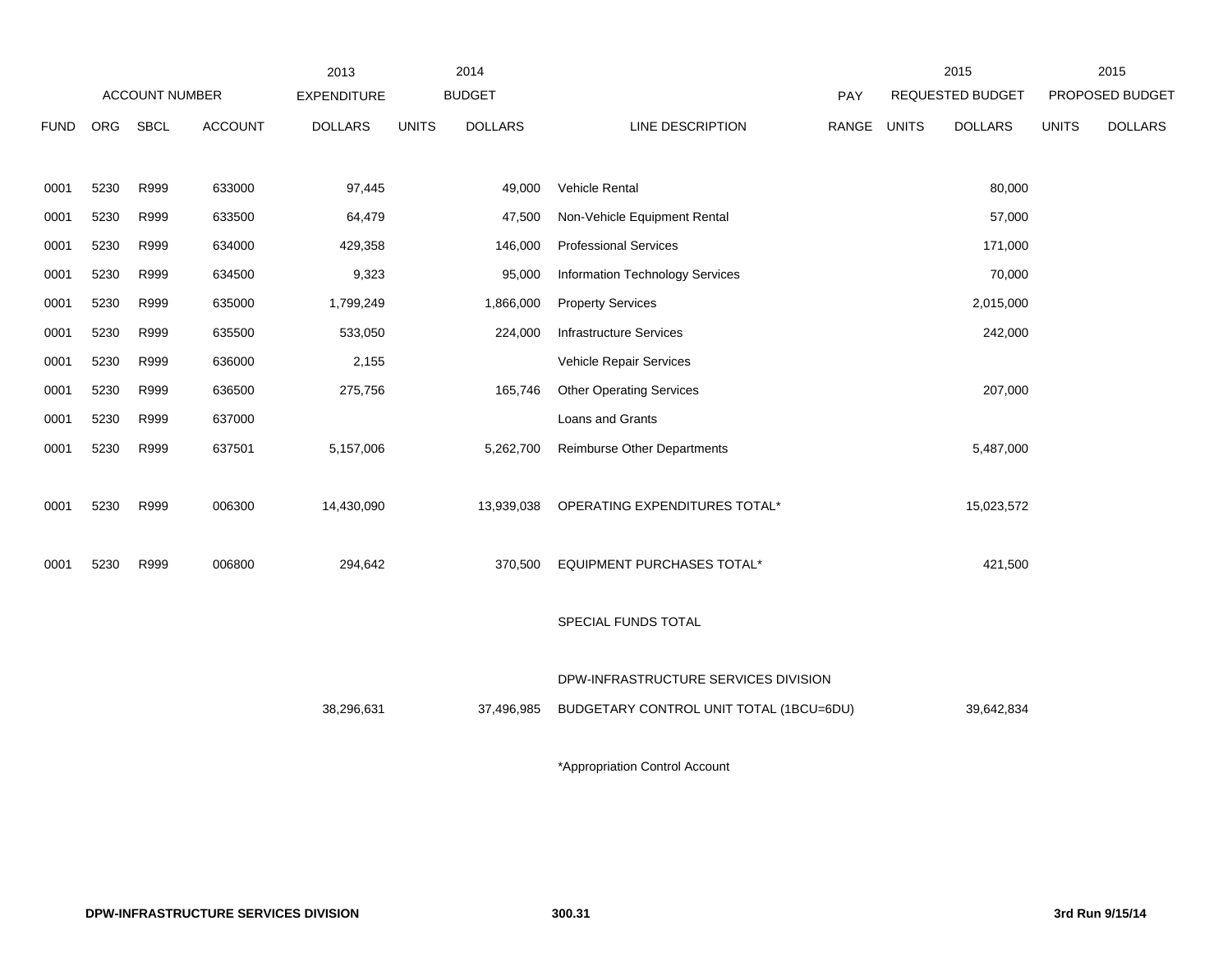|             |     |                |                | 2013               |                | 2014           |                                           |             |                | 2015             |              | 2015            |
|-------------|-----|----------------|----------------|--------------------|----------------|----------------|-------------------------------------------|-------------|----------------|------------------|--------------|-----------------|
|             |     | ACCOUNT NUMBER |                | <b>EXPENDITURE</b> |                | <b>BUDGET</b>  |                                           | PAY         |                | REQUESTED BUDGET |              | PROPOSED BUDGET |
| <b>FUND</b> | ORG | SBCL           | <b>ACCOUNT</b> | <b>DOLLARS</b>     | <b>UNITS</b>   | <b>DOLLARS</b> | LINE DESCRIPTION                          | RANGE UNITS |                | <b>DOLLARS</b>   | <b>UNITS</b> | <b>DOLLARS</b>  |
|             |     |                |                |                    |                |                | DPW-INFRASTRUCTURE SERVICES DIVISION      |             |                |                  |              |                 |
|             |     |                |                |                    |                |                | ADMINISTRATION DECISION UNIT              |             |                |                  |              |                 |
|             |     |                |                |                    |                |                | SALARIES & WAGES                          |             |                |                  |              |                 |
|             |     |                |                |                    | $\mathbf{1}$   | 137,886        | City Engineer (X) (Y)                     | 1OX         | $\mathbf{1}$   | 139,954          |              |                 |
|             |     |                |                |                    |                |                | ADMINISTRATION AND TRANSPORTATION SECTION |             |                |                  |              |                 |
|             |     |                |                |                    |                |                | Infrastructure Administration Mgr. (X)(Y) | 1MX         | $\mathbf{1}$   | 111,947          |              |                 |
|             |     |                |                |                    | $\mathbf{1}$   | 100,385        | Engineer-In-Charge (X)(Y)                 | 1KX         |                |                  |              |                 |
|             |     |                |                |                    | $\mathbf{1}$   | 77,134         | <b>Traffic Control Engineer III</b>       | 2IN         | $\mathbf{1}$   | 78,291           |              |                 |
|             |     |                |                |                    |                |                | CITY ENGINEER'S SECRETARY                 |             |                |                  |              |                 |
|             |     |                |                |                    | $\mathbf{1}$   | 41,495         | Administrative Assistant III              | 5FN         | $\mathbf{1}$   | 42,118           |              |                 |
|             |     |                |                |                    |                |                | <b>BUSINESS OPERATIONS</b>                |             |                |                  |              |                 |
|             |     |                |                |                    | $\mathbf{1}$   | 70,287         | <b>Business Operations Manager</b>        | 1EX         | $\mathbf{1}$   | 71,341           |              |                 |
|             |     |                |                |                    | $\mathbf{1}$   | 47,591         | Administrative Specialist-Senior          | 2EX         | $\mathbf{1}$   | 61,853           |              |                 |
|             |     |                |                |                    | $\sqrt{2}$     | 105,565        | Accountant III                            | 2GX         | $\overline{2}$ | 104,105          |              |                 |
|             |     |                |                |                    | $\mathbf{1}$   | 38,595         | <b>Accounting Assistant II</b>            | 6HN         | $\mathbf{1}$   | 39,174           |              |                 |
|             |     |                |                |                    |                |                | WORD PROCESSING                           |             |                |                  |              |                 |
|             |     |                |                |                    | $\overline{c}$ | 67,730         | Office Assistant III                      | 6FN         | $\overline{2}$ | 68,746           |              |                 |
|             |     |                |                |                    | $\mathbf{1}$   | 35,041         | Office Assistant II                       | 6EN         | $\mathbf{1}$   | 35,567           |              |                 |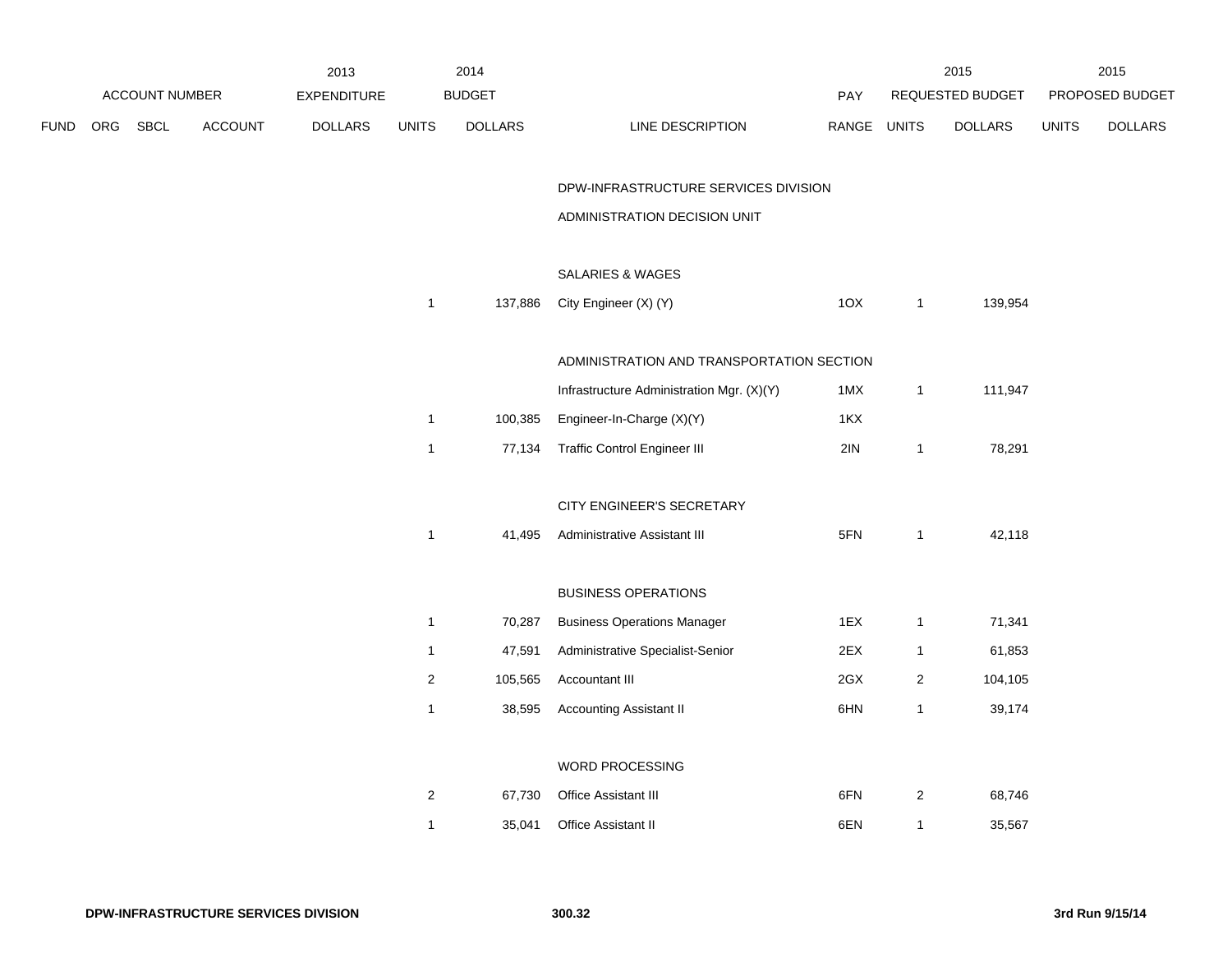|             |      |                |                | 2013               |              | 2014           |                                                                                              |             |              | 2015             |              | 2015            |
|-------------|------|----------------|----------------|--------------------|--------------|----------------|----------------------------------------------------------------------------------------------|-------------|--------------|------------------|--------------|-----------------|
|             |      | ACCOUNT NUMBER |                | <b>EXPENDITURE</b> |              | <b>BUDGET</b>  |                                                                                              | PAY         |              | REQUESTED BUDGET |              | PROPOSED BUDGET |
| <b>FUND</b> | ORG  | SBCL           | <b>ACCOUNT</b> | <b>DOLLARS</b>     | <b>UNITS</b> | <b>DOLLARS</b> | LINE DESCRIPTION                                                                             | RANGE UNITS |              | <b>DOLLARS</b>   | <b>UNITS</b> | <b>DOLLARS</b>  |
|             |      |                |                |                    |              |                |                                                                                              |             |              |                  |              |                 |
|             |      |                |                |                    |              |                | AUXILIARY                                                                                    |             |              |                  |              |                 |
|             |      |                |                |                    | $\mathbf{1}$ |                | Engineer-In-Charge                                                                           | 1KX         | $\mathbf{1}$ |                  |              |                 |
|             |      |                |                | 681,968            | 13           | 721,709        | <b>Total Before Adjustments</b>                                                              |             | 13           | 753,096          |              |                 |
|             |      |                |                |                    |              |                | Salary & Wage Rate Change                                                                    |             |              |                  |              |                 |
|             |      |                |                |                    |              | 5,000          | Overtime Compensated                                                                         |             |              | 5,000            |              |                 |
|             |      |                |                |                    |              |                | Personnel Cost Adjustment                                                                    |             |              |                  |              |                 |
|             |      |                |                |                    |              |                | Other                                                                                        |             |              |                  |              |                 |
|             |      |                |                |                    |              |                | (8,607) Furlough                                                                             |             |              | (8,661)          |              |                 |
|             |      |                |                | 681,968            | $13$         | 718,102        | Gross Salaries & Wages Total                                                                 |             | $13$         | 749,435          |              |                 |
|             |      |                |                | (105, 370)         |              | (109, 853)     | Reimbursable Services Deduction                                                              |             |              | (115,000)        |              |                 |
|             |      |                |                | (185, 054)         |              | (243, 185)     | <b>Capital Improvements Deduction</b>                                                        |             |              | (205,000)        |              |                 |
|             |      |                |                |                    |              |                | <b>Grants &amp; Aids Deduction</b>                                                           |             |              |                  |              |                 |
| 0001        | 5231 | R999           | 006000         | 391,544            | 13           | 365,064        | NET SALARIES & WAGES TOTAL                                                                   |             | $13$         | 429,435          |              |                 |
|             |      |                |                |                    | 6.57         |                | O&M FTE'S                                                                                    |             | 7.20         |                  |              |                 |
|             |      |                |                |                    | 5.43         |                | NON-O&M FTE'S                                                                                |             | 4.80         |                  |              |                 |
|             |      |                |                |                    |              |                | (X) Private Auto Allowance May Be Paid Pursuant to<br>Section 350-183 of the Milwaukee Code. |             |              |                  |              |                 |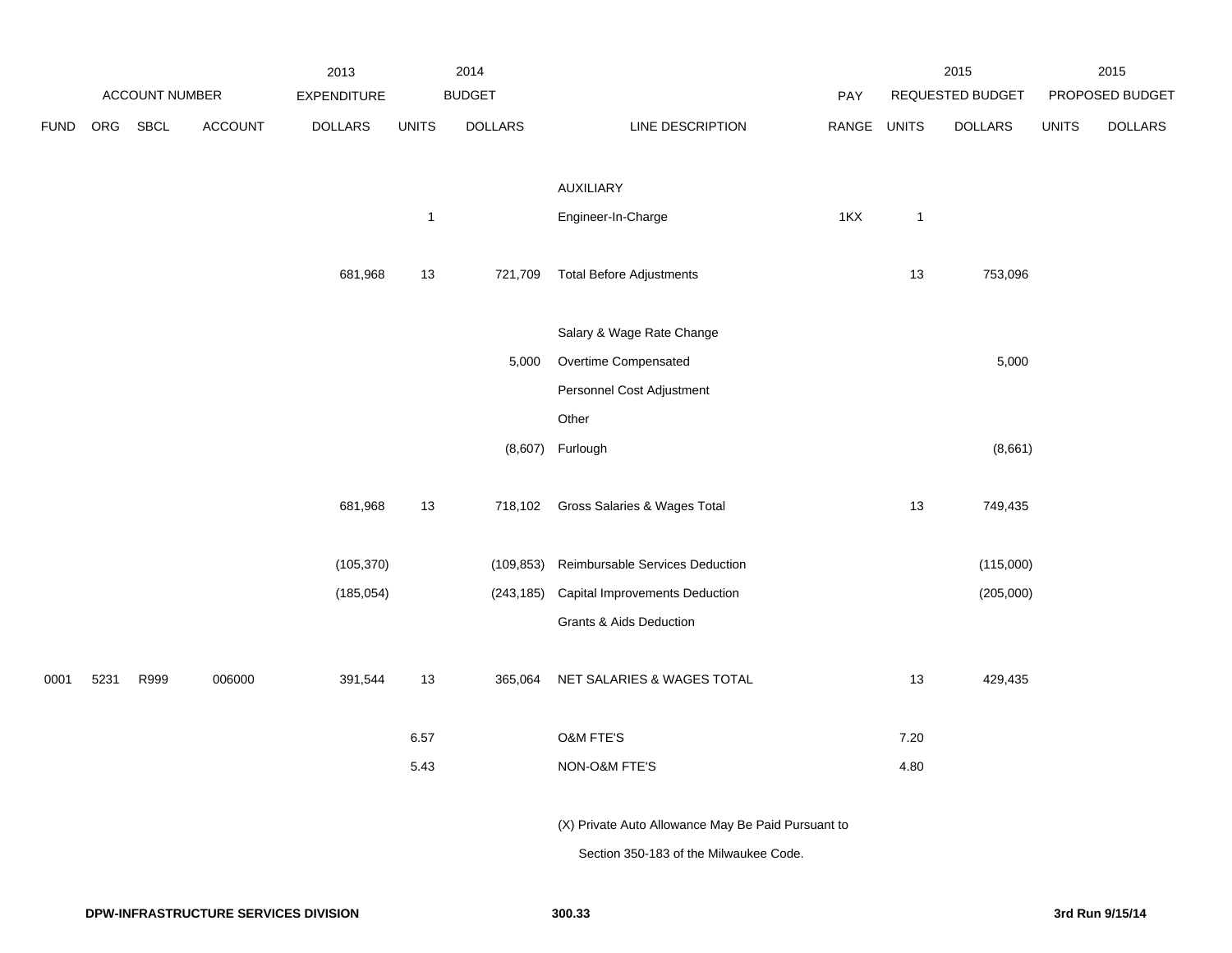|             |                                      |                       |                | 2013               |              | 2014           |                                                                           |       |              | 2015                    |              | 2015            |
|-------------|--------------------------------------|-----------------------|----------------|--------------------|--------------|----------------|---------------------------------------------------------------------------|-------|--------------|-------------------------|--------------|-----------------|
|             |                                      | <b>ACCOUNT NUMBER</b> |                | <b>EXPENDITURE</b> |              | <b>BUDGET</b>  |                                                                           | PAY   |              | <b>REQUESTED BUDGET</b> |              | PROPOSED BUDGET |
| <b>FUND</b> | <b>ORG</b>                           | SBCL                  | <b>ACCOUNT</b> | <b>DOLLARS</b>     | <b>UNITS</b> | <b>DOLLARS</b> | LINE DESCRIPTION                                                          | RANGE | <b>UNITS</b> | <b>DOLLARS</b>          | <b>UNITS</b> | <b>DOLLARS</b>  |
|             |                                      |                       |                |                    |              |                |                                                                           |       |              |                         |              |                 |
|             |                                      |                       |                |                    |              |                | (Y) Required to file a statement of economic interests in accordance with |       |              |                         |              |                 |
|             |                                      |                       |                |                    |              |                | the Milwaukee Code of Ordinances Chapter 303-Code of Ethics.              |       |              |                         |              |                 |
| 0001        | 5231                                 | R999                  | 006100         | 157,813            |              | 171,580        | ESTIMATED EMPLOYEE FRINGE BENEFITS                                        |       |              | 193,246                 |              |                 |
|             |                                      |                       |                |                    |              |                | (Involves Revenue Offset-No Transfers from this Account)                  |       |              |                         |              |                 |
|             |                                      |                       |                |                    |              |                |                                                                           |       |              |                         |              |                 |
|             |                                      |                       |                |                    |              |                | OPERATING EXPENDITURES                                                    |       |              |                         |              |                 |
| 0001        | 5231                                 | R999                  | 630100         | 9,587              |              | 9,000          | General Office Expense                                                    |       |              | 10,000                  |              |                 |
| 0001        | 5231                                 | R999                  | 630500         |                    |              |                | Tools & Machinery Parts                                                   |       |              |                         |              |                 |
| 0001        | 5231                                 | R999                  | 631000         | 431                |              |                | <b>Construction Supplies</b>                                              |       |              |                         |              |                 |
| 0001        | 5231                                 | R999                  | 631500         |                    |              |                | Energy                                                                    |       |              |                         |              |                 |
| 0001        | 5231                                 | R999                  | 632000         |                    |              |                | <b>Other Operating Supplies</b>                                           |       |              |                         |              |                 |
| 0001        | 5231                                 | R999                  | 632500         |                    |              |                | <b>Facility Rental</b>                                                    |       |              |                         |              |                 |
| 0001        | 5231                                 | R999                  | 633000         |                    |              |                | Vehicle Rental                                                            |       |              |                         |              |                 |
| 0001        | 5231                                 | R999                  | 633500         | 592                |              | 1,000          | Non-Vehicle Equipment Rental                                              |       |              | 1,000                   |              |                 |
| 0001        | 5231                                 | R999                  | 634000         | 50                 |              | 2,000          | <b>Professional Services</b>                                              |       |              | 2,000                   |              |                 |
| 0001        | 5231                                 | R999                  | 634500         | 162                |              | 42,000         | Information Technology Services                                           |       |              | 60,000                  |              |                 |
| 0001        | 5231                                 | R999                  | 635000         |                    |              |                | <b>Property Services</b>                                                  |       |              |                         |              |                 |
| 0001        | 5231                                 | R999                  | 635500         |                    |              |                | Infrastructure Services                                                   |       |              |                         |              |                 |
| 0001        | 5231                                 | R999                  | 636000         |                    |              |                | Vehicle Repair Services                                                   |       |              |                         |              |                 |
| 0001        | 5231                                 | R999                  | 636500         | 988                |              | 4,986          | <b>Other Operating Services</b>                                           |       |              | 2,000                   |              |                 |
| 0001        | 5231                                 | R999                  | 637000         |                    |              |                | Loans and Grants                                                          |       |              |                         |              |                 |
| 0001        | 5231                                 | R999                  | 637501         | 223,221            |              | 220,000        | Reimburse Other Departments                                               |       |              | 225,000                 |              |                 |
|             |                                      |                       |                |                    |              |                |                                                                           |       |              |                         |              |                 |
| 0001        | 5231                                 | R999                  | 006300         | 235,031            |              | 278,986        | OPERATING EXPENDITURES TOTAL                                              |       |              | 300,000                 |              |                 |
|             | DPW-INFRASTRUCTURE SERVICES DIVISION |                       |                |                    |              |                | 300.34                                                                    |       |              |                         |              | 3rd Run 9/15/14 |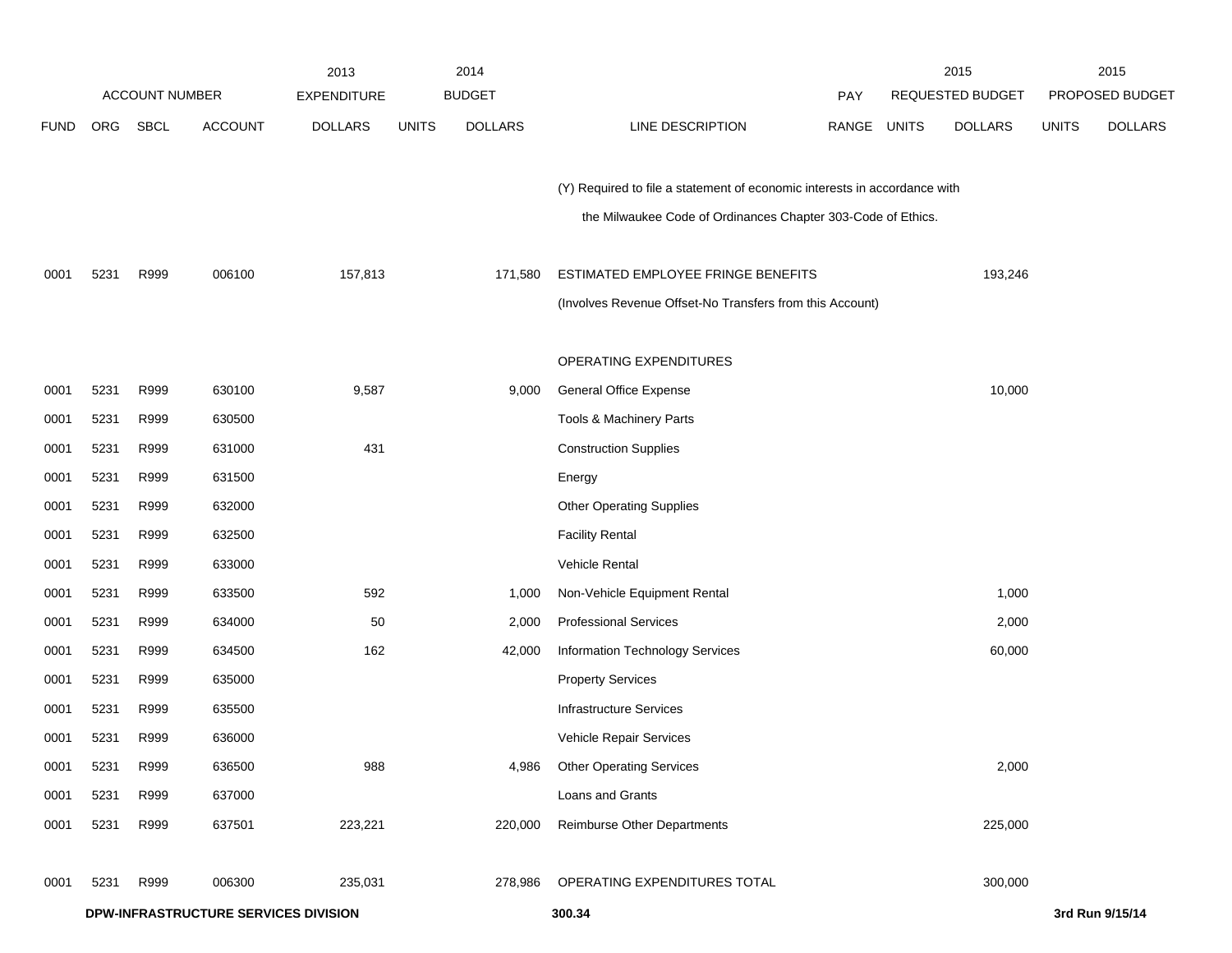|             |      |                |                | 2013           |              | 2014           |                                       |             | 2015             |              | 2015            |
|-------------|------|----------------|----------------|----------------|--------------|----------------|---------------------------------------|-------------|------------------|--------------|-----------------|
|             |      | ACCOUNT NUMBER |                | EXPENDITURE    |              | <b>BUDGET</b>  |                                       | PAY         | REQUESTED BUDGET |              | PROPOSED BUDGET |
| <b>FUND</b> |      | ORG SBCL       | <b>ACCOUNT</b> | <b>DOLLARS</b> | <b>UNITS</b> | <b>DOLLARS</b> | LINE DESCRIPTION                      | RANGE UNITS | <b>DOLLARS</b>   | <b>UNITS</b> | <b>DOLLARS</b>  |
|             |      |                |                |                |              |                |                                       |             |                  |              |                 |
|             |      |                |                |                |              |                | <b>EQUIPMENT PURCHASES</b>            |             |                  |              |                 |
|             |      |                |                |                |              |                |                                       |             |                  |              |                 |
|             |      |                |                |                |              |                | <b>Additional Equipment</b>           |             |                  |              |                 |
|             |      |                |                |                |              |                | Subtotal - Additional Equipment       |             |                  |              |                 |
|             |      |                |                |                |              |                | Replacement Equipment                 |             |                  |              |                 |
|             |      |                |                |                |              | 8,000          | Computer, Micro                       |             |                  |              |                 |
|             |      |                |                |                |              | 8,000          | Subtotal - Replacement Equipment      |             |                  |              |                 |
| 0001        | 5231 | R999           | 006800         |                |              | 8,000          | EQUIPMENT PURCHASES TOTAL             |             |                  |              |                 |
|             |      |                |                |                |              |                |                                       |             |                  |              |                 |
|             |      |                |                |                |              |                | SPECIAL FUNDS                         |             |                  |              |                 |
|             |      |                |                |                |              |                | SPECIAL FUNDS TOTAL                   |             |                  |              |                 |
|             |      |                |                |                |              |                | DPW-INFRASTRUCTURE SERVICES DIVISION- |             |                  |              |                 |
|             |      |                |                | 784,388        |              | 823,630        | ADMINISTRATION DECISION UNIT TOTAL    |             | 922,681          |              |                 |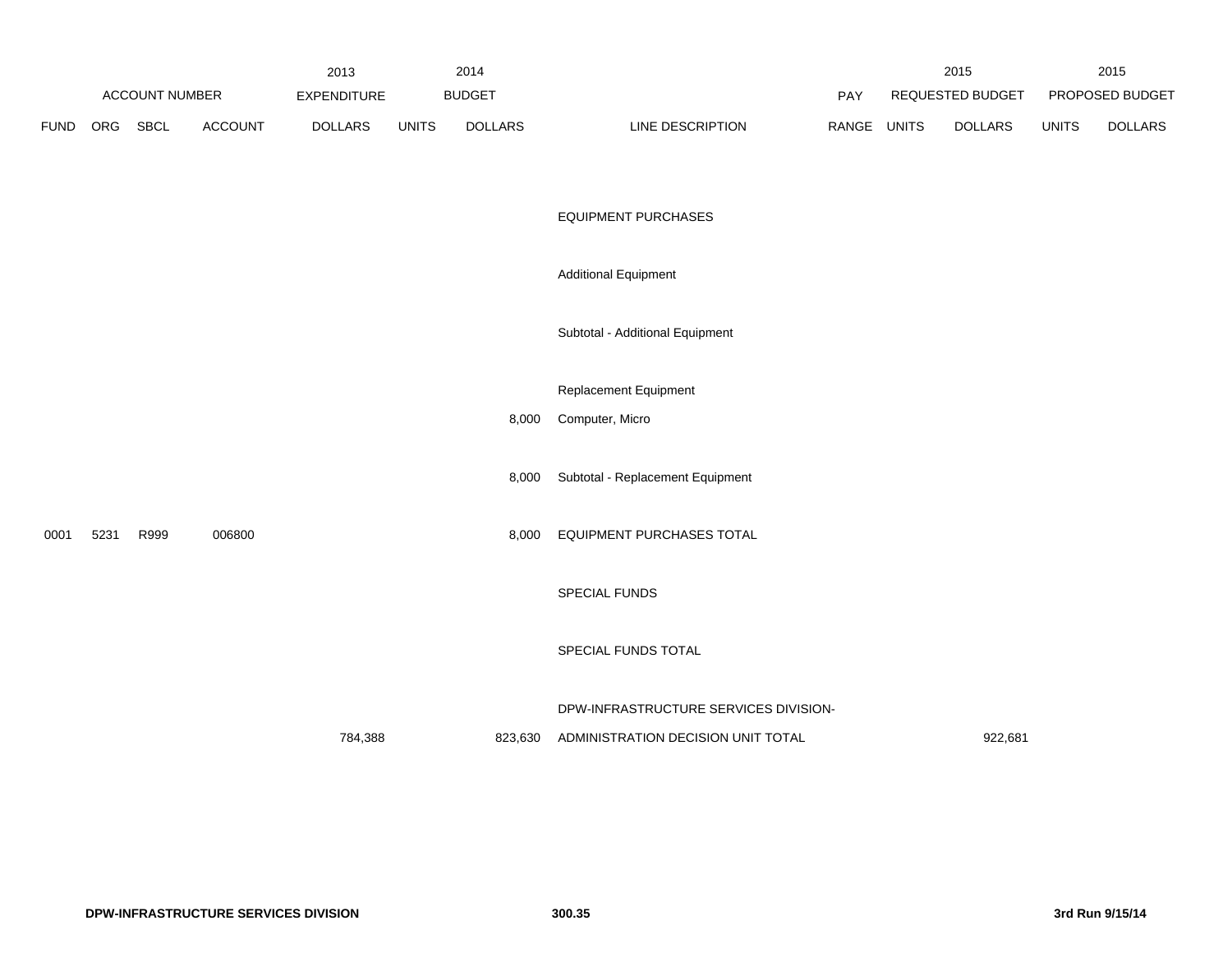|      | 2013 |                | 2014    |                    |              |                | 2015                                  |       | 2015         |                  |              |                 |
|------|------|----------------|---------|--------------------|--------------|----------------|---------------------------------------|-------|--------------|------------------|--------------|-----------------|
|      |      | ACCOUNT NUMBER |         | <b>EXPENDITURE</b> |              | <b>BUDGET</b>  |                                       | PAY   |              | REQUESTED BUDGET |              | PROPOSED BUDGET |
| FUND | ORG  | <b>SBCL</b>    | ACCOUNT | <b>DOLLARS</b>     | <b>UNITS</b> | <b>DOLLARS</b> | LINE DESCRIPTION                      | RANGE | <b>UNITS</b> | <b>DOLLARS</b>   | <b>UNITS</b> | <b>DOLLARS</b>  |
|      |      |                |         |                    |              |                | DPW-INFRASTRUCTURE SERVICES DIVISION- |       |              |                  |              |                 |
|      |      |                |         |                    |              |                | TRANSPORTATION DECISION UNIT          |       |              |                  |              |                 |
|      |      |                |         |                    |              |                | SALARIES & WAGES                      |       |              |                  |              |                 |
|      |      |                |         |                    |              |                | PROJECT PROGRAMMING                   |       |              |                  |              |                 |
|      |      |                |         |                    | $\mathbf{1}$ | 103,057        | Management Civil Engineer-Senior (X)  | 11X   | $\mathbf{1}$ | 104,603          |              |                 |
|      |      |                |         |                    |              |                | <b>ESTIMATES</b>                      |       |              |                  |              |                 |
|      |      |                |         |                    | $\mathbf{1}$ | 70,485         | Civil Engineer III                    | 2IN   | $\mathbf{1}$ | 71,542           |              |                 |
|      |      |                |         |                    | $\mathbf{1}$ | 77,134         | Engineering Technician VI             | 2IN   | 1            | 70,501           |              |                 |
|      |      |                |         |                    | 3            | 173,744        | Engineering Technician IV             | 3NN   | 3            | 159,837          |              |                 |
|      |      |                |         |                    | $\mathbf{1}$ | 40,836         | Office Assistant IV                   | 6HN   | $\mathbf{1}$ | 41,449           |              |                 |
|      |      |                |         |                    |              |                | <b>ASSESSMENTS</b>                    |       |              |                  |              |                 |
|      |      |                |         |                    | $\mathbf{1}$ | 67,910         | Assessment Technician II              | 3RN   | $\mathbf{1}$ | 63,724           |              |                 |
|      |      |                |         |                    |              |                | <b>MAJOR PROJECTS</b>                 |       |              |                  |              |                 |
|      |      |                |         |                    | $\mathbf{1}$ | 94,024         | Management Civil Engineer-Senior (X)  | 11X   | $\mathbf{1}$ | 95,434           |              |                 |
|      |      |                |         |                    | 3            | 231,402        | Civil Engineer III                    | 2IN   | 3            | 228,957          |              |                 |
|      |      |                |         |                    | 6            | 372,077        | Civil Engineer II                     | 2GN   | 6            | 367,486          |              |                 |
|      |      |                |         |                    | 1            | 64,220         | Business Support Liaison (X) (Y)      | 2HX   |              | 76,046           |              |                 |
|      |      |                |         |                    |              |                | <b>AUXILIARY POSITIONS</b>            |       |              |                  |              |                 |
|      |      |                |         |                    | $\mathbf{1}$ |                | Civil Engineer II                     | 2GN   | $\mathbf{1}$ |                  |              |                 |
|      |      |                |         |                    | $\mathbf{1}$ |                | Engineering Intern                    | 9PN   | $\mathbf{1}$ |                  |              |                 |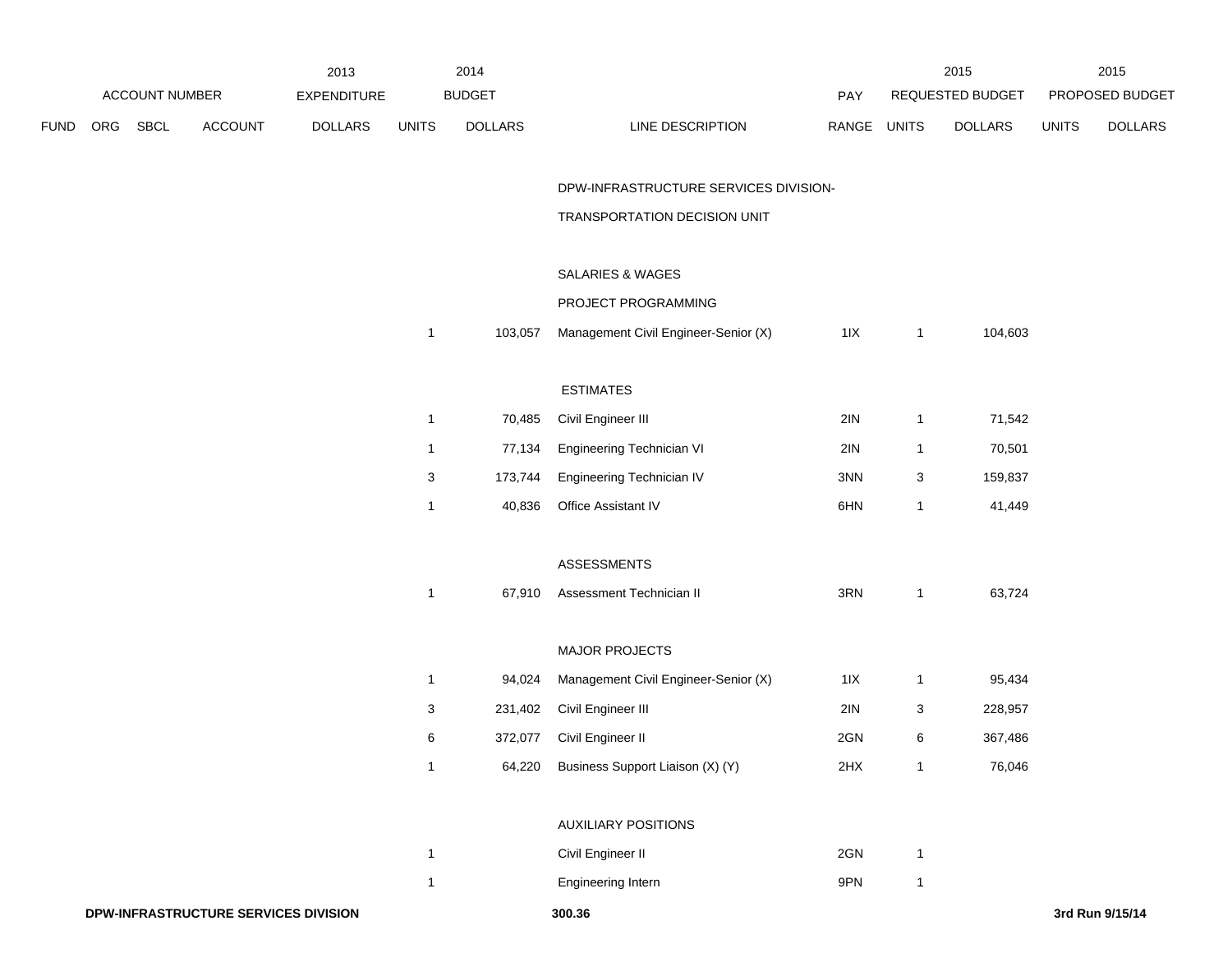|             | 2013                  |      |                |                |               | 2014           |                           | 2015                           |                        | 2015           |
|-------------|-----------------------|------|----------------|----------------|---------------|----------------|---------------------------|--------------------------------|------------------------|----------------|
|             | <b>ACCOUNT NUMBER</b> |      | EXPENDITURE    |                | <b>BUDGET</b> | PAY            | REQUESTED BUDGET          |                                | <b>PROPOSED BUDGET</b> |                |
| <b>FUND</b> | ORG                   | SBCL | <b>ACCOUNT</b> | <b>DOLLARS</b> | <b>UNITS</b>  | <b>DOLLARS</b> | RANGE<br>LINE DESCRIPTION | <b>UNITS</b><br><b>DOLLARS</b> | <b>UNITS</b>           | <b>DOLLARS</b> |

#### TRAFFIC & LIGHTING DESIGN

| 1              | 106,526 | Traffic Control Engineer V (X)           | 1JX | 1              | 108,124 |
|----------------|---------|------------------------------------------|-----|----------------|---------|
| 1              | 70,485  | <b>Traffic Control Engineer III</b>      | 2IN | 1              | 71,542  |
| 1              | 77,134  | <b>Electrical Engineer III</b>           | 2IN | 1              | 78,291  |
| 1              | 67,910  | <b>Electrical Engineer II</b>            | 2GN | 1              | 68,929  |
| 1              | 50,098  | <b>Traffic Control Engineer II</b>       | 2GN | 1              | 57,795  |
| 4              | 308,536 | Engineering Technician VI                | 2IN | 4              | 313,164 |
| 4              | 252,801 |                                          | 3RN | 4              | 258,465 |
|                |         | Engineering Technician V                 |     |                |         |
| 5              | 276,940 | Engineering Technician IV                | 3NN | 5              | 275,427 |
| 2              | 117,422 | Engineering Drafting Technician IV       | 3NN | 2              | 119,182 |
| 1              | 87,622  | Civil Engineer IV                        | 2KX | 1              | 88,936  |
| 1              | 74,918  | Civil Engineer III                       | 2IN | 1              | 71,542  |
| 1              | 59,425  | Civil Engineer II                        | 2GN | 1              | 60,316  |
| 4              | 128,000 | Traffic Control Assistant (X)            | 9N  | 4              | 129,920 |
| 1              |         | <b>Engineering Intern</b>                | 9PN | 1              |         |
| 1              | 70,713  | Bicycle & Pedestrian Coordinator         | 2IN | 1              | 71,774  |
|                |         |                                          |     |                |         |
|                |         | <b>AUXILIARY POSITIONS</b>               |     |                |         |
| $\overline{2}$ |         | <b>Traffic Control Engineer II</b>       | 2GN | $\overline{2}$ |         |
| 1              |         | Civil Engineer II                        | 2GN | 1              |         |
|                |         |                                          |     |                |         |
|                |         | CENTRAL DRAFTING AND RECORDS             |     |                |         |
| 1              | 103,077 | Management Civil Engineer-Senior (X)     | 11X | 1              | 91,022  |
| 4              | 260,782 | <b>Engineering Drafting Technician V</b> | 3QN | 4              | 261,799 |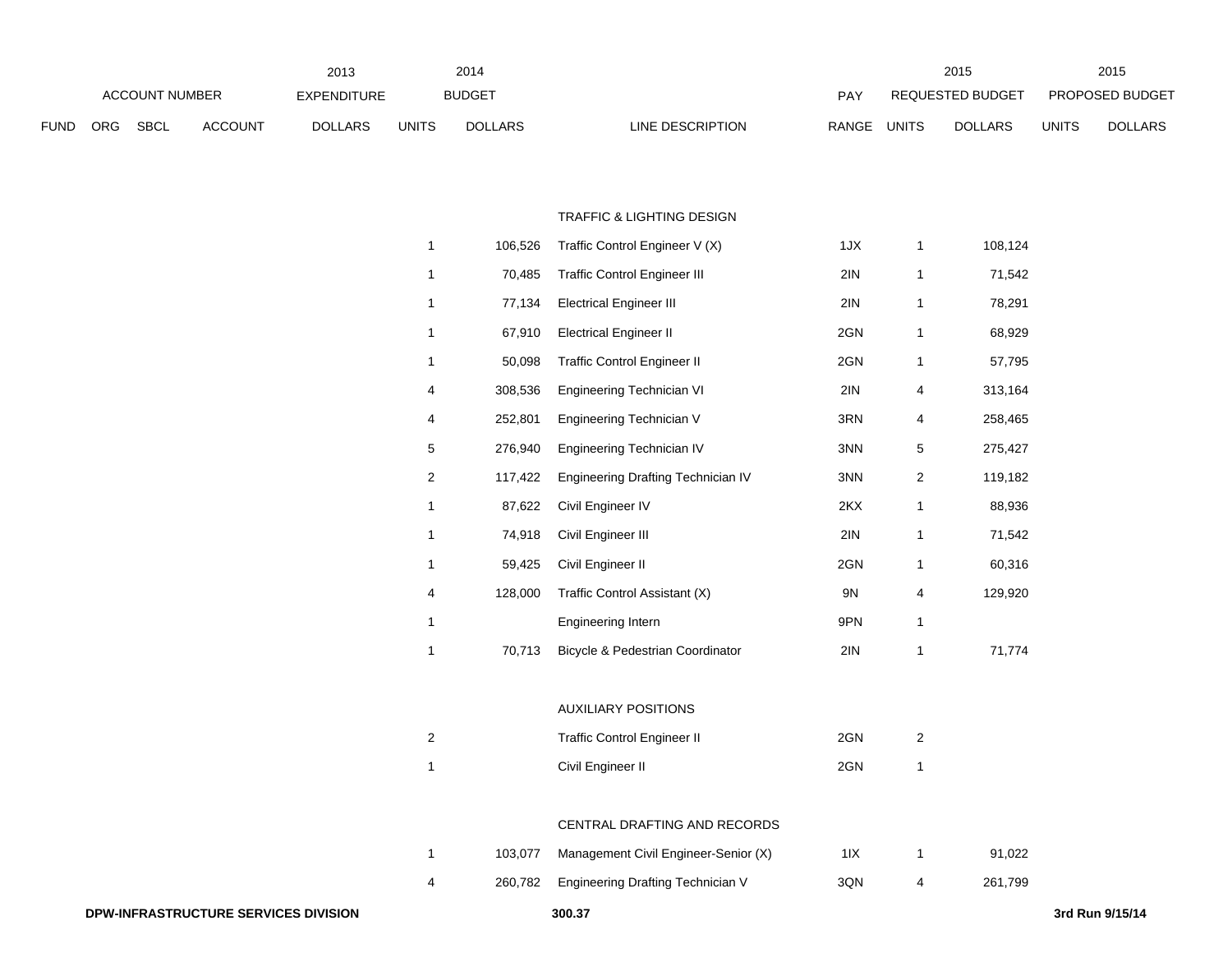|             |      |                | 2013                                        |                    | 2014         |                |                                            |             | 2015         |                  | 2015         |                 |
|-------------|------|----------------|---------------------------------------------|--------------------|--------------|----------------|--------------------------------------------|-------------|--------------|------------------|--------------|-----------------|
|             |      | ACCOUNT NUMBER |                                             | <b>EXPENDITURE</b> |              | <b>BUDGET</b>  |                                            | PAY         |              | REQUESTED BUDGET |              | PROPOSED BUDGET |
| <b>FUND</b> |      | ORG SBCL       | <b>ACCOUNT</b>                              | <b>DOLLARS</b>     | <b>UNITS</b> | <b>DOLLARS</b> | LINE DESCRIPTION                           | RANGE UNITS |              | <b>DOLLARS</b>   | <b>UNITS</b> | <b>DOLLARS</b>  |
|             |      |                |                                             |                    |              |                |                                            |             |              |                  |              |                 |
|             |      |                |                                             |                    | 15           | 787,598        | Engineering Drafting Technician IV         | 3NN         | 15           | 765,291          |              |                 |
|             |      |                |                                             |                    | 19           | 749,720        | <b>Engineering Drafting Technician II</b>  | 3FN         | 19           | 754,868          |              |                 |
|             |      |                |                                             |                    | $\mathbf{1}$ | 29,781         | <b>Duplicating Equipment Operator II</b>   | 6GN         | $\mathbf{1}$ | 35,893           |              |                 |
|             |      |                |                                             |                    |              |                |                                            |             |              |                  |              |                 |
|             |      |                |                                             |                    |              |                | <b>AUXILIARY POSITIONS</b>                 |             |              |                  |              |                 |
|             |      |                |                                             |                    | $\mathbf{1}$ |                | <b>Engineering Drafting Technician II</b>  | 3FN         | $\mathbf{1}$ |                  |              |                 |
|             |      |                |                                             |                    |              |                |                                            |             |              |                  |              |                 |
|             |      |                |                                             | 4,510,728          | 94           | 4,974,377      | <b>Total Before Adjustments</b>            |             | 94           | 4,961,859        |              |                 |
|             |      |                |                                             |                    |              |                |                                            |             |              |                  |              |                 |
|             |      |                |                                             |                    |              |                | Salary & Wage Rate Change                  |             |              |                  |              |                 |
|             |      |                |                                             | 13,854             |              | 10,000         | Overtime Compensated                       |             |              | 10,000           |              |                 |
|             |      |                |                                             |                    |              | (87, 326)      | Personnel Cost Adjustment                  |             |              | (99, 237)        |              |                 |
|             |      |                |                                             |                    |              |                | Other                                      |             |              |                  |              |                 |
|             |      |                |                                             |                    |              |                | (53,796) Furlough                          |             |              | (57,061)         |              |                 |
|             |      |                |                                             | 4,524,582          | 94           | 4,843,255      | Gross Salaries & Wages Total               |             | 94           | 4,815,561        |              |                 |
|             |      |                |                                             |                    |              |                |                                            |             |              |                  |              |                 |
|             |      |                |                                             | (346, 830)         |              | (359, 982)     | Reimbursable Services Deduction            |             |              | (369, 135)       |              |                 |
|             |      |                |                                             | (3,031,942)        |              |                | (3,354,061) Capital Improvements Deduction |             |              | (3,226,928)      |              |                 |
|             |      |                |                                             | (30, 205)          |              |                | (15,000) Grants & Aids Deduction           |             |              | (62, 614)        |              |                 |
|             |      |                |                                             |                    |              |                |                                            |             |              |                  |              |                 |
| 0001        | 5233 | R999           | 006000                                      | 1,115,605          | 94           |                | 1,114,212 NET SALARIES & WAGES TOTAL       |             | 94           | 1,156,884        |              |                 |
|             |      |                |                                             |                    |              |                |                                            |             |              |                  |              |                 |
|             |      |                |                                             |                    | 23.30        |                | O&M FTE'S                                  |             | 31.68        |                  |              |                 |
|             |      |                |                                             | 62.99              |              | NON-O&M FTE'S  |                                            | 39.32       |              |                  |              |                 |
|             |      |                | <b>DPW-INFRASTRUCTURE SERVICES DIVISION</b> |                    |              |                | 300.38                                     |             |              |                  |              | 3rd Run 9/15/14 |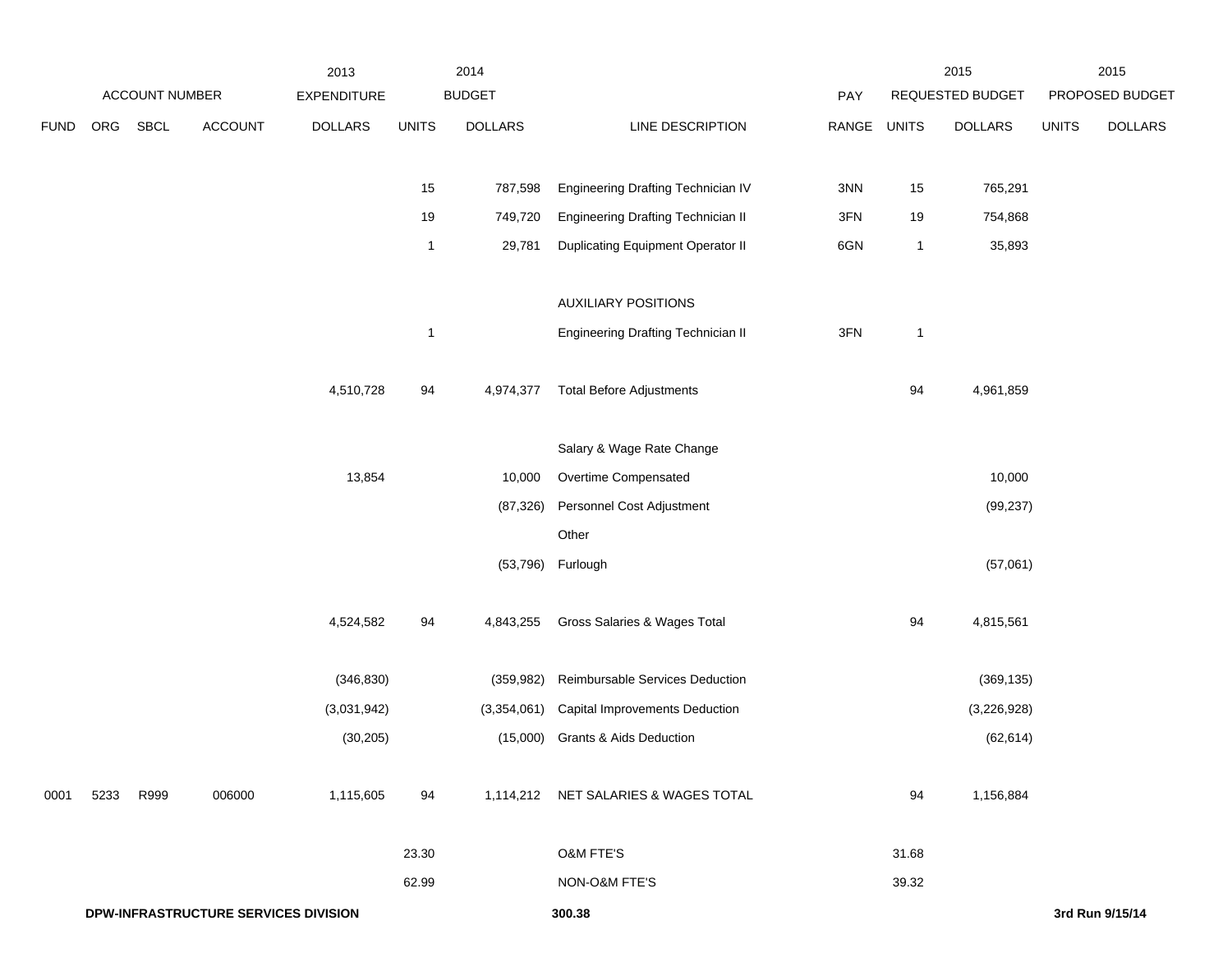|             |            |                |                                      | 2013               |              | 2014           |                                                                           |            |              | 2015             |              | 2015            |
|-------------|------------|----------------|--------------------------------------|--------------------|--------------|----------------|---------------------------------------------------------------------------|------------|--------------|------------------|--------------|-----------------|
|             |            | ACCOUNT NUMBER |                                      | <b>EXPENDITURE</b> |              | <b>BUDGET</b>  |                                                                           | <b>PAY</b> |              | REQUESTED BUDGET |              | PROPOSED BUDGET |
| <b>FUND</b> | <b>ORG</b> | <b>SBCL</b>    | <b>ACCOUNT</b>                       | <b>DOLLARS</b>     | <b>UNITS</b> | <b>DOLLARS</b> | LINE DESCRIPTION                                                          | RANGE      | <b>UNITS</b> | <b>DOLLARS</b>   | <b>UNITS</b> | <b>DOLLARS</b>  |
|             |            |                |                                      |                    |              |                |                                                                           |            |              |                  |              |                 |
|             |            |                |                                      |                    |              |                |                                                                           |            |              |                  |              |                 |
|             |            |                |                                      |                    |              |                | (X) Private Auto Allowance May Be Paid Pursuant to Section 350-183        |            |              |                  |              |                 |
|             |            |                |                                      |                    |              |                | of the Milwaukee Code.                                                    |            |              |                  |              |                 |
|             |            |                |                                      |                    |              |                |                                                                           |            |              |                  |              |                 |
|             |            |                |                                      |                    |              |                | (Y) Required to file a statement of economic interests in accordance with |            |              |                  |              |                 |
|             |            |                |                                      |                    |              |                | the Milwaukee Code of Ordinances Chapter 303-Code of Ethics.              |            |              |                  |              |                 |
|             |            |                |                                      |                    |              |                |                                                                           |            |              |                  |              |                 |
| 0001        | 5233       | R999           | 006100                               | 501,998            |              | 523,680        | ESTIMATED EMPLOYEE FRINGE BENEFITS                                        |            |              | 520,598          |              |                 |
|             |            |                |                                      |                    |              |                | (Involves Revenue Offset-No Transfers from this Account)                  |            |              |                  |              |                 |
|             |            |                |                                      |                    |              |                |                                                                           |            |              |                  |              |                 |
|             |            |                |                                      |                    |              |                | OPERATING EXPENDITURES                                                    |            |              |                  |              |                 |
| 0001        | 5233       | R999           | 630100                               | 25,353             |              | 21,000         | <b>General Office Expense</b>                                             |            |              | 21,000           |              |                 |
| 0001        | 5233       | R999           | 630500                               | 2,095              |              |                | Tools & Machinery Parts                                                   |            |              | 3,000            |              |                 |
| 0001        | 5233       | R999           | 631000                               | 64                 |              | 3,000          | <b>Construction Supplies</b>                                              |            |              |                  |              |                 |
| 0001        | 5233       | R999           | 631500                               |                    |              |                | Energy                                                                    |            |              |                  |              |                 |
| 0001        | 5233       | R999           | 632000                               | 121                |              |                | <b>Other Operating Supplies</b>                                           |            |              |                  |              |                 |
| 0001        | 5233       | R999           | 632500                               |                    |              |                | <b>Facility Rental</b>                                                    |            |              |                  |              |                 |
| 0001        | 5233       | R999           | 633000                               |                    |              |                | <b>Vehicle Rental</b>                                                     |            |              |                  |              |                 |
| 0001        | 5233       | R999           | 633500                               | 2,117              |              | 4,000          | Non-Vehicle Equipment Rental                                              |            |              | 3,000            |              |                 |
| 0001        | 5233       | R999           | 634000                               | 20,062             |              | 4,000          | <b>Professional Services</b>                                              |            |              | 10,000           |              |                 |
| 0001        | 5233       | R999           | 634500                               | 737                |              | 2,000          | Information Technology Services                                           |            |              |                  |              |                 |
| 0001        | 5233       | R999           | 635000                               |                    |              |                | <b>Property Services</b>                                                  |            |              |                  |              |                 |
| 0001        | 5233       | R999           | 635500                               |                    |              |                | Infrastructure Services                                                   |            |              |                  |              |                 |
| 0001        | 5233       | R999           | 636000                               |                    |              |                | Vehicle Repair Services                                                   |            |              |                  |              |                 |
| 0001        | 5233       | R999           | 636500                               | 29,572             |              | 11,000         | <b>Other Operating Services</b>                                           |            |              | 20,000           |              |                 |
|             |            |                | DPW-INFRASTRUCTURE SERVICES DIVISION |                    |              |                | 300.39                                                                    |            |              |                  |              | 3rd Run 9/15/14 |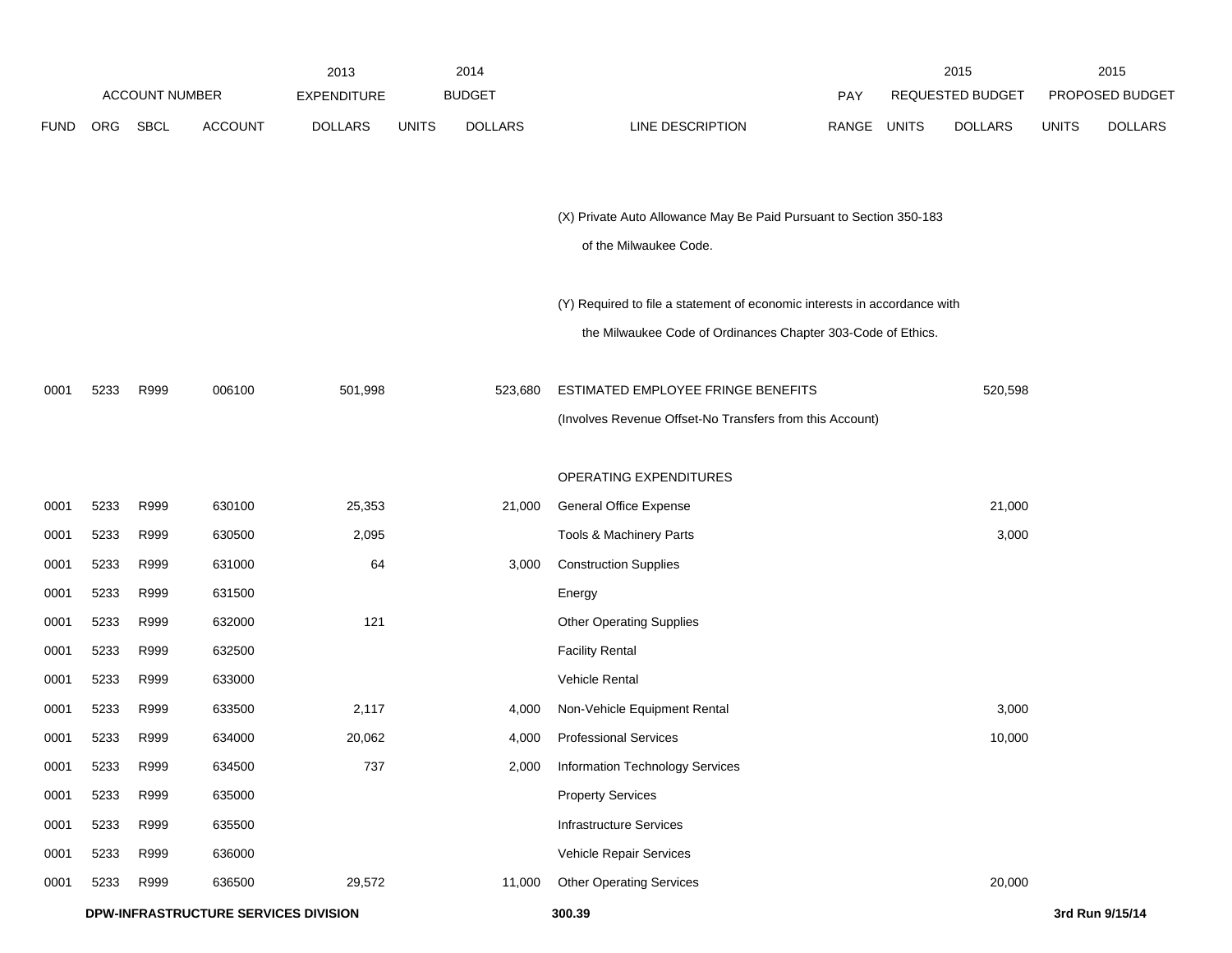|             |      |                       |                | 2013               |                | 2014           |                                    |       |              | 2015             |              | 2015            |
|-------------|------|-----------------------|----------------|--------------------|----------------|----------------|------------------------------------|-------|--------------|------------------|--------------|-----------------|
|             |      | <b>ACCOUNT NUMBER</b> |                | <b>EXPENDITURE</b> |                | <b>BUDGET</b>  |                                    | PAY   |              | REQUESTED BUDGET |              | PROPOSED BUDGET |
| <b>FUND</b> | ORG  | <b>SBCL</b>           | <b>ACCOUNT</b> | <b>DOLLARS</b>     | <b>UNITS</b>   | <b>DOLLARS</b> | LINE DESCRIPTION                   | RANGE | <b>UNITS</b> | <b>DOLLARS</b>   | <b>UNITS</b> | <b>DOLLARS</b>  |
|             |      |                       |                |                    |                |                |                                    |       |              |                  |              |                 |
| 0001        | 5233 | R999                  | 637000         |                    |                |                | Loans and Grants                   |       |              |                  |              |                 |
| 0001        | 5233 | R999                  | 637501         | 2,112              |                | 5,000          | <b>Reimburse Other Departments</b> |       |              | 3,000            |              |                 |
|             |      |                       |                |                    |                |                |                                    |       |              |                  |              |                 |
| 0001        | 5233 | R999                  | 006300         | 82,233             |                | 50,000         | OPERATING EXPENDITURES TOTAL       |       |              | 60,000           |              |                 |
|             |      |                       |                |                    |                |                |                                    |       |              |                  |              |                 |
|             |      |                       |                |                    |                |                | <b>EQUIPMENT PURCHASES</b>         |       |              |                  |              |                 |
|             |      |                       |                |                    |                |                |                                    |       |              |                  |              |                 |
|             |      |                       |                |                    |                |                | <b>Additional Equipment</b>        |       |              |                  |              |                 |
|             |      |                       |                |                    |                |                |                                    |       |              |                  |              |                 |
|             |      |                       |                |                    |                |                | Subtotal - Additional Equipment    |       |              |                  |              |                 |
|             |      |                       |                |                    |                |                |                                    |       |              |                  |              |                 |
|             |      |                       |                |                    |                |                | Replacement Equipment              |       |              |                  |              |                 |
|             |      |                       |                |                    | 6              | 8,000          | Plotters and monitors              |       | 6            | 8,000            |              |                 |
|             |      |                       |                |                    | $\bf 8$        | 16,000         | <b>Traffic Counters</b>            |       | $\,$ 5 $\,$  | 10,000           |              |                 |
|             |      |                       |                | 10,770             | $\overline{4}$ | 5,000          | Desk top Computer                  |       | 4            |                  |              |                 |
|             |      |                       |                | 273                | 10             | 1,000          | Chair replacements                 |       | 15           | 4,500            |              |                 |
|             |      |                       |                |                    |                |                |                                    |       |              |                  |              |                 |
|             |      |                       |                | 11,043             | 28             | 30,000         | Subtotal - Replacement Equipment   |       | $30\,$       | 22,500           |              |                 |
|             |      |                       |                |                    |                |                |                                    |       |              |                  |              |                 |
| 0001        | 5233 | R999                  | 006800         | 11,043             | 28             | 30,000         | EQUIPMENT PURCHASES TOTAL          |       | 30           | 22,500           |              |                 |
|             |      |                       |                |                    |                |                |                                    |       |              |                  |              |                 |
|             |      |                       |                |                    |                |                | SPECIAL FUNDS                      |       |              |                  |              |                 |

SPECIAL FUNDS TOTAL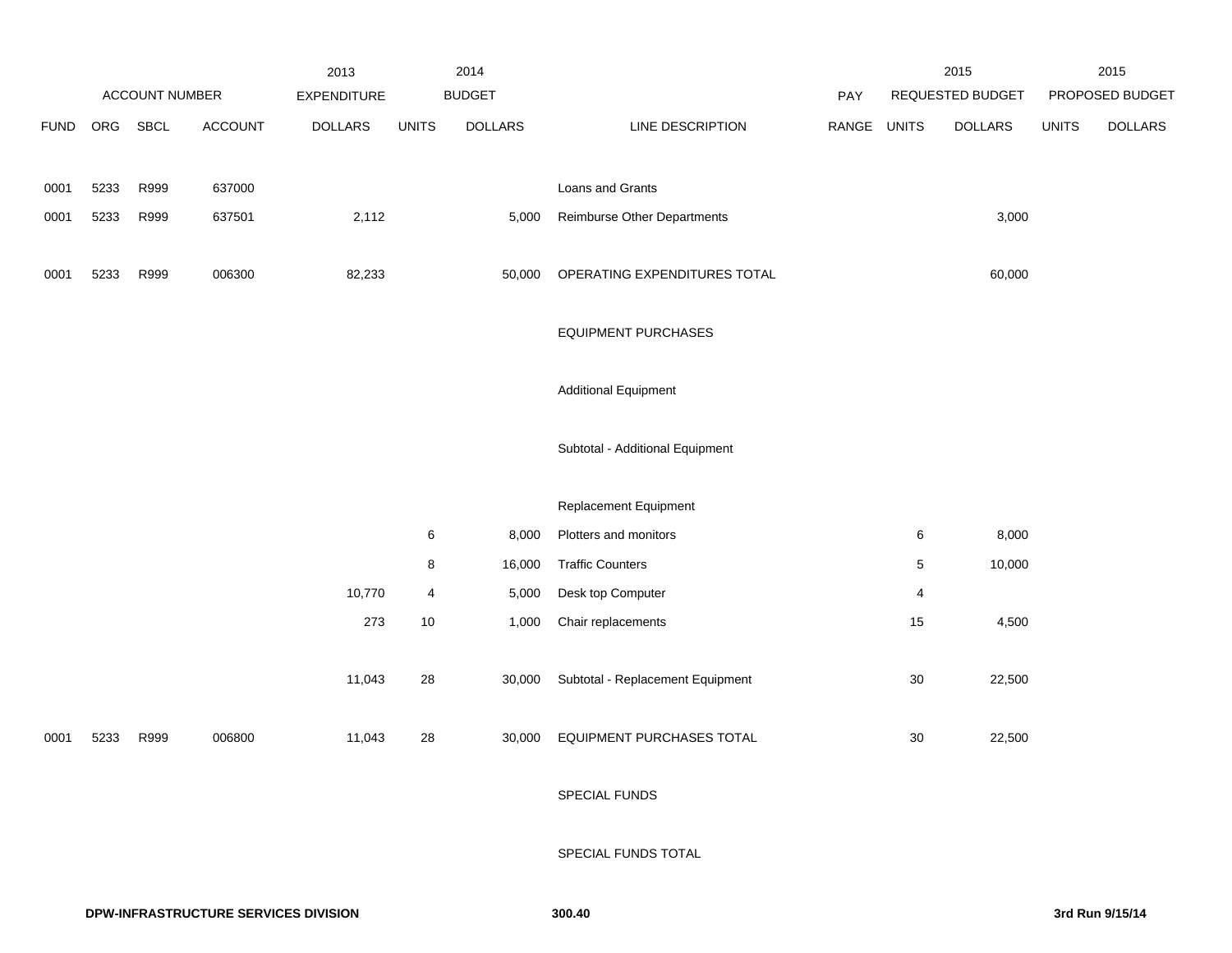|             |            |                       |                | 2013               |              | 2014           |                                  | 2015                    |                |       | 2015                   |
|-------------|------------|-----------------------|----------------|--------------------|--------------|----------------|----------------------------------|-------------------------|----------------|-------|------------------------|
|             |            | <b>ACCOUNT NUMBER</b> |                | <b>EXPENDITURE</b> |              | <b>BUDGET</b>  | PAY                              | <b>REQUESTED BUDGET</b> |                |       | <b>PROPOSED BUDGET</b> |
| <b>FUND</b> | <b>ORG</b> | <b>SBCL</b>           | <b>ACCOUNT</b> | <b>DOLLARS</b>     | <b>UNITS</b> | <b>DOLLARS</b> | <b>RANGE</b><br>LINE DESCRIPTION | <b>UNITS</b>            | <b>DOLLARS</b> | UNITS | <b>DOLLARS</b>         |

DPW-INFRASTRUCTURE SERVICES DIVISION-

TRANSPORTATION DECISION UNIT

1,710,879 1,717,892 TOTAL 1,710,879 1,759,982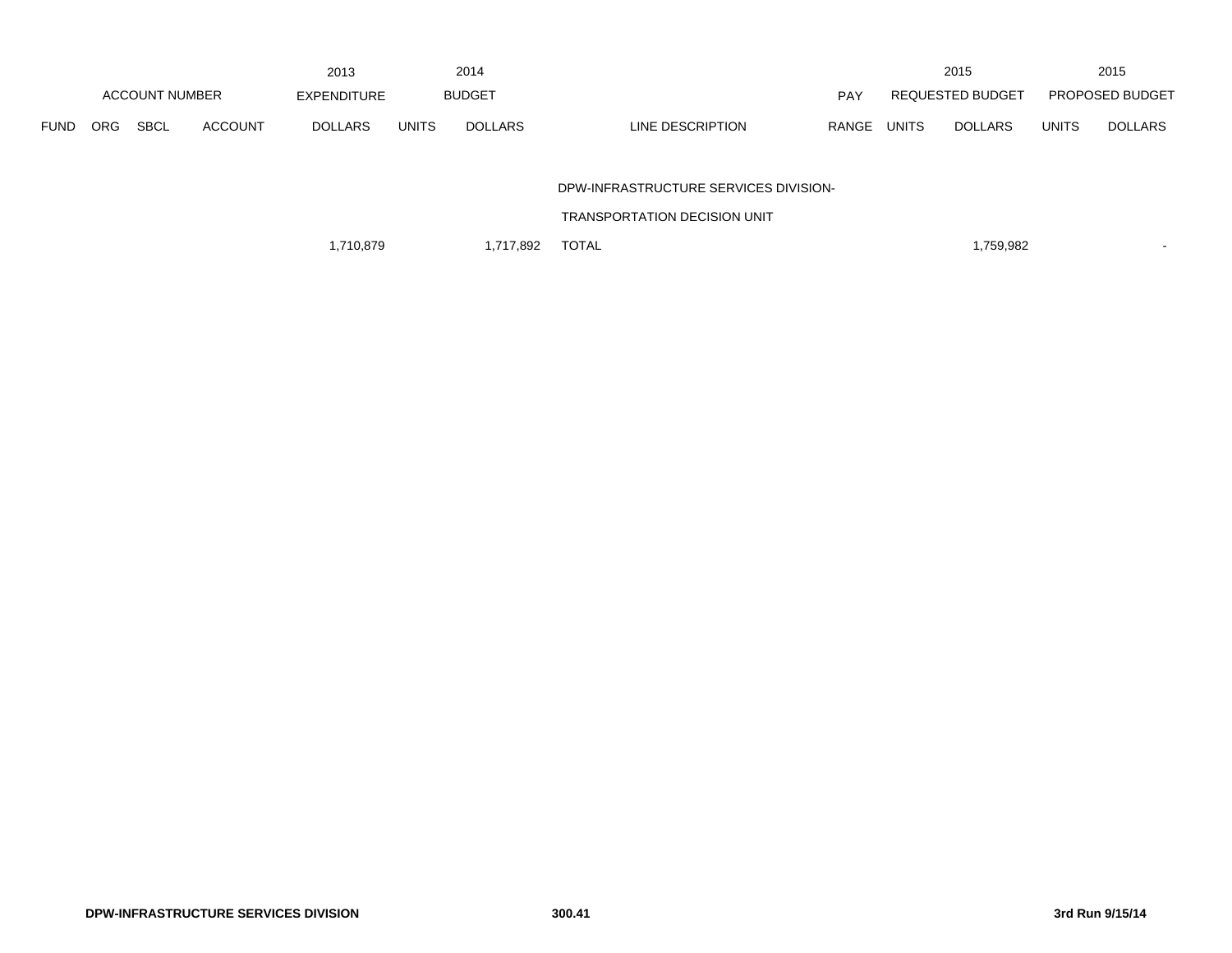|             |                |                | 2013               |              | 2014           |                                               |             |              | 2015             |              | 2015            |
|-------------|----------------|----------------|--------------------|--------------|----------------|-----------------------------------------------|-------------|--------------|------------------|--------------|-----------------|
|             | ACCOUNT NUMBER |                | <b>EXPENDITURE</b> |              | <b>BUDGET</b>  |                                               | PAY         |              | REQUESTED BUDGET |              | PROPOSED BUDGET |
| <b>FUND</b> | ORG SBCL       | <b>ACCOUNT</b> | <b>DOLLARS</b>     | <b>UNITS</b> | <b>DOLLARS</b> | LINE DESCRIPTION                              | RANGE UNITS |              | <b>DOLLARS</b>   | <b>UNITS</b> | <b>DOLLARS</b>  |
|             |                |                |                    |              |                | DPW-INFRASTRUCTURE SERVICES DIVISION-         |             |              |                  |              |                 |
|             |                |                |                    |              |                | FIELD OPERATIONS - CONSTRUCTION               |             |              |                  |              |                 |
|             |                |                |                    |              |                | <b>DECISION UNIT</b>                          |             |              |                  |              |                 |
|             |                |                |                    |              |                | SALARIES & WAGES                              |             |              |                  |              |                 |
|             |                |                |                    | $\mathbf{1}$ | 133,023        | Infrastructure Operations Mgr. (X)(Y)         | 1MX         |              |                  |              |                 |
|             |                |                |                    |              |                | Engineer In Charge                            | 1KX         | $\mathbf{1}$ | 115,325          |              |                 |
|             |                |                |                    |              |                | CONTRACT ADMINISTRATION                       |             |              |                  |              |                 |
|             |                |                |                    | $\mathbf{1}$ | 57,315         | <b>Field Operations Inspection Specialist</b> | 1BX         | $\mathbf{1}$ | 58,174           |              |                 |
|             |                |                |                    | $\mathbf{1}$ | 57,055         | Sidewalk Repair Specialist                    | 3NN         | $\mathbf{1}$ | 57,911           |              |                 |
|             |                |                |                    | 5            | 276,095        | Public Works Inspector II (X)                 | 3LN         | 5            | 280,236          |              |                 |
|             |                |                |                    | $\mathbf{1}$ | 48,502         | Program Assistant I                           | 5EN         | $\mathbf{1}$ | 43,521           |              |                 |
|             |                |                |                    | $\mathbf{1}$ | 40,836         | Administrative Assistant II                   | 6HN         | $\mathbf{1}$ | 39,081           |              |                 |
|             |                |                |                    |              |                | CONSTRUCTION MANAGEMENT                       |             |              |                  |              |                 |
|             |                |                |                    | $\mathbf{1}$ | 108,230        | Civil Engineer V (X)                          | 1JX         | $\mathbf{1}$ | 95,579           |              |                 |
|             |                |                |                    | 4            | 331,757        | Management Civil Engineer Senior (X)          | 11X         | 4            | 336,732          |              |                 |
|             |                |                |                    | 3            | 231,401        | Civil Engineer III                            | 2IN         | 3            | 222,250          |              |                 |
|             |                |                |                    | $\mathbf{1}$ | 67,910         | Civil Engineer II (X)                         | 2GN         | $\mathbf{1}$ | 68,929           |              |                 |
|             |                |                |                    | $\mathbf{1}$ | 66,379         | Water Construction Coordinator (X)            | 7PN         | $\mathbf{1}$ | 67,374           |              |                 |
|             |                |                |                    | 39           | 1,704,845      | Public Works Inspector II (X)                 | 3LN         | 39           | 1,730,418        |              |                 |
|             |                |                |                    | 6            | 52,697         | Engineering Inspection Assistant (X)          | 9NN         | 6            | 53,487           |              |                 |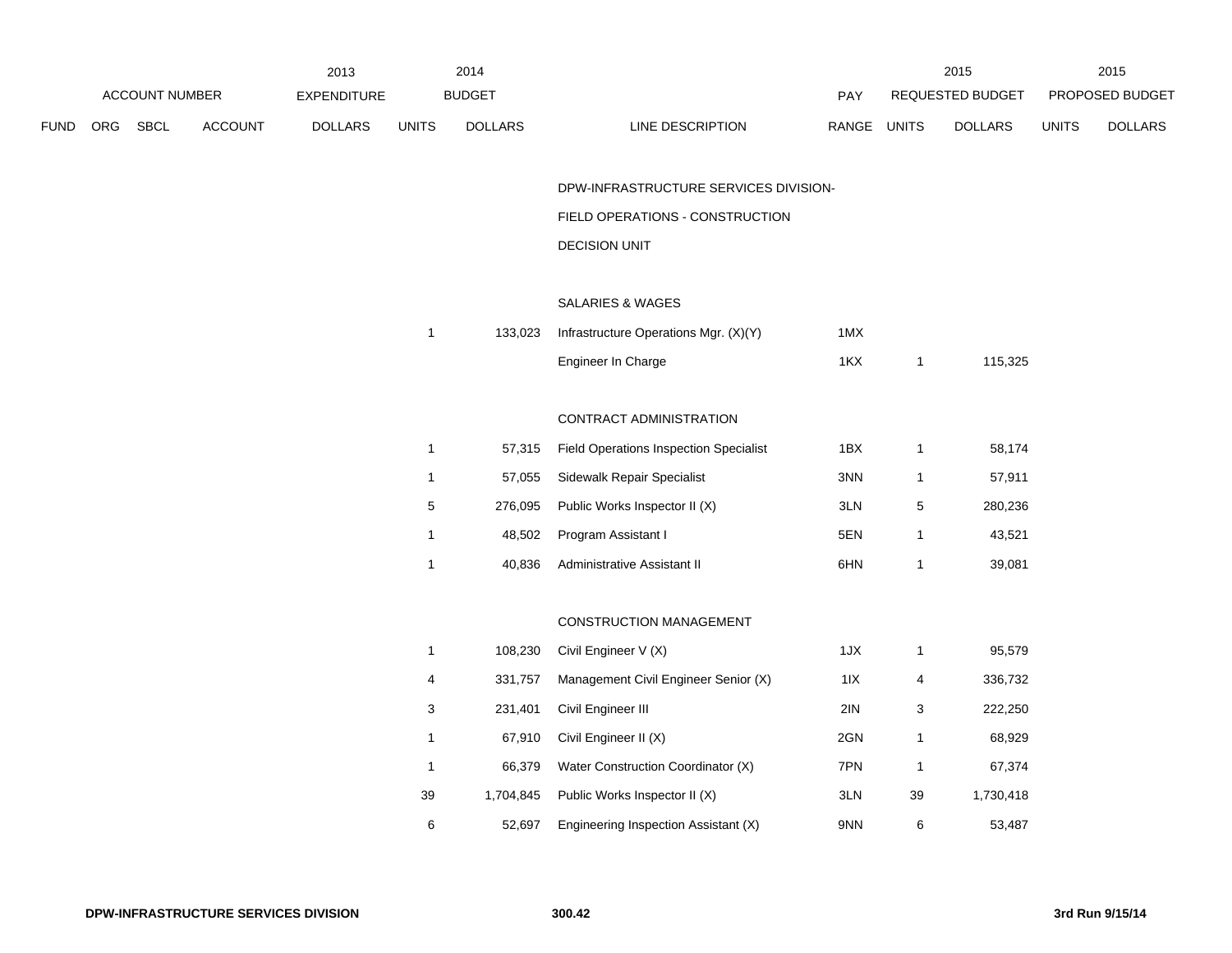|      |     |                |         | 2013               |                  | 2014           |                                      |             |                  | 2015             |              | 2015            |
|------|-----|----------------|---------|--------------------|------------------|----------------|--------------------------------------|-------------|------------------|------------------|--------------|-----------------|
|      |     | ACCOUNT NUMBER |         | <b>EXPENDITURE</b> |                  | <b>BUDGET</b>  |                                      | PAY         |                  | REQUESTED BUDGET |              | PROPOSED BUDGET |
| FUND | ORG | SBCL           | ACCOUNT | <b>DOLLARS</b>     | <b>UNITS</b>     | <b>DOLLARS</b> | LINE DESCRIPTION                     | RANGE UNITS |                  | <b>DOLLARS</b>   | <b>UNITS</b> | <b>DOLLARS</b>  |
|      |     |                |         |                    |                  |                |                                      |             |                  |                  |              |                 |
|      |     |                |         |                    |                  |                | <b>AUXILIARY POSITIONS</b>           |             |                  |                  |              |                 |
|      |     |                |         |                    | $\mathbf{1}$     |                | Civil Engineer III (X)               | 2IN         | $\mathbf{1}$     |                  |              |                 |
|      |     |                |         |                    | $\overline{c}$   |                | Public Works Inspector II (X)        | 3LN         | $\sqrt{2}$       |                  |              |                 |
|      |     |                |         |                    |                  |                |                                      |             |                  |                  |              |                 |
|      |     |                |         |                    |                  |                | DESIGN AND FIELD ENGINEERING         |             |                  |                  |              |                 |
|      |     |                |         |                    | $\mathbf{1}$     | 108,230        | Civil Engineer V (X)                 | 1JX         | $\mathbf{1}$     | 109,854          |              |                 |
|      |     |                |         |                    | $\overline{2}$   | 154,267        | Engineering Technician VI            | 2IN         | $\overline{2}$   | 136,085          |              |                 |
|      |     |                |         |                    | $10$             | 643,243        | Engineering Technician V             | 3RN         | 10               | 642,626          |              |                 |
|      |     |                |         |                    | 11               | 634,358        | <b>Engineering Technician IV</b>     | 3NN         | 11               | 625,401          |              |                 |
|      |     |                |         |                    | $10$             | 411,164        | Engineering Technician II            | 3FN         | 10               | 367,492          |              |                 |
|      |     |                |         |                    | $\boldsymbol{9}$ | 121,610        | Engineering Technician II (0.33 FTE) | 3FN         | $\boldsymbol{9}$ | 123,434          |              |                 |
|      |     |                |         |                    |                  |                |                                      |             |                  |                  |              |                 |
|      |     |                |         |                    |                  |                | <b>AUXILIARY POSITIONS</b>           |             |                  |                  |              |                 |
|      |     |                |         |                    | $\mathbf{1}$     |                | Engineering Technician V             | 3RN         | $\mathbf{1}$     |                  |              |                 |
|      |     |                |         |                    | $\mathbf{1}$     |                | Engineering Technician IV            | 3NN         | $\mathbf{1}$     |                  |              |                 |
|      |     |                |         |                    | $\overline{c}$   |                | Engineering Technician II            | 3FN         | $\sqrt{2}$       |                  |              |                 |
|      |     |                |         |                    |                  |                |                                      |             |                  |                  |              |                 |
|      |     |                |         | 4,159,295          | 115              | 5,248,917      | <b>Total Before Adjustments</b>      |             | 115              | 5,173,909        |              |                 |
|      |     |                |         |                    |                  |                |                                      |             |                  |                  |              |                 |
|      |     |                |         |                    |                  |                | Salary & Wage Rate Change            |             |                  |                  |              |                 |
|      |     |                |         | 103,245            |                  | 30,000         | Overtime Compensated                 |             |                  | 90,000           |              |                 |
|      |     |                |         |                    |                  | (108, 840)     | Personnel Cost Adjustment            |             |                  | (103, 478)       |              |                 |
|      |     |                |         |                    |                  |                | Other                                |             |                  |                  |              |                 |
|      |     |                |         |                    |                  |                | (60,707) Furlough                    |             |                  | (59, 500)        |              |                 |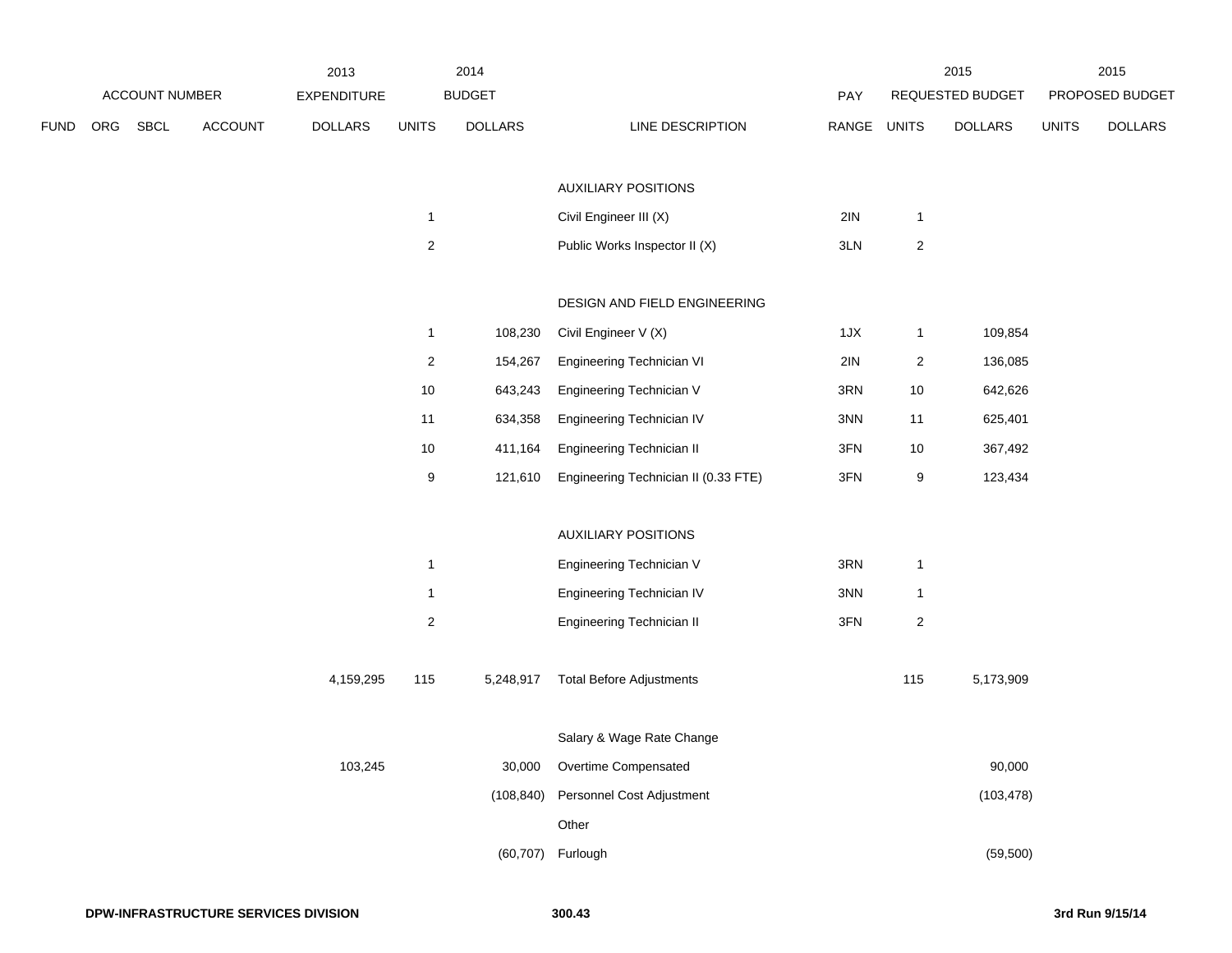|             |      |                       |                                      | 2013           |              | 2014           |                                                                           |       |              | 2015             |              | 2015            |
|-------------|------|-----------------------|--------------------------------------|----------------|--------------|----------------|---------------------------------------------------------------------------|-------|--------------|------------------|--------------|-----------------|
|             |      | <b>ACCOUNT NUMBER</b> |                                      | EXPENDITURE    |              | <b>BUDGET</b>  |                                                                           | PAY   |              | REQUESTED BUDGET |              | PROPOSED BUDGET |
| <b>FUND</b> | ORG  | <b>SBCL</b>           | <b>ACCOUNT</b>                       | <b>DOLLARS</b> | <b>UNITS</b> | <b>DOLLARS</b> | LINE DESCRIPTION                                                          | RANGE | <b>UNITS</b> | <b>DOLLARS</b>   | <b>UNITS</b> | <b>DOLLARS</b>  |
|             |      |                       |                                      |                |              |                |                                                                           |       |              |                  |              |                 |
|             |      |                       |                                      | 4,262,540      | 115          | 5,109,370      | Gross Salaries & Wages Total                                              |       | 115          | 5,100,931        |              |                 |
|             |      |                       |                                      | (107, 880)     |              | (140,000)      | Reimbursable Services Deduction                                           |       | 22.00        | (130,000)        |              |                 |
|             |      |                       |                                      | (3,458,268)    |              | (3,950,000)    | <b>Capital Improvements Deduction</b>                                     |       | 84           | (4,000,000)      |              |                 |
|             |      |                       |                                      |                |              |                | <b>Grants &amp; Aids Deduction</b>                                        |       |              |                  |              |                 |
| 0001        | 5234 | R999                  | 006000                               | 696,392        | 115          | 1,019,370      | NET SALARIES & WAGES TOTAL                                                |       | 221          | 970,931          |              |                 |
|             |      |                       |                                      |                | 18.32        |                | O&M FTE'S                                                                 |       | 22.00        |                  |              |                 |
|             |      |                       |                                      |                | 72.83        |                | NON-O&M FTE'S                                                             |       | 84.00        |                  |              |                 |
|             |      |                       |                                      |                |              |                | (X) Private Auto allowance May Be Paid Pursuant to Section 350-183        |       |              |                  |              |                 |
|             |      |                       |                                      |                |              |                | of the Milwaukee Code.                                                    |       |              |                  |              |                 |
|             |      |                       |                                      |                |              |                |                                                                           |       |              |                  |              |                 |
|             |      |                       |                                      |                |              |                | (Y) Required to file a statement of economic interests in accordance with |       |              |                  |              |                 |
|             |      |                       |                                      |                |              |                | the Milwaukee Code of Ordinances Chapter 303-Code of Ethics.              |       |              |                  |              |                 |
| 0001        | 5234 | R999                  | 006100                               | 305,130        |              | 479,104        | ESTIMATED EMPLOYEE FRINGE BENEFITS                                        |       |              | 436,919          |              |                 |
|             |      |                       |                                      |                |              |                | (Involves Revenue Offset-No Transfers from this Account)                  |       |              |                  |              |                 |
|             |      |                       |                                      |                |              |                | OPERATING EXPENDITURES                                                    |       |              |                  |              |                 |
| 0001        | 5234 | R999                  | 630100                               | 12,629         |              | 12,500         | General Office Expense                                                    |       |              | 13,000           |              |                 |
| 0001        | 5234 | R999                  | 630500                               | 994            |              | 500            | Tools & Machinery Parts                                                   |       |              | 1,000            |              |                 |
| 0001        | 5234 | R999                  | 631000                               | 1,921          |              | 5,000          | <b>Construction Supplies</b>                                              |       |              | 4,000            |              |                 |
| 0001        | 5234 | R999                  | 631500                               | 404            |              |                | Energy                                                                    |       |              |                  |              |                 |
|             |      |                       | DPW-INFRASTRUCTURE SERVICES DIVISION |                |              |                | 300.44                                                                    |       |              |                  |              | 3rd Run 9/15/14 |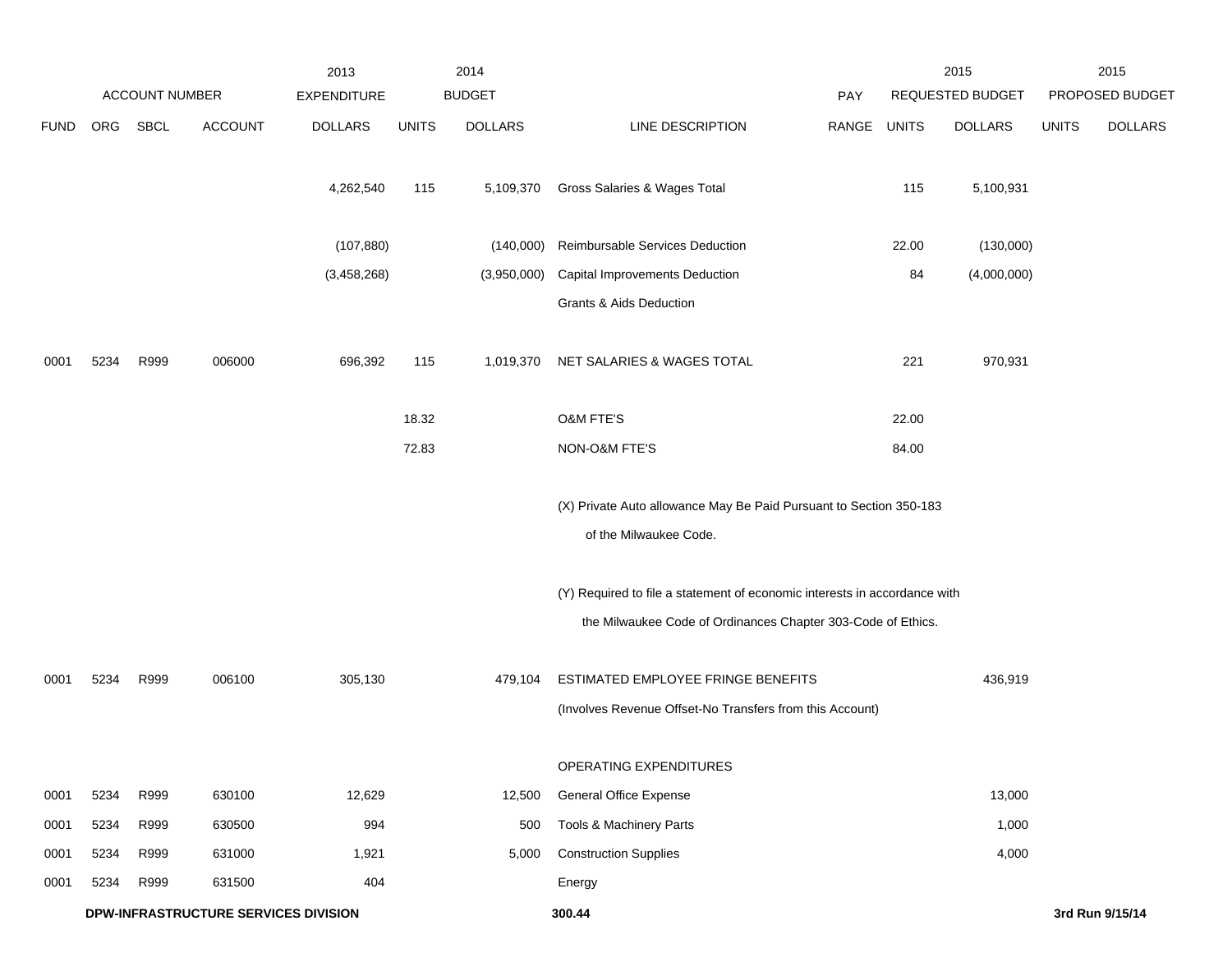|             |      |                |         | 2013               |              | 2014           |                                    |       |              | 2015             |              | 2015            |
|-------------|------|----------------|---------|--------------------|--------------|----------------|------------------------------------|-------|--------------|------------------|--------------|-----------------|
|             |      | ACCOUNT NUMBER |         | <b>EXPENDITURE</b> |              | <b>BUDGET</b>  |                                    | PAY   |              | REQUESTED BUDGET |              | PROPOSED BUDGET |
| <b>FUND</b> | ORG  | <b>SBCL</b>    | ACCOUNT | <b>DOLLARS</b>     | <b>UNITS</b> | <b>DOLLARS</b> | LINE DESCRIPTION                   | RANGE | <b>UNITS</b> | <b>DOLLARS</b>   | <b>UNITS</b> | <b>DOLLARS</b>  |
|             |      |                |         |                    |              |                |                                    |       |              |                  |              |                 |
| 0001        | 5234 | R999           | 632000  | 42                 |              |                | <b>Other Operating Supplies</b>    |       |              |                  |              |                 |
| 0001        | 5234 | R999           | 632500  |                    |              |                | <b>Facility Rental</b>             |       |              |                  |              |                 |
| 0001        | 5234 | R999           | 633000  | 18,688             |              | 9,000          | Vehicle Rental                     |       |              | 19,000           |              |                 |
| 0001        | 5234 | R999           | 633500  | 4,581              |              | 4,500          | Non-Vehicle Equipment Rental       |       |              | 5,000            |              |                 |
| 0001        | 5234 | R999           | 634000  | 505                |              | 8,000          | <b>Professional Services</b>       |       |              | 2,000            |              |                 |
| 0001        | 5234 | R999           | 634500  |                    |              | 1,000          | Information Technology Services    |       |              |                  |              |                 |
| 0001        | 5234 | R999           | 635000  | 115                |              | 6,000          | <b>Property Services</b>           |       |              |                  |              |                 |
| 0001        | 5234 | R999           | 635500  |                    |              |                | <b>Infrastructure Services</b>     |       |              |                  |              |                 |
| 0001        | 5234 | R999           | 636000  |                    |              |                | Vehicle Repair Services            |       |              |                  |              |                 |
| 0001        | 5234 | R999           | 636500  | 13,443             |              | 12,500         | <b>Other Operating Services</b>    |       |              | 15,000           |              |                 |
| 0001        | 5234 | R999           | 637000  |                    |              |                | Loans and Grants                   |       |              |                  |              |                 |
| 0001        | 5234 | R999           | 637501  |                    |              | 1,000          | <b>Reimburse Other Departments</b> |       |              | 1,000            |              |                 |
|             |      |                |         |                    |              |                |                                    |       |              |                  |              |                 |
| 0001        | 5234 | R999           | 006300  | 53,322             |              | 60,000         | OPERATING EXPENDITURES TOTAL       |       |              | 60,000           |              |                 |
|             |      |                |         |                    |              |                |                                    |       |              |                  |              |                 |
|             |      |                |         |                    |              |                | <b>EQUIPMENT PURCHASES</b>         |       |              |                  |              |                 |
|             |      |                |         |                    |              |                |                                    |       |              |                  |              |                 |
|             |      |                |         |                    |              |                | <b>Additional Equipment</b>        |       |              |                  |              |                 |
|             |      |                |         |                    |              |                |                                    |       |              |                  |              |                 |
|             |      |                |         |                    |              |                | Subtotal - Additional Equipment    |       |              |                  |              |                 |
|             |      |                |         |                    |              |                |                                    |       |              |                  |              |                 |
|             |      |                |         |                    |              |                | Replacement Equipment              |       |              |                  |              |                 |
|             |      |                |         | 25,383             |              | 30,000         | Computers                          |       |              |                  |              |                 |
|             |      |                |         | 26,734             |              | 30,000         | Survey Equipment                   |       |              | 30,000           |              |                 |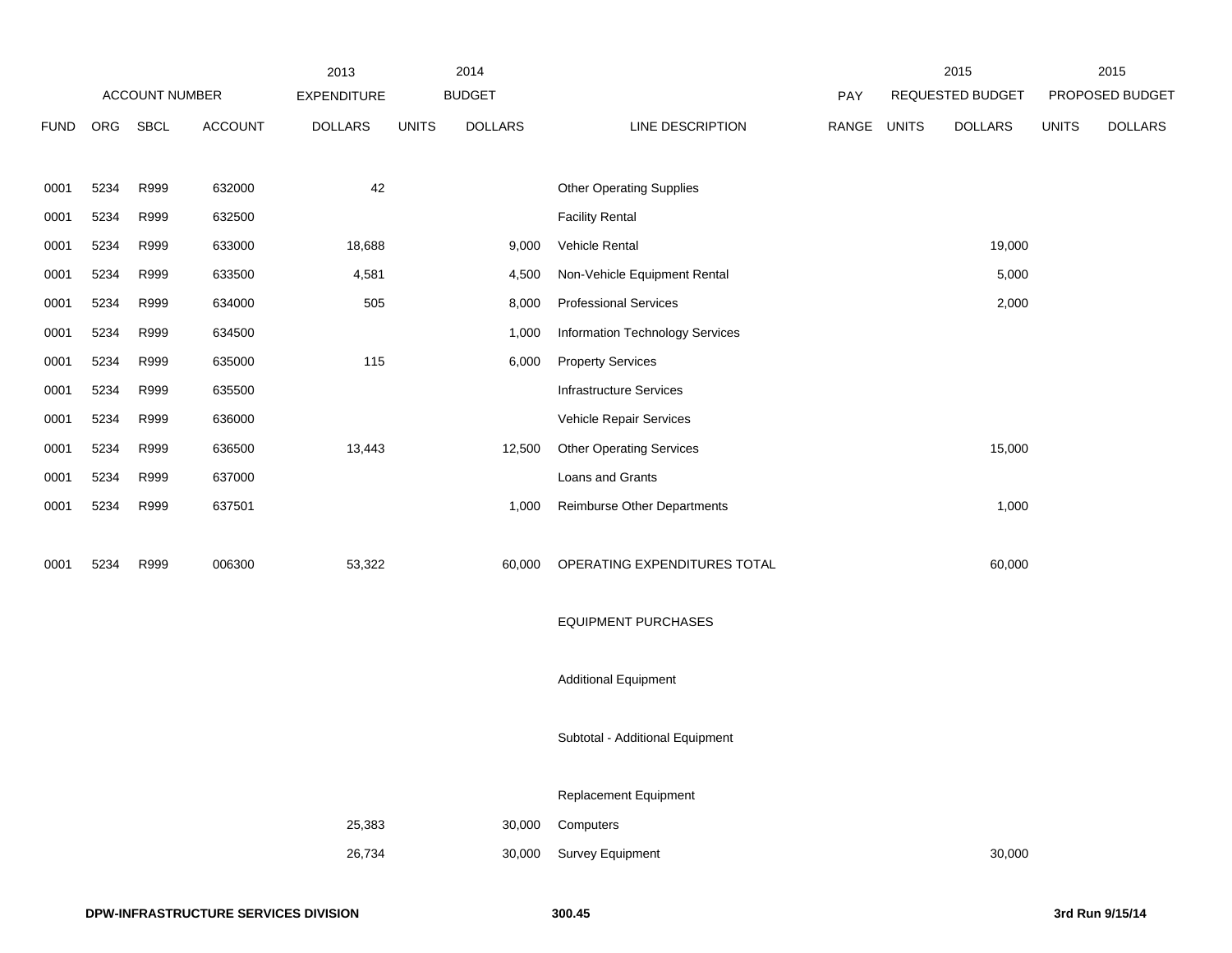|             |            |                       |                | 2013               |              | 2014           |                                       |       |       | 2015                    |              | 2015            |
|-------------|------------|-----------------------|----------------|--------------------|--------------|----------------|---------------------------------------|-------|-------|-------------------------|--------------|-----------------|
|             |            | <b>ACCOUNT NUMBER</b> |                | <b>EXPENDITURE</b> |              | <b>BUDGET</b>  |                                       | PAY   |       | <b>REQUESTED BUDGET</b> |              | PROPOSED BUDGET |
| <b>FUND</b> | <b>ORG</b> | SBCL                  | <b>ACCOUNT</b> | <b>DOLLARS</b>     | <b>UNITS</b> | <b>DOLLARS</b> | LINE DESCRIPTION                      | RANGE | UNITS | <b>DOLLARS</b>          | <b>UNITS</b> | <b>DOLLARS</b>  |
|             |            |                       |                | 52,117             |              | 60,000         | Subtotal - Replacement Equipment      |       |       | 30,000                  |              |                 |
|             |            |                       |                |                    |              |                | Other Previous Experience             |       |       |                         |              |                 |
| 0001        | 5234       | R999                  | 006800         | 52,117             |              | 60,000         | EQUIPMENT PURCHASES TOTAL             |       |       | 30,000                  |              |                 |
|             |            |                       |                |                    |              |                | SPECIAL FUNDS                         |       |       |                         |              |                 |
|             |            |                       |                |                    |              |                | SPECIAL FUNDS TOTAL                   |       |       |                         |              |                 |
|             |            |                       |                |                    |              |                | DPW-INFRASTRUCTURE SERVICES DIVISION- |       |       |                         |              |                 |
|             |            |                       |                |                    |              |                | FIELD OPERATIONS-CONSTRUCTION         |       |       |                         |              |                 |
|             |            |                       |                | 1,106,961          |              | 1,618,474      | DECISION UNIT TOTAL                   |       |       | 1,497,850               |              |                 |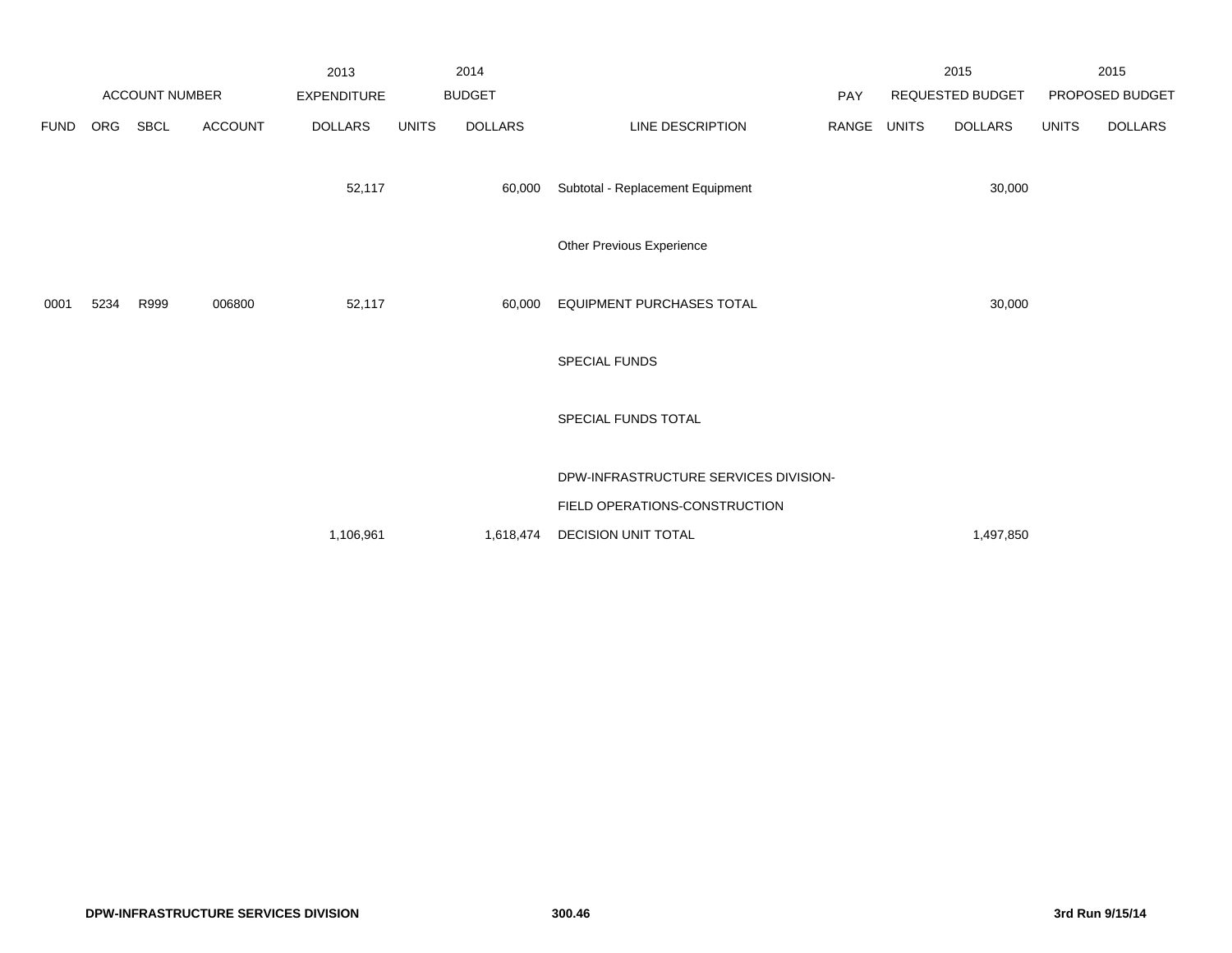|             |     |                |                | 2013               |                | 2014           |                                       |             |                | 2015             |              | 2015            |
|-------------|-----|----------------|----------------|--------------------|----------------|----------------|---------------------------------------|-------------|----------------|------------------|--------------|-----------------|
|             |     | ACCOUNT NUMBER |                | <b>EXPENDITURE</b> |                | <b>BUDGET</b>  |                                       | PAY         |                | REQUESTED BUDGET |              | PROPOSED BUDGET |
| <b>FUND</b> | ORG | SBCL           | <b>ACCOUNT</b> | <b>DOLLARS</b>     | <b>UNITS</b>   | <b>DOLLARS</b> | LINE DESCRIPTION                      | RANGE UNITS |                | <b>DOLLARS</b>   | <b>UNITS</b> | <b>DOLLARS</b>  |
|             |     |                |                |                    |                |                |                                       |             |                |                  |              |                 |
|             |     |                |                |                    |                |                | DPW-INFRASTRUCTURE SERVICES DIVISION- |             |                |                  |              |                 |
|             |     |                |                |                    |                |                | FIELD OPERATIONS - STREETS & BRIDGES  |             |                |                  |              |                 |
|             |     |                |                |                    |                |                | <b>DECISION UNIT</b>                  |             |                |                  |              |                 |
|             |     |                |                |                    |                |                |                                       |             |                |                  |              |                 |
|             |     |                |                |                    |                |                | SALARIES & WAGES                      |             |                |                  |              |                 |
|             |     |                |                |                    | $\mathbf{1}$   | 109,864        | Street & Bridges Services Manager (X) | 1JX         | $\mathbf{1}$   | 111,512          |              |                 |
|             |     |                |                |                    |                |                |                                       |             |                |                  |              |                 |
|             |     |                |                |                    |                |                | STREET MAINTENANCE                    |             |                |                  |              |                 |
|             |     |                |                |                    | $\sqrt{2}$     | 166,086        | Street Area Manager                   | 1HX         | $\overline{a}$ | 144,270          |              |                 |
|             |     |                |                |                    | $\,6\,$        | 380,655        | <b>Street District Manager</b>        | 1DX         | 6              | 310,784          |              |                 |
|             |     |                |                |                    | 42             | 1,208,766      | Infrastructure Repair Worker          | 8FN         | 42             | 1,300,000        |              |                 |
|             |     |                |                |                    | 15             | 663,511        | Infrastructure Repair Crew Leader     | 8IN         | 15             | 645,052          |              |                 |
|             |     |                |                |                    | $\overline{7}$ | 399,819        | <b>Cement Finisher</b>                | <b>7K</b>   | $\overline{7}$ | 405,787          |              |                 |
|             |     |                |                |                    | 8              | 130,821        | Cement Finisher Helper                | 8FN         | 8              | 153,600          |              |                 |
|             |     |                |                |                    | 32             | 603,721        | <b>City Laborer</b>                   | 8DN         | 32             | 871,000          |              |                 |
|             |     |                |                |                    |                |                |                                       |             |                |                  |              |                 |
|             |     |                |                |                    |                |                | <b>AUXILIARY POSITIONS</b>            |             |                |                  |              |                 |
|             |     |                |                |                    | $\mathbf{1}$   |                | Street Area Manager                   | 1HX         | $\mathbf{1}$   |                  |              |                 |
|             |     |                |                |                    | $\mathbf{1}$   |                | <b>Street District Manager</b>        | 1DX         | $\mathbf 1$    |                  |              |                 |
|             |     |                |                |                    | 12             |                | Infrastructure Repair Worker          | 8FN         | 12             |                  |              |                 |

3 Infrastructure Repair Crew Leader 8IN 3 1 Cement Finisher 7K 1 2 Cement Finisher Helper 8FN 2 15 City Laborer (Regular) 8DN 15 4 Operations Driver/Worker 8KN 4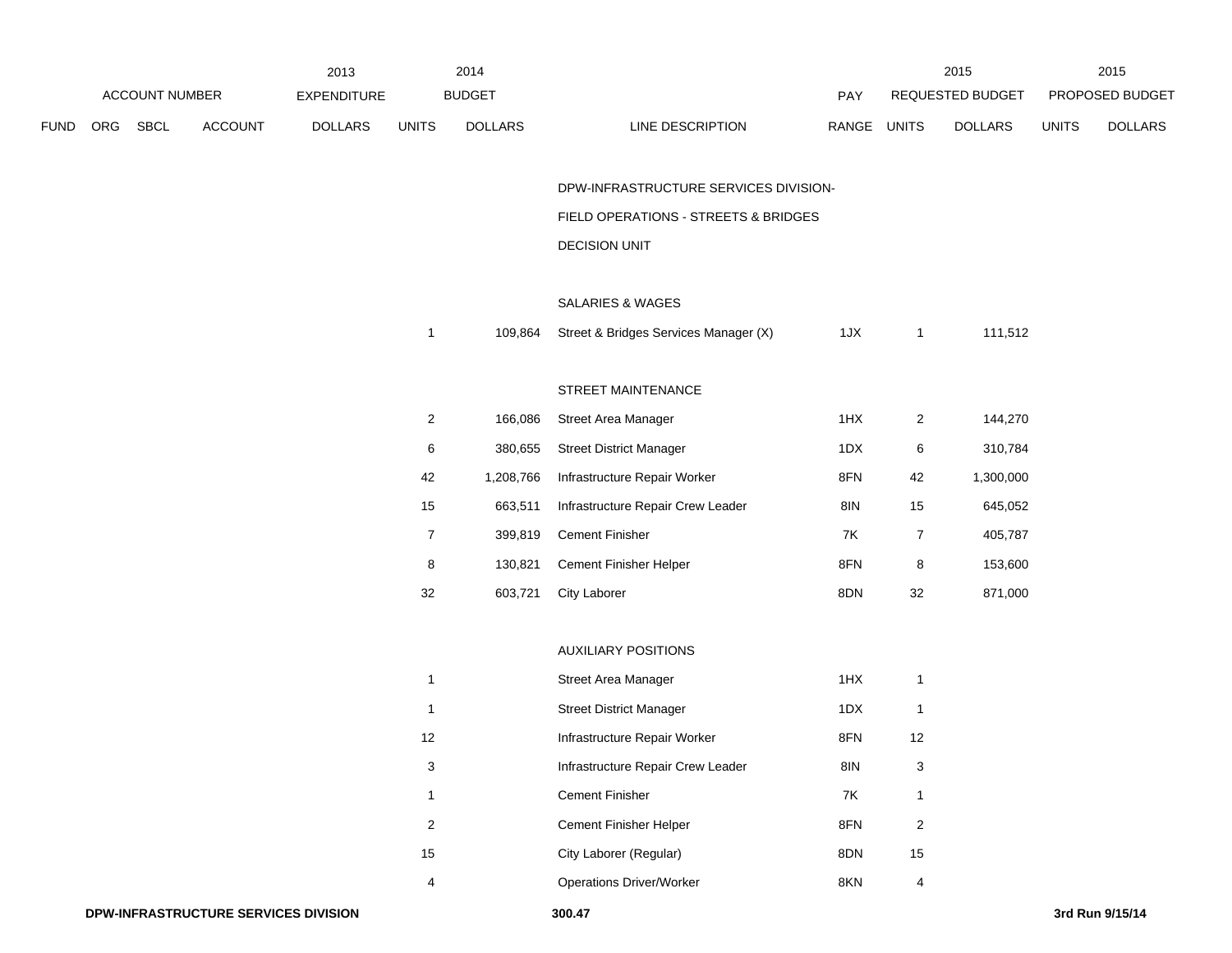|             |            |                       |                | 2013           |              | 2014           |                           | 2015                           |              | 2015                   |
|-------------|------------|-----------------------|----------------|----------------|--------------|----------------|---------------------------|--------------------------------|--------------|------------------------|
|             |            | <b>ACCOUNT NUMBER</b> |                | EXPENDITURE    |              | <b>BUDGET</b>  | <b>PAY</b>                | <b>REQUESTED BUDGET</b>        |              | <b>PROPOSED BUDGET</b> |
| <b>FUND</b> | <b>ORG</b> | SBCL                  | <b>ACCOUNT</b> | <b>DOLLARS</b> | <b>UNITS</b> | <b>DOLLARS</b> | LINE DESCRIPTION<br>RANGE | <b>UNITS</b><br><b>DOLLARS</b> | <b>UNITS</b> | <b>DOLLARS</b>         |

#### PLANT & EQUIPMENT

| 1 | 78.955  | Plant & Equip. Repair Supervisor  | 1DX | 1              | 59,296  |
|---|---------|-----------------------------------|-----|----------------|---------|
| 2 | 83.784  | Program Assistant I               | 5EN | $\overline{2}$ | 85,041  |
| 3 | 141.177 | Lead Equipment Mechanic           | 7FN | 3              | 132,593 |
| 1 | 45.425  | Infrastructure Repair Crew Leader | 8IN | 1              | 46.106  |
| 1 | 45.922  | Equipment Mechanic IV             | 7EN | 1              | 41,751  |
| 2 | 83.834  | Equipment Mechanic II             | 7CN | $\overline{2}$ | 83,054  |
| 1 | 40.957  | Equipment Mechanic I              | 7BN | 1              | 41,287  |
| 3 | 123.933 | Infrastructure Repair Worker      | 8FN | 3              | 118.847 |

# AUXILIARY PERSONNEL

| Asphalt Plant Oper. Eng.      | 7KN |   |
|-------------------------------|-----|---|
| <b>Office Assistant III</b>   | 6FN |   |
| Lead Equipment Mechanic       | 7FN | 1 |
| Equipment Mechanic II         | 7CN | 1 |
| <b>Asphalt Plant Operator</b> | 8FN | 1 |
| Equipment Mechanic I          | 7BN |   |

## STORES UNIT

| 1 | 65.564  | <b>Inventory Services Manager</b> | 1CX |   | 54,876  |
|---|---------|-----------------------------------|-----|---|---------|
| 1 | 45.180  | Inventory Manager (X)             | 1AX |   | 45,858  |
| 1 | 44.277  | <b>Inventory Assistant V</b>      | 6LN |   | 44.941  |
| 8 | 344.224 | <b>Inventory Assistant IV</b>     | 6JN | 8 | 345,022 |
| 6 | 241.722 | <b>Inventory Assistant II</b>     | 6HN | 6 | 275,380 |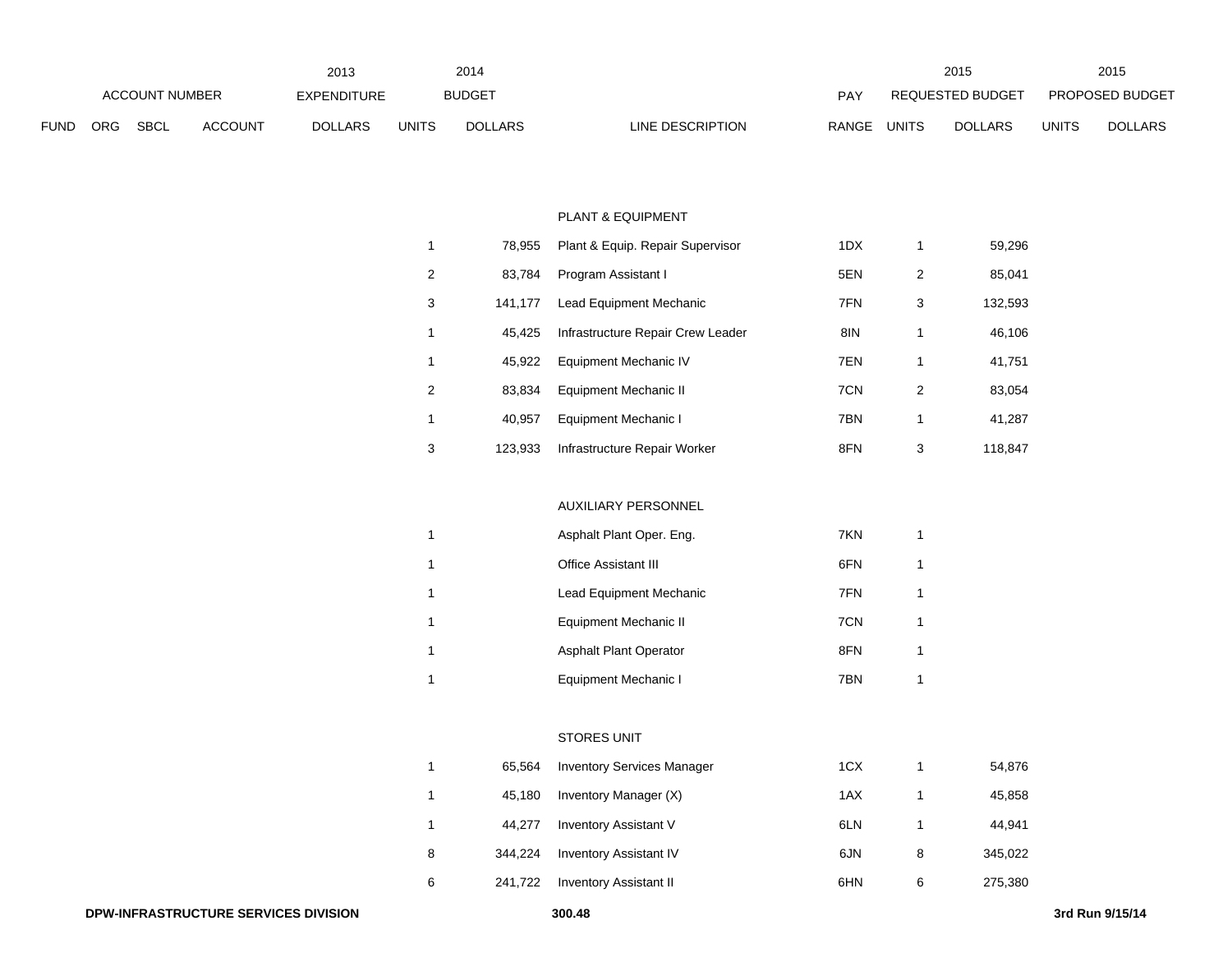|             |     |                | 2013    |                    | 2014           |                |                                      | 2015           |                         | 2015             |              |                 |
|-------------|-----|----------------|---------|--------------------|----------------|----------------|--------------------------------------|----------------|-------------------------|------------------|--------------|-----------------|
|             |     | ACCOUNT NUMBER |         | <b>EXPENDITURE</b> |                | <b>BUDGET</b>  |                                      | PAY            |                         | REQUESTED BUDGET |              | PROPOSED BUDGET |
| <b>FUND</b> | ORG | SBCL           | ACCOUNT | <b>DOLLARS</b>     | <b>UNITS</b>   | <b>DOLLARS</b> | LINE DESCRIPTION                     | RANGE UNITS    |                         | <b>DOLLARS</b>   | <b>UNITS</b> | <b>DOLLARS</b>  |
|             |     |                |         |                    | $\overline{1}$ | 43,310         | Special Laborer, Electrical Services | 8GN            | $\mathbf{1}$            | 43,960           |              |                 |
|             |     |                |         |                    |                |                | AUXILIARY PERSONNEL                  |                |                         |                  |              |                 |
|             |     |                |         |                    | $\overline{1}$ |                | <b>Inventory Services Manager</b>    | 1CX            | $\mathbf{1}$            |                  |              |                 |
|             |     |                |         |                    | $\overline{1}$ |                | <b>Inventory Supervisor</b>          | 2DN            | $\mathbf{1}$            |                  |              |                 |
|             |     |                |         |                    | $\overline{1}$ |                | Inventory Assistant V                | 6LN            | $\mathbf{1}$            |                  |              |                 |
|             |     |                |         |                    | $\overline{1}$ |                | <b>Inventory Assistant IV</b>        | 6JN            | $\mathbf{1}$            |                  |              |                 |
|             |     |                |         |                    | $\overline{1}$ |                | <b>Inventory Assistant III</b>       | 6IN            | $\mathbf{1}$            |                  |              |                 |
|             |     |                |         |                    | $\overline{c}$ |                | <b>Inventory Assistant II</b>        | 6HN            | $\overline{\mathbf{c}}$ |                  |              |                 |
|             |     |                |         |                    |                |                |                                      |                |                         |                  |              |                 |
|             |     |                |         |                    |                |                | STRUCTURAL DESIGN                    |                |                         |                  |              |                 |
|             |     |                |         |                    | $\overline{1}$ | 103,077        | Structural Design Manager (X)        | $11X$          | $\mathbf{1}$            | 104,608          |              |                 |
|             |     |                |         |                    | $\overline{1}$ | 87,622         | Civil Engineer IV                    | 2KX            | 1                       | 88,936           |              |                 |
|             |     |                |         |                    | $\overline{c}$ | 154,268        | Civil Engineer III                   | 2IN            | 2                       | 135,127          |              |                 |
|             |     |                |         |                    | 4              | 215,392        | Civil Engineer II                    | 2GN            | 4                       | 237,109          |              |                 |
|             |     |                |         |                    | $\overline{1}$ | 58,711         | Engineering Drafting Technician IV   | $3\mathrm{NN}$ | $\mathbf{1}$            | 59,591           |              |                 |
|             |     |                |         |                    |                |                |                                      |                |                         |                  |              |                 |
|             |     |                |         |                    |                |                | BRIDGE OPERATIONS/MAINTENANCE        |                |                         |                  |              |                 |
|             |     |                |         |                    | $\overline{1}$ | 96,722         | Bridge Maintenance Manager (X)       | 1HX            | $\mathbf{1}$            | 98,172           |              |                 |
|             |     |                |         |                    | $\overline{1}$ | 56,533         | <b>Bridge Operator Supervisor</b>    | 1BX            | $\mathbf{1}$            | 57,381           |              |                 |
|             |     |                |         |                    | $\,6\,$        | 269,594        | <b>Bridge Operator-Lead Worker</b>   | $8I$           | 6                       | 272,099          |              |                 |
|             |     |                |         |                    | 22             | 867,409        | <b>Bridge Operator</b>               | 8GN            | 22                      | 918,076          |              |                 |
|             |     |                |         |                    | $\overline{1}$ | 64,147         | <b>Carpentry Manager</b>             | 70             | $\mathbf{1}$            | 65,104           |              |                 |
|             |     |                |         |                    | 10             | 579,280        | Carpenter                            | <b>7K</b>      | $10\,$                  | 588,020          |              |                 |
|             |     |                |         |                    | $\overline{a}$ | 136,656        | Bricklayer                           | $7{\sf Q}$     | $\overline{a}$          | 136,656          |              |                 |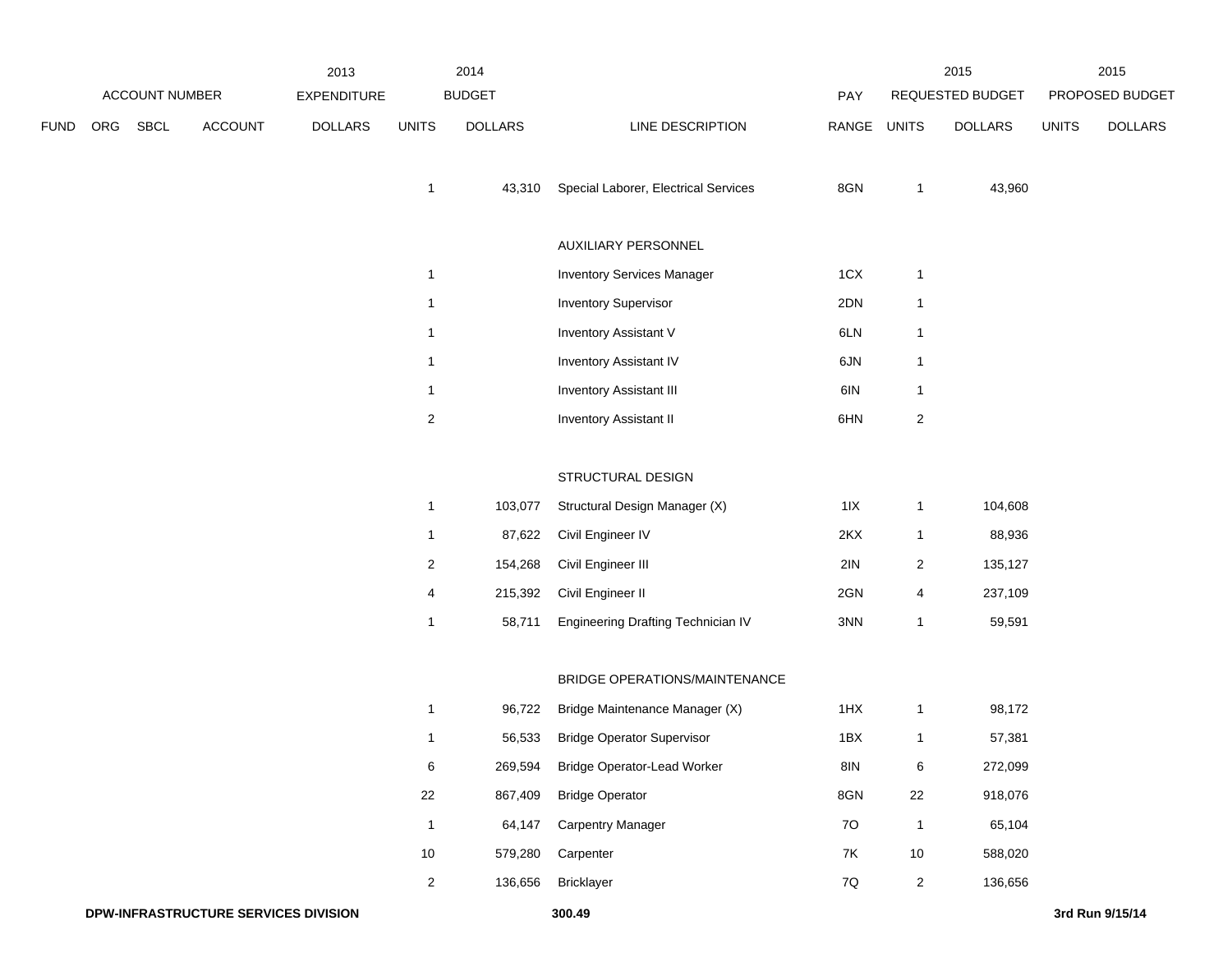|      |     |                |                | 2013                         |       | 2014           |                  |       |                  | 2015           |                        | 2015           |
|------|-----|----------------|----------------|------------------------------|-------|----------------|------------------|-------|------------------|----------------|------------------------|----------------|
|      |     | ACCOUNT NUMBER |                | <b>BUDGET</b><br>EXPENDITURE |       |                |                  | PAY   | REQUESTED BUDGET |                | <b>PROPOSED BUDGET</b> |                |
| FUND | ORG | SBCL           | <b>ACCOUNT</b> | <b>DOLLARS</b>               | UNITS | <b>DOLLARS</b> | LINE DESCRIPTION | RANGE | <b>UNITS</b>     | <b>DOLLARS</b> | <b>UNITS</b>           | <b>DOLLARS</b> |

| $\overline{2}$ | 122.928 | <b>Electrical Mechanic</b>          | 7MN | $\overline{2}$ | 124,758 |
|----------------|---------|-------------------------------------|-----|----------------|---------|
| 3              | 136.275 | Infrastructure Repair Crew Leader   | 8IN | 3              | 138,318 |
| 2              | 83,102  | Infrastructure Repair Worker        | 8FN | 2              | 84,349  |
| 3              | 73,984  | <b>City Laborer</b>                 | 8DN | 3              | 116,578 |
| 1              | 64.230  | Ironworker Supervisor               | 70  | 1              | 65,187  |
| 5              | 301.390 | Ironworker                          | 7M  | 5              | 304,970 |
| 1              | 58.781  | Painter Leadworker, Bridge and Iron | 7K  | 1              | 59,633  |
| 5              | 282.255 | Painter, Bridge and Iron            | 7J  | 5              | 286,520 |
| 2              | 116.959 | Painter Leadworker, House           | 7J  | 2              | 113,194 |
| 5              | 207,041 | Painter                             | 71  | 5              | 279,032 |

### AUXILIARY POSITIONS

| $\mathbf{1}$ | <b>Bridge Operator Supervisor</b>   | 1BX | 1 |
|--------------|-------------------------------------|-----|---|
| 1            | Bridge Operator-Leadworker          | 8IN | 2 |
| 2            | <b>Bridge Operator</b>              | 8GN | 1 |
| 1            | <b>Carpenter Supervisor</b>         | 70  | 1 |
| 1            | Carpenter                           | 7K  | 1 |
| 1            | <b>Cement Finisher</b>              | 7K  | 1 |
| 1            | Infrastructure Repair Crew leader   | 8IN | 2 |
| 2            | City Laborer (Regular)              | 8DN | 1 |
| 1            | Ironworker Supervisor               | 70  | 1 |
| 1            | Ironworker                          | 7M  | 1 |
| 1            | Painter Leadworker, Bridge and Iron | 7K  | 1 |
| 1            | Painter, Bridge and Iron            | 7J  | 1 |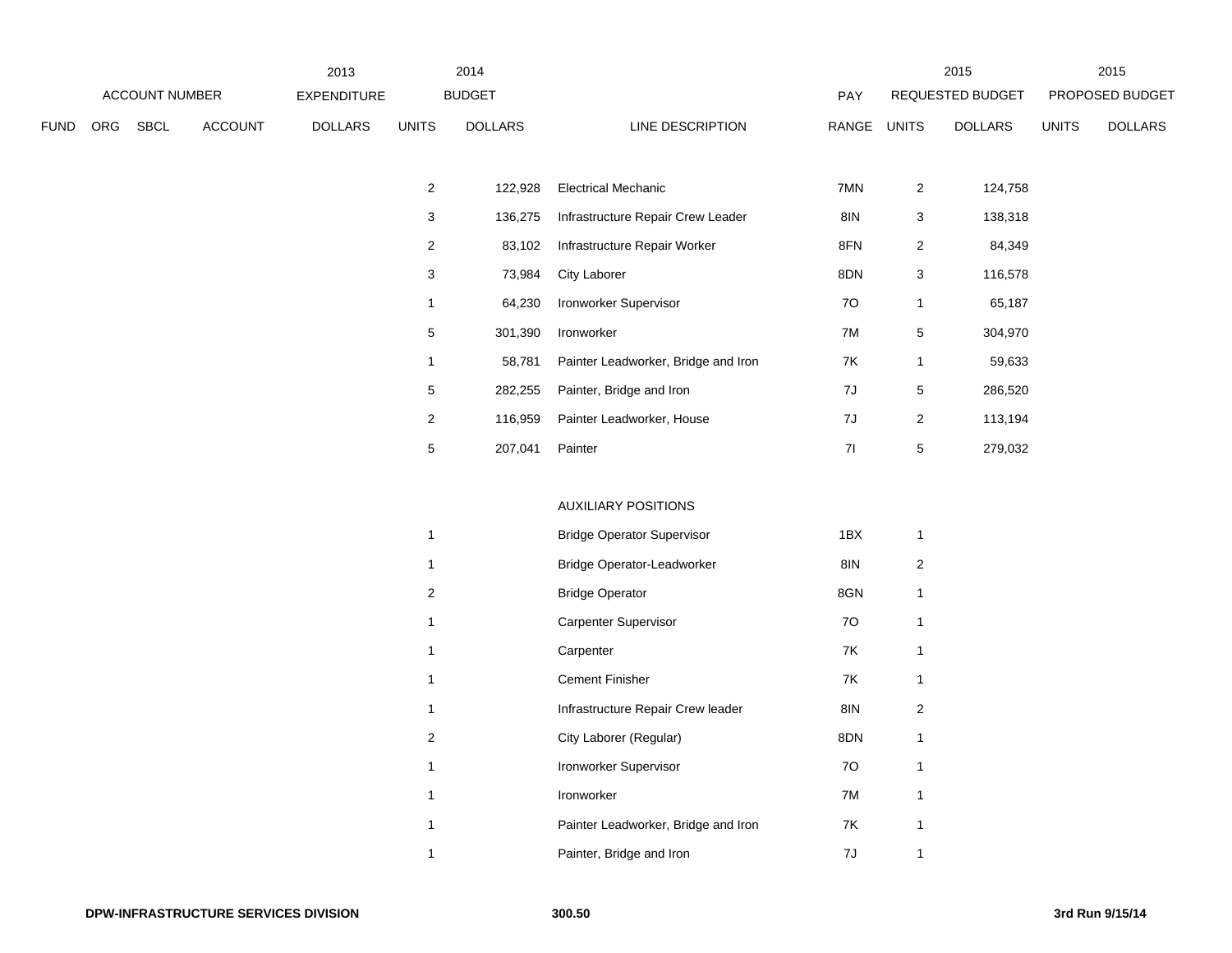|             |      |                |                                      | 2013               |              | 2014               |                                                                                                |             |        | 2015             |              | 2015            |
|-------------|------|----------------|--------------------------------------|--------------------|--------------|--------------------|------------------------------------------------------------------------------------------------|-------------|--------|------------------|--------------|-----------------|
|             |      | ACCOUNT NUMBER |                                      | <b>EXPENDITURE</b> |              | <b>BUDGET</b>      |                                                                                                | PAY         |        | REQUESTED BUDGET |              | PROPOSED BUDGET |
| <b>FUND</b> | ORG  | SBCL           | <b>ACCOUNT</b>                       | <b>DOLLARS</b>     | <b>UNITS</b> | <b>DOLLARS</b>     | LINE DESCRIPTION                                                                               | RANGE UNITS |        | <b>DOLLARS</b>   | <b>UNITS</b> | <b>DOLLARS</b>  |
|             |      |                |                                      |                    |              |                    |                                                                                                |             |        |                  |              |                 |
|             |      |                |                                      | 9,319,324          | 292          | 9,227,863          | <b>Total Before Adjustments</b>                                                                |             | 292    | 9,693,435        |              |                 |
|             |      |                |                                      |                    |              |                    |                                                                                                |             |        |                  |              |                 |
|             |      |                |                                      |                    |              |                    | Salary & Wage Rate Change                                                                      |             |        |                  |              |                 |
|             |      |                |                                      | 482,124            |              | 250,000            | Overtime Compensated                                                                           |             |        | 350,000          |              |                 |
|             |      |                |                                      |                    |              | (273, 193)         | Personnel Cost Adjustment                                                                      |             |        | (290, 803)       |              |                 |
|             |      |                |                                      |                    |              |                    | Other                                                                                          |             |        |                  |              |                 |
|             |      |                |                                      |                    |              | (104,724) Furlough |                                                                                                |             |        | (111, 475)       |              |                 |
|             |      |                |                                      |                    |              |                    |                                                                                                |             |        |                  |              |                 |
|             |      |                |                                      | 9,801,448          | 292          | 9,099,946          | Gross Salaries & Wages Total                                                                   |             | 292    | 9,641,157        |              |                 |
|             |      |                |                                      |                    |              |                    |                                                                                                |             |        |                  |              |                 |
|             |      |                |                                      | (1,587,045)        |              | (1,050,000)        | Reimbursable Services Deduction                                                                |             |        | (1,050,000)      |              |                 |
|             |      |                |                                      | (947, 527)         |              | (1,050,000)        | <b>Capital Improvements Deduction</b>                                                          |             |        | (1,050,000)      |              |                 |
|             |      |                |                                      |                    |              |                    | <b>Grants &amp; Aids Deduction</b>                                                             |             |        |                  |              |                 |
|             |      |                |                                      |                    |              |                    |                                                                                                |             |        |                  |              |                 |
| 0001        | 5235 | R999           | 006000                               | 7,266,876 292.00   |              | 6,999,946          | NET SALARIES & WAGES TOTAL                                                                     |             | 292.00 | 7,541,157        |              |                 |
|             |      |                |                                      |                    |              |                    |                                                                                                |             |        |                  |              |                 |
|             |      |                |                                      |                    | 145.64       |                    | O&M FTE'S                                                                                      |             | 161.00 |                  |              |                 |
|             |      |                |                                      |                    | 42.69        |                    | NON-O&M FTE'S                                                                                  |             | 31.00  |                  |              |                 |
|             |      |                |                                      |                    |              |                    |                                                                                                |             |        |                  |              |                 |
|             |      |                |                                      |                    |              |                    | (X) Private Auto allowance May Be Paid Pursuant to Section 350-183                             |             |        |                  |              |                 |
|             |      |                |                                      |                    |              |                    | of the Milwaukee Code.                                                                         |             |        |                  |              |                 |
|             |      |                |                                      |                    |              |                    |                                                                                                |             |        |                  |              |                 |
| 0001        | 5235 | R999           | 006100                               | 3,419,967          |              | 3,289,975          | ESTIMATED EMPLOYEE FRINGE BENEFITS<br>(Involves Revenue Offset-No Transfers from this Account) |             |        | 3,393,521        |              |                 |
|             |      |                |                                      |                    |              |                    |                                                                                                |             |        |                  |              |                 |
|             |      |                | DPW-INFRASTRUCTURE SERVICES DIVISION |                    |              |                    | 300.51                                                                                         |             |        |                  |              | 3rd Run 9/15/14 |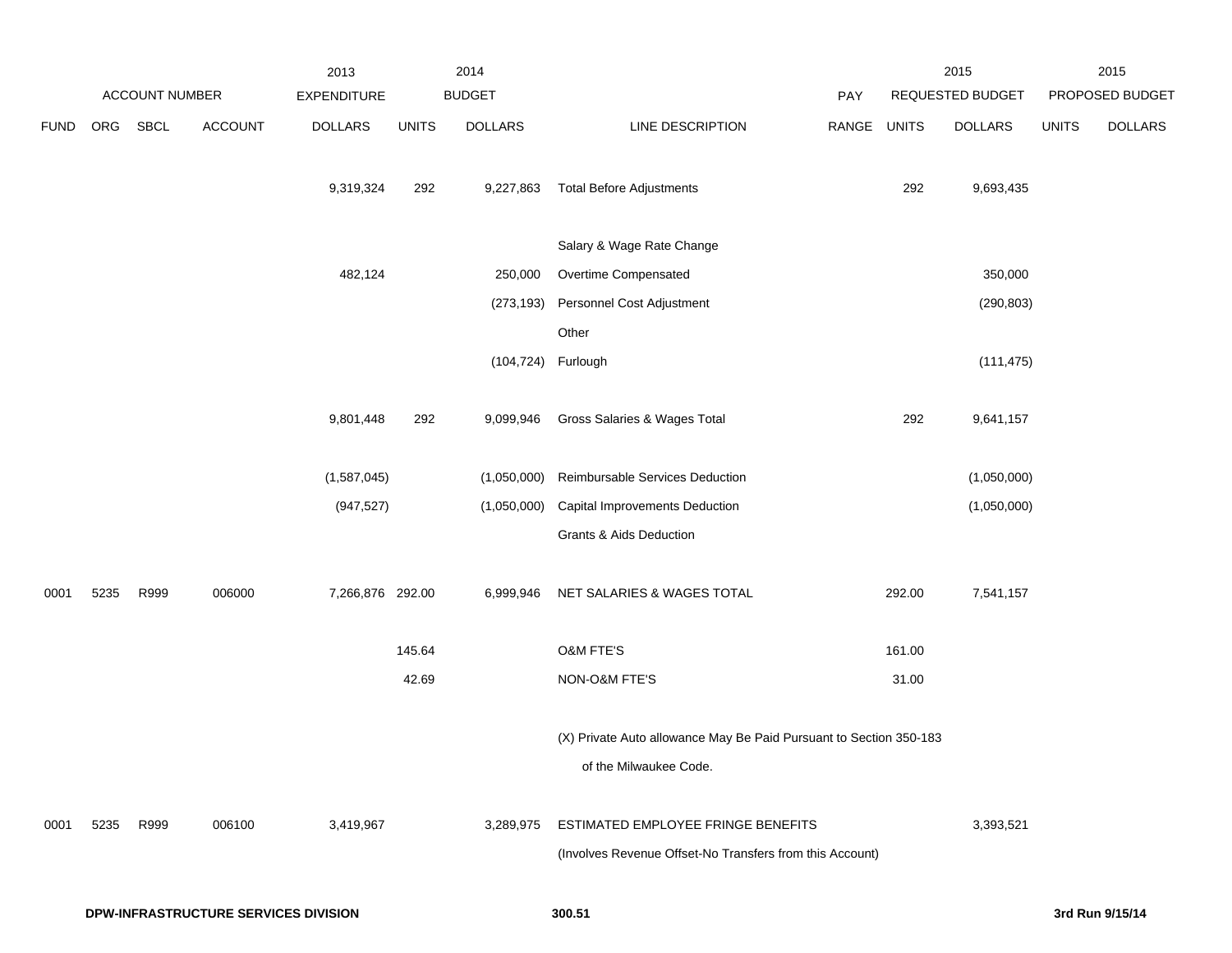|             |      |                       |                | 2013               |              | 2014           |                                    |       | 2015                    |                | 2015            |                |
|-------------|------|-----------------------|----------------|--------------------|--------------|----------------|------------------------------------|-------|-------------------------|----------------|-----------------|----------------|
|             |      | <b>ACCOUNT NUMBER</b> |                | <b>EXPENDITURE</b> |              | <b>BUDGET</b>  |                                    | PAY   | <b>REQUESTED BUDGET</b> |                | PROPOSED BUDGET |                |
| <b>FUND</b> | ORG  | SBCL                  | <b>ACCOUNT</b> | <b>DOLLARS</b>     | <b>UNITS</b> | <b>DOLLARS</b> | LINE DESCRIPTION                   | RANGE | <b>UNITS</b>            | <b>DOLLARS</b> |                 | <b>DOLLARS</b> |
|             |      |                       |                |                    |              |                |                                    |       |                         |                |                 |                |
|             |      |                       |                |                    |              |                | OPERATING EXPENDITURES             |       |                         |                |                 |                |
| 0001        | 5235 | R999                  | 630100         | 16,372             |              | 14,000         | <b>General Office Expense</b>      |       |                         | 16,000         |                 |                |
| 0001        | 5235 | R999                  | 630500         | 108,410            |              | 70,000         | Tools & Machinery Parts            |       |                         | 80,000         |                 |                |
| 0001        | 5235 | R999                  | 631000         | 1,429,542          |              | 1,868,750      | <b>Construction Supplies</b>       |       |                         | 1,975,000      |                 |                |
| 0001        | 5235 | R999                  | 631500         | 171,536            |              | 145,000        | Energy                             |       |                         | 170,000        |                 |                |
| 0001        | 5235 | R999                  | 632000         | 363,297            |              | 246,000        | <b>Other Operating Supplies</b>    |       |                         | 350,000        |                 |                |
| 0001        | 5235 | R999                  | 632500         |                    |              |                | <b>Facility Rental</b>             |       |                         |                |                 |                |
| 0001        | 5235 | R999                  | 633000         | 68,507             |              | 30,000         | Vehicle Rental                     |       |                         | 50,000         |                 |                |
| 0001        | 5235 | R999                  | 633500         | 38,017             |              | 15,000         | Non-Vehicle Equipment Rental       |       |                         | 30,000         |                 |                |
| 0001        | 5235 | R999                  | 634000         | 147,756            |              | 75,000         | <b>Professional Services</b>       |       |                         | 100,000        |                 |                |
| 0001        | 5235 | R999                  | 634500         |                    |              | 10,000         | Information Technology Services    |       |                         |                |                 |                |
| 0001        | 5235 | R999                  | 635000         | 32,493             |              | 25,000         | <b>Property Services</b>           |       |                         | 30,000         |                 |                |
| 0001        | 5235 | R999                  | 635500         | 338,367            |              | 190,000        | <b>Infrastructure Services</b>     |       |                         | 190,000        |                 |                |
| 0001        | 5235 | R999                  | 636000         | 2,155              |              |                | Vehicle Repair Services            |       |                         |                |                 |                |
| 0001        | 5235 | R999                  | 636500         | 88,617             |              | 35,000         | <b>Other Operating Services</b>    |       |                         | 60,000         |                 |                |
| 0001        | 5235 | R999                  | 637000         |                    |              |                | Loans and Grants                   |       |                         |                |                 |                |
| 0001        | 5235 | R999                  | 637501         | 71,480             |              | 38,000         | <b>Reimburse Other Departments</b> |       |                         | 70,000         |                 |                |
|             |      |                       |                |                    |              |                |                                    |       |                         |                |                 |                |
| 0001        | 5235 | R999                  | 006300         | 2,876,549          |              | 2,761,750      | OPERATING EXPENDITURES TOTAL       |       |                         | 3,121,000      |                 |                |
|             |      |                       |                |                    |              |                |                                    |       |                         |                |                 |                |

### EQUIPMENT PURCHASES

## Additional Equipment

## Subtotal - Additional Equipment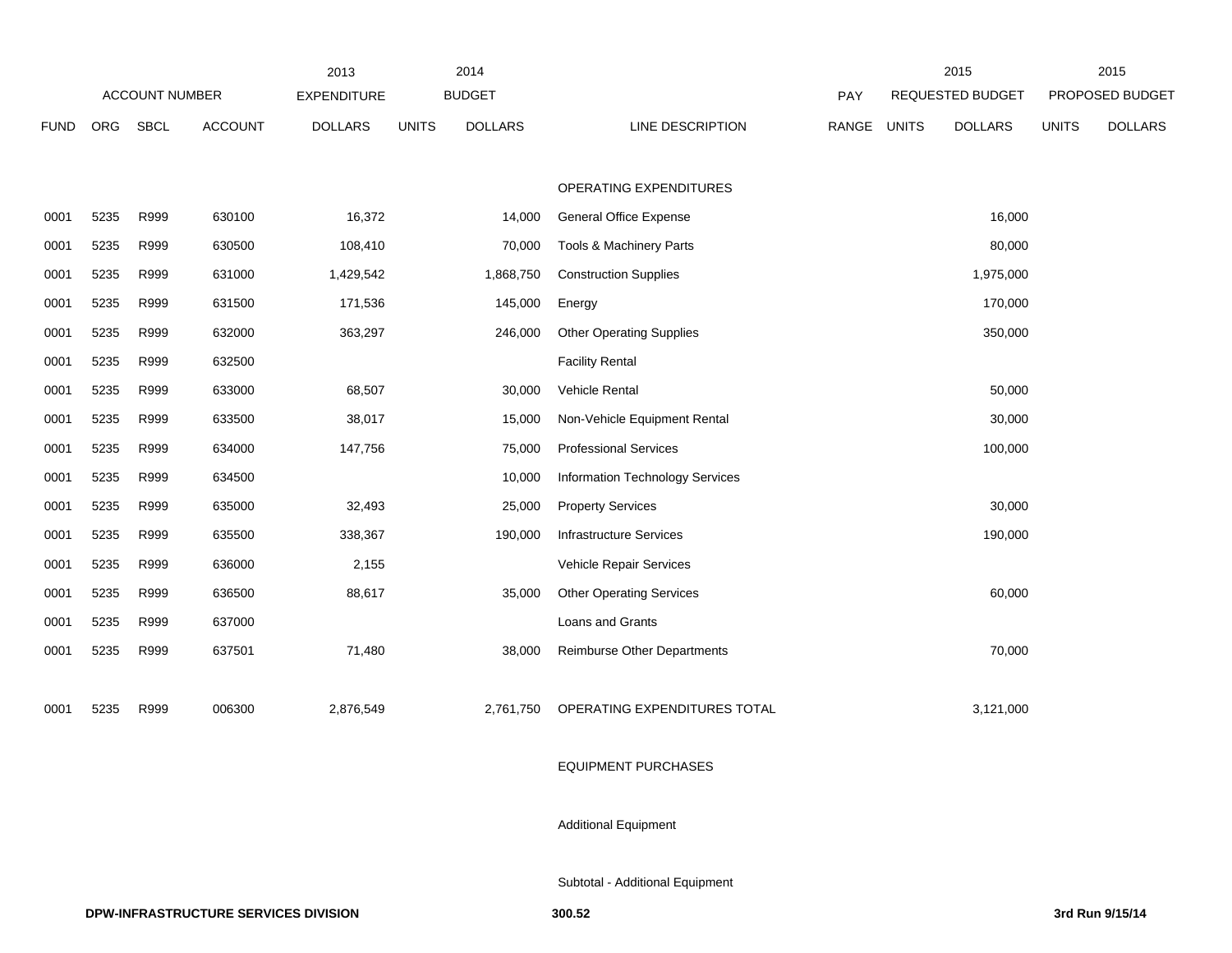|             |      |                       |                | 2013               |                | 2014           |                                      |             |              | 2015             |              | 2015            |
|-------------|------|-----------------------|----------------|--------------------|----------------|----------------|--------------------------------------|-------------|--------------|------------------|--------------|-----------------|
|             |      | <b>ACCOUNT NUMBER</b> |                | <b>EXPENDITURE</b> |                | <b>BUDGET</b>  |                                      | PAY         |              | REQUESTED BUDGET |              | PROPOSED BUDGET |
| <b>FUND</b> | ORG  | SBCL                  | <b>ACCOUNT</b> | <b>DOLLARS</b>     | <b>UNITS</b>   | <b>DOLLARS</b> | LINE DESCRIPTION                     | RANGE UNITS |              | <b>DOLLARS</b>   | <b>UNITS</b> | <b>DOLLARS</b>  |
|             |      |                       |                |                    |                |                |                                      |             |              |                  |              |                 |
|             |      |                       |                |                    |                |                |                                      |             |              |                  |              |                 |
|             |      |                       |                |                    |                |                | Replacement Equipment                |             |              |                  |              |                 |
|             |      |                       |                |                    | 4              | 9,000          | Snowthrower/Snowblower               |             |              |                  |              |                 |
|             |      |                       |                |                    | $\mathbf{1}$   | 3,000          | Concrete Saw - Walk Behind           |             |              |                  |              |                 |
|             |      |                       |                |                    | $\mathbf{1}$   | 40,000         | Skid Steer                           |             |              |                  |              |                 |
|             |      |                       |                |                    | $\overline{2}$ | 6,000          | Compactor, Vibratory                 |             |              |                  |              |                 |
|             |      |                       |                |                    | $\mathbf{1}$   | 25,000         | Concrete Saw with Trailer            |             | $\mathbf{1}$ | 27,000           |              |                 |
|             |      |                       |                |                    | $\mathbf{1}$   | 18,000         | Roller, Vibratory                    |             | $\sqrt{2}$   | 24,000           |              |                 |
|             |      |                       |                |                    | $\overline{2}$ | 40,000         | Sealant Melter                       |             | $\mathbf{1}$ | 40,000           |              |                 |
|             |      |                       |                |                    | $\overline{2}$ | 12,500         | <b>Tar Kettle</b>                    |             |              |                  |              |                 |
|             |      |                       |                |                    |                | 21,500         | <b>Pavement Grinding Accessories</b> |             | $\mathbf{1}$ | 25,000           |              |                 |
|             |      |                       |                |                    |                |                | Asphalt Pellet Patcher               |             | $\mathbf{1}$ | 30,000           |              |                 |
|             |      |                       |                |                    |                |                | Asphalt Reclaimer                    |             | $\mathbf{1}$ | 19,000           |              |                 |
|             |      |                       |                |                    |                |                | Mini Infrared Heater                 |             | $\mathbf{1}$ | 10,000           |              |                 |
|             |      |                       |                |                    |                |                |                                      |             |              |                  |              |                 |
|             |      |                       |                |                    | 14             | 175,000        | Subtotal - Replacement Equipment     |             | 8            | 175,000          |              |                 |
|             |      |                       |                |                    |                |                |                                      |             |              |                  |              |                 |
| 0001        | 5235 | R999                  | 006800         | 168,848            | 14             | 175,000        | EQUIPMENT PURCHASES TOTAL            |             | 8            | 175,000          |              |                 |
|             |      |                       |                |                    |                |                |                                      |             |              |                  |              |                 |
|             |      |                       |                |                    |                |                | SPECIAL FUNDS                        |             |              |                  |              |                 |

SPECIAL FUNDS TOTAL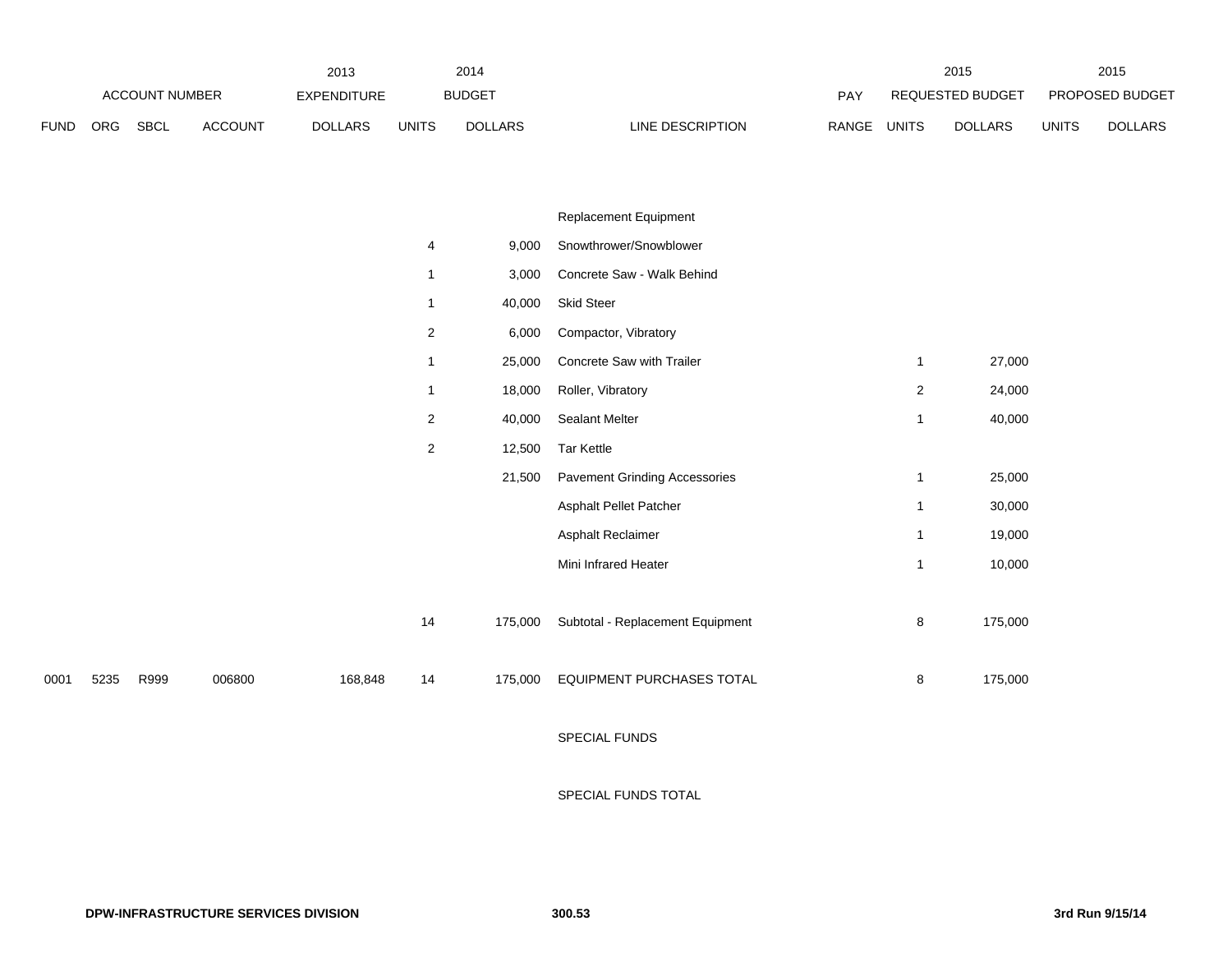|             |            |                       |                | 2013               |              | 2014           |                           | 2015                    |              | 2015                   |
|-------------|------------|-----------------------|----------------|--------------------|--------------|----------------|---------------------------|-------------------------|--------------|------------------------|
|             |            | <b>ACCOUNT NUMBER</b> |                | <b>EXPENDITURE</b> |              | <b>BUDGET</b>  | PAY                       | REQUESTED BUDGET        |              | <b>PROPOSED BUDGET</b> |
| <b>FUND</b> | <b>ORG</b> | <b>SBCL</b>           | <b>ACCOUNT</b> | <b>DOLLARS</b>     | <b>UNITS</b> | <b>DOLLARS</b> | LINE DESCRIPTION<br>RANGE | UNITS<br><b>DOLLARS</b> | <b>UNITS</b> | <b>DOLLARS</b>         |

DPW-INFRASTRUCTURE SERVICES DIVISION-

FIELD OPERATIONS-STREET & BRIDGES

13,732,240 13,226,671 DECISION UNIT TOTAL 15,732,240 14,230,678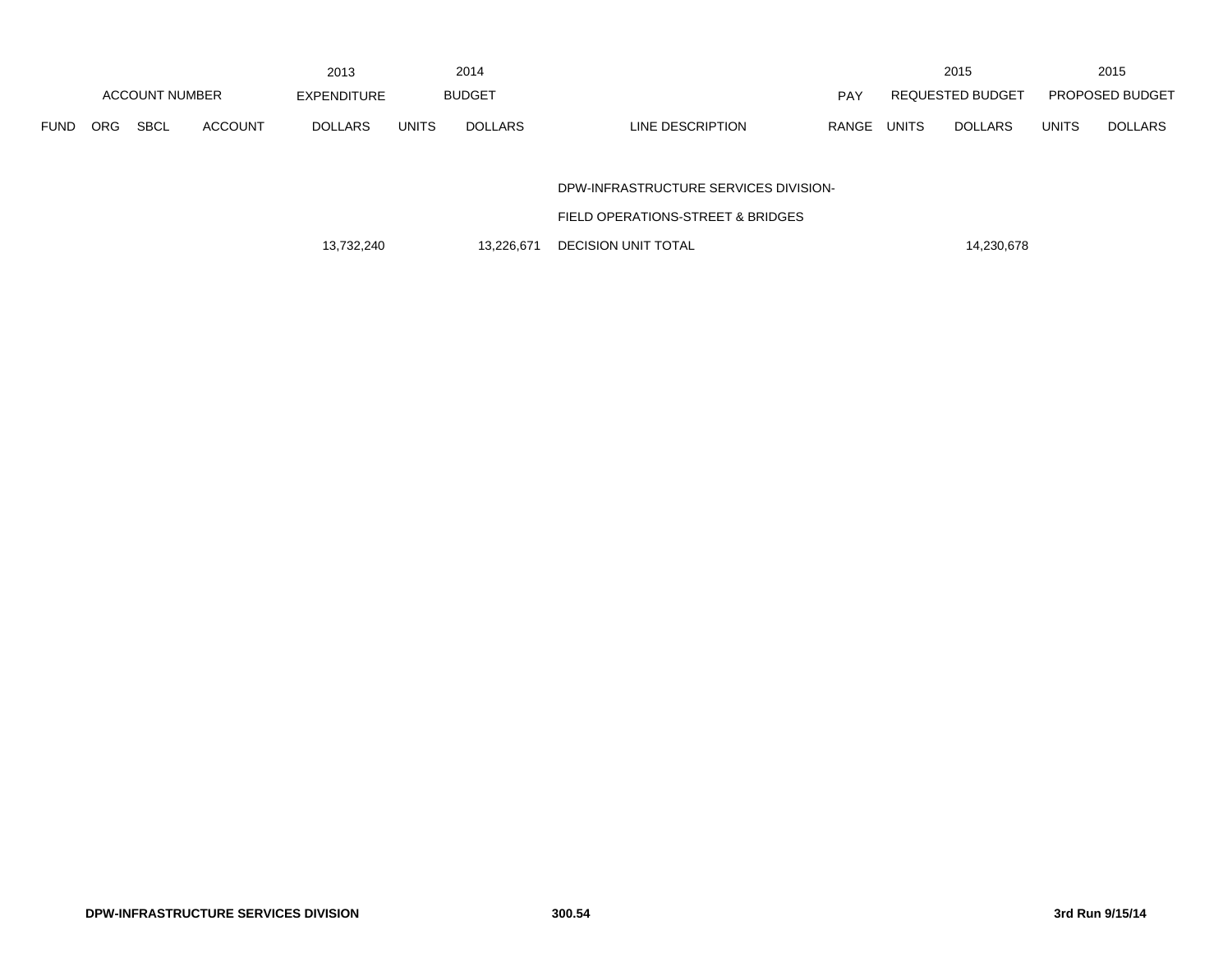|             |     |                       |                | 2013               |                         | 2014           |                                         |       |                | 2015             |              | 2015            |
|-------------|-----|-----------------------|----------------|--------------------|-------------------------|----------------|-----------------------------------------|-------|----------------|------------------|--------------|-----------------|
|             |     | <b>ACCOUNT NUMBER</b> |                | <b>EXPENDITURE</b> |                         | <b>BUDGET</b>  |                                         | PAY   |                | REQUESTED BUDGET |              | PROPOSED BUDGET |
| <b>FUND</b> | ORG | <b>SBCL</b>           | <b>ACCOUNT</b> | <b>DOLLARS</b>     | <b>UNITS</b>            | <b>DOLLARS</b> | LINE DESCRIPTION                        | RANGE | <b>UNITS</b>   | <b>DOLLARS</b>   | <b>UNITS</b> | <b>DOLLARS</b>  |
|             |     |                       |                |                    |                         |                | DPW-INFRASTRUCTURE SERVICES DIVISION-   |       |                |                  |              |                 |
|             |     |                       |                |                    |                         |                | FIELD OPERATIONS - ELECTRICAL SERVICES  |       |                |                  |              |                 |
|             |     |                       |                |                    |                         |                | DECISION UNIT                           |       |                |                  |              |                 |
|             |     |                       |                |                    |                         |                | SALARIES & WAGES                        |       |                |                  |              |                 |
|             |     |                       |                |                    | $\mathbf{1}$            | 106,028        | Electrical Services Operations Mgr. (X) | 1JX   | $\mathbf{1}$   | 104,868          |              |                 |
|             |     |                       |                |                    |                         |                | SIGNAL SHOP                             |       |                |                  |              |                 |
|             |     |                       |                |                    | $\mathbf{1}$            | 90,728         | <b>Electrical Services Manager</b>      | 1GX   | $\mathbf{1}$   | 70,797           |              |                 |
|             |     |                       |                |                    | 13                      | 799,032        | <b>Electrical Mechanic</b>              | 7MN   | 13             | 810,927          |              |                 |
|             |     |                       |                |                    | $\overline{7}$          | 330,512        | <b>Electrical Worker</b>                | 7FN   | $\overline{7}$ | 310,621          |              |                 |
|             |     |                       |                |                    | $\overline{a}$          | 80,574         | Laborer, Electrical Services (A)        | 8EN   | 2              | 81,782           |              |                 |
|             |     |                       |                |                    | 10                      | 217,550        | Laborer, Electrical Services (0.67 FTE) | 8EN   | $10$           | 220,813          |              |                 |
|             |     |                       |                |                    | $\overline{\mathbf{c}}$ | 42,615         | City Laborer (0.67 FTE)                 | 8DN   | 2              | 43,254           |              |                 |
|             |     |                       |                |                    |                         |                | STREET LIGHTING                         |       |                |                  |              |                 |
|             |     |                       |                |                    | $\mathbf{1}$            | 96,722         | Electrical Services Manager, Sr. (X)    | 1HX   | $\mathbf{1}$   | 98,173           |              |                 |
|             |     |                       |                |                    | $\overline{c}$          | 164,904        | <b>Electrical Services Manager</b>      | 1GX   | 2              | 166,403          |              |                 |
|             |     |                       |                |                    | 1                       | 40,836         | Office Assistant IV                     | 6HX   | $\mathbf{1}$   | 41,449           |              |                 |
|             |     |                       |                |                    | 47                      | 2,766,309      | <b>Electrical Mechanic</b>              | 7MN   | 47             | 2,903,472        |              |                 |
|             |     |                       |                |                    | 21                      | 991,536        | <b>Electrical Worker</b>                | 7FN   | 21             | 971,698          |              |                 |
|             |     |                       |                |                    | 12                      | 519,720        | Special Laborer, Electrical Services    | 8GN   | $12\,$         | 497,722          |              |                 |
|             |     |                       |                |                    | 4                       | 93,550         | Special Laborer, Elec. Serv. (0.67 FTE) | 8GN   | 4              | 94,953           |              |                 |
|             |     |                       |                |                    | 3                       | 129,930        | <b>Utility Worker</b>                   | 8GN   | 3              | 128,259          |              |                 |
|             |     |                       |                |                    | 23                      | 926,601        | Laborer, Electrical Services            | 8EN   | 23             | 896,460          |              |                 |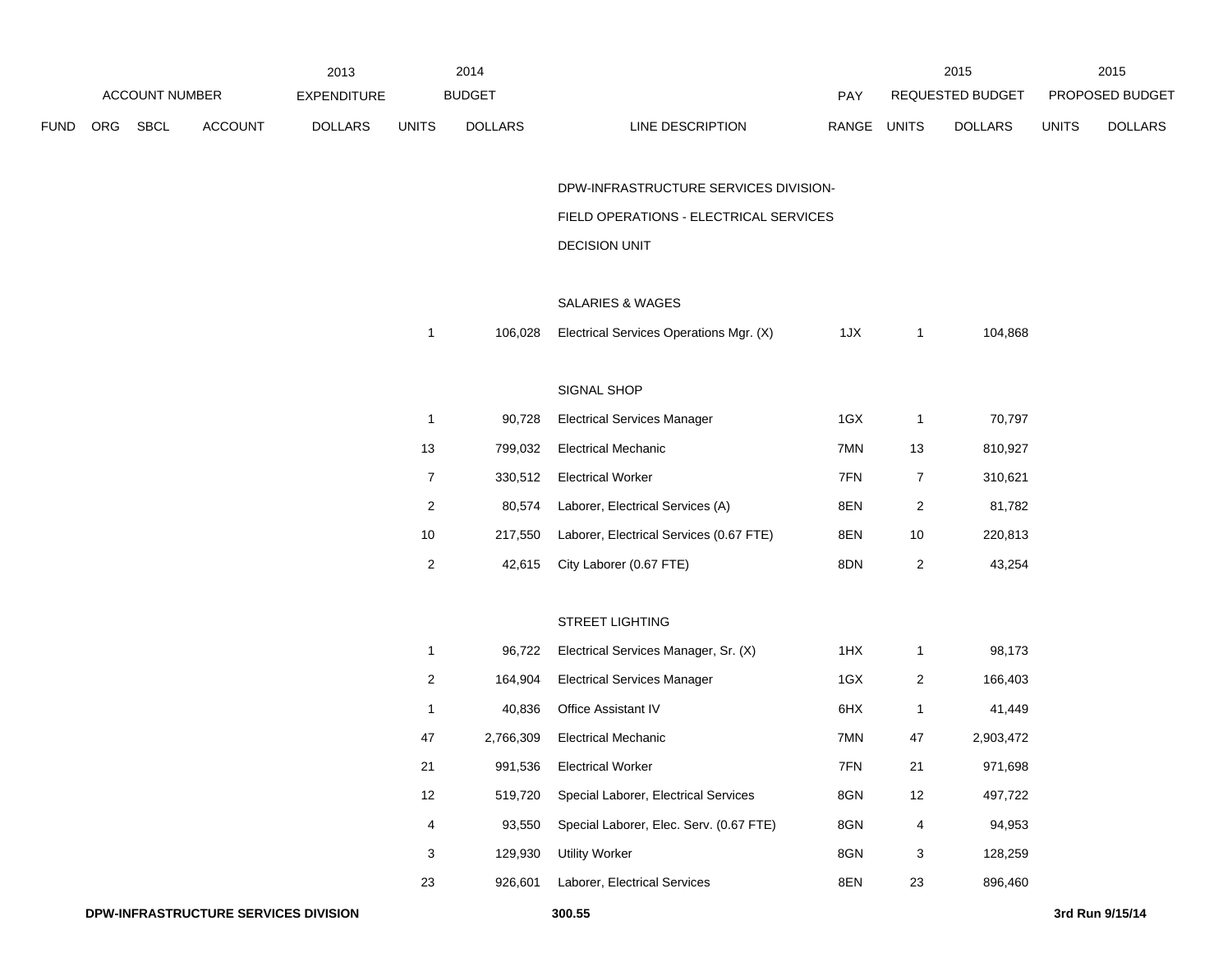|             |                |                | 2013               |                         | 2014           |                                         |             |                | 2015             |              | 2015            |
|-------------|----------------|----------------|--------------------|-------------------------|----------------|-----------------------------------------|-------------|----------------|------------------|--------------|-----------------|
|             | ACCOUNT NUMBER |                | <b>EXPENDITURE</b> |                         | <b>BUDGET</b>  |                                         | PAY         |                | REQUESTED BUDGET |              | PROPOSED BUDGET |
| <b>FUND</b> | ORG SBCL       | <b>ACCOUNT</b> | <b>DOLLARS</b>     | <b>UNITS</b>            | <b>DOLLARS</b> | LINE DESCRIPTION                        | RANGE UNITS |                | <b>DOLLARS</b>   | <b>UNITS</b> | <b>DOLLARS</b>  |
|             |                |                |                    |                         |                |                                         |             |                |                  |              |                 |
|             |                |                |                    | 11                      | 279,189        | Laborer, Electrical Services (0.67 FTE) | 8EN         | 11             | 283,377          |              |                 |
|             |                |                |                    | $\overline{2}$          | 114,650        | Directional Boring Machine Oper/Wrk     | 8ON         | $\overline{c}$ | 115,690          |              |                 |
|             |                |                |                    | $\mathbf{1}$            | 44,000         | <b>Communications Assistant V</b>       | 6KN         | $\mathbf{1}$   | 41,594           |              |                 |
|             |                |                |                    |                         |                |                                         |             |                |                  |              |                 |
|             |                |                |                    |                         |                | SIGN & PAINT SHOPS                      |             |                |                  |              |                 |
|             |                |                |                    | $\mathbf{1}$            | 79,825         | <b>Electrical Services Supervisor I</b> | 1EX         | $\mathbf{1}$   | 81,022           |              |                 |
|             |                |                |                    | $\,$ 5 $\,$             | 216,550        | Traffic Sign Worker II                  | 8GN         | $\,$ 5 $\,$    | 217,203          |              |                 |
|             |                |                |                    | $\mathbf{1}$            | 56,826         | Painter Leadworker, Bridge & Iron       | <b>7K</b>   | $\mathbf{1}$   | 57,678           |              |                 |
|             |                |                |                    | $\overline{2}$          | 87,042         | Painter                                 | 71          | $\overline{c}$ | 111,612          |              |                 |
|             |                |                |                    | $\overline{2}$          | 53,985         | Laborer, Electrical Services            | 8EN         | $\overline{2}$ | 77,866           |              |                 |
|             |                |                |                    |                         |                |                                         |             |                |                  |              |                 |
|             |                |                |                    |                         |                | MACHINE SHOP                            |             |                |                  |              |                 |
|             |                |                |                    | $\mathbf{1}$            | 58,137         | Machinist II                            | 7LN         | $\overline{1}$ | 59,009           |              |                 |
|             |                |                |                    | 4                       | 224,732        | Electrical Services Mach. I             | 7JN         | 4              | 220,753          |              |                 |
|             |                |                |                    | $\mathbf{1}$            | 56,183         | Elec. Services Blacksmith               | 7JN         | $\overline{1}$ | 57,025           |              |                 |
|             |                |                |                    | $\sqrt{2}$              | 101,160        | <b>Electrical Services Welder</b>       | 7HN         | $\overline{c}$ | 96,570           |              |                 |
|             |                |                |                    | $\overline{\mathbf{c}}$ | 86,622         | Equipment Mechanic I                    | 7BN         | $\overline{c}$ | 83,864           |              |                 |
|             |                |                |                    |                         |                |                                         |             |                |                  |              |                 |
|             |                |                |                    |                         |                | AUXILIARY PERSONNEL                     |             |                |                  |              |                 |
|             |                |                |                    | $\mathbf{1}$            |                | <b>Electrical Services Manager</b>      | 1GX         | $\mathbf{1}$   |                  |              |                 |
|             |                |                |                    | 3                       |                | <b>Electrical Mechanic</b>              | 7MM         | 3              |                  |              |                 |
|             |                |                |                    | $\overline{2}$          |                | <b>Electrical Worker</b>                | 7FN         | $\overline{2}$ |                  |              |                 |
|             |                |                |                    | $\mathbf{1}$            |                | Painter                                 | 71          | $\overline{1}$ |                  |              |                 |
|             |                |                |                    | $\mathbf{1}$            |                | Traffic Sign Worker II                  | 8GN         | $\mathbf{1}$   |                  |              |                 |
|             |                |                |                    | 3                       |                | Special Laborer, Electrical Services    | 8GN         | 3              |                  |              |                 |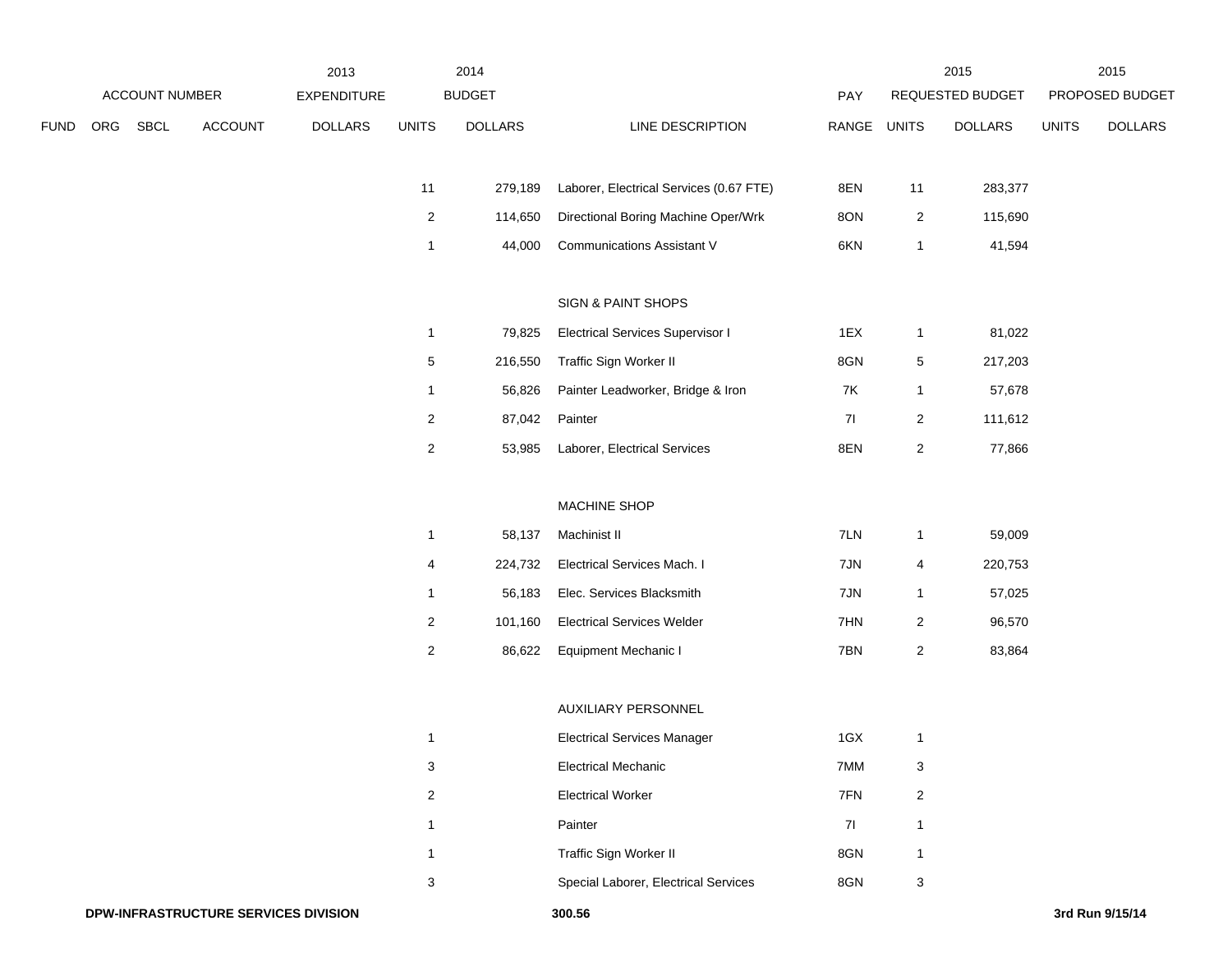|             |      |                       |                                      | 2013               |              | 2014           |                                                                     |             |             | 2015             |              | 2015            |
|-------------|------|-----------------------|--------------------------------------|--------------------|--------------|----------------|---------------------------------------------------------------------|-------------|-------------|------------------|--------------|-----------------|
|             |      | <b>ACCOUNT NUMBER</b> |                                      | <b>EXPENDITURE</b> |              | <b>BUDGET</b>  |                                                                     | PAY         |             | REQUESTED BUDGET |              | PROPOSED BUDGET |
| <b>FUND</b> | ORG  | <b>SBCL</b>           | <b>ACCOUNT</b>                       | <b>DOLLARS</b>     | <b>UNITS</b> | <b>DOLLARS</b> | LINE DESCRIPTION                                                    | RANGE UNITS |             | <b>DOLLARS</b>   | <b>UNITS</b> | <b>DOLLARS</b>  |
|             |      |                       |                                      |                    |              |                |                                                                     |             |             |                  |              |                 |
|             |      |                       |                                      |                    | $\sqrt{5}$   |                | Laborer, Electrical Services                                        | 8EN         | $\,$ 5 $\,$ |                  |              |                 |
|             |      |                       |                                      |                    |              |                |                                                                     |             |             |                  |              |                 |
|             |      |                       |                                      | 8,655,189          | 201          | 8,856,048      | <b>Total Before Adjustments</b>                                     |             | 201         | 8,944,914        |              |                 |
|             |      |                       |                                      |                    |              |                |                                                                     |             |             |                  |              |                 |
|             |      |                       |                                      |                    |              |                | Salary & Wage Rate Change                                           |             |             |                  |              |                 |
|             |      |                       |                                      | 498,420            |              | 300,000        | Overtime Compensated                                                |             |             | 400,000          |              |                 |
|             |      |                       |                                      |                    |              | (247, 493)     | Personnel Cost Adjustment                                           |             |             | (178, 898)       |              |                 |
|             |      |                       |                                      |                    |              |                | Other                                                               |             |             |                  |              |                 |
|             |      |                       |                                      |                    |              |                | (94,910) Furlough                                                   |             |             | (102, 867)       |              |                 |
|             |      |                       |                                      |                    |              |                |                                                                     |             |             |                  |              |                 |
|             |      |                       |                                      | 9,153,609          | 201          | 8,813,645      | Gross Salaries & Wages Total                                        |             | 201         | 9,063,149        |              |                 |
|             |      |                       |                                      |                    |              |                |                                                                     |             |             |                  |              |                 |
|             |      |                       |                                      | (1,474,721)        |              | (1,353,000)    | Reimbursable Services Deduction                                     |             |             | (1,450,000)      |              |                 |
|             |      |                       |                                      | (3,686,754)        |              | (3,560,000)    | <b>Capital Improvements Deduction</b>                               |             |             | (3,650,000)      |              |                 |
|             |      |                       |                                      | (32, 973)          |              |                | <b>Grants &amp; Aids Deduction</b>                                  |             |             |                  |              |                 |
|             |      |                       |                                      |                    |              |                |                                                                     |             |             |                  |              |                 |
| 001         | 5237 | R999                  | 006000                               | 3,959,161          | 201          | 3,900,645      | NET SALARIES & WAGES TOTAL                                          |             | 201         | 3,963,149        |              |                 |
|             |      |                       |                                      |                    |              |                |                                                                     |             |             |                  |              |                 |
|             |      |                       |                                      |                    | 79.11        |                | <b>O&amp;M FTE'S</b>                                                |             | 92.00       |                  |              |                 |
|             |      |                       |                                      |                    | 92.15        |                | NON-O&M FTE'S                                                       |             | 88.00       |                  |              |                 |
|             |      |                       |                                      |                    |              |                |                                                                     |             |             |                  |              |                 |
|             |      |                       |                                      |                    |              |                | (A) One position to be hard red-circled at step 5 of Pay Range 235. |             |             |                  |              |                 |
|             |      |                       |                                      |                    |              |                | (X) Private Auto Allowance May Be Paid Pursuant to                  |             |             |                  |              |                 |
|             |      |                       |                                      |                    |              |                | Section 350-183 of the Milwaukee Code.                              |             |             |                  |              |                 |
|             |      |                       | DPW-INFRASTRUCTURE SERVICES DIVISION |                    |              |                | 300.57                                                              |             |             |                  |              | 3rd Run 9/15/14 |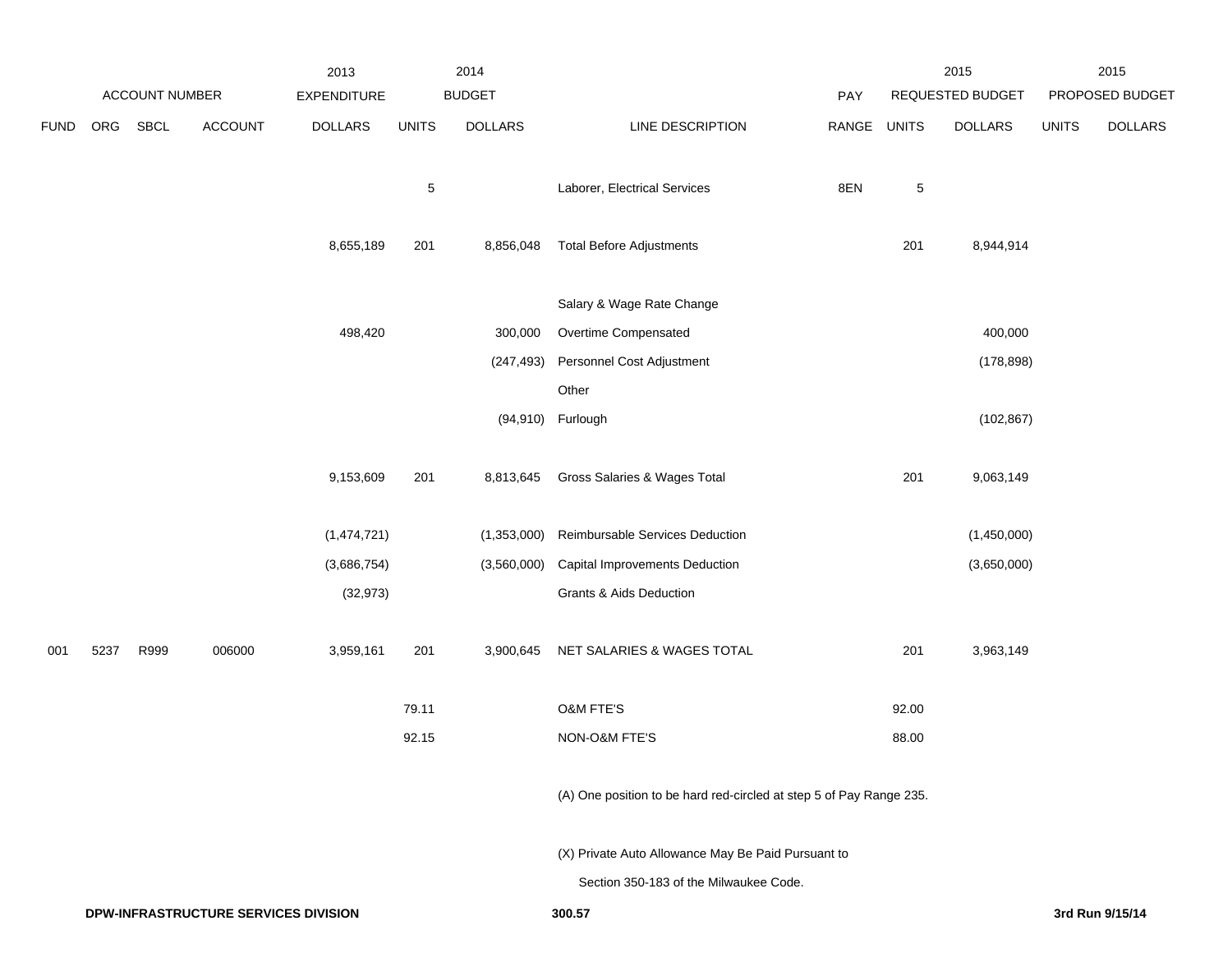|             |            |                       |                | 2013               |              | 2014           |                                                          |            |       | 2015             |              | 2015            |
|-------------|------------|-----------------------|----------------|--------------------|--------------|----------------|----------------------------------------------------------|------------|-------|------------------|--------------|-----------------|
|             |            | <b>ACCOUNT NUMBER</b> |                | <b>EXPENDITURE</b> |              | <b>BUDGET</b>  |                                                          | <b>PAY</b> |       | REQUESTED BUDGET |              | PROPOSED BUDGET |
| <b>FUND</b> | <b>ORG</b> | <b>SBCL</b>           | <b>ACCOUNT</b> | <b>DOLLARS</b>     | <b>UNITS</b> | <b>DOLLARS</b> | LINE DESCRIPTION                                         | RANGE      | UNITS | <b>DOLLARS</b>   | <b>UNITS</b> | <b>DOLLARS</b>  |
|             |            |                       |                |                    |              |                |                                                          |            |       |                  |              |                 |
|             |            |                       |                |                    |              |                |                                                          |            |       |                  |              |                 |
| 001         | 5237       | R999                  | 006100         | 1,851,990          |              | 1,833,303      | ESTIMATED EMPLOYEE FRINGE BENEFITS                       |            |       | 1,783,417        |              |                 |
|             |            |                       |                |                    |              |                | (Involves Revenue Offset-No Transfers from this Account) |            |       |                  |              |                 |
|             |            |                       |                |                    |              |                |                                                          |            |       |                  |              |                 |
|             |            |                       |                |                    |              |                | OPERATING EXPENDITURES                                   |            |       |                  |              |                 |
| 0001        | 5237       | R999                  | 630100         | 14,967             |              | 14,000         | General Office Expense                                   |            |       | 15,000           |              |                 |
| 0001        | 5237       | R999                  | 630500         | 37,784             |              | 30,000         | Tools & Machinery Parts                                  |            |       | 35,000           |              |                 |
| 0001        | 5237       | R999                  | 631000         | 1,218,730          |              | 1,017,342      | <b>Construction Supplies</b>                             |            |       | 1,150,000        |              |                 |
| 0001        | 5237       | R999                  | 631500         | 19,694             |              | 14,000         | Energy                                                   |            |       | 20,000           |              |                 |
| 0001        | 5237       | R999                  | 632000         | 218,521            |              | 230,000        | <b>Other Operating Supplies</b>                          |            |       | 230,000          |              |                 |
| 0001        | 5237       | R999                  | 632500         |                    |              |                | <b>Facility Rental</b>                                   |            |       |                  |              |                 |
| 0001        | 5237       | R999                  | 633000         | 2,734              |              |                | Vehicle Rental                                           |            |       | 3,000            |              |                 |
| 0001        | 5237       | R999                  | 633500         | 10,265             |              | 8,000          | Non-Vehicle Equipment Rental                             |            |       | 8,000            |              |                 |
| 0001        | 5237       | R999                  | 634000         | 11,879             |              | 7,000          | <b>Professional Services</b>                             |            |       | 7,000            |              |                 |
| 0001        | 5237       | R999                  | 634500         | 377                |              |                | Information Technology Services                          |            |       |                  |              |                 |
| 0001        | 5237       | R999                  | 635000         | 52,224             |              | 85,000         | <b>Property Services</b>                                 |            |       | 85,000           |              |                 |
| 0001        | 5237       | R999                  | 635500         | 1,095              |              | 4,000          | Infrastructure Services                                  |            |       | 2,000            |              |                 |
| 0001        | 5237       | R999                  | 636000         |                    |              |                | Vehicle Repair Services                                  |            |       |                  |              |                 |
| 0001        | 5237       | R999                  | 636500         | 62,131             |              | 52,260         | <b>Other Operating Services</b>                          |            |       | 60,000           |              |                 |
| 0001        | 5237       | R999                  | 637000         |                    |              |                | Loans and Grants                                         |            |       |                  |              |                 |
| 0001        | 5237       | R999                  | 637501         | 4,856,855          |              | 4,983,700      | <b>Reimburse Other Departments</b>                       |            |       | 5,183,000        |              |                 |
|             |            |                       |                |                    |              |                |                                                          |            |       |                  |              |                 |
| 0001        | 5237       | R999                  | 006300         | 6,507,256          |              | 6,445,302      | OPERATING EXPENDITURES TOTAL                             |            |       | 6,798,000        |              |                 |

# EQUIPMENT PURCHASES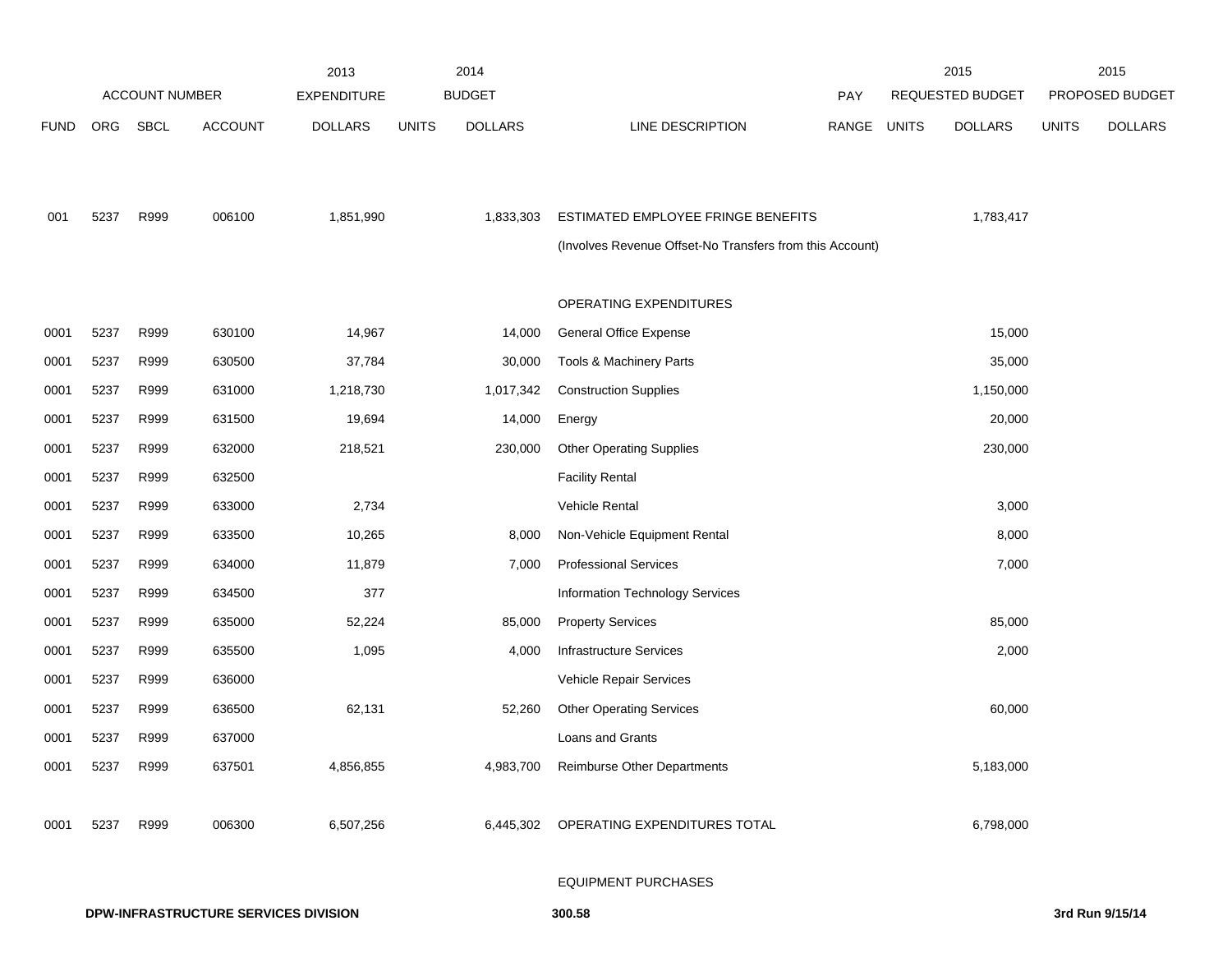|      |      |                |         | 2013           |              | 2014           |                                  |       |                         | 2015             |              | 2015            |
|------|------|----------------|---------|----------------|--------------|----------------|----------------------------------|-------|-------------------------|------------------|--------------|-----------------|
|      |      | ACCOUNT NUMBER |         | EXPENDITURE    |              | <b>BUDGET</b>  |                                  | PAY   |                         | REQUESTED BUDGET |              | PROPOSED BUDGET |
| FUND |      | ORG SBCL       | ACCOUNT | <b>DOLLARS</b> | <b>UNITS</b> | <b>DOLLARS</b> | LINE DESCRIPTION                 | RANGE | <b>UNITS</b>            | <b>DOLLARS</b>   | <b>UNITS</b> | <b>DOLLARS</b>  |
|      |      |                |         |                |              |                |                                  |       |                         |                  |              |                 |
|      |      |                |         |                |              |                | <b>Additional Equipment</b>      |       |                         |                  |              |                 |
|      |      |                |         |                |              |                |                                  |       |                         |                  |              |                 |
|      |      |                |         |                |              |                | Subtotal - Additional Equipment  |       |                         |                  |              |                 |
|      |      |                |         |                |              |                | Replacement Equipment            |       |                         |                  |              |                 |
|      |      |                |         |                |              | 30,000         | Computer, Graphics (CADD)        |       |                         |                  |              |                 |
|      |      |                |         |                |              | 30,000         | Replacement Tools - Misc.        |       |                         |                  |              |                 |
|      |      |                |         |                |              |                | 10 ft Trailer                    |       | $\mathbf{1}$            | 10,000           |              |                 |
|      |      |                |         |                |              |                | <b>Trench Shield</b>             |       | $\mathbf{1}$            | 8,000            |              |                 |
|      |      |                |         |                |              |                | Triple Cable Cart                |       | $\mathbf{1}$            | 30,000           |              |                 |
|      |      |                |         |                |              |                | Substation Duct Cart             |       | $\mathbf{1}$            | 12,000           |              |                 |
|      |      |                |         |                |              |                | Pick-Up Truck                    |       | $\overline{\mathbf{c}}$ | 40,000           |              |                 |
|      |      |                |         |                |              |                | Self Propel Airlift              |       | $\mathbf{1}$            | 39,000           |              |                 |
|      |      |                |         |                |              |                | <b>Trailers Boring Equipment</b> |       | $\overline{\mathbf{c}}$ | 30,000           |              |                 |
|      |      |                |         | 46,053         |              | 60,000         | Subtotal - Replacement Equipment |       | 9.00                    | 169,000          |              |                 |
| 0001 | 5237 | R999           | 006800  | 46,053         |              | 60,000         | EQUIPMENT PURCHASES TOTAL        |       | 9                       | 169,000          |              |                 |
|      |      |                |         |                |              |                | SPECIAL FUNDS                    |       |                         |                  |              |                 |
|      |      |                |         |                |              |                | SPECIAL FUNDS TOTAL              |       |                         |                  |              |                 |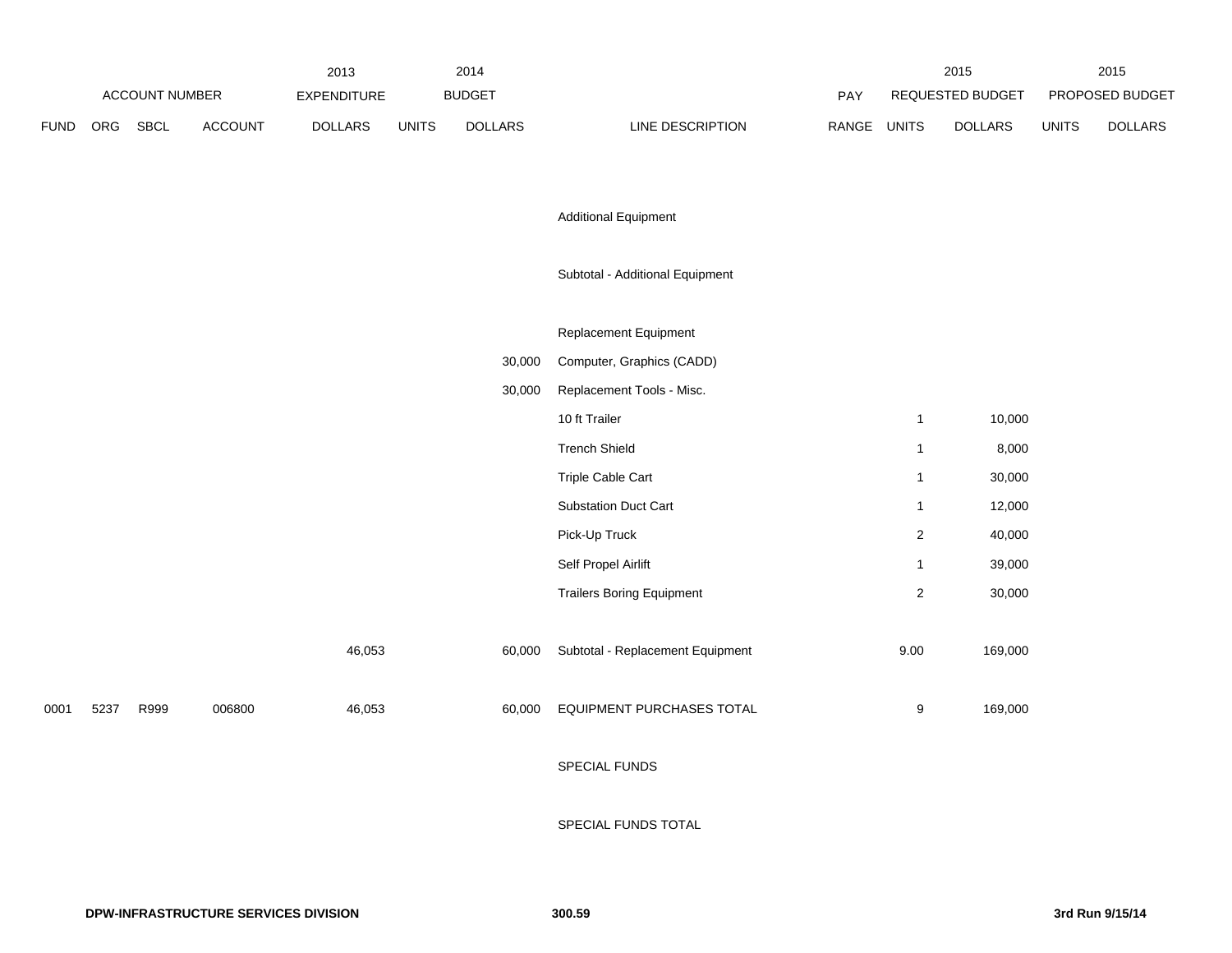|             |     |                       |                | 2013               |              | 2014           |                  |       |              | 2015             |              | 2015                   |
|-------------|-----|-----------------------|----------------|--------------------|--------------|----------------|------------------|-------|--------------|------------------|--------------|------------------------|
|             |     | <b>ACCOUNT NUMBER</b> |                | <b>EXPENDITURE</b> |              | <b>BUDGET</b>  |                  | PAY   |              | REQUESTED BUDGET |              | <b>PROPOSED BUDGET</b> |
| <b>FUND</b> | ORG | <b>SBCL</b>           | <b>ACCOUNT</b> | <b>DOLLARS</b>     | <b>UNITS</b> | <b>DOLLARS</b> | LINE DESCRIPTION | RANGE | <b>UNITS</b> | <b>DOLLARS</b>   | <b>UNITS</b> | <b>DOLLARS</b>         |

DPW-INFRASTRUCTURE SERVICES DIVISION-

FIELD OPERATIONS - ELECTRICAL SERVICES

12,364,460 12,239,250 DECISION UNIT TOTAL 12,713,566 12,713,566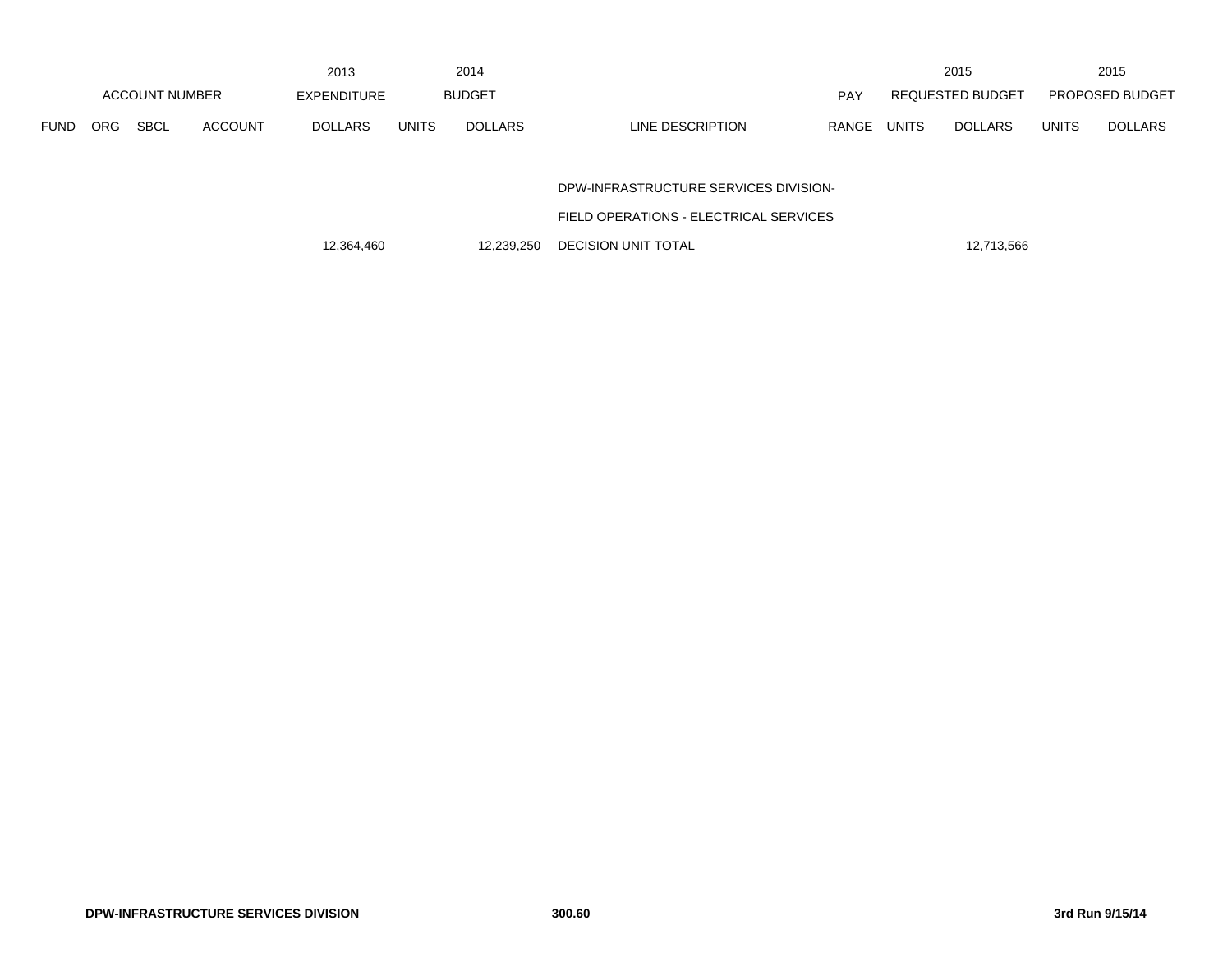|      |     |                |                | 2013               |                | 2014           |                                             |       |                | 2015             |              | 2015            |
|------|-----|----------------|----------------|--------------------|----------------|----------------|---------------------------------------------|-------|----------------|------------------|--------------|-----------------|
|      |     | ACCOUNT NUMBER |                | <b>EXPENDITURE</b> |                | <b>BUDGET</b>  |                                             | PAY   |                | REQUESTED BUDGET |              | PROPOSED BUDGET |
| FUND | ORG | <b>SBCL</b>    | <b>ACCOUNT</b> | <b>DOLLARS</b>     | <b>UNITS</b>   | <b>DOLLARS</b> | LINE DESCRIPTION                            | RANGE | <b>UNITS</b>   | <b>DOLLARS</b>   | <b>UNITS</b> | <b>DOLLARS</b>  |
|      |     |                |                |                    |                |                | DPW-INFRASTRUCTURE SERVICES DIVISION        |       |                |                  |              |                 |
|      |     |                |                |                    |                |                | FACILITIES DEVELOPMENT & MANAGEMENT SECTION |       |                |                  |              |                 |
|      |     |                |                |                    |                |                | <b>SALARIES &amp; WAGES</b>                 |       |                |                  |              |                 |
|      |     |                |                |                    |                |                | Facilities Manager (X)(Y)                   | 1KX   | $\mathbf{1}$   | 92,873           |              |                 |
|      |     |                |                |                    | $\mathbf{1}$   | 100,385        | Engineer-In-Charge (X)(Y)                   | 1KX   |                |                  |              |                 |
|      |     |                |                |                    |                |                | <b>GENERAL OFFICE</b>                       |       |                |                  |              |                 |
|      |     |                |                |                    | $\overline{a}$ | 92,185         | Program Assistant II                        | 5FN   | $\overline{a}$ | 88,006           |              |                 |
|      |     |                |                |                    |                |                | <b>INFORMATION &amp; SECURITY</b>           |       |                |                  |              |                 |
|      |     |                |                |                    | $\mathbf{1}$   | 58,796         | <b>Security Operations Manager</b>          | 1EX   | $\mathbf{1}$   | 69,459           |              |                 |
|      |     |                |                |                    | $\,$ 5 $\,$    | 200,247        | <b>Communications Assistant IV</b>          | 6JN   | 5              | 203,252          |              |                 |
|      |     |                |                |                    |                |                | OPERATIONS AND MAINT. UNIT                  |       |                |                  |              |                 |
|      |     |                |                |                    | $\mathbf{1}$   | 91,500         | Facilities Manager (X)(Y)                   | 1KX   | $\mathbf{1}$   | 103,392          |              |                 |
|      |     |                |                |                    |                |                | <b>CUSTODIAL SERVICES</b>                   |       |                |                  |              |                 |
|      |     |                |                |                    | $\mathbf{1}$   | 61,860         | <b>Building Services Supervisor II</b>      | 1AX   | $\mathbf{1}$   | 62,788           |              |                 |
|      |     |                |                |                    | 4              | 157,442        | <b>Custodial Worker III</b>                 | 8EN   | 4              | 159,804          |              |                 |
|      |     |                |                |                    | 13             |                | 490,120 Custodial Worker II/City Laborer    | 8DN   | 13             | 489,362          |              |                 |
|      |     |                |                |                    |                |                | MECHANICAL SERVICES                         |       |                |                  |              |                 |
|      |     |                |                |                    | $\mathbf{1}$   | 82,223         | Operations & Maintenance Manager            | 1GX   | $\mathbf{1}$   | 65,777           |              |                 |
|      |     |                |                |                    | $\mathbf{1}$   | 73,926         | Facilities Maintenance Coordinator (X)      | 2HN   | $\mathbf{1}$   | 62,945           |              |                 |
|      |     |                |                |                    |                |                |                                             |       |                |                  |              |                 |

**DPW-INFRASTRUCTURE SERVICES DIVISION 300.61 3rd Run 9/15/14**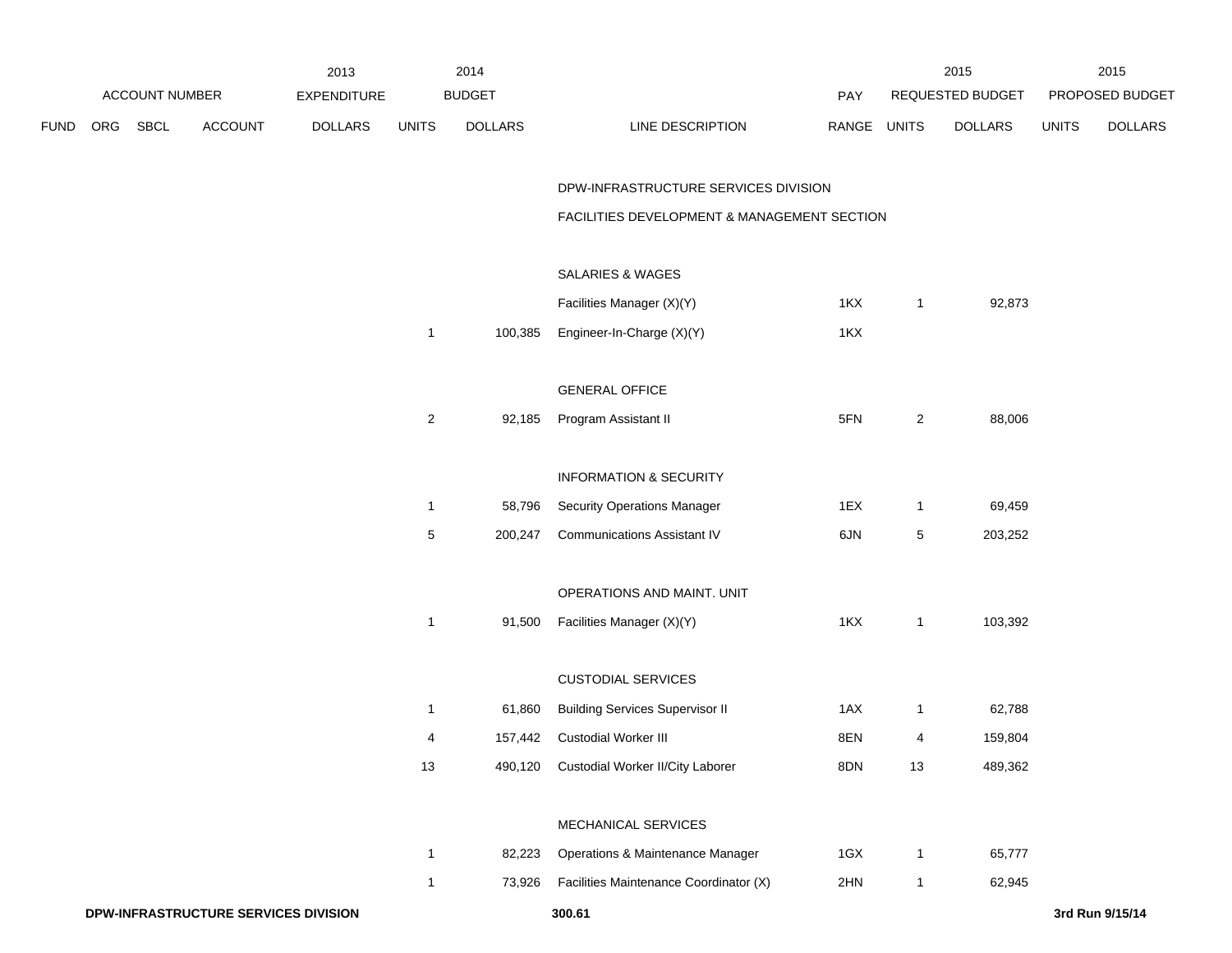|             |                |                | 2013               |                | 2014           |                                           |       |                | 2015             |              | 2015            |
|-------------|----------------|----------------|--------------------|----------------|----------------|-------------------------------------------|-------|----------------|------------------|--------------|-----------------|
|             | ACCOUNT NUMBER |                | <b>EXPENDITURE</b> |                | <b>BUDGET</b>  |                                           | PAY   |                | REQUESTED BUDGET |              | PROPOSED BUDGET |
| <b>FUND</b> | ORG SBCL       | <b>ACCOUNT</b> | <b>DOLLARS</b>     | <b>UNITS</b>   | <b>DOLLARS</b> | LINE DESCRIPTION                          | RANGE | <b>UNITS</b>   | <b>DOLLARS</b>   | <b>UNITS</b> | <b>DOLLARS</b>  |
|             |                |                |                    |                |                |                                           |       |                |                  |              |                 |
|             |                |                |                    | $\mathbf{1}$   | 64,719         | Facilities Construction Project Coord.(X) | 2HN   | $\mathbf{1}$   | 65,690           |              |                 |
|             |                |                |                    | $\mathbf{1}$   | 52,283         | Engineering Technician IV                 | 3NN   | $\mathbf{1}$   | 53,067           |              |                 |
|             |                |                |                    | $\mathbf{1}$   | 77,914         | <b>Facilities Control Specialist</b>      | 3SN   | $\mathbf{1}$   | 79,083           |              |                 |
|             |                |                |                    | $\overline{2}$ | 88,008         | Maintenance Technician III                | 3HN   | $\overline{a}$ | 90,742           |              |                 |
|             |                |                |                    | $\pmb{4}$      | 188,190        | Maintenance Technician II                 | 3GN   | $\overline{4}$ | 185,373          |              |                 |
|             |                |                |                    |                |                |                                           |       |                |                  |              |                 |
|             |                |                |                    |                |                | ELECTRICAL SERVICES                       |       |                |                  |              |                 |
|             |                |                |                    | $\mathbf{2}$   | 181,456        | Electrical Services Supervisor II (X)     | 1GX   | $\overline{c}$ | 184,178          |              |                 |
|             |                |                |                    | $17$           | 1,051,592      | <b>Electrical Mechanic</b>                | 7MN   | 17             | 1,016,223        |              |                 |
|             |                |                |                    | $\mathbf{3}$   | 141,648        | <b>Electrical Worker</b>                  | 7FN   | $\mathbf{3}$   | 134,596          |              |                 |
|             |                |                |                    | $\overline{2}$ | 80,573         | Laborer/Electrical Services               | 8EN   | $\overline{a}$ | 81,782           |              |                 |
|             |                |                |                    | $\mathbf{1}$   | 40,836         | <b>Accounting Assistant II</b>            | 6HN   | $\mathbf{1}$   | 41,449           |              |                 |
|             |                |                |                    | $\mathbf{1}$   | 44,000         | Communications Assistant V                | 6KN   | $\mathbf{1}$   | 41,594           |              |                 |
|             |                |                |                    | $\mathbf{1}$   | 43,310         | Special Laborer E.S.                      | 8GN   | $\mathbf{1}$   | 41,365           |              |                 |
|             |                |                |                    |                |                |                                           |       |                |                  |              |                 |
|             |                |                |                    |                |                | <b>CONSTRUCTION &amp; REPAIRS</b>         |       |                |                  |              |                 |
|             |                |                |                    | $\mathbf{1}$   | 56,534         | Electrical Maintenance Program Manager    | 1BX   | $\mathbf{1}$   | 56,534           |              |                 |
|             |                |                |                    | $\mathbf{1}$   | 45,926         | Infrastructure Repair Crew Leader         | 8IN   | $\mathbf{1}$   | 45,926           |              |                 |
|             |                |                |                    | $\mathbf{1}$   | 45,922         | Infrastructure Repair Worker              | 8FN   | $\mathbf{1}$   | 45,922           |              |                 |
|             |                |                |                    | $\mathbf{1}$   | 68,328         | <b>Bricklayer</b>                         | 7QN   | $\mathbf{1}$   | 68,328           |              |                 |
|             |                |                |                    |                |                |                                           |       |                |                  |              |                 |
|             |                |                |                    |                |                | AUXILIARY PERSONNEL                       |       |                |                  |              |                 |
|             |                |                |                    | $\mathbf{1}$   |                | Custodial Worker II-City Laborer          | 8DN   | $\mathbf{1}$   |                  |              |                 |
|             |                |                |                    | 10             |                | <b>General Auxiliary Positions</b>        |       | 10             |                  |              |                 |

2 City Laborer 8DN 2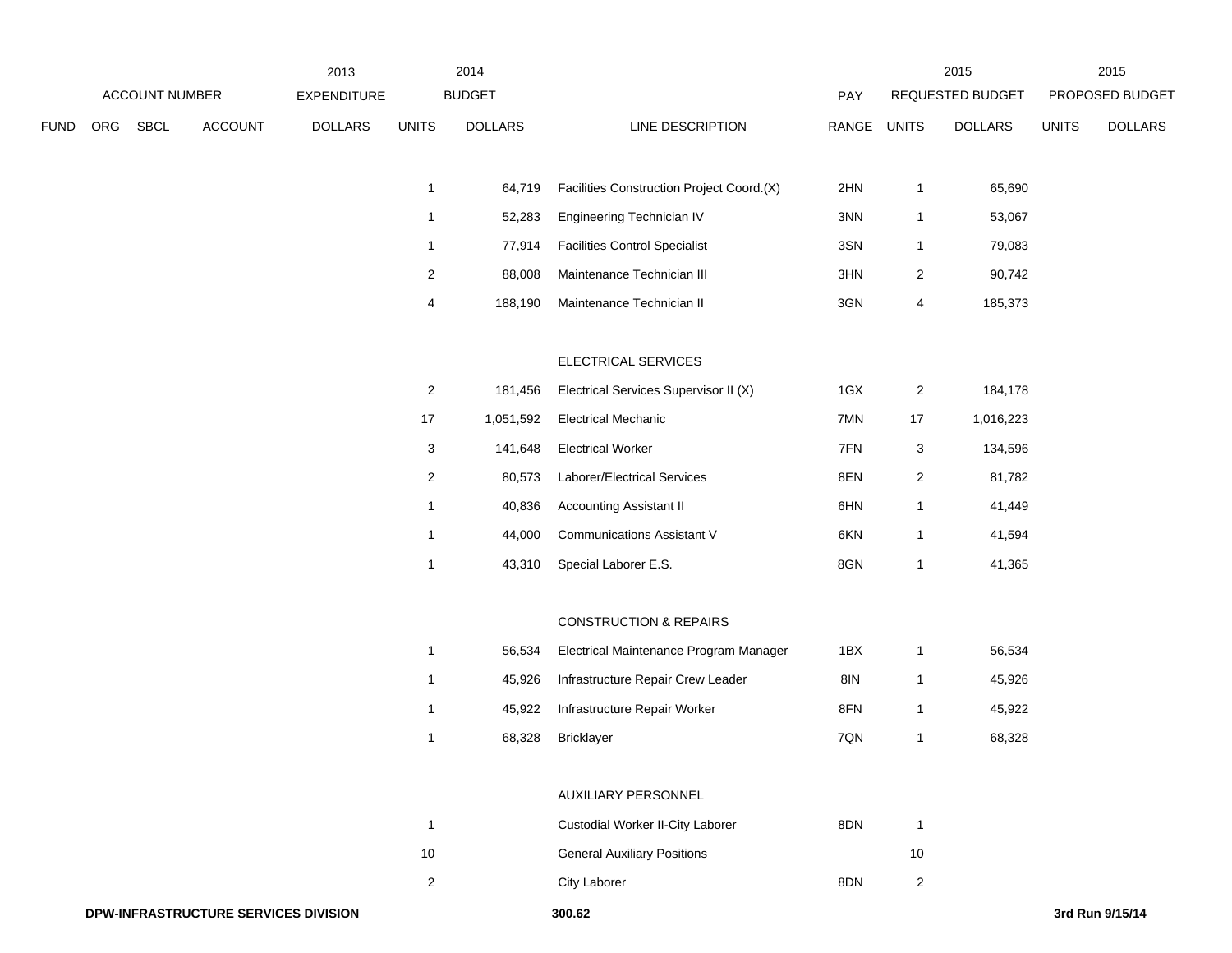|      |     |                       |                | 2013           |              | 2014           |                  |            |              | 2015             |              | 2015                   |
|------|-----|-----------------------|----------------|----------------|--------------|----------------|------------------|------------|--------------|------------------|--------------|------------------------|
|      |     | <b>ACCOUNT NUMBER</b> |                | EXPENDITURE    |              | <b>BUDGET</b>  |                  | <b>PAY</b> |              | REQUESTED BUDGET |              | <b>PROPOSED BUDGET</b> |
| FUND | ORG | SBCL                  | <b>ACCOUNT</b> | <b>DOLLARS</b> | <b>UNITS</b> | <b>DOLLARS</b> | LINE DESCRIPTION | RANGE      | <b>UNITS</b> | <b>DOLLARS</b>   | <b>UNITS</b> | <b>DOLLARS</b>         |

| 13 | AUXILIARY PERSONNEL |  |
|----|---------------------|--|
|----|---------------------|--|

## ARCHITECTURAL PLANNING & DESIGN UNIT

| 1 | 92.003  | Architectural Project Manager (X)     | 11X | 93,383  |
|---|---------|---------------------------------------|-----|---------|
| 2 | 140.970 | Architect III                         | 2IN | 141.001 |
| 1 | 67.910  | Architectural Designer II             | 2GN | 57,795  |
|   | 64.697  | <b>Facilities Project Coordinator</b> | 2IN | 65,668  |

#### MECHANICAL PLANNING & DESIGN UNIT

|           | 1  | 83,558    | Mechanical Engineer IV (X)               | 11X | 1  | 84,811    |
|-----------|----|-----------|------------------------------------------|-----|----|-----------|
|           | 1  | 67,910    | <b>Mechanical Engineer II</b>            | 2GN | 1  | 68,929    |
|           |    |           |                                          |     |    |           |
|           |    |           | DRAFTING SERVICE UNIT                    |     |    |           |
|           | 1  | 58,710    | <b>Engineering Technician IV</b>         | 3NN | 1  | 60,690    |
|           | 1  | 46,013    | <b>Engineering Drafting Tech II</b>      | 3FN | 1  | 42,940    |
|           |    |           |                                          |     |    |           |
|           |    |           | <b>CONSTRUCTION MANAGEMENT UNIT</b>      |     |    |           |
|           | 3  | 162,391   | Bridges & Public Buildings Inspector (X) | 3LN | 3  | 164,825   |
|           |    |           |                                          |     |    |           |
| 4,059,501 | 95 | 4,464,085 | <b>Total Before Adjustments</b>          |     | 95 | 4,409,552 |
|           |    |           |                                          |     |    |           |
|           |    |           | Salary & Wage Rate Change                |     |    |           |
|           |    |           |                                          |     |    |           |

| 92,007 | 100,000   | Overtime Compensated      | 100,000    |
|--------|-----------|---------------------------|------------|
|        | (163.775) | Personnel Cost Adiustment | (132, 287) |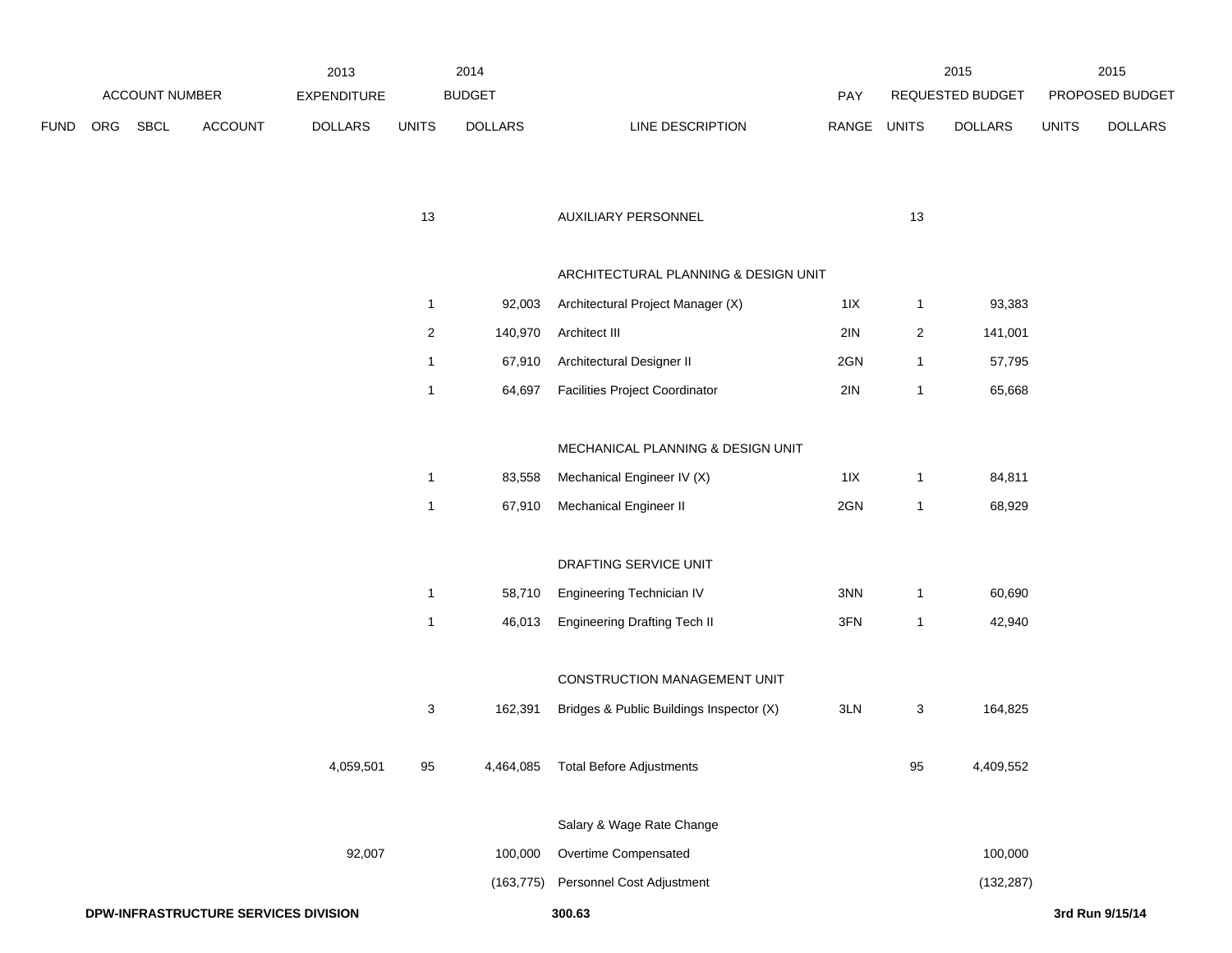|             |      |                |                                      | 2013               |              | 2014           |                                                                           |             |       | 2015             |              | 2015            |
|-------------|------|----------------|--------------------------------------|--------------------|--------------|----------------|---------------------------------------------------------------------------|-------------|-------|------------------|--------------|-----------------|
|             |      | ACCOUNT NUMBER |                                      | <b>EXPENDITURE</b> |              | <b>BUDGET</b>  |                                                                           | PAY         |       | REQUESTED BUDGET |              | PROPOSED BUDGET |
| <b>FUND</b> | ORG  | <b>SBCL</b>    | <b>ACCOUNT</b>                       | <b>DOLLARS</b>     | <b>UNITS</b> | <b>DOLLARS</b> | LINE DESCRIPTION                                                          | RANGE UNITS |       | <b>DOLLARS</b>   | <b>UNITS</b> | <b>DOLLARS</b>  |
|             |      |                |                                      |                    |              |                |                                                                           |             |       |                  |              |                 |
|             |      |                |                                      |                    |              |                | Other                                                                     |             |       |                  |              |                 |
|             |      |                |                                      |                    |              | (49, 774)      | Furlough                                                                  |             |       | (50, 710)        |              |                 |
|             |      |                |                                      | 4,151,508          | 95           | 4,350,536      | Gross Salaries & Wages Total                                              |             | 95    | 4,326,555        |              |                 |
|             |      |                |                                      | (460, 085)         |              | (552,000)      | Reimbursable Services Deduction                                           |             |       | (500,000)        |              |                 |
|             |      |                |                                      | (983, 453)         |              | (1,414,000)    | <b>Capital Improvements Deduction</b>                                     |             |       | (1,200,000)      |              |                 |
|             |      |                |                                      | (1,714)            |              | (10,000)       | <b>Grants &amp; Aids Deduction</b>                                        |             |       |                  |              |                 |
| 0001        | 5239 | R999           | 006000                               | 2,706,256          | 95           | 2,374,536      | NET SALARIES & WAGES TOTAL                                                |             | 95    | 2,626,555        |              |                 |
|             |      |                |                                      |                    | 48.47        |                | <b>O&amp;M FTE'S</b>                                                      |             | 55.00 |                  |              |                 |
|             |      |                |                                      |                    | 31.04        |                | NON-O&M FTE'S                                                             |             | 22.00 |                  |              |                 |
|             |      |                |                                      |                    |              |                | (X) Private Automobile allowance may be paid pursuant to                  |             |       |                  |              |                 |
|             |      |                |                                      |                    |              |                | section 350-183 of the Milwaukee Code.                                    |             |       |                  |              |                 |
|             |      |                |                                      |                    |              |                | (Y) Required to file a statement of economic interests in accordance with |             |       |                  |              |                 |
|             |      |                |                                      |                    |              |                | the Milwaukee Code of Ordinances Chapter 303-Code of Ethics.              |             |       |                  |              |                 |
| 0001        | 5239 | R999           | 006100                               | 1,199,167          |              | 1,116,032      | ESTIMATED EMPLOYEE FRINGE BENEFITS                                        |             |       | 1,181,950        |              |                 |
|             |      |                |                                      |                    |              |                | (Involves Revenue Offset-No Transfers from this Account)                  |             |       |                  |              |                 |
|             |      |                |                                      |                    |              |                | OPERATING EXPENDITURES                                                    |             |       |                  |              |                 |
| 0001        | 5239 | R999           | 630100                               | 18,208             |              | 20,000         | General Office Expense                                                    |             |       | 20,000           |              |                 |
|             |      |                | DPW-INFRASTRUCTURE SERVICES DIVISION |                    |              |                | 300.64                                                                    |             |       |                  |              | 3rd Run 9/15/14 |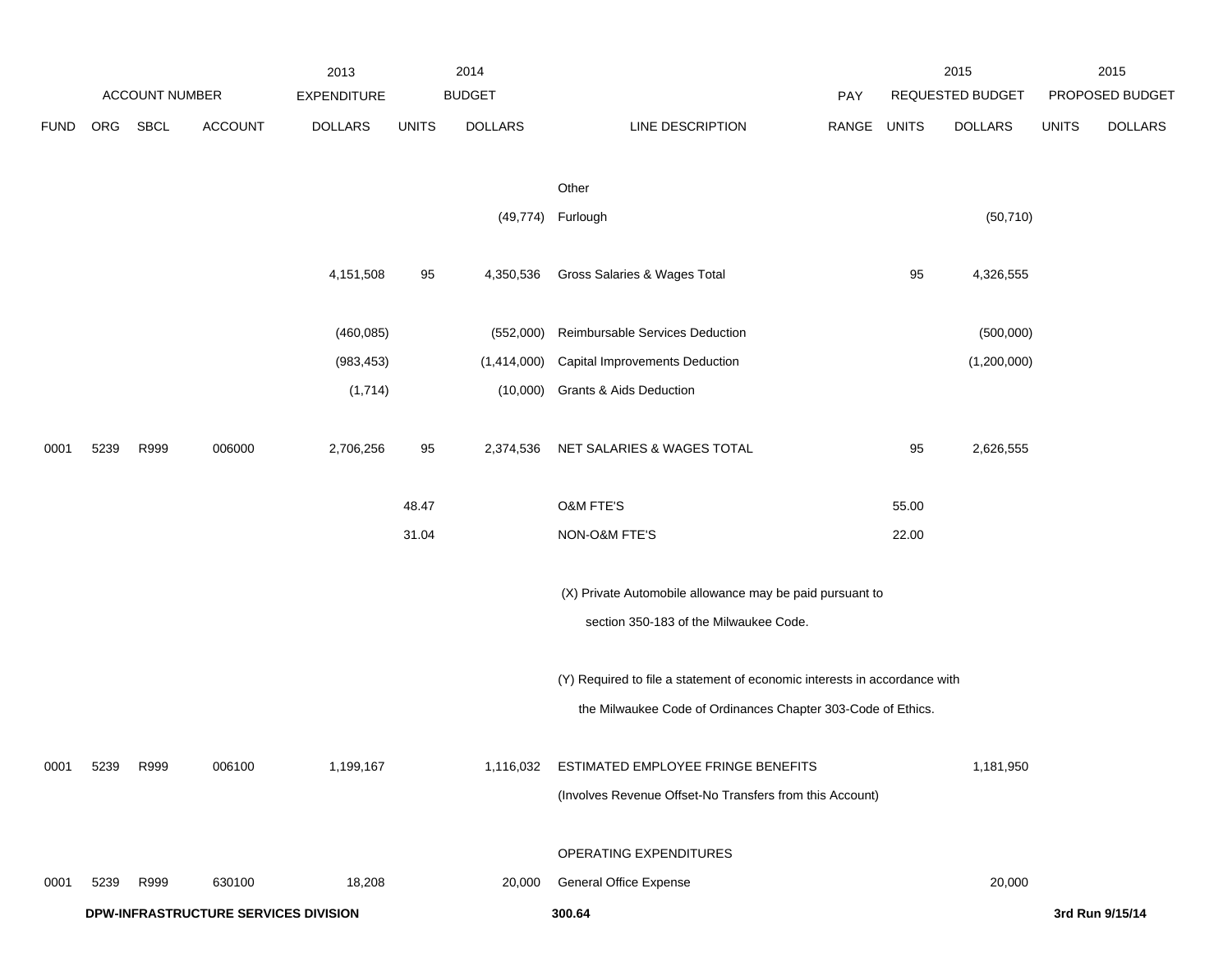|             |      |                       |                | 2013               |              | 2014           |                                    |       |              | 2015                    |              | 2015            |
|-------------|------|-----------------------|----------------|--------------------|--------------|----------------|------------------------------------|-------|--------------|-------------------------|--------------|-----------------|
|             |      | <b>ACCOUNT NUMBER</b> |                | <b>EXPENDITURE</b> |              | <b>BUDGET</b>  |                                    | PAY   |              | <b>REQUESTED BUDGET</b> |              | PROPOSED BUDGET |
| <b>FUND</b> | ORG  | <b>SBCL</b>           | <b>ACCOUNT</b> | <b>DOLLARS</b>     | <b>UNITS</b> | <b>DOLLARS</b> | LINE DESCRIPTION                   | RANGE | <b>UNITS</b> | <b>DOLLARS</b>          | <b>UNITS</b> | <b>DOLLARS</b>  |
|             |      |                       |                |                    |              |                |                                    |       |              |                         |              |                 |
| 0001        | 5239 | R999                  | 630500         | 48,874             |              | 20,000         | Tools & Machinery Parts            |       |              | 30,000                  |              |                 |
| 0001        | 5239 | R999                  | 631000         | 216,169            |              | 205,000        | <b>Construction Supplies</b>       |       |              | 205,000                 |              |                 |
| 0001        | 5239 | R999                  | 631500         | 1,994,436          |              | 1,980,000      | Energy                             |       |              | 2,209,572               |              |                 |
| 0001        | 5239 | R999                  | 632000         | 125,788            |              | 150,000        | <b>Other Operating Supplies</b>    |       |              | 130,000                 |              |                 |
| 0001        | 5239 | R999                  | 632500         | 6,300              |              | 8,000          | <b>Facility Rental</b>             |       |              | 7,000                   |              |                 |
| 0001        | 5239 | R999                  | 633000         | 7,516              |              | 10,000         | Vehicle Rental                     |       |              | 8,000                   |              |                 |
| 0001        | 5239 | R999                  | 633500         | 8,907              |              | 15,000         | Non-Vehicle Equipment Rental       |       |              | 10,000                  |              |                 |
| 0001        | 5239 | R999                  | 634000         | 249,106            |              | 50,000         | <b>Professional Services</b>       |       |              | 50,000                  |              |                 |
| 0001        | 5239 | R999                  | 634500         | 8,047              |              | 40,000         | Information Technology Services    |       |              | 10,000                  |              |                 |
| 0001        | 5239 | R999                  | 635000         | 1,714,417          |              | 1,750,000      | <b>Property Services</b>           |       |              | 1,900,000               |              |                 |
| 0001        | 5239 | R999                  | 635500         | 193,588            |              | 30,000         | <b>Infrastructure Services</b>     |       |              | 50,000                  |              |                 |
| 0001        | 5239 | R999                  | 636000         |                    |              |                | Vehicle Repair Services            |       |              |                         |              |                 |
| 0001        | 5239 | R999                  | 636500         | 81,005             |              | 50,000         | <b>Other Operating Services</b>    |       |              | 50,000                  |              |                 |
| 0001        | 5239 | R999                  | 637000         |                    |              |                | Loans and Grants                   |       |              |                         |              |                 |
| 0001        | 5239 | R999                  | 637501         | 3,338              |              | 15,000         | <b>Reimburse Other Departments</b> |       |              | 5,000                   |              |                 |
|             |      |                       |                |                    |              |                |                                    |       |              |                         |              |                 |
| 0001        | 5239 | R999                  | 006300         | 4,675,699          |              | 4,343,000      | OPERATING EXPENDITURES TOTAL       |       |              | 4,684,572               |              |                 |
|             |      |                       |                |                    |              |                |                                    |       |              |                         |              |                 |
|             |      |                       |                |                    |              |                | <b>EQUIPMENT PURCHASES</b>         |       |              |                         |              |                 |

Additional Equipment

Subtotal - Additional Equipment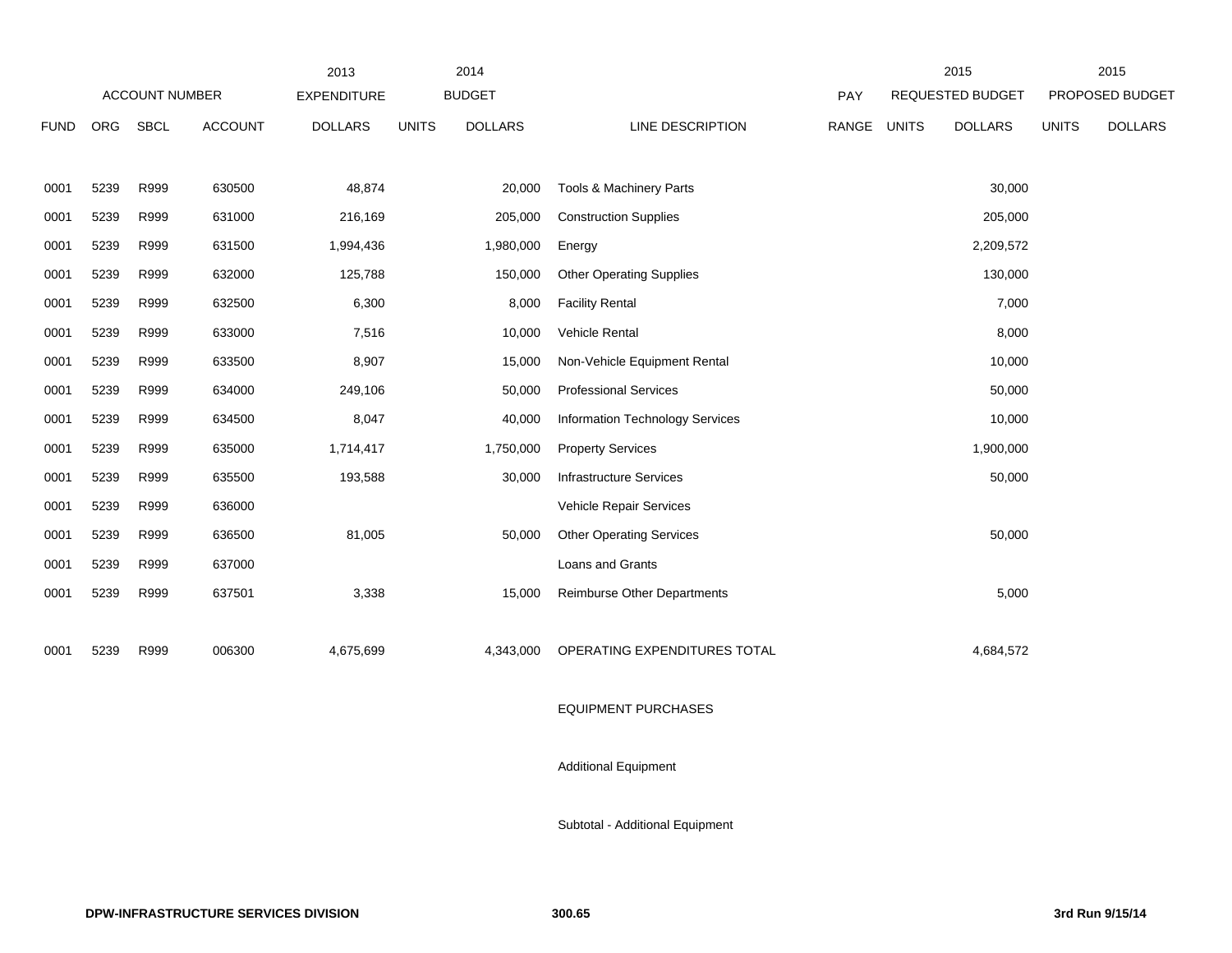|             |      |                       |                | 2013               |              | 2014           |                                        |             | 2015             |              | 2015            |
|-------------|------|-----------------------|----------------|--------------------|--------------|----------------|----------------------------------------|-------------|------------------|--------------|-----------------|
|             |      | <b>ACCOUNT NUMBER</b> |                | <b>EXPENDITURE</b> |              | <b>BUDGET</b>  |                                        | PAY         | REQUESTED BUDGET |              | PROPOSED BUDGET |
| <b>FUND</b> | ORG  | SBCL                  | <b>ACCOUNT</b> | <b>DOLLARS</b>     | <b>UNITS</b> | <b>DOLLARS</b> | LINE DESCRIPTION                       | RANGE UNITS | <b>DOLLARS</b>   | <b>UNITS</b> | <b>DOLLARS</b>  |
|             |      |                       |                |                    |              |                |                                        |             |                  |              |                 |
|             |      |                       |                |                    |              |                | Replacement Equipment                  |             |                  |              |                 |
|             |      |                       |                |                    | 8            | 12,500         | Computers                              |             |                  |              |                 |
|             |      |                       |                |                    | -1           | 25,000         | Custodial Equipment (1 lot)            |             | 25,000           |              |                 |
|             |      |                       |                |                    | 9            | 37,500         | Subtotal - Replacement Equipment       |             | 25,000           |              |                 |
| 0001        | 5239 | R999                  | 006800         | 16,581             | 9            | 37,500         | EQUIPMENT PURCHASES TOTAL              |             | 25,000           |              |                 |
|             |      |                       |                |                    |              |                | SPECIAL FUNDS                          |             |                  |              |                 |
|             |      |                       |                |                    |              |                | SPECIAL FUNDS TOTAL                    |             |                  |              |                 |
|             |      |                       |                |                    |              |                | DPW-INFRASTRUCTURE DIVISION-FACILITIES |             |                  |              |                 |
|             |      |                       |                |                    |              |                | DEVELOPMENT & MANAGEMENT               |             |                  |              |                 |
|             |      |                       |                | 8,597,703          |              | 7,871,068      | SECTION TOTAL                          |             | 8,518,077        |              |                 |
|             |      |                       |                |                    |              |                |                                        |             |                  |              |                 |

\*Appropriation Control Account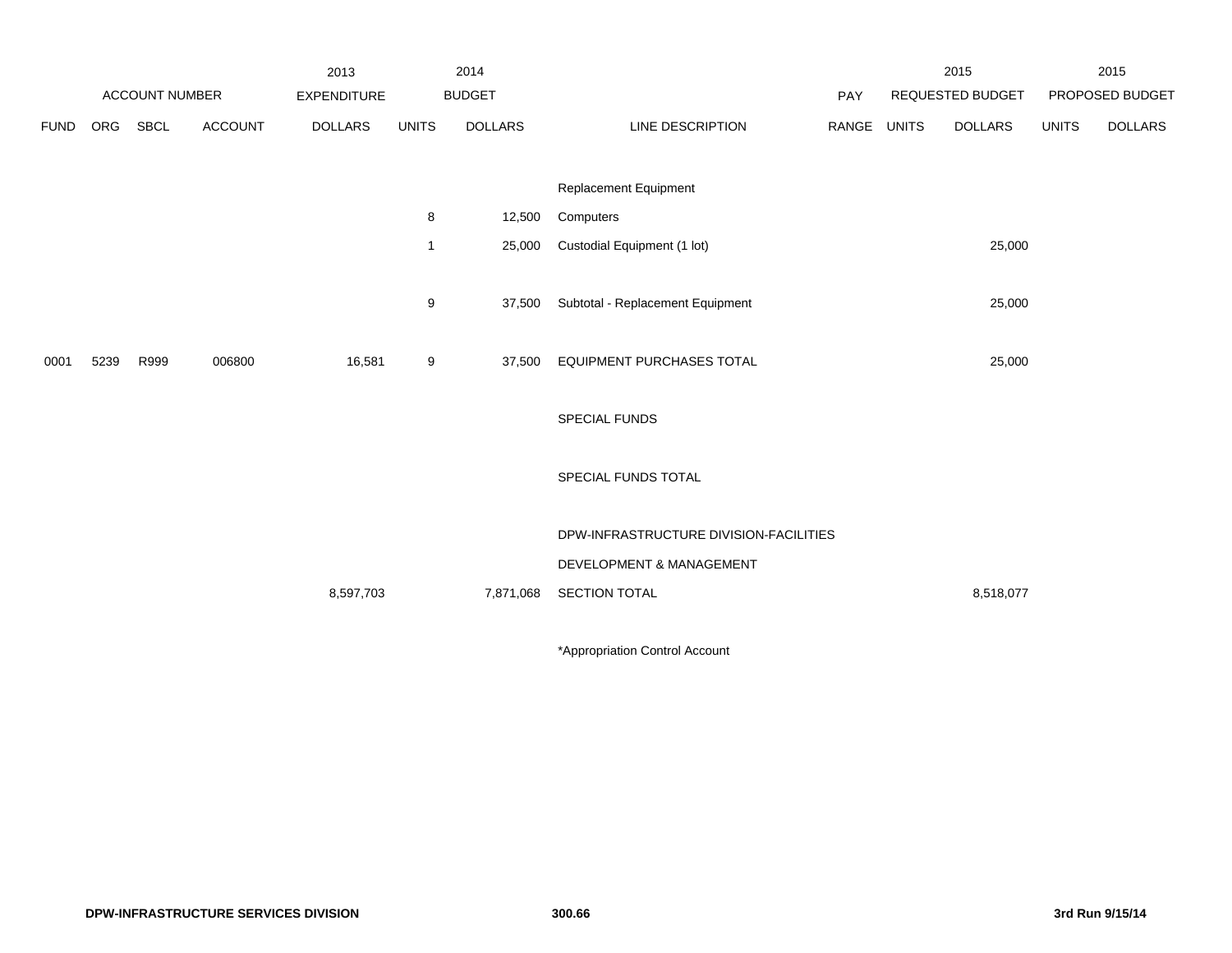|             |      |                       |                                | 2013               |              | 2014           |                                                          |       |        | 2015             |              | 2015            |
|-------------|------|-----------------------|--------------------------------|--------------------|--------------|----------------|----------------------------------------------------------|-------|--------|------------------|--------------|-----------------|
|             |      | <b>ACCOUNT NUMBER</b> |                                | <b>EXPENDITURE</b> |              | <b>BUDGET</b>  |                                                          | PAY   |        | REQUESTED BUDGET |              | PROPOSED BUDGET |
| <b>FUND</b> | ORG  | SBCL                  | <b>ACCOUNT</b>                 | <b>DOLLARS</b>     | <b>UNITS</b> | <b>DOLLARS</b> | LINE DESCRIPTION                                         | RANGE | UNITS  | <b>DOLLARS</b>   | <b>UNITS</b> | <b>DOLLARS</b>  |
|             |      |                       |                                |                    |              |                |                                                          |       |        |                  |              |                 |
|             |      |                       |                                |                    |              |                | DPW-OPERATIONS DIVISION                                  |       |        |                  |              |                 |
|             |      |                       |                                |                    |              |                | BUDGETARY CONTROL UNIT                                   |       |        |                  |              |                 |
|             |      |                       |                                |                    |              |                | (SUMMARY 1BCU=5DU)                                       |       |        |                  |              |                 |
|             |      |                       |                                |                    |              |                | SALARIES & WAGES                                         |       |        |                  |              |                 |
|             |      |                       |                                | 3,019,137          |              | 2,993,400      | Overtime Compensated*                                    |       |        | 3,026,595        |              | 2,719,152       |
|             |      |                       |                                | 30,670,215         |              | 29,995,603     | All Other Salaries & Wages                               |       |        | 30,949,047       |              | 30,958,455      |
| 0001        | 5450 | R999                  | 006000                         | 33,689,352         |              | 32,989,003     | NET SALARIES & WAGES TOTAL*                              |       |        | 33,975,642       |              | 33,677,607      |
|             |      |                       |                                |                    | 1,433        |                | TOTAL NUMBER OF POSITIONS AUTHORIZED                     |       | 1,433  |                  | 1,426        |                 |
|             |      |                       |                                |                    | 660.05       |                | O&M FTE'S                                                |       | 663.59 |                  | 656.59       |                 |
|             |      |                       |                                |                    | 72.29        |                | NON-O&M FTE'S                                            |       | 58.05  |                  | 58.05        |                 |
| 0001        | 5450 | R999                  | 006100                         | 15,371,475         |              | 15,504,832     | ESTIMATED EMPLOYEE FRINGE BENEFITS                       |       |        | 15,289,039       |              | 15,154,924      |
|             |      |                       |                                |                    |              |                | (Involves Revenue Offset-No Transfers from this Account) |       |        |                  |              |                 |
|             |      |                       |                                |                    |              |                | OPERATING EXPENDITURES                                   |       |        |                  |              |                 |
| 0001        | 5450 | R999                  | 630100                         | 55,669             |              | 64,000         | General Office Expense                                   |       |        | 64,000           |              | 56,000          |
| 0001        | 5450 | R999                  | 630500                         | 3,995,411          |              | 3,650,440      | Tools & Machinery Parts                                  |       |        | 4,176,000        |              | 3,771,000       |
| 0001        | 5450 | R999                  | 631000                         | 93,316             |              | 85,000         | <b>Construction Supplies</b>                             |       |        | 70,000           |              | 70,000          |
| 0001        | 5450 | R999                  | 631500                         | 5,643,446          |              | 5,450,510      | Energy                                                   |       |        | 5,607,000        |              | 5,307,000       |
| 0001        | 5450 | R999                  | 632000                         | 4,552,499          |              | 2,626,260      | <b>Other Operating Supplies</b>                          |       |        | 2,841,010        |              | 3,201,010       |
| 0001        | 5450 | R999                  | 632500                         |                    |              |                | <b>Facility Rental</b>                                   |       |        |                  |              |                 |
|             |      |                       | <b>DPW-OPERATIONS DIVISION</b> |                    |              |                | 310.1                                                    |       |        |                  |              | 3rd Run 9/15/14 |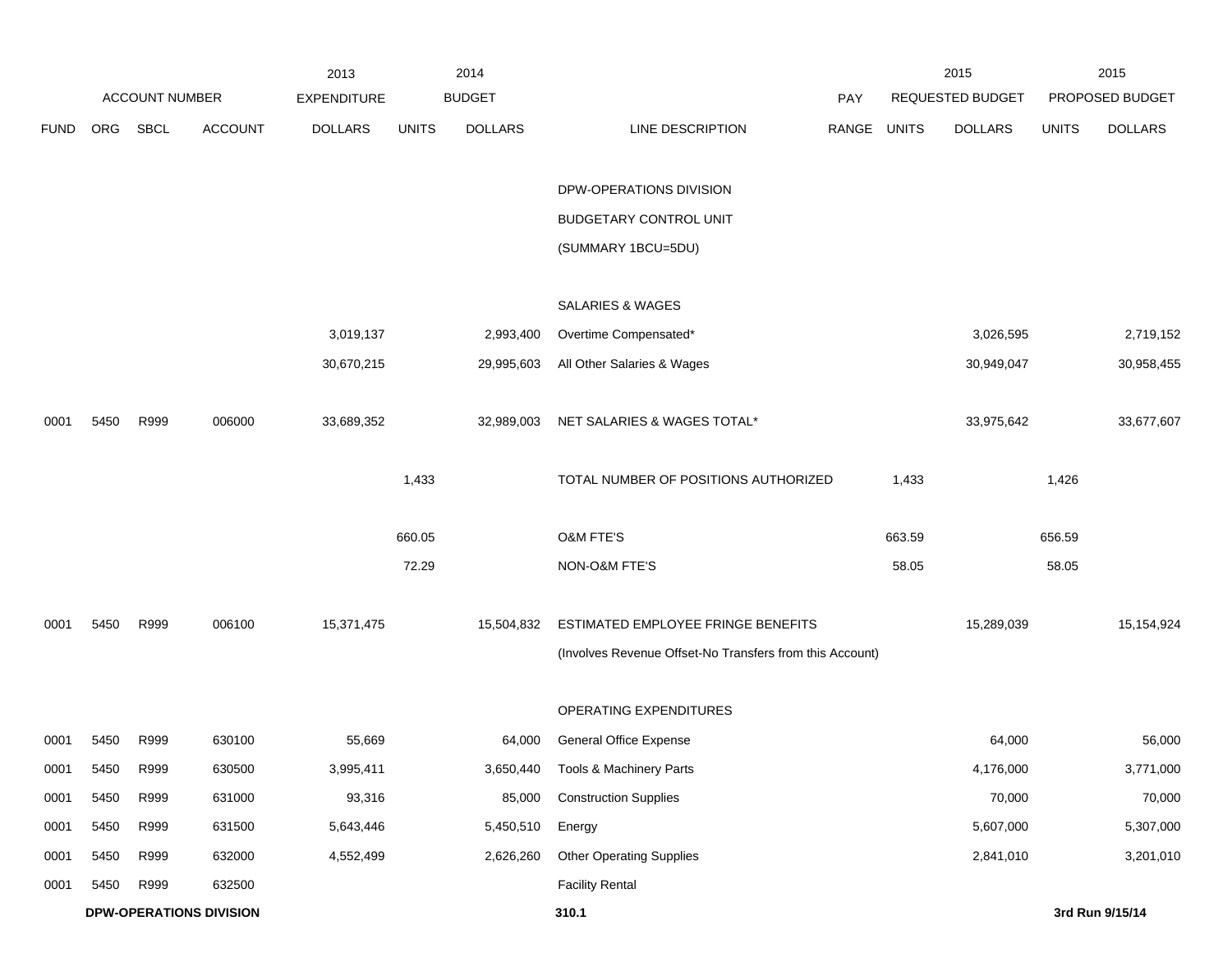|             |            |                       |                | 2013               |              | 2014           |                                    |             | 2015             |              | 2015            |
|-------------|------------|-----------------------|----------------|--------------------|--------------|----------------|------------------------------------|-------------|------------------|--------------|-----------------|
|             |            | <b>ACCOUNT NUMBER</b> |                | <b>EXPENDITURE</b> |              | <b>BUDGET</b>  |                                    | PAY         | REQUESTED BUDGET |              | PROPOSED BUDGET |
| <b>FUND</b> | <b>ORG</b> | SBCL                  | <b>ACCOUNT</b> | <b>DOLLARS</b>     | <b>UNITS</b> | <b>DOLLARS</b> | LINE DESCRIPTION                   | RANGE UNITS | <b>DOLLARS</b>   | <b>UNITS</b> | <b>DOLLARS</b>  |
|             |            |                       |                |                    |              |                |                                    |             |                  |              |                 |
| 0001        | 5450       | R999                  | 633000         | 1,344,623          |              | 993,200        | Vehicle Rental                     |             | 1,300,320        |              | 995,320         |
| 0001        | 5450       | R999                  | 633500         | 25,815             |              | 40,000         | Non-Vehicle Equipment Rental       |             | 42,000           |              | 27,000          |
| 0001        | 5450       | R999                  | 634000         | 246,432            |              | 210,000        | <b>Professional Services</b>       |             | 210,000          |              | 185,000         |
| 0001        | 5450       | R999                  | 634500         | 90,817             |              | 100,000        | Information Technology Services    |             | 129,000          |              | 100,000         |
| 0001        | 5450       | R999                  | 635000         | 178,697            |              | 105,000        | <b>Property Services</b>           |             | 119,500          |              | 119,500         |
| 0001        | 5450       | R999                  | 635500         | 112,048            |              | 78,000         | <b>Infrastructure Services</b>     |             | 78,000           |              | 78,000          |
| 0001        | 5450       | R999                  | 636000         | 1,130,252          |              | 1,200,000      | Vehicle Repair Services            |             | 1,364,000        |              | 1,200,000       |
| 0001        | 5450       | R999                  | 636500         | 12,093,185         |              | 11,868,505     | <b>Other Operating Services</b>    |             | 12,763,583       |              | 13,504,583      |
| 0001        | 5450       | R999                  | 637000         |                    |              |                | Loans and Grants                   |             |                  |              |                 |
| 0001        | 5450       | R999                  | 637501         | 542,550            |              | 575,300        | <b>Reimburse Other Departments</b> |             | 580,000          |              | 517,000         |
|             |            |                       |                |                    |              |                |                                    |             |                  |              |                 |
| 0001        | 5450       | R999                  | 006300         | 30,104,760         |              | 27,046,215     | OPERATING EXPENDITURES TOTAL*      |             | 29,344,413       |              | 29,131,413      |
|             |            |                       |                |                    |              |                |                                    |             |                  |              |                 |
| 0001        | 5450       | R999                  | 006800         | 1,426,585          |              | 1,859,700      | EQUIPMENT PURCHASES TOTAL*         |             | 2,005,169        |              | 1,735,969       |
|             |            |                       |                |                    |              |                |                                    |             |                  |              |                 |
|             |            |                       |                | 1,275,662          |              | 3,005,500      | SPECIAL FUNDS TOTAL                |             | 3,401,500        |              | 2,642,400       |
|             |            |                       |                |                    |              |                |                                    |             |                  |              |                 |
|             |            |                       |                |                    |              |                | DPW-OPERATIONS DIVISION            |             |                  |              |                 |
|             |            |                       |                |                    |              |                | BUDGETARY CONTROL UNIT             |             |                  |              |                 |
|             |            |                       |                | 81,867,834         |              | 80,405,250     | TOTAL (1BCU=5DU)                   |             | 84,015,763       |              | 82,342,313      |
|             |            |                       |                |                    |              |                |                                    |             |                  |              |                 |

\*Appropriation Control Account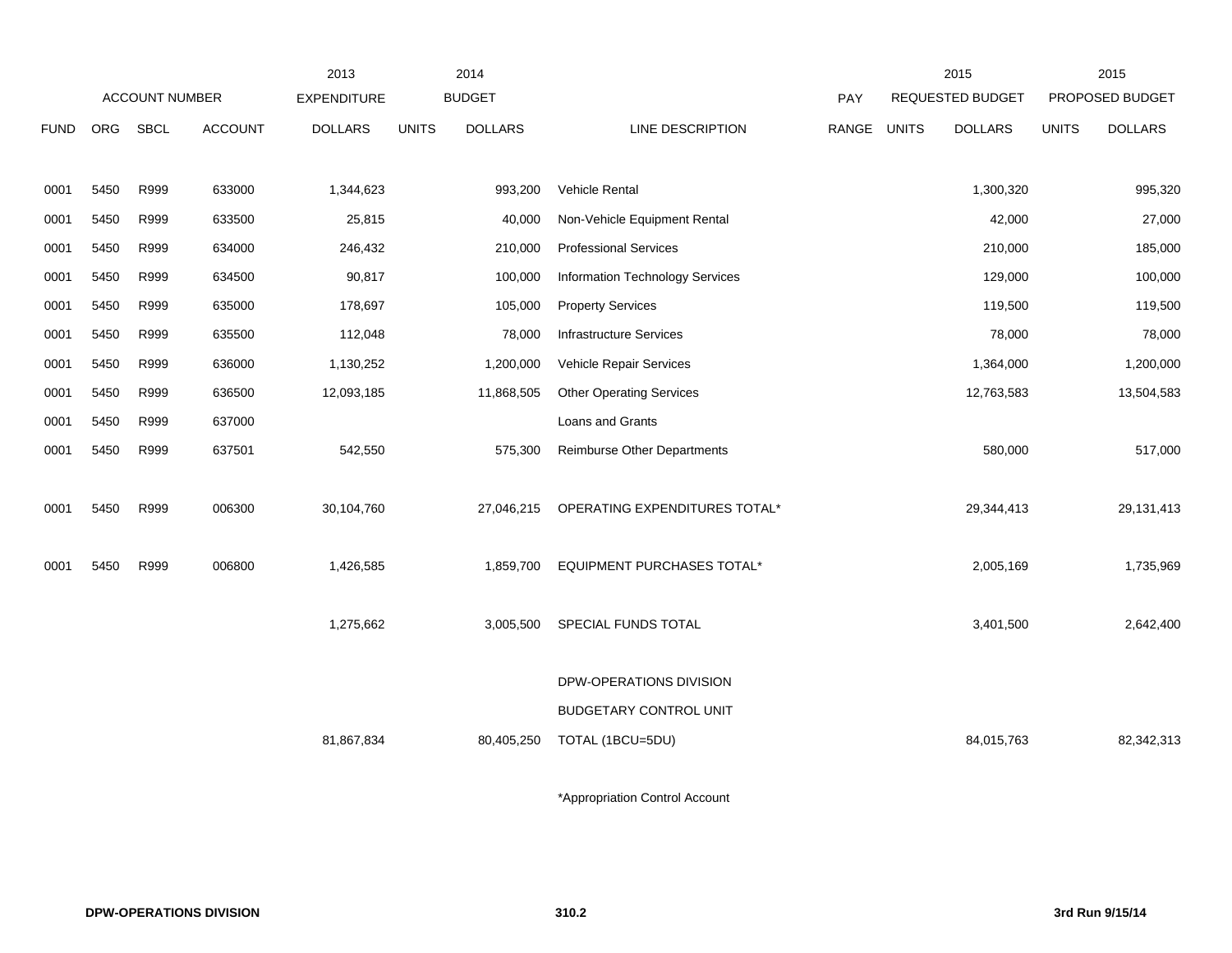|             |                                |                | 2013               |                  | 2014           |                                     |             |                | 2015             |                | 2015            |
|-------------|--------------------------------|----------------|--------------------|------------------|----------------|-------------------------------------|-------------|----------------|------------------|----------------|-----------------|
|             | ACCOUNT NUMBER                 |                | <b>EXPENDITURE</b> |                  | <b>BUDGET</b>  |                                     | PAY         |                | REQUESTED BUDGET |                | PROPOSED BUDGET |
| <b>FUND</b> | ORG SBCL                       | <b>ACCOUNT</b> | <b>DOLLARS</b>     | <b>UNITS</b>     | <b>DOLLARS</b> | LINE DESCRIPTION                    | RANGE UNITS |                | <b>DOLLARS</b>   | <b>UNITS</b>   | <b>DOLLARS</b>  |
|             |                                |                |                    |                  |                | DPW-OPERATIONS DIVISION             |             |                |                  |                |                 |
|             |                                |                |                    |                  |                | ADMINISTRATION SECTION              |             |                |                  |                |                 |
|             |                                |                |                    |                  |                | SALARIES & WAGES                    |             |                |                  |                |                 |
|             |                                |                |                    | $\mathbf{1}$     | 146,776        | Operations Division Director (X)(Y) | 1OX         | $\mathbf{1}$   | 147,336          | $\mathbf{1}$   | 147,336         |
|             |                                |                |                    | $\mathbf{1}$     | 58,495         | <b>Environmental Policy Analyst</b> | 2GX         | $\mathbf{1}$   | 59,372           | $\overline{1}$ | 59,372          |
|             |                                |                |                    | $\mathbf{1}$     | 69,090         | Administrative Services Manager (X) | 1HX         | $\mathbf{1}$   | 70,126           | $\mathbf{1}$   | 70,126          |
|             |                                |                |                    |                  |                | <b>GENERAL OFFICE</b>               |             |                |                  |                |                 |
|             |                                |                |                    | $\overline{2}$   | 93,593         | Program Assistant II                | 5FN         | $\sqrt{3}$     | 142,432          | $\sqrt{3}$     | 142,432         |
|             |                                |                |                    | $\overline{c}$   | 81,672         | Program Assistant I                 | 5EN         | $\mathbf{1}$   | 42,118           | $\mathbf{1}$   | 42,118          |
|             |                                |                | 420,546            | $\boldsymbol{7}$ | 449,626        | <b>Total Before Adjustments</b>     |             | $\overline{7}$ | 461,384          | $\bf 7$        | 461,384         |
|             |                                |                |                    |                  |                | Salary & Wage Rate Change           |             |                |                  |                |                 |
|             |                                |                | 231                |                  | 5,400          | Overtime Compensated                |             |                | 5,400            |                | 1,400           |
|             |                                |                |                    |                  | (8,993)        | Personnel Cost Adjustment           |             |                | (9,228)          |                | (9, 228)        |
|             |                                |                |                    |                  | (500)          | Other                               |             |                |                  |                |                 |
|             |                                |                |                    |                  |                | (5,171) Furlough                    |             |                | (5,306)          |                |                 |
|             |                                |                | 420,777            | $\overline{7}$   | 440,362        | Gross Salaries & Wages Total        |             | $\overline{7}$ | 452,250          | $\overline{7}$ | 453,556         |
|             |                                |                | (74, 394)          |                  | (73, 388)      | Reimbursable Services Deduction     |             |                | (73, 668)        |                | (73, 668)       |
|             |                                |                |                    |                  |                | Capital Improvements Deduction      |             |                |                  |                |                 |
|             |                                |                |                    |                  |                | <b>Grants &amp; Aids Deduction</b>  |             |                |                  |                |                 |
|             | <b>DPW-OPERATIONS DIVISION</b> |                |                    |                  |                | 310.3                               |             |                |                  |                | 3rd Run 9/15/14 |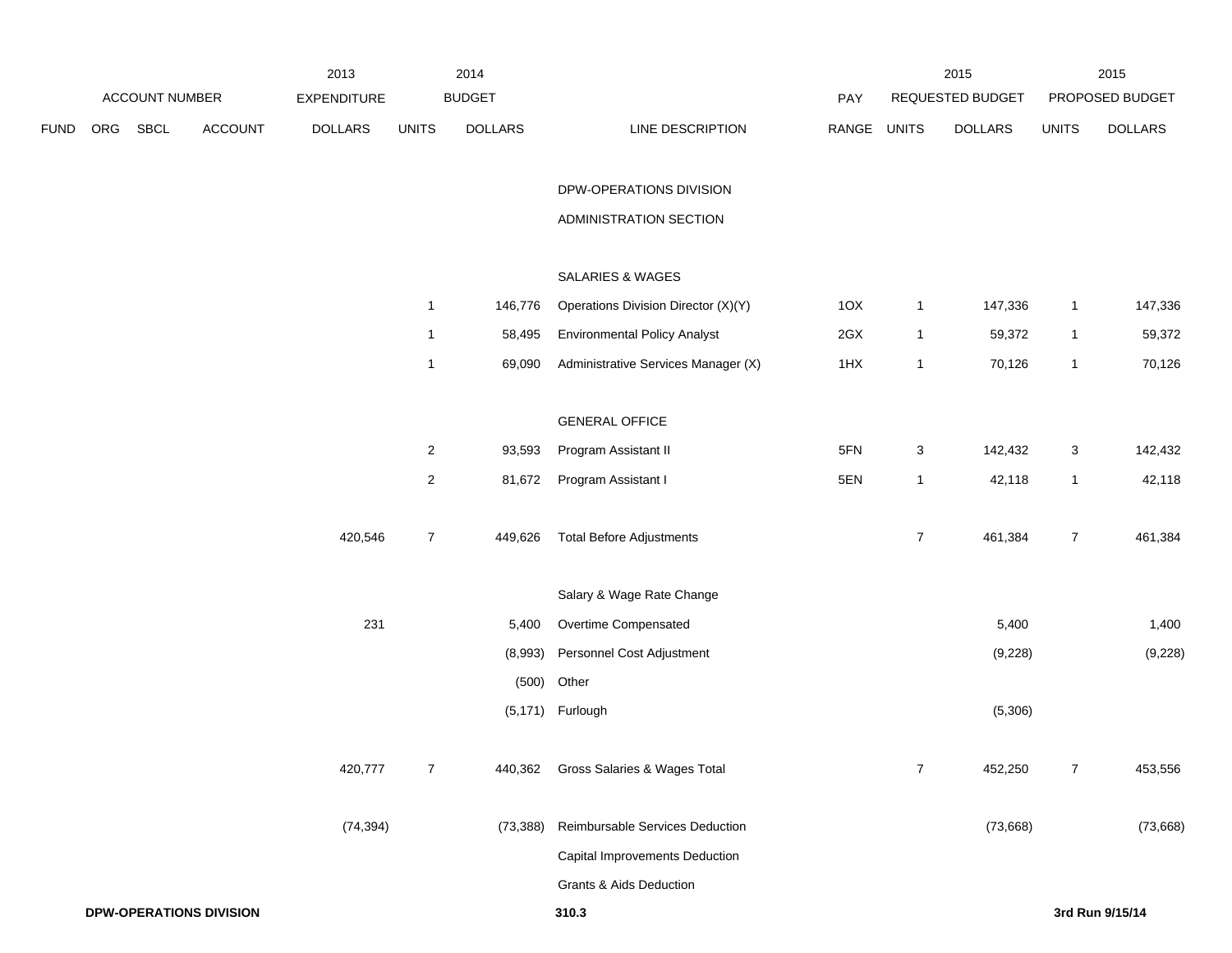|             |      |                       |                                | 2013               |                | 2014           |                                                                           |       |                | 2015             |                | 2015            |
|-------------|------|-----------------------|--------------------------------|--------------------|----------------|----------------|---------------------------------------------------------------------------|-------|----------------|------------------|----------------|-----------------|
|             |      | <b>ACCOUNT NUMBER</b> |                                | <b>EXPENDITURE</b> |                | <b>BUDGET</b>  |                                                                           | PAY   |                | REQUESTED BUDGET |                | PROPOSED BUDGET |
| <b>FUND</b> | ORG  | <b>SBCL</b>           | <b>ACCOUNT</b>                 | <b>DOLLARS</b>     | <b>UNITS</b>   | <b>DOLLARS</b> | LINE DESCRIPTION                                                          | RANGE | <b>UNITS</b>   | <b>DOLLARS</b>   | <b>UNITS</b>   | <b>DOLLARS</b>  |
|             |      |                       |                                |                    |                |                |                                                                           |       |                |                  |                |                 |
| 0001        | 5451 | R999                  | 006000                         | 346,383            | $\overline{7}$ | 366,974        | NET SALARIES & WAGES TOTAL                                                |       | $\overline{7}$ | 378,582          | $\overline{7}$ | 379,888         |
|             |      |                       |                                |                    | 6.50           |                | O&M FTE'S                                                                 |       | 6.50           |                  | 6.50           |                 |
|             |      |                       |                                |                    | 0.50           |                | NON-O&M FTE'S                                                             |       | 0.50           |                  | 0.50           |                 |
|             |      |                       |                                |                    |                |                | (X) Private Auto Allowance May Be Paid Pursuant to                        |       |                |                  |                |                 |
|             |      |                       |                                |                    |                |                | Section 350-183 of the Milwaukee Code.                                    |       |                |                  |                |                 |
|             |      |                       |                                |                    |                |                | (Y) Required to file a statement of economic interests in accordance with |       |                |                  |                |                 |
|             |      |                       |                                |                    |                |                | the Milwaukee Code of Ordinances Chapter 303-Code of Ethics.              |       |                |                  |                |                 |
| 0001        | 5451 | R999                  | 006100                         | 171,012            |                | 172,478        | ESTIMATED EMPLOYEE FRINGE BENEFITS                                        |       |                | 170,362          |                | 170,950         |
|             |      |                       |                                |                    |                |                | (Involves Revenue Offset-No Transfers from this Account)                  |       |                |                  |                |                 |
|             |      |                       |                                |                    |                |                | OPERATING EXPENDITURES                                                    |       |                |                  |                |                 |
| 0001        | 5451 | R999                  | 630100                         | 362                |                | 10,000         | General Office Expense                                                    |       |                | 10,000           |                | 2,000           |
| 0001        | 5451 | R999                  | 630500                         |                    |                |                | Tools & Machinery Parts                                                   |       |                |                  |                |                 |
| 0001        | 5451 | R999                  | 631000                         |                    |                |                | <b>Construction Supplies</b>                                              |       |                |                  |                |                 |
| 0001        | 5451 | R999                  | 631500                         | 1,054              |                |                | Energy                                                                    |       |                |                  |                |                 |
| 0001        | 5451 | R999                  | 632000                         | 82                 |                |                | <b>Other Operating Supplies</b>                                           |       |                |                  |                |                 |
| 0001        | 5451 | R999                  | 632500                         |                    |                |                | <b>Facility Rental</b>                                                    |       |                |                  |                |                 |
| 0001        | 5451 | R999                  | 633000                         | 94                 |                |                | Vehicle Rental                                                            |       |                |                  |                |                 |
| 0001        | 5451 | R999                  | 633500                         |                    |                |                | Non-Vehicle Equipment Rental                                              |       |                |                  |                |                 |
| 0001        | 5451 | R999                  | 634000                         | 141                |                |                | <b>Professional Services</b>                                              |       |                |                  |                |                 |
|             |      |                       | <b>DPW-OPERATIONS DIVISION</b> |                    |                |                | 310.4                                                                     |       |                |                  |                | 3rd Run 9/15/14 |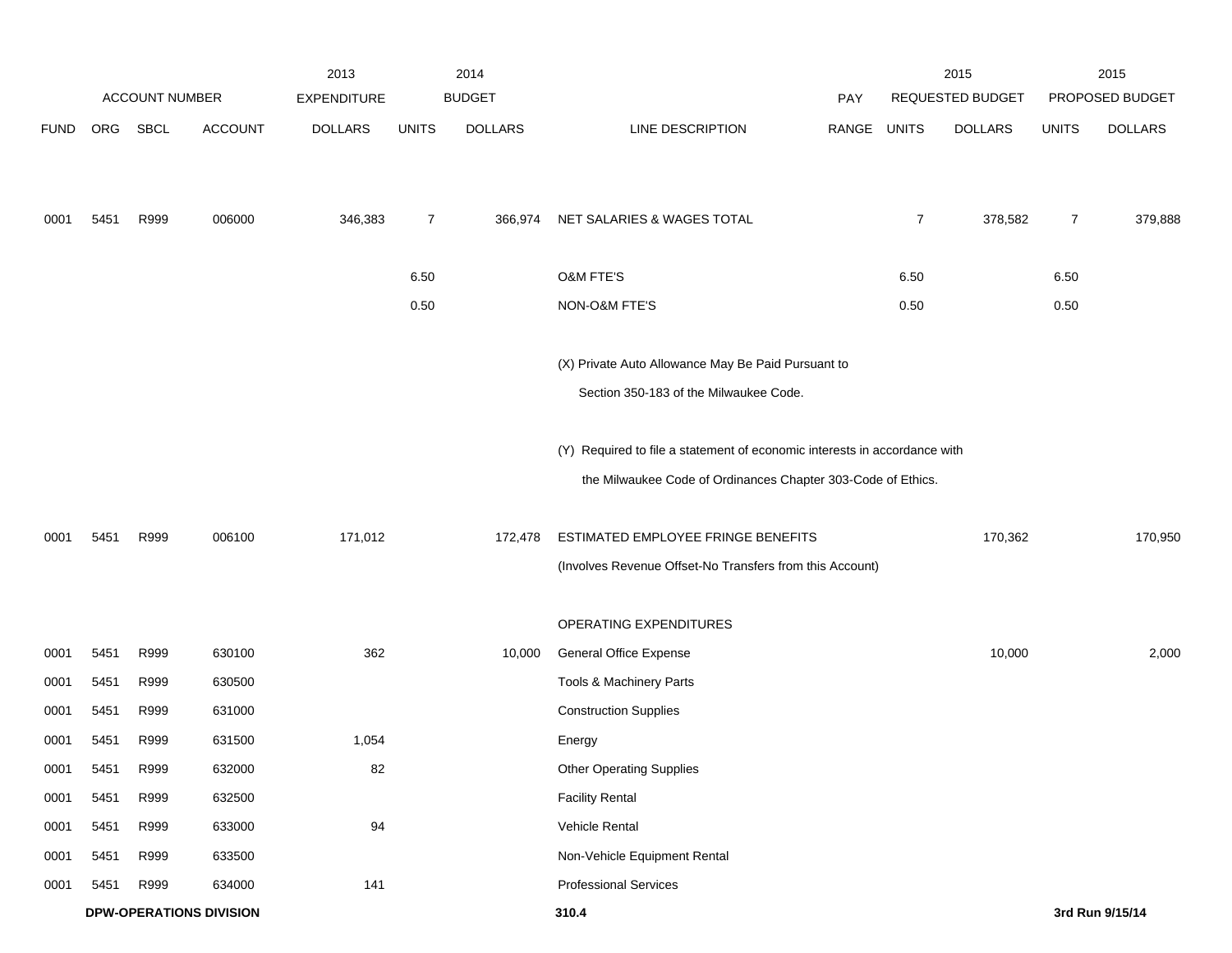|             |      |                |                                | 2013               |              | 2014           |                                    |       |              | 2015             |              | 2015            |
|-------------|------|----------------|--------------------------------|--------------------|--------------|----------------|------------------------------------|-------|--------------|------------------|--------------|-----------------|
|             |      | ACCOUNT NUMBER |                                | <b>EXPENDITURE</b> |              | <b>BUDGET</b>  |                                    | PAY   |              | REQUESTED BUDGET |              | PROPOSED BUDGET |
| <b>FUND</b> | ORG  | SBCL           | ACCOUNT                        | <b>DOLLARS</b>     | <b>UNITS</b> | <b>DOLLARS</b> | LINE DESCRIPTION                   | RANGE | <b>UNITS</b> | <b>DOLLARS</b>   | <b>UNITS</b> | <b>DOLLARS</b>  |
|             |      |                |                                |                    |              |                |                                    |       |              |                  |              |                 |
| 0001        | 5451 | R999           | 634500                         | 613                |              |                | Information Technology Services    |       |              |                  |              |                 |
| 0001        | 5451 | R999           | 635000                         |                    |              |                | <b>Property Services</b>           |       |              |                  |              |                 |
| 0001        | 5451 | R999           | 635500                         |                    |              |                | Infrastructure Services            |       |              |                  |              |                 |
| 0001        | 5451 | R999           | 636000                         |                    |              |                | Vehicle Repair Services            |       |              |                  |              |                 |
| 0001        | 5451 | R999           | 636500                         | 43,895             |              | 10,000         | <b>Other Operating Services</b>    |       |              | 45,000           |              | 20,000          |
| 0001        | 5451 | R999           | 637000                         |                    |              |                | Loans and Grants                   |       |              |                  |              |                 |
| 0001        | 5451 | R999           | 637501                         |                    |              | 35,000         | <b>Reimburse Other Departments</b> |       |              |                  |              |                 |
|             |      |                |                                |                    |              |                |                                    |       |              |                  |              |                 |
| 0001        | 5451 | R999           | 006300                         | 46,241             |              | 55,000         | OPERATING EXPENDITURES TOTAL       |       |              | 55,000           |              | 22,000          |
|             |      |                |                                |                    |              |                |                                    |       |              |                  |              |                 |
|             |      |                |                                |                    |              |                | <b>EQUIPMENT PURCHASES</b>         |       |              |                  |              |                 |
|             |      |                |                                |                    |              |                |                                    |       |              |                  |              |                 |
|             |      |                |                                |                    |              |                | <b>Additional Equipment</b>        |       |              |                  |              |                 |
|             |      |                |                                |                    |              |                | Mobile Computer Equipment for LMS  |       | 64           | 122,200          |              |                 |
|             |      |                |                                |                    |              |                | Subtotal - Additional Equipment    |       | 64           | 122,200          |              |                 |
|             |      |                |                                |                    |              |                |                                    |       |              |                  |              |                 |
|             |      |                |                                |                    |              |                | Replacement Equipment              |       |              |                  |              |                 |
|             |      |                |                                |                    |              |                |                                    |       |              |                  |              |                 |
|             |      |                |                                |                    |              |                | Subtotal - Replacement Equipment   |       |              |                  |              |                 |
|             |      |                |                                |                    |              |                |                                    |       |              |                  |              |                 |
| 0001        | 5451 | R999           | 006800                         |                    |              |                | EQUIPMENT PURCHASES TOTAL          |       | 64           | 122,200          |              |                 |
|             |      |                |                                |                    |              |                |                                    |       |              |                  |              |                 |
|             |      |                |                                |                    |              |                | SPECIAL FUNDS                      |       |              |                  |              |                 |
|             |      |                |                                |                    |              |                |                                    |       |              |                  |              |                 |
|             |      |                |                                |                    |              |                | SPECIAL FUNDS TOTAL                |       |              |                  |              |                 |
|             |      |                | <b>DPW-OPERATIONS DIVISION</b> |                    |              |                | 310.5                              |       |              |                  |              | 3rd Run 9/15/14 |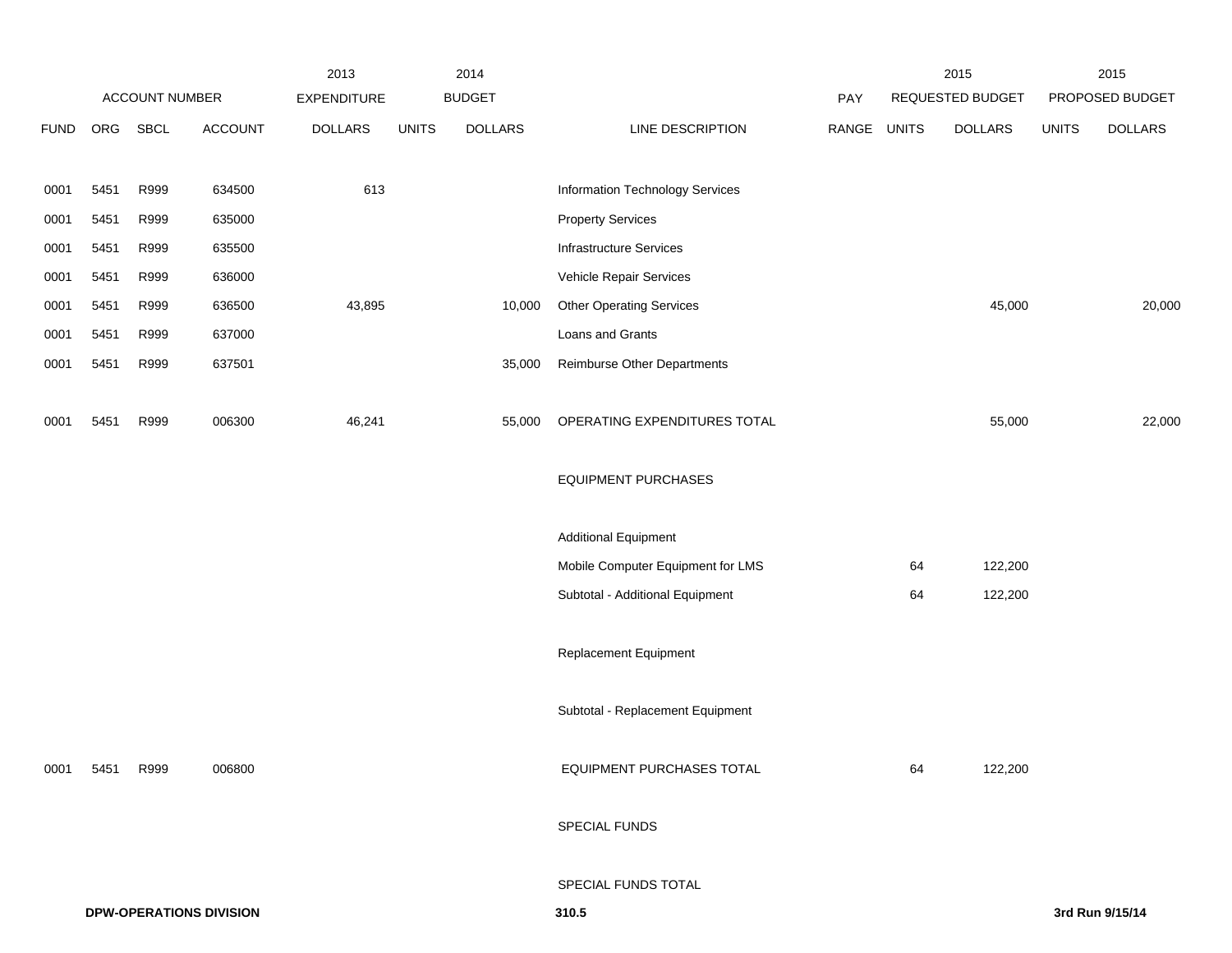|             |            |                       |                | 2013               |              | 2014           |                                  |              | 2015             |       | 2015                   |
|-------------|------------|-----------------------|----------------|--------------------|--------------|----------------|----------------------------------|--------------|------------------|-------|------------------------|
|             |            | <b>ACCOUNT NUMBER</b> |                | <b>EXPENDITURE</b> |              | <b>BUDGET</b>  | PAY                              |              | REQUESTED BUDGET |       | <b>PROPOSED BUDGET</b> |
| <b>FUND</b> | <b>ORG</b> | <b>SBCL</b>           | <b>ACCOUNT</b> | <b>DOLLARS</b>     | <b>UNITS</b> | <b>DOLLARS</b> | LINE DESCRIPTION<br><b>RANGE</b> | <b>UNITS</b> | <b>DOLLARS</b>   | UNITS | <b>DOLLARS</b>         |

563,636 594,452 ADMINISTRATION SECTION TOTAL 726,144 572,838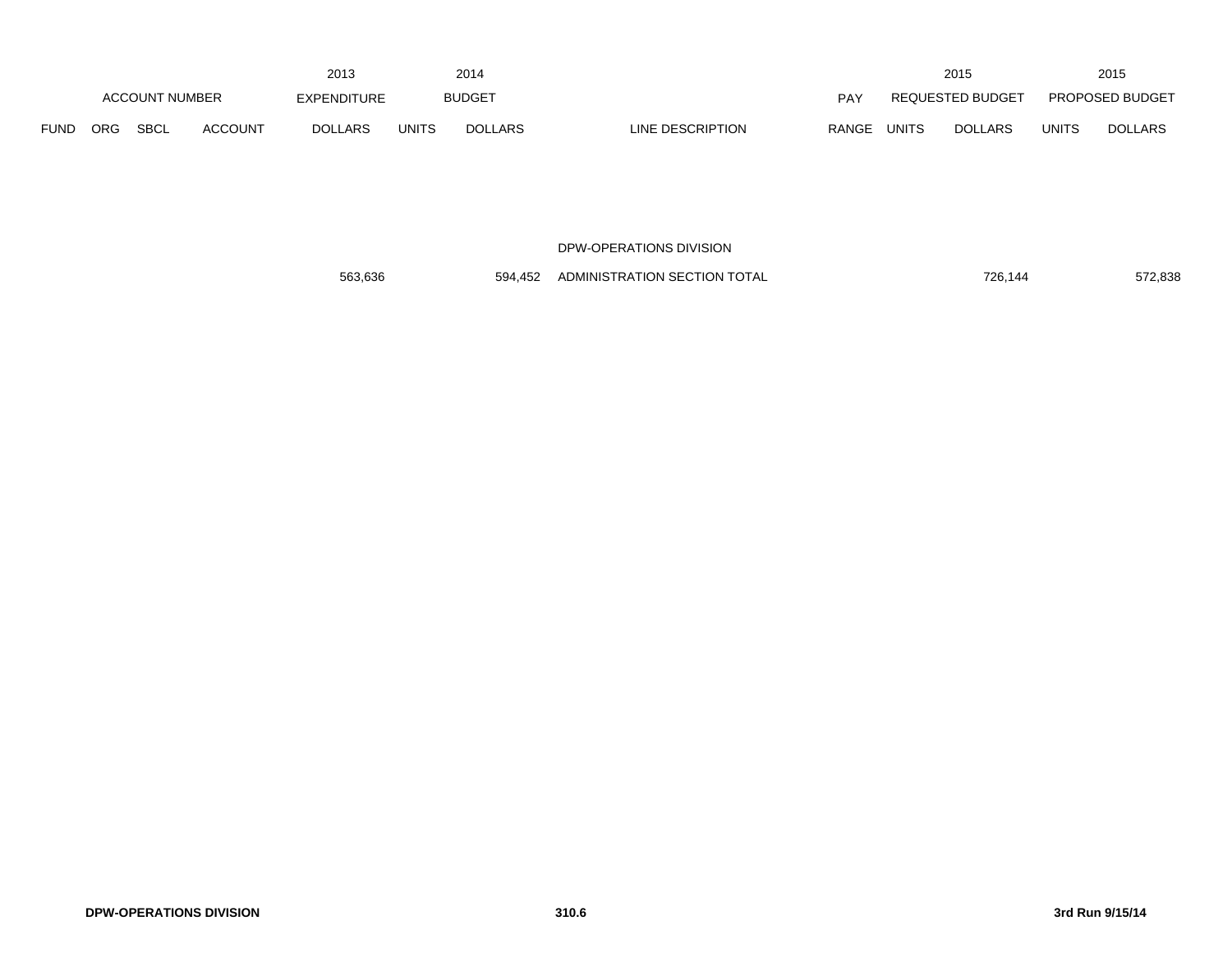|                       | 2013 |                    |                |                |              | 2014           |                                  |              | 2015                   |       | 2015           |
|-----------------------|------|--------------------|----------------|----------------|--------------|----------------|----------------------------------|--------------|------------------------|-------|----------------|
| <b>ACCOUNT NUMBER</b> |      | <b>EXPENDITURE</b> |                | <b>BUDGET</b>  | PAY          |                | <b>REQUESTED BUDGET</b>          |              | <b>PROPOSED BUDGET</b> |       |                |
| <b>FUND</b>           | ORG  | <b>SBCL</b>        | <b>ACCOUNT</b> | <b>DOLLARS</b> | <b>UNITS</b> | <b>DOLLARS</b> | LINE DESCRIPTION<br><b>RANGE</b> | <b>UNITS</b> | <b>DOLLARS</b>         | UNITS | <b>DOLLARS</b> |

### FLEET SERVICES SECTION

# SALARIES & WAGES

|                | 90,575    | Fleet Operations Manager (X) (Y) | 1JX |                | 91,934    | -1                      | 91,934    |
|----------------|-----------|----------------------------------|-----|----------------|-----------|-------------------------|-----------|
|                | 83,669    | Quality Assurance Coordinator(X) | 2IX |                | 84,924    | $\overline{\mathbf{1}}$ | 84,924    |
|                | 46,975    | Program Assistant II             | 5FN | 1              | 47,680    | $\mathbf{1}$            | 47,680    |
| 3              | 215,248   | Fleet Repair Supervisor - Senior | 1DX | 3              | 218,477   | 3                       | 218,477   |
| 3              | 181,207   | <b>Fleet Repair Supervisor</b>   | 1BX | 3              | 183,925   | 3                       | 183,925   |
| 6              | 274,316   | <b>Fleet Services Welder</b>     | 7HN | 6              | 278,092   | 6                       | 278,092   |
| 57             | 2,597,375 | Vehicle Services Technician II   | 7HN | 57             | 2,745,057 | 57                      | 2,745,057 |
|                | 47,059    | Automotive Electrician           | 7HN |                | 47,765    | $\overline{\mathbf{1}}$ | 47,765    |
| 5              | 207,667   | Heavy Equipment Lubricator (B)   | 8FN | $\,$ 5 $\,$    | 200,112   | 5                       | 200,112   |
|                | 41,791    | Special Fleet Services Laborer   | 8FN | 1              | 42,418    | $\mathbf{1}$            | 42,418    |
| 4              | 155,141   | Garage Attendant                 | 8DN | 4              | 155,141   | 4                       | 155,141   |
| $\overline{2}$ | 71,294    | Office Assistant II (A)          | 6EN | $\overline{c}$ | 71,294    | $\overline{2}$          | 71,294    |
|                | 44,305    | Fleet Equipment Service Writer   | 7EN |                | 44,970    | $\overline{\mathbf{1}}$ | 44,970    |
| $\overline{2}$ | 95,411    | Auto Body Repair/Painting Tech.  | 7HN | 2              | 101,245   | $\overline{2}$          | 101,245   |
|                | 50,257    | Fluid Power Systems Technician   | 7HN |                | 50,257    |                         | 50,257    |

#### FLEET STORE ROOMS

| 50.206  | <b>Equipment Inventory Manager</b> | 1CX | 50.959  | 50,959  |
|---------|------------------------------------|-----|---------|---------|
| 45.577  | <b>Inventory Assistant V</b>       | 6LN | 44.616  | 44,616  |
| 293,042 | <b>Equipment Parts Assistant</b>   | 6IN | 285.053 | 285,053 |
| 43.028  | Lead Equipment Parts Assistant     | 6JN | 43.028  | 43,028  |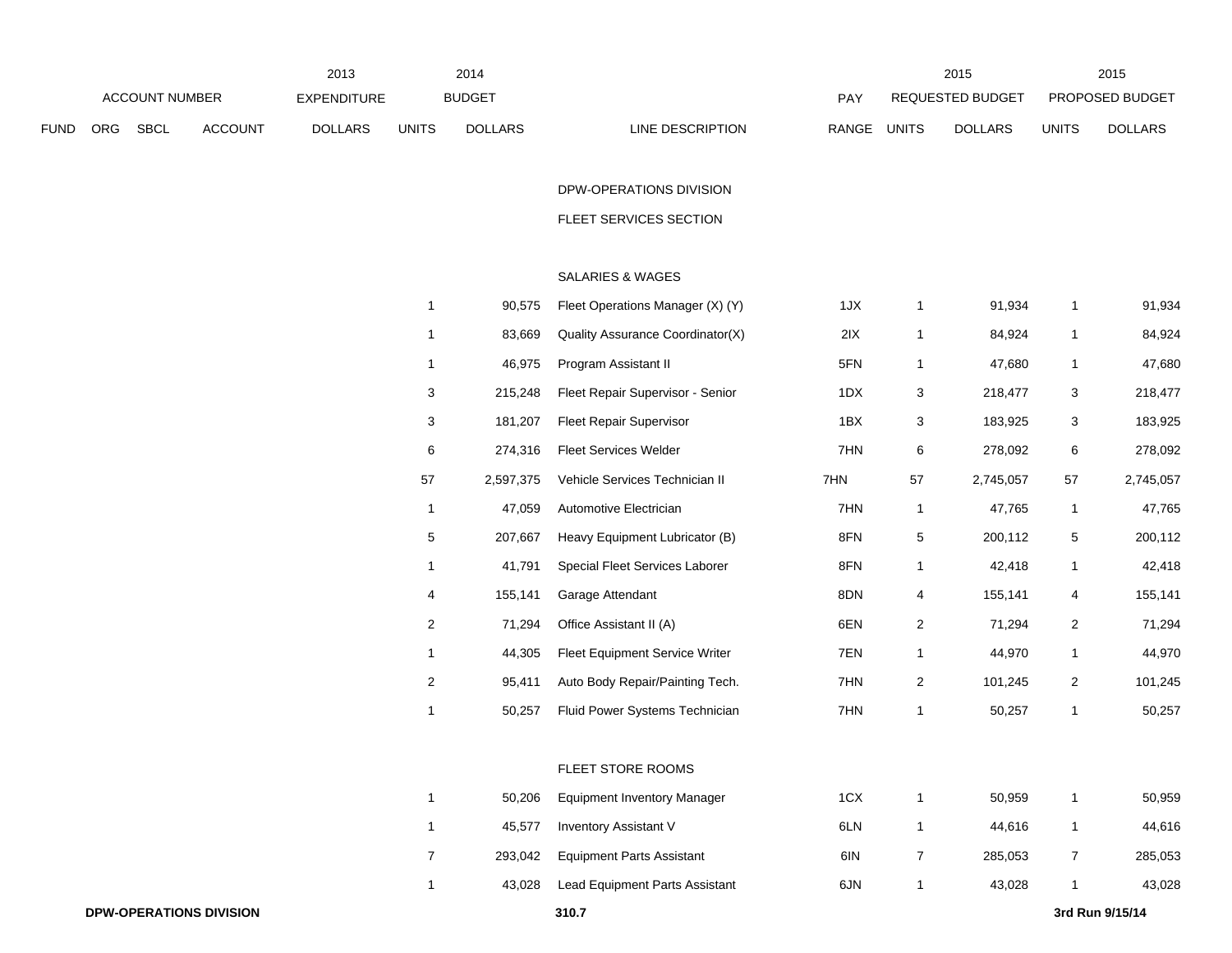|             |     |                |                                | 2013           |                           | 2014           |                                  |             |                           | 2015             |                           | 2015            |
|-------------|-----|----------------|--------------------------------|----------------|---------------------------|----------------|----------------------------------|-------------|---------------------------|------------------|---------------------------|-----------------|
|             |     | ACCOUNT NUMBER |                                | EXPENDITURE    |                           | <b>BUDGET</b>  |                                  | PAY         |                           | REQUESTED BUDGET |                           | PROPOSED BUDGET |
| <b>FUND</b> | ORG | <b>SBCL</b>    | ACCOUNT                        | <b>DOLLARS</b> | <b>UNITS</b>              | <b>DOLLARS</b> | LINE DESCRIPTION                 | RANGE UNITS |                           | <b>DOLLARS</b>   | <b>UNITS</b>              | <b>DOLLARS</b>  |
|             |     |                |                                |                | $\mathbf{1}$              | 37,464         | Office Assistant III             | 6FN         | $\mathbf{1}$              | 38,026           | $\mathbf{1}$              | 38,026          |
|             |     |                |                                |                |                           |                | <b>TIRE SHOP</b>                 |             |                           |                  |                           |                 |
|             |     |                |                                |                | $\ensuremath{\mathsf{3}}$ | 119,493        | Tire Repair Worker I             | 8FN         | $\ensuremath{\mathsf{3}}$ | 121,285          | $\ensuremath{\mathsf{3}}$ | 121,285         |
|             |     |                |                                |                | $\boldsymbol{2}$          | 86,620         | Tire Repair Worker II            | 8GN         | $\overline{\mathbf{c}}$   | 87,919           | $\sqrt{2}$                | 87,919          |
|             |     |                |                                |                | $\mathbf{1}$              | 50,254         | Tire Repair Worker III           | 8LN         | $\mathbf{1}$              | 51,007           | $\mathbf{1}$              | 51,007          |
|             |     |                |                                |                |                           |                | <b>AUXILIARY POSITIONS</b>       |             |                           |                  |                           |                 |
|             |     |                |                                |                | $\mathbf{1}$              |                | Fleet Services Welder            | 7HN         | $\mathbf{1}$              |                  | $\overline{1}$            |                 |
|             |     |                |                                |                | 16                        |                | Vehicle Services Technician II   | 7HN         | 16                        |                  | 16                        |                 |
|             |     |                |                                |                | $\overline{4}$            |                | <b>Fleet Repair Supervisor</b>   | 1BX         | 4                         |                  | $\overline{4}$            |                 |
|             |     |                |                                |                | $\mathbf{1}$              |                | Fleet Repair Supervisor - Senior | 1DX         | $\mathbf{1}$              |                  | $\mathbf{1}$              |                 |
|             |     |                |                                |                | $\mathbf{1}$              |                | Special Fleet Services Laborer   | 8FN         | $\mathbf{1}$              |                  | $\mathbf{1}$              |                 |
|             |     |                |                                |                | $\mathbf{1}$              |                | Tire Repair Worker I             | 8FN         | $\mathbf{1}$              |                  | $\mathbf{1}$              |                 |
|             |     |                |                                |                | $\mathbf{1}$              |                | Automotive Machinist             | 7IN         | $\mathbf{1}$              |                  | $\mathbf{1}$              |                 |
|             |     |                |                                |                | 25                        | 53,200         | <b>Total Auxiliary</b>           |             | 25                        | 53,200           | 25                        | 53,200          |
|             |     |                |                                | 4,748,188      | 131                       | 4,981,174      | <b>Total Before Adjustments</b>  |             | 131                       | 5,138,384        | 131                       | 5,138,384       |
|             |     |                |                                |                |                           |                | Salary & Wage Rate Change        |             |                           |                  |                           |                 |
|             |     |                |                                | 361,113        |                           | 250,000        | Overtime Compensated             |             |                           | 253,750          |                           | 253,750         |
|             |     |                |                                |                |                           | (98, 560)      | Personnel Cost Adjustment        |             |                           | (102, 768)       |                           | (102, 768)      |
|             |     |                |                                |                |                           |                | Other                            |             |                           |                  |                           |                 |
|             |     |                |                                |                |                           | (56, 672)      | Furlough                         |             |                           | (59,091)         |                           |                 |
|             |     |                | <b>DPW-OPERATIONS DIVISION</b> |                |                           |                | 310.8                            |             |                           |                  |                           | 3rd Run 9/15/14 |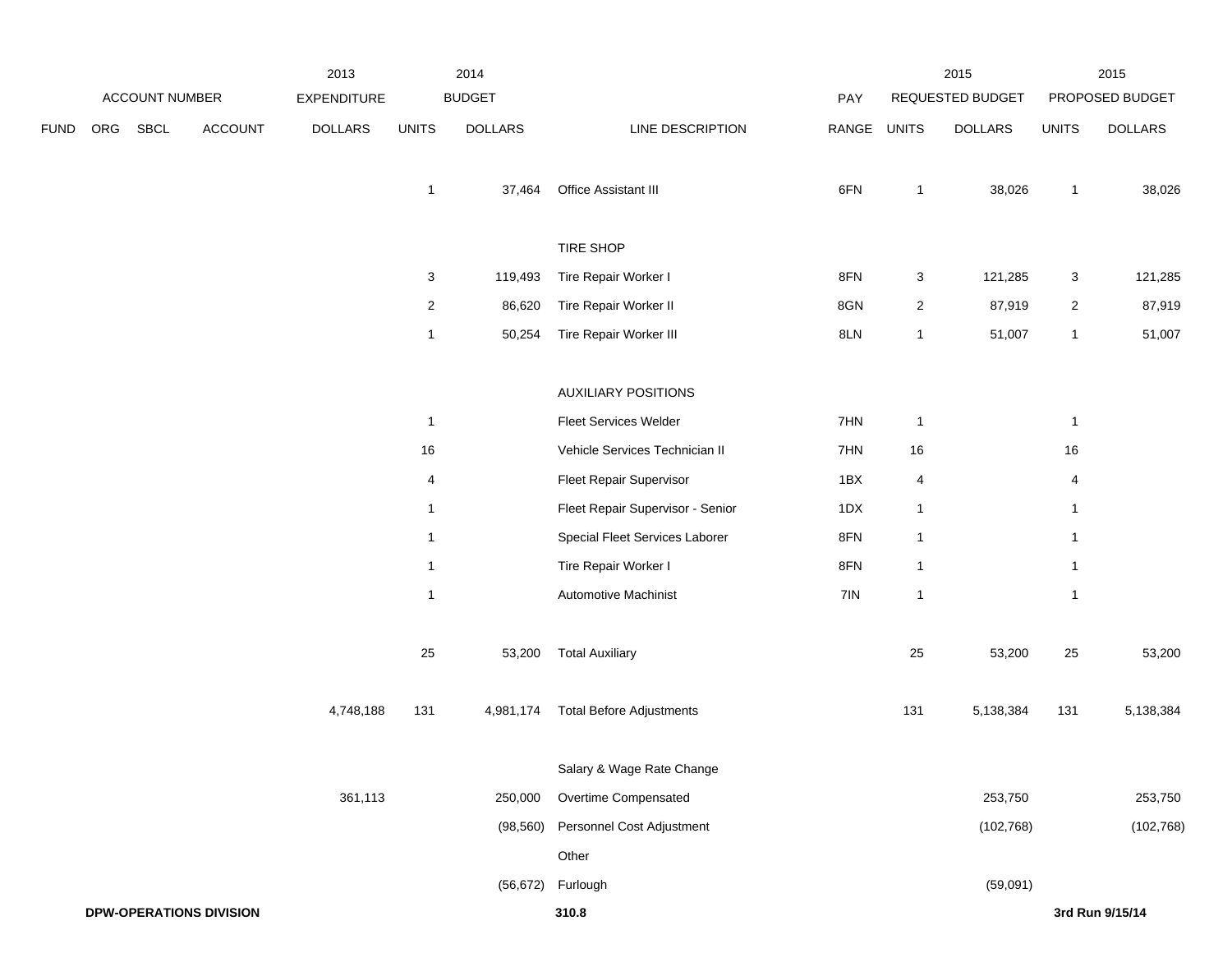|             |      |                       |                                | 2013           |              | 2014           |                                                                      |             |        | 2015             |              | 2015            |
|-------------|------|-----------------------|--------------------------------|----------------|--------------|----------------|----------------------------------------------------------------------|-------------|--------|------------------|--------------|-----------------|
|             |      | <b>ACCOUNT NUMBER</b> |                                | EXPENDITURE    |              | <b>BUDGET</b>  |                                                                      | <b>PAY</b>  |        | REQUESTED BUDGET |              | PROPOSED BUDGET |
| <b>FUND</b> | ORG  | SBCL                  | <b>ACCOUNT</b>                 | <b>DOLLARS</b> | <b>UNITS</b> | <b>DOLLARS</b> | LINE DESCRIPTION                                                     | RANGE UNITS |        | <b>DOLLARS</b>   | <b>UNITS</b> | <b>DOLLARS</b>  |
|             |      |                       |                                |                |              |                |                                                                      |             |        |                  |              |                 |
|             |      |                       |                                | 5,109,301      | 131          | 5,075,942      | Gross Salaries & Wages Total                                         |             | 131    | 5,230,275        | 131          | 5,289,366       |
|             |      |                       |                                | (512, 354)     |              | (184,000)      | Reimbursable Services Deduction                                      |             |        | (75,000)         |              | (75,000)        |
|             |      |                       |                                |                |              |                | Capital Improvements Deduction                                       |             |        |                  |              |                 |
|             |      |                       |                                | (883)          |              |                | <b>Grants &amp; Aids Deduction</b>                                   |             |        |                  |              |                 |
| 0001        | 5452 | R999                  | 006000                         | 4,596,064      | 131          | 4,891,942      | NET SALARIES & WAGES TOTAL                                           |             | 131    | 5,155,275        | 131          | 5,214,366       |
|             |      |                       |                                |                | 102.70       |                | O&M FTE'S                                                            |             | 102.70 |                  | 102.70       |                 |
|             |      |                       |                                |                | 3.30         |                | NON-O&M FTE'S                                                        |             | 2.00   |                  | 2.00         |                 |
|             |      |                       |                                |                |              |                | (A) One position to be hard red-circled at Step 4 of Pay Range 6HN.  |             |        |                  |              |                 |
|             |      |                       |                                |                |              |                | (B) One position to be hard red-circled at Step 5 of Pay Range 6IN.  |             |        |                  |              |                 |
|             |      |                       |                                |                |              |                | (X) Private Auto Allowance May Be Paid Pursuant to                   |             |        |                  |              |                 |
|             |      |                       |                                |                |              |                | Section 350-183 of the Milwaukee Code.                               |             |        |                  |              |                 |
|             |      |                       |                                |                |              |                | (Y) Required to file a statement of economic interests in accordance |             |        |                  |              |                 |
|             |      |                       |                                |                |              |                | with the Milwaukee code of Ordinances Chapter 303 - Code of Ethics.  |             |        |                  |              |                 |
| 0001        | 5452 | R999                  | 006100                         | 2,097,148      |              | 2,299,213      | ESTIMATED EMPLOYEE FRINGE BENEFITS                                   |             |        | 2,319,874        |              | 2,346,465       |
|             |      |                       |                                |                |              |                | (Involves Revenue Offset-No Transfers from this Account)             |             |        |                  |              |                 |
|             |      |                       | <b>DPW-OPERATIONS DIVISION</b> |                |              |                | 310.9                                                                |             |        |                  |              | 3rd Run 9/15/14 |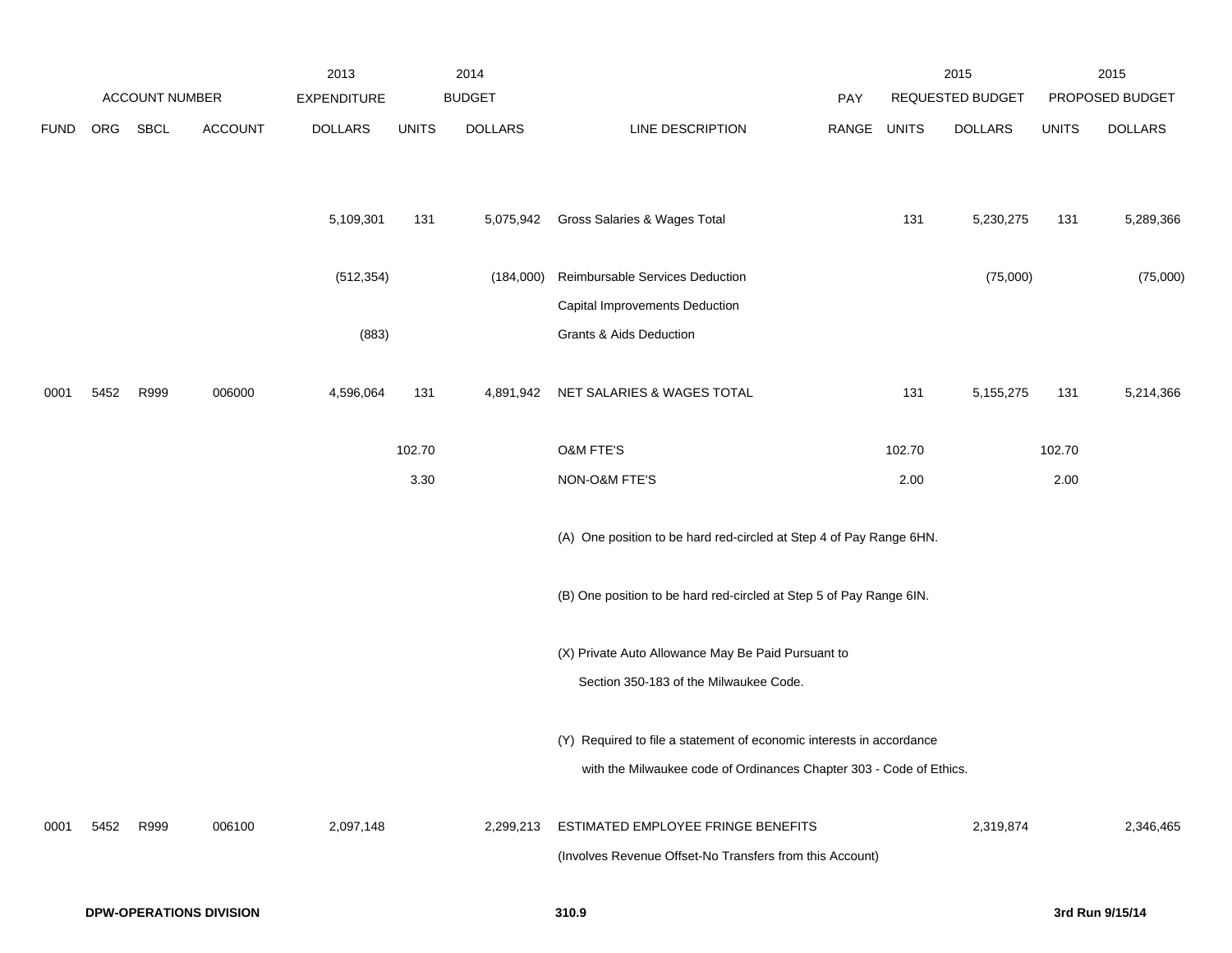|             |            |                       |                | 2013               |              | 2014           |                                    |       |       | 2015                    |              | 2015            |
|-------------|------------|-----------------------|----------------|--------------------|--------------|----------------|------------------------------------|-------|-------|-------------------------|--------------|-----------------|
|             |            | <b>ACCOUNT NUMBER</b> |                | <b>EXPENDITURE</b> |              | <b>BUDGET</b>  |                                    | PAY   |       | <b>REQUESTED BUDGET</b> |              | PROPOSED BUDGET |
| <b>FUND</b> | <b>ORG</b> | <b>SBCL</b>           | <b>ACCOUNT</b> | <b>DOLLARS</b>     | <b>UNITS</b> | <b>DOLLARS</b> | LINE DESCRIPTION                   | RANGE | UNITS | <b>DOLLARS</b>          | <b>UNITS</b> | <b>DOLLARS</b>  |
|             |            |                       |                |                    |              |                |                                    |       |       |                         |              |                 |
|             |            |                       |                |                    |              |                | <b>OPERATING EXPENDITURES</b>      |       |       |                         |              |                 |
| 0001        | 5452       | R999                  | 630100         | 8,945              |              | 8,000          | General Office Expense             |       |       | 8,000                   |              | 8,000           |
| 0001        | 5452       | R999                  | 630500         | 3,885,765          |              | 3,520,440      | Tools & Machinery Parts            |       |       | 4,066,000               |              | 3,666,000       |
| 0001        | 5452       | R999                  | 631000         | 73,658             |              | 50,000         | <b>Construction Supplies</b>       |       |       | 50,000                  |              | 50,000          |
| 0001        | 5452       | R999                  | 631500         | 5,991              |              | 25,000         | Energy                             |       |       | 25,000                  |              | 5,000           |
| 0001        | 5452       | R999                  | 632000         | 84,222             |              | 75,000         | <b>Other Operating Supplies</b>    |       |       | 75,000                  |              | 75,000          |
| 0001        | 5452       | R999                  | 632500         |                    |              |                | <b>Facility Rental</b>             |       |       |                         |              |                 |
| 0001        | 5452       | R999                  | 633000         |                    |              |                | Vehicle Rental                     |       |       |                         |              |                 |
| 0001        | 5452       | R999                  | 633500         | 11,390             |              | 10,000         | Non-Vehicle Equipment Rental       |       |       | 10,000                  |              | 10,000          |
| 0001        | 5452       | R999                  | 634000         | 34,246             |              | 15,000         | <b>Professional Services</b>       |       |       | 15,000                  |              | 15,000          |
| 0001        | 5452       | R999                  | 634500         | 85,360             |              | 80,000         | Information Technology Services    |       |       | 109,000                 |              | 85,000          |
| 0001        | 5452       | R999                  | 635000         | 101,379            |              | 80,000         | <b>Property Services</b>           |       |       | 80,000                  |              | 80,000          |
| 0001        | 5452       | R999                  | 635500         |                    |              |                | <b>Infrastructure Services</b>     |       |       |                         |              |                 |
| 0001        | 5452       | R999                  | 636000         | 1,130,203          |              | 1,200,000      | Vehicle Repair Services            |       |       | 1,364,000               |              | 1,200,000       |
| 0001        | 5452       | R999                  | 636500         | 22,820             |              | 25,000         | <b>Other Operating Services</b>    |       |       | 25,000                  |              | 25,000          |
| 0001        | 5452       | R999                  | 637000         |                    |              |                | Loans and Grants                   |       |       |                         |              |                 |
| 0001        | 5452       | R999                  | 637501         | 1,820              |              | 5,000          | <b>Reimburse Other Departments</b> |       |       | 5,000                   |              | 2,000           |
|             |            |                       |                |                    |              |                |                                    |       |       |                         |              |                 |
| 0001        | 5452       | R999                  | 006300         | 5,445,799          |              | 5,093,440      | OPERATING EXPENDITURES TOTAL       |       |       | 5,832,000               |              | 5,221,000       |

## EQUIPMENT PURCHASES

Additional Equipment

Subtotal - Additional Equipment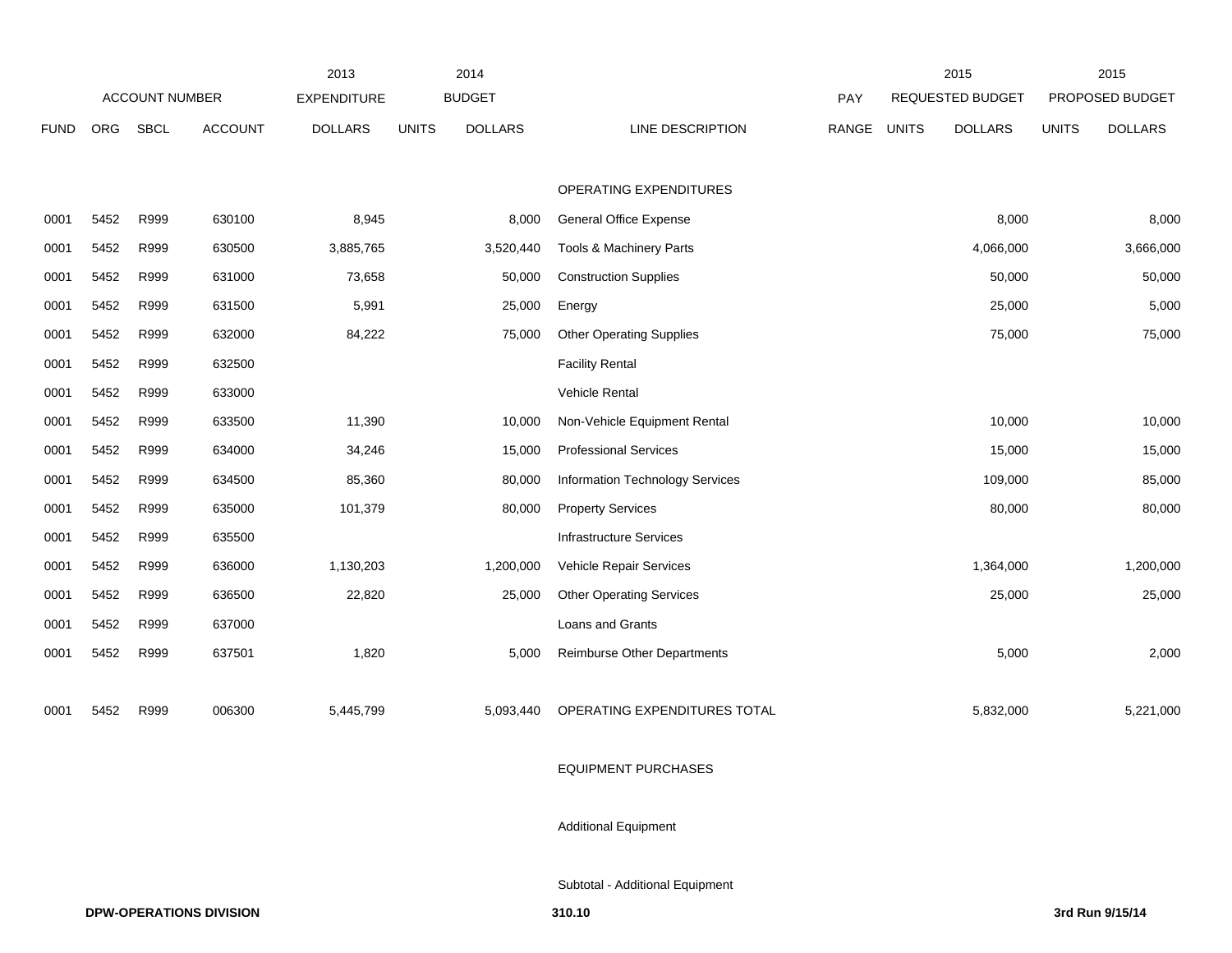|      | 2013           |      |                |                | 2014          |                |                  |              | 2015                    |                | 2015                   |                |
|------|----------------|------|----------------|----------------|---------------|----------------|------------------|--------------|-------------------------|----------------|------------------------|----------------|
|      | ACCOUNT NUMBER |      | EXPENDITURE    |                | <b>BUDGET</b> |                | <b>PAY</b>       |              | <b>REQUESTED BUDGET</b> |                | <b>PROPOSED BUDGET</b> |                |
| FUND | <b>ORG</b>     | SBCL | <b>ACCOUNT</b> | <b>DOLLARS</b> | <b>UNITS</b>  | <b>DOLLARS</b> | LINE DESCRIPTION | <b>RANGE</b> | <b>UNITS</b>            | <b>DOLLARS</b> | <b>UNITS</b>           | <b>DOLLARS</b> |

|      |      |      |        |            |                           |            | Replacement Equipment            |                |            |              |            |
|------|------|------|--------|------------|---------------------------|------------|----------------------------------|----------------|------------|--------------|------------|
|      |      |      |        |            |                           |            | Cars, Compact                    | $\,6\,$        | 129,000    | 6            | 129,000    |
|      |      |      |        |            | 6                         | 132,000    | Cars, Compact - Hybrid           |                |            |              |            |
|      |      |      |        |            | 4                         | 80,000     | Truck, Pickup, 4400 lb 4x2       | $\overline{4}$ | 88,000     | 4            | 88,000     |
|      |      |      |        |            | $\overline{7}$            | 175,000    | Truck, Pickup, 8600 lb. 4x2      | 6              | 150,000    | 6            | 150,000    |
|      |      |      |        |            |                           |            | Truck, Pickup, 9200lb w/plow     | $\mathbf{1}$   | 41,000     | $\mathbf{1}$ | 41,000     |
|      |      |      |        |            | $\overline{a}$            | 80,000     | Truck, Platform, 11,000 lb.      | $\mathbf{1}$   | 45,000     | $\mathbf{1}$ | 45,000     |
|      |      |      |        |            | $\ensuremath{\mathsf{3}}$ | 75,000     | Truck, Van, Cargo, 6000 lb.      | 3              | 75,000     | 3            | 75,000     |
|      |      |      |        |            | $\mathbf 5$               | 135,000    | Truck, Van, Cargo, 9500 lb.      | $\,$ 5 $\,$    | 135,000    | 5            | 135,000    |
|      |      |      |        |            | 32                        | 32,500     | <b>Computer Hardware</b>         | 23             | 46,000     | 23           | 46,000     |
|      |      |      |        |            | $\mathbf 1$               | 6,000      | Engine Diagnostic Analyzer       | $\mathbf{1}$   | 6,000      | $\mathbf{1}$ | 6,000      |
|      |      |      |        |            | $\mathbf{1}$              | 5,100      | Scanner                          | $\mathbf{1}$   | 5,000      | $\mathbf{1}$ | 5,000      |
|      |      |      |        |            | 61                        | 720,600    | Subtotal - Replacement Equipment | 51             | 720,000    | 51           | 720,000    |
| 0001 | 5452 | R999 | 006800 | 433,745    | 61                        | 720,600    | EQUIPMENT PURCHASES TOTAL        | 51             | 720,000    | 51           | 720,000    |
|      |      |      |        |            |                           |            | SPECIAL FUNDS                    |                |            |              |            |
|      |      |      |        |            |                           |            | SPECIAL FUNDS TOTAL              |                |            |              |            |
|      |      |      |        |            |                           |            | DPW-OPERATIONS DIVISION          |                |            |              |            |
|      |      |      |        | 12,572,756 |                           | 13,005,195 | FLEET SERVICES SECTION TOTAL     |                | 14,027,149 |              | 13,501,831 |
|      |      |      |        |            |                           |            |                                  |                |            |              |            |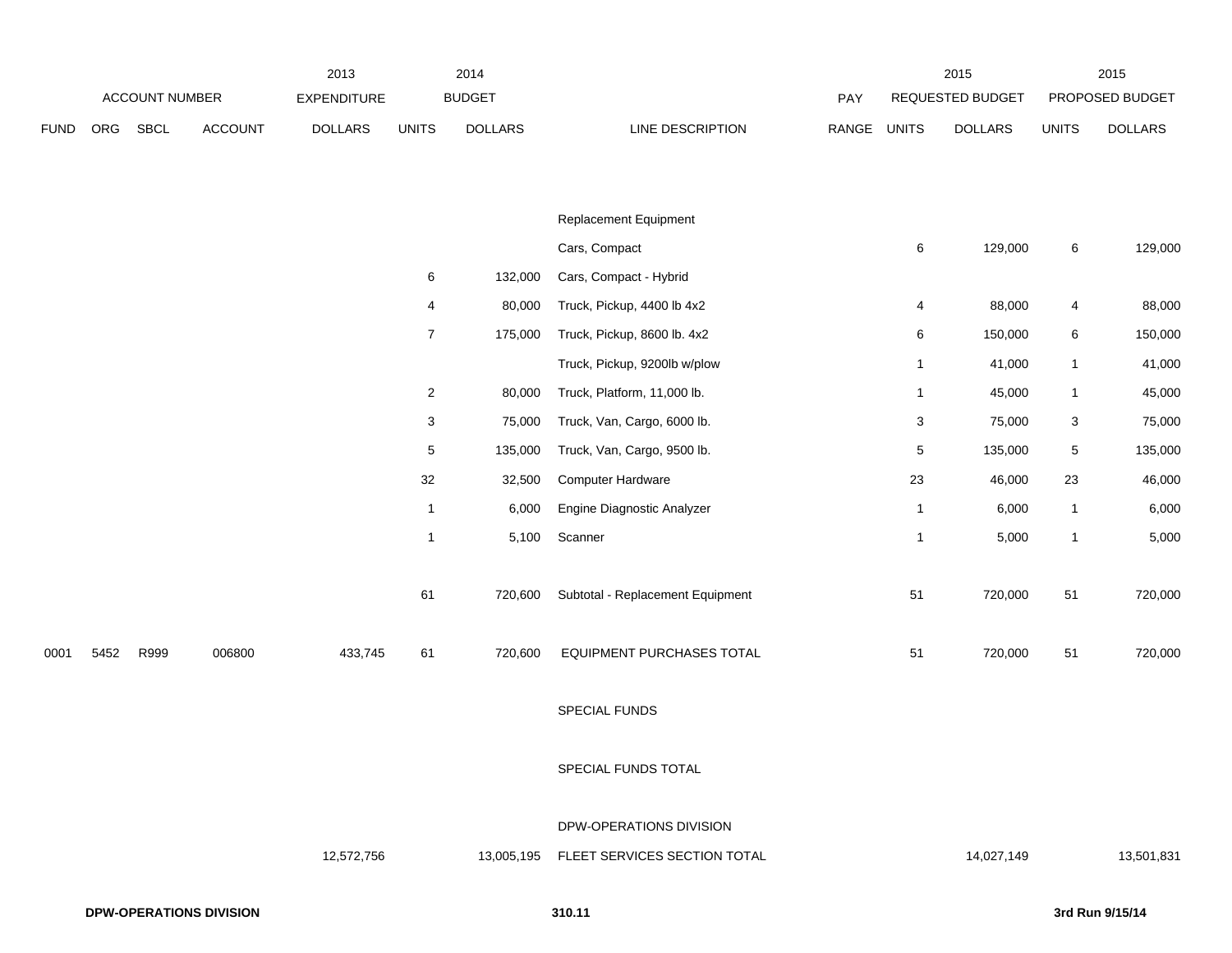|                | 2013       |                    |                |                |       | 2014             |                                  | 2015                           |              | 2015           |
|----------------|------------|--------------------|----------------|----------------|-------|------------------|----------------------------------|--------------------------------|--------------|----------------|
| ACCOUNT NUMBER |            | <b>EXPENDITURE</b> |                | <b>BUDGET</b>  | PAY   | REQUESTED BUDGET |                                  | <b>PROPOSED BUDGET</b>         |              |                |
| <b>FUND</b>    | <b>ORG</b> | <b>SBCL</b>        | <b>ACCOUNT</b> | <b>DOLLARS</b> | UNITS | <b>DOLLARS</b>   | <b>RANGE</b><br>LINE DESCRIPTION | <b>UNITS</b><br><b>DOLLARS</b> | <b>UNITS</b> | <b>DOLLARS</b> |

## FLEET OPERATIONS/DISPATCH SECTION

# SALARIES & WAGES

|                | 70,552    | Operations & Dispatch Manager (X)           | 1FX |                | 71,610    | -1                      | 71,610    |
|----------------|-----------|---------------------------------------------|-----|----------------|-----------|-------------------------|-----------|
|                | 73,669    | Equip. Operations & Training Manager        | 1CX |                | 73,669    | -1                      | 73,669    |
| $\overline{2}$ | 116,017   | Equipment Operations Supervisor I           | 1AX | $\overline{2}$ | 117,757   | $\overline{2}$          | 117,757   |
| 3              | 128,850   | <b>Communications Assistant IV</b>          | 6JN | 3              | 130,783   | 3                       | 130,783   |
| 2              | 73,903    | <b>Communications Assistant III</b>         | 6HN | $\overline{2}$ | 75,012    | $\overline{2}$          | 75,012    |
| 3              | 122,802   | Garage Custodian                            | 8FN | 3              | 124,644   | 3                       | 124,644   |
| 3              | 174,588   | <b>Crane Operator</b>                       | 8PN | 3              | 177,207   | 3                       | 177,207   |
| 13             | 745,019   | Tractor, Bulldozer, Endloader or Grad Oper. | 8ON | 13             | 756,194   | 13                      | 756,194   |
| 5 <sup>5</sup> | 330,497   | Tractor Operator (Under 40HP)               | 8NN | 5              | 335,454   | 5                       | 335,454   |
| 6              | 349,176   | <b>Grad All Operator</b>                    | 8PN | 6              | 354,414   | 6                       | 354,414   |
| 55             | 2,660,663 | <b>Operations Driver/Worker</b>             | 8KN | 55             | 2,700,573 | 55                      | 2,724,573 |
|                | 40,000    | <b>City Laborer</b>                         | 8DN |                | 40,000    | $\overline{\mathbf{1}}$ | 40,000    |
|                |           |                                             |     |                |           |                         |           |

# AUXILIARY POSITIONS

| 5  | <b>Equipment Operations Supervisor I</b>     | 1AX | 5  | 5  |
|----|----------------------------------------------|-----|----|----|
| 10 | Tractor, Bulldozer, Endloader, or Grad Oper. | 8ON | 10 | 10 |
| 25 | City Laborer (Regular)                       | 8DN | 25 | 25 |
| 3  | Garage Custodian                             | 8FN | 3  | 3  |
| 3  | Crane Operator                               | 8PN | 3  | 3  |
| 3  | Grad All Operator                            | 8PN | 3  | 3  |
| 10 | Tractor Operator (Under 40 HP)               | 8NN | 10 | 10 |
|    |                                              |     |    |    |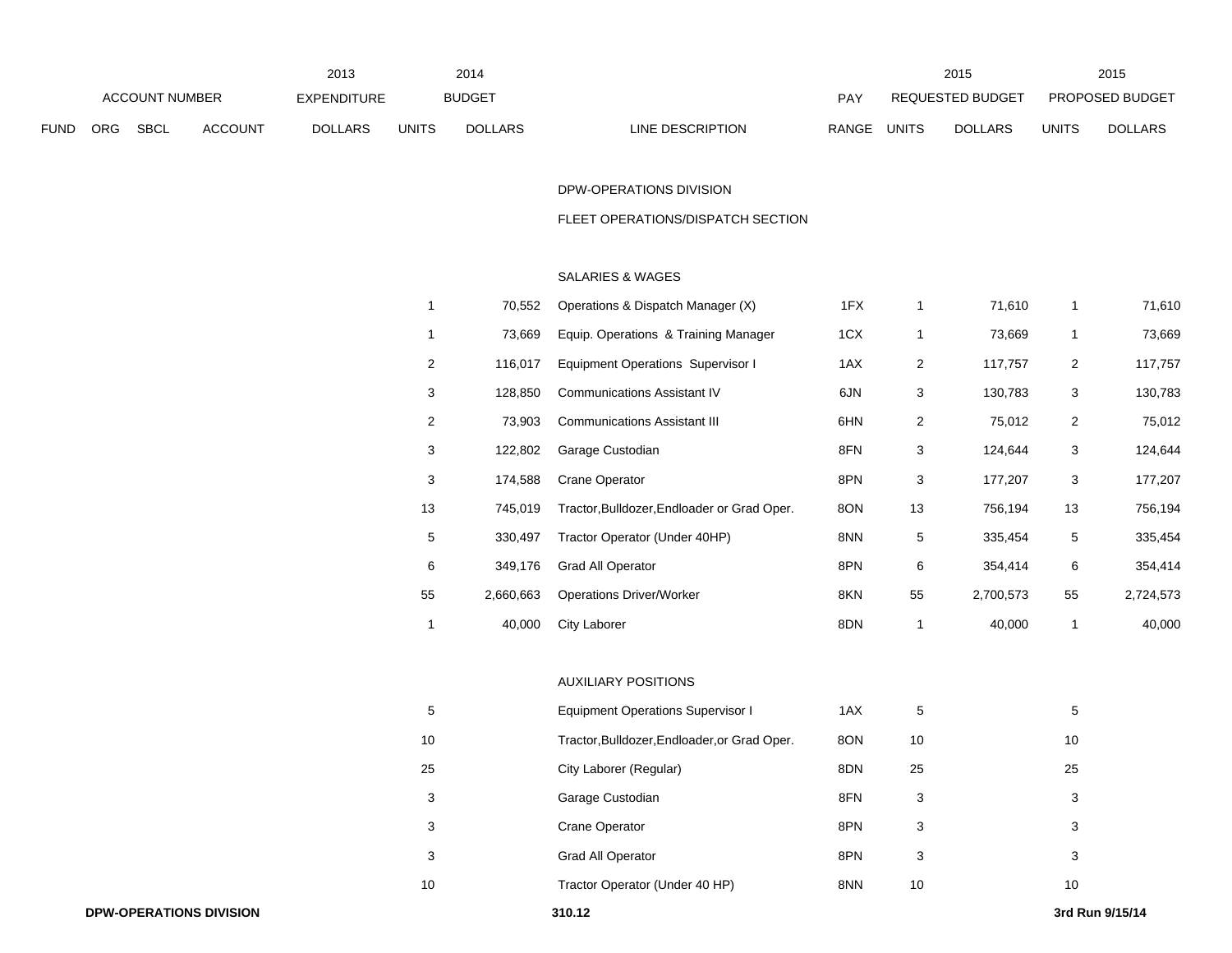|             |      |                |                | 2013           |                | 2014           |                                     |             |              | 2015             |                | 2015            |
|-------------|------|----------------|----------------|----------------|----------------|----------------|-------------------------------------|-------------|--------------|------------------|----------------|-----------------|
|             |      | ACCOUNT NUMBER |                | EXPENDITURE    |                | <b>BUDGET</b>  |                                     | PAY         |              | REQUESTED BUDGET |                | PROPOSED BUDGET |
| <b>FUND</b> | ORG  | SBCL           | <b>ACCOUNT</b> | <b>DOLLARS</b> | <b>UNITS</b>   | <b>DOLLARS</b> | LINE DESCRIPTION                    | RANGE UNITS |              | <b>DOLLARS</b>   | <b>UNITS</b>   | <b>DOLLARS</b>  |
|             |      |                |                |                |                |                |                                     |             |              |                  |                |                 |
|             |      |                |                |                | $\overline{1}$ |                | <b>Communications Assistant IV</b>  | 6JN         | $\mathbf{1}$ |                  | $\mathbf{1}$   |                 |
|             |      |                |                |                | $\sqrt{2}$     |                | <b>Communications Assistant III</b> | 6HN         | $\sqrt{2}$   |                  | $\overline{2}$ |                 |
|             |      |                |                |                | 180            |                | Snow Driver                         | <b>8IN</b>  | 180          |                  | 180            |                 |
|             |      |                |                |                | 40             |                | Snow Operator Light                 | 8ON         | 40           |                  | 40             |                 |
|             |      |                |                |                | $30\,$         |                | Snow Operator Heavy                 | 8QN         | 30           |                  | $30\,$         |                 |
|             |      |                |                |                | 102            |                | <b>Operations Driver/Worker</b>     | 8KN         | 102          |                  | 102            |                 |
|             |      |                |                |                |                |                |                                     |             |              |                  |                |                 |
|             |      |                |                |                | 414            |                | <b>Total Auxiliary</b>              |             | 414          |                  | 414            |                 |
|             |      |                |                |                |                |                |                                     |             |              |                  |                |                 |
|             |      |                |                | 5,365,933      | 509            | 4,885,736      | <b>Total Before Adjustments</b>     |             | 509          | 4,917,317        | 509            | 4,941,317       |
|             |      |                |                |                |                |                |                                     |             |              |                  |                |                 |
|             |      |                |                |                |                |                | Salary & Wage Rate Change           |             |              |                  |                |                 |
|             |      |                |                | 1,357,395      |                | 775,000        | Overtime Compensated                |             |              | 1,065,000        |                | 775,000         |
|             |      |                |                |                |                | (95, 775)      | Personnel Cost Adjustment           |             |              | (98, 346)        |                | (98, 826)       |
|             |      |                |                |                |                |                | Other                               |             |              |                  |                |                 |
|             |      |                |                |                |                |                | (55,070) Furlough                   |             |              | (56, 549)        |                |                 |
|             |      |                |                |                |                |                |                                     |             |              |                  |                |                 |
|             |      |                |                | 6,723,328      | 509            | 5,509,891      | Gross Salaries & Wages Total        |             | 509          | 5,827,422        | 509            | 5,617,491       |
|             |      |                |                |                |                |                |                                     |             |              |                  |                |                 |
|             |      |                |                | (346)          |                |                | Reimbursable Services Deduction     |             |              |                  |                |                 |
|             |      |                |                |                |                |                | Capital Improvements Deduction      |             |              |                  |                |                 |
|             |      |                |                |                |                |                | <b>Grants &amp; Aids Deduction</b>  |             |              |                  |                |                 |
|             |      |                |                |                |                |                |                                     |             |              |                  |                |                 |
| 0001        | 5453 | R999           | 006000         | 6,722,982      | 509            | 5,509,891      | NET SALARIES & WAGES TOTAL          |             | 509          | 5,827,422        | 509            | 5,617,491       |
|             |      |                |                |                |                |                |                                     |             |              |                  |                |                 |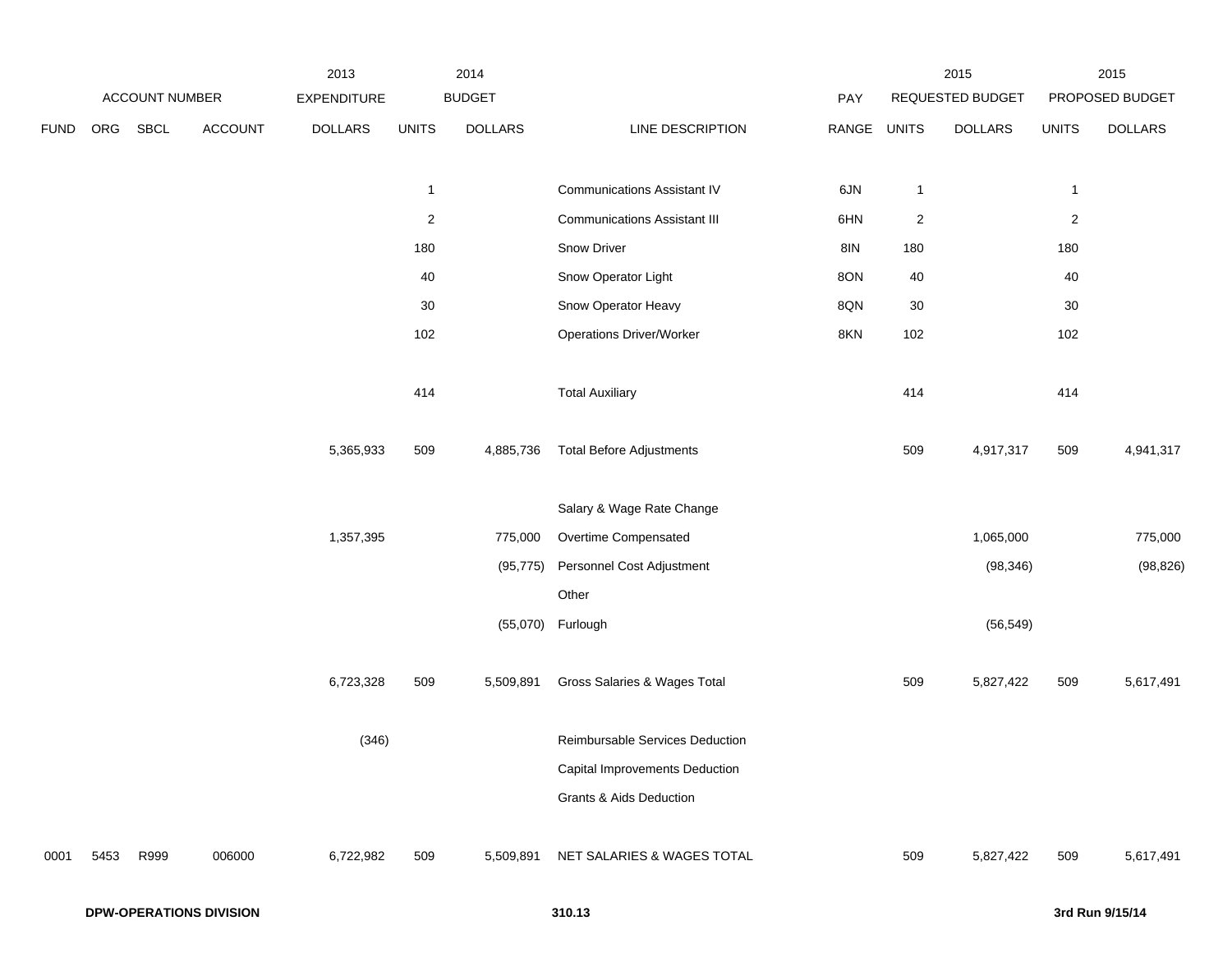|             |            |                       |                                | 2013               |              | 2014           |                                                          |       |              | 2015             |              | 2015            |
|-------------|------------|-----------------------|--------------------------------|--------------------|--------------|----------------|----------------------------------------------------------|-------|--------------|------------------|--------------|-----------------|
|             |            | <b>ACCOUNT NUMBER</b> |                                | <b>EXPENDITURE</b> |              | <b>BUDGET</b>  |                                                          | PAY   |              | REQUESTED BUDGET |              | PROPOSED BUDGET |
| <b>FUND</b> | <b>ORG</b> | <b>SBCL</b>           | <b>ACCOUNT</b>                 | <b>DOLLARS</b>     | <b>UNITS</b> | <b>DOLLARS</b> | LINE DESCRIPTION                                         | RANGE | <b>UNITS</b> | <b>DOLLARS</b>   | <b>UNITS</b> | <b>DOLLARS</b>  |
|             |            |                       |                                |                    |              |                |                                                          |       |              |                  |              |                 |
|             |            |                       |                                |                    | 105.00       |                | O&M FTE'S                                                |       | 105.00       |                  | 105.00       |                 |
|             |            |                       |                                |                    |              |                | NON-O&M FTE'S                                            |       |              |                  |              |                 |
|             |            |                       |                                |                    |              |                | (X) Private Auto Allowance May Be Paid Pursuant to       |       |              |                  |              |                 |
|             |            |                       |                                |                    |              |                | Section 350-183 of the Milwaukee Code.                   |       |              |                  |              |                 |
|             |            |                       |                                |                    |              |                |                                                          |       |              |                  |              |                 |
| 0001        | 5453       | R999                  | 006100                         | 2,958,161          |              | 2,589,649      | ESTIMATED EMPLOYEE FRINGE BENEFITS                       |       |              | 2,622,340        |              | 2,527,871       |
|             |            |                       |                                |                    |              |                | (Involves Revenue Offset-No Transfers from this Account) |       |              |                  |              |                 |
|             |            |                       |                                |                    |              |                | OPERATING EXPENDITURES                                   |       |              |                  |              |                 |
| 0001        | 5453       | R999                  | 630100                         | 2,560              |              | 5,000          | <b>General Office Expense</b>                            |       |              | 5,000            |              | 5,000           |
| 0001        | 5453       | R999                  | 630500                         | 1,105              |              |                | Tools & Machinery Parts                                  |       |              |                  |              |                 |
| 0001        | 5453       | R999                  | 631000                         |                    |              |                | <b>Construction Supplies</b>                             |       |              |                  |              |                 |
| 0001        | 5453       | R999                  | 631500                         | 5,622,396          |              | 5,412,300      | Energy                                                   |       |              | 5,566,000        |              | 5,286,000       |
| 0001        | 5453       | R999                  | 632000                         | 14,433             |              | 11,100         | <b>Other Operating Supplies</b>                          |       |              | 11,100           |              | 11,100          |
| 0001        | 5453       | R999                  | 632500                         |                    |              |                | <b>Facility Rental</b>                                   |       |              |                  |              |                 |
| 0001        | 5453       | R999                  | 633000                         | 1,342,877          |              | 952,000        | Vehicle Rental                                           |       |              | 1,280,320        |              | 980,320         |
| 0001        | 5453       | R999                  | 633500                         | 2,102              |              | 20,000         | Non-Vehicle Equipment Rental                             |       |              | 20,000           |              | 5,000           |
| 0001        | 5453       | R999                  | 634000                         | 3,467              |              | 10,000         | <b>Professional Services</b>                             |       |              | 10,000           |              | 5,000           |
| 0001        | 5453       | R999                  | 634500                         |                    |              | 5,000          | Information Technology Services                          |       |              | 5,000            |              |                 |
| 0001        | 5453       | R999                  | 635000                         | 39                 |              |                | <b>Property Services</b>                                 |       |              |                  |              |                 |
| 0001        | 5453       | R999                  | 635500                         |                    |              |                | <b>Infrastructure Services</b>                           |       |              |                  |              |                 |
| 0001        | 5453       | R999                  | 636000                         | 49                 |              |                | Vehicle Repair Services                                  |       |              |                  |              |                 |
| 0001        | 5453       | R999                  | 636500                         | 27,430             |              | 10,000         | <b>Other Operating Services</b>                          |       |              | 10,000           |              | 10,000          |
| 0001        | 5453       | R999                  | 637000                         |                    |              |                | Loans and Grants                                         |       |              |                  |              |                 |
|             |            |                       | <b>DPW-OPERATIONS DIVISION</b> |                    |              |                | 310.14                                                   |       |              |                  |              | 3rd Run 9/15/14 |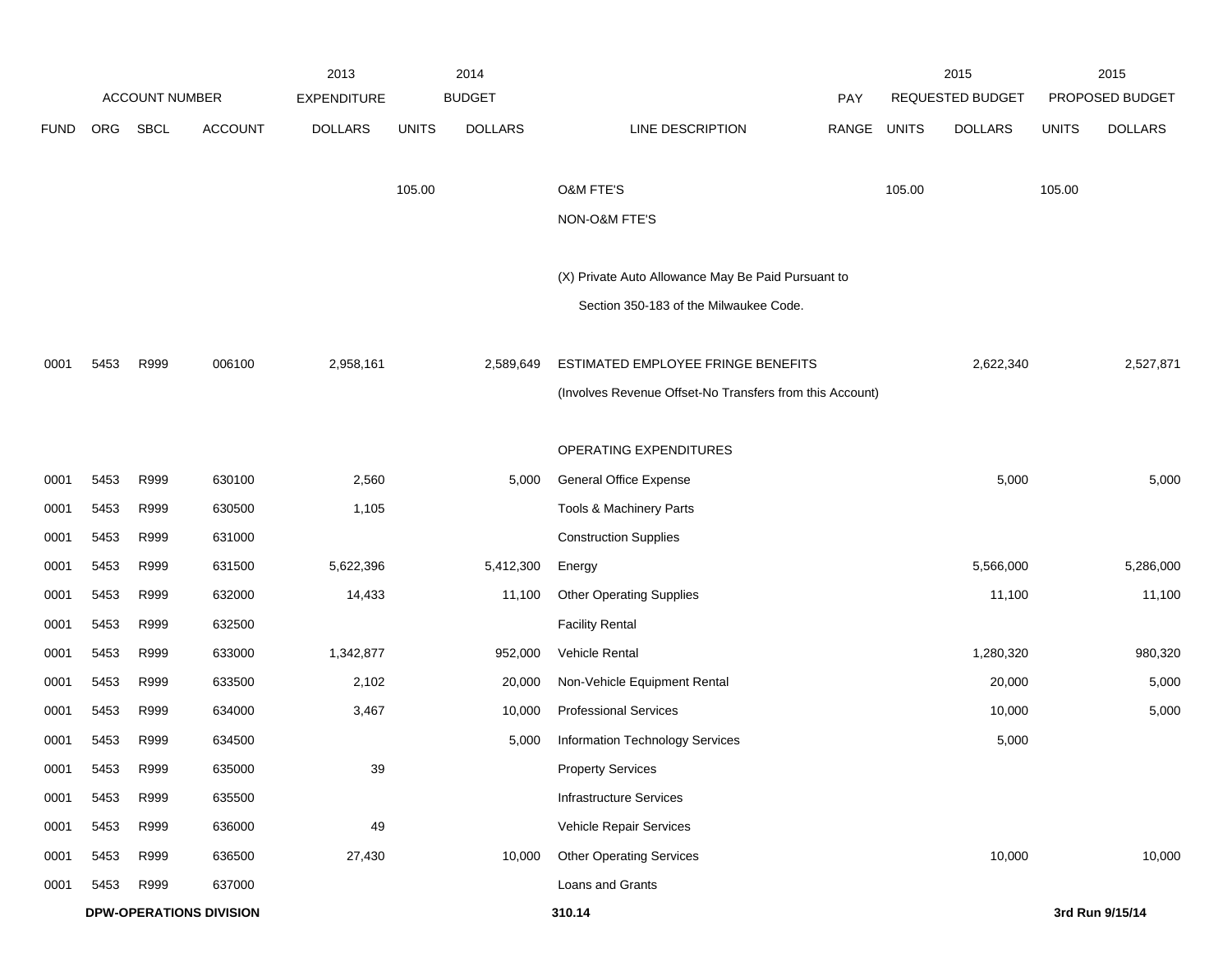|             |      | ACCOUNT NUMBER |                                | 2013<br><b>EXPENDITURE</b> |              | 2014<br><b>BUDGET</b> |                                    |                    | 2015<br>REQUESTED BUDGET |              | 2015<br>PROPOSED BUDGET |
|-------------|------|----------------|--------------------------------|----------------------------|--------------|-----------------------|------------------------------------|--------------------|--------------------------|--------------|-------------------------|
| <b>FUND</b> | ORG  | SBCL           | <b>ACCOUNT</b>                 | <b>DOLLARS</b>             | <b>UNITS</b> | <b>DOLLARS</b>        | LINE DESCRIPTION                   | PAY<br>RANGE UNITS | <b>DOLLARS</b>           | <b>UNITS</b> | <b>DOLLARS</b>          |
| 0001        | 5453 | R999           | 637501                         | 49,915                     |              |                       | 60,000 Reimburse Other Departments |                    | 60,000                   |              | 50,000                  |
| 0001        | 5453 | R999           | 006300                         | 7,066,373                  |              | 6,485,400             | OPERATING EXPENDITURES TOTAL       |                    | 6,967,420                |              | 6,352,420               |
|             |      |                |                                |                            |              |                       | <b>EQUIPMENT PURCHASES</b>         |                    |                          |              |                         |
|             |      |                |                                |                            |              |                       | <b>Additional Equipment</b>        |                    |                          |              |                         |
|             |      |                |                                |                            |              |                       | Subtotal - Additional Equipment    |                    |                          |              |                         |
|             |      |                |                                |                            |              |                       | Replacement Equipment              |                    |                          |              |                         |
|             |      |                |                                |                            |              |                       | Subtotal - Replacement Equipment   |                    |                          |              |                         |
| 0001        | 5453 | R999           | 006800                         | 1,872                      |              |                       | EQUIPMENT PURCHASES TOTAL          |                    |                          |              |                         |
|             |      |                |                                |                            |              |                       | SPECIAL FUNDS                      |                    |                          |              |                         |
| 0001        | 5453 | R552           | 006300                         |                            |              | 896,000               | In-house Demolition Program*       |                    | 896,000                  |              | 532,900                 |
|             |      |                |                                |                            |              | 896,000               | SPECIAL FUNDS TOTAL                |                    | 896,000                  |              | 532,900                 |
|             |      |                |                                |                            |              |                       | DPW-OPERATIONS DIVISION-FLEET      |                    |                          |              |                         |
|             |      |                |                                | 16,749,388                 |              | 15,480,940            | OPERATIONS/DISPATCH SECTION TOTAL  |                    | 16,313,182               |              | 15,030,682              |
|             |      |                |                                |                            |              |                       | *Appropriation Control Account     |                    |                          |              |                         |
|             |      |                | <b>DPW-OPERATIONS DIVISION</b> |                            |              |                       | 310.15                             |                    |                          |              | 3rd Run 9/15/14         |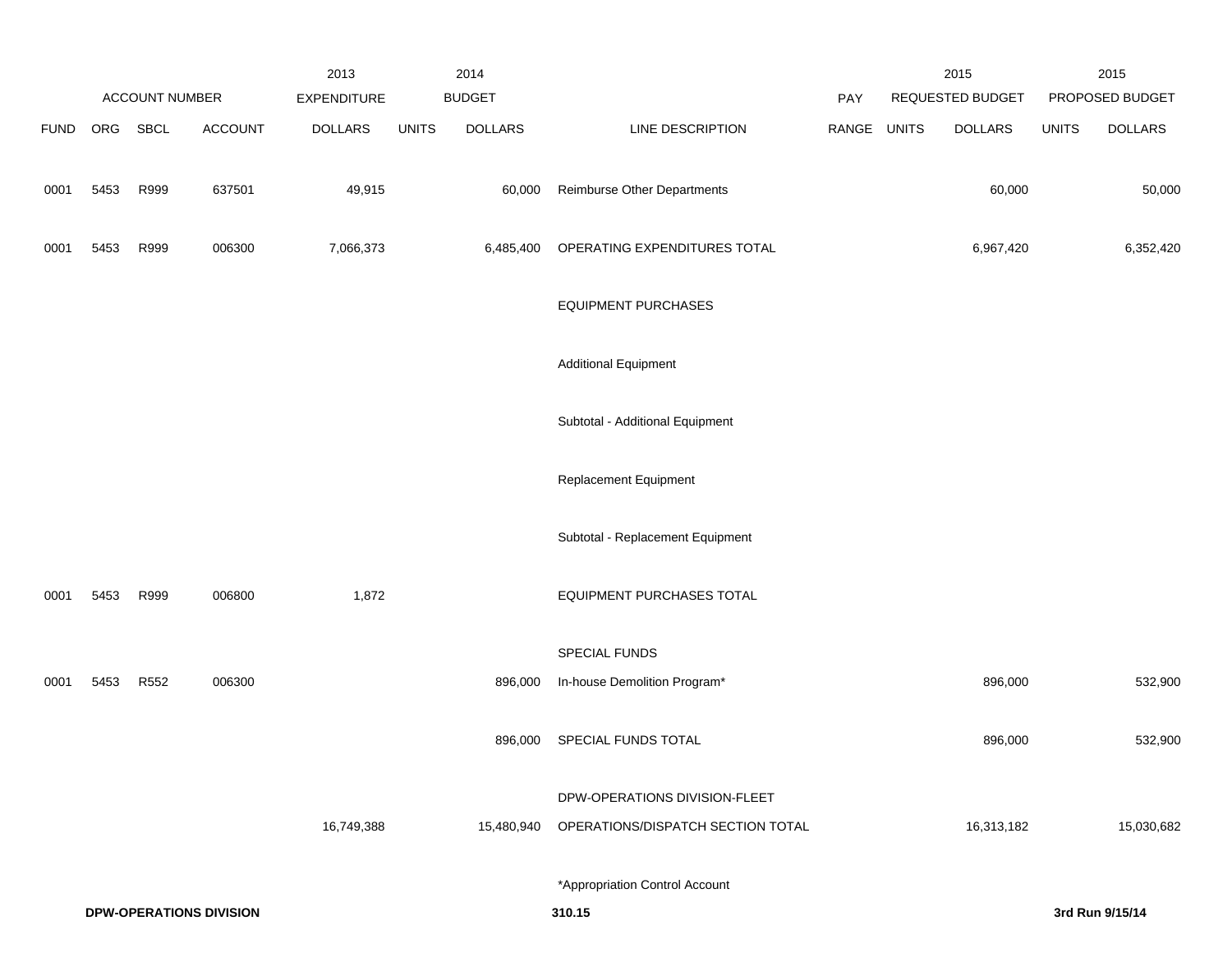|             |                       |             |                    | 2013           |               | 2014           |                                  |                  | 2015           |                        | 2015           |
|-------------|-----------------------|-------------|--------------------|----------------|---------------|----------------|----------------------------------|------------------|----------------|------------------------|----------------|
|             | <b>ACCOUNT NUMBER</b> |             | <b>EXPENDITURE</b> |                | <b>BUDGET</b> | PAY            |                                  | REQUESTED BUDGET |                | <b>PROPOSED BUDGET</b> |                |
| <b>FUND</b> | <b>ORG</b>            | <b>SBCL</b> | ACCOUNT            | <b>DOLLARS</b> | <b>UNITS</b>  | <b>DOLLARS</b> | <b>RANGE</b><br>LINE DESCRIPTION | <b>UNITS</b>     | <b>DOLLARS</b> | <b>UNITS</b>           | <b>DOLLARS</b> |

### SANITATION SECTION

# SALARIES & WAGES

| 1 | 103.318 | Sanitation Services Manager (X) (Y) | 1JX | 104.868 | 104,868 |
|---|---------|-------------------------------------|-----|---------|---------|
| 1 | 66.548  | Resource Recovery Program Manager   | 2JX | 67.546  | 67,546  |
| 1 | 44.277  | Program Assistant I                 | 5EN |         |         |
|   |         | Program Assistant II                | 5FN | 47.680  | 47,680  |
|   | 41,395  | <b>Recycling Assistant</b>          | 2AN | 42.016  | 42,016  |

### FIELD OPERATIONS

| 3   | 256.956   | Sanitation Area Manager (X)        | 1HX | 3   | 260,810   | 3              | 260,810   |
|-----|-----------|------------------------------------|-----|-----|-----------|----------------|-----------|
| 6   | 442.934   | <b>Sanitation District Manager</b> | 1DX | 6   | 449,578   | 6              | 449,578   |
| 22  | 1,378,828 | <b>Sanitation Supervisor</b>       | 1AX | 22  | 1,395,274 | 22             | 1,395,274 |
| 2   | 78.154    | <b>Office Assistant IV</b>         | 6HN | 2   | 79,327    | $\overline{2}$ | 79,327    |
| 23  | 931,935   | <b>Sanitation Worker</b>           | 8EN | 23  | 929,209   | 23             | 929,209   |
| 1   | 40.545    | Cart Maintenance Technician        | 8EN | 1   | 41,153    | 1              | 41,153    |
| 194 | 9.156.402 | Operations Driver Worker (D)       | 8KN | 194 | 9,293,748 | 194            | 9,376,748 |
| 8   | 291.640   | Sanitation Inspector               | 3BN | 8   | 291,640   | 8              | 291,640   |
|     | 58.011    | Self Help Supervisor               | 1AX | 1   | 58,011    | 1              | 58,011    |
| 4   | 155,153   | Self Help Attendant                | 8FN | 4   | 157,480   | 4              | 157,480   |

#### AUXILIARY PERSONNEL

|   | Sanitation Area Manager (X)  | ∣HX |  |
|---|------------------------------|-----|--|
| 5 | <b>Sanitation Supervisor</b> | 'AX |  |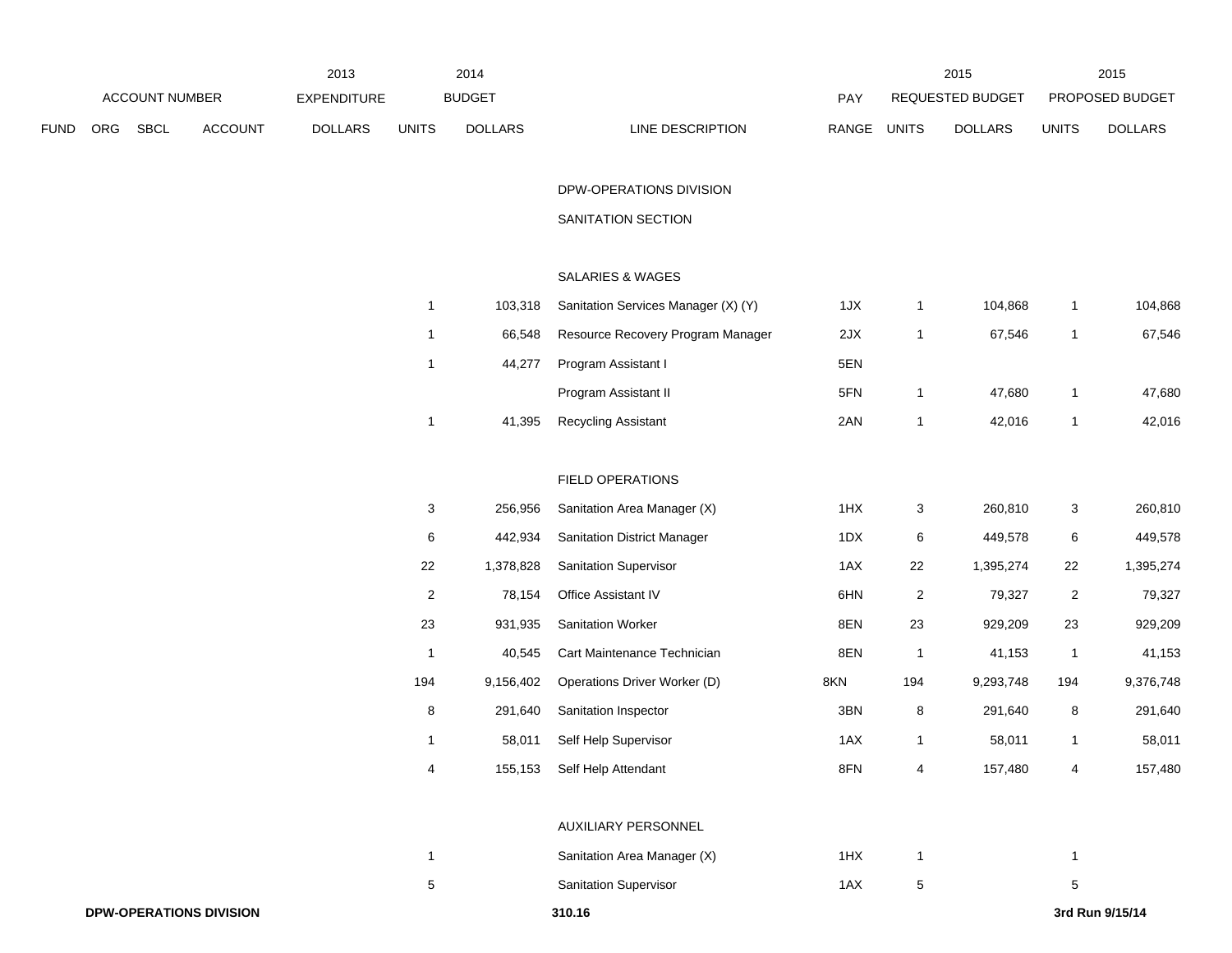|             |      |                |         | 2013               |              | 2014           |                                    |             |              | 2015             |              | 2015            |
|-------------|------|----------------|---------|--------------------|--------------|----------------|------------------------------------|-------------|--------------|------------------|--------------|-----------------|
|             |      | ACCOUNT NUMBER |         | <b>EXPENDITURE</b> |              | <b>BUDGET</b>  |                                    | PAY         |              | REQUESTED BUDGET |              | PROPOSED BUDGET |
| <b>FUND</b> | ORG  | <b>SBCL</b>    | ACCOUNT | <b>DOLLARS</b>     | <b>UNITS</b> | <b>DOLLARS</b> | LINE DESCRIPTION                   | RANGE UNITS |              | <b>DOLLARS</b>   | <b>UNITS</b> | <b>DOLLARS</b>  |
|             |      |                |         |                    |              |                |                                    |             |              |                  |              |                 |
|             |      |                |         |                    | $\mathbf{1}$ |                | <b>Sanitation District Manager</b> | 1DX         | $\mathbf{1}$ |                  | $\mathbf{1}$ |                 |
|             |      |                |         |                    | 225          |                | Operations Driver Worker (C)       | 8KN         | 225          |                  | 218          |                 |
|             |      |                |         |                    | $\mathbf{1}$ |                | Field Headquarters Coordinator     | 6IN         | $\mathbf{1}$ |                  | $\mathbf{1}$ |                 |
|             |      |                |         |                    | 4            |                | Office Assistant IV                | 6HN         | 4            |                  | 4            |                 |
|             |      |                |         |                    | 12           |                | Sanitation Inspector               | 3BN         | $12$         |                  | 12           |                 |
|             |      |                |         |                    | 6            |                | Self Help Attendant                | 8FN         | $\,6$        |                  | $\,6$        |                 |
|             |      |                |         |                    |              |                |                                    |             |              |                  |              |                 |
|             |      |                |         |                    | 255          | 2,834,500      | AUXILIARY PERSONNEL                |             | 255          | 2,877,018        | 248          | 2,647,018       |
|             |      |                |         |                    |              |                |                                    |             |              |                  |              |                 |
|             |      |                |         | 15,277,538         | 523          | 15,880,596     | <b>Total Before Adjustments</b>    |             | 523          | 16,095,358       | 516          | 15,948,358      |
|             |      |                |         |                    |              |                |                                    |             |              |                  |              |                 |
|             |      |                |         |                    |              |                | Salary & Wage Rate Change          |             |              |                  |              |                 |
|             |      |                |         | 848,415            |              | 1,500,000      | Overtime Compensated               |             |              | 1,232,500        |              | 1,232,500       |
|             |      |                |         |                    |              | (321, 432)     | Personnel Cost Adjustment          |             |              | (160, 954)       |              | (159, 484)      |
|             |      |                |         |                    |              |                | Other                              |             |              |                  |              |                 |
|             |      |                |         |                    |              | (184, 823)     | Furlough                           |             |              | (185,097)        |              |                 |
|             |      |                |         |                    |              |                |                                    |             |              |                  |              |                 |
|             |      |                |         | 16,125,953         | 523          | 16,874,341     | Gross Salaries & Wages Total       |             | 523          | 16,981,807       | 516          | 17,021,374      |
|             |      |                |         |                    |              |                |                                    |             |              |                  |              |                 |
|             |      |                |         | (388)              |              |                | Reimbursable Services Deduction    |             |              |                  |              |                 |
|             |      |                |         | (11, 611)          |              |                | Capital Improvements Deduction     |             |              |                  |              |                 |
|             |      |                |         | (1,579,682)        |              | (1,554,055)    | <b>Grants &amp; Aids Deduction</b> |             |              | (1,564,626)      |              | (1,564,626)     |
|             |      |                |         |                    |              |                |                                    |             |              |                  |              |                 |
| 0001        | 5457 | R999           | 006000  | 14,534,272         | 523          | 15,320,286     | NET SALARIES & WAGES TOTAL         |             | 523          | 15,417,181       | 516          | 15,456,748      |
|             |      |                |         |                    |              |                |                                    |             |              |                  |              |                 |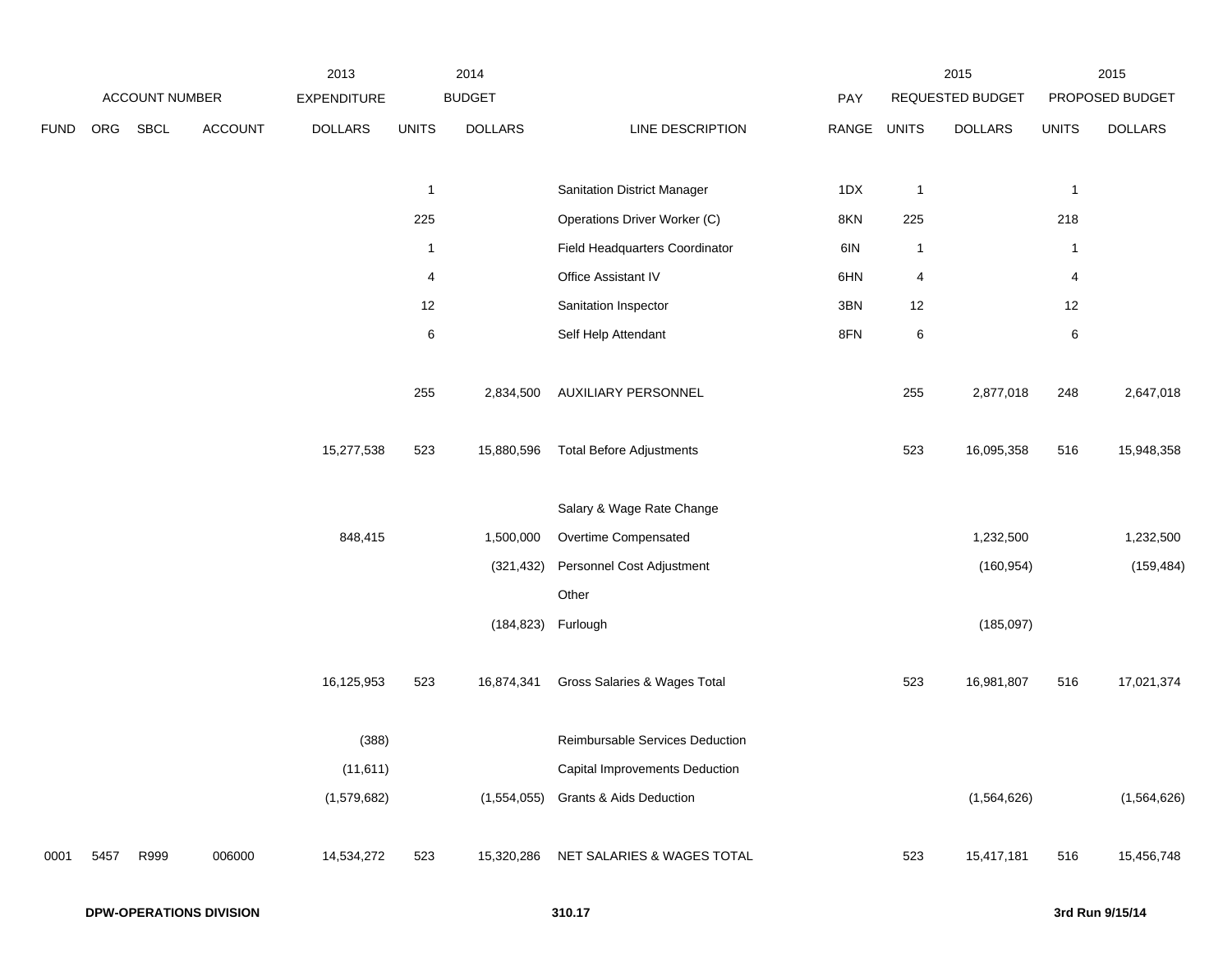|              |              |                       |                                | 2013               |              | 2014           |                                                                           |       |              | 2015             |              | 2015            |
|--------------|--------------|-----------------------|--------------------------------|--------------------|--------------|----------------|---------------------------------------------------------------------------|-------|--------------|------------------|--------------|-----------------|
|              |              | <b>ACCOUNT NUMBER</b> |                                | <b>EXPENDITURE</b> |              | <b>BUDGET</b>  |                                                                           | PAY   |              | REQUESTED BUDGET |              | PROPOSED BUDGET |
| <b>FUND</b>  | <b>ORG</b>   | SBCL                  | <b>ACCOUNT</b>                 | <b>DOLLARS</b>     | <b>UNITS</b> | <b>DOLLARS</b> | LINE DESCRIPTION                                                          | RANGE | <b>UNITS</b> | <b>DOLLARS</b>   | <b>UNITS</b> | <b>DOLLARS</b>  |
|              |              |                       |                                |                    |              |                |                                                                           |       |              |                  |              |                 |
|              |              |                       |                                |                    | 299.92       |                | O&M FTE'S                                                                 |       | 299.39       |                  | 292.39       |                 |
|              |              |                       |                                |                    | 32.92        |                | NON-O&M FTE'S                                                             |       | 33.45        |                  | 33.45        |                 |
|              |              |                       |                                |                    |              |                |                                                                           |       |              |                  |              |                 |
|              |              |                       |                                |                    |              |                | (C) Relief Positions.                                                     |       |              |                  |              |                 |
|              |              |                       |                                |                    |              |                | (D) Funded through the Recycling Grant.                                   |       |              |                  |              |                 |
|              |              |                       |                                |                    |              |                |                                                                           |       |              |                  |              |                 |
|              |              |                       |                                |                    |              |                | (X) Private Auto Allowance May Be Paid Pursuant to                        |       |              |                  |              |                 |
|              |              |                       |                                |                    |              |                | Section 350-183 of the Milwaukee Code.                                    |       |              |                  |              |                 |
|              |              |                       |                                |                    |              |                |                                                                           |       |              |                  |              |                 |
|              |              |                       |                                |                    |              |                | (Y) Required to file a statement of economic interests in accordance with |       |              |                  |              |                 |
|              |              |                       |                                |                    |              |                | the Milwaukee Code of Ordinances Chapter 303-Code of Ethics.              |       |              |                  |              |                 |
| 0001         | 5457         | R999                  | 006100                         | 6,625,018          |              | 7,200,534      | ESTIMATED EMPLOYEE FRINGE BENEFITS                                        |       |              | 6,937,731        |              | 6,955,537       |
|              |              |                       |                                |                    |              |                | (Involves Revenue Offset-No Transfers from this Account)                  |       |              |                  |              |                 |
|              |              |                       |                                |                    |              |                |                                                                           |       |              |                  |              |                 |
|              |              |                       |                                |                    |              |                | OPERATING EXPENDITURES                                                    |       |              |                  |              |                 |
| 0001         | 5457         | R999                  | 630100                         | 24,720             |              | 20,000         | General Office Expense                                                    |       |              | 20,000           |              | 20,000          |
| 0001         | 5457         | R999                  | 630500                         | 7,068              |              |                | Tools & Machinery Parts                                                   |       |              |                  |              |                 |
| 0001<br>0001 | 5457<br>5457 | R999<br>R999          | 631000<br>631500               | 753<br>5,714       |              | 3,210          | <b>Construction Supplies</b><br>Energy                                    |       |              | 6,000            |              | 6,000           |
| 0001         | 5457         | R999                  | 632000                         | 4,102,301          |              | 2,195,160      | Other Operating Supplies                                                  |       |              | 2,409,910        |              | 2,769,910       |
| 0001         | 5457         | R999                  | 632500                         |                    |              |                | <b>Facility Rental</b>                                                    |       |              |                  |              |                 |
| 0001         | 5457         | R999                  | 633000                         |                    |              |                | Vehicle Rental                                                            |       |              |                  |              |                 |
| 0001         | 5457         | R999                  | 633500                         |                    |              |                | Non-Vehicle Equipment Rental                                              |       |              |                  |              |                 |
|              |              |                       | <b>DPW-OPERATIONS DIVISION</b> |                    |              |                | 310.18                                                                    |       |              |                  |              | 3rd Run 9/15/14 |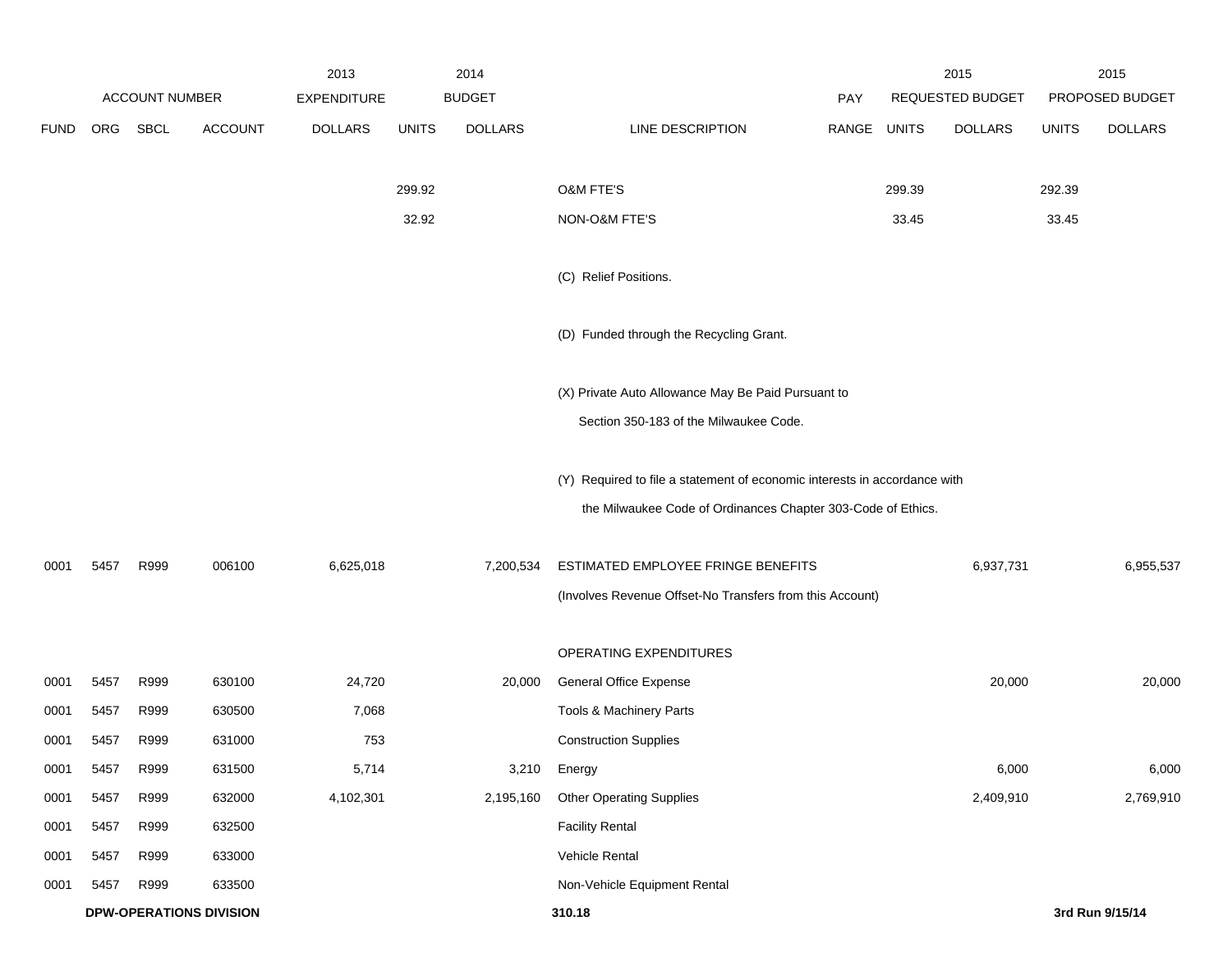|             |      |                       |                                | 2013           |              | 2014           |                                  |       |              | 2015             |              | 2015            |
|-------------|------|-----------------------|--------------------------------|----------------|--------------|----------------|----------------------------------|-------|--------------|------------------|--------------|-----------------|
|             |      | <b>ACCOUNT NUMBER</b> |                                | EXPENDITURE    |              | <b>BUDGET</b>  |                                  | PAY   |              | REQUESTED BUDGET |              | PROPOSED BUDGET |
| <b>FUND</b> | ORG  | <b>SBCL</b>           | <b>ACCOUNT</b>                 | <b>DOLLARS</b> | <b>UNITS</b> | <b>DOLLARS</b> | LINE DESCRIPTION                 | RANGE | <b>UNITS</b> | <b>DOLLARS</b>   | <b>UNITS</b> | <b>DOLLARS</b>  |
|             |      |                       |                                |                |              |                |                                  |       |              |                  |              |                 |
| 0001        | 5457 | R999                  | 634000                         | 205,933        |              | 160,000        | <b>Professional Services</b>     |       |              | 160,000          |              | 160,000         |
| 0001        | 5457 | R999                  | 634500                         | 4,844          |              | 10,000         | Information Technology Services  |       |              | 10,000           |              | 10,000          |
| 0001        | 5457 | R999                  | 635000                         | 39,640         |              | 20,000         | <b>Property Services</b>         |       |              | 20,000           |              | 20,000          |
| 0001        | 5457 | R999                  | 635500                         | 112,048        |              | 78,000         | Infrastructure Services          |       |              | 78,000           |              | 78,000          |
| 0001        | 5457 | R999                  | 636000                         |                |              |                | Vehicle Repair Services          |       |              |                  |              |                 |
| 0001        | 5457 | R999                  | 636500                         | 11,842,193     |              | 11,663,505     | <b>Other Operating Services</b>  |       |              | 12,523,583       |              | 12,752,583      |
| 0001        | 5457 | R999                  | 637000                         |                |              |                | Loans and Grants                 |       |              |                  |              |                 |
| 0001        | 5457 | R999                  | 637501                         | 379,562        |              | 405,000        | Reimburse Other Departments      |       |              | 405,000          |              | 385,000         |
|             |      |                       |                                |                |              |                |                                  |       |              |                  |              |                 |
| 0001        | 5457 | R999                  | 006300                         | 16,724,776     |              | 14,554,875     | OPERATING EXPENDITURES TOTAL     |       |              | 15,632,493       |              | 16,201,493      |
|             |      |                       |                                |                |              |                |                                  |       |              |                  |              |                 |
|             |      |                       |                                |                |              |                | <b>EQUIPMENT PURCHASES</b>       |       |              |                  |              |                 |
|             |      |                       |                                |                |              |                |                                  |       |              |                  |              |                 |
|             |      |                       |                                |                |              |                | <b>Additional Equipment</b>      |       |              |                  |              |                 |
|             |      |                       |                                |                |              |                |                                  |       |              |                  |              |                 |
|             |      |                       |                                |                |              |                | Subtotal - Additional Equipment  |       |              |                  |              |                 |
|             |      |                       |                                |                |              |                |                                  |       |              |                  |              |                 |
|             |      |                       |                                |                |              |                | <b>Replacement Equipment</b>     |       |              |                  |              |                 |
|             |      |                       |                                |                |              | 879,600        | Carts, Refuse (Lot of 100)       |       |              | 892,794          |              | 832,794         |
|             |      |                       |                                |                |              | 45,000         | Littercans (1 lot)               |       |              | 45,675           |              | 45,675          |
|             |      |                       |                                |                |              |                | Front and Rear Load Containers   |       |              | 10,000           |              | 10,000          |
|             |      |                       |                                |                |              |                |                                  |       |              |                  |              |                 |
|             |      |                       |                                |                |              | 924,600        | Subtotal - Replacement Equipment |       |              | 948,469          |              | 888,469         |
|             |      |                       |                                |                |              |                |                                  |       |              |                  |              |                 |
| 0001        | 5457 | R999                  | 006800                         | 827,124        |              | 924,600        | EQUIPMENT PURCHASES TOTAL        |       |              | 948,469          |              | 888,469         |
|             |      |                       | <b>DPW-OPERATIONS DIVISION</b> |                |              |                | 310.19                           |       |              |                  |              | 3rd Run 9/15/14 |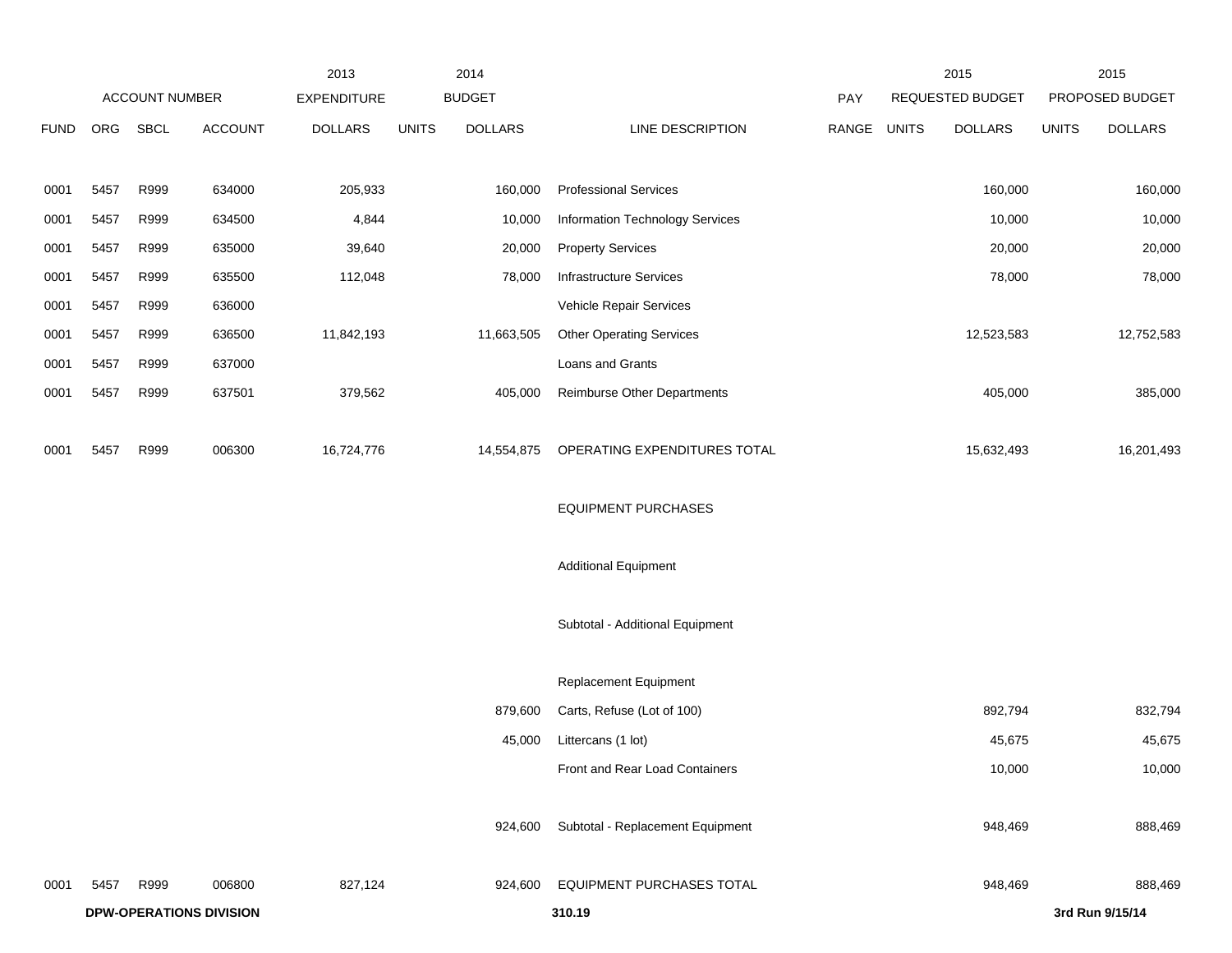|             |      |                       |                | 2013               |              | 2014           |                          |             | 2015             |              | 2015            |
|-------------|------|-----------------------|----------------|--------------------|--------------|----------------|--------------------------|-------------|------------------|--------------|-----------------|
|             |      | <b>ACCOUNT NUMBER</b> |                | <b>EXPENDITURE</b> |              | <b>BUDGET</b>  |                          | PAY         | REQUESTED BUDGET |              | PROPOSED BUDGET |
| <b>FUND</b> | ORG  | SBCL                  | <b>ACCOUNT</b> | <b>DOLLARS</b>     | <b>UNITS</b> | <b>DOLLARS</b> | LINE DESCRIPTION         | RANGE UNITS | <b>DOLLARS</b>   | <b>UNITS</b> | <b>DOLLARS</b>  |
|             |      |                       |                |                    |              |                |                          |             |                  |              |                 |
|             |      |                       |                |                    |              |                | <b>SPECIAL FUNDS</b>     |             |                  |              |                 |
| 0001        | 5457 | R <sub>551</sub>      | 006300         | 118,018            |              | 172,500        | Vacant Lot Maintenance*  |             | 172,500          |              |                 |
|             |      |                       |                | 118,018            |              | 172,500        | SPECIAL FUNDS TOTAL      |             | 172,500          |              |                 |
|             |      |                       |                |                    |              |                | DPW-OPERATIONS DIVISION  |             |                  |              |                 |
|             |      |                       |                | 38,829,208         |              | 38,172,795     | SANITATION SECTION TOTAL |             | 39,108,374       |              | 39,502,247      |

\*Appropriation Control Account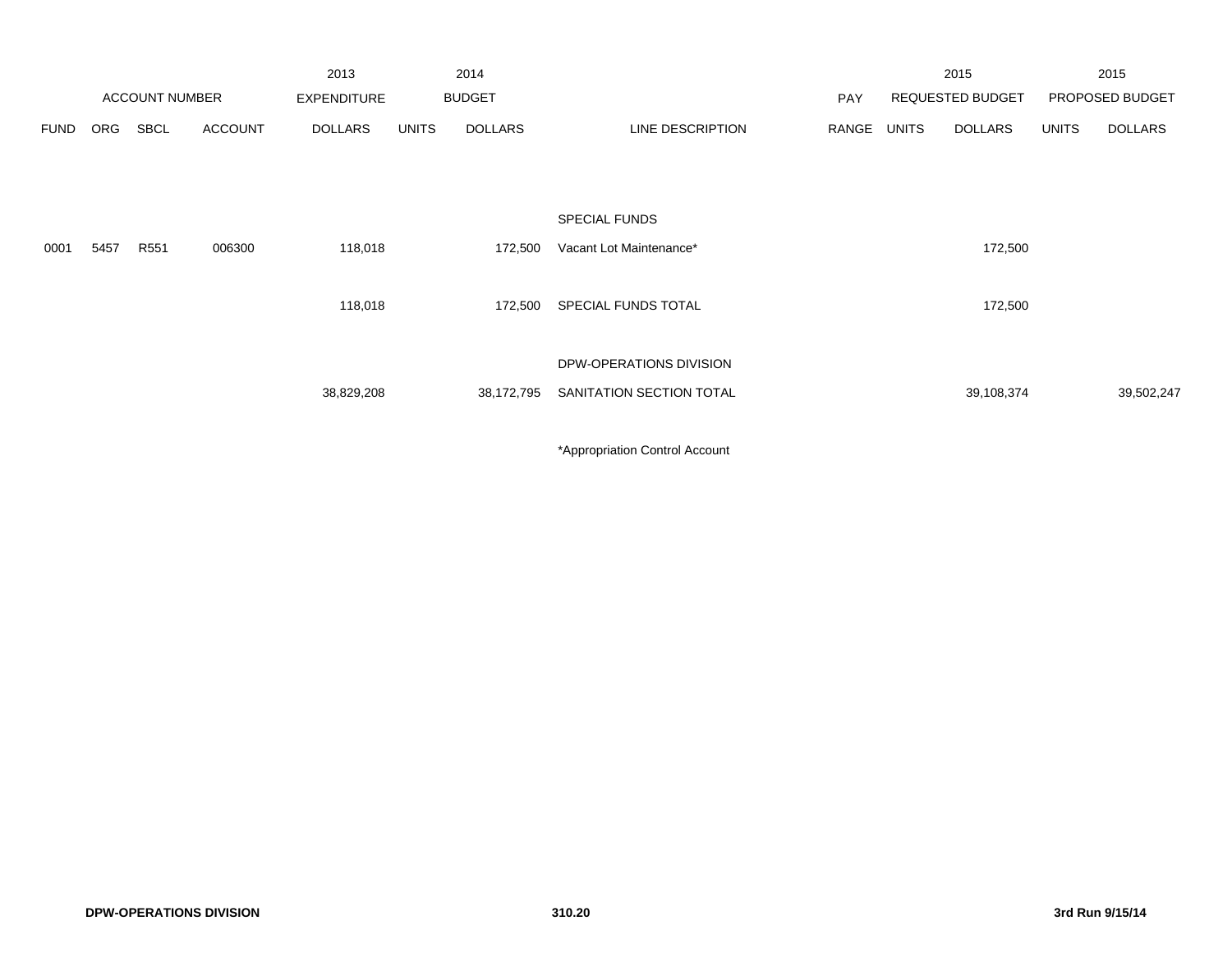|      |     |                |                | 2013               |                | 2014           |                                        |            |                | 2015             |                | 2015            |
|------|-----|----------------|----------------|--------------------|----------------|----------------|----------------------------------------|------------|----------------|------------------|----------------|-----------------|
|      |     | ACCOUNT NUMBER |                | <b>EXPENDITURE</b> |                | <b>BUDGET</b>  |                                        | <b>PAY</b> |                | REQUESTED BUDGET |                | PROPOSED BUDGET |
| FUND | ORG | SBCL           | <b>ACCOUNT</b> | <b>DOLLARS</b>     | <b>UNITS</b>   | <b>DOLLARS</b> | LINE DESCRIPTION                       | RANGE      | <b>UNITS</b>   | <b>DOLLARS</b>   | <b>UNITS</b>   | <b>DOLLARS</b>  |
|      |     |                |                |                    |                |                | DPW-OPERATIONS DIVISION                |            |                |                  |                |                 |
|      |     |                |                |                    |                |                | FORESTRY SECTION                       |            |                |                  |                |                 |
|      |     |                |                |                    |                |                | <b>SALARIES &amp; WAGES</b>            |            |                |                  |                |                 |
|      |     |                |                |                    |                |                | ADMINISTRATION                         |            |                |                  |                |                 |
|      |     |                |                |                    | $\mathbf{1}$   | 100,206        | Forestry Services Manager (X) (Y)      | 1JX        | $\overline{1}$ | 101,709          | $\mathbf{1}$   | 101,709         |
|      |     |                |                |                    | $\mathbf{1}$   | 58,342         | Landscape Architect                    | 2GN        | $\overline{1}$ | 59,217           | $\mathbf{1}$   | 59,217          |
|      |     |                |                |                    |                |                | FIELD OPERATIONS                       |            |                |                  |                |                 |
|      |     |                |                |                    | $\overline{2}$ | 144,090        | Urban Forestry District Manager (X)    | 1HX        | $\sqrt{2}$     | 146,251          | $\overline{2}$ | 146,251         |
|      |     |                |                |                    | 9              | 601,172        | Urban Forestry Manager (X)             | 1DX        | 9              | 601,172          | 9              | 601,172         |
|      |     |                |                |                    | 109            | 4,907,568      | <b>Urban Forestry Specialist</b>       | 7EN        | 109            | 4,907,568        | 109            | 4,867,568       |
|      |     |                |                |                    | 22             | 1,170,539      | Urban Forestry Crew Leader             | 7IN        | 22             | 1,180,008        | 22             | 1,180,008       |
|      |     |                |                |                    | $\mathbf{1}$   | 68,765         | Landscape & Irrigation Specialist      | 7QN        | $\mathbf{1}$   | 69,796           | $\mathbf{1}$   | 69,796          |
|      |     |                |                |                    | 3              | 118,575        | Office Assistant IV                    | 6HN        | 3              | 120,353          | 3              | 120,353         |
|      |     |                |                |                    | 8              | 407,342        | Urban Forestry Technician              | 3NN        | 8              | 446,652          | $\bf8$         | 446,652         |
|      |     |                |                |                    | $\mathbf{1}$   | 63,728         | Urban Forestry Technical Services Mgr. | 1FX        | $\overline{1}$ | 64,684           | $\mathbf{1}$   | 64,684          |
|      |     |                |                |                    | $\overline{2}$ | 93,950         | Urban Forestry Inspector (X)           | 3GN        | $\overline{2}$ | 93,950           | $\overline{2}$ | 93,950          |
|      |     |                |                |                    |                |                | NURSERY OPERATIONS                     |            |                |                  |                |                 |
|      |     |                |                |                    | $\mathbf{1}$   | 57,028         | Greenhouse and Nursery Manager         | 1EX        | $\mathbf{1}$   | 57,884           | $\mathbf{1}$   | 57,884          |
|      |     |                |                |                    | $\mathbf{1}$   | 41,153         | Nursery Crew Leader                    | 8IN        | $\mathbf{1}$   | 41,770           | $\mathbf{1}$   | 41,770          |
|      |     |                |                |                    | 4              | 164,159        | <b>Nursery Specialist</b>              | 7BN        | 4              | 165,995          | 4              | 165,995         |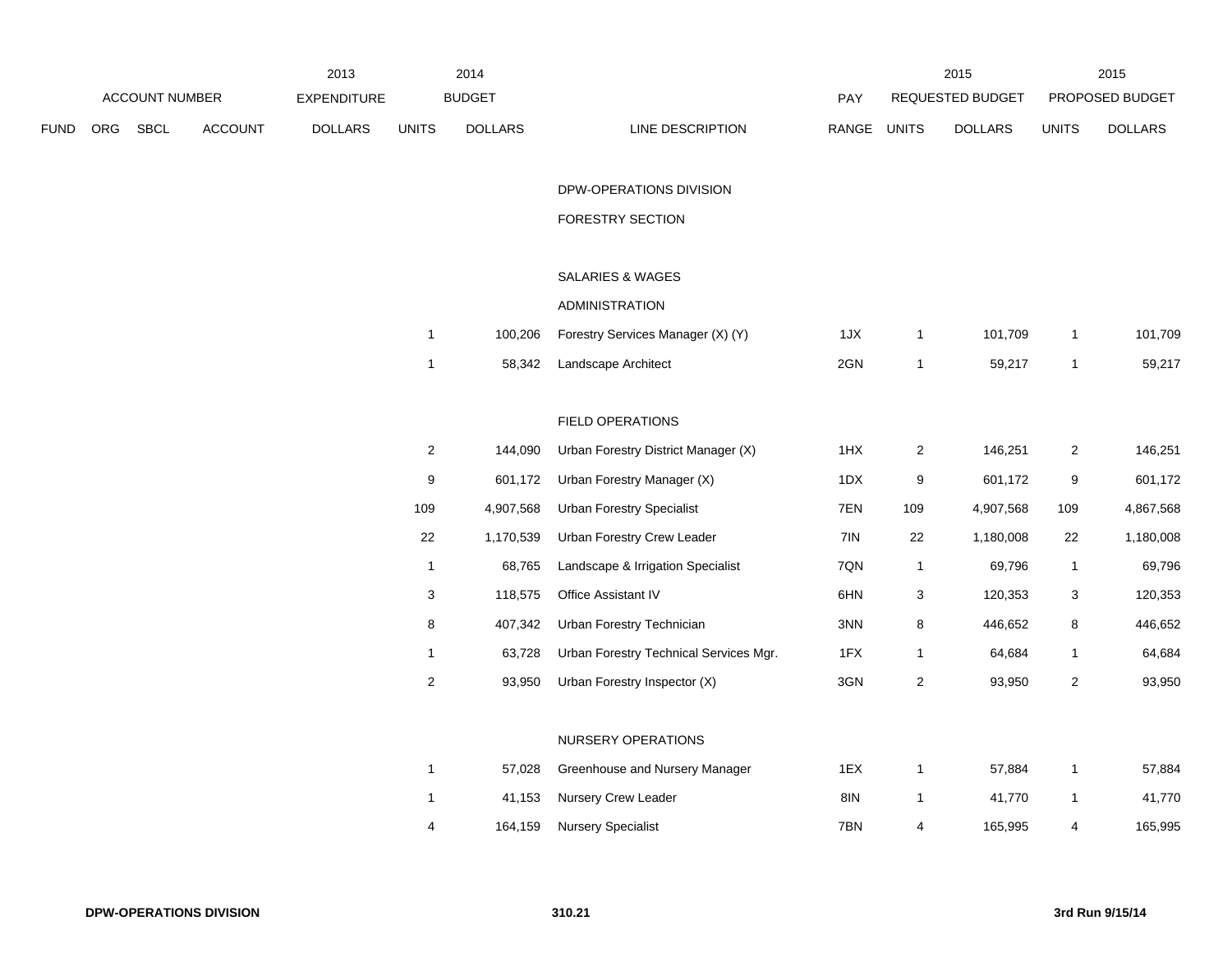|             |     |                |                                | 2013           |                | 2014           |                                     |       |              | 2015             |                           | 2015            |
|-------------|-----|----------------|--------------------------------|----------------|----------------|----------------|-------------------------------------|-------|--------------|------------------|---------------------------|-----------------|
|             |     | ACCOUNT NUMBER |                                | EXPENDITURE    |                | <b>BUDGET</b>  |                                     | PAY   |              | REQUESTED BUDGET |                           | PROPOSED BUDGET |
| <b>FUND</b> | ORG | SBCL           | <b>ACCOUNT</b>                 | <b>DOLLARS</b> | <b>UNITS</b>   | <b>DOLLARS</b> | LINE DESCRIPTION                    | RANGE | <b>UNITS</b> | <b>DOLLARS</b>   | <b>UNITS</b>              | <b>DOLLARS</b>  |
|             |     |                |                                |                |                |                |                                     |       |              |                  |                           |                 |
|             |     |                |                                |                |                |                | SHOP OPERATIONS                     |       |              |                  |                           |                 |
|             |     |                |                                |                | $\mathbf{1}$   | 78,518         | Shop & Maintenance Supervisor       | 1DX   | $\mathbf{1}$ | 79,696           | $\mathbf{1}$              | 79,696          |
|             |     |                |                                |                | $\mathbf{1}$   | 42,853         | Lead Equipment Mechanic             | 7FN   | $\mathbf{1}$ | 43,496           | $\mathbf{1}$              | 43,496          |
|             |     |                |                                |                | 3              | 127,831        | Equip. Mechanic III                 | 7CN   | 3            | 127,831          | $\ensuremath{\mathsf{3}}$ | 127,831         |
|             |     |                |                                |                | $\mathbf{1}$   | 41,614         | <b>Utility Crew Worker</b>          | 8FN   | $\mathbf{1}$ | 42,238           | $\mathbf{1}$              | 42,238          |
|             |     |                |                                |                |                |                |                                     |       |              |                  |                           |                 |
|             |     |                |                                |                |                |                | AUXILIARY PERSONNEL                 |       |              |                  |                           |                 |
|             |     |                |                                |                | $\mathbf{1}$   |                | Urban Forestry District Manager (X) | 1HX   | $\mathbf{1}$ |                  | $\mathbf{1}$              |                 |
|             |     |                |                                |                | $\overline{1}$ |                | <b>Urban Forestry Manager</b>       | 1DX   | $\mathbf{1}$ |                  | $\mathbf{1}$              |                 |
|             |     |                |                                |                | 20             | 91,676         | <b>Urban Forestry Specialist</b>    | 7EN   | 20           |                  | 20                        |                 |
|             |     |                |                                |                | 3              |                | Urban Forestry Crew Leader          | 7IN   | 3            |                  | 3                         |                 |
|             |     |                |                                |                | 4              |                | Urban Forestry Laborer              | 8EN   | 4            |                  | 4                         |                 |
|             |     |                |                                |                | 42             |                | Urban Forestry Laborer (Seasonal)   | 8EN   | 42           |                  | 42                        |                 |
|             |     |                |                                |                | $\,6\,$        |                | Urban Forestry Technician           | 3NN   | $\,6\,$      |                  | $\,6\,$                   |                 |
|             |     |                |                                |                | 15             | 253,993        | <b>City Laborer</b>                 |       | 15           |                  | 15                        |                 |
|             |     |                |                                |                |                |                |                                     |       |              |                  |                           |                 |
|             |     |                |                                |                | 92             | 345,669        | <b>Total Auxiliary Personnel</b>    |       | 92           |                  | 92                        |                 |
|             |     |                |                                | 8,163,865      | 263            | 8,633,102      | <b>Total Before Adjustments</b>     |       | 263          | 8,350,270        | 263                       | 8,310,270       |
|             |     |                |                                |                |                |                | Salary & Wage Rate Change           |       |              |                  |                           |                 |
|             |     |                |                                | 451,983        |                | 463,000        | Overtime Compensated                |       |              | 469,945          |                           | 456,502         |
|             |     |                |                                |                |                | (164, 489)     | Personnel Cost Adjustment           |       |              | (167,005)        |                           | (166, 205)      |
|             |     |                |                                |                |                |                | Other                               |       |              |                  |                           | (231, 453)      |
|             |     |                |                                |                |                |                | (94,581) Furlough                   |       |              | (96, 028)        |                           |                 |
|             |     |                | <b>DPW-OPERATIONS DIVISION</b> |                |                |                | 310.22                              |       |              |                  |                           | 3rd Run 9/15/14 |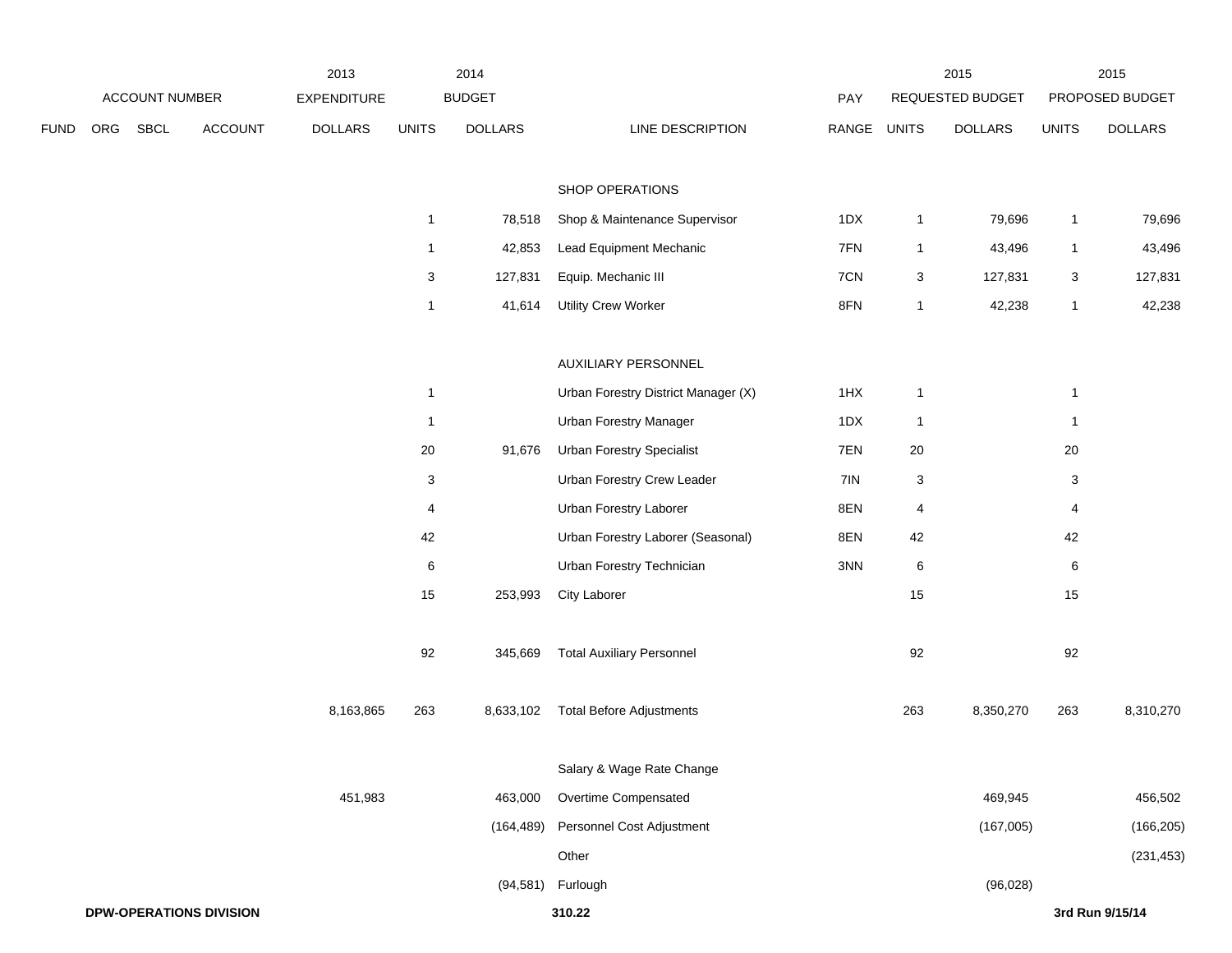|             |            |                       |                                | 2013               |              | 2014           |                                                                           |            |              | 2015             |              | 2015            |
|-------------|------------|-----------------------|--------------------------------|--------------------|--------------|----------------|---------------------------------------------------------------------------|------------|--------------|------------------|--------------|-----------------|
|             |            | <b>ACCOUNT NUMBER</b> |                                | <b>EXPENDITURE</b> |              | <b>BUDGET</b>  |                                                                           | <b>PAY</b> |              | REQUESTED BUDGET |              | PROPOSED BUDGET |
| <b>FUND</b> | <b>ORG</b> | SBCL                  | <b>ACCOUNT</b>                 | <b>DOLLARS</b>     | <b>UNITS</b> | <b>DOLLARS</b> | LINE DESCRIPTION                                                          | RANGE      | <b>UNITS</b> | <b>DOLLARS</b>   | <b>UNITS</b> | <b>DOLLARS</b>  |
|             |            |                       |                                |                    |              |                |                                                                           |            |              |                  |              |                 |
|             |            |                       |                                |                    |              |                |                                                                           |            |              |                  |              |                 |
|             |            |                       |                                | 8,615,848          | 263          | 8,837,032      | Gross Salaries & Wages Total                                              |            | 263          | 8,557,182        | 263          | 8,369,114       |
|             |            |                       |                                | (59,041)           |              | (100,000)      | Reimbursable Services Deduction                                           |            |              | (67, 500)        |              | (67, 500)       |
|             |            |                       |                                | (1,059,393)        |              | (1,745,446)    | <b>Capital Improvements Deduction</b>                                     |            |              | (1,292,500)      |              | (1, 292, 500)   |
|             |            |                       |                                | (7, 763)           |              | (91, 676)      | Grants & Aids Deduction                                                   |            |              |                  |              |                 |
|             |            |                       |                                |                    |              |                |                                                                           |            |              |                  |              |                 |
| 0001        | 5458       | R999                  | 006000                         | 7,489,651          | 263          | 6,899,910      | NET SALARIES & WAGES TOTAL                                                |            | 263          | 7,197,182        | 263          | 7,009,114       |
|             |            |                       |                                |                    |              |                |                                                                           |            |              |                  |              |                 |
|             |            |                       |                                |                    | 145.93       |                | <b>O&amp;M FTE'S</b>                                                      |            | 150.00       |                  | 150.00       |                 |
|             |            |                       |                                |                    | 35.57        |                | NON-O&M FTE'S                                                             |            | 22.10        |                  | 22.10        |                 |
|             |            |                       |                                |                    |              |                |                                                                           |            |              |                  |              |                 |
|             |            |                       |                                |                    |              |                | (X) Private Auto Allowance May Be Paid Pursuant to                        |            |              |                  |              |                 |
|             |            |                       |                                |                    |              |                | Section 350-183 of the Milwaukee Code.                                    |            |              |                  |              |                 |
|             |            |                       |                                |                    |              |                |                                                                           |            |              |                  |              |                 |
|             |            |                       |                                |                    |              |                | (Y) Required to file a Statement of Economic Interests in accordance with |            |              |                  |              |                 |
|             |            |                       |                                |                    |              |                | the Milwaukee Code of Ordinances Chapter 303 - Code of Ethics.            |            |              |                  |              |                 |
| 0001        | 5458       | R999                  | 006100                         | 3,520,136          |              | 3,242,958      | ESTIMATED EMPLOYEE FRINGE BENEFITS                                        |            |              | 3,238,732        |              | 3,154,101       |
|             |            |                       |                                |                    |              |                | (Involves Revenue Offset-No Transfers from this Account)                  |            |              |                  |              |                 |
|             |            |                       |                                |                    |              |                |                                                                           |            |              |                  |              |                 |
|             |            |                       |                                |                    |              |                | OPERATING EXPENDITURES                                                    |            |              |                  |              |                 |
| 0001        | 5458       | R999                  | 630100                         | 19,082             |              | 21,000         | General Office Expense                                                    |            |              | 21,000           |              | 21,000          |
| 0001        | 5458       | R999                  | 630500                         | 101,473            |              | 130,000        | Tools & Machinery Parts                                                   |            |              | 110,000          |              | 105,000         |
| 0001        | 5458       | R999                  | 631000                         | 18,905             |              | 35,000         | <b>Construction Supplies</b>                                              |            |              | 20,000           |              | 20,000          |
|             |            |                       | <b>DPW-OPERATIONS DIVISION</b> |                    |              |                | 310.23                                                                    |            |              |                  |              | 3rd Run 9/15/14 |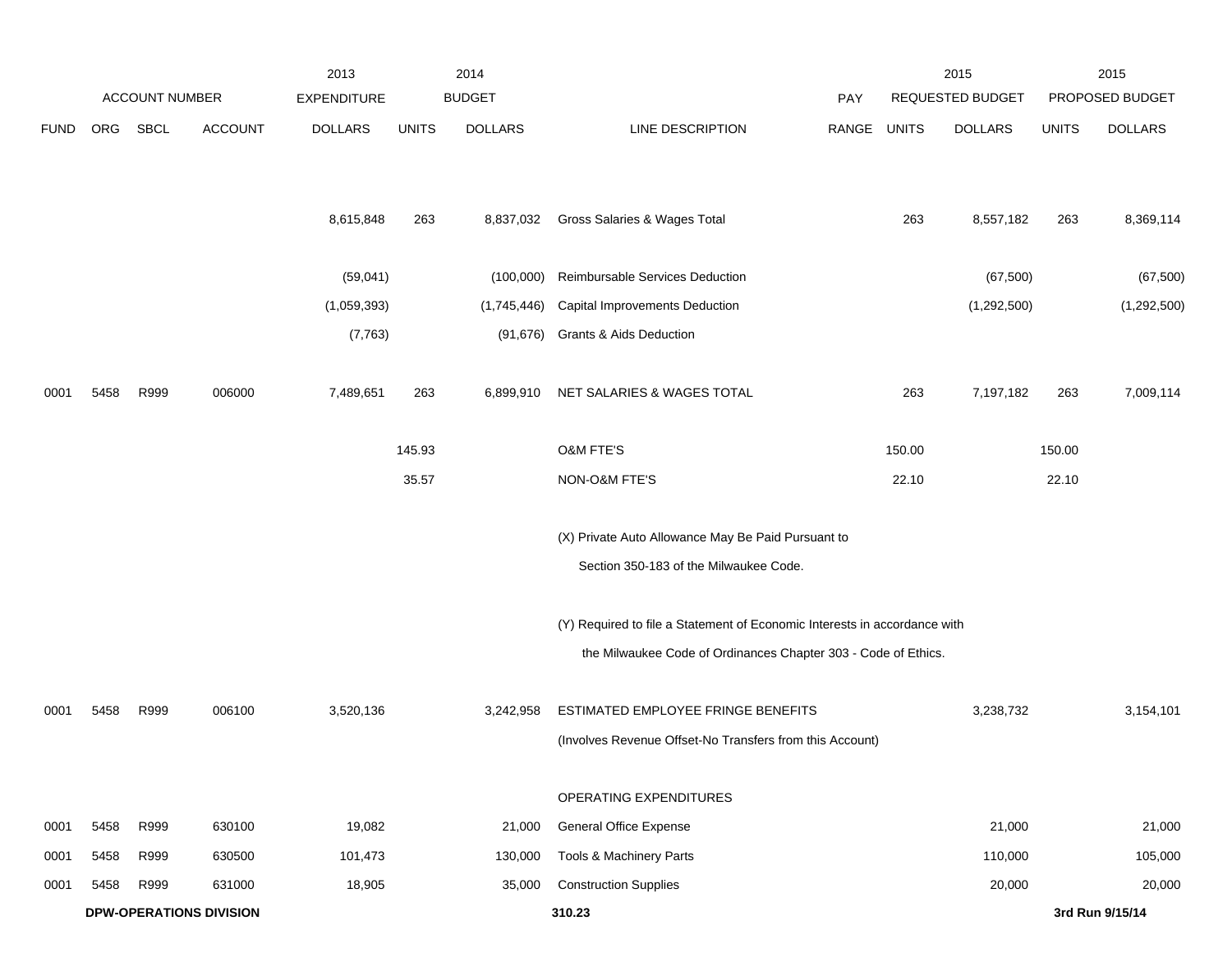|             |      |                       |                                | 2013               |              | 2014           |                                    |       |              | 2015             |              | 2015            |
|-------------|------|-----------------------|--------------------------------|--------------------|--------------|----------------|------------------------------------|-------|--------------|------------------|--------------|-----------------|
|             |      | <b>ACCOUNT NUMBER</b> |                                | <b>EXPENDITURE</b> |              | <b>BUDGET</b>  |                                    | PAY   |              | REQUESTED BUDGET |              | PROPOSED BUDGET |
| <b>FUND</b> | ORG  | <b>SBCL</b>           | <b>ACCOUNT</b>                 | <b>DOLLARS</b>     | <b>UNITS</b> | <b>DOLLARS</b> | LINE DESCRIPTION                   | RANGE | <b>UNITS</b> | <b>DOLLARS</b>   | <b>UNITS</b> | <b>DOLLARS</b>  |
|             |      |                       |                                |                    |              |                |                                    |       |              |                  |              |                 |
| 0001        | 5458 | R999                  | 631500                         | 8,291              |              | 10,000         | Energy                             |       |              | 10,000           |              | 10,000          |
| 0001        | 5458 | R999                  | 632000                         | 351,461            |              | 345,000        | <b>Other Operating Supplies</b>    |       |              | 345,000          |              | 345,000         |
| 0001        | 5458 | R999                  | 632500                         |                    |              |                | <b>Facility Rental</b>             |       |              |                  |              |                 |
| 0001        | 5458 | R999                  | 633000                         | 1,652              |              | 41,200         | Vehicle Rental                     |       |              | 20,000           |              | 15,000          |
| 0001        | 5458 | R999                  | 633500                         | 12,323             |              | 10,000         | Non-Vehicle Equipment Rental       |       |              | 12,000           |              | 12,000          |
| 0001        | 5458 | R999                  | 634000                         | 2,645              |              | 25,000         | <b>Professional Services</b>       |       |              | 25,000           |              | 5,000           |
| 0001        | 5458 | R999                  | 634500                         |                    |              | 5,000          | Information Technology Services    |       |              | 5,000            |              | 5,000           |
| 0001        | 5458 | R999                  | 635000                         | 37,639             |              | 5,000          | <b>Property Services</b>           |       |              | 19,500           |              | 19,500          |
| 0001        | 5458 | R999                  | 635500                         |                    |              |                | <b>Infrastructure Services</b>     |       |              |                  |              |                 |
| 0001        | 5458 | R999                  | 636000                         |                    |              |                | Vehicle Repair Services            |       |              |                  |              |                 |
| 0001        | 5458 | R999                  | 636500                         | 156,847            |              | 160,000        | <b>Other Operating Services</b>    |       |              | 160,000          |              | 697,000         |
| 0001        | 5458 | R999                  | 637000                         |                    |              |                | Loans and Grants                   |       |              |                  |              |                 |
| 0001        | 5458 | R999                  | 637501                         | 111,253            |              | 70,300         | <b>Reimburse Other Departments</b> |       |              | 110,000          |              | 80,000          |
|             |      |                       |                                |                    |              |                |                                    |       |              |                  |              |                 |
| 0001        | 5458 | R999                  | 006300                         | 821,571            |              | 857,500        | OPERATING EXPENDITURES TOTAL       |       |              | 857,500          |              | 1,334,500       |
|             |      |                       |                                |                    |              |                |                                    |       |              |                  |              |                 |
|             |      |                       |                                |                    |              |                | <b>EQUIPMENT PURCHASES</b>         |       |              |                  |              |                 |
|             |      |                       |                                |                    |              |                |                                    |       |              |                  |              |                 |
|             |      |                       |                                |                    |              |                | <b>Additional Equipment</b>        |       |              |                  |              |                 |
|             |      |                       |                                |                    |              |                |                                    |       |              |                  |              |                 |
|             |      |                       |                                |                    |              |                | Subtotal - Additional Equipment    |       |              |                  |              |                 |
|             |      |                       |                                |                    |              |                |                                    |       |              |                  |              |                 |
|             |      |                       |                                |                    |              |                | Replacement Equipment              |       |              |                  |              |                 |
|             |      |                       |                                |                    | $\mathbf{3}$ | 25,500         | Trailers, Work Shanty              |       | $\mathbf{1}$ | 15,500           | $\mathbf{1}$ | 15,500          |
|             |      |                       |                                |                    | 16           | 22,000         | <b>Computer Workstations</b>       |       |              |                  |              |                 |
|             |      |                       | <b>DPW-OPERATIONS DIVISION</b> |                    |              |                | 310.24                             |       |              |                  |              | 3rd Run 9/15/14 |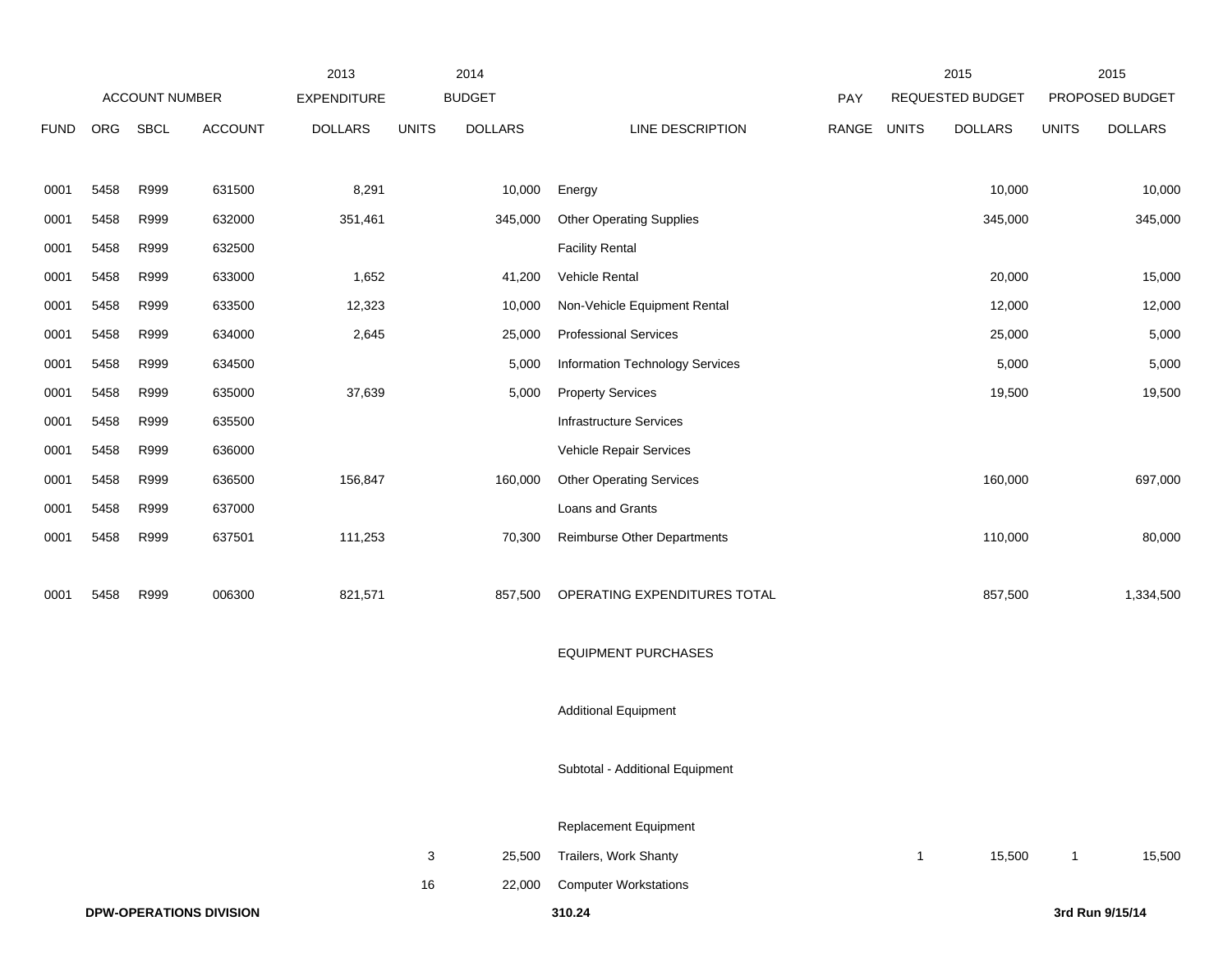|             |      |                       |                | 2013               |              | 2014           |                                             |       |                | 2015             |                | 2015            |
|-------------|------|-----------------------|----------------|--------------------|--------------|----------------|---------------------------------------------|-------|----------------|------------------|----------------|-----------------|
|             |      | <b>ACCOUNT NUMBER</b> |                | <b>EXPENDITURE</b> |              | <b>BUDGET</b>  |                                             | PAY   |                | REQUESTED BUDGET |                | PROPOSED BUDGET |
| <b>FUND</b> | ORG  | SBCL                  | <b>ACCOUNT</b> | <b>DOLLARS</b>     | <b>UNITS</b> | <b>DOLLARS</b> | LINE DESCRIPTION                            | RANGE | <b>UNITS</b>   | <b>DOLLARS</b>   | <b>UNITS</b>   | <b>DOLLARS</b>  |
|             |      |                       |                |                    |              |                |                                             |       |                |                  |                |                 |
|             |      |                       |                |                    | 3            | 105,000        | Commercial grade turf maintenance equipment |       | 3              | 75,000           | $\overline{2}$ | 50,000          |
|             |      |                       |                |                    | $\mathbf{1}$ | 45,000         | Skid Loader with attachments                |       | $\overline{2}$ | 90,000           | $\mathbf{1}$   | 45,000          |
|             |      |                       |                |                    | $\mathbf{1}$ | 17,000         | Articulated tree loader attachment          |       | $\mathbf{2}$   | 34,000           | $\mathbf{1}$   | 17,000          |
|             |      |                       |                |                    |              |                |                                             |       |                |                  |                |                 |
|             |      |                       |                |                    | 24           | 214,500        | Subtotal - Replacement Equipment            |       | 8              | 214,500          | 5              | 127,500         |
|             |      |                       |                |                    |              |                |                                             |       |                |                  |                |                 |
| 0001        | 5458 | R999                  | 006800         | 163,844            | 24           | 214,500        | EQUIPMENT PURCHASES TOTAL                   |       | 8              | 214,500          | 5              | 127,500         |
|             |      |                       |                |                    |              |                |                                             |       |                |                  |                |                 |
|             |      |                       |                |                    |              |                | SPECIAL FUNDS                               |       |                |                  |                |                 |
| 0001        | 5458 | R551                  | 006300         | 1,157,644          |              | 715,000        | Vacant Lot Maintenance*                     |       |                | 715,000          |                |                 |
| 0001        | 5458 | R553                  | 006300         |                    |              | 1,222,000      | In Rem/Vacant Lot Property Management*      |       |                | 1,618,000        |                | 2,109,500       |
|             |      |                       |                |                    |              |                |                                             |       |                |                  |                |                 |
|             |      |                       |                | 1,157,644          |              | 1,937,000      | SPECIAL FUNDS TOTAL                         |       |                | 2,333,000        |                | 2,109,500       |
|             |      |                       |                |                    |              |                |                                             |       |                |                  |                |                 |
|             |      |                       |                |                    |              |                | DPW-OPERATIONS DIVISION                     |       |                |                  |                |                 |
|             |      |                       |                | 13,152,846         |              | 13,151,868     | FORESTRY SECTION TOTAL                      |       |                | 13,840,914       |                | 13,734,715      |
|             |      |                       |                |                    |              |                |                                             |       |                |                  |                |                 |

\*Appropriation Control Account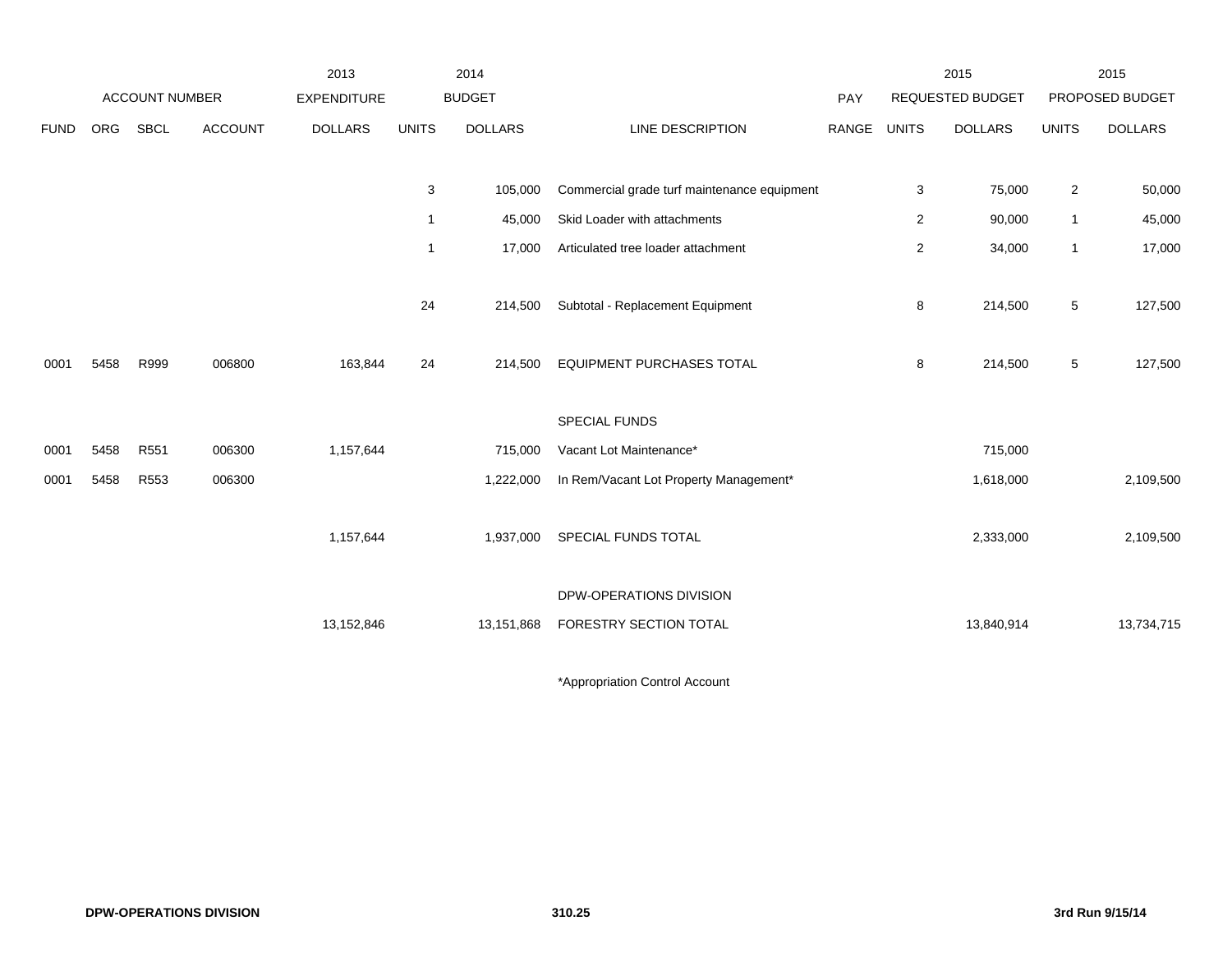|             |      |                |                | 2013               |              | 2014           |                                               |       |              | 2015             |              | 2015            |
|-------------|------|----------------|----------------|--------------------|--------------|----------------|-----------------------------------------------|-------|--------------|------------------|--------------|-----------------|
|             |      | ACCOUNT NUMBER |                | <b>EXPENDITURE</b> |              | <b>BUDGET</b>  |                                               | PAY   |              | REQUESTED BUDGET |              | PROPOSED BUDGET |
| <b>FUND</b> | ORG  | <b>SBCL</b>    | <b>ACCOUNT</b> | <b>DOLLARS</b>     | <b>UNITS</b> | <b>DOLLARS</b> | LINE DESCRIPTION                              | RANGE | <b>UNITS</b> | <b>DOLLARS</b>   | <b>UNITS</b> | <b>DOLLARS</b>  |
|             |      |                |                |                    |              |                | SPECIAL PURPOSE ACCOUNTS-                     |       |              |                  |              |                 |
|             |      |                |                |                    |              |                | MISCELLANEOUS                                 |       |              |                  |              |                 |
| 0001        | 1650 | S104           | 006300         | 112,390            |              | 115,000        | Alternative Transportation for City Employees |       |              | 115,000          |              | 115,000         |
| 0001        | 2110 | S105           | 006300         | 7,034              |              | 7,100          | Annual Payment to DNR                         |       |              | 7,100            |              | 7,100           |
| 0001        | 1310 | S106           | 006300         | 451,294            |              | 380,000        | <b>Audit Fund</b>                             |       |              | 250,000          |              | 250,000         |
| 0001        | 2110 | S108           | 006300         | 17,379             |              | 17,000         | Bds. & Comm. Reimbursement Expense            |       |              | 18,000           |              | 18,000          |
| 0001        | 2110 | S111           | 006300         |                    |              |                | Care of Prisoners Fund                        |       |              | 90,000           |              | 30,000          |
| 0001        | 5140 | Sxxx           | 006300         |                    |              |                | Career Pathways                               |       |              |                  |              | 100,000         |
| 0001        | 1490 | S113           | 006300         | 1,124,789          |              | 885,000        | <b>City Attorney Collection Contract</b>      |       |              | 1,125,000        |              | 1,125,000       |
| 0001        | 1320 | S116           | 006300         | 9,314              |              | 9,000          | Clerk of Court-Witness Fees Fund              |       |              | 9,500            |              | 9,500           |
| 0001        | 1650 | S223           | 006300         | 2,277              |              | 20,000         | <b>Community Outreach</b>                     |       |              | 15,000           |              | 15,000          |
| 0001        | 5140 | Sxxx           | 006300         |                    |              |                | <b>Community Work Partnership</b>             |       |              |                  |              | 180,000         |
| 0001        | 2110 | D001           | 006300         |                    |              | 2,900,000      | <b>Contribution Fund General</b>              |       |              | 2,500,000        |              | 2,500,000       |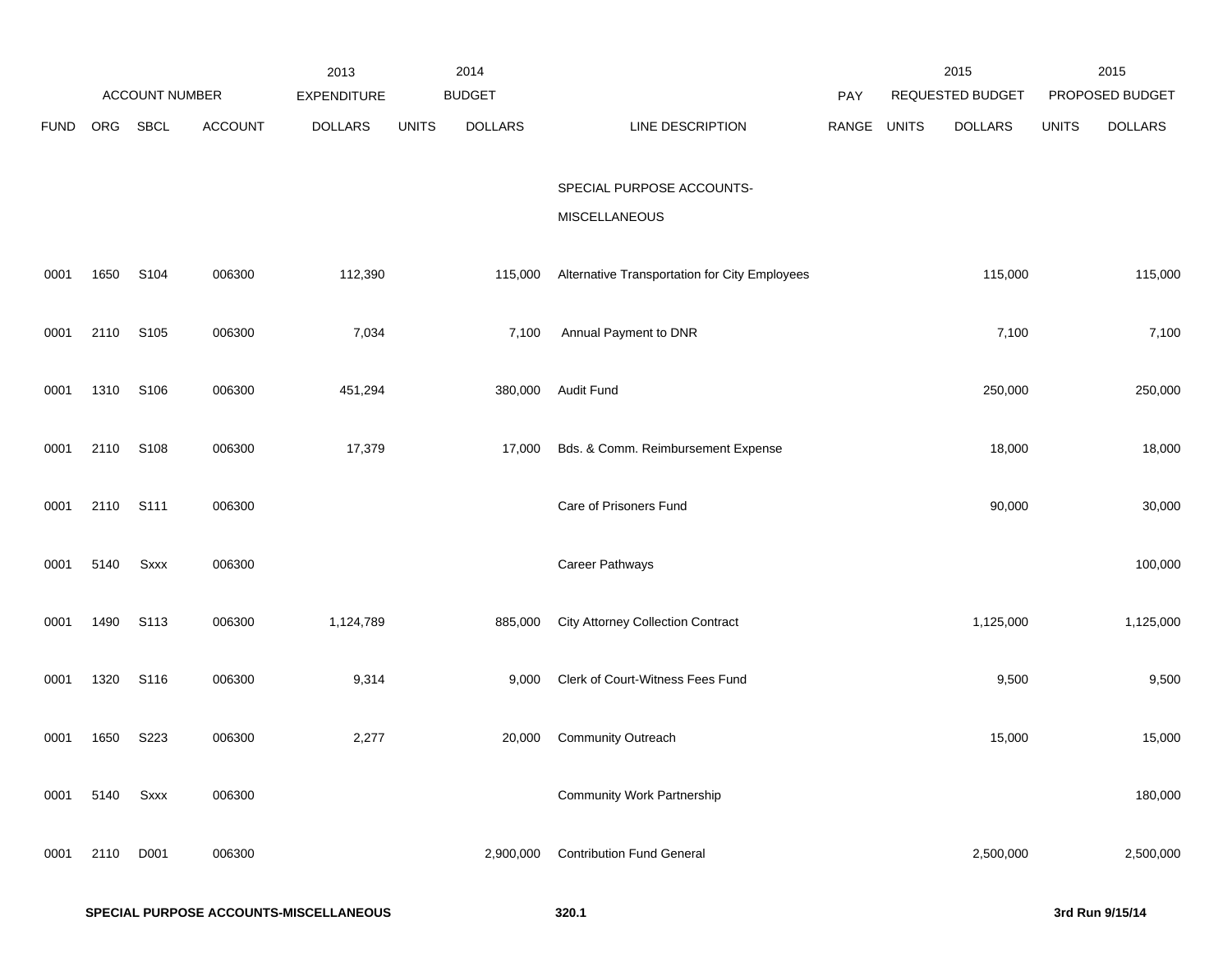|             |      |                  |                | 2013                                   |              | 2014           |                                                    |            |              | 2015             |              | 2015            |
|-------------|------|------------------|----------------|----------------------------------------|--------------|----------------|----------------------------------------------------|------------|--------------|------------------|--------------|-----------------|
|             |      | ACCOUNT NUMBER   |                | <b>EXPENDITURE</b>                     |              | <b>BUDGET</b>  |                                                    | <b>PAY</b> |              | REQUESTED BUDGET |              | PROPOSED BUDGET |
| <b>FUND</b> | ORG  | SBCL             | <b>ACCOUNT</b> | <b>DOLLARS</b>                         | <b>UNITS</b> | <b>DOLLARS</b> | LINE DESCRIPTION                                   | RANGE      | <b>UNITS</b> | <b>DOLLARS</b>   | <b>UNITS</b> | <b>DOLLARS</b>  |
| 0001        | 1490 | S118             | 006300         | 1,340,810                              |              | 1,225,000      | Damages and Claims Fund                            |            |              | 1,225,000        |              | 1,225,000       |
| 0001        | 1320 | S214             | 006300         | 50,000                                 |              | 50,000         | Drivers License Recovery and Employability Program |            |              | 100,000          |              |                 |
| 0001        | 1510 | S207             | 006300         | 26,675                                 |              | 26,675         | E-Civis Grants Locator                             |            |              | 26,675           |              | 26,675          |
| 0001        | 1510 | S199             | 006300         | 44,959                                 |              | 65,000         | E-Government Payment Systems                       |            |              | 60,000           |              | 60,000          |
| 0001        | 1310 | S <sub>123</sub> | 006300         | 21,054                                 |              | 20,000         | Economic Development Committee Fund                |            |              | 30,000           |              | 20,000          |
| 0001        | 1650 | S124             | 006300         | 19,654                                 |              | 20,000         | <b>Employee Training Fund</b>                      |            |              | 20,000           |              | 20,000          |
| 0001        | 3600 | S147             | 006300         |                                        |              | 130,000        | Essential Services & Compliance Program            |            |              | 130,000          |              |                 |
| 0001        | 2110 | S133             | 006100         | 132,632                                |              | 145,000        | Firemen's Relief Fund                              |            |              | 140,000          |              | 140,000         |
| 0001        | 1650 | S134             | 006300         | 76,863                                 |              | 115,000        | <b>Flexible Spending Account</b>                   |            |              | 115,000          |              | 115,000         |
| 0001        | 3600 | S137             | 006300         | 145,320                                |              | 95,000         | Graffiti Abatement Fund                            |            |              | 95,000           |              | 95,000          |
| 0001        | 4500 | S139             | 006100         | 2,926,036                              |              | 2,190,000      | Group Life Insurance Premium                       |            |              | 2,190,000        |              | 2,190,000       |
| 0001        | 5450 | S220             | 006300         | 15,000                                 |              | 5,000          | <b>Illegal Dumping Tip Hotline</b>                 |            |              |                  |              |                 |
| 0001        | 1490 | S143             | 006300         | 420,670                                |              | 429,689        | Insurance Fund                                     |            |              | 429,689          |              | 429,689         |
|             |      |                  |                | SPECIAL PURPOSE ACCOUNTS-MISCELLANEOUS |              |                | 320.2                                              |            |              |                  |              | 3rd Run 9/15/14 |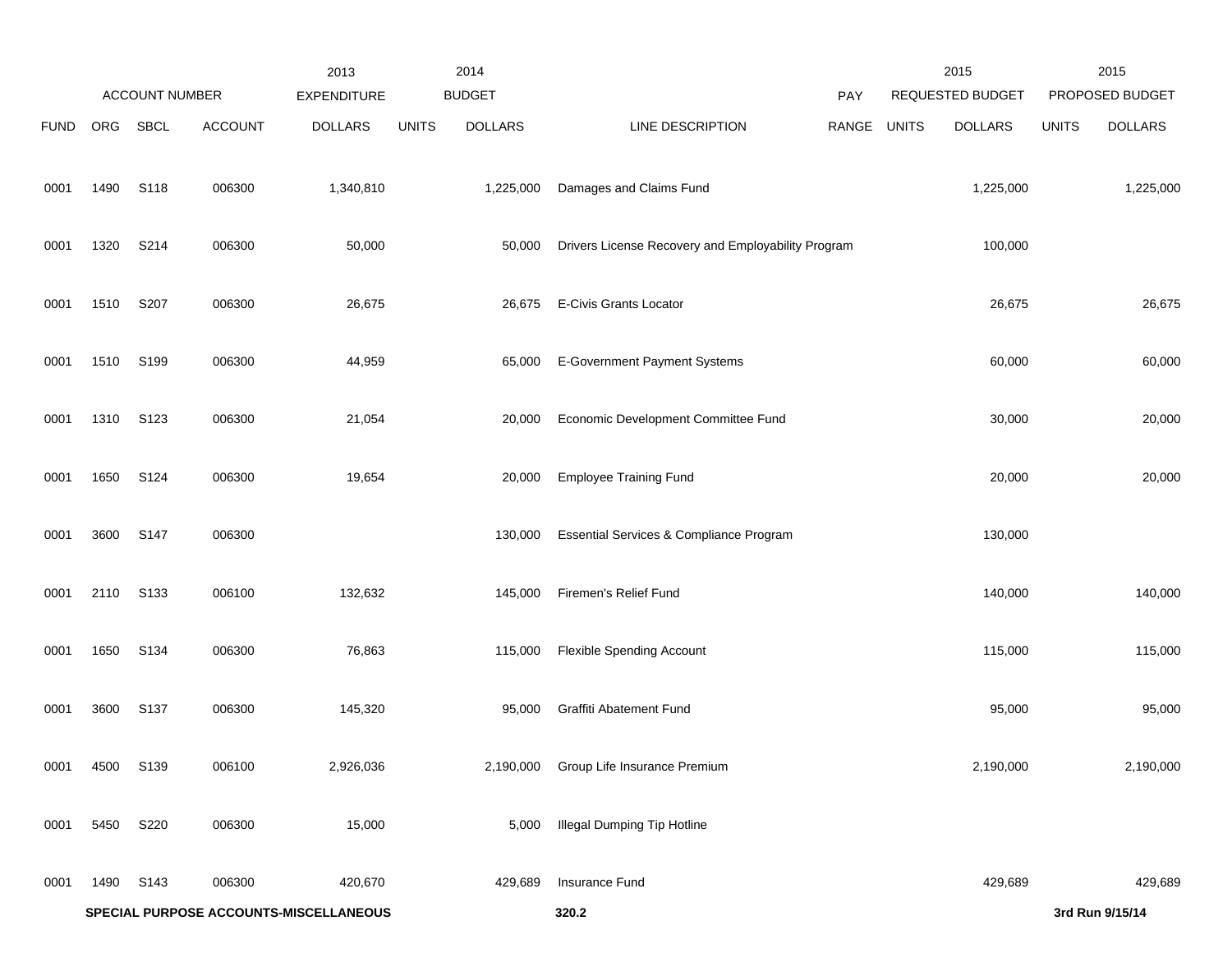|             |                                        | <b>ACCOUNT NUMBER</b> |                | 2013<br><b>EXPENDITURE</b> |              | 2014<br><b>BUDGET</b> |                                            | <b>PAY</b> |              | 2015<br>REQUESTED BUDGET |              | 2015<br>PROPOSED BUDGET |
|-------------|----------------------------------------|-----------------------|----------------|----------------------------|--------------|-----------------------|--------------------------------------------|------------|--------------|--------------------------|--------------|-------------------------|
|             |                                        | <b>SBCL</b>           | <b>ACCOUNT</b> | <b>DOLLARS</b>             | <b>UNITS</b> | <b>DOLLARS</b>        | LINE DESCRIPTION                           |            |              |                          |              | <b>DOLLARS</b>          |
| <b>FUND</b> | ORG                                    |                       |                |                            |              |                       |                                            | RANGE      | <b>UNITS</b> | <b>DOLLARS</b>           | <b>UNITS</b> |                         |
| 0001        | 1510                                   | <b>Sxxx</b>           | 006300         |                            |              |                       | Job Scan, Industry Assessment & Evaluation |            |              |                          |              | 75,000                  |
|             |                                        |                       |                |                            |              |                       |                                            |            |              |                          |              |                         |
| 0001        | 1910                                   | S209                  | 006300         | 812,117                    |              | 550,000               | <b>Land Management</b>                     |            |              | 650,000                  |              | 650,000                 |
| 0001        | 1650                                   | S145                  | 006100         | 804,844                    |              | 640,000               | Long Term Disability Insurance             |            |              | 640,000                  |              | 640,000                 |
|             |                                        |                       |                |                            |              |                       | Maintenance of Essential Utility           |            |              |                          |              |                         |
| 0001        | 3600                                   | S147                  | 006300         | 31,113                     |              |                       | Services-Residential Real Property         |            |              |                          |              | 65,000                  |
| 0001        | 1310                                   | S148                  | 006300         | 83,649                     |              | 88,000                | Memberships, City                          |            |              | 88,000                   |              | 88,000                  |
| 0001        | 1910                                   | S151                  | 006300         | 113,791                    |              | 200,000               | Milwaukee Arts Board Projects              |            |              | 200,000                  |              | 200,000                 |
| 0001        | 1910                                   | S150                  | 006300         | 93,073                     |              | 95,000                | Milwaukee Fourth of July Commission        |            |              | 95,000                   |              | 110,000                 |
| 0001        | 1320                                   | S155                  | 006300         | 425,000                    |              | 425,000               | Municipal Court Intervention Program       |            |              | 425,000                  |              | 425,000                 |
| 0001        | 1490                                   | S218                  | 006300         |                            |              |                       | Nuisance Abatement Fund                    |            |              |                          |              |                         |
| 0001        | 1490                                   | S157                  | 006300         | 531,718                    |              | 430,000               | Outside Counsel/Expert Witness Fund        |            |              | 600,000                  |              | 850,000                 |
| 0001        | 3600                                   | S162                  | 006300         | 85,496                     |              |                       | Razing and Vacant Building Protection Fund |            |              |                          |              |                         |
| 0001        | 9990                                   | S183                  | 006300         |                            |              | 50,000,001            | Reimbursable Services Advance Fund         |            |              | 50,000,001               |              | 50,000,001              |
|             | SPECIAL PURPOSE ACCOUNTS-MISCELLANEOUS |                       |                |                            |              |                       | 320.3                                      |            |              |                          |              | 3rd Run 9/15/14         |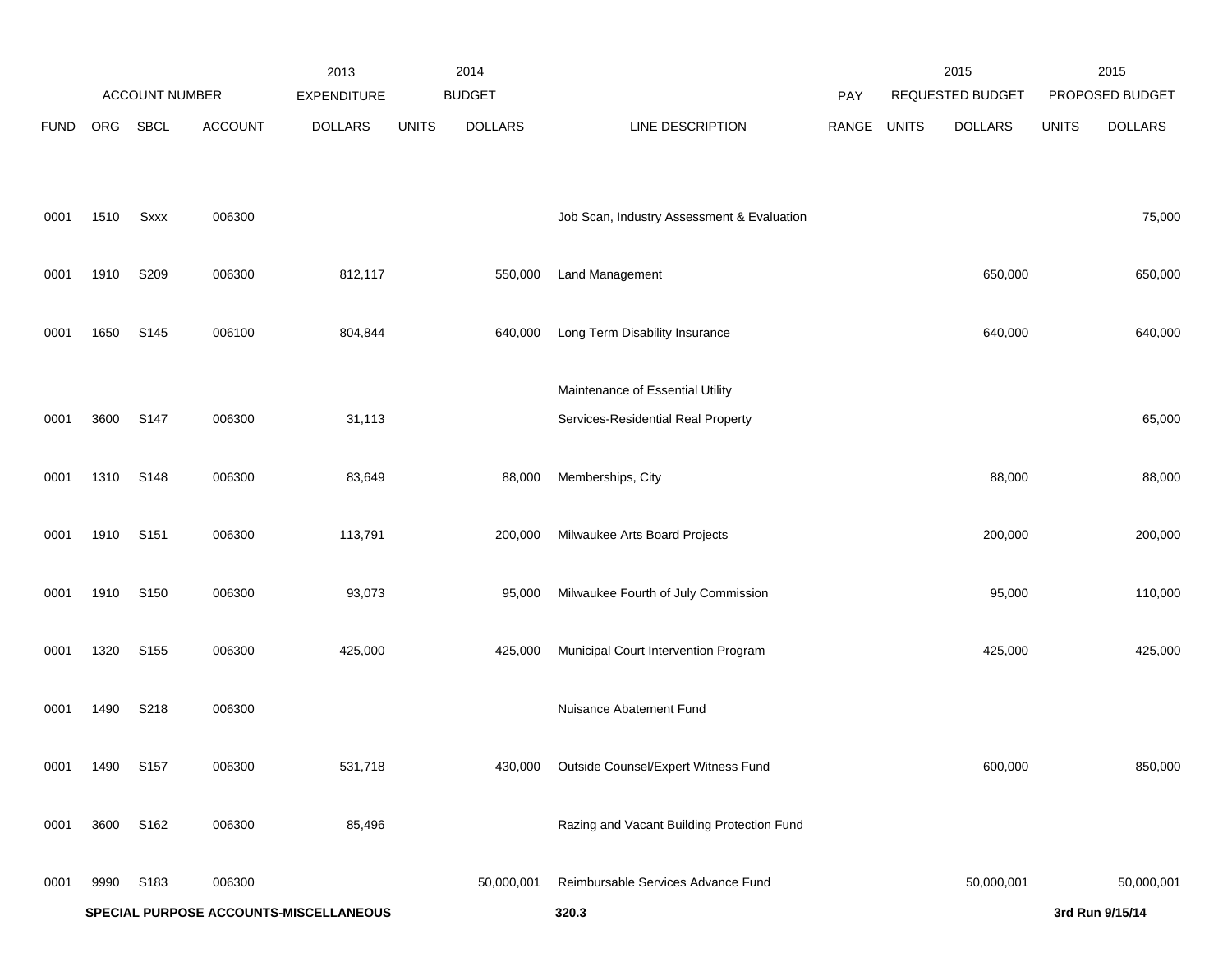|             |      | <b>ACCOUNT NUMBER</b> |                | 2013<br><b>EXPENDITURE</b> |              | 2014<br><b>BUDGET</b> |                                                                                                                                                      | <b>PAY</b> |              | 2015<br>REQUESTED BUDGET |              | 2015<br>PROPOSED BUDGET |
|-------------|------|-----------------------|----------------|----------------------------|--------------|-----------------------|------------------------------------------------------------------------------------------------------------------------------------------------------|------------|--------------|--------------------------|--------------|-------------------------|
| <b>FUND</b> | ORG  | SBCL                  | <b>ACCOUNT</b> | <b>DOLLARS</b>             | <b>UNITS</b> | <b>DOLLARS</b>        | LINE DESCRIPTION                                                                                                                                     | RANGE      | <b>UNITS</b> | <b>DOLLARS</b>           | <b>UNITS</b> | <b>DOLLARS</b>          |
|             |      |                       |                |                            |              |                       |                                                                                                                                                      |            |              |                          |              |                         |
| 0001        | 9990 | S <sub>183</sub>      | 006300         |                            |              |                       | (50,000,000) Less Recovery From Reimbursable Operations                                                                                              |            |              | (50,000,000)             |              | (50,000,000)            |
|             |      |                       |                |                            |              |                       | To authorize a specific fund under the control of the Common Council for                                                                             |            |              |                          |              |                         |
|             |      |                       |                |                            |              |                       | the purpose of advance funding of reimbursable materials & services of                                                                               |            |              |                          |              |                         |
|             |      |                       |                |                            |              |                       | various City Departments. Funds are to be appropriated to various City                                                                               |            |              |                          |              |                         |
|             |      |                       |                |                            |              |                       | Departments and Agencies by Common Council Resolution. Funding for                                                                                   |            |              |                          |              |                         |
|             |      |                       |                |                            |              |                       | this account is to be by temporary transfer of General City Funds in accord-<br>ance with Section 925-130A Wisconsin Statutes 1919. (Repayment to be |            |              |                          |              |                         |
|             |      |                       |                |                            |              |                       |                                                                                                                                                      |            |              |                          |              |                         |
|             |      |                       |                |                            |              |                       | made from revenues received from billings to other City departments.)                                                                                |            |              |                          |              |                         |
| 0001        | 9990 | S <sub>163</sub>      | 006300         | 1,855,159                  |              | 1,600,000             | Remission of Taxes Fund                                                                                                                              |            |              | 1,600,000                |              | 1,600,000               |
| 0001        | 2110 | S164                  | 006000         |                            |              | 1,500,000             | Reserve for 27th Payroll                                                                                                                             |            |              | 1,500,000                |              | 1,500,000               |
| 0001        | 4500 | S <sub>165</sub>      | 006100         | 109,779                    |              | 118,000               | Retirees Benefit Adjustment Fund                                                                                                                     |            |              | 110,000                  |              | 100,000                 |
| 0001        | 2110 | S <sub>152</sub>      | 006300         |                            |              | 44,790,095            | MMSD-Sewer User Charge- Pass Through                                                                                                                 |            |              | 45,006,352               |              | 45,006,352              |
| 0001        | 2110 | S <sub>152</sub>      | 006300         |                            |              | (44,790,094)          | Less Cost Recovery from Sewer User Charge                                                                                                            |            |              | (45,006,351)             |              | (45,006,351)            |
| 0001        | 1650 | S171                  | 006300         | 736,196                    |              | 725,000               | <b>Tuition Reimbursement Fund</b>                                                                                                                    |            |              | 750,000                  |              | 725,000                 |
| 0001        | 1650 | S172                  | 006100         | 826,690                    |              | 903,000               | Unemployment Compensation Fund                                                                                                                       |            |              | 850,000                  |              | 550,000                 |
|             |      |                       |                |                            |              |                       |                                                                                                                                                      |            |              |                          |              |                         |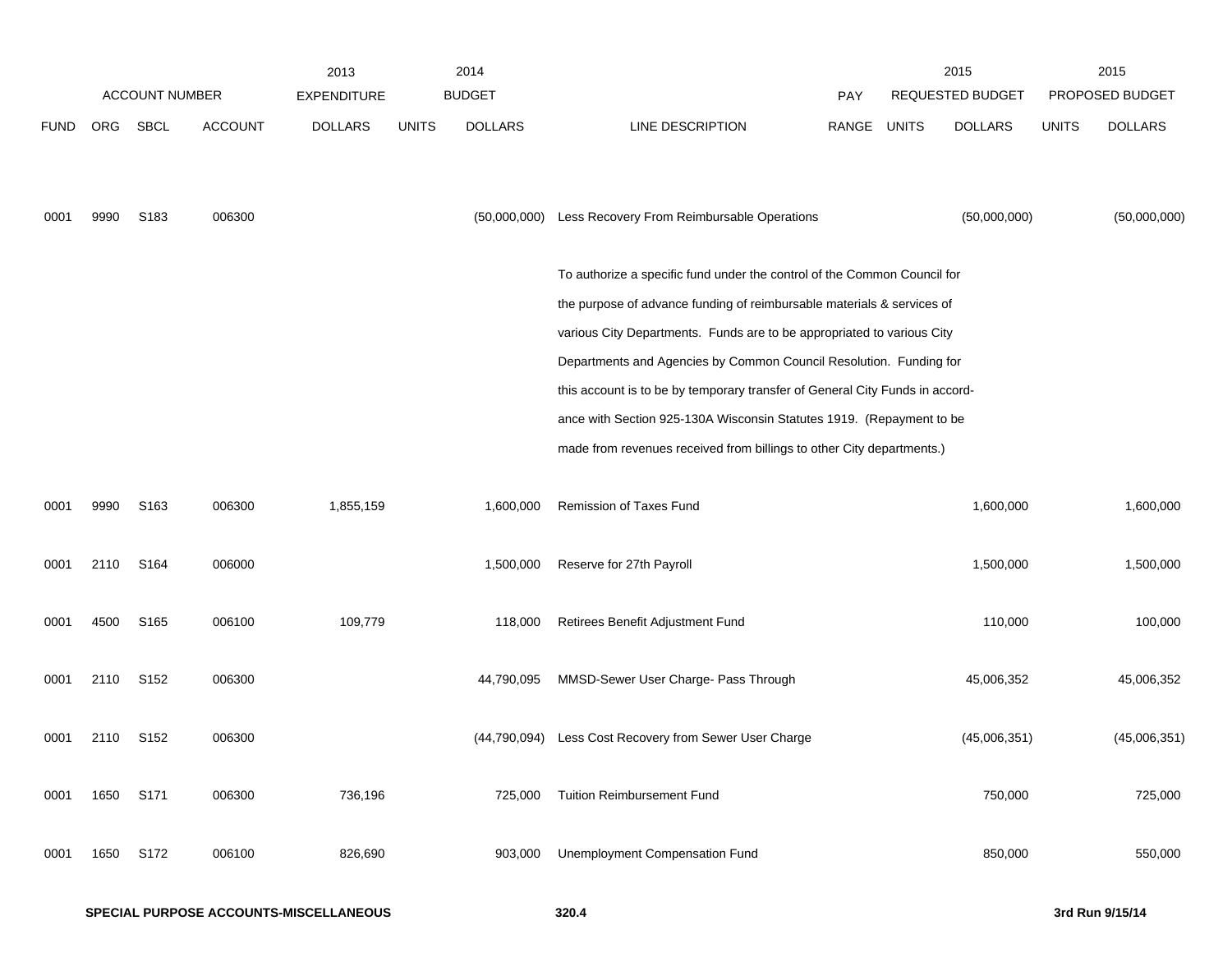|             |      |                       |                | 2013           |              | 2014           |                                                                  |       |              | 2015                    |              | 2015            |
|-------------|------|-----------------------|----------------|----------------|--------------|----------------|------------------------------------------------------------------|-------|--------------|-------------------------|--------------|-----------------|
|             |      | <b>ACCOUNT NUMBER</b> |                | EXPENDITURE    |              | <b>BUDGET</b>  |                                                                  | PAY   |              | <b>REQUESTED BUDGET</b> |              | PROPOSED BUDGET |
| <b>FUND</b> | ORG  | <b>SBCL</b>           | <b>ACCOUNT</b> | <b>DOLLARS</b> | <b>UNITS</b> | <b>DOLLARS</b> | LINE DESCRIPTION                                                 | RANGE | <b>UNITS</b> | <b>DOLLARS</b>          | <b>UNITS</b> | <b>DOLLARS</b>  |
|             |      |                       |                |                |              |                |                                                                  |       |              |                         |              |                 |
| 0001        | 2110 | S174                  | 006000         |                |              | 13,100,000     | <b>Wages Supplement Fund</b>                                     |       |              | 18,200,000              |              | 19,300,000      |
|             |      |                       |                |                |              |                | (Actual experience reflected in departmental operating budgets.) |       |              |                         |              |                 |
|             |      |                       |                |                |              |                |                                                                  |       |              |                         |              |                 |
|             |      |                       |                |                |              |                | SPECIAL PURPOSE ACCOUNTS-                                        |       |              |                         |              |                 |
|             |      |                       |                |                |              |                |                                                                  |       |              |                         |              |                 |
|             |      |                       |                | 13,452,775     |              | 29,223,466     | MISCELLANEOUS TOTAL                                              |       |              | 34,398,966              |              | 35,548,966      |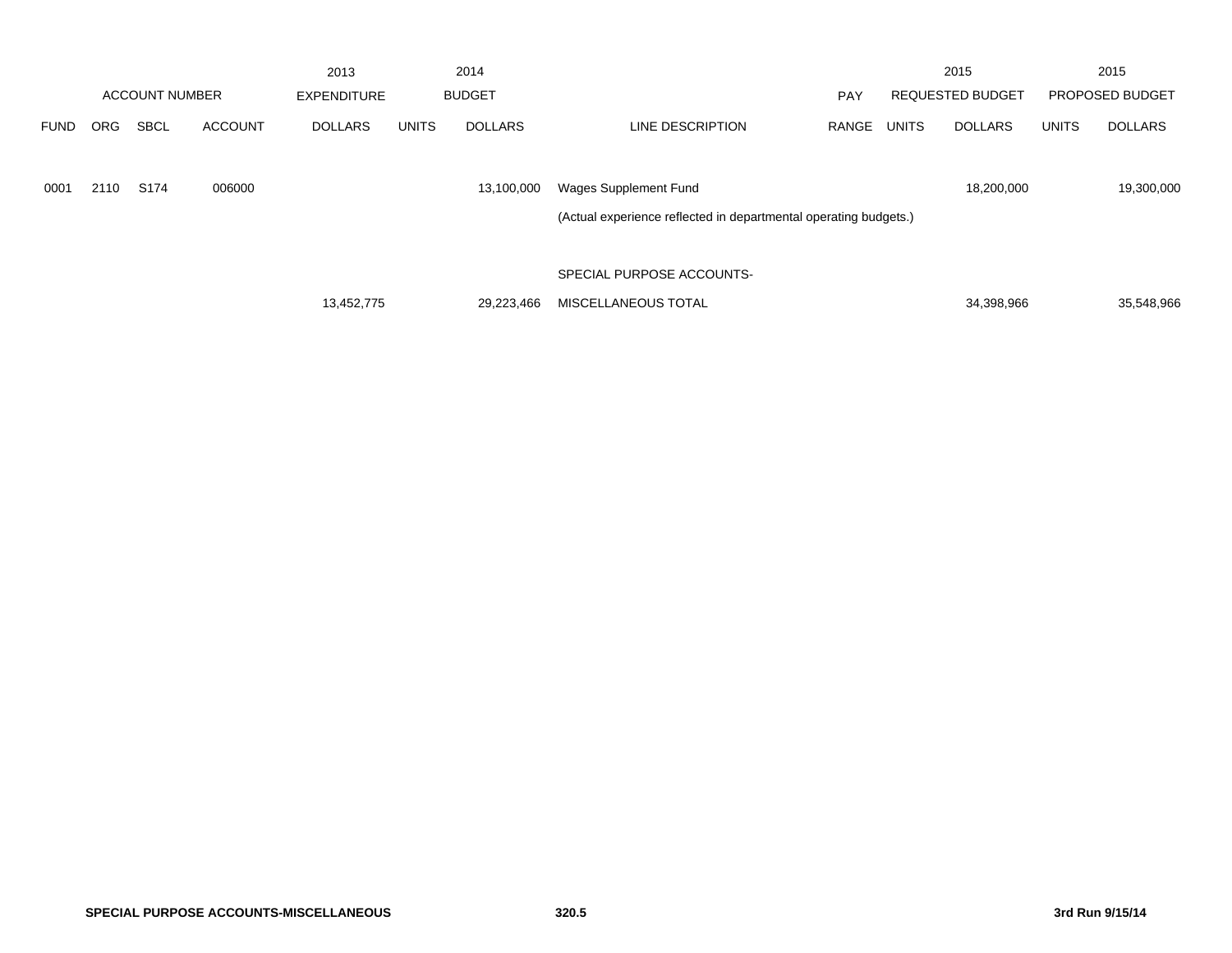|             |      |                |                | 2013               |              | 2014           |                                                     |            |              | 2015                    |              | 2015            |
|-------------|------|----------------|----------------|--------------------|--------------|----------------|-----------------------------------------------------|------------|--------------|-------------------------|--------------|-----------------|
|             |      | ACCOUNT NUMBER |                | <b>EXPENDITURE</b> |              | <b>BUDGET</b>  |                                                     | <b>PAY</b> |              | <b>REQUESTED BUDGET</b> |              | PROPOSED BUDGET |
| <b>FUND</b> | ORG  | SBCL           | <b>ACCOUNT</b> | <b>DOLLARS</b>     | <b>UNITS</b> | <b>DOLLARS</b> | LINE DESCRIPTION                                    | RANGE      | <b>UNITS</b> | <b>DOLLARS</b>          | <b>UNITS</b> | <b>DOLLARS</b>  |
|             |      |                |                |                    |              |                |                                                     |            |              |                         |              |                 |
|             |      |                |                |                    |              |                | SPECIAL PURPOSE ACCOUNTS -                          |            |              |                         |              |                 |
|             |      |                |                |                    |              |                | <b>WORKERS' COMPENSATION BENEFITS</b>               |            |              |                         |              |                 |
|             |      |                |                |                    |              |                |                                                     |            |              |                         |              |                 |
|             |      |                |                |                    |              |                | Employees Workers'                                  |            |              |                         |              |                 |
|             |      |                |                |                    |              |                | <b>Compensation Sub Accounts</b>                    |            |              |                         |              |                 |
|             |      |                |                |                    |              |                |                                                     |            |              |                         |              |                 |
| 0001        | 1650 | S176           | 006100         | 12,476,141         |              | 15,000,000     | <b>WORKERS' COMPENSATION</b>                        |            |              | 13,500,000              |              | 13,000,000      |
|             |      |                |                |                    |              |                |                                                     |            |              |                         |              |                 |
|             |      |                |                |                    |              |                | For Payment of Compensation and Other Benefits      |            |              |                         |              |                 |
|             |      |                |                |                    |              |                | Required to be Paid or Furnished Under the Worker's |            |              |                         |              |                 |
|             |      |                |                |                    |              |                | Compensation Act or by Directions of Wisconsin      |            |              |                         |              |                 |
|             |      |                |                |                    |              |                | Industrial Commission and of Expenses Incidental    |            |              |                         |              |                 |
|             |      |                |                |                    |              |                | to the Preparation and Hearing of Matters Before    |            |              |                         |              |                 |
|             |      |                |                |                    |              |                | the Industrial Commission.                          |            |              |                         |              |                 |
|             |      |                |                |                    |              |                |                                                     |            |              |                         |              |                 |
| 0001        | 1650 | S177           | 006100         |                    |              |                | Required Employer Law Compliance                    |            |              |                         |              |                 |
|             |      |                |                |                    |              |                | Expenses                                            |            |              |                         |              |                 |
|             |      |                |                |                    |              |                |                                                     |            |              |                         |              |                 |
|             |      |                |                | 12,476,141         |              | 15,000,000     | <b>TOTAL</b>                                        |            |              | 13,500,000              |              | 13,000,000      |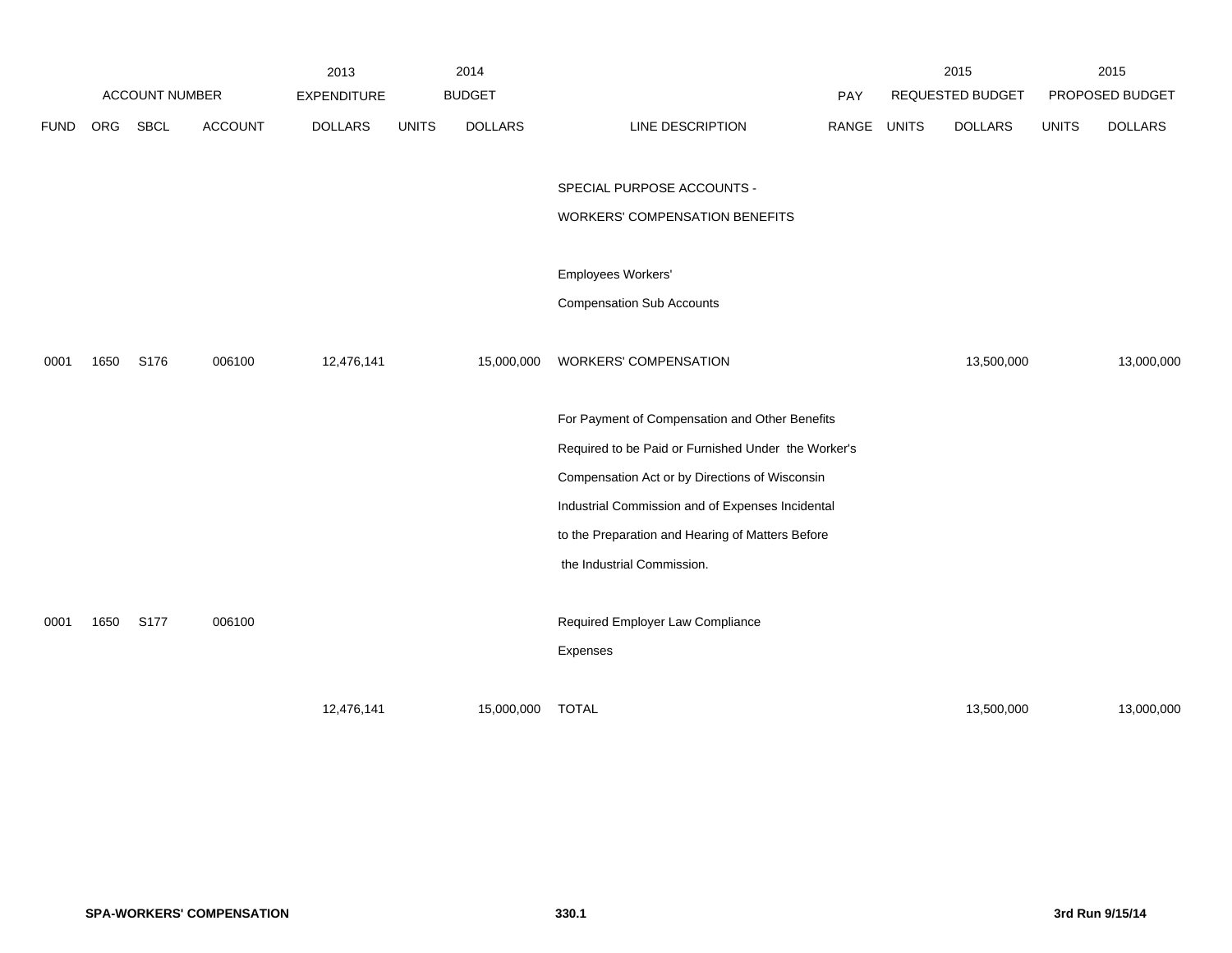|             |            |                  |                | 2013               |              | 2014           |                                          |       |              | 2015             |              | 2015            |
|-------------|------------|------------------|----------------|--------------------|--------------|----------------|------------------------------------------|-------|--------------|------------------|--------------|-----------------|
|             |            | ACCOUNT NUMBER   |                | <b>EXPENDITURE</b> |              | <b>BUDGET</b>  |                                          | PAY   |              | REQUESTED BUDGET |              | PROPOSED BUDGET |
| <b>FUND</b> | <b>ORG</b> | SBCL             | <b>ACCOUNT</b> | <b>DOLLARS</b>     | <b>UNITS</b> | <b>DOLLARS</b> | LINE DESCRIPTION                         | RANGE | <b>UNITS</b> | <b>DOLLARS</b>   | <b>UNITS</b> | <b>DOLLARS</b>  |
|             |            |                  |                |                    |              |                |                                          |       |              |                  |              |                 |
|             |            |                  |                |                    |              |                | SPECIAL PURPOSE ACCOUNTS -               |       |              |                  |              |                 |
|             |            |                  |                |                    |              |                | EMPLOYEE HEALTH CARE BENEFITS            |       |              |                  |              |                 |
|             |            |                  |                |                    |              |                |                                          |       |              |                  |              |                 |
|             |            |                  |                |                    |              |                | <b>Employees Active and Retirees</b>     |       |              |                  |              |                 |
|             |            |                  |                |                    |              |                | <b>Health Care Benefits Sub Accounts</b> |       |              |                  |              |                 |
|             |            |                  |                |                    |              |                |                                          |       |              |                  |              |                 |
| 0001        | 1650       | S114             | 006100         | 13,147,949         |              | 9,000,000      | <b>UHC Choice Plus</b>                   |       |              | 11,000,000       |              | 9,000,000       |
|             |            |                  |                |                    |              |                |                                          |       |              |                  |              |                 |
| 0001        | 1650       | S140             | 006100         | 93,932,820         |              | 89,286,685     | UHC Choice "EPO"                         |       |              | 97,000,000       |              | 99,000,000      |
|             |            |                  |                |                    |              |                |                                          |       |              |                  |              |                 |
| 0001        | 1650       | <b>SXXX</b>      | 006100         |                    |              |                | Wellness Program                         |       |              | 3,200,000        |              | 3,200,000       |
|             |            |                  |                |                    |              |                |                                          |       |              |                  |              |                 |
| 0001        | 1650       | S121             | 006100         | 1,896,090          |              | 2,200,000      | Dental Insurance                         |       |              | 2,200,000        |              | 1,900,000       |
|             |            |                  |                |                    |              |                |                                          |       |              |                  |              |                 |
| 0001        | 1650       | S <sub>101</sub> | 006100         | 6,958,382          |              | 9,500,000      | Administrative Expense                   |       |              | 6,600,000        |              | 6,700,000       |
|             |            |                  |                |                    |              |                |                                          |       |              |                  |              |                 |
|             |            |                  |                |                    |              |                | Total Employees Active and               |       |              |                  |              |                 |
|             |            |                  |                | 115,935,241        |              | 109,986,685    | <b>Retirees Health Care Benefits</b>     |       |              | 120,000,000      |              | 119,800,000     |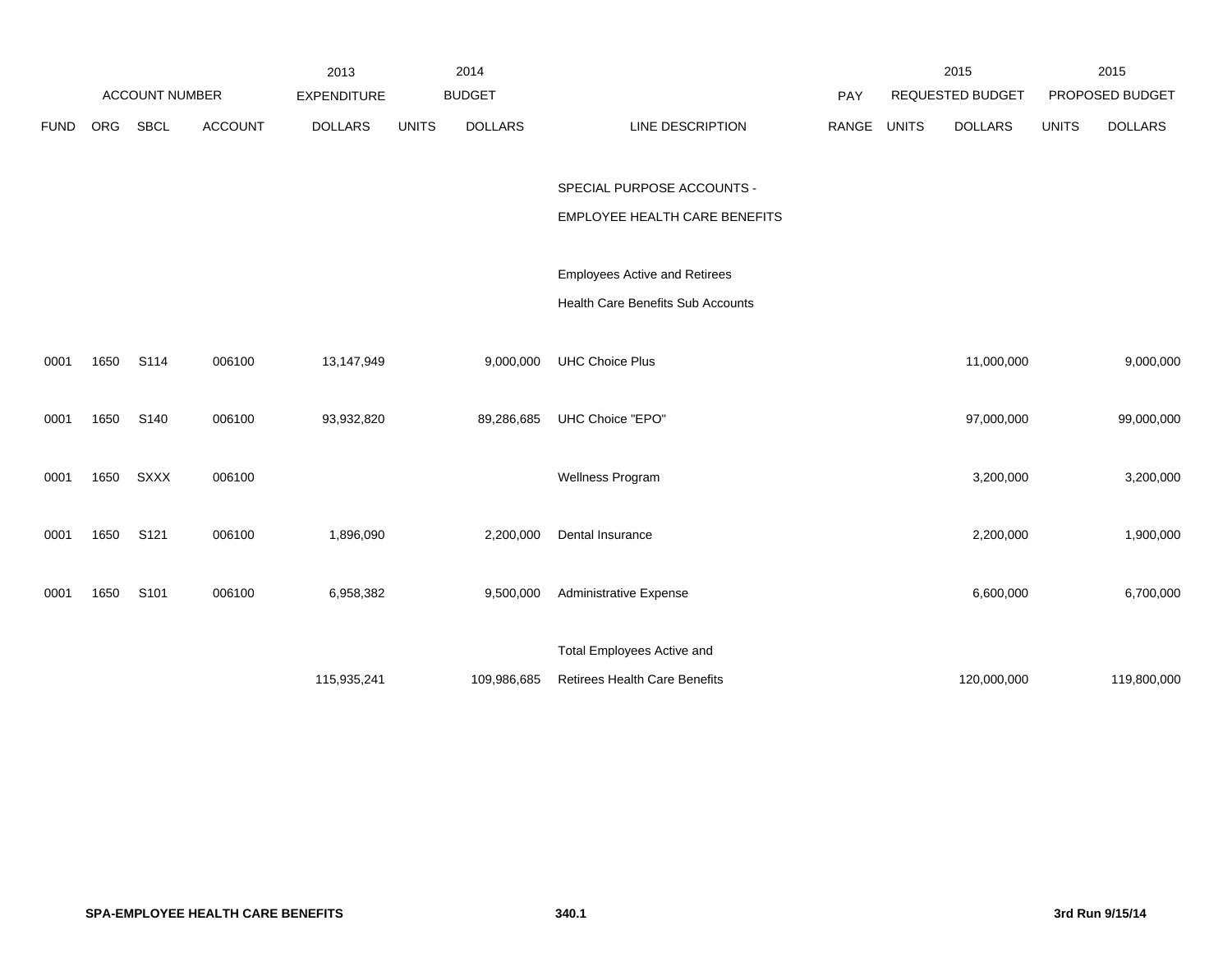|             |                       |             |                    | 2013           |               | 2014           |                           | 2015                    |                        | 2015           |
|-------------|-----------------------|-------------|--------------------|----------------|---------------|----------------|---------------------------|-------------------------|------------------------|----------------|
|             | <b>ACCOUNT NUMBER</b> |             | <b>EXPENDITURE</b> |                | <b>BUDGET</b> | PAY            | <b>REQUESTED BUDGET</b>   |                         | <b>PROPOSED BUDGET</b> |                |
| <b>FUND</b> | ORG                   | <b>SBCL</b> | ACCOUNT            | <b>DOLLARS</b> | <b>UNITS</b>  | <b>DOLLARS</b> | RANGE<br>LINE DESCRIPTION | UNITS<br><b>DOLLARS</b> | UNITS                  | <b>DOLLARS</b> |

SPECIAL PURPOSE ACCOUNTS -

### BOARD OF ZONING APPEALS

## SALARIES & WAGES

| 1            | 51,646   | Chairman Board of Zoning Appeals (Y)   | BC <sub>2</sub> | 1              | 52,420  | 1              | 52,420  |
|--------------|----------|----------------------------------------|-----------------|----------------|---------|----------------|---------|
| 4            | 16,800   | Member Board of Zoning Appeals (Y)     | BC <sub>1</sub> | 4              | 16,800  | 4              | 16,800  |
| $\sqrt{2}$   | 5,325    | Member Alt. Board of Zoning App. (Y)   | BC <sub>1</sub> | 2              | 8,400   | $\overline{c}$ | 8,400   |
| 2            | 35,665   | Office Assistant III (0.5 FTE)         | 6FN             | $\overline{c}$ | 38,025  | $\overline{c}$ | 38,025  |
| $\mathbf{1}$ | 44,195   | Secretary, Board of Zoning Appeals     | 1AX             |                |         |                |         |
|              |          | <b>BOZA Administrative Coordinator</b> | 1CX             | 1              | 50,959  | 1              | 50,959  |
| 1            | 39,507   | Program Assistant I                    | 5EN             | 1              | 40,099  | $\mathbf{1}$   | 40,099  |
|              |          |                                        |                 |                |         |                |         |
| 11           | 193,138  | <b>Total Before Adjustments</b>        |                 | 11             | 206,703 | 11             | 206,703 |
|              |          |                                        |                 |                |         |                |         |
|              |          | Salary & Wage Rate Changes             |                 |                |         |                |         |
|              |          | Overtime Compensated*                  |                 |                |         |                |         |
|              | (2, 387) | Personnel Cost Adjustment              |                 |                |         |                |         |
|              |          | Other                                  |                 |                |         |                |         |
|              | (1, 373) | Furlough                               |                 |                | (2,094) |                |         |
|              |          |                                        |                 |                |         |                |         |
| 11           | 189,378  | Gross Salary & Wages Total             |                 | 11             | 204,609 | 11             | 206,703 |
|              |          |                                        |                 |                |         |                |         |
|              |          | Reimbursable Services Deduction        |                 |                |         |                |         |
|              |          | Capital Improvements Deduction         |                 |                |         |                |         |
|              |          | <b>Grants &amp; Aids Deduction</b>     |                 |                |         |                |         |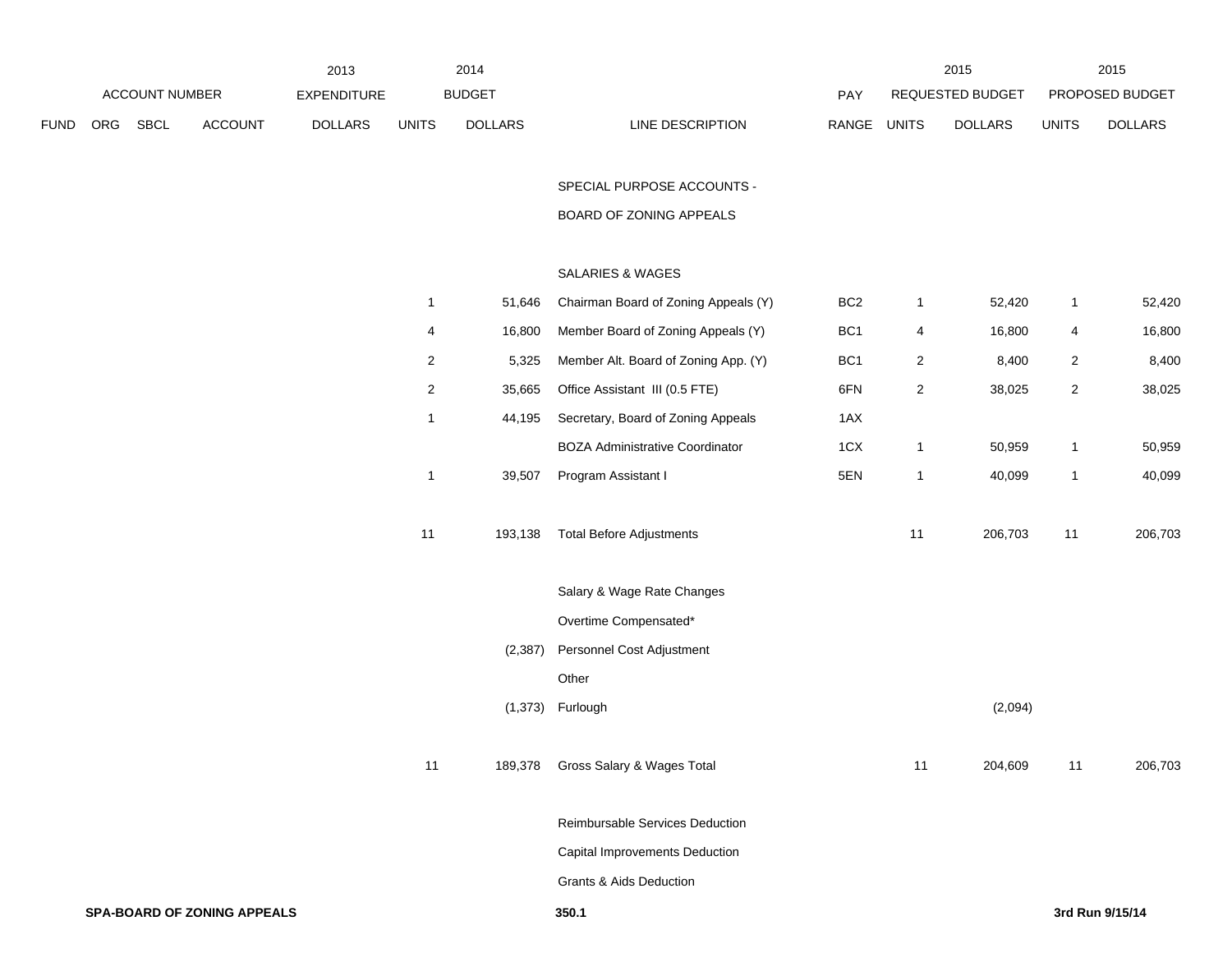|             |      |                       |                             | 2013               |              | 2014           |                                                                           |             |      | 2015             |              | 2015            |
|-------------|------|-----------------------|-----------------------------|--------------------|--------------|----------------|---------------------------------------------------------------------------|-------------|------|------------------|--------------|-----------------|
|             |      | <b>ACCOUNT NUMBER</b> |                             | <b>EXPENDITURE</b> |              | <b>BUDGET</b>  |                                                                           | PAY         |      | REQUESTED BUDGET |              | PROPOSED BUDGET |
| <b>FUND</b> | ORG  | SBCL                  | <b>ACCOUNT</b>              | <b>DOLLARS</b>     | <b>UNITS</b> | <b>DOLLARS</b> | LINE DESCRIPTION                                                          | RANGE UNITS |      | <b>DOLLARS</b>   | <b>UNITS</b> | <b>DOLLARS</b>  |
|             |      |                       |                             |                    |              |                |                                                                           |             |      |                  |              |                 |
| 0001        | 0960 | R999                  | 006000                      | 189,999            | 11           | 189,378        | NET SALARIES & WAGES TOTAL*                                               |             | 11   | 204,609          | 11           | 206,703         |
|             |      |                       |                             |                    |              |                |                                                                           |             |      |                  |              |                 |
|             |      |                       |                             |                    | 4.00         |                | O&M FTE'S                                                                 |             | 4.00 |                  | 4.00         |                 |
|             |      |                       |                             |                    |              |                | NON-O&M FTE'S                                                             |             |      |                  |              |                 |
|             |      |                       |                             |                    |              |                | (Y) Required to file a statement of economic interests in accordance with |             |      |                  |              |                 |
|             |      |                       |                             |                    |              |                | the Milwaukee Code of Ordinances Chapter 303-Code of Ethics.              |             |      |                  |              |                 |
|             |      |                       |                             |                    |              |                |                                                                           |             |      |                  |              |                 |
| 0001        | 0960 | R999                  | 006100                      | 20,534             |              | 56,103         | ESTIMATED EMPLOYEE FRINGE BENEFITS                                        |             |      | 58,089           |              | 58,089          |
|             |      |                       |                             |                    |              |                | (Involves Revenue Offset - No Transfer from this Account)                 |             |      |                  |              |                 |
|             |      |                       |                             |                    |              |                |                                                                           |             |      |                  |              |                 |
|             |      |                       |                             |                    |              |                | OPERATING EXPENDITURES                                                    |             |      |                  |              |                 |
| 0001        | 0960 | R999                  | 630100                      | 14,507             |              | 12,000         | General Office Expense                                                    |             |      | 12,000           |              | 12,000          |
| 0001        | 0960 | R999                  | 630500                      |                    |              |                | Tools & Machinery Parts                                                   |             |      |                  |              |                 |
| 0001        | 0960 | R999                  | 631000                      |                    |              |                | <b>Construction Supplies</b>                                              |             |      |                  |              |                 |
| 0001        | 0960 | R999                  | 631500                      |                    |              |                | Energy                                                                    |             |      |                  |              |                 |
| 0001        | 0960 | R999                  | 632000                      |                    |              |                | <b>Other Operating Supplies</b>                                           |             |      |                  |              |                 |
| 0001        | 0960 | R999                  | 632500                      |                    |              |                | <b>Facility Rental</b>                                                    |             |      |                  |              |                 |
| 0001        | 0960 | R999                  | 633000                      |                    |              |                | Vehicle Rental                                                            |             |      |                  |              |                 |
| 0001        | 0960 | R999                  | 633500                      | 4,714              |              | 4,920          | Non-Vehicle Equipment Rental                                              |             |      | 4,920            |              | 4,920           |
| 0001        | 0960 | R999                  | 634000                      | 5,444              |              | 11,500         | <b>Professional Services</b>                                              |             |      | 11,500           |              | 11,500          |
| 0001        | 0960 | R999                  | 634500                      |                    |              |                | Information Technology Services                                           |             |      |                  |              |                 |
| 0001        | 0960 | R999                  | 635000                      |                    |              |                | <b>Property Services</b>                                                  |             |      |                  |              |                 |
| 0001        | 0960 | R999                  | 635500                      |                    |              |                | Infrastructure Services                                                   |             |      |                  |              |                 |
|             |      |                       | SPA-BOARD OF ZONING APPEALS |                    |              |                | 350.2                                                                     |             |      |                  |              | 3rd Run 9/15/14 |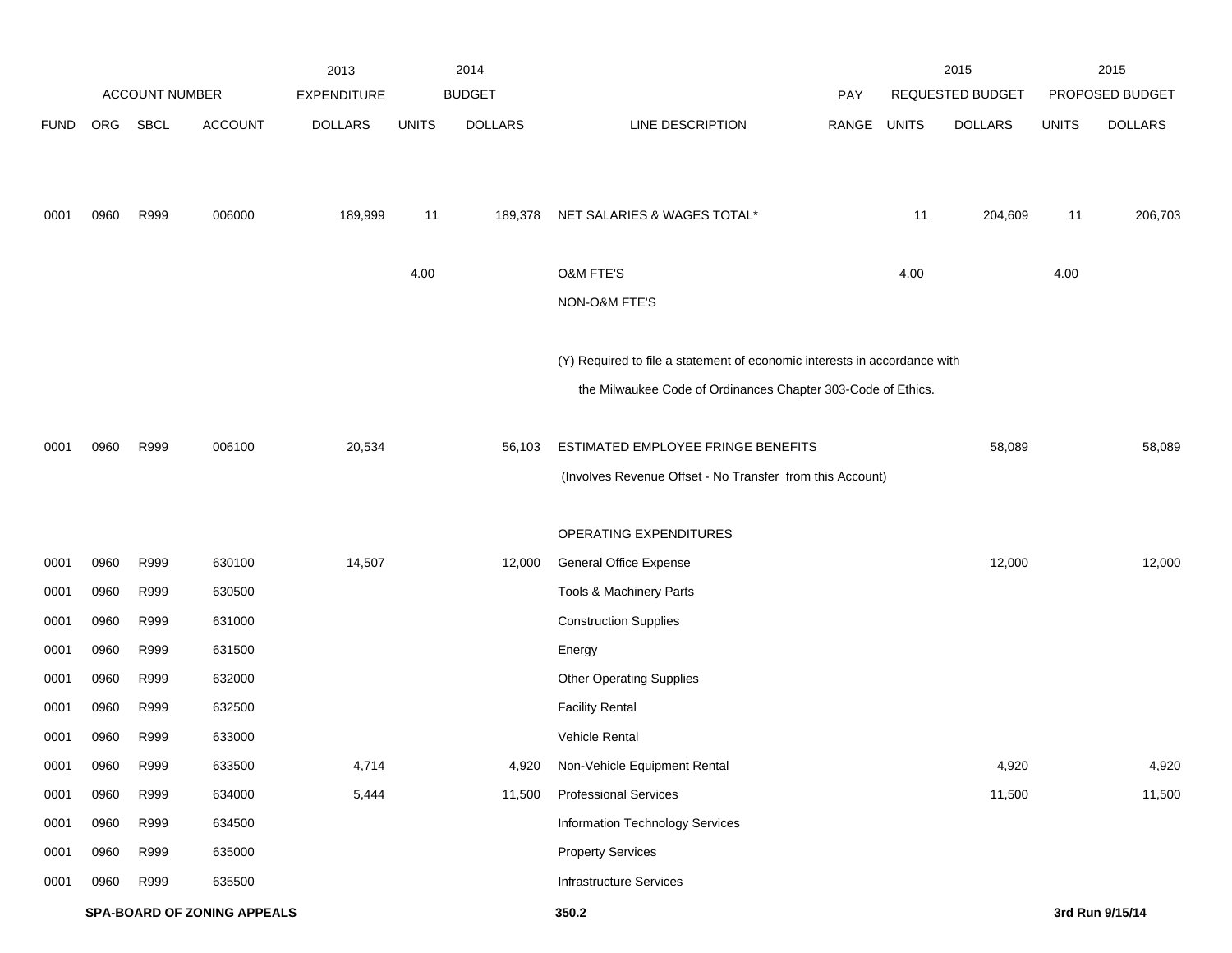|             |      |                |         | 2013               |              | 2014           |                                    |             | 2015             |              | 2015            |
|-------------|------|----------------|---------|--------------------|--------------|----------------|------------------------------------|-------------|------------------|--------------|-----------------|
|             |      | ACCOUNT NUMBER |         | <b>EXPENDITURE</b> |              | <b>BUDGET</b>  |                                    | PAY         | REQUESTED BUDGET |              | PROPOSED BUDGET |
| <b>FUND</b> |      | ORG SBCL       | ACCOUNT | <b>DOLLARS</b>     | <b>UNITS</b> | <b>DOLLARS</b> | LINE DESCRIPTION                   | RANGE UNITS | <b>DOLLARS</b>   | <b>UNITS</b> | <b>DOLLARS</b>  |
|             |      |                |         |                    |              |                |                                    |             |                  |              |                 |
| 0001        | 0960 | R999           | 636000  |                    |              |                | Vehicle Repair Services            |             |                  |              |                 |
| 0001        | 0960 | R999           | 636500  | 137                |              | 1,939          | <b>Other Operating Services</b>    |             | 1,939            |              | 1,939           |
| 0001        | 0960 | R999           | 637000  |                    |              |                | Loans and Grants                   |             |                  |              |                 |
| 0001        | 0960 | R999           | 637501  | 3,824              |              | 12,297         | <b>Reimburse Other Departments</b> |             | 12,297           |              | 12,297          |
|             |      |                |         |                    |              |                |                                    |             |                  |              |                 |
| 0001        | 0960 | R999           | 006300  | 28,626             |              | 42,656         | OPERATING EXPENDITURES TOTAL*      |             | 42,656           |              | 42,656          |
|             |      |                |         |                    |              |                |                                    |             |                  |              |                 |
|             |      |                |         |                    |              |                | <b>EQUIPMENT PURCHASES</b>         |             |                  |              |                 |
|             |      |                |         |                    |              |                |                                    |             |                  |              |                 |
|             |      |                |         |                    |              |                | <b>Additional Equipment</b>        |             |                  |              |                 |
|             |      |                |         |                    |              |                | Subtotal - Additional Equipment    |             |                  |              |                 |
|             |      |                |         |                    |              |                |                                    |             |                  |              |                 |
|             |      |                |         |                    |              |                | Replacement Equipment              |             |                  |              |                 |
|             |      |                |         | 3,000              |              |                | Computer Software & Hardware       |             |                  |              |                 |
|             |      |                |         |                    |              |                |                                    |             |                  |              |                 |
|             |      |                |         | 3,000              |              |                | Subtotal - Replacement Equipment   |             |                  |              |                 |
|             |      |                |         |                    |              |                |                                    |             |                  |              |                 |
| 0001        | 0960 | R999           | 006800  | 3,000              |              |                | EQUIPMENT PURCHASES TOTAL*         |             |                  |              |                 |
|             |      |                |         |                    |              |                |                                    |             |                  |              |                 |
|             |      |                |         |                    |              |                | SPECIAL PURPOSE ACCOUNTS -         |             |                  |              |                 |
|             |      |                |         | 242,159            |              | 288,137        | BOARD OF ZONING APPEALS TOTAL      |             | 305,354          |              | 307,448         |
|             |      |                |         |                    |              |                |                                    |             |                  |              |                 |
|             |      |                |         |                    |              |                | *Appropriation Control Account     |             |                  |              |                 |
|             |      |                |         |                    |              |                |                                    |             |                  |              |                 |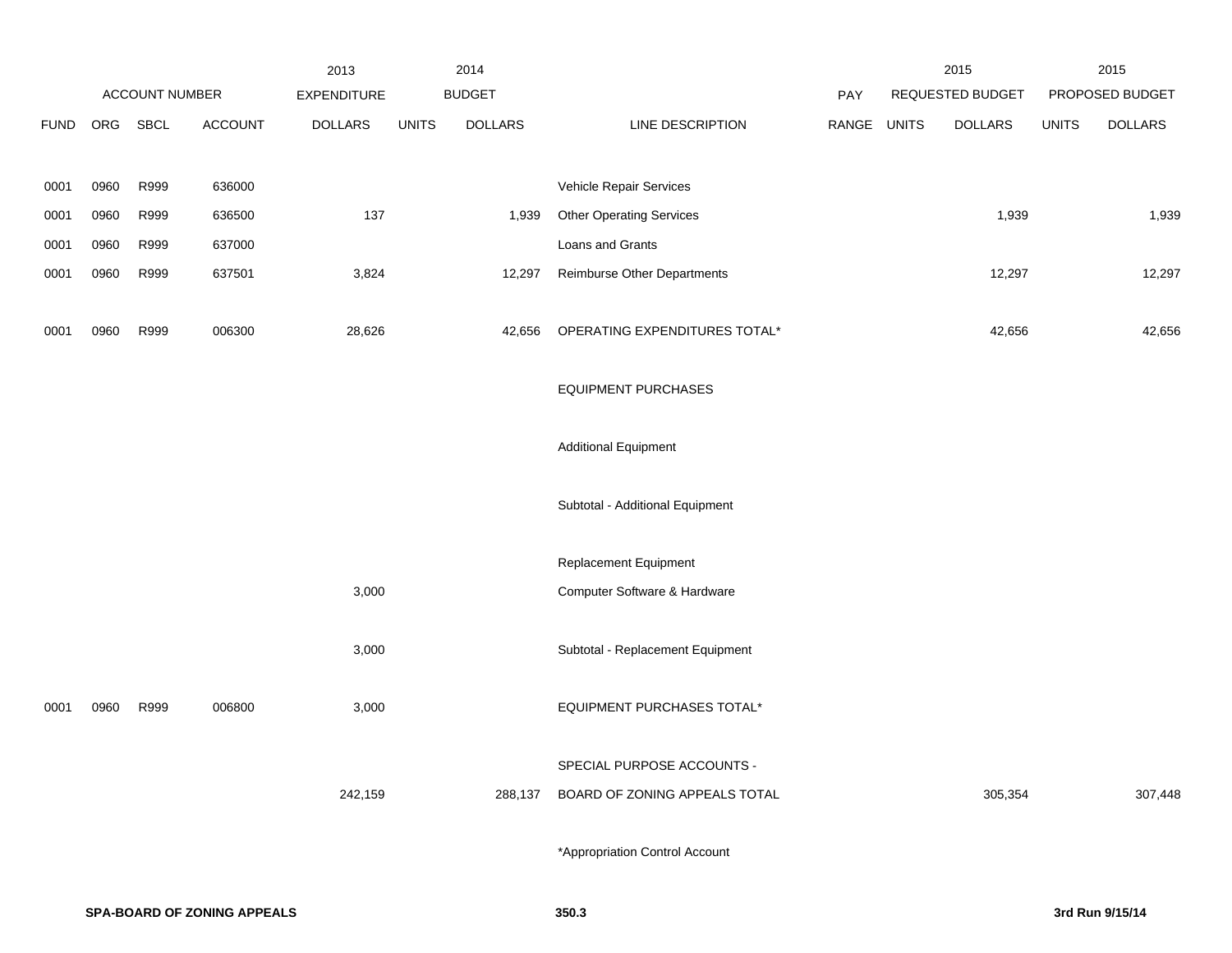|             |            |                       |                | 2013           |              | 2014          |                  |            |              | 2015                    |              | 2015            |
|-------------|------------|-----------------------|----------------|----------------|--------------|---------------|------------------|------------|--------------|-------------------------|--------------|-----------------|
|             |            | <b>ACCOUNT NUMBER</b> |                | EXPENDITURE    |              | <b>BUDGET</b> |                  | <b>PAY</b> |              | <b>REQUESTED BUDGET</b> |              | PROPOSED BUDGET |
| <b>FUND</b> | <b>ORG</b> | SBCL                  | <b>ACCOUNT</b> | <b>DOLLARS</b> | <b>UNITS</b> | DOLLARS       | LINE DESCRIPTION | RANGE      | <b>UNITS</b> | <b>DOLLARS</b>          | <b>UNITS</b> | <b>DOLLARS</b>  |

142,106,316 154,498,288 TOTAL SPECIAL PURPOSE ACCOUNTS 168,204,320 168,656,414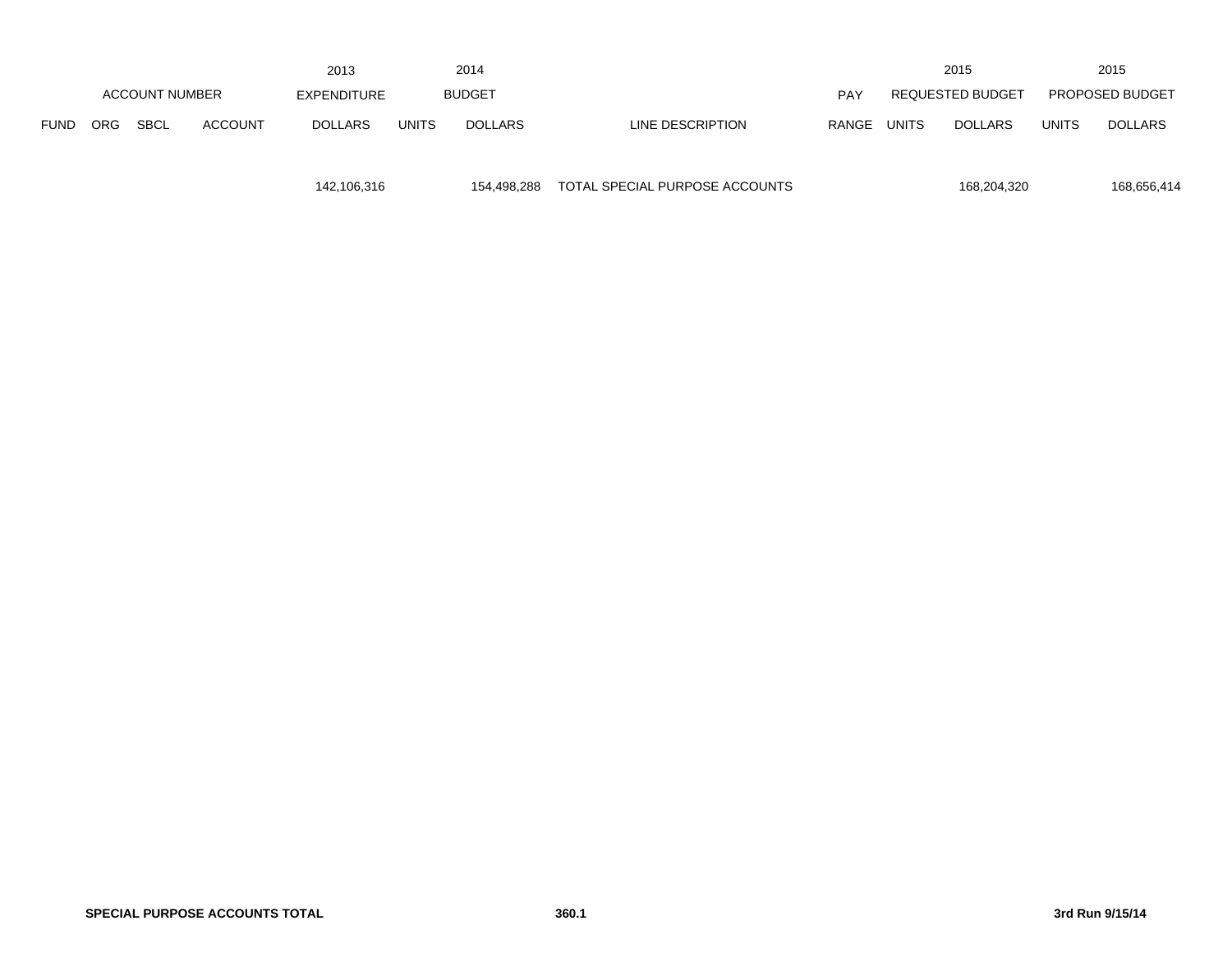|             |                       |             |                    | 2013           |               | 2014           |                           |                  | 2015           |                        | 2015           |
|-------------|-----------------------|-------------|--------------------|----------------|---------------|----------------|---------------------------|------------------|----------------|------------------------|----------------|
|             | <b>ACCOUNT NUMBER</b> |             | <b>EXPENDITURE</b> |                | <b>BUDGET</b> | PAY            |                           | REQUESTED BUDGET |                | <b>PROPOSED BUDGET</b> |                |
| <b>FUND</b> | <b>ORG</b>            | <b>SBCL</b> | <b>ACCOUNT</b>     | <b>DOLLARS</b> | <b>UNITS</b>  | <b>DOLLARS</b> | RANGE<br>LINE DESCRIPTION | UNITS            | <b>DOLLARS</b> | <b>UNITS</b>           | <b>DOLLARS</b> |

#### CITY TREASURER

BUDGETARY CONTROL UNIT (1BCU=1DU)

## SALARIES & WAGES

# EXECUTIVE OFFICE

| 114.040 | City Treasurer (Y)        | EOE | 114.040 | 114.040 |
|---------|---------------------------|-----|---------|---------|
| 113.983 | Deputy City Treasurer (Y) | 1KX | 115.692 | 115.692 |
| 49,324  | Program Assistant III     | 5IN | 50,064  | 50,064  |

## ADMINISTRATION AND

#### TAX ENFORCEMENT DIVISION

|                | 81.291 | Special Asst. to the City Treasurer (Y)    | 1FX |   | 82.510 |   | 82,510 |
|----------------|--------|--------------------------------------------|-----|---|--------|---|--------|
|                |        | Tax Collection and Enforcement Coordinator | 1EX |   | 58,039 | 1 | 58,039 |
| 1              | 57.028 | <b>Business Systems Coordinator</b>        | 2IX |   | 57,884 |   | 57,884 |
|                |        | Network Coordinator-Associate              | 2EX |   | 57,688 | 1 | 57,688 |
| 2              | 92,042 | <b>Tax Enforcement Specialist</b>          | 6NN | 2 | 89,134 | 2 | 89,134 |
| $\overline{2}$ | 82,990 | Program Assistant II                       | 5FN | 2 | 84,236 | 2 | 84,236 |
|                |        |                                            |     |   |        |   |        |
|                |        | <b>CUSTOMER SERVICES DIVISION</b>          |     |   |        |   |        |
|                |        |                                            |     |   |        |   |        |

|   | 56.038  | <b>Customer Services Manager</b>    | 1DX | 56.879  |   | 56.879  |
|---|---------|-------------------------------------|-----|---------|---|---------|
|   | 51.631  | <b>Customer Services Specialist</b> | 1BX | 52.405  |   | 52.405  |
| 5 | 180.700 | Customer Service Representative II  | 6GN | 186.245 | 5 | 186,245 |
| 2 | 35.362  | Customer Service Rep. II (0.53 FTE) | 6GN | 35.894  |   | 35.894  |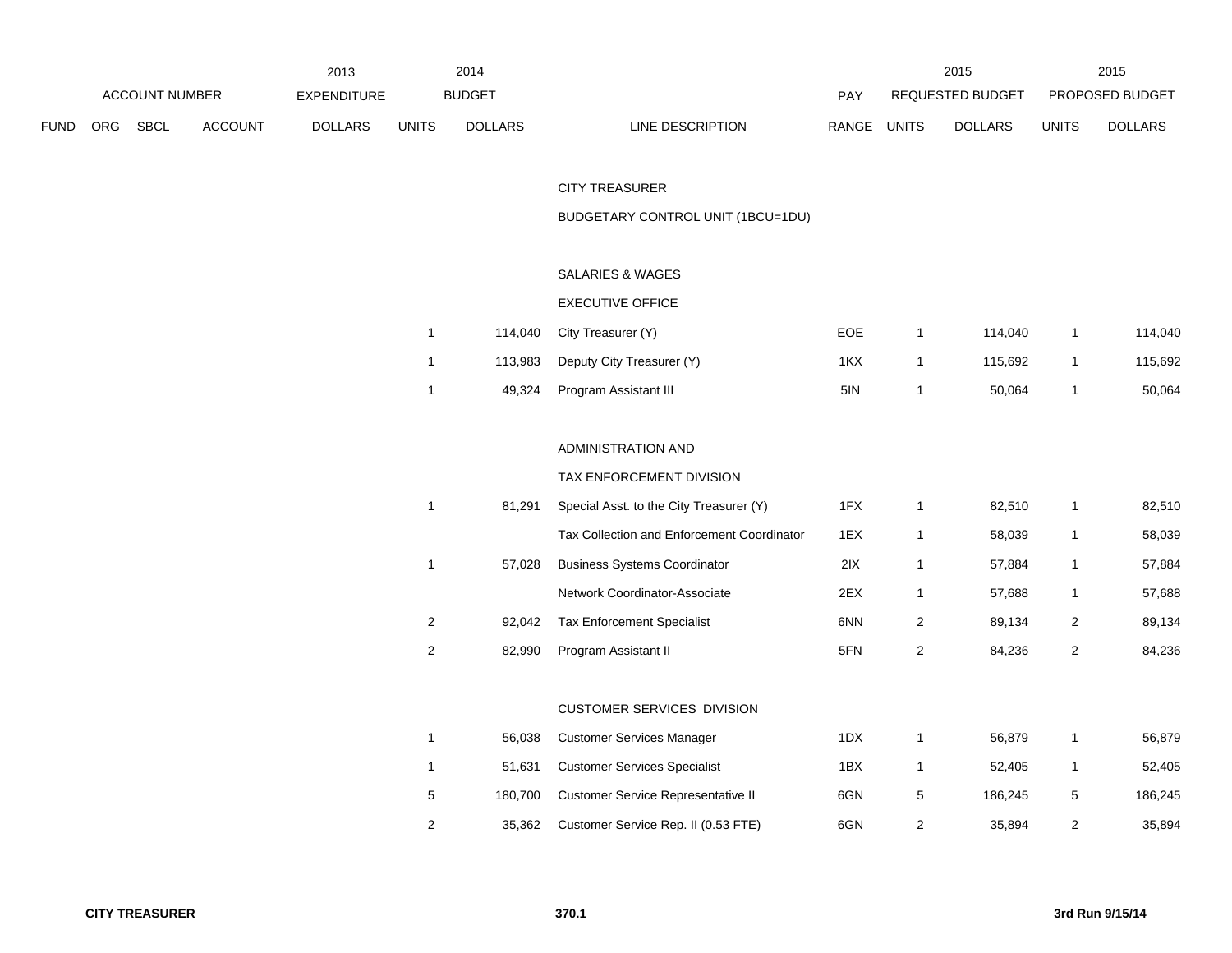|      |     |                |         | 2013               |                | 2014           |                                         |             |                | 2015             |                | 2015            |
|------|-----|----------------|---------|--------------------|----------------|----------------|-----------------------------------------|-------------|----------------|------------------|----------------|-----------------|
|      |     | ACCOUNT NUMBER |         | <b>EXPENDITURE</b> |                | <b>BUDGET</b>  |                                         | PAY         |                | REQUESTED BUDGET |                | PROPOSED BUDGET |
| FUND | ORG | SBCL           | ACCOUNT | <b>DOLLARS</b>     | <b>UNITS</b>   | <b>DOLLARS</b> | LINE DESCRIPTION                        | RANGE UNITS |                | <b>DOLLARS</b>   | <b>UNITS</b>   | <b>DOLLARS</b>  |
|      |     |                |         |                    |                |                |                                         |             |                |                  |                |                 |
|      |     |                |         |                    |                |                | FINANCIAL SERVICES DIVISION             |             |                |                  |                |                 |
|      |     |                |         |                    | $\mathbf{1}$   | 73,627         | Investments & Financial Serv. Mgr. (Y)  | 11X         | $\mathbf{1}$   | 74,731           | $\mathbf{1}$   | 74,731          |
|      |     |                |         |                    | $\mathbf{1}$   | 77,420         | Investments & Financial Serv. Coord.(Y) | 2IX         | $\overline{1}$ | 78,582           | $\mathbf{1}$   | 78,582          |
|      |     |                |         |                    | $\mathbf{1}$   | 48,334         | Investments & Financial Serv. Spec. (Y) | 2GX         | $\overline{1}$ | 59,577           | $\mathbf{1}$   | 59,577          |
|      |     |                |         |                    | $\mathbf{1}$   | 36,902         | <b>Accounting Assistant I</b>           | 6GN         | $\overline{1}$ | 37,456           | $\mathbf{1}$   | 37,456          |
|      |     |                |         |                    | $\mathbf{1}$   | 17,681         | Accounting Assistant I (0.5 FTE)        | 6GN         | $\mathbf{1}$   | 17,947           | $\mathbf{1}$   | 17,947          |
|      |     |                |         |                    |                |                | REVENUE COLLECTION DIVISION             |             |                |                  |                |                 |
|      |     |                |         |                    | $\mathbf{1}$   | 54,459         | Revenue Collection Manager              | 1DX         | $\overline{1}$ | 55,275           | $\mathbf{1}$   | 55,275          |
|      |     |                |         |                    | $\mathbf{1}$   | 41,495         | <b>Lead Teller</b>                      | 5FN         | $\mathbf{1}$   | 42,118           | $\mathbf{1}$   | 42,118          |
|      |     |                |         |                    |                |                |                                         |             |                |                  |                |                 |
|      |     |                |         |                    | $\overline{2}$ | 74,033         | Teller                                  | 6HN         | $\sqrt{2}$     | 75,144           | $\overline{2}$ | 75,144          |
|      |     |                |         |                    |                |                | TEMPORARY POSITIONS                     |             |                |                  |                |                 |
|      |     |                |         |                    | 30             | 72,691         | Temp. Customer Service Rep. I           | 9ON         | $30\,$         | 80,725           | 30             | 80,725          |
|      |     |                |         | 1,353,210          | 57             | 1,411,071      | <b>Total Before Adjustments</b>         |             | 59             | 1,562,265        | 59             | 1,562,265       |
|      |     |                |         |                    |                |                |                                         |             |                |                  |                |                 |
|      |     |                |         |                    |                |                | Salary & Wage Rate Changes              |             |                |                  |                |                 |
|      |     |                |         | 2,956              |                | 3,254          | Overtime Compensated*                   |             |                | 3,070            |                | 3,070           |
|      |     |                |         |                    |                | (26, 791)      | Personnel Cost Adjustment               |             |                | (29, 630)        |                | (29, 630)       |
|      |     |                |         |                    |                |                | Other                                   |             |                |                  |                |                 |
|      |     |                |         |                    |                | (15, 227)      | Furlough                                |             |                | (16, 840)        |                |                 |
|      |     |                |         | 1,356,166          | 57             | 1,372,307      | Gross Salaries & Wages Total            |             | 59             | 1,518,865        | 59             | 1,535,705       |
|      |     |                |         |                    |                |                |                                         |             |                |                  |                |                 |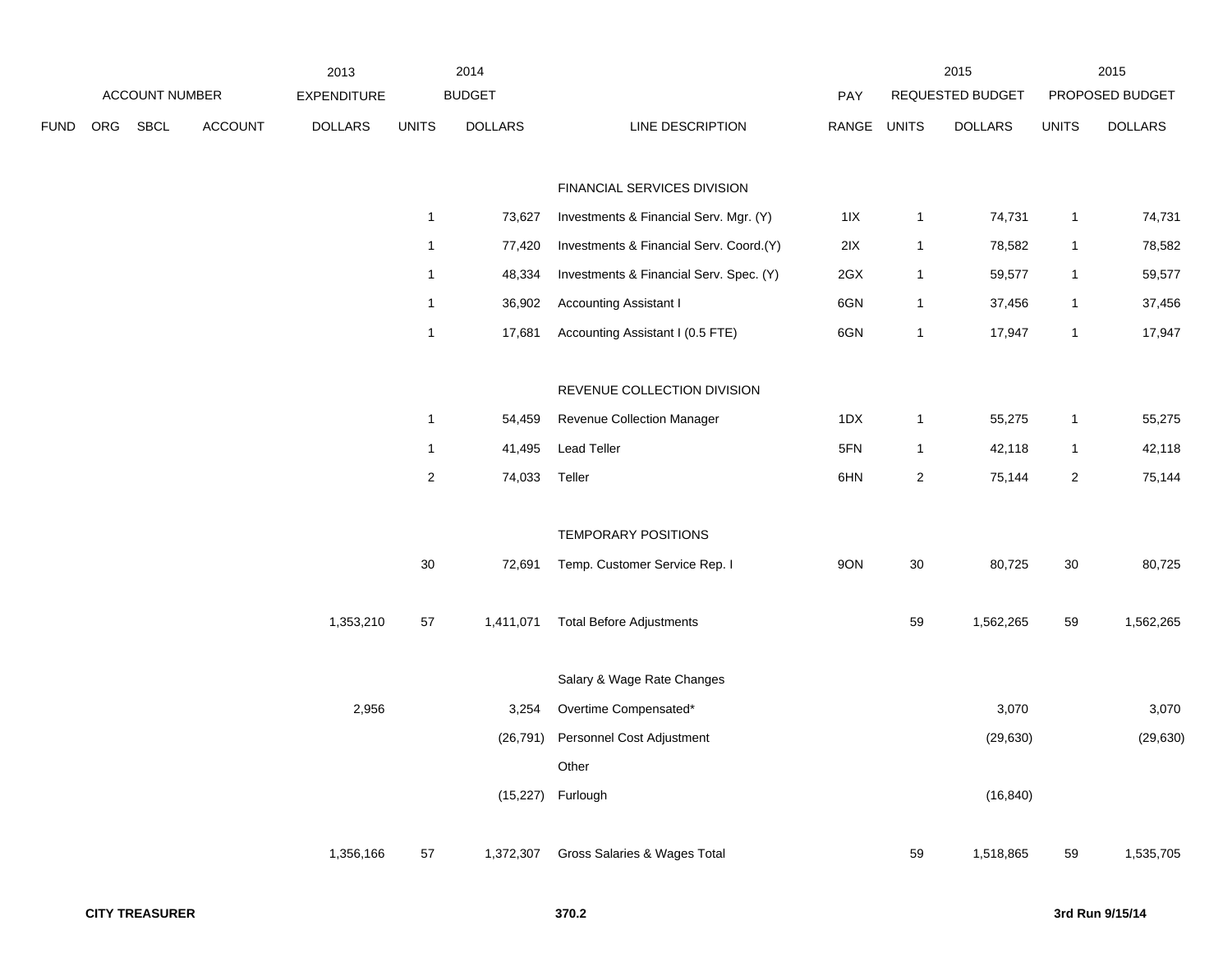|             |      |                       |                | 2013               |              | 2014           |                                                                      |            |              | 2015             |              | 2015            |
|-------------|------|-----------------------|----------------|--------------------|--------------|----------------|----------------------------------------------------------------------|------------|--------------|------------------|--------------|-----------------|
|             |      | <b>ACCOUNT NUMBER</b> |                | <b>EXPENDITURE</b> |              | <b>BUDGET</b>  |                                                                      | <b>PAY</b> |              | REQUESTED BUDGET |              | PROPOSED BUDGET |
| <b>FUND</b> | ORG  | SBCL                  | <b>ACCOUNT</b> | <b>DOLLARS</b>     | <b>UNITS</b> | <b>DOLLARS</b> | LINE DESCRIPTION                                                     | RANGE      | <b>UNITS</b> | <b>DOLLARS</b>   | <b>UNITS</b> | <b>DOLLARS</b>  |
|             |      |                       |                |                    |              |                |                                                                      |            |              |                  |              |                 |
|             |      |                       |                |                    |              |                | Reimbursable Services Deduction                                      |            |              |                  |              |                 |
|             |      |                       |                |                    |              |                | Capital Improvements Deduction                                       |            |              |                  |              | (29, 730)       |
|             |      |                       |                |                    |              |                | Grants and Aids Deduction                                            |            |              |                  |              |                 |
| 0001        | 2210 | R999                  | 006000         | 1,356,166          | 57           | 1,372,307      | NET SALARIES & WAGES TOTAL*                                          |            | 59           | 1,518,865        | 59           | 1,505,975       |
|             |      |                       |                |                    |              |                |                                                                      |            |              |                  |              |                 |
|             |      |                       |                |                    | 27.45        |                | <b>O&amp;M FTE'S</b>                                                 |            | 29.64        |                  | 29.68        |                 |
|             |      |                       |                |                    |              |                | NON-O&M FTE'S                                                        |            |              |                  | 0.30         |                 |
|             |      |                       |                |                    |              |                | (Y) Required to file a statement of economic interests in accordance |            |              |                  |              |                 |
|             |      |                       |                |                    |              |                | with the Milwaukee Code of Ordinances Chapter 303-Code of Ethics.    |            |              |                  |              |                 |
|             |      |                       |                |                    |              |                |                                                                      |            |              |                  |              |                 |
| 0001        | 2210 | R999                  | 006100         | 628,422            |              | 644,984        | ESTIMATED EMPLOYEE FRINGE BENEFITS                                   |            |              | 683,490          |              | 677,689         |
|             |      |                       |                |                    |              |                | (Involves Revenue Offset-No Transfers From This Account)             |            |              |                  |              |                 |
|             |      |                       |                |                    |              |                |                                                                      |            |              |                  |              |                 |
|             |      |                       |                |                    |              |                | OPERATING EXPENDITURES                                               |            |              |                  |              |                 |
| 0001        | 2210 | R999                  | 630100         | 323,157            |              | 355,880        | General Office Expense                                               |            |              | 374,230          |              | 359,830         |
| 0001        | 2210 | R999                  | 630500         |                    |              |                | Tools & Machinery Parts                                              |            |              |                  |              |                 |
| 0001        | 2210 | R999                  | 631000         |                    |              |                | <b>Construction Supplies</b>                                         |            |              |                  |              |                 |
| 0001        | 2210 | R999                  | 631500         |                    |              |                | Energy                                                               |            |              |                  |              |                 |
| 0001        | 2210 | R999                  | 632000         | 14,479             |              | 7,663          | <b>Other Operating Supplies</b>                                      |            |              | 15,720           |              | 15,720          |
| 0001        | 2210 | R999                  | 632500         |                    |              |                | <b>Facility Rental</b>                                               |            |              |                  |              |                 |
| 0001        | 2210 | R999                  | 633000         |                    |              |                | Vehicle Rental                                                       |            |              |                  |              |                 |
| 0001        | 2210 | R999                  | 633500         | 2,397              |              | 2,380          | Non-Vehicle Equipment Rental                                         |            |              | 2,380            |              | 2,380           |
| 0001        | 2210 | R999                  | 634000         | 68,648             |              | 84,505         | <b>Professional Services</b>                                         |            |              | 84,505           |              | 84,505          |
|             |      | <b>CITY TREASURER</b> |                |                    |              |                | 370.3                                                                |            |              |                  |              | 3rd Run 9/15/14 |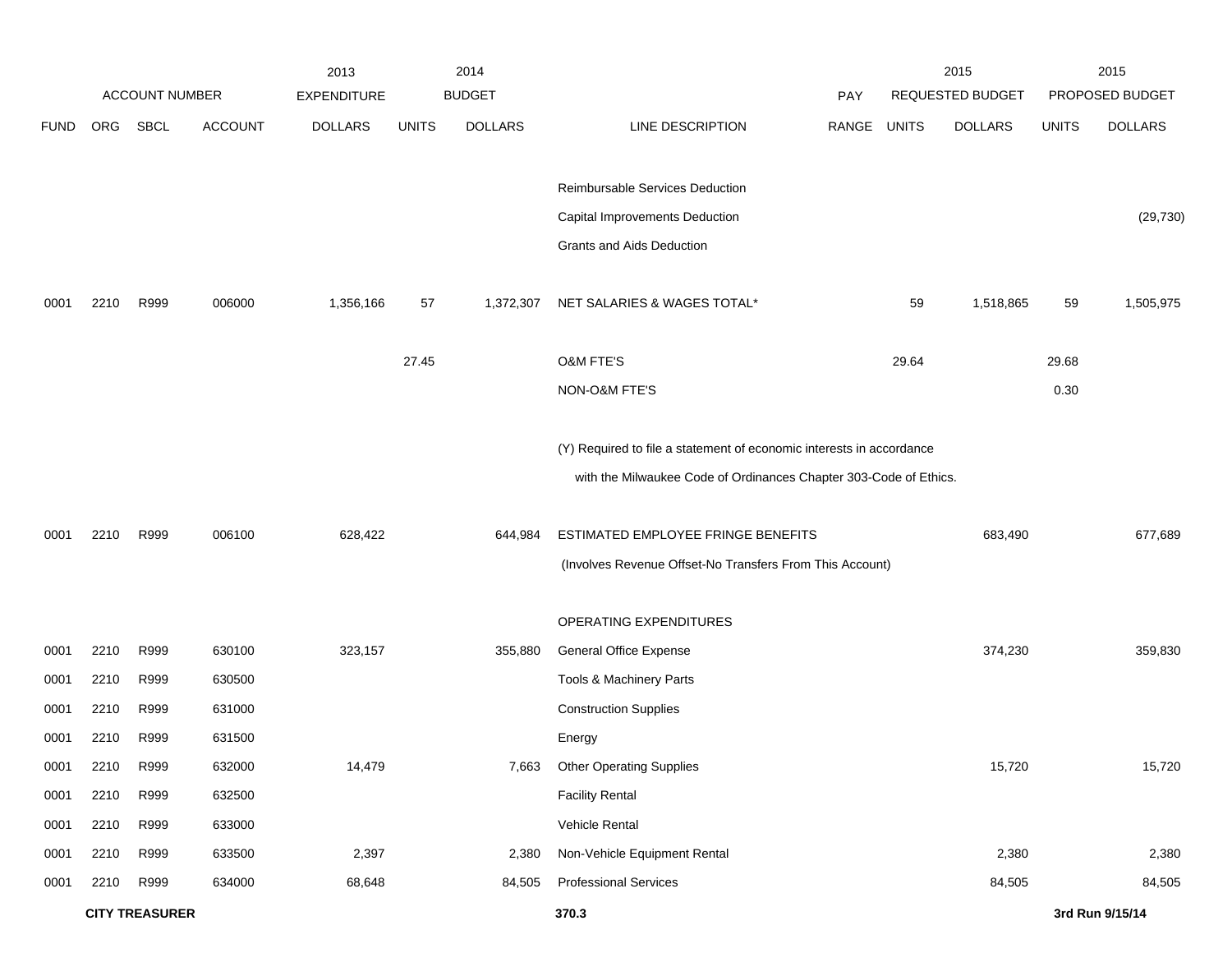|             |      |                       |                | 2013               |              | 2014           |                                                |       |                | 2015             |                  | 2015            |
|-------------|------|-----------------------|----------------|--------------------|--------------|----------------|------------------------------------------------|-------|----------------|------------------|------------------|-----------------|
|             |      | ACCOUNT NUMBER        |                | <b>EXPENDITURE</b> |              | <b>BUDGET</b>  |                                                | PAY   |                | REQUESTED BUDGET |                  | PROPOSED BUDGET |
| <b>FUND</b> | ORG  | <b>SBCL</b>           | <b>ACCOUNT</b> | <b>DOLLARS</b>     | <b>UNITS</b> | <b>DOLLARS</b> | LINE DESCRIPTION                               | RANGE | <b>UNITS</b>   | <b>DOLLARS</b>   | <b>UNITS</b>     | <b>DOLLARS</b>  |
|             |      |                       |                |                    |              |                |                                                |       |                |                  |                  |                 |
| 0001        | 2210 | R999                  | 634500         | 4,291              |              | 40,225         | <b>Information Technology Services</b>         |       |                | 54,325           |                  | 45,000          |
| 0001        | 2210 | R999                  | 635000         | 539                |              | 4,300          | <b>Property Services</b>                       |       |                | 4,300            |                  | 2,150           |
| 0001        | 2210 | R999                  | 635500         |                    |              |                | <b>Infrastructure Services</b>                 |       |                |                  |                  |                 |
| 0001        | 2210 | R999                  | 636000         |                    |              |                | Vehicle Repair Services                        |       |                |                  |                  |                 |
| 0001        | 2210 | R999                  | 636500         | 218,670            |              | 241,895        | <b>Other Operating Services</b>                |       |                | 235,195          |                  | 235,195         |
| 0001        | 2210 | R999                  | 637000         |                    |              |                | Loans and Grants                               |       |                |                  |                  |                 |
| 0001        | 2210 | R999                  | 637501         | 35,050             |              | 36,270         | <b>Reimburse Other Departments</b>             |       |                | 36,035           |                  | 36,035          |
|             |      |                       |                |                    |              |                |                                                |       |                |                  |                  |                 |
| 0001        | 2210 | R999                  | 006300         | 667,231            |              | 773,118        | OPERATING EXPENDITURES TOTAL*                  |       |                | 806,690          |                  | 780,815         |
|             |      |                       |                |                    |              |                |                                                |       |                |                  |                  |                 |
|             |      |                       |                |                    |              |                | <b>EQUIPMENT PURCHASES</b>                     |       |                |                  |                  |                 |
|             |      |                       |                |                    |              |                |                                                |       |                |                  |                  |                 |
|             |      |                       |                |                    |              |                | <b>Additional Equipment</b>                    |       |                |                  |                  |                 |
|             |      |                       |                |                    |              |                |                                                |       |                |                  |                  |                 |
|             |      |                       |                |                    |              |                | Subtotal - Additional Equipment                |       |                |                  |                  |                 |
|             |      |                       |                |                    |              |                |                                                |       |                |                  |                  |                 |
|             |      |                       |                |                    |              |                | Replacement Equipment                          |       |                |                  |                  |                 |
|             |      |                       |                |                    |              |                | Chairs, Junior Executive, Swivel, w/ Arm Rests |       | $\overline{7}$ | 2,660            | $\boldsymbol{7}$ | 2,660           |
|             |      |                       |                |                    |              |                | Omation Model 206 Envelope/Letter Opener       |       | 1              | 10,000           | $\mathbf{1}$     | 10,000          |
|             |      |                       |                |                    |              |                |                                                |       |                |                  |                  |                 |
|             |      |                       |                |                    |              |                | Subtotal - Replacement Equipment               |       | 8              | 12,660           | 8                | 12,660          |
|             |      |                       |                |                    |              |                |                                                |       |                |                  |                  |                 |
|             |      |                       |                | 1,873              |              |                | Other Previous Experience                      |       |                |                  |                  |                 |
|             |      |                       |                |                    |              |                |                                                |       |                |                  |                  |                 |
| 0001        | 2210 | R999                  | 006800         | 1,873              |              |                | EQUIPMENT PURCHASES TOTAL*                     |       | 8              | 12,660           | 8                | 12,660          |
|             |      | <b>CITY TREASURER</b> |                |                    |              |                | 370.4                                          |       |                |                  |                  | 3rd Run 9/15/14 |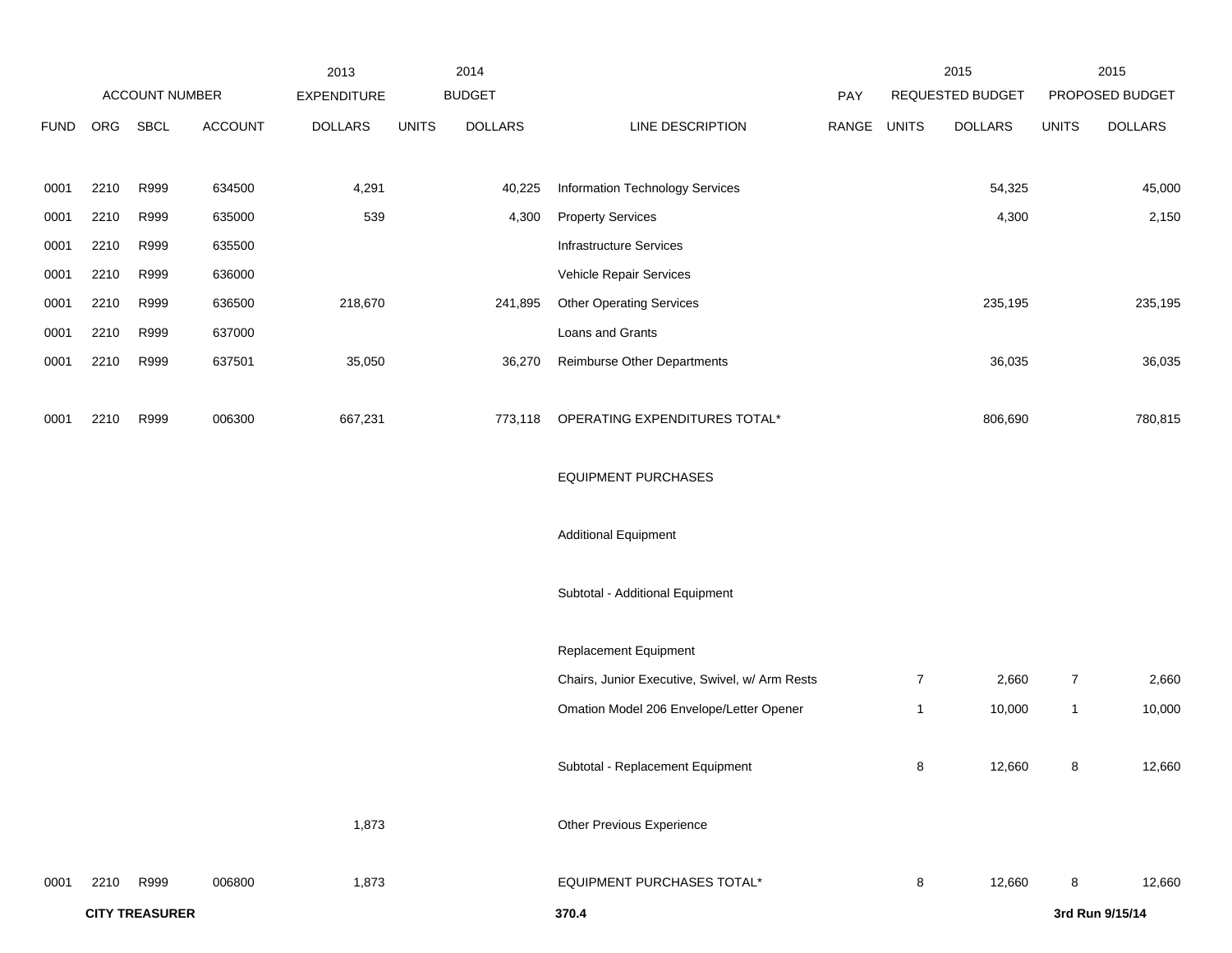|             |            |                       |                | 2013               |              | 2014           |                                |       |       | 2015             |              | 2015            |
|-------------|------------|-----------------------|----------------|--------------------|--------------|----------------|--------------------------------|-------|-------|------------------|--------------|-----------------|
|             |            | <b>ACCOUNT NUMBER</b> |                | <b>EXPENDITURE</b> |              | <b>BUDGET</b>  |                                | PAY   |       | REQUESTED BUDGET |              | PROPOSED BUDGET |
| <b>FUND</b> | <b>ORG</b> | <b>SBCL</b>           | <b>ACCOUNT</b> | <b>DOLLARS</b>     | <b>UNITS</b> | <b>DOLLARS</b> | LINE DESCRIPTION               | RANGE | UNITS | <b>DOLLARS</b>   | <b>UNITS</b> | <b>DOLLARS</b>  |
|             |            |                       |                |                    |              |                |                                |       |       |                  |              |                 |
|             |            |                       |                |                    |              |                |                                |       |       |                  |              |                 |
|             |            |                       |                |                    |              |                | SPECIAL FUNDS                  |       |       |                  |              |                 |
| 0001        | 2210       | R222                  | 006800         | 23,382             |              | 28,435         | Information Systems*           |       |       | 28,435           |              | 28,435          |
| 0001        | 2210       | R223                  | 006300         | 11,777             |              | 19,400         | Property Tax Collection Forms* |       |       | 19,400           |              | 19,400          |
|             |            |                       |                |                    |              |                |                                |       |       |                  |              |                 |
|             |            |                       |                | 35,159             |              | 47,835         | SPECIAL FUNDS TOTAL            |       |       | 47,835           |              | 47,835          |
|             |            |                       |                |                    |              |                |                                |       |       |                  |              |                 |
|             |            |                       |                |                    |              |                | CITY TREASURER BUDGETARY       |       |       |                  |              |                 |
|             |            |                       |                | 2,688,851          |              | 2,838,244      | CONTROL UNIT TOTAL (1BCU=1DU)  |       |       | 3,069,540        |              | 3,024,974       |
|             |            |                       |                |                    |              |                |                                |       |       |                  |              |                 |

\*Appropriation Control Account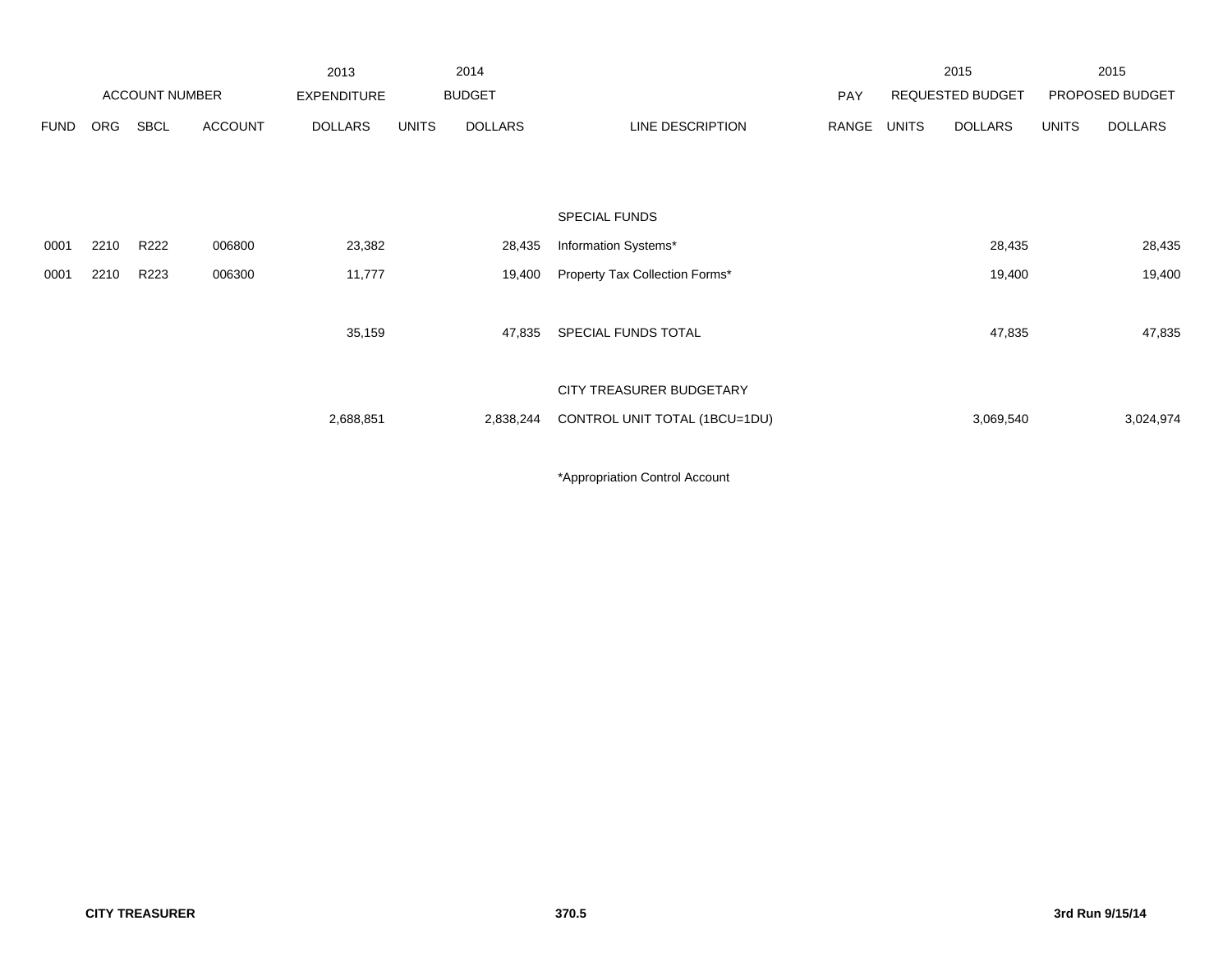|             |                                      |             |                | 2013           |              | 2014                    |                           | 2015                           |              | 2015           |
|-------------|--------------------------------------|-------------|----------------|----------------|--------------|-------------------------|---------------------------|--------------------------------|--------------|----------------|
|             | <b>ACCOUNT NUMBER</b><br>EXPENDITURE |             |                | <b>BUDGET</b>  | PAY          | <b>REQUESTED BUDGET</b> |                           | <b>PROPOSED BUDGET</b>         |              |                |
| <b>FUND</b> | <b>ORG</b>                           | <b>SBCL</b> | <b>ACCOUNT</b> | <b>DOLLARS</b> | <b>UNITS</b> | <b>DOLLARS</b>          | LINE DESCRIPTION<br>RANGE | <b>UNITS</b><br><b>DOLLARS</b> | <b>UNITS</b> | <b>DOLLARS</b> |

(145,641,206) (149,862,066) FRINGE BENEFIT OFFSET (147,906,189) (146,286,058)

**FRINGE BENEFIT OFFSET 380.1 3rd Run 9/15/14**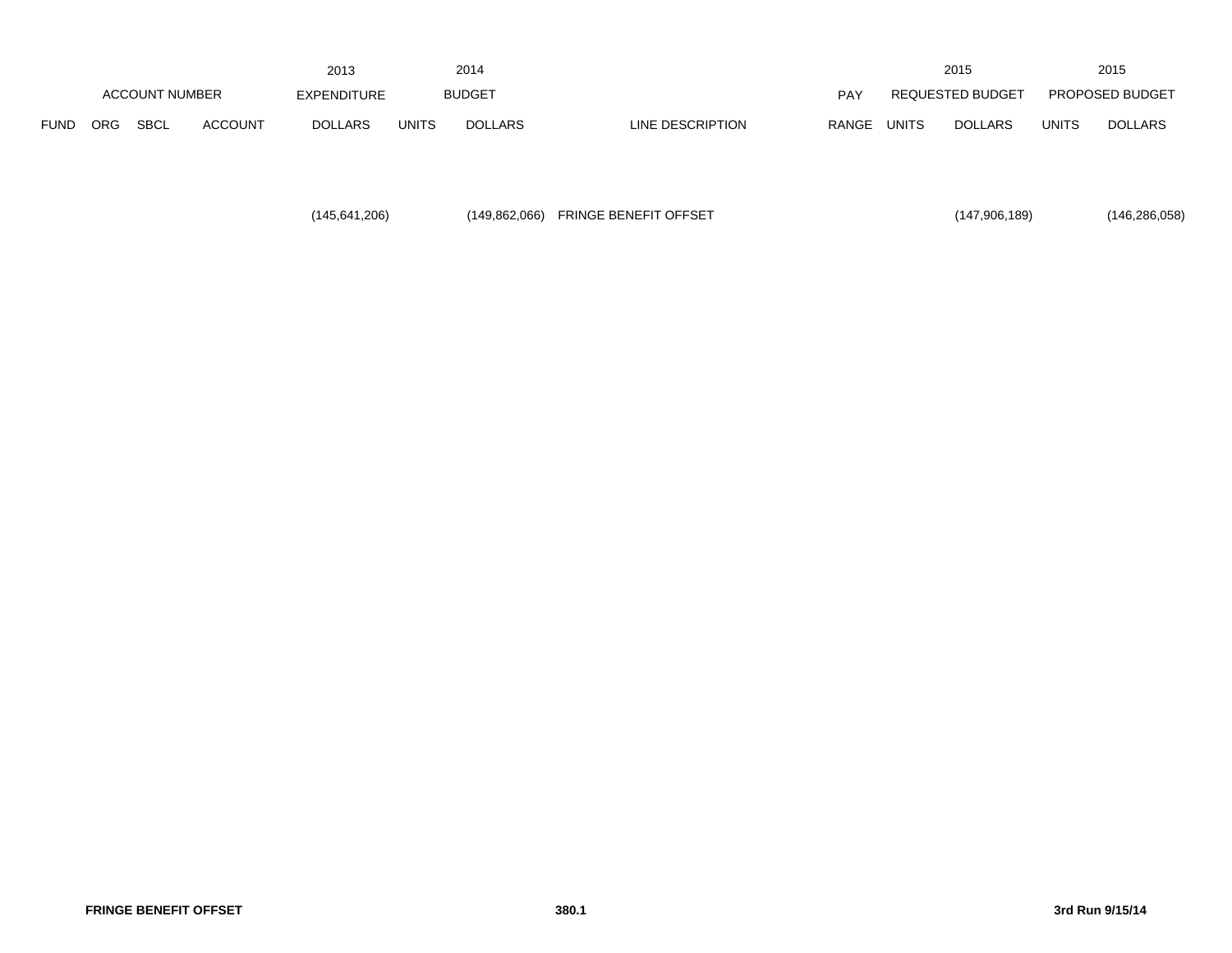|             |            |                       |                | 2013           |              | 2014           |                           | 2015                           |              | 2015            |
|-------------|------------|-----------------------|----------------|----------------|--------------|----------------|---------------------------|--------------------------------|--------------|-----------------|
|             |            | <b>ACCOUNT NUMBER</b> |                | EXPENDITURE    |              | <b>BUDGET</b>  | PAY                       | <b>REQUESTED BUDGET</b>        |              | PROPOSED BUDGET |
| <b>FUND</b> | <b>ORG</b> | <b>SBCL</b>           | <b>ACCOUNT</b> | <b>DOLLARS</b> | <b>UNITS</b> | <b>DOLLARS</b> | LINE DESCRIPTION<br>RANGE | <b>UNITS</b><br><b>DOLLARS</b> | <b>UNITS</b> | <b>DOLLARS</b>  |

### TOTAL BUDGETS FOR GENERAL CITY

578,467,331 590,701,755 PURPOSES 623,417,203 613,234,089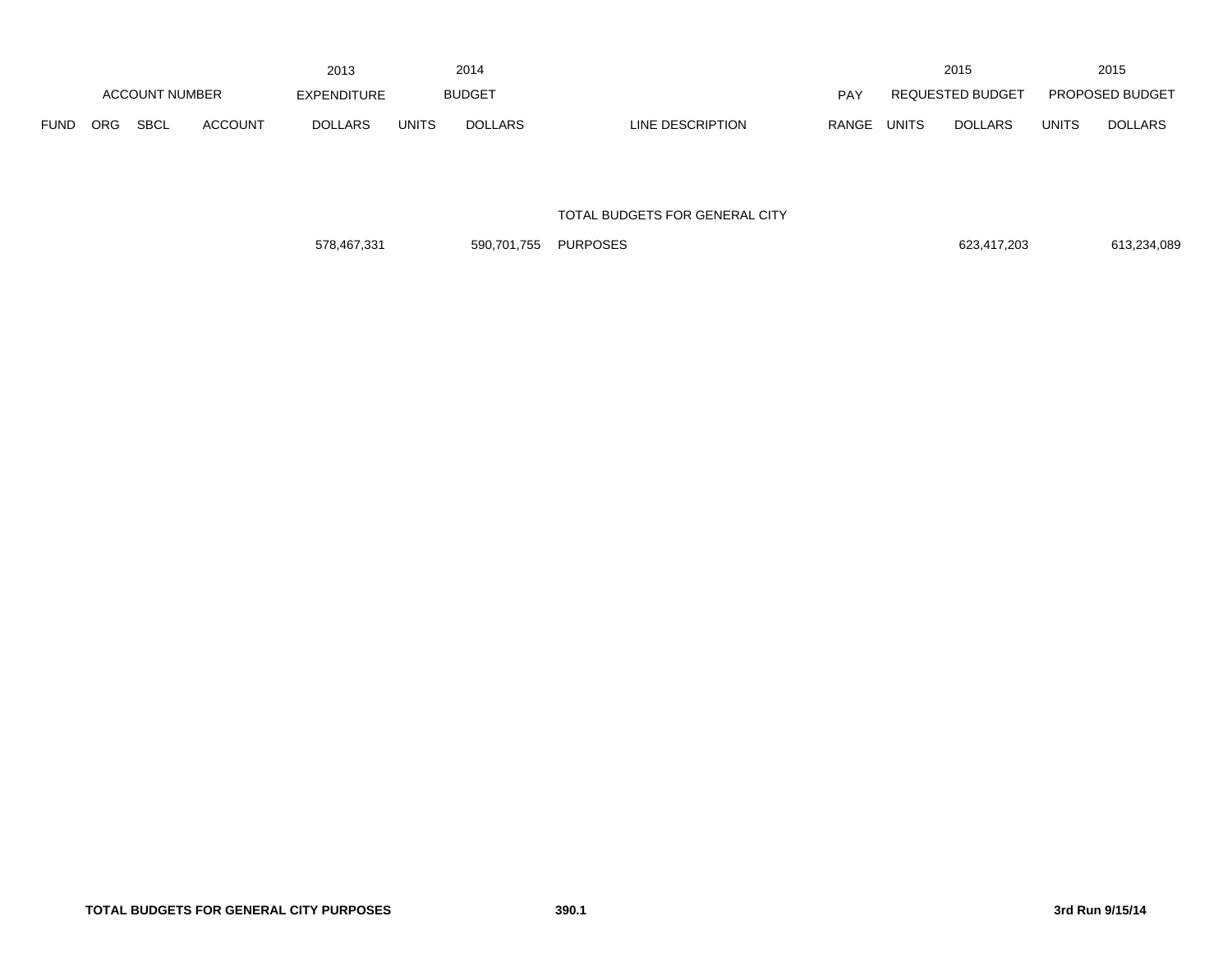|             |      |                                           | 2013               | 2014                           |                                              |            |              | 2015             |              | 2015            |
|-------------|------|-------------------------------------------|--------------------|--------------------------------|----------------------------------------------|------------|--------------|------------------|--------------|-----------------|
|             |      | <b>ACCOUNT NUMBER</b>                     | <b>EXPENDITURE</b> | <b>BUDGET</b>                  |                                              | <b>PAY</b> |              | REQUESTED BUDGET |              | PROPOSED BUDGET |
| <b>FUND</b> | ORG  | <b>SBCL</b><br><b>ACCOUNT</b>             | <b>DOLLARS</b>     | <b>DOLLARS</b><br><b>UNITS</b> | LINE DESCRIPTION                             | RANGE      | <b>UNITS</b> | <b>DOLLARS</b>   | <b>UNITS</b> | <b>DOLLARS</b>  |
|             |      |                                           |                    |                                |                                              |            |              |                  |              |                 |
|             |      |                                           |                    |                                | 2. SOURCE OF FUNDS FOR GENERAL CITY PURPOSES |            |              |                  |              |                 |
|             |      |                                           |                    |                                | TAXES & PAYMENTS IN LIEU OF TAXES            |            |              |                  |              |                 |
| 0001        | 1910 | 009021                                    | 702,707            | 680,000                        | <b>Housing Authority</b>                     |            |              | 665,000          |              | 665,000         |
| 0001        | 2110 | 009021                                    | 1,560,567          | 1,450,000                      | Parking                                      |            |              | 1,500,000        |              | 1,500,000       |
| 0001        | 2110 | 009020                                    | 12,395,168         | 11,800,000                     | <b>Water Works</b>                           |            |              | 12,000,000       |              | 12,000,000      |
| 0001        | 2110 | 009040                                    | 64,990             | 65,000                         | <b>Trailer Park Taxes</b>                    |            |              | 50,000           |              | 50,000          |
| 0001        | 2110 | 009021                                    | 414,380            | 370,000                        | Payment in Lieu of Taxes-Other               |            |              | 420,000          |              | 420,000         |
| 0001        | 2110 | 009030                                    | 1,955,731          | 1,696,300                      | Interest/Penalties on Taxes                  |            |              | 1,956,000        |              | 1,956,000       |
| 0001        | 2110 | 009019                                    |                    | 1,559,000                      | <b>TID Excess Revenue</b>                    |            |              |                  |              | 950,000         |
| 0001        | 2110 | 009040                                    | 405,992            | 310,700                        | <b>Other Taxes</b>                           |            |              | 487,400          |              | 487,400         |
|             |      |                                           |                    |                                |                                              |            |              |                  |              |                 |
|             |      |                                           | 17,499,535         | 17,931,000                     | TAXES & PAYMENTS IN LIEU OF TAXES            |            |              | 17,078,400       |              | 18,028,400      |
|             |      |                                           |                    |                                |                                              |            |              |                  |              |                 |
|             |      |                                           |                    |                                | <b>LICENSES &amp; PERMITS</b>                |            |              |                  |              |                 |
|             |      |                                           |                    |                                |                                              |            |              |                  |              |                 |
|             |      |                                           |                    |                                | <b>LICENSES</b>                              |            |              |                  |              |                 |
| 0001        | 1310 | 009110                                    | 131,144            | 150,000                        | Amusement Dance/Music                        |            |              | 131,000          |              | 131,000         |
| 0001        | 2210 | 009120                                    | 84,170             | 84,400                         | Dog and Cat                                  |            |              | 84,100           |              | 84,100          |
| 0001        | 1310 | 009110                                    | 2,228,388          | 2,100,000                      | Food - City Clerk                            |            |              | 2,207,000        |              | 2,307,000       |
| 0001        | 3810 | 009110                                    | 87,464             | 67,500                         | Food - Health Department                     |            |              | 95,000           |              | 175,000         |
| 0001        | 3810 | 009110                                    | 31,823             | 37,400                         | Health Department-Non Food                   |            |              | 34,400           |              | 34,400          |
| 0001        | 1310 | 009110                                    | 1,377,637          | 1,460,300                      | Liquor & Malt                                |            |              | 1,372,000        |              | 1,372,000       |
| 0001        | 3810 | 009110                                    | 794,273            | 534,500                        | Scales                                       |            |              | 590,000          |              | 500,000         |
| 0001        | 1310 | 009110                                    | 598,262            | 610,000                        | Miscellaneous-City Clerk                     |            |              | 617,000          |              | 795,000         |
|             |      | SOURCE OF FUNDS FOR GENERAL CITY PURPOSES |                    |                                | 400.1                                        |            |              |                  |              | 3rd Run 9/15/14 |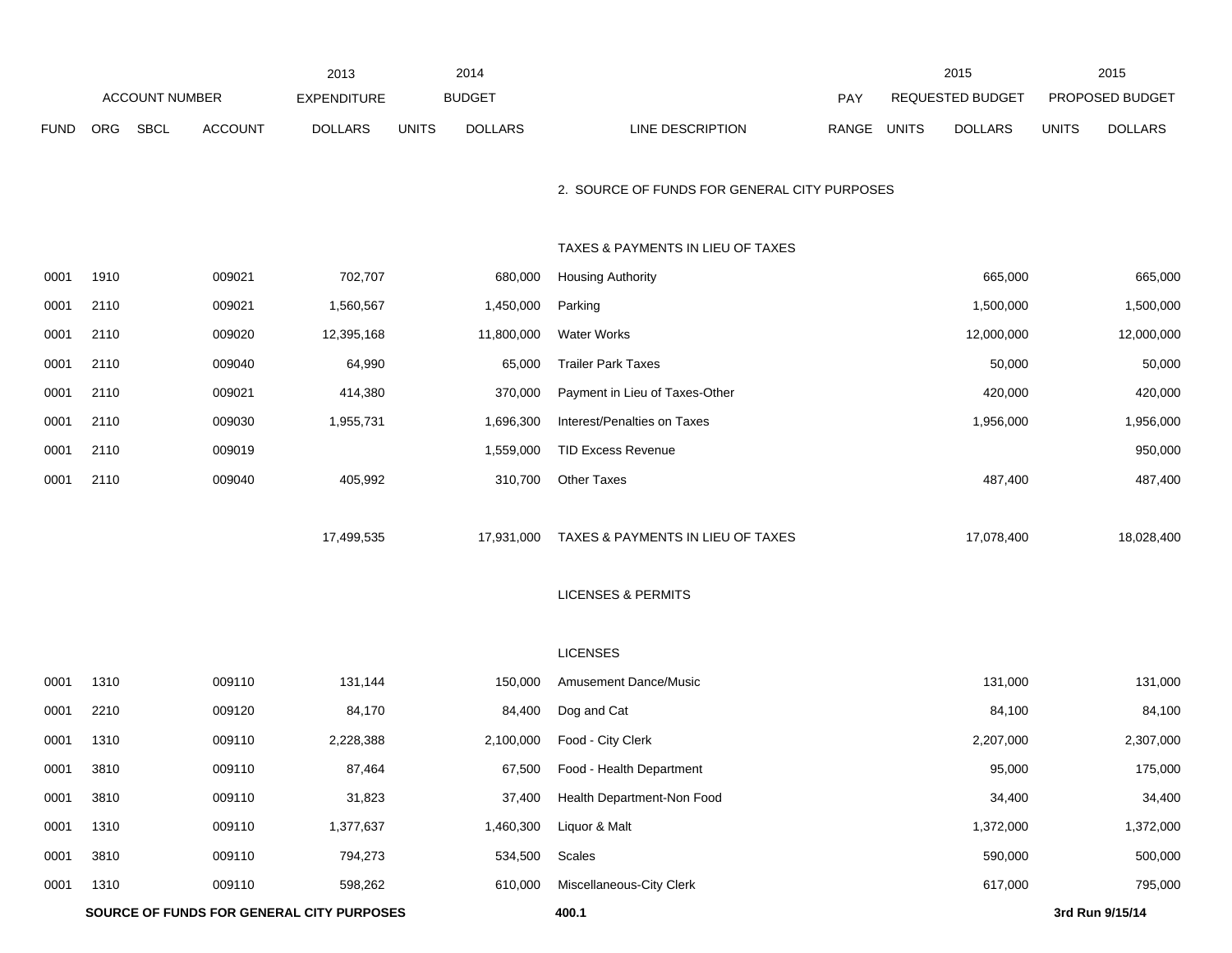|             |            |                               | 2013               | 2014          |                |                                     |       |              | 2015                    |              | 2015            |
|-------------|------------|-------------------------------|--------------------|---------------|----------------|-------------------------------------|-------|--------------|-------------------------|--------------|-----------------|
|             |            | ACCOUNT NUMBER                | <b>EXPENDITURE</b> | <b>BUDGET</b> |                |                                     | PAY   |              | <b>REQUESTED BUDGET</b> |              | PROPOSED BUDGET |
| <b>FUND</b> | <b>ORG</b> | <b>SBCL</b><br><b>ACCOUNT</b> | <b>DOLLARS</b>     | <b>UNITS</b>  | <b>DOLLARS</b> | LINE DESCRIPTION                    | RANGE | <b>UNITS</b> | <b>DOLLARS</b>          | <b>UNITS</b> | <b>DOLLARS</b>  |
|             |            |                               |                    |               |                |                                     |       |              |                         |              |                 |
| 0001        | 3600       | 009110                        | 492,833            |               | 428,700        | Miscellaneous-DNS                   |       |              | 449,000                 |              | 449,000         |
| 0001        | 5140       | 009110                        | 16,767             |               | 15,000         | Miscellaneous-DPW Administration    |       |              | 16,500                  |              | 16,500          |
|             |            |                               |                    |               |                |                                     |       |              |                         |              |                 |
|             |            |                               |                    |               |                | <b>PERMITS</b>                      |       |              |                         |              |                 |
| 0001        | 0960       | 009220                        | 290,433            |               | 306,000        | Board of Zoning Appeals             |       |              | 302,000                 |              | 302,000         |
| 0001        | 1910       | 009220                        | 52,000             |               | 50,000         | Zoning Change Fees                  |       |              | 50,000                  |              | 50,000          |
| 0001        | 3600       | 009210                        | 3,352,948          |               | 3,099,300      | <b>Building</b>                     |       |              | 3,214,000               |              | 3,509,000       |
| 0001        | 3600       | 009210                        | 292,162            |               | 310,000        | <b>Building Code Compliance</b>     |       |              | 300,000                 |              | 300,000         |
| 0001        | 1310       | 009230                        | 23,845             |               | 107,200        | <b>Curb Space Special Privilege</b> |       |              | 21,000                  |              | 21,000          |
| 0001        | 3600       | 009210                        | 1,313,596          |               | 1,200,000      | Electrical                          |       |              | 1,280,000               |              | 1,280,000       |
| 0001        | 3600       | 009210                        | 216,570            |               | 175,000        | Elevator                            |       |              | 210,000                 |              | 210,000         |
| 0001        | 3600       | 009210                        | 461,926            |               | 450,000        | Occupancy                           |       |              | 500,000                 |              | 500,000         |
| 0001        | 3600       | 009210                        | 723,087            |               | 650,000        | Plumbing                            |       |              | 600,000                 |              | 600,000         |
| 0001        | 3600       | 009210                        | 129,712            |               | 106,100        | Miscellaneous-DNS                   |       |              | 126,000                 |              | 126,000         |
| 0001        | 3600       | 009230                        | 93,083             |               | 96,000         | Sign and Billboard                  |       |              | 93,000                  |              | 93,000          |
| 0001        | 5140       | 009230                        | 282,856            |               | 225,000        | <b>Special Events</b>               |       |              | 250,000                 |              | 250,000         |
| 0001        | 5140       | 009230                        | 329,588            |               | 311,200        | Miscellaneous-DPW                   |       |              | 330,000                 |              | 330,000         |
| 0001        | 3600       | 009230                        | 332,052            |               | 355,000        | Special Privilege-Miscellaneous-DNS |       |              | 348,000                 |              | 348,000         |
| 0001        | 3600       | 009210                        | 119,743            |               | 90,000         | Sprinkler Inspection                |       |              | 128,000                 |              | 128,000         |
| 0001        | 5140       | 009210                        | 1,168,231          |               | 904,000        | Use of Streets-Excavating           |       |              | 1,154,000               |              | 1,154,000       |
| 0001        | 1910       | 009210                        | (79)               |               |                | Plan Exam-DCD                       |       |              |                         |              |                 |
|             |            |                               |                    |               |                |                                     |       |              |                         |              |                 |
|             |            |                               | 15,024,514         |               | 13,922,600     | <b>TOTAL LICENSES &amp; PERMITS</b> |       |              | 14,502,000              |              | 15,065,000      |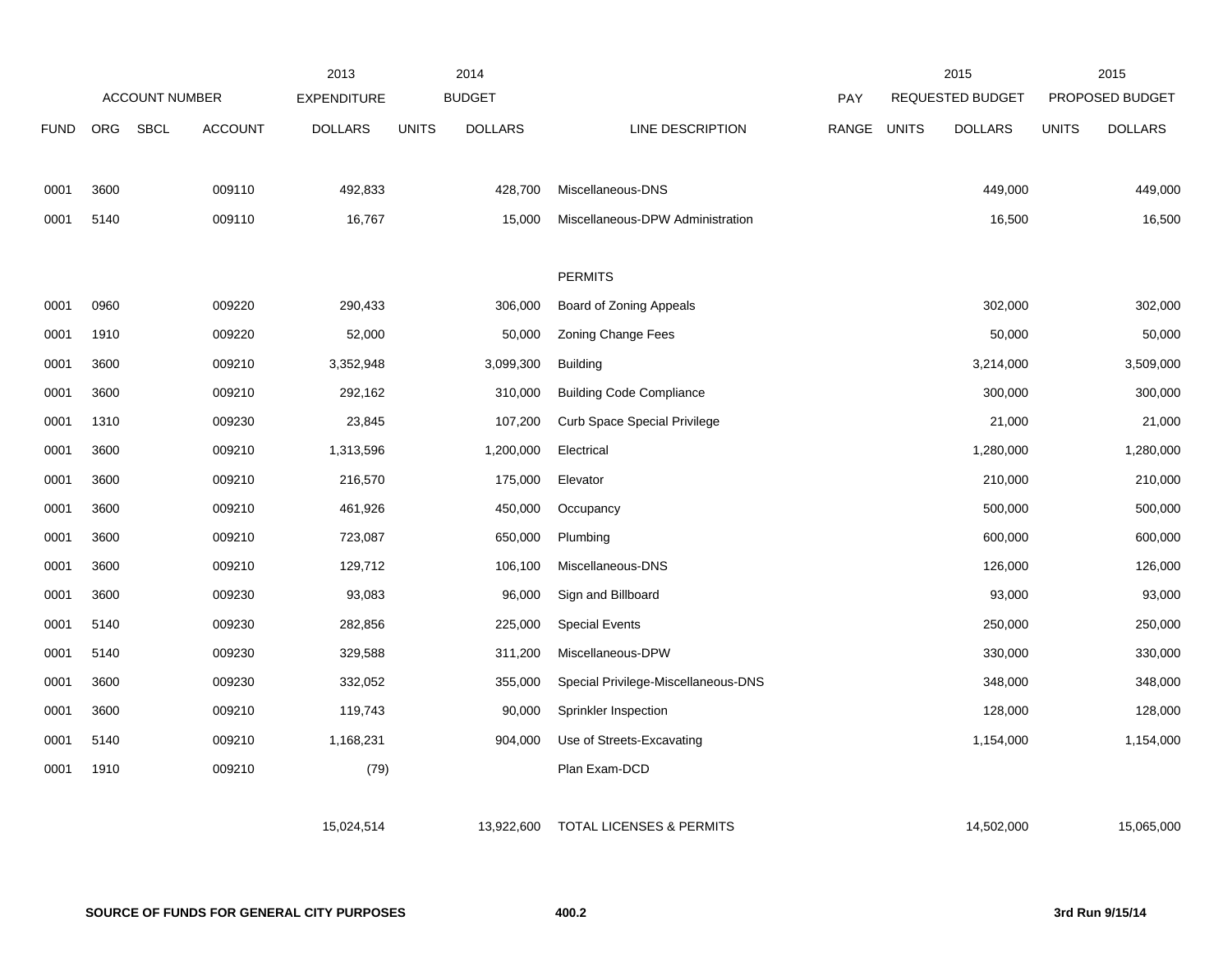|             |            |                       |                | 2013                                      |              | 2014           |                                  |       |              | 2015                    |              | 2015            |
|-------------|------------|-----------------------|----------------|-------------------------------------------|--------------|----------------|----------------------------------|-------|--------------|-------------------------|--------------|-----------------|
|             |            | <b>ACCOUNT NUMBER</b> |                | <b>EXPENDITURE</b>                        |              | <b>BUDGET</b>  |                                  | PAY   |              | <b>REQUESTED BUDGET</b> |              | PROPOSED BUDGET |
| <b>FUND</b> | <b>ORG</b> | <b>SBCL</b>           | <b>ACCOUNT</b> | <b>DOLLARS</b>                            | <b>UNITS</b> | <b>DOLLARS</b> | LINE DESCRIPTION                 | RANGE | <b>UNITS</b> | <b>DOLLARS</b>          | <b>UNITS</b> | <b>DOLLARS</b>  |
|             |            |                       |                |                                           |              |                |                                  |       |              |                         |              |                 |
|             |            |                       |                |                                           |              |                | INTERGOVERNMENTAL REVENUE        |       |              |                         |              |                 |
| 0001        | 3600       |                       | 009352         | 1,061,053                                 |              | 1,100,000      | Insurance Premium - Fire         |       |              | 1,080,000               |              | 1,080,000       |
| 0001        | 2110       |                       | 009370         | 24,941,965                                |              | 25,092,000     | <b>Local Street Aids</b>         |       |              | 25,885,000              |              | 25,885,000      |
| 0001        | 2110       |                       | 009365         | 1,922,338                                 |              | 1,850,000      | Payment for Municipal Services   |       |              | 1,900,000               |              | 1,900,000       |
| 0001        | 3310       |                       | 009360         | 746,563                                   |              | 702,700        | State Payments-Police            |       |              | 747,000                 |              | 747,000         |
| 0001        | 2110       |                       | 009350         | 218,788,833                               |              | 218,752,000    | State Shared Revenue (General)   |       |              | 218,790,000             |              | 218,880,000     |
| 0001        | 2110       |                       | 009360         | 7,034                                     |              | 7,000          | Other State Payments             |       |              | 7,000                   |              | 7,000           |
| 0001        | 2110       |                       | 009351         | 8,475,356                                 |              | 8,552,000      | <b>Expenditure Restraint Aid</b> |       |              | 8,552,000               |              | 8,827,000       |
| 0001        | 2110       |                       | 009360         | 3,792,273                                 |              | 3,900,000      | <b>Computer Exemption Aid</b>    |       |              | 3,800,000               |              | 4,500,000       |
|             |            |                       |                |                                           |              |                |                                  |       |              |                         |              |                 |
|             |            |                       |                | 259,735,415                               |              | 259,955,700    | TOTAL INTERGOVERNMENTAL REVENUES |       |              | 260,761,000             |              | 261,826,000     |
|             |            |                       |                |                                           |              |                |                                  |       |              |                         |              |                 |
|             |            |                       |                |                                           |              |                | <b>CHARGES FOR SERVICES</b>      |       |              |                         |              |                 |
| 0001        | 1490       |                       | 009400         | 1,006,107                                 |              | 797,400        | <b>City Attorney</b>             |       |              | 761,000                 |              | 761,000         |
| 0001        | 1650       |                       | 009400         | 159,155                                   |              | 169,000        | Department of Employee Relations |       |              | 163,000                 |              | 163,000         |
| 0001        | 2210       |                       | 009400         | 159,927                                   |              | 112,800        | <b>City Treasurer</b>            |       |              | 117,900                 |              | 162,900         |
| 0001        | 1310       |                       | 009400         | 151,890                                   |              | 160,000        | Common Council-City Clerk        |       |              | 149,700                 |              | 149,700         |
| 0001        | 1310       |                       | 009400         | 5,000,553                                 |              | 5,300,000      | Cable Franchise Fee              |       |              | 5,000,000               |              | 4,800,000       |
| 0001        | 2110       |                       | 009400         | 499,882                                   |              | 480,000        | Comptroller                      |       |              | 480,000                 |              | 480,000         |
| 0001        | 1320       |                       | 009400         | 1,524,122                                 |              | 1,797,800      | <b>Municipal Court</b>           |       |              | 1,752,000               |              | 1,752,000       |
| 0001        | 2300       |                       | 009400         | 647,332                                   |              | 600,500        | Assessor                         |       |              | 700,500                 |              | 700,500         |
| 0001        | 1910       |                       | 009400         | 8,610                                     |              | 10,100         | Department of City Development   |       |              | 8,000                   |              | 8,000           |
| 0001        | 1510       |                       | 009400         | 110,106                                   |              | 773,100        | Department of Administration     |       |              | 77,000                  |              | 77,000          |
| 0001        | 3280       |                       | 009400         | 5,824,785                                 |              | 5,753,200      | <b>Fire Department</b>           |       |              | 6,670,000               |              | 6,687,000       |
| 0001        | 3310       |                       | 009400         | 603,780                                   |              | 558,800        | <b>Police Department</b>         |       |              | 2,978,000               |              | 624,000         |
|             |            |                       |                | SOURCE OF FUNDS FOR GENERAL CITY PURPOSES |              |                | 400.3                            |       |              |                         |              | 3rd Run 9/15/14 |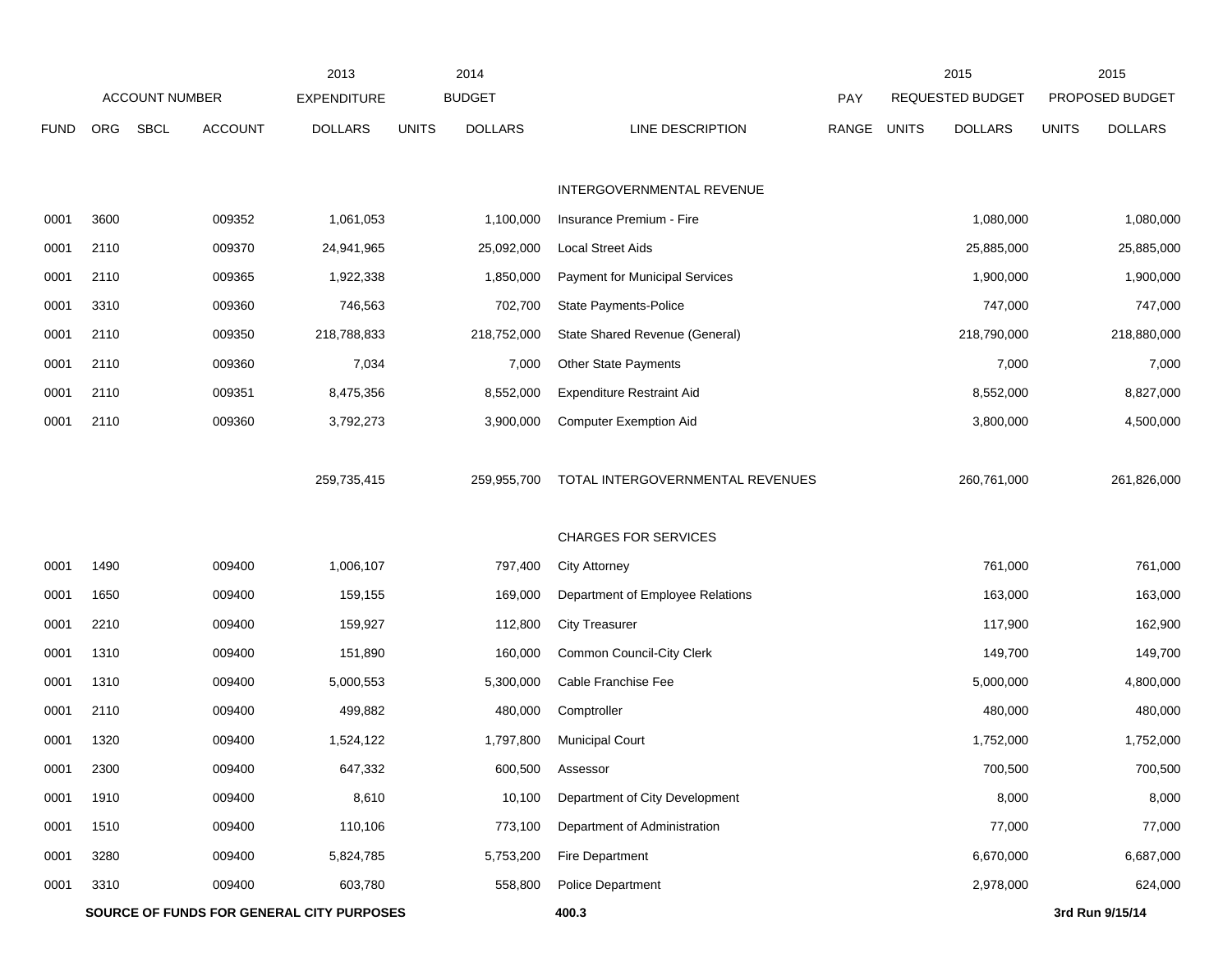|             |            |                       |                | 2013               |              | 2014           |                                              |       |       | 2015                    |              | 2015            |
|-------------|------------|-----------------------|----------------|--------------------|--------------|----------------|----------------------------------------------|-------|-------|-------------------------|--------------|-----------------|
|             |            | <b>ACCOUNT NUMBER</b> |                | <b>EXPENDITURE</b> |              | <b>BUDGET</b>  |                                              | PAY   |       | <b>REQUESTED BUDGET</b> |              | PROPOSED BUDGET |
| <b>FUND</b> | <b>ORG</b> | <b>SBCL</b>           | <b>ACCOUNT</b> | <b>DOLLARS</b>     | <b>UNITS</b> | <b>DOLLARS</b> | LINE DESCRIPTION                             | RANGE | UNITS | <b>DOLLARS</b>          | <b>UNITS</b> | <b>DOLLARS</b>  |
|             |            |                       |                |                    |              |                |                                              |       |       |                         |              |                 |
| 0001        | 3600       |                       | 009400         | 15,095,825         |              | 13,564,600     | Department of Neighborhood Services          |       |       | 14,911,000              |              | 14,611,000      |
| 0001        | 3600       |                       | 009400         | 1,001,507          |              | 740,000        | <b>Building Razing</b>                       |       |       | 800,000                 |              | 900,000         |
| 0001        | 3600       |                       | 009400         | 2,001,172          |              | 1,865,000      | Fire Prevention Inspections                  |       |       | 2,000,000               |              | 2,000,000       |
| 0001        | 3600       |                       | 009400         | 69,723             |              | 75,000         | <b>Essential Services</b>                    |       |       | 72,000                  |              | 72,000          |
| 0001        | 3600       |                       | 009400         | 19,326             |              | 22,000         | Placard Fee                                  |       |       | 22,000                  |              | 22,000          |
| 0001        | 3600       |                       | 009400         | 240,366            |              | 300,000        | IT/Training Surcharge-DNS                    |       |       | 250,000                 |              | 250,000         |
| 0001        | 5450       |                       | 009400         | 4,427,988          |              | 4,183,000      | DPW-Operations Div.-Bldgs. & Fleet           |       |       | 4,223,000               |              | 4,273,000       |
| 0001        | 5230       |                       | 009400         | 3,590,992          |              | 4,272,500      | DPW-Infrastructure Division                  |       |       | 3,938,000               |              | 4,738,000       |
| 0001        | 5450       |                       | 009400         | 133,467            |              | 130,000        | DPW-Operations Division- Forestry            |       |       | 130,000                 |              | 130,000         |
| 0480        | 4280       |                       | 009400         | 5,734,909          |              | 4,639,303      | <b>Harbor Commission</b>                     |       |       | 4,900,000               |              | 4,812,849       |
| 0001        | 5140       |                       | 009400         | 1,400,805          |              | 650,000        | <b>DPW-Administrative Services</b>           |       |       | 1,397,000               |              | 1,397,000       |
| 0001        | 5450       |                       | 009400         | 4,729,669          |              | 4,203,000      | DPW-Operations Division-Sanitation           |       |       | 4,108,500               |              | 4,438,500       |
| 0001        | 5450       |                       | 009400         | 33,994,612         |              | 35,072,272     | Solid Waste Fee                              |       |       | 35,072,272              |              | 36,741,600      |
| 0001        | 5450       |                       | 009400         | 1,864,447          |              | 2,267,928      | Extra Garbage Cart Fee                       |       |       | 2,067,928               |              | 1,860,000       |
| 0001        | 5450       |                       | 009400         | 7,955,486          |              | 8,170,000      | Snow and Ice Control Fee                     |       |       | 8,170,000               |              | 8,743,000       |
| 0001        | 5450       |                       | 009400         | 14,437,000         |              | 15,059,000     | Street Sweep, Leaf Collect. and Tree Pruning |       |       | 15,059,000              |              | 15,738,820      |
| 0001        | 5450       |                       | 009400         | 1,613,715          |              | 1,625,000      | Apartment Garbage Pick-Up                    |       |       | 1,544,000               |              | 1,544,000       |
| 0001        | 3810       |                       | 009400         | 877,484            |              | 957,200        | <b>Health Department</b>                     |       |       | 873,000                 |              | 873,000         |
| 0001        | 8610       |                       | 009400         | 419,797            |              | 479,800        | <b>Public Library</b>                        |       |       | 475,000                 |              | 475,000         |
| 0001        | 8610       |                       | 009400         | 716,868            |              | 713,000        | County Fed System                            |       |       | 713,000                 |              | 713,000         |
| 0001        | 5450       |                       | 009400         | 1,817,874          |              | 1,920,000      | <b>Recycling Contract</b>                    |       |       | 1,568,000               |              | 1,568,000       |
|             |            |                       |                |                    |              |                |                                              |       |       |                         |              |                 |
|             |            |                       |                | 117,839,281        |              | 117,421,303    | TOTAL CHARGES FOR SERVICES                   |       |       | 121,150,800             |              | 122,265,869     |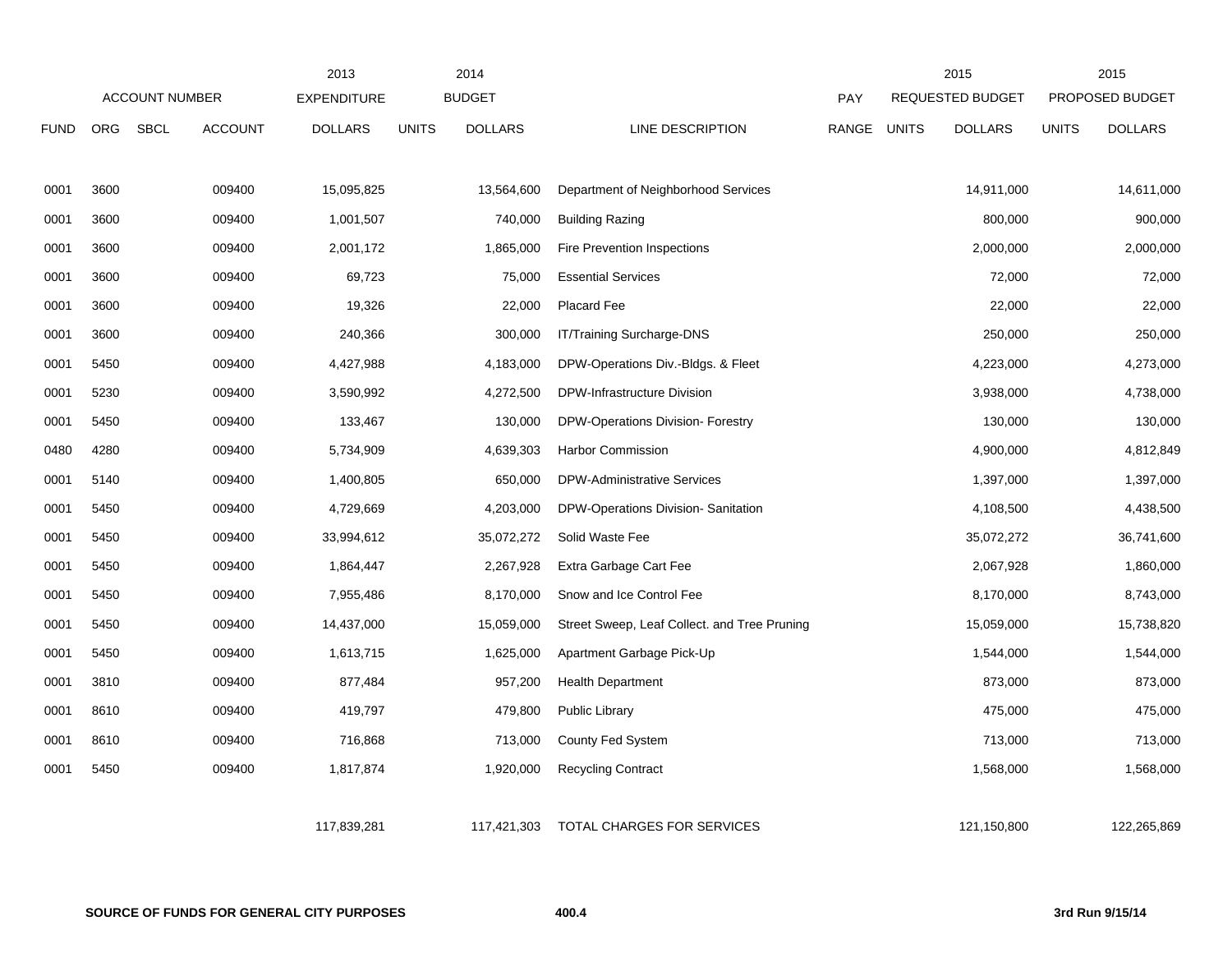|             |            |                                           | 2013               | 2014                           |                                       |              |              | 2015             |              | 2015            |
|-------------|------------|-------------------------------------------|--------------------|--------------------------------|---------------------------------------|--------------|--------------|------------------|--------------|-----------------|
|             |            | <b>ACCOUNT NUMBER</b>                     | <b>EXPENDITURE</b> | <b>BUDGET</b>                  |                                       | PAY          |              | REQUESTED BUDGET |              | PROPOSED BUDGET |
| <b>FUND</b> | <b>ORG</b> | <b>SBCL</b><br><b>ACCOUNT</b>             | <b>DOLLARS</b>     | <b>UNITS</b><br><b>DOLLARS</b> | LINE DESCRIPTION                      | <b>RANGE</b> | <b>UNITS</b> | <b>DOLLARS</b>   | <b>UNITS</b> | <b>DOLLARS</b>  |
|             |            |                                           |                    |                                |                                       |              |              |                  |              |                 |
|             |            |                                           |                    |                                | FINES AND FORFEITURES                 |              |              |                  |              |                 |
| 0001        | 1320       | 009612                                    | 4,483,325          | 4,755,400                      | <b>Municipal Court</b>                |              |              | 4,506,000        |              | 4,506,000       |
|             |            |                                           |                    |                                |                                       |              |              |                  |              |                 |
|             |            |                                           | 4,483,325          | 4,755,400                      | TOTAL FINES AND FORFEITURES           |              |              | 4,506,000        |              | 4,506,000       |
|             |            |                                           |                    |                                | MISCELLANEOUS REVENUES                |              |              |                  |              |                 |
| 0001        | 2110       | 009930                                    | 18,550,000         | 17,425,000                     | Transfer from other funds             |              |              | 16,000,000       |              | 17,000,000      |
| 0001        | 2210       | 009810                                    | 210,472            | 832,200                        | Interest on Investment                |              |              | 630,100          |              | 630,100         |
| 0001        | 9990       | 009850                                    | 1,673,815          | 2,900,000                      | Contributions                         |              |              | 2,500,000        |              | 2,500,000       |
| 0001        | 1510       | 009830                                    | 532,789            | 424,500                        | <b>DOA Property Sales</b>             |              |              | 552,500          |              | 575,500         |
| 0001        | 1910       | 009830                                    | 4,725              | 350,000                        | <b>DCD Property Sales</b>             |              |              | 100,000          |              | 100,000         |
| 0001        | 5230       | 009820                                    |                    | 177,000                        | DPW-ISD Facilities-Rent               |              |              |                  |              | 222,000         |
|             |            |                                           | 222,896            |                                |                                       |              |              | 222,000          |              |                 |
| 0001        | 2110       | 009820                                    | 172,795            | 164,000                        | Comptroller-Rent                      |              |              | 164,000          |              | 164,000         |
| 0001        | 1910       | 009820                                    | 176                | 3,000                          | <b>DCD Rent</b>                       |              |              |                  |              |                 |
| 0001        | 9990       | 009870                                    | 1,811,922          | 970,500                        | Other Miscellaneous                   |              |              | 977,300          |              | 1,014,300       |
| 0001        | 1650       | 009860                                    | 350,518            | 351,900                        | Insurance Recovery                    |              |              | 346,000          |              | 346,000         |
| 0001        | 9990       | 009870                                    | 5,444,526          | 5,444,000                      | Potawatomi                            |              |              | 5,444,000        |              | 5,300,000       |
| 0001        | 2110       | 009870                                    | 1,360,000          | 1,378,300                      | <b>Harbor Commission Transfer</b>     |              |              | 1,581,700        |              | 1,581,700       |
| 0001        | 2110       | 009870                                    | 750,000            | 6,250,000                      | Vehicle Registration Fee              |              |              | 6,250,000        |              | 6,300,000       |
| 0001        | 9990       | 009870                                    | 6,338,316          |                                | Greendale Intergov. Agreement Payment |              |              |                  |              |                 |
|             |            |                                           | 37,422,950         | 36.670.400                     | TOTAL MISCELLANEOUS REVENUE           |              |              | 34,767,600       |              | 35,733,600      |
|             |            |                                           |                    |                                |                                       |              |              |                  |              |                 |
|             |            |                                           |                    |                                | FRINGE BENEFIT REIMBURSEMENT          |              |              |                  |              |                 |
| 0001        | 9990       | 009990                                    | 24,466,050         | 24,300,000                     | <b>Fringe Benefit Offset</b>          |              |              | 24,300,000       |              | 24,300,000      |
|             |            | SOURCE OF FUNDS FOR GENERAL CITY PURPOSES |                    |                                | 400.5                                 |              |              |                  |              | 3rd Run 9/15/14 |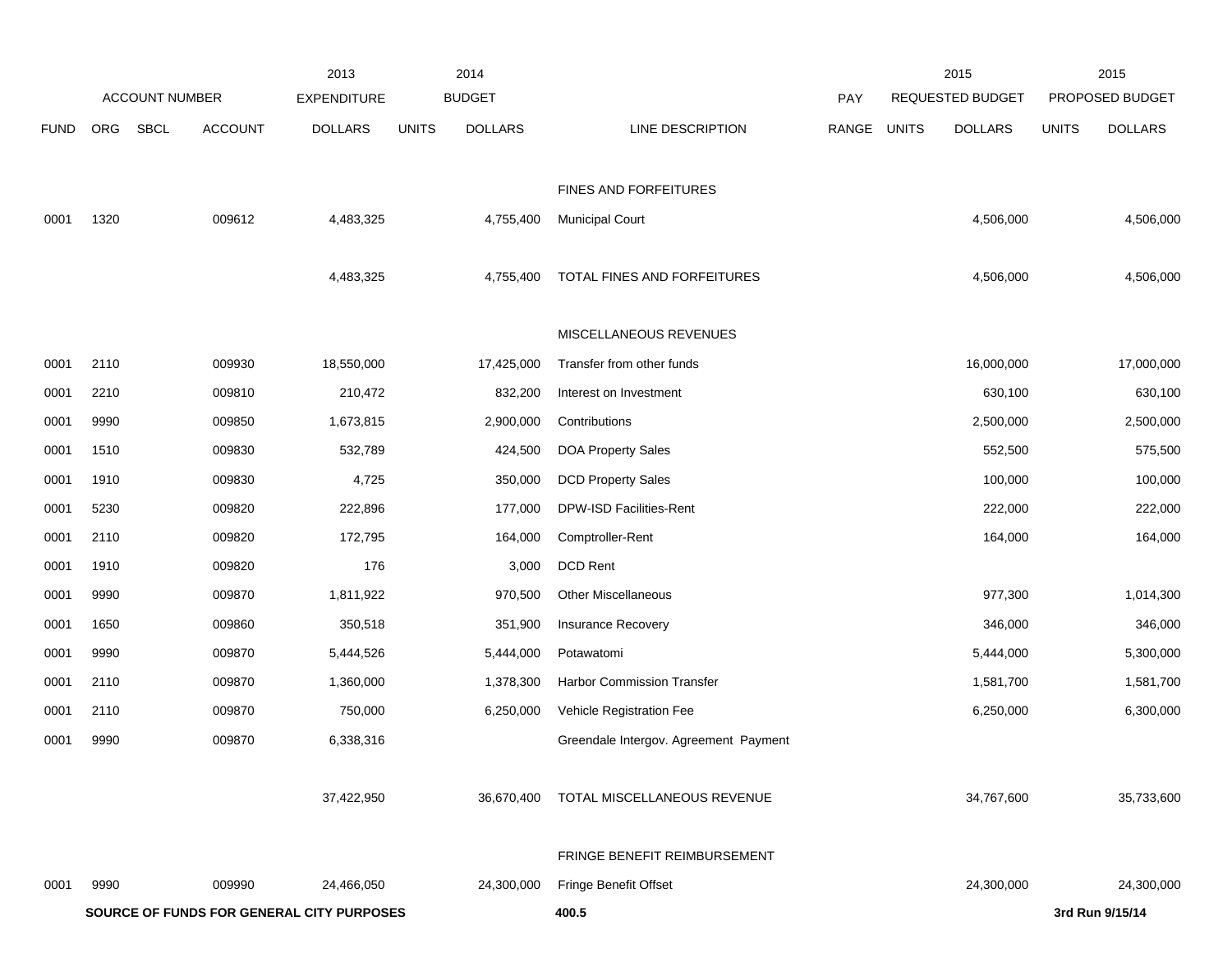|             |            |                       |                | 2013               |              | 2014           |                                             |       |              | 2015                    |              | 2015            |
|-------------|------------|-----------------------|----------------|--------------------|--------------|----------------|---------------------------------------------|-------|--------------|-------------------------|--------------|-----------------|
|             |            | <b>ACCOUNT NUMBER</b> |                | <b>EXPENDITURE</b> |              | <b>BUDGET</b>  |                                             | PAY   |              | <b>REQUESTED BUDGET</b> |              | PROPOSED BUDGET |
| <b>FUND</b> | <b>ORG</b> | <b>SBCL</b>           | <b>ACCOUNT</b> | <b>DOLLARS</b>     | <b>UNITS</b> | <b>DOLLARS</b> | LINE DESCRIPTION                            | RANGE | <b>UNITS</b> | <b>DOLLARS</b>          | <b>UNITS</b> | <b>DOLLARS</b>  |
|             |            |                       |                |                    |              |                |                                             |       |              |                         |              |                 |
|             |            |                       |                |                    |              |                |                                             |       |              |                         |              |                 |
|             |            |                       |                | 24,466,050         |              | 24,300,000     | TOTAL FRINGE BENEFIT REIMBURSEMENT          |       |              | 24,300,000              |              | 24,300,000      |
|             |            |                       |                |                    |              |                |                                             |       |              |                         |              |                 |
|             |            |                       |                | 476,471,070        |              | 474,956,403    | TOTAL GENERAL FUND REVENUE                  |       |              | 477,065,800             |              | 481,724,869     |
|             |            |                       |                |                    |              |                |                                             |       |              |                         |              |                 |
|             |            |                       |                | 116,810,199        |              | 115,745,352    | Amount to be raised pursuant to 18-02-6.    |       |              | 146,351,403             |              | 131,509,220     |
|             |            |                       |                |                    |              |                |                                             |       |              |                         |              |                 |
|             |            |                       |                |                    |              |                | Less:                                       |       |              |                         |              |                 |
| 0001        | 9990       |                       | 009920         | 14,900,000         |              | 20,000,000     | TSF Withdrawal (sustainable)                |       |              | 15,000,000              |              | 16,700,000      |
|             |            |                       |                |                    |              |                | TSF Withdrawal (in anticipation of revenue) |       |              |                         |              | 507,000         |
|             |            |                       |                |                    |              |                |                                             |       |              |                         |              |                 |
| 0001        | 9990       |                       | 009010         | 101,910,199        |              | 95,745,352     | Property Tax Levy                           |       |              | 131,351,403             |              | 114,302,220     |
|             |            |                       |                |                    |              |                |                                             |       |              |                         |              |                 |
|             |            |                       |                |                    |              |                | TOTAL SOURCE OF FUNDS FOR                   |       |              |                         |              |                 |
|             |            |                       |                | 593,281,269        |              | 590,701,755    | <b>GENERAL CITY PURPOSES</b>                |       |              | 623,417,203             |              | 613,234,089     |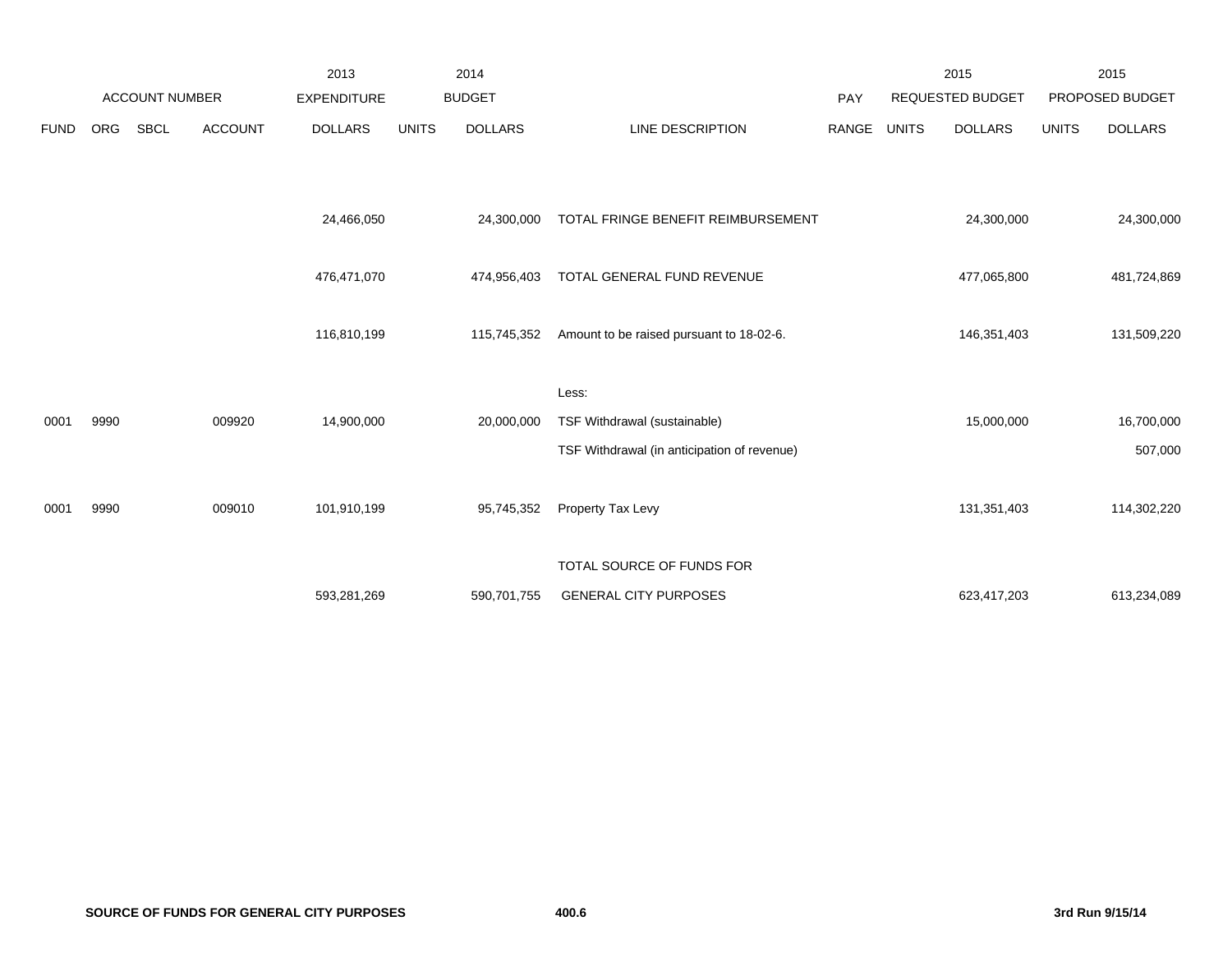|             |            |                       |                | 2013                                          |              | 2014           |                                                     |             | 2015             |              | 2015            |
|-------------|------------|-----------------------|----------------|-----------------------------------------------|--------------|----------------|-----------------------------------------------------|-------------|------------------|--------------|-----------------|
|             |            | <b>ACCOUNT NUMBER</b> |                | <b>EXPENDITURE</b>                            |              | <b>BUDGET</b>  |                                                     | <b>PAY</b>  | REQUESTED BUDGET |              | PROPOSED BUDGET |
| <b>FUND</b> | <b>ORG</b> | <b>SBCL</b>           | <b>ACCOUNT</b> | <b>DOLLARS</b>                                | <b>UNITS</b> | <b>DOLLARS</b> | LINE DESCRIPTION                                    | RANGE UNITS | <b>DOLLARS</b>   | <b>UNITS</b> | <b>DOLLARS</b>  |
|             |            |                       |                |                                               |              |                |                                                     |             |                  |              |                 |
|             |            |                       |                |                                               |              |                | <b>B. PROVISIONS FOR EMPLOYEE</b>                   |             |                  |              |                 |
|             |            |                       |                |                                               |              |                | <b>RETIREMENT FUNDS</b>                             |             |                  |              |                 |
|             |            |                       |                |                                               |              |                |                                                     |             |                  |              |                 |
|             |            |                       |                |                                               |              |                | 1. BUDGET FOR PROVISIONS FOR                        |             |                  |              |                 |
|             |            |                       |                |                                               |              |                | <b>EMPLOYEE RETIREMENT</b>                          |             |                  |              |                 |
|             |            |                       |                |                                               |              |                | Firemen's Pension Fund                              |             |                  |              |                 |
| 0001        | 2210       | R431                  | 006100         | 35,091                                        |              | 36,000         | <b>Employer's Pension Contribution</b>              |             | 36,000           |              | 36,000          |
| 0001        | 1510       | R432                  | 006100         | 91,837                                        |              | 85,000         | Lump-sum Supplement Contribution                    |             | 70,000           |              | 70,000          |
|             |            |                       |                |                                               |              |                |                                                     |             |                  |              |                 |
|             |            |                       |                |                                               |              |                | <b>Total Pension Contribution by</b>                |             |                  |              |                 |
|             |            |                       |                | 126,928                                       |              | 121,000        | Employer to Firemen's Pension Fund                  |             | 106,000          |              | 106,000         |
|             |            |                       |                |                                               |              |                |                                                     |             |                  |              |                 |
|             |            |                       |                |                                               |              |                | Policemen's Pension Fund                            |             |                  |              |                 |
| 0001        | 2210       | R441                  | 006100         | 221,538                                       |              | 228,538        | <b>Employer's Pension Contribution</b>              |             | 228,538          |              | 206,000         |
|             |            |                       |                |                                               |              |                | Administration*                                     |             |                  |              |                 |
| 0001        | 4500       | R443                  | 006100         | 30,000                                        |              | 30,000         | Lump-sum Supplement Contribution                    |             | 30,000           |              | 30,000          |
|             |            |                       |                |                                               |              |                |                                                     |             |                  |              |                 |
|             |            |                       |                |                                               |              |                | Total Pension Contribution by Employer              |             |                  |              |                 |
|             |            |                       |                | 251,538                                       |              | 258,538        | to Policemen's Pension Fund                         |             | 258,538          |              | 236,000         |
|             |            |                       |                |                                               |              |                | Employes' Retirement Fund                           |             |                  |              |                 |
| 0001        | 2210       | R454                  | 006100         | 59,308,747                                    |              | 61,600,000     | <b>Employer's Pension Contribution</b>              |             | 61,900,000       |              | 60,000,000      |
|             |            |                       |                | 19,339,464                                    |              | 25,020,959     | Administration*                                     |             | 28,351,081       |              | 28,397,088      |
| 0001        | 2110       | R455                  | 006100         | 4,175,448                                     |              | 8,430,960      | Employer's Share of Employee's Annuity Contribution |             | 13,500,000       |              | 2,000,000       |
|             |            |                       |                | BUDGET FOR PROVISIONS FOR EMPLOYEE RETIREMENT |              |                | 410.1                                               |             |                  |              | 3rd Run 9/15/14 |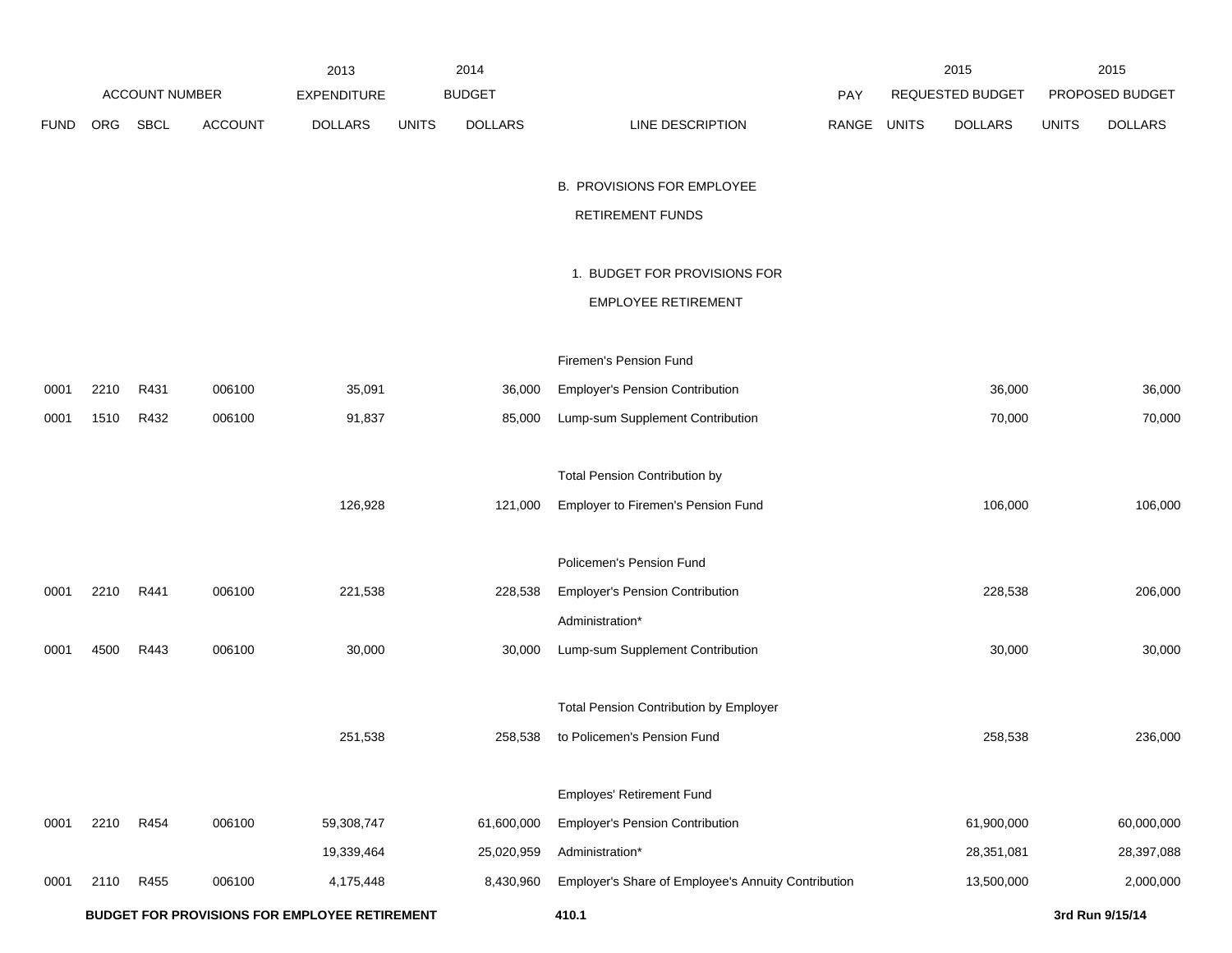|             |            |                |                | 2013               |              | 2014           |                                                                 |       |              | 2015             |              | 2015            |
|-------------|------------|----------------|----------------|--------------------|--------------|----------------|-----------------------------------------------------------------|-------|--------------|------------------|--------------|-----------------|
|             |            | ACCOUNT NUMBER |                | <b>EXPENDITURE</b> |              | <b>BUDGET</b>  |                                                                 | PAY   |              | REQUESTED BUDGET |              | PROPOSED BUDGET |
| <b>FUND</b> | <b>ORG</b> | <b>SBCL</b>    | <b>ACCOUNT</b> | <b>DOLLARS</b>     | <b>UNITS</b> | <b>DOLLARS</b> | LINE DESCRIPTION                                                | RANGE | <b>UNITS</b> | <b>DOLLARS</b>   | <b>UNITS</b> | <b>DOLLARS</b>  |
| 0001        | 2110       | R460           | 006100         | 16,233,608         |              | 13,400,000     | Annuity Contribution - Employers' Reserve Fund                  |       |              | 10,000,000       |              | 10,400,000      |
|             |            |                |                |                    |              |                | <b>Total Pension Contribution By Employer</b>                   |       |              |                  |              |                 |
|             |            |                |                | 99,057,267         |              | 108,451,919    | To Employes' Retirement Fund                                    |       |              | 113,751,081      |              | 100,797,088     |
|             |            |                |                |                    |              |                |                                                                 |       |              |                  |              |                 |
|             |            |                |                |                    |              |                | Social Security Tax                                             |       |              |                  |              |                 |
| 0001        | 2110       | R453           | 006100         | 17,293,668         |              | 17,257,298     | Social Security Tax                                             |       |              | 17,300,000       |              | 17,800,000      |
|             |            |                |                |                    |              |                |                                                                 |       |              |                  |              |                 |
|             |            |                |                |                    |              |                | Former Town of Lake Firemen's Pension Fund                      |       |              |                  |              |                 |
| 0001        | 4500       | R452           | 006100         | 7,273              |              | 7,300          | <b>Employer's Pension Contribution</b>                          |       |              | 7,300            |              | 7,300           |
|             |            |                |                |                    |              |                |                                                                 |       |              |                  |              |                 |
|             |            |                |                | 1,300,186          |              | 1,632,435      | Deferred Compensation Plan - Adm.*                              |       |              | 1,546,935        |              | 1,549,299       |
|             |            |                |                |                    |              |                |                                                                 |       |              |                  |              |                 |
|             |            |                |                |                    |              |                | TOTAL BUDGET FOR PROVISION FOR                                  |       |              |                  |              |                 |
|             |            |                |                | 118,036,860        |              | 127,728,490    | <b>EMPLOYEE RETIREMENT</b>                                      |       |              | 132,969,854      |              | 120,495,687     |
|             |            |                |                |                    |              |                |                                                                 |       |              |                  |              |                 |
|             |            |                |                |                    |              |                | *The budgetary breakdown of the administration funds for this   |       |              |                  |              |                 |
|             |            |                |                |                    |              |                | system is included on the pages following this summary section. |       |              |                  |              |                 |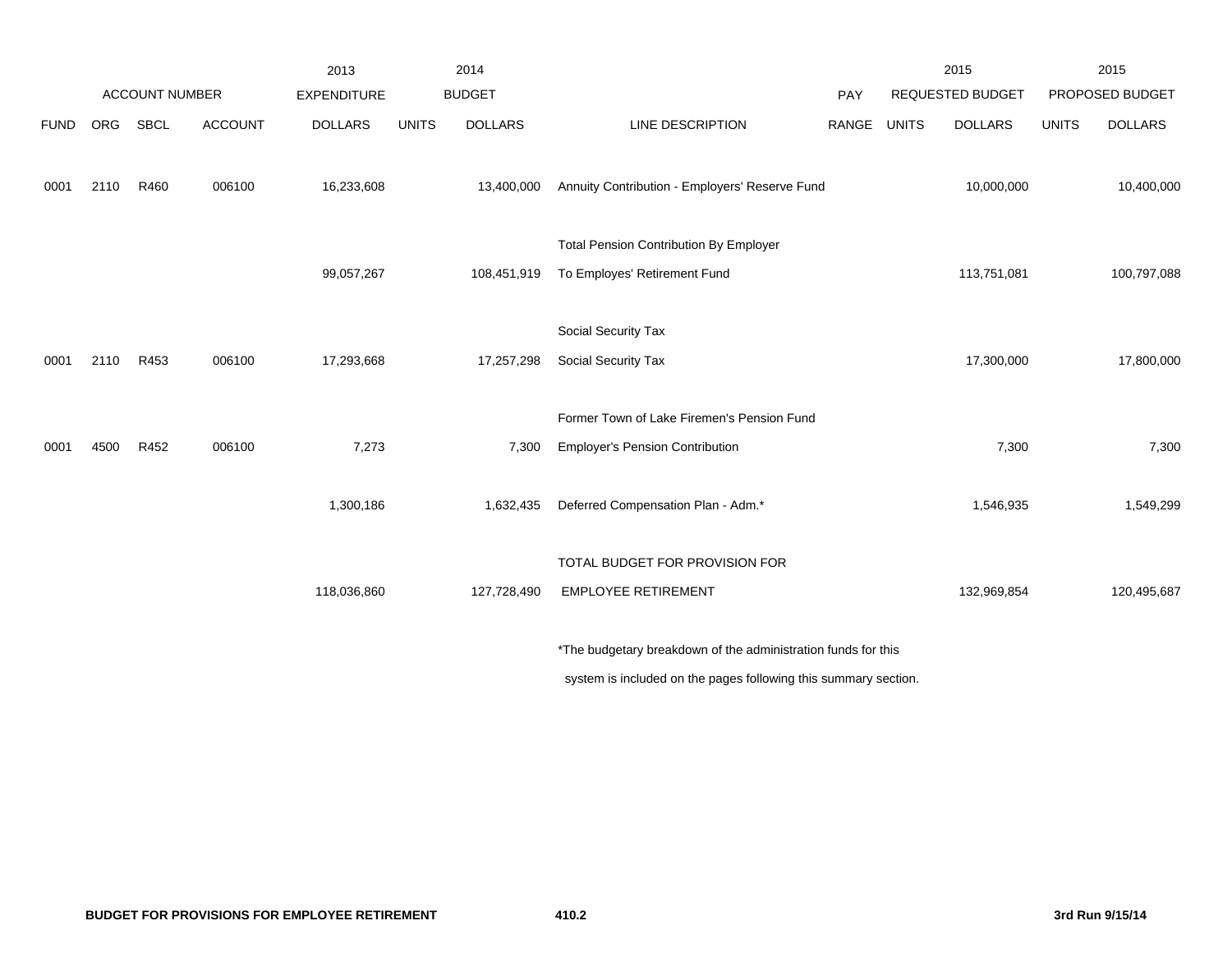|             |                |             |                | 2013           |               | 2014           |                           | 2015                           |                        | 2015           |
|-------------|----------------|-------------|----------------|----------------|---------------|----------------|---------------------------|--------------------------------|------------------------|----------------|
|             | ACCOUNT NUMBER |             | EXPENDITURE    |                | <b>BUDGET</b> | PAY            | REQUESTED BUDGET          |                                | <b>PROPOSED BUDGET</b> |                |
| <b>FUND</b> | <b>ORG</b>     | <b>SBCL</b> | <b>ACCOUNT</b> | <b>DOLLARS</b> | UNITS         | <b>DOLLARS</b> | RANGE<br>LINE DESCRIPTION | <b>UNITS</b><br><b>DOLLARS</b> | <b>UNITS</b>           | <b>DOLLARS</b> |

### EMPLOYES' RETIREMENT SYSTEM

# BUDGETARY CONTROL UNIT (1BCU=1DU)

(Funds for this System's Administration are included in the preceding

section entitled "Provisions for Employee Retirement Funds - Budgets

for Provisions for Employee Retirement")

# SALARIES & WAGES

| 1 | 147,902 | ERS Executive Director (Y)                 | 1MX | 1 | 147,902 | 1            | 147,902 |
|---|---------|--------------------------------------------|-----|---|---------|--------------|---------|
| 1 | 142,360 | Chief Investment Officer (Y)               | 1MX | 1 | 133,556 | 1            | 133,556 |
|   | 89,504  | ERS Deputy Director (Y)                    | 1LX | 1 | 89,504  |              | 89,504  |
|   |         |                                            |     |   |         |              |         |
|   |         | <b>MANAGEMENT SUPPORT SERVICES</b>         |     |   |         |              |         |
| 2 | 197,758 | Pension Investment Analyst - Sr.           | 2OX | 2 | 177,277 | 2            | 177,277 |
| 1 | 75,272  | <b>ERS Database &amp; Research Analyst</b> | 2JX |   |         |              |         |
|   |         | <b>ERS Business Operations Analyst</b>     | 1EX | 1 | 75,272  | 1            | 75,272  |
| 1 | 65,723  | <b>Management Services Analyst</b>         | 2HX | 1 | 66,709  |              | 66,709  |
| 1 | 38,896  | Administrative Assistant II                | 6HN | 1 | 36,854  | $\mathbf{1}$ | 36,854  |
| 1 | 57,398  | <b>Office Supervisor II</b>                | 2CN | 1 | 58,259  | 1            | 58,259  |
|   | 10,440  | College Intern (0.5 FTE)                   | 9IN |   | 10,440  |              | 10,440  |

### FISCAL SERVICES

|   | 84,132 ERS Chief Financial Officer (Y) | 1 I X | 85.394  |   | 85,394  |
|---|----------------------------------------|-------|---------|---|---------|
|   | <b>Pension Accounting Manager</b>      | 1EX   | 65.752  |   | 65,752  |
| 5 | 294,476 Pension Accounting Specialist  | 2GX   | 234.371 | 4 | 234,371 |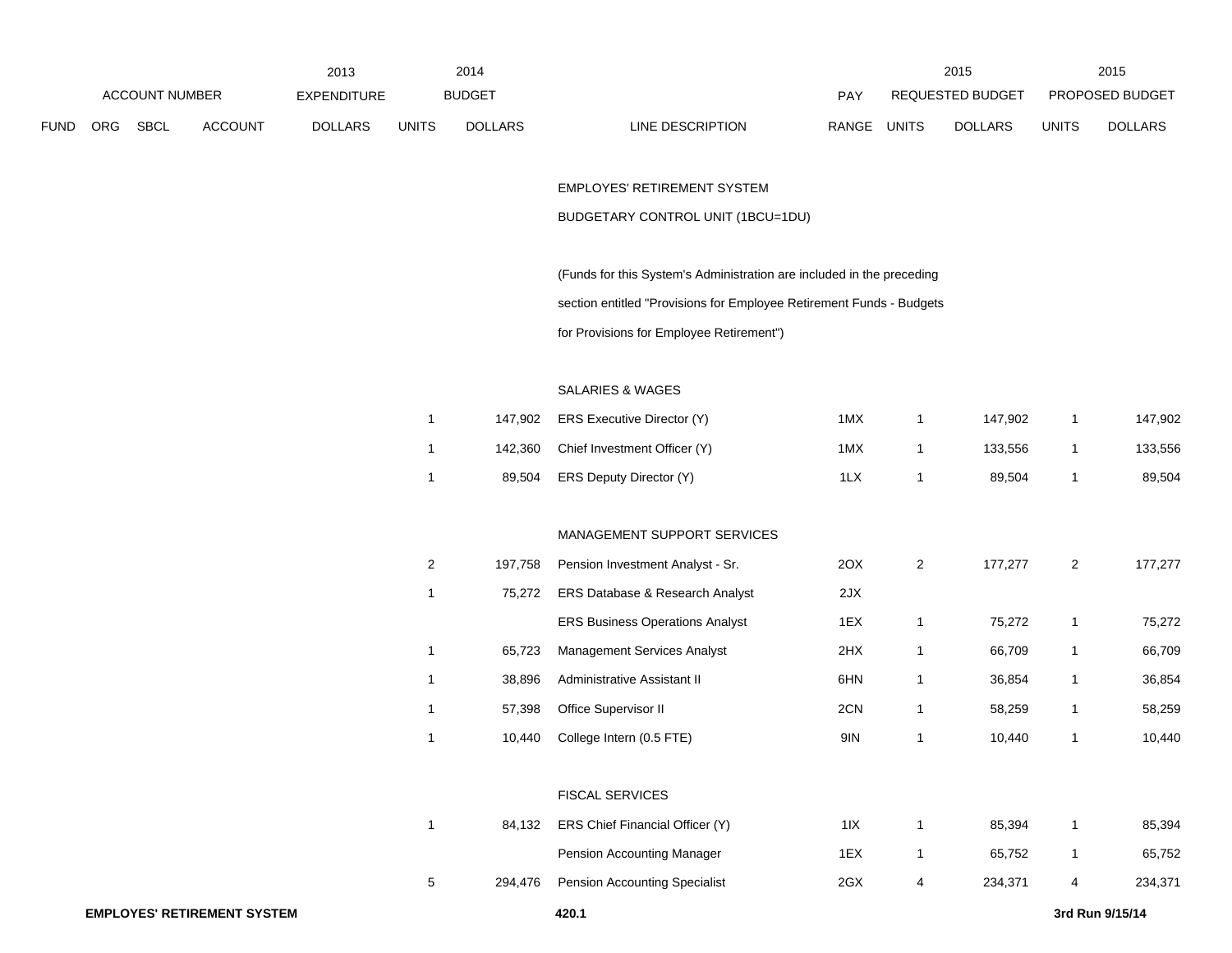|             |  |                       |                |                    |                           | 2014           |                                            |                 |                | 2015             |                         | 2015            |
|-------------|--|-----------------------|----------------|--------------------|---------------------------|----------------|--------------------------------------------|-----------------|----------------|------------------|-------------------------|-----------------|
|             |  | <b>ACCOUNT NUMBER</b> |                | <b>EXPENDITURE</b> |                           | <b>BUDGET</b>  |                                            | PAY             |                | REQUESTED BUDGET |                         | PROPOSED BUDGET |
| <b>FUND</b> |  | ORG SBCL              | <b>ACCOUNT</b> | <b>DOLLARS</b>     | <b>UNITS</b>              | <b>DOLLARS</b> | LINE DESCRIPTION                           | RANGE UNITS     |                | <b>DOLLARS</b>   | <b>UNITS</b>            | <b>DOLLARS</b>  |
|             |  |                       |                |                    | $\ensuremath{\mathsf{3}}$ | 163,799        | Management Accountant-Senior               | 2EX             | $\mathbf{3}$   | 166,255          | 3                       | 166,255         |
|             |  |                       |                |                    | $\overline{c}$            | 75,869         | <b>Accounting Assistant II</b>             | 6HN             | $\overline{2}$ | 76,919           | $\overline{2}$          | 76,919          |
|             |  |                       |                |                    | 1                         | 47,156         | Program Assistant II                       | 5FN             | $\mathbf{1}$   | 39,724           | $\mathbf{1}$            | 39,724          |
|             |  |                       |                |                    |                           |                | <b>INFORMATION SYSTEMS</b>                 |                 |                |                  |                         |                 |
|             |  |                       |                |                    | $\mathbf{1}$              | 127,489        | Chief Technology Officer (Y)               | 1MX             | $\mathbf{1}$   | 129,401          | $\mathbf{1}$            | 129,401         |
|             |  |                       |                |                    | $\mathbf{1}$              | 97,094         | <b>ERS Functional Applications Manager</b> | $11X$           | $\mathbf{1}$   | 98,550           | 1                       | 98,550          |
|             |  |                       |                |                    | 1                         | 73,107         | <b>Business Systems Coordinator</b>        | 2IX             | $\mathbf{1}$   | 74,204           | 1                       | 74,204          |
|             |  |                       |                |                    | $\mathbf{1}$              | 80,143         | ERS Systems Administrator                  | 2IX             | $\mathbf{1}$   | 81,346           | 1                       | 81,346          |
|             |  |                       |                |                    | $\boldsymbol{2}$          | 143,667        | Network Administrator                      | 2IX             | $\sqrt{2}$     | 145,823          | $\overline{\mathbf{c}}$ | 145,823         |
|             |  |                       |                |                    |                           |                | MEMBERSHIP SERVICES                        |                 |                |                  |                         |                 |
|             |  |                       |                |                    | $\mathbf{1}$              | 76,794         | Retirement Plan Manager (Y)                | 1GX             | $\mathbf{1}$   | 77,946           | 1                       | 77,946          |
|             |  |                       |                |                    | $\mathbf{1}$              | 50,399         | <b>Lead Pension Specialist</b>             | 1CX             | $\mathbf{1}$   | 51,155           | 1                       | 51,155          |
|             |  |                       |                |                    | 3                         | 145,318        | Pension Specialist - Senior                | 2DN             | 3              | 150,880          | 3                       | 150,880         |
|             |  |                       |                |                    | $\boldsymbol{2}$          | 118,643        | <b>Disability Specialist Senior</b>        | 2EX             | $\sqrt{2}$     | 120,422          | $\overline{\mathbf{c}}$ | 120,422         |
|             |  |                       |                |                    | $\mathbf{1}$              | 46,281         | Administrative Services Specialist         | 2BN             | $\mathbf{1}$   | 46,976           | 1                       | 46,976          |
|             |  |                       |                |                    | 4                         | 182,336        | Program Assistant II                       | 5FN             | 4              | 185,072          | 4                       | 185,072         |
|             |  |                       |                |                    | $\overline{c}$            | 71,603         | Office Assistant III                       | 6FN             | $\overline{2}$ | 72,677           | $\overline{\mathbf{c}}$ | 72,677          |
|             |  |                       |                |                    | $\boldsymbol{2}$          | 59,788         | Records Technician II                      | 6EN             | $\overline{2}$ | 60,686           | $\boldsymbol{2}$        | 60,686          |
|             |  |                       |                |                    | 8                         | 9,033          | Member, ERS Annuity & Pension Bd. (Y)      | BC <sub>1</sub> | 11             | 9,033            | 11                      | 9,033           |
|             |  |                       |                |                    |                           |                | <b>AUXILIARY POSITIONS</b>                 |                 |                |                  |                         |                 |
|             |  |                       |                |                    | $\mathbf{1}$              |                | Pension Specialist - Senior                | 2DN             |                |                  |                         |                 |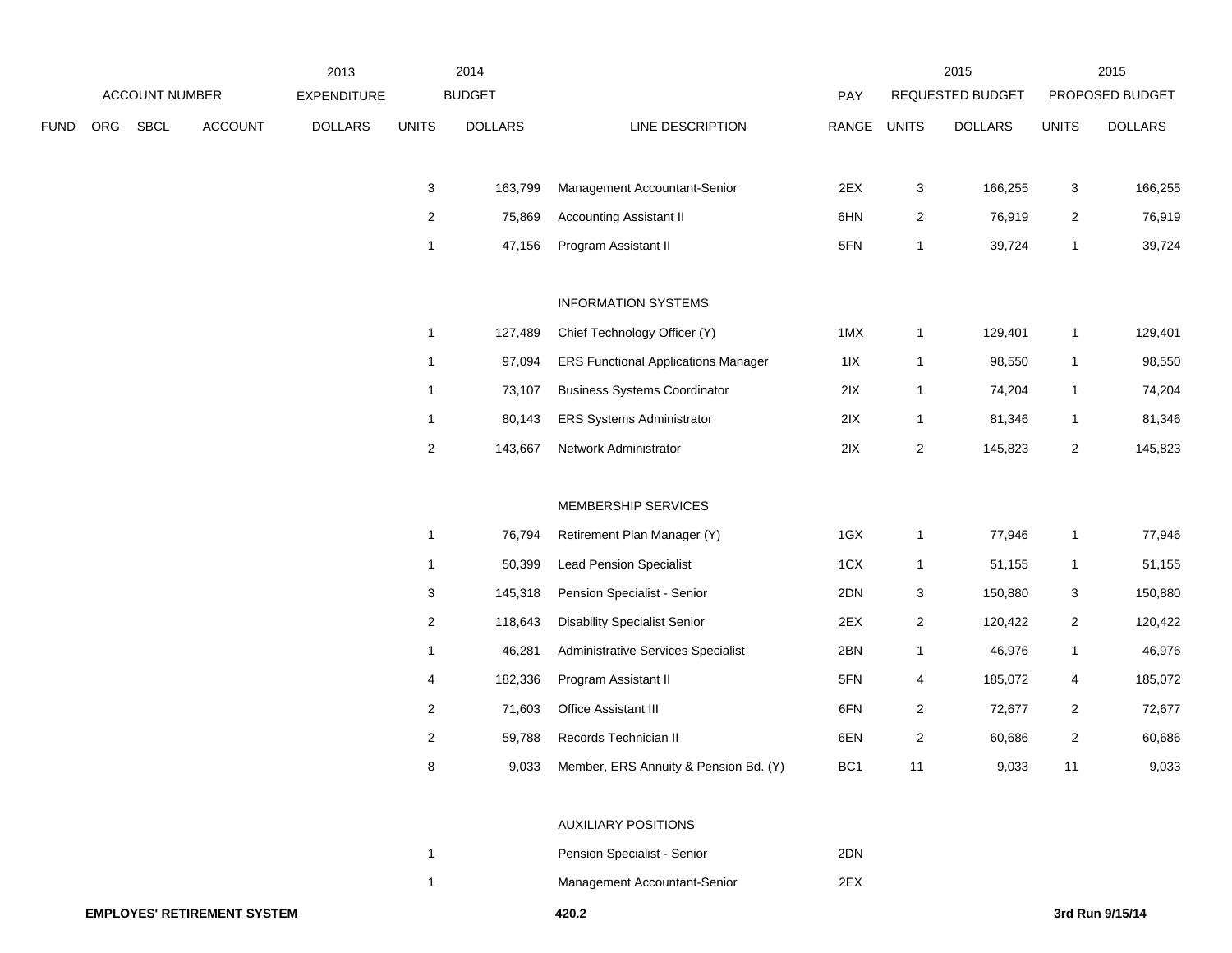|             |      |                |                                    | 2013               |              | 2014           |                                                                           |       | 2015             |                | 2015         |                 |  |
|-------------|------|----------------|------------------------------------|--------------------|--------------|----------------|---------------------------------------------------------------------------|-------|------------------|----------------|--------------|-----------------|--|
|             |      | ACCOUNT NUMBER |                                    | <b>EXPENDITURE</b> |              | <b>BUDGET</b>  |                                                                           | PAY   | REQUESTED BUDGET |                |              | PROPOSED BUDGET |  |
| <b>FUND</b> | ORG  | SBCL           | <b>ACCOUNT</b>                     | <b>DOLLARS</b>     | <b>UNITS</b> | <b>DOLLARS</b> | LINE DESCRIPTION                                                          | RANGE | <b>UNITS</b>     | <b>DOLLARS</b> | <b>UNITS</b> | <b>DOLLARS</b>  |  |
|             |      |                |                                    |                    |              |                |                                                                           |       |                  |                |              |                 |  |
|             |      |                |                                    |                    |              |                |                                                                           |       |                  |                |              |                 |  |
|             |      |                |                                    |                    | 54           | 2,772,380      | <b>Total Before Adjustments</b>                                           |       | 55               | 2,768,359      | 55           | 2,768,359       |  |
|             |      |                |                                    |                    |              |                | Salary & Wage Rate Changes                                                |       |                  |                |              |                 |  |
|             |      |                |                                    |                    |              | 25,000         | Overtime Compensated*                                                     |       |                  | 25,000         |              | 25,000          |  |
|             |      |                |                                    |                    |              | (55, 448)      | Personnel Cost Adjustment                                                 |       |                  | (55, 367)      |              | (55, 367)       |  |
|             |      |                |                                    |                    |              |                | Other                                                                     |       |                  |                |              |                 |  |
|             |      |                |                                    |                    |              |                |                                                                           |       |                  |                |              |                 |  |
|             |      |                |                                    |                    |              | (31, 756)      | Furlough                                                                  |       |                  | (31, 729)      |              |                 |  |
|             |      |                |                                    |                    | 54           | 2,710,176      | Gross Salaries & Wages Total                                              |       | 55               | 2,706,263      | 55           | 2,737,992       |  |
|             |      |                |                                    |                    |              |                | Reimbursable Services Deduction                                           |       |                  |                |              |                 |  |
|             |      |                |                                    |                    |              |                | Capital Improvements Deduction                                            |       |                  |                |              |                 |  |
|             |      |                |                                    |                    |              |                | <b>Grants &amp; Aids Deduction</b>                                        |       |                  |                |              |                 |  |
|             |      |                |                                    |                    |              |                |                                                                           |       |                  |                |              |                 |  |
| 0001        | 4500 | R999           | 006000                             | 2,497,206          | 54           | 2,710,176      | NET SALARIES & WAGES TOTAL*                                               |       | 55               | 2,706,263      | 55           | 2,737,992       |  |
|             |      |                |                                    |                    |              |                |                                                                           |       |                  |                |              |                 |  |
|             |      |                |                                    |                    | 43.50        |                | O&M FTE'S                                                                 |       | 43.50            |                | 43.50        |                 |  |
|             |      |                |                                    |                    |              |                | NON-O&M FTE'S                                                             |       |                  |                |              |                 |  |
|             |      |                |                                    |                    |              |                |                                                                           |       |                  |                |              |                 |  |
|             |      |                |                                    |                    |              |                | (Y) Required to file a statement of economic interests in accordance with |       |                  |                |              |                 |  |
|             |      |                |                                    |                    |              |                | the Milwaukee Code of Ordinances Chapter 303-Code of Ethics.              |       |                  |                |              |                 |  |
| 0001        | 4500 | R999           | 006180                             | 1,152,400          |              | 1,273,783      | ESTIMATED EMPLOYEE FRINGE BENEFITS                                        |       |                  | 1,217,818      |              | 1,232,096       |  |
|             |      |                |                                    |                    |              |                | (Involves Revenue Offset-No Transfers From This Account)                  |       |                  |                |              |                 |  |
|             |      |                |                                    |                    |              |                |                                                                           |       |                  |                |              |                 |  |
|             |      |                | <b>EMPLOYES' RETIREMENT SYSTEM</b> |                    |              |                | 420.3                                                                     |       |                  |                |              | 3rd Run 9/15/14 |  |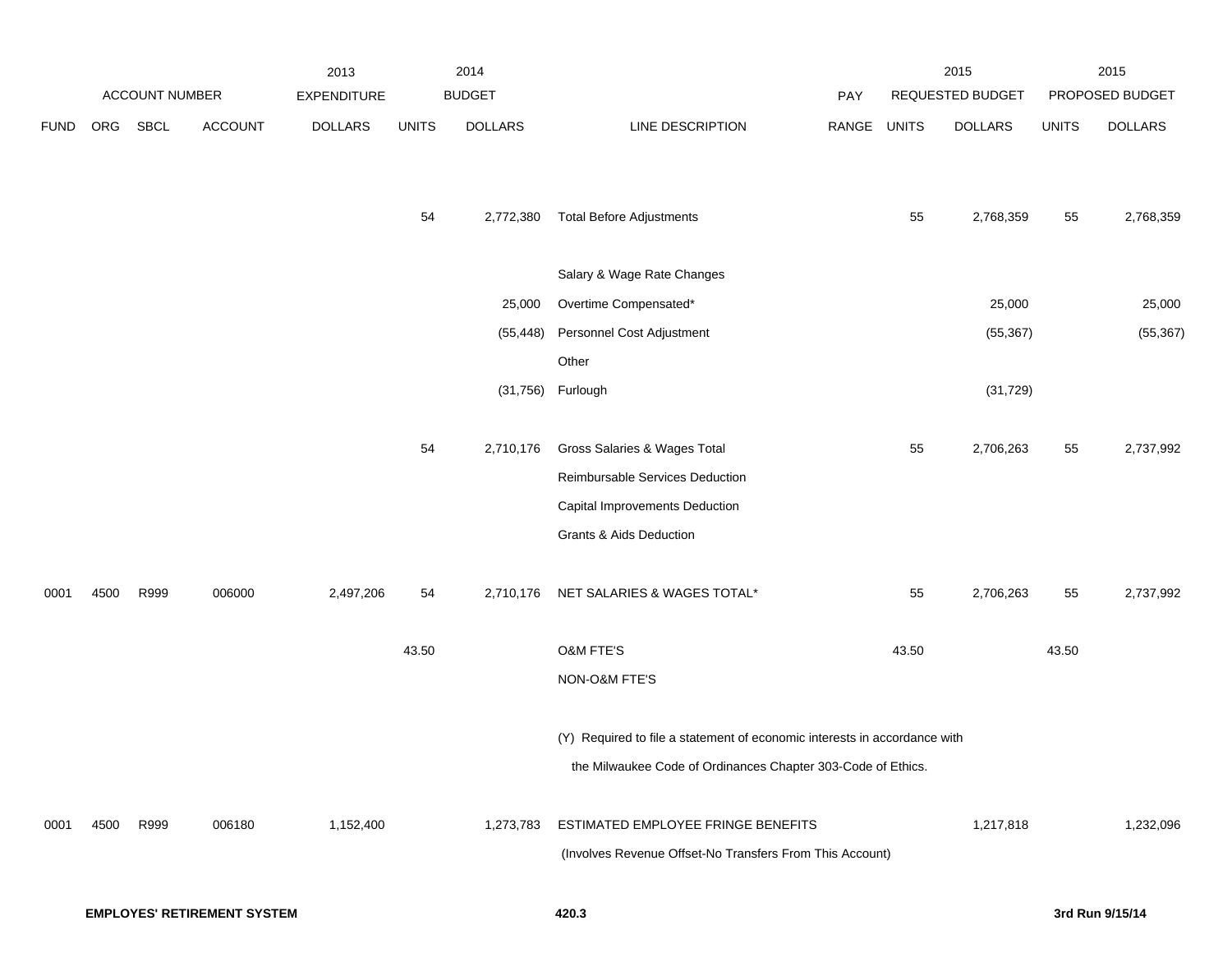|             |            |                       |                | 2013           |              | 2014           |                                    |       | 2015                    |                |              | 2015            |
|-------------|------------|-----------------------|----------------|----------------|--------------|----------------|------------------------------------|-------|-------------------------|----------------|--------------|-----------------|
|             |            | <b>ACCOUNT NUMBER</b> |                | EXPENDITURE    |              | <b>BUDGET</b>  |                                    | PAY   | <b>REQUESTED BUDGET</b> |                |              | PROPOSED BUDGET |
| <b>FUND</b> | <b>ORG</b> | <b>SBCL</b>           | <b>ACCOUNT</b> | <b>DOLLARS</b> | <b>UNITS</b> | <b>DOLLARS</b> | LINE DESCRIPTION                   | RANGE | <b>UNITS</b>            | <b>DOLLARS</b> | <b>UNITS</b> | <b>DOLLARS</b>  |
|             |            |                       |                |                |              |                |                                    |       |                         |                |              |                 |
|             |            |                       |                |                |              |                | OPERATING EXPENDITURES             |       |                         |                |              |                 |
| 0001        | 4500       | R999                  | 630100         | 171,408        |              | 199,000        | <b>General Office Expense</b>      |       |                         | 197,000        |              | 197,000         |
| 0001        | 4500       | R999                  | 630500         |                |              |                | Tools & Machinery Parts            |       |                         |                |              |                 |
| 0001        | 4500       | R999                  | 631000         |                |              |                | <b>Construction Supplies</b>       |       |                         |                |              |                 |
| 0001        | 4500       | R999                  | 631500         |                |              |                | Energy                             |       |                         |                |              |                 |
| 0001        | 4500       | R999                  | 632000         | 3,555          |              | 7,000          | <b>Other Operating Supplies</b>    |       |                         | 7,000          |              | 7,000           |
| 0001        | 4500       | R999                  | 632500         | 567,316        |              | 675,000        | <b>Facility Rental</b>             |       |                         | 667,000        |              | 667,000         |
| 0001        | 4500       | R999                  | 633000         |                |              |                | Vehicle Rental                     |       |                         |                |              |                 |
| 0001        | 4500       | R999                  | 633500         | 11,687         |              | 16,000         | Non-Vehicle Equipment Rental       |       |                         | 16,000         |              | 16,000          |
| 0001        | 4500       | R999                  | 634000         | 12,783,721     |              | 16,644,000     | <b>Professional Services</b>       |       |                         | 19,801,000     |              | 19,801,000      |
| 0001        | 4500       | R999                  | 634500         | 1,612,653      |              | 2,034,000      | Information Technology Services    |       |                         | 2,121,000      |              | 2,121,000       |
| 0001        | 4500       | R999                  | 635000         |                |              |                | <b>Property Services</b>           |       |                         |                |              |                 |
| 0001        | 4500       | R999                  | 635500         |                |              |                | <b>Infrastructure Services</b>     |       |                         |                |              |                 |
| 0001        | 4500       | R999                  | 636000         |                |              |                | Vehicle Repair Services            |       |                         |                |              |                 |
| 0001        | 4500       | R999                  | 636500         | 418,865        |              | 1,187,000      | <b>Other Operating Services</b>    |       |                         | 1,149,000      |              | 1,149,000       |
| 0001        | 4500       | R999                  | 637000         |                |              |                | Loans and Grants                   |       |                         |                |              |                 |
| 0001        | 4500       | R999                  | 637501         |                |              |                | <b>Reimburse Other Departments</b> |       |                         |                |              |                 |
|             |            |                       |                |                |              |                |                                    |       |                         |                |              |                 |
| 0001        | 4500       | R999                  | 006300         | 15,569,205     |              | 20,762,000     | OPERATING EXPENDITURES TOTAL*      |       |                         | 23,958,000     |              | 23,958,000      |
|             |            |                       |                |                |              |                |                                    |       |                         |                |              |                 |
|             |            |                       |                |                |              |                | <b>EQUIPMENT PURCHASES</b>         |       |                         |                |              |                 |
|             |            |                       |                |                |              |                |                                    |       |                         |                |              |                 |
|             |            |                       |                |                |              |                | <b>Additional Equipment</b>        |       |                         |                |              |                 |
|             |            |                       |                |                |              |                |                                    |       |                         |                |              |                 |
|             |            |                       |                |                |              |                |                                    |       |                         |                |              |                 |

Subtotal - Additional Equipment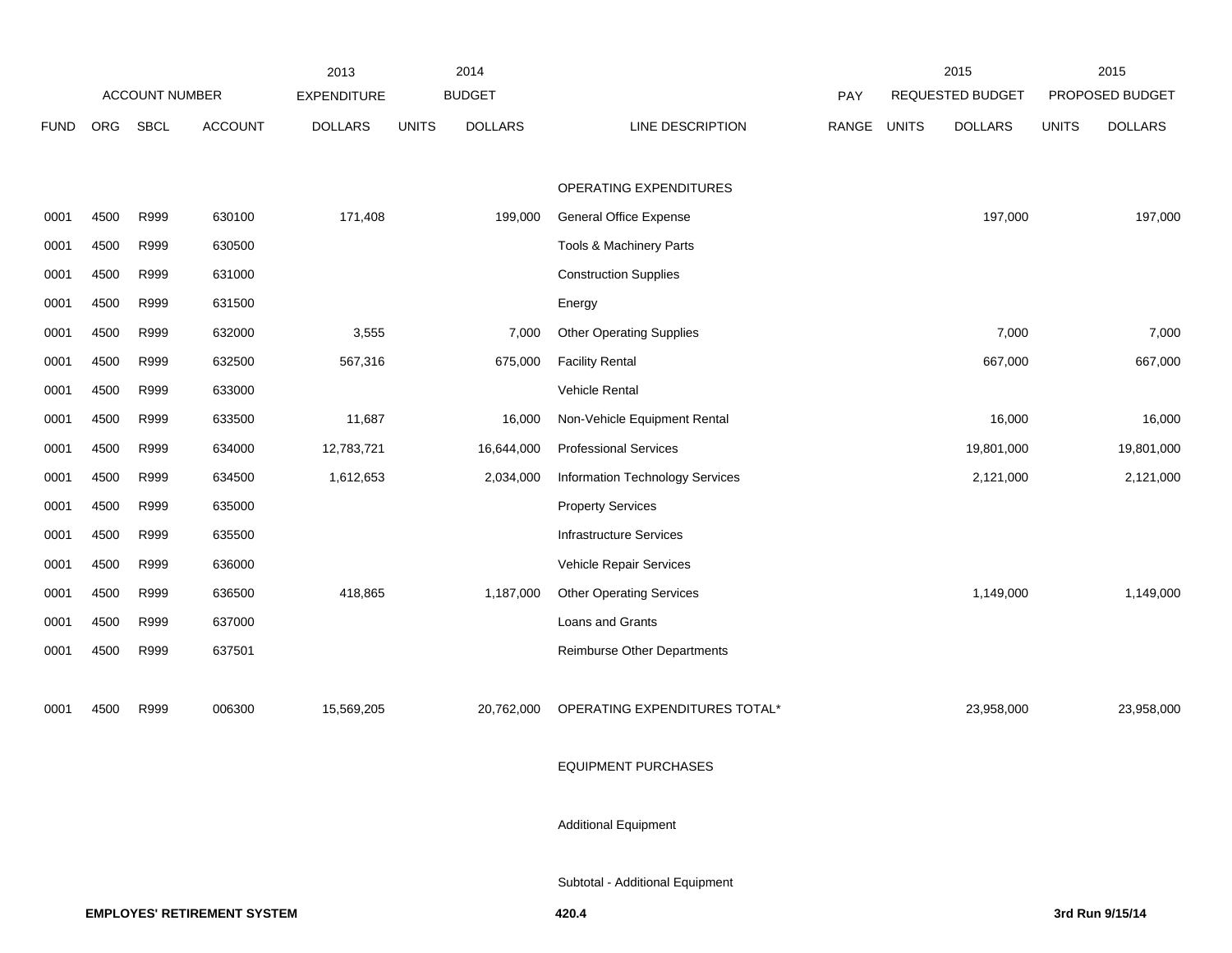|             |            |                |                | 2013               |              | 2014           |                                    |       | 2015             |                |                 | 2015           |
|-------------|------------|----------------|----------------|--------------------|--------------|----------------|------------------------------------|-------|------------------|----------------|-----------------|----------------|
|             |            | ACCOUNT NUMBER |                | <b>EXPENDITURE</b> |              | <b>BUDGET</b>  |                                    |       | REQUESTED BUDGET |                | PROPOSED BUDGET |                |
| <b>FUND</b> | <b>ORG</b> | SBCL           | <b>ACCOUNT</b> | <b>DOLLARS</b>     | <b>UNITS</b> | <b>DOLLARS</b> | LINE DESCRIPTION                   | RANGE | <b>UNITS</b>     | <b>DOLLARS</b> | <b>UNITS</b>    | <b>DOLLARS</b> |
|             |            |                |                |                    |              |                |                                    |       |                  |                |                 |                |
|             |            |                |                |                    |              |                |                                    |       |                  |                |                 |                |
|             |            |                |                |                    |              |                | Replacement Equipment              |       |                  |                |                 |                |
|             |            |                |                | 120,653            |              | 275,000        | Computer Hardware & Software       |       |                  | 469,000        |                 | 469,000        |
|             |            |                |                |                    |              |                |                                    |       |                  |                |                 |                |
|             |            |                |                | 120,653            |              | 275,000        | Subtotal - Replacement Equipment   |       |                  | 469,000        |                 | 469,000        |
|             |            |                |                |                    |              |                |                                    |       |                  |                |                 |                |
| 0001        | 4500       | R999           | 006800         | 120,653            |              | 275,000        | EQUIPMENT PURCHASES TOTAL*         |       |                  | 469,000        |                 | 469,000        |
|             |            |                |                |                    |              |                |                                    |       |                  |                |                 |                |
|             |            |                |                |                    |              |                | <b>EMPLOYES' RETIREMENT SYSTEM</b> |       |                  |                |                 |                |
|             |            |                |                |                    |              |                | BUDGETARY CONTROL UNIT TOTAL       |       |                  |                |                 |                |
|             |            |                |                | 19,339,464         |              | 25,020,959     | $(1BCU=1DU)$                       |       |                  | 28,351,081     |                 | 28,397,088     |
|             |            |                |                |                    |              |                |                                    |       |                  |                |                 |                |

\*Appropriation Control Account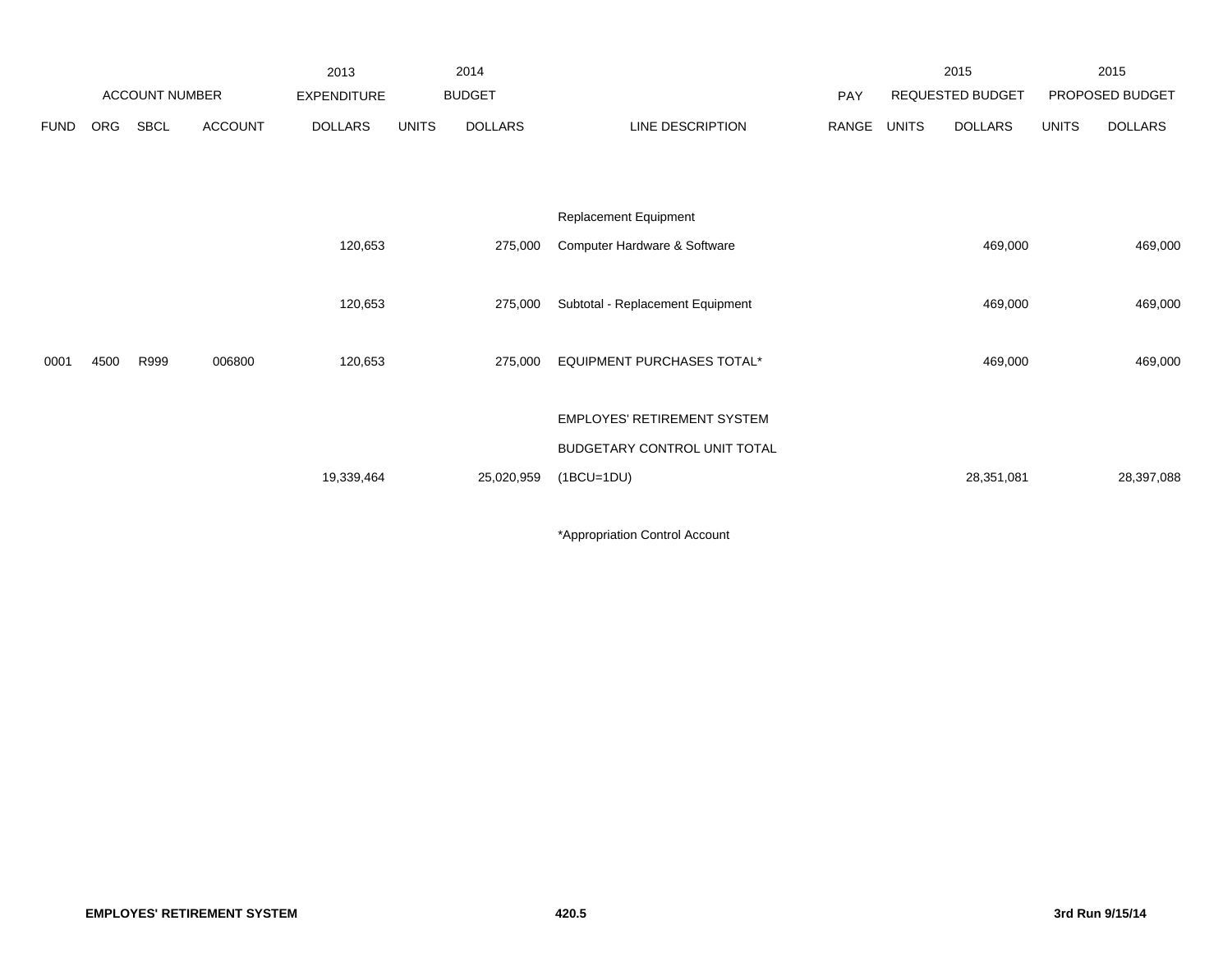|             |     |                |         | 2013               |                | 2014           |                                     |             | 2015             |                | 2015           |                 |
|-------------|-----|----------------|---------|--------------------|----------------|----------------|-------------------------------------|-------------|------------------|----------------|----------------|-----------------|
|             |     | ACCOUNT NUMBER |         | <b>EXPENDITURE</b> |                | <b>BUDGET</b>  |                                     | PAY         | REQUESTED BUDGET |                |                | PROPOSED BUDGET |
| <b>FUND</b> | ORG | <b>SBCL</b>    | ACCOUNT | <b>DOLLARS</b>     | <b>UNITS</b>   | <b>DOLLARS</b> | LINE DESCRIPTION                    | RANGE UNITS |                  | <b>DOLLARS</b> | <b>UNITS</b>   | <b>DOLLARS</b>  |
|             |     |                |         |                    |                |                | DEFERRED COMPENSATION PLAN          |             |                  |                |                |                 |
|             |     |                |         |                    |                |                | SALARIES & WAGES                    |             |                  |                |                |                 |
|             |     |                |         |                    | 1              | 85,476         | Executive Director (Y)              | 1HX         | $\mathbf{1}$     | 85,476         | $\mathbf{1}$   | 85,476          |
|             |     |                |         |                    | $\mathbf{1}$   | 44,257         | Program Assistant II                | 5FN         | $\mathbf{1}$     | 44,257         | $\mathbf{1}$   | 44,257          |
|             |     |                |         |                    | $\overline{2}$ | 129,733        | <b>Total Before Adjustments</b>     |             | $\sqrt{2}$       | 129,733        | $\overline{a}$ | 129,733         |
|             |     |                |         |                    |                |                | Salary & Wage Rate Changes          |             |                  |                |                |                 |
|             |     |                |         |                    |                |                | Overtime Compensated*               |             |                  |                |                |                 |
|             |     |                |         |                    |                |                | Personnel Cost Adjustment           |             |                  |                |                |                 |
|             |     |                |         |                    |                |                | Other                               |             |                  |                |                |                 |
|             |     |                |         |                    |                |                | $(1,498)$ Furlough                  |             |                  | (1, 498)       |                |                 |
|             |     |                |         |                    | $\overline{2}$ | 128,235        | Gross Salaries & Wages Total        |             | $\overline{c}$   | 128,235        | $\overline{2}$ | 129,733         |
|             |     |                |         |                    |                |                | Reimbursable Services Deduction     |             |                  |                |                |                 |
|             |     |                |         |                    |                |                | Capital Improvements Deduction      |             |                  |                |                |                 |
|             |     |                |         |                    |                |                | <b>Grant and Aids Deduction</b>     |             |                  |                |                |                 |
| 0001 0950   |     | R999           | 006000  | 129,283            | $\overline{2}$ |                | 128,235 NET SALARIES & WAGES TOTAL* |             | $\overline{a}$   | 128,235        | $\overline{2}$ | 129,733         |
|             |     |                |         |                    | 2.00           |                | <b>O&amp;M FTE'S</b>                |             | 2.00             |                | 2.00           |                 |
|             |     |                |         |                    |                |                | NON-O&M FTE'S                       |             |                  |                |                |                 |
|             |     |                |         |                    |                |                |                                     |             |                  |                |                |                 |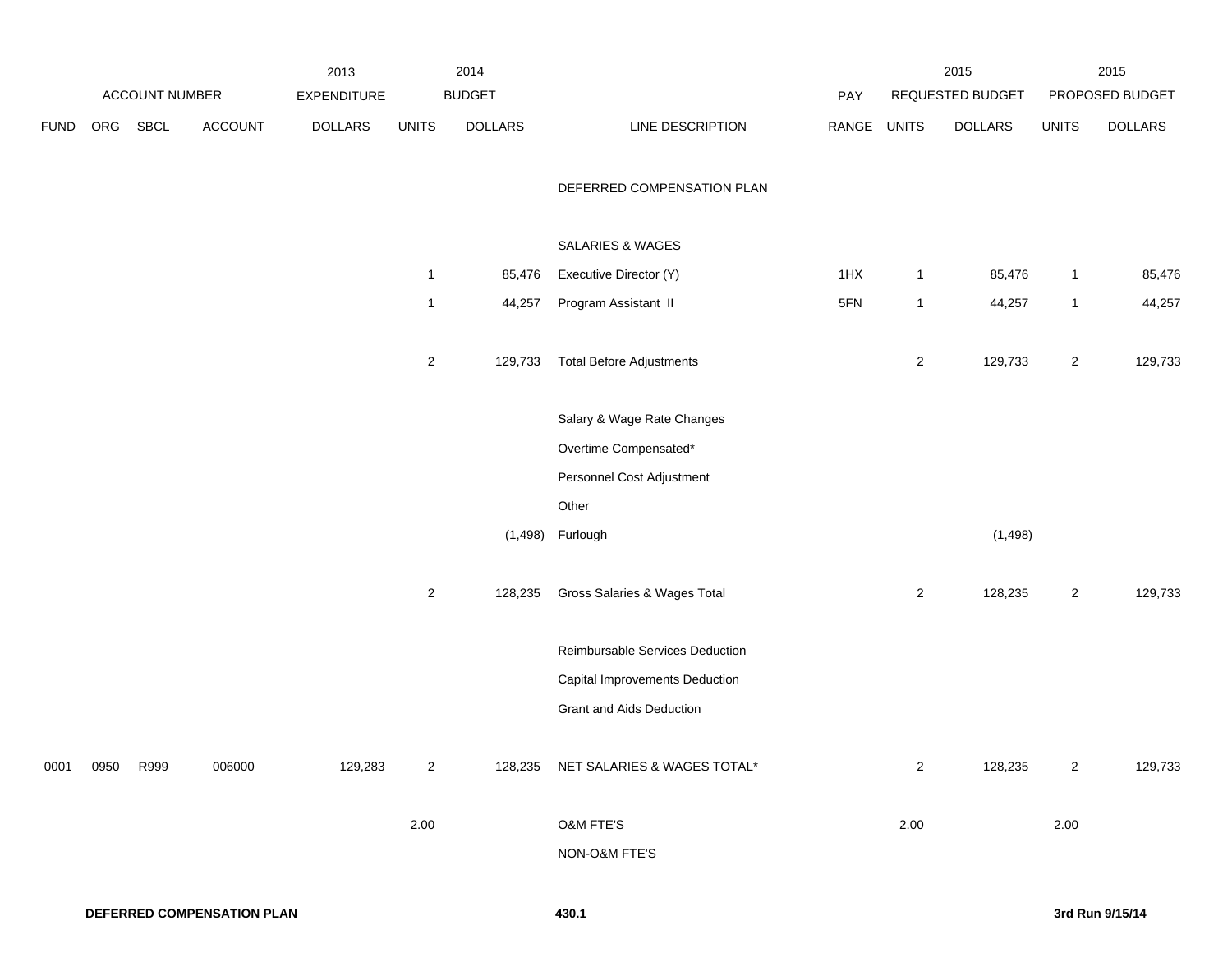|             |                            |                       |                | 2013               |              | 2014           |                                                                           |            |                  | 2015           |              | 2015            |
|-------------|----------------------------|-----------------------|----------------|--------------------|--------------|----------------|---------------------------------------------------------------------------|------------|------------------|----------------|--------------|-----------------|
|             |                            | <b>ACCOUNT NUMBER</b> |                | <b>EXPENDITURE</b> |              | <b>BUDGET</b>  |                                                                           | <b>PAY</b> | REQUESTED BUDGET |                |              | PROPOSED BUDGET |
| <b>FUND</b> | ORG                        | SBCL                  | <b>ACCOUNT</b> | <b>DOLLARS</b>     | <b>UNITS</b> | <b>DOLLARS</b> | LINE DESCRIPTION                                                          | RANGE      | <b>UNITS</b>     | <b>DOLLARS</b> | <b>UNITS</b> | <b>DOLLARS</b>  |
|             |                            |                       |                |                    |              |                |                                                                           |            |                  |                |              |                 |
|             |                            |                       |                |                    |              |                | (Y) Required to file a statement of economic interests in accordance with |            |                  |                |              |                 |
|             |                            |                       |                |                    |              |                | the Milwaukee Code of Ordinances Chapter 303-Code of Ethics.              |            |                  |                |              |                 |
|             |                            |                       |                |                    |              |                |                                                                           |            |                  |                |              |                 |
| 0001        | 0950                       | R999                  | 006180         | 53,821             |              | 60,270         | ESTIMATED EMPLOYEE FRINGE BENEFITS                                        |            |                  | 74,120         |              | 74,986          |
|             |                            |                       |                |                    |              |                | (Involves Revenue Offset-No Transfers From This Account)                  |            |                  |                |              |                 |
|             |                            |                       |                |                    |              |                | OPERATING EXPENDITURES                                                    |            |                  |                |              |                 |
| 0001        | 0950                       | R999                  | 630100         | 1,907              |              | 2,400          | General Office Expense                                                    |            |                  | 3,200          |              | 3,200           |
| 0001        | 0950                       | R999                  | 630500         |                    |              |                | Tools & Machinery Parts                                                   |            |                  |                |              |                 |
| 0001        | 0950                       | R999                  | 631000         |                    |              |                | <b>Construction Supplies</b>                                              |            |                  |                |              |                 |
| 0001        | 0950                       | R999                  | 631500         |                    |              |                | Energy                                                                    |            |                  |                |              |                 |
| 0001        | 0950                       | R999                  | 632000         |                    |              |                | <b>Other Operating Supplies</b>                                           |            |                  |                |              |                 |
| 0001        | 0950                       | R999                  | 632500         |                    |              |                | <b>Facility Rental</b>                                                    |            |                  |                |              |                 |
| 0001        | 0950                       | R999                  | 633000         |                    |              |                | Vehicle Rental                                                            |            |                  |                |              |                 |
| 0001        | 0950                       | R999                  | 633500         |                    |              |                | Non-Vehicle Equipment Rental                                              |            |                  |                |              |                 |
| 0001        | 0950                       | R999                  | 634000         | 1,000,461          |              | 1,363,330      | <b>Professional Services</b>                                              |            |                  | 1,263,180      |              | 1,263,180       |
| 0001        | 0950                       | R999                  | 634500         |                    |              |                | Information Technology Services                                           |            |                  |                |              |                 |
| 0001        | 0950                       | R999                  | 635000         |                    |              |                | <b>Property Services</b>                                                  |            |                  |                |              |                 |
| 0001        | 0950                       | R999                  | 635500         |                    |              |                | <b>Infrastructure Services</b>                                            |            |                  |                |              |                 |
| 0001        | 0950                       | R999                  | 636000         |                    |              |                | Vehicle Repair Services                                                   |            |                  |                |              |                 |
| 0001        | 0950                       | R999                  | 636500         | 113,863            |              |                | <b>Other Operating Services</b>                                           |            |                  |                |              |                 |
| 0001        | 0950                       | R999                  | 637000         |                    |              |                | Loans and Grants                                                          |            |                  |                |              |                 |
| 0001        | 0950                       | R999                  | 637501         | 851                |              | 3,200          | Reimburse Other Departments                                               |            |                  | 3,200          |              | 3,200           |
| 0001        | 0950                       | R999                  | 006300         | 1,117,082          |              | 1,368,930      | OPERATING EXPENDITURES TOTAL*                                             |            |                  | 1,269,580      |              | 1,269,580       |
|             |                            |                       |                |                    |              |                |                                                                           |            |                  |                |              |                 |
|             | DEFERRED COMPENSATION PLAN |                       |                |                    |              |                | 430.2                                                                     |            |                  |                |              | 3rd Run 9/15/14 |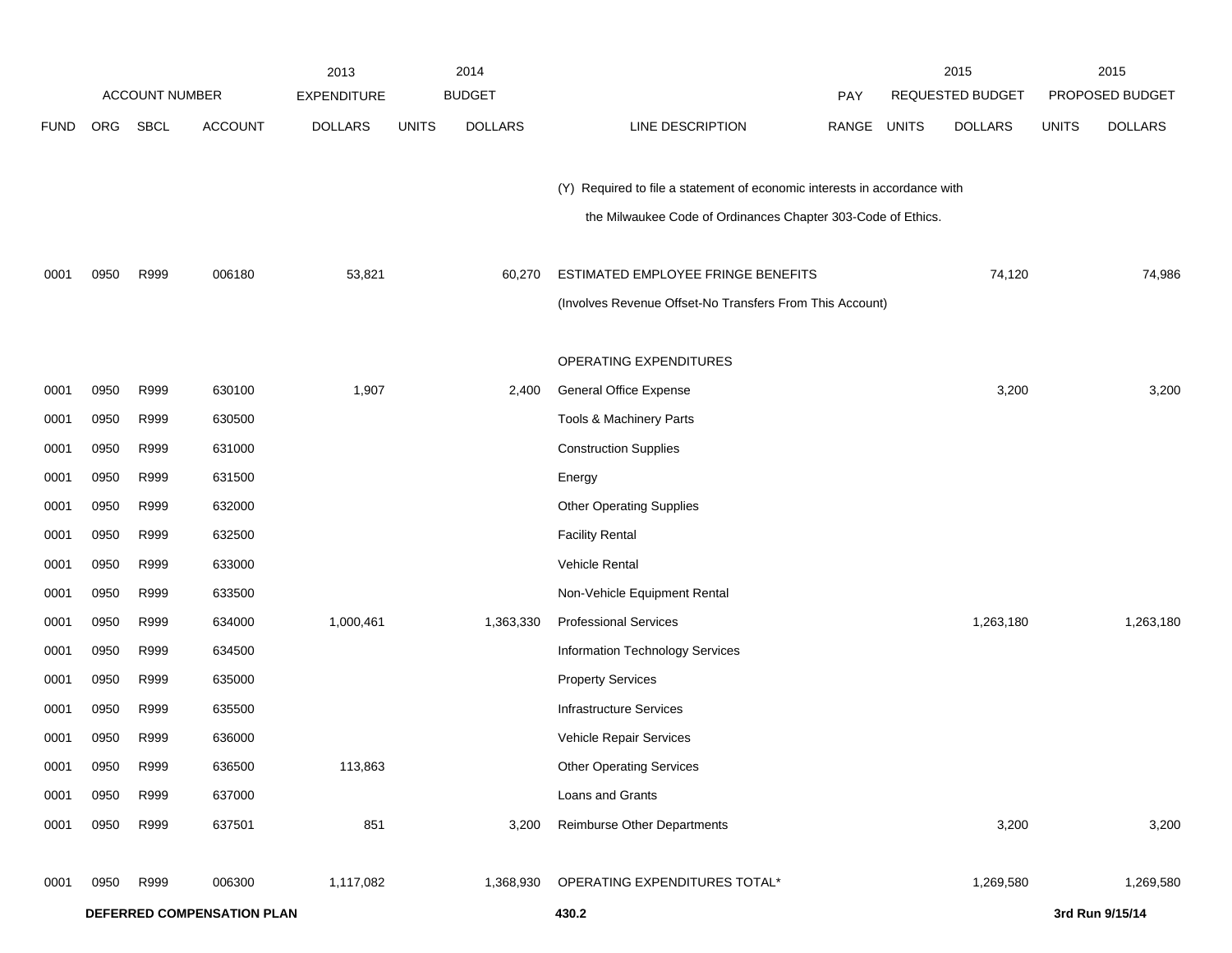|             |      | ACCOUNT NUMBER |                            | 2013<br><b>EXPENDITURE</b> |              | 2014<br><b>BUDGET</b> |                                                                              | PAY   |              | 2015<br>REQUESTED BUDGET |              | 2015<br>PROPOSED BUDGET |
|-------------|------|----------------|----------------------------|----------------------------|--------------|-----------------------|------------------------------------------------------------------------------|-------|--------------|--------------------------|--------------|-------------------------|
| <b>FUND</b> | ORG  | SBCL           | ACCOUNT                    | <b>DOLLARS</b>             | <b>UNITS</b> | <b>DOLLARS</b>        | LINE DESCRIPTION                                                             | RANGE | <b>UNITS</b> | <b>DOLLARS</b>           | <b>UNITS</b> | <b>DOLLARS</b>          |
|             |      |                |                            |                            |              |                       |                                                                              |       |              |                          |              |                         |
|             |      |                |                            |                            |              |                       | <b>EQUIPMENT PURCHASES</b>                                                   |       |              |                          |              |                         |
|             |      |                |                            |                            |              |                       | <b>Additional Equipment</b>                                                  |       |              |                          |              |                         |
|             |      |                |                            |                            |              |                       | Subtotal - Additional Equipment                                              |       |              |                          |              |                         |
|             |      |                |                            |                            |              |                       | Replacement Equipment                                                        |       |              |                          |              |                         |
|             |      |                |                            |                            |              |                       | Subtotal - Replacement Equipment                                             |       |              |                          |              |                         |
| 0001        | 0950 | R999           | 006800                     |                            |              |                       | EQUIPMENT PURCHASES TOTAL*                                                   |       |              |                          |              |                         |
|             |      |                |                            |                            |              |                       | SPECIAL FUNDS                                                                |       |              |                          |              |                         |
| 0001        | 0950 | R091           | 006300                     |                            |              | 75,000                | Contingency (A)*                                                             |       |              | 75,000                   |              | 75,000                  |
|             |      |                |                            |                            |              | 75,000                | SPECIAL FUNDS TOTAL                                                          |       |              | 75,000                   |              | 75,000                  |
|             |      |                |                            |                            |              |                       | (A) Funds can only be expended upon Deferred<br>Compensation Board approval. |       |              |                          |              |                         |
|             |      |                |                            |                            |              |                       | DEFERRED COMPENSATION PLAN                                                   |       |              |                          |              |                         |
|             |      |                |                            | 1,300,186                  |              | 1,632,435             | BUDGETARY CONTROL UNIT TOTAL (1 BCU=1 DU)                                    |       |              | 1,546,935                |              | 1,549,299               |
|             |      |                |                            |                            |              |                       | *Appropriation Control Account                                               |       |              |                          |              |                         |
|             |      |                | DEFERRED COMPENSATION PLAN |                            |              |                       | 430.3                                                                        |       |              |                          |              | 3rd Run 9/15/14         |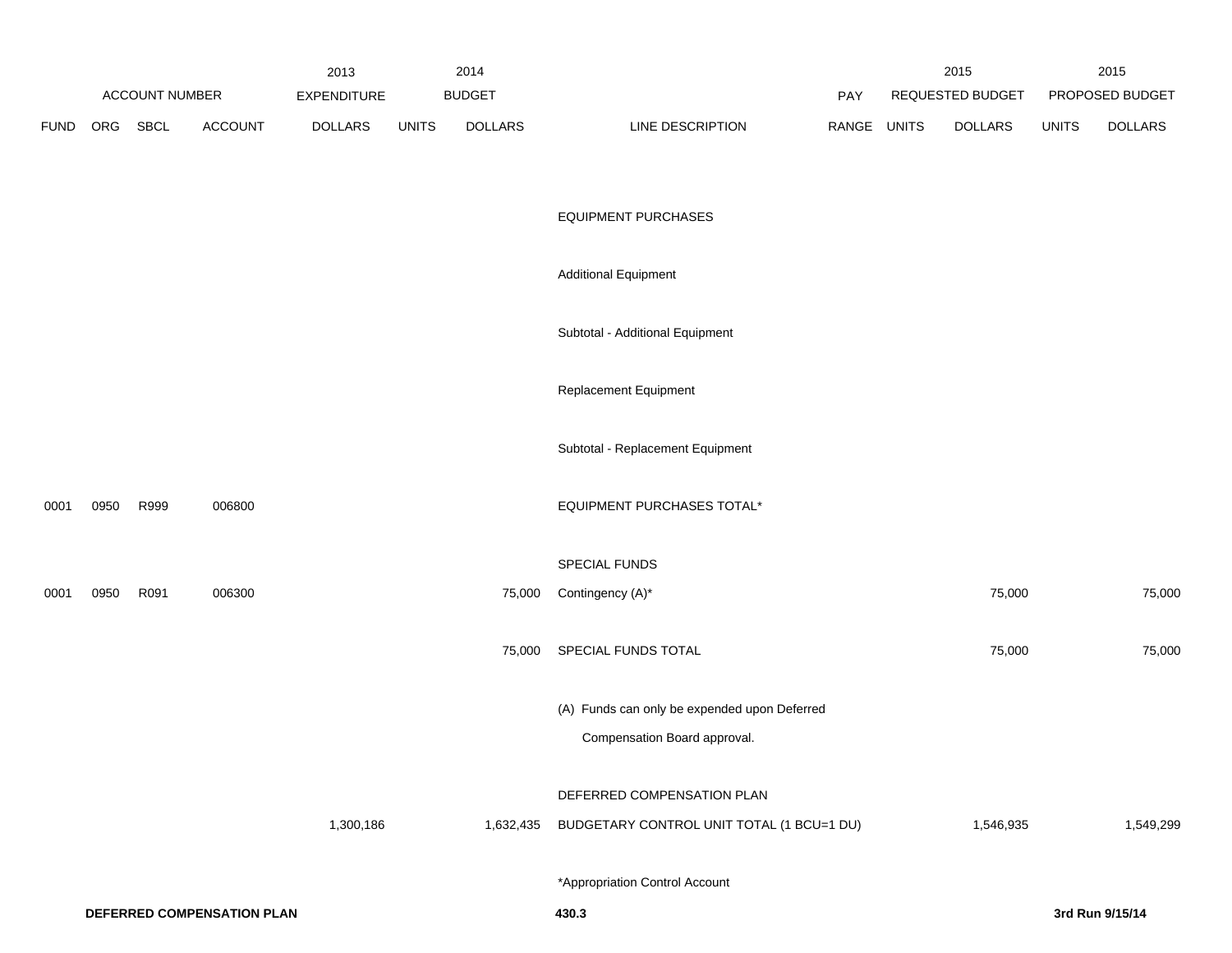|             |            |                       |                | 2013               |              | 2014           |                                                 |       |              | 2015                    |              | 2015            |
|-------------|------------|-----------------------|----------------|--------------------|--------------|----------------|-------------------------------------------------|-------|--------------|-------------------------|--------------|-----------------|
|             |            | <b>ACCOUNT NUMBER</b> |                | <b>EXPENDITURE</b> |              | <b>BUDGET</b>  |                                                 | PAY   |              | <b>REQUESTED BUDGET</b> |              | PROPOSED BUDGET |
| <b>FUND</b> | <b>ORG</b> | SBCL                  | <b>ACCOUNT</b> | <b>DOLLARS</b>     | <b>UNITS</b> | <b>DOLLARS</b> | LINE DESCRIPTION                                | RANGE | <b>UNITS</b> | <b>DOLLARS</b>          | <b>UNITS</b> | <b>DOLLARS</b>  |
|             |            |                       |                |                    |              |                |                                                 |       |              |                         |              |                 |
|             |            |                       |                |                    |              |                | PROVISION FOR EMPLOYES' RETIREMENT              |       |              |                         |              |                 |
|             |            |                       |                |                    |              |                | 2. SOURCE OF FUNDS FOR PROVISION                |       |              |                         |              |                 |
|             |            |                       |                |                    |              |                | FOR EMPLOYES' RETIREMENT                        |       |              |                         |              |                 |
|             |            |                       |                |                    |              |                |                                                 |       |              |                         |              |                 |
| 0001        | 9990       |                       | 009013         | 79,698,013         |              | 85,965,660     | Property Tax Levy                               |       |              | 91,400,953              |              | 78,510,144      |
| 0001        | 4500       |                       | 009400         | 1,152,400          |              | 1,273,783      | Charges for Services - ERS Fringes              |       |              | 1,217,818               |              | 1,232,096       |
|             |            |                       |                |                    |              |                |                                                 |       |              |                         |              |                 |
| 0001        | 4500       |                       | 009400         | 18,896,766         |              | 24,644,935     | Charges for Services - ERS                      |       |              | 27,986,148              |              | 27,986,148      |
|             |            |                       |                |                    |              |                |                                                 |       |              |                         |              |                 |
| 0001        | 2210       |                       | 009930         |                    |              | 721,677        | <b>Transfer from Other Funds</b>                |       |              | 730,000                 |              | 730,000         |
| 0001        | 0950       |                       | 009400         | 1,300,186          |              | 1,632,435      | Charges for Services - Deferred Comp.           |       |              | 1,546,935               |              | 1,549,299       |
|             |            |                       |                |                    |              |                |                                                 |       |              |                         |              |                 |
| 0001        | 4500       |                       | 009870         | 80,300             |              | 90,000         | Miscellaneous - ERS                             |       |              | 88,000                  |              | 88,000          |
| 0001        | 4500       |                       | 009870         | 16,233,608         |              | 13,400,000     | Employers' Reserve Fund (A)                     |       |              | 10,000,000              |              | 10,400,000      |
|             |            |                       |                |                    |              |                |                                                 |       |              |                         |              |                 |
|             |            |                       |                |                    |              |                | TOTAL SOURCE OF FUNDS FOR PROVISION             |       |              |                         |              |                 |
|             |            |                       |                | 117,361,273        |              |                | 127,728,490 FOR EMPLOYES' RETIREMENT            |       |              | 132,969,854             |              | 120,495,687     |
|             |            |                       |                |                    |              |                | (A) Withdrawal from the Employers' Reserve Fund |       |              |                         |              |                 |
|             |            |                       |                |                    |              |                | in accordance with Charter Ordinance 36-08-8.   |       |              |                         |              |                 |
|             |            |                       |                |                    |              |                |                                                 |       |              |                         |              |                 |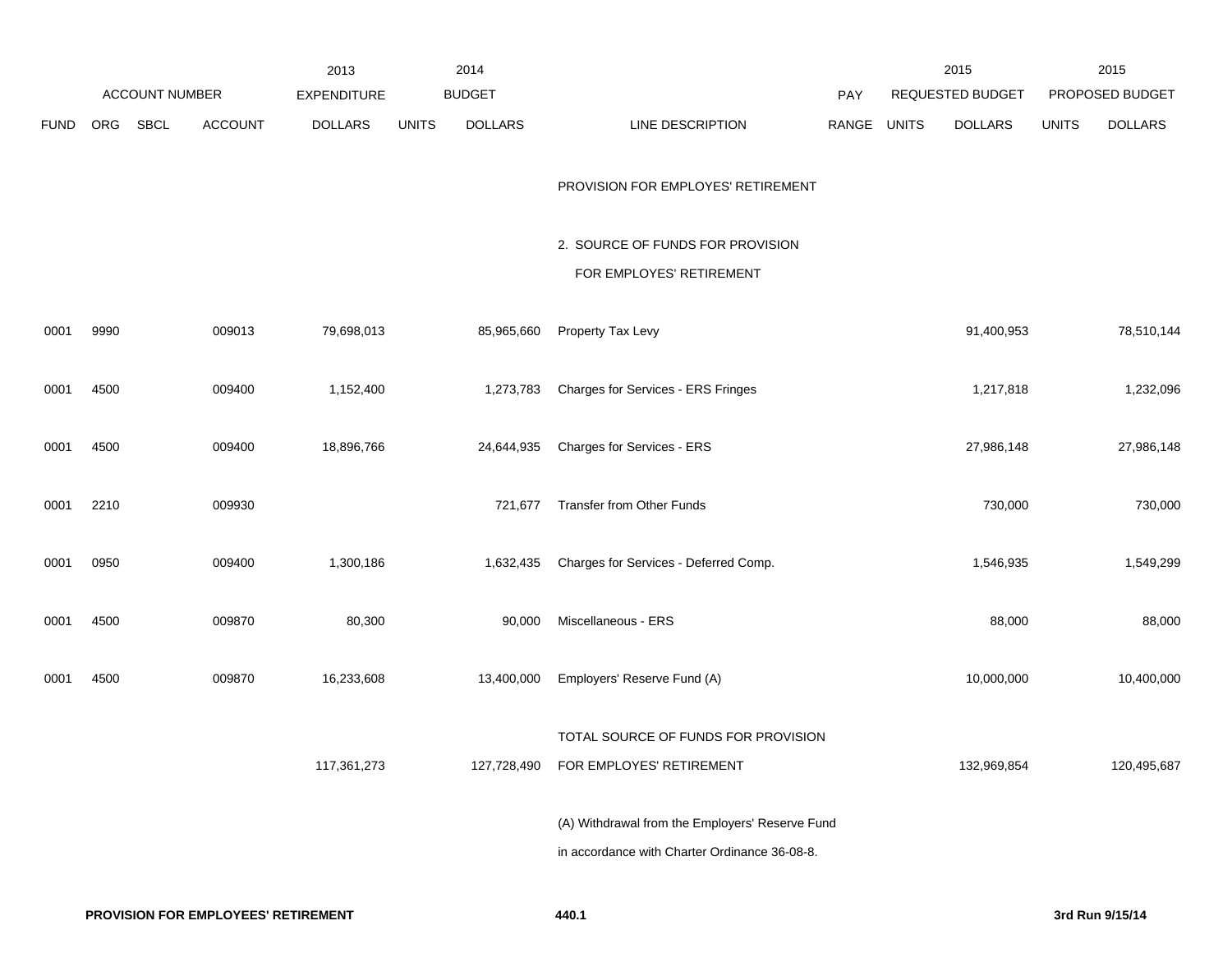|      |                |      |                | 2013           |               | 2014           |                           |                         | 2015           |                        | 2015           |
|------|----------------|------|----------------|----------------|---------------|----------------|---------------------------|-------------------------|----------------|------------------------|----------------|
|      | ACCOUNT NUMBER |      | EXPENDITURE    |                | <b>BUDGET</b> | <b>PAY</b>     |                           | <b>REQUESTED BUDGET</b> |                | <b>PROPOSED BUDGET</b> |                |
| FUND | <b>ORG</b>     | SBCL | <b>ACCOUNT</b> | <b>DOLLARS</b> | <b>UNITS</b>  | <b>DOLLARS</b> | RANGE<br>LINE DESCRIPTION | <b>UNITS</b>            | <b>DOLLARS</b> | <b>UNITS</b>           | <b>DOLLARS</b> |

## C. CAPITAL IMPROVEMENTS FUNDS

## 1. BUDGETS FOR CAPITAL IMPROVEMENTS

These accounts may be credited with amounts received or receivable from assessments levied, contributions, grants, and loans in aid from other Governmental Units. Sales of remnant parcels of property or other receipts which are considered an abatement of project costs and amounts so received or receivable shall be deemed to be appropriated for the particular purpose of the project account to which said amounts are credited and are available for disbursement for said purposes, providing such receipts and disbursements have the approval of the Finance-Personnel Committee of the Common Council.

Various Common Council Resolutions such as C.C. Resolution 88-1664adopted December 20, 1988 commonly referred to as the Capital Guidelines; CC Resolution 66-1893-E, (Grant and Aids Guidelines) adopted February 5, 1982, CC Resolution 72-982 (Land Acquisition Policy) adopted February 23, 1973 and CC Resolution 73-1365 (Industrial Land Bank Revolving Fund) adopted January 15, 1974 set forth the various procedures and controls applicable to the Capital Program of the City of Milwaukee. In adopting this budget it is the Intent of the Common Council that such requirements and subsequent revisions thereto will be followed.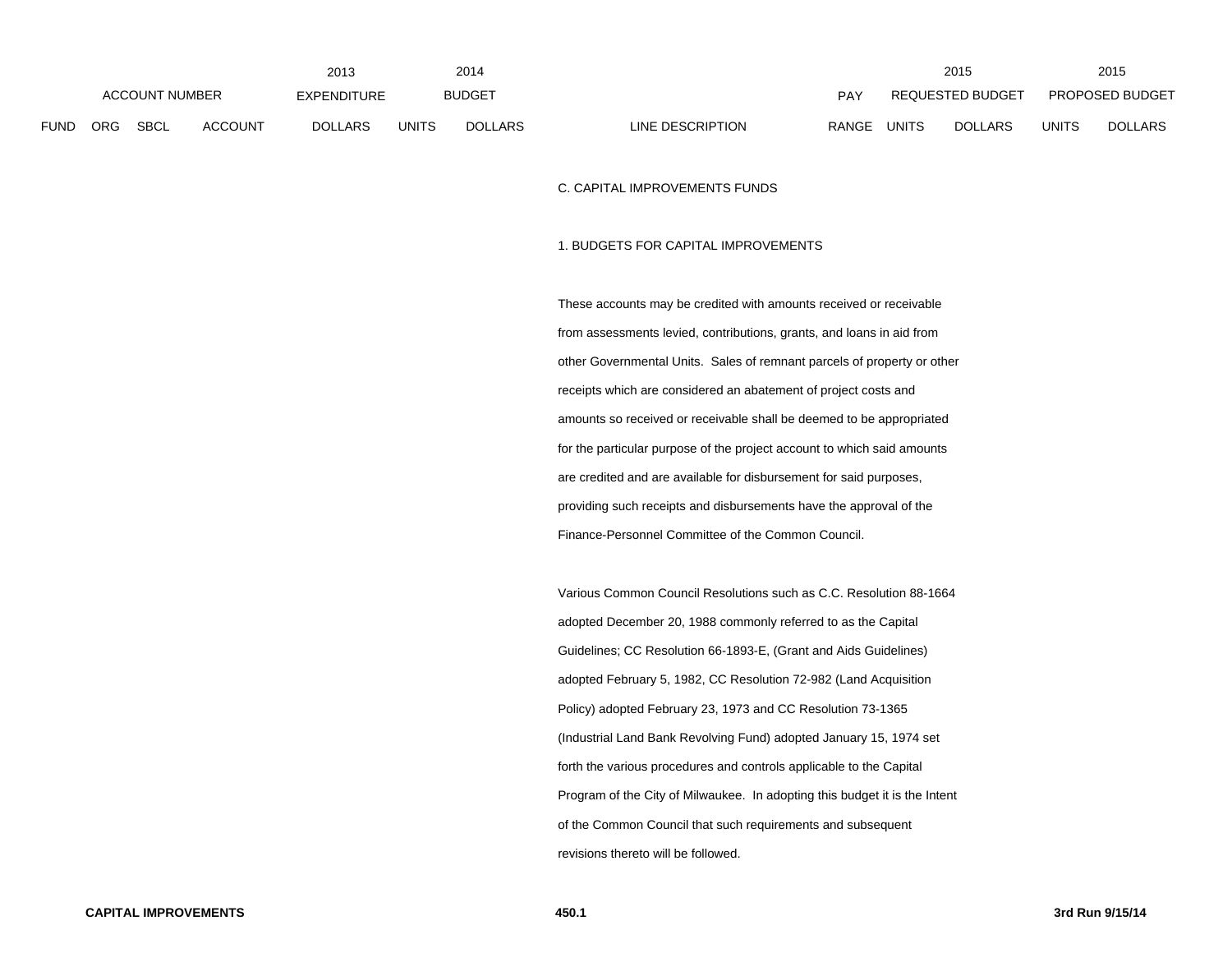|             |      |                       |                             | 2013               |              | 2014           |                                                                          |             | 2015             |              | 2015            |
|-------------|------|-----------------------|-----------------------------|--------------------|--------------|----------------|--------------------------------------------------------------------------|-------------|------------------|--------------|-----------------|
|             |      | <b>ACCOUNT NUMBER</b> |                             | <b>EXPENDITURE</b> |              | <b>BUDGET</b>  |                                                                          | <b>PAY</b>  | REQUESTED BUDGET |              | PROPOSED BUDGET |
| <b>FUND</b> | ORG  | <b>SBCL</b>           | <b>ACCOUNT</b>              | <b>DOLLARS</b>     | <b>UNITS</b> | <b>DOLLARS</b> | LINE DESCRIPTION                                                         | RANGE UNITS | <b>DOLLARS</b>   | <b>UNITS</b> | <b>DOLLARS</b>  |
|             |      |                       |                             |                    |              |                |                                                                          |             |                  |              |                 |
|             |      |                       |                             |                    |              |                | In the case of Expressway and Urban Aid Reimbursable Capital             |             |                  |              |                 |
|             |      |                       |                             |                    |              |                | Improvement Accounts, because of timing uncertainties and their          |             |                  |              |                 |
|             |      |                       |                             |                    |              |                | reimbursable nature, it is the intent of the Common Council to provide   |             |                  |              |                 |
|             |      |                       |                             |                    |              |                | expenditure authority on an as-needed revenue offset basis by            |             |                  |              |                 |
|             |      |                       |                             |                    |              |                | appropriate resolution, rather than to include amounts for such          |             |                  |              |                 |
|             |      |                       |                             |                    |              |                | projects in the Budget.                                                  |             |                  |              |                 |
|             |      |                       |                             |                    |              |                |                                                                          |             |                  |              |                 |
|             |      |                       |                             |                    |              |                | SPECIAL CAPITAL PROJECTS OR PURPOSES                                     |             |                  |              |                 |
|             |      |                       |                             |                    |              |                |                                                                          |             |                  |              |                 |
|             |      |                       |                             |                    |              |                | Capital Grant and Aids Program expenditures shall be made only after     |             |                  |              |                 |
|             |      |                       |                             |                    |              |                | adoption of a Common Council resolution adopted in accordance with       |             |                  |              |                 |
|             |      |                       |                             |                    |              |                | Common Council Resolution File Number 66-1893 as amended                 |             |                  |              |                 |
|             |      |                       |                             |                    |              |                | February 25, 1982.                                                       |             |                  |              |                 |
|             |      |                       |                             |                    |              |                |                                                                          |             |                  |              |                 |
|             |      |                       |                             |                    |              |                | Grantor Share-Non City Cash                                              |             |                  |              |                 |
| 0306        | 9990 | R999                  | SP032140100                 |                    |              | 8,000,000      | Cash Revenues                                                            |             | 8,000,000        |              | 8,000,000       |
|             |      |                       |                             |                    |              |                |                                                                          |             |                  |              |                 |
|             |      |                       |                             |                    |              |                | Municipal Art Fund                                                       |             |                  |              |                 |
| 0306        | 1910 | R999                  | SP150140000                 | 57,800             |              | 25,000         | Cash Levy                                                                |             | 25,000           |              | 25,000          |
|             |      |                       |                             |                    |              |                |                                                                          |             |                  |              |                 |
|             |      |                       |                             |                    |              |                | The Municipal Art Fund is administered in the Dept. of City Development. |             |                  |              |                 |
|             |      |                       |                             |                    |              |                |                                                                          |             |                  |              |                 |
|             |      |                       |                             |                    |              |                | Land Management System                                                   |             |                  |              |                 |
| 0321        | 9990 | R999                  | BU110120100                 | 512,195            |              |                | New Borrowing                                                            |             |                  |              | 850,000         |
|             |      |                       |                             |                    |              |                | Carryover Borrowing*                                                     |             |                  |              |                 |
|             |      |                       | <b>CAPITAL IMPROVEMENTS</b> |                    |              |                | 450.2                                                                    |             |                  |              | 3rd Run 9/15/14 |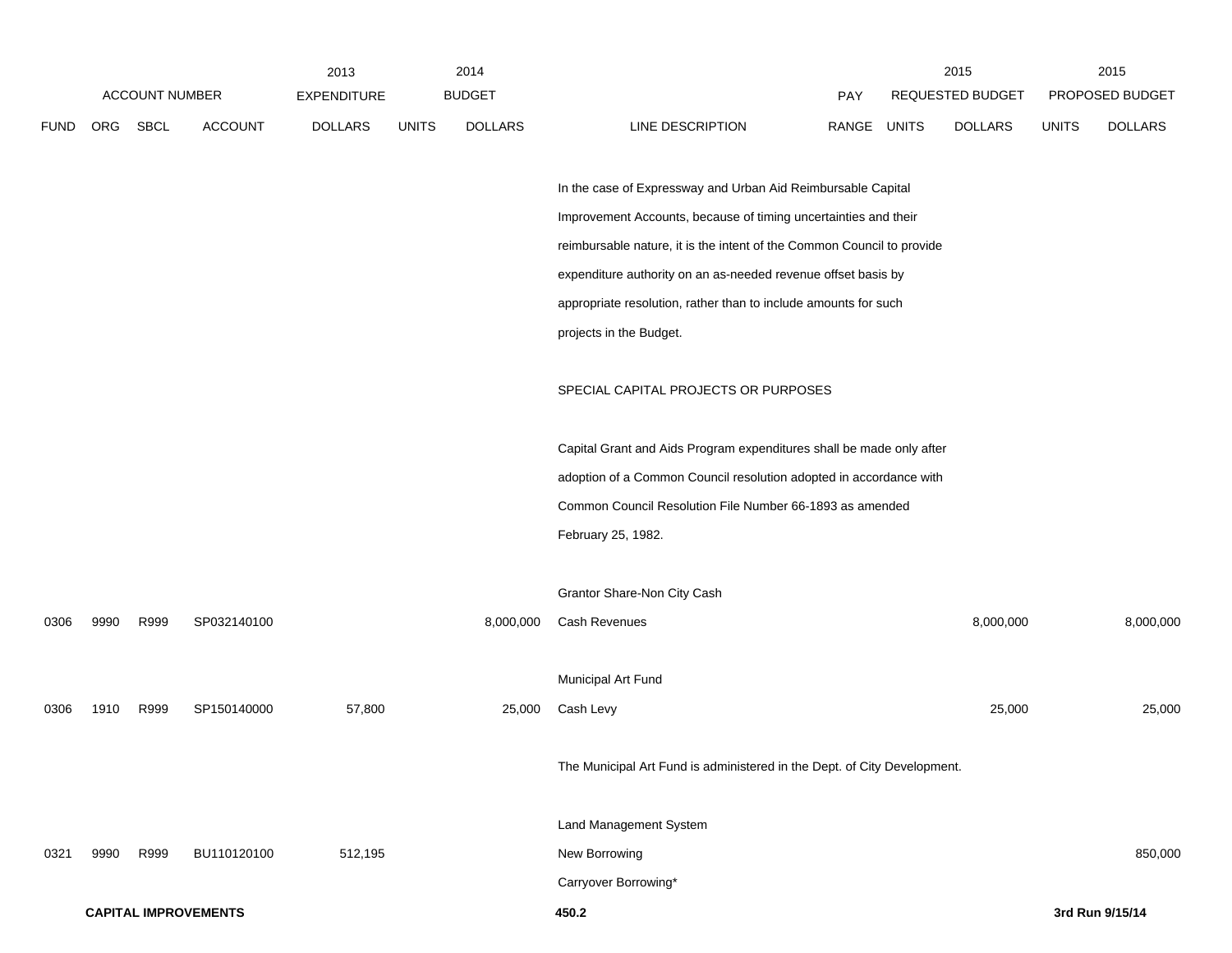|             |      |                       |                | 2013               |              | 2014           |                                                                         |             | 2015                    |              | 2015            |
|-------------|------|-----------------------|----------------|--------------------|--------------|----------------|-------------------------------------------------------------------------|-------------|-------------------------|--------------|-----------------|
|             |      | <b>ACCOUNT NUMBER</b> |                | <b>EXPENDITURE</b> |              | <b>BUDGET</b>  |                                                                         | PAY         | <b>REQUESTED BUDGET</b> |              | PROPOSED BUDGET |
| <b>FUND</b> | ORG  | SBCL                  | <b>ACCOUNT</b> | <b>DOLLARS</b>     | <b>UNITS</b> | <b>DOLLARS</b> | LINE DESCRIPTION                                                        | RANGE UNITS | <b>DOLLARS</b>          | <b>UNITS</b> | <b>DOLLARS</b>  |
|             |      |                       |                |                    |              |                |                                                                         |             |                         |              |                 |
|             |      |                       |                |                    |              |                |                                                                         |             |                         |              |                 |
|             |      |                       |                |                    |              |                | Housing Trust Fund                                                      |             |                         |              |                 |
| 0339        | 9990 | R999                  | UR04414000A    | 529,005            |              | 600,000        | New Borrowing                                                           |             | 600,000                 |              | 600,000         |
|             |      |                       |                |                    |              |                | Carryover Borrowing*                                                    |             |                         |              |                 |
|             |      |                       |                |                    |              |                |                                                                         |             |                         |              |                 |
|             |      |                       |                |                    |              |                | Capital Improvements Committee                                          |             |                         |              |                 |
| 0306        | 1310 | R999                  | SP151130000    | 85,055             |              | 85,000         | Cash Levy                                                               |             | 87,000                  |              | 87,000          |
|             |      |                       |                |                    |              |                |                                                                         |             |                         |              |                 |
|             |      |                       |                |                    |              |                |                                                                         |             |                         |              |                 |
|             |      |                       |                | 1,184,055          |              | 8,710,000      | TOTAL SPECIAL CAPITAL PROJECTS                                          |             | 8,712,000               |              | 9,562,000       |
|             |      |                       |                |                    |              |                |                                                                         |             |                         |              |                 |
|             |      |                       |                |                    |              |                | *Carryover Borrowing Amounts (Restatement of a prior year's             |             |                         |              |                 |
|             |      |                       |                |                    |              |                | unutilized borrowing authorization are included for information         |             |                         |              |                 |
|             |      |                       |                |                    |              |                | and authorization purposes. Such amounts are excluded from              |             |                         |              |                 |
|             |      |                       |                |                    |              |                | budget totals to avoid duplication.)                                    |             |                         |              |                 |
|             |      |                       |                |                    |              |                |                                                                         |             |                         |              |                 |
|             |      |                       |                |                    |              |                | (A) 2011, 2012, and 2013 budgeted amounts reflect City of Milwaukee,    |             |                         |              |                 |
|             |      |                       |                |                    |              |                | tax levy-supported borrowing authority which is being made available to |             |                         |              |                 |
|             |      |                       |                |                    |              |                | the school district to assist in meeting capital improvement needs.     |             |                         |              |                 |
|             |      |                       |                |                    |              |                | None of these figures are added into city totals.                       |             |                         |              |                 |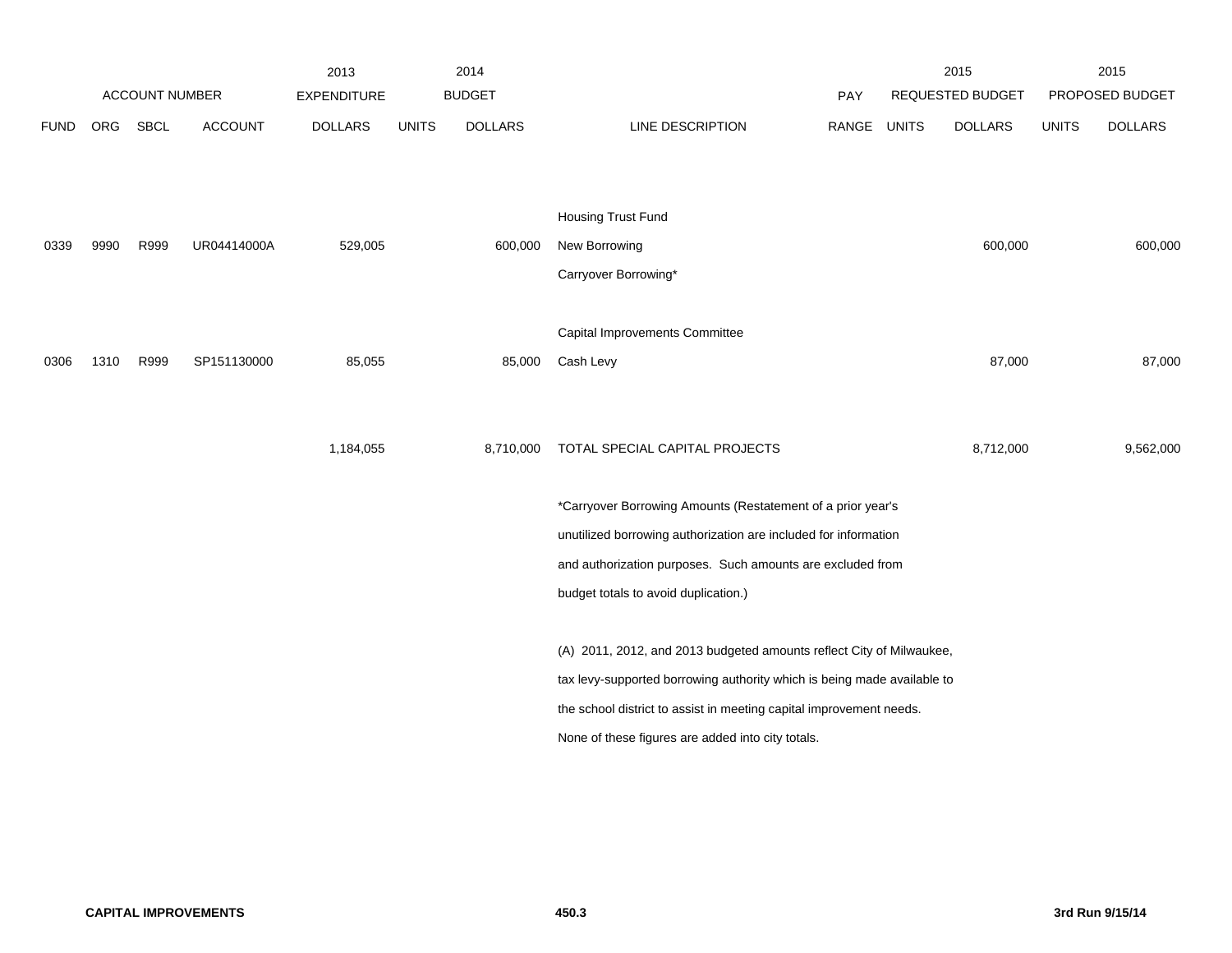|             |      |                       |                | 2013               |              | 2014           |                                         |       |       | 2015             |              | 2015            |
|-------------|------|-----------------------|----------------|--------------------|--------------|----------------|-----------------------------------------|-------|-------|------------------|--------------|-----------------|
|             |      | <b>ACCOUNT NUMBER</b> |                | <b>EXPENDITURE</b> |              | <b>BUDGET</b>  |                                         | PAY   |       | REQUESTED BUDGET |              | PROPOSED BUDGET |
| <b>FUND</b> | ORG  | SBCL                  | <b>ACCOUNT</b> | <b>DOLLARS</b>     | <b>UNITS</b> | <b>DOLLARS</b> | LINE DESCRIPTION                        | RANGE | UNITS | <b>DOLLARS</b>   | <b>UNITS</b> | <b>DOLLARS</b>  |
|             |      |                       |                |                    |              |                |                                         |       |       |                  |              |                 |
|             |      |                       |                |                    |              |                | DEPARTMENT OF ADMINISTRATION            |       |       |                  |              |                 |
|             |      |                       |                |                    |              |                |                                         |       |       |                  |              |                 |
|             |      |                       |                |                    |              |                | FMIS Upgrade                            |       |       |                  |              |                 |
| 0321        | 9990 | R999                  | BU110090300    | 166,113            |              |                | New Borrowing                           |       |       |                  |              |                 |
|             |      |                       |                |                    |              |                | Carryover Borrowing*                    |       |       |                  |              |                 |
|             |      |                       |                |                    |              |                |                                         |       |       |                  |              |                 |
|             |      |                       |                |                    |              |                | Storage Area Network (SAN) Expansion    |       |       |                  |              |                 |
| 0321        | 9990 | R999                  | BU110090600    | 111,561            |              |                | New Borrowing                           |       |       |                  |              |                 |
| 0321        | 1510 | R999                  | BU110090600    |                    |              |                | Cash Levy                               |       |       |                  |              |                 |
|             |      |                       |                |                    |              |                |                                         |       |       |                  |              |                 |
|             |      |                       |                |                    |              |                | Workplace Safety & Efficiency Project - |       |       |                  |              |                 |
|             |      |                       |                |                    |              |                | 809 Building 4th Floor                  |       |       |                  |              |                 |
| 0321        | 1510 | R999                  | BU110130200    | 284,327            |              |                | New Borrowing                           |       |       | 750,000          |              | 400,000         |
|             |      |                       |                |                    |              |                |                                         |       |       |                  |              |                 |
|             |      |                       |                |                    |              |                | <b>IT Upgrades</b>                      |       |       |                  |              |                 |
| 0321        | 1510 | R999                  | BU110120200    | 149,280            |              |                | New Borrowing                           |       |       |                  |              |                 |
| 0321        | 1510 | R999                  | BU110120200    |                    |              | 285,000        | Cash Levy                               |       |       | 280,000          |              | 250,000         |
|             |      |                       |                |                    |              |                |                                         |       |       |                  |              |                 |
|             |      |                       |                |                    |              |                | Exchange Server Replacement             |       |       |                  |              |                 |
| 0321        | 1510 | R999                  | BU110120300    | 209,445            |              |                | New Borrowing                           |       |       |                  |              |                 |
|             |      |                       |                |                    |              |                | Carryover Borrowing*                    |       |       |                  |              |                 |
|             |      |                       |                |                    |              |                |                                         |       |       |                  |              |                 |
|             |      |                       |                |                    |              |                | <b>Public Facility Communications</b>   |       |       |                  |              |                 |
| 0333        | 9990 | R999                  | ST27014000A    |                    |              | 500,000        | New Borrowing                           |       |       | 700,000          |              | 550,000         |
|             |      |                       |                |                    |              |                |                                         |       |       |                  |              |                 |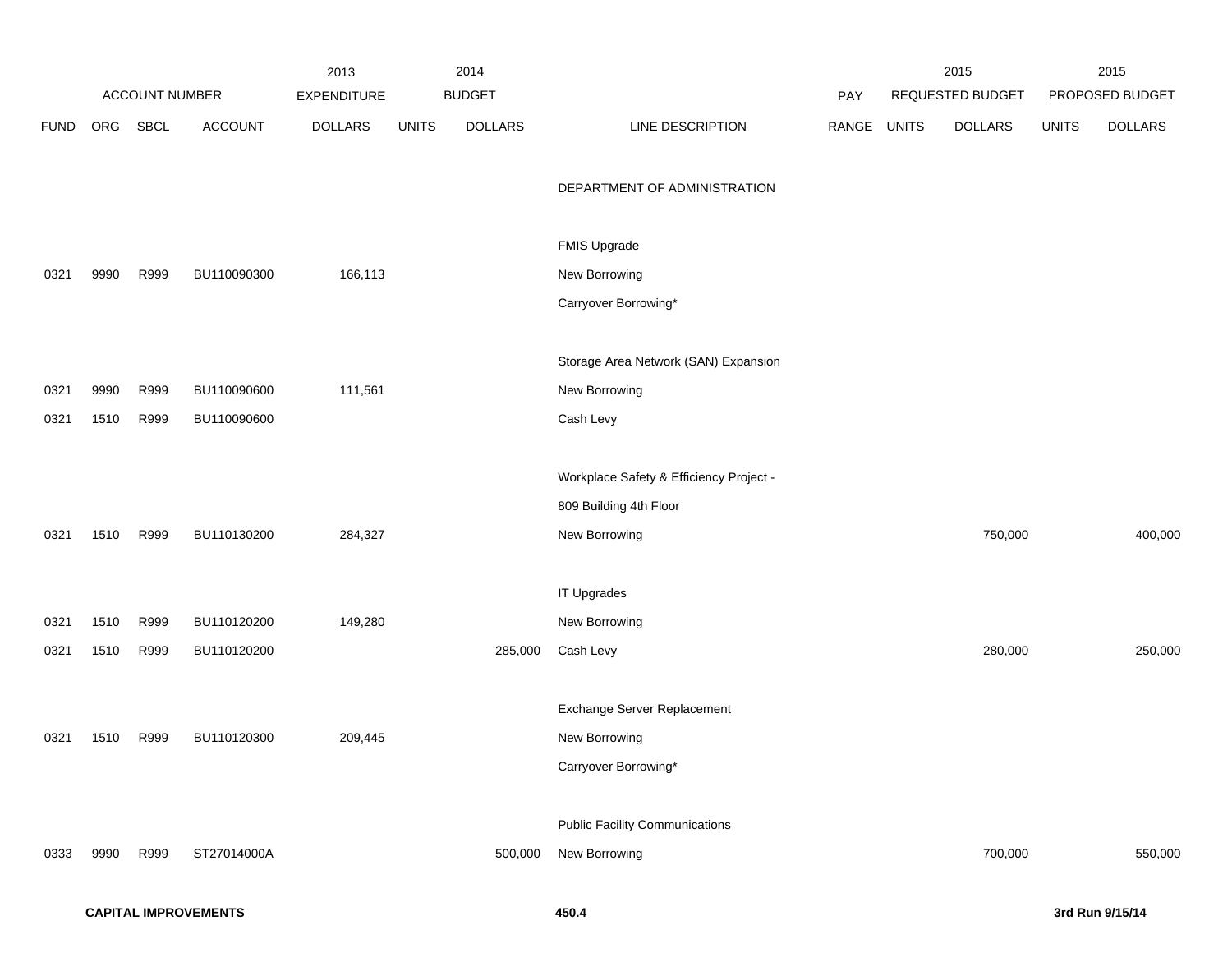|             |      |                |             | 2013           |              | 2014           |                                               |             | 2015             |              | 2015            |
|-------------|------|----------------|-------------|----------------|--------------|----------------|-----------------------------------------------|-------------|------------------|--------------|-----------------|
|             |      | ACCOUNT NUMBER |             | EXPENDITURE    |              | <b>BUDGET</b>  |                                               | PAY         | REQUESTED BUDGET |              | PROPOSED BUDGET |
| <b>FUND</b> | ORG  | <b>SBCL</b>    | ACCOUNT     | <b>DOLLARS</b> | <b>UNITS</b> | <b>DOLLARS</b> | LINE DESCRIPTION                              | RANGE UNITS | <b>DOLLARS</b>   | <b>UNITS</b> | <b>DOLLARS</b>  |
|             |      |                |             |                |              |                |                                               |             |                  |              |                 |
|             |      |                |             |                |              |                | Webcasting                                    |             |                  |              |                 |
| 0321        | 1510 | R999           | BU110140100 |                |              | 150,000        | Cash Levy                                     |             |                  |              |                 |
|             |      |                |             |                |              |                |                                               |             |                  |              |                 |
|             |      |                |             |                |              |                | Web Application Server Replacement            |             |                  |              |                 |
| 0321        | 1510 | R999           | BU110140200 |                |              | 125,000        | Cash Levy                                     |             |                  |              |                 |
|             |      |                |             |                |              |                |                                               |             |                  |              |                 |
|             |      |                |             |                |              |                | MapMilwaukee ArcGIS Upgrade                   |             |                  |              |                 |
|             |      |                |             |                |              |                | Cash Levy                                     |             | 400,000          |              |                 |
|             |      |                |             |                |              |                | New Borrowing                                 |             |                  |              | 400,000         |
|             |      |                |             |                |              |                |                                               |             |                  |              |                 |
|             |      |                |             |                |              |                | Mobile Device Security                        |             |                  |              |                 |
|             |      |                |             |                |              |                | Cash Levy                                     |             | 160,000          |              |                 |
|             |      |                |             |                |              |                | New Borrowing                                 |             |                  |              | 160,000         |
|             |      |                |             |                |              |                |                                               |             |                  |              |                 |
|             |      |                |             |                |              |                | Better Buildings Challenge- Energy Efficiency |             |                  |              |                 |
|             |      |                |             |                |              |                | Cash Levy                                     |             | 150,000          |              |                 |
|             |      |                |             |                |              |                | Grant & Aid                                   |             | 10,000           |              |                 |
|             |      |                |             |                |              |                |                                               |             |                  |              |                 |
|             |      |                |             |                |              |                | DSS E-Vault Upgrade                           |             |                  |              |                 |
|             |      |                |             |                |              |                | New Borrowing                                 |             |                  |              | 300,000         |
|             |      |                |             |                |              |                |                                               |             |                  |              |                 |
|             |      |                |             |                |              |                | <b>Tax Collection System</b>                  |             |                  |              |                 |
|             |      |                |             |                |              |                | New Borrowing                                 |             | 2,000,000        |              | 1,200,000       |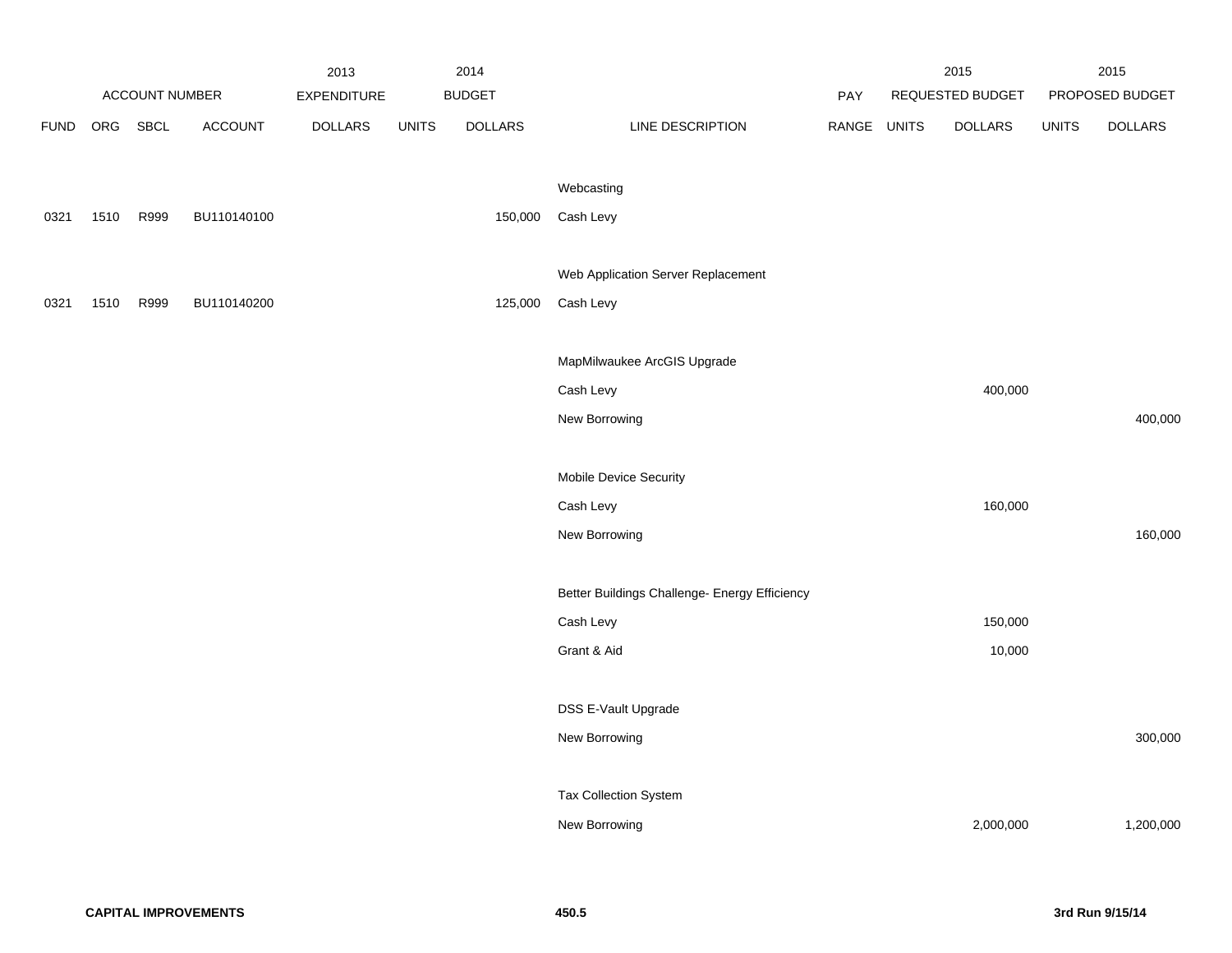|             |            |                       |                | 2013               |                                                             | 2014                                                            |                                      |            |       | 2015                    |              | 2015                   |
|-------------|------------|-----------------------|----------------|--------------------|-------------------------------------------------------------|-----------------------------------------------------------------|--------------------------------------|------------|-------|-------------------------|--------------|------------------------|
|             |            | <b>ACCOUNT NUMBER</b> |                | <b>EXPENDITURE</b> |                                                             | <b>BUDGET</b>                                                   |                                      | <b>PAY</b> |       | <b>REQUESTED BUDGET</b> |              | <b>PROPOSED BUDGET</b> |
| <b>FUND</b> | <b>ORG</b> | <b>SBCL</b>           | <b>ACCOUNT</b> | <b>DOLLARS</b>     | <b>UNITS</b>                                                | <b>DOLLARS</b>                                                  | LINE DESCRIPTION                     | RANGE      | UNITS | <b>DOLLARS</b>          | <b>UNITS</b> | <b>DOLLARS</b>         |
|             |            |                       |                |                    |                                                             |                                                                 |                                      |            |       |                         |              |                        |
|             |            |                       |                | 920,726            |                                                             | 1,060,000                                                       | TOTAL DEPARTMENT OF ADMINISTRATION   |            |       | 4,450,000               |              | 3,260,000              |
|             |            |                       |                |                    |                                                             |                                                                 |                                      |            |       |                         |              |                        |
|             |            |                       |                |                    | *Carryover Borrowing Amounts (Restatement of a prior year's |                                                                 |                                      |            |       |                         |              |                        |
|             |            |                       |                |                    |                                                             | unutilized borrowing authorization are included for information |                                      |            |       |                         |              |                        |
|             |            |                       |                |                    |                                                             | and authorization purposes. Such amounts are excluded from      |                                      |            |       |                         |              |                        |
|             |            |                       |                |                    |                                                             |                                                                 | budget totals to avoid duplication.) |            |       |                         |              |                        |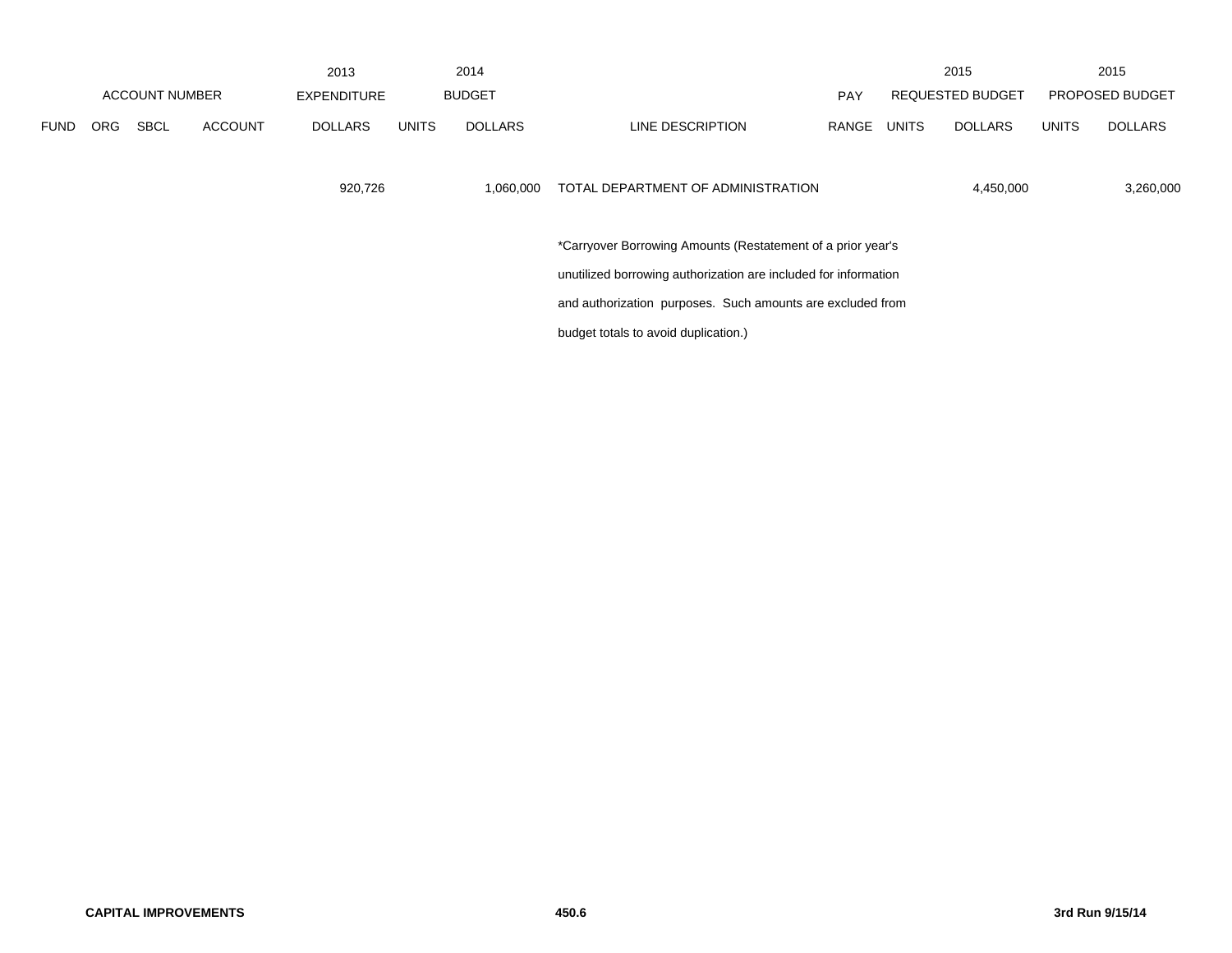|             |            |                       |                | 2013               |              | 2014           |                            |            |       | 2015                    |              | 2015            |
|-------------|------------|-----------------------|----------------|--------------------|--------------|----------------|----------------------------|------------|-------|-------------------------|--------------|-----------------|
|             |            | <b>ACCOUNT NUMBER</b> |                | <b>EXPENDITURE</b> |              | <b>BUDGET</b>  |                            | <b>PAY</b> |       | <b>REQUESTED BUDGET</b> |              | PROPOSED BUDGET |
| <b>FUND</b> | <b>ORG</b> | <b>SBCL</b>           | <b>ACCOUNT</b> | <b>DOLLARS</b>     | <b>UNITS</b> | <b>DOLLARS</b> | LINE DESCRIPTION           | RANGE      | UNITS | <b>DOLLARS</b>          | <b>UNITS</b> | <b>DOLLARS</b>  |
|             |            |                       |                |                    |              |                |                            |            |       |                         |              |                 |
|             |            |                       |                |                    |              |                | <b>ASSESSOR'S OFFICE</b>   |            |       |                         |              |                 |
|             |            |                       |                |                    |              |                | <b>Assessment Software</b> |            |       |                         |              |                 |
|             |            |                       |                |                    |              |                | New Borrowing              |            |       | 833,500                 |              | 555,000         |
|             |            |                       |                |                    |              |                |                            |            |       |                         |              |                 |
|             |            |                       |                |                    |              |                | TOTAL ASSESSOR'S OFFICE    |            |       | 833,500                 |              | 555,000         |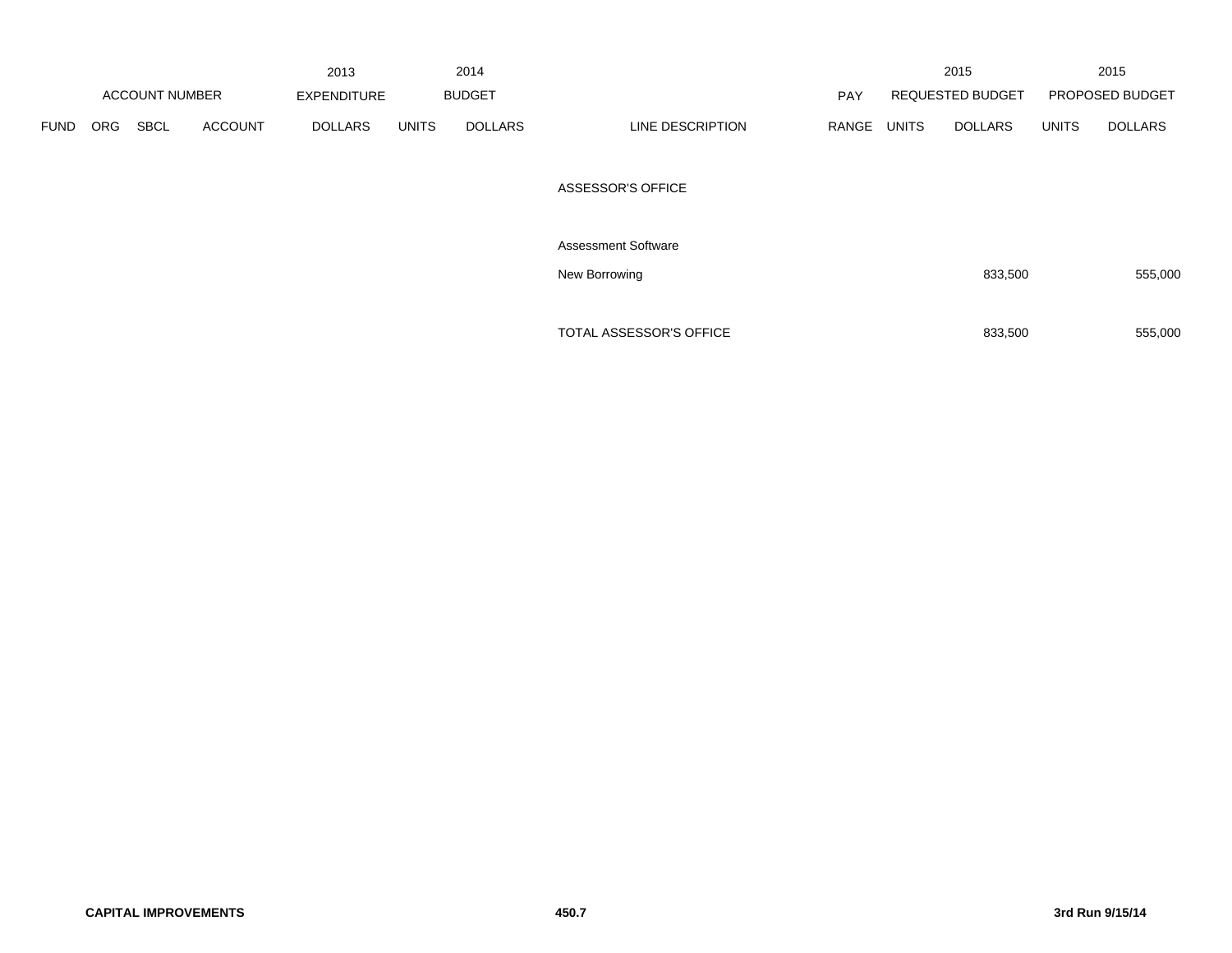|             |            |                       |                | 2013               |              | 2014           |                               |            |       | 2015                    |              | 2015            |
|-------------|------------|-----------------------|----------------|--------------------|--------------|----------------|-------------------------------|------------|-------|-------------------------|--------------|-----------------|
|             |            | <b>ACCOUNT NUMBER</b> |                | <b>EXPENDITURE</b> |              | <b>BUDGET</b>  |                               | <b>PAY</b> |       | <b>REQUESTED BUDGET</b> |              | PROPOSED BUDGET |
| <b>FUND</b> | <b>ORG</b> | <b>SBCL</b>           | <b>ACCOUNT</b> | <b>DOLLARS</b>     | <b>UNITS</b> | <b>DOLLARS</b> | LINE DESCRIPTION              | RANGE      | UNITS | <b>DOLLARS</b>          | <b>UNITS</b> | <b>DOLLARS</b>  |
|             |            |                       |                |                    |              |                | <b>CITY ATTORNEY</b>          |            |       |                         |              |                 |
|             |            |                       |                |                    |              |                | City Hall - 8th Floor Remodel |            |       |                         |              |                 |
| 0321        | 9990       | R999                  | BU110140300    |                    |              | 1,758,000      | New Borrowing                 |            |       | 1,937,300               |              | 3,120,000       |
|             |            |                       |                |                    |              |                |                               |            |       |                         |              |                 |
|             |            |                       |                |                    |              | 1,758,000      | <b>TOTAL CITY ATTORNEY</b>    |            |       | 1,937,300               |              | 3,120,000       |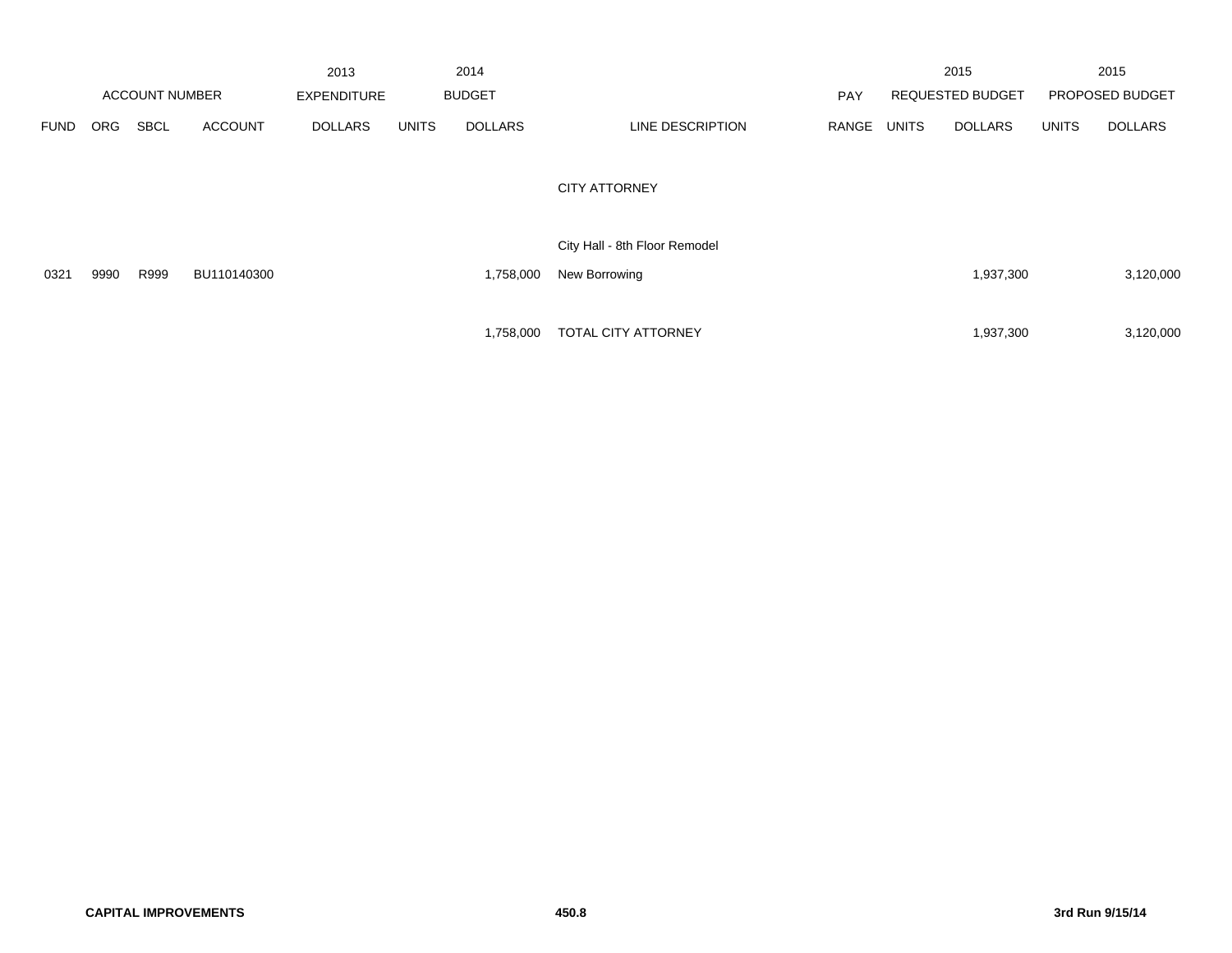|             |      |                       |                | 2013               |              | 2014           |                                      |       |              | 2015             |              | 2015            |
|-------------|------|-----------------------|----------------|--------------------|--------------|----------------|--------------------------------------|-------|--------------|------------------|--------------|-----------------|
|             |      | <b>ACCOUNT NUMBER</b> |                | <b>EXPENDITURE</b> |              | <b>BUDGET</b>  |                                      | PAY   |              | REQUESTED BUDGET |              | PROPOSED BUDGET |
| <b>FUND</b> | ORG  | <b>SBCL</b>           | <b>ACCOUNT</b> | <b>DOLLARS</b>     | <b>UNITS</b> | <b>DOLLARS</b> | LINE DESCRIPTION                     | RANGE | <b>UNITS</b> | <b>DOLLARS</b>   | <b>UNITS</b> | <b>DOLLARS</b>  |
|             |      |                       |                |                    |              |                |                                      |       |              |                  |              |                 |
|             |      |                       |                |                    |              |                | DEPARTMENT OF CITY DEVELOPMENT       |       |              |                  |              |                 |
|             |      |                       |                |                    |              |                |                                      |       |              |                  |              |                 |
|             |      |                       |                |                    |              |                | Advanced Planning Fund               |       |              |                  |              |                 |
| 0339        | 1910 | R999                  | UR01214000A    | 136,427            |              | 150,000        | Cash Levy                            |       |              | 150,000          |              | 100,000         |
|             |      |                       |                |                    |              |                | Neighborhood Commercial District     |       |              |                  |              |                 |
|             |      |                       |                |                    |              |                |                                      |       |              |                  |              |                 |
|             |      |                       |                |                    |              |                | Street Improvement Fund              |       |              |                  |              |                 |
| 0333        | 9990 | R999                  | ST04014000A    | 45,322             |              | 300,000        | New Borrowing                        |       |              | 600,000          |              | 200,000         |
|             |      |                       |                |                    |              |                | Carryover Borrowing*                 |       |              |                  |              |                 |
|             |      |                       |                |                    |              |                |                                      |       |              |                  |              |                 |
|             |      |                       |                |                    |              |                | Tax Increment Financed Urban         |       |              |                  |              |                 |
|             |      |                       |                |                    |              |                | Renewal Projects (Purpose Account)   |       |              |                  |              |                 |
|             |      |                       |                |                    |              |                | Including Grant Funded Projects      |       |              |                  |              |                 |
|             |      |                       |                |                    |              |                | New Borrowing and Developer Revenues |       |              |                  |              |                 |
| 0336        | 9990 | R999                  | TD000080000    |                    |              |                | New Borrowing for existing TIDs      |       |              |                  |              |                 |
| 0336        | 9990 | R999                  | TD000140000    | 17,419,069         |              | 15,000,000     | New Borrowing for potential new TIDs |       |              | 15,000,000       |              | 15,000,000      |
| 0336        | 1910 | R999                  | TD000140003    |                    |              | 3,500,000      | Developer Revenues                   |       |              | 3,500,000        |              | 3,500,000       |
| 0336        | 9990 | R999                  | TD000140000    |                    |              | 1,000,000      | Capitalized Interest - Borrow        |       |              | 1,500,000        |              | 1,500,000       |
|             |      |                       |                |                    |              |                | Carryover Borrowing*                 |       |              |                  |              |                 |
|             |      |                       |                |                    |              |                |                                      |       |              |                  |              |                 |
|             |      |                       |                |                    |              |                | Development Fund                     |       |              |                  |              |                 |
| 0339        | 9990 | R999                  | UR03311000A    | 715,403            |              |                | New Borrowing                        |       |              |                  |              |                 |
|             |      |                       |                |                    |              |                | Carryover Borrowing*                 |       |              |                  |              |                 |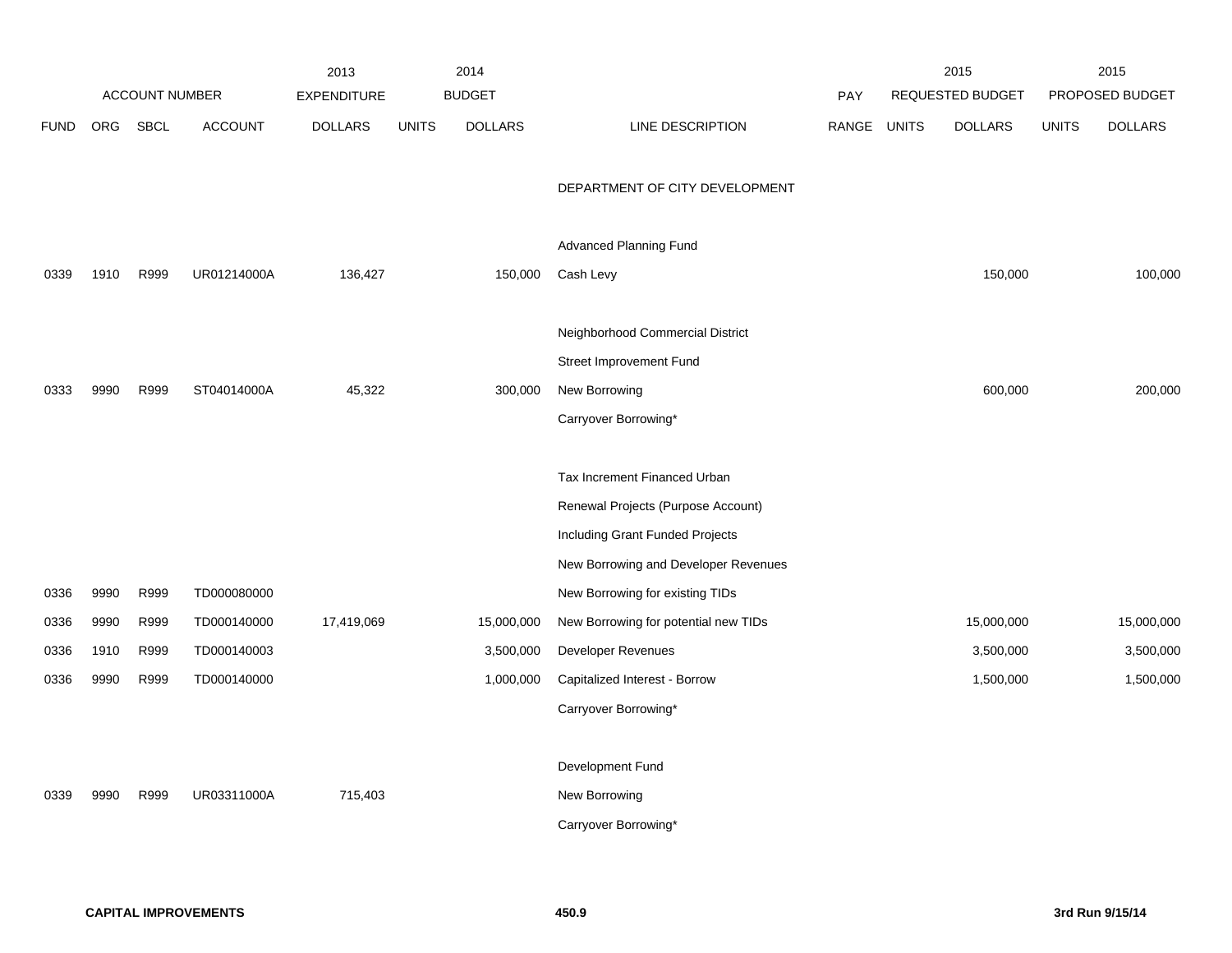|             |      |                       |                             | 2013               |              | 2014           |                                          |       |              | 2015             |              | 2015            |
|-------------|------|-----------------------|-----------------------------|--------------------|--------------|----------------|------------------------------------------|-------|--------------|------------------|--------------|-----------------|
|             |      | <b>ACCOUNT NUMBER</b> |                             | <b>EXPENDITURE</b> |              | <b>BUDGET</b>  |                                          | PAY   |              | REQUESTED BUDGET |              | PROPOSED BUDGET |
| <b>FUND</b> | ORG  | SBCL                  | <b>ACCOUNT</b>              | <b>DOLLARS</b>     | <b>UNITS</b> | <b>DOLLARS</b> | LINE DESCRIPTION                         | RANGE | <b>UNITS</b> | <b>DOLLARS</b>   | <b>UNITS</b> | <b>DOLLARS</b>  |
|             |      |                       |                             |                    |              |                |                                          |       |              |                  |              |                 |
|             |      |                       |                             |                    |              |                | <b>Business Improvement Districts</b>    |       |              |                  |              |                 |
| 0339        | 9990 | R999                  | UR04114000A                 |                    |              | 250,000        | New Borrowing                            |       |              | 250,000          |              | 250,000         |
|             |      |                       |                             |                    |              |                | Carryover Borrowing*                     |       |              |                  |              |                 |
|             |      |                       |                             |                    |              |                |                                          |       |              |                  |              |                 |
|             |      |                       |                             |                    |              |                | Healthy Neighborhoods Initiative         |       |              |                  |              |                 |
| 0339        | 1910 | R999                  | UR046130000                 | 146,583            |              |                | Cash Levy                                |       |              |                  |              | 150,000         |
| 0339        | 9990 | R999                  | UR046130000                 |                    |              |                | New Borrowing                            |       |              | 150,000          |              |                 |
|             |      |                       |                             |                    |              |                | <b>ADA Riverwalk Construction</b>        |       |              |                  |              |                 |
| 0339        | 9990 | R999                  | UR047110000                 | 580,796            |              |                | New Borrowing                            |       |              |                  |              |                 |
|             |      |                       |                             |                    |              |                | Carryover Borrowing*                     |       |              |                  |              |                 |
|             |      |                       |                             |                    |              |                |                                          |       |              |                  |              |                 |
|             |      |                       |                             |                    |              |                | Commercial Investment Program            |       |              |                  |              |                 |
| 0339        | 9990 | R999                  | UR05014000A                 | 163,134            |              | 250,000        | New Borrowing                            |       |              | 500,000          |              |                 |
|             |      |                       |                             |                    |              |                | Carryover Borrowing*                     |       |              |                  |              |                 |
|             |      |                       |                             |                    |              |                |                                          |       |              |                  |              |                 |
|             |      |                       |                             |                    |              |                | <b>Brownfield Program</b>                |       |              |                  |              |                 |
| 0339        | 9990 | R999                  | UR05114000A                 | 429,756            |              | 500,000        | New Borrowing                            |       |              | 500,000          |              | 500,000         |
|             |      |                       |                             |                    |              |                |                                          |       |              |                  |              |                 |
|             |      |                       |                             |                    |              |                | Housing Infrastructure Preservation Fund |       |              |                  |              |                 |
| 0339        | 9990 | R999                  | UR048140000                 | 480,705            |              | 450,000        | New Borrowing                            |       |              | 450,000          |              | 450,000         |
|             |      |                       |                             |                    |              |                | In Rem Property Program                  |       |              |                  |              |                 |
| 0339        | 9990 | R999                  | UR049140000                 |                    |              | 1,900,000      | New Borrowing                            |       |              | 2,000,000        |              | 2,000,000       |
|             |      |                       |                             |                    |              |                | Cash Revenues                            |       |              |                  |              | 750,000         |
|             |      |                       | <b>CAPITAL IMPROVEMENTS</b> |                    |              |                | 450.10                                   |       |              |                  |              | 3rd Run 9/15/14 |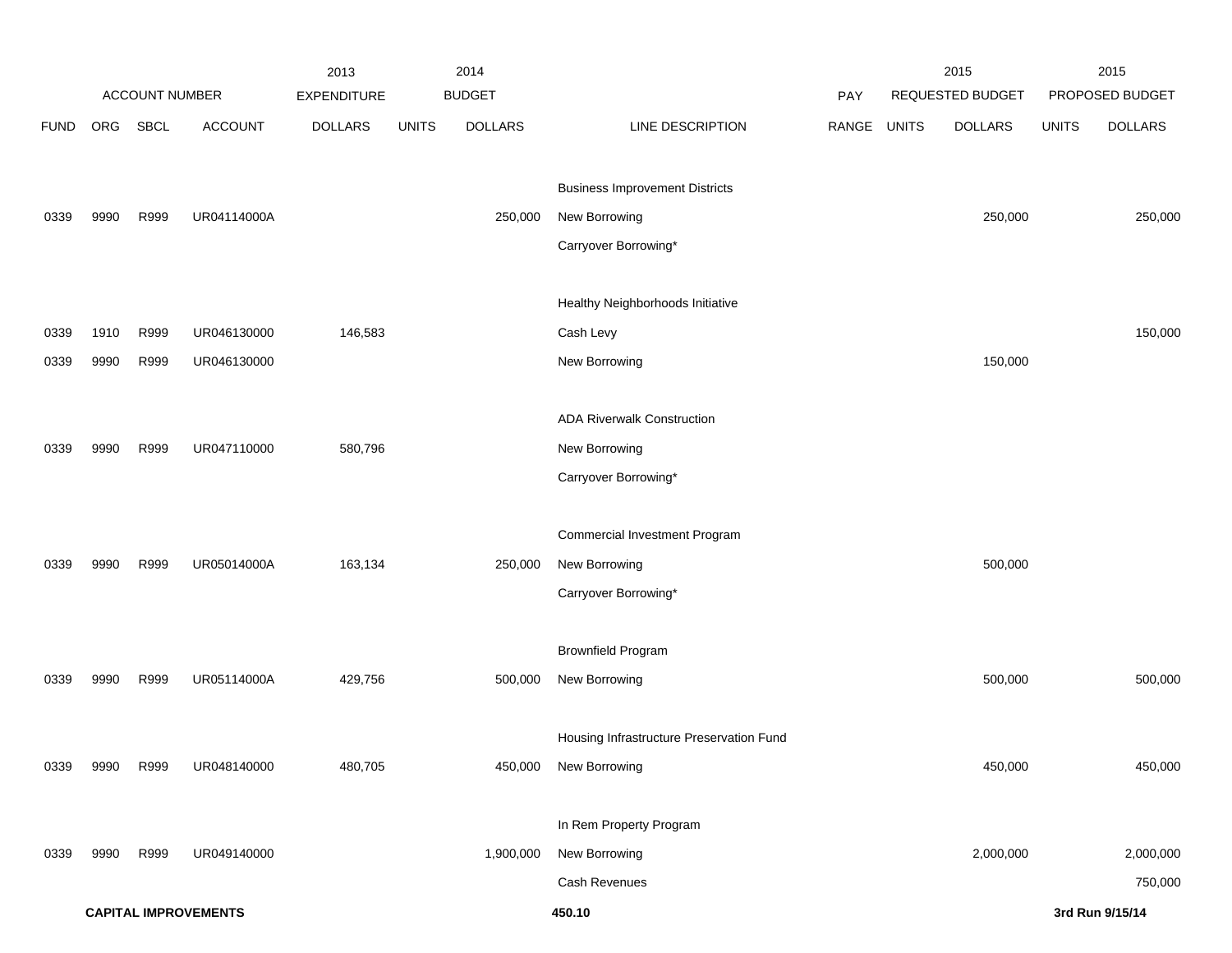|             |            |                |                | 2013               |              | 2014           |                                                                 |            |              | 2015             |              | 2015            |
|-------------|------------|----------------|----------------|--------------------|--------------|----------------|-----------------------------------------------------------------|------------|--------------|------------------|--------------|-----------------|
|             |            | ACCOUNT NUMBER |                | <b>EXPENDITURE</b> |              | <b>BUDGET</b>  |                                                                 | <b>PAY</b> |              | REQUESTED BUDGET |              | PROPOSED BUDGET |
| <b>FUND</b> | <b>ORG</b> | <b>SBCL</b>    | <b>ACCOUNT</b> | <b>DOLLARS</b>     | <b>UNITS</b> | <b>DOLLARS</b> | LINE DESCRIPTION                                                | RANGE      | <b>UNITS</b> | <b>DOLLARS</b>   | <b>UNITS</b> | <b>DOLLARS</b>  |
|             |            |                |                |                    |              |                |                                                                 |            |              |                  |              |                 |
|             |            |                |                |                    |              |                |                                                                 |            |              |                  |              |                 |
|             |            |                |                |                    |              |                | Commercial In Rem Property Program                              |            |              |                  |              |                 |
|             |            |                |                |                    |              |                | New Borrowing                                                   |            |              | 500,000          |              | 500,000         |
|             |            |                |                |                    |              |                |                                                                 |            |              |                  |              |                 |
|             |            |                |                |                    |              |                | Vacant Lot Beautification                                       |            |              |                  |              |                 |
| 0339        | 1910       | R999           | UR052140000    |                    |              | 200,000        | Cash Levy                                                       |            |              | 200,000          |              |                 |
|             |            |                |                |                    |              |                |                                                                 |            |              |                  |              |                 |
|             |            |                |                | 20,117,195         |              | 23,500,000     | TOTAL DEPARTMENT OF CITY DEVELOPMENT                            |            |              | 25,300,000       |              | 24,900,000      |
|             |            |                |                |                    |              |                |                                                                 |            |              |                  |              |                 |
|             |            |                |                |                    |              |                | *Carryover Borrowing Amounts (Restatement of a prior year's     |            |              |                  |              |                 |
|             |            |                |                |                    |              |                | unutilized borrowing authorization are included for information |            |              |                  |              |                 |
|             |            |                |                |                    |              |                | and authorization purposes. Such amounts are excluded from      |            |              |                  |              |                 |
|             |            |                |                |                    |              |                | budget totals to avoid duplication.)                            |            |              |                  |              |                 |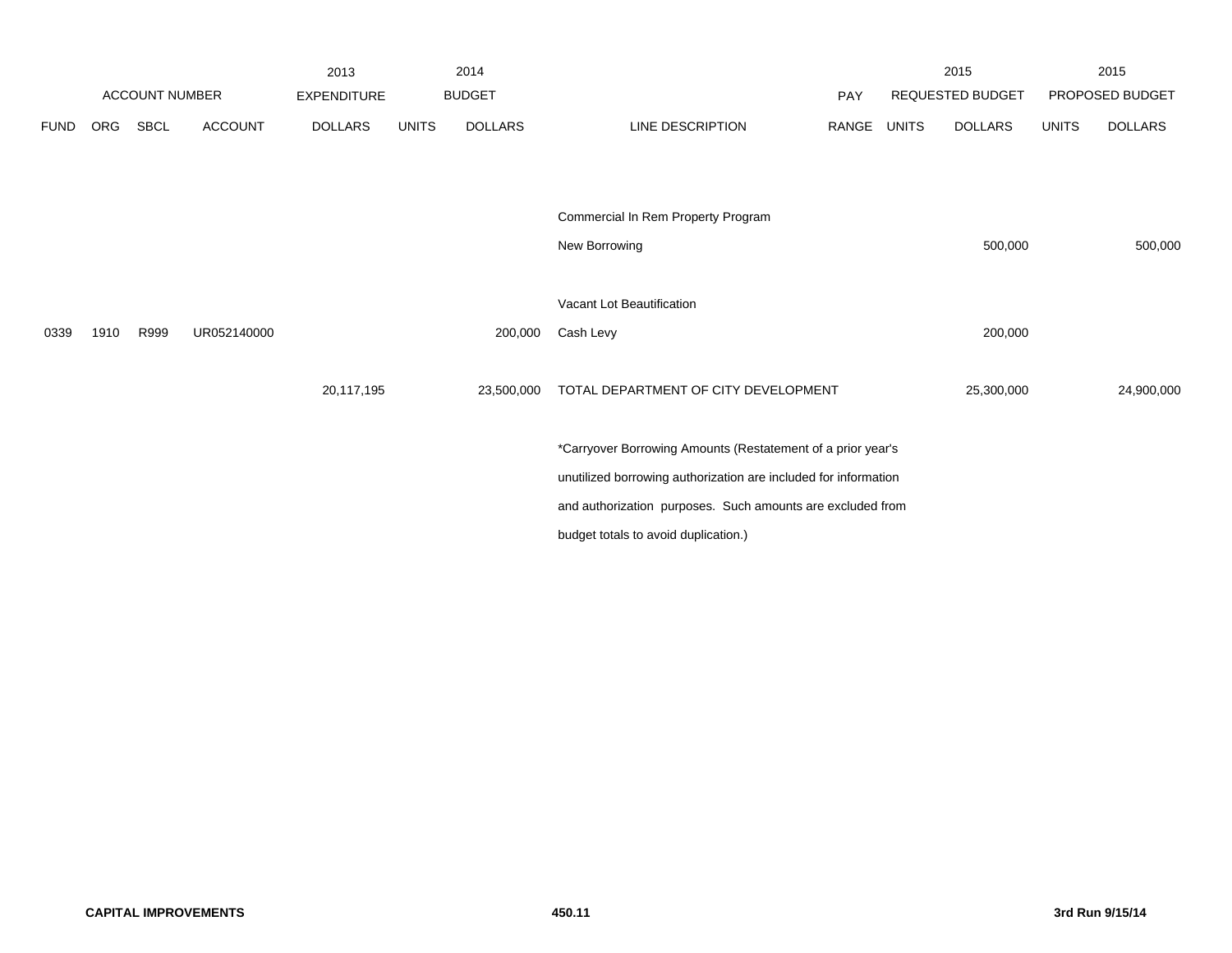|             |      |                       |             | 2013               |              | 2014           |                                                                 |       |              | 2015             |              | 2015            |
|-------------|------|-----------------------|-------------|--------------------|--------------|----------------|-----------------------------------------------------------------|-------|--------------|------------------|--------------|-----------------|
|             |      | <b>ACCOUNT NUMBER</b> |             | <b>EXPENDITURE</b> |              | <b>BUDGET</b>  |                                                                 | PAY   |              | REQUESTED BUDGET |              | PROPOSED BUDGET |
| <b>FUND</b> | ORG  | <b>SBCL</b>           | ACCOUNT     | <b>DOLLARS</b>     | <b>UNITS</b> | <b>DOLLARS</b> | LINE DESCRIPTION                                                | RANGE | <b>UNITS</b> | <b>DOLLARS</b>   | <b>UNITS</b> | <b>DOLLARS</b>  |
|             |      |                       |             |                    |              |                |                                                                 |       |              |                  |              |                 |
|             |      |                       |             |                    |              |                | COMMON COUNCIL-CITY CLERK                                       |       |              |                  |              |                 |
|             |      |                       |             |                    |              |                |                                                                 |       |              |                  |              |                 |
|             |      |                       |             |                    |              |                | <b>LIRA Public Interface</b>                                    |       |              |                  |              |                 |
| 0321        | 1310 | R999                  | BU110130300 | 11,137             |              |                | New Borrowing                                                   |       |              |                  |              |                 |
|             |      |                       |             |                    |              |                |                                                                 |       |              |                  |              |                 |
|             |      |                       |             |                    |              |                | Channel 25 - Digital Conversion                                 |       |              |                  |              |                 |
| 0321        | 9990 | R999                  |             |                    |              |                | New Borrowing                                                   |       |              | 150,000          |              | 150,000         |
| 0321        | 1310 | R999                  | BU110140400 |                    |              | 175,000        | Cash Levy                                                       |       |              |                  |              |                 |
|             |      |                       |             |                    |              |                |                                                                 |       |              |                  |              |                 |
|             |      |                       |             |                    |              |                | LRB Research Office Upgrade                                     |       |              |                  |              |                 |
|             |      |                       |             |                    |              |                | New Borrowing                                                   |       |              | 438,000          |              | 438,000         |
|             |      |                       |             |                    |              |                |                                                                 |       |              |                  |              |                 |
|             |      |                       |             |                    |              |                | CH Room 205 Renovation                                          |       |              |                  |              |                 |
|             |      |                       |             |                    |              |                | New Borrowing                                                   |       |              | 1,915,000        |              |                 |
|             |      |                       |             |                    |              |                |                                                                 |       |              |                  |              |                 |
|             |      |                       |             | 11,137             |              | 175,000        | TOTAL COMMON COUNCIL-CITY CLERK                                 |       |              | 2,503,000        |              | 588,000         |
|             |      |                       |             |                    |              |                |                                                                 |       |              |                  |              |                 |
|             |      |                       |             |                    |              |                | *Carryover Borrowing Amounts (Restatement of a prior year's     |       |              |                  |              |                 |
|             |      |                       |             |                    |              |                | unutilized borrowing authorization are included for information |       |              |                  |              |                 |
|             |      |                       |             |                    |              |                | and authorization purposes. Such amounts are excluded from      |       |              |                  |              |                 |
|             |      |                       |             |                    |              |                | budget totals to avoid duplication.)                            |       |              |                  |              |                 |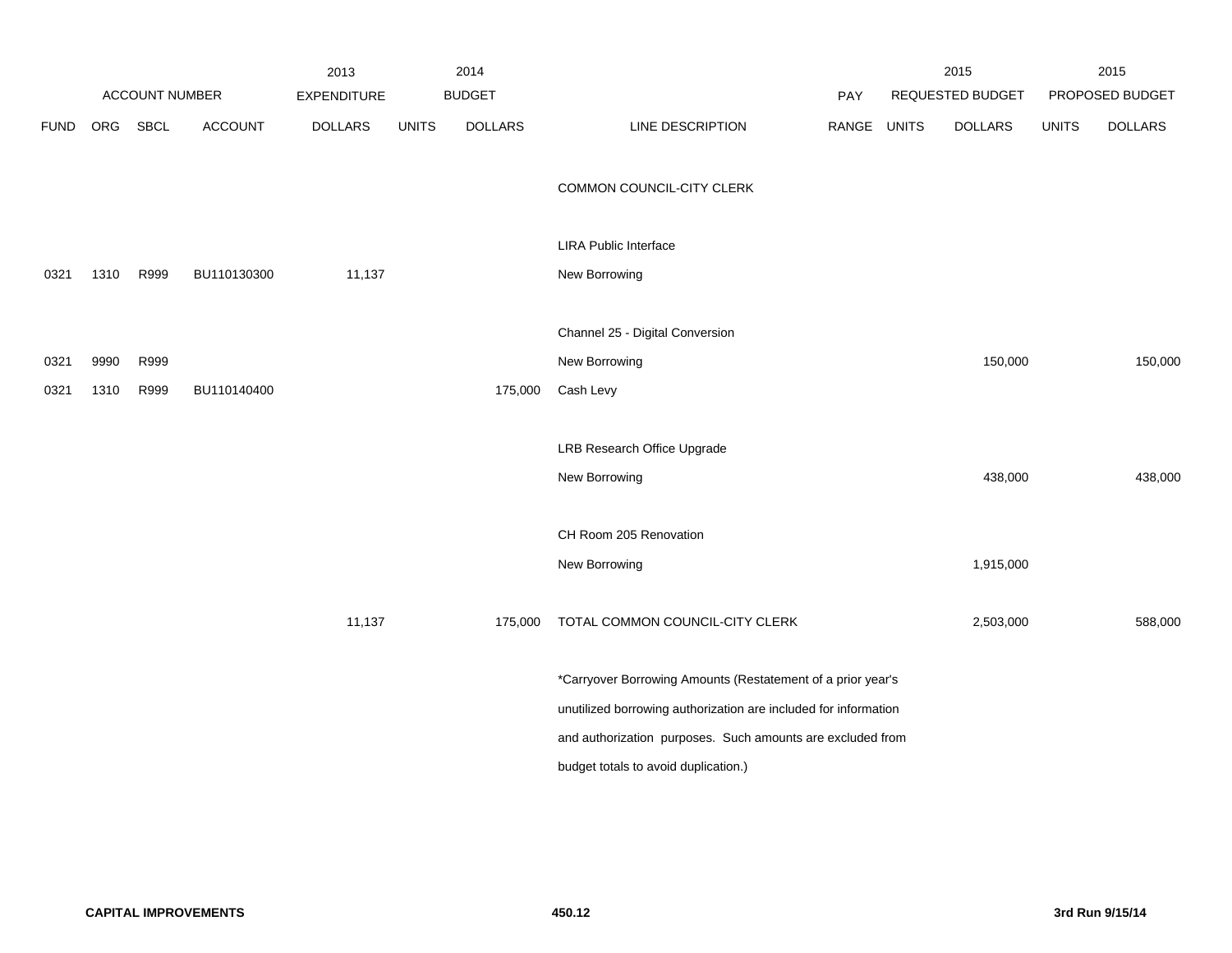|             |            |                       |                | 2013           |              | 2014          |                  |       |              | 2015             |              | 2015                   |
|-------------|------------|-----------------------|----------------|----------------|--------------|---------------|------------------|-------|--------------|------------------|--------------|------------------------|
|             |            | <b>ACCOUNT NUMBER</b> |                | EXPENDITURE    |              | <b>BUDGET</b> |                  | PAY   |              | REQUESTED BUDGET |              | <b>PROPOSED BUDGET</b> |
| <b>FUND</b> | <b>ORG</b> | <b>SBCL</b>           | <b>ACCOUNT</b> | <b>DOLLARS</b> | <b>UNITS</b> | DOLLARS       | LINE DESCRIPTION | RANGE | <b>UNITS</b> | <b>DOLLARS</b>   | <b>UNITS</b> | <b>DOLLARS</b>         |

## COMPTROLLER'S OFFICE

|  | Financial Records Imaging/Workflow System |  |
|--|-------------------------------------------|--|
|  |                                           |  |

| New Borrowing | 370,000 |
|---------------|---------|
|               |         |

TOTAL COMPTROLLER'S OFFICE 370,000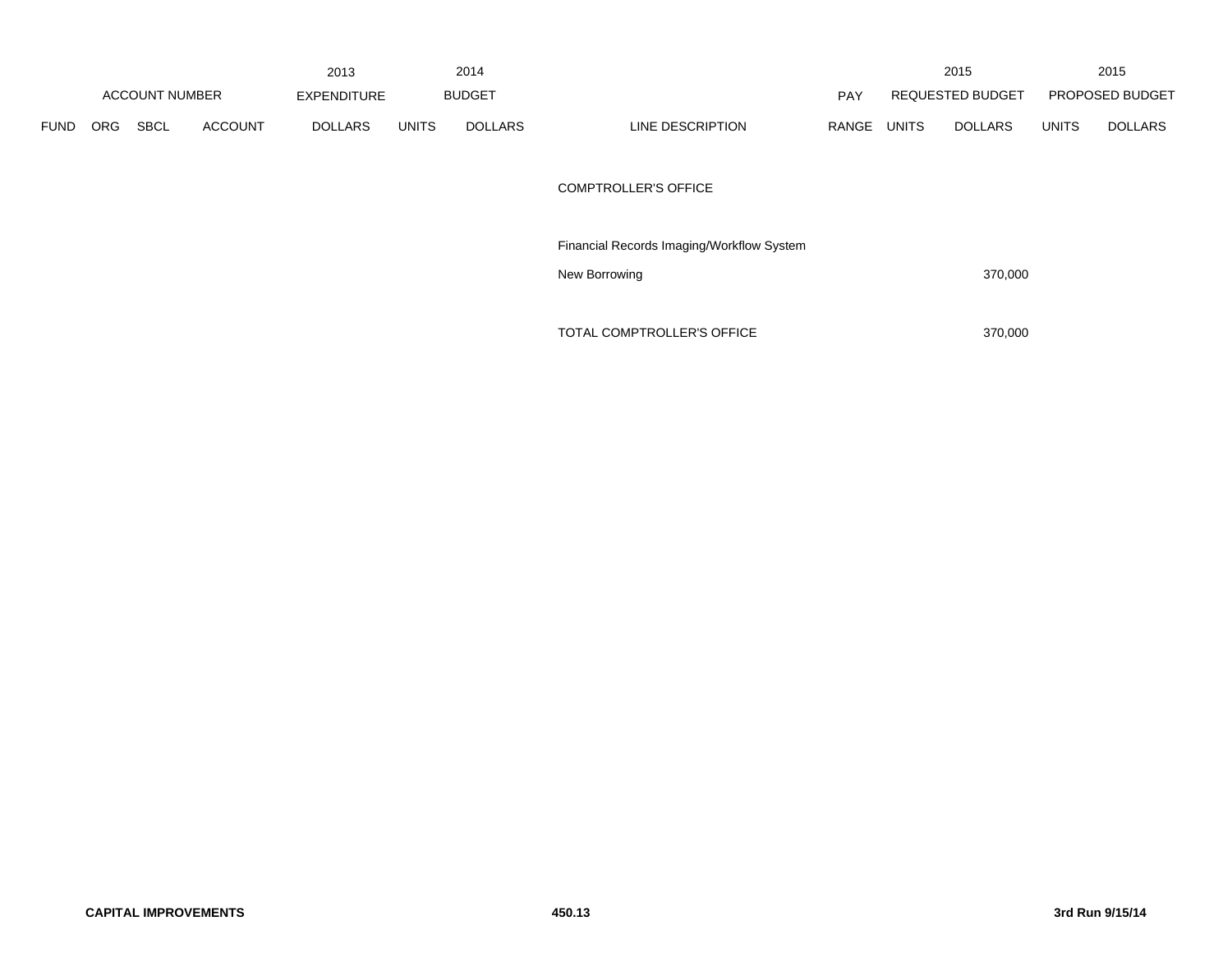|             |     |                |                | 2013               |              | 2014           |                                                                 |       |              | 2015             |              | 2015            |
|-------------|-----|----------------|----------------|--------------------|--------------|----------------|-----------------------------------------------------------------|-------|--------------|------------------|--------------|-----------------|
|             |     | ACCOUNT NUMBER |                | <b>EXPENDITURE</b> |              | <b>BUDGET</b>  |                                                                 | PAY   |              | REQUESTED BUDGET |              | PROPOSED BUDGET |
| <b>FUND</b> | ORG | SBCL           | <b>ACCOUNT</b> | <b>DOLLARS</b>     | <b>UNITS</b> | <b>DOLLARS</b> | LINE DESCRIPTION                                                | RANGE | <b>UNITS</b> | <b>DOLLARS</b>   | <b>UNITS</b> | <b>DOLLARS</b>  |
|             |     |                |                |                    |              |                | ELECTION COMMISSION                                             |       |              |                  |              |                 |
|             |     |                |                |                    |              |                | Voting Machine Replacement                                      |       |              |                  |              |                 |
|             |     |                |                |                    |              |                | New Borrowing                                                   |       |              | 1,700,000        |              | 1,530,000       |
|             |     |                |                |                    |              |                | TOTAL ELECTION COMMISSION                                       |       |              | 1,700,000        |              | 1,530,000       |
|             |     |                |                |                    |              |                | *Carryover Borrowing Amounts (Restatement of a prior year's     |       |              |                  |              |                 |
|             |     |                |                |                    |              |                | unutilized borrowing authorization are included for information |       |              |                  |              |                 |
|             |     |                |                |                    |              |                | and authorization purposes. Such amounts are excluded from      |       |              |                  |              |                 |
|             |     |                |                |                    |              |                | budget totals to avoid duplication.)                            |       |              |                  |              |                 |
|             |     |                |                |                    |              |                |                                                                 |       |              |                  |              |                 |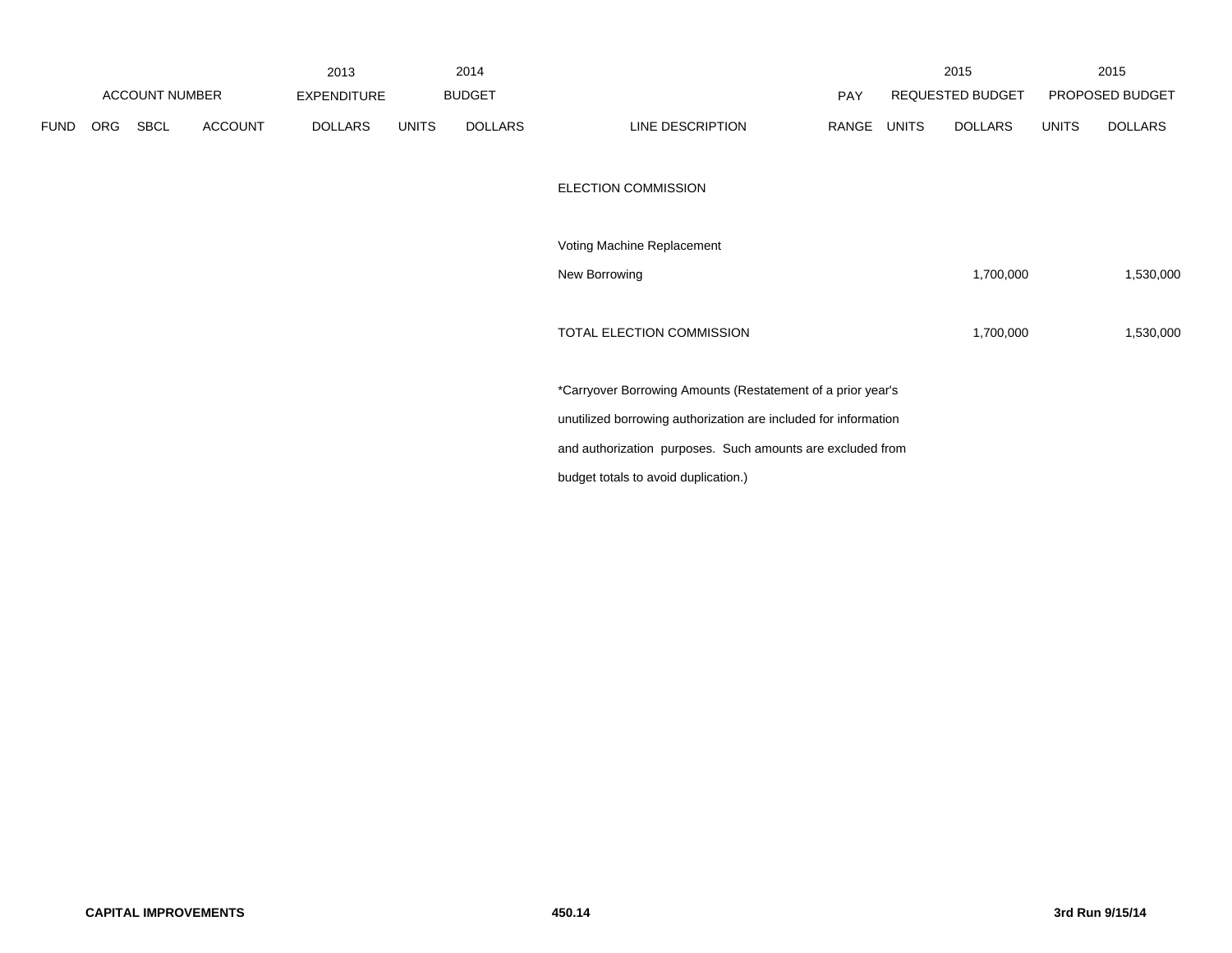|             |      |                       |                | 2013               |              | 2014           |                                                                 |             | 2015             |              | 2015            |
|-------------|------|-----------------------|----------------|--------------------|--------------|----------------|-----------------------------------------------------------------|-------------|------------------|--------------|-----------------|
|             |      | <b>ACCOUNT NUMBER</b> |                | <b>EXPENDITURE</b> |              | <b>BUDGET</b>  |                                                                 | PAY         | REQUESTED BUDGET |              | PROPOSED BUDGET |
| <b>FUND</b> | ORG  | SBCL                  | <b>ACCOUNT</b> | <b>DOLLARS</b>     | <b>UNITS</b> | <b>DOLLARS</b> | LINE DESCRIPTION                                                | RANGE UNITS | <b>DOLLARS</b>   | <b>UNITS</b> | <b>DOLLARS</b>  |
|             |      |                       |                |                    |              |                | FIRE & POLICE COMMISSION                                        |             |                  |              |                 |
|             |      |                       |                |                    |              |                | FPC Office Remodeling                                           |             |                  |              |                 |
| 0321        | 9990 | R999                  | BU110091100    |                    |              | 150,000        | New Borrowing                                                   |             |                  |              |                 |
|             |      |                       |                |                    |              |                | Carryover Borrowing*                                            |             |                  |              |                 |
|             |      |                       |                |                    |              | 150,000        | FIRE & POLICE COMMISSION TOTAL                                  |             |                  |              |                 |
|             |      |                       |                |                    |              |                | *Carryover Borrowing Amounts (Restatement of a prior year's     |             |                  |              |                 |
|             |      |                       |                |                    |              |                | unutilized borrowing authorization are included for information |             |                  |              |                 |
|             |      |                       |                |                    |              |                | and authorization purposes. Such amounts are excluded from      |             |                  |              |                 |
|             |      |                       |                |                    |              |                | budget totals to avoid duplication.)                            |             |                  |              |                 |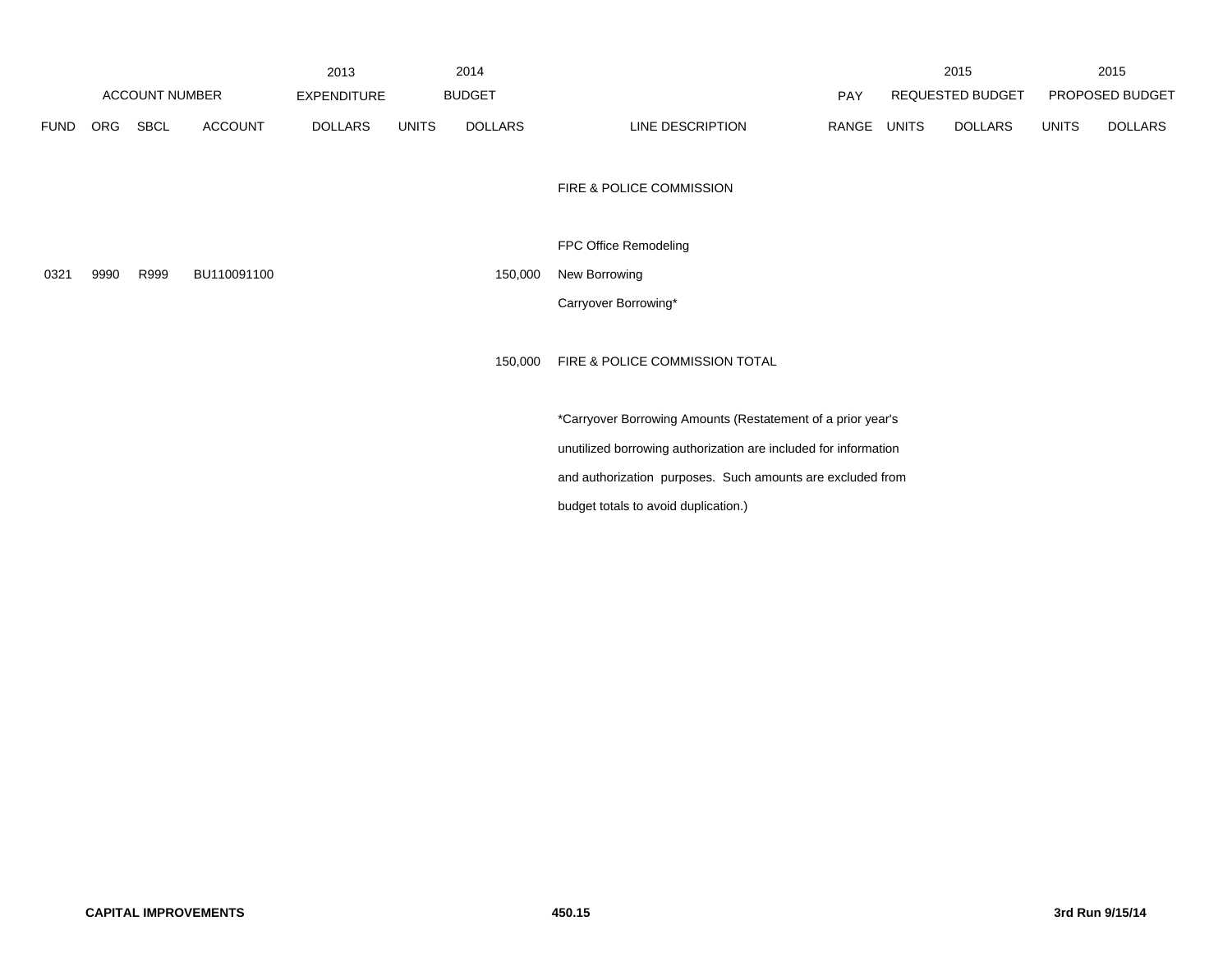|             |      |                       |                             | 2013               |              | 2014           |                                                     |             | 2015             |              | 2015            |
|-------------|------|-----------------------|-----------------------------|--------------------|--------------|----------------|-----------------------------------------------------|-------------|------------------|--------------|-----------------|
|             |      | <b>ACCOUNT NUMBER</b> |                             | <b>EXPENDITURE</b> |              | <b>BUDGET</b>  |                                                     | PAY         | REQUESTED BUDGET |              | PROPOSED BUDGET |
| <b>FUND</b> | ORG  | SBCL                  | <b>ACCOUNT</b>              | <b>DOLLARS</b>     | <b>UNITS</b> | <b>DOLLARS</b> | LINE DESCRIPTION                                    | RANGE UNITS | <b>DOLLARS</b>   | <b>UNITS</b> | <b>DOLLARS</b>  |
|             |      |                       |                             |                    |              |                |                                                     |             |                  |              |                 |
|             |      |                       |                             |                    |              |                | FIRE DEPARTMENT                                     |             |                  |              |                 |
|             |      |                       |                             |                    |              |                |                                                     |             |                  |              |                 |
|             |      |                       |                             |                    |              |                | FIRE DEPARTMENT STATION FACILITIES, INCLUDING       |             |                  |              |                 |
|             |      |                       |                             |                    |              |                | PLANNING, LAND ACQUISITION AND STATION CONSTRUCTION |             |                  |              |                 |
|             |      |                       |                             |                    |              |                | AS DETERMINED BY THE COMMON COUNCIL                 |             |                  |              |                 |
|             |      |                       |                             |                    |              |                |                                                     |             |                  |              |                 |
|             |      |                       |                             |                    |              |                | Fire Repair Shop- New Construction                  |             |                  |              |                 |
| 0309        | 3280 | R999                  | FR130040100                 |                    |              |                | New Borrowing                                       |             | 4,300,000        |              |                 |
|             |      |                       |                             |                    |              |                | Carryover Borrowing*                                |             |                  |              |                 |
|             |      |                       |                             |                    |              |                |                                                     |             |                  |              |                 |
|             |      |                       |                             |                    |              |                | Fire Repair Shop- Annex Construction                |             |                  |              |                 |
|             |      |                       |                             |                    |              |                | New Borrowing                                       |             | 2,900,000        |              | 2,900,000       |
|             |      |                       |                             |                    |              |                |                                                     |             |                  |              |                 |
|             |      |                       |                             |                    |              |                | Fire Repair Shop- Facility Upgrade                  |             |                  |              |                 |
|             |      |                       |                             |                    |              |                | New Borrowing                                       |             | 950,000          |              |                 |
|             |      |                       |                             |                    |              |                |                                                     |             |                  |              |                 |
|             |      |                       |                             |                    |              |                | Fire Facilities Maintenance Program                 |             |                  |              |                 |
| 0309        | 9990 | R999                  | FR130140100                 | 754,713            |              | 1,245,000      | New Borrowing                                       |             | 1,374,000        |              | 1,374,000       |
|             |      |                       |                             |                    |              |                | Carryover Borrowing*                                |             |                  |              |                 |
|             |      |                       |                             |                    |              |                |                                                     |             |                  |              |                 |
|             |      |                       |                             |                    |              |                | Engine 2 3rd Floor Office Remodel                   |             |                  |              |                 |
|             |      |                       |                             |                    |              |                | New Borrowing                                       |             | 500,000          |              |                 |
|             |      |                       |                             |                    |              |                |                                                     |             |                  |              |                 |
|             |      |                       |                             |                    |              |                | Major Capital Equipment                             |             |                  |              |                 |
| 0309        | 9990 | R999                  | FR130140200                 | 6,348,437          |              | 2,232,000      | New Borrowing                                       |             | 3,088,000        |              | 414,000         |
|             |      |                       | <b>CAPITAL IMPROVEMENTS</b> |                    |              |                | 450.16                                              |             |                  |              | 3rd Run 9/15/14 |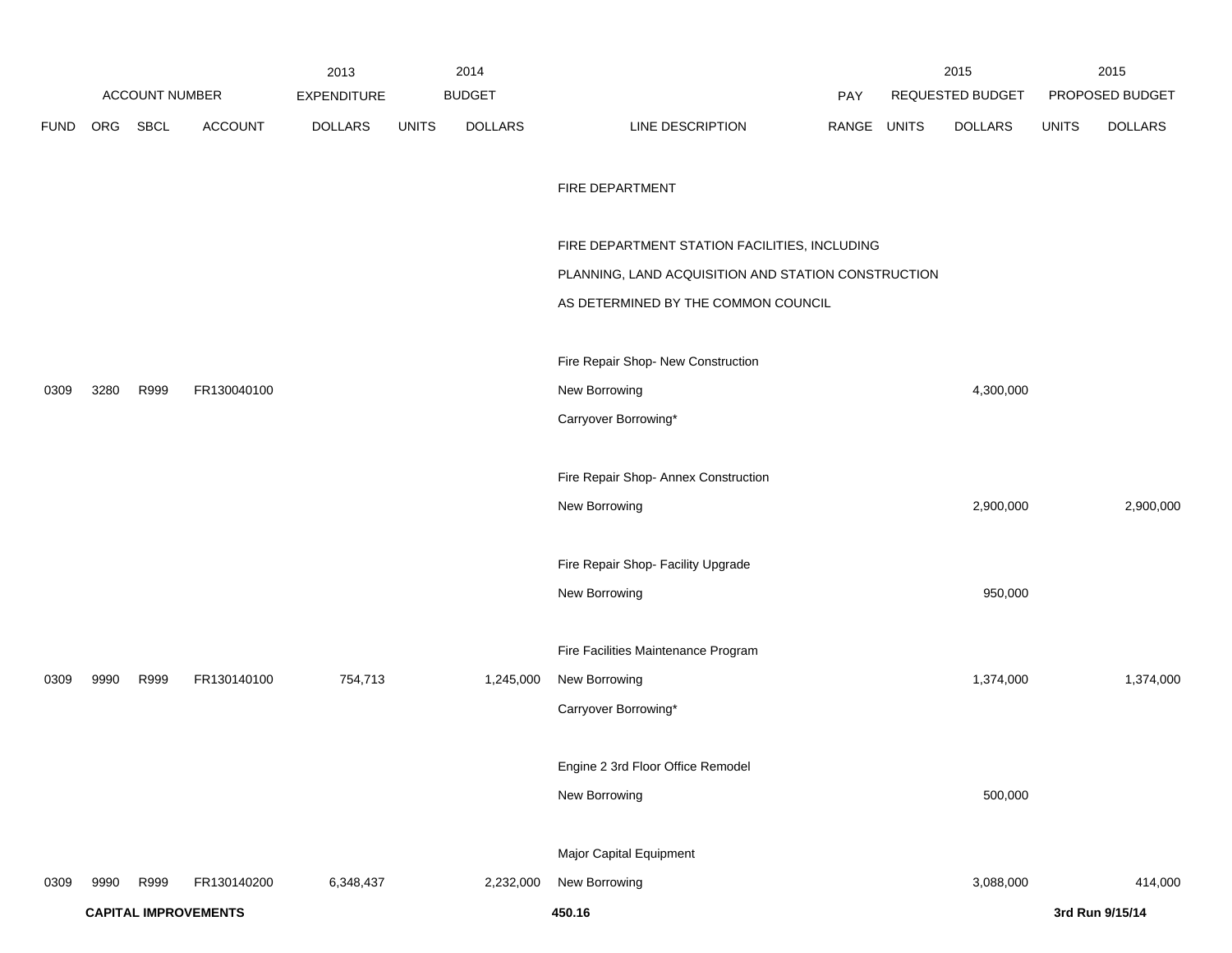|             |            |                       |                | 2013               |              | 2014           |                                                                 |       |              | 2015                    |              | 2015            |
|-------------|------------|-----------------------|----------------|--------------------|--------------|----------------|-----------------------------------------------------------------|-------|--------------|-------------------------|--------------|-----------------|
|             |            | <b>ACCOUNT NUMBER</b> |                | <b>EXPENDITURE</b> |              | <b>BUDGET</b>  |                                                                 | PAY   |              | <b>REQUESTED BUDGET</b> |              | PROPOSED BUDGET |
| <b>FUND</b> | <b>ORG</b> | SBCL                  | <b>ACCOUNT</b> | <b>DOLLARS</b>     | <b>UNITS</b> | <b>DOLLARS</b> | LINE DESCRIPTION                                                | RANGE | <b>UNITS</b> | <b>DOLLARS</b>          | <b>UNITS</b> | <b>DOLLARS</b>  |
|             |            |                       |                |                    |              |                | Carryover Borrowing*                                            |       |              |                         |              |                 |
|             |            |                       |                |                    |              |                | <b>Auxiliary Power Supply</b>                                   |       |              |                         |              |                 |
| 0309        | 9990       | R999                  | FR130070100    | 191,563            |              | 110,000        | New Borrowing                                                   |       |              | 110,000                 |              | 110,000         |
|             |            |                       |                |                    |              |                | Carryover Borrowing*                                            |       |              |                         |              |                 |
|             |            |                       |                |                    |              |                |                                                                 |       |              |                         |              |                 |
|             |            |                       |                |                    |              |                | Regional Video Conferencing                                     |       |              |                         |              |                 |
| 0310        | 3280       | R999                  | FR130140300    |                    |              | 170,000        | Cash Levy                                                       |       |              |                         |              |                 |
| 0309        | 3280       | R999                  | FR130140300    |                    |              | 680,000        | <b>Grants and Aids</b>                                          |       |              |                         |              |                 |
|             |            |                       |                | 7,294,713          |              | 4,437,000      | TOTAL FIRE DEPARTMENT                                           |       |              | 13,222,000              |              | 4,798,000       |
|             |            |                       |                |                    |              |                | *Carryover Borrowing Amounts (Restatement of a prior year's     |       |              |                         |              |                 |
|             |            |                       |                |                    |              |                | unutilized borrowing authorization are included for information |       |              |                         |              |                 |
|             |            |                       |                |                    |              |                | and authorization purposes. Such amounts are excluded from      |       |              |                         |              |                 |
|             |            |                       |                |                    |              |                | budget totals to avoid duplication.)                            |       |              |                         |              |                 |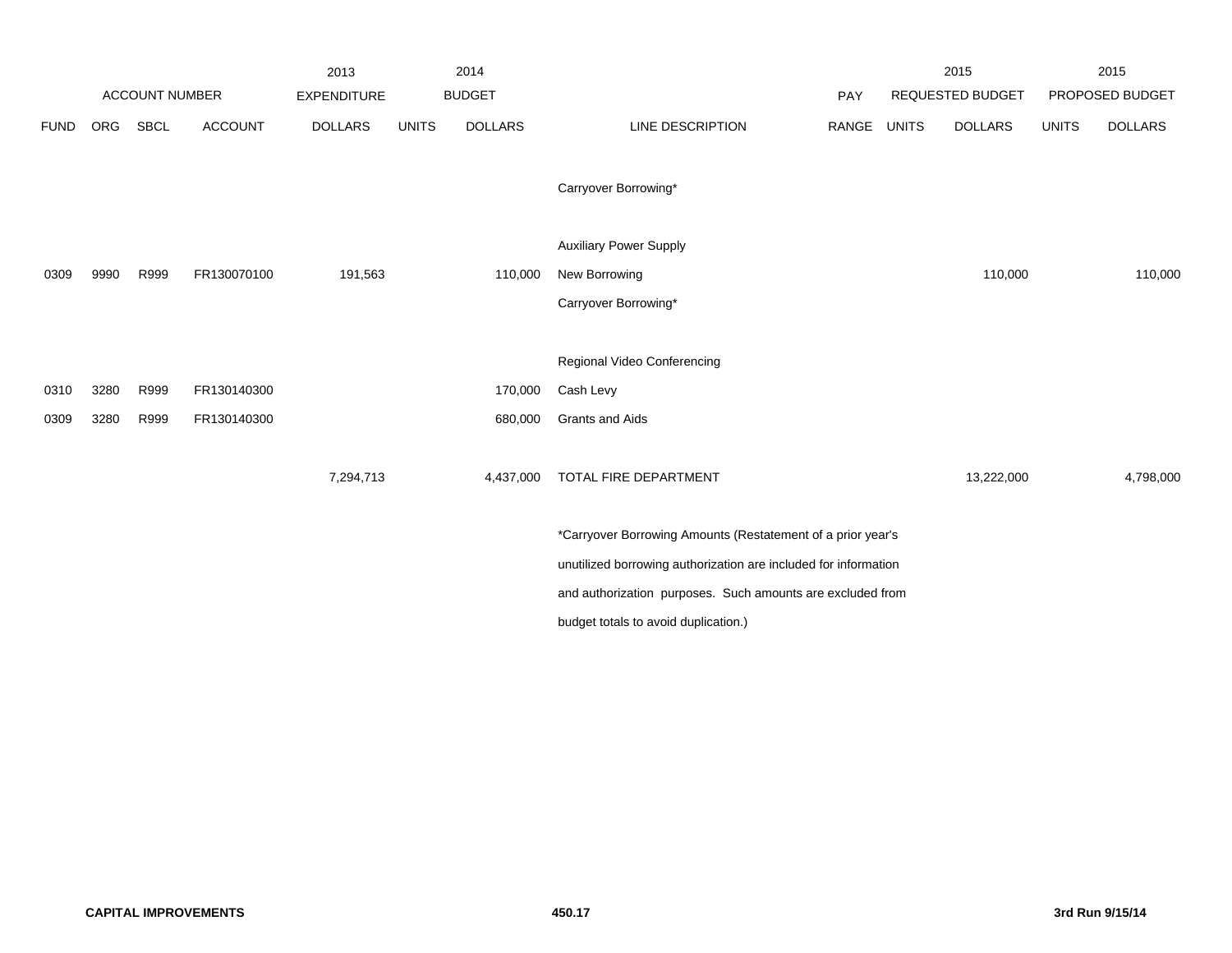|             |            |                       |                | 2013               |              | 2014           |                                                                 |       |              | 2015             |              | 2015            |
|-------------|------------|-----------------------|----------------|--------------------|--------------|----------------|-----------------------------------------------------------------|-------|--------------|------------------|--------------|-----------------|
|             |            | <b>ACCOUNT NUMBER</b> |                | <b>EXPENDITURE</b> |              | <b>BUDGET</b>  |                                                                 | PAY   |              | REQUESTED BUDGET |              | PROPOSED BUDGET |
| <b>FUND</b> | <b>ORG</b> | SBCL                  | <b>ACCOUNT</b> | <b>DOLLARS</b>     | <b>UNITS</b> | <b>DOLLARS</b> | LINE DESCRIPTION                                                | RANGE | <b>UNITS</b> | <b>DOLLARS</b>   | <b>UNITS</b> | <b>DOLLARS</b>  |
|             |            |                       |                |                    |              |                | HEALTH DEPARTMENT                                               |       |              |                  |              |                 |
|             |            |                       |                |                    |              |                | Health Facilities Capital Projects                              |       |              |                  |              |                 |
| 0321        | 9990       | R999                  | BU110140500    | 523,709            |              | 425,000        | New Borrowing                                                   |       |              | 833,675          |              | 366,000         |
|             |            |                       |                |                    |              |                | Carryover Borrowing*                                            |       |              |                  |              |                 |
|             |            |                       |                | 523,709            |              | 425,000        | TOTAL HEALTH DEPARTMENT                                         |       |              | 833,675          |              | 366,000         |
|             |            |                       |                |                    |              |                | *Carryover Borrowing Amounts (Restatement of a prior year's     |       |              |                  |              |                 |
|             |            |                       |                |                    |              |                | unutilized borrowing authorization are included for information |       |              |                  |              |                 |
|             |            |                       |                |                    |              |                | and authorization purposes. Such amounts are excluded from      |       |              |                  |              |                 |
|             |            |                       |                |                    |              |                | budget totals to avoid duplication.)                            |       |              |                  |              |                 |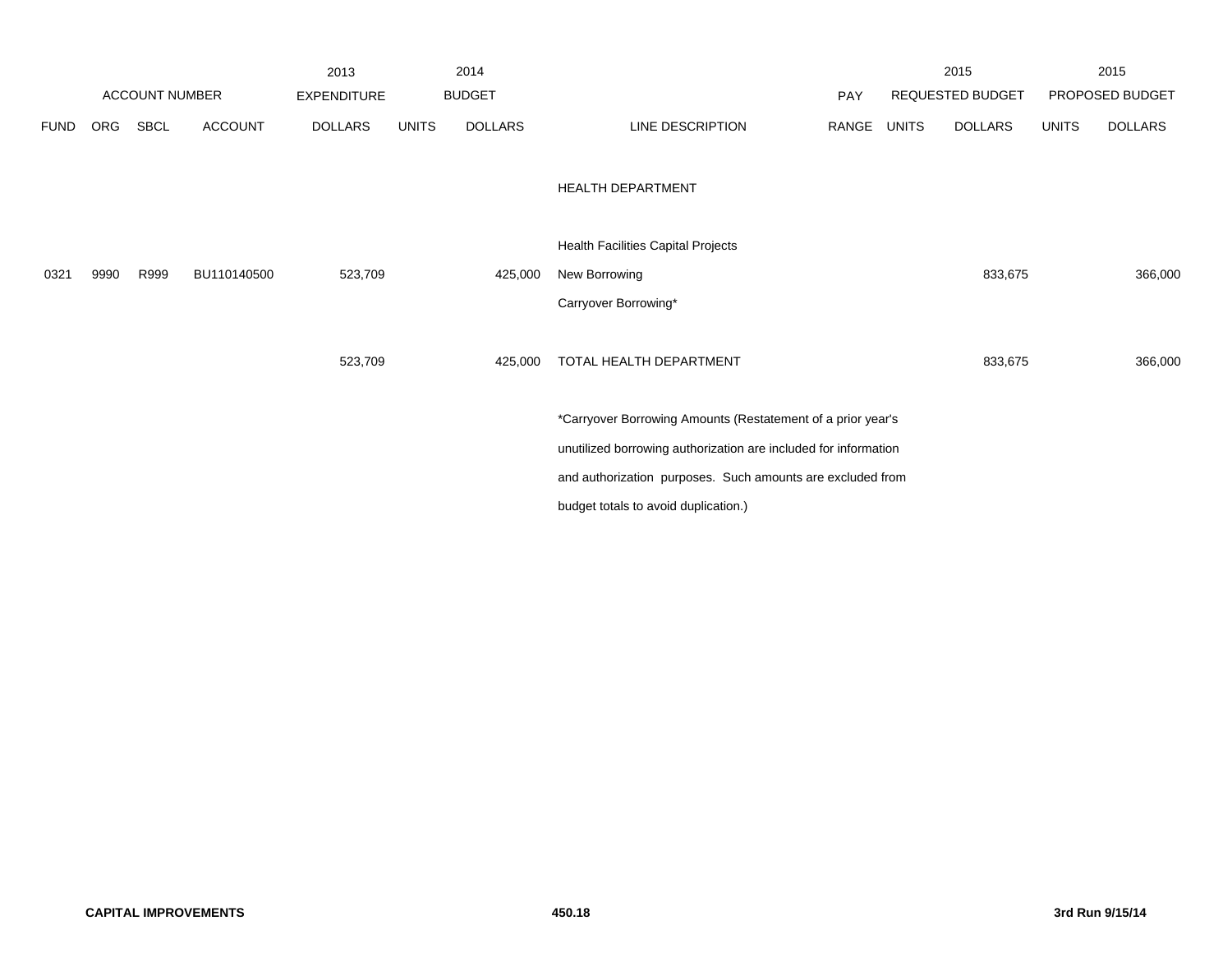|             |            |                |                | 2013           |              | 2014           |                                        |            |              | 2015             |              | 2015            |
|-------------|------------|----------------|----------------|----------------|--------------|----------------|----------------------------------------|------------|--------------|------------------|--------------|-----------------|
|             |            | ACCOUNT NUMBER |                | EXPENDITURE    |              | <b>BUDGET</b>  |                                        | <b>PAY</b> |              | REQUESTED BUDGET |              | PROPOSED BUDGET |
| <b>FUND</b> | <b>ORG</b> | <b>SBCL</b>    | <b>ACCOUNT</b> | <b>DOLLARS</b> | <b>UNITS</b> | <b>DOLLARS</b> | LINE DESCRIPTION                       | RANGE      | <b>UNITS</b> | <b>DOLLARS</b>   | <b>UNITS</b> | <b>DOLLARS</b>  |
|             |            |                |                |                |              |                |                                        |            |              |                  |              |                 |
|             |            |                |                |                |              |                | LIBRARY                                |            |              |                  |              |                 |
|             |            |                |                |                |              |                |                                        |            |              |                  |              |                 |
|             |            |                |                |                |              |                | CENTRAL LIBRARY                        |            |              |                  |              |                 |
|             |            |                |                |                |              |                |                                        |            |              |                  |              |                 |
|             |            |                |                |                |              |                | RFID System                            |            |              |                  |              |                 |
| 0312        | 9990       | R999           | LB140090100    | 164,992        |              |                | New Borrowing                          |            |              |                  |              |                 |
|             |            |                |                |                |              |                | Carryover Borrowing*                   |            |              |                  |              |                 |
|             |            |                |                |                |              |                |                                        |            |              |                  |              |                 |
|             |            |                |                |                |              |                | Central Library Improvements Fund      |            |              |                  |              |                 |
| 0312        | 9990       | R999           | LB141140100    | 990,590        |              | 1,558,000      | New Borrowing                          |            |              | 2,025,000        |              | 1,700,000       |
|             |            |                |                |                |              |                | Carryover Borrowing*                   |            |              |                  |              |                 |
|             |            |                |                |                |              |                |                                        |            |              |                  |              |                 |
|             |            |                |                |                |              |                | NEIGHBORHOOD LIBRARIES                 |            |              |                  |              |                 |
|             |            |                |                |                |              |                | Neighborhood Library Improvements Fund |            |              |                  |              |                 |
| 0312        | 9990       | R999           | LB145130100    | 17,030         |              |                | New Borrowing                          |            |              | 2,750,000        |              | 2,750,000       |
|             |            |                |                |                |              |                |                                        |            |              |                  |              |                 |
|             |            |                |                |                |              |                | Neighborhood Library Improvements      |            |              |                  |              |                 |
|             |            |                |                |                |              |                | Villard Library Project                |            |              |                  |              |                 |
| 0312        | 8610       | R999           | LB145090100    | 381,006        |              |                | New Borrowing                          |            |              |                  |              |                 |
|             |            |                |                |                |              |                |                                        |            |              |                  |              |                 |
|             |            |                |                |                |              |                | <b>Branch Library New Construction</b> |            |              |                  |              |                 |
|             |            |                |                |                |              |                | New Borrowing                          |            |              | 4,300,000        |              | 4,300,000       |
|             |            |                |                |                |              |                |                                        |            |              |                  |              |                 |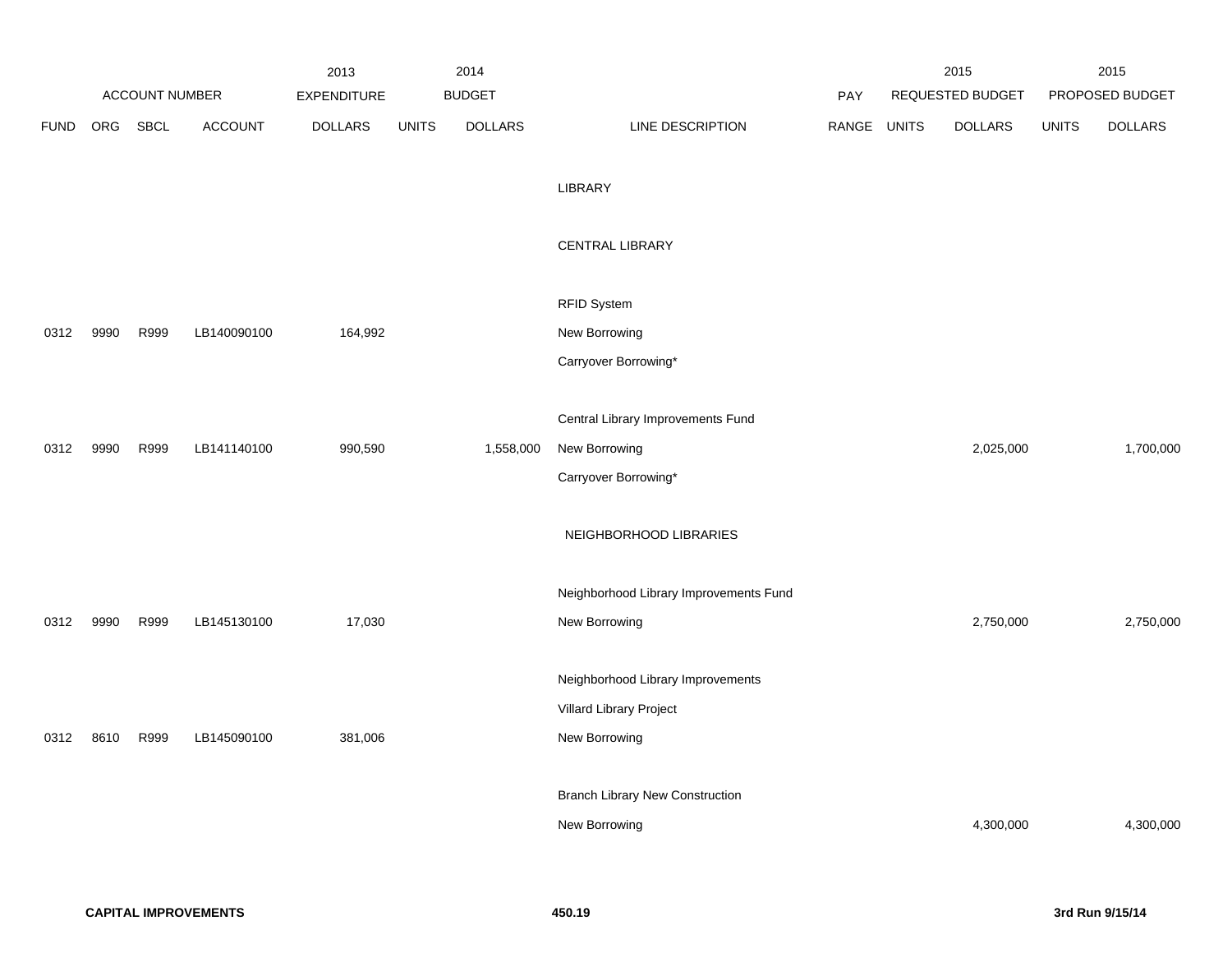|             |      |                       |                | 2013               |              | 2014           |                                                                                                                               |            |       | 2015             |              | 2015            |
|-------------|------|-----------------------|----------------|--------------------|--------------|----------------|-------------------------------------------------------------------------------------------------------------------------------|------------|-------|------------------|--------------|-----------------|
|             |      | <b>ACCOUNT NUMBER</b> |                | <b>EXPENDITURE</b> |              | <b>BUDGET</b>  |                                                                                                                               | <b>PAY</b> |       | REQUESTED BUDGET |              | PROPOSED BUDGET |
| <b>FUND</b> | ORG  | SBCL                  | <b>ACCOUNT</b> | <b>DOLLARS</b>     | <b>UNITS</b> | <b>DOLLARS</b> | LINE DESCRIPTION                                                                                                              | RANGE      | UNITS | <b>DOLLARS</b>   | <b>UNITS</b> | <b>DOLLARS</b>  |
|             |      |                       |                |                    |              |                | <b>Library Facility Initiatives</b>                                                                                           |            |       |                  |              |                 |
| 0312        | 8610 | R999                  | LB145140100    | 66,710             |              | 1,735,000      | New Borrowing                                                                                                                 |            |       |                  |              |                 |
| 0313        | 8610 | R999                  | LB145140100    |                    |              | 90,000         | Cash Levy                                                                                                                     |            |       |                  |              |                 |
|             |      |                       |                |                    |              |                | Carryover Borrowing*                                                                                                          |            |       |                  |              |                 |
|             |      |                       |                | 1,620,328          |              | 3,383,000      | <b>TOTAL LIBRARY</b>                                                                                                          |            |       | 9,075,000        |              | 8,750,000       |
|             |      |                       |                |                    |              |                | *Carryover Borrowing Amounts (Restatement of a prior year's                                                                   |            |       |                  |              |                 |
|             |      |                       |                |                    |              |                | unutilized borrowing authorization are included for information<br>and authorization purposes. Such amounts are excluded from |            |       |                  |              |                 |
|             |      |                       |                |                    |              |                |                                                                                                                               |            |       |                  |              |                 |

budget totals to avoid duplication.)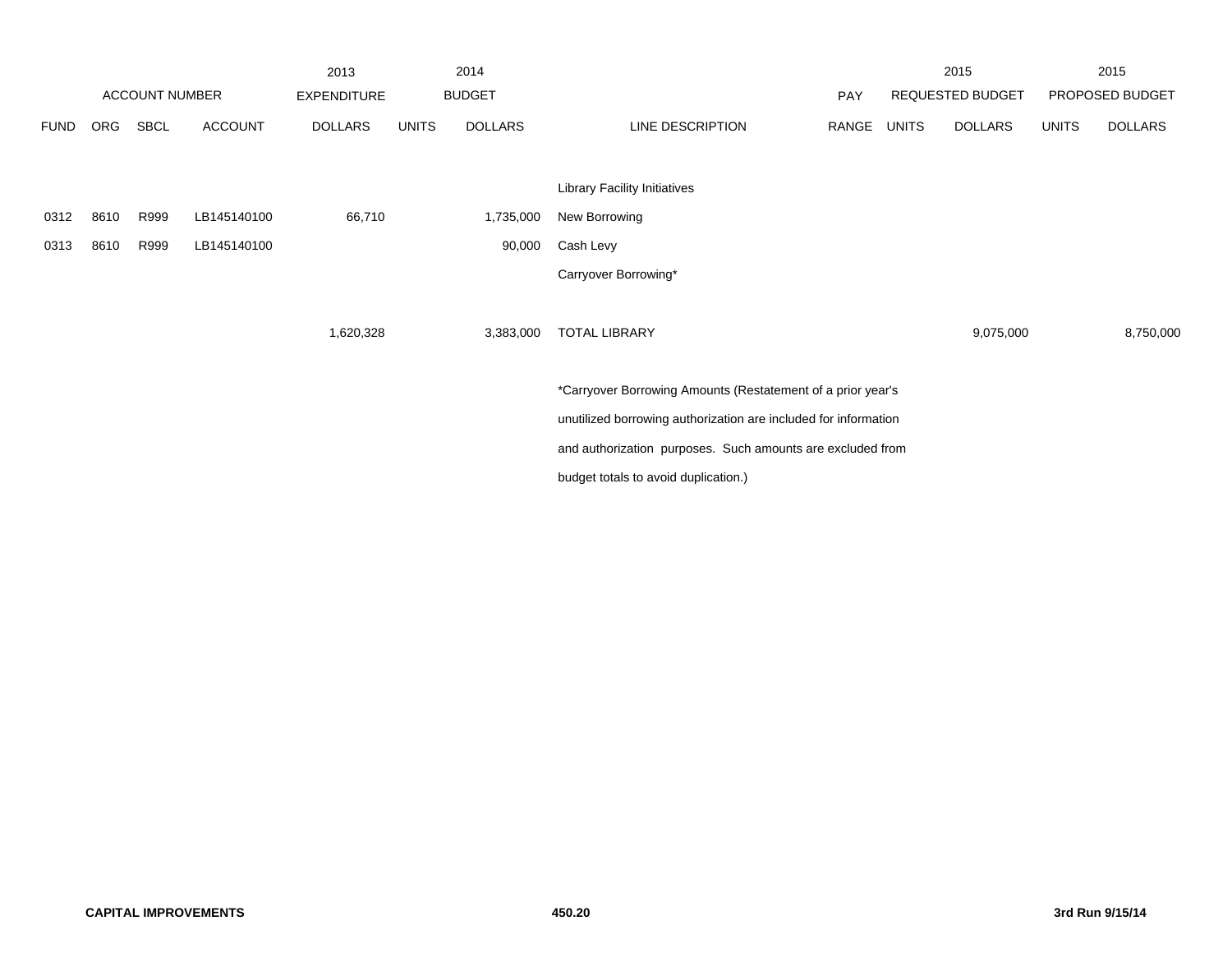|             |            |                       |                | 2013               |              | 2014           |                                                                 |       |              | 2015                    |              | 2015            |
|-------------|------------|-----------------------|----------------|--------------------|--------------|----------------|-----------------------------------------------------------------|-------|--------------|-------------------------|--------------|-----------------|
|             |            | <b>ACCOUNT NUMBER</b> |                | <b>EXPENDITURE</b> |              | <b>BUDGET</b>  |                                                                 | PAY   |              | <b>REQUESTED BUDGET</b> |              | PROPOSED BUDGET |
| <b>FUND</b> | <b>ORG</b> | <b>SBCL</b>           | <b>ACCOUNT</b> | <b>DOLLARS</b>     | <b>UNITS</b> | <b>DOLLARS</b> | LINE DESCRIPTION                                                | RANGE | <b>UNITS</b> | <b>DOLLARS</b>          | <b>UNITS</b> | <b>DOLLARS</b>  |
|             |            |                       |                |                    |              |                | MUNICIPAL COURT                                                 |       |              |                         |              |                 |
|             |            |                       |                |                    |              |                | Virtual Server/SAN Replacement                                  |       |              |                         |              |                 |
| 0321        | 1320       | R999                  | BU110120000    |                    |              |                | New Borrowing                                                   |       |              |                         |              |                 |
| 0322        | 1320       | R999                  | BU110140600    |                    |              | 144,000        | Cash Levy                                                       |       |              |                         |              |                 |
|             |            |                       |                |                    |              |                |                                                                 |       |              |                         |              |                 |
|             |            |                       |                |                    |              |                | CATS and Website Upgrade                                        |       |              |                         |              |                 |
|             |            |                       |                |                    |              |                | New Borrowing                                                   |       |              | 504,000                 |              | 504,000         |
|             |            |                       |                |                    |              | 144,000        | TOTAL MUNICIPAL COURT                                           |       |              | 504,000                 |              | 504,000         |
|             |            |                       |                |                    |              |                | *Carryover Borrowing Amounts (Restatement of a prior year's     |       |              |                         |              |                 |
|             |            |                       |                |                    |              |                | unutilized borrowing authorization are included for information |       |              |                         |              |                 |
|             |            |                       |                |                    |              |                | and authorization purposes. Such amounts are excluded from      |       |              |                         |              |                 |
|             |            |                       |                |                    |              |                | budget totals to avoid duplication.)                            |       |              |                         |              |                 |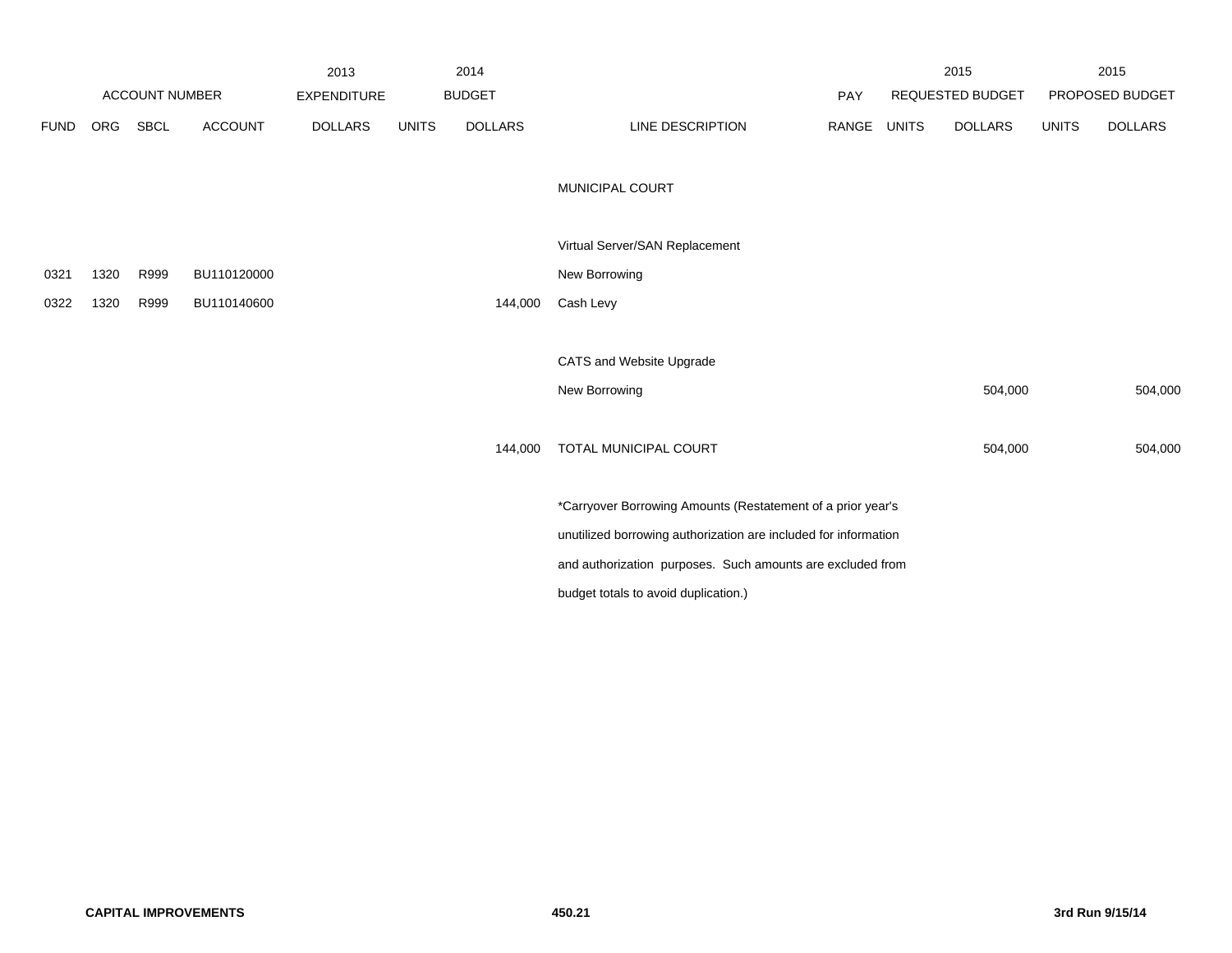|             |      |                       |                             | 2013               |              | 2014           |                                          |             | 2015             |              | 2015            |
|-------------|------|-----------------------|-----------------------------|--------------------|--------------|----------------|------------------------------------------|-------------|------------------|--------------|-----------------|
|             |      | <b>ACCOUNT NUMBER</b> |                             | <b>EXPENDITURE</b> |              | <b>BUDGET</b>  |                                          | PAY         | REQUESTED BUDGET |              | PROPOSED BUDGET |
| <b>FUND</b> | ORG  | SBCL                  | <b>ACCOUNT</b>              | <b>DOLLARS</b>     | <b>UNITS</b> | <b>DOLLARS</b> | LINE DESCRIPTION                         | RANGE UNITS | <b>DOLLARS</b>   | <b>UNITS</b> | <b>DOLLARS</b>  |
|             |      |                       |                             |                    |              |                |                                          |             |                  |              |                 |
|             |      |                       |                             |                    |              |                | DEPT. OF NEIGHBORHOOD SERVICES           |             |                  |              |                 |
|             |      |                       |                             |                    |              |                |                                          |             |                  |              |                 |
|             |      |                       |                             |                    |              |                | Concentrated Blight Elimination          |             |                  |              |                 |
| 0339        | 9990 | R999                  | UR053140000                 |                    |              | 2,220,000      | New Borrowing                            |             |                  |              | 1,319,000       |
|             |      |                       |                             |                    |              |                |                                          |             |                  |              |                 |
|             |      |                       |                             |                    |              |                | Alternative Board-Up                     |             |                  |              |                 |
| 0339        | 9990 | R999                  | UR055140000                 |                    |              | 100,000        | New Borrowing                            |             |                  |              |                 |
|             |      |                       |                             |                    |              |                |                                          |             |                  |              |                 |
|             |      |                       |                             |                    |              |                | Code Compliance Program                  |             |                  |              |                 |
|             |      |                       |                             |                    |              |                | Cash Revenues                            |             |                  |              | 500,000         |
|             |      |                       |                             |                    |              |                |                                          |             |                  |              |                 |
|             |      |                       |                             |                    |              |                | Security Upgrade - Anderson Building     |             |                  |              |                 |
| 0321        | 3600 | R999                  | BU110101000                 | 15,721             |              |                | New Borrowing                            |             |                  |              |                 |
|             |      |                       |                             |                    |              |                | Carryover Borrowing*                     |             |                  |              |                 |
|             |      |                       |                             |                    |              |                |                                          |             |                  |              |                 |
|             |      |                       |                             |                    |              |                | Conversion of Anderson Tower Garage      |             |                  |              |                 |
|             |      |                       |                             |                    |              |                | New Borrowing                            |             | 650,000          |              | 425,000         |
|             |      |                       |                             |                    |              |                | Development Center Office Remodel        |             |                  |              |                 |
|             |      |                       |                             |                    |              |                | Cash Levy                                |             | 81,500           |              |                 |
|             |      |                       |                             |                    |              |                |                                          |             |                  |              |                 |
|             |      |                       |                             |                    |              |                | Convert Permit Records to Scanned Images |             |                  |              |                 |
|             |      |                       |                             |                    |              |                | New Borrowing                            |             | 500,000          |              |                 |
|             |      |                       |                             |                    |              |                |                                          |             |                  |              |                 |
|             |      |                       |                             | 15,721             |              | 2,320,000      | TOTAL DEPT. OF NEIGHBORHOOD SERVICES     |             | 1,231,500        |              | 2,244,000       |
|             |      |                       | <b>CAPITAL IMPROVEMENTS</b> |                    |              |                | 450.22                                   |             |                  |              | 3rd Run 9/15/14 |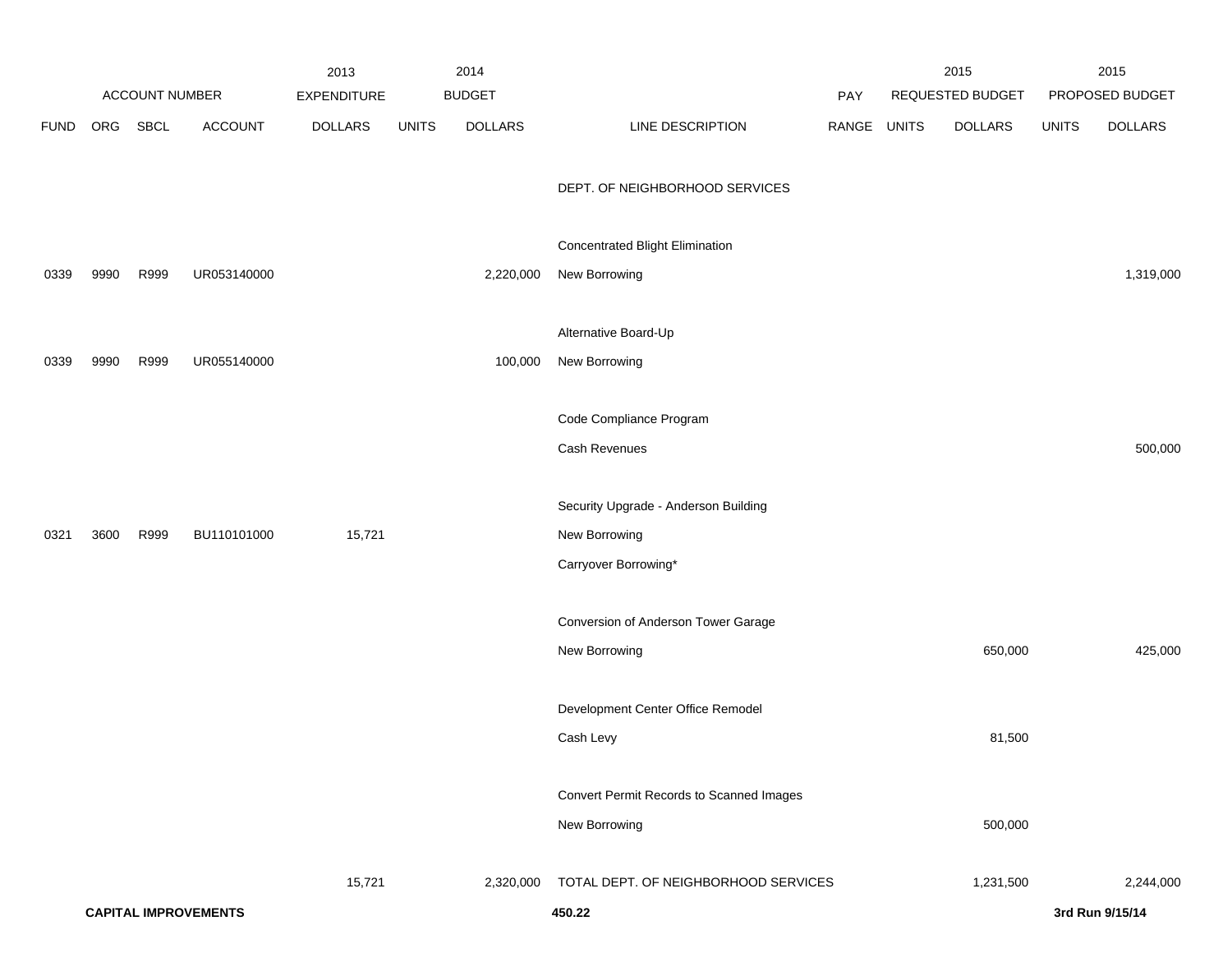|             |      |                       |                             | 2013               |              | 2014           |                                         |       |              | 2015             |              | 2015            |
|-------------|------|-----------------------|-----------------------------|--------------------|--------------|----------------|-----------------------------------------|-------|--------------|------------------|--------------|-----------------|
|             |      | <b>ACCOUNT NUMBER</b> |                             | <b>EXPENDITURE</b> |              | <b>BUDGET</b>  |                                         | PAY   |              | REQUESTED BUDGET |              | PROPOSED BUDGET |
| <b>FUND</b> | ORG  | SBCL                  | <b>ACCOUNT</b>              | <b>DOLLARS</b>     | <b>UNITS</b> | <b>DOLLARS</b> | LINE DESCRIPTION                        | RANGE | <b>UNITS</b> | <b>DOLLARS</b>   | <b>UNITS</b> | <b>DOLLARS</b>  |
|             |      |                       |                             |                    |              |                |                                         |       |              |                  |              |                 |
|             |      |                       |                             |                    |              |                |                                         |       |              |                  |              |                 |
|             |      |                       |                             |                    |              |                | POLICE DEPARTMENT                       |       |              |                  |              |                 |
|             |      |                       |                             |                    |              |                | Evidence Storage Warehouse              |       |              |                  |              |                 |
| 0318        | 3310 | R999                  | PL120040100                 | 241,901            |              |                | New Borrowing                           |       |              |                  |              |                 |
|             |      |                       |                             |                    |              |                | Carryover Borrowing*                    |       |              |                  |              |                 |
|             |      |                       |                             |                    |              |                |                                         |       |              |                  |              |                 |
|             |      |                       |                             |                    |              |                | Remodel Administration Bldg Offices     |       |              |                  |              |                 |
| 0318        | 9990 | R999                  | PL12080700                  | 3,037,126          |              | 5,991,000      | New Borrowing                           |       |              | 910,000          |              | 860,000         |
|             |      |                       |                             |                    |              |                | Carryover Borrowing*                    |       |              |                  |              |                 |
|             |      |                       |                             |                    |              |                |                                         |       |              |                  |              |                 |
|             |      |                       |                             |                    |              |                | <b>District Station Repairs Program</b> |       |              |                  |              |                 |
| 0318        | 3310 | R999                  | PL120130100                 | 97,514             |              | 500,000        | New Borrowing                           |       |              | 1,671,650        |              | 540,000         |
|             |      |                       |                             |                    |              |                | Carryover Borrowing*                    |       |              |                  |              |                 |
|             |      |                       |                             |                    |              |                | 911 System Replacement                  |       |              |                  |              |                 |
| 0318        | 9990 | R999                  | PL120090200                 | 310,278            |              |                | New Borrowing                           |       |              |                  |              |                 |
|             |      |                       |                             |                    |              |                |                                         |       |              |                  |              |                 |
|             |      |                       |                             |                    |              |                | Radio & Communications Upgrades Program |       |              |                  |              |                 |
| 0318        | 9990 | R999                  | PL120130200                 | 126,876            |              | 365,000        | New Borrowing                           |       |              | 365,000          |              | 200,000         |
|             |      |                       |                             |                    |              |                | Carryover Borrowing*                    |       |              |                  |              |                 |
|             |      |                       |                             |                    |              |                |                                         |       |              |                  |              |                 |
|             |      |                       |                             |                    |              |                | Tiburon RMS VMP Upgrade                 |       |              |                  |              |                 |
| 0318        | 9990 | R999                  | PL120110300                 | 68,300             |              |                | New Borrowing                           |       |              |                  |              |                 |
|             |      |                       |                             |                    |              |                | Carryover Borrowing*                    |       |              |                  |              |                 |
|             |      |                       | <b>CAPITAL IMPROVEMENTS</b> |                    |              |                | 450.23                                  |       |              |                  |              | 3rd Run 9/15/14 |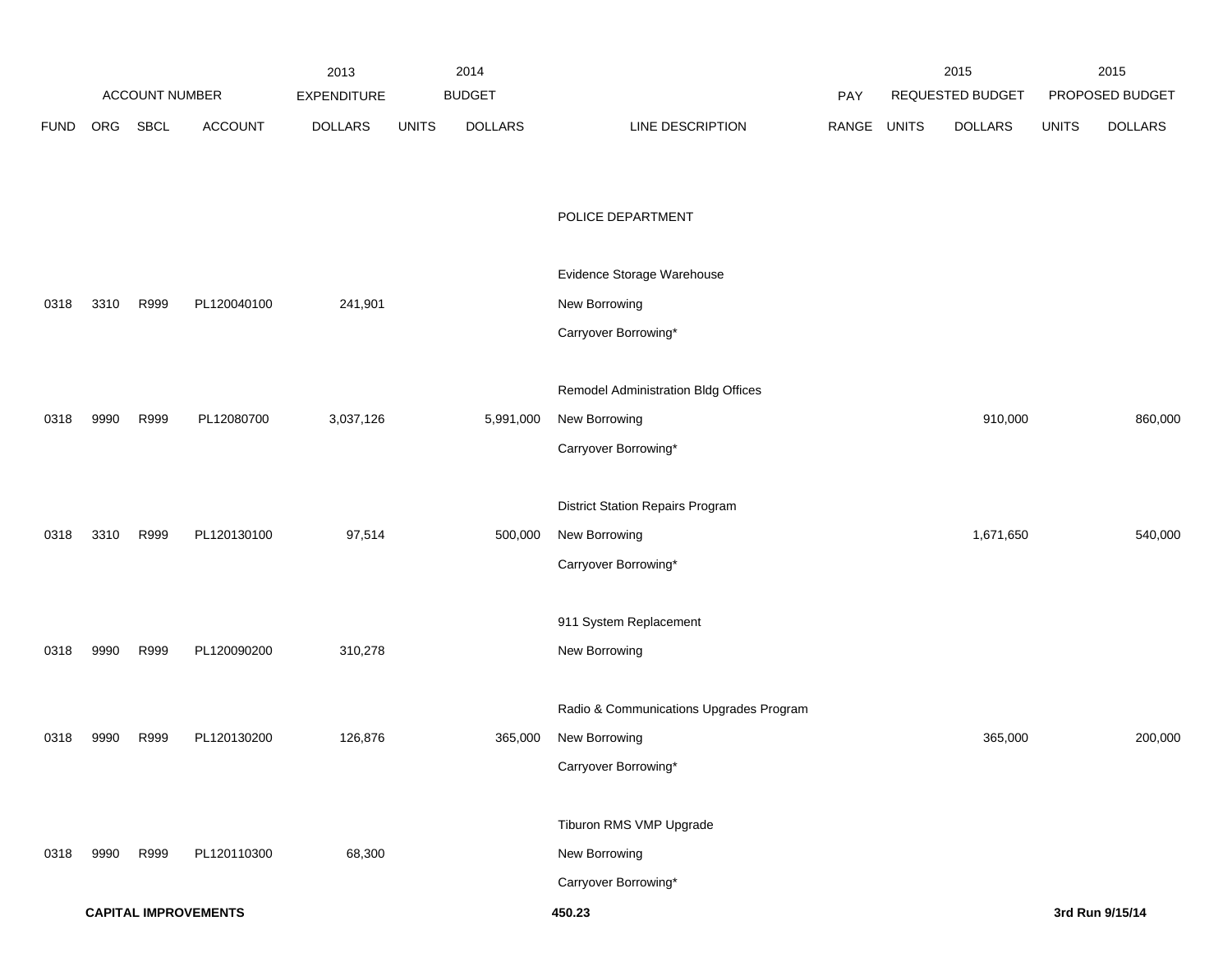|             |      |                |                | 2013               |              | 2014           |                                      |             | 2015             |              | 2015            |
|-------------|------|----------------|----------------|--------------------|--------------|----------------|--------------------------------------|-------------|------------------|--------------|-----------------|
|             |      | ACCOUNT NUMBER |                | <b>EXPENDITURE</b> |              | <b>BUDGET</b>  |                                      | PAY         | REQUESTED BUDGET |              | PROPOSED BUDGET |
| <b>FUND</b> | ORG  | SBCL           | <b>ACCOUNT</b> | <b>DOLLARS</b>     | <b>UNITS</b> | <b>DOLLARS</b> | LINE DESCRIPTION                     | RANGE UNITS | <b>DOLLARS</b>   | <b>UNITS</b> | <b>DOLLARS</b>  |
|             |      |                |                |                    |              |                |                                      |             |                  |              |                 |
|             |      |                |                |                    |              |                |                                      |             |                  |              |                 |
|             |      |                |                |                    |              |                | RMS System                           |             |                  |              |                 |
| 0318        | 9990 | R999           | PL120130300    |                    |              | 1,400,000      | New Borrowing                        |             | 4,000,000        |              | 2,000,000       |
|             |      |                |                |                    |              |                |                                      |             |                  |              |                 |
|             |      |                |                |                    |              |                | Multi-Factor Authentication          |             |                  |              |                 |
| 0318        | 9990 | R999           | PL120130400    | 293,755            |              |                | New Borrowing                        |             |                  |              |                 |
|             |      |                |                |                    |              |                | Data/Comm Center Repairs             |             |                  |              |                 |
| 0318        | 9990 | R999           | PL120130500    | 119,087            |              |                | New Borrowing                        |             | 135,000          |              |                 |
|             |      |                |                |                    |              |                |                                      |             |                  |              |                 |
|             |      |                |                |                    |              |                | Safety Academy Modifications         |             |                  |              |                 |
| 0318        | 3310 | R999           | PL120130600    | 40,000             |              |                | Cash Levy                            |             |                  |              |                 |
|             |      |                |                |                    |              |                |                                      |             |                  |              |                 |
|             |      |                |                |                    |              |                | Uninterruptable Power Supply         |             |                  |              |                 |
| 0318        | 9990 | R999           | PL120140100    |                    |              | 696,000        | New Borrowing                        |             |                  |              |                 |
|             |      |                |                |                    |              |                |                                      |             |                  |              |                 |
|             |      |                |                |                    |              |                | IT Server & Data Storage Replacement |             |                  |              |                 |
| 0318        | 3310 | R999           | PL120140200    |                    |              | 225,000        | Cash Levy                            |             |                  |              |                 |
|             |      |                |                |                    |              |                | Upgrade CAD System                   |             |                  |              |                 |
|             |      |                |                |                    |              |                | New Borrowing                        |             | 1,300,000        |              |                 |
|             |      |                |                |                    |              |                |                                      |             |                  |              |                 |
|             |      |                |                |                    |              |                | 3rd District Parking Deck Repairs    |             |                  |              |                 |
|             |      |                |                |                    |              |                | Cash Revenues                        |             |                  |              | 3,600,000       |
|             |      |                |                |                    |              |                |                                      |             |                  |              |                 |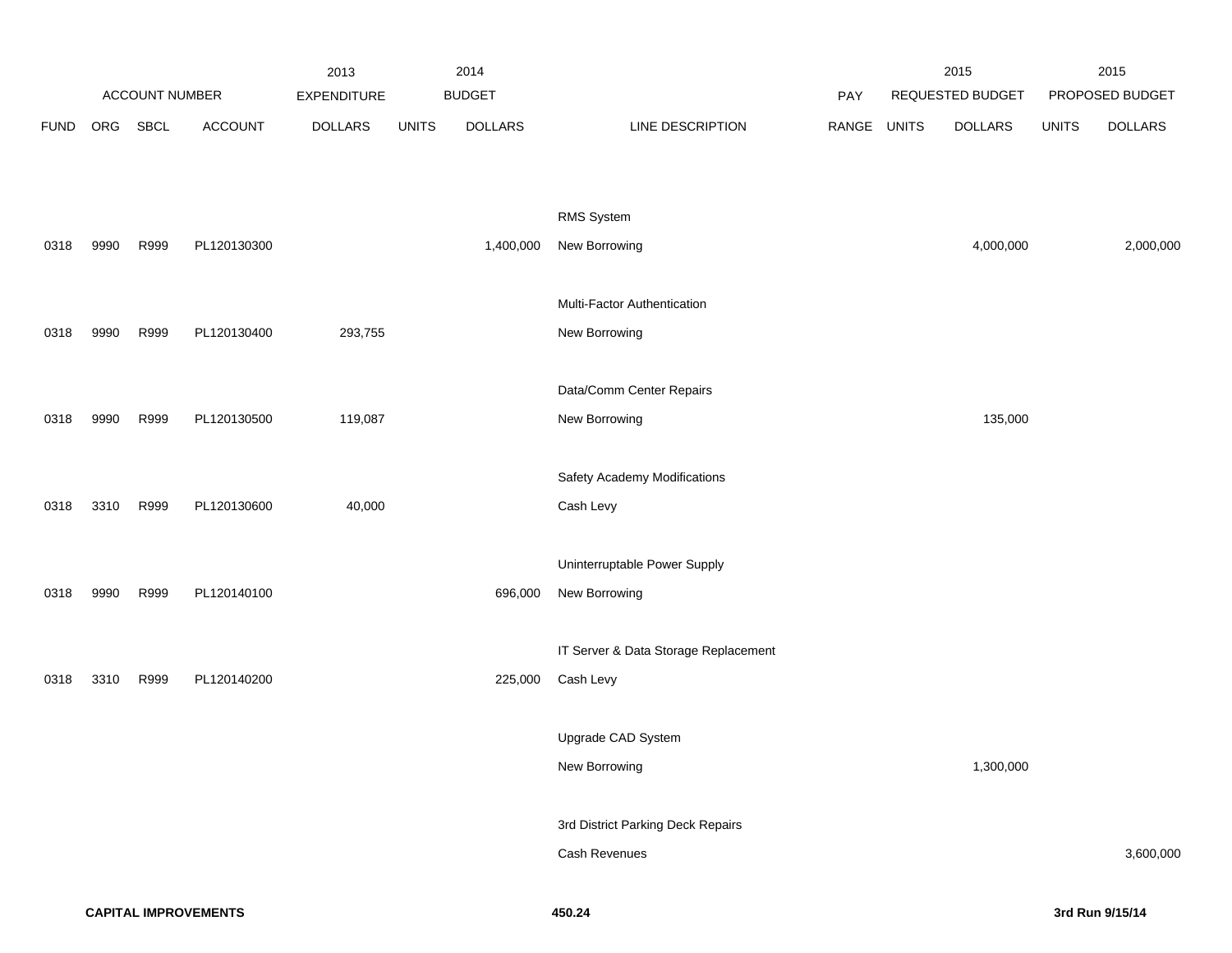|             |                | 2013           |              |                    |                                      |                               |                                             | 2015                                                                                                                                                                                                        |                  | 2015            |
|-------------|----------------|----------------|--------------|--------------------|--------------------------------------|-------------------------------|---------------------------------------------|-------------------------------------------------------------------------------------------------------------------------------------------------------------------------------------------------------------|------------------|-----------------|
|             |                |                |              |                    |                                      | PAY                           |                                             |                                                                                                                                                                                                             |                  | PROPOSED BUDGET |
| <b>SBCL</b> | <b>ACCOUNT</b> | <b>DOLLARS</b> | <b>UNITS</b> | <b>DOLLARS</b>     | LINE DESCRIPTION                     |                               |                                             | <b>DOLLARS</b>                                                                                                                                                                                              | <b>UNITS</b>     | <b>DOLLARS</b>  |
|             |                |                |              |                    |                                      |                               |                                             |                                                                                                                                                                                                             |                  |                 |
|             |                |                |              |                    |                                      |                               |                                             |                                                                                                                                                                                                             |                  |                 |
|             |                |                |              |                    | New Borrowing                        |                               |                                             | 1,000,000                                                                                                                                                                                                   |                  | 1,000,000       |
|             |                |                |              |                    |                                      |                               |                                             |                                                                                                                                                                                                             |                  |                 |
|             |                |                |              |                    |                                      |                               |                                             |                                                                                                                                                                                                             |                  |                 |
|             |                |                |              |                    | New Borrowing                        |                               |                                             | 150,000                                                                                                                                                                                                     |                  |                 |
|             |                |                |              |                    |                                      |                               |                                             |                                                                                                                                                                                                             |                  |                 |
|             |                |                |              |                    | Police Training Management System    |                               |                                             |                                                                                                                                                                                                             |                  |                 |
|             |                |                |              |                    | New Borrowing                        |                               |                                             | 250,000                                                                                                                                                                                                     |                  |                 |
|             |                |                |              |                    |                                      |                               |                                             |                                                                                                                                                                                                             |                  |                 |
|             |                |                |              |                    | Job Scheduling Software              |                               |                                             |                                                                                                                                                                                                             |                  |                 |
|             |                |                |              |                    | New Borrowing                        |                               |                                             | 100,000                                                                                                                                                                                                     |                  |                 |
|             |                |                |              |                    |                                      |                               |                                             |                                                                                                                                                                                                             |                  |                 |
|             |                | 4,334,837      |              | 9,177,000          | TOTAL POLICE DEPARTMENT              |                               |                                             | 9,881,650                                                                                                                                                                                                   |                  | 8,200,000       |
|             |                |                |              |                    |                                      |                               |                                             |                                                                                                                                                                                                             |                  |                 |
|             |                |                |              |                    |                                      |                               |                                             |                                                                                                                                                                                                             |                  |                 |
|             |                |                |              |                    |                                      |                               |                                             |                                                                                                                                                                                                             |                  |                 |
|             |                |                |              |                    |                                      |                               |                                             |                                                                                                                                                                                                             |                  |                 |
|             |                |                |              |                    | budget totals to avoid duplication.) |                               |                                             |                                                                                                                                                                                                             |                  |                 |
|             | ORG            | ACCOUNT NUMBER |              | <b>EXPENDITURE</b> | 2014<br><b>BUDGET</b>                | Mobile Data Computer Upgrades | Digital Asset Management System Replacement | RANGE UNITS<br>*Carryover Borrowing Amounts (Restatement of a prior year's<br>unutilized borrowing authorization are included for information<br>and authorization purposes. Such amounts are excluded from | REQUESTED BUDGET |                 |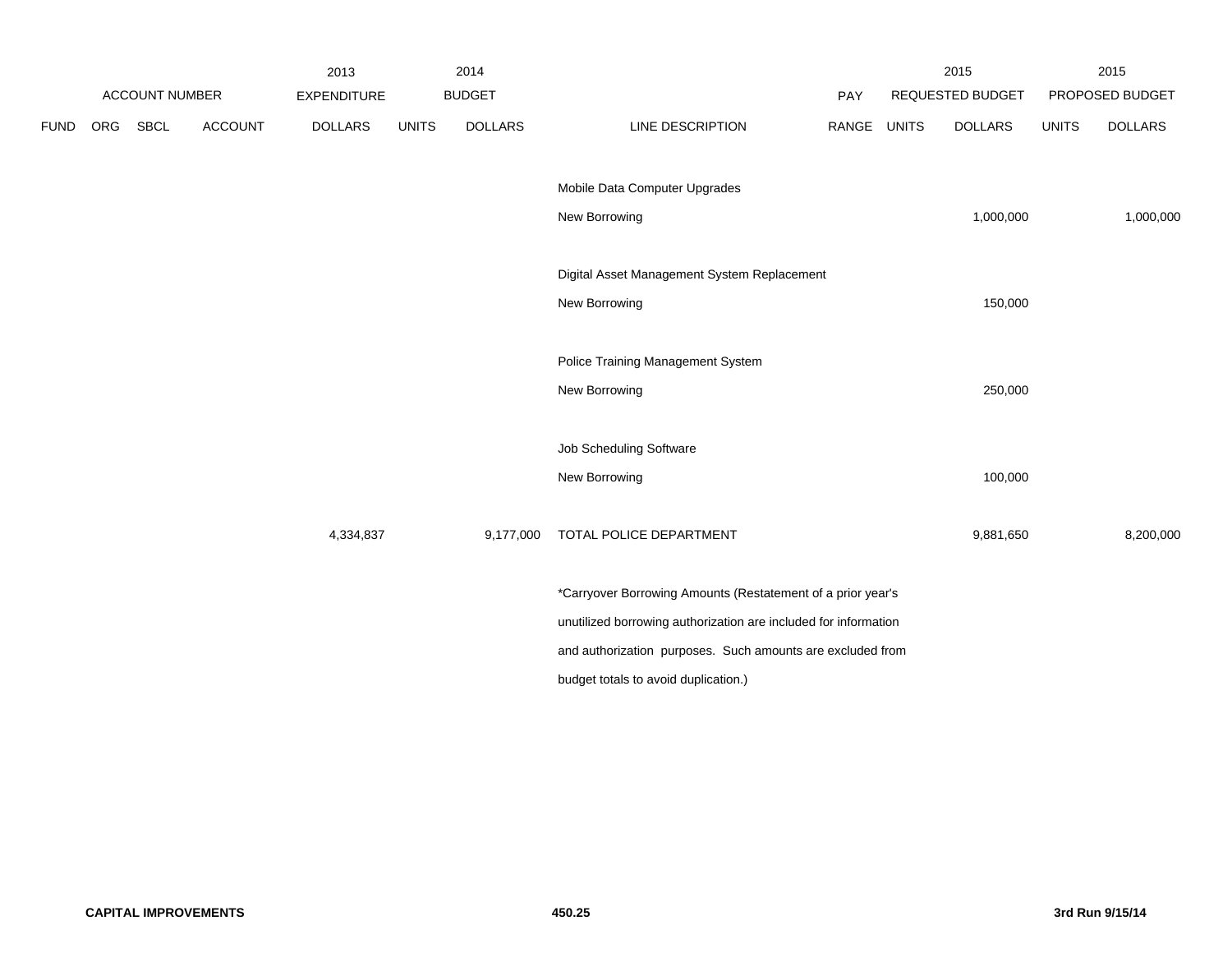|             |      |                |                | 2013           |              | 2014           |                                      |             | 2015             |              | 2015            |
|-------------|------|----------------|----------------|----------------|--------------|----------------|--------------------------------------|-------------|------------------|--------------|-----------------|
|             |      | ACCOUNT NUMBER |                | EXPENDITURE    |              | <b>BUDGET</b>  |                                      | PAY         | REQUESTED BUDGET |              | PROPOSED BUDGET |
| <b>FUND</b> | ORG  | SBCL           | <b>ACCOUNT</b> | <b>DOLLARS</b> | <b>UNITS</b> | <b>DOLLARS</b> | LINE DESCRIPTION                     | RANGE UNITS | <b>DOLLARS</b>   | <b>UNITS</b> | <b>DOLLARS</b>  |
|             |      |                |                |                |              |                | PORT OF MILWAUKEE                    |             |                  |              |                 |
|             |      |                |                |                |              |                | Dockwall Rehabilitation              |             |                  |              |                 |
| 0481        | 9990 | R999           | PT18080110     | 10,000         |              |                | New Borrowing                        |             | 150,000          |              | 150,000         |
|             |      |                |                |                |              |                | Carryover Borrowing*                 |             |                  |              |                 |
|             |      |                |                |                |              |                | Pier, Berth and Channel Improvements |             |                  |              |                 |
| 0481        | 9990 | R999           | PT180000200    |                |              | 200,000        | New Borrowing                        |             | 200,000          |              |                 |
|             |      |                |                |                |              |                | Grant & Aid                          |             | [800,000]        |              | [800,000]       |
|             |      |                |                |                |              |                | Port Security                        |             |                  |              |                 |
| 0481        | 9990 | R999           | PT180040100    |                |              |                | New Borrowing                        |             | 100,000          |              |                 |
|             |      |                |                |                |              |                | <b>Terminal Resurfacing</b>          |             |                  |              |                 |
| 0481        | 9990 | R999           | PT180080300    | 50,000         |              |                | New Borrowing                        |             | 250,000          |              | 250,000         |
|             |      |                |                |                |              |                |                                      |             |                  |              |                 |
|             |      |                |                |                |              |                | Port Facility Systems                |             |                  |              |                 |
| 0481        | 9990 | R999           | PT180080400    |                |              | 50,000         | New Borrowing                        |             |                  |              |                 |
|             |      |                |                |                |              |                |                                      |             |                  |              |                 |
|             |      |                |                |                |              |                | Roadway Paving                       |             |                  |              |                 |
| 0481        | 9990 | R999           | PT180130200    |                |              |                | New Borrowing                        |             | 100,000          |              | 100,000         |
|             |      |                |                |                |              |                |                                      |             |                  |              |                 |
|             |      |                |                |                |              |                | Rail Track & Service Upgrades        |             |                  |              |                 |
| 0481        | 9990 | R999           | PT180130400    | 122,395        |              | 500,000        | New Borrowing                        |             | 500,000          |              | 500,000         |
|             |      |                |                |                |              |                |                                      |             |                  |              |                 |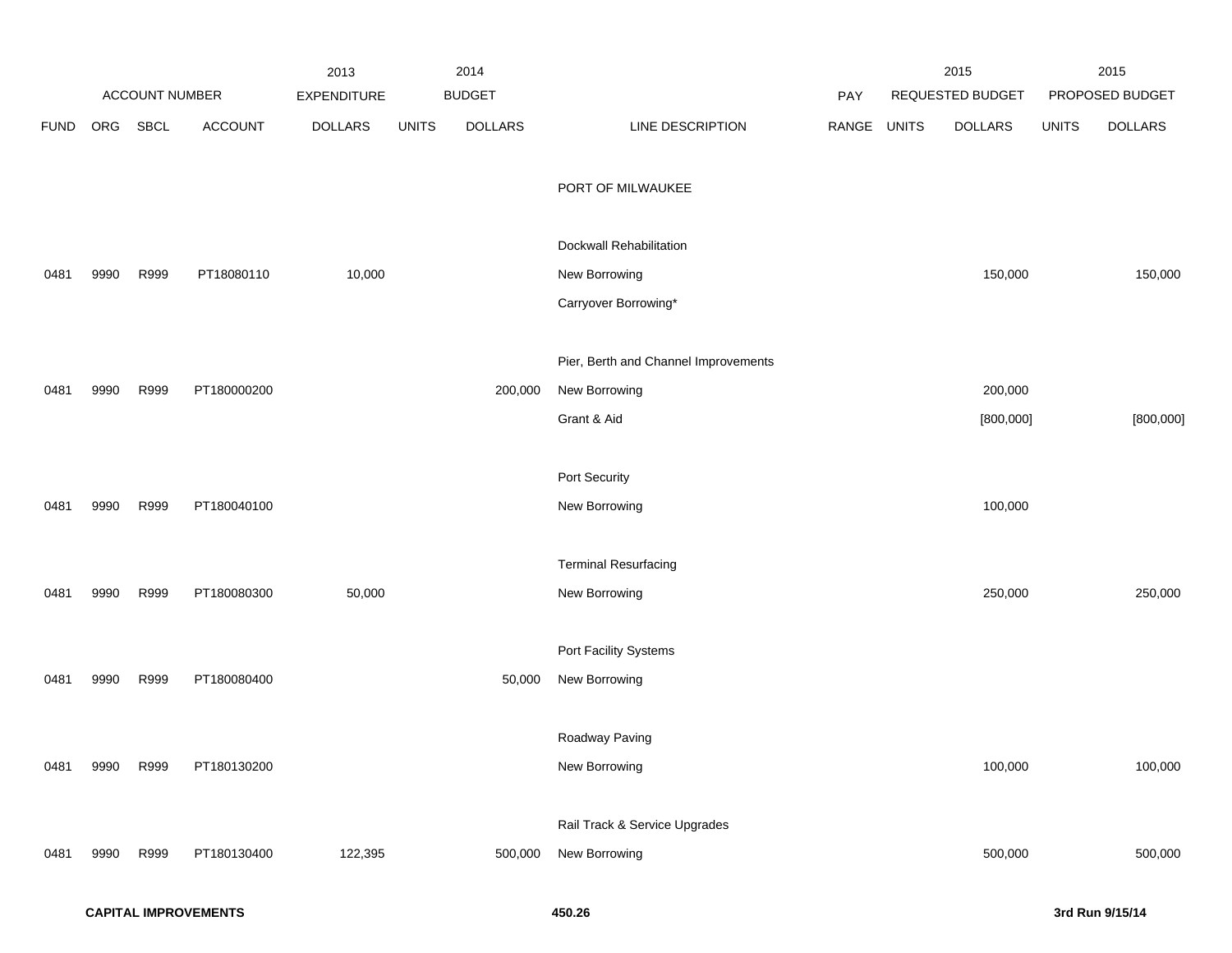|             |            |                       |                | 2013                                                        |              | 2014           |                                                                 |       |       | 2015                    |              | 2015            |
|-------------|------------|-----------------------|----------------|-------------------------------------------------------------|--------------|----------------|-----------------------------------------------------------------|-------|-------|-------------------------|--------------|-----------------|
|             |            | <b>ACCOUNT NUMBER</b> |                | <b>EXPENDITURE</b>                                          |              | <b>BUDGET</b>  |                                                                 | PAY   |       | <b>REQUESTED BUDGET</b> |              | PROPOSED BUDGET |
| <b>FUND</b> | <b>ORG</b> | <b>SBCL</b>           | <b>ACCOUNT</b> | <b>DOLLARS</b>                                              | <b>UNITS</b> | <b>DOLLARS</b> | LINE DESCRIPTION                                                | RANGE | UNITS | <b>DOLLARS</b>          | <b>UNITS</b> | <b>DOLLARS</b>  |
|             |            |                       |                |                                                             |              |                |                                                                 |       |       |                         |              |                 |
|             |            |                       |                |                                                             |              |                | Demolish/Rehab Expired Leasehold Facilities                     |       |       |                         |              |                 |
|             |            |                       |                |                                                             |              |                | New Borrowing                                                   |       |       | 250,000                 |              |                 |
|             |            |                       |                |                                                             |              |                |                                                                 |       |       |                         |              |                 |
|             |            |                       |                | 182,395                                                     |              | 750,000        | TOTAL PORT OF MILWAUKEE                                         |       |       | 1,550,000               |              | 1,000,000       |
|             |            |                       |                |                                                             |              |                |                                                                 |       |       |                         |              |                 |
|             |            |                       |                | *Carryover Borrowing Amounts (Restatement of a prior year's |              |                |                                                                 |       |       |                         |              |                 |
|             |            |                       |                |                                                             |              |                | unutilized borrowing authorization are included for information |       |       |                         |              |                 |
|             |            |                       |                |                                                             |              |                | and authorization purposes. Such amounts are excluded from      |       |       |                         |              |                 |
|             |            |                       |                |                                                             |              |                | budget totals to avoid duplication.)                            |       |       |                         |              |                 |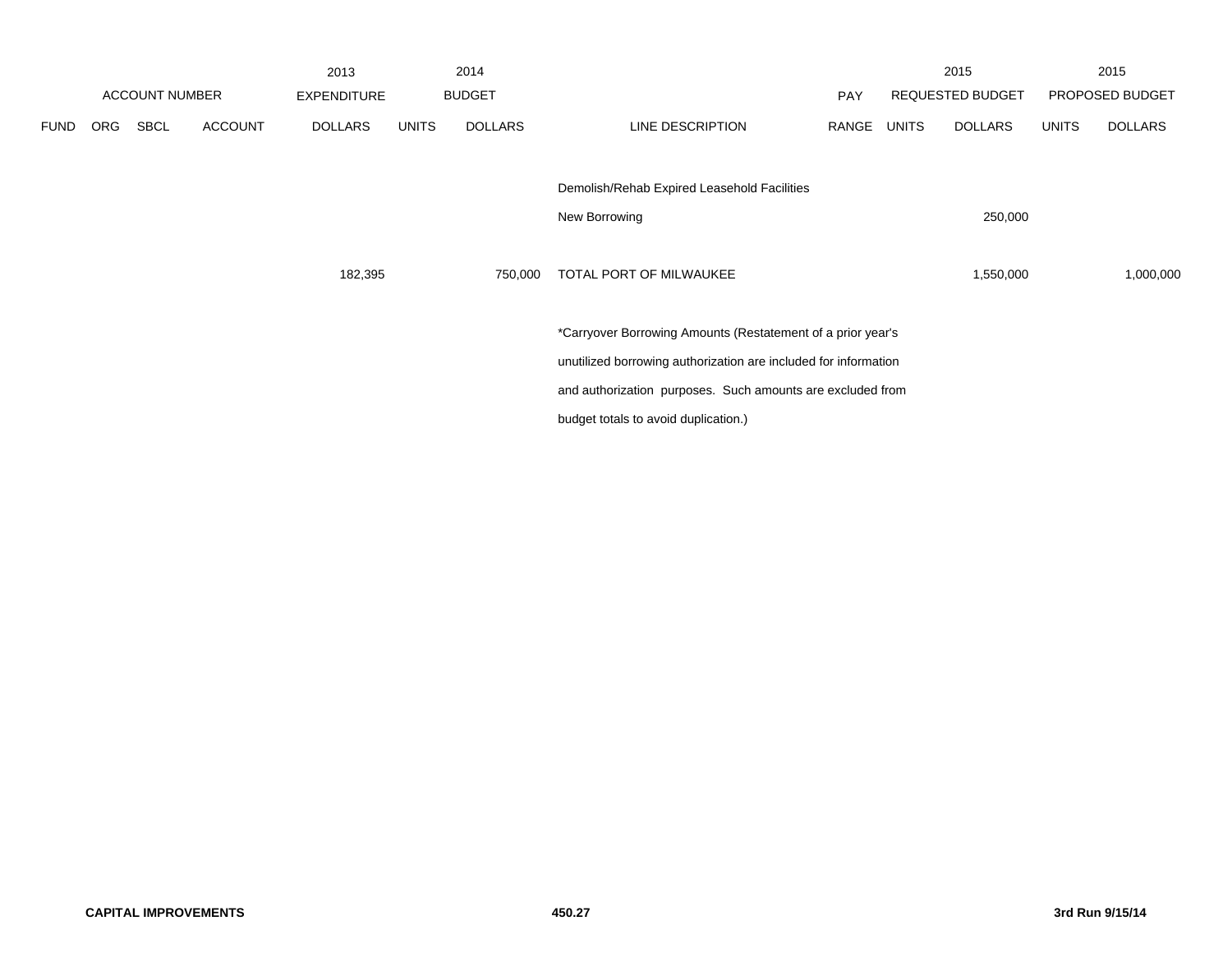|             |      |                       |                | 2013               |              | 2014           |                                                                 |             | 2015                    |              | 2015            |
|-------------|------|-----------------------|----------------|--------------------|--------------|----------------|-----------------------------------------------------------------|-------------|-------------------------|--------------|-----------------|
|             |      | <b>ACCOUNT NUMBER</b> |                | <b>EXPENDITURE</b> |              | <b>BUDGET</b>  |                                                                 | PAY         | <b>REQUESTED BUDGET</b> |              | PROPOSED BUDGET |
| <b>FUND</b> |      | ORG SBCL              | <b>ACCOUNT</b> | <b>DOLLARS</b>     | <b>UNITS</b> | <b>DOLLARS</b> | LINE DESCRIPTION                                                | RANGE UNITS | <b>DOLLARS</b>          | <b>UNITS</b> | <b>DOLLARS</b>  |
|             |      |                       |                |                    |              |                | DEPARTMENT OF PUBLIC WORKS                                      |             |                         |              |                 |
|             |      |                       |                |                    |              |                | DPW-ADMINISTRATIVE SERVICES DIVISION                            |             |                         |              |                 |
|             |      |                       |                |                    |              |                | <b>Public Safety Communications</b>                             |             |                         |              |                 |
| 0333        | 9990 | R999                  | ST2701300A     | 311,277            |              |                | New Borrowing                                                   |             |                         |              |                 |
|             |      |                       |                |                    |              |                | Municipal Phone System Upgrade                                  |             |                         |              |                 |
| 0321        | 9990 | R999                  | BU110120600    | 31,138             |              |                | New Borrowing                                                   |             |                         |              |                 |
|             |      |                       |                |                    |              |                | Carryover Borrowing*                                            |             |                         |              |                 |
|             |      |                       |                | 342,415            |              |                | TOTAL DPW-ADMINISTRATIVE SERVICES                               |             |                         |              |                 |
|             |      |                       |                |                    |              |                | *Carryover Borrowing Amounts (Restatement of a prior year's     |             |                         |              |                 |
|             |      |                       |                |                    |              |                | unutilized borrowing authorization are included for information |             |                         |              |                 |
|             |      |                       |                |                    |              |                | and authorization purposes. Such amounts are excluded from      |             |                         |              |                 |
|             |      |                       |                |                    |              |                | budget totals to avoid duplication.)                            |             |                         |              |                 |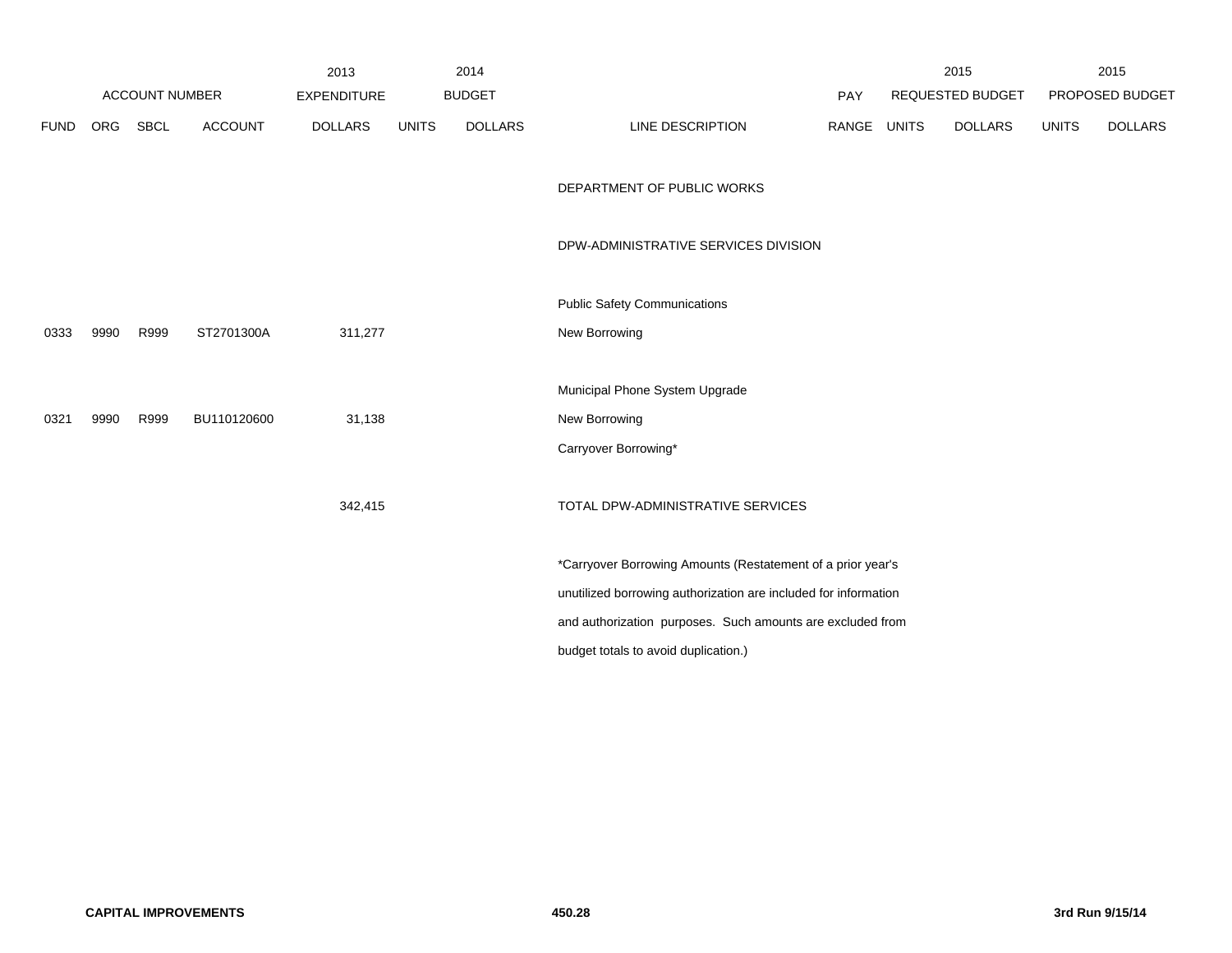|             |      |                |                | 2013               |              | 2014           |                                                          |             | 2015             |              | 2015            |
|-------------|------|----------------|----------------|--------------------|--------------|----------------|----------------------------------------------------------|-------------|------------------|--------------|-----------------|
|             |      | ACCOUNT NUMBER |                | <b>EXPENDITURE</b> |              | <b>BUDGET</b>  |                                                          | <b>PAY</b>  | REQUESTED BUDGET |              | PROPOSED BUDGET |
| <b>FUND</b> | ORG  | SBCL           | <b>ACCOUNT</b> | <b>DOLLARS</b>     | <b>UNITS</b> | <b>DOLLARS</b> | LINE DESCRIPTION                                         | RANGE UNITS | <b>DOLLARS</b>   | <b>UNITS</b> | <b>DOLLARS</b>  |
|             |      |                |                |                    |              |                | DPW-INFRASTRUCTURE SERVICES DIVISION                     |             |                  |              |                 |
|             |      |                |                |                    |              |                | <b>BRIDGE CONSTRUCTION</b>                               |             |                  |              |                 |
|             |      |                |                |                    |              |                | Bridge - State & Federally Funded Grants                 |             |                  |              |                 |
| 0303        | 9990 | R999           | BR300140000    | 613,050            |              | 260,000        | New Borrowing                                            |             | 100,000          |              | 100,000         |
| 0303        | 5010 | R999           | BR300100000    |                    |              |                | Other Revenues                                           |             |                  |              |                 |
|             |      |                |                |                    |              |                | Carryover Borrowing*                                     |             |                  |              |                 |
|             |      |                |                |                    |              |                | <b>Bridge Reconstruction - Local</b>                     |             |                  |              |                 |
| 0303        | 5010 | R999           | BR100020000    |                    |              |                | Cash Levy                                                |             |                  |              |                 |
| 0303        | 9990 | R999           | BR10014000A    | 7,089,769          |              | 9,815,000      | New Borrowing                                            |             | 10,010,000       |              | 8,810,000       |
|             |      |                |                |                    |              |                | Carryover Borrowing*                                     |             |                  |              |                 |
|             |      |                |                | 7,702,819          |              | 10,075,000     | TOTAL BRIDGE CONSTRUCTION                                |             | 10,110,000       |              | 8,910,000       |
|             |      |                |                |                    |              |                | State & Federally funded portion of                      |             |                  |              |                 |
|             |      |                |                |                    |              |                | <b>Bridge Construction projects</b>                      |             |                  |              |                 |
|             |      |                |                |                    |              | [1,040,000]    | (not included in budget totals)                          |             | [400,000]        |              | [400,000]       |
|             |      |                |                |                    |              |                | PAVING PROGRAM                                           |             |                  |              |                 |
|             |      |                |                |                    |              |                | A. Street Reconstruction-City Contribution to State and  |             |                  |              |                 |
|             |      |                |                |                    |              |                | Federally Aided Grant Projects-Including Land for R.O.W. |             |                  |              |                 |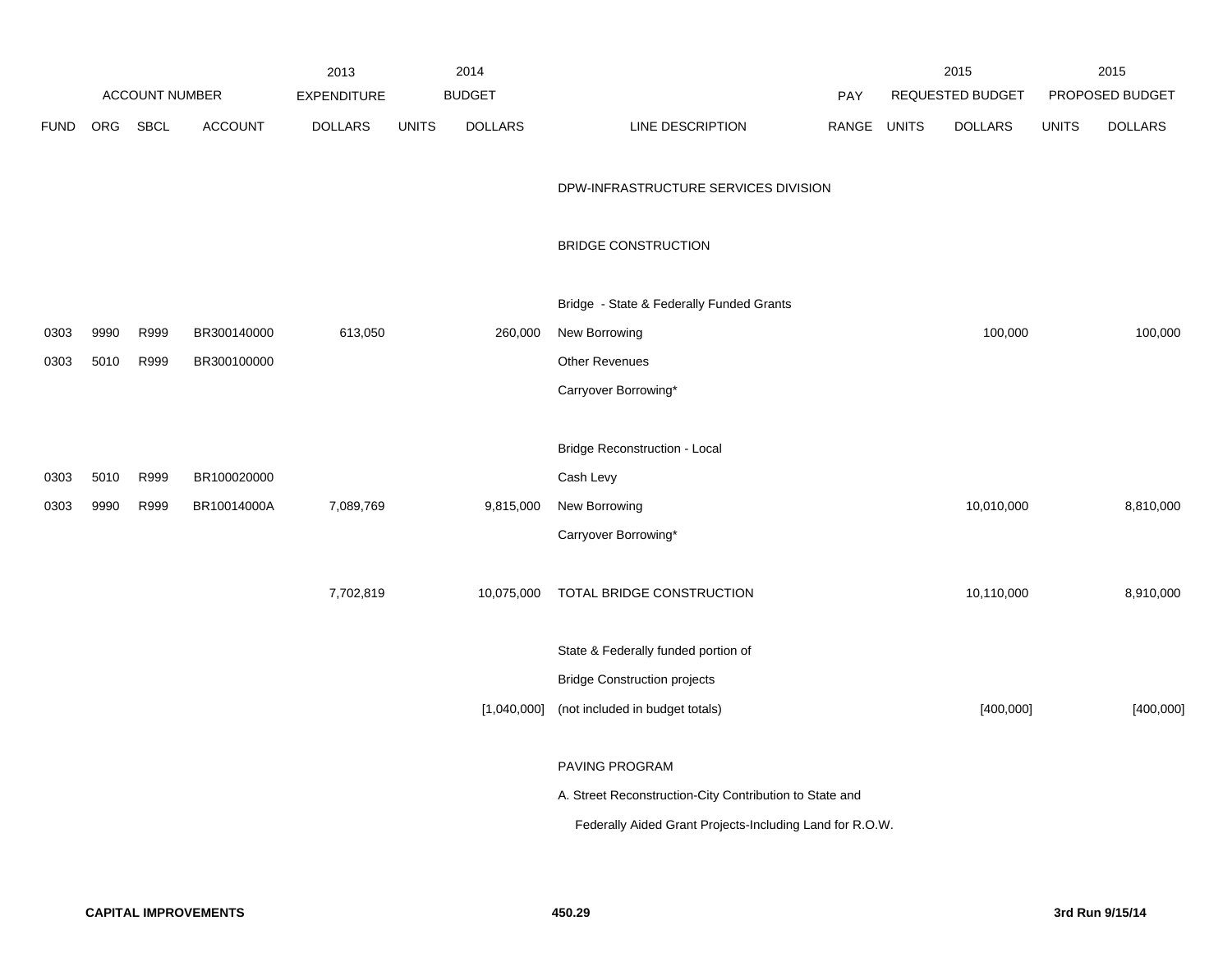|             |      |                |                | 2013               |              | 2014           |                                      |            |              | 2015             |              | 2015            |
|-------------|------|----------------|----------------|--------------------|--------------|----------------|--------------------------------------|------------|--------------|------------------|--------------|-----------------|
|             |      | ACCOUNT NUMBER |                | <b>EXPENDITURE</b> |              | <b>BUDGET</b>  |                                      | <b>PAY</b> |              | REQUESTED BUDGET |              | PROPOSED BUDGET |
| <b>FUND</b> | ORG  | SBCL           | <b>ACCOUNT</b> | <b>DOLLARS</b>     | <b>UNITS</b> | <b>DOLLARS</b> | LINE DESCRIPTION                     | RANGE      | <b>UNITS</b> | <b>DOLLARS</b>   | <b>UNITS</b> | <b>DOLLARS</b>  |
|             |      |                |                |                    |              |                |                                      |            |              |                  |              |                 |
| 0330        | 5010 | R999           | ST320140000    | 23,917             |              | 1,000          | Assessable                           |            |              | 390,000          |              | 390,000         |
| 0333        | 9990 | R999           | ST320140000    | 9,928,348          |              | 6,214,000      | New Borrowing                        |            |              | 7,451,528        |              | 7,401,000       |
|             |      |                |                |                    |              |                | Carryover Borrowing*                 |            |              |                  |              |                 |
|             |      |                |                |                    |              |                |                                      |            |              |                  |              |                 |
|             |      |                |                |                    |              |                | TOTAL STREET CONSTRUCTION-CITY       |            |              |                  |              |                 |
|             |      |                |                |                    |              |                | CONTRIBUTION TO AIDED PROJECTS       |            |              |                  |              |                 |
|             |      |                |                | 9,952,265          |              | 6,215,000      | INCLUDING R.O.W.                     |            |              | 7,841,528        |              | 7,791,000       |
|             |      |                |                |                    |              |                |                                      |            |              |                  |              |                 |
|             |      |                |                |                    |              |                | State & Federally funded portion     |            |              |                  |              |                 |
|             |      |                |                |                    |              |                | of Street Reconstruction projects    |            |              |                  |              |                 |
|             |      |                |                |                    |              | [43,778,000]   | (not included in budget totals)      |            |              | [37, 207, 907]   |              | [37, 207, 907]  |
|             |      |                |                |                    |              |                |                                      |            |              |                  |              |                 |
|             |      |                |                |                    |              |                | <b>B.1. STREET RECONSTRUCTION OR</b> |            |              |                  |              |                 |
|             |      |                |                |                    |              |                | RESURFACING REGULAR CITY             |            |              |                  |              |                 |
|             |      |                |                |                    |              |                | PROGRAM-INCLUDING LAND FOR R.O.W.    |            |              |                  |              |                 |
|             |      |                |                |                    |              |                | (EXCLUDING URBAN RENEWAL)            |            |              |                  |              |                 |
|             |      |                |                |                    |              |                |                                      |            |              |                  |              |                 |
| 0330        | 5010 | R999           | ST21114000A    | 1,012,056          |              | 1,000,000      | Assessable                           |            |              | 1,200,000        |              | 1,200,000       |
| 0333        | 9990 | R999           | ST21114000A    | 14,637,011         |              | 12,500,000     | New Borrowing                        |            |              | 12,300,000       |              | 12,300,000      |
|             |      |                |                |                    |              |                | Carryover Borrowing*                 |            |              |                  |              |                 |
|             |      |                |                |                    |              |                | B.2. STREETS - HIGH IMPACT PROGRAM   |            |              |                  |              |                 |
| 0333        | 9990 | R999           | ST21614000A    | 567,189            |              | 1,000,000      | New Borrowing                        |            |              | 2,000,000        |              | 1,650,000       |
| 0334        | 9990 | R999           | ST21614000A    |                    |              | 2,000,000      | Cash Levy                            |            |              |                  |              | 350,000         |
|             |      |                |                |                    |              |                |                                      |            |              |                  |              |                 |
|             |      |                |                |                    |              |                |                                      |            |              |                  |              |                 |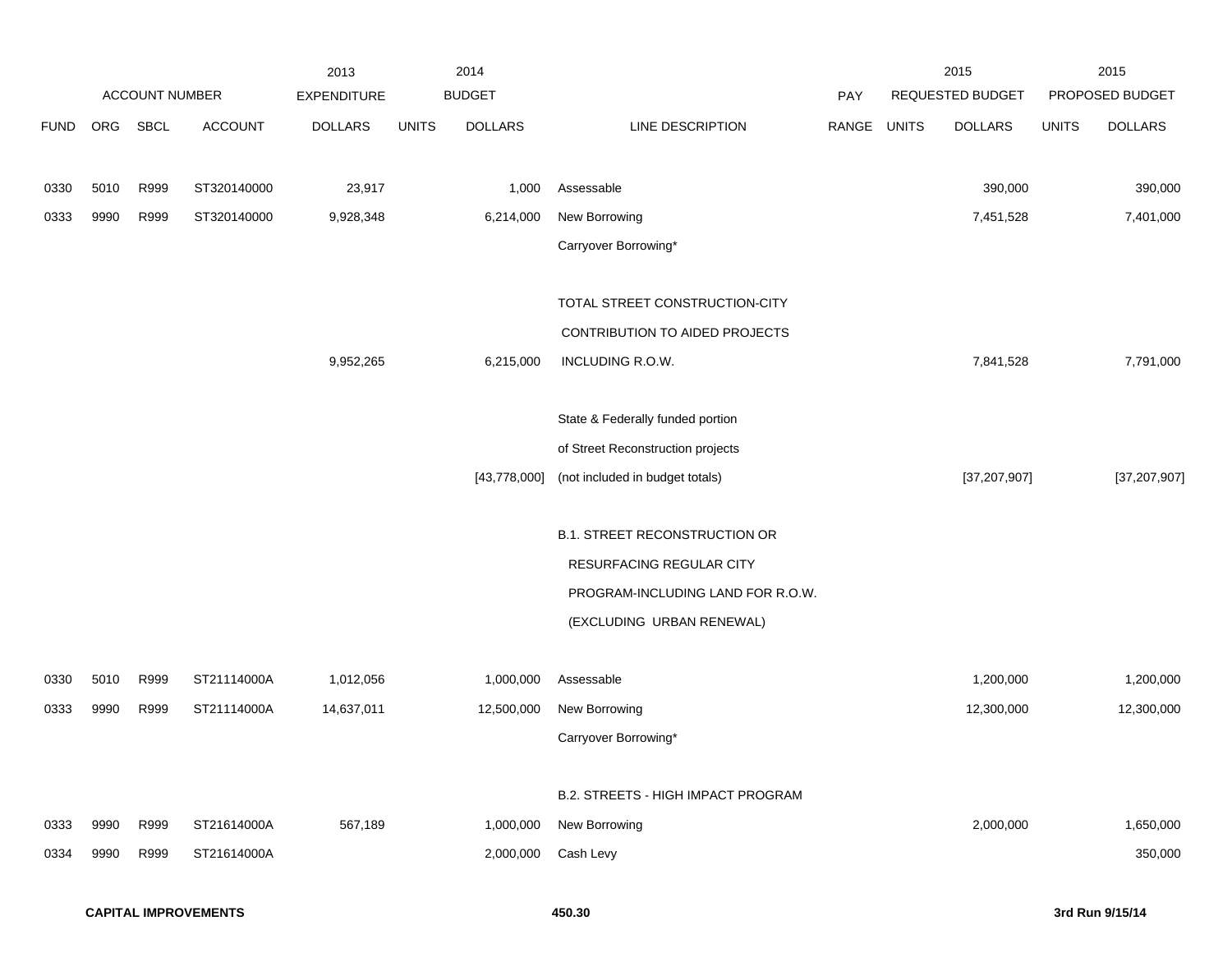|              |      |                       |                | 2013               |              | 2014           |                                    |             | 2015             |              | 2015            |
|--------------|------|-----------------------|----------------|--------------------|--------------|----------------|------------------------------------|-------------|------------------|--------------|-----------------|
|              |      | <b>ACCOUNT NUMBER</b> |                | <b>EXPENDITURE</b> |              | <b>BUDGET</b>  |                                    | PAY         | REQUESTED BUDGET |              | PROPOSED BUDGET |
| <b>FUND</b>  | ORG  | SBCL                  | <b>ACCOUNT</b> | <b>DOLLARS</b>     | <b>UNITS</b> | <b>DOLLARS</b> | LINE DESCRIPTION                   | RANGE UNITS | <b>DOLLARS</b>   | <b>UNITS</b> | <b>DOLLARS</b>  |
|              |      |                       |                |                    |              |                |                                    |             |                  |              |                 |
|              |      |                       |                |                    |              |                | TOTAL STREET RECONSTRUCTION OR     |             |                  |              |                 |
|              |      |                       |                |                    |              |                | RESURFACING-REGULAR CITY PROGRAM   |             |                  |              |                 |
|              |      |                       |                |                    |              |                | INCLUDING LAND FOR R.O.W.          |             |                  |              |                 |
|              |      |                       |                | 16,216,256         |              | 16,500,000     | (EXCLUDING URBAN RENEWAL)          |             | 15,500,000       |              | 15,500,000      |
|              |      |                       |                |                    |              |                |                                    |             |                  |              |                 |
|              |      |                       |                |                    |              |                | C. ALLEY RECONSTRUCTION PROGRAM    |             |                  |              |                 |
|              |      |                       |                |                    |              |                |                                    |             |                  |              |                 |
| 0330         | 5010 | R999                  | ST21214000A    | 408,287            |              | 50,000         | Assessable                         |             | 400,000          |              | 400,000         |
| 0333         | 9990 | R999                  | ST21214000A    | 1,498,901          |              | 1,625,000      | New Borrowing                      |             | 1,625,000        |              | 1,625,000       |
|              |      |                       |                |                    |              |                | Carryover Borrowing*               |             |                  |              |                 |
|              |      |                       |                |                    |              |                |                                    |             |                  |              |                 |
|              |      |                       |                | 1,907,188          |              | 1,675,000      | TOTAL ALLEY RECONSTRUCTION PROGRAM |             | 2,025,000        |              | 2,025,000       |
|              |      |                       |                |                    |              |                |                                    |             |                  |              |                 |
|              |      |                       |                |                    |              |                | D. NEW STREET CONSTRUCTION PROGRAM |             |                  |              |                 |
|              |      |                       |                |                    |              |                | INCLUDING LAND FOR R.O.W.          |             |                  |              |                 |
|              | 5010 | R999                  | ST21014000A    |                    |              | 150,000        | Assessable                         |             |                  |              |                 |
| 0330<br>0333 | 9990 | R999                  |                | 16,432<br>215,026  |              |                | New Borrowing                      |             |                  |              |                 |
|              |      |                       | ST21014000A    |                    |              | 200,000        | Carryover Borrowing*               |             |                  |              |                 |
|              |      |                       |                |                    |              |                |                                    |             |                  |              |                 |
|              |      |                       |                |                    |              |                | E. NEW STREET - DEVELOPER          |             |                  |              |                 |
|              |      |                       |                |                    |              |                |                                    |             |                  |              |                 |
| 0333         | 5010 | R999                  | ST21414000A    | 1,029,970          |              | 400,000        | Developer Revenues                 |             | 400,000          |              | 400,000         |
|              |      |                       |                |                    |              |                |                                    |             |                  |              |                 |
|              |      |                       |                |                    |              |                |                                    |             |                  |              |                 |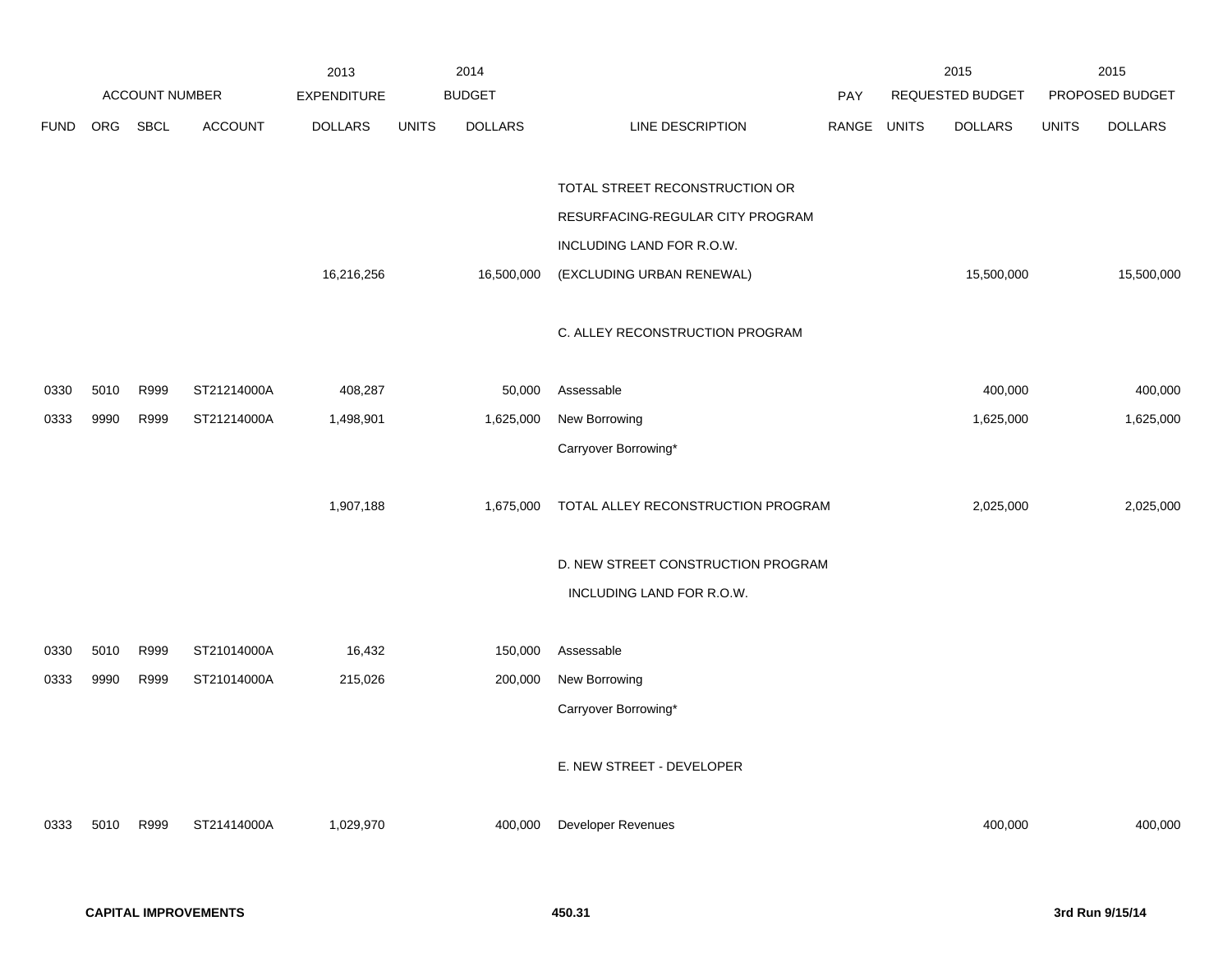|             |      |                       |                             | 2013               |              | 2014           |                                          |       |              | 2015             |              | 2015            |
|-------------|------|-----------------------|-----------------------------|--------------------|--------------|----------------|------------------------------------------|-------|--------------|------------------|--------------|-----------------|
|             |      | <b>ACCOUNT NUMBER</b> |                             | <b>EXPENDITURE</b> |              | <b>BUDGET</b>  |                                          | PAY   |              | REQUESTED BUDGET |              | PROPOSED BUDGET |
| <b>FUND</b> | ORG  | SBCL                  | <b>ACCOUNT</b>              | <b>DOLLARS</b>     | <b>UNITS</b> | <b>DOLLARS</b> | LINE DESCRIPTION                         | RANGE | <b>UNITS</b> | <b>DOLLARS</b>   | <b>UNITS</b> | <b>DOLLARS</b>  |
|             |      |                       |                             |                    |              |                |                                          |       |              |                  |              |                 |
|             |      |                       |                             |                    |              |                | TOTAL NEW STREET CONSTRUCTION            |       |              |                  |              |                 |
|             |      |                       |                             | 1,261,428          |              | 750,000        | PROGRAM-INCLUDING LAND FOR R.O.W.        |       |              | 400,000          |              | 400,000         |
|             |      |                       |                             |                    |              |                |                                          |       |              |                  |              |                 |
|             |      |                       |                             |                    |              |                | SUMMARY OF STREET CONSTRUCTION PROG.     |       |              |                  |              |                 |
|             |      |                       |                             |                    |              |                | (A,B,C,D,E) (EXCLUDING URBAN RENEWAL)    |       |              |                  |              |                 |
|             |      |                       |                             |                    |              |                |                                          |       |              |                  |              |                 |
|             |      |                       |                             | 1,460,692          |              | 1,201,000      | Assessable - Total                       |       |              | 1,990,000        |              | 1,990,000       |
|             |      |                       |                             | 1,029,970          |              | 400,000        | Cash Revenues - Total                    |       |              | 400,000          |              | 400,000         |
|             |      |                       |                             | 26,846,475         |              | 21,539,000     | New Borrowing - Streets                  |       |              | 23,376,528       |              | 22,976,000      |
|             |      |                       |                             |                    |              | 2,000,000      | Cash Levy - Streets                      |       |              |                  |              | 350,000         |
|             |      |                       |                             |                    |              |                | Carryover Borrowing*-Total               |       |              |                  |              |                 |
|             |      |                       |                             |                    |              |                |                                          |       |              |                  |              |                 |
|             |      |                       |                             |                    |              |                | (A,B,C,D) (EXCLUDING URBAN RENEWAL)      |       |              |                  |              |                 |
|             |      |                       |                             |                    |              |                | (INCLUDING LAND FOR R.O.W.)              |       |              |                  |              |                 |
|             |      |                       |                             | 29,337,137         |              | 25,140,000     | TOTAL STREET CONSTRUCTION PROGRAM        |       |              | 25,766,528       |              | 25,716,000      |
|             |      |                       |                             |                    |              |                | Street Improvements-Sidewalk,            |       |              |                  |              |                 |
|             |      |                       |                             |                    |              |                |                                          |       |              |                  |              |                 |
|             |      |                       |                             |                    |              |                | Driveway Curb and Gutter - Replacement** |       |              |                  |              |                 |
| 0333        | 9990 | R999                  | ST23014000A                 | 809,321            |              | 1,000,000      | New Borrowing                            |       |              | 1,350,000        |              | 1,350,000       |
| 0330        | 5010 | R999                  | ST23014000A                 | 214,705            |              | 425,000        | Assessable                               |       |              | 450,000          |              | 450,000         |
|             |      |                       |                             |                    |              |                | Carryover Borrowing*                     |       |              |                  |              |                 |
|             |      |                       |                             |                    |              |                | Street Improvements-Street Lighting      |       |              |                  |              |                 |
| 0333        | 9990 | R999                  | ST24014000A                 | 8,746,347          |              | 8,500,000      | New Borrowing                            |       |              | 10,385,000       |              | 8,860,000       |
| 0333        | 5010 | R999                  | ST24014000A                 |                    |              | 800,000        | Cash Levy                                |       |              |                  |              |                 |
|             |      |                       | <b>CAPITAL IMPROVEMENTS</b> |                    |              |                | 450.32                                   |       |              |                  |              | 3rd Run 9/15/14 |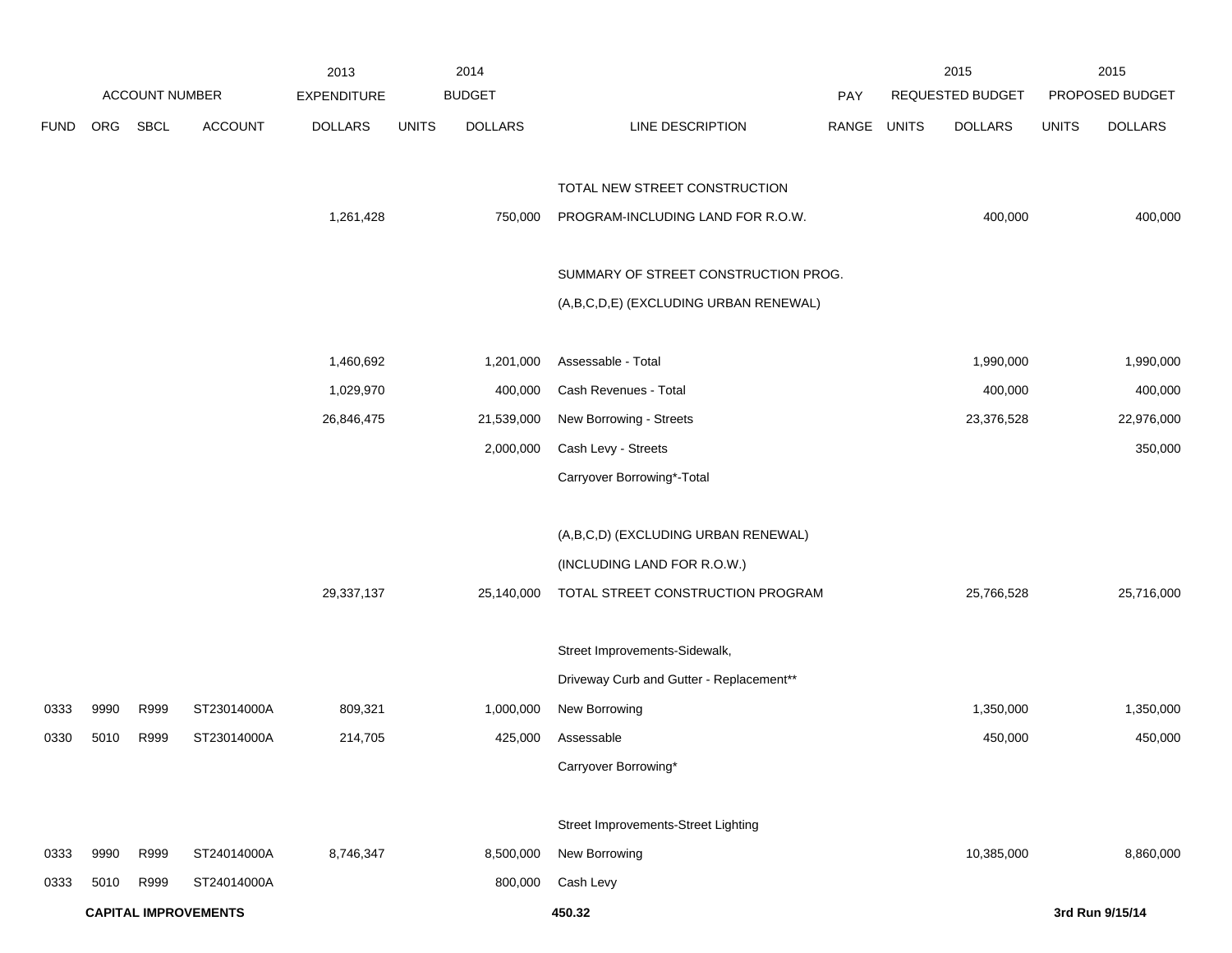|             |      |                       | 2013           |                    | 2014          |                |                                              | 2015       |                  | 2015           |                 |                |
|-------------|------|-----------------------|----------------|--------------------|---------------|----------------|----------------------------------------------|------------|------------------|----------------|-----------------|----------------|
|             |      | <b>ACCOUNT NUMBER</b> |                | <b>EXPENDITURE</b> | <b>BUDGET</b> |                |                                              | <b>PAY</b> | REQUESTED BUDGET |                | PROPOSED BUDGET |                |
| <b>FUND</b> | ORG  | <b>SBCL</b>           | <b>ACCOUNT</b> | <b>DOLLARS</b>     | <b>UNITS</b>  | <b>DOLLARS</b> | LINE DESCRIPTION                             | RANGE      | <b>UNITS</b>     | <b>DOLLARS</b> | <b>UNITS</b>    | <b>DOLLARS</b> |
|             |      |                       |                |                    |               |                |                                              |            |                  |                |                 |                |
|             |      |                       |                |                    |               |                | Carryover Borrowing*                         |            |                  |                |                 |                |
|             |      |                       |                |                    |               |                |                                              |            |                  |                |                 |                |
|             |      |                       |                |                    |               |                | Street Improvements-Traffic Cntrl Facilities |            |                  |                |                 |                |
| 0333        | 9990 | R999                  | ST22014000A    | 1,392,236          |               | 1,993,000      | New Borrowing                                |            |                  | 2,000,000      |                 | 700,000        |
|             |      |                       |                |                    |               |                | Carryover Borrowing*                         |            |                  |                |                 |                |
|             |      |                       |                |                    |               |                |                                              |            |                  |                |                 |                |
|             |      |                       |                |                    |               |                | Street Improvements-Underground              |            |                  |                |                 |                |
|             |      |                       |                |                    |               |                | Conduit & Manholes                           |            |                  |                |                 |                |
| 0333        | 9990 | R999                  | ST28014000A    | 105,616            |               | 500,000        | New Borrowing                                |            |                  | 5,900,000      |                 | 1,000,000      |
| 0333        | 9990 | R999                  | ST28013000A    |                    |               |                | Cash Levy                                    |            |                  |                |                 |                |
|             |      |                       |                |                    |               |                | Carryover Borrowing*                         |            |                  |                |                 |                |
|             |      |                       |                |                    |               |                |                                              |            |                  |                |                 |                |
|             |      |                       |                |                    |               |                | <b>Underground Electrical Manholes</b>       |            |                  |                |                 |                |
|             |      |                       |                |                    |               |                | Reconstruction Program                       |            |                  |                |                 |                |
| 0333        | 9990 | R999                  | ST28514000A    | 261,460            |               | 750,000        | New Borrowing                                |            |                  | 1,255,000      |                 | 1,100,000      |
|             |      |                       |                |                    |               |                | Carryover Borrowing*                         |            |                  |                |                 |                |
|             |      |                       |                |                    |               |                |                                              |            |                  |                |                 |                |
|             |      |                       |                |                    |               |                | <b>BUILDINGS PROJECTS</b>                    |            |                  |                |                 |                |
|             |      |                       |                |                    |               |                | City Hall Complex Remodeling                 |            |                  |                |                 |                |
| 0321        | 5010 | R999                  | BU11083900     | 97,499             |               | 90,000         | New Borrowing                                |            |                  | 440,000        |                 |                |
| 0322        | 5010 | R999                  | BU11083900     |                    |               | 101,000        | Cash Levy                                    |            |                  |                |                 |                |
|             |      |                       |                |                    |               |                | Carryover Borrowing*                         |            |                  |                |                 |                |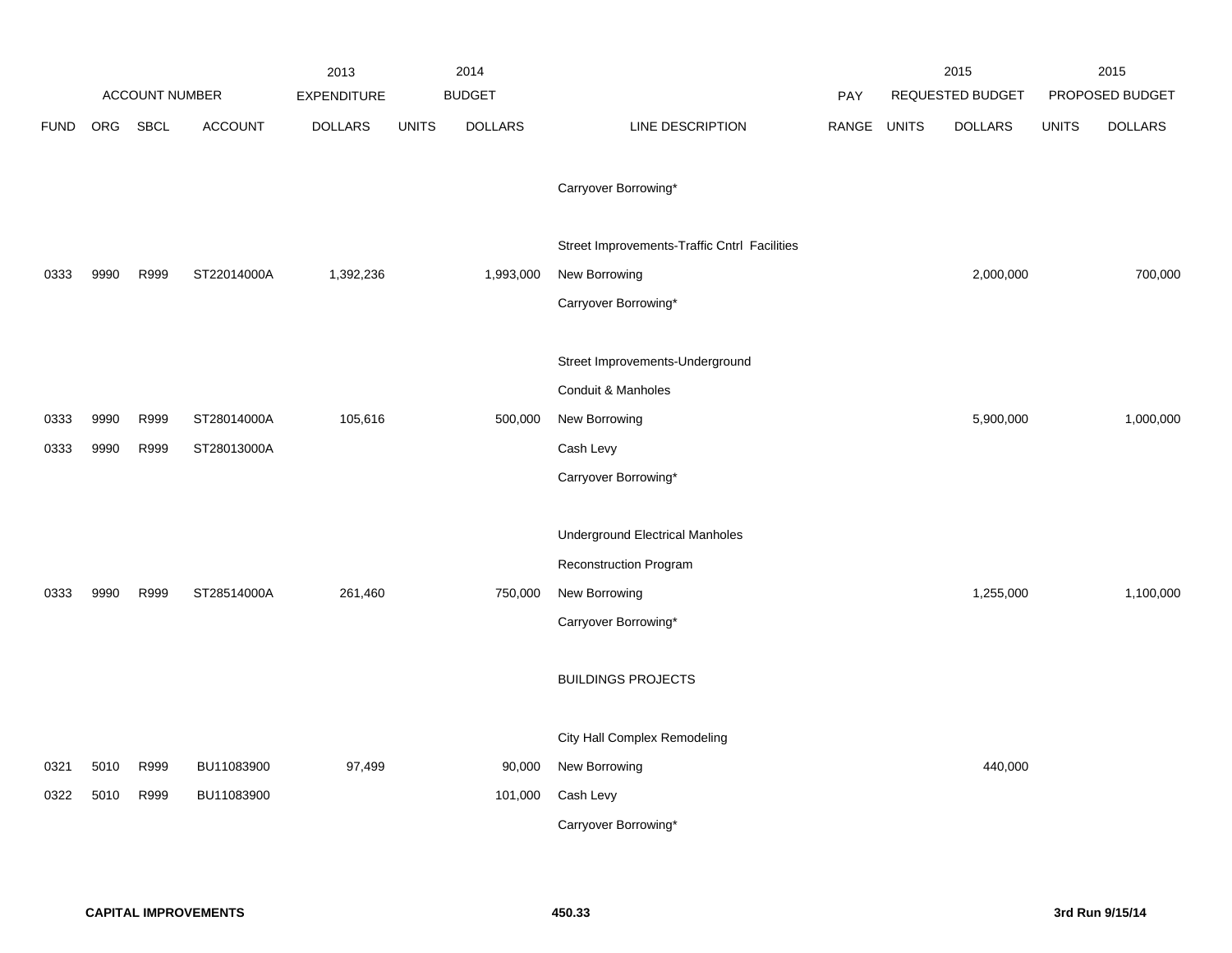|             |                       |      |                             | 2013           | 2014         |                |                                          |       | 2015             |                | 2015            |                 |  |
|-------------|-----------------------|------|-----------------------------|----------------|--------------|----------------|------------------------------------------|-------|------------------|----------------|-----------------|-----------------|--|
|             | <b>ACCOUNT NUMBER</b> |      | <b>EXPENDITURE</b>          | <b>BUDGET</b>  |              |                | <b>PAY</b>                               |       | REQUESTED BUDGET |                | PROPOSED BUDGET |                 |  |
| <b>FUND</b> | ORG                   | SBCL | <b>ACCOUNT</b>              | <b>DOLLARS</b> | <b>UNITS</b> | <b>DOLLARS</b> | LINE DESCRIPTION                         | RANGE | <b>UNITS</b>     | <b>DOLLARS</b> | <b>UNITS</b>    | <b>DOLLARS</b>  |  |
|             |                       |      |                             |                |              |                |                                          |       |                  |                |                 |                 |  |
|             |                       |      |                             |                |              |                | Space Planning - Facilities              |       |                  |                |                 |                 |  |
| 0321        | 5010                  | R999 | BU110010800                 |                |              | 205,000        | Cash Levy                                |       |                  | 205,000        |                 |                 |  |
| 0321        | 9990                  | R999 | BU110010800                 | 167,755        |              |                | New Borrowing                            |       |                  |                |                 | 375,000         |  |
|             |                       |      |                             |                |              |                | Carryover Borrowing*                     |       |                  |                |                 |                 |  |
|             |                       |      |                             |                |              |                |                                          |       |                  |                |                 |                 |  |
|             |                       |      |                             |                |              |                | Facility Systems Program                 |       |                  |                |                 |                 |  |
| 0321        | 5010                  | R999 | BU11091200                  | 1,003,559      |              | 1,765,000      | New Borrowing                            |       |                  | 2,797,500      |                 | 1,480,000       |  |
|             |                       |      |                             |                |              |                | Carryover Borrowing                      |       |                  |                |                 |                 |  |
|             |                       |      |                             |                |              |                |                                          |       |                  |                |                 |                 |  |
|             |                       |      |                             |                |              |                | <b>Environmental Remediation Program</b> |       |                  |                |                 |                 |  |
| 0321        | 5010                  | R999 | BU11091500                  | 141,119        |              | 150,000        | New Borrowing                            |       |                  | 200,000        |                 | 100,000         |  |
| 0321        | 5010                  | R999 | BU11091500                  |                |              | 50,000         | Cash Revenues (S)                        |       |                  |                |                 | 50,000          |  |
|             |                       |      |                             |                |              |                | Carryover Borrowing*                     |       |                  |                |                 |                 |  |
|             |                       |      |                             |                |              |                |                                          |       |                  |                |                 |                 |  |
|             |                       |      |                             |                |              |                | ADA Compliance Program                   |       |                  |                |                 |                 |  |
| 0321        | 5010                  | R999 | BU110010500                 | 363,513        |              | 240,000        | New Borrowing                            |       |                  | 240,000        |                 | 215,000         |  |
| 0322        | 5010                  | R999 | BU110010500                 |                |              | 100,000        | Cash Levy                                |       |                  |                |                 |                 |  |
|             |                       |      |                             |                |              |                | Carryover Borrowing*                     |       |                  |                |                 |                 |  |
|             |                       |      |                             |                |              |                |                                          |       |                  |                |                 |                 |  |
|             |                       |      |                             |                |              |                | Facilities Exterior Upgrades Program     |       |                  |                |                 |                 |  |
| 0321        | 5010                  | R999 | BU11091300                  | 534,322        |              | 2,088,000      | New Borrowing                            |       |                  | 4,623,800      |                 | 2,008,000       |  |
|             |                       |      |                             |                |              |                | Carryover Borrowing*                     |       |                  |                |                 |                 |  |
|             |                       |      |                             |                |              |                | City Hall Restoration Program            |       |                  |                |                 |                 |  |
| 0321        | 5010                  | R999 | BU110000300                 | 323,992        |              |                | New Borrowing                            |       |                  |                |                 |                 |  |
|             |                       |      | <b>CAPITAL IMPROVEMENTS</b> |                |              |                | 450.34                                   |       |                  |                |                 | 3rd Run 9/15/14 |  |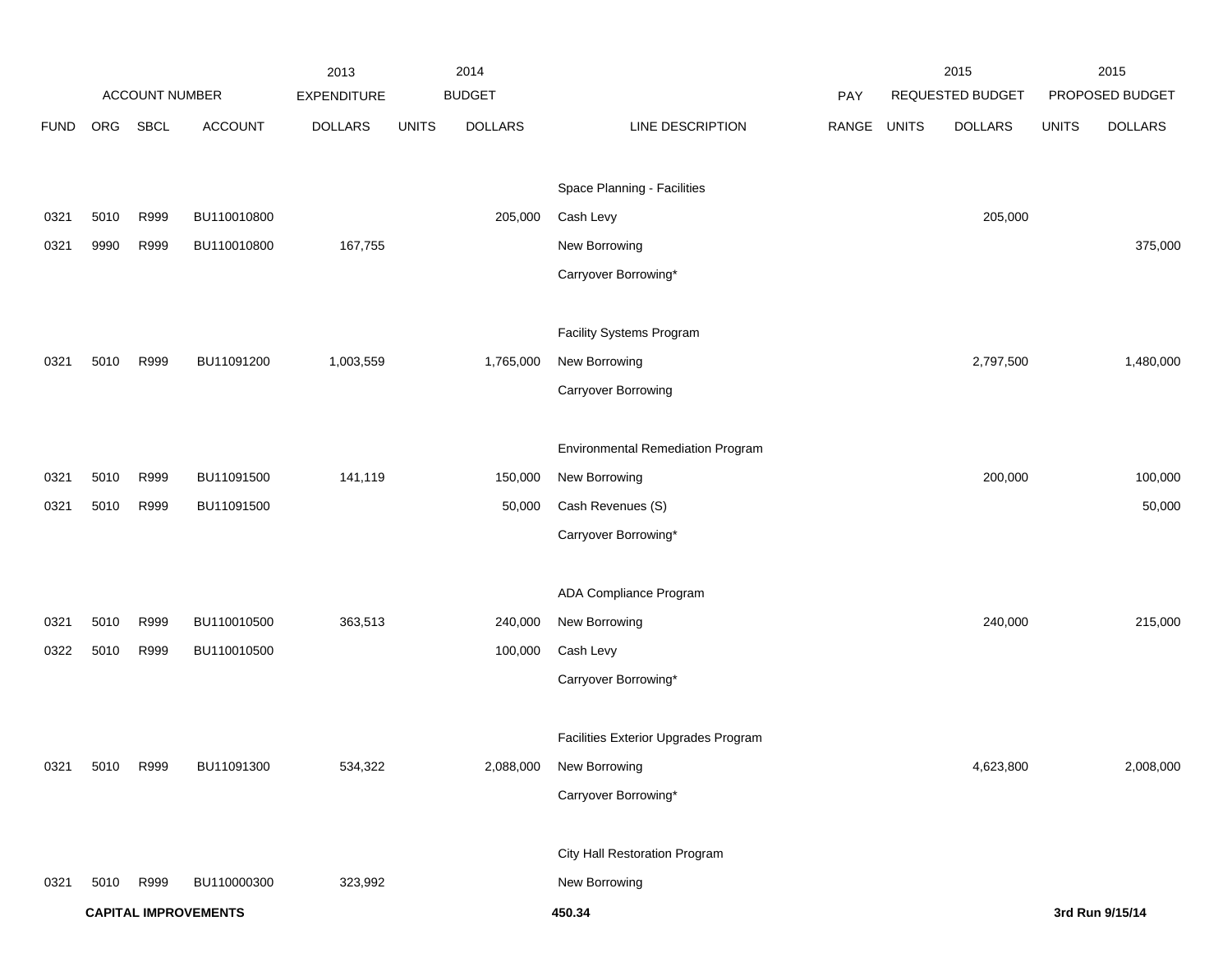|             |      |                |                | 2013               |              | 2014           |                                             |       |              | 2015             |              | 2015            |
|-------------|------|----------------|----------------|--------------------|--------------|----------------|---------------------------------------------|-------|--------------|------------------|--------------|-----------------|
|             |      | ACCOUNT NUMBER |                | <b>EXPENDITURE</b> |              | <b>BUDGET</b>  |                                             | PAY   |              | REQUESTED BUDGET |              | PROPOSED BUDGET |
| <b>FUND</b> | ORG  | <b>SBCL</b>    | <b>ACCOUNT</b> | <b>DOLLARS</b>     | <b>UNITS</b> | <b>DOLLARS</b> | LINE DESCRIPTION                            | RANGE | <b>UNITS</b> | <b>DOLLARS</b>   | <b>UNITS</b> | <b>DOLLARS</b>  |
|             |      |                |                |                    |              |                |                                             |       |              |                  |              |                 |
|             |      |                |                |                    |              |                | City Hall Foundation & Hollow Walk          |       |              |                  |              |                 |
| 0321        | 9990 | R999           | BU110080800    | 218,056            |              |                | New Borrowing                               |       |              | 10,000,000       |              |                 |
|             |      |                |                |                    |              |                | Carryover Borrowing*                        |       |              |                  |              |                 |
|             |      |                |                |                    |              |                |                                             |       |              |                  |              |                 |
|             |      |                |                |                    |              |                | Muni Garages/Outlying Fac. Remodeling       |       |              |                  |              |                 |
| 0321        | 9990 | R999           | BU110030300    | 618,480            |              |                | New Borrowing                               |       |              | 500,000          |              |                 |
| 0322        | 9990 | R999           | BU110030300    |                    |              | 86,000         | Cash Levy                                   |       |              |                  |              |                 |
|             |      |                |                |                    |              |                | Carryover Borrowing*                        |       |              |                  |              |                 |
|             |      |                |                |                    |              |                |                                             |       |              |                  |              |                 |
|             |      |                |                |                    |              |                | MacArthur Square Plaza Restoration          |       |              |                  |              |                 |
| 0321        | 9990 | R999           | BU110080900    | 280,018            |              |                | New Borrowing                               |       |              |                  |              |                 |
|             |      |                |                |                    |              |                | Carryover Borrowing*                        |       |              |                  |              |                 |
|             |      |                |                |                    |              |                |                                             |       |              |                  |              |                 |
|             |      |                |                |                    |              |                | ZMB Lower Parking Floor Restoration         |       |              |                  |              |                 |
| 0321        | 5010 | R999           | BU110100900    | 4,782              |              |                | New Borrowing                               |       |              |                  |              |                 |
|             |      |                |                |                    |              |                | Carryover Borrowing*                        |       |              |                  |              |                 |
|             |      |                |                |                    |              |                |                                             |       |              |                  |              |                 |
|             |      |                |                |                    |              |                | Energy Efficiency & Renewable Energy        |       |              |                  |              |                 |
| 0321        | 5010 | R999           | BU110110600    | 150,687            |              | 150,000        | New Borrowing                               |       |              | 150,000          |              | 100,000         |
|             |      |                |                |                    |              |                | Carryover Borrowing*                        |       |              |                  |              |                 |
|             |      |                |                |                    |              |                |                                             |       |              |                  |              |                 |
|             |      |                |                |                    |              |                | <b>Building Exterior Façade Restoration</b> |       |              |                  |              |                 |
| 0321        | 5010 | R999           | BU110110700    | 681,175            |              |                | New Borrowing                               |       |              |                  |              |                 |
|             |      |                |                |                    |              |                |                                             |       |              |                  |              |                 |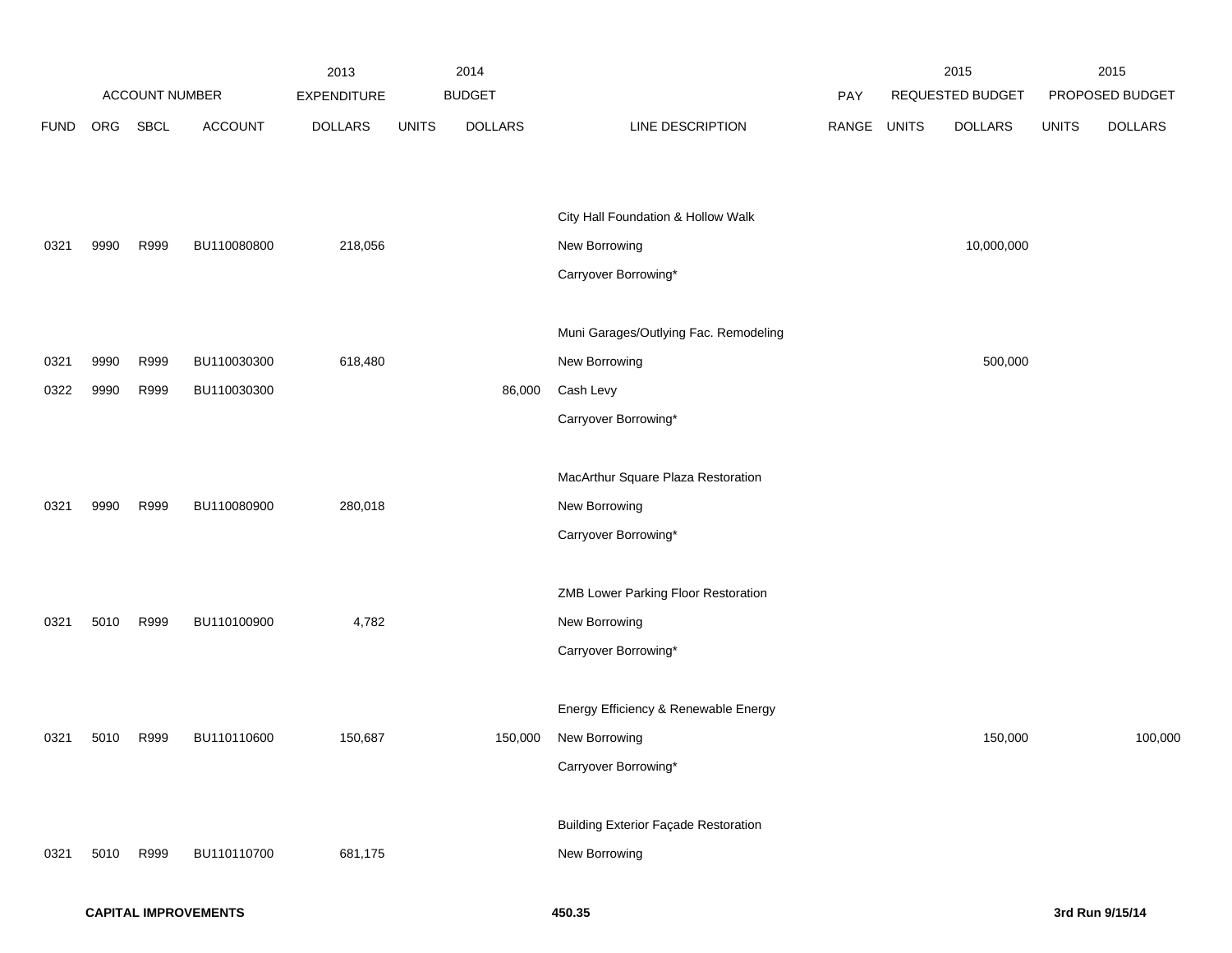|             |      |                |                | 2013               |              | 2014           |                                               |       |              | 2015             |              | 2015            |
|-------------|------|----------------|----------------|--------------------|--------------|----------------|-----------------------------------------------|-------|--------------|------------------|--------------|-----------------|
|             |      | ACCOUNT NUMBER |                | <b>EXPENDITURE</b> |              | <b>BUDGET</b>  |                                               | PAY   |              | REQUESTED BUDGET |              | PROPOSED BUDGET |
| <b>FUND</b> | ORG  | SBCL           | <b>ACCOUNT</b> | <b>DOLLARS</b>     | <b>UNITS</b> | <b>DOLLARS</b> | LINE DESCRIPTION                              | RANGE | <b>UNITS</b> | <b>DOLLARS</b>   | <b>UNITS</b> | <b>DOLLARS</b>  |
|             |      |                |                |                    |              |                |                                               |       |              |                  |              |                 |
|             |      |                |                |                    |              |                | <b>City Facilities Consolidation</b>          |       |              |                  |              |                 |
| 0321        | 5010 | R999           | BU110120800    | 4,958              |              |                | New Borrowing                                 |       |              |                  |              |                 |
| 0321        | 5010 | R999           | BU110120800    |                    |              |                | Cash Levy                                     |       |              |                  |              |                 |
|             |      |                |                |                    |              |                | Carryover Borrowing*                          |       |              |                  |              |                 |
|             |      |                |                |                    |              |                |                                               |       |              |                  |              |                 |
|             |      |                |                |                    |              |                | Hartung Park Landfill Closure                 |       |              |                  |              |                 |
| 0321        | 9990 | R999           | BU110120900    | 159,141            |              |                | New Borrowing                                 |       |              | 200,000          |              |                 |
|             |      |                |                |                    |              |                | Carryover Borrowing*                          |       |              |                  |              |                 |
|             |      |                |                |                    |              |                |                                               |       |              |                  |              |                 |
|             |      |                |                |                    |              |                | Playground Improvement Challenge Fund         |       |              |                  |              |                 |
| 0315        | 9990 | R999           | PR58180800     |                    |              | 60,000         | New Borrowing                                 |       |              |                  |              |                 |
|             |      |                |                |                    |              |                | North Point Lake Tower Restoration            |       |              |                  |              |                 |
|             |      |                |                |                    |              |                |                                               |       |              |                  |              |                 |
|             |      |                |                |                    |              |                | New Borrowing                                 |       |              | 340,000          |              | 340,000         |
|             |      |                |                |                    |              |                | (S) Project is financed through a transfer of |       |              |                  |              |                 |
|             |      |                |                |                    |              |                | Stormwater Management Fee revenue from the    |       |              |                  |              |                 |
|             |      |                |                |                    |              |                | Sewer Maintenance Fund to the Capital budget. |       |              |                  |              |                 |
|             |      |                |                |                    |              |                |                                               |       |              |                  |              |                 |
|             |      |                |                | 53,318,697         |              | 54,268,000     | TOTAL - DPW-INFRASTRUCTURE SERVICES DIV.      |       |              | 76,912,828       |              | 52,754,000      |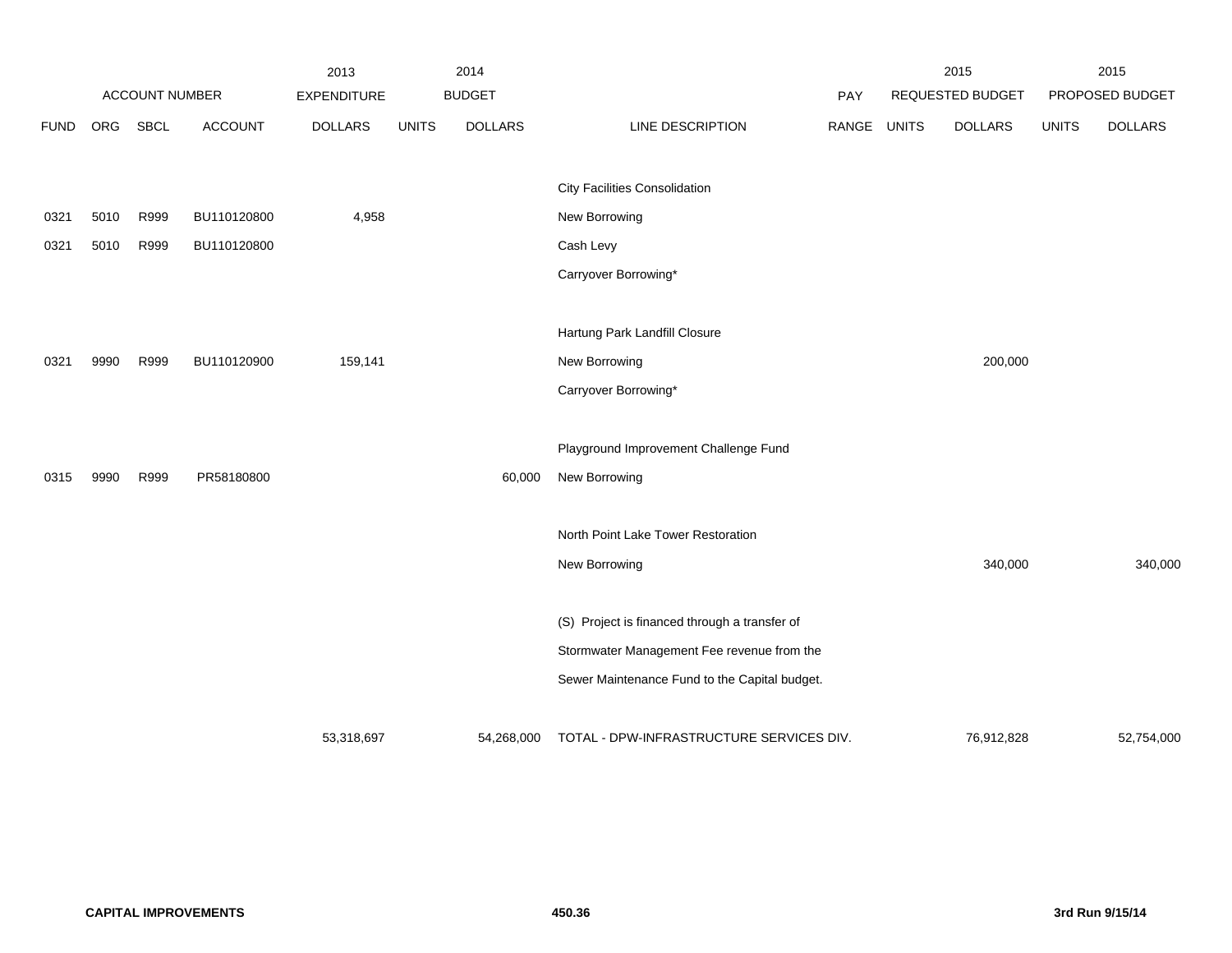|             |      |                       |                             | 2013               |              | 2014           |                                             |       |              | 2015             |              | 2015            |
|-------------|------|-----------------------|-----------------------------|--------------------|--------------|----------------|---------------------------------------------|-------|--------------|------------------|--------------|-----------------|
|             |      | <b>ACCOUNT NUMBER</b> |                             | <b>EXPENDITURE</b> |              | <b>BUDGET</b>  |                                             | PAY   |              | REQUESTED BUDGET |              | PROPOSED BUDGET |
| <b>FUND</b> | ORG  | SBCL                  | <b>ACCOUNT</b>              | <b>DOLLARS</b>     | <b>UNITS</b> | <b>DOLLARS</b> | LINE DESCRIPTION                            | RANGE | <b>UNITS</b> | <b>DOLLARS</b>   | <b>UNITS</b> | <b>DOLLARS</b>  |
|             |      |                       |                             |                    |              |                |                                             |       |              |                  |              |                 |
|             |      |                       |                             |                    |              |                | DPW-OPERATIONS DIVISION                     |       |              |                  |              |                 |
|             |      |                       |                             |                    |              |                |                                             |       |              |                  |              |                 |
|             |      |                       |                             |                    |              |                | SANITATION PROJECTS                         |       |              |                  |              |                 |
|             |      |                       |                             |                    |              |                | Sanitation Hdq Modification - Various Sites |       |              |                  |              |                 |
| 0321        | 9990 | R999                  | BU11091100                  | 789,866            |              |                | New Borrowing                               |       |              | 2,255,000        |              |                 |
| 0321        | 9990 | R999                  | BU11091100                  |                    |              | 100,000        | Cash Levy                                   |       |              |                  |              |                 |
|             |      |                       |                             |                    |              |                | Carryover Borrowing*                        |       |              |                  |              |                 |
|             |      |                       |                             |                    |              |                |                                             |       |              |                  |              |                 |
|             |      |                       |                             |                    |              |                | <b>Materials Recycling Facility</b>         |       |              |                  |              |                 |
| 0321        | 9990 | R999                  | BU110140800                 |                    |              | 2,300,000      | New Borrowing                               |       |              |                  |              |                 |
|             |      |                       |                             |                    |              |                |                                             |       |              |                  |              |                 |
|             |      |                       |                             |                    |              |                | Industrial Road Facility Relocation         |       |              |                  |              |                 |
|             |      |                       |                             |                    |              |                | New Borrowing                               |       |              | 1,700,000        |              |                 |
|             |      |                       |                             |                    |              |                | <b>Brine Makers</b>                         |       |              |                  |              |                 |
|             |      |                       |                             |                    |              |                |                                             |       |              | 275,000          |              | 275,000         |
|             |      |                       |                             |                    |              |                | New Borrowing                               |       |              |                  |              |                 |
|             |      |                       |                             | 789,866            |              | 2,400,000      | TOTAL-SANITATION PROJECTS                   |       |              | 4,230,000        |              | 275,000         |
|             |      |                       |                             |                    |              |                |                                             |       |              |                  |              |                 |
|             |      |                       |                             |                    |              |                | FORESTRY PROJECTS                           |       |              |                  |              |                 |
|             |      |                       |                             |                    |              |                |                                             |       |              |                  |              |                 |
|             |      |                       |                             |                    |              |                | Concealed Irrigation & General Landscaping/ |       |              |                  |              |                 |
|             |      |                       |                             |                    |              |                | <b>City Boulevards</b>                      |       |              |                  |              |                 |
| 0315        | 5010 | R999                  | PR58180300                  |                    |              | 500,000        | New Borrowing                               |       |              | 500,000          |              | 500,000         |
|             |      |                       | <b>CAPITAL IMPROVEMENTS</b> |                    |              |                | 450.37                                      |       |              |                  |              | 3rd Run 9/15/14 |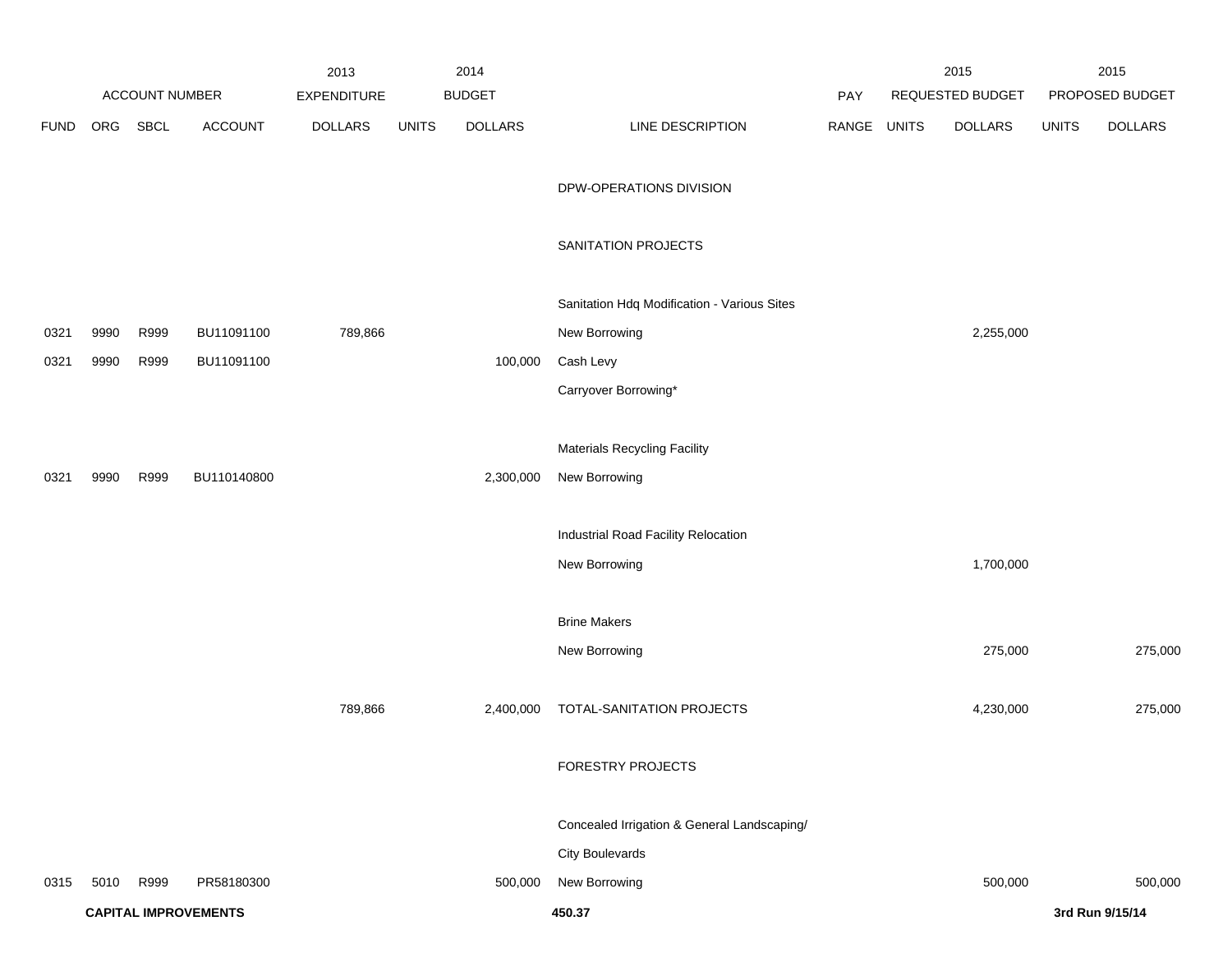|             |      |                |                | 2013               |              | 2014           |                                                           |            |              | 2015             |              | 2015            |
|-------------|------|----------------|----------------|--------------------|--------------|----------------|-----------------------------------------------------------|------------|--------------|------------------|--------------|-----------------|
|             |      | ACCOUNT NUMBER |                | <b>EXPENDITURE</b> |              | <b>BUDGET</b>  |                                                           | <b>PAY</b> |              | REQUESTED BUDGET |              | PROPOSED BUDGET |
| <b>FUND</b> | ORG  | SBCL           | <b>ACCOUNT</b> | <b>DOLLARS</b>     | <b>UNITS</b> | <b>DOLLARS</b> | LINE DESCRIPTION                                          | RANGE      | <b>UNITS</b> | <b>DOLLARS</b>   | <b>UNITS</b> | <b>DOLLARS</b>  |
|             |      |                |                |                    |              |                |                                                           |            |              |                  |              |                 |
|             |      |                |                |                    |              |                | Carryover Borrowing*                                      |            |              |                  |              |                 |
|             |      |                |                |                    |              |                |                                                           |            |              |                  |              |                 |
|             |      |                |                |                    |              |                | Production & Planting Program-Trees, Shrubs, Evergreens - |            |              |                  |              |                 |
|             |      |                |                |                    |              |                | Paving/Sidewalk Construction & Blvd Plantings (S)         |            |              |                  |              |                 |
| 0315        | 5010 | R999           | PR58180100     | 1,229,313          |              | 1,483,000      | Cash Revenues                                             |            |              | 1,694,000        |              | 1,220,000       |
|             |      |                |                |                    |              |                | New Borrowing                                             |            |              |                  |              | 300,000         |
|             |      |                |                |                    |              |                |                                                           |            |              |                  |              |                 |
|             |      |                |                |                    |              |                | Stump Removal (S)                                         |            |              |                  |              |                 |
| 0315        | 5010 | R999           | PR58180700     | 400,415            |              | 200,000        | Cash Revenues                                             |            |              | 360,000          |              | 360,000         |
|             |      |                |                |                    |              |                |                                                           |            |              |                  |              |                 |
|             |      |                |                |                    |              |                | Emerald Ash Borer Readiness & Response (S)                |            |              |                  |              |                 |
| 0315        | 5010 | R999           | PR58180600     | 845,638            |              | 952,000        | Cash Revenues                                             |            |              | 984,000          |              | 1,000,000       |
|             |      |                |                |                    |              |                | <b>EAB Ash Tree Transition</b>                            |            |              |                  |              |                 |
|             |      |                |                |                    |              |                | Cash Revenues                                             |            |              | 900,000          |              |                 |
|             |      |                |                |                    |              |                |                                                           |            |              |                  |              |                 |
|             |      |                |                |                    |              |                | Hazardous Tree Removal Program                            |            |              |                  |              |                 |
| 0315        | 5010 | R999           | PR58180900     |                    |              | 75,000         | Cash Levy                                                 |            |              |                  |              |                 |
|             |      |                |                |                    |              |                | New Borrowing                                             |            |              | 75,000           |              |                 |
|             |      |                |                |                    |              |                | Cash Revenues                                             |            |              |                  |              | 75,000          |
|             |      |                |                |                    |              |                |                                                           |            |              |                  |              |                 |
|             |      |                |                |                    |              |                | Vacant Lot Beautification                                 |            |              |                  |              |                 |
|             |      |                |                |                    |              |                | Cash Levy                                                 |            |              |                  |              | 200,000         |
|             |      |                |                |                    |              |                |                                                           |            |              |                  |              |                 |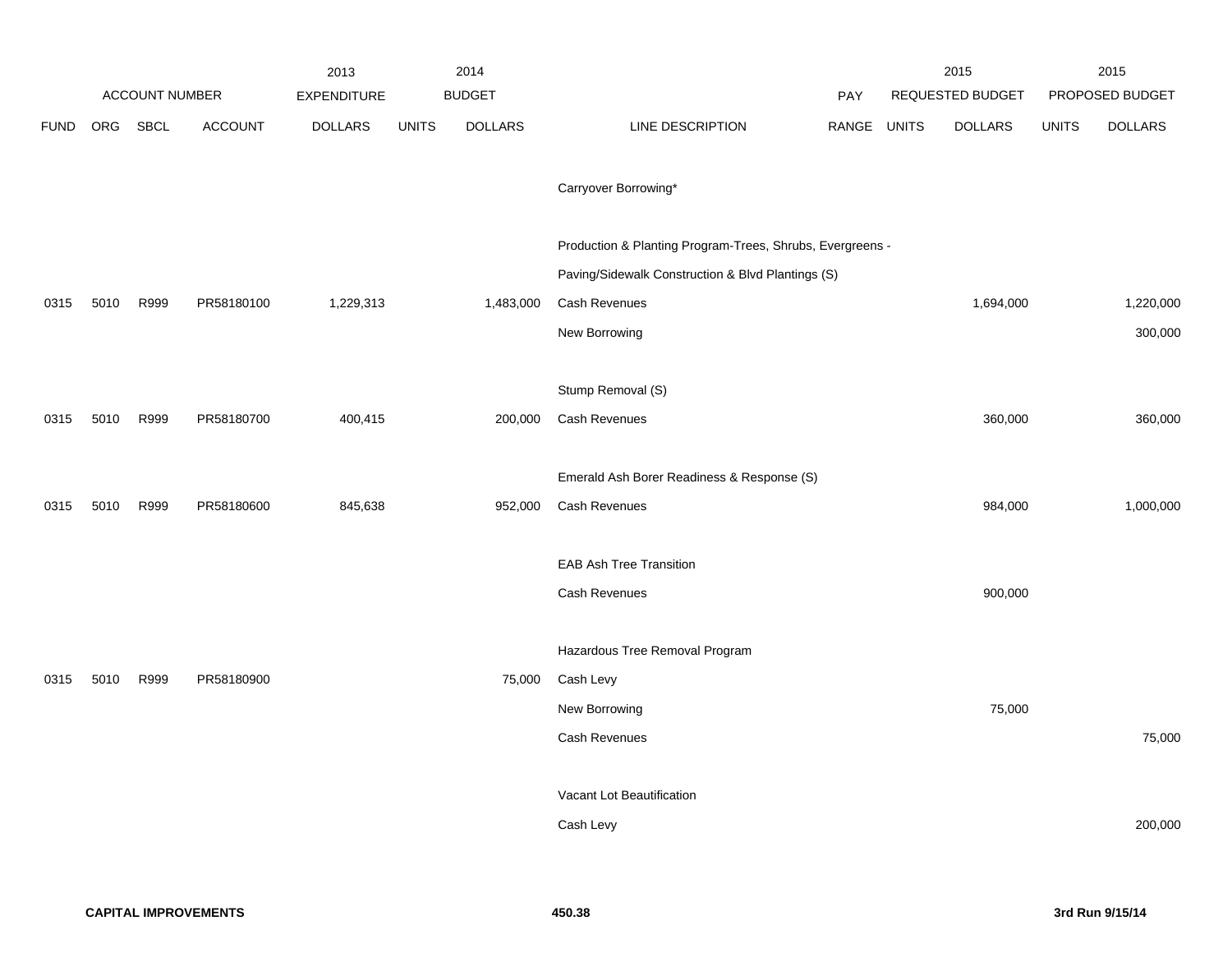|             |            |                |                | 2013               |              | 2014           |                                               |       |              | 2015             |              | 2015            |
|-------------|------------|----------------|----------------|--------------------|--------------|----------------|-----------------------------------------------|-------|--------------|------------------|--------------|-----------------|
|             |            | ACCOUNT NUMBER |                | <b>EXPENDITURE</b> |              | <b>BUDGET</b>  |                                               | PAY   |              | REQUESTED BUDGET |              | PROPOSED BUDGET |
| <b>FUND</b> | <b>ORG</b> | SBCL           | <b>ACCOUNT</b> | <b>DOLLARS</b>     | <b>UNITS</b> | <b>DOLLARS</b> | LINE DESCRIPTION                              | RANGE | <b>UNITS</b> | <b>DOLLARS</b>   | <b>UNITS</b> | <b>DOLLARS</b>  |
|             |            |                |                |                    |              |                |                                               |       |              |                  |              |                 |
|             |            |                |                |                    |              |                | Forestry HQ Modifications                     |       |              |                  |              |                 |
|             |            |                |                |                    |              |                | New Borrowing                                 |       |              | 125,000          |              |                 |
|             |            |                |                |                    |              |                |                                               |       |              |                  |              |                 |
|             |            |                |                |                    |              |                | (S) Project is financed through a transfer of |       |              |                  |              |                 |
|             |            |                |                |                    |              |                | Stormwater Management Fee revenue from the    |       |              |                  |              |                 |
|             |            |                |                |                    |              |                | Sewer Maintenance Fund to the Capital budget. |       |              |                  |              |                 |
|             |            |                |                |                    |              |                |                                               |       |              |                  |              |                 |
|             |            |                |                | 2,475,366          |              | 3,210,000      | TOTAL-FORESTRY PROJECTS                       |       |              | 4,638,000        |              | 3,655,000       |
|             |            |                |                |                    |              |                | FLEET PROJECTS                                |       |              |                  |              |                 |
|             |            |                |                |                    |              |                |                                               |       |              |                  |              |                 |
|             |            |                |                |                    |              |                | 2-Way Radio Replacement                       |       |              |                  |              |                 |
| 0321        | 9990       | R999           | BU110050200    | 2,000              |              |                | New Borrowing                                 |       |              |                  |              |                 |
|             |            |                |                |                    |              |                | Carryover Borrowing*                          |       |              |                  |              |                 |
|             |            |                |                |                    |              |                |                                               |       |              |                  |              |                 |
|             |            |                |                |                    |              |                | Major Capital Equipment                       |       |              |                  |              |                 |
| 0321        | 5010       | R999           | BU110021200    |                    |              |                | Cash Levy                                     |       |              |                  |              |                 |
| 0321        | 5010       | R999           | BU110140900    | 4,291,801          |              | 7,517,000      | New Borrowing                                 |       |              | 7,517,000        |              | 7,080,000       |
|             |            |                |                |                    |              |                | Carryover Borrowing*                          |       |              |                  |              |                 |
|             |            |                |                |                    |              |                |                                               |       |              |                  |              |                 |
|             |            |                |                | 4,293,801          |              | 7,517,000      | TOTAL - FLEET PROJECTS                        |       |              | 7,517,000        |              | 7,080,000       |
|             |            |                |                | 7,559,033          |              | 13,127,000     | TOTAL - DPW OPERATIONS DIVISION               |       |              | 16,385,000       |              | 11,010,000      |
|             |            |                |                |                    |              |                |                                               |       |              |                  |              |                 |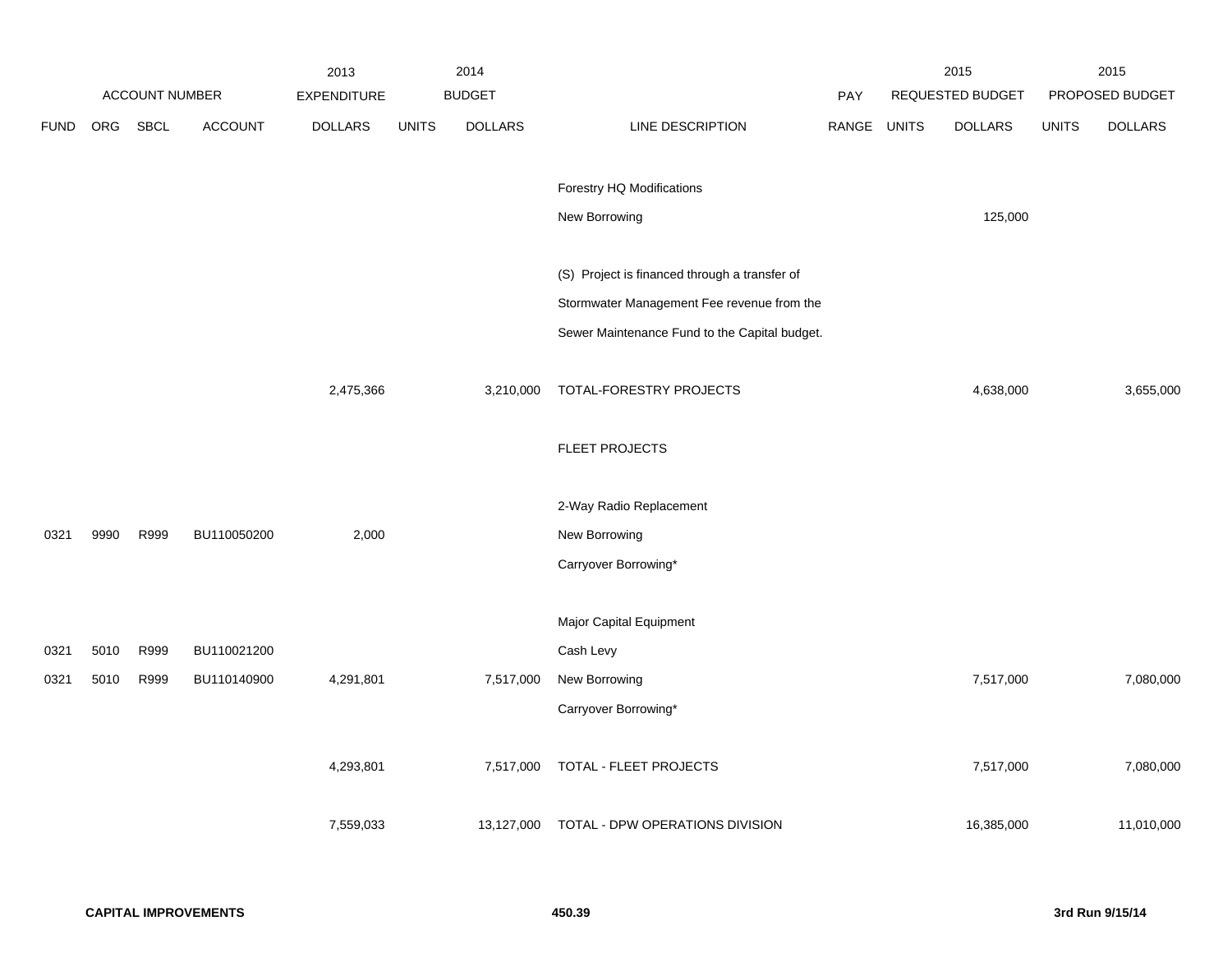|             |     |                       |                | 2013               |              | 2014           |                                                                        |       |              | 2015             |              | 2015            |
|-------------|-----|-----------------------|----------------|--------------------|--------------|----------------|------------------------------------------------------------------------|-------|--------------|------------------|--------------|-----------------|
|             |     | <b>ACCOUNT NUMBER</b> |                | <b>EXPENDITURE</b> |              | <b>BUDGET</b>  |                                                                        | PAY   |              | REQUESTED BUDGET |              | PROPOSED BUDGET |
| <b>FUND</b> | ORG | SBCL                  | <b>ACCOUNT</b> | <b>DOLLARS</b>     | <b>UNITS</b> | <b>DOLLARS</b> | LINE DESCRIPTION                                                       | RANGE | <b>UNITS</b> | <b>DOLLARS</b>   | <b>UNITS</b> | <b>DOLLARS</b>  |
|             |     |                       |                |                    |              |                |                                                                        |       |              |                  |              |                 |
|             |     |                       |                |                    |              |                |                                                                        |       |              |                  |              |                 |
|             |     |                       |                | 61,220,145         |              | 67,395,000     | TOTAL DEPARTMENT OF PUBLIC WORKS                                       |       |              | 93,297,828       |              | 63,764,000      |
|             |     |                       |                |                    |              |                |                                                                        |       |              |                  |              |                 |
|             |     |                       |                |                    |              |                | *Carryover Borrowing Amounts (Restatement of a prior years unutilized  |       |              |                  |              |                 |
|             |     |                       |                |                    |              |                | borrowing authorization are included for information and authorization |       |              |                  |              |                 |
|             |     |                       |                |                    |              |                | purposes. Such amounts are excluded from budget totals to avoid        |       |              |                  |              |                 |
|             |     |                       |                |                    |              |                | duplication.)                                                          |       |              |                  |              |                 |
|             |     |                       |                |                    |              |                |                                                                        |       |              |                  |              |                 |
|             |     |                       |                |                    |              |                |                                                                        |       |              |                  |              |                 |
|             |     |                       |                | 97,424,961         |              | 123,384,000    | TOTAL CAPITAL IMPROVEMENTS BUDGET                                      |       |              | 175,401,453      |              | 133,141,000     |
|             |     |                       |                |                    |              |                | (Excludes Water Works, Parking Fund, and)                              |       |              |                  |              |                 |
|             |     |                       |                |                    |              |                | Sewer Maintenance Fund)                                                |       |              |                  |              |                 |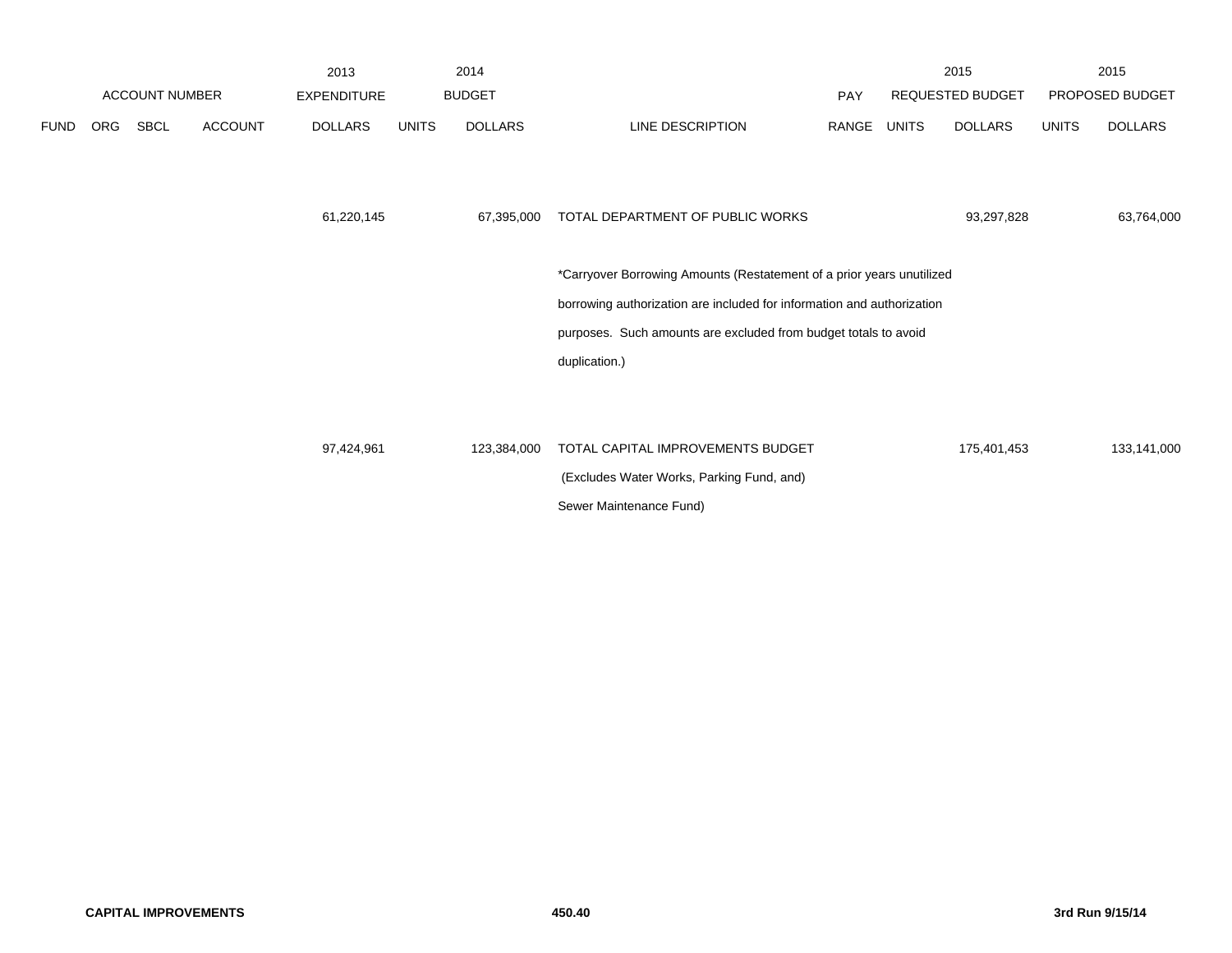|             |     |                |                | 2013           |              | 2014           |                                              |             | 2015             |              | 2015            |
|-------------|-----|----------------|----------------|----------------|--------------|----------------|----------------------------------------------|-------------|------------------|--------------|-----------------|
|             |     | ACCOUNT NUMBER |                | EXPENDITURE    |              | <b>BUDGET</b>  |                                              | PAY         | REQUESTED BUDGET |              | PROPOSED BUDGET |
| <b>FUND</b> | ORG | SBCL           | <b>ACCOUNT</b> | <b>DOLLARS</b> | <b>UNITS</b> | <b>DOLLARS</b> | LINE DESCRIPTION                             | RANGE UNITS | <b>DOLLARS</b>   | <b>UNITS</b> | <b>DOLLARS</b>  |
|             |     |                |                |                |              |                | 2. SOURCE OF FUNDS FOR CAPITAL               |             |                  |              |                 |
|             |     |                |                |                |              |                | <b>IMPROVEMENTS BUDGET</b>                   |             |                  |              |                 |
|             |     |                |                |                |              |                | CAPITAL IMPROVEMENTS                         |             |                  |              |                 |
|             |     |                |                |                |              |                | FINANCING OF CAPITAL IMPROVEMENTS            |             |                  |              |                 |
|             |     |                |                |                |              |                | OTHER THAN WATER WORKS, SEWER                |             |                  |              |                 |
|             |     |                |                |                |              |                | MAINTENANCE FUND AND PARKING FUND            |             |                  |              |                 |
|             |     |                |                |                |              |                | General Obligation Borrowings**              |             |                  |              |                 |
|             |     |                |                | 73,775,159     |              | 85,202,000     | New Authorizations - City Share              |             | 140,829,953      |              | 93,584,000      |
|             |     |                |                |                |              |                | Repetition of Authorizations of              |             |                  |              |                 |
|             |     |                |                |                |              |                | Previous Years (B)                           |             |                  |              |                 |
|             |     |                |                |                |              |                | Pub. Improvements in Tax Increment Districts |             |                  |              |                 |
|             |     |                |                | 17,419,069     |              | 16,000,000     | New Authorizations                           |             | 16,500,000       |              | 16,500,000      |
|             |     |                |                |                |              |                | Repetition of Authorizations of              |             |                  |              |                 |
|             |     |                |                |                |              |                | Previous Years (B)                           |             |                  |              |                 |
|             |     |                |                |                |              |                | Proceeds From Borrowing to Finance           |             |                  |              |                 |
|             |     |                |                | 1,675,397      |              | 1,626,000      | Assessable Projects-Total                    |             | 2,440,000        |              | 2,440,000       |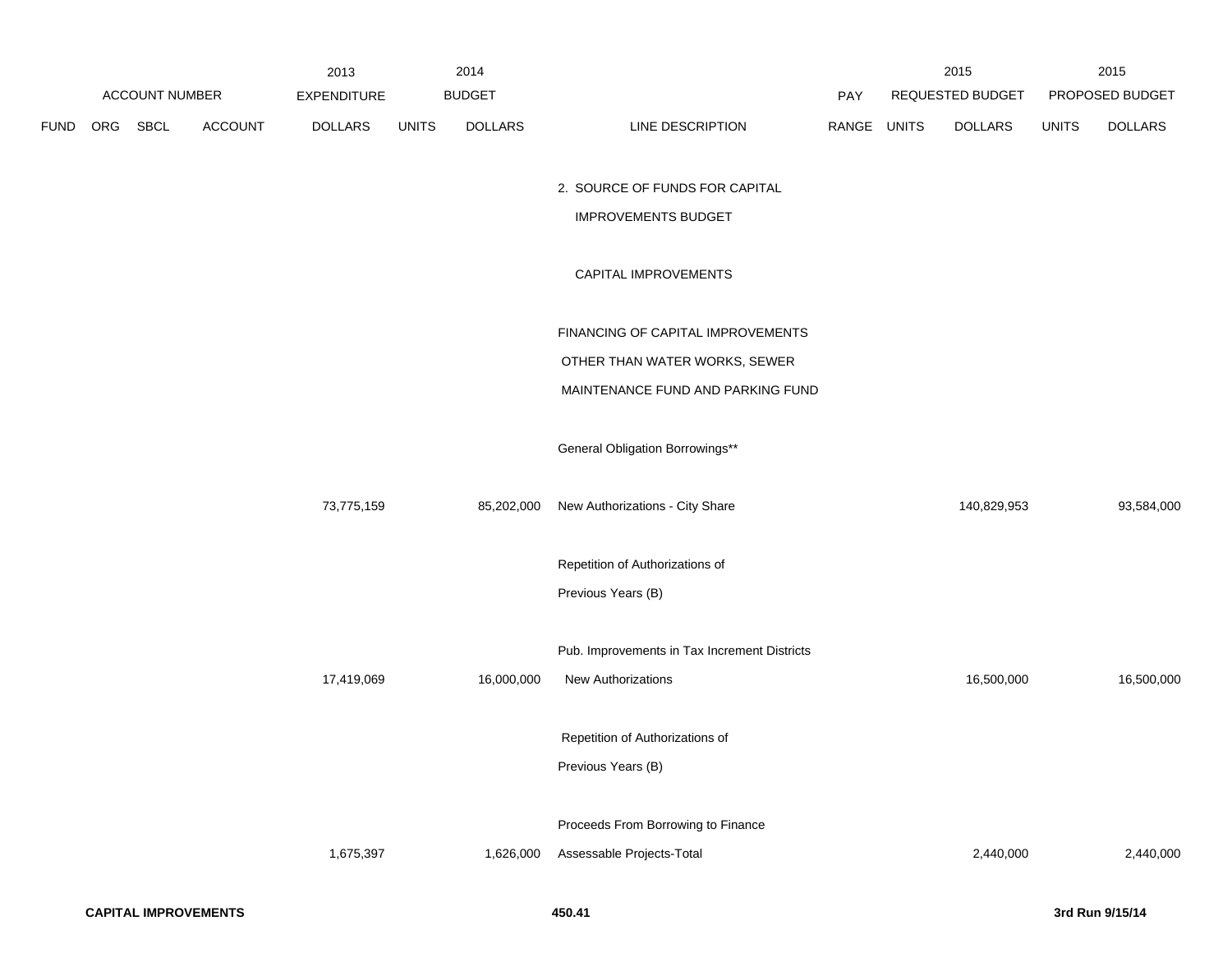|             |     |                       |                | 2013               |              | 2014           |                                               |       |              | 2015                    |              | 2015            |
|-------------|-----|-----------------------|----------------|--------------------|--------------|----------------|-----------------------------------------------|-------|--------------|-------------------------|--------------|-----------------|
|             |     | <b>ACCOUNT NUMBER</b> |                | <b>EXPENDITURE</b> |              | <b>BUDGET</b>  |                                               | PAY   |              | <b>REQUESTED BUDGET</b> |              | PROPOSED BUDGET |
| <b>FUND</b> | ORG | SBCL                  | <b>ACCOUNT</b> | <b>DOLLARS</b>     | <b>UNITS</b> | <b>DOLLARS</b> | LINE DESCRIPTION                              | RANGE | <b>UNITS</b> | <b>DOLLARS</b>          | <b>UNITS</b> | <b>DOLLARS</b>  |
|             |     |                       |                |                    |              |                |                                               |       |              |                         |              |                 |
|             |     |                       |                |                    |              |                | <b>Property Taxes</b>                         |       |              |                         |              |                 |
|             |     |                       |                | 1,050,000          |              | 5,291,000      | Cash Levy                                     |       |              | 693,500                 |              | 1,162,000       |
|             |     |                       |                |                    |              |                |                                               |       |              |                         |              |                 |
|             |     |                       |                |                    |              |                | Capital Improvements Revenues***              |       |              |                         |              |                 |
|             |     |                       |                | 3,505,336          |              | 15,265,000     | Cash Revenues-Total                           |       |              | 14,938,000              |              | 19,455,000      |
|             |     |                       |                |                    |              |                | Carryover Cash Revenues-Total                 |       |              |                         |              |                 |
|             |     |                       |                |                    |              |                |                                               |       |              |                         |              |                 |
|             |     |                       |                | 97,424,961         |              | 123,384,000    | TOTAL SOURCE OF FUNDS FOR CAPITAL             |       |              | 175,401,453             |              | 133,141,000     |
|             |     |                       |                |                    |              |                | (Excludes Water Works, Parking Fund           |       |              |                         |              |                 |
|             |     |                       |                |                    |              |                | and Sewer Maintenance)                        |       |              |                         |              |                 |
|             |     |                       |                |                    |              |                |                                               |       |              |                         |              |                 |
|             |     |                       |                |                    |              |                | State & Federally funded portion of Bridge    |       |              |                         |              |                 |
|             |     |                       |                |                    |              |                | and Street Reconstruction projects            |       |              |                         |              |                 |
|             |     |                       |                |                    |              | [44,818,000]   | (not included in budget totals)               |       |              | [37,607,907]            |              | [37,607,907]    |
|             |     |                       |                |                    |              |                |                                               |       |              |                         |              |                 |
|             |     |                       |                |                    |              |                | ** General Obligation Borrowing (Detailed)    |       |              |                         |              |                 |
|             |     |                       |                | 63,664,416         |              | 78,238,000     | New Authorizations - City Share               |       |              | 131,828,425             |              | 85,183,000      |
|             |     |                       |                |                    |              |                | New Authorizations - City Share, Grant & Aid  |       |              |                         |              |                 |
|             |     |                       |                | 9,928,348          |              | 6,214,000      | New Authorizations - City Share, Major Street |       |              | 7,451,528               |              | 7,401,000       |
|             |     |                       |                | 182,395            |              | 750,000        | New Authorizations - City Share, Port         |       |              | 1,550,000               |              | 1,000,000       |
|             |     |                       |                |                    |              |                |                                               |       |              |                         |              |                 |
|             |     |                       |                | 73,775,159         |              | 85,202,000     | <b>Total General Obligation Borrowing</b>     |       |              | 140,829,953             |              | 93,584,000      |
|             |     |                       |                |                    |              |                |                                               |       |              |                         |              |                 |

\*\*\* Capital Revenues (Detailed)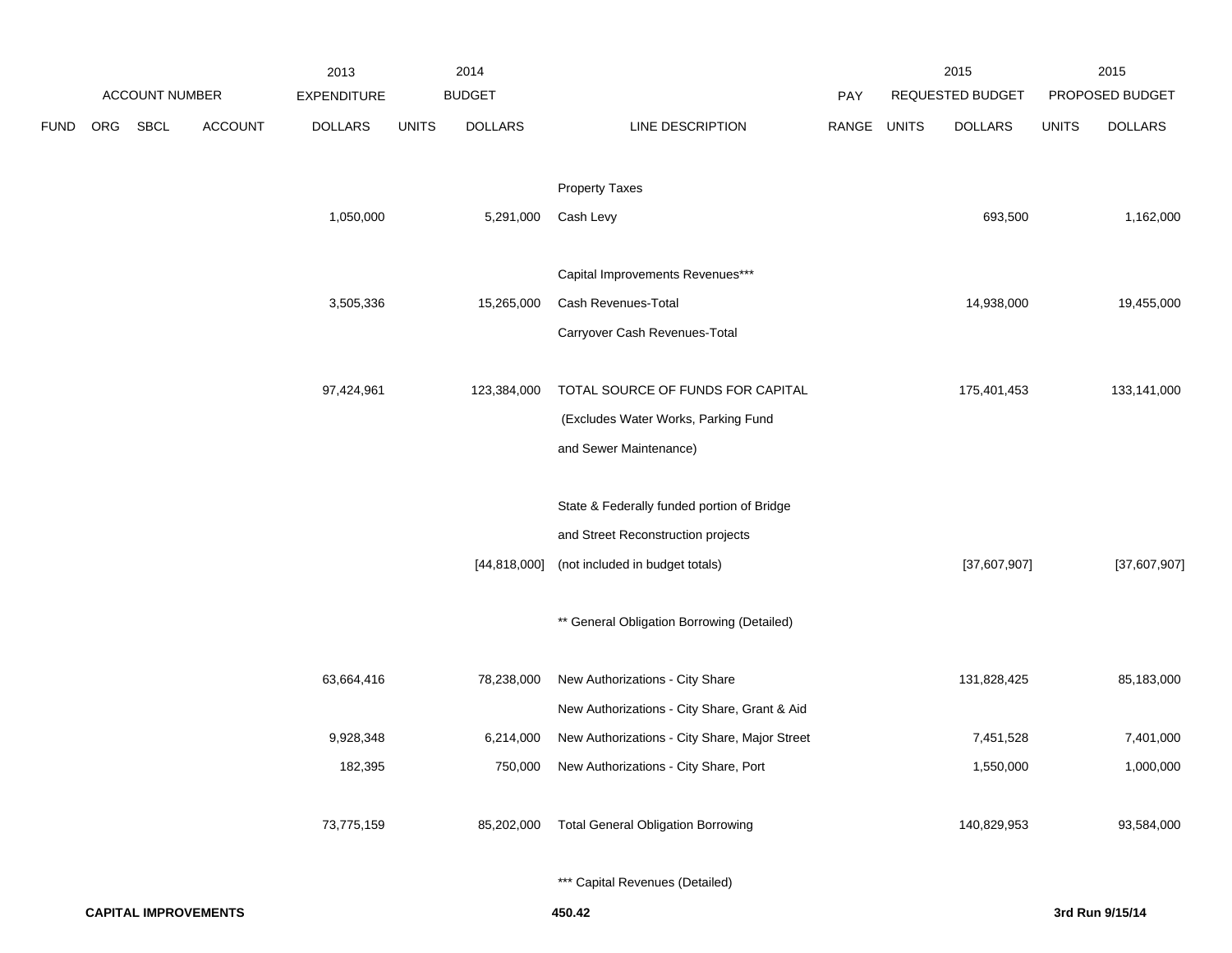|      |     |                |                | 2013               |              | 2014           |                                                |             | 2015             |              | 2015            |
|------|-----|----------------|----------------|--------------------|--------------|----------------|------------------------------------------------|-------------|------------------|--------------|-----------------|
|      |     | ACCOUNT NUMBER |                | <b>EXPENDITURE</b> |              | <b>BUDGET</b>  |                                                | PAY         | REQUESTED BUDGET |              | PROPOSED BUDGET |
| FUND | ORG | SBCL           | <b>ACCOUNT</b> | <b>DOLLARS</b>     | <b>UNITS</b> | <b>DOLLARS</b> | LINE DESCRIPTION                               | RANGE UNITS | <b>DOLLARS</b>   | <b>UNITS</b> | <b>DOLLARS</b>  |
|      |     |                |                |                    |              |                |                                                |             |                  |              |                 |
|      |     |                |                |                    |              |                |                                                |             |                  |              |                 |
|      |     |                |                |                    |              |                | Developers Out of Program Projects             |             |                  |              |                 |
|      |     |                |                | 1,029,970          |              | 400,000        | <b>Streets</b>                                 |             | 400,000          |              | 400,000         |
|      |     |                |                |                    |              |                |                                                |             |                  |              |                 |
|      |     |                |                |                    |              | 3,500,000      | Public Improvements in Tax Increment Districts |             | 3,500,000        |              | 3,500,000       |
|      |     |                |                |                    |              | 680,000        | Grants and Aids                                |             |                  |              |                 |
|      |     |                |                |                    |              |                | Grantor Share-Non City                         |             |                  |              |                 |
|      |     |                |                | 2,475,366          |              | 10,685,000     | Cash Revenues                                  |             | 11,038,000       |              | 15,555,000      |
|      |     |                |                |                    |              |                |                                                |             |                  |              |                 |
|      |     |                |                |                    |              |                | <b>Total Capital Revenues</b>                  |             |                  |              |                 |
|      |     |                |                | 3,505,336          |              | 15,265,000     | Cash Revenues-Total                            |             | 14,938,000       |              | 19,455,000      |
|      |     |                |                |                    |              |                |                                                |             |                  |              |                 |
|      |     |                |                |                    |              |                | Property Tax Levy (Detailed)                   |             |                  |              |                 |
|      |     |                |                | 1,050,000          |              | 5,291,000      | Property Tax - Cash Levy                       |             | 693,500          |              | 1,162,000       |
|      |     |                |                |                    |              |                | Property Tax - Cash Levy, Port                 |             |                  |              |                 |
|      |     |                |                |                    |              |                |                                                |             |                  |              |                 |
|      |     |                |                | 1,050,000          |              | 5,291,000      | <b>Total Property Tax Levy - Total</b>         |             | 693,500          |              | 1,162,000       |
|      |     |                |                |                    |              |                |                                                |             |                  |              |                 |

(B) Not Included in Budget Totals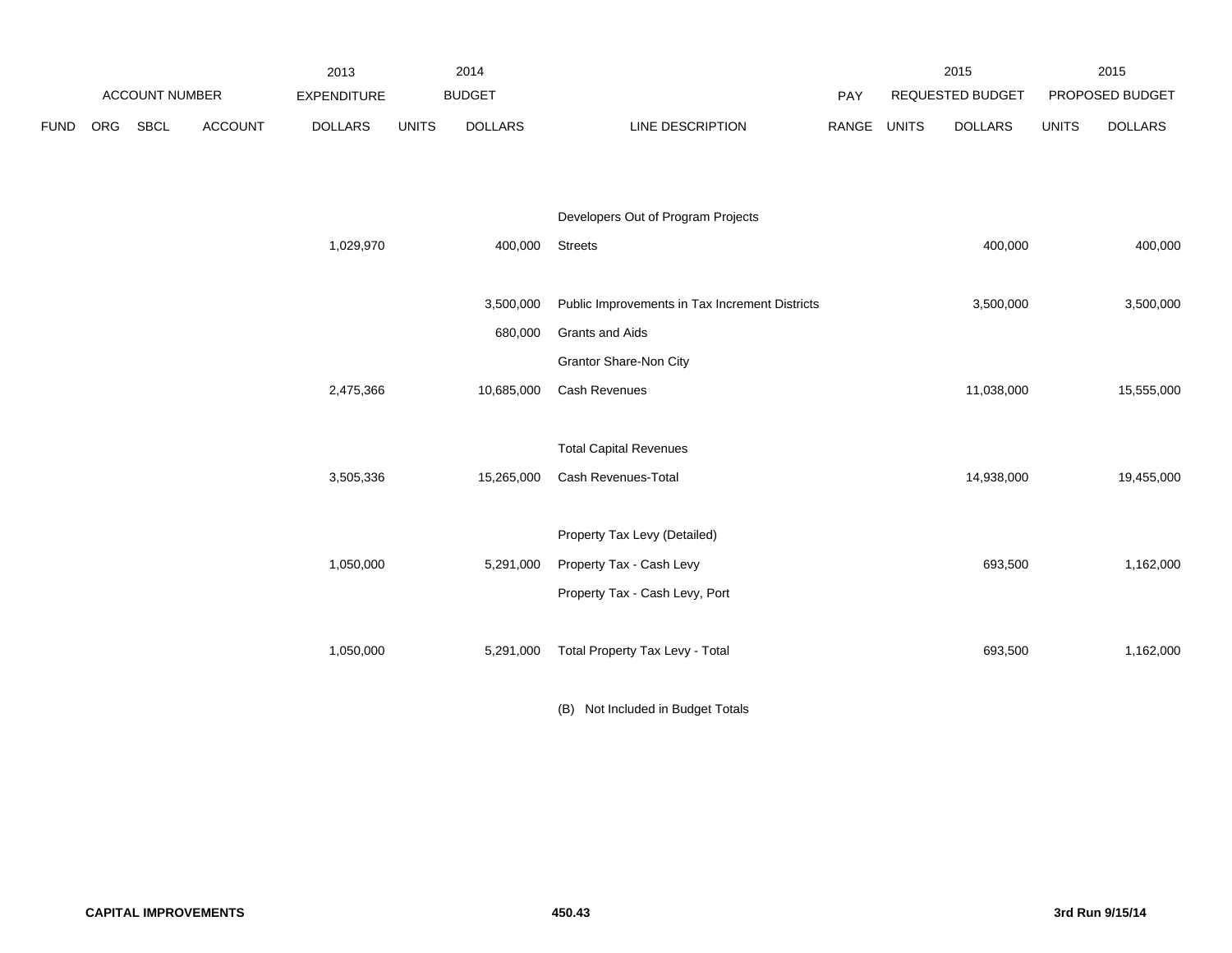|      |            |                |                | 2013           |              | 2014           |                                  |       | 2015             |              | 2015                   |
|------|------------|----------------|----------------|----------------|--------------|----------------|----------------------------------|-------|------------------|--------------|------------------------|
|      |            | ACCOUNT NUMBER |                | EXPENDITURE    |              | <b>BUDGET</b>  | PAY                              |       | REQUESTED BUDGET |              | <b>PROPOSED BUDGET</b> |
| FUND | <b>ORG</b> | SBCL           | <b>ACCOUNT</b> | <b>DOLLARS</b> | <b>UNITS</b> | <b>DOLLARS</b> | <b>RANGE</b><br>LINE DESCRIPTION | UNITS | <b>DOLLARS</b>   | <b>UNITS</b> | <b>DOLLARS</b>         |

### D. CITY DEBT FUNDS

## (INCLUDING SCHOOL PURPOSES)

### 1. BUDGET FOR CITY DEBT

| 248,902,449 | 117,219,504   | Bonded Debt (Principal - maturing)        | 118,808,467 | 118,808,467 |
|-------------|---------------|-------------------------------------------|-------------|-------------|
| 36,895,681  | 40,460,340    | Bonded Debt (Interest - expense)          | 40,537,793  | 40,537,793  |
| 191,250     | 195,000       | Bonded Debt (Fees)                        | 215,000     | 215,000     |
| 754,807     | 453,000       | Bonded Debt (Issuance Expenses)           | 647,840     | 647,840     |
|             | 120,000,000   | Bonded Debt (Principal - Offset)          | 120,000,000 | 120,000,000 |
|             | 5,000,000     | Bonded Debt (Interest - Premium)          | 5,000,000   | 5,000,000   |
|             | 1,000,000     | Bonded Debt (Issuance Expenses - Premium) | 1,000,000   | 1,000,000   |
| 286,744,187 | 284,327,844   | <b>Subtotal City Debt</b>                 | 286,209,100 | 286,209,100 |
|             |               | Prepayment Deduction (From Public         |             |             |
| (5,500,000) | (5,000,000)   | Debt Amortization Fund)                   | (4,500,000) | (5,500,000) |
|             |               |                                           |             |             |
| (1,546,697) | (1, 397, 319) | <b>Special Assessments</b>                | (738, 556)  | (738, 556)  |
|             |               |                                           |             |             |
| 279,697,490 | 277,930,525   | TOTAL BUDGET FOR CITY DEBT                | 280,970,544 | 279,970,544 |
|             |               |                                           |             |             |
|             |               | Tax Levy for Debt Issued or Authorized    |             |             |
|             |               | for Milwaukee Public School Purposes      |             |             |

## 2007 \$19,652,958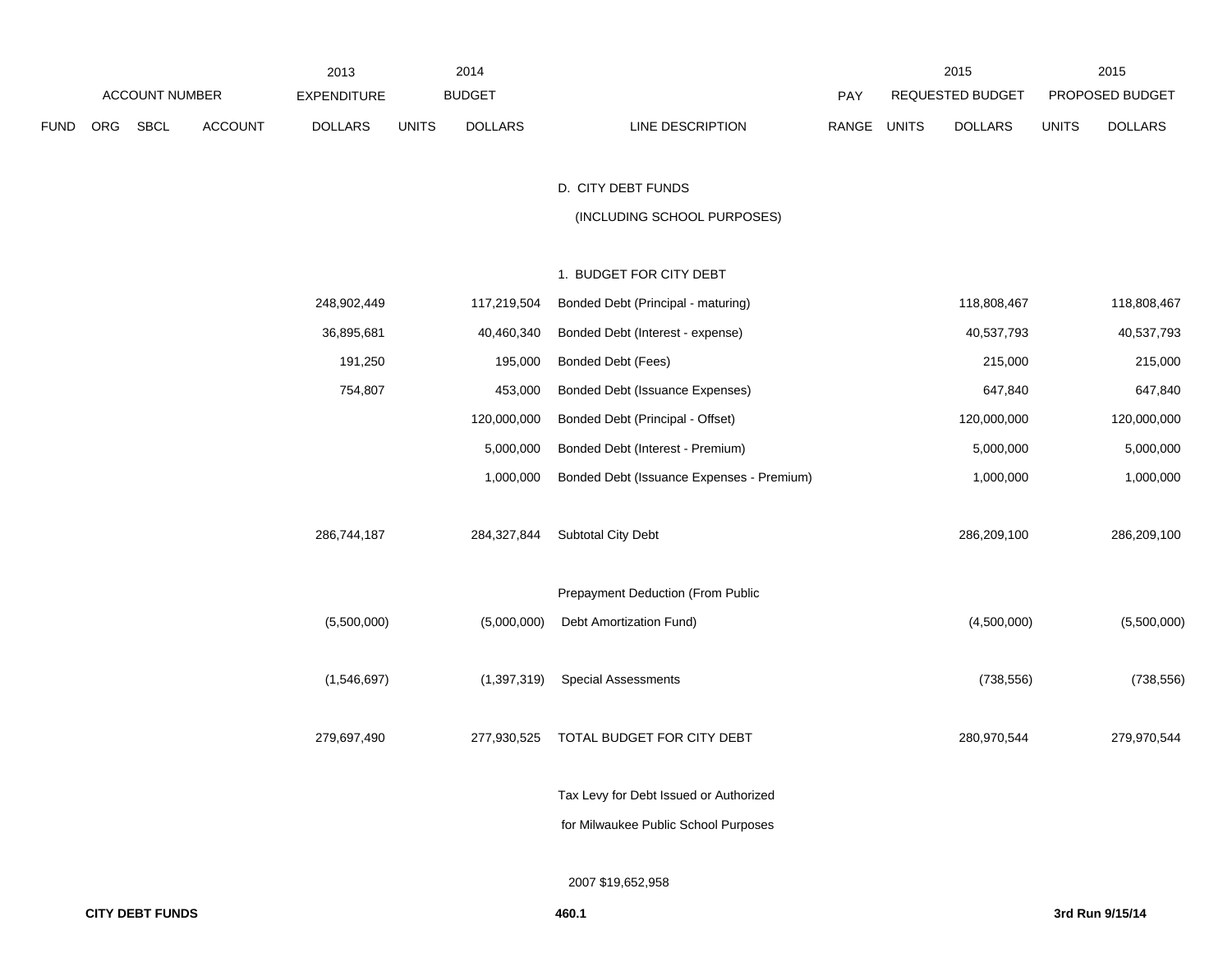|             |                       |             |                | 2013           |               | 2014           |                   |       |                         | 2015           |                 | 2015           |
|-------------|-----------------------|-------------|----------------|----------------|---------------|----------------|-------------------|-------|-------------------------|----------------|-----------------|----------------|
|             | <b>ACCOUNT NUMBER</b> |             | EXPENDITURE    |                | <b>BUDGET</b> |                | <b>PAY</b>        |       | <b>REQUESTED BUDGET</b> |                | PROPOSED BUDGET |                |
| <b>FUND</b> | ORG                   | <b>SBCL</b> | <b>ACCOUNT</b> | <b>DOLLARS</b> | <b>UNITS</b>  | <b>DOLLARS</b> | LINE DESCRIPTION  | RANGE | <b>UNITS</b>            | <b>DOLLARS</b> | <b>UNITS</b>    | <b>DOLLARS</b> |
|             |                       |             |                |                |               |                |                   |       |                         |                |                 |                |
|             |                       |             |                |                |               |                | 2008 \$20,763,771 |       |                         |                |                 |                |
|             |                       |             |                |                |               |                | 2009 \$20,556,484 |       |                         |                |                 |                |
|             |                       |             |                |                |               |                | 2010 \$17,593,929 |       |                         |                |                 |                |

2011 \$15,947,420

2012 \$15,149,361

2013 \$16,741,000

2014 \$17,301,000

## 2. SOURCE OF FUNDS FOR CITY DEBT

| 158,352,665 | 35,842,708  | Revenues                                              | 31,594,042  | 39,994,042  |
|-------------|-------------|-------------------------------------------------------|-------------|-------------|
| 24,542,284  | 20,815,607  | <b>TID Increments From Prior Year</b>                 | 24,272,361  | 24,272,361  |
|             |             | (Includes capitalized interest & TID Loan Repayments) |             |             |
| 31,511,000  | 33,465,225  | <b>Delinguent Tax Revenues</b>                        | 31,807,885  | 31,807,885  |
|             | 126,000,000 | Offset and Premium                                    | 126,000,000 | 126,000,000 |
|             |             |                                                       |             |             |
| 214,405,949 | 216,123,540 | Subtotal                                              | 213,674,288 | 222,074,288 |
|             |             |                                                       |             |             |
| 67,771,672  | 61,806,985  | Property Tax Levy                                     | 67,296,256  | 57,896,256  |
|             |             |                                                       |             |             |
| 282,177,621 | 277,930,525 | TOTAL SOURCE OF FUNDS FOR CITY DEBT                   | 280,970,544 | 279,970,544 |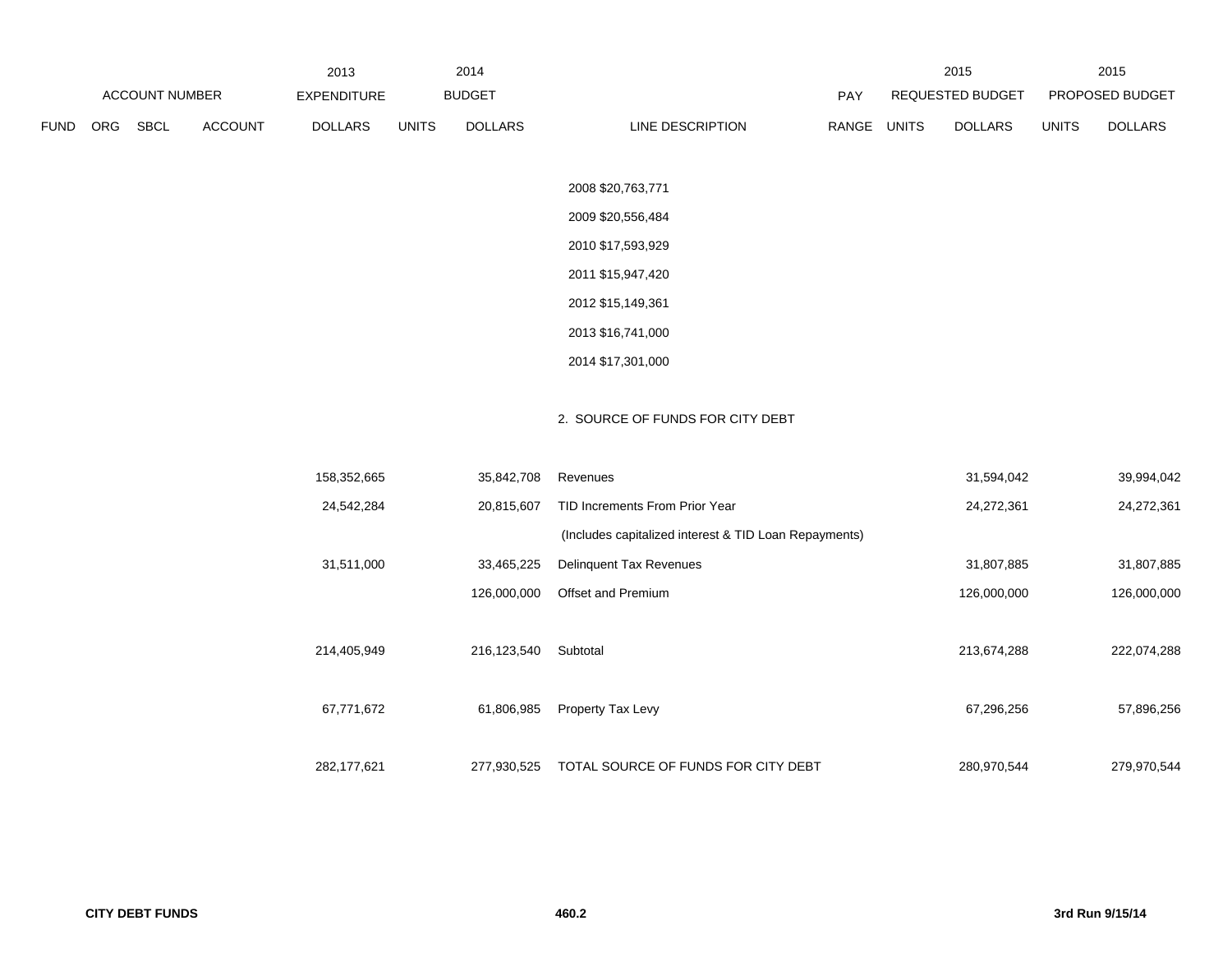|             |      |                |                | 2013           |              | 2014           |                                                                                                                                                                                                                                        |             | 2015             |              | 2015            |
|-------------|------|----------------|----------------|----------------|--------------|----------------|----------------------------------------------------------------------------------------------------------------------------------------------------------------------------------------------------------------------------------------|-------------|------------------|--------------|-----------------|
|             |      | ACCOUNT NUMBER |                | EXPENDITURE    |              | <b>BUDGET</b>  |                                                                                                                                                                                                                                        | PAY         | REQUESTED BUDGET |              | PROPOSED BUDGET |
| <b>FUND</b> | ORG  | <b>SBCL</b>    | <b>ACCOUNT</b> | <b>DOLLARS</b> | <b>UNITS</b> | <b>DOLLARS</b> | LINE DESCRIPTION                                                                                                                                                                                                                       | RANGE UNITS | <b>DOLLARS</b>   | <b>UNITS</b> | <b>DOLLARS</b>  |
|             |      |                |                |                |              |                | F. COMMON COUNCIL CONTINGENT FUND                                                                                                                                                                                                      |             |                  |              |                 |
|             |      |                |                |                |              |                | 1. BUDGET FOR COMMON COUNCIL<br><b>CONTINGENT FUND</b>                                                                                                                                                                                 |             |                  |              |                 |
| 0001        | 9990 | C001           | 006300         | [4,775,967]    |              | 5,000,000      | Total Budget for Common Council<br><b>Contingent Fund</b>                                                                                                                                                                              |             | 5,000,000        |              | 5,000,000       |
|             |      |                |                |                |              |                | For emergency or other purposes which may arise<br>during the year requiring the expenditure of money<br>in addition to the amount provided for the several<br>purposes for which no express provision has been<br>made in the budget. |             |                  |              |                 |
| 0001        | 9990 |                | 009010         | 5,000,000      |              | 5,000,000      | 2. SOURCE OF FUNDS FOR COMMON<br>COUNCIL CONTINGENT FUND<br>Property Tax Levy<br>Expenditure experience represents transfers and<br>expenditures authorized by resolution.                                                             |             | 5,000,000        |              | 5,000,000       |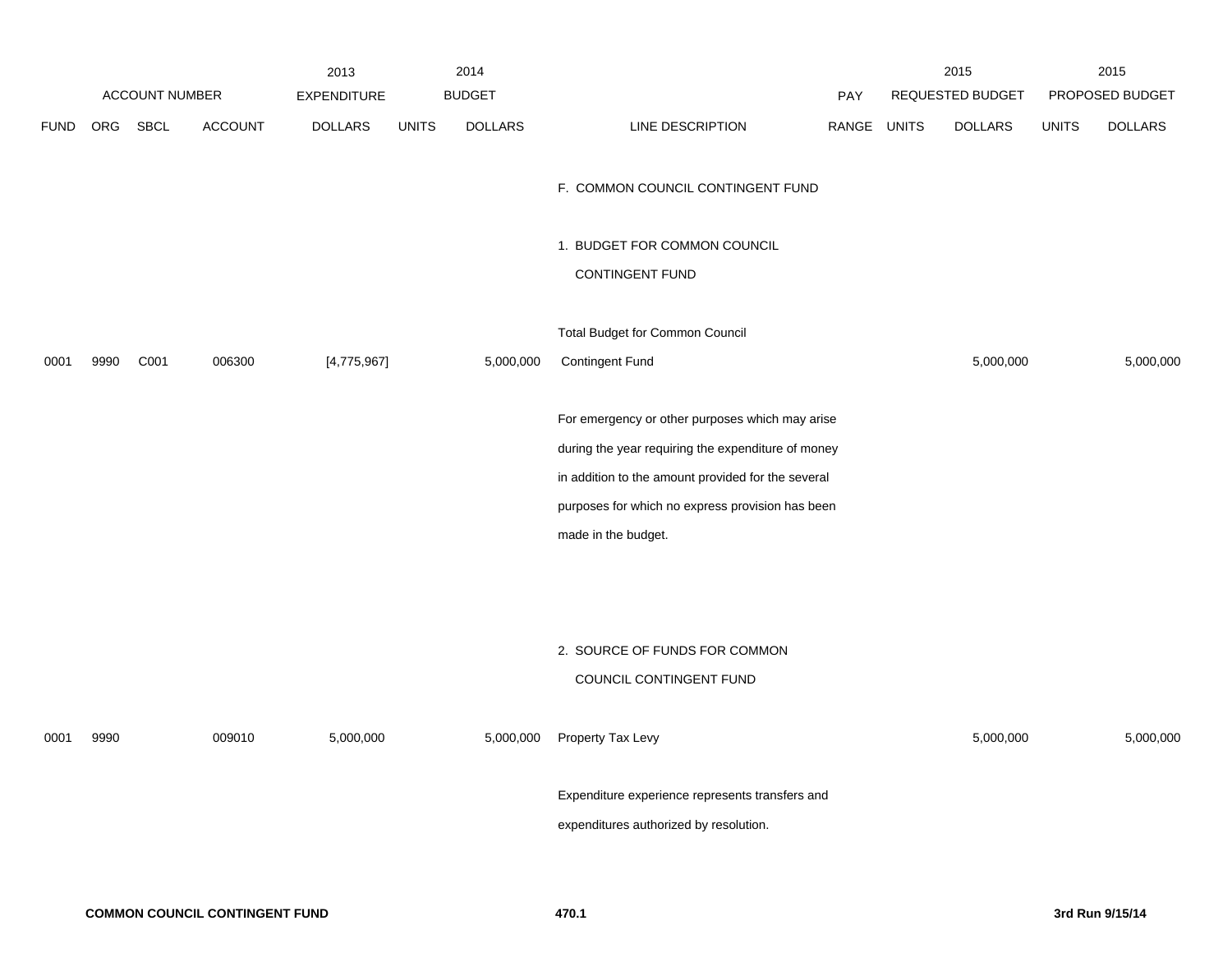|             |     |                     |         | 2013               |                | 2014           |                                      |       |                | 2015             |                | 2015            |
|-------------|-----|---------------------|---------|--------------------|----------------|----------------|--------------------------------------|-------|----------------|------------------|----------------|-----------------|
|             |     | ACCOUNT NUMBER      |         | <b>EXPENDITURE</b> |                | <b>BUDGET</b>  |                                      | PAY   |                | REQUESTED BUDGET |                | PROPOSED BUDGET |
| <b>FUND</b> | ORG | SBCL                | ACCOUNT | <b>DOLLARS</b>     | <b>UNITS</b>   | <b>DOLLARS</b> | LINE DESCRIPTION                     | RANGE | <b>UNITS</b>   | <b>DOLLARS</b>   | <b>UNITS</b>   | <b>DOLLARS</b>  |
|             |     |                     |         |                    |                |                | ENTERPRISE FUND - PARKING            |       |                |                  |                |                 |
|             |     |                     |         |                    |                |                | G. PARKING FUND                      |       |                |                  |                |                 |
|             |     |                     |         |                    |                |                | 1. BUDGET FOR PARKING                |       |                |                  |                |                 |
|             |     |                     |         |                    |                |                | OPERATING & MAINTENANCE EXPENSES     |       |                |                  |                |                 |
|             |     |                     |         |                    |                |                | SALARIES & WAGES                     |       |                |                  |                |                 |
|             |     |                     |         |                    |                |                | Parking Operations Manager           | 1JX   | $\mathbf{1}$   | 79,646           | $\mathbf{1}$   | 79,646          |
|             |     |                     |         |                    |                |                | PARKING ENFORCEMENT/INFORMATION DESK |       |                |                  |                |                 |
|             |     |                     |         |                    | $\mathbf{1}$   | 90,728         | Parking Enforcement Manager          | 1GX   | $\mathbf{1}$   | 92,089           | $\mathbf{1}$   | 92,089          |
|             |     |                     |         |                    | $\overline{c}$ | 109,465        | Parking Enforcement Asst. Manager    | 1CX   | $\overline{2}$ | 111,107          | $\overline{a}$ | 111,107         |
|             |     |                     |         |                    | 4              | 203,017        | Parking Enforcement Supervisor       | 1AX   | 4              | 191,855          | $\overline{4}$ | 191,855         |
|             |     |                     |         |                    | 4              | 154,142        | Lead Parking Checker                 | 6IN   | 4              | 154,547          | 4              | 154,547         |
|             |     |                     |         |                    | 60             | 2,042,557      | Parking Checker                      | 6GN   | 60             | 2,071,494        | 60             | 2,071,494       |
|             |     |                     |         |                    | 8              | 319,172        | <b>Communications Assistant III</b>  | 6HN   | 8              | 319,314          | 8              | 319,314         |
|             |     |                     |         |                    | 5              | 215,141        | <b>Communications Assistant IV</b>   | 6JN   | 5              | 217,077          | 5              | 217,077         |
|             |     |                     |         |                    | $\mathbf{1}$   | 40,836         | Office Assistant IV                  | 6HN   | $\mathbf{1}$   | 37,456           | 1              | 37,456          |
|             |     |                     |         |                    |                |                | <b>TOW LOT</b>                       |       |                |                  |                |                 |
|             |     |                     |         |                    | $\mathbf{1}$   | 85,116         | Tow Lot Manager (Y)                  | 1FX   | $\mathbf{1}$   | 86,393           | $\mathbf{1}$   | 86,393          |
|             |     |                     |         |                    | $\mathbf{1}$   | 50,206         | Tow Lot Assistant Manager            | 1CX   | $\mathbf{1}$   | 50,959           | $\mathbf{1}$   | 50,959          |
|             |     | <b>PARKING FUND</b> |         |                    |                |                | 480.1                                |       |                |                  |                | 3rd Run 9/15/14 |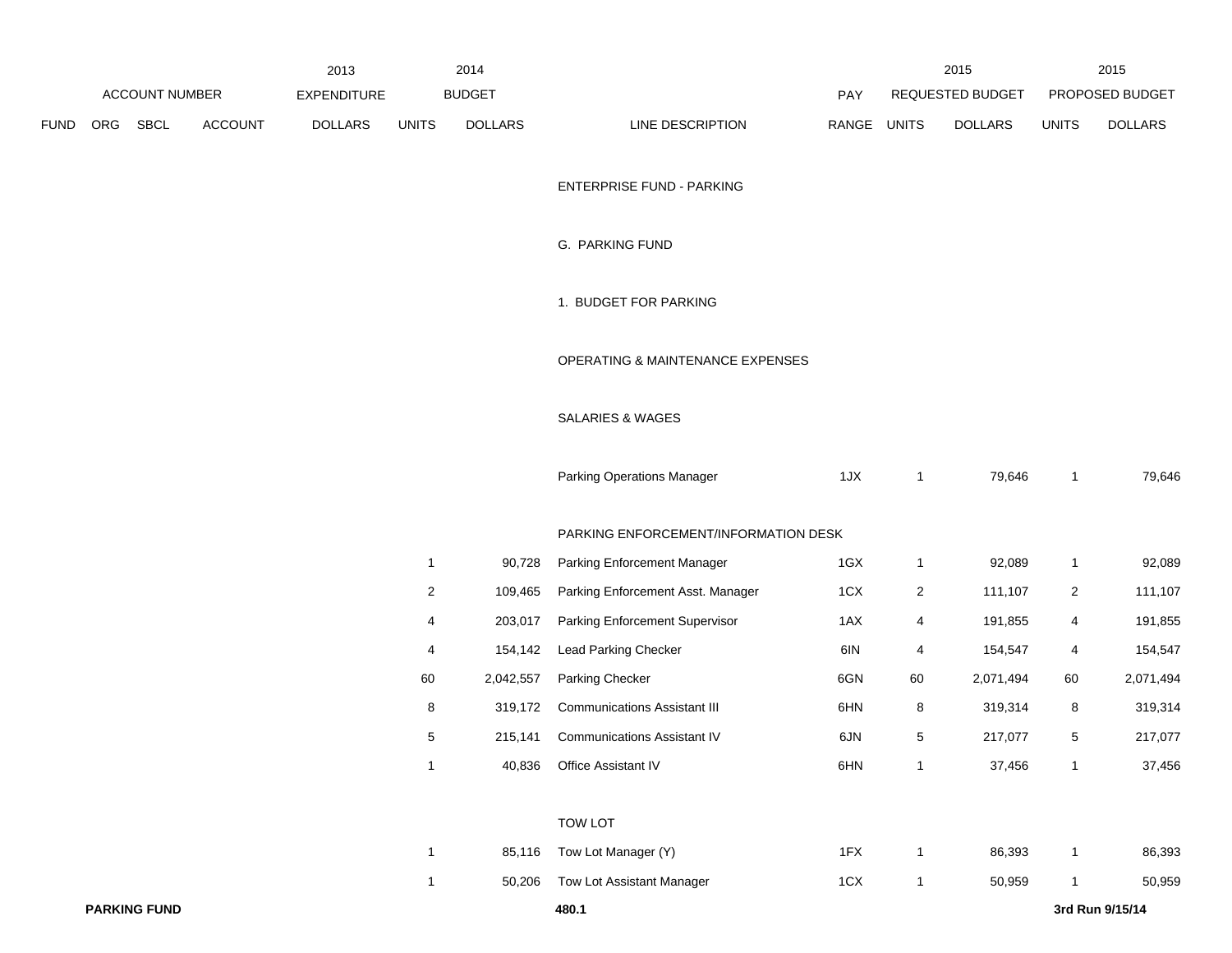|      |     |                |                | 2013               |                | 2014           |                                  |       |                  | 2015             |                         | 2015            |
|------|-----|----------------|----------------|--------------------|----------------|----------------|----------------------------------|-------|------------------|------------------|-------------------------|-----------------|
|      |     | ACCOUNT NUMBER |                | <b>EXPENDITURE</b> |                | <b>BUDGET</b>  |                                  | PAY   |                  | REQUESTED BUDGET |                         | PROPOSED BUDGET |
| FUND | ORG | SBCL           | <b>ACCOUNT</b> | <b>DOLLARS</b>     | <b>UNITS</b>   | <b>DOLLARS</b> | LINE DESCRIPTION                 | RANGE | <b>UNITS</b>     | <b>DOLLARS</b>   | <b>UNITS</b>            | <b>DOLLARS</b>  |
|      |     |                |                |                    |                |                |                                  |       |                  |                  |                         |                 |
|      |     |                |                |                    | $\mathbf{1}$   | 48,435         | Tow Lot Supervisor               | 1AX   | $\mathbf{1}$     | 49,162           | $\mathbf{1}$            | 49,162          |
|      |     |                |                |                    | $\overline{c}$ | 89,937         | Tow Lot Assistant IV             | 5EN   | $\overline{c}$   | 88,241           | $\overline{\mathbf{c}}$ | 88,241          |
|      |     |                |                |                    | $\mathbf{1}$   | 39,983         | Tow Lot Crew Leader              | 8FN   | $\mathbf{1}$     | 40,582           | $\mathbf{1}$            | 40,582          |
|      |     |                |                |                    | $\overline{7}$ | 258,723        | Tow Lot Assistant III            | 6HN   | $\overline{7}$   | 264,241          | $\overline{7}$          | 264,241         |
|      |     |                |                |                    | 10             | 377,445        | Tow Lot Attendant                | 8DN   | 10               | 382,636          | $10$                    | 382,636         |
|      |     |                |                |                    | $\overline{c}$ | 66,054         | Tow Lot Attendant (Aux.)         | 8DN   | $\boldsymbol{2}$ | 67,045           | $\sqrt{2}$              | 67,045          |
|      |     |                |                |                    |                |                |                                  |       |                  |                  |                         |                 |
|      |     |                |                |                    |                |                | PARKING ADMINISTRATION/ METERS   |       |                  |                  |                         |                 |
|      |     |                |                |                    | $\mathbf{1}$   | 85,116         | Parking Financial Manager (Y)    | 1FX   | $\mathbf{1}$     | 86,393           | 1                       | 86,393          |
|      |     |                |                |                    |                |                | Parking Operations Supervisor    | 1DX   | $\mathbf{1}$     | 54,322           | $\mathbf{1}$            | 54,322          |
|      |     |                |                |                    | $\mathbf{1}$   | 47,109         | Parking Operations Supervisor    | 1BX   |                  |                  |                         |                 |
|      |     |                |                |                    | $\mathbf{1}$   | 54,563         | Parking Operations Coordinator   | 2FN   | $\mathbf{1}$     | 55,381           | $\mathbf{1}$            | 55,381          |
|      |     |                |                |                    | $\mathbf{1}$   | 45,613         | Accounting Program Assistant III | 5GN   | $\mathbf{1}$     | 46,303           | 1                       | 46,303          |
|      |     |                |                |                    | $\mathbf{1}$   | 40,749         | <b>Accounting Assistant II</b>   | 6HN   | $\mathbf{1}$     | 39,441           | 1                       | 39,441          |
|      |     |                |                |                    | $\mathbf{1}$   | 44,019         | Parking Meter Technician - Lead  | 3GN   | $\mathbf{1}$     | 44,679           | 1                       | 44,679          |
|      |     |                |                |                    | 3              | 125,794        | Parking Meter Technician         | 3DN   | 3                | 127,681          | 3                       | 127,681         |
|      |     |                |                |                    | $\mathbf{1}$   | 32,074         | Graduate Intern                  | 9PN   | $\mathbf{1}$     | 32,555           | $\mathbf{1}$            | 32,555          |
|      |     |                |                |                    |                |                |                                  |       |                  |                  |                         |                 |
|      |     |                |                | 4,280,312          | 120            | 4,665,994      | <b>Total Before Adjustments</b>  |       | 121              | 4,790,599        | 121                     | 4,790,599       |
|      |     |                |                |                    |                |                |                                  |       |                  |                  |                         |                 |
|      |     |                |                |                    |                |                | Salary & Wage Rate Changes       |       |                  |                  |                         |                 |
|      |     |                |                | 103,799            |                | 150,000        | Overtime Compensated*            |       |                  | 150,000          |                         | 150,000         |
|      |     |                |                |                    |                | (93, 320)      | Personnel Cost Adjustment        |       |                  | (94, 064)        |                         | (94, 064)       |
|      |     |                |                |                    |                |                | (55,992) Furlough                |       |                  | (56,000)         |                         |                 |
|      |     |                |                |                    |                |                |                                  |       |                  |                  |                         |                 |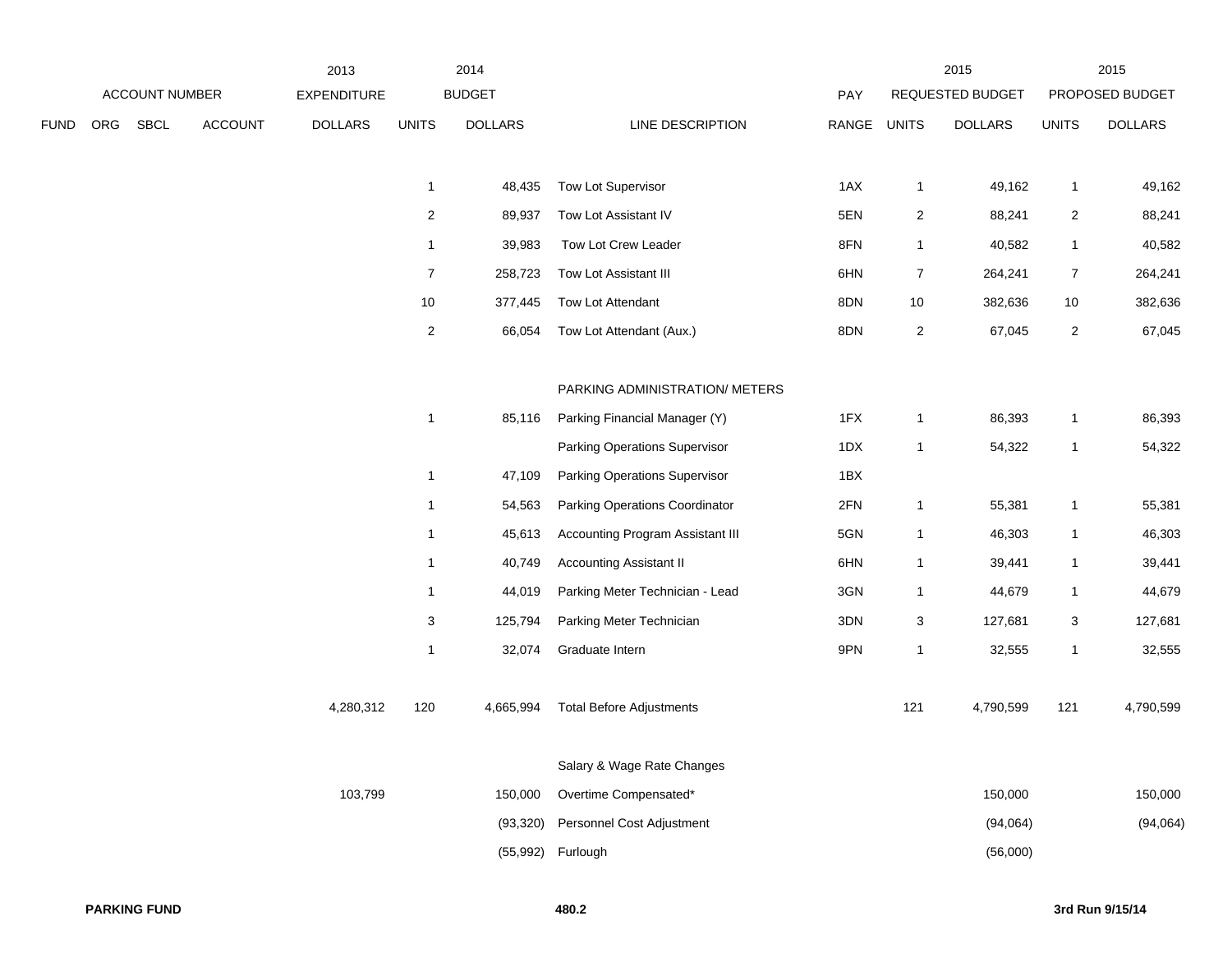|             |      |                       |                | 2013               |              | 2014           |                                                                           |             |        | 2015             |              | 2015            |
|-------------|------|-----------------------|----------------|--------------------|--------------|----------------|---------------------------------------------------------------------------|-------------|--------|------------------|--------------|-----------------|
|             |      | <b>ACCOUNT NUMBER</b> |                | <b>EXPENDITURE</b> |              | <b>BUDGET</b>  |                                                                           | PAY         |        | REQUESTED BUDGET |              | PROPOSED BUDGET |
| <b>FUND</b> | ORG  | SBCL                  | <b>ACCOUNT</b> | <b>DOLLARS</b>     | <b>UNITS</b> | <b>DOLLARS</b> | LINE DESCRIPTION                                                          | RANGE UNITS |        | <b>DOLLARS</b>   | <b>UNITS</b> | <b>DOLLARS</b>  |
|             |      |                       |                | 4,384,111          | 120          | 4,666,682      | Gross Salaries & Wages Total                                              |             | 121    | 4,790,535        | 121          | 4,846,535       |
|             |      |                       |                |                    |              |                | Reimbursable Services Deduction                                           |             |        |                  |              |                 |
|             |      |                       |                |                    |              |                | Capital Improvements Deduction                                            |             |        |                  |              |                 |
|             |      |                       |                |                    |              |                | Grants & Aids Deduction                                                   |             |        |                  |              |                 |
| 0450        | 6610 | R999                  | 006000         | 4,384,111          | 120          | 4,666,682      | NET SALARIES & WAGES TOTAL*                                               |             | 121    | 4,790,535        | 121          | 4,846,535       |
|             |      |                       |                |                    | 117.75       |                | <b>O&amp;M FTE'S</b>                                                      |             | 118.75 |                  | 118.75       |                 |
|             |      |                       |                |                    |              |                | NON-O&M FTE'S                                                             |             |        |                  |              |                 |
|             |      |                       |                |                    |              |                | (Y) Required to file a statement of economic interests in accordance with |             |        |                  |              |                 |
|             |      |                       |                |                    |              |                | the Milwaukee Code of Ordinances Chapter 303-Code of Ethics.              |             |        |                  |              |                 |
| 0450        | 6610 | R999                  | 006180         | 2,367,420          |              | 2,520,008      | ESTIMATED EMPLOYEE FRINGE BENEFITS                                        |             |        | 2,586,889        |              | 2,617,129       |
|             |      |                       |                |                    |              |                | OPERATING EXPENDITURES                                                    |             |        |                  |              |                 |
| 0450        | 6610 | R999                  | 630100         | 36,979             |              | 66,000         | <b>General Office Expense</b>                                             |             |        | 50,000           |              | 50,000          |
| 0450        | 6610 | R999                  | 630500         | 6,858              |              | 1,000          | Tools & Machinery Parts                                                   |             |        | 8,000            |              | 8,000           |
| 0450        | 6610 | R999                  | 631000         | 17,113             |              | 7,000          | <b>Construction Supplies</b>                                              |             |        | 18,000           |              | 18,000          |
| 0450        | 6610 | R999                  | 631500         | 791,156            |              | 836,300        | Energy                                                                    |             |        | 877,000          |              | 877,000         |
| 0450        | 6610 | R999                  | 632000         | 97,814             |              | 120,000        | <b>Other Operating Supplies</b>                                           |             |        | 105,000          |              | 105,000         |
| 0450        | 6610 | R999                  | 632500         | 108,153            |              | 148,000        | <b>Facility Rental</b>                                                    |             |        | 150,000          |              | 150,000         |
| 0450        | 6610 | R999                  | 633000         | 1,550              |              | 5,000          | Vehicle Rental                                                            |             |        | 5,000            |              | 5,000           |
| 0450        | 6610 | R999                  | 633500         | 34,412             |              | 40,000         | Non-Vehicle Equipment Rental                                              |             |        | 40,000           |              | 40,000          |
|             |      | <b>PARKING FUND</b>   |                |                    |              |                | 480.3                                                                     |             |        |                  |              | 3rd Run 9/15/14 |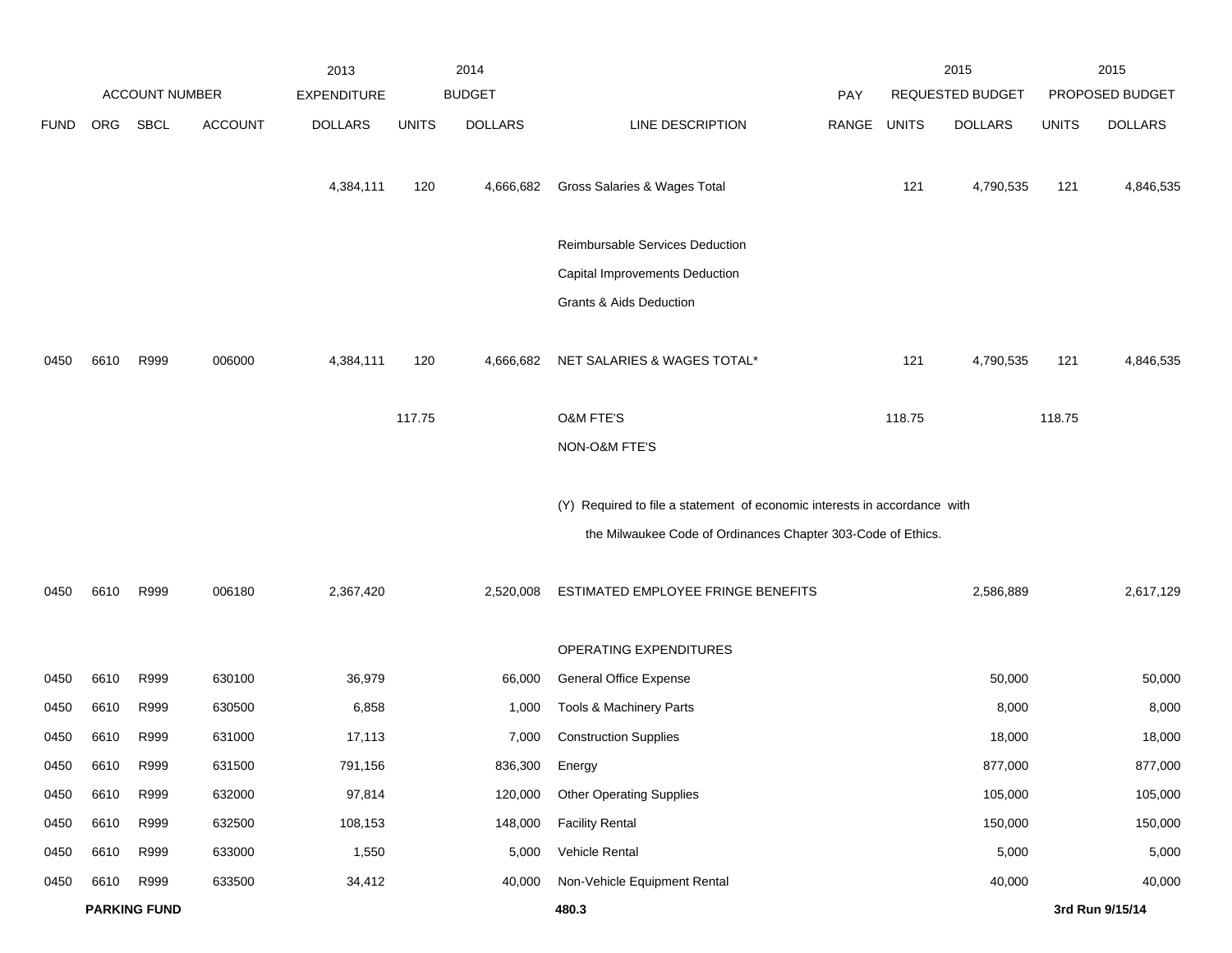|             |      |                       |                | 2013               |                | 2014           |                                        |       |                | 2015             |                | 2015            |
|-------------|------|-----------------------|----------------|--------------------|----------------|----------------|----------------------------------------|-------|----------------|------------------|----------------|-----------------|
|             |      | <b>ACCOUNT NUMBER</b> |                | <b>EXPENDITURE</b> |                | <b>BUDGET</b>  |                                        | PAY   |                | REQUESTED BUDGET |                | PROPOSED BUDGET |
| <b>FUND</b> | ORG  | <b>SBCL</b>           | <b>ACCOUNT</b> | <b>DOLLARS</b>     | <b>UNITS</b>   | <b>DOLLARS</b> | LINE DESCRIPTION                       | RANGE | <b>UNITS</b>   | <b>DOLLARS</b>   | <b>UNITS</b>   | <b>DOLLARS</b>  |
|             |      |                       |                |                    |                |                |                                        |       |                |                  |                |                 |
| 0450        | 6610 | R999                  | 634000         | 6,620,180          |                | 7,625,000      | <b>Professional Services</b>           |       |                | 6,800,000        |                | 6,800,000       |
| 0450        | 6610 | R999                  | 634500         |                    |                | 10,000         | Information Technology Services        |       |                | 10,000           |                | 10,000          |
| 0450        | 6610 | R999                  | 635000         | 820,128            |                | 825,000        | <b>Property Services</b>               |       |                | 975,000          |                | 975,000         |
| 0450        | 6610 | R999                  | 635500         | 142,629            |                | 120,000        | Infrastructure Services                |       |                | 30,000           |                | 30,000          |
| 0450        | 6610 | R999                  | 636000         | 8,700              |                | 16,000         | Vehicle Repair Services                |       |                | 10,000           |                | 10,000          |
| 0450        | 6610 | R999                  | 636500         | 3,656,167          |                | 3,550,000      | <b>Other Operating Services</b>        |       |                | 3,800,000        |                | 3,800,000       |
| 0450        | 6610 | R999                  | 637000         |                    |                |                | Loans and Grants                       |       |                |                  |                |                 |
| 0450        | 6610 | R999                  | 637501         | 1,559,694          |                | 1,500,000      | <b>Reimburse Other Departments</b>     |       |                | 1,462,000        |                | 1,462,000       |
| 0450        | 6610 | R999                  |                |                    |                |                |                                        |       |                |                  |                |                 |
| 0450        | 6610 | R999                  | 006300         | 13,901,533         |                | 14,869,300     | OPERATING EXPENDITURES TOTAL*          |       |                | 14,340,000       |                | 14,340,000      |
|             |      |                       |                |                    |                |                |                                        |       |                |                  |                |                 |
| 0450        | 6610 | R999                  | 006300         |                    |                |                | <b>EQUIPMENT PURCHASES</b>             |       |                |                  |                |                 |
|             |      |                       |                |                    |                |                | <b>Additional Equipment</b>            |       |                |                  |                |                 |
|             |      |                       |                |                    | $\sqrt{5}$     | 6,000          | <b>Tablet PCs</b>                      |       |                |                  |                |                 |
|             |      |                       |                |                    | $\mathbf{1}$   | 900            | Overhead Mounted Projector             |       |                |                  |                |                 |
|             |      |                       |                |                    | $\overline{a}$ | 6,300          | Laptop Computers - Rugged              |       |                |                  |                |                 |
|             |      |                       |                |                    |                |                | <b>Commercial Grade Carpet Cleaner</b> |       | $\mathbf{1}$   | 1,200            | 1              | 1,200           |
|             |      |                       |                |                    |                | 13,200         | Subtotal - Additional Equipment        |       |                | 1,200            |                | 1,200           |
|             |      |                       |                |                    |                |                |                                        |       |                |                  |                |                 |
|             |      |                       |                |                    |                |                | <b>Replacement Equipment</b>           |       |                |                  |                |                 |
|             |      |                       |                |                    |                | 5,000          | Office Furniture                       |       |                | 5,000            |                | 5,000           |
|             |      |                       |                |                    | 4              | 4,000          | Digital Video Cameras                  |       | $\overline{2}$ | 2,000            | $\overline{a}$ | 2,000           |
|             |      |                       |                |                    | 6              | 252,000        | Auto-Jeeps                             |       | 6              | 256,000          | 6              | 256,000         |
|             |      |                       |                |                    |                |                | Utility Terrain Electric Vehicle       |       | $\mathbf{1}$   | 18,000           | $\mathbf{1}$   | 18,000          |
|             |      |                       |                |                    |                |                | Pick-up Truck with V Plow              |       | $\overline{1}$ | 40,000           | $\mathbf{1}$   | 40,000          |
|             |      | <b>PARKING FUND</b>   |                |                    |                |                | 480.4                                  |       |                |                  |                | 3rd Run 9/15/14 |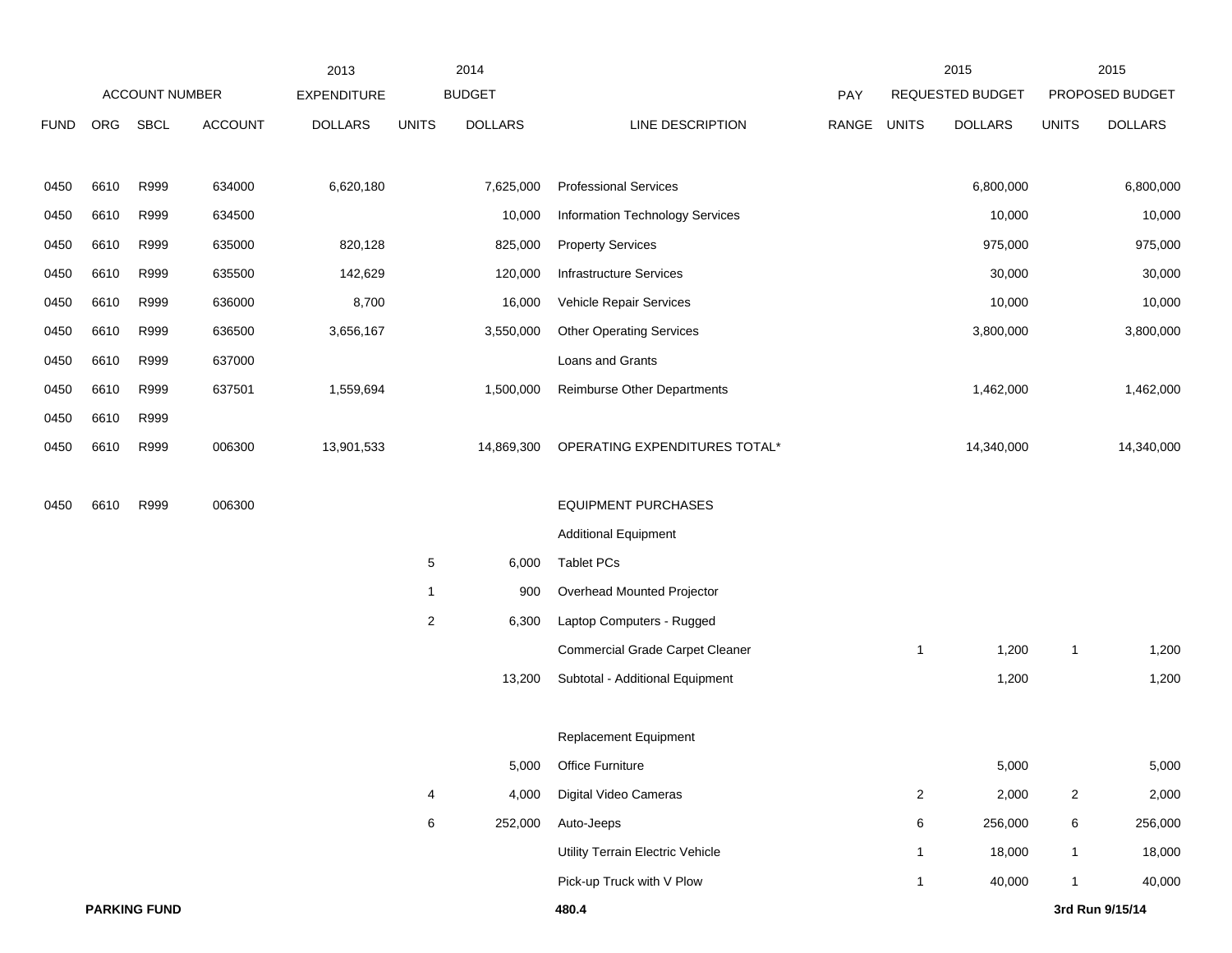|             |      |                |                | 2013           |              | 2014           |                                                  |       |                | 2015             |              | 2015            |
|-------------|------|----------------|----------------|----------------|--------------|----------------|--------------------------------------------------|-------|----------------|------------------|--------------|-----------------|
|             |      | ACCOUNT NUMBER |                | EXPENDITURE    |              | <b>BUDGET</b>  |                                                  | PAY   |                | REQUESTED BUDGET |              | PROPOSED BUDGET |
| <b>FUND</b> | ORG  | SBCL           | <b>ACCOUNT</b> | <b>DOLLARS</b> | <b>UNITS</b> | <b>DOLLARS</b> | LINE DESCRIPTION                                 | RANGE | <b>UNITS</b>   | <b>DOLLARS</b>   | <b>UNITS</b> | <b>DOLLARS</b>  |
|             |      |                |                |                |              |                |                                                  |       |                |                  |              |                 |
|             |      |                |                |                |              |                | Step Van                                         |       | $\mathbf{1}$   | 110,000          | $\mathbf{1}$ | 110,000         |
|             |      |                |                |                |              |                | Electric cart                                    |       | $\mathbf{1}$   | 7,000            | $\mathbf{1}$ | 7,000           |
|             |      |                |                |                |              |                | Multi-function printer/fax/scanner               |       | $\mathbf{1}$   | 3,000            | $\mathbf{1}$ | 3,000           |
|             |      |                |                |                | $10$         | 2,000          | Printers                                         |       |                |                  |              |                 |
|             |      |                |                |                | 3            | 3,000          | Computers                                        |       | 32             | 30,000           | 32           | 30,000          |
|             |      |                |                |                |              |                | Push lawn mower                                  |       | $\mathbf{1}$   | 800              | $\mathbf{1}$ | 800             |
|             |      |                |                |                |              |                | Yard blower                                      |       | $\mathbf{1}$   | 500              | $\mathbf{1}$ | 500             |
|             |      |                |                |                |              |                | Pallet truck                                     |       | $\mathbf{1}$   | 900              | $\mathbf{1}$ | 900             |
|             |      |                |                |                |              |                | Snow blower                                      |       | $\overline{1}$ | 1,000            | $\mathbf{1}$ | 1,000           |
|             |      |                |                |                | 23           | 266,000        | Subtotal - Replacement Equipment                 |       | 49             | 474,200          | 49           | 474,200         |
|             |      |                |                |                |              |                | Other Previous Experience                        |       |                |                  |              |                 |
|             |      |                |                |                | 23           |                |                                                  |       |                |                  |              |                 |
| 0450        | 6610 | R999           | 006800         | 67,668         |              | 279,200        | EQUIPMENT PURCHASES TOTAL*                       |       | 49             | 475,400          | 49           | 475,400         |
|             |      |                |                |                |              |                | SPECIAL FUNDS                                    |       |                |                  |              |                 |
| 0450        | 6610 | R661           | 006300         | 2,668,981      |              | 2,800,000      | Payment to Debt Service*                         |       |                | 3,300,000        |              | 3,300,000       |
| 0450        | 6610 | R663           | 006300         | 1,560,567      |              | 1,550,000      | Payment in Lieu of Taxes*                        |       |                | 1,553,000        |              | 1,553,000       |
| 0450        | 6610 | R664           | 006300         |                |              | 425,000        | Parking Fund Contingent Fund*                    |       |                | 425,000          |              | 425,000         |
| 0450        | 6610 | R665           | 006900         |                |              | 360,000        | Parking Fund Pension Contribution*               |       |                | 360,000          |              | 360,000         |
| 0450        | 6610 | R666           | 006300         | 27,286         |              | 27,286         | Payment to the Water Works*                      |       |                | 27,286           |              | 27,286          |
|             |      |                |                |                |              |                |                                                  |       |                |                  |              |                 |
|             |      |                |                | 4,256,834      |              |                | 5,162,286 SPECIAL FUNDS TOTAL                    |       |                | 5,665,286        |              | 5,665,286       |
|             |      |                |                | 24,977,566     |              |                | 27,497,476 OPERATING & MAINTENANCE EXPENSE TOTAL |       |                | 27,858,110       |              | 27,944,350      |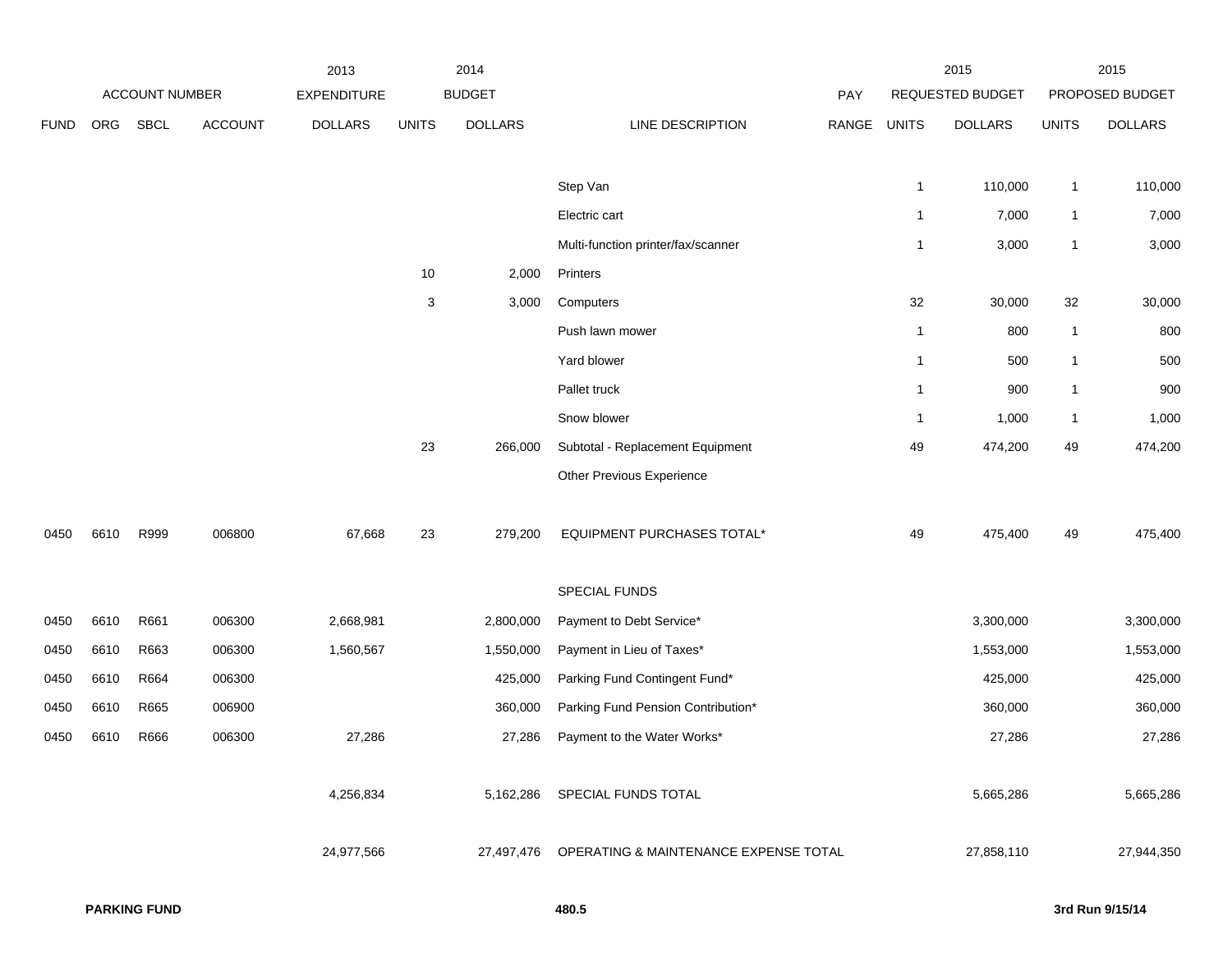|             |                       |             |                | 2013               |              | 2014           |                          |       |              | 2015             |              | 2015                   |
|-------------|-----------------------|-------------|----------------|--------------------|--------------|----------------|--------------------------|-------|--------------|------------------|--------------|------------------------|
|             | <b>ACCOUNT NUMBER</b> |             |                | <b>EXPENDITURE</b> |              | <b>BUDGET</b>  |                          | PAY   |              | REQUESTED BUDGET |              | <b>PROPOSED BUDGET</b> |
| <b>FUND</b> | ORG.                  | <b>SBCL</b> | <b>ACCOUNT</b> | <b>DOLLARS</b>     | <b>UNITS</b> | <b>DOLLARS</b> | LINE DESCRIPTION         | RANGE | <b>UNITS</b> | <b>DOLLARS</b>   | <b>UNITS</b> | <b>DOLLARS</b>         |
| 0450        | 6610                  | R999        | 006900         | 18,550,000         |              | 17,425,000     | TRANSFER TO GENERAL FUND |       |              | 16,000,000       |              | 17,000,000             |
| 0450        | 6610                  | R999        |                | 43,527,566         |              | 44,922,476     | TOTAL OPERATIONS         |       |              | 43,858,110       |              | 44,944,350             |

\*Appropriation Control Account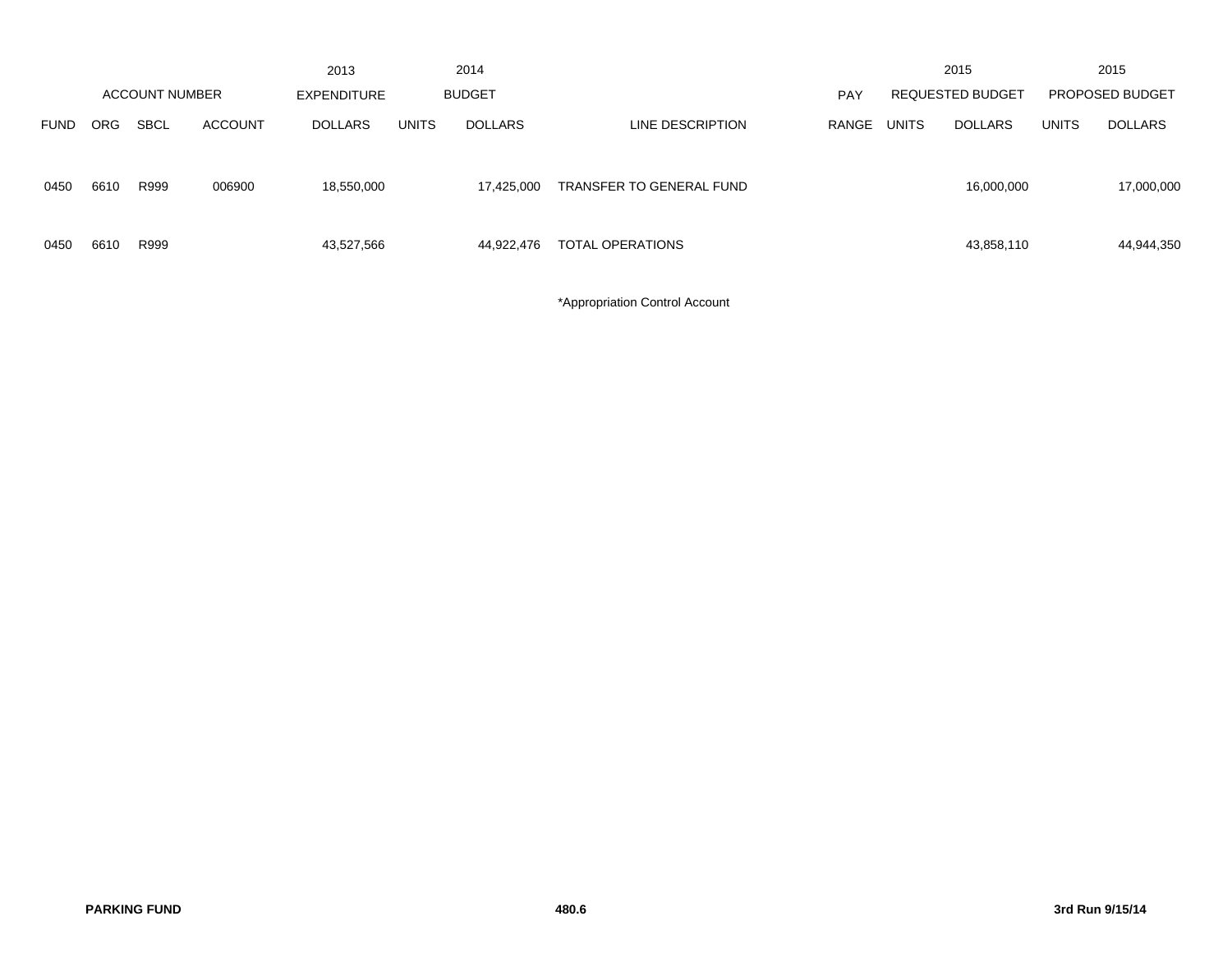|             |      |                |                | 2013               |              | 2014           |                                                 |             | 2015             |              | 2015            |
|-------------|------|----------------|----------------|--------------------|--------------|----------------|-------------------------------------------------|-------------|------------------|--------------|-----------------|
|             |      | ACCOUNT NUMBER |                | <b>EXPENDITURE</b> |              | <b>BUDGET</b>  |                                                 | PAY         | REQUESTED BUDGET |              | PROPOSED BUDGET |
| <b>FUND</b> | ORG  | SBCL           | <b>ACCOUNT</b> | <b>DOLLARS</b>     | <b>UNITS</b> | <b>DOLLARS</b> | LINE DESCRIPTION                                | RANGE UNITS | <b>DOLLARS</b>   | <b>UNITS</b> | <b>DOLLARS</b>  |
|             |      |                |                |                    |              |                |                                                 |             |                  |              |                 |
|             |      |                |                |                    |              |                |                                                 |             |                  |              |                 |
|             |      |                |                |                    |              |                | CAPITAL IMPROVEMENTS PROGRAM                    |             |                  |              |                 |
|             |      |                |                |                    |              |                |                                                 |             |                  |              |                 |
|             |      |                |                |                    |              |                | <b>Total Capital Improvements-Parking</b>       |             |                  |              |                 |
|             |      |                |                |                    |              |                | Program - Unallocated                           |             |                  |              |                 |
|             |      |                |                |                    |              |                |                                                 |             |                  |              |                 |
|             |      |                |                |                    |              |                | License Plate Recognition System                |             |                  |              |                 |
| 0451        | 9990 | R999           | PA160130200    | 721,000            |              |                | New Borrowing                                   |             |                  |              |                 |
|             |      |                |                |                    |              |                | Carryover Borrowing**                           |             |                  |              |                 |
|             |      |                |                |                    |              |                |                                                 |             |                  |              |                 |
|             |      |                |                |                    |              |                | Miscellaneous Structural/Mechanical/Elec Maint. |             |                  |              |                 |
| 0451        | 9990 | R999           | PA160140100    | 244,255            |              | 200,000        | New Borrowing                                   |             | 200,000          |              | 200,000         |
| 0451        | 9990 | R999           |                |                    |              |                | Carryover Borrowing**                           |             |                  |              |                 |
|             |      |                |                |                    |              |                |                                                 |             |                  |              |                 |
|             |      |                |                |                    |              |                | MacArthur Square Renovation                     |             |                  |              |                 |
| 0451        | 9990 | R999           | PA16080170     | 181,953            |              | 1,010,000      | New Borrowing                                   |             | 400,000          |              | 400,000         |
|             |      |                |                |                    |              |                | Carryover Borrowing**                           |             |                  |              |                 |
|             |      |                |                |                    |              |                |                                                 |             |                  |              |                 |
|             |      |                |                |                    |              |                | 2nd/Plankinton Repairs                          |             |                  |              |                 |
| 0451        | 9990 | R999           | PA160040100    | 275,916            |              | 450,000        | New Borrowing                                   |             | 400,000          |              | 400,000         |
|             |      |                |                |                    |              |                | Carryover Borrowing**                           |             |                  |              |                 |
|             |      |                |                |                    |              |                |                                                 |             |                  |              |                 |
|             |      |                |                |                    |              |                | Surface and Tow Lot Repaving                    |             |                  |              |                 |
| 0451        | 9990 | R999           | PA160140200    |                    |              | 55,000         | New Borrowing                                   |             | 40,000           |              | 40,000          |
|             |      |                |                |                    |              |                |                                                 |             |                  |              |                 |

**PARKING FUND 480.7 3rd Run 9/15/14**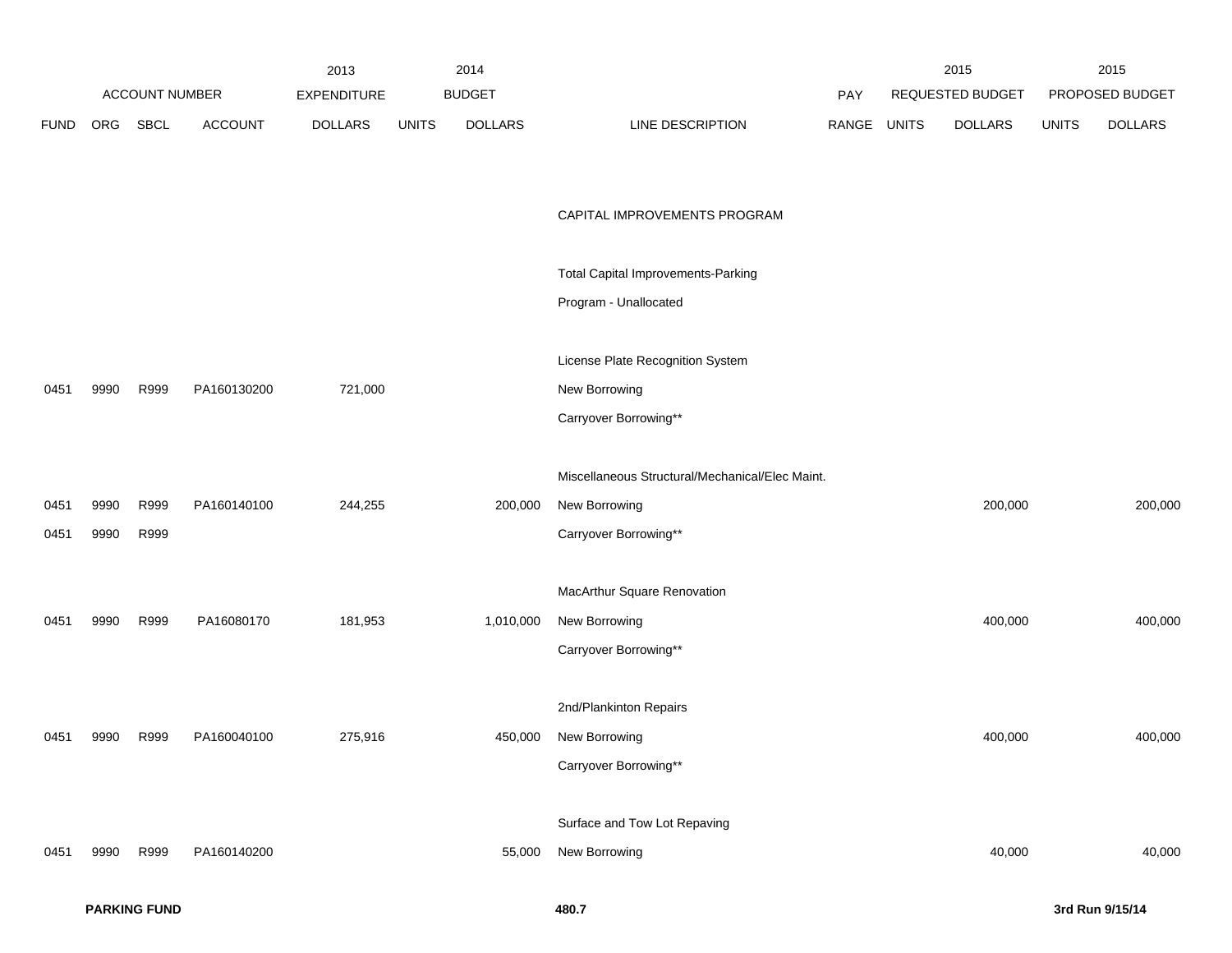|             |      |                       |                | 2013               |              | 2014           |                                              |            |              | 2015                    |              | 2015            |
|-------------|------|-----------------------|----------------|--------------------|--------------|----------------|----------------------------------------------|------------|--------------|-------------------------|--------------|-----------------|
|             |      | <b>ACCOUNT NUMBER</b> |                | <b>EXPENDITURE</b> |              | <b>BUDGET</b>  |                                              | <b>PAY</b> |              | <b>REQUESTED BUDGET</b> |              | PROPOSED BUDGET |
| <b>FUND</b> | ORG  | <b>SBCL</b>           | <b>ACCOUNT</b> | <b>DOLLARS</b>     | <b>UNITS</b> | <b>DOLLARS</b> | LINE DESCRIPTION                             | RANGE      | <b>UNITS</b> | <b>DOLLARS</b>          | <b>UNITS</b> | <b>DOLLARS</b>  |
|             |      |                       |                |                    |              |                |                                              |            |              |                         |              |                 |
|             |      |                       |                |                    |              |                | 4th & Highland Repairs                       |            |              |                         |              |                 |
| 0451        | 9990 | R999                  | PA160100200    | 263,866            |              |                | New Borrowing                                |            |              | 137,000                 |              | 137,000         |
|             |      |                       |                |                    |              |                | Carryover Borrowing                          |            |              |                         |              |                 |
|             |      |                       |                |                    |              |                |                                              |            |              |                         |              |                 |
|             |      |                       |                |                    |              |                | 1000 N Water Parking Structure Repairs       |            |              |                         |              |                 |
| 451         | 9990 | R999                  | PA160040200    | 102,264            |              |                | New Borrowing                                |            |              | 140,000                 |              | 140,000         |
|             |      |                       |                |                    |              |                | Carryover Borrowing**                        |            |              |                         |              |                 |
|             |      |                       |                |                    |              |                |                                              |            |              |                         |              |                 |
|             |      |                       |                |                    |              |                | Milwaukee Michigan Parking Structure Repairs |            |              | 300,000                 |              | 300,000         |
|             |      |                       |                |                    |              |                | New Borrowing                                |            |              |                         |              |                 |
|             |      |                       |                |                    |              |                | Carryover Borrowing**                        |            |              |                         |              |                 |
|             |      |                       |                |                    |              |                |                                              |            |              |                         |              |                 |
|             |      |                       |                |                    |              |                | Single-space Parking Meter Mechanisms        |            |              | 675,000                 |              | 675,000         |
|             |      |                       |                |                    |              |                | New Borrowing                                |            |              |                         |              |                 |
|             |      |                       |                |                    |              |                | Carryover Borrowing**                        |            |              |                         |              |                 |
|             |      |                       |                |                    |              |                | Multi-Space Parking Meters                   |            |              |                         |              |                 |
| 0451        | 9990 | R999                  | PA160060100    | 59,908             |              |                | New Borrowing                                |            |              |                         |              |                 |
|             |      |                       |                |                    |              |                | Carryover Borrowing**                        |            |              |                         |              |                 |
|             |      |                       |                |                    |              |                |                                              |            |              |                         |              |                 |
|             |      |                       |                |                    |              |                | Capital Improvements to be Financed          |            |              |                         |              |                 |
|             |      |                       |                |                    |              |                | from Permanent Improvement Reserve           |            |              |                         |              |                 |
|             |      |                       |                |                    |              | 5,000,000      | Fund-Parking                                 |            |              | 5,000,000               |              | 5,000,000       |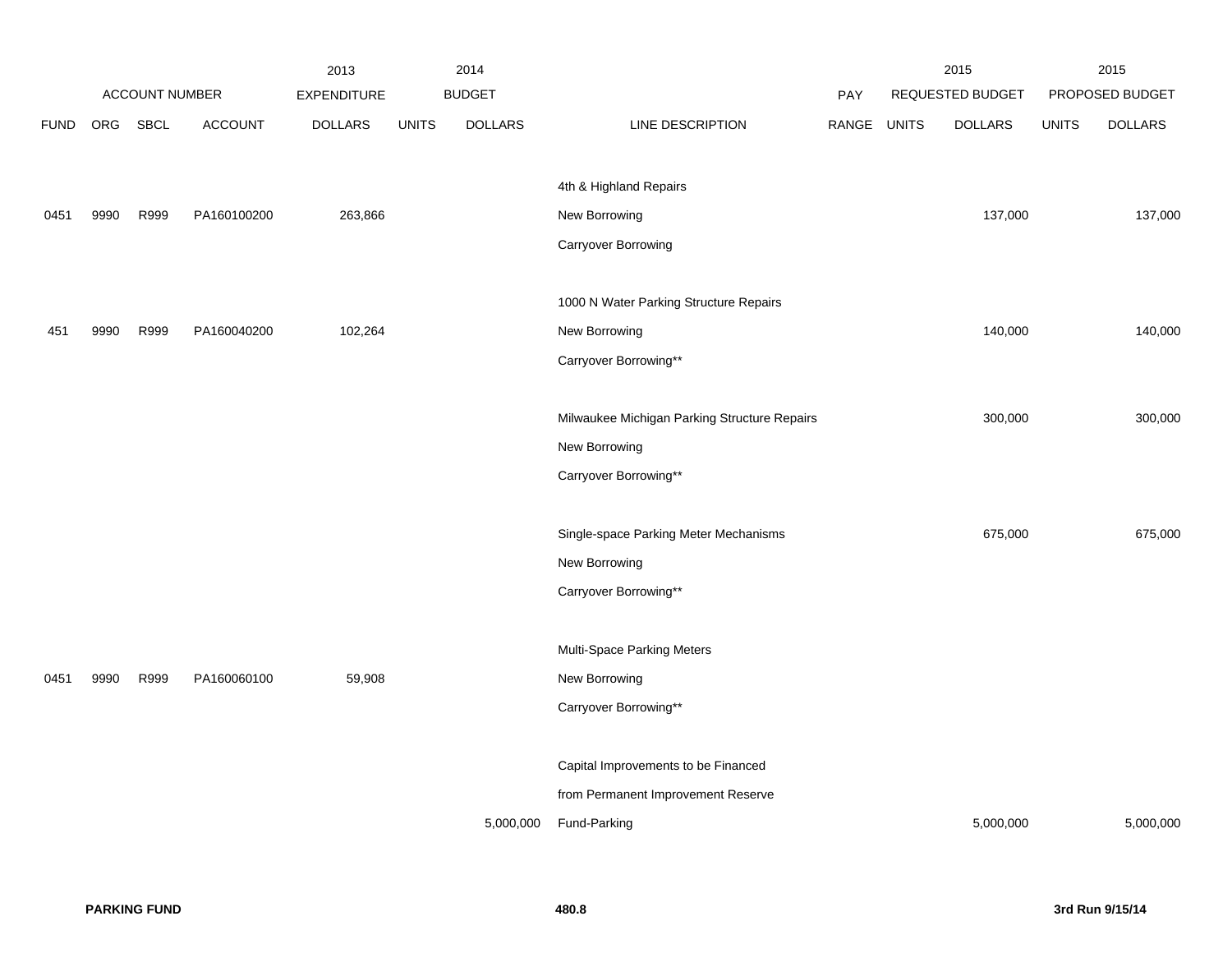|             |                       |             |                | 2013               | 2014         |                |                              |       |              | 2015                    |              | 2015                   |
|-------------|-----------------------|-------------|----------------|--------------------|--------------|----------------|------------------------------|-------|--------------|-------------------------|--------------|------------------------|
|             | <b>ACCOUNT NUMBER</b> |             |                | <b>EXPENDITURE</b> |              | <b>BUDGET</b>  |                              | PAY   |              | <b>REQUESTED BUDGET</b> |              | <b>PROPOSED BUDGET</b> |
| <b>FUND</b> | <b>ORG</b>            | <b>SBCL</b> | <b>ACCOUNT</b> | <b>DOLLARS</b>     | <b>UNITS</b> | <b>DOLLARS</b> | LINE DESCRIPTION             | RANGE | <b>UNITS</b> | <b>DOLLARS</b>          | <b>UNITS</b> | <b>DOLLARS</b>         |
|             |                       |             |                |                    |              |                |                              |       |              |                         |              |                        |
|             |                       |             |                |                    |              |                | Total Capital Improvements - |       |              |                         |              |                        |
|             |                       |             |                | 1,849,162          |              | 6,715,000      | Parking Program              |       |              | 7,292,000               |              | 7,292,000              |
|             |                       |             |                |                    |              |                |                              |       |              |                         |              |                        |
|             |                       |             |                | 45,376,728         |              | 51.637.476     | TOTAL BUDGET FOR PARKING     |       |              | 51,150,110              |              | 52,236,350             |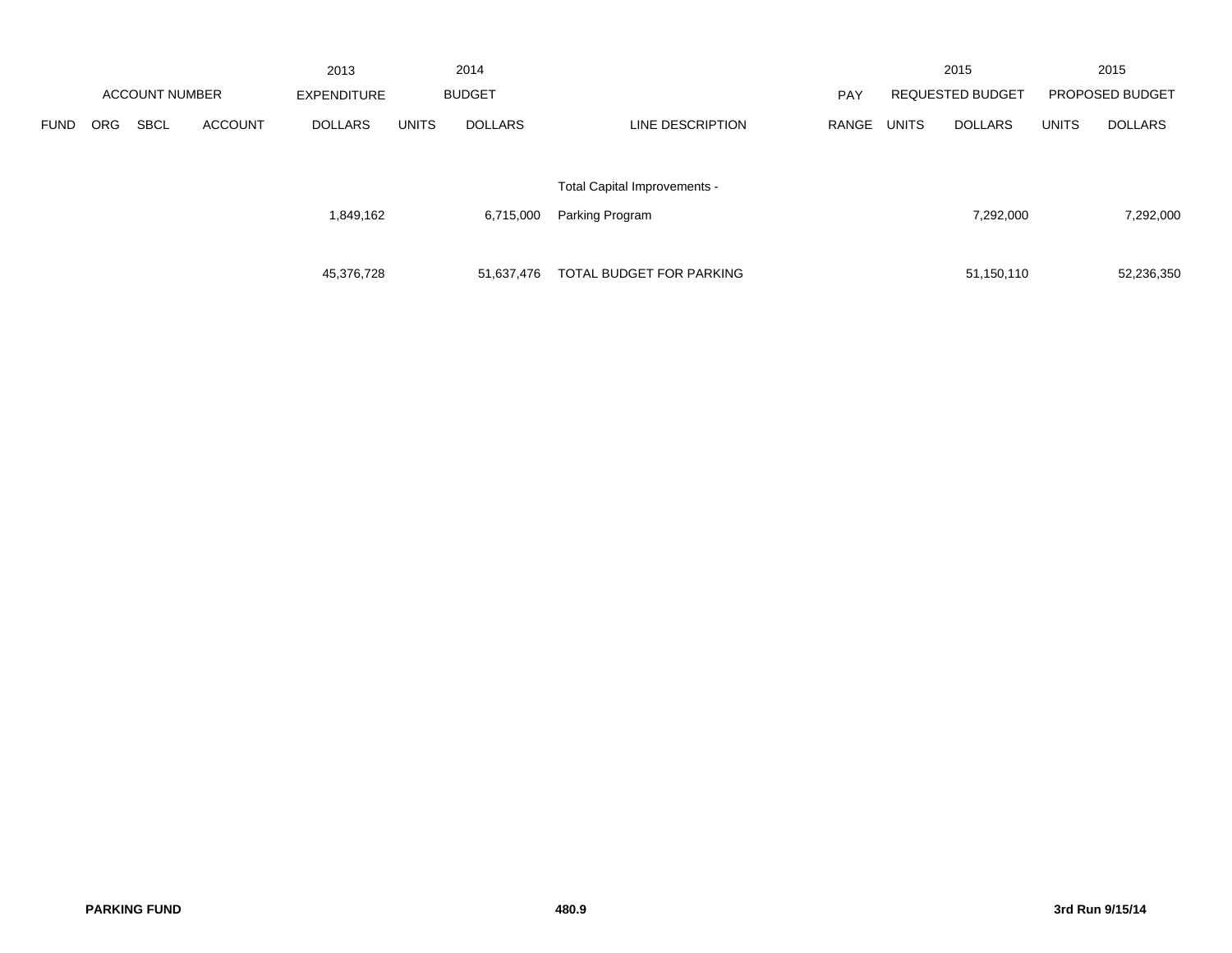|             |      |                       |                | 2013               |              | 2014           |                                 |       |              | 2015             |              | 2015            |
|-------------|------|-----------------------|----------------|--------------------|--------------|----------------|---------------------------------|-------|--------------|------------------|--------------|-----------------|
|             |      | <b>ACCOUNT NUMBER</b> |                | <b>EXPENDITURE</b> |              | <b>BUDGET</b>  |                                 | PAY   |              | REQUESTED BUDGET |              | PROPOSED BUDGET |
| <b>FUND</b> | ORG  | SBCL                  | <b>ACCOUNT</b> | <b>DOLLARS</b>     | <b>UNITS</b> | <b>DOLLARS</b> | LINE DESCRIPTION                | RANGE | <b>UNITS</b> | <b>DOLLARS</b>   | <b>UNITS</b> | <b>DOLLARS</b>  |
|             |      |                       |                |                    |              |                |                                 |       |              |                  |              |                 |
|             |      |                       |                |                    |              |                | 2. SOURCE OF FUNDS FOR PARKING  |       |              |                  |              |                 |
|             |      |                       |                |                    |              |                | <b>Parking Permits</b>          |       |              |                  |              |                 |
| 0450        | 6610 |                       | 009400         | 4,263,162          |              | 3,875,000      | On-Street                       |       |              | 4,000,000        |              | 4,010,000       |
| 0450        | 6610 |                       | 009400         | 20,276             |              | 16,000         | Residential                     |       |              | 20,000           |              | 21,300          |
|             |      |                       |                |                    |              |                |                                 |       |              |                  |              |                 |
|             |      |                       |                |                    |              |                | <b>Parking Meters</b>           |       |              |                  |              |                 |
| 0450        | 6610 |                       | 009400         | 4,648,769          |              | 4,660,000      | On-Street                       |       |              | 4,600,000        |              | 4,600,000       |
| 0450        | 6610 |                       | 009400         | 100,506            |              | 84,000         | Off-Street                      |       |              | 100,000          |              | 118,000         |
| 0450        | 6610 |                       | 009400         | 229,134            |              | 228,000        | Hooding                         |       |              | 229,000          |              | 229,000         |
| 0450        | 6610 |                       | 009400         | 3,858              |              | 2,400          | Removal                         |       |              | 3,000            |              | 3,000           |
|             |      |                       |                |                    |              |                |                                 |       |              |                  |              |                 |
|             |      |                       |                |                    |              |                | Rental and Leases of Facilities |       |              |                  |              |                 |
| 0450        | 6610 |                       | 009400         | 152,914            |              |                | Restaurant 4th & Highland       |       |              |                  |              |                 |
| 0450        | 6610 |                       | 009400         | 754,089            |              | 855,000        | 4th & Highland                  |       |              | 832,000          |              | 835,500         |
| 0450        | 6610 |                       | 009400         | 30,959             |              | 23,000         | Leased Lots                     |       |              | 32,000           |              | 32,000          |
| 0450        | 6610 |                       | 009400         | 572,500            |              | 574,500        | 535 N. Milwaukee                |       |              | 574,500          |              | 574,500         |
| 0450        | 6610 |                       | 009400         | 3,542,270          |              | 3,550,000      | MacArthur Square                |       |              | 3,400,000        |              | 3,400,000       |
| 0450        | 6610 |                       | 009400         | 1,401,692          |              | 1,383,000      | 1000 N. Water Street            |       |              | 1,400,000        |              | 1,400,000       |
| 0450        | 6610 |                       | 009400         | 751,826            |              | 708,000        | 742 N. 2nd                      |       |              | 750,000          |              | 771,000         |
| 0450        | 6610 |                       | 009400         | 4,199,150          |              | 3,900,000      | <b>Towed Vehicle Revenue</b>    |       |              | 4,000,000        |              | 4,000,000       |
| 0450        | 6610 |                       | 009400         | 1,183,764          |              | 1,425,000      | Vehicle Disposal Revenue        |       |              | 1,100,000        |              | 1,100,000       |
| 0450        | 6610 |                       | 009870         | 1,114,865          |              | 740,000        | Miscellaneous                   |       |              | 1,100,000        |              | 1,100,000       |
|             |      |                       |                |                    |              |                |                                 |       |              |                  |              |                 |
| 0450        | 6610 |                       |                | 22,969,734         |              | 22,023,900     | <b>Total Revenue</b>            |       |              | 22,140,500       |              | 22,194,300      |
|             |      |                       |                |                    |              |                |                                 |       |              |                  |              |                 |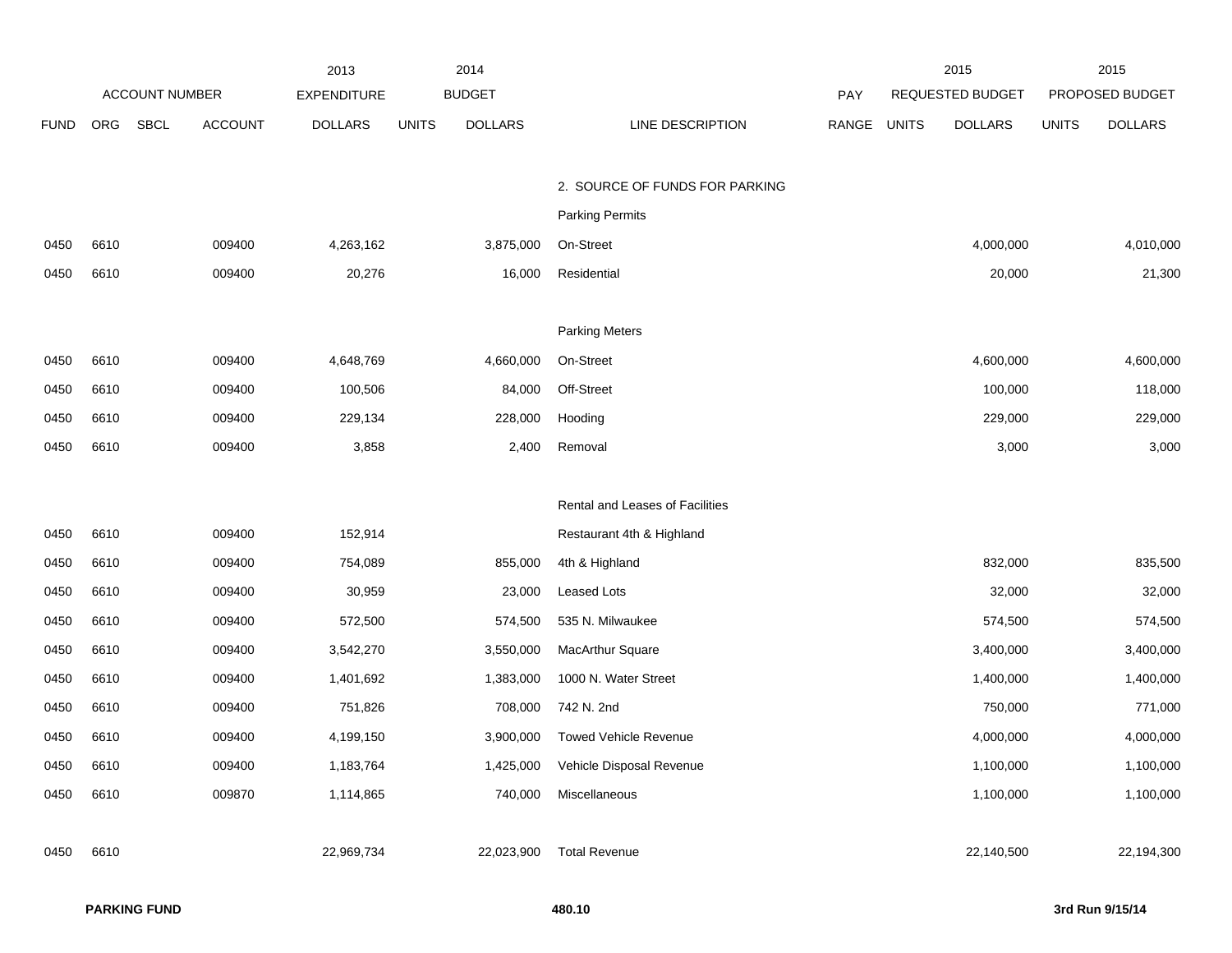|             |            |                       |                | 2013               |              | 2014           |                                                                     |            |              | 2015                    |              | 2015            |
|-------------|------------|-----------------------|----------------|--------------------|--------------|----------------|---------------------------------------------------------------------|------------|--------------|-------------------------|--------------|-----------------|
|             |            | <b>ACCOUNT NUMBER</b> |                | <b>EXPENDITURE</b> |              | <b>BUDGET</b>  |                                                                     | <b>PAY</b> |              | <b>REQUESTED BUDGET</b> |              | PROPOSED BUDGET |
| <b>FUND</b> | <b>ORG</b> | <b>SBCL</b>           | <b>ACCOUNT</b> | <b>DOLLARS</b>     | <b>UNITS</b> | <b>DOLLARS</b> | LINE DESCRIPTION                                                    | RANGE      | <b>UNITS</b> | <b>DOLLARS</b>          | <b>UNITS</b> | <b>DOLLARS</b>  |
|             |            |                       |                |                    |              |                |                                                                     |            |              |                         |              |                 |
|             |            |                       |                |                    |              |                | <b>Other Funding Sources</b>                                        |            |              |                         |              |                 |
| 0450        | 6610       |                       | 009920         |                    |              | 1,898,576      | Withdrawal from Retained Earnings                                   |            |              | 1,217,610               |              | 2,047,750       |
| 0450        | 6610       |                       | 009611         | 21,344,212         |              | 21,000,000     | <b>Parking Citation Revenue</b>                                     |            |              | 20,500,000              |              | 20,702,300      |
| 0450        | 6610       |                       | 009830         |                    |              |                | Sale of Real Property                                               |            |              |                         |              |                 |
|             |            |                       |                |                    |              |                | Capital Improvements Funded from the                                |            |              |                         |              |                 |
|             |            |                       |                |                    |              | 5,000,000      | Permanent Improvement Reserve Fund                                  |            |              | 5,000,000               |              | 5,000,000       |
|             |            |                       |                |                    |              |                | -Parking                                                            |            |              |                         |              |                 |
|             |            |                       |                |                    |              |                |                                                                     |            |              |                         |              |                 |
|             |            |                       |                |                    |              |                | FINANCING OF PARKING CAPITAL IMPROVEMENTS                           |            |              |                         |              |                 |
|             |            |                       |                |                    |              |                |                                                                     |            |              |                         |              |                 |
|             |            |                       |                |                    |              |                |                                                                     |            |              |                         |              |                 |
| 0451        | 6610       |                       |                |                    |              |                | From Fund 0450 Retained Earnings                                    |            |              |                         |              |                 |
|             |            |                       |                |                    |              |                |                                                                     |            |              |                         |              |                 |
| 0451        | 6610       |                       |                | 1,849,182          |              | 1,715,000      | New Borrowing                                                       |            |              | 2,292,000               |              | 2,292,000       |
|             |            |                       |                |                    |              |                |                                                                     |            |              |                         |              |                 |
|             |            |                       |                | 23,193,394         |              | 29,613,576     | <b>Total Other Funding</b>                                          |            |              | 29,009,610              |              | 30,042,050      |
|             |            |                       |                |                    |              |                |                                                                     |            |              |                         |              |                 |
|             |            |                       |                | 46, 163, 128       |              | 51,637,476     | <b>Total Funds for Parking</b>                                      |            |              | 51,150,110              |              | 52,236,350      |
|             |            |                       |                |                    |              |                |                                                                     |            |              |                         |              |                 |
|             |            |                       |                |                    |              |                | ** Carryover Borrowing Amount (Restatement of a prior years         |            |              |                         |              |                 |
|             |            |                       |                |                    |              |                | unutilized borrowing authorization are included for information and |            |              |                         |              |                 |
|             |            |                       |                |                    |              |                | authorization purposes - such amounts are excluded from budget      |            |              |                         |              |                 |
|             |            |                       |                |                    |              |                | totals to avoid duplication.)                                       |            |              |                         |              |                 |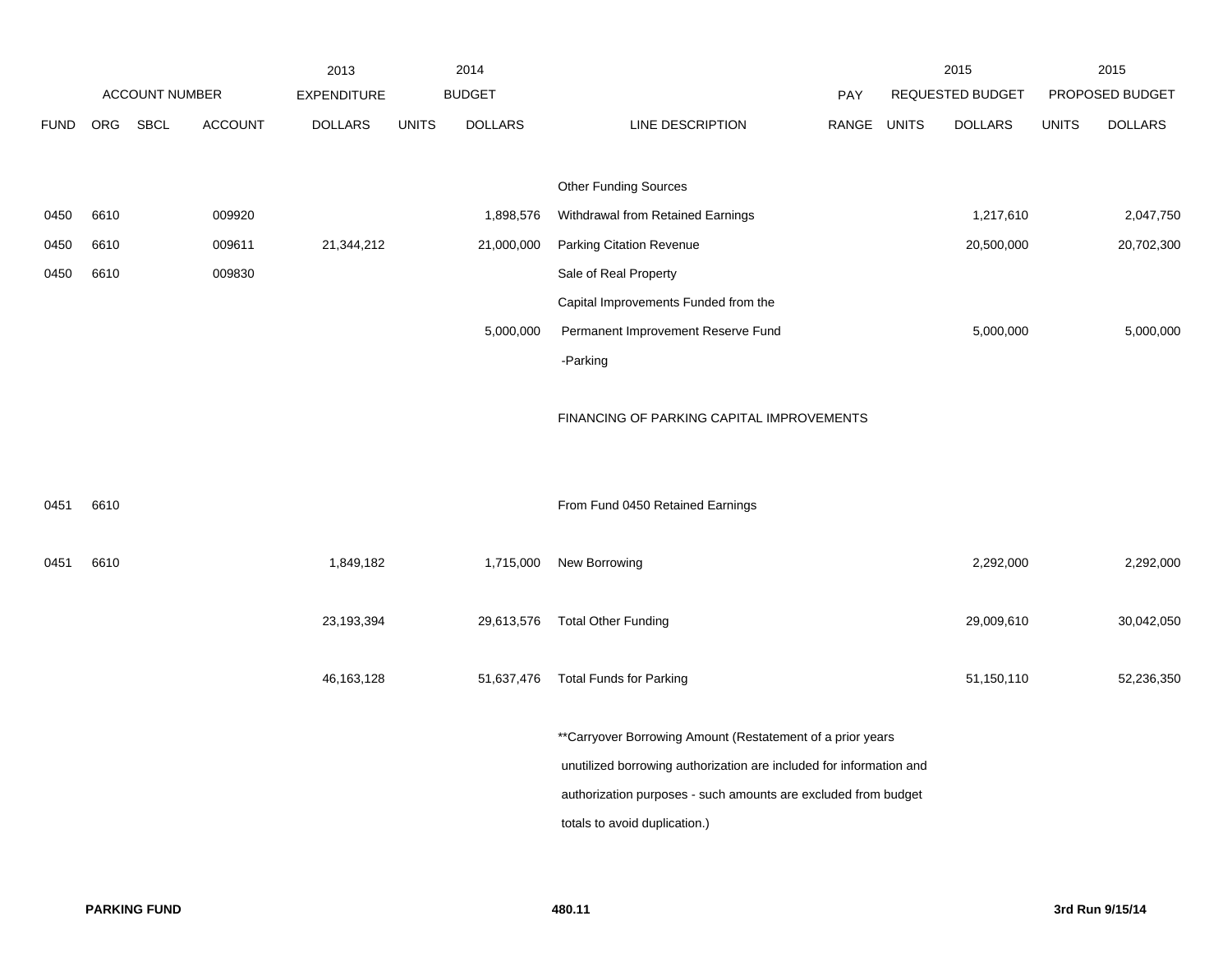|             |      |                       |                | 2013               |              | 2014           |                                               |             | 2015             |              | 2015            |
|-------------|------|-----------------------|----------------|--------------------|--------------|----------------|-----------------------------------------------|-------------|------------------|--------------|-----------------|
|             |      | <b>ACCOUNT NUMBER</b> |                | <b>EXPENDITURE</b> |              | <b>BUDGET</b>  |                                               | PAY         | REQUESTED BUDGET |              | PROPOSED BUDGET |
| <b>FUND</b> | ORG  | <b>SBCL</b>           | <b>ACCOUNT</b> | <b>DOLLARS</b>     | <b>UNITS</b> | <b>DOLLARS</b> | LINE DESCRIPTION                              | RANGE UNITS | <b>DOLLARS</b>   | <b>UNITS</b> | <b>DOLLARS</b>  |
|             |      |                       |                |                    |              |                |                                               |             |                  |              |                 |
|             |      |                       |                |                    |              |                | SPECIAL REVENUE FUND - GRANT AND AID          |             |                  |              |                 |
|             |      |                       |                |                    |              |                | H. GRANT AND AID PROJECTS FUND                |             |                  |              |                 |
|             |      |                       |                |                    |              |                | 1. BUDGET FOR GRANT AND AID                   |             |                  |              |                 |
|             |      |                       |                |                    |              |                | <b>PROJECTS</b>                               |             |                  |              |                 |
|             |      |                       |                |                    |              |                | <b>Grant and Aid Projects</b>                 |             |                  |              |                 |
| 0150        | 9990 | R999                  | GR0001400000   | 53,875,794         |              | 50,622,451     | Grantor Share (Non-City)                      |             | 46,919,181       |              | 49,759,391      |
|             |      |                       |                |                    |              |                |                                               |             |                  |              |                 |
|             |      |                       |                | 53,875,794         |              | 50,622,451     | <b>Total for Grant and Aid Projects</b>       |             | 46,919,181       |              | 49,759,391      |
|             |      |                       |                |                    |              |                |                                               |             |                  |              |                 |
|             |      |                       |                |                    |              |                | Funds Shall Be Transferred to Sub Accounts in |             |                  |              |                 |
|             |      |                       |                |                    |              |                | Accordance With Common Council Resolution     |             |                  |              |                 |
|             |      |                       |                |                    |              |                | 872120 Before Expenditures are made.          |             |                  |              |                 |
|             |      |                       |                |                    |              |                | See Single Audit Act Supplemental Financial   |             |                  |              |                 |
|             |      |                       |                |                    |              |                | Report for Allocations and Expenditures.      |             |                  |              |                 |
|             |      |                       |                |                    |              |                |                                               |             |                  |              |                 |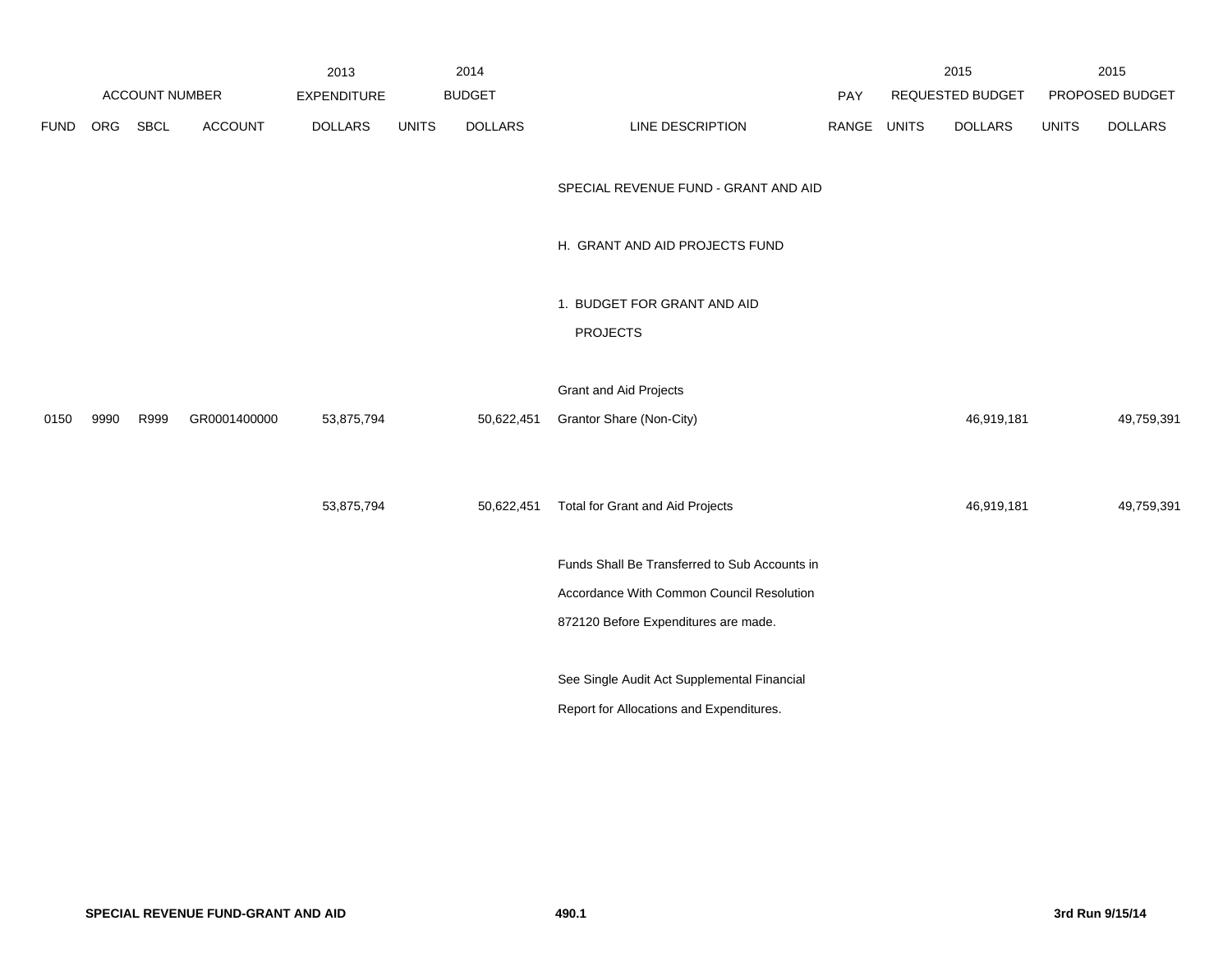|             |     |                       |                | 2013               |              | 2014           |                                     |       |       | 2015             |              | 2015            |
|-------------|-----|-----------------------|----------------|--------------------|--------------|----------------|-------------------------------------|-------|-------|------------------|--------------|-----------------|
|             |     | <b>ACCOUNT NUMBER</b> |                | <b>EXPENDITURE</b> |              | <b>BUDGET</b>  |                                     | PAY   |       | REQUESTED BUDGET |              | PROPOSED BUDGET |
| <b>FUND</b> | ORG | <b>SBCL</b>           | <b>ACCOUNT</b> | <b>DOLLARS</b>     | <b>UNITS</b> | <b>DOLLARS</b> | LINE DESCRIPTION                    | RANGE | UNITS | <b>DOLLARS</b>   | <b>UNITS</b> | <b>DOLLARS</b>  |
|             |     |                       |                |                    |              |                |                                     |       |       |                  |              |                 |
|             |     |                       |                |                    |              |                | 2. SOURCES OF FUNDS FOR GRANT       |       |       |                  |              |                 |
|             |     |                       |                |                    |              |                | AND AID PROJECTS                    |       |       |                  |              |                 |
|             |     |                       |                |                    |              |                |                                     |       |       |                  |              |                 |
|             |     |                       |                | 53,875,794         |              | 50,622,451     | Grantors Share (Non-City)           |       |       | 46,919,181       |              | 49,759,391      |
|             |     |                       |                |                    |              |                |                                     |       |       |                  |              |                 |
|             |     |                       |                |                    |              |                | Local Share Out-Of Pocket Current   |       |       |                  |              |                 |
|             |     |                       |                |                    |              |                | Levy                                |       |       |                  |              |                 |
|             |     |                       |                |                    |              |                |                                     |       |       |                  |              |                 |
|             |     |                       |                |                    |              |                | Total Source of Funds For Grant and |       |       |                  |              |                 |
|             |     |                       |                | 53,875,794         |              | 50,622,451     | Aid Projects                        |       |       | 46,919,181       |              | 49,759,391      |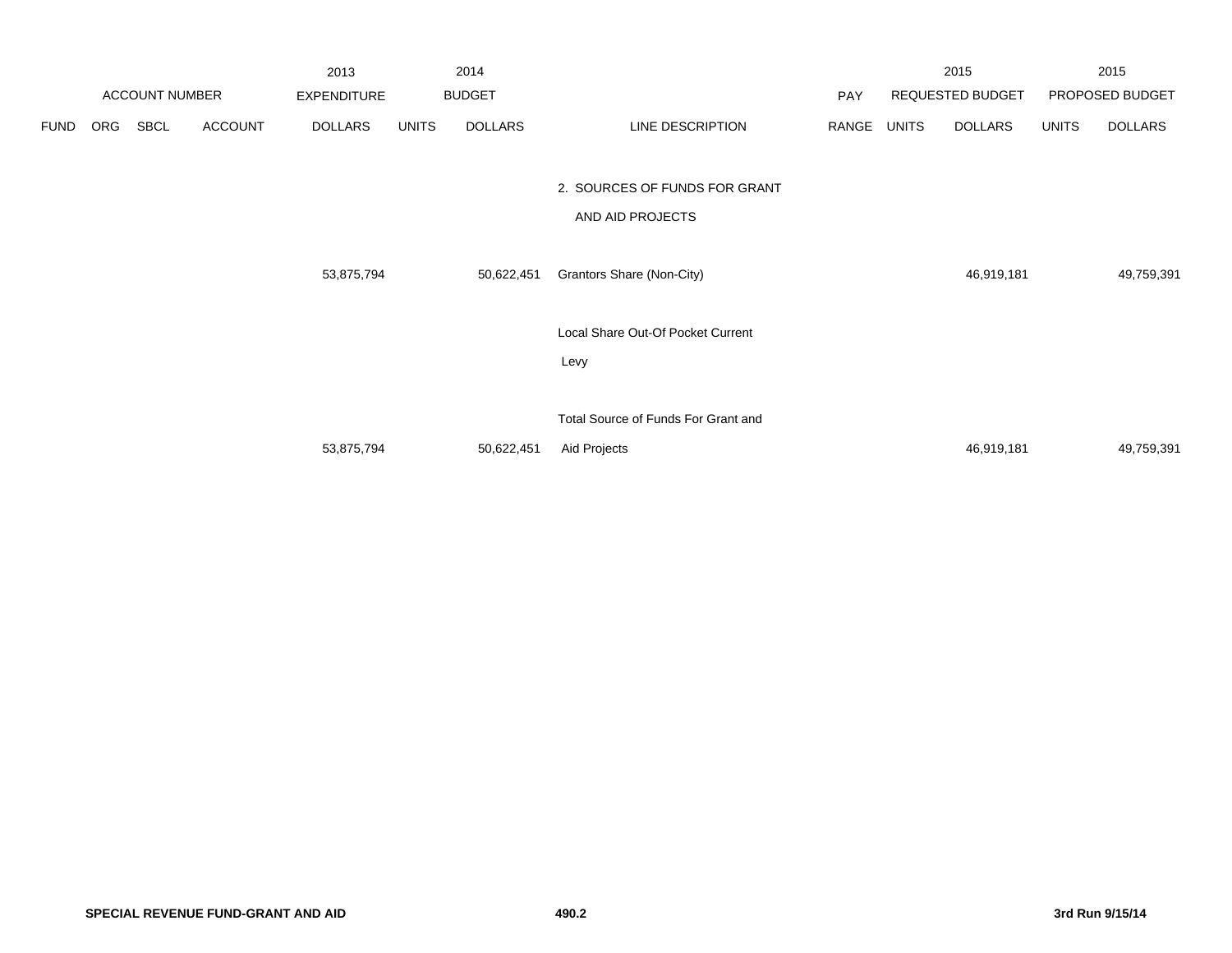|             |      |                       |                                  | 2013               |              | 2014           |                                               |             | 2015             |         |              | 2015            |
|-------------|------|-----------------------|----------------------------------|--------------------|--------------|----------------|-----------------------------------------------|-------------|------------------|---------|--------------|-----------------|
|             |      | <b>ACCOUNT NUMBER</b> |                                  | <b>EXPENDITURE</b> |              | <b>BUDGET</b>  |                                               | <b>PAY</b>  | REQUESTED BUDGET |         |              | PROPOSED BUDGET |
| <b>FUND</b> | ORG  | SBCL                  | <b>ACCOUNT</b>                   | <b>DOLLARS</b>     | <b>UNITS</b> | <b>DOLLARS</b> | LINE DESCRIPTION                              | RANGE UNITS | <b>DOLLARS</b>   |         | <b>UNITS</b> | <b>DOLLARS</b>  |
|             |      |                       |                                  |                    |              |                |                                               |             |                  |         |              |                 |
|             |      |                       |                                  |                    |              |                | SPECIAL REVENUE FUND -                        |             |                  |         |              |                 |
|             |      |                       |                                  |                    |              |                | ECONOMIC DEVELOPMENT FUND                     |             |                  |         |              |                 |
|             |      |                       |                                  |                    |              |                | I. ECONOMIC DEVELOPMENT FUND                  |             |                  |         |              |                 |
|             |      |                       |                                  |                    |              |                | 1. BUDGET FOR ECONOMIC DEVELOPMENT            |             |                  |         |              |                 |
| 0190        | 1910 | S001                  | 006300                           | 7,504,054          |              | 8,505,477      | Business Improvement Districts (A)            |             | 9,100,755        |         |              | 9,100,755       |
|             |      |                       |                                  |                    |              |                | Estimated Based on Projected Assessment:      |             |                  |         |              |                 |
|             |      |                       |                                  |                    |              |                | (A) For the following BID's;                  |             |                  |         |              |                 |
|             |      |                       |                                  |                    |              |                | BID #2 (Historic Third Ward) - \$631,766      |             |                  | 631,766 |              | 631,766         |
|             |      |                       |                                  |                    |              |                | BID #3 (Riverwalk) - \$0                      |             |                  |         |              |                 |
|             |      |                       |                                  |                    |              |                | BID #4 (Greater Mitchell Street) - \$148,301  |             |                  | 148,301 |              | 148,301         |
|             |      |                       |                                  |                    |              |                | BID #5 (Westown) - \$97,644                   |             |                  | 97,644  |              | 97,644          |
|             |      |                       |                                  |                    |              |                | BID #8 (Historic King Drive) - \$205,689      |             |                  | 205,689 |              | 205,689         |
|             |      |                       |                                  |                    |              |                | BID #9 (735 N. Water-Riverwalk) - \$0         |             |                  |         |              |                 |
|             |      |                       |                                  |                    |              |                | BID #10 (Avenues West) - \$137,085            |             |                  | 137,085 |              | 137,085         |
|             |      |                       |                                  |                    |              |                | BID #11 (Brady Str Business Area) - \$142,320 |             |                  | 142,320 |              | 142,320         |
|             |      |                       |                                  |                    |              |                | BID #13 (Oakland Avenue) - \$8,269            |             |                  | 8,269   |              | 8,269           |
|             |      |                       |                                  |                    |              |                | BID #15 (Riverwalk) - \$505,464               |             |                  | 505,464 |              | 505,464         |
|             |      |                       |                                  |                    |              |                | BID #16 (West North Avenue) - \$160,067       |             |                  | 160,067 |              | 160,067         |
|             |      |                       |                                  |                    |              |                | BID #17 (Northwest Area Business) - \$0       |             |                  |         |              |                 |
|             |      |                       |                                  |                    |              |                | BID #19 (Villard Avenue) - \$81,722           |             |                  | 81,722  |              | 81,722          |
|             |      |                       |                                  |                    |              |                | BID #20 (East North Avenue) - \$241,233       |             |                  | 241,233 |              | 241,233         |
|             |      |                       |                                  |                    |              |                | BID #21 (Downtown Mgmt Distr) - \$3,324,546   |             | 3,324,546        |         |              | 3,324,546       |
|             |      |                       | <b>ECONOMIC DEVELOPMENT FUND</b> |                    |              |                | 500.1                                         |             |                  |         |              | 3rd Run 9/15/14 |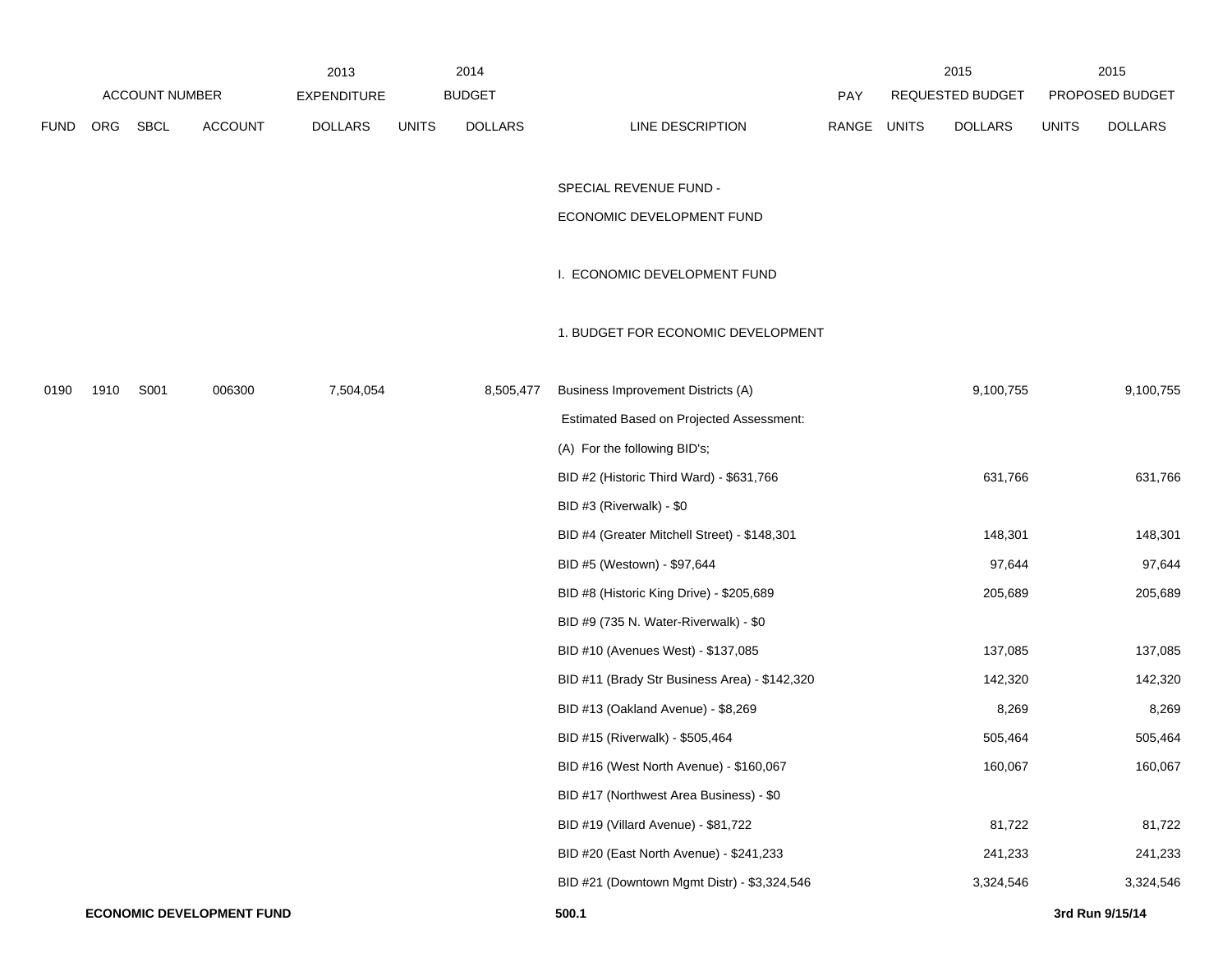|             |                       |                | 2013               |              | 2014           |                                                   |             | 2015             |              | 2015            |
|-------------|-----------------------|----------------|--------------------|--------------|----------------|---------------------------------------------------|-------------|------------------|--------------|-----------------|
|             | <b>ACCOUNT NUMBER</b> |                | <b>EXPENDITURE</b> |              | <b>BUDGET</b>  |                                                   | PAY         | REQUESTED BUDGET |              | PROPOSED BUDGET |
| <b>FUND</b> | ORG SBCL              | <b>ACCOUNT</b> | <b>DOLLARS</b>     | <b>UNITS</b> | <b>DOLLARS</b> | LINE DESCRIPTION                                  | RANGE UNITS | <b>DOLLARS</b>   | <b>UNITS</b> | <b>DOLLARS</b>  |
|             |                       |                |                    |              |                |                                                   |             |                  |              |                 |
|             |                       |                |                    |              |                | BID #25 (Riverworks) - \$234,901                  |             | 234,901          |              | 234,901         |
|             |                       |                |                    |              |                | BID #26 (The Valley) - \$135,629                  |             | 135,629          |              | 135,629         |
|             |                       |                |                    |              |                | BID #27 (Burleigh) - \$54,622                     |             | 54,622           |              | 54,622          |
|             |                       |                |                    |              |                | BID #28 (North Ave Gateway Distr) - \$76,939      |             | 76,939           |              | 76,939          |
|             |                       |                |                    |              |                | BID #29 (Teutonia, Capitol, Atkinson) - \$100,659 |             | 100,659          |              | 100,659         |
|             |                       |                |                    |              |                | Bid #31 (Havenwoods) - \$211,288                  |             | 211,288          |              | 211,288         |
|             |                       |                |                    |              |                | BID #32 (North Ave Market Place) - \$99,874       |             | 99,874           |              | 99,874          |
|             |                       |                |                    |              |                | BID#35 (Becher/KK) - \$35,480                     |             | 35,480           |              | 35,480          |
|             |                       |                |                    |              |                | BID#36 (Riverworks II) - \$45,648                 |             | 45,648           |              | 45,648          |
|             |                       |                |                    |              |                | BID#37 (30th St. Industrial Corridor) - \$182,403 |             | 182,403          |              | 182,403         |
|             |                       |                |                    |              |                | BID#38 (Cesar E. Chavez) - \$29,216               |             | 29,216           |              | 29,216          |
|             |                       |                |                    |              |                | BID#39 ( Center St Market Place) - \$0            |             |                  |              |                 |
|             |                       |                |                    |              |                | BID#40(Airport Gateway) - \$374,126               |             | 374,126          |              | 374,126         |
|             |                       |                |                    |              |                | BID#41(Downer) - \$84,122                         |             | 84,122           |              | 84,122          |
|             |                       |                |                    |              |                | BID#42 (Schlitz Park) - \$124,583                 |             | 124,583          |              | 124,583         |
|             |                       |                |                    |              |                | BID#43 (South 27th Street) - \$133,366            |             | 133,366          |              | 133,366         |
|             |                       |                |                    |              |                | BID#44 (Kinnickinnic) - \$53,996                  |             | 53,996           |              | 53,996          |
|             |                       |                |                    |              |                | BID#48 (Granville) - \$380,389                    |             | 380,389          |              | 380,389         |
|             |                       |                |                    |              |                | BID#49 (Reed Street Yards) - \$150,000            |             | 150,000          |              | 150,000         |
|             |                       |                |                    |              |                | BID#50 (S. 13th St.-Oklahoma Av.) - \$50,000      |             | 50,000           |              | 50,000          |
|             |                       |                |                    |              |                | Potential New BIDs - \$500,000                    |             | 500,000          |              | 500,000         |
|             |                       |                |                    |              |                | NID #1 (Brewery) - \$78,432                       |             | 78,432           |              | 78,432          |
|             |                       |                |                    |              |                | NID #3 (Washington Park Partners) - \$180,976     |             | 180,976          |              | 180,976         |
|             |                       |                |                    |              |                | Potential New NIDS - \$100,000                    |             | 100,000          |              | 100,000         |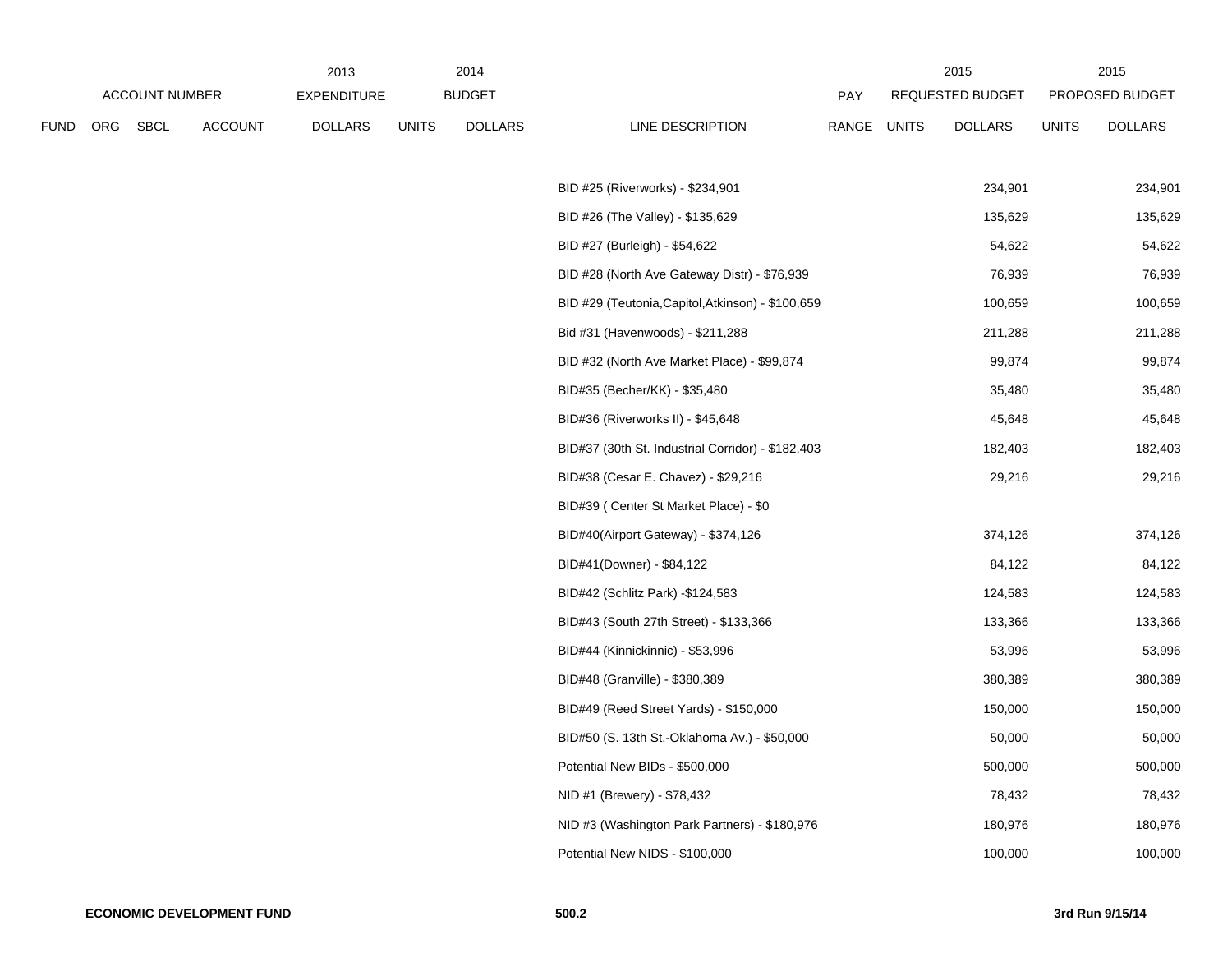|             |      |                       |                | 2013               |              | 2014           |                           |            |              | 2015             |              | 2015                   |
|-------------|------|-----------------------|----------------|--------------------|--------------|----------------|---------------------------|------------|--------------|------------------|--------------|------------------------|
|             |      | <b>ACCOUNT NUMBER</b> |                | <b>EXPENDITURE</b> |              | <b>BUDGET</b>  |                           | <b>PAY</b> |              | REQUESTED BUDGET |              | <b>PROPOSED BUDGET</b> |
| <b>FUND</b> | ORG  | <b>SBCL</b>           | <b>ACCOUNT</b> | <b>DOLLARS</b>     | <b>UNITS</b> | <b>DOLLARS</b> | LINE DESCRIPTION          | RANGE      | <b>UNITS</b> | <b>DOLLARS</b>   | <b>UNITS</b> | <b>DOLLARS</b>         |
| 0190        | 2110 | S200                  | 006300         |                    |              | 3,200,000      | Excess TID Revenues       |            |              | 3,200,000        |              | 2,000,000              |
|             |      |                       |                |                    |              |                | TOTAL BUDGET FOR ECONOMIC |            |              |                  |              |                        |
|             |      |                       |                | 7,504,054          |              | 11,705,477     | DEVELOPMENT FUND          |            |              | 12,300,755       |              | 11,100,755             |

2. SOURCE OF FUNDS FOR ECONOMIC DEVELOPMENT FUND

| 0190 | 1910 | 009400 | 7,529,027 | 8,505,477  | <b>Business Improvement District Assessment</b> | 9,100,755  | 9,100,755  |
|------|------|--------|-----------|------------|-------------------------------------------------|------------|------------|
| 0190 | 2110 | 009019 |           | 3,200,000  | <b>Excess TID Revenues</b>                      | 3,200,000  | 2,000,000  |
|      |      |        |           |            | TOTAL FUNDS FOR ECONOMIC                        |            |            |
|      |      |        | 7,529,027 | 11,705,477 | DEVELOPMENT FUND                                | 12,300,755 | 11,100,755 |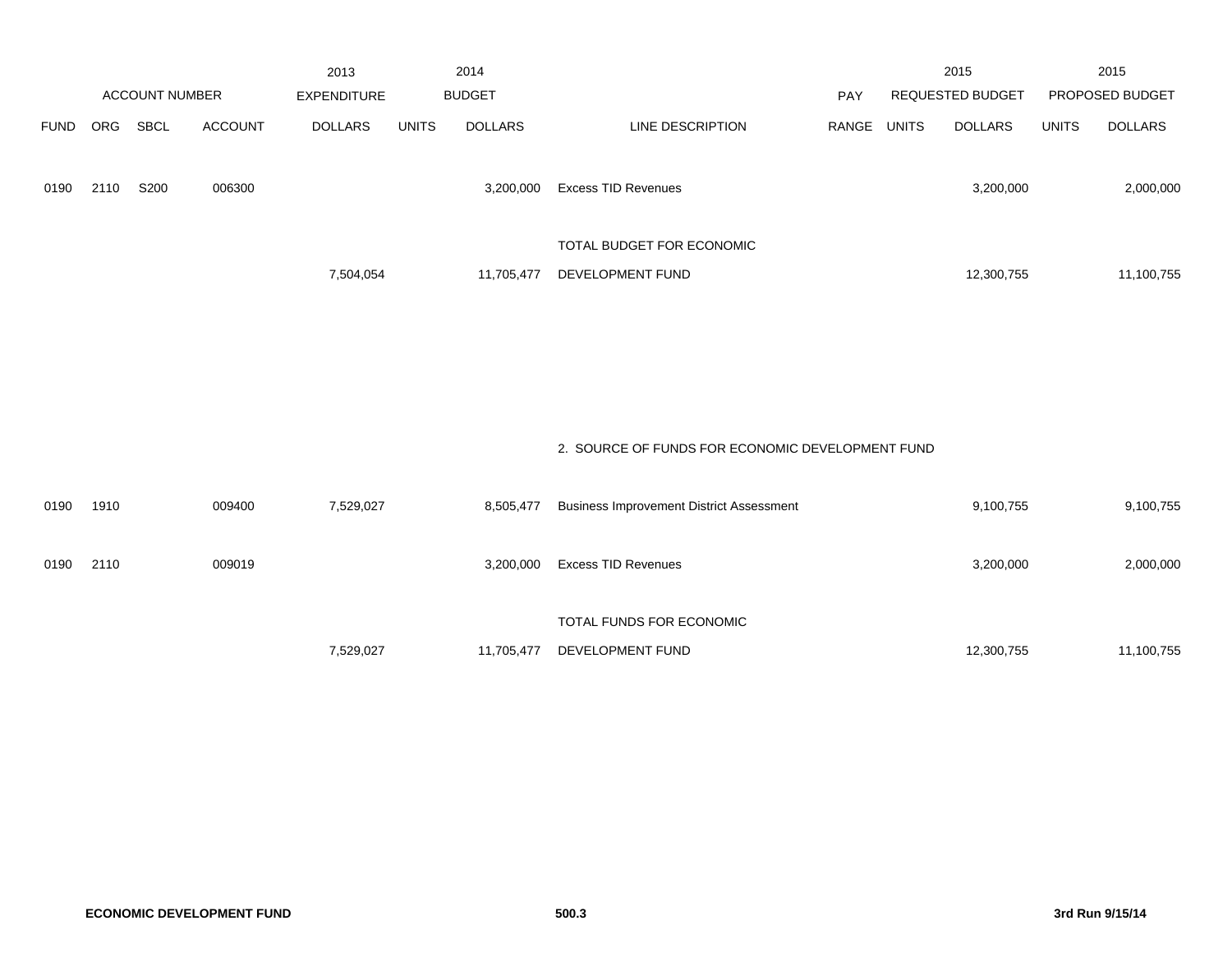|             |      |                        |         | 2013               |              | 2014           |                                            |             |        | 2015             |              | 2015            |
|-------------|------|------------------------|---------|--------------------|--------------|----------------|--------------------------------------------|-------------|--------|------------------|--------------|-----------------|
|             |      | ACCOUNT NUMBER         |         | <b>EXPENDITURE</b> |              | <b>BUDGET</b>  |                                            | PAY         |        | REQUESTED BUDGET |              | PROPOSED BUDGET |
| <b>FUND</b> | ORG  | SBCL                   | ACCOUNT | <b>DOLLARS</b>     | <b>UNITS</b> | <b>DOLLARS</b> | LINE DESCRIPTION                           | RANGE UNITS |        | <b>DOLLARS</b>   | <b>UNITS</b> | <b>DOLLARS</b>  |
|             |      |                        |         |                    |              |                |                                            |             |        |                  |              |                 |
|             |      |                        |         |                    |              |                | DPW-WATER WORKS - OPERATING BUDGET SUMMARY |             |        |                  |              |                 |
|             |      |                        |         |                    |              |                | ORGANIZATION (6410)                        |             |        |                  |              |                 |
|             |      |                        |         |                    |              |                |                                            |             |        |                  |              |                 |
|             |      |                        |         |                    |              |                | J. WATER WORKS (DPW) FUNDS                 |             |        |                  |              |                 |
|             |      |                        |         |                    |              |                | 1. BUDGET FOR WATER WORKS                  |             |        |                  |              |                 |
|             |      |                        |         |                    |              |                |                                            |             |        |                  |              |                 |
|             |      |                        |         |                    |              |                | WATER WORKS - OPERATING BUDGET             |             |        |                  |              |                 |
|             |      |                        |         |                    |              |                | BUDGETARY CONTROL UNIT (1 FUND=6 ORG)      |             |        |                  |              |                 |
|             |      |                        |         |                    |              |                | SALARIES & WAGES                           |             |        |                  |              |                 |
|             |      |                        |         | 932,922            |              | 1,340,000      | Overtime Compensated*                      |             |        | 1,340,000        |              | 1,395,000       |
|             |      |                        |         | 15,778,268         |              | 16,880,242     | All Other Salaries & Wages                 |             |        | 16,861,887       |              | 17,263,500      |
|             |      |                        |         |                    |              |                |                                            |             |        |                  |              |                 |
| 0410        | 6410 | R999                   | 006000  | 16,711,190         |              |                | 18,220,242 NET SALARIES & WAGES TOTAL*     |             |        | 18,201,887       |              | 18,658,500      |
|             |      |                        |         |                    |              |                |                                            |             |        |                  |              |                 |
|             |      |                        |         |                    | 369          |                | TOTAL NUMBER OF POSITIONS AUTHORIZED       |             | 365    |                  | 371          |                 |
|             |      |                        |         |                    |              |                |                                            |             |        |                  |              |                 |
|             |      |                        |         |                    | 345.07       |                | O&M FTE'S                                  |             | 342.40 |                  | 343.98       |                 |
|             |      |                        |         |                    | 10.60        |                | NON-O&M FTE'S                              |             | 11.27  |                  | 16.44        |                 |
| 0410        | 6410 | R999                   | 006180  | 6,773,715          |              | 9,998,641      | ESTIMATED EMPLOYEE FRINGE BENEFITS         |             |        | 8,950,608        |              | 9,051,503       |
|             |      |                        |         |                    |              |                |                                            |             |        |                  |              |                 |
|             |      |                        |         |                    |              |                | OPERATING EXPENDITURES                     |             |        |                  |              |                 |
| 0410        | 6410 | R999                   | 630100  | 527,668            |              | 754,000        | General Office Expense                     |             |        | 721,000          |              | 721,000         |
| 0410        | 6410 | R999                   | 630500  | 2,150,917          |              | 2,111,000      | Tools & Machinery Parts                    |             |        | 2,001,800        |              | 2,001,800       |
|             |      | <b>DPW-WATER WORKS</b> |         |                    |              |                | 510.1                                      |             |        |                  |              | 3rd Run 9/15/14 |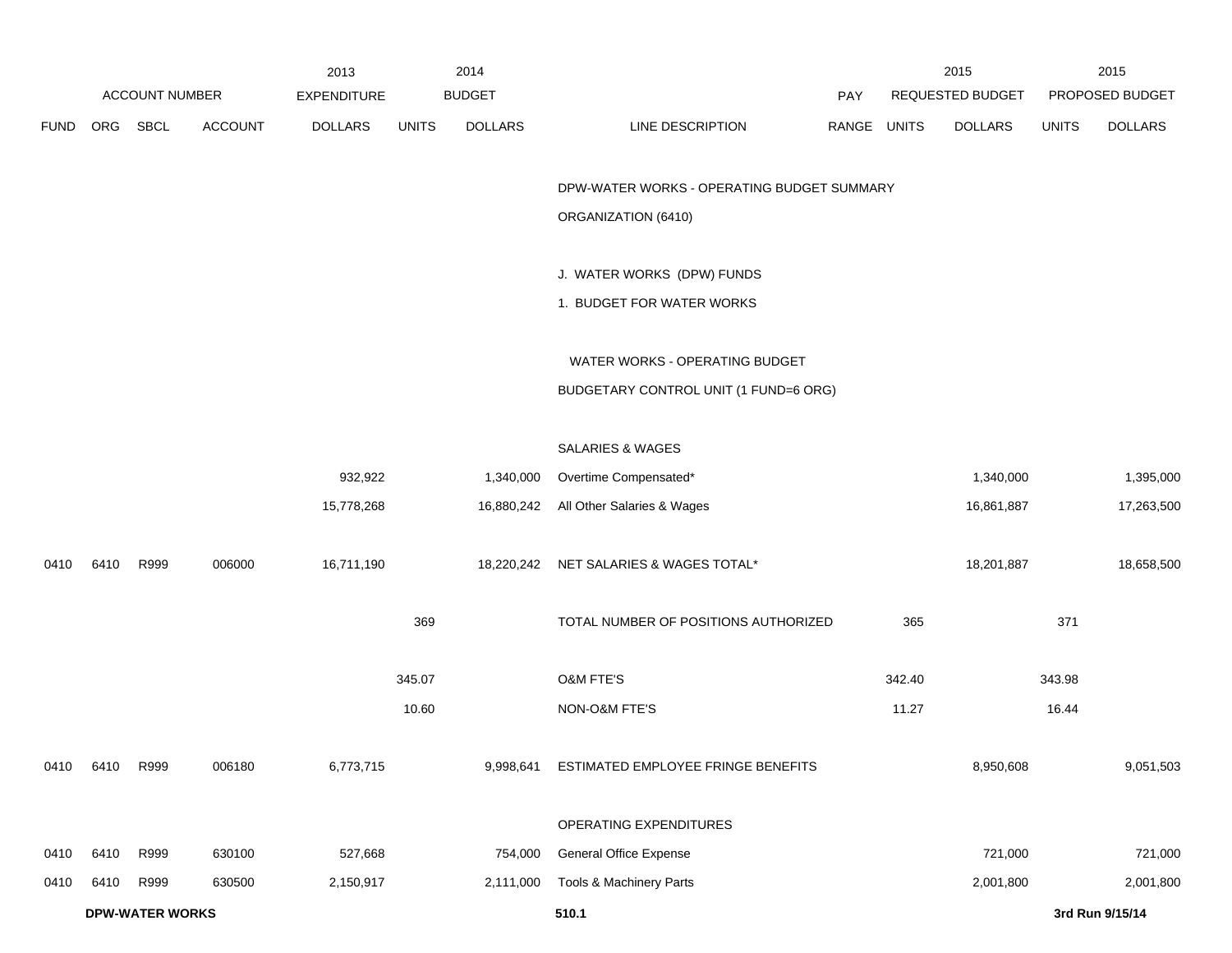|             |            |                       |                | 2013               |              | 2014           |                                    |       |              | 2015             |              | 2015            |
|-------------|------------|-----------------------|----------------|--------------------|--------------|----------------|------------------------------------|-------|--------------|------------------|--------------|-----------------|
|             |            | <b>ACCOUNT NUMBER</b> |                | <b>EXPENDITURE</b> |              | <b>BUDGET</b>  |                                    | PAY   |              | REQUESTED BUDGET |              | PROPOSED BUDGET |
| <b>FUND</b> | <b>ORG</b> | <b>SBCL</b>           | <b>ACCOUNT</b> | <b>DOLLARS</b>     | <b>UNITS</b> | <b>DOLLARS</b> | LINE DESCRIPTION                   | RANGE | <b>UNITS</b> | <b>DOLLARS</b>   | <b>UNITS</b> | <b>DOLLARS</b>  |
|             |            |                       |                |                    |              |                |                                    |       |              |                  |              |                 |
| 0410        | 6410       | R999                  | 631000         | 3,144,607          |              | 3,508,000      | <b>Construction Supplies</b>       |       |              | 3,183,000        |              | 3,183,000       |
| 0410        | 6410       | R999                  | 631500         | 6,396,541          |              | 6,424,000      | Energy                             |       |              | 7,075,200        |              | 7,075,200       |
| 0410        | 6410       | R999                  | 632000         | 3,087,615          |              | 4,146,000      | <b>Other Operating Supplies</b>    |       |              | 3,607,000        |              | 3,607,000       |
| 0410        | 6410       | R999                  | 632500         | 1,454,996          |              | 1,511,000      | <b>Facility Rental</b>             |       |              | 1,511,000        |              | 1,511,000       |
| 0410        | 6410       | R999                  | 633000         | 11,742             |              | 86,000         | Vehicle Rental                     |       |              | 86,000           |              | 86,000          |
| 0410        | 6410       | R999                  | 633500         | 49,302             |              | 78,000         | Non-Vehicle Equipment Rental       |       |              | 88,000           |              | 88,000          |
| 0410        | 6410       | R999                  | 634000         | 4,973,459          |              | 4,225,000      | <b>Professional Services</b>       |       |              | 4,791,500        |              | 4,866,500       |
| 0410        | 6410       | R999                  | 634500         | 960,074            |              | 1,952,000      | Information Technology Services    |       |              | 2,058,500        |              | 2,206,700       |
| 0410        | 6410       | R999                  | 635000         | 16,249,502         |              | 15,923,000     | <b>Property Services</b>           |       |              | 16,604,000       |              | 16,604,000      |
| 0410        | 6410       | R999                  | 635500         | 4,491,427          |              | 4,391,000      | <b>Infrastructure Services</b>     |       |              | 4,815,000        |              | 4,815,000       |
| 0410        | 6410       | R999                  | 636000         | 1,001,641          |              | 848,000        | Vehicle Repair Services            |       |              | 1,017,000        |              | 1,017,000       |
| 0410        | 6410       | R999                  | 636500         | 662,619            |              | 491,000        | <b>Other Operating Services</b>    |       |              | 474,500          |              | 474,500         |
| 0410        | 6410       | R999                  | 637000         |                    |              |                | Loans and Grants                   |       |              |                  |              |                 |
| 0410        | 6410       | R999                  | 637501         |                    |              |                | <b>Reimburse Other Departments</b> |       |              |                  |              |                 |
|             |            |                       |                |                    |              |                |                                    |       |              |                  |              |                 |
| 0410        | 6410       | R999                  | 006300         | 45,162,110         |              | 46,448,000     | OPERATING EXPENDITURES TOTAL*      |       |              | 48,033,500       |              | 48,256,700      |
|             |            |                       |                |                    |              |                |                                    |       |              |                  |              |                 |
| 0410        | 6410       | R999                  | 006800         | 1,364,319          |              | 1,967,000      | EQUIPMENT PURCHASES TOTAL*         |       |              | 2,167,450        |              | 2,517,700       |
|             |            |                       |                |                    |              |                |                                    |       |              |                  |              |                 |
|             |            |                       |                | 5,279,963          |              | 7,895,560      | SPECIAL FUNDS TOTAL                |       |              | 7,100,000        |              | 7,100,000       |
|             |            |                       |                |                    |              |                |                                    |       |              |                  |              |                 |
|             |            |                       |                |                    |              |                | DPW-WATER WORKS OPERATING          |       |              |                  |              |                 |
|             |            |                       |                | 75,291,297         |              | 84,529,443     | BUDGETARY CONTROL UNIT TOTAL       |       |              | 84,453,445       |              | 85,584,403      |
|             |            |                       |                |                    |              |                | *Appropriation Control Account     |       |              |                  |              |                 |
|             |            |                       |                |                    |              |                |                                    |       |              |                  |              |                 |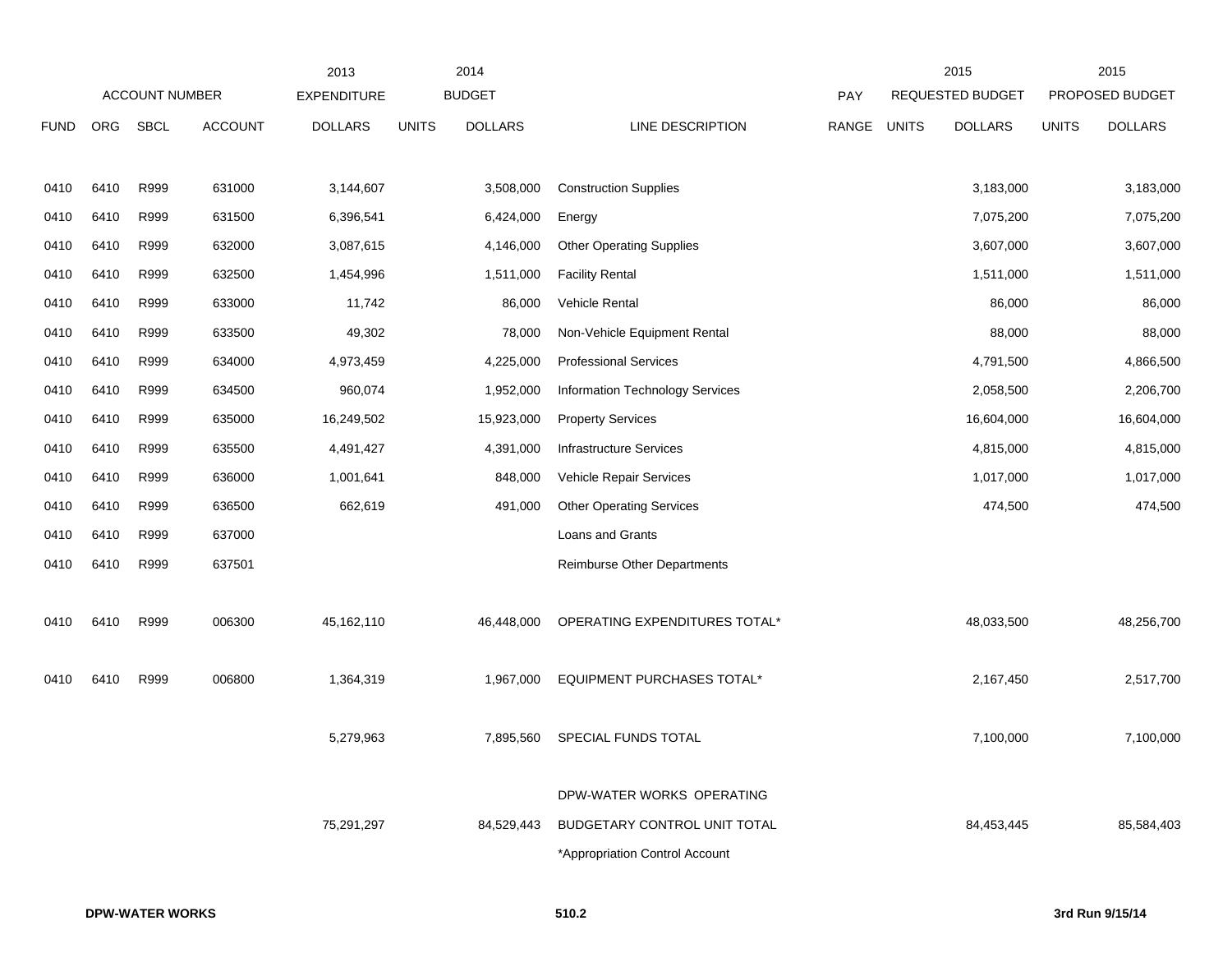|             |            |                       |                | 2013               |              | 2014           |                                  |       | 2015             |              | 2015                   |
|-------------|------------|-----------------------|----------------|--------------------|--------------|----------------|----------------------------------|-------|------------------|--------------|------------------------|
|             |            | <b>ACCOUNT NUMBER</b> |                | <b>EXPENDITURE</b> |              | <b>BUDGET</b>  | PAY                              |       | REQUESTED BUDGET |              | <b>PROPOSED BUDGET</b> |
| <b>FUND</b> | <b>ORG</b> | <b>SBCL</b>           | <b>ACCOUNT</b> | <b>DOLLARS</b>     | <b>UNITS</b> | <b>DOLLARS</b> | <b>RANGE</b><br>LINE DESCRIPTION | UNITS | <b>DOLLARS</b>   | <b>UNITS</b> | <b>DOLLARS</b>         |

DPW-WATER WORKS - BUSINESS

## ORGANIZATION (6411)

## SALARIES & WAGES

# ADMINISTRATION

| 133.049 | Water Works Superintendent (X)(Y)    | 1MX | 135.045 | 135,045 |
|---------|--------------------------------------|-----|---------|---------|
| 117.096 | Admin. and Projects Manager (X)(Y)   | 1KX | 118.853 | 118,853 |
|         | Water System and Project Manager (X) | 2HX | 66,208  | 66,208  |
| 70.819  | <b>Water Security Manager</b>        | 2HX | 71.882  | 71,882  |
| 56.811  | <b>Water Marketing Specialist</b>    | 2FX | 57.663  | 57,663  |
| 41.495  | Administrative Assistant III         | 5FN | 42.118  | 42,118  |
|         | <b>Office Assistant IV</b>           | 6HN | 37.456  | 37,456  |
| 35.404  | <b>Office Assistant III</b>          | 6FN |         |         |

#### ACCOUNTING SERVICES

|   | 96.706  | Water Business Manager (X) (Y)            | 1HX |   | 98,157  |   | 98,157  |
|---|---------|-------------------------------------------|-----|---|---------|---|---------|
|   | 83.828  | Water Business Operations Manager (X) (Y) | 1GX |   | 85.086  |   | 85,086  |
|   | 90.728  | Water Accounting Manager (Y)              | 1GX |   | 92,089  |   | 92,089  |
| 3 | 178.551 | Accountant III                            | 2GX | 3 | 181.230 | 3 | 181,230 |
|   | 53.182  | Water Claims Specialist (X)               | 2FX |   | 53,980  |   | 53,980  |
|   | 45.210  | <b>Business Services Specialist</b>       | 2DN |   | 45.889  |   | 45,889  |
| 1 | 42.878  | <b>Accounting Assistant III</b>           | 5EN |   | 43.521  |   | 43,521  |
| 2 | 74.924  | <b>Accounting Assistant II</b>            | 6HN | 2 | 74.911  | 2 | 74,911  |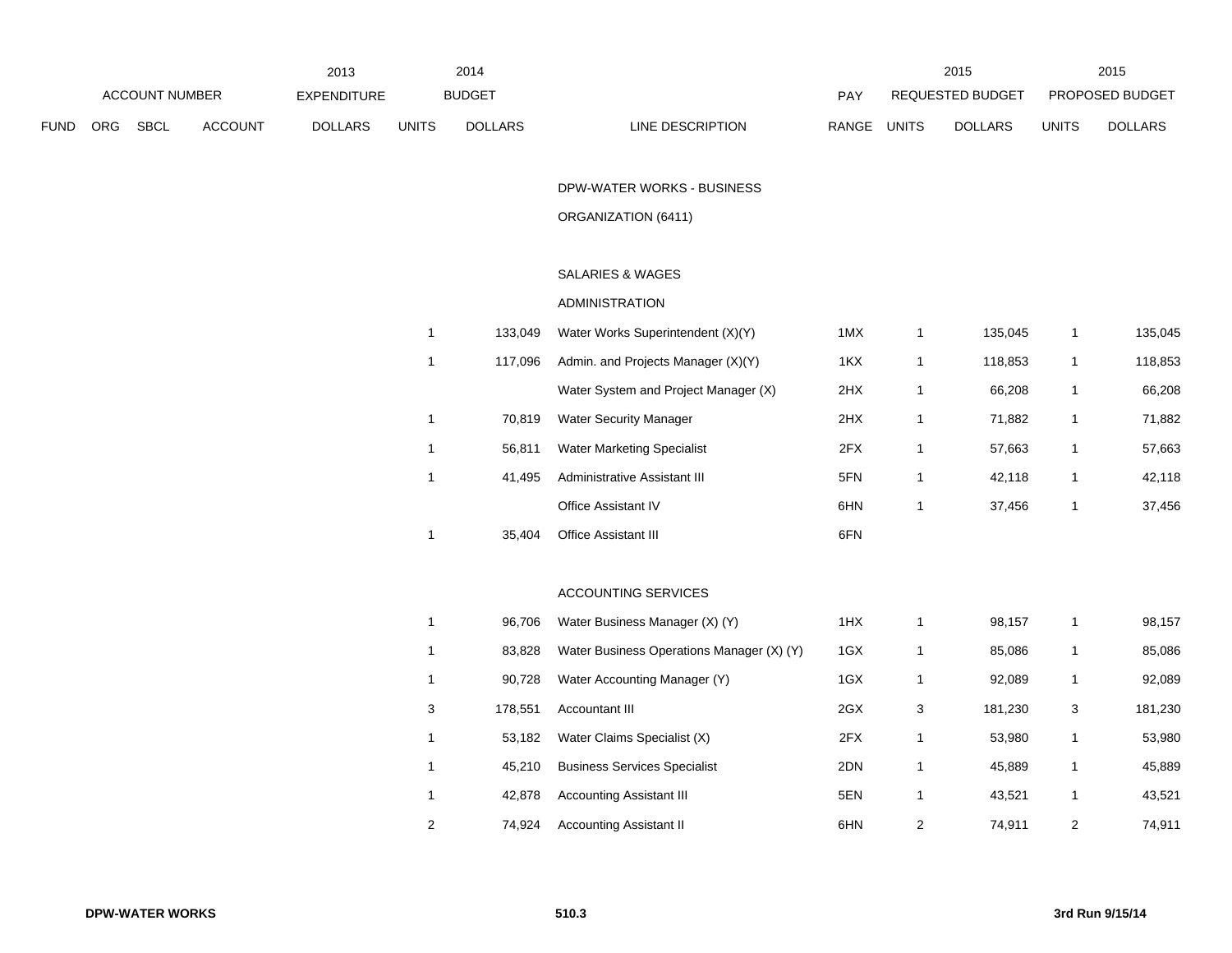|             |                       |             |                | 2013           |               | 2014           |                           |                         | 2015           | 2015                   |                |
|-------------|-----------------------|-------------|----------------|----------------|---------------|----------------|---------------------------|-------------------------|----------------|------------------------|----------------|
|             | <b>ACCOUNT NUMBER</b> |             | EXPENDITURE    |                | <b>BUDGET</b> | PAY            |                           | <b>REQUESTED BUDGET</b> |                | <b>PROPOSED BUDGET</b> |                |
| <b>FUND</b> | <b>ORG</b>            | <b>SBCL</b> | <b>ACCOUNT</b> | <b>DOLLARS</b> | UNITS         | <b>DOLLARS</b> | RANGE<br>LINE DESCRIPTION | <b>UNITS</b>            | <b>DOLLARS</b> | <b>UNITS</b>           | <b>DOLLARS</b> |

### COMMERCIAL SERVICES

| 1  | 79.836  | Water Revenue Manager                      | 1EX |    | 81.034  |    | 81,034  |
|----|---------|--------------------------------------------|-----|----|---------|----|---------|
| 1  | 50.206  | Water Revenue Collections Supervisor       | 1CX |    | 50.959  |    | 50,959  |
| 1  | 50.206  | <b>Customer Service Supervisor</b>         | 1CX |    | 50.959  |    | 50,959  |
| 3  | 131.432 | <b>Accounting Assistant III</b>            | 5EN | 3  | 130.089 | 3  | 130,089 |
|    |         | Program Assistant II                       | 5FN |    | 42.118  |    | 42,118  |
| 1  | 41,495  | Program Assistant I                        | 5EN |    |         |    |         |
| 10 | 387.185 | <b>Customer Service Representative III</b> | 6HN | 10 | 394.431 | 10 | 394,431 |

### TECHNICAL SERVICES

|   | 95.265 | Water IT Manager (X) (Y)        | 1 I X | 96.693 | 96,693 |
|---|--------|---------------------------------|-------|--------|--------|
|   | 60.809 | Water IT Supervisor (X)         | 2JX   | 61.721 | 61,721 |
|   | 60.251 | Network Coordinator- Senior (X) | 2GX   | 50.959 | 50,959 |
| 2 | 88.389 | Network Coordinator-Associate   | 2EX   | 89.714 | 89,714 |

### METER SERVICES

|   | 79,836  | Water Meter Services Manager (X) (Y)       | 1EX |   | 66.164  |   | 66,164  |
|---|---------|--------------------------------------------|-----|---|---------|---|---------|
| 3 | 183.845 | Water Meter Field Supervisor (X)           | 1BX | 5 | 295,780 | 5 | 295,780 |
|   |         | Program Assistant II                       | 5FN |   |         |   | 42,526  |
| 2 | 83.784  | Program Assistant I                        | 5EN | 2 | 85.041  |   | 44,941  |
| 3 | 114.869 | <b>Customer Service Representative III</b> | 6HN | 3 | 116,592 | 3 | 116,592 |
|   | 40.836  | <b>Office Assistant IV</b>                 | 6HN |   | 41.449  |   | 41,449  |
| 1 | 42.272  | <b>Inventory Assistant III</b>             | 6IN | 1 | 42.906  |   | 42,906  |
| 7 | 312.831 | Water Meter Reading Specialist             | 6LN | 7 | 312.339 | 7 | 312,339 |
| 6 | 268.347 | <b>Water Meter Specialist</b>              | 7EN | 6 | 271,187 | 6 | 271,187 |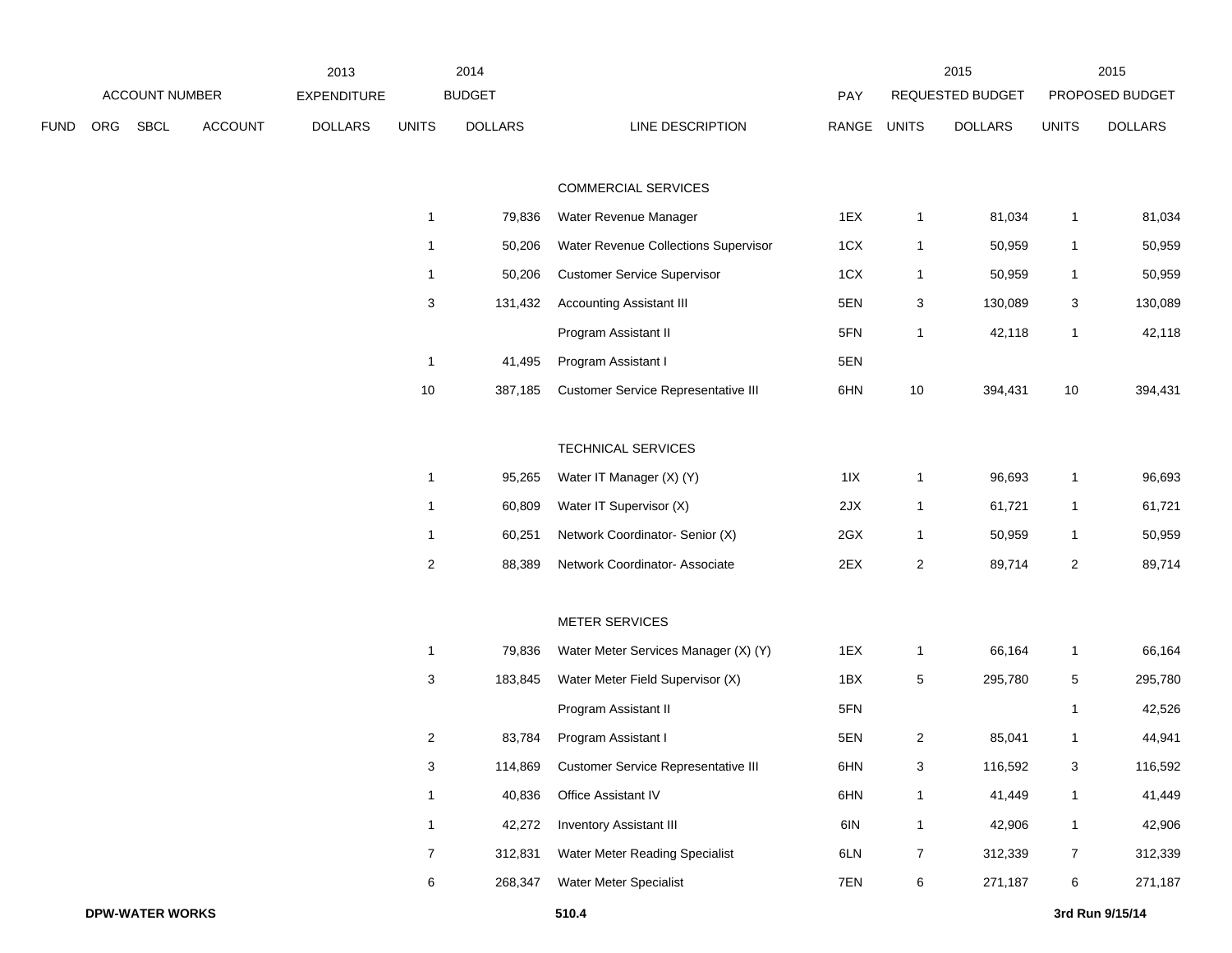|             |      |                        |                 | 2013               |                | 2014           |                                          |       | 2015             |                | 2015            |                 |
|-------------|------|------------------------|-----------------|--------------------|----------------|----------------|------------------------------------------|-------|------------------|----------------|-----------------|-----------------|
|             |      | ACCOUNT NUMBER         |                 | <b>EXPENDITURE</b> |                | <b>BUDGET</b>  |                                          | PAY   | REQUESTED BUDGET |                | PROPOSED BUDGET |                 |
| <b>FUND</b> | ORG  | SBCL                   | ACCOUNT         | <b>DOLLARS</b>     | <b>UNITS</b>   | <b>DOLLARS</b> | LINE DESCRIPTION                         | RANGE | <b>UNITS</b>     | <b>DOLLARS</b> | <b>UNITS</b>    | <b>DOLLARS</b>  |
|             |      |                        |                 |                    | 22             | 896,211        | Water Meter Technician                   | 7DN   | 22               | 899,620        | 22              | 899,620         |
|             |      |                        |                 |                    |                |                | <b>AUXILIARY POSITIONS</b>               |       |                  |                |                 |                 |
|             |      |                        |                 |                    | $\overline{2}$ | 94,805         | Water Meter Field Supervisor (X)         | 1BX   |                  |                |                 |                 |
|             |      |                        |                 |                    |                |                | Water Field Supervisor (X) (0.5 FTE)     | 1BX   | $\mathbf{1}$     | 28,041         | $\overline{1}$  | 28,041          |
|             |      |                        |                 |                    | $\overline{a}$ | 76,045         | Customer Service Representative III      | 6HN   | $\overline{c}$   | 74,911         | $\overline{2}$  | 74,911          |
|             |      |                        |                 |                    |                |                | Water Meter Reading Specialist (0.5 FTE) | 6LN   | $\mathbf{1}$     | 20,846         | $\overline{1}$  | 20,846          |
|             |      |                        |                 |                    | $\mathbf{1}$   | 22,961         | Water Meter Specialist (0.5 FTE)         | 7EN   | $\mathbf{1}$     | 23,305         | $\mathbf{1}$    | 23,305          |
|             |      |                        |                 |                    | 18             | 710,143        | Water Meter Technician                   | 7DN   | 18               | 735,344        | 18              | 735,344         |
| 0410        | 6411 | R999                   | 600101          | 4,604,205          | 108            | 5,092,540      | <b>Total Before Adjustments</b>          |       | 111              | 5,266,290      | 111             | 5,268,716       |
|             |      |                        |                 |                    |                |                | Salary & Wage Rate Changes               |       |                  |                |                 |                 |
| 0410        | 6411 | R999                   | 602101          | 11,964             |                | 15,000         | Overtime Compensated                     |       |                  | 15,000         |                 | 15,000          |
|             |      |                        |                 |                    |                | (101, 851)     | Personnel Cost Adjustment                |       |                  | (105, 326)     |                 | (105, 374)      |
| 0410        | 6411 | R999                   | 602201 - 602601 |                    |                |                | Other                                    |       |                  |                |                 |                 |
|             |      |                        |                 |                    |                | (57, 382)      | Furlough                                 |       |                  | (59, 732)      |                 |                 |
|             |      |                        |                 | 4,616,169          | 108            | 4,948,307      | Gross Salaries & Wages Total             |       | 111              | 5,116,232      | 111             | 5,178,342       |
|             |      |                        |                 |                    |                |                | Reimbursable Services Deduction          |       |                  |                |                 |                 |
|             |      |                        |                 |                    |                |                | Capital Improvements Deduction           |       |                  |                |                 |                 |
|             |      |                        |                 |                    |                |                | Grants & Aids Deduction                  |       |                  |                |                 |                 |
| 0410        | 6411 | R999                   | 006000          | 4,616,169          | 108            | 4,948,307      | NET SALARIES & WAGES TOTAL               |       | 111              | 5,116,232      | 111             | 5,178,342       |
|             |      | <b>DPW-WATER WORKS</b> |                 |                    |                |                | 510.5                                    |       |                  |                |                 | 3rd Run 9/15/14 |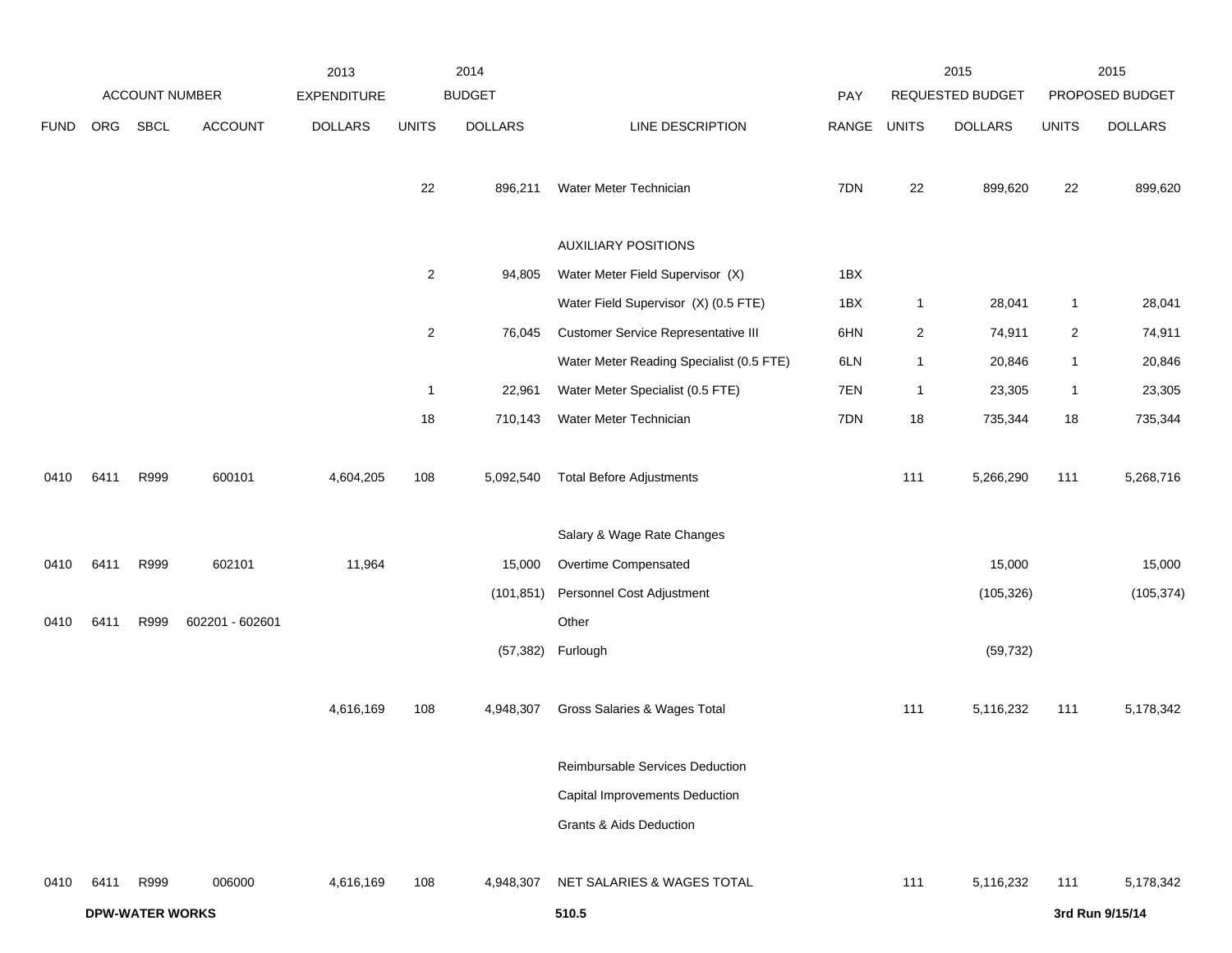|             |      |                       |                | 2013               |              | 2014           |                                                                           |             |        | 2015             |              | 2015            |
|-------------|------|-----------------------|----------------|--------------------|--------------|----------------|---------------------------------------------------------------------------|-------------|--------|------------------|--------------|-----------------|
|             |      | <b>ACCOUNT NUMBER</b> |                | <b>EXPENDITURE</b> |              | <b>BUDGET</b>  |                                                                           | PAY         |        | REQUESTED BUDGET |              | PROPOSED BUDGET |
| <b>FUND</b> | ORG  | <b>SBCL</b>           | <b>ACCOUNT</b> | <b>DOLLARS</b>     | <b>UNITS</b> | <b>DOLLARS</b> | LINE DESCRIPTION                                                          | RANGE UNITS |        | <b>DOLLARS</b>   | <b>UNITS</b> | <b>DOLLARS</b>  |
|             |      |                       |                |                    |              |                |                                                                           |             |        |                  |              |                 |
|             |      |                       |                |                    |              |                |                                                                           |             |        |                  |              |                 |
|             |      |                       |                |                    | 107.50       |                | <b>O&amp;M FTE'S</b>                                                      |             | 109.50 |                  | 109.50       |                 |
|             |      |                       |                |                    |              |                | NON-O&M FTE'S                                                             |             |        |                  |              |                 |
|             |      |                       |                |                    |              |                |                                                                           |             |        |                  |              |                 |
|             |      |                       |                |                    |              |                | (X) Private Auto Allowance May Be Paid Pursuant To                        |             |        |                  |              |                 |
|             |      |                       |                |                    |              |                | Section 350-183 of the Milwaukee Code                                     |             |        |                  |              |                 |
|             |      |                       |                |                    |              |                |                                                                           |             |        |                  |              |                 |
|             |      |                       |                |                    |              |                | (Y) Required to file a statement of economic interests in accordance with |             |        |                  |              |                 |
|             |      |                       |                |                    |              |                | the Milwaukee Code of Ordinances Chapter 303-Code of Ethics.              |             |        |                  |              |                 |
|             |      |                       |                |                    |              |                |                                                                           |             |        |                  |              |                 |
| 0410        | 6411 | R999                  | 006180         | 1,802,243          |              | 3,362,673      | ESTIMATED EMPLOYEE FRINGE BENEFITS                                        |             |        | 3,137,424        |              | 3,138,470       |
|             |      |                       |                |                    |              |                |                                                                           |             |        |                  |              |                 |
|             |      |                       |                |                    |              |                | OPERATING EXPENDITURES                                                    |             |        |                  |              |                 |
| 0410        | 6411 | R999                  | 630100         | 464,719            |              | 620,000        | <b>General Office Expense</b>                                             |             |        | 620,000          |              | 620,000         |
| 0410        | 6411 | R999                  | 630500         | 1,810,158          |              | 1,878,000      | Tools & Machinery Parts                                                   |             |        | 1,760,800        |              | 1,760,800       |
| 0410        | 6411 | R999                  | 631000         | 1,936,715          |              | 2,273,000      | <b>Construction Supplies</b>                                              |             |        | 1,948,000        |              | 1,948,000       |
| 0410        | 6411 | R999                  | 631500         | 65,755             |              | 74,000         | Energy                                                                    |             |        | 74,000           |              | 74,000          |
| 0410        | 6411 | R999                  | 632000         | 19,891             |              | 152,000        | <b>Other Operating Supplies</b>                                           |             |        | 90,000           |              | 90,000          |
| 0410        | 6411 | R999                  | 632500         | 133,512            |              | 175,000        | <b>Facility Rental</b>                                                    |             |        | 175,000          |              | 175,000         |
| 0410        | 6411 | R999                  | 633000         | 9,170              |              | 48,000         | <b>Vehicle Rental</b>                                                     |             |        | 48,000           |              | 48,000          |
| 0410        | 6411 | R999                  | 633500         | 19,020             |              | 36,000         | Non-Vehicle Equipment Rental                                              |             |        | 36,000           |              | 36,000          |
| 0410        | 6411 | R999                  | 634000         | 2,776,660          |              | 2,467,000      | <b>Professional Services</b>                                              |             |        | 2,463,500        |              | 2,463,500       |
| 0410        | 6411 | R999                  | 634500         | 532,607            |              | 1,618,000      | Information Technology Services                                           |             |        | 1,668,500        |              | 1,681,700       |
| 0410        | 6411 | R999                  | 635000         | 12,655,179         |              | 12,794,000     | <b>Property Services</b>                                                  |             |        | 13,089,000       |              | 13,089,000      |
| 0410        | 6411 | R999                  | 635500         | 145,291            |              | 295,000        | Infrastructure Services                                                   |             |        | 295,000          |              | 295,000         |
|             |      |                       |                |                    |              |                |                                                                           |             |        |                  |              |                 |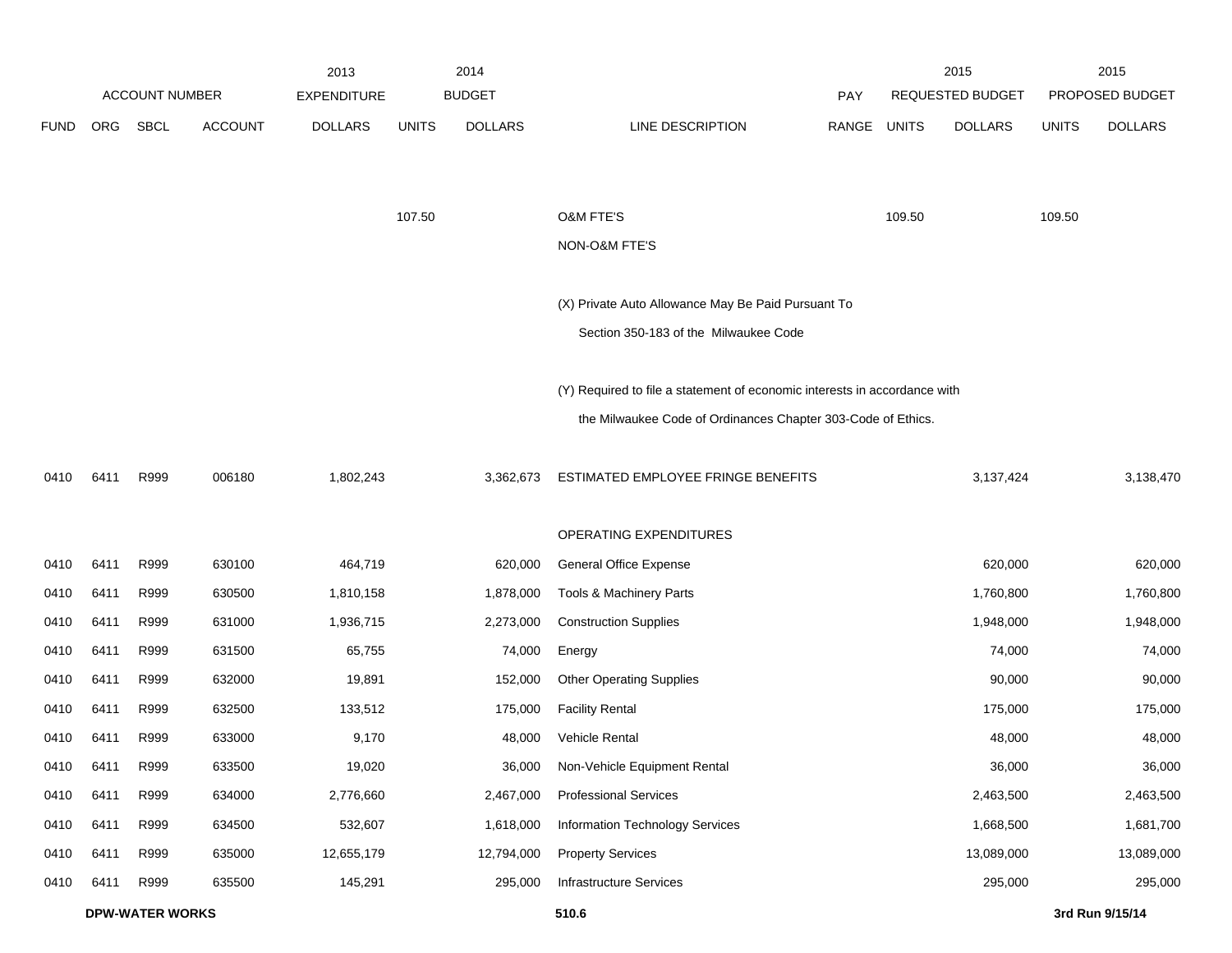|             |      |                       |                | 2013               |              | 2014           |                                             |       |                  | 2015           |                 | 2015           |
|-------------|------|-----------------------|----------------|--------------------|--------------|----------------|---------------------------------------------|-------|------------------|----------------|-----------------|----------------|
|             |      | <b>ACCOUNT NUMBER</b> |                | <b>EXPENDITURE</b> |              | <b>BUDGET</b>  |                                             | PAY   | REQUESTED BUDGET |                | PROPOSED BUDGET |                |
| <b>FUND</b> | ORG  | <b>SBCL</b>           | <b>ACCOUNT</b> | <b>DOLLARS</b>     | <b>UNITS</b> | <b>DOLLARS</b> | LINE DESCRIPTION                            | RANGE | <b>UNITS</b>     | <b>DOLLARS</b> | <b>UNITS</b>    | <b>DOLLARS</b> |
|             |      |                       |                |                    |              |                |                                             |       |                  |                |                 |                |
| 0410        | 6411 | R999                  | 636000         | 150,191            |              | 125,000        | Vehicle Repair Services                     |       |                  | 125,000        |                 | 125,000        |
| 0410        | 6411 | R999                  | 636500         | 461,664            |              | 248,000        | <b>Other Operating Services</b>             |       |                  | 220,500        |                 | 220,500        |
| 0410        | 6411 | R999                  | 637000         |                    |              |                | Loans and Grants                            |       |                  |                |                 |                |
| 0410        | 6411 | R999                  | 637501         |                    |              |                | <b>Reimburse Other Departments</b>          |       |                  |                |                 |                |
|             |      |                       |                |                    |              |                |                                             |       |                  |                |                 |                |
| 0410        | 6411 | R999                  | 006300         | 21,180,532         |              | 22,803,000     | OPERATING EXPENDITURES TOTAL                |       |                  | 22,613,300     |                 | 22,626,500     |
|             |      |                       |                |                    |              |                |                                             |       |                  |                |                 |                |
|             |      |                       |                |                    |              |                | <b>EQUIPMENT PURCHASES</b>                  |       |                  |                |                 |                |
|             |      |                       |                |                    |              |                |                                             |       |                  |                |                 |                |
|             |      |                       |                |                    |              |                | <b>Additional Equipment</b>                 |       |                  |                |                 |                |
| 0410        | 6411 | R999                  | 681009         |                    | 21           | 19,000         | <b>Computer Workstations</b>                |       |                  |                | 1               | 5,000          |
| 0410        | 6411 | R999                  | 681050         |                    | 3            | 9,600          | <b>Computer Software</b>                    |       |                  |                |                 |                |
| 0410        | 6411 | R999                  | 682075         |                    | 4            | 40,000         | Cameras                                     |       |                  |                |                 |                |
| 0410        | 6411 | R999                  | 683521         |                    |              |                | Tools-Air Monitors/Pallet Racking Equip.    |       | 1                | 35,000         | $\mathbf{1}$    | 35,000         |
| 0410        | 6411 | R999                  | 683525         |                    | $\mathbf{1}$ | 8,000          | Technical Tools/ Bulk Water Fill Station    |       | $\mathbf{1}$     | 10,000         | $\mathbf{1}$    | 10,000         |
| 0410        | 6411 | R999                  | 684017         |                    | 12           | 11,000         | <b>Metering Devices</b>                     |       | 20               | 33,000         | 20              | 33,000         |
|             |      |                       |                |                    |              |                |                                             |       |                  |                |                 |                |
|             |      |                       |                |                    | 41           | 87,600         | Subtotal - Additional Equipment             |       | 22               | 78,000         | 23              | 83,000         |
|             |      |                       |                |                    |              |                | <b>Replacement Equipment</b>                |       |                  |                |                 |                |
| 0410        | 6411 | R999                  | 681007         |                    |              |                | <b>Computer Networks</b>                    |       | 6                | 220,000        | 6               | 220,000        |
| 0410        | 6411 | R999                  | 681008         |                    | $\mathbf{1}$ | 7,000          | <b>Computer Peripherals</b>                 |       | 10               | 8,000          | 10              | 8,000          |
| 0410        | 6411 | R999                  | 681009         |                    | 37           | 113,000        | <b>Computer Workstations</b>                |       | 36               | 97,000         | 38              | 106,000        |
| 0410        | 6411 | R999                  | 681010         |                    | 4            | 40,000         | <b>Computer Servers</b>                     |       | 4                | 40,000         | 4               | 40,000         |
| 0410        | 6411 | R999                  | 681011         |                    | 14           | 9,200          | Computer Printing Equip.-Plotter & Printers |       | 4                | 2,000          | 4               | 2,000          |
|             |      |                       |                |                    |              |                |                                             |       |                  |                |                 |                |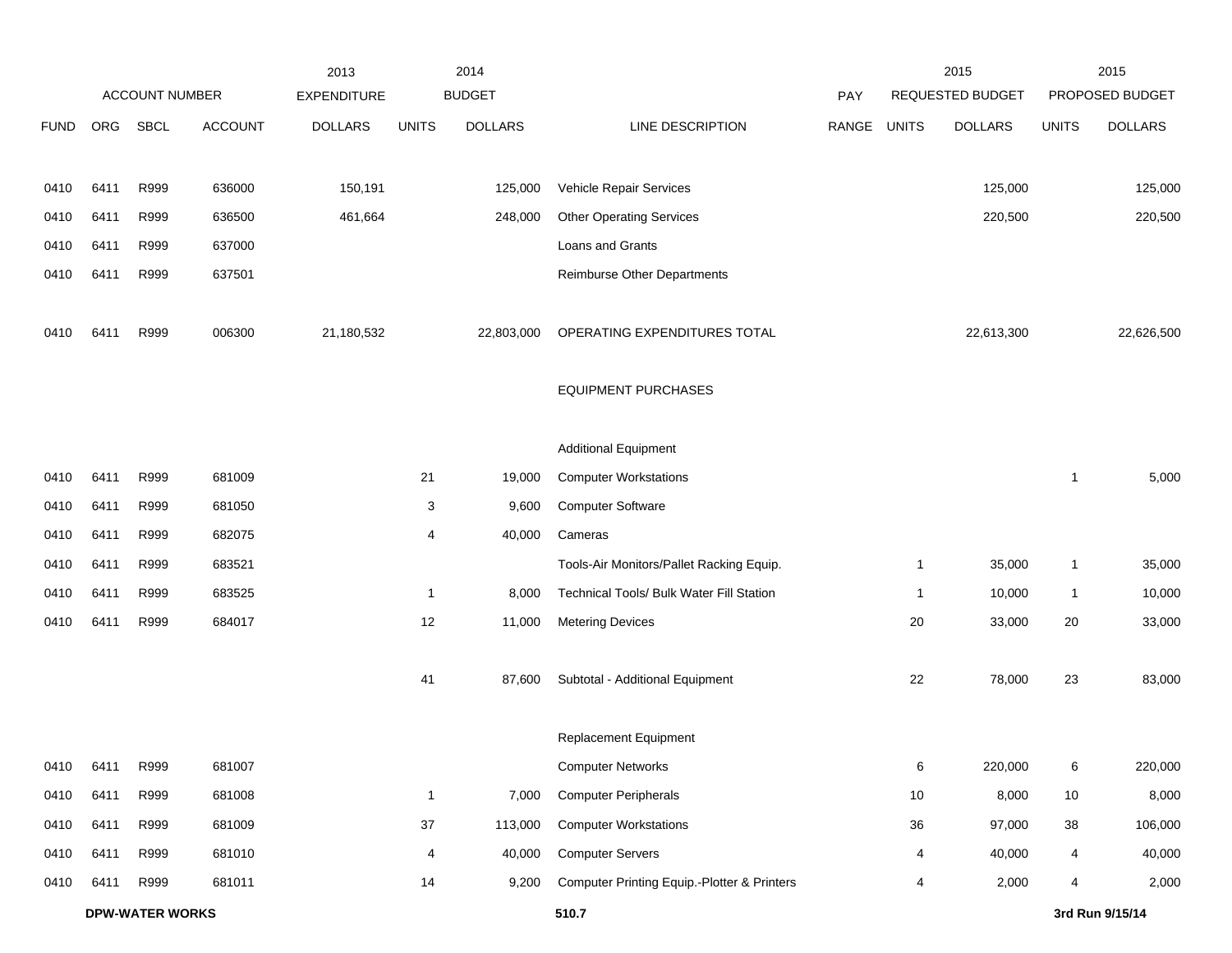|             |      |                       |                | 2013               |              | 2014           |                                             |             |     | 2015                    |              | 2015            |
|-------------|------|-----------------------|----------------|--------------------|--------------|----------------|---------------------------------------------|-------------|-----|-------------------------|--------------|-----------------|
|             |      | <b>ACCOUNT NUMBER</b> |                | <b>EXPENDITURE</b> |              | <b>BUDGET</b>  |                                             | PAY         |     | <b>REQUESTED BUDGET</b> |              | PROPOSED BUDGET |
| <b>FUND</b> | ORG  | <b>SBCL</b>           | <b>ACCOUNT</b> | <b>DOLLARS</b>     | <b>UNITS</b> | <b>DOLLARS</b> | LINE DESCRIPTION                            | RANGE UNITS |     | <b>DOLLARS</b>          | <b>UNITS</b> | <b>DOLLARS</b>  |
|             |      |                       |                |                    |              |                |                                             |             |     |                         |              |                 |
| 0410        | 6411 | R999                  | 681012         |                    | 10           | 65,000         | Computer - Handheld FC300                   |             | 55  | 90,250                  | 55           | 90,250          |
| 0410        | 6411 | R999                  | 681050         |                    |              |                | <b>Computer Software</b>                    |             | 3   | 30,600                  | 3            | 30,600          |
| 0410        | 6411 | R999                  | 683521         |                    | 9            | 8,000          | Technical Tools-Locating Wands/Air Monitors |             | 5   | 5,000                   | 5            | 5,000           |
| 0410        | 6411 | R999                  | 683530         |                    | 10           | 10,000         | <b>Pumping Equipment</b>                    |             | 10  | 10,000                  | 10           | 10,000          |
| 0410        | 6411 | R999                  | 684017         |                    | 143          | 342,000        | <b>Metering Devices</b>                     |             | 142 | 312,000                 | 142          | 312,000         |
| 0410        | 6411 | R999                  | 685550         |                    | 6            | 132,000        | Pickup Trucks & Vans                        |             |     |                         |              |                 |
|             |      |                       |                |                    |              |                |                                             |             |     |                         |              |                 |
|             |      |                       |                |                    | 234          | 726,200        | Subtotal - Replacement Equipment            |             | 275 | 814,850                 | 277          | 823,850         |
|             |      |                       |                |                    |              |                |                                             |             |     |                         |              |                 |
| 0410        | 6411 | R999                  | 006800         | 759,641            | 275          | 813,800        | EQUIPMENT PURCHASES TOTAL                   |             | 297 | 892,850                 | 300          | 906,850         |
|             |      |                       |                |                    |              |                |                                             |             |     |                         |              |                 |
|             |      |                       |                |                    |              |                | SPECIAL FUNDS                               |             |     |                         |              |                 |
| 0410        | 6410 | R643                  | 006300         | 29,963             |              | 200,000        | Liability Self-Insurance Reserve*           |             |     | 200,000                 |              | 200,000         |
| 0410        | 6410 | R648                  | 006900         |                    |              | 1,475,560      | Pension Contribution for Normal Cost*       |             |     | 1,600,000               |              | 1,600,000       |
|             |      |                       |                |                    |              |                |                                             |             |     |                         |              |                 |
|             |      |                       |                | 29,963             |              | 1,675,560      | SPECIAL FUNDS TOTAL                         |             |     | 1,800,000               |              | 1,800,000       |
|             |      |                       |                |                    |              |                |                                             |             |     |                         |              |                 |
|             |      |                       |                |                    |              |                | DPW-WATER WORKS - BUSINESS                  |             |     |                         |              |                 |
|             |      |                       |                | 28,388,548         |              | 33,603,340     | ORGANIZATION TOTAL                          |             |     | 33,559,806              |              | 33,650,162      |
|             |      |                       |                |                    |              |                |                                             |             |     |                         |              |                 |

\*Appropriation Control Account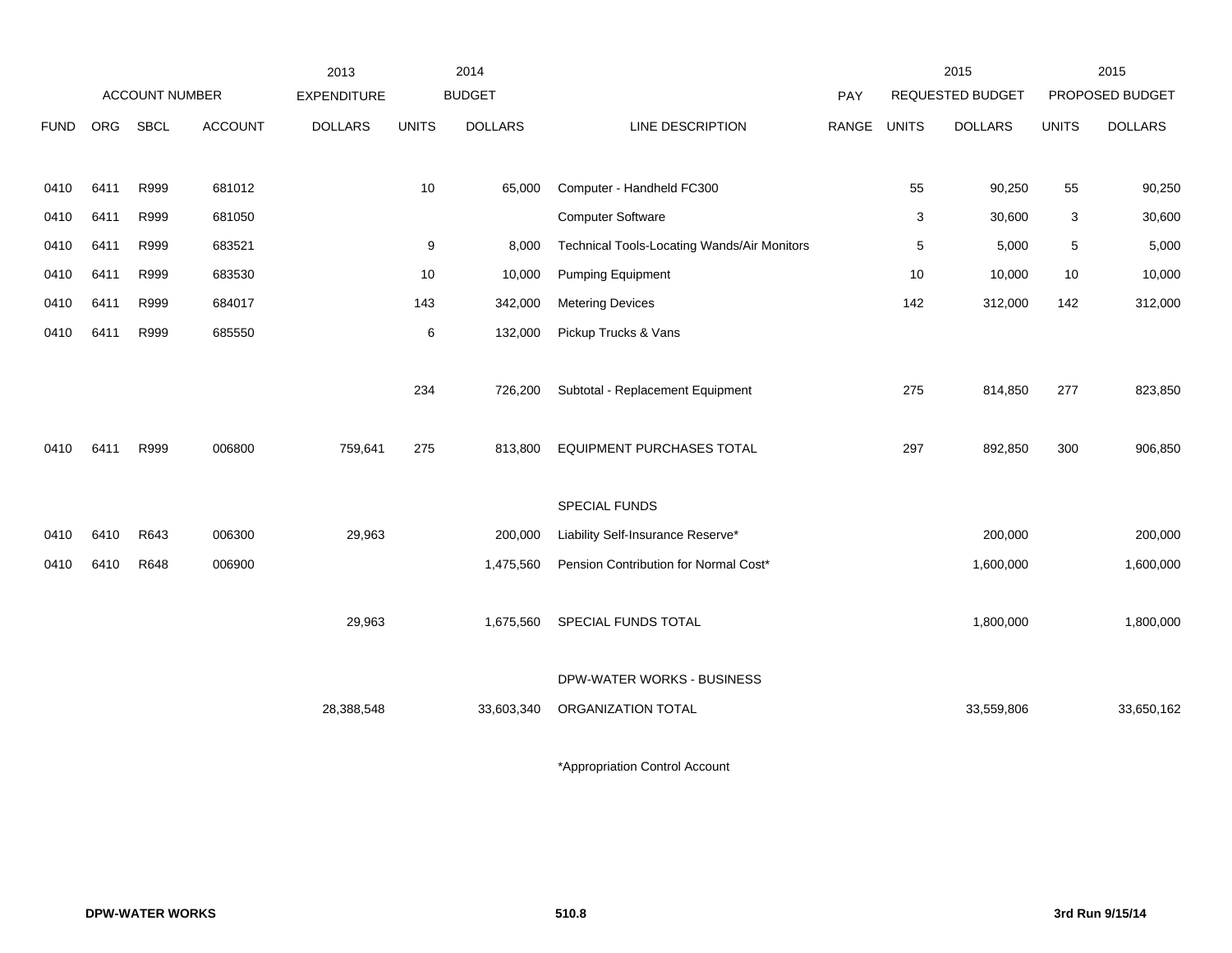|      |     |                |                | 2013               |              | 2014           |                           | 2015             |                | 2015                           |
|------|-----|----------------|----------------|--------------------|--------------|----------------|---------------------------|------------------|----------------|--------------------------------|
|      |     | ACCOUNT NUMBER |                | <b>EXPENDITURE</b> |              | <b>BUDGET</b>  | PAY                       | REQUESTED BUDGET |                | <b>PROPOSED BUDGET</b>         |
| FUND | ORG | SBCL           | <b>ACCOUNT</b> | <b>DOLLARS</b>     | <b>UNITS</b> | <b>DOLLARS</b> | RANGE<br>LINE DESCRIPTION | UNITS            | <b>DOLLARS</b> | <b>UNITS</b><br><b>DOLLARS</b> |

#### DPW-WATER WORKS-PLANTS-NORTH

# ORGANIZATION (6412)

## SALARIES & WAGES

# LINNWOOD and NORTH PRODUCTION

|                | 90,200  | Water Plants Manager (X) (Y)             | 1JX | 1  | 91,553  | 1  | 91,553    |
|----------------|---------|------------------------------------------|-----|----|---------|----|-----------|
| 1              | 69,090  | Water Plant Operations Manager (X)       | 1HX | 1  | 70,126  | 1  | 70,126    |
| 1              | 72,969  | Water Plant Operations Supervisor (X)    | 1FX | 1  | 66,381  | 1  | 66,381    |
| 1              | 69,343  | Water Plant Maintenance Manager (X)      | 1DX | 1  | 70,383  | 1  | 58,075    |
| 1              | 60,251  | Water Plant Maintenance Supervisor (X)   | 1CX | 1  | 50,959  | 1  | 50,959    |
| 1              | 40,836  | <b>Office Assistant IV</b>               | 6HN | 1  | 41,449  | 1  | 41,449    |
|                |         | Water Treatment Plant Operator           | 3PN |    |         | 18 | 1,029,667 |
| 12             | 714.037 | Senior Water Treatment Plant Operator    | 3PN | 12 | 717,380 |    |           |
| 3              | 144,283 | Water Plant Steamfitter/ HVAC Specialist | 7JN | 3  | 146,447 | 3  | 146,447   |
| 8              | 391,319 | Machine Repair Person                    | 7JN | 8  | 395,128 | 8  | 395,128   |
| $\overline{7}$ | 305,440 | Water Treatment Plant Operator           | 3GN | 7  | 308,441 |    |           |
|                |         | <b>Water Utility Laborer</b>             | 8FN |    |         | 6  | 236,519   |
| 4              | 155,986 | Water Plant Laborer                      | 8FN | 4  | 158,326 |    |           |

### AUXILIARY - EMERGENCY

|   |        | Water Treatment Plant Operator (0.25 FTE) (A) | 3PN |        |   | 15.805  |
|---|--------|-----------------------------------------------|-----|--------|---|---------|
|   | 15.571 | Sr. Wtr. Treatment Plant Oper (0.25 FTE)(A)   | 3PN | 15.805 |   |         |
|   |        | Water Treatment Plant Operator Trainee        | 3GN |        | 6 | 267.154 |
| 2 | 39.067 | Water Plant Laborer (.5 FTE)                  | 8FN | 39.653 |   |         |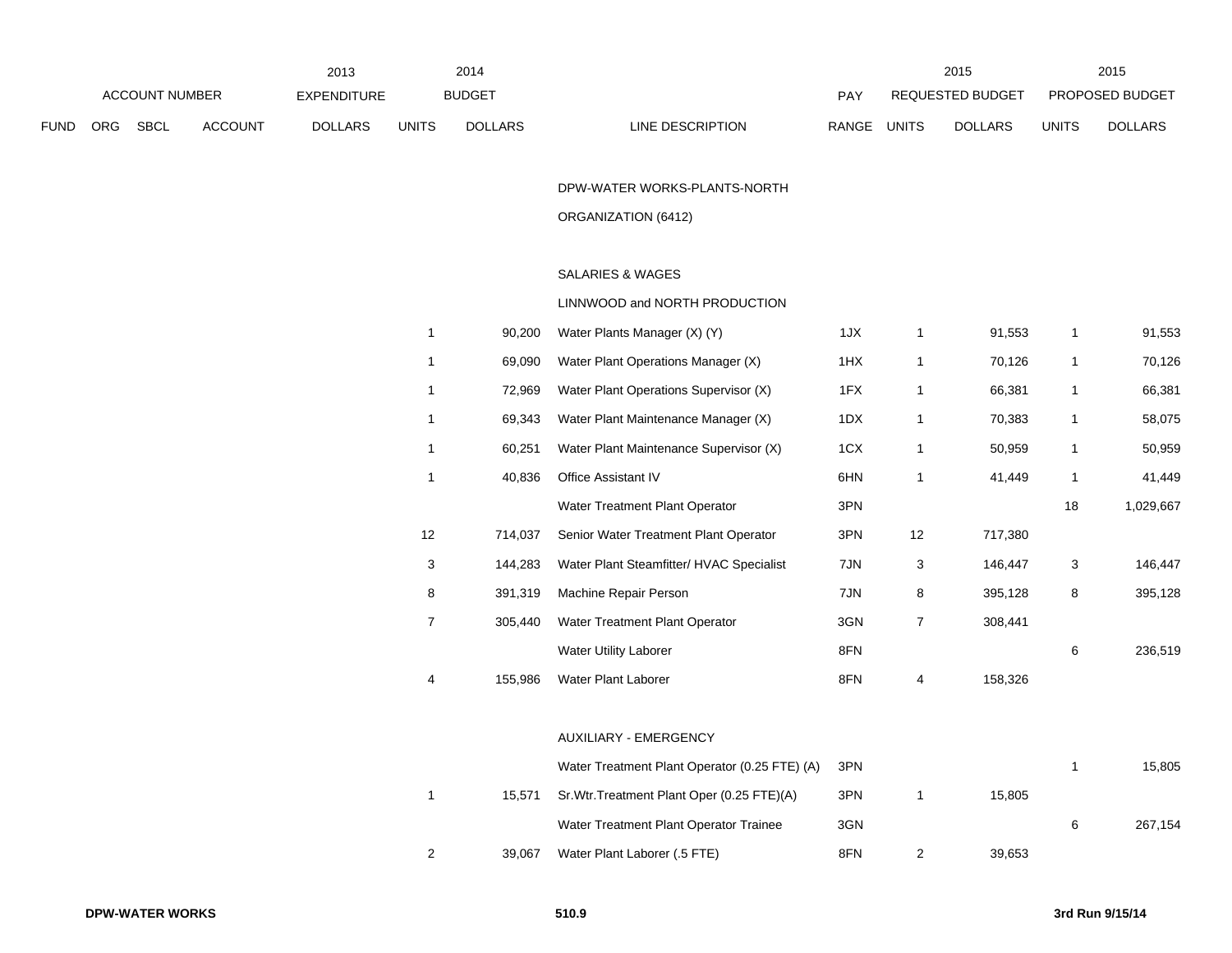|             |      |                        |                 | 2013               |              | 2014           |                                             |             |    | 2015             |              | 2015            |
|-------------|------|------------------------|-----------------|--------------------|--------------|----------------|---------------------------------------------|-------------|----|------------------|--------------|-----------------|
|             |      | ACCOUNT NUMBER         |                 | <b>EXPENDITURE</b> |              | <b>BUDGET</b>  |                                             | PAY         |    | REQUESTED BUDGET |              | PROPOSED BUDGET |
| <b>FUND</b> |      | ORG SBCL               | <b>ACCOUNT</b>  | <b>DOLLARS</b>     | <b>UNITS</b> | <b>DOLLARS</b> | LINE DESCRIPTION                            | RANGE UNITS |    | <b>DOLLARS</b>   | <b>UNITS</b> | <b>DOLLARS</b>  |
|             |      |                        |                 |                    |              |                |                                             |             |    |                  |              |                 |
|             |      |                        |                 |                    |              |                | ELECTRICAL & INSTRUMENTATION                |             |    |                  |              |                 |
|             |      |                        |                 |                    | $\mathbf{1}$ | 90,728         | Electrical Services Supervisor II (X)       | 1GX         | 1  | 92,089           | $\mathbf{1}$ | 92,089          |
|             |      |                        |                 |                    | 6            | 371,904        | <b>Electrical Mechanic</b>                  | 7M          | 6  | 377,483          | 6            | 377,483         |
|             |      |                        |                 |                    | 5            | 256,559        | Water Plant Instrument Specialist           | 3KN         | 5  | 256,298          | 5            | 256,298         |
|             |      |                        |                 |                    |              | (287, 677)     | Salary & Wage Allocation to Plant - South   |             |    | (290, 348)       |              | (290, 348)      |
|             |      |                        |                 |                    |              |                | PLANT AUTOMATION                            |             |    |                  |              |                 |
|             |      |                        |                 |                    |              | 246,696        | Salary & Wage Allocation from Plant - South |             |    | 250,396          |              | 250,396         |
| 0410        | 6412 | R999                   | 600101          | 2,792,314          | 55           | 2,846,602      | <b>Total Before Adjustments</b>             |             | 55 | 2,857,949        | 60           | 3,155,181       |
|             |      |                        |                 |                    |              |                | Salary & Wage Rate Change                   |             |    |                  |              |                 |
| 0410        | 6412 | R999                   | 602101          | 97,160             |              | 125,000        | Overtime Compensated                        |             |    | 125,000          |              | 125,000         |
|             |      |                        |                 |                    |              | (56, 932)      | Personnel Cost Adjustment                   |             |    | (57, 159)        |              | (63, 104)       |
| 0410        | 6412 | R999                   | 602201 - 602601 |                    |              |                | Other                                       |             |    |                  |              |                 |
|             |      |                        |                 |                    |              |                | (26,186) Furlough                           |             |    | (26, 219)        |              |                 |
|             |      |                        |                 | 2,889,474          | 55           | 2,888,484      | Gross Salaries & Wages Total                |             | 55 | 2,899,571        | 60           | 3,217,077       |
|             |      |                        |                 |                    |              |                | Reimbursable Services Deduction             |             |    |                  |              |                 |
|             |      |                        |                 |                    |              |                | Capital Improvements Deduction              |             |    |                  |              |                 |
|             |      |                        |                 |                    |              |                | <b>Grants &amp; Aids Deduction</b>          |             |    |                  |              |                 |
| 0410        | 6412 | R999                   | 006000          | 2,889,474          | 55           | 2,888,484      | NET SALARIES & WAGES TOTAL                  |             | 55 | 2,899,571        | 60           | 3,217,077       |
|             |      | <b>DPW-WATER WORKS</b> |                 |                    |              |                | 510.10                                      |             |    |                  |              | 3rd Run 9/15/14 |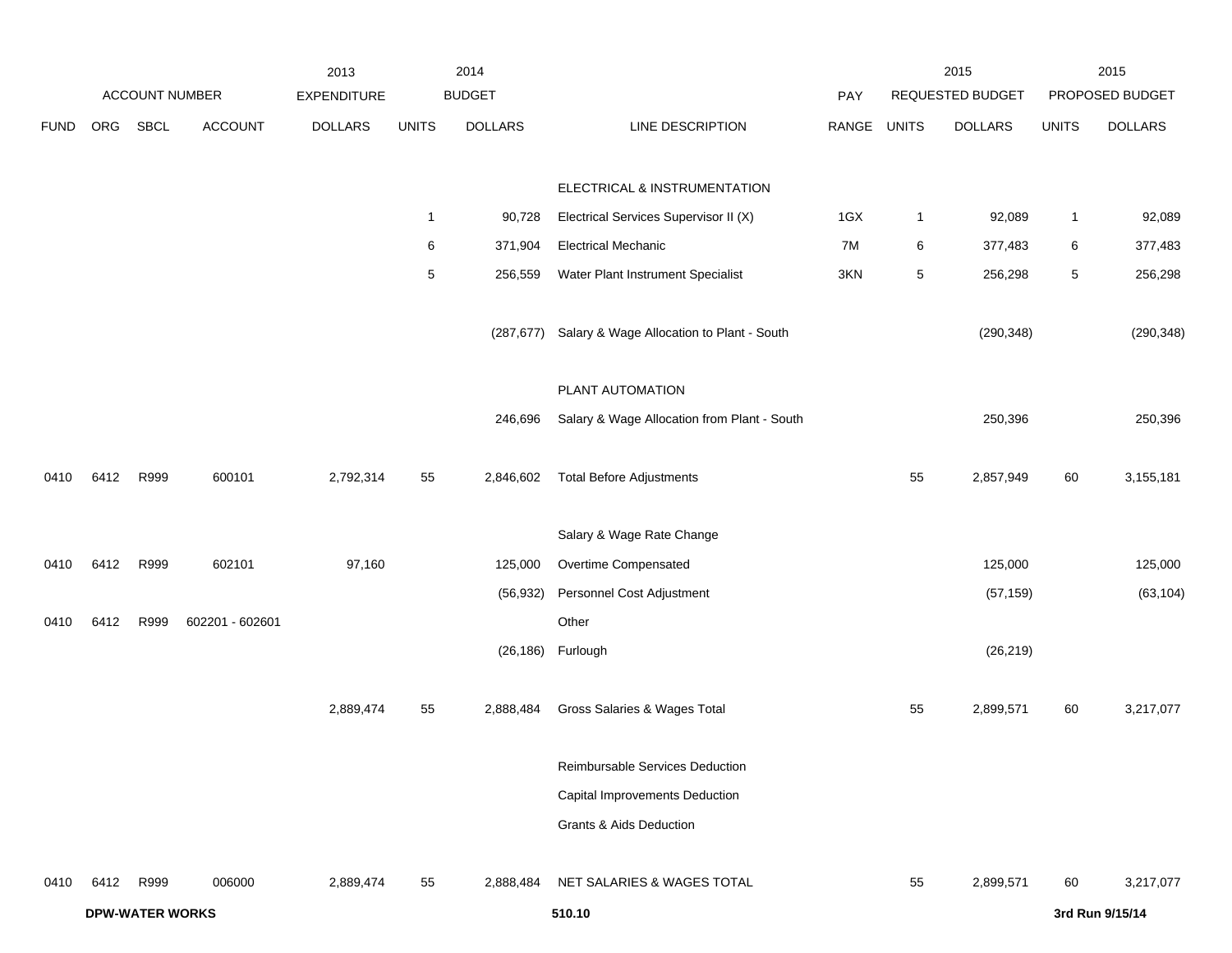|             |      |                        |                | 2013               |              | 2014           |                                                                           |             |       | 2015             |              | 2015            |
|-------------|------|------------------------|----------------|--------------------|--------------|----------------|---------------------------------------------------------------------------|-------------|-------|------------------|--------------|-----------------|
|             |      | <b>ACCOUNT NUMBER</b>  |                | <b>EXPENDITURE</b> |              | <b>BUDGET</b>  |                                                                           | PAY         |       | REQUESTED BUDGET |              | PROPOSED BUDGET |
| <b>FUND</b> | ORG  | SBCL                   | <b>ACCOUNT</b> | <b>DOLLARS</b>     | <b>UNITS</b> | <b>DOLLARS</b> | LINE DESCRIPTION                                                          | RANGE UNITS |       | <b>DOLLARS</b>   | <b>UNITS</b> | <b>DOLLARS</b>  |
|             |      |                        |                |                    |              |                |                                                                           |             |       |                  |              |                 |
|             |      |                        |                |                    |              |                |                                                                           |             |       |                  |              |                 |
|             |      |                        |                |                    | 53.25        |                | O&M FTE'S                                                                 |             | 53.25 |                  | 59.25        |                 |
|             |      |                        |                |                    |              |                | NON-O&M FTE'S                                                             |             |       |                  |              |                 |
|             |      |                        |                |                    |              |                | (A) For Assignment As Relief To 24-Hour Duty Stations                     |             |       |                  |              |                 |
|             |      |                        |                |                    |              |                | At Both Linnwood and Howard Avenue Purification                           |             |       |                  |              |                 |
|             |      |                        |                |                    |              |                | Plants to Minimize the Need for Double Shifting.                          |             |       |                  |              |                 |
|             |      |                        |                |                    |              |                |                                                                           |             |       |                  |              |                 |
|             |      |                        |                |                    |              |                | (X) Private Auto Allowance May Be Paid Pursuant to                        |             |       |                  |              |                 |
|             |      |                        |                |                    |              |                | Section 350-183 of the Milwaukee Code.                                    |             |       |                  |              |                 |
|             |      |                        |                |                    |              |                |                                                                           |             |       |                  |              |                 |
|             |      |                        |                |                    |              |                | (Y) Required to file a statement of economic interests in accordance with |             |       |                  |              |                 |
|             |      |                        |                |                    |              |                | the Milwaukee Code of Ordinances Chapter 303-Code of Ethics.              |             |       |                  |              |                 |
| 0410        | 6412 | R999                   | 006180         | 1,157,824          |              | 1,444,242      | ESTIMATED EMPLOYEE FRINGE BENEFITS                                        |             |       | 1,287,348        |              | 1,415,515       |
|             |      |                        |                |                    |              |                |                                                                           |             |       |                  |              |                 |
|             |      |                        |                |                    |              |                | OPERATING EXPENDITURES                                                    |             |       |                  |              |                 |
| 0410        | 6412 | R999                   | 630100         | 8,732              |              | 31,000         | General Office Expense                                                    |             |       | 15,000           |              | 15,000          |
| 0410        | 6412 | R999                   | 630500         | 138,877            |              | 92,000         | Tools & Machinery Parts                                                   |             |       | 100,000          |              | 100,000         |
| 0410        | 6412 | R999                   | 631000         | 125,751            |              | 122,000        | <b>Construction Supplies</b>                                              |             |       | 122,000          |              | 122,000         |
| 0410        | 6412 | R999                   | 631500         | 3,398,491          |              | 3,372,000      | Energy                                                                    |             |       | 3,738,500        |              | 3,738,500       |
| 0410        | 6412 | R999                   | 632000         | 1,579,903          |              | 2,127,000      | <b>Other Operating Supplies</b>                                           |             |       | 1,800,000        |              | 1,800,000       |
| 0410        | 6412 | R999                   | 632500         | 1,980              |              | 5,000          | <b>Facility Rental</b>                                                    |             |       | 5,000            |              | 5,000           |
| 0410        | 6412 | R999                   | 633000         | 27                 |              | 3,000          | Vehicle Rental                                                            |             |       | 3,000            |              | 3,000           |
| 0410        | 6412 | R999                   | 633500         | 7,634              |              | 10,000         | Non-Vehicle Equipment Rental                                              |             |       | 10,000           |              | 10,000          |
|             |      | <b>DPW-WATER WORKS</b> |                |                    |              |                | 510.11                                                                    |             |       |                  |              | 3rd Run 9/15/14 |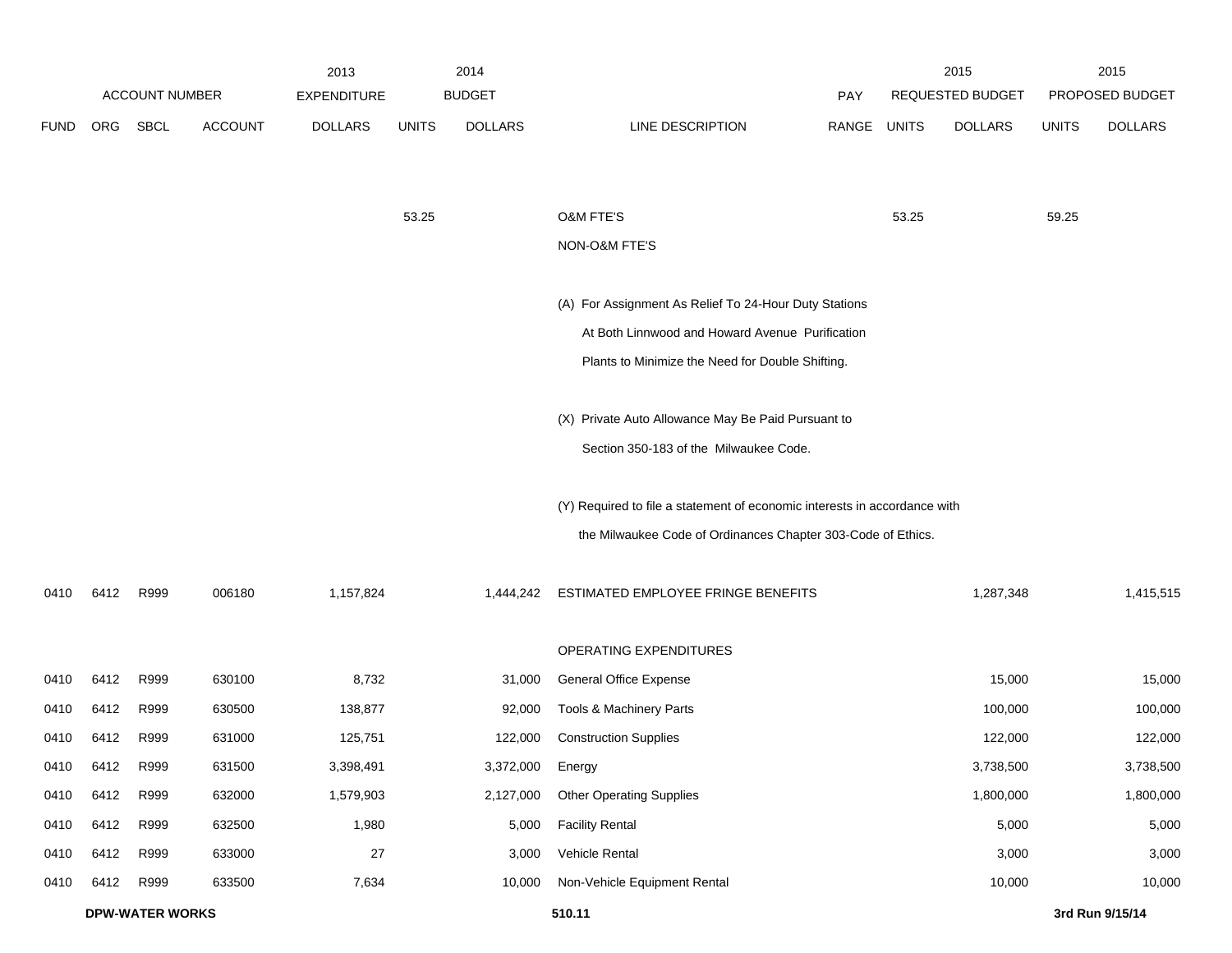|             |      |                        |                | 2013               |              | 2014           |                                               |       |                | 2015             |              | 2015            |
|-------------|------|------------------------|----------------|--------------------|--------------|----------------|-----------------------------------------------|-------|----------------|------------------|--------------|-----------------|
|             |      | <b>ACCOUNT NUMBER</b>  |                | <b>EXPENDITURE</b> |              | <b>BUDGET</b>  |                                               | PAY   |                | REQUESTED BUDGET |              | PROPOSED BUDGET |
| <b>FUND</b> | ORG  | SBCL                   | <b>ACCOUNT</b> | <b>DOLLARS</b>     | <b>UNITS</b> | <b>DOLLARS</b> | LINE DESCRIPTION                              | RANGE | <b>UNITS</b>   | <b>DOLLARS</b>   | <b>UNITS</b> | <b>DOLLARS</b>  |
|             |      |                        |                |                    |              |                |                                               |       |                |                  |              |                 |
| 0410        | 6412 | R999                   | 634000         | 64,630             |              | 100,000        | <b>Professional Services</b>                  |       |                | 100,000          |              | 100,000         |
| 0410        | 6412 | R999                   | 634500         | 189,160            |              | 151,000        | Information Technology Services               |       |                | 190,000          |              | 190,000         |
| 0410        | 6412 | R999                   | 635000         | 1,783,019          |              | 1,475,000      | <b>Property Services</b>                      |       |                | 1,700,000        |              | 1,700,000       |
| 0410        | 6412 | R999                   | 635500         | 24,382             |              | 5,000          | <b>Infrastructure Services</b>                |       |                | 10,000           |              | 10,000          |
| 0410        | 6412 | R999                   | 636000         | 50,064             |              | 36,000         | Vehicle Repair Services                       |       |                | 45,000           |              | 45,000          |
| 0410        | 6412 | R999                   | 636500         | 57,737             |              | 70,000         | <b>Other Operating Services</b>               |       |                | 70,000           |              | 70,000          |
| 0410        | 6412 | R999                   | 637000         |                    |              |                | Loans and Grants                              |       |                |                  |              |                 |
| 0410        | 6412 | R999                   | 637501         |                    |              |                | Reimburse Other Departments                   |       |                |                  |              |                 |
|             |      |                        |                |                    |              |                |                                               |       |                |                  |              |                 |
| 0410        | 6412 | R999                   | 006300         | 7,430,387          |              | 7,599,000      | OPERATING EXPENDITURES TOTAL                  |       |                | 7,908,500        |              | 7,908,500       |
|             |      |                        |                |                    |              |                |                                               |       |                |                  |              |                 |
|             |      |                        |                |                    |              |                | <b>EQUIPMENT PURCHASES</b>                    |       |                |                  |              |                 |
|             |      |                        |                |                    |              |                |                                               |       |                |                  |              |                 |
|             |      |                        |                |                    |              |                | <b>Additional Equipment</b>                   |       |                |                  |              |                 |
| 0410        | 6412 | R999                   | 681012         |                    |              |                | <b>Computer Mobile Devices</b>                |       | 8              | 8,000            | 8            | 8,000           |
| 0410        | 6412 | R999                   | 682050         |                    |              |                | Cameras- Security (PTZ)                       |       | 3              | 9,000            | 3            | 9,000           |
| 0410        | 6412 | R999                   | 683521         |                    |              |                | Tools-hoist frame, retrieval device           |       | 3              | 16,000           | 3            | 16,000          |
| 0410        | 6412 | R999                   | 683525         |                    |              |                | Tech. Tools-pH meter, turbidimeter, analyzers |       | 10             | 38,000           | 10           | 38,000          |
| 0410        | 6412 | R999                   | 685529         |                    | 1            | 11,000         | Industrial Truck-Scissors Lift                |       |                |                  |              |                 |
|             |      |                        |                |                    |              |                |                                               |       |                |                  |              |                 |
|             |      |                        |                |                    | $\mathbf{1}$ | 11,000         | Subtotal - Additional Equipment               |       | 24             | 71,000           | 24           | 71,000          |
|             |      |                        |                |                    |              |                |                                               |       |                |                  |              |                 |
|             |      |                        |                |                    |              |                | Replacement Equipment                         |       |                |                  |              |                 |
| 0410        | 6412 | R999                   | 681008         |                    |              |                | <b>Computer Peripherals</b>                   |       | $\overline{a}$ | 40,000           | $\mathbf{2}$ | 40,000          |
| 0410        | 6412 | R999                   | 681010         |                    | $\mathbf{1}$ | 100,000        | <b>Computer Server and Components</b>         |       | $\mathbf{1}$   | 100,000          | 1            | 100,000         |
|             |      | <b>DPW-WATER WORKS</b> |                |                    |              |                | 510.12                                        |       |                |                  |              | 3rd Run 9/15/14 |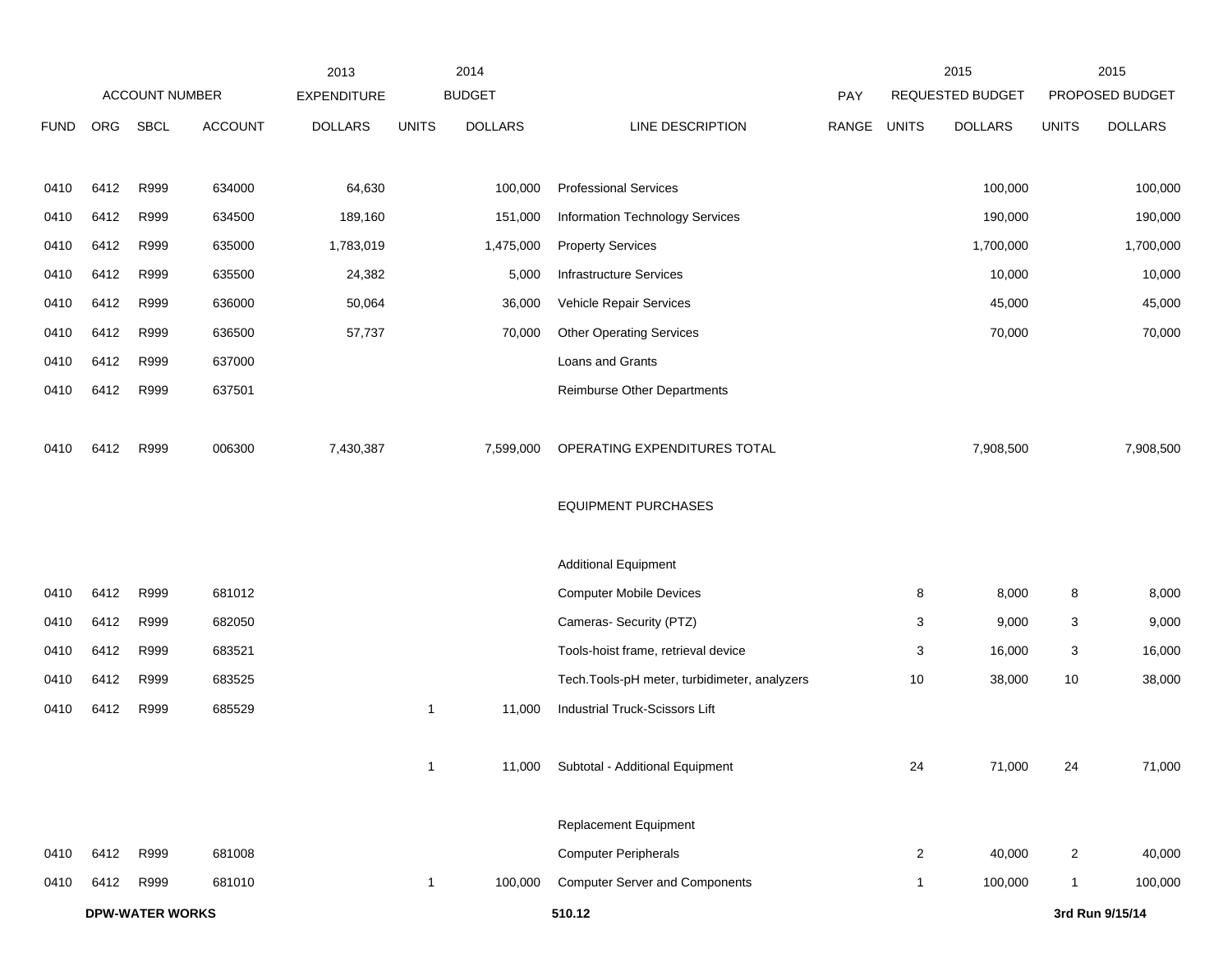|             |      |                |                | 2013               |              | 2014           |                                              |       |                | 2015             |              | 2015            |
|-------------|------|----------------|----------------|--------------------|--------------|----------------|----------------------------------------------|-------|----------------|------------------|--------------|-----------------|
|             |      | ACCOUNT NUMBER |                | <b>EXPENDITURE</b> |              | <b>BUDGET</b>  |                                              | PAY   |                | REQUESTED BUDGET |              | PROPOSED BUDGET |
| <b>FUND</b> | ORG  | <b>SBCL</b>    | <b>ACCOUNT</b> | <b>DOLLARS</b>     | <b>UNITS</b> | <b>DOLLARS</b> | LINE DESCRIPTION                             | RANGE | <b>UNITS</b>   | <b>DOLLARS</b>   | <b>UNITS</b> | <b>DOLLARS</b>  |
|             |      |                |                |                    |              |                |                                              |       |                |                  |              |                 |
| 0410        | 6412 | R999           | 683515         |                    | 23           | 132,000        | <b>Testing Equipment</b>                     |       |                |                  |              |                 |
| 0410        | 6412 | R999           | 683521         |                    |              |                | Tools: Vacuum Cast Iron Heating Unit         |       | 3              | 57,000           | 3            | 57,000          |
| 0410        | 6412 | R999           | 683525         |                    | 3            | 32,000         | Technical Tools: phosphate analyzer          |       | $\overline{1}$ | 19,000           | $\mathbf{1}$ | 19,000          |
| 0410        | 6412 | R999           | 683530         |                    | $\mathbf{1}$ | 12,000         | Pumping Equip: isolation valves              |       |                |                  |              |                 |
| 0410        | 6412 | R999           | 685550         |                    | $\mathbf{1}$ | 55,000         | Pickup Truck, 1 ton with plow                |       | $\mathbf{1}$   | 55,000           | $\mathbf{1}$ | 55,000          |
|             |      |                |                |                    |              |                |                                              |       |                |                  |              |                 |
|             |      |                |                |                    | 29           | 331,000        | Subtotal - Replacement Equipment             |       | 8              | 271,000          | 8            | 271,000         |
|             |      |                |                |                    |              |                |                                              |       |                |                  |              |                 |
| 0410        | 6412 | R999           | 006800         | 159,280            | 30           | 342,000        | <b>EQUIPMENT PURCHASES TOTAL</b>             |       | 32             | 342,000          | 32           | 342,000         |
|             |      |                |                |                    |              |                |                                              |       |                |                  |              |                 |
|             |      |                |                |                    |              |                | SPECIAL FUNDS                                |       |                |                  |              |                 |
| 0410        | 6410 | R646           | 006300         | 3,700,000          |              | 4,265,000      | Contingent FD. - Debt Service - Water Works* |       |                |                  |              |                 |
| 0410        | 6410 | R646           | 006610         |                    |              |                | Contingent FD. - Debt Service - Water Works* |       |                | 3,700,000        |              | 3,700,000       |
|             |      |                |                |                    |              |                |                                              |       |                |                  |              |                 |
|             |      |                |                | 3,700,000          |              | 4,265,000      | SPECIAL FUNDS TOTAL                          |       |                | 3,700,000        |              | 3,700,000       |
|             |      |                |                |                    |              |                |                                              |       |                |                  |              |                 |
|             |      |                |                |                    |              |                | DPW-WATER WORKS-PLANTS-NORTH                 |       |                |                  |              |                 |
|             |      |                |                | 15,336,965         |              | 16,538,726     | ORGANIZATION TOTAL                           |       |                | 16,137,419       |              | 16,583,092      |
|             |      |                |                |                    |              |                |                                              |       |                |                  |              |                 |

\*Appropriation Control Account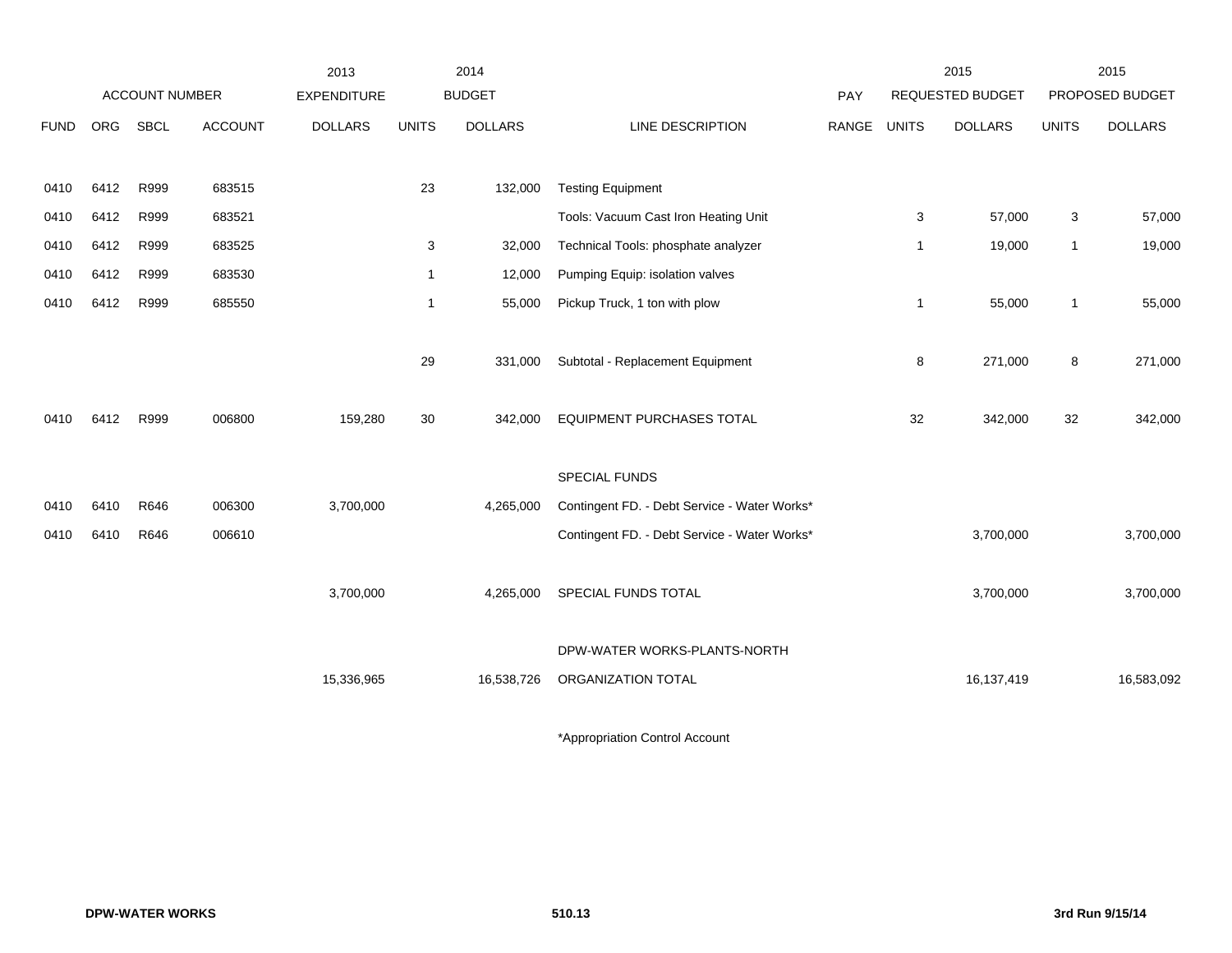|             |      |                       |                | 2013           |                 | 2014           |                                       |             |                         | 2015             |              | 2015            |
|-------------|------|-----------------------|----------------|----------------|-----------------|----------------|---------------------------------------|-------------|-------------------------|------------------|--------------|-----------------|
|             |      | <b>ACCOUNT NUMBER</b> |                | EXPENDITURE    |                 | <b>BUDGET</b>  |                                       | PAY         |                         | REQUESTED BUDGET |              | PROPOSED BUDGET |
| <b>FUND</b> | ORG  | <b>SBCL</b>           | <b>ACCOUNT</b> | <b>DOLLARS</b> | <b>UNITS</b>    | <b>DOLLARS</b> | LINE DESCRIPTION                      | RANGE UNITS |                         | <b>DOLLARS</b>   | <b>UNITS</b> | <b>DOLLARS</b>  |
|             |      |                       |                |                |                 |                |                                       |             |                         |                  |              |                 |
|             |      |                       |                |                |                 |                | DPW-WATER WORKS-ENGINEERING           |             |                         |                  |              |                 |
|             |      |                       |                |                |                 |                | ORGANIZATION (6413)                   |             |                         |                  |              |                 |
|             |      |                       |                |                |                 |                | SALARIES & WAGES                      |             |                         |                  |              |                 |
|             |      |                       |                |                |                 |                | <b>ADMINISTRATION</b>                 |             |                         |                  |              |                 |
|             |      |                       |                |                | $\mathbf{1}$    | 109,864        | Civil Engineer V (X) (Y)              | 1JX         | $\mathbf{1}$            | 109,839          | $\mathbf{1}$ | 109,839         |
|             |      |                       |                |                |                 |                |                                       |             |                         |                  |              |                 |
|             |      |                       |                |                |                 |                | <b>ENGINEERING DESIGN</b>             |             |                         |                  |              |                 |
|             |      |                       |                |                | $\mathbf{1}$    | 103,062        | Management Civil Engineer Sr. (X) (Y) | 11X         | $\overline{a}$          | 175,589          | $\mathbf{3}$ | 265,266         |
|             |      |                       |                |                | $\mathbf{1}$    | 87,622         | Civil Engineer IV (X)                 | 2KX         |                         |                  |              |                 |
|             |      |                       |                |                | 4               | 301,886        | Civil Engineer III (X)                | 2IN         | 4                       | 293,791          | 6            | 432,709         |
|             |      |                       |                |                | $\mathbf{3}$    | 116,365        | Civil Engineer II (X)                 | 2GN         | 3                       | 172,341          | $\mathbf{3}$ | 172,341         |
|             |      |                       |                |                | $\overline{c}$  | 147,619        | Electrical Engineer III (X)           | 2IN         | $\overline{\mathbf{c}}$ | 149,833          | $\mathbf{2}$ | 149,833         |
|             |      |                       |                |                | $\mathbf{1}$    | 77,134         | Mechanical Engineer III (X)           | 2IN         | 1                       | 78,291           | $\mathbf{1}$ | 78,291          |
|             |      |                       |                |                | $\mathbf{1}$    | 67,910         | Engineering Technician V              | 3RN         | $\mathbf{1}$            | 68,929           | $\mathbf{1}$ | 68,929          |
|             |      |                       |                |                | $\mathbf{1}$    | 60,789         | Engineering Drafting Technician V     | 3QN         | 1                       | 61,701           | $\mathbf{1}$ | 61,701          |
|             |      |                       |                |                |                 |                | Engineering Technician IV             | 3NN         | 1                       | 45,087           | 6            | 308,069         |
|             |      |                       |                |                | $5\phantom{.0}$ | 290,838        | Engineering Drafting Technician IV    | 3NN         | 5                       | 295,200          | 6            | 347,797         |
|             |      |                       |                |                | $\mathbf{1}$    | 42,305         | <b>Engineering Technician II</b>      | 3FN         |                         |                  |              |                 |
|             |      |                       |                |                | $\mathbf{1}$    | 37,563         | Engineering Drafting Technician II    | 3FN         | 1                       | 38,127           | $\mathbf{1}$ | 38,127          |
|             |      |                       |                |                |                 |                | Office Assistant IV                   | 6HN         |                         |                  | -1           | 41,449          |
| 0410        | 6413 | R999                  | 600101         | 862,996        | 22              | 1,442,957      | <b>Total Before Adjustments</b>       |             | 22                      | 1,488,728        | 32           | 2,074,351       |
|             |      |                       |                |                |                 |                |                                       |             |                         |                  |              |                 |

Salary & Wage Rate Change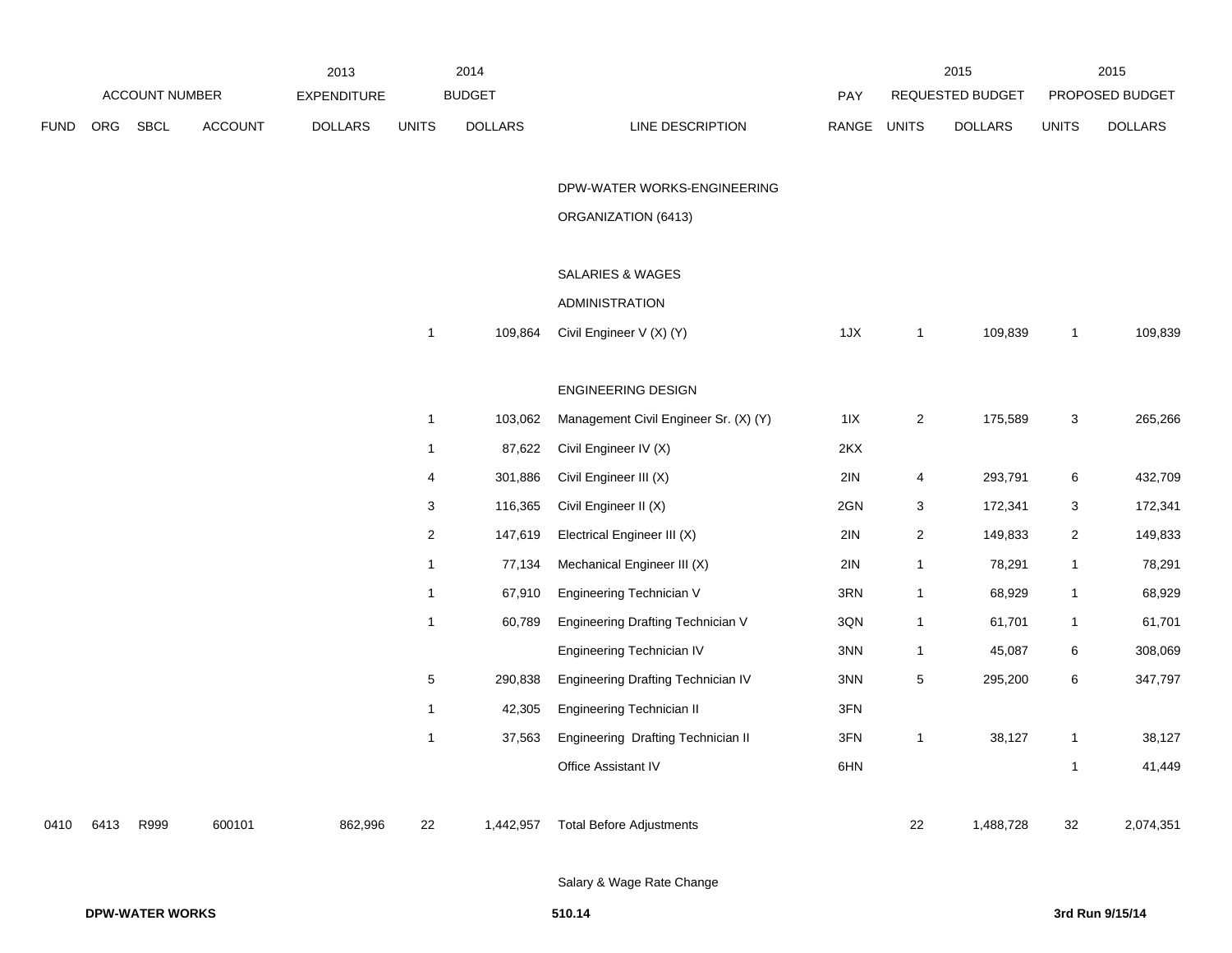| <b>BUDGET</b><br><b>ACCOUNT NUMBER</b><br><b>EXPENDITURE</b><br>REQUESTED BUDGET<br>PROPOSED BUDGET<br><b>PAY</b><br>SBCL<br><b>ACCOUNT</b><br><b>DOLLARS</b><br>RANGE<br><b>DOLLARS</b><br>ORG<br><b>DOLLARS</b><br><b>UNITS</b><br>LINE DESCRIPTION<br><b>UNITS</b><br><b>DOLLARS</b><br><b>UNITS</b><br><b>FUND</b><br>16,339<br>Overtime Compensated<br>10,000<br>R999<br>602101<br>10,000<br>0410<br>6413<br>Personnel Cost Adjustment<br>(19, 159)<br>(19, 355)<br>Other<br>6413<br>R999<br>602201 - 602601<br>0410<br>(16,594) Furlough<br>(17, 120)<br>879,335<br>22<br>1,417,204<br>Gross Salaries & Wages Total<br>22<br>1,462,253<br>32<br>2,115,213<br>Reimbursable Services Deduction<br><b>Capital Improvements Deduction</b><br>(521,000)<br>(485,000)<br><b>Grants &amp; Aids Deduction</b><br>R999<br>006000<br>879,335<br>22<br>NET SALARIES & WAGES TOTAL<br>22<br>941,253<br>32<br>1,289,213<br>6413<br>932,204<br>0410<br>12.73<br><b>O&amp;M FTE'S</b><br>13.06<br>16.89<br>8.27<br>14.11<br>NON-O&M FTE'S<br>8.94<br>(X) Private Auto Allowance May Be Paid Pursuant To | 65,000<br>(24, 138) |
|------------------------------------------------------------------------------------------------------------------------------------------------------------------------------------------------------------------------------------------------------------------------------------------------------------------------------------------------------------------------------------------------------------------------------------------------------------------------------------------------------------------------------------------------------------------------------------------------------------------------------------------------------------------------------------------------------------------------------------------------------------------------------------------------------------------------------------------------------------------------------------------------------------------------------------------------------------------------------------------------------------------------------------------------------------------------------------------------|---------------------|
|                                                                                                                                                                                                                                                                                                                                                                                                                                                                                                                                                                                                                                                                                                                                                                                                                                                                                                                                                                                                                                                                                                |                     |
|                                                                                                                                                                                                                                                                                                                                                                                                                                                                                                                                                                                                                                                                                                                                                                                                                                                                                                                                                                                                                                                                                                |                     |
|                                                                                                                                                                                                                                                                                                                                                                                                                                                                                                                                                                                                                                                                                                                                                                                                                                                                                                                                                                                                                                                                                                |                     |
|                                                                                                                                                                                                                                                                                                                                                                                                                                                                                                                                                                                                                                                                                                                                                                                                                                                                                                                                                                                                                                                                                                |                     |
|                                                                                                                                                                                                                                                                                                                                                                                                                                                                                                                                                                                                                                                                                                                                                                                                                                                                                                                                                                                                                                                                                                |                     |
|                                                                                                                                                                                                                                                                                                                                                                                                                                                                                                                                                                                                                                                                                                                                                                                                                                                                                                                                                                                                                                                                                                |                     |
|                                                                                                                                                                                                                                                                                                                                                                                                                                                                                                                                                                                                                                                                                                                                                                                                                                                                                                                                                                                                                                                                                                |                     |
|                                                                                                                                                                                                                                                                                                                                                                                                                                                                                                                                                                                                                                                                                                                                                                                                                                                                                                                                                                                                                                                                                                |                     |
|                                                                                                                                                                                                                                                                                                                                                                                                                                                                                                                                                                                                                                                                                                                                                                                                                                                                                                                                                                                                                                                                                                |                     |
|                                                                                                                                                                                                                                                                                                                                                                                                                                                                                                                                                                                                                                                                                                                                                                                                                                                                                                                                                                                                                                                                                                |                     |
|                                                                                                                                                                                                                                                                                                                                                                                                                                                                                                                                                                                                                                                                                                                                                                                                                                                                                                                                                                                                                                                                                                |                     |
|                                                                                                                                                                                                                                                                                                                                                                                                                                                                                                                                                                                                                                                                                                                                                                                                                                                                                                                                                                                                                                                                                                | (826,000)           |
|                                                                                                                                                                                                                                                                                                                                                                                                                                                                                                                                                                                                                                                                                                                                                                                                                                                                                                                                                                                                                                                                                                |                     |
|                                                                                                                                                                                                                                                                                                                                                                                                                                                                                                                                                                                                                                                                                                                                                                                                                                                                                                                                                                                                                                                                                                |                     |
|                                                                                                                                                                                                                                                                                                                                                                                                                                                                                                                                                                                                                                                                                                                                                                                                                                                                                                                                                                                                                                                                                                |                     |
|                                                                                                                                                                                                                                                                                                                                                                                                                                                                                                                                                                                                                                                                                                                                                                                                                                                                                                                                                                                                                                                                                                |                     |
|                                                                                                                                                                                                                                                                                                                                                                                                                                                                                                                                                                                                                                                                                                                                                                                                                                                                                                                                                                                                                                                                                                |                     |
|                                                                                                                                                                                                                                                                                                                                                                                                                                                                                                                                                                                                                                                                                                                                                                                                                                                                                                                                                                                                                                                                                                |                     |
|                                                                                                                                                                                                                                                                                                                                                                                                                                                                                                                                                                                                                                                                                                                                                                                                                                                                                                                                                                                                                                                                                                |                     |
| Section 350-183 of the Milwaukee Code                                                                                                                                                                                                                                                                                                                                                                                                                                                                                                                                                                                                                                                                                                                                                                                                                                                                                                                                                                                                                                                          |                     |
|                                                                                                                                                                                                                                                                                                                                                                                                                                                                                                                                                                                                                                                                                                                                                                                                                                                                                                                                                                                                                                                                                                |                     |
| (Y) Required to file a statement of economic interests in accordance with                                                                                                                                                                                                                                                                                                                                                                                                                                                                                                                                                                                                                                                                                                                                                                                                                                                                                                                                                                                                                      |                     |
| the Milwaukee Code of Ordinances Chapter 303-Code of Ethics.                                                                                                                                                                                                                                                                                                                                                                                                                                                                                                                                                                                                                                                                                                                                                                                                                                                                                                                                                                                                                                   |                     |
|                                                                                                                                                                                                                                                                                                                                                                                                                                                                                                                                                                                                                                                                                                                                                                                                                                                                                                                                                                                                                                                                                                |                     |
| 6413<br>R999<br>006180<br>353,535<br>ESTIMATED EMPLOYEE FRINGE BENEFITS<br>421,684<br>0410<br>466,102                                                                                                                                                                                                                                                                                                                                                                                                                                                                                                                                                                                                                                                                                                                                                                                                                                                                                                                                                                                          | 549,015             |
|                                                                                                                                                                                                                                                                                                                                                                                                                                                                                                                                                                                                                                                                                                                                                                                                                                                                                                                                                                                                                                                                                                |                     |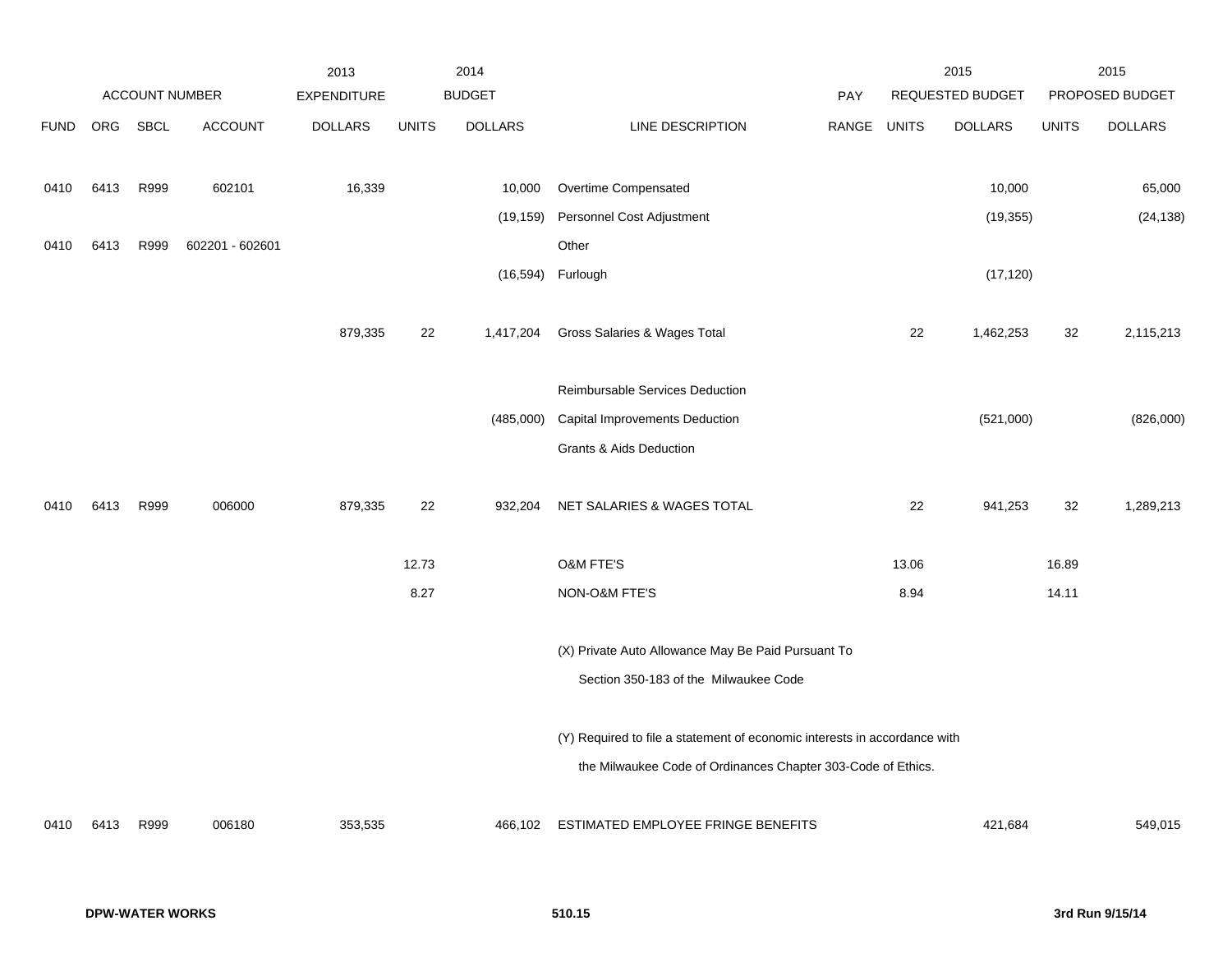|             |       |                        |                | 2013               |              | 2014           |                                    |       |                | 2015             |                | 2015            |
|-------------|-------|------------------------|----------------|--------------------|--------------|----------------|------------------------------------|-------|----------------|------------------|----------------|-----------------|
|             |       | <b>ACCOUNT NUMBER</b>  |                | <b>EXPENDITURE</b> |              | <b>BUDGET</b>  |                                    | PAY   |                | REQUESTED BUDGET |                | PROPOSED BUDGET |
| <b>FUND</b> | ORG   | SBCL                   | <b>ACCOUNT</b> | <b>DOLLARS</b>     | <b>UNITS</b> | <b>DOLLARS</b> | LINE DESCRIPTION                   | RANGE | <b>UNITS</b>   | <b>DOLLARS</b>   | <b>UNITS</b>   | <b>DOLLARS</b>  |
|             |       |                        |                |                    |              |                |                                    |       |                |                  |                |                 |
|             |       |                        |                |                    |              |                | OPERATING EXPENDITURES             |       |                |                  |                |                 |
| 0410        | 6413  | R999                   | 630100         | 3,683              |              | 10,000         | <b>General Office Expense</b>      |       |                | 16,000           |                | 16,000          |
| 0410        | 6413  | R999                   | 630500         | 186                |              | 3,000          | Tools & Machinery Parts            |       |                | 3,000            |                | 3,000           |
| 0410        | 6413  | R999                   | 631000         |                    |              | 1,000          | <b>Construction Supplies</b>       |       |                | 1,000            |                | 1,000           |
| 0410        | 6413  | R999                   | 631500         |                    |              |                | Energy                             |       |                |                  |                |                 |
| 0410        | 6413  | R999                   | 632000         | 81                 |              | 1,000          | <b>Other Operating Supplies</b>    |       |                | 1,000            |                | 1,000           |
| 0410        | 6413  | R999                   | 632500         | 44,504             |              | 56,000         | <b>Facility Rental</b>             |       |                | 56,000           |                | 56,000          |
| 0410        | 6413  | R999                   | 633000         | 193                |              | 2,000          | Vehicle Rental                     |       |                | 2,000            |                | 2,000           |
| 0410        | 6413  | R999                   | 633500         | 11,484             |              | 15,000         | Non-Vehicle Equipment Rental       |       |                | 25,000           |                | 25,000          |
| 0410        | 6413  | R999                   | 634000         | 39,335             |              | 60,000         | <b>Professional Services</b>       |       |                | 50,000           |                | 125,000         |
| 0410        | 6413  | R999                   | 634500         | 20,731             |              | 33,000         | Information Technology Services    |       |                | 25,000           |                | 160,000         |
| 0410        | 6413  | R999                   | 635000         | 11,085             |              | 30,000         | <b>Property Services</b>           |       |                | 15,000           |                | 15,000          |
| 0410        | 6413  | R999                   | 635500         |                    |              |                | Infrastructure Services            |       |                |                  |                |                 |
| 0410        | 6413  | R999                   | 636000         |                    |              | 41,000         | Vehicle Repair Services            |       |                | 2,000            |                | 2,000           |
| 0410        | 6413  | R999                   | 636500         | 17,262             |              | 20,000         | <b>Other Operating Services</b>    |       |                | 20,000           |                | 20,000          |
| 0410        | 6413  | R999                   | 637000         |                    |              |                | Loans and Grants                   |       |                |                  |                |                 |
| 0410        | 6413  | R999                   | 637501         |                    |              |                | <b>Reimburse Other Departments</b> |       |                |                  |                |                 |
|             |       |                        |                |                    |              |                |                                    |       |                |                  |                |                 |
| 0410        | 6413  | R999                   | 006300         | 148,544            |              | 272,000        | OPERATING EXPENDITURES TOTAL       |       |                | 216,000          |                | 426,000         |
|             |       |                        |                |                    |              |                |                                    |       |                |                  |                |                 |
|             |       |                        |                |                    |              |                | <b>EQUIPMENT PURCHASES</b>         |       |                |                  |                |                 |
|             |       |                        |                |                    |              |                |                                    |       |                |                  |                |                 |
|             |       |                        |                |                    |              |                | <b>Additional Equipment</b>        |       |                |                  |                |                 |
| 0410        | 6413  | R999                   | 681008         |                    |              |                | <b>Computer Peripherals</b>        |       | $\overline{2}$ | 1,200            | $\overline{2}$ | 1,200           |
| 0410        | 6,413 | R999                   | 681009         |                    |              |                | <b>Computer Workstations</b>       |       |                |                  | 9              | 45,000          |
|             |       | <b>DPW-WATER WORKS</b> |                |                    |              |                | 510.16                             |       |                |                  |                | 3rd Run 9/15/14 |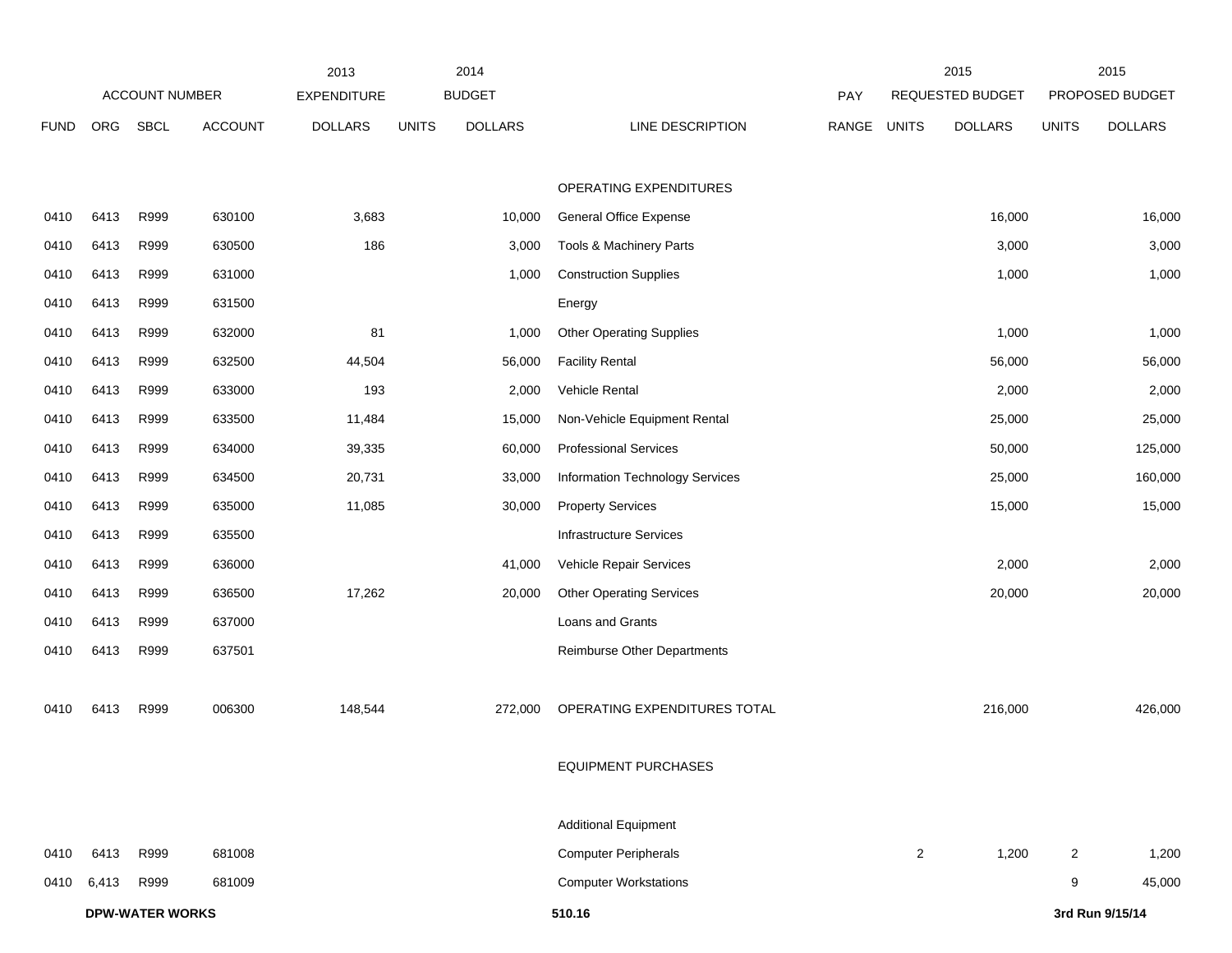|             |       |             |                | 2013               |              | 2014           |                                          |             |                          | 2015             |                | 2015            |
|-------------|-------|-------------|----------------|--------------------|--------------|----------------|------------------------------------------|-------------|--------------------------|------------------|----------------|-----------------|
|             |       |             | ACCOUNT NUMBER | <b>EXPENDITURE</b> |              | <b>BUDGET</b>  |                                          | PAY         |                          | REQUESTED BUDGET |                | PROPOSED BUDGET |
| <b>FUND</b> | ORG   | <b>SBCL</b> | <b>ACCOUNT</b> | <b>DOLLARS</b>     | <b>UNITS</b> | <b>DOLLARS</b> | LINE DESCRIPTION                         | RANGE UNITS |                          | <b>DOLLARS</b>   | <b>UNITS</b>   | <b>DOLLARS</b>  |
|             |       |             |                |                    |              |                |                                          |             |                          |                  |                |                 |
| 0410        | 6,413 | R999        | 681010         |                    |              |                | <b>Computer Servers &amp; Components</b> |             |                          |                  | $\mathbf{1}$   | 20,000          |
| 0410        | 6,413 | R999        | 681050         |                    |              |                | <b>Computer Software</b>                 |             |                          |                  | $\overline{1}$ | 155,000         |
| 0410        | 6413  | R999        | 683525         |                    | $\mathbf{1}$ | 3,500          | <b>Technical tools</b>                   |             | $\mathbf{1}$             | 5,000            | $\mathbf{1}$   | 5,000           |
| 0410        | 6413  | R999        | 685512         |                    |              |                | Automobiles                              |             |                          |                  | $\overline{4}$ | 73,000          |
| 0410        | 6413  | R999        | 685550         |                    |              |                | Pickup Trucks & Vans                     |             |                          |                  | $\overline{1}$ | 25,000          |
|             |       |             |                |                    |              |                |                                          |             |                          |                  |                |                 |
|             |       |             |                |                    | $\mathbf{1}$ | 3,500          | Subtotal - Additional Equipment          |             | $\sqrt{3}$               | 6,200            | 19             | 324,200         |
|             |       |             |                |                    |              |                |                                          |             |                          |                  |                |                 |
|             |       |             |                |                    |              |                | Replacement Equipment                    |             |                          |                  |                |                 |
| 0410        | 6413  | R999        | 681009         |                    |              |                | <b>Computer Workstations</b>             |             | 24                       | 120,000          | 24             | 120,000         |
| 0410        | 6413  | R999        | 683515         |                    |              |                | <b>Testing Apparatus</b>                 |             | $\overline{\mathcal{A}}$ | 9,000            | 4              | 9,000           |
| 0410        | 6413  | R999        | 683525         |                    | 3            | 14,000         | <b>Technical tools</b>                   |             |                          |                  |                |                 |
|             |       |             |                |                    |              |                |                                          |             |                          |                  |                |                 |
|             |       |             |                |                    | $\mathbf{3}$ | 14,000         | Subtotal - Replacement Equipment         |             | 28                       | 129,000          | 28             | 129,000         |
|             |       |             |                |                    |              |                |                                          |             |                          |                  |                |                 |
| 0410        | 6413  | R999        | 006800         | 10,247             | 4            | 17,500         | EQUIPMENT PURCHASES TOTAL                |             | 31                       | 135,200          | 47             | 453,200         |
|             |       |             |                |                    |              |                |                                          |             |                          |                  |                |                 |
|             |       |             |                |                    |              |                | SPECIAL FUNDS                            |             |                          |                  |                |                 |
|             |       |             |                |                    |              |                | SPECIAL FUNDS TOTAL                      |             |                          |                  |                |                 |
|             |       |             |                |                    |              |                |                                          |             |                          |                  |                |                 |
|             |       |             |                |                    |              |                | DPW-WATER WORKS-ENGINEERING              |             |                          |                  |                |                 |
|             |       |             |                | 1,391,661          |              | 1,687,806      | ORGANIZATION TOTAL                       |             |                          | 1,714,137        |                | 2,717,428       |
|             |       |             |                |                    |              |                |                                          |             |                          |                  |                |                 |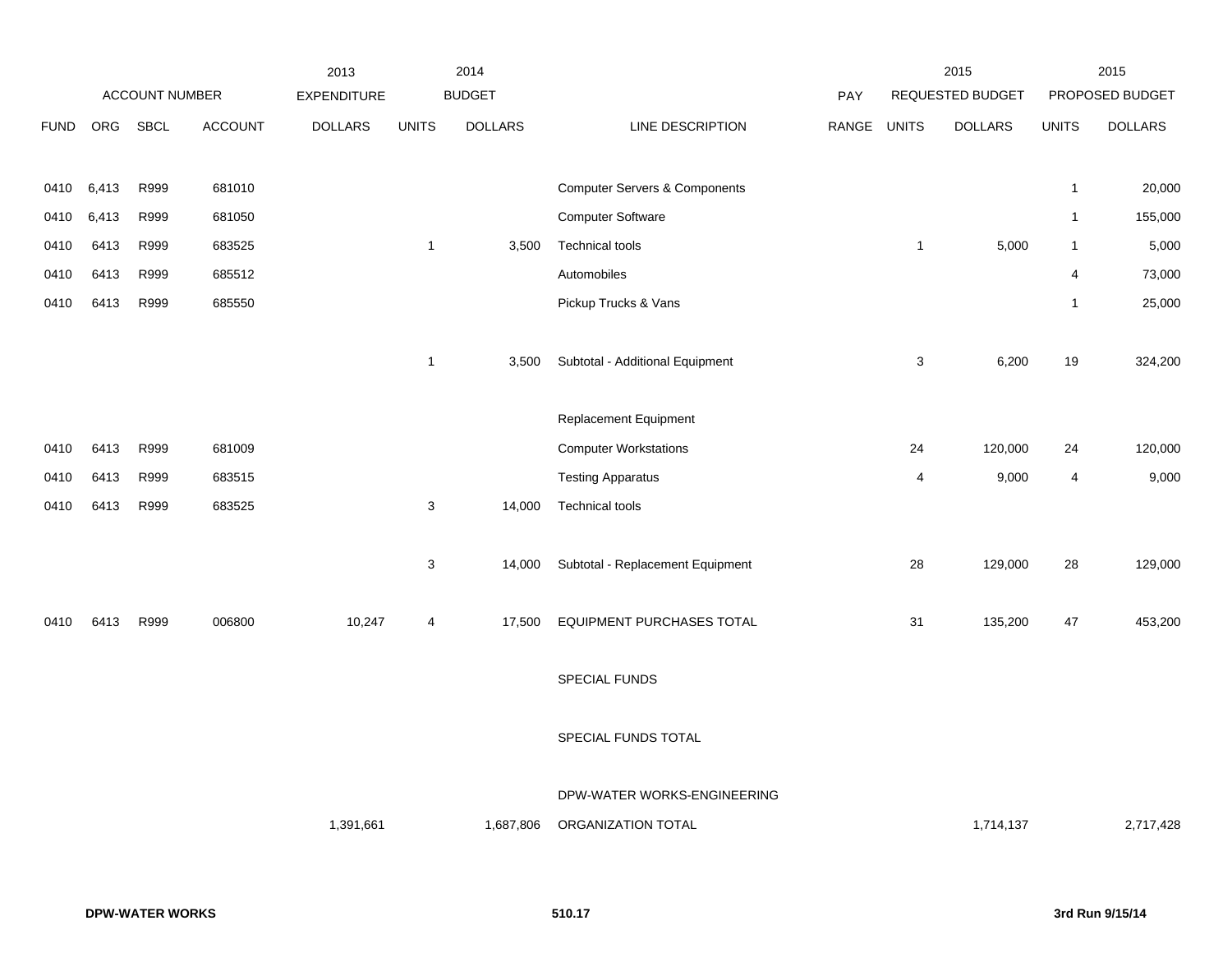|      |     |                |                | 2013               |                         | 2014           |                                         |             |                         | 2015             |                | 2015            |
|------|-----|----------------|----------------|--------------------|-------------------------|----------------|-----------------------------------------|-------------|-------------------------|------------------|----------------|-----------------|
|      |     | ACCOUNT NUMBER |                | <b>EXPENDITURE</b> |                         | <b>BUDGET</b>  |                                         | PAY         |                         | REQUESTED BUDGET |                | PROPOSED BUDGET |
| FUND | ORG | <b>SBCL</b>    | <b>ACCOUNT</b> | <b>DOLLARS</b>     | <b>UNITS</b>            | <b>DOLLARS</b> | LINE DESCRIPTION                        | RANGE UNITS |                         | <b>DOLLARS</b>   | <b>UNITS</b>   | <b>DOLLARS</b>  |
|      |     |                |                |                    |                         |                | DPW-WATER WORKS-DISTRIBUTION            |             |                         |                  |                |                 |
|      |     |                |                |                    |                         |                | ORGANIZATION (6414)                     |             |                         |                  |                |                 |
|      |     |                |                |                    |                         |                |                                         |             |                         |                  |                |                 |
|      |     |                |                |                    |                         |                | SALARIES & WAGES                        |             |                         |                  |                |                 |
|      |     |                |                |                    |                         |                | ADMINISTRATION                          |             |                         |                  |                |                 |
|      |     |                |                |                    | $\mathbf{1}$            | 98,052         | Water Distribution Manager (X) (Y)      | 11X         | $\mathbf{1}$            | 99,523           | $\overline{1}$ | 99,523          |
|      |     |                |                |                    |                         |                |                                         |             |                         |                  |                |                 |
|      |     |                |                |                    |                         |                | FIELD OPERATIONS                        |             |                         |                  |                |                 |
|      |     |                |                |                    | $\mathbf{1}$            | 72,366         | Water Distribution Oper. Manager (X)    | 1GX         | $\mathbf{1}$            | 73,452           | $\overline{1}$ | 73,452          |
|      |     |                |                |                    |                         |                | Water Distr. Scheduling Manager (X)     | 1FX         | $\mathbf{1}$            | 89,036           | $\overline{1}$ | 89,036          |
|      |     |                |                |                    | $\mathbf{1}$            | 87,720         | Water Distr. Construction Manager (X)   | 1FX         |                         |                  |                |                 |
|      |     |                |                |                    |                         |                | Water Distr. Construction Manager (X)   | 1EX         | $\overline{\mathbf{c}}$ | 131,176          | $\overline{2}$ | 131,176         |
|      |     |                |                |                    | $\overline{\mathbf{c}}$ | 137,728        | Water Distr. Scheduling Manager (X)     | 1EX         |                         |                  |                |                 |
|      |     |                |                |                    | $\mathbf{1}$            | 62,123         | Water Distribution Systems Manager      | 1CX         |                         |                  |                |                 |
|      |     |                |                |                    |                         |                | Water Field Supervisor (X)              | 1BX         | $\boldsymbol{7}$        | 430,131          | 8              | 489,462         |
|      |     |                |                |                    | $\boldsymbol{7}$        | 420,647        | Water Distribution Field Supervisor (X) | 1BX         |                         |                  |                |                 |
|      |     |                |                |                    |                         |                | Water Construction Coordinator (X)      | 7PN         |                         |                  | $\overline{1}$ | 67,374          |
|      |     |                |                |                    |                         |                | Program Assistant II                    | 5FN         | $\mathbf{1}$            | 42,118           | $\overline{1}$ | 42,118          |
|      |     |                |                |                    | 5                       | 210,025        | <b>Communications Assistant V</b>       | 6KN         | 5                       | 213,176          | 5              | 213,176         |
|      |     |                |                |                    | 3                       | 111,531        | <b>Communications Assistant III</b>     | 6HN         | 3                       | 113,204          | 3              | 113,204         |
|      |     |                |                |                    | $\mathbf{1}$            | 36,902         | Office Assistant IV                     | 6HN         | $\mathbf{1}$            | 37,456           | $\mathbf{1}$   | 37,456          |
|      |     |                |                |                    | $\mathbf{1}$            | 50,254         | Water Department Blacksmith             | 7HN         | $\mathbf{1}$            | 51,007           | $\mathbf{1}$   | 51,007          |
|      |     |                |                |                    | 12                      | 608,122        | Water Distribution Chief Repair Worker  | 8MN         | 12                      | 615,091          | 12             | 615,091         |
|      |     |                |                |                    | 11                      | 490,772        | Water Distribution Utility Investigator | 8IN         | 11                      | 493,420          | 11             | 498,809         |
|      |     |                |                |                    |                         |                | Water Distribution Repair Worker        | 8IN         |                         |                  | 36             | 1,562,312       |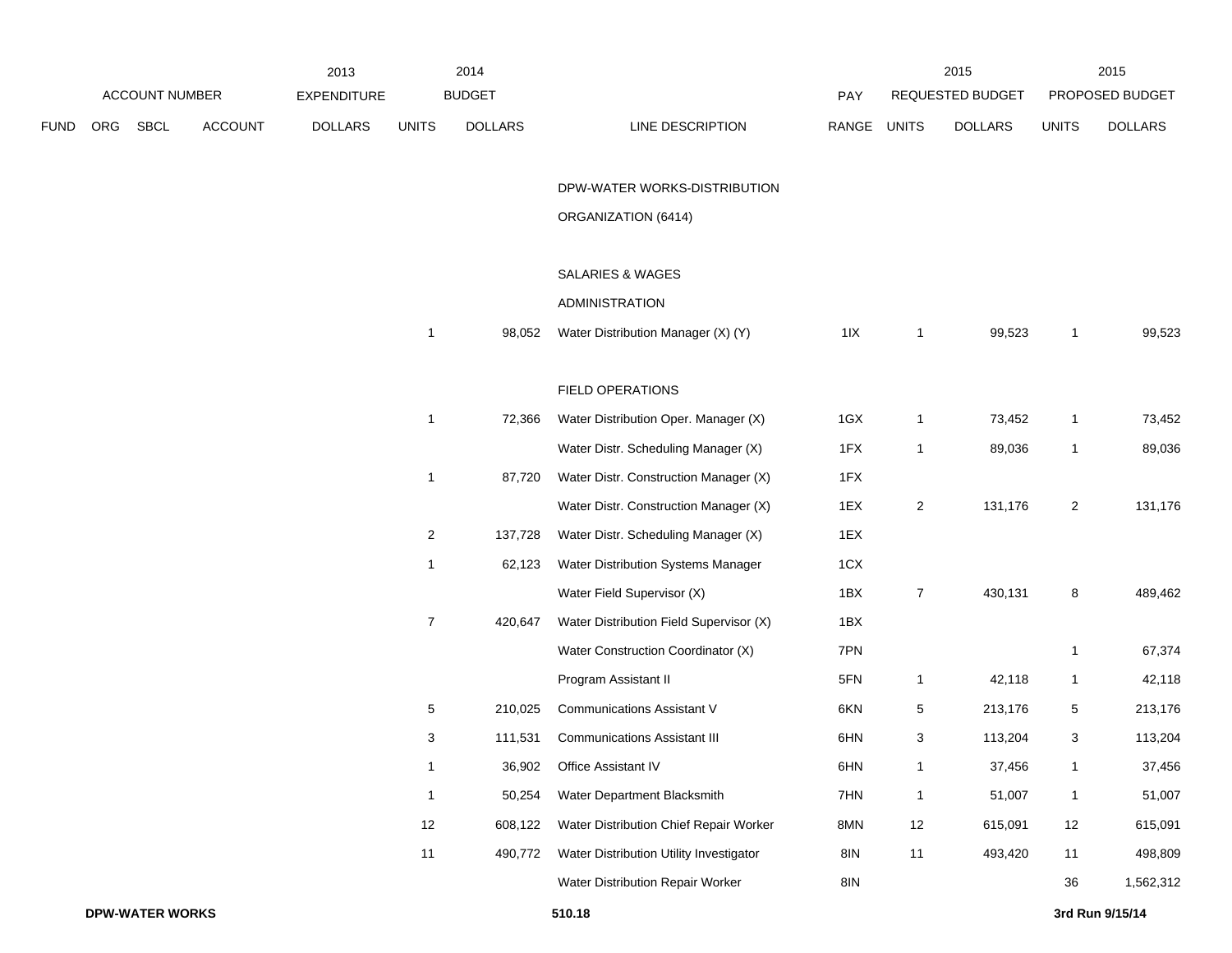|             |      |                       |                 | 2013               |                | 2014           |                                              |            |              | 2015             |              | 2015            |
|-------------|------|-----------------------|-----------------|--------------------|----------------|----------------|----------------------------------------------|------------|--------------|------------------|--------------|-----------------|
|             |      | <b>ACCOUNT NUMBER</b> |                 | <b>EXPENDITURE</b> |                | <b>BUDGET</b>  |                                              | <b>PAY</b> |              | REQUESTED BUDGET |              | PROPOSED BUDGET |
| <b>FUND</b> | ORG  | SBCL                  | <b>ACCOUNT</b>  | <b>DOLLARS</b>     | <b>UNITS</b>   | <b>DOLLARS</b> | LINE DESCRIPTION                             | RANGE      | <b>UNITS</b> | <b>DOLLARS</b>   | <b>UNITS</b> | <b>DOLLARS</b>  |
|             |      |                       |                 |                    |                |                |                                              |            |              |                  |              |                 |
|             |      |                       |                 |                    | 24             | 1,060,928      | Water Distribution Repair Worker II          | 8IN        | 24           | 1,060,505        |              |                 |
|             |      |                       |                 |                    | $20\,$         | 794,632        | Water Distribution Repair Worker I           | 8FN        | 20           | 808,971          |              |                 |
|             |      |                       |                 |                    | $\overline{1}$ | 40,287         | Hydrant Service Worker (X)                   | 8EN        |              |                  |              |                 |
|             |      |                       |                 |                    |                |                | Water Utility Laborer                        | 8FN        |              |                  | 19           | 752,182         |
|             |      |                       |                 |                    | 11             | 416,592        | <b>Water Distribution Laborer</b>            | 8EN        | 11           | 422,493          |              |                 |
|             |      |                       |                 |                    |                |                |                                              |            |              |                  |              |                 |
|             |      |                       |                 |                    |                |                | AUXILIARY                                    |            |              |                  |              |                 |
|             |      |                       |                 |                    | $\overline{1}$ | 26,271         | Water Distr. Operations Manager (0.33 FTE)   | 1GX        | $\mathbf{1}$ | 26,665           | $\mathbf{1}$ | 26,665          |
|             |      |                       |                 |                    |                |                | Water Field Supervisor (0.33 FTE)            | 1BX        | 2            | 38,793           | $\sqrt{2}$   | 38,793          |
|             |      |                       |                 |                    | $\sqrt{2}$     | 34,675         | Water Distr. Supervisor I (0.33 FTE)         | 1AX        |              |                  |              |                 |
|             |      |                       |                 |                    | $\overline{1}$ | 15,013         | Water Distr. Utility Investigator (0.33 FTE) | 8IN        | $\mathbf{1}$ | 15,238           | $\mathbf{1}$ | 15,238          |
|             |      |                       |                 |                    |                |                | Water Utility Laborer (0.50 FTE)             | 8FN        |              |                  | 8            | 161,754         |
|             |      |                       |                 |                    | $\bf 8$        | 161,147        | Hydrant Service Worker (0.50 FTE)            | 8EN        | 8            | 163,564          |              |                 |
|             |      |                       |                 |                    |                |                | Water Utility Laborer                        | 8FN        |              |                  | $\mathbf{1}$ | 40,438          |
|             |      |                       |                 |                    | $\overline{1}$ | 40,287         | Water Distribution Laborer                   | 8EN        | $\mathbf{1}$ | 40,891           |              |                 |
|             |      |                       |                 |                    | $\overline{1}$ | 13,566         | Communications Assistant V (0.33 FTE)        | 6KN        | 1            | 13,769           | $\mathbf{1}$ | 13,769          |
|             |      |                       |                 |                    |                |                |                                              |            |              |                  |              |                 |
| 0410        | 6414 | R999                  | 600101          | 4,289,455          | 116            | 4,989,640      | <b>Total Before Adjustments</b>              |            | 115          | 4,979,679        | 117          | 5,132,035       |
|             |      |                       |                 |                    |                |                |                                              |            |              |                  |              |                 |
|             |      |                       |                 |                    |                |                | Salary & Wage Rate Change                    |            |              |                  |              |                 |
| 0410        | 6414 | R999                  | 602101          | 651,609            |                | 1,000,000      | Overtime Compensated                         |            |              | 1,000,000        |              | 1,000,000       |
|             |      |                       |                 |                    |                | (98,097)       | Personnel Cost Adjustment                    |            |              | (97, 774)        |              | (100, 821)      |
| 0410        | 6414 | R999                  | 602201 - 602601 |                    |                |                | Other                                        |            |              |                  |              |                 |
|             |      |                       |                 |                    |                | (53,042)       | Furlough                                     |            |              | (52, 857)        |              |                 |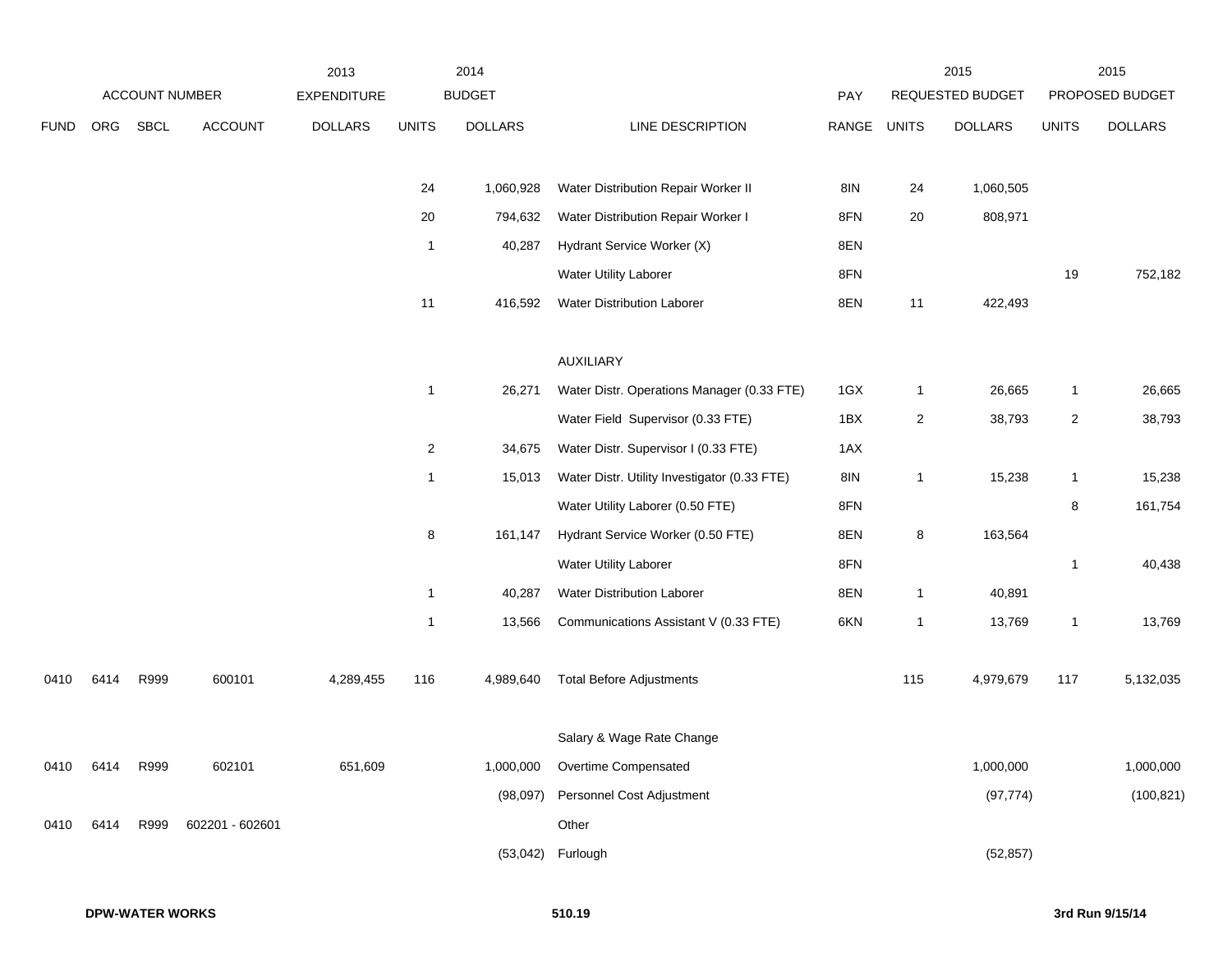|             |                        |                       |                | 2013               |              | 2014           |                                                                                             |             |        | 2015             |              | 2015            |
|-------------|------------------------|-----------------------|----------------|--------------------|--------------|----------------|---------------------------------------------------------------------------------------------|-------------|--------|------------------|--------------|-----------------|
|             |                        | <b>ACCOUNT NUMBER</b> |                | <b>EXPENDITURE</b> |              | <b>BUDGET</b>  |                                                                                             | <b>PAY</b>  |        | REQUESTED BUDGET |              | PROPOSED BUDGET |
| <b>FUND</b> | ORG                    | <b>SBCL</b>           | <b>ACCOUNT</b> | <b>DOLLARS</b>     | <b>UNITS</b> | <b>DOLLARS</b> | LINE DESCRIPTION                                                                            | RANGE UNITS |        | <b>DOLLARS</b>   | <b>UNITS</b> | <b>DOLLARS</b>  |
|             |                        |                       |                | 4,941,064          | 116          | 5,838,501      | Gross Salaries & Wages Total                                                                |             | 115    | 5,829,048        | 117          | 6,031,214       |
|             |                        |                       |                |                    |              |                | Reimbursable Services Deduction                                                             |             |        |                  |              |                 |
|             |                        |                       |                |                    |              | (91,000)       | <b>Capital Improvements Deduction</b>                                                       |             |        | (91,000)         |              | (91,000)        |
|             |                        |                       |                |                    |              |                | Grants & Aids Deduction                                                                     |             |        |                  |              |                 |
| 0410        | 6414                   | R999                  | 006000         | 4,941,064          | 116          | 5,747,501      | NET SALARIES & WAGES TOTAL                                                                  |             | 115    | 5,738,048        | 117          | 5,940,214       |
|             |                        |                       |                |                    | 106.34       |                | O&M FTE'S                                                                                   |             | 105.34 |                  | 107.34       |                 |
|             |                        |                       |                |                    | 2.33         |                | NON-O&M FTE'S                                                                               |             | 2.33   |                  | 2.33         |                 |
|             |                        |                       |                |                    |              |                | (X) Private Auto Allowance May Be Paid Pursuant To<br>Section 350-183 of the Milwaukee Code |             |        |                  |              |                 |
|             |                        |                       |                |                    |              |                | (Y) Required to file a statement of economic interests in accordance with                   |             |        |                  |              |                 |
|             |                        |                       |                |                    |              |                | the Milwaukee Code of Ordinances Chapter 303-Code of Ethics.                                |             |        |                  |              |                 |
| 0410        | 6414                   | R999                  | 006180         | 2,138,297          |              | 2,873,751      | ESTIMATED EMPLOYEE FRINGE BENEFITS                                                          |             |        | 2,547,998        |              | 2,613,695       |
|             |                        |                       |                |                    |              |                | OPERATING EXPENDITURES                                                                      |             |        |                  |              |                 |
| 0410        | 6414                   | R999                  | 630100         | 8,332              |              | 20,000         | General Office Expense                                                                      |             |        | 20,000           |              | 20,000          |
| 0410        | 6414                   | R999                  | 630500         | 28,352             |              | 36,000         | Tools & Machinery Parts                                                                     |             |        | 36,000           |              | 36,000          |
| 0410        | 6414                   | R999                  | 631000         | 948,911            |              | 1,020,000      | <b>Construction Supplies</b>                                                                |             |        | 1,020,000        |              | 1,020,000       |
| 0410        | 6414                   | R999                  | 631500         | 77,108             |              | 122,000        | Energy                                                                                      |             |        | 122,000          |              | 122,000         |
| 0410        | 6414                   | R999                  | 632000         | 326,764            |              | 306,000        | <b>Other Operating Supplies</b>                                                             |             |        | 336,000          |              | 336,000         |
|             | <b>DPW-WATER WORKS</b> |                       |                |                    |              |                | 510.20                                                                                      |             |        |                  |              | 3rd Run 9/15/14 |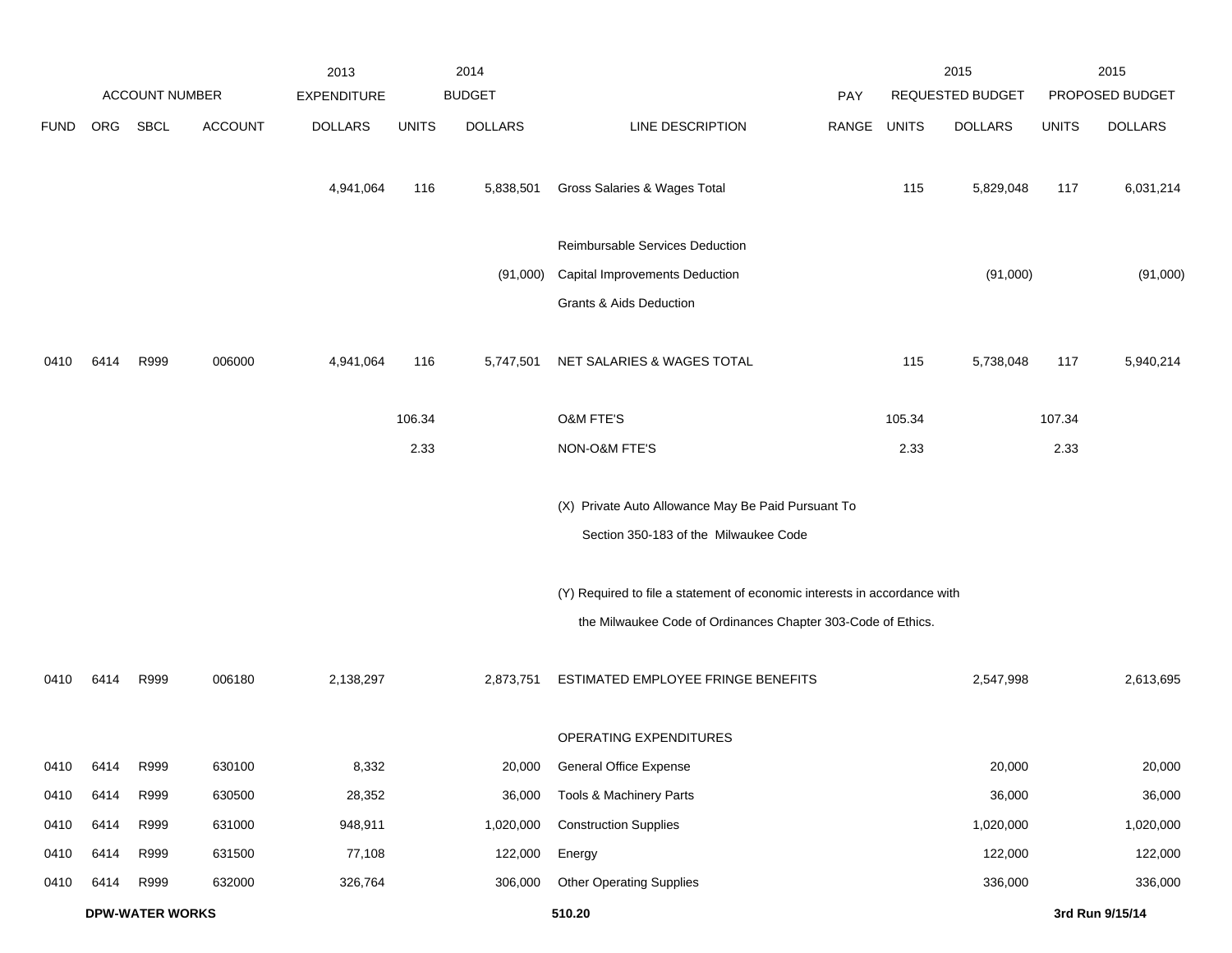|             |                        |                       |                | 2013               |              | 2014           |                                                |       |                | 2015             |                | 2015            |
|-------------|------------------------|-----------------------|----------------|--------------------|--------------|----------------|------------------------------------------------|-------|----------------|------------------|----------------|-----------------|
|             |                        | <b>ACCOUNT NUMBER</b> |                | <b>EXPENDITURE</b> |              | <b>BUDGET</b>  |                                                | PAY   |                | REQUESTED BUDGET |                | PROPOSED BUDGET |
| <b>FUND</b> | ORG                    | <b>SBCL</b>           | <b>ACCOUNT</b> | <b>DOLLARS</b>     | <b>UNITS</b> | <b>DOLLARS</b> | LINE DESCRIPTION                               | RANGE | <b>UNITS</b>   | <b>DOLLARS</b>   | <b>UNITS</b>   | <b>DOLLARS</b>  |
|             |                        |                       |                |                    |              |                |                                                |       |                |                  |                |                 |
| 0410        | 6414                   | R999                  | 632500         | 1,275,000          |              | 1,275,000      | <b>Facility Rental</b>                         |       |                | 1,275,000        |                | 1,275,000       |
| 0410        | 6414                   | R999                  | 633000         | 1,355              |              | 31,000         | Vehicle Rental                                 |       |                | 31,000           |                | 31,000          |
| 0410        | 6414                   | R999                  | 633500         | 4,621              |              | 7,000          | Non-Vehicle Equipment Rental                   |       |                | 7,000            |                | 7,000           |
| 0410        | 6414                   | R999                  | 634000         | 1,888,409          |              | 1,326,000      | <b>Professional Services</b>                   |       |                | 1,900,000        |                | 1,900,000       |
| 0410        | 6414                   | R999                  | 634500         | 11,931             |              | 25,000         | Information Technology Services                |       |                | 25,000           |                | 25,000          |
| 0410        | 6414                   | R999                  | 635000         | 766,007            |              | 612,000        | <b>Property Services</b>                       |       |                | 780,000          |                | 780,000         |
| 0410        | 6414                   | R999                  | 635500         | 4,308,462          |              | 4,090,000      | <b>Infrastructure Services</b>                 |       |                | 4,500,000        |                | 4,500,000       |
| 0410        | 6414                   | R999                  | 636000         | 751,322            |              | 612,000        | Vehicle Repair Services                        |       |                | 800,000          |                | 800,000         |
| 0410        | 6414                   | R999                  | 636500         | 46,849             |              | 102,000        | <b>Other Operating Services</b>                |       |                | 102,000          |                | 102,000         |
| 0410        | 6414                   | R999                  | 637000         |                    |              |                | Loans and Grants                               |       |                |                  |                |                 |
| 0410        | 6414                   | R999                  | 637501         |                    |              |                | Reimburse Other Departments                    |       |                |                  |                |                 |
|             |                        |                       |                |                    |              |                |                                                |       |                |                  |                |                 |
| 0410        | 6414                   | R999                  | 006300         | 10,443,423         |              | 9,584,000      | OPERATING EXPENDITURES TOTAL                   |       |                | 10,954,000       |                | 10,954,000      |
|             |                        |                       |                |                    |              |                |                                                |       |                |                  |                |                 |
|             |                        |                       |                |                    |              |                | <b>EQUIPMENT PURCHASES</b>                     |       |                |                  |                |                 |
|             |                        |                       |                |                    |              |                |                                                |       |                |                  |                |                 |
|             |                        |                       |                |                    |              |                | <b>Additional Equipment</b>                    |       |                |                  |                |                 |
| 0410        | 6414                   | R999                  | 683521         |                    |              |                | Tools/Hydraulic pipe saw, truck mntd Vac systm |       | $\overline{2}$ | 43,000           | $\overline{2}$ | 43,000          |
| 0410        | 6,414                  | R999                  | 685512         |                    |              |                | Automobiles                                    |       |                |                  | 1              | 18,250          |
|             |                        |                       |                |                    |              |                |                                                |       |                |                  |                |                 |
|             |                        |                       |                |                    |              |                | Subtotal - Additional Equipment                |       | $\overline{c}$ | 43,000           | 3              | 61,250          |
|             |                        |                       |                |                    |              |                |                                                |       |                |                  |                |                 |
|             |                        |                       |                |                    |              |                | Replacement Equipment                          |       |                |                  |                |                 |
| 0410        | 6414                   | R999                  | 681008         |                    | 10           | 25,600         | Computer Hardware                              |       |                |                  |                |                 |
| 0410        | 6414                   | R999                  | 681011         |                    | $\mathbf{1}$ | 1,400          | Printer                                        |       |                |                  |                |                 |
|             | <b>DPW-WATER WORKS</b> |                       |                |                    |              |                | 510.21                                         |       |                |                  |                | 3rd Run 9/15/14 |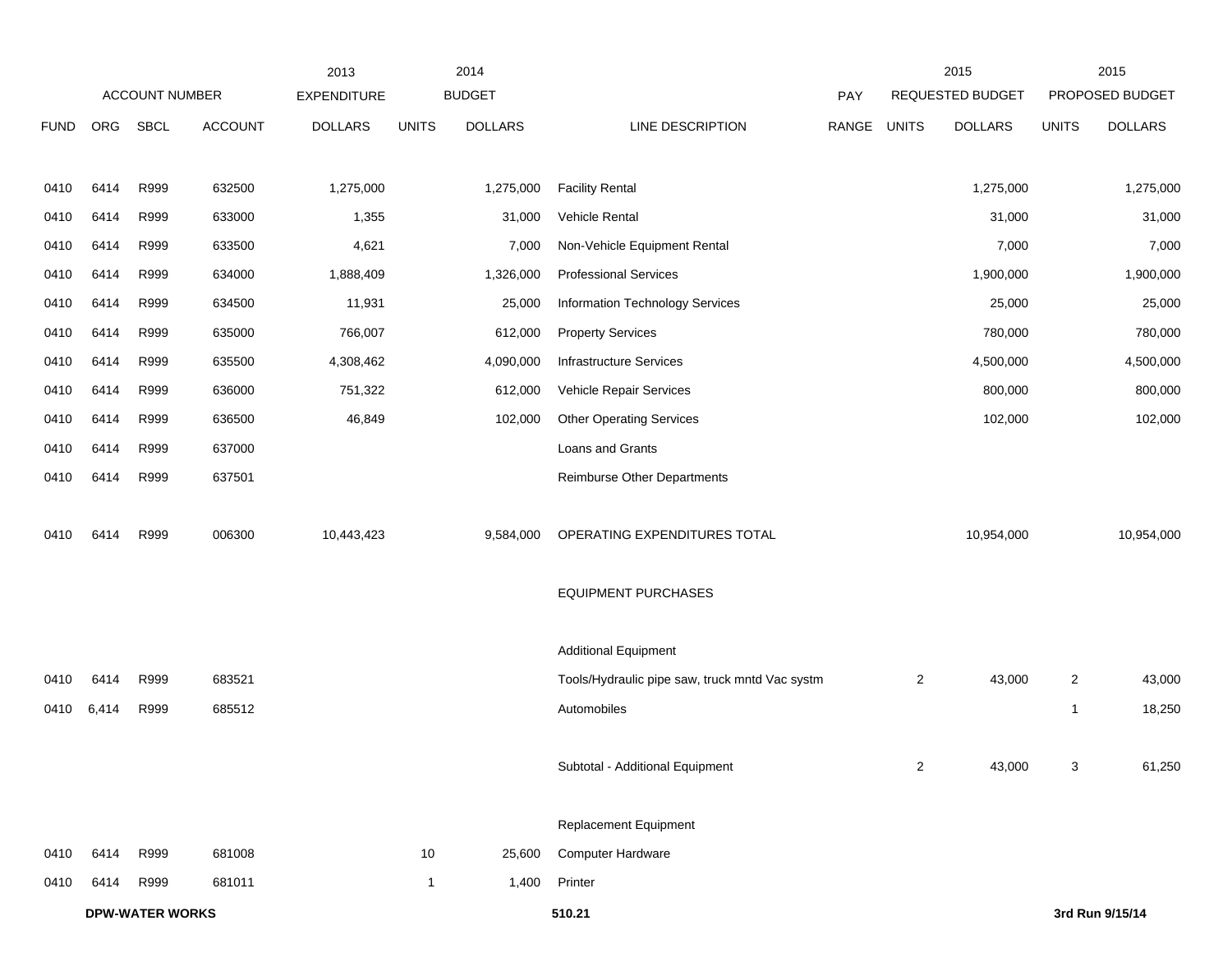|             |      |                       |                | 2013               |                | 2014           |                                                    |       |                | 2015                    |                  | 2015            |
|-------------|------|-----------------------|----------------|--------------------|----------------|----------------|----------------------------------------------------|-------|----------------|-------------------------|------------------|-----------------|
|             |      | <b>ACCOUNT NUMBER</b> |                | <b>EXPENDITURE</b> |                | <b>BUDGET</b>  |                                                    | PAY   |                | <b>REQUESTED BUDGET</b> |                  | PROPOSED BUDGET |
| <b>FUND</b> | ORG  | <b>SBCL</b>           | <b>ACCOUNT</b> | <b>DOLLARS</b>     | <b>UNITS</b>   | <b>DOLLARS</b> | LINE DESCRIPTION                                   | RANGE | <b>UNITS</b>   | <b>DOLLARS</b>          | <b>UNITS</b>     | <b>DOLLARS</b>  |
|             |      |                       |                |                    |                |                |                                                    |       |                |                         |                  |                 |
| 0410        | 6414 | R999                  | 681050         |                    | 3              | 3,000          | Software                                           |       |                |                         |                  |                 |
| 0410        | 6414 | R999                  | 683515         |                    | $\overline{2}$ | 12,000         | Testing Eq - Air Monitors                          |       |                |                         |                  |                 |
| 0410        | 6414 | R999                  | 683521         |                    | 9              | 7,800          | Tools, Branch machine, Chlorine Injection Sys.     |       | $\overline{2}$ | 13,900                  | $\mathbf{2}$     | 13,900          |
| 0410        | 6414 | R999                  | 683525         |                    | 9              | 11,900         | <b>Technical Tools</b>                             |       |                |                         |                  |                 |
| 0410        | 6414 | R999                  | 683530         |                    | $10$           | 10,000         | Pumps                                              |       |                |                         |                  |                 |
| 0410        | 6414 | R999                  | 685529         |                    |                |                | <b>Industrial Trucks</b>                           |       | $\mathbf{1}$   | 115,000                 | $\mathbf{1}$     | 115,000         |
| 0410        | 6414 | R999                  | 685539         |                    | $\overline{1}$ | 185,000        | Other Indstrl Vehicles-drill rig, refurbish bk hoe |       | $\mathbf 5$    | 179,000                 | 5                | 179,000         |
| 0410        | 6414 | R999                  | 685550         |                    | $\overline{2}$ | 230,000        | Pickup Trucks and Vans                             |       | $\mathbf{1}$   | 135,000                 | $\mathbf{1}$     | 135,000         |
|             |      |                       |                |                    |                |                |                                                    |       |                |                         |                  |                 |
|             |      |                       |                |                    | 47             | 486,700        | Subtotal - Replacement Equipment                   |       | 9              | 442,900                 | $\boldsymbol{9}$ | 442,900         |
|             |      |                       |                |                    |                |                |                                                    |       |                |                         |                  |                 |
| 0410        | 6414 | R999                  | 006800         | 141,790            | 47             | 486,700        | EQUIPMENT PURCHASES TOTAL                          |       | 11             | 485,900                 | 12               | 504,150         |
|             |      |                       |                |                    |                |                |                                                    |       |                |                         |                  |                 |
|             |      |                       |                |                    |                |                | SPECIAL FUNDS                                      |       |                |                         |                  |                 |
|             |      |                       |                |                    |                |                |                                                    |       |                |                         |                  |                 |
|             |      |                       |                |                    |                |                | SPECIAL FUNDS TOTAL                                |       |                |                         |                  |                 |
|             |      |                       |                |                    |                |                |                                                    |       |                |                         |                  |                 |
|             |      |                       |                |                    |                |                | DPW-WATER WORKS-DISTRIBUTION                       |       |                |                         |                  |                 |
|             |      |                       |                | 17,664,574         |                | 18,691,952     | ORGANIZATION TOTAL                                 |       |                | 19,725,946              |                  | 20,012,059      |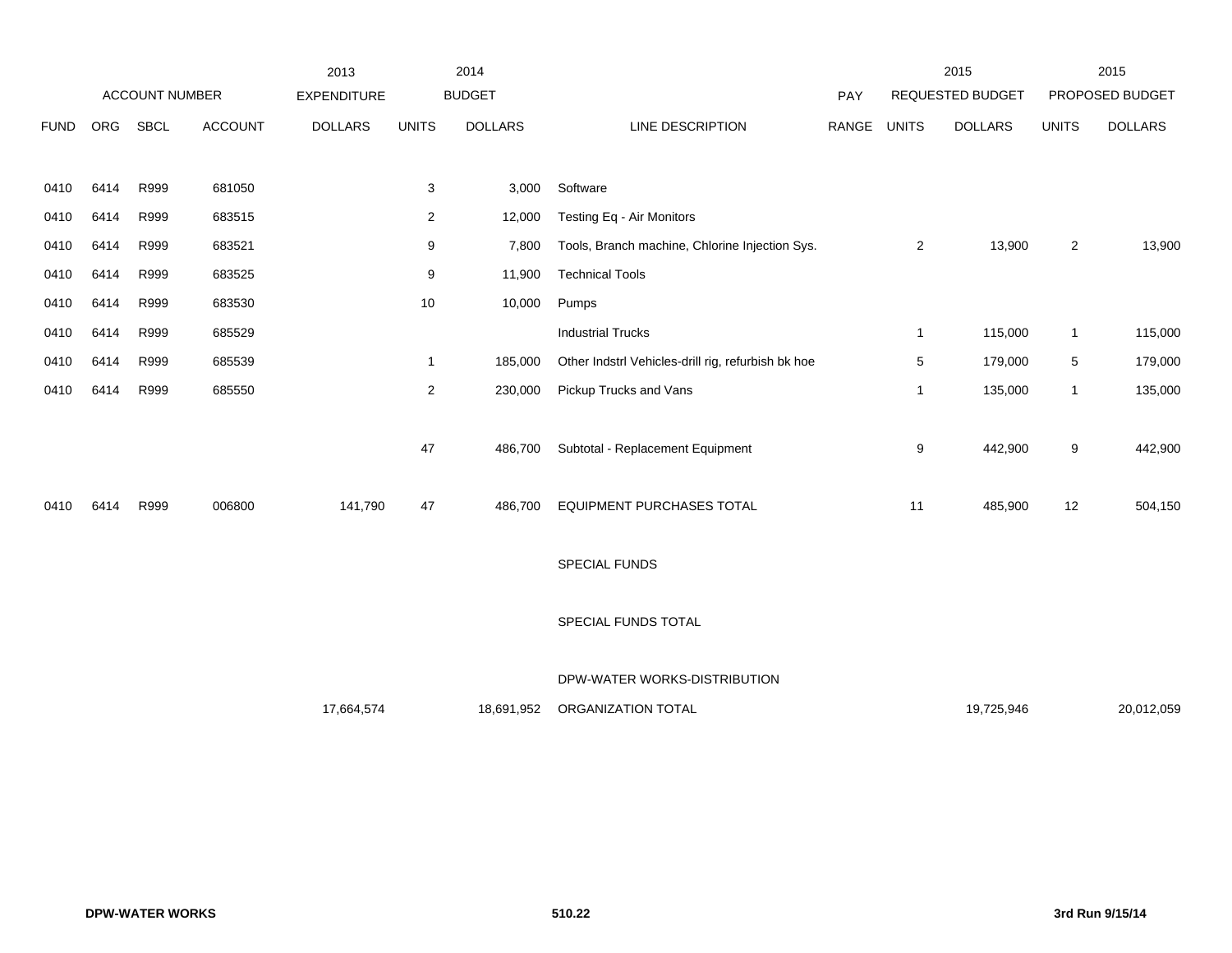|             |      |      |                 | 2013               |                | 2014           |                                        |       |                | 2015             |                  | 2015            |
|-------------|------|------|-----------------|--------------------|----------------|----------------|----------------------------------------|-------|----------------|------------------|------------------|-----------------|
|             |      |      | ACCOUNT NUMBER  | <b>EXPENDITURE</b> |                | <b>BUDGET</b>  |                                        | PAY   |                | REQUESTED BUDGET |                  | PROPOSED BUDGET |
| <b>FUND</b> | ORG  | SBCL | <b>ACCOUNT</b>  | <b>DOLLARS</b>     | <b>UNITS</b>   | <b>DOLLARS</b> | LINE DESCRIPTION                       | RANGE | <b>UNITS</b>   | <b>DOLLARS</b>   | <b>UNITS</b>     | <b>DOLLARS</b>  |
|             |      |      |                 |                    |                |                | DPW-WATER WORKS-WATER QUALITY          |       |                |                  |                  |                 |
|             |      |      |                 |                    |                |                | ORGANIZATION (6415)                    |       |                |                  |                  |                 |
|             |      |      |                 |                    |                |                | SALARIES & WAGES                       |       |                |                  |                  |                 |
|             |      |      |                 |                    | $\mathbf{1}$   | 109,840        | Water Quality Manager (X) (Y)          | 1JX   | $\mathbf{1}$   | 111,487          | $\mathbf{1}$     | 111,487         |
|             |      |      |                 |                    | $\mathbf{1}$   | 77,501         | Water Quality Operations Manager (X)   | 1FX   | $\mathbf{1}$   | 78,663           | $\mathbf{1}$     | 78,663          |
|             |      |      |                 |                    | $\mathbf{1}$   | 55,374         | Water Quality Analyst (X)              | 2GN   | $\mathbf{1}$   | 56,205           | $\mathbf{1}$     | 56,205          |
|             |      |      |                 |                    | 3              | 185,526        | Lead Water Chemist                     | 2EN   | 3              | 172,994          | $\boldsymbol{3}$ | 172,994         |
|             |      |      |                 |                    | $\mathbf{1}$   | 56,292         | Water Microbiologist II                | 2DN   | $\mathbf{1}$   | 57,136           | $\mathbf{1}$     | 57,136          |
|             |      |      |                 |                    | 9              | 447,312        | Water Chemist II                       | 2CN   | 9              | 452,537          | 9                | 452,537         |
|             |      |      |                 |                    | $\overline{c}$ | 73,975         | Water Laboratory Technician            | 5DN   | $\overline{2}$ | 71,786           | $\overline{2}$   | 71,786          |
| 0410        | 6415 | R999 | 600101          | 960,274            | 18             | 1,005,820      | <b>Total Before Adjustments</b>        |       | 18             | 1,000,808        | 18               | 1,000,808       |
|             |      |      |                 |                    |                |                | Salary & Wage Rate Change              |       |                |                  |                  |                 |
| 0410        | 6415 | R999 | 602101          | 25,169             |                | 40,000         | Overtime Compensated                   |       |                | 40,000           |                  | 40,000          |
|             |      |      |                 |                    |                | (20, 116)      | Personnel Cost Adjustment              |       |                | (20, 016)        |                  | (20, 016)       |
| 0410        | 6415 | R999 | 602201 - 602601 |                    |                |                | Other                                  |       |                |                  |                  |                 |
|             |      |      |                 |                    |                |                | (9,100) Furlough                       |       |                | (9,005)          |                  |                 |
|             |      |      |                 | 985,443            | 18             |                | 1,016,604 Gross Salaries & Wages Total |       | 18             | 1,011,787        | 18               | 1,020,792       |
|             |      |      |                 |                    |                |                | Reimbursable Services Deduction        |       |                |                  |                  |                 |
|             |      |      |                 |                    |                |                | Capital Improvements Deduction         |       |                |                  |                  |                 |
|             |      |      |                 |                    |                |                | <b>Grants &amp; Aids Deduction</b>     |       |                |                  |                  |                 |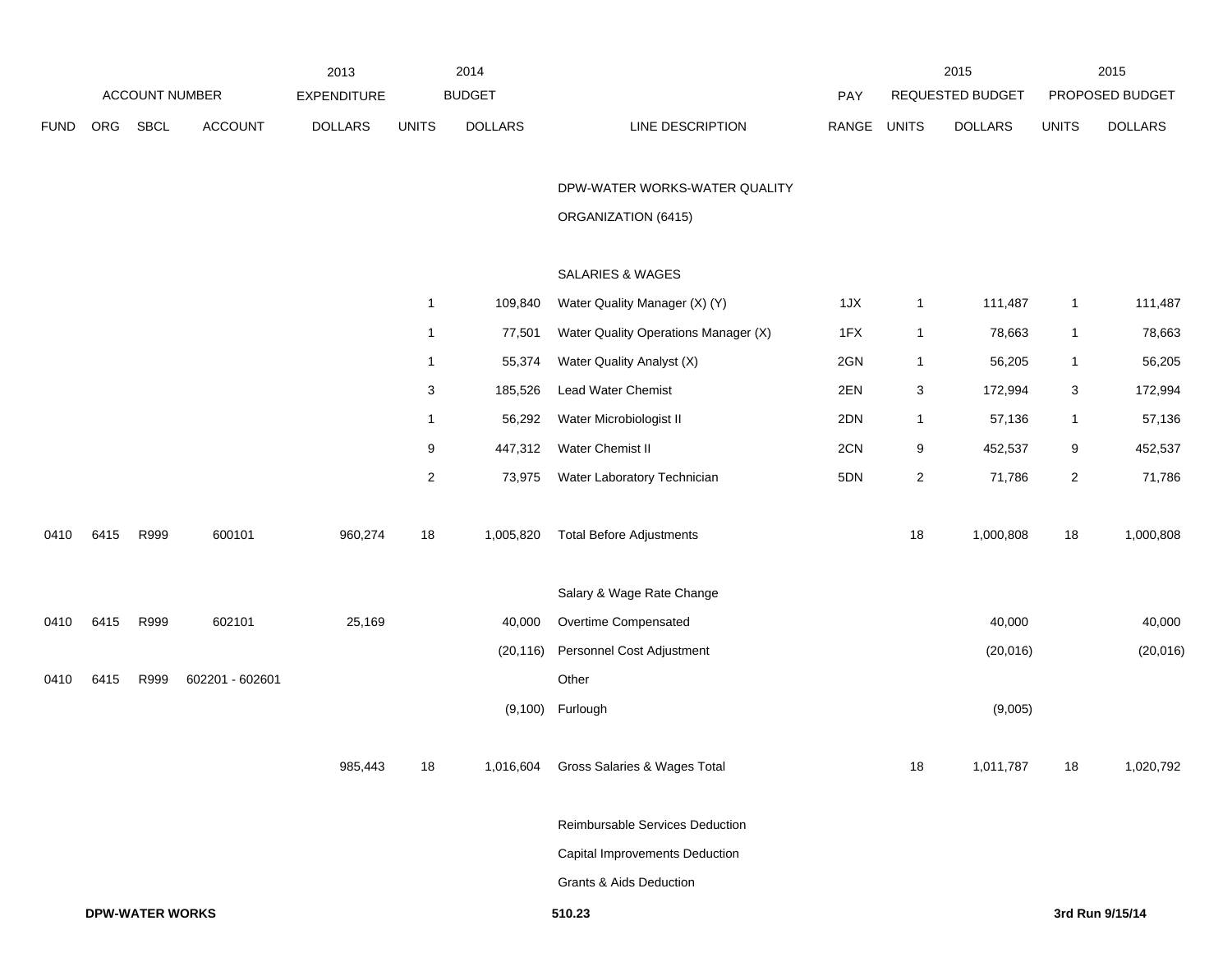|             |      |                        |                       | 2013               |              | 2014           |                                                                           |             |       | 2015             |              | 2015            |
|-------------|------|------------------------|-----------------------|--------------------|--------------|----------------|---------------------------------------------------------------------------|-------------|-------|------------------|--------------|-----------------|
|             |      |                        | <b>ACCOUNT NUMBER</b> | <b>EXPENDITURE</b> |              | <b>BUDGET</b>  |                                                                           | <b>PAY</b>  |       | REQUESTED BUDGET |              | PROPOSED BUDGET |
| <b>FUND</b> | ORG  | SBCL                   | <b>ACCOUNT</b>        | <b>DOLLARS</b>     | <b>UNITS</b> | <b>DOLLARS</b> | LINE DESCRIPTION                                                          | RANGE UNITS |       | <b>DOLLARS</b>   | <b>UNITS</b> | <b>DOLLARS</b>  |
|             |      |                        |                       |                    |              |                |                                                                           |             |       |                  |              |                 |
| 0410        | 6415 | R999                   | 006000                | 985,443            | 18           | 1,016,604      | NET SALARIES & WAGES TOTAL                                                |             | 18    | 1,011,787        | 18           | 1,020,792       |
|             |      |                        |                       |                    |              |                |                                                                           |             |       |                  |              |                 |
|             |      |                        |                       |                    | 18.00        |                | <b>O&amp;M FTE'S</b>                                                      |             | 18.00 |                  | 18.00        |                 |
|             |      |                        |                       |                    |              |                | NON-O&M FTE'S                                                             |             |       |                  |              |                 |
|             |      |                        |                       |                    |              |                | (X) Private Auto Allowance May Be Paid Pursuant To                        |             |       |                  |              |                 |
|             |      |                        |                       |                    |              |                | Section 350-183 of the Milwaukee Code                                     |             |       |                  |              |                 |
|             |      |                        |                       |                    |              |                |                                                                           |             |       |                  |              |                 |
|             |      |                        |                       |                    |              |                | (Y) Required to file a statement of economic interests in accordance with |             |       |                  |              |                 |
|             |      |                        |                       |                    |              |                | the Milwaukee Code of Ordinances Chapter 303-Code of Ethics.              |             |       |                  |              |                 |
| 0410        | 6415 | R999                   | 006180                | 403,646            |              | 508,302        | ESTIMATED EMPLOYEE FRINGE BENEFITS                                        |             |       | 449,148          |              | 449,148         |
|             |      |                        |                       |                    |              |                |                                                                           |             |       |                  |              |                 |
|             |      |                        |                       |                    |              |                | OPERATING EXPENDITURES                                                    |             |       |                  |              |                 |
| 0410        | 6415 | R999                   | 630100                | 26,324             |              | 61,000         | <b>General Office Expense</b>                                             |             |       | 40,000           |              | 40,000          |
| 0410        | 6415 | R999                   | 630500                | 164                |              | 5,000          | Tools & Machinery Parts                                                   |             |       | 5,000            |              | 5,000           |
| 0410        | 6415 | R999                   | 631000                |                    |              |                | <b>Construction Supplies</b>                                              |             |       |                  |              |                 |
| 0410        | 6415 | R999                   | 631500                |                    |              |                | Energy                                                                    |             |       |                  |              |                 |
| 0410        | 6415 | R999                   | 632000                | 64,980             |              | 110,000        | <b>Other Operating Supplies</b>                                           |             |       | 80,000           |              | 80,000          |
| 0410        | 6415 | R999                   | 632500                |                    |              |                | <b>Facility Rental</b>                                                    |             |       |                  |              |                 |
| 0410        | 6415 | R999                   | 633000                | 674                |              | 1,000          | Vehicle Rental                                                            |             |       | 1,000            |              | 1,000           |
| 0410        | 6415 | R999                   | 633500                | 2,333              |              | 5,000          | Non-Vehicle Equipment Rental                                              |             |       | 5,000            |              | 5,000           |
| 0410        | 6415 | R999                   | 634000                | 155,369            |              | 132,000        | <b>Professional Services</b>                                              |             |       | 178,000          |              | 178,000         |
| 0410        | 6415 | R999                   | 634500                |                    |              |                | Information Technology Services                                           |             |       |                  |              |                 |
|             |      | <b>DPW-WATER WORKS</b> |                       |                    |              |                | 510.24                                                                    |             |       |                  |              | 3rd Run 9/15/14 |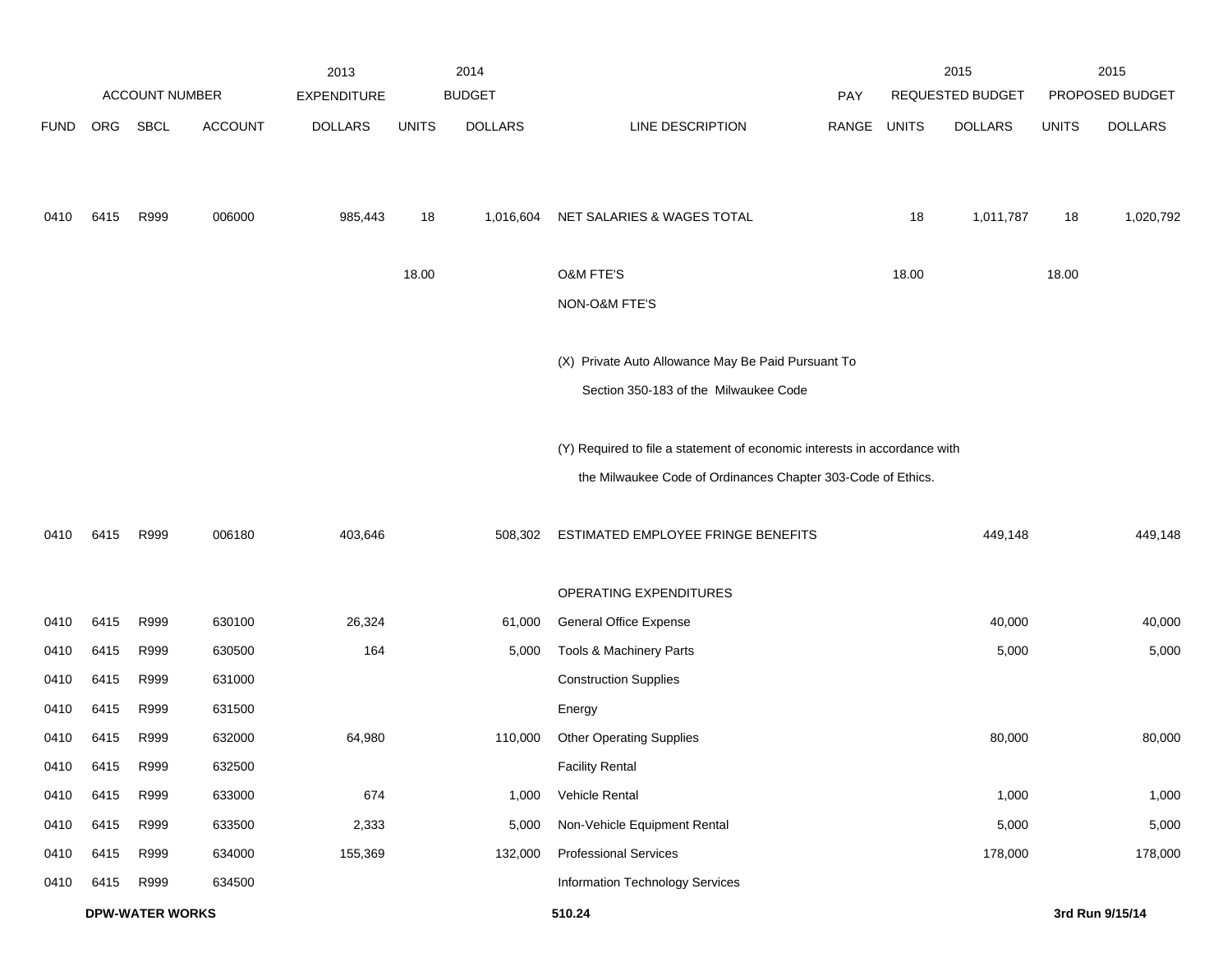|             |           |                |                | 2013               |              | 2014           |                                    |       |              | 2015             |              | 2015            |
|-------------|-----------|----------------|----------------|--------------------|--------------|----------------|------------------------------------|-------|--------------|------------------|--------------|-----------------|
|             |           | ACCOUNT NUMBER |                | <b>EXPENDITURE</b> |              | <b>BUDGET</b>  |                                    | PAY   |              | REQUESTED BUDGET |              | PROPOSED BUDGET |
| <b>FUND</b> | ORG       | <b>SBCL</b>    | <b>ACCOUNT</b> | <b>DOLLARS</b>     | <b>UNITS</b> | <b>DOLLARS</b> | LINE DESCRIPTION                   | RANGE | <b>UNITS</b> | <b>DOLLARS</b>   | <b>UNITS</b> | <b>DOLLARS</b>  |
|             |           |                |                |                    |              |                |                                    |       |              |                  |              |                 |
| 0410        | 6415      | R999           | 635000         | 14,509             |              | 12,000         | <b>Property Services</b>           |       |              | 20,000           |              | 20,000          |
| 0410        | 6415      | R999           | 635500         |                    |              |                | <b>Infrastructure Services</b>     |       |              |                  |              |                 |
| 0410        | 6415      | R999           | 636000         |                    |              | 3,000          | Vehicle Repair Services            |       |              |                  |              |                 |
| 0410        | 6415      | R999           | 636500         | 11,150             |              | 21,000         | <b>Other Operating Services</b>    |       |              | 20,000           |              | 20,000          |
| 0410        | 6415      | R999           | 637000         |                    |              |                | Loans and Grants                   |       |              |                  |              |                 |
| 0410        | 6415      | R999           | 637501         |                    |              |                | <b>Reimburse Other Departments</b> |       |              |                  |              |                 |
|             |           |                |                |                    |              |                |                                    |       |              |                  |              |                 |
| 0410        | 6415      | R999           | 006300         | 275,503            |              | 350,000        | OPERATING EXPENDITURES TOTAL       |       |              | 349,000          |              | 349,000         |
|             |           |                |                |                    |              |                |                                    |       |              |                  |              |                 |
|             |           |                |                |                    |              |                | <b>EQUIPMENT PURCHASES</b>         |       |              |                  |              |                 |
|             |           |                |                |                    |              |                |                                    |       |              |                  |              |                 |
|             |           |                |                |                    |              |                | <b>Additional Equipment</b>        |       |              |                  |              |                 |
| 0410        | 6415      | R999           | 684029         |                    | $\mathbf{1}$ | 55,000         | Lab Tools - ASI-L Autosampler      |       |              |                  |              |                 |
|             |           |                |                |                    | $\mathbf{1}$ | 55,000         | Subtotal - Additional Equipment    |       |              |                  |              |                 |
|             |           |                |                |                    |              |                |                                    |       |              |                  |              |                 |
|             |           |                |                |                    |              |                | Replacement Equipment              |       |              |                  |              |                 |
| 0410        | 6415      | R999           | 683515         |                    |              |                | Lab Tools - ASI-L Autosampler      |       | 1            | 60,000           | $\mathbf{1}$ | 60,000          |
|             |           |                |                |                    |              |                |                                    |       |              |                  |              |                 |
|             |           |                |                |                    |              |                | Subtotal - Replacement Equipment   |       | 1            | 60,000           | $\mathbf{1}$ | 60,000          |
|             |           |                |                |                    |              |                |                                    |       |              |                  |              |                 |
|             | 0410 6415 | R999           | 006800         | 68,435             | $\mathbf{1}$ |                | 55,000 EQUIPMENT PURCHASES TOTAL   |       | $\mathbf{1}$ | 60,000           | $\mathbf{1}$ | 60,000          |
|             |           |                |                |                    |              |                |                                    |       |              |                  |              |                 |
|             |           |                |                |                    |              |                | SPECIAL FUNDS                      |       |              |                  |              |                 |
|             |           |                |                |                    |              |                |                                    |       |              |                  |              |                 |
|             |           |                |                |                    |              |                | SPECIAL FUNDS TOTAL                |       |              |                  |              |                 |
|             |           |                |                |                    |              |                |                                    |       |              |                  |              |                 |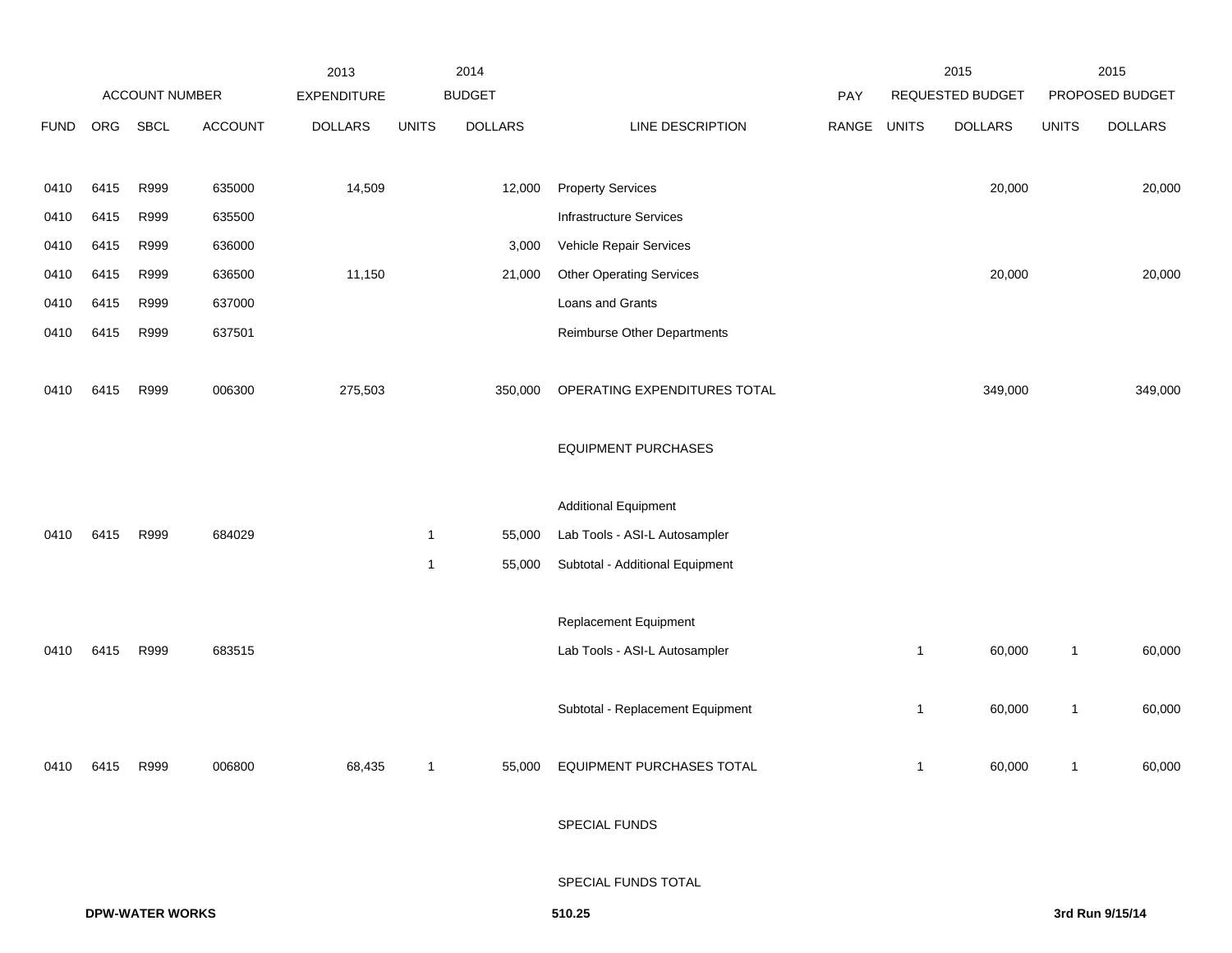|             | 2013                                        |  |                    |              |                | 2014             |            |              |                  | 2015         |                        | 2015 |
|-------------|---------------------------------------------|--|--------------------|--------------|----------------|------------------|------------|--------------|------------------|--------------|------------------------|------|
|             | ACCOUNT NUMBER                              |  | <b>EXPENDITURE</b> |              | <b>BUDGET</b>  |                  | <b>PAY</b> |              | REQUESTED BUDGET |              | <b>PROPOSED BUDGET</b> |      |
| <b>FUND</b> | <b>SBCL</b><br><b>ACCOUNT</b><br><b>ORG</b> |  | <b>DOLLARS</b>     | <b>UNITS</b> | <b>DOLLARS</b> | LINE DESCRIPTION | RANGE      | <b>UNITS</b> | <b>DOLLARS</b>   | <b>UNITS</b> | <b>DOLLARS</b>         |      |

DPW-WATER WORKS - WATER QUALITY

1,733,027 1,929,906 ORGANIZATION TOTAL 1,733,027 1,869,935 1,878,940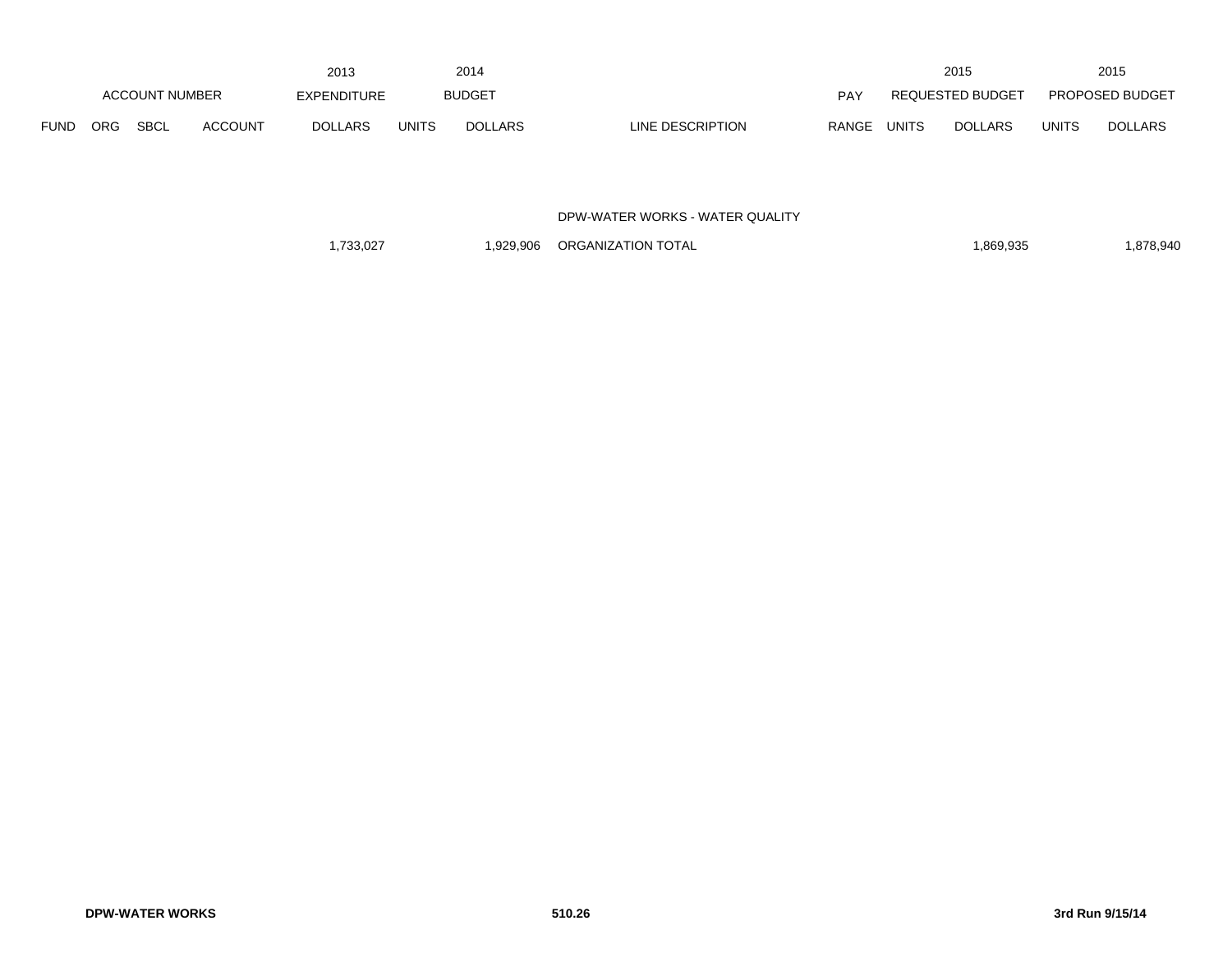|      | 2013           |             |                |                |               | 2014           |                                  | 2015                           |                        | 2015           |
|------|----------------|-------------|----------------|----------------|---------------|----------------|----------------------------------|--------------------------------|------------------------|----------------|
|      | ACCOUNT NUMBER |             | EXPENDITURE    |                | <b>BUDGET</b> | PAY            | <b>REQUESTED BUDGET</b>          |                                | <b>PROPOSED BUDGET</b> |                |
| FUND | <b>ORG</b>     | <b>SBCL</b> | <b>ACCOUNT</b> | <b>DOLLARS</b> | UNITS         | <b>DOLLARS</b> | <b>RANGE</b><br>LINE DESCRIPTION | <b>UNITS</b><br><b>DOLLARS</b> | <b>UNITS</b>           | <b>DOLLARS</b> |

DPW-WATER WORKS-PLANTS-SOUTH

# ORGANIZATION (6416)

## SALARIES & WAGES

# HOWARD & SOUTH WATER PRODUCTION

| <b>DPW-WATER WORKS</b> |                |         | 510.27                                   |     |                |         | 3rd Run 9/15/14  |         |
|------------------------|----------------|---------|------------------------------------------|-----|----------------|---------|------------------|---------|
|                        | $\overline{1}$ | 85,129  | Water Plant Automation Manager (X)       | 1FX | $\mathbf{1}$   | 86,406  | $\mathbf{1}$     | 86,406  |
|                        |                |         | PLANT AUTOMATION                         |     |                |         |                  |         |
|                        |                |         |                                          |     |                |         |                  |         |
|                        | $\overline{1}$ | 14,794  | Water System Operator (0.25 FTE)         | 7LN | $\mathbf{1}$   | 15,016  |                  |         |
|                        |                |         | <b>AUXILIARY</b>                         |     |                |         |                  |         |
|                        | 6              | 326,171 | Water System Operator                    | 7LN | 6              | 331,063 |                  |         |
|                        |                |         | HOWARD CONTROL CENTER                    |     |                |         |                  |         |
|                        |                |         |                                          |     |                |         |                  |         |
|                        | $\overline{2}$ | 80,378  | Water Plant Laborer                      | 8FN | $\overline{a}$ | 78,409  |                  |         |
|                        | 6              | 172,819 | Water Treatment Plant Operator           | 3GN |                |         |                  |         |
|                        | $\mathbf{1}$   | 50,254  | <b>Metal Fabricator</b>                  | 7HN | $\mathbf{1}$   | 51,007  | $\mathbf{1}$     | 51,007  |
|                        | 9              | 456,821 | Machine Repair Person                    | 7JN | 9              | 458,032 | $\boldsymbol{9}$ | 458,032 |
|                        | $\overline{c}$ | 112,583 | Water Plant Steamfitter/ HVAC Specialist | 7JN | $\overline{2}$ | 109,772 | $\overline{c}$   | 109,772 |
|                        | 12             | 704,704 | Senior Water Treatment Plant Operator    | 3PN | 12             | 682,474 |                  |         |
|                        |                |         | Water Treatment Plant Operator           | 3PN |                |         | 12               | 684,282 |
|                        | $\overline{1}$ | 40,836  | Office Assistant IV                      | 6HN | $\mathbf{1}$   | 41,449  |                  |         |
|                        | $\overline{1}$ | 54,471  | Water Plant Maintenance Manager (X)      | 1DX | $\mathbf{1}$   | 55,288  | $\mathbf{1}$     | 70,383  |
|                        | $\mathbf{1}$   | 63,341  | Water Plant Operations Supervisor (X)    | 1FX | $\mathbf{1}$   | 64,292  |                  |         |
|                        | -1             | 82,906  | Water Plant Operations Manager (X)       | 1HX | $\mathbf{1}$   | 70,126  | $\mathbf{1}$     | 70,126  |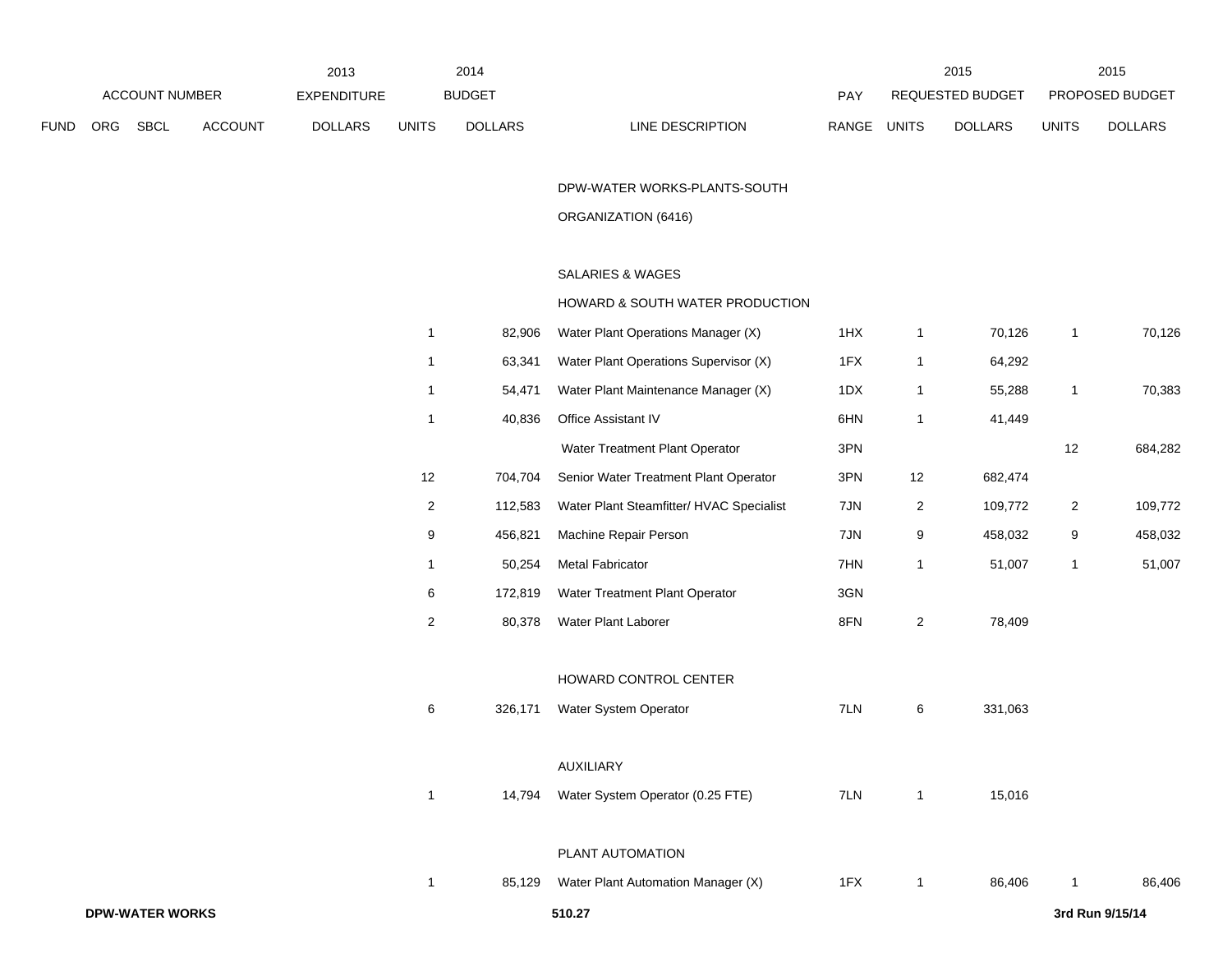|             |      |                |                 | 2013           |              | 2014           |                                             |            |                  | 2015             |              | 2015            |
|-------------|------|----------------|-----------------|----------------|--------------|----------------|---------------------------------------------|------------|------------------|------------------|--------------|-----------------|
|             |      | ACCOUNT NUMBER |                 | EXPENDITURE    |              | <b>BUDGET</b>  |                                             | <b>PAY</b> |                  | REQUESTED BUDGET |              | PROPOSED BUDGET |
| <b>FUND</b> | ORG  | SBCL           | <b>ACCOUNT</b>  | <b>DOLLARS</b> | <b>UNITS</b> | <b>DOLLARS</b> | LINE DESCRIPTION                            | RANGE      | <b>UNITS</b>     | <b>DOLLARS</b>   | <b>UNITS</b> | <b>DOLLARS</b>  |
|             |      |                |                 |                |              |                |                                             |            |                  |                  |              |                 |
|             |      |                |                 |                | $\mathbf{1}$ | 53,519         | Automated Systems Supervisor (X)            | 1DX        | 1                | 54,321           | $\mathbf{1}$ | 54,321          |
|             |      |                |                 |                | 3            | 184,641        | <b>Automated System Specialist</b>          | 2GN        | 3                | 187,411          | 3            | 187,411         |
|             |      |                |                 |                | $\sqrt{2}$   | 87,870         | Program Assistant II                        | 5FN        | $\boldsymbol{2}$ | 89,188           | $\sqrt{2}$   | 89,188          |
|             |      |                |                 |                |              | (246, 696)     | Salary & Wage Allocation to Plant - North   |            |                  | (250, 396)       |              | (250, 396)      |
|             |      |                |                 |                |              |                |                                             |            |                  |                  |              |                 |
|             |      |                |                 |                |              |                | ELECTRICAL & INSTRUMENTATION                |            |                  |                  |              |                 |
|             |      |                |                 |                |              | 287,677        | Salary & Wage Allocation from Plant - North |            |                  | 290,348          |              | 290,348         |
|             |      |                |                 |                |              |                |                                             |            |                  |                  |              |                 |
| 0410        | 6416 | R999           | 600101          | 2,269,024      | 50           | 2,612,218      | <b>Total Before Adjustments</b>             |            | 44               | 2,414,206        | 33           | 1,900,880       |
|             |      |                |                 |                |              |                | Salary & Wage Rate Change                   |            |                  |                  |              |                 |
| 0410        | 6416 | R999           | 602101          | 130,681        |              | 150,000        | Overtime Compensated                        |            |                  | 150,000          |              | 150,000         |
|             |      |                |                 |                |              | (51, 912)      | Personnel Cost Adjustment                   |            |                  | (48, 284)        |              | (38,018)        |
| 0410        | 6416 | R999           | 602201 - 602601 |                |              |                | Other                                       |            |                  |                  |              |                 |
|             |      |                |                 |                |              | (23, 164)      | Furlough                                    |            |                  | (20, 926)        |              |                 |
|             |      |                |                 |                |              |                |                                             |            |                  |                  |              |                 |
|             |      |                |                 | 2,399,705      | 50           | 2,687,142      | Gross Salaries & Wages Total                |            | 44               | 2,494,996        | 33           | 2,012,862       |
|             |      |                |                 |                |              |                |                                             |            |                  |                  |              |                 |
|             |      |                |                 |                |              |                | Reimbursable Services Deduction             |            |                  |                  |              |                 |
|             |      |                |                 |                |              |                | Capital Improvements Deduction              |            |                  |                  |              |                 |
|             |      |                |                 |                |              |                | <b>Grants &amp; Aids Deduction</b>          |            |                  |                  |              |                 |
| 0410        | 6416 | R999           | 006000          | 2,399,705      | 50           | 2,687,142      | NET SALARIES & WAGES TOTAL                  |            | 44               | 2,494,996        | 33           | 2,012,862       |
|             |      |                |                 |                |              |                |                                             |            |                  |                  |              |                 |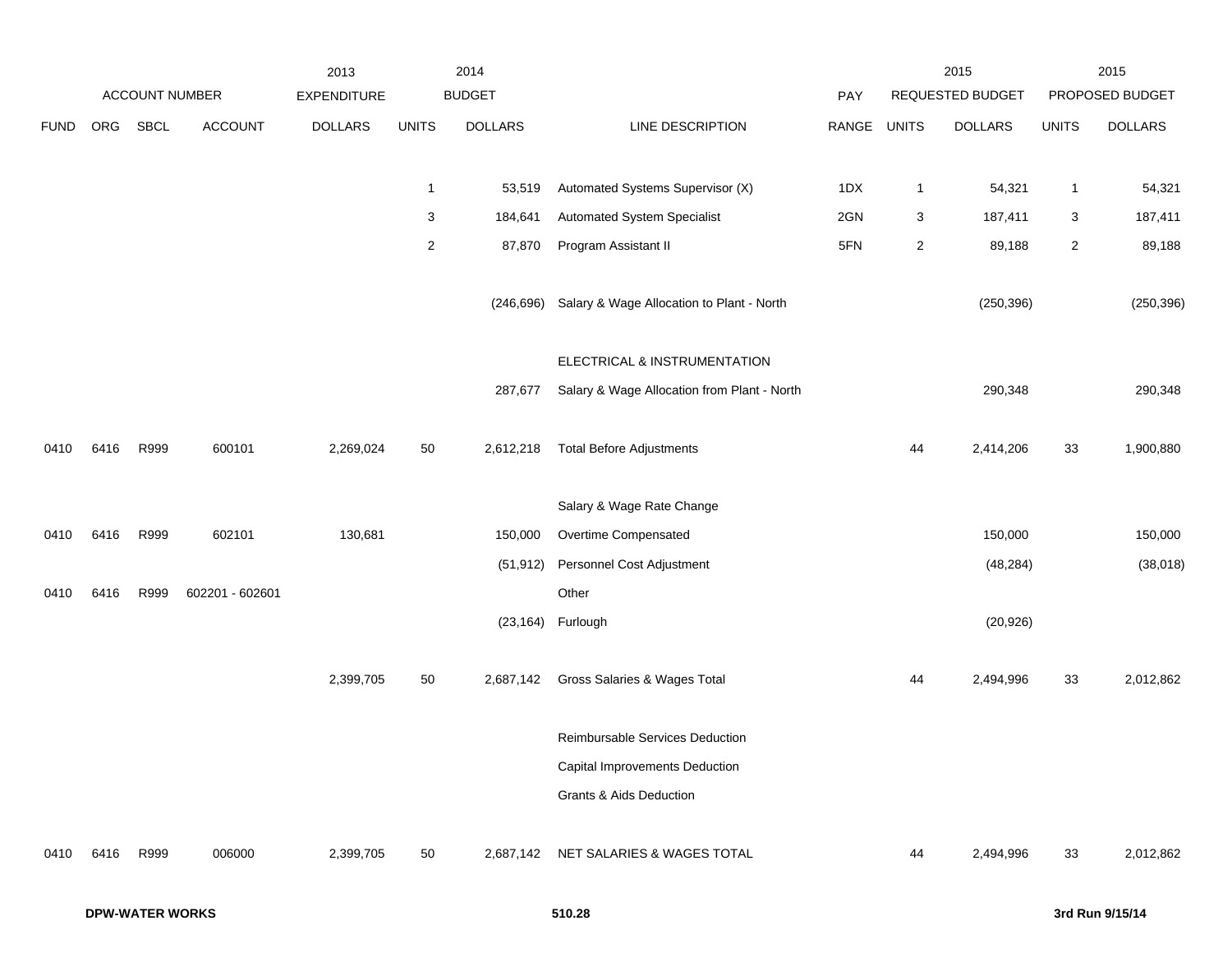|             |      |                        |                | 2013               |              | 2014           |                                                    |       |              | 2015             |              | 2015            |
|-------------|------|------------------------|----------------|--------------------|--------------|----------------|----------------------------------------------------|-------|--------------|------------------|--------------|-----------------|
|             |      | <b>ACCOUNT NUMBER</b>  |                | <b>EXPENDITURE</b> |              | <b>BUDGET</b>  |                                                    | PAY   |              | REQUESTED BUDGET |              | PROPOSED BUDGET |
| <b>FUND</b> | ORG  | <b>SBCL</b>            | <b>ACCOUNT</b> | <b>DOLLARS</b>     | <b>UNITS</b> | <b>DOLLARS</b> | LINE DESCRIPTION                                   | RANGE | <b>UNITS</b> | <b>DOLLARS</b>   | <b>UNITS</b> | <b>DOLLARS</b>  |
|             |      |                        |                |                    |              |                |                                                    |       |              |                  |              |                 |
|             |      |                        |                |                    | 47.25        |                | O&M FTE'S                                          |       | 43.25        |                  | 33.00        |                 |
|             |      |                        |                |                    |              |                | NON-O&M FTE'S                                      |       |              |                  |              |                 |
|             |      |                        |                |                    |              |                | (X) Private Auto Allowance May Be Paid Pursuant to |       |              |                  |              |                 |
|             |      |                        |                |                    |              |                | Section 350-183 of the Milwaukee Code.             |       |              |                  |              |                 |
|             |      |                        |                |                    |              |                |                                                    |       |              |                  |              |                 |
| 0410        | 6416 | R999                   | 006180         | 918,170            |              | 1,343,571      | ESTIMATED EMPLOYEE FRINGE BENEFITS                 |       |              | 1,107,006        |              | 885,660         |
|             |      |                        |                |                    |              |                |                                                    |       |              |                  |              |                 |
|             |      |                        |                |                    |              |                | OPERATING EXPENDITURES                             |       |              |                  |              |                 |
| 0410        | 6416 | R999                   | 630100         | 15,878             |              | 12,000         | <b>General Office Expense</b>                      |       |              | 10,000           |              | 10,000          |
| 0410        | 6416 | R999                   | 630500         | 173,180            |              | 97,000         | Tools & Machinery Parts                            |       |              | 97,000           |              | 97,000          |
| 0410        | 6416 | R999                   | 631000         | 133,230            |              | 92,000         | <b>Construction Supplies</b>                       |       |              | 92,000           |              | 92,000          |
| 0410        | 6416 | R999                   | 631500         | 2,855,187          |              | 2,856,000      | Energy                                             |       |              | 3,140,700        |              | 3,140,700       |
| 0410        | 6416 | R999                   | 632000         | 1,095,996          |              | 1,450,000      | <b>Other Operating Supplies</b>                    |       |              | 1,300,000        |              | 1,300,000       |
| 0410        | 6416 | R999                   | 632500         |                    |              |                | <b>Facility Rental</b>                             |       |              |                  |              |                 |
| 0410        | 6416 | R999                   | 633000         | 323                |              | 1,000          | Vehicle Rental                                     |       |              | 1,000            |              | 1,000           |
| 0410        | 6416 | R999                   | 633500         | 4,210              |              | 5,000          | Non-Vehicle Equipment Rental                       |       |              | 5,000            |              | 5,000           |
| 0410        | 6416 | R999                   | 634000         | 49,056             |              | 140,000        | <b>Professional Services</b>                       |       |              | 100,000          |              | 100,000         |
| 0410        | 6416 | R999                   | 634500         | 205,645            |              | 125,000        | Information Technology Services                    |       |              | 150,000          |              | 150,000         |
| 0410        | 6416 | R999                   | 635000         | 1,019,703          |              | 1,000,000      | <b>Property Services</b>                           |       |              | 1,000,000        |              | 1,000,000       |
| 0410        | 6416 | R999                   | 635500         | 13,292             |              | 1,000          | <b>Infrastructure Services</b>                     |       |              | 10,000           |              | 10,000          |
| 0410        | 6416 | R999                   | 636000         | 50,064             |              | 31,000         | Vehicle Repair Services                            |       |              | 45,000           |              | 45,000          |
| 0410        | 6416 | R999                   | 636500         | 67,957             |              | 30,000         | <b>Other Operating Services</b>                    |       |              | 42,000           |              | 42,000          |
| 0410        | 6416 | R999                   | 637000         |                    |              |                | Loans and Grants                                   |       |              |                  |              |                 |
| 0410        | 6416 | R999                   | 637501         |                    |              |                | Reimburse Other Departments                        |       |              |                  |              |                 |
|             |      | <b>DPW-WATER WORKS</b> |                |                    |              |                | 510.29                                             |       |              |                  |              | 3rd Run 9/15/14 |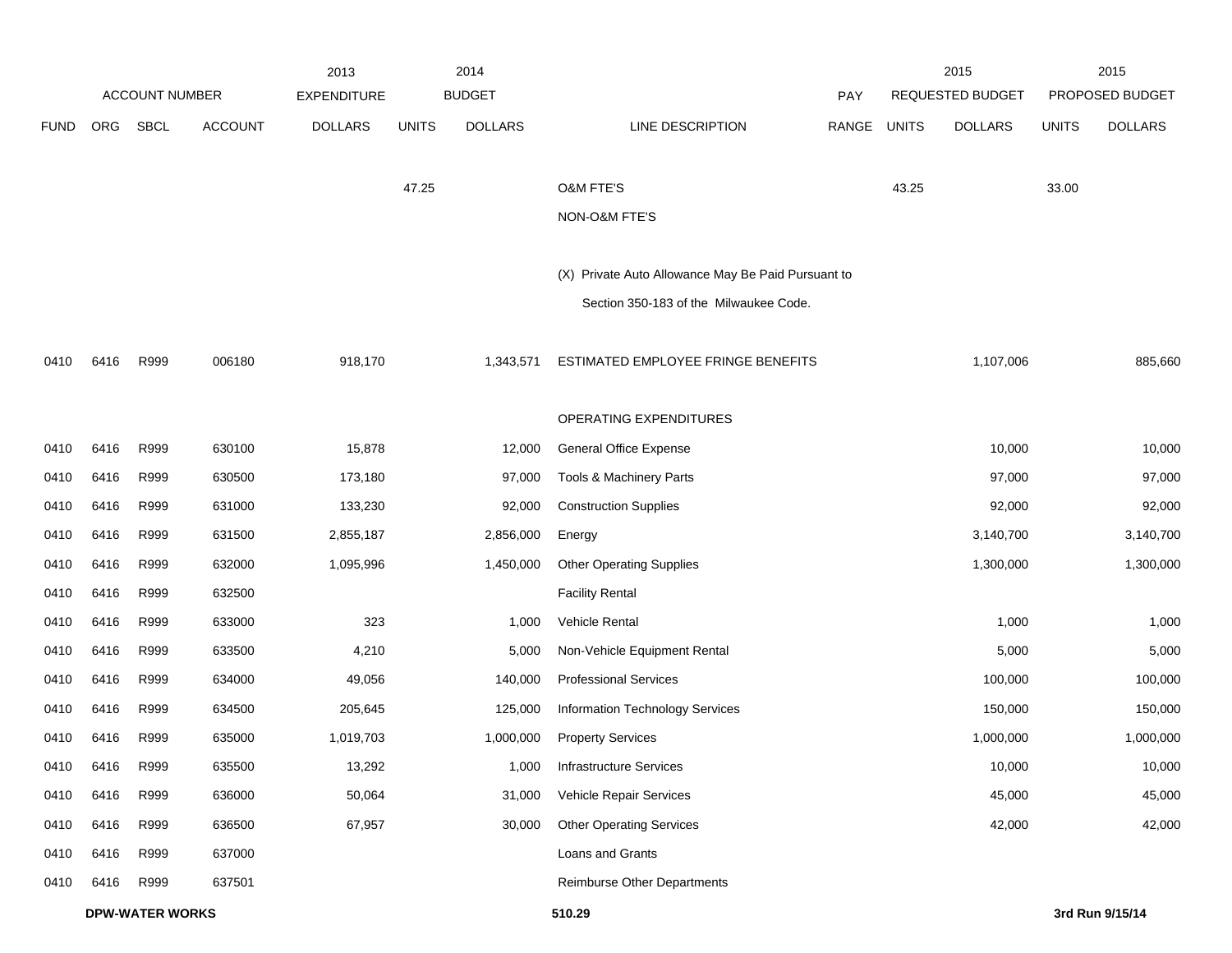|             |      |                        |                | 2013               |                | 2014           |                                                  |       |                | 2015             |                | 2015            |
|-------------|------|------------------------|----------------|--------------------|----------------|----------------|--------------------------------------------------|-------|----------------|------------------|----------------|-----------------|
|             |      | <b>ACCOUNT NUMBER</b>  |                | <b>EXPENDITURE</b> |                | <b>BUDGET</b>  |                                                  | PAY   |                | REQUESTED BUDGET |                | PROPOSED BUDGET |
| <b>FUND</b> | ORG  | <b>SBCL</b>            | <b>ACCOUNT</b> | <b>DOLLARS</b>     | <b>UNITS</b>   | <b>DOLLARS</b> | LINE DESCRIPTION                                 | RANGE | <b>UNITS</b>   | <b>DOLLARS</b>   | <b>UNITS</b>   | <b>DOLLARS</b>  |
|             |      |                        |                |                    |                |                |                                                  |       |                |                  |                |                 |
| 0410        | 6416 | R999                   | 006300         | 5,683,721          |                | 5,840,000      | OPERATING EXPENDITURES TOTAL                     |       |                | 5,992,700        |                | 5,992,700       |
|             |      |                        |                |                    |                |                | <b>EQUIPMENT PURCHASES</b>                       |       |                |                  |                |                 |
|             |      |                        |                |                    |                |                | <b>Additional Equipment</b>                      |       |                |                  |                |                 |
| 0410        | 6416 | R999                   | 683515         |                    | $\mathbf{1}$   | 1,500          | <b>Testing Apparatus</b>                         |       |                |                  |                |                 |
| 0410        | 6416 | R999                   | 683521         |                    | 5              | 28,500         | Tools: Cut off saw, wagon heaters                |       | 4              | 10,000           | 4              | 10,000          |
| 0410        | 6416 | R999                   | 683525         |                    |                |                | Tech. Tools-pH meter, turbidimeter, analyzers    |       | 9              | 38,500           | 9              | 38,500          |
| 0410        | 6416 | R999                   | 685539         |                    | $\mathbf{1}$   | 55,000         | Industrial Vehicle- Bobcat                       |       |                |                  |                |                 |
|             |      |                        |                |                    | $\overline{7}$ | 85,000         | Subtotal - Additional Equipment                  |       | 13             | 48,500           | 13             | 48,500          |
|             |      |                        |                |                    |                |                | <b>Replacement Equipment</b>                     |       |                |                  |                |                 |
| 0410        | 6416 | R999                   | 681008         |                    |                |                | Computer Peripheral: peri.protection, Istars     |       | $\mathbf{1}$   | 10,000           | $\mathbf{1}$   | 10,000          |
| 0410        | 6416 | R999                   | 681010         |                    | $\mathbf{1}$   | 80,000         | <b>Computer Server and Components</b>            |       | $\overline{1}$ | 80,000           | $\mathbf{1}$   | 80,000          |
| 0410        | 6416 | R999                   | 683521         |                    | 3              | 40,000         | Tools: breaker panel, Coag area crane            |       | $\overline{7}$ | 24,000           | $\overline{7}$ | 24,000          |
| 0410        | 6416 | R999                   | 683525         |                    | $\overline{7}$ | 47,000         | Tech. Tools: phosphate analyzer particle counter |       | $\overline{7}$ | 89,000           | $\overline{7}$ | 89,000          |
|             |      |                        |                |                    | 11             | 167,000        | Subtotal - Replacement Equipment                 |       | 16             | 203,000          | 16             | 203,000         |
| 0410        | 6416 | R999                   | 006800         | 224,926            | 18             | 252,000        | <b>EQUIPMENT PURCHASES TOTAL</b>                 |       | 29             | 251,500          | 29             | 251,500         |
|             |      |                        |                |                    |                |                | SPECIAL FUNDS                                    |       |                |                  |                |                 |
| 0410        | 6410 | R646                   | 006300         | 1,550,000          |                | 1,955,000      | Contingent FD. - Debt Service - Water Works*     |       |                |                  |                |                 |
|             |      | <b>DPW-WATER WORKS</b> |                |                    |                |                | 510.30                                           |       |                |                  |                | 3rd Run 9/15/14 |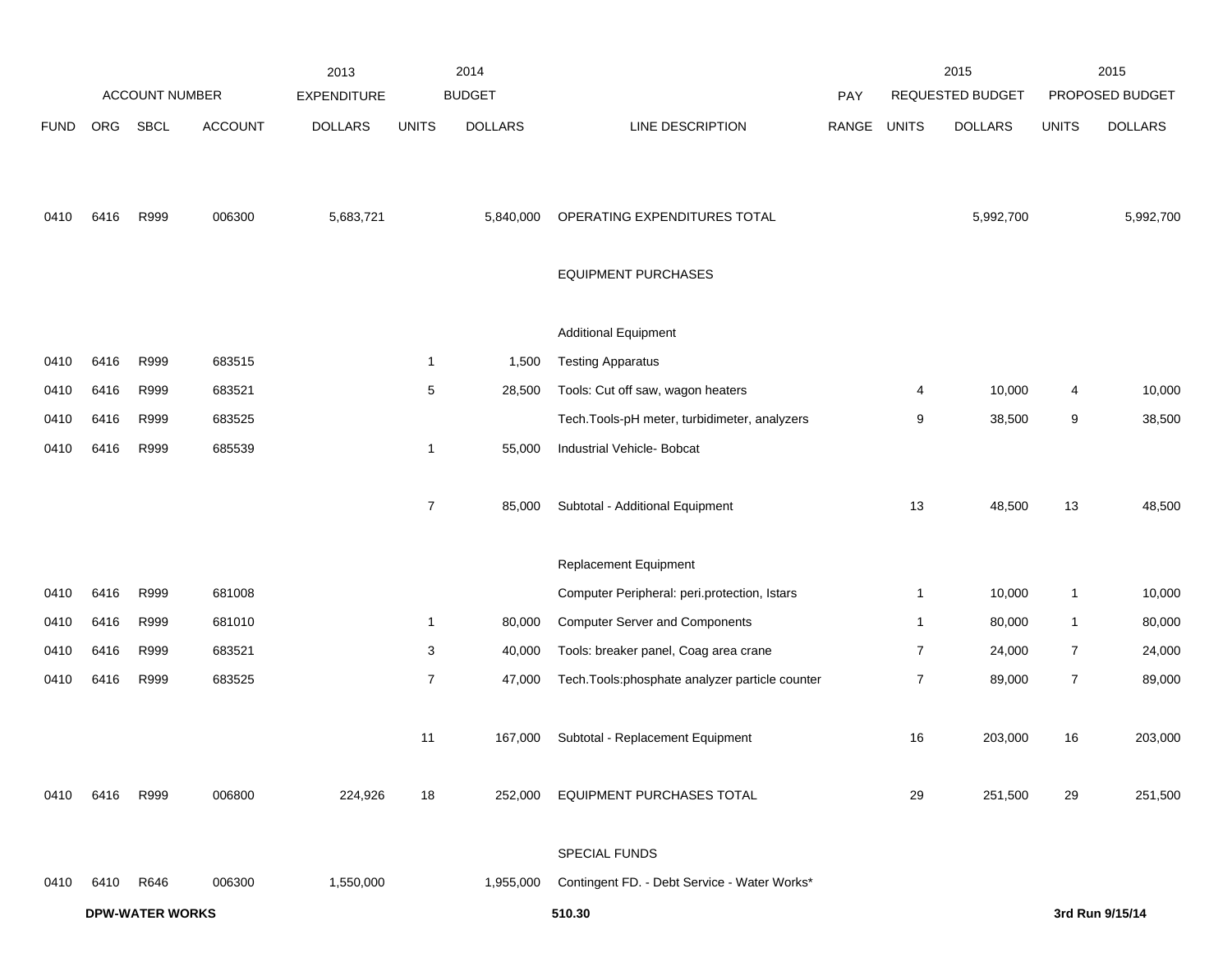|             |      |                       |                | 2013               |              | 2014           |                                                      |       |       | 2015                    |              | 2015            |
|-------------|------|-----------------------|----------------|--------------------|--------------|----------------|------------------------------------------------------|-------|-------|-------------------------|--------------|-----------------|
|             |      | <b>ACCOUNT NUMBER</b> |                | <b>EXPENDITURE</b> |              | <b>BUDGET</b>  |                                                      | PAY   |       | <b>REQUESTED BUDGET</b> |              | PROPOSED BUDGET |
| <b>FUND</b> | ORG  | <b>SBCL</b>           | <b>ACCOUNT</b> | <b>DOLLARS</b>     | <b>UNITS</b> | <b>DOLLARS</b> | LINE DESCRIPTION                                     | RANGE | UNITS | <b>DOLLARS</b>          | <b>UNITS</b> | <b>DOLLARS</b>  |
| 0410        | 6410 | R646                  | 006610         |                    |              |                | Contingent FD. - Debt Service - Water Works*         |       |       | 1,600,000               |              | 1,600,000       |
|             |      |                       |                | 1,550,000          |              | 1,955,000      | SPECIAL FUNDS TOTAL                                  |       |       | 1,600,000               |              | 1,600,000       |
|             |      |                       |                | 10,776,522         |              | 12,077,713     | DPW-WATER WORKS-HOWARD - SOUTH<br>ORGANIZATION TOTAL |       |       | 11,446,202              |              | 10,742,722      |
|             |      |                       |                |                    |              |                |                                                      |       |       |                         |              |                 |

\*Appropriation Control Account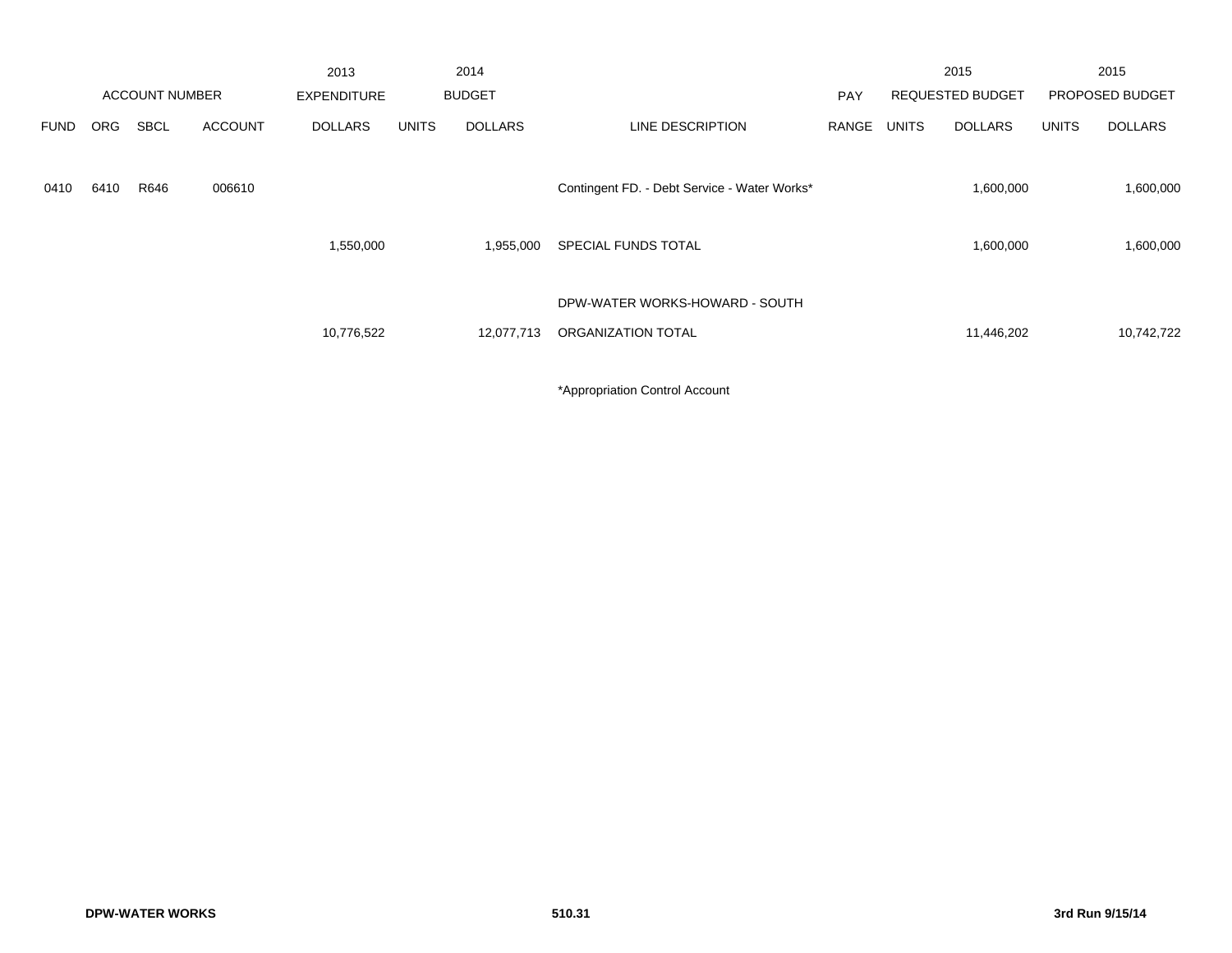|             |      |                       |                                      | 2013               |              | 2014           |                                        |            |              | 2015             |              | 2015            |
|-------------|------|-----------------------|--------------------------------------|--------------------|--------------|----------------|----------------------------------------|------------|--------------|------------------|--------------|-----------------|
|             |      | <b>ACCOUNT NUMBER</b> |                                      | <b>EXPENDITURE</b> |              | <b>BUDGET</b>  |                                        | <b>PAY</b> |              | REQUESTED BUDGET |              | PROPOSED BUDGET |
| <b>FUND</b> | ORG  | <b>SBCL</b>           | <b>ACCOUNT</b>                       | <b>DOLLARS</b>     | <b>UNITS</b> | <b>DOLLARS</b> | LINE DESCRIPTION                       | RANGE      | <b>UNITS</b> | <b>DOLLARS</b>   | <b>UNITS</b> | <b>DOLLARS</b>  |
|             |      |                       |                                      |                    |              |                |                                        |            |              |                  |              |                 |
|             |      |                       |                                      |                    |              |                | DPW-WATER WORKS                        |            |              |                  |              |                 |
|             |      |                       |                                      |                    |              |                | CAPITAL IMPROVEMENTS                   |            |              |                  |              |                 |
|             |      |                       |                                      |                    |              |                | Distribution System Replacement of     |            |              |                  |              |                 |
|             |      |                       |                                      |                    |              |                | Mains Hydrants and Valves              |            |              |                  |              |                 |
| 0420        | 6410 | R999                  | WT41014000A                          | 8,319,621          |              | 8,025,000      | Non-Assessable                         |            |              | 11,200,000       |              | 19,500,000      |
| 0420        | 6410 | R999                  | WT41014000A                          |                    |              | 3,075,000      | New Borrowing                          |            |              |                  |              |                 |
|             |      |                       |                                      |                    |              |                |                                        |            |              |                  |              |                 |
|             |      |                       |                                      |                    |              |                | <b>Distribution System</b>             |            |              |                  |              |                 |
|             |      |                       |                                      |                    |              |                | <b>Extensions and Modifications</b>    |            |              |                  |              |                 |
| 0420        | 6410 | R999                  | WT41014000A                          |                    |              |                | Non-Assessable                         |            |              |                  |              |                 |
| 0420        | 6410 | R999                  | WT42014000A                          |                    |              | 100,000        | Assessable                             |            |              | 100,000          |              |                 |
| 0420        | 6410 | R999                  | WT43014000A                          | 16,196             |              | 300,000        | Developer Financed                     |            |              | 150,000          |              |                 |
| 0420        | 6410 | R999                  | WT44014000A                          | 29,935             |              |                | Suburban Financed                      |            |              |                  |              |                 |
|             |      |                       |                                      |                    |              |                |                                        |            |              |                  |              |                 |
|             |      |                       |                                      | 8,365,752          |              | 11,500,000     | TOTAL WATER MAIN PROJECTS              |            |              | 11,450,000       |              | 19,500,000      |
|             |      |                       |                                      |                    |              |                |                                        |            |              |                  |              |                 |
| 0420        | 6410 | R999                  | WT45014100A                          | 44,133             |              |                | Linnwood Plant Building Improvements   |            |              | 600,000          |              | 600,000         |
| 0420        | 6410 | R999                  | WT45014200A                          | 1,814,385          |              | 775,000        | Linnwood Plant Treatment Improvements  |            |              | 1,100,000        |              | 1,350,000       |
| 0420        | 6410 | R999                  | WT45014300A                          | 1,029,431          |              | 100,000        | Howard Plant Building Improvements     |            |              | 250,000          |              | 250,000         |
| 0420        | 6410 | R999                  | WT45014400A                          | 101,090            |              | 150,000        | Howard Plant Treatment Improvements    |            |              | 150,000          |              |                 |
| 0420        | 6410 | R999                  | WT45014500A                          | 2,179,381          |              | 100,000        | <b>Pump Facilities Improvements</b>    |            |              | 250,000          |              | 50,000          |
| 0420        | 6410 | R999                  | WT45014600A                          | 47,276             |              |                | <b>Storage Facilities Improvements</b> |            |              | 2,500,000        |              | 2,500,000       |
| 0420        | 6410 | R999                  | WT45014700A                          |                    |              | 700,000        | Meter Shop Repair                      |            |              | 700,000          |              | 700,000         |
| 0420        | 6410 | R999                  | WT45014800A                          | 1,635,780          |              |                | Back-up Power Generation               |            |              |                  |              |                 |
|             |      |                       | DPW-WATER WORKS-CAPITAL IMPROVEMENTS |                    |              |                | 520.1                                  |            |              |                  |              | 3rd Run 9/15/14 |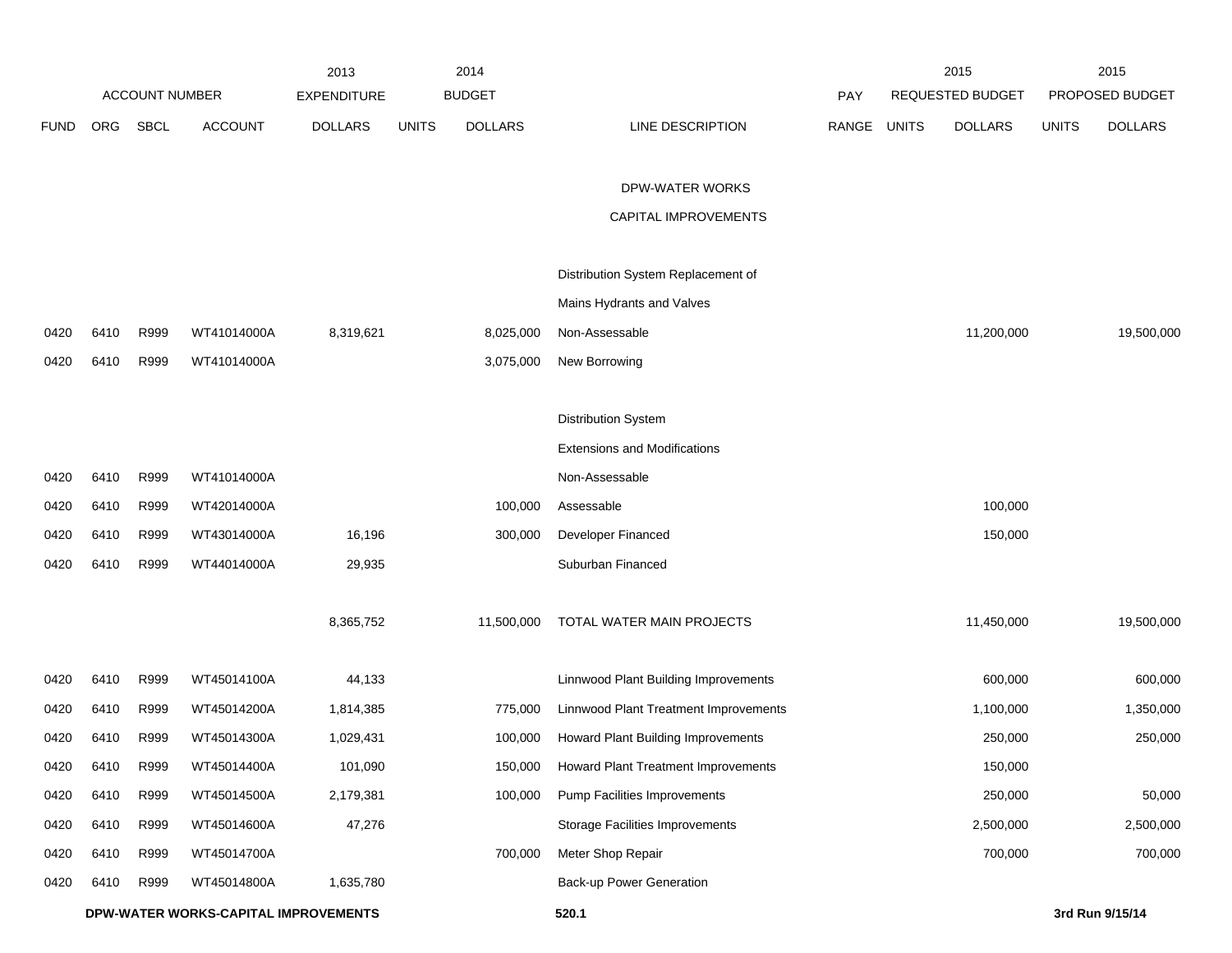|             |      |                       |                | 2013               |              | 2014           |                                           |       |              | 2015             |              | 2015            |
|-------------|------|-----------------------|----------------|--------------------|--------------|----------------|-------------------------------------------|-------|--------------|------------------|--------------|-----------------|
|             |      | <b>ACCOUNT NUMBER</b> |                | <b>EXPENDITURE</b> |              | <b>BUDGET</b>  |                                           | PAY   |              | REQUESTED BUDGET |              | PROPOSED BUDGET |
| <b>FUND</b> | ORG  | SBCL                  | <b>ACCOUNT</b> | <b>DOLLARS</b>     | <b>UNITS</b> | <b>DOLLARS</b> | LINE DESCRIPTION                          | RANGE | <b>UNITS</b> | <b>DOLLARS</b>   | <b>UNITS</b> | <b>DOLLARS</b>  |
| 0420        | 6410 | R999                  | WT45014900A    |                    |              | 500,000        | <b>Capital Project Contingencies</b>      |       |              | 500,000          |              |                 |
|             |      |                       |                | 6,851,476          |              | 2,325,000      | TOTAL PROJECTS OTHER THAN MAINS           |       |              | 6,050,000        |              | 5,450,000       |
|             |      |                       |                | 15,217,228         |              | 13,825,000     | <b>TOTAL CAPITAL**</b>                    |       |              | 17,500,000       |              | 24,950,000      |
|             |      |                       |                | 15,201,032         |              | 13,425,000     | TOTAL CAPITAL - WATER WORKS FINANCED      |       |              | 17,250,000       |              | 24,950,000      |
|             |      |                       |                |                    |              |                | ** Project and Purpose account numbers to |       |              |                  |              |                 |
|             |      |                       |                |                    |              |                | be assigned upon adoption of a subsequent |       |              |                  |              |                 |
|             |      |                       |                |                    |              |                | funding resolution.                       |       |              |                  |              |                 |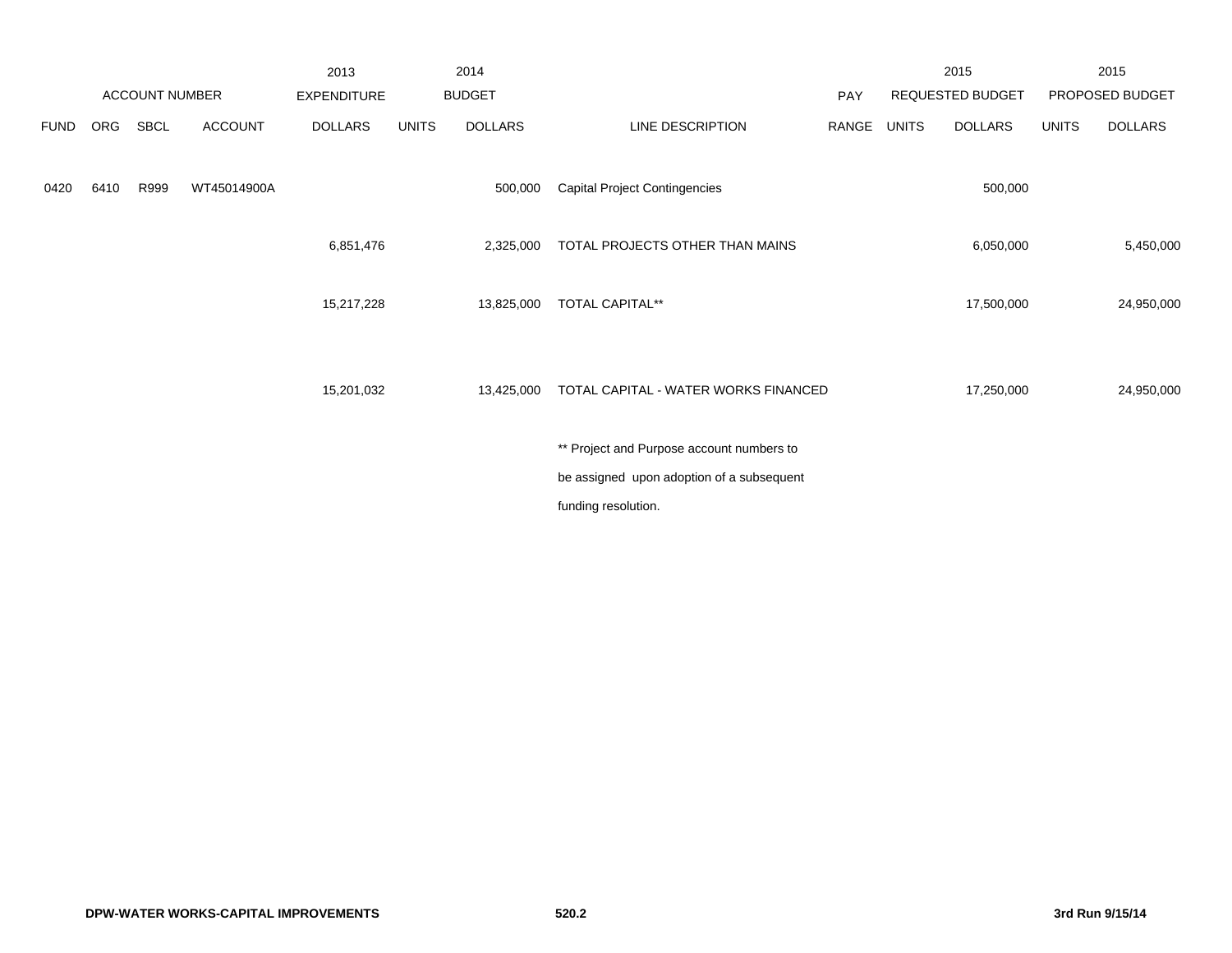|             |            |                |                | 2013               |              | 2014           |                                                                 |             | 2015             |              | 2015            |
|-------------|------------|----------------|----------------|--------------------|--------------|----------------|-----------------------------------------------------------------|-------------|------------------|--------------|-----------------|
|             |            | ACCOUNT NUMBER |                | <b>EXPENDITURE</b> |              | <b>BUDGET</b>  |                                                                 | PAY         | REQUESTED BUDGET |              | PROPOSED BUDGET |
| <b>FUND</b> | <b>ORG</b> | <b>SBCL</b>    | <b>ACCOUNT</b> | <b>DOLLARS</b>     | <b>UNITS</b> | <b>DOLLARS</b> | LINE DESCRIPTION                                                | RANGE UNITS | <b>DOLLARS</b>   | <b>UNITS</b> | <b>DOLLARS</b>  |
|             |            |                |                |                    |              |                |                                                                 |             |                  |              |                 |
|             |            |                |                |                    |              |                | DPW-WATER WORKS                                                 |             |                  |              |                 |
|             |            |                |                |                    |              |                | RECAP OF AUTHORIZATIONS                                         |             |                  |              |                 |
|             |            |                |                |                    |              |                |                                                                 |             |                  |              |                 |
|             |            |                |                | 75,291,297         |              | 84,529,443     | <b>Operating Expense</b>                                        |             | 84,453,445       |              | 85,584,403      |
| 0410        | 6410       | R999           | 006900         | 15,201,032         |              |                | Deposit to Retained Earnings for Capital                        |             | 17,250,000       |              | 24,950,000      |
|             |            |                |                |                    |              |                | Deposit to Retained Earnings                                    |             |                  |              |                 |
|             |            |                |                |                    |              |                |                                                                 |             |                  |              |                 |
|             |            |                |                | 90,492,329         |              |                | 84,529,443 Total Water Operating & Deposits                     |             | 101,703,445      |              | 110,534,403     |
|             |            |                |                |                    |              |                |                                                                 |             |                  |              |                 |
|             |            |                |                | 9,858,236          |              | 9,425,000      | Capital Projects from Retained Earnings                         |             | 17,250,000       |              | 14,214,000      |
|             |            |                |                | 5,342,796          |              | 4,000,000      | <b>Borrowing Authorizations</b>                                 |             |                  |              | 10,736,000      |
|             |            |                |                |                    |              |                | Carryover Borrowing*                                            |             |                  |              |                 |
|             |            |                |                |                    |              | 100,000        | Assessments                                                     |             | 100,000          |              |                 |
|             |            |                |                | 16,196             |              | 300,000        | Developer Financed                                              |             | 150,000          |              |                 |
|             |            |                |                |                    |              |                |                                                                 |             |                  |              |                 |
|             |            |                |                | 15,217,228         |              |                | 13,825,000 Total Water Capital                                  |             | 17,500,000       |              | 24,950,000      |
|             |            |                |                |                    |              |                |                                                                 |             |                  |              |                 |
|             |            |                |                | 105,709,557        |              | 98,354,443     | <b>Total Water Works Authorizations</b>                         |             | 119,203,445      |              | 135,484,403     |
|             |            |                |                |                    |              |                | *Carryover Borrowing Amounts (Restatement of a prior years'     |             |                  |              |                 |
|             |            |                |                |                    |              |                | unutilized borrowing authorization are included for information |             |                  |              |                 |
|             |            |                |                |                    |              |                | and authorization purposes. Such amounts are excluded from      |             |                  |              |                 |
|             |            |                |                |                    |              |                | budget totals to avoid duplication.)                            |             |                  |              |                 |
|             |            |                |                |                    |              |                |                                                                 |             |                  |              |                 |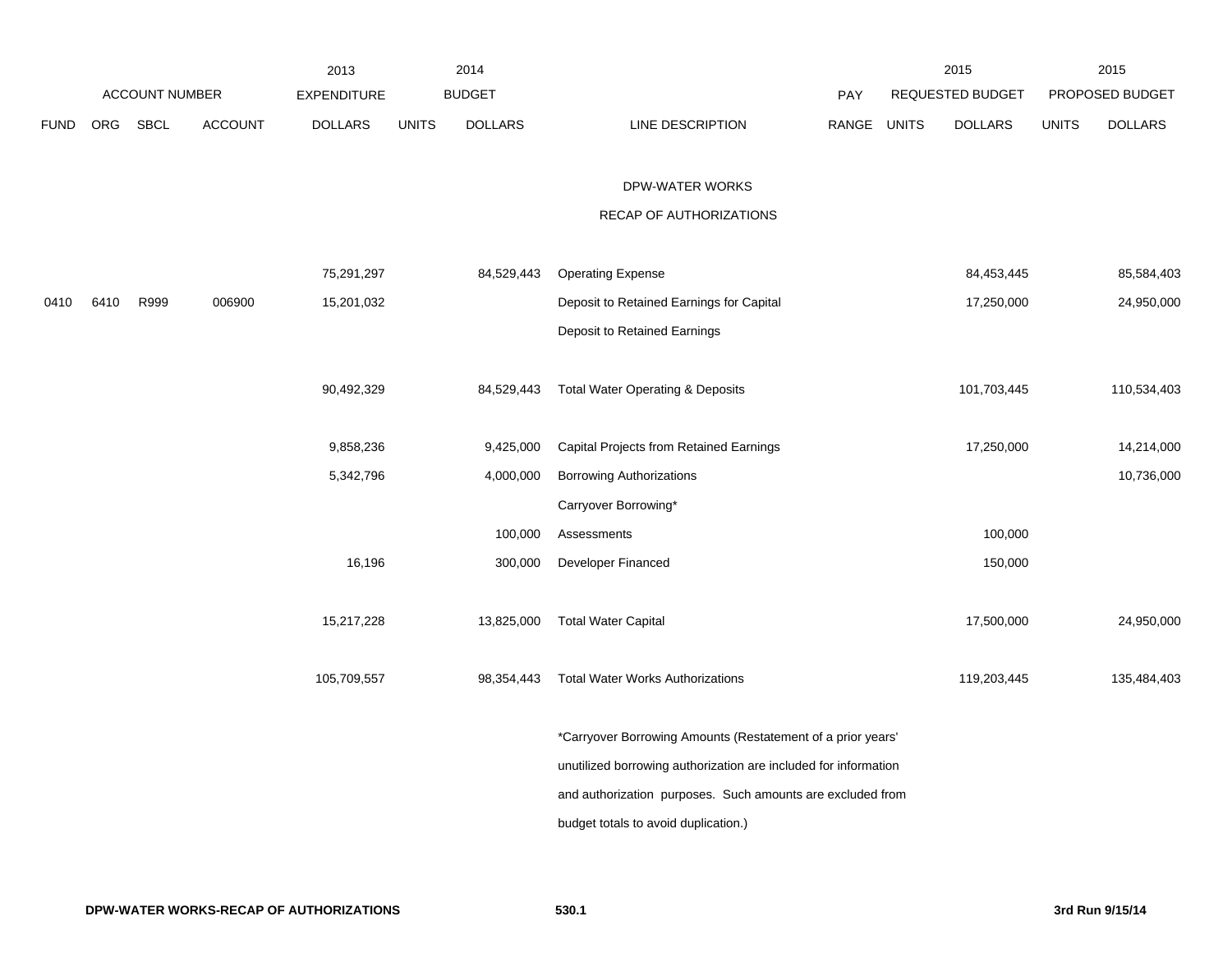|             |            |                       |                | 2013               |              | 2014           |                                               |             | 2015                    |              | 2015            |
|-------------|------------|-----------------------|----------------|--------------------|--------------|----------------|-----------------------------------------------|-------------|-------------------------|--------------|-----------------|
|             |            | <b>ACCOUNT NUMBER</b> |                | <b>EXPENDITURE</b> |              | <b>BUDGET</b>  |                                               | PAY         | <b>REQUESTED BUDGET</b> |              | PROPOSED BUDGET |
| <b>FUND</b> | <b>ORG</b> | <b>SBCL</b>           | <b>ACCOUNT</b> | <b>DOLLARS</b>     | <b>UNITS</b> | <b>DOLLARS</b> | LINE DESCRIPTION                              | RANGE UNITS | <b>DOLLARS</b>          | <b>UNITS</b> | <b>DOLLARS</b>  |
|             |            |                       |                |                    |              |                |                                               |             |                         |              |                 |
|             |            |                       |                |                    |              |                | 2. SOURCE OF FUNDS FOR WATER WORKS            |             |                         |              |                 |
|             |            |                       |                |                    |              |                | <b>REVENUES</b>                               |             |                         |              |                 |
| 0410        | 6410       |                       | 009400         | 80,380,624         |              | 80,808,000     | <b>Operating Revenue</b>                      |             | 86,785,000              |              | 86,785,000      |
| 0410        | 6410       |                       | 009400         | 6,450,919          |              | 6,692,000      | Non-Operating Revenue                         |             | 6,700,000               |              | 6,700,000       |
| 0410        | 6410       |                       | 009920         | 3,660,786          |              |                | Withdrawal From Retained Earnings             |             | 8,218,445               |              | 17,049,403      |
|             |            |                       |                | 90,492,329         |              | 87,500,000     | <b>Total Current Revenues</b>                 |             | 101,703,445             |              | 110,534,403     |
|             |            |                       |                |                    |              |                |                                               |             |                         |              |                 |
|             |            |                       |                |                    |              |                | FINANCING OF WATER WORKS CAPITAL IMPROVEMENTS |             |                         |              |                 |
|             |            |                       |                |                    |              | 100,000        | Assessments                                   |             | 100,000                 |              |                 |
| 0420        |            |                       |                | 9,858,236          |              | 6,454,443      | From Fund 41 Retained Earnings                |             | 17,250,000              |              | 14,214,000      |
|             |            |                       |                | 5,342,796          |              | 4,000,000      | Proceeds from Borrowing                       |             |                         |              | 10,736,000      |
| 0420        |            |                       |                | 16,196             |              | 300,000        | Out Of Program-Developer Financed             |             | 150,000                 |              |                 |
|             |            |                       |                | 15,217,228         |              | 10,854,443     | <b>Total Capital Financing Required</b>       |             | 17,500,000              |              | 24,950,000      |
|             |            |                       |                | 105,709,557        |              | 98,354,443     | TOTAL SOURCE OF FUNDS FOR WATER WORKS         |             | 119,203,445             |              | 135,484,403     |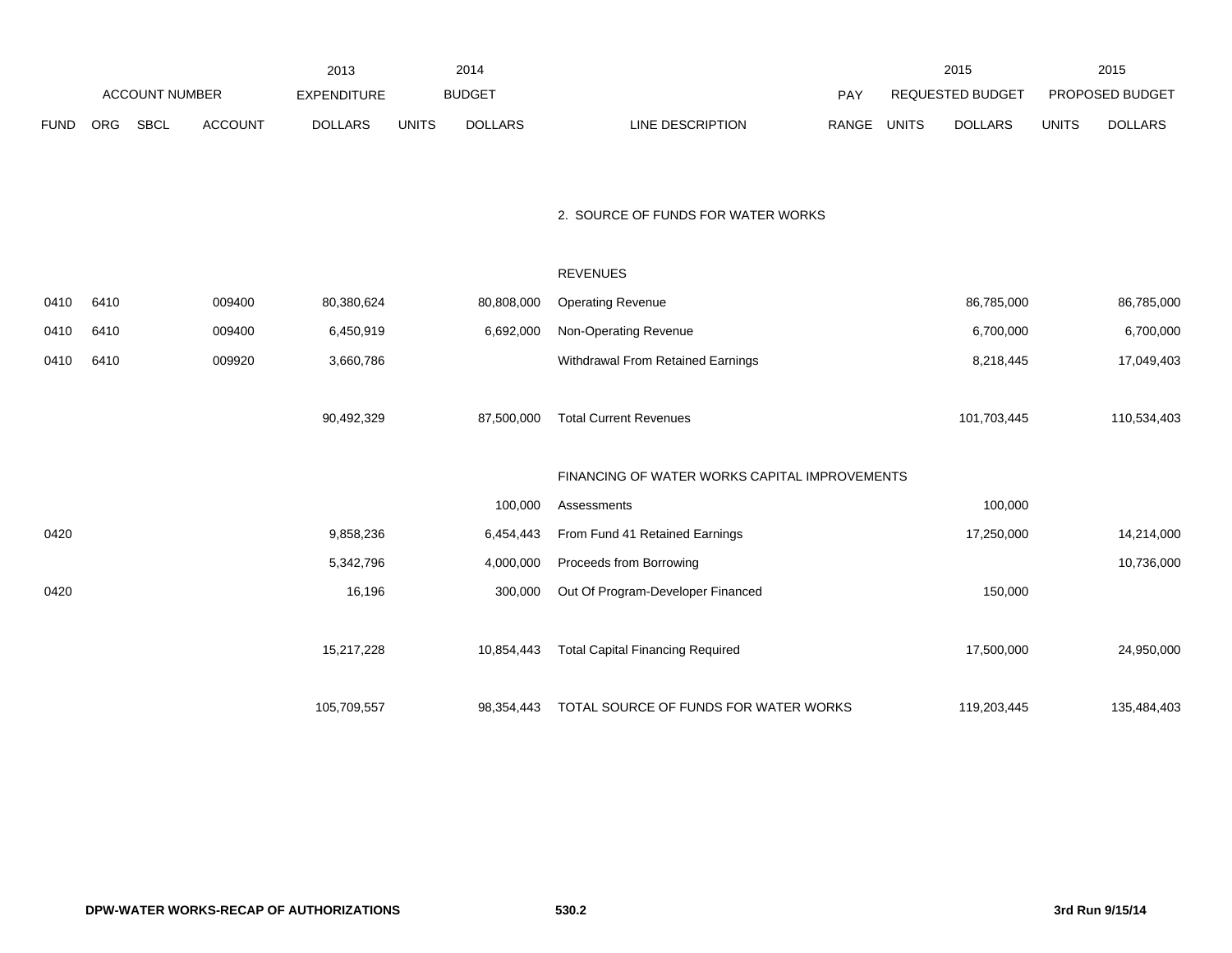|             |      |                       |         | 2013               |              | 2014           |                                        |             |        | 2015             |              | 2015            |
|-------------|------|-----------------------|---------|--------------------|--------------|----------------|----------------------------------------|-------------|--------|------------------|--------------|-----------------|
|             |      | <b>ACCOUNT NUMBER</b> |         | <b>EXPENDITURE</b> |              | <b>BUDGET</b>  |                                        | PAY         |        | REQUESTED BUDGET |              | PROPOSED BUDGET |
| <b>FUND</b> | ORG  | <b>SBCL</b>           | ACCOUNT | <b>DOLLARS</b>     | <b>UNITS</b> | <b>DOLLARS</b> | LINE DESCRIPTION                       | RANGE UNITS |        | <b>DOLLARS</b>   | <b>UNITS</b> | <b>DOLLARS</b>  |
|             |      |                       |         |                    |              |                |                                        |             |        |                  |              |                 |
|             |      |                       |         |                    |              |                | K. SEWER MAINTENANCE FUND              |             |        |                  |              |                 |
|             |      |                       |         |                    |              |                |                                        |             |        |                  |              |                 |
|             |      |                       |         |                    |              |                | 1. BUDGET FOR SEWER MAINTENANCE FUND   |             |        |                  |              |                 |
|             |      |                       |         |                    |              |                |                                        |             |        |                  |              |                 |
|             |      |                       |         |                    |              |                | DPW-INFRASTRUCTURE SERVICES DIVISION - |             |        |                  |              |                 |
|             |      |                       |         |                    |              |                | SEWER MAINTENANCE FUND BUDGETARY       |             |        |                  |              |                 |
|             |      |                       |         |                    |              |                | CONTROL UNIT (1 BCU = 2 DU)            |             |        |                  |              |                 |
|             |      |                       |         |                    |              |                |                                        |             |        |                  |              |                 |
|             |      |                       |         |                    |              |                | SALARIES & WAGES                       |             |        |                  |              |                 |
|             |      |                       |         | 138,421            |              | 100,000        | Overtime Compensated*                  |             |        | 150,000          |              | 150,000         |
|             |      |                       |         | 4,199,492          |              | 4,503,485      | All Other Salaries & Wages             |             |        | 4,693,753        |              | 4,758,218       |
|             |      |                       |         |                    |              |                |                                        |             |        |                  |              |                 |
| 0490        | 6830 | R999                  | 006000  | 4,337,913          |              | 4,603,485      | NET SALARIES & WAGES TOTAL*            |             |        | 4,843,753        |              | 4,908,218       |
|             |      |                       |         |                    | 146          |                | TOTAL NUMBER OF POSITIONS AUTHORIZED   |             | 146    |                  | 146          |                 |
|             |      |                       |         |                    |              |                |                                        |             |        |                  |              |                 |
|             |      |                       |         |                    | 100.05       |                | <b>O&amp;M FTE'S</b>                   |             | 103.05 |                  | 103.05       |                 |
|             |      |                       |         |                    | 14.95        |                | NON-O&M FTE'S                          |             | 11.95  |                  | 11.95        |                 |
|             |      |                       |         |                    |              |                |                                        |             |        |                  |              |                 |

|      |      |      | <b>SEWER MAINTENANCE FUND</b> |           |           | 540.1                              |           | 3rd Run 9/15/14 |
|------|------|------|-------------------------------|-----------|-----------|------------------------------------|-----------|-----------------|
| 0490 | 6830 | R999 | 631000                        | 737,618   | 600,000   | <b>Construction Supplies</b>       | 700,000   | 700,000         |
| 0490 | 6830 | R999 | 630500                        | 41,492    | 55,000    | Tools & Machinery Parts            | 55,000    | 55,000          |
| 0490 | 6830 | R999 | 630100                        | 18,714    | 27.000    | General Office Expense             | 27,000    | 27,000          |
|      |      |      |                               |           |           | <b>OPERATING EXPENDITURES</b>      |           |                 |
| 0490 | 6830 | R999 | 006180                        | 2,130,525 | 2,163,638 | ESTIMATED EMPLOYEE FRINGE BENEFITS | 2,276,564 | 2,306,862       |
|      |      |      |                               |           |           |                                    |           |                 |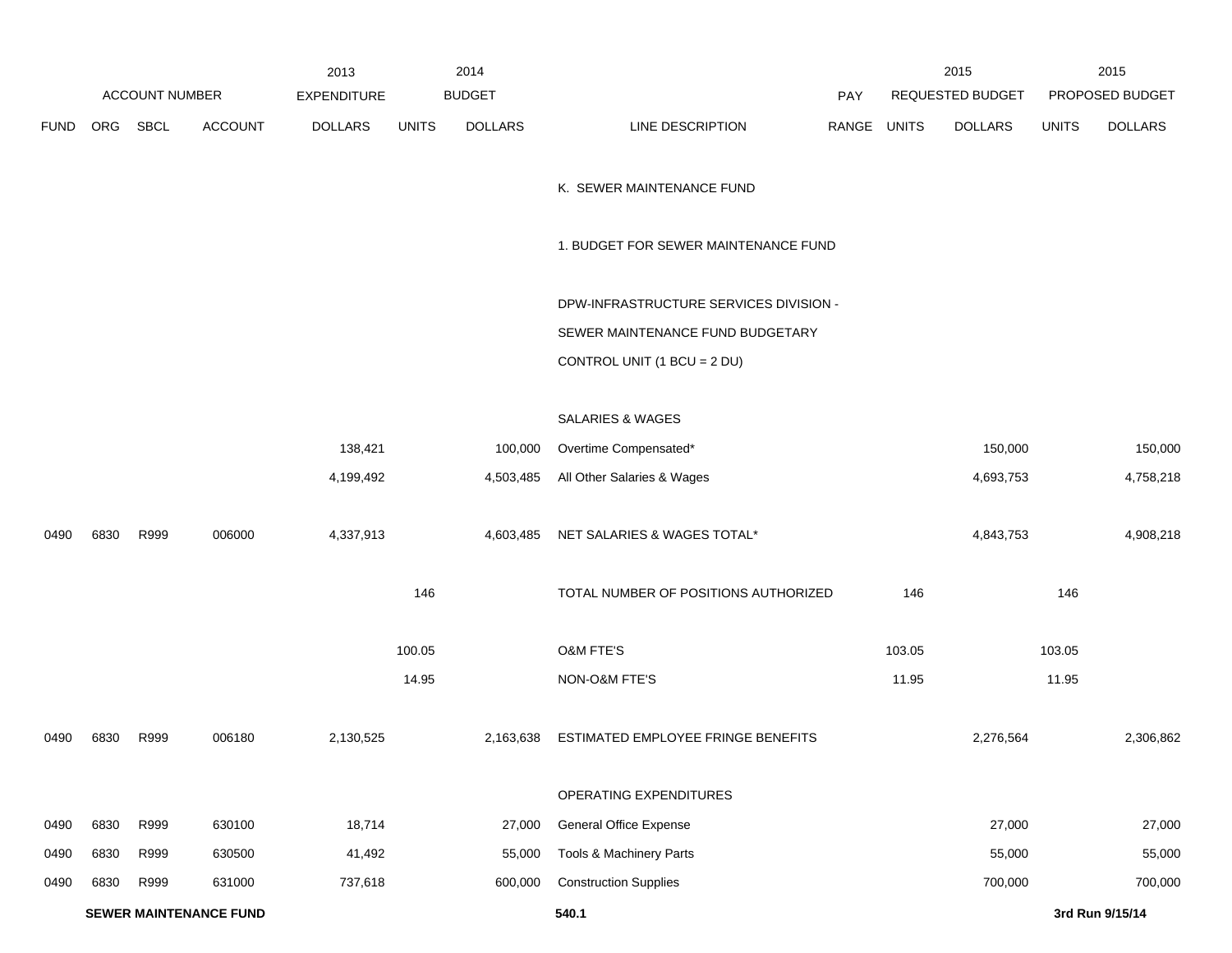|             |      |                       |                | 2013               |              | 2014           |                                       |       |              | 2015             |              | 2015            |
|-------------|------|-----------------------|----------------|--------------------|--------------|----------------|---------------------------------------|-------|--------------|------------------|--------------|-----------------|
|             |      | <b>ACCOUNT NUMBER</b> |                | <b>EXPENDITURE</b> |              | <b>BUDGET</b>  |                                       | PAY   |              | REQUESTED BUDGET |              | PROPOSED BUDGET |
| <b>FUND</b> | ORG  | <b>SBCL</b>           | <b>ACCOUNT</b> | <b>DOLLARS</b>     | <b>UNITS</b> | <b>DOLLARS</b> | LINE DESCRIPTION                      | RANGE | <b>UNITS</b> | <b>DOLLARS</b>   | <b>UNITS</b> | <b>DOLLARS</b>  |
|             |      |                       |                |                    |              |                |                                       |       |              |                  |              |                 |
| 0490        | 6830 | R999                  | 631500         | 48,046             |              | 45,000         | Energy                                |       |              | 51,000           |              | 51,000          |
| 0490        | 6830 | R999                  | 632000         | 25,580             |              | 35,000         | <b>Other Operating Supplies</b>       |       |              | 35,000           |              | 35,000          |
| 0490        | 6830 | R999                  | 632500         |                    |              |                | <b>Facility Rental</b>                |       |              |                  |              |                 |
| 0490        | 6830 | R999                  | 633000         | 1,703,431          |              | 2,106,000      | Vehicle Rental                        |       |              | 1,900,000        |              | 1,900,000       |
| 0490        | 6830 | R999                  | 633500         | 8,732              |              | 50,000         | Non-Vehicle Equipment Rental          |       |              | 51,000           |              | 51,000          |
| 0490        | 6830 | R999                  | 634000         | 190,829            |              | 135,000        | <b>Professional Services</b>          |       |              | 240,000          |              | 240,000         |
| 0490        | 6830 | R999                  | 634500         | 4,769              |              | 25,000         | Information Technology Services       |       |              | 25,000           |              | 25,000          |
| 0490        | 6830 | R999                  | 635000         |                    |              |                | <b>Property Services</b>              |       |              |                  |              |                 |
| 0490        | 6830 | R999                  | 635500         | 1,057,484          |              | 1,360,000      | Infrastructure Services               |       |              | 1,360,000        |              | 1,360,000       |
| 0490        | 6830 | R999                  | 636000         |                    |              |                | Vehicle Repair Services               |       |              |                  |              |                 |
| 0490        | 6830 | R999                  | 636500         | 129,813            |              | 82,000         | <b>Other Operating Services</b>       |       |              | 130,000          |              | 130,000         |
| 0490        | 6830 | R999                  | 637000         |                    |              |                | Loans and Grants                      |       |              |                  |              |                 |
| 0490        | 6830 | R999                  | 637501         | 3,030,762          |              | 1,910,000      | Reimburse Other Departments           |       |              | 2,330,000        |              | 2,330,000       |
|             |      |                       |                |                    |              |                |                                       |       |              |                  |              |                 |
| 0490        | 6830 | R999                  | 006300         | 6,997,270          |              | 6,430,000      | OPERATING EXPENDITURES TOTAL*         |       |              | 6,904,000        |              | 6,904,000       |
|             |      |                       |                |                    |              |                |                                       |       |              |                  |              |                 |
| 0490        | 6830 | R999                  | 006800         | 63,791             | 50           | 460,000        | EQUIPMENT PURCHASES TOTAL*            |       | 64           | 735,000          | 64           | 730,000         |
|             |      |                       |                |                    |              |                |                                       |       |              |                  |              |                 |
|             |      |                       |                | 29,762,792         |              | 41,759,074     | SPECIAL FUNDS                         |       |              | 47,483,185       |              | 44,936,410      |
|             |      |                       |                |                    |              |                |                                       |       |              |                  |              |                 |
|             |      |                       |                |                    |              |                | DPW-INFRASTRUCTURE SERVICES DIVISION- |       |              |                  |              |                 |
|             |      |                       |                |                    |              |                | SEWER MAINTENANCE FUND BUDGETARY      |       |              |                  |              |                 |
|             |      |                       |                | 43,292,291         |              | 55,416,197     | CONTROL UNIT TOTAL (1BCU=2DU)         |       |              | 62,242,502       |              | 59,785,490      |
|             |      |                       |                |                    |              |                |                                       |       |              |                  |              |                 |
|             |      |                       |                |                    |              |                | *Appropriation Control Account        |       |              |                  |              |                 |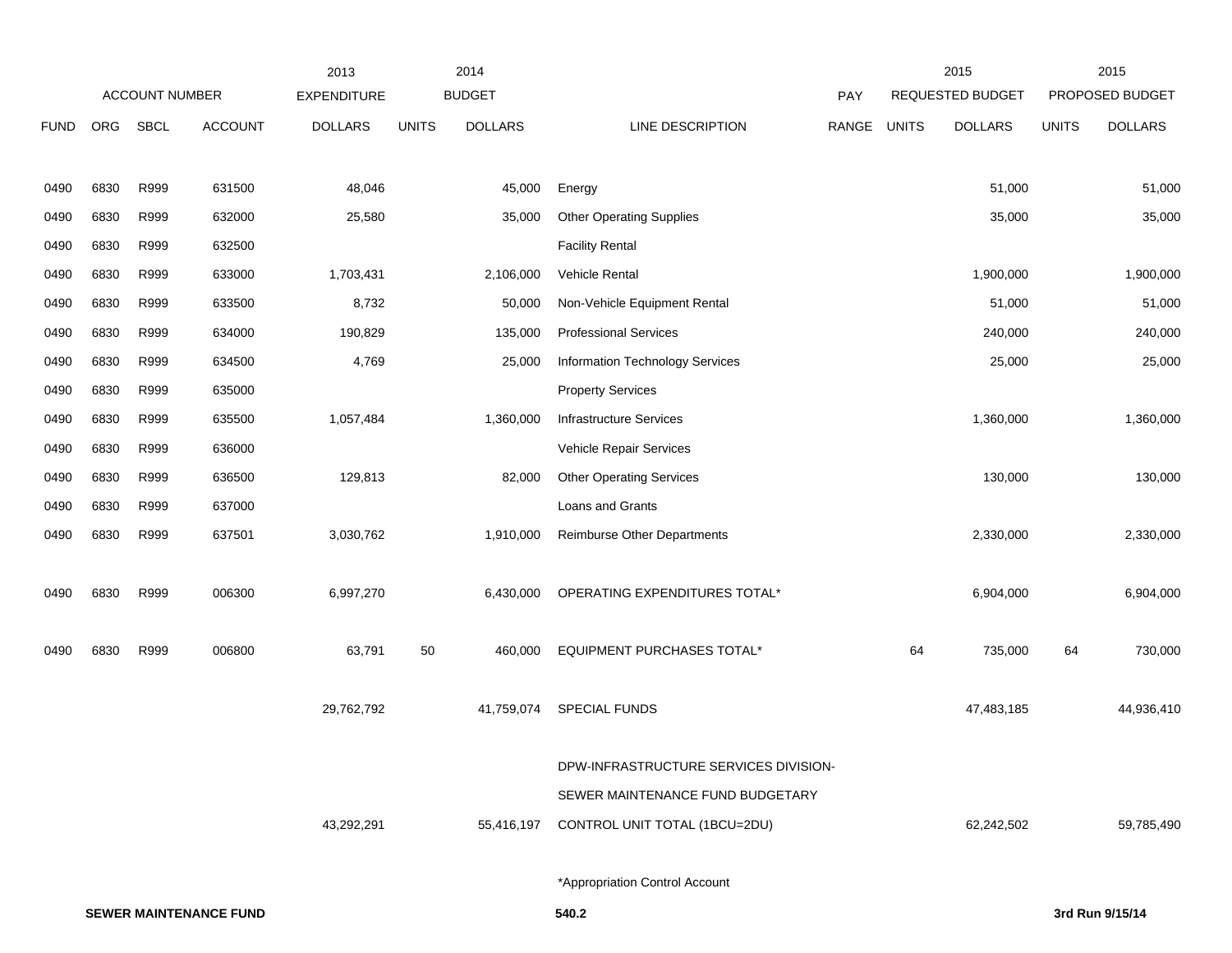|             |            |                       |                | 2013               |              | 2014           |                                    |       |       | 2015                    |              | 2015            |
|-------------|------------|-----------------------|----------------|--------------------|--------------|----------------|------------------------------------|-------|-------|-------------------------|--------------|-----------------|
|             |            | <b>ACCOUNT NUMBER</b> |                | <b>EXPENDITURE</b> |              | <b>BUDGET</b>  |                                    | PAY   |       | <b>REQUESTED BUDGET</b> |              | PROPOSED BUDGET |
| <b>FUND</b> | <b>ORG</b> | <b>SBCL</b>           | <b>ACCOUNT</b> | <b>DOLLARS</b>     | <b>UNITS</b> | <b>DOLLARS</b> | LINE DESCRIPTION                   | RANGE | UNITS | <b>DOLLARS</b>          | <b>UNITS</b> | <b>DOLLARS</b>  |
|             |            |                       |                |                    |              |                |                                    |       |       |                         |              |                 |
|             |            |                       |                |                    |              |                |                                    |       |       |                         |              |                 |
|             |            |                       |                | 36,246,411         |              | 44,550,000     | CAPITAL IMPROVEMENTS PROGRAM       |       |       | 44,150,000              |              | 44,200,000      |
|             |            |                       |                |                    |              |                |                                    |       |       |                         |              |                 |
|             |            |                       |                | 691,611            |              |                | Deposit to Retained Earnings       |       |       |                         |              |                 |
|             |            |                       |                |                    |              |                |                                    |       |       |                         |              |                 |
|             |            |                       |                |                    |              |                |                                    |       |       |                         |              |                 |
|             |            |                       |                | 80,230,313         |              | 99,966,197     | TOTAL BUDGET FOR SEWER MAINTENANCE |       |       | 106,392,502             |              | 103,985,490     |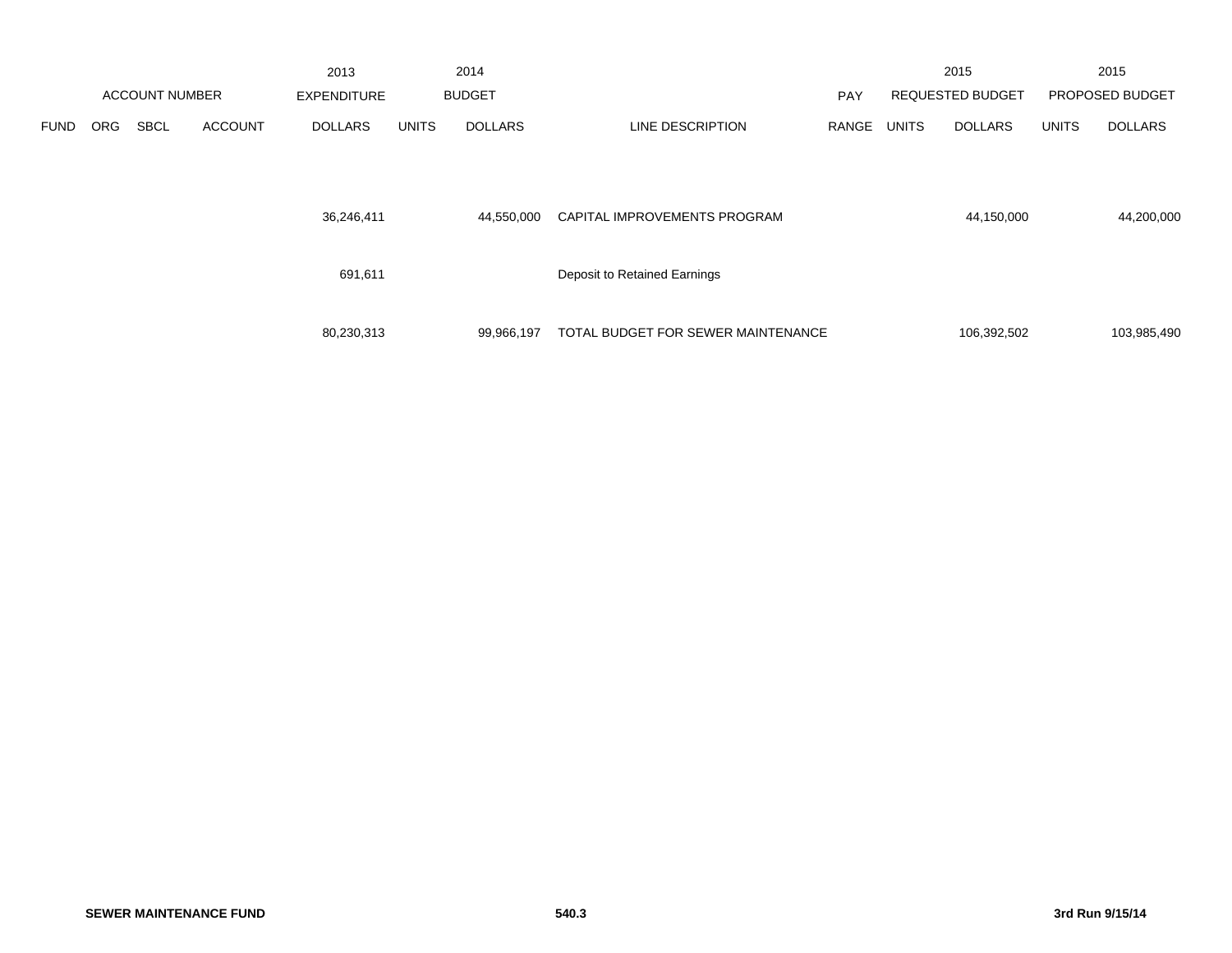|      |     |                |                               | 2013           |                           | 2014           |                                        |       |                           | 2015             |              | 2015            |
|------|-----|----------------|-------------------------------|----------------|---------------------------|----------------|----------------------------------------|-------|---------------------------|------------------|--------------|-----------------|
|      |     | ACCOUNT NUMBER |                               | EXPENDITURE    |                           | <b>BUDGET</b>  |                                        | PAY   |                           | REQUESTED BUDGET |              | PROPOSED BUDGET |
| FUND | ORG | <b>SBCL</b>    | <b>ACCOUNT</b>                | <b>DOLLARS</b> | <b>UNITS</b>              | <b>DOLLARS</b> | LINE DESCRIPTION                       | RANGE | <b>UNITS</b>              | <b>DOLLARS</b>   | <b>UNITS</b> | <b>DOLLARS</b>  |
|      |     |                |                               |                |                           |                | DPW-INFRASTRUCTURE SERVICES DIVISION - |       |                           |                  |              |                 |
|      |     |                |                               |                |                           |                | SEWER MAINTENANCE FUND -               |       |                           |                  |              |                 |
|      |     |                |                               |                |                           |                | ENVIRONMENTAL DECISION UNIT            |       |                           |                  |              |                 |
|      |     |                |                               |                |                           |                | SALARIES & WAGES                       |       |                           |                  |              |                 |
|      |     |                |                               |                | $\mathbf{1}$              | 115,357        | Environmental Manager (Y)              | 1MX   | $\overline{1}$            | 117,087          |              |                 |
|      |     |                |                               |                |                           |                | Engineer in Charge (Y)                 | 1MX   |                           |                  | $\mathbf{1}$ | 117,087         |
|      |     |                |                               |                |                           |                | ADMINISTRATIVE SUPPORT                 |       |                           |                  |              |                 |
|      |     |                |                               |                | $\mathbf{1}$              | 25,652         | Office Assistant II                    | 6EN   | $\mathbf{1}$              | 25,652           | $\mathbf{1}$ | 25,652          |
|      |     |                |                               |                | $\overline{1}$            | 70,295         | Management & Accounting Officer        | 2GX   | $\overline{1}$            | 71,349           | $\mathbf{1}$ | 71,349          |
|      |     |                |                               |                |                           |                | SEWER DESIGN                           |       |                           |                  |              |                 |
|      |     |                |                               |                | $\mathbf{1}$              | 88,445         | Management Civil Engineer-Senior       | 11X   | $\mathbf{1}$              | 89,772           | $\mathbf{1}$ | 89,772          |
|      |     |                |                               |                | 3                         | 224,753        | Civil Engineer III (X)                 | 2IN   | 3                         | 228,123          | 3            | 228,123         |
|      |     |                |                               |                | 8                         | 440,060        | Civil Engineer II (X)                  | 2GN   | 8                         | 459,799          | 8            | 459,799         |
|      |     |                |                               |                |                           |                | RESEARCH, PLANNING & STORMWATER        |       |                           |                  |              |                 |
|      |     |                |                               |                | $\overline{1}$            | 91,191         | Management Civil Engineer-Senior       | 11X   | $\mathbf{1}$              | 92,559           | $\mathbf{1}$ | 92,559          |
|      |     |                |                               |                | 3                         | 222,223        | Civil Engineer III                     | 2IN   | 3                         | 226,189          | 3            | 226,189         |
|      |     |                |                               |                | 4                         | 228,846        | Civil Engineer II                      | 2GN   | 4                         | 232,279          | 4            | 232,279         |
|      |     |                |                               |                | $\mathbf{1}$              | 56,941         | Engineering Technician IV              | 3NN   | $\mathbf{1}$              | 57,795           | 1            | 57,795          |
|      |     |                |                               |                | $\ensuremath{\mathsf{3}}$ | 125,948        | <b>Engineering Technician II</b>       | 3FN   | $\ensuremath{\mathsf{3}}$ | 127,838          | $\mathbf{3}$ | 127,838         |
|      |     |                |                               | 1,606,319      | 27                        | 1,689,711      | <b>Total Before Adjustments</b>        |       | $27\,$                    | 1,728,442        | $27\,$       | 1,728,442       |
|      |     |                | <b>SEWER MAINTENANCE FUND</b> |                |                           |                | 540.4                                  |       |                           |                  |              | 3rd Run 9/15/14 |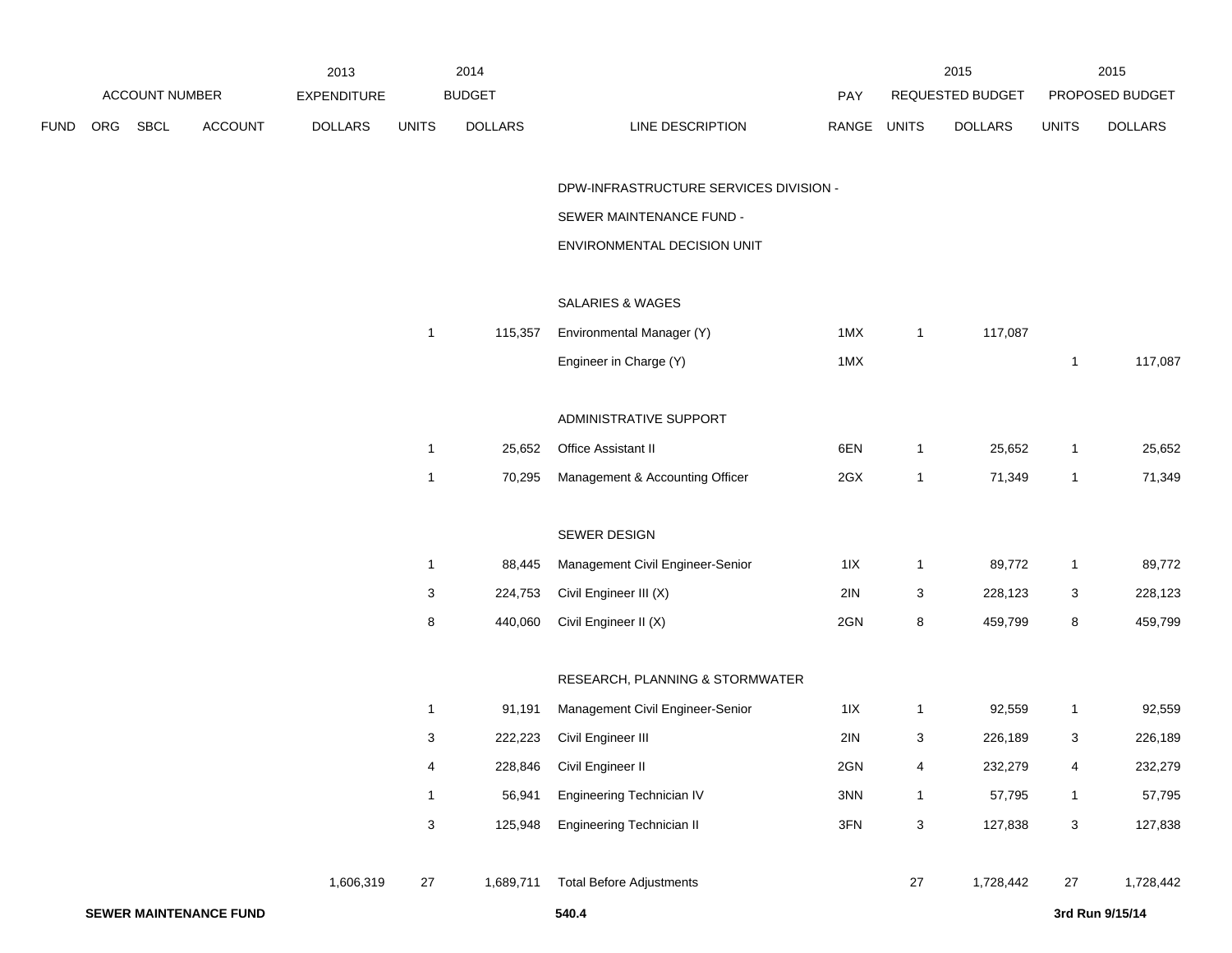|             |          |                       |                               | 2013               |              | 2014           |                                                                           |       |              | 2015             |              | 2015            |
|-------------|----------|-----------------------|-------------------------------|--------------------|--------------|----------------|---------------------------------------------------------------------------|-------|--------------|------------------|--------------|-----------------|
|             |          | <b>ACCOUNT NUMBER</b> |                               | <b>EXPENDITURE</b> |              | <b>BUDGET</b>  |                                                                           | PAY   |              | REQUESTED BUDGET |              | PROPOSED BUDGET |
| <b>FUND</b> | ORG SBCL |                       | <b>ACCOUNT</b>                | <b>DOLLARS</b>     | <b>UNITS</b> | <b>DOLLARS</b> | LINE DESCRIPTION                                                          | RANGE | <b>UNITS</b> | <b>DOLLARS</b>   | <b>UNITS</b> | <b>DOLLARS</b>  |
|             |          |                       |                               |                    |              |                |                                                                           |       |              |                  |              |                 |
|             |          |                       |                               |                    |              |                |                                                                           |       |              |                  |              |                 |
|             |          |                       |                               |                    |              |                | Salary & Wage Rate Change                                                 |       |              |                  |              |                 |
|             |          |                       |                               | 2,943              |              |                | Overtime Compensated                                                      |       |              |                  |              |                 |
|             |          |                       |                               |                    |              | (33, 794)      | Personnel Cost Adjustment                                                 |       |              | (34, 569)        |              | (34, 569)       |
|             |          |                       |                               |                    |              |                | Other                                                                     |       |              |                  |              |                 |
|             |          |                       |                               |                    |              | (19, 432)      | Furlough                                                                  |       |              | (19, 877)        |              |                 |
|             |          |                       |                               |                    |              |                |                                                                           |       |              |                  |              |                 |
|             |          |                       |                               | 1,609,262          | 27           | 1,636,485      | Gross Salaries & Wages Total                                              |       | 27           | 1,673,996        | 27           | 1,693,873       |
|             |          |                       |                               |                    |              |                |                                                                           |       |              |                  |              |                 |
|             |          |                       |                               | (2,933)            |              |                | Reimbursable Services Deduction                                           |       |              |                  |              |                 |
|             |          |                       |                               | (615, 446)         |              | (685, 568)     | <b>Capital Services Deduction</b>                                         |       |              | (705, 362)       |              | (705, 362)      |
|             |          |                       |                               |                    |              |                | <b>Grants &amp; Aids Deductions</b>                                       |       |              |                  |              |                 |
|             |          |                       |                               |                    |              |                |                                                                           |       |              |                  |              |                 |
| 0490        | 6831     | R999                  | 006000                        | 990,883            | 27           | 950,917        | NET SALARIES & WAGES TOTAL                                                |       | 27           | 968,634          | 27           | 988,511         |
|             |          |                       |                               |                    |              |                |                                                                           |       |              |                  |              |                 |
|             |          |                       |                               |                    | 16.05        |                | O&M FTE'S                                                                 |       | 16.05        |                  | 16.05        |                 |
|             |          |                       |                               |                    | 10.95        |                | NON-O&M FTE'S                                                             |       | 10.95        |                  | 10.95        |                 |
|             |          |                       |                               |                    |              |                |                                                                           |       |              |                  |              |                 |
|             |          |                       |                               |                    |              |                | (X) Private Auto Allowance May Be Paid Pursuant to Section                |       |              |                  |              |                 |
|             |          |                       |                               |                    |              |                | 350-183 of the Milwaukee Code.                                            |       |              |                  |              |                 |
|             |          |                       |                               |                    |              |                | (Y) Required to file a statement of economic interests in accordance with |       |              |                  |              |                 |
|             |          |                       |                               |                    |              |                | the Milwaukee Code of Ordinances Chapter 303-Code of Ethics.              |       |              |                  |              |                 |
|             |          |                       |                               |                    |              |                |                                                                           |       |              |                  |              |                 |
| 0490        | 6831     | R999                  | 006180                        | 601,059            |              | 446,931        | ESTIMATED EMPLOYEE FRINGE BENEFITS                                        |       |              | 455,258          |              | 464,600         |
|             |          |                       | <b>SEWER MAINTENANCE FUND</b> |                    |              |                | 540.5                                                                     |       |              |                  |              | 3rd Run 9/15/14 |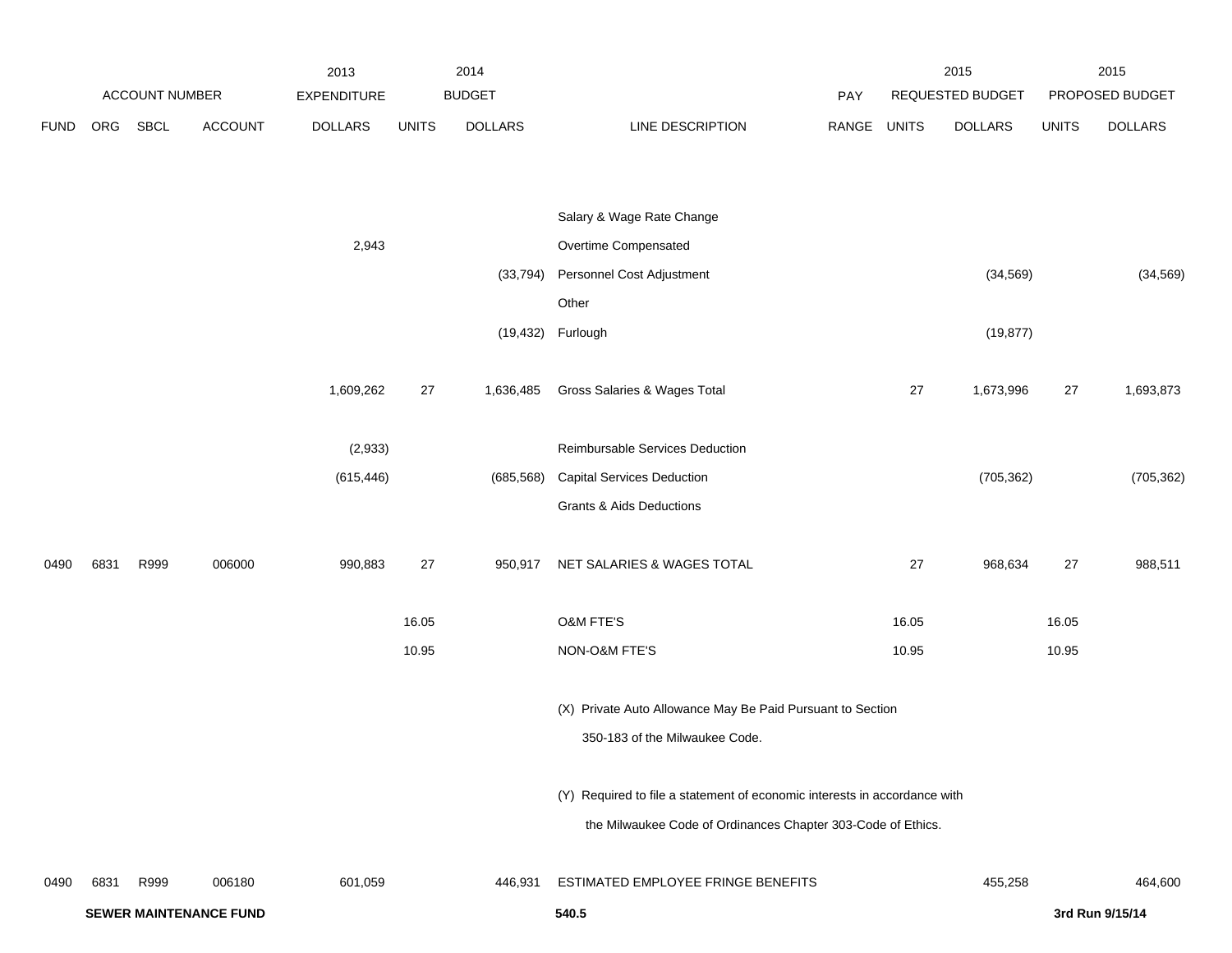|             |      |                       |                | 2013               |              | 2014           |                                    |       |              | 2015             |              | 2015            |
|-------------|------|-----------------------|----------------|--------------------|--------------|----------------|------------------------------------|-------|--------------|------------------|--------------|-----------------|
|             |      | <b>ACCOUNT NUMBER</b> |                | <b>EXPENDITURE</b> |              | <b>BUDGET</b>  |                                    | PAY   |              | REQUESTED BUDGET |              | PROPOSED BUDGET |
| <b>FUND</b> | ORG  | SBCL                  | <b>ACCOUNT</b> | <b>DOLLARS</b>     | <b>UNITS</b> | <b>DOLLARS</b> | LINE DESCRIPTION                   | RANGE | <b>UNITS</b> | <b>DOLLARS</b>   | <b>UNITS</b> | <b>DOLLARS</b>  |
|             |      |                       |                |                    |              |                |                                    |       |              |                  |              |                 |
|             |      |                       |                |                    |              |                |                                    |       |              |                  |              |                 |
|             |      |                       |                |                    |              |                | <b>OPERATING EXPENDITURES</b>      |       |              |                  |              |                 |
| 0490        | 6831 | R999                  | 630100         | 14,204             |              | 19,000         | General Office Expense             |       |              | 19,000           |              | 19,000          |
| 0490        | 6831 | R999                  | 630500         |                    |              |                | Tools & Machinery Parts            |       |              |                  |              |                 |
| 0490        | 6831 | R999                  | 631000         | 630                |              |                | <b>Construction Supplies</b>       |       |              |                  |              |                 |
| 0490        | 6831 | R999                  | 631500         |                    |              |                | Energy                             |       |              |                  |              |                 |
| 0490        | 6831 | R999                  | 632000         | 294                |              |                | <b>Other Operating Supplies</b>    |       |              |                  |              |                 |
| 0490        | 6831 | R999                  | 632500         |                    |              |                | <b>Facility Rental</b>             |       |              |                  |              |                 |
| 0490        | 6831 | R999                  | 633000         |                    |              |                | Vehicle Rental                     |       |              |                  |              |                 |
| 0490        | 6831 | R999                  | 633500         | 4,708              |              | 6,000          | Non-Vehicle Equipment Rental       |       |              | 6,000            |              | 6,000           |
| 0490        | 6831 | R999                  | 634000         | 173,215            |              | 70,000         | <b>Professional Services</b>       |       |              | 175,000          |              | 175,000         |
| 0490        | 6831 | R999                  | 634500         | 4,769              |              | 25,000         | Information Technology Services    |       |              | 25,000           |              | 25,000          |
| 0490        | 6831 | R999                  | 635000         |                    |              |                | <b>Property Services</b>           |       |              |                  |              |                 |
| 0490        | 6831 | R999                  | 635500         |                    |              |                | <b>Infrastructure Services</b>     |       |              |                  |              |                 |
| 0490        | 6831 | R999                  | 636000         |                    |              |                | Vehicle Repair Services            |       |              |                  |              |                 |
| 0490        | 6831 | R999                  | 636500         | 4,195              |              | 11,000         | <b>Other Operating Services</b>    |       |              | 10,000           |              | 10,000          |
| 0490        | 6831 | R999                  | 637000         |                    |              |                | Loans and Grants                   |       |              |                  |              |                 |
| 0490        | 6831 | R999                  | 637501         | 674,323            |              | 414,000        | <b>Reimburse Other Departments</b> |       |              | 735,000          |              | 735,000         |
|             |      |                       |                |                    |              |                |                                    |       |              |                  |              |                 |
| 0490        | 6831 | R999                  | 006300         | 876,338            |              | 545,000        | OPERATING EXPENDITURES TOTAL       |       |              | 970,000          |              | 970,000         |

EQUIPMENT PURCHASES

Additional Equipment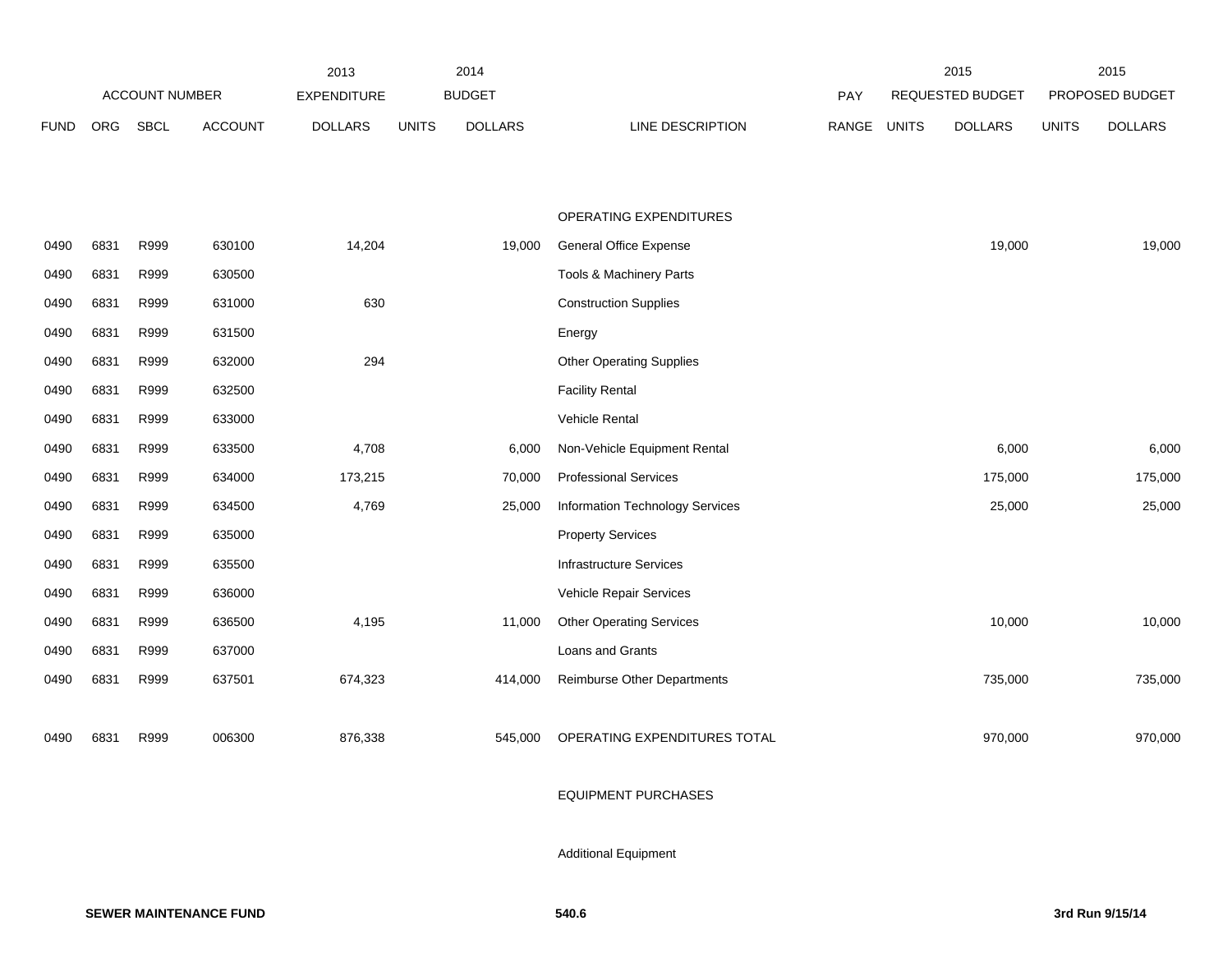|             |                       |             |                    | 2013           |                | 2014           |                                          |             |                         | 2015           |                 | 2015           |
|-------------|-----------------------|-------------|--------------------|----------------|----------------|----------------|------------------------------------------|-------------|-------------------------|----------------|-----------------|----------------|
|             | <b>ACCOUNT NUMBER</b> |             | <b>EXPENDITURE</b> |                | <b>BUDGET</b>  |                | PAY                                      |             | <b>REQUESTED BUDGET</b> |                | PROPOSED BUDGET |                |
| <b>FUND</b> | <b>ORG</b>            | <b>SBCL</b> | <b>ACCOUNT</b>     | <b>DOLLARS</b> | <b>UNITS</b>   | <b>DOLLARS</b> | LINE DESCRIPTION                         | RANGE UNITS |                         | <b>DOLLARS</b> | <b>UNITS</b>    | <b>DOLLARS</b> |
|             |                       |             |                    |                |                |                |                                          |             |                         |                |                 |                |
|             |                       |             |                    |                |                |                | Subtotal - Additional Equipment          |             |                         |                |                 |                |
|             |                       |             |                    |                |                |                | <b>Replacement Equipment</b>             |             |                         |                |                 |                |
|             |                       |             |                    |                |                |                |                                          |             | 26                      |                | 26              |                |
|             |                       |             |                    |                | $\overline{7}$ | 9,000          | <b>Computer Work Station</b>             |             |                         | 45,000         |                 | 45,000         |
|             |                       |             |                    |                | 5              | 1,000          | <b>Computer Monitors</b>                 |             |                         |                |                 |                |
|             |                       |             |                    |                | 5              | 20,000         | Flow Loggers                             |             | 5                       | 20,000         | 5               | 20,000         |
|             |                       |             |                    |                |                |                | Other Previous Experience                |             |                         |                |                 |                |
|             |                       |             |                    |                |                |                |                                          |             |                         |                |                 |                |
|             |                       |             |                    |                | 17             | 30,000         | Subtotal - Replacement Equipment         |             | 31                      | 65,000         | 31              | 65,000         |
| 0490        | 6831                  | R999        |                    | 5,023          | 17             | 30,000         | EQUIPMENT PURCHASES TOTAL                |             | 31                      | 65,000         | 31              | 65,000         |
|             |                       |             | 006800             |                |                |                |                                          |             |                         |                |                 |                |
|             |                       |             |                    |                |                |                | SPECIAL FUNDS                            |             |                         |                |                 |                |
| 0490        | 6830                  | R681        | 006300             | 423,000        |                | 427,735        | Water Administration*                    |             |                         | 429,000        |                 | 429,000        |
| 0490        | 6830                  | R683        | 006610             | 4,940,081      |                | 15,423,000     | Debt Service-Sewer Maintenance*          |             |                         | 20,342,724     |                 | 18,126,129     |
| 0490        | 6830                  | R684        | 006300             | 14,437,000     |                | 15,059,000     | Payment to General Fund*                 |             |                         | 15,360,180     |                 | 16,040,000     |
| 0490        | 6830                  | R689        | 006900             | 2,872,000      |                | 2,685,000      | Payment to Capital Fund*                 |             |                         | 4,015,000      |                 | 3,005,000      |
| 0490        | 6830                  | R686        | 006900             | 6,227,800      |                | 6,784,384      | Payment to Debt Fund on Prior G.O. Debt* |             |                         | 5,956,326      |                 | 5,956,326      |
| 0490        | 6830                  | R687        | 006300             | 844,000        |                | 844,000        | Lease Payment for Tower Facility*        |             |                         | 844,000        |                 | 844,000        |
| 0490        | 6830                  | R690        | 006900             |                |                | 495,955        | Pension Contribution for Normal Cost*    |             |                         | 495,955        |                 | 495,955        |
| 0490        | 6830                  | R692        | 006300             | 18,911         |                | 40,000         | Channel Maintenance*                     |             |                         | 40,000         |                 | 40,000         |
|             |                       |             |                    |                |                |                |                                          |             |                         |                |                 |                |
|             |                       |             |                    | 29,762,792     |                | 41,759,074     | SPECIAL FUNDS TOTAL                      |             |                         | 47,483,185     |                 | 44,936,410     |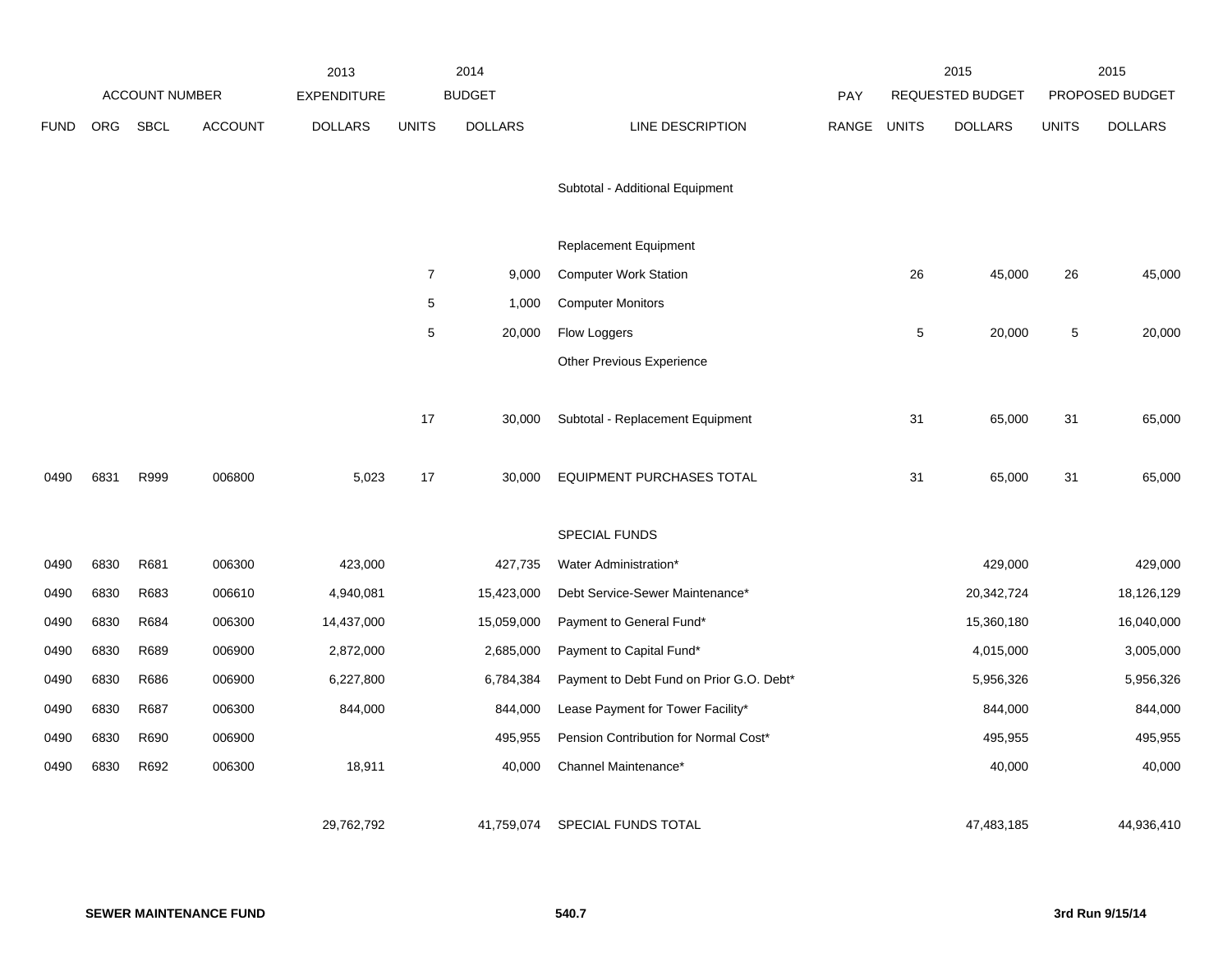|                       |             |                | 2013           |              | 2014           |                     |                  |                                                                             | 2015            |              | 2015       |
|-----------------------|-------------|----------------|----------------|--------------|----------------|---------------------|------------------|-----------------------------------------------------------------------------|-----------------|--------------|------------|
| <b>ACCOUNT NUMBER</b> |             | EXPENDITURE    |                |              |                | <b>PAY</b>          | REQUESTED BUDGET |                                                                             | PROPOSED BUDGET |              |            |
| <b>ORG</b>            | <b>SBCL</b> | <b>ACCOUNT</b> | <b>DOLLARS</b> | <b>UNITS</b> | <b>DOLLARS</b> | LINE DESCRIPTION    | RANGE            | <b>UNITS</b>                                                                | <b>DOLLARS</b>  | <b>UNITS</b> | DOLLARS    |
|                       |             |                |                |              |                |                     |                  |                                                                             |                 |              |            |
|                       |             |                |                |              |                |                     |                  |                                                                             |                 |              |            |
|                       |             |                |                |              |                |                     |                  |                                                                             |                 |              |            |
|                       |             |                | 32,236,095     |              | 43,731,922     | DECISION UNIT TOTAL |                  |                                                                             | 49,942,077      |              | 47,424,521 |
|                       |             |                |                |              |                | <b>BUDGET</b>       |                  | DPW-INFRASTRUCTURE SERVICES DIVISION -<br>SEWER MAINTENANCE - ENVIRONMENTAL |                 |              |            |

\*Appropriation Control Account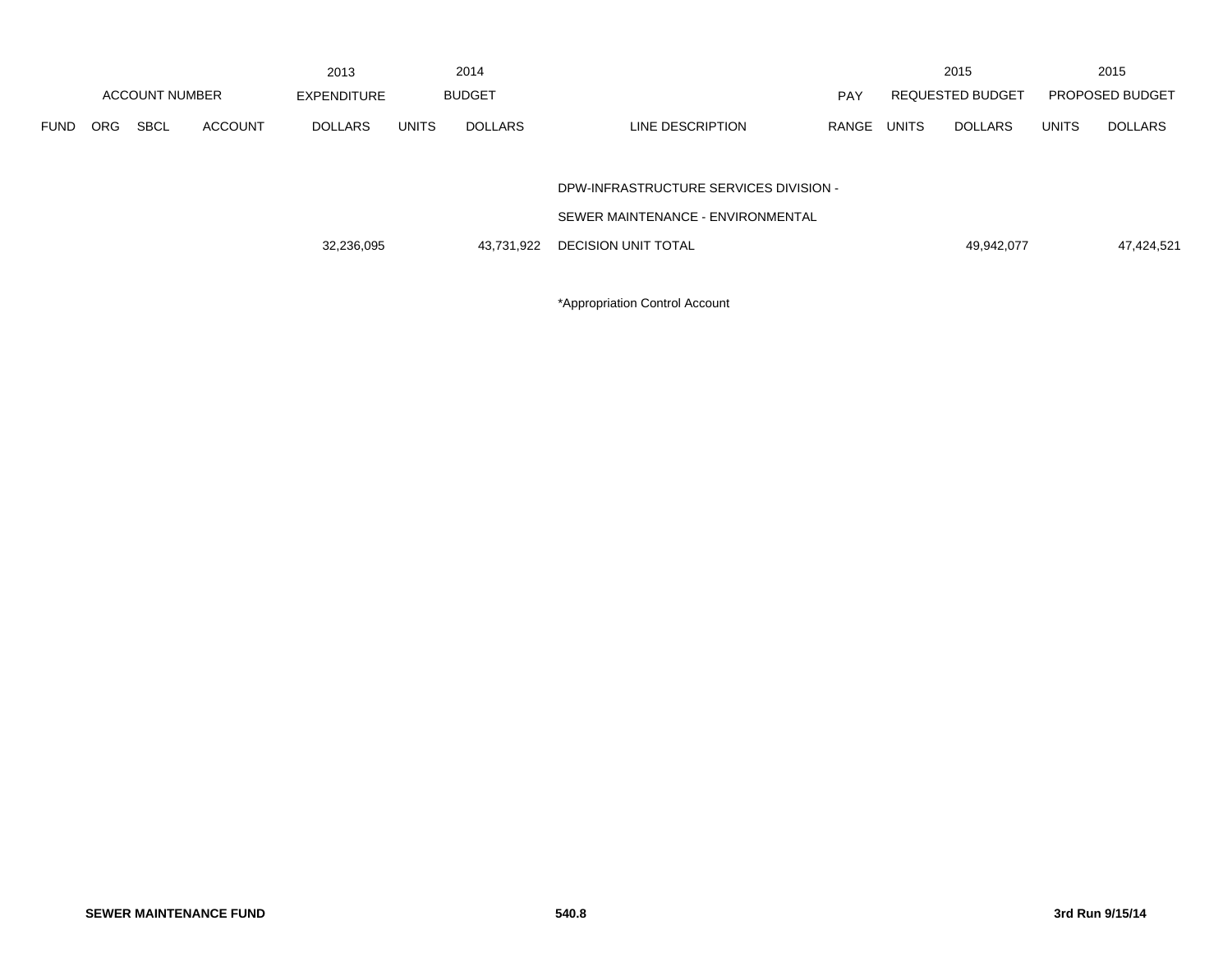|      |                |             |                              | 2013           |       | 2014           |                                  | 2015                           |                        | 2015           |
|------|----------------|-------------|------------------------------|----------------|-------|----------------|----------------------------------|--------------------------------|------------------------|----------------|
|      | ACCOUNT NUMBER |             | <b>BUDGET</b><br>EXPENDITURE |                |       | PAY            | <b>REQUESTED BUDGET</b>          |                                | <b>PROPOSED BUDGET</b> |                |
| FUND | <b>ORG</b>     | <b>SBCL</b> | <b>ACCOUNT</b>               | <b>DOLLARS</b> | UNITS | <b>DOLLARS</b> | <b>RANGE</b><br>LINE DESCRIPTION | <b>UNITS</b><br><b>DOLLARS</b> | <b>UNITS</b>           | <b>DOLLARS</b> |

# DPW-INFRASTRUCTURE SERVICES DIVISION -

### SEWER MAINTENANCE FUND - UNDERGROUND

# DECISION UNIT

## SALARIES & WAGES

#### SEWER UNDERGROUND OPERATIONS

| $\mathbf{1}$   | 96,943  | Sewer Services Manager            | 11X | 1  | 98,397    |                | 98,397    |
|----------------|---------|-----------------------------------|-----|----|-----------|----------------|-----------|
| 2              | 140,876 | Sewer Services District Manager   | 1FX | 2  | 125,765   | 2              | 125,765   |
| 2              | 107,509 | Sewer Operations Supervisor       | 1BX | 2  | 109,121   | $\overline{c}$ | 109,121   |
| $\mathbf{1}$   | 54,887  | Sewer Maintenance Program Manager | 1BX | 1  | 56,546    | 1              | 56,546    |
| 5              | 134,198 | Sewer Repair Crew Leader          | 8KN | 5  | 138,254   | 5              | 138,254   |
| 3              | 132,285 | Sewer Crew Leader II              | 8HN | 3  | 132,285   | 3              | 132,285   |
| 21             | 727,287 | Sewer Crew Leader I               | 8GN | 21 | 738,196   | 21             | 738,196   |
| 28             | 986,881 | Sewer Laborer II                  | 8FN | 28 | 1,001,684 | 28             | 1,001,684 |
| $\overline{4}$ | 136,656 | Sewer Mason                       | 7Q  | 4  | 138,706   | 4              | 138,706   |
| 22             | 700,131 | Sewer Laborer I                   | 8EN | 22 | 710,633   | 22             | 710,633   |
| 5              | 218,022 | Sewer Field Investigator          | 8HN | 5  | 221,292   | 5              | 221,292   |
| 3              | 141,177 | Sewer Examiner II                 | 8JN | 3  | 143,295   | 3              | 143,295   |
| $\mathbf{1}$   | 55,318  | <b>Electrical Mechanic</b>        | 7M  | 1  | 56,148    | 1              | 56,148    |
| 1              | 41,311  | Equipment Mechanic I              | 7B  |    | 41,930    | 1              | 41,930    |

## AUXILIARY PERSONNEL

| - 10 | 60,000 Operations Driver/Worker          | 8KN |    | 60.000  | 60,000  |
|------|------------------------------------------|-----|----|---------|---------|
| - 10 | 105,000 City Laborer, (Seasonal/Regular) | 8CN | 10 | 105.000 | 105,000 |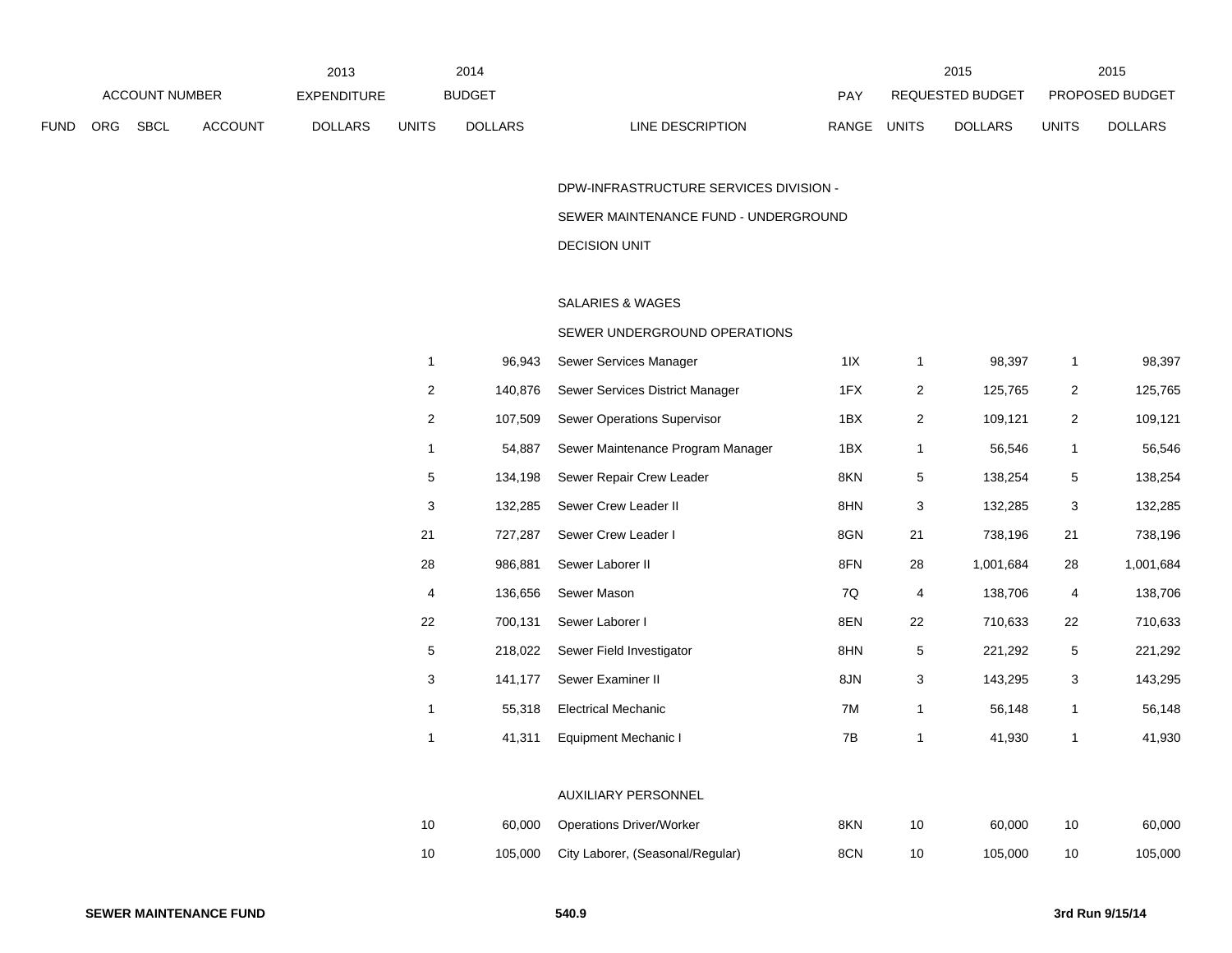|             |                               |                |                | 2013               |              | 2014           |                                     |       |              | 2015             |                 | 2015            |
|-------------|-------------------------------|----------------|----------------|--------------------|--------------|----------------|-------------------------------------|-------|--------------|------------------|-----------------|-----------------|
|             |                               | ACCOUNT NUMBER |                | <b>EXPENDITURE</b> |              | <b>BUDGET</b>  |                                     | PAY   |              | REQUESTED BUDGET |                 | PROPOSED BUDGET |
| <b>FUND</b> | ORG                           | SBCL           | <b>ACCOUNT</b> | <b>DOLLARS</b>     | <b>UNITS</b> | <b>DOLLARS</b> | LINE DESCRIPTION                    | RANGE | <b>UNITS</b> | <b>DOLLARS</b>   | <b>UNITS</b>    | <b>DOLLARS</b>  |
|             |                               |                |                | 3,240,717          | 119          | 3,838,481      | <b>Total Before Adjustments</b>     |       | 119          | 3,877,252        | 119             | 3,877,252       |
|             |                               |                |                |                    |              |                | Salary & Wage Rate Change           |       |              |                  |                 |                 |
|             |                               |                |                | 135,478            |              | 100,000        | Overtime Compensated                |       |              | 150,000          |                 | 150,000         |
|             |                               |                |                |                    |              | (76, 770)      | Personnel Cost Adjustment           |       |              | (77, 545)        |                 | (77, 545)       |
|             |                               |                |                |                    |              |                | Other                               |       |              |                  |                 |                 |
|             |                               |                |                |                    |              |                | (44,143) Furlough                   |       |              | (44, 588)        |                 |                 |
|             |                               |                |                | 3,376,195          | 119          | 3,817,568      | Gross Salaries & Wages Total        |       | 119          | 3,905,119        | 119             | 3,949,707       |
|             |                               |                |                | 806                |              |                | Reimbursable Services Deduction     |       |              |                  |                 |                 |
|             |                               |                |                | (29, 971)          |              | (165,000)      | <b>Capital Services Deduction</b>   |       |              | (30,000)         |                 | (30,000)        |
|             |                               |                |                |                    |              |                | <b>Grants &amp; Aids Deductions</b> |       |              |                  |                 |                 |
| 0490        | 6832                          | R999           | 006000         | 3,347,030          | 119          | 3,652,568      | NET SALARIES & WAGES TOTAL          |       | 119          | 3,875,119        | 119             | 3,919,707       |
|             |                               |                |                |                    | 84.00        |                | <b>O&amp;M FTE'S</b>                |       | 87.00        |                  | 87.00           |                 |
|             |                               |                |                |                    | 4.00         |                | NON-O&M FTE'S                       |       | 1.00         |                  | 1.00            |                 |
| 0490        | 6832                          | R999           | 006180         | 1,529,466          |              | 1,716,707      | ESTIMATED EMPLOYEE FRINGE BENEFITS  |       |              | 1,821,306        |                 | 1,842,262       |
|             |                               |                |                |                    |              |                | OPERATING EXPENDITURES              |       |              |                  |                 |                 |
| 0490        | 6832                          | R999           | 630100         | 4,510              |              | 8,000          | <b>General Office Expense</b>       |       |              | 8,000            |                 | 8,000           |
| 0490        | 6832                          | R999           | 630500         | 41,492             |              | 55,000         | Tools & Machinery Parts             |       |              | 55,000           |                 | 55,000          |
| 0490        | 6832                          | R999           | 631000         | 736,988            |              | 600,000        | <b>Construction Supplies</b>        |       |              | 700,000          |                 | 700,000         |
|             | <b>SEWER MAINTENANCE FUND</b> |                |                |                    |              | 540.10         |                                     |       |              |                  | 3rd Run 9/15/14 |                 |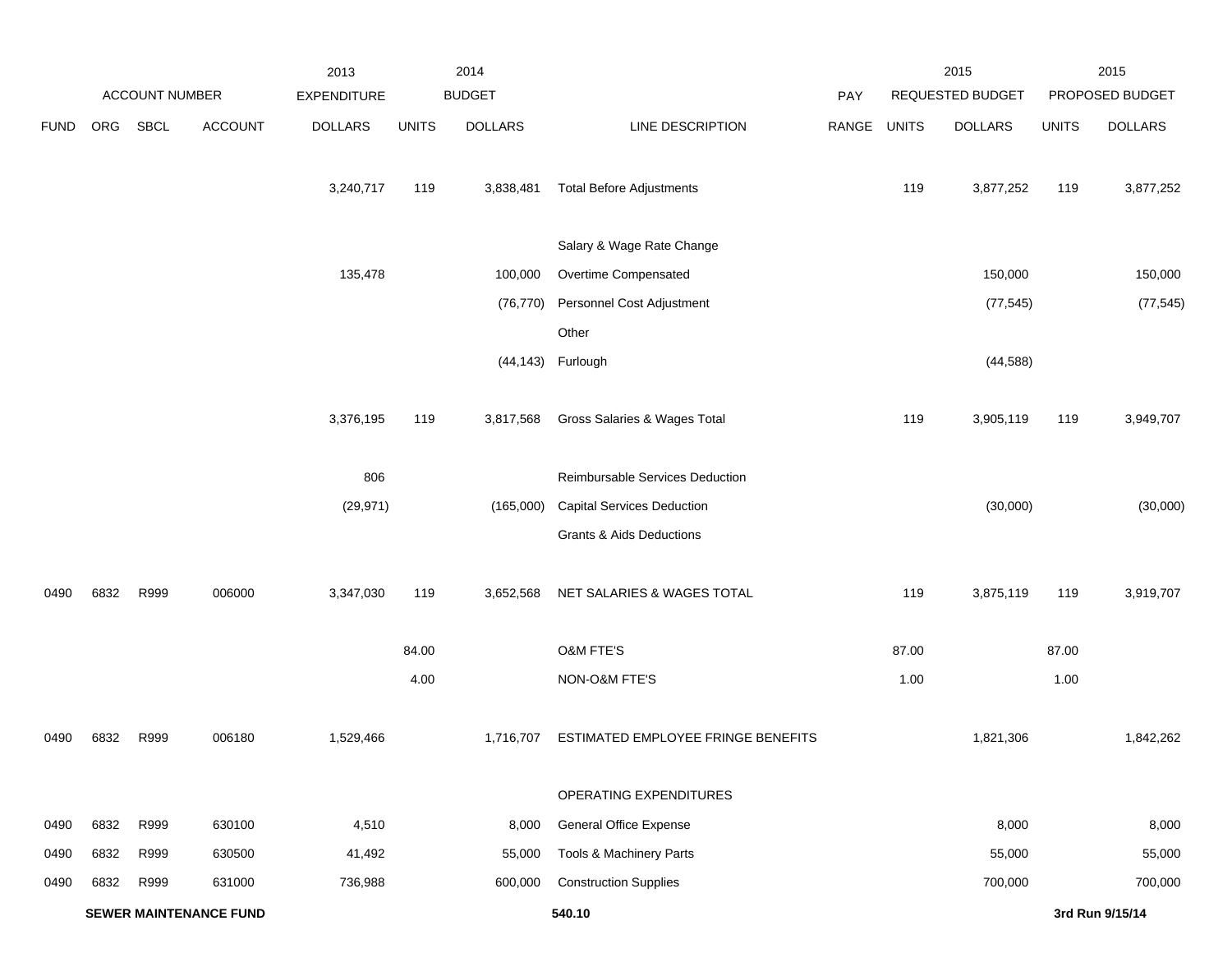|             |      |                |                | 2013               |              | 2014           |                                      |       |              | 2015             |              | 2015            |
|-------------|------|----------------|----------------|--------------------|--------------|----------------|--------------------------------------|-------|--------------|------------------|--------------|-----------------|
|             |      | ACCOUNT NUMBER |                | <b>EXPENDITURE</b> |              | <b>BUDGET</b>  |                                      | PAY   |              | REQUESTED BUDGET |              | PROPOSED BUDGET |
| <b>FUND</b> | ORG  | <b>SBCL</b>    | <b>ACCOUNT</b> | <b>DOLLARS</b>     | <b>UNITS</b> | <b>DOLLARS</b> | LINE DESCRIPTION                     | RANGE | <b>UNITS</b> | <b>DOLLARS</b>   | <b>UNITS</b> | <b>DOLLARS</b>  |
|             |      |                |                |                    |              |                |                                      |       |              |                  |              |                 |
| 0490        | 6832 | R999           | 631500         | 48,046             |              | 45,000         | Energy                               |       |              | 51,000           |              | 51,000          |
| 0490        | 6832 | R999           | 632000         | 25,286             |              | 35,000         | <b>Other Operating Supplies</b>      |       |              | 35,000           |              | 35,000          |
| 0490        | 6832 | R999           | 632500         |                    |              |                | <b>Facility Rental</b>               |       |              |                  |              |                 |
| 0490        | 6832 | R999           | 633000         | 1,703,431          |              | 2,106,000      | Vehicle Rental                       |       |              | 1,900,000        |              | 1,900,000       |
| 0490        | 6832 | R999           | 633500         | 4,024              |              | 44,000         | Non-Vehicle Equipment Rental         |       |              | 45,000           |              | 45,000          |
| 0490        | 6832 | R999           | 634000         | 17,614             |              | 65,000         | <b>Professional Services</b>         |       |              | 65,000           |              | 65,000          |
| 0490        | 6832 | R999           | 634500         |                    |              |                | Information Technology Services      |       |              |                  |              |                 |
| 0490        | 6832 | R999           | 635000         |                    |              |                | <b>Property Services</b>             |       |              |                  |              |                 |
| 0490        | 6832 | R999           | 635500         | 1,057,484          |              | 1,360,000      | <b>Infrastructure Services</b>       |       |              | 1,360,000        |              | 1,360,000       |
| 0490        | 6832 | R999           | 636000         |                    |              |                | Vehicle Repair Services              |       |              |                  |              |                 |
| 0490        | 6832 | R999           | 636500         | 125,618            |              | 71,000         | <b>Other Operating Services</b>      |       |              | 120,000          |              | 120,000         |
| 0490        | 6832 | R999           | 637000         |                    |              |                | Loans and Grants                     |       |              |                  |              |                 |
| 0490        | 6832 | R999           | 637501         | 2,356,439          |              | 1,496,000      | <b>Reimburse Other Departments</b>   |       |              | 1,595,000        |              | 1,595,000       |
|             |      |                |                |                    |              |                |                                      |       |              |                  |              |                 |
| 0490        | 6832 | R999           | 006300         | 6,120,932          |              | 5,885,000      | OPERATING EXPENDITURES TOTAL         |       |              | 5,934,000        |              | 5,934,000       |
|             |      |                |                |                    |              |                |                                      |       |              |                  |              |                 |
|             |      |                |                |                    |              |                | <b>EQUIPMENT PURCHASES</b>           |       |              |                  |              |                 |
|             |      |                |                |                    |              |                |                                      |       |              |                  |              |                 |
|             |      |                |                |                    |              |                | <b>Additional Equipment</b>          |       |              |                  |              |                 |
|             |      |                |                |                    |              |                |                                      |       |              |                  |              |                 |
|             |      |                |                |                    |              |                | Subtotal - Additional Equipment      |       |              |                  |              |                 |
|             |      |                |                |                    |              |                |                                      |       |              |                  |              |                 |
|             |      |                |                |                    |              |                | Replacement Equipment                |       |              |                  |              |                 |
|             |      |                |                |                    | $10\,$       | 5,000          | <b>Confined Space Safety Harness</b> |       | 10           | 5,000            | 10           | 5,000           |
|             |      |                |                |                    | 10           | 15,000         | Jet Nozzles                          |       | 10           | 15,000           | 10           | 15,000          |
|             |      |                |                |                    |              |                |                                      |       |              |                  |              |                 |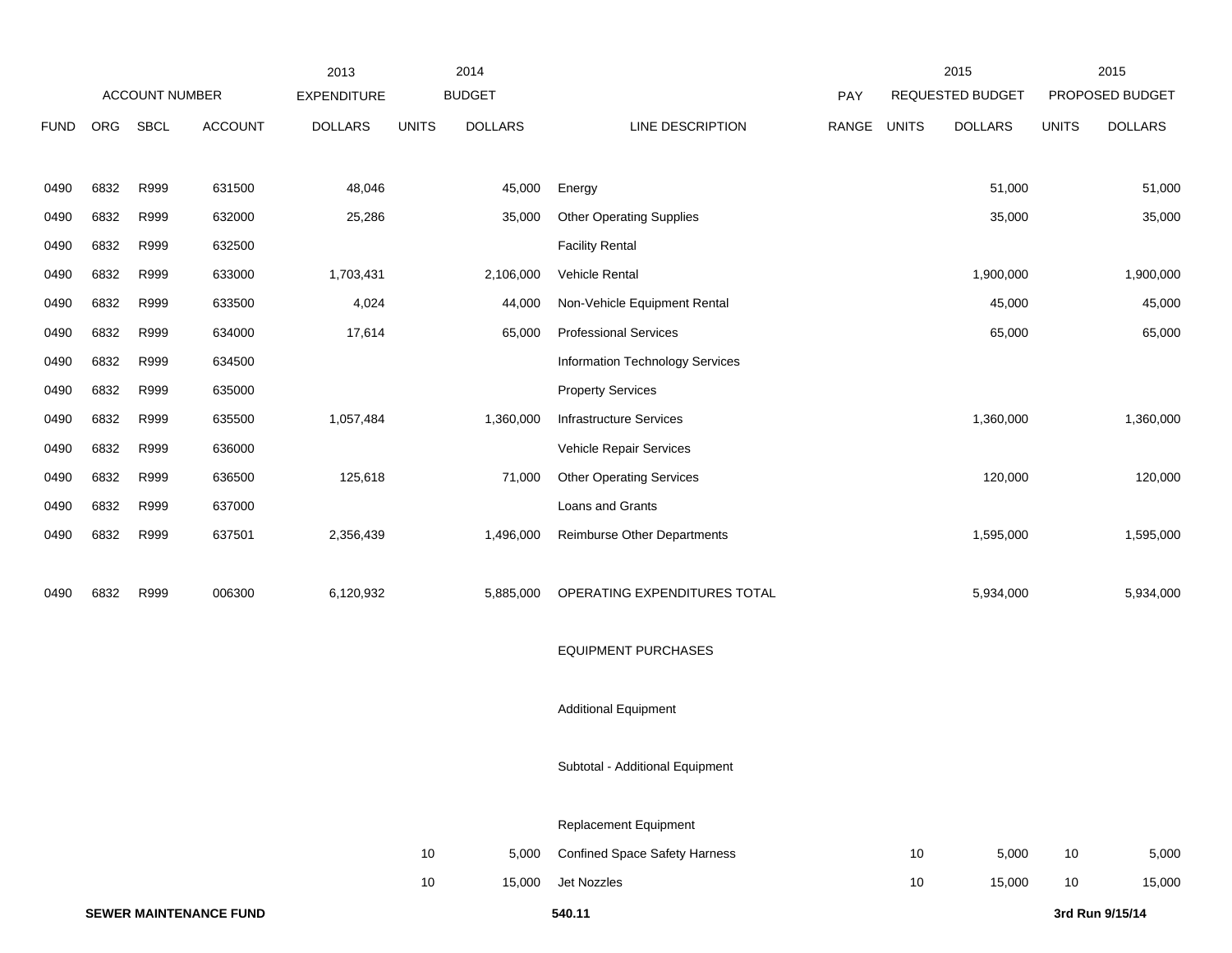|             |      |                       |                    | 2013           |                | 2014           |                                      |       |              | 2015                    |                 | 2015           |
|-------------|------|-----------------------|--------------------|----------------|----------------|----------------|--------------------------------------|-------|--------------|-------------------------|-----------------|----------------|
|             |      | <b>ACCOUNT NUMBER</b> | <b>EXPENDITURE</b> |                |                | <b>BUDGET</b>  |                                      | PAY   |              | <b>REQUESTED BUDGET</b> | PROPOSED BUDGET |                |
| <b>FUND</b> | ORG  | <b>SBCL</b>           | <b>ACCOUNT</b>     | <b>DOLLARS</b> | <b>UNITS</b>   | <b>DOLLARS</b> | LINE DESCRIPTION                     | RANGE | <b>UNITS</b> | <b>DOLLARS</b>          | <b>UNITS</b>    | <b>DOLLARS</b> |
|             |      |                       |                    |                |                |                |                                      |       |              |                         |                 |                |
|             |      |                       |                    |                | $10$           | 10,000         | <b>Gas Monitors</b>                  |       | 10           | 10,000                  | 10              | 10,000         |
|             |      |                       |                    |                | $\overline{1}$ | 390,000        | Sewer Cleaner, Vac-Jet               |       | $\mathbf{1}$ | 390,000                 | $\mathbf{1}$    | 390,000        |
|             |      |                       |                    |                |                |                | Small Dumps                          |       | $\sqrt{2}$   | 250,000                 | $\mathbf{1}$    | 125,000        |
|             |      |                       |                    |                |                |                | Excavator                            |       |              |                         | $\mathbf{1}$    | 120,000        |
|             |      |                       |                    |                | $\overline{2}$ | 10,000         | <b>Local Government Radio</b>        |       |              |                         |                 |                |
|             |      |                       |                    |                |                |                |                                      |       |              |                         |                 |                |
|             |      |                       |                    |                | 33             | 430,000        | Subtotal - Replacement Equipment     |       | 33           | 670,000                 | 33              | 665,000        |
|             |      |                       |                    |                |                |                |                                      |       |              |                         |                 |                |
| 0490        | 6832 | R999                  | 006800             | 58,768         | 33             | 430,000        | EQUIPMENT PURCHASES TOTAL            |       | 33           | 670,000                 | 33              | 665,000        |
|             |      |                       |                    |                |                |                |                                      |       |              |                         |                 |                |
|             |      |                       |                    |                |                |                | SPECIAL FUNDS                        |       |              |                         |                 |                |
|             |      |                       |                    |                |                |                |                                      |       |              |                         |                 |                |
|             |      |                       |                    |                |                |                | SPECIAL FUNDS TOTAL                  |       |              |                         |                 |                |
|             |      |                       |                    |                |                |                | DPW-INFRASTRUCTURE SERVICES DIVISION |       |              |                         |                 |                |
|             |      |                       |                    |                |                |                | SEWER MAINTENANCE - UNDERGROUND      |       |              |                         |                 |                |
|             |      |                       |                    |                |                |                |                                      |       |              |                         |                 |                |
|             |      |                       |                    | 11,056,196     |                | 11,684,275     | DECISION UNIT TOTAL                  |       |              | 12,300,425              |                 | 12,360,969     |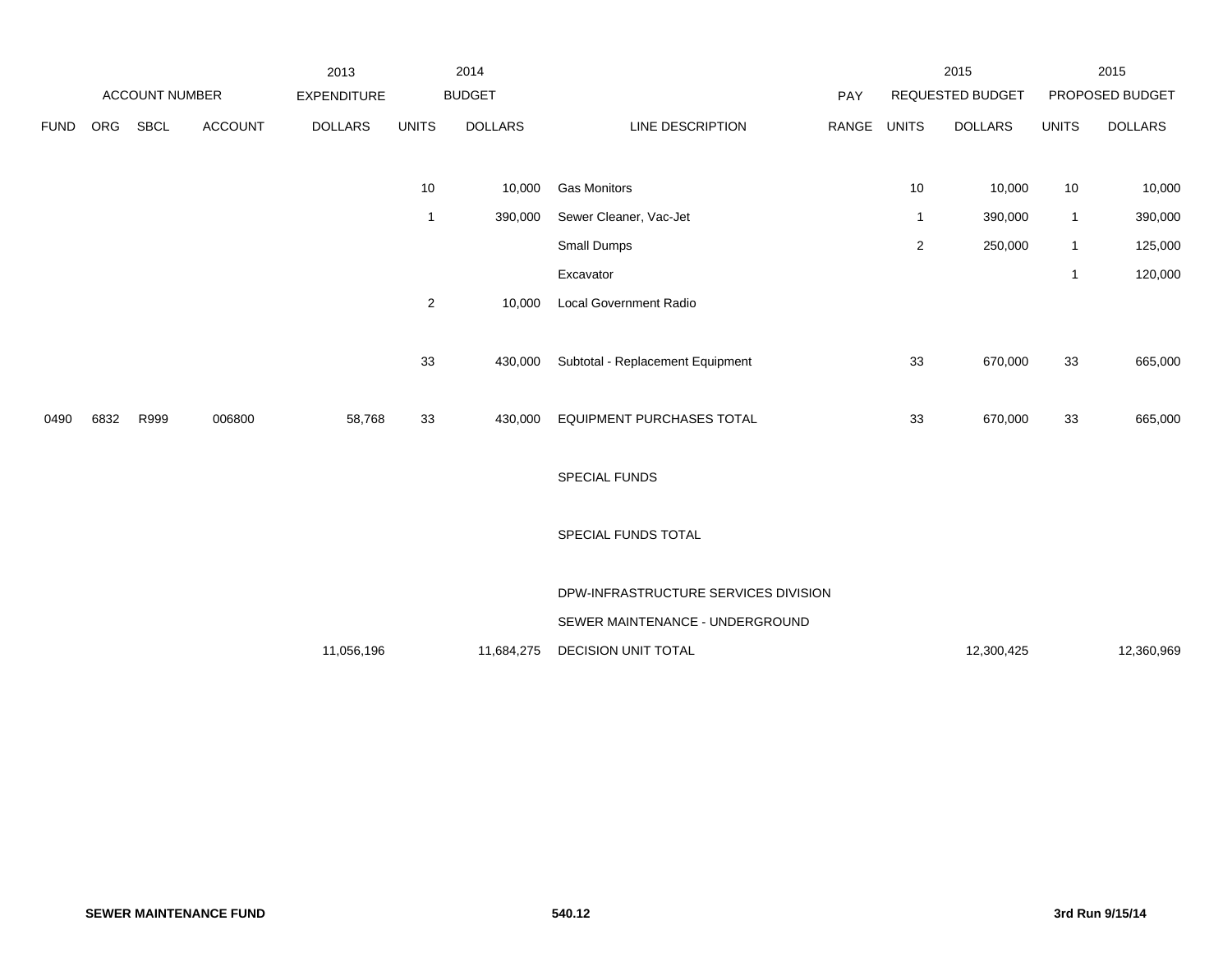|             |      |                               |                | 2013               |              | 2014           |                                                  |            | 2015         |                  | 2015         |                 |
|-------------|------|-------------------------------|----------------|--------------------|--------------|----------------|--------------------------------------------------|------------|--------------|------------------|--------------|-----------------|
|             |      | <b>ACCOUNT NUMBER</b>         |                | <b>EXPENDITURE</b> |              | <b>BUDGET</b>  |                                                  | <b>PAY</b> |              | REQUESTED BUDGET |              | PROPOSED BUDGET |
| <b>FUND</b> | ORG  | <b>SBCL</b>                   | <b>ACCOUNT</b> | <b>DOLLARS</b>     | <b>UNITS</b> | <b>DOLLARS</b> | LINE DESCRIPTION                                 | RANGE      | <b>UNITS</b> | <b>DOLLARS</b>   | <b>UNITS</b> | <b>DOLLARS</b>  |
|             |      |                               |                |                    |              |                |                                                  |            |              |                  |              |                 |
|             |      |                               |                |                    |              |                | CAPITAL IMPROVEMENTS PROGRAM                     |            |              |                  |              |                 |
|             |      |                               |                |                    |              |                |                                                  |            |              |                  |              |                 |
|             |      |                               |                |                    |              |                | Relief & Relay Sewers-Minor Construction and     |            |              |                  |              |                 |
|             |      |                               |                |                    |              |                | Improvement of Catch Basins & Appurtenances      |            |              |                  |              |                 |
|             |      |                               |                |                    |              |                | Sewer Relay Program                              |            |              |                  |              |                 |
| 0491        | 9990 | R999                          | SM49514000A    | 27,394,608         |              | 31,900,000     | New Borrowing                                    |            |              | 33,000,000       |              | 30,800,000      |
| 0491        | 6830 | R999                          | SM49514000A    |                    |              | 2,000,000      | Cash                                             |            |              |                  |              | 2,000,000       |
|             |      |                               |                |                    |              | [21, 361, 694] | Carryover Borrowing*                             |            |              |                  |              | [33,514,875]    |
|             |      |                               |                |                    |              |                |                                                  |            |              |                  |              |                 |
|             |      |                               |                |                    |              |                | <b>Pump Facility Projects</b>                    |            |              |                  |              |                 |
|             |      |                               |                |                    |              |                | New Borrowing                                    |            |              |                  |              |                 |
| 0491        | 6830 | R999                          | SM497140100    | 983,841            |              | 700,000        | Cash                                             |            |              | 700,000          |              | 700,000         |
|             |      |                               |                |                    |              |                | Carryover Borrowing*                             |            |              |                  |              |                 |
|             |      |                               |                |                    |              |                |                                                  |            |              |                  |              |                 |
|             |      |                               |                |                    |              |                | I & I Reduction Projects                         |            |              |                  |              |                 |
| 0491        | 6830 | R999                          | SM49414000A    | 7,760,754          |              | 6,600,000      | New Borrowing                                    |            |              | 5,000,000        |              | 5,000,000       |
| 0491        | 6830 | R999                          | SM49414000A    |                    |              | 400,000        | Cash                                             |            |              |                  |              |                 |
|             |      |                               | SM49414000A    |                    |              | 1,650,000      | Grant & Aid                                      |            |              | 1,750,000        |              | 1,650,000       |
|             |      |                               | SM49411000A    |                    |              |                | Assessable Private Property Work                 |            |              |                  |              |                 |
|             |      |                               |                |                    |              | [18,668,691]   | Carryover Borrowing*                             |            |              |                  |              | [22, 871, 061]  |
|             |      |                               |                |                    |              |                |                                                  |            |              |                  |              |                 |
|             |      |                               |                |                    |              |                | Water Quality Projects to meet TMDL Requirements |            |              |                  |              |                 |
| 0491        | 6830 | R999                          | SM49914000A    | 107,208            |              | 1,000,000      | New Borrowing                                    |            |              | 1,000,000        |              | 1,100,000       |
| 0491        | 6830 | R999                          | SM49313000A    |                    |              |                | Cash                                             |            |              |                  |              |                 |
|             |      |                               |                |                    |              | [1, 126, 145]  | Carryover Borrowing*                             |            |              |                  |              | [500,000]       |
|             |      | <b>SEWER MAINTENANCE FUND</b> |                |                    |              |                | 540.13                                           |            |              |                  |              | 3rd Run 9/15/14 |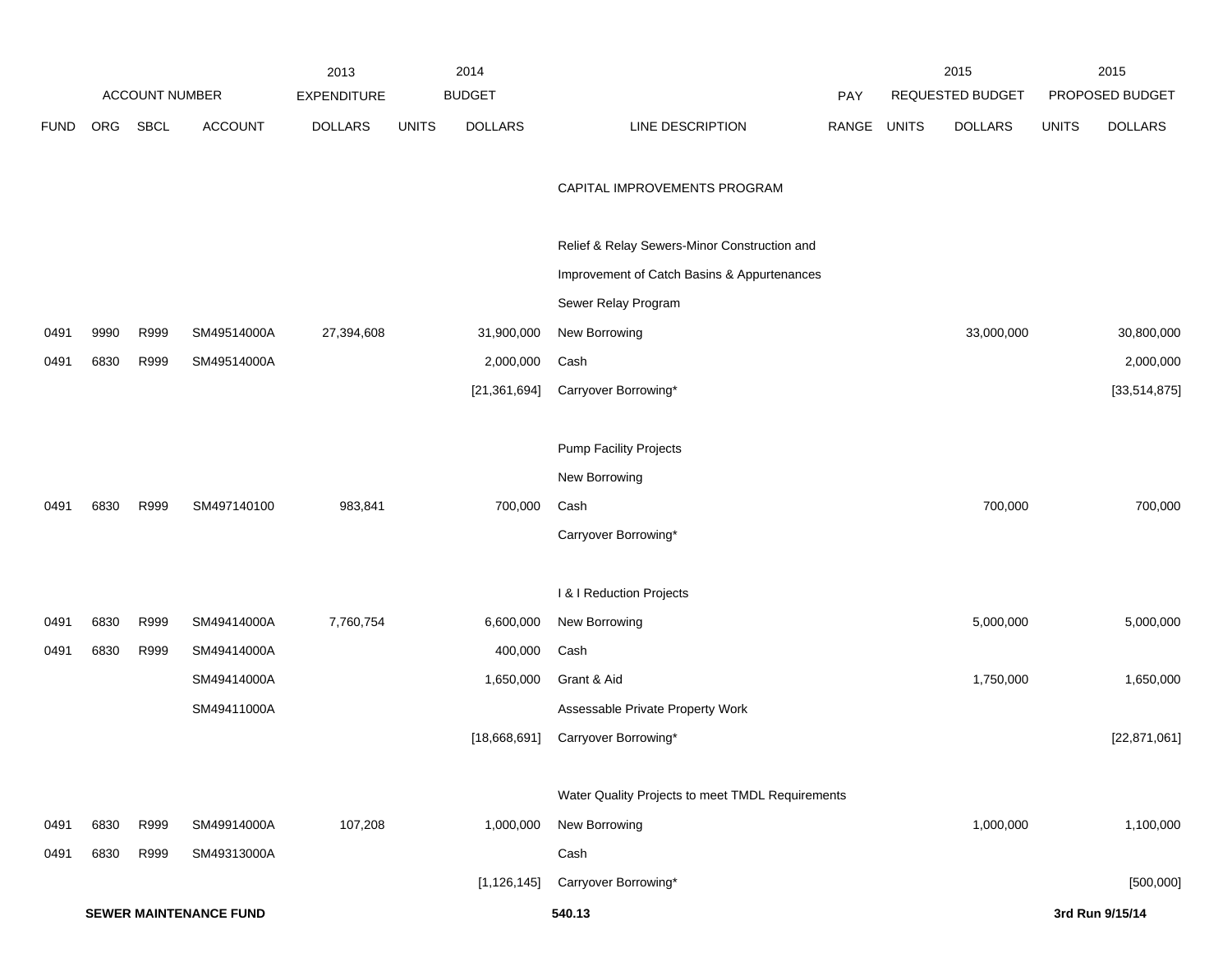|             |      |                |                | 2013           |              | 2014           |                                                                 |       |              | 2015             |              | 2015            |
|-------------|------|----------------|----------------|----------------|--------------|----------------|-----------------------------------------------------------------|-------|--------------|------------------|--------------|-----------------|
|             |      | ACCOUNT NUMBER |                | EXPENDITURE    |              | <b>BUDGET</b>  |                                                                 | PAY   |              | REQUESTED BUDGET |              | PROPOSED BUDGET |
| <b>FUND</b> | ORG  | <b>SBCL</b>    | <b>ACCOUNT</b> | <b>DOLLARS</b> | <b>UNITS</b> | <b>DOLLARS</b> | LINE DESCRIPTION                                                | RANGE | <b>UNITS</b> | <b>DOLLARS</b>   | <b>UNITS</b> | <b>DOLLARS</b>  |
|             |      |                |                |                |              |                |                                                                 |       |              |                  |              |                 |
|             |      |                |                |                |              |                |                                                                 |       |              |                  |              |                 |
|             |      |                |                |                |              |                | <b>Channel Restoration</b>                                      |       |              |                  |              |                 |
|             |      |                |                |                |              |                | New Borrowing                                                   |       |              |                  |              |                 |
| 0491        | 6830 | R999           | SM497140200    |                |              | 200,000        | Cash                                                            |       |              | 200,000          |              | 200,000         |
|             |      |                |                |                |              |                |                                                                 |       |              |                  |              |                 |
|             |      |                |                |                |              |                | Flood Mitigation Program                                        |       |              |                  |              |                 |
|             |      |                |                |                |              |                | New Borrowing                                                   |       |              | 2,500,000        |              | 2,750,000       |
|             |      |                |                |                |              |                | Cash                                                            |       |              |                  |              |                 |
|             |      |                |                |                |              |                |                                                                 |       |              |                  |              |                 |
|             |      |                |                |                |              |                | Developer Out of Program Agreement Sewer                        |       |              |                  |              |                 |
|             |      |                |                |                |              |                | Program at Various Locations                                    |       |              |                  |              |                 |
| 0491        | 6830 | R999           | SM49214000A    |                |              | 100,000        | Cash                                                            |       |              |                  |              |                 |
|             |      |                |                |                |              |                |                                                                 |       |              |                  |              |                 |
|             |      |                |                |                |              |                | <b>Total Capital Improvements for Sewer</b>                     |       |              |                  |              |                 |
|             |      |                |                | 36,246,411     |              | 44,550,000     | Maintenance Fund                                                |       |              | 44,150,000       |              | 44,200,000      |
|             |      |                |                |                |              |                |                                                                 |       |              |                  |              |                 |
|             |      |                |                |                |              |                |                                                                 |       |              |                  |              |                 |
|             |      |                |                |                |              |                | *Carryover Borrowing Amounts (Restatement of a prior years'     |       |              |                  |              |                 |
|             |      |                |                |                |              |                | unutilized borrowing authorization are included for information |       |              |                  |              |                 |
|             |      |                |                |                |              |                | and authorization purposes. Such amounts are excluded from      |       |              |                  |              |                 |
|             |      |                |                |                |              |                | budget totals to avoid duplication.)                            |       |              |                  |              |                 |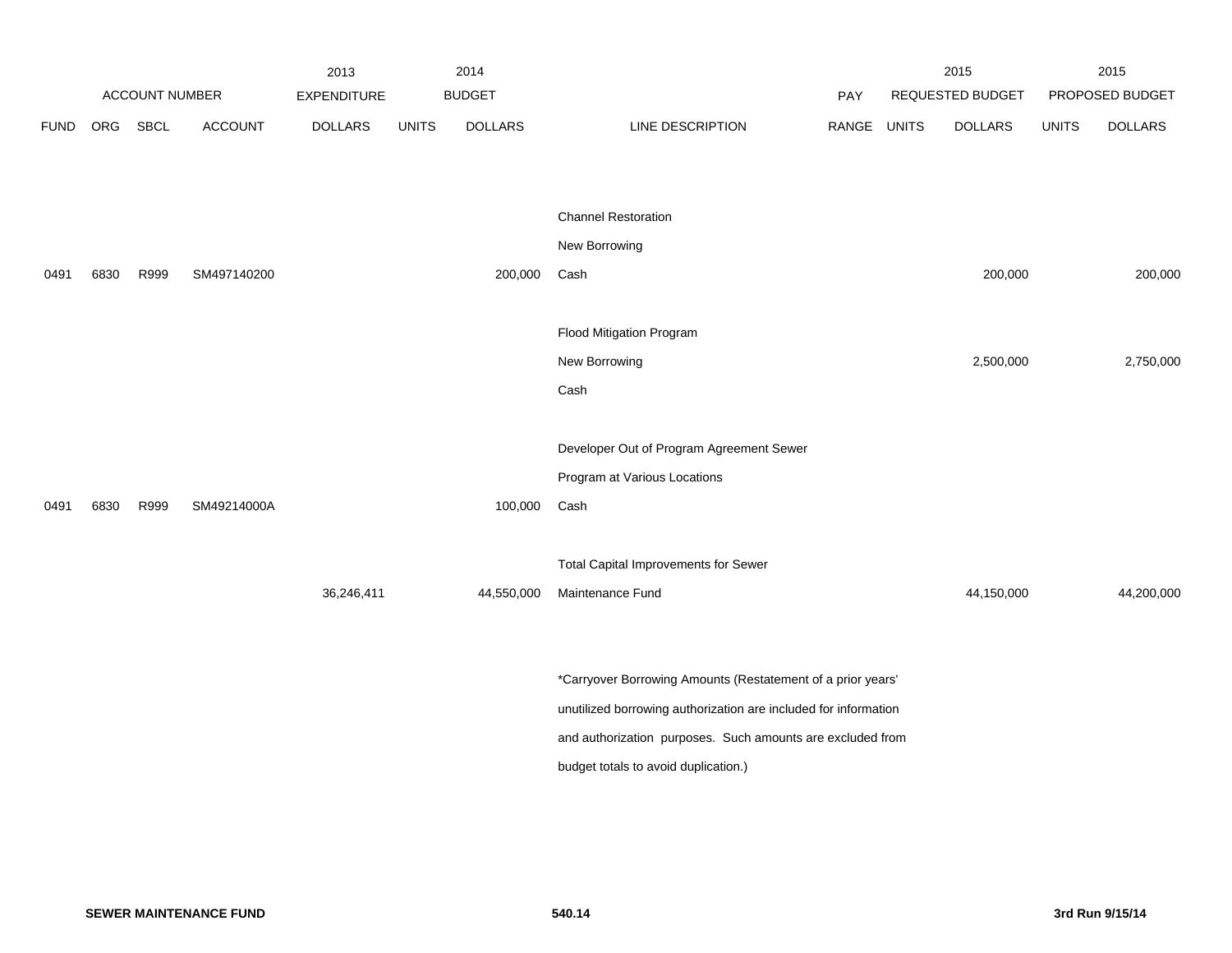|             |            |                       |                | 2013               |              | 2014           |                                          |            |              | 2015             |              | 2015            |
|-------------|------------|-----------------------|----------------|--------------------|--------------|----------------|------------------------------------------|------------|--------------|------------------|--------------|-----------------|
|             |            | <b>ACCOUNT NUMBER</b> |                | <b>EXPENDITURE</b> |              | <b>BUDGET</b>  |                                          | <b>PAY</b> |              | REQUESTED BUDGET |              | PROPOSED BUDGET |
| <b>FUND</b> | <b>ORG</b> | SBCL                  | <b>ACCOUNT</b> | <b>DOLLARS</b>     | <b>UNITS</b> | <b>DOLLARS</b> | LINE DESCRIPTION                         | RANGE      | <b>UNITS</b> | <b>DOLLARS</b>   | <b>UNITS</b> | <b>DOLLARS</b>  |
|             |            |                       |                |                    |              |                |                                          |            |              |                  |              |                 |
|             |            |                       |                |                    |              |                | K. SEWER MAINTENANCE FUND                |            |              |                  |              |                 |
|             |            |                       |                |                    |              |                | 2. SOURCE OF FUNDS FOR SEWER MAINTENANCE |            |              |                  |              |                 |
|             |            |                       |                |                    |              |                |                                          |            |              |                  |              |                 |
|             |            |                       |                |                    |              |                | <b>REVENUES</b>                          |            |              |                  |              |                 |
| 0490        | 6830       |                       | 009400         | 29,399,780         |              | 28,934,192     | Sewer Fee                                |            |              | 30,973,000       |              | 29,802,218      |
| 0490        | 6830       |                       | 009400         | 26,204,887         |              | 27,006,356     | Stormwater Fee                           |            |              | 27,480,000       |              | 28,626,737      |
| 0490        | 6830       |                       | 009400         | 1,665,534          |              | 1,727,338      | Charges for Service                      |            |              | 1,687,764        |              | 1,779,158       |
| 0490        | 6830       |                       | 009810         | 29,737             |              | 163,813        | Interest Income                          |            |              | 94,051           |              | 163,813         |
| 0490        | 6830       |                       | 009870         | 609,806            |              |                | Miscellaneous Revenue                    |            |              |                  |              |                 |
|             |            |                       |                |                    |              |                |                                          |            |              |                  |              |                 |
|             |            |                       |                | 57,909,744         |              | 57,831,699     | <b>Total Revenue</b>                     |            |              | 60,234,815       |              | 60,371,926      |
|             |            |                       |                |                    |              |                |                                          |            |              |                  |              |                 |
|             |            |                       |                |                    |              |                | OTHER FUNDING SOURCES                    |            |              |                  |              |                 |
|             |            |                       |                | 20,000,000         |              | 39,500,000     | Proceeds from Borrowing (A)              |            |              | 39,000,000       |              | 39,650,000      |
| 0490        | 6830       |                       | 009920         |                    |              | 884,498        | Withdrawal From Retained Earnings        |            |              | 7,157,687        |              | 2,313,564       |
|             |            |                       |                | 2,317,557          |              | 1,650,000      | Grant & Aid                              |            |              |                  |              | 1,650,000       |
|             |            |                       |                |                    |              |                | Assessable                               |            |              |                  |              |                 |
|             |            |                       |                | 3,012              |              | 100,000        | Developer Financed                       |            |              |                  |              |                 |
|             |            |                       |                | 22,320,569         |              | 42,134,498     | <b>Total Other Funding Sources</b>       |            |              | 46, 157, 687     |              | 43,613,564      |
|             |            |                       |                |                    |              |                |                                          |            |              |                  |              |                 |
|             |            |                       |                |                    |              |                | TOTAL SOURCES OF FUNDS FOR               |            |              |                  |              |                 |
|             |            |                       |                | 80,230,313         |              | 99,966,197     | <b>SEWER MAINTENANCE</b>                 |            |              | 106,392,502      |              | 103,985,490     |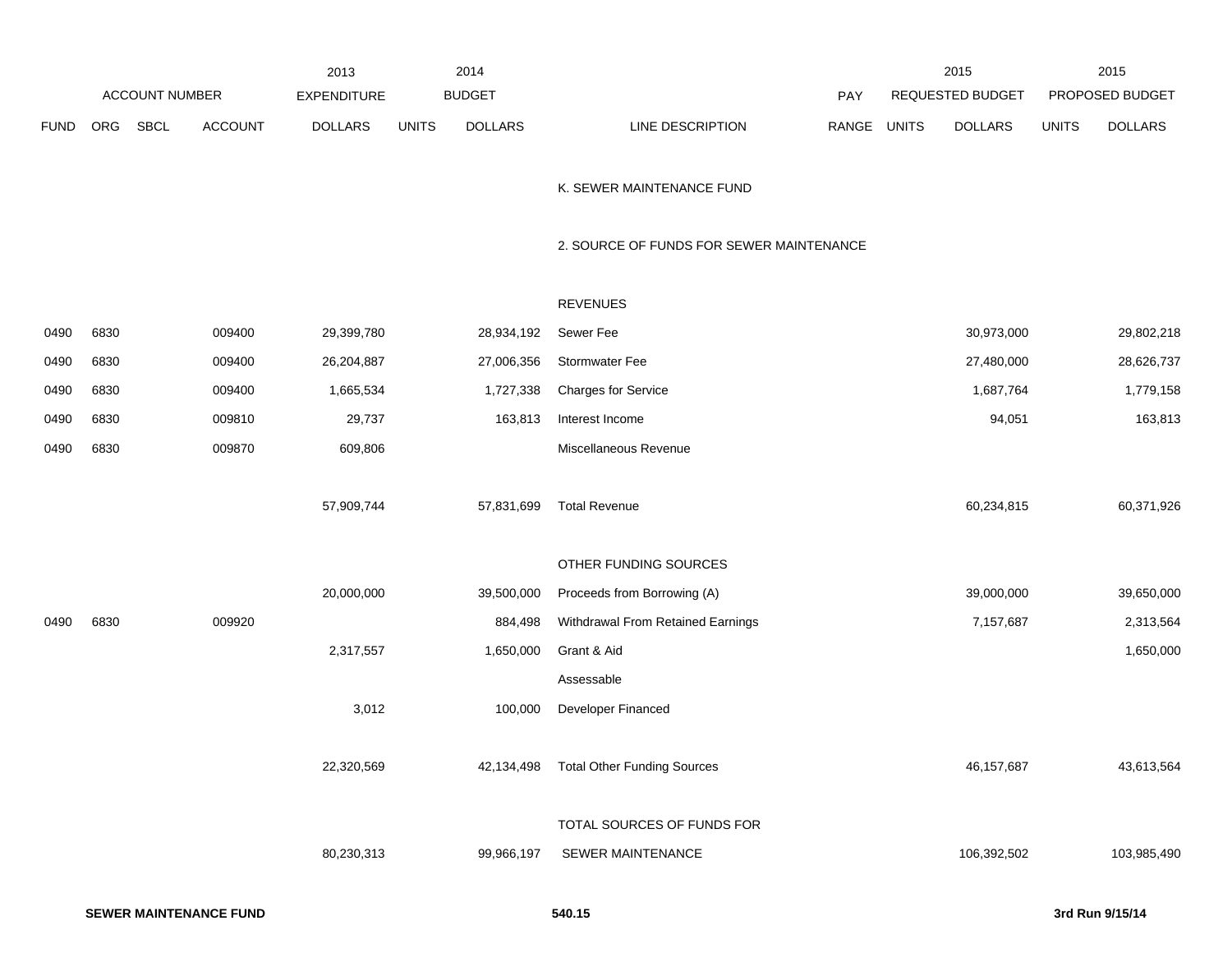|             |            |                       |                | 2013               |              | 2014           |                                                   |       |                  | 2015           |                 | 2015           |
|-------------|------------|-----------------------|----------------|--------------------|--------------|----------------|---------------------------------------------------|-------|------------------|----------------|-----------------|----------------|
|             |            | <b>ACCOUNT NUMBER</b> |                | <b>EXPENDITURE</b> |              | <b>BUDGET</b>  |                                                   | PAY   | REQUESTED BUDGET |                | PROPOSED BUDGET |                |
| <b>FUND</b> | <b>ORG</b> | SBCL                  | <b>ACCOUNT</b> | <b>DOLLARS</b>     | <b>UNITS</b> | <b>DOLLARS</b> | LINE DESCRIPTION                                  | RANGE | <b>UNITS</b>     | <b>DOLLARS</b> | <b>UNITS</b>    | <b>DOLLARS</b> |
|             |            |                       |                |                    |              |                | M. COUNTY DELINQUENT TAXES FUND                   |       |                  |                |                 |                |
|             |            |                       |                |                    |              |                | 1. BUDGET FOR COUNTY                              |       |                  |                |                 |                |
|             |            |                       |                |                    |              |                | DELINQUENT TAXES                                  |       |                  |                |                 |                |
| 0430        | 2210       | R999                  | 006300         | 9,931,715          |              | 10,530,000     | Purchase of Delinquent County Taxes               |       |                  | 10,530,000     |                 | 10,530,000     |
|             |            |                       |                |                    |              |                | 2. SOURCE OF FUNDS FOR<br>COUNTY DELINQUENT TAXES |       |                  |                |                 |                |
| 0430        | 2210       |                       | 009980         | 9,931,715          |              | 10,530,000     | <b>County Delinquent Taxes Collected</b>          |       |                  | 10,530,000     |                 | 10,530,000     |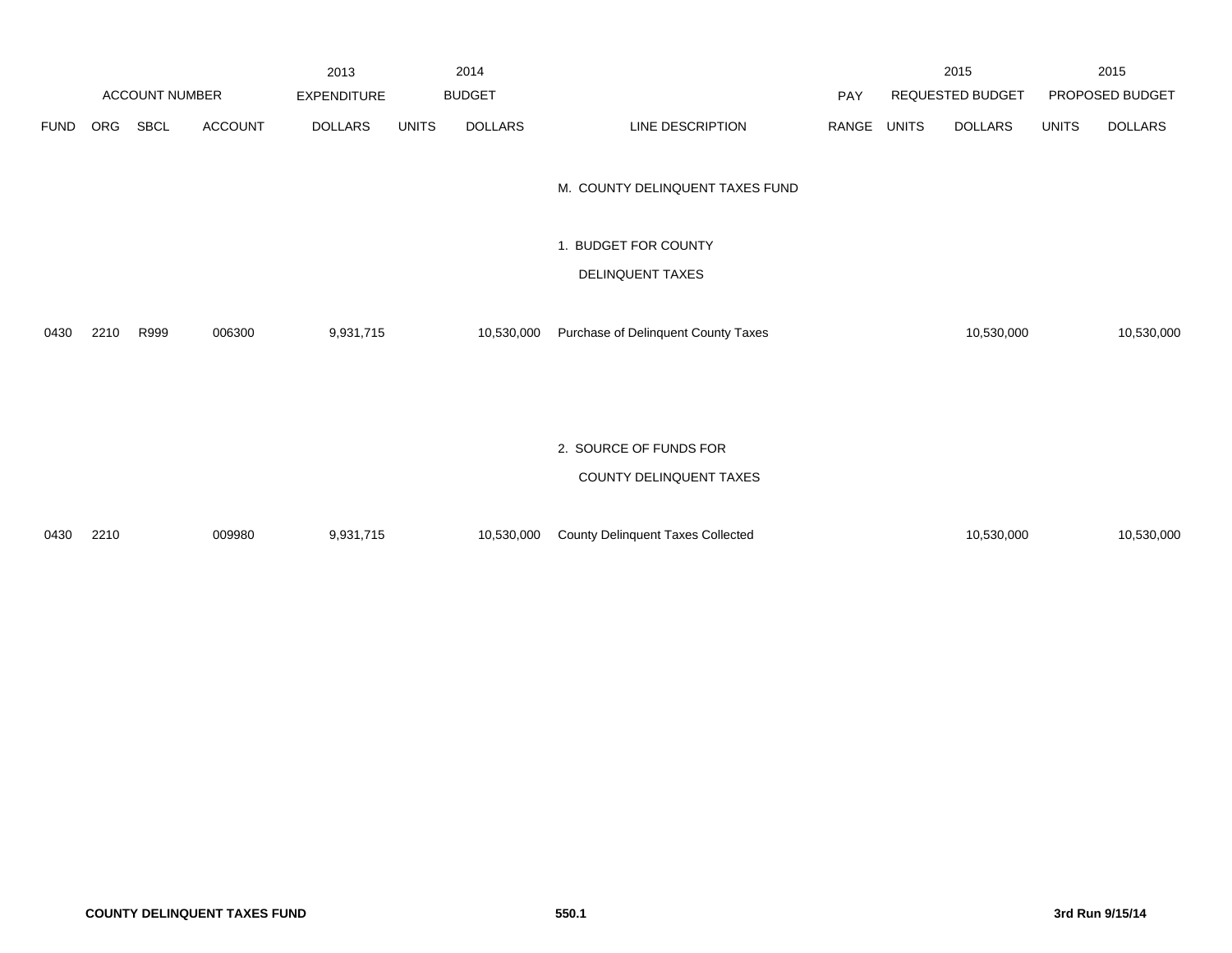|             |                       |      |                | 2013               |              | 2014           |                                           |       |       | 2015             |              | 2015            |
|-------------|-----------------------|------|----------------|--------------------|--------------|----------------|-------------------------------------------|-------|-------|------------------|--------------|-----------------|
|             | <b>ACCOUNT NUMBER</b> |      |                | <b>EXPENDITURE</b> |              | <b>BUDGET</b>  |                                           | PAY   |       | REQUESTED BUDGET |              | PROPOSED BUDGET |
| <b>FUND</b> | <b>ORG</b>            | SBCL | <b>ACCOUNT</b> | <b>DOLLARS</b>     | <b>UNITS</b> | <b>DOLLARS</b> | LINE DESCRIPTION                          | RANGE | UNITS | <b>DOLLARS</b>   | <b>UNITS</b> | <b>DOLLARS</b>  |
|             |                       |      |                |                    |              |                |                                           |       |       |                  |              |                 |
|             |                       |      |                |                    |              |                | TOTAL BUDGET AUTHORIZATIONS AND           |       |       |                  |              |                 |
|             |                       |      |                |                    |              |                | <b>FUNDING</b>                            |       |       |                  |              |                 |
|             |                       |      |                |                    |              |                |                                           |       |       |                  |              |                 |
|             |                       |      |                |                    |              |                | <b>Total Budget Authorization for</b>     |       |       |                  |              |                 |
|             |                       |      |                | 1,376,254,803      |              | 1,447,560,814  | <b>Common Council Controlled Purposes</b> |       |       | 1,564,255,047    |              | 1,514,937,709   |
|             |                       |      |                |                    |              |                |                                           |       |       |                  |              |                 |
|             |                       |      |                |                    |              |                |                                           |       |       |                  |              |                 |
|             |                       |      |                |                    |              |                | <b>Total Funding for Common Council</b>   |       |       |                  |              |                 |
|             |                       |      |                | 1,398,684,658      |              | 1,447,560,814  | <b>Controlled Purposes</b>                |       |       | 1,564,255,047    |              | 1,514,937,709   |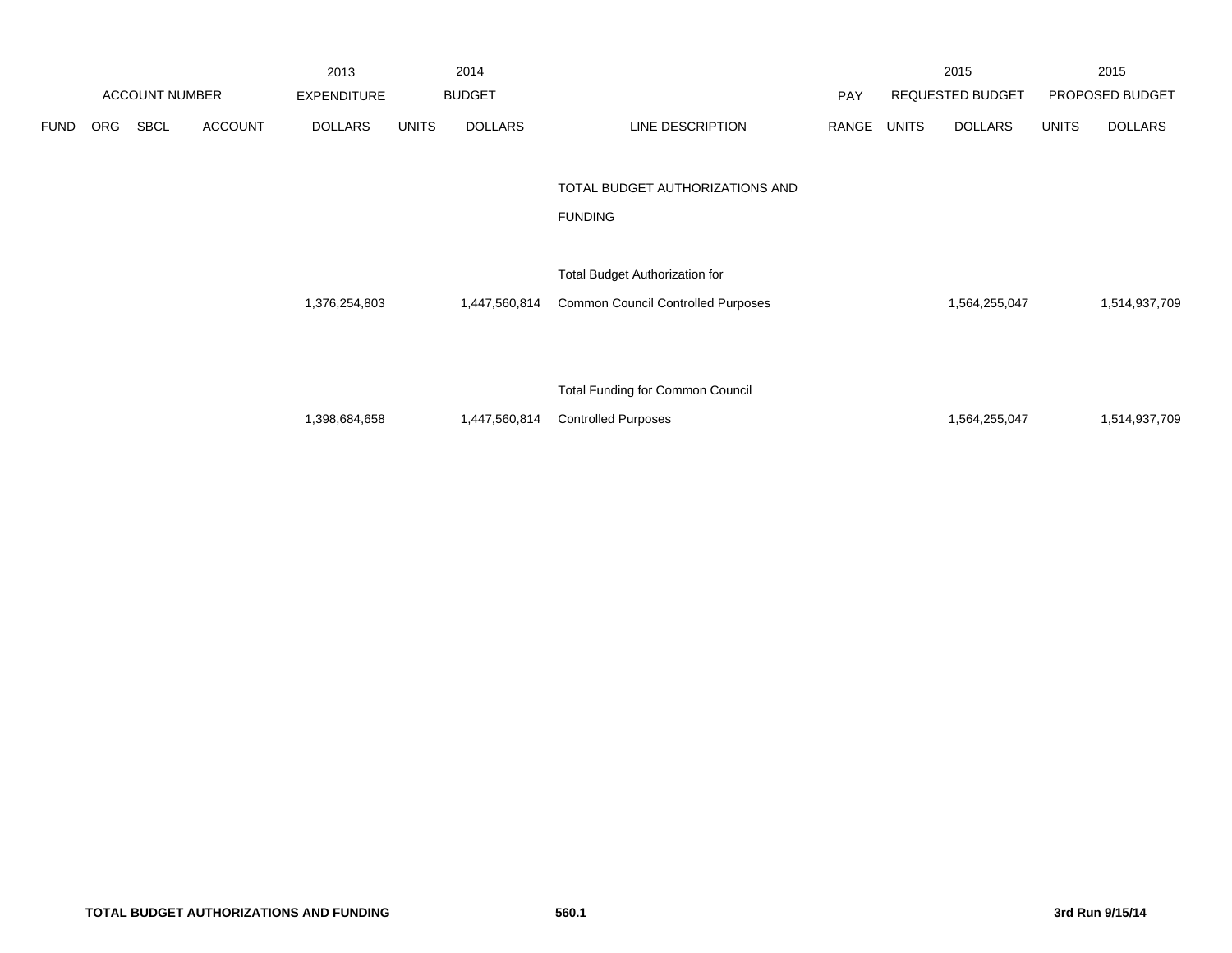## **II. BORROWING AUTHORIZATIONS**

### **General Obligation Bonds or Short Term Notes**

|                                                                                                                                                                                                            | New 2015<br><b>Authortiy</b> |
|------------------------------------------------------------------------------------------------------------------------------------------------------------------------------------------------------------|------------------------------|
| <b>A. Grants and Aids Projects.</b> Specific purposes not contemplated at the time the budget was adopted.                                                                                                 |                              |
| 1. For public improvements authorized under section 62.11(5) for any of the purposes enumerated in section 67.05(5)(b).                                                                                    | \$0                          |
| 2. For harbor improvements authorized under section 30.30.                                                                                                                                                 |                              |
| 3. For library improvements authorized under section 229.11 and 229.17.                                                                                                                                    |                              |
| 4. For convention complex and exposition center improvements authorized under section 229.26.                                                                                                              |                              |
| 5. For blight elimination, slum clearance, redevelopment, community development and urban renewal projects under section<br>66.1301 to 66.1327, 66.1331, 66.1333, 66.1335, 66.1337 and 66.1105.            |                              |
| 6. For developing sites for industry and commerce to expand the tax base as authorized under section 66.1101 and 66.1103.                                                                                  |                              |
| <b>Subtotal</b> Grants and Aids Projects (Lines 1 to 6) (1).                                                                                                                                               | \$0                          |
| 7. Low interest mortgage loans under section 62.237.                                                                                                                                                       |                              |
| 8. For blight elimination, slum clearance, redevelopment, community development and urban renewal projects under section<br>66.1301 to 66.1327, 66.1331, 66.1333, 66.1335, 66.1337 and 66.1105.            |                              |
| 9. Parking lots or other parking facilities.                                                                                                                                                               |                              |
| 10. Housing public purpose under section 67.12(12).                                                                                                                                                        |                              |
| <b>Subtotal</b> Grants and Aids Projects (Lines 7 to 10) (1).                                                                                                                                              | \$0                          |
| <b>B. Renewal and Development Projects</b>                                                                                                                                                                 |                              |
| 1. For providing financial assistance to blight elimination, slum clearance, redevelopment and urban renewal projects under<br>section 66.1301 to 66.1327, 66.1331, 66.1333, 66.1335, 66.1337 and 66.1105. |                              |
| MEDC Loan Program.                                                                                                                                                                                         |                              |
| <b>Subtotal Renewal and Development Projects.</b>                                                                                                                                                          | \$5,619,000                  |
| C. Public Improvements                                                                                                                                                                                     |                              |
| 1. Public buildings for housing machinery and equipment.                                                                                                                                                   | \$27,570,000                 |
| 2. Harbor improvements.                                                                                                                                                                                    | 1,000,000                    |
| 3. Parking facility improvements.                                                                                                                                                                          | 2,292,000                    |
| 4. Purchase of sites for and construction of engine houses, fire stations reconstruction, remodeling, planning, design and site<br>acquisition.                                                            | 4,384,000                    |
| 5. Police Department facility construction.                                                                                                                                                                | 1,400,000                    |
| 6. Bridge and viaduct.                                                                                                                                                                                     | 8,910,000                    |
| 7. Sewage disposal, sewer improvement and construction.                                                                                                                                                    | 0                            |
| 8. Street improvements and construction.                                                                                                                                                                   | 36,736,000                   |
| 9. Parks and public grounds.                                                                                                                                                                               | 215,000                      |
| 10. Library improvements authorized under section 229.11 and 229.17.                                                                                                                                       | 8,750,000                    |
| 11. Rubbish.                                                                                                                                                                                               | 0                            |
| <b>Subtotal</b> General Obligation Bonds or Short Term Notes (Sections Athrough C).                                                                                                                        | \$96,876,000                 |
| D. Contingent Borrowing                                                                                                                                                                                    |                              |
| Borrowing for a public purpose not contemplated at the time the budget was adopted.                                                                                                                        |                              |
| Contingent borrowing.                                                                                                                                                                                      | \$200,000,000                |
| <b>Subtotal</b> General Obligation Bonds or Short Term Notes.                                                                                                                                              | \$200,000,000                |
| E. School Board Borrowing                                                                                                                                                                                  |                              |
| 1. School purposes (2).                                                                                                                                                                                    | \$2,000,000                  |
| 2. For school purposes authorized under section 119.498 and/or 66.1333.                                                                                                                                    |                              |
| Subtotal General Obligation Bonds or Short Term Notes.                                                                                                                                                     | \$2,000,000                  |
| F. Borrowing for Special Assessments                                                                                                                                                                       |                              |
| 1. To finance public improvements in anticipation of special assessments levied against property.                                                                                                          |                              |
| 2. General city.                                                                                                                                                                                           | \$2,440,000                  |
| Subtotal General Obligation Bonds or Local Improvements Bonds.                                                                                                                                             | \$2,440,000                  |
| <b>G. Tax Incremental Districts</b>                                                                                                                                                                        |                              |
| 1. For paying project costs in accordance with project plans for Tax Incremental Districts.                                                                                                                | \$0                          |
| 2. For providing financial assistance to urban renewal projects authorized under section 67.05(5)(b).                                                                                                      | \$16,500,000                 |
| Subtotal General Obligation Bonds, Short Term Notes or Revenue Bonds.                                                                                                                                      | \$16,500,000                 |
| H. Borrowing for Delinquent Taxes                                                                                                                                                                          |                              |
| To finance general city purposes for anticipated delinquent taxes.                                                                                                                                         | \$37,000,000                 |
| Subtotal General Obligation Bonds or Short Term Notes.                                                                                                                                                     | \$37,000,000                 |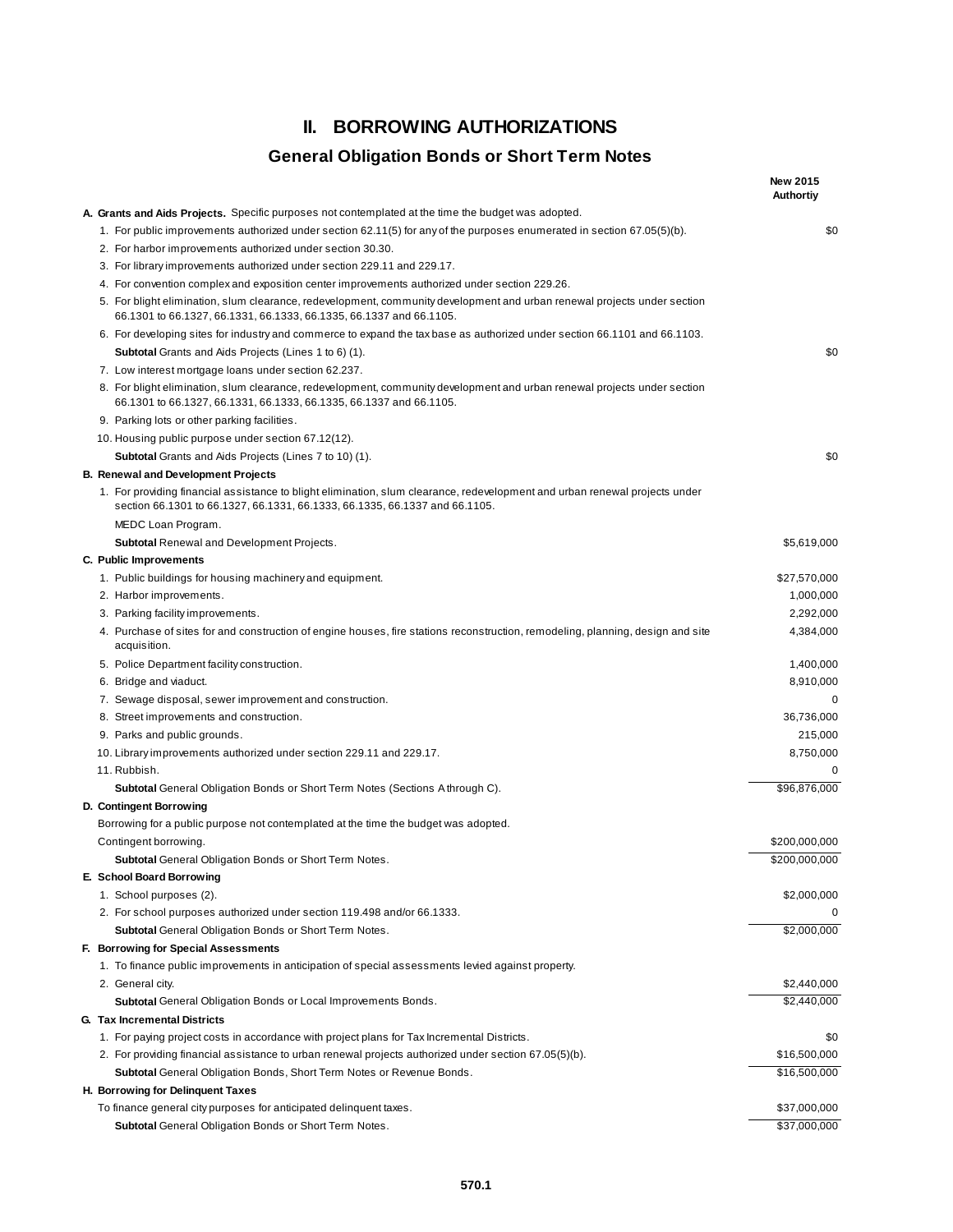|                                                                                                        | <b>New 2015</b><br>Authortiy |
|--------------------------------------------------------------------------------------------------------|------------------------------|
| I. Revenue Anticipation Borrowing                                                                      |                              |
| To borrow in anticipation of revenue in accordance with section 67.12 of the Wisconsin State Statutes. | \$400,000,000                |
| <b>Subtotal General Obligation Bonds or Short Term Notes.</b>                                          | \$400,000,000                |
| J. Water Works Borrowing                                                                               |                              |
| Water Works mortgage revenue bonds or general obligation bonds.                                        | \$10,736,000                 |
| <b>Subtotal Revenue Bonds or General Obligation Bonds.</b>                                             | \$10.736.000                 |
| K. Sewer Maintenance Fund Borrowing                                                                    |                              |
| Sewer Maintenance Fund revenue bonds or general obligation bonds including prior years.                | \$39,650,000                 |
| <b>Subtotal Revenue Bonds or General Obligation Bonds.</b>                                             | \$39.650.000                 |
| <b>Total General Obligation Bonds or Short Term Notes</b>                                              | \$805,202,000                |

(1) The purpose of this borrowing is to provide funds in connection with projects undertaken by the city with federal or other financial assistance. Expenditures shall be made only after adoption of a Common Council resolution adopted in accordance with Common Council Resolution File 66- 1893 as amended.

(2) Design plans for any alteration to building exteriors and interiors shall be reviewed and approved by the city.